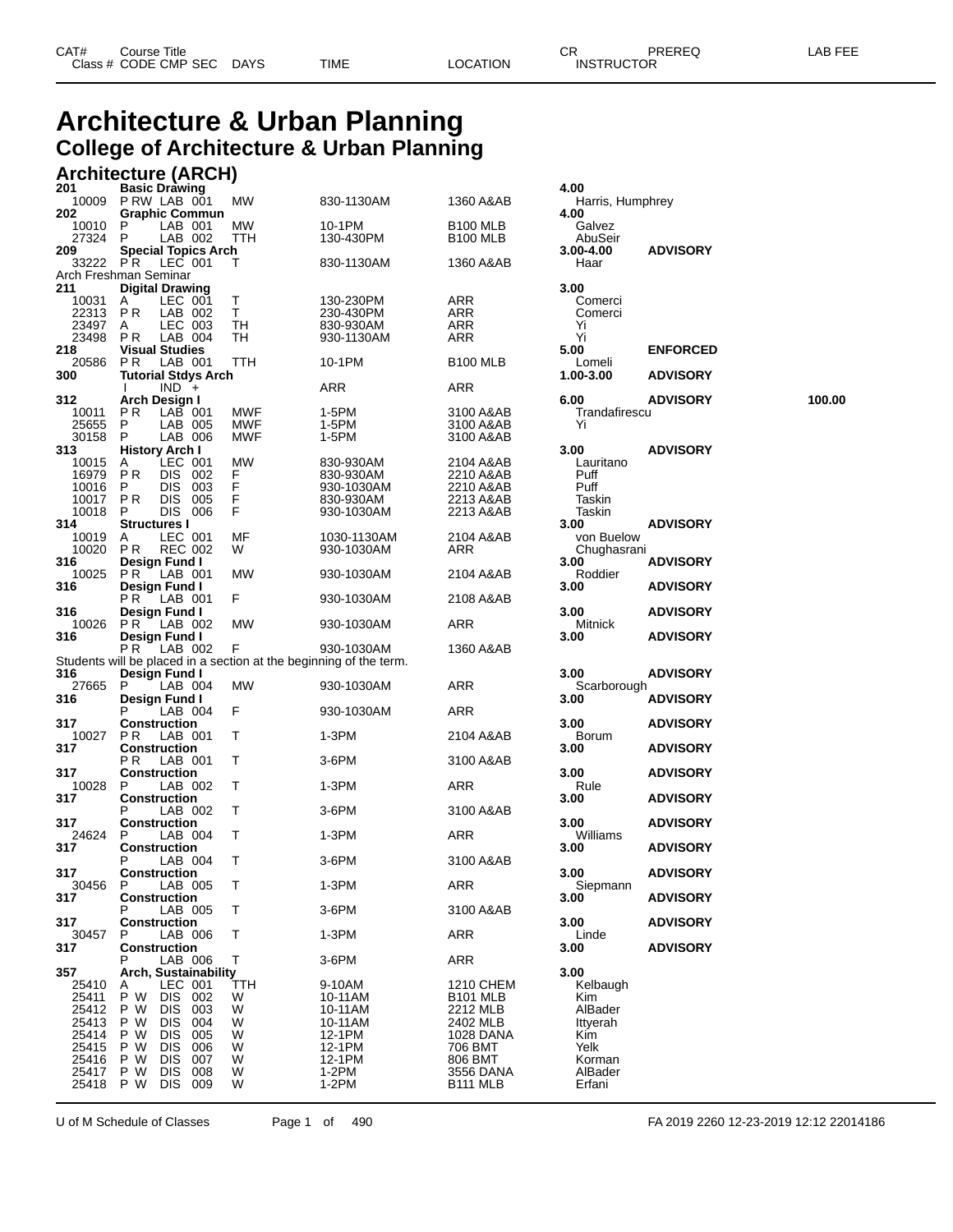| CAT#<br>Class # CODE CMP SEC DAYS                                | Course Title                                                  |                      |                             |                              | TIME                                   | <b>LOCATION</b>                                               | CR<br><b>INSTRUCTOR</b>                              | PREREQ                    | <b>LAB FEE</b> |
|------------------------------------------------------------------|---------------------------------------------------------------|----------------------|-----------------------------|------------------------------|----------------------------------------|---------------------------------------------------------------|------------------------------------------------------|---------------------------|----------------|
| 25419<br>27596<br>400                                            | P W<br>P                                                      | DIS 010<br>DIS 011   | <b>Tutorl Stds in Arch</b>  | W<br>W                       | $1-2PM$<br>9-10AM                      | 2412 MLB<br>1024 DANA                                         | Ittyerah<br>Erfani, Kelbaugh<br>1.00-3.00            | <b>ADVISORY</b>           |                |
| 409                                                              | IR                                                            | $IND +$              | <b>Special Topics Arch</b>  |                              | <b>ARR</b>                             | ARR                                                           | 3.00                                                 | <b>ADVISORY, ENFORCED</b> |                |
| 23501<br>Digital Fabrication-UG                                  | PRW LEC 002                                                   |                      |                             | ттн                          | 1-230PM                                | 2222 A&AB                                                     | Meier                                                |                           |                |
| 25325<br>Engage                                                  | <b>PRW LEC 003</b>                                            |                      |                             | т                            | 1-4PM                                  | <b>ARR</b>                                                    | Ahlquist                                             |                           |                |
| 33682 PRW LEC 004                                                |                                                               |                      |                             | TН                           | 830-1130AM                             | 1360 A&AB                                                     | Abrons                                               |                           |                |
| <b>Becoming Digital</b><br>35016 PR                              |                                                               | <b>SEM 005</b>       |                             | TTH                          | 1130-1PM                               | G026 TISCH                                                    | Hennebury                                            |                           |                |
| <b>Making Museums</b><br>35415 P RW LEC 006                      |                                                               |                      |                             | TН                           | 830-1130AM                             | <b>ARR</b>                                                    | Gilpin                                               |                           |                |
| Representation+Design Research<br>36718 PR                       |                                                               | LEC 007              |                             | W                            | 1-4PM                                  | 1360 A&AB                                                     | Koogler, Ganes                                       |                           |                |
| Space as a Service                                               |                                                               |                      |                             |                              |                                        |                                                               |                                                      |                           |                |
| 412<br>15768<br>30157                                            | Arch Design I<br><b>PR</b><br><b>PR</b>                       | $LAB$ 001<br>LAB 004 |                             | MWF<br>MWF                   | 1-5PM<br>1-5PM                         | 3100 A&AB<br>3100 A&AB                                        | 6.00<br>Fure, Abrons, Comerci                        | <b>ADVISORY, ENFORCED</b> | 100.00         |
| 413<br>16671                                                     | <b>History</b><br><b>PR</b>                                   | LEC 001              |                             | TTH                          | 10-1130AM                              | 2108 A&AB                                                     | 3.00<br>Knoblauch                                    | <b>ADVISORY</b>           |                |
| 417<br>22245                                                     | <b>Construction</b><br>P R                                    | LAB 001              |                             | Т                            | $1-3PM$                                | 2104 A&AB                                                     | 3.00<br><b>Borum</b>                                 | <b>ADVISORY</b>           |                |
| 417                                                              | <b>Construction</b>                                           |                      |                             |                              |                                        |                                                               | 3.00                                                 | <b>ADVISORY</b>           |                |
| 417                                                              | РR<br><b>Construction</b>                                     | LAB 001              |                             | т                            | 3-6PM                                  | 3100 A&AB                                                     | 3.00                                                 | <b>ADVISORY</b>           |                |
| 22246<br>417                                                     | P<br><b>Construction</b>                                      | LAB 002              |                             | Τ                            | 1-3PM                                  | ARR                                                           | Rule<br>3.00                                         | <b>ADVISORY</b>           |                |
| 417                                                              | <b>Construction</b>                                           | LAB 002              |                             | Т                            | 3-6PM                                  | 3100 A&AB                                                     | 3.00                                                 | <b>ADVISORY</b>           |                |
| 30304<br>417                                                     | P                                                             | LAB 003              |                             | т                            | 1-3PM                                  | <b>ARR</b>                                                    | Wigger<br>3.00                                       |                           |                |
|                                                                  | <b>Construction</b>                                           | LAB 003              |                             | Τ                            | $3-6$ PM                               | 3100 A&AB                                                     |                                                      | <b>ADVISORY</b>           |                |
| 417<br>30458                                                     | <b>Construction</b><br>P                                      | LAB 004              |                             | Т                            | 1-3PM                                  | ARR                                                           | 3.00<br>Williams                                     | <b>ADVISORY</b>           |                |
| 417                                                              | <b>Construction</b>                                           | LAB 004              |                             | т                            | 3-6PM                                  | 3100 A&AB                                                     | 3.00                                                 | <b>ADVISORY</b>           |                |
| 417                                                              | <b>Construction</b>                                           |                      |                             |                              |                                        |                                                               | 3.00                                                 | <b>ADVISORY</b>           |                |
| 30459<br>417                                                     | P<br><b>Construction</b>                                      | LAB 005              |                             | Τ                            | 1-3PM                                  | ARR                                                           | Siepmann<br>3.00                                     | <b>ADVISORY</b>           |                |
| 417                                                              | Р<br><b>Construction</b>                                      | LAB 005              |                             | Т                            | 3-6PM                                  | 3100 A&AB                                                     | 3.00                                                 | <b>ADVISORY</b>           |                |
| 30460<br>417                                                     | P<br><b>Construction</b>                                      | LAB 006              |                             | т                            | $1-3PM$                                | <b>ARR</b>                                                    | Linde<br>3.00                                        | <b>ADVISORY</b>           |                |
|                                                                  |                                                               | LAB 006              |                             | T.                           | 3-6PM                                  | <b>ARR</b>                                                    |                                                      |                           |                |
| 423<br>10032<br>10033<br>10034<br>10035                          | Int U P&Env<br>A<br>P W DIS 002<br>P W DIS 003<br>P W DIS 004 | LEC 001              |                             | TTH<br>TH<br>F.<br><b>TH</b> | 10-11AM<br>12-1PM<br>11-12PM<br>12-1PM | 2260 USB<br>1006 DANA<br><b>1006 DANA</b><br><b>1046 DANA</b> | 3.00<br>D'Anieri<br>Abramowitz<br>Lockman<br>Higgins |                           | 20.00          |
| 432<br>10036                                                     | <b>Arch Des III</b><br>P <sub>R</sub>                         | LAB 001              |                             | MWF                          | 1-5PM                                  | 3100 A&AB                                                     | 6.00<br>Robinson                                     | <b>ADVISORY</b>           | 100.00         |
| 30164                                                            | P                                                             | LAB 005              |                             | MWF                          | 1-5PM                                  | 3100 A&AB                                                     | Aguirre                                              |                           |                |
| 36023<br>466                                                     | P<br><b>Dimensions</b>                                        | LAB 006              |                             | MWF                          | 1-5PM                                  | 3100 A&AB                                                     | Reichert<br>1.00                                     |                           |                |
| 19793<br>503                                                     | PI                                                            | LEC 001              | <b>Spec Topc Arch Hist</b>  | м                            | 7-9PM                                  | ARR                                                           | Unverzagt<br>3.00                                    | <b>ADVISORY</b>           |                |
| 29762<br>Suburbia                                                | P W SEM 001                                                   |                      |                             | T                            | 1-4PM                                  | ARR                                                           | Fishman                                              |                           |                |
| 505<br>33596 PW LEC 001<br><b>Bioclimatic Bldg Enclosure Sys</b> |                                                               |                      | <b>Spec Topics Env Tech</b> | M                            | 830-1130AM                             | <b>ARR</b>                                                    | 3.00<br>Kim                                          | <b>ADVISORY</b>           |                |
| 33694 P W LEC 002                                                |                                                               |                      |                             | $\top$                       | 830-1130AM                             | 2210 A&AB                                                     | Junghans                                             |                           |                |
| High Perform Buildng Design<br>506<br>19848 P W SEM 002          |                                                               |                      | <b>Spec Topics Des Fund</b> | т                            | 1-4PM                                  | 2227 A&AB                                                     | 3.00<br>Groat                                        | <b>ADVISORY</b>           |                |
| Research for Design Prac<br>28940 P W SEM 003                    |                                                               |                      |                             | м                            | 830-1130AM                             | ARR                                                           | Wilkins                                              |                           |                |
| Design Activism&Social Justice<br>33688 P W SEM 004              |                                                               |                      |                             | w                            | 830-1130AM                             | 2204 A&AB                                                     | Groat                                                |                           |                |
| <b>Theorizing Place</b>                                          |                                                               |                      |                             |                              |                                        |                                                               |                                                      |                           |                |
| 33696 P W SEM 005<br><b>Fresh Graphics</b>                       |                                                               |                      |                             | F                            | 830-1130AM                             | ARR                                                           | McMorrough                                           |                           |                |
| 509<br>17950 P W                                                 |                                                               | SEM 002              | <b>Experimental Course</b>  | Τ                            | 1-4PM                                  | ARR                                                           | 3.00<br>Ahlquist                                     | <b>ADVISORY</b>           |                |
| Engage<br>20536 P W SEM 003<br><b>Becoming Digital</b>           |                                                               |                      |                             | TH                           | 830-1130AM                             | 1360 A&AB                                                     | Abrons                                               |                           |                |

U of M Schedule of Classes Page 2 of 490 FA 2019 2260 12-23-2019 12:12 22014186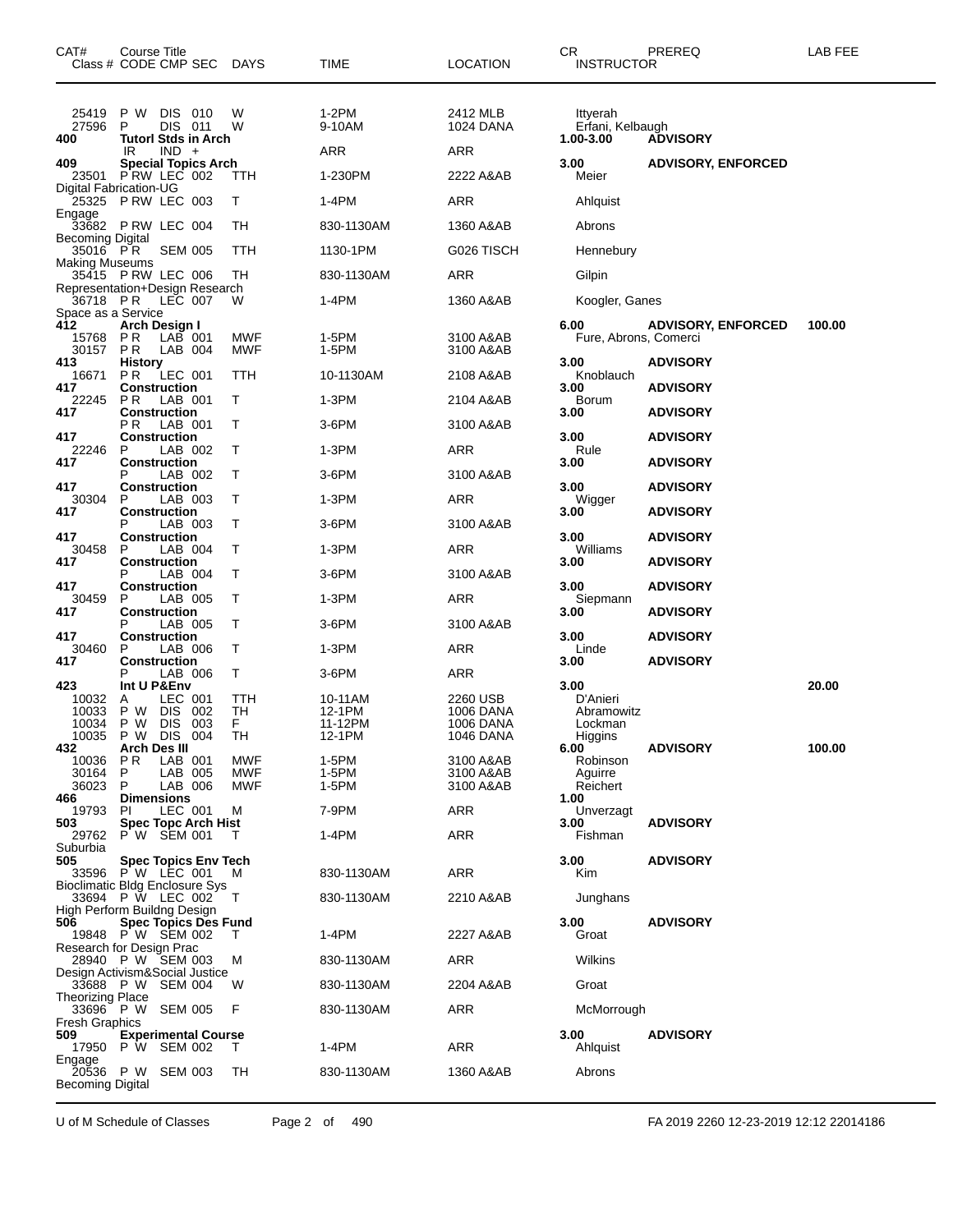| CAT#<br>Class # CODE CMP SEC                        | Course Title                           |                                  |                            | DAYS        | TIME                                                                                                                          | <b>LOCATION</b>         | CR<br><b>INSTRUCTOR</b>                     | PREREQ                   | LAB FEE |
|-----------------------------------------------------|----------------------------------------|----------------------------------|----------------------------|-------------|-------------------------------------------------------------------------------------------------------------------------------|-------------------------|---------------------------------------------|--------------------------|---------|
| 23503 P W SEM 004                                   |                                        |                                  |                            | M           | 830-1130AM                                                                                                                    | 2213 A&AB               | Fure                                        |                          |         |
| Software Space<br>20537 P W SEM 005                 |                                        |                                  |                            | Т           | 830-1130AM                                                                                                                    | ARR                     | Miller                                      |                          |         |
| Out of Practice<br>28942 PW SEM 006                 |                                        |                                  |                            | T           | 830-1130AM                                                                                                                    | ARR                     | McCullough                                  |                          |         |
| The Urbanism of New Mobility<br>20538 P W SEM 007   |                                        |                                  |                            | т           | 1-4PM                                                                                                                         | ARR                     | Mcgee                                       |                          |         |
| <b>Advanced Robotics</b><br>23504 P W SEM 008       |                                        |                                  |                            | F           | 830-1130AM                                                                                                                    | 2222 A&AB               | <b>Morcillo Pallares</b>                    |                          |         |
| <b>Politics of Balance</b><br>20539 P               |                                        | <b>SEM 009</b>                   |                            | TH          | 7-10PM                                                                                                                        | G463 MH                 | Chaffers                                    |                          |         |
| <b>SPACESpirit</b><br>25511 P W SEM 010             |                                        |                                  |                            | Т           | 6-9PM                                                                                                                         | 2210 A&AB               | Arquero De Alarcon                          |                          |         |
| <b>Emerging Urbanisms</b><br>34029 P W SEM 012      |                                        |                                  |                            | TTH         | 830-10AM                                                                                                                      | 2213 A&AB               | von Buelow                                  |                          |         |
| <b>Masonry Structures</b>                           |                                        |                                  |                            |             |                                                                                                                               |                         |                                             |                          |         |
| 35017 P<br><b>Making Museums</b>                    |                                        | <b>SEM 014</b>                   |                            | TTH         | 1130-1PM                                                                                                                      | G026 TISCH              | Hennebury                                   |                          |         |
| 36055 P W SEM 015<br>Space as a Service             |                                        |                                  |                            | W           | 1-4PM                                                                                                                         | 1360 A&AB               | Koogler, Ganes                              |                          |         |
| 515<br>24632 A                                      |                                        | LEC 001                          | <b>Sustainable Systems</b> | F           | 830-1030AM                                                                                                                    | 2104 A&AB               | 3.00<br>Maigret                             |                          |         |
| 24633 PR                                            |                                        | DIS 002                          |                            | F           | 1030-1130AM<br>Please do not schedule any course between 1:00pm and 4:00pm. You will be placed in a discussion section at the | ARR                     | Deutsch                                     |                          |         |
| beginning of the fall term.<br>24634                | P                                      | DIS 003                          |                            |             | 1030-1130AM                                                                                                                   | ARR                     | Miller, Maigret                             |                          |         |
| 24635                                               | P                                      | DIS 004                          |                            | F<br>F<br>F | 1030-1130AM                                                                                                                   | ARR                     | Kaur                                        |                          |         |
| 24636<br>24637                                      | P<br>P                                 | <b>DIS</b><br><b>DIS</b>         | 005<br>006                 | F           | 1030-1130AM<br>1030-1130AM                                                                                                    | 2108 A&AB<br>2210 A&AB  | Daniel<br>Lindquist                         |                          |         |
| 24638<br>36320                                      | P<br>P                                 | <b>DIS</b><br>DIS 008            | 007                        | F<br>F      | 1030-1130AM<br>1030-1130AM                                                                                                    | 2213 A&AB<br>1360 A&AB  | De Jongh<br>McCraney, Maigret               |                          |         |
| 516<br>16638                                        | A                                      | LEC 001                          | <b>Arch Representation</b> | W           | 1-2PM                                                                                                                         | 2104 A&AB               | 3.00<br>Kulper, Halquist,                   | <b>ADVISORY</b>          |         |
|                                                     | <b>PR</b>                              |                                  |                            |             |                                                                                                                               |                         | Groskaufmanis, Mediero                      |                          |         |
| 16639                                               |                                        | LAB 002                          |                            | W           | 2-430PM                                                                                                                       | ARR                     | Kulper, Mediero,<br>Groskaufmanis, Halquist |                          |         |
|                                                     | РR<br>РR                               | LAB 002<br>LAB 002               |                            | W<br>W      | 2-430PM<br>2-430PM                                                                                                            | ARR<br>ARR              |                                             |                          |         |
|                                                     | РR                                     | LAB 002                          |                            | W           | 2-430PM<br>Student should not schedule courses between 2:30-8:30pm on Wednesdays. You will be placed in a discussion section  | 2210 A&AB               |                                             |                          |         |
| at the beginning of the term.<br>523                | <b>Hist Urban Form</b>                 |                                  |                            |             |                                                                                                                               |                         | 3.00                                        |                          |         |
| 19695<br>527                                        | P W LEC 001                            |                                  | <b>Integrative Systems</b> | <b>TTH</b>  | 830-10AM                                                                                                                      | 2108 A&AB               | Fishman<br>3.00                             | <b>ADVISORY</b>          |         |
| 25513<br>537                                        | PR.<br><b>Fabrication</b>              | LEC 001                          |                            | TH          | 830-1130AM                                                                                                                    | 2104 A&AB               | 3.00                                        | Kennedy, Junghans, Giles | 50.00   |
| 24649                                               | P R                                    | <b>SEM 001</b>                   |                            | W           | 2-5PM                                                                                                                         | 2222 A&AB               | Mankouche                                   |                          |         |
| 37918<br>37919                                      | P<br>P                                 | <b>SEM 002</b><br><b>SEM 003</b> |                            | W<br>W      | 2-5PM<br>2-5PM                                                                                                                | 2213 A&AB<br><b>ARR</b> | Manninger<br>Meier                          |                          |         |
| 37920<br>551                                        | P<br><b>Spatial Data Form</b>          | <b>SEM 004</b>                   |                            | W           | 2-5PM                                                                                                                         | ARR                     | Henry<br>3.00                               |                          |         |
| 27200 P W SEM 001                                   |                                        |                                  |                            | $\top$      | $1-4PM$                                                                                                                       | 2210 A&AB               | McCullough                                  |                          |         |
| 552<br>10040                                        | Arch Design V<br>P <sub>R</sub>        | $LAB$ 001                        |                            | MTH         | 1-6PM                                                                                                                         | 3100 A&AB               | 6.00<br>McMorrough                          | <b>ADVISORY</b>          | 100.00  |
| 19963<br>20535                                      | P<br>P                                 | LAB 008<br>LAB 009               |                            | MTH<br>MTH  | 1-6PM<br>1-6PM                                                                                                                | 3100 A&AB<br>3100 A&AB  | McMorrough<br><b>Morcillo Pallares</b>      |                          |         |
| 21919                                               | P                                      | LAB 010                          |                            | MTH         | 1-6PM                                                                                                                         | 3100 A&AB               | Miller                                      |                          |         |
| 35974<br>37125                                      | P<br>P                                 | LAB 011<br>LAB 012               |                            | MTH<br>MTH  | 1-6PM<br>$1-6$ PM                                                                                                             | 3100 A&AB<br>3100 A&AB  | Unverzagt<br>Halquist                       |                          |         |
| 564<br>29760                                        | P W LEC 001                            |                                  | <b>Adv Material Struct</b> | MW          | 830-10AM                                                                                                                      | ARR                     | 3.00<br>Giles                               | <b>ADVISORY</b>          |         |
| 575<br>33695                                        | <b>Building Ecology</b><br>P W LEC 001 |                                  |                            | W           | 830-1130AM                                                                                                                    | ARR                     | 3.00<br>Kim                                 | <b>ADVISORY</b>          |         |
| 583                                                 | <b>Professni Pract</b>                 |                                  |                            |             |                                                                                                                               |                         | 3.00                                        | <b>ADVISORY</b>          |         |
| 21176<br>591                                        | P RW LEC 001                           |                                  | <b>Design Computing</b>    | Т           | 3-6PM                                                                                                                         | 1360 A&AB               | Hwang, Jacobs<br>3.00                       | <b>ADVISORY</b>          |         |
| 23505<br>593                                        | P W SEM 001                            |                                  | <b>Tutrl Std Arch Hist</b> | M           | 830-1130AM                                                                                                                    | <b>ARR</b>              | del Campo<br>1.00-3.00                      | <b>ADVISORY</b>          |         |
| 600                                                 |                                        | $IND +$                          | <b>Tutor Studies Arch</b>  |             | ARR                                                                                                                           | ARR                     | 1.00-3.00                                   | <b>ADVISORY</b>          |         |
| 603                                                 | IR<br><b>Sem Arch History</b>          | $IND +$                          |                            |             | ARR                                                                                                                           | <b>ARR</b>              | 3.00                                        | <b>ADVISORY</b>          |         |
| 26899<br>Architecture and Psychology                | P W SEM 001                            |                                  |                            | W           | 830-1130AM                                                                                                                    | <b>ARR</b>              | Knoblauch                                   |                          |         |
| 27204 P W SEM 002<br>Reading: Topics in Arch Theory |                                        |                                  |                            | T           | 830-1130AM                                                                                                                    | ARR                     | McMorrough                                  |                          |         |
| 27205 PW SEM 003<br>Architecture and Labor          |                                        |                                  |                            | - W         | 830-1130AM                                                                                                                    | 2227 A&AB               | Norwood                                     |                          |         |
| 609                                                 | <b>Disability Studies</b>              |                                  |                            |             |                                                                                                                               |                         | 1.00-3.00                                   | <b>ADVISORY</b>          |         |

U of M Schedule of Classes Page 3 of 490 FA 2019 2260 12-23-2019 12:12 22014186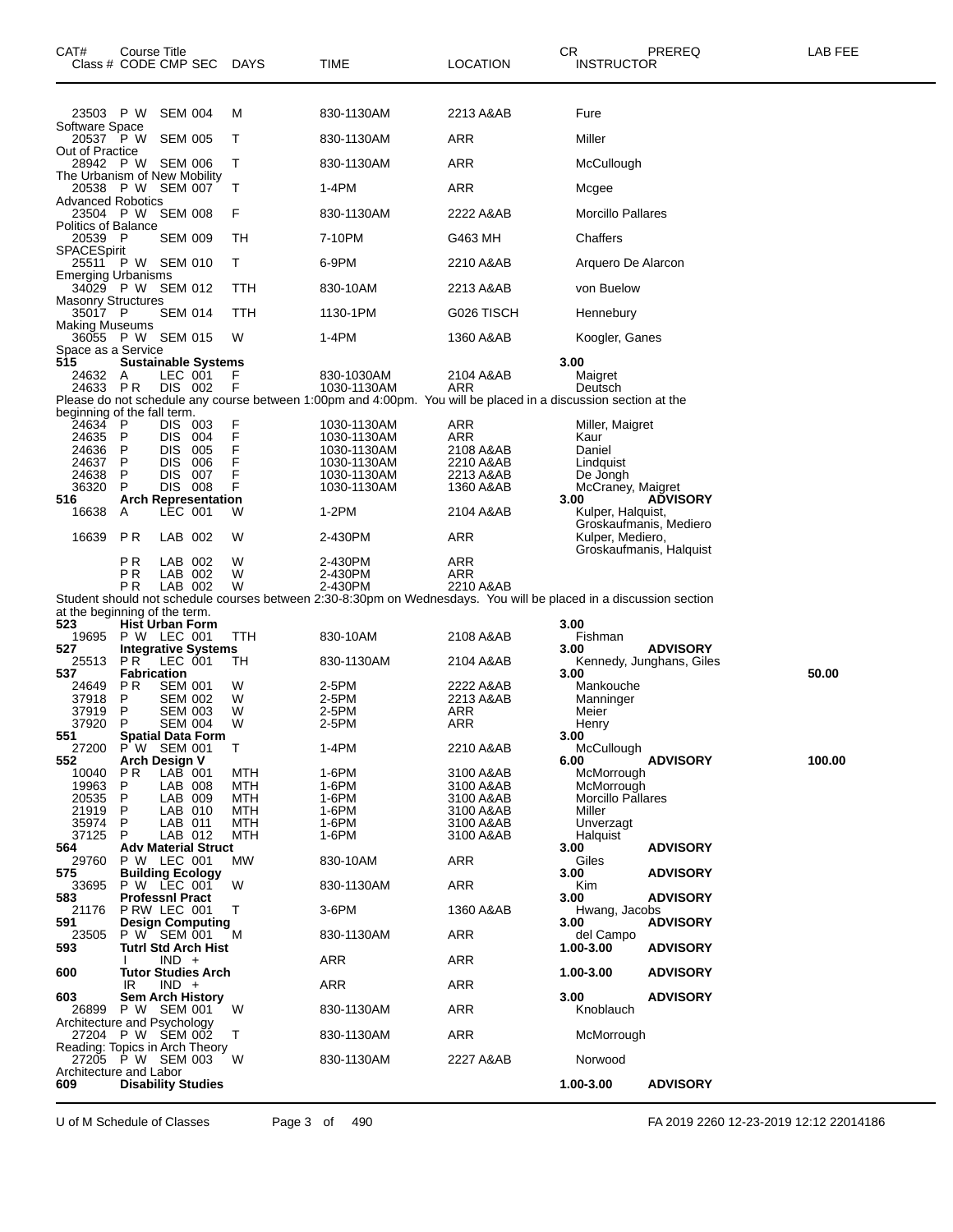| CAT#                           | Course Title<br>Class # CODE CMP SEC DAYS                                     |            | <b>TIME</b>    | <b>LOCATION</b>        | CR.<br><b>INSTRUCTOR</b> | PREREQ                      | LAB FEE |
|--------------------------------|-------------------------------------------------------------------------------|------------|----------------|------------------------|--------------------------|-----------------------------|---------|
|                                | 21378 PIW SEM 001                                                             | M          | 1-4PM          | G463 MH                | Yergeau                  |                             |         |
|                                | <b>Studying Disability Arts&amp;Cult</b>                                      |            |                |                        |                          |                             |         |
| 660<br>10048                   | <b>Thesis Res&amp;Dev Sem</b><br><b>PR</b><br><b>SEM 001</b>                  | F          | 1-4PM          | ARR                    | 3.00<br>Penarroyo        | <b>ADVISORY</b>             | 600.00  |
| 20925                          | P<br><b>SEM 004</b>                                                           | F          | 1-4PM          | ARR                    | Mitnick                  |                             |         |
| 21166                          | P<br><b>SEM 005</b>                                                           | F          | 1-4PM          | ARR                    | Ng                       |                             |         |
| 21167<br>21168                 | P<br><b>SEM 006</b><br>P<br><b>SEM 007</b>                                    | F<br>F     | 1-4PM<br>1-4PM | 2222 A&AB<br>2108 A&AB | Kulper<br>Strickland     |                             |         |
| 21501                          | P<br><b>SEM 008</b>                                                           | F          | 1-4PM          | 2210 A&AB              | Sturt, Blanchet          |                             |         |
| 25652                          | P<br><b>SEM 009</b>                                                           | F          | 1-4PM          | 2213 A&AB              | Boyer                    |                             |         |
| 672<br>10049                   | <b>Arch Design VII</b><br>LAB 001<br>PR.                                      | MTH        | 1-6PM          | 3100 A&AB              | 6.00<br>Graebner, Hansen | <b>ADVISORY</b>             | 45.00   |
| 690                            | <b>Arc Curr Pract Exper</b>                                                   |            |                |                        | 1.00                     | <b>ADVISORY</b>             |         |
|                                | $IND +$                                                                       |            | ARR            | ARR                    |                          |                             |         |
| 701                            | Theories in Dig Tech<br><b>SEM 001</b><br>P <sub>R</sub>                      |            |                |                        | 3.00                     | <b>ADVISORY</b>             |         |
| 24622<br>702                   | <b>Robotic Engagement</b>                                                     | W          | 830-1130AM     | 2213 A&AB              | Velikov<br>3.00          | <b>ADVISORY</b>             |         |
| 21636<br>703                   | <b>SEM 001</b><br>PR.<br>Virtual Engagement                                   | <b>TTH</b> | 10-1130AM      | 2222 A&AB              | Mcgee<br>3.00            | <b>ADVISORY</b>             |         |
| 21635<br>707                   | <b>PR</b><br>SEM 001<br><b>Material Engagement</b>                            | <b>TTH</b> | 830-10AM       | 2222 A&AB              | Wilcox<br>3.00           | <b>ADVISORY</b>             |         |
| 27196<br>708                   | <b>SEM 001</b><br>P <sub>R</sub><br><b>Systems Engagement</b>                 | TН         | 1-4PM          | 2213 A&AB              | Aghaei Meibodi<br>3.00   | <b>ADVISORY</b>             |         |
| 24623<br>710                   | PR.<br><b>SEM 001</b><br><b>Tutorial Studies</b>                              | M          | 1-4PM          | 2210 A&AB              | Adel<br>1.00-3.00        | <b>ADVISORY</b>             |         |
|                                | $IND +$<br>IR                                                                 |            | ARR            | ARR                    |                          |                             |         |
| 719                            | <b>MS Supervised Resear</b><br>IR<br>$IND +$                                  |            | ARR            | ARR                    | 1.00-3.00                | <b>ADVISORY</b>             |         |
| 724<br>37929                   | <b>Adv Top in Des Stds</b><br><b>SEM 001</b><br>P                             | W          | 830-1130AM     | ARR                    | 1.00-3.00<br>Groat       | <b>ADVISORY</b>             |         |
| <b>Theorizing Place</b><br>801 | <b>Collo Ethics Doc Res</b>                                                   |            |                |                        | 1.00                     |                             |         |
| 23506                          | <b>SEM 001</b><br>P                                                           | М          | 4-6PM          | 2227 A&AB              | Fishman                  |                             |         |
| 810                            | <b>Tutorial Studies</b><br>$IND +$                                            |            | ARR            | ARR                    | 1.00-6.00                | <b>ADVISORY</b>             |         |
| 813<br>33715                   | <b>Res&amp;Meth Arch</b><br>P <sub>R</sub><br><b>SEM 002</b>                  | F          | 1-4PM          | 2227 A&AB              | 3.00<br>Wilkins          | <b>ADVISORY</b>             |         |
| 819                            | <b>Supervised Research</b>                                                    |            |                |                        | 1.00-6.00                | <b>ADVISORY</b>             |         |
| 823                            | $IND +$<br>IR<br>Sem Arch Hist&Thry                                           |            | ARR            | ARR                    | 3.00                     | <b>ADVISORY</b>             |         |
| 36026 P                        | <b>SEM 001</b><br>Architecture and Labor                                      | w          | 830-1130AM     | 2227 A&AB              | Norwood                  |                             |         |
| 30201 PR                       | <b>SEM 002</b>                                                                | Т          | 1-4PM          | 4309 MLB               | Leon                     |                             |         |
| 30202 P                        | Hist of Architecture Against<br><b>SEM 003</b>                                | Т          | 1-4PM          | ARR                    | Fishman                  |                             |         |
| Suburbia<br>824                | <b>Sem Design Studies</b><br>30203 P W SEM 001<br>Architecture and Psychology | w          | 830-1130AM     | ARR                    | 3.00<br>Knoblauch        | <b>ADVISORY</b>             |         |
| 825<br>36027 P                 | <b>Sem Bldg Technology</b><br>SĒM 001 M                                       |            | 1-4PM          | 2210 A&AB              | 3.00<br>Adel             | <b>ADVISORY</b>             |         |
| 839                            | <b>Research Practicum</b>                                                     |            |                |                        | 1.00-4.00                | <b>ADVISORY</b>             |         |
| 990                            | $IND +$<br>Diss-Precand                                                       |            | ARR            | ARR                    | 1.00-8.00                | <b>ADVISORY</b>             |         |
| 993                            | $IND +$<br><b>Teach Meth Gsi</b>                                              |            | ARR            | ARR                    | 1.00                     | <b>ADVISORY</b>             |         |
| 10059<br>995                   | <b>SEM 001</b><br>Diss-Cand                                                   |            | ARR            | <b>ARR</b>             | Clutter, Grengs<br>8.00  | <b>ENFORCED</b>             |         |
|                                | $IND +$<br>R                                                                  |            | ARR            | <b>ARR</b>             |                          |                             |         |
|                                | Urban Design (UD)                                                             |            |                |                        |                          |                             |         |
| 712                            | UD Studio<br>29982 PR LAB 001                                                 | MTH        | 1-6PM          | 3100 A&AB              | 6.00<br>Moddrell, Wang   |                             | 600.00  |
| 713                            | <b>Hist of Urban Form</b>                                                     |            |                |                        | 3.00                     | <b>ADVISORY</b>             |         |
| 19696 PR<br>714                | LEC 001<br>Representation                                                     | TTH        | 830-10AM       | 2108 A&AB              | Fishman<br>3.00          |                             |         |
| 29983<br>717                   | <b>PR SEM 001</b><br>The City&Urban Des                                       | Т          | 230-530PM      | 2222 A&AB              | Penarroyo<br>3.00        | <b>ADVISORY</b>             |         |
| 33440<br>732                   | PR<br><b>SEM 001</b><br><b>UD Studio III</b>                                  |            | 230-530PM      | 2213 A&AB              | Strickland<br>6.00       | <b>ADVISORY</b>             | 600.00  |
| 33304<br>732                   | LAB 001<br>P.<br><b>UD Studio III</b>                                         | т          | 9-2PM          | 3100 A&AB              | Jazairy<br>6.00          | <b>ADVISORY</b>             | 600.00  |
|                                | LAB 001                                                                       | TH         | 1-6PM          | 3100 A&AB              |                          |                             |         |
| 742<br>38021 PI                | <b>Urban Design Thesis</b><br>LAB 001                                         | MTH        | 1-6PM          | 3100 A&AB              | 6.00                     | Arquero De Alarcon, Clutter | 100.00  |
|                                | Urban and Regional Planning (URP)                                             |            |                |                        |                          |                             |         |
| 357                            | <b>Arch, Sustainability</b>                                                   |            |                |                        | 3.00                     |                             |         |
| 25423 A                        | LEC 001                                                                       | TTH        | 9-10AM         | 1210 CHEM              | Kelbaugh                 |                             |         |

U of M Schedule of Classes Page 4 of 490 FA 2019 2260 12-23-2019 12:12 22014186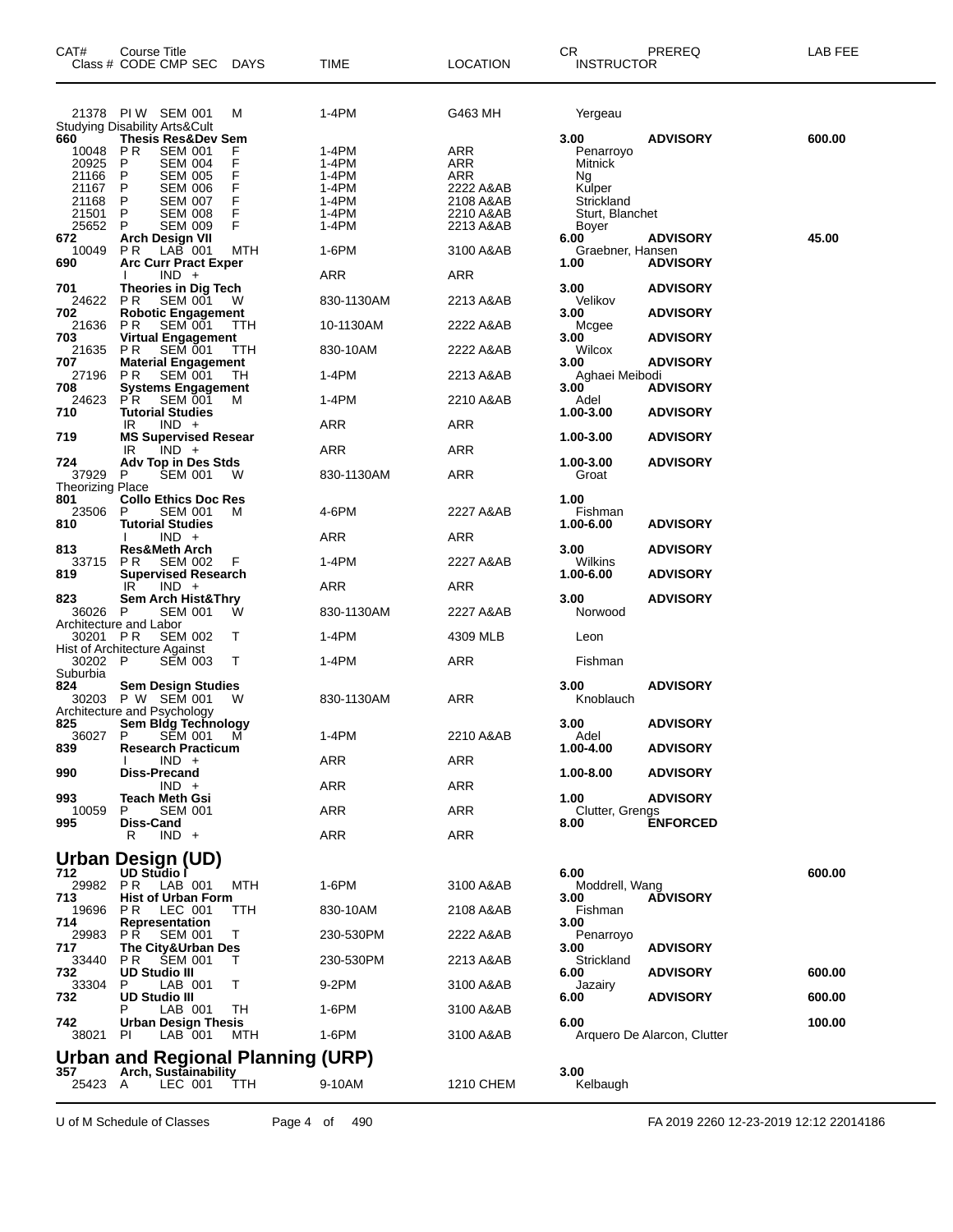| CAT#                                               | Course Title<br>Class # CODE CMP SEC DAYS                                                                                                                            |                            | <b>TIME</b>                                                 | LOCATION                                                                        | СR<br>PREREQ<br><b>INSTRUCTOR</b>                    | LAB FEE |
|----------------------------------------------------|----------------------------------------------------------------------------------------------------------------------------------------------------------------------|----------------------------|-------------------------------------------------------------|---------------------------------------------------------------------------------|------------------------------------------------------|---------|
|                                                    |                                                                                                                                                                      |                            |                                                             |                                                                                 |                                                      |         |
| 25424<br>25425<br>25426<br>25427<br>25428<br>25429 | P W<br><b>DIS</b><br>002<br>P W<br><b>DIS</b><br>003<br>P W<br><b>DIS</b><br>004<br>P W<br><b>DIS</b><br>005<br><b>DIS</b><br>006<br>P W<br><b>DIS</b><br>P W<br>007 | W<br>W<br>w<br>W<br>W<br>W | 10-11AM<br>10-11AM<br>10-11AM<br>12-1PM<br>12-1PM<br>12-1PM | B <sub>101</sub> MLB<br>2212 MLB<br>2402 MLB<br>1028 DANA<br>706 BMT<br>806 BMT | Kim<br>AlBader<br>Ittyerah<br>Kim<br>Yelk<br>Korman  |         |
| 25430<br>25431<br>25432<br>27598                   | P W<br><b>DIS</b><br>008<br><b>DIS</b><br>009<br>P W<br><b>DIS</b><br>P W<br>010<br>P<br>DIS<br>011                                                                  | W<br>W<br>W<br>W           | 1-2PM<br>$1-2PM$<br>$1-2PM$<br>9-10AM                       | 3556 DANA<br>B <sub>111</sub> MLB<br>2412 MLB<br>1024 DANA                      | AlBader<br>Erfani<br>Ittyerah<br>Erfani, Kelbaugh    |         |
| 423<br>10061<br>10062<br>10063<br>10064            | Int U P&Env<br>LEC 001<br>A<br>P W<br><b>DIS</b><br>002<br>P W<br><b>DIS</b><br>003<br>P W DIS 004                                                                   | ттн<br>TН<br>F.<br>TН      | 10-11AM<br>12-1PM<br>11-12PM<br>12-1PM                      | 2260 USB<br>1006 DANA<br>1006 DANA<br>1046 DANA                                 | 3.00<br>D'Anieri<br>Abramowitz<br>Lockman<br>Higgins | 20.00   |
| 427<br>24385<br>480                                | <b>Sustainable Food Sys</b><br>PI<br><b>SEM 001</b><br><b>Directed Study</b>                                                                                         | ттн                        | 1-230PM                                                     | 1024 DANA                                                                       | 3.00<br>Blesh, Jones, Hoey<br>1.00-4.00              |         |
| 500                                                | $IND +$                                                                                                                                                              |                            | ARR                                                         | ARR                                                                             | 3.00                                                 |         |
| 25398<br>504                                       | <b>Ping Thry Policy</b><br>$PR^T$<br>LEC 001<br><b>Intro to Stats UP</b>                                                                                             | МW                         | 10-1130AM                                                   | 2108 A&AB                                                                       | Kinder, Steiff, Hwang<br>3.00                        |         |
| 10065<br>508                                       | PRW LEC 001<br><b>Spat Thnkg &amp; Env Sys</b>                                                                                                                       | МW                         | 830-10AM                                                    | 2108 A&AB                                                                       | Singer, Judelsohn<br>3.00                            |         |
| 27188<br>509                                       | PRW SEM 001<br><b>Public Economics</b>                                                                                                                               | М                          | 4-7PM                                                       | 1360 A&AB                                                                       | Larsen, Son<br>2.00-3.00                             |         |
| 510                                                | 10066 P RW LEC 001<br><b>Fiscal Planning&amp;Mgt</b>                                                                                                                 | МW                         | 1-230PM                                                     | 2108 A&AB                                                                       | Levine, Vidyasagar<br>2.00-3.00<br><b>ADVISORY</b>   |         |
| 22270<br>520                                       | PRW LEC 001<br>Intro to GIS                                                                                                                                          | ттн                        | 1-230PM                                                     | 2108 A&AB                                                                       | Deng, Fett<br><b>ADVISORY</b><br>3.00                |         |
| 22248<br>520                                       | LEC 001<br>A<br>Intro to GIS                                                                                                                                         | т                          | 4-5PM                                                       | 2104 A&AB                                                                       | Bedogne, Nair<br><b>ADVISORY</b><br>3.00             |         |
|                                                    | LEC 001<br>A<br>LEC 001<br>Α                                                                                                                                         | TН<br>ттн                  | 4-5PM<br>4-5PM                                              | 2108 A&AB<br>2104 A&AB                                                          |                                                      |         |
| 520<br>22253<br>22255<br>22257                     | Intro to GIS<br>P R<br>LAB 002<br>P R<br>LAB 003<br>LAB 004<br>P R                                                                                                   | F<br>F<br>TН               | 830-11AM<br>1-330PM<br>530-8PM                              | ARR<br>ARR<br>ARR                                                               | 3.00<br><b>ADVISORY</b><br>Nair<br>Nair<br>Nair      |         |
| 522<br>29407                                       | <b>Collaborative Ping</b><br>P W SEM 001                                                                                                                             | MW                         | 1-230PM                                                     | ARR                                                                             | 3.00<br>Goodspeed                                    |         |
| 524<br>33655                                       | Prog Eval Urban Plan<br>$P \ W$ LEC 001                                                                                                                              | w                          | 5-8PM                                                       | ARR                                                                             | 3.00<br>Hoey                                         |         |
| 527<br>24386                                       | <b>Sustainable Food Sys</b><br>PI<br><b>SEM 001</b>                                                                                                                  | ттн                        | 1-230PM                                                     | 1024 DANA                                                                       | 3.00<br>Blesh, Jones, Hoey                           |         |
| 529<br>19699                                       | <b>Hist Urban Form</b><br>P RW LEC 001                                                                                                                               | ттн                        | 830-10AM                                                    | 2108 A&AB                                                                       | 3.00<br>Fishman                                      |         |
| 535<br>33666<br>544                                | Intro to Urbn Inform<br>P W SEM 001<br><b>Behavior&amp;Environmt</b>                                                                                                 | TTH                        | 230-4PM                                                     | 2108 A&AB                                                                       | 3.00<br>Goodspeed                                    |         |
| 24205<br>24241                                     | LEC 001<br>A<br>P W DIS 002<br>24243 P W DIS 003                                                                                                                     | МW<br>TН<br>F              | 1-230PM<br>1-2PM<br>12-1PM                                  | 1040 DANA<br>1006 DANA<br>1006 DANA                                             | 3.00<br>De Young<br>Lasoff-Santos<br>Lasoff-Santos   |         |
| 551                                                | <b>Phys Plan Workshop</b><br>20125 PRW LAB 001                                                                                                                       | МW                         | 830-10AM                                                    | 3100 A&AB                                                                       | <b>ENFORCED</b><br>3.00<br>Fontaine                  | 20.00   |
| 552<br>560                                         | <b>Healthy Cities</b><br>27213 P W SEM 001<br><b>Trans&amp;Lnd Pl</b>                                                                                                | MW                         | 230-4PM                                                     | 2108 A&AB                                                                       | 3.00<br>Kinder                                       |         |
| 29406<br>571                                       | <b>P RW SEM 001</b><br><b>Comp Urban Policy</b>                                                                                                                      | МW                         | 830-10AM                                                    | 2210 A&AB                                                                       | <b>ENFORCED</b><br>3.00<br>Levine                    |         |
| 27043<br>572                                       | P<br>LEC 001<br><b>Comp Hsng&amp;Prop Pol</b>                                                                                                                        | TН                         | 6-9PM                                                       | 2222 A&AB                                                                       | 3.00<br>Murray<br>3.00                               |         |
| 29659<br>581                                       | P W SEM 001<br><b>Hsg Policy&amp;Econ</b>                                                                                                                            | МW                         | 10-1130AM                                                   | ARR                                                                             | <b>Pimentel Walker</b><br>3.00                       |         |
| 25397<br>587                                       | P W LEC 001<br><b>Plan Org&amp;Com Chg</b>                                                                                                                           | TTH                        | 10-1130AM                                                   | 2213 A&AB                                                                       | Deng<br><b>ADVISORY</b><br>3.00                      |         |
| 29323<br>592                                       | P<br>LEC 001<br><b>Real Est Ess</b>                                                                                                                                  | TН                         | 2-5PM                                                       | B760 SSWB                                                                       | Checkoway<br>3.00                                    | 10.00   |
| 10067<br>595                                       | P W LEC 001<br><b>Pub Priv Partnerships</b>                                                                                                                          | M                          | 7-10PM                                                      | <b>R0230 BUS</b>                                                                | Allen<br>3.00                                        |         |
| 33569<br>600                                       | P W SEM 001<br><b>Expanded Horizons</b>                                                                                                                              | W                          | 6-9PM                                                       | 2108 A&AB                                                                       | Norman<br><b>ADVISORY</b><br>1.00                    | 160.00  |
| 10068<br>601                                       | PŔ.<br>LAB 001<br>Thesis                                                                                                                                             |                            | ARR                                                         | ARR                                                                             | Dueweke<br>3.00-6.00                                 |         |
| 602                                                | $IND +$<br><b>Prof Project</b>                                                                                                                                       |                            | ARR                                                         | ARR                                                                             | 3.00-6.00                                            |         |
| 612                                                | $IND +$<br><b>URP Directed Study</b>                                                                                                                                 |                            | ARR                                                         | ARR                                                                             | 1.00-4.00                                            |         |
| 613                                                | $IND +$<br><b>URP Directed Study</b>                                                                                                                                 |                            | ARR                                                         | ARR                                                                             | 1.00-4.00<br><b>ADVISORY</b>                         |         |
|                                                    |                                                                                                                                                                      |                            |                                                             |                                                                                 |                                                      |         |

U of M Schedule of Classes Page 5 of 490 FA 2019 2260 12-23-2019 12:12 22014186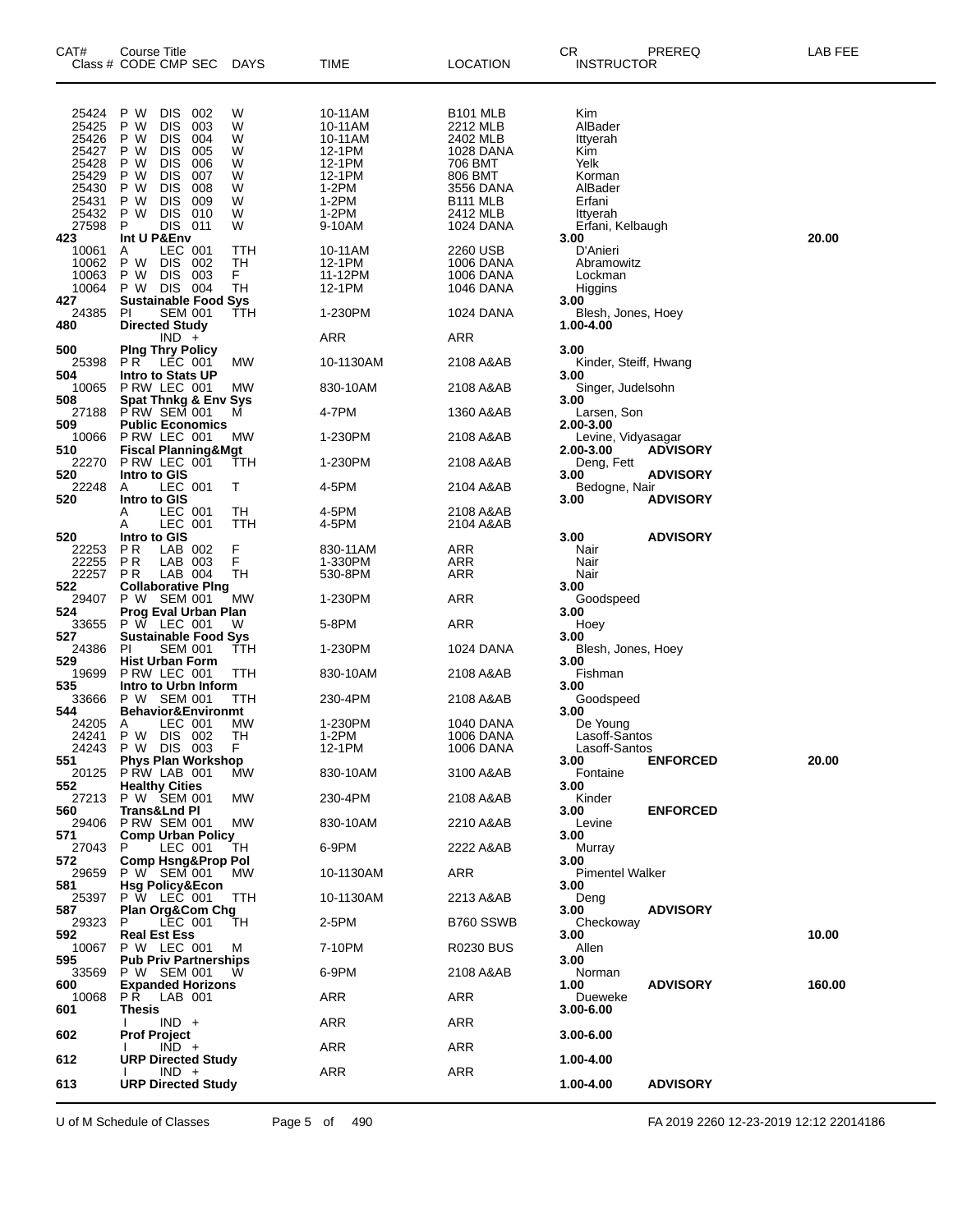| CAT#         | Course Title<br>Class # CODE CMP SEC<br>DAYS | TIME       | <b>LOCATION</b> | СR<br><b>PREREQ</b><br><b>INSTRUCTOR</b>   | LAB FEE |
|--------------|----------------------------------------------|------------|-----------------|--------------------------------------------|---------|
|              |                                              |            |                 |                                            |         |
| 990          | $IND +$<br><b>PhD Diss-Precand</b>           | <b>ARR</b> | <b>ARR</b>      | <b>ADVISORY</b><br>1.00-8.00               |         |
| 993          | $IND +$<br>IR<br>Teach Meth Gsi              | <b>ARR</b> | <b>ARR</b>      | <b>ADVISORY</b><br>1.00                    |         |
| 10070<br>995 | <b>SEM 001</b><br>P<br><b>PhD Diss-Cand</b>  | <b>ARR</b> | <b>ARR</b>      | Clutter, Grengs<br><b>ENFORCED</b><br>8.00 |         |
|              | $IND +$<br>IR                                | ARR        | ARR             |                                            |         |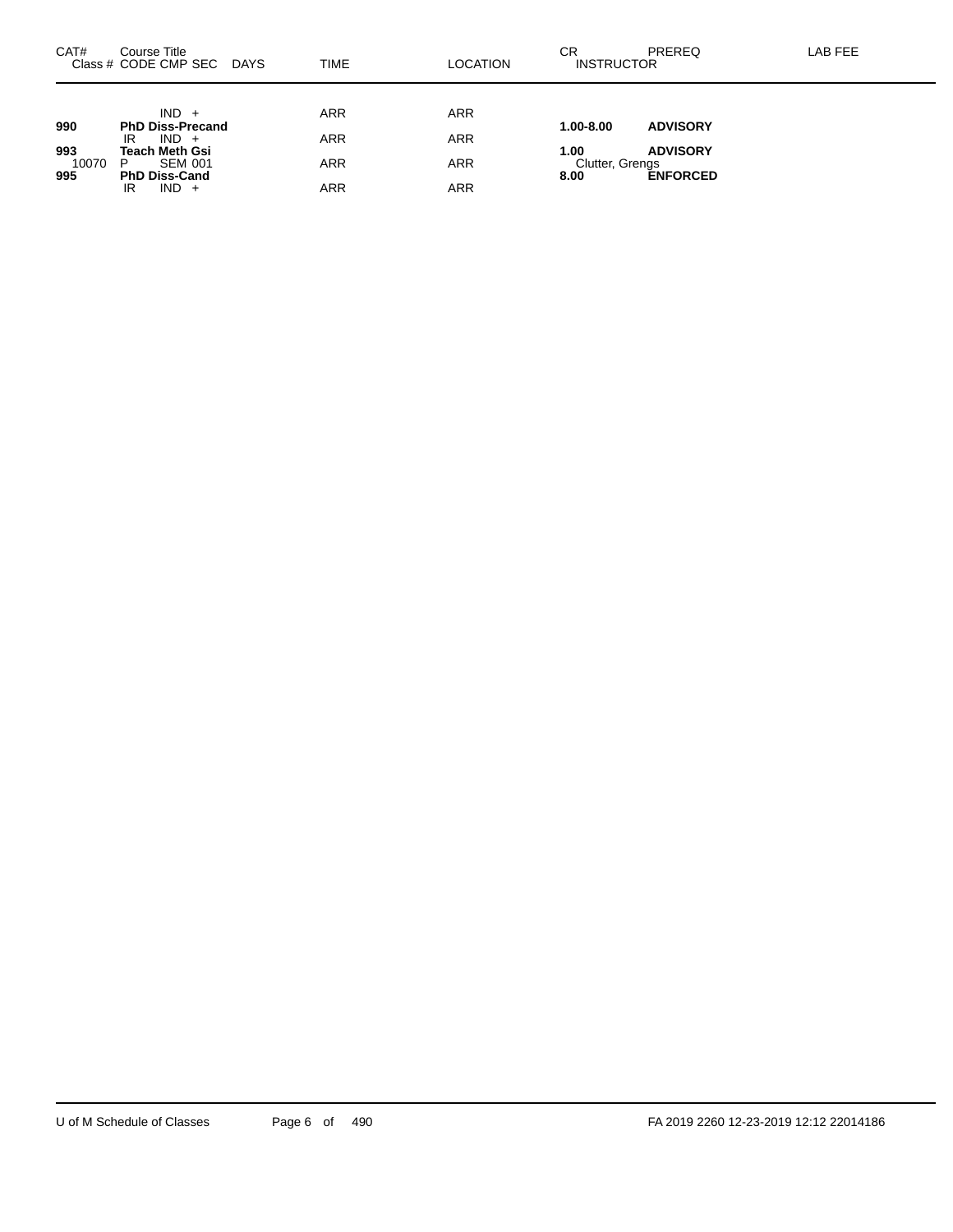| CAT# | Course Title         |             |      |          | ◠г<br>◡⊓ | PREREQ            | _AB FEF |
|------|----------------------|-------------|------|----------|----------|-------------------|---------|
|      | Class # CODE CMP SEC | <b>DAYS</b> | TIME | LOCATION |          | <b>INSTRUCTOR</b> |         |

## **Dental Hygiene Dental Hygiene-Dentistry Dental Hygiene (DENTHYG)**

| 252            | <b>Behavioral Scil</b>                             |        |                                                      |                        | 2.00                         |                             |
|----------------|----------------------------------------------------|--------|------------------------------------------------------|------------------------|------------------------------|-----------------------------|
| 10151<br>291   | P.<br>LEC 001<br><b>Oral Histol &amp; Embry</b>    | W      | 8-10AM                                               | ARR                    | Inglehart<br>2.00            |                             |
| 10153          | LEC 001<br>P                                       | TW     | 1-2PM                                                | G550 DENT              | Chiego Jr                    |                             |
| 310<br>10154   | Radiograph Interpr<br>LEC 001<br>P                 | Т      | 1-2PM                                                | ARR                    | 1.00<br>Soki, Benavides      |                             |
| 310            | Radiograph Interpr<br>P<br>LEC 001                 | TН     | 9-12PM                                               | G524 DENT              | 1.00                         |                             |
| 312<br>10155   | <b>Clinical Dent Hyg</b><br>P<br>LEC 001           | т      | 9-10AM                                               | G550 DENT              | 3.00<br>Nieto                |                             |
| 312            | Clinical Dent Hyg<br>P<br>LEC 001                  | Т      | 8-12PM                                               | G005 DENT              | 3.00                         |                             |
|                | Ρ<br>LEC 001                                       | Т      | 2-5PM                                                | G005 DENT              |                              |                             |
| 344<br>10156   | <b>Community Dentistry</b><br>LEC 001<br>P         | м      | 10-12PM                                              | G550 DENT              | 2.00<br>Jones                |                             |
| 382<br>10157   | <b>Nutrition</b><br>P<br>LEC 001                   | Т      | 10-12PM                                              | G550 DENT              | 3.00<br>Nieto                |                             |
| 401<br>27438   | <b>Emrg Educat Ace Dent</b><br>P<br><b>SEM 001</b> |        | ARR                                                  | ARR                    | 1.00-3.00<br>Richards        |                             |
| 414<br>10158   | <b>Clinical Dent Hyg</b><br>LEC 001<br>P R         | м      | 9-10AM                                               | G550 DENT              | 4.00<br>Ash                  | <b>ENFORCED</b>             |
| 414            | <b>Clinical Dent Hyg</b><br>РR<br>LEC 001          | Т      | 8-9AM                                                | G550 DENT              | 4.00                         | <b>ENFORCED</b>             |
| 416            | РR<br>LEC 001<br><b>Intraprof Education</b>        | т      | 1-4PM                                                | G322 DENT              | 1.00                         |                             |
| 24408          | P<br>LEC 001                                       | М      | 8-9AM                                                | G550 DENT              | Peralta                      | Kinney, Fitzgerald, Ash, de |
| 422            | <b>Pain Control</b>                                |        |                                                      |                        | 2.00                         |                             |
| 17232<br>425   | P<br>LEC 001<br><b>Periodontics III</b>            | M      | 8-10AM                                               | G580 DENT              | <b>McComas</b><br>1.00       |                             |
| 10159<br>429   | LEC 001<br>P<br><b>Dental Pharmacology</b>         | М      | 1-2PM                                                | G550 DENT              | Duff<br>2.00                 |                             |
| 17231<br>434   | LEC 001<br>P<br>Dent Hyg Field Exp                 | МW     | 1-2PM                                                | G580 DENT              | Travan<br>2.00               |                             |
| 10160<br>444   | LEC 001<br>P.<br><b>Comm Prac:Hd Start</b>         |        | ARR                                                  | ARR                    | 1.00                         |                             |
| 10161          | P<br>LEC 001                                       | м      | 8-9AM                                                | ARR                    |                              |                             |
| 445<br>10162   | Research II<br>LEC 001<br>P                        | TН     | 1-1AM                                                | ARR                    | 2.00-4.00                    |                             |
| 446<br>10163   | Scientific Writing<br>P<br>LEC 001                 | М      | 10-12PM                                              | G580 DENT              | 2.00<br>VanDuine             |                             |
| 450<br>10164   | Practicum<br>LEC 001<br>P                          | W      | 4-7PM                                                | G005 DENT              | 2.00<br>Jones                |                             |
| 450            | Practicum<br>P<br>LEC 001                          | W      | 430-630PM                                            | G550 DENT              | 2.00                         |                             |
|                | Ρ<br>LEC 001                                       | W      | 430-630PM                                            | G536 DENT              |                              |                             |
|                | P<br>LEC 001<br>P<br>LEC 001                       | W<br>W | 430-630PM<br>430-630PM                               | G311 DENT<br>1033 DENT |                              |                             |
|                | P<br>LEC 001                                       | W      | 430-630PM                                            | G524 DENT              |                              |                             |
| 466            | Select Teach Exper                                 |        |                                                      |                        | 1.00-6.00                    |                             |
| 10165<br>466   | LEC 001<br>P<br><b>Select Teach Exper</b>          | М      | 12-1PM                                               | ARR                    | Eagle<br>1.00-6.00           |                             |
|                | P<br>LEC 001                                       | Т      | 2-4PM                                                | ARR                    |                              |                             |
| 475            | <b>Mentored Prof Exp</b>                           |        |                                                      |                        | 3.00-4.00                    | <b>ADVISORY</b>             |
| 18065<br>20111 | Ρ<br>LEC 001<br>P<br>LEC 002                       |        | ARR<br><b>ARR</b>                                    | ARR<br>ARR             |                              |                             |
| 480            | <b>Independent Study</b>                           |        |                                                      |                        | 1.00-4.00                    |                             |
| 10166          | P<br>REC 001                                       | м      | 8-9AM                                                | <b>ARR</b>             | Kinney                       |                             |
| 503<br>30631   | <b>Skis Ptnt-Fam-Cent</b><br>P<br>LEC 001          | м      | 2-4PM                                                | G550 DENT              | 2.00<br>Solway               |                             |
|                |                                                    |        | Dental Hygiene Degree Completion E-Learning (HYGDCE) |                        |                              |                             |
| 481<br>19228   | Leadrship&Prof Dev<br>P<br>LEC 001                 |        | ARR                                                  | ARR                    | 3.00<br>Grzesikowski, Cullen |                             |
| 482<br>19230   | Oral Diseases: P&M<br>P<br>LEC 001                 |        | ARR                                                  | ARR                    | 3.00<br>Milewski, Cullen     |                             |
| 486            | <b>Community II</b>                                |        |                                                      |                        | 3.00                         |                             |
| 19687<br>488   | P<br>LEC 001<br><b>Dent Hyg Education</b>          |        | ARR                                                  | ARR                    | Cullen<br>3.00               |                             |
| 19688          | P.<br>LEC 001                                      |        | ARR                                                  | <b>ARR</b>             | Nieto, Cullen                |                             |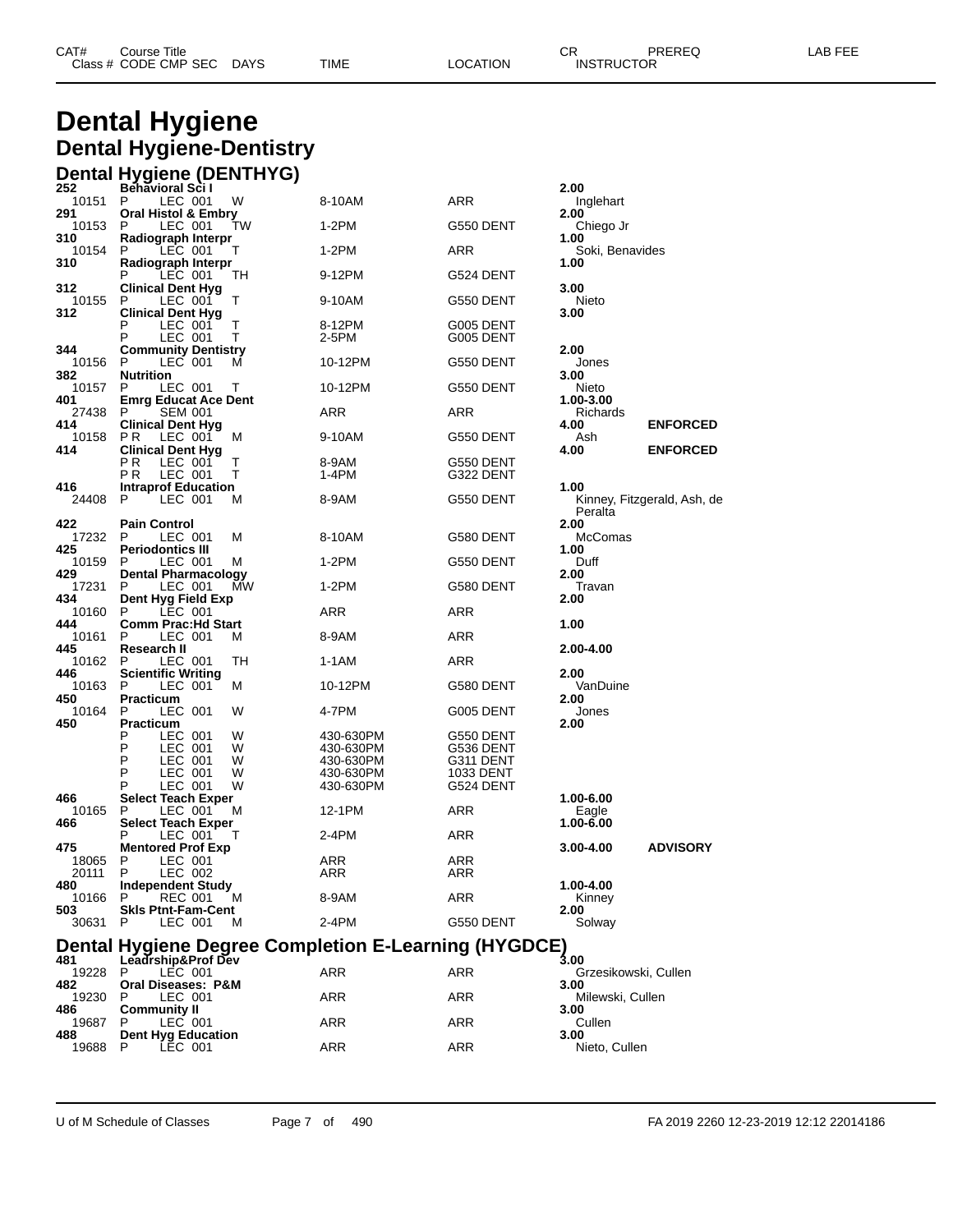| CAT#                      | Course Title<br>Class # CODE CMP SEC DAYS                      |         | TIME            | <b>LOCATION</b>        | CR.<br><b>INSTRUCTOR</b>              | PREREQ                                          | LAB FEE |
|---------------------------|----------------------------------------------------------------|---------|-----------------|------------------------|---------------------------------------|-------------------------------------------------|---------|
|                           | <b>Dentistry</b>                                               |         |                 |                        |                                       |                                                 |         |
|                           | <b>School Of Dentistry</b>                                     |         |                 |                        |                                       |                                                 |         |
|                           |                                                                |         |                 |                        |                                       |                                                 |         |
| 572                       | <b>Biomaterials (BIOMATLS)</b><br>Sp Lab Proj-Biomatr          |         |                 |                        | 1.00-4.00                             | <b>ADVISORY</b>                                 |         |
| 577                       | $IND +$<br><b>Mech of Ortho Matri</b>                          |         | ARR             | ARR                    | 1.00                                  |                                                 |         |
| 22625                     | <b>SEM 001</b><br>P                                            | F       | 8-10AM          | 1033 DENT              | Haerian                               |                                                 |         |
| 579                       | <b>Investigatn-Thesis</b><br>$IND +$                           |         | <b>ARR</b>      | ARR                    | 1.00-6.00                             | <b>ADVISORY</b>                                 |         |
| 990                       | Diss-Precand<br>$IND +$                                        |         | ARR             | ARR                    | 1.00-8.00                             | <b>ADVISORY</b>                                 |         |
| 995                       | Diss-Cand<br>IR<br>$IND +$                                     |         | ARR             | ARR                    | 8.00                                  | <b>ENFORCED</b>                                 |         |
|                           | <b>Dentistry (DENT)</b>                                        |         |                 |                        |                                       |                                                 |         |
| 502                       | <b>Evidenced-Based Dent</b>                                    |         |                 |                        | 1.00                                  | <b>ENFORCED</b>                                 |         |
| 20533 PR<br>515           | LEC 001<br><b>Grand Rounds</b>                                 |         | ARR             | ARR                    | Fitzgerald<br>$0.00 - 3.00$           | <b>ENFORCED</b>                                 |         |
| 20529<br>521B             | P R<br><b>SEM 001</b><br><b>Dental Anatomy &amp; Occlusion</b> | TH      | 8-10AM          | ARR                    | Holland<br>1.00-3.00                  | <b>ENFORCED</b>                                 | 195.00  |
| 21191<br>521B             | PR.<br>LAB 001<br><b>Dental Anatomy &amp; Occlusion</b>        | F       | 2-5PM           | G360 DENT              | Karl<br>1.00-3.00                     | <b>ENFORCED</b>                                 | 195.00  |
| 522                       | ΡR<br>LAB 001<br><b>Comp Care Clinic</b>                       |         | 1-230PM         | G536 DENT              | 1.00-10.00                            | <b>ENFORCED</b>                                 |         |
| 20584                     | LAB 001<br>PR.                                                 | Т       | 9-12PM          | G360 DENT              | Fitzgerald, Nalliah                   |                                                 |         |
| 522                       | <b>Comp Care Clinic</b><br>РR<br>LAB 001                       | Т       | 8-9AM           | G378 DENT              | 1.00-10.00                            | <b>ENFORCED</b>                                 |         |
|                           | ΡR<br>LAB 001<br>ΡR<br>LAB 001                                 | TН<br>т | 2-5PM<br>8-9AM  | G360 DENT<br>G322 DENT |                                       |                                                 |         |
|                           | РR<br>LAB 001<br>РR<br>LAB 001                                 | Т<br>т  | 8-9AM<br>9-10AM | G378 DENT<br>G322 DENT |                                       |                                                 |         |
| 524                       | <b>Pathways Program</b>                                        |         |                 |                        | $0.00 - 5.00$                         | <b>ENFORCED</b>                                 |         |
| 20532<br>524              | P R<br>DIS 001<br><b>Pathways Program</b>                      | м       | 2-5PM           | G378 DENT              | $0.00 - 5.00$                         | de Peralta, Sweier, Hamerink<br><b>ENFORCED</b> |         |
|                           | РR<br>DIS 001<br>ΡR<br>DIS 001                                 | м<br>M  | 3-5PM<br>2-5PM  | G322 DENT<br>G378 DENT |                                       |                                                 |         |
| 529<br>27937              | <b>Oral Health Promo</b><br>P R<br>LEC 001                     | м       | 1-2PM           | G378 DENT              | $0.00 - 1.00$<br>Fitzgerald           | <b>ENFORCED</b>                                 |         |
| 532<br>20531              | Cariology I<br>PR.<br>LEC 001                                  | F       | 8-10AM          | G378 DENT              | 0.00-10.00                            | <b>ENFORCED</b><br>Gonzalez, Van Tubergen,      |         |
|                           |                                                                |         |                 |                        | Fontana                               |                                                 |         |
| 532                       | Cariology I<br>РR<br>LEC 001                                   | F       | 10-11AM         | G378 DENT              | $0.00 - 10.00$                        | <b>ENFORCED</b>                                 |         |
| 533                       | РR<br>LEC 001<br>Infection & Immun                             | Τ       | 8-12PM          | G005 DENT              | 3.00                                  | <b>ENFORCED</b>                                 |         |
| 20530                     | P R<br>LEC 001                                                 | MWF     | 11-12PM         | G005 DENT              | Nabeshima                             | Sweier, Fuller, Aslam, Lei,                     |         |
| 539                       | Dev, Regen&Genetics<br>21860 PR LEC 001 TH                     |         | 8-10AM          | ARR                    | 0.00-10.00<br>Hu, Kaartinen           | <b>ENFORCED</b>                                 |         |
| 539                       | Dev, Regen&Genetics                                            |         |                 |                        | $0.00 - 10.00$                        | <b>ENFORCED</b>                                 |         |
| 551                       | PR LEC 001<br><b>DSR II: Research Pres</b>                     | M       | $1-2PM$         | ARR                    | 4.00                                  |                                                 |         |
| 18058<br>609B             | LEC 001<br>P<br>Periodontology II                              |         | ARR             | ARR                    | 1.00                                  | <b>ENFORCED</b>                                 |         |
| 21184<br>609B             | PR LEC 001<br>Periodontology II                                | W       | 8-9AM           | G322 DENT              | Richards, Britt, Fenno<br>1.00        | <b>ENFORCED</b>                                 |         |
| 614                       | P R .<br>LEC 001<br><b>Prin of Restorative Dent</b>            | TH      | $1-2PM$         | G322 DENT              | $0.00 - 10.00$                        | <b>ENFORCED</b>                                 |         |
| 26053                     | PR.<br>LEC 002                                                 |         | ARR             | ARR                    |                                       |                                                 |         |
| 616<br>21181              | Grand Rounds - D2<br>PR.<br><b>SEM 001</b>                     | TH.     | 8-10AM          | ARR                    | $0.00 - 3.00$                         | <b>ENFORCED</b><br>Murdoch-Kinch, Holland       |         |
| 617<br>21188              | <b>Principles of Endodontics I</b><br>LEC 001<br>P R           | W       | 12-2PM          | G322 DENT              | 1.00<br><b>Botero</b>                 | <b>ENFORCED</b>                                 |         |
| 617                       | <b>Principles of Endodontics I</b><br>P R .<br>LEC 001         | W       | 12-2PM          | G322 DENT              | 1.00                                  | <b>ENFORCED</b>                                 |         |
| 623A                      | PR.<br>LEC 001<br>Diag Sciences II                             | W       | $1-2PM$         | G322 DENT              | 1.00                                  | <b>ENFORCED</b>                                 |         |
|                           | 21183 PR LEC 001                                               | Τ       | $1-2PM$         | G005 DENT              | Soki, Benavides                       |                                                 |         |
| 625                       | varies by topic<br>26532 PR LEC 002                            |         | ARR             | ARR                    | $0.00 - 5.00$<br>Hamerink, de Peralta | <b>ENFORCED</b>                                 |         |
| 35061 PR                  | Supplemental Prof. Learning<br>LEC 004                         |         | ARR             | ARR                    | Inglehart                             |                                                 |         |
| Survey Design<br>26533 PR | LEC 006                                                        |         | ARR             | ARR                    | Hamerink, Hamerink                    |                                                 |         |
|                           | On Campus Mini Rotations                                       |         | ARR             |                        |                                       |                                                 |         |
| 26534 PR                  | LEC 008                                                        |         |                 | ARR                    | Hamerink, Hamerink                    |                                                 |         |

U of M Schedule of Classes Page 8 of 490 FA 2019 2260 12-23-2019 12:12 22014186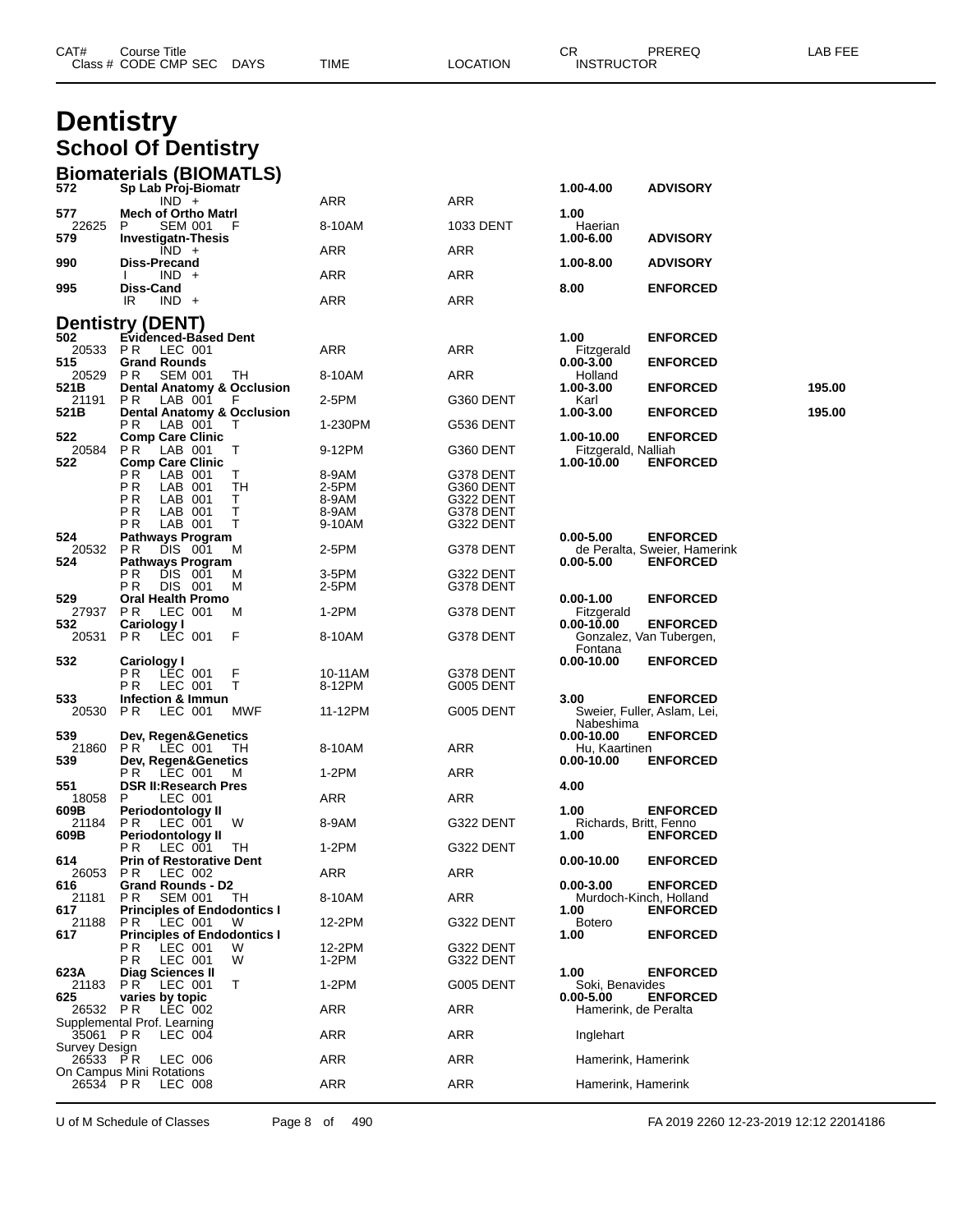| CAT#                                    | Course Title<br>Class # CODE CMP SEC                                                       | <b>DAYS</b>      | <b>TIME</b>                                             | <b>LOCATION</b>                                         | CR.<br><b>INSTRUCTOR</b>              | PREREQ                                                                           | LAB FEE |
|-----------------------------------------|--------------------------------------------------------------------------------------------|------------------|---------------------------------------------------------|---------------------------------------------------------|---------------------------------------|----------------------------------------------------------------------------------|---------|
| 28172 PR                                | Off Campus Mini Rotations<br>LEC 012                                                       |                  | ARR                                                     | ARR                                                     | Sweier                                |                                                                                  |         |
|                                         | Leadership in Dentistry<br>LEC 014                                                         |                  | <b>ARR</b>                                              | ARR                                                     | Sweier                                |                                                                                  |         |
| 26535 PR<br>26536 PR                    | <b>Constructing Effective Lit Rev</b><br>LEC 016                                           | т                | 10-12PM                                                 | G580 DENT                                               | Karl                                  |                                                                                  |         |
| Integrative Dentistry<br>35063<br>35445 | LEC 026<br>P R<br>P R<br>LEC 028<br>РR<br>LEC 028<br>ΡR<br>LEC 028<br>ΡR<br><b>LEC 028</b> | M<br>M<br>M<br>M | ARR<br>530-730PM<br>530-730PM<br>530-730PM<br>530-730PM | ARR<br>G580 DENT<br>G580 DENT<br>G580 DENT<br>G580 DENT | Johnson                               |                                                                                  |         |
| <b>Presentation Skills</b><br>625A      | Pathways - HC Delivery                                                                     |                  |                                                         |                                                         | $0.00 - 3.00$                         | <b>ENFORCED</b>                                                                  |         |
| 21179 PR<br>625B                        | <b>SEM 001</b><br>Pathways - Research                                                      | T                | 8-12PM                                                  | ARR                                                     | Hamerink, Hamerink<br>$0.00 - 5.00$   | <b>ENFORCED</b>                                                                  |         |
| 21192<br>625C                           | <b>SEM 001</b><br>P R<br>Pathways - Leadership                                             |                  | 8-12PM                                                  | <b>ARR</b>                                              | Chiego Jr<br>0.00-3.00                |                                                                                  |         |
| 21193                                   | P<br><b>SEM 001</b>                                                                        | T                | 8-12PM                                                  | ARR                                                     | Sweier, Pinsky                        |                                                                                  |         |
| 6251<br>27514                           | D2 Pathways Immersion<br>PR.<br><b>PSI</b> 001                                             | Τ                | 8-12PM                                                  | G322 DENT                                               | 0.00-2.00<br>de Peralta, Chiego Jr    | <b>ENFORCED</b>                                                                  |         |
| 631<br>13968                            | <b>Clinical Foundations II</b><br>LAB 001<br>P R                                           |                  | ARR                                                     | ARR                                                     | 0.00-10.00                            | <b>ENFORCED</b>                                                                  | 236.00  |
| 632<br>18821                            | <b>Clinical Found II/Rem Prostho</b><br>PR.<br>LAB 001                                     | F                | 9-12PM                                                  | G322 DENT                                               | 2.00                                  | <b>ENFORCED</b><br>Bak, Kane, Gerigk, Hill, May,<br>Lee Oh, Gordon, Faria Moura, | 160.00  |
| 632                                     | <b>Clinical Found II/Rem Prostho</b>                                                       |                  |                                                         |                                                         | 2.00                                  | Guitana Carracho, Mendonca<br><b>ENFORCED</b>                                    | 160.00  |
| 633                                     | LAB 001<br>РR<br><b>Clinical Applications</b>                                              | F                | 9-12PM                                                  | G360 DENT                                               | 0.50                                  | <b>ENFORCED</b>                                                                  |         |
| 21185<br>636                            | PR.<br>LEC 001<br><b>Periodontal Therapy I</b>                                             | F                | 8-9AM                                                   | G322 DENT                                               | Hoelscher<br>0.00-10.00               | <b>ENFORCED</b>                                                                  |         |
| 21186<br>636                            | LEC 001<br>P <sub>R</sub><br><b>Periodontal Therapy I</b>                                  | w                | 8-9AM                                                   | G322 DENT                                               | Richards, Travan<br>$0.00 - 10.00$    | <b>ENFORCED</b>                                                                  |         |
|                                         | LEC 001<br>P R                                                                             | TН               | $1-2PM$                                                 | G322 DENT                                               |                                       |                                                                                  |         |
| 640<br>21180                            | <b>GI System</b><br>PR.<br>LEC 001                                                         | M                | 3-5PM                                                   | G005 DENT                                               | 2.00-3.00<br>Sweier, Brzezinski, Lee, | <b>ENFORCED</b><br>Jenkins, Hortsch, Nabeshima                                   |         |
| 640                                     | <b>GI System</b><br>РR<br>LEC 001<br>ΡR<br>LEC 001                                         | TН<br>F.         | 8-10AM<br>1-3PM                                         | G005 DENT<br>G005 DENT                                  | 2.00-3.00                             | <b>ENFORCED</b>                                                                  |         |
| 641                                     | <b>Orthodontic Diagnosis</b>                                                               |                  |                                                         |                                                         | 1.00-10.00                            | <b>ENFORCED</b>                                                                  | 81.00   |
| 22581<br>641                            | P R<br>LAB 001<br><b>Orthodontic Diagnosis</b>                                             | TH               | 10-12PM                                                 | G322 DENT                                               | Cevidanes, McClatchey<br>1.00-10.00   | <b>ENFORCED</b>                                                                  | 81.00   |
|                                         | ΡR<br>LAB 001<br>ΡR<br>LAB 001                                                             | TН<br>TН         | 10-12PM<br>10-11AM                                      | G360 DENT<br>G340 DENT                                  |                                       |                                                                                  |         |
| 643                                     | ΡR<br>LAB 001<br><b>Phys Biomech Tooth</b>                                                 | TH               | 10-11AM                                                 | G340 DENT                                               | 1.00-2.00                             | <b>ENFORCED</b>                                                                  | 81.00   |
| 21125<br>643                            | PR.<br>LAB 001<br><b>Phys Biomech Tooth</b>                                                | TН               | 10-12PM                                                 | ARR                                                     | Berkman<br>1.00-2.00                  | <b>ENFORCED</b>                                                                  | 81.00   |
|                                         | РR<br>LAB 001                                                                              | ТH               | 10-11AM                                                 | <b>ARR</b>                                              |                                       |                                                                                  |         |
| 644<br>21182                            | <b>GU System</b><br>PR LEC 001                                                             | м                | 3-5PM                                                   | G005 DENT                                               | 2.00-4.00<br>Tindle                   | <b>ENFORCED</b>                                                                  |         |
| 644                                     | <b>GU System</b><br>РR<br>LEC 001<br>LEC 001<br>РR                                         | TН<br>F.         | 8-10AM<br>1-3PM                                         | G005 DENT<br>G005 DENT                                  | 2.00-4.00                             | <b>ENFORCED</b>                                                                  |         |
| 660                                     | <b>IPE Collaboration Seminar</b>                                                           |                  |                                                         |                                                         | 2.00                                  |                                                                                  |         |
| 27592<br>660                            | P<br><b>SEM 001</b><br><b>IPE Collaboration Seminar</b>                                    | W                | 3-5PM                                                   | <b>1397 DENT</b>                                        | Fitzgerald<br>2.00                    |                                                                                  |         |
|                                         | <b>SEM 001</b><br>Ρ<br><b>SEM 001</b>                                                      | W<br>W           | 3-5PM<br>3-5PM                                          | G524 DENT<br>G536 DENT                                  |                                       |                                                                                  |         |
|                                         | P<br><b>SEM 001</b><br>P<br><b>SEM 001</b>                                                 | W                | 3-5PM<br>3-5PM                                          | G524 DENT<br><b>1397 DENT</b>                           |                                       |                                                                                  |         |
|                                         | P<br><b>SEM 001</b>                                                                        | W<br>W           | 3-5PM                                                   | G536 DENT                                               |                                       |                                                                                  |         |
|                                         | P<br><b>SEM 001</b><br>P<br><b>SEM 001</b>                                                 | W<br>W           | 3-5PM<br>3-5PM                                          | G524 DENT<br>G536 DENT                                  |                                       |                                                                                  |         |
|                                         | <b>SEM 001</b>                                                                             | W                | 3-5PM                                                   | G536 DENT                                               |                                       |                                                                                  |         |
| 676A<br>27495                           | <b>EE Educational Theory</b><br>PR.<br>LEC 001                                             |                  | <b>ARR</b>                                              | ARR                                                     | 0.75<br>Richards                      | <b>ENFORCED</b>                                                                  |         |
| 676B<br>27496                           | <b>EE Part B: Lecture</b><br>LEC 001<br>PR.                                                |                  | <b>ARR</b>                                              | ARR                                                     | 0.25<br>Richards                      | <b>ENFORCED</b>                                                                  |         |
| 711                                     | <b>Diagnostic Sciences IV</b>                                                              |                  |                                                         |                                                         | 1.00                                  |                                                                                  |         |
| 19337<br>725                            | LEC 001<br>P<br><b>Selectives Pathway</b>                                                  | W                | 11-12PM                                                 | G390 DENT                                               | Danciu, Benavides<br>0.00-5.00        | <b>ENFORCED</b>                                                                  |         |
| 28161 PR                                | LEC 002<br>Complete Denture Lab                                                            |                  | <b>ARR</b>                                              | ARR                                                     |                                       |                                                                                  |         |
| 28163 PR<br>Dental Ceramics Lab         | LEC 004                                                                                    |                  | <b>ARR</b>                                              | <b>ARR</b>                                              | Hamerink, Hamerink                    |                                                                                  |         |
| 28164 PR                                | <b>LEC 006</b>                                                                             |                  | <b>ARR</b>                                              | ARR                                                     | Hamerink, Hamerink                    |                                                                                  |         |

U of M Schedule of Classes Page 9 of 490 FA 2019 2260 12-23-2019 12:12 22014186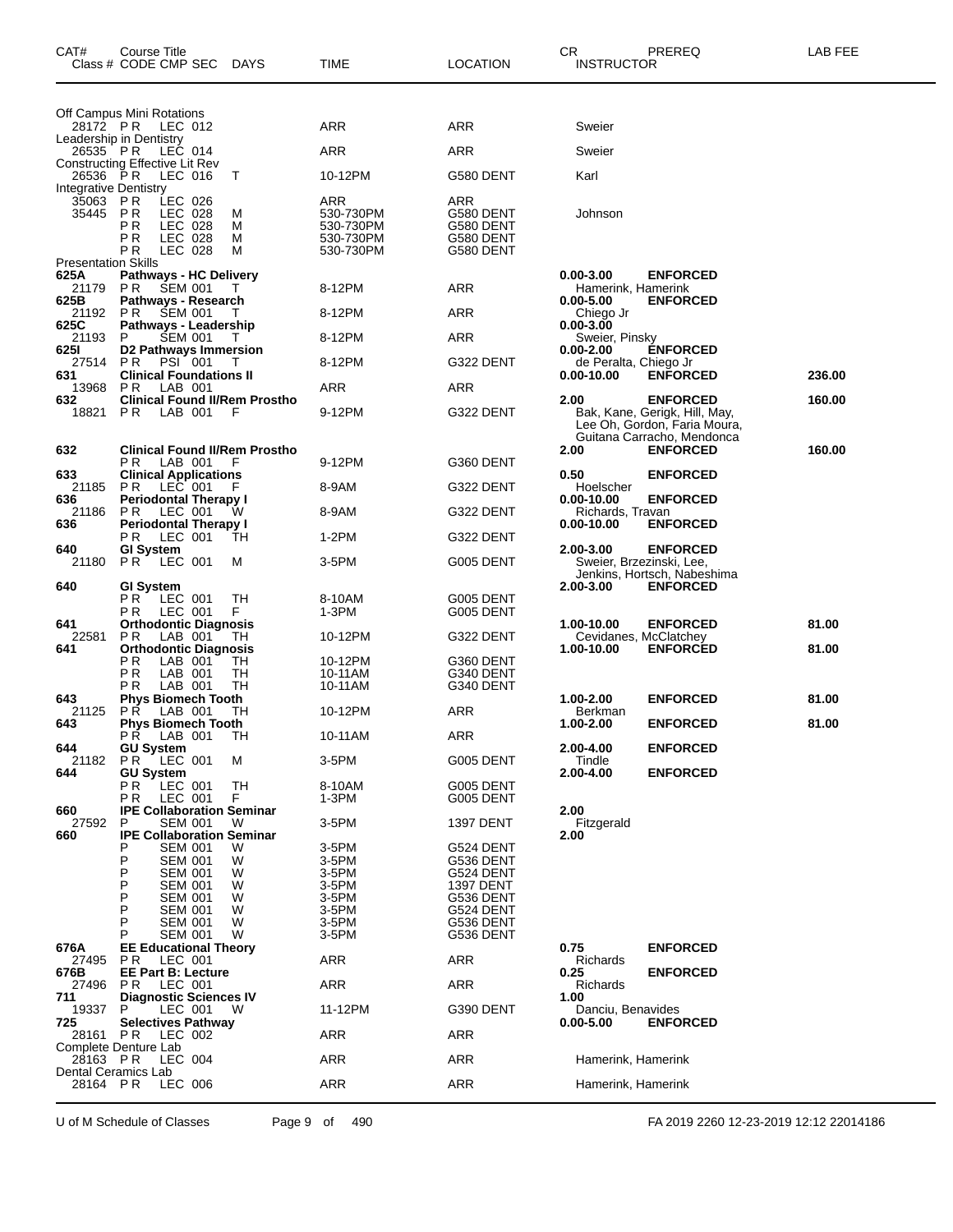| CAT#                      | Course Title<br>Class # CODE CMP SEC<br><b>DAYS</b>                        | TIME              | <b>LOCATION</b>               | PREREQ<br>CR<br><b>INSTRUCTOR</b>                                  | LAB FEE |
|---------------------------|----------------------------------------------------------------------------|-------------------|-------------------------------|--------------------------------------------------------------------|---------|
|                           |                                                                            |                   |                               |                                                                    |         |
|                           | Implant Planning and Fab Lab<br>28166 PR LEC 008                           | ARR               | ARR                           | de Peralta, Fitzgerald                                             |         |
| 28167 PR                  | Inter-Prof Ed in Anatomical Sc<br>LEC 012                                  | ARR               | ARR                           | Hamerink                                                           |         |
| 28169 PR                  | D3 Special Projects in CBCE<br>LEC 014                                     | ARR               | ARR                           |                                                                    |         |
| 28170 PR<br>35064 PR      | LEC 016<br>Intermaxillary Fixation Appl                                    | ARR<br><b>ARR</b> | ARR<br>ARR                    | Marti<br>Gerstner                                                  |         |
| 725A                      | LEC 018<br>TMD, Sleep Bruxism and Occ<br>Pathways-HCD                      |                   |                               | 1.00-3.00<br><b>ENFORCED</b>                                       |         |
| 21912 PR<br>725B          | <b>SEM 001</b><br>Pathways-Reseaarch                                       | ARR               | ARR                           | de Peralta, Hamerink<br>1.00-3.00<br><b>ENFORCED</b>               |         |
| 21913<br>725C             | PR<br><b>SEM 001</b><br>Pathways-Leadership                                | ARR               | <b>ARR</b>                    | Chiego Jr<br>1.00-3.00<br><b>ENFORCED</b>                          |         |
| 21914<br>725I             | PR<br><b>SEM 001</b><br><b>Immersion Pathway</b>                           | ARR               | ARR                           | Sweier, Pinsky<br><b>ENFORCED</b><br>0.00-2.00                     |         |
| 28160<br>727              | PR.<br>LEC 001<br><b>Principles of Endodontics II</b>                      | <b>ARR</b>        | ARR                           | de Peralta, Chiego Jr<br>1.00<br><b>ENFORCED</b>                   |         |
| 21189<br>732              | PR.<br>LEC 001<br>- W<br><b>Adv. Operative Dent</b>                        | 9-10AM            | G390 DENT                     | <b>Botero</b><br>1.00<br><b>ENFORCED</b>                           |         |
| 21770<br>732              | P R<br>LEC 001<br>w<br><b>Adv. Operative Dent</b>                          | 4-5PM             | G005 DENT                     | Fasbinder, Sterlitz<br><b>ENFORCED</b><br>1.00                     |         |
|                           | P R<br>LEC 001<br>W<br>P R<br>LEC 001<br>W                                 | 4-5PM<br>4-5PM    | G005 DENT<br>G390 DENT        |                                                                    |         |
| 741<br>23812              | <b>Clinical Rotation - OMFS/HD</b><br>PR.<br>LAB 002                       | ARR               | ARR                           | <b>ENFORCED</b><br>0.00-10.00                                      |         |
| 753<br>20810              | Dental Student Teaching I<br>PR.<br>LEC 001<br>SА                          | 9-1230PM          | ARR                           | <b>ENFORCED</b><br>1.00-3.00<br>Inglehart                          |         |
| 755A<br>21769             | <b>Profession &amp; Practice</b><br>P R<br>LEC 001<br>w                    | 10-11AM           | G390 DENT                     | <b>ENFORCED</b><br>2.00<br>Fitzgerald, Van Tubergen, de<br>Peralta |         |
| 755A                      | <b>Profession &amp; Practice</b><br>LEC 001<br>P R<br>w                    | 3-4PM             | G005 DENT                     | 2.00<br><b>ENFORCED</b>                                            |         |
| 756<br>24725              | Pract Mgmt: Bus. Plans<br>PR.<br>LEC 001                                   | ARR               | ARR                           | <b>ENFORCED</b><br>1.00<br>Fitzgerald                              |         |
| 757<br>24757              | Intro to CBCCE<br>PR.<br>CLN 001                                           | ARR               | ARR                           | $0.50 - 3.00$<br><b>ENFORCED</b><br>Hamerink, Piskorowski          |         |
| 776C<br>27497             | <b>EE Part C: Preclinic</b><br>P R<br>LEC 001                              | ARR               | ARR                           | 0.25<br><b>ENFORCED</b><br>Richards                                |         |
| 801<br>22638              | <b>Emerging Educators in Academic Dentistry (elective</b><br>PR<br>SEM 001 | ARR               | ARR                           | 1.00<br><b>ENFORCED</b>                                            |         |
| 807A<br>24873             | <b>Applied Head and Neck Anatomy</b><br><b>PR LEC 001</b>                  | ARR               | ARR                           | <b>ENFORCED</b><br>0.00-10.00<br>Brzezinski                        |         |
| 820<br>30143              | <b>Comprehensive Care Clinic</b><br>LAB 003<br>PR.                         | ARR               | ARR                           | 0.00-10.00<br><b>ENFORCED</b><br>Doerr                             | 150.00  |
| 825                       | Dual Degree Clinical Dentistry<br><b>Selectives Pathway</b>                |                   |                               | $0.00 - 5.00$<br><b>ENFORCED</b>                                   |         |
| 30877<br>825A             | PR.<br>CLN 001<br><b>Pathways-HCD</b>                                      | ARR<br>ARR        | ARR                           | de Peralta, Sweier<br>$0.00 - 2.00$<br><b>ENFORCED</b>             |         |
| 22642 PR<br>825B<br>22643 | <b>SEM 001</b><br><b>Pathways-Research</b><br>P R<br><b>SEM 001</b>        | ARR               | ARR<br>ARR                    | de Peralta, Hamerink<br>0.00-2.00<br><b>ENFORCED</b><br>Chiego Jr  |         |
| 825C<br>22644             | Pathways-Leadership<br>PR.<br><b>SEM 001</b>                               | ARR               | ARR                           | <b>ENFORCED</b><br>0.00-2.00<br>Sweier, Pinsky                     |         |
| 825I<br>30878             | <b>Immersion Pathway</b><br>PR.<br><b>RES 001</b>                          | ARR               | ARR                           | <b>ÉNFORCED</b><br>$0.00 - 2.00$<br>de Peralta, Chiego Jr          |         |
| 36850 PR                  | <b>RES 003</b><br>Pathways Immersion Dual Degree                           | ARR               | ARR                           | de Peralta                                                         |         |
| 840<br>20589              | <b>Oral Surgery</b><br>P<br>LAB 001                                        | ARR               | ARR                           | 1.00                                                               |         |
| 851<br>27520              | <b>Oral Surgery Elective II</b><br><b>PR CLN 001</b>                       | ARR               | ARR                           | 1.00-2.00<br><b>ENFORCED</b><br>Sung, Ward, Aronovich, Edwards     |         |
| 853<br>20811              | Dental Student Teaching I<br>PR.<br>LEC 001                                | ARR               | ARR                           | 1.00-3.00<br><b>ENFORCED</b><br>Inglehart                          |         |
| 855<br>21883              | <b>Professionalism &amp; Practice</b><br>PR -<br><b>SEM 001</b>            | ARR               | ARR                           | <b>ENFORCED</b><br>0.00<br>Fitzgerald                              |         |
| 857<br>20588              | <b>CBCCE</b><br>PR.<br>LAB 001<br>W                                        | 9-10AM            | G378 DENT                     | <b>ENFORCED</b><br>3.00-5.00<br>Hamerink, Hoelscher,               |         |
| 857                       | <b>CBCCE</b><br>P R<br>LAB 001<br>TTH                                      | 12-1PM            | 1397 DENT                     | Fitzgerald<br>3.00-5.00<br><b>ENFORCED</b>                         |         |
|                           | P R<br>LAB 001<br>TTH<br>LAB 001<br>TH<br>P R                              | 12-1PM<br>12-1PM  | <b>1397 DENT</b><br>2397 DENT |                                                                    |         |
| 998<br>18988              | <b>Curr Practical Prjct</b><br>P<br><b>SEM 001</b>                         | ARR               | ARR                           | 1.00<br>Woolfolk                                                   |         |
|                           | <b>Dental Education (DENTED)</b>                                           |                   |                               |                                                                    |         |
| 610                       | <b>Research Methods</b>                                                    |                   |                               | 1.00-2.00                                                          |         |

U of M Schedule of Classes Page 10 of 490 FA 2019 2260 12-23-2019 12:12 22014186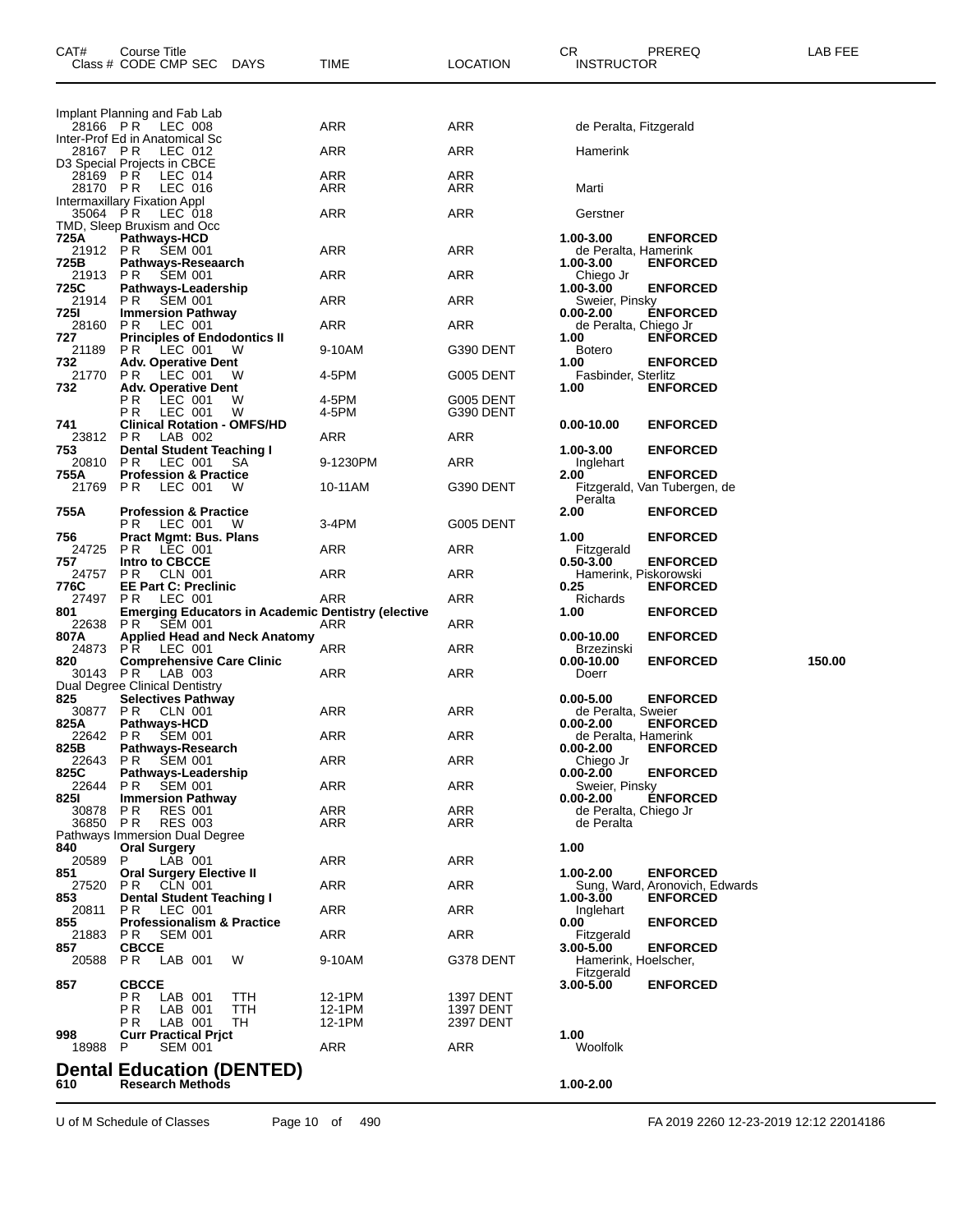| CAT#                  | Course Title<br>Class # CODE CMP SEC DAYS                     |               | TIME          | <b>LOCATION</b> | CR<br><b>INSTRUCTOR</b>         | PREREQ                                                | LAB FEE |
|-----------------------|---------------------------------------------------------------|---------------|---------------|-----------------|---------------------------------|-------------------------------------------------------|---------|
| 10148<br>613          | P<br>LEC 001<br><b>Head &amp; Neck Anatomy</b>                | Τ             | 8-10AM        | 1033 DENT       | Jin, Kaigler<br>1.50            | <b>ADVISORY</b>                                       | 230.00  |
| 22599<br>22600<br>614 | S<br>LEC 001<br>P<br>LAB 002<br>Clin Orl&Max Path             | <b>MTWTHF</b> | ARR<br>8-12PM | ARR<br>ARR      | Brzezinski<br><b>Brzezinski</b> |                                                       |         |
| 22931                 | P<br>LEC 001                                                  | T             | 8-9AM         | G390 DENT       | 1.00<br>Castilho                |                                                       |         |
| 630<br>10147 PR       | <b>Practicum Clin Teach</b><br><b>SEM 001</b>                 |               | ARR           | ARR             | 1.00-3.00<br>Pitts              | <b>ENFORCED</b>                                       |         |
|                       | Dental Hygiene (DHYGRACK)                                     |               |               |                 |                                 |                                                       |         |
| 684<br>30235          | Write Oral Heal Sci<br><b>SEM 001</b><br>P                    |               | ARR           | ARR             | 1.00-3.00<br>Haddlesey, Kiser   |                                                       |         |
| 685<br>22471          | <b>Fndt Oral Hith Serv</b><br>PR.<br>LEC 101                  |               | ARR           | ARR             | 1.00-3.00<br>Farrell            | <b>ENFORCED</b>                                       |         |
| 695<br>30190 P        | Adv Non-surg Perio<br>SEM 001                                 | - T           | 11-12PM       | G524 DENT       | 1.00-3.00<br>Furgeson           |                                                       |         |
|                       | <b>Endodontics (ENDODONT)</b>                                 |               |               |                 |                                 |                                                       |         |
| 651<br>10167          | <b>Preclin Grad Endo</b><br>LAB 001<br>P                      |               | ARR           | ARR             | 5.00                            |                                                       |         |
| 652<br>10168          | <b>Clin Endodontics</b><br>PD<br>LAB 001                      |               | ARR           | ARR             | 1.00-3.00                       | McDonald, Botero, Bauer,<br>Michaelson, Carr, Gardner |         |
| 653<br>26704          | <b>Sem-Endodontics</b><br>PD.<br><b>SEM 001</b>               |               | ARR           | ARR             | 1.00-2.00                       |                                                       |         |
| 654<br>20604          | <b>Biol Basis for Endo</b><br>P<br><b>SEM 001</b>             | TH            | 1-4PM         | 1033 DENT       | 1.00-2.00<br>McDonald           |                                                       |         |
| 655                   | <b>Endo Research</b><br>$IND +$<br>D                          |               | ARR           | ARR             | 1.00-3.00                       |                                                       |         |
| 658<br>35393          | <b>CBCT</b><br>P<br><b>SEM 01</b>                             | F             | 8-9AM         | G536 DENT       | 1.00-3.00<br>McDonald           |                                                       |         |
| 660<br>10170          | Case Pres & Treat<br><b>PD</b><br><b>SEM 001</b>              |               | 1-3PM         | G550 DENT       | 1.00<br>McDonald                |                                                       |         |
| 660                   | Case Pres & Treat                                             |               |               |                 | 1.00                            |                                                       |         |
| 661                   | <b>SEM 001</b><br>Pharmacology&Medicn                         |               | 3-430PM       | G550 DENT       | 1.00                            |                                                       |         |
| 10171<br>661          | PD.<br>SEM 001 WTH<br>Pharmacology&Medicn                     |               | 8-9AM         | G311 DENT       | McDonald<br>1.00                |                                                       |         |
|                       | SEM 001<br>P                                                  | - TH          | 9-10AM        | G311 DENT       |                                 |                                                       |         |
|                       | Oral Biology (ORALBIOL)<br>670 Biol Oral Tissues              |               |               |                 | 2.00                            |                                                       |         |
| 10172 P<br>672        | LEC 001<br><b>Orientat Research</b>                           |               | ARR           | ARR             | 1.00-2.00                       |                                                       |         |
| 10173<br>676          | LEC 001<br>P<br><b>Clin Dental Pharm</b>                      |               | ARR           | ARR             | 1.00                            |                                                       |         |
| 10174<br>678          | <b>SEM 001</b><br>P<br><b>Stat Meth Oral Biol</b>             |               | ARR           | ARR             | 1.00-3.00                       | <b>ADVISORY</b>                                       |         |
| 10175<br>773          | P<br>LEC 001<br><b>Directed Research</b>                      |               | ARR           | ARR             | 1.00-4.00                       |                                                       |         |
| 10176<br>774          | P<br><b>SEM 001</b><br><b>Oral Sensations</b>                 |               | ARR           | <b>ARR</b>      | 1.00                            | <b>ADVISORY</b>                                       |         |
| 10177                 | LEC 001<br>P.                                                 |               | ARR           | ARR             |                                 |                                                       |         |
| 779<br>10178          | Prin Immun Gr Dent<br><b>SEM 001</b><br>P                     |               | ARR           | ARR             | 1.00                            |                                                       |         |
| 852<br>10179          | <b>Prenat Fac Gro</b><br><b>SEM 001</b><br>P                  | TН            | 8-9AM         | 1018 DENT       | 1.00-2.00                       | <b>ADVISORY</b>                                       |         |
| 853<br>10180          | Design&Analysis<br><b>SEM 001</b><br>P.                       |               | ARR           | <b>ARR</b>      | 2.00                            |                                                       |         |
| 855<br>10181          | <b>Conscious Sedation</b><br>LEC 001<br>P                     |               | ARR           | ARR             | 1.00                            |                                                       |         |
| 855                   | <b>Conscious Sedation</b><br>LEC 001<br>Р                     |               | ARR           | ARR             | 1.00                            |                                                       |         |
| 856<br>10182          | <b>Clin Consc Sedation</b><br>LAB 001<br>P                    |               | ARR           | ARR             | 1.00                            | <b>ADVISORY</b>                                       |         |
| 857<br>10183          | <b>Topc Oral Histology</b><br>P W LEC 001                     |               | ARR           | ARR             | 1.00                            | <b>ADVISORY</b>                                       |         |
| 859<br>10184          | <b>Seminar in Oral Bio</b><br><b>SEM 001</b><br>P             |               | ARR           | ARR             | 1.00                            |                                                       |         |
| 990                   | Diss-Precand                                                  |               |               |                 | 1.00-8.00                       | <b>ADVISORY</b>                                       |         |
| 995                   | $IND +$<br>Diss-Cand                                          |               | ARR           | ARR             | 8.00                            | <b>ENFORCED</b>                                       |         |
|                       | IR<br>$IND +$                                                 |               | ARR           | ARR             |                                 |                                                       |         |
| 660                   | <b>Oral Diagnosis (ORALDIAG)</b><br><b>Thesis Investigatn</b> |               |               |                 | 1.00-2.00                       |                                                       |         |
| 662                   | $IND +$<br>Radiology                                          |               | ARR           | ARR             | 2.00                            |                                                       |         |
| 10188                 | <b>SEM 001</b><br>P                                           | W             | 10-12PM       | 1033 DENT       | Benavides, Soki                 |                                                       |         |

U of M Schedule of Classes Page 11 of 490 FA 2019 2260 12-23-2019 12:12 22014186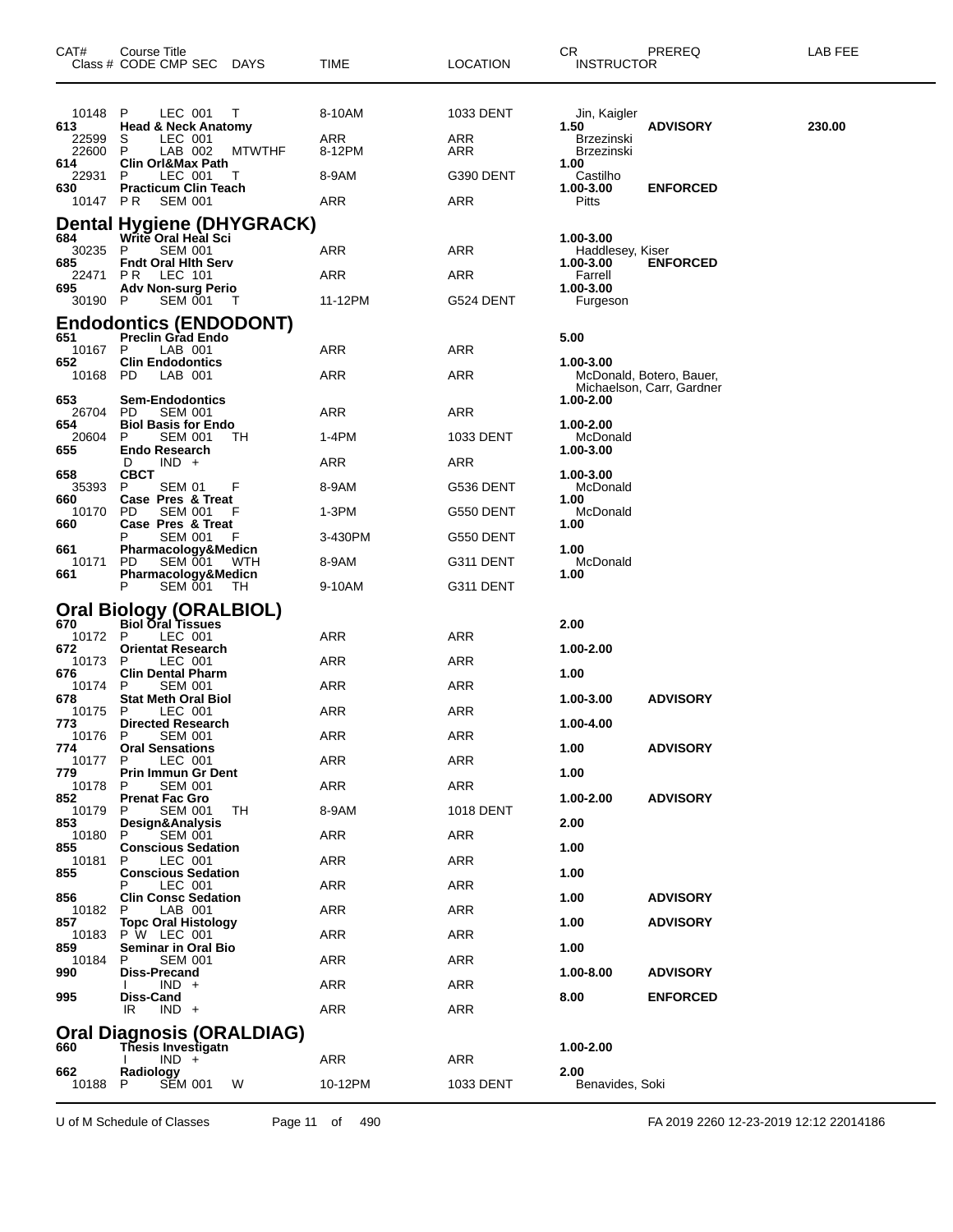| CAT#           | Course Title<br>Class # CODE CMP SEC<br>DAYS             | TIME              | <b>LOCATION</b>          | PREREQ<br>CR<br><b>INSTRUCTOR</b>      | LAB FEE |
|----------------|----------------------------------------------------------|-------------------|--------------------------|----------------------------------------|---------|
|                | Oral Health Sciences (ORALHEAL)                          |                   |                          |                                        |         |
| 603<br>22648   | <b>Craniofac Dev&amp;Grow</b><br><b>SEM 001</b><br>P     | 8-10AM            | ARR                      | 1.00<br>Berkman                        |         |
| 606<br>22649   | <b>Mineralized Tissues</b><br><b>SEM 001</b><br>P        | 8-10AM            | ARR                      | 1.00<br>Ritchie                        |         |
| 625            | <b>Supplemental CMB</b><br>$IND +$                       | ARR               | ARR                      | 1.00<br><b>ADVISORY</b>                |         |
| 811<br>10189   | <b>Sci Sem Series</b><br>P<br><b>SEM 001</b><br>TTH      | 12-1PM            | G550 DENT                | 1.00-2.00<br>Kaartinen, Li             |         |
| 812            | <b>Sci Lab Rotations</b>                                 |                   |                          | 3.00                                   |         |
| 851            | $IND +$<br><b>Special Topics Sem</b>                     | ARR               | ARR                      | 1.00-3.00<br><b>ADVISORY</b>           |         |
| 990            | $IND +$<br><b>Dissertatn-Precand</b>                     | ARR               | ARR                      | 1.00-8.00<br><b>ADVISORY</b>           |         |
| 995            | $IND +$<br><b>Dissertation-Cand</b>                      | ARR               | ARR                      | 8.00<br><b>ENFORCED</b>                |         |
|                | $IND +$<br>R                                             | ARR               | ARR                      |                                        |         |
| 601            | Oral Pathology (ORALPATH)<br><b>Oral Path Lit Review</b> |                   |                          | 1.00                                   |         |
| 21947 P        | <b>SEM 001</b>                                           | ARR               | ARR                      | Danciu                                 |         |
| 611<br>21942   | <b>Clinical Oral Path</b><br>LAB 001<br>P                | ARR               | ARR                      | 1.00-2.00<br>Danciu                    |         |
| 621<br>21943   | <b>General Pathology</b><br><b>SEM 001</b><br>P.         | ARR               | ARR                      | 2.00-4.00<br>Danciu                    |         |
| 631<br>21944   | <b>Microscopic OralPath</b><br>P<br>LAB 001              | ARR               | ARR                      | 2.00-4.00<br>Danciu                    |         |
| 692<br>10192   | <b>Surgical Oral Path</b><br><b>SEM 001</b><br>P         | ARR               | ARR                      | 1.00-8.00<br><b>ADVISORY</b>           |         |
| 693            | <b>Clinical Oral Path</b>                                |                   |                          | 1.00-4.00<br><b>ADVISORY</b>           |         |
| 10193<br>694   | LAB 001<br>P<br><b>Oral Path&amp;Diag Lect</b>           | ARR               | ARR                      | 2.00                                   |         |
| 10194<br>696   | P<br>LEC 001<br>Thesis Investigatn                       | ARR               | ARR                      | 1.00-3.00                              |         |
| 698            | $IND +$<br><b>Adv Oral Path Sem</b>                      | ARR               | ARR                      | <b>ADVISORY</b><br>1.00-6.00           |         |
| 10195<br>699   | <b>SEM 001</b><br>P<br>Journal Club                      | ARR               | ARR                      | 1.00-4.00<br><b>ADVISORY</b>           |         |
| 10196          | P<br><b>SEM 001</b><br><b>Oral Path Lit Review</b>       | ARR               | ARR                      | 1.00                                   |         |
| 701<br>22627   | P<br><b>SEM 001</b>                                      | ARR               | ARR                      | Danciu                                 |         |
| 711<br>22628   | <b>Clinical Oral Path</b><br>LAB 001<br>P                | ARR               | ARR                      | 1.00-2.00<br>Danciu                    |         |
| 721<br>22637   | <b>General Pathology</b><br>P<br>LAB 001                 | ARR               | ARR                      | 2.00-4.00<br>Danciu                    |         |
| 731<br>22639   | <b>Microscopic OralPath</b><br>LAB 001<br>P              | ARR               | ARR                      | 1.00-4.00<br>Danciu                    |         |
| 741<br>22645   | <b>Cone Beam CT Interp</b><br>P.<br>LAB 001              | ARR               | ARR                      | 1.00<br>Benavides                      |         |
| 801            | <b>Oral Path Lit Review</b>                              | ARR               | ARR                      | 1.00                                   |         |
| 23484<br>811   | P.<br><b>SEM 001</b><br><b>Clinical Oral Path</b>        |                   |                          | Danciu<br>1.00-2.00                    |         |
| 23485<br>821   | P<br>LAB 001<br><b>General Pathology</b>                 | ARR               | ARR                      | Danciu<br>2.00-4.00                    |         |
| 23486<br>831   | LAB 001<br>P<br><b>Microscopic ORALPATH</b>              | ARR               | ARR                      | Danciu<br>1.00-4.00                    |         |
| 23487<br>841   | LAB 001<br>P<br><b>Adv Radio Interp</b>                  | ARR               | ARR                      | Danciu<br>1.00                         |         |
| 861            | $IND +$<br><b>Indep Study</b>                            | ARR               | ARR                      | 1.00                                   |         |
|                | $IND +$                                                  | ARR               | ARR                      |                                        |         |
|                | <b>Orthodontics (ORTHO)</b>                              |                   |                          |                                        |         |
| 700<br>36308   | <b>Biomaterials</b><br>LEC 01<br>Т<br>P                  | 10-12PM           | <b>1528 DENT</b>         | 1.00-2.00<br>Kim-Berman                |         |
| 753<br>24663   | <b>Principles in Ortho</b><br><b>SEM 001</b><br>P        | ARR               | ARR                      | 1.00-3.00<br>Kim-Berman                |         |
| 755<br>25719   | <b>Intro Master's Thesis</b><br>P<br>LEC 001             | ARR               | ARR                      | 1.00-2.00                              |         |
| 24664<br>35089 | LEC 004<br>P<br>LEC 006<br>P.                            | ARR<br>ARR        | ARR<br>ARR               | Ono<br>Ono                             |         |
| 756            | <b>History of Ortho</b>                                  |                   |                          | 1.00-2.00                              |         |
| 24607<br>757   | PD.<br>LEC 001<br>W<br><b>Foundations I</b>              | 11-12PM           | ARR                      | Kim-Berman<br>1.00-2.00                |         |
| 24606<br>757   | PD.<br><b>SEM 001</b><br>W<br><b>Foundations I</b>       | 8-10AM            | 2310D DENT               | Yatabe Ioshida, Cevidanes<br>1.00-2.00 |         |
|                | P<br><b>SEM 001</b><br>w<br>P<br><b>SEM 001</b><br>W     | 8-10AM<br>10-12PM | 2310D DENT<br>2310D DENT |                                        |         |

U of M Schedule of Classes Page 12 of 490 FA 2019 2260 12-23-2019 12:12 22014186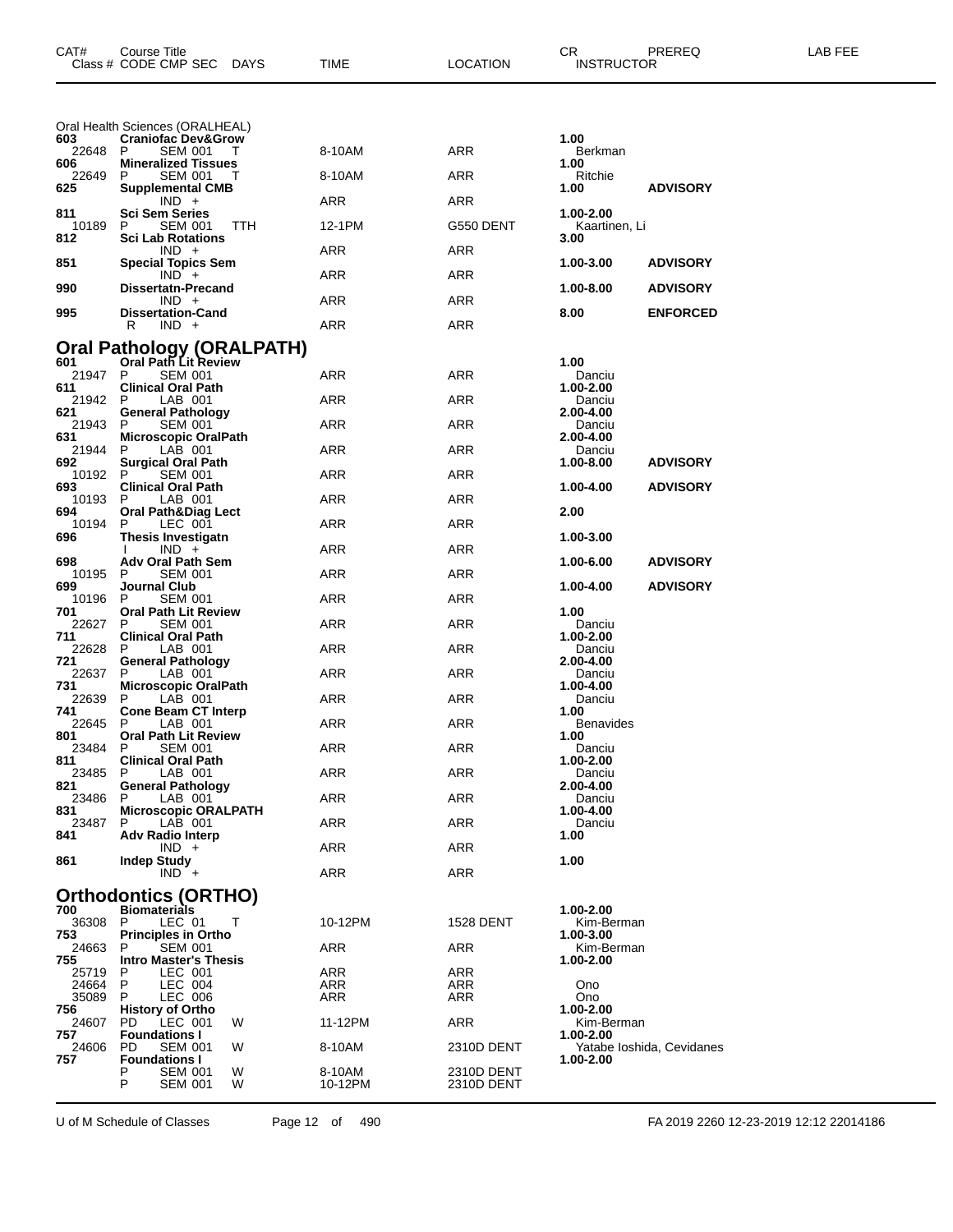| CAT#            | Course Title<br>Class # CODE CMP SEC<br>DAYS                | TIME                 | <b>LOCATION</b>        | CR<br><b>INSTRUCTOR</b>    | PREREQ                                                                                  | LAB FEE |
|-----------------|-------------------------------------------------------------|----------------------|------------------------|----------------------------|-----------------------------------------------------------------------------------------|---------|
| 759             | <b>Tooth Movement</b>                                       |                      |                        | 1.00                       |                                                                                         |         |
| 19566<br>760    | LEC 001<br>P<br><b>Clinical Orthodon</b>                    | ARR                  | ARR                    | Hatch<br>1.00-5.00         |                                                                                         |         |
| 10197<br>761    | PD.<br>LAB 001<br><b>Ortho Techniques</b>                   | ARR                  | ARR                    | Ruellas<br>1.00-3.00       |                                                                                         |         |
| 23664<br>763    | <b>SEM 001</b><br>PD.<br>M<br><b>Ortho Pediat Dent</b>      | 9-12PM               | <b>1528 DENT</b>       | McClatchey<br>1.00-4.00    |                                                                                         |         |
| 10198           | LAB 001<br>P                                                | ARR                  | ARR                    | Ono                        |                                                                                         |         |
| 764<br>10199    | <b>Trtmnt Comp Patnt</b><br><b>SEM 001</b><br>PD.<br>W      | 8-10AM               | <b>1528 DENT</b>       | 1.00-2.00<br>Kim-Berman    |                                                                                         |         |
| 765<br>25722    | <b>Review Curr Lit</b><br><b>SEM 001</b><br>PD.             | ARR                  | ARR                    | 1.00<br>Ruellas            |                                                                                         |         |
| 766             | <b>Research-Thesis</b><br>$IND +$<br>D                      | ARR                  | ARR                    | 1.00-2.00                  |                                                                                         |         |
| 768<br>10200    | <b>Intro Ortho Tech</b><br>LAB 001<br>P                     | ARR                  | ARR                    | 1.00<br>Arruda             |                                                                                         |         |
| 770<br>10201    | <b>Occlusal Developmnt</b><br><b>SEM 001</b><br>PD.         | 10-12PM              |                        | 1.00<br>West               |                                                                                         |         |
| 770             | ТH<br><b>Occlusal Developmnt</b>                            |                      | 1033 DENT              | 1.00                       |                                                                                         |         |
|                 | Р<br><b>SEM 001</b><br>TН<br>P<br><b>SEM 001</b><br>TН      | 10-12PM<br>10-12PM   | 1033 DENT<br>1033 DENT |                            |                                                                                         |         |
|                 | TН<br><b>SEM 001</b><br><b>SEM 001</b><br>TН                | 10-12PM<br>10-12PM   | 1033 DENT<br>1033 DENT |                            |                                                                                         |         |
| 772<br>10202    | <b>Intro Cephalometric</b><br>P<br><b>SEM 001</b><br>TН     | 10-12PM              | <b>1528 DENT</b>       | 1.00<br>Cevidanes          |                                                                                         |         |
| 773             | <b>Adv Diagn&amp;Trtment</b>                                |                      |                        | 1.00-2.00                  |                                                                                         |         |
| 23490<br>775    | <b>SEM 001</b><br>PD.<br>w<br><b>Clin Ped Ortho</b>         | 10-12PM              | <b>1528 DENT</b>       | Kim-Berman<br>1.00-3.00    |                                                                                         |         |
| 10203<br>777    | PD<br><b>SEM 001</b><br><b>Meth&amp;Prob Clin Res</b>       | ARR                  | ARR                    | Ono<br>1.00-16.00          | <b>ADVISORY</b>                                                                         |         |
| 10204<br>778    | PD<br><b>SEM 001</b><br><b>Mg Chl Craniofac</b>             | ARR                  | ARR                    | 1.00                       |                                                                                         |         |
| 10205<br>779    | PD.<br><b>SEM 001</b><br>F<br><b>Ortho Pract Mgment</b>     | 8-10AM               | <b>1528 DENT</b>       | Kelly<br>1.00-2.00         |                                                                                         |         |
| 18824<br>781    | <b>SEM 001</b><br>PD.<br>М                                  | 10-12PM              | G311 DENT              | Roberts<br>1.00            |                                                                                         |         |
| 25721           | <b>Treatment in Prog</b><br>LEC 001<br>PD<br>TН             | 8-9AM                | 1528 DENT              | Kim-Berman                 |                                                                                         |         |
|                 | <b>Pediatric Dentistry (PEDDENT)</b>                        |                      |                        |                            |                                                                                         |         |
| 591<br>10206    | <b>Clinical Ped Dent</b><br>PD.<br>LAB 001                  | ARR                  | ARR                    | 1.00-6.00<br>Boynton       |                                                                                         |         |
| 592<br>10207    | <b>Sem Pediatric Dent</b><br>PD.<br>SEM 001                 | 1-5PM                | G311 DENT              | 4.00<br>Boynton            |                                                                                         |         |
| 592             | Sem Pediatric Dent<br><b>SEM 001</b><br>т                   | 10-12PM              | <b>1397 DENT</b>       | 4.00                       |                                                                                         |         |
| 594             | <b>Investigatn-Thesis</b>                                   |                      |                        | 1.00-3.00                  |                                                                                         |         |
| 598             | $IND +$<br>D<br><b>Stan Care of Ped Den</b>                 | ARR                  | ARR                    | 1.00-2.00                  |                                                                                         |         |
| 19418<br>599    | PD.<br><b>SEM 001</b><br>Τ<br><b>Pd Anes Rotatn</b>         | 12-1PM               | G311 DENT              | Boynton<br>1.00-3.00       | <b>ADVISORY</b>                                                                         |         |
| 10208 P         | <b>SEM 001</b>                                              | <b>ARR</b>           | ARR                    |                            |                                                                                         |         |
| 780             | <b>Periodontics (PERIODON)</b><br><b>Periodontic Clinic</b> |                      |                        | 1.00-6.00                  |                                                                                         |         |
| 10209 PD        | LAB 001                                                     | <b>ARR</b>           | ARR                    | Wang                       |                                                                                         |         |
| 782<br>10210    | <b>Sem in Periodontics</b><br>PD.<br><b>SEM 001</b><br>М    | 9-12PM               | 1033 DENT              | 1.00<br>Chan, Wang         |                                                                                         |         |
| 786<br>10211    | <b>Periodontal Therapy</b><br>LAB 001<br>MW<br>P.           | 1-2PM                | G311 DENT              | 1.00-2.00                  | Eber, Wang, Botero, Chan,<br>Fenno, Giannobile, Yu, Oh,<br>Taichman, Travan, Velasquez, |         |
| 786             | <b>Periodontal Therapy</b>                                  |                      |                        | Wang, Kaigler<br>1.00-2.00 |                                                                                         |         |
|                 | LAB 001<br>W<br>P<br>LAB 001<br>MW                          | 10-530PM<br>1-2PM    | G340 DENT<br>G311 DENT |                            |                                                                                         |         |
|                 | P<br>LAB 001<br>W<br>LAB 001<br>W<br>Р                      | 2-4PM<br>12-2PM      | G311 DENT<br>G311 DENT |                            |                                                                                         |         |
| 787<br>24583    | Intro Cons I.V. Sed<br>LEC 001<br>P                         | ARR                  | ARR                    | 1.00<br>Wang               |                                                                                         |         |
| 788<br>10212 PD | <b>Patient Mgt Perio</b><br><b>SEM 001</b><br>м             | 8-9AM                | 1033 DENT              | 1.00<br>Wang               |                                                                                         |         |
| 789             | <b>Patient&amp;Prac Mgt</b>                                 |                      |                        | 1.00                       |                                                                                         |         |
| 10213<br>789    | PD.<br><b>SEM 001</b><br>W<br><b>Patient&amp;Prac Mgt</b>   | 530-730PM            | G580 DENT              | Wang<br>1.00               |                                                                                         |         |
|                 | P<br><b>SEM 001</b><br>W<br>P<br>SEM 001<br>W               | 5-730PM<br>530-730PM | G550 DENT<br>G580 DENT |                            |                                                                                         |         |
| 790             | Thesis Investigatn<br>$IND +$<br>D                          | ARR                  | ARR                    | 1.00-3.00                  |                                                                                         |         |
| 793             | <b>Current Lit-Perio</b>                                    |                      |                        | 1.00                       |                                                                                         |         |

U of M Schedule of Classes Page 13 of 490 FA 2019 2260 12-23-2019 12:12 22014186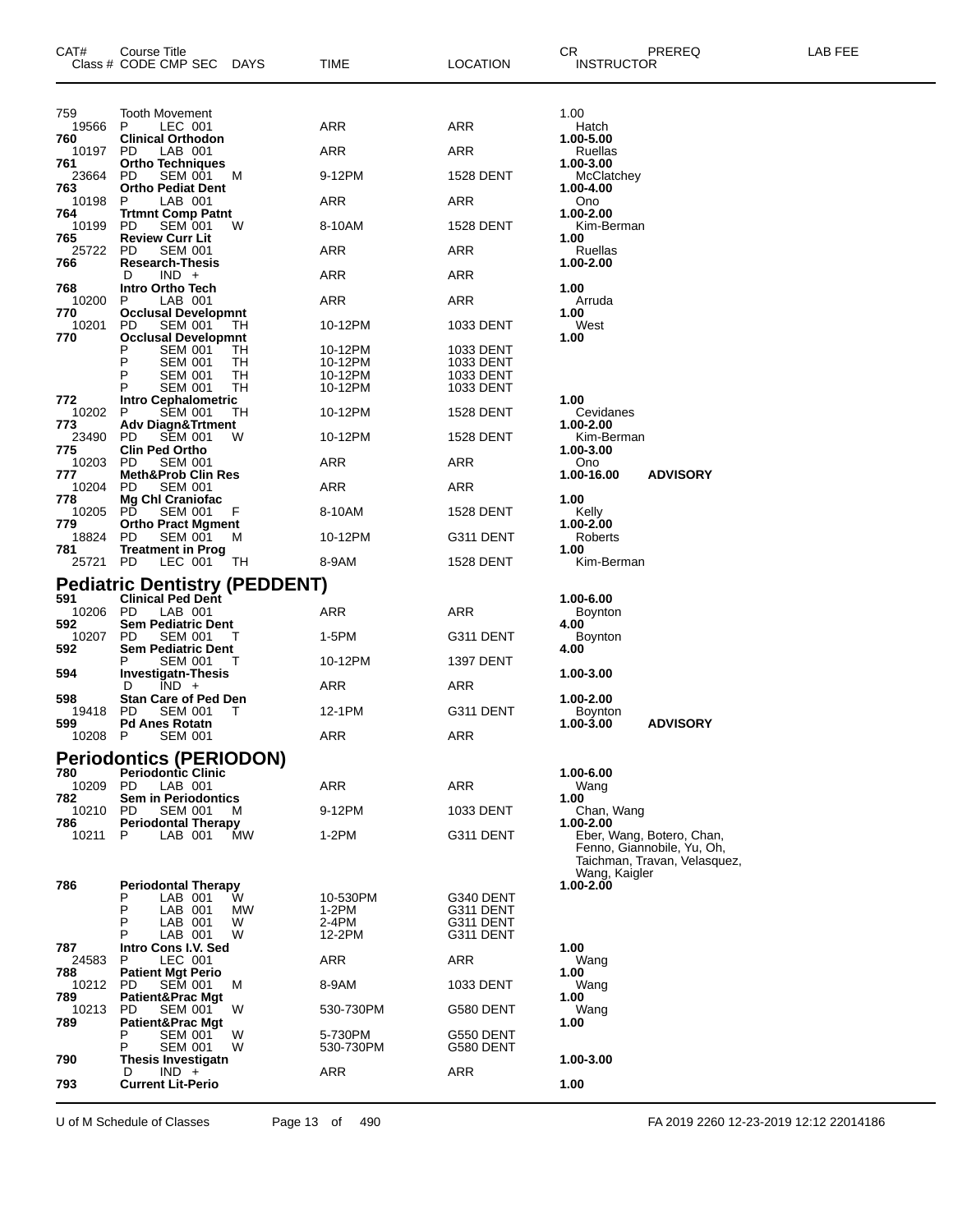| CAT#                | Course Title<br>Class # CODE CMP SEC<br>DAYS                                  | TIME               | LOCATION                | CR.<br>PREREQ<br><b>INSTRUCTOR</b>               | LAB FEE |
|---------------------|-------------------------------------------------------------------------------|--------------------|-------------------------|--------------------------------------------------|---------|
| 10214 PD            | <b>SEM 001</b><br>W                                                           | 10-11AM            | G311 DENT               | Wang                                             |         |
| 794<br>10215 PD     | <b>Implants</b><br><b>SEM 001</b><br>W                                        | 11-12PM            | G311 DENT               | 1.00<br>Wang                                     |         |
|                     | <b>Prosthodontics (PROSTHOD)</b>                                              |                    |                         |                                                  |         |
| 583<br>14266<br>634 | <b>Independent Study</b><br>W<br>PD.<br>REC 001<br><b>Prin Compl Dent Pro</b> | 10-12PM            | G580 DENT               | <b>ADVISORY</b><br>1.00-2.00<br>Razzoog<br>1.00  |         |
| 10216 PD            | <b>SEM 001</b>                                                                | 8-9AM              | G311 DENT               | May                                              |         |
| 638<br>10217        | <b>Partial Dent Theory</b><br><b>SEM 001</b><br>PD.<br>м                      | 10-11AM            | 2310D DENT              | 1.00<br>Razzoog, Saglik, Oh                      |         |
| 638                 | <b>Partial Dent Theory</b><br><b>SEM 001</b><br>M<br>Р<br><b>SEM 001</b><br>м | 10-11AM<br>10-11AM | 2310D DENT<br>G536 DENT | 1.00                                             |         |
| 643<br>10218        | <b>Clin Prosthodontics</b><br>PD<br>LAB 001                                   | ARR                | ARR                     | 1.00-6.00<br>Razzoog                             |         |
| 645                 | <b>Thesis Investigatn</b><br>$IND +$<br>D                                     | ARR                | ARR                     | 1.00-3.00                                        |         |
| 646<br>10219        | <b>Maxillofac Prac Sem</b><br><b>SEM 001</b><br>P<br>F                        | 1-5PM              | G311 DENT               | 1.00<br>Marunick                                 |         |
| 646                 | <b>Maxillofac Prac Sem</b><br><b>SEM 001</b><br>Р<br>P<br><b>SEM 001</b><br>F | 1-5PM<br>1-5PM     | G311 DENT<br>2310D DENT | 1.00                                             |         |
| 650<br>16710        | <b>Adv Tx Planning</b><br>LEC 001<br>PD.                                      | 1-2PM              | 1033 DENT               | <b>ADVISORY</b><br>1.00<br>Razzoog               |         |
| 739<br>10220        | <b>Clin Crown&amp;Bridge</b><br><b>SEM 001</b><br>TН<br>PD.                   | 8-10AM             | G580 DENT               | 1.00-2.00<br>Beard                               |         |
| 800<br>28933        | <b>Teaching Pract</b><br>LAB 001<br>P                                         | ARR                | ARR                     | 1.00-2.00<br>Razzoog                             |         |
| 876<br>10221        | <b>Adv Clin Crown&amp;Brid</b><br>PD<br><b>SEM 001</b><br>ТH                  | 10-12PM            | G580 DENT               | <b>ADVISORY</b><br>1.00-2.00<br>Beard            |         |
| 879                 | <b>Thesis Investigatn</b><br>$IND +$                                          | ARR                | ARR                     | 1.00-8.00                                        |         |
|                     | <b>Restorative (RESTORA)</b>                                                  |                    |                         |                                                  |         |
| 570                 | <b>Princ of Occlusion</b>                                                     |                    |                         | 2.00                                             |         |
| 25739<br>575        | LEC 001<br>PD.<br><b>Dig Ceramic Dent</b>                                     | ARR                | ARR                     | Valcanaia<br>2.00                                |         |
| 25740               | PD.<br>LEC 001                                                                | ARR                | ARR                     | Fasbinder                                        |         |
| 619<br>36822        | <b>Pre-clinic for Grad</b><br>LAB 001<br>P                                    | ARR                | ARR                     | 1.00<br>Karl                                     |         |
| 656<br>30178        | <b>Biomat Sci</b><br>LEC 001<br>P<br>W                                        | 10-12PM            | ARR                     | 2.00<br>Bottino                                  |         |
| 680<br>26910        | <b>Adv ChairsideCAD/CAM</b><br>LEC 001<br>P<br>M                              | 1-5PM              | ARR                     | 2.00<br>Neiva, Fasbinder                         |         |
| 690<br>27288        | <b>Adv Cariology Sem</b><br><b>SEM 001</b><br>PD.                             | ARR                | ARR                     | 1.00<br>Gonzalez                                 |         |
| 695<br>27289        | <b>Compreh Rest Concpts</b><br>PD<br>LEC 001                                  | ARR                | ARR                     | 2.00<br>Fasbinder, Neiva                         |         |
| 719<br>36823        | <b>Pre-clinic for Grad</b><br>P<br>LAB 001                                    | ARR                | ARR                     | 1.00<br>Karl                                     |         |
| 741<br>22717        | Data Management<br>P<br>LEC 001                                               | ARR                | ARR                     | <b>ADVISORY</b><br>1.00-2.00<br><b>Benavides</b> |         |
| 742<br>10223        | <b>Clin Restor Dent</b><br>LAB 001<br>P                                       | ARR                | ARR                     | 1.00-8.00<br>Neiva                               |         |
| 743                 | Thesis Investigatn<br>$IND +$<br>D                                            | ARR                | <b>ARR</b>              | 1.00-4.00                                        |         |
| 746                 | <b>Prin Operative Dent</b><br><b>SEM 001</b>                                  | $1-1AM$            | <b>ARR</b>              | 1.00-2.00                                        |         |
| 10224<br>747        | P<br>т<br><b>Clinical Evaluation</b>                                          |                    |                         | Dennison<br>2.00                                 |         |
| 21917<br>880        | PD.<br>SEM 001<br>W<br><b>Investigatn Thesis</b>                              | 1-3PM              | <b>ARR</b>              | Neiva<br>1.00-3.00                               |         |
| 883                 | $\overline{IND}$ +<br><b>Restora Materials</b>                                | ARR                | <b>ARR</b>              | 1.00-2.00<br><b>ADVISORY</b>                     |         |
| 10226               | P<br><b>SEM 001</b>                                                           | ARR                | <b>ARR</b>              | Yaman                                            |         |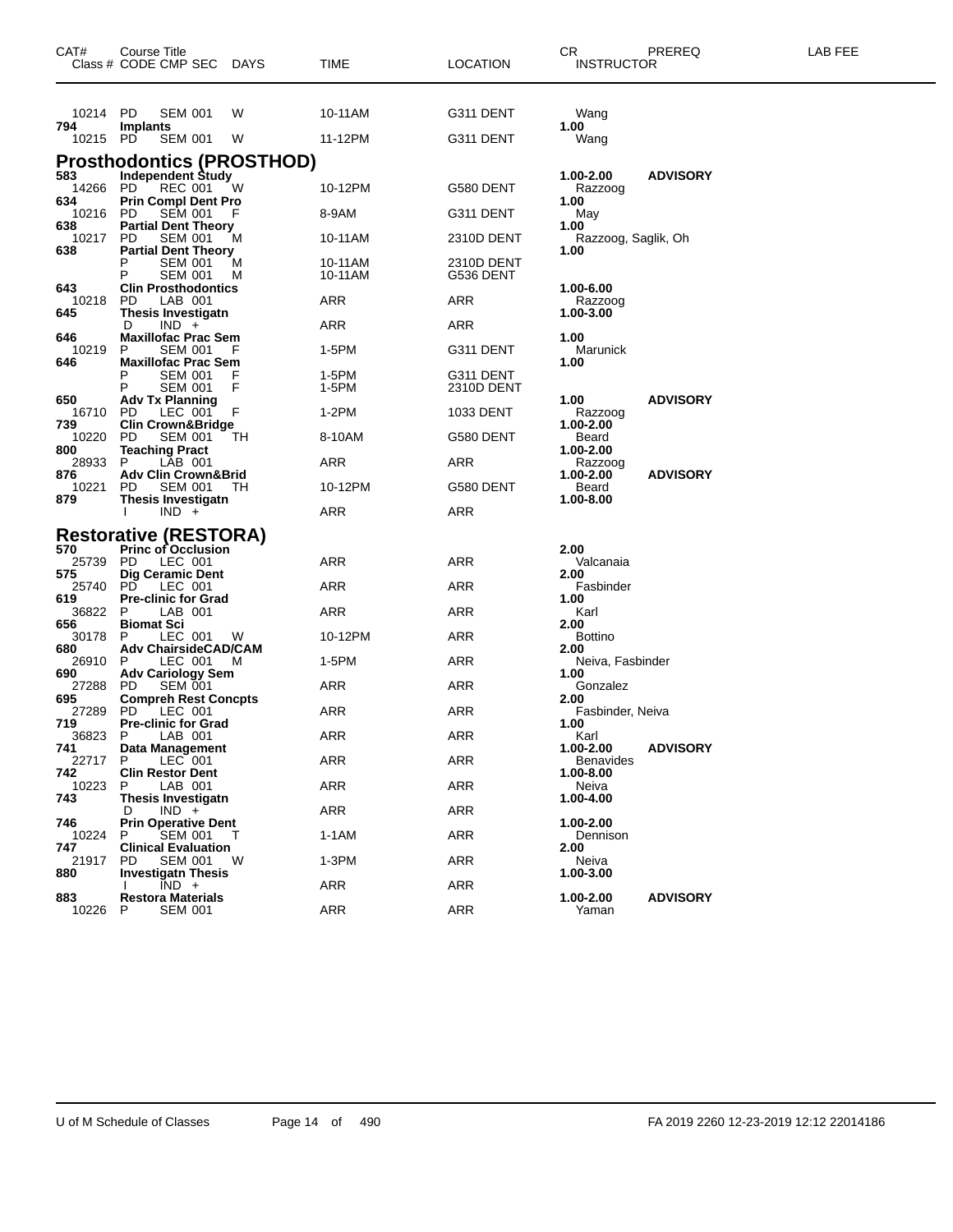## **Education**

--MOST SCHOOL OF EDUCATION COURSES ARE LISTED UNDER EDUCATION. SOME ADDITIONAL COURSES ARE LISTED UNDER EDUCATION C AND D.

--UNDERGRADUATE STUDENTS MUST HAVE ATTAINED JUNIOR STANDING COMPLETION OF AT LEAST 54 SEMESTER HOURS OR MUST BE SCHOOL OF EDUCATION SPECIAL STUDENTS BEFORE THEY MAY ELECT 300 OR 400 LEVEL COURSES --TEACHER CERTIFICATION COURSES: ENROLLMENT PREFERENCE WILL BE GIVEN TO STUDENTS PREVIOUSLY ADMITTED TO AN APPROVED TEACHER CERTIFICATION PROGRAM: OTHERS MAY BE REQUIRED TO WITHDRAW. --UNLESS OTHERWISE INDICATED, CLASS PERMISSION (OVERRIDES) ARE AVAILABLE IN 1033 SEB (734-764-7563).

#### **School Of Education**

#### **Education C Behavioral Sciences In Education (EDBEHAVR)**

| 800<br>20188 P    | Sem Ed Psych<br><b>SEM 001</b>                               | TH.       | 11-2PM                                                                                                                                                                                                                            | 2234 EH  | 3.00<br>Kovelman     | <b>ADVISORY</b>           |       |
|-------------------|--------------------------------------------------------------|-----------|-----------------------------------------------------------------------------------------------------------------------------------------------------------------------------------------------------------------------------------|----------|----------------------|---------------------------|-------|
|                   | Crosslisted with Psych 861-001.                              |           |                                                                                                                                                                                                                                   |          |                      |                           |       |
| 421               | <b>Teach Latin</b>                                           |           | <b>Education D Curriculum and Instruction (EDCURINS)</b>                                                                                                                                                                          |          | 3.00                 | <b>ADVISORY</b>           |       |
| 431               | 22459 PIW REC 001<br>Teach Meth                              | MTH       | 830-10AM                                                                                                                                                                                                                          | 3315 MH  | Tohm<br>3.00         | <b>ADVISORY</b>           |       |
|                   | 24166 P W REC 001                                            | F         | 9-12PM                                                                                                                                                                                                                            | 3217 MLB | Rastalsky            |                           |       |
| 455               | <b>Teaching Spanish</b><br>30741 PDRW LEC 001                | <b>MW</b> | 4-530PM                                                                                                                                                                                                                           | G168 AH  | 3.00<br>Garcia-Amaya | <b>ADVISORY, ENFORCED</b> |       |
|                   | <b>Education (EDUC)</b>                                      |           |                                                                                                                                                                                                                                   |          |                      |                           |       |
| 118<br>18008      | Intr Ed:Sch Mcul Soc<br>P W REC 001                          | <b>MW</b> | 1030-12PM                                                                                                                                                                                                                         | 1315 SEB | 3.00<br>Goldin       |                           |       |
| 200<br>32698 P    | Learn for Social Chg<br><b>REC 001</b>                       | W         | 1-4PM                                                                                                                                                                                                                             | 2340 SEB | 3.00<br>Santone      |                           |       |
| 210               | Spec Topics in Ed                                            |           |                                                                                                                                                                                                                                   |          | 1.00-3.00            |                           |       |
| 33187             | P<br><b>SEM 001</b><br><b>Mathematics and Social Justice</b> | T         | 9-12PM                                                                                                                                                                                                                            | 2346 SEB | Bass                 |                           |       |
|                   | Meets with EDUC 490-002.                                     |           |                                                                                                                                                                                                                                   |          |                      |                           |       |
| 212<br>25109 A    | <b>Hist College Athlet</b><br>LEC 001                        | МW        | 830-10AM                                                                                                                                                                                                                          | 1202 SEB | 3.00<br>Bacon        |                           |       |
|                   |                                                              |           | John U. Bacon, who created the course in 2006, will be teaching it again this fall for the first time since 2016.                                                                                                                 |          |                      |                           |       |
|                   |                                                              |           | After the class is full, we will not be taking students off the wait list until the class starts in the fall, based                                                                                                               |          |                      |                           |       |
|                   |                                                              |           | on attendance and lottery. Thus, your place on the wait list has no bearing on your chances of getting in.<br>Students should be certain to show up to first class day or won't be allowed to register/stay in class, or remain   |          |                      |                           |       |
| on the wait list. |                                                              |           |                                                                                                                                                                                                                                   |          |                      |                           |       |
| 25110 P           | DIS 002                                                      | W         | 12-1PM<br>John U. Bacon, who created the course in 2006, will be teaching it again this fall for the first time since 2016.                                                                                                       | 2310 SEB | Pinto                |                           |       |
|                   |                                                              |           | After the class is full, we will not be taking students off the wait list until the class starts in the fall, based                                                                                                               |          |                      |                           |       |
|                   |                                                              |           | on attendance and lottery. Thus, your place on the wait list has no bearing on your chances of getting in.                                                                                                                        |          |                      |                           |       |
| on the wait list. |                                                              |           | Students should be certain to show up to first class day or won't be allowed to register/stay in class, or remain                                                                                                                 |          |                      |                           |       |
| 37138 P           | DIS 003                                                      | F         | 9-10AM                                                                                                                                                                                                                            | 2334 SEB | Pinto                |                           |       |
|                   |                                                              |           | John U. Bacon, who created the course in 2006, will be teaching it again this fall for the first time since 2016.                                                                                                                 |          |                      |                           |       |
|                   |                                                              |           | After the class is full, we will not be taking students off the wait list until the class starts in the fall, based<br>on attendance and lottery. Thus, your place on the wait list has no bearing on your chances of getting in. |          |                      |                           |       |
|                   |                                                              |           | Students should be certain to show up to first class day or won't be allowed to register/stay in class, or remain                                                                                                                 |          |                      |                           |       |
| on the wait list. |                                                              |           |                                                                                                                                                                                                                                   |          |                      |                           |       |
| 25112 P           | DIS 004                                                      | TH        | 9-10AM<br>John U. Bacon, who created the course in 2006, will be teaching it again this fall for the first time since 2016.                                                                                                       | 2310 SEB | Pinto                |                           |       |
|                   |                                                              |           | After the class is full, we will not be taking students off the wait list until the class starts in the fall, based                                                                                                               |          |                      |                           |       |
|                   |                                                              |           | on attendance and lottery. Thus, your place on the wait list has no bearing on your chances of getting in.                                                                                                                        |          |                      |                           |       |
| on the wait list. |                                                              |           | Students should be certain to show up to first class day or won't be allowed to register/stay in class, or remain                                                                                                                 |          |                      |                           |       |
| 25113 P           | DIS 005                                                      | т         | 12-1PM                                                                                                                                                                                                                            | 2340 SEB | Pinto                |                           |       |
|                   |                                                              |           | John U. Bacon, who created the course in 2006, will be teaching it again this fall for the first time since 2016.                                                                                                                 |          |                      |                           |       |
|                   |                                                              |           | After the class is full, we will not be taking students off the wait list until the class starts in the fall, based<br>on attendance and lottery. Thus, your place on the wait list has no bearing on your chances of getting in. |          |                      |                           |       |
|                   |                                                              |           | Students should be certain to show up to first class day or won't be allowed to register/stay in class, or remain                                                                                                                 |          |                      |                           |       |
| on the wait list. |                                                              |           |                                                                                                                                                                                                                                   |          |                      |                           |       |
| 240<br>33125 P    | <b>Coaching as Leading</b><br><b>REC 001</b>                 | МW        | 1130-1PM                                                                                                                                                                                                                          | 1202 SEB | 3.00<br>Bacon        |                           |       |
|                   |                                                              |           | After the class is full, we will not be taking students off the wait list until the class starts in the fall, based                                                                                                               |          |                      |                           |       |
|                   |                                                              |           | on attendance and lottery. Thus, your place on the wait list has no bearing on your chances of getting in. Students                                                                                                               |          |                      |                           |       |
| wait list.        |                                                              |           | should be certain to show up to first class day or won't be allowed to register/stay in class, or remain on the                                                                                                                   |          |                      |                           |       |
| 301               | <b>Directed Teach Elem</b>                                   |           |                                                                                                                                                                                                                                   |          | 12.00                | <b>ADVISORY</b>           | 85.00 |
| 29640<br>303      | PI.<br>LAB 001<br><b>Prob-Prin Elem Ed</b>                   |           | ARR                                                                                                                                                                                                                               | ARR      | Wall<br>2.00         | <b>ADVISORY</b>           |       |
| 29642 PI          | <b>SEM 001</b>                                               |           | ARR                                                                                                                                                                                                                               | ARR      | Wall                 |                           |       |
| 307               | <b>Practicum</b>                                             |           |                                                                                                                                                                                                                                   |          | 1.00-2.00            | <b>ADVISORY</b>           |       |
| 17413             | <b>PR</b><br>LAB 001                                         | TTH       | 8-12PM                                                                                                                                                                                                                            | ARR      | Klingelhofer         |                           |       |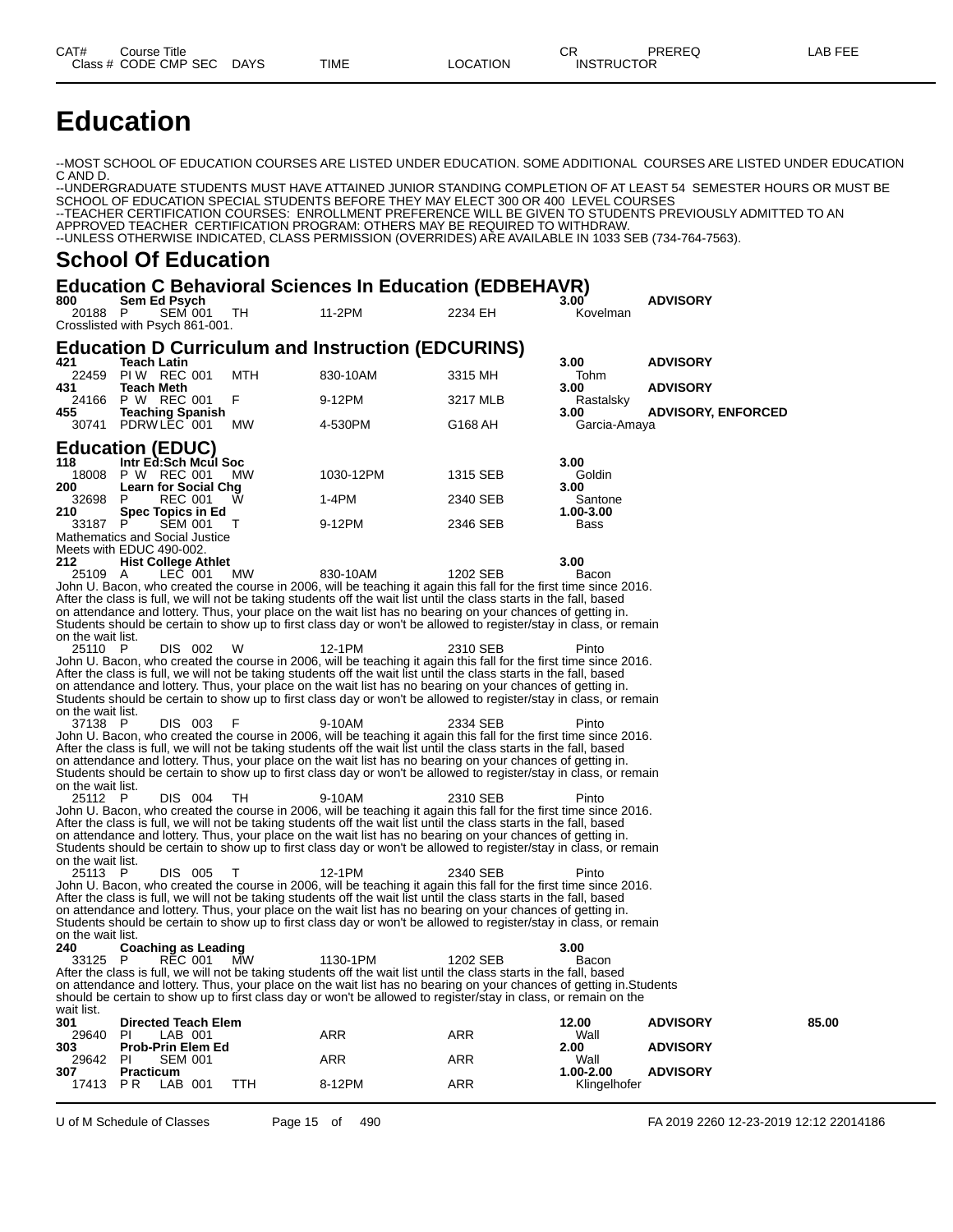| CAT#           | Course Title<br>Class # CODE CMP SEC DAYS |                                                           | <b>TIME</b>                                                                                                                                                                                            | <b>LOCATION</b> | CR <sub>2</sub> and the set of the set of the set of the set of the set of the set of the set of the set of the set of the set of the set of the set of the set of the set of the set of the set of the set of the set of the set of the<br><b>INSTRUCTOR</b> | PREREQ                                         | LAB FEE |
|----------------|-------------------------------------------|-----------------------------------------------------------|--------------------------------------------------------------------------------------------------------------------------------------------------------------------------------------------------------|-----------------|---------------------------------------------------------------------------------------------------------------------------------------------------------------------------------------------------------------------------------------------------------------|------------------------------------------------|---------|
|                |                                           |                                                           |                                                                                                                                                                                                        |                 |                                                                                                                                                                                                                                                               |                                                |         |
| 307            | Practicum                                 | P R LAB 001 F 10-12PM                                     |                                                                                                                                                                                                        | 2340 SEB        | 1.00-2.00                                                                                                                                                                                                                                                     | ADVISORY                                       |         |
| 307            | <b>Practicum</b>                          | 1st semester Elem students only (Cohort 1.) Year 1.       |                                                                                                                                                                                                        |                 | 1.00-2.00                                                                                                                                                                                                                                                     | <b>ADVISORY</b>                                |         |
|                |                                           | 10227 PR LAB 002 TTH                                      | 8-12PM                                                                                                                                                                                                 | ARR             | Warner                                                                                                                                                                                                                                                        |                                                |         |
| 307 —          | Practicum<br>PR LAB 002 F                 |                                                           | 10-12PM                                                                                                                                                                                                | 2320 SEB        | 1.00-2.00                                                                                                                                                                                                                                                     | <b>ADVISORY</b>                                |         |
|                |                                           | 1st semester Elem students only (Cohort 2.) Year 1.       |                                                                                                                                                                                                        |                 |                                                                                                                                                                                                                                                               |                                                |         |
| 307            | Practicum<br>28238 PR LAB 003             | W                                                         | 8-12PM                                                                                                                                                                                                 | ARR             | 1.00-2.00<br>Robertson                                                                                                                                                                                                                                        | <b>ADVISORY</b>                                |         |
| 307            | Practicum<br>PR LAB 003 W                 |                                                           | 530-730PM                                                                                                                                                                                              | 1315 SEB        | $1.00 - 2.00$                                                                                                                                                                                                                                                 | <b>ADVISORY</b>                                |         |
|                |                                           | PR LAB 003 TH                                             | 8-330PM                                                                                                                                                                                                | ARR             |                                                                                                                                                                                                                                                               |                                                |         |
| 307            | Practicum                                 | 3rd Semester Elem students only (Cohort 1.) Year 2.       |                                                                                                                                                                                                        |                 | 1.00-2.00                                                                                                                                                                                                                                                     | <b>ADVISORY</b>                                |         |
|                | 28239 PR LAB 004                          | W                                                         | 8-12PM                                                                                                                                                                                                 | ARR             | Bruder                                                                                                                                                                                                                                                        |                                                |         |
| 307            | Practicum<br>PR LAB 004 W                 |                                                           | 530-730PM                                                                                                                                                                                              | 2334 SEB        | $1.00 - 2.00$                                                                                                                                                                                                                                                 | <b>ADVISORY</b>                                |         |
|                |                                           | PR LAB 004 TH                                             | 8-330PM                                                                                                                                                                                                | ARR             |                                                                                                                                                                                                                                                               |                                                |         |
| 307            | Practicum                                 | 3rd semester Elem students only (Cohort 2.) Year 2.       |                                                                                                                                                                                                        |                 | 1.00-2.00                                                                                                                                                                                                                                                     | <b>ADVISORY</b>                                |         |
|                | 22896 PR LAB 005                          | W                                                         | 8-12PM                                                                                                                                                                                                 | ARR             | Stull                                                                                                                                                                                                                                                         |                                                |         |
| 307            | Practicum<br>PR LAB 005 W                 |                                                           | 530-730PM                                                                                                                                                                                              | 2340 SEB        | $1.00 - 2.00$                                                                                                                                                                                                                                                 | <b>ADVISORY</b>                                |         |
|                | P R LAB 005                               | TH<br>3rd semester Elem students only (Cohort 1.) Year 2. | 8-330PM                                                                                                                                                                                                | ARR             |                                                                                                                                                                                                                                                               |                                                |         |
| 307            | Practicum                                 |                                                           |                                                                                                                                                                                                        |                 | 1.00-2.00                                                                                                                                                                                                                                                     | <b>ADVISORY</b>                                |         |
| 307            | 22897 PR LAB 006<br>Practicum             | W                                                         | 8-12PM                                                                                                                                                                                                 | ARR             | Blunk<br>$1.00 - 2.00$                                                                                                                                                                                                                                        | <b>ADVISORY</b>                                |         |
|                | PR LAB 006 W                              |                                                           | 530-730PM                                                                                                                                                                                              | 2218 SEB        |                                                                                                                                                                                                                                                               |                                                |         |
|                | PR LAB 006                                | TH<br>3rd semester Elem students only (Cohort 2.) Year 2. | 8-330PM                                                                                                                                                                                                | ARR             |                                                                                                                                                                                                                                                               |                                                |         |
| 307            | Practicum                                 |                                                           |                                                                                                                                                                                                        |                 | 1.00-2.00                                                                                                                                                                                                                                                     | <b>ADVISORY</b>                                |         |
| 307            | 17419 PR LAB 008<br>Practicum             | W                                                         | 8-12PM                                                                                                                                                                                                 | ARR             | Kennison<br>$1.00 - 2.00$                                                                                                                                                                                                                                     | <b>ADVISORY</b>                                |         |
|                | PR LAB 008                                | TH <sub>1</sub>                                           | 8-330PM                                                                                                                                                                                                | ARR             |                                                                                                                                                                                                                                                               |                                                |         |
|                | PR LAB 008                                | W<br>3rd semester Elem students only (Cohort 2.) Year 2.  | 530-730PM                                                                                                                                                                                              | 2228 SEB        |                                                                                                                                                                                                                                                               |                                                |         |
| 307            | Practicum<br>10228 PR LAB 010             | W                                                         |                                                                                                                                                                                                        | ARR             | 1.00-2.00<br>Fortini                                                                                                                                                                                                                                          | <b>ADVISORY</b>                                |         |
| 307            | Practicum                                 |                                                           | 8-12PM                                                                                                                                                                                                 |                 | $1.00 - 2.00$                                                                                                                                                                                                                                                 | <b>ADVISORY</b>                                |         |
|                | PR LAB 010 W<br><b>PR</b> LAB 010         | TH                                                        | 530-730PM<br>8-330PM                                                                                                                                                                                   | 2310 SEB<br>ARR |                                                                                                                                                                                                                                                               |                                                |         |
|                |                                           | 3rd semester Elem students only (Cohort 2.) Year 2.       |                                                                                                                                                                                                        |                 |                                                                                                                                                                                                                                                               |                                                |         |
| 307            | Practicum<br>22909 PR LAB 019             | TTH                                                       | 7-12PM                                                                                                                                                                                                 | ARR             | 1.00-2.00<br>Margolis                                                                                                                                                                                                                                         | <b>ADVISORY</b>                                |         |
| 307            | Practicum                                 |                                                           |                                                                                                                                                                                                        |                 | 1.00-2.00                                                                                                                                                                                                                                                     | <b>ADVISORY</b>                                |         |
|                |                                           | PR LAB 019 F 8-10AM                                       | Sec undergraduate MATH students only. Concur reg in EDUC 402-004 and EDUC 413-001.                                                                                                                     | 2225 SEB        |                                                                                                                                                                                                                                                               |                                                |         |
| 307            | Practicum                                 |                                                           |                                                                                                                                                                                                        |                 | $1.00 - 2.00$                                                                                                                                                                                                                                                 | <b>ADVISORY</b>                                |         |
| 307            | <b>Practicum</b>                          | 22910 PR LAB 020 TTH 7-12PM                               |                                                                                                                                                                                                        | ARR             | Davis<br>1.00-2.00                                                                                                                                                                                                                                            | <b>ADVISORY</b>                                |         |
|                | P R<br>LAB 020                            | W                                                         | $2-4PM$<br>Sec undergraduate SCIENCE students only. Concur reg in EDUC 402-005 and EDUC 422-001.                                                                                                       | 2241 SEB        |                                                                                                                                                                                                                                                               |                                                |         |
| 307            | <b>Practicum</b>                          |                                                           |                                                                                                                                                                                                        |                 | 1.00-2.00                                                                                                                                                                                                                                                     | <b>ADVISORY</b>                                |         |
| 22911<br>307   | PR.<br>LAB 021<br><b>Practicum</b>        | TTH                                                       | 7-12PM                                                                                                                                                                                                 | <b>ARR</b>      | Learman<br>1.00-2.00                                                                                                                                                                                                                                          | <b>ADVISORY</b>                                |         |
|                | P R<br>LAB 021                            | TH                                                        | 4-6PM                                                                                                                                                                                                  | 2320 SEB        |                                                                                                                                                                                                                                                               |                                                |         |
| 307            | <b>Practicum</b>                          |                                                           | Sec undergraduate SOCIAL STUDIES students only. Concur reg in EDUC 402-002 and EDUC 432-001.                                                                                                           |                 | 1.00-2.00                                                                                                                                                                                                                                                     | <b>ADVISORY</b>                                |         |
| 22655          | LAB 022<br>PR.                            | TTH                                                       | 7-12PM                                                                                                                                                                                                 | ARR             | Wheeler                                                                                                                                                                                                                                                       |                                                |         |
| 307            | Practicum<br>LAB 022<br>P R               | Т                                                         | 4-6PM                                                                                                                                                                                                  | 2225 SEB        | 1.00-2.00                                                                                                                                                                                                                                                     | <b>ADVISORY</b>                                |         |
|                | <b>Practicum</b>                          |                                                           | Sec undergraduate ENGLISH students only. Concur reg in EDUC 402-001 and EDUC 440-001.                                                                                                                  |                 |                                                                                                                                                                                                                                                               |                                                |         |
| 307<br>22654   | LAB 023<br>PR                             | TTH                                                       | 7-12PM                                                                                                                                                                                                 | ARR             | 1.00-2.00                                                                                                                                                                                                                                                     | <b>ADVISORY</b><br>Crowley, Carduner, Cornish, |         |
|                | <b>Practicum</b>                          |                                                           |                                                                                                                                                                                                        |                 | Hoops, Coolican                                                                                                                                                                                                                                               | <b>ADVISORY</b>                                |         |
| 307            | LAB 023<br>PR.                            | F                                                         | 8-10AM                                                                                                                                                                                                 | ARR             | 1.00-2.00                                                                                                                                                                                                                                                     |                                                |         |
|                |                                           |                                                           | Sec undergraduate WORLD LANG students only. Concur reg in EDUC 402-006 and EDUC 420-001. If fieldwork days (T/Th)<br>cause schedule restrictions, please contacyt Maria Coolican at mariajc@umich.edu. |                 |                                                                                                                                                                                                                                                               |                                                |         |
| 307            | <b>Practicum</b>                          |                                                           |                                                                                                                                                                                                        |                 | 1.00-2.00                                                                                                                                                                                                                                                     | <b>ADVISORY</b>                                |         |
| 33004 P<br>307 | LAB 024<br>Practicum                      | W                                                         | 4-6PM                                                                                                                                                                                                  | 2225 SEB        | Small<br>1.00-2.00                                                                                                                                                                                                                                            | <b>ADVISORY</b>                                |         |
|                | LAB 024                                   | TH                                                        | 12-230PM                                                                                                                                                                                               | ARR             |                                                                                                                                                                                                                                                               |                                                |         |
|                |                                           |                                                           | Secondary UG and MAC students only. Meets with EDUC 650-011. Required for unaligned additional endorsements.<br>Field day/time will be arranged by program. Seminar meets on seven Wednesdays: TBD.    |                 |                                                                                                                                                                                                                                                               |                                                |         |
| 310            | <b>Independent Study</b>                  |                                                           |                                                                                                                                                                                                        |                 | 1.00-6.00                                                                                                                                                                                                                                                     |                                                |         |
|                | SI<br>$IND +$                             |                                                           | ARR                                                                                                                                                                                                    | <b>ARR</b>      |                                                                                                                                                                                                                                                               |                                                |         |

U of M Schedule of Classes Page 16 of 490 FA 2019 2260 12-23-2019 12:12 22014186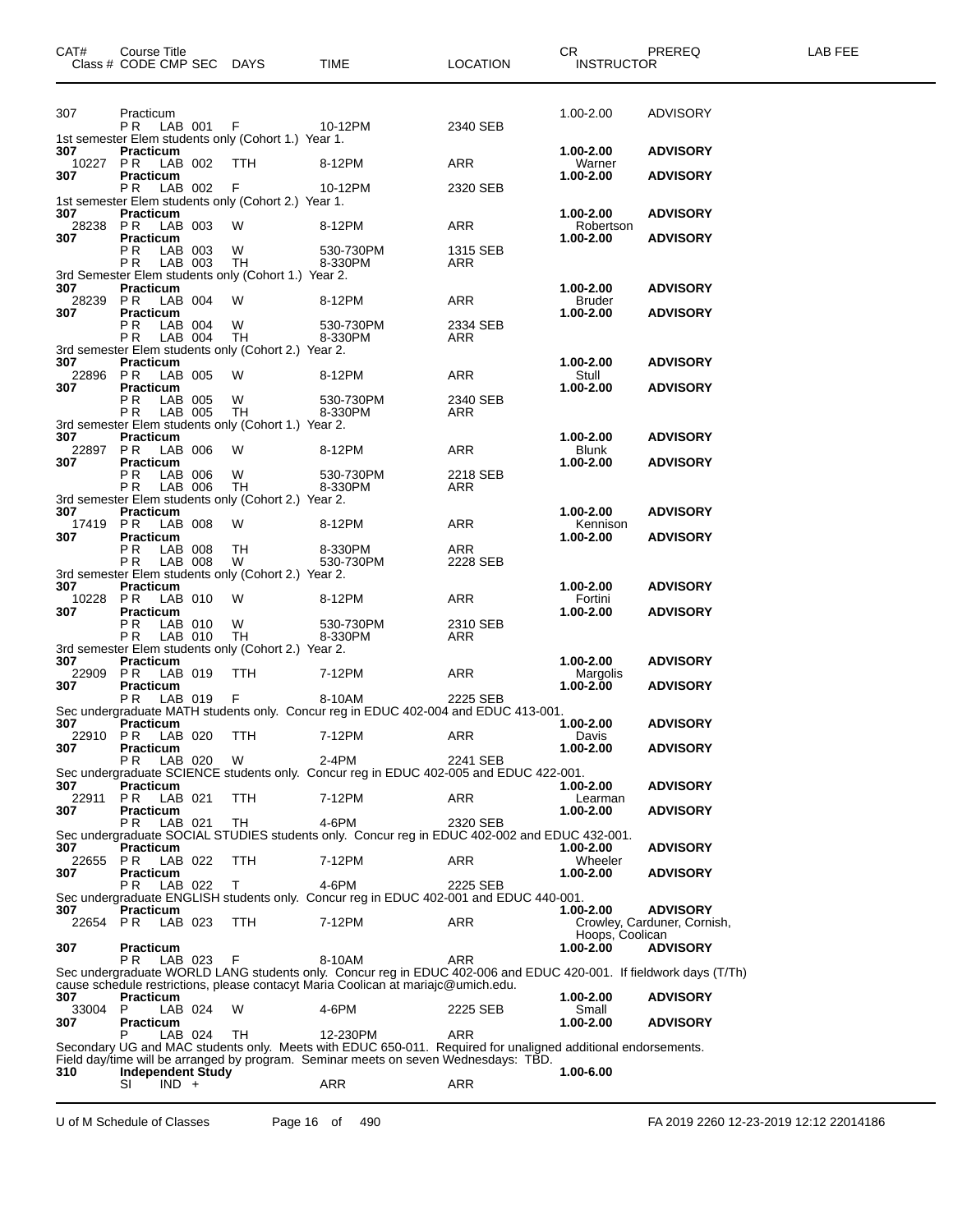| CAT# | Course Title<br>Class # CODE CMP SEC DAYS | TIME | <b>LOCATION</b> | СR<br><b>INSTRUCTOR</b> | PREREQ | LAB FEE |
|------|-------------------------------------------|------|-----------------|-------------------------|--------|---------|
|      |                                           |      |                 |                         |        |         |

|                        | Schools Community&Power<br>Students should obtain permission from instructor and complete Undergrad Independent Study form. Any questions                                                                                                                                                                                                                                                                                                                                                    |            |                      |                        |                 |       |
|------------------------|----------------------------------------------------------------------------------------------------------------------------------------------------------------------------------------------------------------------------------------------------------------------------------------------------------------------------------------------------------------------------------------------------------------------------------------------------------------------------------------------|------------|----------------------|------------------------|-----------------|-------|
| 317                    | contact tsanf@umich.edu.<br><b>Observ-Particip Ed</b>                                                                                                                                                                                                                                                                                                                                                                                                                                        |            |                      | 1.00-8.00              | <b>ADVISORY</b> |       |
|                        | SI<br>$IND +$<br>T<br>Students should obtain permission from instructor and complete Undergrad Independent Study form. Any questions                                                                                                                                                                                                                                                                                                                                                         | 1-1AM      | ARR                  |                        |                 |       |
| 320                    | contact tsanf@umich.edu.<br><b>Honors Ind Study</b>                                                                                                                                                                                                                                                                                                                                                                                                                                          |            |                      | 1.00-6.00              | <b>ADVISORY</b> |       |
|                        | SI<br>$IND +$                                                                                                                                                                                                                                                                                                                                                                                                                                                                                | ARR        | ARR                  |                        |                 |       |
|                        | Students should obtain permission from instructor and complete Undergrad Independent Study form. Any questions<br>contact tsanf@umich.edu.                                                                                                                                                                                                                                                                                                                                                   |            |                      |                        |                 |       |
| 330<br>30572 PI        | <b>ED Empwrmt Internshp</b><br>LAB 001                                                                                                                                                                                                                                                                                                                                                                                                                                                       | ARR        | ARR                  | 1.00-2.00<br>Moje      | <b>ADVISORY</b> |       |
| 333                    | Video Games&Learning<br>25227 P W LEC 001<br>- ттн                                                                                                                                                                                                                                                                                                                                                                                                                                           | 1030-12PM  | 2229 SEB             | 3.00<br>Quintana       |                 |       |
|                        | Meets with EDUC 602-001. Class is being held in Prechter, Room 2202 SEB.                                                                                                                                                                                                                                                                                                                                                                                                                     |            |                      |                        |                 |       |
| 360<br>31303 P         | <b>Partners in Learning</b><br><b>SEM 001</b>                                                                                                                                                                                                                                                                                                                                                                                                                                                | 6-8PM      | 2328 SEB             | 2.00-3.00<br>Morman    |                 |       |
| 362                    | Meets with EDUC 547-001.<br><b>Mich Stdnt Caucus</b>                                                                                                                                                                                                                                                                                                                                                                                                                                         |            |                      | 4.00                   |                 | 30.00 |
|                        | 16815 P W LAB 001<br>Mandatory attendance is required for all students at orientation on Thursday, September 5th from 7:00-8:30 pm in                                                                                                                                                                                                                                                                                                                                                        | ARR        | ARR                  | Kupperman, Fahy        |                 |       |
|                        | 1202 SEB (Schorling Auditorium). Students wishing to take ED 362 for a second time and serve as topic coordinators<br>must be able to attend a weekly seminar meeting on Tuesdays from 4:30-5:30 in 2228 School of Education.<br>32275 P W LAB 002<br>Mandatory attendance is required for all students at orientation on Thursday, September 5th from 7:00-8:30 pm in<br>1202 SEB (Schorling Auditorium). Students wishing to take ED 362 for a second time and serve as topic coordinators | ARR        | ARR                  | Fahy, Kupperman        |                 |       |
| 365                    | must be able to attend a weekly seminar meeting on Tuesdays from 4:30-5:30 in 2228 School of Education.<br>Intl Poetry Guild                                                                                                                                                                                                                                                                                                                                                                 |            |                      | 3.00                   |                 | 30.00 |
| 20246 P                | <b>SEM 001</b><br>Τ                                                                                                                                                                                                                                                                                                                                                                                                                                                                          | 430-630PM  | B <sub>120</sub> MLB | Zemper                 |                 |       |
| 390                    | Class will meet in Ed Studies Conference Room, inside Room 4009.<br><b>Comm Learn in ESL</b>                                                                                                                                                                                                                                                                                                                                                                                                 |            |                      | 3.00                   |                 |       |
|                        | 17066 P W SEM 001<br><b>MW</b><br>Community Service and Language, Education and                                                                                                                                                                                                                                                                                                                                                                                                              | 230-4PM    | 1518 NUB             | <b>Romano Gillette</b> |                 |       |
| Culture                | 25189 P W SEM 002<br><b>MW</b>                                                                                                                                                                                                                                                                                                                                                                                                                                                               | 830-10AM   | 1624 CHEM            | Dyer                   |                 |       |
| 391<br>17421           | Ed Psych-Human Dev<br>PR<br>REC 001<br>$\perp$                                                                                                                                                                                                                                                                                                                                                                                                                                               | $1-4PM$    | 2340 SEB             | 2.00<br>Marks          | <b>ADVISORY</b> |       |
| 392                    | 1st semester Elem students only (Cohorts 1 & 2.) Class meets from 10/8/19-12/10/19.<br><b>Educ Multicult Soc</b>                                                                                                                                                                                                                                                                                                                                                                             |            |                      | 1.00-3.00              |                 |       |
| 22197 PR               | LEC 001<br>M                                                                                                                                                                                                                                                                                                                                                                                                                                                                                 | 9-12PM     | 2346 SEB             | Stull                  |                 |       |
|                        | 1st semester Elem students only (Cohorts 1 & 2.) Class meets from 10/7/19-12/10/19.<br>21003 PR LEC 003<br>M                                                                                                                                                                                                                                                                                                                                                                                 | 9-12PM     | 2229 SEB             | Stull                  |                 |       |
| 21525 PR               | 3rd semester Elem students only (Cohort 1 & 2.) Year 2. Class meets from 9/9/19 to 9/30/19.<br>LEC 005<br>TH                                                                                                                                                                                                                                                                                                                                                                                 | 430-730PM  | 2346 SEB             | Santone                |                 |       |
| 401                    | Secondary MUSIC students only.<br>Devel Rdg Wrtg Elem                                                                                                                                                                                                                                                                                                                                                                                                                                        |            |                      | 3.00                   |                 |       |
| 17431 PR               | LEC 001<br>-TH.<br>1st semester Elem students only (Cohort 1.) Year 1. Course meets at Bryant. Student is responsible for arranging                                                                                                                                                                                                                                                                                                                                                          | 1215-330PM | 2340 SEB             | Klingelhofer           |                 |       |
| transportation.        |                                                                                                                                                                                                                                                                                                                                                                                                                                                                                              |            |                      |                        |                 |       |
| 10234 PR               | LEC 002<br>TH<br>1st semester Elem students only (Cohort 2.) Year 1. Course meets at Perry. Student is responsible for arranging                                                                                                                                                                                                                                                                                                                                                             | 1215-330PM | 2310 SEB             | Duke                   |                 |       |
| transportation.<br>402 | <b>Rdg Wrtg Content</b>                                                                                                                                                                                                                                                                                                                                                                                                                                                                      |            |                      | 3.00                   |                 |       |
|                        | 22224 PR LĒC 001<br>W<br>Secondary MAC and undergraduate ENGLISH students only.                                                                                                                                                                                                                                                                                                                                                                                                              | 10-1PM     | 2225 SEB             | Jacobs                 |                 |       |
|                        | 10235 PR LEC 002<br>- W<br>Secondary MAC and undergraduate SOCIAL SCIENCE students only.                                                                                                                                                                                                                                                                                                                                                                                                     | 9-12PM     | 2218 SEB             | Waychunas              |                 |       |
| 20159 PR               | LEC 003<br>$\top$                                                                                                                                                                                                                                                                                                                                                                                                                                                                            | 430-730PM  | 2346 SEB             | Baugh                  |                 |       |
|                        | Secondary MUSIC students only.<br>22421 PR LEC 004<br>W                                                                                                                                                                                                                                                                                                                                                                                                                                      | 10-1PM     | 2340 SEB             | Garcia                 |                 |       |
| 22562 PR               | Secondary MAC and undergraduate students only.<br>LEC 005<br>W                                                                                                                                                                                                                                                                                                                                                                                                                               | 9-12PM     | 2241 SEB             | Abdallah               |                 |       |
|                        | Secondary MAC and undergraduate SCIENCE students only.<br>26565 PR LEC 006<br>- W                                                                                                                                                                                                                                                                                                                                                                                                            | 1-4PM      | 2225 SEB             | Aretz                  |                 |       |
| 403.                   | Secondary MAC and undergraduate WORLD LANGUAGES students only.<br>Ind Rdg Instr Elem                                                                                                                                                                                                                                                                                                                                                                                                         |            |                      | 3.00                   |                 |       |
| 19871 PR               | <b>REC 001</b><br>- F                                                                                                                                                                                                                                                                                                                                                                                                                                                                        | 9-12PM     | 2218 SEB             | Reischl                |                 |       |
| 411                    | Elmac teaching interns only.<br><b>Teach Elem Sch Math</b>                                                                                                                                                                                                                                                                                                                                                                                                                                   |            |                      | 2.00                   |                 |       |
| 17915 PR               | REC 001<br>T.<br>3rd semester Elem students only (Cohort 1 & 2.) Class meets 10/9/18-12/11/18.                                                                                                                                                                                                                                                                                                                                                                                               | 9-12PM     | 4212 SEB             | Ball                   |                 |       |
| 412<br>29954 P         | <b>Math Instr Mid Sch</b><br><b>MW</b><br><b>REC 001</b>                                                                                                                                                                                                                                                                                                                                                                                                                                     | 1-230PM    | 1794 SSWB            | 3.00<br>Dahlgren       |                 |       |
| 413                    | Secondary MAC and undergraduate MATH students only.<br><b>Teach Sec Sch Math</b>                                                                                                                                                                                                                                                                                                                                                                                                             |            |                      |                        |                 |       |
| 10236 PR               | REC 001<br>M                                                                                                                                                                                                                                                                                                                                                                                                                                                                                 | 4-7PM      | 2225 SEB             | 3.00<br>Smith          | <b>ADVISORY</b> |       |
| 414                    | Sec MAC and undergraduate MATH students.<br><b>Managing to Teach</b>                                                                                                                                                                                                                                                                                                                                                                                                                         |            |                      | 1.00                   |                 |       |

U of M Schedule of Classes Page 17 of 490 FA 2019 2260 12-23-2019 12:12 22014186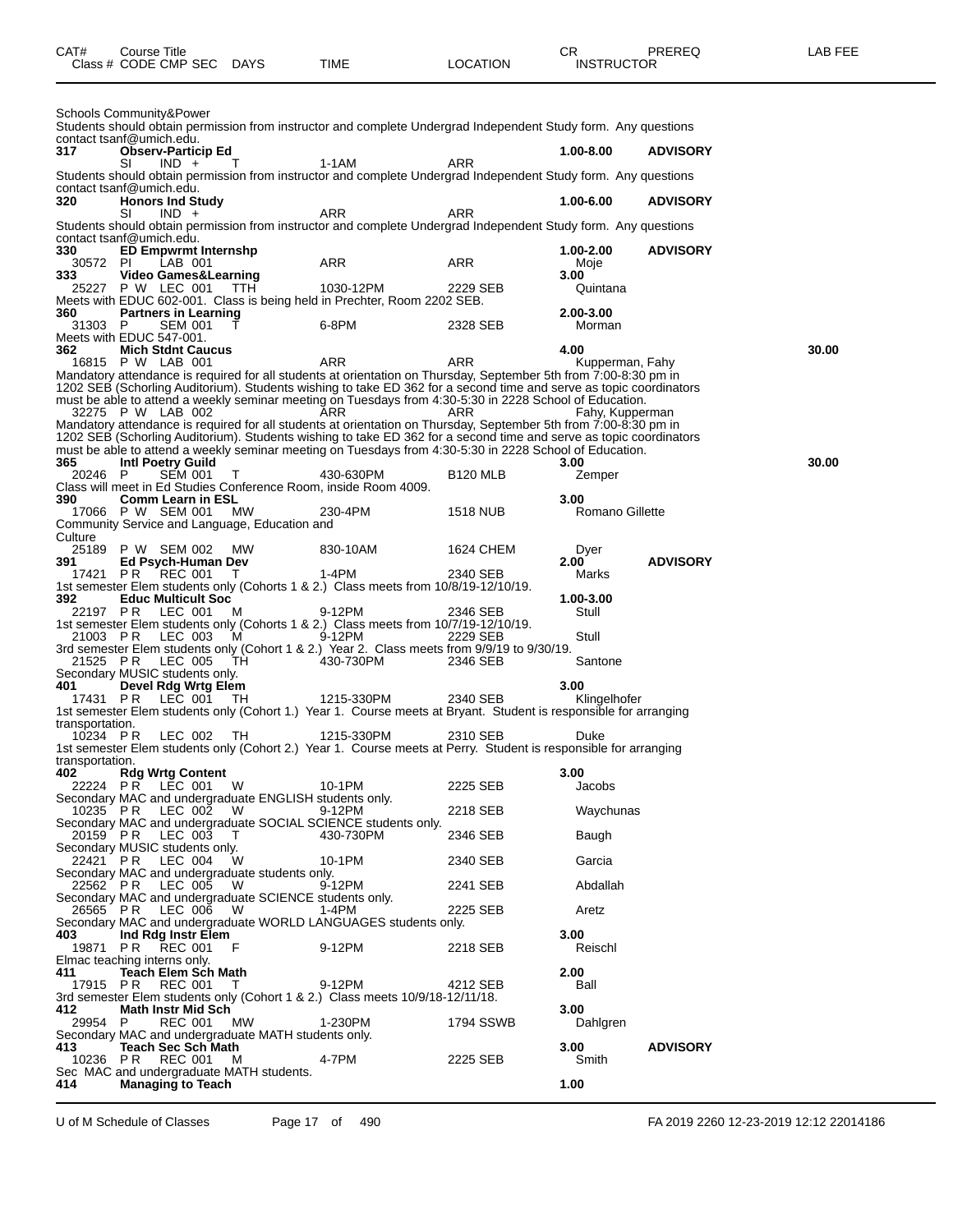| CAT#                | Course Title<br>Class # CODE CMP SEC DAYS                                                 |              | TIME                                                                                                               | <b>LOCATION</b> | CR.<br><b>INSTRUCTOR</b> | PREREQ          | LAB FEE |
|---------------------|-------------------------------------------------------------------------------------------|--------------|--------------------------------------------------------------------------------------------------------------------|-----------------|--------------------------|-----------------|---------|
|                     | 23246 PR LEC 002                                                                          | - W          | 830-12PM                                                                                                           | 2310 SEB        | Robertson                |                 |         |
| Managing to Teach I |                                                                                           |              | Yr 1, 1st semester Elem students only (Cohort 2.) Course meets at Scarlett. Student is responsible for arranging   |                 |                          |                 |         |
|                     | transportation. Class meets 9/12/18-10/3/18.<br>23247 PR LEC 003<br>Managing to Teach III | T            | 830-12PM                                                                                                           | 2340 SEB        | Robertson                |                 |         |
|                     |                                                                                           |              | 3rd semester Elem students only (Cohort 1 & 2.) Course meets at Mitchell Elementary. Student is responsible for    |                 |                          |                 |         |
| 415                 | arranging transportation. Class meets 9/10/19-10/1/19.<br><b>Children Sensemakers</b>     |              |                                                                                                                    |                 | 1.00                     |                 |         |
| 23243 PR            | LEC 001                                                                                   | $\mathbf{I}$ | 1-4PM                                                                                                              | ARR             | Shaughnessy              |                 |         |
| 416                 | <b>Teach Curr Material</b>                                                                |              | 1st semester Elem students only (Cohort 1 & 2.) Class meets 9/10/19-10/1/19.                                       |                 | 1.00-3.00                |                 |         |
| 23244 PR            | LEC 001                                                                                   | W            | 9-12PM<br>1st semester Elem students only (Cohort 1.) Class meets 10/9/19-12/9/19.                                 | 2346 SEB        | <b>Bismack</b>           |                 |         |
| 33444 P             | LEC 003                                                                                   | W.           | 8-10AM                                                                                                             | 2320 SEB        | <b>Banks</b>             |                 |         |
| 420                 | Secondary MAC and undergraduate MATH students only.<br><b>Tchg Wid Lang Sec Sc</b>        |              |                                                                                                                    |                 | 3.00                     |                 |         |
|                     | 17704 PR REC 001 M                                                                        |              | 1-4PM                                                                                                              | 2225 SEB        | Coolican                 |                 |         |
|                     | contact Maria Coolican at mariajc@umich.edu.                                              |              | Sec MAC and undergraduate WORLD LANG students only. If fieldwork days (T/Th) cause schedule restrictions, please   |                 |                          |                 |         |
| 421<br>17916 PR     | <b>Tch Science Elemsch</b><br><b>REC 001</b>                                              | м            | 9-12PM                                                                                                             | 2241 SEB        | 2.00<br>Davis            |                 |         |
|                     |                                                                                           |              | 3rd semester Elem students only (Cohort 1 & 2.) Class meets 10/7/19-12/9/19.                                       |                 |                          |                 |         |
| 422<br>10237 PR     | <b>Tch Science Sec Sch</b><br><b>REC 001</b>                                              | $\top$       | 430-730PM                                                                                                          | 2241 SEB        | 3.00<br>Gordon           | <b>ADVISORY</b> |         |
| 427                 | Sec MAC and undergraduate SCIENCE students only.<br><b>Elemen School Art</b>              |              |                                                                                                                    |                 | 3.00                     |                 | 25.00   |
|                     | 17432 P RW LEC 001                                                                        | $\top$       | 4-7PM                                                                                                              | 2218 SEB        | Robertson                |                 |         |
| 427                 | <b>Elemen School Art</b><br>PRW LEC 001 T                                                 |              | 4-7PM                                                                                                              | ARR             | 3.00                     |                 | 25.00   |
|                     | School of Education Elementary Students only.                                             |              |                                                                                                                    |                 |                          |                 |         |
| 431                 | <b>Tchg Soc St Ele Sch</b><br>19872 PR REC 001 M                                          |              | 9-12PM                                                                                                             | 4212 SEB        | 3.00<br>Lopatin          |                 |         |
| 432                 | Elmac 22 students only. Class meets 9/9/19 through 12/9/19.<br><b>Tch Sec Soc Studies</b> |              |                                                                                                                    |                 | 3.00                     | <b>ADVISORY</b> |         |
| 10238               | PR REC 001 M                                                                              |              | 10-11AM                                                                                                            | 335 WH          | McDermott                |                 |         |
| 432                 | <b>Tch Sec Soc Studies</b><br>P R<br>REC 001                                              | - M          | 11-1PM                                                                                                             | 3816 SSWB       | 3.00                     | <b>ADVISORY</b> |         |
|                     | Sec MAC and undergraduate SOCIAL STUDIES students only.                                   |              |                                                                                                                    |                 | 3.00 <sub>1</sub>        |                 |         |
| 432                 | <b>Tch Sec Soc Studies</b><br>36260 PR REC 002                                            | M            | 10-1PM                                                                                                             | 3038 DANA       | Honold                   | <b>ADVISORY</b> |         |
|                     | in History/Social Sciences.                                                               |              | Secondary MAC and undergraduate students only. This section for students seeking unaligned additional endorsements |                 |                          |                 |         |
| 440                 | <b>Teaching of English</b>                                                                |              |                                                                                                                    |                 | 3.00                     | <b>ADVISORY</b> |         |
|                     | 10239 PR LEC 001 F<br>Sec MAC and undergraduate ENGLISH cohort students only.             |              | 130-430PM                                                                                                          | 2340 SEB        | Alston                   |                 |         |
| 443                 | <b>Exceptionalities K-8</b><br>22617 PR LEC 001 MTH                                       |              | 1-4PM                                                                                                              | 2328 SEB        | 1.00<br>Fortini          |                 |         |
|                     |                                                                                           |              | For Elmac 22 students only. Class meets three times 12/2/19 thru 12/9/19.                                          |                 |                          |                 |         |
| 444                 | Tchg with Tech K-8<br>22554 PR LEC 002 M                                                  |              | 830-12PM                                                                                                           | 2218 SEB        | 1.00<br>Keren-Kolb       |                 |         |
|                     |                                                                                           |              | 1st semester Elem students only (Cohort 2.) Year 1. Class meets 9/19/19-9/3019.                                    |                 |                          |                 |         |
| 24074 PR            | LEC 003<br>For Elmac 22 students only. Class meets 9/10/19-11/21/19.                      |              | ARR                                                                                                                | ARR             | Keren-Kolb               |                 |         |
| 24946 PR            | LEC 004<br>3rd semester Elem students only (Cohort 1 & 2.)                                |              | ARR                                                                                                                | ARR             | Upton                    |                 |         |
| 450                 | <b>Educ, Peace&amp;Conflict</b>                                                           |              |                                                                                                                    |                 | 3.00                     |                 |         |
| 29402 P<br>461      | <b>REC 001</b><br><b>Earth Odysseys</b>                                                   | F            | 1-4PM                                                                                                              | 2225 SEB        | <b>Bellino</b><br>3.00   |                 | 30.00   |
| 20245<br>Morocco    | <b>SEM 001</b><br>P                                                                       | м            | 2-5PM                                                                                                              | 2228 SEB        | Stanzler, Fahy           |                 |         |
|                     | Crosslisted with MENAS 461-001.                                                           |              |                                                                                                                    |                 |                          |                 |         |
| 462.<br>14564 P     | <b>Lrn Character Play</b><br>LAB 001                                                      | TTH          | 1-230PM                                                                                                            | 4212 SEB        | 3.00<br>Stanzler, Fahy   |                 | 30.00   |
|                     | Crosslisted with MENAS 462-001.                                                           |              |                                                                                                                    |                 |                          |                 |         |
| 463<br>21178 PI     | Arab-Israeli Conflic<br>LAB 001                                                           | WF           | 1130-1PM                                                                                                           | 2228 SEB        | 3.00<br>Stanzler         |                 | 30.00   |
| 471                 | Crosslilsted with MENAS 463-001.<br><b>Topics in HE&amp;PSE</b>                           |              |                                                                                                                    |                 | 1.00-3.00                | <b>ADVISORY</b> |         |
| 19253 PD            | <b>SEM 001</b>                                                                            |              | ARR                                                                                                                | ARR             | Bastedo                  |                 |         |
|                     | Dylpmt Advancement Higher Ed<br>Departmental Consent Required                             |              |                                                                                                                    |                 |                          |                 |         |
| 480                 | <b>ED Empwrmt Capstone</b>                                                                |              |                                                                                                                    |                 | 1.00                     | <b>ADVISORY</b> |         |
| 32278<br>490        | P<br><b>SEM 001</b><br><b>Topics Professnl Ed</b>                                         |              | ARR                                                                                                                | ARR             | Moje<br>$0.50 - 6.00$    |                 |         |
| 23061               | P<br><b>SEM 001</b><br>Digit Citizn Media Lit Mid Yrs                                     | F            | 1230-3PM                                                                                                           | ARR             | Keren-Kolb               |                 |         |
|                     | Class meets at Tappan Middle School.                                                      |              |                                                                                                                    |                 |                          |                 |         |
| 33188 P             | <b>SEM 002</b>                                                                            | T            | 9-12PM                                                                                                             | 2346 SEB        | Bass                     |                 |         |

U of M Schedule of Classes Page 18 of 490 FA 2019 2260 12-23-2019 12:12 22014186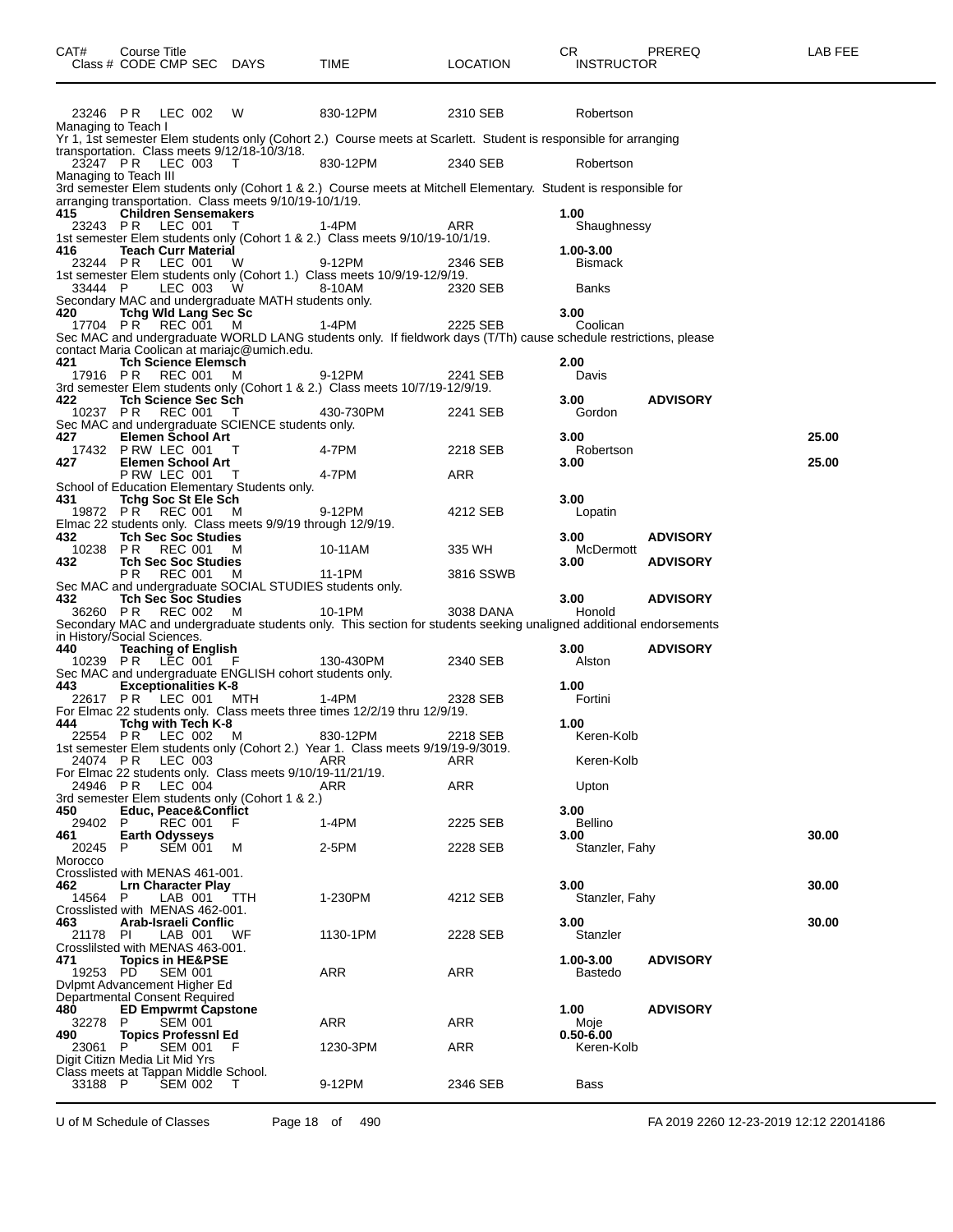|                                        | Mathematics and Social Justice                   |                |                                                          |                                                                                                                                                                                                             |                |                         |                 |
|----------------------------------------|--------------------------------------------------|----------------|----------------------------------------------------------|-------------------------------------------------------------------------------------------------------------------------------------------------------------------------------------------------------------|----------------|-------------------------|-----------------|
| Meets with EDUC 210-001.<br>22455 P    |                                                  | <b>SEM 005</b> |                                                          | ARR                                                                                                                                                                                                         | ARR            | Bain                    |                 |
| Teaching&Learn Hist at SCALES          |                                                  |                |                                                          |                                                                                                                                                                                                             |                |                         |                 |
|                                        |                                                  |                |                                                          | This is the lab section for students registered in EDUC 547-002. Lab is for certification students only.                                                                                                    |                |                         |                 |
| 500<br>32374                           | <b>Foundatns Literacy</b><br>P                   | <b>REC 001</b> | w                                                        | 9-12PM                                                                                                                                                                                                      | 2328 SEB       | 3.00<br>Rosario-Ramos   | <b>ADVISORY</b> |
| 503                                    | <b>Media Literacies</b>                          |                |                                                          |                                                                                                                                                                                                             |                | 3.00                    |                 |
| 25535                                  | P                                                | <b>SEM 001</b> | TH                                                       | 9-12PM                                                                                                                                                                                                      | 2218 SEB       | Keren-Kolb              |                 |
| 504                                    | <b>Teach with Tech</b>                           |                |                                                          |                                                                                                                                                                                                             |                | 1.00                    |                 |
| 21165                                  | PR                                               | <b>SEM 001</b> | TН                                                       | 5-8PM<br>Secondary MAC Cohort 1 (Maize) students. Course meets on six occasions:                                                                                                                            | 2229 SEB       | Stanzler, Pasque        |                 |
| 22563 PR                               |                                                  | <b>SEM 002</b> | TH.                                                      | 5-8PM                                                                                                                                                                                                       | 2228 SEB       | Pasque, Stanzler        |                 |
|                                        |                                                  |                |                                                          | Secondary MAC Cohort 2 (Blue) students. Course meets on six occasions:                                                                                                                                      |                |                         |                 |
| 510<br>23796 PR                        | <b>Teaching &amp; Learning</b>                   | <b>SEM 001</b> |                                                          | ARR                                                                                                                                                                                                         | <b>ARR</b>     | 1.00<br>Robertson       |                 |
|                                        |                                                  |                |                                                          | For Elmac 22 students only. Class meets 9/3/19 through 11/21/19.                                                                                                                                            |                |                         |                 |
| 518                                    | <b>Workshop Teach Math</b>                       |                |                                                          |                                                                                                                                                                                                             |                | 3.00                    |                 |
| 10240 PR                               |                                                  | <b>SEM 001</b> |                                                          | ARR                                                                                                                                                                                                         | ARR            | Shaughnessy             |                 |
| 524                                    | <b>Inquiry Educ Issues</b>                       |                | Elmac 22 students only. Course ends 11/11/19.            |                                                                                                                                                                                                             |                | 3.00                    |                 |
| 25207                                  | P                                                | <b>SEM 001</b> | TH                                                       | 4-7PM                                                                                                                                                                                                       | 2334 SEB       | Graves                  |                 |
| 540                                    | <b>Trauma Basics</b>                             |                |                                                          |                                                                                                                                                                                                             |                | 1.00                    |                 |
| 33014 PD                               |                                                  | <b>SEM 001</b> |                                                          | ARR                                                                                                                                                                                                         | ARR            | Herrenkohl              |                 |
| All Day Workshop: 10/19/19             |                                                  |                | Outside of Class Pre-learning Work: 9/9/19 -10/11/19     |                                                                                                                                                                                                             |                |                         |                 |
|                                        |                                                  |                | Outside of Class Post-work: 10/21-10/26/19               |                                                                                                                                                                                                             |                |                         |                 |
| 541                                    | <b>Trauma Practice</b>                           |                |                                                          |                                                                                                                                                                                                             |                | 1.00                    | <b>ENFORCED</b> |
| 32279 PR<br>Class meets:               |                                                  | <b>SEM 001</b> |                                                          | ARR                                                                                                                                                                                                         | ARR            | Saunders                |                 |
|                                        |                                                  |                | 1. Outside of Class Pre-learning Work: 10/21/19-11/22/19 |                                                                                                                                                                                                             |                |                         |                 |
| 2. All Day Workshop: 11/23/19          |                                                  |                |                                                          |                                                                                                                                                                                                             |                |                         |                 |
| 547                                    |                                                  |                | 3. Outside of Class Post-work: 11/25/19-12/6/19          |                                                                                                                                                                                                             |                |                         |                 |
| 31364 P                                | <b>Current Iss Ed Stds</b>                       | LEC 001        | Τ                                                        | 6-8PM                                                                                                                                                                                                       | 2328 SEB       | $0.50 - 3.00$<br>Morman |                 |
| Partners in Authentic Learning         |                                                  |                |                                                          |                                                                                                                                                                                                             |                |                         |                 |
|                                        |                                                  |                |                                                          | Meets with EDUC 360-001. For registration questions, please contact katielsc@umich.edu. Students are required to                                                                                            |                |                         |                 |
|                                        |                                                  |                |                                                          | meet one additional hour each week on-site tutoring and mentoring middle school students enrolled at partner<br>schools. The instructor and GSI will coordinate and support tutoring/mentoring experiences. |                |                         |                 |
| 22676 P                                |                                                  | LEC 002        | т                                                        | 4-7PM                                                                                                                                                                                                       | 4212 SEB       | Bain                    |                 |
| Teach & Learn History at Scale         |                                                  |                |                                                          |                                                                                                                                                                                                             |                |                         |                 |
| 553                                    | <b>Admin Ldrsh in Schl</b>                       |                |                                                          |                                                                                                                                                                                                             |                | 3.00                    | <b>ADVISORY</b> |
| 22540 P<br>Required for LPAC students. |                                                  | SEM 001        | TH.                                                      | 5-8PM                                                                                                                                                                                                       | 2310 SEB       | Covert                  |                 |
| 554                                    | <b>Chemistry Education</b>                       |                |                                                          |                                                                                                                                                                                                             |                | 3.00                    | <b>ADVISORY</b> |
| 30007                                  | P                                                | LEC 100        | TTH                                                      | 1-230PM                                                                                                                                                                                                     | A859 CHEM-TBLC | Shultz                  |                 |
| 561                                    | Intro Higher Educ                                |                |                                                          | 4-7PM                                                                                                                                                                                                       |                | 3.00                    |                 |
| 10241                                  | PDRW LEC 001                                     |                | ТH                                                       |                                                                                                                                                                                                             |                |                         |                 |
| 570                                    |                                                  |                |                                                          |                                                                                                                                                                                                             | 2218 SEB       | Cardona                 |                 |
| 25554 P                                | <b>Prof Dev Sem in Educ</b>                      |                |                                                          | Priority to Higher Ed MA students. Departmental permission required for others--contact cshpe.support@umich.edu.                                                                                            |                | 1.00-1.50               |                 |
|                                        |                                                  | <b>SEM 001</b> | F                                                        | 10-12PM                                                                                                                                                                                                     | 2229 SEB       | Freeman                 |                 |
|                                        |                                                  |                |                                                          | Meets every other week starting September 6th and ends December 6th. There will be no class Friday, November 29th                                                                                           |                |                         |                 |
| 32281                                  | - P                                              |                | F                                                        | due to the holiday. For ES MA students in Design and Technologies for Learning.                                                                                                                             |                | Peurach                 |                 |
| For ES MA students in the PEIR thread. |                                                  | <b>SEM 002</b> |                                                          | 1-3PM                                                                                                                                                                                                       | 2334 SEB       |                         |                 |
| 32501                                  | - P                                              | <b>SEM 004</b> | W                                                        | 6-8PM                                                                                                                                                                                                       | 4212 SEB       | Coolican                |                 |
|                                        |                                                  |                |                                                          | Required for LPAC students. All other ES MA students can enroll with permission of instructor.                                                                                                              |                |                         |                 |
| 571<br>26971                           | Prof Sem in Tch Edu<br>P <sub>R</sub>            | <b>SEM 002</b> | W                                                        | 4-6PM                                                                                                                                                                                                       | ARR            | 0.50<br>Coolican        | <b>ADVISORY</b> |
|                                        |                                                  |                |                                                          | Secondary MAC students only. Course meets on four occasions: TBD.                                                                                                                                           |                |                         |                 |
| 26972 PR                               |                                                  | SEM 003        | W                                                        | 4-6PM                                                                                                                                                                                                       | ARR            | Hearn                   |                 |
|                                        |                                                  | <b>SEM 004</b> | W                                                        | Secondary MAC students only. Course meets on four occasions: TBD.<br>4-6PM                                                                                                                                  | ARR            | Stanzler                |                 |
| 26973 PR                               |                                                  |                |                                                          | Secondary MAC students only. Course meets on four occasions: TBD.                                                                                                                                           |                |                         |                 |
| 580                                    | <b>Disability Studies</b>                        |                |                                                          |                                                                                                                                                                                                             |                | 1.00-3.00               | <b>ADVISORY</b> |
|                                        | 21379 PIW SEM 001                                |                | м                                                        | 1-4PM                                                                                                                                                                                                       | G463 MH        | Yergeau                 |                 |
| Studying Disability Arts&Cult          |                                                  |                |                                                          |                                                                                                                                                                                                             |                | 3.00                    |                 |
| 591<br>25271                           | <b>How People Learn</b><br>P                     | <b>SEM 001</b> | т                                                        | $1-4PM$                                                                                                                                                                                                     | 2334 SEB       | Herrenkohl              |                 |
| 593                                    | <b>Lang Development</b>                          |                |                                                          |                                                                                                                                                                                                             |                | 3.00                    | <b>ADVISORY</b> |
| 17892 PR                               |                                                  | LEC 001        | F                                                        | $1-4PM$                                                                                                                                                                                                     | 2229 SEB       | Graves                  |                 |
| 26877 PR                               |                                                  | LEC 002        | F                                                        | Elmac 22 students and elementary undergrads only. Class meets entire semester. Crosslisted with ELI 593.<br>10-1PM                                                                                          | 4212 SEB       | <b>Barnes</b>           |                 |
|                                        |                                                  |                |                                                          | Secondary MAC and UG students only. Crosslisted with ELI 593.                                                                                                                                               |                |                         |                 |
| 28114 PR                               |                                                  | LEC 003        | F                                                        | 10-1PM                                                                                                                                                                                                      | 2328 SEB       | Epperson                |                 |
|                                        |                                                  |                |                                                          | Secondary MAC and UG students only. Crosslisted with ELI 593.                                                                                                                                               |                |                         |                 |
| 601                                    | <b>Trfrm Lrng Tchg Tech</b><br>10242 PRW SEM 001 |                | м                                                        | 830-1130AM                                                                                                                                                                                                  | 2185 NQ        | 3.00<br>Fishman         |                 |
| Crosslisted with SI                    |                                                  |                |                                                          |                                                                                                                                                                                                             |                |                         |                 |

U of M Schedule of Classes Page 19 of 490 FA 2019 2260 12-23-2019 12:12 22014186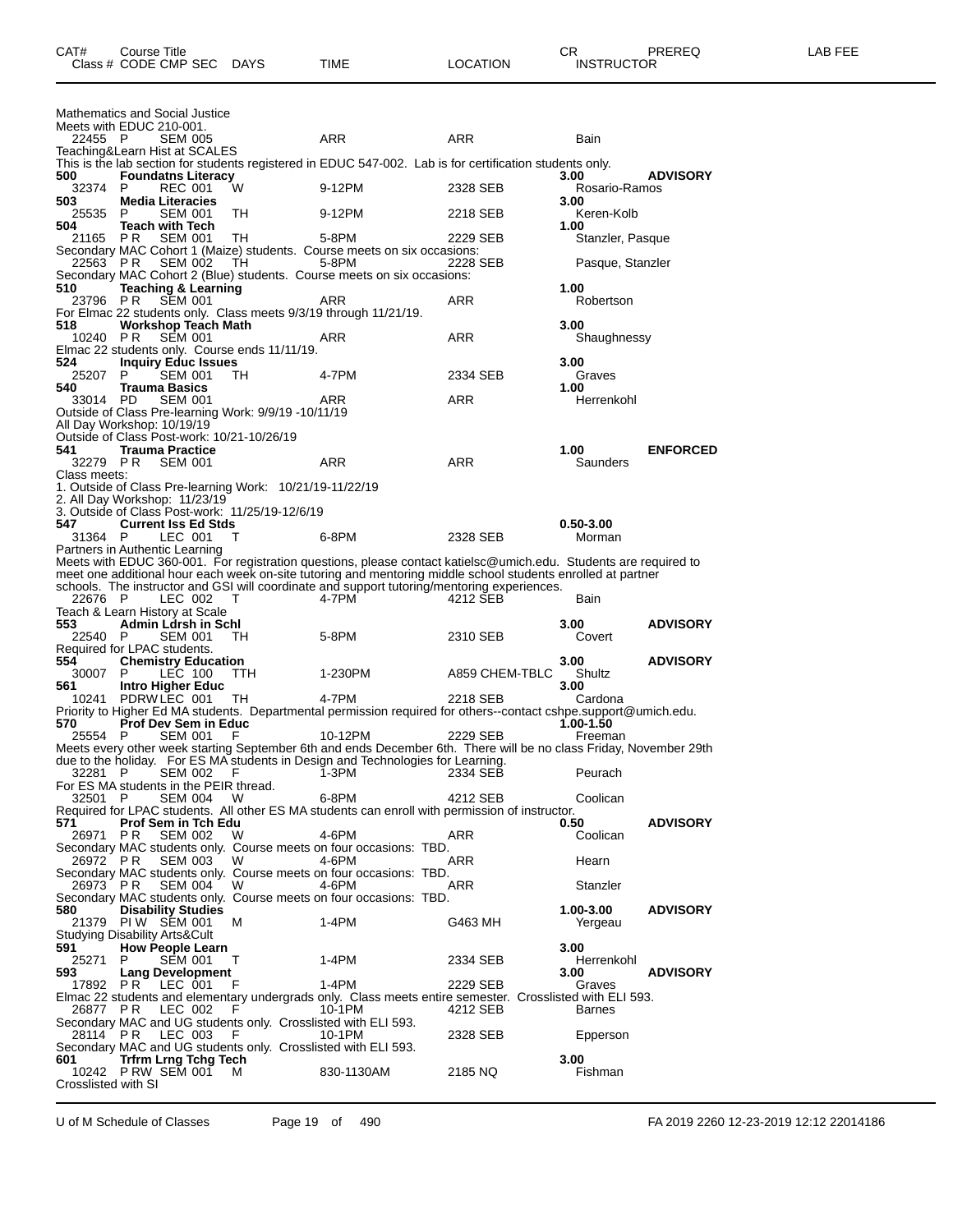| 15.00<br>602<br>3.00<br>Vidgms Lrng Sch Dsgn<br><b>SEM 001</b><br>32500 P<br>TTH<br>1030-12PM<br>2229 SEB<br>Quintana<br>Meets with EDUC 333-001. Class is held in Prechter.<br>604<br><b>Curr Dev &amp; Eval</b><br>3.00<br>1-4PM<br>32558<br>P<br>REC 001<br>2229 SEB<br>Cervetti<br>м<br>Intern Learn Tech<br>3.00<br>605<br>ARR<br><b>ARR</b><br>SI<br>$IND +$<br>To request a permission for an independent study class, please go to the SOE website (soe.umich.edu) and click on:<br>Forms<br>Independent Study<br>Class Request Form for<br><b>Educational Studies</b><br>1.50<br>616<br><b>Learn Exp Design</b><br>36141 PD<br>LAB 001<br>ARR<br>ARR<br>Kupperman, Chandler, Quintana<br><b>Higher Ed Proseminar</b><br>622<br>3.00<br>$1-4PM$<br><b>SEM 001</b><br>2320 SEB<br><b>Bastedo</b><br>22954<br>P.<br>M<br>Prereq: Higher Ed doctoral standing. Class meets multiple times across F & W semesters.<br>1.00-3.00<br>Intrn&Dir Field Exp<br><b>ADVISORY</b><br>LAB 001<br>ARR<br>ARR<br>34622 P<br>Moss<br>For ES MA PEIR students only<br>38412 PI<br>LAB 002<br>ARR<br>ARR<br>Herbst<br>640<br>Ind Study Ed Stdy<br>1.00-6.00<br><b>ADVISORY</b><br>$IND +$<br>ARR<br>ARR<br>SI<br>To request a permission for an independent study class, please go to the SOE website (soe.umich.edu) and click on:<br>Forms<br><b>Independent Study</b><br>Class Request Form for<br><b>Educational Studies</b><br>645<br><b>Educ&amp;Cult Studies</b><br>3.00<br>9-12PM<br>32283<br>P<br>REC 001<br>т<br>2334 SEB<br>Calabrese Barton<br><b>Ed Policy Analysis</b><br><b>ADVISORY</b><br>3.00<br>Wilson<br>36064<br>REC 001<br>9-12PM<br>2340 SEB<br>M<br><b>Found Persp Ed Rfrm</b><br>3.00<br>649<br>5-8PM<br>25365 PIW REC 001<br>2229 SEB<br>Ball<br>т<br>Required for LPAC students to take this section. Open to all other ES MA students. U.S. K-12 focused.<br>$1 - 4$ PM<br>26713 P<br>REC 002<br>W<br>2229 SEB<br>Freeman<br>Open to all ES MA students except those in LPAC thread. Globally focused.<br>650<br><b>Refl Teach Fld Exp</b><br>1.00-3.00<br><b>ADVISORY</b><br>10244<br>PR.<br>LAB 001<br>т<br>830-12PM<br>ARR<br>Coultas<br>650<br><b>Refl Teach Fld Exp</b><br>1.00-3.00<br><b>ADVISORY</b><br>РR<br>LAB 001<br>830-330PM<br>ARR<br>W<br>P R<br>LAB 001<br>W<br>4-6PM<br>ARR<br><b>Elementary Practicum</b><br>Elmac 22 students only.<br><b>Refl Teach Fld Exp</b><br>1.00-3.00<br><b>ADVISORY</b><br>650<br>21454<br>P R<br><b>TTH</b><br>830-12PM<br>ARR<br>Reischl<br>LAB 002<br><b>Refl Teach Fld Exp</b><br>1.00-3.00<br><b>ADVISORY</b><br>650<br>P R<br>LAB 002<br>W<br>830-330PM<br>ARR<br>ΡR<br>LAB 002<br>4-6PM<br>ARR<br>W<br>Elementary Practicum<br>Elmac 22 students only.<br>650<br>Refl Teach Fld Exp<br>1.00-3.00<br><b>ADVISORY</b><br>P <sub>R</sub><br>LAB 003<br>830-12PM<br>ARR<br>21455<br>ттн<br>Madden<br>1.00-3.00<br>650<br><b>Refl Teach Fld Exp</b><br><b>ADVISORY</b><br>РR<br>W<br>830-330PM<br>ARR<br>LAB 003<br>ΡR<br>LAB 003<br>4-6PM<br>ARR<br>W<br><b>Elementary Practicum</b><br>Elmac 22 students only.<br>650<br><b>Refl Teach Fld Exp</b><br>1.00-3.00<br><b>ADVISORY</b><br>21567<br>PR.<br>LAB 004<br>830-12PM<br>ARR<br>Robertson<br>TTH<br>650<br><b>Refl Teach Fld Exp</b><br><b>ADVISORY</b><br>1.00-3.00<br>РR<br>LAB 004<br>W<br>830-330PM<br>ARR<br>P R<br>LAB 004<br>4-6PM<br>ARR<br>W<br>Elementary Practicum<br>Elmac 22 students only.<br>1.00-3.00<br><b>Refl Teach Fld Exp</b><br><b>ADVISORY</b><br>30188<br>830-12PM<br>ARR<br>Kademian<br>P<br>LAB 005<br>TTH<br><b>Refl Teach Fld Exp</b><br>1.00-3.00<br><b>ADVISORY</b><br>650<br>4-6PM<br>LAB 005<br>ARR<br>W<br>Р<br>LAB 005<br>W<br>ARR<br>830-330PM<br>Elementary Practicum<br>Elmac 22 students only.<br>650<br><b>Refl Teach Fld Exp</b><br>1.00-3.00<br><b>ADVISORY</b><br>P <sub>R</sub><br>LAB 006<br>7-4PM<br>ARR<br>21568<br>ттн<br>Ott<br><b>Refl Teach Fld Exp</b><br>1.00-3.00<br><b>ADVISORY</b><br>650<br>ΡR<br>LAB 006<br>- F<br>2320 SEB<br>8-10AM<br>Secondary Practicum<br>Secondary MAC HISTORY/SOCIAL SCIENCE students only.<br>650<br><b>Refl Teach Fld Exp</b><br>1.00-3.00<br><b>ADVISORY</b> | CAT# | <b>Course Title</b><br>Class # CODE CMP SEC DAYS | TIME | <b>LOCATION</b> | CR<br><b>INSTRUCTOR</b> | PREREQ | LAB FEE |
|-------------------------------------------------------------------------------------------------------------------------------------------------------------------------------------------------------------------------------------------------------------------------------------------------------------------------------------------------------------------------------------------------------------------------------------------------------------------------------------------------------------------------------------------------------------------------------------------------------------------------------------------------------------------------------------------------------------------------------------------------------------------------------------------------------------------------------------------------------------------------------------------------------------------------------------------------------------------------------------------------------------------------------------------------------------------------------------------------------------------------------------------------------------------------------------------------------------------------------------------------------------------------------------------------------------------------------------------------------------------------------------------------------------------------------------------------------------------------------------------------------------------------------------------------------------------------------------------------------------------------------------------------------------------------------------------------------------------------------------------------------------------------------------------------------------------------------------------------------------------------------------------------------------------------------------------------------------------------------------------------------------------------------------------------------------------------------------------------------------------------------------------------------------------------------------------------------------------------------------------------------------------------------------------------------------------------------------------------------------------------------------------------------------------------------------------------------------------------------------------------------------------------------------------------------------------------------------------------------------------------------------------------------------------------------------------------------------------------------------------------------------------------------------------------------------------------------------------------------------------------------------------------------------------------------------------------------------------------------------------------------------------------------------------------------------------------------------------------------------------------------------------------------------------------------------------------------------------------------------------------------------------------------------------------------------------------------------------------------------------------------------------------------------------------------------------------------------------------------------------------------------------------------------------------------------------------------------------------------------------------------------------------------------------------------------------------------------------------------------------------------------------------------------------------------------------------------------------------------------------------------------------------------------------------------------------------------------------------------------------------------------------------------------------------------------------------------------------------------------------------------------------------------------------------|------|--------------------------------------------------|------|-----------------|-------------------------|--------|---------|
|                                                                                                                                                                                                                                                                                                                                                                                                                                                                                                                                                                                                                                                                                                                                                                                                                                                                                                                                                                                                                                                                                                                                                                                                                                                                                                                                                                                                                                                                                                                                                                                                                                                                                                                                                                                                                                                                                                                                                                                                                                                                                                                                                                                                                                                                                                                                                                                                                                                                                                                                                                                                                                                                                                                                                                                                                                                                                                                                                                                                                                                                                                                                                                                                                                                                                                                                                                                                                                                                                                                                                                                                                                                                                                                                                                                                                                                                                                                                                                                                                                                                                                                                                                         |      |                                                  |      |                 |                         |        |         |
|                                                                                                                                                                                                                                                                                                                                                                                                                                                                                                                                                                                                                                                                                                                                                                                                                                                                                                                                                                                                                                                                                                                                                                                                                                                                                                                                                                                                                                                                                                                                                                                                                                                                                                                                                                                                                                                                                                                                                                                                                                                                                                                                                                                                                                                                                                                                                                                                                                                                                                                                                                                                                                                                                                                                                                                                                                                                                                                                                                                                                                                                                                                                                                                                                                                                                                                                                                                                                                                                                                                                                                                                                                                                                                                                                                                                                                                                                                                                                                                                                                                                                                                                                                         |      |                                                  |      |                 |                         |        |         |
|                                                                                                                                                                                                                                                                                                                                                                                                                                                                                                                                                                                                                                                                                                                                                                                                                                                                                                                                                                                                                                                                                                                                                                                                                                                                                                                                                                                                                                                                                                                                                                                                                                                                                                                                                                                                                                                                                                                                                                                                                                                                                                                                                                                                                                                                                                                                                                                                                                                                                                                                                                                                                                                                                                                                                                                                                                                                                                                                                                                                                                                                                                                                                                                                                                                                                                                                                                                                                                                                                                                                                                                                                                                                                                                                                                                                                                                                                                                                                                                                                                                                                                                                                                         |      |                                                  |      |                 |                         |        |         |
|                                                                                                                                                                                                                                                                                                                                                                                                                                                                                                                                                                                                                                                                                                                                                                                                                                                                                                                                                                                                                                                                                                                                                                                                                                                                                                                                                                                                                                                                                                                                                                                                                                                                                                                                                                                                                                                                                                                                                                                                                                                                                                                                                                                                                                                                                                                                                                                                                                                                                                                                                                                                                                                                                                                                                                                                                                                                                                                                                                                                                                                                                                                                                                                                                                                                                                                                                                                                                                                                                                                                                                                                                                                                                                                                                                                                                                                                                                                                                                                                                                                                                                                                                                         |      |                                                  |      |                 |                         |        |         |
|                                                                                                                                                                                                                                                                                                                                                                                                                                                                                                                                                                                                                                                                                                                                                                                                                                                                                                                                                                                                                                                                                                                                                                                                                                                                                                                                                                                                                                                                                                                                                                                                                                                                                                                                                                                                                                                                                                                                                                                                                                                                                                                                                                                                                                                                                                                                                                                                                                                                                                                                                                                                                                                                                                                                                                                                                                                                                                                                                                                                                                                                                                                                                                                                                                                                                                                                                                                                                                                                                                                                                                                                                                                                                                                                                                                                                                                                                                                                                                                                                                                                                                                                                                         |      |                                                  |      |                 |                         |        |         |
|                                                                                                                                                                                                                                                                                                                                                                                                                                                                                                                                                                                                                                                                                                                                                                                                                                                                                                                                                                                                                                                                                                                                                                                                                                                                                                                                                                                                                                                                                                                                                                                                                                                                                                                                                                                                                                                                                                                                                                                                                                                                                                                                                                                                                                                                                                                                                                                                                                                                                                                                                                                                                                                                                                                                                                                                                                                                                                                                                                                                                                                                                                                                                                                                                                                                                                                                                                                                                                                                                                                                                                                                                                                                                                                                                                                                                                                                                                                                                                                                                                                                                                                                                                         |      |                                                  |      |                 |                         |        |         |
|                                                                                                                                                                                                                                                                                                                                                                                                                                                                                                                                                                                                                                                                                                                                                                                                                                                                                                                                                                                                                                                                                                                                                                                                                                                                                                                                                                                                                                                                                                                                                                                                                                                                                                                                                                                                                                                                                                                                                                                                                                                                                                                                                                                                                                                                                                                                                                                                                                                                                                                                                                                                                                                                                                                                                                                                                                                                                                                                                                                                                                                                                                                                                                                                                                                                                                                                                                                                                                                                                                                                                                                                                                                                                                                                                                                                                                                                                                                                                                                                                                                                                                                                                                         |      |                                                  |      |                 |                         |        |         |
|                                                                                                                                                                                                                                                                                                                                                                                                                                                                                                                                                                                                                                                                                                                                                                                                                                                                                                                                                                                                                                                                                                                                                                                                                                                                                                                                                                                                                                                                                                                                                                                                                                                                                                                                                                                                                                                                                                                                                                                                                                                                                                                                                                                                                                                                                                                                                                                                                                                                                                                                                                                                                                                                                                                                                                                                                                                                                                                                                                                                                                                                                                                                                                                                                                                                                                                                                                                                                                                                                                                                                                                                                                                                                                                                                                                                                                                                                                                                                                                                                                                                                                                                                                         |      |                                                  |      |                 |                         |        |         |
|                                                                                                                                                                                                                                                                                                                                                                                                                                                                                                                                                                                                                                                                                                                                                                                                                                                                                                                                                                                                                                                                                                                                                                                                                                                                                                                                                                                                                                                                                                                                                                                                                                                                                                                                                                                                                                                                                                                                                                                                                                                                                                                                                                                                                                                                                                                                                                                                                                                                                                                                                                                                                                                                                                                                                                                                                                                                                                                                                                                                                                                                                                                                                                                                                                                                                                                                                                                                                                                                                                                                                                                                                                                                                                                                                                                                                                                                                                                                                                                                                                                                                                                                                                         | 638  |                                                  |      |                 |                         |        |         |
|                                                                                                                                                                                                                                                                                                                                                                                                                                                                                                                                                                                                                                                                                                                                                                                                                                                                                                                                                                                                                                                                                                                                                                                                                                                                                                                                                                                                                                                                                                                                                                                                                                                                                                                                                                                                                                                                                                                                                                                                                                                                                                                                                                                                                                                                                                                                                                                                                                                                                                                                                                                                                                                                                                                                                                                                                                                                                                                                                                                                                                                                                                                                                                                                                                                                                                                                                                                                                                                                                                                                                                                                                                                                                                                                                                                                                                                                                                                                                                                                                                                                                                                                                                         |      |                                                  |      |                 |                         |        |         |
|                                                                                                                                                                                                                                                                                                                                                                                                                                                                                                                                                                                                                                                                                                                                                                                                                                                                                                                                                                                                                                                                                                                                                                                                                                                                                                                                                                                                                                                                                                                                                                                                                                                                                                                                                                                                                                                                                                                                                                                                                                                                                                                                                                                                                                                                                                                                                                                                                                                                                                                                                                                                                                                                                                                                                                                                                                                                                                                                                                                                                                                                                                                                                                                                                                                                                                                                                                                                                                                                                                                                                                                                                                                                                                                                                                                                                                                                                                                                                                                                                                                                                                                                                                         |      |                                                  |      |                 |                         |        |         |
|                                                                                                                                                                                                                                                                                                                                                                                                                                                                                                                                                                                                                                                                                                                                                                                                                                                                                                                                                                                                                                                                                                                                                                                                                                                                                                                                                                                                                                                                                                                                                                                                                                                                                                                                                                                                                                                                                                                                                                                                                                                                                                                                                                                                                                                                                                                                                                                                                                                                                                                                                                                                                                                                                                                                                                                                                                                                                                                                                                                                                                                                                                                                                                                                                                                                                                                                                                                                                                                                                                                                                                                                                                                                                                                                                                                                                                                                                                                                                                                                                                                                                                                                                                         |      |                                                  |      |                 |                         |        |         |
|                                                                                                                                                                                                                                                                                                                                                                                                                                                                                                                                                                                                                                                                                                                                                                                                                                                                                                                                                                                                                                                                                                                                                                                                                                                                                                                                                                                                                                                                                                                                                                                                                                                                                                                                                                                                                                                                                                                                                                                                                                                                                                                                                                                                                                                                                                                                                                                                                                                                                                                                                                                                                                                                                                                                                                                                                                                                                                                                                                                                                                                                                                                                                                                                                                                                                                                                                                                                                                                                                                                                                                                                                                                                                                                                                                                                                                                                                                                                                                                                                                                                                                                                                                         |      |                                                  |      |                 |                         |        |         |
|                                                                                                                                                                                                                                                                                                                                                                                                                                                                                                                                                                                                                                                                                                                                                                                                                                                                                                                                                                                                                                                                                                                                                                                                                                                                                                                                                                                                                                                                                                                                                                                                                                                                                                                                                                                                                                                                                                                                                                                                                                                                                                                                                                                                                                                                                                                                                                                                                                                                                                                                                                                                                                                                                                                                                                                                                                                                                                                                                                                                                                                                                                                                                                                                                                                                                                                                                                                                                                                                                                                                                                                                                                                                                                                                                                                                                                                                                                                                                                                                                                                                                                                                                                         |      |                                                  |      |                 |                         |        |         |
|                                                                                                                                                                                                                                                                                                                                                                                                                                                                                                                                                                                                                                                                                                                                                                                                                                                                                                                                                                                                                                                                                                                                                                                                                                                                                                                                                                                                                                                                                                                                                                                                                                                                                                                                                                                                                                                                                                                                                                                                                                                                                                                                                                                                                                                                                                                                                                                                                                                                                                                                                                                                                                                                                                                                                                                                                                                                                                                                                                                                                                                                                                                                                                                                                                                                                                                                                                                                                                                                                                                                                                                                                                                                                                                                                                                                                                                                                                                                                                                                                                                                                                                                                                         |      |                                                  |      |                 |                         |        |         |
|                                                                                                                                                                                                                                                                                                                                                                                                                                                                                                                                                                                                                                                                                                                                                                                                                                                                                                                                                                                                                                                                                                                                                                                                                                                                                                                                                                                                                                                                                                                                                                                                                                                                                                                                                                                                                                                                                                                                                                                                                                                                                                                                                                                                                                                                                                                                                                                                                                                                                                                                                                                                                                                                                                                                                                                                                                                                                                                                                                                                                                                                                                                                                                                                                                                                                                                                                                                                                                                                                                                                                                                                                                                                                                                                                                                                                                                                                                                                                                                                                                                                                                                                                                         |      |                                                  |      |                 |                         |        |         |
|                                                                                                                                                                                                                                                                                                                                                                                                                                                                                                                                                                                                                                                                                                                                                                                                                                                                                                                                                                                                                                                                                                                                                                                                                                                                                                                                                                                                                                                                                                                                                                                                                                                                                                                                                                                                                                                                                                                                                                                                                                                                                                                                                                                                                                                                                                                                                                                                                                                                                                                                                                                                                                                                                                                                                                                                                                                                                                                                                                                                                                                                                                                                                                                                                                                                                                                                                                                                                                                                                                                                                                                                                                                                                                                                                                                                                                                                                                                                                                                                                                                                                                                                                                         | 646  |                                                  |      |                 |                         |        |         |
|                                                                                                                                                                                                                                                                                                                                                                                                                                                                                                                                                                                                                                                                                                                                                                                                                                                                                                                                                                                                                                                                                                                                                                                                                                                                                                                                                                                                                                                                                                                                                                                                                                                                                                                                                                                                                                                                                                                                                                                                                                                                                                                                                                                                                                                                                                                                                                                                                                                                                                                                                                                                                                                                                                                                                                                                                                                                                                                                                                                                                                                                                                                                                                                                                                                                                                                                                                                                                                                                                                                                                                                                                                                                                                                                                                                                                                                                                                                                                                                                                                                                                                                                                                         |      |                                                  |      |                 |                         |        |         |
|                                                                                                                                                                                                                                                                                                                                                                                                                                                                                                                                                                                                                                                                                                                                                                                                                                                                                                                                                                                                                                                                                                                                                                                                                                                                                                                                                                                                                                                                                                                                                                                                                                                                                                                                                                                                                                                                                                                                                                                                                                                                                                                                                                                                                                                                                                                                                                                                                                                                                                                                                                                                                                                                                                                                                                                                                                                                                                                                                                                                                                                                                                                                                                                                                                                                                                                                                                                                                                                                                                                                                                                                                                                                                                                                                                                                                                                                                                                                                                                                                                                                                                                                                                         |      |                                                  |      |                 |                         |        |         |
|                                                                                                                                                                                                                                                                                                                                                                                                                                                                                                                                                                                                                                                                                                                                                                                                                                                                                                                                                                                                                                                                                                                                                                                                                                                                                                                                                                                                                                                                                                                                                                                                                                                                                                                                                                                                                                                                                                                                                                                                                                                                                                                                                                                                                                                                                                                                                                                                                                                                                                                                                                                                                                                                                                                                                                                                                                                                                                                                                                                                                                                                                                                                                                                                                                                                                                                                                                                                                                                                                                                                                                                                                                                                                                                                                                                                                                                                                                                                                                                                                                                                                                                                                                         |      |                                                  |      |                 |                         |        |         |
|                                                                                                                                                                                                                                                                                                                                                                                                                                                                                                                                                                                                                                                                                                                                                                                                                                                                                                                                                                                                                                                                                                                                                                                                                                                                                                                                                                                                                                                                                                                                                                                                                                                                                                                                                                                                                                                                                                                                                                                                                                                                                                                                                                                                                                                                                                                                                                                                                                                                                                                                                                                                                                                                                                                                                                                                                                                                                                                                                                                                                                                                                                                                                                                                                                                                                                                                                                                                                                                                                                                                                                                                                                                                                                                                                                                                                                                                                                                                                                                                                                                                                                                                                                         |      |                                                  |      |                 |                         |        |         |
|                                                                                                                                                                                                                                                                                                                                                                                                                                                                                                                                                                                                                                                                                                                                                                                                                                                                                                                                                                                                                                                                                                                                                                                                                                                                                                                                                                                                                                                                                                                                                                                                                                                                                                                                                                                                                                                                                                                                                                                                                                                                                                                                                                                                                                                                                                                                                                                                                                                                                                                                                                                                                                                                                                                                                                                                                                                                                                                                                                                                                                                                                                                                                                                                                                                                                                                                                                                                                                                                                                                                                                                                                                                                                                                                                                                                                                                                                                                                                                                                                                                                                                                                                                         |      |                                                  |      |                 |                         |        |         |
|                                                                                                                                                                                                                                                                                                                                                                                                                                                                                                                                                                                                                                                                                                                                                                                                                                                                                                                                                                                                                                                                                                                                                                                                                                                                                                                                                                                                                                                                                                                                                                                                                                                                                                                                                                                                                                                                                                                                                                                                                                                                                                                                                                                                                                                                                                                                                                                                                                                                                                                                                                                                                                                                                                                                                                                                                                                                                                                                                                                                                                                                                                                                                                                                                                                                                                                                                                                                                                                                                                                                                                                                                                                                                                                                                                                                                                                                                                                                                                                                                                                                                                                                                                         |      |                                                  |      |                 |                         |        |         |
|                                                                                                                                                                                                                                                                                                                                                                                                                                                                                                                                                                                                                                                                                                                                                                                                                                                                                                                                                                                                                                                                                                                                                                                                                                                                                                                                                                                                                                                                                                                                                                                                                                                                                                                                                                                                                                                                                                                                                                                                                                                                                                                                                                                                                                                                                                                                                                                                                                                                                                                                                                                                                                                                                                                                                                                                                                                                                                                                                                                                                                                                                                                                                                                                                                                                                                                                                                                                                                                                                                                                                                                                                                                                                                                                                                                                                                                                                                                                                                                                                                                                                                                                                                         |      |                                                  |      |                 |                         |        |         |
|                                                                                                                                                                                                                                                                                                                                                                                                                                                                                                                                                                                                                                                                                                                                                                                                                                                                                                                                                                                                                                                                                                                                                                                                                                                                                                                                                                                                                                                                                                                                                                                                                                                                                                                                                                                                                                                                                                                                                                                                                                                                                                                                                                                                                                                                                                                                                                                                                                                                                                                                                                                                                                                                                                                                                                                                                                                                                                                                                                                                                                                                                                                                                                                                                                                                                                                                                                                                                                                                                                                                                                                                                                                                                                                                                                                                                                                                                                                                                                                                                                                                                                                                                                         |      |                                                  |      |                 |                         |        |         |
|                                                                                                                                                                                                                                                                                                                                                                                                                                                                                                                                                                                                                                                                                                                                                                                                                                                                                                                                                                                                                                                                                                                                                                                                                                                                                                                                                                                                                                                                                                                                                                                                                                                                                                                                                                                                                                                                                                                                                                                                                                                                                                                                                                                                                                                                                                                                                                                                                                                                                                                                                                                                                                                                                                                                                                                                                                                                                                                                                                                                                                                                                                                                                                                                                                                                                                                                                                                                                                                                                                                                                                                                                                                                                                                                                                                                                                                                                                                                                                                                                                                                                                                                                                         |      |                                                  |      |                 |                         |        |         |
|                                                                                                                                                                                                                                                                                                                                                                                                                                                                                                                                                                                                                                                                                                                                                                                                                                                                                                                                                                                                                                                                                                                                                                                                                                                                                                                                                                                                                                                                                                                                                                                                                                                                                                                                                                                                                                                                                                                                                                                                                                                                                                                                                                                                                                                                                                                                                                                                                                                                                                                                                                                                                                                                                                                                                                                                                                                                                                                                                                                                                                                                                                                                                                                                                                                                                                                                                                                                                                                                                                                                                                                                                                                                                                                                                                                                                                                                                                                                                                                                                                                                                                                                                                         |      |                                                  |      |                 |                         |        |         |
|                                                                                                                                                                                                                                                                                                                                                                                                                                                                                                                                                                                                                                                                                                                                                                                                                                                                                                                                                                                                                                                                                                                                                                                                                                                                                                                                                                                                                                                                                                                                                                                                                                                                                                                                                                                                                                                                                                                                                                                                                                                                                                                                                                                                                                                                                                                                                                                                                                                                                                                                                                                                                                                                                                                                                                                                                                                                                                                                                                                                                                                                                                                                                                                                                                                                                                                                                                                                                                                                                                                                                                                                                                                                                                                                                                                                                                                                                                                                                                                                                                                                                                                                                                         |      |                                                  |      |                 |                         |        |         |
|                                                                                                                                                                                                                                                                                                                                                                                                                                                                                                                                                                                                                                                                                                                                                                                                                                                                                                                                                                                                                                                                                                                                                                                                                                                                                                                                                                                                                                                                                                                                                                                                                                                                                                                                                                                                                                                                                                                                                                                                                                                                                                                                                                                                                                                                                                                                                                                                                                                                                                                                                                                                                                                                                                                                                                                                                                                                                                                                                                                                                                                                                                                                                                                                                                                                                                                                                                                                                                                                                                                                                                                                                                                                                                                                                                                                                                                                                                                                                                                                                                                                                                                                                                         |      |                                                  |      |                 |                         |        |         |
|                                                                                                                                                                                                                                                                                                                                                                                                                                                                                                                                                                                                                                                                                                                                                                                                                                                                                                                                                                                                                                                                                                                                                                                                                                                                                                                                                                                                                                                                                                                                                                                                                                                                                                                                                                                                                                                                                                                                                                                                                                                                                                                                                                                                                                                                                                                                                                                                                                                                                                                                                                                                                                                                                                                                                                                                                                                                                                                                                                                                                                                                                                                                                                                                                                                                                                                                                                                                                                                                                                                                                                                                                                                                                                                                                                                                                                                                                                                                                                                                                                                                                                                                                                         |      |                                                  |      |                 |                         |        |         |
|                                                                                                                                                                                                                                                                                                                                                                                                                                                                                                                                                                                                                                                                                                                                                                                                                                                                                                                                                                                                                                                                                                                                                                                                                                                                                                                                                                                                                                                                                                                                                                                                                                                                                                                                                                                                                                                                                                                                                                                                                                                                                                                                                                                                                                                                                                                                                                                                                                                                                                                                                                                                                                                                                                                                                                                                                                                                                                                                                                                                                                                                                                                                                                                                                                                                                                                                                                                                                                                                                                                                                                                                                                                                                                                                                                                                                                                                                                                                                                                                                                                                                                                                                                         |      |                                                  |      |                 |                         |        |         |
|                                                                                                                                                                                                                                                                                                                                                                                                                                                                                                                                                                                                                                                                                                                                                                                                                                                                                                                                                                                                                                                                                                                                                                                                                                                                                                                                                                                                                                                                                                                                                                                                                                                                                                                                                                                                                                                                                                                                                                                                                                                                                                                                                                                                                                                                                                                                                                                                                                                                                                                                                                                                                                                                                                                                                                                                                                                                                                                                                                                                                                                                                                                                                                                                                                                                                                                                                                                                                                                                                                                                                                                                                                                                                                                                                                                                                                                                                                                                                                                                                                                                                                                                                                         |      |                                                  |      |                 |                         |        |         |
|                                                                                                                                                                                                                                                                                                                                                                                                                                                                                                                                                                                                                                                                                                                                                                                                                                                                                                                                                                                                                                                                                                                                                                                                                                                                                                                                                                                                                                                                                                                                                                                                                                                                                                                                                                                                                                                                                                                                                                                                                                                                                                                                                                                                                                                                                                                                                                                                                                                                                                                                                                                                                                                                                                                                                                                                                                                                                                                                                                                                                                                                                                                                                                                                                                                                                                                                                                                                                                                                                                                                                                                                                                                                                                                                                                                                                                                                                                                                                                                                                                                                                                                                                                         |      |                                                  |      |                 |                         |        |         |
|                                                                                                                                                                                                                                                                                                                                                                                                                                                                                                                                                                                                                                                                                                                                                                                                                                                                                                                                                                                                                                                                                                                                                                                                                                                                                                                                                                                                                                                                                                                                                                                                                                                                                                                                                                                                                                                                                                                                                                                                                                                                                                                                                                                                                                                                                                                                                                                                                                                                                                                                                                                                                                                                                                                                                                                                                                                                                                                                                                                                                                                                                                                                                                                                                                                                                                                                                                                                                                                                                                                                                                                                                                                                                                                                                                                                                                                                                                                                                                                                                                                                                                                                                                         |      |                                                  |      |                 |                         |        |         |
|                                                                                                                                                                                                                                                                                                                                                                                                                                                                                                                                                                                                                                                                                                                                                                                                                                                                                                                                                                                                                                                                                                                                                                                                                                                                                                                                                                                                                                                                                                                                                                                                                                                                                                                                                                                                                                                                                                                                                                                                                                                                                                                                                                                                                                                                                                                                                                                                                                                                                                                                                                                                                                                                                                                                                                                                                                                                                                                                                                                                                                                                                                                                                                                                                                                                                                                                                                                                                                                                                                                                                                                                                                                                                                                                                                                                                                                                                                                                                                                                                                                                                                                                                                         |      |                                                  |      |                 |                         |        |         |
|                                                                                                                                                                                                                                                                                                                                                                                                                                                                                                                                                                                                                                                                                                                                                                                                                                                                                                                                                                                                                                                                                                                                                                                                                                                                                                                                                                                                                                                                                                                                                                                                                                                                                                                                                                                                                                                                                                                                                                                                                                                                                                                                                                                                                                                                                                                                                                                                                                                                                                                                                                                                                                                                                                                                                                                                                                                                                                                                                                                                                                                                                                                                                                                                                                                                                                                                                                                                                                                                                                                                                                                                                                                                                                                                                                                                                                                                                                                                                                                                                                                                                                                                                                         |      |                                                  |      |                 |                         |        |         |
|                                                                                                                                                                                                                                                                                                                                                                                                                                                                                                                                                                                                                                                                                                                                                                                                                                                                                                                                                                                                                                                                                                                                                                                                                                                                                                                                                                                                                                                                                                                                                                                                                                                                                                                                                                                                                                                                                                                                                                                                                                                                                                                                                                                                                                                                                                                                                                                                                                                                                                                                                                                                                                                                                                                                                                                                                                                                                                                                                                                                                                                                                                                                                                                                                                                                                                                                                                                                                                                                                                                                                                                                                                                                                                                                                                                                                                                                                                                                                                                                                                                                                                                                                                         |      |                                                  |      |                 |                         |        |         |
|                                                                                                                                                                                                                                                                                                                                                                                                                                                                                                                                                                                                                                                                                                                                                                                                                                                                                                                                                                                                                                                                                                                                                                                                                                                                                                                                                                                                                                                                                                                                                                                                                                                                                                                                                                                                                                                                                                                                                                                                                                                                                                                                                                                                                                                                                                                                                                                                                                                                                                                                                                                                                                                                                                                                                                                                                                                                                                                                                                                                                                                                                                                                                                                                                                                                                                                                                                                                                                                                                                                                                                                                                                                                                                                                                                                                                                                                                                                                                                                                                                                                                                                                                                         | 650  |                                                  |      |                 |                         |        |         |
|                                                                                                                                                                                                                                                                                                                                                                                                                                                                                                                                                                                                                                                                                                                                                                                                                                                                                                                                                                                                                                                                                                                                                                                                                                                                                                                                                                                                                                                                                                                                                                                                                                                                                                                                                                                                                                                                                                                                                                                                                                                                                                                                                                                                                                                                                                                                                                                                                                                                                                                                                                                                                                                                                                                                                                                                                                                                                                                                                                                                                                                                                                                                                                                                                                                                                                                                                                                                                                                                                                                                                                                                                                                                                                                                                                                                                                                                                                                                                                                                                                                                                                                                                                         |      |                                                  |      |                 |                         |        |         |
|                                                                                                                                                                                                                                                                                                                                                                                                                                                                                                                                                                                                                                                                                                                                                                                                                                                                                                                                                                                                                                                                                                                                                                                                                                                                                                                                                                                                                                                                                                                                                                                                                                                                                                                                                                                                                                                                                                                                                                                                                                                                                                                                                                                                                                                                                                                                                                                                                                                                                                                                                                                                                                                                                                                                                                                                                                                                                                                                                                                                                                                                                                                                                                                                                                                                                                                                                                                                                                                                                                                                                                                                                                                                                                                                                                                                                                                                                                                                                                                                                                                                                                                                                                         |      |                                                  |      |                 |                         |        |         |
|                                                                                                                                                                                                                                                                                                                                                                                                                                                                                                                                                                                                                                                                                                                                                                                                                                                                                                                                                                                                                                                                                                                                                                                                                                                                                                                                                                                                                                                                                                                                                                                                                                                                                                                                                                                                                                                                                                                                                                                                                                                                                                                                                                                                                                                                                                                                                                                                                                                                                                                                                                                                                                                                                                                                                                                                                                                                                                                                                                                                                                                                                                                                                                                                                                                                                                                                                                                                                                                                                                                                                                                                                                                                                                                                                                                                                                                                                                                                                                                                                                                                                                                                                                         |      |                                                  |      |                 |                         |        |         |
|                                                                                                                                                                                                                                                                                                                                                                                                                                                                                                                                                                                                                                                                                                                                                                                                                                                                                                                                                                                                                                                                                                                                                                                                                                                                                                                                                                                                                                                                                                                                                                                                                                                                                                                                                                                                                                                                                                                                                                                                                                                                                                                                                                                                                                                                                                                                                                                                                                                                                                                                                                                                                                                                                                                                                                                                                                                                                                                                                                                                                                                                                                                                                                                                                                                                                                                                                                                                                                                                                                                                                                                                                                                                                                                                                                                                                                                                                                                                                                                                                                                                                                                                                                         |      |                                                  |      |                 |                         |        |         |
|                                                                                                                                                                                                                                                                                                                                                                                                                                                                                                                                                                                                                                                                                                                                                                                                                                                                                                                                                                                                                                                                                                                                                                                                                                                                                                                                                                                                                                                                                                                                                                                                                                                                                                                                                                                                                                                                                                                                                                                                                                                                                                                                                                                                                                                                                                                                                                                                                                                                                                                                                                                                                                                                                                                                                                                                                                                                                                                                                                                                                                                                                                                                                                                                                                                                                                                                                                                                                                                                                                                                                                                                                                                                                                                                                                                                                                                                                                                                                                                                                                                                                                                                                                         |      |                                                  |      |                 |                         |        |         |
|                                                                                                                                                                                                                                                                                                                                                                                                                                                                                                                                                                                                                                                                                                                                                                                                                                                                                                                                                                                                                                                                                                                                                                                                                                                                                                                                                                                                                                                                                                                                                                                                                                                                                                                                                                                                                                                                                                                                                                                                                                                                                                                                                                                                                                                                                                                                                                                                                                                                                                                                                                                                                                                                                                                                                                                                                                                                                                                                                                                                                                                                                                                                                                                                                                                                                                                                                                                                                                                                                                                                                                                                                                                                                                                                                                                                                                                                                                                                                                                                                                                                                                                                                                         |      |                                                  |      |                 |                         |        |         |
|                                                                                                                                                                                                                                                                                                                                                                                                                                                                                                                                                                                                                                                                                                                                                                                                                                                                                                                                                                                                                                                                                                                                                                                                                                                                                                                                                                                                                                                                                                                                                                                                                                                                                                                                                                                                                                                                                                                                                                                                                                                                                                                                                                                                                                                                                                                                                                                                                                                                                                                                                                                                                                                                                                                                                                                                                                                                                                                                                                                                                                                                                                                                                                                                                                                                                                                                                                                                                                                                                                                                                                                                                                                                                                                                                                                                                                                                                                                                                                                                                                                                                                                                                                         |      |                                                  |      |                 |                         |        |         |
|                                                                                                                                                                                                                                                                                                                                                                                                                                                                                                                                                                                                                                                                                                                                                                                                                                                                                                                                                                                                                                                                                                                                                                                                                                                                                                                                                                                                                                                                                                                                                                                                                                                                                                                                                                                                                                                                                                                                                                                                                                                                                                                                                                                                                                                                                                                                                                                                                                                                                                                                                                                                                                                                                                                                                                                                                                                                                                                                                                                                                                                                                                                                                                                                                                                                                                                                                                                                                                                                                                                                                                                                                                                                                                                                                                                                                                                                                                                                                                                                                                                                                                                                                                         |      |                                                  |      |                 |                         |        |         |

U of M Schedule of Classes Page 20 of 490 FA 2019 2260 12-23-2019 12:12 22014186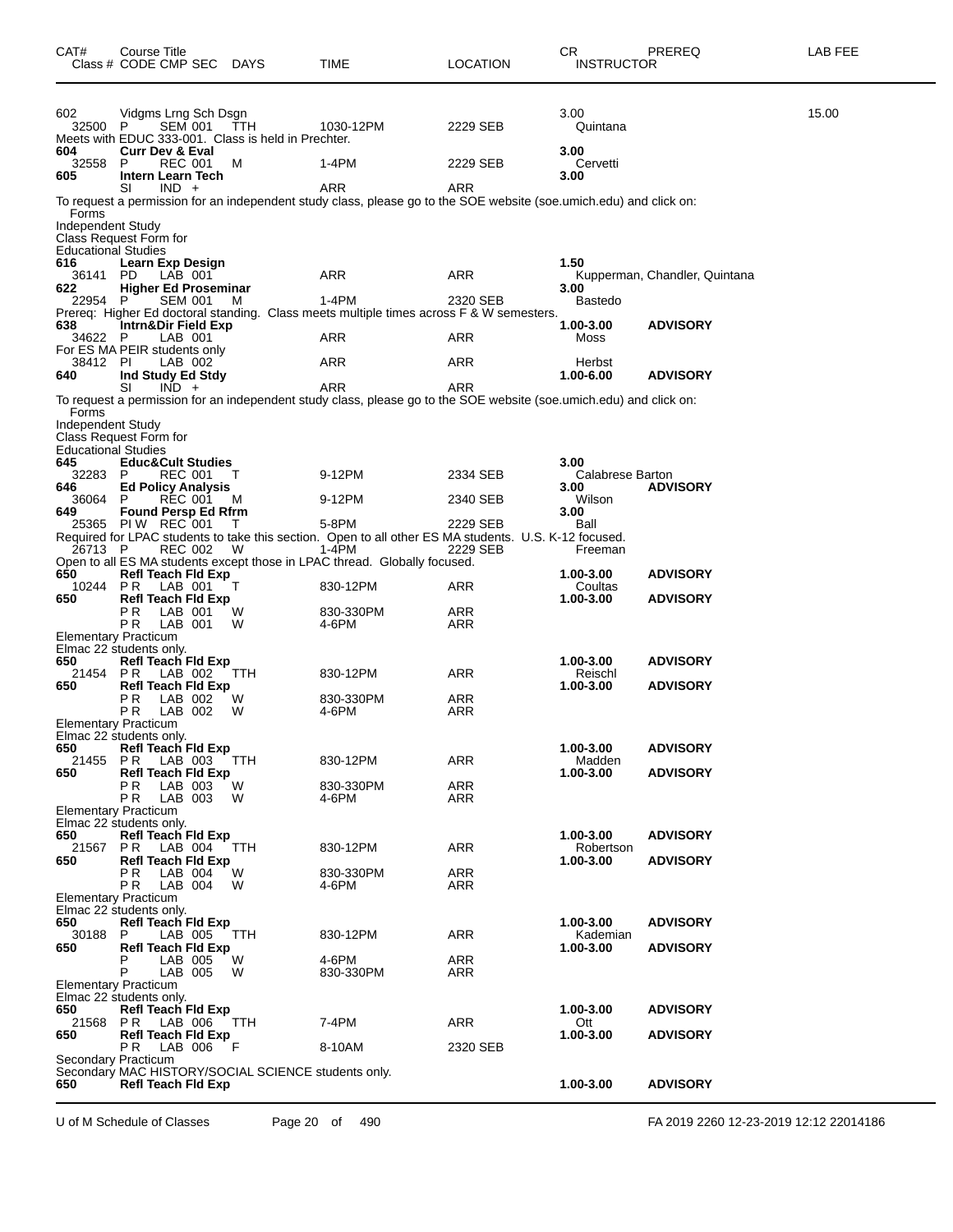| CAT#<br>Class # CODE CMP SEC DAYS                               |     | Course Title     |                                               |                                             | TIME                                                                                                                                                                                               | <b>LOCATION</b> | CR<br><b>INSTRUCTOR</b>      | LAB FEE<br>PREREQ         |  |
|-----------------------------------------------------------------|-----|------------------|-----------------------------------------------|---------------------------------------------|----------------------------------------------------------------------------------------------------------------------------------------------------------------------------------------------------|-----------------|------------------------------|---------------------------|--|
| 21569 PR                                                        |     | LAB 007          |                                               | TTH                                         | 7-4PM                                                                                                                                                                                              | ARR             | Crowley, Coolican            | Cornish, Carduner, Hoops, |  |
| 650                                                             | PR. |                  | <b>Refl Teach Fld Exp</b><br>LAB 007 F        |                                             | 8-10AM                                                                                                                                                                                             | 2228 SEB        | $1.00 - 3.00$                | <b>ADVISORY</b>           |  |
| Secondary Practicum                                             |     |                  |                                               | Secondary MAC WORLD LANGUAGE students only. |                                                                                                                                                                                                    |                 |                              |                           |  |
| 650<br>21570 PR LAB 008                                         |     |                  | <b>Refl Teach Fld Exp</b>                     | <b>TTH</b>                                  | 7-4PM                                                                                                                                                                                              | ARR             | 1.00-3.00<br>Davis, Jabulani | <b>ADVISORY</b>           |  |
| 650                                                             | P R |                  | <b>Refl Teach Fld Exp</b><br>LAB 008 F        |                                             | 8-10AM                                                                                                                                                                                             | 2241 SEB        | 1.00-3.00                    | <b>ADVISORY</b>           |  |
| Secondary Practicum<br>Secondary MAC SCIENCE students only.     |     |                  |                                               |                                             |                                                                                                                                                                                                    |                 |                              |                           |  |
| 650<br>21571 PR LAB 009                                         |     |                  | <b>Refl Teach Fld Exp</b>                     | TTH                                         | 7-4PM                                                                                                                                                                                              | ARR             | 1.00-3.00<br>Margolis        | <b>ADVISORY</b>           |  |
| 650                                                             | P R |                  | <b>Refl Teach Fld Exp</b><br>LAB 009 F        |                                             | 8-10AM                                                                                                                                                                                             | 4212 SEB        | $1.00 - 3.00$                | <b>ADVISORY</b>           |  |
| Secondary Practicum<br>Secondary MAC MATH students only.<br>650 |     |                  | <b>Refl Teach Fld Exp</b>                     |                                             |                                                                                                                                                                                                    |                 | 1.00-3.00                    | <b>ADVISORY</b>           |  |
| 22395 PR LAB 010<br>650                                         |     |                  | <b>Refl Teach Fld Exp</b>                     | TTH                                         | 7-4PM                                                                                                                                                                                              | ARR             | Graham<br>1.00-3.00          | <b>ADVISORY</b>           |  |
| Secondary Practicum<br>Secondary MAC English students only.     | P R |                  | LAB 010 F                                     |                                             | 8-10AM                                                                                                                                                                                             | 2340 SEB        |                              |                           |  |
| 650<br>33006 PR LAB 011                                         |     |                  | <b>Refl Teach Fld Exp</b>                     | - W                                         | 4-6PM                                                                                                                                                                                              | 2225 SEB        | 1.00-3.00<br>Small           | <b>ADVISORY</b>           |  |
| 650                                                             | PR. |                  | Refl Teach Fld Exp<br>LAB 011                 | TH                                          | 12-230PM                                                                                                                                                                                           | ARR             | $1.00 - 3.00$                | <b>ADVISORY</b>           |  |
| 652                                                             |     |                  | <b>Directed Tchg Sec</b>                      |                                             | Secondary UG and MAC students only. Meets with EDUC 307-024. Required for unaligned additional endorsements.<br>Field day/time will be arranged by program. Seminar meets on seven occasions: TBD. |                 | 1.00-6.00                    |                           |  |
| 29855 PR                                                        |     | LAB 001          |                                               | <b>MTWTHF</b>                               | 7-4PM<br>Secondary MAC students only. Concurrent registration in EDUC 654-001 required. Choose S/U grading option. This                                                                            | ARR             | Ott                          |                           |  |
| is a "Y" course.<br>30184 PR                                    |     | LAB 002          |                                               | <b>MTWTHF</b>                               | 7-4PM<br>Secondary MAC students only. Concurrent registration in EDUC 654-002 required. Choose S/U grading option. This                                                                            | ARR             | Ott                          |                           |  |
| is a "Y" course.<br>654                                         |     | Prob-Prin Sec Ed |                                               |                                             |                                                                                                                                                                                                    |                 | $0.50 - 1.50$                |                           |  |
| 29857 PR SEM 001<br>is a "Y" course.                            |     |                  |                                               | $\top$                                      | 4-6PM<br>Secondary MAC students only. Concurrent registration in EDUC 652-001 required. Choose letter graded option. This                                                                          | 2320 SEB        | Ott                          |                           |  |
| 30185 PR<br>is a "Y" course.                                    |     |                  | SEM 002 T                                     |                                             | 4-6PM<br>Secondary MAC students only. Concurrent registration in EDUC 652-002 required. Choose letter graded option. This                                                                          | ARR             | Ott                          |                           |  |
| 655                                                             | SI  | $IND +$          | Dir Resear Ed Study                           |                                             | <b>ARR</b>                                                                                                                                                                                         | <b>ARR</b>      | 1.00-6.00                    | <b>ADVISORY</b>           |  |
| Forms                                                           |     |                  |                                               |                                             | To request a permission for an independent study class, please go to the SOE website (soe.umich.edu) and click on:                                                                                 |                 |                              |                           |  |
| Independent Study<br>Class Request Form for                     |     |                  |                                               |                                             |                                                                                                                                                                                                    |                 |                              |                           |  |
| <b>Educational Studies</b><br>657                               |     |                  | <b>Practicum Ed Study</b>                     |                                             | ARR                                                                                                                                                                                                |                 | 1.00-6.00                    | <b>ADVISORY</b>           |  |
| Forms                                                           | SI  | $IND +$          |                                               |                                             | To request a permission for an independent study class, please go to the SOE website (soe.umich.edu) and click on:                                                                                 | ARR             |                              |                           |  |
| Independent Study<br>Class Request Form for                     |     |                  |                                               |                                             |                                                                                                                                                                                                    |                 |                              |                           |  |
| <b>Educational Studies</b><br>659                               |     |                  | <b>MA Res Pract in HE</b>                     |                                             |                                                                                                                                                                                                    |                 | 1.50                         | <b>ADVISORY</b>           |  |
| 663                                                             | D   | $IND +$          | <b>Organizing for Lrng</b>                    |                                             | <b>ARR</b>                                                                                                                                                                                         | ARR             | 3.00                         | <b>ENFORCED</b>           |  |
| 31492<br>665                                                    | PR. |                  | <b>SEM 001</b><br><b>Foundatn Stu Aff Edu</b> |                                             | 9-12PM                                                                                                                                                                                             | 2225 SEB        | King<br>3.00                 | <b>ADVISORY, ENFORCED</b> |  |
| 10246<br>Graduate Standing; EDUC 662                            |     | P RW LEC 001     |                                               | т                                           | 1-4PM                                                                                                                                                                                              | 2310 SEB        | Taylor                       |                           |  |
| 690<br>32998                                                    | PD. | LEC 001          | <b>Ac Aff&amp;Stu Dev PSE</b>                 | Т                                           | 4-7PM                                                                                                                                                                                              | ARR             | 3.00<br>Torres               | <b>ADVISORY</b>           |  |
| 695<br>31949                                                    | P.  |                  | <b>Res Educ Practice</b><br>LEC 001           | TH                                          | $1-4PM$                                                                                                                                                                                            | 2218 SEB        | 3.00<br>Ronfeldt             |                           |  |
| 22370 P W LEC 002                                               |     |                  |                                               | м                                           | Open to all ES MA students except LPAC and Urban Pedagogy students.<br>5-8PM                                                                                                                       | 2229 SEB        | Hearn                        |                           |  |
| 16672 PR                                                        |     | LEC 003          |                                               | W                                           | Required for LPAC students. Open to others by permission of instructor.<br>4-7PM                                                                                                                   | 2229 SEB        | Matney                       |                           |  |
| Higher Ed students only.<br>703<br>32692 PI                     |     |                  | <b>Hst Persp Ltrcy Res</b><br><b>SEM 001</b>  |                                             | ARR                                                                                                                                                                                                | ARR             | 3.00<br>Palincsar            |                           |  |
| 707                                                             |     |                  | <b>Psychometric Theory</b>                    |                                             | Permission of instructor required. Contact annemari@umich.edu.                                                                                                                                     |                 | 3.00                         | <b>ADVISORY</b>           |  |
| 24168 P W LEC 001                                               |     |                  |                                               | W                                           | 4-7PM                                                                                                                                                                                              | 2320 SEB        | Zeng                         |                           |  |

U of M Schedule of Classes Page 21 of 490 FA 2019 2260 12-23-2019 12:12 22014186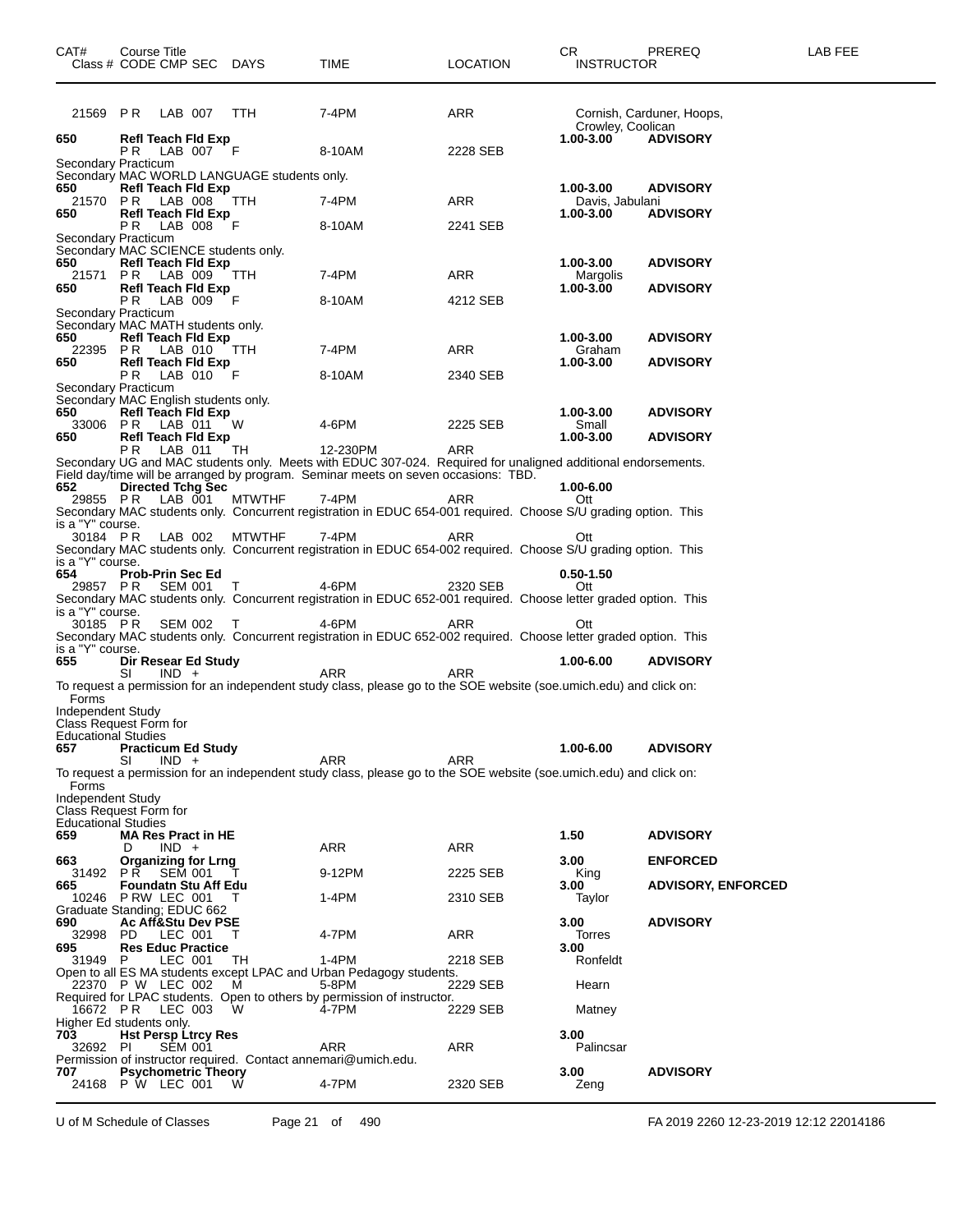Prereq EDUC 795 required. Crosslisted with Psych 707.

| 708   | <b>Cogn&amp;Instr Classrm</b> |           |               | 3.00        | <b>ADVISORY, ENFORCED</b> |
|-------|-------------------------------|-----------|---------------|-------------|---------------------------|
|       | 31277 PR REC 001<br>M         | 9-12PM    | 2228 SEB      | Miller      |                           |
|       | Crosslisted with Psych 708.   |           |               |             |                           |
| 712   | <b>Causal Infer Ed K-12</b>   |           |               | 3.00        | <b>ADVISORY</b>           |
|       | 25383 P W SEM 001<br>МW       | 10-1120AM | 1210 WEILL    | Jacob       |                           |
| 717   | <b>Interdisc Prob Solv</b>    |           |               | 3.00        | <b>ADVISORY</b>           |
| 32519 | W<br>PD.<br>LAB 001           | 315-415PM | 1020 JEFFRIES | Carr, Doyle |                           |
| 717   | <b>Interdisc Prob Solv</b>    |           |               | 3.00        | <b>ADVISORY</b>           |
|       | W<br>D<br>LAB 001             | 430-630PM | 1020 JEFFRIES |             |                           |

This class is an interdisciplinary problem solving class offered at the Law School through the Problem Solving Initiative (PSI). Narratives around combatting human trafficking are narrowly construed, with white cisgender girls typically portrayed as the victims of heteronormative sex trafficking. Such narratives, and interventions meant to aid trafficking victims, overlook LGBTQ+ communities and fail to address their needs. In this class, students will work with stakeholders and incorporate insights from law, social work, public policy, health sciences, and other fields to identify interventions designed to help LGBTQ+ trafficking victims.

This class is open to all University of Michigan graduate and professional students. Please note: Non-Law students are responsible for checking with their own schools, colleges, or units to learn if a PSI class will count toward graduation or other departmental requirements.

Non-law graduate/professional students may apply for the course using the PSI application system (https://problemsolving.law.umich.edu/) March 18 - April 1, 2019. After the initial application period, students seeking to apply can contact problemsolving@umich.edu.

| 717 | <b>Interdisc Prob Solv</b>   |           |               | <b>ADVISORY</b><br>3.00 |
|-----|------------------------------|-----------|---------------|-------------------------|
|     | 32526 PD LAB 002<br><b>W</b> | 315-415PM | ARR           | Sankaran, Carr, Weiland |
| 717 | <b>Interdisc Prob Solv</b>   |           |               | <b>ADVISORY</b><br>3.00 |
|     | W<br>LAB 002                 | 430-630PM | 1025 JEFFRIES |                         |

This class is an interdisciplinary problem solving class offered at the Law School through the Problem Solving Initiative (PSI). In Michigan, many children are subject to formal child abuse and neglect investigations, and those children are at high risk of subsequent maltreatment, poor school performance, foster care placement, and other adverse life outcomes. Multidisciplinary teams of students will develop tools to identify at-risk children, mitigate risks of maltreatment and removal from the home, and engage with at-risk families. Students will incorporate evidence and ideas from education, law, health sciences, public policy, social work, information, and other fields to develop innovative solutions.

This class is open to all University of Michigan graduate and professional students. Please note: Non-Law students are responsible for checking with their own schools, colleges, or units to learn if a PSI class will count toward graduation or other departmental requirements.

Non-law graduate/professional students may apply for the course using the PSI application system (https://problemsolving.law.umich.edu/) March 18 - April 1, 2019. After the initial application period, students seeking to apply can contact problems olving@umich.edu.

| 717   | <b>Interdisc Prob Solv</b> |           |                                                                                                                |               | 3.00          | <b>ADVISORY</b> |
|-------|----------------------------|-----------|----------------------------------------------------------------------------------------------------------------|---------------|---------------|-----------------|
| 32533 | PD LAB 003 W               |           | 315-415PM                                                                                                      | 0220 JEFFRIES | Kantor. Mohai |                 |
| 717   | <b>Interdisc Prob Solv</b> |           |                                                                                                                |               | 3.00          | <b>ADVISORY</b> |
|       |                            | LAB 003 W | 430-630PM                                                                                                      | 0220 JEFFRIES |               |                 |
|       |                            |           | This class is an interdisciplinary problem solving class offered at the Law School through the Problem Solving |               |               |                 |

This class is an interdisciplinary problem solving class offered at the Law School through the Problem Solving Initiative (PSI). Some states, including California and Minnesota, reduce toxic airborne emissions and promote better health outcomes for residents by measuring the cumulative impact of hazardous air pollutants. In this class, students will determine why Michigan has failed to adopt such a cumulative impact approach. Students will incorporate ideas from environmental studies, law, health sciences, design, social work, and other fields to advance a solution that accounts for multiple, geographically-concentrated pollution sources and promotes environmental justice for all Michigan residents.

This class is open to all University of Michigan graduate and professional students. Please note: Non-Law students are responsible for checking with their own schools, colleges, or units to learn if a PSI class will count toward graduation or other departmental requirements.

Non-law graduate/professional students may apply for the course using the PSI application system (https://problemsolving.law.umich.edu/) March 18 - April 1, 2019. After the initial application period, students seeking to apply can contact problemsolving@umich.edu.

| 717   | <b>Interdisc Prob Solv</b> |           |               | <b>ADVISORY</b><br>3.00 |
|-------|----------------------------|-----------|---------------|-------------------------|
| 32540 | - W<br>PD IAB 004          | 315-415PM | ARR           | Kohl. Savas. Carr       |
| 717   | <b>Interdisc Prob Solv</b> |           |               | <b>ADVISORY</b><br>3.00 |
|       | W<br>IAB 004               | 430-630PM | 1060 JEFFRIES |                         |

This class is an interdisciplinary problem solving class offered at the Law School through the Problem Solving Initiative (PSI). The U.S.' unemployment insurance (UI) system faces challenges, including outdated eligibility requirements, fallout from the financial crisis, and insufficient funding. Students will study state UI system vulnerabilities and explore novel federal public policy and financing strategies to develop a plan to improve and modernize the UI safety net, drawing on insights from law, public policy, business, social work, economics and other relevant fields.

This class is open to all University of Michigan graduate and professional students. Please note: Non-Law students are responsible for checking with their own schools, colleges, or units to learn if a PSI class will count toward graduation or other departmental requirements.

Non-law graduate/professional students may apply for the course using the PSI application system (https://problemsolving.law.umich.edu/) March 18 - April 1, 2019. After the initial application period, students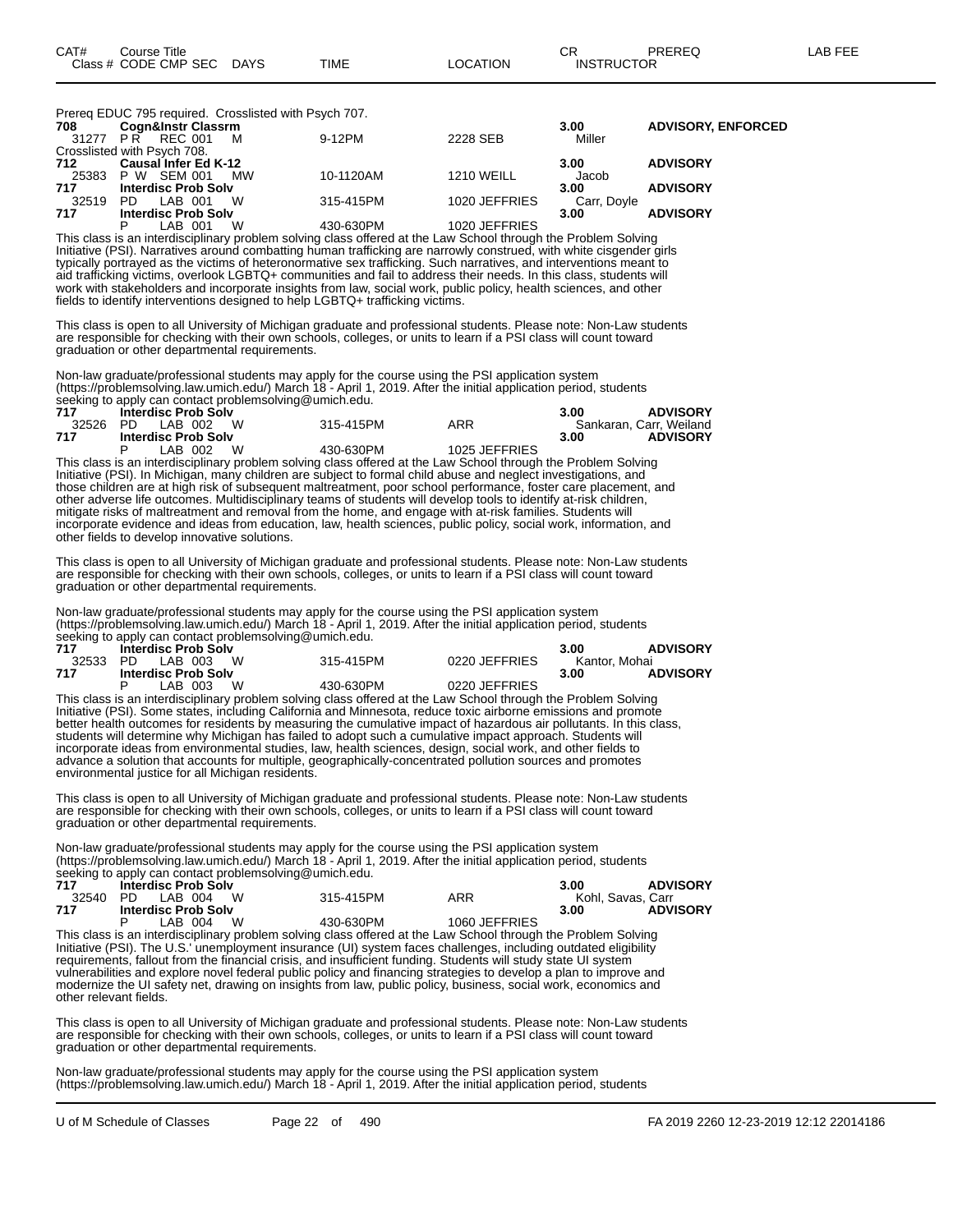| CAT#                                                       | Course Title                 |         | Class # CODE CMP SEC DAYS                   |                                                        | TIME                                                                                                                      | <b>LOCATION</b>   | СR<br><b>INSTRUCTOR</b>  | PREREQ                    | LAB FEE |
|------------------------------------------------------------|------------------------------|---------|---------------------------------------------|--------------------------------------------------------|---------------------------------------------------------------------------------------------------------------------------|-------------------|--------------------------|---------------------------|---------|
| 728                                                        | SI                           | $IND +$ | Prac Learn Tech                             | seeking to apply can contact problemsolving@umich.edu. | ARR                                                                                                                       | <b>ARR</b>        | 3.00                     | <b>ADVISORY</b>           |         |
|                                                            |                              |         |                                             |                                                        | Students should obtain permission from instructor and then complete online form located at                                |                   |                          |                           |         |
| 737                                                        |                              |         | <b>Topics Educ Studies</b>                  | http://sitemaker.soe.umich.edu/soe.ispe/request.       |                                                                                                                           |                   | 1.50-3.00                | <b>ADVISORY</b>           |         |
| 26879 P                                                    |                              |         | <b>SEM 002</b>                              | - F                                                    | 1-3PM                                                                                                                     | 2334 SEB          | Peurach                  |                           |         |
| Contemp Iss in Ed&Eval Imprvmt<br>Meets with EDUC 570-002. |                              |         |                                             |                                                        |                                                                                                                           |                   |                          |                           |         |
| 761                                                        |                              |         | P S E Complex Org                           |                                                        |                                                                                                                           |                   | 3.00                     | <b>ADVISORY</b>           |         |
| 31498 P W SEM 001                                          |                              |         |                                             | W                                                      | 4-7PM                                                                                                                     | 2328 SEB          | <b>Bastedo</b>           |                           |         |
| 766<br>30405 PI                                            |                              |         | <b>CPEP Res Practicum</b><br>LAB 001        | TH                                                     | 2-330PM                                                                                                                   | ARR               | 3.00<br>Ryan             |                           |         |
| Permission of instructor.                                  |                              |         |                                             |                                                        |                                                                                                                           |                   |                          |                           |         |
| 767                                                        | <b>Res Pract in HE</b><br>SI | $IND +$ |                                             |                                                        | ARR                                                                                                                       | <b>ARR</b>        | 1.00-3.00                | <b>ADVISORY</b>           |         |
|                                                            |                              |         |                                             |                                                        | Students should obtain permission from instructor and then complete online form located at                                |                   |                          |                           |         |
|                                                            |                              |         |                                             | http://sitemaker.soe.umich.edu/soe.ispe/request.       |                                                                                                                           |                   |                          |                           |         |
| 769<br>19723 P                                             |                              |         | Philanthropy & HE<br>SEM 001                | M                                                      | 4-7PM                                                                                                                     | 2320 SEB          | 3.00<br><b>Burkhardt</b> |                           |         |
| Graduate standing                                          |                              |         |                                             |                                                        |                                                                                                                           |                   |                          |                           |         |
| 770                                                        | SI                           | $IND +$ | Ind St High&Cont Ed                         |                                                        | ARR                                                                                                                       | ARR               | 1.00-3.00                | <b>ADVISORY</b>           |         |
|                                                            |                              |         |                                             |                                                        | Students should obtain permission from instructor and then complete online form located at                                |                   |                          |                           |         |
|                                                            |                              |         |                                             | http://sitemaker.soe.umich.edu/soe.ispe/request.       |                                                                                                                           |                   |                          |                           |         |
| 771<br>31480 P W SEM 001                                   |                              |         | <b>Topics High&amp;Cont Ed</b>              |                                                        | 9-12PM                                                                                                                    | 2218 SEB          | 1.50-3.00<br>McCall      | <b>ADVISORY</b>           |         |
| Panel Data&Event Hist Method                               |                              |         |                                             |                                                        |                                                                                                                           |                   |                          |                           |         |
| 32996 PD                                                   |                              |         | <b>SEM 002</b>                              | M                                                      | 9-12PM                                                                                                                    | 2310 SEB          | Kleinman                 |                           |         |
| <b>Educational Tech and Policy</b><br>32999 PD W SEM 003   |                              |         |                                             | TH                                                     | 4-7PM                                                                                                                     | 2340 SEB          | Webb                     |                           |         |
| Survey Meth for Prog Assessmnt                             |                              |         |                                             |                                                        |                                                                                                                           |                   |                          |                           |         |
| 777<br>18000 P                                             |                              |         | <b>Admin Practicum MA</b><br><b>SEM 001</b> | - тн                                                   | 1-4PM                                                                                                                     | 2229 SEB          | 1.50-3.00<br>Madden      | <b>ADVISORY</b>           |         |
| Prereq: Higher Ed MA student.                              |                              |         |                                             |                                                        |                                                                                                                           |                   |                          |                           |         |
| 782                                                        |                              |         | <b>Stdy Math Thnk&amp;Lrn</b>               |                                                        |                                                                                                                           |                   | 3.00                     |                           |         |
| 32944 P                                                    |                              |         | <b>SEM 001</b>                              | F                                                      | 10-1PM<br>Meets with EDUC 831-001. Class will also meet on 9/1/19, 9/24, 10/1/19 and 10/8/19 from 9:00 AM -12:00 PM.      | ARR               | Herbst                   |                           |         |
| 789                                                        |                              |         | <b>Rsrch Apprenticeship</b>                 |                                                        |                                                                                                                           |                   | 1.00-3.00                |                           |         |
|                                                            | SI                           | $IND +$ |                                             |                                                        | ARR<br>To request a permission for an independent study class, please go to the SOE website (soe.umich.edu) and click on: | ARR               |                          |                           |         |
| Forms                                                      |                              |         |                                             |                                                        |                                                                                                                           |                   |                          |                           |         |
| Independent Study                                          |                              |         |                                             |                                                        |                                                                                                                           |                   |                          |                           |         |
| Class Request Form for<br><b>Educational Studies</b>       |                              |         |                                             |                                                        |                                                                                                                           |                   |                          |                           |         |
| 790                                                        |                              |         | <b>Found of Sching</b>                      |                                                        |                                                                                                                           |                   | 3.00                     |                           |         |
| 17918 P<br>792                                             |                              |         | LEC 001<br>Meth Ed Res:Qual                 | W                                                      | $1-4PM$                                                                                                                   | 4212 SEB          | Wilson<br>3.00           | <b>ADVISORY</b>           |         |
| 24226 AIW LEC 003                                          |                              |         |                                             | M                                                      | 1-4PM                                                                                                                     | 4212 SEB          | Moss                     |                           |         |
| Concur reg in EDUC 792-004.                                |                              |         |                                             |                                                        |                                                                                                                           |                   |                          |                           |         |
| 24227 PIW LAB 004<br>Concur reg in EDUC 792-003.           |                              |         |                                             | W                                                      | 10-12PM                                                                                                                   | 4212 SEB          | Hammond                  |                           |         |
| 793                                                        |                              |         | Intr Quant Meth Res                         |                                                        |                                                                                                                           |                   | 3.00                     | <b>ADVISORY</b>           |         |
| 17919 A W LEC 001                                          |                              |         |                                             | $\top$                                                 | 1-4PM<br>Students are auto-enrolled in Lec 001 when they elect Lab 002 or Lab 003. 1st year Ph.D. students have priority. | 2229 SEB          | Bahr                     |                           |         |
| Open to ES and CSHPE students.                             |                              |         |                                             |                                                        |                                                                                                                           |                   |                          |                           |         |
| 17920 PD W LAB 002                                         |                              |         |                                             | TH.                                                    | 10-12PM                                                                                                                   | 2302 SEB          | lon, Bahr                |                           |         |
|                                                            |                              |         | 18024 PD W LAB 003 TH                       |                                                        | Concur reg in EDUC 793-001 lecture. 1st year Ph.D. students have priority. Open to ES and CSHPE students.<br>1-3PM        | 2302 SEB          | Kim, Bahr                |                           |         |
|                                                            |                              |         |                                             |                                                        | Concur reg in EDUC 793-001 lecture. 1st year Ph.D. students have priority. Open to ES and CSHPE students.                 |                   |                          |                           |         |
| 794<br>20850 PR                                            |                              |         | <b>Quant Mth Caus Anls</b><br>LEC 001       | TTH                                                    | 1-220PM                                                                                                                   | <b>1110 WEILL</b> | 3.00<br>Neggers, Tiwari  | <b>ADVISORY, ENFORCED</b> |         |
|                                                            |                              |         |                                             |                                                        | Meets with PUBPOL 639-001. For Education PhD students only. Prerequisite EDUC 793 or equivalent.                          |                   |                          |                           |         |
| 798                                                        |                              |         | <b>Tchg Apprenticeship</b>                  |                                                        |                                                                                                                           |                   | 1.00-3.00                |                           |         |
|                                                            | SI                           | $IND +$ |                                             |                                                        | ARR<br>To request a permission for an independent study class, please go to the SOE website (soe umich edu) and click on: | ARR               |                          |                           |         |
| Forms                                                      |                              |         |                                             |                                                        |                                                                                                                           |                   |                          |                           |         |
| Independent Study<br>Class Request Form for                |                              |         |                                             |                                                        |                                                                                                                           |                   |                          |                           |         |
| <b>Educational Studies</b>                                 |                              |         |                                             |                                                        |                                                                                                                           |                   |                          |                           |         |
| 799                                                        |                              |         | <b>Cat&amp;Ltd Depndt Var</b>               |                                                        |                                                                                                                           |                   | 3.00                     | <b>ADVISORY, ENFORCED</b> |         |
| 28336<br>28580                                             | AR.<br>PR                    |         | <b>SEM 001</b><br>LAB 002                   | Т<br>F                                                 | 1-4PM<br>10-12PM                                                                                                          | 2328 SEB<br>ARR   | DesJardins<br>Oster      |                           |         |
| 831                                                        |                              |         | <b>Thr&amp;Res Lrn&amp;Inst Sc</b>          |                                                        |                                                                                                                           |                   | 3.00                     |                           |         |
| 32946 P                                                    |                              |         | <b>SEM 001</b>                              | F                                                      | 10-1PM<br>Meets with EDUC 782-001. Class will also meet on 9/1/19, 9/24, 10/1/19 and 10/8/19 from 9:00 AM -12:00 PM       | ARR               | Herbst                   |                           |         |
| 835                                                        |                              |         | <b>Independent Study</b>                    |                                                        |                                                                                                                           |                   | 1.00-3.00                |                           |         |
|                                                            | SI                           | $IND +$ |                                             |                                                        | ARR<br>To request a permission for an independent study class, please go to the SOE website (soe umich edu) and click on: | <b>ARR</b>        |                          |                           |         |
| Forms                                                      |                              |         |                                             |                                                        |                                                                                                                           |                   |                          |                           |         |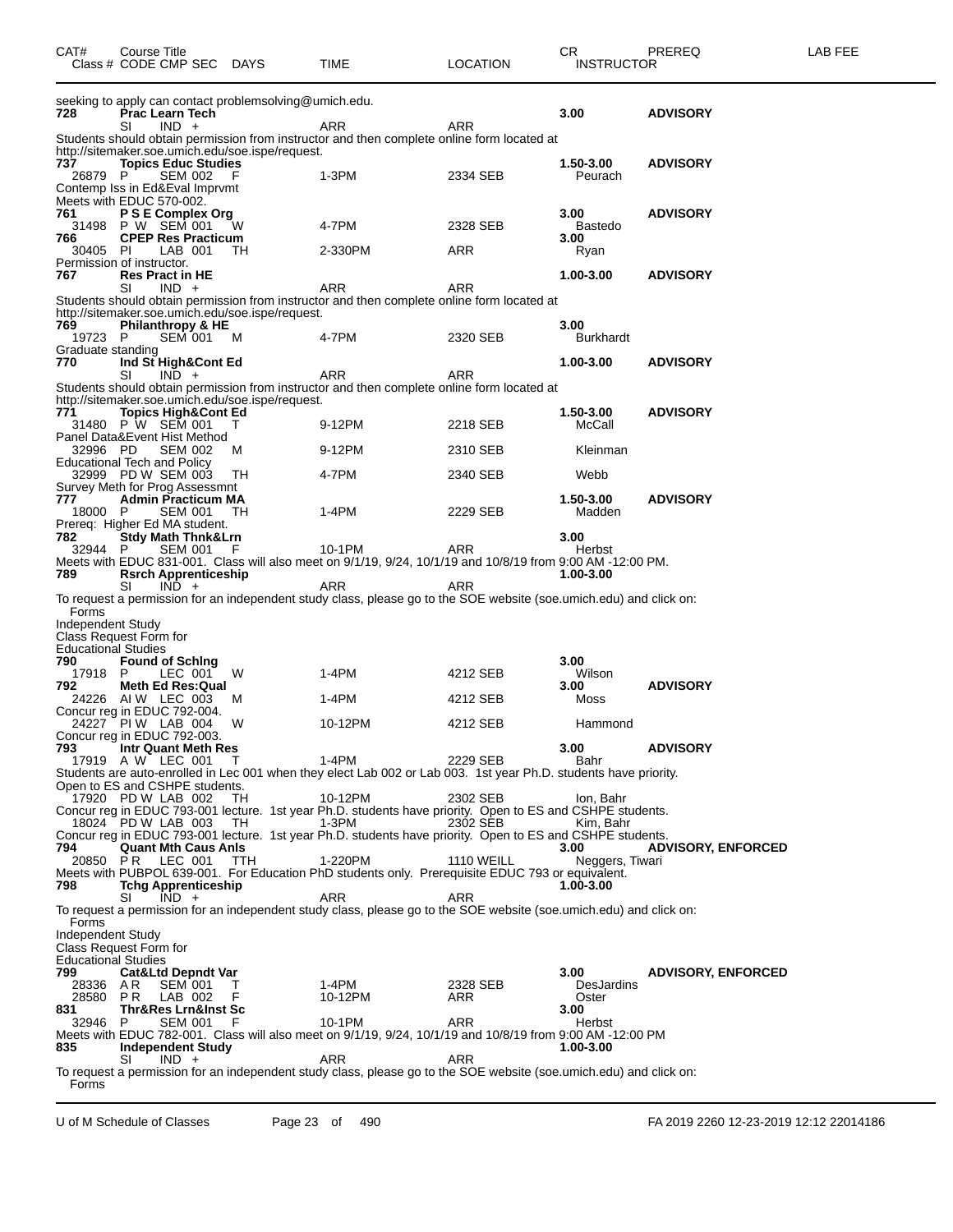| CAT#                              | <b>Course Title</b><br>Class # CODE CMP SEC DAYS |   | <b>TIME</b>                                                                                                        | <b>LOCATION</b> | <b>CR</b><br><b>INSTRUCTOR</b> | PREREQ          | LAB FEE |
|-----------------------------------|--------------------------------------------------|---|--------------------------------------------------------------------------------------------------------------------|-----------------|--------------------------------|-----------------|---------|
| Independent Study                 | Class Request Form for                           |   |                                                                                                                    |                 |                                |                 |         |
| <b>Educational Studies</b>        |                                                  |   |                                                                                                                    |                 |                                |                 |         |
| 864                               | <b>Amer College Stu</b>                          |   |                                                                                                                    |                 | 3.00                           | <b>ADVISORY</b> |         |
|                                   | 26965 PD W LEC 001                               | W | 9-12PM                                                                                                             | 2229 SEB        | Torres                         |                 |         |
| 873                               | Race, Eth& Gend Hi Ed                            |   |                                                                                                                    |                 | 3.00                           | <b>ADVISORY</b> |         |
|                                   | 24992 P W SEM 001                                | W | $1-4PM$                                                                                                            | 2320 SEB        | Bowman                         |                 |         |
| <b>Graduate Standing</b>          |                                                  |   |                                                                                                                    |                 |                                |                 |         |
| 898                               | <b>Professionl Dev Sem</b>                       |   |                                                                                                                    |                 | 1.00                           |                 |         |
| 10248 P                           | <b>SEM 001</b>                                   | W | 4-6PM                                                                                                              | 4212 SEB        | Palincsar                      |                 |         |
|                                   | For first year Ed Studies Ph.D students only.    |   |                                                                                                                    |                 |                                |                 |         |
| 10249 P                           | <b>SEM 002</b>                                   | т | 5-7PM                                                                                                              | 2334 SEB        | Hoover                         |                 |         |
|                                   | For second year Ed Studies Ph.D. students only.  |   |                                                                                                                    |                 |                                |                 |         |
| 899                               | <b>PhD Qualifying Paper</b>                      |   |                                                                                                                    |                 | 3.00                           |                 |         |
|                                   | SI<br>$IND +$                                    |   | <b>ARR</b>                                                                                                         | <b>ARR</b>      |                                |                 |         |
| none                              |                                                  |   |                                                                                                                    |                 |                                |                 |         |
| 990                               | <b>Diss-Precand</b>                              |   |                                                                                                                    |                 | 1.00-8.00                      | <b>ADVISORY</b> |         |
|                                   | SI<br>$IND +$                                    |   | <b>ARR</b>                                                                                                         | <b>ARR</b>      |                                |                 |         |
|                                   |                                                  |   | To request a permission for an independent study class, please go to the SOE website (soe umich edu) and click on: |                 |                                |                 |         |
| Forms<br><b>Independent Study</b> |                                                  |   |                                                                                                                    |                 |                                |                 |         |
|                                   |                                                  |   |                                                                                                                    |                 |                                |                 |         |
| <b>Educational Studies</b>        | Class Request Form for                           |   |                                                                                                                    |                 |                                |                 |         |
| 991                               | <b>Prelims Part A</b>                            |   |                                                                                                                    |                 | 1.00-3.00                      |                 |         |
|                                   | SI<br>$IND +$                                    |   | <b>ARR</b>                                                                                                         | <b>ARR</b>      |                                |                 |         |
|                                   |                                                  |   | To request a permission for an independent study class, please go to the SOE website (soe.umich.edu) and click on: |                 |                                |                 |         |
| Forms                             |                                                  |   |                                                                                                                    |                 |                                |                 |         |
| Independent Study                 |                                                  |   |                                                                                                                    |                 |                                |                 |         |
|                                   | Class Request Form for                           |   |                                                                                                                    |                 |                                |                 |         |
| <b>Educational Studies</b>        |                                                  |   |                                                                                                                    |                 |                                |                 |         |
| 992                               | <b>Prelims Part B</b>                            |   |                                                                                                                    |                 | 1.00-3.00                      |                 |         |
|                                   | SI<br>$IND +$                                    |   | <b>ARR</b>                                                                                                         | <b>ARR</b>      |                                |                 |         |
| Forms                             |                                                  |   | To request a permission for an independent study class, please go to the SOE website (soe.umich.edu) and click on: |                 |                                |                 |         |
| <b>Independent Study</b>          |                                                  |   |                                                                                                                    |                 |                                |                 |         |
|                                   | Class Request Form for                           |   |                                                                                                                    |                 |                                |                 |         |
| <b>Educational Studies</b>        |                                                  |   |                                                                                                                    |                 |                                |                 |         |
| 995                               | <b>Diss-Cand</b>                                 |   |                                                                                                                    |                 | 8.00                           | <b>ENFORCED</b> |         |
|                                   | <b>SIR</b><br>$IND +$                            |   | <b>ARR</b>                                                                                                         | <b>ARR</b>      |                                |                 |         |
|                                   | No permissions are required for this class.      |   |                                                                                                                    |                 |                                |                 |         |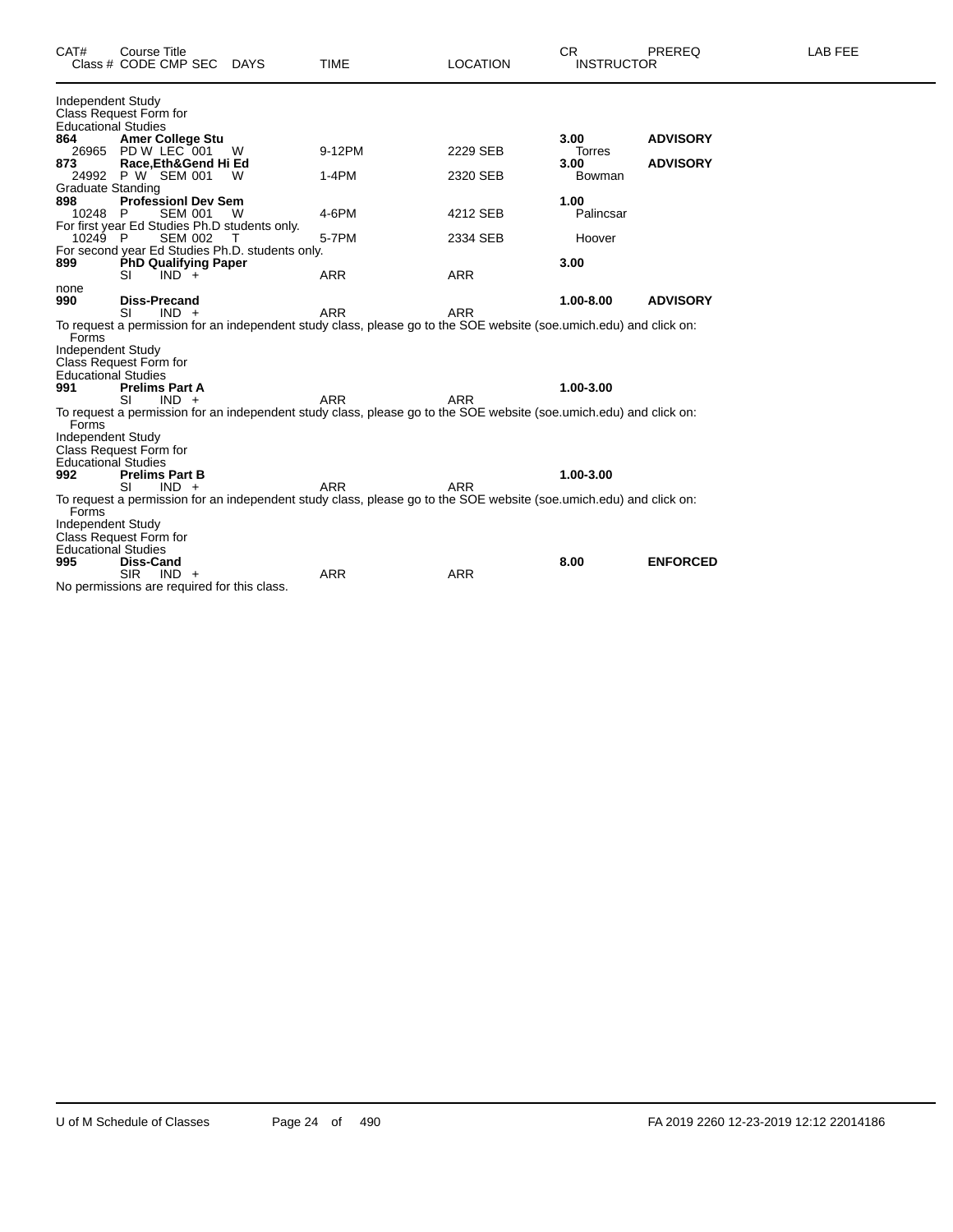| CAT# | Title<br>Course      |             |             |                | $\sim$ $\sim$     | PREREQ | ----<br>AF<br>---<br>--- |
|------|----------------------|-------------|-------------|----------------|-------------------|--------|--------------------------|
|      | Class # CODE CMP SEC | <b>DAYS</b> | <b>TIME</b> | <b>OCATION</b> | <b>INSTRUCTOR</b> |        |                          |

## **Engineering**

NOTE: THE PHRASES 'OR EQUIVALENT,' 'PERMISSION OF INSTRUCTOR,' OR 'PERMISSION OF DEPARTMENT' MAY BE CONSIDERED AN IMPLICIT PART OF THE PREREQUISITE FOR ALL COURSES IN THE COLLEGE OF ENGINEERING.

## **Aerospace Engineering**

## **Aerospace Engineering (AEROSP)**

| 201          | Intro Aero                                      |                  |                         |                      | 3.00               | <b>ENFORCED</b>           |
|--------------|-------------------------------------------------|------------------|-------------------------|----------------------|--------------------|---------------------------|
| 20053        | PRW LEC 001                                     | MW               | 130-3PM                 | 1109 FXB             | Atkins             |                           |
| 205          | Intr Aero Eng Sys                               |                  |                         |                      | 3.00               | <b>ENFORCED</b>           |
| 22339        | ΑR<br>LEC 001                                   | TTH              | 930-1030AM              | 1008 FXB             | Washabaugh         |                           |
| 22340        | PRW LAB 010                                     | т                | 1030-1230PM             | 2243 FXB             | Wilhelm            |                           |
| 22341        | PRW LAB 010<br>PRW LAB 020                      | т<br>T           | 1230-130PM<br>130-330PM | 1032 FXB<br>2243 FXB | Knudsen            |                           |
|              | <b>P RW LAB 020</b>                             | т                | 330-430PM               | 1032 FXB             |                    |                           |
| 22342        | PRW LAB 030                                     | W                | 1030-1230PM             | 2243 FXB             | Wilhelm            |                           |
|              | P RW LAB<br>030                                 | W                | 1230-130PM              | 1032 FXB             |                    |                           |
| 23051        | PRW LAB 040                                     | W                | 130-330PM               | 2243 FXB             |                    |                           |
|              | P RW LAB<br>040                                 | W                | 330-430PM               | 1032 FXB             |                    |                           |
| 23052        | P RW LAB<br>050                                 | TН               | 1030-1230PM             | 2243 FXB             | Wilhelm            |                           |
|              | <b>P RW LAB 050</b>                             | TН               | 1230-130PM              | 1032 FXB             |                    |                           |
| 23053        | <b>P RW LAB 060</b>                             | TН               | 130-330PM               | 2243 FXB             | Wilhelm            |                           |
|              | P RW LAB<br>060                                 | TН               | 330-430PM               | 1032 FXB             |                    |                           |
| 23071        | PRW LAB 070                                     | F                | 1030-1230PM             | 2243 FXB             | Knudsen            |                           |
|              | PRW LAB 070                                     | F                | 1230-130PM              | 1032 FXB             |                    |                           |
| 23072        | P RW LAB 080                                    | F                | 130-330PM               | 2243 FXB             | Knudsen            |                           |
|              | P RW LAB 080                                    | F                | 330-430PM               | 1032 FXB             |                    |                           |
| 215          | <b>Solid Mech&amp;AE Struct</b>                 |                  |                         |                      | 4.00               | <b>ADVISORY</b>           |
| 10251        | P W LEC 001<br>P W LEC 002                      | MWF<br><b>MW</b> | 10-1130AM               | 1008 FXB             | Inman, Gamble      |                           |
| 36342        |                                                 |                  | 6-8PM                   | 1012 FXB             | Inman, Gamble      |                           |
| 225<br>10250 | <b>Intro Gas Dynamics</b><br>P RW LEC 001       | MWF              | 830-10AM                | 1109 FXB             | 4.00<br>Powell     | <b>ADVISORY, ENFORCED</b> |
| 285          | Aero Eng Sem                                    |                  |                         |                      | 1.00               | <b>ENFORCED</b>           |
| 19198        | ARW SEM 001                                     | F.               | 130-3PM                 | 1109 FXB             | Halow              |                           |
| 20484        | <b>P RW REC 002</b>                             | W                | 3-4PM                   | 1109 FXB             | Zahn               |                           |
| 290          | <b>Directed Study</b>                           |                  |                         |                      | 1.00-3.00          |                           |
|              | D<br>$IND +$                                    |                  | ARR                     | ARR                  |                    |                           |
| 305          | Aero Eng Lab I                                  |                  |                         |                      | 4.00               | <b>ADVISORY</b>           |
| 10252        | LEC 001<br>A                                    | TTH              | 830-10AM                | 1012 FXB             | Bernal             |                           |
| 10253        | P W<br>LAB 002                                  | Τ                | 12-3PM                  | 2221 FXB             | Avery              |                           |
| 10254        | P W<br>LAB<br>003                               | т                | 330-630PM               | 2221 FXB             | Avery              |                           |
| 10255        | P W<br>LAB<br>004                               | W                | 330-630PM               | 2221 FXB             | Avery              |                           |
| 10256        | P W<br>LAB<br>005                               | TН               | 12-3PM                  | 2221 FXB             | Avery              |                           |
| 10257        | LAB<br>P W<br>006                               | TН               | 330-630PM               | 2221 FXB             | Lenhardt           |                           |
| 25591        | P W<br>LAB 007                                  | F                | 12-3PM                  | 2221 FXB             | Lenhardt           |                           |
| 29025        | P W LAB 008                                     | F                | 330-630PM               | 2221 FXB             |                    |                           |
| 315          | <b>Aerospace Structure</b>                      |                  |                         |                      | 4.00               | <b>ADVISORY</b>           |
| 10264        | P W LEC 001                                     | <b>MWF</b>       | 10-1130AM               | 1109 FXB             | Sundararaghavan    |                           |
| 325<br>10265 | Aerodynamics<br>P W LEC 001                     | MWF              | 130-3PM                 |                      | 4.00<br>Fidkowski  | <b>ADVISORY</b>           |
| 335          | <b>Aerospace Propulsn</b>                       |                  |                         | 133 CHRYS            | 4.00               | <b>ADVISORY</b>           |
| 10266        | P W LEC 001                                     | MWF              | 830-10AM                | 1008 FXB             | Driscoll           |                           |
| 343          | <b>Spacecraft Dynamics</b>                      |                  |                         |                      | 3.00               | <b>ENFORCED</b>           |
| 28881        | PRW LEC 001                                     | TTH              | 130-3PM                 | 1109 FXB             | Cutler             |                           |
| 390          | <b>Directed Study</b>                           |                  |                         |                      | 1.00-3.00          |                           |
|              | D<br>$IND +$                                    |                  | ARR                     | ARR                  |                    |                           |
| 405          | Aero Eng Lab II                                 |                  |                         |                      | 4.00               | <b>ADVISORY</b>           |
| 10258        | A W<br>LEC 001                                  | TTH              | 12-130PM                | 1008 FXB             | Smith              |                           |
| 10259        | P W<br>LAB 002                                  | Τ                | 2-4PM                   | 1016 AE TUNNEL       | May                |                           |
| 18334        | P W<br>LAB<br>003                               | W                | 1030-1230PM             | 1016 AE TUNNEL       | May                |                           |
| 10260        | P W<br>LAB<br>004                               | W                | 1-3PM                   | 1016 AE TUNNEL       | May                |                           |
| 10261        | P W<br>LAB<br>005                               | W                | 4-6PM                   | 1016 AE TUNNEL       | Yu                 |                           |
| 10262        | P W<br>LAB 006                                  | TН               | 2-4PM                   | 1016 AE TUNNEL       | Yu                 |                           |
| 470          | 10263 P W LAB 007<br><b>Control of Aero Veh</b> | - TH             | 430-630PM               | 1016 AE TUNNEL       | Yu<br>3.00         | <b>ADVISORY</b>           |
| 32271        | P W LEC 001                                     | MW               | 1130-1PM                | 1008 FXB             | Girard             |                           |
| 481          | Aircraft Design                                 |                  |                         |                      | 4.00               | <b>ADVISORY, ENFORCED</b> |
| 10269        | P RW LEC 001                                    | MWF              | 3-5PM                   | 1008 FXB             | Martins            |                           |
| 490          | <b>Directed Study</b>                           |                  |                         |                      | 1.00-3.00          | <b>ADVISORY</b>           |
|              | $IND +$<br>D                                    |                  | ARR                     | ARR                  |                    |                           |
| 495          | Spec Top Aero Eng                               |                  |                         |                      | 2.00-4.00          | <b>ADVISORY</b>           |
| 29058        | LEC 001<br>A                                    | MW               | 5-630PM                 | 107 GFL              | Jeannin, Duraisamy |                           |
|              | <b>Fundamentals of Aerospace Comp</b>           |                  |                         |                      |                    |                           |
| 29114 P      | LAB 002                                         | F                | 1130-130PM              | ARR                  | Jeannin, Duraisamy |                           |
| 37376 PI     | LEC 003                                         | TTH              | 12-130PM                | 2238 CSRB            | Gamba              |                           |
|              | <b>Engr&amp;Mission Readiness Suborb</b>        |                  |                         |                      |                    |                           |

U of M Schedule of Classes Page 25 of 490 FA 2019 2260 12-23-2019 12:12 22014186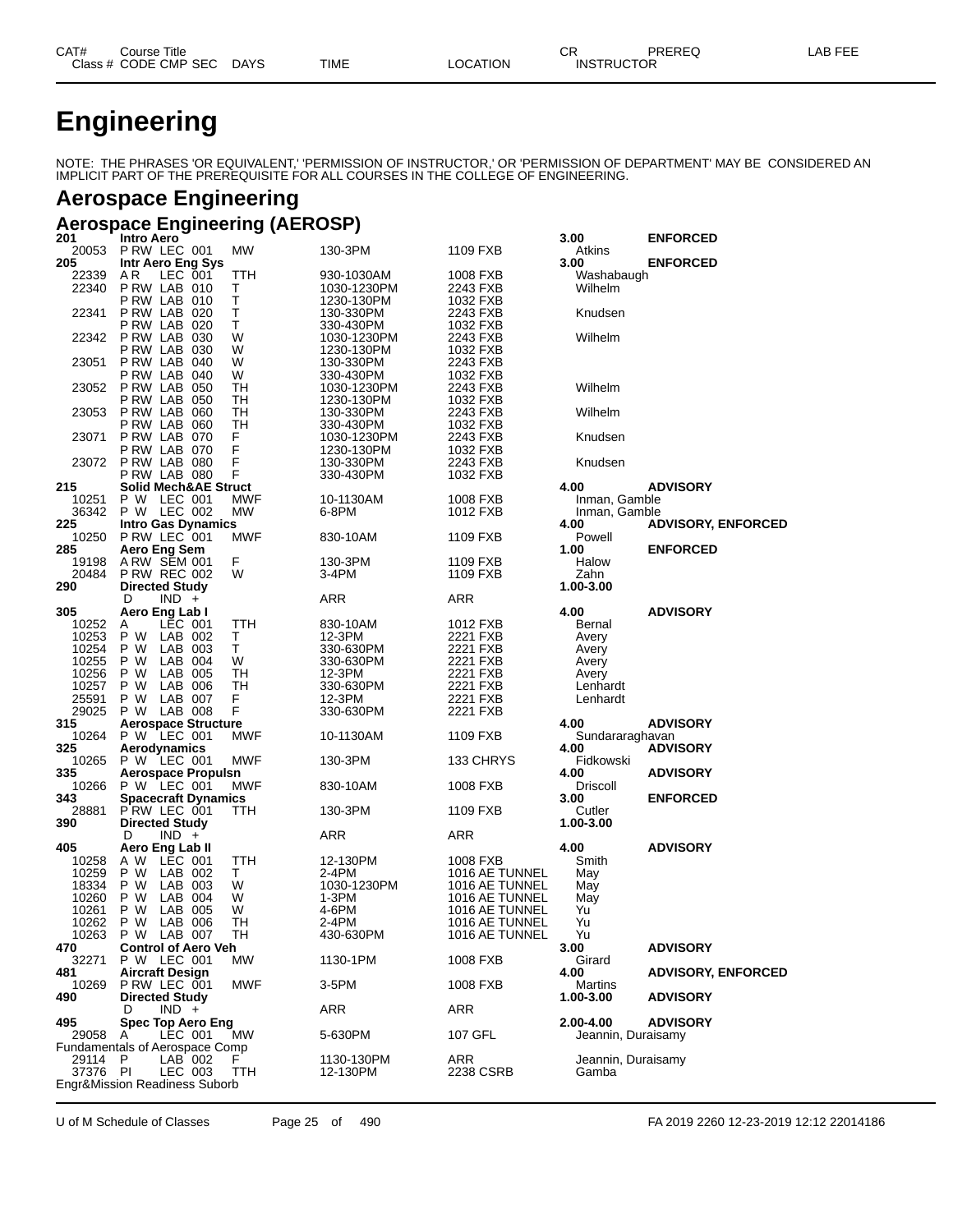|              | Please contract instructor for permission to enroll     |            |                                                                                                     |            |                     |                 |
|--------------|---------------------------------------------------------|------------|-----------------------------------------------------------------------------------------------------|------------|---------------------|-----------------|
| 513          | Solid&Struct Mech I                                     |            |                                                                                                     |            | 3.00                | <b>ADVISORY</b> |
| 16070        | P W LEC 001                                             | <b>TTH</b> | 1130-1PM                                                                                            | 107 GFL    | Shaw                |                 |
| 516<br>22276 | <b>Mech Composites</b><br>LEC 001<br>P                  | TTH        | 1-230PM                                                                                             | 1012 FXB   | 3.00<br>Sodano      | <b>ADVISORY</b> |
| 520          | <b>Compressible Flow I</b>                              |            |                                                                                                     |            | 3.00                | <b>ADVISORY</b> |
| 10271        | LEC 001<br>P                                            | <b>MW</b>  | 1-230PM                                                                                             | 1012 FXB   | Gamba               |                 |
| 522          | <b>Viscous Flow</b>                                     |            |                                                                                                     |            | 3.00                | <b>ADVISORY</b> |
| 10272        | LEC 001<br>P                                            | <b>MWF</b> | 9-10AM                                                                                              | 1024 FXB   | Bernal              |                 |
| 523          | <b>Comp Fluid Dvn I</b>                                 |            |                                                                                                     |            | 3.00                | <b>ADVISORY</b> |
| 10273        | PRW LEC 001                                             | <b>MW</b>  | 1130-1PM                                                                                            | 107 GFL    | Fidkowski           |                 |
|              | 23062 P RW LEC 002                                      | <b>MW</b>  | AEROSP students should enroll in Section 1. MECHENG students should enroll in Section 2.            |            |                     |                 |
|              |                                                         |            | 3-430PM<br>AEROSP students should enroll in Section 1. MECHENG students should enroll in Section 2. | 3427 EECS  | Johnsen             |                 |
| 526          | <b>Hypersonics</b>                                      |            |                                                                                                     |            | 3.00                | <b>ADVISORY</b> |
| 29027        | P<br>LEC 001                                            | <b>MWF</b> | 230-330PM                                                                                           | 1012 FXB   | Roe                 |                 |
| 536          | <b>Electric Propulsion</b>                              |            |                                                                                                     |            | 3.00                | <b>ADVISORY</b> |
| 31937        | P<br>LEC 001                                            | <b>MW</b>  | 10-1130AM                                                                                           | 2150 DOW   | Jorns               |                 |
| 540          | <b>Intermed Dynamics</b>                                |            |                                                                                                     |            | 3.00                | <b>ADVISORY</b> |
| 16561        | P W LEC 001                                             | TTH        | 1130-1PM                                                                                            | G906 COOL  | Bernstein           |                 |
| 548          | Astrodynamics                                           |            |                                                                                                     |            | 3.00                | <b>ADVISORY</b> |
| 20934        | <b>P W LEC 001</b>                                      | <b>TTH</b> | 10-1130AM                                                                                           | 2150 DOW   | Rastgoftar          |                 |
| 550<br>10274 | <b>Linear Systems Thry</b><br>LÉC 001<br>A              | <b>MWF</b> | 130-230PM                                                                                           | 1610 IOE   | 4.00<br>Gillespie   | <b>ADVISORY</b> |
| 10275        | P W<br>DIS 002                                          | W          | 430-630PM                                                                                           | 1013 DOW   | Yang                |                 |
| 574          | <b>Space Physics</b>                                    |            |                                                                                                     |            | 4.00                | <b>ENFORCED</b> |
| 10268        | PRW LEC 001                                             | <b>TTH</b> | 130-330PM                                                                                           | 2424 CSRB  | Jia                 |                 |
| 581          | <b>Space Pol&amp;Manage</b>                             |            |                                                                                                     |            | 3.00                | <b>ADVISORY</b> |
| 10276        | P<br>LEC 001                                            | <b>MWF</b> | 1230-130PM                                                                                          | 2246 CSRB  | Fisk                |                 |
| 582          | <b>Spacecraft Tech</b>                                  |            |                                                                                                     |            | 4.00                | <b>ADVISORY</b> |
| 10277        | LEC 001<br>P                                            | <b>MWF</b> | 230-430PM                                                                                           | 2246 CSRB  | Slavin              |                 |
| 584          | Nav&Guid Aero Veh<br>P                                  |            |                                                                                                     |            | 3.00                | <b>ADVISORY</b> |
| 26567<br>585 | LEC 001<br><b>Aerospace Sem</b>                         | <b>MW</b>  | 830-10AM                                                                                            | 1014 DOW   | Panagou<br>1.00     | <b>ADVISORY</b> |
| 16190        | P W SEM 001                                             | <b>TH</b>  | 4-530PM                                                                                             | 1109 FXB   | Waas                |                 |
| 590          | <b>Directed Study</b>                                   |            |                                                                                                     |            | 1.00-6.00           | <b>ADVISORY</b> |
|              | $IND +$<br>D                                            |            | <b>ARR</b>                                                                                          | <b>ARR</b> |                     |                 |
| 729          | <b>Spec Top Gasdynamic</b>                              |            |                                                                                                     |            | 3.00                | <b>ADVISORY</b> |
| 28893        | P<br>LEC 001                                            | <b>TTH</b> | 1030-12PM                                                                                           | 1008 FXB   | Raman               |                 |
|              | <b>Stats Concepts for Aerothermof</b>                   |            |                                                                                                     |            |                     |                 |
|              | Please Note: This class will count as a 500 level class |            |                                                                                                     |            |                     |                 |
| 740          | <b>Spec Top Fitdyn Con</b><br>28892 P W LEC 001         | <b>MW</b>  | 5-630PM                                                                                             | 2246 CSRB  | 3.00<br>Kolmanovsky |                 |
|              | <b>Model Predictive Control</b>                         |            |                                                                                                     |            |                     |                 |
|              | 29035 P W LEC 002                                       | TTH        | 130-3PM                                                                                             | 1008 FXB   | Gorodetsky          |                 |
|              | Inference, Estimation, & Leaning                        |            |                                                                                                     |            |                     |                 |
| 990          | <b>Diss-Precand</b>                                     |            |                                                                                                     |            | 1.00-8.00           | <b>ADVISORY</b> |
|              | $IND +$<br>D                                            |            | ARR                                                                                                 | <b>ARR</b> |                     |                 |
| 995          | <b>Diss-Cand</b>                                        |            |                                                                                                     |            | 8.00                | <b>ENFORCED</b> |
|              | DR.<br>IND.<br>$+$                                      |            | <b>ARR</b>                                                                                          | <b>ARR</b> |                     |                 |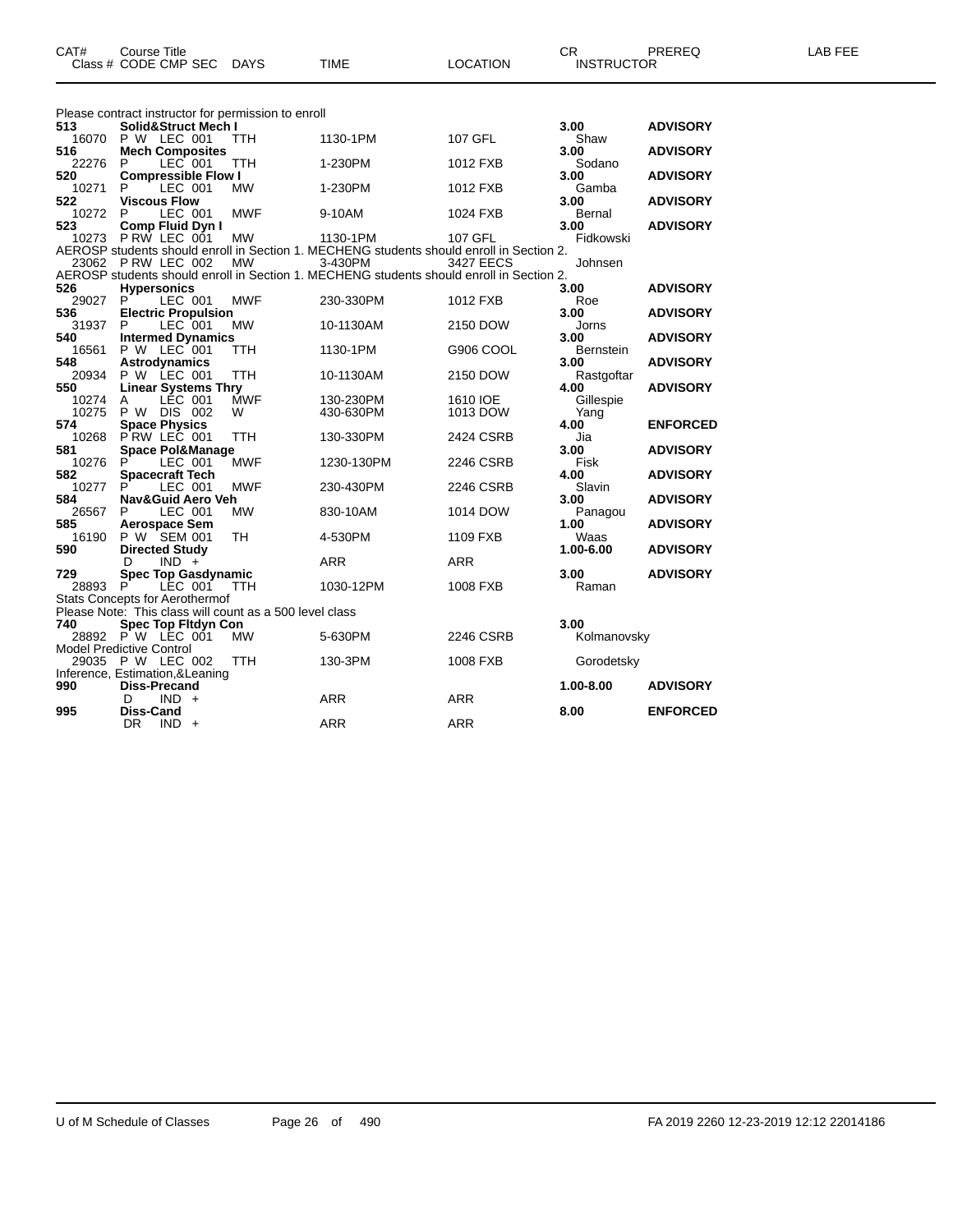**Biomedical Engineering Biomedical Engineering (BIOMEDE)**

| 211<br>17861             | <b>Circuits and Systems</b><br>PRW LEC 001                        | TTH.       | 130-330PM                                                                                                           | 133 CHRYS              | 4.00<br>Mentzelopoulos, Stis                  | <b>ENFORCED</b><br>Weiland, Akiska, Rajan,                                                                   |       |
|--------------------------|-------------------------------------------------------------------|------------|---------------------------------------------------------------------------------------------------------------------|------------------------|-----------------------------------------------|--------------------------------------------------------------------------------------------------------------|-------|
| 221                      | <b>Biophy Chemistry</b><br>17863 PDRW LEC 001                     | <b>MW</b>  | 1130-130PM                                                                                                          | 133 CHRYS              | 4.00                                          | <b>ENFORCED</b><br>Wrobel, Shergill, Soba, Shen,                                                             |       |
|                          |                                                                   |            | Students may be dropped from the course for non-attendance on the first class day.                                  |                        | Reid                                          |                                                                                                              |       |
| 231                      | <b>Intro Biomechanics</b><br>30874 PDRWLEC 001                    | MW         | 1030-1230PM                                                                                                         | 1032 FXB               | 4.00<br>Busch                                 | <b>ENFORCED</b><br>Belmont, Siavelis, Dolphin,                                                               |       |
| 241                      | <b>BiomedE Ug Lab</b><br>19242 A W LEC 001                        | МW         | 130-230PM                                                                                                           | 1123 LBME              | 4.00                                          | <b>ADVISORY</b><br>Chestek, Wrobel, Ruge,                                                                    |       |
| 20168<br>20169           | PRW LAB 002<br>PRW LAB 003                                        | F<br>F     | 830-1230PM<br>1-5PM                                                                                                 | 1105 LBME<br>1105 LBME | Wrobel<br>Wrobel                              | Viswanathan, Pisarski, Verma                                                                                 |       |
| 331<br>17862             | Intro Biofluid Mech<br>PRW LEC 001                                | TTH        | 930-1130AM                                                                                                          | G906 COOL              | 4.00<br>Tatineni, Rushton                     | <b>ADVISORY, ENFORCED</b><br>Greve, Patel, Ley, Francis,                                                     |       |
| 350<br>26300             | Intro BME Design<br>PD W LEC 001                                  | МW         | 1030-12PM                                                                                                           | 3150 DOW               | 3.00<br>Zhang                                 | <b>ADVISORY</b><br>Wang, Putnam, Figueroa,<br>Schollenberger, Primeaux,                                      |       |
| 410<br>14446<br>No note. | <b>Biomaterials</b><br>PDR LEC 001                                | MW         | 10-1130AM                                                                                                           | 1014 DOW               | 3.00                                          | <b>ENFORCED</b><br>Mehta, Crochran, Moy                                                                      |       |
| 417<br>24975             | <b>Electrical Biophys</b><br>PRW LEC 001                          | TTH        | 10-12PM                                                                                                             | 1024 FXB               | 4.00                                          | <b>ADVISORY, ENFORCED</b><br>Lempka, Shimoun, Vora                                                           |       |
| 418<br>20265             | <b>Quant Cell Biology</b><br>P R<br>LEC 001                       | МW         | 830-10AM                                                                                                            | 1005 EECS              | 3.00                                          | <b>ADVISORY</b><br>Arnold, Willen, Crumley                                                                   |       |
| 419                      | <b>Quant Physiology</b><br>16059 P RW LEC 001                     | МW         | 130-330PM                                                                                                           | 1571 GGBL              | 4.00                                          | <b>ADVISORY</b><br>Grotberg, Westfall, Maerz,<br>Lei, Carlson, Youngstrom,<br>Brooks Herzog, Stewart, Krebs, |       |
| 424                      | <b>Engin Acoustics</b>                                            |            |                                                                                                                     |                        | Yeomans, Sinha<br>3.00                        | <b>ADVISORY</b>                                                                                              |       |
| 25240<br>451             | P W LEC 001<br><b>BME Design, Pt 1</b>                            | TTH        | 230-4PM                                                                                                             | 1003 EECS              | Popa<br>3.00                                  | <b>ADVISORY</b>                                                                                              |       |
| 21543                    | PDR LEC 001                                                       | TTH        | 1230-230PM                                                                                                          | 224 GFL                | Zhang                                         | Schmedlen, Gosbee, Sheffield,                                                                                |       |
| 21544<br>456             | A<br>LAB 002<br><b>Tissue Mechanics</b>                           | TTH        | 230-530PM                                                                                                           | ARR                    | 3.00                                          | Schmedlen, Gosbee, Tan<br><b>ADVISORY</b>                                                                    | 70.00 |
| 17480 PD                 | LEC 001                                                           | МW         | 830-10AM                                                                                                            | 1121 LBME              |                                               | Coleman, Heberle-Rose                                                                                        |       |
| 458                      | <b>Biomed Instrum Des</b><br>10292 ADR LEC 001                    | М          | 4-6PM                                                                                                               | 1013 DOW               | 4.00<br>Claflin, Fan                          | <b>ADVISORY, ENFORCED</b>                                                                                    |       |
|                          |                                                                   |            | Students may be dropped from the course for non-attendance on the first class day                                   |                        |                                               |                                                                                                              |       |
| 10293<br>10294           | PDR<br>LAB 002<br>LAB 003<br>PDR                                  | TTH<br>TTH | 230-530PM<br>630-930PM                                                                                              | 1105 LBME<br>1105 LBME | Fan, Claflin, Alhalabi,<br>Palandira Muthanna | Claflin, Fan, Grant, Gupta                                                                                   |       |
| 16519<br>19274           | PDR.<br>LAB 004<br>PDR LAB 005                                    | ттн<br>MW  | 930-1230PM<br>630-930PM                                                                                             | 1105 LBME<br>1105 LBME |                                               | Claflin, Fan, Grant, Kuyawa<br>Fan, Claflin, Alhalabi, Liu                                                   |       |
| 474                      | Intro to Tissue Engr<br>26568 A W LEC 001                         | <b>MW</b>  | 12-130PM                                                                                                            | 1123 LBME              | 3.00<br>Tarnowski                             | <b>ADVISORY</b><br>Shikanov, Nimmagadda,                                                                     |       |
|                          | ending after the week of December 2.                              |            | Lab sections meet six times in the semester, starting week of October 21, skipping week of 11/20 (Thanksgiving) and |                        |                                               |                                                                                                              |       |
|                          | 26569 P W LAB 002                                                 | м          | 10-1PM                                                                                                              | 1220 LBME              | Shikanov                                      |                                                                                                              |       |
| 34483<br>26570           | P W<br>LAB 003<br>P W LAB 004                                     | М<br>W     | 6-9PM<br>4-7PM                                                                                                      | 1220 LBME<br>1220 LBME | Shikanov<br>Shikanov                          |                                                                                                              |       |
| 484                      | <b>RHE Fundamentals</b>                                           |            |                                                                                                                     |                        | 4.00                                          | <b>ENFORCED</b>                                                                                              |       |
| 10295<br>484             | P R<br>LEC 001<br><b>RHE Fundamentals</b>                         | MF         | 9-1030AM                                                                                                            | 1940 COOL              | Kearfott, Noey<br>4.00                        | <b>ENFORCED</b>                                                                                              |       |
| 490                      | P R<br>LEC 001<br><b>Directed Research</b>                        | TH         | 9-1030AM                                                                                                            | 2918 COOL              | 1.00-4.00                                     |                                                                                                              |       |
|                          | $IND +$<br>D                                                      |            | ARR                                                                                                                 | ARR                    |                                               |                                                                                                              |       |
| 499<br>27208 PR          | <b>Special Topics</b><br>LEC 002<br>Clinical Needs Finding        | W          | 330-530PM                                                                                                           | 224 GFL                | 2.00-3.00<br>Schmedlen                        |                                                                                                              |       |
| 27248 A                  | LAB 004<br>Clinical Needs Finding                                 |            | ARR                                                                                                                 | ARR                    | Schmedlen                                     |                                                                                                              |       |
|                          | 26963 P W LEC 005<br>Instructnl Innovatn Incubator                | TTH        | 3-430PM                                                                                                             | 1123 LBME              |                                               | Huang-Saad, Giessen, Deng                                                                                    |       |
| 29325 P                  | LEC 006                                                           | TTH        | 9-1030AM                                                                                                            | 1123 LBME              | Xu                                            |                                                                                                              |       |
| 17125 PI                 | Intro to Biomedical Imaging<br>LEC 098<br>Intro to Functional MRI |            | <b>ARR</b>                                                                                                          | ARR                    | Jonides, Noll                                 |                                                                                                              |       |

U of M Schedule of Classes Page 27 of 490 FA 2019 2260 12-23-2019 12:12 22014186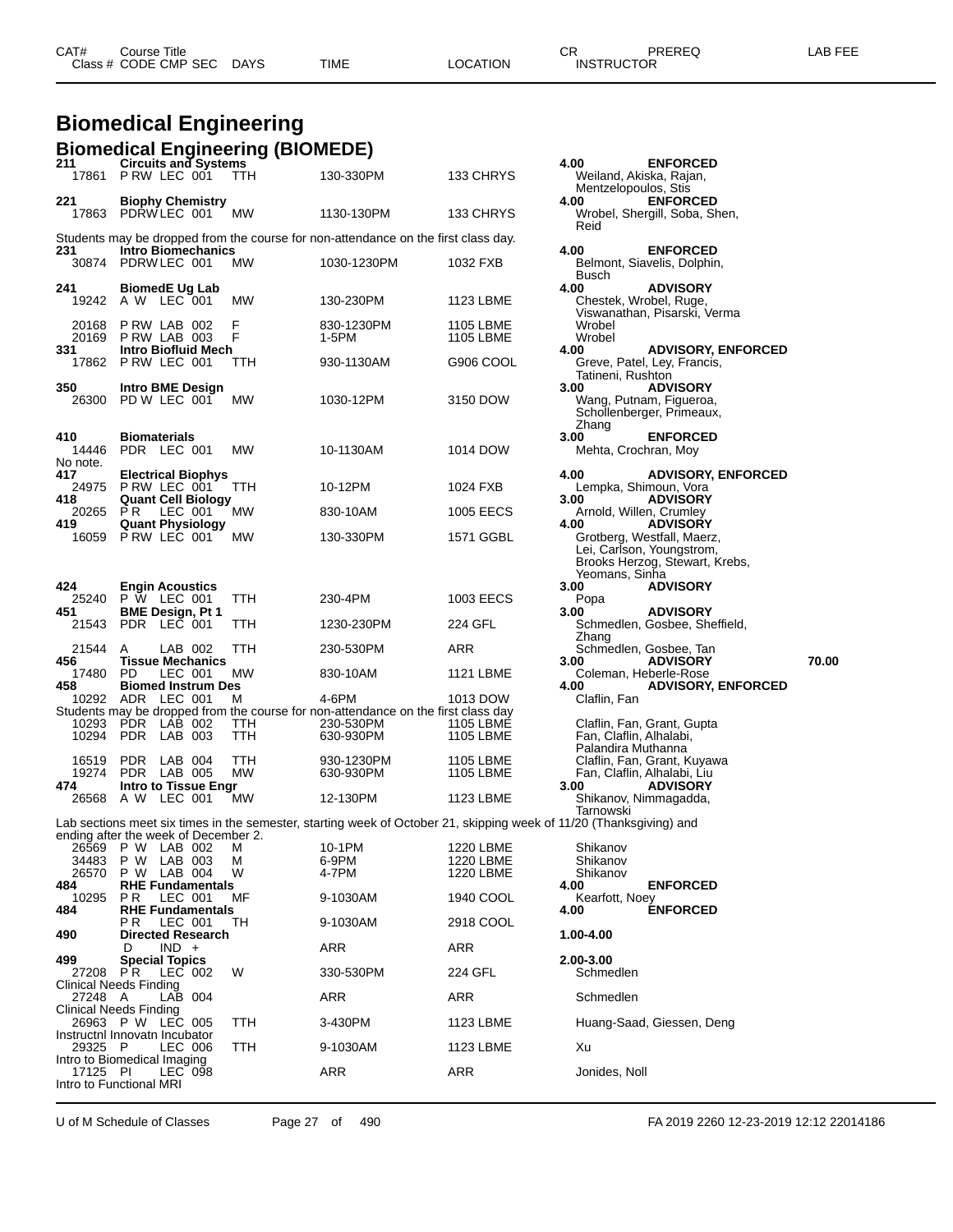| CAT#         | Course Title<br>Class # CODE CMP SEC                                            | DAYS       | <b>TIME</b>                                                                                                         | <b>LOCATION</b>  | CR.<br><b>INSTRUCTOR</b> | <b>PREREQ</b>                                                                                               | <b>LAB FEE</b> |
|--------------|---------------------------------------------------------------------------------|------------|---------------------------------------------------------------------------------------------------------------------|------------------|--------------------------|-------------------------------------------------------------------------------------------------------------|----------------|
|              | Please note this is a 3 credit hour course.<br>Cross listed with Psych 808.005. |            |                                                                                                                     |                  |                          |                                                                                                             |                |
| 500          | <b>Biomed Engr Sem</b>                                                          |            |                                                                                                                     |                  | 1.00                     |                                                                                                             |                |
| 10297        | P W SEM 001                                                                     | TH         | 9-10AM                                                                                                              | 133 CHRYS        | Chandrasekaran           |                                                                                                             |                |
| 516          | Med Imag Sys                                                                    |            |                                                                                                                     |                  | 3.00                     | <b>ADVISORY</b>                                                                                             |                |
| 10298        | P W LEC 001                                                                     | <b>TTH</b> | 330-5PM                                                                                                             | 1005 DOW         | Noll, Wang               |                                                                                                             |                |
| 519          | <b>Quantitative Physiol</b>                                                     |            |                                                                                                                     |                  | 4.00                     | <b>ADVISORY</b>                                                                                             |                |
| 10299        | PRW LEC 001                                                                     | MW         | 130-330PM                                                                                                           | 1571 GGBL        |                          | Grotberg, Carlson, Brooks<br>Herzog, Maerz, Westfall,<br>Youngstrom, Lei, Sinha,<br>Yeomans, Stewart, Krebs |                |
| 523          | <b>Business of Biology</b>                                                      |            |                                                                                                                     |                  | 2.25                     |                                                                                                             |                |
| 23153        | PIRW REC 001                                                                    | МW         | 830-10AM                                                                                                            | <b>B3570 BUS</b> | Canter                   |                                                                                                             |                |
| 523          | <b>Business of Biology</b>                                                      |            |                                                                                                                     |                  | 2.25                     |                                                                                                             |                |
|              | <b>P RW REC 001</b>                                                             |            | 5-7PM                                                                                                               | <b>B3570 BUS</b> |                          |                                                                                                             |                |
|              | <b>P RW REC 001</b>                                                             |            | 5-7PM                                                                                                               | <b>B3570 BUS</b> |                          |                                                                                                             |                |
|              |                                                                                 |            | BIOMEDE 523 is cross-listed with HMP 630, PHRMACOL 620, BE 518, & ENGR 523. This class meets on four Thursday       |                  |                          |                                                                                                             |                |
|              |                                                                                 |            | evenings from 5:30 pm - 8 pm in addition to Monday/Wednesday mornings. The Thursday meeting dates for 2017 are 9/7, |                  |                          |                                                                                                             |                |
|              | 9/21, 9/28, and 10/12.                                                          |            |                                                                                                                     |                  |                          |                                                                                                             |                |
| 550          | <b>Ethics&amp;Enterprise</b>                                                    |            |                                                                                                                     |                  | 1.00                     |                                                                                                             |                |
| 10300        | P W LEC 001                                                                     | F          | 1030-12PM                                                                                                           | 1610 IOE         | Sept                     |                                                                                                             |                |
| 582<br>32062 | Med Rad Hith Eng<br>P <sub>R</sub><br>LEC 001                                   | <b>TTH</b> | 5-630PM                                                                                                             | 2918 COOL        | 3.00<br>Kearfott         | <b>ENFORCED</b>                                                                                             |                |
| 590          | <b>Directed Research</b>                                                        |            |                                                                                                                     |                  | 1.00-16.00               | <b>ADVISORY</b>                                                                                             |                |
|              | $IND +$<br>D                                                                    |            | ARR                                                                                                                 | <b>ARR</b>       |                          |                                                                                                             |                |
| 591          | <b>M S Thesis</b>                                                               |            |                                                                                                                     |                  | 1.00-16.00               | <b>ADVISORY</b>                                                                                             |                |
|              |                                                                                 |            |                                                                                                                     |                  |                          |                                                                                                             |                |

D IND + ARR ARR ARR

D IND + ARR ARR ARR

DR IND + ARR ARR ARR

BME Grad Innov Design Team I

Prof Skills for Grad Success

Instructnl Innovatn Incubator<br>29948 P LEC 009<br>P LEC 009

Systems Biology of Human Disea

concentration.

**599 Special Topics 1.00-3.00**

17569 PD LEC 003 F 930-1030AM 1123 LBME Sept

PLEASE NOTE that this year-long (Fall and Winter) class is required for the Medical Product Development

26962 P W LEC 005 TTH 3-430PM 1123 LBME Huang-Saad

29948 P LEC 009 T 9-1030AM 133 CHRYS Nagrath P LEC 009 F 3-430PM 133 CHRYS

17992 PDRW LEC 002 TTH 1-3PM 1121 LBME Stegemann, Komaiha

**990 Diss-Precand 1.00-8.00 ADVISORY**

**995 Diss-Cand 8.00 ENFORCED**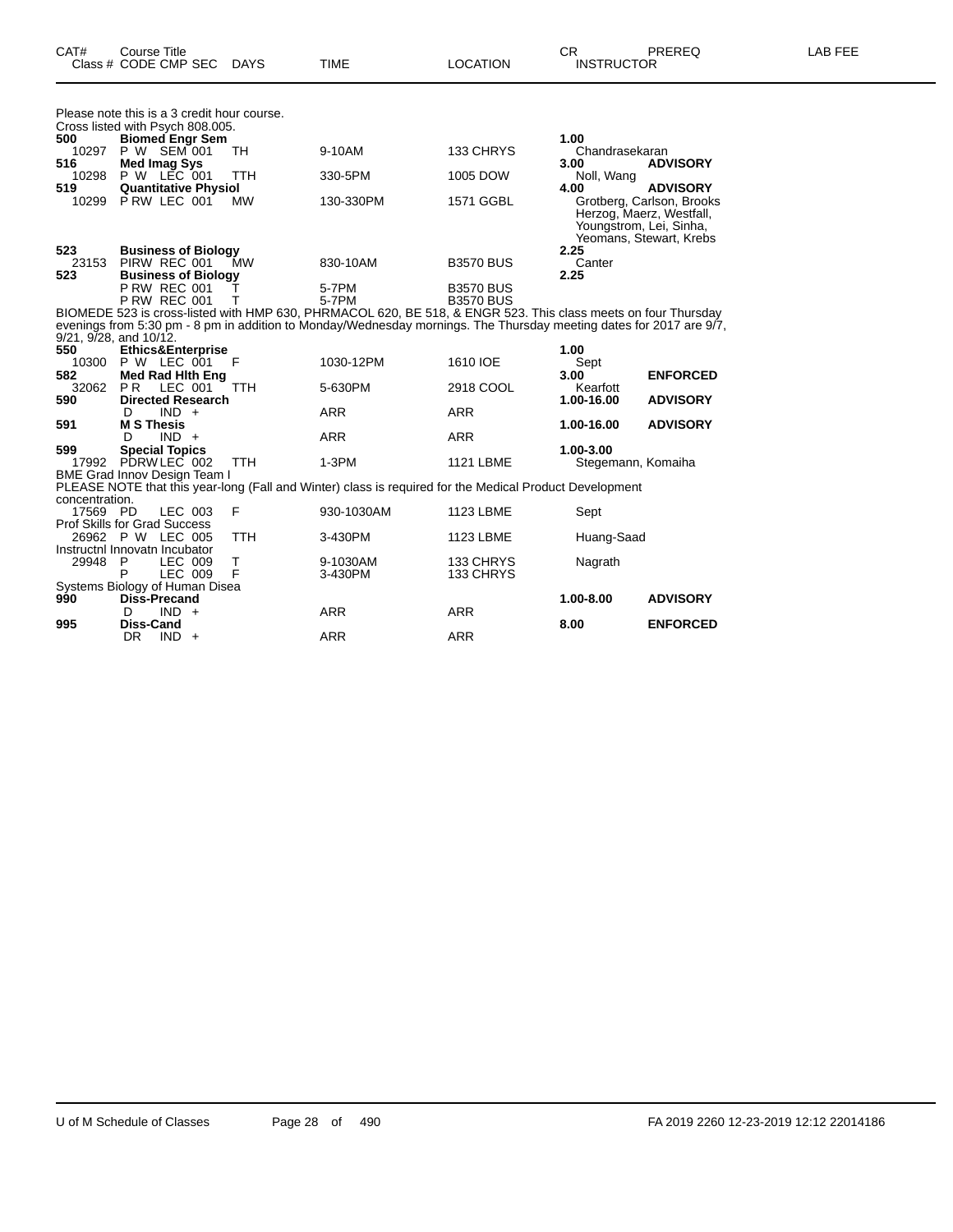| CAT# | Course Title         |             |      |          | rπ<br>◡⊓          | PREREQ | _AB FEE |
|------|----------------------|-------------|------|----------|-------------------|--------|---------|
|      | Class # CODE CMP SEC | <b>DAYS</b> | TIME | LOCATION | <b>INSTRUCTOR</b> |        |         |

## **Climate and Space Sciences Engineering Climate and Meteorology (CLIMATE) 102 Extreme Weather 3.00**

|                | <b>Extreme Weather</b>                             |                   |                    |                 | 3.00                           |                 |
|----------------|----------------------------------------------------|-------------------|--------------------|-----------------|--------------------------------|-----------------|
| 16989<br>19778 | P<br>LEC 001<br>P<br>LEC 002                       | MWF<br><b>MWF</b> | 10-11AM<br>10-11AM | AUD C AH<br>ARR | Samson<br>Samson               |                 |
| 105            | <b>Changing Atmos</b>                              |                   |                    |                 | 3.00                           |                 |
| 10281<br>280   | P<br>LEC 001<br><b>Ugrad Res Experience</b>        | TTH               | 10-1130AM          | 1210 CHEM       | De Roo<br>1.00-4.00            |                 |
| 17354          | P<br>LAB 001                                       |                   | ARR                | <b>ARR</b>      | Slavin, Gilchrist              |                 |
| 17359<br>25644 | PI<br>LAB 002<br>PI<br>LAB 026                     |                   | ARR<br>ARR         | ARR<br>ARR      | Gregerman<br>Moldwin           |                 |
| 320            | <b>Earth Sys Evolution</b>                         |                   |                    |                 | 3.00                           | <b>ADVISORY</b> |
| 16990          | P<br>LEC 001                                       | ттн               | 130-3PM            | 2246 CSRB       | Steiner                        |                 |
| 380<br>18332   | <b>Intro Atm Radiation</b><br>P R<br>LEC 001       | МF                | 130-3PM            | 2424 CSRB       | 3.00<br>Huang                  | <b>ENFORCED</b> |
| 381            | <b>Ugrad Res Exper II</b>                          |                   |                    |                 | 1.00-4.00                      | <b>ENFORCED</b> |
| 17570<br>401   | P R<br>LAB 001<br>Geophys Fluid Dyn                |                   | ARR                | ARR             | Slavin, Gilchrist<br>3.00      | <b>ADVISORY</b> |
| 10282          | P<br>LEC 001                                       | TTH               | 12-130PM           | 2424 CSRB       | Adames-Corraliza               |                 |
| 405            | <b>Special Topics</b><br>P                         | <b>MWF</b>        | 12-1PM             | 2236 CSRB       | 3.00-4.00                      |                 |
| 36125          | LEC 002<br>The Science of Climate Change           |                   |                    |                 | Penner                         |                 |
| 27965          | -P<br>LEC 003                                      | WF                | 130-3PM            | 2236 CSRB       | Kasper                         |                 |
| 34472 P        | <b>Engineering Astrophysics</b><br>LEC 005         | MW                | 3-5PM              | 2230 CSRB       | Livi                           |                 |
|                | Adv. Space Instrumentation Lab                     |                   |                    |                 |                                |                 |
| 410<br>16966   | <b>Earth System Model</b><br>P<br>LEC 001          | ттн               | 930-1130AM         | 2236 CSRB       | 4.00<br>Cathles, Kachuck       | <b>ADVISORY</b> |
| 421            | Intro Phys Oceanogr                                |                   |                    |                 | 3.00                           | <b>ADVISORY</b> |
| 28047          | PRW LEC 001                                        | TТH               | 10-1130AM          | 2520 NUB        | Arbic                          |                 |
| 440<br>17865   | <b>Meteor Analysis Lab</b><br>P<br>LEC 001         | MWF               | 130-330PM          | 2238 CSRB       | 4.00<br>Marsik                 | <b>ADVISORY</b> |
| 451            | Atmos Dynamics I                                   |                   |                    |                 | 4.00                           | <b>ADVISORY</b> |
| 31325<br>462   | P<br>LEC 001<br>Instruments Atm Spa                | ттн               | 130-330PM          | 2236 CSRB       | Jablonowski<br>4.00            | <b>ADVISORY</b> |
| 32230          | LEC 001<br>P                                       | МW                | 1030-1230PM        | ARR             | De Roo                         |                 |
| 466<br>31293   | <b>Carb-Climate Interac</b><br>P<br>LEC 001        | MW                | 9-1030AM           | 2238 CSRB       | 3.00                           | <b>ADVISORY</b> |
| 473            | <b>Climate Physics</b>                             |                   |                    |                 | Keppel-Aleks<br>3.00           | <b>ADVISORY</b> |
| 26253          | P<br>LEC 001                                       | MW                | 330-5PM            | 2424 CSRB       | Flanner                        |                 |
|                |                                                    |                   |                    |                 |                                |                 |
| 499            | <b>Directed Study</b>                              |                   |                    |                 | 1.00-16.00                     |                 |
| 501            | $IND +$<br>Climate, Atmos&Sp Sci                   |                   | ARR                | ARR             | 1.00                           | <b>ENFORCED</b> |
| 23508          | P R<br><b>SEM 001</b>                              | т                 | 12-1PM             | ARR             | Slavin, Raines                 |                 |
| 23642 PR       | <b>Planetary Magenospheres</b><br><b>SEM 002</b>   | м                 | 12-1PM             | 2424 CSRB       | Pulkkinen                      |                 |
|                | Space Group Seminar                                |                   |                    |                 |                                |                 |
| 524<br>35424   | <b>General Circulation</b><br>P<br>LEC 001         | TTH               | 9-11AM             | 2238 CSRB       | 3.00                           | <b>ADVISORY</b> |
| 530            | <b>Using Climate Change</b>                        |                   |                    |                 | Payne<br>2.00                  | <b>ADVISORY</b> |
| 21086          | P<br>SEM 001                                       | т                 | 330-6PM            | ARR             | Rood                           |                 |
| 551<br>18006   | <b>Adv Fluid Dynamics</b><br>P<br>LEC 001          | MWF               | 1030-1230PM        | 2238 CSRB       | 4.00<br><b>Bassis</b>          | <b>ADVISORY</b> |
| 591            | <b>Climate Practicum I</b>                         |                   |                    |                 | 4.00                           | <b>ADVISORY</b> |
| 21087<br>21241 | P<br>LEC 001<br>S<br>LAB 002                       |                   | ARR<br>ARR         | ARR<br>ARR      | Rood<br>Rood                   |                 |
| 690            | Thesis/M.S.                                        |                   |                    |                 | 2.00-6.00                      | <b>ENFORCED</b> |
|                | IR<br>$IND +$                                      |                   | <b>ARR</b>         | ARR             | 1.00-16.00                     |                 |
| 701            | <b>Special Problems</b><br>$\mathbf{I}$<br>$IND +$ |                   | ARR                | <b>ARR</b>      |                                |                 |
| 747            | <b>Student Seminar</b>                             |                   |                    |                 | 1.00                           |                 |
| 16566<br>749   | P W LEC 001<br><b>CLaSP Seminar</b>                | W                 | 1230-130PM         | 2238 CSRB       | Landi<br>1.00                  |                 |
| 10289          | P<br>LEC 001                                       | TH                | 330-5PM            | 2246 CSRB       | Lepri, Gerlein-Safdi           |                 |
| 990            | <b>Diss-Precand</b><br>$IND +$                     |                   | ARR                | ARR             | 1.00-8.00                      | <b>ADVISORY</b> |
| 995            | Diss-Cand                                          |                   |                    |                 | 8.00                           | <b>ENFORCED</b> |
|                | $IND +$<br>R                                       |                   | <b>ARR</b>         | <b>ARR</b>      |                                |                 |
|                | <b>Space Science and Engineering (SPACE)</b>       |                   |                    |                 |                                |                 |
| 101            | <b>Rocket Science</b>                              |                   |                    |                 | 3.00                           |                 |
| 19055<br>103   | P W LEC 001<br><b>Intro Space Weather</b>          | <b>MWF</b>        | 11-12PM            | ARR             | Ruf<br>3.00                    |                 |
|                | 23454 P W LEC 001                                  | TТH               | 10-1130AM          | 1650 CHEM       | Landi                          |                 |
| 280<br>25307   | <b>Ugrad Res Experience</b><br>P<br>LAB 001        |                   | ARR                | ARR             | 1.00-4.00<br>Slavin, Gilchrist |                 |

U of M Schedule of Classes Page 29 of 490 FA 2019 2260 12-23-2019 12:12 22014186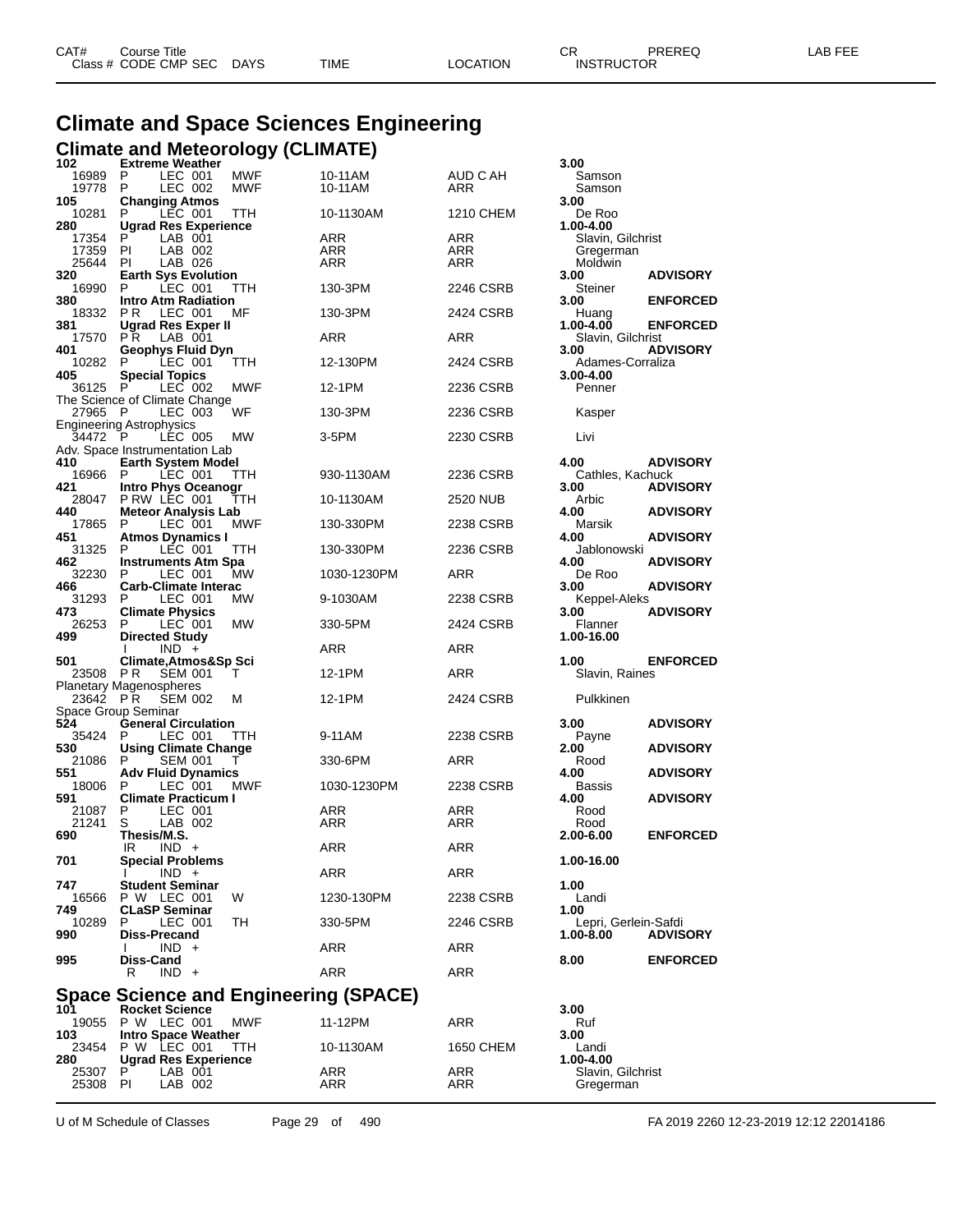| CAT#             | Course Title<br>Class # CODE CMP SEC DAYS        |            | TIME                     | <b>LOCATION</b>   | CR.<br><b>INSTRUCTOR</b>           | PREREQ          | LAB FEE |
|------------------|--------------------------------------------------|------------|--------------------------|-------------------|------------------------------------|-----------------|---------|
|                  |                                                  |            |                          |                   |                                    |                 |         |
| 25646 PI         | LAB 026                                          |            | <b>ARR</b>               | <b>ARR</b>        | Moldwin                            |                 |         |
| 310              | Intro to Sat Design                              |            |                          |                   | 3.00                               | <b>ADVISORY</b> |         |
| 29758            | LEC 001<br>P                                     | T          | 330-630PM                | 2246 CSRB         | Ridley                             |                 |         |
| 320<br>25614     | <b>Earth Sys Evolution</b><br>LEC 001<br>P       | TTH        | 130-3PM                  | 2246 CSRB         | 3.00<br>Steiner                    | <b>ADVISORY</b> |         |
| 370              | <b>Solar Terrestrial</b>                         |            |                          |                   | 4.00                               | <b>ADVISORY</b> |         |
| 19710            | LEC 001<br>P.                                    | <b>MW</b>  | 10-12PM                  | 2424 CSRB         | Zou                                |                 |         |
| 380              | <b>Intro Atm Radiation</b>                       |            |                          |                   | 3.00                               | <b>ENFORCED</b> |         |
| 25445            | LEC 001<br>PR.                                   | MF         | 130-3PM                  | 2424 CSRB         | Huang                              |                 |         |
| 381              | <b>Ugrad Res Exper II</b>                        |            |                          |                   | 1.00-4.00                          |                 |         |
| 25297<br>405     | P<br>LAB 001<br><b>Special Topics</b>            |            | ARR                      | ARR               | Slavin, Gilchrist<br>$3.00 - 4.00$ |                 |         |
| 36129 P          | LEC 002                                          | MWF        | 12-1PM                   | 2236 CSRB         | Penner                             |                 |         |
|                  | The Science of Climate Change                    |            |                          |                   |                                    |                 |         |
| 27973 P          | LEC 003                                          | WF         | 130-3PM                  | 2236 CSRB         | Kasper                             |                 |         |
|                  | <b>Engineering Astrophysics</b>                  |            |                          |                   |                                    |                 |         |
| 34474 P          | LÉC 005                                          | МW         | 3-5PM                    | 2230 CSRB         | Livi                               |                 |         |
|                  | Adv. Space Instrumentation Lab                   |            |                          |                   |                                    |                 |         |
| 462<br>32231     | <b>Instruments Atm Spa</b><br>LEC 001<br>P       | МW         | 1030-1230PM              | ARR               | 4.00<br>De Roo                     | <b>ADVISORY</b> |         |
| 478              | <b>Engin for Space Env</b>                       |            |                          |                   | 4.00                               | <b>ADVISORY</b> |         |
| 24445            | P.<br>LEC 001                                    | TTH        | 1130-130PM               | 2246 CSRB         | Lepri                              |                 |         |
| 499              | <b>Directed Study</b>                            |            |                          |                   | 1.00-16.00                         |                 |         |
|                  | $IND +$                                          |            | ARR                      | ARR               |                                    |                 |         |
| 501              | Climate, Atmos&Sp Sci                            |            |                          |                   | 1.00                               |                 |         |
| 25650 P          | <b>SEM 001</b><br><b>Planetary Magenospheres</b> | $\top$     | 12-1PM                   | <b>ARR</b>        | Slavin, Raines                     |                 |         |
| 25651 P          | <b>SEM 002</b>                                   | м          | 12-1PM                   | 2424 CSRB         | Pulkkinen                          |                 |         |
|                  | Space Group Seminar                              |            |                          |                   |                                    |                 |         |
| 551              | <b>Adv Fluid Dynamics</b>                        |            |                          |                   | 4.00                               | <b>ADVISORY</b> |         |
| 25295            | LEC 001<br>P                                     | MWF        | 1030-1230PM              | 2238 CSRB         | Bassis                             |                 |         |
| 574              | <b>Space Physics</b>                             |            |                          |                   | 4.00                               |                 |         |
| 10283<br>581     | $P' W$ LEC 001                                   | <b>TTH</b> | 130-330PM                | 2424 CSRB         | Jia<br>3.00                        | <b>ADVISORY</b> |         |
| 10286            | <b>Space Pol&amp;Manage</b><br>P<br>LEC 001      | MWF        | 1230-130PM               | 2246 CSRB         | Fisk                               |                 |         |
| 582              | <b>Spacecraft Tech</b>                           |            |                          |                   | 4.00                               | <b>ADVISORY</b> |         |
| 10287            | LEC 001<br>P                                     | <b>MWF</b> | 230-430PM                | 2246 CSRB         | Slavin                             |                 |         |
| 590              | <b>Space Systems Proj</b>                        |            |                          |                   | 1.00-4.00                          | <b>ADVISORY</b> |         |
| 17550            | LEC 001<br>P                                     |            | ARR                      | <b>ARR</b>        | Kasper                             |                 |         |
| 22090 PI         | LEC 002                                          |            | ARR                      | ARR               | Ridley                             |                 |         |
| 22759<br>23447 P | LEC 003<br>P.<br>LEC 015                         |            | <b>ARR</b><br><b>ARR</b> | ARR<br><b>ARR</b> | Gilchrist<br>Renno                 |                 |         |
| 30196            | LEC 019<br>- P                                   |            | <b>ARR</b>               | <b>ARR</b>        | Keppel-Aleks                       |                 |         |
| 29995            | LEC 020<br>P                                     |            | ARR                      | ARR               | Raines                             |                 |         |
| 37771            | LEC 021<br>P                                     |            | <b>ARR</b>               | <b>ARR</b>        | Lepri                              |                 |         |
| 747              | <b>Student Seminar</b>                           |            |                          |                   | 1.00                               |                 |         |
| 25274            | P W LEC 001                                      | W          | 1230-130PM               | 2238 CSRB         | Landi                              |                 |         |
| 749              | <b>CLaSP Seminar</b>                             |            |                          |                   | 1.00                               |                 |         |
| 25273 P          | LEC 001                                          | TН         | 330-5PM                  | 2246 CSRB         | Lepri, Gerlein-Safdi               |                 |         |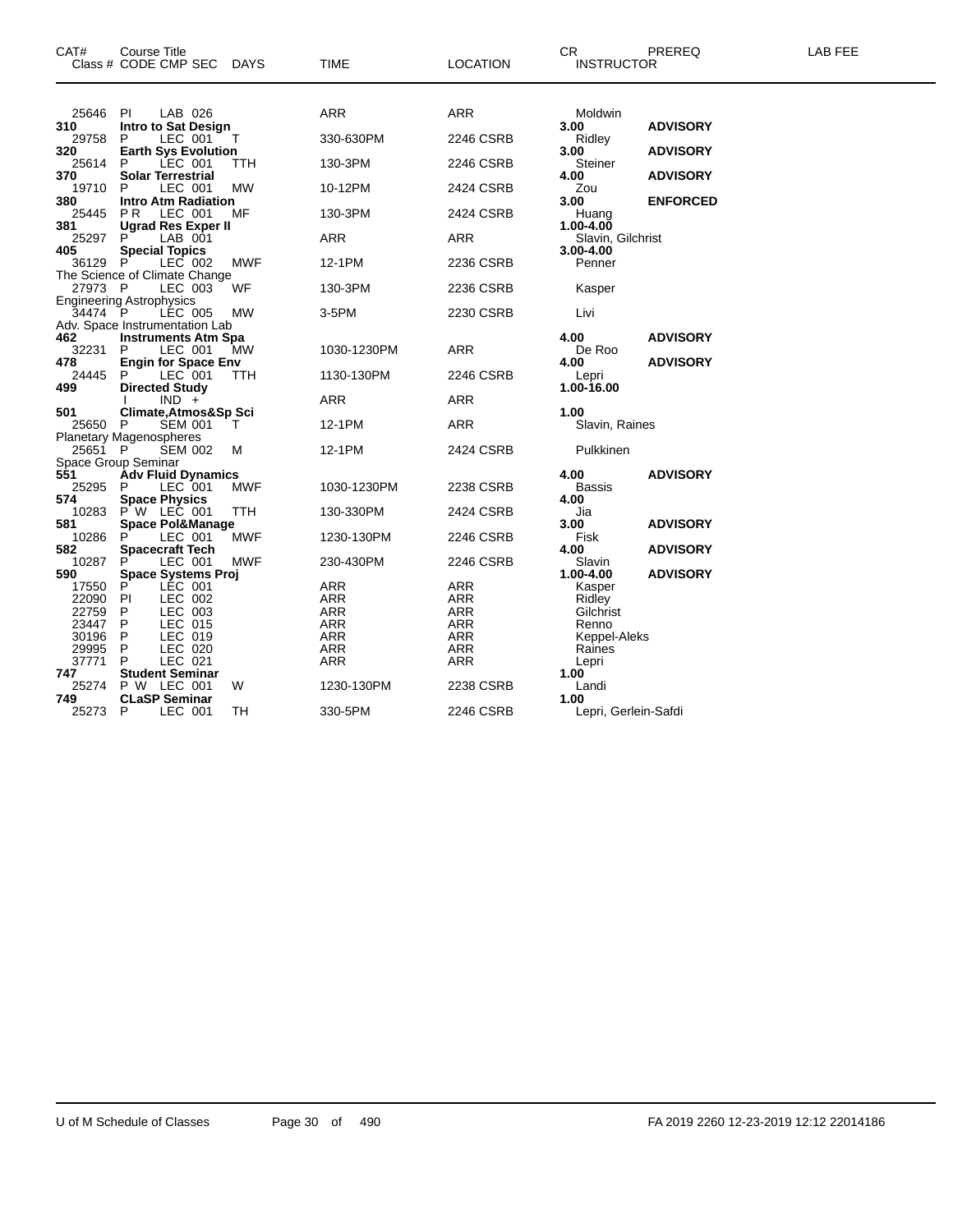### **Chemical Engineering Department Chemical Engineering (CHE)**

--MANY COLLEGE OF ENGINEERING COURSES REQUIRE STUDENTS NOT ENROLLED IN BUSINESS ADMINISTRATION OR ENGINEERING (INCLUDING CCS MAJORS) TO PAY A \$115-207 COMPUTER USER FEE. THIS IS A SPECIAL FEE, TO BE PAID ONLY ONCE EACH TERM, AND IS IN ADDITION TO THE INFORMATION TECHNOLOGY ACCESS FEE PAID BY FULL TIME STUDENTS AS PART OF THEIR REGULAR FEE ASSESSMENT. YOU WILL BE INFORMED ON THE FIRST DAY OF CLASS WHETHER OR NOT YOUR CLASS IS SUBJECT TO THIS FEE. **230 Mat&Energy Balances 4.00 ENFORCED** 10305 S R LEC 001 MWF 1030-1130AM 1571 GGBL Goldsmith Students are auto-enrolled in lecture when they elect a discussion. Due to high course enrollment numbers only undeclared and ChE students will be allowed into this class. 16950 P R DIS 002 TH 230-330PM 107 GFL Zygmunt 10307 P R DIS 004 TH 1030-1130AM 1006 DOW<br>17561 P R DIS 006 TH 930-1030AM 185 EWRE 17561 P.R DIS 006 TH 930-1030AM 185 EWRE Doherty<br>20170 P.R DIS 007 TH 130-230PM 2150 DOW Doherty 20170 P R DIS 007 TH 130-230PM 2150 DOW Doherty **290 Res&Spec Problems 1.00-16.00 ADVISORY**  $IND + ARR$  ARR ARR **342 Mass&Heat Transfer 4.00 ENFORCED** 16053 S.R LEC 001 MWF 1230-130PM 1571 GGBL Kamcev Students are auto-enrolled in Lecture when they elect a discussion. 10308 P R DIS 002 T 930-1030AM 1006 DOW Mutukuri 10309 P R DIS 003 T 1030-1130AM 1014 DOW Banka 10310 P R DIS 004 T 230-330PM 1006 DOW Navaratna 18538 P R DIS 005 T 1130-1230PM 1006 DOW Banka 21553 P.R. DIS 006 T 1030-1130AM 1006 DOW M<br>343 Senar Processes 100 **343 Separ Processes 4.00 ENFORCED** 10311 A R LEC 001 MW 130-3PM 220 CHRYS Tessier enrolled in Lecture when they elect a discussion.<br>DIS 002 TH 930-1030AM 19719 PR DIS 002 TH 930-1030AM 1006 DOW Burger<br>19719 PR DIS 002 TH 930-1030AM 1006 DOW Burger<br>19720 PR DIS 003 TH 1030-1130AM 3150 DOW Siddavaram 19720 P.R. DIS 003 TH 1030-1130AM 3150 DOW Siddavaram<br>19721 P.R. DIS 004 TH 230-330PM 1006 DOW Siddavaram<br>19722 P.R. DIS 005 TH 1130-1230PM 2150 DOW Sidd 19721 P.R. DIS 004 TH 230-330PM 1006 DOW Siddavaram<br>19722 P.R. DIS 005 TH 1130-1230PM 2150 DOW Siddavaram 19722 P R DIS 005 TH 1130-1230PM 2150 DOW Siddavaram 20606 PR DIS 006 TH 1030-1130AM 1003 EECS B<br>360 Chem Engr Lab I 4.00 **360 Chem Engr Lab I 4.00 ENFORCED** 10312 A R LEC 001 MW 1230-130PM 2150 DOW Yang Students are auto-enrolled in lecture when they elect a lab.<br>10313 PR LAB 003 T 1230-430P<br>10314 PR LAB 004 W 130-530PM 10313 P R LAB 003 T 1230-430PM 3125 DOW Anyanwu 10314 P R LAB 004 W 130-530PM 3125 DOW Salehi 18539 P R LAB 005 TH 130-530PM 3125 DOW Gregor<br>23393 P R LAB 007 W 830-1230PM 3125 DOW Salehi 23393 P.R LAB 007 W 830-1230PM 3125 DOW S<br>40**5 Prob Solv&Trbleshoot** 3**.00 405 Prob Solv&Trbleshoot 3.00 ADVISORY** 21008 P RW LEC 001 MW 130-3PM 1014 DOW Fogler The goals of this course are to help students hone and enhance their problem solving, critical thinking, creative thinking, and troubleshooting skills and to ease the transition from college to the workplace. Topics include structured critical reasoning, Kepner-Tregoe analysis, Duncker Diagrams, vertical and lateral thinking and Futuring. The students will work in teams to apply the principles they learn in the course to work with a local business to find and solve problems in their operations. The graduate course (ChE 598) will also require of prospectus of a potential client for the next course offering. The course syllabus can be obtained by sending an email message to lauradb@umich.edu **407 Proc Safety Risk Mgt 2.00 ADVISORY** 32754 P LEC 001 T 430-630PM 1045 GGBL First **412 Polymeric Materials 3.00 ENFORCED** 10315 P R LEC 001 TTH 830-10AM 1017 DOW Love **460 Chem Eng Lab II 4.00 ENFORCED** Tadd, Albayrak Guralp Students are auto-enrolled in lecture when they elect a lab.<br>10317 PR LAB 002 M 130-530PM 10317 P R LAB 002 M 130-530PM 3409 GGBL Luyet 10318 P.R LAB 003 T 1230-430PM 3409 GGBL Tan BIO Section is Tuesday 460-003.<br>17949 PR LAB 004 W 17949 P R LAB 004 W 130-530PM 3409 GGBL Luyet 17953 P R LAB 005 TH 130-530PM 3409 GGBL Pritchard<br>19750 P R LAB 006 F 130-530PM 3409 GGBL Pritchard 19750 P R LAB 006 F 130-530PM 3409 GGBL Pritchard **466 Proc Dyn & Control 3.00 ENFORCED** 10319 P R LEC 001 TTH 9-1030AM 1670 BEYSTER Lin, LaCour, Ziff, Abdun-Nab<br>**487 Proc Sim & Design** 9-1030AM 5.**00 ADVISORY, EN 487 Proc Sim & Design 5.00 ADVISORY, ENFORCED** 10320 P R LEC 001 MWF 1030-1130AM 1017 DOW Tadd, Wang, Abdun-Nabi<br>10321 A R DIS 002 F 1130-130PM 1017 DOW Tadd, Wang, Abdun-Nabi 10321 A R DIS 002 F 1130-130PM 1017 DOW Tadd, Wang, Abdun-Nabi **488 Chem Prod Design I 2.00 ENFORCED** 22345 P RW LEC 001 MW 130-230PM 2150 DOW Hirshfield, Wisniewski **490 Adv Res&Spec Problem 1.00-16.00 ADVISORY, ENFORCED** R IND + ARR ARR ARR Student should go see professor before signing up for 490. **496 Spec Topics in Ch E 2.00-3.00 ADVISORY, ENFORCED** Spec Topics in Ch E<br>P R LEC 005 T Molecular Eng of Nanomaterials 37221 P.R LEC 008 MW 9-1030AM 1003 EECS Lenert Solar Energy Conversion

U of M Schedule of Classes Page 31 of 490 FA 2019 2260 12-23-2019 12:12 22014186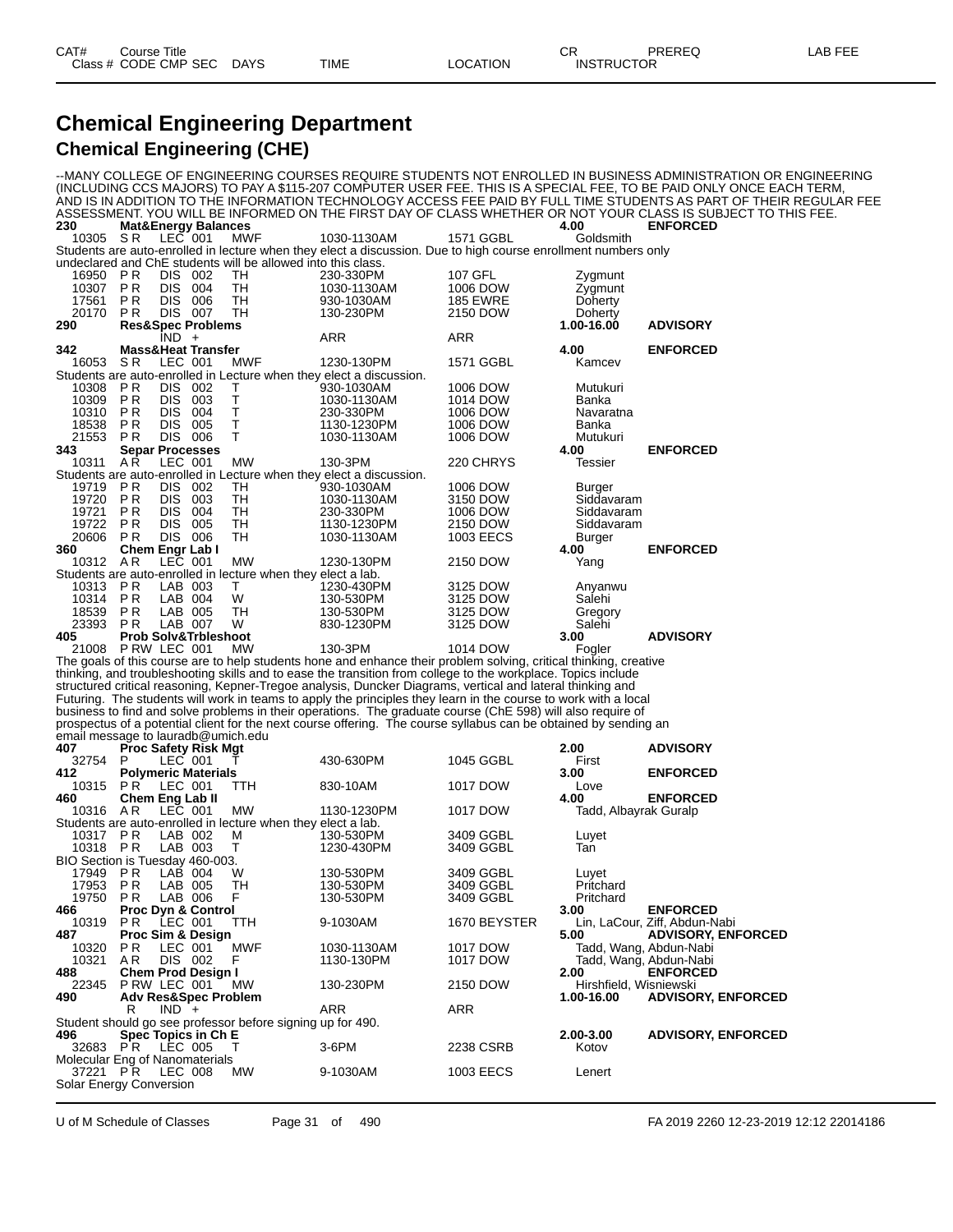| CAT#                                  | <b>Course Title</b><br>Class # CODE CMP SEC                                                            | DAYS              | <b>TIME</b>            | <b>LOCATION</b>             | <b>CR</b><br><b>INSTRUCTOR</b> | PREREQ                             | LAB FEE |
|---------------------------------------|--------------------------------------------------------------------------------------------------------|-------------------|------------------------|-----------------------------|--------------------------------|------------------------------------|---------|
|                                       |                                                                                                        |                   |                        |                             |                                |                                    |         |
| 497<br>25571                          | Spec Topic ChE<br>$\overline{PR}$ LEC 001                                                              | <b>MW</b>         | 430-630PM              | 3150 DOW                    | 3.00<br>Jacob                  | ADVISORY, ENFORCED                 |         |
| 505<br>21680<br>519                   | Intro to Solids Processing<br><b>Math for ChE</b><br>LEC 001<br><b>PR</b><br><b>Pharmaceutical Eng</b> | MWF               | 3-430PM                | 1024 FXB                    | 3.00<br>Nagrath<br>3.00        | <b>ADVISORY</b><br><b>ADVISORY</b> |         |
| 33624<br>527<br>21170                 | P W LEC 001<br><b>Fluid Flow</b><br>P <sub>R</sub><br>LEC 001                                          | MTH<br><b>TTH</b> | 430-6PM<br>830-1030AM  | 3433 EECS<br>1010 DOW       | Wang<br>3.00                   | <b>ADVISORY</b>                    |         |
| 538<br>21681                          | <b>Stat&amp;Irrev Thermo</b><br>LEC 001<br>PR.                                                         | MW                | 130-3PM                | 1024 FXB                    | Larson<br>3.00<br>Ziff         | <b>ADVISORY</b>                    |         |
| 554<br>25187<br>580<br>17893          | <b>Comput Methods</b><br>LEC 001<br>P<br><b>Teaching Engin</b><br>PRW LEC 001                          | MW<br><b>MW</b>   | 1130-1PM<br>130-3PM    | 1018 DOW<br>1006 DOW        | 3.00<br>Kieffer<br>3.00        | <b>ADVISORY, ENFORCED</b>          |         |
| 590<br>24411                          | <b>Sustain Finance</b><br>P W LEC 001<br><b>Environmental Finance</b>                                  | <b>MW</b>         | 430-6PM                | 1303 EECS                   | Montgomery<br>3.00<br>Adriaens | <b>ADVISORY</b>                    |         |
| 595<br>10323<br>597                   | <b>Chem E Res Surv</b><br>PR<br>LEC 001<br><b>Regulatory Issues</b>                                    | TTH               | 1130-1PM               | 3150 DOW                    | 2.00<br>Eniola-Adefeso<br>2.00 | <b>ADVISORY</b>                    |         |
| 16094<br>598                          | P W LEC 001<br><b>Adv Spec Topics</b><br>25270 P W LEC 001                                             | TН<br>MW          | 430-630PM<br>130-3PM   | <b>1552 NUB</b><br>1014 DOW | Ascione<br>4.00<br>Fogler      | <b>ADVISORY</b>                    |         |
| 601<br>20511 PR                       | Prob Solv&Troubleshoot: Wrkplac<br><b>Chem Engr Sem</b><br><b>SEM 001</b>                              | TTH               | 130-3PM                | 1017 DOW                    | 1.00<br>Ziff                   | <b>ENFORCED</b>                    |         |
| 695<br>696                            | <b>Research Problems</b><br>$IND +$<br><b>Selected Topics</b>                                          |                   | ARR                    | ARR                         | 1.00-16.00<br>1.00-3.00        | <b>ADVISORY</b>                    |         |
| 27198 P<br>32682 P                    | LEC 003<br>Electrochemistry Apps & Engrg<br>LEC 005                                                    | <b>MW</b><br>Т    | 12-130PM<br>3-6PM      | 1690 BEYSTER<br>2238 CSRB   | Singh<br>Kotov                 |                                    |         |
| 27440 PR<br><b>ChE Mentor Seminar</b> | Molecular Eng of Nanomaterials<br>LEC 006                                                              | MW                | 430-6PM                | <b>185 EWRE</b>             | Eniola-Adefeso                 |                                    |         |
| 29890 P<br>37223 P                    | LEC 007<br><b>Energy Generation &amp; Storage</b><br>LEC 008                                           | F<br>MW           | 930-1230PM<br>9-1030AM | 165 CHRYS<br>1003 EECS      | Linic<br>Lenert                |                                    |         |
| 698                                   | Solar Energy Conversion<br><b>Directed Study</b><br>$IND +$                                            |                   | ARR                    | <b>ARR</b>                  | 1.00-16.00                     |                                    |         |
| 990                                   | <b>Diss-Precand</b><br>$IND +$                                                                         |                   | <b>ARR</b>             | <b>ARR</b>                  | 1.00-8.00                      | <b>ADVISORY</b>                    |         |
| 995                                   | Diss-Cand<br>R<br>$IND +$                                                                              |                   | <b>ARR</b>             | <b>ARR</b>                  | 8.00                           | <b>ENFORCED</b>                    |         |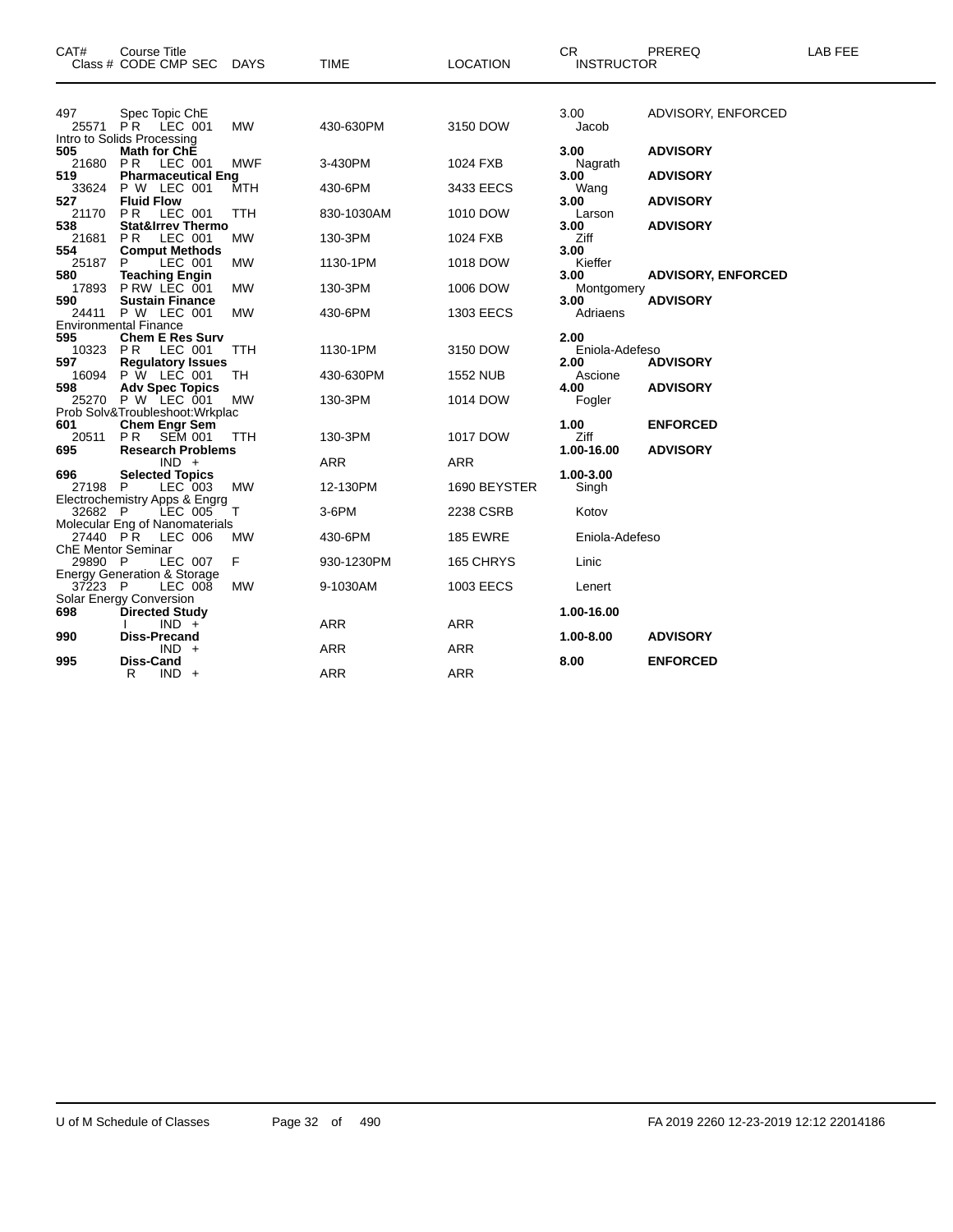| CAT# | Course Title         |             |      |          | СR                | PREREQ | LAB FEE |
|------|----------------------|-------------|------|----------|-------------------|--------|---------|
|      | Class # CODE CMP SEC | <b>DAYS</b> | TIME | LOCATION | <b>INSTRUCTOR</b> |        |         |

# **Civil & Environmental Engr**

|                        |                                                                   |                 | <b>Civil And Environmental Engineering (CEE)</b>                                                                                                                                                                                |                        |                                              |                            |
|------------------------|-------------------------------------------------------------------|-----------------|---------------------------------------------------------------------------------------------------------------------------------------------------------------------------------------------------------------------------------|------------------------|----------------------------------------------|----------------------------|
| 200<br>24222           | Intro to CEE<br>P W SEM 001                                       |                 |                                                                                                                                                                                                                                 |                        | 1.00                                         |                            |
| 211                    | <b>Statics &amp; Dynamics</b>                                     | TH              | 230-330PM                                                                                                                                                                                                                       | 2153 GGBL              | Spence<br>4.00                               | <b>ADVISORY</b>            |
| 10327                  | P W LEC 001                                                       | <b>MTWTH</b>    | 830-930AM                                                                                                                                                                                                                       | 1571 GGBL              | Spence, Ouyang                               |                            |
| 212                    | <b>Solid&amp;Struct Mech</b>                                      |                 |                                                                                                                                                                                                                                 |                        | 3.00                                         | <b>ADVISORY</b>            |
| 23150                  | P W LEC 001                                                       | MWF             | 1130-1230PM                                                                                                                                                                                                                     | <b>104 EWRE</b>        | Bernardini                                   |                            |
| 230<br>16927           | Thermo & Env<br>P W LEC 001                                       | <b>MWF</b>      | 930-1030AM                                                                                                                                                                                                                      | <b>1311 EECS</b>       | 3.00<br>Clack, Chung                         | <b>ADVISORY</b>            |
| 265                    | <b>Sus Engr Prin</b>                                              |                 |                                                                                                                                                                                                                                 |                        | 3.00                                         | <b>ADVISORY</b>            |
| 16062                  | P W LEC 001                                                       | TTH             | 10-1130AM                                                                                                                                                                                                                       | 1571 GGBL              | MacVean                                      |                            |
| 312                    | <b>Structural Engr</b>                                            |                 |                                                                                                                                                                                                                                 |                        | 4.00                                         | <b>ADVISORY</b>            |
| 10330<br>20649         | Α<br>LEC 001<br>P W<br>LAB 002                                    | MWF<br>м        | 930-1030AM<br>230-430PM                                                                                                                                                                                                         | 2147 GGBL<br>2331 EECS | El-Tawil, Lin<br>El-Tawil, Lin               |                            |
| 10331                  | P W<br>LAB 003                                                    | т               | 230-430PM                                                                                                                                                                                                                       | 2331 EECS              | El-Tawil, Lin                                |                            |
| 27159                  | P W<br>LAB 004                                                    | w               | 230-430PM                                                                                                                                                                                                                       | 2331 EECS              | El-Tawil, Lin                                |                            |
| 325                    | <b>Fluid Mechanics</b>                                            |                 |                                                                                                                                                                                                                                 |                        | 4.00                                         | <b>ENFORCED</b>            |
| 10328                  | A R<br>LEC 001                                                    | MWF             | 130-230PM                                                                                                                                                                                                                       | 2153 GGBL              | MacVean, Zhou                                |                            |
| 10329                  | PRW LAB 002                                                       | м               | 230-530PM                                                                                                                                                                                                                       | <b>136 EWRE</b>        | MacVean, Zhou                                |                            |
| 17999                  | PRW LAB 004                                                       | W               | 230-530PM                                                                                                                                                                                                                       | <b>136 EWRE</b>        | MacVean, Zhou                                |                            |
| 345                    | Geotech Engr                                                      |                 |                                                                                                                                                                                                                                 |                        | 4.00                                         | <b>ADVISORY</b>            |
| 10340                  | LEC 001<br>Α<br>P W                                               | <b>MWF</b><br>W | 830-930AM                                                                                                                                                                                                                       | 2147 GGBL              | Michalowski, Ventola                         |                            |
| 10341<br>16068         | LAB 004<br>P W<br>LAB 005                                         | TН              | 230-530PM                                                                                                                                                                                                                       | 1021 GGBL<br>1021 GGBL | Michalowski, Ventola<br>Michalowski, Ventola |                            |
| 351                    | <b>Civil Engr Material</b>                                        |                 | 230-530PM                                                                                                                                                                                                                       |                        | 4.00                                         | <b>ADVISORY</b>            |
| 17536                  | LEC 001<br>A                                                      | TTH             | 1-230PM                                                                                                                                                                                                                         | 2147 GGBL              | Li, Desimone                                 |                            |
| 17537                  | P W<br>LAB 003                                                    | т               | 230-530PM                                                                                                                                                                                                                       | 1025 GGBL              | Li. Desimone                                 |                            |
| 24368                  | P W<br>LAB 004                                                    | W               | 230-530PM                                                                                                                                                                                                                       | 1025 GGBL              | Li, Desimone                                 |                            |
| 365                    | <b>Env Engr Principles</b>                                        |                 |                                                                                                                                                                                                                                 |                        | 4.00                                         | <b>ADVISORY</b>            |
| 19716                  | P W<br>LEC 001                                                    | <b>MW</b>       | 12-130PM                                                                                                                                                                                                                        | 1200 EECS              | Lastoskie, Reuter                            |                            |
| 21526                  | A<br>DIS 002                                                      | F               | 1130-1230PM                                                                                                                                                                                                                     | 1200 EECS              | Lastoskie, Reuter                            |                            |
| 373                    | <b>Statistical Methods</b>                                        |                 |                                                                                                                                                                                                                                 |                        | 3.00                                         | <b>ENFORCED</b>            |
| 17945                  | PRW LEC 001                                                       | MWF             | 1030-1130AM                                                                                                                                                                                                                     | 1303 EECS              | Masoud, Wang                                 |                            |
| 412                    | <b>Matrix Struct Ana</b>                                          |                 |                                                                                                                                                                                                                                 |                        | 3.00                                         | <b>ADVISORY</b>            |
| 23368                  | P W LEC 001                                                       | TTH             | 1130-1PM                                                                                                                                                                                                                        | 1025 GGBL              | Bernardini                                   |                            |
| 413                    | Design Metal Struct                                               |                 |                                                                                                                                                                                                                                 |                        | 3.00                                         | <b>ADVISORY</b>            |
| 10332                  | P W LEC 001                                                       | МW              | 130-230PM                                                                                                                                                                                                                       | 2147 GGBL              |                                              | McCormick, Flores Carreras |
| 10333<br>421           | LAB 002<br>A                                                      | TН              | 230-530PM                                                                                                                                                                                                                       | 2147 GGBL              | 4.00                                         | McCormick, Flores Carreras |
| 10334                  | Hydro-Hydraulics<br>LEC 001<br>Α                                  | TTH             | 1130-1PM                                                                                                                                                                                                                        | 2147 GGBL              |                                              | <b>ADVISORY</b>            |
| 10335                  | P W<br>LAB 002                                                    | М               | 230-430PM                                                                                                                                                                                                                       | <b>104 EWRE</b>        | Ivanov, Xu<br>Ivanov, Xu                     |                            |
| 10336                  | P W<br>LAB 004                                                    | w               | 230-430PM                                                                                                                                                                                                                       | <b>104 EWRE</b>        | Ivanov, Xu                                   |                            |
| 428                    | Groundwater Hydrol                                                |                 |                                                                                                                                                                                                                                 |                        | 3.00                                         | <b>ADVISORY</b>            |
| 10337                  | P W<br>LEC 001                                                    | ттн             | 10-1130AM                                                                                                                                                                                                                       | <b>136 EWRE</b>        | Demond, Adeoye                               |                            |
| 10338                  | A<br>LAB 002                                                      | м               | 2-4PM                                                                                                                                                                                                                           | 1310 LBME              | Demond, Adeoye                               |                            |
| 435                    | <b>Build Info Modeling</b>                                        |                 |                                                                                                                                                                                                                                 |                        | 3.00                                         | <b>ENFORCED</b>            |
| 29724                  | PRW LEC 001                                                       | МW              | 12-130PM                                                                                                                                                                                                                        | <b>1012 EECS</b>       | Kamat, Liang                                 |                            |
| 480                    | Des Env Engr Sys                                                  |                 |                                                                                                                                                                                                                                 |                        | 3.00                                         | <b>ADVISORY</b>            |
| 10342                  | P W LEC 001                                                       | МW              | 12-130PM                                                                                                                                                                                                                        | 2147 GGBL              | Olson                                        |                            |
| 482                    | <b>Env Microbiology</b>                                           |                 |                                                                                                                                                                                                                                 |                        | 3.00                                         | <b>ADVISORY</b>            |
| 21527                  | PD W LEC 001                                                      | TTH             | 1-230PM                                                                                                                                                                                                                         | G906 COOL              | Semrau, Kang-Yun                             |                            |
|                        | including SUGS students.                                          |                 | CEE 582 - both lecture and lab - should be taken by students intending to use the class for graduate credit,                                                                                                                    |                        |                                              |                            |
|                        |                                                                   |                 | CEE 482 lecture should be taken by undergraduate students with no intention of counting this class towards a                                                                                                                    |                        |                                              |                            |
|                        | graduate program. No graduate credit will be granted for CEE 482. |                 |                                                                                                                                                                                                                                 |                        |                                              |                            |
| 490                    | <b>Independent Study</b>                                          |                 |                                                                                                                                                                                                                                 |                        | 1.00-4.00                                    | <b>ADVISORY</b>            |
|                        | $IND +$<br>I.                                                     |                 | ARR                                                                                                                                                                                                                             | ARR                    |                                              |                            |
| 501                    | <b>Special Topics CEE</b>                                         |                 |                                                                                                                                                                                                                                 |                        | 1.00                                         |                            |
|                        | 36817 P W SEM 057                                                 | W               | 530-630PM                                                                                                                                                                                                                       | 220 CHRYS              | Kerkez                                       |                            |
| <b>How Cities Work</b> |                                                                   |                 |                                                                                                                                                                                                                                 |                        |                                              |                            |
|                        |                                                                   |                 | More and more people moving to cities. Nonetheless, most of us remain pretty unaware of all the activities and                                                                                                                  |                        |                                              |                            |
|                        |                                                                   |                 | things needed to keep a city running. In this seminar series you'll learn how cities work, and how we can innovate                                                                                                              |                        |                                              |                            |
|                        |                                                                   |                 | to build the smart cities of the future. The course will feature talks by prominent research experts, innovators,                                                                                                               |                        |                                              |                            |
|                        | government officials, community organizers, and industry leaders. |                 |                                                                                                                                                                                                                                 |                        |                                              |                            |
|                        |                                                                   |                 |                                                                                                                                                                                                                                 |                        |                                              |                            |
|                        |                                                                   |                 | The goal of the course is to empower students with knowledge on how cities work, spanning a myriad of factors that<br>affect people's daily lives in our built environment. Topics will include infrastructure, society, equity |                        |                                              |                            |

affect people's daily lives in our built environment. Topics will include infrastructure, society, equity, technology, food, environment, public services, and financing, to name a few.

|  |                              | lechnology, Tood, environment, public services, and infancing, to name a rew. |     |     |
|--|------------------------------|-------------------------------------------------------------------------------|-----|-----|
|  | 27515 P W SEM 850 TH         | 230-4PM                                                                       | ARR | Yin |
|  | Next Gen Transpo Sys Seminar |                                                                               |     |     |

Next Generation Transportation Systems Seminar --- Presentation and discussion of selected topics related to

|       |                                |           | transportation systems engineering. Student participation and quest lectures. |                 |          |                 |
|-------|--------------------------------|-----------|-------------------------------------------------------------------------------|-----------------|----------|-----------------|
| 504   | <b>Engr Econ &amp; Finance</b> |           |                                                                               |                 | 3.00     | <b>ADVISORY</b> |
| 32541 | P W LEC 001                    | <b>MW</b> | 9-1030AM                                                                      | <b>104 EWRE</b> | Adriaens |                 |
| 510   | <b>Fem Sol&amp;Str</b>         |           |                                                                               |                 | 3.00     | <b>ADVISORY</b> |
|       | 21555 P W LEC 001              | ттн       | 1-230PM                                                                       | 2153 GGBL       | Jeffers  |                 |
|       |                                |           |                                                                               |                 |          |                 |

U of M Schedule of Classes Page 33 of 490 FA 2019 2260 12-23-2019 12:12 22014186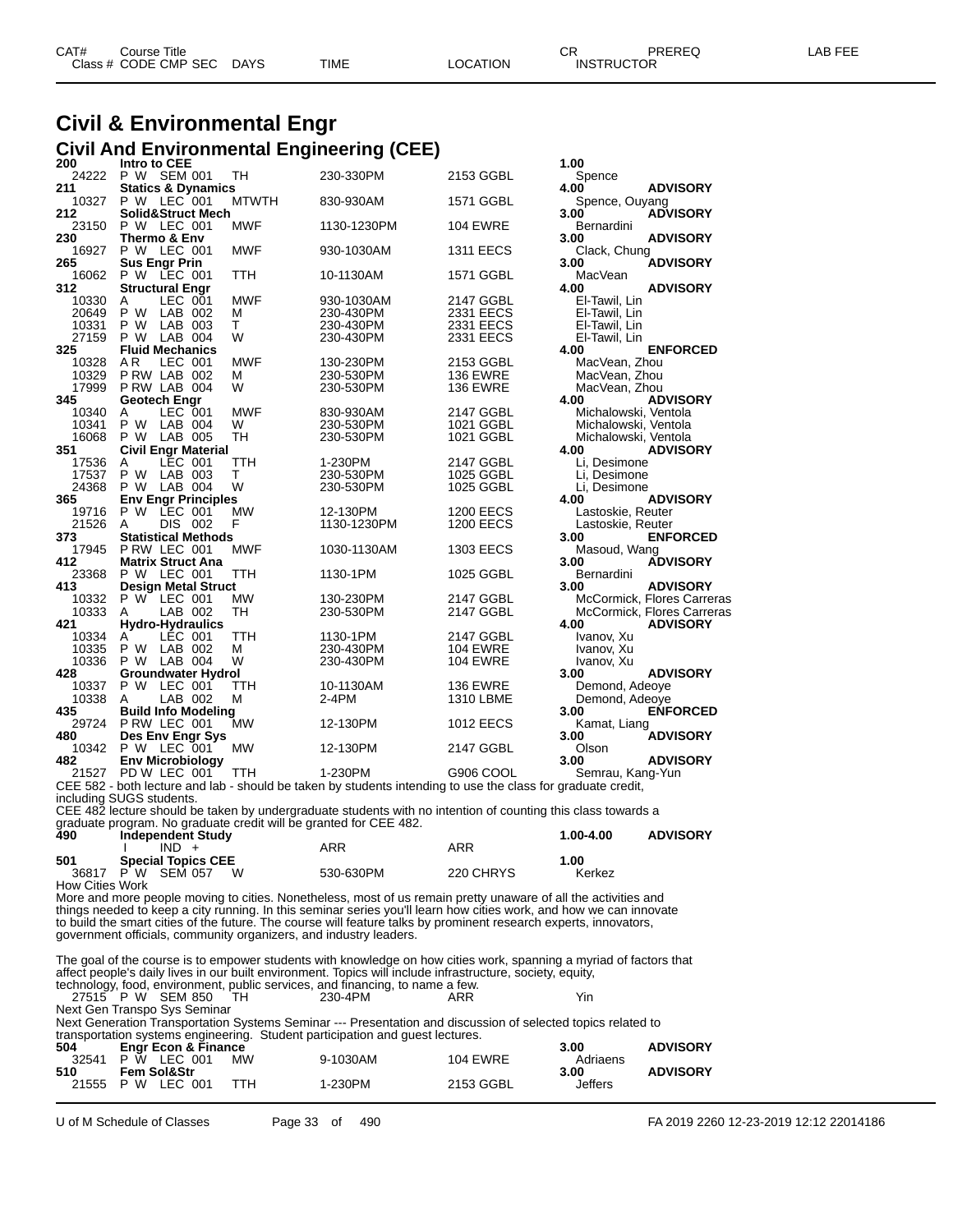| CAT#            | <b>Course Title</b><br>Class # CODE CMP SEC DAYS                  |            | TIME                                                                                                            | <b>LOCATION</b>    | CR.<br><b>INSTRUCTOR</b>      | PREREQ          | LAB FEE |
|-----------------|-------------------------------------------------------------------|------------|-----------------------------------------------------------------------------------------------------------------|--------------------|-------------------------------|-----------------|---------|
| 511             | <b>Dynamics of Struct</b>                                         |            |                                                                                                                 |                    | 3.00                          | <b>ADVISORY</b> |         |
| 26986<br>513    | P W LEC 001<br><b>Plastic Anl-Design</b>                          | MW         | 230-4PM                                                                                                         | 2153 GGBL          | Filipov<br>3.00               | <b>ADVISORY</b> |         |
| 36137<br>521    | P W LEC 001<br><b>Flow Open Channels</b>                          | МW         | 12-130PM                                                                                                        | 1006 DOW           | McCormick<br>3.00             | <b>ADVISORY</b> |         |
| 25441           | P W REC 001                                                       | ттн        | 1130-1PM                                                                                                        | <b>136 EWRE</b>    | Katopodes                     |                 |         |
| 531<br>29426    | <b>Constr Cost Engring</b><br>P W REC 001                         | МW         | 9-1030AM                                                                                                        | 1032 FXB           | 3.00<br>Kamat                 | <b>ADVISORY</b> |         |
| 536<br>10344    | <b>Crit Path Meth</b><br>P W LEC 001                              | TTH        | 10-1130AM                                                                                                       | 2153 GGBL          | 3.00<br>Ioannou               | <b>ADVISORY</b> |         |
| 538<br>32287    | <b>Comp Aid Proj Mgmt</b><br>P W LEC 001                          | TTH        | 230-330PM                                                                                                       | 1045 GGBL          | 2.00<br>Ioannou               |                 |         |
| 543             | Num Mod Geotech Engr<br>32542 P W LEC 001                         | MWF        | 11-12PM                                                                                                         | 1045 GGBL          | 3.00<br>Athanasopoulos-Zekkos | <b>ADVISORY</b> |         |
| 545<br>10345    | <b>Foundation Engr</b><br>P W LEC 001                             | TTH        | 10-1130AM                                                                                                       | 2147 GGBL          | 3.00<br>Hryciw                | <b>ADVISORY</b> |         |
| 547<br>10346    | Soil Eng & Pavement<br>P W LEC 001                                | ттн        | 1-230PM                                                                                                         | 1045 GGBL          | 3.00<br>Hansen                | <b>ADVISORY</b> |         |
| 549             | Geoenvir Engin<br>34448 P W LEC 001                               | TTH        | 230-5PM                                                                                                         | ARR                | 3.00<br>Zekkos                | <b>ADVISORY</b> |         |
| <b>153 EWRE</b> |                                                                   |            |                                                                                                                 |                    |                               |                 |         |
| 551<br>34976    | <b>Traffic Science</b><br>PRW LEC 001                             | TTH        | 830-10AM                                                                                                        | 1045 GGBL          | 3.00<br>Liu                   | <b>ENFORCED</b> |         |
| 553<br>29225    | <b>Infrastruc Sys Opt</b><br>P W LEC 001                          | <b>MW</b>  | 1030-12PM                                                                                                       | 2147 GGBL          | 3.00<br>Yin                   |                 |         |
| 555<br>32544    | <b>Sus Civ Infr Sys</b><br>P W LEC 001                            | <b>MW</b>  | 1030-12PM                                                                                                       | 2153 GGBL          | 3.00<br>Menassa               |                 |         |
| 565<br>19751    | Sem Energy Tech Pol<br>P W SEM 001                                | W          | 6-9PM                                                                                                           | 165 CHRYS          | 3.00<br>Linic                 | <b>ADVISORY</b> |         |
| 571<br>22808    | <b>Linear Systems Thry</b><br>LEC 001<br>A                        | MWF        | 130-230PM                                                                                                       | 1610 IOE           | 4.00<br>Gillespie             | <b>ADVISORY</b> |         |
| 22809<br>572    | P W DIS 002<br><b>Dynamic Infr Sys</b>                            | W          | 430-630PM                                                                                                       | 1013 DOW           | Yang<br>3.00                  | <b>ADVISORY</b> |         |
| 24471           | P W LEC 001                                                       | TTH        | 830-10AM                                                                                                        | <b>104 EWRE</b>    | Scruggs                       |                 |         |
| 575<br>32548    | <b>Infrastruct Sensing</b><br>P W LEC 001                         | ттн        | 1130-1PM                                                                                                        | 2153 GGBL          | 3.00<br>Kerkez                | <b>ADVISORY</b> |         |
| 582<br>10347 AD | <b>Env Microbiology</b><br>LEC 001                                | <b>TTH</b> | 1-230PM                                                                                                         | G906 COOL          | 3.00<br>Semrau, Kang-Yun      | <b>ADVISORY</b> |         |
|                 | including SUGS students.                                          |            | CEE 582 - both lecture and lab - should be taken by students intending to use the class for graduate credit,    |                    |                               |                 |         |
|                 | graduate program. No graduate credit will be granted for CEE 482. |            | CEE 482 lecture should be taken by undergraduate students with no intention of counting this class towards a    |                    |                               |                 |         |
|                 | 21533 P W LAB 002<br>P W<br>LAB 002                               | W<br>W     | 130-330PM<br>130-330PM                                                                                          | 113 GFL<br>115 GFL | Semrau, Kang-Yun              |                 |         |
| 36949           | P W<br>LAB 003<br>P W LAB 003                                     | W<br>W     | 9-11AM<br>9-11AM                                                                                                | 113 GFL<br>115 GFL | Semrau, Kang-Yun              |                 |         |
| 588             | <b>Sustain Finance</b>                                            |            |                                                                                                                 |                    | 3.00                          | <b>ADVISORY</b> |         |
|                 | 24410 P W LEC 001<br><b>Environmental Finance</b>                 | МW         | 430-6PM                                                                                                         | 1303 EECS          | Adriaens                      |                 |         |
| 591             | <b>Env Fluid Mechanics</b><br>19753 P W LEC 001                   | TTH        | 230-4PM                                                                                                         | <b>104 EWRE</b>    | 3.00<br>Katopodes             | <b>ADVISORY</b> |         |
| 621<br>32550    | <b>Free Surface Flow</b><br>P W REC 001                           | TTH        | 4-530PM                                                                                                         | 2236 CSRB          | 3.00<br>Katopodes             | <b>ADVISORY</b> |         |
| 624<br>21561    | <b>Restoration Concepts</b><br>LEC 001<br>A                       | MW         | 1030-1130AM                                                                                                     | <b>136 EWRE</b>    | 3.00<br>Cotel                 |                 |         |
| 23733<br>630    | P W LAB 002<br><b>Dir Study Const Eng</b>                         | F          | 9-1230PM                                                                                                        | 2918 COOL          | Cotel<br>1.00-3.00            | <b>ADVISORY</b> |         |
|                 | $IND +$                                                           |            | ARR                                                                                                             | ARR                |                               |                 |         |
| 830             | <b>Constr Engr Mgt Sem</b><br>27313 P W SEM 001                   | W          | 130-230PM                                                                                                       | 1025 GGBL          | 1.00<br>Kamat                 |                 |         |
|                 | research by invited lecturers.                                    |            | Presentation and discussion of selected topics relating to construction engineering and management practice and |                    |                               |                 |         |
|                 | Conference room 2029 G.G. Brown                                   |            |                                                                                                                 |                    |                               |                 |         |
| 881<br>20981    | <b>EWRE Grad Sem</b><br>P W SEM 001                               | T          | 4-530PM                                                                                                         | 2153 GGBL          | 1.00<br>Ellis                 | <b>ADVISORY</b> |         |
| 910             | <b>Struct Engr Res</b><br>$IND +$                                 |            | ARR                                                                                                             | ARR                | 1.00-16.00                    |                 |         |
| 921             | Hydra&Hydro Eng Res<br>$IND +$                                    |            | <b>ARR</b>                                                                                                      | ARR                | 1.00-16.00                    | <b>ADVISORY</b> |         |
| 930             | <b>Constr Engr Res</b><br>$IND +$                                 |            | <b>ARR</b>                                                                                                      | ARR                | 1.00-16.00                    |                 |         |
| 946             | Soil Mech Res<br>$IND +$                                          |            | ARR                                                                                                             | ARR                | 1.00-16.00                    |                 |         |
| 955             | <b>Trans Sys Engr Res</b><br>$IND +$                              |            | <b>ARR</b>                                                                                                      | ARR                | 1.00-16.00                    |                 |         |
| 970             | Infr Sys Engr Res                                                 |            |                                                                                                                 |                    | 1.00-16.00                    |                 |         |
| 980             | $IND +$<br><b>Res in Envir Engr</b>                               |            | ARR                                                                                                             | ARR                | 1.00-16.00                    | <b>ADVISORY</b> |         |
|                 |                                                                   |            |                                                                                                                 |                    |                               |                 |         |

U of M Schedule of Classes Page 34 of 490 FA 2019 2260 12-23-2019 12:12 22014186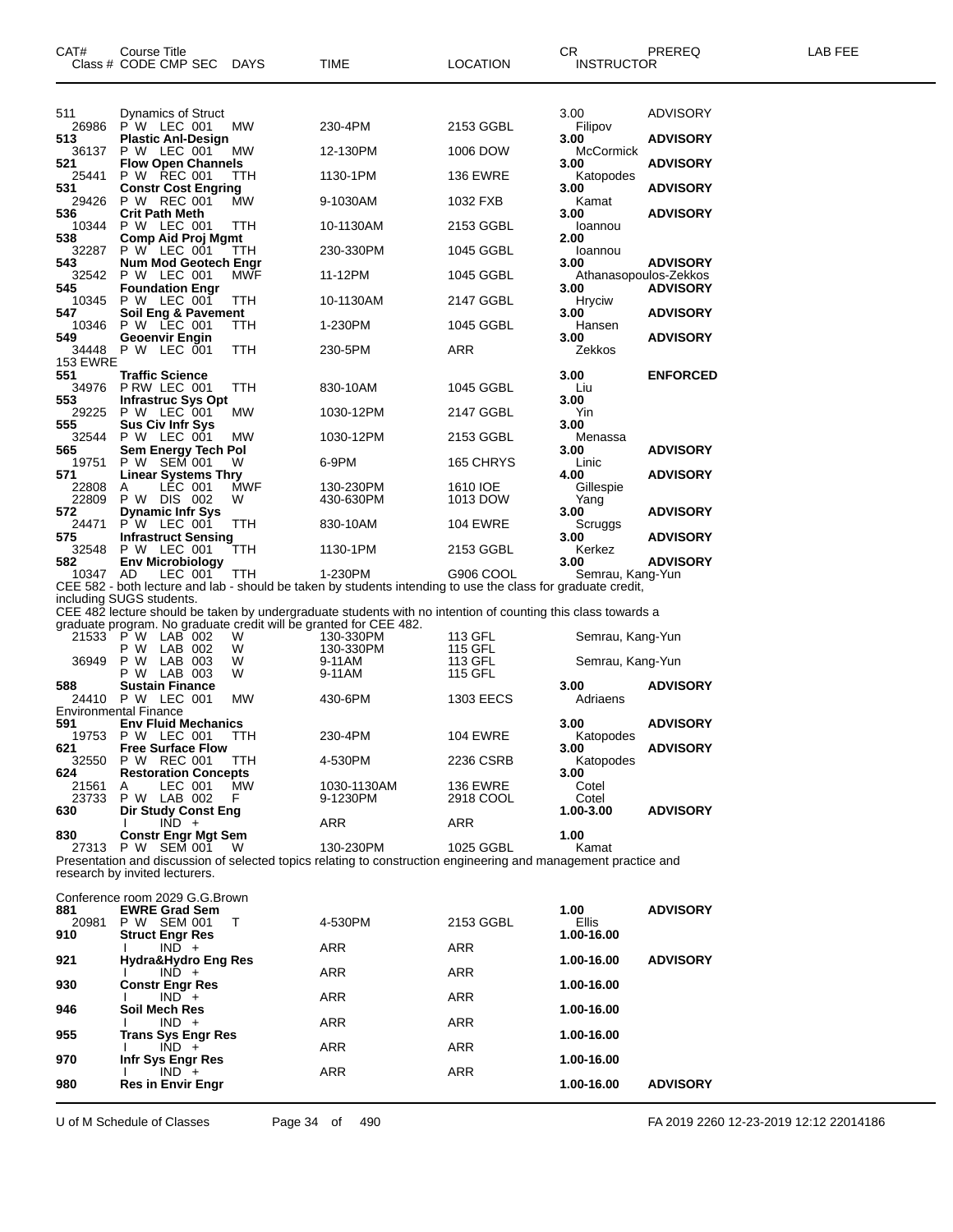| CAT# | Course Title<br>Class # CODE CMP SEC<br><b>DAYS</b> | <b>TIME</b>       | LOCATION          | СR<br><b>INSTRUCTOR</b> | PREREQ          | LAB FEE |
|------|-----------------------------------------------------|-------------------|-------------------|-------------------------|-----------------|---------|
| 990  | $IND +$<br><b>Diss-Precand</b>                      | <b>ARR</b>        | <b>ARR</b>        | $1.00 - 8.00$           | <b>ADVISORY</b> |         |
| 995  | $IND +$<br><b>Diss-Cand</b><br>$IND +$<br>IR        | <b>ARR</b><br>ARR | <b>ARR</b><br>ARR | 8.00                    | <b>ENFORCED</b> |         |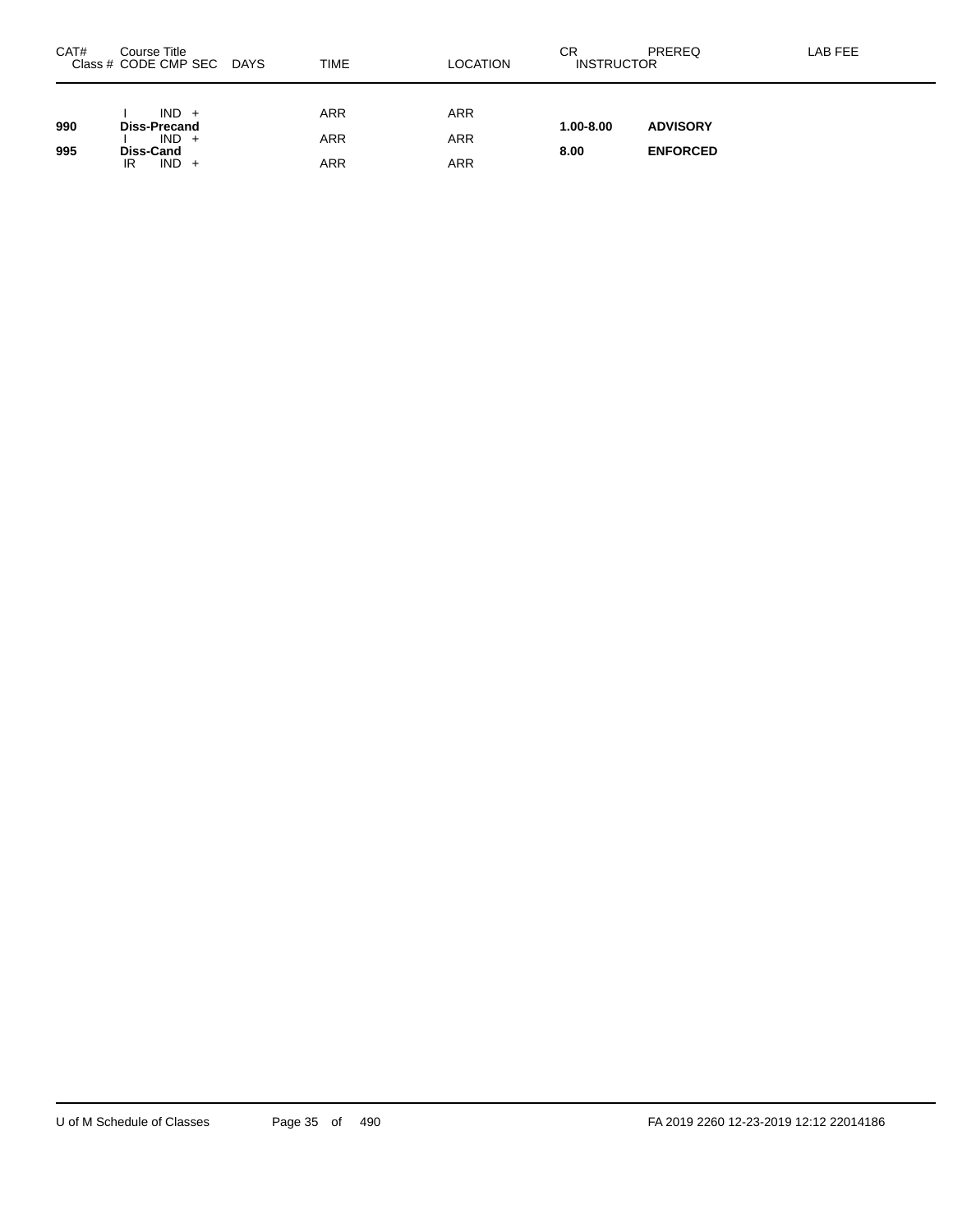| CAT#<br>Course Title      |      |          | rπ<br>◡⊓ | <b>PREREQ</b>     | LAB FEE |
|---------------------------|------|----------|----------|-------------------|---------|
| Class # CODE CMP SEC DAYS | TIME | LOCATION |          | <b>INSTRUCTOR</b> |         |

## **CoE Robotics Institute**

|                   | <b>Robotics (ROB)</b>                         |            |                                                                                                                     |                  |                      |                             |
|-------------------|-----------------------------------------------|------------|---------------------------------------------------------------------------------------------------------------------|------------------|----------------------|-----------------------------|
| 501               | <b>Math for Robotics</b>                      |            |                                                                                                                     |                  | 3.00                 | <b>ADVISORY, ENFORCED</b>   |
|                   |                                               |            | To request an override, a student must enter the waitlist and submit a request to the ROB Override System at        |                  |                      |                             |
|                   | https://deptapps.engin.umich.edu/rob/override |            |                                                                                                                     |                  |                      |                             |
|                   | 23395 P RW LEC 001                            | <b>TTH</b> | 1030-12PM                                                                                                           | <b>1500 EECS</b> | Gregg IV, Pavlasek   |                             |
|                   | 37888 PIR LEC 881                             | <b>TTH</b> | 1030-12PM                                                                                                           | <b>ARR</b>       | Gregg IV, Pavlasek   |                             |
| Math for Robotics |                                               |            |                                                                                                                     |                  |                      |                             |
| 510               | <b>Robot Kinemat Dynam</b>                    |            |                                                                                                                     |                  | 3.00 <sub>1</sub>    | <b>ADVISORY</b>             |
|                   | 29207 P W LEC 001                             | MW         | 130-3PM                                                                                                             | <b>1500 EECS</b> | Jenkins              |                             |
| 535               | <b>Self Driving Cars</b>                      |            |                                                                                                                     |                  | 3.00                 | <b>ADVISORY</b>             |
| 29159             | $LEC$ 001<br>P.                               | TH         | 230-530PM                                                                                                           | <b>STAMPS</b>    |                      | Johnson-Roberson, Vasudevan |
| 550               | <b>Robotic Sys Lab</b>                        |            |                                                                                                                     |                  | 4.00                 | <b>ENFORCED</b>             |
|                   | 23419 ADR LEC 001                             | <b>MW</b>  | 9-10AM                                                                                                              | 1012 FXB         | Gaskell              |                             |
|                   |                                               |            | Enrollment in this course is by department consent. To request an override add name to the ROB 550 Waitlist form:   |                  |                      |                             |
|                   | https://goo.gl/forms/h7fre3BFBZyDity72        |            |                                                                                                                     |                  |                      |                             |
|                   | 23420 PDR LAB 011 MW                          |            | 10-1PM                                                                                                              | 422 CSRB         | Gaskell, Kim, Amine  |                             |
|                   |                                               |            | Enrollment in this course is by department consent. To request an override add name to the ROB 550 Waitlist form:   |                  |                      |                             |
|                   | https://goo.gl/forms/h7fre3BFBZyDity72        |            |                                                                                                                     |                  |                      |                             |
|                   | 23421 PDR LAB 012 MW                          |            | 1-4PM                                                                                                               | 422 CSRB         | Gaskell, Kim, Amine  |                             |
|                   |                                               |            | Enrollment in this course is by department consent. To request an override add name to the ROB 550 Waitlist form:   |                  |                      |                             |
|                   | https://goo.gl/forms/h7fre3BFBZyDity72        |            |                                                                                                                     |                  |                      |                             |
| 590               | <b>Directed Study</b>                         |            |                                                                                                                     |                  | 1.00-6.00            |                             |
|                   | $IND +$                                       |            | <b>ARR</b>                                                                                                          | <b>ARR</b>       |                      |                             |
| 599               | <b>Special Topics ROB</b>                     |            |                                                                                                                     |                  | 3.00                 | <b>ADVISORY</b>             |
|                   | 35421 PDR LAB 001                             | TW         | 130-430PM                                                                                                           | 1620 BEYSTER     | Haggenmiller, Atkins |                             |
|                   | Programming for Robotics                      |            |                                                                                                                     |                  |                      |                             |
|                   |                                               |            | In this class we will build up a robotics simulation environment to experiment with concepts and algorithms such as |                  |                      |                             |
|                   |                                               |            | Braitenberg vehicles, potential fields, PID control, the Kalman filter, search, optimization, and SLAM. We will     |                  |                      |                             |
|                   |                                               |            | learn how to use the Linux command line and will learn tools for code building, debugging, and static analysis.     |                  |                      |                             |
|                   |                                               |            | This class will be taught in C and aims to take the magic out of programming. Class sessions will follow a          |                  |                      |                             |
|                   |                                               |            | "labture" format with minimal lecturing and emphasis on in-class programming problems and discussion of the         |                  |                      |                             |
|                   |                                               |            | resulting solutions. There will be no exams. Fill out the Google Form waitlist here:                                |                  |                      |                             |
|                   | https://forms.gle/aFMKzVA528HytNvV7           |            |                                                                                                                     |                  |                      |                             |
| 690               | <b>Masters Adv Research</b>                   |            |                                                                                                                     |                  | 1.50-3.00            | <b>ENFORCED</b>             |
|                   | IR.<br>$IND +$                                |            | <b>ARR</b>                                                                                                          | <b>ARR</b>       |                      |                             |
| 990               | <b>DIss-Precand</b>                           |            |                                                                                                                     |                  | 1.00-8.00            |                             |
|                   | $IND +$                                       |            | <b>ARR</b>                                                                                                          | <b>ARR</b>       |                      |                             |
| 995               | Diss-Cand                                     |            |                                                                                                                     |                  | 8.00                 | <b>ENFORCED</b>             |

R IND + ARR ARR ARR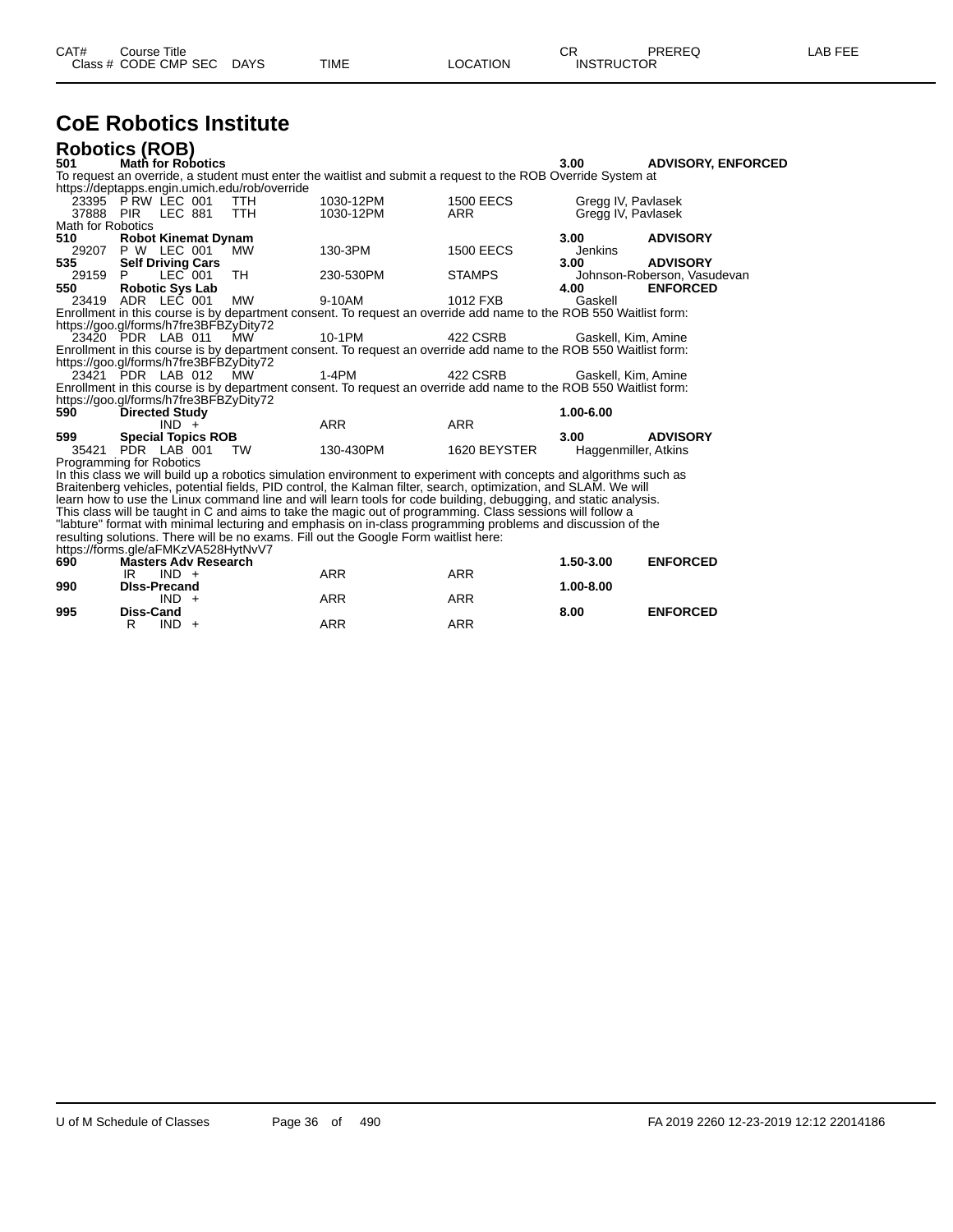| CAT# | Course Title         |             |      |          | ⌒冖<br>◡⊓          | PREREQ | AR FFF |
|------|----------------------|-------------|------|----------|-------------------|--------|--------|
|      | Class # CODE CMP SEC | <b>DAYS</b> | TIME | LOCATION | <b>INSTRUCTOR</b> |        |        |

### **Design Science Program**

|                          |           | <b>Design Science (DESCI)</b>    |            |                                                                                                                |            |                     |                 |
|--------------------------|-----------|----------------------------------|------------|----------------------------------------------------------------------------------------------------------------|------------|---------------------|-----------------|
| 501                      |           | <b>Analytical Prod Des</b>       |            |                                                                                                                |            | 3.00                | <b>ADVISORY</b> |
|                          |           |                                  |            | Non Design Science students interested in DESCI 501 MUST add themselves to the waitlist. If you have questions |            |                     |                 |
|                          |           | please email elenac@umich.edu.   |            |                                                                                                                |            |                     |                 |
|                          |           | 18079 PD W LEC 001               | <b>TTH</b> | 130-330PM                                                                                                      | 165 CHRYS  | Papalambros, Hortop |                 |
| 503                      |           | <b>Design Practicum</b>          |            |                                                                                                                |            | $3.00 - 6.00$       | <b>ENFORCED</b> |
|                          |           | $DR$ $IND +$                     |            | <b>ARR</b>                                                                                                     | <b>ARR</b> |                     |                 |
| 590                      |           | <b>Directed Design Res</b>       |            |                                                                                                                |            | $3.00 - 6.00$       | <b>ENFORCED</b> |
|                          | IR        | $IND +$                          |            | <b>ARR</b>                                                                                                     | <b>ARR</b> |                     |                 |
| Directed Design Research |           |                                  |            |                                                                                                                |            |                     |                 |
| 790                      |           | Des Sci Colloquium               |            |                                                                                                                |            | 1.00-2.00           | <b>ADVISORY</b> |
| 18080                    |           | PD W SEM 001                     | F          | 930-11AM                                                                                                       | 151 CHRYS  | Reed, Papalambros   |                 |
|                          |           | Class will meet in 165 CHRYSLER. |            |                                                                                                                |            |                     |                 |
|                          |           |                                  |            | First-yr students: 1 credit: Second-yr students: 2 credits: Third-yr+: 1 or 2 credits.                         |            |                     |                 |
| 990                      |           | <b>Diss Pre-Cand</b>             |            |                                                                                                                |            | $1.00 - 8.00$       | <b>ADVISORY</b> |
|                          | D.        | IND.<br>$+$                      |            | <b>ARR</b>                                                                                                     | <b>ARR</b> |                     |                 |
| 995                      | Diss-Cand |                                  |            |                                                                                                                |            | 8.00                | <b>ADVISORY</b> |
|                          | D         | <b>IND</b><br>$\div$             |            | <b>ARR</b>                                                                                                     | <b>ARR</b> |                     |                 |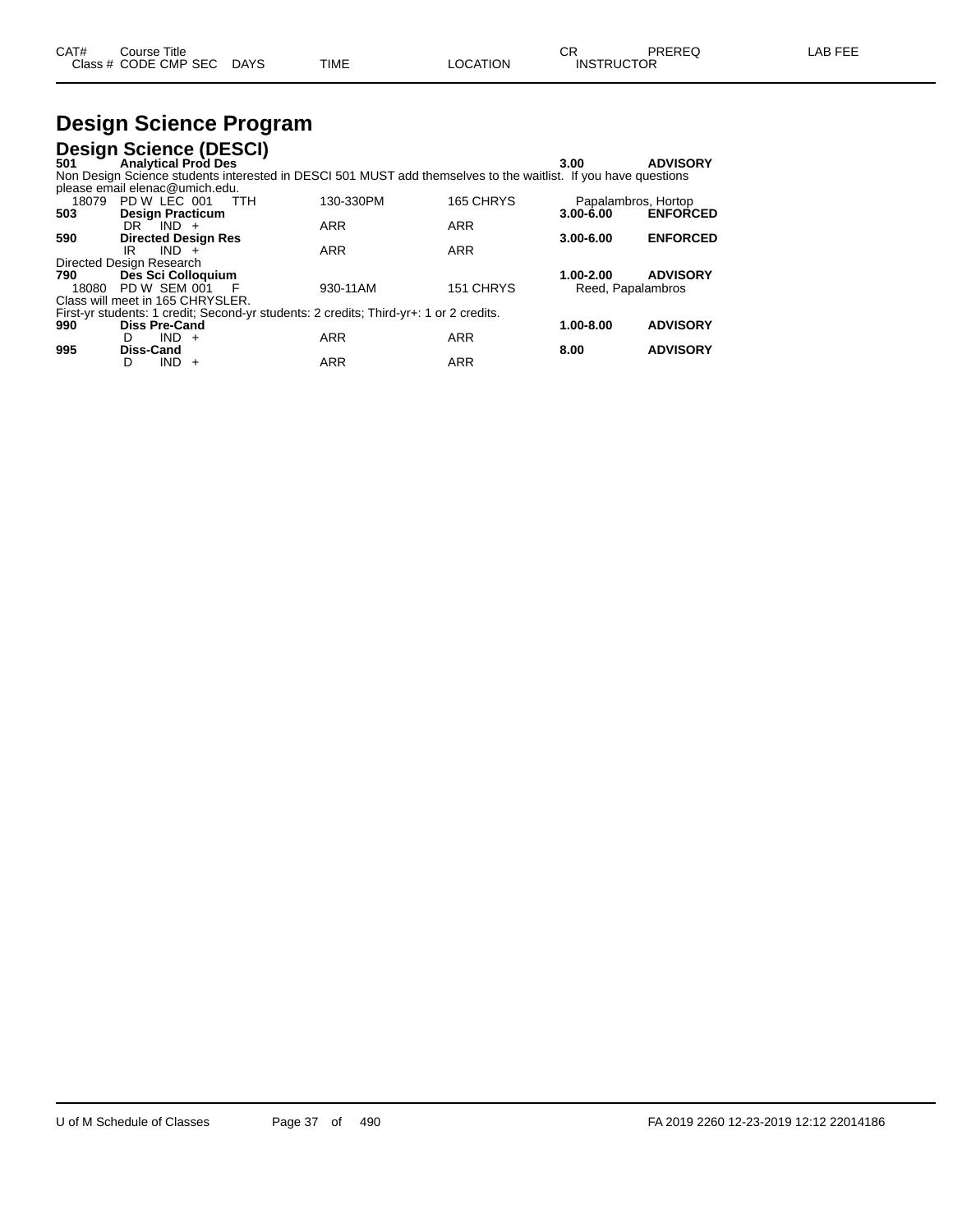| CAT# | Course Title              |             |                 | CR                | PREREQ | LAB FEE |
|------|---------------------------|-------------|-----------------|-------------------|--------|---------|
|      | Class # CODE CMP SEC DAYS | <b>TIME</b> | <b>LOCATION</b> | <b>INSTRUCTOR</b> |        |         |

# **EER-Engineering Education Research**

|              |                                                 | <b>Engineering Education Research (EER)</b> |            |                          |                 |
|--------------|-------------------------------------------------|---------------------------------------------|------------|--------------------------|-----------------|
| 390          | Ugrd Ind Study                                  |                                             |            | $1.00 - 4.00$            | <b>ENFORCED</b> |
|              | $IND +$<br>IR                                   | <b>ARR</b>                                  | <b>ARR</b> |                          |                 |
| 490          | <b>Ugrd Adv Ind Study</b>                       |                                             |            | 1.00-4.00                | <b>ENFORCED</b> |
|              | $IND +$<br>R                                    | <b>ARR</b>                                  | <b>ARR</b> |                          |                 |
| 598<br>37353 | <b>Special Topics - EER</b><br>P W LEC 001<br>W | 230-430PM                                   | 4440 EECS  | 1.00<br>Finelli, Guzdial | <b>ADVISORY</b> |
|              | Current Issues in EER                           |                                             |            |                          |                 |
|              | "1 CREDIT for Lec 001"                          |                                             |            |                          |                 |
| 602          | <b>Frameworks in EER</b>                        |                                             |            | 3.00                     |                 |
| 31334        | P W LEC 001<br>W                                | 930-1230PM                                  | 4440 EECS  | Mondisa                  |                 |
| 690          | <b>Grad Ind Study</b>                           |                                             |            | 1.00-4.00                | <b>ENFORCED</b> |
|              | $IND +$<br>R                                    | <b>ARR</b>                                  | <b>ARR</b> |                          |                 |
| 990          | Diss/Pre-Cand                                   |                                             |            | $1.00 - 8.00$            | <b>ADVISORY</b> |
|              | $IND +$                                         | <b>ARR</b>                                  | <b>ARR</b> |                          |                 |
| 995          | Diss-Cand<br><b>IND</b><br>R                    | <b>ARR</b>                                  | <b>ARR</b> | 8.00                     | <b>ENFORCED</b> |
|              | $+$                                             |                                             |            |                          |                 |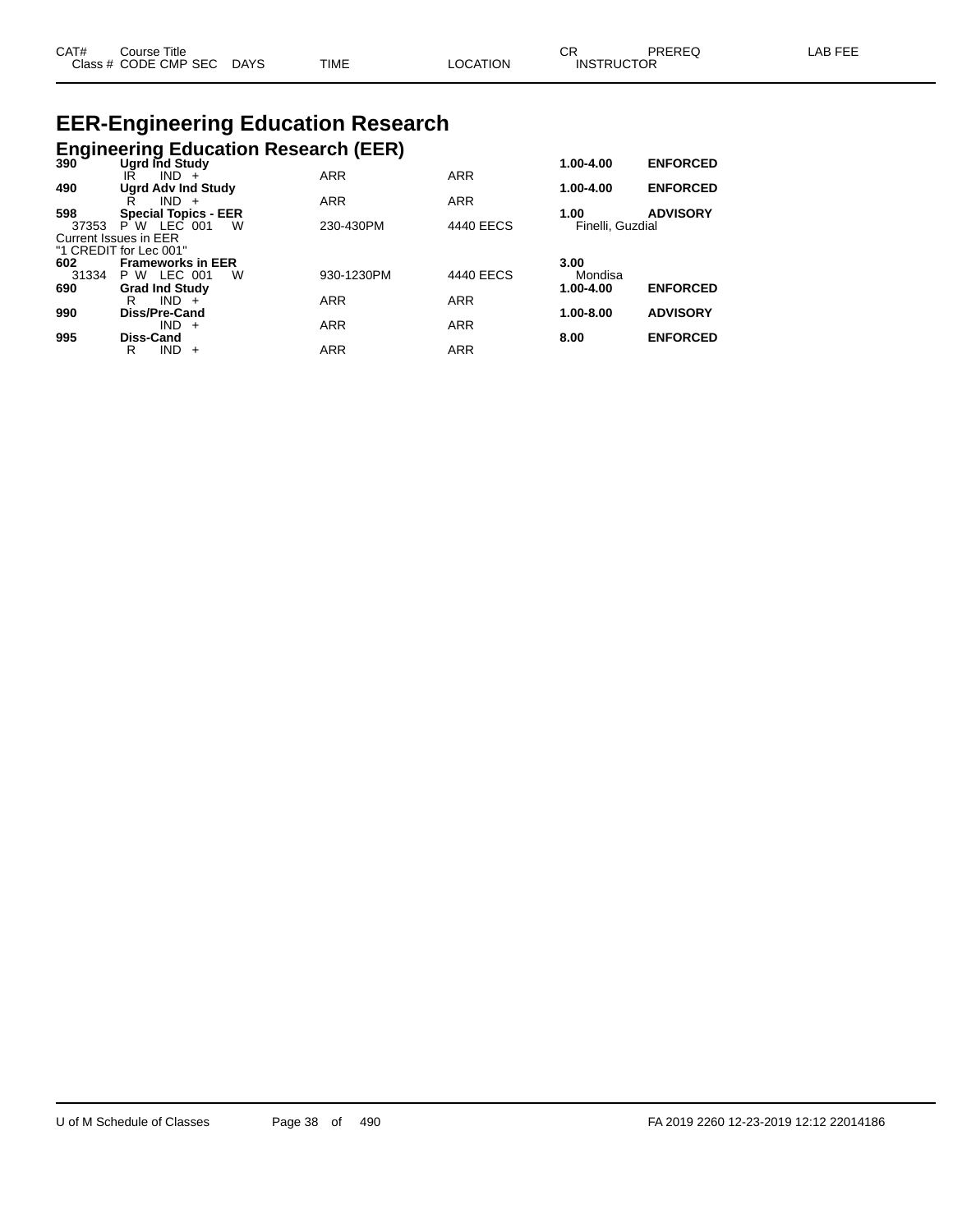### **Environmental Sciences and Engineering Environmental Sciences and Engineering (ENSCEN) 105 Changing Atmos 3.00**

| าบว   | <b>Changing Atmos</b>      |            |           |                  | 3.UU                    |
|-------|----------------------------|------------|-----------|------------------|-------------------------|
| 15666 | LEC 001<br>P.              | TTH        | 10-1130AM | <b>1210 CHEM</b> | De Roo                  |
| 211   | <b>Intro to Nucl Eng</b>   |            |           |                  | 4.00                    |
| 15664 | LEC.<br>S W<br>001         | <b>MW</b>  | 1030-12PM | 1005 DOW         | Allen, Pinsky, Bansal   |
| 15665 | <b>DIS</b><br>P<br>201     | F          | 9-10AM    | <b>1303 EECS</b> | Allen                   |
| 21534 | <b>DIS</b><br>P<br>202     | F          | 130-230PM | <b>1311 EECS</b> | Allen                   |
| 428   | <b>Groundwater Hydrol</b>  |            |           |                  | <b>ADVISORY</b><br>3.00 |
| 18289 | LEC 001<br>P W             | <b>TTH</b> | 10-1130AM | <b>136 EWRE</b>  | Demond, Adeoye          |
| 18290 | LAB 002<br>A               | м          | $2-4PM$   | 1310 LBME        | Demond, Adeove          |
| 451   | <b>Atmos Dynamics I</b>    |            |           |                  | <b>ADVISORY</b><br>4.00 |
| 31348 | LÉC 001<br>P.              | TTH        | 130-330PM | 2236 CSRB        | Jablonowski             |
| 484   | <b>RHE Fundamentals</b>    |            |           |                  | 4.00                    |
| 15726 | LEC 001<br>P.              | MF         | 9-1030AM  | 1940 COOL        | Kearfott, Noey          |
| 484   | <b>RHE Fundamentals</b>    |            |           |                  | 4.00                    |
|       | LEC 001<br>P               | TH         | 9-1030AM  | 2918 COOL        |                         |
| 524   | <b>General Circulation</b> |            |           |                  | <b>ADVISORY</b><br>3.00 |
| 35429 | LEC 001<br>P.              | TTH        | 9-11AM    | 2238 CSRB        | Payne                   |
| 531   | <b>Nucl Waste Mgmt</b>     |            |           |                  | <b>ADVISORY</b><br>3.00 |
| 32072 | LEC 001<br>Р               | <b>MW</b>  | 1030-12PM | 1940 COOL        | Wang                    |
|       |                            |            |           |                  |                         |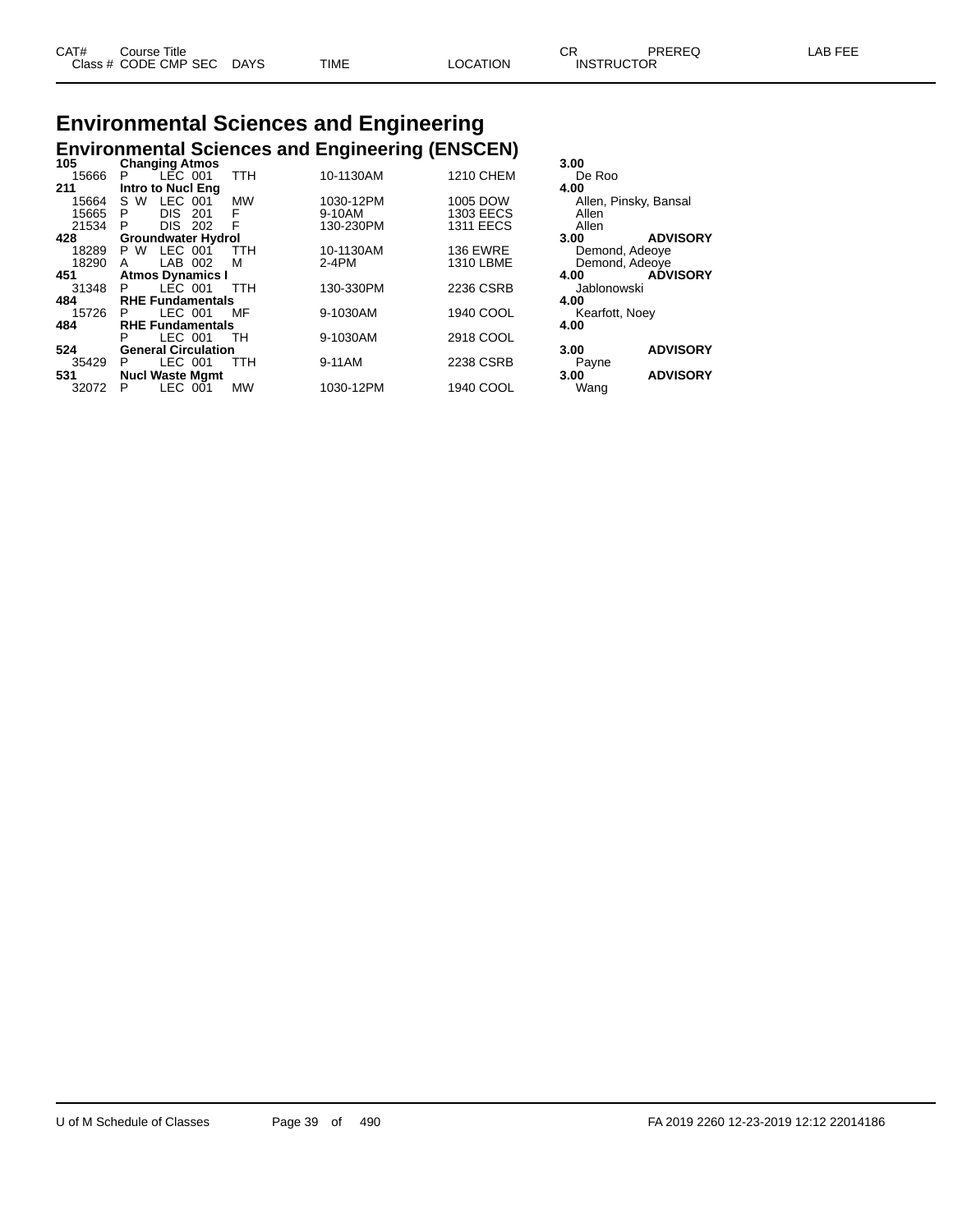### **Electrical Engr & Computer Sci Electrical Engineering And Computer Science (EECS)**

IT IS CRITICAL THAT STUDENTS ATTEND CLASSES FROM THE BEGINNING OF THE TERM. EVEN THOUGH STUDENTS MAY BE REGISTERED OFFICIALLY FOR A COURSE, THE ELECTRICAL ENGINEERING AND COMPUTER SCIENCE DEPARTMENT MAY GIVE AWAY A STUDENT'S PLACE IN A CLASS IF THEY DO NOT ATTEND THE FIRST WEEK OF LECTURES AND LABS/DISCUSSIONS (AS APPROPRIATE) FOR ANY EECS COURSES.

AT THE SAME TIME, THE EECS DEPARTMENT IS NOT OBLIGATED TO WITHDRAW STUDENTS OFFICIALLY FROM THE COURSE, EVEN THOUGH THE STUDENT HAS BEEN INFORMED THAT HIS/HER PLACE IN A COURSE HAS BEEN TAKEN AWAY. STUDENTS ARE RESPONSIBLE FOR THE ACCURACY OF THEIR SCHEDULES AND MUST BE SURE THAT ALL DROPS ARE PROCESSED THROUGH THE REGISTRATION SYSTEM DURING THE NORMAL DROP/ADD PERIOD.

| 183            | <b>Elem Prog Concepts</b>                                                                                   |                                                             |                   |                                    | 4.00                                     |                                                               |
|----------------|-------------------------------------------------------------------------------------------------------------|-------------------------------------------------------------|-------------------|------------------------------------|------------------------------------------|---------------------------------------------------------------|
| 10360          | - S<br>LEC 001                                                                                              | STUDENTS MUST ELECT LAB AND LECTURE SECTIONS.<br><b>TTH</b> | 830-10AM          | AUD B AH                           | Sharafi, Hedrick, Makki,<br>Ravipati     |                                                               |
| 29029 S        | LEC 002                                                                                                     | STUDENTS MUST ELECT LAB AND LECTURE SECTIONS.<br>TTH        | 1130-1PM          | 1200 CHEM                          | Kloosterman, Ravipati,<br>Hedrick, Makki |                                                               |
| 10363 S        | LEC 003                                                                                                     | STUDENTS MUST ELECT LAB AND LECTURE SECTIONS.<br>TTH        | 1-230PM           | 1202 SEB                           | Arthur, Makki, Ravipati,<br>Hedrick      |                                                               |
| 20959 S        | LEC 004                                                                                                     | STUDENTS MUST ELECT LAB AND LECTURE SECTIONS.<br>TTH        | 230-4PM           | 1400 CHEM                          | Ravipati                                 | Kloosterman, Hedrick, Makki,                                  |
| 22367          | - S<br>LEC 005                                                                                              | STUDENTS MUST ELECT LAB AND LECTURE SECTIONS.<br>TTH        | 4-530PM           | 1800 CHEM                          | Arthur, Hedrick, Makki,<br>Ravipati      |                                                               |
| 10361          | P W LAB 011                                                                                                 | м                                                           | 9-11AM            | 3816 SSWB                          | Clanton                                  |                                                               |
|                | LAB 011: Less comfortable with computing.<br>10362 P W LAB 012<br>LAB 012: Less comfortable with computing. | M                                                           | 11-1PM            | 1028 DANA                          | Bouhamdan                                |                                                               |
| 16992          | P W<br>LAB 013                                                                                              | F                                                           | 2-4PM             | <b>B3580 BUS</b>                   | Jones                                    |                                                               |
| 10364          | P W<br>LAB 014                                                                                              | W                                                           | 12-2PM            | 2752 SSWB                          | Zhu                                      |                                                               |
| 10365          | P W<br>LAB 015                                                                                              | F                                                           | $1-3PM$           | <b>B3560 BUS</b>                   | Helsel                                   |                                                               |
| 16993          | P W<br>LAB 016                                                                                              | м                                                           | 4-6PM             | 1185 NQ                            | Lee                                      |                                                               |
| 20999<br>21000 | P W<br>LAB 017<br>P W<br>LAB 018                                                                            | w<br>W                                                      | 4-6PM<br>$1-3PM$  | 1250 USB<br>3752 SSWB              | Kathawa<br>Batka                         |                                                               |
| 21001          | P W<br>LAB 019                                                                                              | т                                                           | 1-3PM             | 506 BMT                            | Qemo                                     |                                                               |
| 21002          | P W<br>LAB 020                                                                                              | F                                                           | 12-2PM            | <b>B1560 BUS</b>                   | Sanchez                                  |                                                               |
| 21276          | P W<br>LAB 021                                                                                              | F                                                           | 2-4PM             | 1024 DANA                          | Lucas                                    |                                                               |
| 22368          | P W<br>LAB 022                                                                                              | W                                                           | 2-4PM             | ARR                                | Choragudi                                |                                                               |
| 22508          | P W<br>LAB 023                                                                                              | М                                                           | 2-4PM             | 296 WEISER                         | Makki                                    |                                                               |
| 22509          | P W<br>LAB 024<br>P W<br>LAB 025                                                                            | т<br>F                                                      | 4-6PM             | 1300 CHEM                          | Wanless                                  |                                                               |
| 23171<br>23172 | P W<br>LAB 026                                                                                              | F                                                           | 10-12PM<br>11-1PM | A859 CHEM-TBLC<br><b>B0560 BUS</b> | Koningstein<br>Van Alsburg               |                                                               |
| 23173          | P W<br>LAB 027                                                                                              | W                                                           | 3-5PM             | 3752 SSWB                          | Guo                                      |                                                               |
| 23682          | P W<br>LAB 028                                                                                              | M                                                           | 12-2PM            | 3752 SSWB                          | Deshmukh                                 |                                                               |
| 23683          | P W<br>LAB 029                                                                                              | М                                                           | 1-3PM             | 1100 OBL                           | Chen                                     |                                                               |
| 23725          | LAB 030<br>P W                                                                                              | W                                                           | 11-1PM            | <b>1567 NUB</b>                    | Schmidt                                  |                                                               |
| 23726          | P W<br>LAB 031                                                                                              | F                                                           | 2-4PM             | 1046 DANA                          | Wang                                     |                                                               |
| 23727          | P W<br>LAB 032                                                                                              | F                                                           | 10-12PM           | ARR                                | Mehta                                    |                                                               |
| 25854<br>27167 | P W<br>LAB 033<br>P W<br>LAB 034                                                                            | F<br>T                                                      | 1-3PM<br>4-6PM    | <b>R0420 BUS</b><br>LEC RM 1 MLB   | Kandula<br>Cicatello                     |                                                               |
| 27168          | LAB 035<br>P W                                                                                              | F                                                           | 2-4PM             | ARR                                | Kim                                      |                                                               |
| 27169          | P W<br>LAB 036                                                                                              | F                                                           | 12-2PM            | 1122 SPH2                          | Williams                                 |                                                               |
| 27170          | P W<br>LAB 037                                                                                              | TН                                                          | 4-6PM             | LEC RM 1 MLB                       | Lin.                                     |                                                               |
| 27171          | P W<br>LAB 038                                                                                              | W                                                           | 5-7PM             | 2244 USB                           | Chu                                      |                                                               |
| 27587          | P W<br>LAB 039<br>P W                                                                                       | F                                                           | 3-5PM             | ARR                                | Schmidt                                  |                                                               |
| 27588<br>27616 | LAB 040<br>P W<br>LAB 041                                                                                   | W<br>W                                                      | 3-5PM<br>10-12PM  | 1567 NUB<br>B <sub>137</sub> MLB   | Bengal<br>Fox                            |                                                               |
| 198            | <b>Special Topics</b>                                                                                       |                                                             |                   |                                    | 1.00                                     | <b>ADVISORY</b>                                               |
| 29781          | P W LEC 001                                                                                                 | TН                                                          | 5-6PM             | 1303 EECS                          | Biester, Hesse, Tyagi                    |                                                               |
|                | Discover Computer Science                                                                                   |                                                             |                   |                                    |                                          |                                                               |
| 200            | Elec Eng Sys Des I                                                                                          |                                                             |                   |                                    | 2.00                                     | <b>ADVISORY</b>                                               |
| 31890          | A<br>LEC 001                                                                                                | т                                                           | 230-4PM           | 2153 GGBL                          | Phillips                                 |                                                               |
| 31891          | P W LAB 011                                                                                                 | W                                                           | 130-430PM         | <b>1230 EECS</b>                   | Pierce                                   |                                                               |
| 201            | Lab 200-11 will meet in EECS 1230.<br><b>Comp Sci Pragmatics</b>                                            |                                                             |                   |                                    | 1.00                                     | <b>ENFORCED</b>                                               |
| 32191          | PRW LEC 001                                                                                                 | w                                                           | 130-3PM           | 1670 BEYSTER                       |                                          | Darden, Triesenberg, Gajda,<br>Khan, Khubchandani, Hariharan, |
|                | 32192 P RW LEC 002                                                                                          | F                                                           | 130-3PM           | 1670 BEYSTER                       | Marginean<br>Marginean                   | Darden, Triesenberg, Gajda,<br>Khan, Khubchandani, Hariharan, |
| 203            | <b>Discrete Math</b>                                                                                        |                                                             |                   |                                    | 4.00                                     | <b>ENFORCED</b>                                               |

**203 Discrete Math 4.00 ENFORCED**

STUDENTS MUST ELECT DISCUSSION AND LECTURE SECTIONS.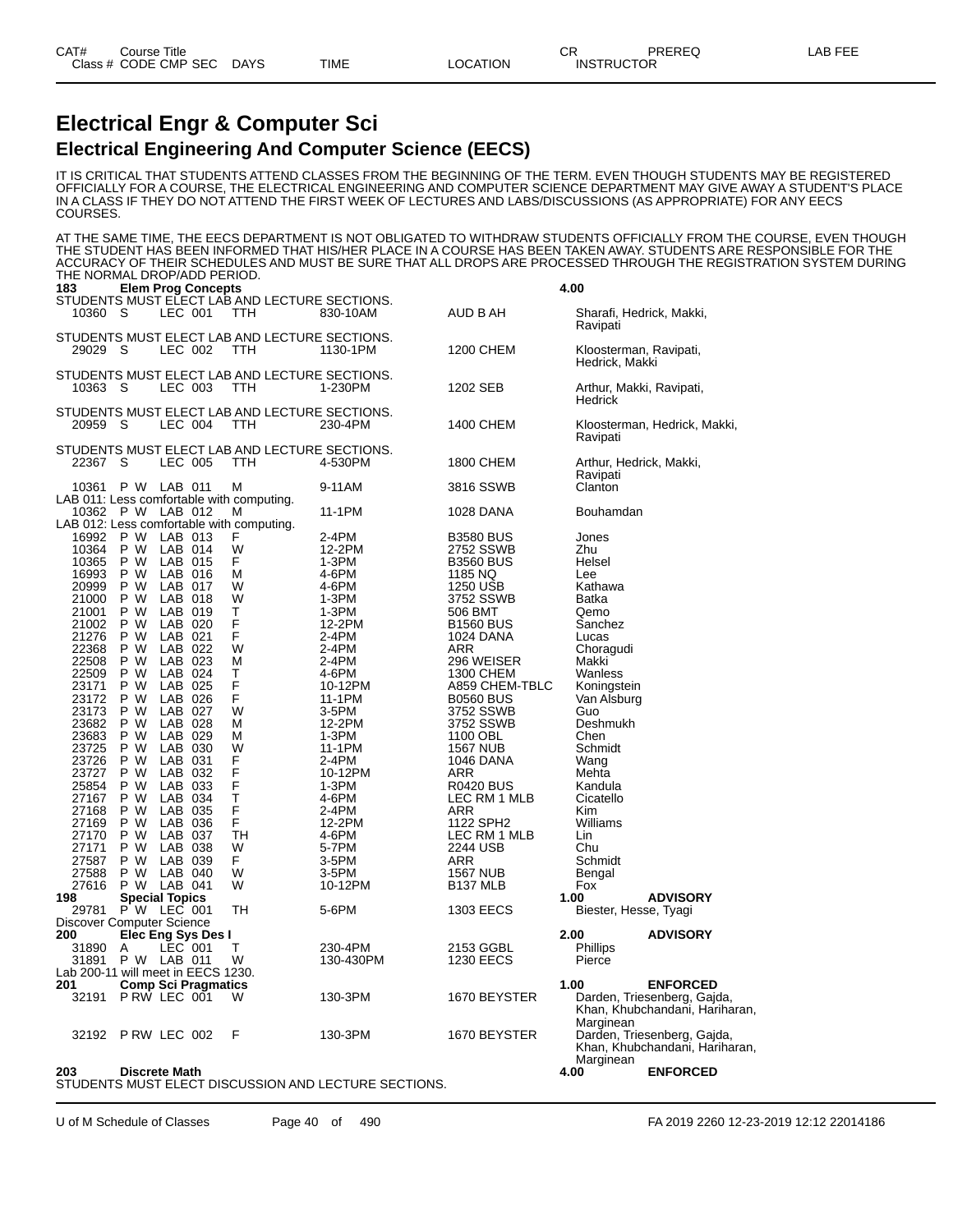| 16445 SR       |                             | LEC 001            |                               | TTH           | 9-1030AM                                                                                                        |                             | 220 CHRYS                            | Diaz, Knister          |                                                                                                                                               |
|----------------|-----------------------------|--------------------|-------------------------------|---------------|-----------------------------------------------------------------------------------------------------------------|-----------------------------|--------------------------------------|------------------------|-----------------------------------------------------------------------------------------------------------------------------------------------|
| 25290 SR       |                             | LEC 002            |                               | TTH           | STUDENTS MUST ELECT DISCUSSION AND LECTURE SECTIONS.<br>1030-12PM                                               |                             | 1013 DOW                             | Diaz, Knister          |                                                                                                                                               |
|                |                             |                    |                               |               | STUDENTS MUST ELECT DISCUSSION AND LECTURE SECTIONS.                                                            |                             |                                      |                        |                                                                                                                                               |
| 16444 SR       |                             | LEC 003            |                               | TTH           | 12-130PM<br>STUDENTS MUST ELECT DISCUSSION AND LECTURE SECTIONS.                                                |                             | 1670 BEYSTER                         |                        | Collins-Wildman, Knister                                                                                                                      |
| 27605 SR       |                             | LEC 004            |                               | TTH           | 3-430PM                                                                                                         | 1610 IOE                    |                                      | Graetz, Knister        |                                                                                                                                               |
|                |                             |                    |                               |               | STUDENTS MUST ELECT DISCUSSION AND LECTURE SECTIONS.                                                            |                             |                                      |                        |                                                                                                                                               |
| 21187<br>16446 | S R<br>PRW DIS 011          | LEC 005            |                               | TTH           | 430-6PM<br>1130-1230PM                                                                                          |                             | 220 CHRYS<br>1018 DOW                | Graetz, Knister        | Cordova Sanchez                                                                                                                               |
| 16447          | P RW DIS                    |                    | 012                           | F<br>F        | 330-430PM                                                                                                       | 2150 DOW                    |                                      | Wall                   |                                                                                                                                               |
| 18655<br>16448 | P RW DIS<br>P RW DIS        |                    | 013<br>014                    | F<br>М        | 130-230PM<br>1130-1230PM                                                                                        |                             | 1690 BEYSTER                         | Chamberlain<br>Οo      |                                                                                                                                               |
| 16449          | P RW DIS                    |                    | 015                           | M             | 1230-130PM                                                                                                      | 2150 DOW<br><b>104 EWRE</b> |                                      | Yang                   |                                                                                                                                               |
| 16450          | P RW DIS                    |                    | 016                           | F             | 230-330PM                                                                                                       | 1010 DOW                    |                                      | Kao                    |                                                                                                                                               |
| 20608<br>21083 | P RW DIS<br>P RW DIS        |                    | 017<br>018                    | $\frac{F}{T}$ | 1230-130PM<br>430-530PM                                                                                         | 2150 DOW<br>2150 DOW        |                                      | Li<br><b>Brown</b>     |                                                                                                                                               |
| 21724          | P RW DIS                    |                    | 019                           | F             | 1030-1130AM                                                                                                     | 1024 FXB                    |                                      |                        | Cordova Sanchez                                                                                                                               |
| 21774          | P RW DIS                    |                    | 020                           | TН            | 530-630PM                                                                                                       | 1250 USB                    |                                      | Tay                    |                                                                                                                                               |
| 22494<br>22495 | P RW DIS<br>P RW DIS        |                    | 021<br>022                    | F<br>F        | 11-12PM<br>1230-130PM                                                                                           |                             | 260 WEISER<br>1690 BEYSTER           | <b>Brown</b><br>Kim    |                                                                                                                                               |
| 23169          | P RW DIS                    |                    | 023                           | F             | 10-11AM                                                                                                         | 1528 NUB                    |                                      | Wang                   |                                                                                                                                               |
| 23437          | P RW DIS<br>P RW DIS        |                    | 024                           | М<br>М        | 4-5PM                                                                                                           | 3401 MH                     |                                      | Soni                   |                                                                                                                                               |
| 23438<br>27172 | P RW DIS                    |                    | 025<br>026                    | F             | 430-530PM<br>330-430PM                                                                                          | 1014 DOW<br>1006 DOW        |                                      | Yang<br>Kao            |                                                                                                                                               |
| 25443          | P RW DIS                    |                    | 027                           | Τ,            | 4-5PM                                                                                                           | 1018 DOW                    |                                      | Wang                   |                                                                                                                                               |
| 27633<br>27634 | P RW DIS<br>P RW DIS        |                    | 028<br>029                    | F<br>F        | 3-4PM<br>$2-3PM$                                                                                                | 2244 USB                    |                                      | Wang<br>Fu             |                                                                                                                                               |
| 27635          | P RW DIS                    |                    | 030                           | М             | 3-4PM                                                                                                           | 1544 NUB<br>1250 USB        |                                      | Tata                   |                                                                                                                                               |
| 37474          | PRW DIS 031                 |                    |                               | М             | 3-4PM                                                                                                           |                             | 1690 BEYSTER                         | Shen                   |                                                                                                                                               |
| 215            | <b>Intro to Elect Circ</b>  |                    |                               |               | STUDENTS MUST ELECT LAB AND LECTURE SECTIONS. (Department endeavors to admit all students on the 215 waitlist.) |                             | 4.00                                 |                        | <b>ADVISORY, ENFORCED</b>                                                                                                                     |
| 15396          | S R                         | LEC 001            |                               | MW            | 830-1030AM                                                                                                      |                             | <b>1500 EECS</b>                     | Finelli                |                                                                                                                                               |
|                |                             |                    |                               |               | STUDENTS MUST ELECT LAB AND LECTURE SECTIONS. (Department endeavors to admit all students on the 215 waitlist.) |                             |                                      |                        |                                                                                                                                               |
| 24536<br>15397 | S R<br>PRW LAB 021          | LEC 002            |                               | МW<br>W       | 1130-130PM<br>3-6PM                                                                                             | 1109 FXB                    | 1016 EECS                            | Finelli<br>Rostami     |                                                                                                                                               |
| 15398          | PRW LAB 022                 |                    |                               | Т             | 9-12PM                                                                                                          |                             | 1016 EECS                            | Kabilova               |                                                                                                                                               |
| 15399          | P RW LAB 023                |                    |                               | т             | 6-9PM                                                                                                           |                             | <b>1016 EECS</b>                     | Rostami                |                                                                                                                                               |
| 15400<br>15401 | PRW LAB 024<br>P RW LAB 025 |                    |                               | F<br>W        | 9-12PM<br>6-9PM                                                                                                 |                             | 1016 EECS<br>1016 EECS               | Kabilova<br>Wang       |                                                                                                                                               |
| 15404          | PRW LAB 026                 |                    |                               | М             | 12-3PM                                                                                                          |                             | <b>1016 EECS</b>                     | Guo                    |                                                                                                                                               |
| 15402          | PRW LAB 027                 |                    |                               | TН            | 9-12PM                                                                                                          |                             | 1016 EECS                            | Kabilova               |                                                                                                                                               |
| 15403<br>17963 | PRW LAB 028<br>PRW LAB 029  |                    |                               | Τ<br>TH       | 12-3PM<br>12-3PM                                                                                                |                             | 1016 EECS<br><b>1016 EECS</b>        | Wang<br>Wang           |                                                                                                                                               |
| 17964          | P RW LAB 030                |                    |                               | F             | 3-6PM                                                                                                           |                             | <b>1016 EECS</b>                     | Rostami                |                                                                                                                                               |
| 216            |                             |                    | <b>Intro Signals&amp;Syst</b> |               |                                                                                                                 |                             | 4.00                                 |                        | <b>ADVISORY, ENFORCED</b><br>STUDENTS MUST ELECT LAB, DISCUSSION AND LECTURE SECTIONS. (Department endeavors to admit all students on the 216 |
| waitlist.)     |                             |                    |                               |               |                                                                                                                 |                             |                                      |                        |                                                                                                                                               |
| 18296 SR       |                             | LEC 001            |                               | <b>TTH</b>    | 1030-12PM                                                                                                       |                             | 1670 BEYSTER                         |                        | Lafortune, Gaissert                                                                                                                           |
| waitlist.)     |                             |                    |                               |               |                                                                                                                 |                             |                                      |                        | STUDENTS MUST ELECT LAB, DISCUSSION AND LECTURE SECTIONS. (Department endeavors to admit all students on the 216                              |
| 18521          | S R                         | LEC 002            |                               | ттн           | 130-3PM                                                                                                         |                             | 1200 EECS                            |                        | Lafortune, Gaissert                                                                                                                           |
| 18297          | S <sub>R</sub>              | DIS 011            |                               | TН            | 330-430PM                                                                                                       | 2150 DOW                    |                                      | Ahn                    |                                                                                                                                               |
| 18298<br>18299 | S R<br>S R                  | DIS 012<br>DIS 013 |                               | F<br>F        | 1230-130PM<br>130-230PM                                                                                         | 1010 DOW                    | 1010 DOW                             | Ahn<br>Ahn             |                                                                                                                                               |
| 18300          | PRW LAB 021                 |                    |                               | м             | 3-6PM                                                                                                           |                             | 1016 EECS                            | Bhaskaramurthi         |                                                                                                                                               |
| 18301<br>18302 | P RW LAB 022<br>PRW LAB 023 |                    |                               | М<br>W        | 6-9PM<br>12-3PM                                                                                                 |                             | <b>1016 EECS</b><br><b>1016 EECS</b> | Bhat<br>Bhaskaramurthi |                                                                                                                                               |
| 18303          | PRW LAB 024                 |                    |                               | TН            | 3-6PM                                                                                                           |                             | <b>1016 EECS</b>                     | Bhaskaramurthi         |                                                                                                                                               |
| 18304          | P RW LAB 025                |                    |                               | TН            | 6-9PM                                                                                                           |                             | <b>1016 EECS</b>                     | <b>Bhat</b>            |                                                                                                                                               |
| 21021<br>18305 | PRW LAB 026<br>PRW LAB 027  |                    |                               | W<br>М        | 9-12PM<br>9-12PM                                                                                                |                             | <b>1016 EECS</b><br>1016 EECS        | Chu<br>Chu             |                                                                                                                                               |
| 32981          | P RW LAB 029                |                    |                               | т             | 3-6PM                                                                                                           |                             | <b>1016 EECS</b>                     | Chu                    |                                                                                                                                               |
| 230            | <b>Engineering EM</b>       |                    |                               |               |                                                                                                                 |                             | 4.00                                 |                        | <b>ENFORCED</b>                                                                                                                               |
| 27128          | AR                          | LEC 001            |                               | TTH           | STUDENTS ARE AUTO-ENROLLED IN LECTURE AND DISCUSSION WHEN THEY ELECT A LAB.<br>12-130PM                         |                             | 133 CHRYS                            | Lee                    |                                                                                                                                               |
| 29495          | AR                          | DIS 011            |                               | F.            | 1130-1230PM                                                                                                     |                             | <b>1500 EECS</b>                     | Shaska                 |                                                                                                                                               |
| 10366          | PRW LAB 021                 |                    |                               | W             | 3-6PM                                                                                                           |                             | 4334 EECS                            | Shaska                 |                                                                                                                                               |
| 10368<br>16716 | PRW LAB 022<br>PRW LAB 023  |                    |                               | Τ<br>W        | 130-430PM<br>6-9PM                                                                                              |                             | 4334 EECS<br>4334 EECS               | Huang<br>Shaska        |                                                                                                                                               |
| 20672          | P RW LAB 024                |                    |                               | TН            | 6-9PM                                                                                                           |                             | 4334 EECS                            | Huang                  |                                                                                                                                               |
| 20673          | P RW LAB 025                |                    |                               | TН            | 3-6PM                                                                                                           |                             | 4334 EECS                            | Huang                  |                                                                                                                                               |
| 270            |                             |                    | <b>Intro Logic Design</b>     |               | STUDENTS ARE AUTO-ENROLLED IN LECTURE WHEN THEY ELECT A LAB.                                                    |                             | 4.00                                 |                        | <b>ENFORCED</b>                                                                                                                               |
| 16594          | AR                          | LEC 001            |                               | MW            | 1030-12PM                                                                                                       |                             | 1013 DOW                             |                        | Sakallah, Degasperis                                                                                                                          |
| 10369          | PRW LAB 011                 |                    |                               | TH<br>F.      | 3-6PM                                                                                                           |                             | 2322 EECS                            | Abdallah               |                                                                                                                                               |
| 19824<br>10370 | PRW LAB 012<br>PRW LAB 013  |                    |                               | T             | 130-430PM<br>930-1230PM                                                                                         |                             | 2322 EECS<br>2322 EECS               | Moore<br>Nguyen        |                                                                                                                                               |
| 10371          | PRW LAB 014                 |                    |                               | T             | 130-430PM                                                                                                       |                             | 2322 EECS                            | Haney                  |                                                                                                                                               |

U of M Schedule of Classes Page 41 of 490 FA 2019 2260 12-23-2019 12:12 22014186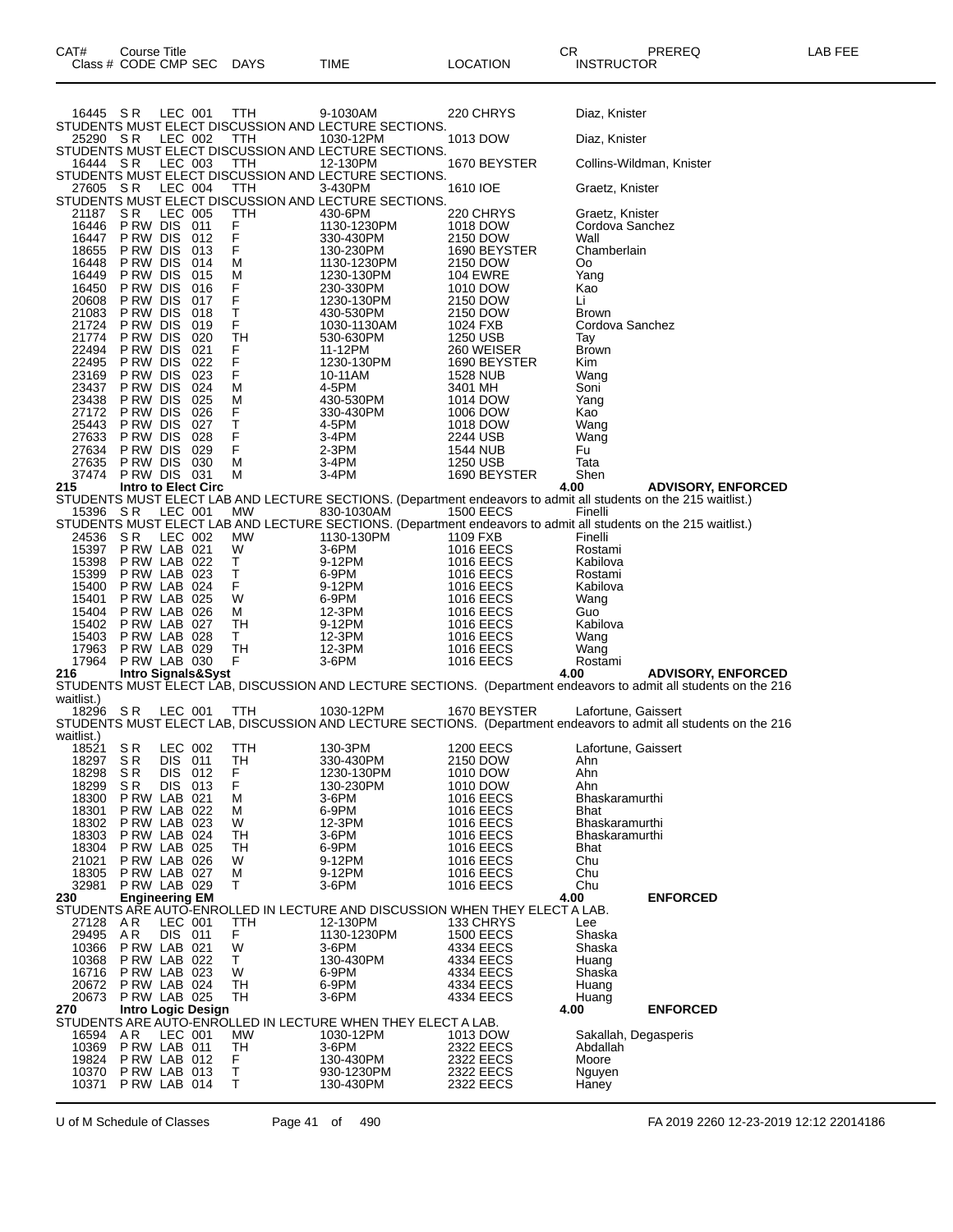| CAT#           | Course Title         | Class # CODE CMP SEC                               | <b>DAYS</b>                                                                                                 | TIME                     | <b>LOCATION</b>               | CR<br>INSTRUCTOR             | PREREQ                         | LAB FEE |
|----------------|----------------------|----------------------------------------------------|-------------------------------------------------------------------------------------------------------------|--------------------------|-------------------------------|------------------------------|--------------------------------|---------|
| 10372          |                      | PRW LAB 015                                        | Т                                                                                                           | 430-730PM                | 2322 EECS                     | Stillman                     |                                |         |
| 16226          |                      | PRW LAB 016                                        | W                                                                                                           | 130-430PM                | 2322 EECS                     | Moore                        |                                |         |
| 16712<br>19826 |                      | PRW LAB 017<br>PRW LAB 018                         | W<br>F                                                                                                      | 430-730PM<br>930-1230PM  | 2322 EECS<br>2322 EECS        | <b>Barrera</b><br>Harith     |                                |         |
| 280            |                      | <b>Prog&amp;Data Struct</b>                        |                                                                                                             |                          |                               | 4.00                         | <b>ADVISORY, ENFORCED</b>      |         |
| 20964 SR       |                      | LEC 001                                            | STUDENTS MUST ELECT LAB AND LECTURE SECTIONS.<br><b>MW</b><br>STUDENTS MUST ELECT LAB AND LECTURE SECTIONS. | 9-1030AM                 | 1013 DOW                      | Fu                           |                                |         |
| 16030 SR       |                      | LEC 002                                            | <b>MW</b><br>STUDENTS MUST ELECT LAB AND LECTURE SECTIONS.                                                  | 12-130PM                 | 1013 DOW                      | Hamilton                     |                                |         |
| 10373 SR       |                      | LEC 003                                            | МW<br>STUDENTS MUST ELECT LAB AND LECTURE SECTIONS.                                                         | 130-3PM                  | <b>STAMPS</b>                 | Beaumont                     |                                |         |
| 22987 SR       |                      | LEC 004                                            | <b>MW</b><br>STUDENTS MUST ELECT LAB AND LECTURE SECTIONS.                                                  | 330-5PM                  | 2505 GGBL                     | Beaumont                     |                                |         |
| 25287          | S R                  | LEC 005                                            | MW                                                                                                          | 4-530PM                  | 1210 CHEM                     | Saleem                       |                                |         |
| 10376<br>13938 |                      | P RW LAB 011<br>PRW LAB 012                        | TН<br>W                                                                                                     | 4-6PM<br>4-6PM           | <b>185 EWRE</b><br>1230 USB   | Pospeshil<br>Natla           |                                |         |
| 13939          |                      | PRW LAB 013                                        | F                                                                                                           | 1-3PM                    | 1008 FXB                      | Mariam                       |                                |         |
| 10374          |                      | PRW LAB 014                                        | F                                                                                                           | 830-1030AM               | 1014 DOW                      | Saputra                      |                                |         |
| 10375<br>10377 | P RW LAB             | PRW LAB 015<br>016                                 | т<br>F                                                                                                      | 330-530PM<br>330-530PM   | 1006 DOW<br>2153 GGBL         | Connolly<br>Minchington      |                                |         |
| 13940          | P RW LAB             | 017                                                | F                                                                                                           | 9-11AM                   | 2166 DOW                      | Desingh                      |                                |         |
| 14299          |                      | PRW LAB 018                                        | TН                                                                                                          | 330-530PM                | 1006 DOW                      | Sui                          |                                |         |
| 19827<br>20703 | P RW LAB             | 019<br>P RW LAB 020                                | F<br>F                                                                                                      | 230-430PM<br>130-330PM   | 2147 GGBL<br><b>104 EWRE</b>  | Kwon<br>Wu                   |                                |         |
| 21084          |                      | PRW LAB 021                                        | т                                                                                                           | 230-430PM                | <b>1005 EECS</b>              |                              | Vijayakumar Prebhakumari       |         |
| 21722          | P RW LAB             | 022                                                | W                                                                                                           | 230-430PM                | 1018 DOW                      | Liang                        |                                |         |
| 21775<br>22507 | P RW LAB             | 023<br>PRW LAB 024                                 | W<br>W                                                                                                      | 430-630PM<br>930-1130AM  | 2150 DOW<br>1123 LBME         | Burton<br>Hasan              |                                |         |
| 27349          | P RW LAB             | 025                                                | М                                                                                                           | 430-630PM                | 2150 DOW                      | Schlueter                    |                                |         |
| 22681          | P RW LAB             | 026                                                | W                                                                                                           | 2-4PM                    | ARR                           | Degazio                      |                                |         |
| 23174<br>23175 | P RW LAB<br>P RW LAB | 027<br>028                                         | F<br>F                                                                                                      | 2-4PM<br>3-5PM           | 3401 MH<br>4153 USB           | Carroll<br><b>Brotherton</b> |                                |         |
| 27350          | P RW LAB             | 029                                                | W                                                                                                           | 430-630PM                | 2166 DOW                      | Buttar                       |                                |         |
| 25435          |                      | P RW LAB 030                                       | Τ                                                                                                           | 3-5PM                    | 3427 EECS                     | Kothari                      |                                |         |
| 25436<br>25487 | P RW LAB<br>P RW LAB | 031<br>032                                         | TН<br>F                                                                                                     | 3-5PM<br>9-11AM          | 3427 EECS<br>1690 BEYSTER     | Savela<br>Houghton           |                                |         |
| 25488          |                      | PRW LAB 033                                        | М                                                                                                           | 1-3PM                    | 3427 EECS                     | Ladd                         |                                |         |
| 25489<br>27173 | P RW LAB<br>P RW LAB | 034<br>035                                         | F<br>W                                                                                                      | 2-4PM<br>5-7PM           | <b>R2320 BUS</b><br>1018 DOW  | Slade<br>Kayes               |                                |         |
| 27397          |                      | PRW LAB 036                                        | F                                                                                                           | 1230-230PM               | 3427 EECS                     | Podolsky                     |                                |         |
| 27429          | P RW LAB             | 037                                                | T.                                                                                                          | 930-1130AM               | <b>185 EWRE</b>               | Chang                        |                                |         |
| 29496<br>29497 | P RW LAB             | 038<br>PRW LAB 039                                 | TН<br>TН                                                                                                    | 9-11AM<br>11-1PM         | 1121 LBME<br><b>1121 LBME</b> | Taylor<br>Dillon             |                                |         |
| 29498          |                      | P RW LAB 040                                       | TН                                                                                                          | 430-630PM                | 1121 LBME                     | Chou                         |                                |         |
| 29499          |                      | PRW LAB 041                                        | т                                                                                                           | 1130-130PM               | <b>104 EWRE</b>               | Schnee                       |                                |         |
| 281            |                      | Data Struct&Algor                                  | STUDENTS MUST ELECT LAB AND LECTURE SECTIONS.                                                               |                          |                               | 4.00                         | <b>ENFORCED</b>                |         |
| 22980 SR       |                      | LEC 001                                            | <b>TTH</b>                                                                                                  | 9-1030AM                 | 1109 FXB                      |                              | Darden, Sheng, Noujaim         |         |
|                |                      | 19643 SR IFC 002 TTH                               | STUDENTS MUST ELECT LAB AND LECTURE SECTIONS.<br>STUDENTS MUST ELECT LAB AND LECTURE SECTIONS.              | 1030-12PM                | 220 CHRYS                     |                              | Darden, Noujaim, Sheng         |         |
| 22979 SR       |                      | LEC 003                                            | TTH<br>STUDENTS MUST ELECT LAB AND LECTURE SECTIONS.                                                        | 12-130PM                 | 1610 IOE                      |                              | Paoletti, Sheng, Noujaim       |         |
| 10400 SR       |                      | LEC 004                                            | TTH<br>STUDENTS MUST ELECT LAB AND LECTURE SECTIONS.                                                        | 130-3PM                  | 1610 IOE                      |                              | Paoletti, Noujaim, Sheng       |         |
| 27468 SR       |                      | LEC 005<br>This will be a digital lecture section. | ттн                                                                                                         | 430-6PM                  | 1610 IOE                      |                              | Garcia-Ramirez, Noujaim, Sheng |         |
| 35058 SR       |                      | <b>LEC 006</b>                                     |                                                                                                             | <b>ARR</b>               | ARR                           | Darden                       | Paoletti, Garcia-Ramirez,      |         |
| 10401<br>10402 |                      | PRW LAB 011<br>PRW LAB 012                         | F<br>TН                                                                                                     | 1030-1230PM<br>4-6PM     | <b>185 EWRE</b><br>1010 DOW   | Zhou<br>Roy Chowdhury        |                                |         |
| 10403          |                      | PRW LAB 013                                        | W                                                                                                           | 230-430PM                | 2166 DOW                      | Ramaraj                      |                                |         |
| 19275          |                      | PRW LAB 014                                        | F                                                                                                           | 130-330PM                | 1123 LBME                     | Mo                           |                                |         |
| 21206<br>21210 |                      | PRW LAB 015<br>PRW LAB 016                         | F<br>W                                                                                                      | 1130-130PM<br>430-630PM  | 1680 IOE<br>1006 DOW          | Schaefer<br>Nwabueze         |                                |         |
| 22380          |                      | PRW LAB 017                                        | м                                                                                                           | 10-12PM                  | <b>1121 LBME</b>              | Satarino                     |                                |         |
| 22381          |                      | PRW LAB 018                                        | TН                                                                                                          | 4-6PM                    | 2153 GGBL                     | Ravi                         |                                |         |
| 22382<br>22539 |                      | PRW LAB 019<br>PRW LAB 020                         | т<br>F                                                                                                      | 430-630PM<br>1030-1230PM | 1005 EECS<br>1010 DOW         | Noujaim<br>Sun               |                                |         |
| 23176          |                      | PRW LAB 021                                        | Τ                                                                                                           | 430-630PM                | 1121 LBME                     | Ostrowski                    |                                |         |
| 23177          |                      | PRW LAB 022                                        | F                                                                                                           | 330-530PM                | 2166 DOW                      | Wendorf                      |                                |         |
| 23178<br>25447 |                      | PRW LAB 023<br>PRW LAB 024                         | W<br>М                                                                                                      | 430-630PM<br>430-630PM   | 2153 GGBL<br>1003 EECS        | Badami<br>Kiekintveld        |                                |         |
| 25448          |                      | PRW LAB 025                                        | W                                                                                                           | 430-630PM                | 1003 EECS                     | Siddiqui                     |                                |         |
| 25497          |                      | PRW LAB 026                                        | F                                                                                                           | 1030-1230PM              | 1940 COOL                     | Matton                       |                                |         |
| 25498<br>25499 |                      | PRW LAB 027<br>PRW LAB 028                         | F<br>F                                                                                                      | 130-330PM<br>3-5PM       | 1940 COOL<br>1005 EECS        | Charleston<br>Rahman         |                                |         |
| 25500          |                      | PRW LAB 029                                        | W                                                                                                           | 9-11AM                   | 1018 DOW                      | Eiden                        |                                |         |

U of M Schedule of Classes Page 42 of 490 FA 2019 2260 12-23-2019 12:12 22014186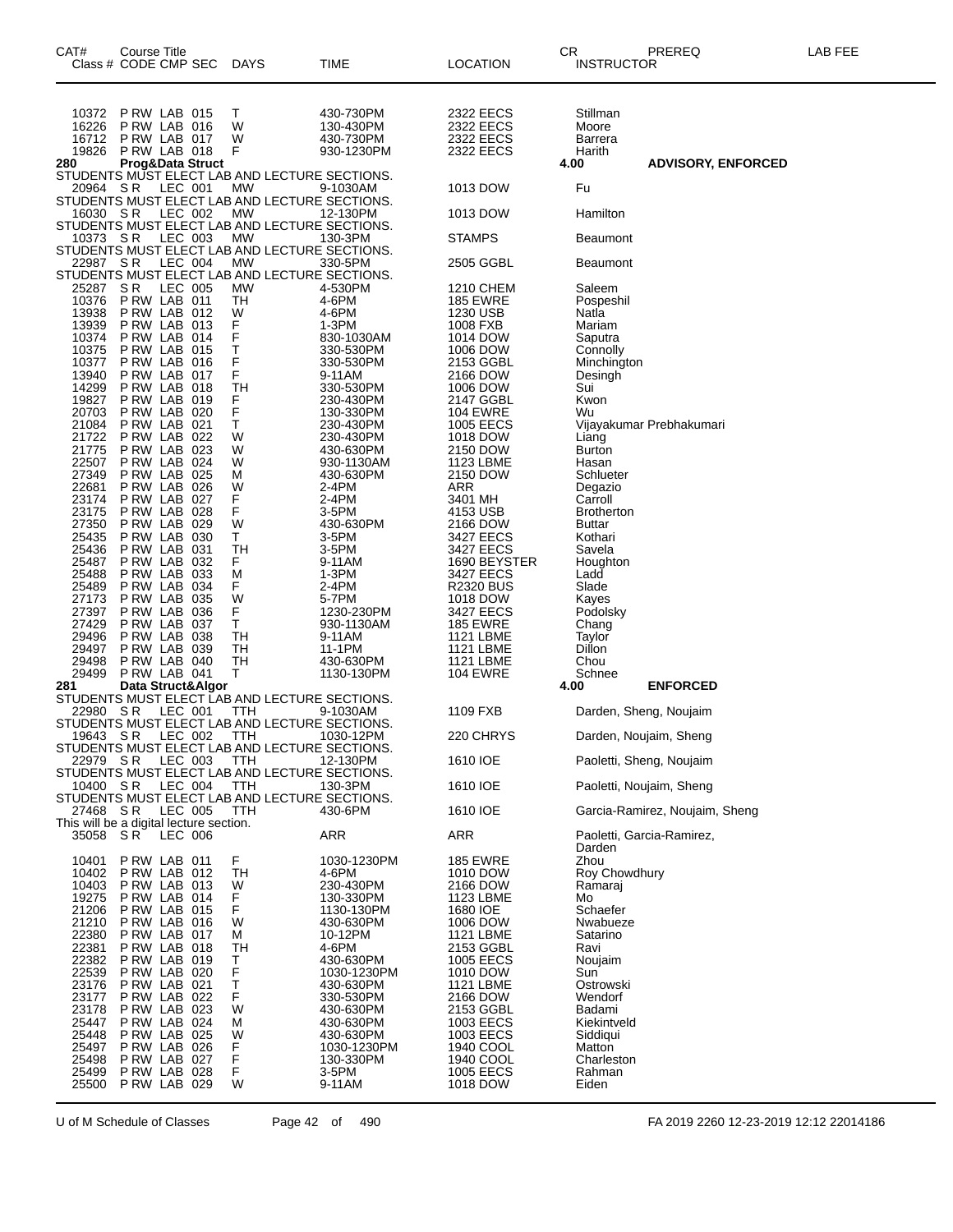| CAT#           | Course Title<br>Class # CODE CMP SEC            |                    |            | DAYS             | TIME                                                                                                            | <b>LOCATION</b>              | CR<br><b>INSTRUCTOR</b>  | PREREQ                                                                                                       | LAB FEE |
|----------------|-------------------------------------------------|--------------------|------------|------------------|-----------------------------------------------------------------------------------------------------------------|------------------------------|--------------------------|--------------------------------------------------------------------------------------------------------------|---------|
| 25501          | PRW LAB 030                                     |                    |            | TН               | 4-6PM                                                                                                           | 1003 EECS                    | Henning                  |                                                                                                              |         |
| 27360<br>27481 | PRW LAB 031<br>PRW LAB 032                      |                    |            | W<br>м           | 1230-230PM<br>4-6PM                                                                                             | <b>104 EWRE</b><br>2153 GGBL | Ramaraj<br><b>Bolino</b> |                                                                                                              |         |
| 27482          | PRW LAB 033                                     |                    |            | W                | 430-630PM                                                                                                       | 3427 EECS                    | Rahman                   |                                                                                                              |         |
| 27483          | PRW LAB 034                                     |                    |            | F.               | 130-330PM                                                                                                       | <b>185 EWRE</b>              | Christoph                |                                                                                                              |         |
| 35003<br>35004 | PRW LAB 035<br>PRW LAB 036                      |                    |            | W<br>Т           | 3-5PM<br>1230-230PM                                                                                             | 1680 IOE<br>1003 EECS        | Schaefer<br>Al-Ejel      |                                                                                                              |         |
| 35005          | PRW LAB 037                                     |                    |            | т                | 8-10AM                                                                                                          | 2150 DOW                     | Alptekin                 |                                                                                                              |         |
| 285            | <b>Practical Prog Java</b>                      |                    |            |                  |                                                                                                                 |                              | 2.00                     | <b>ENFORCED</b>                                                                                              |         |
| 10378<br>Java. | PRW LEC 001                                     |                    |            | W                | 130-330PM                                                                                                       | 1013 DOW                     |                          | Kamil, Shivakumar, Fox                                                                                       |         |
| 301            | <b>Probabil Mthd in Eng</b>                     |                    |            |                  |                                                                                                                 |                              | 4.00                     | <b>ADVISORY</b>                                                                                              |         |
| 22373          | A                                               | LEC 001            |            | МW               | STUDENTS ARE AUTO-ENROLLED IN LECTURE WHEN THEY ELECT A DISCUSSION.<br>9-1030AM                                 | <b>1200 EECS</b>             | Stark                    |                                                                                                              |         |
| 22374          | P W DIS 011                                     |                    |            | F                | 1030-1130AM                                                                                                     | 1018 DOW                     |                          | Seyedabbaszadehesfahlani                                                                                     |         |
|                | 25882 P W DIS 012                               |                    |            | F                | 230-330PM                                                                                                       | 1303 EECS                    |                          | Seyedabbaszadehesfahlani                                                                                     |         |
| 311            | <b>Analog Circuits</b>                          |                    |            |                  | STUDENTS ARE AUTO-ENROLLED IN LECTURE WHEN THEY ELECT A LAB.                                                    |                              | 4.00                     | <b>ENFORCED</b>                                                                                              |         |
| 10379          | AR                                              | LEC 001            |            | TTH              | 9-1030AM                                                                                                        | <b>1200 EECS</b>             | Flynn                    |                                                                                                              |         |
| 10380          | PRW LAB 011                                     |                    |            | Τ                | $3-6$ PM                                                                                                        | 2336 EECS                    | Datta                    |                                                                                                              |         |
| 10381          | PRW LAB 012<br>20314 PRW LAB 013                |                    |            | $\top$<br>Τ      | 6-9PM<br>12-3PM                                                                                                 | 2336 EECS<br>2336 EECS       | Datta<br>Reid            |                                                                                                              |         |
| 312            | <b>Digit Integrat Circ</b>                      |                    |            |                  |                                                                                                                 |                              | 4.00                     | <b>ENFORCED</b>                                                                                              |         |
|                |                                                 |                    |            |                  | STUDENTS ARE AUTO-ENROLLED IN LECTURE WHEN THEY ELECT A DISCUSSION.                                             |                              |                          |                                                                                                              |         |
| 16521          | AR<br>16522 PRW DIS 011                         | LEC 001            |            | МW<br>F          | 130-3PM<br>1230-130PM                                                                                           | 1003 EECS<br>1003 EECS       | Sylvester<br>Narayanan   |                                                                                                              |         |
| 314            | Elec Ckts, Sys&Appl                             |                    |            |                  |                                                                                                                 |                              | 4.00                     | <b>ENFORCED</b>                                                                                              |         |
|                |                                                 | LEC 001            |            |                  | STUDENTS ARE AUTO-ENROLLED IN LECTURE WHEN THEY ELECT A LAB & A DISCUSSION.                                     |                              |                          |                                                                                                              |         |
| 10382<br>10383 | AR<br>SR                                        | DIS 011            |            | МW<br>Τ          | 3-430PM<br>230-330PM                                                                                            | 220 CHRYS<br>2147 GGBL       | Ganago<br>Yao            |                                                                                                              |         |
| 10384          | S R                                             |                    | DIS 012    | Т                | 330-430PM                                                                                                       | 2150 DOW                     | Wu                       |                                                                                                              |         |
| 17061<br>17062 | SR.<br>SR                                       | <b>DIS</b><br>DIS. | 013<br>014 | $\mathsf T$<br>Τ | 430-530PM<br>530-630PM                                                                                          | 1017 DOW<br>1017 DOW         | Bosch                    | Sanamzadehkarimabad                                                                                          |         |
| 17517          | PRW LAB 021                                     |                    |            | W                | 1030-1230PM                                                                                                     | 2336 EECS                    | Wu                       |                                                                                                              |         |
| 17518          | PRW LAB 022                                     |                    |            | W                | 1230-230PM                                                                                                      | 2336 EECS                    | Wu                       |                                                                                                              |         |
| 17519<br>17521 | PRW LAB 023<br><b>P RW LAB 025</b>              |                    |            | W                | 5-7PM                                                                                                           | 2336 EECS                    | Yao<br>Purohit           |                                                                                                              |         |
| 17522          | PRW LAB 026                                     |                    |            | TН<br>TН         | 1030-1230PM<br>1230-230PM                                                                                       | 2336 EECS<br>2336 EECS       | Purohit                  |                                                                                                              |         |
| 17523          | PRW LAB 027                                     |                    |            | TН               | 230-430PM                                                                                                       | 2336 EECS                    | Wu                       |                                                                                                              |         |
| 17524<br>17526 | PRW LAB 028<br>P RW LAB 030                     |                    |            | TН<br>F.         | 5-7PM<br>1030-1230PM                                                                                            | 2336 EECS<br>2336 EECS       | Bosch                    | Sanamzadehkarimabad                                                                                          |         |
| 17527          | PRW LAB 031                                     |                    |            | F                | 1230-230PM                                                                                                      | 2336 EECS                    |                          | Sanamzadehkarimabad                                                                                          |         |
| 17528          | PRW LAB 032                                     |                    |            | F                | 230-430PM                                                                                                       | 2336 EECS                    |                          | Sanamzadehkarimabad                                                                                          |         |
| 320            | <b>Intr Semicon Devices</b>                     |                    |            |                  | STUDENTS ARE AUTO-ENROLLED IN LECTURE WHEN THEY ELECT A DISCUSSION.                                             |                              | 4.00                     | <b>ENFORCED</b>                                                                                              |         |
| 25338          | AR                                              | LEC 001            |            | МW               | 1030-12PM                                                                                                       | <b>1200 EECS</b>             | Bhattacharya             |                                                                                                              |         |
| 25339          | PRW DIS 011                                     |                    |            | F                | 130-230PM                                                                                                       | 1017 DOW                     | Sengupta                 |                                                                                                              |         |
| 30189<br>330   | PRW DIS 012<br>Intro to Ants                    |                    |            | F                | 230-330PM                                                                                                       | 1017 DOW                     | Sengupta<br>4.00         | <b>ENFORCED</b>                                                                                              |         |
|                |                                                 |                    |            |                  | STUDENTS ARE AUTO-ENROLLED IN LECTURE AND DISCUSSION WHEN THEY ELECT A LAB.                                     |                              |                          |                                                                                                              |         |
| 10385 AR       |                                                 | LEC 001            |            | TTH              | 12-130PM                                                                                                        | 3427 EECS                    | Tsang                    |                                                                                                              |         |
| 10387<br>10386 | PRW LAB 011<br>PRW LAB 012                      |                    |            | Т<br>W           | 430-730PM<br>12-3PM                                                                                             | 4334 EECS<br>4334 EECS       | Mousavi<br>Mousavi       |                                                                                                              |         |
| 334            | <b>Prin of Optics</b>                           |                    |            |                  |                                                                                                                 |                              | 4.00                     | <b>ENFORCED</b>                                                                                              |         |
| 19196          | AR                                              | LEC 001            |            | WF               | STUDENTS ARE AUTO-ENROLLED IN LECTURE WHEN THEY ELECT A DISCUSSION.<br>10-1130AM                                | <b>1121 LBME</b>             | Deotare                  |                                                                                                              |         |
|                | 19197 PRW DIS 011                               |                    |            | WF               | 1130-12PM                                                                                                       | 1121 LBME                    | Deotare                  |                                                                                                              |         |
| 351            | Intro Dig Sig Proc                              |                    |            |                  |                                                                                                                 |                              | 4.00                     | <b>ENFORCED</b>                                                                                              |         |
| 10411          | A R                                             | LEC 001            |            | MW               | STUDENTS ARE AUTO-ENROLLED IN LECTURE WHEN THEY ELECT A DISCUSSION.<br>12-130PM                                 | 2153 GGBL                    | Arbabjolfaei, Higgins    |                                                                                                              |         |
|                | 10412 PRW DIS 011                               |                    |            | TН               | 130-230PM                                                                                                       | 1014 DOW                     | <b>Block</b>             |                                                                                                              |         |
| 367            | <b>Intro Autos Robotics</b>                     |                    |            |                  |                                                                                                                 |                              | 4.00                     | <b>ENFORCED</b>                                                                                              |         |
| 33212          | AR                                              | LEC 001            |            | МW               | 130-3PM                                                                                                         | <b>1500 EECS</b>             | Jenkins                  | STUDENTS ARE AUTO-ENROLLED IN LECTURE WHEN THEY ELECT A LAB. Students who do not meet major restrictions can |         |
|                |                                                 |                    |            |                  | request permission for this course on or after Wednesday, April 24, 2019 through the CSE Undergraduate Advising |                              |                          |                                                                                                              |         |
| Office.        |                                                 |                    |            |                  |                                                                                                                 |                              |                          |                                                                                                              |         |
| 370            | 33213 P RW LAB 011<br><b>Intro Computer Org</b> |                    |            | F                | 230-330PM                                                                                                       | <b>1500 EECS</b>             | Opipari III<br>4.00      | <b>ENFORCED</b>                                                                                              |         |
|                |                                                 |                    |            |                  | STUDENTS MUST ELECT DISCUSSION AND LECTURE SECTIONS.                                                            |                              |                          |                                                                                                              |         |
| 26729 SR       |                                                 | LEC 001            |            | TTH              | 9-1030AM                                                                                                        | 1013 DOW                     |                          | Mudge, Boden, Brehob                                                                                         |         |
| 21946 SR       |                                                 | LEC 002            |            | TTH              | STUDENTS MUST ELECT DISCUSSION AND LECTURE SECTIONS.<br>130-3PM                                                 | 1013 DOW                     |                          | Mudge, Boden, Brehob                                                                                         |         |
|                |                                                 |                    |            |                  | STUDENTS MUST ELECT DISCUSSION AND LECTURE SECTIONS.                                                            |                              |                          |                                                                                                              |         |
| 10388 SR       |                                                 | LEC 003            |            | TTH              | 3-430PM<br>STUDENTS MUST ELECT DISCUSSION AND LECTURE SECTIONS.                                                 | 220 CHRYS                    |                          | Brehob, Boden, Mudge                                                                                         |         |
| 10389          | S R                                             | LEC 004            |            | TTH              | 430-6PM                                                                                                         | 1013 DOW                     |                          | Brehob, Boden, Mudge                                                                                         |         |
| 10390          | PRW DIS 011                                     |                    |            | м                | 330-430PM                                                                                                       | 2166 DOW                     | Xie                      |                                                                                                              |         |
| 10391          | PRW DIS 012<br>10394 P RW DIS 013               |                    |            | F<br>F           | 330-430PM<br>130-230PM                                                                                          | 1017 DOW<br>2147 GGBL        | Chen<br>Pujari           |                                                                                                              |         |
|                |                                                 |                    |            |                  |                                                                                                                 |                              |                          |                                                                                                              |         |

U of M Schedule of Classes Page 43 of 490 FA 2019 2260 12-23-2019 12:12 22014186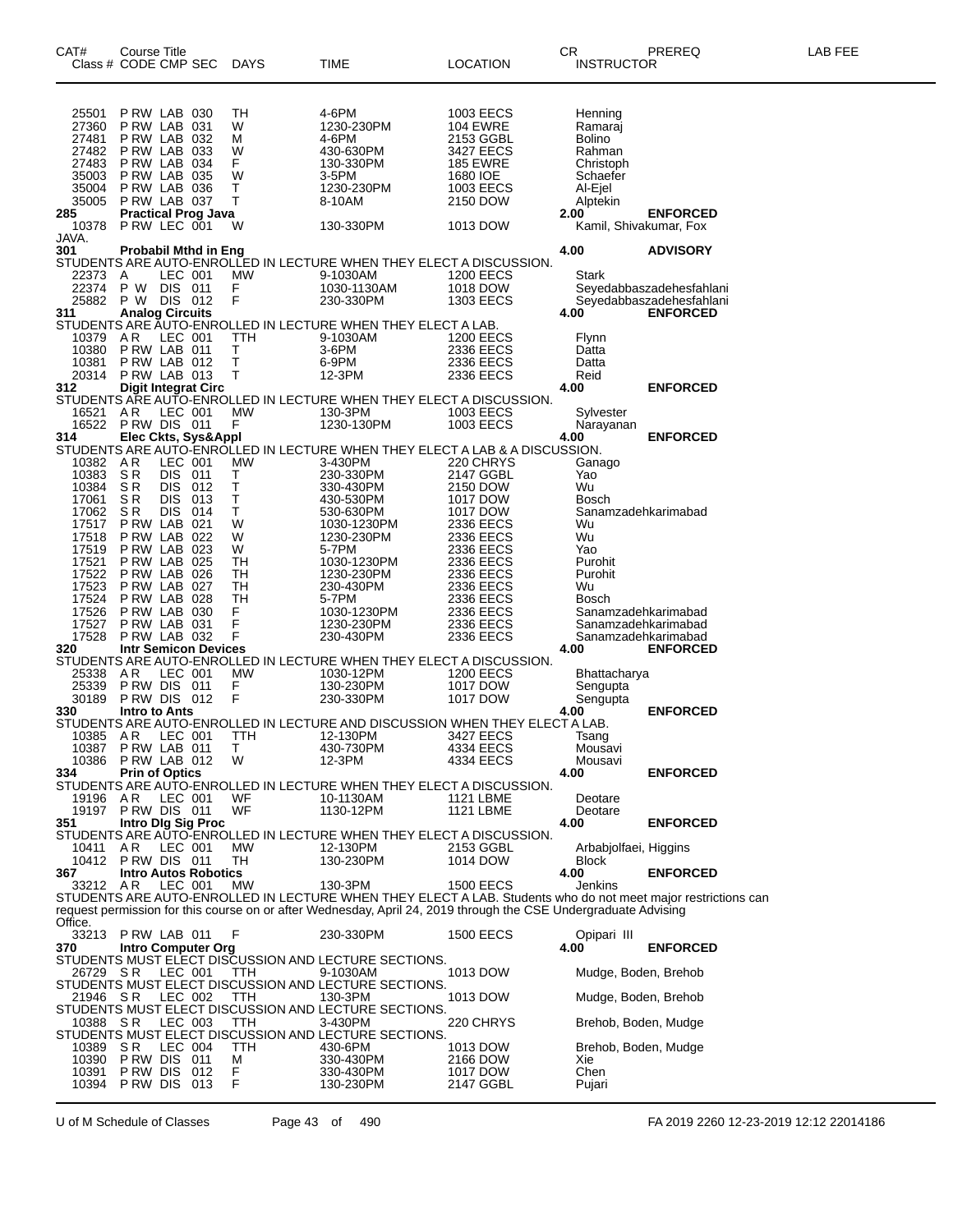| CAT#                                | Course Title<br>Class # CODE CMP SEC       |         |            | DAYS         | TIME                                                                                                             | <b>LOCATION</b>              | CR<br>PREREQ<br><b>INSTRUCTOR</b>                                                                                   | LAB FEE |
|-------------------------------------|--------------------------------------------|---------|------------|--------------|------------------------------------------------------------------------------------------------------------------|------------------------------|---------------------------------------------------------------------------------------------------------------------|---------|
| 10393                               | P RW DIS                                   |         | 014        | F            | 130-230PM                                                                                                        | 1006 DOW                     | Wu                                                                                                                  |         |
| 10392                               | P RW DIS                                   |         | 015        | F            | 230-330PM                                                                                                        | 1006 DOW                     | Saeed                                                                                                               |         |
| 10395<br>20174                      | P RW DIS<br>P RW DIS                       |         | 016<br>017 | F<br>М       | 1230-130PM<br>230-330PM                                                                                          | 1006 DOW<br>2166 DOW         | Satam<br>Miles                                                                                                      |         |
| 21948                               | P RW DIS                                   |         | 018        | F            | 1130-1230PM                                                                                                      | 3150 DOW                     | Xie                                                                                                                 |         |
| 21949                               | P RW DIS                                   |         | 019        | М            | 130-230PM                                                                                                        | 3150 DOW                     | Hwang                                                                                                               |         |
| 22672                               | P RW DIS                                   |         | 020        | М            | 430-530PM                                                                                                        | 2166 DOW                     | Jones                                                                                                               |         |
| 23179<br>23439                      | P RW DIS<br>P RW DIS                       |         | 021<br>022 | F<br>F       | 1030-1130AM<br>930-1030AM                                                                                        | 1005 DOW<br>1017 DOW         | Haye<br><b>Nie</b>                                                                                                  |         |
| 23440                               | P RW DIS                                   |         | 023        | М            | 5-6PM                                                                                                            | 1018 DOW                     | Jiang                                                                                                               |         |
| 25616                               | P RW DIS                                   |         | 024        | F            | 1030-1130AM                                                                                                      | 1006 DOW                     | Jin                                                                                                                 |         |
| 25649<br>27361                      | P RW DIS<br>PRW DIS 026                    |         | 025        | W<br>М       | 430-530PM<br>430-530PM                                                                                           | 1014 DOW<br><b>104 EWRE</b>  | Hamati<br>Subramaniam                                                                                               |         |
| 373                                 | <b>Intro Embed Sys Des</b>                 |         |            |              |                                                                                                                  |                              | 4.00<br><b>ENFORCED</b>                                                                                             |         |
|                                     |                                            |         |            |              | STUDENTS ARE AUTO-ENROLLED IN LECTURE WHEN THEY ELECT A LAB.                                                     |                              |                                                                                                                     |         |
| 10396                               | A R                                        | LEC 001 |            | МW           | 130-3PM                                                                                                          | 1005 DOW                     | Sample                                                                                                              |         |
| 10397<br>10398                      | PRW LAB 011<br>PRW LAB 012                 |         |            | T.<br>W      | 3-6PM<br>3-6PM                                                                                                   | 2334 EECS<br>2334 EECS       | Waier<br>Skillin                                                                                                    |         |
| 10399                               | PRW LAB 013                                |         |            | $\mathsf{T}$ | 630-930PM                                                                                                        | 2334 EECS                    | Subramanian, Nath                                                                                                   |         |
| 376                                 | <b>Foundatns Comp Sci</b>                  |         |            |              |                                                                                                                  |                              | 4.00<br><b>ENFORCED</b>                                                                                             |         |
|                                     |                                            |         |            |              | STUDENTS MUST ELECT DISCUSSION AND LECTURE SECTIONS.                                                             |                              |                                                                                                                     |         |
| 26728 SR                            |                                            | LEC 001 |            | MW           | 1030-12PM<br>STUDENTS MUST ELECT DISCUSSION AND LECTURE SECTIONS.                                                | <b>1500 EECS</b>             | Peikert                                                                                                             |         |
| 23883 SR                            |                                            | LEC 002 |            | МW           | 12-130PM                                                                                                         | <b>STAMPS</b>                | Volkovich                                                                                                           |         |
|                                     |                                            |         |            |              | STUDENTS MUST ELECT DISCUSSION AND LECTURE SECTIONS.                                                             |                              |                                                                                                                     |         |
| 22351<br>10423                      | S R<br>PRW DIS 011                         | LEC 003 |            | MW           | 3-430PM                                                                                                          | <b>1500 EECS</b><br>2150 DOW | <b>Bennett</b><br><b>Bakal</b>                                                                                      |         |
| 10424                               | P RW DIS                                   |         | 012        | TH<br>TН     | 230-330PM<br>1130-1230PM                                                                                         | <b>185 EWRE</b>              | Wang                                                                                                                |         |
| 21075                               | P RW DIS                                   |         | 013        | F.           | 130-230PM                                                                                                        | 2166 DOW                     | Kolisetty                                                                                                           |         |
| 21653                               | P RW DIS                                   |         | 014        | F.           | 230-330PM                                                                                                        | 2166 DOW                     | Gutmann                                                                                                             |         |
| 22388                               | P RW DIS                                   |         | 015        | TН           | 1230-130PM                                                                                                       | 1003 EECS                    | Robinson                                                                                                            |         |
| 24345<br>25618                      | P RW DIS<br>P RW DIS                       |         | 016<br>017 | F<br>F       | 1230-130PM<br>1130-1230PM                                                                                        | 1024 FXB<br>2150 DOW         | Ly<br>Manga                                                                                                         |         |
| 25619                               | P RW DIS                                   |         | 018        | F            | 230-330PM                                                                                                        | 1018 DOW                     | Luo                                                                                                                 |         |
| 27318                               | P RW DIS                                   |         | 019        | F            | 930-1030AM                                                                                                       | <b>104 EWRE</b>              | Pichardo                                                                                                            |         |
| 27319                               | PRW DIS                                    |         | 020        | F            | 1030-1130AM                                                                                                      | <b>104 EWRE</b>              | Le                                                                                                                  |         |
| 27320                               | P RW DIS                                   |         | 021        | TH           | 4-5PM                                                                                                            | <b>104 EWRE</b>              | Walrad                                                                                                              |         |
| 27321<br>27359                      | P RW DIS<br>PRW DIS 023                    |         | 022        | TН<br>F.     | 5-6PM<br>1230-130PM                                                                                              | <b>104 EWRE</b><br>2166 DOW  | Levesque<br><b>Ihm</b>                                                                                              |         |
| 29509                               | PRW DIS 024                                |         |            | <b>TH</b>    | $3-4PM$                                                                                                          | 1690 BEYSTER                 | Rojas Salvador                                                                                                      |         |
| 381                                 | <b>Obj-Orient Adv Prog</b>                 |         |            |              |                                                                                                                  |                              | 4.00<br><b>ENFORCED</b>                                                                                             |         |
|                                     |                                            |         |            |              |                                                                                                                  |                              | "Only declared Computer Science students, both CoE and LSA, and declared Computer Engineering students are eligible |         |
| to enroll in this course."          | 21651 PRW LEC 001                          |         |            | <b>TTH</b>   | 3-5PM                                                                                                            | 1014 DOW                     | Kieras, Hage                                                                                                        |         |
| 388                                 | <b>Intro Comp Security</b>                 |         |            |              |                                                                                                                  |                              | 4.00<br><b>ADVISORY, ENFORCED</b>                                                                                   |         |
|                                     |                                            |         |            |              |                                                                                                                  |                              | STUDENTS MUST ELECT LAB AND LECTURE SECTIONS. Students who do not meet major restrictions can request permission    |         |
|                                     |                                            |         |            | TTH          | for this course on or after Wednesday, April 24, 2019 through the CSE Undergraduate Advising Office.<br>12-130PM | 1109 FXB                     | Halderman, Honeyman                                                                                                 |         |
|                                     | 24139 SR LEC 001                           |         |            |              |                                                                                                                  |                              | STUDENTS MUST ELECT LAB AND LECTURE SECTIONS. Course will open to EE UG and ECE Grad who meet course prerequisites  |         |
| on Friday, April 19, 2019.          |                                            |         |            |              |                                                                                                                  |                              |                                                                                                                     |         |
| 22352 SR                            |                                            |         | LEC 002    | TTH          | 130-3PM                                                                                                          | 1670 BEYSTER                 | Honeyman, Halderman                                                                                                 |         |
|                                     |                                            |         |            |              |                                                                                                                  |                              | STUDENTS MUST ELECT LAB AND LECTURE SECTIONS. Course will open to EE UG and ECE Grad who meet course prerequisites  |         |
| on Friday, April 19, 2019.<br>25283 | SR.                                        |         | LEC 003    | TTH          | 430-6PM                                                                                                          | <b>1500 EECS</b>             | Halderman, Honeyman                                                                                                 |         |
| 22353                               | PRW LAB 011                                |         |            | F            | 230-330PM                                                                                                        | 2517 GGBL                    | Kim                                                                                                                 |         |
| 22389                               | PRW LAB 012                                |         |            | F            | 330-430PM                                                                                                        | 2517 GGBL                    | Edwards                                                                                                             |         |
| 24348                               | PRW LAB 013                                |         |            | F            | 430-530PM                                                                                                        | 2517 GGBL                    | Boerger                                                                                                             |         |
| 24473<br>22354                      | PRW LAB 014<br>PRW LAB 015                 |         |            | м<br>м       | 12-1PM<br>1-2PM                                                                                                  | 1620 BEYSTER<br>1620 BEYSTER | Sawhney                                                                                                             |         |
| 25449                               | PRW LAB 016                                |         |            | М            | $2-3PM$                                                                                                          | 1620 BEYSTER                 | <b>Brogren</b><br>El-Amir                                                                                           |         |
| 24346                               | PRW LAB 017                                |         |            | м            | 3-4PM                                                                                                            | 1620 BEYSTER                 | Froehlich                                                                                                           |         |
| 24347                               | PRW LAB 018                                |         |            | м            | 4-5PM                                                                                                            | 1620 BEYSTER                 | Ginsburg                                                                                                            |         |
| 25450                               | PRW LAB 019                                |         |            | м            | 5-6PM                                                                                                            | 1620 BEYSTER                 | Shenoy                                                                                                              |         |
| 398                                 | <b>Special Topics</b><br>32184 PRW LEC 001 |         |            | TTH          | 3-5PM                                                                                                            | <b>1200 EECS</b>             | <b>ADVISORY</b><br>1.00-4.00<br>Hamilton, Raistrick,                                                                |         |
|                                     |                                            |         |            |              |                                                                                                                  |                              | Hoekwater, Li                                                                                                       |         |
| Sys Design of a Search Engine       |                                            |         |            |              | restrictions can request permission for this course on or after Wednesday, April 24, 2019 through the CSE        |                              | "4 Credit Hours for Sec 001", Prerequisites for Lec 001: EECS 280 and EECS 281. Students who do not meet major      |         |
| Undergraduate Advising Office.      |                                            |         |            |              |                                                                                                                  |                              |                                                                                                                     |         |
|                                     |                                            |         |            |              | -------------------------------                                                                                  |                              |                                                                                                                     |         |
| 32690 A                             |                                            |         | LEC 002    | TH           | 3-5PM                                                                                                            | 4440 EECS                    | Gilchrist, Revzen, Abbot                                                                                            |         |
| Elec Eng Sys Des II                 |                                            |         |            |              |                                                                                                                  |                              | "3 Credit Hours for Lec 002 and Lab 021", Prerequisites for Lec 002 and Lab 021: EECS 298-1 (W19) or permission of  |         |
|                                     |                                            |         |            |              | instructor, at least 3 of 4 (215, 216, 230, 280), Co-requisite EECS: 4th of 4 (215, 216, 230, 280).              |                              |                                                                                                                     |         |
|                                     |                                            |         |            |              |                                                                                                                  |                              |                                                                                                                     |         |
|                                     | 25433 P W LEC 003                          |         |            | м            | 1030-12PM                                                                                                        | 4440 EECS                    | Angstadt                                                                                                            |         |
| Computing TA Practicum              |                                            |         |            |              | "1 Credit Hour for Sec 003", Prerequisites for Lec 003: permission of instructor.                                |                              |                                                                                                                     |         |
|                                     |                                            |         |            |              |                                                                                                                  |                              |                                                                                                                     |         |
|                                     |                                            |         |            |              |                                                                                                                  |                              |                                                                                                                     |         |
| U of M Schedule of Classes          |                                            |         |            |              | Page 44 of 490                                                                                                   |                              | FA 2019 2260 12-23-2019 12:12 22014186                                                                              |         |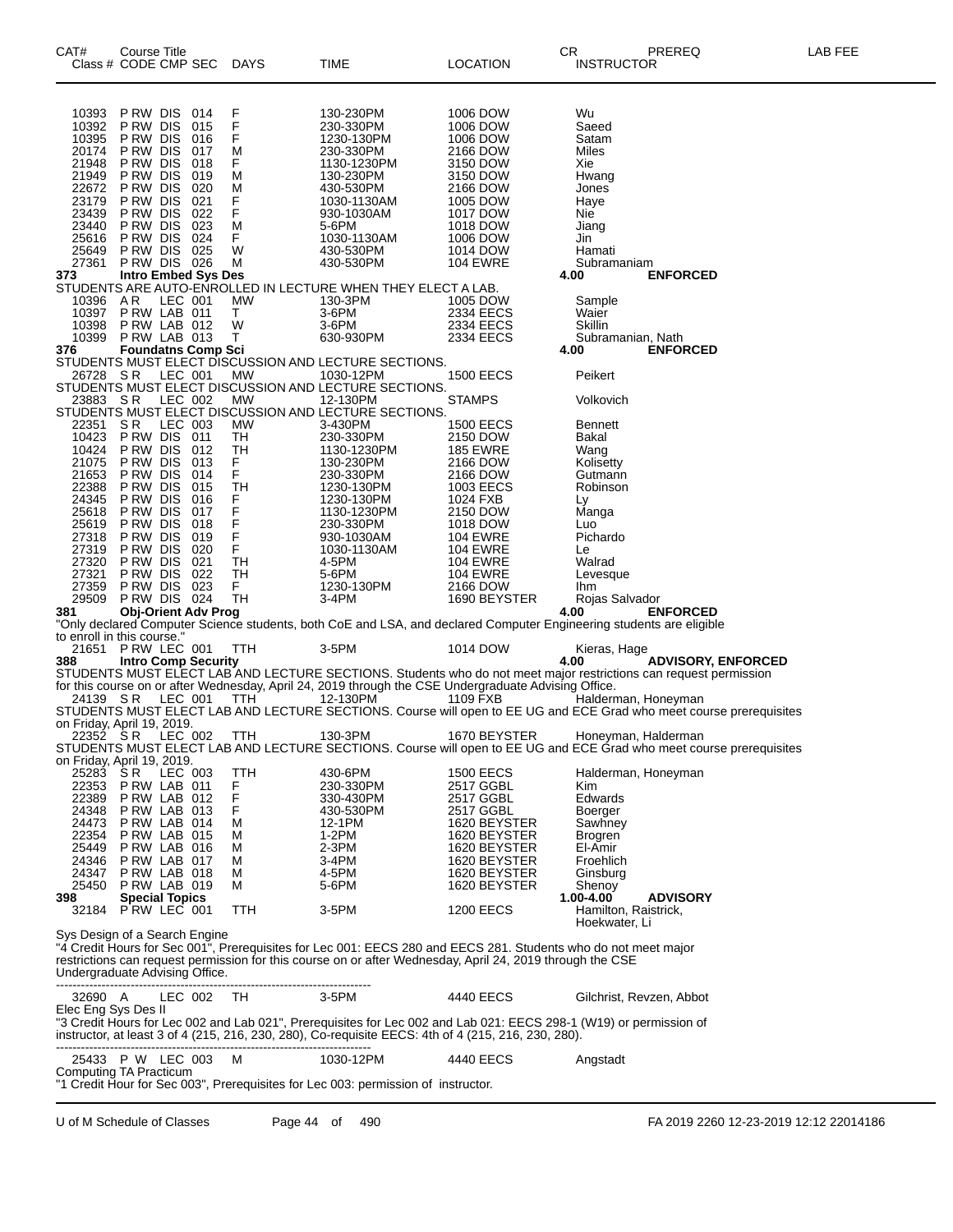| CAT#                       | <b>Course Title</b>  | Class # CODE CMP SEC DAYS                       |                                                              | TIME                                                                                                                                                                                                                      | <b>LOCATION</b>                      | CR<br><b>INSTRUCTOR</b>          | PREREQ                    | LAB FEE |
|----------------------------|----------------------|-------------------------------------------------|--------------------------------------------------------------|---------------------------------------------------------------------------------------------------------------------------------------------------------------------------------------------------------------------------|--------------------------------------|----------------------------------|---------------------------|---------|
| Elec Eng Sys Des II        |                      | 32691 P W LAB 021 T                             | $1-4PM$                                                      |                                                                                                                                                                                                                           | <b>1230 EECS</b>                     | Pierce                           |                           |         |
|                            |                      | Lab 398-21 will meet in EECS 1230.              |                                                              | "3 Credit Hours for Lec 002 and Lab 021", Prerequisites for Lec 002 and Lab 021: EECS 298-1 (W19) or permission of<br>instructor, at least 3 of 4 (215, 216, 230, 280), Co-requisite EECS: 4th of 4 (215, 216, 230, 280). |                                      |                                  |                           |         |
| 399                        |                      | <b>Directed Study</b><br>$IND +$                |                                                              | ARR                                                                                                                                                                                                                       | ARR                                  | 1.00-4.00                        | <b>ADVISORY</b>           |         |
| 402                        |                      | <b>Prog for Sci&amp;Eng</b>                     |                                                              |                                                                                                                                                                                                                           |                                      | 4.00                             | <b>ENFORCED</b>           |         |
| 27030                      | AR                   | LEC 001                                         | MF                                                           | STUDENTS ARE AUTO-ENROLLED IN LECTURE WHEN THEY ELECT A DISCUSSION.<br>4-530PM                                                                                                                                            | AUD C AH                             | Morgan, Dixon                    |                           |         |
|                            |                      | 29080 PRW DIS 011                               | T.                                                           | 1-2PM                                                                                                                                                                                                                     | 1230 USB                             | Wolfgram                         |                           |         |
| 409                        |                      | 29082 PRW DIS 012<br>Data Science Sem           | TH                                                           | 4-5PM                                                                                                                                                                                                                     | ARR                                  | Basgall<br>1.00                  |                           |         |
|                            |                      | 29985 P W SEM 001                               | M                                                            | 330-430PM                                                                                                                                                                                                                 | ARR                                  | Jagadish                         |                           |         |
|                            |                      |                                                 |                                                              | Students seeking an override must apply for such through the CSE Override System at:                                                                                                                                      |                                      |                                  |                           |         |
| 411                        | M-Wave Circ I        |                                                 |                                                              | https://deptapps.engin.umich.edu/cse/override. This class will be meeting in Weiser 1010.                                                                                                                                 |                                      | 4.00                             | <b>ENFORCED</b>           |         |
|                            |                      |                                                 |                                                              | STUDENTS ARE AUTO-ENROLLED IN LECTURE WHEN THEY ELECT A LAB.                                                                                                                                                              |                                      |                                  |                           |         |
| 10404<br>10407             | AR                   | LEC 001<br>PRW LAB 011                          | <b>TTH</b><br>M                                              | 3-430PM<br>530-830PM                                                                                                                                                                                                      | 2166 DOW<br>3341 EECS                | Mortazawi<br>Peng                |                           |         |
| 10405                      |                      | PRW LAB 012                                     | TH                                                           | 530-000.<br>9-12PM<br>- 12.930PM                                                                                                                                                                                          | 3341 EECS                            | Nam                              |                           |         |
| 17548                      |                      | PRW LAB 013                                     | TH                                                           | 530-830PM                                                                                                                                                                                                                 | 3341 EECS                            | Nam                              |                           |         |
| 413                        |                      | 22682 PRW LAB 014<br><b>Monolith Ampl Circ</b>  | W                                                            | 530-830PM                                                                                                                                                                                                                 | 3341 EECS                            | Peng<br>4.00                     | <b>ENFORCED</b>           |         |
|                            |                      |                                                 |                                                              | STUDENTS ARE AUTO-ENROLLED IN LECTURE WHEN THEY ELECT A LAB.                                                                                                                                                              |                                      |                                  |                           |         |
| 16593 A R<br>16665         |                      | LEC 001                                         | МW                                                           | 1130-1PM<br>6-9PM                                                                                                                                                                                                         | <b>1311 EECS</b><br>ARR              | Afshari, Shukla<br>Tavakoli Taba |                           |         |
| 16666                      |                      | PRW LAB 011<br>PRW LAB 012                      | M<br>$\top$                                                  | $3-6$ PM                                                                                                                                                                                                                  | ARR                                  | Tavakoli Taba                    |                           |         |
|                            |                      | 21264 PRW LAB 013                               | W                                                            | 6-9PM                                                                                                                                                                                                                     | ARR                                  | Tavakoli Taba                    |                           |         |
| 414                        |                      | <b>Intro to MEMS</b>                            |                                                              | STUDENTS ARE AUTO-ENROLLED IN LECTURE WHEN THEY ELECT A DISCUSSION.                                                                                                                                                       |                                      | 4.00                             | <b>ENFORCED</b>           |         |
| 16132 AR                   |                      | LEC 001                                         | TTH                                                          | 130-3PM                                                                                                                                                                                                                   | 151 CHRYS                            | Najafi                           |                           |         |
|                            |                      | 16133 PRW DIS 011                               | F                                                            | 130-230PM                                                                                                                                                                                                                 | 151 CHRYS                            | Singh                            |                           |         |
| 16295 PR                   |                      | LEC 881                                         | "Section 881 is for distance learning students only."<br>TTH | 130-3PM                                                                                                                                                                                                                   | ARR                                  | Najafi, Singh                    |                           |         |
| 417                        |                      | <b>Electrical Biophys</b>                       |                                                              |                                                                                                                                                                                                                           |                                      | 4.00                             | <b>ADVISORY, ENFORCED</b> |         |
| 25004<br>418               |                      | P RW LEC 001<br><b>Power Electronics</b>        | <b>TTH</b>                                                   | 10-12PM                                                                                                                                                                                                                   | 1024 FXB                             | Lempka, Shimoun, Vora<br>4.00    | <b>ENFORCED</b>           |         |
|                            |                      |                                                 |                                                              | STUDENTS ARE AUTO-ENROLLED IN LECTURE WHEN THEY ELECT A LAB.                                                                                                                                                              |                                      |                                  |                           |         |
| 20955                      | AR.                  | LEC 001                                         | МW                                                           | 3-430PM                                                                                                                                                                                                                   | 1003 EECS                            | Avestruz                         |                           |         |
| 421                        |                      | 20956 PRW LAB 011<br><b>Prop of Transistors</b> | TH                                                           | $3-6$ PM                                                                                                                                                                                                                  | 3437 EECS                            | Sarin<br>4.00                    | <b>ADVISORY, ENFORCED</b> |         |
|                            |                      |                                                 |                                                              | STUDENTS ARE AUTO-ENROLLED IN LECTURE WHEN THEY ELECT A DISCUSSION.                                                                                                                                                       |                                      |                                  |                           |         |
| 10408 AR                   |                      | LEC 001<br>17932 PRW DIS 011                    | МW<br>MW                                                     | 930-11AM<br>11-1130AM                                                                                                                                                                                                     | <b>1012 EECS</b><br><b>1012 EECS</b> | Ahmadi<br>Ahmadi                 |                           |         |
| 423                        |                      | Sol State Dev Lab                               |                                                              |                                                                                                                                                                                                                           |                                      | 4.00                             | <b>ENFORCED</b>           |         |
|                            |                      |                                                 |                                                              | STUDENTS ARE AUTO-ENROLLED IN LECTURE WHEN THEY ELECT A LAB.                                                                                                                                                              |                                      |                                  |                           |         |
| 18524 AR<br>18525          |                      | LEC 001<br>PRW LAB 011                          | TTH<br>T.                                                    | 1030-12PM<br>1230-330PM                                                                                                                                                                                                   | 1012 EECS<br><b>EECS LNF</b>         | Kanicki<br>Ricker                |                           |         |
| 18528                      |                      | PRW LAB 012                                     | W                                                            | 9-12PM                                                                                                                                                                                                                    | <b>EECS LNF</b>                      | Ricker                           |                           |         |
| 18529                      |                      | 18530 P RW LAB 013<br>PRW LAB 014               | F.<br>TH.                                                    | 9-12PM<br>1230-330PM                                                                                                                                                                                                      | <b>EECS LNF</b><br><b>EECS LNF</b>   | Ricker<br>Ricker                 |                           |         |
| 427                        | <b>VLSI Design I</b> |                                                 |                                                              |                                                                                                                                                                                                                           |                                      | 4.00                             | <b>ENFORCED</b>           |         |
|                            |                      |                                                 |                                                              | STUDENTS ARE AUTO-ENROLLED IN LECTURE WHEN THEY ELECT A LAB. When the class is full, to request an override, a                                                                                                            |                                      |                                  |                           |         |
|                            |                      |                                                 | https://deptapps.engin.umich.edu/ece/override.               | waitlisted student must submit a request to the ECE Override System at                                                                                                                                                    |                                      |                                  |                           |         |
| 10409 AR                   |                      | LEC 001                                         | MW                                                           | 130-3PM                                                                                                                                                                                                                   | <b>1311 EECS</b>                     | Zhang                            |                           |         |
| 428                        |                      | 10410 P RW LAB 011<br><b>Quant Nano Tech</b>    | T.                                                           | 530-630PM                                                                                                                                                                                                                 | 1014 DOW                             | Chen<br>3.00                     | <b>ADVISORY</b>           |         |
| 30079                      |                      | P W LEC 001                                     | <b>TTH</b>                                                   | 9-1030AM                                                                                                                                                                                                                  | 1003 EECS                            | Steel                            |                           |         |
| 434.                       |                      | <b>Princ of Photonics</b>                       |                                                              |                                                                                                                                                                                                                           |                                      | 4.00                             | <b>ENFORCED</b>           |         |
| 22989 AR                   |                      | LEC 001                                         | <b>MW</b>                                                    | STUDENTS ARE AUTO-ENROLLED IN LECTURE WHEN THEY ELECT A DISCUSSION.<br>330-5PM                                                                                                                                            | 1012 EECS                            | Rand                             |                           |         |
| 22990                      |                      | PRW DIS 011                                     | МW                                                           | 5-530PM                                                                                                                                                                                                                   | <b>1012 EECS</b>                     | Rand                             |                           |         |
| 438                        |                      | <b>Adv Lasers Lab</b>                           |                                                              | STUDENTS ARE AUTO-ENROLLED IN LECTURE WHEN THEY ELECT A LAB. Lec will meet in room 6116 ERB1.                                                                                                                             |                                      | 4.00                             | <b>ADVISORY, ENFORCED</b> |         |
| 27025 AR                   |                      | LEC 001                                         | WF                                                           | 12-1PM                                                                                                                                                                                                                    | ARR                                  | Deotare                          |                           |         |
|                            |                      | 27027 PRW LAB 011                               | W                                                            | 130-530PM                                                                                                                                                                                                                 | ARR                                  | Deotare                          |                           |         |
| Lab will meet in ERB 1115. |                      | 27028 P RW LAB 012                              | TH                                                           | 130-530PM                                                                                                                                                                                                                 | ARR                                  | Deotare                          |                           |         |
| Lab will meet in ERB 1115. |                      |                                                 |                                                              |                                                                                                                                                                                                                           |                                      |                                  |                           |         |
| 441                        |                      | <b>Mbl App Dev Entrprnr</b>                     |                                                              |                                                                                                                                                                                                                           |                                      | 4.00                             | <b>ENFORCED</b>           |         |
|                            |                      |                                                 | Prerequisites : Senior standing or above (CS Major).         | Only CS-Eng and CS-LSA UGs are able to enroll in this course, or wait list, if the course is full.                                                                                                                        |                                      |                                  |                           |         |
| 21195 AR                   |                      | LEC 001                                         | <b>MW</b>                                                    | 3-430PM                                                                                                                                                                                                                   | 1121 LBME                            | Soloway                          |                           |         |
|                            |                      |                                                 | Prerequisites : Senior standing or above (CS Major).         | Only CS-Eng and CS-LSA UGs are able to enroll in this course, or wait list, if the course is full.                                                                                                                        |                                      |                                  |                           |         |
| 23073 AR                   |                      | LEC 002                                         | <b>MW</b>                                                    | 430-6PM                                                                                                                                                                                                                   | 1121 LBME                            | Soloway                          |                           |         |
|                            |                      |                                                 |                                                              |                                                                                                                                                                                                                           |                                      |                                  |                           |         |

U of M Schedule of Classes Page 45 of 490 FA 2019 2260 12-23-2019 12:12 22014186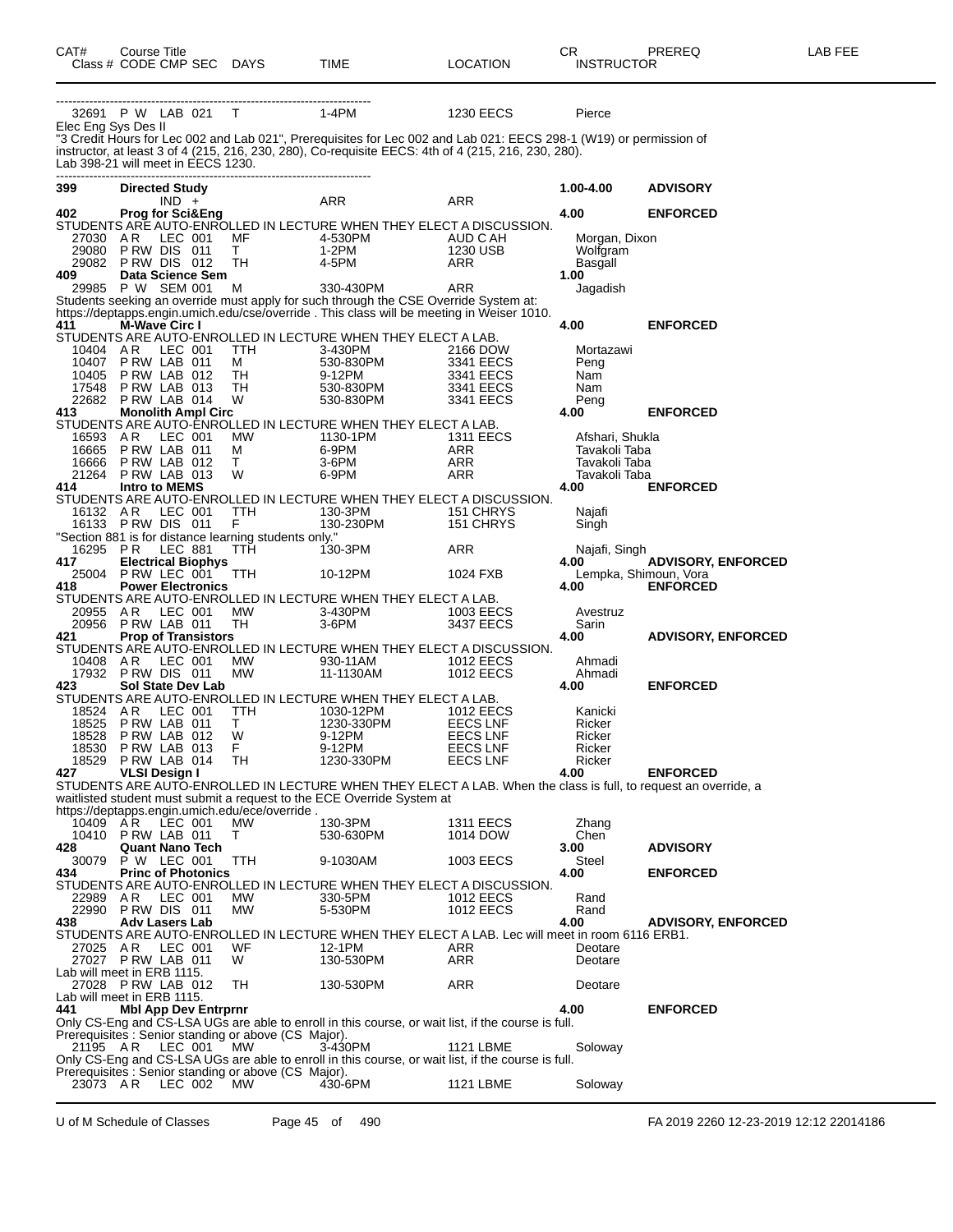| CAT#              | Course Title | Class # CODE CMP SEC                     | DAYS                                                        | <b>TIME</b>                                                                                                                                                                                      | <b>LOCATION</b>               | CR.<br><b>INSTRUCTOR</b>  | PREREQ                                                                                                                                           | LAB FEE |
|-------------------|--------------|------------------------------------------|-------------------------------------------------------------|--------------------------------------------------------------------------------------------------------------------------------------------------------------------------------------------------|-------------------------------|---------------------------|--------------------------------------------------------------------------------------------------------------------------------------------------|---------|
|                   |              |                                          | Prerequisites : Senior standing or above (CS Major).        | Only CS-Eng and CS-LSA UGs are able to enroll in this course, or wait list, if the course is full.                                                                                               |                               |                           |                                                                                                                                                  |         |
| 27109 AR          |              | LEC 003                                  | <b>TTH</b>                                                  | 1030-12PM                                                                                                                                                                                        | <b>1311 EECS</b>              | Jamin                     |                                                                                                                                                  |         |
|                   |              |                                          |                                                             | Only CS-Eng and CS-LSA UGs are able to enroll in this course, or wait list, if the course is full.                                                                                               |                               |                           |                                                                                                                                                  |         |
| 33139 AR          |              | LEC 004                                  | Prerequisites : Senior standing or above (CS Major).<br>TTH | 1030-12PM                                                                                                                                                                                        | <b>1311 EECS</b>              | Jamin                     |                                                                                                                                                  |         |
| 27088             |              | PRW DIS 011                              | F                                                           | 1030-1130AM                                                                                                                                                                                      | 2147 GGBL                     | Lu                        |                                                                                                                                                  |         |
| 27089             |              | PRW DIS 021                              | F                                                           | 1130-1230PM                                                                                                                                                                                      | 2147 GGBL                     | Lu                        |                                                                                                                                                  |         |
| 27111             |              | PRW DIS 031                              | F<br>F                                                      | 10-11AM                                                                                                                                                                                          | 133 CHRYS                     | Pi                        |                                                                                                                                                  |         |
| 27110<br>442      |              | PRW DIS 041<br><b>Computer Vision</b>    |                                                             | 11-12PM                                                                                                                                                                                          | 133 CHRYS                     | Pi<br>4.00                | <b>ENFORCED</b>                                                                                                                                  |         |
|                   |              |                                          |                                                             |                                                                                                                                                                                                  |                               |                           | STUDENTS ARE AUTO-ENROLLED IN LECTURE WHEN THEY ELECT A DISCUSSION. Graduate student can request an override at CSE                              |         |
|                   |              |                                          |                                                             | Override System at https://deptapps.engin.umich.edu/cse/override . Instructor will approve few overrides.                                                                                        |                               |                           |                                                                                                                                                  |         |
| 19329 AR          |              | LEC 001<br>19330 PRW DIS 011             | MW<br>F                                                     | 530-7PM<br>1230-130PM                                                                                                                                                                            | 1571 GGBL<br>1012 FXB         | Fouhey, El Banani<br>Fu   |                                                                                                                                                  |         |
| 25718             |              | PRW DIS 012                              | F.                                                          | 1030-1130AM                                                                                                                                                                                      | <b>1200 EECS</b>              | Feng                      |                                                                                                                                                  |         |
|                   |              | 32902 PRW DIS 013                        | TH                                                          | 4-5PM                                                                                                                                                                                            | 1018 DOW                      | Dong                      |                                                                                                                                                  |         |
| 443               |              | <b>Senior ThesisL</b>                    |                                                             | To enroll in EECS 443, a student must have had their CS-LSA Honors Thesis application approved by a Faculty Mentor                                                                               |                               | 3.00                      | <b>ENFORCED</b>                                                                                                                                  |         |
|                   |              |                                          |                                                             | and the CS-LSA CPA. Paperwork can be obtained from the CSE Undergraduate Advising Office, 2808 Beyster Bldg. Once                                                                                |                               |                           |                                                                                                                                                  |         |
|                   |              |                                          |                                                             | approved, a course permission will be issued to a student under their faculty mentor's section number.                                                                                           |                               |                           |                                                                                                                                                  |         |
| 444               | IR           | $IND +$<br><b>Analys Soc Networks</b>    |                                                             | ARR                                                                                                                                                                                              | ARR                           | 4.00                      | <b>ENFORCED</b>                                                                                                                                  |         |
|                   |              |                                          |                                                             | STUDENTS ARÉ AUTO-ENROLLED IN LECTURE WHEN THEY ELECT A DISCUSSION.                                                                                                                              |                               |                           |                                                                                                                                                  |         |
| 29585 AR          |              | LEC 001                                  | МW                                                          | 12-130PM                                                                                                                                                                                         | <b>185 EWRE</b>               | Subramanian               |                                                                                                                                                  |         |
| 445               |              | 29586 PRW DIS 011<br>Intro Machine Learn | F                                                           | 1-2PM                                                                                                                                                                                            | <b>1012 EECS</b>              | Vial<br>4.00              | <b>ADVISORY, ENFORCED</b>                                                                                                                        |         |
|                   |              |                                          |                                                             |                                                                                                                                                                                                  |                               |                           | STUDENTS ARE AUTO-ENROLLED IN LECTURE WHEN THEY ELECT A DISCUSSION. Undergrads only. Undergrads who do not meet                                  |         |
|                   |              |                                          |                                                             | major restrictions can request permission for this course on or after Wednesday, April 24, 2019 through the CSE                                                                                  |                               |                           |                                                                                                                                                  |         |
|                   |              | Undergraduate Advising Office.           |                                                             |                                                                                                                                                                                                  |                               |                           |                                                                                                                                                  |         |
| 32499 SR          |              | LEC 001                                  | MW                                                          | 12-130PM                                                                                                                                                                                         | 220 CHRYS                     | Kutty                     | STUDENTS ARE AUTO-ENROLLED IN LECTURE WHEN THEY ELECT A DISCUSSION. Undergrads only. Course will open to EE UG who                               |         |
|                   |              |                                          | meet course prerequisites on Friday, April 19, 2019.        |                                                                                                                                                                                                  |                               |                           |                                                                                                                                                  |         |
| 31690             | S R          | LEC 002                                  | МW                                                          | 2-330PM                                                                                                                                                                                          | 2505 GGBL                     | Kutty                     |                                                                                                                                                  |         |
| 22528<br>24349    |              | PRW DIS 011<br>PRW DIS 012               | F.<br>TH                                                    | 1130-1230PM<br>430-530PM                                                                                                                                                                         | 1006 DOW<br>1017 DOW          | Huang, Skinner<br>Yi      |                                                                                                                                                  |         |
| 24350             |              | PRW DIS 013                              | F.                                                          | 130-230PM                                                                                                                                                                                        | <b>1303 EECS</b>              | Zheng                     |                                                                                                                                                  |         |
| 29510             | P RW DIS     | 014                                      | F                                                           | 1230-130PM                                                                                                                                                                                       | <b>104 EWRE</b>               | Dakov                     |                                                                                                                                                  |         |
| 29511             |              | PRW DIS 015<br>PRW DIS 016               | F.                                                          | 230-330PM                                                                                                                                                                                        | <b>1311 EECS</b>              | Koenig                    |                                                                                                                                                  |         |
| 29512<br>32916    |              | PRW DIS 017                              | TH<br>TH                                                    | 1230-130PM<br>5-6PM                                                                                                                                                                              | <b>104 EWRE</b><br>1018 DOW   | Kim<br>Shi                |                                                                                                                                                  |         |
| 452               |              | <b>DSP Design Lab</b>                    |                                                             |                                                                                                                                                                                                  |                               | 4.00                      | <b>ENFORCED</b>                                                                                                                                  |         |
|                   |              |                                          |                                                             | STUDENTS ARE AUTO-ENROLLED IN LECTURE WHEN THEY ELECT A LAB.                                                                                                                                     |                               |                           |                                                                                                                                                  |         |
| 10413 AR<br>10414 |              | LEC 001<br>PRW LAB 011                   | TTH<br>W                                                    | 1030-12PM<br>330-630PM                                                                                                                                                                           | 1005 DOW<br>4341 EECS         | Wakefield<br>Nichanametla |                                                                                                                                                  |         |
| 16037             |              | PRW LAB 012                              | <b>TH</b>                                                   | 330-630PM                                                                                                                                                                                        | 4341 EECS                     | Nichanametla              |                                                                                                                                                  |         |
| 17032             | PR.          | LAB 014                                  | T.                                                          | 330-630PM                                                                                                                                                                                        | 4341 EECS                     |                           |                                                                                                                                                  |         |
| 455               |              | <b>Wireless Comm Sys</b>                 |                                                             | STUDENTS ARE AUTO-ENROLLED IN LECTURE WHEN THEY ELECT A DISCUSSION.                                                                                                                              |                               | 4.00                      | <b>ENFORCED</b>                                                                                                                                  |         |
| 10416 AR          |              | LEC 001                                  | MW                                                          | 430-6PM                                                                                                                                                                                          | 2147 GGBL                     | Stark                     |                                                                                                                                                  |         |
|                   |              | 19191 PRW DIS 011                        | F                                                           | 930-1030AM                                                                                                                                                                                       | <b>1200 EECS</b>              | Stark                     |                                                                                                                                                  |         |
| 458<br>10417      | ADR          | <b>Biomed Instrum Des</b><br>LEC 001     | М                                                           | 4-6PM                                                                                                                                                                                            | 1013 DOW                      | 4.00<br>Claflin, Fan      | <b>ADVISORY, ENFORCED</b>                                                                                                                        |         |
| 10418             | PDR.         | LAB 002                                  | TTH                                                         | 230-530PM                                                                                                                                                                                        | 1105 LBME                     |                           | Claflin, Fan, Grant, Gupta                                                                                                                       |         |
| 10419             | PDR.         | LAB 003                                  | TTH                                                         | 630-930PM                                                                                                                                                                                        | 1105 LBME                     | Fan, Claflin, Alhalabi,   |                                                                                                                                                  |         |
| 16525             |              | PDR LAB 004                              | TTH                                                         | 930-1230PM                                                                                                                                                                                       | 1105 LBME                     | Palandira Muthanna        | Claflin, Fan, Grant, Kuyawa                                                                                                                      |         |
| 19278             |              | PDR LAB 005                              | МW                                                          | 630-930PM                                                                                                                                                                                        | <b>1105 LBME</b>              |                           | Fan, Claflin, Alhalabi, Liu                                                                                                                      |         |
| 460               |              | <b>Con Sys Anlys&amp;Des</b>             |                                                             |                                                                                                                                                                                                  |                               | 4.00                      | <b>ENFORCED</b>                                                                                                                                  |         |
|                   |              |                                          |                                                             | STUDENTS ARE AUTO-ENROLLED IN LECTURE WHEN THEY ELECT A DISCUSSION.                                                                                                                              |                               |                           |                                                                                                                                                  |         |
| 10420 AR          |              | LEC 001<br>17438 P RW DIS 011            | МW<br>т                                                     | 130-3PM<br>5-6PM                                                                                                                                                                                 | 1303 EECS<br><b>1311 EECS</b> | Meerkov<br>Jiang          |                                                                                                                                                  |         |
| 461               |              | <b>Embedded Control</b>                  |                                                             |                                                                                                                                                                                                  |                               | 4.00                      | <b>ENFORCED</b>                                                                                                                                  |         |
|                   |              |                                          |                                                             |                                                                                                                                                                                                  |                               |                           | STUDENTS ARE AUTO-ENROLLED IN LECTURE WHEN THEY ELECT A LAB. Students seeking an override must apply for such                                    |         |
|                   |              |                                          |                                                             | through the ECE Override System at https://deptapps.engin.umich.edu/ece/override. This includes waitlisted EECS<br>students, as well as non EECS students who are not eligible for the waitlist. |                               |                           |                                                                                                                                                  |         |
| 16145 AR          |              | LEC 001                                  | TTH                                                         | 12-130PM                                                                                                                                                                                         | <b>1500 EECS</b>              | Freudenberg               |                                                                                                                                                  |         |
| 16146             |              | PRW LAB 011                              | TН                                                          | 8-11AM                                                                                                                                                                                           | 4342 EECS                     | Salley                    |                                                                                                                                                  |         |
| 16973             |              | PRW LAB 012                              | м                                                           | 3-6PM                                                                                                                                                                                            | 4342 EECS                     | Menge                     |                                                                                                                                                  |         |
| 16974<br>16994    |              | PRW LAB 013<br>PRW LAB 014               | T.<br>W                                                     | 2-5PM<br>10-1PM                                                                                                                                                                                  | 4342 EECS<br>4342 EECS        | Menge<br>Maurice          |                                                                                                                                                  |         |
| 17679             |              | PRW LAB 015                              | TH                                                          | 2-5PM                                                                                                                                                                                            | 4342 EECS                     | Dreisbach                 |                                                                                                                                                  |         |
| 21991             |              | PRW LAB 016                              | W                                                           | 3-6PM                                                                                                                                                                                            | 4342 EECS                     | Young                     |                                                                                                                                                  |         |
| 27280<br>27281    |              | PRW LAB 017<br>PRW LAB 018               | Τ<br>F                                                      | 8-11AM<br>12-3PM                                                                                                                                                                                 | 4342 EECS<br>4342 EECS        | Salley<br>Dreisbach       |                                                                                                                                                  |         |
| 463               |              | <b>Power Sys Deg&amp;Oper</b>            |                                                             |                                                                                                                                                                                                  |                               | 4.00                      | <b>ENFORCED</b>                                                                                                                                  |         |
| 24314             |              | P RW LEC 001                             | TTH                                                         | 830-1030AM                                                                                                                                                                                       | <b>1311 EECS</b>              | Hiskens                   |                                                                                                                                                  |         |
| 467               |              | <b>Autonomous Robotics</b>               |                                                             |                                                                                                                                                                                                  |                               | 4.00                      | <b>ADVISORY, ENFORCED</b><br>STUDENTS ARE AUTO-ENROLLED IN LECTURE WHEN THEY ELECT A LABORATORY. Students who do not meet major restrictions can |         |
|                   |              |                                          |                                                             |                                                                                                                                                                                                  |                               |                           |                                                                                                                                                  |         |

U of M Schedule of Classes Page 46 of 490 FA 2019 2260 12-23-2019 12:12 22014186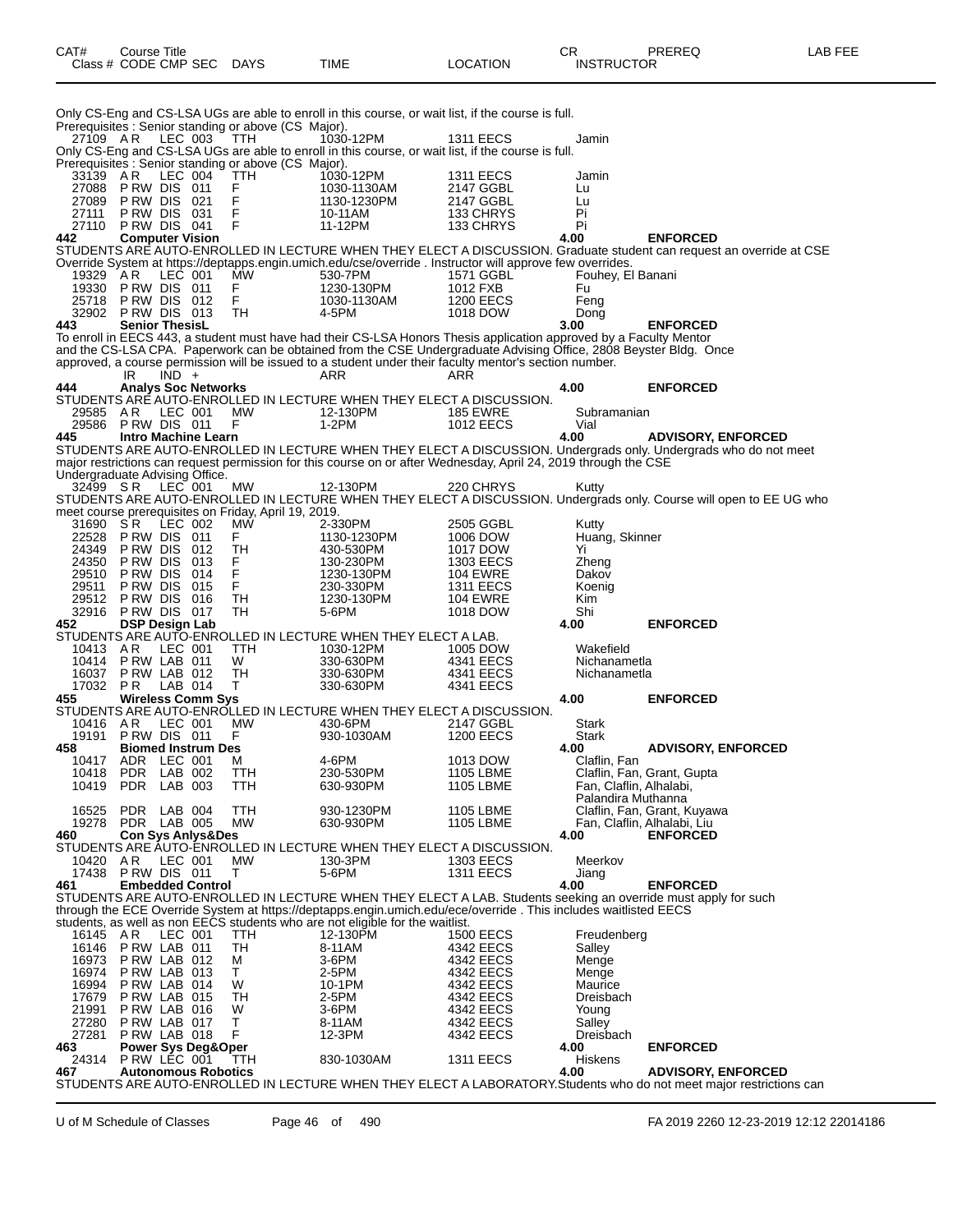| CAT#                                   | Course Title<br>Class # CODE CMP SEC |                               |            | DAYS          | TIME                                                                                                            | LOCATION               | CR<br><b>INSTRUCTOR</b> | PREREQ                                                                                                                                 | LAB FEE |
|----------------------------------------|--------------------------------------|-------------------------------|------------|---------------|-----------------------------------------------------------------------------------------------------------------|------------------------|-------------------------|----------------------------------------------------------------------------------------------------------------------------------------|---------|
| Office.                                |                                      |                               |            |               | request permission for this course on or after Wednesday, April 24, 2019 through the CSE Undergraduate Advising |                        |                         |                                                                                                                                        |         |
| 29110 AR                               |                                      | LEC 001                       |            | МW            | 9-1030AM                                                                                                        | 1690 BEYSTER           | Kuipers                 |                                                                                                                                        |         |
| LAB 011 will meet in SRB 429.<br>29111 |                                      | PRW LAB 011                   |            | F             | 12-1PM                                                                                                          | ARR                    | Ge                      |                                                                                                                                        |         |
| 33003                                  | PRW LAB 012                          |                               |            | F             | 1-2PM                                                                                                           | ARR                    | Ge                      |                                                                                                                                        |         |
| 470                                    |                                      | <b>Comp Architec</b>          |            |               | STUDENTS ARE AUTO-ENROLLED IN LECTURE WHEN THEY ELECT A LAB.                                                    |                        | 4.00                    | <b>ENFORCED</b>                                                                                                                        |         |
| 10421                                  | AR                                   | LEC 001                       |            | МW            | 3-430PM                                                                                                         | <b>1200 EECS</b>       | Dreslinski Jr           |                                                                                                                                        |         |
| 10422                                  |                                      | PRW LAB 011                   |            | F             | 10-12PM                                                                                                         | ARR                    | Feng, Liu               |                                                                                                                                        |         |
| 16609<br>30061                         | PRW LAB 013                          | PRW LAB 012                   |            | F<br>TH       | 1230-230PM<br>430-630PM                                                                                         | ARR<br>ARR             | Liu, Feng<br>Feng, Liu  |                                                                                                                                        |         |
| 473                                    |                                      | <b>Adv Embedded Sys</b>       |            |               |                                                                                                                 |                        | 4.00                    | <b>ENFORCED</b>                                                                                                                        |         |
| 23222 AR                               |                                      | LEC 001                       |            | TTH           | STUDENTS ARE AUTO-ENROLLED IN LECTURE WHEN THEY ELECT A LAB.<br>1030-12PM                                       | <b>1200 EECS</b>       | <b>Brehob</b>           |                                                                                                                                        |         |
| 23223                                  |                                      | PRW LAB 011                   |            | TH            | 3-6PM                                                                                                           | 2334 EECS              |                         | Winship, Gangwani, Smith                                                                                                               |         |
| 23224<br>23373                         | PRW LAB 013                          | PRW LAB 012                   |            | F.<br>W       | 9-12PM<br>630-930PM                                                                                             | 2334 EECS<br>2334 EECS |                         | Smith, Winship, Gangwani<br>Smith, Gangwani, Winship                                                                                   |         |
|                                        | 29969 P RW LAB 014                   |                               |            | м             | 3-6PM                                                                                                           | 2334 EECS              |                         | Smith, Gangwani, Winship                                                                                                               |         |
| 477                                    |                                      | <b>Intro to Algorithms</b>    |            |               |                                                                                                                 |                        | 4.00                    | <b>ENFORCED</b><br>STUDENTS ARE AUTO-ENROLLED IN LECTURE WHEN THEY ELECT A DISCUSSION. Students who do not meet major restrictions can |         |
|                                        |                                      |                               |            |               | request permission for this course on or after Wednesday, April 24, 2019 through the CSE Undergraduate Advising |                        |                         |                                                                                                                                        |         |
| Office.                                |                                      |                               |            |               |                                                                                                                 |                        |                         |                                                                                                                                        |         |
| 22347 AR<br>22348                      |                                      | LEC 001<br>PRW DIS 011        |            | TTH<br>F      | 12-130PM<br>930-1030AM                                                                                          | 1014 DOW<br>1006 DOW   | Pettie<br>Huang         |                                                                                                                                        |         |
|                                        | 23705 PRW DIS 012                    |                               |            | F             | 1130-1230PM                                                                                                     | 1014 DOW               | Shi                     |                                                                                                                                        |         |
| 481                                    |                                      | <b>Software Engin</b>         |            |               |                                                                                                                 |                        | 4.00                    | <b>ENFORCED</b><br>STUDENTS ARE AUTO-ENROLLED IN LECTURE WHEN THEY ELECT A DISCUSSION. Students who do not meet major restrictions can |         |
|                                        |                                      |                               |            |               | request permission for this course on or after Wednesday, April 24, 2019 through the CSE Undergraduate Advising |                        |                         |                                                                                                                                        |         |
| Office.<br>31726 AR                    |                                      | LEC 001                       |            | TTH           | 530-7PM                                                                                                         | 1571 GGBL              | Weimer, Krueger         |                                                                                                                                        |         |
| 31727                                  |                                      | PRW DIS 011                   |            | F             | 930-1030AM                                                                                                      | 2153 GGBL              | Benge                   |                                                                                                                                        |         |
| 31728<br>31729                         |                                      | PRW DIS 012<br>PRW DIS 013    |            | $\frac{F}{F}$ | 1130-1230PM<br>1230-130PM                                                                                       | 2153 GGBL<br>2153 GGBL | Holoday                 |                                                                                                                                        |         |
| 32926                                  | PRW DIS 014                          |                               |            | F             | 230-330PM                                                                                                       | 1005 DOW               | Benge<br>Holoday        |                                                                                                                                        |         |
| 482                                    |                                      | <b>Intro Oper System</b>      |            |               |                                                                                                                 |                        | 4.00                    | <b>ENFORCED</b>                                                                                                                        |         |
|                                        |                                      |                               |            |               | request permission for this course on or after Wednesday, April 24, 2019 through the CSE Undergraduate Advising |                        |                         | STUDENTS ARE AUTO-ENROLLED IN LECTURE WHEN THEY ELECT A LAB. Students who do not meet major restrictions can                           |         |
| Office.                                |                                      |                               |            |               |                                                                                                                 |                        |                         |                                                                                                                                        |         |
| 24151 SR                               |                                      | LEC 001                       |            | TTH           | 130-3PM                                                                                                         | <b>1500 EECS</b>       | Polgar                  | Kasikci, Gogineni, Jiang,                                                                                                              |         |
|                                        |                                      |                               |            |               |                                                                                                                 |                        |                         | STUDENTS ARE AUTO-ENROLLED IN LECTURE WHEN THEY ELECT A LAB. Students who do not meet major restrictions can                           |         |
| Office.                                |                                      |                               |            |               | request permission for this course on or after Wednesday, April 24, 2019 through the CSE Undergraduate Advising |                        |                         |                                                                                                                                        |         |
| 16127 SR                               |                                      | LEC 002                       |            | TTH           | 3-430PM                                                                                                         | 1013 DOW               |                         | Chen, Gogineni, Jiang, Polgar                                                                                                          |         |
| 10425                                  |                                      | PRW LAB 011<br>PRW LAB 012    |            | F<br>F        | 930-1030AM                                                                                                      | 1010 DOW               | Yang<br>Campbell        |                                                                                                                                        |         |
| 23180<br>10426                         |                                      | PRW LAB 013                   |            | F             | 1030-1130AM<br>1130-1230PM                                                                                      | 2150 DOW<br>1005 DOW   | Reeves                  |                                                                                                                                        |         |
| 21209                                  |                                      | PRW LAB 014                   |            | Ë             | 1230-130PM                                                                                                      | 3150 DOW               | Hao                     |                                                                                                                                        |         |
| 10427<br>22524                         |                                      | PRW LAB 015<br>PRW LAB 016    |            | F<br>F        | 130-230PM<br>230-330PM                                                                                          | 1003 EECS<br>1003 EECS | He<br>Borjigin-Wang     |                                                                                                                                        |         |
| 24605                                  |                                      | PRW LAB 017                   |            | F             | 330-430PM                                                                                                       | 3150 DOW               | Hur                     |                                                                                                                                        |         |
| 484                                    |                                      | Database Mgt Syst             |            |               |                                                                                                                 |                        | 4.00                    | <b>ENFORCED</b><br>STUDENTS ARE AUTO-ENROLLED IN LECTURE WHEN THEY ELECT A DISCUSSION. Students who do not meet major restrictions can |         |
|                                        |                                      |                               |            |               | request permission for this course on or after Wednesday, April 24, 2019 through the CSE Undergraduate Advising |                        |                         |                                                                                                                                        |         |
| Office.<br>10428 SR                    |                                      | LEC 001                       |            | МW            | 9-1030AM                                                                                                        | 220 CHRYS              | Prakash, Li             |                                                                                                                                        |         |
|                                        |                                      |                               |            |               |                                                                                                                 |                        |                         | STUDENTS ARE AUTO-ENROLLED IN LECTURE WHEN THEY ELECT A DISCUSSION. Students who do not meet major restrictions can                    |         |
| Office.                                |                                      |                               |            |               | request permission for this course on or after Wednesday, April 24, 2019 through the CSE Undergraduate Advising |                        |                         |                                                                                                                                        |         |
| 29109                                  | S R                                  | LEC 002                       |            | MW            | 12-130PM                                                                                                        | 1670 BEYSTER           | Prakash. Li             |                                                                                                                                        |         |
| 10429                                  |                                      | PRW DIS 011                   |            | F             | 1030-1130AM                                                                                                     | 3150 DOW               | Ni                      |                                                                                                                                        |         |
| 20585<br>21729                         | P RW DIS<br>P RW DIS                 |                               | 012<br>013 | F<br>F        | 1230-130PM<br>230-330PM                                                                                         | 1005 DOW<br>1014 DOW   | Sun<br>An               |                                                                                                                                        |         |
| 22631                                  | P RW DIS                             |                               | 014        | F             | 130-230PM                                                                                                       | <b>1121 LBME</b>       | Bao                     |                                                                                                                                        |         |
| 23181<br>29513                         | P RW DIS<br>P RW DIS                 |                               | 015<br>016 | F<br>F        | 930-1030AM<br>1130-1230PM                                                                                       | 3150 DOW<br>1003 EECS  | Su<br>Liu               |                                                                                                                                        |         |
| 29871                                  |                                      | PRW DIS 017                   |            | F             | 1030-1130AM                                                                                                     | 1014 DOW               | Cong                    |                                                                                                                                        |         |
| 32956<br>485                           | PR.                                  | DIS 018<br><b>Web Systems</b> |            | F             | 330-430PM                                                                                                       | ARR                    | 4.00                    | <b>ENFORCED</b>                                                                                                                        |         |
|                                        |                                      |                               |            |               |                                                                                                                 |                        |                         | STUDENTS ARE AUTO-ENROLLED IN LECTURE WHEN THEY ELECT A LAB. Students who do not meet major restrictions can                           |         |
|                                        |                                      |                               |            |               | request permission for this course on or after Wednesday, April 24, 2019 through the CSE Undergraduate Advising |                        |                         |                                                                                                                                        |         |
| Office.<br>23064 SR                    |                                      | LEC 001                       |            | TTH           | 1030-12PM                                                                                                       | 1109 FXB               | DeOrio, Almomani        |                                                                                                                                        |         |
|                                        |                                      |                               |            |               |                                                                                                                 |                        |                         | STUDENTS ARE AUTO-ENROLLED IN LECTURE WHEN THEY ELECT A LAB. Students who do not meet major restrictions can                           |         |
| Office.                                |                                      |                               |            |               | request permission for this course on or after Wednesday, April 24, 2019 through the CSE Undergraduate Advising |                        |                         |                                                                                                                                        |         |
| 22349 SR                               |                                      | LEC 002                       |            | TTH           | 230-4PM                                                                                                         | 1571 GGBL              | DeOrio, Almomani        |                                                                                                                                        |         |
|                                        |                                      |                               |            |               | request permission for this course on or after Wednesday, April 24, 2019 through the CSE Undergraduate Advising |                        |                         | STUDENTS ARE AUTO-ENROLLED IN LECTURE WHEN THEY ELECT A LAB. Students who do not meet major restrictions can                           |         |

U of M Schedule of Classes Page 47 of 490 FA 2019 2260 12-23-2019 12:12 22014186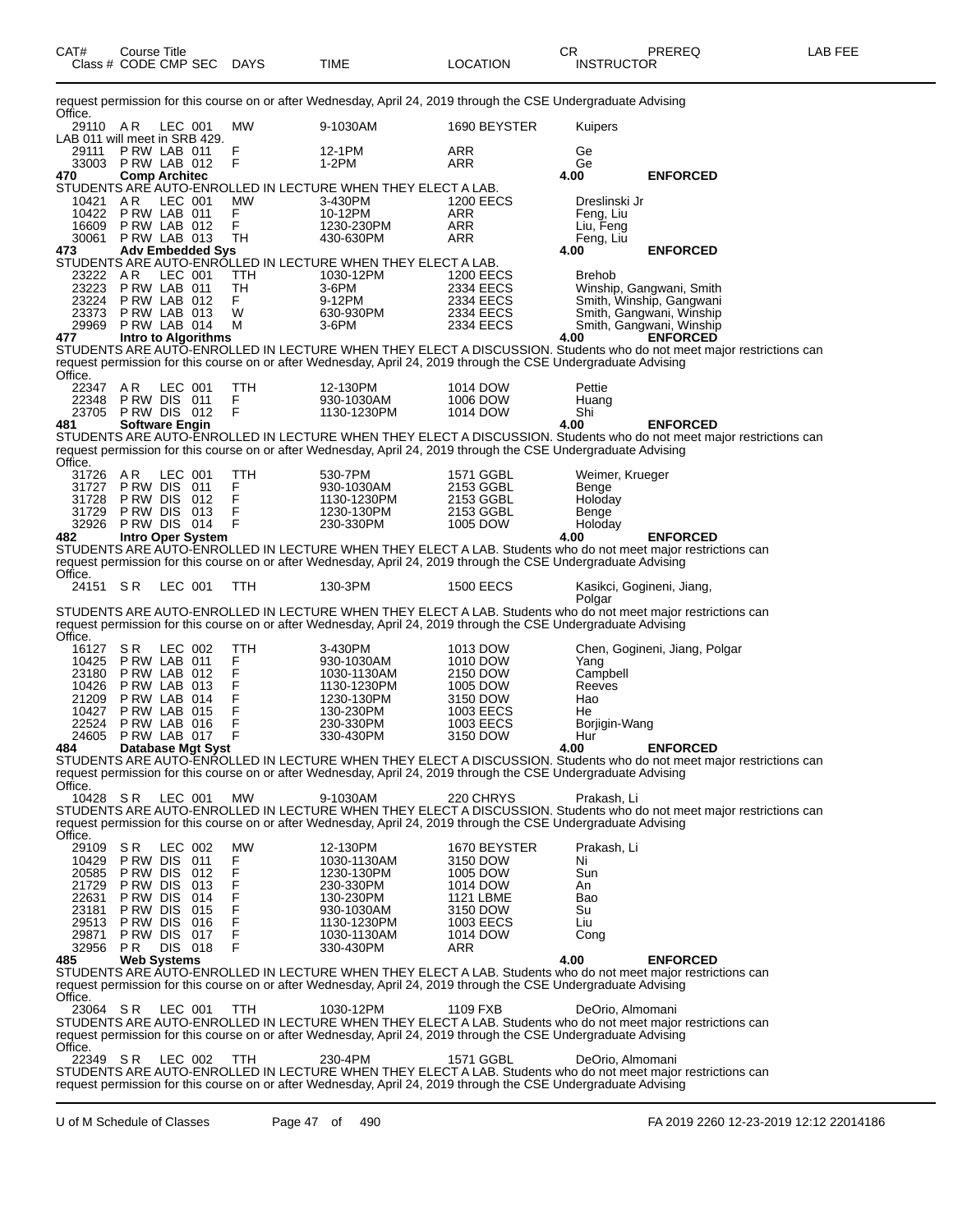| CAT#                                       | Course Title<br>Class # CODE CMP SEC       |         |                            | <b>DAYS</b>                                         | <b>TIME</b>                                                                                                         | LOCATION                             | CR<br><b>INSTRUCTOR</b>    | PREREQ                                                                                                                                 | LAB FEE |
|--------------------------------------------|--------------------------------------------|---------|----------------------------|-----------------------------------------------------|---------------------------------------------------------------------------------------------------------------------|--------------------------------------|----------------------------|----------------------------------------------------------------------------------------------------------------------------------------|---------|
| Office.                                    |                                            |         |                            |                                                     |                                                                                                                     |                                      |                            |                                                                                                                                        |         |
| 31805                                      | S R<br>PRW LAB 011                         | LEC 003 |                            | TTH                                                 | 6-730PM                                                                                                             | 1109 FXB                             | Almomani, DeOrio           |                                                                                                                                        |         |
| 22350<br>22391                             | PRW LAB 012                                |         |                            | W<br>F.                                             | 130-230PM<br>1230-130PM                                                                                             | 2166 DOW<br><b>185 EWRE</b>          | Zhang<br>Good              |                                                                                                                                        |         |
|                                            | 22392 P RW LAB 013                         |         |                            | F                                                   | 230-330PM                                                                                                           | 3150 DOW                             | Phillips                   |                                                                                                                                        |         |
| 22393                                      | PRW LAB 014                                |         |                            | W                                                   | 1130-1230PM                                                                                                         | 1005 EECS                            | Johnston                   |                                                                                                                                        |         |
| 23182<br>23403                             | PRW LAB 015<br>PRW LAB 016                 |         |                            | TН<br>W                                             | 4-5PM<br>5-6PM                                                                                                      | 1690 BEYSTER                         | <b>Beinlich</b>            |                                                                                                                                        |         |
| 24430                                      | PRW LAB 017                                |         |                            | F                                                   | 130-230PM                                                                                                           | 1005 DOW<br>1012 FXB                 | Meng<br>Amin               |                                                                                                                                        |         |
| 24431                                      | PRW LAB 018                                |         |                            | F                                                   | 330-430PM                                                                                                           | 1014 DOW                             | Wattoo                     |                                                                                                                                        |         |
|                                            | 24432 P RW LAB 019                         |         |                            | F                                                   | 430-530PM                                                                                                           | 3150 DOW                             | Wu                         |                                                                                                                                        |         |
| 31848<br>31849                             | PRW LAB 020<br>PRW LAB 021                 |         |                            | F<br>TН                                             | 930-1030AM<br>5-6PM                                                                                                 | 1680 IOE<br>1690 BEYSTER             | Fosheim-Hoag<br>Huang      |                                                                                                                                        |         |
| 489                                        | <b>Comp Networks</b>                       |         |                            |                                                     |                                                                                                                     |                                      | 4.00                       | <b>ENFORCED</b>                                                                                                                        |         |
|                                            |                                            |         |                            |                                                     | STUDENTS MUST ELECT DISCUSSION AND LECTURE SECTIONS. Students who do not meet major restrictions can request        |                                      |                            |                                                                                                                                        |         |
|                                            |                                            |         |                            |                                                     | permission for this course on or after Wednesday, April 24, 2019 through the CSE Undergraduate Advising Office.     |                                      |                            |                                                                                                                                        |         |
| 29083                                      | AR<br>29084 PRW DIS 011                    | LEC 001 |                            | <b>MW</b><br>F.                                     | 4-530PM<br>930-1030AM                                                                                               | 1109 FXB<br>2150 DOW                 | Chowdhury<br>Lin, Buiteweg |                                                                                                                                        |         |
| 29085                                      | PRW DIS 012                                |         |                            | TН                                                  | 5-6PM                                                                                                               | 1014 DOW                             | Buiteweg, Lin              |                                                                                                                                        |         |
|                                            | 32958 PRW DIS 013                          |         |                            | F                                                   | 1230-130PM                                                                                                          | 1014 DOW                             | Lin, Buiteweg              |                                                                                                                                        |         |
| 490                                        | <b>Prog Lang</b>                           |         |                            |                                                     |                                                                                                                     |                                      | 4.00                       | <b>ENFORCED</b><br>STUDENTS ARE AUTO-ENROLLED IN LECTURE WHEN THEY ELECT A DISCUSSION. Students who do not meet major restrictions can |         |
|                                            |                                            |         |                            |                                                     | request permission for this course on or after Wednesday, April 24, 2019 through the CSE Undergraduate Advising     |                                      |                            |                                                                                                                                        |         |
| Office.                                    |                                            |         |                            |                                                     |                                                                                                                     |                                      |                            |                                                                                                                                        |         |
| 25312 AR                                   | 25314 PRW DIS 011                          | LEC 001 |                            | TTH<br>F                                            | 12-130PM<br>1230-130PM                                                                                              | 1013 DOW<br>1018 DOW                 | Kamil<br>Matute            |                                                                                                                                        |         |
|                                            | 27084 PRW DIS                              |         | 012                        | $\mathsf F$                                         | 130-230PM                                                                                                           | 1024 FXB                             | Morrell                    |                                                                                                                                        |         |
| 33669                                      | PRW DIS 013                                |         |                            | F                                                   | 230-330PM                                                                                                           | 1690 BEYSTER                         | Parigi                     |                                                                                                                                        |         |
|                                            | 34759 PRW DIS 014                          |         |                            | F                                                   | 1130-1230PM                                                                                                         | 1024 FXB                             | Levi                       |                                                                                                                                        |         |
| 491                                        | <b>Intro Distrib Sys</b>                   |         |                            |                                                     |                                                                                                                     |                                      | 4.00                       | <b>ENFORCED</b><br>STUDENTS ARE AUTO-ENROLLED IN LECTURE WHEN THEY ELECT A DISCUSSION. Students who do not meet major restrictions can |         |
|                                            |                                            |         |                            |                                                     | request permission for this course on or after Wednesday, April 24, 2019 through the CSE Undergraduate Advising     |                                      |                            |                                                                                                                                        |         |
| Office.                                    |                                            |         |                            |                                                     |                                                                                                                     |                                      |                            |                                                                                                                                        |         |
| 31806                                      | AR                                         | LEC 001 |                            | TTH                                                 | 3-430PM                                                                                                             | <b>1500 EECS</b>                     | Madhyastha                 |                                                                                                                                        |         |
| 32959                                      | 31807 PRW DIS 011<br>PRW DIS 012           |         |                            | F<br>F                                              | 1130-1230PM<br>1230-130PM                                                                                           | <b>1311 EECS</b><br><b>1200 EECS</b> | Uluyol<br>Goel             |                                                                                                                                        |         |
| 492                                        | Intro Art Intell                           |         |                            |                                                     |                                                                                                                     |                                      | 4.00                       | <b>ENFORCED</b>                                                                                                                        |         |
|                                            |                                            |         |                            |                                                     |                                                                                                                     |                                      |                            | STUDENTS ARE AUTO-ENROLLED IN LECTURE WHEN THEY ELECT A DISCUSSION. Undergrads only. Undergrads who do not meet                        |         |
|                                            |                                            |         |                            |                                                     | major restrictions can request permission for this course on or after Wednesday, April 24, 2019 through the CSE     |                                      |                            |                                                                                                                                        |         |
| Undergraduate Advising Office.<br>10430 AR |                                            | LEC 001 |                            | МW                                                  | 3-430PM                                                                                                             | 1610 IOE                             | Mower Provost              |                                                                                                                                        |         |
| 14269                                      | PRW DIS 011                                |         |                            | F.                                                  | 930-1030AM                                                                                                          | 1018 DOW                             | Kamran                     |                                                                                                                                        |         |
| 30263                                      | PRW DIS 012                                |         |                            | F                                                   | 1030-1130AM                                                                                                         | 2153 GGBL                            | Wilf                       |                                                                                                                                        |         |
| 20722<br>10431                             | PRW DIS 013<br>PRW DIS 014                 |         |                            | F<br>F                                              | 1130-1230PM<br>130-230PM                                                                                            | 2166 DOW<br>1014 DOW                 | Schulte<br>Schulte         |                                                                                                                                        |         |
| 493                                        |                                            |         | User Interface Dev         |                                                     |                                                                                                                     |                                      | 4.00                       | <b>ENFORCED</b>                                                                                                                        |         |
|                                            |                                            |         |                            |                                                     |                                                                                                                     |                                      |                            | STUDENTS ARE AUTO-ENROLLED IN LECTURE WHEN THEY ELECT A DISCUSSION. Students who do not meet major restrictions can                    |         |
|                                            |                                            |         |                            |                                                     | request permission for this course on or after Wednesday, April 24, 2019 through the CSE Undergraduate Advising     |                                      |                            |                                                                                                                                        |         |
| Office.<br>24193 AR                        |                                            | LEC 001 |                            | TTH                                                 | 430-6PM                                                                                                             | 2505 GGBL                            | Ackerman                   |                                                                                                                                        |         |
|                                            | 24194 PRW DIS 011                          |         |                            | T.                                                  | 6-7PM                                                                                                               | 1010 DOW                             | Huffaker                   |                                                                                                                                        |         |
| 24195                                      | PRW DIS 012                                |         |                            | TH                                                  | 6-7PM                                                                                                               | 1010 DOW                             | Huffaker                   |                                                                                                                                        |         |
| 494                                        | 25453 PRW DIS 013                          |         | <b>Comp Game Design</b>    | - F                                                 | 130-230PM                                                                                                           | 1018 DOW                             | Gouravajhala<br>4.00       | <b>ENFORCED</b>                                                                                                                        |         |
|                                            |                                            |         |                            |                                                     | Students who do not meet major restrictions can request permission for this course on or after Wednesday, April 24, |                                      |                            |                                                                                                                                        |         |
|                                            |                                            |         |                            | 2019 through the CSE Undergraduate Advising Office. |                                                                                                                     |                                      |                            |                                                                                                                                        |         |
|                                            | 10432 P RW LEC 001                         |         |                            | <b>MW</b>                                           | 1130-130PM                                                                                                          | 1014 DOW                             | Yarger, Williams, Swor     |                                                                                                                                        |         |
| 495                                        |                                            |         | <b>Software for Access</b> |                                                     |                                                                                                                     |                                      | 4.00                       | <b>ENFORCED</b><br>STUDENTS ARE AUTO-ENROLLED IN LECTURE WHEN THEY ELECT A DISCUSSION. Students who do not meet major restrictions can |         |
|                                            |                                            |         |                            |                                                     | request permission for this course on or after Wednesday, April 24, 2019 through the CSE Undergraduate Advising     |                                      |                            |                                                                                                                                        |         |
| Office.                                    |                                            |         |                            |                                                     |                                                                                                                     |                                      |                            |                                                                                                                                        |         |
| 29104 AR                                   |                                            | LEC 001 |                            | MW                                                  | 12-130PM                                                                                                            | 1005 DOW                             | Chesney                    |                                                                                                                                        |         |
| 34715                                      | 29105 PRW DIS 011<br>PRW DIS 012           |         |                            | F.<br>F                                             | 11-12PM<br>130-230PM                                                                                                | 1690 BEYSTER<br>1680 IOE             | Pao<br>Pao                 |                                                                                                                                        |         |
| 496                                        |                                            |         | <b>Major Design/Prof</b>   |                                                     |                                                                                                                     |                                      | 2.00                       | <b>ENFORCED</b>                                                                                                                        |         |
| 15488                                      | PRW LEC 001                                |         |                            | F                                                   | 230-430PM                                                                                                           | 220 CHRYS                            |                            | Bertacco, Zhang, Siev, Jose                                                                                                            |         |
| 497                                        |                                            |         | <b>Major Des Projects</b>  |                                                     |                                                                                                                     |                                      | 4.00                       | <b>ENFORCED</b>                                                                                                                        |         |
|                                            |                                            |         |                            | 2019 through the CSE Undergraduate Advising Office. | Students who do not meet major restrictions can request permission for this course on or after Wednesday, April 24, |                                      |                            |                                                                                                                                        |         |
|                                            | 27031 PRW LEC 001                          |         |                            | МW                                                  | 1230-230PM                                                                                                          | 1017 DOW                             |                            | Ringenberg, Smith, Lavaee                                                                                                              |         |
| 497-002 will be a digital lecture section. |                                            |         |                            |                                                     |                                                                                                                     |                                      |                            |                                                                                                                                        |         |
|                                            | 36874 PRW LEC 002                          |         |                            | <b>MW</b>                                           | 1230-230PM                                                                                                          | ARR                                  |                            | Ringenberg, Lavaee, Smith                                                                                                              |         |
| 498                                        | <b>Special Topics</b><br>29389 PRW LEC 001 |         |                            | МW                                                  | 130-3PM                                                                                                             | 1690 BEYSTER                         | 1.00-4.00<br>Mars          | <b>ADVISORY</b>                                                                                                                        |         |
| Conversational Al                          |                                            |         |                            |                                                     |                                                                                                                     |                                      |                            |                                                                                                                                        |         |
|                                            |                                            |         |                            |                                                     | 4 CREDITS for Lec 001"; Prerequisites for Lec 001 EECS 280, EECS 281. Students who do not meet major                |                                      |                            |                                                                                                                                        |         |
|                                            |                                            |         |                            |                                                     | restrictions can request permission for this course on or after Wednesday, April 24, 2019 through the CSE           |                                      |                            |                                                                                                                                        |         |
| Undergraduate Advising Office.             |                                            |         |                            |                                                     |                                                                                                                     |                                      |                            |                                                                                                                                        |         |
|                                            | 29112 P W LEC 002                          |         |                            |                                                     | ARR                                                                                                                 | ARR                                  | Chen, Kasikci              |                                                                                                                                        |         |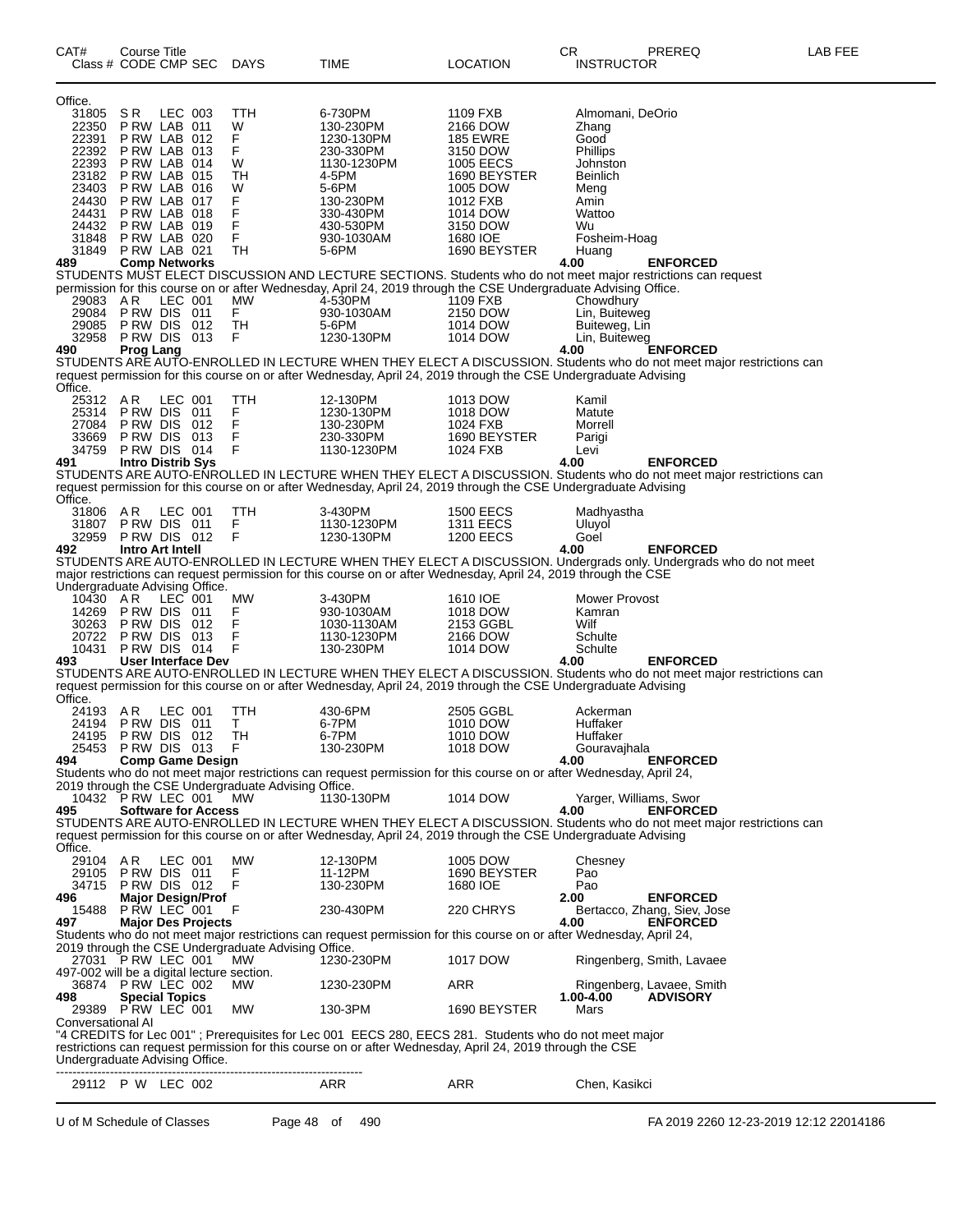| CAT#                                     | Course Title<br>Class # CODE CMP SEC DAYS                                                                                               |                    | TIME                                                                                                                                                                                                                                                                                                                                                        | <b>LOCATION</b>                                              | CR.<br><b>INSTRUCTOR</b>                              | PREREQ                                                                                                                                                                              | LAB FEE |
|------------------------------------------|-----------------------------------------------------------------------------------------------------------------------------------------|--------------------|-------------------------------------------------------------------------------------------------------------------------------------------------------------------------------------------------------------------------------------------------------------------------------------------------------------------------------------------------------------|--------------------------------------------------------------|-------------------------------------------------------|-------------------------------------------------------------------------------------------------------------------------------------------------------------------------------------|---------|
|                                          | Advanced OS Projects<br>2019 through the CSE Undergraduate Advising Office.                                                             |                    | "2 CREDITS for Lec 002"; Prerequisites for Lec 002: EECS 281, EECS, 370, and concurrent enrollment in EECS 482.<br>Students who do not meet major restrictions can request permission for this course on or after Wednesday, April 24,                                                                                                                      |                                                              |                                                       |                                                                                                                                                                                     |         |
|                                          | 33117 AR LEC 003 MW                                                                                                                     |                    | 1030-12PM                                                                                                                                                                                                                                                                                                                                                   | G906 COOL                                                    | Das, Ferrara                                          |                                                                                                                                                                                     |         |
| Office.                                  | Applied GPU Programming                                                                                                                 |                    | "4 CREDITS for Lec 003 and Dis 031"; Prerequisites for Lec 003 and Dis 031: EECS 281, EECS 370. STUDENTS ARE<br>override only, to request an override please waitlist for course. Students who do not meet major restrictions can<br>request permission for this course on or after Wednesday, April 24, 2019 through the CSE Undergraduate Advising        |                                                              |                                                       | AUTO-ENROLLED IN LECTURE 003 WHEN THEY ELECT A DISCUSSION 031. Enrollment in EECS 498-3 and 498-031 will be by                                                                      |         |
|                                          | 32836 P W LEC 005 M 4-7PM<br>Cybersec for Future Lead<br>"3 CREDITS for Lec 005"; Prerequisites for Lec 005: None                       |                    |                                                                                                                                                                                                                                                                                                                                                             | 1010 DOW                                                     | Ali, Landwehr                                         |                                                                                                                                                                                     |         |
|                                          | 33137 AR LEC 006                                                                                                                        | TTH TTE            | 3-430PM                                                                                                                                                                                                                                                                                                                                                     | 1012 FXB                                                     | Narayanasamy                                          |                                                                                                                                                                                     |         |
|                                          | Accelerators for AI & Health<br>April 24, 2019 through the CSE Undergraduate Advising Office.                                           |                    | "4 CREDIT for Lec 006 and Dis 061", Prerequisites for Lec 006 and Dis 061: 281 and 370; or graduate student in CS<br>598-061 will be by override only, to request an override please waitlist for<br>course. Students who do not meet major restrictions can request permission for this course on or after Wednesday,                                      |                                                              |                                                       | or ECE. STUDENTS ARE AUTO-ENROLLED IN LECTURE 006 WHEN THEY ELECT A DISCUSSION 061. Enrollment in EECS 598-6 and                                                                    |         |
|                                          | 33533 P RW LEC 007 MW 430-6PM                                                                                                           |                    |                                                                                                                                                                                                                                                                                                                                                             | 1670 BEYSTER                                                 |                                                       | Johnson, Jang, Zhou, Lee                                                                                                                                                            |         |
|                                          | Deep Learning for Vision<br>to request an override please waitlist for<br>April 24, 2019 through the CSE Undergraduate Advising Office. |                    | "3 CREDITS for Lec 007" ; Prerequisites for Lec 007: EECS 445, Enrollment in EECS 498-007 will be by override only,<br>course. Students who do not meet major restrictions can request permission for this course on or after Wednesday,                                                                                                                    |                                                              |                                                       |                                                                                                                                                                                     |         |
|                                          | 35323 P W LEC 008 TTH                                                                                                                   |                    | 1030-12PM                                                                                                                                                                                                                                                                                                                                                   | 3427 EECS                                                    | Cheraghchi                                            |                                                                                                                                                                                     |         |
|                                          | Coding Theory for TCS                                                                                                                   |                    | "4 CREDITS for Lec 008"; Prerequisites for Lec 008: Graduate or senior standing, or permission of instructor.<br>Advised prerequisites: EECS 203, EECS 301, EECS 376, Math 217, or equivalents.                                                                                                                                                             |                                                              |                                                       |                                                                                                                                                                                     |         |
|                                          | 27269 P W LEC 009 MW<br><b>Building Tech for Learning</b>                                                                               |                    | 130-3PM<br>"4 CREDITS for Lec 009"; Prerequisites for Lec 009: Senior Standing.                                                                                                                                                                                                                                                                             | 1008 FXB                                                     | Soloway, Guzdial                                      |                                                                                                                                                                                     |         |
|                                          | 29579 PRW DIS 031 F                                                                                                                     |                    | 1030-1130AM                                                                                                                                                                                                                                                                                                                                                 | 138 NAME                                                     | Ferrara, Li                                           |                                                                                                                                                                                     |         |
|                                          | Applied GPU Programming<br>the CSE Undergraduate Advising Office.                                                                       |                    | "4 CREDITS for Lec 003 and Dis 031"; Prerequisites for Lec 003 and Dis 031 : EECS 281, EECS 370. Enrollment in<br>EECS 498-3 and 498-031 will be by override only, to request an override please waitlist for course. Students who do<br>not meet major restrictions can request permission for this course on or after Wednesday, April 24, 2019 through   |                                                              |                                                       |                                                                                                                                                                                     |         |
|                                          | 33183 PRW DIS 061                                                                                                                       | T                  | 430-530PM                                                                                                                                                                                                                                                                                                                                                   | 1012 FXB                                                     | Narayanasamy                                          |                                                                                                                                                                                     |         |
|                                          | Accelerators for AI & Health<br>April 24, 2019 through the CSE Undergraduate Advising Office.                                           |                    | "4 CREDIT for Lec 006 and Dis 061", Prerequisites for Lec 006 and Dis 061: 281 and 370; or graduate student in CS<br>or ECE. Enrollment in EECS 498-6 and 498-061 will be by override only, to request an override please waitlist for<br>course. Students who do not meet major restrictions can request permission for this course on or after Wednesday, |                                                              |                                                       |                                                                                                                                                                                     |         |
| 499                                      | <b>Adv Directed Study</b>                                                                                                               |                    |                                                                                                                                                                                                                                                                                                                                                             |                                                              | 1.00-4.00                                             | <b>ADVISORY, ENFORCED</b>                                                                                                                                                           |         |
| 501<br>27442 AR<br>16715<br>505<br>31892 | $IND +$<br>R<br><b>Prb&amp;Rand Proc</b><br>LEC 001<br>PRW DIS 011<br>16817 PRW DIS 012<br>Comp DS & ML<br>S R<br>LEC 001               | MW<br>T.<br>м<br>F | ARR<br>for EECS students. A few non EECS students may be admitted. To request an override, a waitlisted student must<br>submit a request to the ECE Override System at https://deptapps.engin.umich.edu/ece/override.<br>12-130PM<br>330-5PM<br>430-6PM<br>1-230PM                                                                                          | ARR<br><b>1500 EECS</b><br>1303 EECS<br>1006 DOW<br>AUD A AH | 4.00<br>Pradhan<br>Heydaribeni<br>Heydaribeni<br>4.00 | <b>ENFORCED</b><br>STUDENTS ARE AUTO-ENROLLED IN LECTURE 002 WHEN THEY ELECT A DISCUSSION 021 OR 022. In Fall, EECS 501 is intended<br><b>ENFORCED</b><br>Nadakuditi, Blocker, Lin, |         |
|                                          |                                                                                                                                         |                    |                                                                                                                                                                                                                                                                                                                                                             |                                                              | Gilman                                                |                                                                                                                                                                                     |         |
| 505                                      | Comp DS & ML<br>LEC 001<br>S R<br>S R<br>LEC 001                                                                                        | F<br>F             | 230-4PM<br>230-4PM                                                                                                                                                                                                                                                                                                                                          | AUD C AH<br>AUD D AH                                         | 4.00                                                  | <b>ENFORCED</b>                                                                                                                                                                     |         |
| 505<br>31893                             | Comp DS & ML<br>PRW DIS 011                                                                                                             | м                  | 4-5PM                                                                                                                                                                                                                                                                                                                                                       | ARR                                                          | 4.00<br>Prasadan                                      | <b>ENFORCED</b>                                                                                                                                                                     |         |
| 31895<br>33780                           | P RW DIS<br>-012<br>P RW DIS<br>013                                                                                                     | Τ<br>м             | 5-6PM<br>3-4PM                                                                                                                                                                                                                                                                                                                                              | G906 COOL<br>1109 FXB                                        | Murthy<br>Sonthalia                                   |                                                                                                                                                                                     |         |
| 37068                                    | PRW DIS<br>014<br><b>BIOMEMS</b>                                                                                                        | T.                 | 4-5PM                                                                                                                                                                                                                                                                                                                                                       | 1109 FXB                                                     | Narayan<br>3.00                                       |                                                                                                                                                                                     |         |
| 509<br>31898                             | P W LEC 001                                                                                                                             | MW                 | 130-3PM                                                                                                                                                                                                                                                                                                                                                     | 3433 EECS                                                    | Yoon                                                  |                                                                                                                                                                                     |         |
| 516<br>10435                             | <b>Med Imag Sys</b><br>P W LEC 001                                                                                                      | TTH                | 330-5PM                                                                                                                                                                                                                                                                                                                                                     | 1005 DOW                                                     | 3.00<br>Noll, Wang                                    | <b>ADVISORY</b>                                                                                                                                                                     |         |

U of M Schedule of Classes Page 49 of 490 FA 2019 2260 12-23-2019 12:12 22014186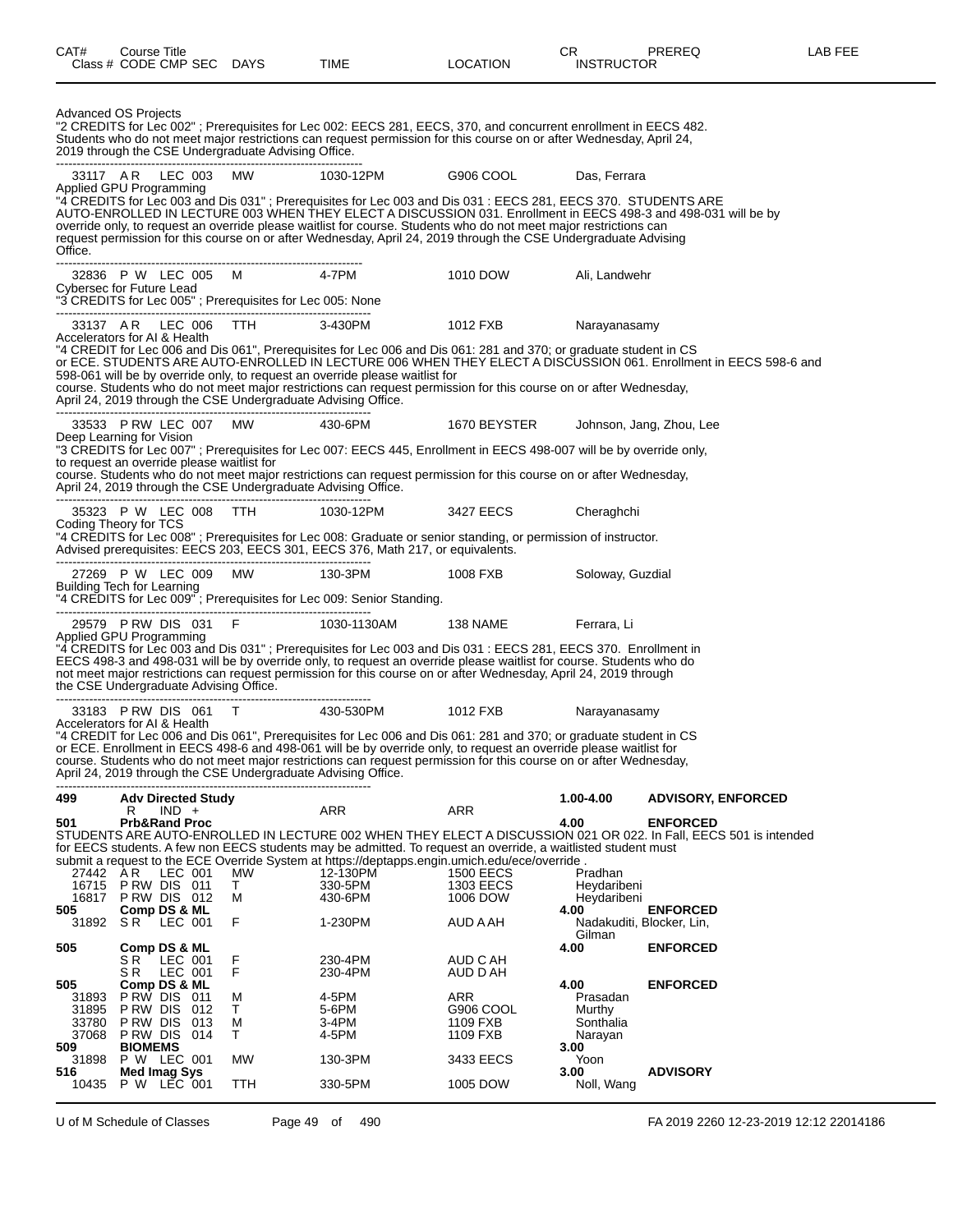| 517          | Proc Plasma                                     |            |                                                                                                                     |                  | 3.00               | ADVISORY                  |
|--------------|-------------------------------------------------|------------|---------------------------------------------------------------------------------------------------------------------|------------------|--------------------|---------------------------|
| 31899<br>520 | P W LEC 001                                     | МW         | 9-1030AM                                                                                                            | <b>1008 EECS</b> | Kushner            |                           |
|              | <b>Solid State Physics</b>                      |            | STUDENTS ARE AUTO-ENROLLED IN LECTURE WHEN THEY ELECT A DISCUSSION.                                                 |                  | 4.00               | <b>ADVISORY</b>           |
| 19320        | LEC 001<br>Α                                    | <b>MW</b>  | 12-130PM                                                                                                            | 1003 EECS        |                    |                           |
| 19321        | <b>P W DIS 011</b>                              | т          | 3-4PM                                                                                                               | 1690 BEYSTER     | Zhong<br>Liu       |                           |
| 523          |                                                 |            |                                                                                                                     |                  |                    |                           |
|              | <b>Digital Integ Tech</b>                       |            |                                                                                                                     |                  | 4.00               | <b>ADVISORY</b>           |
| 19180        | P W LEC 001                                     | TTH        | $1-3PM$                                                                                                             | 1123 LBME        | Kanicki            |                           |
| 529          | Semi Lasers & Leds                              |            |                                                                                                                     |                  | 3.00               | <b>ADVISORY</b>           |
| 22991        | P W LEC 001                                     | TTH        | 1030-12PM                                                                                                           | 3433 EECS        | Ku                 |                           |
| 530          | Elecmag Thr I                                   |            |                                                                                                                     |                  | 3.00               | <b>ADVISORY</b>           |
| 10436        | <b>P W LEC 001</b>                              | TTH        | 1-230PM                                                                                                             | <b>1005 EECS</b> | Sarabandi, Douglas |                           |
| 537          | <b>Class Optics</b>                             |            |                                                                                                                     |                  | 3.00               | <b>ADVISORY</b>           |
| 10437        | P W LEC 001                                     | <b>MWF</b> | 1030-1130AM                                                                                                         | 1012 FXB         | <b>Norris</b>      |                           |
| 538          | <b>Opt Wave Crystals</b>                        |            |                                                                                                                     |                  | 3.00               | <b>ADVISORY</b>           |
| 16032        | P W LEC 001                                     | МW         | 9-1030AM                                                                                                            | 3427 EECS        | Winful             |                           |
| 540          | App Qnt Mech I                                  |            |                                                                                                                     |                  | 3.00               | <b>ADVISORY</b>           |
| 10438        | P W LEC 001                                     | TTH        | 9-1030AM                                                                                                            | 1005 DOW         | Kira, Liu          |                           |
| 544          | <b>Anlys Soc Networks</b>                       |            |                                                                                                                     |                  | 3.00               | <b>ADVISORY</b>           |
| 29192        | P W LEC 001                                     | MW         | 12-130PM                                                                                                            | <b>185 EWRE</b>  | Subramanian        |                           |
| 545          | <b>Machine Learn</b>                            |            |                                                                                                                     |                  | 3.00               | <b>ADVISORY</b>           |
|              |                                                 |            | Enrollment in EECS 545 will be by override only. Students will be expected to have a background in probability at   |                  |                    |                           |
|              |                                                 |            | the level of EECS 501 and linear algebra at the level of EECS 551 or their equivalents. Students without this       |                  |                    |                           |
|              |                                                 |            | background are encouraged to enroll in EECS 505 for a broad, first introduction to the principles and algorithms    |                  |                    |                           |
|              |                                                 |            | for machine learning. To request an override into 545, a student must enter the waitlist and submit a request using |                  |                    |                           |
|              |                                                 |            | the ECE override system at https://deptapps.engin.umich.edu/ece/override.                                           |                  |                    |                           |
|              | 22308 P W LEC 001                               | <b>MW</b>  | 1030-12PM                                                                                                           | 220 CHRYS        | Hero III           |                           |
| 547          | <b>Electronic Commerce</b>                      |            |                                                                                                                     |                  | 3.00               |                           |
| 32569        | P W LEC 001                                     | MW         | 9-1030AM                                                                                                            | 2245 NQ          | Schoenebeck        |                           |
| 548          | <b>Info Visualization</b>                       |            |                                                                                                                     |                  | 3.00               | <b>ADVISORY, ENFORCED</b> |
| 24878        | LEC 001<br>AR.                                  | т          | 1-230PM                                                                                                             | 2255 NQ          | Adar, He           |                           |
| 24879        | PRW DIS 002                                     | W          | 1-230PM                                                                                                             | 2185 NQ          | Adar, He           |                           |
| 25490        | PRW DIS 003                                     | т          | 4-530PM                                                                                                             | 2185 NQ          | Adar, He           |                           |
| 33700        | ARW LEC 101                                     | т          | 1-230PM                                                                                                             | ARR              | Adar, He           |                           |
|              | This class will be meeting in NQ2255.           |            |                                                                                                                     |                  |                    |                           |
|              | 33701 PRW DIS 102                               | W          | 1-230PM                                                                                                             | ARR              | Adar, He           |                           |
|              | This class will be meeting in NQ2245.           |            |                                                                                                                     |                  |                    |                           |
|              | 33702 PRW DIS 103                               | т          | 4-530PM                                                                                                             | <b>ARR</b>       | Adar, He           |                           |
|              | This class will be meeting in NQ2185.           |            |                                                                                                                     |                  |                    |                           |
| 549          | <b>Informatn Retrieval</b>                      |            |                                                                                                                     |                  | 3.00               | <b>ENFORCED</b>           |
| 27052        | PRW LEC 001                                     | W          | 430-730PM                                                                                                           | 1020 SPH2        | Mei                |                           |
| 33699        | PRW LEC 101                                     | W          | 430-730PM                                                                                                           | ARR              | Mei                |                           |
|              | This class will be meeting in SPH2 M1020        |            |                                                                                                                     |                  |                    |                           |
| 550          | <b>Information Theory</b>                       |            |                                                                                                                     |                  | 3.00               | <b>ADVISORY</b>           |
| 16595        | P W LEC 001                                     | TTH        | 130-3PM                                                                                                             | 3427 EECS        | Neuhoff            |                           |
| 551          | <b>Matrix Meth Sig Proc</b>                     |            |                                                                                                                     |                  | 4.00               | <b>ADVISORY</b>           |
|              | Enrollment in EECS 551 will be by override only |            |                                                                                                                     |                  |                    |                           |
|              |                                                 |            | and limited to around 60, with priority to ECE SIPML students and others in closely related tracks. Other students  |                  |                    |                           |
|              |                                                 |            | are encouraged to enroll in EECS 505, which covers similar material with a greater emphasis on the                  |                  |                    |                           |
|              |                                                 |            | accompanying computational mathematics. Credit cannot be received for both EECS 551 and either EECS 598,            |                  |                    |                           |
|              |                                                 |            | Section003, Fall 2018 or the Winter 2018 EECS 598, Section 009 or 598, Section 16, Winter 2019. To request an       |                  |                    |                           |
|              |                                                 |            | override into 551, a student must enter the waitlist and submit a request using the ECE override system at          |                  |                    |                           |
|              | https://deptapps.engin.umich.edu/ece/override.  |            |                                                                                                                     |                  |                    |                           |
|              |                                                 |            |                                                                                                                     |                  |                    |                           |

| 16954                 | A                           | LEC 001        |               | TTH           | 9-1030AM                                                                                            | <b>1500 EECS</b> | Fessler        |                                                                                                                |
|-----------------------|-----------------------------|----------------|---------------|---------------|-----------------------------------------------------------------------------------------------------|------------------|----------------|----------------------------------------------------------------------------------------------------------------|
| 23225                 | P W                         | <b>DIS</b>     | 011           |               | 1030-1130AM                                                                                         | 1003 EECS        | Crockett       |                                                                                                                |
| 25702 P W DIS 012     |                             |                |               | $\frac{F}{F}$ | 930-1030AM                                                                                          | 1003 EECS        | Crockett       |                                                                                                                |
| 554                   | Dig Comm & Codes            |                |               |               |                                                                                                     |                  | 3.00           | <b>ADVISORY</b>                                                                                                |
| 10439 P W LEC 001     |                             |                |               | MW            | 130-3PM                                                                                             | <b>185 EWRE</b>  | Mahdavifar     |                                                                                                                |
| 558                   | <b>Stochastic Control</b>   |                |               |               |                                                                                                     |                  | 3.00           | <b>ADVISORY</b>                                                                                                |
| 31902 P W LEC 001 TTH |                             |                |               |               | 1030-12PM                                                                                           | 1303 EECS        | Anastasopoulos |                                                                                                                |
| 560                   | <b>Linear Systems Thry</b>  |                |               |               |                                                                                                     |                  | 4.00           | <b>ADVISORY</b>                                                                                                |
|                       |                             |                |               |               | STUDENTS ARE AUTO-ENROLLED IN LECTURE WHEN THEY ELECT A DISCUSSION.                                 |                  |                |                                                                                                                |
| 10440                 | A                           |                | LEC 001       | MWF           | 130-230PM                                                                                           | 1610 IOE         | Gillespie      |                                                                                                                |
| 10441                 | P W                         | <b>DIS 011</b> |               | W             | 430-630PM                                                                                           | 1013 DOW         | Yang           |                                                                                                                |
| 567                   | <b>Robot Kinemat Dynam</b>  |                |               |               |                                                                                                     |                  | 3.00           | <b>ADVISORY</b>                                                                                                |
| 27525 P W LEC 001     |                             |                |               | MW            | 130-3PM                                                                                             | <b>1500 EECS</b> | Jenkins        |                                                                                                                |
| 571                   | Prin R T Comp               |                |               |               |                                                                                                     |                  | 4.00           | <b>ADVISORY</b>                                                                                                |
| 31701                 | P W LEC 001                 |                |               | MW            | 1030-12PM                                                                                           | <b>1008 EECS</b> | Shin           |                                                                                                                |
| 571                   | Prin R T Comp               |                | P W LEC 001 F |               |                                                                                                     |                  | 4.00           | <b>ADVISORY</b>                                                                                                |
| 573                   | Microarch                   |                |               |               | 1030-1130AM                                                                                         | 1680 IOE         | 3.00           | <b>ADVISORY</b>                                                                                                |
|                       |                             |                |               |               | Enrollment in EECS 573 will be by override only, to request an override please waitlist for course. |                  |                |                                                                                                                |
| 20153 P W LEC 001     |                             |                |               | MW            | 1030-12PM                                                                                           | 2166 DOW         | Austin         |                                                                                                                |
| 575                   | <b>Adv Cryptography</b>     |                |               |               |                                                                                                     |                  | 4.00           | <b>ADVISORY</b>                                                                                                |
|                       |                             |                |               |               | STUDENTS ARE AUTO-ENROLLED IN LECTURE WHEN THEY ELECT A DISCUSSION.                                 |                  |                |                                                                                                                |
| 29100 A               |                             |                | LEC 001       | MW            | 9-1030AM                                                                                            | 1017 DOW         | Peikert        |                                                                                                                |
| 29101 P W             |                             | <b>DIS 011</b> |               | $-F$          | 130-230PM                                                                                           | 1005 DOW         | Alamati        |                                                                                                                |
| 576                   | <b>Advanced Data Mining</b> |                |               |               |                                                                                                     |                  | 4.00           | <b>ADVISORY</b>                                                                                                |
|                       |                             |                |               |               |                                                                                                     |                  |                | STUDENTS ARE AUTO-ENROLLED IN LECTURE WHEN THEY ELECT A DISCUSSION. Enrollment in EECS 576 will be by override |
|                       |                             |                |               |               |                                                                                                     |                  |                |                                                                                                                |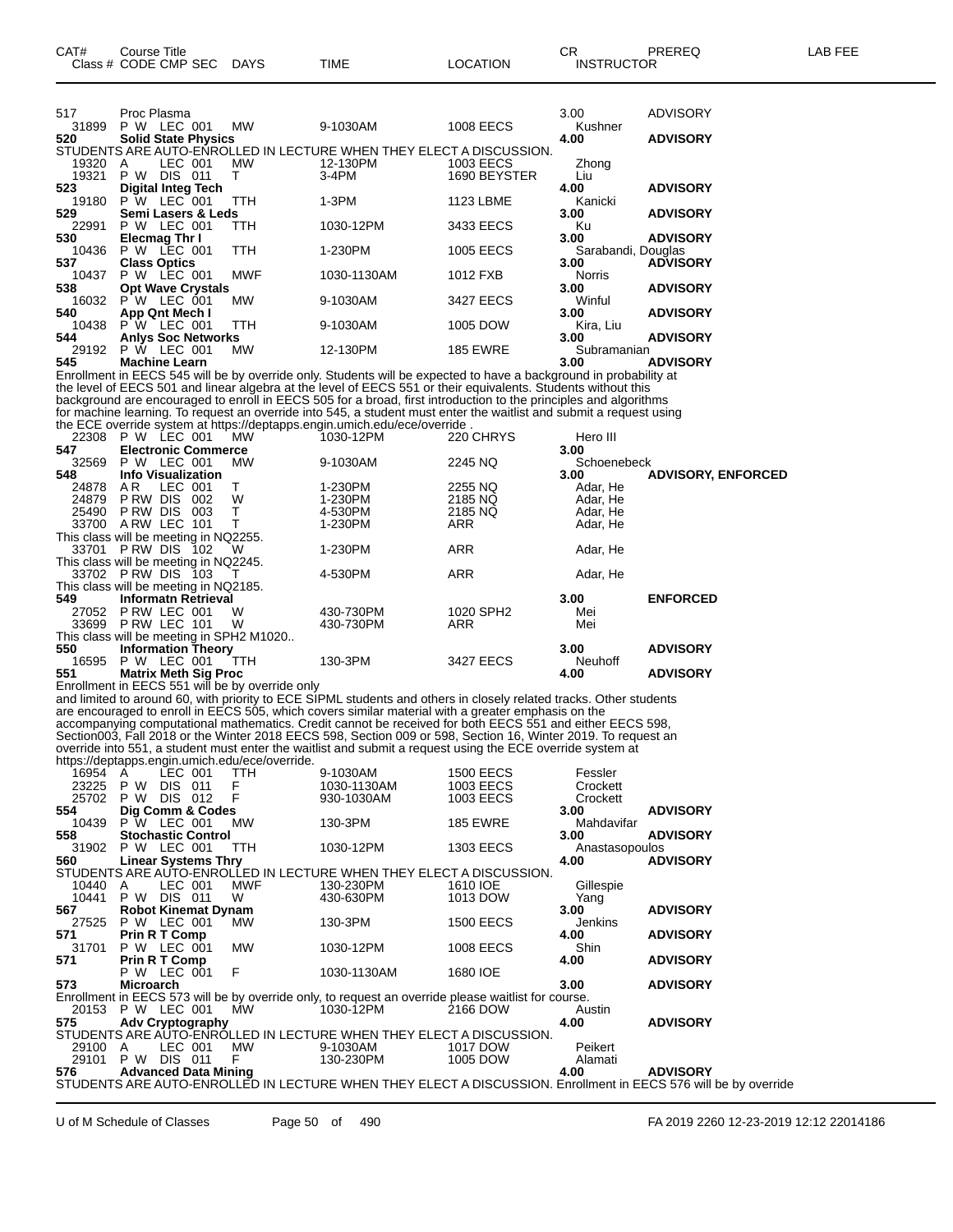| CAT#                                                      | Course Title<br>Class # CODE CMP SEC DAYS |                                           |                                                                | TIME                                                                                                                                                                                                                              | <b>LOCATION</b>              | CR.<br><b>INSTRUCTOR</b>             | PREREQ                      | LAB FEE |
|-----------------------------------------------------------|-------------------------------------------|-------------------------------------------|----------------------------------------------------------------|-----------------------------------------------------------------------------------------------------------------------------------------------------------------------------------------------------------------------------------|------------------------------|--------------------------------------|-----------------------------|---------|
| 33093 A                                                   |                                           | LEC 001                                   | only, to request an override please waitlist for course.<br>F. | 230-530PM                                                                                                                                                                                                                         | 1610 IOE                     | Koutra                               |                             |         |
| 579                                                       | 33094 P W DIS 011                         | <b>Digital System Test</b>                | м                                                              | 430-530PM                                                                                                                                                                                                                         | 133 CHRYS                    | Heimann<br>4.00                      | <b>ADVISORY</b>             |         |
| 32273<br>583                                              | A<br>32274 P W DIS 011                    | LEC 001<br><b>Advanced Compilers</b>      | МW<br>T.                                                       | 9-1030AM<br>2-3PM                                                                                                                                                                                                                 | 3150 DOW<br>2150 DOW         | Hayes<br>Goel<br>4.00                | <b>ADVISORY</b>             |         |
|                                                           | 19626 P W LEC 001                         |                                           | МW                                                             | Enrollment in EECS 583 will be by override only, to request an override please waitlist for course.<br>1030-1230PM                                                                                                                | 2246 CSRB                    | Mahlke, Park, Behroozi               |                             |         |
| 587<br>10442                                              | A                                         | <b>Parallel Computing</b><br>LEC 001      | TTH                                                            | STUDENTS ARE AUTO-ENROLLED IN LECTURE WHEN THEY ELECT A LAB.<br>12-130PM                                                                                                                                                          | 1017 DOW                     | 4.00<br>Stout                        | <b>ADVISORY</b>             |         |
| 25285<br>588                                              | 25286 P W LAB 012                         | P W LAB 011<br><b>Comp Netwk Security</b> | F.<br>F                                                        | 12-1PM<br>230-330PM                                                                                                                                                                                                               | 1008 FXB<br><b>1200 EECS</b> | Stearns, Xie<br>Stearns, Xie<br>4.00 | <b>ADVISORY</b>             |         |
| 31708<br>31721                                            | S.                                        | LEC 001<br>P W LAB 011                    | <b>TTH</b><br>F.                                               | 130-3PM<br>830-1030AM                                                                                                                                                                                                             | 3150 DOW<br>2336 EECS        | Genkin<br>Genkin                     |                             |         |
| 591                                                       | 29103 P W LEC 001                         | <b>Distribute Sys</b>                     | <b>MW</b>                                                      | Enrollment in EECS 591 will be by override only, to request an override please waitlist for course.<br>3-5PM                                                                                                                      | 1005 DOW                     | 4.00<br>Kapritsos, Ma                | <b>ADVISORY</b>             |         |
| 592                                                       | 25342 P RW LEC 001                        | <b>Al Foundations</b>                     | MW.                                                            | Enrollment in EECS 592 will be by override only, to request an override please waitlist for course.<br>9-1030AM                                                                                                                   | G906 COOL                    | 4.00<br>Durfee, Sheetz               | <b>ENFORCED</b>             |         |
| 592                                                       |                                           | <b>Al Foundations</b><br>PRW LEC 001      | F                                                              | 9-10AM                                                                                                                                                                                                                            | G906 COOL                    | 4.00                                 | <b>ENFORCED</b>             |         |
| 595                                                       | 24215 P RW LEC 001                        | <b>Nat Lng Proc</b>                       | M                                                              | 595 will be by override only, to request an override please waitlist for course.<br>3-6PM                                                                                                                                         | 1017 DOW                     | 3.00<br>Chai, Bara                   | <b>ADVISORY</b>             |         |
| 598<br>Computational Modeling in HCI                      | 29372 P W LEC 002                         | <b>Special Topics</b>                     | TTH                                                            | 3-430PM                                                                                                                                                                                                                           | 1017 DOW                     | 1.00-4.00<br>Banovic                 | <b>ADVISORY</b>             |         |
|                                                           |                                           |                                           |                                                                | "3 CREDITS for Lec 002", Prerequisites for Lec 002: Programming experience in Java, Python, MATLAB, or R.<br>Enrollment in EECS 598-2 will be by override only, to request an override please waitlist for course.                |                              |                                      |                             |         |
| Power System Markets & Opt                                | 29371 P W LEC 003 MW                      |                                           |                                                                | 9-1030AM<br>"3 CREDITS for Lec 003", Prerequisites for Lec 003: EECS 463 or permission of instructor                                                                                                                              | 2166 DOW                     | Mathieu                              |                             |         |
| Laser Plasma Diagnostics                                  | 32837 P W LEC 004 MW                      |                                           |                                                                | 130-3PM                                                                                                                                                                                                                           | 1008 EECS                    | Willingale                           |                             |         |
|                                                           |                                           |                                           |                                                                | "3 CREDITS for Lec 004", Prerequisites for Lec 004: EECS537 or permission of instructor                                                                                                                                           |                              |                                      |                             |         |
| Deep Learning for Vision                                  | 29455 P W LEC 005                         |                                           | MW                                                             | 430-6PM<br>"3 CREDITS for Lec 005", Enrollment in EECS 598-5 will be by override only, to request an override please waitlist                                                                                                     | 1670 BEYSTER                 |                                      | Johnson, Jang, Zhou, Lee    |         |
| for course.                                               |                                           |                                           |                                                                |                                                                                                                                                                                                                                   |                              |                                      |                             |         |
| VLSI for comm and ML                                      |                                           |                                           | 29394 P W LEC 006 MW 1030-12PM                                 | "3-4 CREDITS for Lec 006", Prerequisites for Lec 006: {351 and (312 or 370)} or graduate standing                                                                                                                                 | 1003 EECS                    | Kim                                  |                             |         |
|                                                           | 33076 P W LEC 007 W                       |                                           |                                                                | 640-840PM                                                                                                                                                                                                                         | 1060 JEFFRIES                | Schlanger, Halderman                 |                             |         |
| Surveillance Law & Technology                             |                                           |                                           |                                                                | "1 CREDIT for Lec 007", Prerequisites for Lec 007: Graduate standing or permission of instructor.                                                                                                                                 |                              |                                      |                             |         |
| 33115 A<br>Human-AI Interaction                           |                                           | LEC 008 M                                 | -------------------------------------                          | 330-630PM                                                                                                                                                                                                                         | 1005 EECS                    | Lasecki                              |                             |         |
| course.                                                   |                                           |                                           |                                                                | "4 CREDIT for Lec 008 and Dis 081", Prerequisites for Lec 008 and Dis 081: Graduate standing in CSE or SI.<br>Enrollment in EECS 598-8 and 598-081 will be by override only, to request an override please waitlist for           |                              |                                      |                             |         |
| Applied GPU Programming                                   |                                           |                                           | 33133 A LEC 009 MW 1030-12PM                                   |                                                                                                                                                                                                                                   | G906 COOL                    | Das, Ferrara                         |                             |         |
| for course.                                               |                                           |                                           |                                                                | "4 CREDITS for Lec 009 and Dis 091" ; Prerequisites for Lec 009 and Dis 091 : EECS 281, EECS 370 or Graduate<br>Standing, Enrollment in EECS 598-009 and 598-091 will be by override only, to request an override please waitlist |                              |                                      |                             |         |
| Self-Drv Cars: Percp and Cntrl<br>"3 CREDITS for Lec 010" |                                           |                                           | 30048 P W LEC 010 TH 230-530PM                                 |                                                                                                                                                                                                                                   | <b>STAMPS</b>                |                                      | Johnson-Roberson, Vasudevan |         |
| Accelerators for AI & Health                              |                                           |                                           | 30217 A LEC 011 TTH                                            | 3-430PM                                                                                                                                                                                                                           | 1012 FXB                     | Narayanasamy                         |                             |         |
| course.                                                   |                                           |                                           |                                                                | "4 CREDIT for Lec 011 and Dis 111", Prerequisites for Lec 006 and Dis 061: 281 and 370; or graduate student in CS<br>or ECE. Enrollment in EECS 598-11 and 598-111 will be by override only, to request an override please waitli |                              |                                      |                             |         |
| Censorship and Privacy Tech                               |                                           |                                           | 30245 P W LEC 012 TTH 430-630PM                                |                                                                                                                                                                                                                                   | 3150 DOW                     | Ensafi                               |                             |         |
|                                                           |                                           |                                           |                                                                | "4 CREDITS for Lec 012" Prerequisites for Lec 012: EECS Grad Standing or Undergraduate with EECS 388 or permission                                                                                                                |                              |                                      |                             |         |

U of M Schedule of Classes Page 51 of 490 FA 2019 2260 12-23-2019 12:12 22014186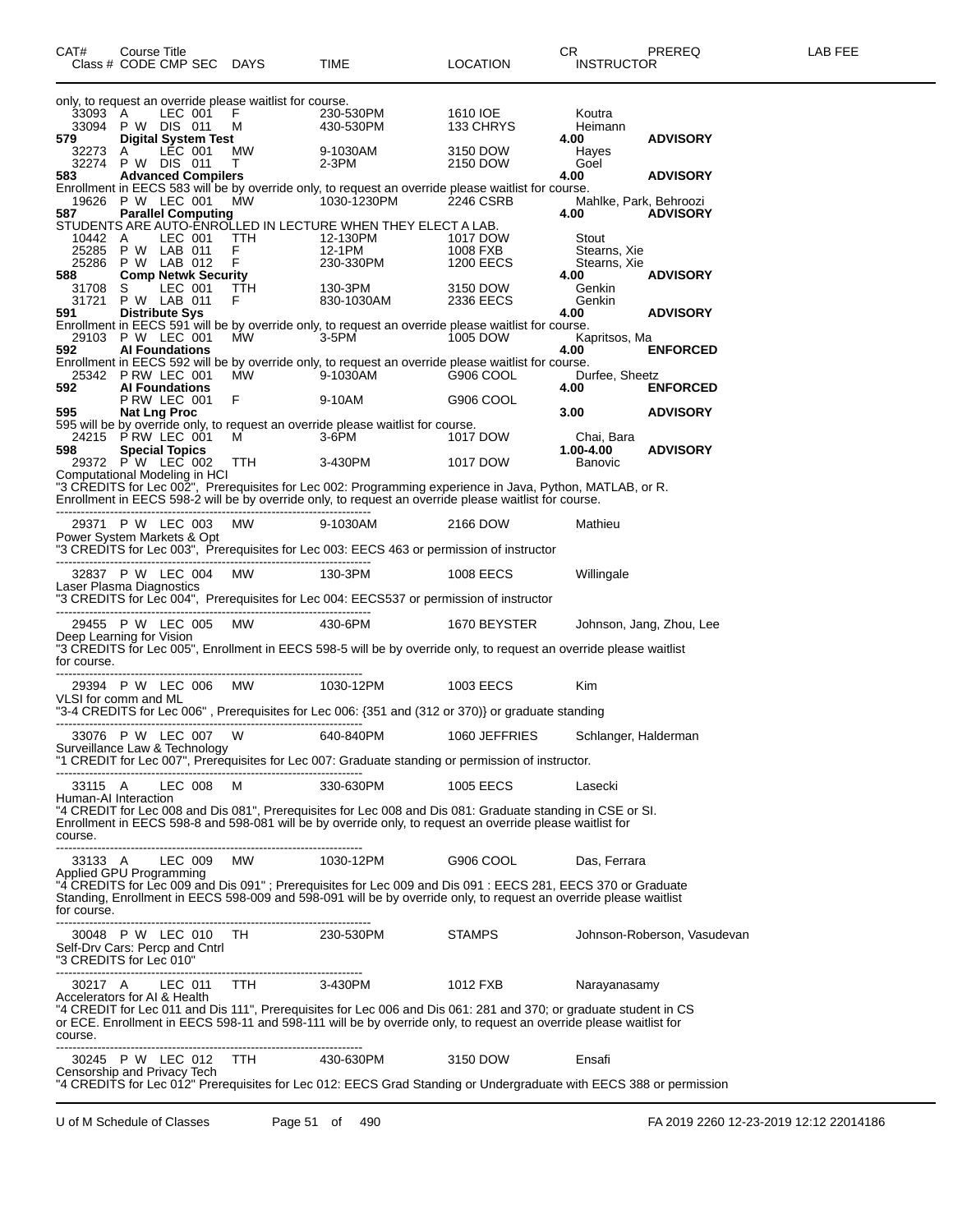| CAT#                    | <b>Course Title</b><br>Class # CODE CMP SEC DAYS                  |              | <b>TIME</b>                                                                                                                                                                                                                             | <b>LOCATION</b> | <b>CR</b><br><b>INSTRUCTOR</b> | <b>PREREQ</b>   | LAB FEE |
|-------------------------|-------------------------------------------------------------------|--------------|-----------------------------------------------------------------------------------------------------------------------------------------------------------------------------------------------------------------------------------------|-----------------|--------------------------------|-----------------|---------|
| course.                 |                                                                   |              | of instructor, Enrollment in EECS 598-12 will be by override only, to request an override please waitlist for                                                                                                                           |                 |                                |                 |         |
|                         | Coding Theory for TCS                                             |              |                                                                                                                                                                                                                                         |                 | Cheraghchi                     |                 |         |
|                         | override only, to request an override please waitlist for course. |              | "3 CREDITS for Lec 013" Prerequisites for Lec 013: Graduate or senior standing, or permission of instructor.<br>Advised prerequisites: EECS 203, EECS 301, EECS 376, Math 217, or equivalents. Enrollment in EECS 598-13 will be by     |                 |                                |                 |         |
|                         |                                                                   |              | 36123 P W LEC 014 W 430-530PM 1017 DOW                                                                                                                                                                                                  |                 | Stout, Biernacki               |                 |         |
|                         | Intro to CSE Graduate Studies                                     |              | "1 CREDITS for Lec 014", Prerequisites for Lec 014: CSE pre-candidate or Permission of instructor<br>598-14 will be by override only, to request an override please waitlist for course.                                                |                 |                                |                 |         |
|                         | 36574 P W LEC 015                                                 | TTH 12-130PM |                                                                                                                                                                                                                                         | 1690 BEYSTER    | Omar                           |                 |         |
|                         | Uls for Programming Languages                                     |              | "3 CREDITS for Lec 015", Prerequisites for Lec 015: Grad standing in CSE or SI or permission of instructor                                                                                                                              |                 |                                |                 |         |
|                         | 24604 P W DIS 081 F 1-2PM                                         |              |                                                                                                                                                                                                                                         | 1008 EECS       | Krosnick                       |                 |         |
| course.                 | Human-AI Interaction                                              |              | "4 CREDIT for Lec 008 and Dis 081", Prerequisites for Lec 008 and Dis 081: Graduate standing in CSE or SI.<br>Enrollment in EECS 598-8 and 598-081 will be by override only, to request an override please waitlist for                 |                 |                                |                 |         |
|                         |                                                                   |              | 33177 P W DIS 091 F 1030-1130AM 138 NAME                                                                                                                                                                                                |                 | Ferrara, Li                    |                 |         |
| Standing                | Applied GPU Programming                                           |              | "4 CREDITS for Lec 009 and Dis 091" ; Prerequisites for Lec 009 and Dis 091 : EECS 281, EECS 370 or Graduate                                                                                                                            |                 |                                |                 |         |
|                         | 33587 P W DIS 111 T 430-530PM                                     |              |                                                                                                                                                                                                                                         | 1012 FXB        | Narayanasamy                   |                 |         |
| course.<br>------------ | Accelerators for AI & Health                                      |              | "4 CREDIT for Lec 006 and Dis 061", Prerequisites for Lec 006 and Dis 061: 281 and 370; or graduate student in CS<br>or ECE. Enrollment in EECS 598-11 and 598-111 will be by override only, to request an override please waitlist for |                 |                                |                 |         |
| 599                     | <b>Directed Study</b><br>$IND +$                                  |              | ARR                                                                                                                                                                                                                                     | <b>ARR</b>      | 1.00-4.00                      | <b>ADVISORY</b> |         |
| 698                     | <b>Master's Thesis</b><br>$IND +$                                 |              | ARR                                                                                                                                                                                                                                     | <b>ARR</b>      | 1.00-6.00                      | <b>ADVISORY</b> |         |
| 699                     | <b>Research Work EECS</b>                                         |              |                                                                                                                                                                                                                                         |                 | 1.00-6.00                      | <b>ADVISORY</b> |         |
| 990                     | $IND +$<br><b>Diss-Precand</b>                                    |              | ARR                                                                                                                                                                                                                                     | <b>ARR</b>      | 1.00-8.00                      | <b>ADVISORY</b> |         |
| 995                     | $IND +$<br>Diss-Cand                                              |              | <b>ARR</b>                                                                                                                                                                                                                              | <b>ARR</b>      | 8.00                           | <b>ENFORCED</b> |         |
|                         | $IND +$<br>R                                                      |              | <b>ARR</b>                                                                                                                                                                                                                              | <b>ARR</b>      |                                |                 |         |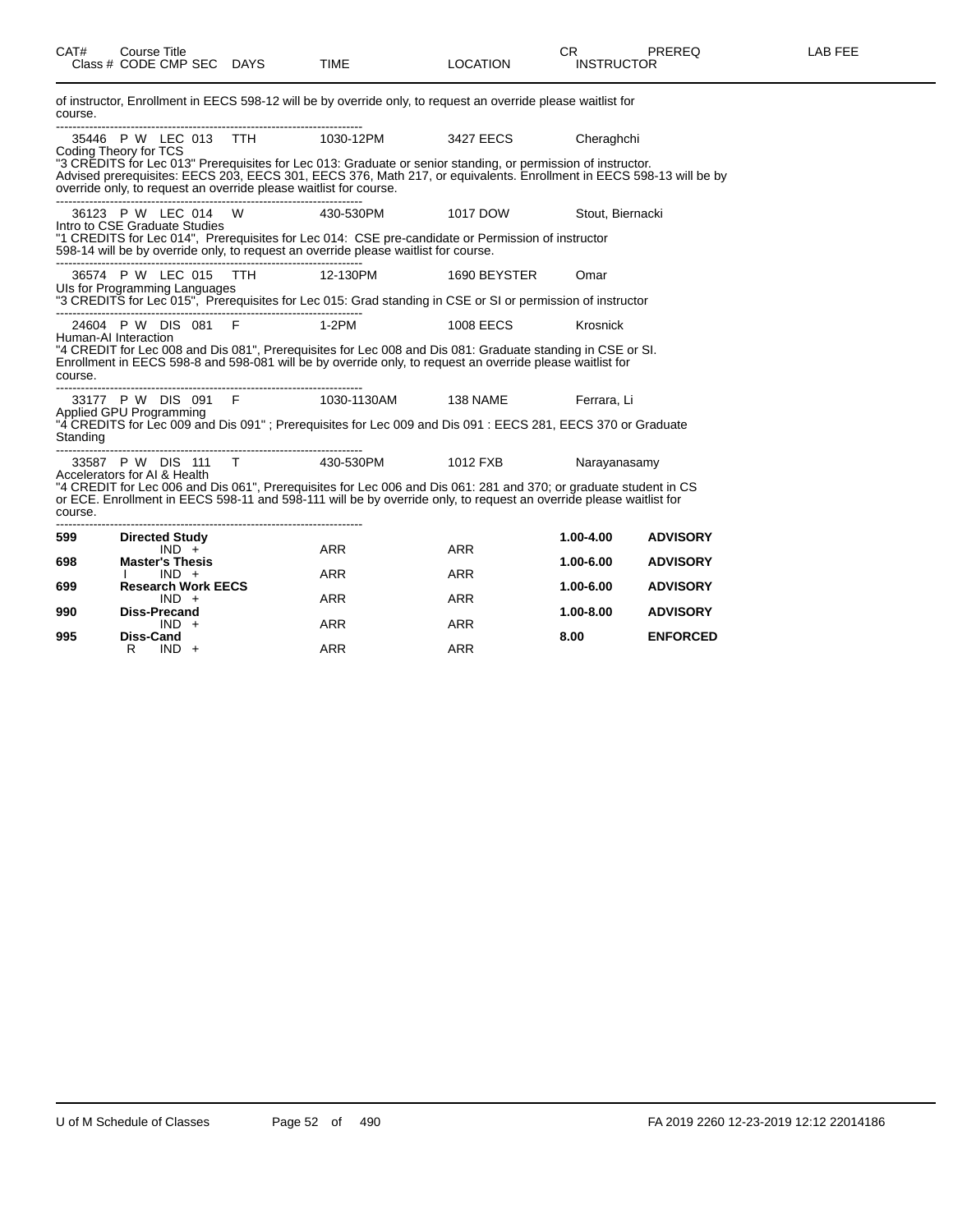| CAT# | Course Title         |             |      |          | СR                | PREREC | LAB FEF |
|------|----------------------|-------------|------|----------|-------------------|--------|---------|
|      | Class # CODE CMP SEC | <b>DAYS</b> | TIME | ∟OCATION | <b>INSTRUCTOR</b> |        |         |
|      |                      |             |      |          |                   |        |         |

## **Engineering Undergraduate Educ**

| <b>Engineering (ENGR)</b>                                                                                                     |                           |                        |                                                                                                                                                        |
|-------------------------------------------------------------------------------------------------------------------------------|---------------------------|------------------------|--------------------------------------------------------------------------------------------------------------------------------------------------------|
| Intro Engineering<br>100<br>10446 AR LEC 100<br>TTH                                                                           | 230-4PM                   | G906 COOL              | 4.00<br><b>ADVISORY</b><br>Wynarsky, Hildinger                                                                                                         |
| Mechanics & Materials Design                                                                                                  |                           |                        |                                                                                                                                                        |
| STUDENTS ELECTING DIS (101-104) WILL BE AUTO-ENROLLED IN LEC 100.                                                             |                           |                        |                                                                                                                                                        |
| 10447 PDR<br>DIS 101<br><b>TTH</b><br>10448<br>P R<br><b>DIS</b><br>102                                                       | 1230-130PM                | 1006 DOW<br>1006 DOW   | Wynarsky                                                                                                                                               |
| TTH<br>10449<br><b>PDR</b><br><b>DIS</b><br>103<br>TTH                                                                        | 130-230PM<br>1230-130PM   | 3433 EECS              | Wynarsky<br><b>Hildinger</b>                                                                                                                           |
| <b>PDR</b><br>DIS 104<br>TTH<br>10450                                                                                         | 130-230PM                 | 2166 DOW               | Hildinger                                                                                                                                              |
| 29696<br>AD<br>LEC 150<br>МW                                                                                                  | 9-1030AM                  | 2153 GGBL              | Hayes, Snyder                                                                                                                                          |
| <b>Drinking Water Quality</b>                                                                                                 |                           |                        |                                                                                                                                                        |
| STUDENTS ELECTING DIS 152 OR 154 WILL BE AUTO-ENROLLED IN LEC 150 AND THE CORRESPONDING LAB.<br>29697<br>A<br>LAB 151<br>TН   | 1230-230PM                | 113 GFL                | Arts                                                                                                                                                   |
| 29698 P<br>F.<br>DIS 152                                                                                                      | 130-230PM                 | 1005 EECS              | Snyder                                                                                                                                                 |
| LAB 153<br>29699 A<br>TН                                                                                                      | 230-430PM                 | 113 GFL                | Arts                                                                                                                                                   |
| 29700<br>-P<br>DIS 154<br>F.<br>10451 ADR LEC 300<br>TTH                                                                      | 230-330PM<br>1030-12PM    | 3427 EECS<br>133 CHRYS | Snyder<br>Hirshfield, Grimble                                                                                                                          |
| Food Science & Engineering                                                                                                    |                           |                        |                                                                                                                                                        |
| STUDENTS ELECTING DIS (302-306) WILL BE AUTO-ENROLLED IN LEC 300 AND THE CORRESPONDING LAB.                                   |                           |                        |                                                                                                                                                        |
| 10452 AR<br>LAB 301<br>TH                                                                                                     | 830-1030AM                | ARR                    | Mallon                                                                                                                                                 |
| THIS LAB IS HELD IN 3001 DOW                                                                                                  |                           |                        |                                                                                                                                                        |
| 10453<br>P R<br>DIS 302<br>TН<br>25244 AR<br>LAB 303<br>TН                                                                    | 130-230PM<br>1230-230PM   | 1024 FXB<br>ARR        | Grimble<br>Mallon                                                                                                                                      |
| THIS LAB IS HELD IN 3001 DOW                                                                                                  |                           |                        |                                                                                                                                                        |
| 25245<br>P R<br>DIS 304<br>TН                                                                                                 | 230-330PM                 | 1032 FXB               | Grimble                                                                                                                                                |
| LAB 305<br>25246 AR<br>Τ<br>THIS LAB IS HELD IN 3001 DOW                                                                      | 1230-230PM                | ARR                    | Mallon                                                                                                                                                 |
| 25247 PR<br>DIS 306<br>TН                                                                                                     | 130-230PM                 | 1012 EECS              | Springsteen                                                                                                                                            |
| 23143 ADR LEC 400<br>TTH                                                                                                      | 1130-1PM                  | 1571 GGBL              | Dick, Zahn, Garmire                                                                                                                                    |
| Self Driving Cars & Drones                                                                                                    |                           |                        |                                                                                                                                                        |
| STUDENTS ELECTING DIS (402-408) WILL BE AUTO-ENROLLED IN LEC 400 AND THE CORRESPONDING LAB.                                   |                           |                        |                                                                                                                                                        |
| 23144 AR<br>LAB 401<br>F<br>$\top$<br>23145<br>PR<br>DIS 402                                                                  | 830-1030AM<br>130-230PM   | 108 GFL<br>1012 EECS   | <b>Blado</b><br>Lewis                                                                                                                                  |
| F<br>23146<br>A R<br>LAB 403                                                                                                  | 1030-1230PM               | 108 GFL                | <b>Blado</b>                                                                                                                                           |
| $\frac{\mathsf{T}}{\mathsf{F}}$<br>23147<br>P R<br><b>DIS 404</b>                                                             | 130-230PM                 | 1018 DOW               | Zahn                                                                                                                                                   |
| LAB 405<br>23196<br>A R<br>T                                                                                                  | 130-330PM                 | 108 GFL                | <b>Blado</b>                                                                                                                                           |
| 23197<br>P R<br>DIS 406<br>24374<br>LAB 407<br>F<br>AR                                                                        | 1030-1130AM<br>330-530PM  | 1005 EECS<br>108 GFL   | Zahn<br>Manwiller                                                                                                                                      |
| T<br>PR<br>24375<br>DIS 408                                                                                                   | 1030-1130AM               | <b>104 EWRE</b>        | Lewis                                                                                                                                                  |
| 27034 AD<br>LEC 410<br>TTH                                                                                                    | 130-3PM                   | 1303 EECS              | Dick, Garmire, Himsel-Burcon                                                                                                                           |
| Self Driving Cars & Drones<br>STUDENTS ELECTING DIS (412-416) WILL BE AUTO-ENROLLED IN LEC 410 AND THE CORRESPONDING LAB.     |                           |                        |                                                                                                                                                        |
| 27035<br>LAB 411<br>A<br>Τ                                                                                                    | 1030-1230PM               | 108 GFL                | Manwiller                                                                                                                                              |
| 27036<br>$\mathsf{P}$<br>т<br>DIS 412                                                                                         | 3-4PM                     | 224 GFL                | Montgomery                                                                                                                                             |
| 27037 A<br>LAB 413<br>м                                                                                                       | 930-1130AM                | 108 GFL                | Manwiller                                                                                                                                              |
| 27038<br>-P<br>DIS 414<br>м<br>27039<br>LAB 415<br>A<br>м                                                                     | 1130-1230PM<br>130-330PM  | 1005 EECS<br>108 GFL   | Himsel-Burcon<br>Novilla                                                                                                                               |
| P<br>DIS 416<br>27040<br>M                                                                                                    | 330-430PM                 | 224 GFL                | Himsel-Burcon                                                                                                                                          |
| <b>LEC 500</b><br>10454 AR<br>MW                                                                                              | 230-4PM                   | 2150 DOW               | Belmont, Sulewski                                                                                                                                      |
| Biotechnology & Human Values                                                                                                  |                           |                        |                                                                                                                                                        |
| STUDENTS ELECTING DIS (501-504) WILL BE AUTO-ENROLLED IN LEC 500.<br>10455<br>P R<br>DIS 501<br>TTH                           | 1130-1230PM               | 1032 FXB               | Sulewski                                                                                                                                               |
| 27100<br>P R<br><b>DIS</b><br>502<br>TTH                                                                                      | 1030-1130AM               | 1123 LBME              | Sulewski                                                                                                                                               |
| P R<br>DIS 503<br>TTH<br>10456                                                                                                | 1130-1230PM               | 1008 EECS              | Bowden                                                                                                                                                 |
| 10457<br>P R<br><b>DIS 504</b><br>TTH                                                                                         | 1030-1130AM               | <b>1008 EECS</b>       | Bowden                                                                                                                                                 |
| ADR<br>LEC 600<br>МW<br>17866<br>Underwater Vehicle Design                                                                    | 12-130PM                  | DC                     | Alford, Fowler                                                                                                                                         |
| STUDENTS ELECTING DIS (602-606) WILL BE AUTO-ENROLLED IN LEC 600 AND THE CORRESPONDING LAB.                                   |                           |                        |                                                                                                                                                        |
| LAB 601<br>17867 AR<br>w                                                                                                      | 230-430PM                 | 108 GFL                | Schertzing                                                                                                                                             |
| 17868<br>PR<br>DIS 602<br>W<br>17869<br>AR<br>LAB 603                                                                         | 130-230PM                 | <b>136 EWRE</b>        | Vigiletti<br>Munsiff                                                                                                                                   |
| TН<br>19754<br>P R<br>DIS 604<br>TН                                                                                           | 1030-1230PM<br>930-1030AM | 108 GFL<br>224 GFL     | Fowler                                                                                                                                                 |
| LAB 605<br>AR<br>TН<br>20112                                                                                                  | 230-430PM                 | 108 GFL                | Toye                                                                                                                                                   |
| 20113<br>DIS 606<br>P R<br>TН                                                                                                 | 130-230PM                 | <b>136 EWRE</b>        | Vigiletti                                                                                                                                              |
| 24315 ADR LEC 650<br><b>MW</b>                                                                                                | 8-930AM                   | 224 GFL                | Chesney, Northrop                                                                                                                                      |
| Gaming for the Greater Good                                                                                                   |                           |                        |                                                                                                                                                        |
|                                                                                                                               |                           |                        | STUDENTS ELECTING DIS 652 OR 654 WILL BE AUTO-ENROLLED IN LEC 650 AND THE CORRESPONDING LAB. STUDENTS ELECTING DIS<br>656: CHOOSE ONE OF THE TWO LABS. |
| 24320 AR<br>LAB 651<br>F                                                                                                      | 830-930AM                 | 224 GFL                | Berman                                                                                                                                                 |
| 24321<br><b>PR</b><br>DIS 652<br>F<br>24322 AR<br>LAB 653<br>F                                                                | 930-1030AM                | 1032 FXB<br>224 GFL    | Feddersen                                                                                                                                              |
| F<br>25557 PR<br>DIS 654                                                                                                      | 930-1030AM<br>830-930AM   | 107 GFL                | Alfano                                                                                                                                                 |
| DIS 656<br>F<br>25558<br>PR                                                                                                   | 230-330PM                 | 1032 FXB               | Alfano                                                                                                                                                 |
| 17189 ADR LEC 700<br><b>TTH</b>                                                                                               | 8-930AM                   | 1008 FXB               | Washabaugh, Olsen                                                                                                                                      |
| Intro to Aerospace Engineering<br>STUDENTS ELECTING DIS (711-761) WILL BE AUTO-ENROLLED IN LEC 700 AND THE CORRESPONDING LAB. |                           |                        |                                                                                                                                                        |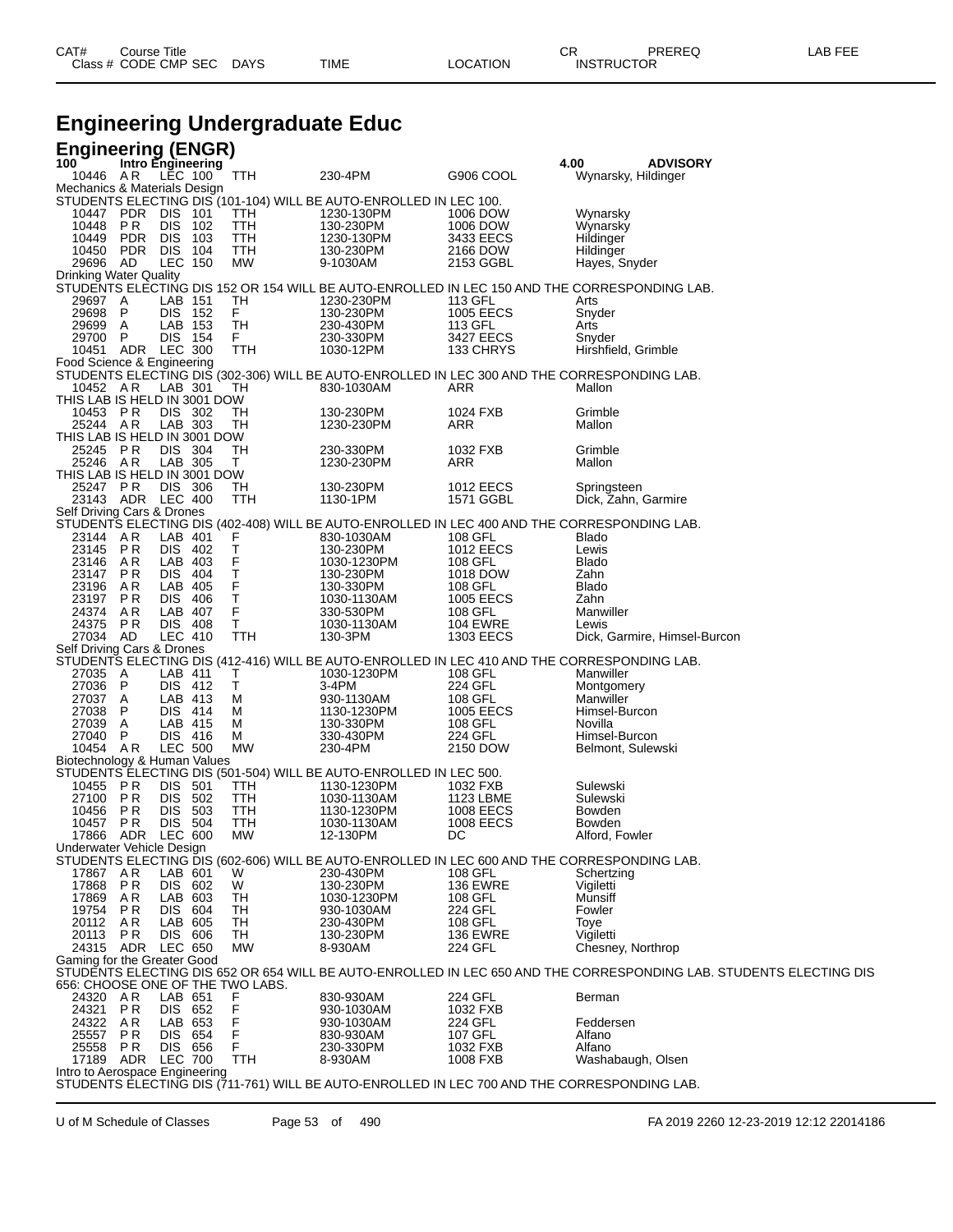| CAT#                                 | Course Title<br>Class # CODE CMP SEC |                           |            | DAYS         | <b>TIME</b>                                                                          | <b>LOCATION</b>                      | CR.<br>PREREQ<br><b>INSTRUCTOR</b>                                                                                        | LAB FEE |
|--------------------------------------|--------------------------------------|---------------------------|------------|--------------|--------------------------------------------------------------------------------------|--------------------------------------|---------------------------------------------------------------------------------------------------------------------------|---------|
| 23056                                | AR                                   | LAB 710                   |            | Т            | 1130-130PM                                                                           | 2251 FXB                             | Stoldt                                                                                                                    |         |
| 23057<br>23058                       | <b>PR</b><br>AR                      | <b>DIS</b><br>LAB 720     | 711        | $\sf T$<br>Т | 130-230PM<br>230-430PM                                                               | 1032 FXB<br>2251 FXB                 | Olsen<br>Lenhardt                                                                                                         |         |
| 23059                                | P <sub>R</sub>                       | <b>DIS</b>                | 721        | Τ            | 430-530PM                                                                            | 1032 FXB                             | Casper                                                                                                                    |         |
| 20299                                | AR                                   | LAB 730                   |            | W            | 1130-130PM                                                                           | 2251 FXB                             | Stoldt                                                                                                                    |         |
| 20300<br>20301                       | <b>PR</b><br>A R                     | <b>DIS 731</b><br>LAB 740 |            | W<br>W       | 130-230PM<br>230-430PM                                                               | 1032 FXB<br>2251 FXB                 | Olsen<br>Lenhardt                                                                                                         |         |
| 20302                                | <b>PR</b>                            | DIS 741                   |            | W            | 430-530PM                                                                            | 1032 FXB                             | Olsen                                                                                                                     |         |
| 21013                                | AR                                   | LAB 750                   |            | TН           | 1130-130PM                                                                           | 2251 FXB                             | Stoldt                                                                                                                    |         |
| 21014<br>21016                       | <b>PR</b><br>AR                      | <b>DIS 751</b><br>LAB 760 |            | TН<br>TH     | 130-230PM<br>230-430PM                                                               | 1032 FXB<br>2251 FXB                 | Stoldt                                                                                                                    |         |
| 21017                                | <b>PR</b>                            | <b>DIS 761</b>            |            | TН           | 430-530PM                                                                            | 1032 FXB                             | Casper                                                                                                                    |         |
| 25556                                | ADR                                  | <b>LEC 800</b>            |            | TTH          | 1030-12PM                                                                            | 1010 DOW                             | Shih, Chen, Hogg Jr                                                                                                       |         |
|                                      |                                      |                           |            |              |                                                                                      |                                      | Manufacturing and Society<br>STUDENTS ELECTING DIS 802 OR 804 WILL BE AUTO-ENROLLED IN LEC 800 AND THE CORRESPONDING LAB. |         |
| 25621 AR                             |                                      | LAB 801                   |            | F            | 1030-1230PM                                                                          | ARR                                  | Chen                                                                                                                      |         |
| THIS LAB IS HELD IN 3341 GGB         |                                      |                           |            |              |                                                                                      |                                      |                                                                                                                           |         |
| 25622 PR<br>25623                    | AR                                   | DIS 802<br>LAB 803        |            | F<br>F       | 930-1030AM<br>230-430PM                                                              | 1025 GGBL<br>ARR                     | Hogg Jr<br>Chen                                                                                                           |         |
| THIS LAB IS HELD IN 3341 GGB         |                                      |                           |            |              |                                                                                      |                                      |                                                                                                                           |         |
| 29755 PR                             |                                      | DIS 804                   |            | F            | 130-230PM                                                                            | 1025 GGBL                            | Hogg Jr                                                                                                                   |         |
| 101<br>10458                         | Intro Comp & Prog<br>AR              | LEC 001                   |            | МW           | 9-1030AM                                                                             | <b>STAMPS</b>                        | <b>ADVISORY</b><br>4.00<br>Guzdial                                                                                        |         |
| Intro Computers & Programming        |                                      |                           |            |              |                                                                                      |                                      |                                                                                                                           |         |
|                                      |                                      |                           |            |              | STUDENTS ELECTING LAB (010-019 &041) WILL BE AUTO-ENROLLED IN LEC 001.               |                                      |                                                                                                                           |         |
| 10465 AR                             |                                      | LEC 002                   |            | <b>MW</b>    | 1030-12PM<br>STUDENTS ELECTING LAB (020-029 & 039) WILL BE AUTO-ENROLLED IN LEC 002. | <b>STAMPS</b>                        | Alford                                                                                                                    |         |
| 10474 AR                             |                                      | LEC 003                   |            | <b>MW</b>    | 430-6PM                                                                              | <b>1500 EECS</b>                     | Niciejewski                                                                                                               |         |
|                                      |                                      |                           |            |              | STUDENTS ELECTING LAB (030-038) WILL BE AUTO-ENROLLED IN LEC 003.                    |                                      |                                                                                                                           |         |
| 29795<br>10459                       | P R<br>PR                            | LAB 010<br>LAB 011        |            | M<br>M       | 1030-1230PM<br>1230-230PM                                                            | <b>B505 PIER</b><br><b>B505 PIER</b> | Clafton<br>Karunakaran                                                                                                    |         |
| 10460                                | P <sub>R</sub>                       | LAB 012                   |            | M            | 230-430PM                                                                            | <b>B505 PIER</b>                     | Polemis                                                                                                                   |         |
| 10461                                | P <sub>R</sub>                       | LAB 013                   |            | м            | 430-630PM                                                                            | <b>B505 PIER</b>                     | Polemis                                                                                                                   |         |
| 10462<br>10463                       | P <sub>R</sub><br>PR                 | LAB 014<br>LAB 015        |            | Т<br>Т       | 830-1030AM<br>1030-1230PM                                                            | B505 PIER<br><b>B505 PIER</b>        | Achar<br>Greenberg                                                                                                        |         |
| 10464                                | P <sub>R</sub>                       | LAB 016                   |            | Т            | 1230-230PM                                                                           | <b>B505 PIER</b>                     | Araj                                                                                                                      |         |
| 19235                                | P <sub>R</sub>                       | LAB 017                   |            | Τ            | 230-430PM                                                                            | B505 PIER                            | Karunakaran                                                                                                               |         |
| 19236<br>19237                       | P <sub>R</sub><br>P <sub>R</sub>     | LAB 018<br>LAB 019        |            | T<br>TH      | 430-630PM<br>830-1030AM                                                              | <b>B505 PIER</b><br><b>B505 PIER</b> | Mott<br>Achar                                                                                                             |         |
| 10466                                | P <sub>R</sub>                       | LAB 020                   |            | TН           | 930-1130AM                                                                           | B507 PIER                            | Iwanski                                                                                                                   |         |
| 10467                                | P <sub>R</sub>                       | LAB 021                   |            | TH           | 1030-1230PM                                                                          | B505 PIER                            | Dogruyol                                                                                                                  |         |
| 10468<br>10469                       | P <sub>R</sub><br>P <sub>R</sub>     | LAB 022<br>LAB 023        |            | TН<br>TН     | 1130-130PM<br>1230-230PM                                                             | B507 PIER<br>B505 PIER               | Iwanski<br>Jiang                                                                                                          |         |
| 10475                                | P <sub>R</sub>                       | LAB 024                   |            | TH           | 130-330PM                                                                            | B507 PIER                            | Araj                                                                                                                      |         |
| 10471                                | P <sub>R</sub>                       | LAB 025                   |            | TН           | 230-430PM                                                                            | <b>B505 PIER</b>                     | Jiang                                                                                                                     |         |
| 10472<br>19692                       | P <sub>R</sub><br>P <sub>R</sub>     | LAB 026<br>LAB 027        |            | TН<br>TH     | 330-530PM<br>430-630PM                                                               | B507 PIER<br><b>B505 PIER</b>        | Jhaveri<br>Araj                                                                                                           |         |
| 19693                                | ΡR                                   | LAB 028                   |            | F            | 1130-130PM                                                                           | B507 PIER                            | Dogruyol                                                                                                                  |         |
| 29798                                | P <sub>R</sub>                       | LAB 029                   |            | F            | 1230-230PM                                                                           | B505 PIER                            | Greenberg                                                                                                                 |         |
| 10479<br>10480                       | P <sub>R</sub><br>P <sub>R</sub>     | LAB 034<br>LAB 035        |            | W<br>т       | 230-430PM<br>130-330PM                                                               | B507 PIER<br>B507 PIER               | Karunakaran<br>Greenberg                                                                                                  |         |
| 19234                                | P <sub>R</sub>                       | LAB 037                   |            | $_{F}^{F}$   | 130-330PM                                                                            | B507 PIER                            | Dogruyol                                                                                                                  |         |
| 10470                                | <b>PR</b>                            | LAB 038                   |            |              | 230-430PM                                                                            | <b>B505 PIER</b>                     | Jiang                                                                                                                     |         |
| 29799<br>37527                       | PR.<br>PR.                           | LAB 039<br>LAB 041        |            | F<br>т       | 330-530PM<br>930-1130AM                                                              | B507 PIER<br>B507 PIER               | Polemis<br>Iwanski                                                                                                        |         |
| 110                                  | Des Your Engr Exp                    |                           |            |              |                                                                                      |                                      | 2.00                                                                                                                      |         |
| 17059<br>Design Your Engr Experience | AR                                   | LEC 001                   |            | Т            | 230-330PM                                                                            | <b>STAMPS</b>                        | Marsik, Terry Jr, Goldstein                                                                                               |         |
| 24416 PR                             |                                      | DIS 100                   |            | F            | 330-430PM                                                                            | ARR                                  | Goldstein                                                                                                                 |         |
|                                      |                                      |                           |            |              | Specific discussion section (101-115) will be assigned by the instructor.            |                                      |                                                                                                                           |         |
| 27406                                | PR                                   | <b>DIS</b>                | 104        | F            | 1030-1130AM                                                                          | 107 GFL                              | Francis                                                                                                                   |         |
| 27407<br>27400                       | <b>PR</b><br>PR                      | <b>DIS</b><br><b>DIS</b>  | 105<br>118 | F<br>F       | 1030-1130AM<br>2-3PM                                                                 | 1123 LBME<br>2150 DOW                | Olson<br>Policht                                                                                                          |         |
| 27401                                | P <sub>R</sub>                       | <b>DIS</b>                | 119        | F            | $2-3PM$                                                                              | <b>1008 EECS</b>                     | Espinosa                                                                                                                  |         |
| 27402<br>27403                       | <b>PR</b>                            | <b>DIS</b>                | 120        | F<br>F       | 1130-1230PM<br>$2-3PM$                                                               | 1032 FXB<br><b>ARR</b>               | Quezada                                                                                                                   |         |
| 27404                                | P R<br>PR                            | <b>DIS</b><br><b>DIS</b>  | 200<br>300 | $\mathsf F$  | 1130-1230PM                                                                          | <b>ARR</b>                           | Goldstein<br>Goldstein                                                                                                    |         |
| 27405                                | PR                                   | DIS 400                   |            | F            | 1030-1130AM                                                                          | <b>ARR</b>                           | Goldstein                                                                                                                 |         |
| 151                                  | <b>Accel Intro Prog</b>              |                           |            |              |                                                                                      |                                      | 4.00<br><b>ADVISORY</b>                                                                                                   |         |
| 19759<br>Accel Intro Comp & Prog     | Α                                    | LEC 100                   |            | <b>TTH</b>   | 12-130PM                                                                             | 220 CHRYS                            | Thomas                                                                                                                    |         |
|                                      |                                      |                           |            |              | STUDENTS ELECTING LAB (101-104) WILL BE AUTO-ENROLLED IN LEC 100.                    |                                      |                                                                                                                           |         |
| 19760                                | P                                    | LAB 101                   |            | м            | 1030-1230PM                                                                          | <b>B507 PIER</b>                     | Chen                                                                                                                      |         |
| 19761<br>19762                       | P<br>P                               | LAB 102<br>LAB 103        |            | Т<br>W       | 430-630PM<br>1030-1230PM                                                             | B507 PIER<br>B507 PIER               | Brisbin Jr<br>Chen                                                                                                        |         |
| 23499                                | P                                    | LAB 104                   |            | F            | 930-1130AM                                                                           | B507 PIER                            | Chen                                                                                                                      |         |
| 36321                                | P<br>P                               | LAB 105                   |            | F            | 1030-1230PM                                                                          | <b>B505 PIER</b>                     | Unnikrishnan                                                                                                              |         |
| 36450<br>36542                       | P                                    | LAB 106<br>LAB 107        |            | м<br>М       | 230-430PM<br>430-630PM                                                               | B507 PIER<br>B507 PIER               | Brisbin Jr<br>Brisbin Jr                                                                                                  |         |

U of M Schedule of Classes Page 54 of 490 FA 2019 2260 12-23-2019 12:12 22014186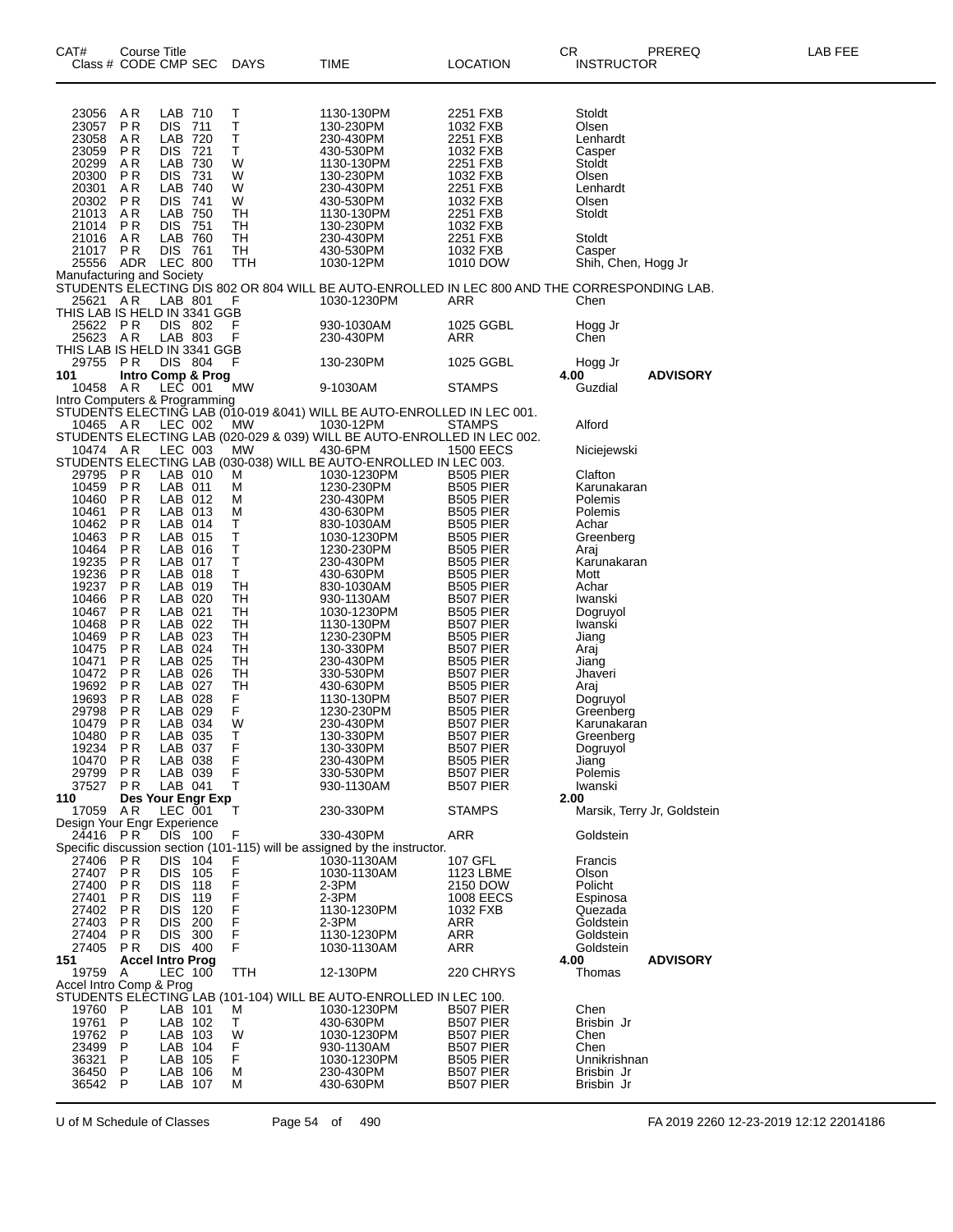| CAT#                                 | Course Title<br>Class # CODE CMP SEC DAYS                         |                    |        | TIME                                                                                    | <b>LOCATION</b>                      | CR.<br>PREREQ<br><b>INSTRUCTOR</b>                | LAB FEE |
|--------------------------------------|-------------------------------------------------------------------|--------------------|--------|-----------------------------------------------------------------------------------------|--------------------------------------|---------------------------------------------------|---------|
| 36583 P<br>36771<br>196              | P<br>Outreach Internship                                          | LAB 108<br>LAB 109 | W<br>W | 1030-1230PM<br>130-330PM                                                                | <b>B505 PIER</b><br><b>B505 PIER</b> | Unnikrishnan<br>Unnikrishnan<br>1.00              |         |
| 20015 PD                             |                                                                   | LAB 002            |        | ARR                                                                                     | ARR                                  | Millunchick, Boivin                               |         |
| 34484 PI                             | Fall Outreach Internship                                          | LAB 003            |        | ARR                                                                                     | ARR                                  | Millunchick, Boivin                               |         |
| 230<br>29654 PR<br>Honors Seminar I  | Spr/Sum Outreach Internship<br><b>Honors Seminar I</b><br>LEC 001 |                    | M      | 530-730PM                                                                               | 133 CHRYS                            | 1.00<br><b>ENFORCED</b><br>Armstrong-Ceron, Pakko |         |
|                                      |                                                                   |                    |        | THIS CLASS MEETS ON THE FOLLOWING DATES: 9/9, 9/23, 10/7, 10/21, 11/4, 11/18, AND 12/2. |                                      |                                                   |         |
| 255<br>24329 PI                      | <b>Multidis Eng Pro I</b>                                         | LAB 001            |        | ARR                                                                                     | ARR                                  | 1.00-3.00<br>Maki                                 |         |
| 22493 PI                             | UM::Autonomy Project Team                                         | LAB 002            |        | ARR                                                                                     | ARR                                  | Bell IV                                           |         |
| 22788 PI                             | Baja Racing Project Team                                          | LAB 003            |        | ARR                                                                                     | <b>ARR</b>                           | Skerlos                                           |         |
| 23311 PI                             | <b>BLUElab Project Team</b>                                       | LAB 006            |        | ARR                                                                                     | ARR                                  | <b>Bell IV</b>                                    |         |
| <b>HPH Project Team</b><br>23312 PI  |                                                                   | LAB 007            |        | ARR                                                                                     | ARR                                  | Ceccio                                            |         |
| <b>HPS Project Team</b><br>23313 PI  |                                                                   | LAB 008            |        | ARR                                                                                     | <b>ARR</b>                           | Sheehan                                           |         |
| <b>MASA Project Team</b><br>23314 PI |                                                                   | LAB 009            |        | ARR                                                                                     | ARR                                  | Ridley                                            |         |
| 23315 Pİ                             | <b>MBuRST Project Team</b><br>LAB 011                             |                    |        | ARR                                                                                     | ARR                                  | Cesnik                                            |         |
| M-FLY Project Team<br>23316 PI       |                                                                   | LAB 012            |        | ARR                                                                                     | <b>ARR</b>                           | Alfano                                            |         |
| 31836 PI                             | M-HEAL Project Team                                               | LAB 013            |        | ARR                                                                                     | ARR                                  | Wrobel                                            |         |
| 23317 PÍ                             | M-Heal II Project Team                                            | LAB 014            |        | ARR                                                                                     | ARR                                  | Hofmann                                           |         |
| <b>MER Project Team</b><br>23318 PI  |                                                                   | LAB 015            |        | ARR                                                                                     | <b>ARR</b>                           | Martz                                             |         |
| 23319 PI                             | <b>MRacing Project Team</b>                                       |                    |        | ARR                                                                                     |                                      |                                                   |         |
|                                      | Pantanal Project Team                                             | LAB 016            |        |                                                                                         | ARR                                  | Wright                                            |         |
| 38353 PI                             | M-HEAL III Project Team                                           | LAB 017            |        | ARR                                                                                     | ARR                                  | VanEpps                                           |         |
| 23320 PI                             | Solar Car Project Team                                            | LAB 018            |        | ARR                                                                                     | ARR                                  | Bell IV                                           |         |
| 23321 PI                             | Steel Bridge Project Team                                         | LAB 019            |        | ARR                                                                                     | ARR                                  | <b>McCormick</b>                                  |         |
| 23322 PI                             | Supermileage Project Team                                         | LAB 020            |        | ARR                                                                                     | ARR                                  | Bell IV                                           |         |
| 22085 PI                             | Woven Wind Project Team                                           | LAB 021            |        | ARR                                                                                     | ARR                                  | Bell IV                                           |         |
| 23323 PI                             | Concrete Canoe Project Team                                       | LAB 022            |        | ARR                                                                                     | ARR                                  | Hansen                                            |         |
|                                      | 26056 PI LAB 023<br><b>STARX Project Team</b>                     |                    |        | ARR                                                                                     | ARR                                  | Rouse                                             |         |
| 24836 PI                             | <b>MRacing Project Team</b>                                       | LAB 024            |        | <b>ARR</b>                                                                              | <b>ARR</b>                           | <b>Bell IV</b>                                    |         |
| 25620 PI                             | SmallSat Water Tank Proj Team                                     | LAB 025            |        | ARR                                                                                     | ARR                                  | Sheehan                                           |         |
| 26057 PI                             | Electric Motorcycle Proj Team                                     | LAB 026            |        | <b>ARR</b>                                                                              | ARR                                  | Siegel                                            |         |
| 25682 PI                             |                                                                   | LAB 028            |        | <b>ARR</b>                                                                              | <b>ARR</b>                           | Ridley                                            |         |
| <b>REST Project Team</b><br>26262 PI |                                                                   | LAB 029            |        | ARR                                                                                     | ARR                                  | Ridley                                            |         |
| 27925 PI                             | CanSat Project Team                                               | LAB 030            |        | <b>ARR</b>                                                                              | ARR                                  | Bell IV                                           |         |
| 27942 PI                             | <b>MRover Project Team</b>                                        | LAB 031            |        | <b>ARR</b>                                                                              | <b>ARR</b>                           | Johnson-Roberson                                  |         |
| <b>IGV Project Team</b><br>29816 PI  |                                                                   | LAB 032            |        | ARR                                                                                     | ARR                                  | Gulari                                            |         |
| 38079 PI                             | Aquador Project Team                                              | LAB 033            |        | <b>ARR</b>                                                                              | ARR                                  | Yarger                                            |         |
| 26060 PI                             | WolverineSoft Studio Proj Team                                    | LAB 100            |        | <b>ARR</b>                                                                              | <b>ARR</b>                           | Kloosterman                                       |         |
| Ally Project<br>26058 PI             |                                                                   | LAB 101            |        | ARR                                                                                     | ARR                                  | Najarian                                          |         |
| Aptiv Project<br>26059 PI            |                                                                   | LAB 102            |        | <b>ARR</b>                                                                              | ARR                                  | Kruger                                            |         |
| Axalta Project<br>26061 PI           |                                                                   | LAB 103            |        | <b>ARR</b>                                                                              | <b>ARR</b>                           | Yalisove                                          |         |
| BASF Project<br>26064 PI             |                                                                   | LAB 104            |        | <b>ARR</b>                                                                              | ARR                                  | Griffin                                           |         |
|                                      |                                                                   |                    |        |                                                                                         |                                      |                                                   |         |

U of M Schedule of Classes Page 55 of 490 FA 2019 2260 12-23-2019 12:12 22014186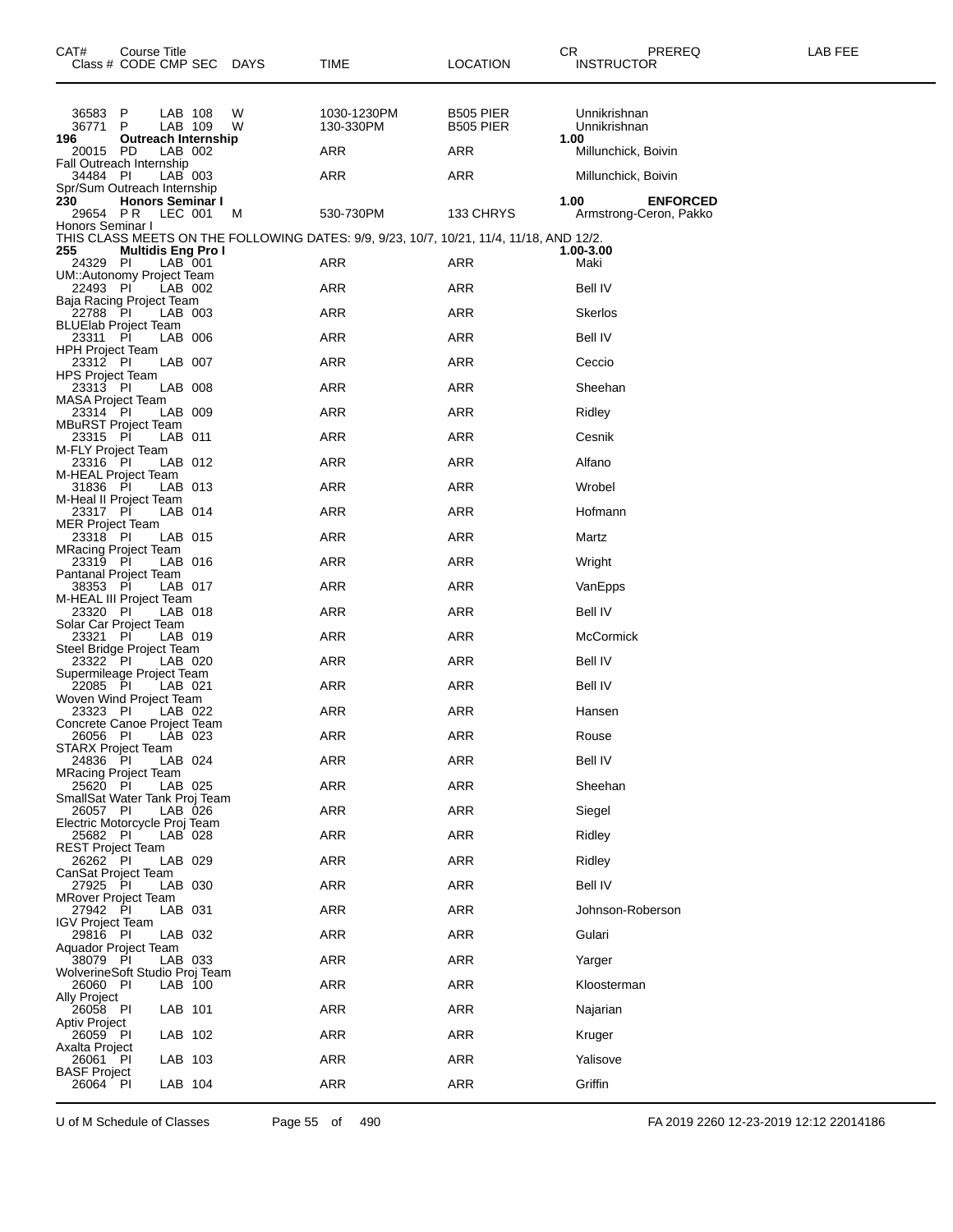| CAT#<br>Course Title<br>Class # CODE CMP SEC                 | <b>DAYS</b><br>TIME | CR.<br><b>LOCATION</b> | PREREQ<br><b>INSTRUCTOR</b> | LAB FEE |
|--------------------------------------------------------------|---------------------|------------------------|-----------------------------|---------|
| <b>Bosch Project</b>                                         |                     |                        |                             |         |
| LAB 105<br>26065 PI<br><b>Botanical Garden Project</b>       | ARR                 | ARR                    | Schultz                     |         |
| 26066 PI<br>LAB 106<br><b>DMS Project</b>                    | ARR                 | <b>ARR</b>             | <b>Bell IV</b>              |         |
| 26067 PI<br>LAB 107<br><b>Dell EMC Project</b>               | ARR                 | ARR                    | Revzen                      |         |
| 26068 PI<br>LAB 108<br>Gameday MR Project                    | ARR                 | ARR                    | Chesney                     |         |
| 26069 PI<br>LAB 109<br><b>GM Duty Cycles Project</b>         | <b>ARR</b>          | <b>ARR</b>             | <b>Bell IV</b>              |         |
| 26076 PI<br>LAB 110<br><b>GM EE Machine Project</b>          | ARR                 | ARR                    | Ku                          |         |
| 26077 PI<br>LAB 111<br>Isuzu EV Truck Project                | <b>ARR</b>          | ARR                    | Lu                          |         |
| 26078 PI<br>LAB 112                                          | <b>ARR</b>          | <b>ARR</b>             | Shedden                     |         |
| NG Opioid Project<br>26079 PI<br>LAB 113                     | ARR                 | ARR                    | Maldonado                   |         |
| <b>NG Printing Project</b><br>LAB 114<br>26082 PI            | <b>ARR</b>          | ARR                    | Hohner                      |         |
| ParkWhiz Project<br>26083 PI<br>LAB 115                      | <b>ARR</b>          | <b>ARR</b>             | Prakash                     |         |
| <b>ProQuest Sentiment Project</b><br>26086 PI<br>LAB 116     | ARR                 | ARR                    | <b>Strauss</b>              |         |
| ProQuest Medical AI Project<br>26087 PI<br>LAB 117           | <b>ARR</b>          | ARR                    | Miller                      |         |
| <b>Radiant Project</b><br>26088 PI<br>LAB 118                | <b>ARR</b>          | <b>ARR</b>             | Juett                       |         |
| Together Chicago Project<br>26089 PI<br>LAB 119              | ARR                 | ARR                    | Kamat                       |         |
| <b>Tubelite Project</b><br>30583 PI<br>LAB 120               | <b>ARR</b>          | ARR                    | Smith                       |         |
| <b>UTAS Sensors Project</b><br>30584 PI<br>LAB 121           | <b>ARR</b>          | <b>ARR</b>             | Atkins                      |         |
| <b>UTAS Navigation Project</b><br>LAB 122<br>30585 PI        | ARR                 | ARR                    | Chesney                     |         |
| Velodyne Project<br>LAB 123<br>30586 PI                      | ARR                 | ARR                    | Tharp                       |         |
| <b>Zenuity Project</b><br>26062 PI<br>LAB 154                | <b>ARR</b>          | <b>ARR</b>             | Hulbert                     |         |
| <b>GM Heatwaste Project</b><br>26063 PI<br>LAB 155           | ARR                 | ARR                    | Hortop                      |         |
| <b>GM Heat Sink Project</b><br>30587 PI<br>LAB 156           | <b>ARR</b>          | ARR                    | Chen                        |         |
| Isuzu Synchronous Project<br>26070 PI<br>LAB 162             | <b>ARR</b>          | ARR                    | Middleton                   |         |
| Isuzu Adv SI Engine Project<br>26071 PI<br>LAB 163           | ARR                 | ARR                    | <b>Bell IV</b>              |         |
| <b>GM Wheel Shutter Project</b><br>LAB 164<br>26072 PI       | <b>ARR</b>          | ARR                    | Arthur                      |         |
| Guardian Proiect<br>26073 PI<br>LAB 165                      | <b>ARR</b>          | <b>ARR</b>             | Smith                       |         |
| Ilmor Marine Pump Project<br>26074 PI<br>LAB 166             | ARR                 | ARR                    | Lu                          |         |
| Isuzu Engine Cooling Project<br>LAB 167<br>26075 PI          | <b>ARR</b>          | ARR                    | Jamin                       |         |
| JPMorgan Chase Project<br>26080 PI<br>LAB 172                | <b>ARR</b>          | ARR                    | Jamin                       |         |
| Learning A-Z Project<br>LAB 173<br>26081 PI                  | ARR                 | ARR                    | Nebeling                    |         |
| Little Caesars Project<br>26084 PI<br>LAB 176                | ARR                 | ARR                    | Hess                        |         |
| <b>Mission Throttle Project</b><br>26085 PI<br>LAB 177       | <b>ARR</b>          | ARR                    | Dinov                       |         |
| SOCR 498 Project<br>26090 PI<br>LAB 182                      | ARR                 | ARR                    | Nashashibi                  |         |
| Texas Instruments Radar Projec<br>26091 PI<br>LAB 183        | ARR                 | ARR                    | <b>Bell IV</b>              |         |
| Toyota Project<br>26092 PI<br>LAB 184                        | ARR                 | ARR                    | Duck                        |         |
| <b>UMHS Clinic Scheduling Project</b><br>26093 PI<br>LAB 185 | ARR                 | ARR                    | Arthur                      |         |
| Union Pacific Project<br>26094 PI<br>LAB 186                 | ARR                 | ARR                    | Schwank                     |         |
| Yanfeng Heatstake Project<br>LAB 209<br>24330 PI             | ARR                 | <b>ARR</b>             | Sienko                      |         |
| Global Health Design Proj Team<br>30225 PI<br>LAB 220        | ARR                 | ARR                    | McKague                     |         |
| <b>DUST Research Team</b>                                    |                     |                        |                             |         |

U of M Schedule of Classes Page 56 of 490 FA 2019 2260 12-23-2019 12:12 22014186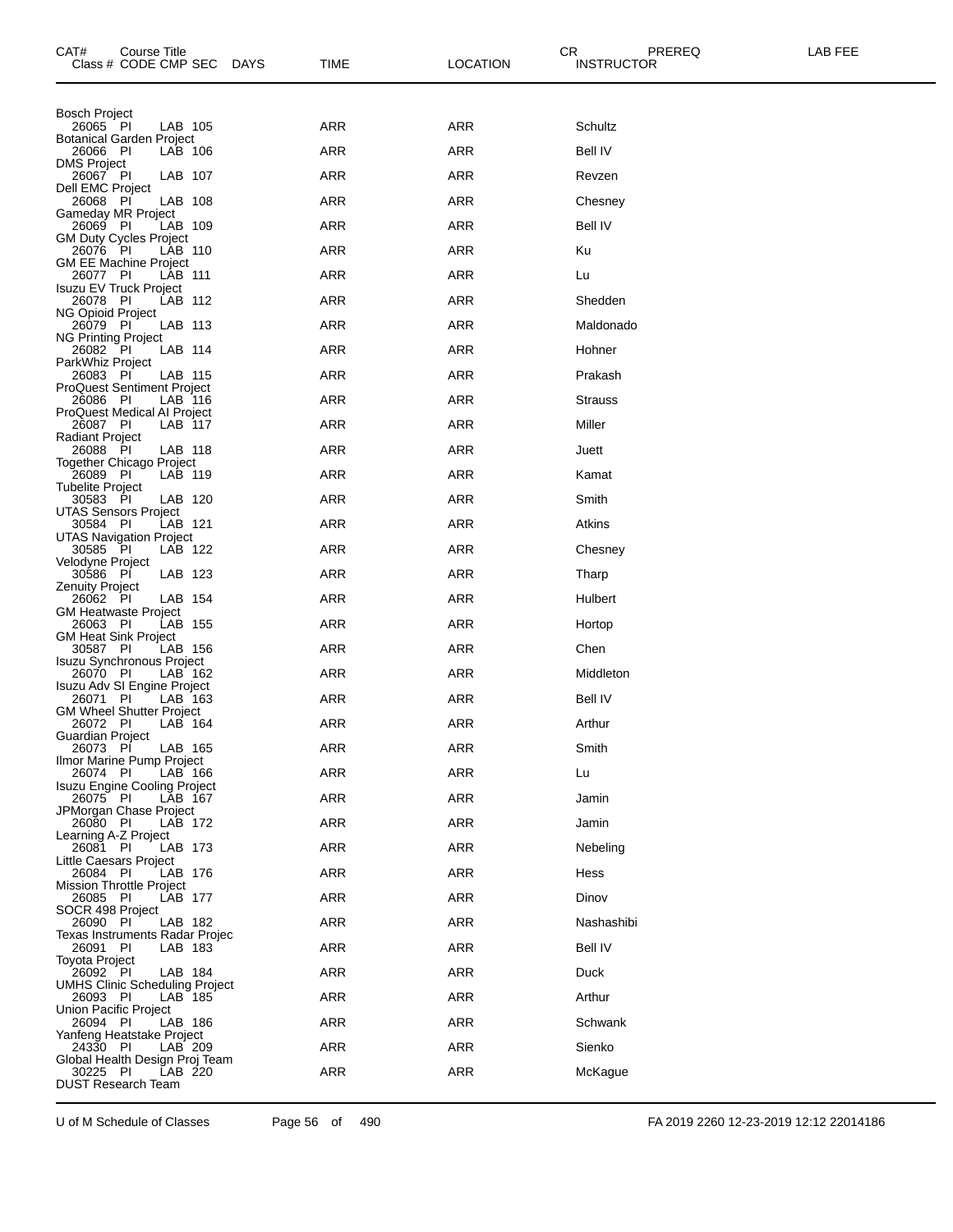| CAT#                                    | Course Title<br>Class # CODE CMP SEC DAYS                   |   | TIME                                                                                     | LOCATION   | CR<br><b>INSTRUCTOR</b> | PREREQ          | LAB FEE |
|-----------------------------------------|-------------------------------------------------------------|---|------------------------------------------------------------------------------------------|------------|-------------------------|-----------------|---------|
| 30226 PI                                | LAB 221                                                     |   | ARR                                                                                      | ARR        | Liang                   |                 |         |
| 26095 PI                                | Mapleseed Research Team<br>LAB 222                          |   | ARR                                                                                      | <b>ARR</b> | Barton                  |                 |         |
| 26096 PI                                | Secure Cloud Research Team<br>LAB 223                       |   | <b>ARR</b>                                                                               | <b>ARR</b> | Hu                      |                 |         |
|                                         | Assistive Mobility Res Team                                 |   | ARR                                                                                      | <b>ARR</b> |                         |                 |         |
| 26097 PI                                | LAB 224<br>Machine Learn Biomet Res Team                    |   |                                                                                          |            | Guo                     |                 |         |
| 26098 PI<br>SNL Research Team           | LAB 225                                                     |   | <b>ARR</b>                                                                               | <b>ARR</b> | McKague                 |                 |         |
| 26099 PI<br>MiTEE Research Team         | LAB 226                                                     |   | <b>ARR</b>                                                                               | ARR        | Gilchrist               |                 |         |
| 26100 PI                                | LAB 227<br>Remote Sensing Research Team                     |   | ARR                                                                                      | <b>ARR</b> | Pierce                  |                 |         |
| 26101 PI                                | LAB 229<br>Secure Communication Research                    |   | <b>ARR</b>                                                                               | <b>ARR</b> | <b>Dick</b>             |                 |         |
| 26102 PI                                | LAB 230<br>Space Launch Research Team                       |   | <b>ARR</b>                                                                               | <b>ARR</b> | Kasper                  |                 |         |
| 26103 PI                                | LAB 231<br>M-BARC Research Team                             |   | ARR                                                                                      | <b>ARR</b> | Ridley                  |                 |         |
| 26104 PI                                | LAB 232<br>Assistive Vision Research Team                   |   | ARR                                                                                      | <b>ARR</b> | Ojeda                   |                 |         |
| 26105 PI                                | LAB 233<br>Kirigami Solar Research Team                     |   | <b>ARR</b>                                                                               | ARR        | Shtein                  |                 |         |
| 26106 PI                                | LAB 234<br>SOCR Toolbox Research Team                       |   | ARR                                                                                      | <b>ARR</b> | Dinov                   |                 |         |
| 27265 PI                                | LAB 400                                                     |   | <b>ARR</b>                                                                               | ARR        | Ringenberg              |                 |         |
| 29154 PI                                | Multidisciplinary Software Dev<br>LAB 500                   |   | <b>ARR</b>                                                                               | <b>ARR</b> | Skerlos, Michaels       |                 |         |
| 256                                     | Socially Engaged Design Proj<br><b>Peer Mentrsp Eng Des</b> |   |                                                                                          |            | 1.00-2.00               |                 |         |
| 260                                     | $IND +$<br><b>Eng Across Cultures</b>                       |   | ARR                                                                                      | <b>ARR</b> | 1.00                    |                 |         |
| 21643 P<br>Engr Across Cultures         | LEC 001                                                     | W | 330-5PM                                                                                  | 1010 DOW   | Hulbert                 |                 |         |
| 301<br>24482                            | Engr Ugrad Stdy Abrd<br>PD LEC 139                          |   | <b>ARR</b>                                                                               | <b>ARR</b> | 1.00-16.00              | <b>ADVISORY</b> |         |
| 330<br>29655 PR                         | <b>Honors Seminar II</b><br>LEC 001                         | T | 330-530PM                                                                                | 133 CHRYS  | 1.00<br>Edington, Pakko | <b>ENFORCED</b> |         |
| Honors Seminar II                       |                                                             |   | THIS CLASS MEETS ON THE FOLLOWING DATES: 9/10, 9/24, 10/8, 10/22, 11/5, 11/19, AND 12/3. |            |                         |                 |         |
| 354<br>19828 PI                         | <b>Engr Design Practice</b><br>LEC 001                      |   | ARR                                                                                      | ARR        | 1.00                    |                 |         |
| <b>Engr Design Practice</b><br>355      | <b>Multidis Eng Pro 2</b>                                   |   |                                                                                          |            | 1.00-4.00               |                 |         |
| 24340 PI                                | LAB 001<br>UM::Autonomy Project Team                        |   | ARR                                                                                      | ARR        | Maki                    |                 |         |
| 22006 PI                                | LAB 002<br>Baja Racing Project Team                         |   | <b>ARR</b>                                                                               | ARR        | Bell IV                 |                 |         |
| 19850 PI<br><b>BLUElab Project Team</b> | LAB 003                                                     |   | <b>ARR</b>                                                                               | <b>ARR</b> | Skerlos                 |                 |         |
| 22007 PI<br>HPH Project Team            | LAB 006                                                     |   | ARR                                                                                      | <b>ARR</b> | <b>Bell IV</b>          |                 |         |
| 19855 PI<br><b>HPS Project Team</b>     | LAB 007                                                     |   | ARR                                                                                      | <b>ARR</b> | Ceccio                  |                 |         |
| 20005 PI                                | LAB 008                                                     |   | ARR                                                                                      | <b>ARR</b> | Sheehan                 |                 |         |
| <b>MASA Project Team</b><br>20478 PI    | LAB 009                                                     |   | ARR                                                                                      | <b>ARR</b> | Ridley                  |                 |         |
| <b>MBuRST Project Team</b><br>20479 PI  | LAB 011                                                     |   | ARR                                                                                      | <b>ARR</b> | Cesnik                  |                 |         |
| <b>M-FLY Project Team</b><br>20155 PI   | LAB 012                                                     |   | <b>ARR</b>                                                                               | <b>ARR</b> | Alfano                  |                 |         |
| M-HEAL Project Team<br>31939 PI         | LAB 013                                                     |   | ARR                                                                                      | <b>ARR</b> | Wrobel                  |                 |         |
| M-HEAL II Project Team<br>20475 PI      | LAB 014                                                     |   | ARR                                                                                      | <b>ARR</b> | Hofmann                 |                 |         |
| 20734 PI                                | MHybrid Racing Project Team<br>LAB 015                      |   | ARR                                                                                      | <b>ARR</b> | Martz                   |                 |         |
| 22075 PI                                | Formula SAE Project Team<br>LAB 016                         |   | ARR                                                                                      | <b>ARR</b> | Wright                  |                 |         |
| Pantanal Project Team<br>38356 PI       | LAB 017                                                     |   | ARR                                                                                      | <b>ARR</b> | VanEpps                 |                 |         |
| M-HEAL III Project Team<br>22801 PI     | LAB 018                                                     |   | <b>ARR</b>                                                                               | <b>ARR</b> | Bell IV                 |                 |         |
| Solar Car Project Team<br>22805 PI      | LAB 019                                                     |   | ARR                                                                                      | <b>ARR</b> | McCormick               |                 |         |
| 23235 PI                                | Steel Bridge Project Team<br>LAB 020                        |   | ARR                                                                                      | ARR        | Bell IV                 |                 |         |
|                                         | Supermileage Project Team                                   |   |                                                                                          |            |                         |                 |         |

U of M Schedule of Classes Page 57 of 490 FA 2019 2260 12-23-2019 12:12 22014186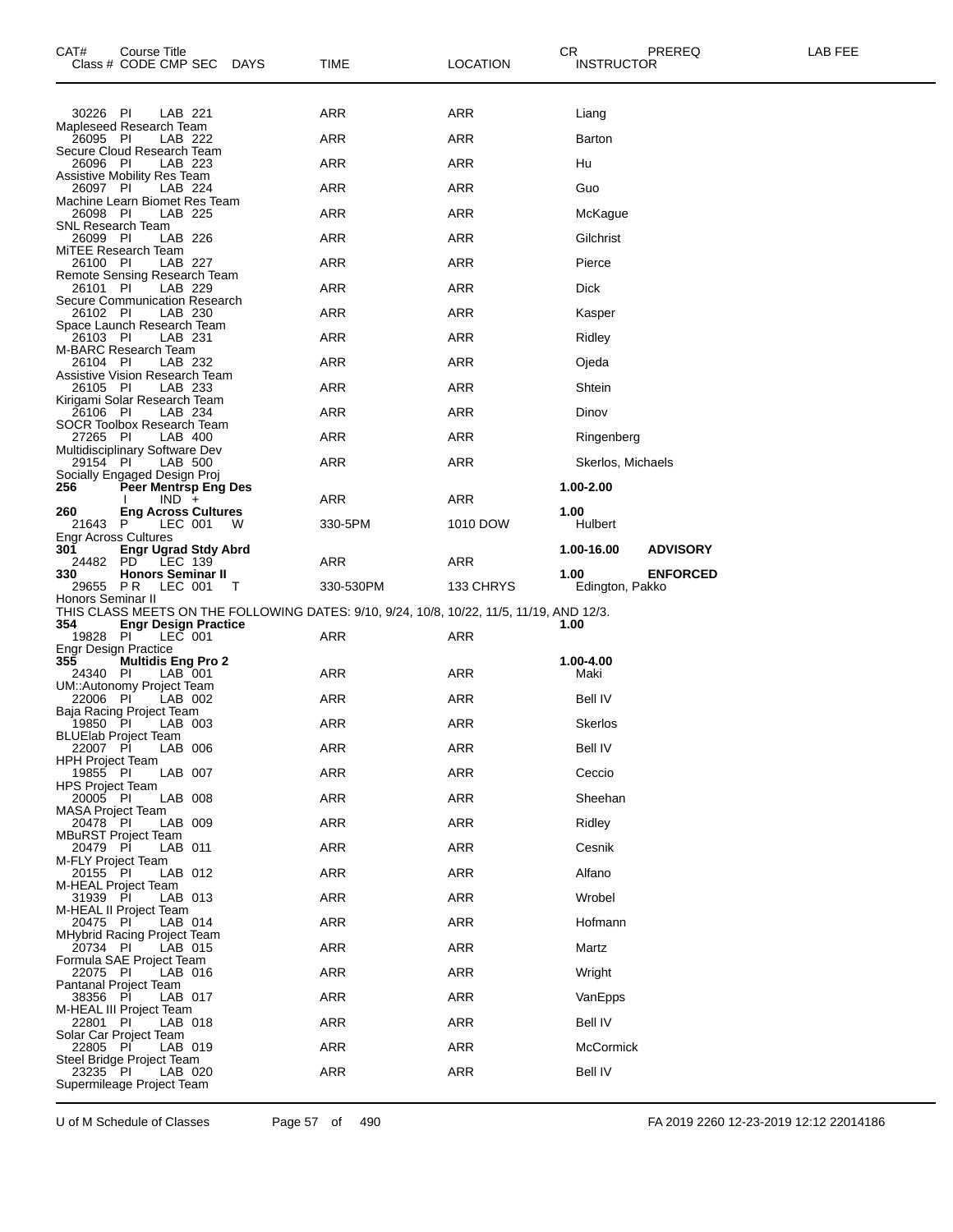| CAT#<br>Course Title<br>Class # CODE CMP SEC<br>DAYS     | <b>TIME</b> | <b>LOCATION</b> | CR.<br>PREREQ<br>LAB FEE<br><b>INSTRUCTOR</b> |  |
|----------------------------------------------------------|-------------|-----------------|-----------------------------------------------|--|
| 21273 PI<br>LAB 021                                      | <b>ARR</b>  | ARR             | <b>Bell IV</b>                                |  |
| Woven Wind Project Team<br>24765 PI<br>LAB 022           | ARR         | ARR             | Hansen                                        |  |
| Concrete Canoe Project Team<br>24491 PI<br>LAB 023       | <b>ARR</b>  | ARR             | Rouse                                         |  |
| Exoskeleton Project Team<br>24823 PI<br>LAB 024          | <b>ARR</b>  | <b>ARR</b>      | <b>Bell IV</b>                                |  |
| <b>MRacing Project Team</b><br>25336 PI<br>LAB 025       | ARR         | ARR             | Sheehan                                       |  |
| SmallSat Water Tank Proj Team<br>26107 PI<br>LAB 026     | <b>ARR</b>  | ARR             | Siegel                                        |  |
| Electric Motorcycle Proj Team<br>25337 PI<br>LAB 028     | <b>ARR</b>  | <b>ARR</b>      | Ridley                                        |  |
| <b>REST Project Team</b><br>26263 PI<br>LAB 029          | ARR         | ARR             | Ridley                                        |  |
| CanSat Project Team<br>27926 PI<br>LAB 030               | <b>ARR</b>  | ARR             | Bell IV                                       |  |
| <b>MRover Project Team</b><br>LAB 031<br>27943 PI        | <b>ARR</b>  | ARR             | Johnson-Roberson                              |  |
| <b>IGV Project Team</b><br>29818 PI<br>LAB 032           | ARR         | ARR             | Gulari                                        |  |
| Aquador Project Team<br>37984 PI<br>LAB 033              | <b>ARR</b>  | ARR             | Yarger                                        |  |
| WolverineSoft Studio Proj Team                           |             |                 |                                               |  |
| 26109 PI<br>LAB 100<br>Ally Project                      | <b>ARR</b>  | <b>ARR</b>      | Kloosterman                                   |  |
| 25340 PI<br>LAB 101<br>Aptiv Project                     | ARR         | ARR             | Najarian                                      |  |
| LAB 102<br>26108 PI<br>Axalta Project                    | <b>ARR</b>  | ARR             | Kruger                                        |  |
| LAB 103<br>26110 PI<br><b>BASF Project</b>               | <b>ARR</b>  | <b>ARR</b>      | Yalisove                                      |  |
| 26113 PI<br>LAB 104<br><b>Bosch Project</b>              | ARR         | ARR             | Griffin                                       |  |
| LAB 105<br>26114 PI<br><b>Botanical Garden Project</b>   | <b>ARR</b>  | ARR             | Schultz                                       |  |
| LAB 106<br>26115 PI<br><b>DMS Project</b>                | <b>ARR</b>  | ARR             | <b>Bell IV</b>                                |  |
| 26116 PI<br>LAB 107<br>Dell EMC Project                  | ARR         | ARR             | Revzen                                        |  |
| 26117 PI<br>LAB 108<br>Gameday MR Project                | <b>ARR</b>  | ARR             | Chesney                                       |  |
| LAB 109<br>26118 PI<br><b>GM Duty Cycles Project</b>     | <b>ARR</b>  | <b>ARR</b>      | <b>Bell IV</b>                                |  |
| 26125 PI<br>LAB 110<br><b>GM EE Machine Project</b>      | ARR         | ARR             | Κu                                            |  |
| 26126 PI<br>LAB 111<br>Isuzu EV Truck Project            | <b>ARR</b>  | <b>ARR</b>      | Lu                                            |  |
| LAB 112<br>26127 PI<br>NG Opioid Project                 | <b>ARR</b>  | <b>ARR</b>      | Shedden                                       |  |
| LAB 113<br>26128 PI<br><b>NG Printing Project</b>        | ARR         | ARR             | Maldonado                                     |  |
| LAB 114<br>26130 PI<br>ParkWhiz Project                  | ARR         | ARR             | Hohner                                        |  |
| 26132 PI<br>LAB 115<br><b>ProQuest Sentiment Project</b> | <b>ARR</b>  | ARR             | Prakash                                       |  |
| 26135 PI<br>LAB 116<br>ProQuest Medical AI Project       | <b>ARR</b>  | ARR             | <b>Strauss</b>                                |  |
| 26136 PI<br>LAB 117<br><b>Radiant Project</b>            | <b>ARR</b>  | ARR             | Miller                                        |  |
| 26137 PI<br>LAB 118<br><b>Together Chicago Project</b>   | <b>ARR</b>  | ARR             | Juett                                         |  |
| 26138 PI<br>LAB 119                                      | <b>ARR</b>  | ARR             | Kamat                                         |  |
| <b>Tubelite Project</b><br>31812 PI<br>LAB 120           | <b>ARR</b>  | ARR             | Smith                                         |  |
| UTAS Sensors Project<br>31816 PI<br>LAB 121              | <b>ARR</b>  | ARR             | Atkins                                        |  |
| <b>UTAS Navigation Project</b><br>31817 PI<br>LAB 122    | <b>ARR</b>  | ARR             | Chesney                                       |  |
| Velodyne Project<br>31821 PI<br>LAB 123                  | <b>ARR</b>  | ARR             | Tharp                                         |  |
| <b>Zenuity Project</b><br>26111 PI<br>LAB 154            | <b>ARR</b>  | ARR             | Hulbert                                       |  |
| <b>GM Heatwaste Project</b><br>26112 PI<br>LAB 155       | <b>ARR</b>  | ARR             | Hortop                                        |  |
| <b>GM Heat Sink Project</b><br>31841 PI<br>LAB 156       | ARR         | ARR             | Chen                                          |  |
| <b>Isuzu Synchronous Project</b><br>26119 PI<br>LAB 162  | <b>ARR</b>  | ARR             | Middleton                                     |  |

U of M Schedule of Classes Page 58 of 490 FA 2019 2260 12-23-2019 12:12 22014186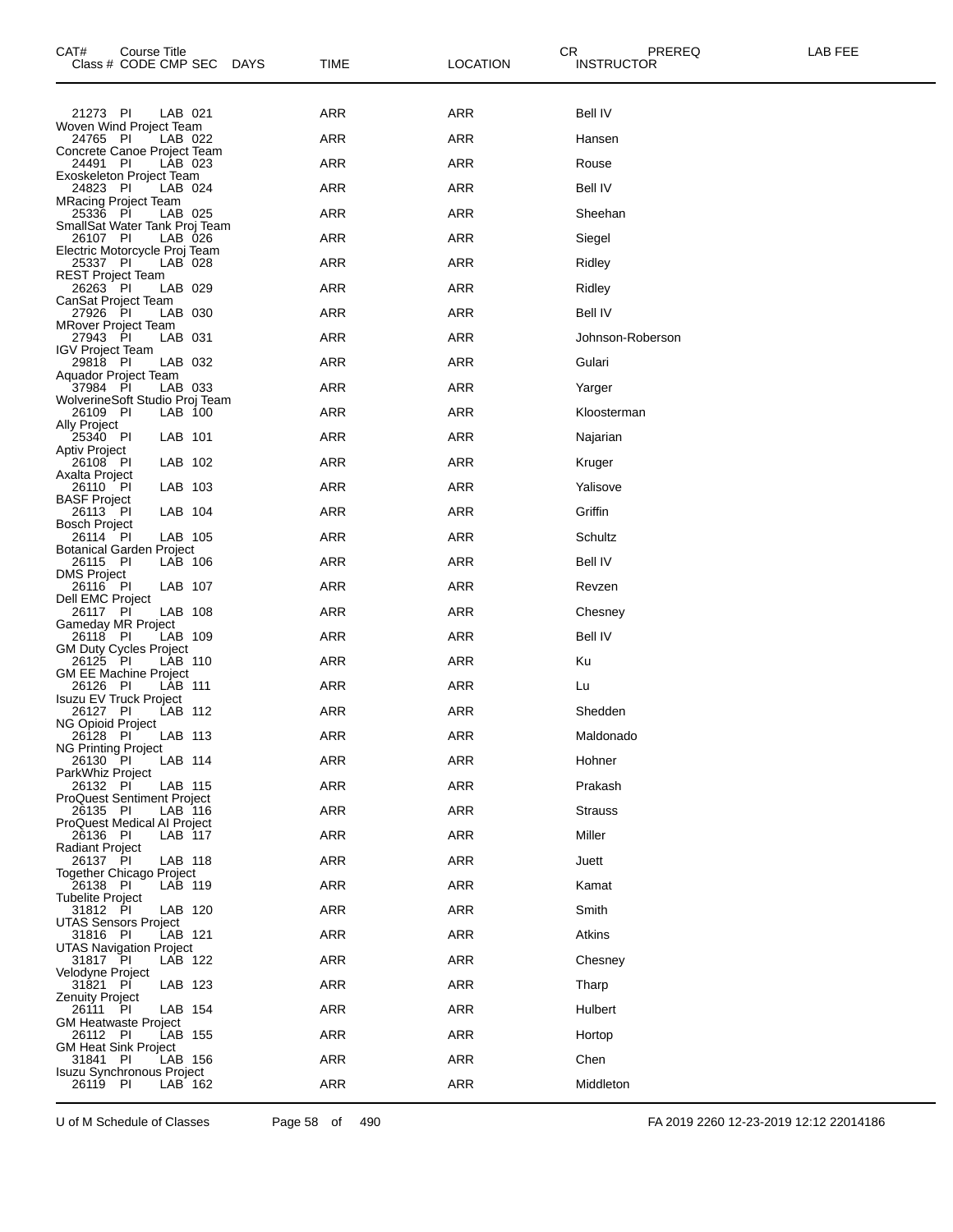| CAT#                                 | Course Title<br>Class # CODE CMP SEC             | <b>DAYS</b>       | <b>TIME</b>                                                                 | <b>LOCATION</b>      | CR.<br><b>INSTRUCTOR</b>    | PREREQ          | LAB FEE |
|--------------------------------------|--------------------------------------------------|-------------------|-----------------------------------------------------------------------------|----------------------|-----------------------------|-----------------|---------|
|                                      | Isuzu Adv SI Engine Project                      |                   |                                                                             |                      |                             |                 |         |
| 26120 PI                             | LAB 163<br><b>GM Wheel Shutter Project</b>       |                   | <b>ARR</b>                                                                  | <b>ARR</b>           | <b>Bell IV</b>              |                 |         |
| 26121 PI<br>Guardian Project         | LAB 164                                          |                   | ARR                                                                         | <b>ARR</b>           | Arthur                      |                 |         |
| 26122 PI                             | LAB 165                                          |                   | <b>ARR</b>                                                                  | ARR                  | Smith                       |                 |         |
| 26123 PI                             | Ilmor Marine Pump Project<br>LAB 166             |                   | <b>ARR</b>                                                                  | <b>ARR</b>           | Lu                          |                 |         |
| 26124 PI                             | Isuzu Engine Cooling Project<br>LAB 167          |                   | ARR                                                                         | ARR                  | Jamin                       |                 |         |
| 26129 PI                             | JPMorgan Chase Project<br>LAB 172                |                   | <b>ARR</b>                                                                  | ARR                  | Jamin                       |                 |         |
| Learning A-Z Project<br>26131 PI     | LAB 173                                          |                   | <b>ARR</b>                                                                  | ARR                  | Nebeling                    |                 |         |
| Little Caesars Project<br>26133 PI   | LAB 176                                          |                   | ARR                                                                         | ARR                  | Hess                        |                 |         |
| 26134 PI                             | Mission Throttle Project<br>LAB 177              |                   | <b>ARR</b>                                                                  | ARR                  | Dinov                       |                 |         |
| SOCR 498 Project                     |                                                  |                   |                                                                             |                      |                             |                 |         |
| 26139 PI                             | LAB 182<br>Texas Instruments Radar Projec        |                   | <b>ARR</b>                                                                  | <b>ARR</b>           | Nashashibi                  |                 |         |
| 26140 PI<br>Toyota Project           | LAB 183                                          |                   | ARR                                                                         | <b>ARR</b>           | <b>Bell IV</b>              |                 |         |
| 26141 PI                             | LAB 184<br><b>UMHS Clinic Scheduling Project</b> |                   | <b>ARR</b>                                                                  | ARR                  | Duck                        |                 |         |
| 26142 PI<br>Union Pacific Project    | LAB 185                                          |                   | <b>ARR</b>                                                                  | <b>ARR</b>           | Arthur                      |                 |         |
| 26143 PI                             | LAB 186<br>Yanfeng Heatstake Project             |                   | ARR                                                                         | <b>ARR</b>           | Schwank                     |                 |         |
| 24353 PI                             | LAB 209<br>Global Health Design Proj Team        |                   | <b>ARR</b>                                                                  | ARR                  | Sienko                      |                 |         |
| 30227 PI                             | LAB 220                                          |                   | <b>ARR</b>                                                                  | ARR                  | McKague                     |                 |         |
| 30228 PI                             | DUST Research Team<br>LAB 221                    |                   | ARR                                                                         | ARR                  | Liang                       |                 |         |
| 26144 PI                             | Mapleseed Research Team<br>LAB 222               |                   | <b>ARR</b>                                                                  | ARR                  | Barton                      |                 |         |
| 26145 PI                             | Secure Cloud Research Team<br>LAB 223            |                   | <b>ARR</b>                                                                  | <b>ARR</b>           | Hu                          |                 |         |
| 26146 PI                             | Assistive Mobility Res Team<br>LAB 224           |                   | <b>ARR</b>                                                                  | ARR                  | Guo                         |                 |         |
| 26147 PI                             | Machine Learn Biomet Res Team<br>LAB 225         |                   | <b>ARR</b>                                                                  | ARR                  | McKague                     |                 |         |
| <b>SNL Research Team</b><br>26148 PI | LAB 226                                          |                   | <b>ARR</b>                                                                  | ARR                  | Gilchrist                   |                 |         |
| 26149 PI                             | MITEE Research Team<br>LAB 227                   |                   | ARR                                                                         | <b>ARR</b>           | Pierce                      |                 |         |
|                                      | Remote Sensing Research Team                     |                   |                                                                             |                      |                             |                 |         |
| 26150 PI                             | LAB 229<br>Secure Communication Res Team         |                   | ARR                                                                         | ARR                  | Dick                        |                 |         |
| 26151 PI                             | LAB 230<br>Space Launch Research Team            |                   | <b>ARR</b>                                                                  | <b>ARR</b>           | Kasper                      |                 |         |
| 26152 PI                             | LAB 231<br>M-BARC Research Team                  |                   | <b>ARR</b>                                                                  | ARR                  | Ridley                      |                 |         |
| 26153 PI                             | LAB 232<br>Assistive Vision Research Team        |                   | ARR                                                                         | ARR                  | Ojeda                       |                 |         |
| 26154 PI                             | LAB 233<br>Kirigami Solar Research Team          |                   | <b>ARR</b>                                                                  | ARR                  | Shtein                      |                 |         |
| 26155 PI                             | LAB 234<br>SOCR Toolbox Research Team            |                   | ARR                                                                         | ARR                  | Dinov                       |                 |         |
| 27266 PI                             | LAB 400                                          |                   | <b>ARR</b>                                                                  | ARR                  | Ringenberg                  |                 |         |
| 29155 PI                             | Multidisciplinary Software Dev<br>LAB 500        |                   | <b>ARR</b>                                                                  | ARR                  | Skerlos, Michaels           |                 |         |
| 371                                  | Socially Engaged Design Proj<br>Num Meth Engr    |                   |                                                                             |                      | 3.00                        | <b>ADVISORY</b> |         |
| 17399                                | 10482 P W LEC 001<br>P W LEC 002                 | <b>TTH</b><br>TTH | 12-130PM<br>1030-12PM                                                       | 2166 DOW<br>2166 DOW | Veerapaneni<br>Veerapaneni  |                 |         |
| 400<br>10483                         | <b>Co-Op Educ Engr</b><br>DIS 001<br>PD.         |                   | ARR                                                                         | ARR                  | 0.00<br>Millunchick, Boivin | <b>ADVISORY</b> | 65.00   |
| 405<br>21009                         | <b>Prob Solv&amp;Trbleshoot</b><br>P W LEC 001   | МW                | 130-3PM                                                                     | 1014 DOW             | 3.00<br>Fogler              | <b>ADVISORY</b> |         |
| 430                                  | <b>Honors Seminar III</b><br>29656 PR LEC 001    | M                 | 5-8PM                                                                       | 1008 EECS            | 1.00<br>Edington, Pakko     | <b>ENFORCED</b> |         |
| 450                                  | <b>Multidisc Design</b>                          |                   | THIS CLASS MEETS ON THE FOLLOWING DATES: 9/9, 9/30, 10/28, 11/11, AND 12/2. |                      | 4.00                        | <b>ADVISORY</b> |         |
| 25575 PI                             | LEC 209                                          |                   | ARR                                                                         | ARR                  | Sienko                      |                 |         |
| Global Health Design<br>455          | <b>Multidis Eng Pro 3</b>                        |                   |                                                                             |                      | 2.00-5.00                   |                 |         |
| 24359 PI                             | LAB 001<br>UM::Autonomy Project Team             |                   | ARR                                                                         | ARR                  | Maki                        |                 |         |

U of M Schedule of Classes Page 59 of 490 FA 2019 2260 12-23-2019 12:12 22014186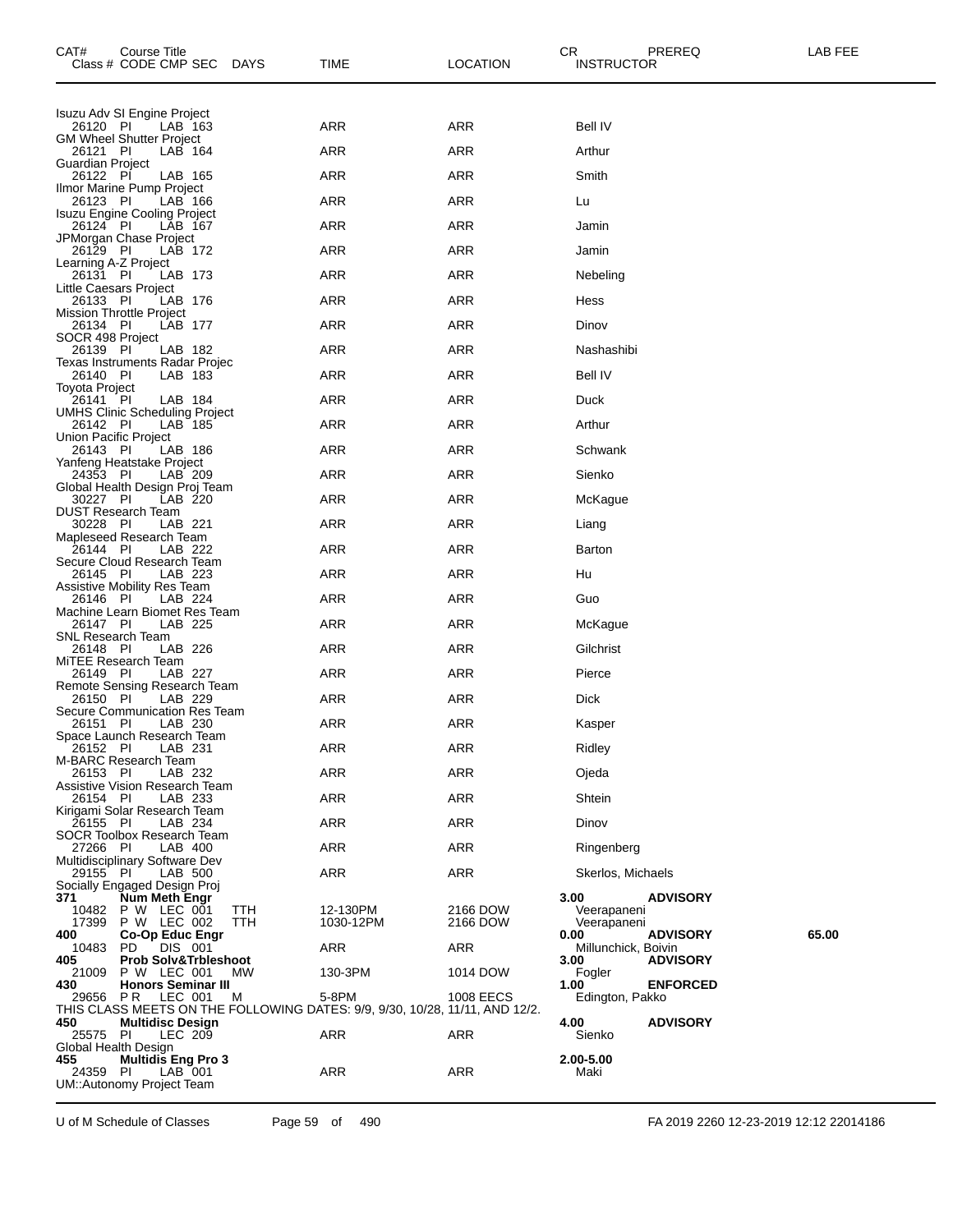| CAT#<br>Course Title<br>Class # CODE CMP SEC DAYS     | <b>TIME</b> | <b>LOCATION</b> | CR<br><b>INSTRUCTOR</b> | PREREQ           | LAB FEE |
|-------------------------------------------------------|-------------|-----------------|-------------------------|------------------|---------|
| 19758 PI<br>LAB 002                                   | ARR         | ARR             | Bell IV                 |                  |         |
| Baja Racing Project Team<br>19851 PI<br>LAB 003       | ARR         | ARR             | <b>Skerlos</b>          |                  |         |
| <b>BLUElab Project Team</b><br>21672 PI<br>LAB 006    | <b>ARR</b>  | <b>ARR</b>      | <b>Bell IV</b>          |                  |         |
| HPH Project Team<br>19854 PI<br>LAB 007               | ARR         | ARR             | Ceccio                  |                  |         |
| <b>HPS Project Team</b><br>LAB 008<br>20004 PI        | <b>ARR</b>  | <b>ARR</b>      | Sheehan                 |                  |         |
| <b>MASA Project Team</b>                              |             |                 |                         |                  |         |
| 20480 PI<br>LAB 009<br><b>MBuRST Project Team</b>     | <b>ARR</b>  | <b>ARR</b>      | Ridley                  |                  |         |
| 20286 PI<br>LAB 011<br>M-FLY Project Team             | ARR         | ARR             | Cesnik                  |                  |         |
| 20481 PI<br>LAB 012<br>M-HEAL Project Team            | <b>ARR</b>  | ARR             | Alfano                  |                  |         |
| 31942 PI<br>LAB 013<br>M-HEAL II Project Team         | <b>ARR</b>  | <b>ARR</b>      | Wrobel                  |                  |         |
| 20154 PI<br>LAB 014<br>MHybrid Racing Project Team    | ARR         | <b>ARR</b>      | Hofmann                 |                  |         |
| 20267 PI<br>LAB 015<br>Formula SAE Project Team       | ARR         | ARR             | Martz                   |                  |         |
| 20474 PI<br>LAB 016<br><b>Pantanal Project Team</b>   | <b>ARR</b>  | <b>ARR</b>      | Wright                  |                  |         |
| 38357 PI<br>LAB 017<br>M-HEAL III Project Team        | ARR         | <b>ARR</b>      | VanEpps                 |                  |         |
| 20740 PI<br>LAB 018                                   | <b>ARR</b>  | <b>ARR</b>      | Bell IV                 |                  |         |
| Solar Car Project Team<br>20773 PI<br>LAB 019         | <b>ARR</b>  | <b>ARR</b>      | <b>McCormick</b>        |                  |         |
| Steel Bridge Project Team<br>21204 PI<br>LAB 020      | ARR         | <b>ARR</b>      | Bell IV                 |                  |         |
| Supermileage Project Team<br>21092 PI<br>LAB 021      | <b>ARR</b>  | ARR             | Bell IV                 |                  |         |
| Woven Wind Project Team<br>21274 PI<br>LAB 022        | <b>ARR</b>  | <b>ARR</b>      | Hansen                  |                  |         |
| Concrete Canoe Project Team<br>25685 PI<br>LAB 023    | ARR         | <b>ARR</b>      | Rouse                   |                  |         |
| Exoskeleton Project Team<br>24837 PI<br>LAB 024       | ARR         | ARR             | Bell IV                 |                  |         |
| <b>MRacing Project Team</b><br>25355 PI<br>LAB 025    | <b>ARR</b>  | <b>ARR</b>      | Sheehan                 |                  |         |
| SmallSat Water Tank Proj Team<br>25914 PI<br>LAB 026  | ARR         | <b>ARR</b>      | Siegel                  |                  |         |
| Electric Motorcycle Proj Team<br>25356 PI<br>LAB 028  | <b>ARR</b>  | ARR             | Ridley                  |                  |         |
| <b>REST Project Team</b><br>26264 PI<br>LAB 029       | ARR         | <b>ARR</b>      | Ridley                  |                  |         |
| CanSat Project Team<br>27927 PI<br>LAB 030            | <b>ARR</b>  | <b>ARR</b>      | Bell IV                 |                  |         |
| MRover Project Team<br>LAB 031                        |             |                 |                         |                  |         |
| 27944 PI<br><b>IGV Project Team</b>                   | ARR         | ARR             |                         | Johnson-Roberson |         |
| 29819 PI<br>LAB 032<br>Aquador Project Team           | <b>ARR</b>  | ARR             | Gulari                  |                  |         |
| 37845 PI<br>LAB 033<br>WolverineSoft Studio Proj Team | <b>ARR</b>  | ARR             | Yarger                  |                  |         |
| 26157 PI<br>LAB 100<br>Ally Project                   | ARR         | ARR             | Kloosterman             |                  |         |
| 25357 PI<br>LAB 101<br><b>Aptiv Project</b>           | <b>ARR</b>  | ARR             | Najarian                |                  |         |
| 26156 PI<br>LAB 102<br>Axalta Project                 | ARR         | ARR             | Kruger                  |                  |         |
| LAB 103<br>26158 PI<br><b>BASF Project</b>            | ARR         | ARR             | Yalisove                |                  |         |
| LAB 104<br>26161 PI<br><b>Bosch Project</b>           | <b>ARR</b>  | ARR             | Griffin                 |                  |         |
| 26162 PI<br>LAB 105<br>Botanical Garden Project       | ARR         | ARR             | Schultz                 |                  |         |
| 26163 PI<br>LAB 106<br><b>DMS Project</b>             | ARR         | ARR             | Bell IV                 |                  |         |
| 26164 PI<br>LAB 107                                   | <b>ARR</b>  | ARR             | Revzen                  |                  |         |
| Dell EMC Project<br>26165 PI<br>LAB 108               | ARR         | ARR             | Chesney                 |                  |         |
| Gameday MR Project<br>26166 PI<br>LAB 109             | ARR         | ARR             | Bell IV                 |                  |         |
| <b>GM Duty Cycles Project</b><br>26173 PI<br>LAB 110  | <b>ARR</b>  | ARR             | Ku                      |                  |         |
| <b>GM EE Machine Project</b><br>26174 PI<br>LAB 111   | ARR         | ARR             | Lu                      |                  |         |
|                                                       |             |                 |                         |                  |         |

U of M Schedule of Classes Page 60 of 490 FA 2019 2260 12-23-2019 12:12 22014186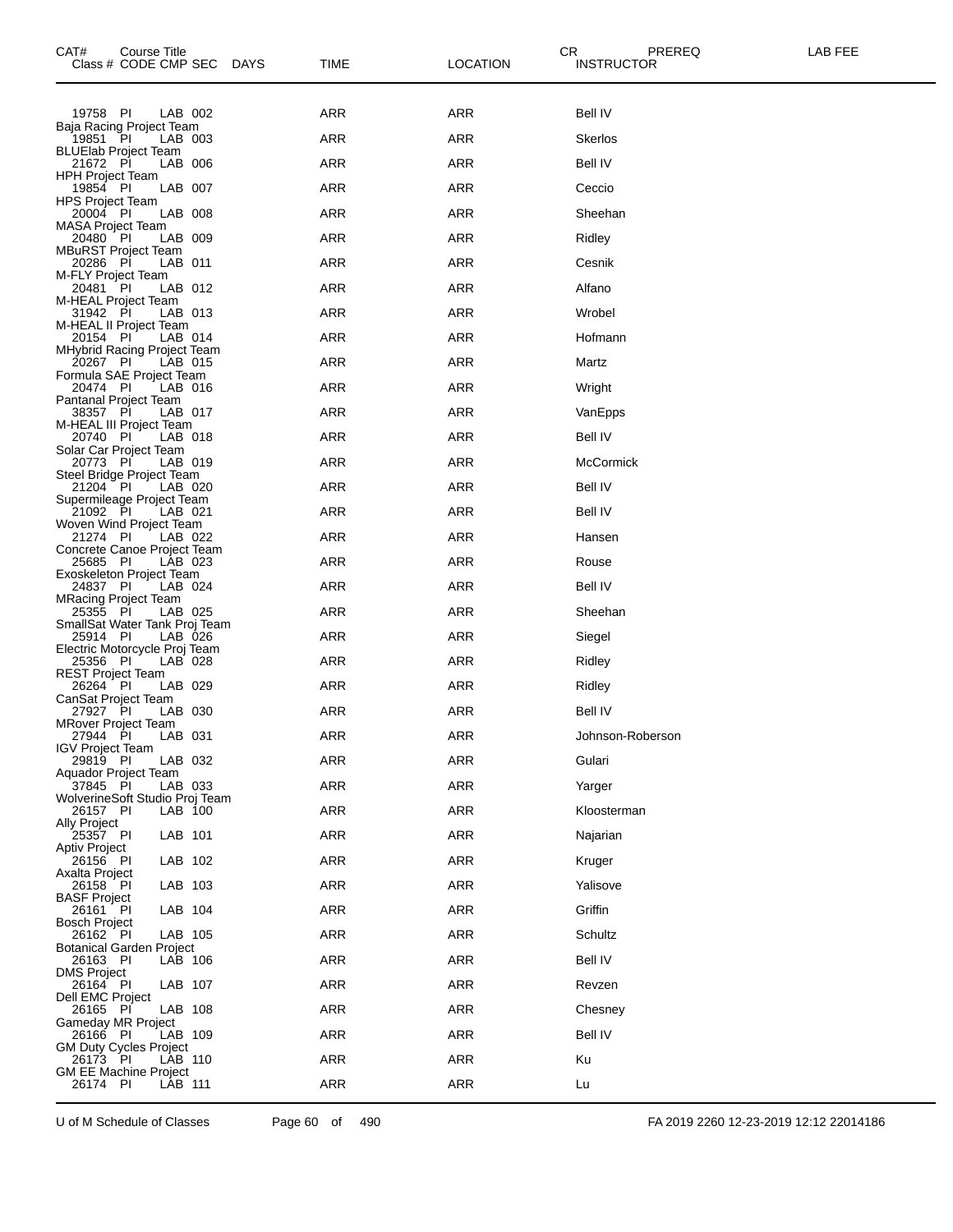| CAT#<br>Course Title<br>Class # CODE CMP SEC      |         | <b>DAYS</b> | TIME       | CR.<br><b>LOCATION</b> | PREREQ<br><b>INSTRUCTOR</b> | LAB FEE |
|---------------------------------------------------|---------|-------------|------------|------------------------|-----------------------------|---------|
| <b>Isuzu EV Truck Project</b>                     |         |             |            |                        |                             |         |
| 26175 PI<br>NG Opioid Project                     | LAB 112 |             | ARR        | <b>ARR</b>             | Shedden                     |         |
| 26176 PI                                          | LAB 113 |             | ARR        | <b>ARR</b>             | Maldonado                   |         |
| <b>NG Printing Project</b><br>26179 PI            | LAB 114 |             | ARR        | ARR                    | Hohner                      |         |
| ParkWhiz Project<br>26180 PI                      | LAB 115 |             | <b>ARR</b> | ARR                    | Prakash                     |         |
| <b>ProQuest Sentiment Project</b><br>26183 PI     | LAB 116 |             | ARR        | ARR                    | <b>Strauss</b>              |         |
| ProQuest Medical AI Project<br>26184 PI           | LAB 117 |             | ARR        | ARR                    | Miller                      |         |
| <b>Radiant Project</b><br>26185 PI                | LAB 118 |             | <b>ARR</b> | <b>ARR</b>             | Juett                       |         |
| Together Chicago Project<br>26186 PI              | LAB 119 |             | ARR        | ARR                    | Kamat                       |         |
| <b>Tubelite Project</b><br>31871 PI               | LAB 120 |             | ARR        | ARR                    | Smith                       |         |
| <b>UTAS Sensors Project</b><br>31872 PI           | LAB 121 |             | ARR        | ARR                    | Atkins                      |         |
| UTAS Navigation Project<br>31873 PI               | LAB 122 |             | ARR        | ARR                    | Chesney                     |         |
| Velodyne Project<br>31874 PI                      | LAB 123 |             | ARR        | ARR                    | Tharp                       |         |
| Zenuity Project<br>26159 PI                       | LAB 154 |             | <b>ARR</b> | ARR                    | Hulbert                     |         |
| <b>GM Heatwaste Project</b><br>26160 PI           | LAB 155 |             | ARR        | ARR                    | Hortop                      |         |
| <b>GM Heat Sink Project</b><br>31885 PI           | LAB 156 |             | ARR        | ARR                    | Chen                        |         |
| <b>Isuzu Synchronous Project</b><br>26167 PI      | LAB 162 |             | <b>ARR</b> | <b>ARR</b>             | Middleton                   |         |
| Isuzu Adv SI Engine Project<br>26168 PI           | LAB 163 |             | ARR        | ARR                    | Bell IV                     |         |
| <b>GM Wheel Shutter Project</b><br>26169 PI       | LAB 164 |             | ARR        | ARR                    | Arthur                      |         |
| Guardian Project<br>26170 PI                      | LAB 165 |             | <b>ARR</b> | ARR                    | Smith                       |         |
| Ilmor Marine Pump Project<br>26171 PI             | LAB 166 |             | ARR        | <b>ARR</b>             | Lu                          |         |
| <b>Isuzu Engine Cooling Project</b><br>26172 PI   | LAB 167 |             | ARR        | ARR                    | Jamin                       |         |
| JPMorgan Chase Project<br>26177 PI                | LAB 172 |             | ARR        | ARR                    |                             |         |
| Learning A-Z Project                              |         |             |            |                        | Jamin                       |         |
| 26178 PI<br>Little Caesars Project                | LAB 173 |             | ARR        | ARR                    | Nebeling                    |         |
| 26181 PI<br>Mission Throttle Project              | LAB 176 |             | ARR        | ARR                    | Hess                        |         |
| 26182 PI<br>SOCR 498 Project                      | LAB 177 |             | <b>ARR</b> | <b>ARR</b>             | Dinov                       |         |
| 26187 PI<br>Texas Instruments Radar Projec        | LAB 182 |             | ARR        | ARR                    | Nashashibi                  |         |
| 26188 PI<br><b>Toyota Project</b>                 | LAB 183 |             | <b>ARR</b> | <b>ARR</b>             | <b>Bell IV</b>              |         |
| 26189 PI<br><b>UMHS Clinic Scheduling Project</b> | LAB 184 |             | <b>ARR</b> | <b>ARR</b>             | Duck                        |         |
| 26190 PI<br>Union Pacific Project                 | LAB 185 |             | <b>ARR</b> | <b>ARR</b>             | Arthur                      |         |
| 26191 PI<br>Yanfeng Heatstake Project             | LAB 186 |             | <b>ARR</b> | <b>ARR</b>             | Schwank                     |         |
| 24362 PI<br>Global Health Design Proj Team        | LAB 209 |             | <b>ARR</b> | <b>ARR</b>             | Sienko                      |         |
| 30229 PI<br><b>DUST Research Team</b>             | LAB 220 |             | <b>ARR</b> | <b>ARR</b>             | McKaque                     |         |
| 30230 PI<br>Mapleseed Research Team               | LAB 221 |             | <b>ARR</b> | <b>ARR</b>             | Liang                       |         |
| 26192 PI<br>Secure Cloud Research Team            | LAB 222 |             | <b>ARR</b> | <b>ARR</b>             | <b>Barton</b>               |         |
| 26193 PI<br><b>Assistive Mobility Res Team</b>    | LAB 223 |             | <b>ARR</b> | <b>ARR</b>             | Hu                          |         |
| 26194 PI<br>Machine Learn Biomet Res Team         | LAB 224 |             | ARR        | <b>ARR</b>             | Guo                         |         |
| 26195 PI<br>SNL Research Team                     | LAB 225 |             | <b>ARR</b> | <b>ARR</b>             | McKague                     |         |
| 26196 PI<br>MiTEE Research Team                   | LAB 226 |             | <b>ARR</b> | <b>ARR</b>             | Gilchrist                   |         |
| 26197 PI<br>Remote Sensing Research Team          | LAB 227 |             | ARR        | <b>ARR</b>             | Pierce                      |         |
|                                                   |         |             |            |                        |                             |         |

U of M Schedule of Classes Page 61 of 490 FA 2019 2260 12-23-2019 12:12 22014186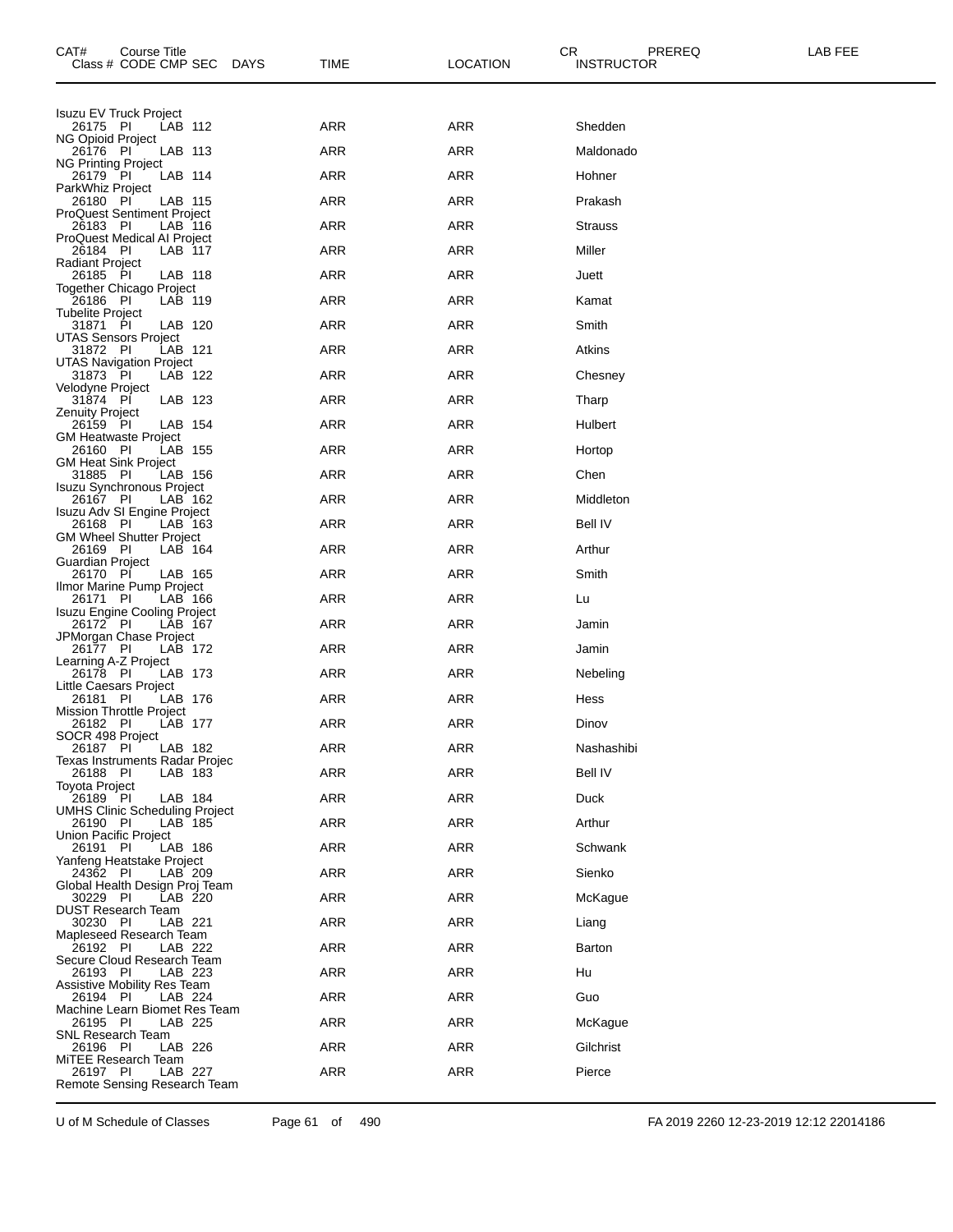| CAT#<br>Class # CODE CMP SEC DAYS             | Course Title                                              |                |                             |                                                  | TIME                                                                                                                                                                                                                                 | LOCATION                             | СR<br>INSTRUCTOR                | PREREQ                                       | LAB FEE |
|-----------------------------------------------|-----------------------------------------------------------|----------------|-----------------------------|--------------------------------------------------|--------------------------------------------------------------------------------------------------------------------------------------------------------------------------------------------------------------------------------------|--------------------------------------|---------------------------------|----------------------------------------------|---------|
| 26198 PI                                      |                                                           | LAB 229        |                             |                                                  | ARR                                                                                                                                                                                                                                  | ARR                                  | <b>Dick</b>                     |                                              |         |
| Secure Communication Res Team<br>26199 PI     |                                                           | LAB 230        |                             |                                                  | ARR                                                                                                                                                                                                                                  | ARR                                  | Kasper                          |                                              |         |
| Space Launch Research Team<br>26200 PI        |                                                           | LAB 231        |                             |                                                  | ARR                                                                                                                                                                                                                                  | ARR                                  | Ridley                          |                                              |         |
| M-BARC Research Team<br>26201 PI              |                                                           | LAB 232        |                             |                                                  | ARR                                                                                                                                                                                                                                  | ARR                                  | Ojeda                           |                                              |         |
| Assistive Vision Research Team<br>26202 PI    |                                                           | LAB 233        |                             |                                                  | ARR                                                                                                                                                                                                                                  | ARR                                  | Shtein                          |                                              |         |
| Kirigami Solar Research Team                  |                                                           | LAB 234        |                             |                                                  | ARR                                                                                                                                                                                                                                  | ARR                                  |                                 |                                              |         |
| 26203 PI<br>SOCR Toolbox Research Team        |                                                           |                |                             |                                                  |                                                                                                                                                                                                                                      |                                      | Dinov                           |                                              |         |
| 27267 PI<br>Multidisciplinary Software Dev    |                                                           | LAB 400        |                             |                                                  | ARR                                                                                                                                                                                                                                  | ARR                                  | Ringenberg                      |                                              |         |
| 29156 PI<br>Socially Engaged Design Proj      |                                                           | LAB 500        |                             |                                                  | ARR                                                                                                                                                                                                                                  | ARR                                  | Skerlos, Michaels               |                                              |         |
| 456<br>24369 PI                               |                                                           | DIS 231        | <b>Mentr-Ldr Mitdis Des</b> | W                                                | 630-830PM                                                                                                                                                                                                                            | 224 GFL                              | 2.00<br>Hohner                  |                                              |         |
| Peer Mentorship/Leadership                    |                                                           |                |                             | November 6, December 4. Mark your calendars now. | **Please note: this class meets ONLY on the following dates: September 4, September 11, September 18, September 25,                                                                                                                  |                                      |                                 | <b>ADVISORY</b>                              |         |
| 480                                           |                                                           | $IND +$        | <b>Global Syn Project</b>   |                                                  | ARR                                                                                                                                                                                                                                  | ARR                                  | 4.00                            |                                              |         |
| 490<br>22683                                  | <b>Spec Top Engin</b><br>P                                | LEC 002        |                             |                                                  | ARR                                                                                                                                                                                                                                  | ARR                                  | 1.00<br>Goldstein               |                                              |         |
| Ambassador/Peer Mentor Program<br>523         |                                                           |                | <b>Business of Biology</b>  |                                                  |                                                                                                                                                                                                                                      |                                      | 2.25                            |                                              |         |
| 23154<br>523                                  | PIRW REC 001                                              |                | <b>Business of Biology</b>  | MW                                               | 830-10AM                                                                                                                                                                                                                             | <b>B3570 BUS</b>                     | Canter<br>2.25                  |                                              |         |
|                                               | <b>P RW REC 001</b><br><b>P RW REC 001</b>                |                |                             | т                                                | 5-7PM<br>5-7PM                                                                                                                                                                                                                       | <b>B3570 BUS</b><br><b>B3570 BUS</b> |                                 |                                              |         |
| 9/21, 9/28, and 10/12.                        |                                                           |                |                             |                                                  | ENGR 523 is cross-listed with HMP 630, PHRMACOL 620, BIOMEDE 523, & BE 518. This class meets on four Thursday<br>evenings from 5:30 pm - 8 pm in addition to Monday/Wednesday mornings. The Thursday meeting dates for 2017 are 9/7, |                                      |                                 |                                              |         |
| 580<br>17912<br>590                           | Teaching Engin<br>PRW LEC 001<br><b>International Eng</b> |                |                             | МW                                               | 130-3PM                                                                                                                                                                                                                              | 1006 DOW                             | 3.00<br>Montgomery<br>2.00-8.00 | <b>ADVISORY, ENFORCED</b><br><b>ADVISORY</b> |         |
|                                               |                                                           | $IND +$        |                             |                                                  | ARR                                                                                                                                                                                                                                  | ARR                                  |                                 |                                              |         |
| 599<br>26205                                  | <b>Spec Topics Engr</b><br>PI                             | LEC 100        |                             |                                                  | ARR                                                                                                                                                                                                                                  | ARR                                  | 1.00-4.00<br>Kloosterman        | <b>ADVISORY</b>                              |         |
| Ally Project<br>25360 PI                      |                                                           | LEC 101        |                             |                                                  | ARR                                                                                                                                                                                                                                  | ARR                                  | Najarian                        |                                              |         |
| Aptiv Project<br>26204 PI                     |                                                           | LEC 102        |                             |                                                  | ARR                                                                                                                                                                                                                                  | ARR                                  | Kruger                          |                                              |         |
| Axalta Project<br>26206 PI                    |                                                           | LEC 103        |                             |                                                  | ARR                                                                                                                                                                                                                                  | ARR                                  | Yalisove                        |                                              |         |
| BASF Project<br>26209 PI                      |                                                           | LEC 104        |                             |                                                  | ARR                                                                                                                                                                                                                                  | ARR                                  | Griffin                         |                                              |         |
| Bosch Project<br>26210 PI                     |                                                           | LEC 105        |                             |                                                  | ARR                                                                                                                                                                                                                                  | ARR                                  | Schultz                         |                                              |         |
| Botanical Garden Project<br>26211 PI          |                                                           | <b>LEC 106</b> |                             |                                                  | <b>ARR</b>                                                                                                                                                                                                                           | ARR                                  | <b>Bell IV</b>                  |                                              |         |
| <b>DMS Project</b><br>26212 PI                |                                                           | LEC 107        |                             |                                                  | <b>ARR</b>                                                                                                                                                                                                                           | <b>ARR</b>                           | Revzen                          |                                              |         |
| Dell EMC Project<br>26213 PI                  |                                                           | <b>LEC 108</b> |                             |                                                  | <b>ARR</b>                                                                                                                                                                                                                           | <b>ARR</b>                           | Chesney                         |                                              |         |
| Gameday MR Project<br>26214 PI                |                                                           | LEC 109        |                             |                                                  | ARR                                                                                                                                                                                                                                  | ARR                                  | <b>Bell IV</b>                  |                                              |         |
| <b>GM Duty Cycles Project</b><br>26221 PI     |                                                           | LEC 110        |                             |                                                  | <b>ARR</b>                                                                                                                                                                                                                           | ARR                                  | Ku                              |                                              |         |
| GM EE Machine Project<br>26222 PI             |                                                           | <b>LEC 111</b> |                             |                                                  | <b>ARR</b>                                                                                                                                                                                                                           | <b>ARR</b>                           | Lu                              |                                              |         |
| <b>Isuzu EV Truck Project</b><br>26223 PI     |                                                           | LEC 112        |                             |                                                  | <b>ARR</b>                                                                                                                                                                                                                           | ARR                                  | Shedden                         |                                              |         |
| NG Opioid Project<br>26224 PI                 |                                                           | LEC 113        |                             |                                                  | <b>ARR</b>                                                                                                                                                                                                                           | ARR                                  | Maldonado                       |                                              |         |
| <b>NG Printing Project</b><br>26227 PI        |                                                           | <b>LEC 114</b> |                             |                                                  | <b>ARR</b>                                                                                                                                                                                                                           | <b>ARR</b>                           | Hohner                          |                                              |         |
| ParkWhiz Project<br>26228 PI                  |                                                           | LEC 115        |                             |                                                  | <b>ARR</b>                                                                                                                                                                                                                           | ARR                                  | Prakash                         |                                              |         |
| <b>ProQuest Sentiment Project</b><br>26231 PI |                                                           | LEC 116        |                             |                                                  | <b>ARR</b>                                                                                                                                                                                                                           | ARR                                  | Strauss                         |                                              |         |
| ProQuest Medical AI Project<br>26232 PI       |                                                           | LEC 117        |                             |                                                  | <b>ARR</b>                                                                                                                                                                                                                           | <b>ARR</b>                           | Miller                          |                                              |         |
| Radiant Project                               |                                                           |                |                             |                                                  |                                                                                                                                                                                                                                      |                                      |                                 |                                              |         |
| 26233 PI<br>Together Chicago Project          |                                                           | LEC 118        |                             |                                                  | ARR                                                                                                                                                                                                                                  | ARR                                  | Juett                           |                                              |         |
| 26234 PI<br><b>Tubelite Project</b>           |                                                           | LEC 119        |                             |                                                  | <b>ARR</b>                                                                                                                                                                                                                           | ARR                                  | Kamat                           |                                              |         |

U of M Schedule of Classes Page 62 of 490 FA 2019 2260 12-23-2019 12:12 22014186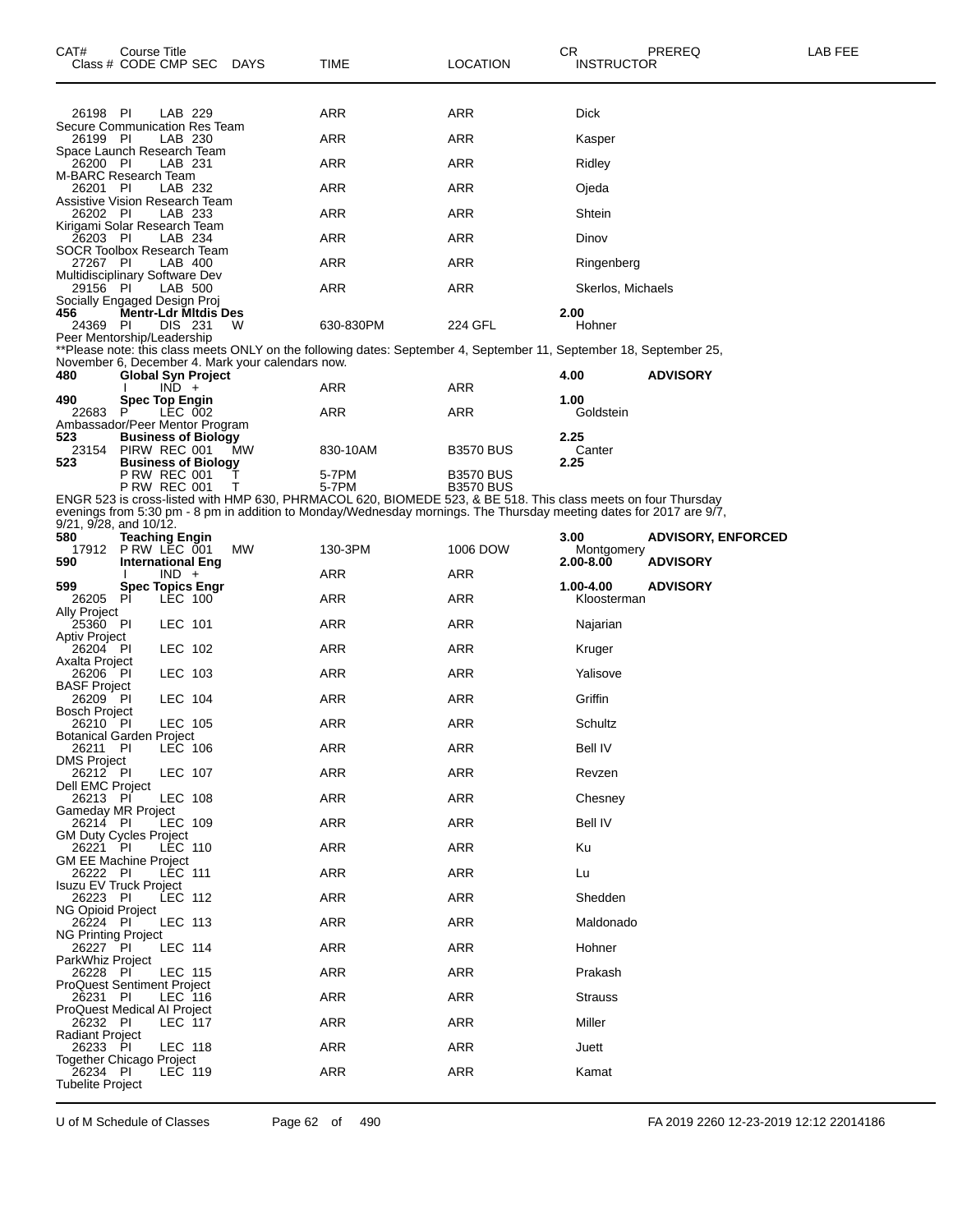| CAT#<br>Course Title<br>Class # CODE CMP SEC DAYS            | TIME       | LOCATION   | CR<br>PREREQ<br>LAB FEE<br><b>INSTRUCTOR</b> |
|--------------------------------------------------------------|------------|------------|----------------------------------------------|
| LEC 120<br>31906 PI                                          | ARR        | ARR        | Smith                                        |
| <b>UTAS Sensors Project</b><br>31907 PI<br><b>LEC 121</b>    | ARR        | <b>ARR</b> | Atkins                                       |
| UTAS Navigation Project<br>31908 PI<br>LEC 122               | ARR        | ARR        | Chesney                                      |
| Velodyne Project<br>31909 PI<br>LEC 123                      | ARR        | <b>ARR</b> | Tharp                                        |
| <b>Zenuity Project</b>                                       | ARR        | <b>ARR</b> |                                              |
| 26207 PI<br>LEC 154<br><b>GM Heatwaste Project</b>           |            |            | Hulbert                                      |
| 26208 PI<br><b>LEC 155</b><br><b>GM Heat Sink Project</b>    | ARR        | ARR        | Hortop                                       |
| 31910 PI<br>LEC 156<br>Isuzu Synchronous Project             | ARR        | ARR        | Chen                                         |
| LEC 162<br>26215 PI<br>Isuzu Adv SI Engine Project           | ARR        | <b>ARR</b> | Middleton                                    |
| 26216 PI<br>LEC 163<br><b>GM Wheel Shutter Project</b>       | ARR        | ARR        | <b>Bell IV</b>                               |
| 26217 PI<br>LEC 164<br>Guardian Project                      | ARR        | ARR        | Arthur                                       |
| 26218 PI<br>LEC 165                                          | ARR        | <b>ARR</b> | Smith                                        |
| Ilmor Marine Pump Project<br>26219 PI<br>LEC 166             | ARR        | ARR        | Lu                                           |
| Isuzu Engine Cooling Project<br>26220 PI<br>LEC 167          | ARR        | ARR        | Jamin                                        |
| JPMorgan Chase Project<br>LEC 172<br>26225 PI                | ARR        | <b>ARR</b> | Jamin                                        |
| Learning A-Z Project<br>26226 PI<br>LEC 173                  | ARR        | ARR        | Nebeling                                     |
| Little Caesars Project<br>26229 PI<br>LEC 176                | ARR        | ARR        | Hess                                         |
| Mission Throttle Project<br>26230 PI<br>LEC 177              | <b>ARR</b> | ARR        | Dinov                                        |
| SOCR 498 Project<br>26235 PI<br>LEC 182                      | ARR        | ARR        | Nashashibi                                   |
| Texas Instruments Radar Projec<br>LEC 183                    | ARR        | ARR        | Bell IV                                      |
| 26236 PI<br><b>Toyota Project</b>                            |            |            |                                              |
| 26237 PI<br>LEC 184<br><b>UMHS Clinic Scheduling Project</b> | <b>ARR</b> | ARR        | Duck                                         |
| 26238 PI<br>LEC 185<br>Union Pacific Project                 | ARR        | ARR        | Arthur                                       |
| 26239 PI<br>LEC 186<br>Yanfeng Heatstake Project             | ARR        | <b>ARR</b> | Schwank                                      |
| 24364 PI<br>LEC 209<br>Global Health Design Proj Team        | <b>ARR</b> | ARR        | Sienko                                       |
| 30231 PI<br>LEC 220<br>DUST Research Team                    | ARR        | ARR        | McKague                                      |
| 30232 PI<br>LEC 221<br>Mapleseed Research Team               | ARR        | <b>ARR</b> | Liang                                        |
| 26240 PI LEC 222<br>Secure Cloud Research Team               | ARR        | ARR        | Barton                                       |
| 26241 PI<br>LEC 223                                          | ARR        | ARR        | Hu                                           |
| Assistive Mobility Res Team<br>26242 PI<br>LEC 224           | <b>ARR</b> | <b>ARR</b> | Guo                                          |
| Machine Learn Biomet Res Team<br>26243 PI<br>LEC 225         | <b>ARR</b> | ARR        | McKague                                      |
| SNL Research Team<br>26244 PI<br>LEC 226                     | ARR        | ARR        | Gilchrist                                    |
| MiTEE Research Team<br><b>LEC 227</b><br>26245 PI            | ARR        | <b>ARR</b> | Pierce                                       |
| Remote Sensing Research Team<br>26246 PI<br>LEC 229          | <b>ARR</b> | ARR        | Dick                                         |
| Secure Communication Res Team<br>26247 PI<br>LEC 230         | ARR        | <b>ARR</b> | Kasper                                       |
| Space Launch Research Team<br>26248 PI<br>LEC 231            | ARR        | <b>ARR</b> | Ridley                                       |
| M-BARC Research Team                                         | <b>ARR</b> | ARR        |                                              |
| 26249 PI<br>LEC 232<br>Assistive Vision Research Team        |            |            | Ojeda                                        |
| 26250 PI<br>LEC 233<br>Kirigami Solar Research Team          | ARR        | ARR        | Shtein                                       |
| 26251 PI<br>LEC 234<br>SOCR Toolbox Research Team            | <b>ARR</b> | ARR        | Dinov                                        |
| 29157 PI<br>LEC 500<br>Socially Engaged Design Proj          | <b>ARR</b> | ARR        | Skerlos, Michaels                            |
| 600<br>Eng Practicum Proj<br>$IND +$<br>D                    | <b>ARR</b> | ARR        | <b>ADVISORY</b><br>1.00-8.00                 |
| <b>Respons Res Pract</b><br>996                              |            |            | 1.00-2.00                                    |

U of M Schedule of Classes Page 63 of 490 FA 2019 2260 12-23-2019 12:12 22014186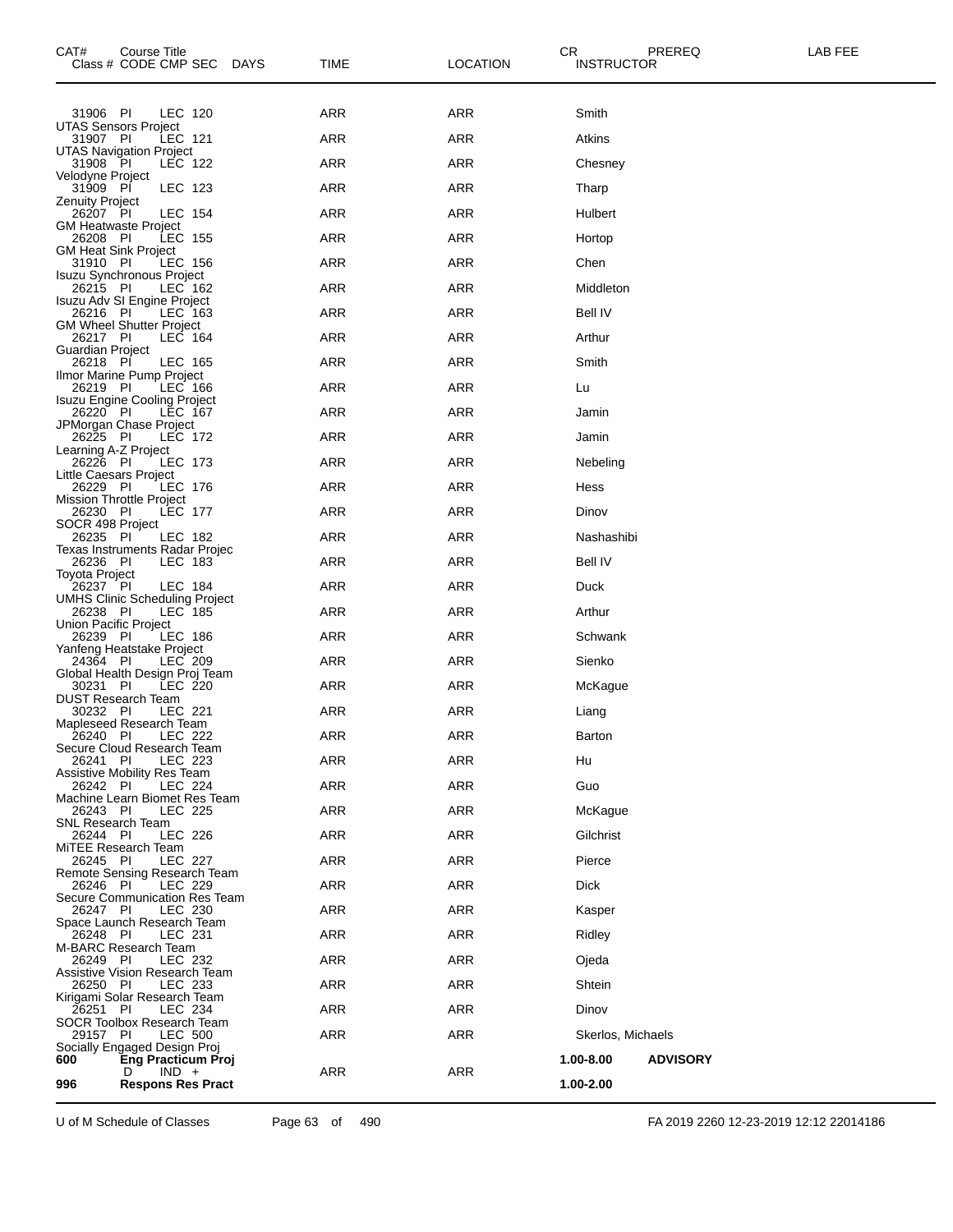|                                                                                                                                                                                                                                                                                                                        | $IND +$ |  |   | ARR                                                                                                                                                                                                                                                                                                                                                                                                                                                                                                                                                                                                                                                                    | ARR       |                                                                                                                     |  |  |
|------------------------------------------------------------------------------------------------------------------------------------------------------------------------------------------------------------------------------------------------------------------------------------------------------------------------|---------|--|---|------------------------------------------------------------------------------------------------------------------------------------------------------------------------------------------------------------------------------------------------------------------------------------------------------------------------------------------------------------------------------------------------------------------------------------------------------------------------------------------------------------------------------------------------------------------------------------------------------------------------------------------------------------------------|-----------|---------------------------------------------------------------------------------------------------------------------|--|--|
| <b>Entrepreneurship (ENTR)</b>                                                                                                                                                                                                                                                                                         |         |  |   |                                                                                                                                                                                                                                                                                                                                                                                                                                                                                                                                                                                                                                                                        |           |                                                                                                                     |  |  |
| <b>Spec Topics Entr</b><br>390<br>25255 A<br>Intro to Entrepreneurial Des                                                                                                                                                                                                                                              | LEC 006 |  | W | 230-330PM                                                                                                                                                                                                                                                                                                                                                                                                                                                                                                                                                                                                                                                              | 165 CHRYS | 2.00-3.00<br>Root                                                                                                   |  |  |
| * Students from ALL schools and colleges may take this course.                                                                                                                                                                                                                                                         |         |  |   |                                                                                                                                                                                                                                                                                                                                                                                                                                                                                                                                                                                                                                                                        |           |                                                                                                                     |  |  |
|                                                                                                                                                                                                                                                                                                                        |         |  |   | * Syllabi and workload information and other ENTR courses can be found at cfe.umich.edu/courses                                                                                                                                                                                                                                                                                                                                                                                                                                                                                                                                                                        |           |                                                                                                                     |  |  |
| t Questions as to whether this course will count toward your degree or the Entrepreneurship minor should be<br>directed to InnovateBlue or your home department.                                                                                                                                                       |         |  |   |                                                                                                                                                                                                                                                                                                                                                                                                                                                                                                                                                                                                                                                                        |           |                                                                                                                     |  |  |
|                                                                                                                                                                                                                                                                                                                        |         |  |   | * YOU CANNOT DIRECTLY ENROLL IN THIS LECTURE. You must pick a lab first (ENTR 390.008 - 010).                                                                                                                                                                                                                                                                                                                                                                                                                                                                                                                                                                          |           |                                                                                                                     |  |  |
| $====$                                                                                                                                                                                                                                                                                                                 |         |  |   |                                                                                                                                                                                                                                                                                                                                                                                                                                                                                                                                                                                                                                                                        |           |                                                                                                                     |  |  |
| Are you:                                                                                                                                                                                                                                                                                                               |         |  |   |                                                                                                                                                                                                                                                                                                                                                                                                                                                                                                                                                                                                                                                                        |           |                                                                                                                     |  |  |
| * Designing doorknobs for a Mars colony?<br>* Tired of browsing crappy university web pages?<br>* Inventing the best app ever for the Nest or the Apple Watch?<br>* Wondering why you aren't going to an online college instead?                                                                                       |         |  |   | * Have ideas and want to prototype them before the next pitch to investors?                                                                                                                                                                                                                                                                                                                                                                                                                                                                                                                                                                                            |           |                                                                                                                     |  |  |
| Entrepreneurial Design is a cross-disciplinary course for current and aspiring designers, hackers, and makers. This<br>gateway entrepreneurship course allows students to build foundational knowledge of entrepreneurial design with the<br>opportunity to apply these skills in a hands-on lab (ENTR 390.008 - 010). |         |  |   |                                                                                                                                                                                                                                                                                                                                                                                                                                                                                                                                                                                                                                                                        |           |                                                                                                                     |  |  |
| 25293 P W LAB 009<br>3D Printing/Prototyping                                                                                                                                                                                                                                                                           |         |  | т | Learning Objectives: Students will train in patterns of thought that help them anticipate and drive innovations in<br>technology, business, policy; train in advanced and powerful inventing / problem identification and solving<br>methods; 'earn to identify and meet customer/user needs and wants (i.e.: building stuff you and others actually<br>want to use and buy); obtain practical ?building? skills in a specific digital, physical, or combination platform<br>(i.e.: showing how something works is more effective than just telling stories about it).<br>$1-4PM$<br>*** Class will meet in Design Lab 1, on the first floor of the Duderstadt Center. | ARR       | O'Grady, Root                                                                                                       |  |  |
| * Students from ALL schools and colleges may take this course.                                                                                                                                                                                                                                                         |         |  |   |                                                                                                                                                                                                                                                                                                                                                                                                                                                                                                                                                                                                                                                                        |           |                                                                                                                     |  |  |
|                                                                                                                                                                                                                                                                                                                        |         |  |   | * Syllabi and workload information and other ENTR courses can be found at cfe.umich.edu/courses                                                                                                                                                                                                                                                                                                                                                                                                                                                                                                                                                                        |           |                                                                                                                     |  |  |
| directed to InnovateBlue or your home department.                                                                                                                                                                                                                                                                      |         |  |   | * Questions as to whether this course will count toward your degree or the Entrepreneurship minor should be                                                                                                                                                                                                                                                                                                                                                                                                                                                                                                                                                            |           |                                                                                                                     |  |  |
|                                                                                                                                                                                                                                                                                                                        |         |  |   | * STUDENTS ARE AUTO-ENROLLED IN LECTURE WHEN THEY ELECT THIS LAB.                                                                                                                                                                                                                                                                                                                                                                                                                                                                                                                                                                                                      |           |                                                                                                                     |  |  |
| $====$                                                                                                                                                                                                                                                                                                                 |         |  |   |                                                                                                                                                                                                                                                                                                                                                                                                                                                                                                                                                                                                                                                                        |           |                                                                                                                     |  |  |
|                                                                                                                                                                                                                                                                                                                        |         |  |   | In this lab, you'll learn how to operate and design for 3D printing machines such as the PrintrBot Play and Form 2.<br>You'll learn CAD using Autodesk Fusion 360 and how to integrate 3D scan data into your designs. You'll also learn<br>how to use various Rapid Prototyping and Manufacturing (RP&M) applications such as slicers and inspection tools.                                                                                                                                                                                                                                                                                                           |           |                                                                                                                     |  |  |
| slicers, and inspection tools.                                                                                                                                                                                                                                                                                         |         |  |   | Learning Objectives: Students will develop the fundamental skills to operate and design for the additive<br>manufacturing process (3d printing); learn how to operate various types of 3d printers to include the PrintrBot<br>3d scan data into one's design; utilize various Rapid Prototyping and Manufacturing (RP&M) applications to include                                                                                                                                                                                                                                                                                                                      |           | Play, and Form 2; learn AutoDesk Fusion 360, how to operate the Nextengine 3D Laser Scanner, and how to incorporate |  |  |
| 25294 P W LAB 010<br><b>Virtual Reality</b>                                                                                                                                                                                                                                                                            |         |  | м | 230-530PM<br>*** Class will meet in ATL 2, on the third floor of the Duderstadt Center.                                                                                                                                                                                                                                                                                                                                                                                                                                                                                                                                                                                | ARR       | O'Malley, Root                                                                                                      |  |  |
| * Students from ALL schools and colleges may take this course.                                                                                                                                                                                                                                                         |         |  |   |                                                                                                                                                                                                                                                                                                                                                                                                                                                                                                                                                                                                                                                                        |           |                                                                                                                     |  |  |
| * Syllabi and workload information and other ENTR courses can be found at cfe.umich.edu/courses                                                                                                                                                                                                                        |         |  |   |                                                                                                                                                                                                                                                                                                                                                                                                                                                                                                                                                                                                                                                                        |           |                                                                                                                     |  |  |
| directed to InnovateBlue or your home department.                                                                                                                                                                                                                                                                      |         |  |   | * Questions as to whether this course will count toward your degree or the Entrepreneurship minor should be                                                                                                                                                                                                                                                                                                                                                                                                                                                                                                                                                            |           |                                                                                                                     |  |  |

\* STUDENTS ARE AUTO-ENROLLED IN LECTURE WHEN THEY ELECT THIS LAB.

====

In this lab, you'll learn how to develop virtual reality content for the Oculus Rift and MIDEN using Unreal Engine and 3D Studio Max. You'll also be introduced to asset creation (3D modeling with 3D Studio Max) and scene assembly / functionality by bringing assets into the Unreal Engine & creating interactive experiences through Unreal's Blueprint system. At the end of the class you'll be capable of developing virtual reality experiences, simulations, and tools to address real-world problems.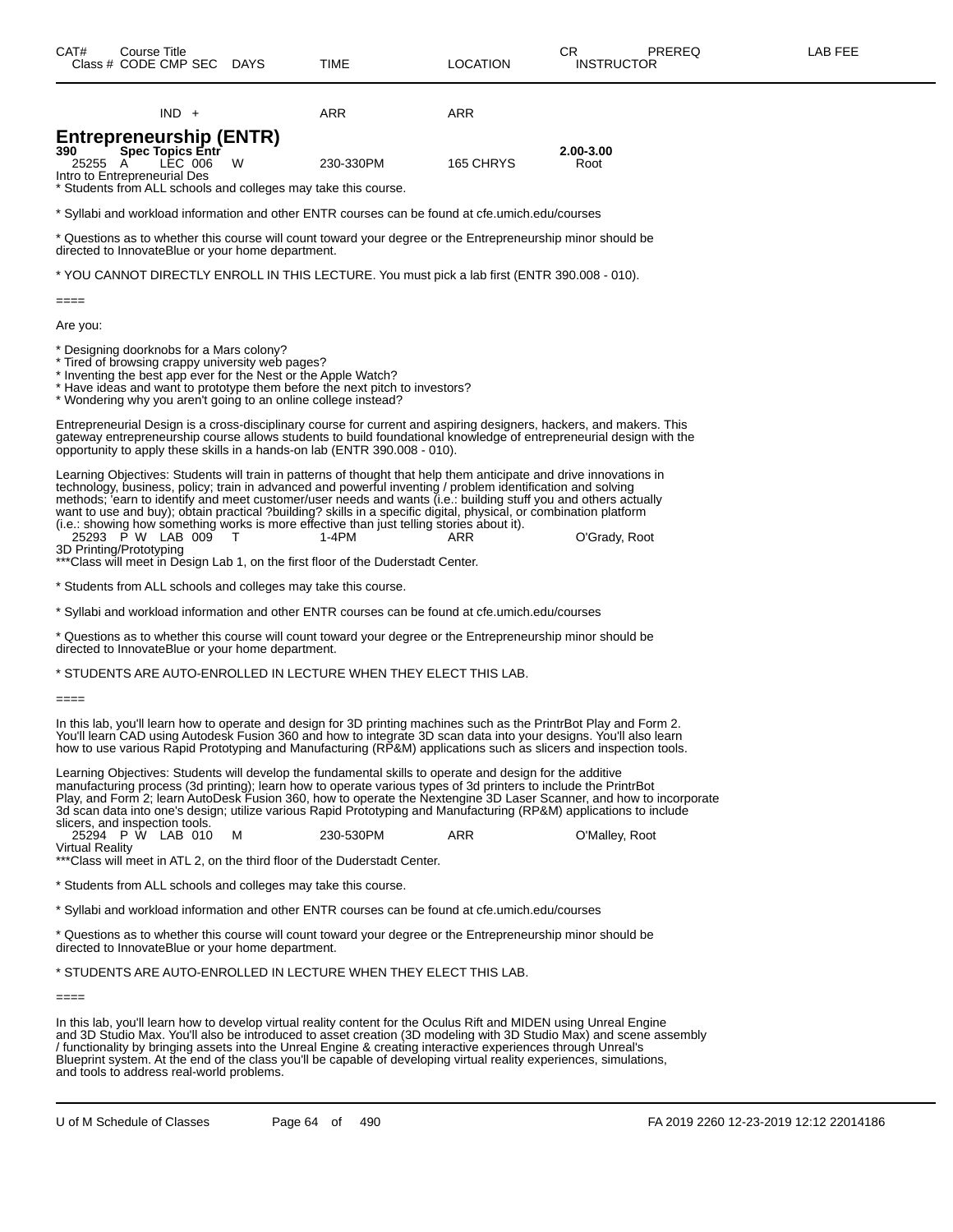| CAT# | Course Title              |      |          | ∩⊓<br>◡           | <b>PREREQ</b> | -AB FEE |
|------|---------------------------|------|----------|-------------------|---------------|---------|
|      | Class # CODE CMP SEC DAYS | TIME | LOCATION | <b>INSTRUCTOR</b> |               |         |

Learning Objectives: Students will have an understanding of how to generate digital content for Virtual Reality platforms; be knowledgeable on versatile file formats, content pipelines, hardware platforms and industry standards; understand methods of iterative design and the creation of functional prototypes using this medium; employ what is learned in the lecture section of this course to determine what is possible, what is marketable, and what are the various distribution methods available within this platform; become familiar with documenting their design process and also pitching their ideas to others, receiving and providing quality feedback.<br>25320 P W LEC 011 T 6-8PM B3560 BUS Narayan

25320 P W LEC 011

E-Commerce Entrepreneurship

\* Students from ALL schools and colleges may take this course.

\* Syllabi and workload information and other ENTR courses can be found at cfe.umich.edu/courses

\* Questions as to whether this course will count toward your degree or the Entrepreneurship minor should be directed to InnovateBlue or your home department.

====

In this course, you'll learn how to start your own profitable business selling consumer products online. We'll also cover the potential pitfalls to stay away from and analyze other e-commerce businesses.

Learning Objectives: Students will be able to present a turnkey business with a functioning website, product photos/videos, sourcing plan, shipping/fulfillment plan, and advertising plan. 25596 P W LEC 012 M 7-9PM B1570 BUS Seidl

Digital Product Design

\* Students from ALL schools and colleges may take this course.

\* Syllabi and workload information and other ENTR courses can be found at cfe.umich.edu/courses

\* Questions as to whether this course will count toward your degree or the Entrepreneurship minor should be directed to InnovateBlue or your home department.

====

In this course, you'll learn the total end-to-end process of discovering a digital product need, prototyping a digitized product and getting feedback to relentlessly improve it. In doing so, you'll be a part of creating the next generation of products that disrupts the economy and reinvents the ways we live - from how we learn and exercise, to how we socialize and get around.

Learning Objectives: Students will learn how to: use design thinking to discover problems worth solving, generate and prototype solutions, and test with real users; design own product(s) by creating wireframes, interactions, and visual designs; use typography, color, shape, space - and industry-standard tools like Sketch, Invision, etc - to build designs that are attractive, simple, and functional; solicit constructive feedback, critique design work, and substantiate criticism; discuss topics in the design world, including usability, user experience design, user interface design, and design research.

| 25678 PI      | LEC 013 | 530-730PM | 1008 FXB | Ellis, McGuire |
|---------------|---------|-----------|----------|----------------|
| TechLab MCity |         |           |          |                |

\*\*\*FA18 Course meets 3rd floor of N. Campus Duderstadt Center, Rm 3358B\*\*\*

\* Students from ALL schools and colleges may take this course.

\* Syllabi and workload information and other ENTR courses can be found at cfe.umich.edu/courses

\* Questions as to whether this course will count toward your degree or the Entrepreneurship minor should be directed to InnovateBlue or your home department.

====

In this course, you'll be responsible for completing an open-ended autonomous vehicle or mobility project (assigned by a company in the autonomous vehicle/mobility space), and as such gain experience in developing cutting edge technology for an early stage startup.

This course is only available to students enrolled in the TechLab at Mcity Program. Only students who are selected for the TechLab at Mcity Program will be granted permission to enroll. To apply go to http://cfe.umich.edu/techlab-mcity/

Learning Objectives: Students will know how to recognize ambiguity, become comfortable with it, and use project management techniques to plan for the unexpected; utilize project management tools, techniques, and skills; understand assigned company's technology and how it creates value for a customer segment; gain exposure to entrepreneurship and its role in solving big problems; align resources for effective project implementation; appreciate organizational dynamics, communication strategies and stakeholder motivations; Identify and utilize key performance metrics for project success; learn to assume responsibility for matters of great importance to assigned company; begin to make transition from student to professional engineer; engage in collaborative learning; immerse themselves in a startup that is developing cutting edge technology for the transportation industry; lead technical and strategic discussion on steps required to achieve technical milestones; discuss a Tech Lab company's work during class discussion and how it relates in the context of class.<br>29891 P W LEC 050 M 5-7PM

P W LEC 050 M 5-7PM 224 GFL Bailey DE&I in Entrepreneurship

\* Students from ALL schools and colleges may take this course.

\* Syllabi and workload information and other ENTR courses can be found at cfe.umich.edu/courses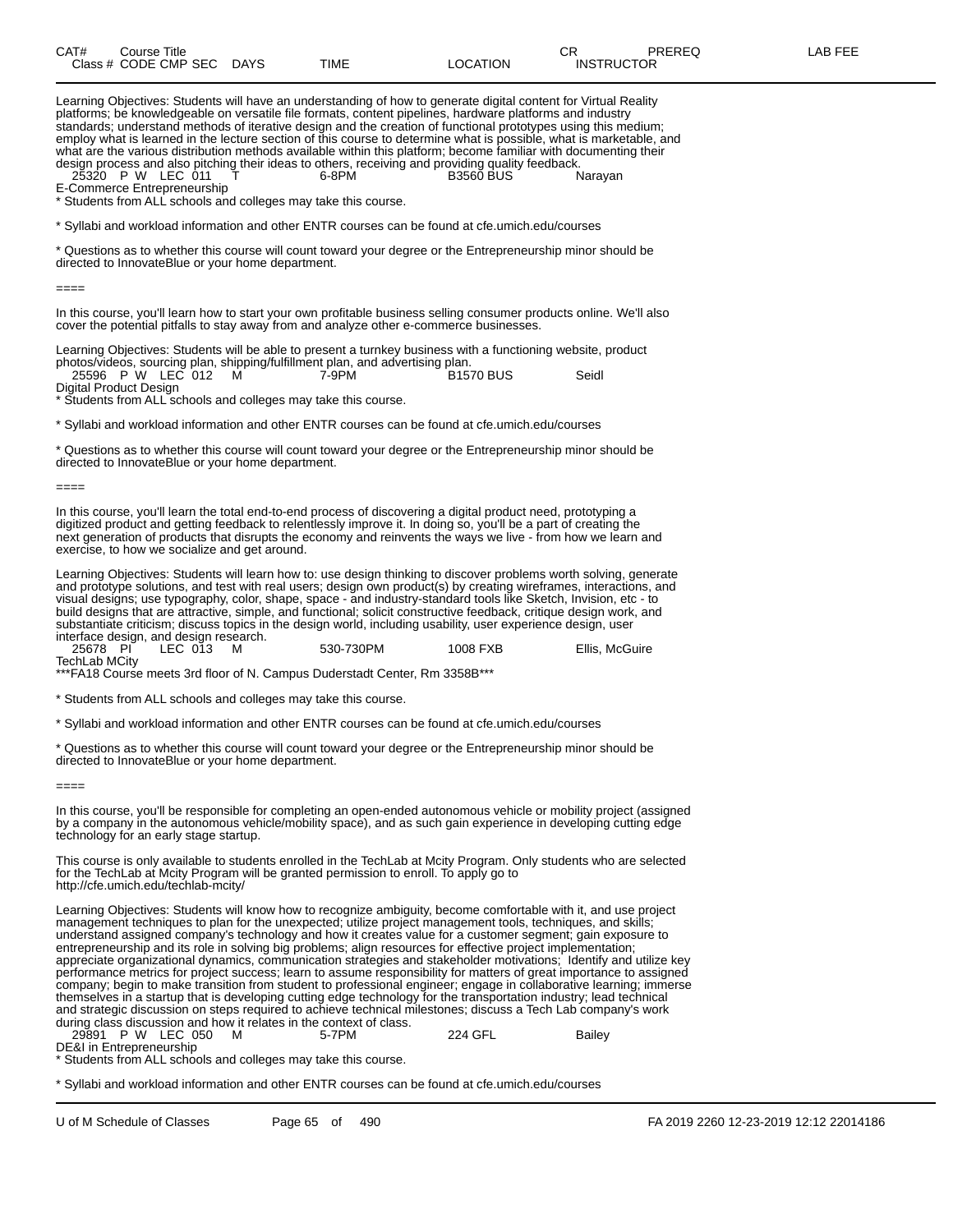| CAT# | Title<br>Course      |             |      |                | ∼г<br>◡∩          | PREREQ | ۱۳۵۳ ب<br>A P |
|------|----------------------|-------------|------|----------------|-------------------|--------|---------------|
|      | Class # CODE CMP SEC | <b>DAYS</b> | TIME | <b>OCATION</b> | <b>INSTRUCTOR</b> |        |               |

\* Questions as to whether this course will count toward your degree should be directed to your home department.

====

It's been shown that diversity drives creativity and innovation, makes teams smarter and more effective, and leads to better outcomes for organizations. Leaders who prioritize inclusivity also know how to leverage talents, skills, and knowledge to make an impact and achieve their goals. Throughout the semester, you will develop the knowledge necessary to create workplaces and communities that value DEI by building on UM's current efforts, and further launch yourself/your entrepreneurial endeavors with a stronger DEI mindset. The skills gained in this course will serve you well as current students and help you be an agent of change in your future careers.<br>1.00 **Entrepreneurship Hr 407 Entrepreneurship Hr 1.00** 19703 P W SEM 001 F 1230-130PM STAMPS Fay

\* Students from ALL schools and colleges may take this course.

\* Syllabi and workload information and other ENTR courses can be found at cfe.umich.edu/courses

\* Questions as to whether this course will count toward your degree or the Entrepreneurship minor should be directed to InnovateBlue or your home department.

====

====

In this course, you'll be exposed to disruptive, influential and respected entrepreneurs, venture capitalists and business leaders and learn about their personal experiences founding, financing and managing a startup venture.

This seminar series is designed to expose students to entrepreneurship through interaction with experienced entrepreneurs, business leaders, and venture capitalists as well as individuals involved in emerging business models, new venture creation, and technology commercialization. While covering a broad set of engineering disciplines, guest speakers will share their knowledge on the latest, most diverse practices on legal, financial, and other innovation issues. The lectures include leading entrepreneurs and executives, technology innovators, experts from the financial markets, and others who support the entrepreneurial infrastructure. Following these seminars, students will be able to meet the guest speakers along with other members of the entrepreneurial community.

| 408 | <b>Patent Law</b> |                                                                |          | 1.00   |
|-----|-------------------|----------------------------------------------------------------|----------|--------|
|     | 19702 PRW LEC 001 | 6-8PM                                                          | 1024 FXB | Fidler |
|     |                   | * Students from ALL schools and colleges may take this course. |          |        |

\* Syllabi and workload information and other ENTR courses can be found at cfe.umich.edu/courses

\* Questions as to whether this course will count toward your degree or the Entrepreneurship minor should be directed to InnovateBlue or your home department.

In this course, you'll gain an overview of intellectual property (IP) law with a focus on patent law. You'll learn the fundamentals and leave the class able to identify patentable ideas and possible infringement issues in order to create an IP strategy.

Inventors and entrepreneurs have four concerns related to patent law:

1. protecting inventions during product development

2. determining invention patentability

3. avoiding infringement 4. leveraging a patent as a business asset

This course addresses these concerns through the application of case law and business cases to an invention of a student's choice.<br>410 Find

**410 Finding Your Venture 2.00** 27102 P W LEC 001 TH 3-5PM 1303 EECS Hayden, McFall

\* Students from ALL schools and colleges may take this course.

\* Syllabi and workload information and other ENTR courses can be found at cfe.umich.edu/courses

\* Questions as to whether this course will count toward your degree or the Entrepreneurship minor should be directed to InnovateBlue or your home department.

====

In this course, you'll learn how to dramatically simplify the business creation process by radical prioritization, identifying good opportunities and learning when to walk away from a bad one, and learning that it is possible, and actually very common, to be a moderately successful non-famous entrepreneur.

It's hard to start a company, but it doesn't have to be complicated. This course dramatically improves your odds of starting a viable business by providing a framework for identifying large, attractive opportunities. Every student will leave with a viable business opportunity to pursue and a set of valuable and repeatable skills that will be an asset in any entrepreneurial setting.

| 411 | <b>Entr Practicum</b>                                          |       |                | 3.00     | <b>ADVISORY</b> |
|-----|----------------------------------------------------------------|-------|----------------|----------|-----------------|
|     | 20996 PRW LEC 001                                              | 4-6PM | A859 CHEM-TBLC | Hennessv |                 |
|     | Entrepreneurship Practicum                                     |       |                |          |                 |
|     | * Students from ALL schools and colleges may take this course. |       |                |          |                 |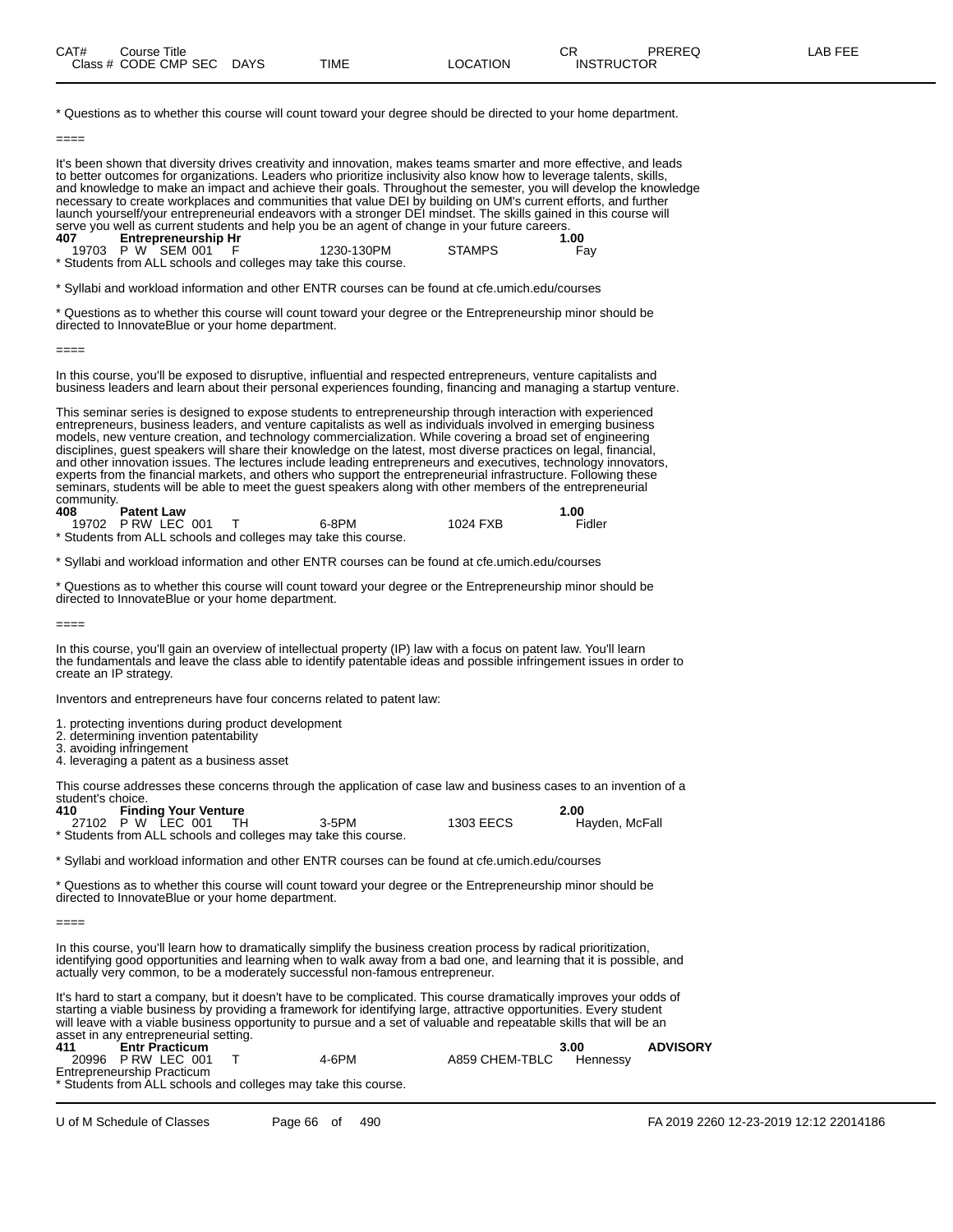\* Syllabi and workload information and other ENTR courses can be found at cfe.umich.edu/courses

\* Questions as to whether this course will count toward your degree or the Entrepreneurship minor should be directed to InnovateBlue or your home department.

====

In this course, you'll be immersed in the entrepreneurial process in a supportive classroom environment. You'll learn how to critically evaluate then pursue the development of your own ideas for new ventures by working closely with entrepreneurship faculty and mentors.

Learning Objectives: Students will experience entrepreneurship firsthand; Understand and experience the mindset of an entrepreneur; Develop the ability to share the story of your entrepreneurial pursuits and clearly articulate customer needs, value proposition, customer segments, and value-adding solutions; Learn to go from idea phase to action and implementation, including validation through sales; Learn the customer discovery process of gaining empathy, understanding customer needs and wants, getting feedback from customers, prototyping solutions, and testing a value proposition; Actively practice exercising the customer discovery process; Become familiar with the process of starting a business; Learn problem solving in a team-based environment. 22469 P RW LEC 002 T 6-8PM 1690 BEYSTER White

Entrepreneurship Practicum

\* Students from ALL schools and colleges may take this course.

\* Syllabi and workload information and other ENTR courses can be found at cfe.umich.edu/courses

\* Questions as to whether this course will count toward your degree or the Entrepreneurship minor should be directed to InnovateBlue or your home department.

====

In this course, you'll be immersed in the entrepreneurial process in a supportive classroom environment. You'll learn how to critically evaluate then pursue the development of your own ideas for new ventures by working closely with entrepreneurship faculty and mentors.

In this specific section you'll gain the skills you need to develop a technology company. Specifically, you'll apply the scientific method and lean startup principles to designing a business that is sustainable, scalable, and repeatable.

Learning Objectives: Students will experience entrepreneurship firsthand; Understand and experience the mindset of an entrepreneur; Develop the ability to share the story of your entrepreneurial pursuits and clearly articulate customer needs, value proposition, customer segments, and value-adding solutions; Learn to go from idea phase to action and implementation, including validation through sales; Learn the customer discovery process of gaining empathy, understanding customer needs and wants, getting feedback from customers, prototyping solutions, and testing a value proposition; Actively practice exercising the customer discovery process; Become familiar with the process of starting a business; Learn problem solving in a team-based environment.

23013 P RW LEC 003 W 6-8PM 110 WEISER-TBL McNaughton Entrepreneurship Practicum

\* Students from ALL schools and colleges may take this course.

\* Syllabi and workload information and other ENTR courses can be found at cfe.umich.edu/courses

\* Questions as to whether this course will count toward your degree or the Entrepreneurship minor should be directed to InnovateBlue or your home department.

====

In this course, you'll be immersed in the entrepreneurial process in a supportive classroom environment. You'll learn how to critically evaluate then pursue the development of your own ideas for new ventures by working closely with entrepreneurship faculty and mentors.

Learning Objectives: Students will experience entrepreneurship firsthand; Understand and experience the mindset of an entrepreneur; Develop the ability to share the story of your entrepreneurial pursuits and clearly articulate customer needs, value proposition, customer segments, and value-adding solutions; Learn to go from idea phase to action and implementation, including validation through sales; Learn the customer discovery process of gaining empathy, understanding customer needs and wants, getting feedback from customers, prototyping solutions, and testing a value proposition; Actively practice exercising the customer discovery process; Become familiar with the process of starting a business; Learn problem solving in a team-based environment. 30258 P RW LEC 004 TH 4-6PM 151 CHRYS Gibson, Fay

Entrepreneurship Practicum

This section of ENTR 411 focuses on technology commercialization. Students who are \*not\* from the College of Engineering need instructor consent to take this section of the course.

\* Syllabi and workload information and other ENTR courses can be found at cfe.umich.edu/courses

\* Questions as to whether this course will count toward your degree or the Entrepreneurship minor should be directed to InnovateBlue or your home department.

 $====$ 

In this course, you'll be immersed in the entrepreneurial process in a supportive classroom environment. You'll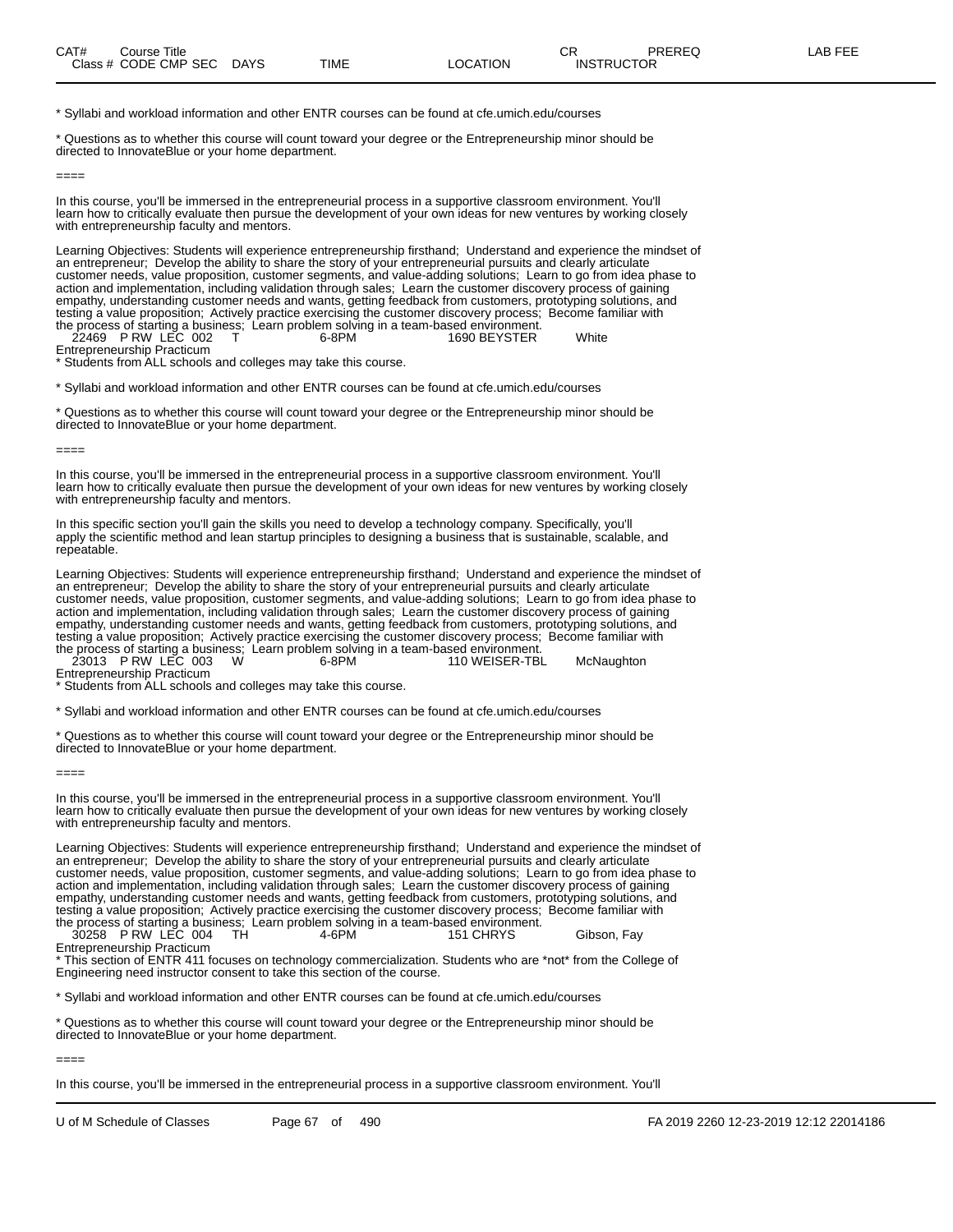learn how to critically evaluate then pursue the development of new ventures by working closely with entrepreneurship faculty and mentors.

In this specific section you'll gain the skills you need to develop a technology company. Specifically, you'll apply the scientific method and lean startup principles to designing a business that is sustainable, scalable, and repeatable.

Learning Objectives: Students will experience entrepreneurship firsthand; Understand and experience the mindset of an entrepreneur; Develop the ability to share the story of your entrepreneurial pursuits and clearly articulate customer needs, value proposition, customer segments, and value-adding solutions; Learn to go from idea phase to action and implementation, including validation through sales; Learn the customer discovery process of gaining empathy, understanding customer needs and wants, getting feedback from customers, prototyping solutions, and testing a value proposition; Actively practice exercising the customer discovery process; Become familiar with the process of starting a business; Learn problem solving in a team-based environment. **413 Entr Marketing 2.00**

| 27103 PRW LEC 001 | 3-5PM                                                          | 1018 DOW | Dacko |
|-------------------|----------------------------------------------------------------|----------|-------|
|                   | * Students from ALL schools and colleges may take this course. |          |       |

<sup>\*</sup> Syllabi and workload information and other ENTR courses can be found at cfe.umich.edu/courses

\* Questions as to whether this course will count toward your degree or the Entrepreneurship minor should be directed to InnovateBlue or your home department.

 $====$ 

In this course, you'll learn how to build a "lean" marketing plan that will maximize your chance of successfully growing a new concept from an idea to a product to a repeatable and scalable business with little or no resources in an ever-changing environment.

Learning Objectives: Students will learn about the development of a market-based orientation for a start-up company; Students will learn about the creation of a marketing plan for a new venture; Topics and concepts will include knowing one's customers, discovering if anyone want the product, how to articulate one's value proposition, marketing segmentation and targeting, customer discovery research, maintenance and growth of a customer base, distribution channels and partners, pricing and revenue, marketing metrics/testing/iteration; Students will create an entrepreneurial marketing plan.

| 417                 | <b>Entr Hr Dis Session</b> |  |                                                                |           | 1.00   | <b>ADVISORY</b> |
|---------------------|----------------------------|--|----------------------------------------------------------------|-----------|--------|-----------------|
| 20195 P W DIS 001 F |                            |  | 230-330PM                                                      | 2153 GGBL | Gordon |                 |
|                     |                            |  | * Students from ALL schools and colleges may take this course. |           |        |                 |

\* Syllabi and workload information and other ENTR courses can be found at cfe.umich.edu/courses

\* Questions as to whether this course will count toward your degree or the Entrepreneurship minor should be directed to InnovateBlue or your home department.

====

In this course, you'll talk 1:1 with disruptive, influential and respected entrepreneurs, venture capitalists and business leaders about their personal journey of founding, financing and managing their ventures.

Learning Objectives: Students will connect topics gleaned from the gateway ENTR 407 class in order to continue dialogue about the lecture series presentation and/or with the guest speaker her/himself; Make use of outside readings and engage in in-class activities; Develop an entrepreneurial mindset and apply this mindset to future studies and/or career aspirations; Reflect on entrepreneurship and how it applies to their life goals.

| 490                    | <b>Spec Topics Entr</b> |           |           | $1.00 - 3.00$ |
|------------------------|-------------------------|-----------|-----------|---------------|
|                        | 27201 PW LEC 012        | 630-930PM | 1123 LBME | Tarver        |
| Urban Entrepreneurship |                         |           |           |               |

\* Students from ALL schools and colleges may take this course.

\* Syllabi and workload information and other ENTR courses can be found at cfe.umich.edu/courses

\* Questions as to whether this course will count toward your degree or the Entrepreneurship minor should be directed to InnovateBlue or your home department.

====

In this course, you'll learn how to engage a community to identify an important problem and design a sustainable business model that solves it. Whether you're designing the school lunch of the future or the successor to Uber, you're in for a challenging and rewarding experience. Throughout the course, the city of Detroit is referenced to further explore practices and policy surrounding urban entrepreneurship.

Learning Objectives: Students will clearly understand the definition of "urban entrepreneurship", and how urban-focused businesses compare to others; Learn to effectively analyze and compare the business models of urban-focused ventures; Engage the community on multiple levels to ascertain and prioritize needs; Capture an identified community need in a well-defined problem statement; Understand and apply "design thinking" to formulate potential solutions for the identified problem; Identify a scalable, for-profit business opportunity to implement the proposed solution; Develop a business model that will effectively document the business opportunity; Apply Customer Discovery and Human Centered Design methods to test and refine the business model; Understand the processes required to form, finance, and begin execution of a new business venture; Learn to effectively pitch the venture to prospective co-founders, investors employees, and others.

|  | 27211 P W LEC 014 | 9-11AM | <b>R1230 BUS</b> | Dacko |
|--|-------------------|--------|------------------|-------|
|  |                   |        |                  |       |

U of M Schedule of Classes Page 68 of 490 FA 2019 2260 12-23-2019 12:12 22014186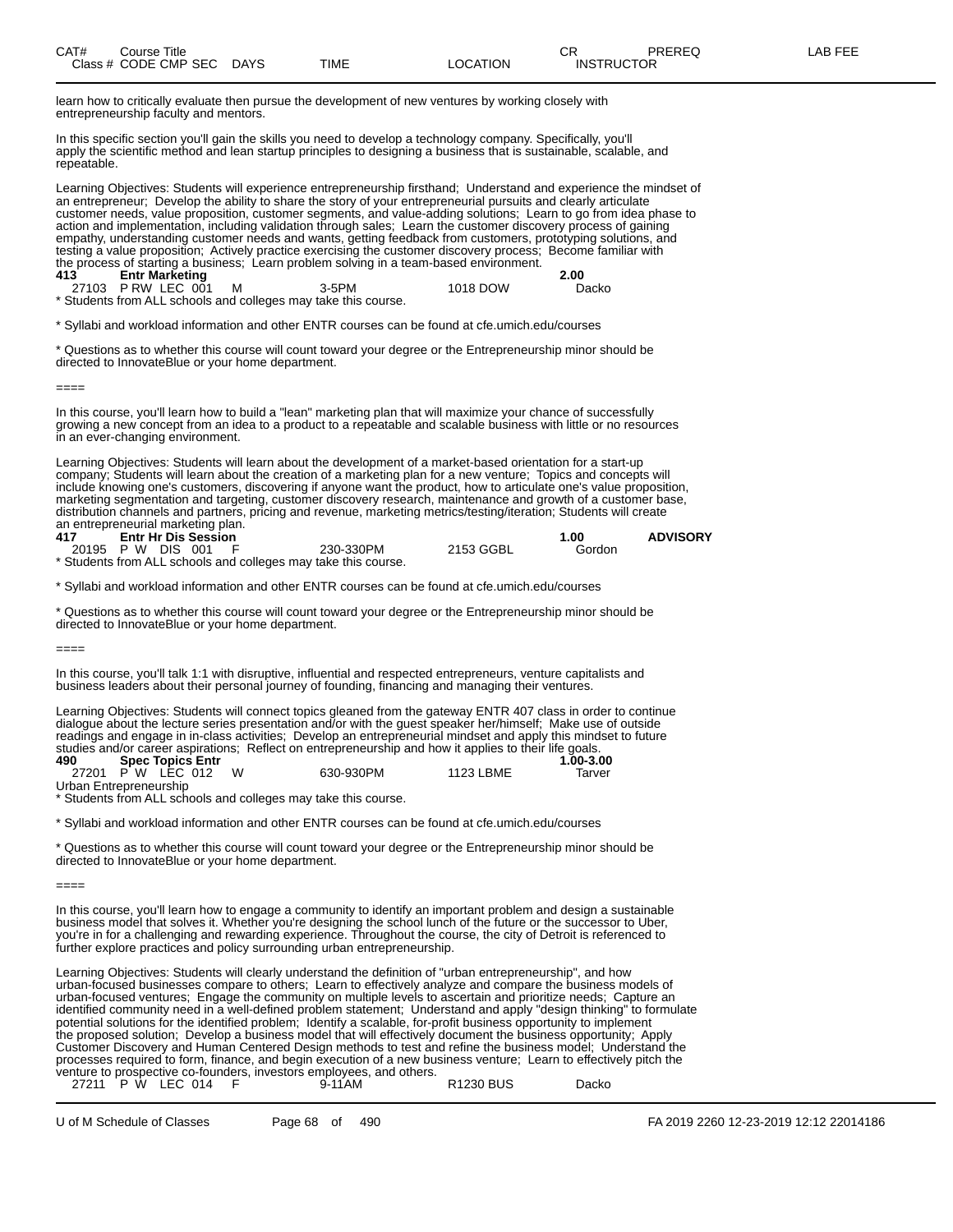Leadership in Startups

\* Students from ALL schools and colleges may take this course.

\* Syllabi and workload information and other ENTR courses can be found at cfe.umich.edu/courses

\* Questions as to whether this course will count toward your degree or the Entrepreneurship minor should be directed to InnovateBlue or your home department.

====

In this course, you'll learn about vision, culture, storytelling, mission, strategy development, the role of the CEO, the difference between the CIO and the CEO, communicators, hiring / firing and operations and management. You'll broaden your perspective of how to get a startup going, scaled, and funded.

Learning Objectives: Students will be introduced to the fundamentals of how to identify their own values and leadership style and build a complimentary team to support that style; Acquire best practices for handling team recruiting, management, incentives, conflict resolution, and pathways to success; Differentiate between high functioning and poor performing teams; Develop an understanding of key factors that enhance or diminish the likelihood of team success; process, communication, delegation and accountability; Understand team dynamics in a typical entrepreneurial "start-up" environment.

25323 PI LEC 015 TTH 1-230PM ARR Moroz 25323 PI LEC 015<br>Entrepreneurial Action&Vision

\*\*\*Class will meet in DC 3358 B, on the third floor of the Duderstadt Center.

\* Students from ALL schools and colleges may take this course.

\* Syllabi and workload information and other ENTR courses can be found at cfe.umich.edu/courses

\* Questions as to whether this course will count toward your degree or the Entrepreneurship minor should be directed to InnovateBlue or your home department.

====

In this course, you'll receive hands-on training, access to experience entrepreneurs, and a paid summer internship. This course is only available to students enrolled in the Entrepreneurs Leadership Program. For more information, visit http://cfe.umich.edu/elp

Learning Objectives: Students will receive practical, hands-on learning assignments to develop their skills in areas of individual leadership, operations, innovation, and execution with an emphasis on these four areas/objectives. 1. Understanding startups: We will learn about startups through case studies and studying other key principles 2. Industry Assessment: We will gain deeper understanding of specific industries through a variety of research and analysis approaches. 3. Opportunity Identification: Building on the foundational knowledge of startups and industries, we will work to identify opportunities for innovation. 4. Validation: After identifying innovation opportunities, we will actively test approaches, ideas, products, and services to develop those opportunities.

| 31691 P W LEC 425 M            |                     |  | $3-5$ PM                                                                                                          | 1032 FXB | Huber |                 |
|--------------------------------|---------------------|--|-------------------------------------------------------------------------------------------------------------------|----------|-------|-----------------|
| Innovation for Impact: Defense |                     |  |                                                                                                                   |          |       |                 |
|                                |                     |  | The class location has moved to the Economic Growth Institute (EGI) 2nd floor conference room on Central Campus - |          |       |                 |
|                                |                     |  | located at 506 E Liberty St, Ann Arbor, MI 48104                                                                  |          |       |                 |
| 500                            | Intro to Innovation |  |                                                                                                                   |          | 3.00  | <b>ENFORCED</b> |
| 27104 PRW LEC 001              |                     |  | 830-1130AM                                                                                                        | ARR      | Crumm |                 |

Careers

\*\*\*Course meets 3rd floor of N. Campus Duderstadt Center, Rm 3358A/B\*\*\*

\* Students from ALL schools and colleges may take this course.

\* Syllabi and workload information and other ENTR courses can be found at cfe.umich.edu/courses

\* Questions as to whether this course will count toward your degree should be directed to your home department.

In this course, you'll learn a wide range of concepts and skills to have a successful innovation-focused career in small, medium, and large businesses and institutions. You'll study intellectual property, market and industry analysis, product-market fit, equity and stock options, program and project management, communications, securing investment and government funding, and more.

Learning Objectives: Students will be able to: Describe the value proposition and customer segment for either their own research, favorite product, or service. Draw a value Chain Map and an Eco System Map. Complete the Revenue Model, Value Proposition, Channels, Customer Segments of the Business Model Canvas. Complete the left hand side of the Business Model Canvas. Enter concise descriptions of the Cost Structure plus Key Partnerships, Resources, and Activities. Conduct Customer Discovery interviews. Name at least five regulatory agencies, code and/or standards, and certifications. Compare two competing business models from a given market segment and determine how technology and innovation was used by a startup to displace an established business. Define a patent in their own words. Explain two major differences between each of the following; trade secret, patent, trademark, and copyright. Generate a Gantt Chart. Generate a simple budget. Generate a 30 Second Elevator Pitch. Analyze conflicts and summarize the issue, people involved, final resolution. Learn how stock options work. **520 Innov Bus Models 3.00 ENFORCED**

| . .   |             |   |            |     |       | שבשווע ווב |
|-------|-------------|---|------------|-----|-------|------------|
| 27105 | PRW LEC 001 | М | 830-1130AM | ARR | Crumm |            |
|       |             |   |            |     |       |            |

<sup>====</sup>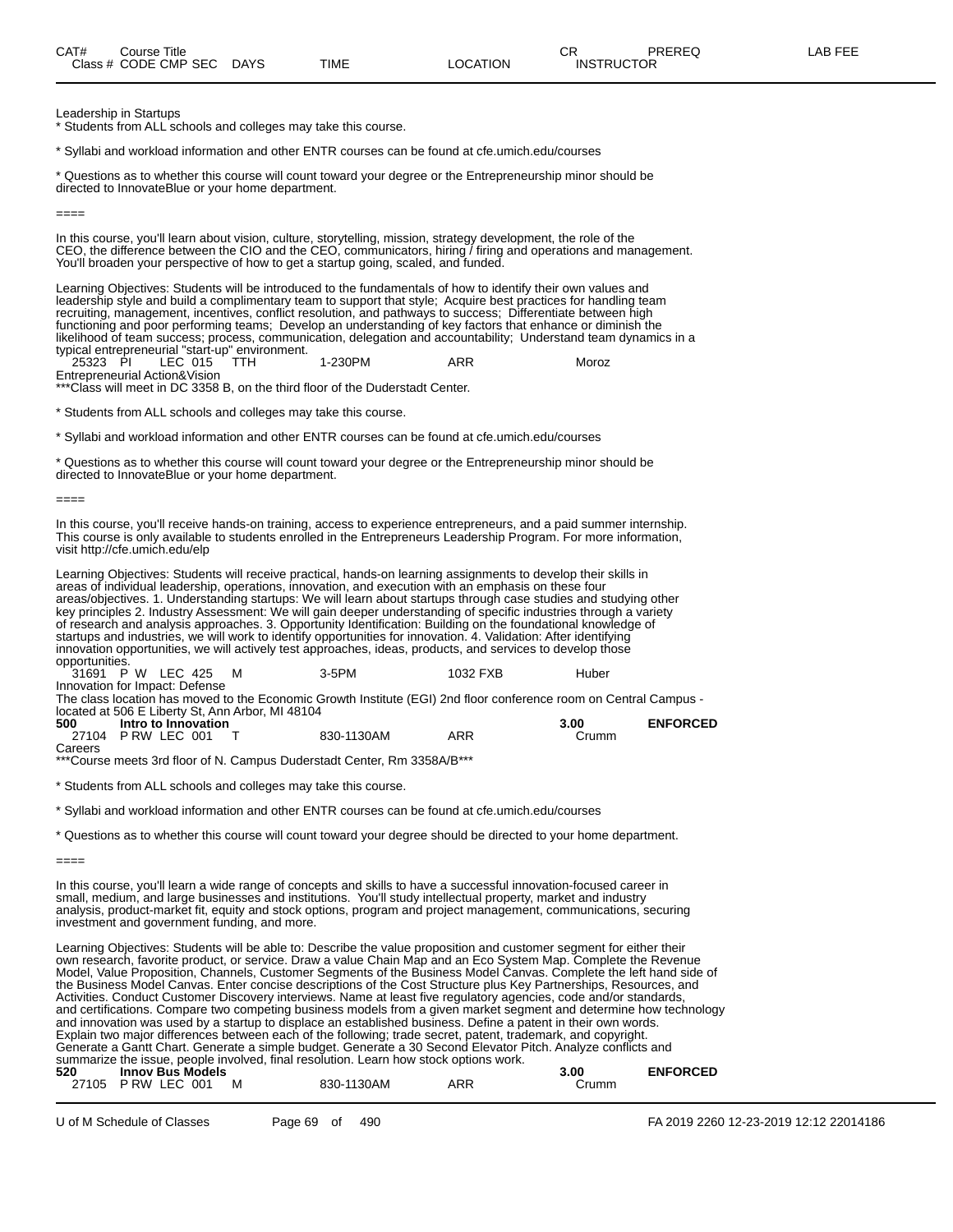Tech-Inspired Business Models

\*\*\*Course meets 3rd floor of N. Campus Duderstadt Center, Rm 3358A/B\*\*\*

\* Students from ALL schools and colleges may take this course.

\* Syllabi and workload information and other ENTR courses can be found at cfe.umich.edu/courses

\* Questions as to whether this course will count toward your degree should be directed to your home department.

====

====

====

In this course, you'll learn how to use a variety of innovation and entrepreneurial tools to identify opportunities, construct a business model, and assess its fundability so you can bring your ideas to life in a sustainable and scalable way.

Learning Objectives: Students taking this class are expected on its completion to be able to: ? Articulate the tangled relationships between four of the nine components of the Business Model Canvas; value proposition, channel, customer segment, and revenue streams. ? Capture a value chain map for a given channel to market. ? Develop an ecosystem map and communicate the fundamental change your innovation will bring to the market. ? Think strategically about the synergy and tensions between innovation capture and creation across several industry verticals. ? Cultivate an ability to tailor technology innovation towards a sustainable business model with modern day revenue stream tactics.

**530 Innov IP Strategy 3.00 ENFORCED**

33142 P RW LEC 001 W 5-8PM 1008 FXB Quinn \* Students from ALL schools and colleges may take this course.

\* Syllabi and workload information and other ENTR courses can be found at cfe.umich.edu/courses

\* Questions as to whether this course will count toward your degree should be directed to your home department.

The course examines intellectual property (IP) strategies for new ideas and startups, including barriers to entry for competitors and infringement risk reduction. Topics include IP procurement, technology transfer, due diligence, and preparing for and avoiding litigation. Students should have their own research to apply what's learned in the class.<br>550 **Interper** 

**550 Interpersonal Skills 3.00 ENFORCED** P RW LEC 001

\* Students from ALL schools and colleges may take this course.

\* Syllabi and workload information and other ENTR courses can be found at cfe.umich.edu/courses

\* Questions as to whether this course will count toward your degree should be directed to your home department.

Do people sometimes or often surprise, irritate, or enrage you? Looking back over the last year, can you think of a time you ?lost control? or would like a ?do over?? By building your self awareness and Emotional Intelligence, you can gain insight, self control, and produce consistently positive results for yourself and others.

Using a four quadrant model of Emotional Intelligence, each quadrant will be unpacked with readings, lectures/examples, occasional guest lectures, and small group activities. Students are intended to come to understand the rich and varied mental lives of others, and learn concepts like ?it?s not about you? and to ?fly their own plane first?. Using a three axis model (actual EQ, self-perceived EQ, and EQ care), along with an EQ assessment rubric, students will learn to locate themselves and others in relation to best practices. Theories of leadership will be discussed and unpacked, with the intent of more fully understanding sources of leadership power and the positive and negative aspects of various leadership styles. At the interplay of these themes is the concept of the dynamic, optimized function of a high-performing team ? the creation and maintenance of which lies at the heart of most business success.

Students will form teams early in the course to ideate a project for improving the campus in some way. The teams will (ideally) apply their course learnings and produce a substantive product that they will report out on at the end of the course. Additionally, students will work throughout the term on a 10-20 page personal development plan, which will either be busy work or life changing in direct response to how seriously it is worked on. Weekly reflections on reading and course content will provide a regular feedback loop between instructor and student as to how course material is being received and applied. While not focusing explicitly on business practices and entrepreneurial activities, the entire course will be grounded in this field and will rely heavily on tying in the real world experiences of students and instructor to maximize the future applicability of what is learned.<br>27106 PRW LEC 002 T 4-7PM 4-40 1650 CHEM 27106 P RW LEC 002

\* Students from ALL schools and colleges may take this course.

\* Syllabi and workload information and other ENTR courses can be found at cfe.umich.edu/courses

\* Questions as to whether this course will count toward your degree should be directed to your home department.

====

Do people sometimes or often surprise, irritate, or enrage you? Looking back over the last year, can you think of a time you "lost control" or would like a "do over?" By building your self awareness and Emotional Intelligence, you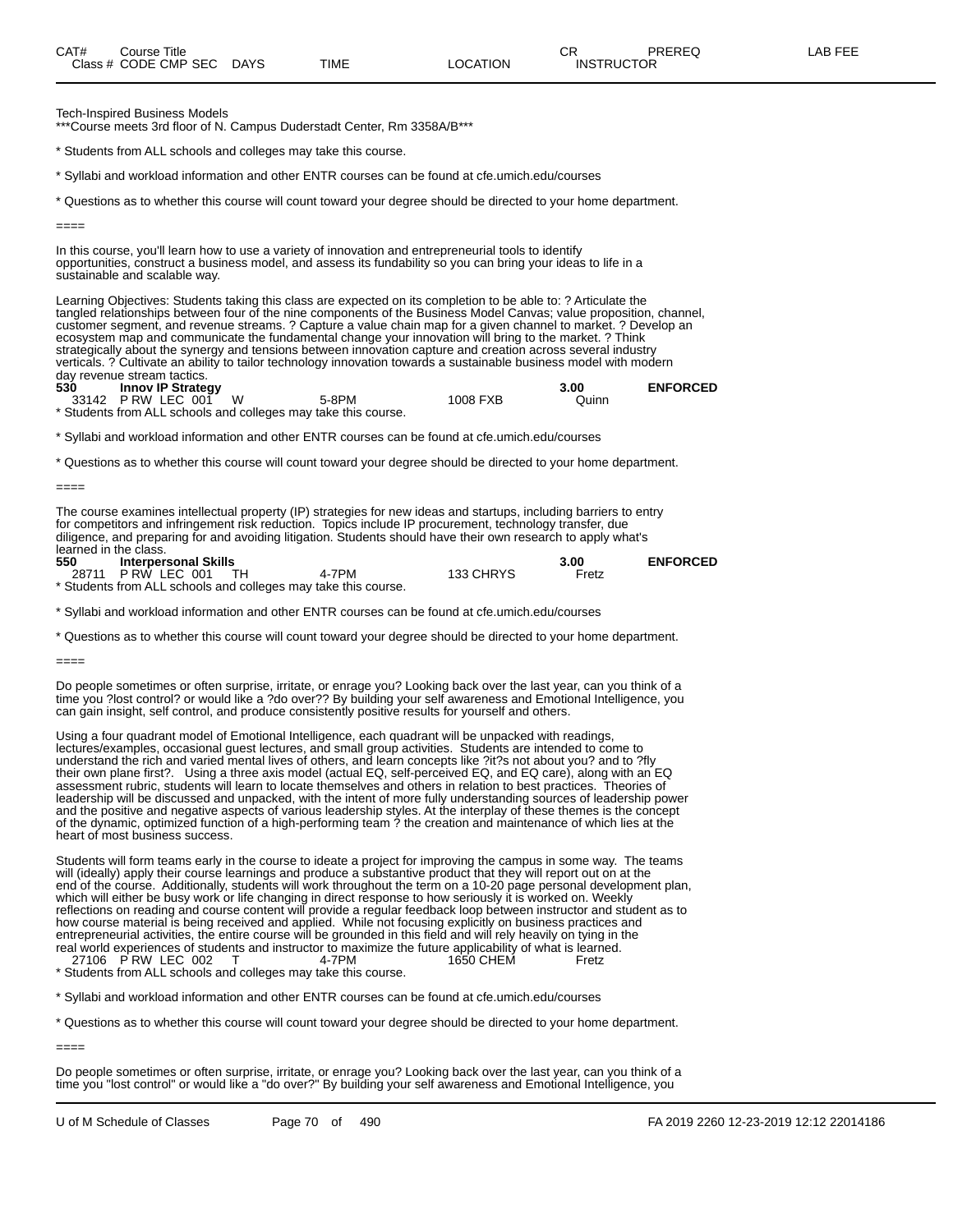| CAT# | Course Title              |      |          | ∼⊏<br>◡⊓          | PREREQ | <b>AB FEE</b> |
|------|---------------------------|------|----------|-------------------|--------|---------------|
|      | Class # CODE CMP SEC DAYS | TIME | LOCATION | <b>INSTRUCTOR</b> |        |               |

can gain insight, self control, and produce consistently positive results for yourself and others.

Theories of leadership will be discussed and unpacked, with the intent of more fully understanding sources of leadership power and the positive and negative aspects of various leadership styles. At the interplay of these themes is the concept of the dynamic, optimized function of a high-performing team - the creation and maintenance of which lies at the heart of most business success. Characteristics of such teams, including visionary leadership, communication, and passion will be reviewed in detail. Vital interpersonal skill sets such as questioning, providing feedback, and mentoring will be defined and developed in terms of best available research and practices. Moving beyond the initial phase of theory and interpersonal awareness, the course will also require students to apply their developed understanding to various case studies, scenarios, and projects. While not focusing explicitly on business practices and entrepreneurial activities, the entire course will be grounded in this field and will rely heavily on tying in the real world experiences of students and instructor to maximize the future applicability of what is learned.

| 560 | <b>Proj Mgmt Consulting</b> |                                                                |          | 3.00 |
|-----|-----------------------------|----------------------------------------------------------------|----------|------|
|     | 29521 PRW LEC 001 T         | 530-830PM                                                      | 3254 LSA | Cell |
|     |                             | * Students from ALL schools and colleges may take this course. |          |      |

\* Syllabi and workload information and other ENTR courses can be found at cfe.umich.edu/courses

\* Questions as to whether this course will count toward your degree should be directed to your home department.

\*This course was previously offered as ENTR 599.030 Special Topics: Project Management and Consulting.

====

Successful project managers and consultants possess the skills necessary to manage their teams, clients, activities, schedules, risks, communications and resources to produce desired outcomes. This course introduces the tasks and challenges fundamental to project management, the vital function of managing complex projects; and consulting, the business of giving expert advice.

Learning Objectives: Upon completion of the course, students should be able to: understand the key elements of project management & consulting, which includes: Sell, Engage, Scope, Plan, Research, Innovate, Decide, Manage, Change Management, Close. Manage a project from beginning to end.

29522 P W LEC 002 W 5-8PM 133 CHRYS Cell \* Students from ALL schools and colleges may take this course.

\* Syllabi and workload information and other ENTR courses can be found at cfe.umich.edu/courses

\* Questions as to whether this course will count toward your degree should be directed to your home department.

\*This course was previously offered as ENTR 599.020 Special Topics: Project Management and Consulting.

====

Successful project managers and consultants possess the skills necessary to manage their teams, clients, activities, schedules, risks, communications and resources to produce desired outcomes. This course introduces the tasks and challenges fundamental to project management, the vital function of managing complex projects; and consulting, the business of giving expert advice.

Learning Objectives: Upon completion of the course, students should be able to: understand the key elements of project management & consulting, which includes: Sell, Engage, Scope, Plan, Research, Innovate, Decide, Manage, Change Management, Close. Manage a project from beginning to end.

| 599                 | <b>Spec Topics Entr</b> |          |           | $2.00 - 3.00$ |
|---------------------|-------------------------|----------|-----------|---------------|
|                     | 27231 PRW LEC 021       | $3-6$ PM | G020 SPH2 | Krolikowski   |
| Creativity & Design |                         |          |           |               |

\* Students from ALL schools and colleges may take this course.

\* Syllabi and workload information and other ENTR courses can be found at cfe.umich.edu/courses

\* Questions as to whether this course will count toward your degree should be directed to your home department.

In this course, you will come to recognize the unique contribution designers provide as one of several integral components necessary for a successful venture or team. Because creativity and design intersect the product development process at many junctures, you will gain valuable insights making you an effective contributor to an existing venture, startup idea, and future projects. Whether you have a technical or non-technical background, becoming more knowledgeable about the complexities related to the product design process will help you become a more collaborative teammate, leader, follower and problem solver.

27212 P W LEC 050 M 5-7PM 224 GFL Bailey

Students from ALL schools and colleges may take this course.

\* Syllabi and workload information and other ENTR courses can be found at cfe.umich.edu/courses

\* Questions as to whether this course will count toward your degree should be directed to your home department.

It's been shown that diversity drives creativity and innovation, makes teams smarter and more effective, and leads

<sup>====</sup> 

DE&I in Entrepreneurship

<sup>====</sup>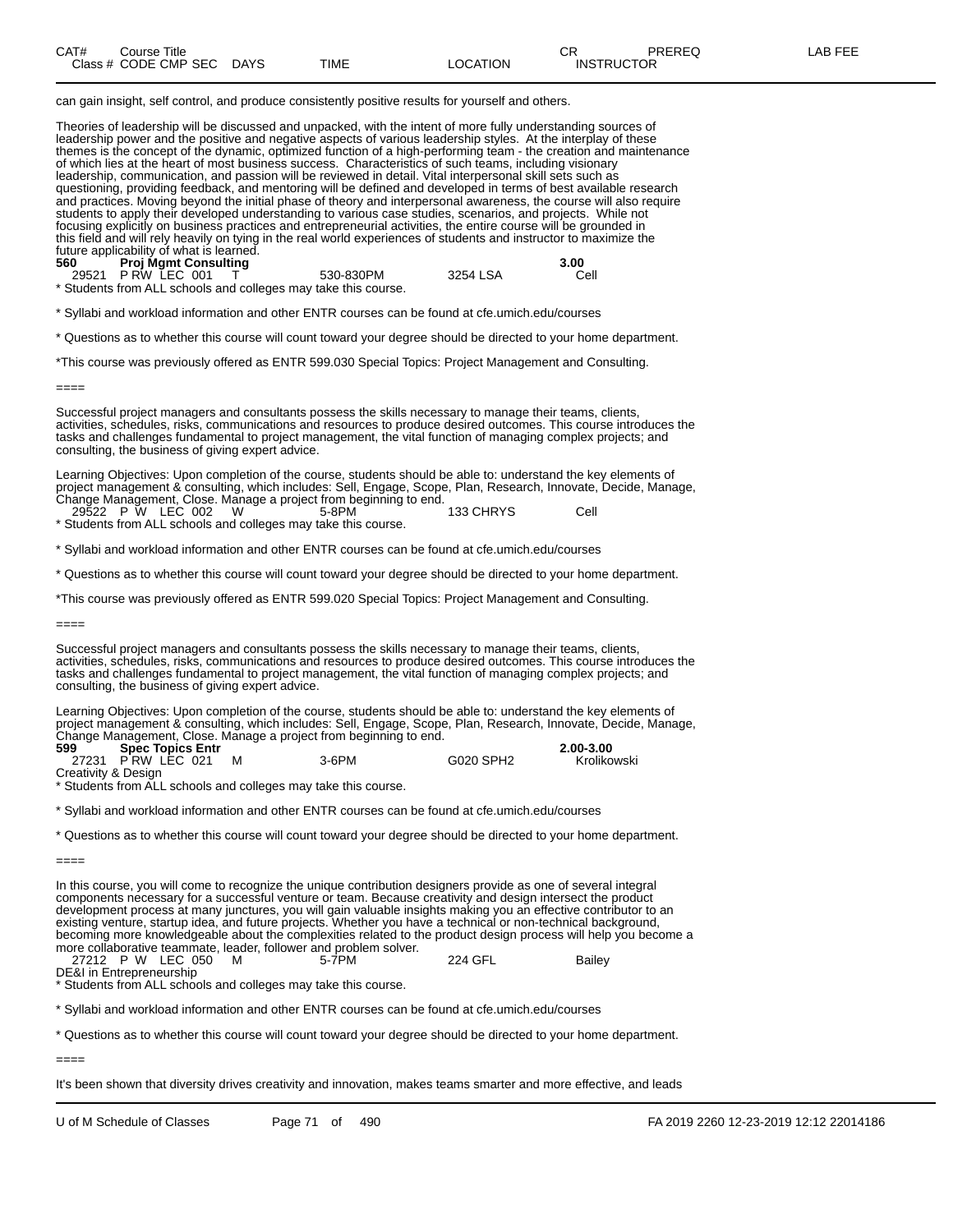| CAT# | Course Title         |             |      |          | rπ<br>◡ጙ          | PREREQ | AB FEE |
|------|----------------------|-------------|------|----------|-------------------|--------|--------|
|      | Class # CODE CMP SEC | <b>DAYS</b> | TIME | LOCATION | <b>INSTRUCTOR</b> |        |        |

to better outcomes for organizations. Leaders who prioritize inclusivity also know how to leverage talents, skills, and knowledge to make an impact and achieve their goals. Throughout the semester, you will develop the knowledge necessary to create workplaces and communities that value DEI by building on UM's current efforts, and further launch yourself/your entrepreneurial endeavors with a stronger DEI mindset. The skills gained in this course will serve you well as current students and help you be an agent of change in your future careers.

#### **University Arts (UARTS)**

| 101   | Create&Collaborate          |         |     | .00                                      | 50.00 |
|-------|-----------------------------|---------|-----|------------------------------------------|-------|
| 21011 | LAB 003<br>PR<br>M          | 3-430PM | ARR |                                          |       |
| 150   | <b>Int Creative Process</b> |         |     | <b>ENFORCED</b><br>4.00                  | 60.00 |
| 22532 | <b>MW</b><br>PR<br>LAB 001  | 3-5PM   | ARR | Edwards, Rubin, Hirsch,<br>Yarger, Sturt |       |
| .     |                             |         |     |                                          |       |

Intro to Creative Process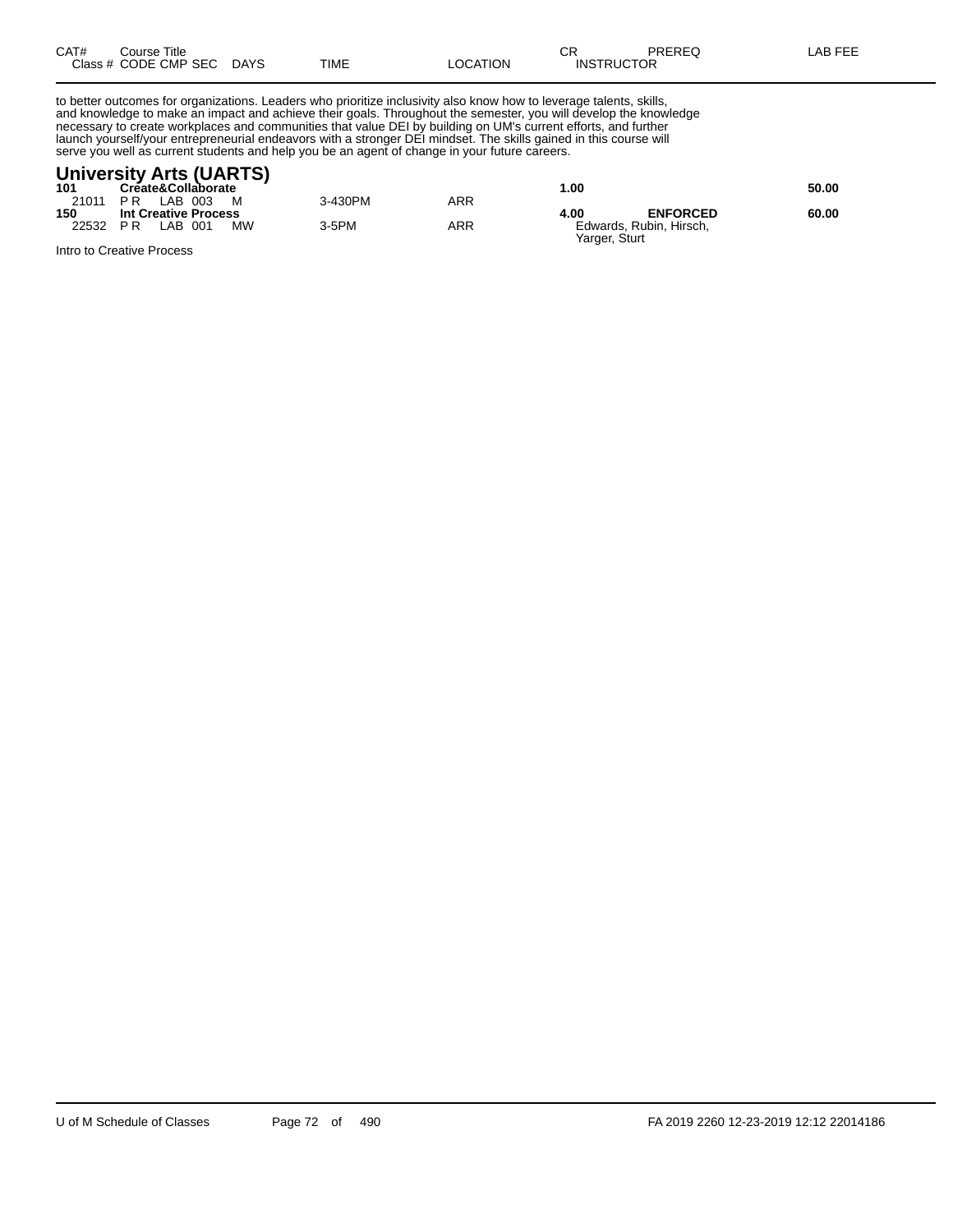| CAT# | Title<br>Course i    |             |             |                 | Ωn<br>◡           | PREREQ | -AB FEF |
|------|----------------------|-------------|-------------|-----------------|-------------------|--------|---------|
|      | Class # CODE CMP SEC | <b>DAYS</b> | <b>TIME</b> | <b>LOCATION</b> | <b>INSTRUCTOR</b> |        |         |
|      |                      |             |             |                 |                   |        |         |

# **Industrial-Operations Engr Dep**

### **Industrial And Operations Engineering (IOE)**

| 201  |                | <b>Econ Dec Making</b>                         |                    |                                                    |                                                              |                      | 2.00                      | <b>ENFORCED</b>           |
|------|----------------|------------------------------------------------|--------------------|----------------------------------------------------|--------------------------------------------------------------|----------------------|---------------------------|---------------------------|
|      | 10486 PR       |                                                | LEC 001            | МW                                                 | 830-1030AM                                                   | 1610 IOE             | Seiford                   |                           |
|      |                | 24729 PDR LEC 002                              |                    | IOE 201 MEETS FIRST HALF OF TERM.                  |                                                              |                      |                           |                           |
|      |                |                                                |                    | MW<br>IOE 201 MEETS FIRST HALF OF TERM.            | 830-1030AM                                                   | 3433 EECS            |                           |                           |
| 202  |                | <b>Operations Modeling</b>                     |                    |                                                    |                                                              |                      | 2.00                      | <b>ENFORCED</b>           |
|      | 10487 PR       |                                                | LEC 001            | МW                                                 | 830-1030AM                                                   | 1610 IOE             | Daskin                    |                           |
|      |                |                                                |                    | IOE 202 MEETS SECOND HALF OF TERM.                 |                                                              |                      |                           |                           |
|      |                | 24730 PDR LEC 002                              |                    | MW                                                 | 830-1030AM                                                   | 3433 EECS            |                           |                           |
| 265  |                |                                                |                    | IOE 202 MEETS SECOND HALF OF TERM.                 |                                                              |                      |                           |                           |
|      | 10488 PR       | <b>Prob&amp;Stat Engr</b>                      | LEC 001            | <b>TTH</b>                                         | 1030-12PM                                                    | 1610 IOE             | 3.00<br>Shi               | <b>ENFORCED</b>           |
| 310  |                | Intro to Optim Meth                            |                    |                                                    |                                                              |                      | 3.00                      | <b>ENFORCED</b>           |
|      |                |                                                |                    |                                                    | STUDENTS ARE AUTO-ENROLLED IN LECTURE WHEN THEY ELECT A LAB. |                      |                           |                           |
|      | 10489          | PRW LEC 001                                    |                    | <b>MW</b>                                          | 12-130PM                                                     | 1610 IOE             | Ryu                       |                           |
| 316  |                | <b>Intro Markov Proc</b>                       |                    |                                                    |                                                              |                      | 3.00                      | <b>ENFORCED</b>           |
|      | 10490          | P RW LEC 001                                   |                    | TTH                                                | 9-1030AM                                                     | 1610 IOE             | Yu                        |                           |
| 333  | 10491 PR       | <b>Ergonomics</b>                              | LEC 001            | МW                                                 | 1030-12PM                                                    | 1610 IOE             | 3.00<br>Yang              | <b>ADVISORY</b>           |
|      |                |                                                |                    | Pre- or co-requisitie of IOE 265 enforced          |                                                              |                      |                           |                           |
| 334  |                | <b>Ergonomics Lab</b>                          |                    |                                                    |                                                              |                      | 1.00                      | <b>ADVISORY</b>           |
|      | 10492          | РŘ                                             | LAB 001            | м                                                  | 12-2PM                                                       | G699 IOE             | Woolley                   |                           |
|      | 10493          | P R                                            | LAB 002            | М                                                  | 2-4PM                                                        | G699 IOE             | Woolley                   |                           |
|      | 10494<br>10497 | P R<br><b>PR</b>                               | LAB 003<br>LAB 004 | М<br>м                                             | 4-6PM<br>6-8PM                                               | G699 IOE<br>G699 IOE | Woolley<br>Woolley        |                           |
|      | 10495          | P R                                            | LAB 005            | т                                                  | 12-2PM                                                       | G699 IOE             | Woolley, Acosta-Sojo      |                           |
|      | 10496          | P R                                            | LAB 006            | T                                                  | 2-4PM                                                        | G699 IOE             | Woolley                   |                           |
|      | 20935          | <b>PR</b>                                      | LAB 007            | T                                                  | 4-6PM                                                        | G699 IOE             | Woolley                   |                           |
|      | 22992          | P.                                             | LAB 008            | T                                                  | 6-8PM                                                        | G699 IOE             | Woolley                   |                           |
| 366  |                | <b>Linear Stat Models</b>                      |                    |                                                    |                                                              |                      | 3.00                      | <b>ENFORCED</b>           |
| 373  | 10498          | P R<br><b>Data Processing</b>                  | LEC 001            | TTH                                                | 3-430PM                                                      | 2505 GGBL            | Byon<br>4.00              | <b>ADVISORY, ENFORCED</b> |
|      |                |                                                |                    |                                                    | STUDENTS ARE AUTO-ENROLLED IN LECTURE WHEN THEY ELECT A LAB. |                      |                           |                           |
|      | 10499          | AR                                             | LEC 001            | <b>TTH</b>                                         | 430-6PM                                                      | 1670 BEYSTER         | Garcia-Guzman             |                           |
|      | 10500          | PR                                             | LAB 002            | F                                                  | 930-1030AM                                                   | G610 IOE             |                           |                           |
|      | 10501          | P R                                            | LAB 003            | F<br>F<br>F                                        | 1030-1130AM                                                  | G610 IOE             |                           |                           |
|      | 10502          | P R<br>PR                                      | LAB 004<br>LAB 005 |                                                    | 1130-1230PM<br>1230-130PM                                    | G610 IOE<br>G610 IOE |                           |                           |
|      | 10503<br>10504 | P R                                            | LAB 006            | F                                                  | 130-230PM                                                    | G610 IOE             |                           |                           |
|      | 10505          | PR                                             | LAB 007            | F                                                  | 230-330PM                                                    | G610 IOE             |                           |                           |
| 413  |                | <b>Optim Mod Hith Care</b>                     |                    |                                                    |                                                              |                      | 3.00                      | <b>ADVISORY</b>           |
|      | 20907          | PRW LEC 001                                    |                    | MW                                                 | 3-430PM                                                      | 1123 LBME            | Hughes                    |                           |
| 416  |                | <b>Queueing Systems</b><br>P R                 | LEC 001            |                                                    | 330-530PM                                                    | 1012 FXB             | 2.00<br><b>Blumenfeld</b> | <b>ADVISORY, ENFORCED</b> |
|      | 30633          | MEETS FIRST HALF OF THE TERM.                  |                    | MW                                                 |                                                              |                      |                           |                           |
| 421  |                | <b>Work Organizations</b>                      |                    |                                                    |                                                              |                      | 3.00                      | <b>ADVISORY, ENFORCED</b> |
|      | 10506 PR       |                                                | LEC 001            | <b>MW</b>                                          | 12-130PM                                                     | 3150 DOW             | Levantrosser              |                           |
| 422  |                | Entrepreneurship                               |                    |                                                    |                                                              |                      | 3.00                      | <b>ADVISORY</b>           |
| 424  |                | 18446 P RW LEC 001                             |                    | <b>TTH</b>                                         | 3-430PM                                                      | 3150 DOW             | Herner                    |                           |
|      | 10507          | <b>Practicum Prod&amp;Srv</b><br><b>PR</b>     | LEC 001            | TH                                                 | 6-8PM                                                        | 1610 IOE             | 4.00<br>Sathe             | <b>ENFORCED</b>           |
|      |                |                                                |                    | TC 380 is a pre- or co-requisite to IOE 424        |                                                              |                      |                           |                           |
| 425  |                | <b>Lean Mfg&amp;Services</b>                   |                    |                                                    |                                                              |                      | 2.00                      | <b>ENFORCED</b>           |
|      |                | 10508 PRW LEC 001                              |                    | МW                                                 | 5-7PM                                                        | 1200 EECS            | Levantrosser              |                           |
|      |                |                                                |                    | SECTION 001 - MEETS FIRST HALF OF THE TERM.        |                                                              |                      |                           |                           |
|      | 10509 PR       |                                                | LEC 002            | МW<br>SECTION 002 - MEETS SECOND HALF OF THE TERM. | 330-530PM                                                    | 1012 FXB             | Levantrosser              |                           |
| 430  |                | <b>Global Cult Sys Engr</b>                    |                    |                                                    |                                                              |                      | 3.00                      | <b>ENFORCED</b>           |
|      | 22314          | P R                                            | LEC 001            | МW                                                 | 130-3PM                                                      | <b>1200 EECS</b>     | Liu                       |                           |
| 437  |                | Automotive Human Fac                           |                    |                                                    |                                                              |                      | 3.00                      | <b>ADVISORY</b>           |
|      | 18645          | P W LEC 001                                    |                    | MW.                                                | 12-130PM                                                     | 1680 IOE             | Green                     |                           |
| 440  | 18537          | <b>Operations Anlys&amp;Mgt</b><br>PRW LEC 001 |                    | <b>TTH</b>                                         | 9-1030AM                                                     | 2246 CSRB            | 3.00<br>Daskin            | <b>ENFORCED</b>           |
| 447  |                | <b>Facility Planning</b>                       |                    |                                                    |                                                              |                      | 3.00                      | <b>ADVISORY, ENFORCED</b> |
|      | 20910          | P RW LEC 001                                   |                    | MW                                                 | 130-3PM                                                      | 1680 IOE             | Bozer                     |                           |
| 452  |                | <b>Corporate Finance</b>                       |                    |                                                    |                                                              |                      | 3.00                      | <b>ADVISORY, ENFORCED</b> |
|      | 16591          | P RW LEC 001                                   |                    | <b>MW</b>                                          | 3-430PM                                                      | 1670 BEYSTER         | Kamaly                    |                           |
| 461  |                | <b>Quality Engin Prin</b>                      |                    |                                                    |                                                              |                      | 3.00                      | <b>ADVISORY, ENFORCED</b> |
| 463  | 16576          | PRW LEC 001<br><b>Measure&amp;Des of Work</b>  |                    | <b>MW</b>                                          | 1030-12PM                                                    | 165 CHRYS            | Hammett<br>3.00           | <b>ADVISORY</b>           |
|      | 10510          | P                                              | LEC 001            | <b>MW</b>                                          | 1030-12PM                                                    | 1680 IOE             | Armstrong                 |                           |
| 466  |                | <b>Stat Quality Control</b>                    |                    |                                                    |                                                              |                      | 3.00                      | <b>ENFORCED</b>           |
|      | 10511          | PRW LEC 001                                    |                    | TTH                                                | 130-3PM                                                      | 1005 DOW             | Jin                       |                           |
| 474. |                | <b>Simulation</b>                              |                    |                                                    | STUDENTS ARE AUTO-ENROLLED IN LECTURE WHEN THEY ELECT A LAB. |                      | 4.00                      | <b>ADVISORY, ENFORCED</b> |
|      |                |                                                |                    |                                                    |                                                              |                      |                           |                           |

U of M Schedule of Classes Page 73 of 490 FA 2019 2260 12-23-2019 12:12 22014186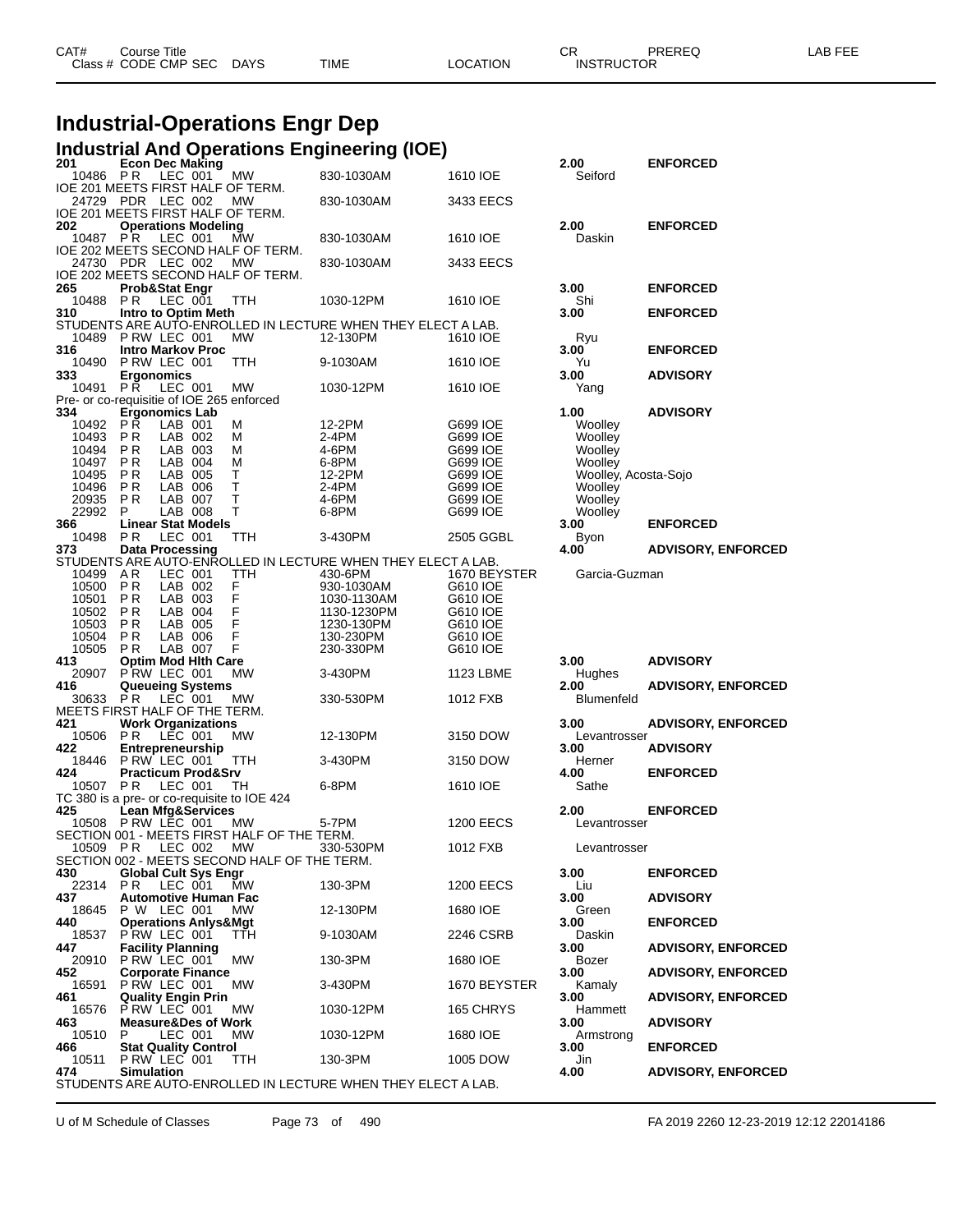| CAT#                                                        | Course Title<br>Class # CODE CMP SEC DAYS                                                                                      |                                   | TIME                                                                            | <b>LOCATION</b>                                                                  | CR<br><b>INSTRUCTOR</b> | PREREQ          | LAB FEE |
|-------------------------------------------------------------|--------------------------------------------------------------------------------------------------------------------------------|-----------------------------------|---------------------------------------------------------------------------------|----------------------------------------------------------------------------------|-------------------------|-----------------|---------|
| 10512<br>10513<br>10514<br>10515<br>10516<br>18776<br>22470 | LEC 001<br>AR<br>LAB 002<br>P R<br>LAB 003<br>P R<br><b>PR</b><br>LAB 004<br>LAB 005<br>P R<br>LAB 006<br>P R<br>PR<br>LAB 007 | МW<br>T.<br>Т<br>Т<br>т<br>т<br>Т | 430-6PM<br>1230-130PM<br>10-11AM<br>11-12PM<br>130-230PM<br>230-330PM<br>9-10AM | 1610 IOE<br>G610 IOE<br>G610 IOE<br>G610 IOE<br>G610 IOE<br>G610 IOE<br>G610 IOE | Garcia-Guzman           |                 |         |
| 481<br>10517                                                | <b>Practicum Hosp Sys</b><br>PR<br>LEC 001                                                                                     | T                                 | 7-9PM                                                                           | 1610 IOE                                                                         | 4.00<br>Van Oyen        | <b>ENFORCED</b> |         |
| 490                                                         | TC 380 is a pre- or co-requisite to IOE 481<br><b>UG Directed Study</b><br>$IND +$                                             |                                   | ARR                                                                             | ARR                                                                              | 2.00-4.00               | <b>ADVISORY</b> |         |
| 510                                                         | Linear Pro I                                                                                                                   |                                   |                                                                                 |                                                                                  | 3.00                    | <b>ADVISORY</b> |         |
| 10520<br>515                                                | P<br>LEC 001<br><b>Stochastic Proc</b>                                                                                         | МW                                | 9-1030AM                                                                        | 1010 DOW                                                                         | Cohn<br>3.00            | <b>ADVISORY</b> |         |
| 10521<br>517                                                | LEC 001<br>P                                                                                                                   | TTH                               | 430-6PM                                                                         | 1680 IOE                                                                         | Chao<br>3.00            | <b>ADVISORY</b> |         |
| 29668                                                       | <b>Game Theory</b><br>LEC 001<br>P                                                                                             | TTH                               | 9-1030AM                                                                        | 1690 BEYSTER                                                                     | Chao                    |                 |         |
| 533<br>23329                                                | Hum Moto Beh Eng Sy<br>LEC 001<br>P.                                                                                           | MŴ                                | 10-1130AM                                                                       | G699 IOE                                                                         | 3.00<br>Martin          | <b>ADVISORY</b> |         |
| 536                                                         | <b>Cognitive Ergonomics</b>                                                                                                    |                                   |                                                                                 |                                                                                  | 3.00                    | <b>ADVISORY</b> |         |
| 17047<br>537                                                | P W LEC 001<br><b>Inclusive Design</b>                                                                                         | ттн                               | 12-130PM                                                                        | 1680 IOE                                                                         | Sarter<br>3.00          | <b>ADVISORY</b> |         |
| 31923                                                       | P W LEC 001<br>IOE 537 meets in 2717 IOE                                                                                       | TTH                               | 1030-12PM                                                                       | ARR                                                                              | D'Souza                 |                 |         |
| 541                                                         | <b>Optim Mod Sup Chain</b>                                                                                                     |                                   |                                                                                 |                                                                                  | 3.00                    | <b>ADVISORY</b> |         |
| 29667 P<br>543                                              | LEC 001<br>Scheduling                                                                                                          | TTH                               | 130-3PM                                                                         | 1680 IOE                                                                         | Shi<br>3.00             | <b>ADVISORY</b> |         |
| 32135                                                       | P W LEC 001                                                                                                                    | МW                                | 130-3PM                                                                         | 1121 LBME                                                                        | Nagarajan               |                 |         |
| 548<br>27251 PI                                             | <b>Integrated Prod Dev</b><br>LEC 001                                                                                          | W                                 | 6-9PM                                                                           | ARR                                                                              | 3.00<br>Tharp, Svaan    | <b>ADVISORY</b> |         |
|                                                             | Class meets in BLAU1570 (Ross)                                                                                                 |                                   |                                                                                 |                                                                                  |                         |                 |         |
| 552                                                         | <b>Financial Engin I</b><br>24365 P W LEC 001                                                                                  | TTH                               | 5-630PM                                                                         | 1940 COOL                                                                        | 3.00<br>Saigal          | <b>ADVISORY</b> |         |
| 565<br>29320                                                | Time Ser Anlys<br>P W LEC 001                                                                                                  | TTH                               | 12-130PM                                                                        | 1303 EECS                                                                        | 3.00<br>Byon            | <b>ADVISORY</b> |         |
| 570                                                         | <b>Design of Experiment</b><br>P W LEC 001 MW                                                                                  |                                   |                                                                                 |                                                                                  | 3.00                    | <b>ADVISORY</b> |         |
| 32267<br>574                                                | <b>Sim Design Analysis</b>                                                                                                     | МW                                | 12-130PM                                                                        | G906 COOL                                                                        | Al Kontar<br>3.00       | <b>ADVISORY</b> |         |
| 31360                                                       | P W LEC 001                                                                                                                    | TTH                               | 1030-12PM                                                                       | 1680 IOE                                                                         | Guikema                 |                 |         |
| 590                                                         | <b>Masters Direct Study</b><br>$IND +$                                                                                         |                                   | ARR                                                                             | ARR                                                                              | 2.00-4.00               | <b>ADVISORY</b> |         |
| 593                                                         | <b>Ergonomics Project</b><br>$IND +$                                                                                           |                                   | ARR                                                                             | ARR                                                                              | 2.00-4.00               | <b>ADVISORY</b> |         |
| 610                                                         | Linear Prog II                                                                                                                 |                                   |                                                                                 |                                                                                  | 3.00                    | <b>ADVISORY</b> |         |
| 21046<br>611                                                | P W LEC 001<br><b>Nonlin Prog</b>                                                                                              | МW                                | 9-1030AM                                                                        | 1680 IOE                                                                         | Nagarajan<br>3.00       | <b>ADVISORY</b> |         |
| 23216                                                       | P W LEC 001                                                                                                                    | ттн                               | 12-130PM                                                                        | 1005 DOW                                                                         | Epelman                 |                 |         |
| 623<br>16624                                                | <b>Computationl Finance</b><br>P W LEC 001                                                                                     | <b>TTH</b>                        | 10-1130AM                                                                       | 4096 EH                                                                          | 3.00<br>Guo             | <b>ADVISORY</b> |         |
| 691<br>31323 P                                              | <b>Special Topics</b><br>LEC 068 F                                                                                             |                                   | 10-1PM                                                                          | 3433 EECS                                                                        | 3.00<br>Lee             | <b>ADVISORY</b> |         |
| 800                                                         | <b>First Year Doc Sem</b>                                                                                                      |                                   |                                                                                 |                                                                                  | 1.00                    | <b>ADVISORY</b> |         |
| 10524<br>801                                                | PI.<br>SEM 001<br><b>First Yr Doc Dir Res</b>                                                                                  | M                                 | 3-430PM                                                                         | 1680 IOE                                                                         | Epelman<br>1.00-3.00    | <b>ADVISORY</b> |         |
|                                                             | $IND +$                                                                                                                        |                                   | ARR                                                                             | ARR                                                                              |                         |                 |         |
| 813<br>22521                                                | <b>Health Eng Seminars</b><br><b>SEM 001</b><br>PR.                                                                            | M                                 | 430-630PM                                                                       | 1123 LBME                                                                        | 2.00<br>Cohn            | <b>ENFORCED</b> |         |
| 836<br>10526                                                | Sem Hum Perform<br>P R<br><b>SEM 001</b>                                                                                       | F                                 | 12-1PM                                                                          | G699 IOE                                                                         | 1.00<br>Armstrona       | <b>ADVISORY</b> |         |
| 899                                                         | loe Seminar                                                                                                                    |                                   |                                                                                 |                                                                                  | 1.00                    | <b>ADVISORY</b> |         |
| 10527<br>990                                                | PR.<br><b>SEM 001</b><br><b>Diss Pre-Candidate</b>                                                                             | TН                                | 3-430PM                                                                         | 1680 IOE                                                                         | Al Kontar<br>2.00-8.00  | <b>ADVISORY</b> |         |
|                                                             | $IND +$<br><b>Dissertation Cand</b>                                                                                            |                                   | ARR                                                                             | ARR                                                                              |                         |                 |         |
| 995                                                         | DR<br>$IND +$                                                                                                                  |                                   | ARR                                                                             | <b>ARR</b>                                                                       | 8.00                    | <b>ENFORCED</b> |         |
|                                                             |                                                                                                                                |                                   |                                                                                 |                                                                                  |                         |                 |         |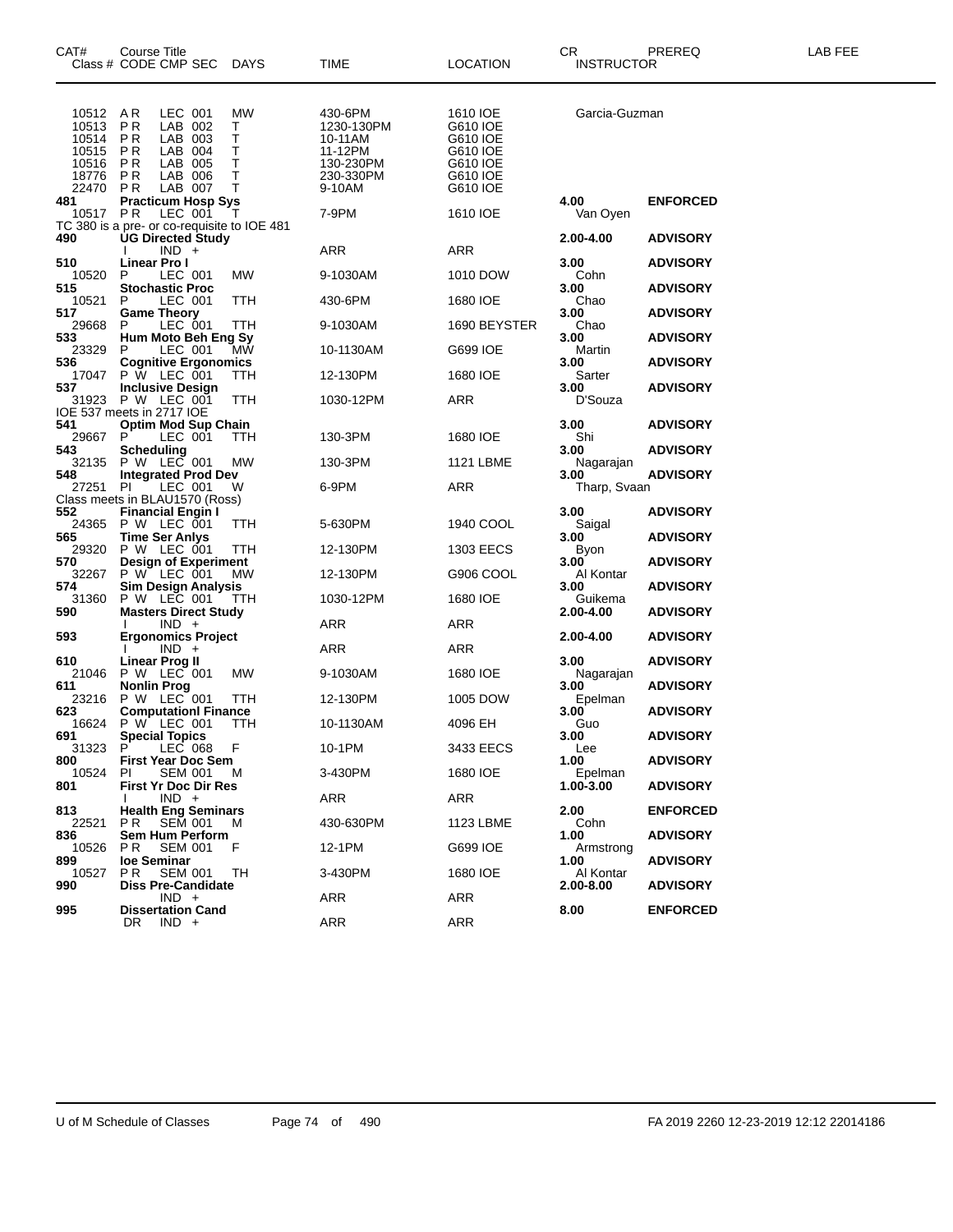|                |                                                     |            | Automotive Engineering Program (AUTO)                                                                                                                                                                                              |            |                       |                           |
|----------------|-----------------------------------------------------|------------|------------------------------------------------------------------------------------------------------------------------------------------------------------------------------------------------------------------------------------|------------|-----------------------|---------------------------|
| 501            | Integ Veh Syst Dsgn                                 |            |                                                                                                                                                                                                                                    |            | 3.00                  | <b>ADVISORY</b>           |
| 17484          | LEC 001<br>P                                        |            | 1230-330PM                                                                                                                                                                                                                         | 165 CHRYS  | Bell IV, Tao, Ganesan |                           |
| 503            | <b>Auto Eng Project</b><br>$IND +$<br>D             |            | ARR                                                                                                                                                                                                                                | ARR        | 3.00-4.00             | <b>ADVISORY</b>           |
| 533            | <b>Adv Energy Solutions</b>                         |            |                                                                                                                                                                                                                                    |            | 3.00                  | <b>ADVISORY</b>           |
|                | 21452 PRW LEC 001                                   | <b>TTH</b> | 1030-12PM                                                                                                                                                                                                                          | 165 CHRYS  | Wooldridge            |                           |
|                | 21875 PRW LEC 002                                   | TTH        | Graduate students should enroll in AUTO 533 and Undergraduates should enroll in ME433.<br>1030-12PM                                                                                                                                | 1017 DOW   | Kwabi                 |                           |
|                |                                                     |            | Graduate students should enroll in AUTO 533-001 this fall, per the professor. Undergraduates should enroll in                                                                                                                      |            |                       |                           |
|                |                                                     |            | ME433-002. Any override requests should be sent to me-aso@umich.edu.                                                                                                                                                               |            |                       |                           |
| 590            | <b>Directed Study&amp;Res</b>                       |            |                                                                                                                                                                                                                                    |            | 1.00-3.00             |                           |
| 599            | $IND +$<br><b>Spec Topics Auto Eng</b>              |            | ARR                                                                                                                                                                                                                                | ARR        | 3.00                  | <b>ADVISORY</b>           |
| 24424 PD       | LEC 001                                             |            | ARR                                                                                                                                                                                                                                | ARR        |                       |                           |
| 24425          | PD<br>LEC 002                                       | TH         | 12-2PM                                                                                                                                                                                                                             | ARR        | Winter                |                           |
|                | Verification and Validation                         |            |                                                                                                                                                                                                                                    |            |                       |                           |
|                |                                                     |            | Register for 3 credit hours. Class will meet for 2 hours every other Thursday afternoon starting Sept 10th, from                                                                                                                   |            |                       |                           |
|                | 12noon - 2pm in the Rosenblatt Room, NAME 236.      |            |                                                                                                                                                                                                                                    |            |                       |                           |
|                |                                                     |            | <b>Energy Systems Engineering Program (ESENG)</b>                                                                                                                                                                                  |            |                       |                           |
| 501            | Sem Energy Tech Pol                                 |            |                                                                                                                                                                                                                                    |            | 3.00                  | <b>ADVISORY</b>           |
| 19271          | P W SEM 001                                         | W          | 6-9PM                                                                                                                                                                                                                              | 165 CHRYS  | Linic                 |                           |
| 503            | <b>Energy Systems Proj</b>                          |            |                                                                                                                                                                                                                                    |            | 3.00                  | <b>ADVISORY</b>           |
|                | $IND +$<br>D                                        |            | ARR                                                                                                                                                                                                                                | ARR        |                       |                           |
| 505<br>32574   | <b>Energy Gen &amp; Storage</b><br>P W LEC 001      |            | 930-1230PM                                                                                                                                                                                                                         | 165 CHRYS  | 3.00<br>Linic         | <b>ADVISORY</b>           |
| 599            | <b>Energy Sys Spec Topc</b>                         |            |                                                                                                                                                                                                                                    |            | 3.00                  | <b>ADVISORY</b>           |
| 22022 PD       | LEC 001                                             |            | ARR                                                                                                                                                                                                                                | <b>ARR</b> |                       |                           |
| 590            | Ind St or Research<br>$IND +$                       |            | Financial Engineering Program (FINENG)<br>ARR                                                                                                                                                                                      | <b>ARR</b> | 1.00-3.00             | <b>ADVISORY</b>           |
|                | Integrative Systems and Design (ISD)                |            |                                                                                                                                                                                                                                    |            |                       |                           |
| 503            | <b>ISD Practicum</b>                                |            |                                                                                                                                                                                                                                    |            | $3.00 - 9.00$         | <b>ENFORCED</b>           |
| 520            | $IND +$<br>DR.<br>Intr to Systems Engr              |            | ARR                                                                                                                                                                                                                                | ARR        | 3.00                  | <b>ADVISORY, ENFORCED</b> |
| 22564 PR       | LEC 001                                             | TTH        | 12-130PM                                                                                                                                                                                                                           | 151 CHRYS  |                       | Bordley, Priambada Putra  |
|                |                                                     |            | This course was offered in previous terms as ENGR 500.059. All registrations for Fall 2013 for that course will                                                                                                                    |            |                       |                           |
|                | automatically be transferred to ISD 520.            |            |                                                                                                                                                                                                                                    |            |                       |                           |
| 528            | Adv Design for mfg                                  |            |                                                                                                                                                                                                                                    |            | 3.00                  | <b>ADVISORY</b>           |
| 590            | 29730 PD W LEC 001<br><b>Directed Study&amp;Res</b> | TTH        | 12-130PM                                                                                                                                                                                                                           | 165 CHRYS  | Saitou<br>1.00-3.00   |                           |
|                | $IND +$<br>D                                        |            | ARR                                                                                                                                                                                                                                | ARR        |                       |                           |
| 599            | <b>Spc Topics in ISD</b>                            |            |                                                                                                                                                                                                                                    |            | 3.00                  |                           |
|                |                                                     |            | Donald C. Winter, Adjunct Professor of Practice with NA&ME, former Secretary of the Navy and former President and                                                                                                                  |            |                       |                           |
|                |                                                     |            | CEO of TRW has generously offered to assist with ISD 599C. While the class is scheduled on T/Th of each week,                                                                                                                      |            |                       |                           |
|                |                                                     |            | there may be up to two strongly encouraged Wednesday morning sessions each month at 9 AM in CHRYS 151 to work with<br>Dr. Winter on your class project. At least one member of each class project team should be available for the |            |                       |                           |
|                |                                                     |            | Wednesday morning sessions. For those who will miss these sessions there will be videotapes available of these                                                                                                                     |            |                       |                           |
|                |                                                     |            | sessions. Those who do attend the Wednesday meetings will be excused from attending the Thursday session on the                                                                                                                    |            |                       |                           |
| following day. |                                                     |            |                                                                                                                                                                                                                                    |            |                       |                           |
| 24543 PI       | LEC 001                                             |            | ARR                                                                                                                                                                                                                                | ARR        |                       |                           |
|                | 24576 P W LEC 002<br>Dev&Verif of Sys Des Req       | <b>TTH</b> | 330-5PM                                                                                                                                                                                                                            | 165 CHRYS  | Bordley, Lakshmanan   |                           |
|                |                                                     |            | Data collection and analysis techniques for developing and verifying system design requirements are studied:                                                                                                                       |            |                       |                           |
|                |                                                     |            | identifying, quantifying and prioritizing stakeholder objectives, minimizing test procedures cost, validation vs.                                                                                                                  |            |                       |                           |
|                |                                                     |            | verification, and limited vs. mass production strategies. Course work includes a term project. It is helpful to                                                                                                                    |            |                       |                           |

### 30021 P LEC 006 TTH 1030-12PM 151 CHRYS Hu Veh Crash & Occup Protection **Robotics and Autonomous Vehicle Engineering (RAV) 503 RAV Capstone Project 3.00**

have familiarity with the normal distribution, the binomial distribution, the concept of probability and the

concept of sampling from a probability distribution.

**Integrative Systems and Design**

| . | $1.7.11$ vapolono $1.900$ |     |  |
|---|---------------------------|-----|--|
|   | IND                       | ARR |  |
|   |                           |     |  |
|   |                           |     |  |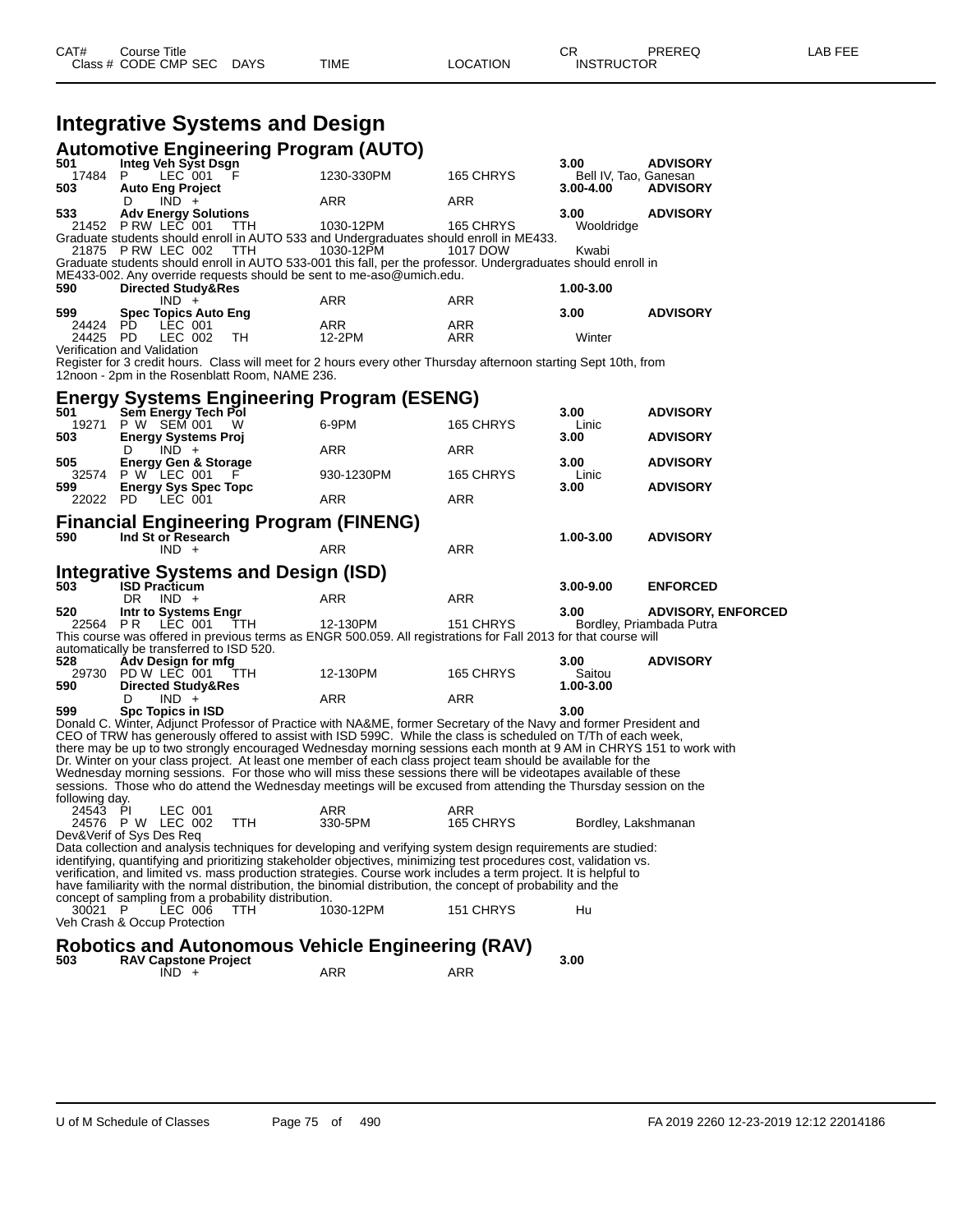| CAT# | Title<br>Course '    |             |      |          | Ωn<br>- UN        | PREREQ | AR FFF |
|------|----------------------|-------------|------|----------|-------------------|--------|--------|
|      | Class # CODE CMP SEC | <b>DAYS</b> | TIME | LOCATION | <b>INSTRUCTOR</b> |        |        |
|      |                      |             |      |          |                   |        |        |

### **Program In Manufacturing**

|     | <b>Manufacturing (MFG)</b><br><sup>410</sup> Marine Str II |                                            |         |                                                    |            |                  |                                |                           |       |
|-----|------------------------------------------------------------|--------------------------------------------|---------|----------------------------------------------------|------------|------------------|--------------------------------|---------------------------|-------|
|     | 17907                                                      | P                                          | LEC 001 | МW                                                 | 1-3PM      | 107 GFL          | 4.00<br>Karr                   | <b>ADVISORY</b>           |       |
| 426 | 18602 P RW LEC 001                                         | <b>Lean Mfg&amp;Services</b>               |         |                                                    | 5-7PM      |                  | 2.00                           | <b>ENFORCED</b>           |       |
|     |                                                            |                                            |         | МW<br>SECTION 001 - MEETS FIRST HALF OF THE TERM.  |            | 1200 EECS        | Levantrosser                   |                           |       |
|     | 18603                                                      | PR.                                        | LEC 002 | МW<br>SECTION 002 - MEETS SECOND HALF OF THE TERM. | 330-530PM  | 1012 FXB         | Levantrosser                   |                           |       |
| 440 |                                                            | <b>Operations Anlys&amp;Mgt</b>            |         |                                                    |            |                  | 3.00                           | <b>ENFORCED</b>           |       |
| 447 | 18570                                                      | PRW LEC 001<br><b>Facility Planning</b>    |         | TTH                                                | 9-1030AM   | 2246 CSRB        | Daskin<br>3.00                 | <b>ADVISORY, ENFORCED</b> |       |
| 452 | 20917                                                      | PRW LEC 001<br>Design for Mfg              |         | МW                                                 | 130-3PM    | 1680 IOE         | Bozer<br>3.00                  | <b>ADVISORY</b>           |       |
|     | 18453                                                      | PD W LEC 001                               |         | TTH                                                | 12-130PM   | 165 CHRYS        | Saitou                         |                           |       |
| 453 | 23282                                                      | P.<br>Prop Adv Mat                         | LEC 881 |                                                    | ARR        | ARR              | 3.00                           | <b>ADVISORY</b>           |       |
| 455 | 32036                                                      | P W LEC 001<br><b>Corporate Finance</b>    |         | ттн                                                | 9-1030AM   | 1014 DOW         | Pan<br>3.00                    | <b>ADVISORY, ENFORCED</b> |       |
|     | 16592                                                      | PRW LEC 001                                |         | МW                                                 | 3-430PM    | 1670 BEYSTER     | Kamaly                         |                           |       |
| 461 | 16577                                                      | <b>Quality Engin Prin</b><br>PRW LEC 001   |         | МW                                                 | 1030-12PM  | 165 CHRYS        | 3.00<br>Hammett                | <b>ADVISORY, ENFORCED</b> |       |
| 463 | 10530                                                      | <b>Measure&amp;Des of Work</b><br>P R      | LEC 001 | МW                                                 | 1030-12PM  | 1680 IOE         | 3.00<br>Armstrong              | <b>ADVISORY, ENFORCED</b> |       |
|     |                                                            |                                            |         | MEETS FIRST 7 WEEKS OF THE TERM.                   |            |                  |                                |                           |       |
| 466 | 10531                                                      | <b>Stat Quality Control</b><br>PRW LEC 001 |         | TTH                                                | 130-3PM    | 1005 DOW         | 3.00<br>Jin                    | <b>ENFORCED</b>           |       |
| 470 |                                                            | <b>Fnd Ship Design</b>                     | LEC 001 | <b>MTW</b>                                         | 930-1030AM | 138 NAME         | 4.00                           | <b>ADVISORY</b>           |       |
|     | 10532<br>17939                                             | A<br>P                                     | LAB 002 | TН                                                 | 930-1030AM | 138 NAME         | Vlahopoulos                    | Vlahopoulos, Khan, Kumpf  |       |
| 489 | 16518                                                      | <b>Matls Proc Design</b><br>PRW LEC 001    |         | МW                                                 | 230-4PM    | G906 COOL        | 3.00<br>Taub, Mangin           | <b>ADVISORY, ENFORCED</b> |       |
| 501 |                                                            | <b>Topics Global Opns</b>                  |         |                                                    |            |                  | 1.50                           | <b>ADVISORY</b>           |       |
|     | 19227<br>TO 701 meets with MFG 501.                        | PD W SEM 001                               |         | TW                                                 | 630-930PM  | R2210 BUS        | Beil                           |                           |       |
| 502 | 29675                                                      | <b>MFG System Design</b><br>P W LEC 001    |         | <b>MW</b>                                          | 830-10AM   | 165 CHRYS        | 3.00<br>Kannatey-Asibu Jr,     | <b>ADVISORY</b>           |       |
|     |                                                            |                                            |         |                                                    |            |                  | Kayitmazbatir                  |                           |       |
| 503 |                                                            | <b>Mfg Project</b><br>D                    | $IND +$ |                                                    | ARR        | ARR              | 3.00                           | <b>ADVISORY</b>           |       |
| 504 |                                                            | <b>Tauber Inst Project</b><br>D            | $IND +$ |                                                    | ARR        | ARR              | 3.00                           | <b>ADVISORY</b>           |       |
| 515 |                                                            | <b>Fatigue of Structure</b>                |         |                                                    |            |                  | 3.00                           |                           |       |
| 535 | 30611                                                      | Р<br>Hum Moto Beh Eng Sy                   | LEC 001 | МW                                                 | 5-630PM    | 151 CHRYS        | Dong<br>3.00                   | <b>ADVISORY</b>           |       |
| 536 | 23333                                                      | P R<br><b>Crit Path Meth</b>               | LEC 001 | <b>MW</b>                                          | 10-1130AM  | G699 IOE         | Martin<br>3.00                 | <b>ADVISORY</b>           |       |
|     | 10534                                                      | PRW LEC 001                                |         | TTH                                                | 10-1130AM  | 2153 GGBL        | Ioannou                        |                           |       |
| 543 | 32216                                                      | Scheduling<br>P W LEC 001                  |         | МW                                                 | 130-3PM    | 1121 LBME        | 3.00<br>Nagarajan              | <b>ADVISORY</b>           |       |
| 552 | 25249                                                      | <b>Mechatronic Sys Des</b><br>A            | LEC 001 | TTH                                                | 130-3PM    | 2505 GGBL        | 4.00<br>Awtar                  | <b>ADVISORY</b>           |       |
|     | 25250                                                      | P W                                        | LAB 002 | F                                                  | 9-11AM     | 1345 GGBL        | Damerla                        |                           |       |
| 553 | 29872                                                      | P W LAB 003<br><b>Microele Sys</b>         |         | F                                                  | 1130-130PM | 1345 GGBL        | Jalgaonkar<br>3.00             | <b>ADVISORY</b>           |       |
| 558 | 24198                                                      | P W LEC 001                                |         | ттн                                                | 4-530PM    | 1008 FXB         | Kurabayashi                    |                           |       |
|     | 32508                                                      | Disc Des Opt<br>P W LEC 001                |         | TTH                                                | 9-1030AM   | 1940 COOL        | 3.00<br>Saitou                 | <b>ADVISORY</b>           |       |
| 561 | 29324                                                      | <b>Time Ser Anlys</b><br>P W LEC 001       |         | TTH                                                | 12-130PM   | <b>1303 EECS</b> | 3.00<br>Byon                   | <b>ADVISORY</b>           |       |
| 562 |                                                            | Model Dyn Sy                               |         |                                                    |            |                  | 3.00                           | <b>ADVISORY</b>           |       |
| 563 | 22312                                                      | P W LEC 001<br><b>Marine Sys Productn</b>  |         | TTH                                                | 1130-1PM   | 1012 FXB         | Stein<br>3.00                  | <b>ADVISORY</b>           |       |
| 567 | 26445                                                      | P<br><b>Robot Kinemat Dynam</b>            | LEC 001 | МW                                                 | 1030-12PM  | 138 NAME         | Singer<br>3.00                 | <b>ADVISORY</b>           |       |
|     | 27526                                                      | P W LEC 001                                |         | <b>MW</b>                                          | 130-3PM    | <b>1500 EECS</b> | Jenkins                        |                           |       |
| 587 | 29859                                                      | <b>Global Mfg</b><br>P W LEC 001           |         | TTH                                                | 9-1030AM   | 151 CHRYS        | 3.00<br>Freiheit, Shirazi      | <b>ADVISORY</b>           |       |
| 590 |                                                            | <b>Directed Stdy&amp;Res</b>               | $IND +$ |                                                    | ARR        | ARR              | 1.00-3.00                      | <b>ADVISORY</b>           |       |
| 591 |                                                            | <b>Laser Mat Process</b>                   |         |                                                    |            |                  | 3.00                           | <b>ADVISORY</b>           |       |
| 599 | 32084                                                      | P W LEC 001<br>Spec Topics in Mfg          |         | <b>MW</b>                                          | 130-3PM    | 1012 EECS        | Kannatey-Asibu Jr<br>1.50-3.00 | <b>ADVISORY</b>           |       |
|     | 29459<br>Seminars in Smart Mfg                             | PD.                                        | LEC 002 | F                                                  | 11-1PM     | 151 CHRYS        | Jin                            |                           |       |
| 605 |                                                            | Mfg&Supply Ops                             |         |                                                    |            |                  | 3.00                           |                           | 39.00 |
|     | 26885                                                      | PL                                         | REC 001 | W                                                  | 230-530PM  | <b>R0240 BUS</b> | Kapuscinski                    |                           |       |

U of M Schedule of Classes Page 76 of 490 FA 2019 2260 12-23-2019 12:12 22014186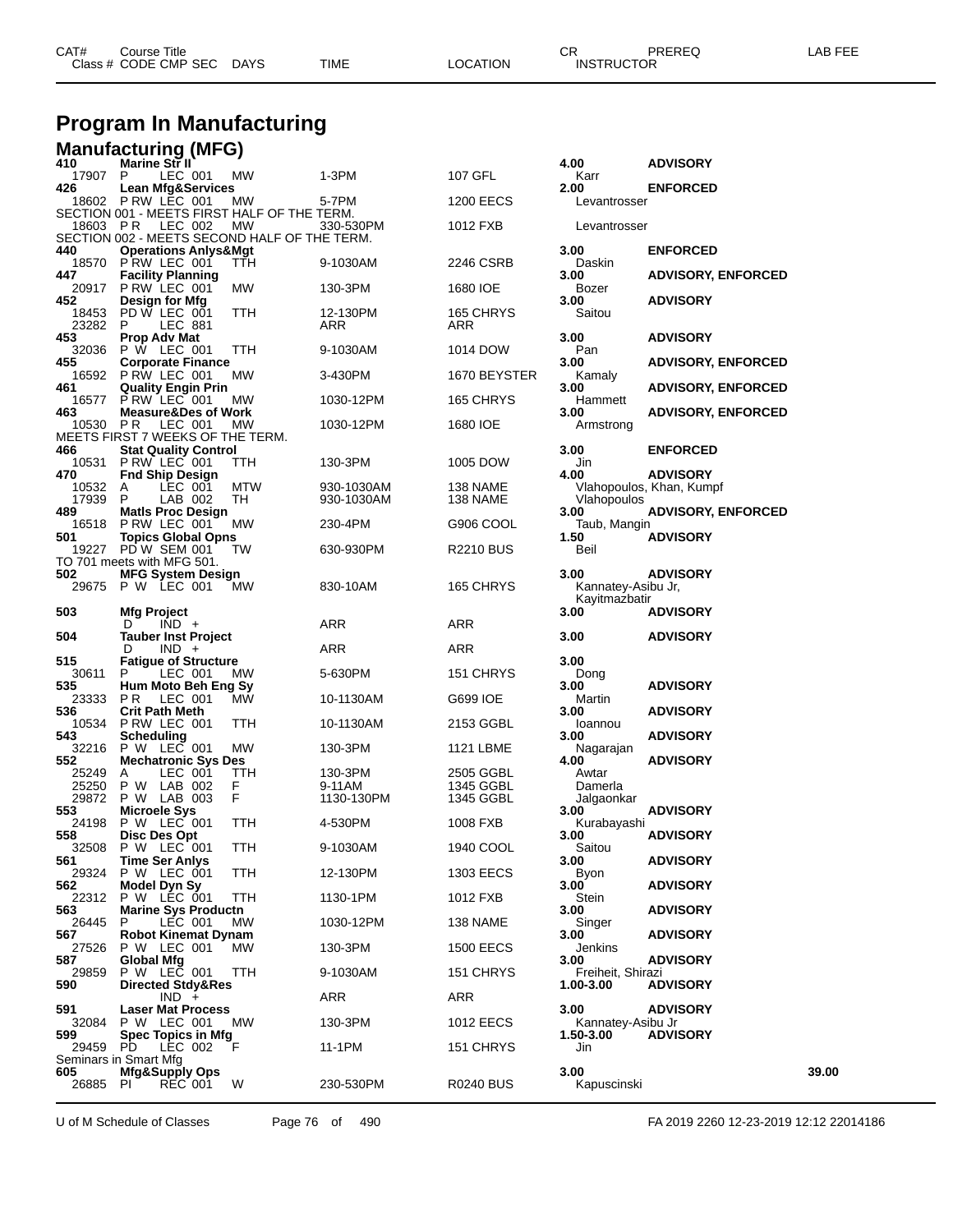| CAT#  | Course Title<br>Class # CODE CMP SEC | DAYS | <b>TIME</b>                                                                      | <b>LOCATION</b>  | СR<br><b>INSTRUCTOR</b> | PREREQ          | LAB FEE |
|-------|--------------------------------------|------|----------------------------------------------------------------------------------|------------------|-------------------------|-----------------|---------|
|       |                                      |      |                                                                                  |                  |                         |                 |         |
| 605   | Mfg&Supply Ops                       |      |                                                                                  |                  | 3.00                    |                 | 39.00   |
|       | P<br>REC 001                         | W    | 230-530PM                                                                        | <b>R1210 BUS</b> |                         |                 |         |
| 605   | <b>Mfg&amp;Supply Ops</b>            |      |                                                                                  |                  | 1.50                    |                 | 39.00   |
| 24950 | PI<br>REC 002                        |      | 630-930PM                                                                        | <b>R2210 BUS</b> | Kapuscinski             |                 |         |
|       |                                      |      | This class will be offered as 1.5 credits in Fall B and 1.5 credits in Winter A. |                  |                         |                 |         |
| 990   | <b>Dissertat Pre-Cand</b>            |      |                                                                                  |                  | $2.00 - 8.00$           | <b>ADVISORY</b> |         |
|       | $IND +$<br>D                         |      | <b>ARR</b>                                                                       | <b>ARR</b>       |                         |                 |         |
| 995   | <b>Dissertation-Cand</b>             |      |                                                                                  |                  | 8.00                    | <b>ENFORCED</b> |         |
|       | $IND +$<br>R                         |      | ARR                                                                              | ARR              |                         |                 |         |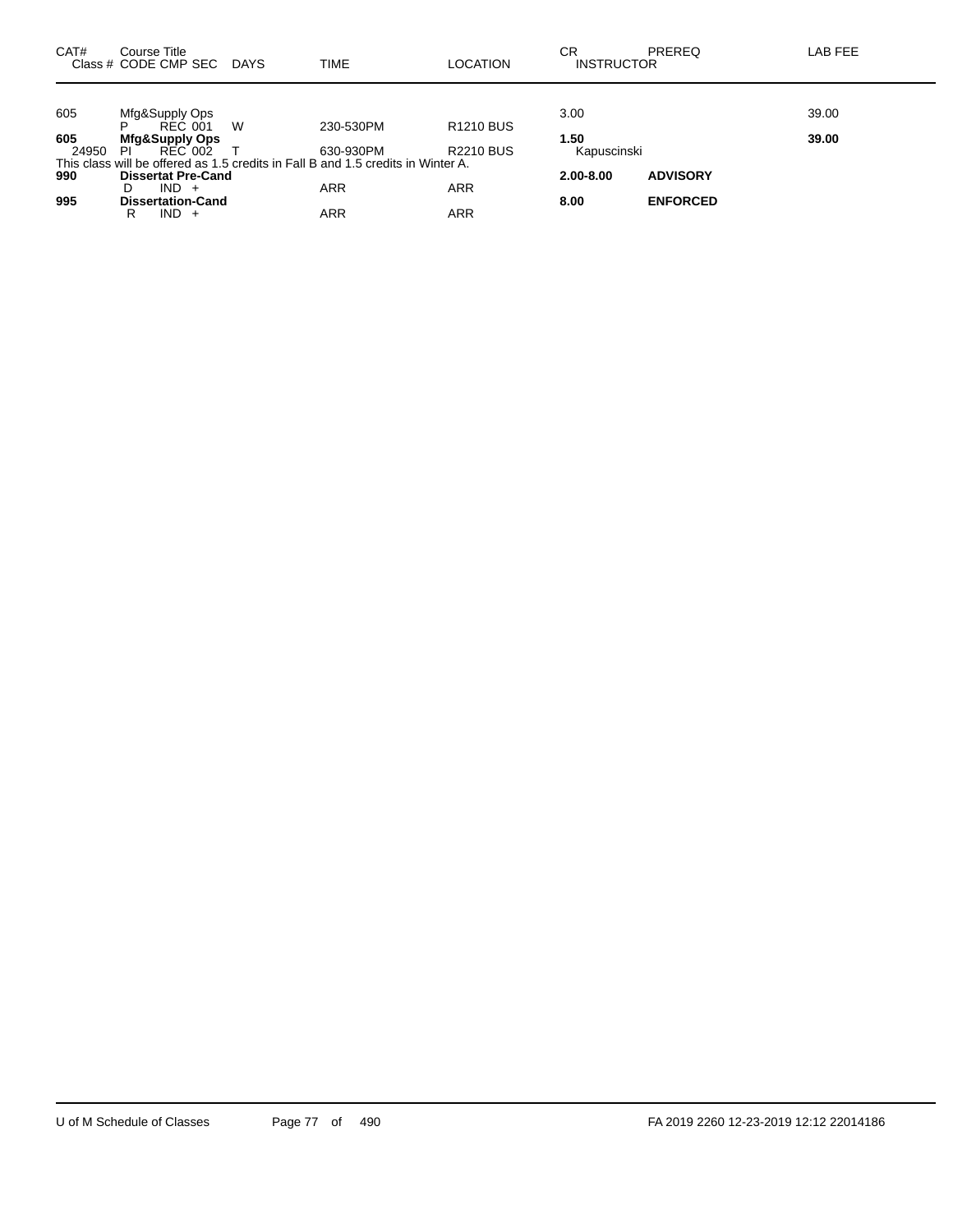### **Materials Science & Engineering Materials Science Engineering (MATSCIE)**

| 220      | <b>Intro Mat &amp; Man</b>                                  |            |                                                                                                                      |                  | 4.00                 | <b>ENFORCED</b>           |
|----------|-------------------------------------------------------------|------------|----------------------------------------------------------------------------------------------------------------------|------------------|----------------------|---------------------------|
| 10576    | AR.<br>LEC 100                                              | MWF        | 1130-1230PM                                                                                                          | 1571 GGBL        | Sevener              |                           |
| 10577    | P RW DIS<br>101                                             | TН         | 1130-1230PM                                                                                                          | 1003 EECS        | Luce                 |                           |
| 10578    | P RW DIS<br>102                                             | TН         | 130-230PM                                                                                                            | 1003 EECS        | Luce                 |                           |
| 10579    | P RW DIS<br>103                                             | TН         | 1030-1130AM                                                                                                          | <b>185 EWRE</b>  | Snyder               |                           |
| 27345    | P RW DIS<br>104                                             | TН         | 1130-1230PM                                                                                                          | 1123 LBME        | Repetto              |                           |
| 29853    | P RW DIS<br>105                                             | тн         | 130-230PM                                                                                                            | 107 GFL          | Steinke              |                           |
| 32557 PR | <b>LEC 200</b>                                              | МW         | 1130-130PM                                                                                                           | 224 GFL          | Yalisove             |                           |
|          |                                                             |            | This special section of MSE 220 is ONLY FOR FIRST AND SECOND YEAR STUDENTS. It will be a team based and project      |                  |                      |                           |
|          |                                                             |            | based version of the class where the first introduction to the material is NOT lecture, but rather annotated         |                  |                      |                           |
|          |                                                             |            | reading. Class time will consist of active learning activities. There will be three group projects in this class.    |                  |                      |                           |
|          |                                                             |            | Students will be required to purchase an electronic textbook via the Canvas site that will be live in August.        |                  |                      |                           |
|          |                                                             |            | Students will also be required to purchase a subscription to Learning Catalytics (\$12). There are no other fees for |                  |                      |                           |
|          |                                                             |            | the course. Homework is graded for effort and honesty - not accuracy. Quizzes are graded by averaging a closed       |                  |                      |                           |
|          |                                                             |            | book, closed notes, individual effort, with an open book, open internet, group effort. You will be rewarded for      |                  |                      |                           |
|          |                                                             |            | hard work and honesty on homework and exams without the angst of 100% summative assessment. Do not purchase the      |                  |                      |                           |
|          |                                                             |            | book at this time. More information will be available on the following website:                                      |                  |                      |                           |
|          | https://java.engin.umich.edu/220F19/                        |            |                                                                                                                      |                  |                      |                           |
| 25042 AR | <b>LEC 300</b>                                              | MWF        | 830-930AM                                                                                                            | 1670 BEYSTER     | Heron                |                           |
| 25235    | PRW DIS 301                                                 | TH         | 1030-1130AM                                                                                                          | 1014 DOW         | Horst                |                           |
| 25236    | PRW DIS 302                                                 | TН         | 130-230PM                                                                                                            | 1018 DOW         | Horst                |                           |
| 250      |                                                             |            |                                                                                                                      |                  |                      |                           |
|          | <b>Prin Engr Matl</b>                                       |            |                                                                                                                      |                  | 4.00                 | <b>ENFORCED</b>           |
| 10580    | AR<br>LEC 100                                               | MWF        | 930-1030AM                                                                                                           | 1571 GGBL        | Wynarsky             |                           |
|          |                                                             |            | Structure, properties, and processing relationships in engineering materials with applications to biomaterials.      |                  |                      |                           |
| 10581    | P RW DIS<br>-101                                            | TН         | 1130-1230PM                                                                                                          | 1006 DOW         | Swerdlow             |                           |
| 19677    | PRW DIS 102                                                 | TН         | 130-230PM                                                                                                            | <b>104 EWRE</b>  | Swerdlow             |                           |
| 19775    | P RW DIS<br>103                                             | TН         | 130-230PM                                                                                                            | 1010 DOW         | Huang                |                           |
| 19676    | PRW DIS 104                                                 | TН         | 1130-1230PM                                                                                                          | <b>104 EWRE</b>  | Yao                  |                           |
| 280      | <b>MSE Ugrad Res Opp</b>                                    |            |                                                                                                                      |                  | 1.00-3.00            | <b>ADVISORY</b>           |
|          | $IND +$                                                     |            | ARR                                                                                                                  | ARR              |                      |                           |
| 330      | <b>Thermo of Matls</b>                                      |            |                                                                                                                      |                  | 4.00                 | <b>ADVISORY, ENFORCED</b> |
| 10588    | P R<br>LEC 001                                              | MW         | 12-130PM                                                                                                             | 1010 DOW         | Shahani              |                           |
| 330      | <b>Thermo of Matis</b>                                      |            |                                                                                                                      |                  | 4.00                 | <b>ADVISORY, ENFORCED</b> |
|          | P R<br>LEC 001                                              | F          | 1230-130PM                                                                                                           | 133 CHRYS        |                      |                           |
| 350      | Structures of Matls                                         |            |                                                                                                                      |                  | 4.00                 | <b>ENFORCED</b>           |
| 10582    | PRW LEC 001                                                 | MW         | 10-1130AM                                                                                                            | 133 CHRYS        | Qi                   |                           |
| 350      | <b>Structures of Matls</b>                                  |            |                                                                                                                      |                  | 4.00                 | <b>ENFORCED</b>           |
|          | PRW LEC 001                                                 | F          | 130-230PM                                                                                                            | <b>1200 EECS</b> |                      |                           |
| 360      | <b>Materials Lab I</b>                                      |            |                                                                                                                      |                  | 3.00                 | <b>ADVISORY</b>           |
| 10583 SR | LEC 001                                                     | М          | 230-330PM                                                                                                            | 224 GFL          | Chambers             |                           |
|          |                                                             |            | Labs for MSE 360 are held in the Van Vlack Undergraduate Lab, second floor of the H.H. Dow building                  |                  |                      |                           |
| 10584    | PRW LAB 002                                                 | Т          | 130-530PM                                                                                                            | ARR              | Derby                |                           |
| 14258    | PRW LAB 003                                                 | W          | 130-530PM                                                                                                            | ARR              | Temeche              |                           |
| 10585    | PRW LAB 004                                                 | TН         | 12-4PM                                                                                                               | ARR              | Rieland              |                           |
| 410      | <b>Biomaterials</b>                                         |            |                                                                                                                      |                  | 3.00                 | <b>ENFORCED</b>           |
| 14504    | PDR LEC 001                                                 | МW         | 10-1130AM                                                                                                            | 1014 DOW         | Mehta, Moy, Crochran |                           |
|          |                                                             |            | For permission to register, contact Maria Steele at msteele@umich.edu.                                               |                  |                      |                           |
| 412      | <b>Polymeric Materials</b>                                  |            |                                                                                                                      |                  | 3.00                 | <b>ENFORCED</b>           |
| 10587    | <b>PR LEC 001</b>                                           | <b>TTH</b> | 830-10AM                                                                                                             | 1017 DOW         | Love                 |                           |
| 420      | <b>Mech Behavior Matris</b>                                 |            |                                                                                                                      |                  | 3.00                 | <b>ADVISORY, ENFORCED</b> |
| 14677    | P R<br>LEC 001                                              | ттн        | 230-4PM                                                                                                              | 1010 DOW         | Sevener              |                           |
| 454      | <b>Comp Approaches MSE</b>                                  |            |                                                                                                                      |                  | 3.00                 | <b>ENFORCED</b>           |
| 32387    | P R<br>LEC 001                                              | W          | 12-130PM                                                                                                             | ARR              | Thornton             |                           |
| 454      |                                                             |            |                                                                                                                      |                  | 3.00                 | <b>ENFORCED</b>           |
|          | <b>Comp Approaches MSE</b><br>P R<br>LEC 001                | F          | 1230-2PM                                                                                                             | ARR              |                      |                           |
|          |                                                             |            | This class will be held in the Van Vlack Undergraduate Lab, second floor of the H.H. Dow building.                   |                  |                      |                           |
|          |                                                             |            |                                                                                                                      |                  |                      |                           |
| 470      | Phys Met                                                    |            |                                                                                                                      |                  | 3.00<br>Allison      | <b>ADVISORY, ENFORCED</b> |
| 32140    | <b>PR LEC 001</b>                                           | TTH        | 10-1130AM                                                                                                            | 1032 FXB         |                      |                           |
| 489      | <b>Matis Proc Design</b>                                    |            |                                                                                                                      |                  | 3.00                 | <b>ADVISORY, ENFORCED</b> |
| 16515    | PRW LEC 001                                                 | MW         | 230-4PM                                                                                                              | G906 COOL        | Taub, Mangin         |                           |
| 490      | <b>Research Problems</b>                                    |            |                                                                                                                      |                  | 1.00-3.00            | <b>ENFORCED</b>           |
|          | DR.<br>$IND +$                                              |            | <b>ARR</b>                                                                                                           | ARR              |                      |                           |
| 493      | <b>Special Topics</b>                                       |            |                                                                                                                      |                  | 3.00                 | <b>ADVISORY</b>           |
| 32196    | P W LEC 033                                                 | TTH        | 1230-2PM                                                                                                             | 1008 EECS        | Shtein               |                           |
|          | The Greatest Materials and Inventions Across Civilizations: |            |                                                                                                                      |                  |                      |                           |
|          |                                                             |            | Stone, Ceramic, Bronze, Iron, Gunpowder, Concrete, Steel, Silicon? Materials that defined entire epochs. What do we  |                  |                      |                           |
|          |                                                             |            | know about humans? mastery of these materials? How did they change life? Why did they persist? What replaced them    |                  |                      |                           |
|          |                                                             |            | and why? Spears, Textiles, Canoes, Alphabet, Printing Press, Steam Engine, Internal Combustion Engine, Pneumatic     |                  |                      |                           |

Tire, Pencil, Telegraph, Electric Lights, Radio, Diode, Transistor, Fiber-optics, Corn Syrup, Syringe, Rockets, iPhone? Devices and constructs that leveraged materials and processes of the day to enable leaps in human capability. What problems were their inventors attempting to solve? What new businesses did they enable? What new

problems did they create for humans?

| 517 | <b>Adv Function Polv</b> |         |          | 3.00 | <b>ENFORCED</b> |
|-----|--------------------------|---------|----------|------|-----------------|
|     | 20147 PRW LEC 001        | 430-6PM | 2166 DOW | Kim  |                 |
| 532 | <b>Adv Therm Matris</b>  |         |          | 3.00 | <b>ADVISORY</b> |

U of M Schedule of Classes Page 78 of 490 FA 2019 2260 12-23-2019 12:12 22014186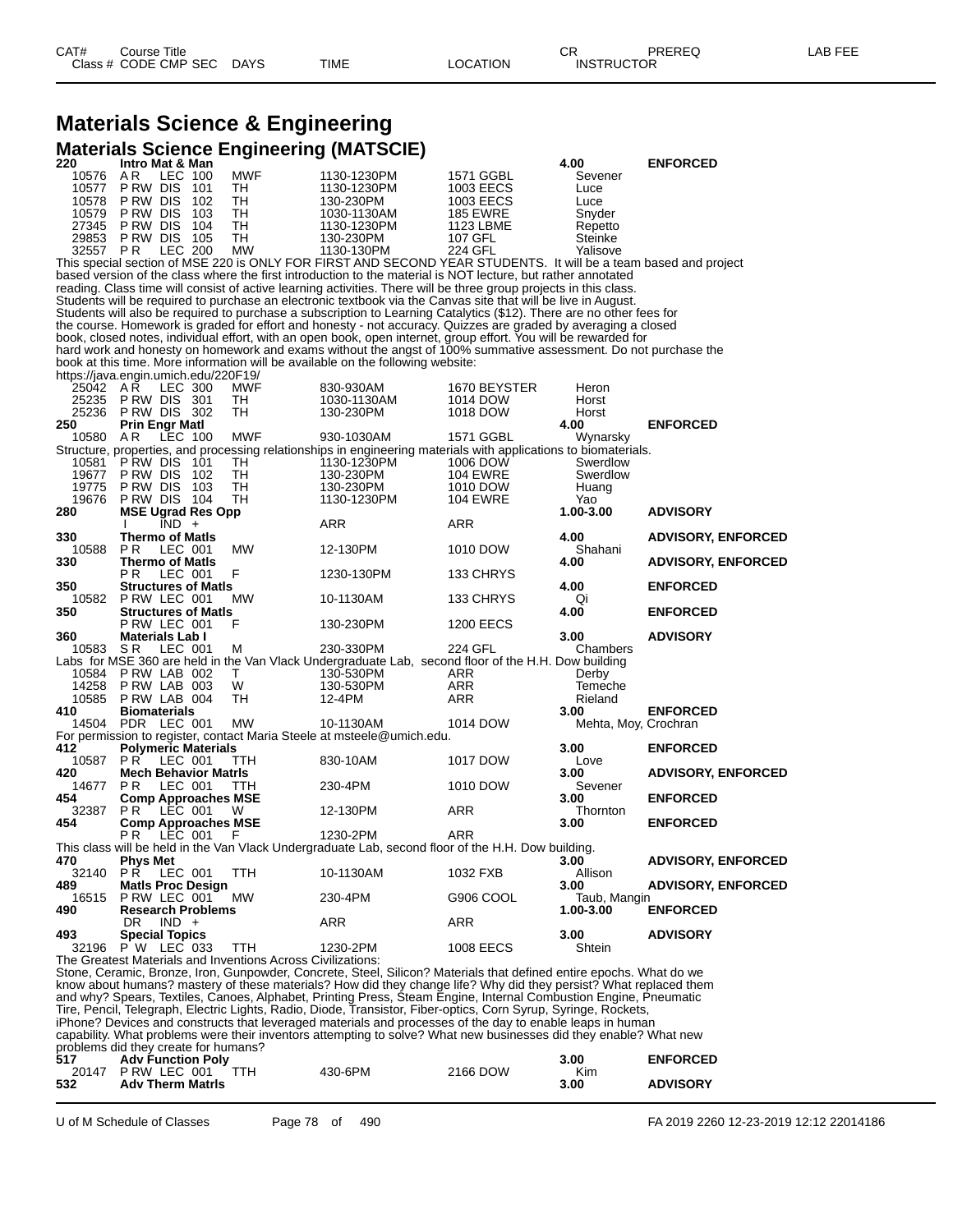| 16069 | P W | LEC 001                 |                               | <b>MW</b> | 10-1130AM                                                                                       | 1006 DOW         | Kioupakis     |                 |
|-------|-----|-------------------------|-------------------------------|-----------|-------------------------------------------------------------------------------------------------|------------------|---------------|-----------------|
| 550   |     |                         | <b>Fund Mat Sci &amp; Eng</b> |           |                                                                                                 |                  | 3.00          | <b>ADVISORY</b> |
| 24631 | P W | LEC 001                 |                               | MW        | 830-10AM                                                                                        | 2150 DOW         | Laine         |                 |
| 554   |     |                         | <b>Comput Methods</b>         |           |                                                                                                 |                  | 3.00          |                 |
| 25171 | P   |                         | LEC 001                       | <b>MW</b> | 1130-1PM                                                                                        | 1018 DOW         | Kieffer       |                 |
| 560   |     | <b>Structure Matris</b> |                               |           |                                                                                                 |                  | 3.00          | <b>ADVISORY</b> |
| 17901 | P   | LEC 001                 |                               | МW        | 3-430PM                                                                                         | 3433 EECS        | Poudeu-Poudeu |                 |
| 562   |     |                         | <b>Electron Microspy I</b>    |           |                                                                                                 |                  | 4.00          | <b>ADVISORY</b> |
| 30356 | -S  | LEC 001                 |                               | <b>MW</b> | 1-230PM                                                                                         | <b>1005 EECS</b> | Hovden        |                 |
|       |     |                         |                               |           | Lab for MSE 562 will be held in the MC@ Center of NCRC North Campus Research Center Building 22 |                  |               |                 |
| 30358 | P   | LAB 002                 |                               | ா         | 130-430PM                                                                                       | ARR              | Hovden        |                 |
| 593   |     |                         | <b>MSE Special Topics</b>     |           |                                                                                                 |                  | 3.00          | <b>ADVISORY</b> |
| 35434 | P W | LEC 001                 |                               | <b>MW</b> | 12-130PM                                                                                        | 1690 BEYSTER     | Singh         |                 |
|       |     |                         |                               |           |                                                                                                 |                  | - -           |                 |

28572 P W LEC 033 TTH 1230-2PM 1008 EECS Shtein The Greatest Materials and Inventions Across Civilizations:

Stone, Ceramic, Bronze, Iron, Gunpowder, Concrete, Steel, Silicon? Materials that defined entire epochs. What do we know about humans? mastery of these materials? How did they change life? Why did they persist? What replaced them and why? Spears, Textiles, Canoes, Alphabet, Printing Press, Steam Engine, Internal Combustion Engine, Pneumatic Tire, Pencil, Telegraph, Electric Lights, Radio, Diode, Transistor, Fiber-optics, Corn Syrup, Syringe, Rockets, iPhone? Devices and constructs that leveraged materials and processes of the day to enable leaps in human capability. What problems were their inventors attempting to solve? What new businesses did they enable? What new problems did they create for humans?

| 690   | <b>Research Problems</b> |           |            | 1.00-16.00                       |
|-------|--------------------------|-----------|------------|----------------------------------|
|       | $IND +$                  | ARR       | <b>ARR</b> |                                  |
| 890   | Collog in Mat Sci        |           |            | 1.00                             |
| 19126 | SEM 001<br>PR.           | 10-1130AM | 1013 DOW   | Shahani, Hovden, Qi, Heron       |
| 990   | <b>Diss-Precand</b>      |           |            | <b>ADVISORY</b><br>$1.00 - 8.00$ |
|       | $IND +$                  | ARR       | ARR        |                                  |
| 995   | <b>Diss-Cand</b>         |           |            | <b>ENFORCED</b><br>8.00          |
|       | $IND +$<br>DR            | ARR       | ARR        |                                  |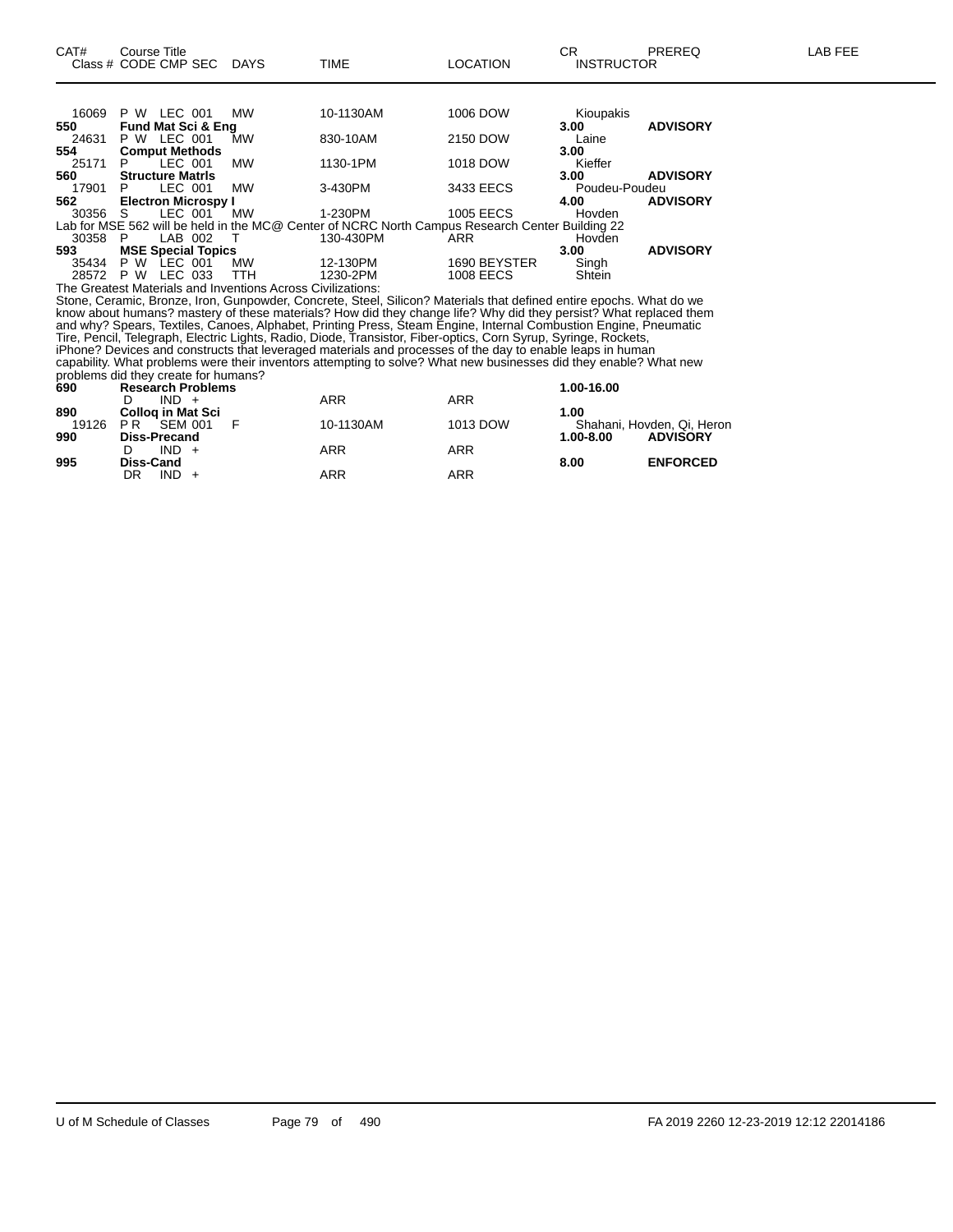# **Mech Eng & Applied Mech Dept**

|     |                                  |                                    |         |                                |                        | <b>Mechanical Engineering (MECHENG)</b>                                 |                        |                          |                                                                                                                 |
|-----|----------------------------------|------------------------------------|---------|--------------------------------|------------------------|-------------------------------------------------------------------------|------------------------|--------------------------|-----------------------------------------------------------------------------------------------------------------|
| 211 |                                  |                                    |         | Intro to Solid Mech            |                        |                                                                         |                        | 4.00                     | <b>ENFORCED</b>                                                                                                 |
|     | 16111                            | SR LEC 001                         |         |                                | MWF                    | 1-2PM<br>MUST ENROLL IN ONE LECTURE *AND* ONE DISCUSSION OF ME211.      | 2505 GGBL              | Bucsek                   |                                                                                                                 |
|     | 16115 SR                         |                                    | LEC 002 |                                | MWF                    | 11-12PM                                                                 | 1670 BEYSTER           | Lu                       |                                                                                                                 |
|     |                                  |                                    |         |                                |                        | MUST ENROLL IN ONE LECTURE *AND* ONE DISCUSSION OF ME211.               |                        |                          |                                                                                                                 |
|     | 26517 SR                         |                                    | LEC 003 |                                | MWF                    | 4-5PM                                                                   | <b>1311 EECS</b>       | Liu                      |                                                                                                                 |
|     | 16114 PRW DIS 004                |                                    |         |                                | W                      | 230-330PM<br>MUST ENROLL IN ONE LECTURE *AND* ONE DISCUSSION OF ME211.  | 1010 DOW               | Hong                     |                                                                                                                 |
|     | 17422 PRW DIS 005                |                                    |         |                                | W                      | 330-430PM                                                               | 107 GFL                |                          | Mirshams Shahshahani                                                                                            |
|     |                                  |                                    |         |                                |                        | MUST ENROLL IN ONE LECTURE *AND* ONE DISCUSSION OF ME211.               |                        |                          |                                                                                                                 |
|     | 16116 PRW DIS 006                |                                    |         |                                | - W                    | 1030-1130AM                                                             | 1024 FXB               | Majumder                 |                                                                                                                 |
|     | 16113 PRW DIS 007                |                                    |         |                                |                        | MUST ENROLL IN ONE LECTURE *AND* ONE DISCUSSION OF ME211.               |                        |                          |                                                                                                                 |
|     |                                  |                                    |         |                                | - W                    | 1230-130PM<br>MUST ENROLL IN ONE LECTURE *AND* ONE DISCUSSION OF ME211. | 1024 FXB               | Majumder                 |                                                                                                                 |
|     | 16117 PRW DIS 008                |                                    |         |                                | W                      | 130-230PM                                                               | 3150 DOW               | Hong                     |                                                                                                                 |
|     |                                  |                                    |         |                                |                        | MUST ENROLL IN ONE LECTURE *AND* ONE DISCUSSION OF ME211.               |                        |                          |                                                                                                                 |
|     | 16112 PRW DIS 009                |                                    |         |                                | <b>W</b>               | 230-330PM                                                               | 1005 EECS              |                          | Mirshams Shahshahani                                                                                            |
| 235 |                                  |                                    |         | <b>Thermodynamics I</b>        |                        | MUST ENROLL IN ONE LECTURE *AND* ONE DISCUSSION OF ME211.               |                        | 3.00                     | <b>ENFORCED</b>                                                                                                 |
|     | 22318 PRW LEC 001                |                                    |         |                                | TTH                    | 130-3PM                                                                 | <b>1311 EECS</b>       | Violi                    |                                                                                                                 |
|     | 22316 PRW LEC 002                |                                    |         |                                | TTH                    | 12-130PM                                                                | 2505 GGBL              | Borgnakke                |                                                                                                                 |
|     | 25204                            | P RW LEC 003                       |         |                                | TTH                    | 130-3PM                                                                 | 3433 EECS              | Bala Chandran            |                                                                                                                 |
| 240 | 10537                            | PRW LEC 001                        |         | <b>Dynamics&amp;Vibrations</b> | MWF                    | 330-5PM                                                                 | 1571 GGBL              | 4.00<br>Perkins          | <b>ENFORCED</b>                                                                                                 |
|     | 10538                            | P RW LEC 002                       |         |                                | MWF                    | 930-11AM                                                                | 1670 BEYSTER           | Perkins                  |                                                                                                                 |
|     | 25226                            | PRW LEC 003                        |         |                                | MWF                    | 930-11AM                                                                | 1045 GGBL              | Shorter                  |                                                                                                                 |
| 250 |                                  | Des & Mfg I                        |         |                                |                        |                                                                         |                        | 4.00                     | <b>ENFORCED</b>                                                                                                 |
|     | PASS/FAIL.                       |                                    |         |                                |                        |                                                                         |                        |                          | STUDENTS ARE AUTO-ENROLLED IN THE LECTURE WHEN THEY ELECT A LAB. STUDENTS ARE NOT PERMITTED TO TAKE THIS COURSE |
|     | 10539 A RW LEC 001               |                                    |         |                                | ттн                    | 9-1030AM                                                                | <b>STAMPS</b>          |                          | Umbriac, Austin-Breneman                                                                                        |
|     | 10540                            | PIRW LAB 002                       |         |                                | МW                     | 930-1030AM                                                              | 1540 GGBL              | Bansal                   |                                                                                                                 |
|     | 10541                            | PIRW LAB 003                       |         |                                | <b>MW</b>              | 1030-1130AM                                                             | 1540 GGBL              | Bansal                   |                                                                                                                 |
|     | 10542                            | PIRW LAB 004                       |         |                                | MW                     | 1130-1230PM                                                             | 1540 GGBL              | Johnson                  |                                                                                                                 |
|     | 10543<br>10544                   | PIRW LAB 005<br>PIRW LAB 006       |         |                                | <b>MW</b><br><b>MW</b> | 1230-130PM<br>130-230PM                                                 | 1540 GGBL<br>1540 GGBL | McManus<br>Johnson       |                                                                                                                 |
|     | 10545                            | PIRW LAB 007                       |         |                                | MW                     | 230-330PM                                                               | 1540 GGBL              | Yang                     |                                                                                                                 |
|     | 21284                            | PIRW LAB 008                       |         |                                | MW                     | 330-430PM                                                               | 1540 GGBL              | Yang                     |                                                                                                                 |
|     | 21285                            | PIRW LAB 009                       |         |                                | <b>MW</b>              | 430-530PM                                                               | 1540 GGBL              | Schmiedeler              |                                                                                                                 |
| 290 | 22930                            | PIRW LAB 010<br><b>RISE 2</b>      |         |                                | MW                     | 530-630PM                                                               | 1540 GGBL              | Schmiedeler<br>1.00-3.00 |                                                                                                                 |
|     |                                  |                                    | $IND +$ |                                |                        | ARR                                                                     | ARR                    |                          |                                                                                                                 |
| 305 |                                  |                                    |         |                                |                        |                                                                         |                        |                          | <b>ADVISORY</b>                                                                                                 |
|     |                                  |                                    |         | <b>Intro Finite Elemnt</b>     |                        |                                                                         |                        | 3.00                     |                                                                                                                 |
|     | 10546                            | PRW LEC 001                        |         |                                | MWF                    | 1130-1230PM                                                             | 2517 GGBL              | Hulbert                  |                                                                                                                 |
|     | 29471                            | PRW LEC 002                        |         |                                | <b>MWF</b>             | 1230-130PM                                                              | 2517 GGBL              | Huan                     |                                                                                                                 |
| 311 | 10547                            |                                    |         | <b>Strength-Materials</b>      | MWF                    |                                                                         | 1005 DOW               | 3.00<br>Barber           | <b>ADVISORY</b>                                                                                                 |
| 320 |                                  | P W LEC 001<br><b>Fluid Mech I</b> |         |                                |                        | 930-1030AM                                                              |                        | 3.00                     | <b>ENFORCED</b>                                                                                                 |
|     | 16943                            | P RW LEC 001                       |         |                                | TTH                    | 3-430PM                                                                 | 1670 BEYSTER           | Dowling                  |                                                                                                                 |
|     | 16944                            | PRW LEC 002                        |         |                                | TTH                    | 1030-12PM                                                               | 2505 GGBL              | Akhavan                  |                                                                                                                 |
| 335 |                                  | <b>Heat Transfer</b>               |         |                                |                        |                                                                         | 2505 GGBL              | 3.00                     | <b>ENFORCED</b>                                                                                                 |
|     | 16942<br>16951                   | PRW LEC 001<br><b>P RW LEC 002</b> |         |                                | TTH<br>TTH             | 9-1030AM<br>12-130PM                                                    | <b>1311 EECS</b>       | Kaviany<br>Kaviany       |                                                                                                                 |
| 350 |                                  | Des & Mfg II                       |         |                                |                        |                                                                         |                        | 4.00                     | <b>ENFORCED</b>                                                                                                 |
|     | 10548 A RW LEC 001               |                                    |         |                                | <b>TTH</b>             | 130-3PM                                                                 | 220 CHRYS              | Umbriac, Okwudire        |                                                                                                                 |
|     | PASS/FAIL.                       |                                    |         |                                |                        |                                                                         |                        |                          | STUDENTS ARE AUTO-ENROLLED IN LECTURE WHEN THEY ELECT A LAB. STUDENTS ARE NOT PERMITTED TO TAKE THIS COURSE     |
|     | 21700                            | PIRW LAB 002                       |         |                                | М                      | 1230-230PM                                                              | 1345 GGBL              | Liu                      |                                                                                                                 |
|     | 10549                            | PIRW LAB 003                       |         |                                | F                      | 130-330PM                                                               | 1345 GGBL              | Slatin                   |                                                                                                                 |
|     | 10550                            | PIRW LAB 004                       |         |                                | F                      | 330-530PM                                                               | 1345 GGBL              | Saginaw                  |                                                                                                                 |
|     | 20952                            | PIRW LAB 005                       |         |                                | TН                     | 330-530PM                                                               | 1345 GGBL              | Fisher                   |                                                                                                                 |
|     | 24736<br>25753                   | PIRW LAB 006<br>PIRW LAB 007       |         |                                | М<br>М                 | 1030-1230PM<br>630-830PM                                                | 1345 GGBL<br>1345 GGBL | He<br>Lyu                |                                                                                                                 |
|     | 35477                            | PIRW LAB 008                       |         |                                | W                      | 430-630PM                                                               | 1345 GGBL              | Mark                     |                                                                                                                 |
| 360 |                                  |                                    |         | <b>Mod&amp;Cntrl Dyn Sys</b>   |                        |                                                                         |                        | 4.00                     | <b>ENFORCED</b>                                                                                                 |
|     | 10551                            | PRW LEC 001                        |         |                                | TTH                    | 830-1030AM                                                              | 1303 EECS              | Stein<br>Gillespie       |                                                                                                                 |
| 382 | 10552                            | PRW LEC 002                        |         | <b>Mech Behav Matls</b>        | TTH                    | 3-5PM                                                                   | <b>1311 EECS</b>       | 4.00                     | <b>ENFORCED</b>                                                                                                 |
|     | 10553                            | P RW LEC 001                       |         |                                | MWF                    | 9-1030AM                                                                | 2505 GGBL              | Sakamoto                 |                                                                                                                 |
|     | 10554                            | P RW LEC 002                       |         |                                | MWF                    | 1030-12PM                                                               | 2505 GGBL              | Garikipati               |                                                                                                                 |
| 390 |                                  | <b>RISE 3</b>                      | $IND +$ |                                |                        | ARR                                                                     |                        | 2.00-3.00                |                                                                                                                 |
| 395 |                                  | Lab I                              |         |                                |                        |                                                                         | <b>ARR</b>             | 4.00                     | <b>ENFORCED</b>                                                                                                 |
|     |                                  |                                    |         |                                |                        |                                                                         |                        |                          | STUDENTS ARE AUTO-ENROLLED IN LECTURE WHEN THEY ELECT A LAB. STUDENTS ARE NOT PERMITTED TO TAKE THIS COURSE     |
|     | PASS/FAIL.<br>10555 A RW LEC 001 |                                    |         |                                | MF                     | 130-3PM                                                                 | 1013 DOW               | Sick, Chronis            |                                                                                                                 |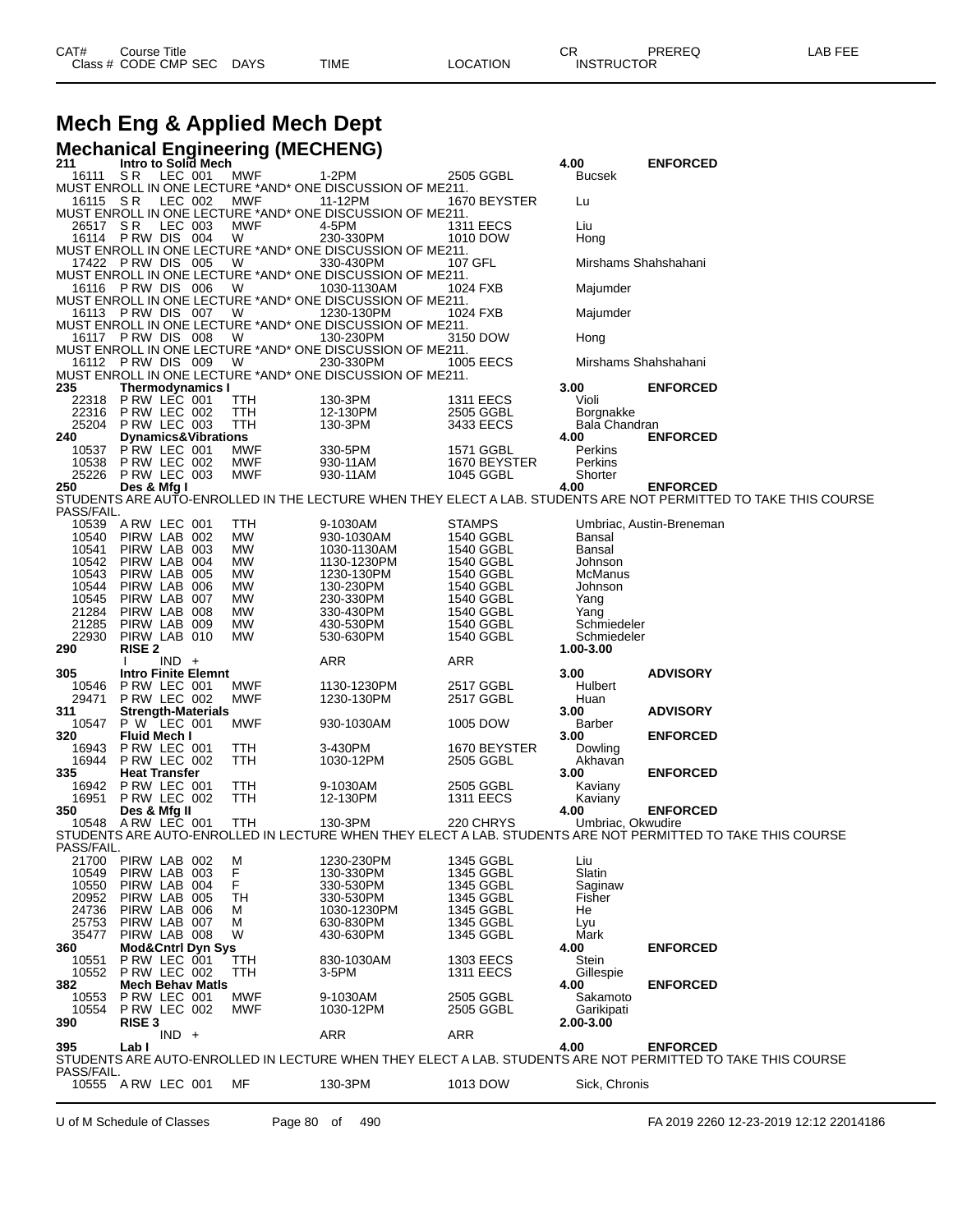| CAT#<br>Class # CODE CMP SEC                                                                              | Course Title                                                                                                                                                         |         |                                                                           | DAYS                                                                      | <b>TIME</b>                                                                                                                                                                        | <b>LOCATION</b>                                                                                                                           | <b>CR</b><br><b>INSTRUCTOR</b>                                                                                                      | PREREQ                                                                                                                                                                                                                                                                                                              | LAB FEE |
|-----------------------------------------------------------------------------------------------------------|----------------------------------------------------------------------------------------------------------------------------------------------------------------------|---------|---------------------------------------------------------------------------|---------------------------------------------------------------------------|------------------------------------------------------------------------------------------------------------------------------------------------------------------------------------|-------------------------------------------------------------------------------------------------------------------------------------------|-------------------------------------------------------------------------------------------------------------------------------------|---------------------------------------------------------------------------------------------------------------------------------------------------------------------------------------------------------------------------------------------------------------------------------------------------------------------|---------|
| 10556                                                                                                     | PRW LAB 002                                                                                                                                                          |         |                                                                           | т                                                                         | 9-1130AM                                                                                                                                                                           | 2351 GGBL                                                                                                                                 | Ma                                                                                                                                  |                                                                                                                                                                                                                                                                                                                     |         |
| 21510                                                                                                     | PRW LAB 003                                                                                                                                                          |         |                                                                           | W                                                                         | 12-230PM                                                                                                                                                                           | 2351 GGBL                                                                                                                                 | Odofin                                                                                                                              |                                                                                                                                                                                                                                                                                                                     |         |
| 21511                                                                                                     | PRW LAB 004                                                                                                                                                          |         |                                                                           | Τ                                                                         | 230-5PM                                                                                                                                                                            | 2351 GGBL                                                                                                                                 | Johnson                                                                                                                             |                                                                                                                                                                                                                                                                                                                     |         |
| 17922 P RW LAB 005                                                                                        |                                                                                                                                                                      |         |                                                                           | TН                                                                        | 230-5PM                                                                                                                                                                            | 2351 GGBL                                                                                                                                 | Johnson                                                                                                                             |                                                                                                                                                                                                                                                                                                                     |         |
| 10557                                                                                                     | PRW LAB 006                                                                                                                                                          |         |                                                                           | TН                                                                        | 9-1130AM                                                                                                                                                                           | 2351 GGBL                                                                                                                                 | Ma                                                                                                                                  |                                                                                                                                                                                                                                                                                                                     |         |
| 23396<br>23397                                                                                            | PRW LAB 007<br>PRW LAB 008                                                                                                                                           |         |                                                                           | W<br>W                                                                    | 9-1130AM                                                                                                                                                                           | 2351 GGBL<br>2351 GGBL                                                                                                                    | Gibson<br>Odofin                                                                                                                    |                                                                                                                                                                                                                                                                                                                     |         |
| 30211                                                                                                     | PRW LAB 009                                                                                                                                                          |         |                                                                           | т                                                                         | 230-5PM<br>12-230PM                                                                                                                                                                | 2351 GGBL                                                                                                                                 | Gibson                                                                                                                              |                                                                                                                                                                                                                                                                                                                     |         |
| 406                                                                                                       |                                                                                                                                                                      |         | <b>Biomec for Engineers</b>                                               |                                                                           |                                                                                                                                                                                    |                                                                                                                                           | 3.00                                                                                                                                | <b>ADVISORY</b>                                                                                                                                                                                                                                                                                                     |         |
| 25233                                                                                                     | P W LEC 001                                                                                                                                                          |         |                                                                           | <b>MW</b>                                                                 | 1030-12PM                                                                                                                                                                          | 1010 DOW                                                                                                                                  | Meyhofer                                                                                                                            |                                                                                                                                                                                                                                                                                                                     |         |
| 424                                                                                                       | <b>Engin Acoustics</b>                                                                                                                                               |         |                                                                           |                                                                           |                                                                                                                                                                                    |                                                                                                                                           | 3.00                                                                                                                                | <b>ADVISORY</b>                                                                                                                                                                                                                                                                                                     |         |
| 25234                                                                                                     | <b>P W LEC 001</b>                                                                                                                                                   |         |                                                                           | ттн                                                                       | 230-4PM                                                                                                                                                                            | 1003 EECS                                                                                                                                 | Popa                                                                                                                                |                                                                                                                                                                                                                                                                                                                     |         |
| 433<br>21441                                                                                              |                                                                                                                                                                      |         | Adv Energy Solutions<br>P RW LEC 001 TTH                                  | TTH                                                                       | 1030-12PM                                                                                                                                                                          | 165 CHRYS                                                                                                                                 | 3.00<br>Wooldridge                                                                                                                  | <b>ADVISORY</b>                                                                                                                                                                                                                                                                                                     |         |
| 21863                                                                                                     | PRW LEC 002                                                                                                                                                          |         |                                                                           | TTH                                                                       | 1030-12PM                                                                                                                                                                          | 1017 DOW                                                                                                                                  | Kwabi                                                                                                                               |                                                                                                                                                                                                                                                                                                                     |         |
| 438                                                                                                       |                                                                                                                                                                      |         | Intrnl Comb Eng I                                                         |                                                                           |                                                                                                                                                                                    |                                                                                                                                           | 4.00                                                                                                                                | <b>ADVISORY, ENFORCED</b>                                                                                                                                                                                                                                                                                           |         |
| 20921                                                                                                     | PRW LEC 001                                                                                                                                                          |         |                                                                           | МW                                                                        | 330-530PM                                                                                                                                                                          | 165 CHRYS                                                                                                                                 | Boehman                                                                                                                             |                                                                                                                                                                                                                                                                                                                     |         |
| 450                                                                                                       | Des & Mfg III                                                                                                                                                        |         |                                                                           |                                                                           |                                                                                                                                                                                    |                                                                                                                                           | 4.00                                                                                                                                | <b>ENFORCED</b>                                                                                                                                                                                                                                                                                                     |         |
| 10558 A RW LEC 001                                                                                        |                                                                                                                                                                      |         |                                                                           | ттн                                                                       | 1-230PM                                                                                                                                                                            | 1571 GGBL                                                                                                                                 | Sienko                                                                                                                              | Cooper, Schultz, Skerlos, Fu,                                                                                                                                                                                                                                                                                       |         |
| 10559<br>10560<br>10561<br>21515<br>21199<br>22317<br>451<br>31755<br>452<br>18449<br>455<br>20123<br>456 | ARW REC 002<br><b>P RW DIS 003</b><br>P RW DIS<br>P RW DIS<br>P RW DIS<br>PRW DIS 007<br>Prop Adv Mat<br>P W LEC 001<br>Design for Mfg<br>P W LEC 001<br>PRW LEC 001 |         | 004<br>005<br>006<br><b>Analyt Product Des</b><br><b>Tissue Mechanics</b> | TTH<br><b>TTH</b><br>TTH<br>TTH<br><b>TTH</b><br>TTH<br>TTH<br>TTH<br>TTH | 3RD WEEK OF TERM. STUDENTS ARE NOT PERMITTED TO TAKE THIS COURSE PASS/FAIL.<br>4-530PM<br>230-4PM<br>230-4PM<br>230-4PM<br>230-4PM<br>230-4PM<br>9-1030AM<br>12-130PM<br>130-330PM | 1571 GGBL<br>1018 DOW<br><b>136 EWRE</b><br><b>1008 EECS</b><br><b>1012 EECS</b><br><b>185 EWRE</b><br>1014 DOW<br>165 CHRYS<br>165 CHRYS | Cooper<br>Cooper<br>Fu<br>Skerlos<br>Sienko<br>Schultz<br>3.00<br>Pan<br>3.00<br>Saitou<br>3.00-4.00<br>Papalambros, Hortop<br>3.00 | ENROLLMENT IN A DISCUSSION SECTION WILL AUTO-ENROLL YOU IN THE LECTURE AND RECITATION. PROJECTS VARY FOR DISCUSSION<br>SECTIONS. ONCE CLASSES BEGIN, STUDENTS WILL DROP/ADD TO THE APPROPRIATE PROJECT-RELATED SECTION. MUST BE DONE BY<br><b>ADVISORY</b><br><b>ADVISORY</b><br><b>ADVISORY</b><br><b>ADVISORY</b> | 70.00   |
| 17482                                                                                                     | <b>PD</b>                                                                                                                                                            | LEC 001 |                                                                           |                                                                           | 830-10AM                                                                                                                                                                           |                                                                                                                                           |                                                                                                                                     |                                                                                                                                                                                                                                                                                                                     |         |
|                                                                                                           |                                                                                                                                                                      |         |                                                                           | MW<br>For permission, contact Maria Steele, msteele@umich.edu             |                                                                                                                                                                                    | 1121 LBME                                                                                                                                 | Coleman, Heberle-Rose                                                                                                               |                                                                                                                                                                                                                                                                                                                     |         |
| 461                                                                                                       |                                                                                                                                                                      |         | <b>Automatic Control</b>                                                  |                                                                           |                                                                                                                                                                                    |                                                                                                                                           | 3.00                                                                                                                                | <b>ADVISORY</b>                                                                                                                                                                                                                                                                                                     |         |
| 26674 P W LEC 001                                                                                         |                                                                                                                                                                      |         |                                                                           | MW                                                                        | 830-10AM                                                                                                                                                                           | 133 CHRYS                                                                                                                                 | Rouse                                                                                                                               |                                                                                                                                                                                                                                                                                                                     |         |
| 481                                                                                                       | <b>Mfg Processes</b>                                                                                                                                                 |         |                                                                           |                                                                           |                                                                                                                                                                                    |                                                                                                                                           | 3.00                                                                                                                                | <b>ADVISORY</b>                                                                                                                                                                                                                                                                                                     |         |
| 24192                                                                                                     | <b>P W LEC 001</b>                                                                                                                                                   |         |                                                                           | МW                                                                        | 3-430PM                                                                                                                                                                            | 1006 DOW                                                                                                                                  | Jiang                                                                                                                               |                                                                                                                                                                                                                                                                                                                     |         |
| 483                                                                                                       | <b>Mfg Sys Design</b>                                                                                                                                                |         |                                                                           |                                                                           |                                                                                                                                                                                    |                                                                                                                                           | 3.00                                                                                                                                | <b>ADVISORY</b>                                                                                                                                                                                                                                                                                                     |         |
| 28672 P W LEC 001                                                                                         |                                                                                                                                                                      |         |                                                                           | MW                                                                        | 830-10AM                                                                                                                                                                           | 165 CHRYS                                                                                                                                 | Kannatey-Asibu Jr,                                                                                                                  |                                                                                                                                                                                                                                                                                                                     |         |
|                                                                                                           |                                                                                                                                                                      |         |                                                                           |                                                                           |                                                                                                                                                                                    |                                                                                                                                           | Kayitmazbatir                                                                                                                       |                                                                                                                                                                                                                                                                                                                     |         |
| 489<br>25243                                                                                              | <b>Sustainable Eng</b><br>PRW LEC 001                                                                                                                                |         |                                                                           | МW                                                                        | 2-330PM                                                                                                                                                                            | 151 CHRYS                                                                                                                                 | 3.00                                                                                                                                | <b>ENFORCED</b>                                                                                                                                                                                                                                                                                                     |         |
| 490                                                                                                       | <b>RISE 4</b>                                                                                                                                                        |         |                                                                           |                                                                           |                                                                                                                                                                                    |                                                                                                                                           | Daly<br>3.00                                                                                                                        |                                                                                                                                                                                                                                                                                                                     |         |
|                                                                                                           |                                                                                                                                                                      | $IND +$ |                                                                           | http://me.engin.umich.edu/academics/courses/research                      | ARR                                                                                                                                                                                | ARR                                                                                                                                       |                                                                                                                                     | STUDENTS MUST ALSO SUBMIT A PROPOSAL AND REPORT ONLINE. ADDITIONAL INFORMATION IS AVAILABLE AT THE FOLLOWING LINK:                                                                                                                                                                                                  |         |
| 491                                                                                                       |                                                                                                                                                                      |         | <b>Independent Study</b>                                                  |                                                                           |                                                                                                                                                                                    |                                                                                                                                           | 1.00-3.00                                                                                                                           | <b>ADVISORY</b>                                                                                                                                                                                                                                                                                                     |         |
|                                                                                                           |                                                                                                                                                                      | $IND +$ |                                                                           | http://me.engin.umich.edu/academics/courses/research                      | ARR                                                                                                                                                                                | ARR                                                                                                                                       |                                                                                                                                     | STUDENTS MUST ALSO SUBMIT A PROPOSAL AND REPORT ONLINE. ADDITIONAL INFORMATION IS AVAILABLE AT THE FOLLOWING LINK:                                                                                                                                                                                                  |         |
| 495<br>10562                                                                                              | Lab I I<br>ARW LEC 001                                                                                                                                               |         |                                                                           | м                                                                         | 130-3PM                                                                                                                                                                            | 1670 BEYSTER                                                                                                                              | 4.00<br>Meyhofer, Sangi Reddy,<br>Hildinger, Kumpf                                                                                  | <b>ENFORCED</b>                                                                                                                                                                                                                                                                                                     |         |
| 495                                                                                                       | Lab I I                                                                                                                                                              |         |                                                                           |                                                                           |                                                                                                                                                                                    |                                                                                                                                           | 4.00                                                                                                                                | <b>ENFORCED</b>                                                                                                                                                                                                                                                                                                     |         |
|                                                                                                           | ARW LEC 001                                                                                                                                                          |         |                                                                           | F                                                                         | 130-3PM                                                                                                                                                                            | 1571 GGBL                                                                                                                                 |                                                                                                                                     |                                                                                                                                                                                                                                                                                                                     |         |
|                                                                                                           |                                                                                                                                                                      |         |                                                                           |                                                                           | PASS/FAIL. PREREQUISITES ARE ENFORCED AND MUST BE MET TO ENROLL IN THIS CLASS.                                                                                                     |                                                                                                                                           |                                                                                                                                     | STUDENTS ARE AUTO-ENROLLED IN LECTURE WHEN THEY ELECT A LAB. STUDENTS ARE NOT PERMITTED TO TAKE THIS COURSE                                                                                                                                                                                                         |         |
| 495                                                                                                       | Lab II                                                                                                                                                               |         |                                                                           |                                                                           |                                                                                                                                                                                    |                                                                                                                                           | 4.00                                                                                                                                | <b>ENFORCED</b>                                                                                                                                                                                                                                                                                                     |         |
| 21516 PIRW LAB 002                                                                                        | PIRW LAB 003                                                                                                                                                         |         |                                                                           | Τ                                                                         | 830-1130AM                                                                                                                                                                         | 2541 GGBL                                                                                                                                 | Jojhon                                                                                                                              |                                                                                                                                                                                                                                                                                                                     |         |
| 17079<br>10563                                                                                            | PIRW LAB 004                                                                                                                                                         |         |                                                                           | TH<br>T.                                                                  | 830-1130AM<br>1130-230PM                                                                                                                                                           | 2541 GGBL<br>2541 GGBL                                                                                                                    | Sangi Reddy, Meyhofer<br>Jeyachandran, Jojhon                                                                                       |                                                                                                                                                                                                                                                                                                                     |         |
| 10564                                                                                                     | PIRW LAB 005                                                                                                                                                         |         |                                                                           | W                                                                         | 1130-230PM                                                                                                                                                                         | 2541 GGBL                                                                                                                                 | Meyhofer, Hur                                                                                                                       |                                                                                                                                                                                                                                                                                                                     |         |
| 10565                                                                                                     | PIRW LAB 006                                                                                                                                                         |         |                                                                           | TН                                                                        | 1130-230PM                                                                                                                                                                         | 2541 GGBL                                                                                                                                 | Sangi Reddy, Meyhofer                                                                                                               |                                                                                                                                                                                                                                                                                                                     |         |
| 10566                                                                                                     | PIRW LAB 007                                                                                                                                                         |         |                                                                           | T.                                                                        | 230-530PM                                                                                                                                                                          | 2541 GGBL                                                                                                                                 | Yan                                                                                                                                 |                                                                                                                                                                                                                                                                                                                     |         |
| 10567                                                                                                     | PIRW LAB 008                                                                                                                                                         |         |                                                                           | TН                                                                        | 230-530PM                                                                                                                                                                          | 2541 GGBL                                                                                                                                 | Yan                                                                                                                                 |                                                                                                                                                                                                                                                                                                                     |         |
| 24579                                                                                                     | PIRW LAB 009                                                                                                                                                         |         |                                                                           | W                                                                         | 830-1130AM                                                                                                                                                                         | 2541 GGBL                                                                                                                                 | Hur                                                                                                                                 |                                                                                                                                                                                                                                                                                                                     |         |
| 24580                                                                                                     | PIRW LAB 010                                                                                                                                                         |         |                                                                           | W                                                                         | 230-530PM                                                                                                                                                                          | 2541 GGBL                                                                                                                                 | Jeyachandran                                                                                                                        |                                                                                                                                                                                                                                                                                                                     |         |
| 25808<br>499                                                                                              | PIRW LAB 011                                                                                                                                                         |         | Spec Topics in M E                                                        | W                                                                         | 530-830PM                                                                                                                                                                          | 2541 GGBL                                                                                                                                 | Jojhon, Jeyachandran<br>1.00                                                                                                        | <b>ADVISORY</b>                                                                                                                                                                                                                                                                                                     |         |
| 23809                                                                                                     | P                                                                                                                                                                    |         | LEC 034                                                                   |                                                                           | ARR                                                                                                                                                                                | ARR                                                                                                                                       | Perkins                                                                                                                             |                                                                                                                                                                                                                                                                                                                     |         |
| Vibrations                                                                                                |                                                                                                                                                                      |         |                                                                           |                                                                           |                                                                                                                                                                                    |                                                                                                                                           |                                                                                                                                     |                                                                                                                                                                                                                                                                                                                     |         |
| 25701                                                                                                     | - P                                                                                                                                                                  |         | LEC 102                                                                   |                                                                           | ARR                                                                                                                                                                                | ARR                                                                                                                                       | Umbriac                                                                                                                             |                                                                                                                                                                                                                                                                                                                     |         |
| Shop Training                                                                                             |                                                                                                                                                                      |         |                                                                           |                                                                           |                                                                                                                                                                                    |                                                                                                                                           |                                                                                                                                     |                                                                                                                                                                                                                                                                                                                     |         |
|                                                                                                           |                                                                                                                                                                      |         |                                                                           |                                                                           | This section of Shop Training is for students who took ME 250 at SJTU.                                                                                                             |                                                                                                                                           |                                                                                                                                     |                                                                                                                                                                                                                                                                                                                     |         |
|                                                                                                           |                                                                                                                                                                      |         |                                                                           |                                                                           |                                                                                                                                                                                    |                                                                                                                                           |                                                                                                                                     |                                                                                                                                                                                                                                                                                                                     |         |

U of M Schedule of Classes Page 81 of 490 FA 2019 2260 12-23-2019 12:12 22014186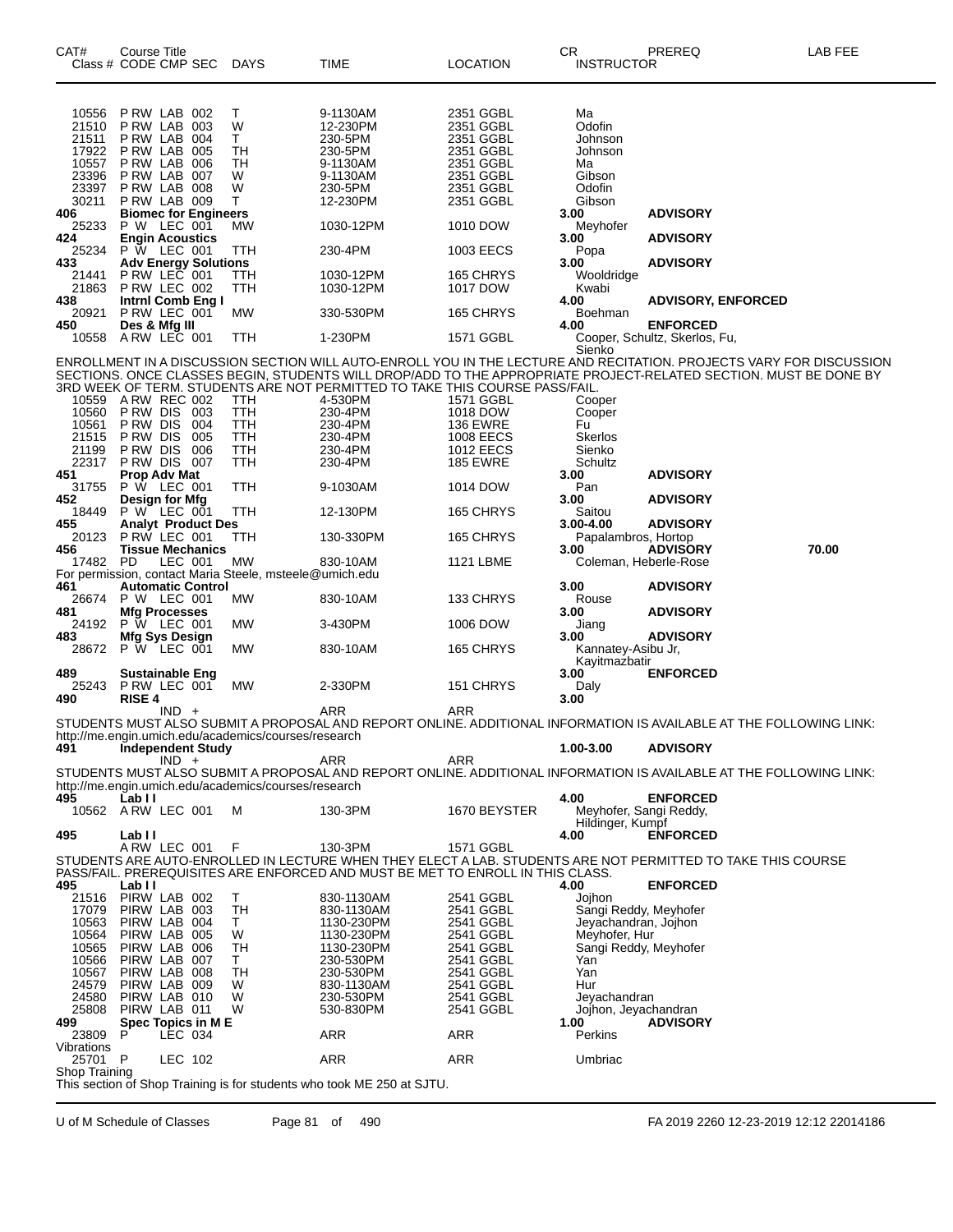| CAT#           | Course Title<br>Class # CODE CMP SEC                                      | DAYS      | TIME                                                                                                                                                                                                                                   | <b>LOCATION</b>        | CR<br><b>INSTRUCTOR</b>        | PREREQ                                                                                                             | LAB FEE |
|----------------|---------------------------------------------------------------------------|-----------|----------------------------------------------------------------------------------------------------------------------------------------------------------------------------------------------------------------------------------------|------------------------|--------------------------------|--------------------------------------------------------------------------------------------------------------------|---------|
| 501            | Math Methods in ME                                                        |           |                                                                                                                                                                                                                                        |                        | 3.00                           | <b>ADVISORY</b>                                                                                                    |         |
| 22158<br>505   | P W LEC 001<br><b>FEM in MEAM</b>                                         | WF        | 1130-1PM                                                                                                                                                                                                                               | 1303 EECS              | Gavini<br>3.00                 | <b>ADVISORY</b>                                                                                                    |         |
| 22847          | P W LEC 001                                                               | МW        | 10-1130AM                                                                                                                                                                                                                              | 224 GFL                | Teichert                       |                                                                                                                    |         |
| 507<br>31757   | <b>Atomistic Modeling</b><br>P W LEC 001                                  | МW        | 3-430PM                                                                                                                                                                                                                                | 1045 GGBL              | 3.00<br>Siegel                 | <b>ADVISORY</b>                                                                                                    |         |
| 511<br>10568   | <b>Solid Continua</b><br>P W LEC 001                                      | ттн       | 9-1030AM                                                                                                                                                                                                                               | 1005 EECS              | 3.00<br>Wineman                | <b>ADVISORY</b>                                                                                                    |         |
| 520<br>10569   | Adv Fluid Mech I<br>P W LEC 001                                           | МW        | 10-1130AM                                                                                                                                                                                                                              | 1005 EECS              | 3.00<br>Towne                  | <b>ADVISORY</b>                                                                                                    |         |
| 523            | Comp Fluid Dyn I<br>10570 P RW LEC 001                                    | МW        | 1130-1PM                                                                                                                                                                                                                               | 107 GFL                | 3.00<br>Fidkowski              | <b>ADVISORY</b>                                                                                                    |         |
|                | 23060 PRW LEC 002                                                         | МW        | AEROSP students should enroll in Section 1. MECHENG students should enroll in Section 2.<br>3-430PM                                                                                                                                    | 3427 EECS              | Johnsen                        |                                                                                                                    |         |
| 527            | <b>Multiphase Flow</b>                                                    |           | AEROSP students should enroll in Section 1. MECHENG students should enroll in Section 2.                                                                                                                                               |                        | 3.00                           | <b>ADVISORY</b>                                                                                                    |         |
| 31756<br>535   | P W LEC 001<br>Thermodyn III                                              | МW        | 12-130PM                                                                                                                                                                                                                               | 2166 DOW               | Capecelatro<br>3.00            | <b>ADVISORY</b>                                                                                                    |         |
| 28730          | P W LEC 001                                                               | ттн       | 9-1030AM                                                                                                                                                                                                                               | 3150 DOW               | Borgnakke                      |                                                                                                                    |         |
| 540<br>16562   | <b>Intermed Dynamics</b><br>P W LEC 001                                   | ттн       | 1130-1PM                                                                                                                                                                                                                               | G906 COOL              | 3.00<br><b>Bernstein</b>       | <b>ADVISORY</b>                                                                                                    |         |
| 541<br>31758   | <b>Mech Vibrations</b><br>P W LEC 001                                     | МW        | 12-130PM                                                                                                                                                                                                                               | 1008 EECS              | 3.00<br>Tol                    | <b>ADVISORY</b>                                                                                                    |         |
| 552<br>25241   | <b>Mechatronic Sys Des</b><br>LEC 001<br>A                                | TTH       | 130-3PM                                                                                                                                                                                                                                | 2505 GGBL              | 4.00<br>Awtar                  | <b>ADVISORY</b>                                                                                                    |         |
| 25242<br>29866 | P W LAB 002<br>P W LAB 003                                                | F<br>F    | 9-11AM<br>1130-130PM                                                                                                                                                                                                                   | 1345 GGBL<br>1345 GGBL | Damerla<br>Jalgaonkar          |                                                                                                                    |         |
| 553<br>24191   | Microele Sys<br>P W LEC 001                                               | TTH       | 4-530PM                                                                                                                                                                                                                                | 1008 FXB               | 3.00<br>Kurabayashi            | <b>ADVISORY</b>                                                                                                    |         |
| 558<br>32489   | Disc Des Opt<br>P W LEC 001                                               | TTH       | 9-1030AM                                                                                                                                                                                                                               | 1940 COOL              | 3.00<br>Saitou                 | <b>ADVISORY</b>                                                                                                    |         |
| 560<br>22309   | <b>Model Dyn Sy</b><br>P W LEC 001                                        | TTH       | 1130-1PM                                                                                                                                                                                                                               | 1012 FXB               | 3.00<br>Stein                  | <b>ADVISORY</b>                                                                                                    |         |
| 564            | <b>Linear Systems Thry</b>                                                |           |                                                                                                                                                                                                                                        |                        | 4.00                           | <b>ADVISORY</b>                                                                                                    |         |
| 10571          | LEC 001<br>A<br>10572 P W DIS 002                                         | MWF<br>W  | 130-230PM<br>430-630PM                                                                                                                                                                                                                 | 1610 IOE<br>1013 DOW   | Gillespie<br>Yang              |                                                                                                                    |         |
| 567<br>27523   | <b>Robot Kinemat Dynam</b><br>P W LEC 001                                 | MW        | 130-3PM                                                                                                                                                                                                                                | <b>1500 EECS</b>       | 3.00<br>Jenkins                | <b>ADVISORY</b>                                                                                                    |         |
| 569<br>23148   | <b>Adv Powertrain Sys</b><br>P W LEC 001                                  | ттн       | 5-630PM                                                                                                                                                                                                                                | 165 CHRYS              | 3.00                           | <b>ADVISORY</b><br>Stefanopoulou, van Nieuwstadt                                                                   |         |
| 571            | <b>Energy Gen &amp; Storage</b><br>32617 P W LEC 001                      | F         | 930-1230PM                                                                                                                                                                                                                             | 165 CHRYS              | 3.00<br>Linic                  | <b>ADVISORY</b>                                                                                                    |         |
| 33016<br>586   | P<br>LEC 881<br><b>Laser Mat Process</b>                                  |           | ARR                                                                                                                                                                                                                                    | ARR                    | Linic, Quinn<br>3.00           | <b>ADVISORY</b>                                                                                                    |         |
| 31759<br>587   | P W LEC 001<br><b>Global Mfg</b>                                          | <b>MW</b> | 130-3PM                                                                                                                                                                                                                                | 1012 EECS              | Kannatey-Asibu Jr<br>3.00      | <b>ADVISORY</b>                                                                                                    |         |
| 29856<br>590   | P W LEC 001<br><b>Res Sel M E Topics</b>                                  | TTH       | 9-1030AM                                                                                                                                                                                                                               | 151 CHRYS              | Freiheit, Shirazi<br>3.00-6.00 | <b>ADVISORY</b>                                                                                                    |         |
|                | $IND +$                                                                   |           | ARR                                                                                                                                                                                                                                    | ARR                    |                                | STUDENTS MUST ALSO SUBMIT A PROPOSAL AND REPORT ONLINE. ADDITIONAL INFORMATION IS AVAILABLE AT THE FOLLOWING LINK: |         |
| 599            |                                                                           |           | https://deptapps.engin.umich.edu/rise/student/newproposal?dept=222500&type=ME%20590                                                                                                                                                    |                        | 1.00-3.00                      |                                                                                                                    |         |
|                | Spec Topics in M E<br>20987 P W LEC 001<br>Self-Drv Cars: Percp and Cntrl | TH        | 230-530PM                                                                                                                                                                                                                              | <b>STAMPS</b>          |                                | <b>ADVISORY</b><br>Johnson-Roberson, Vasudevan                                                                     |         |
|                | 27228 P W LEC 002                                                         | TTH       | 1030-12PM                                                                                                                                                                                                                              | 1690 BEYSTER           | Dasgupta                       |                                                                                                                    |         |
|                | Fund of Rnwable Energy Prcs<br>29392 P W LEC 003                          | МW        | 12-130PM                                                                                                                                                                                                                               | 1025 GGBL              | Mazumder                       |                                                                                                                    |         |
|                | Additive MFG: Thry and Prctice<br>29393 P W LEC 004                       | TTH       | 1-230PM                                                                                                                                                                                                                                | <b>185 EWRE</b>        | Cooper                         |                                                                                                                    |         |
|                | Metals Manufacturing                                                      |           | This course examines how metal components are made, highlighting the choice of processing options and parameters                                                                                                                       |                        |                                |                                                                                                                    |         |
|                |                                                                           |           | based on material properties and part design. We focus on metal forming plasticity: elastic and plastic<br>stress-strain relations, yield criteria and flow rules; analyses of various plastic forming operations; and the             |                        |                                |                                                                                                                    |         |
|                |                                                                           |           | effects of hardening and friction, temperature, strain rate, anisotropy. We will also examine other key metals<br>processing options: casting, machining and additive manufacturing. Students will analyze processes using some of     |                        |                                |                                                                                                                    |         |
|                |                                                                           |           | the key equations governing product quality (e.g., dimensional accuracy), process rate, and manufacturing energy<br>intensity. Metals processing is a significant contributor to global energy demand and greenhouse gas emissions; we |                        |                                |                                                                                                                    |         |
| processing.    |                                                                           |           | will also examine material production, end-of-life options, and explore emerging paradigms in sustainable metals                                                                                                                       |                        |                                |                                                                                                                    |         |
|                |                                                                           |           | This class includes a site visit to the LIFT (metals processing) Manufacturing USA institute in Detroit. Please see<br>here for the class syllabus: http://remade.engin.umich.edu/Publications/ME599-F19-syllabus%20v2.pdf             |                        |                                |                                                                                                                    |         |
|                |                                                                           |           |                                                                                                                                                                                                                                        |                        |                                |                                                                                                                    |         |
|                |                                                                           |           | Accommodations can be made for those students also wishing to take ISD 528 Advanced Design for Manufacturing that<br>finishes at 1:20pm. Email the instructor directly (drcooper@umich.edu) if this scenario applies to you.           |                        |                                |                                                                                                                    |         |
|                | 29404 P W LEC 005<br>Dfcts Mtrls Fndmnt Atmst Mdln                        | МW        | 9-1030AM                                                                                                                                                                                                                               | 1025 GGBL              | Fan                            |                                                                                                                    |         |
|                | 32979 P W LEC 007 F<br>Prof Skills Grad Stu Success                       |           | 230-4PM                                                                                                                                                                                                                                | 2505 GGBL              | Siegel                         |                                                                                                                    |         |
|                |                                                                           |           | This course is open to 1st year ME Ph.D. students and all ME Master's students, though if needed registration                                                                                                                          |                        |                                |                                                                                                                    |         |
|                |                                                                           |           |                                                                                                                                                                                                                                        |                        |                                |                                                                                                                    |         |

U of M Schedule of Classes Page 82 of 490 FA 2019 2260 12-23-2019 12:12 22014186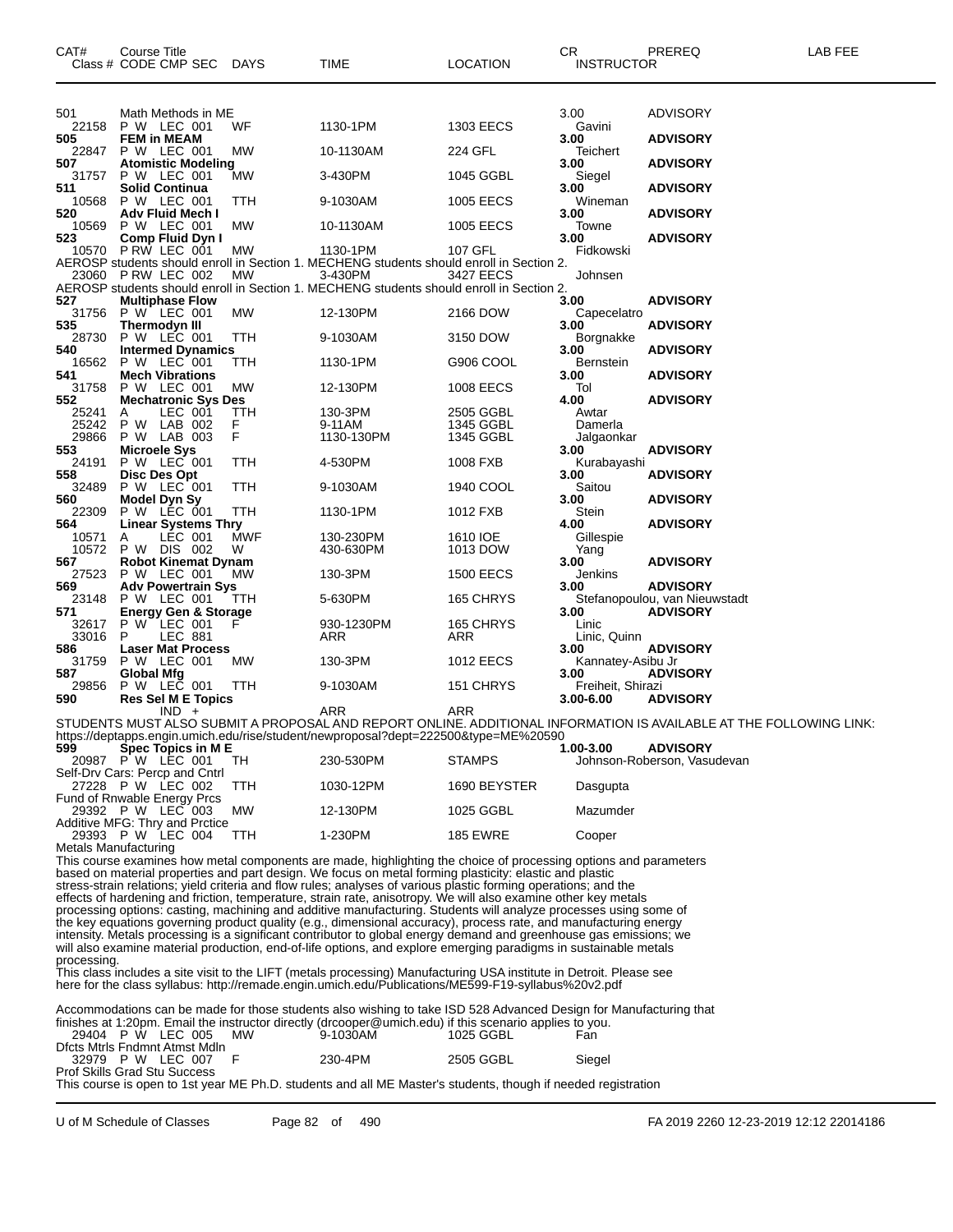priority will be given to 1st year ME Ph.D. students.

Please note that the 1 credit for this course cannot count towards ME Master's or Ph.D. degree requirements. 37654 P W LEC 008 MW 9-1030AM 1003 EECS Lenert

|     | <b>Fund Solar Energy Conversion</b> |            |            |               |                 |
|-----|-------------------------------------|------------|------------|---------------|-----------------|
| 645 | <b>Wave Prop Elas Sol</b>           |            |            | 3.00          | <b>ADVISORY</b> |
|     | 32142 P W LEC 001<br>TTH            | 12-130PM   | 1010 DOW   | Grosh         |                 |
| 695 | <b>Master Thesis Res</b>            |            |            | $3.00 - 6.00$ | <b>ADVISORY</b> |
|     | $IND +$                             | <b>ARR</b> | ARR        |               |                 |
| 990 | <b>Diss-Precand</b>                 |            |            | $1.00 - 8.00$ | <b>ADVISORY</b> |
|     | $IND +$                             | <b>ARR</b> | <b>ARR</b> |               |                 |
| 995 | <b>Diss-Cand</b>                    |            |            | 8.00          | <b>ENFORCED</b> |
|     | IND.<br>R                           | ARR        | ARR        |               |                 |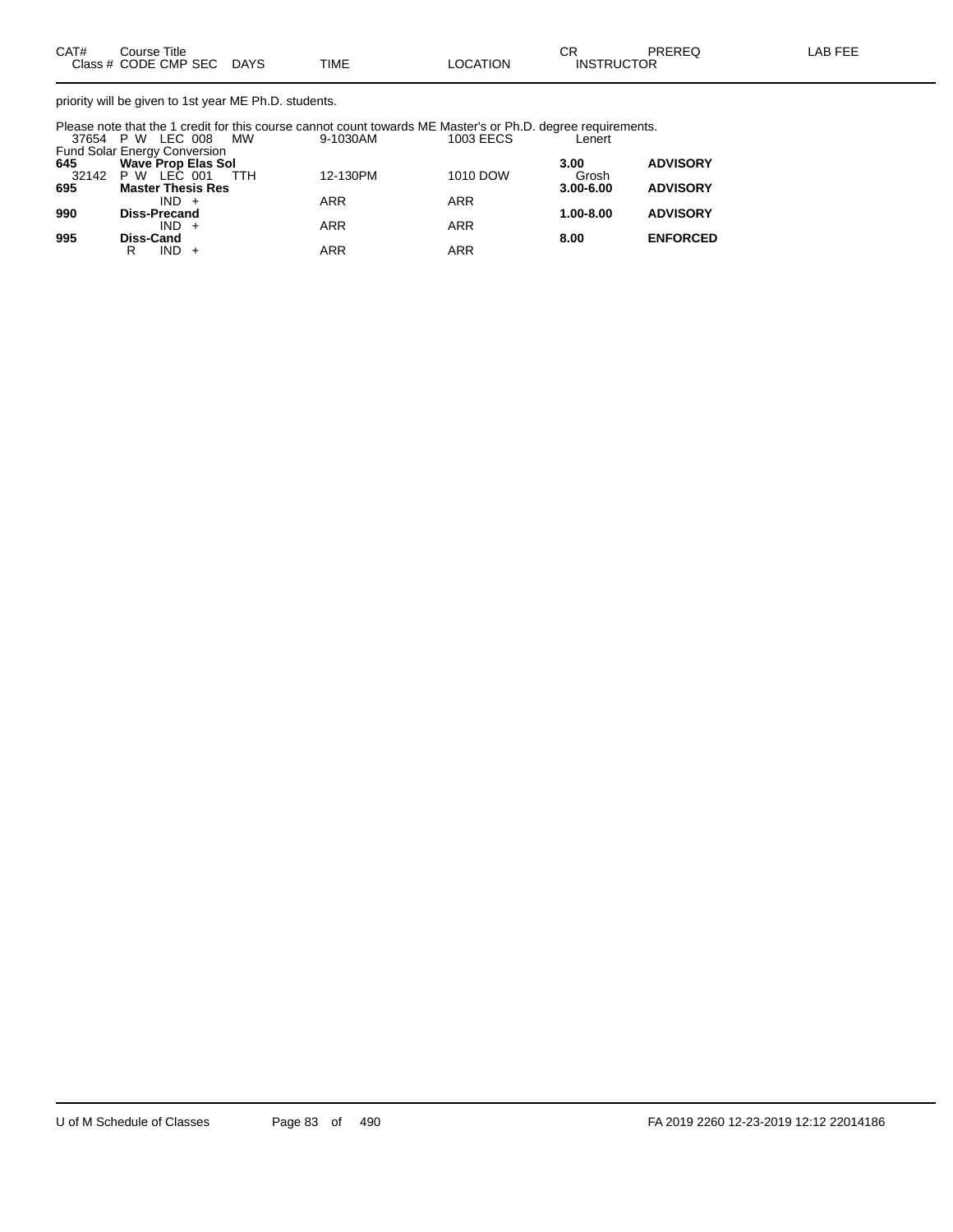### **Naval Arch & Marine Engr Dept Naval Architecture And Marine Engineering (NAVARCH)**

--MANY COLLEGE OF ENGINEERING COURSES REQUIRE STUDENTS NOT ENROLLED IN BUSINESS ADMINISTRATION OR ENGINEERING (INCLUDING CCS MAJORS) TO PAY A \$115-207 COMPUTER USER FEE. THIS IS A SPECIAL FEE, TO BE PAID ONLY ONCE EACH TERM, AND IS IN ADDITION TO THE INFORMATION TECHNOLOGY ACCESS FEE PAID BY FULL TIME STUDENTS AS PART OF THEIR REGULAR FEE ASSESSMENT. YOU WILL BE INFORMED ON THE FIRST DAY OF CLASS WHETHER OR NOT YOUR CLASS IS SUBJECT TO THIS FEE.

| 102          | Int Ship Sys                       |                |     |                                                           |                                                                                                        |               | 3.00             |                             |
|--------------|------------------------------------|----------------|-----|-----------------------------------------------------------|--------------------------------------------------------------------------------------------------------|---------------|------------------|-----------------------------|
| 17904        | P                                  | LEC 001        |     | <b>MW</b>                                                 | 10-1130AM                                                                                              | 2011 MLB      | Arsenault        |                             |
| 17905        | S                                  | LAB 003        |     | W                                                         | 530-730AM                                                                                              | 1400 CHEM     | Arsenault        |                             |
| 235          | <b>Marine Thermo Dyn</b>           |                |     |                                                           |                                                                                                        |               | 3.00             | <b>ADVISORY</b>             |
| 29317        | P                                  | LEC 001        |     | TTH                                                       | 130-3PM                                                                                                | 138 NAME      | Cook             |                             |
|              |                                    |                |     |                                                           | Contact the department at nooner@umich.edu if you encounter any issues when registering for the class. |               |                  |                             |
| 270          | <b>Vessel/Platfrm Desig</b><br>P   |                |     |                                                           |                                                                                                        |               | 4.00             | <b>ADVISORY</b>             |
| 10593<br>270 | <b>Vessel/Platfrm Desig</b>        | LEC 001        |     | <b>MW</b>                                                 | 130-3PM                                                                                                | 138 NAME      | Collette<br>4.00 | <b>ADVISORY</b>             |
|              | P                                  | LEC 001        |     | F                                                         | 2-3PM                                                                                                  | 138 NAME      |                  |                             |
| 320          | <b>Marine Hydro I</b>              |                |     |                                                           |                                                                                                        |               | 4.00             | <b>ADVISORY</b>             |
| 10594        | P                                  | LEC 001        |     | <b>MW</b>                                                 | 930-11AM                                                                                               | 107 GFL       | <b>Bernitsas</b> |                             |
| 320          | Marine Hydro I                     |                |     |                                                           |                                                                                                        |               | 4.00             | <b>ADVISORY</b>             |
|              | P                                  | LEC 001        |     | F                                                         | 930-1030AM                                                                                             | 107 GFL       |                  |                             |
| 331          | <b>Mar Power Energy I</b>          |                |     |                                                           |                                                                                                        |               | 3.00             | <b>ADVISORY</b>             |
| 16898        | P                                  | LEC 001        |     | TTH                                                       | 1030-12PM                                                                                              | 138 NAME      | McCoy            |                             |
| 340          | <b>Marine Dynamics I</b>           |                |     |                                                           |                                                                                                        |               | 4.00             | <b>ADVISORY</b>             |
| 28375        | P                                  | LEC 001        |     | <b>MTWTH</b>                                              | 830-930AM                                                                                              | 107 GFL       | Troesch          |                             |
| 410          | <b>Marine Str II</b>               |                |     |                                                           |                                                                                                        |               | 4.00             | <b>ADVISORY</b>             |
| 17895        | P                                  | LEC 001        |     | <b>MW</b>                                                 | 1-3PM                                                                                                  | 107 GFL       | Karr             |                             |
| 423          | Intro Num Hydro                    |                |     |                                                           |                                                                                                        |               | 4.00             | <b>ADVISORY</b>             |
| 29204        | P                                  | LEC 001        |     | <b>MW</b>                                                 | 3-430PM                                                                                                | 138 NAME      | Maki             |                             |
| 423          | <b>Intro Num Hydro</b>             |                |     |                                                           |                                                                                                        |               | 4.00             | <b>ADVISORY</b>             |
|              | P                                  | LEC 001        |     | F                                                         | 330-430PM                                                                                              | 138 NAME      |                  |                             |
| 470          | <b>Fnd Ship Design</b>             |                |     |                                                           |                                                                                                        |               | 4.00             | <b>ADVISORY</b>             |
| 10595        | Α                                  | LEC 001        |     | MTW                                                       | 930-1030AM                                                                                             | 138 NAME      |                  | Vlahopoulos, Khan, Kumpf    |
| 17938        | P                                  | LAB 002        |     | TН                                                        | 930-1030AM                                                                                             | 138 NAME      | Vlahopoulos      |                             |
| 490          | Dir Std, Res&Sp Prob               |                |     |                                                           |                                                                                                        |               | 1.00-16.00       | <b>ADVISORY</b>             |
| 492          | T                                  | $IND +$        |     |                                                           | ARR                                                                                                    | ARR           | 3.00             | <b>ADVISORY</b>             |
| 26413        | <b>Marine Engin Lab</b><br>S       | LEC 001        |     | TН                                                        | 3-5PM                                                                                                  | 138 NAME      |                  | Young, Khan, Montgomery     |
| 26414        | P                                  | LAB 002        |     | F                                                         | 830-1030AM                                                                                             | ARR           | Young            |                             |
| 30603        | P                                  | LAB 003        |     | F                                                         | 1030-1230PM                                                                                            | ARR           | Young            |                             |
| 26415        | P                                  | LAB 004        |     | E                                                         | 1-3PM                                                                                                  | ARR           | Young            |                             |
| 499          | <b>Special Topics NAME</b>         |                |     |                                                           |                                                                                                        |               | 1.00-6.00        |                             |
| 34008        | PD                                 | LEC 055        |     | F                                                         | 1230-2PM                                                                                               | ARR           | Singer           |                             |
| 500          | <b>Math for Naval Arch</b>         |                |     |                                                           |                                                                                                        |               | 3.00             | <b>ADVISORY</b>             |
| 30597        | P                                  | LEC 001        |     | <b>MWF</b>                                                | 830-930AM                                                                                              | 138 NAME      | Karr             |                             |
| 512          | Fem Sol&Str                        |                |     |                                                           |                                                                                                        |               | 3.00             | <b>ADVISORY</b>             |
| 21558        | P W LEC 001                        |                |     | TTH                                                       | 1-230PM                                                                                                | 2153 GGBL     | Jeffers          |                             |
| 514          | <b>Fatique of Structure</b>        |                |     |                                                           |                                                                                                        |               | 3.00             |                             |
| 30596        | P                                  | LEC 001        |     | MW                                                        | 5-630PM                                                                                                | 151 CHRYS     | Dong             |                             |
| 540          | <b>Marine Dyn III</b>              |                |     |                                                           |                                                                                                        |               | 4.00             | <b>ADVISORY</b>             |
| 10597        | P                                  | LEC 001        |     | <b>MW</b>                                                 | 12-130PM                                                                                               | 138 NAME      | Troesch          |                             |
| 540          | <b>Marine Dyn III</b>              |                |     |                                                           |                                                                                                        |               | 4.00             | <b>ADVISORY</b>             |
|              | P                                  | <b>LEC 001</b> |     | F                                                         | 1130-1230PM                                                                                            | 138 NAME      |                  |                             |
| 551<br>24495 | Offshore Engin I<br>P <sub>R</sub> |                |     |                                                           | 8-930AM                                                                                                |               | 3.00             | <b>ENFORCED</b>             |
|              |                                    | LEC 001        |     | TTH<br>Class will meet in Room 236 NAME (Rosenblatt Room) |                                                                                                        | 138 NAME      | <b>Bernitsas</b> |                             |
| 562          | <b>Marine Sys Productn</b>         |                |     |                                                           |                                                                                                        |               | 3.00             | <b>ADVISORY</b>             |
| 26423        | P                                  | LEC 001        |     | МW                                                        | 1030-12PM                                                                                              | 138 NAME      | Singer           |                             |
| 565          | <b>Self Driving Cars</b>           |                |     |                                                           |                                                                                                        |               | 3.00             | <b>ADVISORY</b>             |
| 29158        | P                                  | LEC 001        |     | TH                                                        | 230-530PM                                                                                              | <b>STAMPS</b> |                  | Johnson-Roberson, Vasudevan |
| 583          | <b>Adaptive Control</b>            |                |     |                                                           |                                                                                                        |               | 3.00             | <b>ADVISORY</b>             |
| 30656        | P                                  | LEC 001        |     | <b>MW</b>                                                 | 530-7PM                                                                                                | 138 NAME      | Sun              |                             |
| 590          | Directed Study&Res                 |                |     |                                                           |                                                                                                        |               | 1.00-6.00        | <b>ADVISORY</b>             |
|              | D                                  | $IND +$        |     |                                                           | ARR                                                                                                    | ARR           |                  |                             |
| 592          | <b>Masters Thesis</b>              |                |     |                                                           |                                                                                                        |               | 1.00-6.00        | <b>ADVISORY</b>             |
|              |                                    | $IND +$        |     |                                                           | ARR                                                                                                    | ARR           |                  |                             |
| 792          | <b>Prof Degree Thesis</b>          |                |     |                                                           |                                                                                                        |               | 1.00-8.00        |                             |
|              | ı                                  | <b>IND</b>     | $+$ |                                                           | ARR                                                                                                    | ARR           |                  |                             |
| 990          | <b>Diss-Precand</b>                |                |     |                                                           |                                                                                                        |               | 1.00-8.00        | <b>ADVISORY</b>             |
|              |                                    | <b>IND</b>     | $+$ |                                                           | ARR                                                                                                    | ARR           |                  |                             |
| 995          | <b>Diss-Cand</b>                   |                |     |                                                           |                                                                                                        |               | 8.00             | <b>ENFORCED</b>             |
|              | IR                                 | $IND +$        |     |                                                           | ARR                                                                                                    | ARR           |                  |                             |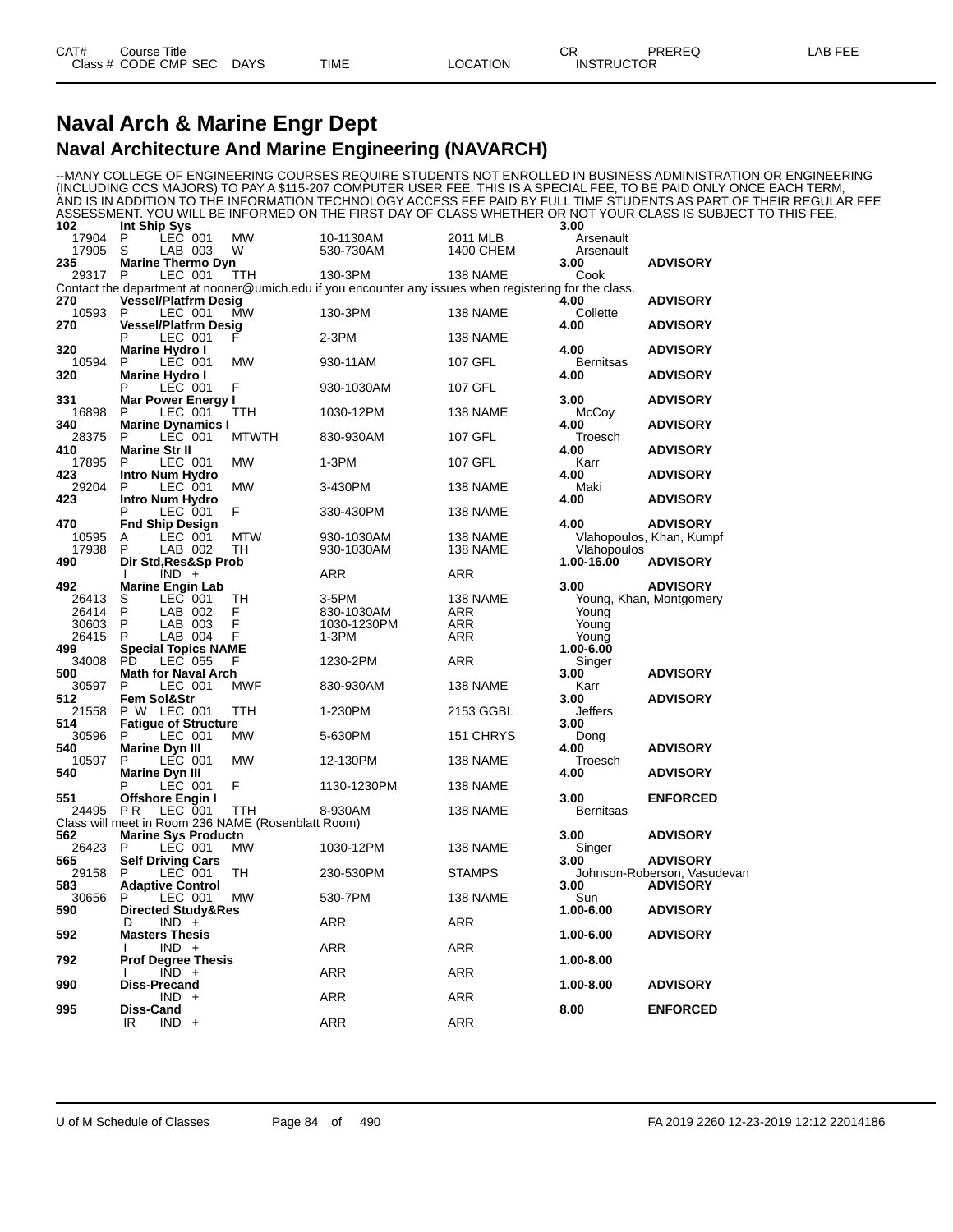| CAT# | ourse Titleٽ              |      |                 | ⌒冖<br>◡⊓          | PREREQ | ∟AB FEE |
|------|---------------------------|------|-----------------|-------------------|--------|---------|
|      | Class # CODE CMP SEC DAYS | TIME | <b>LOCATION</b> | <b>INSTRUCTOR</b> |        |         |

# **Nuclear Engr & Radiological Sci Nuclear Engineering And Radiological Sciences (NERS) 211 Intro to Nucl Eng 4.00**

| 14567                | <b>Intro to Nucl Eng</b><br>S W LEC 001                                   | МW            | 1030-12PM                                                                                                                    | 1005 DOW                      | 4.00<br>Allen, Pinsky, Bansal   |                                            |
|----------------------|---------------------------------------------------------------------------|---------------|------------------------------------------------------------------------------------------------------------------------------|-------------------------------|---------------------------------|--------------------------------------------|
| 14568<br>21528       | P<br>DIS 201<br>P<br>DIS 202                                              | F<br>F        | 9-10AM<br>130-230PM                                                                                                          | 1303 EECS<br><b>1311 EECS</b> | Allen<br>Allen                  |                                            |
| 299                  | <b>Directed Study NERS</b><br>$IND +$                                     |               | ARR                                                                                                                          | ARR                           | 1.00-3.00                       |                                            |
| 311<br>10603         | N E & Rad Scil<br>P<br>LEC 001                                            | <b>MWF</b>    | 12-130PM                                                                                                                     | 1121 LBME                     | 3.00<br><b>Bielajew</b>         | <b>ADVISORY</b>                            |
| 320<br>22486         | <b>Problems in NERS</b><br><b>P W LEC 001</b>                             | ттн           | 1130-1PM                                                                                                                     | <b>1005 EECS</b>              | 4.00<br>Kiedrowski, Lorenzetti  | <b>ADVISORY</b>                            |
| 320                  | <b>Problems in NERS</b>                                                   |               |                                                                                                                              |                               | 4.00                            | <b>ADVISORY</b>                            |
| 421                  | P W LEC 001<br><b>Nucl Engr Materials</b>                                 | F             | 1030-1130AM                                                                                                                  | <b>1311 EECS</b>              | 3.00                            | <b>ADVISORY</b>                            |
| 17046<br>441         | LEC 001<br>P<br><b>Nucl React Theo I</b>                                  | МW            | 2-330PM                                                                                                                      | 1940 COOL                     | Gao<br>4.00                     | <b>ADVISORY</b>                            |
| 10604<br>444         | P<br>LEC 001<br><b>Fund Heat/Mass Trans</b>                               | <b>MWF</b>    | 1030-12PM                                                                                                                    | 3427 EECS                     | Martin, Variansyah<br>3.00      | <b>ENFORCED</b>                            |
| 23170<br>462         | PRW LEC 001<br><b>React Safety Analys</b>                                 | ттн           | 12-130PM                                                                                                                     | 1940 COOL                     | Manera, Diaz<br>3.00            | <b>ADVISORY</b>                            |
| 10605<br>471         | P<br>LEC 001<br>Intr Plasmas-Fusion                                       | TTH           | 1030-12PM                                                                                                                    | 1940 COOL                     | Yang, Huang<br>3.00             | <b>ADVISORY</b>                            |
| 10606<br>484         | P<br>LEC 001<br><b>RHE Fundamentals</b>                                   | ттн           | 130-3PM                                                                                                                      | 1940 COOL                     | McBride<br>4.00                 |                                            |
| 10607                | LEC 001<br>P                                                              | МF            | 9-1030AM                                                                                                                     | 1940 COOL                     | Kearfott, Noey                  |                                            |
| 484                  | <b>RHE Fundamentals</b><br>LEC 001<br>Р                                   | TН            | 9-1030AM                                                                                                                     | 2918 COOL                     | 4.00                            |                                            |
| 490<br>20995         | <b>Special Topics</b><br>P R<br>LEC 001                                   | Τ             | 4-5PM                                                                                                                        | G906 COOL                     | 1.00<br>Yang, Lancaster, Welker |                                            |
| Senior Design<br>499 | Res Nur Eng/Rad Sci                                                       |               |                                                                                                                              |                               | 1.00-3.00                       | <b>ADVISORY, ENFORCED</b>                  |
| 515                  | IR<br>$IND +$<br>Nuclear Measure Lab                                      |               | ARR                                                                                                                          | ARR                           | 4.00                            | <b>ADVISORY</b>                            |
| 10609                | S W LEC 001                                                               | TTH           | 1230-230PM<br>There there will be additional lectures for the first 3 weeks of classes. These lectures will be scheduled for | 2918 COOL                     | Jovanovic, Shi                  |                                            |
|                      | 10610 P W LAB 002                                                         |               | Thursdays from 12:30-2:30 pm. Location will be announced in 1st regular class.<br>ARR                                        | ARR                           | Jovanovic                       |                                            |
|                      | STUDENTS MUST ELECT LAB AND LECTURE SECTIONS.                             |               |                                                                                                                              |                               |                                 |                                            |
| 518<br>23168         | Adv Rad Meas&Imag<br>LEC 001<br>P                                         | Τ             | 3-5PM                                                                                                                        | 2918 COOL                     | 2.00<br>Wehe                    | <b>ADVISORY</b>                            |
| 521                  | Rad Mat Sci I                                                             |               |                                                                                                                              |                               | 3.00                            | <b>ADVISORY</b>                            |
| 17540                | LEC 001<br>P                                                              | ттн           | 10-1130AM                                                                                                                    | 1025 GGBL                     | Atzmon, Field                   |                                            |
| 531<br>31835         | <b>Nucl Waste Mgmt</b><br>LEC 001<br>P                                    | MW            | 1030-12PM                                                                                                                    | 1940 COOL                     | 3.00<br>Wang                    | <b>ADVISORY</b>                            |
| 532<br>31837         | <b>Nuclear Safeguards</b><br>PRW LEC 001                                  | ТH            | 330-430PM                                                                                                                    | 2918 COOL                     | 3.00                            | <b>ENFORCED</b>                            |
| 535                  | Det Nucl Non-prolif                                                       |               |                                                                                                                              |                               | Pozzi<br>4.00                   | <b>ADVISORY</b>                            |
| 21897<br>535         | S<br>LEC 001<br>Det Nucl Non-prolif                                       | MW.           | 1230-2PM                                                                                                                     | 1940 COOL                     | Clarke, Jinia<br>4.00           | <b>ADVISORY</b>                            |
| 535                  | LEC 001<br>S<br>Det Nucl Non-prolif                                       | F             | 1230-130PM                                                                                                                   | 1940 COOL                     | 4.00                            | <b>ADVISORY</b>                            |
| 21898<br>543         | P<br>LAB 002<br><b>Nucl React Theo II</b>                                 |               | ARR                                                                                                                          | ARR                           | Clarke<br>3.00                  | <b>ADVISORY</b>                            |
| 17539<br>546         | P<br>LEC 001<br><b>Ther Flu Nuc Reactor</b>                               | ттн           | 4-530PM                                                                                                                      | <b>1012 EECS</b>              | Kiedrowski<br>3.00              | <b>ADVISORY</b>                            |
| 26964<br>571         | P W LEC 001<br><b>Inter Plas-Phys I</b>                                   | МW            | 4-530PM                                                                                                                      | 1940 COOL                     | Sun<br>3.00                     | <b>ADVISORY</b>                            |
| 10611<br>573         | LEC 001<br>P.                                                             | <b>TTH</b>    | 330-5PM                                                                                                                      | 1940 COOL                     | Lau, Langellotti<br>3.00        |                                            |
| 31839                | <b>Plasma Engr</b><br>P<br>LEC 001                                        | MW            | 1030-12PM                                                                                                                    | 2918 COOL                     | Foster                          | <b>ADVISORY</b>                            |
| 576<br>31842         | <b>Chrg Par Accel-Beams</b><br>P<br>LEC 001                               | TTH           | 1030-12PM                                                                                                                    | 2918 COOL                     | 3.00<br>Gilgenbach, Packard     | <b>ADVISORY</b>                            |
| 577<br>31843         | <b>Plasma Spectroscopy</b><br>P<br>LEC 001                                | MW            | 12-130PM                                                                                                                     | 2918 COOL                     | 3.00<br>Krushelnick             | <b>ADVISORY</b>                            |
| 578<br>32034         | <b>Proc Plasma</b><br>P W LEC 001                                         | MW            | 9-1030AM                                                                                                                     | 1008 EECS                     | 3.00<br>Kushner                 | <b>ADVISORY</b>                            |
| 579.<br>31845        | <b>Phys Diagnos Radiol</b><br>PI.<br>LEC 001                              | <b>MTWTHF</b> | 12-130PM                                                                                                                     | ARR                           | 3.00<br>Goodsitt                | <b>ADVISORY</b>                            |
| 582<br>31846         | <b>Med Rad Hith Eng</b><br>P R<br>LEC 001                                 | ттн           | 5-630PM                                                                                                                      | 2918 COOL                     | 3.00<br>Kearfott                | <b>ENFORCED</b>                            |
| 588                  | Rad Safe&Md Phy Prac<br>$IND +$                                           |               | ARR                                                                                                                          |                               | 1.00-12.00                      | <b>ADVISORY</b>                            |
| 590<br>22321         | <b>Special Topics II</b><br>P<br>LAB 001<br>Adv Therm-Hydraul Measure Lab | MW            | 230-4PM                                                                                                                      | ARR<br>2918 COOL              | $3.00 - 4.00$                   | <b>ADVISORY</b><br>Petrov, Manera, Downing |

U of M Schedule of Classes Page 85 of 490 FA 2019 2260 12-23-2019 12:12 22014186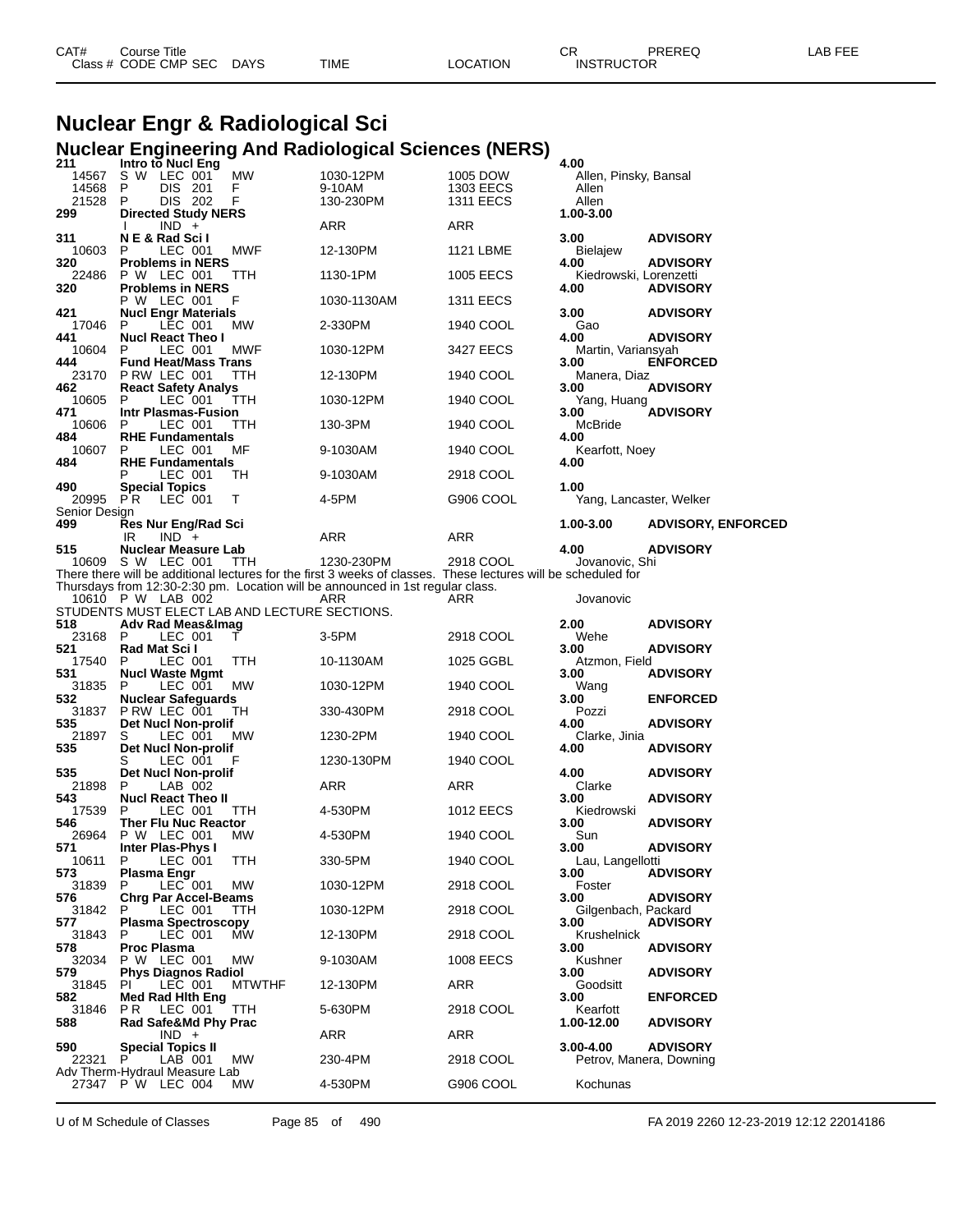| CAT# | Course Title<br>Class # CODE CMP SEC<br><b>DAYS</b>                                                     | <b>TIME</b> | <b>LOCATION</b> | CR.<br><b>INSTRUCTOR</b> | PREREQ          | LAB FEE |
|------|---------------------------------------------------------------------------------------------------------|-------------|-----------------|--------------------------|-----------------|---------|
|      | LEC 004<br>P W<br>- F<br>Methods&Pract in Sci Computing<br>Methods and Practice in Scientific Computing | 9-11AM      | 2517 GGBL       |                          |                 |         |
| 599  | <b>Masters Project</b>                                                                                  |             |                 | 1.00-3.00                | <b>ADVISORY</b> |         |
| 799  | $IND +$<br><b>Special Project</b>                                                                       | ARR         | <b>ARR</b>      | 1.00-6.00                |                 |         |
| 990  | $IND +$<br><b>Diss-Precand</b>                                                                          | <b>ARR</b>  | <b>ARR</b>      | $1.00 - 8.00$            | <b>ADVISORY</b> |         |
|      | $IND +$                                                                                                 | <b>ARR</b>  | <b>ARR</b>      |                          |                 |         |
| 995  | Diss-Cand<br><b>IND</b><br>IR<br>$+$                                                                    | ARR         | <b>ARR</b>      | 8.00                     | <b>ENFORCED</b> |         |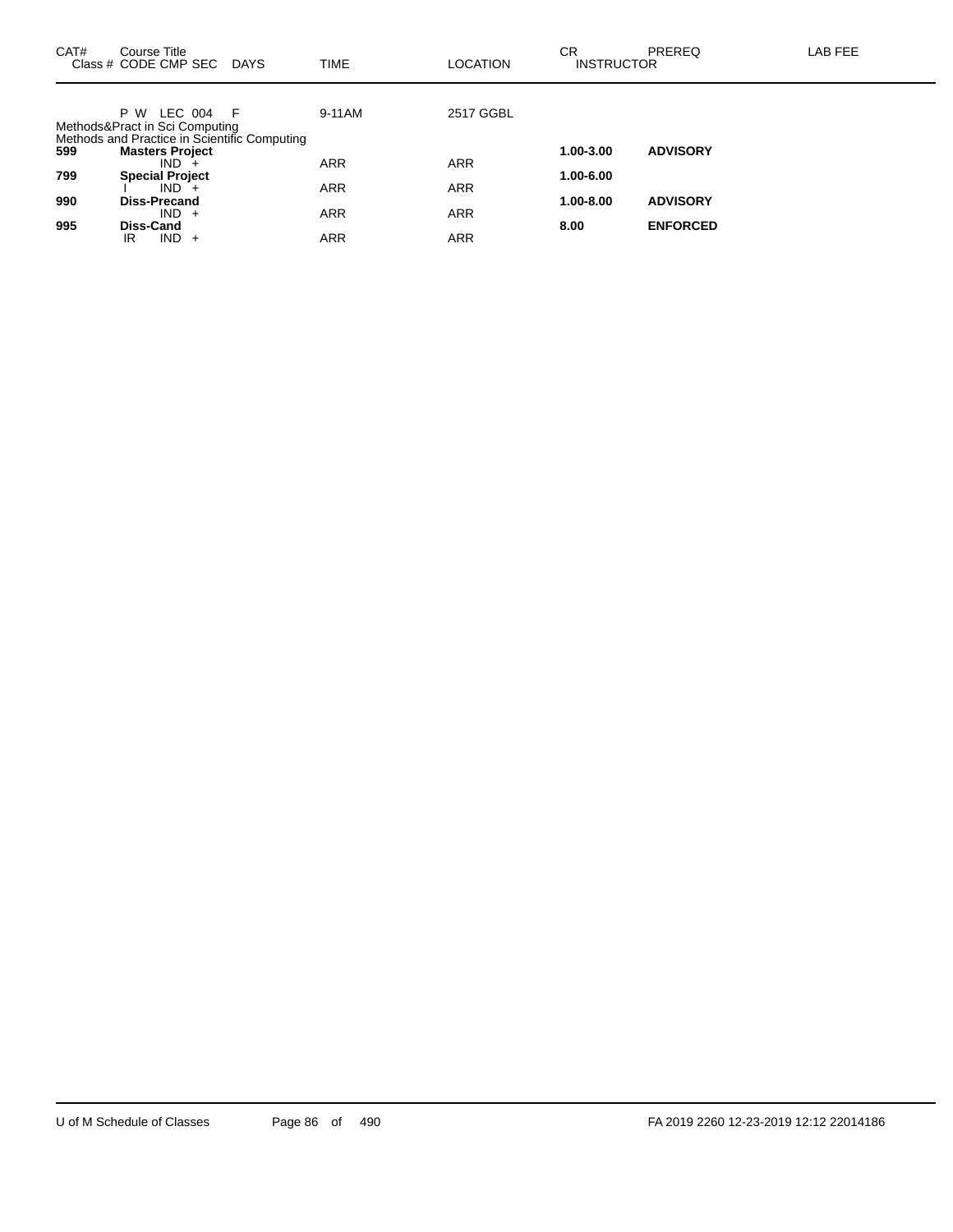### **Technical Communication Technical Communication (TCHNCLCM)**

IN ORDER FOR STUDENTS TO MAINTAIN THEIR PLACE IN CLASS, THEY MUST EITHER ATTEND ONE OF THE FIRST TWO CLASS MEETINGS OR NOTIFY THE DEPARTMENT OF THEIR INTENDED ABSENCE PRIOR TO THE FIRST DAY OF CLASS.

| 300          |                | Tech Comm for EE&CE                          |                                      |                                                                                                                     |                  | 1.00               |                 |
|--------------|----------------|----------------------------------------------|--------------------------------------|---------------------------------------------------------------------------------------------------------------------|------------------|--------------------|-----------------|
| 19149        | P              | LEC 008                                      | W                                    | 1030-1130AM                                                                                                         | <b>185 EWRE</b>  | Vigiletti          |                 |
| 19150        | P              | LEC 009                                      | W                                    | 130-230PM                                                                                                           | 1018 DOW         | Snyder             |                 |
| 19151        | P              | LEC 010                                      | F                                    | 1030-1130AM                                                                                                         | 1005 EECS        | Lewis              |                 |
| 19152        | P              | LEC 011                                      | т                                    | 330-430PM                                                                                                           | 107 GFL          | Fishstrom          |                 |
| 19153        | P              | LEC 012                                      | TН                                   | 330-430PM                                                                                                           | 107 GFL          | Fishstrom          |                 |
| 19154        | P              | LEC 013                                      | м                                    | 1030-1130AM                                                                                                         | 1024 FXB         | Bowden, Montgomery |                 |
| 23201        | P              | LEC 015                                      | м                                    | 1030-1130AM                                                                                                         | <b>185 EWRE</b>  | Pavlov             |                 |
| 22491        | P              | LEC 017                                      | М                                    | 930-1030AM                                                                                                          | 1018 DOW         | Grimble            |                 |
| 22492        | P              | LEC 018                                      | м                                    | 130-230PM                                                                                                           | <b>104 EWRE</b>  | Pavlov             |                 |
| 29677        | P              | LEC 019                                      | F                                    | 1030-1130AM                                                                                                         | 1032 FXB         | Springsteen        |                 |
| 23200        | P              | LEC 020                                      | т                                    | 130-230PM                                                                                                           | <b>104 EWRE</b>  | Vigiletti          |                 |
| 24379        | P              | LEC 021                                      | М                                    | 1030-1130AM                                                                                                         | <b>104 EWRE</b>  | Grimble            |                 |
| 27147        | P              | LEC 022                                      | F                                    | 1030-1130AM                                                                                                         | <b>1012 EECS</b> | Zahn               |                 |
| 27148        | P              | LEC 023                                      | F                                    |                                                                                                                     | 1012 EECS        |                    |                 |
|              | P              | LEC 024                                      | F                                    | 1130-1230PM                                                                                                         |                  | Springsteen        |                 |
| 27154        | P              | LEC 026                                      |                                      | 130-230PM                                                                                                           | 1032 FXB         | Springsteen        |                 |
| 29135        |                |                                              | М                                    | 1230-130PM                                                                                                          | <b>136 EWRE</b>  | Alfano             |                 |
| 29683        | P              | LEC 029                                      | TH                                   | 230-330PM                                                                                                           | 1025 GGBL        | Lewis              |                 |
| 29729        | P              | LEC 030                                      | т                                    | 130-230PM                                                                                                           | <b>136 EWRE</b>  | Hildinger          |                 |
| 29794        | P              | LEC 031                                      | TH                                   | 1230-130PM                                                                                                          | 1012 EECS        | McCaffery          |                 |
| 380          |                | <b>Tech Comm in IOE</b>                      |                                      |                                                                                                                     |                  | 2.00               | <b>ADVISORY</b> |
| 16988        | P <sub>R</sub> | LEC 002                                      | TTH                                  | 930-1030AM                                                                                                          | 1680 IOE         | Lind               |                 |
| 17434        | P R            | LEC 003                                      | TTH                                  | 1230-130PM                                                                                                          | 138 NAME         | Lind               |                 |
| 17933        | P <sub>R</sub> | LEC 004                                      | TTH                                  | 1030-1130AM                                                                                                         | 107 GFL          | Wisniewski         |                 |
| 496          |                | <b>Adv TchCom for EE/CE</b>                  |                                      |                                                                                                                     |                  | 2.00               | <b>ENFORCED</b> |
| 15756        | PR             | LEC 001                                      | MW.                                  | 1130-1230PM                                                                                                         | 1024 FXB         | Kumpf              |                 |
|              |                |                                              |                                      | If you already have selected team members for your EECS design project, you are encouraged to register for the same |                  |                    |                 |
|              |                |                                              | section of TC496 with those members? |                                                                                                                     |                  |                    |                 |
| 23211 PR     |                | LEC 002                                      | F                                    | 1030-1230PM                                                                                                         | 2246 CSRB        | Pavlov             |                 |
|              |                |                                              |                                      | If you already have selected team members for your EECS design project, you are encouraged to register for the same |                  |                    |                 |
|              |                |                                              | section of TC496 with those members? |                                                                                                                     |                  |                    |                 |
| 16051 PR     |                | LEC 003                                      | <b>TTH</b>                           | 930-1030AM                                                                                                          | 3427 EECS        | Kumpf              |                 |
|              |                |                                              |                                      | If you already have selected team members for your EECS design project, you are encouraged to register for the same |                  |                    |                 |
|              |                |                                              | section of TC496 with those members? |                                                                                                                     |                  |                    |                 |
| 22407 PR     |                | LEC 004                                      | T                                    | 1030-1230PM                                                                                                         | 1003 EECS        | Casper             |                 |
|              |                |                                              |                                      | If you already have selected team members for your EECS design project, you are encouraged to register for the same |                  |                    |                 |
|              |                |                                              | section of TC496 with those members? |                                                                                                                     |                  |                    |                 |
| 16646 PR     |                | LEC 006                                      | W                                    | 1230-230PM                                                                                                          | 3427 EECS        | Pavlov             |                 |
|              |                |                                              |                                      | If you already have selected team members for your EECS design project, you are encouraged to register for the same |                  |                    |                 |
|              |                |                                              | section of TC496 with those members? |                                                                                                                     |                  |                    |                 |
| 23212 PR     |                | LEC 007                                      | TH                                   | 230-430PM                                                                                                           | 224 GFL          | Fowler             |                 |
|              |                |                                              |                                      | If you already have selected team members for your EECS design project, you are encouraged to register for the same |                  |                    |                 |
|              |                |                                              | section of TC496 with those members? |                                                                                                                     |                  |                    |                 |
| 23213 PR     |                | LEC 008                                      | м                                    | 1230-230PM                                                                                                          | 1032 FXB         | McCaffery          |                 |
|              |                |                                              |                                      | If you already have selected team members for your EECS design project, you are encouraged to register for the same |                  |                    |                 |
|              |                |                                              | section of TC496 with those members? |                                                                                                                     |                  |                    |                 |
| 27221 PR     |                | LEC 010                                      | м                                    | 930-1130AM                                                                                                          | 1123 LBME        | Casper             |                 |
| 497          |                | Adv Tch Com for CS                           |                                      |                                                                                                                     |                  | 2.00               | <b>ENFORCED</b> |
| 22413        | P R            | LEC 001                                      | ттн                                  | 1130-1230PM                                                                                                         | 224 GFL          | Northrop           |                 |
| 19155        | P R            | LEC 002                                      | TTH                                  | 1230-130PM                                                                                                          | 2150 DOW         | Montgomery         |                 |
| 23214        | P <sub>R</sub> | LEC 003                                      | TTH                                  | 1030-1130AM                                                                                                         | 1012 FXB         | Northrop           |                 |
| 29484        | P <sub>R</sub> | LEC 005                                      | TTH                                  | 230-330PM                                                                                                           | 1024 FXB         | Hogg Jr            |                 |
| 29485        | P R            | LEC 006                                      | TTH                                  | 330-430PM                                                                                                           | 1024 FXB         | Hogg Jr            |                 |
| 29709        | P <sub>R</sub> | <b>LEC 007</b>                               | WF                                   | 930-1030AM                                                                                                          | <b>136 EWRE</b>  | Alfano             |                 |
| 33025        | P <sub>R</sub> | <b>LEC 008</b>                               | WF                                   | 130-230PM                                                                                                           | 1045 GGBL        | Montgomery         |                 |
| 33026        | P R            | LEC 009                                      | WF                                   | 130-230PM                                                                                                           | 2246 CSRB        | Alfano             |                 |
| 33198        | P R            | LEC 010                                      | TTH                                  | 330-430PM                                                                                                           | 3433 EECS        | Vigiletti          |                 |
| 34540        | P R            | LEC 011                                      | TTH                                  | 330-430PM                                                                                                           | <b>1121 LBME</b> | Sheffield          |                 |
| 575          |                | <b>Directed Study</b>                        |                                      |                                                                                                                     |                  | 1.00-4.00          | <b>ADVISORY</b> |
|              |                | $IND +$                                      |                                      | ARR                                                                                                                 | <b>ARR</b>       |                    |                 |
| 590          |                | Intern in Tech Comm                          |                                      |                                                                                                                     |                  | 1.00-4.00          | <b>ADVISORY</b> |
|              |                | $IND +$                                      |                                      | ARR                                                                                                                 | ARR              |                    |                 |
| 610          |                | <b>Dissertatn Writing</b>                    |                                      |                                                                                                                     |                  | 3.00               | <b>ADVISORY</b> |
| 10617<br>675 |                | <b>P RW SEM 001</b><br><b>Directed Study</b> | F                                    | 1130-130PM                                                                                                          | 1025 GGBL        | 1.00-4.00          | <b>ADVISORY</b> |
|              | IR             | $IND +$                                      |                                      | ARR                                                                                                                 | ARR              |                    |                 |
|              |                |                                              |                                      |                                                                                                                     |                  |                    |                 |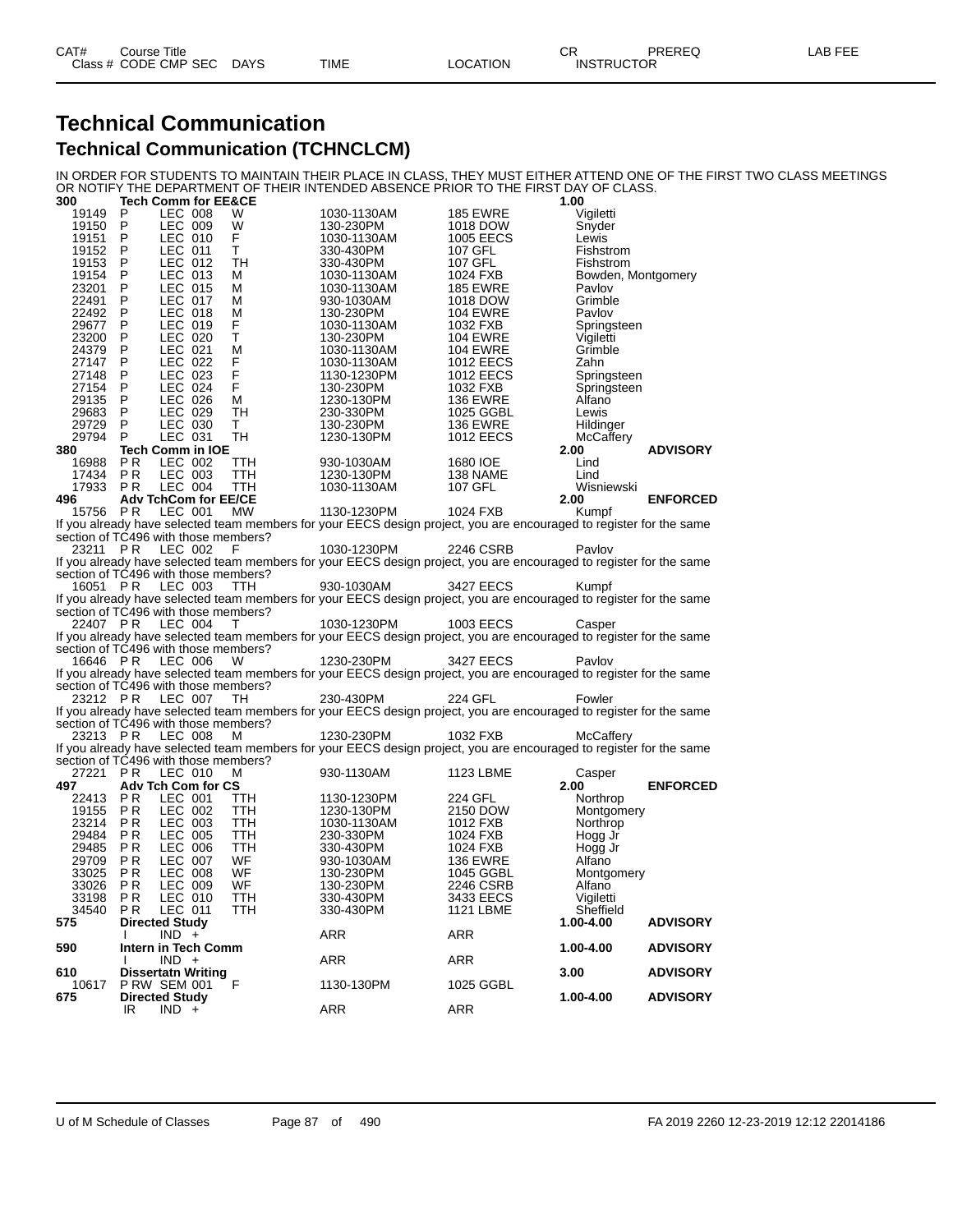## **Environment and Sustainability Biology Department**

|       | <b>Biology (BIOLOGY)</b> |                            |     |         |           |                           |  |  |  |  |  |  |  |
|-------|--------------------------|----------------------------|-----|---------|-----------|---------------------------|--|--|--|--|--|--|--|
| 110   |                          | <b>GC: Sustain Science</b> |     |         | 4.00      |                           |  |  |  |  |  |  |  |
| 32039 |                          | LEC 001                    | MWF | 12-1PM  | AUD C AH  | Kling, Badgley            |  |  |  |  |  |  |  |
| 32043 | P                        | LAB 002                    | м   | 3-5PM   | 2024 DANA | Kling, Romanowicz         |  |  |  |  |  |  |  |
| 32047 | P                        | LAB 003                    | м   | $1-3PM$ | 3556 DANA | Kling, Romanowicz, Kucera |  |  |  |  |  |  |  |
| 32051 | P                        | LAB 004                    | TН  | 9-11AM  | 1046 DANA | Kling, Romanowicz, Milton |  |  |  |  |  |  |  |
| 32055 | P                        | LAB 005                    | TН  | 11-1PM  | 2225 SEB  | Kling, Romanowicz, Milton |  |  |  |  |  |  |  |
| 32059 |                          | LAB 006                    | W   | $1-3PM$ | 1046 DANA | Kling, Romanowicz, Kucera |  |  |  |  |  |  |  |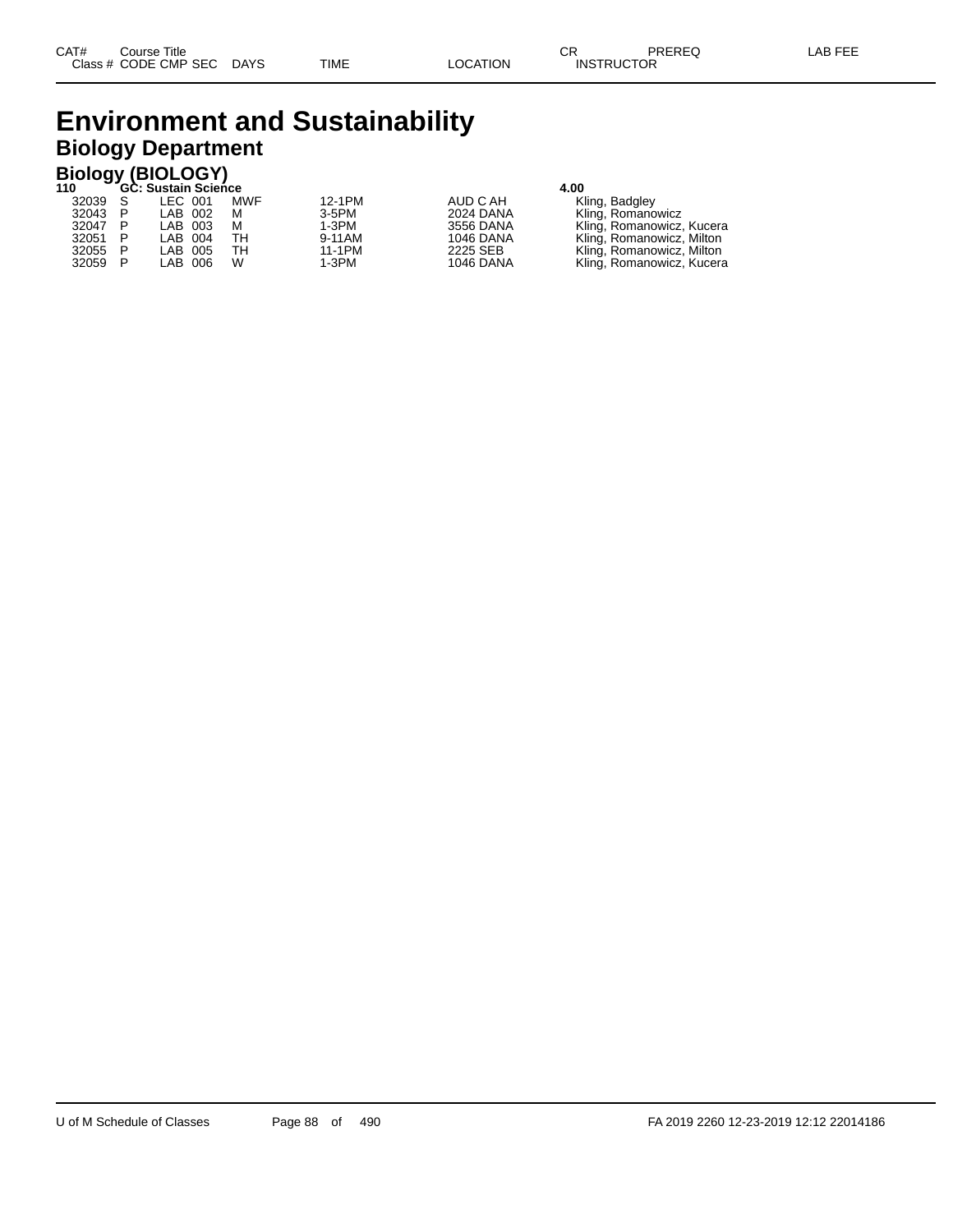# **Climate and Space Sciences Engineering Climate and Meteorology (CLIMATE) 171 GC: Sustain Science 4.00**

|         | OU. JUJIAIII JUITIIUT |     |          | 7.VV             |                           |  |  |
|---------|-----------------------|-----|----------|------------------|---------------------------|--|--|
| 32038 S | LEC 001               | MWF | 12-1PM   | AUD C AH         | Kling, Badgley            |  |  |
| 32042 P | LAB 002               | м   | $3-5$ PM | 2024 DANA        | Kling, Romanowicz         |  |  |
| 32046 P | LAB 003               | м   | 1-3PM    | 3556 DANA        | Kling, Romanowicz, Kucera |  |  |
| 32050 P | LAB 004               | TН  | 9-11AM   | 1046 DANA        | Kling, Romanowicz, Milton |  |  |
| 32054 P | LAB 005               | тн  | 11-1PM   | 2225 SEB         | Kling, Romanowicz, Milton |  |  |
| 32058 P | LAB 006               | W   | 1-3PM    | <b>1046 DANA</b> | Kling, Romanowicz, Kucera |  |  |
|         |                       |     |          |                  |                           |  |  |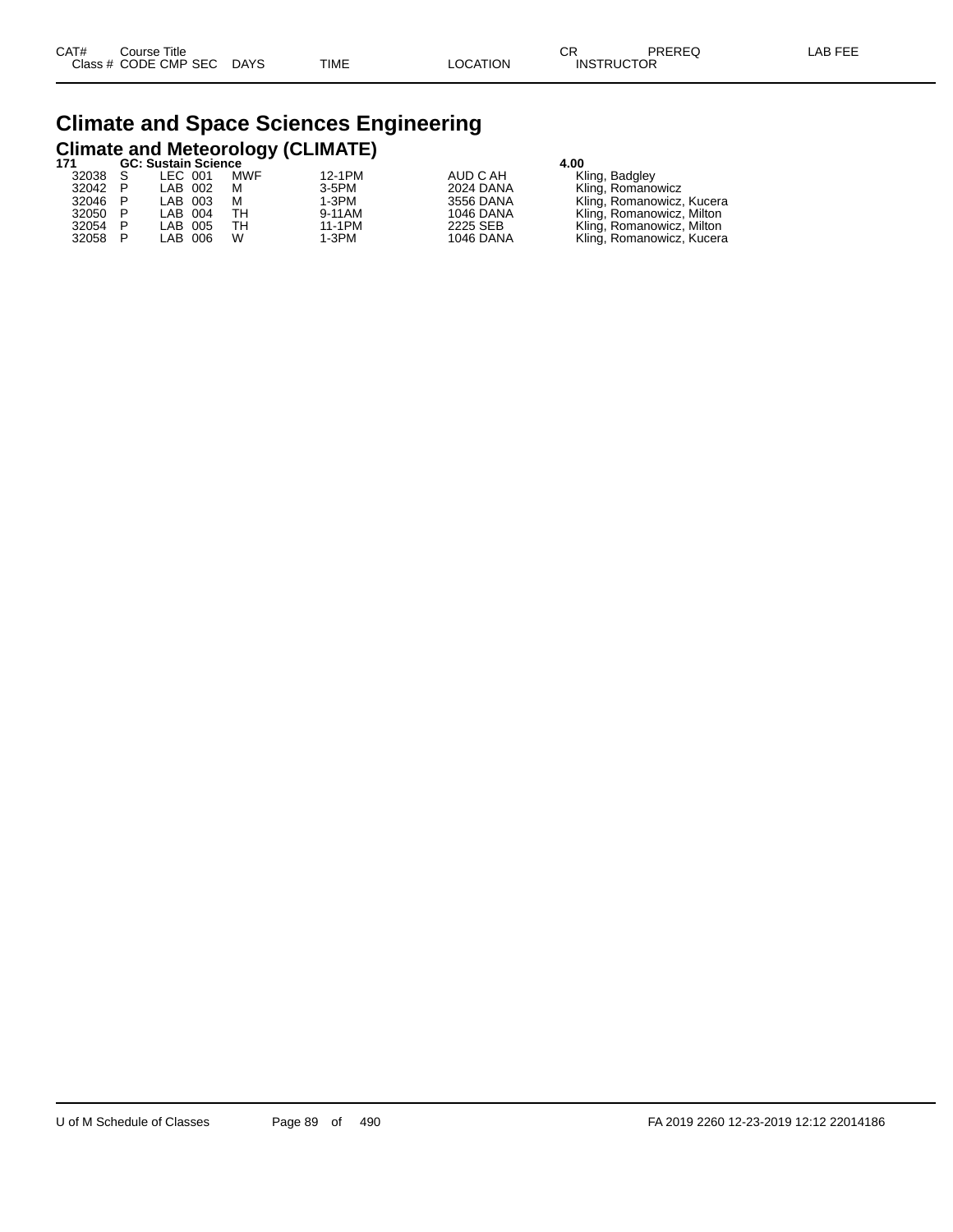# **Earth and Environmental Sciences Earth and Environmental Sciences (EARTH) 171 GC: Sustain Science 4.00**

|         |  |  |                                                                |                     | 4.UU      |                           |  |  |  |
|---------|--|--|----------------------------------------------------------------|---------------------|-----------|---------------------------|--|--|--|
| 32040 S |  |  | MWF                                                            | 12-1PM              | AUD C AH  | Kling, Badgley            |  |  |  |
| 32044 P |  |  | м                                                              | $3-5PM$             | 2024 DANA | Kling, Romanowicz         |  |  |  |
| 32048 P |  |  | м                                                              | $1-3PM$             | 3556 DANA | Kling, Romanowicz, Kucera |  |  |  |
| 32052 P |  |  | TН                                                             | 9-11AM              | 1046 DANA | Kling, Romanowicz, Milton |  |  |  |
| 32056 P |  |  | TН                                                             | 11-1PM              | 2225 SEB  | Kling, Romanowicz, Milton |  |  |  |
| 32060 P |  |  | W                                                              | 1-3PM               | 1046 DANA | Kling, Romanowicz, Kucera |  |  |  |
|         |  |  | LEC 001<br>LAB 002<br>LAB 003<br>LAB 004<br>LAB 005<br>LAB 006 | GC: Sustain Science |           |                           |  |  |  |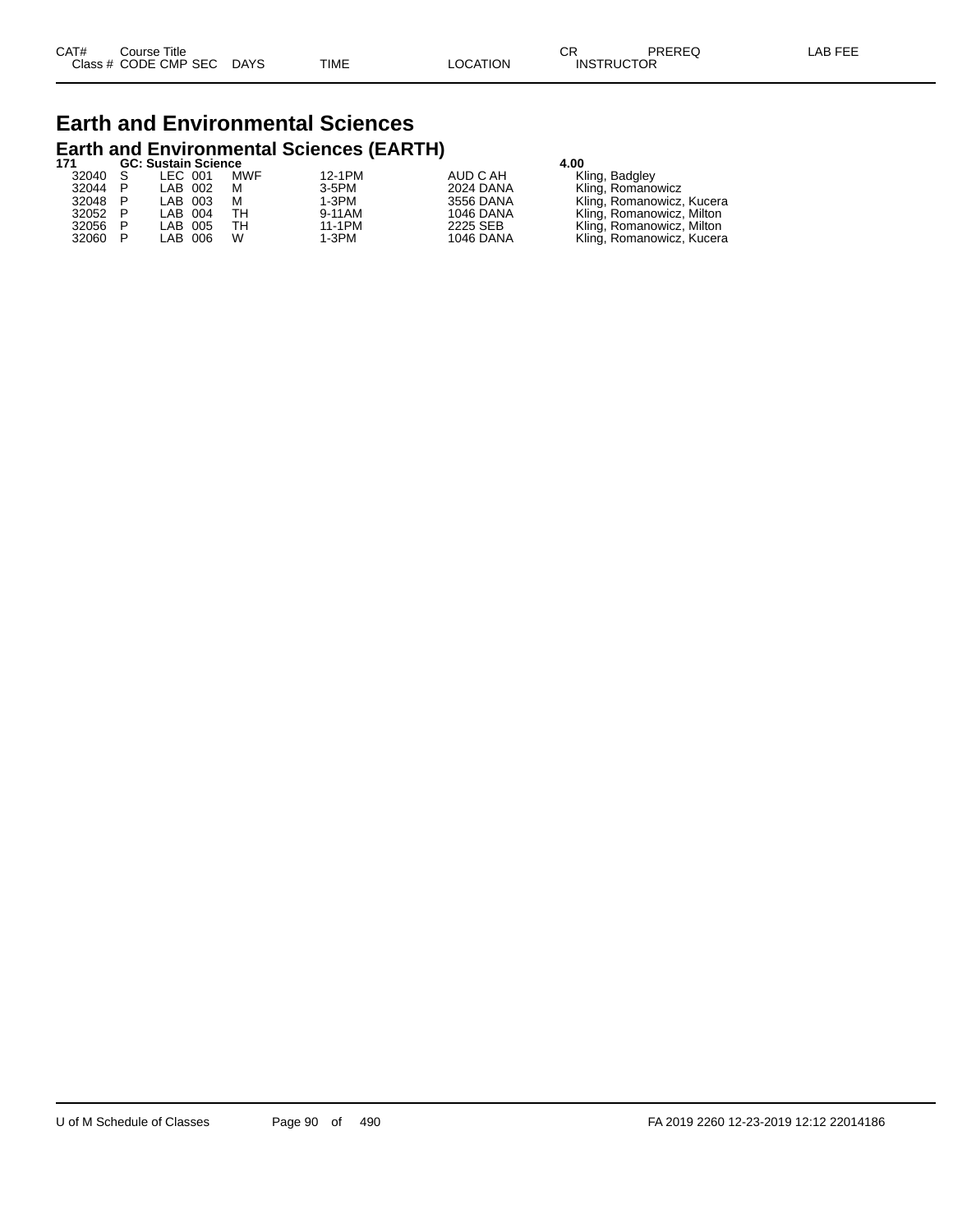## **Program in the Environment**

|                            |              |                                   |                            | <b>Environment (ENVIRON)</b>              |                                                                                                    |                       |                                                                                                                     |
|----------------------------|--------------|-----------------------------------|----------------------------|-------------------------------------------|----------------------------------------------------------------------------------------------------|-----------------------|---------------------------------------------------------------------------------------------------------------------|
| 101<br>30848               | SI           | LEC 001                           | <b>Food Energy Env Jus</b> | <b>MWF</b>                                | 3-4PM                                                                                              | AUD A AH              | 4.00<br>Vandermeer                                                                                                  |
| 33079                      | PI W         | DIS 002                           |                            | W                                         | 530-7PM                                                                                            | <b>1507 NUB</b>       | Fitch, Vandermeer                                                                                                   |
| 30850                      | PI W         | DIS 003                           |                            | W                                         | 530-7PM                                                                                            | 3265 USB              | Hajian-Forooshani, Vandermeer                                                                                       |
| 30855                      | PI W         | DIS 004                           |                            | T.                                        | 4-530PM                                                                                            | 3356 MH               | Vaidya, Vandermeer                                                                                                  |
| 30857                      | PI W<br>PI W | DIS 005                           |                            | W                                         | 4-530PM                                                                                            | 1512 NUB              | Fitch, Vandermeer                                                                                                   |
| 30849<br>30856             | PI W         | DIS.<br>DIS 007                   | 006                        | М<br>W                                    | 1-230PM<br>1130-1PM                                                                                | 1460 MH<br>3265 USB   | Sanchez, Vandermeer<br>Hajian-Forooshani, Vandermeer                                                                |
| 30858                      | PI W         | DIS.                              | 008                        | F                                         | 10-1130AM                                                                                          | 4128 LSA              | Fitch, Vandermeer                                                                                                   |
| 30851                      | PI W         | DIS.                              | 009                        | F                                         | 10-1130AM                                                                                          | 3265 USB              | Vaidya, Vandermeer                                                                                                  |
| 30859                      | PI W         | DIS 010                           |                            | F                                         | 1130-1PM                                                                                           | 1624 CHEM             | Sanchez, Vandermeer                                                                                                 |
| 30854<br>30852             | PI W<br>PI W | DIS 011<br>DIS 012                |                            | F<br>F                                    | 1-230PM<br>1-230PM                                                                                 | 3540 NUB<br>3265 USB  | Vaidya, Vandermeer<br>Sanchez, Vandermeer                                                                           |
| 102                        |              |                                   | <b>Extreme Weather</b>     |                                           |                                                                                                    |                       | 3.00                                                                                                                |
| 18292                      | P            | LEC 001                           |                            | MWF                                       | 10-11AM                                                                                            | AUD C AH              | Samson                                                                                                              |
| 19780                      | P            | LEC 002                           |                            | <b>MWF</b>                                | 10-11AM                                                                                            | ARR                   | Samson                                                                                                              |
| 105                        |              | <b>Changing Atmos</b>             |                            |                                           |                                                                                                    |                       | 3.00                                                                                                                |
| 18266<br>110               | P.           | LEC 001                           | <b>GC: Sustain Science</b> | ттн                                       | 10-1130AM                                                                                          | 1210 CHEM             | De Roo<br>4.00                                                                                                      |
| 31714                      | S            | LEC 001                           |                            | MWF                                       | 12-1PM                                                                                             | AUD C AH              | Kling, Badgley                                                                                                      |
| 31932                      | P            | LAB 002                           |                            | м                                         | $3-5$ PM                                                                                           | 2024 DANA             | Kling, Romanowicz                                                                                                   |
| 31933                      | P.           | LAB 003                           |                            | м                                         | 1-3PM                                                                                              | 3556 DANA             | Kling, Romanowicz, Kucera                                                                                           |
| 31934                      | $\mathsf{P}$ | LAB 004                           |                            | TН                                        | 9-11AM                                                                                             | 1046 DANA             | Kling, Romanowicz, Milton                                                                                           |
| 31935<br>31936             | P<br>P.      | LAB 005<br>LAB 006                |                            | TН<br>W                                   | 11-1PM<br>1-3PM                                                                                    | 2225 SEB<br>1046 DANA | Kling, Romanowicz, Milton<br>Kling, Romanowicz, Kucera                                                              |
| 118                        |              |                                   | Intro Geology Lab          |                                           |                                                                                                    |                       | 1.00<br><b>ADVISORY</b>                                                                                             |
| 17886                      | P            | LAB 001                           |                            | T                                         | 2-4PM                                                                                              | 2512 NUB              |                                                                                                                     |
|                            |              |                                   |                            |                                           | Students who register for EARTH/ENVIRON 118 must also be enrolled in EARTH/ENVIRON 119.            |                       |                                                                                                                     |
| 17887 P W LAB 002          |              |                                   |                            | $\top$                                    | 4-6PM<br>Students who register for EARTH/ENVIRON 118 must also be enrolled in EARTH/ENVIRON 119.   | 2512 NUB              |                                                                                                                     |
| 17888 P W LAB 003          |              |                                   |                            | - W                                       | 4-6PM                                                                                              | 2512 NUB              |                                                                                                                     |
|                            |              |                                   |                            |                                           | Students who register for EARTH/ENVIRON 118 must also be enrolled in EARTH/ENVIRON 119.            |                       |                                                                                                                     |
| 17889 P W LAB 004          |              |                                   |                            | TH                                        | 12-2PM                                                                                             | 2512 NUB              |                                                                                                                     |
|                            |              |                                   |                            |                                           | Students who register for EARTH/ENVIRON 118 must also be enrolled in EARTH/ENVIRON 119.            |                       |                                                                                                                     |
| 17890 P W LAB 005          |              |                                   |                            | TH.                                       | 10-12PM<br>Students who register for EARTH/ENVIRON 118 must also be enrolled in EARTH/ENVIRON 119. | 2512 NUB              |                                                                                                                     |
| 17891                      |              | P W LAB 006                       |                            | м                                         | $2-4PM$                                                                                            | <b>2512 NUB</b>       |                                                                                                                     |
|                            |              |                                   |                            |                                           | Students who register for EARTH/ENVIRON 118 must also be enrolled in EARTH/ENVIRON 119.            |                       |                                                                                                                     |
|                            |              |                                   |                            |                                           |                                                                                                    |                       |                                                                                                                     |
| 119                        |              | <b>Intro Geology</b>              |                            |                                           |                                                                                                    |                       | <b>ADVISORY</b><br>4.00                                                                                             |
|                            |              |                                   |                            |                                           |                                                                                                    |                       | To enroll in the Intro Geology Lab, enroll in any section of EARTH/ENVIRON 118. Students are strongly encouraged to |
|                            |              |                                   |                            | enroll in both EARTH/ENVIRON 119 and 118. |                                                                                                    |                       |                                                                                                                     |
| 17878<br>17879 P W DIS 010 | A            | LEC 001                           |                            | <b>MWF</b><br>W                           | 11-12PM<br>$3-4PM$                                                                                 | AUD C AH<br>2502 NUB  | Lohmann                                                                                                             |
|                            |              |                                   |                            |                                           |                                                                                                    |                       | To enroll in the Intro Geology Lab, enroll in any section of EARTH/ENVIRON 118. Students are strongly encouraged to |
|                            |              |                                   |                            | enroll in both EARTH/ENVIRON 119 and 118. |                                                                                                    |                       |                                                                                                                     |
| 17880 P W DIS 011          |              |                                   |                            | т                                         | 9-10AM                                                                                             | 2502 NUB              |                                                                                                                     |
|                            |              |                                   |                            | enroll in both EARTH/ENVIRON 119 and 118. |                                                                                                    |                       | To enroll in the Intro Geology Lab, enroll in any section of EARTH/ENVIRON 118. Students are strongly encouraged to |
| 17881 P W DIS 012          |              |                                   |                            | м                                         | 3-4PM                                                                                              | 2502 NUB              |                                                                                                                     |
|                            |              |                                   |                            |                                           |                                                                                                    |                       | To enroll in the Intro Geology Lab, enroll in any section of EARTH/ENVIRON 118. Students are strongly encouraged to |
|                            |              |                                   |                            | enroll in both EARTH/ENVIRON 119 and 118. |                                                                                                    |                       |                                                                                                                     |
| 17882 P W DIS 013          |              |                                   |                            | TH                                        | 9-10AM                                                                                             | 2502 NUB              |                                                                                                                     |
|                            |              |                                   |                            | enroll in both EARTH/ENVIRON 119 and 118. |                                                                                                    |                       | To enroll in the Intro Geology Lab, enroll in any section of EARTH/ENVIRON 118. Students are strongly encouraged to |
|                            |              |                                   | 17883 P W DIS 014          | - W                                       | 4-5PM                                                                                              | 2502 NUB              |                                                                                                                     |
|                            |              |                                   |                            |                                           |                                                                                                    |                       | To enroll in the Intro Geology Lab, enroll in any section of EARTH/ENVIRON 118. Students are strongly encouraged to |
|                            |              |                                   |                            | enroll in both EARTH/ENVIRON 119 and 118. |                                                                                                    |                       |                                                                                                                     |
| 17884 P W DIS 015          |              |                                   |                            | TH                                        | 4-5PM                                                                                              | 2502 NUB              |                                                                                                                     |
|                            |              |                                   |                            | enroll in both EARTH/ENVIRON 119 and 118. |                                                                                                    |                       | To enroll in the Intro Geology Lab, enroll in any section of EARTH/ENVIRON 118. Students are strongly encouraged to |
| 17885 P W DIS 016          |              |                                   |                            | т                                         | 4-5PM                                                                                              | 2502 NUB              |                                                                                                                     |
|                            |              |                                   |                            |                                           |                                                                                                    |                       | To enroll in the Intro Geology Lab, enroll in any section of EARTH/ENVIRON 118. Students are strongly encouraged to |
|                            |              |                                   |                            | enroll in both EARTH/ENVIRON 119 and 118. |                                                                                                    |                       |                                                                                                                     |
| 21103 P W DIS 017          |              |                                   |                            | м                                         | 4-5PM                                                                                              | 2502 NUB              |                                                                                                                     |
|                            |              |                                   |                            | enroll in both EARTH/ENVIRON 119 and 118. |                                                                                                    |                       | To enroll in the Intro Geology Lab, enroll in any section of EARTH/ENVIRON 118. Students are strongly encouraged to |
| 120                        |              |                                   | <b>Geol National Parks</b> |                                           |                                                                                                    |                       | 4.00                                                                                                                |
| 25099                      | A            | LEC 001                           |                            | <b>MW</b>                                 | 1130-1PM                                                                                           | 296 WEISER            | Lange                                                                                                               |
| 25100<br>25101             | P W<br>P W   | LAB 002<br>LAB 003                |                            | Τ<br>т                                    | 10-12PM<br>12-2PM                                                                                  | 2512 NUB              |                                                                                                                     |
| 25102                      | P W          | LAB 004                           |                            | ТH                                        | 2-4PM                                                                                              | 2512 NUB<br>2512 NUB  |                                                                                                                     |
| 25103                      | P W          | LAB 005                           |                            | TН                                        | 4-6PM                                                                                              | 2512 NUB              |                                                                                                                     |
| 131<br>30617               | A            | <b>Earth Chemistry</b><br>LEC 001 |                            | TTH                                       | 230-4PM                                                                                            | 2520 NUB              | 4.00<br>Passey                                                                                                      |

U of M Schedule of Classes Page 91 of 490 FA 2019 2260 12-23-2019 12:12 22014186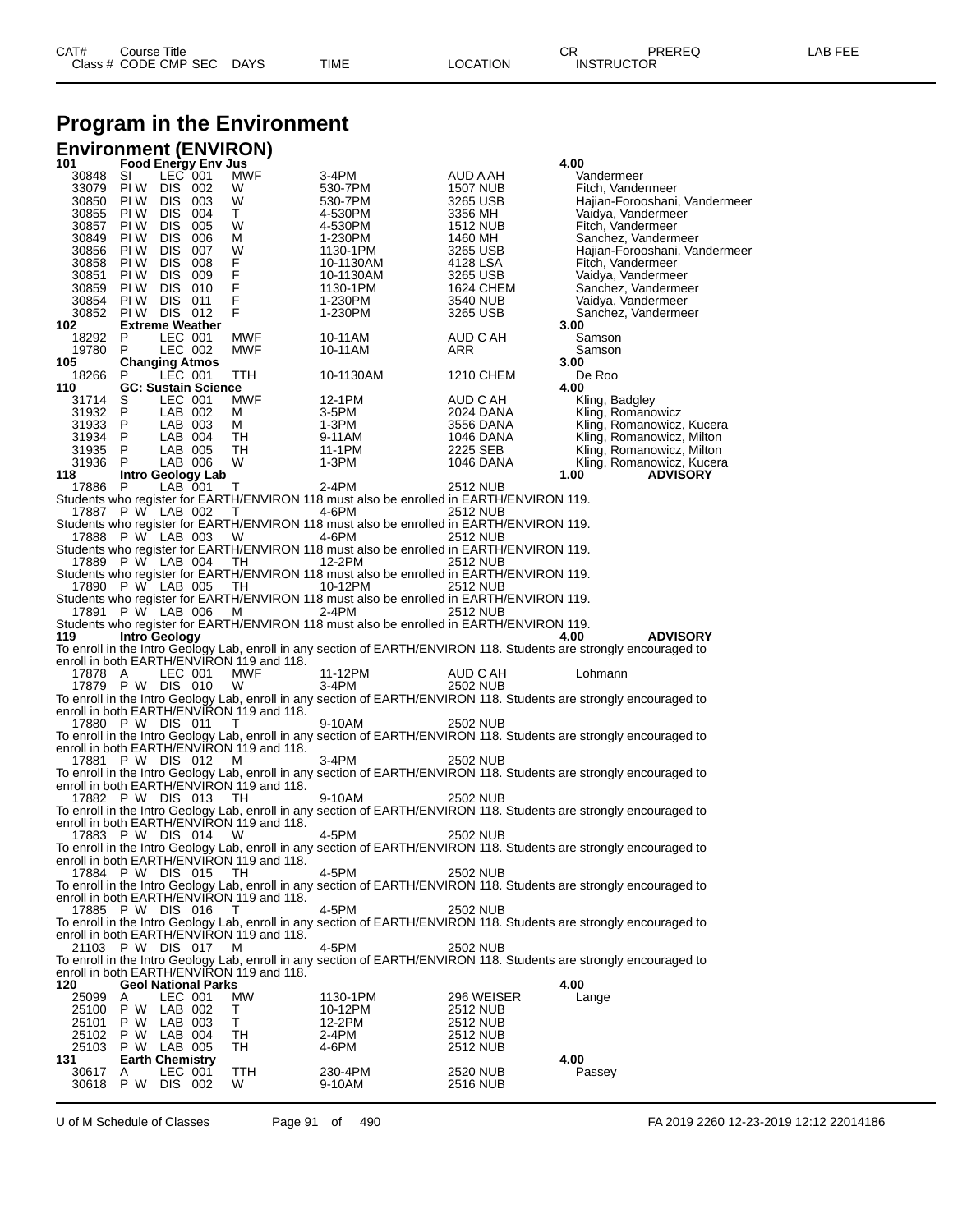| CAT#<br>Class # CODE CMP SEC                        | Course Title                              |                          |                                  | DAYS                                                    | TIME                                                                                                       | <b>LOCATION</b>              | CR<br>INSTRUCTOR                      | PREREQ          | LAB FEE |
|-----------------------------------------------------|-------------------------------------------|--------------------------|----------------------------------|---------------------------------------------------------|------------------------------------------------------------------------------------------------------------|------------------------------|---------------------------------------|-----------------|---------|
| 30619<br>30620                                      | P W DIS 003<br>P W DIS 004                |                          |                                  | TН<br>F                                                 | 9-10AM<br>11-12PM                                                                                          | 2516 NUB<br>2516 NUB         |                                       |                 |         |
| 139                                                 | <b>P RW SEM 003</b>                       |                          | <b>FYS Environment</b>           |                                                         |                                                                                                            |                              | 3.00                                  | <b>ADVISORY</b> |         |
| 29056<br>Taming Nature: Domest& Conservat           |                                           |                          |                                  | ттн                                                     | 230-4PM                                                                                                    | 1046 DANA                    | Benedict                              |                 |         |
| 26562 PRW SEM 005<br>Env, Religions, Spirit&Sustain |                                           |                          |                                  | TTH                                                     | 4-530PM                                                                                                    | 1046 DANA                    | Bouma                                 |                 |         |
| 31796 PR<br>How America Eats in the 21st C          |                                           | <b>SEM 006</b>           |                                  | TTH                                                     | 10-1130AM                                                                                                  | G023 WQ                      | Murphy                                |                 |         |
| 152<br>32675<br>IntGov SolarGeoengineerng           | P R                                       | LEC 001                  | <b>Envir Soc Sci Topics</b>      | МW                                                      | 1130-1PM                                                                                                   | 1508 EQ                      | 3.00<br>Koremenos                     |                 |         |
| 167                                                 | A                                         | LEC 001                  | <b>Evol Envir GlobHeath</b>      |                                                         | 4-530PM                                                                                                    | AUD B AH                     | 4.00<br>Strassmann                    |                 |         |
| 26548                                               | PI W                                      |                          |                                  | ттн                                                     | STUDENTS ENROLLED IN DISCUSSION SECTION WILL BE AUTO-ENROLLED IN THE LECTURE.                              |                              |                                       |                 |         |
| 26549<br>26550                                      | PI W                                      | <b>DIS</b><br><b>DIS</b> | 002<br>003                       | М<br>М                                                  | 12-1PM<br>3-4PM                                                                                            | 238A WH<br>238A WH           | Capnerhurst<br>Contreras              |                 |         |
| 26551<br>26552                                      | PI W<br>PI W                              | <b>DIS</b><br><b>DIS</b> | 004<br>005                       | M<br>Τ                                                  | 4-5PM<br>9-10AM                                                                                            | 238A WH<br>238A WH           | Contreras<br>Feak                     |                 |         |
| 26553                                               | PI W                                      | <b>DIS</b>               | 006                              | W                                                       | 12-1PM                                                                                                     | 238A WH                      | Feak                                  |                 |         |
| 26554<br>34756                                      | PI W<br>PI W                              | <b>DIS</b><br><b>DIS</b> | 007<br>008                       | W<br>M                                                  | 3-4PM<br>12-1PM                                                                                            | 238A WH<br><b>1507 NUB</b>   | Feak<br>Contreras                     |                 |         |
| 34757                                               | PI W                                      | <b>DIS</b>               | 009                              | M                                                       | 3-4PM                                                                                                      | 2402 MLB                     | Capnerhurst                           |                 |         |
| 34758                                               | PI W                                      | DIS 010                  |                                  | т                                                       | 9-10AM                                                                                                     | 3556 DANA                    | Capnerhurst                           |                 |         |
| 201<br>16154                                        | A W                                       | LEC 001                  | <b>Ecological Issues</b>         | TTH                                                     | 1130-1PM                                                                                                   | 1040 DANA                    | 4.00<br>Benedict                      |                 |         |
| 16155                                               | P RW DIS                                  |                          | 002                              | М                                                       | 4-5PM                                                                                                      | <b>1046 DANA</b>             | Benedict, Vogel                       |                 |         |
| 16156<br>16157                                      | P RW DIS<br>P RW DIS                      |                          | 003<br>004                       | Т<br>W                                                  | 5-6PM<br>4-5PM                                                                                             | 1512 NUB<br>3556 DANA        | Benedict, Stadler<br>Benedict, Makled |                 |         |
| 16520                                               | P RW DIS                                  |                          | 005                              | М                                                       | 2-3PM                                                                                                      | 1046 DANA                    | Benedict, Vogel                       |                 |         |
| 19081<br>19082                                      | P RW DIS<br>P RW DIS                      |                          | 006<br>007                       | F<br>М                                                  | 12-1PM<br>12-1PM                                                                                           | 1046 DANA<br>3556 DANA       | Benedict, Makled<br>Benedict, Vogel   |                 |         |
| 24532                                               | P W                                       | <b>DIS</b>               | 008                              | т                                                       | 4-5PM                                                                                                      | 3556 DANA                    | Benedict, Stadler                     |                 |         |
| 28952<br>24533                                      | P                                         | DIS                      | 009                              | M<br>F                                                  | 3-4PM<br>1-2PM                                                                                             | 1046 DANA                    | Benedict, Stadler<br>Benedict, Makled |                 |         |
| 204                                                 | P W DIS 010<br><b>Water &amp; Society</b> |                          |                                  |                                                         |                                                                                                            | 3556 DANA                    | 3.00                                  |                 |         |
| 29098                                               | P W LEC 001                               |                          |                                  | МW                                                      | 230-4PM                                                                                                    | 1028 DANA                    | Benedict, Duvall                      |                 |         |
| 206<br>31054                                        |                                           |                          | Water Cycle&Envir<br>P W LEC 001 | МW                                                      | $1-2PM$                                                                                                    | <b>1528 NUB</b>              | 2.00<br>Becker                        |                 |         |
| 207                                                 | <b>Sust &amp; Society</b>                 |                          |                                  |                                                         |                                                                                                            |                              | 3.00                                  |                 |         |
| 28542<br>28544                                      | A W LEC 001<br>P RW DIS                   |                          | -002                             | TTH<br>TН                                               | 11-12PM<br>12-1PM                                                                                          | 1300 CHEM<br><b>1567 NUB</b> | Newell<br>Newell, Mitchell            |                 |         |
| 28545                                               | P RW DIS                                  |                          | 003                              | TН                                                      | 4-5PM                                                                                                      | 1024 DANA                    | Newell, Mitchell                      |                 |         |
| 28547<br>219                                        | P RW DIS 004                              |                          | Food & Drink in MidE             | F.                                                      | 11-12PM                                                                                                    | 1046 DANA                    | Newell, Mitchell<br>4.00              |                 |         |
| 28997                                               | Α                                         | LEC 001                  |                                  | TTH                                                     | 10-1130AM                                                                                                  | 1339 MH                      | Hagen, Emberling                      |                 |         |
| 28998<br>28999                                      | P W<br>P W DIS 003                        | DIS 002                  |                                  | F<br>F                                                  | 10-12PM<br>10-12PM                                                                                         | 2310 SEB<br>ARR              | Kayaal<br>Kayaal                      |                 |         |
| 222                                                 |                                           |                          | <b>Intro to Env Justice</b>      |                                                         |                                                                                                            |                              | 3.00                                  |                 |         |
| 16182                                               | Α                                         | LEC 001                  |                                  | ттн                                                     | 1-2PM                                                                                                      | 1040 DANA                    | Taylor                                |                 |         |
| 16183<br>17411                                      | PRW DIS 002<br>PRW DIS 003                |                          |                                  | т<br>W                                                  | 2-3PM<br>3-4PM                                                                                             | 1185 NQ<br>2244 USB          | Taylor, Cutler<br>Taylor, Cutler      |                 |         |
| 20851                                               | PRW DIS 004                               |                          |                                  | W                                                       | 4-5PM                                                                                                      | 1024 DANA                    | Taylor, Cutler                        |                 |         |
| 229<br>30612                                        | A                                         | LEC 001                  | <b>Intr Environ Science</b>      | ттн                                                     | 1-230PM                                                                                                    | 1528 NUB                     | 4.00<br>Blum                          |                 |         |
| 30613                                               | P W LAB 002                               |                          |                                  | м                                                       | 12-2PM                                                                                                     | 2516 NUB                     |                                       |                 |         |
| 30614<br>30615                                      | P W<br>P W LAB 004                        | LAB 003                  |                                  | м<br>м                                                  | 2-4PM<br>4-6PM                                                                                             | 2516 NUB<br>2516 NUB         |                                       |                 |         |
| 30616                                               | P.                                        | LAB 005                  |                                  | т                                                       | 10-12PM                                                                                                    | 2516 NUB                     |                                       |                 |         |
| 31069                                               | P W LAB 006<br>Intro Oceanog              |                          |                                  | т                                                       | $3-5$ PM                                                                                                   | 2516 NUB                     | 3.00                                  |                 |         |
| 232<br>17822 PIW LEC 001                            |                                           |                          |                                  | МW                                                      | 1-230PM                                                                                                    | AUD C AH                     | Petersen                              |                 |         |
|                                                     |                                           |                          |                                  |                                                         | To enroll in the Intro Oceanography Lab, enroll in any section of EARTH/ENVIRON 233. Students are strongly |                              |                                       |                 |         |
| 233                                                 | Intro Ocean Lab                           |                          |                                  | encouraged to enroll in both EARTH/ENVIRON 232 and 233. |                                                                                                            |                              | 1.00                                  |                 |         |
| 17823 P W LAB 002                                   |                                           |                          |                                  | W                                                       | $3-5$ PM                                                                                                   | 2516 NUB                     |                                       |                 |         |
| 17824 P W LAB 003                                   |                                           |                          |                                  | <b>W</b>                                                | Students who register for EARTH/ENVIRON 233 must also be enrolled in EARTH/ENVIRON 232.<br>5-7PM           | 2516 NUB                     |                                       |                 |         |
|                                                     |                                           |                          |                                  |                                                         | Students who register for EARTH/ENVIRON 233 must also be enrolled in EARTH/ENVIRON 232.                    |                              |                                       |                 |         |
| 17825 P W LAB 004                                   |                                           |                          |                                  | TH                                                      | 1-3PM<br>Students who register for EARTH/ENVIRON 233 must also be enrolled in EARTH/ENVIRON 232.           | 2516 NUB                     |                                       |                 |         |
| 17826 P W LAB 005                                   |                                           |                          |                                  | TH                                                      | 3-5PM                                                                                                      | 2516 NUB                     |                                       |                 |         |
|                                                     |                                           |                          | <b>Topic Culture &amp; Envi</b>  |                                                         | Students who register for EARTH/ENVIRON 233 must also be enrolled in EARTH/ENVIRON 232.                    |                              |                                       |                 |         |
| 244<br>26912 P W LEC 001                            |                                           |                          |                                  | TTH                                                     | 1-230PM                                                                                                    | B <sub>116</sub> MLB         | 3.00<br>Coyle                         |                 |         |
| <b>Representing Wildlife</b>                        |                                           |                          |                                  |                                                         |                                                                                                            |                              |                                       |                 |         |
| 262<br>28252                                        | P W LEC 001                               |                          | <b>Plants and People</b>         | <b>TTH</b>                                              | 10-1130AM                                                                                                  | 2520 DANA                    | 3.00<br>Smith                         |                 |         |
| 270                                                 |                                           |                          | <b>Globaliztn &amp; Environ</b>  |                                                         |                                                                                                            |                              | 4.00                                  |                 |         |
|                                                     |                                           |                          |                                  |                                                         |                                                                                                            |                              |                                       |                 |         |

U of M Schedule of Classes Page 92 of 490 FA 2019 2260 12-23-2019 12:12 22014186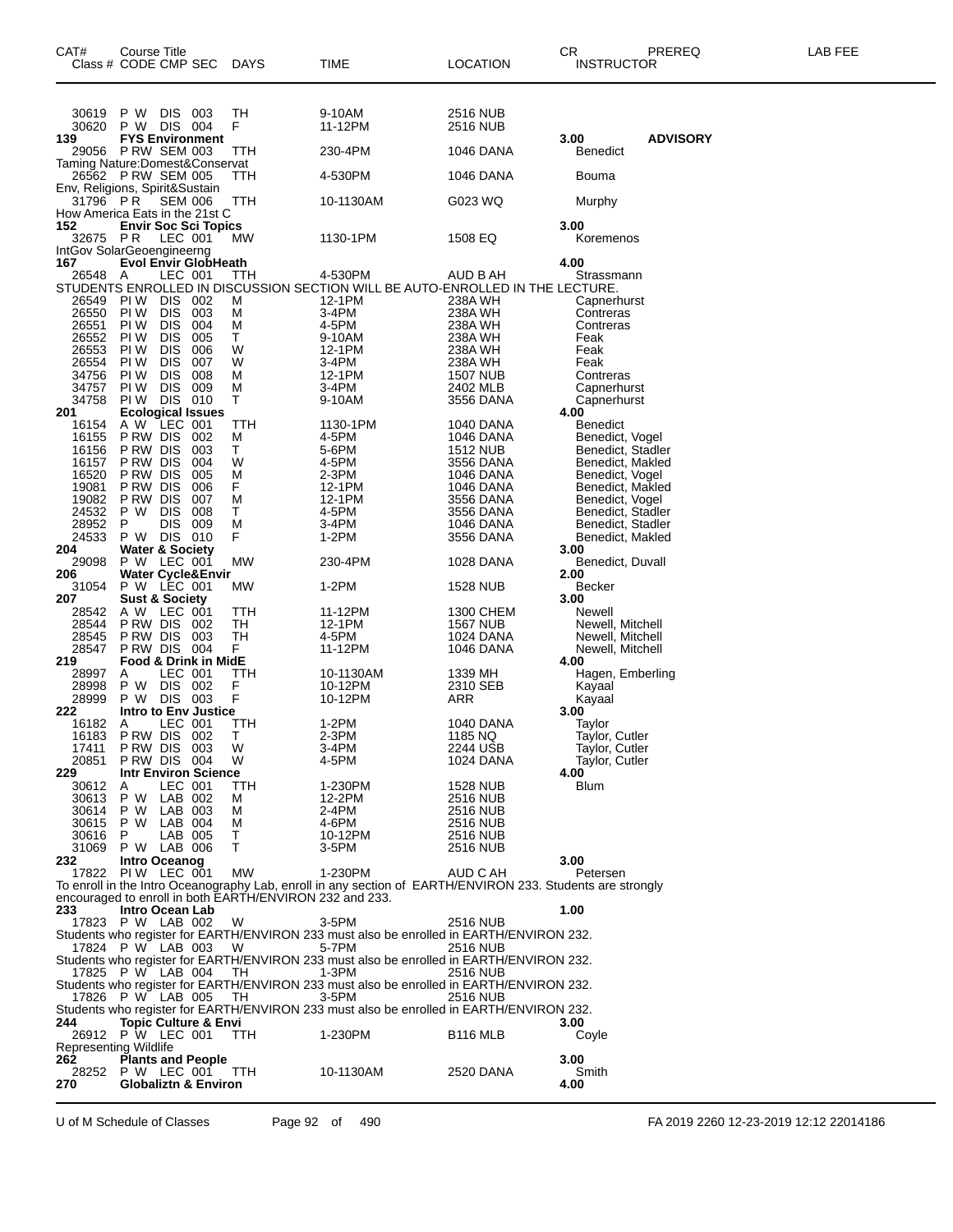| CAT#<br>Class # CODE CMP SEC DAYS                        | Course Title                                 |                                                           |                                 |                        | TIME                                                 | <b>LOCATION</b>                                          | CR<br><b>INSTRUCTOR</b>                              | PREREQ                                                                                                                                                                                  | LAB FEE |
|----------------------------------------------------------|----------------------------------------------|-----------------------------------------------------------|---------------------------------|------------------------|------------------------------------------------------|----------------------------------------------------------|------------------------------------------------------|-----------------------------------------------------------------------------------------------------------------------------------------------------------------------------------------|---------|
| 31741<br>33119<br>33120<br>33121<br>281                  | s w<br>P<br>P<br>P<br><b>General Ecology</b> | LEC 001<br>DIS.<br>DIS<br>DIS 004                         | 002<br>003                      | MWF<br>F<br>F<br>F     | 9-10AM<br>1-230PM<br>230-4PM<br>1130-1PM             | 1040 DANA<br>3038 DANA<br>3556 DANA<br>2062 PALM         | Perfecto<br>Perfecto, Raheel<br>3.00                 | Perfecto, Sehrsweeney<br>Perfecto, Sehrsweeney<br><b>ADVISORY</b><br>--DISCUSSION SECTIONS BEGIN THE WEEK OF SEPT. 9.  NO CREDIT FOR THIS COURSE IS GRANTED TO THOSE WHO HAVE COMPLETED |         |
| BIOL 381.                                                |                                              |                                                           |                                 |                        |                                                      |                                                          |                                                      |                                                                                                                                                                                         |         |
| 17488<br>17489<br>17490<br>17491<br>17492<br>290         | AI<br>PI W<br>PI W<br>PI W<br>PI W<br>Food   | LEC 001<br><b>DIS</b><br><b>DIS</b><br><b>DIS</b><br>DIS. | 002<br>003<br>004<br>005        | MW<br>м<br>м<br>т<br>т | 9-10AM<br>11-1PM<br>1-3PM<br>1-3PM<br>3-5PM          | 1230 USB<br>1650 CHEM<br>3230 USB<br>G463 MH<br>4128 LSA | Harris<br>Madden<br>Gamez<br>Gamez<br>Madden<br>3.00 |                                                                                                                                                                                         |         |
| 31753                                                    | PDR LEC 001                                  |                                                           |                                 | МW                     | 830-10AM                                             | 1028 DANA                                                | Princen, Fitzgerald<br>1.00-4.00                     |                                                                                                                                                                                         |         |
| 300                                                      |                                              | $IND +$                                                   | <b>Spec Prob&amp;Res-Ugrad</b>  |                        | ARR                                                  | ARR                                                      |                                                      |                                                                                                                                                                                         |         |
| 304                                                      |                                              |                                                           | <b>Culture&amp;Envir Topics</b> |                        |                                                      |                                                          | 3.00                                                 |                                                                                                                                                                                         |         |
| 31818 P<br>Ecology and Religion                          |                                              | LEC 002                                                   |                                 | TTH                    | 1130-1PM                                             | 2502 NUB                                                 | Bouma                                                |                                                                                                                                                                                         |         |
| 29744 P W LEC 009<br>Social Justice in Anthropocene      |                                              |                                                           |                                 | TTH                    | 230-4PM                                              | 1405 EQ                                                  | Diran                                                |                                                                                                                                                                                         |         |
| 32834 P                                                  |                                              | LEC 010                                                   |                                 | TTH                    | 230-4PM                                              | 4207 AH                                                  | Chanchani                                            |                                                                                                                                                                                         |         |
| Himalayas: An Aesthetic Explor<br>305                    |                                              |                                                           |                                 |                        |                                                      |                                                          | 1.00-3.00                                            |                                                                                                                                                                                         |         |
| 29735 P W LEC 004                                        |                                              |                                                           | <b>Interdis Env Topics</b>      | TTH                    | 4-530PM                                              | 1250 USB                                                 | Currie                                               |                                                                                                                                                                                         |         |
| Sust Iss in Great Lakes Region<br>31811                  | PI                                           | LEC 005                                                   |                                 | TH                     | 3-4PM                                                | 3038 DANA                                                |                                                      |                                                                                                                                                                                         |         |
| 306                                                      | Global Water                                 |                                                           |                                 |                        |                                                      |                                                          | 3.00                                                 |                                                                                                                                                                                         |         |
| 20045<br>308                                             | P RW LEC 001<br>Sustain & Health             |                                                           |                                 | <b>MW</b>              | 830-10AM                                             | 2024 DANA                                                | Gaden<br>3.00                                        |                                                                                                                                                                                         |         |
| 22408                                                    | P W SEM 001                                  |                                                           |                                 | TTH                    | 4-530PM                                              | 271 WEISER                                               | Duvall                                               |                                                                                                                                                                                         |         |
| 309<br>22237                                             | <b>GIS Explorations</b><br>P W LEC 001       |                                                           |                                 | TTH                    | 2-4PM                                                | 1570 NUB                                                 | 3.00<br>Larsen, Yuan                                 | <b>ADVISORY</b>                                                                                                                                                                         |         |
| 312                                                      |                                              |                                                           | <b>Env Politics&amp;Policy</b>  |                        |                                                      |                                                          | 3.00                                                 |                                                                                                                                                                                         |         |
| 19628<br>317                                             | P W LEC 001                                  |                                                           | <b>Consrv Bio Diversity</b>     | MW                     | 830-950AM                                            | <b>1230 WEILL</b>                                        | Rabe<br>3.00                                         |                                                                                                                                                                                         |         |
| 31825                                                    | S                                            | LEC 001                                                   |                                 | TTH                    | 12-1PM                                               | 1024 DANA                                                | Foufopoulos                                          |                                                                                                                                                                                         |         |
| 31827<br>31828                                           | P<br>P.                                      | DIS 003                                                   | DIS 002                         | т<br>W                 | 4-6PM<br>4-6PM                                       | 3038 DANA<br>3038 DANA                                   | Foufopoulos, Fuller<br>Foufopoulos, Fuller           |                                                                                                                                                                                         |         |
| 31829                                                    | P                                            |                                                           | DIS 004                         | TН                     | 4-6PM                                                | 3038 DANA                                                | Foufopoulos, Fuller                                  |                                                                                                                                                                                         |         |
| 320<br>17850                                             | <b>P RW SEM 001</b>                          |                                                           | <b>Environ Journalism</b>       | TН                     | 9-12PM                                               | 2340 SEB                                                 | 3.00<br>Askari, Halpert                              | <b>ADVISORY</b>                                                                                                                                                                         |         |
| 333                                                      |                                              |                                                           | <b>Inexhaustible Seas?</b>      |                        |                                                      |                                                          | 4.00                                                 | <b>ADVISORY</b>                                                                                                                                                                         |         |
| 31062                                                    | AR.                                          | LEC 001                                                   |                                 | MW                     | 1-230PM                                              | 2520 NUB                                                 | Hendy                                                |                                                                                                                                                                                         |         |
| 31063<br>31064                                           | PIRW DIS 002<br>PIRW DIS 003                 |                                                           |                                 | M<br>Т                 | 10-11AM<br>1-2PM                                     | 2516 NUB<br>2516 NUB                                     |                                                      |                                                                                                                                                                                         |         |
| 335                                                      | <b>Intro Env Politics</b>                    |                                                           |                                 |                        |                                                      |                                                          | 4.00                                                 |                                                                                                                                                                                         |         |
| 28986 S W LEC 001<br><b>Intro Environmental Politics</b> |                                              |                                                           |                                 | TTH                    | 4-530PM                                              | 1400 CHEM                                                | Adunbi                                               |                                                                                                                                                                                         |         |
| 29050 P W DIS 002                                        |                                              |                                                           |                                 | м                      | 9-10AM                                               | 5521 HH                                                  | Adunbi, Abulhab                                      |                                                                                                                                                                                         |         |
| 29051 P W DIS 003<br>29052 P W DIS 004                   |                                              |                                                           |                                 | м<br>M                 | 10-11AM<br>9-10AM                                    | 3347 MH<br>1401 MH                                       | Adunbi, Abulhab<br>Adunbi, Gankin                    |                                                                                                                                                                                         |         |
| Intro Environmental Politics                             |                                              |                                                           |                                 |                        |                                                      |                                                          |                                                      |                                                                                                                                                                                         |         |
| 29053<br>337                                             | P W DIS 005                                  |                                                           | <b>Children Under Fire</b>      | м                      | 10-11AM                                              | 5179 AH                                                  | Adunbi, Gankin<br>3.00                               |                                                                                                                                                                                         |         |
| 31472 P W SEM 001                                        |                                              |                                                           |                                 | ттн                    | 230-4PM                                              | 1506 EQ                                                  | Goodenough                                           |                                                                                                                                                                                         |         |
| 345<br>23852                                             | A W LEC 001                                  |                                                           | <b>Env Pub Op Analysis</b>      | TTH                    | 12-1PM                                               | 2024 DANA                                                | 3.00<br>Mohai                                        | <b>ADVISORY</b>                                                                                                                                                                         |         |
| 23853                                                    | P W                                          | DIS 002                                                   |                                 | Т                      | 430-6PM                                              | 3325 DANA                                                | Mohai, Zrzavy                                        |                                                                                                                                                                                         |         |
| 23854                                                    | P W DIS 003                                  |                                                           |                                 | W                      | 1-230PM                                              | 3325 DANA                                                | Mohai, Zrzavy                                        |                                                                                                                                                                                         |         |
| 360<br>16128                                             | A W                                          | LEC 001                                                   | <b>Behavior&amp;Environment</b> | <b>MW</b>              | 1-230PM                                              | <b>1040 DANA</b>                                         | 3.00<br>De Young                                     |                                                                                                                                                                                         |         |
| 25551                                                    | P W                                          | DIS 002                                                   |                                 | F.                     | 1-2PM                                                | 1046 DANA                                                | De Young, Siciliano                                  |                                                                                                                                                                                         |         |
| 17510<br>17511                                           | P W<br>P W                                   | DIS.<br>DIS.                                              | 003<br>004                      | TH<br>м                | 9-10AM<br>4-5PM                                      | 3556 DANA<br>3556 DANA                                   | De Young, Clark<br>De Young, Siciliano               |                                                                                                                                                                                         |         |
| 17512                                                    | P W                                          | DIS.                                                      | 005                             | TН                     | 5-6PM                                                | 1028 DANA                                                | De Young, Clark                                      |                                                                                                                                                                                         |         |
| 17555<br>19629                                           | P W                                          | DIS.                                                      | 006                             | T.<br>W                | 5-6PM<br>4-5PM                                       | 3556 DANA                                                | De Young, Clark                                      |                                                                                                                                                                                         |         |
| 370                                                      | P W DIS 007<br>Int U P&Env                   |                                                           |                                 |                        |                                                      | 2062 PALM                                                | De Young, Siciliano<br>3.00                          |                                                                                                                                                                                         | 20.00   |
| 16227                                                    | A                                            | LEC 001                                                   |                                 | TTH                    | 10-11AM                                              | 2260 USB                                                 | D'Anieri                                             |                                                                                                                                                                                         |         |
| 16228<br>16229                                           | P W<br>P W                                   | DIS.<br>DIS 003                                           | 002                             | TH<br>F.               | 12-1PM<br>11-12PM                                    | 1006 DANA<br>1006 DANA                                   | Abramowitz<br>Lockman                                |                                                                                                                                                                                         |         |
| 16230                                                    | P W DIS 004                                  |                                                           |                                 | TH                     | 12-1PM                                               | 1046 DANA                                                | Higgins                                              |                                                                                                                                                                                         |         |
| 372<br>19170 AI                                          |                                              | DIS 010                                                   | <b>Ecology Laboratory</b>       | Т                      | 10-12PM                                              | A859 CHEM-TBLC                                           | 3.00<br>Carpenter                                    | <b>ADVISORY</b>                                                                                                                                                                         | 70.00   |
|                                                          |                                              |                                                           |                                 |                        | LAB & DISCUSSION SECTIONS BEGIN THE WEEK OF SEPT. 9. |                                                          |                                                      |                                                                                                                                                                                         |         |
|                                                          |                                              |                                                           |                                 |                        |                                                      |                                                          |                                                      | STUDENTS WHO REGISTER IN SECTION 011 OR 012 WILL AUTOMATICALLY BE ENROLLED IN DISCUSSION SECTION 010. THE FIRST                                                                         |         |

HALF OF THE TERM, LAB MEETINGS WILL TAKE PLACE AT THE BOT. GARDENS. THE BUS TO BOT. GARDEN LEAVES FROM FRONT OF RACKHAM BLDG. AT 8 AM AND RETURNS AT NOON.

U of M Schedule of Classes Page 93 of 490 FA 2019 2260 12-23-2019 12:12 22014186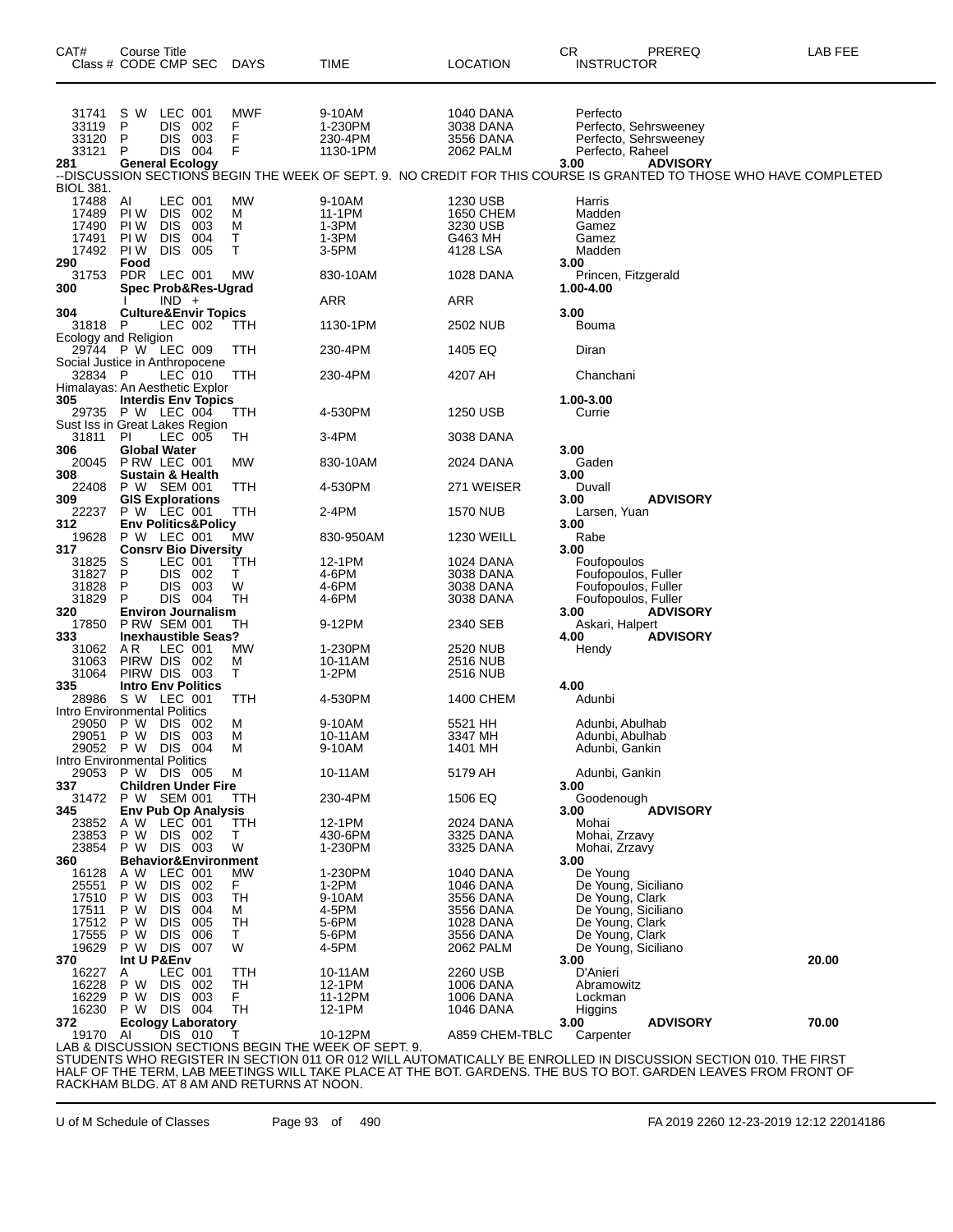| CAT#<br>Class # CODE CMP SEC                    | Course Title                                  |         |            | DAYS                                            | TIME                                                                                                | <b>LOCATION</b>                    | CR<br><b>INSTRUCTOR</b>                | PREREQ                                                                                                                                                                                                                             | LAB FEE |
|-------------------------------------------------|-----------------------------------------------|---------|------------|-------------------------------------------------|-----------------------------------------------------------------------------------------------------|------------------------------------|----------------------------------------|------------------------------------------------------------------------------------------------------------------------------------------------------------------------------------------------------------------------------------|---------|
| 19169                                           | PIW LAB 011                                   |         |            | TН                                              | 8-12PM                                                                                              | 3130 USB                           | Medina, Carpenter                      |                                                                                                                                                                                                                                    |         |
| 20707 PIW LAB 012                               | P W                                           | LAB 011 |            | TН<br>TН                                        | 8-12PM<br>1-5PM                                                                                     | <b>BOT GARD</b><br>3130 USB        | Payne, Carpenter                       |                                                                                                                                                                                                                                    |         |
|                                                 | P W LAB 012                                   |         |            | TН                                              | 1-5PM                                                                                               | <b>BOT GARD</b>                    |                                        | STUDENTS WHO REGISTER IN SECTION 011 OR 012 WILL AUTOMATICALLY BE ENROLLED IN DISCUSSION SECTION 010. THE FIRST<br>HALF OF THE TERM, LAB MEETINGS WILL TAKE PLACE AT THE BOT. GARDENS. THE BUS TO BOT. GARDEN LEAVES FROM FRONT OF |         |
| 19172 AI                                        |                                               | DIS 020 |            | RACKHAM BLDG. AT 1 PM AND RETURNS AT 5 PM.<br>F | $2-4PM$                                                                                             | 110 WEISER-TBL                     | Carpenter                              |                                                                                                                                                                                                                                    |         |
| 19171                                           | PIW LAB 021<br>P W LAB 021                    |         |            | т<br>т                                          | LAB & DISCUSSION SECTIONS BEGIN THE WEEK OF SEPT. 9.<br>8-12PM<br>8-12PM                            | 3130 USB<br><b>BOT GARD</b>        | Bishop, Carpenter                      |                                                                                                                                                                                                                                    |         |
|                                                 |                                               |         |            | RACKHAM BLDG. AT 8 AM AND RETURNS AT NOON.      |                                                                                                     |                                    |                                        | STUDENTS WHO REGISTER IN SECTION 021 OR 022 WILL AUTOMATICALLY BE ENROLLED IN DISCUSSION SECTION 020. THE FIRST<br>HALF OF THE TERM, LAB MEETINGS WILL TAKE PLACE AT THE BOT. GARDENS. THE BUS TO BOT. GARDEN LEAVES FROM FRONT OF |         |
| 20706 PIW LAB 022                               | P W LAB 022                                   |         |            | Т<br>Т                                          | 1-5PM<br>1-5PM                                                                                      | 3130 USB<br><b>BOT GARD</b>        | Louria, Carpenter                      |                                                                                                                                                                                                                                    |         |
|                                                 |                                               |         |            | RACKHAM BLDG. AT 1 PM AND RETURNS AT 5 PM.      |                                                                                                     |                                    |                                        | STUDENTS WHO REGISTER IN SECTION 021 OR 022 WILL AUTOMATICALLY BE ENROLLED IN DISCUSSION SECTION 020. THE FIRST<br>HALF OF THE TERM, LAB MEETINGS WILL TAKE PLACE AT THE BOT. GARDENS. THE BUS TO BOT. GARDEN LEAVES FROM FRONT OF |         |
| 380<br>22111                                    | <b>Nat Res, Econ&amp;Envir</b><br>AR.         | LEC 001 |            | TTH                                             | 10-1130AM                                                                                           | ARR                                | 4.00<br>Simon                          | <b>ADVISORY</b>                                                                                                                                                                                                                    |         |
| 22112<br>22113                                  | PIRW DIS<br>PIRW DIS                          |         | 002<br>003 | F<br>F                                          | 9-10AM<br>10-11AM                                                                                   | 2230 USB<br>2230 USB               |                                        |                                                                                                                                                                                                                                    |         |
| 22114<br>22207                                  | PIRW DIS<br>PIRW DIS                          |         | 004<br>005 | т<br>W                                          | 4-5PM<br>5-6PM                                                                                      | 2230 USB<br>2230 USB               |                                        |                                                                                                                                                                                                                                    |         |
| 22208                                           | PIRW DIS                                      |         | 006        | TН                                              | 5-6PM                                                                                               | 2230 USB                           |                                        |                                                                                                                                                                                                                                    |         |
| 22512<br>24456                                  | PIRW DIS<br>PIRW DIS                          |         | 007<br>008 | TН<br>W                                         | 4-5PM<br>4-5PM                                                                                      | 2230 USB<br>2230 USB               |                                        |                                                                                                                                                                                                                                    |         |
| 24457                                           | PIRW DIS                                      |         | 009        | т                                               | 5-6PM                                                                                               | 2230 USB                           |                                        |                                                                                                                                                                                                                                    |         |
| 395<br>26803                                    | <b>Natural Resource Law</b><br>P W LEC 001    |         |            | MW                                              | 10-1130AM                                                                                           | <b>2062 PALM</b>                   | 3.00<br>Coyle                          | <b>ADVISORY</b>                                                                                                                                                                                                                    |         |
| 398                                             | <b>Env Internship Prog</b>                    |         |            |                                                 |                                                                                                     |                                    | 1.00-4.00                              |                                                                                                                                                                                                                                    |         |
| 403                                             | Intro GIS Earth Sci                           | $IND +$ |            |                                                 | ARR                                                                                                 | ARR                                | 3.00                                   | <b>ADVISORY, ENFORCED</b>                                                                                                                                                                                                          |         |
| 27970<br>27971                                  | A R<br>PRW LAB 002                            | LEC 001 |            | MW<br><b>MW</b>                                 | 10-11AM<br>11-1PM                                                                                   | <b>1570 NUB</b><br><b>1570 NUB</b> | <b>Benedict</b>                        |                                                                                                                                                                                                                                    |         |
| 405                                             | Urban Sprawl                                  |         |            |                                                 |                                                                                                     |                                    | 3.00                                   | <b>ADVISORY</b>                                                                                                                                                                                                                    |         |
| 20852<br>408                                    | P W LEC 001<br><b>Land Use Policy&amp;Law</b> |         |            | MW                                              | 10-1130AM                                                                                           | 1046 DANA                          | D'Anieri<br>3.00                       | <b>ADVISORY</b>                                                                                                                                                                                                                    |         |
| 31857<br>413                                    | P<br><b>Environmental Comm</b>                | LEC 001 |            | <b>MW</b>                                       | 1-230PM                                                                                             | 4153 USB                           | Norton, McBurnett<br>3.00              |                                                                                                                                                                                                                                    |         |
| 22927 PIRW REC 001                              |                                               |         |            | TTH                                             | 10-1130AM<br>12 seats reserved for PitE Majors/Minors until 4/7/17. Cross-listed with Comm 413.001. | <b>B135 MLB</b>                    | Hart                                   |                                                                                                                                                                                                                                    |         |
| 421                                             | <b>Restoration Ecology</b>                    |         |            |                                                 |                                                                                                     |                                    | 4.00                                   | <b>ADVISORY</b>                                                                                                                                                                                                                    |         |
| 32580<br>32581                                  | S W LEC 001<br>P W DIS 002                    |         |            | <b>MW</b><br>W                                  | 230-4PM<br>4-6PM                                                                                    | 2218 SEB<br>2346 SEB               | Adlerstein-Gonzalez                    | Adlerstein-Gonzalez, Roos                                                                                                                                                                                                          |         |
| 422                                             | <b>Biol of Fishes</b>                         |         |            |                                                 |                                                                                                     |                                    | 3.00                                   | <b>ADVISORY</b>                                                                                                                                                                                                                    |         |
| 28398<br>423                                    | P W LEC 001<br><b>Bio Fish Lab</b>            |         |            | TTH                                             | 10-1130AM                                                                                           | 1028 DANA                          | Lopez-Fernandez<br>1.00                | <b>ADVISORY</b>                                                                                                                                                                                                                    | 50.00   |
| 28399<br>424                                    | P W LAB 001<br><b>Stream Restoration</b>      |         |            | W                                               | 1-4PM                                                                                               | G556 DANA                          | 3.00                                   | Lopez-Fernandez, Morgan<br><b>ADVISORY</b>                                                                                                                                                                                         |         |
| 32808                                           | S                                             | LEC 001 |            | <b>MW</b>                                       | 1030-1130AM                                                                                         | <b>136 EWRE</b>                    | Cotel                                  |                                                                                                                                                                                                                                    |         |
| 32833<br>426                                    | P<br><b>Intro Phys Oceanogr</b>               | LAB 002 |            | F.                                              | 9-1230PM                                                                                            | 2918 COOL                          | Cotel<br>3.00                          | <b>ADVISORY</b>                                                                                                                                                                                                                    |         |
| 28048<br>430                                    | P RW LEC 001<br>Soil Ecology                  |         |            | TTH                                             | 10-1130AM                                                                                           | 2520 NUB                           | Arbic<br>3.00                          | <b>ADVISORY</b>                                                                                                                                                                                                                    | 70.00   |
| 23849                                           | A W LEC 001                                   |         |            | МW                                              | 10-11AM                                                                                             | 1028 DANA                          | Zak                                    |                                                                                                                                                                                                                                    |         |
| 23850<br>23851                                  | P W<br>P W LAB 003                            | LAB 002 |            | м<br>т                                          | 1-5PM<br>1-5PM                                                                                      | 2556 DANA<br>2556 DANA             | Zak, Argiroff<br>Zak, Argiroff         |                                                                                                                                                                                                                                    |         |
| 433                                             | Ornithology                                   |         |            |                                                 |                                                                                                     |                                    | 4.00                                   | <b>ADVISORY</b>                                                                                                                                                                                                                    | 35.00   |
| 28068<br>28070                                  | SIW LEC 001<br>PIW LAB 002                    |         |            | TTH<br>W                                        | 1-230PM<br>9-12PM                                                                                   | 1100 BSB<br>1100 BSB               | Winger<br>Gulson                       |                                                                                                                                                                                                                                    |         |
| 436                                             | <b>Woody Plants</b>                           |         |            |                                                 |                                                                                                     |                                    | 4.00                                   | <b>ADVISORY</b>                                                                                                                                                                                                                    | 150.00  |
| 16129<br>16130                                  | A W LEC 001<br>PRW LAB 003                    |         |            | TTH<br>T.                                       | 9-10AM<br>1-6PM                                                                                     | 1040 DANA<br>2520 DANA             | Ibanez<br>Ibanez, Pritchard            |                                                                                                                                                                                                                                    |         |
| 16131<br>19815                                  | P W LAB 004<br>PRW LAB 005                    |         |            | W<br>TН                                         | 1-6PM<br>1-6PM                                                                                      | 2520 DANA<br>2520 DANA             | Ibanez, Pritchard<br>Ibanez. Pritchard |                                                                                                                                                                                                                                    |         |
| 442                                             | <b>Earth Surface&amp;Soils</b>                |         |            |                                                 |                                                                                                     |                                    | 4.00                                   | <b>ADVISORY</b>                                                                                                                                                                                                                    |         |
| 26751<br>26907                                  | <b>AIR</b><br>PIRW LAB 002                    | LEC 001 |            | МW<br>м                                         | 830-10AM<br>3-5PM                                                                                   | 2502 NUB<br>3536 NUB               | Sheldon                                |                                                                                                                                                                                                                                    |         |
|                                                 | PRW LAB 002                                   |         |            | м                                               | 3-5PM                                                                                               | 5501 NUB                           |                                        |                                                                                                                                                                                                                                    |         |
| 27193                                           | PIRW LAB 003<br>PRW LAB 003                   |         |            | Т<br>т                                          | 1-3PM<br>1-3PM                                                                                      | 3536 NUB<br>5501 NUB               |                                        |                                                                                                                                                                                                                                    |         |
| 462<br>22966 PIW LEC 001                        | <b>Envir Soc Sci Topics</b>                   |         |            | ттн                                             | 1-230PM                                                                                             | 1024 DANA                          | 3.00<br>Blesh, Jones, Hoey             | <b>ADVISORY</b>                                                                                                                                                                                                                    |         |
| Found of Sust Food Systems<br>22967 P W LEC 002 |                                               |         |            | W                                               | 530-8PM                                                                                             | 3556 DANA                          |                                        | De Young, Princen, Christian                                                                                                                                                                                                       |         |
| Loc: Trans Thinking<br>31915 P                  |                                               | LEC 006 |            | F                                               | 10-1PM                                                                                              | 2024 DANA                          | Hall                                   |                                                                                                                                                                                                                                    |         |

U of M Schedule of Classes Page 94 of 490 FA 2019 2260 12-23-2019 12:12 22014186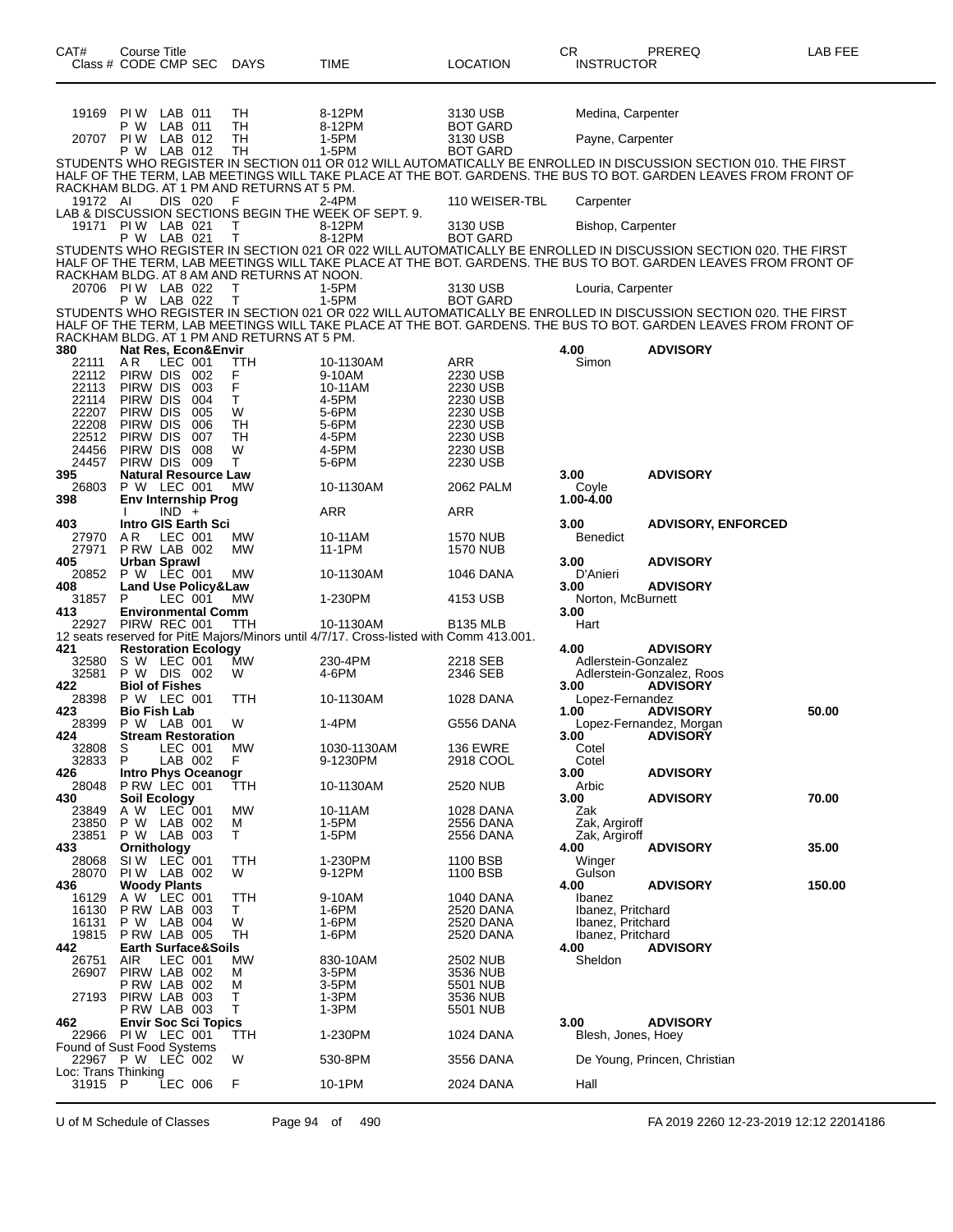| CAT#<br>Class # CODE CMP SEC   | Course Title                |              |                             | <b>DAYS</b> | <b>TIME</b> | <b>LOCATION</b>  | CR.<br><b>INSTRUCTOR</b> | <b>PREREQ</b>          | LAB FEE |
|--------------------------------|-----------------------------|--------------|-----------------------------|-------------|-------------|------------------|--------------------------|------------------------|---------|
| Envir Rights, Justice, & Law   |                             |              |                             |             |             |                  |                          |                        |         |
| 463                            | <b>Envir Nat Sci Topics</b> |              |                             |             |             |                  | 2.00-4.00                | <b>ADVISORY</b>        |         |
| 22956                          | P.                          | LEC 001      |                             |             | <b>ARR</b>  | <b>ARR</b>       |                          | Alofs, Lopez-Fernandez |         |
| Mich Fishes in Chg Environment |                             |              |                             |             |             |                  |                          |                        |         |
| 33019 A                        |                             | LEC 006      |                             | MW          | 230-4PM     | <b>1040 DANA</b> | Bergen                   |                        |         |
| <b>Principles of GIS</b>       |                             |              |                             |             |             |                  |                          |                        |         |
| 33020 P W                      |                             | LAB 007      |                             | TH          | 630-9PM     | 3325 DANA        | Bergen, Barnett          |                        |         |
| Principles of GIS              |                             |              |                             |             |             |                  |                          |                        |         |
| 33021 P W                      |                             | LAB 008      |                             | F           | 9-1130AM    | 3325 DANA        | Bergen, Fullem           |                        |         |
| Principles of GIS              |                             |              |                             |             |             |                  |                          |                        |         |
| 33022 P W                      |                             | LAB 009      |                             | F           | 1130-2PM    | 3325 DANA        | Bergen, Barnett          |                        |         |
| Principles of GIS              |                             |              |                             |             |             |                  |                          |                        |         |
| 473                            |                             |              | Stats Modeling in R         |             |             |                  | 4.00                     | <b>ADVISORY</b>        |         |
| 26691                          | A                           | LEC 001      |                             | <b>TTH</b>  | 1-230PM     | 1245 NQ          | Marshall                 |                        |         |
| 26692                          | P W                         | LAB 002      |                             | м           | 10-12PM     | 238A WH          | Finkel                   |                        |         |
| 26693                          | P W                         | LAB 003      |                             | м           | 1-3PM       | 238A WH          | Finkel                   |                        |         |
| 479                            |                             | Hydrogeology |                             |             |             |                  | 4.00                     | <b>ADVISORY</b>        |         |
| 20862                          | A <sup>R</sup>              | LEC 001      |                             | <b>TTH</b>  | 10-1130AM   | 3540 NUB         | Cruz Da Silva Castro     |                        |         |
| 20863                          | P RW LAB                    |              | 002                         | T.          | 3-6PM       | 3536 NUB         |                          |                        |         |
| 23836                          | PR.                         | LAB 003      |                             | W           | 12-3PM      | 3536 NUB         |                          |                        |         |
| 499                            |                             |              | <b>Senior Honors Thesis</b> |             |             |                  | 1.00-6.00                | <b>ADVISORY</b>        |         |
|                                |                             | $IND +$      |                             |             | ARR         | <b>ARR</b>       |                          |                        |         |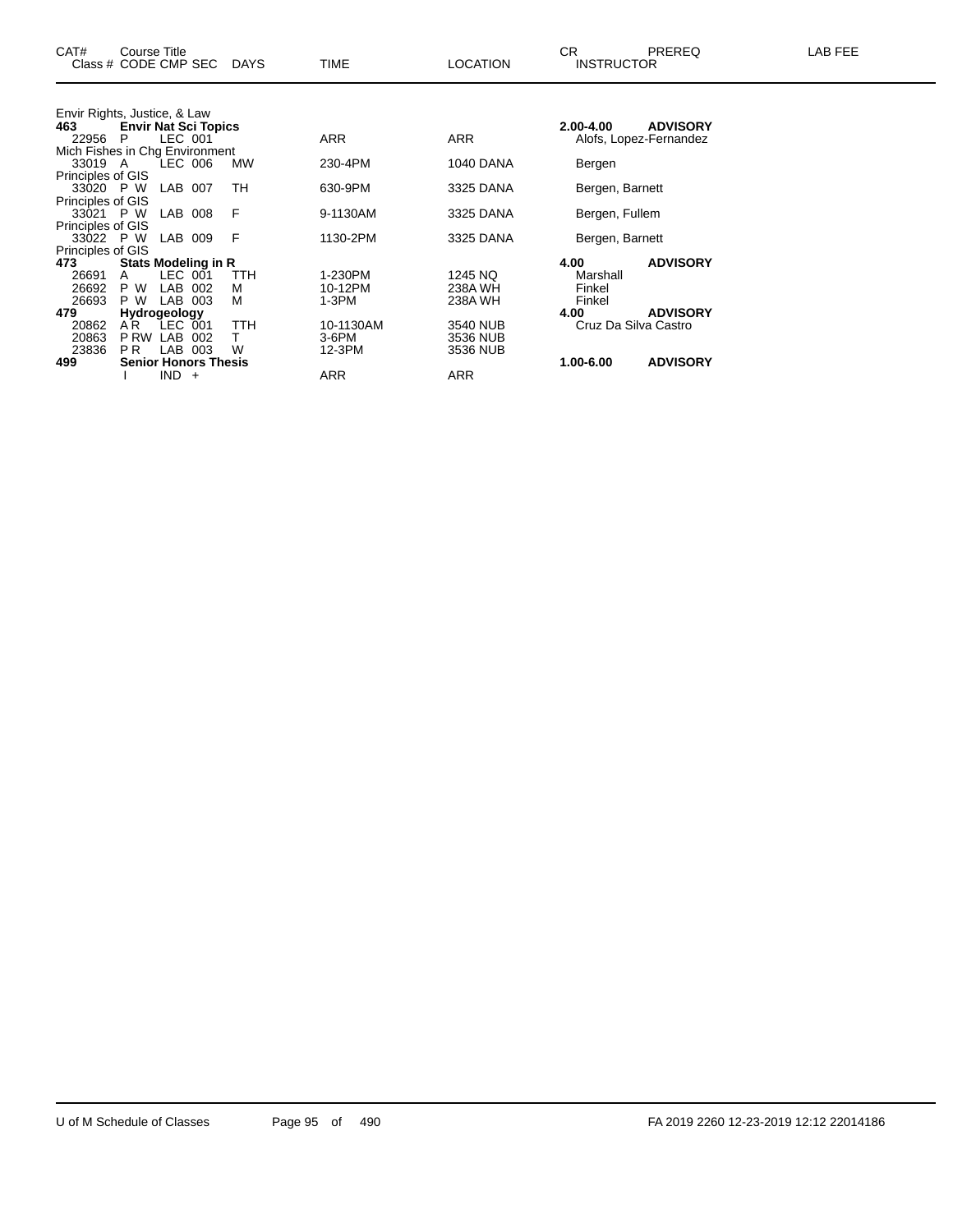## **College of L S A Residential College**

# **Natural Sciences (RCNSCI) 110 GC: Sustain Science 4.00**

| ' ' U   |     | <b>UC. SUSIAIII SCIENCE</b> |         |            |          |                  | 4.UU                      |
|---------|-----|-----------------------------|---------|------------|----------|------------------|---------------------------|
| 32041   | - S | LEC 001                     |         | <b>MWF</b> | 12-1PM   | AUD C AH         | Kling, Badgley            |
| 32045 P |     | LAB 002                     |         | м          | $3-5$ PM | 2024 DANA        | Kling, Romanowicz         |
| 32049 P |     |                             | LAB 003 | м          | 1-3PM    | 3556 DANA        | Kling, Romanowicz, Kucera |
| 32053 P |     | LAB 004                     |         | тн         | 9-11AM   | 1046 DANA        | Kling, Romanowicz, Milton |
| 32057   |     |                             | LAB 005 | TН         | 11-1PM   | 2225 SEB         | Kling, Romanowicz, Milton |
| 32061 P |     |                             | LAB 006 | W          | 1-3PM    | <b>1046 DANA</b> | Kling, Romanowicz, Kucera |
|         |     |                             |         |            |          |                  |                           |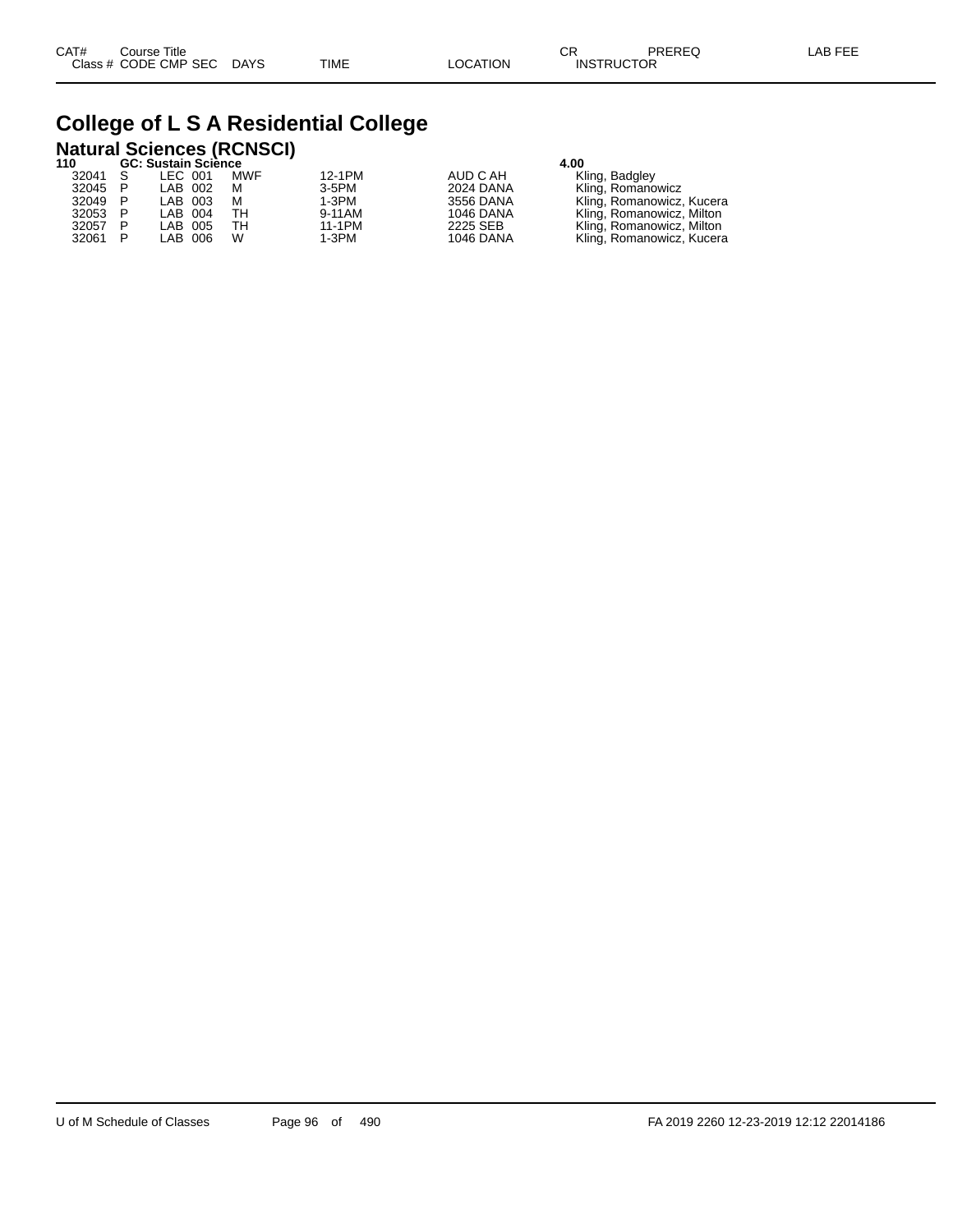# **School for Environment and Sustainability**

| <b>Environment and Sustainability (EAS)</b>                                                                                                                                                                                                                                                   |            |                    |                        |                                |                                            |        |
|-----------------------------------------------------------------------------------------------------------------------------------------------------------------------------------------------------------------------------------------------------------------------------------------------|------------|--------------------|------------------------|--------------------------------|--------------------------------------------|--------|
| 422<br><b>Biol of Fishes</b><br>28412<br>P W LEC 001                                                                                                                                                                                                                                          | <b>TTH</b> | 10-1130AM          | 1028 DANA              | 3.00<br>Lopez-Fernandez        | <b>ADVISORY</b>                            |        |
| <b>Bio Fish Lab</b><br>423                                                                                                                                                                                                                                                                    |            |                    |                        | 1.00                           | <b>ADVISORY</b>                            | 50.00  |
| 28418<br>P W LAB 001<br><b>Soil Ecology</b><br>430                                                                                                                                                                                                                                            | W          | 1-4PM              | G556 DANA              | 3.00                           | Lopez-Fernandez, Morgan<br><b>ADVISORY</b> | 70.00  |
| A W LEC 001<br>23856                                                                                                                                                                                                                                                                          | МW         | 10-11AM            | 1028 DANA              | Zak                            |                                            |        |
| 23858<br>P W<br>LAB 002<br>P W LAB 003<br>23860                                                                                                                                                                                                                                               | м<br>Τ     | 1-5PM<br>1-5PM     | 2556 DANA<br>2556 DANA | Zak, Argiroff<br>Zak, Argiroff |                                            |        |
| Ornithology<br>433<br>SIW LEC 001                                                                                                                                                                                                                                                             |            |                    |                        | 4.00                           | <b>ADVISORY</b>                            | 35.00  |
| 28067<br>28069<br>PIW LAB 002                                                                                                                                                                                                                                                                 | TTH<br>W   | 1-230PM<br>9-12PM  | 1100 BSB<br>1100 BSB   | Winger<br>Gulson               |                                            |        |
| <b>Woody Plants</b><br>436                                                                                                                                                                                                                                                                    |            |                    |                        | 4.00                           | <b>ADVISORY</b>                            | 150.00 |
| A W LEC 001<br>19164<br>PRW LAB 003<br>19166                                                                                                                                                                                                                                                  | TTH<br>T.  | 9-10AM<br>1-6PM    | 1040 DANA<br>2520 DANA | Ibanez<br>Ibanez, Pritchard    |                                            |        |
| 19168<br>P W LAB 004<br>P RW LAB 005                                                                                                                                                                                                                                                          | W          | 1-6PM              | 2520 DANA              | Ibanez, Pritchard              |                                            |        |
| 19820<br>447<br><b>Forest Ecology&amp;Mgmt</b>                                                                                                                                                                                                                                                | TН         | 1-6PM              | 2520 DANA              | Ibanez, Pritchard<br>4.00      |                                            | 65.00  |
| LEC 001<br>24944<br>A<br>LAB 002<br>24945<br>P W                                                                                                                                                                                                                                              | TTH<br>W   | 11-12PM<br>12-4PM  | 1024 DANA              | Ibanez                         |                                            |        |
| P W LAB 003<br>28629                                                                                                                                                                                                                                                                          | TН         | 12-4PM             | 1024 DANA<br>3556 DANA | Ibanez, Lee<br>Ibanez, Lee     |                                            |        |
| 501<br><b>Grad Experimental</b><br><b>SEM 001</b><br>35000<br>- P                                                                                                                                                                                                                             | Т          | 6-8PM              | 1046 DANA              | 1.50-4.00                      |                                            |        |
| Intro to Rhinoceros 3D                                                                                                                                                                                                                                                                        |            |                    |                        | Wang                           |                                            |        |
| 32553 P<br><b>SEM 002</b><br>Prosem Afr Stds                                                                                                                                                                                                                                                  | TTH        | 10-1130AM          | B834 EQ                | Adunbi                         |                                            |        |
| <b>SEM 003</b><br>27410 P W                                                                                                                                                                                                                                                                   | TTH        | 4-530PM            | 2024 DANA              | Drummond                       |                                            |        |
| Science Comm for Sustablty<br>37244 P<br><b>SEM 005</b>                                                                                                                                                                                                                                       | W          | 630-930PM          | 1046 DANA              |                                |                                            |        |
| History & Theory of LandArch                                                                                                                                                                                                                                                                  |            |                    |                        | Wang                           |                                            |        |
| 36145 P W SEM 006<br>App GPS & Geospat Field Tech                                                                                                                                                                                                                                             | ТH         | 10-12PM            | 3325 DANA              | <b>Brines</b>                  |                                            |        |
| This course meets 10-12PM but the computer lab will be available until 12:30.                                                                                                                                                                                                                 |            |                    |                        |                                |                                            |        |
| 27974 PIW SEM 034<br><b>Field Remote Sensing UMBS</b>                                                                                                                                                                                                                                         |            | ARR                | ARR                    | Bergen                         |                                            |        |
| OFFERED ONLY AT THE BIOLOGICAL STATION                                                                                                                                                                                                                                                        |            |                    |                        |                                |                                            |        |
| www.lsa.umich.edu/umbs<br>This course will be held May 12th - 25, 2019.                                                                                                                                                                                                                       |            |                    |                        |                                |                                            |        |
|                                                                                                                                                                                                                                                                                               |            |                    |                        |                                |                                            |        |
| Prerequisites - By permission of instructor. Graduate or junior/senior standing; one full-semester course in Remote<br>Sensing and/or GIS from the following: EAS 541, EAS 531, EARTH 408, URP 521 or equivalent.<br>30869 P W SEM 040<br>Climate Chg vs Everything Else<br>29382 P W SEM 055 | TH.<br>Т   | 530-730PM<br>3-6PM | 1024 DANA<br>1024 DANA | Burton<br>Taylor               |                                            |        |
| Food Sys: Impl of Unequi Access                                                                                                                                                                                                                                                               |            |                    |                        |                                |                                            |        |
| 30918 P W SEM 087<br>Tech & Community Sus Dev                                                                                                                                                                                                                                                 | МW         | 1-230PM            | 2024 DANA              | Alfaro                         |                                            |        |
| 26615 A W LEC 119<br>Ecological Restoration Appl                                                                                                                                                                                                                                              | МW         | 230-4PM            | 2218 SEB               | Adlerstein-Gonzalez            |                                            |        |
| 33186 PD W DIS 120                                                                                                                                                                                                                                                                            | W          | 4-6PM              | 2346 SEB               |                                | Adlerstein-Gonzalez, Roos                  |        |
| 30754 P W SEM 123<br>Conservation & Development                                                                                                                                                                                                                                               | МW         | 10-1130AM          | 3556 DANA              | Butt                           |                                            |        |
| 24477 P W SEM 158                                                                                                                                                                                                                                                                             | W          | 5-6PM              | 2024 DANA              | Basu, Edwards, Rood            |                                            |        |
| UN Framewrk Conv on Clim Chnge<br><b>COP Confernce Prep</b>                                                                                                                                                                                                                                   |            |                    |                        |                                |                                            |        |
| 1CR                                                                                                                                                                                                                                                                                           |            |                    |                        |                                |                                            |        |
| 509<br><b>Ecology: Concpts&amp;App</b><br>LEC 001<br>17955<br>A                                                                                                                                                                                                                               | MW.        | 1130-1PM           | 1040 DANA              | 4.00<br>Schueller, Steenbergh  |                                            | 68.00  |
| THIS COURSE IS RESTRICTED TO 1st YEAR SEAS MASTERS STUDENTS                                                                                                                                                                                                                                   |            |                    |                        |                                |                                            |        |
| 18683 P W LAB 002<br>THIS COURSE IS RESTRICTED TO 1st YEAR SEAS MASTERS STUDENTS                                                                                                                                                                                                              | м          | 2-6PM              | G556 DANA              | Schueller, Bosma               |                                            |        |
| 18684 P RW LAB 003                                                                                                                                                                                                                                                                            | Т          | 10-2PM             | G556 DANA              | Schueller, Laramie             |                                            |        |
| THIS COURSE IS RESTRICTED TO 1st YEAR SEAS MASTERS STUDENTS<br>18685 P RW LAB 004                                                                                                                                                                                                             | Τ          | 2-6PM              | G556 DANA              | Schueller, Juno                |                                            |        |
| THIS COURSE IS RESTRICTED TO 1st YEAR SEAS MASTERS STUDENTS<br>18686                                                                                                                                                                                                                          | TН         | 10-2PM             |                        |                                |                                            |        |
| PRW LAB 005<br>THIS COURSE IS RESTRICTED TO 1st YEAR SEAS MASTERS STUDENTS                                                                                                                                                                                                                    |            |                    | G556 DANA              | Schueller, Ramsey              |                                            |        |
| 18967 P RW LAB 006                                                                                                                                                                                                                                                                            | TН         | 2-6PM              | G556 DANA              | Schueller, Acharya             |                                            |        |
| THIS COURSE IS RESTRICTED TO 1st YEAR NRE MS STUDENTS<br>19335 P W LAB 007                                                                                                                                                                                                                    | W          | 2-6PM              | 2556 DANA              | Schueller, Bressler            |                                            |        |
| THIS COURSE IS RESTRICTED TO 1st YEAR SEAS MASTERS STUDENTS.<br><b>Sci&amp;Prac of Soc Chng</b><br>510                                                                                                                                                                                        |            |                    |                        | 3.00                           |                                            |        |
| LEC 001<br>17956<br>A                                                                                                                                                                                                                                                                         | МW         | 10-1130AM          | 1040 DANA              | Lemos                          |                                            |        |
| THIS COURSE IS RESTRICTED TO 1ST YEAR SEAS MS STUDENTS<br>18687 PRW DIS 002                                                                                                                                                                                                                   | W          | 2-330PM            | 3556 DANA              | Rees                           |                                            |        |

U of M Schedule of Classes Page 97 of 490 FA 2019 2260 12-23-2019 12:12 22014186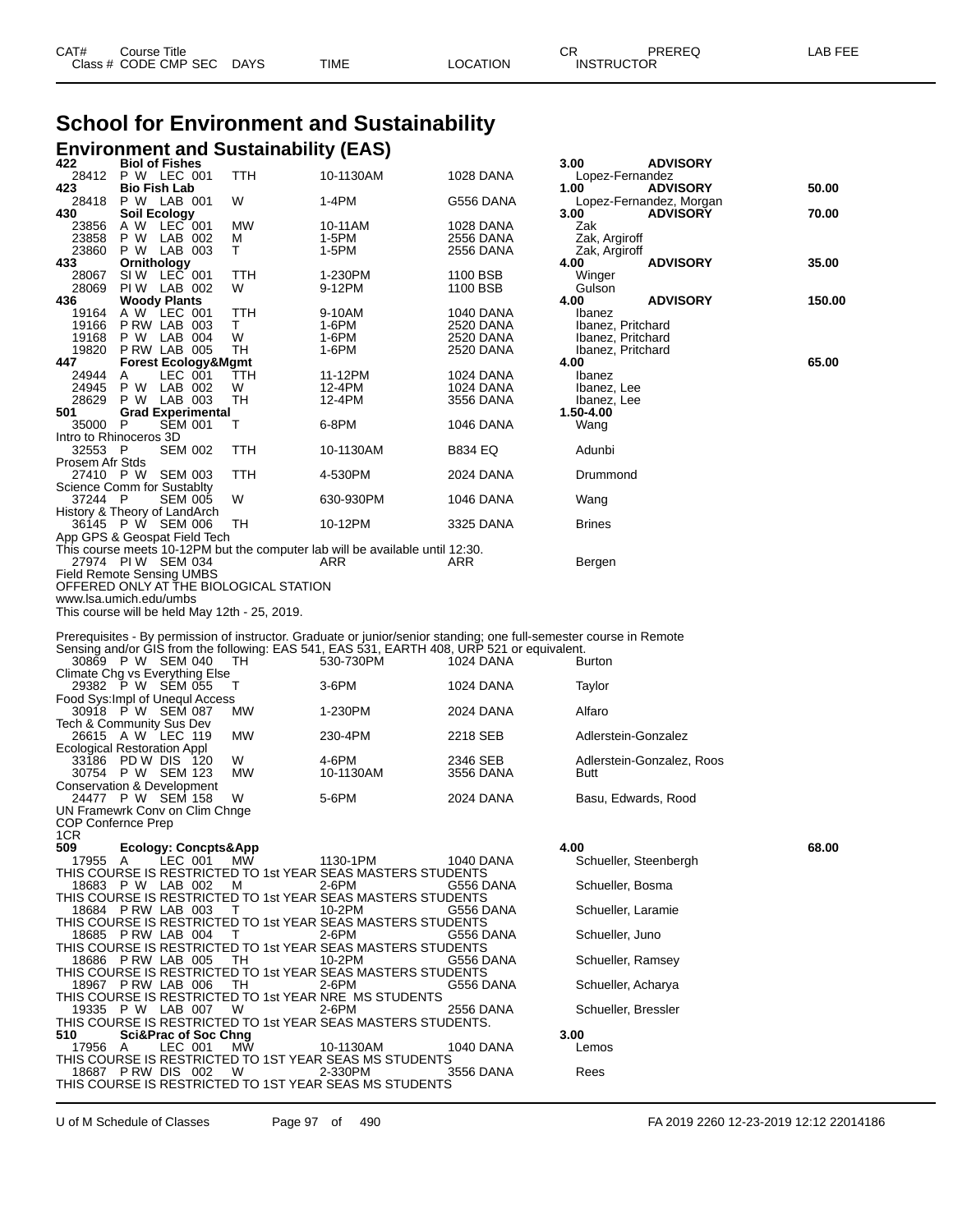|                | 18688 PRW DIS 003                                            | W        | 4-530PM                                                                                                            | 1046 DANA              | Carnemark                |                              |       |
|----------------|--------------------------------------------------------------|----------|--------------------------------------------------------------------------------------------------------------------|------------------------|--------------------------|------------------------------|-------|
|                |                                                              |          | THIS COURSE IS RESTRICTED TO 1ST YEAR SEAS MS STUDENTS                                                             |                        |                          |                              |       |
|                | 18689 PRW DIS 004                                            | TН       | 4-530PM                                                                                                            | 3556 DANA              | Rees                     |                              |       |
|                |                                                              |          | THIS COURSE IS RESTRICTED TO 1ST YEAR SEAS MS STUDENTS                                                             |                        |                          |                              |       |
|                | 18690 PRW DIS 005                                            | TН       | 6-730PM<br>THIS COURSE IS RESTRICTED TO 1ST YEAR SEAS MS STUDENTS                                                  | 3556 DANA              | Carnemark                |                              |       |
|                | 19336 PRW DIS 006                                            | F        | 9-1030AM                                                                                                           | 1024 DANA              | Dinon                    |                              |       |
|                |                                                              |          | THIS COURSE IS RESTRICTED TO 1ST YEAR SEAS MS STUDENTS                                                             |                        |                          |                              |       |
|                | 19340 PRW DIS 007                                            | F        | 11-1230PM                                                                                                          | <b>1024 DANA</b>       | Dinon                    |                              |       |
| 512            | Sus Dev I: Ent Intgr                                         |          | THIS COURSE IS RESTRICTED TO 1ST YEAR SEAS MS STUDENTS                                                             |                        | 1.50                     | <b>ADVISORY</b>              |       |
| 27960          | PRW REC 001                                                  | МW       | 1-230PM                                                                                                            | R0240 BUS              | Hoffman, Phillips        |                              |       |
| 513            | Sus Dev II: Mkt Tran                                         |          |                                                                                                                    |                        | 1.50                     | <b>ADVISORY</b>              |       |
| 27961          | <b>P RW REC 001</b>                                          | МW       | 1-230PM                                                                                                            | R0240 BUS              | Hoffman, Phillips        |                              |       |
| 520            | <b>Fluvial Ecosystems</b><br>P W LEC 001                     |          | 230-4PM                                                                                                            |                        | 3.00                     | <b>ADVISORY</b>              |       |
| 26483<br>521   | <b>Fld Meth Fluv Ecosys</b>                                  | TTH      |                                                                                                                    | 1028 DANA              | Seelbach<br>1.00         | <b>ADVISORY</b>              | 85.00 |
| 26470          | P W LAB 001                                                  | F        | 1-5PM                                                                                                              | G556 DANA              | Seelbach, Brown          |                              |       |
| 523            | <b>Ecol Risk Assessment</b>                                  |          |                                                                                                                    |                        | 2.00                     |                              |       |
| 28739          | P<br>LEC 001                                                 | Τ        | 530-730PM                                                                                                          | 1028 DANA              | <b>Burton</b>            |                              |       |
| 526            | <b>Erb Inst Seminar</b>                                      |          | NRE 526 meets with BA 525 from Oct. 30 - Dec. 21. This class is reserved for Erb students. Students should contact |                        | 1.50                     |                              |       |
|                | the Erb Institute (erbinstitute@umich.edu) for registration. |          |                                                                                                                    |                        |                          |                              |       |
| 17807 PI       | <b>REC 001</b>                                               | МW       | 430-6PM                                                                                                            | <b>B1570 BUS</b>       | Nelidov, Keeler          |                              |       |
| 527            | <b>Energy Mkts&amp;Politics</b>                              |          |                                                                                                                    |                        | 3.00                     |                              |       |
| 27958<br>528   | P W DIS 001<br><b>Sustainable Food Sys</b>                   | МW       | 4-530PM                                                                                                            | 1028 DANA              | Lyon, Willis<br>3.00     |                              |       |
| 30602          | P W LEC 001                                                  | ттн      | 1-230PM                                                                                                            | 1024 DANA              | Blesh, Jones, Hoey       |                              |       |
|                |                                                              |          | Please contact Profs. Lesli Hoey or Andy Jones to seek permission to enroll.                                       |                        |                          |                              |       |
| 530            | Dec Making for Sust                                          |          |                                                                                                                    |                        | 3.00                     |                              |       |
| 27377          | P W LEC 001                                                  | МW       | 10-1130AM                                                                                                          | 2024 DANA              | Arvai, Lutzke            | <b>ADVISORY</b>              |       |
| 531<br>22325   | <b>Principles of GIS</b><br>LEC 001<br>A                     | MW       | 230-4PM                                                                                                            | 1040 DANA              | 4.00<br>Bergen           |                              |       |
| 22326          | PRW LAB 002                                                  | TН       | 630-9PM                                                                                                            | 3325 DANA              | Bergen, Barnett          |                              |       |
|                | Additional seats will open up on June 2nd.                   |          |                                                                                                                    |                        |                          |                              |       |
|                | 22327 PRW LAB 003                                            | F        | 9-1130AM                                                                                                           | 3325 DANA              | Bergen, Fullem           |                              |       |
| 31695          | Additional seats will open up on June 2nd.<br>P W LAB 004    | F        | 1130-2PM                                                                                                           | 3325 DANA              | Bergen, Barnett          |                              |       |
| 535            | <b>Environ Mediation</b>                                     |          |                                                                                                                    |                        | 1.00                     |                              |       |
| 21545          | PR.<br>DIS 001                                               | F        | 1-5PM                                                                                                              | 2024 DANA              |                          | Wondolleck, Yaffee, Maillard |       |
| 535            | <b>Environ Mediation</b>                                     |          |                                                                                                                    |                        | 1.00                     |                              |       |
|                | P R<br>DIS 001                                               | SASU     | 830-5PM<br>You must be concurrently taking or have taken EAS 533 to enroll or have permission of the instructor.   | 2024 DANA              |                          |                              |       |
| 538            | <b>Nat Res Statistics</b>                                    |          |                                                                                                                    |                        | 4.00                     |                              |       |
| 35461          | LEC 001<br>A                                                 | MW       | 6-730PM                                                                                                            | 1040 DANA              | Jain                     |                              |       |
| 35462          | P W<br>DIS.<br>002                                           | W        | 730-930PM                                                                                                          | 3325 DANA              | Jain, Vivian             |                              |       |
| 35463<br>35465 | P W<br>DIS.<br>003<br>P W<br><b>DIS</b><br>004               | TН<br>F. | 415-615PM<br>2-4PM                                                                                                 | 3325 DANA<br>3325 DANA | Jain, Chen<br>Jain, Zhou |                              |       |
| 35464          | P W<br>DIS.<br>005                                           | F        | 4-6PM                                                                                                              | 3325 DANA              | Jain, Zhou               |                              |       |
| 35466          | DIS 006<br>P W                                               | SА       | 11-1PM                                                                                                             | 3325 DANA              | Jain, Chen               |                              |       |
| 540            | <b>GIS&amp;NR Applications</b>                               |          |                                                                                                                    |                        | 2.00                     | <b>ADVISORY</b>              | 56.00 |
| 14465          | PRW LEC 001                                                  | МW       | 3-530PM                                                                                                            | 3325 DANA              | <b>Brines</b><br>1.50    | <b>ADVISORY</b>              |       |
| 543<br>30875   | <b>Env Spatial Analys</b><br>P W LEC 001                     | TН       | 10-12PM                                                                                                            | 3325 DANA              | Cordero-Sancho           |                              |       |
|                |                                                              |          | This course meets 10-12PM but the computer lab will be available until 12:30.                                      |                        |                          |                              |       |
| 552            | <b>Ecosystem Services</b>                                    |          |                                                                                                                    |                        | 2.00                     | <b>ADVISORY</b>              |       |
| 31679          | P W LEC 001<br><b>Diverse Farming Sys</b>                    |          | 9-11AM                                                                                                             | <b>1024 DANA</b>       | Cardinale                |                              |       |
| 553<br>31413   | P W LEC 001                                                  | МW       | 1-230PM                                                                                                            | 1028 DANA              | 3.00<br>Perfecto         |                              |       |
| 560            | <b>Behavior&amp;Environmt</b>                                |          |                                                                                                                    |                        | 3.00                     |                              |       |
| 24201          | LEC 001<br>A                                                 | MW.      | 1-230PM                                                                                                            | 1040 DANA              | De Young                 |                              |       |
| 24238          | P W<br>DIS 002                                               | TH       | 1-2PM                                                                                                              | <b>1006 DANA</b>       | Lasoff-Santos            |                              |       |
| 24239<br>562   | P W DIS 003<br><b>Env Policy&amp;Politics</b>                | F.       | 12-1PM                                                                                                             | <b>1006 DANA</b>       | Lasoff-Santos<br>3.00    | <b>ADVISORY</b>              |       |
| 17408          | PRW LEC 001                                                  | TTH      | 830-10AM                                                                                                           | 2024 DANA              | Yaffee, Beeler, Dragone  |                              |       |
|                | This course is restricted to only SNRE students.             |          |                                                                                                                    |                        |                          |                              |       |
| 564            | Loc: Trans Thinking                                          |          |                                                                                                                    |                        | 3.00                     |                              |       |
| 22888<br>567   | P W LEC 001<br>Soc Vulnrbit&Adapt                            | W        | 530-8PM                                                                                                            | 3556 DANA              | 3.00                     | De Young, Princen, Christian |       |
|                | 28188 P W LEC 001                                            | F        | 9-12PM                                                                                                             | 3556 DANA              | Fischer, Russo           |                              |       |
|                |                                                              |          | This course meets in 3556 Dana from 9am-10:20am and 3038 Dana from 10:30am-11:50am.                                |                        |                          |                              |       |
| 570            | <b>Env Econ: Quant Meth</b>                                  |          |                                                                                                                    |                        | 3.00                     |                              |       |
|                | 25065 P W LEC 001                                            | TTH      | 1130-1PM<br>About seven optional one-hour Excel tutorials will be held on Friday's from 10am-10:50am.              | 1028 DANA              | Moore, Le, Noyce         |                              |       |
|                |                                                              |          |                                                                                                                    |                        |                          |                              |       |
|                |                                                              |          | **Incoming SEAS EPP students will be given permission to enroll in this course.                                    |                        |                          |                              |       |
| 572            | <b>Env Imp Asmnt</b><br>P W LEC 001                          | Т        | 10-12PM                                                                                                            |                        | 2.00                     | <b>ADVISORY</b>              |       |
| 22866<br>574   | <b>Sus Energy Sys</b>                                        |          |                                                                                                                    | 2610 SPH1A             | Batterman<br>3.00        | <b>ADVISORY</b>              |       |
|                |                                                              |          |                                                                                                                    |                        |                          |                              |       |

CAT# Course Title Case CR PREREQ LAB FEE

Class # CODE CMP SEC DAYS TIME LOCATION INSTRUCTOR

U of M Schedule of Classes Page 98 of 490 FA 2019 2260 12-23-2019 12:12 22014186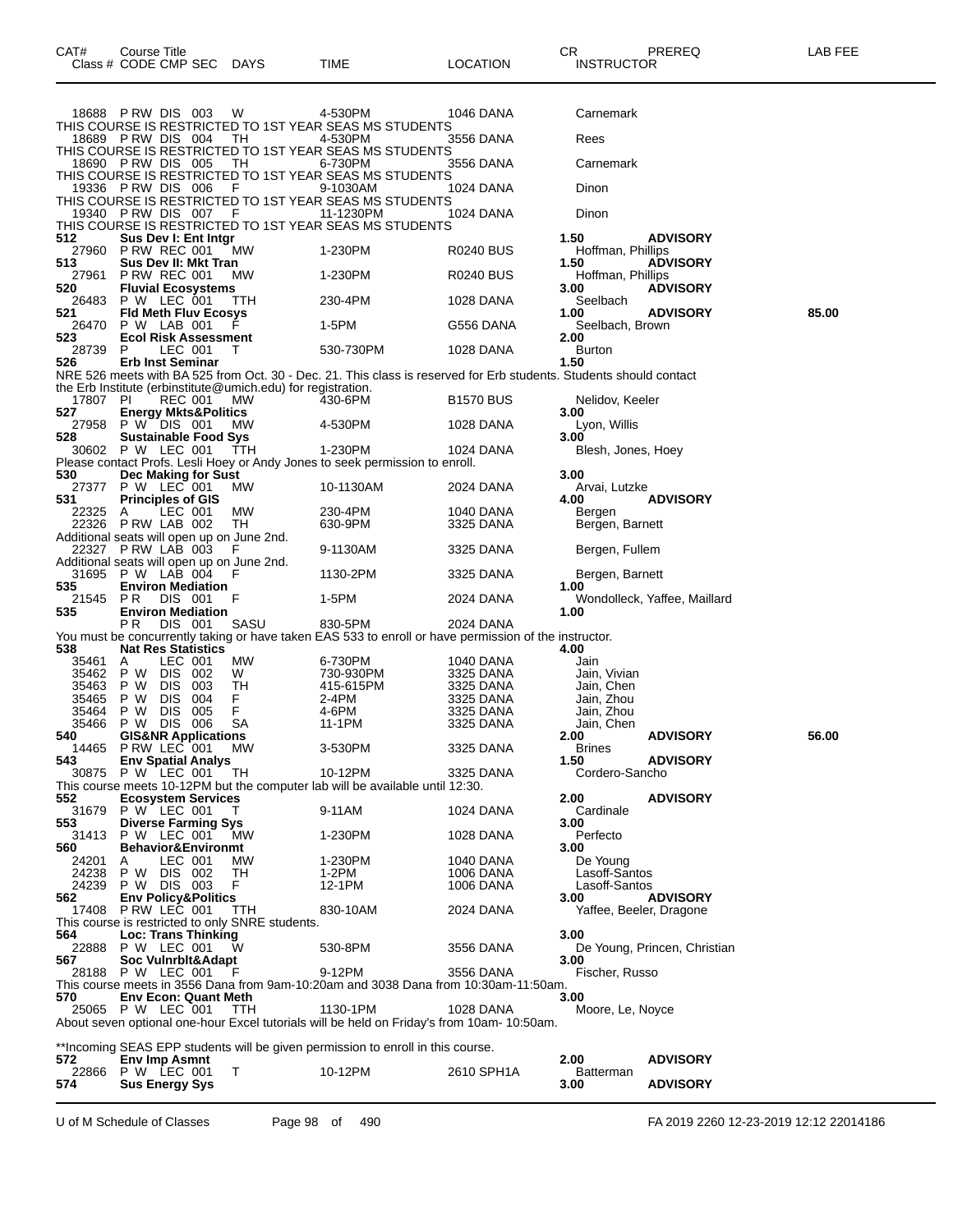| CAT#                                                                      | Course Title | Class # CODE CMP SEC DAYS                                       |                                                                    | TIME                                                                                                      | <b>LOCATION</b>        | CR<br><b>INSTRUCTOR</b>          | PREREQ                                        | LAB FEE |
|---------------------------------------------------------------------------|--------------|-----------------------------------------------------------------|--------------------------------------------------------------------|-----------------------------------------------------------------------------------------------------------|------------------------|----------------------------------|-----------------------------------------------|---------|
|                                                                           |              | 13361 P RW LEC 001                                              | TTH<br>Please note that additional seats will open up on June 1st. | 230-4PM<br>This is a graduate course. Seniors need permission of instructor to enroll.                    | 1040 DANA              | Keoleian, Hua, Abrams            |                                               |         |
| 576                                                                       |              | <b>Sustain Finance</b><br>30666 P W LEC 001                     | МW                                                                 | 430-6PM                                                                                                   | 1303 EECS              | 3.00<br>Adriaens                 | <b>ADVISORY</b>                               |         |
| <b>Environmental Finance</b><br>577                                       |              | Pol Eco, Env Sec& Conf<br>30807 P W LEC 001                     | т                                                                  | 10-1PM                                                                                                    | 1046 DANA              | 3.00<br>Butt, De Jong            |                                               |         |
| 585<br>19327<br>586                                                       | P R          | Seminar on CAD<br><b>SEM 001</b><br><b>Visualizing Environ</b>  | T                                                                  | 6-8PM                                                                                                     | 3325 DANA              | 1.00<br>Fercho<br>2.00           | <b>ADVISORY</b>                               | 40.00   |
| 13362<br>587<br>13363 A                                                   |              | <b>PR LEC 001</b><br><b>Plac&amp;Env Makng Place</b><br>LEC 001 | МW<br>W.                                                           | 430-630PM<br>1-3PM                                                                                        | 3028 DANA<br>3028 DANA | Szot<br>4.00                     | <b>ADVISORY</b><br>Grese, Lindquist, Shiffler | 135.00  |
| 13364 PR<br>591                                                           |              | LAB 002<br><b>Materials&amp;Methods</b>                         | МF                                                                 | Prof. Grese will the lead the first half of this course and Prof. Jones will lead the last half.<br>1-4PM | 3028 DANA              | 3.00                             | Grese, Lindquist, Shiffler<br><b>ADVISORY</b> |         |
| 13365<br>14454<br>597                                                     | A<br>P       | LEC 001<br>LAB 002<br><b>Environ Sys Analysis</b>               | <b>TTH</b><br>TTH                                                  | 930-1030AM<br>1030-1215PM                                                                                 | 3552 DANA<br>3552 DANA | Jones<br>Jones, Peterson<br>3.00 |                                               |         |
| 22588                                                                     |              | P W LEC 001                                                     | ์ TTH<br>Additional seats will open up on June 2nd.                | 1-230PM                                                                                                   | 1046 DANA              | Miller, Knox                     |                                               |         |
| 598                                                                       |              | N R Internship-Gr<br>$IND +$                                    |                                                                    | ARR                                                                                                       | ARR                    | 1.00-3.00                        | <b>ADVISORY</b>                               |         |
| 600                                                                       | IR           | Dir Res&Sp Prob-Gr<br>$IND +$                                   | Т                                                                  | 330-630PM                                                                                                 | ARR                    | 1.00-8.00                        | <b>ADVISORY</b>                               |         |
| 677<br>21563<br><b>Climate Adaptation Seminar</b>                         |              | <b>RPB Research Sem</b><br>P W SEM 041                          | W                                                                  | 2-430PM                                                                                                   | 1006 DANA              | 1.00-1.50<br><b>Bierbaum</b>     | <b>ADVISORY</b>                               |         |
|                                                                           |              | 29508 P W SEM 056                                               | W                                                                  | 1130-1PM                                                                                                  | 1006 DANA              | Fischer                          |                                               |         |
| Qualitative Data Analysis<br>30452 P<br>Resp Conduct of Res               |              | <b>SEM 158</b>                                                  |                                                                    | ARR                                                                                                       | ARR                    | Basu                             |                                               |         |
| 688<br>23080<br>23081                                                     | A<br>P       | Site Plan&Design<br>LEC 001<br>LAB 002                          | W<br>МF                                                            | 9-1140AM<br>9-1140AM                                                                                      | 3040 DANA<br>3040 DANA | 4.00<br>Jones<br>Jones, Gill     | <b>ADVISORY</b>                               |         |
| 700                                                                       |              | <b>Master's Thesis</b><br>$IND +$                               |                                                                    | ARR                                                                                                       | ARR                    | 1.00-12.00                       | <b>ADVISORY</b>                               |         |
| 701<br>25962 PD<br>Integrative Seminar                                    |              | <b>Masters Project</b><br>LAB 029                               |                                                                    | ARR                                                                                                       | ARR                    | 1.00-4.00<br>De Young            | <b>ADVISORY</b>                               |         |
| 30359 PD<br>36698 PD<br>Benefit of mingrid dev in indi                    |              | LAB 338<br>DIS 351                                              |                                                                    | ARR<br>ARR                                                                                                | ARR<br>ARR             | <b>Bigelow</b><br>Alfaro         |                                               |         |
| 34003 PD                                                                  |              | DIS 352                                                         |                                                                    | ARR                                                                                                       | ARR                    | Agrawal                          |                                               |         |
| Strat for Sus Agric in India<br>34486 PD<br>Ecosys Mgmt Strat Great Lakes |              | DIS 353                                                         |                                                                    | ARR                                                                                                       | ARR                    | Johengen, Godwin                 |                                               |         |
| 33864 PD                                                                  |              | DIS 354                                                         |                                                                    | ARR                                                                                                       | ARR                    | Stolper                          |                                               |         |
| Creating Internal Carbon Tax<br>34345 PD                                  |              | DIS 355                                                         |                                                                    | ARR                                                                                                       | ARR                    | Jones                            |                                               |         |
| <b>ITC Trailhead Master Plan</b><br>34273 PD                              |              | DIS 356                                                         |                                                                    | <b>ARR</b>                                                                                                | <b>ARR</b>             | Miller                           |                                               |         |
| Mod Urb Metab in Chilean Citie<br>33998 PD                                |              | DIS 357                                                         |                                                                    | <b>ARR</b>                                                                                                | <b>ARR</b>             | Lindquist                        |                                               |         |
| Analy Des of Vac Land in Detr<br>33867 PD                                 |              | DIS 358                                                         |                                                                    | ARR                                                                                                       | ARR                    | Anupindi                         |                                               |         |
| Measr Agroecol: Suppl Chain Imp<br>33999 PD                               |              | DIS 359                                                         |                                                                    | <b>ARR</b>                                                                                                | ARR                    | Reames                           |                                               |         |
| <b>Building Energy Democracy</b><br>34307 P                               |              | DIS 360                                                         |                                                                    | <b>ARR</b>                                                                                                | <b>ARR</b>             | <b>Burton</b>                    |                                               |         |
| Kiwanis Env Educ Preserve<br>34004 PD                                     |              | DIS 361                                                         |                                                                    | <b>ARR</b>                                                                                                | ARR                    | Keoleian                         |                                               |         |
| Meijer Store of the Future<br>34464 PD                                    |              | DIS 362                                                         |                                                                    | <b>ARR</b>                                                                                                | ARR                    | Mohai                            |                                               |         |
| EJ Tools for 21st Century<br>36623 PD                                     |              | DIS 363                                                         |                                                                    | <b>ARR</b>                                                                                                | <b>ARR</b>             | Seelbach, Burton                 |                                               |         |
| Risk Mgmt Cont Aquaf in MI<br>37277 PD                                    |              | DIS 364                                                         |                                                                    | ARR                                                                                                       | ARR                    | Seelbach                         |                                               |         |
| MI Challenging Area's of Conc<br>34332 PD                                 |              | DIS 365                                                         |                                                                    | <b>ARR</b>                                                                                                | ARR                    | Jones                            |                                               |         |
| Watts Branch Resil Master Plan<br>34005 PD                                |              | DIS 366                                                         |                                                                    | <b>ARR</b>                                                                                                | <b>ARR</b>             | Alfaro                           |                                               |         |
| Dev NetZero BioField Taboga, CR<br>37561 PD                               |              | DIS 367                                                         |                                                                    | <b>ARR</b>                                                                                                | ARR                    | Yaffee, Wondolleck               |                                               |         |
| Stew Econ in Rural Comm US Wes                                            |              | 33926 PD W DIS 368                                              |                                                                    | <b>ARR</b>                                                                                                | ARR                    | Basu                             |                                               |         |
| Improv Clim Res in Seychelles<br>36672 PD                                 |              | DIS 369                                                         |                                                                    | <b>ARR</b>                                                                                                | <b>ARR</b>             | Blesh, Brines                    |                                               |         |

U of M Schedule of Classes Page 99 of 490 FA 2019 2260 12-23-2019 12:12 22014186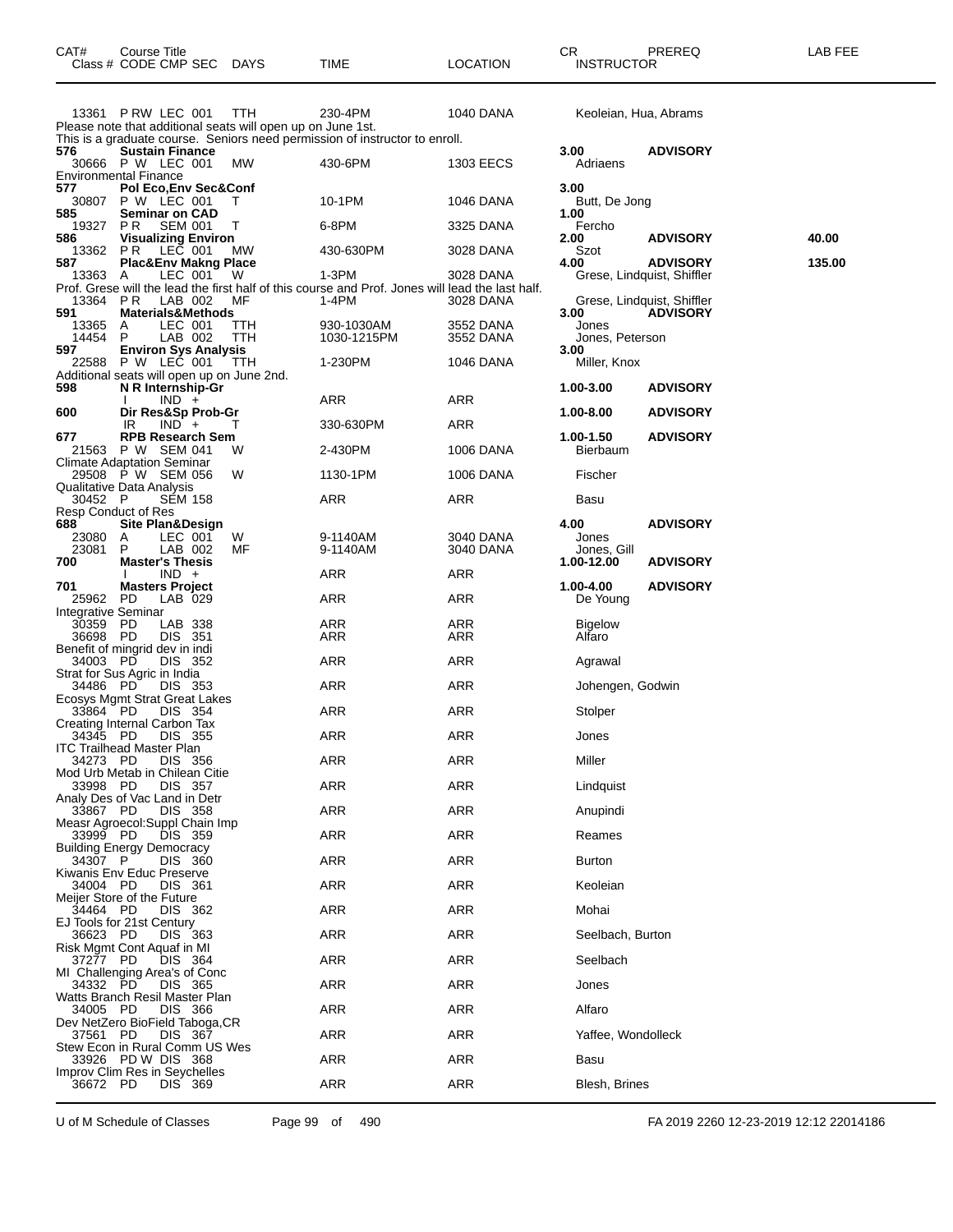|          | Trans Hayfld into Sus Agroeco  |            |               |                         |
|----------|--------------------------------|------------|---------------|-------------------------|
|          | 36090 PD DIS 370               | <b>ARR</b> | <b>ARR</b>    | Hoffman                 |
|          | Clim Res of Zurich's Ins       |            |               |                         |
| 34333 PD | <b>DIS 371</b>                 | <b>ARR</b> | <b>ARR</b>    | Seelbach, Alofs         |
|          | Shiawassee Flats Floodplain    |            |               |                         |
| 35191 PD | DIS 372                        | <b>ARR</b> | <b>ARR</b>    | Grese                   |
|          | Creat a Vision for SEAS Proprt |            |               |                         |
| 37945 PD | <b>DIS 373</b>                 | <b>ARR</b> | ARR           | Ibanez, Foufopoulos     |
|          | Track CA UG Trade in Turt Eggs |            |               |                         |
| 36539 PD | DIS 374                        | <b>ARR</b> | ARR           | Alfaro                  |
|          | Mod Biomass Residue Grids PR   |            |               |                         |
| 702      | <b>Master's Practicum</b>      |            |               | $1.00 - 6.00$           |
|          | $IND +$                        | <b>ARR</b> | <b>ARR</b>    |                         |
| 731      | <b>Interdisc Prob Solv</b>     |            |               | <b>ADVISORY</b><br>3.00 |
| 32513    | LAB 001<br>W<br>PD.            | 315-415PM  | 1020 JEFFRIES | Carr, Doyle             |
| 731      | <b>Interdisc Prob Solv</b>     |            |               | <b>ADVISORY</b><br>3.00 |
|          | P<br>LAB 001<br>W              | 430-630PM  | 1020 JEFFRIES |                         |

This class is an interdisciplinary problem solving class offered at the Law School through the Problem Solving Initiative (PSI). Narratives around combatting human trafficking are narrowly construed, with white cisgender girls typically portrayed as the victims of heteronormative sex trafficking. Such narratives, and interventions meant to aid trafficking victims, overlook LGBTQ+ communities and fail to address their needs. In this class, students will work with stakeholders and incorporate insights from law, social work, public policy, health sciences, and other fields to identify interventions designed to help LGBTQ+ trafficking victims.

This class is open to all University of Michigan graduate and professional students. Please note: Non-Law students are responsible for checking with their own schools, colleges, or units to learn if a PSI class will count toward graduation or other departmental requirements.

Non-law graduate/professional students may apply for the course using the PSI application system (https://problemsolving.law.umich.edu/) March 18 - April 1, 2019. After the initial application period, students seeking to apply can contact problemsolving@umich.edu.

| 731 | Interdisc Prob Solv        |    |           |               | 3.00 | <b>ADVISORY</b>         |
|-----|----------------------------|----|-----------|---------------|------|-------------------------|
|     | 32520 PD LAB 002 W         |    | 315-415PM | ARR           |      | Sankaran, Carr, Weiland |
| 731 | <b>Interdisc Prob Solv</b> |    |           |               | 3.00 | <b>ADVISORY</b>         |
|     | LAB 002                    | W. | 430-630PM | 1025 JEFFRIES |      |                         |

This class is an interdisciplinary problem solving class offered at the Law School through the Problem Solving Initiative (PSI). In Michigan, many children are subject to formal child abuse and neglect investigations, and those children are at high risk of subsequent maltreatment, poor school performance, foster care placement, and other adverse life outcomes. Multidisciplinary teams of students will develop tools to identify at-risk children, mitigate risks of maltreatment and removal from the home, and engage with at-risk families. Students will incorporate evidence and ideas from education, law, health sciences, public policy, social work, information, and other fields to develop innovative solutions.

This class is open to all University of Michigan graduate and professional students. Please note: Non-Law students are responsible for checking with their own schools, colleges, or units to learn if a PSI class will count toward graduation or other departmental requirements.

Non-law graduate/professional students may apply for the course using the PSI application system (https://problemsolving.law.umich.edu/) March 18 - April 1, 2019. After the initial application period, students seeking to apply can contact problemsolving@umich.edu.

| 731   | <b>Interdisc Prob Solv</b> |           |               | 3.00          | <b>ADVISORY</b> |
|-------|----------------------------|-----------|---------------|---------------|-----------------|
| 32527 | <b>W</b><br>PD IAB 003     | 315-415PM | 0220 JEFFRIES | Kantor. Mohai |                 |
| 731   | <b>Interdisc Prob Solv</b> |           |               | 3.00          | <b>ADVISORY</b> |
|       | W<br>LAB 003               | 430-630PM | 0220 JEFFRIES |               |                 |

This class is an interdisciplinary problem solving class offered at the Law School through the Problem Solving Initiative (PSI). Some states, including California and Minnesota, reduce toxic airborne emissions and promote better health outcomes for residents by measuring the cumulative impact of hazardous air pollutants. In this class, students will determine why Michigan has failed to adopt such a cumulative impact approach. Students will incorporate ideas from environmental studies, law, health sciences, design, social work, and other fields to advance a solution that accounts for multiple, geographically-concentrated pollution sources and promotes environmental justice for all Michigan residents.

This class is open to all University of Michigan graduate and professional students. Please note: Non-Law students are responsible for checking with their own schools, colleges, or units to learn if a PSI class will count toward graduation or other departmental requirements.

Non-law graduate/professional students may apply for the course using the PSI application system (https://problemsolving.law.umich.edu/) March 18 - April 1, 2019. After the initial application period, students seeking to apply can contact problemsolving@umich.edu.

| 731   |     | <b>Interdisc Prob Solv</b> |           |                                                                                                                 | 3.00              | <b>ADVISORY</b> |
|-------|-----|----------------------------|-----------|-----------------------------------------------------------------------------------------------------------------|-------------------|-----------------|
| 32534 | PD. | LAB 004 W                  | 315-415PM | ARR                                                                                                             | Kohl, Savas, Carr |                 |
| 731   |     | <b>Interdisc Prob Solv</b> |           |                                                                                                                 | 3.00              | <b>ADVISORY</b> |
|       |     | LAB 004 W                  | 430-630PM | 1060 JEFFRIES                                                                                                   |                   |                 |
|       |     |                            |           | This class is an interdisciplinary problem solving class offered at the Law School through the Problem Solving  |                   |                 |
|       |     |                            |           | Initiative (PSI). The U.S.' unemployment insurance (UI) system faces challenges, including outdated eligibility |                   |                 |
|       |     |                            |           | requirements, fallout from the financial crisis, and insufficient funding. Students will study state UII system |                   |                 |

requirements, fallout from the financial crisis, and insufficient funding. Students will study state UI system vulnerabilities and explore novel federal public policy and financing strategies to develop a plan to improve and modernize the UI safety net, drawing on insights from law, public policy, business, social work, economics and other relevant fields.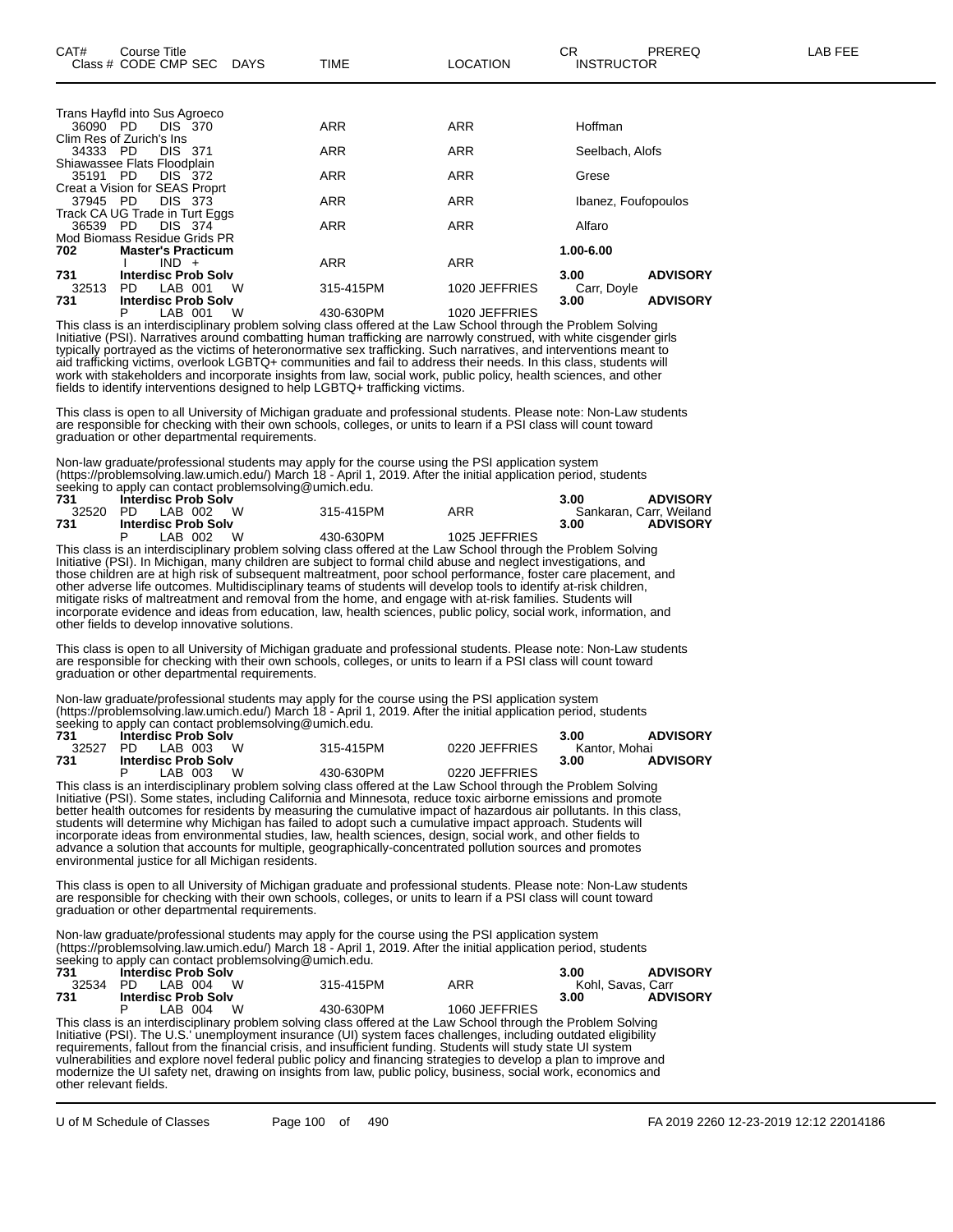| CAT# | Title<br>Course      |             |      |                 | ⌒冖<br><b>UN</b>   | <b>PREREQ</b> | . EEF<br>ΔR |
|------|----------------------|-------------|------|-----------------|-------------------|---------------|-------------|
|      | Class # CODE CMP SEC | <b>DAYS</b> | TIME | <b>LOCATION</b> | <b>INSTRUCTOR</b> |               |             |

This class is open to all University of Michigan graduate and professional students. Please note: Non-Law students are responsible for checking with their own schools, colleges, or units to learn if a PSI class will count toward graduation or other departmental requirements.

Non-law graduate/professional students may apply for the course using the PSI application system (https://problemsolving.law.umich.edu/) March 18 - April 1, 2019. After the initial application period, students seeking to apply can contact problemsolving@umich.edu.

| 741                |                  | <b>Research Paradigms</b>   |                                                  | $5.00$ and $3.00$ and $3.00$ and $3.00$ and $3.00$ and $3.00$ and $3.00$ and $3.00$ and $3.00$ and $3.00$ and $3.00$ and $3.00$ and $3.00$ and $3.00$ and $3.00$ and $3.00$ and $3.00$ and $3.00$ and $3.00$ and $3.00$ and |                  | 1.00               | <b>ADVISORY</b> |
|--------------------|------------------|-----------------------------|--------------------------------------------------|-----------------------------------------------------------------------------------------------------------------------------------------------------------------------------------------------------------------------------|------------------|--------------------|-----------------|
| 19584              | - P              | <b>SEM 001</b>              | -TH                                              | 5-7PM                                                                                                                                                                                                                       | <b>1006 DANA</b> | Lemos              |                 |
|                    |                  |                             | This class is reserved for PhD students in SNRE. |                                                                                                                                                                                                                             |                  |                    |                 |
| 23401              | P                | SEM 002                     | - W                                              | 530-730PM                                                                                                                                                                                                                   | <b>1006 DANA</b> | Lemos              |                 |
| 750                |                  | <b>Urban Design Studio</b>  |                                                  |                                                                                                                                                                                                                             |                  | 2.00               |                 |
| 25566              | P.               | LEC 001                     | TTH                                              | $1-4PM$                                                                                                                                                                                                                     | 3325 DANA        | Lawson, Phillips   |                 |
| 787                |                  | <b>Metro Dynamic Studio</b> |                                                  |                                                                                                                                                                                                                             |                  | 2.00               | <b>ADVISORY</b> |
| 22846              | P.               | LEC 001                     | <b>TTH</b>                                       | $1-4PM$                                                                                                                                                                                                                     | 3066 DANA        | Nassauer, Phillips |                 |
| 841                |                  | <b>PhD Res Forum</b>        |                                                  |                                                                                                                                                                                                                             |                  | 1.00               | <b>ADVISORY</b> |
| 20030              | PD.              | SEM 001                     | W                                                | 12-1PM                                                                                                                                                                                                                      | 3556 DANA        |                    |                 |
| 841                |                  | <b>PhD Res Forum</b>        |                                                  |                                                                                                                                                                                                                             |                  | 1.00               | <b>ADVISORY</b> |
|                    | P                | <b>SEM 001</b>              | W                                                | 3-5PM                                                                                                                                                                                                                       | <b>2024 DANA</b> |                    |                 |
| <b>PhD Seminar</b> |                  |                             |                                                  |                                                                                                                                                                                                                             |                  |                    |                 |
| 841                |                  | <b>PhD Res Forum</b>        |                                                  |                                                                                                                                                                                                                             |                  | 1.00               | <b>ADVISORY</b> |
| 22881              | PD.              | <b>SEM 002</b>              | F                                                | 230-5PM                                                                                                                                                                                                                     | <b>1028 DANA</b> |                    |                 |
| 990                |                  | <b>Diss-Precand</b>         |                                                  |                                                                                                                                                                                                                             |                  | 1.00-8.00          | <b>ADVISORY</b> |
|                    |                  | $IND +$                     |                                                  | <b>ARR</b>                                                                                                                                                                                                                  | <b>ARR</b>       |                    |                 |
| 995                | <b>Diss-Cand</b> |                             |                                                  |                                                                                                                                                                                                                             |                  | 8.00               | <b>ENFORCED</b> |
|                    | IR               | <b>IND</b><br>$+$           |                                                  | <b>ARR</b>                                                                                                                                                                                                                  | <b>ARR</b>       |                    |                 |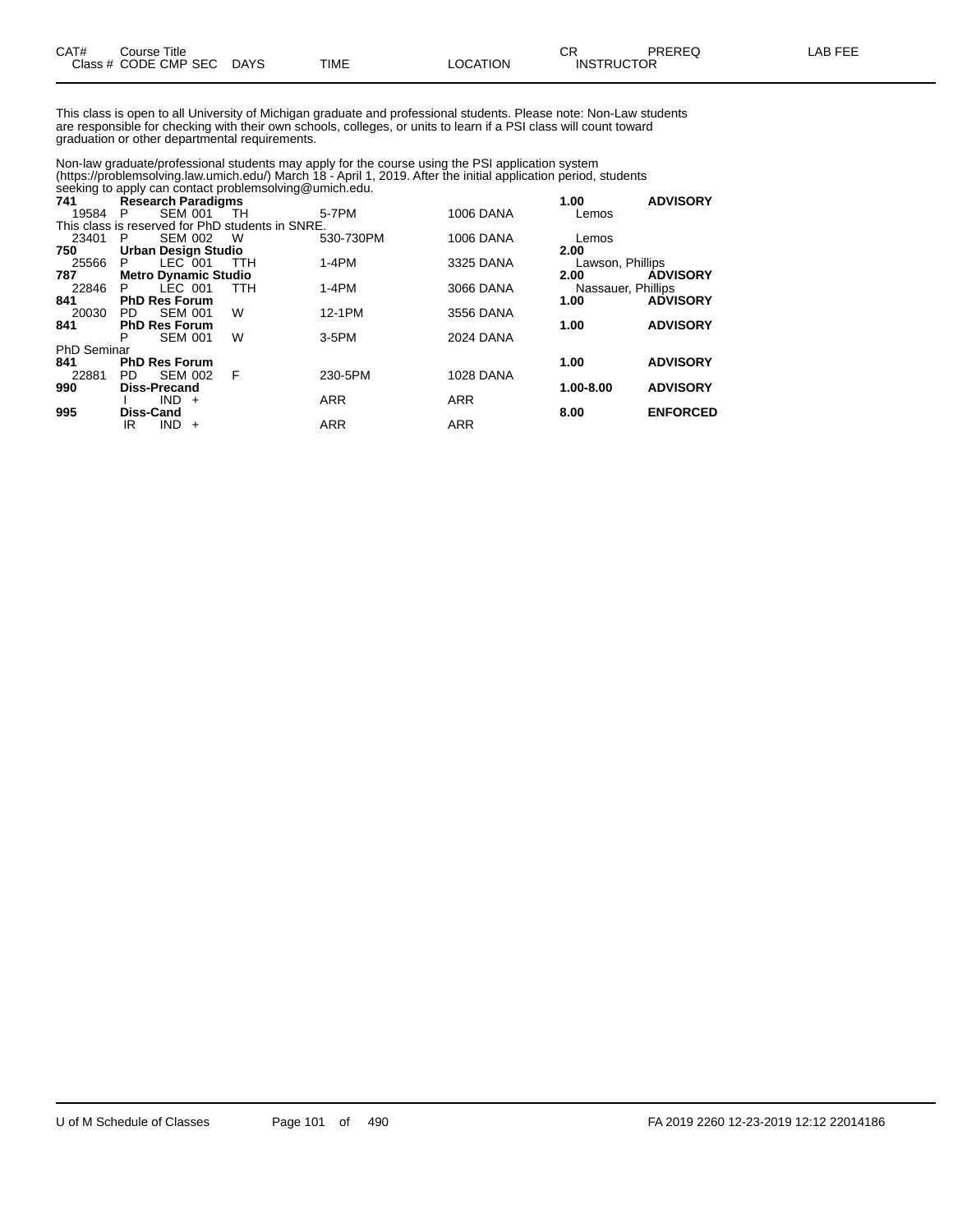### **Information School of Information**

### **Information (SI)**

| 106                                              | Prog, Info & People                 |                           |                           |                        |                                                                                                                              |                                    | 4.00                                   |                                                                                                                                                                                                                                                    |
|--------------------------------------------------|-------------------------------------|---------------------------|---------------------------|------------------------|------------------------------------------------------------------------------------------------------------------------------|------------------------------------|----------------------------------------|----------------------------------------------------------------------------------------------------------------------------------------------------------------------------------------------------------------------------------------------------|
| 23065 A<br>23102 P W DIS 002<br>23103            | P W                                 | LEC 001<br>DIS 003        |                           | TH.<br>МW<br><b>MW</b> | 1-230PM<br>10-1130AM<br>1130-1PM                                                                                             | 1020 SPH2<br>2695 SPH1A<br>2185 NQ | Resnick<br>Resnick<br>Resnick, Mhaidli |                                                                                                                                                                                                                                                    |
| 24015<br>26708                                   | P W<br>P W                          | DIS 004<br>DIS 005        |                           | MW<br>МW               | 1130-1PM<br>230-4PM                                                                                                          | 173 LORCH<br>G449 MH               |                                        | Resnick, Whittaker<br>Resnick, Yeckehzaare                                                                                                                                                                                                         |
| 33084                                            | P W                                 | <b>DIS 006</b>            |                           | <b>MW</b>              | 230-4PM                                                                                                                      | 1437 MH                            | Resnick, Mhaidli                       |                                                                                                                                                                                                                                                    |
| 23101<br>24016                                   | P W DIS 007<br>P W DIS 011          |                           |                           | MW<br>TTH              | 4-530PM<br>10-1130AM                                                                                                         | 2255 NQ<br>4332 SPH2               | Resnick, Phelan                        | Resnick, Yeckehzaare                                                                                                                                                                                                                               |
| 33086<br>110                                     | P W DIS 013<br>Intr to Info Studies |                           |                           | TTH                    | 1130-1PM                                                                                                                     | 2234 USB                           | 4.00                                   | Resnick, Whittaker                                                                                                                                                                                                                                 |
| 16096 A                                          |                                     | LEC 001                   |                           | TTH                    | 230-4PM                                                                                                                      | AUD 4 MLB                          | Krupka                                 |                                                                                                                                                                                                                                                    |
| 16097                                            | P W                                 | DIS 002                   |                           | TH                     | 4-5PM                                                                                                                        | 1255 NQ                            |                                        | Krupka, St Andrew                                                                                                                                                                                                                                  |
| 25460<br>27990                                   | P W<br>P W                          | DIS 003<br><b>DIS 004</b> |                           | TH<br>TH               | 4-5PM<br>430-530PM                                                                                                           | 2185 NQ<br>2255 NQ                 | Krupka, White<br>Krupka, Randa         |                                                                                                                                                                                                                                                    |
| 16098<br>32406                                   | P W DIS 005<br>P.                   | DIS 006                   |                           | TH<br>TH               | 6-7PM<br>6-7PM                                                                                                               | 1185 NQ<br>2202 MLB                |                                        | Krupka, St Andrew<br>Krupka, White, Lang                                                                                                                                                                                                           |
| 22190                                            | P W                                 | <b>DIS 007</b>            |                           | F.<br>F                | 10-11AM                                                                                                                      | 1265 NQ                            |                                        | Krupka, Wiesenberger                                                                                                                                                                                                                               |
| 22191 P W DIS 008<br>24056                       | P W DIS 009                         |                           |                           | F                      | 11-12PM<br>1-2PM                                                                                                             | 1265 NQ<br>2245 NQ                 | Krupka, York                           | Krupka, Wiesenberger                                                                                                                                                                                                                               |
| 26706<br>206                                     | P W DIS 010                         |                           | <b>Data-Oriented Prog</b> | F                      | $2-3PM$                                                                                                                      | 1265 NQ                            | Krupka, York<br>4.00                   | <b>ENFORCED</b>                                                                                                                                                                                                                                    |
| 23160 AR                                         |                                     | LEC 001                   |                           | <b>MW</b>              | 230-4PM                                                                                                                      | 1202 SEB                           | Ericson                                | IT IS CRITICAL THAT STUDENTS ATTEND CLASSES FROM THE BEGINNING OF THE TERM. EVEN THOUGH STUDENTS MAY BE                                                                                                                                            |
| FIRST DAY OF CLASS.                              |                                     |                           |                           |                        |                                                                                                                              |                                    |                                        | REGISTERED OFFICIALLY FOR A COURSE, THE INSTRUCTOR MAY GIVE AWAY PLACES IN A COURSE IF STUDENTS DO NOT ATTEND THE                                                                                                                                  |
|                                                  | 23161 PRW DIS 002                   |                           |                           | <b>W</b>               | 5-6PM                                                                                                                        | 2212 MLB                           |                                        | Ericson, Whitehead<br>IT IS CRITICAL THAT STUDENTS ATTEND CLASSES FROM THE BEGINNING OF THE TERM. EVEN THOUGH STUDENTS MAY BE<br>REGISTERED OFFICIALLY FOR A COURSE, THE INSTRUCTOR MAY GIVE AWAY PLACES IN A COURSE IF STUDENTS DO NOT ATTEND THE |
| FIRST DAY OF CLASS.<br>23162 PRW DIS 003 W       |                                     |                           |                           |                        | 5-6PM                                                                                                                        |                                    |                                        |                                                                                                                                                                                                                                                    |
|                                                  |                                     |                           |                           |                        |                                                                                                                              | B134 MLB                           | Ericson, Kano                          | IT IS CRITICAL THAT STUDENTS ATTEND CLASSES FROM THE BEGINNING OF THE TERM. EVEN THOUGH STUDENTS MAY BE                                                                                                                                            |
| FIRST DAY OF CLASS.                              |                                     |                           |                           |                        |                                                                                                                              |                                    |                                        | REGISTERED OFFICIALLY FOR A COURSE, THE INSTRUCTOR MAY GIVE AWAY PLACES IN A COURSE IF STUDENTS DO NOT ATTEND THE                                                                                                                                  |
| 23163 P RW DIS 004                               |                                     |                           |                           | <b>W</b>               | 6-7PM                                                                                                                        | B <sub>103</sub> MLB               |                                        | Ericson, Whitehead<br>IT IS CRITICAL THAT STUDENTS ATTEND CLASSES FROM THE BEGINNING OF THE TERM. EVEN THOUGH STUDENTS MAY BE                                                                                                                      |
| FIRST DAY OF CLASS.                              |                                     |                           |                           |                        |                                                                                                                              |                                    |                                        | REGISTERED OFFICIALLY FOR A COURSE, THE INSTRUCTOR MAY GIVE AWAY PLACES IN A COURSE IF STUDENTS DO NOT ATTEND THE                                                                                                                                  |
|                                                  | 23164 PRW DIS 005                   |                           |                           | тн                     | 9-10AM                                                                                                                       | 1265 NQ                            | Ericson, Kano                          | IT IS CRITICAL THAT STUDENTS ATTEND CLASSES FROM THE BEGINNING OF THE TERM. EVEN THOUGH STUDENTS MAY BE<br>REGISTERED OFFICIALLY FOR A COURSE, THE INSTRUCTOR MAY GIVE AWAY PLACES IN A COURSE IF STUDENTS DO NOT ATTEND THE                       |
| FIRST DAY OF CLASS.                              |                                     |                           |                           |                        |                                                                                                                              |                                    |                                        |                                                                                                                                                                                                                                                    |
| 32405 PRW DIS 006 TH                             |                                     |                           |                           |                        | 9-10AM                                                                                                                       | 1110 NQ                            | Ericson, Pandey                        | IT IS CRITICAL THAT STUDENTS ATTEND CLASSES FROM THE BEGINNING OF THE TERM. EVEN THOUGH STUDENTS MAY BE                                                                                                                                            |
| FIRST DAY OF CLASS.                              |                                     |                           |                           |                        |                                                                                                                              |                                    |                                        | REGISTERED OFFICIALLY FOR A COURSE, THE INSTRUCTOR MAY GIVE AWAY PLACES IN A COURSE IF STUDENTS DO NOT ATTEND THE                                                                                                                                  |
| 34833 PRW DIS 007 W                              |                                     |                           |                           |                        | 4-5PM                                                                                                                        | 2402 MLB                           | Ericson, Pandey                        | IT IS CRITICAL THAT STUDENTS ATTEND CLASSES FROM THE BEGINNING OF THE TERM. EVEN THOUGH STUDENTS MAY BE                                                                                                                                            |
| FIRST DAY OF CLASS.                              |                                     |                           |                           |                        |                                                                                                                              |                                    |                                        | REGISTERED OFFICIALLY FOR A COURSE, THE INSTRUCTOR MAY GIVE AWAY PLACES IN A COURSE IF STUDENTS DO NOT ATTEND THE                                                                                                                                  |
| 260                                              | <b>Intelligent Machines</b>         |                           |                           |                        | This is the first of the SI 3-course entrepreneurship sequence (SI 260, SI 360, & SI 460). It is recommended that            |                                    | 3.00                                   |                                                                                                                                                                                                                                                    |
| you take these courses in this order.            |                                     |                           |                           |                        |                                                                                                                              |                                    |                                        |                                                                                                                                                                                                                                                    |
| requirement.                                     |                                     |                           |                           |                        | ATTN BSI Students: SI 260 is a lower-level elective course and will not count toward the 45-credit SI degree                 |                                    |                                        |                                                                                                                                                                                                                                                    |
| 31638 A<br>vou take these courses in this order. |                                     | LEC 001                   |                           | W                      | 1-230PM<br>This is the first of the SI 3-course entrepreneurship sequence (SI 260, SI 360, & SI 460). It is recommended that | 1000 426NIB                        | Borland                                |                                                                                                                                                                                                                                                    |
|                                                  |                                     |                           |                           |                        | ATTN BSI Students: SI 260 is a lower-level elective course and will not count toward the 45-credit SI degree                 |                                    |                                        |                                                                                                                                                                                                                                                    |
| requirement.                                     |                                     |                           |                           |                        |                                                                                                                              |                                    |                                        |                                                                                                                                                                                                                                                    |
| you take these courses in this order.            | 31639 P W DIS 002 W                 |                           |                           |                        | 230-4PM<br>This is the first of the SI 3-course entrepreneurship sequence (SI 260, SI 360, & SI 460). It is recommended that | 1191 400NIB                        |                                        | Borland, Demundo, McKay                                                                                                                                                                                                                            |
| requirement.                                     |                                     |                           |                           |                        | ATTN BSI Students: SI 260 is a lower-level elective course and will not count toward the 45-credit SI degree                 |                                    |                                        |                                                                                                                                                                                                                                                    |
|                                                  | 31641 P W DIS 004                   |                           |                           | TH T                   | 1-230PM<br>This is the first of the SI 3-course entrepreneurship sequence (SI 260, SI 360, & SI 460). It is recommended that | 2320 SEB                           |                                        | Borland, McKay, Demundo                                                                                                                                                                                                                            |
| you take these courses in this order.            |                                     |                           |                           |                        |                                                                                                                              |                                    |                                        |                                                                                                                                                                                                                                                    |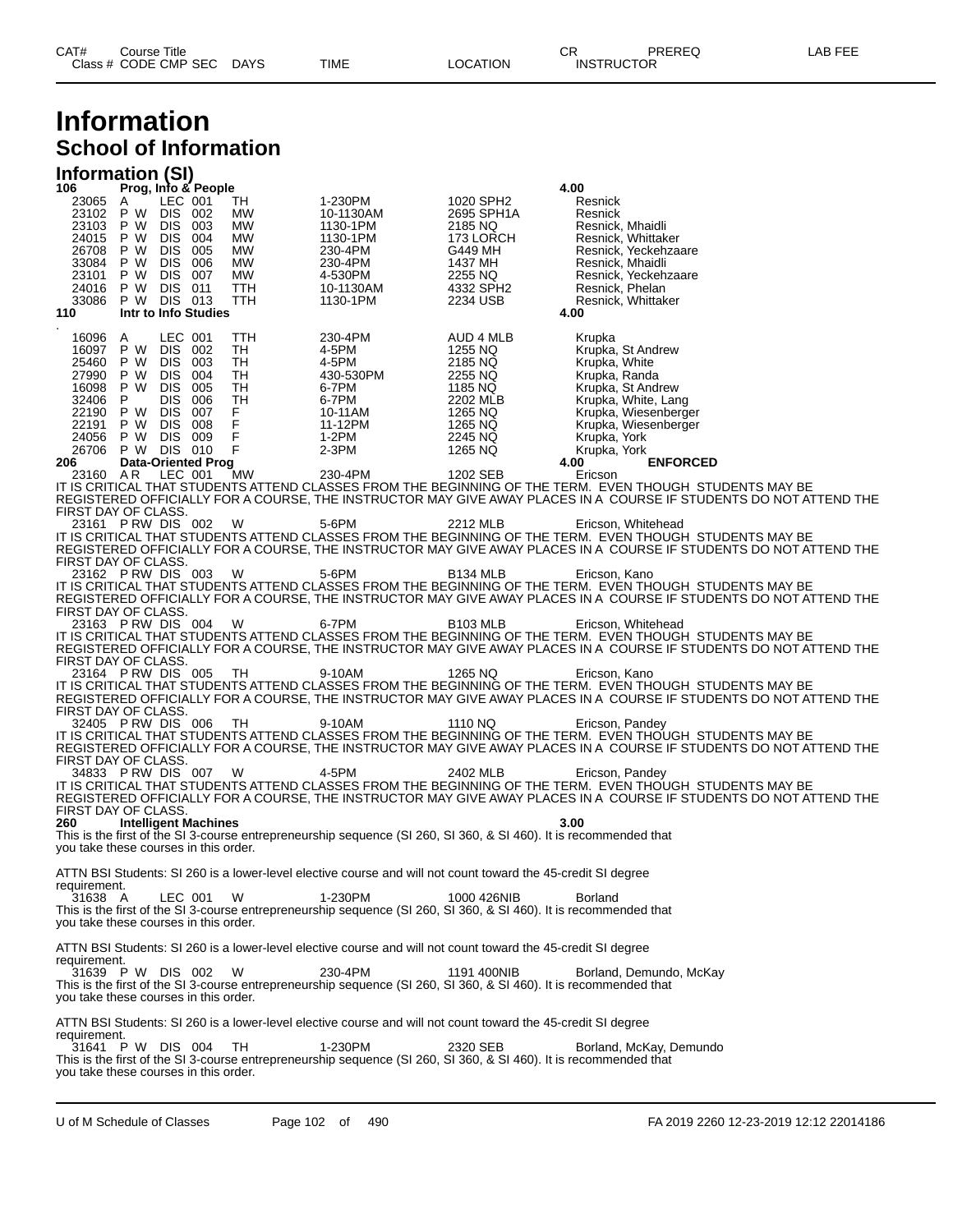| CAT#           | <b>Course Title</b><br>Class # CODE CMP SEC |         |            | DAYS                 | TIME                                                                                                              | <b>LOCATION</b>                      | CR<br>PREREQ<br><b>INSTRUCTOR</b>             | LAB FEE |
|----------------|---------------------------------------------|---------|------------|----------------------|-------------------------------------------------------------------------------------------------------------------|--------------------------------------|-----------------------------------------------|---------|
|                |                                             |         |            |                      | ATTN BSI Students: SI 260 is a lower-level elective course and will not count toward the 45-credit SI degree      |                                      |                                               |         |
| requirement.   | 31642 PW DIS 005                            |         |            | ТH                   | 3-430PM                                                                                                           | 1185 NQ                              | Borland, McKay, Demundo                       |         |
| 300            | <b>Career/Intern Studio</b>                 |         |            |                      |                                                                                                                   |                                      | 1.00                                          |         |
| 27430<br>28844 | P RW LEC 001<br>PRW LEC 002                 |         |            | M<br>W               | 10-12PM<br>830-1030AM                                                                                             | <b>B0570 BUS</b><br><b>B1570 BUS</b> | Kroll<br>Kroll                                |         |
| 28845          | P RW LEC 003                                |         |            | W                    | 1030-1230PM                                                                                                       | <b>B1570 BUS</b>                     | Kroll                                         |         |
| 28846          | P RW LEC 004<br><b>Models of Social Inf</b> |         |            | M                    | 10-12PM                                                                                                           | <b>B0570 BUS</b>                     | Frazier                                       |         |
| 301<br>23066   | AR.                                         | LEC 001 |            | МW                   | 1-230PM                                                                                                           | 1202 SEB                             | 4.00<br><b>ADVISORY, ENFORCED</b><br>Romero   |         |
| 32647          | P RW DIS                                    |         | 002        | TН                   | 530-630PM                                                                                                         | 2437 MH                              | Romero, Jain                                  |         |
| 36316          | P RW DIS<br>27992 PRW DIS 004               |         | 003        | W<br>F               | 3-4PM<br>2-3PM                                                                                                    | 3816 SSWB<br>2245 NQ                 | Romero, Sinha Roy                             |         |
|                |                                             |         |            |                      | It is likely this section will not be available for registration. Apologies for the inconvenience. UMSI Registrar |                                      | Romero, Sinha Roy                             |         |
| Team           |                                             |         |            |                      |                                                                                                                   |                                      |                                               |         |
| 24371<br>310   | PRW DIS 005                                 |         |            | F                    | 1-2PM                                                                                                             | 1265 NQ                              | Romero, Jain<br>4.00                          |         |
| 23155          | <b>Info Environs &amp; Work</b><br>A R      | LEC 001 |            | ттн                  | 10-1130AM                                                                                                         | ARR                                  | Robert                                        |         |
| 23159          | AR                                          | LEC 002 |            | ттн                  | 4-530PM                                                                                                           | ARR                                  | Robert                                        |         |
| 23156<br>23157 | P RW DIS<br>P RW DIS                        |         | 003<br>004 | TН<br>TН             | 1-2PM                                                                                                             | 1230 USB                             | Robert, Jung                                  |         |
| 23158          | P RW DIS                                    |         | 005        | F.                   | 130-230PM<br>10-11AM                                                                                              | 1265 NQ<br>ARR                       | Robert, Clark<br>Robert, Batiuk               |         |
| 30210          | P RW DIS                                    |         | 006        | TН                   | 2-3PM                                                                                                             | 1185 NQ                              | Robert, Batiuk                                |         |
| 23624<br>24478 | P RW DIS                                    |         | 008        | TН                   | 530-630PM<br>530-630PM                                                                                            | 1265 NQ                              | Robert, Jung                                  |         |
| 25462          | P RW DIS<br>PRW DIS 010                     |         | 009        | TН<br>TН             | 630-730PM                                                                                                         | 2155 NQ<br>1265 NQ                   | Robert, Clark<br>Robert, Zauhar               |         |
| 315            | <b>Media: Others &amp; Self</b>             |         |            |                      |                                                                                                                   |                                      | 3.00                                          |         |
| 25327          | PRW LEC 001                                 |         |            | ттн                  | 10-1130AM                                                                                                         | 1255 NQ                              | Haimson                                       |         |
| 320<br>25259   | <b>Graphic Design</b><br>P RW LEC 001       |         |            | МW                   | 4-530PM                                                                                                           | 1570 NUB                             | 4.00<br><b>ADVISORY</b><br>Godin, Besprozvany |         |
| 330            | Data Manipulation                           |         |            |                      |                                                                                                                   |                                      | 4.00<br><b>ENFORCED</b>                       |         |
| 24387          | PRW LEC 001                                 |         |            | MW                   | 830-10AM                                                                                                          | 1255 NQ                              | <b>Brooks</b>                                 |         |
| 335<br>26656   | Social Media in Orgs<br>P RW LEC 001        |         |            | MW                   | 1-230PM                                                                                                           | 2245 NQ                              | 3.00<br>Andalibi                              |         |
| 339            |                                             |         |            | WebDesign,Dev,Access |                                                                                                                   |                                      | 4.00<br><b>ENFORCED</b>                       |         |
| 28039          | AR.                                         | LEC 001 |            | ттн                  | 830-10AM                                                                                                          | 1020 SPH2                            | Van Lent                                      |         |
| 28041<br>28040 | P RW LAB 002<br>PRW LAB 003                 |         |            | T.<br>W              | 1-2PM<br>9-10AM                                                                                                   | 2185 NQ<br>1265 NQ                   | Van Lent, Geiman<br>Van Lent, Im              |         |
| 32392          | PRW LAB 004                                 |         |            | W                    | 10-11AM                                                                                                           | 2202 MLB                             | Van Lent, Geiman                              |         |
| 32393          | PRW LAB 005                                 |         |            | W                    | 1-2PM                                                                                                             | <b>B124 MLB</b>                      | Van Lent, Asselin                             |         |
| 32395<br>32396 | P RW LAB 006<br>P RW LAB 008                |         |            | W<br>W               | 230-330PM<br>4-5PM                                                                                                | 1255 NQ<br>1185 NQ                   | Van Lent, Asselin<br>Van Lent, Im             |         |
| 345            | <b>Consulting Info Prof</b>                 |         |            |                      |                                                                                                                   |                                      | 3.00<br><b>ENFORCED</b>                       |         |
| 32646          | <b>P RW SEM 001</b>                         |         |            | TН                   | 5-8PM                                                                                                             | 2185 NQ                              | King                                          |         |
| 360            | <b>Succeeding at Failing</b>                |         |            |                      | This section reserved for BSI students. Entrepreneurship minors can enroll in 360-20X                             |                                      | 3.00                                          |         |
| 26471 AR       |                                             | LEC 001 |            | W                    | 4-530PM                                                                                                           | ARR                                  | <b>Borland</b>                                |         |
|                |                                             |         |            |                      | This section reserved for BSI students. Entrepreneurship minors can enroll in 360-20X                             |                                      |                                               |         |
|                | 31699 PRW DIS 002                           |         |            | W                    | 530-7PM<br>This section reserved for BSI students. Entrepreneurship minors can enroll in 360-20X                  | 1518 NUB                             | Borland, Harr                                 |         |
|                | 31851 PRW DIS 003                           |         |            | W                    | 7-830PM                                                                                                           | 2185 NQ                              | Borland, Hammond                              |         |
|                |                                             |         |            |                      | This section reserved for BSI students. Entrepreneurship minors can enroll in 360-20X                             |                                      |                                               |         |
|                | 31852 PRW DIS 004                           |         |            | TH                   | 4-530PM<br>This section reserved for BSI students. Entrepreneurship minors can enroll in 360-20X                  | 2245 NQ                              | Borland, Foran                                |         |
|                | 31855 PRW DIS 005                           |         |            | ТH                   | 530-7PM                                                                                                           | 4152 USB                             | Borland, Ashby                                |         |
|                |                                             |         |            |                      | This section is reserved for non-BSI and non-Entrepreneurship minors                                              |                                      |                                               |         |
| 31694 A        |                                             | LEC 101 |            | W                    | 4-530PM<br>This section is reserved for non-BSI and non-Entrepreneurship minors                                   | ARR                                  | Borland                                       |         |
|                | 31698 PW DIS 102                            |         |            | W                    | 530-7PM                                                                                                           | ARR                                  | Borland, Harr                                 |         |
|                |                                             |         |            |                      | This section is reserved for non-BSI and non-Entrepreneurship minors                                              |                                      |                                               |         |
|                | 31853 PW DIS 103                            |         |            | W                    | 7-830PM<br>This section is reserved for non-BSI and non-Entrepreneurship minors                                   | ARR                                  | Borland, Hammond                              |         |
|                | 31854 PW DIS 104                            |         |            | TH                   | 4-530PM                                                                                                           | ARR                                  | Borland, Foran                                |         |
|                |                                             |         |            |                      | This section is reserved for non-BSI and non-Entrepreneurship minors                                              |                                      |                                               |         |
|                | 31856 P W DIS 105                           |         |            | TН                   | 530-7PM<br>This section is reserved for Entrepreneurship minors only                                              | ARR                                  | Borland, Ashby                                |         |
| 34282 AR       |                                             | LEC 201 |            | W                    | 4-530PM                                                                                                           | ARR                                  | <b>Borland</b>                                |         |
|                |                                             |         |            |                      | This section is reserved for Entrepreneurship minors only                                                         |                                      |                                               |         |
|                | 34283 PRW DIS 202                           |         |            | W.                   | 530-7PM                                                                                                           | ARR                                  | Borland, Harr                                 |         |
|                | 34284 PRW DIS 203                           |         |            | W                    | This section is reserved for Entrepreneurship minors only<br>7-830PM                                              | ARR                                  | Borland, Hammond                              |         |
|                |                                             |         |            |                      | This section is reserved for Entrepreneurship minors only                                                         |                                      |                                               |         |
|                | 34285 PRW DIS 204                           |         |            | TН                   | 4-530PM                                                                                                           | ARR                                  | Borland, Foran                                |         |
| 34286          | PRW DIS 205                                 |         |            | TН                   | This section is reserved for Entrepreneurship minors only<br>530-7PM                                              | ARR                                  | Borland, Ashby                                |         |
| 364            | <b>Bldg Interactive App</b>                 |         |            |                      |                                                                                                                   |                                      | <b>ENFORCED</b><br>4.00                       |         |
| 26472          | AR.                                         | LEC 001 |            |                      | 930-1130AM                                                                                                        | 2255 NQ                              | Severance                                     |         |
| 26473<br>27994 | P RW DIS<br>P RW DIS                        |         | 002<br>003 | ТH<br>TН             | 530-7PM<br>10-1130AM                                                                                              | 2135 NQ<br>2024 DANA                 | Severance, Schouman<br>Severance, Schouman    |         |
| 35322          | P RW DIS                                    |         | 004        | TH                   | 230-4PM                                                                                                           | 1265 NQ                              | Severance, Tambala                            |         |

U of M Schedule of Classes Page 103 of 490 FA 2019 2260 12-23-2019 12:12 22014186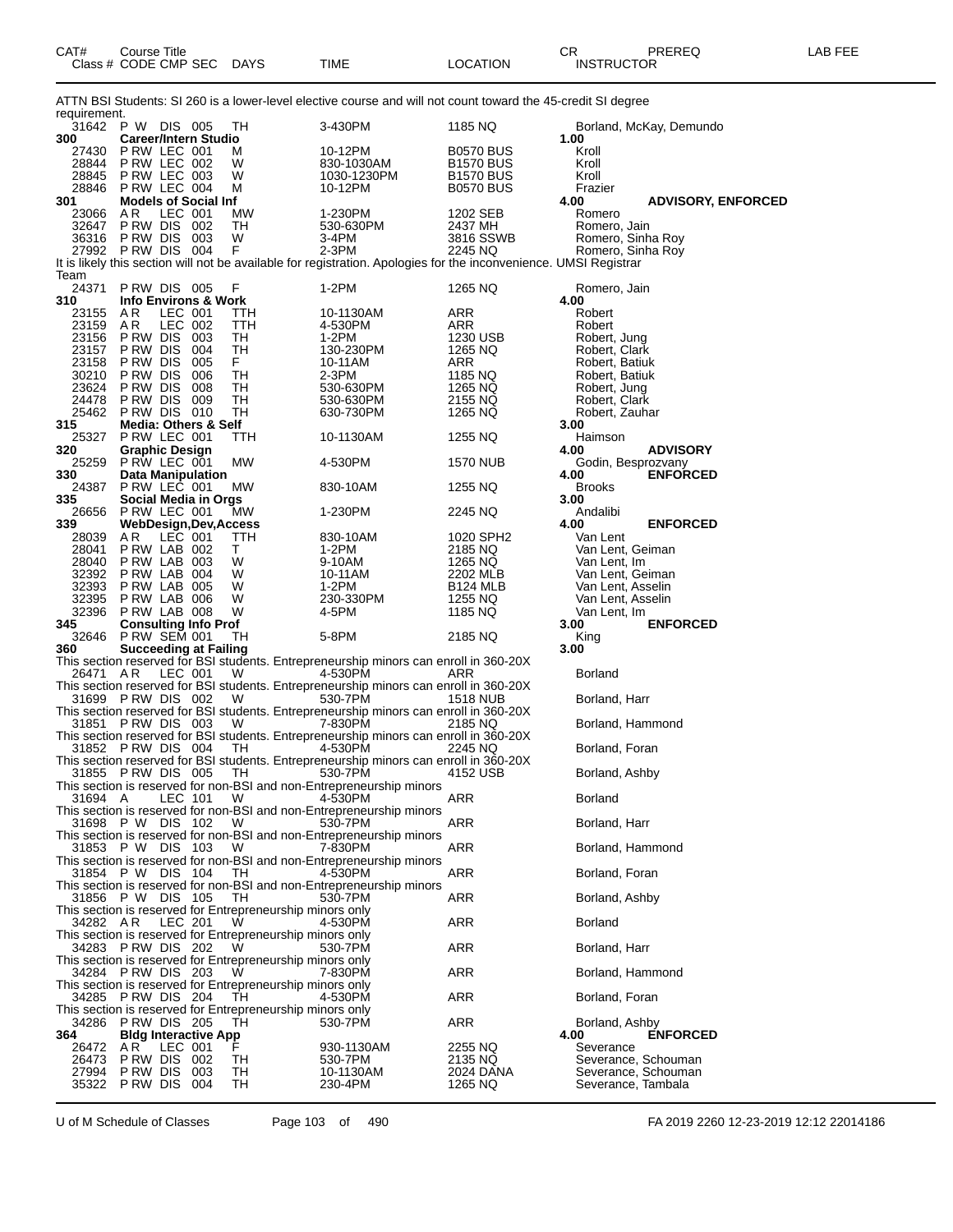| CAT#                               | Course Title<br>Class # CODE CMP SEC DAYS                                      |            | TIME                                                                                  | LOCATION                     | CR<br>PREREQ<br><b>INSTRUCTOR</b>            | LAB FEE |
|------------------------------------|--------------------------------------------------------------------------------|------------|---------------------------------------------------------------------------------------|------------------------------|----------------------------------------------|---------|
| 370                                | Data Exploration                                                               |            |                                                                                       |                              | 4.00<br><b>ENFORCED</b>                      |         |
| 388                                | 26474 PRW LEC 001<br>The H in HCI                                              | TTH        | 830-10AM                                                                              | 1255 NQ                      | Teplovs, Choi<br>4.00                        |         |
| 24388<br>390                       | PRW LEC 001<br>Internship                                                      | МW         | 10-12PM                                                                               | 1255 NQ                      | Andalibi, Yoon, Helgesen<br>3.00             |         |
| 29164                              | PIR<br>SEM 001                                                                 | TH         | 1-1AM                                                                                 | <b>ARR</b>                   | Frazier                                      |         |
| 405<br><b>Information Analysis</b> | <b>Sr Final Proj Prep</b><br>24389 PRW LEC 001 M                               |            | 10-12PM                                                                               | 2255 NQ                      | <b>ENFORCED</b><br>1.00<br>Kowatch, TenBrink |         |
|                                    | Information Analysis final course prep.<br>29090 PRW LEC 002                   | W          | 230-430PM                                                                             | 1000 426NIB                  | Kowatch, TenBrink                            |         |
|                                    | Social Computing and UX Design                                                 |            | User Experience Design and Social Media Analysis and Design final course prep.        |                              |                                              |         |
| 422                                | <b>Usab Eval&amp;Needs</b><br>22176 P RW LEC 001                               | TTH.       | 830-10AM                                                                              | 2255 NQ                      | 3.00<br>Hogan, Kameswaran                    |         |
| 425                                | <b>Intro User Modeling</b>                                                     |            |                                                                                       |                              | 4.00<br><b>ADVISORY</b>                      |         |
| 429                                | 25260 PRW LEC 001<br><b>Online Communities</b>                                 | TTH        | 10-1130AM                                                                             | 2255 NQ                      | Rosenblat, Bassett, Abbadi<br>3.00           |         |
| 26657                              | PRW LEC 001<br>33449 P W LEC 101                                               | TTH<br>TTH | 230-4PM<br>230-4PM                                                                    | 2255 NQ<br>ARR               | Yardi Schoenebeck<br>Yardi Schoenebeck       |         |
| 430                                | This class will be meeting in NQ2255.<br><b>IT &amp; Global Society</b>        |            |                                                                                       |                              | 3.00                                         |         |
|                                    | 29456 PRW LEC 001                                                              | МW         | 530-7PM                                                                               | 2185 NQ                      | Naseem                                       |         |
| 435                                | <b>Making for Info Prob</b><br>27358 P RW LEC 001                              | TH         | 1-4PM                                                                                 | ARR                          | 3.00<br>Garcia                               |         |
|                                    | This class meets at the Secret Lab at the AADL                                 |            |                                                                                       |                              |                                              |         |
| 460                                | <b>Modeling Success</b>                                                        |            | This section reserved for BSI students. Entrepreneurship minors can enroll in 460-201 |                              | 3.00<br><b>ENFORCED</b>                      |         |
|                                    | 31896 PRW LEC 001                                                              | <b>TTH</b> | 4-530PM<br>This section is reserved for all non-BSI and non-Entrepreneurship minors   | <b>B1570 BUS</b>             | <b>Borland</b>                               |         |
|                                    | 31924 PRW LEC 101                                                              | <b>TTH</b> | 4-530PM                                                                               | ARR                          | <b>Borland</b>                               |         |
|                                    | This section is reserved for Entrepreneurship minors only<br>34312 PRW LEC 201 | TTH        | 4-530PM                                                                               | <b>ARR</b>                   | <b>Borland</b>                               |         |
| 482                                | <b>Interact Des Studio</b>                                                     |            |                                                                                       |                              | 4.00                                         |         |
| 25328<br>25458                     | ARW LEC 001<br>PRW LAB 002                                                     | Τ<br>TH    | 230-4PM<br>530-7PM                                                                    | ARR<br>1255 NQ               | Haimson<br>Haimson, Zhang                    |         |
| 25459                              | PRW LAB 003                                                                    | Τ          | 4-530PM                                                                               | 2245 NQ                      | Haimson, Kim                                 |         |
| 36000<br>36001                     | P RW LAB 004<br>P RW LAB 005                                                   | T.<br>TH   | 4-530PM<br>530-7PM                                                                    | <b>1210 WEILL</b><br>2245 NQ | Zhang<br>Haimson, Kim                        |         |
| 37216                              | P RW LAB 006                                                                   | Т          | 4-530PM                                                                               | ARR                          | Haimson, Kim                                 |         |
| 491                                | <b>Independent Study</b><br>$IND +$                                            |            |                                                                                       | ARR                          | 1.00-8.00                                    |         |
| 501                                | <b>Contextual Ing</b>                                                          |            | ARR                                                                                   |                              | 3.00                                         |         |
| 25367                              | AR.<br>LEC 001                                                                 | м          | 9-11AM                                                                                | 100 HUTCH                    | Toyama                                       |         |
| 25371<br>25369                     | AR.<br>LEC 002<br>PRW DIS 003                                                  | M<br>M     | 1-3PM<br>3-4PM                                                                        | ARR<br>1255 NQ               | Toyama<br>Toyama, Zou                        |         |
| 25370                              | PRW DIS 004                                                                    | м          | 4-5PM                                                                                 | 1255 NQ                      | Toyama, Brown                                |         |
| 25368                              | <b>P RW DIS 005</b>                                                            | M          | 6-7PM                                                                                 | 1255 NQ                      | Toyama, Simioni                              |         |
| 25372                              | P RW DIS<br>P RW DIS<br>006                                                    | М          | 330-430PM                                                                             | 2245 NQ                      | Toyama, Marquis                              |         |
| 27498                              | 007                                                                            | м          | 5-6PM                                                                                 | 1255 NQ                      | Toyama, Carucci                              |         |
| 27499                              | P RW DIS<br>008                                                                | М          | 7-8PM                                                                                 | 1255 NQ                      | Toyama, Markum                               |         |
| 36861<br>506                       | PRW DIS 010<br><b>Programming I</b>                                            | M          | 430-530PM                                                                             | 2245 NQ                      | Toyama, Zhang<br>3.00                        |         |
| 25559                              | A R<br>LEC 001                                                                 | <b>TTH</b> | 4-530PM                                                                               | AUD 3 MLB                    | Whyte                                        |         |
| 25560                              | PRW LAB 002                                                                    | Т          | 530-7PM                                                                               | 2245 NQ                      | Whyte, Hung                                  |         |
| 25561                              | PRW LAB 003                                                                    | T          | 530-7PM                                                                               | B134 MLB                     | Whyte, Grill                                 |         |
| 25562                              | PRW LAB 004                                                                    | W          | 10-1130AM                                                                             | 4332 SPH2                    | Whyte, Ogbonnaya-Ogburu                      |         |
| 25563                              | P RW LAB 005                                                                   | W          | 10-1130AM                                                                             | 2114 MLB                     | Whyte, Vande Guchte                          |         |
| 25733<br>25750                     | PRW LAB 006<br>PRW LAB 007                                                     | W<br>W     | 230-4PM<br>230-4PM                                                                    | 1265 NQ<br>1469 MH           | Whyte, Romas, Vande Guchte<br>Whyte, Rumble  |         |
| 27516                              | PRW LAB 008                                                                    | TН         | 10-1130AM                                                                             | 1401 MH                      | Whyte, Hung                                  |         |
| 27517                              | PRW LAB 009                                                                    | TН         | 10-1130AM                                                                             | 1250 USB                     | Whyte, Rumble                                |         |
| 28042                              | PRW LAB 010                                                                    | W          | 4-530PM                                                                               | 2114 MLB                     | Whyte, Chen                                  |         |
| 36827                              | PRW LAB 011                                                                    | W          | 830-10AM                                                                              | 2185 NQ                      | Whyte, Chen                                  |         |
| 36828                              | PRW LAB 012                                                                    | W          | 4-530PM                                                                               | 1265 NQ                      | Whyte, Grill                                 |         |
| 36829                              | PRW LAB 013                                                                    | W          | 530-7PM                                                                               | 1265 NQ                      | Whyte, Ogbonnaya-Ogburu                      |         |
| 33454                              | LEC 101<br>A<br>This class will be meeting in MLB1200.                         | TTH        | 4-530PM                                                                               | ARR                          | Whyte                                        |         |
|                                    | 33455 P W LAB 102                                                              |            | 530-7PM                                                                               | ARR                          | Whyte, Hung                                  |         |
|                                    | This class will be meeting in NQ2245.<br>33456 P W LAB 103                     | т          | 530-7PM                                                                               | ARR                          | Whyte, Grill                                 |         |
|                                    | This class will be meeting in NQ1265.                                          |            |                                                                                       |                              |                                              |         |
|                                    | 33457 P W LAB 104<br>This class will be meeting in SPH24332.                   | W          | 10-1130AM                                                                             | <b>ARR</b>                   | Whyte, Ogbonnaya-Ogburu                      |         |
|                                    | 33458 P W LAB 105<br>This class will be meeting in MLB2114.                    | W          | 10-1130AM                                                                             | ARR                          | Whyte, Vande Guchte                          |         |
|                                    | 33459 P W LAB 106<br>This class will be meeting in NQ1265.                     | W          | 230-4PM                                                                               | ARR                          | Whyte, Vande Guchte, Romas                   |         |
|                                    | 33460 P W LAB 107                                                              | W          | 230-4PM                                                                               | ARR                          | Whyte, Rumble                                |         |

U of M Schedule of Classes Page 104 of 490 FA 2019 2260 12-23-2019 12:12 22014186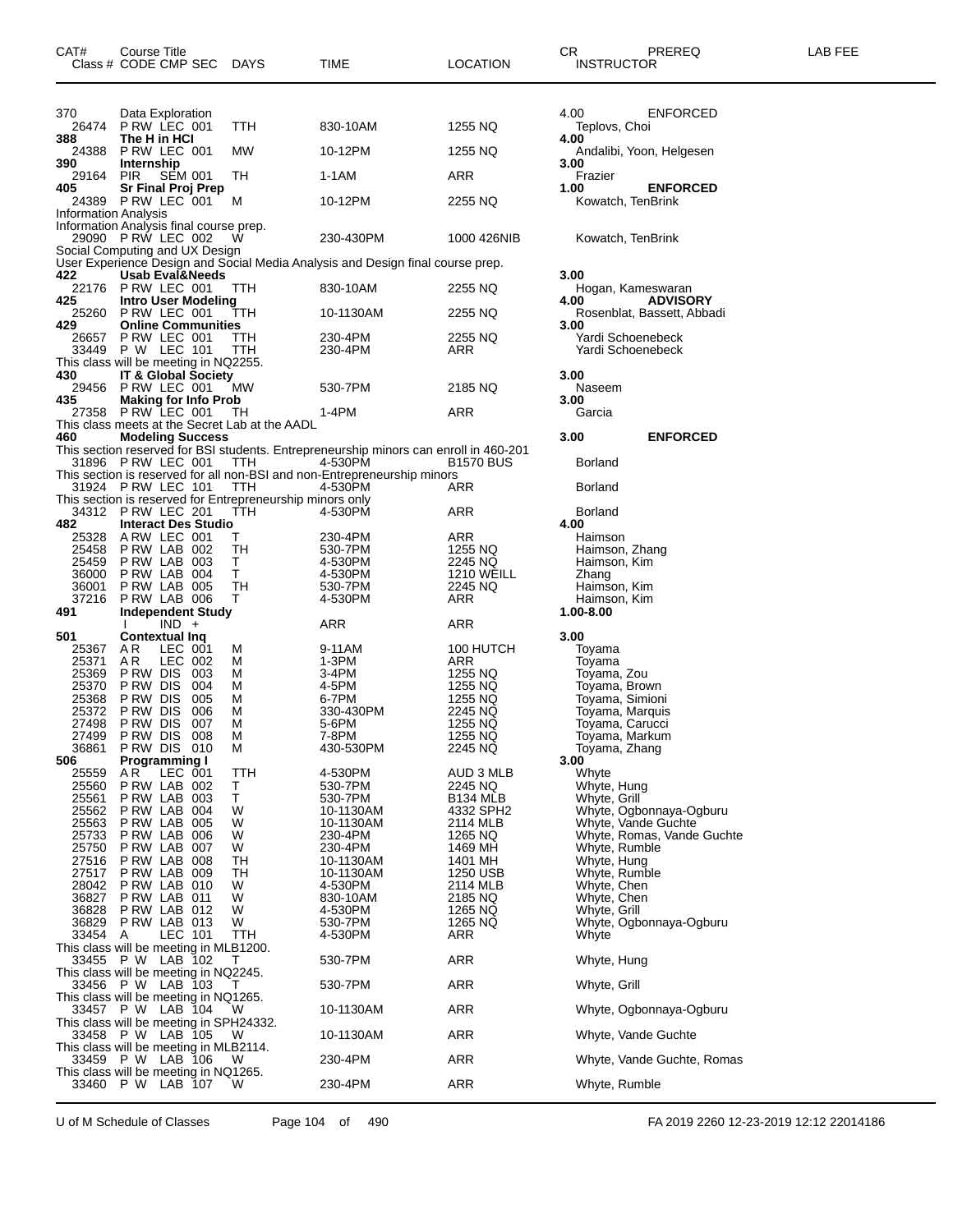| CAT#                                            | Course Title<br>Class # CODE CMP SEC |                                             | DAYS     | TIME                                                                                                             | <b>LOCATION</b>     | CR<br><b>INSTRUCTOR</b>                  | PREREQ                  | LAB FEE                                                                                                            |
|-------------------------------------------------|--------------------------------------|---------------------------------------------|----------|------------------------------------------------------------------------------------------------------------------|---------------------|------------------------------------------|-------------------------|--------------------------------------------------------------------------------------------------------------------|
| This class will be meeting in NQ2245.           |                                      |                                             |          |                                                                                                                  |                     |                                          |                         |                                                                                                                    |
| This class will be meeting in MH1401.           | 33461 P.W. LAB 108 TH                |                                             |          | 10-1130AM                                                                                                        | ARR                 | Whyte, Hung                              |                         |                                                                                                                    |
|                                                 | 33462 PW LAB 109                     |                                             | ТH       | 10-1130AM                                                                                                        | ARR                 | Whyte, Rumble                            |                         |                                                                                                                    |
| This class will be meeting in USB1250.          | 33463 P W LAB 110                    |                                             | - W      | 4-530PM                                                                                                          | ARR                 | Whyte, Chen                              |                         |                                                                                                                    |
| This class will be meeting in MLB2114.          | 36830 P W LAB 111                    |                                             | W        | 830-10AM                                                                                                         | ARR                 | Whyte, Chen                              |                         |                                                                                                                    |
| This class will be meeting in NQ2185.<br>36831  | P W LAB 112                          |                                             |          | 4-530PM                                                                                                          | ARR                 | Whyte, Grill                             |                         |                                                                                                                    |
| This class will be meeting in NQ1265.           | 36832 P W LAB 113                    |                                             | - W      | 530-7PM                                                                                                          | ARR                 |                                          | Whyte, Ogbonnaya-Ogburu |                                                                                                                    |
| This class will be meeting in NQ1265.           |                                      |                                             |          |                                                                                                                  |                     |                                          |                         |                                                                                                                    |
| 507<br>26475                                    | A R                                  | Inter Programming<br>LEC 001                | т        | 830-1130AM                                                                                                       | 1000 426NIB         | 3.00<br>Klasnja                          | <b>ENFORCED</b>         |                                                                                                                    |
| 26476<br>26477                                  |                                      | PRW LAB 002<br>PRW LAB 003                  | т<br>W   | 4-530PM<br>10-1130AM                                                                                             | 3207 LSA<br>1265 NQ | Klasnja<br>Klasnja                       |                         |                                                                                                                    |
| 30160<br>33470                                  | PRW LAB 004<br>AR                    | LEC 101                                     | W<br>т   | 530-7PM<br>830-1130AM                                                                                            | 2255 NQ<br>ARR      | Klasnja<br>Klasnja                       |                         |                                                                                                                    |
| This class will be meeting in MH1401.           |                                      |                                             |          |                                                                                                                  |                     |                                          |                         |                                                                                                                    |
| This class will be meeting in NQ1265.           | 33471 PRW LAB 102                    |                                             |          | 4-530PM                                                                                                          | ARR                 | Klasnja                                  |                         |                                                                                                                    |
| This class will be meeting in NQ1265.           | 33472 PRW LAB 103                    |                                             | w        | 10-1130AM                                                                                                        | ARR                 | Klasnja                                  |                         |                                                                                                                    |
| This class will be meeting in NQ1265.           | 33473 PRW LAB 104                    |                                             |          | 530-7PM                                                                                                          | ARR                 | Klasnja                                  |                         |                                                                                                                    |
| 511                                             |                                      | <b>Special Topics</b>                       |          |                                                                                                                  |                     | 1.00-6.00                                |                         |                                                                                                                    |
| 36135<br>Redesigning College                    | P                                    | LAB 001                                     | F        | 1-3PM                                                                                                            | <b>B3570 BUS</b>    | Fishman                                  |                         |                                                                                                                    |
| 519<br>21411                                    |                                      | Intel Prop&Info Law<br><b>P RW SEM 001</b>  | W        | 230-530PM                                                                                                        | 2185 NQ             | 3.00<br>Levine                           |                         |                                                                                                                    |
| 520<br>22175                                    |                                      | <b>Graphic Design</b><br>PRW LEC 001        | F        | 10-1PM                                                                                                           | <b>1570 NUB</b>     | 3.00<br>Godin, Besprozvany               |                         |                                                                                                                    |
| 19190                                           | 33475 P W LEC 101                    | PRW LEC 002                                 | М<br>F   | 1-4PM<br>10-1PM                                                                                                  | 1570 NUB<br>ARR     | Godin, Besprozvany<br>Godin, Besprozvany |                         |                                                                                                                    |
| This class will be meeting in NUB1570.          |                                      |                                             |          |                                                                                                                  |                     |                                          |                         |                                                                                                                    |
| 33476<br>This class will be meeting in NUB1570. | P W LEC 102                          |                                             | M        | 1-4PM                                                                                                            | ARR                 | Godin, Besprozvany                       |                         |                                                                                                                    |
| 521<br>29769                                    |                                      | <b>Adv Psychoacoustics</b><br>PIW LEC 001   | TTH      | 9-1030AM                                                                                                         | 378 SM              | 3.00<br>O'Modhrain                       | <b>ADVISORY</b>         |                                                                                                                    |
| 536<br>33704                                    |                                      | Intro to Urbn Inform<br>P W SEM 001         | TТH      | 230-4PM                                                                                                          | 2108 A&AB           | 3.00<br>Goodspeed                        |                         |                                                                                                                    |
| 537<br>27273                                    | PRW LEC 001                          | <b>Crisis Informatics</b>                   | т        | 6-9PM                                                                                                            | A859 CHEM-TBLC      | 3.00<br>Happ                             |                         | 25.00                                                                                                              |
| 538                                             |                                      | <b>Citizen Inter Design</b>                 |          |                                                                                                                  |                     | 4.00                                     |                         |                                                                                                                    |
| 32193<br>539                                    |                                      | <b>P RW SEM 001</b><br>Des of Comp Websites | TН       | 830-1230PM                                                                                                       | 2185 NQ             | TenBrink<br>3.00                         | <b>ENFORCED</b>         |                                                                                                                    |
| 16124 AR                                        |                                      | LEC 001                                     | т        | 1-3PM<br>IT IS CRITICAL THAT STUDENTS ATTEND CLASSES FROM THE BEGINNING OF THE TERM. EVEN THOUGH STUDENTS MAY BE | 1255 NQ             | Van Lent                                 |                         |                                                                                                                    |
| FIRST DAY OF CLASS.                             |                                      |                                             |          |                                                                                                                  |                     |                                          |                         | REGISTERED OFFICIALLY FOR A COURSE, THE INSTRUCTOR MAY GIVE AWAY PLACES IN A  COURSE IF STUDENTS DO NOT ATTEND THE |
|                                                 | 23464 PRW DIS 002 TH                 |                                             |          | 4-5PM<br>IT IS CRITICAL THAT STUDENTS ATTEND CLASSES FROM THE BEGINNING OF THE TERM. EVEN THOUGH STUDENTS MAY BE | <b>R0320 BUS</b>    | Van Lent, Chen                           |                         |                                                                                                                    |
| FIRST DAY OF CLASS.                             |                                      |                                             |          |                                                                                                                  |                     |                                          |                         | REGISTERED OFFICIALLY FOR A COURSE, THE INSTRUCTOR MAY GIVE AWAY PLACES IN A COURSE IF STUDENTS DO NOT ATTEND THE  |
|                                                 | 23465 P RW DIS 003                   |                                             | $\top$   | 3-4PM                                                                                                            | 2011 MLB            | Van Lent, Lee                            |                         |                                                                                                                    |
|                                                 |                                      |                                             |          | IT IS CRITICAL THAT STUDENTS ATTEND CLASSES FROM THE BEGINNING OF THE TERM. EVEN THOUGH STUDENTS MAY BE          |                     |                                          |                         | REGISTERED OFFICIALLY FOR A COURSE, THE INSTRUCTOR MAY GIVE AWAY PLACES IN A COURSE IF STUDENTS DO NOT ATTEND THE  |
| FIRST DAY OF CLASS.                             | 36833 PRW DIS 004                    |                                             | $\top$   | $3-4PM$                                                                                                          | 2185 NQ             | Van Lent, Chen                           |                         |                                                                                                                    |
|                                                 |                                      |                                             |          | IT IS CRITICAL THAT STUDENTS ATTEND CLASSES FROM THE BEGINNING OF THE TERM. EVEN THOUGH STUDENTS MAY BE          |                     |                                          |                         | REGISTERED OFFICIALLY FOR A COURSE, THE INSTRUCTOR MAY GIVE AWAY PLACES IN A COURSE IF STUDENTS DO NOT ATTEND THE  |
| FIRST DAY OF CLASS.                             | 36834 PRW DIS 005                    |                                             |          | 6-7PM                                                                                                            |                     |                                          |                         |                                                                                                                    |
|                                                 |                                      |                                             | <b>W</b> | IT IS CRITICAL THAT STUDENTS ATTEND CLASSES FROM THE BEGINNING OF THE TERM. EVEN THOUGH STUDENTS MAY BE          | 2245 NQ             | Van Lent, Lee                            |                         |                                                                                                                    |
| FIRST DAY OF CLASS.                             |                                      |                                             |          |                                                                                                                  |                     |                                          |                         | REGISTERED OFFICIALLY FOR A COURSE, THE INSTRUCTOR MAY GIVE AWAY PLACES IN A COURSE IF STUDENTS DO NOT ATTEND THE  |
| This class will be meeting in NQ1255.           | 33477 AR LEC 101 T                   |                                             |          | 1-3PM                                                                                                            | ARR                 | Van Lent                                 |                         |                                                                                                                    |
|                                                 |                                      |                                             |          | IT IS CRITICAL THAT STUDENTS ATTEND CLASSES FROM THE BEGINNING OF THE TERM. EVEN THOUGH STUDENTS MAY BE          |                     |                                          |                         |                                                                                                                    |
| FIRST DAY OF CLASS.                             |                                      |                                             |          |                                                                                                                  |                     |                                          |                         | REGISTERED OFFICIALLY FOR A COURSE, THE INSTRUCTOR MAY GIVE AWAY PLACES IN A COURSE IF STUDENTS DO NOT ATTEND THE  |
|                                                 | 33478 P RW DIS 102 TH                |                                             |          | 4-5PM                                                                                                            | ARR                 | Van Lent, Chen                           |                         |                                                                                                                    |
| This class will be meeting in R-BUS0320.        |                                      |                                             |          |                                                                                                                  |                     |                                          |                         |                                                                                                                    |
| FIRST DAY OF CLASS.                             |                                      |                                             |          | IT IS CRITICAL THAT STUDENTS ATTEND CLASSES FROM THE BEGINNING OF THE TERM. EVEN THOUGH STUDENTS MAY BE          |                     |                                          |                         | REGISTERED OFFICIALLY FOR A COURSE, THE INSTRUCTOR MAY GIVE AWAY PLACES IN A COURSE IF STUDENTS DO NOT ATTEND THE  |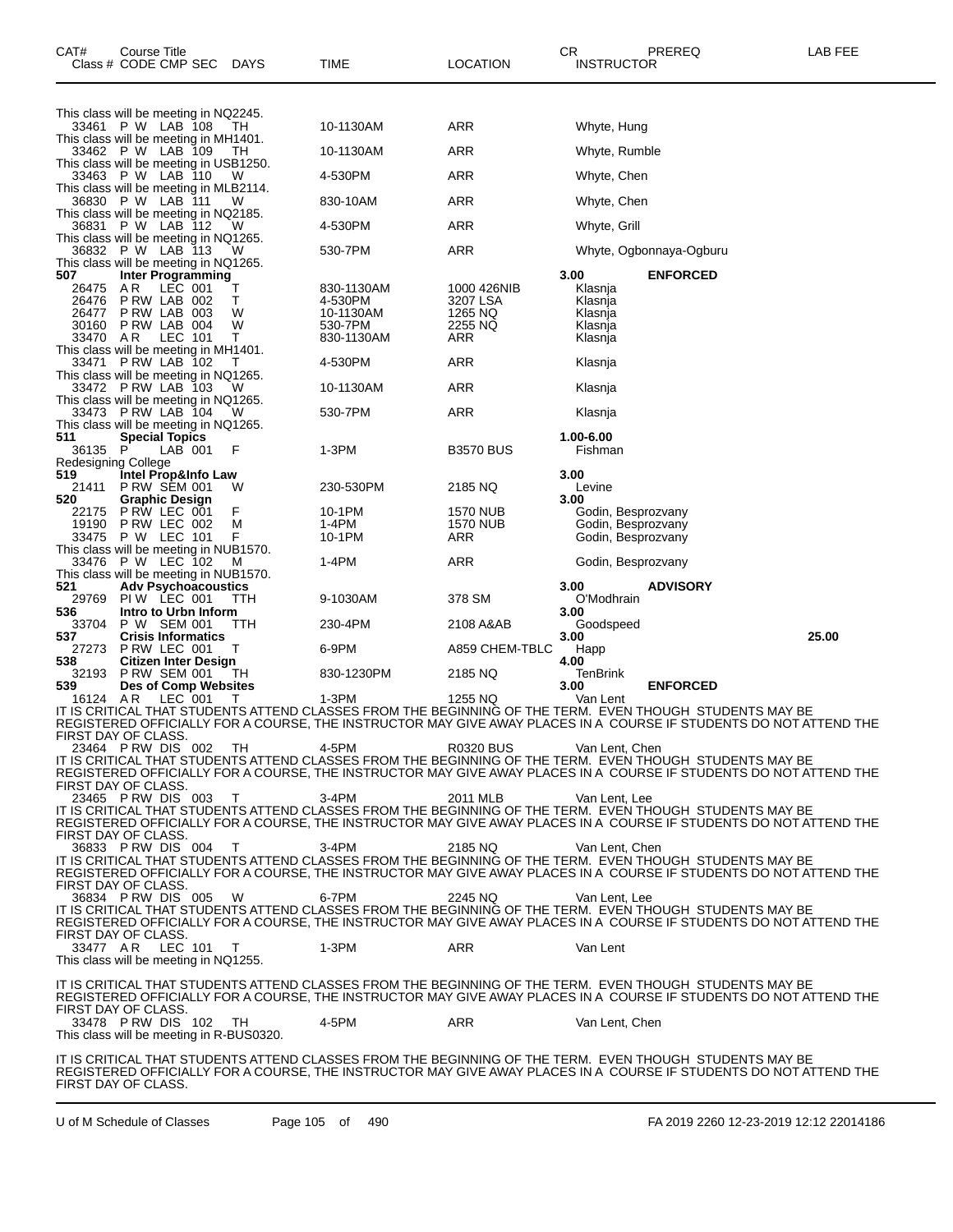| CAT#<br>Class # CODE CMP SEC DAYS                                                                | Course Title       |                                                           |                                                       | TIME                                                               | <b>LOCATION</b>                                                                | CR.<br><b>INSTRUCTOR</b>                                          | <b>PREREQ</b>                                                                                                                                                                                                                   | LAB FEE |
|--------------------------------------------------------------------------------------------------|--------------------|-----------------------------------------------------------|-------------------------------------------------------|--------------------------------------------------------------------|--------------------------------------------------------------------------------|-------------------------------------------------------------------|---------------------------------------------------------------------------------------------------------------------------------------------------------------------------------------------------------------------------------|---------|
| 33479 P RW DIS 103<br>This class will be meeting in MH3437.                                      |                    |                                                           | $\top$                                                | 3-4PM                                                              | G115 AH                                                                        | Van Lent, Lee                                                     |                                                                                                                                                                                                                                 |         |
|                                                                                                  |                    |                                                           |                                                       |                                                                    |                                                                                |                                                                   | IT IS CRITICAL THAT STUDENTS ATTEND CLASSES FROM THE BEGINNING OF THE TERM.  EVEN THOUGH  STUDENTS MAY BE<br>REGISTERED OFFICIALLY FOR A COURSE, THE INSTRUCTOR MAY GIVE AWAY PLACES IN A COURSE IF STUDENTS DO NOT ATTEND THE  |         |
| FIRST DAY OF CLASS.<br>36835 PRW DIS 104<br>This class will be meeting in NQ2185.                |                    |                                                           | - T                                                   | 3-4PM                                                              | ARR                                                                            | Van Lent, Chen                                                    |                                                                                                                                                                                                                                 |         |
| FIRST DAY OF CLASS.                                                                              |                    |                                                           |                                                       |                                                                    |                                                                                |                                                                   | IT IS CRITICAL THAT STUDENTS ATTEND CLASSES FROM THE BEGINNING OF THE TERM. EVEN THOUGH STUDENTS MAY BE<br>REGISTERED OFFICIALLY FOR A COURSE. THE INSTRUCTOR MAY GIVE AWAY PLACES IN A  COURSE IF STUDENTS DO NOT ATTEND THE   |         |
| 36836 PRW DIS 105<br>This class will be meeting in NQ2245.                                       |                    |                                                           | - W                                                   | 6-7PM                                                              | ARR                                                                            | Van Lent, Lee                                                     |                                                                                                                                                                                                                                 |         |
| FIRST DAY OF CLASS.                                                                              |                    |                                                           |                                                       |                                                                    |                                                                                |                                                                   | IT IS CRITICAL THAT STUDENTS ATTEND CLASSES FROM THE BEGINNING OF THE TERM.  EVEN THOUGH  STUDENTS MAY BE<br>REGISTERED OFFICIALLY FOR A COURSE, THE INSTRUCTOR MAY GIVE AWAY PLACES IN A  COURSE IF STUDENTS DO NOT ATTEND THE |         |
| 542<br>21488<br>544                                                                              |                    | Intro Health Infor<br>PRW LEC 001<br>Intr Stat&Data Analy | MW                                                    | 430-6PM                                                            | 2260 USB                                                                       | 3.00<br>Flynn, Brannon<br>3.00                                    | <b>ADVISORY, ENFORCED</b>                                                                                                                                                                                                       |         |
| 20025<br>22307<br>22336 PRW DIS<br>27484 PRW DIS<br>27519 PRW DIS<br>33482 A                     | AR.<br>P RW DIS    | LEC 001<br>002<br>003<br>004<br>005<br>LEC 101            | F<br>W<br>W<br>TH<br>W<br>F                           | 10-12PM<br>10-1130AM<br>1-230PM<br>10-1130AM<br>4-530PM<br>10-12PM | AUD D AH<br>2610 SPH1A<br><b>B101 MLB</b><br>1265 NQ<br><b>B109 MLB</b><br>ARR | Teplovs<br>Teplovs, Quarles<br>Teplovs, Quarles<br><b>Teplovs</b> | Teplovs, Hemingway<br>Teplovs, Hemingway                                                                                                                                                                                        |         |
| This class will be meeting in AHD.<br>33483 P W DIS 102<br>This class will be meeting in NQ1265. |                    |                                                           | м                                                     | 230-4PM                                                            | ARR                                                                            |                                                                   | Teplovs, Hemingway                                                                                                                                                                                                              |         |
| 33484 P W DIS 103<br>This class will be meeting in MLBB101.                                      |                    |                                                           | - W                                                   | 1-230PM                                                            | ARR                                                                            | Teplovs, Quarles                                                  |                                                                                                                                                                                                                                 |         |
| 33485 P W DIS 104<br>This class will be meeting in NQ1265.                                       |                    |                                                           | TH                                                    | 10-1130AM                                                          | ARR                                                                            | Teplovs, Quarles                                                  |                                                                                                                                                                                                                                 |         |
| 33486 P W DIS 105<br>This class will be meeting in NQ2245.                                       |                    |                                                           | - W                                                   | 4-530PM                                                            | ARR                                                                            |                                                                   | Teplovs, Hemingway                                                                                                                                                                                                              |         |
| 547                                                                                              |                    | <b>Engage w/Communities</b>                               |                                                       |                                                                    |                                                                                | 3.00                                                              | <b>ENFORCED</b>                                                                                                                                                                                                                 |         |
| 30113<br>549                                                                                     |                    | P RW SEM 001<br><b>Trfrm Lrng Tchg Tech</b>               |                                                       | 830-1130AM                                                         | 2245 NQ                                                                        | Fontichiaro<br>3.00                                               |                                                                                                                                                                                                                                 |         |
| 16243 P W SEM 001                                                                                |                    |                                                           | M<br>Required for ED Tech Master's Doctoral students. | 830-1130AM                                                         | 2185 NQ                                                                        | Fishman                                                           |                                                                                                                                                                                                                                 |         |
| 552.<br>33568 P RW LEC 001                                                                       |                    | <b>Accessibility Intro</b>                                | Т                                                     | $3-6$ PM                                                           | 1255 NQ                                                                        | 3.00<br><b>Brewer</b>                                             |                                                                                                                                                                                                                                 |         |
| 559<br>29416 PRW LEC 001                                                                         | <b>AR/VR Intro</b> |                                                           | F                                                     | 1-4PM                                                              | ARR                                                                            | 3.00<br>Nebeling, Hall                                            |                                                                                                                                                                                                                                 |         |
| This class meets in 3358A Duderstadt<br>561                                                      |                    | <b>Nat Lng Proc</b>                                       |                                                       |                                                                    |                                                                                | 3.00                                                              | <b>ADVISORY</b>                                                                                                                                                                                                                 |         |
| 24218<br>563                                                                                     |                    | P W LEC 001<br><b>Game Theory</b>                         | М                                                     | 3-6PM                                                              | 1017 DOW                                                                       | Chai, Bara<br>3.00                                                |                                                                                                                                                                                                                                 |         |
| 18465<br>33593 P W LEC 101                                                                       |                    | PRW LEC 001                                               | TН<br>TH                                              | 1-3PM<br>1-3PM                                                     | 2245 NQ<br>ARR                                                                 | Rosenblat<br>Rosenblat                                            |                                                                                                                                                                                                                                 |         |
| This class will be meeting in NQ2245.<br>574                                                     |                    | <b>HI Program Seminar</b>                                 |                                                       |                                                                    |                                                                                | 1.00                                                              |                                                                                                                                                                                                                                 |         |
| 22867<br>580                                                                                     |                    | PRW SEM 001<br><b>Records &amp; Archives</b>              | W                                                     | 1-230PM                                                            | G115 AH                                                                        | Kroll, Dunn<br>3.00                                               |                                                                                                                                                                                                                                 |         |
| 10619<br>32189 PRW DIS 002                                                                       |                    | ARW LEC 001                                               | м                                                     | 1-4PM<br>ARR                                                       | 2114 MLB<br>ARR                                                                | Garcia<br>Garcia                                                  |                                                                                                                                                                                                                                 |         |
| 582<br>21578 P RW LEC 001                                                                        |                    | Intro Interac Design                                      | т                                                     | 6-9PM                                                              | 1255 NQ                                                                        | 3.00                                                              | McCarley, Rosario Turner                                                                                                                                                                                                        |         |
| 21579 P RW LEC 002                                                                               |                    |                                                           | F                                                     | 830-1130AM                                                         | 2245 NQ                                                                        | Dillahunt, Israni                                                 |                                                                                                                                                                                                                                 |         |
| 26479 P RW LEC 003                                                                               |                    |                                                           | Т                                                     | 1-4PM                                                              | 2245 NQ                                                                        |                                                                   | Besprozvany, Godin, Dailey                                                                                                                                                                                                      |         |
| 27988 P RW LEC 004                                                                               |                    |                                                           | TH                                                    | 1-4PM                                                              | 1255 NQ                                                                        |                                                                   | Besprozvany, Godin, Bryson                                                                                                                                                                                                      |         |
| This class will be meeting in NQ1255.<br>33869 P W LEC 101<br>33870 P W LEC 102                  |                    |                                                           | т<br>F                                                | 6-9PM<br>830-1130AM                                                | ARR<br>ARR                                                                     | Dillahunt, Israni                                                 | McCarley, Rosario Turner                                                                                                                                                                                                        |         |
| This class will be meeting in NQ2245.<br>33871 P W LEC 103                                       |                    |                                                           | T                                                     | 1-4PM                                                              | ARR                                                                            |                                                                   | Godin, Besprozvany, Dailey                                                                                                                                                                                                      |         |
| This class will be meeting in NQ2245.<br>33872 P W LEC 104                                       |                    |                                                           | TН                                                    | 1-4PM                                                              | ARR                                                                            |                                                                   | Besprozvany, Godin, Bryson                                                                                                                                                                                                      |         |
| This class will be meeting in NQ1255.<br>588<br>19698<br>21547 P RW LEC 002<br>33873 P W LEC 101 |                    | <b>Fundamntis Hum Beh</b><br>PRW LEC 001                  | W<br>W<br>W                                           | 1-4PM<br>830-1130AM<br>1-4PM                                       | 2255 NQ<br>2255 NQ<br>ARR                                                      | 3.00<br>Buis, Hemphill<br>Hemphill, Buis<br>Buis, Hemphill        |                                                                                                                                                                                                                                 |         |
| This class will be meeting in NQ2255.                                                            |                    |                                                           |                                                       |                                                                    |                                                                                |                                                                   |                                                                                                                                                                                                                                 |         |

U of M Schedule of Classes Page 106 of 490 FA 2019 2260 12-23-2019 12:12 22014186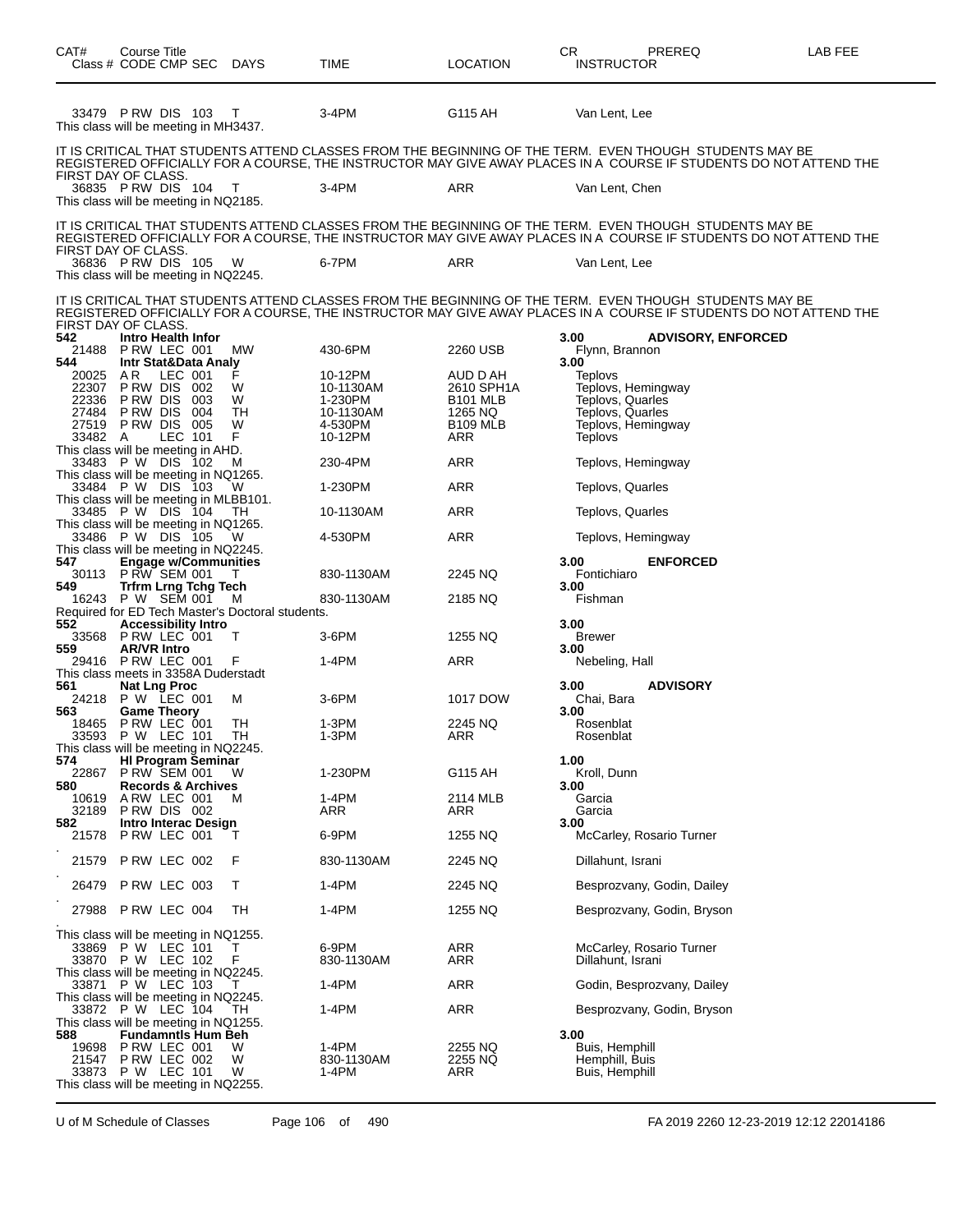| 33874 P W LEC 102                     | W | 830-1130AM<br>ARR | Hemphill, Buis               |                 |
|---------------------------------------|---|-------------------|------------------------------|-----------------|
| This class will be meeting in NQ2255. |   |                   |                              |                 |
| 605<br><b>Interdisc Prob Solv</b>     |   |                   | 3.00                         | <b>ADVISORY</b> |
| 32517<br>LAB 001<br>PD.               | W | 315-415PM         | 1020 JEFFRIES<br>Carr. Dovle |                 |
| <b>Interdisc Prob Solv</b><br>605     |   |                   | 3.00                         | <b>ADVISORY</b> |
| LAB 001                               | W | 430-630PM         | 1020 JEFFRIES                |                 |
|                                       |   |                   |                              |                 |

This class is an interdisciplinary problem solving class offered at the Law School through the Problem Solving Initiative (PSI). Narratives around combatting human trafficking are narrowly construed, with white cisgender girls typically portrayed as the victims of heteronormative sex trafficking. Such narratives, and interventions meant to aid trafficking victims, overlook LGBTQ+ communities and fail to address their needs. In this class, students will work with stakeholders and incorporate insights from law, social work, public policy, health sciences, and other fields to identify interventions designed to help LGBTQ+ trafficking victims.

This class is open to all University of Michigan graduate and professional students. Please note: Non-Law students are responsible for checking with their own schools, colleges, or units to learn if a PSI class will count toward graduation or other departmental requirements.

Non-law graduate/professional students may apply for the course using the PSI application system (https://problemsolving.law.umich.edu/) March 18 - April 1, 2019. After the initial application period, students seeking to apply can contact problemsolving@umich.edu.

| 605 | <b>Interdisc Prob Solv</b>   |           |               | <b>ADVISORY</b><br>3.00 |
|-----|------------------------------|-----------|---------------|-------------------------|
|     | 32524 PD LAB 002<br><b>W</b> | 315-415PM | ARR           | Sankaran. Carr. Weiland |
| 605 | <b>Interdisc Prob Solv</b>   |           |               | <b>ADVISORY</b><br>3.00 |
|     | W.<br>LAB 002                | 430-630PM | 1025 JEFFRIES |                         |

This class is an interdisciplinary problem solving class offered at the Law School through the Problem Solving Initiative (PSI). In Michigan, many children are subject to formal child abuse and neglect investigations, and those children are at high risk of subsequent maltreatment, poor school performance, foster care placement, and other adverse life outcomes. Multidisciplinary teams of students will develop tools to identify at-risk children, mitigate risks of maltreatment and removal from the home, and engage with at-risk families. Students will incorporate evidence and ideas from education, law, health sciences, public policy, social work, information, and other fields to develop innovative solutions.

This class is open to all University of Michigan graduate and professional students. Please note: Non-Law students are responsible for checking with their own schools, colleges, or units to learn if a PSI class will count toward graduation or other departmental requirements.

Non-law graduate/professional students may apply for the course using the PSI application system (https://problemsolving.law.umich.edu/) March 18 - April 1, 2019. After the initial application period, students seeking to apply can contact problemsolving@umich.edu.

| 605   | <b>Interdisc Prob Solv</b> |           |               | 3.00          | <b>ADVISORY</b> |
|-------|----------------------------|-----------|---------------|---------------|-----------------|
| 32531 | - W<br>PD.<br>LAB 003      | 315-415PM | 0220 JEFFRIES | Kantor, Mohai |                 |
| 605   | <b>Interdisc Prob Solv</b> |           |               | 3.00          | <b>ADVISORY</b> |
|       | W<br>LAB 003               | 430-630PM | 0220 JEFFRIES |               |                 |

This class is an interdisciplinary problem solving class offered at the Law School through the Problem Solving Initiative (PSI). Some states, including California and Minnesota, reduce toxic airborne emissions and promote better health outcomes for residents by measuring the cumulative impact of hazardous air pollutants. In this class, students will determine why Michigan has failed to adopt such a cumulative impact approach. Students will incorporate ideas from environmental studies, law, health sciences, design, social work, and other fields to advance a solution that accounts for multiple, geographically-concentrated pollution sources and promotes environmental justice for all Michigan residents.

This class is open to all University of Michigan graduate and professional students. Please note: Non-Law students are responsible for checking with their own schools, colleges, or units to learn if a PSI class will count toward graduation or other departmental requirements.

Non-law graduate/professional students may apply for the course using the PSI application system (https://problemsolving.law.umich.edu/) March 18 - April 1, 2019. After the initial application period, students

|       |                            |          | seeking to apply can contact problemsolving@umich.edu. |               |                   |                 |
|-------|----------------------------|----------|--------------------------------------------------------|---------------|-------------------|-----------------|
| 605   | <b>Interdisc Prob Solv</b> |          |                                                        |               | 3.00              | <b>ADVISORY</b> |
| 32538 | PD LAB 004                 | M        | 315-415PM                                              | ARR           | Kohl. Savas. Carr |                 |
| 605   | <b>Interdisc Prob Solv</b> |          |                                                        |               | 3.00              | <b>ADVISORY</b> |
|       | LAB 004                    | <b>W</b> | 430-630PM                                              | 1060 JEFFRIES |                   |                 |

This class is an interdisciplinary problem solving class offered at the Law School through the Problem Solving Initiative (PSI). The U.S.' unemployment insurance (UI) system faces challenges, including outdated eligibility requirements, fallout from the financial crisis, and insufficient funding. Students will study state UI system vulnerabilities and explore novel federal public policy and financing strategies to develop a plan to improve and modernize the UI safety net, drawing on insights from law, public policy, business, social work, economics and other relevant fields.

This class is open to all University of Michigan graduate and professional students. Please note: Non-Law students are responsible for checking with their own schools, colleges, or units to learn if a PSI class will count toward graduation or other departmental requirements.

Non-law graduate/professional students may apply for the course using the PSI application system (https://problemsolving.law.umich.edu/) March 18 - April 1, 2019. After the initial application period, students seeking to apply can contact problems olving@umich.edu.

| 608 | <b>Networks</b>    |            |         | 3.00         | <b>ENFORCED</b> |
|-----|--------------------|------------|---------|--------------|-----------------|
|     | 26480 P RW LEC 001 | 830-1130AM | 2185 NO | Budak        |                 |
|     | 33670 P RW LEC 101 | 830-1130AM | ARR     | <b>Budak</b> |                 |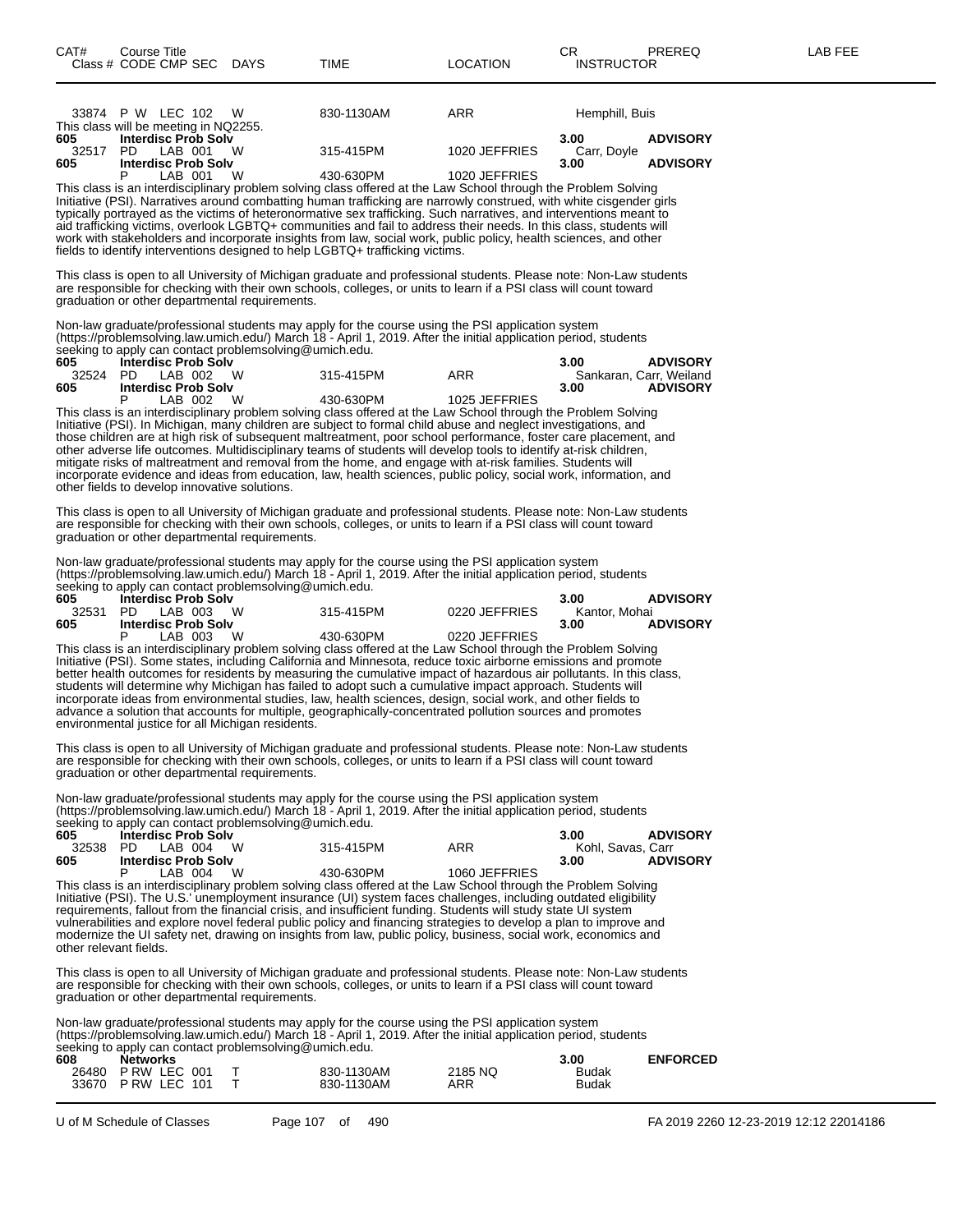| 612          | This class will be meeting in NQ2185.<br><b>Pervasy Interact Des</b>                                                                                                                                                                    |                        |                              | 3.00                                     | <b>ADVISORY, ENFORCED</b> |
|--------------|-----------------------------------------------------------------------------------------------------------------------------------------------------------------------------------------------------------------------------------------|------------------------|------------------------------|------------------------------------------|---------------------------|
|              | 24326 P RW LEC 001<br>м                                                                                                                                                                                                                 | 530-830PM              | 2245 NQ                      | Brenton, Jin                             |                           |
| 616          | <b>Adv Graphic Design</b><br>24017 PRW LEC 001<br>w                                                                                                                                                                                     | 1-4PM                  | 1570 NUB                     | 3.00<br>Besprozvany, Godin               | <b>ADVISORY, ENFORCED</b> |
| 618          | Data Man & Analysis                                                                                                                                                                                                                     |                        |                              | 3.00                                     | <b>ENFORCED</b>           |
| 22179        | PRW LEC 001<br>т<br>33671 P RW LEC 101<br>т                                                                                                                                                                                             | 4-7PM<br>4-7PM         | 2255 NQ<br>ARR               | Budak, Henry<br>Budak, Henry             |                           |
|              | This class will be meeting in NQ2255.                                                                                                                                                                                                   |                        |                              |                                          |                           |
| 634          | <b>Appl Pitfrm Config</b><br>19709 PRW LEC 001<br>м                                                                                                                                                                                     | 10-1130AM              | 506 BMT                      | 1.50<br>Hess                             |                           |
| 635<br>19697 | <b>CMS &amp; Web Frameworks</b><br>PRW LEC 001<br>w                                                                                                                                                                                     | 10-1130AM              | 2185 NQ                      | 1.50<br><b>Hess</b>                      | <b>ADVISORY</b>           |
| 647          | Info Resources&Serv                                                                                                                                                                                                                     |                        |                              | 3.00                                     |                           |
| 648          | 10620 P RW LEC 001<br>м<br>Eval Methods in HI                                                                                                                                                                                           | 830-1130AM             | 1427 MH                      | Pearce<br>3.00                           | <b>ADVISORY</b>           |
|              | 25380 P RW LEC 001<br>F                                                                                                                                                                                                                 | 9-12PM                 | 1255 NQ                      | Friedman                                 |                           |
| 649          | <b>Info Visualization</b><br>It is CRITICAL that students ATTEND CLASSES from the BEGINNING OF THE TERM. Even though students may be officially                                                                                         |                        |                              | 3.00                                     | <b>ADVISORY, ENFORCED</b> |
|              | registered for this course, THE INSTRUCTOR MAY DIS-ENROLL/GIVE AWAY officially registered seats in this course if                                                                                                                       |                        |                              |                                          |                           |
| 20023 AR     | the student DOES NOT ATTEND the first day of class. Attendance will be recorded on the first day of class.<br>LEC 001<br>т                                                                                                              | 1-230PM                | 2255 NQ                      | Adar. He                                 |                           |
|              | It is CRITICAL that students ATTEND CLASSES from the BEGINNING OF THE TERM. Even though students may be officially                                                                                                                      |                        |                              |                                          |                           |
|              | registered for this course, THE INSTRUCTOR MAY DIS-ENROLL/GIVE AWAY officially registered seats in this course if<br>the student DOES NOT ATTEND the first day of class. Attendance will be recorded on the first day of class.         |                        |                              |                                          |                           |
|              | 24354 PRW DIS 002<br><b>W</b>                                                                                                                                                                                                           | 1-230PM                | 2185 NQ                      | Adar. He                                 |                           |
|              | It is CRITICAL that students ATTEND CLASSES from the BEGINNING OF THE TERM. Even though students may be officially<br>registered for this course, THE INSTRUCTOR MAY DIS-ENROLL/GIVE AWAY officially registered seats in this course if |                        |                              |                                          |                           |
|              | the student DOES NOT ATTEND the first day of class. Attendance will be recorded on the first day of class.<br>24355 P RW DIS 003<br>- T                                                                                                 |                        | 2185 NQ                      |                                          |                           |
|              | This class will be meeting in NQ2255.                                                                                                                                                                                                   | 4-530PM                |                              | Adar, He                                 |                           |
|              | It is CRITICAL that students ATTEND CLASSES from the BEGINNING OF THE TERM. Even though students may be officially                                                                                                                      |                        |                              |                                          |                           |
|              | registered for this course, THE INSTRUCTOR MAY DIS-ENROLL/GIVE AWAY officially registered seats in this course if                                                                                                                       |                        |                              |                                          |                           |
|              | the student DOES NOT ATTEND the first day of class. Attendance will be recorded on the first day of class.<br>33672 A RW LEC 101<br>Т                                                                                                   | 1-230PM                | ARR                          | Adar, He                                 |                           |
|              | 33673 PRW DIS 102<br>W                                                                                                                                                                                                                  | 1-230PM                | ARR                          | Adar, He                                 |                           |
|              | This class will be meeting in NQ2245.                                                                                                                                                                                                   |                        |                              |                                          |                           |
|              |                                                                                                                                                                                                                                         |                        |                              |                                          |                           |
|              | It is CRITICAL that students ATTEND CLASSES from the BEGINNING OF THE TERM. Even though students may be officially                                                                                                                      |                        |                              |                                          |                           |
|              | registered for this course, THE INSTRUCTOR MAY DIS-ENROLL/GIVE AWAY officially registered seats in this course if<br>the student DOES NOT ATTEND the first day of class. Attendance will be recorded on the first day of class.         |                        |                              |                                          |                           |
|              | 33674 PRW DIS 103<br>T                                                                                                                                                                                                                  | 4-530PM                | ARR                          | Adar, He                                 |                           |
|              | This class will be meeting in NQ2185.                                                                                                                                                                                                   |                        |                              |                                          |                           |
|              | It is CRITICAL that students ATTEND CLASSES from the BEGINNING OF THE TERM. Even though students may be officially                                                                                                                      |                        |                              |                                          |                           |
|              | registered for this course, THE INSTRUCTOR MAY DIS-ENROLL/GIVE AWAY officially registered seats in this course if<br>the student DOES NOT ATTEND the first day of class. Attendance will be recorded on the first day of class.         |                        |                              |                                          |                           |
| 650          | <b>Informatn Retrieval</b>                                                                                                                                                                                                              |                        |                              | 3.00                                     | <b>ENFORCED</b>           |
|              | 27048 PRW LEC 001<br>W<br>33677 PRW LEC 101<br>W                                                                                                                                                                                        | 430-730PM<br>430-730PM | 1020 SPH <sub>2</sub><br>ARR | Mei<br>Mei                               |                           |
|              | This class will be meeting in SPH2 M1020.                                                                                                                                                                                               |                        |                              |                                          |                           |
| 652          | <b>Electronic Commerce</b><br>32568 P RW LEC 001<br><b>MW</b>                                                                                                                                                                           | 9-1030AM               | 2245 NQ                      | 3.00<br>Schoenebeck                      |                           |
| 664          | Database App Design                                                                                                                                                                                                                     |                        |                              | 3.00                                     | <b>ENFORCED</b>           |
| 19192        | ARW LEC 001<br>F<br>25393 PRW DIS 002                                                                                                                                                                                                   | 1-3PM<br>10-1130AM     | 2255 NQ<br>706 BMT           | Severance<br>Platt                       |                           |
| 32198        | P RW DIS<br>003<br>TН<br>36323 PRW DIS 004<br>TH                                                                                                                                                                                        | 4-530PM<br>1-230PM     | 1265 NQ<br>2255 NQ           | Severance, Gomatam<br>Severance, Gomatam |                           |
|              | 36324 PRW DIS 005<br>М                                                                                                                                                                                                                  | 4-530PM                | 1265 NQ                      | Severance, Platt                         |                           |
|              | 33685 A RW LEC 101<br>F<br>This class will be meeting in NQ2255.                                                                                                                                                                        | 1-3PM                  | ARR                          | Severance                                |                           |
|              | 33686 PRW DIS 102<br>F                                                                                                                                                                                                                  | 10-1130AM              | <b>ARR</b>                   | Severance, Platt                         |                           |
|              | This class will be meeting in BMT706.<br>33687 PRW DIS 103<br>TH.                                                                                                                                                                       | 4-530PM                | <b>ARR</b>                   | Severance, Gomatam                       |                           |
|              | This class will be meeting in NQ1265.                                                                                                                                                                                                   |                        |                              |                                          |                           |
|              | 36326 PRW DIS 104<br>TH<br>36327 PRW DIS 105<br>м                                                                                                                                                                                       | 1-230PM<br>4-530PM     | <b>ARR</b><br>ARR            | Severance, Gomatam<br>Severance, Platt   |                           |
| 666          | Org of Inf Resources                                                                                                                                                                                                                    |                        |                              | 3.00                                     |                           |
| 14451<br>669 | PRW LEC 001<br>TH<br>Dev Mobile Exp                                                                                                                                                                                                     | 530-830PM              | 2255 NQ                      | Thomer, Lenard<br>3.00                   | <b>ENFORCED</b>           |
| 29415<br>670 | F<br>PRW LEC 001                                                                                                                                                                                                                        | 830-1130AM             | 2185 NQ                      | Newman                                   |                           |
| 29657        | <b>Appld Machine Learng</b><br>PRW LEC 001<br>м                                                                                                                                                                                         | 530-830PM              | 2255 NQ                      | 3.00<br>Schoenebeck, Ma                  | <b>ENFORCED</b>           |
|              | 33689 PRW LEC 101<br>М                                                                                                                                                                                                                  | 530-830PM              | ARR                          | Schoenebeck, Ma                          |                           |
| 671<br>23228 | This class will be meeting in NQ2255.<br><b>Data Mining</b><br>М<br><b>P RW SEM 001</b>                                                                                                                                                 | 1-4PM                  | 2255 NQ                      | 3.00<br>Dhillon, Yu                      | <b>ADVISORY, ENFORCED</b> |

U of M Schedule of Classes Page 108 of 490 FA 2019 2260 12-23-2019 12:12 22014186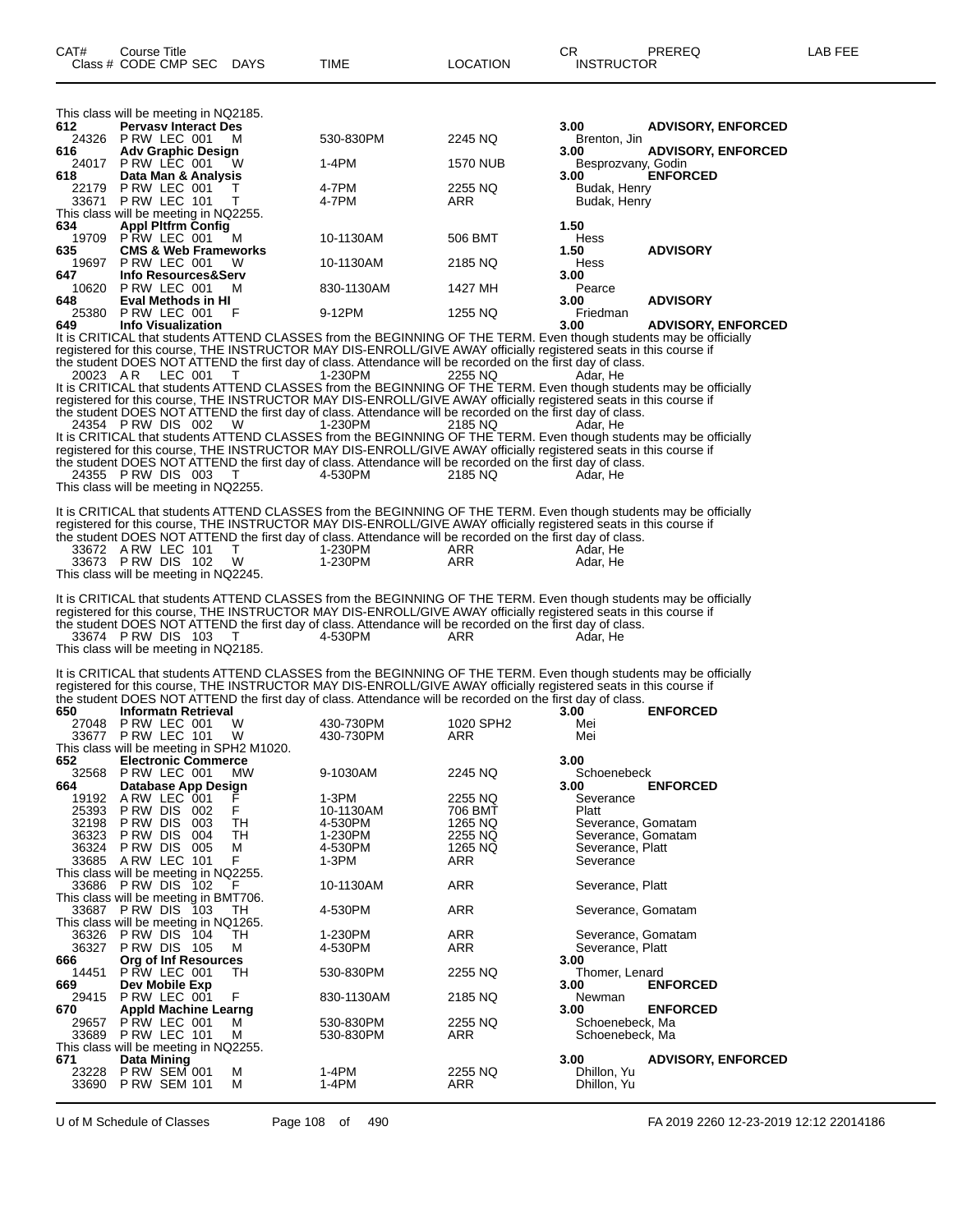| CAT#                   | Course Title<br>Class # CODE CMP SEC                                | DAYS      | TIME                                                                                                               | <b>LOCATION</b>  | CR.<br><b>INSTRUCTOR</b>  | PREREQ                    | LAB FEE |
|------------------------|---------------------------------------------------------------------|-----------|--------------------------------------------------------------------------------------------------------------------|------------------|---------------------------|---------------------------|---------|
| 672                    | This class will be meeting in NQ2255.<br><b>Applied Clin Inform</b> |           |                                                                                                                    |                  | 3.00                      | <b>ENFORCED</b>           |         |
|                        | 32618 PRW SEM 001                                                   | TН        | 1-4PM                                                                                                              | <b>R2320 BUS</b> | Marcu                     |                           |         |
| 678<br>32180           | <b>Preserv Sound&amp;Motion</b><br>PRW LEC 001                      | <b>MW</b> | 1-230PM                                                                                                            | 1265 NQ          | 3.00<br>Conway            |                           |         |
| 684                    | Design ConsHith Tech                                                |           |                                                                                                                    |                  | 3.00                      | <b>ENFORCED</b>           |         |
| 30135<br>690           | <b>P RW SEM 001</b><br><b>Intern/Field Exper</b>                    | W         | 3-6PM                                                                                                              | 2245 NQ          | Klasnja<br>1.00-6.00      | <b>ADVISORY</b>           |         |
| 10621                  | <b>PIR</b><br><b>SEM 001</b>                                        |           | ARR                                                                                                                | ARR              | Dunn                      |                           |         |
| 691                    | <b>Independent Study</b><br>$IND +$<br>D                            |           | ARR                                                                                                                | ARR              | 1.00-6.00                 |                           |         |
| 697                    | <b>Master's Thesis 1</b>                                            |           |                                                                                                                    |                  | 3.00                      |                           |         |
| 38487<br>36245         | PD<br><b>SEM 051</b><br><b>PD</b><br><b>SEM 066</b>                 |           | ARR<br><b>ARR</b>                                                                                                  | ARR<br>ARR       | King<br>Adar              |                           |         |
| 36247                  | <b>PD</b><br><b>SEM 069</b>                                         |           | ARR                                                                                                                | ARR              | Lampe                     |                           |         |
| 36249                  | PD<br><b>SEM 084</b>                                                |           | ARR                                                                                                                | ARR              | Toyama                    |                           |         |
| 36248<br>36252         | <b>PD</b><br><b>SEM 092</b><br><b>PD</b><br><b>SEM 093</b>          |           | <b>ARR</b><br>ARR                                                                                                  | ARR<br>ARR       | Pierce                    |                           |         |
| 36246                  | PD<br><b>SEM 102</b>                                                |           | ARR                                                                                                                | ARR              | Nebeling<br>Schaub        |                           |         |
| 36250                  | <b>PD</b><br><b>SEM 111</b>                                         |           | <b>ARR</b>                                                                                                         | ARR              | Thomer                    |                           |         |
| 36100                  | PD<br><b>SEM 117</b>                                                |           | ARR                                                                                                                | ARR              | Marcu                     |                           |         |
| 36244<br>36251         | PD<br>SEM 123<br><b>PD</b><br>SEM 124                               |           | ARR<br><b>ARR</b>                                                                                                  | ARR<br>ARR       | Haimson<br>Anthony        |                           |         |
| 36328                  | <b>PD</b><br><b>SEM 125</b>                                         |           | ARR                                                                                                                | ARR              | Singh                     |                           |         |
| 698                    | <b>Master's Thesis 2</b>                                            |           |                                                                                                                    |                  | 3.00                      |                           |         |
| 37069                  | P<br><b>SEM 001</b><br>P                                            |           | ARR                                                                                                                | ARR              |                           |                           |         |
| 37070<br>699           | <b>SEM 118</b><br><b>MSI Mastery Courses</b>                        |           | ARR                                                                                                                | ARR              | Naseem<br>3.00            |                           |         |
| 27183                  | PRW LEC 001                                                         |           | 1-4PM                                                                                                              | 1255 NQ          | Dillahunt                 |                           |         |
|                        | UX Research and Design                                              |           |                                                                                                                    |                  |                           |                           |         |
|                        | UX Research and Design<br>27184 PRW LEC 002                         | т         | $1-4PM$                                                                                                            | ARR              | Lindtner                  |                           |         |
|                        | UX Research and Design                                              |           |                                                                                                                    |                  |                           |                           |         |
|                        |                                                                     |           | UX Research and Design. This course will be located in the "Secret Lab" at the Ann Arbor District Library Downtown |                  |                           |                           |         |
| location.<br>701       |                                                                     |           |                                                                                                                    |                  |                           |                           |         |
| 21019                  | <b>Doctoral Fnd Sem</b><br><b>P RW SEM 001</b>                      | ТH        | 830-1130AM                                                                                                         | 2245 NQ          | 3.00<br>Eglash, Hedstrom  | <b>ADVISORY</b>           |         |
| 35450                  | <b>P RW SEM 002</b>                                                 | т         | 4-7PM                                                                                                              | 1265 NQ          | Hedstrom, Eglash          |                           |         |
| 702                    | Sem Orgnztl St                                                      |           |                                                                                                                    |                  | 1.00-3.00                 | <b>ADVISORY</b>           |         |
| 10622<br>705           | <b>P RW SEM 001</b><br><b>First Semester Exp</b>                    | F         | 130-3PM                                                                                                            | <b>R0220 BUS</b> | Westphal, Cortina<br>1.00 |                           |         |
| 27416                  | <b>P RW SEM 001</b>                                                 | W         | 1030-1130AM                                                                                                        | 2245 NQ          | Krupka                    |                           |         |
| 710                    | Research Sem in Info                                                |           |                                                                                                                    |                  | 3.00                      | <b>ADVISORY</b>           |         |
|                        | 28038 PRW SEM 002<br><b>Computational Sociolinguistics</b>          |           | 1-4PM                                                                                                              | 1265 NQ          | Jurgens                   |                           |         |
| Social Media           |                                                                     |           |                                                                                                                    |                  |                           |                           |         |
| 721                    | Data Mining                                                         |           |                                                                                                                    |                  | 3.00                      |                           |         |
|                        | 26720 PRW SEM 001                                                   | M         | 1-4PM                                                                                                              | <b>ARR</b>       | <b>Dhillon</b>            |                           |         |
| Location:NQ2255<br>724 | <b>Qualitative Methods</b>                                          |           |                                                                                                                    |                  | 3.00                      | <b>ADVISORY</b>           |         |
| 32177                  | <b>PRW SEM 001</b>                                                  | TН        | 1-4PM                                                                                                              | 2185 NQ          | Lindtner                  |                           |         |
| 791                    | <b>Independent Study</b>                                            |           |                                                                                                                    |                  | 1.00-3.00                 | <b>ADVISORY</b>           |         |
| 860                    | $IND +$<br>IR<br><b>Experimental Meth</b>                           |           | <b>ARR</b>                                                                                                         | ARR              | 3.00                      | <b>ADVISORY</b>           |         |
| 28037                  | PRW LEC 001                                                         | M         | 830-1130AM                                                                                                         | 1265 NQ          | Rosenblat                 |                           |         |
| 990                    | Diss-Precand                                                        |           |                                                                                                                    |                  | 1.00-8.00                 | <b>ADVISORY</b>           |         |
| 995                    | $IND +$<br>Diss-Cand                                                |           | ARR                                                                                                                | <b>ARR</b>       | 8.00                      | <b>ADVISORY, ENFORCED</b> |         |
|                        | $IND +$<br>R                                                        |           | ARR                                                                                                                | ARR              |                           |                           |         |
| 998                    | <b>Curr Practical Prjct</b>                                         |           |                                                                                                                    |                  | 1.00                      |                           |         |
| 37308                  | PD<br><b>SEM 001</b>                                                |           | ARR                                                                                                                | ARR              |                           |                           |         |
| 37309<br>38118         | PD<br><b>SEM 065</b><br>PD<br><b>SEM 079</b>                        |           | ARR<br>ARR                                                                                                         | ARR<br>ARR       | Mei<br>Collins-Thompson   |                           |         |
|                        |                                                                     |           |                                                                                                                    |                  |                           |                           |         |
|                        |                                                                     |           | <b>School of Information Applied Data Science (SIADS)</b>                                                          |                  |                           |                           |         |
| 501<br>35436           | <b>Being Data Scientist</b><br>PRW LEC 001                          |           | ARR                                                                                                                | ARR              | 1.00                      | Resnick, Whyte, Chalmers  |         |
| 502                    | <b>Math Methods</b>                                                 |           |                                                                                                                    |                  | 1.00                      |                           |         |
| 35438                  | PRW LEC 001                                                         |           | <b>ARR</b>                                                                                                         | <b>ARR</b>       | Ware, Wei                 |                           |         |
| 505<br>35437           | Data Manipulation<br>PRW LEC 001                                    |           | <b>ARR</b>                                                                                                         | ARR              | 1.00<br>Brooks, Shih, Wei |                           |         |
| 521                    | <b>Visual Expl of Data</b>                                          |           |                                                                                                                    |                  | 1.00                      | <b>ENFORCED</b>           |         |
| 35440                  | PRW LEC 001                                                         |           | ARR                                                                                                                | ARR              | <b>Brooks</b>             |                           |         |
| 522                    | Info Vis 1                                                          |           |                                                                                                                    |                  | 1.00                      | <b>ENFORCED</b>           |         |
| 35439<br>532           | P RW LEC 001<br>Data Mining I                                       |           | <b>ARR</b>                                                                                                         | <b>ARR</b>       | Adar, Whyte<br>1.00       | <b>ENFORCED</b>           |         |
| 35441                  | PRW LEC 001                                                         |           | <b>ARR</b>                                                                                                         | ARR              | Mei                       |                           |         |
| 631                    | Exp Design Analysis                                                 |           |                                                                                                                    |                  | 1.00                      |                           |         |
| 36031                  | PRW LEC 001                                                         |           | <b>ARR</b>                                                                                                         | ARR              | Chen                      |                           |         |

U of M Schedule of Classes Page 109 of 490 FA 2019 2260 12-23-2019 12:12 22014186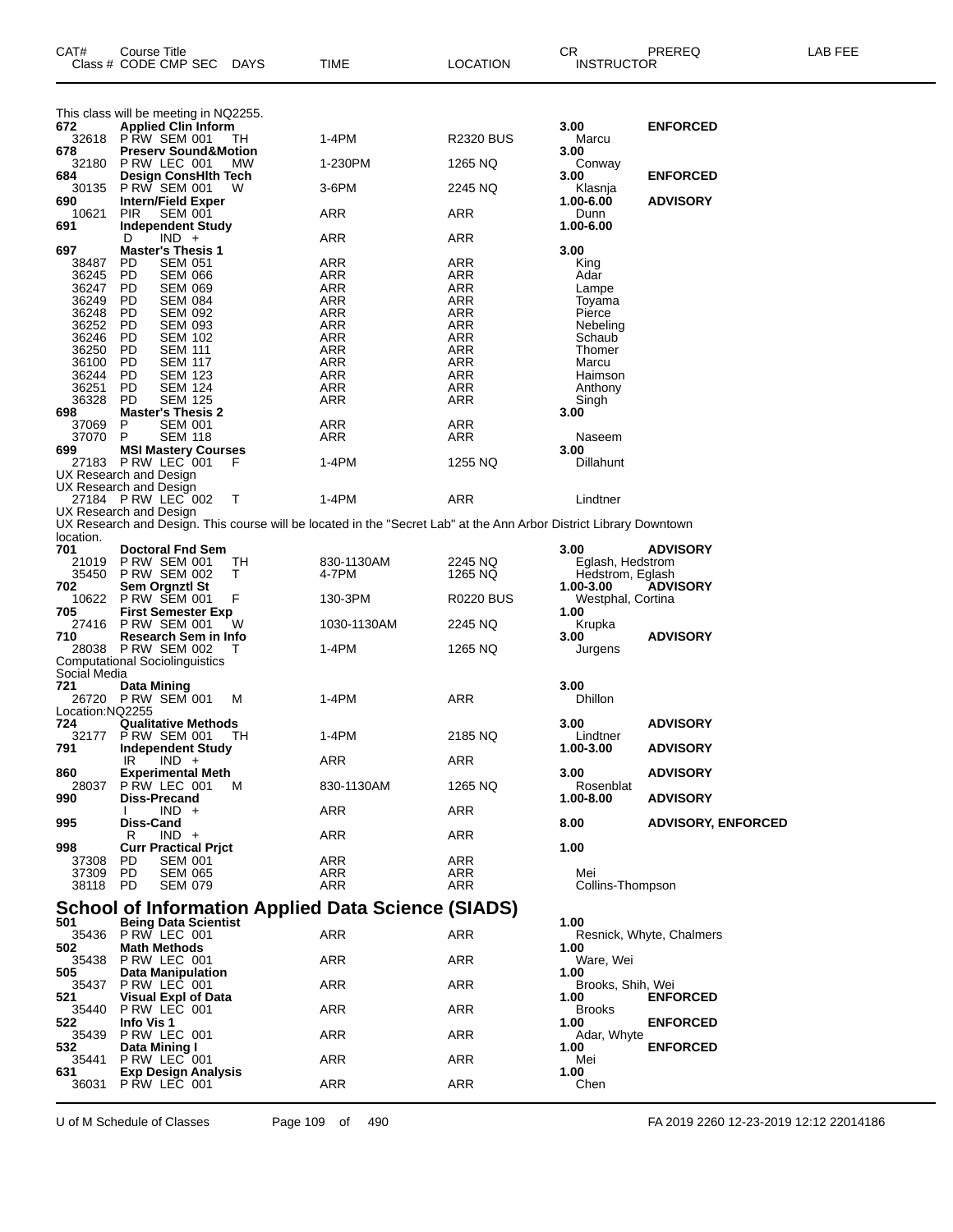| CAT# | Title<br>Course      |      |      |          | Ωn<br>- UN | PREREQ            | ---<br>AR.<br>--- |
|------|----------------------|------|------|----------|------------|-------------------|-------------------|
|      | Class # CODE CMP SEC | DAYS | TIME | LOCATION |            | <b>INSTRUCTOR</b> |                   |

## **Kinesiology School Of Kinesiology**

#### **Applied Exercise Science (AES)**

| 100               | Intro to AES                                                               |            |                                                                                                                                |                        | 2.00                    |                           |       |
|-------------------|----------------------------------------------------------------------------|------------|--------------------------------------------------------------------------------------------------------------------------------|------------------------|-------------------------|---------------------------|-------|
| 31680             | <b>PRW SEM 001</b>                                                         | W          | 1-3PM                                                                                                                          | 1100 OBL               | Templin, Colabianchi    |                           | 25.00 |
| 218<br>19122      | <b>Emergency Response</b><br>PRW LEC 001                                   | МW         | 10-1130AM                                                                                                                      | 3275 CCRB              | 3.00<br>Harris          |                           |       |
| 21885             | PRW LEC 002                                                                | <b>MW</b>  | 230-4PM                                                                                                                        | 3040 CCRB              | Winkelseth              |                           |       |
|                   | 22278 P RW LEC 003                                                         | МW         | 1130-1PM                                                                                                                       | 3060 CCRB              | Winkelseth              |                           |       |
|                   | PRW LEC 003                                                                | <b>MW</b>  | 1130-1PM                                                                                                                       | 3733 CCRB              |                         |                           |       |
|                   | 22578 PRW LEC 004                                                          | <b>MW</b>  | 830-10AM                                                                                                                       | ARR                    | Harris                  |                           |       |
|                   | This course will meet in CCRB 3275.                                        |            |                                                                                                                                |                        |                         |                           |       |
| 241               | Ex Nutr Wt Cn                                                              |            |                                                                                                                                |                        | 3.00                    |                           |       |
|                   | 22822 P W LEC 001                                                          | TTH        | 1-230PM<br>Interested students, please join the waitlist for this course. There is no need to email to request an override. We | AUD B AH               | Bodary                  |                           |       |
|                   |                                                                            |            | will monitor the waitlist and issue overrides up to the room capacity. Thank you.                                              |                        |                         |                           |       |
| 242               | <b>EssentIs Exer Phys</b>                                                  |            |                                                                                                                                |                        | 3.00                    | <b>ADVISORY, ENFORCED</b> |       |
|                   | 31385 PRW LEC 001                                                          | TTH        | 830-10AM                                                                                                                       | 3040 CCRB              | Bodary                  |                           |       |
| 280               | <b>Research Opport</b>                                                     |            |                                                                                                                                |                        | 1.00-4.00               | <b>ADVISORY</b>           |       |
| 13579 PI          | DIS 001<br>CONTACT UROP OFFICE 647-2768.                                   |            | ARR                                                                                                                            | ARR                    | Ferrez                  |                           |       |
| 290               | <b>Field Exp AES</b>                                                       |            |                                                                                                                                |                        | 1.00-4.00               | <b>ADVISORY</b>           |       |
|                   | $\overline{IND}$ +                                                         |            | ARR                                                                                                                            | ARR                    |                         |                           |       |
| 331               | <b>Biomech Sprt Ftns</b>                                                   |            |                                                                                                                                |                        | 3.00                    | <b>ENFORCED</b>           |       |
|                   | 22284 P RW LEC 001                                                         | F          | 11-2PM                                                                                                                         | 3050 CCRB              | Kern                    |                           |       |
| 333               | Leg/Eth Iss in Sport                                                       |            |                                                                                                                                |                        | 3.00                    | <b>ENFORCED</b>           |       |
|                   | 22819 PRW LEC 001                                                          | TTH        | This course is crosslisted as SM 333. SM Level 2 students may enroll into SM 333.<br>10-1130AM                                 | 1100 OBL               | Pollick                 |                           |       |
|                   | 22820 PRW LEC 002                                                          | <b>MW</b>  | 530-7PM                                                                                                                        | 3040 CCRB              | Pollick                 |                           |       |
|                   |                                                                            |            | This course is crosslisted as SM 333. SM Level 2 students may enroll into SM 333.                                              |                        |                         |                           |       |
| 402               | <b>Teach Exp AES</b>                                                       |            |                                                                                                                                |                        | 1.00-3.00               | <b>ADVISORY</b>           |       |
|                   | $IND +$<br>Ι.                                                              |            | ARR                                                                                                                            | ARR                    |                         |                           |       |
| 403               | <b>Internship in AES</b>                                                   |            |                                                                                                                                |                        | 1.00-4.00               | <b>ADVISORY</b>           |       |
| 27385 PI<br>24847 | LAB 002<br>LAB 003<br>PI                                                   |            | ARR<br>ARR                                                                                                                     | ARR<br>ARR             | Kern<br>Kern            |                           |       |
| 23430 PI          | LAB 004                                                                    |            | ARR                                                                                                                            | ARR                    | Kern                    |                           |       |
| 25520             | LAB 005<br>PI                                                              |            | ARR                                                                                                                            | ARR                    | Kern                    |                           |       |
| 425               | PA & Ped Disability                                                        |            |                                                                                                                                |                        | 3.00                    | <b>ENFORCED</b>           |       |
| 22973             | P R<br>LEC 001                                                             | TTH        | 530-7PM                                                                                                                        | 3040 CCRB              | Ulrich                  |                           |       |
| 29218             | P R<br>LEC 002                                                             | TTH        | 830-10AM                                                                                                                       | 3735 CCRB              | Ulrich                  |                           |       |
| 434<br>22821      | <b>Mgr Ethcs Sprt Fitns</b><br>P RW LEC 001                                | МW         | 1-230PM                                                                                                                        | 1755 SPH1              | 3.00                    | <b>ADVISORY, ENFORCED</b> |       |
|                   | 31586 P RW LEC 002                                                         | <b>TTH</b> | 830-10AM                                                                                                                       | 2260 USB               | Basten<br><b>Basten</b> |                           |       |
|                   |                                                                            |            | Students enrolled in more than five upper division SM courses will be disenrolled from one of the excess courses.              |                        |                         |                           |       |
| 437               | <b>Psych Sport&amp;Exer</b>                                                |            |                                                                                                                                |                        | 3.00                    | <b>ENFORCED</b>           |       |
|                   | 22823 PRW LEC 001                                                          | TTH        | 1130-1PM                                                                                                                       | 2100 OBL               | George                  |                           |       |
|                   |                                                                            |            | This course is crosslisted as SM 437. SM Level 2 students may enroll into SM 437.                                              |                        |                         |                           |       |
| 470               | <b>Independent Study</b><br>$IND +$                                        |            | ARR                                                                                                                            | ARR                    | 1.00-3.00               | <b>ADVISORY</b>           |       |
|                   |                                                                            |            |                                                                                                                                |                        |                         |                           |       |
|                   | <b>Athletic Training (AT)</b><br>200 Clin Exp Ath Train A                  |            |                                                                                                                                |                        |                         |                           |       |
|                   |                                                                            |            |                                                                                                                                |                        | 3.00                    | <b>ADVISORY</b>           |       |
|                   | AT Major; Sophomore Standing                                               |            |                                                                                                                                |                        |                         |                           |       |
|                   | 16148 PIRW LEC 001                                                         | м          | 7-9PM                                                                                                                          | 2244 USB               | Czajka                  |                           |       |
| 210               | Clin Eval-UE AT Inj<br>17449 PIRW LEC 001                                  | МW         | 10-1130AM                                                                                                                      | 3733 CCRB              | 3.00<br>Lepley          | <b>ADVISORY</b>           |       |
|                   | Concurrent enrollment in AT 212 is required.                               |            |                                                                                                                                |                        |                         |                           |       |
| 212               | Clin Eval-UE AT Inj                                                        |            |                                                                                                                                |                        | 1.00                    | <b>ADVISORY</b>           |       |
|                   | Concurrent enrollment in AT 210 is required.                               |            |                                                                                                                                |                        |                         |                           |       |
| 17450             | PIRW LAB 001                                                               | F          | 8-10AM                                                                                                                         | 3040 CCRB              | Memmini                 |                           |       |
| 218               | <b>Emergency Response</b><br>P RW LEC 001                                  |            |                                                                                                                                |                        | 3.00                    |                           | 25.00 |
| 20022<br>21886    | P RW LEC 002                                                               | МW<br>МW   | 10-1130AM<br>230-4PM                                                                                                           | 3275 CCRB<br>3040 CCRB | Harris<br>Winkelseth    |                           |       |
| 22285             | P RW LEC 003                                                               | MW         | 1130-1PM                                                                                                                       | 3060 CCRB              | Winkelseth              |                           |       |
|                   | PRW LEC 003                                                                | <b>MW</b>  | 1130-1PM                                                                                                                       | 3733 CCRB              |                         |                           |       |
|                   | 22579 PRW LEC 004                                                          | МW         | 830-10AM                                                                                                                       | ARR                    | Harris                  |                           |       |
|                   | This section will meet in CCRB 3275.                                       |            |                                                                                                                                |                        |                         |                           |       |
| 300               | Clin Exp Ath Train C<br>16149 PIRW LEC 001                                 | м          | 7-9PM                                                                                                                          | ARR                    | 3.00                    | <b>ADVISORY</b>           |       |
|                   | F19-This course will meet in USB 2244.                                     |            |                                                                                                                                |                        | Czajka                  |                           |       |
| 326               | <b>Fund of Strngth&amp;Cond</b>                                            |            |                                                                                                                                |                        | 3.00                    | <b>ADVISORY, ENFORCED</b> |       |
| 20021             | PRW LEC 001                                                                | <b>MW</b>  | 10-1130AM                                                                                                                      | 3040 CCRB              | Pickerman               |                           |       |
| 350               | <b>Therap Modalities</b>                                                   |            |                                                                                                                                |                        | 3.00                    | <b>ADVISORY</b>           |       |
| 16980             | P RW LEC 001                                                               | WF         | 830-10AM                                                                                                                       | 1100 OBL               | Czajka                  |                           |       |
| 352               | Concurrent enrollment in AT 352 is required.<br><b>Therapeutic Mod Lab</b> |            |                                                                                                                                |                        | 1.00                    | <b>ADVISORY</b>           |       |
|                   |                                                                            |            |                                                                                                                                |                        |                         |                           |       |
|                   |                                                                            |            |                                                                                                                                |                        |                         |                           |       |

U of M Schedule of Classes Page 110 of 490 FA 2019 2260 12-23-2019 12:12 22014186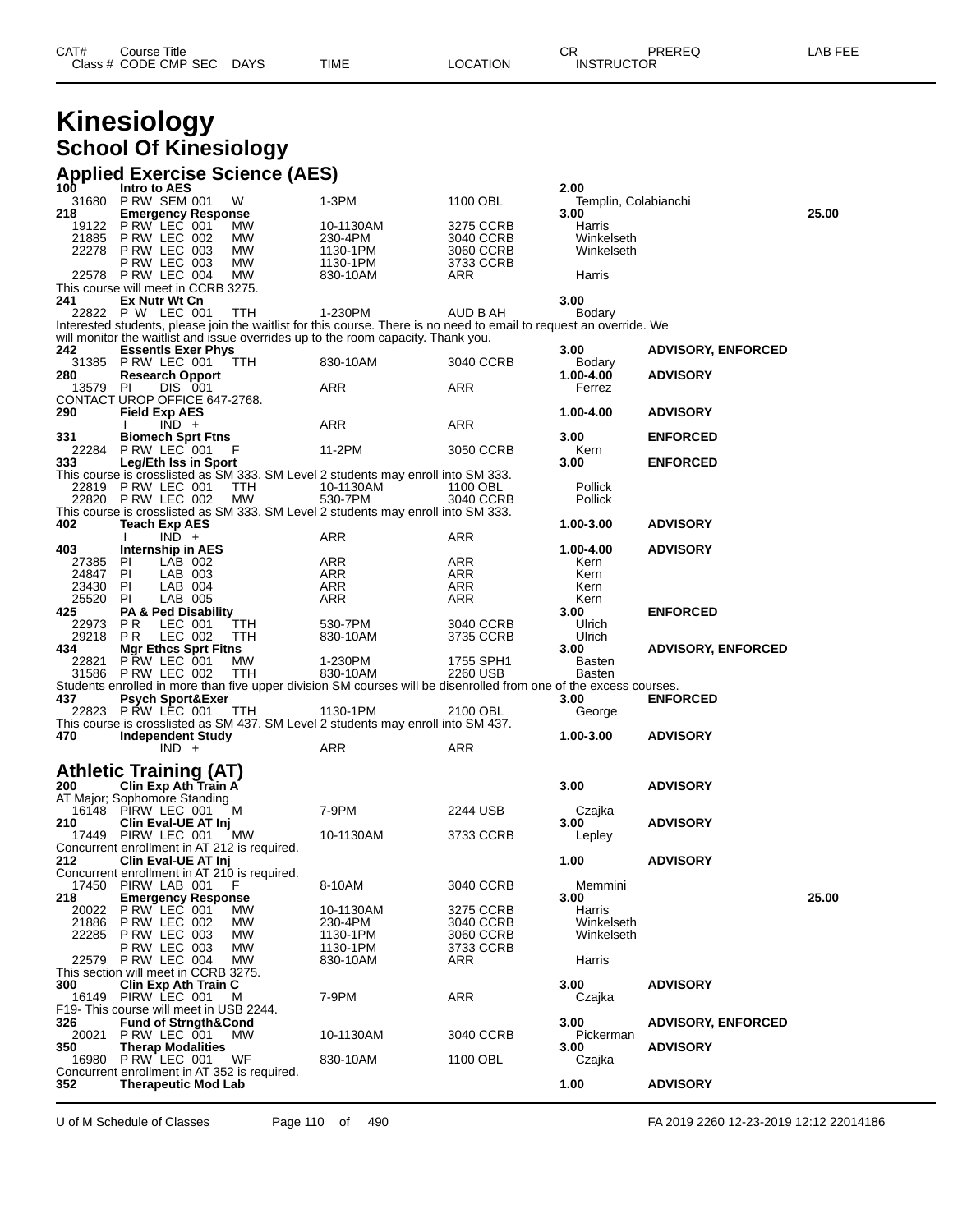|                             |  | Concurrent enrollment in AT 350 is required. |
|-----------------------------|--|----------------------------------------------|
| $\sim$ $\sim$ $\sim$ $\sim$ |  |                                              |

AT 352 will meet in the South Campus Performance Center Athletic Training Room. For questions, please contact

|                                         |                           |                    |                             | Professor Shinavier @ shinawi@umich.edu.          |                                                                                                |            |                          |                            |
|-----------------------------------------|---------------------------|--------------------|-----------------------------|---------------------------------------------------|------------------------------------------------------------------------------------------------|------------|--------------------------|----------------------------|
| 360                                     | 17451 P RW LAB 001        |                    |                             | м                                                 | 8-10AM                                                                                         | ARR        | Shinavier Jr<br>3.00     | <b>ADVISORY</b>            |
|                                         | 13575 P RW LEC 001        |                    | <b>Rehab Ath Injuries</b>   | TTH                                               | 830-10AM                                                                                       | 3050 CCRB  | Czajka                   |                            |
|                                         |                           |                    |                             | Concurrent enrollment in AT 362 is required.      |                                                                                                |            |                          |                            |
| 362                                     | Rehab Athlet Inj Lab      |                    |                             |                                                   |                                                                                                |            | 1.00                     | <b>ADVISORY</b>            |
|                                         | 17452 P RW LAB 001        |                    |                             | Concurrent enrollment in AT 360 is required.<br>F | 10-12PM                                                                                        | 3040 CCRB  | Memmini                  |                            |
| 375                                     |                           |                    | <b>Path Allied Hit Prof</b> |                                                   |                                                                                                |            | 2.00                     | <b>ADVISORY</b>            |
|                                         | 23924 PIRW LEC 001        |                    |                             | МW                                                | 10-11AM                                                                                        | 3050 CCRB  | Czajka                   |                            |
| 400                                     |                           |                    | <b>Clin Exp Ath Train E</b> |                                                   |                                                                                                |            | 3.00                     | <b>ADVISORY</b>            |
| F19- this course will meet in USB 2244. | 16150 PIRW LEC 001        |                    |                             | м                                                 | 7-9PM                                                                                          | ARR        | Czajka                   |                            |
| 402                                     | <b>Teach Exp</b>          |                    |                             |                                                   |                                                                                                |            | 1.00-3.00                | <b>ENFORCED</b>            |
|                                         | IR.                       | $IND +$            |                             |                                                   | ARR                                                                                            | ARR        |                          |                            |
| 403                                     | Internship in AT          |                    |                             |                                                   |                                                                                                |            | 1.00-2.00                | <b>ADVISORY</b>            |
| 16089<br>25519                          | <b>PI</b><br>PI           | LAB 001<br>LAB 002 |                             |                                                   | ARR<br>ARR                                                                                     | ARR<br>ARR | Palmieri-Smith<br>Czajka |                            |
| 410                                     | <b>AT Admin</b>           |                    |                             |                                                   |                                                                                                |            | 3.00                     | <b>ADVISORY</b>            |
| 16983                                   | P RW LEC 001              |                    |                             | <b>MW</b>                                         | 1130-1PM                                                                                       | 3040 CCRB  | Lepley                   |                            |
| 413                                     | 23931 PRW LEC 001         |                    | <b>SpecialTopics MVS AT</b> |                                                   |                                                                                                |            | 3.00<br>Robinson         |                            |
| Applied Child Development               |                           |                    |                             | м                                                 | 230-530PM                                                                                      | 3733 CCRB  |                          |                            |
| F19- section is closed.                 |                           |                    |                             |                                                   |                                                                                                |            |                          |                            |
|                                         | 35228 PRW LEC 002         |                    |                             | <b>TTH</b>                                        | 1130-1PM                                                                                       | G444A MH   | Clarke                   |                            |
| F19- section is closed.<br>26547 P      |                           | LEC 004            |                             | <b>TTH</b>                                        | 1-230PM                                                                                        | <b>ARR</b> | Gross                    |                            |
| <b>Motion Capture</b>                   |                           |                    |                             |                                                   |                                                                                                |            |                          |                            |
|                                         |                           |                    |                             |                                                   | F19- Closed to enrollment. Undergraduate students, please register for MOVESCI 434. Thank you. |            |                          |                            |
| 25526 P                                 |                           | LEC 006            |                             |                                                   | ARR                                                                                            | ARR        |                          |                            |
| 488                                     | Ind Study AT              | $IND +$            |                             |                                                   | ARR                                                                                            | <b>ARR</b> | 1.00-2.00                | <b>ADVISORY</b>            |
|                                         |                           |                    |                             |                                                   |                                                                                                |            |                          |                            |
| Kinesiology (KINESLGY)                  |                           |                    |                             |                                                   |                                                                                                |            |                          |                            |
| 302                                     | <b>Kines Study Abroad</b> |                    |                             |                                                   |                                                                                                |            | 1.00-18.00               |                            |
| Australia                               | 19770 PIW LEC 601         |                    |                             |                                                   | ARR                                                                                            | ARR        | Barton                   |                            |
| University of Queensland in Australia   |                           |                    |                             |                                                   |                                                                                                |            |                          |                            |
|                                         | 19771 PIW LEC 602         |                    |                             |                                                   | ARR                                                                                            | <b>ARR</b> | Barton                   |                            |
| England                                 |                           |                    |                             |                                                   |                                                                                                |            |                          |                            |
| Loughborough University in England      | 19772 PIW LEC 603         |                    |                             |                                                   | <b>ARR</b>                                                                                     | <b>ARR</b> | Barton                   |                            |
| Limerick, Ireland                       |                           |                    |                             |                                                   |                                                                                                |            |                          |                            |
| University of Limerick in Ireland       |                           |                    |                             |                                                   |                                                                                                |            |                          |                            |
| Dublin, Ireland                         | 19773 PIW LEC 604         |                    |                             |                                                   | <b>ARR</b>                                                                                     | ARR        | Barton                   |                            |
| University College Dublin in Ireland    |                           |                    |                             |                                                   |                                                                                                |            |                          |                            |
|                                         | 24373 PIW LEC 605         |                    |                             |                                                   | <b>ARR</b>                                                                                     | <b>ARR</b> | Rosentraub               |                            |
| Israel                                  |                           |                    |                             |                                                   |                                                                                                |            |                          |                            |
| Israel (Dr. Rosentraub)<br>26343 PI     |                           | LEC 606            |                             |                                                   | <b>ARR</b>                                                                                     | ARR        |                          | Grant Long, Barton, Babiak |
| Western Europe                          |                           |                    |                             |                                                   |                                                                                                |            |                          |                            |
|                                         |                           |                    |                             | Western Europe (Dr. Grant Long, Dr. Babiak)       |                                                                                                |            |                          |                            |
| 402                                     | <b>Teach Exper</b>        | $IND +$            |                             |                                                   | ARR                                                                                            | <b>ARR</b> | 1.00-3.00                | <b>ADVISORY</b>            |
| 413                                     |                           |                    | <b>SpecialTopics MVS AT</b> |                                                   |                                                                                                |            | 3.00                     |                            |
|                                         | 23930 P RW LEC 001        |                    |                             | м                                                 | 230-530PM                                                                                      | 3733 CCRB  | Robinson                 |                            |
| <b>Applied Child Development</b>        |                           |                    |                             |                                                   |                                                                                                |            |                          |                            |
| F19- section is closed.                 | 35227 PRW LEC 002         |                    |                             | TTH                                               | 1130-1PM                                                                                       | G444A MH   | Clarke                   |                            |
|                                         |                           |                    |                             |                                                   |                                                                                                |            |                          |                            |
|                                         | 26546 P RW LEC 004        |                    |                             | <b>TTH</b>                                        | 1-230PM                                                                                        | <b>ARR</b> | Gross                    |                            |
| <b>Motion Capture</b>                   |                           |                    |                             |                                                   | Note: Dr. Gross will contact students with the course location, prior to the start of classes. |            |                          |                            |

Advisory Prereq: MOVESCI 330; In this course you will use motion capture to collect and analyze biomechanical data in a group project. The course format is blended - online assignments before class will prepare you for hands-on

|       | learning activities during class. |            |            |            |           |                 |
|-------|-----------------------------------|------------|------------|------------|-----------|-----------------|
| 25525 | LEC 006<br>P                      |            | <b>ARR</b> | <b>ARR</b> |           |                 |
| 424   | <b>Aging&amp;Motor Perfmnc</b>    |            |            |            | 3.00      | <b>ENFORCED</b> |
| 27007 | LEC 001<br>PR                     |            | <b>ARR</b> | <b>ARR</b> |           |                 |
|       | F17-this course is cancelled.     |            |            |            |           |                 |
| 425   | <b>PA &amp; Ped Disability</b>    |            |            |            | 3.00      | <b>ENFORCED</b> |
| 22997 | LEC 001<br>PR                     | TTH        | 530-7PM    | 3040 CCRB  | Ulrich    |                 |
| 29224 | LEC 002<br>P R                    | <b>TTH</b> | 830-10AM   | 3735 CCRB  | Ulrich    |                 |
| 429   | Lab Mtr Cnt Dev                   |            |            |            | 1.00-3.00 | <b>ADVISORY</b> |
| 13604 | PI<br>LAB 001                     |            | <b>ARR</b> | <b>ARR</b> |           |                 |
| 13605 | PI<br>LAB 002                     |            | <b>ARR</b> | <b>ARR</b> |           |                 |
| 17351 | PI<br>LAB 003                     |            | <b>ARR</b> | <b>ARR</b> | Ulrich    |                 |
|       |                                   |            |            |            |           |                 |

U of M Schedule of Classes Page 111 of 490 FA 2019 2260 12-23-2019 12:12 22014186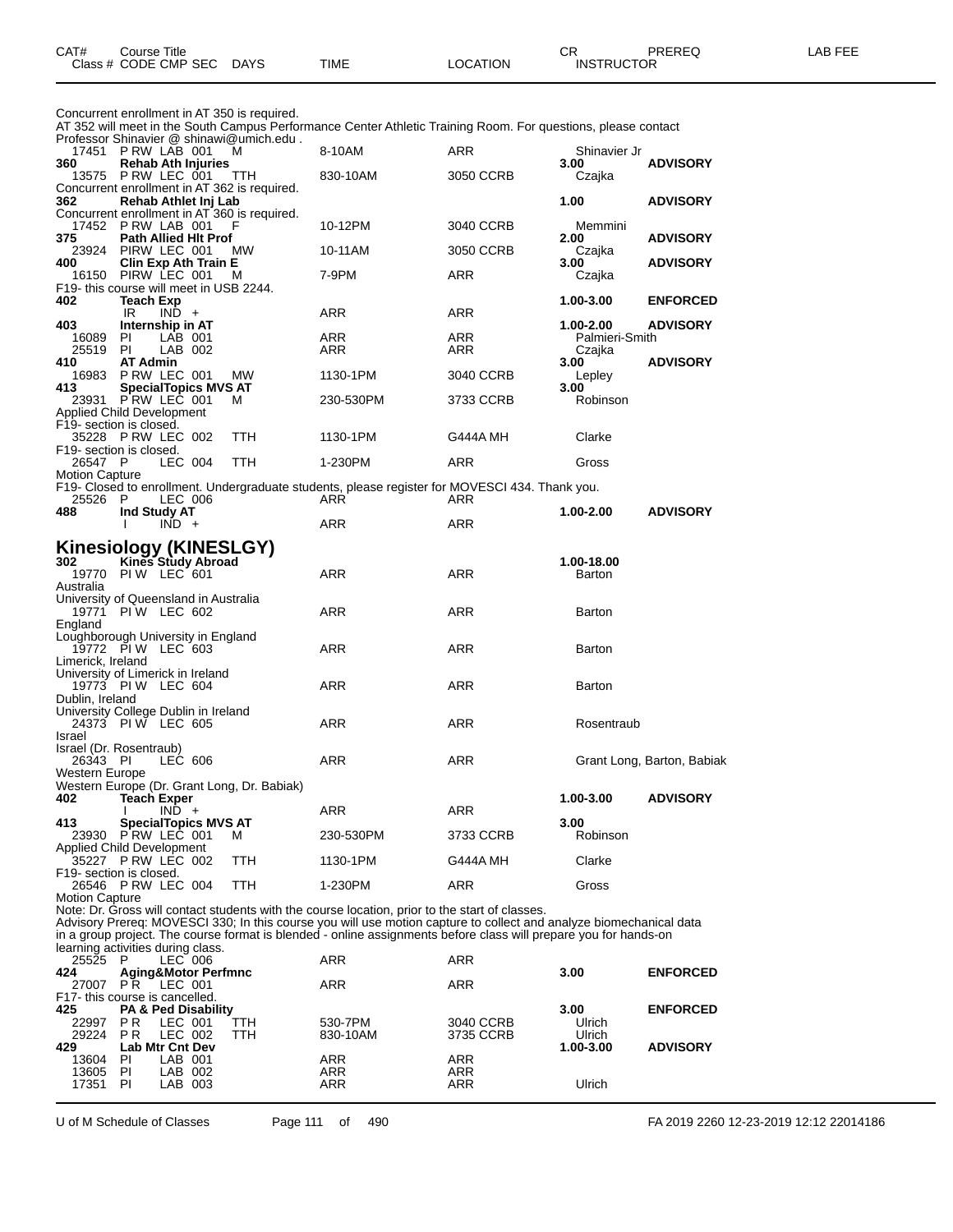| CAT#<br>Class # CODE CMP SEC                         | Course Title                                    |                    | DAYS                                                   | TIME                                                                                                                                                                                                                              | <b>LOCATION</b> | CR<br><b>INSTRUCTOR</b>        | PREREQ                    | LAB FEE |
|------------------------------------------------------|-------------------------------------------------|--------------------|--------------------------------------------------------|-----------------------------------------------------------------------------------------------------------------------------------------------------------------------------------------------------------------------------------|-----------------|--------------------------------|---------------------------|---------|
|                                                      |                                                 |                    |                                                        |                                                                                                                                                                                                                                   |                 |                                |                           |         |
|                                                      |                                                 |                    |                                                        |                                                                                                                                                                                                                                   |                 |                                |                           |         |
| 16625<br>17342                                       | PI<br>PI                                        | LAB 004<br>LAB 005 |                                                        | <b>ARR</b><br>ARR                                                                                                                                                                                                                 | ARR<br>ARR      | Vesia<br><b>Brown</b>          |                           |         |
| 18681                                                | PI                                              | LAB 006            |                                                        | <b>ARR</b>                                                                                                                                                                                                                        | ARR             |                                |                           |         |
| 26054                                                | PI                                              | LAB 007            |                                                        | <b>ARR</b>                                                                                                                                                                                                                        | ARR             | Meehan                         |                           |         |
| 25877                                                | PI                                              | LAB 008            |                                                        | ARR                                                                                                                                                                                                                               | ARR             | Chen                           |                           |         |
| 25916                                                | PI                                              | LAB 009            |                                                        | ARR                                                                                                                                                                                                                               | ARR             | Robinson                       |                           |         |
| 438                                                  | Musculoskeletal Imag                            |                    |                                                        |                                                                                                                                                                                                                                   |                 | 3.00                           | <b>ENFORCED</b>           |         |
| 28624<br>439                                         | P R<br><b>Lab Biomechanic</b>                   | LEC 001            |                                                        | <b>ARR</b>                                                                                                                                                                                                                        | ARR             | 1.00-3.00                      | <b>ADVISORY</b>           |         |
| 17969                                                | PI                                              | LAB 001            |                                                        | <b>ARR</b>                                                                                                                                                                                                                        | <b>ARR</b>      |                                |                           |         |
| 14458                                                | PI                                              | LAB 002            |                                                        | ARR                                                                                                                                                                                                                               | ARR             | Gross                          |                           |         |
| 18682                                                | PI                                              | LAB 003            |                                                        | <b>ARR</b>                                                                                                                                                                                                                        | ARR             | Palmieri-Smith                 |                           |         |
| 19026                                                | PI                                              | LAB 004            |                                                        | <b>ARR</b>                                                                                                                                                                                                                        | <b>ARR</b>      | Broglio                        |                           |         |
| 19090<br>22529                                       | PI<br>PI                                        | LAB 005<br>LAB 006 |                                                        | ARR<br><b>ARR</b>                                                                                                                                                                                                                 | ARR<br>ARR      | Umberger<br>Gates              |                           |         |
| 23772                                                | PI                                              | LAB 007            |                                                        | <b>ARR</b>                                                                                                                                                                                                                        | ARR             |                                |                           |         |
| 25592                                                | PI                                              | LAB 008            |                                                        | ARR                                                                                                                                                                                                                               | ARR             | Lipps                          |                           |         |
| 25756                                                | PI                                              | LAB 009            |                                                        | <b>ARR</b>                                                                                                                                                                                                                        | ARR             |                                |                           |         |
| 27621                                                | PI                                              | LAB 010            |                                                        | <b>ARR</b>                                                                                                                                                                                                                        | ARR             | Zernicke                       |                           |         |
| 448                                                  | <b>CV Ex Phys</b>                               |                    |                                                        |                                                                                                                                                                                                                                   |                 | 3.00                           | <b>ADVISORY, ENFORCED</b> |         |
| 27008<br>449                                         | <b>PR</b><br><b>Lab Exer Phys</b>               | LEC 001            |                                                        | ARR                                                                                                                                                                                                                               | ARR             | 1.00-3.00                      | <b>ADVISORY</b>           |         |
| 13606                                                | PI                                              | LAB 001            |                                                        | ARR                                                                                                                                                                                                                               | ARR             |                                |                           |         |
| 13607                                                | PI                                              | LAB 002            |                                                        | <b>ARR</b>                                                                                                                                                                                                                        | ARR             | Horowitz                       |                           |         |
| 13608                                                | PI                                              | LAB 003            |                                                        | <b>ARR</b>                                                                                                                                                                                                                        | ARR             |                                |                           |         |
| 14447                                                | PI                                              | LAB 004            |                                                        | ARR                                                                                                                                                                                                                               | ARR             | Cartee                         |                           |         |
| 17186                                                | PI                                              | LAB 005            |                                                        | <b>ARR</b>                                                                                                                                                                                                                        | ARR             | Bodary                         |                           |         |
| 21317<br>22780                                       | PI<br><b>PI</b>                                 | LAB 006<br>LAB 007 |                                                        | ARR<br>ARR                                                                                                                                                                                                                        | ARR<br>ARR      | Gordon<br>Hasson               |                           |         |
| 452                                                  | Exp w/Wearable Tech                             |                    |                                                        |                                                                                                                                                                                                                                   |                 | 3.00                           | <b>ENFORCED</b>           |         |
| 29723                                                | P RW LAB 001                                    |                    | MW                                                     | 230-4PM                                                                                                                                                                                                                           | 2100 OBL        | Bodary                         |                           |         |
| 505                                                  | <b>Disability Studies</b>                       |                    |                                                        |                                                                                                                                                                                                                                   |                 | 1.00-3.00                      | <b>ADVISORY</b>           |         |
| 21381                                                | PIW SEM 001                                     |                    | м                                                      | 1-4PM                                                                                                                                                                                                                             | G463 MH         | Yergeau                        |                           |         |
| <b>Studying Disability Arts&amp;Cult</b><br>513      |                                                 |                    |                                                        |                                                                                                                                                                                                                                   |                 |                                |                           |         |
|                                                      | <b>Experimental Course</b><br>29591 PRW LEC 001 |                    | м                                                      | 1-4PM                                                                                                                                                                                                                             | G437 MH         | 3.00<br>Armstrong              | <b>ADVISORY</b>           |         |
| Leadership Diversity in Sport                        |                                                 |                    |                                                        |                                                                                                                                                                                                                                   |                 |                                |                           |         |
| 29660 PRW LEC 002                                    |                                                 |                    | MW                                                     | 1-230PM                                                                                                                                                                                                                           | 2100 OBL        | Rosentraub                     |                           |         |
| Sports, EcoDev, Urban Plan                           |                                                 |                    |                                                        |                                                                                                                                                                                                                                   |                 |                                |                           |         |
|                                                      |                                                 |                    | F19- KINESLGY 513.002 is a Meets-Together with SM 440. |                                                                                                                                                                                                                                   |                 |                                |                           |         |
| 31508 P RW LEC 003<br>Sport RealEst: FacilityFin&Dev |                                                 |                    | м                                                      | 530-830PM                                                                                                                                                                                                                         | 1100 OBL        | Grant Long                     |                           |         |
|                                                      |                                                 |                    |                                                        | F19- KINESLGY 513.003 is a Meets-Together with SM 313.008.                                                                                                                                                                        |                 |                                |                           |         |
| 34497 P                                              |                                                 | LEC 004            | <b>TTH</b>                                             | 10-1130AM                                                                                                                                                                                                                         | 2100 OBL        | Sant                           |                           |         |
| Sport Tourism                                        |                                                 |                    |                                                        |                                                                                                                                                                                                                                   |                 |                                |                           |         |
| F19- Section Closed.                                 |                                                 |                    |                                                        |                                                                                                                                                                                                                                   |                 |                                |                           |         |
| 35103 PRW LEC 005                                    |                                                 |                    | $\top$                                                 | 10-1PM                                                                                                                                                                                                                            | 3741 CCRB       | Lepley                         |                           |         |
| Beyond the Benchtop: Neuromech                       |                                                 |                    |                                                        | Beyond the Benchtop: Translating Neuromechanics to Performance and Injury Recovery                                                                                                                                                |                 |                                |                           |         |
|                                                      | 36695 PW LEC 006                                |                    | TTH                                                    | 1130-1PM                                                                                                                                                                                                                          | G444A MH        | Clarke                         |                           |         |
| Data Visualization                                   |                                                 |                    |                                                        |                                                                                                                                                                                                                                   |                 |                                |                           |         |
| 581                                                  | Service - Hlth Prof                             |                    |                                                        |                                                                                                                                                                                                                                   |                 | 2.00                           |                           |         |
| 29010 PD                                             |                                                 | <b>REC 001</b>     | W                                                      | 3-5PM                                                                                                                                                                                                                             | <b>1552 NUB</b> | Farris                         |                           |         |
|                                                      |                                                 |                    |                                                        | The course description can be found at: https://pharmacy.umich.edu/service. Note that permission is required to                                                                                                                   |                 |                                |                           |         |
|                                                      |                                                 |                    |                                                        | register for this course. Kineslgy 581, MoveSci 481, Pharmacy 503, PubHlth 503, and Social Work 573 are cross<br>listed courses. If you would like to register for Kineslgy 581, MoveSci 481, SW 573 or PubHlth 503 please send a |                 |                                |                           |         |
|                                                      |                                                 |                    |                                                        | request, including your student ID#, to ServiceForHealth@umich.edu.                                                                                                                                                               |                 |                                |                           |         |
| 615                                                  | <b>Phil Sci Res Kines</b>                       |                    |                                                        |                                                                                                                                                                                                                                   |                 | 3.00                           |                           |         |
|                                                      | 29681 P RW LEC 001                              |                    | F                                                      | 12-3PM                                                                                                                                                                                                                            | 3040 CCRB       | Wang                           |                           |         |
| Sport Management section                             |                                                 |                    |                                                        |                                                                                                                                                                                                                                   |                 |                                |                           |         |
|                                                      | 33192 P RW LEC 002                              |                    | F                                                      | 2-5PM                                                                                                                                                                                                                             | 2100 OBL        | Hasson                         |                           |         |
| Movement Science section<br>619                      | <b>Thesis Research</b>                          |                    |                                                        |                                                                                                                                                                                                                                   |                 | 1.00-6.00                      | <b>ADVISORY</b>           |         |
|                                                      | IR                                              | $IND +$            |                                                        | <b>ARR</b>                                                                                                                                                                                                                        | <b>ARR</b>      |                                |                           |         |
| 680                                                  | <b>Practicum Kines</b>                          |                    |                                                        |                                                                                                                                                                                                                                   |                 | 1.00-6.00                      | <b>ADVISORY</b>           |         |
|                                                      |                                                 | $IND +$            |                                                        | ARR                                                                                                                                                                                                                               | <b>ARR</b>      |                                |                           |         |
| 682                                                  | Ind Read in Kin                                 |                    |                                                        |                                                                                                                                                                                                                                   |                 | 1.00-3.00                      | <b>ADVISORY</b>           |         |
|                                                      |                                                 | $IND +$            |                                                        | ARR                                                                                                                                                                                                                               | ARR             |                                |                           |         |
| 684                                                  | Ind Res in Kin                                  | $IND +$            |                                                        | <b>ARR</b>                                                                                                                                                                                                                        | <b>ARR</b>      | 1.00-6.00                      | <b>ADVISORY</b>           |         |
| 685                                                  | <b>Res Rotation in Kin</b>                      |                    |                                                        |                                                                                                                                                                                                                                   |                 | $3.00 - 6.00$                  | <b>ADVISORY</b>           |         |
| 17857                                                | PI                                              | LAB 001            |                                                        | ARR                                                                                                                                                                                                                               | ARR             |                                |                           |         |
| 18059                                                | PI                                              | LAB 002            |                                                        | ARR                                                                                                                                                                                                                               | ARR             | Cartee                         |                           |         |
| 18270                                                | PI                                              | LAB 003            |                                                        | ARR                                                                                                                                                                                                                               | ARR             | Babiak                         |                           |         |
| 18693                                                | PI                                              | LAB 004            |                                                        | <b>ARR</b>                                                                                                                                                                                                                        | ARR             | Ludlow                         |                           |         |
| 19251                                                | PI                                              | LAB 005            |                                                        | ARR                                                                                                                                                                                                                               | ARR             | Ulrich                         |                           |         |
| 19354<br>19367                                       | PI<br>PI                                        | LAB 006<br>LAB 007 |                                                        | ARR<br><b>ARR</b>                                                                                                                                                                                                                 | ARR<br>ARR      | Ashton-Miller<br><b>Bodary</b> |                           |         |
| 19448                                                | PI                                              | LAB 008            |                                                        | ARR                                                                                                                                                                                                                               | ARR             | Horowitz                       |                           |         |
|                                                      |                                                 |                    |                                                        |                                                                                                                                                                                                                                   |                 |                                |                           |         |

U of M Schedule of Classes Page 112 of 490 FA 2019 2260 12-23-2019 12:12 22014186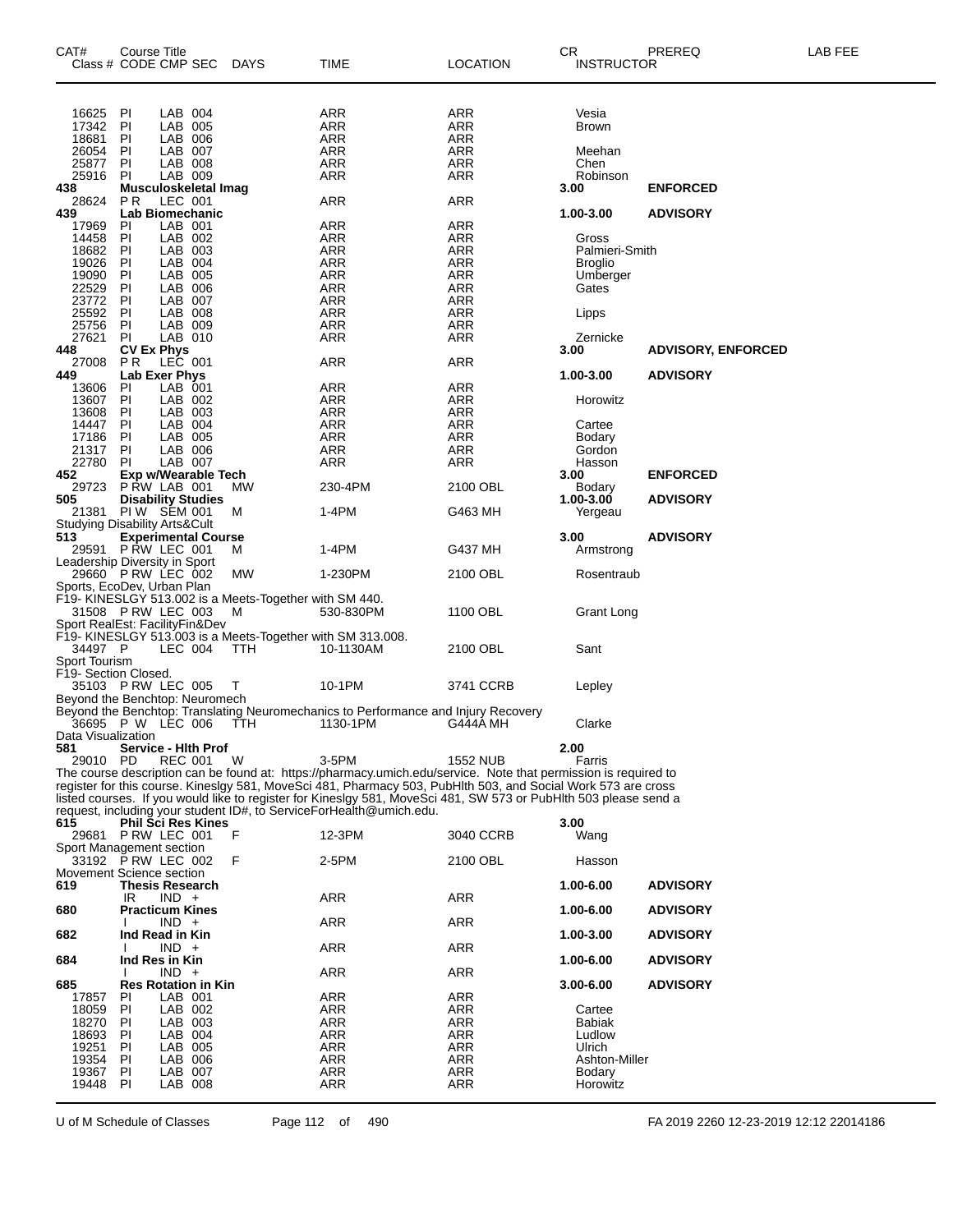| CAT#              | Class # CODE CMP SEC                                                                                                                                                                                                                                                                                                                                                                                                                                                                                                                                                                                                                                                                                                                                                                                                                                                                                                                                                                                                     | <b>Course Title</b>                                                                                                                                  |                                                                                                                                                                                         |  | DAYS                              | <b>TIME</b>                                                                                                                                                                                                                         | <b>LOCATION</b>                                                                                                                                                                                                                            | <b>CR</b><br><b>INSTRUCTOR</b>                                                                                                                                                      | PREREQ                                                | <b>LAB FEE</b> |
|-------------------|--------------------------------------------------------------------------------------------------------------------------------------------------------------------------------------------------------------------------------------------------------------------------------------------------------------------------------------------------------------------------------------------------------------------------------------------------------------------------------------------------------------------------------------------------------------------------------------------------------------------------------------------------------------------------------------------------------------------------------------------------------------------------------------------------------------------------------------------------------------------------------------------------------------------------------------------------------------------------------------------------------------------------|------------------------------------------------------------------------------------------------------------------------------------------------------|-----------------------------------------------------------------------------------------------------------------------------------------------------------------------------------------|--|-----------------------------------|-------------------------------------------------------------------------------------------------------------------------------------------------------------------------------------------------------------------------------------|--------------------------------------------------------------------------------------------------------------------------------------------------------------------------------------------------------------------------------------------|-------------------------------------------------------------------------------------------------------------------------------------------------------------------------------------|-------------------------------------------------------|----------------|
| 686<br>990<br>995 | 19862<br>19863<br>19960<br>19966<br>19976<br>20477<br>21798<br>21976<br>22440<br>24791<br>25625<br>25664<br>25736<br>30403                                                                                                                                                                                                                                                                                                                                                                                                                                                                                                                                                                                                                                                                                                                                                                                                                                                                                               | PI<br>PI<br>PI<br>PI<br>PI<br>PI<br>PI<br>PI<br>PI<br>PI<br>PI<br>PI<br>PI<br>PI<br>Intern in Kines<br><b>Diss-Precand</b><br><b>Diss-Cand</b><br>IR | LAB 009<br>LAB 010<br>LAB 011<br>LAB 012<br>LAB 013<br>LAB 014<br>LAB 015<br>LAB 016<br>LAB 017<br>LAB 018<br>LAB 019<br>LAB 020<br>LAB 021<br>LAB 022<br>$IND +$<br>$IND +$<br>$IND +$ |  |                                   | <b>ARR</b><br><b>ARR</b><br><b>ARR</b><br><b>ARR</b><br><b>ARR</b><br><b>ARR</b><br><b>ARR</b><br>ARR<br><b>ARR</b><br><b>ARR</b><br><b>ARR</b><br><b>ARR</b><br><b>ARR</b><br><b>ARR</b><br><b>ARR</b><br><b>ARR</b><br><b>ARR</b> | <b>ARR</b><br><b>ARR</b><br><b>ARR</b><br><b>ARR</b><br><b>ARR</b><br><b>ARR</b><br><b>ARR</b><br><b>ARR</b><br><b>ARR</b><br><b>ARR</b><br><b>ARR</b><br><b>ARR</b><br><b>ARR</b><br><b>ARR</b><br><b>ARR</b><br><b>ARR</b><br><b>ARR</b> | Lipps<br>Fort<br>Rosentraub<br>Krishnan<br>Gross<br>Palmieri-Smith<br>Heinze<br>Vesia<br>Armstrong<br>Gates<br>Szymanski<br>Colabianchi<br>Hasson<br>1.00-6.00<br>1.00-8.00<br>8.00 | <b>ADVISORY</b><br><b>ADVISORY</b><br><b>ENFORCED</b> |                |
|                   |                                                                                                                                                                                                                                                                                                                                                                                                                                                                                                                                                                                                                                                                                                                                                                                                                                                                                                                                                                                                                          |                                                                                                                                                      |                                                                                                                                                                                         |  | <b>Movement Science (MOVESCI)</b> |                                                                                                                                                                                                                                     |                                                                                                                                                                                                                                            |                                                                                                                                                                                     |                                                       |                |
|                   | NOTE - ENROLLMENT NOT GUARANTEED FOR STUDENTS OTHER THAN KINESIOLOGY MAJORS. ATTENDANCE AT FIRST CLASS IS<br>MANDATORY TO RESERVE YOUR PLACE IN CLASS. ACTIVITY CLASSES FOR NON-MAJORS ARE LISTED IN THE UMOVE PROGRAM.<br>110<br><b>Bio&amp;Beh Bases Hu Myt</b><br>3.00<br>13555 P RW LEC 001<br>10-11AM<br>3735 CCRB<br><b>MWF</b><br>Kern, Vesia, Bodary, Stewart<br>This section is held for Kinesiology students. Non-Kinesiology students should wait list under section 011.<br>Because Kinesiology holds MVS 110 seats for Kinesiology summer orientation students, overrides for non-Kinesiology<br>students are not issued until post-orientation. Students will receive an email when and if they are issued an<br>override. If students do not receive an override before the first day of class, they are welcome to attend the<br>first day of class and see if the instructor has seats available. As long as students stay on the waitlist, they do<br>not need to call or email to check their status. |                                                                                                                                                      |                                                                                                                                                                                         |  |                                   |                                                                                                                                                                                                                                     |                                                                                                                                                                                                                                            |                                                                                                                                                                                     |                                                       |                |

13556 P RW LEC 002 MWF 10-11AM 1100 OBL Bodary, Kern, Stewart, Vesia This section is held for Kinesiology students. Non-Kinesiology students should wait list under section 012.

Because Kinesiology holds MVS 110 seats for Kinesiology summer orientation students, overrides for non-Kinesiology students are not issued until post-orientation. Students will receive an email when and if they are issued an override. If students do not receive an override before the first day of class, they are welcome to attend the first day of class and see if the instructor has seats available. As long as students stay on the waitlist, they do not need to call or email to check their status.

13557 P RW LEC 003 MWF 10-11AM 2100 OBL Vesia, Stewart, Kern, Bodary This section is held for Kinesiology students. Non-Kinesiology students should wait list under section 013.

Because Kinesiology holds MVS 110 seats for Kinesiology summer orientation students, overrides for non-Kinesiology students are not issued until post-orientation. Students will receive an email when and if they are issued an override. If students do not receive an override before the first day of class, they are welcome to attend the first day of class and see if the instructor has seats available. As long as students stay on the waitlist, they do not need to call or email to check their status.<br>23136 P W LEC 011 MWF

10-11AM 3735 CCRB Kern, Vesia, Bodary, Stewart This section is intended as a waitlist for non-Kinesiology students who wish to enroll in section 001.

Because Kinesiology holds MVS 110 seats for Kinesiology summer orientation students, overrides for non-Kinesiology students are not issued until post-orientation. Students will receive an email when and if they are issued an override. If students do not receive an override before the first day of class, they are welcome to attend the first day of class and see if the instructor has seats available. As long as students stay on the waitlist, they do not need to call or email to check their status. 23137 P W LEC 012 MWF 10-11AM 1100 OBL Bodary, Kern, Stewart, Vesia

This section is intended as a waitlist for non-Kinesiology students who wish to enroll in section 002.

Because Kinesiology holds MVS 110 seats for Kinesiology summer orientation students, overrides for non-Kinesiology students are not issued until post-orientation. Students will receive an email when and if they are issued an override. If students do not receive an override before the first day of class, they are welcome to attend the first day of class and see if the instructor has seats available. As long as students stay on the waitlist, they do not need to call or email to check their status.

23138 P W LEC 013 MWF 10-11AM 2100 OBL Vesia, Kern, Bodary, Stewart This section is intended as a waitlist for non-Kinesiology students who wish to enroll in section 003.

Because Kinesiology holds MVS 110 seats for Kinesiology summer orientation students, overrides for non-Kinesiology students are not issued until post-orientation. Students will receive an email when and if they are issued an override. If students do not receive an override before the first day of class, they are welcome to attend the first day of class and see if the instructor has seats available. As long as students stay on the waitlist, they do not need to call or email to check their status.

| 219 | <b>Scientific Writing</b> |            |           |          | 3.00   |
|-----|---------------------------|------------|-----------|----------|--------|
|     | 20912 P RW LEC 001        | TTH        | 10-1130AM | 3100 OBL | Clark  |
|     | 20913 PRW LEC 002         | TTH        | 230-4PM   | 1100 OBL | Clark  |
|     | 20914 P RW LEC 003        | <b>TTH</b> | 4-530PM   | 1100 OBL | Palmer |
|     | 22134 P RW LEC 004        | TTH        | 530-7PM   | 1100 OBL | Palmer |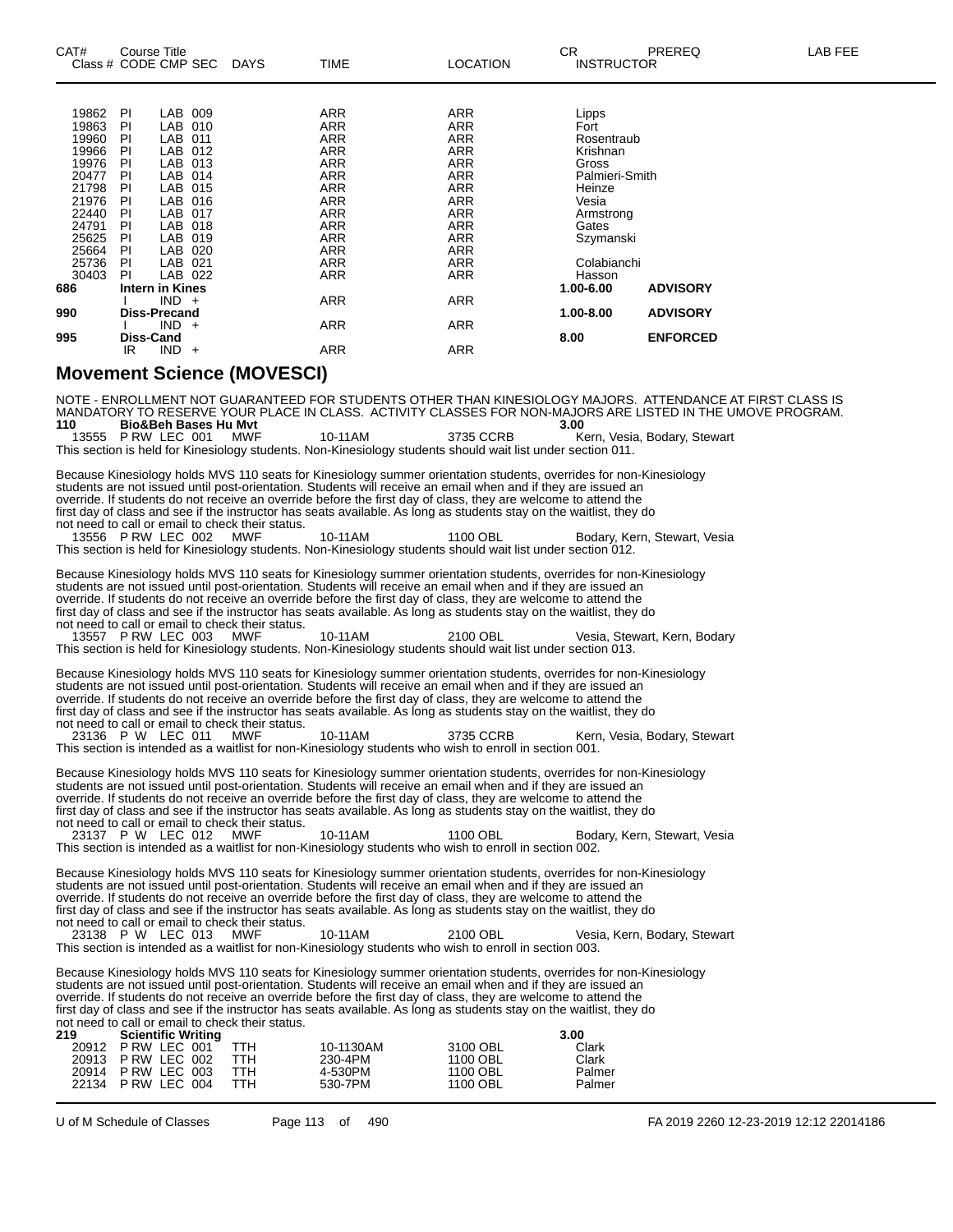| 25129 PRW LEC 005 TTH<br>1130-1PM                                                                                                                                                                      | 1100 OBL               | Clark              |                           |       |
|--------------------------------------------------------------------------------------------------------------------------------------------------------------------------------------------------------|------------------------|--------------------|---------------------------|-------|
| Students, please report to 3040 CCRB. Thank you.<br>35471 P W LEC 006<br><b>TTH</b><br>830-10AM                                                                                                        | 3733 CCRB              | Palmieri-Smith     |                           |       |
| 35472 P W LEC 007<br>TTH.<br>1130-1PM<br><b>Hum Musculo Anat</b><br>230                                                                                                                                | 3040 CCRB              | Clark<br>3.00      |                           |       |
| 16559 P W LEC 001<br>МW<br>830-10AM                                                                                                                                                                    | AUD C AH               | Gross              |                           |       |
| Kinesiology students are required to concurrently enroll in MOVESCI 231.<br><b>Hum Musculo Anat Lab</b>                                                                                                |                        | 1.00               |                           |       |
| 231<br>21575 PRW LAB 001<br>230-430PM<br>W                                                                                                                                                             | 3100 OBL               | Wall               |                           |       |
| Kinesiology students must concurrently enroll in MOVESCI 230.                                                                                                                                          |                        |                    |                           |       |
| 21573 PRW LAB 002<br>430-630PM<br>- W<br>Kinesiology students must concurrently enroll in MOVESCI 230.                                                                                                 | 3100 OBL               | Wall               |                           |       |
| 21574 PRW LAB 003<br>TH.<br>230-430PM                                                                                                                                                                  | 3100 OBL               | Culbert            |                           |       |
| Kinesiology students must concurrently enroll in MOVESCI 230.<br>21576 P RW LAB 004<br>- F<br>9-11AM                                                                                                   | 3100 OBL               | Bird               |                           |       |
| Kinesiology students must concurrently enroll in MOVESCI 230.                                                                                                                                          |                        |                    |                           |       |
| 21577 PRW LAB 005<br>- F<br>11-1PM<br>Kinesiology students must concurrently enroll in MOVESCI 230.                                                                                                    | 3100 OBL               | <b>Bird</b>        |                           |       |
| 30986 PRW LAB 006<br>TH.<br>430-630PM                                                                                                                                                                  | 3100 OBL               | <b>Bird</b>        |                           |       |
| Kinesiology students must concurrently enroll in MOVESCI 230.                                                                                                                                          |                        |                    |                           |       |
| 241<br>Ex Nutr Wt Cn<br>13558 P W LEC 001<br>TTH<br>1-230PM                                                                                                                                            | AUD B AH               | 3.00<br>Bodary     |                           |       |
| Interested students, please join the waitlist for this course. There is no need to email to request an override. We                                                                                    |                        |                    |                           |       |
| will monitor the waitlist and issue overrides up to the room capacity. Thank you.                                                                                                                      |                        |                    |                           |       |
| 250<br><b>Statistics</b><br>20911 P RW LEC 001                                                                                                                                                         |                        | 3.00               |                           |       |
| 1-230PM<br>MW.<br>35456 PRW LEC 002<br>МW<br>830-10AM                                                                                                                                                  | 3735 CCRB<br>1436 MH   | Chen<br>Chen       |                           |       |
| 280<br>Kin UG Research Opp                                                                                                                                                                             |                        | 1.00-4.00          | <b>ADVISORY</b>           |       |
| DIS 001<br>ARR<br>13559 PI                                                                                                                                                                             | ARR                    | Ferrez             |                           |       |
| CONTACT UROP OFFICE 647-2768.<br><b>Field Exp MOVESCI</b><br>290                                                                                                                                       |                        | 1.00-8.00          | <b>ADVISORY</b>           |       |
| $IND +$<br>ARR                                                                                                                                                                                         | ARR                    |                    |                           |       |
| 313<br><b>Special Topics</b>                                                                                                                                                                           |                        | 2.00               |                           |       |
| 27364 PI<br>LEC 001<br>W<br>3-430PM<br>Interprof Collab Sem & ClinExp                                                                                                                                  | 3733 CCRB              | Templin            |                           |       |
| Enrollment by override, only.                                                                                                                                                                          |                        |                    |                           |       |
| 320<br><b>Motor Control</b>                                                                                                                                                                            |                        | 4.00               | <b>ENFORCED</b>           |       |
| 13560 A RW LEC 001<br>TTH<br>830-10AM                                                                                                                                                                  | 1230 USB               | <b>Brown</b>       |                           |       |
| "Intro Surgical Neuromonitoring" can be substituted for PHYSIOL 201 as a prerequisite for MOVESCI 320 (only.)<br>Students will need to request an override.                                            |                        |                    |                           |       |
| 17478 P RW LAB 002<br>5-7PM<br>T                                                                                                                                                                       | 3050 CCRB              | Goldenkoff         |                           |       |
| "Intro Surgical Neuromonitoring" can be substituted for PHYSIOL 201 as a prerequisite for MOVESCI 320 (only.)                                                                                          |                        |                    |                           |       |
| Students will need to request an override.<br>17479 PRW LAB 003<br>5-7PM<br>W                                                                                                                          | 3050 CCRB              | Goldenkoff         |                           |       |
| "Intro Surgical Neuromonitoring" can be substituted for PHYSIOL 201 as a prerequisite for MOVESCI 320 (only.)                                                                                          |                        |                    |                           |       |
| Students will need to request an override.<br>18624 P RW LAB 004<br>1030-1230PM<br>TH.                                                                                                                 | 3050 CCRB              |                    |                           |       |
| "Intro Surgical Neuromonitoring" can be substituted for PHYSIOL 201 as a prerequisite for MOVESCI 320 (only.)                                                                                          |                        | Kern               |                           |       |
| Students will need to request an override.                                                                                                                                                             |                        |                    |                           |       |
| 19084 P RW LAB 005<br>1230-230PM<br>TH.<br>"Intro Surgical Neuromonitoring" can be substituted for PHYSIOL 201 as a prerequisite for MOVESCI 320 (only.)                                               | 3050 CCRB              | Kern               |                           |       |
| Students will need to request an override.                                                                                                                                                             |                        |                    |                           |       |
| 27158 PRW LAB 006<br>2-4PM<br>- F                                                                                                                                                                      | 3050 CCRB              | Loque              |                           |       |
| "Intro Surgical Neuromonitoring" can be substituted for PHYSIOL 201 as a prerequisite for MOVESCI 320 (only.)<br>Students will need to request an override.                                            |                        |                    |                           |       |
| 330<br><b>BIOMECH OF HUM MVMT</b>                                                                                                                                                                      |                        | 4.00               | <b>ENFORCED</b>           |       |
| 17858<br>ARW LEC 001<br>MW<br>1-230PM                                                                                                                                                                  | 110 WEISER-TBL         | Umberger           |                           |       |
| 17859<br>PRW LAB 002<br>М<br>3-5PM<br>PRW LAB 003<br>17860<br>т<br>10-12PM                                                                                                                             | 3050 CCRB              | Wolff<br>Nolasco   |                           |       |
| 17990<br>PRW LAB 004<br>М<br>5-7PM                                                                                                                                                                     | 3050 CCRB<br>3050 CCRB | Nolasco            |                           |       |
| F<br>PRW LAB 006<br>21517<br>8-10AM                                                                                                                                                                    | 3050 CCRB              | Wolff              |                           |       |
| 340<br><b>Exercise Physiol</b>                                                                                                                                                                         |                        | 4.00               | <b>ADVISORY, ENFORCED</b> |       |
| 13561<br>ARW LEC 001<br>TTH<br>1130-1PM<br>13562<br>PRW LAB 002<br>М<br>11-1PM                                                                                                                         | 1230 USB<br>3050 CCRB  | Bodary<br>Beemer   |                           |       |
| PRW LAB 003<br>13563<br>М<br>1-3PM                                                                                                                                                                     | 3050 CCRB              | Beemer             |                           |       |
| 17870 P RW LAB 004<br>т<br>230-430PM                                                                                                                                                                   | 3050 CCRB              | Mazo               |                           |       |
| W<br>18617<br>PRW LAB 005<br>11-1PM<br>PRW LAB 006<br>TН                                                                                                                                               | 3050 CCRB              | Mazo               |                           |       |
| 19774<br>3-5PM<br>21698 P RW LAB 008<br>W<br>230-430PM                                                                                                                                                 | 3050 CCRB<br>3050 CCRB | Shadiow<br>Shadiow |                           |       |
| <b>Surg Neuromon Lab</b><br>362                                                                                                                                                                        |                        | 3.00               | <b>ENFORCED</b>           | 50.00 |
| 22937 SDR LEC 001<br>$1-3PM$<br>т                                                                                                                                                                      | 3040 CCRB              | Mergos             |                           |       |
| Override needed to enroll (imergos@umich.edu).<br>Students must concurrently enroll in MOVESCI 362 sections 001 AND 002, 003 or 004.                                                                   |                        |                    |                           |       |
| 22938 PDRW LAB 002<br>W<br>12-3PM                                                                                                                                                                      | ARR                    | Stuber, Mergos     |                           |       |
| Override needed to enroll (imergos@umich.edu).                                                                                                                                                         |                        |                    |                           |       |
| Students must concurrently enroll in MOVESCI 362 sections 001 AND (002, 003 or 004). The professor will hold this<br>course in a lab space in CCRB and will contact the class roster with the details. |                        |                    |                           |       |
| 24367 PDRWLAB 003<br>TH<br>12-3PM                                                                                                                                                                      | ARR                    | Stuber, Mergos     |                           |       |
| Override needed to enroll (imergos@umich.edu).                                                                                                                                                         |                        |                    |                           |       |

U of M Schedule of Classes Page 114 of 490 FA 2019 2260 12-23-2019 12:12 22014186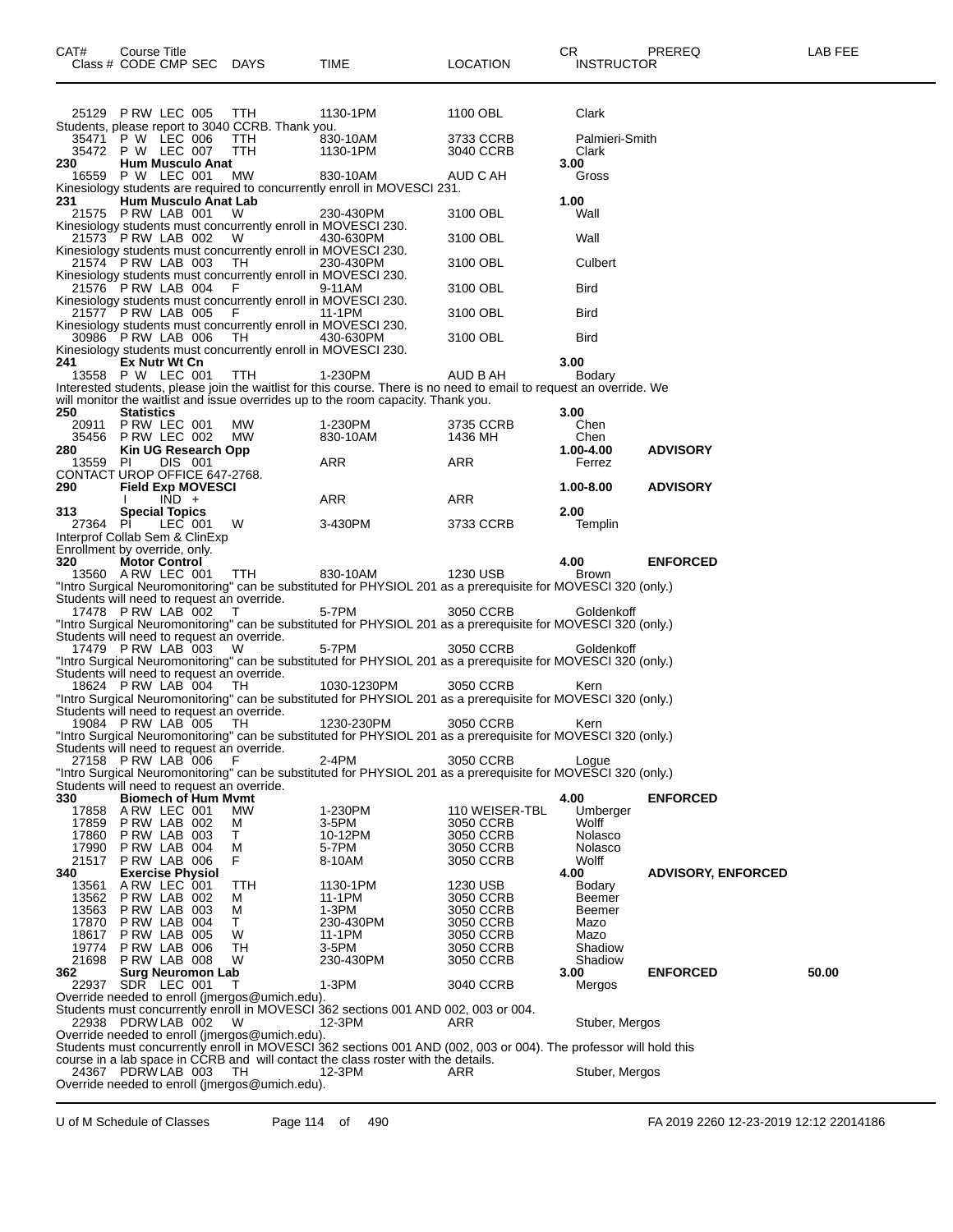| CAT#                          | <b>Course Title</b><br>Class # CODE CMP SEC DAYS |                                                | TIME                                                                                                                                                                                                                 | <b>LOCATION</b>          | CR.<br><b>INSTRUCTOR</b> | <b>PREREQ</b>             | LAB FEE |
|-------------------------------|--------------------------------------------------|------------------------------------------------|----------------------------------------------------------------------------------------------------------------------------------------------------------------------------------------------------------------------|--------------------------|--------------------------|---------------------------|---------|
|                               |                                                  |                                                | Students must concurrently enroll in MOVESCI 362 sections 001 AND (002, 003 or 004). The professor will hold this                                                                                                    |                          |                          |                           |         |
|                               | 29936 PDRWLAB 004                                | TH                                             | course in a lab space in CCRB and will contact the class roster with the details.<br>4-7PM                                                                                                                           | ARR                      | Stuber, Mergos           |                           |         |
|                               |                                                  | Override needed to enroll (jmergos@umich.edu). | Students must concurrently enroll in MOVESCI 362 sections 001 AND (002, 003 or 004). The professor will hold this                                                                                                    |                          |                          |                           |         |
| 380                           | Prob in Move Sci                                 |                                                | course in a lab space in CCRB and will contact the class roster with the details.                                                                                                                                    |                          | 1.00-3.00                | <b>ADVISORY</b>           |         |
| 381                           | $IND +$<br><b>Comm Serv Learn</b>                |                                                | ARR                                                                                                                                                                                                                  | ARR                      | 1.00-3.00                | <b>ADVISORY</b>           |         |
| 382                           | $IND +$<br><b>Honors Reading</b>                 |                                                | ARR                                                                                                                                                                                                                  | ARR                      | 1.00-3.00                | <b>ADVISORY</b>           |         |
| 384                           | $IND +$<br><b>Honors Research</b>                |                                                | ARR                                                                                                                                                                                                                  | ARR                      | 1.00-3.00                | <b>ADVISORY</b>           |         |
| 390                           | $IND +$<br><b>Field Exp MVS</b>                  |                                                | ARR                                                                                                                                                                                                                  | ARR                      | 1.00-8.00                | <b>ADVISORY</b>           |         |
|                               | $\overline{IND}$ +                               |                                                | ARR                                                                                                                                                                                                                  | ARR                      |                          |                           |         |
| 402                           | Teach Exp Mvs<br>$IND +$                         |                                                | ARR                                                                                                                                                                                                                  | ARR                      | 1.00-3.00                | <b>ADVISORY</b>           |         |
| 403                           | Internship                                       |                                                |                                                                                                                                                                                                                      |                          | $0.50 - 4.00$            | <b>ADVISORY</b>           |         |
| 13567                         | LAB 001<br>PL                                    |                                                | ARR                                                                                                                                                                                                                  | ARR                      | Kern                     |                           |         |
| 21089 PI<br>21090 PI          | LAB 002<br>LAB 003                               |                                                | ARR<br>ARR                                                                                                                                                                                                           | ARR<br>ARR               | Kern                     |                           |         |
| 21091                         | LAB 004<br>PI                                    |                                                | ARR                                                                                                                                                                                                                  | <b>ARR</b>               | Kern<br>Kern             |                           |         |
| 22522 PI                      | LAB 005                                          |                                                | ARR                                                                                                                                                                                                                  | ARR                      | Kern                     |                           |         |
| 413                           | <b>SpecialTopics MVS AT</b>                      |                                                |                                                                                                                                                                                                                      |                          | 3.00                     |                           |         |
|                               | 23925 P RW LEC 001                               | м                                              | 230-530PM                                                                                                                                                                                                            | 3733 CCRB                | Robinson                 |                           |         |
|                               | <b>Applied Child Development</b>                 |                                                |                                                                                                                                                                                                                      |                          |                          |                           |         |
|                               | 35222 PRW LEC 002                                | <b>TTH</b>                                     | 1130-1PM                                                                                                                                                                                                             | G444A MH                 | Clarke                   |                           |         |
| Data Visualization<br>26528 P | LEC 004                                          | TTH                                            | 1-230PM                                                                                                                                                                                                              | ARR                      | Gross                    |                           |         |
| <b>Motion Capture</b>         |                                                  |                                                |                                                                                                                                                                                                                      |                          |                          |                           |         |
| 25515 P                       | LEC 006                                          |                                                | F19- Closed to enrollment. Undergraduate students, please register for MOVESCI 434. Thank you.<br>ARR                                                                                                                | ARR                      |                          |                           |         |
| 424                           | <b>Aging&amp;Motor Perfmnc</b>                   |                                                |                                                                                                                                                                                                                      |                          | 3.00                     | <b>ENFORCED</b>           |         |
| 27005                         | PR<br>LEC 001                                    |                                                | ARR                                                                                                                                                                                                                  | ARR                      |                          |                           |         |
| 425                           | PA & Ped Disability                              |                                                |                                                                                                                                                                                                                      |                          | 3.00                     | <b>ENFORCED</b>           |         |
| 22996                         | PR.<br>LEC 001                                   | TTH                                            | 530-7PM                                                                                                                                                                                                              | 3040 CCRB                | Ulrich                   |                           |         |
| 29223                         | PR.<br>LEC 002                                   | <b>TTH</b>                                     | 830-10AM                                                                                                                                                                                                             | 3735 CCRB                | Ulrich                   |                           |         |
| 429                           | <b>Lab Mtr Cnt Dev</b>                           |                                                |                                                                                                                                                                                                                      |                          | 1.00-3.00                | <b>ADVISORY</b>           |         |
| 13569 PIR                     | LAB 001                                          |                                                | ARR                                                                                                                                                                                                                  | ARR                      |                          |                           |         |
| 13570 PIR                     | LAB 002                                          |                                                | ARR                                                                                                                                                                                                                  | ARR                      |                          |                           |         |
| 17338                         | LAB 003<br>PI                                    |                                                | ARR                                                                                                                                                                                                                  | ARR                      | Ulrich                   |                           |         |
| 16632 PIR                     | LAB 004                                          |                                                | ARR                                                                                                                                                                                                                  | ARR                      | Vesia                    |                           |         |
| 17339 PI                      | LAB 005                                          |                                                | ARR                                                                                                                                                                                                                  | ARR                      | <b>Brown</b>             |                           |         |
| 18679 PI                      | LAB 006                                          |                                                | ARR                                                                                                                                                                                                                  | ARR                      |                          |                           |         |
| 21259 PI                      | LAB 007                                          |                                                | ARR                                                                                                                                                                                                                  | ARR                      | Meehan                   |                           |         |
| 25912 PI                      | LAB 008                                          |                                                | ARR                                                                                                                                                                                                                  | ARR                      | Chen                     |                           |         |
| 25963                         | LAB 009<br>PI                                    |                                                | ARR                                                                                                                                                                                                                  | ARR                      | Robinson                 |                           |         |
| 434                           | <b>Sci Inquiry Mocap</b>                         |                                                |                                                                                                                                                                                                                      |                          | 3.00                     | <b>ENFORCED</b>           |         |
|                               | 29387 PRW LAB 001                                | <b>TTH</b>                                     | 1-230PM                                                                                                                                                                                                              | <b>ARR</b>               | Gross                    |                           |         |
|                               |                                                  |                                                | Note: Dr. Gross will contact students with the course location, prior to the start of classes.<br>Advisory Prereq: MOVESCI 330; In this course you will use motion capture to collect and analyze biomechanical data |                          |                          |                           |         |
|                               |                                                  |                                                |                                                                                                                                                                                                                      |                          |                          |                           |         |
|                               | learning activities during class.                |                                                | in a group project. The course format is blended - online assignments before class will prepare you for hands-on                                                                                                     |                          |                          |                           |         |
| 438                           | Musculoskeletal Imag                             |                                                |                                                                                                                                                                                                                      |                          | 3.00                     | <b>ENFORCED</b>           |         |
| 28571                         | P R<br>LEC 001                                   |                                                | ARR                                                                                                                                                                                                                  | <b>ARR</b>               |                          |                           |         |
| 439                           | Lab Biomechanic                                  |                                                |                                                                                                                                                                                                                      |                          | 1.00-3.00                | <b>ADVISORY</b>           |         |
| 17967                         | LAB 001<br>PL                                    |                                                | ARR                                                                                                                                                                                                                  | ARR                      |                          |                           |         |
| 14459                         | PI.<br>LAB 002                                   |                                                | ARR                                                                                                                                                                                                                  | <b>ARR</b>               | Gross                    |                           |         |
| 18680                         | LAB 003<br>PI                                    |                                                | ARR                                                                                                                                                                                                                  | ARR                      | Palmieri-Smith           |                           |         |
| 19025                         | PI<br>LAB 004                                    |                                                | ARR                                                                                                                                                                                                                  | ARR                      | <b>Broglio</b>           |                           |         |
| 19087                         | PI<br>LAB 005                                    |                                                | ARR                                                                                                                                                                                                                  | <b>ARR</b>               | Umberger                 |                           |         |
| 22527                         | LAB 006<br>PI.                                   |                                                | ARR                                                                                                                                                                                                                  | ARR                      | Gates                    |                           |         |
| 23771                         | PI.<br>LAB 007                                   |                                                | ARR                                                                                                                                                                                                                  | ARR                      |                          |                           |         |
| 25586                         | PI.<br>LAB 008                                   |                                                | ARR                                                                                                                                                                                                                  | <b>ARR</b>               | Lipps                    |                           |         |
| 25754                         | PI.<br>LAB 009                                   |                                                | ARR                                                                                                                                                                                                                  | ARR                      |                          |                           |         |
| 27692                         | PI<br>LAB 010                                    |                                                | ARR                                                                                                                                                                                                                  | ARR                      | Zernicke                 |                           |         |
| 448                           | <b>CV Ex Phys</b>                                |                                                |                                                                                                                                                                                                                      |                          | 3.00                     | <b>ADVISORY, ENFORCED</b> |         |
| 27006                         | LEC 001<br>P R                                   |                                                | ARR                                                                                                                                                                                                                  | ARR                      |                          |                           |         |
| 449                           | Lab Exer Phys                                    |                                                |                                                                                                                                                                                                                      |                          | 1.00-3.00                | <b>ADVISORY</b>           |         |
| 13571<br>13572 PIR            | <b>PIR</b><br>LAB 001<br>LAB 002                 |                                                | ARR<br><b>ARR</b>                                                                                                                                                                                                    | <b>ARR</b><br><b>ARR</b> | Horowitz                 |                           |         |
|                               |                                                  |                                                |                                                                                                                                                                                                                      |                          |                          |                           |         |

13572 PIR LAB 002 ARR ARR Horowitz PIR LAB 003 ARR ARR PIR LAB 004 ARR ARR Cartee 17185 PI LAB 005 ARR ARR Bodary PI LAB 006 ARR ARR Gordon 22773 PI LAB 007 ARR ARR Hasson **Exp w/Wearable Tech 3.00 ENFORCED** P RW LAB 001 MW 230-4PM 2100 OBL Bodary **Neuro Adv Top IONM 3.00 ENFORCED**

U of M Schedule of Classes Page 115 of 490 FA 2019 2260 12-23-2019 12:12 22014186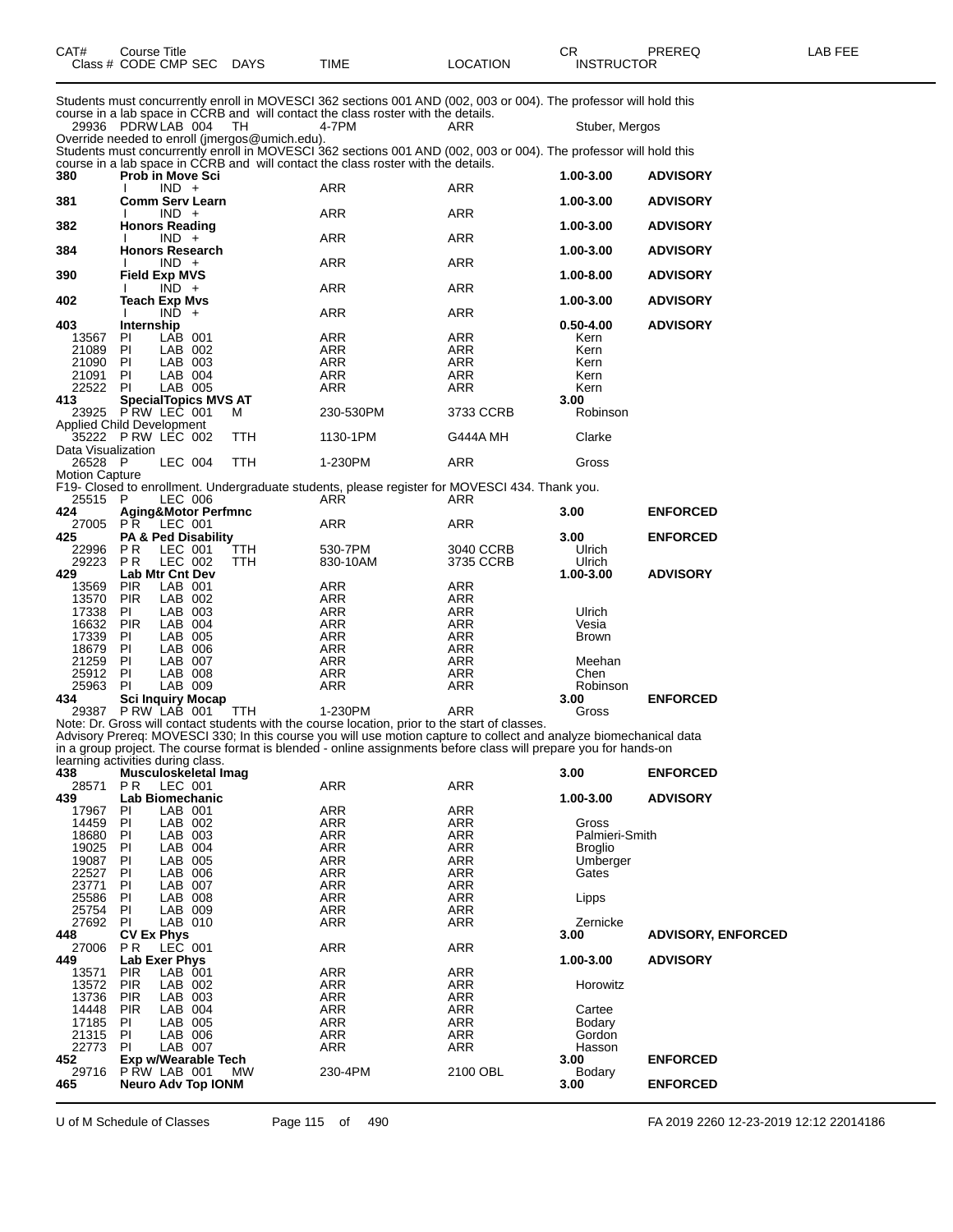| 22939<br>466       | PRW LEC 001<br><b>Clin Rot IONM II</b>                                   | TTH        | 10-1130AM                                                                                                                                                                                                                                 | 3733 CCRB       | Mergos<br>3.00          | <b>ENFORCED</b>                                                                                                |
|--------------------|--------------------------------------------------------------------------|------------|-------------------------------------------------------------------------------------------------------------------------------------------------------------------------------------------------------------------------------------------|-----------------|-------------------------|----------------------------------------------------------------------------------------------------------------|
| 467                | $IND +$<br>IR<br><b>Clin Rot IONM III</b>                                |            | ARR                                                                                                                                                                                                                                       | ARR             | 3.00                    | <b>ENFORCED</b>                                                                                                |
| 477                | $IND +$<br>R<br><b>Science of Medicine</b>                               |            | ARR                                                                                                                                                                                                                                       | ARR             | 3.00                    |                                                                                                                |
| 27117<br>481       | LEC 001<br>P.<br>Service - Hith Prof                                     | TTH        | 11-1230PM                                                                                                                                                                                                                                 | 2903 THSL       | Morgenstern<br>2.00     |                                                                                                                |
| 29011              | PD.<br><b>REC 001</b>                                                    | W          | $3-5$ PM<br>The course description can be found at: https://pharmacy.umich.edu/service. Note that permission is required to                                                                                                               | <b>1552 NUB</b> | Farris                  |                                                                                                                |
|                    |                                                                          |            | register for this course. Kineslgy 581, MoveSci 481, Pharmacy 503, PubHlth 503, and Social Work 573 are cross                                                                                                                             |                 |                         |                                                                                                                |
|                    |                                                                          |            | listed courses. If you would like to register for Kineslgy 581, MoveSci 481, SW 573 or PubHlth 503 please send a<br>request, including your student ID#, to ServiceForHealth@umich.edu.                                                   |                 |                         |                                                                                                                |
| 488                | <b>Independent Study</b><br>$IND +$                                      |            | ARR                                                                                                                                                                                                                                       | ARR             | 1.00-3.00               | <b>ADVISORY</b>                                                                                                |
| 489                | <b>Senior Thesis</b><br>$IND +$                                          |            | ARR                                                                                                                                                                                                                                       | ARR             | 2.00-5.00               | <b>ADVISORY</b>                                                                                                |
| 490                | <b>Sr Honors Thesis-A</b><br>$IND +$                                     |            | ARR                                                                                                                                                                                                                                       | ARR             | 1.00-5.00               | <b>ADVISORY</b>                                                                                                |
| 540                | <b>Adv Exerc Phys</b><br>19606 P RW LEC 001                              | м          | 4-7PM                                                                                                                                                                                                                                     | 1122 SPH2       | 3.00<br>Horowitz        | <b>ADVISORY</b>                                                                                                |
|                    | <b>Physical Education (PHYSED)</b>                                       |            |                                                                                                                                                                                                                                           |                 |                         |                                                                                                                |
|                    |                                                                          |            |                                                                                                                                                                                                                                           |                 |                         |                                                                                                                |
|                    | MANDATORY TO RESERVE YOUR PLACE IN CLASS                                 |            |                                                                                                                                                                                                                                           |                 |                         | NOTE - ENROLLMENT NOT GUARANTEED FOR STUDENTS OTHER THAN KINESIOLOGY MAJORS. ATTENDANCE AT FIRST CLASS IS      |
|                    | TIMES AND REGISTRATION INFORMATION.                                      |            |                                                                                                                                                                                                                                           |                 |                         | NOTE - COURSES 140, 141, 142, 145, AND 349: CONTACT THE U-MOVE OFFICE (764-1342 OR U-MOVE@UMICH.EDU) FOR CLASS |
| 140                | <b>Beginning Swim</b><br>13576 PD W LAB 001                              | МW         | 7-8PM                                                                                                                                                                                                                                     | <b>ARR</b>      | 1.00<br>Winkelseth      |                                                                                                                |
|                    | Class will be held in the CCRB Margaret Bell Pool.                       |            | Students must register through the Kinesiology Community Programs (KCP) website                                                                                                                                                           |                 |                         |                                                                                                                |
|                    |                                                                          |            | (kines.umich.edu/community-programs) or in Rm 3064 CCRB and request an override. To drop/request override, contact<br>kebwink@umich.edu. Little or no swim experience? This course is for you. You'll start with entering the pool and    |                 |                         |                                                                                                                |
|                    |                                                                          |            | getting comfortable. You'll progress to front crawl, back crawl, elementary backstroke, breaststroke, sidestroke,                                                                                                                         |                 |                         |                                                                                                                |
|                    |                                                                          |            | and butterfly. And you'll learn jumping in, treading, and water safety. Goal: one length of the pool. Goggles<br>recommended. Attendance in at least one of the first two classes is mandatory for evaluation or you may lose your        |                 |                         |                                                                                                                |
|                    | 22279 PD W LAB 002                                                       | TTH        | spot in class to those on a waitlist. No enrollments are accepted after the class meets a third time.<br>8-9PM                                                                                                                            | ARR             | Winkelseth              |                                                                                                                |
|                    | Class will be held in the CCRB Margaret Bell Pool.                       |            | Students must register through the Kinesiology Community Programs (KCP) website                                                                                                                                                           |                 |                         |                                                                                                                |
|                    |                                                                          |            | (kines.umich.edu/community-programs) or in Ŕm 3064 CĆRB and request an override. To drop/request override, contact<br>kebwink@umich.edu. Little or no swim experience? This course is for you. You'll start with entering the pool and    |                 |                         |                                                                                                                |
|                    |                                                                          |            | getting comfortable. You'll progress to front crawl, back crawl, elementary backstroke, breaststroke, sidestroke,<br>ănd butterfly. And you'll learn jumping in, treading, and water safety. Goal: one length of the pool. Goggles        |                 |                         |                                                                                                                |
|                    |                                                                          |            | recommended. Attendance in at least one of the first two classes is mandatory for evaluation or you may lose your                                                                                                                         |                 |                         |                                                                                                                |
| 141                | <b>Begin Swim II</b>                                                     |            | spot in class to those on a waitlist. No enrollments are accepted after the class meets a third time.                                                                                                                                     |                 | 1.00                    | <b>ADVISORY</b>                                                                                                |
|                    | 13578 PD W LAB 001<br>Class will be held in the CCRB Margaret Bell Pool. | <b>TTH</b> | 7-8PM                                                                                                                                                                                                                                     | ARR             | Winkelseth              |                                                                                                                |
|                    |                                                                          |            | Students must register through the Kinesiology Community Programs (KCP) website<br>(kines.umich.edu/community-programs) or in Ŕm 3064 CĆRB and request an override. To drop/request override, contact                                     |                 |                         |                                                                                                                |
|                    |                                                                          |            | kebwink@umich.edu. Beginning Šwim II is for students who are already comfortable in the water and who can swim<br>across the pool (the short way). The course works on building endurance and improving technique in freestyle,           |                 |                         |                                                                                                                |
|                    |                                                                          |            | backstroke, elementary backstroke, breaststroke, sidestroke, butterfly, diving and treading water as well as water<br>safety. Flip turns and other activities will be offered as skills advance. Goggles recommended. Attendance in at    |                 |                         |                                                                                                                |
|                    |                                                                          |            | least one of the first two classes is mandatory for evaluation or you may lose your spot in class to those on a                                                                                                                           |                 |                         |                                                                                                                |
| 142                | <b>Intermediate Swim</b>                                                 |            | waitlist. No enrollments are accepted after the class meets a third time.                                                                                                                                                                 |                 | 1.00                    |                                                                                                                |
|                    | 13577 PD W LAB 001<br>Class will be held in the CCRB Margaret Bell Pool. | <b>MW</b>  | 8-9PM                                                                                                                                                                                                                                     | <b>ARR</b>      | Winkelseth              |                                                                                                                |
|                    |                                                                          |            | Students must register through the Kinesiology Community Programs (KCP) website<br>(kines.umich.edu/community-programs) or in Rm 3064 CCRB and request an override. To drop/request override, contact                                     |                 |                         |                                                                                                                |
|                    |                                                                          |            | kebwink@umich.edu. Pre-req: Must have ability to swim one length (long way) each of crawl, backstroke and<br>breaststroke. Intermediate swim focuses on refining strokes while building endurance. Each of the strokes will be            |                 |                         |                                                                                                                |
|                    |                                                                          |            | taken apart and put back together better than before! Other topics covered include laps, treading water, diving and<br>water safety. Goggles recommended. Attendance in at least one of the first two classes is mandatory for evaluation |                 |                         |                                                                                                                |
|                    |                                                                          |            | or you may lose your spot in class to those on a waitlist. No enrollments are accepted after the class meets a                                                                                                                            |                 |                         |                                                                                                                |
| third time.<br>255 | <b>Hith Ed Elem Teacher</b>                                              |            |                                                                                                                                                                                                                                           |                 | 3.00                    |                                                                                                                |
| 23227<br>290       | P W LEC 001<br><b>Field Exp PHYSED</b>                                   | MW.        | 4-530PM                                                                                                                                                                                                                                   | 3040 CCRB       | Winkelseth<br>1.00-4.00 | <b>ADVISORY</b>                                                                                                |
| 326                | $IND +$<br><b>Fund of Strngth&amp;Cond</b>                               |            | ARR                                                                                                                                                                                                                                       | ARR             | 3.00                    | <b>ADVISORY, ENFORCED</b>                                                                                      |
| 13580<br>336       | PRW LEC 001<br>K-12 Rhythm&Dance                                         | <b>MW</b>  | 10-1130AM                                                                                                                                                                                                                                 | 3040 CCRB       | Pickerman<br>3.00       |                                                                                                                |
| 13581<br>336       | PRW LAB 001<br>K-12 Rhythm&Dance                                         | MW.        | 1-230PM                                                                                                                                                                                                                                   | ARR             | Winkelseth<br>3.00      |                                                                                                                |
|                    | PRW LAB 001                                                              | MW.        | 1-230PM                                                                                                                                                                                                                                   | 3060 CCRB       |                         |                                                                                                                |
|                    |                                                                          |            |                                                                                                                                                                                                                                           |                 |                         |                                                                                                                |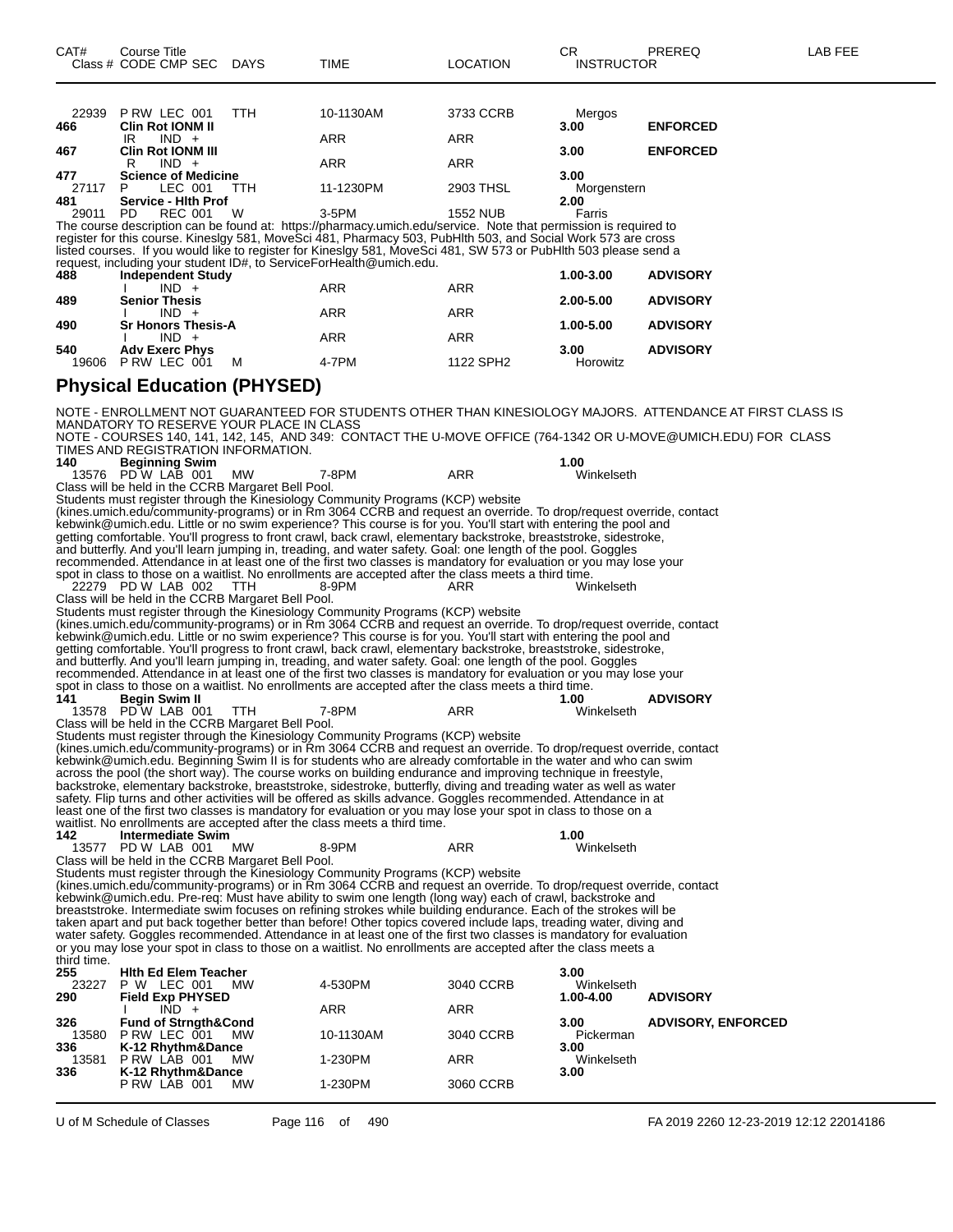F19- First day, please meet in 1315 SEB. This course will meet in both 1315 SEB and CCRB 3060. Professor Winkelseth will communicate the location specifics to students.

|     | will committed those the location opeenities to stage ite. |            |            |           |                 |
|-----|------------------------------------------------------------|------------|------------|-----------|-----------------|
| 370 | <b>Honors Reading</b>                                      |            |            | 1.00-3.00 | <b>ADVISORY</b> |
|     | $IND +$                                                    | <b>ARR</b> | <b>ARR</b> |           |                 |
| 380 | <b>Honors Research</b>                                     |            |            | 1.00-3.00 | <b>ADVISORY</b> |
|     | $IND +$                                                    | <b>ARR</b> | <b>ARR</b> |           |                 |
| 390 | <b>Field Experience</b>                                    |            |            | 1.00-8.00 | <b>ADVISORY</b> |
|     | IND.                                                       | <b>ARR</b> | <b>ARR</b> |           |                 |
| 402 | <b>Teach Exp PE</b>                                        |            |            | 1.00-3.00 | <b>ADVISORY</b> |
|     | $IND +$                                                    | <b>ARR</b> | <b>ARR</b> |           |                 |
| 470 | <b>Independent Study</b>                                   |            |            | 1.00-3.00 | <b>ADVISORY</b> |
|     | $IND +$                                                    | <b>ARR</b> | <b>ARR</b> |           |                 |
|     |                                                            |            |            |           |                 |
| 490 | <b>Sr Honors Thesis</b>                                    |            |            | 1.00-4.00 | <b>ADVISORY</b> |
|     | $IND +$                                                    | <b>ARR</b> | <b>ARR</b> |           |                 |
|     |                                                            |            |            |           |                 |

# **Sport Management (SM)**

**100 SM Freshmen Sem 2.00** 26988 P RW SEM 001 F 11-1230PM 3735 CCRB Button This section is held for Kinesiology students. Non-Kinesiology students should wait list under section 011.

Because Kinesiology holds SM 100 seats for Kinesiology summer orientation students, overrides for non-Kinesiology students are not issued until post-orientation. Students will receive an email when and if they are issued an override. If students do not receive an override before the first day of class, they are welcome to attend the first day of class and see if the instructor has seats available. As long as students stay on the waitlist, they do not need to call or email to check their status. 26989 P W SEM 011 F 11-1230PM 3735 CCRB Button

This section is intended as a waitlist for non-Kinesiology students who wish to enroll in section 001.

Because Kinesiology holds SM 100 seats for Kinesiology summer orientation students, overrides for non-Kinesiology students are not issued until post-orientation. Students will receive an email when and if they are issued an override. If students do not receive an override before the first day of class, they are welcome to attend the first day of class and see if the instructor has seats available. As long as students stay on the waitlist, they do not need to call or email to check their status.<br>101 Pub&Small Grp Comm **1018 Pub&Small Grp Comm**<br> **1012 P** RW LEC 001 MW 1-230PM 3741 CCRB LaRoche 13588 P RW LEC 001

This section is held for Kinesiology students. Non-Kinesiology students should wait list under section 011.

Because Kinesiology holds SM 101 seats for Kinesiology summer orientation students, overrides for non-Kinesiology students are not issued until post-orientation. Students will receive an email when and if they are issued an override. If students do not receive an override before the first day of class, they are welcome to attend the first day of class and see if the instructor has seats available. As long as students stay on the waitlist, they do not need to call or email to check their status.

13589 P RW LEC 002 MWF 10-11AM 3741 CCRB LaRoche This section is held for Kinesiology students. Non-Kinesiology students should wait list under section 012.

Because Kinesiology holds SM 101 seats for Kinesiology summer orientation students, overrides for non-Kinesiology students are not issued until post-orientation. Students will receive an email when and if they are issued an override. If students do not receive an override before the first day of class, they are welcome to attend the first day of class and see if the instructor has seats available. As long as students stay on the waitlist, they do not need to call or email to check their status.

13590 P RW LEC 003 MWF 11-12PM 3741 CCRB LaRoche This section is held for Kinesiology students. Non-Kinesiology students should wait list under section 013.

Because Kinesiology holds SM 101 seats for Kinesiology summer orientation students, overrides for non-Kinesiology students are not issued until post-orientation. Students will receive an email when and if they are issued an override. If students do not receive an override before the first day of class, they are welcome to attend the first day of class and see if the instructor has seats available. As long as students stay on the waitlist, they do not need to call or email to check their status. 13591 P RW LEC 004 MWF 12-1PM 3741 CCRB LaRoche

This section is held for Kinesiology students. Non-Kinesiology students should wait list under section 014.

Because Kinesiology holds SM 101 seats for Kinesiology summer orientation students, overrides for non-Kinesiology students are not issued until post-orientation. Students will receive an email when and if they are issued an override. If students do not receive an override before the first day of class, they are welcome to attend the first day of class and see if the instructor has seats available. As long as students stay on the waitlist, they do not need to call or email to check their status. 22280 P LEC 006 ARR ARR

|         |                                      |  | .                                                                                                      |           |         |
|---------|--------------------------------------|--|--------------------------------------------------------------------------------------------------------|-----------|---------|
| 26468 P | LEC 007                              |  | ARR                                                                                                    | ARR       |         |
|         | F17-this section has been cancelled. |  |                                                                                                        |           |         |
|         | 23128 P W LEC 011 MW                 |  | 1-230PM                                                                                                | 3741 CCRB | LaRoche |
|         |                                      |  | This section is intended as a waitlist for non-Kinesiology students who wish to enroll in section 001. |           |         |

Because Kinesiology holds SM 101 seats for Kinesiology summer orientation students, overrides for non-Kinesiology students are not issued until post-orientation. Students will receive an email when and if they are issued an override. If students do not receive an override before the first day of class, they are welcome to attend the first day of class and see if the instructor has seats available. As long as students stay on the waitlist, they do not need to call or email to check their status. 23129 P W LEC 012 MWF 10-11AM 3741 CCRB LaRoche

This section is intended as a waitlist for non-Kinesiology students who wish to enroll in section 002.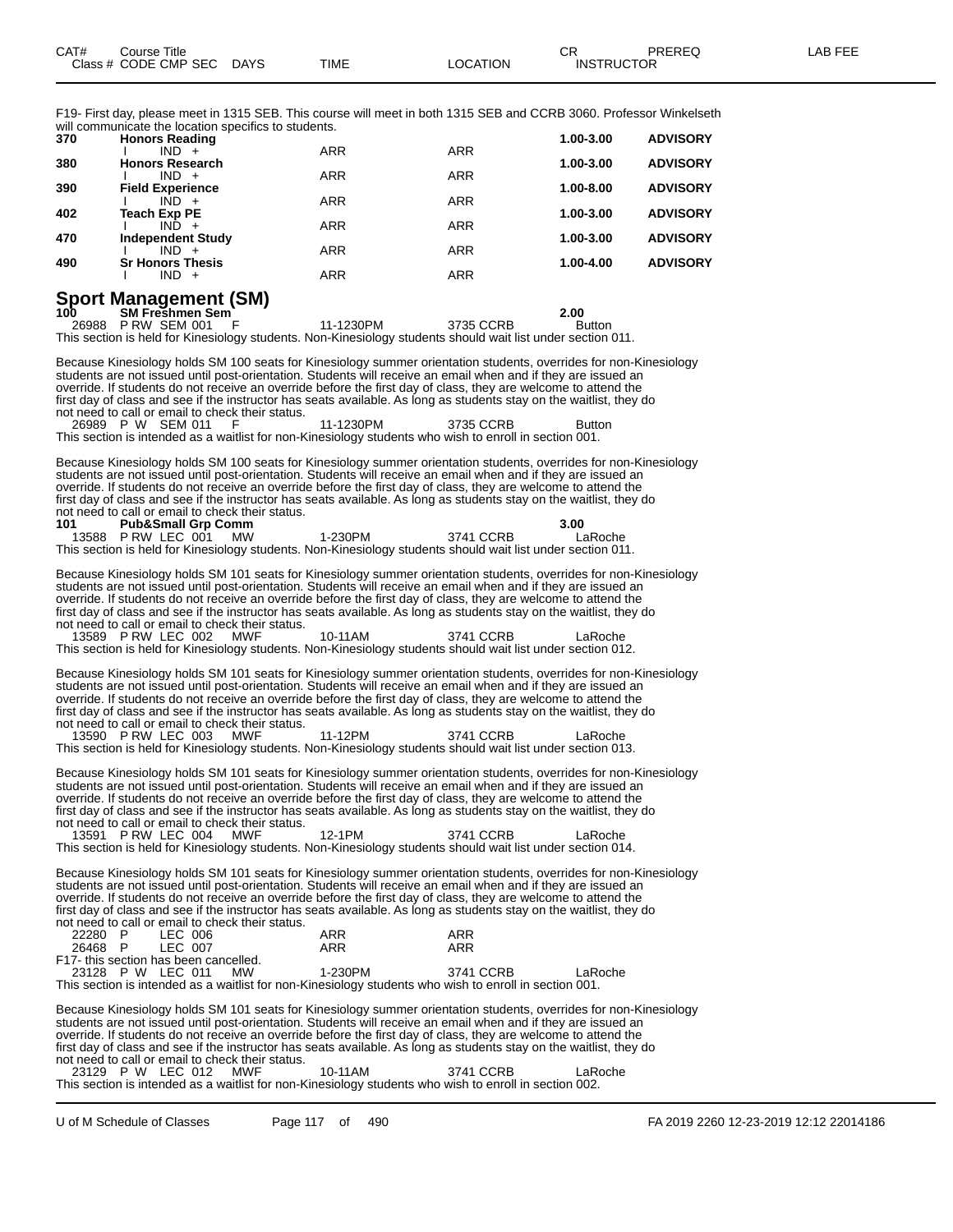first day of class and see if the instructor has seats available. As long as students stay on the waitlist, they do not need to call or email to check their status. 23130 P W LEC 013 MWF 11-12PM 3741 CCRB LaRoche This section is intended as a waitlist for non-Kinesiology students who wish to enroll in section 003. Because Kinesiology holds SM 101 seats for Kinesiology summer orientation students, overrides for non-Kinesiology students are not issued until post-orientation. Students will receive an email when and if they are issued an override. If students do not receive an override before the first day of class, they are welcome to attend the first day of class and see if the instructor has seats available. As long as students stay on the waitlist, they do not need to call or email to check their status. 23131 P W LEC 014 MWF 12-1PM 3741 CCRB LaRoche This section is intended as a waitlist for non-Kinesiology students who wish to enroll in section 004. Because Kinesiology holds SM 101 seats for Kinesiology summer orientation students, overrides for non-Kinesiology students are not issued until post-orientation. Students will receive an email when and if they are issued an override. If students do not receive an override before the first day of class, they are welcome to attend the first day of class and see if the instructor has seats available. As long as students stay on the waitlist, they do not need to call or email to check their status. 23132 P LEC 016 ARR ARR 26799 P LEC 017 ARR ARR F17- this section has been cancelled. **111 Iss in Sport&Fitness 3.00** 13592 P RW LEC 001 MW 1130-1PM 1100 OBL Basten This section is held for Kinesiology students. Non-Kinesiology students should wait list under section 011. Because Kinesiology holds SM 111 seats for Kinesiology summer orientation students, overrides for non-Kinesiology students are not issued until post-orientation. Students will receive an email when and if they are issued an override. If students do not receive an override before the first day of class, they are welcome to attend the first day of class and see if the instructor has seats available. As long as students stay on the waitlist, they do not need to call or email to check their status. 13593 P LEC 002 ARR ARR ARR 13594 P RW LEC 003 MW 3-430PM 1100 OBL Basten This section is held for Kinesiology students. Non-Kinesiology students should wait list under section 013. Because Kinesiology holds SM 111 seats for Kinesiology summer orientation students, overrides for non-Kinesiology students are not issued until post-orientation. Students will receive an email when and if they are issued an override. If students do not receive an override before the first day of class, they are welcome to attend the first day of class and see if the instructor has seats available. As long as students stay on the waitlist, they do not need to call or email to check their status. 26444 P LEC 004 ARR ARR 23133 P W LEC 011 MW 1130-1PM 1100 OBL Basten This section is intended as a waitlist for non-Kinesiology students who wish to enroll in section 001. Because Kinesiology holds SM 111 seats for Kinesiology summer orientation students, overrides for non-Kinesiology students are not issued until post-orientation. Students will receive an email when and if they are issued an override. If students do not receive an override before the first day of class, they are welcome to attend the first day of class and see if the instructor has seats available. As long as students stay on the waitlist, they do not need to call or email to check their status. 23134 P LEC 012 ARR ARR 23135 P W LEC 013 MW 3-430PM 1100 OBL Basten This section is intended as a waitlist for non-Kinesiology students who wish to enroll in section 003. Because Kinesiology holds SM 111 seats for Kinesiology summer orientation students, overrides for non-Kinesiology students are not issued until post-orientation. Students will receive an email when and if they are issued an override. If students do not receive an override before the first day of class, they are welcome to attend the first day of class and see if the instructor has seats available. As long as students stay on the waitlist, they do not need to call or email to check their status. 26811 P LEC 014 ARR ARR **203 Intro Sport Mgmt 3.00** 13595 P RW LEC 001 TTH 1-230PM 3735 CCRB George This section is held for Kinesiology students. Non-Kinesiology students should wait list under section 011. Because Kinesiology holds SM 203 seats for Kinesiology summer orientation students, overrides for non-Kinesiology students are not issued until post-orientation. Students will receive an email when and if they are issued an override. If students do not receive an override before the first day of class, they are welcome to attend the first day of class and see if the instructor has seats available. As long as students stay on the waitlist, they do not need to call or email to check their status. 26395 P RW LEC 002 MW 230-4PM 3735 CCRB George This section is held for Kinesiology students. Non-Kinesiology students should wait list under section 012.

Because Kinesiology holds SM 203 seats for Kinesiology summer orientation students, overrides for non-Kinesiology students are not issued until post-orientation. Students will receive an email when and if they are issued an override. If students do not receive an override before the first day of class, they are welcome to attend the first day of class and see if the instructor has seats available. As long as students stay on the waitlist, they do not need to call or email to check their status.

|  | 29197 P W LEC 011 | 1-230PM | 3735 CCRB | George |
|--|-------------------|---------|-----------|--------|
|  |                   |         |           |        |

U of M Schedule of Classes Page 118 of 490 FA 2019 2260 12-23-2019 12:12 22014186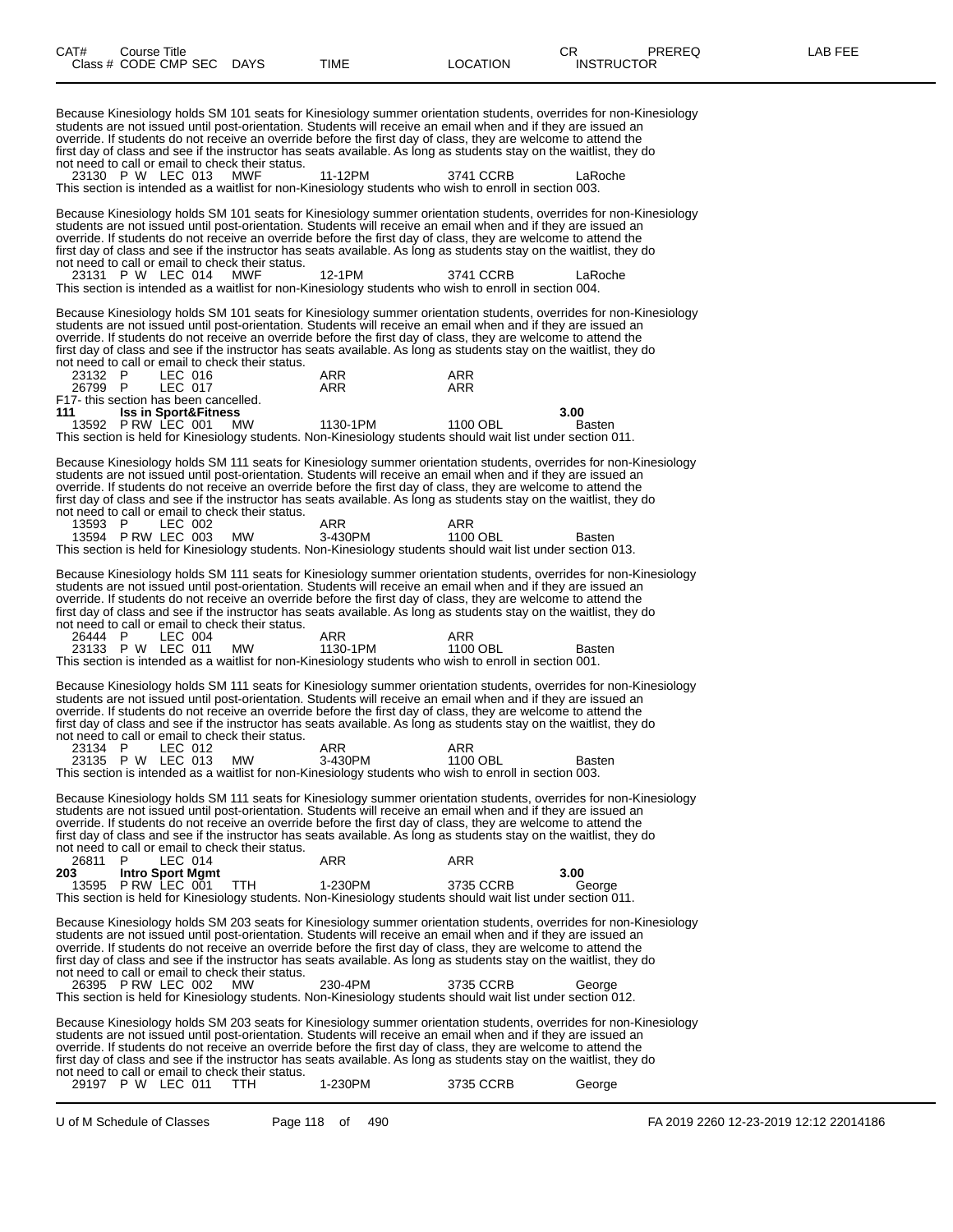This section is intended as a waitlist for non-Kinesiology students who wish to enroll in section 001. Because Kinesiology holds SM 203 seats for Kinesiology summer orientation students, overrides for non-Kinesiology students are not issued until post-orientation. Students will receive an email when and if they are issued an override. If students do not receive an override before the first day of class, they are welcome to attend the first day of class and see if the instructor has seats available. As long as students stay on the waitlist, they do not need to call or email to check their status. 29198 P W LEC 012 MW 230-4PM 3735 CCRB George This section is intended as a waitlist for non-Kinesiology students who wish to enroll in section 002. Because Kinesiology holds SM 203 seats for Kinesiology summer orientation students, overrides for non-Kinesiology students are not issued until post-orientation. Students will receive an email when and if they are issued an override. If students do not receive an override before the first day of class, they are welcome to attend the first day of class and see if the instructor has seats available. As long as students stay on the waitlist, they do not need to call or email to check their status.<br>217 **Business Comm 217 Business Comm 3.00 P RW LEC 001** Non-Kinesiology students should wait list under section 011. Because Kinesiology holds SM 217 seats for Kinesiology summer orientation students, overrides for non-Kinesiology students are not issued until post-orientation. Students will receive an email when and if they are issued an override. If students do not receive an override before the first day of class, they are welcome to attend the first day of class and see if the instructor has seats available. As long as students stay on the waitlist, they do not need to call or email to check their status. 19605 P LEC 002 ARR ARR ARR 20060 P RW LEC 003 MW 830-10AM 3741 CCRB Phelan This section is held for Kinesiology students only. Non-Kinesiology students should wait list under section 013. Because Kinesiology holds SM 217 seats for Kinesiology summer orientation students, overrides for non-Kinesiology students are not issued until post-orientation. Students will receive an email when and if they are issued an override. If students do not receive an override before the first day of class, they are welcome to attend the first day of class and see if the instructor has seats available. As long as students stay on the waitlist, they do not need to call or email to check their status. 23112 P RW LEC 004 TTH 1-230PM 3100 OBL Donahue This section is held for Kinesiology students only. Non-Kinesiology students should wait list under section 014. Because Kinesiology holds SM 217 seats for Kinesiology summer orientation students, overrides for non-Kinesiology students are not issued until post-orientation. Students will receive an email when and if they are issued an override. If students do not receive an override before the first day of class, they are welcome to attend the first day of class and see if the instructor has seats available. As long as students stay on the waitlist, they do not need to call or email to check their status.<br>20061 P W LEC 011 MW 20061 P W LEC 011 MW 10-1130AM 3100 OBL Donahue This section is intended as a waitlist for non-Kinesiology students who wish to enroll in section 001. Because Kinesiology holds SM 217 seats for Kinesiology summer orientation students, overrides for non-Kinesiology students are not issued until post-orientation. Students will receive an email when and if they are issued an override. If students do not receive an override before the first day of class, they are welcome to attend the first day of class and see if the instructor has seats available. As long as students stay on the waitlist, they do not need to call or email to check their status. 20062 P LEC 012 ARR ARR 20063 P W LEC 013 MW 830-10AM 3741 CCRB Phelan This section is intended as a waitlist for non-Kinesiology students who wish to enroll in section 003. Because Kinesiology holds SM 217 seats for Kinesiology summer orientation students, overrides for non-Kinesiology students are not issued until post-orientation. Students will receive an email when and if they are issued an override. If students do not receive an override before the first day of class, they are welcome to attend the first day of class and see if the instructor has seats available. As long as students stay on the waitlist, they do not need to call or email to check their status.<br>23113 P W LEC 014 TTH 1-230PM 3100 OBL Donahue This section is intended as a waitlist for non-Kinesiology students who wish to enroll in section 004. Because Kinesiology holds SM 217 seats for Kinesiology summer orientation students, overrides for non-Kinesiology students are not issued until post-orientation. Students will receive an email when and if they are issued an override. If students do not receive an override before the first day of class, they are welcome to attend the first day of class and see if the instructor has seats available. As long as students stay on the waitlist, they do not need to call or email to check their status.<br>241 **Sports Econ&Pol 241 Sports Econ&Pol 3.00** 28585 P RW LEC 001 MW 1130-1PM AUD D AH THE P RW LEC 001 MW **246 Prin of Marketing 3.00** 29216 P RW LEC 001 TTH 1130-1PM 3735 CCRB Basten 28717 P RW LEC 002 TTH 10-1130AM 3735 CCRB Phelan **249 Research Methods 4.00 ADVISORY** 22160 A W LEC 001 TTH 830-10AM 2100 OBL Park Advisory Prerequisite: STATS 250<br>22161 P RW LAB 002 M 22161 P RW LAB 002 M 9-10AM 3100 OBL Park Advisory Prerequisite: STATS 250<br>22162 P RW LAB 003 M 22162 P RW LAB 003 M 1-2PM 3100 OBL Pinheiro Advisory Prerequisite: STATS 250

22163 P RW LAB 004 F 1-2PM 3100 OBL Yang

U of M Schedule of Classes Page 119 of 490 FA 2019 2260 12-23-2019 12:12 22014186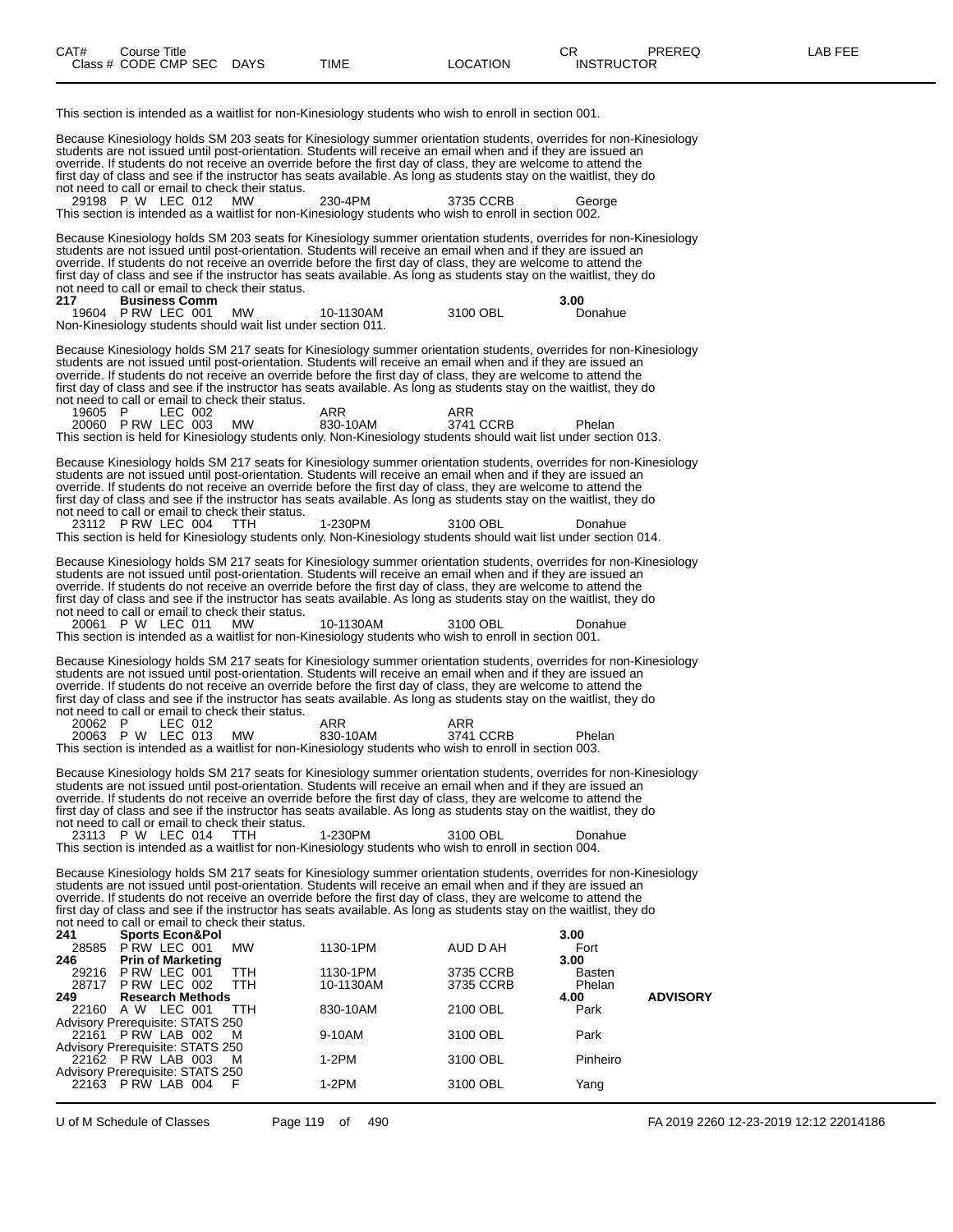| Advisory Prerequisite: STATS 250<br>22164 P RW LAB 005 |                                                     |                    | F          | $2-3PM$                                                                                                                                                                                                                        | 3100 OBL              | Yang                   |                                    |                                    |  |
|--------------------------------------------------------|-----------------------------------------------------|--------------------|------------|--------------------------------------------------------------------------------------------------------------------------------------------------------------------------------------------------------------------------------|-----------------------|------------------------|------------------------------------|------------------------------------|--|
| Advisory Prerequisite: STATS 250<br>25092 A W LEC 006  |                                                     |                    | МW         | 4-530PM                                                                                                                                                                                                                        | 2100 OBL              | Park                   |                                    |                                    |  |
| Advisory Prerequisite: STATS 250<br>270                | <b>Honors Reading</b><br>I.                         | $IND +$            |            | ARR                                                                                                                                                                                                                            | ARR                   | 1.00-3.00              |                                    | <b>ADVISORY</b>                    |  |
| 280<br>13596                                           | <b>Research Opport</b><br>- PI                      | LAB 001            |            | ARR                                                                                                                                                                                                                            | ARR                   | 1.00-4.00<br>Ferrez    |                                    | <b>ADVISORY</b>                    |  |
| CONTACT UROP OFFICE 647-2768.<br>290                   | Field Exp SM                                        |                    |            |                                                                                                                                                                                                                                |                       | 1.00-4.00              |                                    | <b>ADVISORY</b>                    |  |
| 313                                                    | I.<br><b>Special Topics</b>                         | $IND +$            |            | ARR                                                                                                                                                                                                                            | ARR                   | 1.50-3.00              |                                    |                                    |  |
| 20095 P RW LEC 001<br>Economics of College Sport       |                                                     |                    | <b>MW</b>  | 4-530PM                                                                                                                                                                                                                        | 3735 CCRB             | Fort                   |                                    |                                    |  |
| 27461 P RW LEC 002<br>Social Media Marketing inSport   |                                                     |                    | MW.        | Students enrolled in more than five upper division SM courses will be disenrolled from one of the excess courses.<br>830-10AM                                                                                                  | 3040 CCRB             | Wade                   |                                    |                                    |  |
| Social Media Marketing in Sport                        |                                                     |                    |            | Students enrolled in more than five upper division SM courses will be disenrolled from one of the excess courses.                                                                                                              |                       |                        |                                    |                                    |  |
|                                                        |                                                     |                    |            | This course takes an in-depth approach to discuss various facets and challenges of leveraging social media to<br>connect with consumers and to leverage marketing efforts. This course will be taught by Professor Ron Wade, a |                       |                        |                                    |                                    |  |
|                                                        |                                                     |                    |            | former Director of Marketing of the Detroit Tigers. He was responsible for developing and execution of advertising<br>campaign themes and branding for the Tigers over the past 10 years.                                      |                       |                        |                                    |                                    |  |
| 26797 PRW LEC 007<br>Business Development in Sports    |                                                     |                    | F          | 11-2PM<br>Students enrolled in more than five upper division SM courses will be disenrolled from one of the excess courses.                                                                                                    | <b>B0570 BUS</b>      |                        | Klarberg                           |                                    |  |
| 27115 P RW LEC 008<br><b>Sport Real Estate</b>         |                                                     |                    | м          | 530-830PM                                                                                                                                                                                                                      | 1100 OBL              |                        | Grant Long                         |                                    |  |
| Advisory Prereq: SM 341 (strongly advised)             |                                                     |                    |            |                                                                                                                                                                                                                                |                       |                        |                                    |                                    |  |
| 317.                                                   | <b>Career Planning</b>                              |                    |            | Students enrolled in more than five upper division SM courses will be disenrolled from one of the excess courses.                                                                                                              |                       | 3.00                   |                                    |                                    |  |
| 26991 P RW LEC 001<br>331                              | <b>Econ of Sport</b>                                |                    | МW         | 1130-1PM<br>This course is intended to prepare SM students to conduct their job search.                                                                                                                                        | 3100 OBL              | 3.00                   | Donahue                            | <b>ADVISORY</b>                    |  |
| 25141 P RW LEC 001<br>332                              | Org Behave-Sport Org                                |                    | <b>MW</b>  | 10-1130AM                                                                                                                                                                                                                      | LEC RM 1 MLB          | Fort<br>3.00           |                                    |                                    |  |
| 17428 P RW LEC 001                                     |                                                     |                    | <b>MW</b>  | Students enrolled in more than five upper division SM courses will be disenrolled from one of the excess courses.<br>830-10AM                                                                                                  | 3735 CCRB             | Heinze                 |                                    |                                    |  |
| 31288 PRW LEC 002<br>333                               | Leg/Eth Iss in Sport                                |                    | <b>MW</b>  | 1130-1PM                                                                                                                                                                                                                       | 2100 OBL              | Heinze<br>3.00         |                                    | <b>ENFORCED</b>                    |  |
| 16106 P RW LEC 001<br>22165 P RW LEC 002               |                                                     |                    | TTH<br>MW  | Students enrolled in more than five upper division SM courses will be disenrolled from one of the excess courses.<br>10-1130AM<br>530-7PM                                                                                      | 1100 OBL<br>3040 CCRB | Pollick<br>Pollick     |                                    |                                    |  |
| 341                                                    | <b>Sport Finance</b>                                |                    |            | Students enrolled in more than five upper division SM courses will be disenrolled from one of the excess courses.                                                                                                              |                       | 3.00                   |                                    |                                    |  |
| 19701                                                  | PRW LEC 001                                         |                    | MW         | 1130-1PM<br>Students enrolled in more than five upper division SM courses will be disenrolled from one of the excess courses.                                                                                                  | 1060 BSB-TBL          |                        | Grant Long                         |                                    |  |
| 370                                                    | <b>Honors Reading</b><br>I.                         | $IND +$            |            | ARR                                                                                                                                                                                                                            | ARR                   | 1.00-3.00              |                                    | <b>ADVISORY</b>                    |  |
| 380                                                    | <b>Honors Research</b>                              | $IND +$            |            | ARR                                                                                                                                                                                                                            | ARR                   | 1.00-3.00              |                                    | <b>ADVISORY</b>                    |  |
| 390<br>402                                             | <b>Field Experience</b><br><b>Teach Expernce SM</b> | $IND +$            |            | ARR                                                                                                                                                                                                                            | ARR                   | 1.00-2.00<br>1.00-2.00 |                                    | <b>ADVISORY</b><br><b>ADVISORY</b> |  |
| 403                                                    | $\mathbf{L}$<br>Internship in SM                    | $IND +$            |            | ARR                                                                                                                                                                                                                            | ARR                   |                        |                                    | <b>ADVISORY</b>                    |  |
| 13601                                                  | ΡI                                                  | LAB 001            |            | ARR                                                                                                                                                                                                                            | ARR                   | $0.50 - 3.00$          | Phelan, Donahue                    |                                    |  |
| 21049                                                  | PI                                                  | LAB 002            |            | ARR                                                                                                                                                                                                                            | ARR<br>ARR            |                        | Phelan, Donahue<br>Phelan, Donahue |                                    |  |
| 21050<br>21051                                         | PI<br>ΡI                                            | LAB 003<br>LAB 004 |            | ARR<br>ARR                                                                                                                                                                                                                     | ARR                   |                        | Phelan, Donahue                    |                                    |  |
| 21882                                                  | - PI                                                | LAB 005            |            | ARR                                                                                                                                                                                                                            | ARR                   |                        | Phelan, Donahue                    |                                    |  |
| 27382                                                  | -PI                                                 | LAB 006            |            | ARR                                                                                                                                                                                                                            | <b>ARR</b>            |                        | Phelan, Donahue                    |                                    |  |
| 27488 PI<br>431                                        | Sports & the Media                                  | LAB 007            |            | ARR                                                                                                                                                                                                                            | ARR                   | 3.00                   | Phelan, Donahue                    | <b>ADVISORY</b>                    |  |
| 31289 PRW LEC 001                                      |                                                     |                    | <b>TTH</b> | 1-230PM<br>Students enrolled in more than five upper division SM courses will be disenrolled from one of the excess courses.                                                                                                   | 2100 OBL              | Sant                   |                                    |                                    |  |
| 433                                                    | <b>Spt&amp;Public Policy</b>                        |                    |            |                                                                                                                                                                                                                                |                       | 3.00                   |                                    | <b>ADVISORY</b>                    |  |
| 25152 P RW LEC 001                                     |                                                     |                    | т          | 5-8PM<br>Students enrolled in more than five upper division SM courses will be disenrolled from one of the excess courses.                                                                                                     | 3735 CCRB             | Pollick                |                                    |                                    |  |
| 434                                                    | <b>Mgr Ethcs Sprt Fitns</b>                         |                    |            |                                                                                                                                                                                                                                |                       | 3.00                   |                                    | <b>ADVISORY</b>                    |  |
|                                                        |                                                     |                    |            | Students enrolled in more than five upper division SM courses will be disenrolled from one of the excess courses.                                                                                                              |                       |                        |                                    |                                    |  |
| 17435 PRW LEC 001                                      |                                                     |                    | MW.<br>TTH | 1-230PM<br>830-10AM                                                                                                                                                                                                            | 1755 SPH1<br>2260 USB | Basten                 |                                    |                                    |  |
| 31525 P RW LEC 002                                     |                                                     |                    |            | Students enrolled in more than five upper division SM courses will be disenrolled from one of the excess courses.                                                                                                              |                       | Basten                 |                                    |                                    |  |
| 436                                                    | Race Rel, Cul Images                                |                    |            |                                                                                                                                                                                                                                |                       | 3.00                   |                                    | <b>ADVISORY</b>                    |  |
| 21556 P RW LEC 001                                     |                                                     |                    | <b>MW</b>  | 7-830PM                                                                                                                                                                                                                        | 3040 CCRB             | Pollick                |                                    |                                    |  |

Students enrolled in more than five upper division SM courses will be disenrolled from one of the excess courses.

U of M Schedule of Classes Page 120 of 490 FA 2019 2260 12-23-2019 12:12 22014186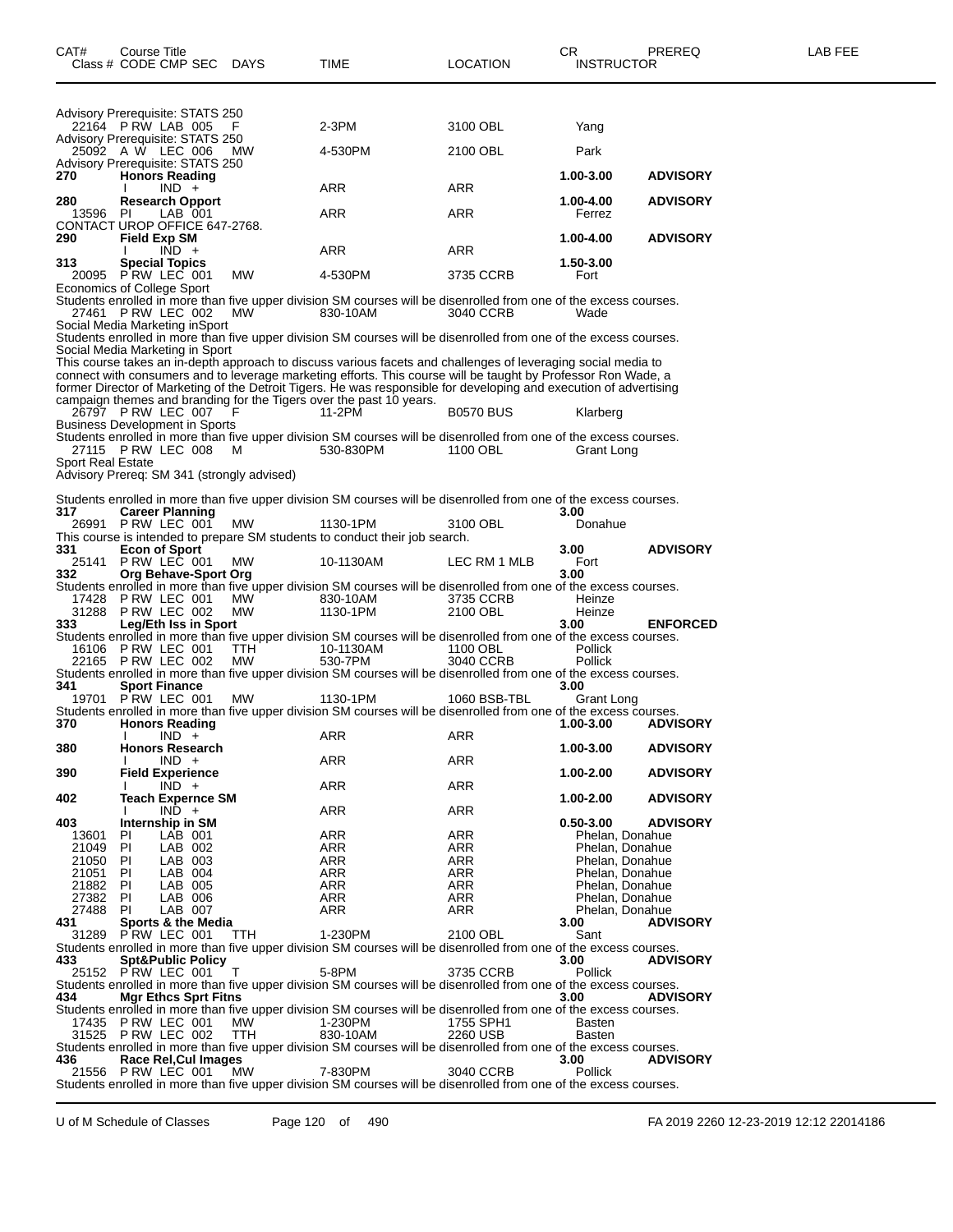| 437       | Psych Sport&Exer<br>20993 P RW LEC 001                                     |            | TTH 1130-1PM 2100 OBL                                                                                                                                                                                                                             |                         | 3.00<br>George            | <b>ENFORCED</b> |
|-----------|----------------------------------------------------------------------------|------------|---------------------------------------------------------------------------------------------------------------------------------------------------------------------------------------------------------------------------------------------------|-------------------------|---------------------------|-----------------|
| 439       | <b>Spnsrshp Lnkd Mrktng</b>                                                |            | Students enrolled in more than five upper division SM courses will be disenrolled from one of the excess courses.<br>28638 PRW LEC 001 TTH 830-10AM 1100 OBL                                                                                      |                         | 3.00<br>Kwak              | <b>ADVISORY</b> |
| 440       | <b>Sport &amp; Eco Dev</b>                                                 |            | Students enrolled in more than five upper division SM courses will be disenrolled from one of the excess courses.                                                                                                                                 |                         | 3.00                      |                 |
|           | 21518 PRW LEC 001<br>F19-SM 440 is a Meets-Together with KINESLGY 513.002. | <b>MW</b>  | 1-230PM                                                                                                                                                                                                                                           | 2100 OBL                | Rosentraub                |                 |
| 444       | Sales Mng in Spt Ind                                                       |            | Students enrolled in more than five upper division SM courses will be disenrolled from one of the excess courses.                                                                                                                                 |                         | 3.00                      | <b>ENFORCED</b> |
|           | 30181 PRW LEC 001                                                          |            | MW 1130-1PM 3735 CCRB<br>Students enrolled in more than five upper division SM courses will be disenrolled from one of the excess courses.<br>30182 P RW LEC 002 MW 530-7PM 3735 CCRB                                                             |                         | Wade<br><b>Example 19</b> |                 |
| 445       | <b>Sport Tourism</b>                                                       |            | Students enrolled in more than five upper division SM courses will be disenrolled from one of the excess courses.                                                                                                                                 |                         | 3.00                      |                 |
| 451       | 28515 PRW LEC 001                                                          |            | TTH 10-1130AM<br>Students enrolled in more than five upper division SM courses will be disenrolled from one of the excess courses.                                                                                                                | 2100 OBL                | Sant<br>3.00              | <b>ENFORCED</b> |
|           | <b>Sport Analytics</b><br>29228 PRW LEC 001                                |            | MW 230-4PM 3741 CCRB<br>Students enrolled in more than five upper division SM courses will be disenrolled from one of the excess courses.                                                                                                         |                         | Szymanski                 |                 |
| 454       | <b>Sport Mkt Analytics</b><br>29229 PRW LEC 001 TTH                        |            | 230-4PM                                                                                                                                                                                                                                           | 3735 CCRB               | 3.00<br>Park              | <b>ADVISORY</b> |
| 470       | <b>Independent Study</b><br>$IND +$                                        |            | Students enrolled in more than five upper division SM courses will be disenrolled from one of the excess courses.<br><b>ARR</b>                                                                                                                   | <b>ARR</b>              | $1.00 - 3.00$             | <b>ADVISORY</b> |
| 490       | <b>Sr Honors Thesis</b><br>$IND +$<br>$\mathbf{I}$                         |            | ARR                                                                                                                                                                                                                                               | <b>ARR</b>              | 1.00-2.00                 | <b>ADVISORY</b> |
| 499 — 199 | <b>Strat of Sport Orgs</b>                                                 |            |                                                                                                                                                                                                                                                   |                         |                           |                 |
|           |                                                                            |            | 18421 PRW LEC 001 TTH 1-230PM                                                                                                                                                                                                                     | 1100 OBL                | 3.00<br>Babiak            | <b>ENFORCED</b> |
|           | 24390 PRW LEC 002                                                          | <b>MW</b>  | Students enrolled in more than five upper division SM courses will be disenrolled from one of the excess courses.<br>1-230PM<br>Students enrolled in more than five upper division SM courses will be disenrolled from one of the excess courses. | 3040 CCRB               | Phelan                    |                 |
| 514       | 32197 P RW LEC 003<br><b>Strat Mngmt in Sport</b>                          | <b>TTH</b> | 830-10AM<br>Students enrolled in more than five upper division SM courses will be disenrolled from one of the excess courses.                                                                                                                     | <b>1544 NUB</b>         | Phelan<br>3.00            | <b>ADVISORY</b> |
| 519       | 22167 PRW LEC 001 TH<br><b>Spt Mgmt in Depth</b>                           |            | 9-12PM                                                                                                                                                                                                                                            | ARR                     | Babiak<br>2.00-3.00       | <b>ADVISORY</b> |
| 550 —     | $IND +$<br>$\mathbf{L}$<br><b>Mkt Mngmtin Sport</b><br>16105 PRW SEM 001 T |            | ARR<br>5-8PM                                                                                                                                                                                                                                      | <b>ARR</b><br>1152 SPH2 | 3.00<br>Kwak              | <b>ADVISORY</b> |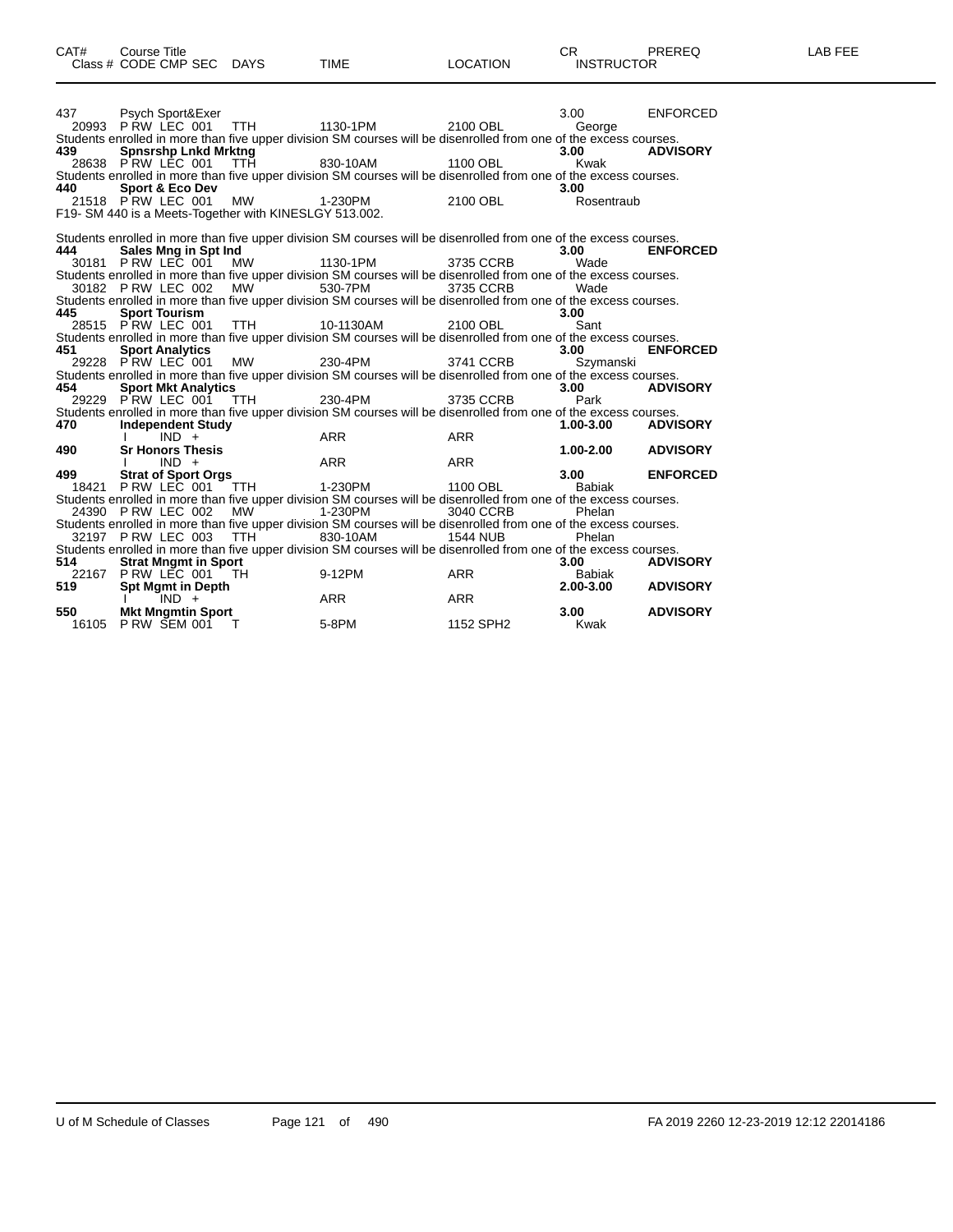# **LSA Residential College College of L S A Residential College**

#### **Fine Arts (RCARTS)**

| 285<br>Photography                                                                                  |            |                 |                    | 4.00                   |                 | 150.00 |
|-----------------------------------------------------------------------------------------------------|------------|-----------------|--------------------|------------------------|-----------------|--------|
| 22542<br><b>PIR</b><br>LAB 001<br>26719<br>LAB 002<br><b>PIR</b>                                    | TTH<br>TTH | 9-12PM<br>1-4PM | B601 EQ<br>B601 EQ | Wingfield<br>Wingfield |                 |        |
| 288<br><b>Beginning Drawing</b><br><b>PRW LAB 001</b><br>20130                                      | <b>MW</b>  | 5-8PM           | <b>B513 EQ</b>     | 4.00<br>Millman        |                 | 50.00  |
| PRW LAB 002<br>23341                                                                                | МW         | 1-4PM           | B513 EQ            | Millman                |                 |        |
| 289<br><b>Ceramics</b><br>13539<br>PRW LAB 001                                                      | TTH        | 9-11AM          | <b>B620 EQ</b>     | 4.00<br>Crowell        |                 | 100.00 |
| PRW LAB 002<br>21435<br>22311<br>LEC 003<br>A                                                       | TTH<br>TTH | 2-4PM<br>12-1PM | B620 EQ<br>B834 EQ | Crowell<br>Crowell     |                 |        |
| <b>Sp Tpcs: Creatv Arts</b><br>334                                                                  |            |                 |                    | 4.00                   | <b>ADVISORY</b> | 150.00 |
| 31437 PIR<br>LAB 001<br>Large-Format Photography                                                    | МW         | 1-4PM           | B601 EQ            | Wingfield              |                 |        |
| 31687 P<br>LAB 002<br>Furniture II                                                                  | <b>TTH</b> | 1-4PM           | <b>B612 EQ</b>     | Wetzel                 |                 |        |
|                                                                                                     |            |                 |                    |                        |                 |        |
| American Sign Language (RCASL)<br>100<br><b>Intro Deaf Culture</b>                                  |            |                 |                    | 3.00                   |                 |        |
| 11472<br>LEC 001<br>PL<br><b>Elem Amer Sign Lang</b><br>101                                         | <b>TTH</b> | 830-10AM        | 173 LORCH          | Berwanger<br>4.00      | <b>ADVISORY</b> |        |
| 11473<br>LEC 001<br>-PI                                                                             | TTH        | 11-1PM          | 1405 EQ            | Berwanger              |                 |        |
| 201<br><b>Intermediate ASL</b><br>11480 PI<br>LEC 001                                               | MW         | 9-11AM          | 1405 EQ            | 4.00<br>Berwanger      | <b>ADVISORY</b> |        |
| <b>Core Courses (RCCORE)</b>                                                                        |            |                 |                    |                        |                 |        |
| <b>First Year Seminar</b><br>100                                                                    |            |                 |                    | 4.00                   | <b>ADVISORY</b> |        |
| 13508 PDR SEM 001<br>Crossing the Divide                                                            | <b>TTH</b> | 3-5PM           | B814 EQ            | Burde                  |                 |        |
| Class is reserved for incoming Residential College students only.<br>28452 PD<br>SEM 002 MW         |            | 4-530PM         | 1423 EQ            | Crasnow                |                 |        |
| Representing Islam                                                                                  |            |                 |                    |                        |                 |        |
| Class is reserved for incoming Residential College students only.<br>22124 PDR SEM 003              | TTH        | 2-4PM           | B810 EQ            | Evans                  |                 |        |
| The Sci of Creativity & Arts<br>Class is reserved for incoming Residential College students only.   |            |                 |                    |                        |                 |        |
| 22899 PDR SEM 004<br>The Art of Walking                                                             | MW         | 230-4PM         | 1423 EQ            | Goertz                 |                 |        |
| Class is reserved for incoming Residential College students only.                                   |            |                 |                    |                        |                 |        |
| 22127 PDR SEM 005<br>Observing the World                                                            | MW         | 230-4PM         | 1505 EQ            | Lynch                  |                 |        |
| Class is reserved for incoming Residential College students only.<br>22900 PDR SEM 006              | TTH        | 4-530PM         | 1508 EQ            | Matthews               |                 |        |
| Murder, Mystery, Persuasion                                                                         |            |                 |                    |                        |                 |        |
| Class is reserved for incoming Residential College students only.<br>15385 PDR SEM 007              | <b>MW</b>  | 4-530PM         | 1508 EQ            | Messer                 |                 |        |
| New Ways of Writng about Place<br>Class is reserved for incoming Residential College students only. |            |                 |                    |                        |                 |        |
| 28454 PD<br>SEM 008                                                                                 | TTH        | 2-4PM           | 1423 EQ            | Myers                  |                 |        |
| Mothers and Daughters<br>Class is reserved for incoming Residential College students only.          |            |                 |                    |                        |                 |        |
| 22128 PDR SEM 009<br>Revealing Meaning in Music                                                     | TTH        | 230-4PM         | B424 EQ            | Goltz-Taylor           |                 |        |
| Class is reserved for incoming Residential College students only.                                   |            |                 |                    |                        |                 |        |
| 18320 PDR SEM 010<br>Art/Craft Narrative Journalism                                                 | <b>MW</b>  | 4-530PM         | 1511 EQ            | Rosegrant              |                 |        |
| Class is reserved for incoming Residential College students only.<br>17073 PDR SEM 011              | <b>MW</b>  | 4-530PM         | 1512 EQ            | Stainton               |                 |        |
| <b>Writing Lives</b>                                                                                |            |                 |                    |                        |                 |        |
| Class is reserved for incoming Residential College students only.<br>16512 PDR SEM 012              | TTH.       | 830-10AM        | 1508 EQ            | Karageorgos            |                 |        |
| The Rev Will Not be Televised<br>Class is reserved for incoming Residential College students only.  |            |                 |                    |                        |                 |        |
| 20148 PDR SEM 013                                                                                   | <b>TTH</b> | 4-530PM         | 1512 EQ            | Pokornowski            |                 |        |
| Unhealthy Imaginations<br>Class is reserved for incoming Residential College students only.         |            |                 |                    |                        |                 |        |
| 25221 PDR SEM 014<br>20th Century US Urban History                                                  | <b>MW</b>  | 4-530PM         | B814 EQ            | Krinitsky              |                 |        |
| Class is reserved for incoming Residential College students only.                                   |            |                 |                    |                        |                 |        |
| 25222 PD<br><b>SEM 015</b><br>Journeys From and To the Self                                         | TTH        | 3-5PM           | KEENE AUD EQ       | Hegman Shier           |                 |        |
| Class is reserved for incoming Residential College students only.<br>205<br>Independent Study       |            |                 |                    | 1.00-8.00              | <b>ADVISORY</b> |        |
| $IND +$                                                                                             |            | ARR             | ARR                |                        |                 |        |

| 4.00<br>Wingfield  |                 | 150.0  |
|--------------------|-----------------|--------|
| Wingfield<br>4.00  |                 | 50.00  |
| Millman<br>Millman |                 |        |
| 4.00<br>Crowell    |                 | 100.00 |
| Crowell<br>Crowell |                 |        |
| 4.00<br>Wingfield  | <b>ADVISORY</b> | 150.00 |
|                    |                 |        |

U of M Schedule of Classes Page 122 of 490 FA 2019 2260 12-23-2019 12:12 22014186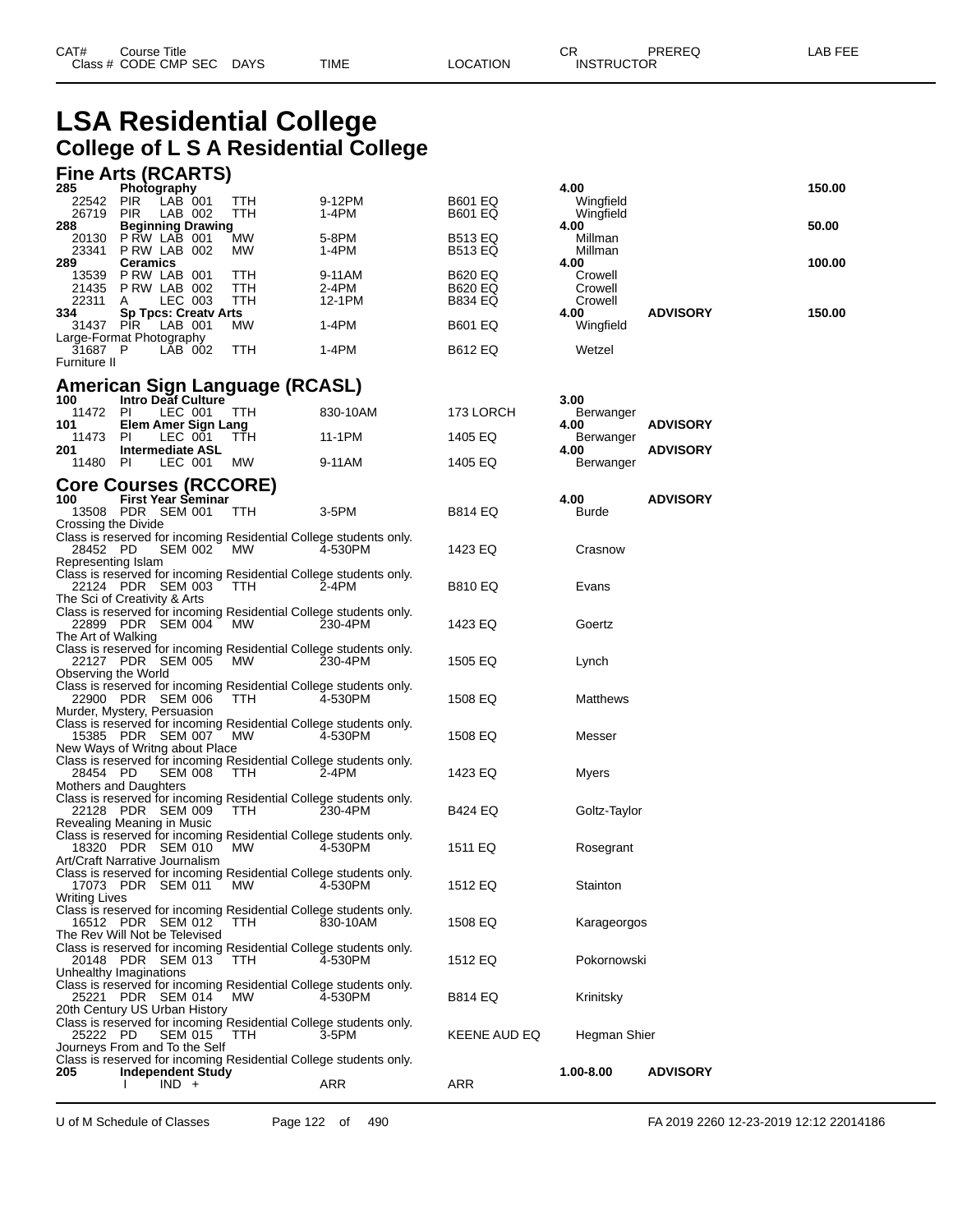| CAT#                                   | Course Title<br>Class # CODE CMP SEC DAYS                                                                                                                            |                                        | TIME                                                                      | <b>LOCATION</b>                                                                           | CR<br><b>INSTRUCTOR</b>                                                                                    | PREREQ          | LAB FEE |
|----------------------------------------|----------------------------------------------------------------------------------------------------------------------------------------------------------------------|----------------------------------------|---------------------------------------------------------------------------|-------------------------------------------------------------------------------------------|------------------------------------------------------------------------------------------------------------|-----------------|---------|
| 206                                    | Independent Study                                                                                                                                                    |                                        |                                                                           |                                                                                           | 1.00-4.00                                                                                                  |                 |         |
| 209                                    | $IND +$<br>D<br><b>Study Off-Campus</b>                                                                                                                              |                                        | ARR                                                                       | ARR                                                                                       | 1.00-4.00                                                                                                  | <b>ADVISORY</b> |         |
| 301                                    | $IND +$<br>Sem in Det Internshp                                                                                                                                      |                                        | ARR                                                                       | ARR                                                                                       | 4.00                                                                                                       |                 |         |
|                                        | $IND +$<br>D                                                                                                                                                         |                                        | <b>ARR</b>                                                                | <b>ARR</b>                                                                                |                                                                                                            |                 |         |
| 302<br>24358<br>Class meets in Detroit | <b>Reflection Sem-SiD</b><br>PD<br><b>SEM 001</b>                                                                                                                    | M                                      | 10-12PM                                                                   | <b>ARR</b>                                                                                | 2.00<br>Regester                                                                                           |                 |         |
| 305                                    | <b>Independent Study</b><br>$IND +$                                                                                                                                  |                                        | ARR                                                                       | <b>ARR</b>                                                                                | 1.00-8.00                                                                                                  | <b>ADVISORY</b> |         |
| 306                                    | <b>Independent Study</b><br>$IND +$                                                                                                                                  |                                        | <b>ARR</b>                                                                | ARR                                                                                       | 1.00-4.00                                                                                                  |                 |         |
| 307                                    | <b>College Teaching</b><br>$IND +$                                                                                                                                   |                                        | <b>ARR</b>                                                                | <b>ARR</b>                                                                                | 1.00-4.00                                                                                                  | <b>ADVISORY</b> |         |
| 308                                    | <b>Dir Peer Tutoring</b>                                                                                                                                             |                                        |                                                                           |                                                                                           | 1.00-2.00                                                                                                  |                 |         |
| 309                                    | $IND +$<br><b>Study Off-Campus</b>                                                                                                                                   |                                        | ARR                                                                       | ARR                                                                                       | 1.00-4.00                                                                                                  | <b>ADVISORY</b> |         |
|                                        | $IND +$<br>French Service Learning                                                                                                                                   | TН                                     | 4-5PM                                                                     | 1506 EQ                                                                                   |                                                                                                            |                 |         |
| 334                                    | Class also meets at Freedom House Tuesday 4-9PM<br><b>Special Topics</b>                                                                                             |                                        |                                                                           |                                                                                           | 1.00-3.00                                                                                                  |                 | 50.00   |
| 26785 PIR                              | SEM 001                                                                                                                                                              | W                                      | 3-5PM                                                                     | <b>B856 EQ</b>                                                                            | Burkam                                                                                                     |                 |         |
| Out of the Blue Choir                  | Out of the Past: 20th C LGBT<br>29079 PIW SEM 002                                                                                                                    | Т                                      | 530-730PM                                                                 | 2058 MOORE                                                                                | Kemper                                                                                                     |                 |         |
| 25185 P                                | <b>SEM 004</b>                                                                                                                                                       | Т                                      | 2-5PM                                                                     | <b>ARR</b>                                                                                | <b>Brandel</b>                                                                                             |                 |         |
| 24221 PD                               | Detroit Artist as Activist<br><b>Class meets in Detroit</b><br><b>SEM 005</b><br><b>Environ Justice Organizing Det</b>                                               | Т                                      | 10-1PM                                                                    | <b>ARR</b>                                                                                | Copeland                                                                                                   |                 |         |
| Class meets in Detroit                 | 29287 PIW SEM 006                                                                                                                                                    | M                                      | 6-9PM                                                                     | <b>ARR</b>                                                                                | Burk                                                                                                       |                 |         |
|                                        | Prison Vocal Workshop                                                                                                                                                |                                        |                                                                           |                                                                                           |                                                                                                            |                 |         |
| 32835 P                                | <b>SEM 007</b><br>P<br><b>SEM 007</b><br>P<br><b>SEM 007</b>                                                                                                         | Τ<br>TH<br>TTH                         | 4-6PM<br>4-6PM<br>4-6PM                                                   | AUD 4 MLB<br>AUD 4 MLB<br>506 BMT                                                         | Kobayashi                                                                                                  |                 |         |
| Arts Chorale<br>405                    | <b>Independent Study</b>                                                                                                                                             |                                        |                                                                           |                                                                                           | 1.00-8.00                                                                                                  | <b>ADVISORY</b> |         |
| 406                                    | $IND +$<br><b>Independent Study</b>                                                                                                                                  |                                        | ARR                                                                       | ARR                                                                                       | 1.00-4.00                                                                                                  |                 |         |
|                                        | $IND +$                                                                                                                                                              |                                        | <b>ARR</b>                                                                | <b>ARR</b>                                                                                |                                                                                                            |                 |         |
| 490                                    | <b>Honors Thesis</b><br>$IND +$                                                                                                                                      |                                        | ARR                                                                       | <b>ARR</b>                                                                                | 1.00-4.00                                                                                                  |                 |         |
|                                        | <b>Humanities (RCHUMS)</b>                                                                                                                                           |                                        |                                                                           |                                                                                           |                                                                                                            |                 |         |
| 150<br>14515 AI<br>14505 AI            | Intro to FTVM<br>LEC 001<br>LAB 002<br>14516 PIW DIS 003<br>14517 PIW DIS 004<br>14518 PIW DIS 005<br>14519 PIW DIS<br>006<br>14520 PIW DIS 007<br>14521 PIW DIS 008 | TTH<br>Т<br>W<br>W<br>W<br>W<br>W<br>W | 1-230PM<br>4-7PM<br>4-5PM<br>5-6PM<br>4-5PM<br>5-6PM<br>9-10AM<br>10-11AM | AUD A AH<br>AUD A AH<br>1175 NQ<br>1175 NQ<br>1105 NQ<br>1105 NQ<br>G040 TISCH<br>G160 AH | 4.00<br>Solomon, Flinn<br>Solomon, Flinn<br>Thompson<br>Thompson<br>Shafer<br>Shafer<br>Compton<br>Compton |                 | 50.00   |
| 202<br>31669 P                         | How to Think (Arts)<br>LEC 001                                                                                                                                       | TTH                                    | 10-12PM                                                                   | <b>B513 EQ</b>                                                                            | 4.00<br>Wetzel                                                                                             |                 | 115.00  |
| <b>Mixed Media Images</b><br>32253 P   | LEC 002                                                                                                                                                              | МW                                     | 10-12PM                                                                   | <b>B424 EQ</b>                                                                            | Ervamaa                                                                                                    |                 |         |
| <b>Foundations of Music</b><br>218     | <b>Hero as Outsider</b>                                                                                                                                              |                                        |                                                                           |                                                                                           | 3.00                                                                                                       |                 |         |
| 220                                    | 22878 P W SEM 001<br><b>Narration</b>                                                                                                                                | МW                                     | 230-4PM                                                                   | <b>B810 EQ</b>                                                                            | Cohen<br>4.00                                                                                              |                 |         |
|                                        | 13540 PRW SEM 001                                                                                                                                                    | TTH                                    | 4-530PM                                                                   | <b>B810 EQ</b>                                                                            | Thomas                                                                                                     |                 |         |
| Intro to Fiction Writing<br>221        | <b>Writing of Poetry</b><br>13541 P RW SEM 001                                                                                                                       | TTH                                    | 4-530PM                                                                   | 1505 EQ                                                                                   | 4.00<br>Kasischke                                                                                          | <b>ADVISORY</b> |         |
|                                        | Class is open to all RC students without instructor consent.                                                                                                         |                                        |                                                                           |                                                                                           |                                                                                                            |                 |         |
| 249<br>20898                           | <b>Foundations of Music</b><br>PRW REC 001                                                                                                                           | MW                                     | 10-12PM                                                                   | <b>B424 EQ</b>                                                                            | 4.00<br>Ervamaa                                                                                            |                 |         |
| 250<br>13542                           | <b>Chamber Music</b><br>PR<br>LAB 001                                                                                                                                | м                                      | 5-9PM                                                                     | B424 EQ                                                                                   | 1.00<br>Ervamaa                                                                                            |                 |         |
| 250                                    | <b>Chamber Music</b><br>P R<br>LAB 001                                                                                                                               | F.                                     | 10-5PM                                                                    | <b>B424 EQ</b>                                                                            | 1.00                                                                                                       |                 |         |
| 250                                    | PR.<br>LAB 001<br><b>Chamber Music</b>                                                                                                                               | MW                                     | 5-9PM                                                                     | KEENE AUD EQ                                                                              | 1.00                                                                                                       |                 |         |
| 14436<br>252                           | <b>PIR</b><br>LAB 002                                                                                                                                                |                                        | ARR                                                                       | ARR                                                                                       | Ervamaa                                                                                                    |                 |         |
| 16494                                  | <b>Topics Music Express</b><br>P R<br>LAB 001                                                                                                                        | T.                                     | 6-9PM                                                                     | <b>B424 EQ</b>                                                                            | 2.00<br>Hottmann                                                                                           |                 |         |

U of M Schedule of Classes Page 123 of 490 FA 2019 2260 12-23-2019 12:12 22014186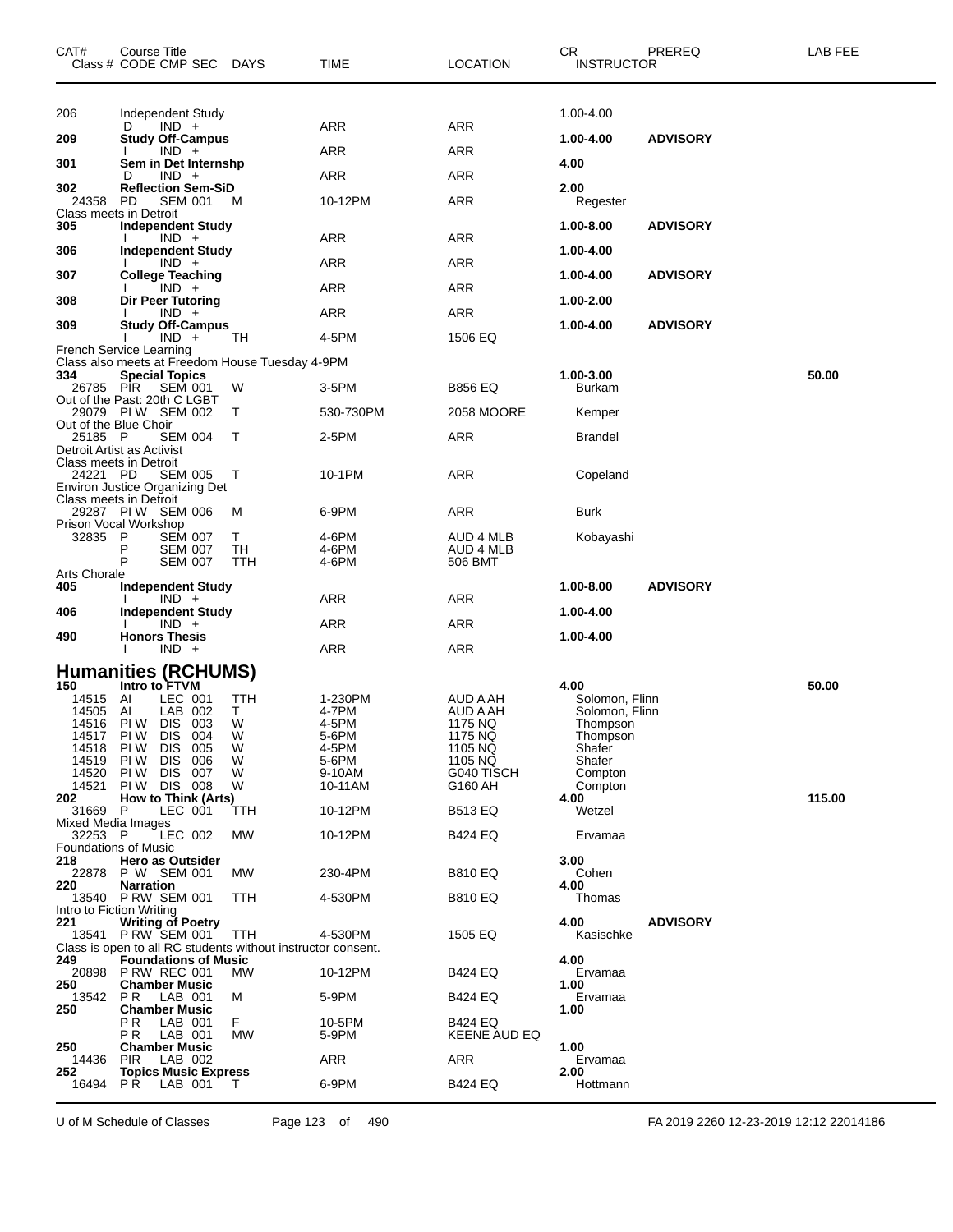| CAT#                         | Course Title<br>Class # CODE CMP SEC                                              | <b>DAYS</b> | TIME                     | <b>LOCATION</b>      | CR.<br>PREREQ<br><b>INSTRUCTOR</b>  | LAB FEE |
|------------------------------|-----------------------------------------------------------------------------------|-------------|--------------------------|----------------------|-------------------------------------|---------|
| 252                          | Topics Music Express<br>P R<br>LAB 001                                            |             | 6-9PM                    | B814 EQ              | 2.00                                |         |
|                              | <b>Chinese Instrumental Music Ens</b>                                             |             |                          |                      |                                     |         |
| 252<br>32843<br>Human Voice  | <b>Topics Music Express</b><br>LAB 002<br>P                                       | TTH         | 10-12PM                  | B424 EQ              | 2.00<br>Goltz-Taylor                |         |
| 258<br>25088<br>259          | <b>Afro-Cuban Drumming</b><br>P R<br><b>REC 001</b><br><b>Music Improvisation</b> | МW          | 1-3PM                    | B424 EQ              | 4.00<br>Gould<br>4.00               | 50.00   |
| 31438                        | P R<br><b>REC 001</b>                                                             | <b>MW</b>   | 3-5PM                    | B424 EQ              | Kirschenmann                        |         |
| 260<br>18324                 | <b>Art of Dance</b><br>P W SEM 001                                                | <b>MW</b>   | 10-1130AM                | B834 EQ              | 3.00<br>Genne                       |         |
| 282<br>21409                 | Drama&Interpret I<br>PRW SEM 001                                                  | MW          | 1-3PM                    | KEENE AUD EQ         | 4.00<br>Mendeloff                   |         |
| 282                          | Drama&Interpret I<br>P RW SEM 001                                                 | MW          | 1-3PM                    | B423 EQ              | 4.00                                |         |
| 291                          | Image of the American Family<br>Exp Arts&Ideas 19 C                               |             |                          |                      | 4.00                                |         |
| 28422<br>304                 | P<br><b>SEM 001</b><br><b>Time Hist Arts Cult</b>                                 | <b>MW</b>   | 4-530PM                  | B834 EQ              | Genne<br>3.00                       |         |
|                              | 31497 P W REC 001                                                                 | ттн         | 230-4PM                  | <b>B834 EQ</b>       | <b>Brown</b>                        |         |
| It's About Time<br>307       | Imagination                                                                       |             |                          |                      | 3.00                                |         |
| 28371<br>308                 | P W SEM 001<br>Arts&Ideas S&SE Asia                                               | MW          | 1-230PM                  | 1423 EQ              | Amrine<br>3.00                      |         |
| 28435                        | <b>SEM 001</b><br>P R                                                             | <b>MW</b>   | 1130-1PM                 | B834 EQ              | Walton                              |         |
| 312<br>20899                 | <b>Cnt Eur Cinema</b><br>LEC 001<br>A                                             | TTH         | 2-3PM                    | 1300 CHEM            | <b>ADVISORY</b><br>3.00<br>Eagle    | 50.00   |
| 20900                        | LAB 002<br>Α                                                                      | W           | 7-10PM                   | AUD A AH             | Eagle                               |         |
| 20901<br>20902               | 003<br>PI W<br><b>DIS</b><br>PI W<br><b>DIS</b><br>004                            | TН<br>TН    | 3-4PM<br>4-5PM           | 1300 CHEM<br>806 BMT | Eagle<br>Xu                         |         |
| 20903                        | PI W<br><b>DIS</b><br>005                                                         | F           | 11-12PM                  | 2155 NQ              | Wagner                              |         |
| 29737<br>325                 | PI W<br><b>DIS 006</b><br><b>Creat Writ Tutorial</b>                              | F           | 12-1PM                   | 3304 MLB             | Paige<br>4.00<br><b>ADVISORY</b>    |         |
| 13545                        | <b>SEM 001</b><br>ΡI                                                              |             | <b>ARR</b>               | <b>ARR</b>           | Kasischke                           |         |
| 13546                        | PI<br><b>SEM 002</b>                                                              |             | <b>ARR</b>               | <b>ARR</b>           | Messer                              |         |
| 18455<br>25276               | ΡI<br><b>SEM 004</b><br><b>SEM 005</b><br>ΡI                                      |             | ARR<br><b>ARR</b>        | ARR<br><b>ARR</b>    | Thomas<br>Matthews                  |         |
| 26979                        | PI<br><b>SEM 006</b>                                                              |             | <b>ARR</b>               | <b>ARR</b>           | Rosegrant                           |         |
| 326                          | <b>Tutor-Creat Writ B</b>                                                         |             |                          |                      | <b>ADVISORY</b><br>4.00             |         |
| 13547<br>13548               | ΡI<br><b>SEM 001</b><br>PI<br><b>SEM 002</b>                                      |             | <b>ARR</b><br><b>ARR</b> | <b>ARR</b><br>ARR    | Kasischke<br>Messer                 |         |
| 18456                        | ΡI<br><b>SEM 004</b>                                                              |             | ARR                      | ARR                  | Thomas                              |         |
| 25277                        | PI<br><b>SEM 005</b>                                                              |             | <b>ARR</b>               | ARR                  | Matthews                            |         |
| 26981<br>332                 | PI<br><b>SEM 006</b><br><b>Atonement Project</b>                                  |             | ARR                      | ARR                  | Rosegrant<br>3.00                   | 75.00   |
| 28728                        | <b>PIR</b><br><b>REC 001</b>                                                      | ттн         | 1-230PM                  | <b>B830 EQ</b>       | Pickus                              |         |
| 334<br>28433                 | <b>Topics in Humanities</b><br>P W SEM 002                                        | TTH         | 4-530PM                  | 1507 EQ              | 3.00-4.00<br>Peters                 | 50.00   |
|                              | Death in Western Imagination                                                      |             |                          |                      |                                     |         |
| 28434 P                      | SEM 003<br>Opera, Gender and Culture                                              | <b>TTH</b>  | 1-230PM                  | <b>B814 EQ</b>       | Andre                               |         |
| 22231 P                      | <b>SEM 004</b><br>Contemp Film of Islamic World                                   | МW          | 230-4PM                  | <b>B834 EQ</b>       | Crasnow                             |         |
| Art & Resistance             | 28436 P W SEM 005                                                                 | МW          | 10-1130AM                | <b>B804 EQ</b>       | Crasnow                             |         |
|                              | 28444 P W SEM 006<br>The Old Story of New Tech                                    | TTH         | 3-5PM                    | 1807 EQ              | Bayraktar                           |         |
| 32704 P                      | <b>SEM 007</b>                                                                    | TTH         | 10-1130AM                | 180 TAP              | Perlove                             |         |
| The Nazis and Art<br>23232 P | <b>SEM 010</b>                                                                    | Τ           | 6-9PM                    | 2333 MH              | Christman                           |         |
| 27337 P                      | <b>Composition Through Editing</b><br>SEM 012                                     | T           | 10-1PM                   | 2608 HH              | Israel                              |         |
| 337                          | <b>Modern Scottish Culture</b><br><b>Children Under Fire</b>                      |             |                          |                      | 3.00                                |         |
| 31469                        | P W SEM 001                                                                       | TTH         | 230-4PM                  | 1506 EQ              | Goodenough                          |         |
| 341                          | <b>Empowering Community</b><br>26727 P W SEM 001                                  | Т           | 9-12PM                   | <b>B804 EQ</b>       | 3.00<br>Gordon-Gurfinkel            | 50.00   |
| 346                          | <b>Art and Philosophy</b>                                                         |             |                          |                      | 3.00                                |         |
| 26772<br>347                 | P W SEM 001<br><b>Survey Russ Lit</b>                                             | MW          | 230-4PM                  | 049 UMMA             | Willette<br>4.00<br><b>ADVISORY</b> |         |
|                              | 13553 A W LEC 001<br>Love,Death&God:RussLit 1820-70                               | МW          | 1-230PM                  | 1175 NQ              | Khagi                               |         |
| 21425                        | P W DIS 002                                                                       | F           | 11-12PM                  | 171 LORCH            | Orteza                              |         |
| 21426<br>354                 | P W DIS 003<br><b>Music Race Identity</b>                                         | F           | 1-2PM                    | 3304 MLB             | Orteza<br>3.00                      | 60.00   |
| 31311                        | PIW SEM 001                                                                       | TTH         | 4-530PM                  | B834 EQ              | Andre                               |         |
| 365<br>31470                 | <b>Experiences Atheism</b><br>P W LEC 001                                         | TTH         | 1-230PM                  | B804 EQ              | 3.00<br>Peters                      |         |
|                              |                                                                                   |             |                          |                      |                                     |         |

U of M Schedule of Classes Page 124 of 490 FA 2019 2260 12-23-2019 12:12 22014186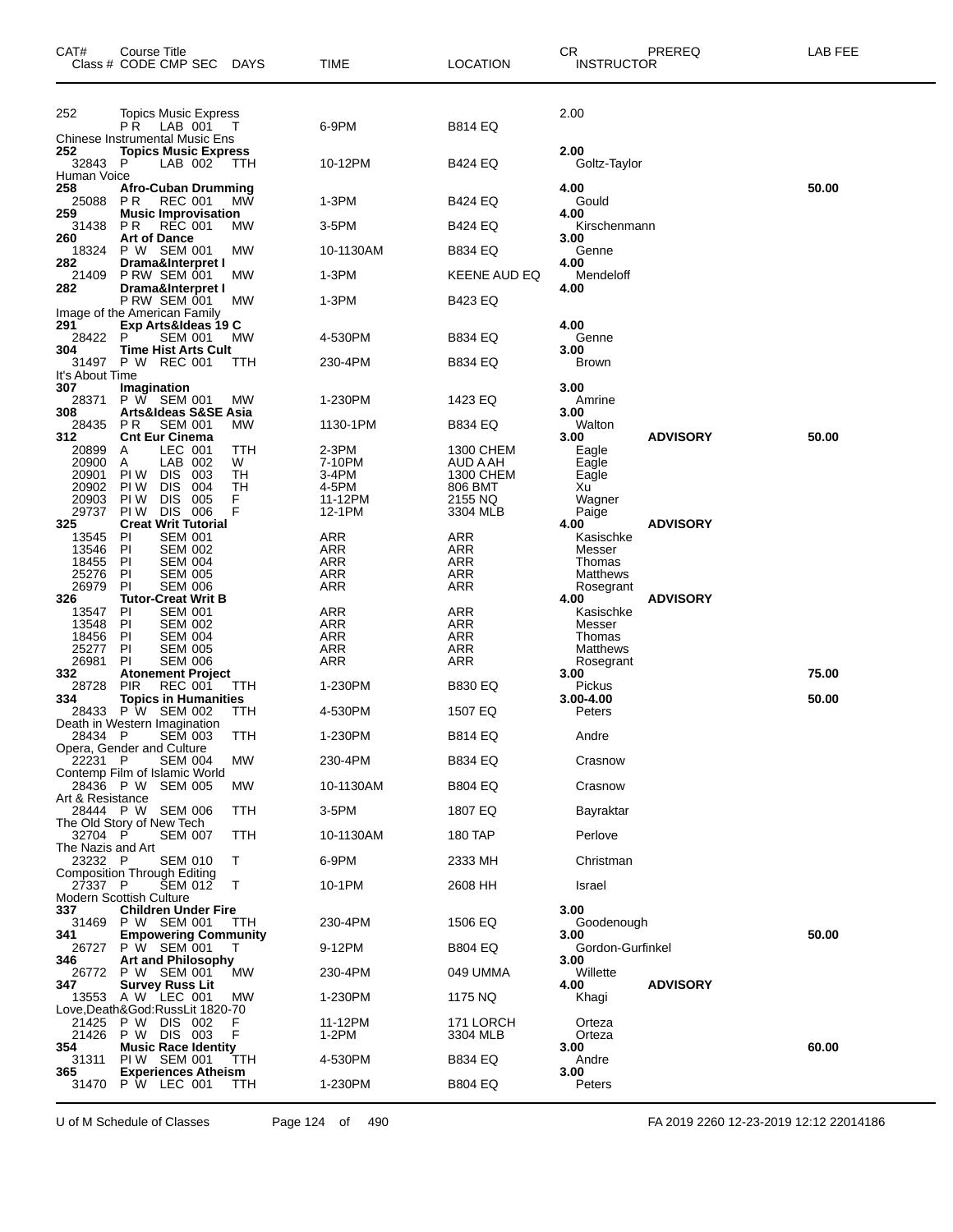| CAT#                                                             | Course Title<br>Class # CODE CMP SEC                                                                                                                                                           | <b>DAYS</b>                                                        | TIME                                                   | <b>LOCATION</b>                                                   | CR<br><b>INSTRUCTOR</b>                                                              | PREREQ          | LAB FEE |
|------------------------------------------------------------------|------------------------------------------------------------------------------------------------------------------------------------------------------------------------------------------------|--------------------------------------------------------------------|--------------------------------------------------------|-------------------------------------------------------------------|--------------------------------------------------------------------------------------|-----------------|---------|
| 374<br>32097<br>381                                              | <b>Chinese Performance</b><br>P W LEC 001<br><b>Shakespeare</b>                                                                                                                                | МW                                                                 | 530-7PM                                                | <b>B135 MLB</b>                                                   | 3.00<br>Wilcox<br>4.00                                                               | <b>ADVISORY</b> | 90.00   |
| 31490                                                            | PR.<br>LEC 001                                                                                                                                                                                 | TTH                                                                | 1-3PM                                                  | KEENE AUD EQ                                                      | Walsh                                                                                |                 |         |
| 381                                                              | <b>Shakespeare</b><br>LEC 001<br>P R .                                                                                                                                                         | TTH                                                                | 1-3PM                                                  | B423 EQ                                                           | 4.00                                                                                 | <b>ADVISORY</b> | 90.00   |
| 390<br>31441                                                     | Period&Place Drama<br><b>P RW SEM 001</b>                                                                                                                                                      | МW                                                                 | 3-5PM                                                  | KEENE AUD EQ                                                      | 4.00<br>Mendeloff                                                                    | <b>ADVISORY</b> |         |
| 425                                                              | Contemp Plays on Race in Amer<br><b>Creative Writing</b>                                                                                                                                       |                                                                    |                                                        |                                                                   | 4.00                                                                                 | <b>ADVISORY</b> |         |
| 13549<br>13550<br>18457<br>25278<br>26980                        | <b>SEM 001</b><br><b>PI</b><br>PI<br><b>SEM 002</b><br>PI<br><b>SEM 004</b><br><b>SEM 005</b><br>PI<br>PI<br><b>SEM 006</b>                                                                    |                                                                    | ARR<br>ARR<br><b>ARR</b><br>ARR<br>ARR                 | ARR<br>ARR<br>ARR<br>ARR<br>ARR                                   | Kasischke<br>Messer<br>Thomas<br>Matthews<br>Rosegrant                               |                 |         |
| 426<br>13551<br>13552<br>18458<br>25279<br>26982<br>485<br>30484 | <b>Creative Writing</b><br>PI<br><b>SEM 001</b><br>PI<br><b>SEM 002</b><br>PI<br><b>SEM 004</b><br>PI<br><b>SEM 005</b><br>PI<br><b>SEM 006</b><br><b>Drama Topics</b><br>PI<br><b>SEM 001</b> | W                                                                  | ARR<br><b>ARR</b><br><b>ARR</b><br>ARR<br>ARR<br>5-7PM | ARR<br>ARR<br>ARR<br>ARR<br>ARR<br>B810 EQ                        | 4.00<br>Kasischke<br>Messer<br>Thomas<br>Matthews<br>Rosegrant<br>1.00-2.00<br>Walsh | <b>ADVISORY</b> |         |
| 30567 P                                                          | <b>SEM 002</b>                                                                                                                                                                                 |                                                                    | ARR                                                    | ARR                                                               |                                                                                      |                 |         |
| 270                                                              | Verse-Speaking/Poetry Reading<br><b>Interdivisional (RCIDIV)</b><br>Globaliztn & Environ                                                                                                       |                                                                    |                                                        |                                                                   | 4.00                                                                                 |                 |         |
| 32071<br>33122                                                   | S W LEC 001<br>P<br>DIS.<br>-002                                                                                                                                                               | <b>MWF</b><br>F                                                    | 9-10AM<br>1-230PM                                      | <b>1040 DANA</b><br>3038 DANA                                     | Perfecto<br>Perfecto, Sehrsweeney                                                    |                 |         |
| 33123<br>33124                                                   | P<br><b>DIS</b><br>003<br>DIS 004<br>P                                                                                                                                                         | F<br>F                                                             | 230-4PM<br>1130-1PM                                    | 3556 DANA<br>2062 PALM                                            | Perfecto, Sehrsweeney<br>Perfecto, Raheel                                            |                 |         |
| 350<br>29044 PR                                                  | <b>Special Topics</b><br>LEC 002                                                                                                                                                               |                                                                    | ARR                                                    | ARR                                                               | 1.00<br>Goertz                                                                       |                 |         |
| 32684 P                                                          | Document Local Refugee Stories<br>LEC 003                                                                                                                                                      | ТH                                                                 | 7-9PM                                                  | ARR                                                               | Copeland, Regester                                                                   |                 |         |
| Detroiters Speak<br>351<br>35431 PR<br>Refugee Narratives        | <b>Special Topics</b><br><b>SEM 001</b>                                                                                                                                                        | M                                                                  | 6-8PM                                                  | 1423 EQ                                                           | 2.00<br>Goertz                                                                       |                 |         |
|                                                                  | Languages (RCLANG)                                                                                                                                                                             |                                                                    |                                                        |                                                                   |                                                                                      |                 |         |
| 154<br>16555                                                     | Elementary Spanish<br>SEM 001<br><b>PIR</b>                                                                                                                                                    | <b>MTTHF</b>                                                       | 9-10AM                                                 | B814 EQ                                                           | 4.00<br>Gutierrez Tashian                                                            |                 |         |
| 190<br>13509<br>31431<br>13510                                   | <b>Intensive French</b><br>LEC 001<br>Α<br>P<br><b>DIS</b><br>002<br><b>PIR</b><br>DIS 003                                                                                                     | <b>MTTHF</b><br><b>MTTHF</b><br><b>MTTHF</b>                       | 1-2PM<br>10-11AM<br>10-11AM                            | B856 EQ<br>1507 EQ<br>1508 EQ                                     | 8.00<br>Bayraktar<br>Burde, Bayraktar<br>Filion, Bayraktar                           |                 |         |
| 191<br>13511                                                     | <b>Intensive German</b><br>LEC 001<br>A<br>13512 PR DIS 002 MTTHF<br>Must keep 2 times/week open on MTThF, 12-1pm.                                                                             | <b>MTTHF</b>                                                       | 10-11AM<br>1-2PM                                       | ARR<br>ARR                                                        | 8.00                                                                                 |                 |         |
| 193                                                              | Intensive Russian I                                                                                                                                                                            |                                                                    |                                                        |                                                                   | 8.00                                                                                 |                 |         |
| 21649<br>37289                                                   | 21648 P RW LEC 001<br><b>REC 002</b><br>S<br>SI<br><b>REC 003</b><br>S<br><b>REC 003</b><br>S<br><b>REC 003</b><br><b>Intensive Spanish</b>                                                    | <b>MTTHF</b><br><b>MTTHF</b><br><b>MTTHF</b><br><b>MTTHF</b><br>F. | 11-12PM<br>12-1PM<br>12-1PM<br>12-1PM<br>12-1PM        | 1512 EQ<br>1512 EQ<br><b>B810 EQ</b><br><b>B810 EQ</b><br>1807 EQ | Makin<br>Makin, Fort<br>Fort                                                         |                 |         |
| 194<br>13513<br>13514 PIR<br>18333<br>195                        | LEC 001<br>A<br>DIS 002<br>DIS 003<br><b>PIR</b><br><b>Intensive Latin I</b>                                                                                                                   | <b>MTTHF</b><br><b>MTTHF</b><br><b>MTTHF</b>                       | 10-11AM<br>12-1PM<br>$1-2PM$                           | <b>B856 EQ</b><br>1506 EQ<br>1506 EQ                              | 8.00<br>Lopez-Cotin<br>Gutierrez Tashian<br>Gutierrez Tashian<br>8.00                |                 |         |
| 15565                                                            | PDR SEM 001                                                                                                                                                                                    |                                                                    | <b>ARR</b>                                             | ARR                                                               |                                                                                      |                 |         |
| 196<br>23107                                                     | Intensive Japanese I<br>PI<br><b>REC 001</b>                                                                                                                                                   | <b>MTWTHF</b>                                                      | 9-11AM                                                 | 1506 EQ                                                           | 10.00<br>Okuno                                                                       |                 |         |
| 204                                                              | <b>SLIP I</b><br>$IND +$<br>D                                                                                                                                                                  |                                                                    | ARR                                                    | ARR                                                               | 1.00                                                                                 |                 |         |
| 290<br>13518<br>13519                                            | <b>Intensive French</b><br>LEC 001<br>A<br>DIS 002<br>PI                                                                                                                                       | <b>MTTHF</b><br><b>MTTHF</b>                                       | 10-11AM<br>11-12PM                                     | <b>B830 EQ</b><br>1507 EQ                                         | 8.00<br><b>Butler-Borruat</b><br>Burde                                               | <b>ADVISORY</b> | 25.00   |
| 291<br>13520                                                     | <b>Intensive German</b><br>LEC 001<br>A                                                                                                                                                        | <b>MTTHF</b>                                                       | 10-11AM                                                | 1512 EQ                                                           | 8.00<br>Hegman Shier                                                                 | <b>ADVISORY</b> |         |
| 13521 PR                                                         | DIS 002<br>Must keep 2 times/week open on MTThF, 12-1pm.                                                                                                                                       | <b>MTTHF</b>                                                       | $1-2PM$                                                | 1511 EQ                                                           | Goertz                                                                               |                 |         |
| 294<br>13522<br>13523<br>31425 PIR                               | <b>Intensive Spanish</b><br>LEC 001<br>S<br>$\overline{\mathbf{s}}$<br>LEC 002<br>DIS 003                                                                                                      | <b>MTTHF</b><br><b>MTTHF</b><br><b>MTTHF</b>                       | 9-10AM<br>10-11AM<br>10-11AM                           | <b>B852 EQ</b><br><b>B852 EQ</b><br>1505 EQ                       | 8.00<br>Rodriguez<br>Rodriguez<br>Nunez                                              | <b>ADVISORY</b> |         |

U of M Schedule of Classes Page 125 of 490 FA 2019 2260 12-23-2019 12:12 22014186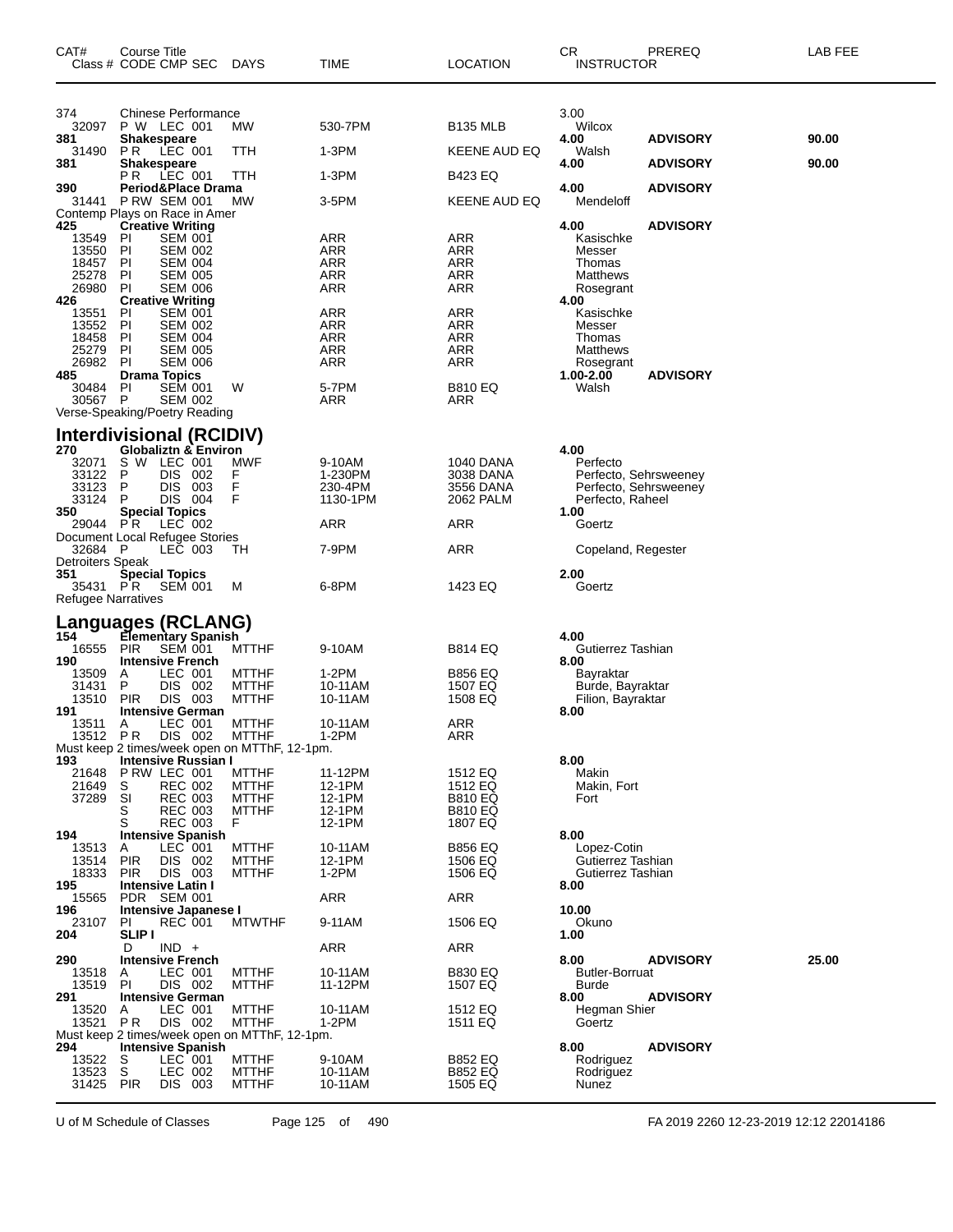| CAT#                                                                                                             | Course Title<br>Class # CODE CMP SEC DAYS                                                                                                                                                                                                                                                                |                                                                 | <b>TIME</b>                                                                                            | <b>LOCATION</b>                                                                                                                            | CR<br><b>INSTRUCTOR</b>                                                                                                                                                                                                                      | PREREQ          | LAB FEE |
|------------------------------------------------------------------------------------------------------------------|----------------------------------------------------------------------------------------------------------------------------------------------------------------------------------------------------------------------------------------------------------------------------------------------------------|-----------------------------------------------------------------|--------------------------------------------------------------------------------------------------------|--------------------------------------------------------------------------------------------------------------------------------------------|----------------------------------------------------------------------------------------------------------------------------------------------------------------------------------------------------------------------------------------------|-----------------|---------|
| 13524<br>13525<br>20150<br>304                                                                                   | <b>PIR</b><br>DIS 004<br><b>PIR</b><br>DIS 005<br>DIS 006<br><b>PIR</b><br><b>Spanish in Community</b>                                                                                                                                                                                                   | <b>MTTHF</b><br><b>MTTHF</b><br><b>MTTHF</b>                    | 12-1PM<br>12-1PM<br>$1-2PM$                                                                            | <b>B804 EQ</b><br>1505 EQ<br>1508 EQ<br>ARR                                                                                                | Nunez<br>Renero-Hannan<br>Nunez<br>1.00                                                                                                                                                                                                      | <b>ADVISORY</b> |         |
| 310                                                                                                              | $IND +$<br><b>Accel Review-French</b>                                                                                                                                                                                                                                                                    |                                                                 | ARR                                                                                                    |                                                                                                                                            | 4.00                                                                                                                                                                                                                                         | <b>ADVISORY</b> |         |
| 25269<br>314                                                                                                     | <b>SEM 001</b><br>-PI<br><b>Accel Review-Span</b>                                                                                                                                                                                                                                                        | <b>MTTHF</b>                                                    | 10-11AM                                                                                                | ARR                                                                                                                                        | Bayraktar<br>4.00                                                                                                                                                                                                                            |                 |         |
| 13529<br>320                                                                                                     | <b>PIR</b><br><b>SEM 001</b><br><b>Readings in French</b>                                                                                                                                                                                                                                                | <b>MTTHF</b>                                                    | 10-11AM                                                                                                | 1423 EQ                                                                                                                                    | Espinoza-Pino<br>4.00                                                                                                                                                                                                                        | <b>ADVISORY</b> |         |
| 13530                                                                                                            | PI<br><b>SEM 001</b><br>Au Coeur de l'amitie: Friendshp                                                                                                                                                                                                                                                  | <b>TTH</b>                                                      | 1-230PM                                                                                                | 1505 EQ                                                                                                                                    | <b>Butler-Borruat</b>                                                                                                                                                                                                                        |                 |         |
| 323<br>13531 P                                                                                                   | <b>Russian Readings</b><br><b>SEM 001</b><br><b>Folktales in Russian Culture</b>                                                                                                                                                                                                                         | МF                                                              | 1-230PM                                                                                                | 1505 EQ                                                                                                                                    | 4.00<br>Makin                                                                                                                                                                                                                                | <b>ADVISORY</b> |         |
| 324<br>13532 PIR                                                                                                 | <b>Readings in Spanish</b><br><b>SEM 001</b><br>Women, Words & Images                                                                                                                                                                                                                                    | TTH                                                             | 1-230PM                                                                                                | 1507 EQ                                                                                                                                    | 4.00<br>Lopez-Cotin                                                                                                                                                                                                                          | <b>ADVISORY</b> |         |
| 13533 PIR                                                                                                        | <b>SEM 002</b>                                                                                                                                                                                                                                                                                           | ттн                                                             | 1130-1PM                                                                                               | 1423 EQ                                                                                                                                    | Espinoza-Pino                                                                                                                                                                                                                                |                 |         |
| 19675 PI                                                                                                         | Films for Social Change<br><b>SEM 003</b><br>Globalization and Discontents                                                                                                                                                                                                                               | MW                                                              | 1130-1PM                                                                                               | 1511 EQ                                                                                                                                    | Espinoza-Pino                                                                                                                                                                                                                                |                 |         |
| 325<br>19670                                                                                                     | <b>Reading Latin Drama</b><br>P W REC 001                                                                                                                                                                                                                                                                |                                                                 | ARR                                                                                                    | ARR                                                                                                                                        | 4.00                                                                                                                                                                                                                                         | <b>ADVISORY</b> |         |
| 325                                                                                                              | <b>Reading Latin Drama</b><br>P W REC 001 F                                                                                                                                                                                                                                                              |                                                                 | $1-1AM$                                                                                                | ARR                                                                                                                                        | 4.00                                                                                                                                                                                                                                         | <b>ADVISORY</b> |         |
|                                                                                                                  | <b>Natural Sciences (RCNSCI)</b>                                                                                                                                                                                                                                                                         |                                                                 |                                                                                                        |                                                                                                                                            |                                                                                                                                                                                                                                              |                 |         |
| 202<br>23343<br>23344<br>23345<br>23346<br>23347<br>23348<br>23349<br>24534<br>28983<br>24535<br>419<br>13554 PI | <b>Ecological Issues</b><br>A W LEC 001<br>P W<br>DIS 002<br>P W<br><b>DIS</b><br>003<br><b>DIS</b><br>004<br>P W<br><b>DIS</b><br>005<br>P W<br><b>DIS</b><br>006<br>P W<br><b>DIS</b><br>007<br>P W<br>P W<br><b>DIS</b><br>008<br>P<br>DIS.<br>009<br>P W DIS 010<br><b>Sus Energy Sys</b><br>LEC 001 | <b>TTH</b><br>М<br>Τ<br>W<br>м<br>F.<br>м<br>Т<br>М<br>F<br>TTH | 1130-1PM<br>4-5PM<br>5-6PM<br>4-5PM<br>2-3PM<br>12-1PM<br>12-1PM<br>4-5PM<br>3-4PM<br>1-2PM<br>230-4PM | 1040 DANA<br>1046 DANA<br>1512 NUB<br>3556 DANA<br>1046 DANA<br>1046 DANA<br>3556 DANA<br>3556 DANA<br>1046 DANA<br>3556 DANA<br>1040 DANA | 4.00<br><b>Benedict</b><br>Benedict, Vogel<br>Benedict, Stadler<br>Benedict, Makled<br>Benedict, Vogel<br>Benedict, Makled<br>Benedict, Vogel<br>Benedict, Stadler<br>Benedict, Stadler<br>Benedict, Makled<br>3.00<br>Keoleian, Hua, Abrams | <b>ADVISORY</b> |         |
|                                                                                                                  | Social Sciences (RCSSCI)                                                                                                                                                                                                                                                                                 |                                                                 |                                                                                                        |                                                                                                                                            |                                                                                                                                                                                                                                              |                 |         |
| 220<br>327<br>21535<br>21537<br>21539<br>21541<br>357                                                            | <b>Political Econ</b><br>26712 P W SEM 001<br><b>Medicine &amp; Healing</b><br>LEC 001<br>AI<br>DIS 002<br>P W<br>DIS 003<br>P W<br>P W<br><b>DIS</b><br>004<br>21772 P W DIS 005 T<br><b>Hist&amp;Thry Punishment</b>                                                                                   | TTH<br>МW<br>M<br>W<br>F                                        | 230-4PM<br>1-230PM<br>4-5PM<br>11-12PM<br>12-1PM<br>9-10AM                                             | <b>B856 EQ</b><br>260 WEISER<br>049 UMMA<br><b>1507 NUB</b><br>1405 EQ<br>120 WH                                                           | 4.00<br>Lynch<br>4.00<br>Roberts<br>Shuman<br>Chen<br>Chen<br>Shuman<br>4.00                                                                                                                                                                 | <b>ADVISORY</b> |         |
| 25131                                                                                                            | LEC 001<br>P.                                                                                                                                                                                                                                                                                            | M                                                               | 2-5PM                                                                                                  | 1405 EQ                                                                                                                                    | <b>Elkins</b>                                                                                                                                                                                                                                |                 |         |
| 360<br>20152 PR                                                                                                  | Social Sci Jr Sem<br><b>SEM 001</b>                                                                                                                                                                                                                                                                      | МW                                                              | 10-12PM                                                                                                | <b>B814 EQ</b>                                                                                                                             | 3.00<br>Turnley                                                                                                                                                                                                                              | <b>ADVISORY</b> | 50.00   |
| 26787 P                                                                                                          | Documentary Photography<br><b>SEM 002</b>                                                                                                                                                                                                                                                                | W                                                               | 5-8PM                                                                                                  | <b>B804 EQ</b>                                                                                                                             | King                                                                                                                                                                                                                                         |                 |         |
| 24357 PD                                                                                                         | Labor Mvmnts, Inequalty, Democ<br><b>SEM 003</b>                                                                                                                                                                                                                                                         | w                                                               | 10-1PM                                                                                                 | ARR                                                                                                                                        | Ward                                                                                                                                                                                                                                         |                 |         |
|                                                                                                                  | 20th Century Detroit History<br>Class meets in Detroit                                                                                                                                                                                                                                                   |                                                                 |                                                                                                        |                                                                                                                                            |                                                                                                                                                                                                                                              |                 |         |
| 31683 PI                                                                                                         | <b>SEM 004</b><br>Inside-Out Prison Exchange                                                                                                                                                                                                                                                             | T                                                               | 4-10PM                                                                                                 | ARR                                                                                                                                        | Pickus                                                                                                                                                                                                                                       |                 |         |
|                                                                                                                  | 28443 P W SEM 006                                                                                                                                                                                                                                                                                        | TН                                                              | 4-530PM                                                                                                | <b>B804 EQ</b>                                                                                                                             | Sanchez-Snell                                                                                                                                                                                                                                |                 |         |
| 365<br>26786<br>390                                                                                              | Spanish Lang Internshp Prog II<br>Politics of Educ<br><b>PIR</b><br><b>SEM 001</b><br><b>Comm Learn in ESL</b>                                                                                                                                                                                           | TTH                                                             | 1-3PM                                                                                                  | <b>B852 EQ</b>                                                                                                                             | 4.00<br><b>Burkam</b><br>3.00                                                                                                                                                                                                                |                 |         |
| 19978<br>25190                                                                                                   | P W SEM 001<br>P W SEM 002                                                                                                                                                                                                                                                                               | MW<br>МW                                                        | 230-4PM<br>830-10AM                                                                                    | 1518 NUB<br>1624 CHEM                                                                                                                      | Romano Gillette<br>Dyer                                                                                                                                                                                                                      |                 |         |
| 428<br>28990                                                                                                     | Sex Panics: US & UK<br>P W SEM 001                                                                                                                                                                                                                                                                       | TTH                                                             | 4-530PM                                                                                                | G449 MH                                                                                                                                    | 3.00<br>Rubin                                                                                                                                                                                                                                | <b>ADVISORY</b> |         |
| 460<br>19674 PR                                                                                                  | Social Sci Sr Sem<br><b>SEM 001</b>                                                                                                                                                                                                                                                                      | ттн                                                             | 4-530PM                                                                                                | 1423 EQ                                                                                                                                    | 4.00<br>Murphy                                                                                                                                                                                                                               | <b>ADVISORY</b> |         |
| 461<br>23079 P                                                                                                   | Soc Sci Research and Practice<br><b>Senior Seminar</b><br><b>SEM 002</b><br>Inter-Amer Human Rights Law                                                                                                                                                                                                  | F                                                               | 9-12PM                                                                                                 | G449 MH                                                                                                                                    | 3.00<br>Caulfield                                                                                                                                                                                                                            |                 | 95.00   |

U of M Schedule of Classes Page 126 of 490 FA 2019 2260 12-23-2019 12:12 22014186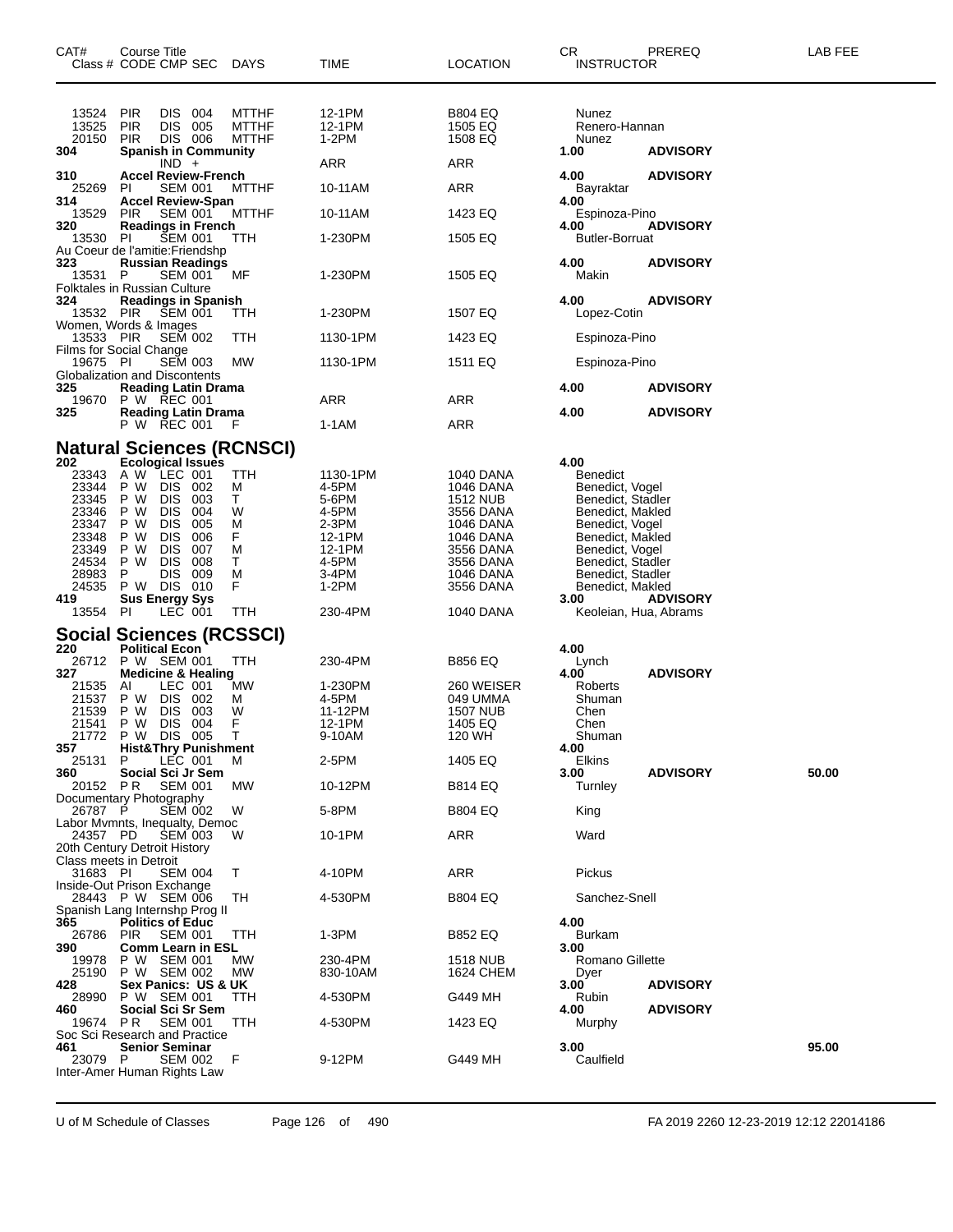| CAT# | Course Title<br>Class # CODE CMP SEC | <b>DAYS</b> | <b>TIME</b> | LOCATION | СR<br><b>INSTRUCTOR</b> | PREREQ | <b>FEE</b><br>ΔP |
|------|--------------------------------------|-------------|-------------|----------|-------------------------|--------|------------------|
|      |                                      |             |             |          |                         |        |                  |

## **Law Law School**

| Law (LAW)                             |                                                                                                         |            |             |               |                              |                                    |
|---------------------------------------|---------------------------------------------------------------------------------------------------------|------------|-------------|---------------|------------------------------|------------------------------------|
| 403                                   | <b>Housing Law and Policy</b><br>32660 PDR SEM 001                                                      | M          | 410-610PM   | 1050 JEFFRIES | 2.00<br>Bagenstos            | <b>ENFORCED</b>                    |
| 4, 7, 12, 39<br>408                   | <b>Public Interest Litig Ethics</b><br>32696 PDR SEM 001                                                | TH.        | 430-630PM   | 1070 JEFFRIES | 2.00<br>Reingold             | <b>ENFORCED</b>                    |
| 3, 5, 7, 12, 39, 53, 54<br>410        | <b>Clean Energy Law &amp; Envt Const</b><br>33002 PDRW SEM 001                                          | - F        | 1020-120PM  | 236 HUTCH     | 2.00<br>Learner              | <b>ENFORCED</b>                    |
| 429                                   | 4, 7, 8, 9, 12, 39, 74, 87, 126<br><b>Federal Prosecution &amp; Defense</b><br>32708 PDRW LAB 001       | м          | 410-610PM   | 1060 JEFFRIES | 2.00<br>Feller, Tukel        | <b>ENFORCED</b>                    |
| 7, 12, 40, 81, 91, 148<br>432         | <b>Tax Plan for Real Estate Trans</b><br>32713 PRW LAB 001                                              | F          | 235-435PM   | 1060 JEFFRIES | 2.00<br>Tucker               | <b>ENFORCED</b>                    |
| 433                                   | 4, 7, 12, 69, 75, 91, 160, 179<br><b>Transactional Drafting</b><br>32714 PDRW LAB 001                   | W          | 410-610PM   | 138 HUTCH     | 2.00<br>Kimball              | <b>ENFORCED</b>                    |
| 4, 7, 12, 69, 91, 179<br>435          | Law Firm Careers/Evolv Prof<br>32688 PDRW SEM 001                                                       | MТ         | 845-1010AM  | 1060 JEFFRIES | 3.00<br>Hirshon              | <b>ENFORCED</b>                    |
| 4, 7, 8, 9, 12, 145<br>436            | The Rule of Law<br>32661 PDR SEM 001                                                                    | W          | 410-610PM   | 424 HUTCH     | 2.00<br>Herzog, Hakimi       | <b>ENFORCED</b>                    |
| 4, 7, 12, 39, 41<br>441               | Topics/ Surveillance: Law&Tech<br>33008 PDRW SEM 001                                                    | - W        | 640-840PM   | 1060 JEFFRIES | 1.00<br>Schlanger, Halderman | <b>ENFORCED</b>                    |
| 445                                   | 7, 12, 21, 43, 44, 190, 194, 197<br><b>Sustainability and International Trade</b><br>32935 P RW SEM 001 | T          | 430-630PM   | 1060 JEFFRIES | 2.00<br>Haverkamp            | <b>ENFORCED</b>                    |
| 4, 7, 12, 44, 196<br>448              | <b>Business Planning</b><br>32705 PDRW LAB 001                                                          | F          | 1020-1220PM | 1025 JEFFRIES | 2.00<br>Tucker               | <b>ENFORCED</b>                    |
| 464                                   | 4, 7, 12, 69, 91, 160, 179<br><b>Human Dignity</b><br>32685 PDR SEM 001                                 | W          | 410-610PM   | 236 HUTCH     | 2.00<br>McCrudden            | <b>ENFORCED</b>                    |
| 464<br>4, 7, 12, 39, 114              | <b>Human Dignity</b><br>РR<br><b>SEM 001</b>                                                            | TH         | 430-630PM   | 236 HUTCH     | 2.00                         | <b>ENFORCED</b>                    |
| 469<br>4, 7, 12, 39, 108              | <b>Reproductive Justice</b><br>32700 PDR SEM 001                                                        | - W        | 410-610PM   | 1070 JEFFRIES | 2.00<br>Goldman              | <b>ENFORCED</b>                    |
| 473<br>7, 12, 39, 122, 124            | <b>Startups: Law &amp; Business</b><br>33126 PDR SEM 001                                                | W          | 410-610PM   | 132 HUTCH     | 1.00<br>Khanna, Wenokur      | <b>ENFORCED</b>                    |
| 477                                   | <b>Antitrust: Merger Hot Topics</b><br>33005 PRW SEM 001<br>7, 8, 9, 12, 44, 157, 159, 192              | F          | 2-4PM       | 1050 JEFFRIES | 1.00<br><b>Nannes</b>        | <b>ENFORCED</b>                    |
| 478<br>4, 7, 12, 39, 43               | <b>Policing and Public Safety</b><br>32689 PDRW SEM 001                                                 | M          | 620-820PM   | 1060 JEFFRIES | 2.00<br>Levy, Green          | <b>ENFORCED</b>                    |
| 479<br>7, 12, 91                      | <b>Collective Bargain&amp;Arbitration</b><br>32707 PRW LAB 001                                          | - F        | 2-4PM       | 132 HUTCH     | 2.00<br>Mack                 | <b>ENFORCED</b>                    |
| 480<br>32711<br>1, 7, 12, 43, 91, 191 | <b>Promoting Soc Jus/Facilitation</b><br>PRW LAB 001 W                                                  |            | 620-820PM   | 1070 JEFFRIES | 1.00<br>Appleberry           | <b>ENFORCED</b>                    |
| 495<br>7, 12, 41, 91                  | <b>Negot Entrepreneurial Issues</b><br>32612 PDRW LAB 001                                               | TH.        | 330-540PM   | 138 HUTCH     | 2.00<br>Parsigian            | <b>ENFORCED</b>                    |
| 499<br>7, 8, 9, 12, 43, 91            | <b>Private Equity</b><br>32710 PDR LAB 001                                                              | Τ          | 640-840PM   | 1020 JEFFRIES | 2.00<br>Wyatt                | <b>ENFORCED</b>                    |
| 510<br>32411<br>510                   | <b>Civil Procedure</b><br>PDR LEC 001<br><b>Civil Procedure</b>                                         | МW         | 1-215PM     | 250 HUTCH     | 4.00<br>Niehoff<br>4.00      | <b>ENFORCED</b><br><b>ENFORCED</b> |
| EFGH. 2                               | LEC 001<br>РR                                                                                           | T.         | 120-235PM   | 250 HUTCH     |                              |                                    |
| 510<br>IJKL, 2, 41                    | <b>Civil Procedure</b><br>32412 PDR LEC 002                                                             | <b>TWF</b> | 1020-1135AM | 220 HUTCH     | 4.00<br>Friedman             | <b>ENFORCED</b>                    |
| QRST, 2, 41                           | 32413 PDR LEC 003                                                                                       | <b>TWF</b> | 855-1010AM  | 220 HUTCH     | <b>Bagley</b>                |                                    |
| 515                                   | <b>Sales and Secured Financing</b>                                                                      |            |             |               | 2.00                         | <b>ADVISORY, ENFORCED</b>          |

U of M Schedule of Classes Page 127 of 490 FA 2019 2260 12-23-2019 12:12 22014186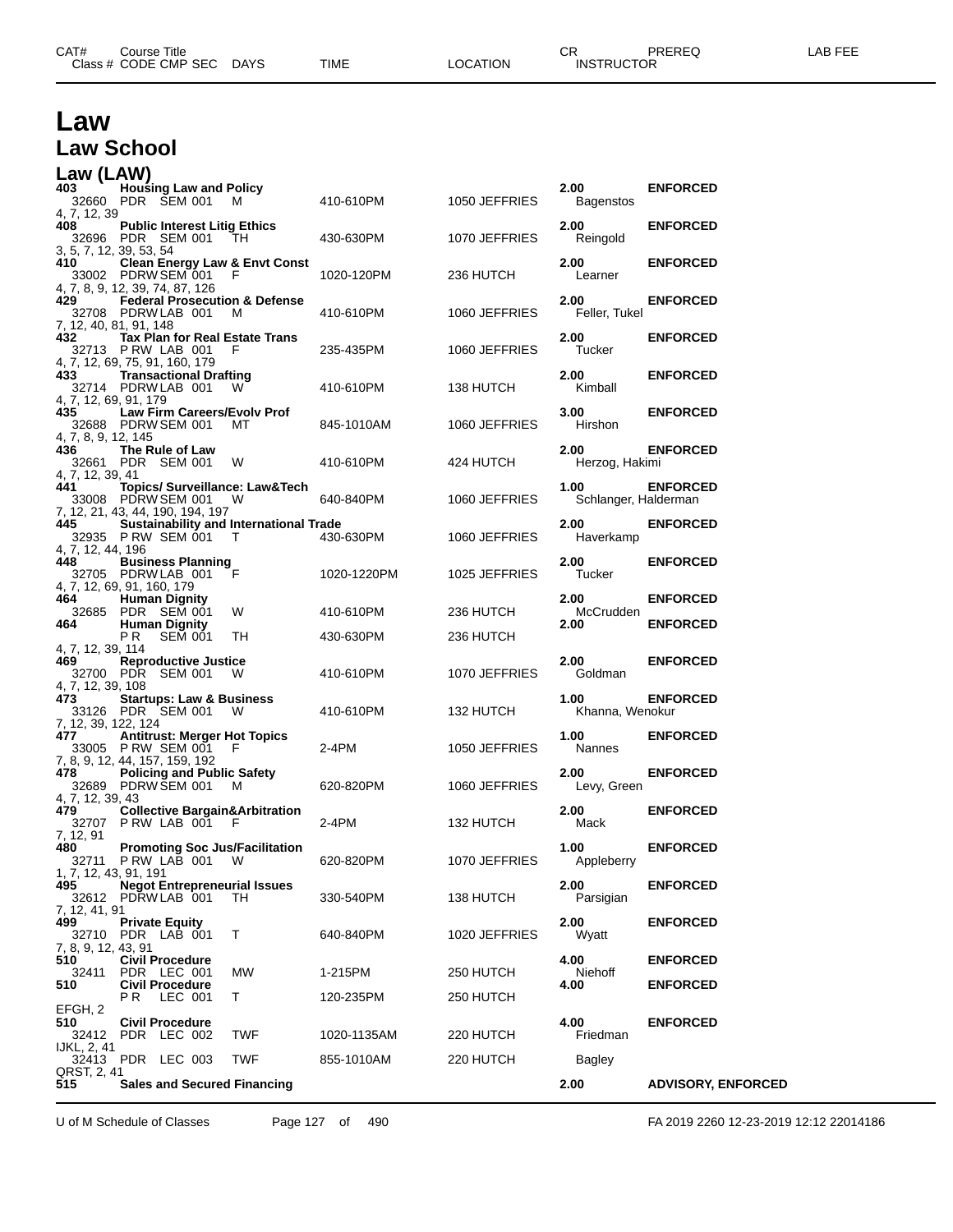| CAT#<br>Class # CODE CMP SEC DAYS        | Course Title                          |                    |                                |                                         | TIME                       | <b>LOCATION</b>                | CR.<br><b>INSTRUCTOR</b> | PREREQ          | LAB FEE |
|------------------------------------------|---------------------------------------|--------------------|--------------------------------|-----------------------------------------|----------------------------|--------------------------------|--------------------------|-----------------|---------|
| 32914 PR<br>12, 43, 141                  |                                       | LEC 001            |                                | м                                       | 620-820PM                  | 132 HUTCH                      | <b>Buiteweg</b>          |                 |         |
| 518<br>32770                             | Race and the Law<br><b>PR LEC 001</b> |                    |                                | WTH                                     | 845-1010AM                 | 0220 JEFFRIES                  | 3.00<br>Crockett         | <b>ENFORCED</b> |         |
| 520<br>32414                             | <b>Contracts</b><br>PDR LEC 001       |                    |                                | <b>TWF</b>                              | 855-1010AM                 | 1225 JEFFRIES                  | 4.00<br>Crane            | <b>ENFORCED</b> |         |
| EFGH, 2<br>32418 PDR LEC 002             |                                       |                    |                                | <b>MTWTH</b>                            | 915-1010AM                 | 0225 JEFFRIES                  | Frier                    |                 |         |
| IJKL, 2<br>32421                         | PDR LEC 003                           |                    |                                | MTTH                                    | 1020-1135AM                | 1020 JEFFRIES                  | Daugirdas                |                 |         |
| MN, 2, 41<br>32422                       | PDR LEC 004                           |                    |                                | <b>MTW</b>                              | 855-1010AM                 | 116 HUTCH                      | Cornell                  |                 |         |
| OP, 2, 41<br>527<br>33098                | PR.                                   | LEC 001            | <b>Corporate Criminality</b>   | TTH                                     | 430-555PM                  | 1225 JEFFRIES                  | 3.00<br>Hurley           | <b>ENFORCED</b> |         |
| 530<br>32423                             | <b>Criminal Law</b><br>PDR LEC 001    |                    |                                | <b>MWTH</b>                             | 1020-1135AM                | 120 HUTCH                      | 4.00<br>Thomas           | <b>ENFORCED</b> |         |
| EFGH, 2<br>32424                         | <b>PDR</b>                            | LEC 002            |                                | МW                                      | 235-350PM                  | 0225 JEFFRIES                  | Mcquade                  |                 |         |
| MNOP, 2, 41                              | P R                                   | LEC 002            |                                | TH                                      | 255-410PM                  | 0225 JEFFRIES                  |                          |                 |         |
| 32425<br>QR, 2                           | PDR<br>P R                            | LEC 003<br>LEC 003 |                                | МW<br>т                                 | 235-350PM<br>255-410PM     | 250 HUTCH<br>250 HUTCH         | Prescott                 |                 |         |
| 32426<br>ST, 2, 41                       | <b>PDR</b><br>P R                     | LEC 004<br>LEC 004 |                                | МW<br>т                                 | 235-350PM<br>255-410PM     | 138 HUTCH<br>138 HUTCH         | Uhlmann                  |                 |         |
| 569<br>32771                             | PR.                                   | LEC 001            |                                | <b>Legislation and Regulation</b><br>МW | 235-350PM                  | 1225 JEFFRIES                  | 4.00<br>Mortenson        | <b>ENFORCED</b> |         |
| 569                                      | PR.                                   | LEC 001            |                                | <b>Legislation and Regulation</b><br>TH | 255-410PM                  | 1225 JEFFRIES                  | 4.00                     | <b>ENFORCED</b> |         |
| 23, 41, 61, 89<br>575<br>32567 PR        |                                       | LEC 001            | <b>Natural Resources Law</b>   | м                                       | 230-430PM                  | 0220 JEFFRIES                  | 2.00<br>Barsky, Mergen   | <b>ENFORCED</b> |         |
| 12<br>580                                | Torts                                 |                    |                                |                                         |                            |                                | 4.00                     | <b>ENFORCED</b> |         |
| 32428<br>580                             | PDR<br>Torts                          | LEC 001            |                                | м                                       | 235-350PM                  | 132 HUTCH                      | Logue<br>4.00            | <b>ENFORCED</b> |         |
|                                          | PR.                                   | LEC 001            |                                | TTH                                     | 255-410PM                  | 132 HUTCH                      |                          |                 |         |
| IJ, 2, 41<br>580                         | Torts                                 |                    |                                |                                         |                            |                                | 4.00                     | <b>ENFORCED</b> |         |
| 32429<br>580                             | PDR LEC 002<br>Torts                  |                    |                                | м                                       | 235-350PM                  | 116 HUTCH                      | Herzog<br>4.00           | <b>ENFORCED</b> |         |
| KL, 2, 41                                | PR.                                   | LEC 002            |                                | TTH                                     | 255-410PM                  | 116 HUTCH                      |                          |                 |         |
| 580<br>32430                             | Torts<br><b>PDR</b>                   | LEC 003            |                                | W                                       | 1-215PM                    | 0225 JEFFRIES                  | 4.00<br>Clark            | <b>ENFORCED</b> |         |
| 580                                      | Torts<br>P R<br>P R                   | LEC 003<br>LEC 003 |                                | TН<br>F                                 | 120-235PM<br>1020-1135AM   | 0225 JEFFRIES<br>0225 JEFFRIES | 4.00                     | <b>ENFORCED</b> |         |
| MNOP, 2, 135<br>580<br>33078 PDR LEC 004 | <b>Torts</b>                          |                    |                                | MTTH                                    | 1020-1140AM                | 0225 JEFFRIES                  | 4.00<br>Schlanger        | <b>ENFORCED</b> |         |
| QRST, 2, 41<br>593                       | <b>Legal Practice Skills I</b>        |                    |                                |                                         |                            |                                | 2.00                     | <b>ENFORCED</b> |         |
| 32450 PDR LEC 001<br>593                 | Legal Practice Skills I               |                    |                                | T.                                      | 1020-1115AM                | 1225 JEFFRIES                  | Hannon<br>2.00           | <b>ENFORCED</b> |         |
| E, 1, 83, 91                             | PR.                                   | LEC 001            |                                | TH                                      | 120-215PM                  | 1025 JEFFRIES                  |                          |                 |         |
| 593<br>32451                             | PDR LEC 002                           |                    | Legal Practice Skills I        | T.                                      | 255-350PM                  | 1020 JEFFRIES                  | 2.00<br>Hannon           | <b>ENFORCED</b> |         |
| 593                                      | PŔ.                                   | LEC 002            | <b>Legal Practice Skills I</b> | TН                                      | 225-320PM                  | 1025 JEFFRIES                  | 2.00                     | <b>ENFORCED</b> |         |
| F, 1, 83, 91<br>593<br>32452 PDR LEC 003 | Legal Practice Skills I               |                    |                                | MTH                                     | 915-1010AM                 | 1225 JEFFRIES                  | 2.00<br>Wilensky         | <b>ENFORCED</b> |         |
| G, 1, 83, 91<br>32453 PDR LEC 004        |                                       |                    |                                | MTH                                     | 225-320PM                  | 1020 JEFFRIES                  | Wilensky                 |                 |         |
| H, 1, 83, 91<br>32455 PDR LEC 005        | P R                                   | LEC 005            |                                | М<br>TН                                 | 1020-1115AM<br>1020-1115AM | 220 HUTCH<br>1025 JEFFRIES     | Mansour                  |                 |         |
| I, 1, 83, 91<br>32456                    | PDR<br>P R                            | LEC 006<br>LEC 006 |                                | м<br>TH                                 | 1-155PM<br>120-215PM       | 0220 JEFFRIES<br>0220 JEFFRIES | Mansour                  |                 |         |
| J, 1, 83, 91<br>32457 PDR LEC 007        | PR.                                   | LEC 007            |                                | м<br>TН                                 | 1020-1115AM<br>1020-1115AM | 1225 JEFFRIES<br>220 HUTCH     | Vettorello               |                 |         |
| K, 1, 83, 91<br>32458 PDR LEC 008        |                                       |                    |                                | м                                       | 1-155PM                    | 0225 JEFFRIES                  | Vettorello               |                 |         |

U of M Schedule of Classes Page 128 of 490 FA 2019 2260 12-23-2019 12:12 22014186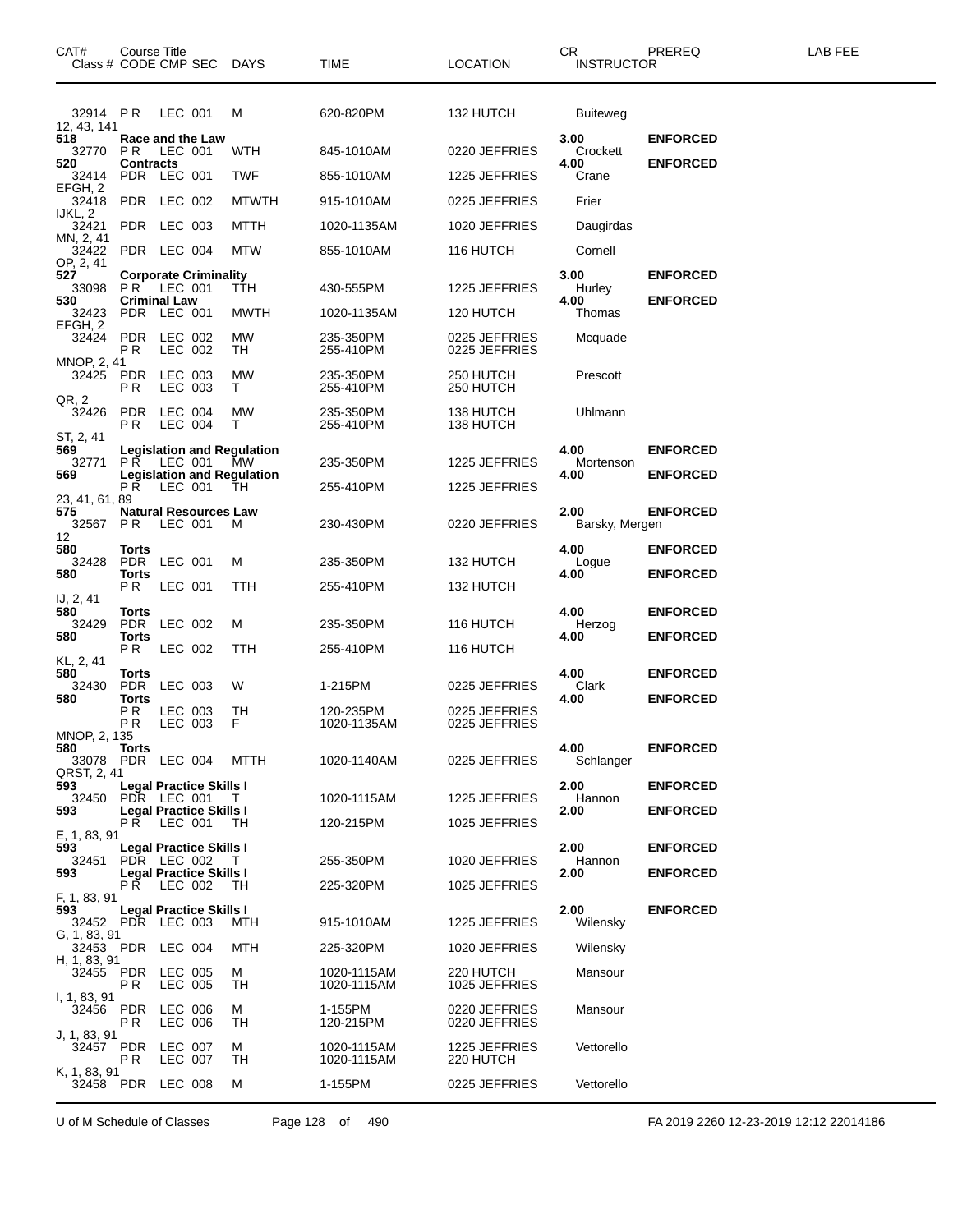| CAT#<br>Class # CODE CMP SEC              | Course Title             |                               |                           | DAYS                                                                                          | TIME                            | <b>LOCATION</b>                         | CR<br><b>INSTRUCTOR</b> | PREREQ                             | LAB FEE |
|-------------------------------------------|--------------------------|-------------------------------|---------------------------|-----------------------------------------------------------------------------------------------|---------------------------------|-----------------------------------------|-------------------------|------------------------------------|---------|
|                                           | РR                       | LEC 008                       |                           | TH                                                                                            | 120-215PM                       | 1225 JEFFRIES                           |                         |                                    |         |
| L, 1, 83, 91<br>32459 PDR                 | P R                      | LEC 009<br>LEC 009            |                           | м<br>W                                                                                        | 915-1010AM<br>915-1010AM        | 220 HUTCH<br>218 HUTCH                  | <b>Bromberg</b>         |                                    |         |
| M, 1, 83, 91<br>32460 PDR                 | РR                       | LEC 010<br>LEC 010            |                           | м<br>W                                                                                        | 1-155PM<br>1020-1115AM          | 218 HUTCH<br>218 HUTCH                  | <b>Bromberg</b>         |                                    |         |
| N, 1, 83, 91<br>32461 PDR<br>O, 1, 83, 91 | P R                      | LEC 011<br>LEC 011            |                           | м<br>TН                                                                                       | 1020-1115AM<br>1020-1115AM      | 1025 JEFFRIES<br>138 HUTCH              | Lefort                  |                                    |         |
| 32462 PDR<br>P, 1, 83, 91                 | P R                      | LEC 012<br>LEC 012            |                           | м<br>TН                                                                                       | 410-5PM<br>430-525PM            | 120 HUTCH<br>120 HUTCH                  | Lefort                  |                                    |         |
| 32463 PDR<br>Q, 1, 83, 91                 |                          | LEC 013                       |                           | WF                                                                                            | 1020-1115AM                     | 1020 JEFFRIES                           | <b>Becker</b>           |                                    |         |
| 32465 PDR                                 | P R                      | LEC 014<br>LEC 014            |                           | W<br>F                                                                                        | 1020-1115AM<br>1020-1115AM      | 0225 JEFFRIES<br>0220 JEFFRIES          | Pinto                   |                                    |         |
| R, 1, 83, 91<br>32467<br>S, 1, 83, 91     | <b>PDR</b><br>P R        | LEC 015<br>LEC 015            |                           | м<br>TН                                                                                       | 915-1010AM<br>915-1010AM        | 0220 JEFFRIES<br>116 HUTCH              | Osbeck                  |                                    |         |
| 32470 PDR<br>T, 1, 83, 91                 | P R                      | LEC 016<br>LEC 016            |                           | М<br>TН                                                                                       | 1-155PM<br>120-215PM            | 1020 JEFFRIES<br>1020 JEFFRIES          | Osbeck                  |                                    |         |
| 598<br>32436<br>598                       | PDR LEC 001              |                               |                           | Legal Pract: Writing & Analysis<br>$\mathbf{L}$<br><b>Legal Pract: Writing &amp; Analysis</b> | 1020-1115AM                     | 1225 JEFFRIES                           | 1.00<br>Hannon<br>1.00  | <b>ENFORCED</b><br><b>ENFORCED</b> |         |
| E, 1, 71                                  | PR LEC 001               |                               |                           | TH.                                                                                           | 120-215PM                       | 1025 JEFFRIES                           |                         |                                    |         |
| 598<br>32437                              | PDR LEC 002              |                               |                           | <b>Legal Pract: Writing &amp; Analysis</b>                                                    | 255-350PM                       | 1020 JEFFRIES                           | 1.00<br>Hannon          | <b>ENFORCED</b>                    |         |
| 598                                       | PR.                      | LEC 002                       |                           | <b>Legal Pract: Writing &amp; Analysis</b><br>TH                                              | 225-320PM                       | 1025 JEFFRIES                           | 1.00                    | <b>ENFORCED</b>                    |         |
| F, 1, 71<br>598<br>32438                  | PDR LEC 003              |                               |                           | <b>Legal Pract: Writing &amp; Analysis</b><br>MTH                                             | 915-1010AM                      | 1225 JEFFRIES                           | 1.00<br>Wilensky        | <b>ENFORCED</b>                    |         |
| G, 1, 71<br>32439                         | PDR                      | LEC 004                       |                           | MTH                                                                                           | 225-320PM                       | 1020 JEFFRIES                           | Wilensky                |                                    |         |
| H, 1, 71<br>32440                         | <b>PDR</b><br>P R        | LEC 005<br><b>LEC 005</b>     |                           | М<br>TН                                                                                       | 1020-1115AM<br>1020-1115AM      | 220 HUTCH<br>1025 JEFFRIES              | Mansour                 |                                    |         |
| I, 1, 71<br>32441                         | <b>PDR</b><br>ΡR         | LEC 006<br><b>LEC 006</b>     |                           | М<br>TН                                                                                       | 1-155PM<br>120-215PM            | 0220 JEFFRIES<br>0220 JEFFRIES          | Mansour                 |                                    |         |
| J, 1, 71<br>32442                         | <b>PDR</b><br>P R        | LEC 007<br><b>LEC 007</b>     |                           | М<br>TH                                                                                       | 1020-1115AM<br>1020-1115AM      | 1225 JEFFRIES<br>220 HUTCH              | Vettorello              |                                    |         |
| K, 1, 71<br>32443<br>L, 1, 71             | <b>PDR</b><br>P R        | LEC 008<br><b>LEC 008</b>     |                           | М<br>TН                                                                                       | 1-155PM<br>120-215PM            | 0225 JEFFRIES<br>1225 JEFFRIES          | Vettorello              |                                    |         |
| 32444<br>M, 1, 71                         | <b>PDR</b><br>P R        | LEC 009<br>LEC 009            |                           | м<br>W                                                                                        | 915-1010AM<br>915-1010AM        | 220 HUTCH<br>218 HUTCH                  | <b>Bromberg</b>         |                                    |         |
| 32445<br>N, 1, 71                         | <b>PDR</b><br>P R        | LEC 010<br>LEC 010            |                           | м<br>W                                                                                        | 1-155PM<br>1020-1115AM          | 218 HUTCH<br>218 HUTCH                  | <b>Bromberg</b>         |                                    |         |
| 32464<br>O, 1, 71                         | <b>PDR</b><br>P R        | LEC 011<br>LEC 011            |                           | М<br>TН                                                                                       | 1020-1115AM<br>1020-1115AM      | 1025 JEFFRIES<br>138 HUTCH              | Lefort                  |                                    |         |
| 32466                                     | <b>PDR</b><br>P R<br>P R | LEC 012<br>LEC 012<br>LEC 012 |                           | М<br>М<br>TН                                                                                  | 410-5PM<br>410-5PM<br>430-525PM | 0225 JEFFRIES<br>120 HUTCH<br>120 HUTCH | Lefort                  |                                    |         |
| P, 1, 71<br>32468                         | <b>PDR</b>               | LEC 013                       |                           | WF                                                                                            | 1020-1115AM                     | 1020 JEFFRIES                           | <b>Becker</b>           |                                    |         |
| Q, 1, 71<br>32469                         | <b>PDR</b><br>P R        | LEC 014<br>LEC 014            |                           | W<br>F                                                                                        | 1020-1115AM<br>1020-1115AM      | 0225 JEFFRIES<br>0220 JEFFRIES          | Pinto                   |                                    |         |
| R, 1, 71<br>32471<br>S, 1, 71             | <b>PDR</b><br>P R        | LEC 015<br>LEC 015            |                           | м<br>TН                                                                                       | 915-1010AM<br>915-1010AM        | 0220 JEFFRIES<br>116 HUTCH              | Osbeck                  |                                    |         |
| 32472<br>T, 1, 71                         | <b>PDR</b><br>P R        | LEC 016<br>LEC 016            |                           | м<br>TН                                                                                       | 1-155PM<br>120-215PM            | 1020 JEFFRIES<br>1020 JEFFRIES          | Osbeck                  |                                    |         |
| 601<br>33951<br>61,88                     | PR.                      | LEC 001                       | <b>Administrative Law</b> | WTHF                                                                                          | 855-1010AM                      | 138 HUTCH                               | 4.00<br>Deacon          | <b>ENFORCED</b>                    |         |

U of M Schedule of Classes Page 129 of 490 FA 2019 2260 12-23-2019 12:12 22014186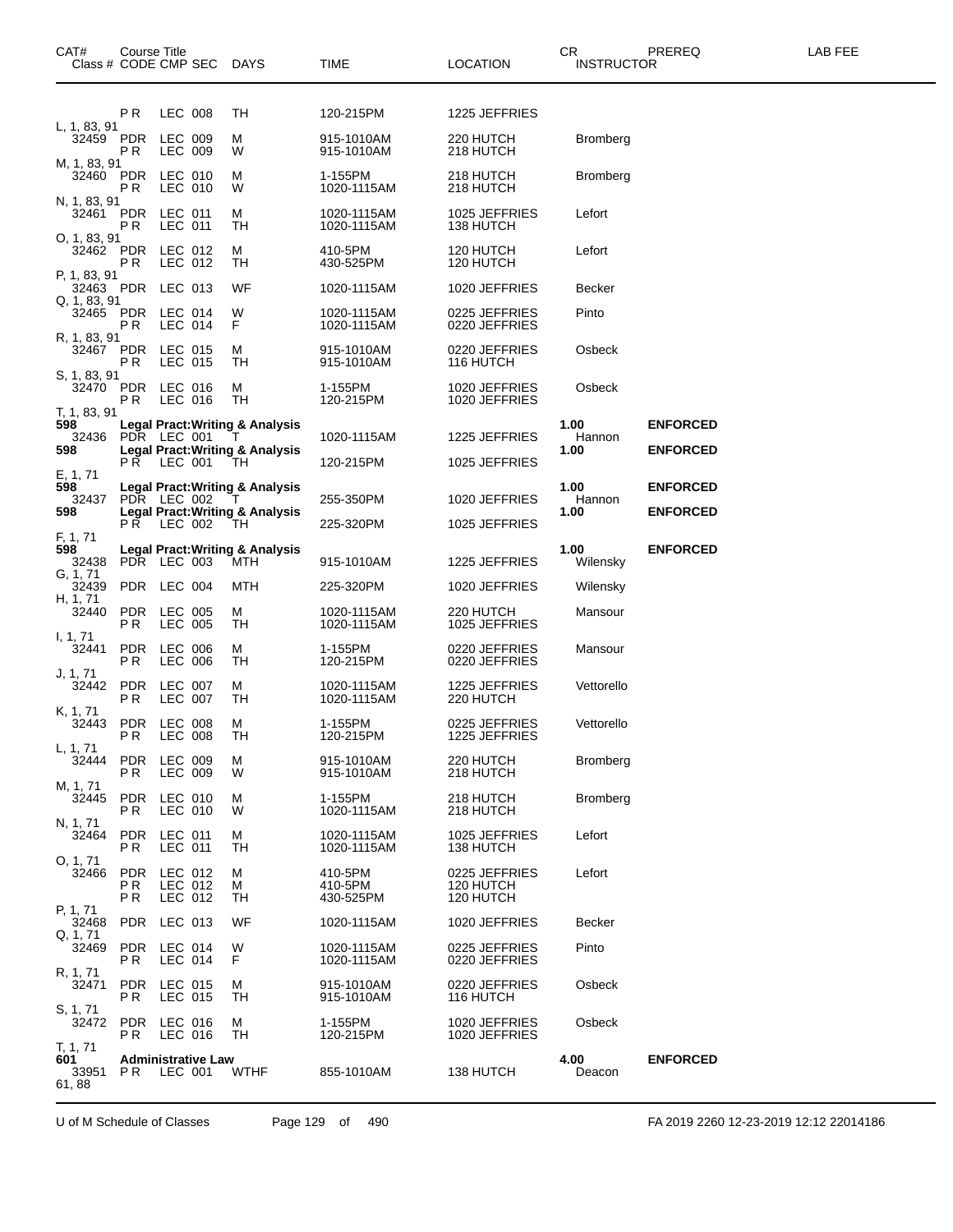| CAT#<br>Class # CODE CMP SEC DAYS                              | Course Title                   |                    |                                |                                              | <b>TIME</b>                                                     | <b>LOCATION</b>        | CR.<br><b>INSTRUCTOR</b>    | PREREQ          | LAB FEE |
|----------------------------------------------------------------|--------------------------------|--------------------|--------------------------------|----------------------------------------------|-----------------------------------------------------------------|------------------------|-----------------------------|-----------------|---------|
| 602<br>32772 PR LEC 001 MT<br>41, 99, 147                      |                                |                    | Int'l Investment Law           |                                              | 845-1010AM                                                      | 1020 JEFFRIES          | 3.00<br>Ratner              | <b>ENFORCED</b> |         |
| 612                                                            |                                |                    |                                | <b>Alternative Dispute Resolution</b>        |                                                                 |                        | 3.00                        | <b>ENFORCED</b> |         |
| 32701 PDRWLAB 001<br>612                                       |                                |                    |                                | M<br><b>Alternative Dispute Resolution</b>   | 410-535PM                                                       | 132 HUTCH              | Kantor<br>3.00              | <b>ENFORCED</b> |         |
| 3, 4, 6, 7, 12, 41, 69, 91, 131, 178                           | PRW LAB 001                    |                    |                                | TН                                           | 430-555PM                                                       | 132 HUTCH              |                             |                 |         |
| 616<br>32773 PR LEC 001<br>41, 99                              | <b>Bloodfeuds</b>              |                    |                                | MWTH                                         | 1030-1125AM                                                     | 236 HUTCH              | 3.00<br>Miller              | <b>ENFORCED</b> |         |
| 617<br>32870<br>7, 12, 91                                      | PDRW LAB 001                   |                    |                                | Anatomy of a Commercial Trial<br>TF          | 1020-1145AM                                                     | 1060 JEFFRIES          | 3.00<br>Ankers              | <b>ENFORCED</b> |         |
| 619<br>32662 PDRW LAB 001<br>7, 12, 91, 166, 167               |                                |                    | Int'l Cartel Enforcement       | -F                                           | 2-410PM                                                         | 1050 JEFFRIES          | 1.00<br>Victor, Herrmann    | <b>ENFORCED</b> |         |
| 622<br>32635 PRW LAB 001 W<br><b>Founding Phrases</b>          | <b>Editing and Advocacy</b>    |                    |                                |                                              | 1150-1250PM                                                     | 0225 JEFFRIES          | 1.00<br>Barry               | <b>ENFORCED</b> |         |
| 1, 7, 12, 91, 188<br>626<br>37233 PDR LEC 001 F<br>12, 21, 199 |                                |                    | <b>Immigrant Justice Lab</b>   |                                              | 1-4PM                                                           | 138 HUTCH              | 3.00<br>Garskof             | <b>ENFORCED</b> |         |
| 630<br>32774                                                   | <b>International Law</b>       |                    |                                |                                              | 1-215PM                                                         |                        | 4.00                        | <b>ENFORCED</b> |         |
| 630                                                            | PR<br><b>International Law</b> | LEC 001            |                                | МW                                           |                                                                 | 138 HUTCH              | Hakimi<br>4.00              | <b>ENFORCED</b> |         |
| 41, 52, 99                                                     | PR.                            | LEC 001            |                                | TH                                           | 1-235PM                                                         | 138 HUTCH              |                             |                 |         |
| 631<br>32775<br>2,63                                           | PR                             | LEC 001            |                                | TF                                           | Intro. to Const'l Law and American Legal Process<br>1020-1145AM | 120 HUTCH              | 3.00<br>Regan               | <b>ENFORCED</b> |         |
| 634<br>32776<br>4, 12, 43                                      | PR.                            | LEC 001            | <b>Water Wars/Great Lakes</b>  | M                                            | 630-930PM                                                       | 1020 JEFFRIES          | 3.00<br><b>Buchsbaum</b>    | <b>ENFORCED</b> |         |
| 637<br>32777                                                   | <b>Bankruptcy</b><br>PR.       | LEC 001            |                                | МW                                           | 235-350PM                                                       | 220 HUTCH              | 4.00<br>Pottow              | <b>ENFORCED</b> |         |
| 637                                                            | <b>Bankruptcy</b>              |                    |                                |                                              |                                                                 |                        | 4.00                        | <b>ENFORCED</b> |         |
| 61, 105                                                        | PR.                            | LEC 001            |                                | T.                                           | 255-410PM                                                       | 220 HUTCH              |                             |                 |         |
| 641<br>32778 PR<br>67, 169                                     |                                | LEC 001            |                                | Crim Just: Invest&Police Prac<br><b>WTHF</b> | 1020-1135AM                                                     | 1225 JEFFRIES          | 4.00<br>Primus              | <b>ENFORCED</b> |         |
| 642<br>32654 PR<br>165                                         |                                | LEC 001            | <b>Mass Incarceration</b>      | м                                            | 855-1055AM                                                      | 1070 JEFFRIES          | 1.00<br>Jones Jr            | <b>ENFORCED</b> |         |
| 644<br>33077 PR<br>61, 123                                     |                                | LEC 001            |                                | Intro to Inc Tax of Business<br>MТ           | 845-1010AM                                                      | 1025 JEFFRIES          | 3.00<br>Adams               | <b>ENFORCED</b> |         |
| 648<br>32652 PR                                                |                                | LEC 001            |                                | <b>Advanced Constitutional Interp</b><br>TTH | 120-235PM                                                       | 120 HUTCH              | 4.00<br>Primus              | <b>ENFORCED</b> |         |
| 648                                                            |                                |                    |                                | <b>Advanced Constitutional Interp</b>        | 1-215PM                                                         |                        | 4.00                        | <b>ENFORCED</b> |         |
| 14, 110                                                        | PR.                            | LEC 001            |                                | WF                                           |                                                                 | 120 HUTCH              |                             |                 |         |
| 655<br>32703<br>7, 12, 43, 91, 129                             | PDRW LAB 001                   |                    |                                | <b>Business Dev for Associates</b><br>M      | 620-820PM                                                       | 0225 JEFFRIES          | 1.00<br>Hirshon             | <b>ENFORCED</b> |         |
| 657<br>32779<br>23, 158                                        | P R                            | LEC 001            | <b>Enterprise Organization</b> | MTTH                                         | 1020-1135AM                                                     | 218 HUTCH              | 4.00<br>Fox                 | <b>ENFORCED</b> |         |
| 32780<br>23, 158                                               | P R<br>P R                     | LEC 002<br>LEC 002 |                                | МW<br>TH                                     | 1-215PM<br>120-235PM                                            | 220 HUTCH<br>220 HUTCH | Howson                      |                 |         |
| 658                                                            |                                |                    | <b>Entertainment Law</b>       |                                              |                                                                 |                        | 2.00                        | <b>ENFORCED</b> |         |
| 32781<br>669                                                   | PR.<br><b>Evidence</b>         | LEC 001            |                                | Т                                            | 430-630PM                                                       | 0225 JEFFRIES          | Kornfield<br>3.00           | <b>ENFORCED</b> |         |
| 32782 PR<br>23                                                 |                                | LEC 001            |                                | МT                                           | 845-1010AM                                                      | 120 HUTCH              | Clark                       |                 |         |
| 677                                                            | <b>Federal Courts</b>          |                    |                                |                                              |                                                                 |                        | 4.00                        | <b>ENFORCED</b> |         |
| 32784<br>678<br>33097                                          | PR<br>P R                      | LEC 001<br>LEC 001 | <b>International Finance</b>   | WTHF<br>TF                                   | 1020-1135AM<br>1020-1145AM                                      | 250 HUTCH<br>116 HUTCH | Litman<br>3.00<br>Santarosa | <b>ENFORCED</b> |         |
| 12, 41, 99<br>684<br>32785                                     | <b>Health Law</b><br>PR.       | LEC 001            |                                | TTH                                          | 115-235PM                                                       | 116 HUTCH              | 4.00<br>Price               | <b>ENFORCED</b> |         |
| 684                                                            | <b>Health Law</b><br>P R       | LEC 001            |                                | W                                            | 1-215PM                                                         | 116 HUTCH              | 4.00                        | <b>ENFORCED</b> |         |
| 41, 61, 80, 162<br>686                                         |                                |                    | <b>Federal Indian Law</b>      |                                              |                                                                 |                        | 3.00                        | <b>ENFORCED</b> |         |

U of M Schedule of Classes Page 130 of 490 FA 2019 2260 12-23-2019 12:12 22014186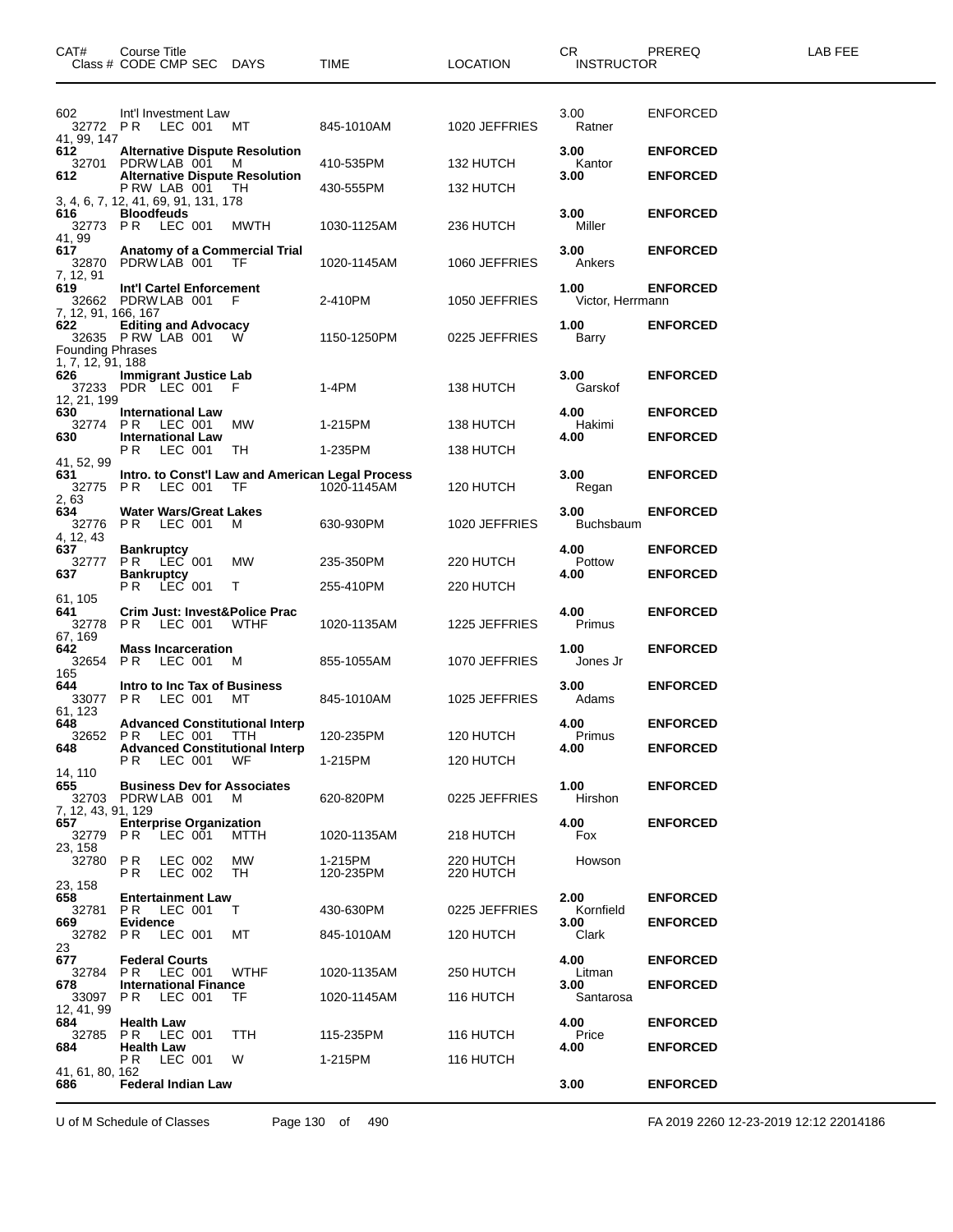| CAT#                                                            | Course Title<br>Class # CODE CMP SEC                                                                          | DAYS             | TIME               | <b>LOCATION</b>            | CR<br><b>INSTRUCTOR</b>      | PREREQ                    | LAB FEE |
|-----------------------------------------------------------------|---------------------------------------------------------------------------------------------------------------|------------------|--------------------|----------------------------|------------------------------|---------------------------|---------|
| 32786 PR                                                        | LEC 001                                                                                                       | T                | 120-245PM          | 138 HUTCH                  | Fletcher                     |                           |         |
| 686                                                             | <b>Federal Indian Law</b><br>PR.<br>LEC 001                                                                   | TН               | 120-245PM          | 132 HUTCH                  | 3.00                         | <b>ENFORCED</b>           |         |
| 687<br>32787 PR<br>61                                           | <b>Immigration and Nationality</b><br>LEC 001                                                                 | MТ               | 845-1010AM         | 218 HUTCH                  | 3.00<br>Thronson             | <b>ENFORCED</b>           |         |
| 691<br>32788<br>99, 118                                         | <b>International Tax</b><br>PR.<br>LEC 001                                                                    | WTH              | 1020-1145AM        | 1070 JEFFRIES              | 3.00<br>Avi-Yonah            | <b>ENFORCED</b>           |         |
| 693<br>32789                                                    | <b>Jurisdiction and Choice Of Law</b><br>PR.<br>LEC 001                                                       | MW.              | 1-215PM            | 1225 JEFFRIES              | 2.00-4.00<br>Reimann         | <b>ENFORCED</b>           |         |
| 693                                                             | Jurisdiction and Choice Of Law<br>P R<br>LEC 001                                                              | т                | 1-235PM            | 1225 JEFFRIES              | 2.00-4.00                    | <b>ENFORCED</b>           |         |
| 23<br>693                                                       | Jurisdiction and Choice Of Law                                                                                |                  |                    |                            | 2.00-4.00                    | <b>ENFORCED</b>           |         |
| 38596                                                           | PDR LEC 002                                                                                                   | <b>MW</b>        | 1-215PM            | ARR                        | Reimann                      |                           |         |
| 693                                                             | Jurisdiction and Choice Of Law<br>LEC 002<br>P R                                                              | $\perp$          | 1-235PM            | ARR                        | 2.00-4.00                    | <b>ENFORCED</b>           |         |
| 694<br>32790<br>99, 120                                         | <b>International Litigation</b><br>P R<br>LEC 001 WTH                                                         |                  | 845-1010AM         | 236 HUTCH                  | 3.00<br>Reimann              | <b>ADVISORY, ENFORCED</b> |         |
| 695<br>32791                                                    | <b>International Trade Law</b><br>PR.<br>LEC 001                                                              | MW               | 235-4PM            | S <sub>106</sub> LLIB      | 3.00<br>Regan                | <b>ENFORCED</b>           |         |
| 4, 41, 99<br>696<br>32220                                       | <b>Rsrch and Analysis in Amer Law</b><br>PR.<br>LEC 001 F                                                     |                  | 1-3PM              | 0220 JEFFRIES              | 1.00-2.00<br>Becker, Simpson | <b>ENFORCED</b>           |         |
| 1, 64<br>702<br>32794 PR                                        | <b>Insurance Law and Policy</b><br>LEC 001                                                                    | мт               | 845-1010AM         | 138 HUTCH                  | 3.00<br>Logue                | <b>ENFORCED</b>           |         |
| 41, 61, 146<br>708                                              | <b>Local Government</b>                                                                                       |                  |                    |                            | 2.00                         | <b>ENFORCED</b>           |         |
| 32653<br>711                                                    | P R<br>LEC 001<br>Law of the Internet                                                                         | W                | 410-610PM          | 116 HUTCH                  | Savit<br>2.00                | <b>ENFORCED</b>           |         |
| 32795 PR                                                        | LEC 001                                                                                                       | M                | 410-610PM          | 1225 JEFFRIES              | Willen                       |                           |         |
| 712                                                             | <b>Negotiation</b><br>32709 PDR LAB 001                                                                       | TTH              | 430-555PM          | 1025 JEFFRIES              | 3.00<br>Kimball              | <b>ENFORCED</b>           |         |
| 719                                                             | 3, 4, 7, 12, 69, 91, 178<br><b>Good with Words</b><br>32636 P RW LAB 001                                      | - F              | 235-435PM          | 0225 JEFFRIES              | 2.00<br>Barry                | <b>ENFORCED</b>           |         |
| <b>Creative Counsel</b><br>724<br>32850 PR<br>99, 111, 150, 170 | 1, 4, 7, 12, 69, 91, 179, 189<br>International Refugee Law<br>LEC 001                                         | WTHF             | 810-1010AM         | 1020 JEFFRIES              | 3.00<br>Hathaway             | <b>ENFORCED</b>           |         |
| 729                                                             | <b>Innovation Platform</b><br>32221 PDR LAB 001                                                               | M                | 620-745PM          | 0220 JEFFRIES              | 3.00<br>Ohmer                | <b>ENFORCED</b>           |         |
| 32, 43, 91, 195<br>730                                          | <b>Appellate Advoc: Skills &amp; Pract</b><br>32702 PDRW LAB 001                                              | TTH              | 430-630PM          | 1050 JEFFRIES              | 4.00<br>Caminker             | <b>ENFORCED</b>           |         |
| 731<br>32796 PR                                                 | 2, 4, 7, 8, 9, 12, 42, 69, 82, 91, 172, 179<br><b>Legal Ethics and Professional Responsibility</b><br>LEC 001 | $\top$           | 120-320PM          | 0225 JEFFRIES              | 2.00<br>Hirshon              | <b>ENFORCED</b>           |         |
| 3, 53, 54, 70<br>734                                            | <b>Innovation / Complex Problems</b>                                                                          |                  |                    |                            | 2.00                         | <b>ENFORCED</b>           |         |
| 32933                                                           | P RW LAB 001                                                                                                  | MW               | 630-830PM          | 218 HUTCH                  | Sobel                        |                           |         |
| 734                                                             | <b>Innovation / Complex Problems</b><br>PRW LAB 001<br>PRW LAB 001                                            | <b>TTH</b><br>F. | 640-840PM<br>2-4PM | 218 HUTCH<br>1070 JEFFRIES | 2.00                         | <b>ENFORCED</b>           |         |
|                                                                 | P RW LAB 001<br>7, 12, 43, 91, 152, 177                                                                       | TH               | 430-730PM          | 218 HUTCH                  |                              |                           |         |
| 735<br>32797<br>41, 130                                         | <b>Public Control of Land Use</b><br>PR.<br>LEC 001                                                           | TTH              | 255-420PM          | 0220 JEFFRIES              | 3.00<br>Schneider            | <b>ENFORCED</b>           |         |
| 741<br>32495                                                    | <b>Interdisc Prob Solv</b><br>PD.<br>LAB 001                                                                  | W                | 315-415PM          | 1020 JEFFRIES              | 3.00<br>Carr, Doyle          | <b>ADVISORY</b>           |         |
| 741                                                             | <b>Interdisc Prob Solv</b><br>P<br>LAB 001<br>LGBTQ+ Human Trafficking                                        | W                | 430-630PM          | 1020 JEFFRIES              | 3.00                         | <b>ADVISORY</b>           |         |
| 741                                                             | 7, 8, 9, 12, 91, 153, 184<br><b>Interdisc Prob Solv</b>                                                       |                  |                    |                            | 3.00                         | <b>ADVISORY</b>           |         |
| 32496                                                           | PD.<br>LAB 002                                                                                                | W                | 315-415PM          | ARR                        |                              | Sankaran, Carr, Weiland   |         |
| 741                                                             | <b>Interdisc Prob Solv</b><br>P<br>LAB 002                                                                    | W                | 430-630PM          | 1025 JEFFRIES              | 3.00                         | <b>ADVISORY</b>           |         |
|                                                                 | Prevent. Child Abuse Neglect<br>7, 8, 9, 12, 91, 95, 153, 185                                                 |                  |                    |                            |                              |                           |         |
| 741<br>32497                                                    | <b>Interdisc Prob Solv</b><br>PD.<br>LAB 003                                                                  | W                | 315-415PM          | 0220 JEFFRIES              | 3.00<br>Kantor, Mohai        | <b>ADVISORY</b>           |         |
| 741                                                             | <b>Interdisc Prob Solv</b>                                                                                    |                  |                    |                            | 3.00                         | <b>ADVISORY</b>           |         |
|                                                                 | P<br>LAB 003                                                                                                  | W                | 430-630PM          | 0220 JEFFRIES              |                              |                           |         |

U of M Schedule of Classes Page 131 of 490 FA 2019 2260 12-23-2019 12:12 22014186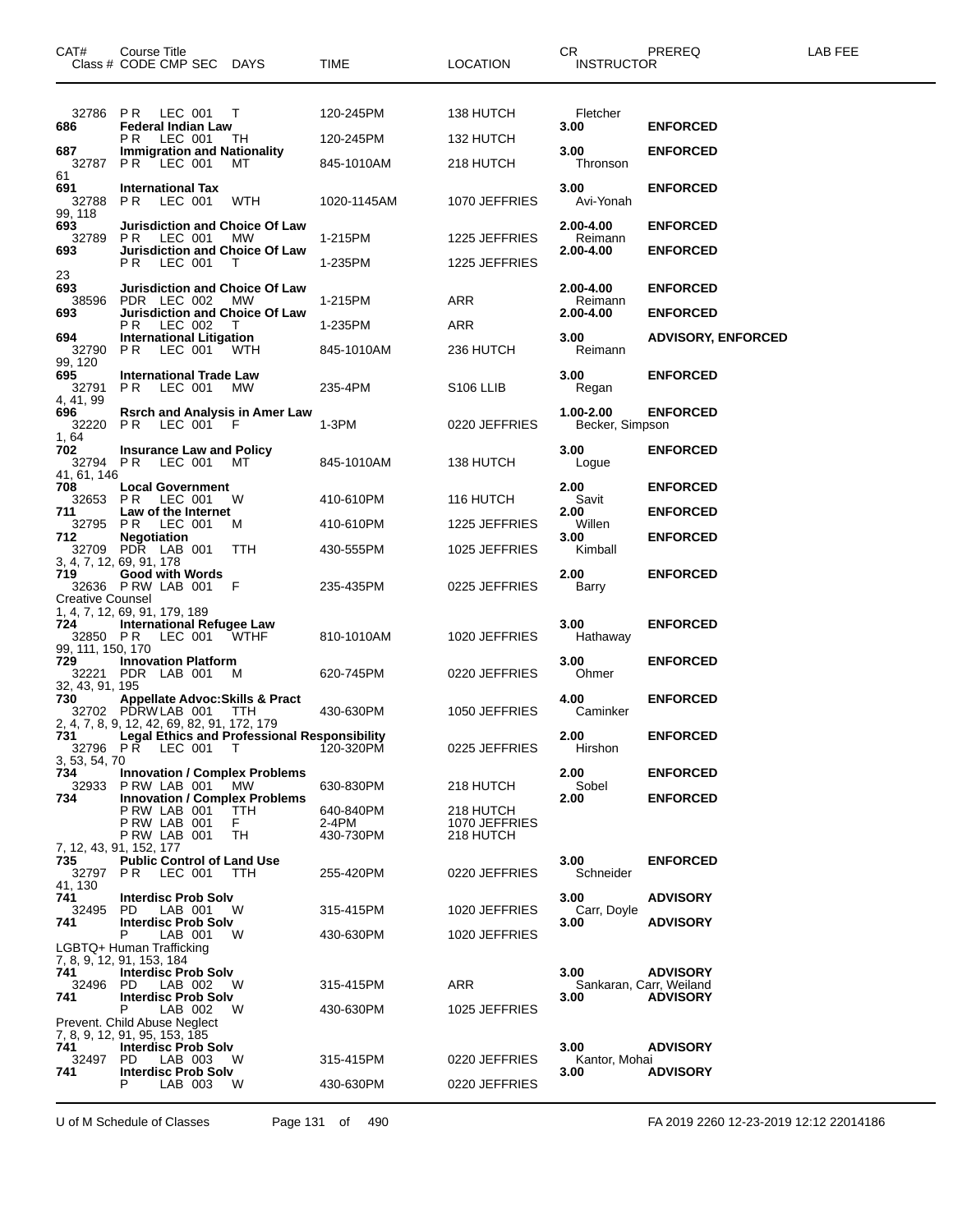| CAT#                          | Course Title<br>Class # CODE CMP SEC DAYS                                                                       |             | TIME                   | <b>LOCATION</b>        | CR.<br><b>INSTRUCTOR</b>   | PREREQ                    | LAB FEE |
|-------------------------------|-----------------------------------------------------------------------------------------------------------------|-------------|------------------------|------------------------|----------------------------|---------------------------|---------|
| 741                           | Reduc. Toxic Air Emissions MI<br>7, 8, 9, 12, 91, 153, 186<br><b>Interdisc Prob Solv</b>                        |             |                        |                        | 3.00                       | <b>ADVISORY</b>           |         |
| 32498<br>741                  | <b>PD</b><br>LAB 004<br><b>Interdisc Prob Solv</b>                                                              | W           | 315-415PM              | <b>ARR</b>             | Kohl, Savas, Carr<br>3.00  | <b>ADVISORY</b>           |         |
|                               | Р<br>LAB 004<br>Repair Unemployment Insurance                                                                   | W           | 430-630PM              | 1060 JEFFRIES          |                            |                           |         |
| 743<br>32798                  | 7, 8, 9, 12, 91, 95, 153, 187<br><b>Securities Regulation</b><br>P R<br>LEC 001                                 | MWTH        | 1030-1145AM            | 116 HUTCH              | 4.00<br>Pritchard          | <b>ADVISORY, ENFORCED</b> |         |
| 2, 61, 115<br>747<br>32799    | <b>Taxation of Individual Income</b>                                                                            |             |                        |                        | 4.00                       | <b>ENFORCED</b>           |         |
| 747                           | P R<br>LEC 001<br><b>Taxation of Individual Income</b><br><b>PR LEC 001</b>                                     | TTH<br>W    | 255-410PM<br>235-350PM | 120 HUTCH<br>120 HUTCH | Avi-Yonah<br>4.00          | <b>ENFORCED</b>           |         |
| 23, 61, 94<br>748             | <b>Art Law</b><br>32800 PR LEC 001                                                                              | TF          | 1020-1145AM            | 132 HUTCH              | 3.00<br>Schneider          | <b>ENFORCED</b>           |         |
| 41<br>749<br>32801<br>61.104  | <b>Corporate Taxation</b><br><b>PR LEC 001</b>                                                                  | MТ          | 1225-225PM             | 132 HUTCH              | 4.00<br>Adams              | <b>ADVISORY, ENFORCED</b> |         |
| 750<br>103, 151               | <b>Corporate Reorganization</b><br>32802 PR LEC 001                                                             | <b>M</b>    | 410-610PM              | 138 HUTCH              | 1.00<br><b>Bienenstock</b> | <b>ENFORCED</b>           |         |
| 753<br>7, 12, 91, 132         | Trial Advocacy/Civil<br>32706 PDR LAB 001 W                                                                     |             | 435-735PM              | ARR                    | 3.00<br>Connors            | <b>ENFORCED</b>           |         |
| 755<br>23                     | <b>Trusts and Estates I</b><br>32803 PR LEC 001                                                                 | МT          | 845-1010AM             | 132 HUTCH              | 3.00<br>Hines Jr           | <b>ENFORCED</b>           |         |
| 756<br>99, 114                | <b>Comparative Human Rights Law</b><br>32851 PR LEC 001                                                         | <b>WTHF</b> | 810-1010AM             | 1020 JEFFRIES          | 3.00<br>McCrudden          | <b>ENFORCED</b>           |         |
| 760<br>61                     | <b>Trademarks and Unfair Competition</b><br>33963 PR LEC 001                                                    | TF          | 1020-1145AM            | 138 HUTCH              | 3.00<br>Litman             | <b>ENFORCED</b>           |         |
| 781<br>4.61                   | <b>FDA Law</b><br>32806 PR LEC 001                                                                              | MWTH        | 1020-1135AM            | 0220 JEFFRIES          | 4.00<br>Eisenberg          | <b>ENFORCED</b>           |         |
| 782<br>32807<br>41            | Philosophy of Law: Sel Topics<br>PR LEC 001                                                                     | MWTH        | 1030-1145AM            | 132 HUTCH              | 4.00<br>Hershovitz         | <b>ENFORCED</b>           |         |
| 790<br>33105                  | <b>Early Amer Legal History</b><br>PR LEC 001 MW                                                                |             | 1020-1145AM            | 138 HUTCH              | 3.00<br>Novak              | <b>ENFORCED</b>           |         |
| 794<br>10002<br>25, 34        | Senior Judge Seminar II<br>PDR SMA 001                                                                          |             | ARR                    | ARR                    | 2.00<br>Becker             | <b>ADVISORY, ENFORCED</b> |         |
| 798<br>21, 32                 | Adv Problem Solving Initiative<br>$IND +$<br>IR                                                                 |             | ARR                    | ARR                    | 1.00                       | <b>ENFORCED</b>           |         |
| 799<br>10001<br>1, 24, 34     | Senior Judge Seminar<br>PDR SMA 001                                                                             |             | ARR                    | ARR                    | 2.00<br>Becker             | <b>ENFORCED</b>           |         |
| 807<br>33107                  | <b>Civil Rights Litigation</b><br>PDRWLAB 001 TF<br>4, 7, 8, 9, 12, 42, 69, 90, 91, 128, 179                    |             | 1020-1220PM            | 1050 JEFFRIES          | 4.00<br>Steinberg          | <b>ENFORCED</b>           |         |
| 811<br>32687                  | <b>International Project Finance</b><br><b>P RW SEM 001</b>                                                     | TTH         | 430-630PM              | S <sub>106</sub> LLIB  | 2.00<br>Niehuss            | <b>ENFORCED</b>           |         |
| 811                           | <b>International Project Finance</b><br>P RW SEM 001<br>4, 7, 12, 39, 41, 99, 125                               | W           | 410-610PM              | S <sub>106</sub> LLIB  | 2.00                       | <b>ENFORCED</b>           |         |
| 818                           | <b>Faking It</b><br>32876 PDRW SEM 001<br>5, 7, 8, 9, 12, 41, 44, 127                                           | $\top$      | 430-630PM              | 424 HUTCH              | 2.00<br>Miller             | <b>ENFORCED</b>           |         |
| 827<br>4, 7, 8, 9, 12, 41, 44 | <b>Intellectual Property Workshop</b><br>32883 PDRW SEM 001                                                     | м           | 410-610PM              | 1070 JEFFRIES          | 2.00<br>Eisenberg, Litman  | <b>ENFORCED</b>           |         |
| 831                           | <b>International Commercial Transactions</b><br>32882 PDRW SEM 001<br>4, 7, 8, 9, 12, 39, 43, 99, 138, 139, 140 | M           | 620-820PM              | 1050 JEFFRIES          | 2.00<br>Dickinson          | <b>ENFORCED</b>           |         |
| 836                           | <b>The United Nations</b><br>32915 PDRW SEM 001<br>4, 7, 8, 9, 12, 39, 41, 86, 99                               | M           | 410-610PM              | 1020 JEFFRIES          | 2.00<br>Daugirdas          | <b>ENFORCED</b>           |         |
| 845                           | <b>Refugee Rights Workshop</b><br>32697 P RW SEM 001                                                            | - W         | 410-610PM              | 236 HUTCH              | 2.00<br>Hathaway           | <b>ENFORCED</b>           |         |
| 845                           | <b>Refugee Rights Workshop</b><br>P RW SEM 001<br>4, 7, 12, 99, 136, 170                                        | TH.         | 430-630PM              | 236 HUTCH              | 2.00                       | <b>ENFORCED</b>           |         |

U of M Schedule of Classes Page 132 of 490 FA 2019 2260 12-23-2019 12:12 22014186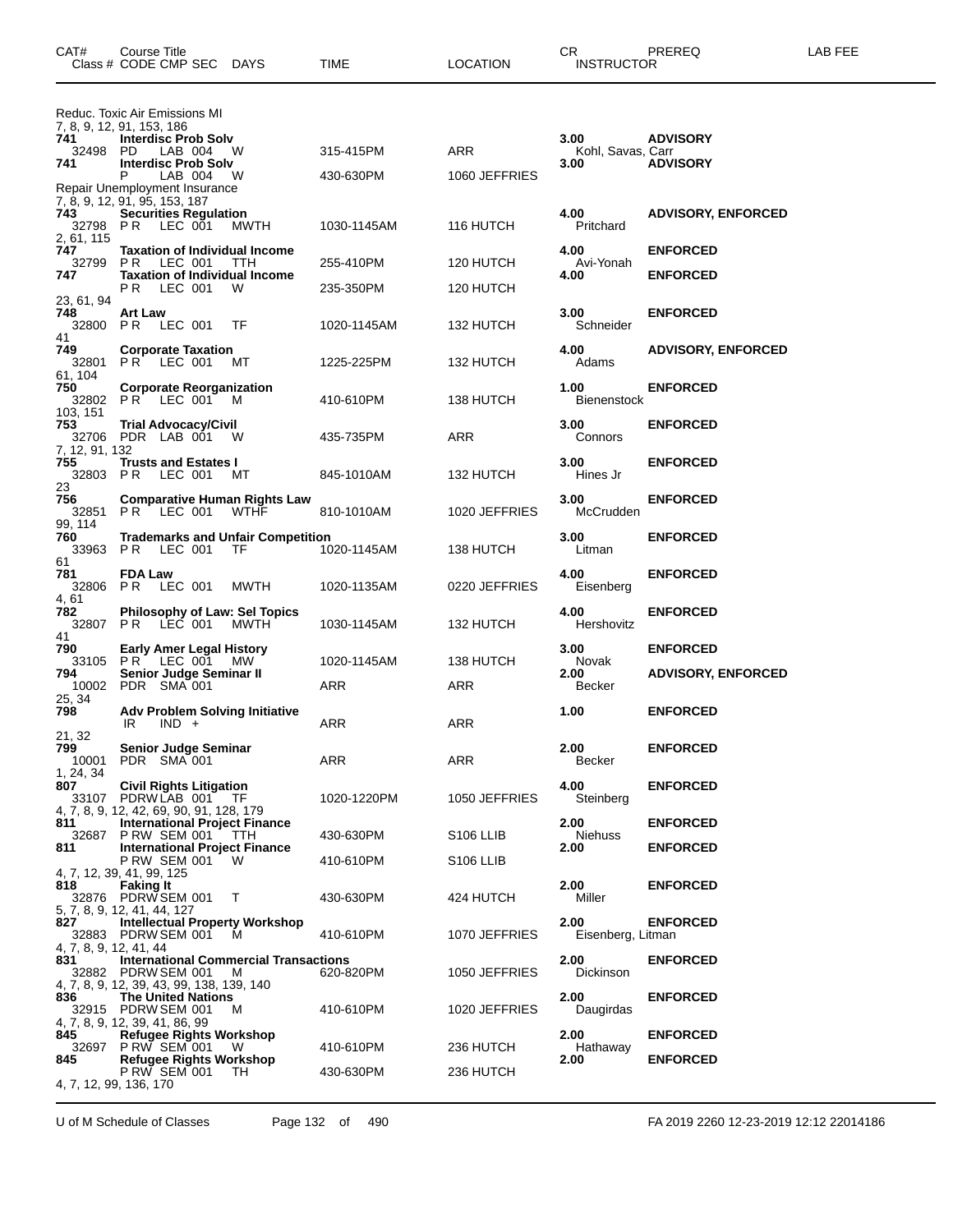| CAT#                                     | <b>Course Title</b><br>Class # CODE CMP SEC DAYS                                                                                            |                         | <b>TIME</b>                               | <b>LOCATION</b>                                      | CR.<br><b>INSTRUCTOR</b>          | PREREQ                             | LAB FEE |
|------------------------------------------|---------------------------------------------------------------------------------------------------------------------------------------------|-------------------------|-------------------------------------------|------------------------------------------------------|-----------------------------------|------------------------------------|---------|
| 849<br>32694<br>849                      | Pro Bono and BigLaw<br>PDRW SEM 001 M<br><b>Pro Bono and BigLaw</b>                                                                         |                         | 620-920PM                                 | 1070 JEFFRIES                                        | 1.00<br>Sussman, De Vaney<br>1.00 | <b>ENFORCED</b><br><b>ENFORCED</b> |         |
|                                          | <b>P RW SEM 001</b><br><b>P RW SEM 001</b><br><b>P RW SEM 001</b>                                                                           | м<br>M<br>м             | 620-920PM<br>620-920PM<br>620-920PM       | 1070 JEFFRIES<br>1070 JEFFRIES<br>1070 JEFFRIES      |                                   |                                    |         |
| 7, 12, 39, 43, 193<br>851<br>7, 12, 46   | <b>Legal History Workshop</b><br>33106 PDRW SEM 001                                                                                         | $\top$                  | 430-630PM                                 | 138 HUTCH                                            | 2.00<br>Novak                     | <b>ENFORCED</b>                    |         |
| 857<br>7, 12, 46, 99, 144                | <b>Income Tax Treaties</b><br>32686 P RW SEM 001                                                                                            | - T                     | 430-630PM                                 | 1070 JEFFRIES                                        | 2.00<br>Avi-Yonah                 | <b>ENFORCED</b>                    |         |
| 861<br>2, 4, 7, 12, 44                   | <b>Law and Economics Workshop</b><br>32845 P RW SEM 001                                                                                     | TH.                     | 430-630PM                                 | 1020 JEFFRIES                                        | 2.00<br>Santarosa, Prescott       | <b>ENFORCED</b>                    |         |
| 866<br>4, 7, 12, 39                      | <b>Health Reform &amp; Related Controv</b><br>32880 PDRW SEM 001                                                                            | - TH                    | 430-630PM                                 | 1060 JEFFRIES                                        | 2.00<br>Bagley                    | <b>ENFORCED</b>                    |         |
| 875<br>884                               | Sel Topics in 4th Amend Law<br>33013 PDR SEM 001<br>4, 7, 12, 39, 174, 175<br><b>Impact Economy</b>                                         | W                       | 410-610PM                                 | 1050 JEFFRIES                                        | 2.00<br>Caminker<br>2.00          | <b>ENFORCED</b><br><b>ENFORCED</b> |         |
| 885                                      | 32634 PDRW SEM 001<br>4, 7, 8, 9, 12, 39, 106<br><b>Mini-Seminar</b>                                                                        | THF                     | 9-10AM                                    | 1070 JEFFRIES                                        | Hines Jr, Denniston<br>1.00       | <b>ENFORCED</b>                    |         |
| 885                                      | 37518 PDR SEM 001<br>Mini-Seminar<br>PR.<br>SEM 001                                                                                         | T<br>T                  | 7-9PM<br>7-9PM                            | <b>ARR</b><br>ARR                                    | Pottow<br>1.00                    | <b>ENFORCED</b>                    |         |
| 1, 5, 12, 43, 183<br>885                 | Professor Elizabeth Warren<br>Mini-Seminar                                                                                                  |                         |                                           |                                                      | 1.00                              | <b>ENFORCED</b>                    |         |
| 885                                      | 37519 PDR SEM 002<br>Mini-Seminar                                                                                                           | T                       | 630-830PM                                 | ARR                                                  | Price<br>1.00                     | <b>ENFORCED</b>                    |         |
|                                          | PR.<br><b>SEM 002</b><br>PR<br><b>SEM 002</b><br>ΡR<br><b>SEM 002</b><br>AI & the Law: Sci Fic&Sci Fact                                     | Т<br>Τ<br>т             | 630-830PM<br>630-830PM<br>630-830PM       | ARR<br><b>ARR</b><br><b>ARR</b>                      |                                   |                                    |         |
| 1, 5, 12, 43, 183<br>885<br>37520<br>885 | Mini-Seminar<br>PDR SEM 003<br>Mini-Seminar                                                                                                 | W                       | 7-9PM                                     | ARR                                                  | 1.00<br>Ratner<br>1.00            | <b>ENFORCED</b><br><b>ENFORCED</b> |         |
|                                          | P <sub>R</sub><br><b>SEM 003</b><br>PR<br><b>SEM 003</b><br>PR<br><b>SEM 003</b><br>PR<br><b>SEM 003</b><br>PR.<br><b>SEM 003</b>           | TН<br>W<br>T.<br>W<br>W | 7-9PM<br>7-9PM<br>7-9PM<br>7-9PM<br>7-9PM | ARR<br><b>ARR</b><br><b>ARR</b><br>ARR<br><b>ARR</b> |                                   |                                    |         |
| 1, 5, 12, 43, 183                        | The Israel-Palestine Conflict                                                                                                               |                         |                                           |                                                      |                                   |                                    |         |
| 885                                      | Mini-Seminar<br>37521 PDR SEM 004                                                                                                           | W                       | 7-9PM                                     | ARR                                                  | 1.00<br>Steinberg                 | <b>ENFORCED</b>                    |         |
| 885                                      | <b>Mini-Seminar</b><br>ΡR<br><b>SEM 004</b><br>PR<br><b>SEM 004</b><br>PR<br><b>SEM 004</b><br>PR<br><b>SEM 004</b><br>ΡR<br><b>SEM 004</b> | w<br>W<br>м<br>w<br>W   | 7-9PM<br>7-9PM<br>7-9PM<br>7-9PM<br>7-9PM | ARR<br>ARR<br>ARR<br><b>ARR</b><br><b>ARR</b>        | 1.00                              | <b>ENFORCED</b>                    |         |
| 1, 5, 12, 43, 183                        | The Life of a People's Lawyer                                                                                                               |                         |                                           |                                                      |                                   |                                    |         |
| 885<br>37522<br>885                      | Mini-Seminar<br>PDR SEM 005<br><b>Mini-Seminar</b>                                                                                          | т                       | 640-840PM                                 | 1025 JEFFRIES                                        | 1.00<br>Khanna<br>1.00            | <b>ENFORCED</b><br><b>ENFORCED</b> |         |
|                                          | ΡR<br><b>SEM 005</b><br>ΡR<br><b>SEM 005</b><br>Hollywood, Bollywood & the Law                                                              | Т<br>т                  | 640-840PM<br>640-840PM                    | 1025 JEFFRIES<br>1025 JEFFRIES                       |                                   |                                    |         |
| 1, 5, 12, 43, 183<br>885<br>37523<br>885 | <b>Mini-Seminar</b><br>PDR SEM 006<br>Mini-Seminar                                                                                          | м                       | 5-7PM                                     | ARR                                                  | 1.00<br>Litman<br>1.00            | <b>ENFORCED</b><br><b>ENFORCED</b> |         |
|                                          | РR<br><b>SEM 006</b><br>PR.<br><b>SEM 006</b><br>Supreme Court's OT 2019 Term                                                               | м<br>м                  | 5-7PM<br>5-7PM                            | ARR<br>ARR                                           |                                   |                                    |         |
| 1, 5, 12, 43, 183<br>885<br>37524        | Mini-Seminar<br>PDR SEM 007                                                                                                                 | М                       | 630-830PM                                 | ARR                                                  | 1.00<br>Rauterberg                | <b>ENFORCED</b>                    |         |
| 885                                      | Mini-Seminar<br>ΡR<br><b>SEM 007</b><br>РR<br><b>SEM 007</b>                                                                                | м<br>М                  | 630-830PM<br>630-830PM                    | ARR<br>ARR                                           | 1.00                              | <b>ENFORCED</b>                    |         |
|                                          | Law, Legal Work & Transcendence                                                                                                             |                         |                                           |                                                      |                                   |                                    |         |

U of M Schedule of Classes Page 133 of 490 FA 2019 2260 12-23-2019 12:12 22014186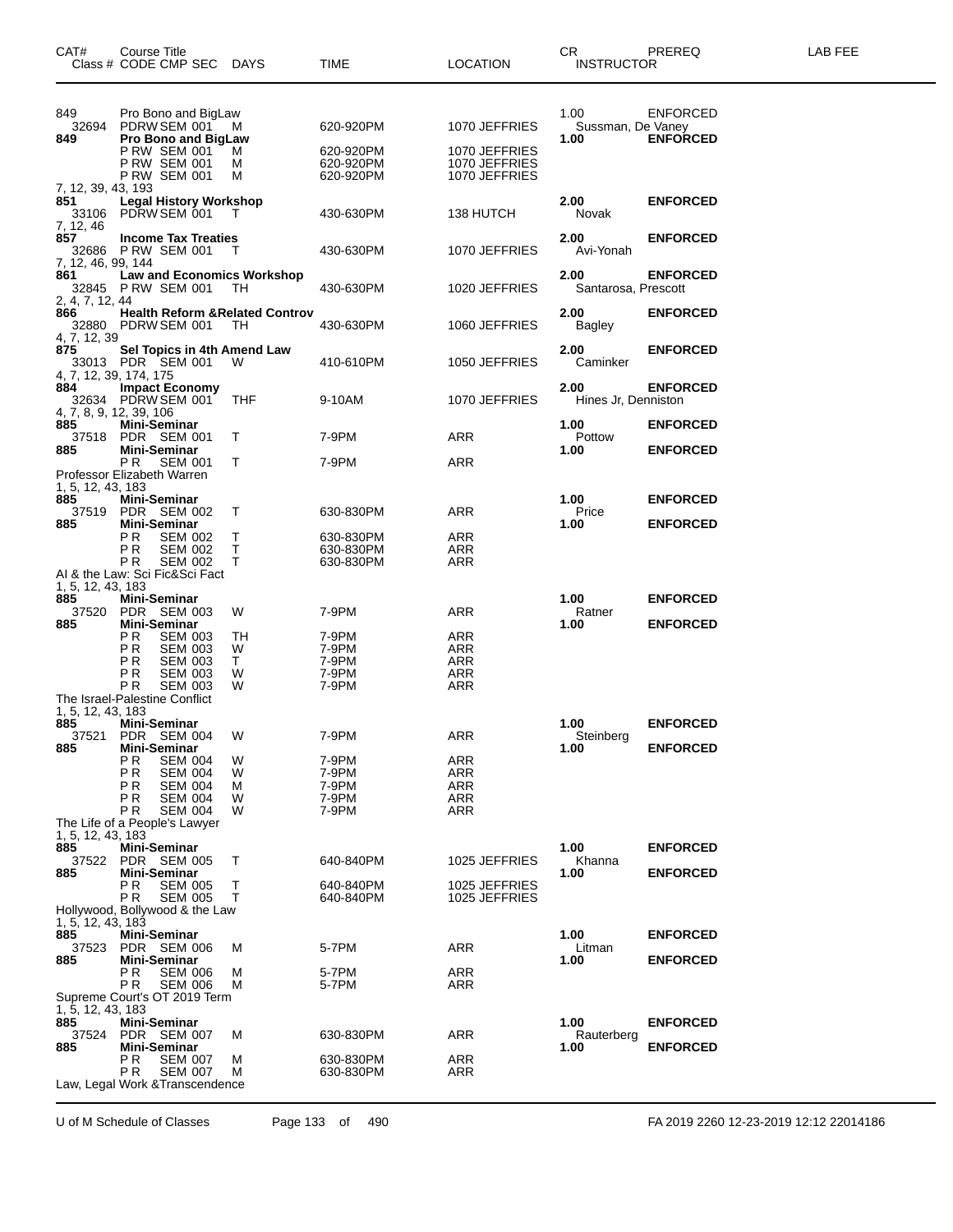| CAT#                                           | Course Title<br>Class # CODE CMP SEC                                                                                    | DAYS       | TIME                                | <b>LOCATION</b>        | CR.<br><b>INSTRUCTOR</b>                 | PREREQ                                                 | LAB FEE |
|------------------------------------------------|-------------------------------------------------------------------------------------------------------------------------|------------|-------------------------------------|------------------------|------------------------------------------|--------------------------------------------------------|---------|
| 1, 5, 12, 43, 183<br>885                       | Mini-Seminar<br>37525 PDR SEM 008                                                                                       | TH         | 7-9PM                               | ARR                    | 1.00<br><b>Uhlmann</b>                   | <b>ENFORCED</b>                                        |         |
| 885                                            | Mini-Seminar<br>P R<br><b>SEM 008</b><br>PR.<br><b>SEM 008</b>                                                          | TН<br>TH   | 7-9PM<br>7-9PM                      | ARR<br>ARR             | 1.00                                     | <b>ENFORCED</b>                                        |         |
| 1, 5, 12, 43, 183<br>885                       | Beyond Trump: What Happens After<br>Mini-Seminar                                                                        |            |                                     |                        | 1.00                                     | <b>ENFORCED</b>                                        |         |
| 37526<br>885                                   | PDR SEM 009<br><b>Mini-Seminar</b><br>P R<br><b>SEM 009</b>                                                             | W<br>T.    | 730-930PM<br>730-930PM<br>730-930PM | ARR<br>ARR             | Wilensky<br>1.00                         | <b>ENFORCED</b>                                        |         |
| Book Club: Detroit<br>1, 5, 12, 43, 183<br>888 | PR.<br><b>SEM 009</b><br><b>Global Animal Law</b>                                                                       | T.         |                                     | ARR                    | 2.00                                     | <b>ENFORCED</b>                                        |         |
| 888                                            | 32878 P RW SEM 001<br><b>Global Animal Law</b><br><b>P RW SEM 001</b>                                                   | МW<br>TTH  | 410-610PM<br>430-630PM              | 242 HUTCH<br>242 HUTCH | Peters Schwenke<br>2.00                  | <b>ENFORCED</b>                                        |         |
| 4, 7, 12, 39, 99, 154<br>892                   | <b>Contract Theory</b><br>32695 PDR SEM 001                                                                             | м          | 410-610PM                           | 236 HUTCH              | 2.00<br>Cornell                          | <b>ENFORCED</b>                                        |         |
| 4, 7, 12, 39, 41<br>894                        | <b>Good Life/Government</b><br>32879 PDRW SEM 001                                                                       | TH.        | 430-630PM                           | 424 HUTCH              | 2.00<br>Regan                            | <b>ENFORCED</b>                                        |         |
| 2, 5, 7, 12, 39, 41<br>900<br>22, 29           | Research<br>IR<br>$IND +$                                                                                               |            | ARR                                 | ARR                    | 1.00-12.00                               | <b>ENFORCED</b>                                        |         |
| 906                                            | <b>Int'l Transactions Clinic</b><br>32222 PDR CLN 001<br>3, 6, 7, 8, 9, 36, 47, 48, 69, 91, 99, 100, 180                | <b>TTH</b> | 430-630PM                           | 0220 JEFFRIES          | 4.00<br>Guenther                         | <b>ENFORCED</b>                                        |         |
| 910                                            | <b>Child Advocacy Clinic</b><br>32348 PDR CLN 001<br>7, 8, 9, 10, 36, 48, 91                                            | м          | 1-3PM                               | 1060 JEFFRIES          | 4.00<br>Kay                              | <b>ENFORCED</b>                                        |         |
| 911                                            | <b>Child Advocacy Clinic Seminar</b><br>32349 PDR CLN 001<br>3, 5, 6, 7, 8, 9, 10, 36, 48                               | - W        | $1-3PM$                             | 1060 JEFFRIES          | 3.00<br>Kay                              | <b>ENFORCED</b>                                        |         |
| 920<br>32351<br>920                            | <b>Civil-Criminal Litigation Cinc</b><br>PDR CLN 001<br><b>Civil-Criminal Litigation Cinc</b>                           | м          | 150-350PM                           | 120 HUTCH              | 4.00<br>Santacroce, Thomas<br>4.00       | <b>ADVISORY, ENFORCED</b><br><b>ADVISORY, ENFORCED</b> |         |
| 921                                            | P R<br>CLN 001<br>PR.<br><b>CLN 001</b><br>7, 8, 9, 10, 36, 48, 91<br><b>Civil-Criminal Litig Cinc Sem</b>              | м<br>M     | 150-350PM<br>150-350PM              | 232 HUTCH<br>236 HUTCH | 3.00                                     | <b>ENFORCED</b>                                        |         |
| 921                                            | 32352 PDR CLN 001<br><b>Civil-Criminal Litig Cinc Sem</b><br>ΡR<br>CLN 001                                              | TH<br>TH   | 150-350PM<br>150-350PM              | 218 HUTCH<br>232 HUTCH | Santacroce, Thomas<br>3.00               | <b>ENFORCED</b>                                        |         |
| 927                                            | PR.<br><b>CLN 001</b><br>3, 5, 6, 7, 8, 9, 10, 36, 48<br><b>Crim Appellate Practice</b>                                 | TH         | 150-350PM                           | 236 HUTCH              | 3.00                                     | <b>ENFORCED</b>                                        |         |
| 928                                            | 32433 PDR CLN 001<br>2, 3, 4, 6, 7, 8, 9, 11, 36, 48, 69, 91, 178<br><b>Criminal Appel Pract Field</b>                  | M          | 410-710PM                           | 1025 JEFFRIES          | Baker, Marcuz<br>1.00                    | <b>ENFORCED</b>                                        |         |
| 929                                            | 32434 PDR CLN 001<br>2, 7, 8, 9, 11, 36, 48, 69<br><b>Child Welfare Appellate Clinic</b><br>32353 PDR CLN 001 TH        |            | ARR<br>130-330PM                    | ARR<br>1060 JEFFRIES   | Baker, Marcuz<br>5.00<br>Sankaran, Pinto | <b>ENFORCED</b>                                        |         |
| 930                                            | 3, 4, 6, 7, 8, 9, 36, 48, 69, 91, 178<br><b>Envt'l Law &amp; Sustain Clinic</b><br>32354 PDR CLN 001                    | м          | 1020-1220PM                         | 1050 JEFFRIES          | 4.00<br>Salim                            | <b>ENFORCED</b>                                        |         |
| 931                                            | 7, 8, 9, 10, 36, 48, 91<br>Envt'l Law & Sustain Cinc Sem<br>32356 PDR CLN 001                                           | TH         | 1020-1220PM                         | 1050 JEFFRIES          | 3.00<br>Salim                            | <b>ENFORCED</b>                                        |         |
| 933                                            | 3, 5, 6, 7, 8, 9, 10, 36, 48<br>Low-Income Taxpayer Clinic<br>32357 PDR CLN 001 M<br>2, 7, 8, 9, 10, 36, 41, 48, 61, 91 |            | 150-350PM                           | 1050 JEFFRIES          | 4.00<br>Appleberry                       | <b>ENFORCED</b>                                        |         |
| 934                                            | Low-Income Taxpayer Clinic Sem<br>32358 PDR CLN 001<br>2, 3, 5, 6, 7, 8, 9, 10, 36, 41, 48, 61                          | - W        | 150-350PM                           | 1050 JEFFRIES          | 3.00<br>Appleberry                       | <b>ENFORCED</b>                                        |         |
| 940<br>1, 27, 34, 91                           | <b>Full-time Externship</b><br>10004 PDR LAB 001                                                                        |            | ARR                                 | ARR                    | 11.00<br>Sankaran                        | <b>ENFORCED</b>                                        |         |
| 941<br>32223<br>27, 34, 59, 91                 | <b>Full-time Externship Seminar</b><br>PDR SEM 801                                                                      |            | ARR                                 | ARR                    | 1.00<br>Sankaran                         | <b>ENFORCED</b>                                        |         |
| 942                                            | <b>Law Practicum Research</b><br>DR.<br>$IND +$                                                                         |            | ARR                                 | ARR                    | 1.00                                     | <b>ENFORCED</b>                                        |         |

U of M Schedule of Classes Page 134 of 490 FA 2019 2260 12-23-2019 12:12 22014186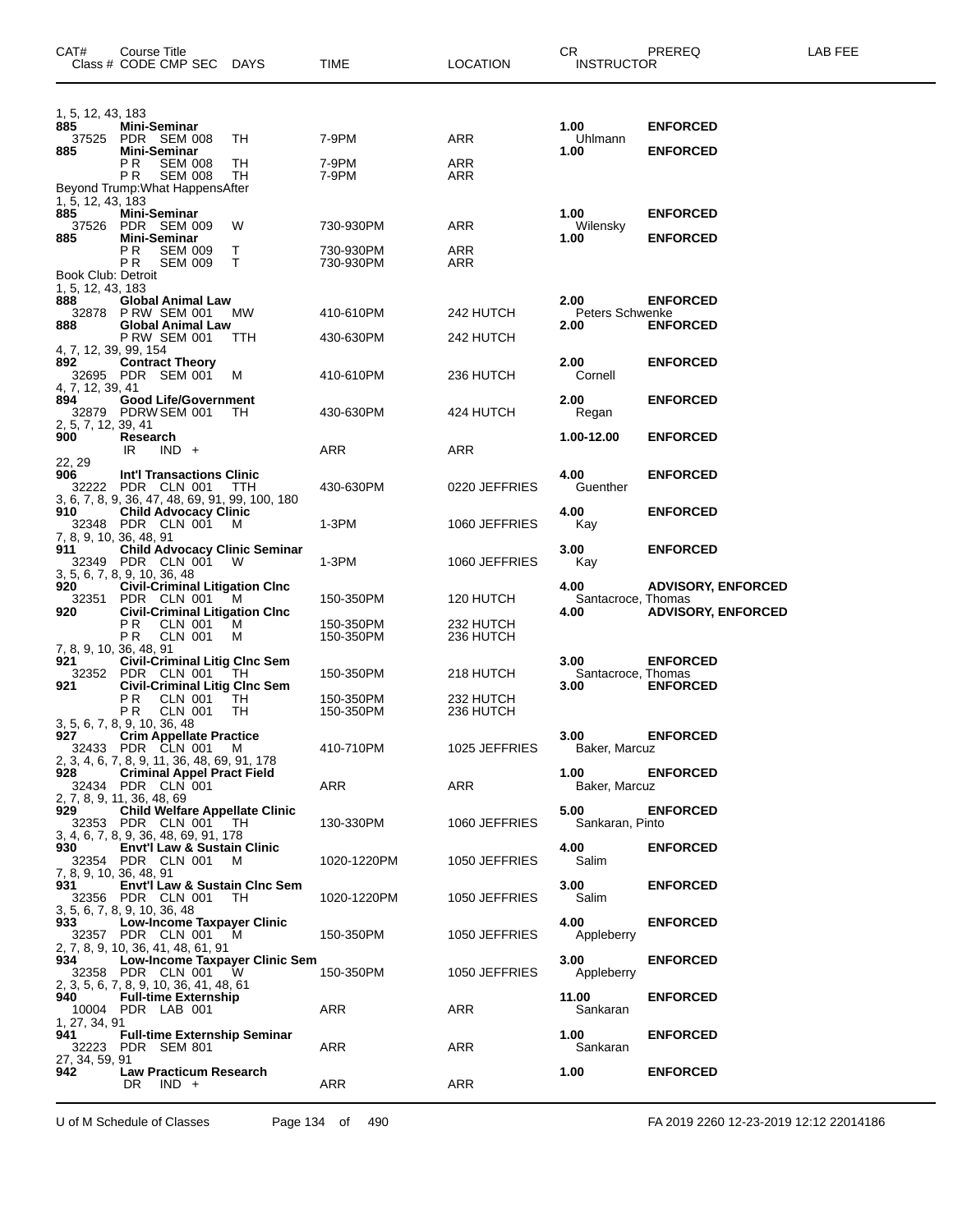| CAT#                                    | Course Title<br>Class # CODE CMP SEC DAYS                                                               |                                             | TIME        | <b>LOCATION</b>       | CR.<br><b>INSTRUCTOR</b>  | PREREQ                                     | LAB FEE |
|-----------------------------------------|---------------------------------------------------------------------------------------------------------|---------------------------------------------|-------------|-----------------------|---------------------------|--------------------------------------------|---------|
| 30, 31<br>944<br>1, 32, 34, 91          | <b>Advanced Externship</b><br>29099 PDR LAB 001                                                         |                                             | ARR         | ARR                   | 2.00<br>Sankaran          | <b>ENFORCED</b>                            |         |
| 945<br>10005                            | <b>Semester Study Abroad</b><br>PDR LAB 001                                                             |                                             | ARR         | ARR                   | $9.00 - 12.00$            | <b>ENFORCED</b>                            |         |
| 1, 28, 34<br><b>Bucerius Law School</b> | 21934 PDR LAB 601                                                                                       |                                             | ARR         | ARR                   |                           |                                            |         |
| 1, 28, 34                               | 21935 PDR LAB 602<br>SOAS University of London                                                          |                                             | ARR         | ARR                   |                           |                                            |         |
| 1, 28, 34                               | 30291 PDR LAB 603<br>Univ of Copenhagen Fac of Law                                                      |                                             | ARR         | ARR                   |                           |                                            |         |
| 1, 28, 34                               | 30325 PDR LAB 604<br>Amsterdam Law School                                                               |                                             | ARR         | ARR                   |                           |                                            |         |
| 1, 28, 34                               | 36733 PDR LAB 605<br>Grad Inst In'l Studies (IHEID)                                                     |                                             | ARR         | ARR                   |                           |                                            |         |
| 1, 28, 34                               | 37324 PDR LAB 606<br>Univ of Toronto Faculty of Law                                                     |                                             | ARR         | ARR                   |                           |                                            |         |
| 1, 28, 34<br>946                        | DR $\vert$ IND +                                                                                        | <b>Semester Study Abroad Paper</b>          | ARR         | ARR                   | 1.00-3.00                 | <b>ENFORCED</b>                            |         |
| 2, 4, 28, 34<br>949.                    | <b>Externship Paper</b><br>DR<br>$IND +$                                                                |                                             | ARR         | ARR                   | 1.00                      | <b>ENFORCED</b>                            |         |
| 34, 84<br>951                           | <b>Human Trafficking Clinic</b><br>32359 PDR CLN 001                                                    | M                                           | 130-330PM   | 1070 JEFFRIES         | 4.00<br>Campbell, Kalil   | <b>ENFORCED</b>                            |         |
| 952<br>7, 8, 9, 10, 36, 48, 91          | 2, 7, 8, 9, 10, 36, 48, 91, 99<br>Juvenile Justice Clinic<br>32938 PDR CLN 001                          | T                                           | 150-350PM   | S <sub>106</sub> LLIB | 4.00<br>Vandervort        | <b>ENFORCED</b>                            |         |
| 953                                     | Juvenile Justice Clinic Sem<br>32939 PDR CLN 001<br>3, 5, 6, 7, 8, 9, 10, 36, 48                        | -TH                                         | 150-350PM   | S <sub>106</sub> LLIB | 3.00<br>Vandervort        | <b>ENFORCED</b>                            |         |
| 954                                     | 32360 PDR CLN 001                                                                                       | <b>Human Trafficking Clinic Sem</b><br>TH   | 130-330PM   | 1070 JEFFRIES         | 3.00<br>Campbell, Kalil   | <b>ENFORCED</b>                            |         |
| 955                                     | 2, 3, 5, 6, 7, 8, 9, 10, 48, 56, 99<br>32361 PDR CLN 001                                                | <b>Comm &amp; Econ Develop Clinic</b><br>T  | 130-330PM   | 1050 JEFFRIES         | 4.00<br>Thompson, Pfeifer | <b>ENFORCED</b>                            |         |
| 956                                     | 2, 7, 8, 9, 10, 41, 48, 91<br>32362 PDR CLN 001                                                         | Comm & Econ Develop Clinic Sem<br>TН        | 130-225PM   | 1050 JEFFRIES         | 3.00<br>Thompson, Pfeifer | <b>ENFORCED</b>                            |         |
| 958<br>7, 8, 9, 10, 36, 48, 91          | 2, 3, 5, 6, 7, 8, 9, 10, 41, 48<br><b>Pediatric Advoc Clinic</b><br>32363 PDR CLN 001 M                 |                                             | 150-350PM   | 424 HUTCH             | 4.00<br>Chopp             | <b>ENFORCED</b>                            |         |
| 959                                     | <b>Pediatric Advoc Clinic Sem</b><br>32364 PDR CLN 001                                                  | TH.                                         | 150-350PM   | 424 HUTCH             | 3.00<br>Chopp             | <b>ENFORCED</b>                            |         |
| 960 -                                   | 3, 5, 6, 7, 8, 9, 10, 36, 48<br>32432 PDRW LAB 001                                                      | <b>Detroit Litigation Advoc Wksh</b>        | ARR         | ARR                   | 1.00<br>Savit             | <b>ENFORCED</b>                            |         |
| 961                                     | 4, 8, 9, 12, 34, 49, 69, 91, 142, 164, 179<br><b>Detroit Litigation Advoc Sem</b><br>32431 PDRW SEM 001 | - W                                         | 620-820PM   | 1050 JEFFRIES         | 1.00<br>Savit             | <b>ENFORCED</b>                            |         |
| 972                                     | 8, 9, 12, 34, 43, 49, 69, 142, 164, 179, 198<br><b>Federal Appel Litig Cinc I</b><br>32224 PDR CLN 001  |                                             | 1225-225PM  | 1070 JEFFRIES         | 5.00<br>Salinas           | <b>ENFORCED</b>                            |         |
| 973 —                                   | 3, 4, 6, 7, 8, 9, 36, 48, 69, 91, 109, 178<br><b>Federal Appel Litig Cinc II</b><br>32225 PDR CLN 001   |                                             | 1030-1130AM | 1070 JEFFRIES         | 2.00<br>Salinas           | <b>ENFORCED</b>                            |         |
| 32, 36, 38, 91<br>976                   | <b>Michigan Innocence Clinic</b><br>32365 PDR CLN 001 T                                                 |                                             | 1230-230PM  | 1025 JEFFRIES         | 4.00                      | <b>ENFORCED</b><br>Moran, Syed, Richardson |         |
| 977                                     | 2, 6, 7, 8, 9, 10, 36, 47, 48, 91<br>32366 PDR CLN 001                                                  | Michigan Innocence Clinic Sem<br>F.         | 1-3PM       | 1025 JEFFRIES         | 3.00                      | <b>ENFORCED</b><br>Moran, Syed, Richardson |         |
| 978<br>7, 8, 9, 10, 36, 48, 91          | 2, 3, 5, 6, 7, 8, 9, 10, 36, 38, 47, 48<br><b>Veterans Legal Clinic</b><br>32367 PDR CLN 001 M          |                                             | 150-350PM   | 1025 JEFFRIES         | 4.00<br>Andres, Sirota    | <b>ENFORCED</b>                            |         |
| 979.                                    | 32368 PDR CLN 001<br>3, 5, 6, 7, 8, 9, 10, 36, 48                                                       | <b>Veterans Legal Clinic Seminar</b><br>TH. | 150-350PM   | 118 HUTCH             | 3.00<br>Andres, Sirota    | <b>ENFORCED</b>                            |         |

U of M Schedule of Classes Page 135 of 490 FA 2019 2260 12-23-2019 12:12 22014186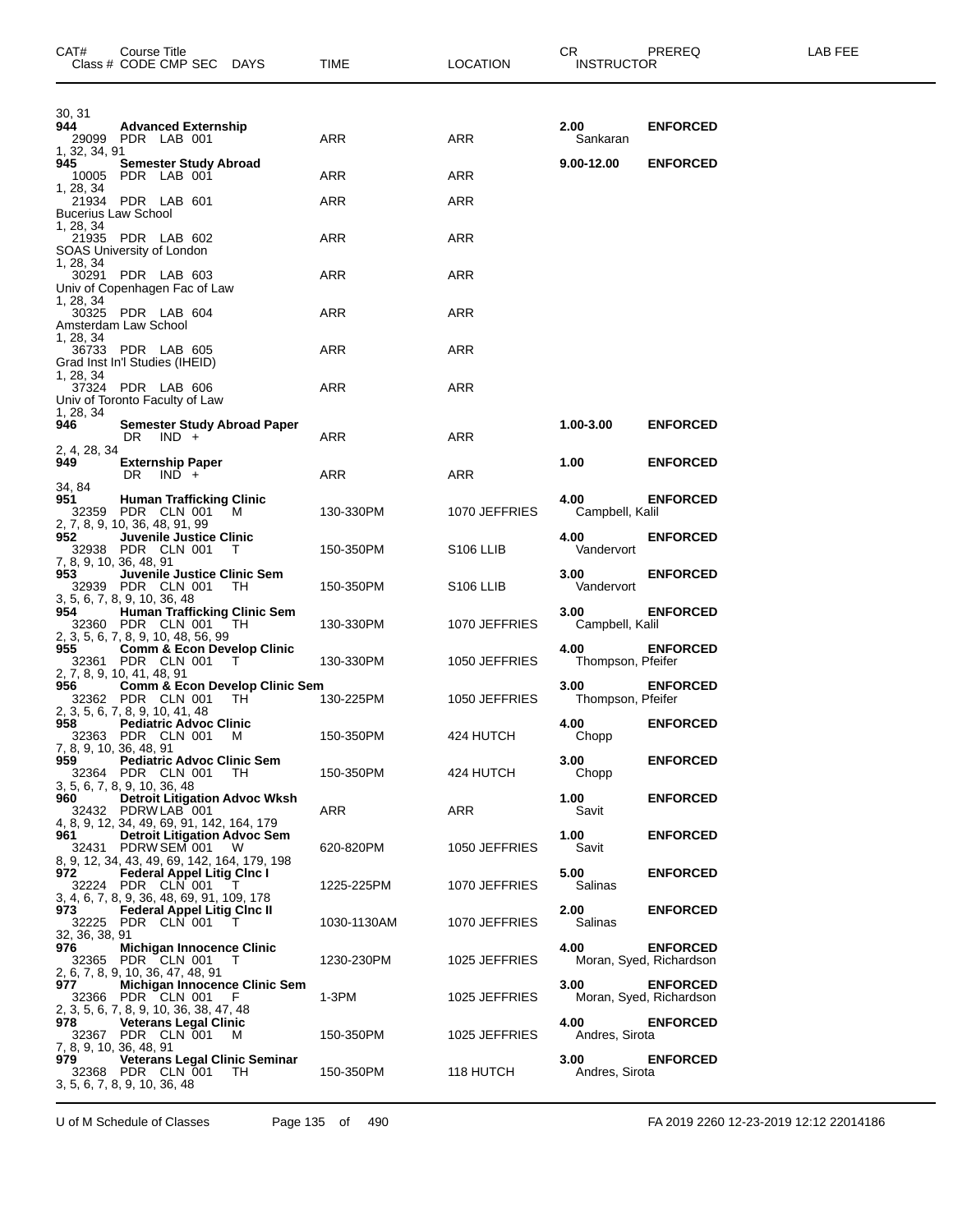| CAT#                       | Course Title<br>Class # CODE CMP SEC DAYS                                                                          | <b>TIME</b> | <b>LOCATION</b> | CR.<br><b>INSTRUCTOR</b>       | PREREQ             | LAB FEE |
|----------------------------|--------------------------------------------------------------------------------------------------------------------|-------------|-----------------|--------------------------------|--------------------|---------|
| 980                        | <b>Advanced Clinical Law</b><br>$DR$ $IND +$                                                                       | ARR         | <b>ARR</b>      | 1.00-6.00                      | ADVISORY, ENFORCED |         |
| 2, 32, 36, 91<br>981       | <b>Unemployment Ins Clinic: Litig</b><br>32371 PDR CLN 001<br>F<br>2, 3, 4, 6, 7, 32, 34, 48, 61, 69, 91, 178, 181 | 1020-1220PM | 1070 JEFFRIES   | 5.00<br>Kohl, Barry, Van Hoven | <b>ENFORCED</b>    |         |
| 990                        | <b>Part-time Externship</b><br>32226 PDR LAB 001<br>1, 12, 34, 49, 50, 91, 143                                     | <b>ARR</b>  | <b>ARR</b>      | 2.00-4.00<br>Sankaran          | <b>ENFORCED</b>    |         |
|                            | 32227 PDR LAB 002<br>1, 12, 34, 49, 50, 91, 143                                                                    | <b>ARR</b>  | <b>ARR</b>      | Sankaran                       |                    |         |
|                            | 32228 PDR LAB 003<br>1, 12, 34, 49, 50, 91, 143                                                                    | ARR         | <b>ARR</b>      | Sankaran                       |                    |         |
| 991 — 10                   | Part-time Externship Seminar<br>32229 PDR SEM 001<br>т<br>12, 34, 41, 49, 50, 62, 91, 143                          | 120-245PM   | 1060 JEFFRIES   | 1.00<br>Sankaran               | <b>ENFORCED</b>    |         |
| 992                        | <b>Research: Special Projects</b><br>IR<br>$IND +$                                                                 | <b>ARR</b>  | <b>ARR</b>      | $1.00 - 2.00$                  | <b>ENFORCED</b>    |         |
| 22, 29<br>993 — 100        | <b>Entrepreneurship Clinic</b><br>32372 PDRWCLN 001 M                                                              | 1020-1220PM | 1060 JEFFRIES   | 4.00<br>Mendez, Sadek          | <b>ENFORCED</b>    |         |
|                            | 2, 7, 8, 9, 10, 41, 48, 91<br>994 Entrepreneu<br><b>Entrepreneurship Clinic Seminar</b><br>32373 PDRW CLN 001 TH   | 1020-1220PM | 1060 JEFFRIES   | 3.00<br>Mendez, Sadek          | <b>ENFORCED</b>    |         |
|                            | 2, 3, 5, 6, 7, 8, 9, 10, 41, 48<br>995 PublicSect K-12Educ Externship<br>24625 PDRW LAB 001                        | <b>ARR</b>  | <b>ARR</b>      | 7.00<br>Sankaran               | <b>ENFORCED</b>    |         |
| 2, 34, 91, 117<br>997      | <b>PublicSect K-12Educ Ext Sem</b><br>24626 PDRW SEM 001                                                           | <b>ARR</b>  | <b>ARR</b>      | 4.00<br>Sankaran               | <b>ENFORCED</b>    |         |
| 2, 34, 117<br>998<br>24627 | <b>PublicSect K-12Educ Ext Pract</b><br>PDRW LAB 001                                                               | <b>ARR</b>  | <b>ARR</b>      | 2.00<br>Sankaran               | <b>ENFORCED</b>    |         |

2, 34, 91, 117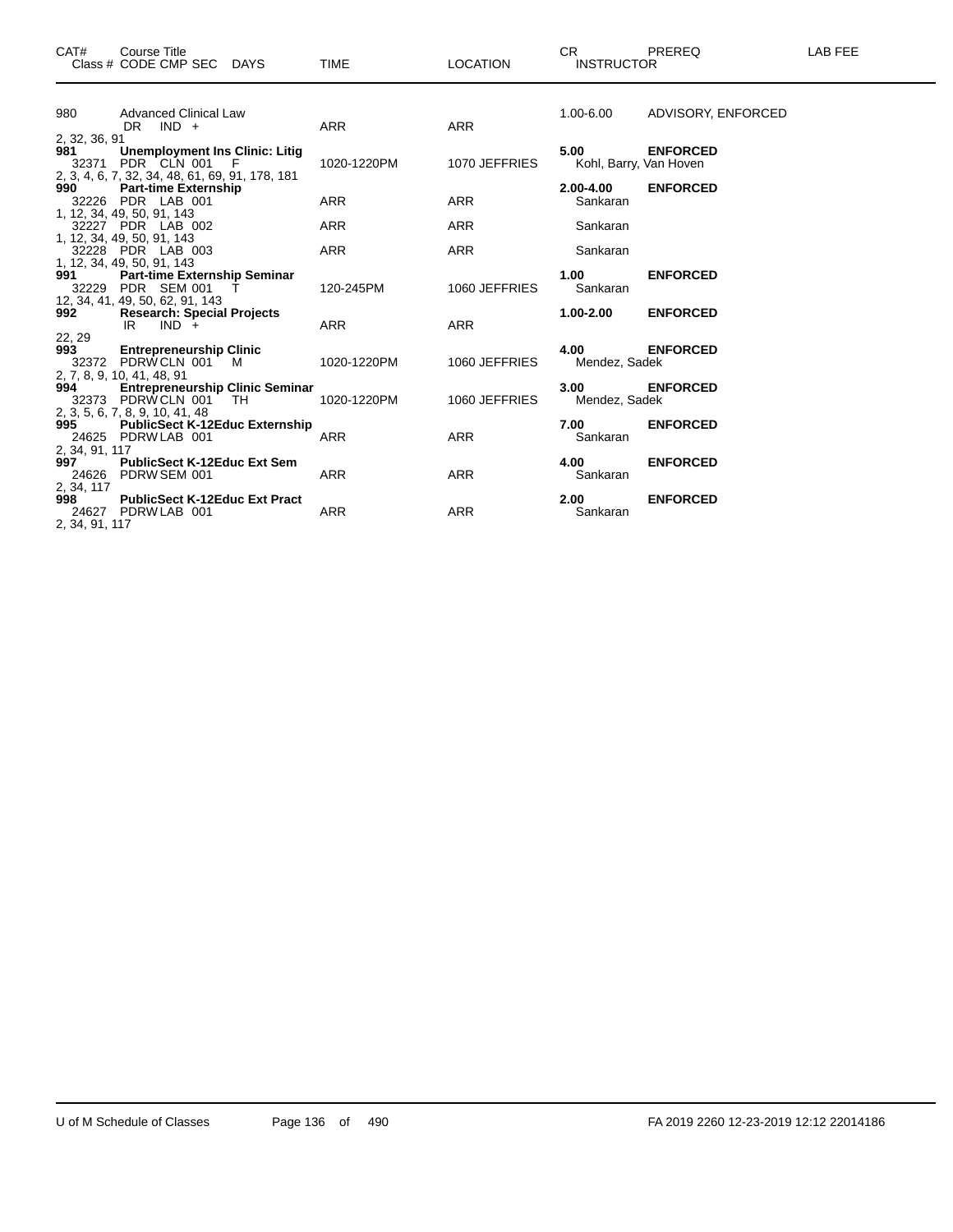# **Literature, Sci, and the Arts**

IT IS CRITICAL THAT STUDENTS ATTEND CLASSES FROM THE BEGINNING OF THE TERM. EVEN THOUGH STUDENTS MAY BE REGISTERED OFFICIALLY FOR A COURSE, DEPARTMENTS MAY GIVE AWAY A STUDENT'S PLACE IN A CLASS IF THEY DO NOT ATTEND:

---THE FIRST MEETING OF BIOLOGY, CHEMISTRY, AND PHYSICS LABORATORIES;

---EITHER OF THE FIRST TWO MEETINGS OF ENGLISH COURSES;

---THE FIRST TWO MEETINGS OF HISTORY 396 AND 397;

---EITHER OF THE FIRST TWO MEETINGS OF ANY COURSE OFFERED BY THE DEPARTMENT OF ROMANCE LANGUAGES;

---THE FIRST TWO MEETINGS OF COURSES IN OTHER SUBJECTS.

AT THE SAME TIME, DEPARTMENTS ARE NOT OBLIGATED TO WITHDRAW STUDENTS OFFICIALLY FROM THE COURSE, EVEN THOUGH THE STUDENT HAS BEEN INFORMED THAT HIS/HER PLACE IN A COURSE HAS BEEN TAKEN AWAY. STUDENTS ARE RESPONSIBLE FOR THE ACCURACY OF THEIR SCHEDULES AND MUST BE SURE THAT ALL DROPS ARE PROCESSED THROUGH REGISTRATION SYSTEM DURING THE NORMAL DROP/ADD PERIOD.

### **Department of Afro-American and African Studies**

**Afroamerican & African Studies (AAS)**

| 103                                  |                 |                | Social Sci Seminar          |              |                                                                            |                        | 3.00          | <b>ADVISORY</b>                |
|--------------------------------------|-----------------|----------------|-----------------------------|--------------|----------------------------------------------------------------------------|------------------------|---------------|--------------------------------|
| 28885                                | P RW SEM 001    |                |                             | TTH          | 230-4PM                                                                    | 2333 MH                | Stein         |                                |
| <b>Read Africa Critical Perspect</b> |                 |                |                             |              |                                                                            |                        |               |                                |
| 104                                  |                 |                | <b>Humanities Seminar</b>   |              |                                                                            |                        | 3.00          | <b>ADVISORY</b>                |
| 21417 PRW SEM 004                    |                 |                |                             | MW           | 830-10AM                                                                   | G023 WQ                | Ellsworth     |                                |
| Nonviolence Montgomery - World       |                 |                |                             |              |                                                                            |                        |               |                                |
| 29801 P RW SEM 005                   |                 |                |                             | F            | 10-1PM                                                                     | 4199 AH                | Haniff        |                                |
| Who is Marcus Garvey                 |                 |                |                             |              |                                                                            |                        |               |                                |
| 34311                                | PRW SEM 007     |                |                             | <b>MW</b>    | 830-10AM                                                                   | 2336 MH                | Walker        |                                |
| African American Foodways            |                 |                |                             |              |                                                                            |                        |               |                                |
| 111                                  |                 |                | Intro Afr&Diaspora          |              |                                                                            |                        | 4.00          |                                |
| 10624                                | A W             | LEC 001        |                             | TTH          | 1-230PM                                                                    | UMMA AUD               | Zaborowska    |                                |
| 10625                                | P W             | <b>DIS</b>     | 002                         | TН           | 9-10AM                                                                     | 5521 HH                |               | Zaborowska, Oduyebo, Ampene    |
| 10626                                | P W             | <b>DIS</b>     | 003                         | TН           | 10-11AM                                                                    | 5521 HH                |               | Zaborowska, Oduyebo, Ampene    |
| 10627                                | P W             | <b>DIS</b>     | 004                         | F            | 10-11AM                                                                    | 5521 HH                |               | Zaborowska, Rodriguez Barrera, |
|                                      |                 |                |                             |              |                                                                            |                        | Ampene        |                                |
| 21117                                | P W             | <b>DIS</b>     | 006                         | F            | 11-12PM                                                                    | 5521 HH                |               | Zaborowska, Rodriguez Barrera, |
|                                      |                 |                |                             |              |                                                                            |                        | Ampene        |                                |
| 115                                  |                 |                | <b>Elementary Swahili</b>   |              |                                                                            |                        | 4.00          |                                |
| 19270                                | P W             | REČ 001        |                             | <b>MTWTH</b> | 9-10AM                                                                     | G437 MH                | Mpesha        |                                |
| 19857                                | P W             | REC 002        |                             | <b>MTWTH</b> | 1-2PM                                                                      | 5521 HH                | Mwipopo       |                                |
| 125                                  |                 |                | Elem African Lang I         |              |                                                                            |                        | 4.00          |                                |
| 30081                                | P W             | REC 001        |                             | <b>MTWTH</b> | $2-3PM$                                                                    | 2106 MLB               | Olanipekun    |                                |
| Yoruba                               |                 |                |                             |              |                                                                            |                        |               |                                |
| 200                                  |                 |                | <b>Int African Studies</b>  |              |                                                                            |                        | 3.00          |                                |
| 32477                                | P W LEC 001     |                |                             | <b>MW</b>    | 4-530PM                                                                    | 1436 MH                | Murray        |                                |
| 202                                  |                 |                | Int Afro-Carib Stds         |              |                                                                            |                        | 3.00          |                                |
| 26466                                | P W LEC 001     |                |                             | MW           | 230-4PM                                                                    | 335 WH                 | Khan          |                                |
| 211                                  |                 |                | <b>Dynamics BI Diaspora</b> |              |                                                                            |                        | 3.00          |                                |
| 32486                                | P W LEC 001     |                |                             | TTH          | 1-230PM                                                                    | <b>B844 EH</b>         | Boisseron     |                                |
| 215                                  |                 |                | Intermed Swahili I          |              |                                                                            |                        | 4.00          | <b>ADVISORY</b>                |
| 19858                                | P W REC 001     |                |                             | TTH          | 10-12PM                                                                    | 2475 MH                | Mwipopo       |                                |
| 230                                  | Af-Am His I     |                |                             |              |                                                                            |                        | 3.00          | <b>ADVISORY</b>                |
| 31327                                | PIW LEC 001     |                |                             | TTH          | 230-4PM                                                                    | 1448 MH                | Young         |                                |
| 246                                  | Africa to 1850  |                |                             |              |                                                                            |                        | 3.00          |                                |
| 31583                                | PIW LEC 001     |                |                             | MW           | 10-1130AM                                                                  | 2022 STB               | Poteet        |                                |
| 254                                  |                 |                | <b>History of Hip Hop</b>   |              |                                                                            |                        | 4.00          |                                |
| 25192                                | S W LEC 001     |                |                             | TTH          | 1-230PM                                                                    | 1400 CHEM              | Ward          |                                |
| 25193                                | P W             | DIS.           | - 002                       | F.           | 8-9AM                                                                      | 3347 MH                | Donovan-Smith |                                |
| 25194                                | P W             | <b>DIS</b>     | 003                         | TН           | 4-5PM                                                                      | B113 MLB               | Love          |                                |
| 25195                                | P W             | <b>DIS</b>     | 004                         | TН           | 5-6PM                                                                      | 2212 MLB               | Love          |                                |
| 27229                                | P W             | <b>DIS</b>     | 005                         | <b>TH</b>    | 3-4PM                                                                      | B <sub>137</sub> MLB   | Castro        |                                |
| 27339                                | P W             | <b>DIS</b>     | 006                         | <b>TH</b>    | 4-5PM                                                                      | B116 MLB               | Armenta       |                                |
|                                      |                 |                |                             |              | Contact the course Instructor for all inquires pertaining to an over ride. |                        |               |                                |
| 27340                                | P W             | <b>DIS 007</b> |                             | TН           | 5-6PM                                                                      | B101 MLB               | Armenta       |                                |
|                                      |                 |                |                             |              | Contact the course Instructor for all inquires pertaining to an over ride. |                        |               |                                |
| 29868                                | P W             | <b>DIS 008</b> |                             | TН           | $3-4PM$                                                                    | 506 BMT                | Donovan-Smith |                                |
| 29869                                | P W DIS 009     |                |                             | TН           | 4-5PM                                                                      | B <sub>115</sub> A MLB | Castro        |                                |
| 271                                  | Intr Afr-Am Lit |                |                             |              |                                                                            |                        | 3.00          | <b>ADVISORY</b>                |
| 26839                                | PIW LEC 001     |                |                             | TTH          | 1-230PM                                                                    | 3463 MH                | Santamarina   |                                |
| 290                                  |                 |                | <b>Select Blk World Std</b> |              |                                                                            |                        | 2.00          |                                |
| 37282 P W SEM 001                    |                 |                |                             | TTH          | 4-530PM                                                                    | 3217 MLB               | Doris         |                                |
| Seven African Objects                |                 |                |                             |              |                                                                            |                        |               |                                |
| 22968 P RW SEM 003                   |                 |                |                             | TTH          | 830-10AM                                                                   | 3463 MH                | Ellsworth     |                                |
|                                      |                 |                |                             |              |                                                                            |                        |               |                                |

U of M Schedule of Classes Page 137 of 490 FA 2019 2260 12-23-2019 12:12 22014186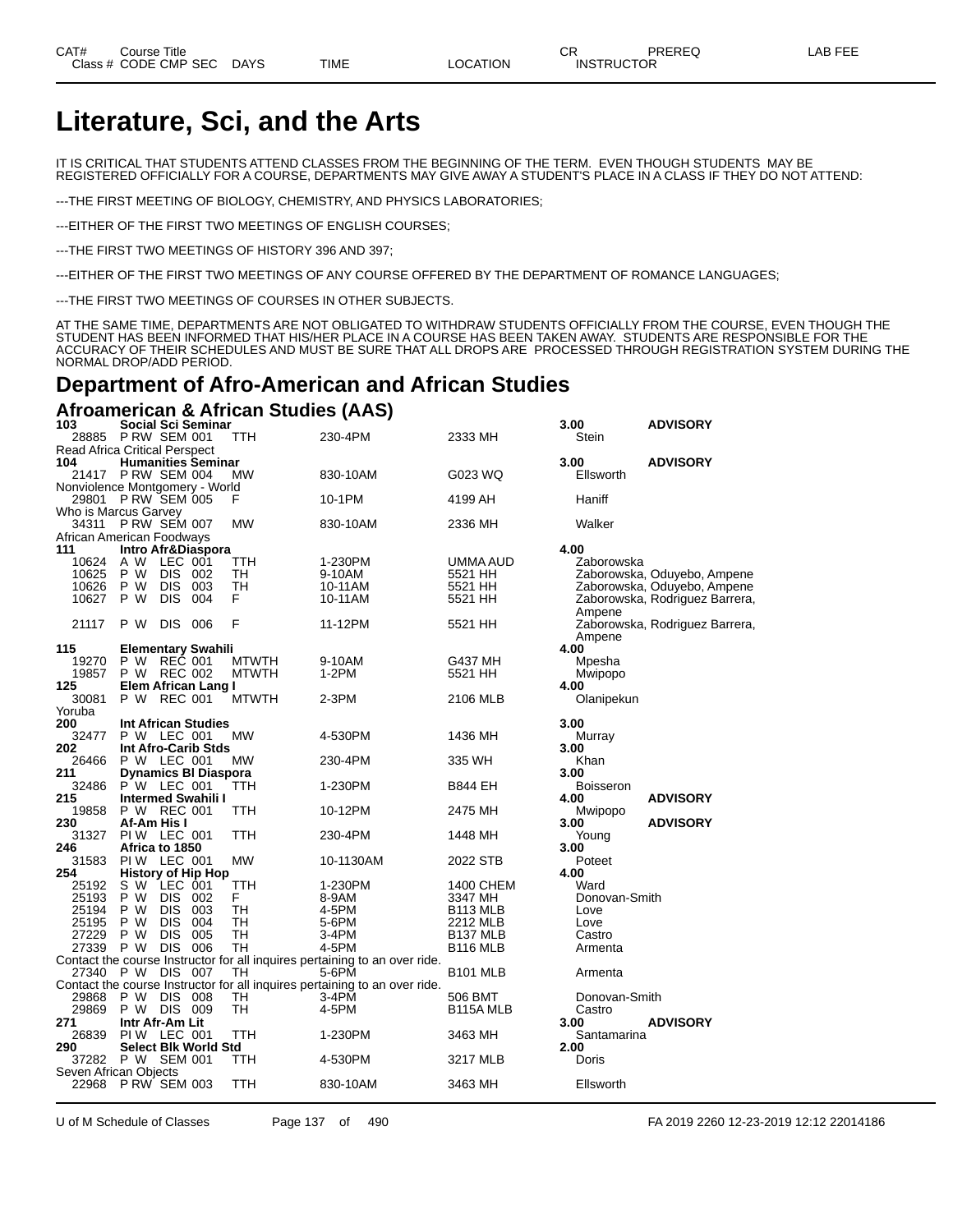| CAT#                     | Course Title<br>Class # CODE CMP SEC                          | DAYS                         | TIME                                                    | LOCATION           | CR<br>PREREQ<br><b>INSTRUCTOR</b>        | LAB FEE |
|--------------------------|---------------------------------------------------------------|------------------------------|---------------------------------------------------------|--------------------|------------------------------------------|---------|
|                          | Hoop Dreams Race Basketball                                   |                              |                                                         |                    |                                          |         |
|                          | 22969 P RW SEM 004<br>Hoop Dreams Race Basketball             | ттн                          | 830-10AM                                                | 3463 MH            | Ellsworth                                |         |
| The Black Memoir         | 32563 P W SEM 005                                             | TTH                          | 10-1130AM                                               | 1460 MH            | <b>Boisseron</b>                         |         |
| The Black Memoir         | 32564 P W SEM 006                                             | ттн                          | 10-1130AM                                               | 1460 MH            | <b>Boisseron</b>                         |         |
|                          | 34996 P W SEM 007<br>Seven African Objects                    | TTH                          | 4-530PM                                                 | 3217 MLB           | Doris                                    |         |
| 304<br>31258             | Gender&Immigr<br>PIW SEM 001<br>Refugees of Unjust Worlds     | ттн                          | 4-530PM                                                 | 3401 MH            | 3.00<br>Fadlalla                         |         |
| 309<br>32488             | <b>GIbl Hith in Africa</b><br>P W SEM 001                     | ттн                          | 230-4PM                                                 | 1436 MH            | 3.00<br>Ashforth                         |         |
| 315<br>24366             | <b>Advanced Swahili I</b><br>P W REC 001                      | ттн                          | 10-1130AM                                               | 2454 MH            | 3.00<br><b>ADVISORY</b><br>Mpesha        |         |
| 322                      | <b>Intro Env Politics</b>                                     |                              |                                                         |                    | 4.00                                     |         |
| 28867                    | S W LEC 001<br>Intro Environmental Politics                   | TTH                          | 4-530PM                                                 | 1400 CHEM          | Adunbi                                   |         |
| 29038<br>29039           | P W<br>DIS 002<br>P W<br><b>DIS</b>                           | M<br>-003<br>м               | 9-10AM<br>10-11AM                                       | 5521 HH<br>3347 MH | Adunbi, Abulhab<br>Adunbi, Abulhab       |         |
| 29041                    | P W DIS<br>- 004<br><b>Intro Environmental Politics</b>       | м                            | 9-10AM                                                  | 1401 MH            | Adunbi, Gankin                           |         |
|                          | 29042 P W DIS 005                                             | м                            | 10-11AM                                                 | 5179 AH            | Adunbi, Gankin                           |         |
| 331<br>25237             | Wri Bik Chid<br>P W LEC 001                                   | ттн                          | 1130-1PM                                                | <b>B247 EH</b>     | 3.00<br><b>ADVISORY</b><br>McLoyd        |         |
| 338<br>30249             | Lit Afro Cul<br>P W LEC 001                                   | MW                           | 230-4PM                                                 | 3333 MH            | 3.00<br><b>ADVISORY</b><br>Awkward       |         |
| 354                      | <b>Music Race Identity</b>                                    |                              |                                                         |                    | 3.00                                     | 60.00   |
| 31271<br>356             | PIW SEM 001<br>Dem & Devt in Africa                           | ттн                          | 4-530PM                                                 | <b>B834 EQ</b>     | Andre<br>4.00                            |         |
| 26279<br>26280           | AD<br>LEC 001<br>P W<br>DIS 002                               | МW<br>TН                     | 230-4PM<br>12-1PM                                       | G168 AH<br>2347 MH | Pitcher<br>Suell                         |         |
| 26281                    | P W DIS 003                                                   | TН                           | 1-2PM                                                   | G437 MH            | Suell                                    |         |
| 358                      | <b>Black World Studies</b><br>28883 P W SEM 001               | МW                           | 230-4PM                                                 | 2135 NQ            | 3.00<br>Jones                            |         |
|                          | Black Queer Historical Inquiry<br>25191 P W<br>SEM 003        | МW                           | 10-1130AM                                               | G010 TMC           | Mpesha                                   |         |
| African Literature       |                                                               |                              |                                                         |                    |                                          |         |
|                          | 29161 P W<br>SEM 004<br>AfrAm Mental Health & Illness         | м                            | 2-5PM                                                   | 5000 STB           | Lewis                                    |         |
|                          | 30243 P W SEM 011<br>Performing History in Africa             | TTH                          | 10-1130AM                                               | G115 AH            | Silverman, Ampene                        |         |
| <b>Black Feminism(s)</b> | 31260 P W SEM 012                                             | МW                           | 530-7PM                                                 | G449 MH            | Strongman                                |         |
| 365                      | Gender Global Health                                          |                              |                                                         |                    | <b>ADVISORY</b><br>3.00                  |         |
| 28111<br>408             | PIW SEM 001<br>African Ec Soc&Pol                             | TTH                          | 1-230PM                                                 | 2114 MLB           | Fadlalla<br>2.00-4.00<br><b>ADVISORY</b> |         |
| African Economies        | 31280 P W SEM 001                                             | TTH                          | 4-530PM                                                 | 2135 NQ            | Stein                                    |         |
| 410                      | <b>Supervised Research</b>                                    |                              |                                                         |                    | 1.00-6.00                                |         |
| 443                      | $IND +$<br>I.<br>Race, Gender&Health                          |                              | <b>ARR</b>                                              | ARR                | 3.00<br><b>ADVISORY</b>                  |         |
| 19610<br>444             | <b>P RW SEM 001</b><br>Carib Cul I                            | TTH.                         | 230-4PM                                                 | G449 MH            | Haniff<br>3.00<br><b>ADVISORY</b>        |         |
| 19666                    | P W LEC 001                                                   | TTH                          | 1130-1PM                                                | 1427 MH            | Owusu                                    |         |
| 450<br>10629             | Law, Race& Hst Proc I<br>P W LEC 001                          | TTH                          | 830-10AM                                                | 3437 MH            | 3.00<br>Woods                            |         |
| 453                      | <b>Southern Africa</b>                                        |                              | OPEN BUT NOT LIMITED TO C E W EVENING PROGRAM STUDENTS. |                    | 3.00<br><b>ADVISORY</b>                  |         |
|                          | 32473 P W SEM 001                                             | <b>MW</b>                    | 4-530PM                                                 | ARR                | Pitcher                                  |         |
| 480                      | Cult, Class&Conflict South Afr<br><b>Future Africa's Past</b> |                              |                                                         |                    | 3.00<br><b>ADVISORY</b>                  |         |
|                          | 31272 P W LEC 001<br>The Future of Africa's Past              | TTH                          | 4-530PM                                                 | 7603 HH            | Silverman                                |         |
| 495                      | <b>Senior Seminar</b>                                         |                              |                                                         |                    | 4.00<br><b>ADVISORY</b>                  | 20.00   |
|                          | 24055 PIW SEM 002<br>Mobility&Migrations Af Am Hist           | МW                           | 4-530PM                                                 | 2135 NQ            | Jones                                    |         |
|                          | 24057 P W SEM 004<br>The Afro Am Experience                   | F                            | 9-12PM                                                  | 5000 STB           | Johnson                                  |         |
|                          | 31285 P W SEM 006                                             | TTH                          | 1130-1PM                                                | 180 TAP            | Ashforth                                 |         |
| AIDS in Africa<br>510    | <b>Supervised Research</b>                                    |                              |                                                         |                    | <b>ADVISORY</b><br>1.00-6.00             |         |
| 515                      | $IND +$<br>Elementary Swahili I                               |                              | ARR                                                     | ARR                | 4.00                                     |         |
| 27603<br>27604           | <b>REC 001</b><br>P<br><b>REC 002</b><br>P                    | <b>MTWTH</b><br><b>MTWTH</b> | 9-10AM<br>1-2PM                                         | G437 MH<br>5521 HH | Mpesha<br>Mwipopo                        |         |
| 517                      | Elem African Lang I                                           |                              |                                                         |                    | 4.00                                     |         |
| 34443                    | P W REC 001                                                   | <b>MTWTH</b>                 | $2-3PM$                                                 | 2106 MLB           | Olanipekun                               |         |

U of M Schedule of Classes Page 138 of 490 FA 2019 2260 12-23-2019 12:12 22014186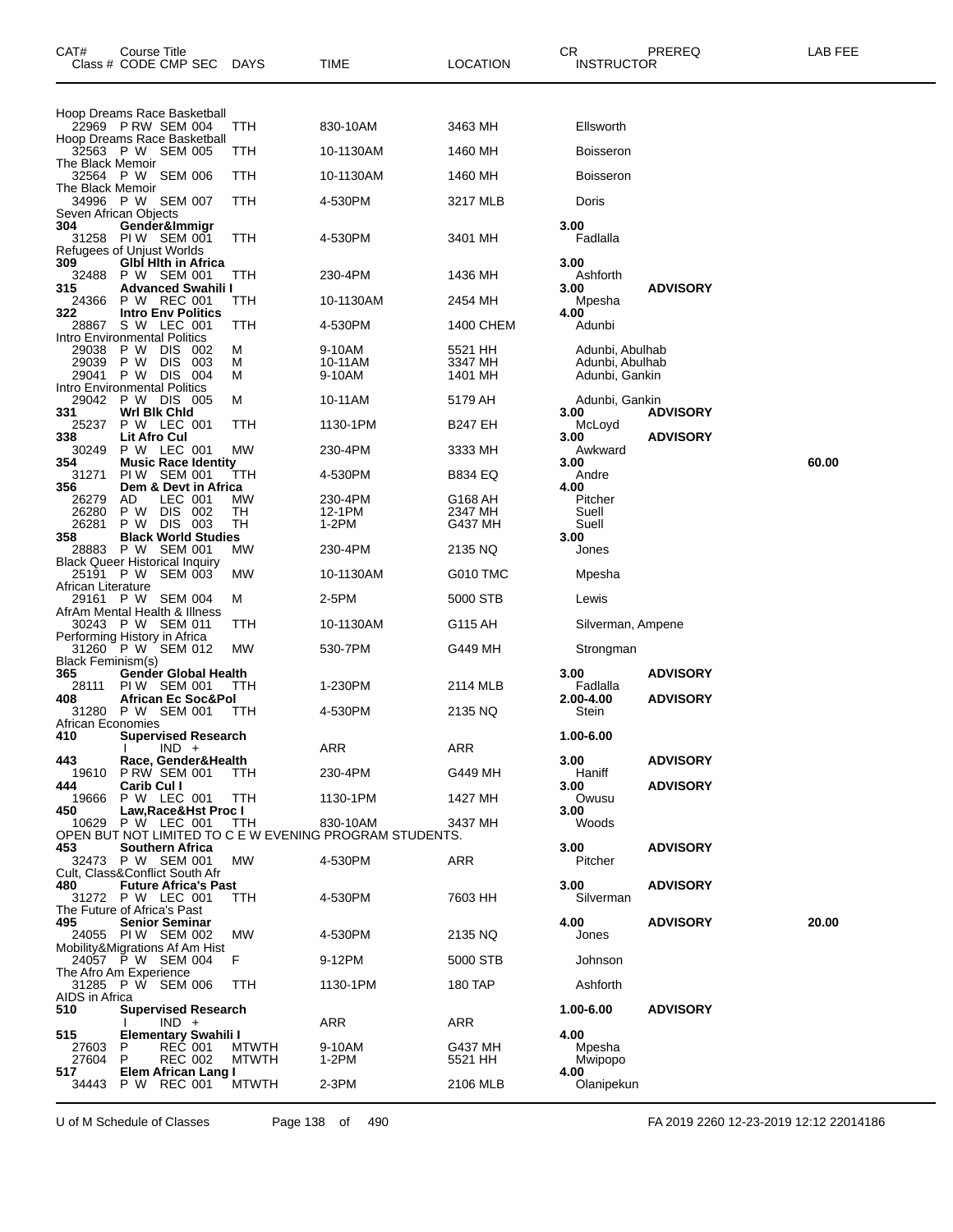| CAT#                         | Course Title | Class # CODE CMP SEC       | DAYS       | <b>TIME</b> | <b>LOCATION</b> | CR<br><b>INSTRUCTOR</b> | <b>PREREQ</b>   | LAB FEE |
|------------------------------|--------------|----------------------------|------------|-------------|-----------------|-------------------------|-----------------|---------|
|                              |              |                            |            |             |                 |                         |                 |         |
| 525                          |              | Intermediate Swahili I     |            |             |                 | 4.00                    |                 |         |
| 22097                        | P            | <b>REC 001</b>             | <b>TTH</b> | 10-12PM     | 2475 MH         | Mwipopo                 |                 |         |
| Swahili                      |              |                            |            |             |                 |                         |                 |         |
| 535                          |              | <b>Advanced Swahili I</b>  |            |             |                 | 3.00                    | <b>ADVISORY</b> |         |
| 27357                        | P            | <b>REC 001</b>             | <b>TTH</b> | 10-1130AM   | 2454 MH         | Mpesha                  |                 |         |
| 558                          |              | <b>Black World Seminar</b> |            |             |                 | 3.00                    | <b>ADVISORY</b> |         |
| 28967                        |              | P W SEM 001                |            | $3-6$ PM    | 3505 HH         | Zaborowska              |                 |         |
| <b>Black Digital Studies</b> |              |                            |            |             |                 |                         |                 |         |
| 600                          |              | <b>Prosem Afr Stds</b>     |            |             |                 | 3.00                    |                 |         |
| 31282                        | P W          | SEM 001                    | <b>TTH</b> | 10-1130AM   | <b>B834 EQ</b>  | Adunbi                  |                 |         |
| 890                          |              | <b>Capstone Course</b>     |            |             |                 | 3.00                    | <b>ENFORCED</b> |         |
|                              | IR           | $IND +$                    |            | <b>ARR</b>  | <b>ARR</b>      |                         |                 |         |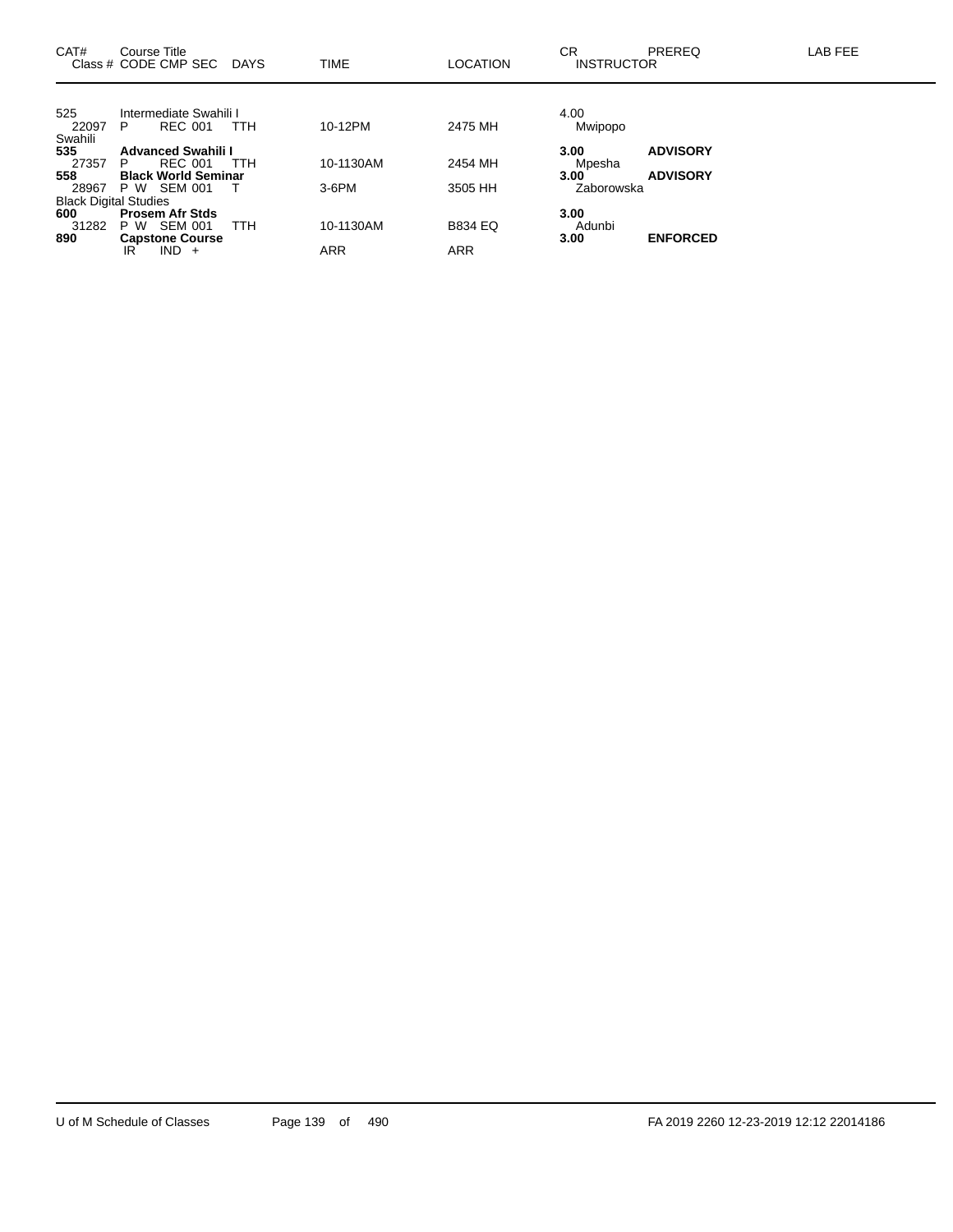| CAT# | Course Title         |             |      |          | ∩⊓<br>◡ॸ          | PREREQ | LAB FEE |
|------|----------------------|-------------|------|----------|-------------------|--------|---------|
|      | Class # CODE CMP SEC | <b>DAYS</b> | TIME | LOCATION | <b>INSTRUCTOR</b> |        |         |

# **Department of American Culture**

### **American Culture (AMCULT)**

| 100                              | What is an American?                                   |          |                  |                      | 4.00                          | 40.00 |
|----------------------------------|--------------------------------------------------------|----------|------------------|----------------------|-------------------------------|-------|
| 26306<br>26307                   | LEC 001<br>AI<br>PI W<br>DIS.<br>- 002                 | МW<br>W  | 230-4PM<br>4-5PM | AUD D AH<br>G160 AH  | Dowd<br>Singh                 |       |
| 26308                            | <b>DIS</b><br>PI W<br>003                              | W        | 5-6PM            | G160 AH              | Singh                         |       |
| 26309                            | PI W<br><b>DIS</b><br>004                              | W        | 6-7PM            | G160 AH              | Singh                         |       |
| 28492                            | PI W<br><b>DIS</b><br>005                              | F        | 11-12PM          | B118 MLB             | Na                            |       |
| 28493                            | <b>DIS</b><br>PI W<br>006                              | F        | 12-1PM           | B118 MLB             | Na                            |       |
| 28494<br>102                     | PI W<br>DIS 007<br><b>First Year Sem</b>               | F        | 1-2PM            | B118 MLB             | Na<br><b>ADVISORY</b><br>3.00 | 40.00 |
| 31091                            | PIRW SEM 001                                           | МW       | 1-230PM          | 2401 MH              | Lawsin                        |       |
|                                  | Food&Gender in AsianAm Comm                            |          |                  |                      |                               |       |
| 103                              | 1st Yr Sem Am Stdy                                     |          |                  |                      | 3.00<br><b>ADVISORY</b>       | 40.00 |
|                                  | 30684 PIRW SEM 002                                     | ттн      | 10-1130AM        | 1096 EH              | Calvo-Quiros                  |       |
|                                  | Vampires and Monsters                                  |          |                  |                      |                               |       |
|                                  | 30685 PIRW SEM 003<br>Religious Pluralism in the US    | TTH      | 10-1130AM        | 3347 MH              | Borja                         |       |
|                                  | 30686 PIRW SEM 004                                     | МW       | 10-1130AM        | 1437 MH              | Desai                         |       |
|                                  | Cold War Through Pop Culture                           |          |                  |                      |                               |       |
|                                  | 29403 PIRW SEM 006                                     | TTH      | 230-4PM          | 2353 MH              | Cheney-Lippold                |       |
|                                  | From Origins to Internet<br>32269 PIRW SEM 007         | МW       | 830-10AM         | 2336 MH              | Walker                        |       |
|                                  | African American Foodways                              |          |                  |                      |                               |       |
|                                  | 36091 PIRW SEM 009                                     | TTH      | 1130-1PM         | 4175 AH              | Montero Roman                 |       |
|                                  | Latinx Feminism in Lit&Media                           |          |                  |                      |                               |       |
| 204                              | <b>Themes Amer Culture</b>                             |          |                  |                      | 3.00                          |       |
|                                  | 31351 PIW LEC 002<br>Hip Hop Music and Culture         | МW       | 230-4PM          | G127 AH              | <b>Abdul Khabeer</b>          |       |
|                                  | 28266 PIW LEC 008                                      | F.       | $1-4PM$          | 1401 MH              | Hughes                        |       |
|                                  | Indigenous Performance                                 |          |                  |                      |                               |       |
|                                  | 32342 PIW LEC 009                                      | МW       | 530-7PM          | 1110 NQ              | Roby                          |       |
| <b>Israel and America</b><br>205 |                                                        |          |                  |                      | 4.00                          | 43.00 |
| 30894 AI                         | <b>Amer Cultures</b><br>LEC 001                        | TTH      | 230-4PM          | AUD C AH             | Calvo-Quiros                  |       |
| <b>Motor Nation</b>              |                                                        |          |                  |                      |                               |       |
| 30895 PIW                        | DIS -<br>002                                           | TH       | 6-7PM            | G160 AH              | Mora                          |       |
| <b>Motor Nation</b>              |                                                        |          |                  |                      |                               |       |
| <b>Motor Nation</b>              | 30896 PIW DIS 003                                      | TН       | 4-5PM            | <b>B2560 BUS</b>     | Mora                          |       |
| 30897 PIW                        | DIS 004                                                | TН       | 5-6PM            | B <sub>109</sub> MLB | Mora                          |       |
| <b>Motor Nation</b>              |                                                        |          |                  |                      |                               |       |
| 30898 PIW                        | DIS .<br>005                                           | F        | 11-12PM          | 1401 MH              | Karizat                       |       |
| <b>Motor Nation</b>              |                                                        | F        |                  |                      |                               |       |
| 30899 PIW<br><b>Motor Nation</b> | DIS 006                                                |          | 12-1PM           | 1359 MH              | Karizat                       |       |
|                                  | 30900 PIW DIS 007                                      | F        | 1-2PM            | 1427 MH              | Karizat                       |       |
| <b>Motor Nation</b>              |                                                        |          |                  |                      |                               |       |
| 213                              | Intro Latina/o Study                                   |          |                  |                      | 4.00                          |       |
| 28267                            | AI W<br>LEC 002                                        | МW       | 230-4PM          | 1200 CHEM            | La Fountain-Stokes            |       |
| 28495<br>28496                   | PI W<br>DIS 003<br>PI W<br>DIS 004                     | TН<br>TН | 3-4PM<br>4-5PM   | G160 AH<br>ARR       | White<br>White                |       |
| 28497                            | DIS 005<br>PI W                                        | F        | 11-12PM          | 1437 MH              | White                         |       |
| 214                              | <b>Asian/Pacif Amer St</b>                             |          |                  |                      | 4.00                          |       |
| 28268                            | AI<br>LEC 001                                          | МW       | 1-230PM          | 3330 MH              | Shin                          |       |
| 30901                            | PI W<br>DIS.<br>002                                    | W        | 4-5PM            | 5521 HH              | Ehrhardt                      |       |
| 30902<br>30903                   | <b>DIS</b><br>PI W<br>003<br>PI W<br>DIS.<br>004       | W<br>W   | 5-6PM<br>6-7PM   | 3448 MH<br>3427 MH   | Ehrhardt<br>Ehrhardt          |       |
| 215                              | Intro Arab-Amer Std                                    |          |                  |                      | 4.00                          | 26.00 |
| 19595                            | AIW LEC 001                                            | TTH      | 4-530PM          | 3330 MH              | Stiffler                      |       |
| 20057                            | PI W<br><b>DIS</b><br>002                              | TН       | 12-1PM           | 2334 SEB             | Duran                         |       |
| 20058<br>20918                   | PI W<br>DIS.<br>003<br>PIW DIS 004                     | TН<br>TН | $1-2PM$<br>2-3PM | 2225 SEB<br>1508 EQ  | Duran<br>Duran                |       |
| 217                              | Intr Nat Amer Stds                                     |          |                  |                      | 3.00                          |       |
| 29026                            | PIW LEC 005                                            | TTH      | 830-10AM         | 1448 MH              | Hughes                        |       |
| 222                              | <b>Elementary Ojibwe I</b>                             |          |                  |                      | 3.00                          | 40.00 |
| 25079                            | PIW REC 001                                            | TTH      | 1-230PM          | G634 HH              | Pitawanakwat                  |       |
| 232<br>28527                     | Nat Amer Lit<br>PIW LEC 001                            | TTH      | 1130-1PM         | 1359 MH              | 3.00<br>Lyons                 |       |
| 240                              | <b>Intro Women Stdy</b>                                |          |                  |                      | 4.00                          |       |
| 10631                            | A<br>LEC 001                                           | МW       | 2-3PM            | AUD A AH             | Cotera                        |       |
| 10632                            | PI W<br><b>DIS</b><br>002                              | W        | 4-6PM            | <b>B122 MLB</b>      |                               |       |
| 10633                            | PI W<br><b>DIS</b><br>003                              | F        | 12-2PM           | 2469 MH              |                               |       |
| 10634<br>10635                   | PI W<br><b>DIS</b><br>004<br>PI W<br><b>DIS</b><br>005 | F<br>TН  | 12-2PM<br>4-6PM  | 2114 MLB<br>3353 MH  | Cotera                        |       |
| 19807                            | PI W<br><b>DIS</b><br>006                              | F.       | 10-12PM          | 3304 MLB             |                               |       |
| 10636                            | PI W<br>DIS.<br>007                                    | TH       | 4-6PM            | 2401 MH              |                               |       |
|                                  |                                                        |          |                  |                      |                               |       |

U of M Schedule of Classes Page 140 of 490 FA 2019 2260 12-23-2019 12:12 22014186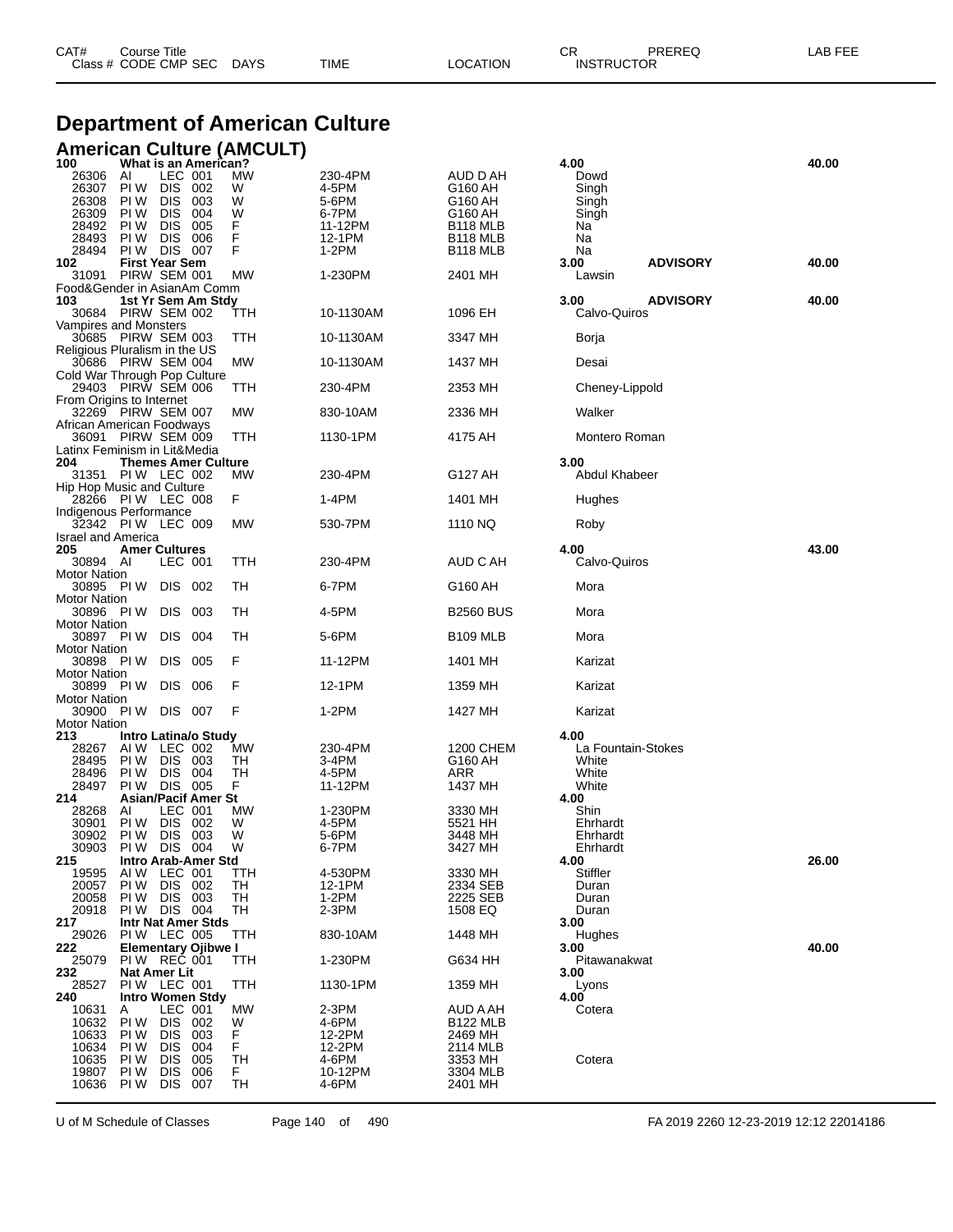| CAT#                                                                          | Course Title<br>Class # CODE CMP SEC                                                                                                                                                                                                                              | <b>DAYS</b>                                 | TIME                                                                               | LOCATION                                                                                                                           | СR<br>PREREQ<br><b>INSTRUCTOR</b>                                        | LAB FEE |
|-------------------------------------------------------------------------------|-------------------------------------------------------------------------------------------------------------------------------------------------------------------------------------------------------------------------------------------------------------------|---------------------------------------------|------------------------------------------------------------------------------------|------------------------------------------------------------------------------------------------------------------------------------|--------------------------------------------------------------------------|---------|
| 10637<br>10638<br>10639<br>19808<br>23904<br><b>Honors Section</b>            | <b>DIS</b><br>PI W<br>008<br><b>DIS</b><br>PI W<br>009<br><b>DIS</b><br>PI W<br>010<br>PI W<br><b>DIS</b><br>011<br>PIRW DIS<br>012                                                                                                                               | <b>TH</b><br>W<br>F<br>F<br>W               | 8-10AM<br>6-8PM<br>12-2PM<br>10-12PM<br>4-6PM                                      | 1105 NQ<br>2106 MLB<br>4175 AH<br>2114 MLB<br>2202 MLB                                                                             |                                                                          |         |
| 24523<br>24524<br>29921<br>29923<br>29924<br>29925<br>29926<br>29927<br>29922 | PI W<br><b>DIS</b><br>013<br><b>DIS</b><br>PI W<br>014<br>PI W<br><b>DIS</b><br>015<br><b>DIS</b><br>PI W<br>016<br><b>DIS</b><br>PI W<br>017<br><b>DIS</b><br>PI W<br>018<br>PI W<br><b>DIS</b><br>019<br><b>DIS</b><br>020<br>PI W<br><b>DIS</b><br>PI W<br>021 | F<br>W<br>W<br>F<br>F<br>TН<br>W<br>TН<br>W | 10-12PM<br>6-8PM<br>4-6PM<br>10-12PM<br>12-2PM<br>4-6PM<br>4-6PM<br>4-6PM<br>4-6PM | 1175 NQ<br><b>B122 MLB</b><br>B <sub>111</sub> MLB<br>3359 MH<br>130 TAP<br>3440 MH<br>B <sub>124</sub> MLB<br>1359 MH<br>2412 MLB |                                                                          |         |
| 270                                                                           | <b>Amer Religion</b>                                                                                                                                                                                                                                              |                                             |                                                                                    |                                                                                                                                    | 4.00                                                                     |         |
| 22238<br>26297<br>26298<br>26299<br>284                                       | LEC 001<br>A<br>P W<br><b>DIS</b><br>002<br>P W<br><b>DIS</b><br>003<br><b>DIS</b><br>004<br>P W<br><b>Sickness &amp; Health</b>                                                                                                                                  | МW<br>W<br>TН<br>TН                         | 1130-1PM<br>1-2PM<br>9-10AM<br>10-11AM                                             | 110 WEISER-TBL<br>4088 EH<br>G010 TMC<br>G010 TMC                                                                                  | Juster<br>Playstead<br>Playstead<br>Playstead<br><b>ADVISORY</b><br>4.00 |         |
| 25000<br>25001<br>25002<br>25003                                              | Al<br>LEC 001<br><b>DIS</b><br>PI W<br>002<br><b>DIS</b><br>PI W<br>003<br>PIW DIS<br>004                                                                                                                                                                         | TTH<br>т<br>W<br>W                          | 230-4PM<br>4-5PM<br>2-3PM<br>4-5PM                                                 | G127 AH<br>3427 MH<br><b>B111 MLB</b><br>3302 MH                                                                                   | Pernick<br>Johnson<br>Johnson<br>Johnson                                 |         |
| 293<br>31312                                                                  | 20thC Women of Color<br>P W SEM 001                                                                                                                                                                                                                               | МW                                          | 230-4PM                                                                            | B <sub>113</sub> MLB                                                                                                               | 3.00<br>Mendoza                                                          |         |
| 300<br>28271                                                                  | <b>AMCULT Practices</b><br>PIRW LEC 001                                                                                                                                                                                                                           | МW                                          | 1130-1PM                                                                           | G010 TMC                                                                                                                           | 3.00<br>Desai                                                            |         |
| 301<br>28898                                                                  | <b>Topics Amer Culture</b><br>PIW LEC 001                                                                                                                                                                                                                         | МW                                          | 10-1130AM                                                                          | 2407 MH                                                                                                                            | 3.00<br>Larson                                                           | 485.00  |
| Transgender History                                                           | 30687 PIW LEC 002                                                                                                                                                                                                                                                 | ттн                                         | 10-1130AM                                                                          | G020 TMC                                                                                                                           | Anderson                                                                 |         |
|                                                                               | Lit of the Undocumented                                                                                                                                                                                                                                           |                                             |                                                                                    |                                                                                                                                    |                                                                          |         |
|                                                                               | 31352 PIW LEC 003<br>Islam in/and America                                                                                                                                                                                                                         | TTH                                         | 250-410PM                                                                          | 2110 MLB                                                                                                                           | Elhadi                                                                   |         |
| Day I met El Chapo                                                            | 31653 AIW LEC 004                                                                                                                                                                                                                                                 | МW                                          | 1130-1PM                                                                           | 1175 NQ                                                                                                                            | Gunckel                                                                  |         |
| Day I met El Chapo                                                            | 31654 PIW LAB 005                                                                                                                                                                                                                                                 | М                                           | 4-630PM                                                                            | 1105 NQ                                                                                                                            | Gunckel                                                                  |         |
|                                                                               | 32339 PIW LEC 006                                                                                                                                                                                                                                                 | МW                                          | 4-530PM                                                                            | 3330 MH                                                                                                                            | <b>Brick</b>                                                             |         |
| 310                                                                           | History of the American Right<br><b>Top Ethnic Studies</b><br>31003 PIW LEC 001<br><b>Filipino American Experience</b>                                                                                                                                            | МW                                          | 230-4PM                                                                            | 2336 MH                                                                                                                            | 3.00<br>Lawsin                                                           |         |
| 311                                                                           | <b>American Culture/HU</b><br>28920 PIW LEC 001                                                                                                                                                                                                                   | МW                                          | 1-230PM                                                                            | 2336 MH                                                                                                                            | 3.00<br>Mora                                                             | 40.00   |
| 32991                                                                         | Superheroes in Pop Culture<br>PIW LEC 002                                                                                                                                                                                                                         | M                                           | 2-4PM                                                                              | ARR                                                                                                                                | Kim                                                                      |         |
|                                                                               | Unended Korean War<br>36934 PIW LEC 006                                                                                                                                                                                                                           | ттн                                         | 1-230PM                                                                            | 1028 DANA                                                                                                                          | Najita                                                                   |         |
|                                                                               | Oceanic Visual Cultures                                                                                                                                                                                                                                           |                                             |                                                                                    |                                                                                                                                    |                                                                          |         |
|                                                                               | 28937 PIW LEC 007<br>Community through Art                                                                                                                                                                                                                        | Т                                           | 9-12PM                                                                             | <b>B804 EQ</b>                                                                                                                     | Gordon-Gurfinkel                                                         |         |
|                                                                               | 32474 PIW LEC 009<br>Post-Civ Rights Autobio                                                                                                                                                                                                                      | МW                                          | 230-4PM                                                                            | 3333 MH                                                                                                                            | Awkward                                                                  |         |
| 313                                                                           | <b>Cuba&amp;its Diaspora</b><br>24123 PIW LEC 001                                                                                                                                                                                                                 | T                                           | 1-4PM                                                                              | G437 MH                                                                                                                            | 3.00<br>Behar                                                            |         |
| 314                                                                           | <b>Asian Amer Hist</b>                                                                                                                                                                                                                                            |                                             |                                                                                    |                                                                                                                                    | 3.00                                                                     |         |
| 28278<br>316                                                                  | PIW LEC 001<br>Nat Am Peop N Amer                                                                                                                                                                                                                                 | TTH                                         | 830-10AM                                                                           | 2336 MH                                                                                                                            | Borja<br>4.00                                                            |         |
| 27094<br>27096                                                                | LEC 001<br>A<br>DIS 002<br>P W                                                                                                                                                                                                                                    | MW<br>м                                     | 1130-1PM<br>3-4PM                                                                  | G020 TMC<br>5179 AH                                                                                                                | Meek<br><b>T'arhesi</b>                                                  |         |
| 27098<br>321                                                                  | P W DIS 004<br><b>Detroit Initiative</b>                                                                                                                                                                                                                          | м                                           | 4-5PM                                                                              | 2271 AH                                                                                                                            | <b>T'arhesi</b><br>4.00<br><b>ADVISORY</b>                               | 125.00  |
| 26690                                                                         | P RW LAB 001                                                                                                                                                                                                                                                      | TTH                                         | 1-230PM                                                                            | 1005 WQ                                                                                                                            | Fabian                                                                   |         |
| 322<br>27276                                                                  | Intermed Ojibwe I<br>PIRW REC 001                                                                                                                                                                                                                                 | TTH                                         | 230-4PM                                                                            | G634 HH                                                                                                                            | <b>ENFORCED</b><br>3.00<br>Pitawanakwat                                  | 40.00   |
| 333<br>26437                                                                  | <b>Green Indigeneity</b><br>PIRW LEC 001                                                                                                                                                                                                                          | <b>TTH</b>                                  | 830-10AM                                                                           | G127 AH                                                                                                                            | 3.00<br><b>ENFORCED</b><br>Najita                                        |         |
| 335<br>30904                                                                  | Arts&Culture<br>P W LEC 001                                                                                                                                                                                                                                       | TTH                                         | 230-4PM                                                                            | 3437 MH                                                                                                                            | 3.00<br>Bellamy                                                          | 40.00   |
| 342                                                                           | <b>Hst Famly Us</b><br>LEC 001                                                                                                                                                                                                                                    | MW                                          | 4-530PM                                                                            |                                                                                                                                    | 4.00                                                                     |         |
| 32063<br>32065                                                                | A<br>DIS 002<br>P W                                                                                                                                                                                                                                               | TH                                          | 12-1PM                                                                             | 1060 BSB-TBL<br>049 UMMA                                                                                                           | Simmons<br>Sherley                                                       |         |
| 32067<br>32069                                                                | P W<br>DIS.<br>003<br>P W DIS 004                                                                                                                                                                                                                                 | TH<br>F.                                    | 1-2PM<br>11-12PM                                                                   | 3816 SSWB<br>1028 DANA                                                                                                             | Sherley<br>Sherley                                                       |         |
| 345<br>32493                                                                  | <b>Amer Polit&amp;Soc</b><br>PIW LEC 001                                                                                                                                                                                                                          | <b>MW</b>                                   | 10-1130AM                                                                          | G115 AH                                                                                                                            | 3.00<br>Temin                                                            |         |
|                                                                               |                                                                                                                                                                                                                                                                   |                                             |                                                                                    |                                                                                                                                    |                                                                          |         |

U of M Schedule of Classes Page 141 of 490 FA 2019 2260 12-23-2019 12:12 22014186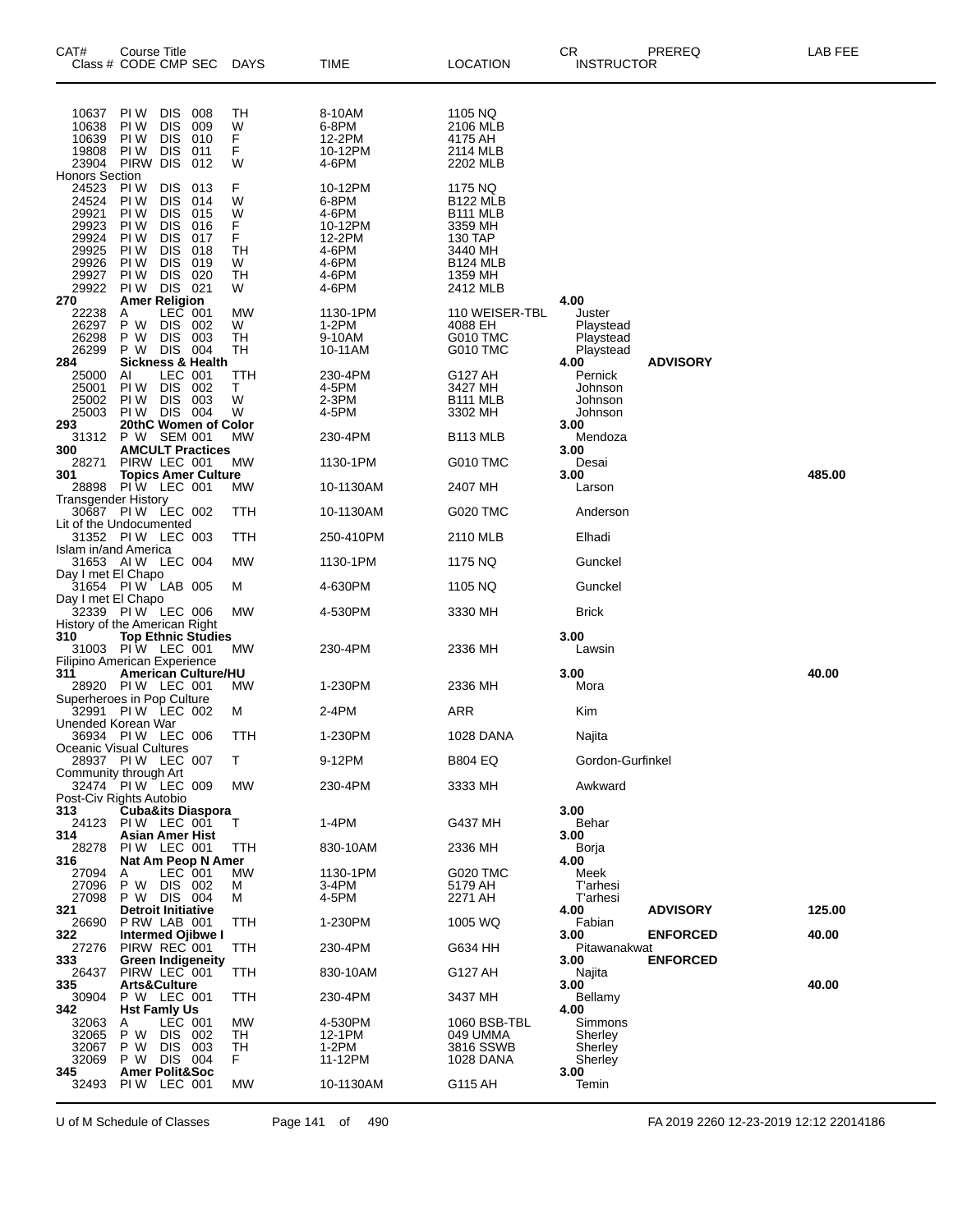| CAT#               | Course Title<br>Class # CODE CMP SEC                     | DAYS     | TIME               | <b>LOCATION</b>      | CR<br><b>INSTRUCTOR</b>    | PREREQ                                       | LAB FEE |
|--------------------|----------------------------------------------------------|----------|--------------------|----------------------|----------------------------|----------------------------------------------|---------|
| 358                | <b>DS Topics</b>                                         |          |                    |                      | 3.00                       |                                              |         |
|                    | 28540 PIW LEC 002                                        | TH       | 4-7PM              | G168 AH              | Cheney-Lippold             |                                              |         |
| 360                | The Politics of Code<br><b>Radical DigitalMedia</b>      |          |                    |                      | 3.00                       | <b>ENFORCED</b>                              |         |
| 30906              | PIRW SEM 001                                             | ттн      | 1-230PM            | 3347 MH              | Fisher                     |                                              |         |
| 366<br>30907       | <b>Sexuality/US Pop Cul</b><br>LEC 001<br>ΑI             | МW       | 230-4PM            | 2330 MH              | 3.00<br>Mora               |                                              |         |
| 30908              | PIW LAB 002                                              | W        | 4-6PM              | 2330 MH              | Mora                       |                                              |         |
| 367<br>30909       | <b>Amer Indian History</b><br>PIW LEC 001                | TTH      | 1-230PM            | 1448 MH              | 3.00<br>Witgen             |                                              |         |
| 374                | Pol&Cult 1960's                                          |          |                    |                      | 4.00                       |                                              |         |
| 30910<br>30911     | AI<br>LEC 001<br>PI W<br><b>DIS</b><br>002               | МW<br>TН | 1-230PM<br>4-5PM   | 1400 CHEM<br>1096 EH | Berrey<br>Lombre           |                                              |         |
| 30912              | <b>DIS</b><br>PI W<br>003                                | TH       | 5-6PM              | 2024 TISCH           | Lombre                     |                                              |         |
| 30913              | PI W<br><b>DIS</b><br>004<br><b>DIS</b>                  | TН<br>F  | 6-7PM              | 2347 MH              | Lombre                     |                                              |         |
| 30914<br>30915     | PI W<br>005<br><b>DIS</b><br>006<br>PI W                 | F        | 12-1PM<br>1-2PM    | 7603 HH<br>3440 MH   | Wood<br>Wood               |                                              |         |
| 30916              | PIW DIS 007                                              | F        | $2-3PM$            | 2024 TISCH           | Wood                       |                                              |         |
| 383                | Hon Read & Thesis<br>$IND +$                             |          | ARR                | ARR                  | 3.00                       | <b>ADVISORY</b>                              |         |
| 387                | <b>Hist American Jews</b>                                |          |                    |                      | 4.00                       |                                              |         |
| 25072<br>25074     | A<br>LEC 001<br>P W DIS 002                              | ттн<br>W | 1130-1PM<br>9-10AM | 3330 MH<br>3347 MH   | Dash Moore<br>Kaul         |                                              |         |
| 25076              | P W DIS 003                                              | W        | 10-11AM            | 1427 MH              | Kaul                       |                                              |         |
| 388                | <b>Field Study</b><br>$IND +$                            |          | ARR                | ARR                  | 1.00-4.00                  | <b>ADVISORY</b>                              |         |
| 389                | <b>Reading Amer Cult</b>                                 |          |                    |                      | 1.00-4.00                  |                                              |         |
| 404                | $IND +$<br><b>Latina/o Americans</b>                     |          | <b>ARR</b>         | ARR                  | 3.00                       | <b>ADVISORY</b>                              |         |
| 28714              | PIW SEM 001                                              | ттн      | 230-4PM            | 1469 MH              | Pedraza                    |                                              |         |
| 405<br>29444       | <b>Topics Amer Culture</b><br>PIW SEM 002                | F        | 10-1PM             | 1105 NQ              | 3.00<br>Solomon            |                                              |         |
| Film Noir<br>29376 | PIRW SEM 003                                             | т        | 4-7PM              | 1359 MH              | Abdul Khabeer              |                                              |         |
|                    | Race, Muslims and Pop Culture<br>32475 PIW SEM 004       | TH       | 6-9PM              | 1460 MH              | Halperin                   |                                              |         |
|                    | MaleLove before Gay Liberation<br>32476 PIW SEM 005      | TTH      | 230-4PM            | 2330 MH              | Miller                     |                                              |         |
|                    | Photography&20/21c Am Lit                                |          |                    |                      |                            |                                              |         |
| 411<br>30893       | <b>Red, Qrs, CntryMusic</b><br>P W SEM 001               | TTH      | 4-530PM            | <b>1507 NUB</b>      | 3.00<br><b>Hubbs</b>       | <b>ADVISORY</b>                              |         |
| 420<br>28150       | Lat Amer Film<br>PDRW REC 001                            | МW       | 230-4PM            | 1339 MH              | 3.00                       | <b>ENFORCED</b><br>De Entrambasaguas-Monsell | 35.00   |
|                    | 35070 PDRW REC 002                                       | МW       | 230-4PM            | <b>1507 NUB</b>      | Fridman                    |                                              |         |
|                    | Lit, Films, & Revolutions<br>35125 PDRW REC 003          | МW       | 4-530PM            | <b>1509 NUB</b>      | Fridman                    |                                              |         |
|                    | Lit, Films, & Revolutions                                |          |                    |                      |                            |                                              |         |
| 425<br>28257       | <b>Fem Pract Oral Hist</b><br>P W SEM 001                | МW       | 10-1130AM          | 5521 HH              | 3.00<br>Lawsin             | <b>ADVISORY</b>                              |         |
| 493                | <b>Honors Read&amp;Thesis</b>                            |          |                    |                      | 1.00-3.00                  | <b>ADVISORY</b>                              |         |
| 498                | $IND +$<br><b>Capstone Sem Am Cult</b>                   |          | ARR                | ARR                  | 4.00                       |                                              |         |
|                    | 22825 PIRW SEM 001                                       | МW       | 10-1130AM          | 1339 MH              | Howard                     |                                              |         |
|                    | Stories and Social Change<br>28281 PIW SEM 003           | TTH      | 4-530PM            | 1866 EH              | Fisher                     |                                              |         |
|                    | Fakes, Phonies, and Copies<br>32238 PIRW SEM 005         | W        | 4-7PM              | 4128 LSA             | Witgen                     |                                              |         |
|                    | Indians and Empires                                      |          |                    |                      |                            |                                              |         |
| 601                | <b>Topics Amer Stds</b><br>28284 PIW LEC 001             | Т        | 3-6PM              | 3505 HH              | 3.00<br>Zaborowska         | <b>ADVISORY</b>                              |         |
|                    | <b>Black Digital Studies</b>                             |          |                    |                      |                            |                                              |         |
|                    | 30866 PIW LEC 003<br>The Television Revolution           | M        | 3-6PM              | 2265 NQ              | Rivero                     |                                              |         |
|                    | 32237 PIW LEC 004                                        | М        | 4-7PM              | 3265 USB             | Berrey                     |                                              |         |
| 697                | Race & Culture in 20 C U.S.<br><b>Approaches Am Cult</b> |          |                    |                      | 3.00                       | <b>ADVISORY</b>                              |         |
|                    | 28282 PD W SEM 003                                       | W        | 10-1PM             | 3505 HH              | Cotera                     |                                              |         |
| 828<br>26440       | <b>Amcult Pedagogy</b><br>PD.<br>SEM 001                 | F        | 9-11AM             | 3505 HH              | 2.00<br>Gunckel, Stiverson |                                              |         |
| 899                | Special Research<br>$IND +$                              |          | ARR                | ARR                  | 1.00-6.00                  | <b>ADVISORY</b>                              |         |
| 990                | <b>Diss-Precand</b>                                      |          |                    |                      | 1.00-8.00                  | <b>ADVISORY</b>                              |         |
| 995                | $IND +$<br>Diss-Cand                                     |          | ARR                | ARR                  | 8.00                       | <b>ENFORCED</b>                              |         |
|                    | $IND +$<br>IR.                                           |          | ARR                | ARR                  |                            |                                              |         |
|                    | Arab American Studies (ARABAM)                           |          |                    |                      |                            |                                              |         |
| 215                | <b>Intro Arab-Amer Std</b>                               |          |                    |                      | 4.00                       |                                              | 26.00   |
|                    | 22947 AIW LEC 001                                        | ттн      | 4-530PM            | 3330 MH              | Stiffler                   |                                              |         |

U of M Schedule of Classes Page 142 of 490 FA 2019 2260 12-23-2019 12:12 22014186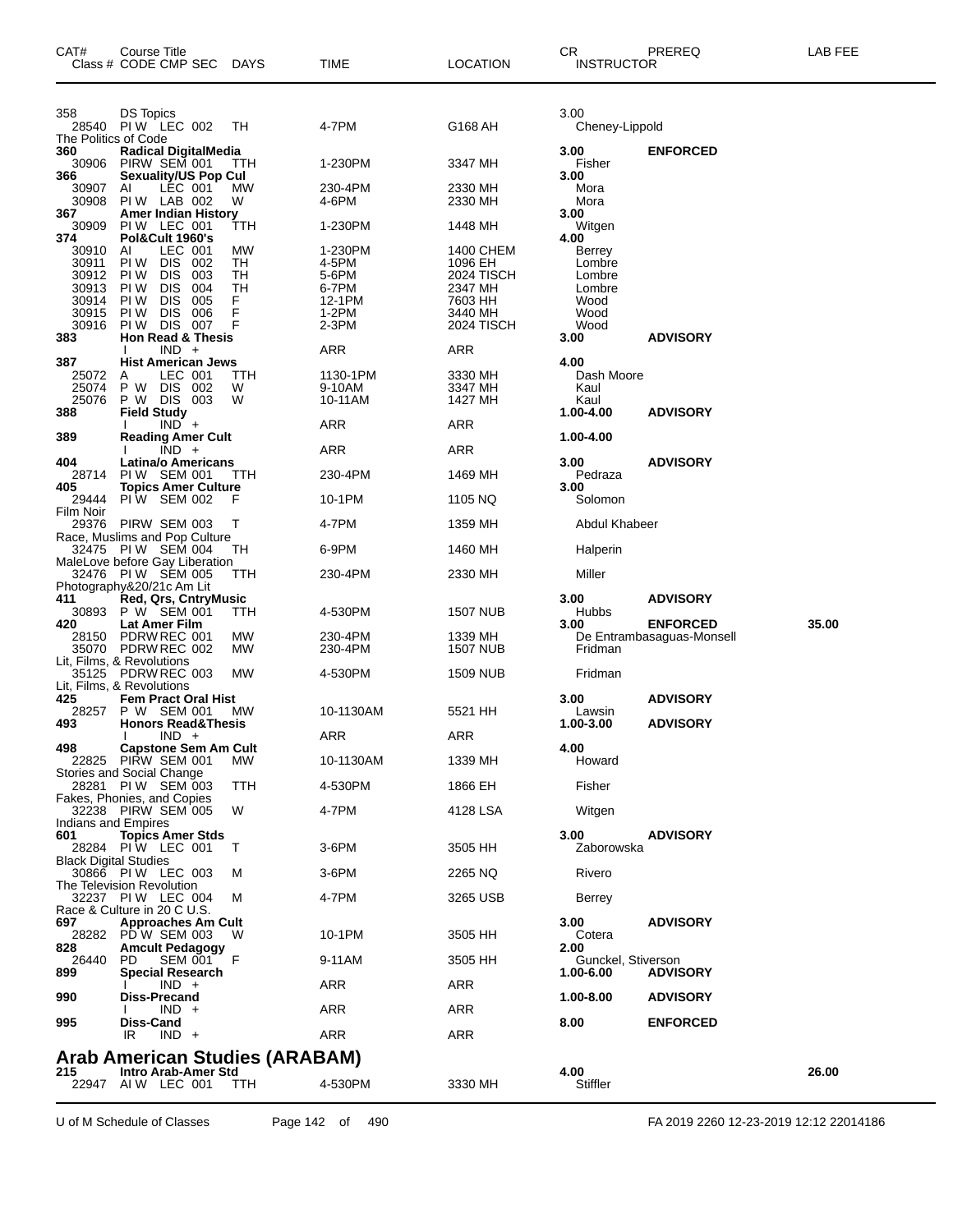| CAT#<br>Class # CODE CMP SEC DAYS                                                        | Course Title                                |            |                              |                                           | TIME                                                    | <b>LOCATION</b>            | CR<br><b>INSTRUCTOR</b>              | PREREQ                                       | LAB FEE |
|------------------------------------------------------------------------------------------|---------------------------------------------|------------|------------------------------|-------------------------------------------|---------------------------------------------------------|----------------------------|--------------------------------------|----------------------------------------------|---------|
| 22949<br>22951                                                                           | PIW DIS 002<br>PI W                         | <b>DIS</b> | - 003                        | TН<br>TН                                  | 12-1PM<br>1-2PM                                         | 2334 SEB<br>2225 SEB       | Duran<br>Duran                       |                                              |         |
| 22953<br>301                                                                             | PIW DIS 004                                 |            |                              | TН                                        | 2-3PM                                                   | 1508 EQ                    | Duran                                |                                              |         |
| 31353                                                                                    | Topics in Arab Amer<br>PIW LEC 001 T        |            |                              | TTH                                       | 250-410PM                                               | 2110 MLB                   | 3.00<br>Elhadi                       |                                              |         |
| Islam in/and America<br>311<br>33604<br>Cont Film of Islamic World                       | P W LEC 002                                 |            | Arab Amer Stud/HU            | МW                                        | 230-4PM                                                 | B834 EQ                    | 3.00<br>Crasnow                      |                                              |         |
| 389                                                                                      |                                             | $IND +$    | <b>Reading Arab Amer</b>     |                                           | ARR                                                     | ARR                        | 1.00-4.00                            |                                              |         |
| 390                                                                                      | <b>AMAS Internship</b>                      |            |                              |                                           |                                                         |                            | 1.00-4.00                            |                                              |         |
| 405                                                                                      |                                             | $IND +$    | <b>Topics Arab American</b>  |                                           | ARR                                                     | ARR                        | 3.00                                 |                                              |         |
| 25114 PIRW SEM 001<br>Race, Muslims and Pop Culture                                      |                                             |            |                              | Т                                         | 4-7PM                                                   | 1359 MH                    | Abdul Khabeer                        |                                              |         |
|                                                                                          |                                             |            |                              |                                           | <b>Asian Pacific Island American Studies (ASIANPAM)</b> |                            |                                      |                                              |         |
| 102<br>31092 PIRW SEM 001<br>Food&Gender in AsianAm Comm                                 | 1st Yr Sem A/PIA                            |            |                              | <b>MW</b>                                 | 1-230PM                                                 | 2401 MH                    | 3.00<br>Lawsin                       | <b>ADVISORY</b>                              |         |
| 214<br>28312                                                                             | AI                                          | LEC 001    | <b>Asian/Pacif Amer St</b>   | МW                                        | 1-230PM                                                 | 3330 MH                    | 4.00<br>Shin                         |                                              |         |
| 31055                                                                                    | PIW DIS 002                                 |            |                              | W                                         | 4-5PM                                                   | 5521 HH                    | Ehrhardt                             |                                              |         |
| 30963<br>30964                                                                           | PIW DIS 003<br>PIW DIS 004                  |            |                              | W<br>W                                    | 5-6PM<br>6-7PM                                          | 3448 MH<br>3427 MH         | Ehrhardt<br>Ehrhardt                 |                                              |         |
| 301<br>32340<br>32341                                                                    | <b>Topics in A/PIA</b><br>AI<br>PIW LAB 002 | LEC 001    |                              | MW<br>т                                   | 4-530PM<br>4-630PM                                      | 2112 MLB<br>1105 NQ        | 3.00<br>Phruksachart<br>Phruksachart |                                              |         |
| 310<br>31071                                                                             | <b>PIW LEC 001</b>                          |            | A/PIA Studies & SS           | МW                                        | 230-4PM                                                 | 2336 MH                    | 3.00<br>Lawsin                       |                                              |         |
| Filipino American Experience<br>314                                                      | Asian Amer Hist                             |            |                              |                                           |                                                         |                            | 3.00                                 |                                              |         |
| 28314<br>388                                                                             | PIW LEC 001<br><b>Field Study</b>           |            |                              | ттн                                       | 830-10AM                                                | 2336 MH                    | Borja<br>1.00-4.00                   | <b>ADVISORY</b>                              |         |
|                                                                                          |                                             | $IND +$    |                              |                                           | ARR                                                     | ARR                        |                                      |                                              |         |
| 389                                                                                      |                                             | $IND +$    | <b>Reading A/PIA Std</b>     |                                           | <b>ARR</b>                                              | ARR                        | 1.00-4.00                            |                                              |         |
| <b>Digital Studies (DIGITAL)</b>                                                         |                                             |            |                              |                                           |                                                         |                            |                                      |                                              |         |
| 358<br>30976                                                                             | <b>DS Topics</b><br>PIW LEC 002             |            |                              | TH                                        | 4-7PM                                                   | G168 AH                    | 3.00<br>Cheney-Lippold               |                                              |         |
| 360                                                                                      |                                             |            | <b>Radical DigitalMedia</b>  |                                           |                                                         |                            | 3.00                                 | <b>ENFORCED</b>                              |         |
| 31067 PIRW SEM 001                                                                       |                                             |            |                              | TTH.                                      | 1-230PM                                                 | 3347 MH                    | Fisher                               |                                              |         |
| 213                                                                                      |                                             |            | Intro Latina/o Study         | Latina/o American Studies (LATINOAM)      |                                                         |                            | 4.00                                 |                                              |         |
| 28311<br>28522                                                                           | AIW LEC 002<br>PIW DIS 003                  |            |                              | МW<br>TH                                  | 230-4PM<br>3-4PM                                        | 1200 CHEM<br>G160 AH       | La Fountain-Stokes<br>White          |                                              |         |
| 28523<br>28524 PIW DIS 005                                                               | PIW DIS 004                                 |            |                              | TН<br>F                                   | 4-5PM<br>11-12PM                                        | ARR<br>1437 MH             | White                                |                                              |         |
| 301                                                                                      |                                             |            | <b>Topics Latina/o Stds</b>  |                                           |                                                         |                            | White<br>3.00                        |                                              |         |
| 30926 PIW LEC 001<br>Lit of the Undocumented                                             |                                             |            |                              | TTH                                       | 10-1130AM                                               | G020 TMC                   | Anderson                             |                                              |         |
| 31651 AIW LEC 002<br>Day I met El Chapo                                                  |                                             |            |                              | MW                                        | 1130-1PM                                                | 1175 NQ                    | Gunckel                              |                                              |         |
| 31652 PIW LAB 003<br>Day I met El Chapo                                                  |                                             |            |                              | м                                         | 4-630PM                                                 | 1105 NQ                    | Gunckel                              |                                              |         |
| 33601 PIW LEC 004                                                                        |                                             |            |                              | TTH                                       | 230-4PM                                                 | 2439 WDC                   | Hooker                               |                                              |         |
| Ind Theater: Detroit&Beyond<br>313                                                       |                                             |            | <b>Cuba&amp;its Diaspora</b> |                                           |                                                         |                            | 3.00                                 |                                              |         |
| 24124 PIW LEC 001<br>388                                                                 | <b>Field Study</b>                          |            |                              | $\top$                                    | 1-4PM                                                   | G437 MH                    | Behar<br>1.00-4.00                   | <b>ADVISORY</b>                              |         |
| 404                                                                                      |                                             | $IND +$    | <b>Latina/o Americans</b>    |                                           | ARR                                                     | ARR                        | 3.00                                 | <b>ADVISORY</b>                              |         |
| 28985 PIW SEM 001                                                                        |                                             |            |                              | ттн                                       | 230-4PM                                                 | 1469 MH                    | Pedraza                              |                                              |         |
| 420<br>28151 PDRW REC 001<br>35071 PDRW REC 002                                          | Lat Amer Film                               |            |                              | MW<br>MW                                  | 230-4PM<br>230-4PM                                      | 1339 MH<br><b>1507 NUB</b> | 3.00<br>Fridman                      | <b>ENFORCED</b><br>De Entrambasaguas-Monsell | 35.00   |
| Lit, Films, & Revolutions<br>35126 PDRW REC 003                                          |                                             |            |                              | МW                                        | 4-530PM                                                 | 1509 NUB                   | Fridman                              |                                              |         |
| Lit, Films, & Revolutions<br>440<br>26900 PIRW LEC 001<br>Lit&Culture of the Borderlands | <b>LS-Spanish Language</b>                  |            |                              | <b>MW</b>                                 | 1-230PM                                                 | B115A MLB                  | 3.00<br>La Fountain-Stokes           | <b>ENFORCED</b>                              |         |
|                                                                                          |                                             |            |                              | <b>Native American Studies (NATIVEAM)</b> |                                                         |                            |                                      |                                              |         |
| 204<br>30925                                                                             | PIW LEC 001 F                               |            | <b>Themes Native Amer</b>    |                                           | 1-4PM                                                   | 1401 MH                    | 3.00<br>Hughes                       |                                              | 26.00   |
|                                                                                          |                                             |            |                              |                                           |                                                         |                            |                                      |                                              |         |

U of M Schedule of Classes Page 143 of 490 FA 2019 2260 12-23-2019 12:12 22014186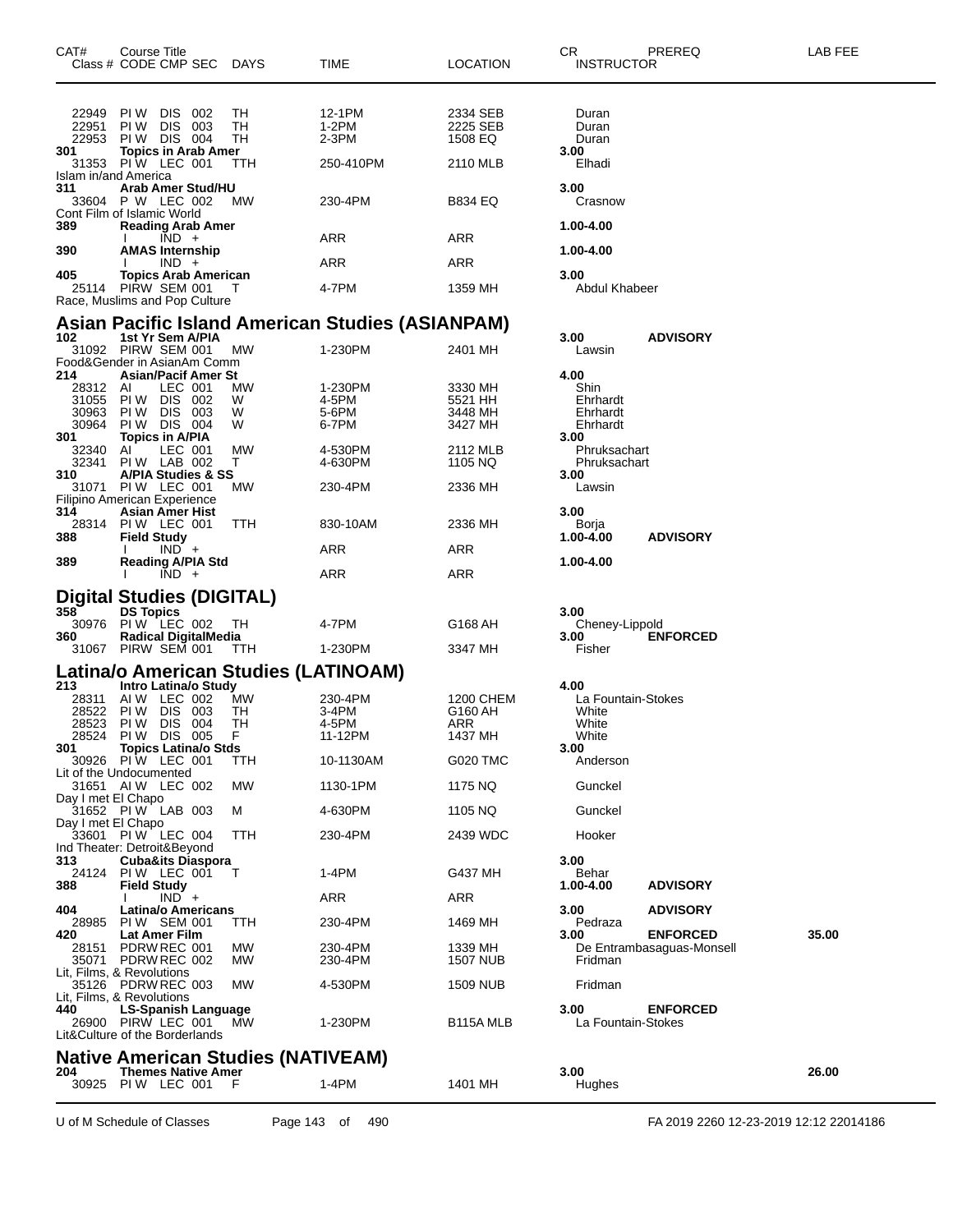| CAT#  | Course Title<br>Class # CODE CMP SEC DAYS |            | <b>TIME</b> | <b>LOCATION</b> | СR<br><b>INSTRUCTOR</b> | PREREQ          | LAB FEE |
|-------|-------------------------------------------|------------|-------------|-----------------|-------------------------|-----------------|---------|
|       | Indigenous Performance                    |            |             |                 |                         |                 |         |
| 217   | <b>Intr Nat Amer Stds</b>                 |            |             |                 | 3.00                    |                 |         |
| 29054 | PIW LEC 005                               | TTH        | 830-10AM    | 1448 MH         | Hughes                  |                 |         |
| 222   | <b>Elementary Ojibwe I</b>                |            |             |                 | 3.00                    |                 | 40.00   |
| 25104 | PIW REC 001                               | <b>TTH</b> | 1-230PM     | G634 HH         | Pitawanakwat            |                 |         |
| 232   | <b>Nat Amer Lit</b>                       |            |             |                 | 3.00                    |                 |         |
| 28528 | PIW LEC 001                               | <b>TTH</b> | 1130-1PM    | 1359 MH         | Lyons                   |                 |         |
| 316   | Nat Am Peop N Amer                        |            |             |                 | 4.00                    |                 |         |
| 27095 | LEC 001<br>$\mathsf{A}$                   | MW         | 1130-1PM    | <b>G020 TMC</b> | Meek                    |                 |         |
| 27097 | P W<br>DIS.<br>002                        | м          | 3-4PM       | 5179 AH         | T'arhesi                |                 |         |
| 27099 | P W<br>DIS.<br>004                        | м          | 4-5PM       | 2271 AH         | T'arhesi                |                 |         |
| 322   | <b>Intermed Ojibwe I</b>                  |            |             |                 | 3.00                    | <b>ENFORCED</b> | 40.00   |
| 27283 | PIRW REC 001                              | <b>TTH</b> | 230-4PM     | G634 HH         | Pitawanakwat            |                 |         |
| 333   | <b>Green Indigeneity</b>                  |            |             |                 | 3.00                    | <b>ENFORCED</b> |         |
| 26447 | PIRW LEC 001                              | <b>TTH</b> | 830-10AM    | G127 AH         | Najita                  |                 |         |
| 367   | <b>Amer Indian History</b>                |            |             |                 | 3.00                    |                 |         |
| 31052 | LEC 001<br>PI W                           | TTH        | 1-230PM     | 1448 MH         | Witgen                  |                 |         |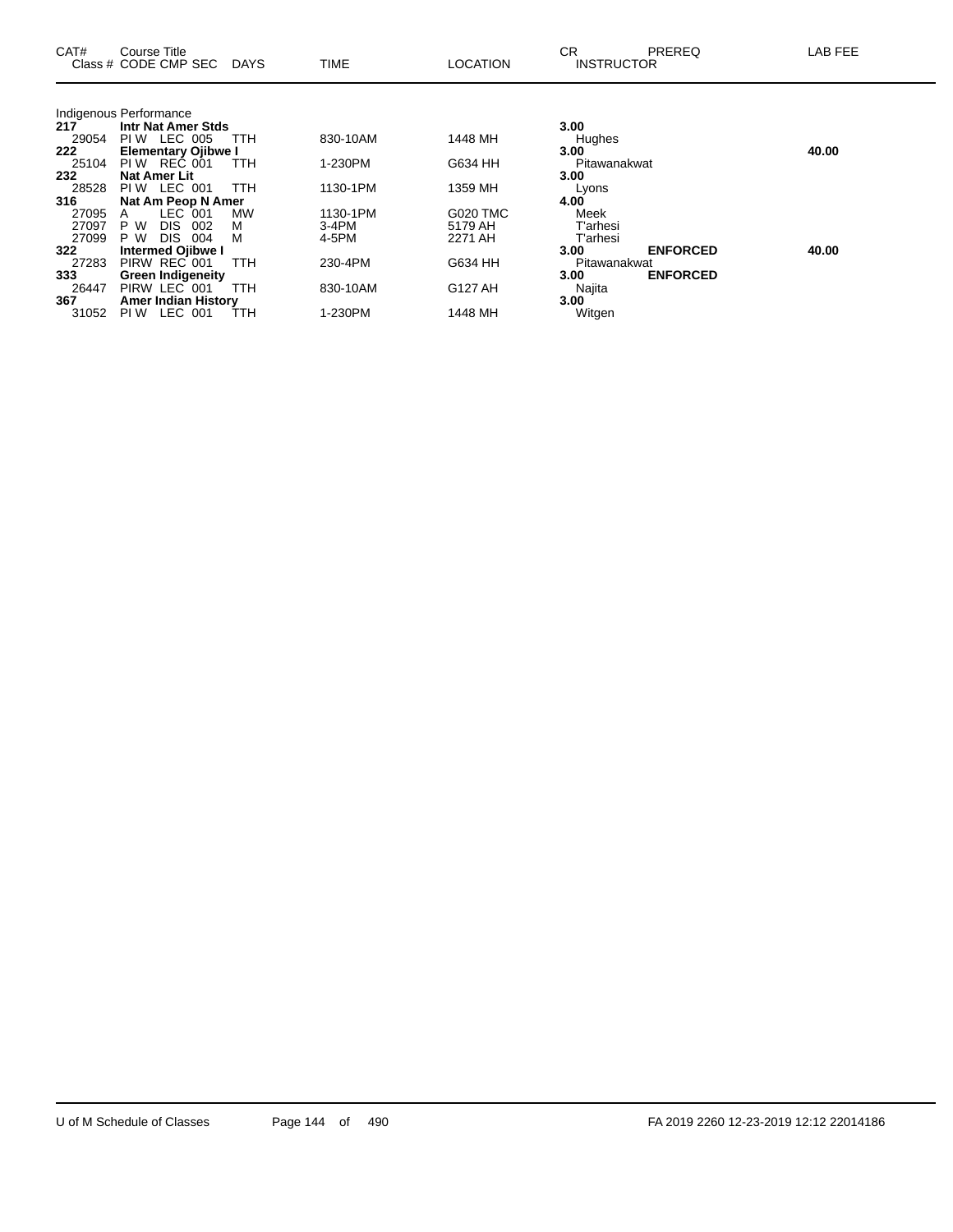| CAT# | ourse Titleٽ         |             |      |          | ⌒冖<br>◡⊓          | PREREQ | , EEF<br>AR. |
|------|----------------------|-------------|------|----------|-------------------|--------|--------------|
|      | Class # CODE CMP SEC | <b>DAYS</b> | TIME | LOCATION | <b>INSTRUCTOR</b> |        |              |

#### **Anthropology Department Anthropological Archaeology (ANTHRARC)**

| 180                         |              | FY Sem-Archaeology                               |   | ັ                                  |                                                                                                                    |                    | 3.00               | <b>ADVISORY</b>                                                                                                   |
|-----------------------------|--------------|--------------------------------------------------|---|------------------------------------|--------------------------------------------------------------------------------------------------------------------|--------------------|--------------------|-------------------------------------------------------------------------------------------------------------------|
| 28789                       |              | PIRW SEM 002                                     |   | МW                                 | 230-4PM                                                                                                            | <b>B830 EQ</b>     | Young              |                                                                                                                   |
| Food at UM<br>282           |              |                                                  |   |                                    |                                                                                                                    |                    | 4.00               |                                                                                                                   |
| 16701                       | A            | <b>Prehist Archaeol</b><br>LEC 001               |   | TTH                                | 10-1130AM                                                                                                          | 100 HUTCH          | Garvey             |                                                                                                                   |
| 16702                       | P W          | DIS 002                                          |   | Τ                                  | 12-1PM                                                                                                             | 238A WH            | Nash, Garvey       |                                                                                                                   |
| 16703                       | P W          | DIS.<br>- 003                                    |   | W                                  | 9-10AM                                                                                                             | 130 TAP            | Nash, Garvey       |                                                                                                                   |
| 16704                       |              | P W DIS 004                                      |   | TH                                 | 4-5PM                                                                                                              | 418 WH             | Nash, Garvey       |                                                                                                                   |
| 285                         |              | <b>Frauds in Archaeol</b>                        |   |                                    |                                                                                                                    |                    | 4.00               |                                                                                                                   |
| 28850                       | A            | LEC 001                                          |   | MWF                                | 11-12PM                                                                                                            | 1230 USB           | Young              |                                                                                                                   |
| 28851                       | P W          | DIS 002                                          |   | М                                  | 3-4PM                                                                                                              | 130 TAP            | Hoover             |                                                                                                                   |
| 28852<br>28853              | P W          | DIS 003<br>P W DIS 004                           | F | M                                  | 4-5PM<br>10-11AM                                                                                                   | B852 EQ<br>238A WH | Hoover<br>Hoover   |                                                                                                                   |
| 287                         |              | <b>Mediterranean Civ</b>                         |   |                                    |                                                                                                                    |                    | 4.00               |                                                                                                                   |
| 28854                       | A            | LEC 001                                          |   | ттн                                | 4-530PM                                                                                                            | ARR                | Galaty             |                                                                                                                   |
| 28855                       | P            | DIS 002                                          |   | М                                  | 3-4PM                                                                                                              | 2334 SEB           | Tomazic            |                                                                                                                   |
| 28856                       | P            | DIS 003                                          |   | М                                  | 4-5PM                                                                                                              | 2328 SEB           | Tomazic            |                                                                                                                   |
| 482                         |              | <b>Archaeology Topics</b>                        |   |                                    |                                                                                                                    |                    | 3.00               | <b>ADVISORY</b>                                                                                                   |
|                             |              | 29578 P W LEC 001                                | W |                                    | 1-4PM                                                                                                              | 1511 EQ            | O'Shea             |                                                                                                                   |
| Archaeology of Death<br>486 |              | <b>Archaeology Methods</b>                       |   |                                    |                                                                                                                    |                    | 4.00               | <b>ADVISORY</b>                                                                                                   |
| 31521                       |              | P W LEC 001                                      |   |                                    | 12-3PM                                                                                                             | 238A WH            | Zaid               |                                                                                                                   |
| 31522                       | A            | LAB 002                                          | F |                                    | 3-5PM                                                                                                              | 238A WH            | Dalton             |                                                                                                                   |
| 499                         |              | Ug Reading&Research                              |   |                                    |                                                                                                                    |                    | 1.00-3.00          |                                                                                                                   |
|                             |              | $IND +$                                          |   |                                    | ARR                                                                                                                | ARR                |                    |                                                                                                                   |
| 581                         |              | Archaeology I                                    |   |                                    |                                                                                                                    |                    | 3.00               | <b>ADVISORY</b>                                                                                                   |
| 26537                       |              | PRW LEC 001                                      | F |                                    | 10-1PM                                                                                                             | 210 WH             | Garvey             |                                                                                                                   |
| 593                         |              | <b>Archaeol Systematic</b><br>22136 P W SEM 001  |   | TН                                 | 1-4PM                                                                                                              | ARR                | 3.00<br>O'Shea     | <b>ADVISORY</b>                                                                                                   |
| Meets in 3036 SEB           |              |                                                  |   |                                    |                                                                                                                    |                    |                    |                                                                                                                   |
| 683                         |              | <b>Topics Archaeology</b>                        |   |                                    |                                                                                                                    |                    | 3.00               | <b>ADVISORY</b>                                                                                                   |
|                             |              | 22135 P W SEM 001                                | F |                                    | 1-4PM                                                                                                              | 210 WH             | Marcus, Flannery   |                                                                                                                   |
| Prehistoric Religion        |              |                                                  |   |                                    |                                                                                                                    |                    |                    |                                                                                                                   |
|                             |              | 28785 P W SEM 002                                | W |                                    | 1-4PM                                                                                                              | 1511 EQ            | O'Shea             |                                                                                                                   |
| Archaeology of Death        |              |                                                  |   |                                    |                                                                                                                    |                    |                    |                                                                                                                   |
| 750                         |              | <b>Curr Dev Anth Theory</b><br>34604 P W SEM 001 |   |                                    | ARR                                                                                                                | ARR                | 1.00               |                                                                                                                   |
| Patagonian Prehistory       |              |                                                  |   |                                    |                                                                                                                    |                    | Garvey             |                                                                                                                   |
|                             |              |                                                  |   |                                    | Lecture dates are: 9/13/19, 10/11/19, 11/15/19, and 12/6/19. All lectures are from 3-5 PM in the Forum Hall of the |                    |                    |                                                                                                                   |
|                             |              |                                                  |   |                                    | Palmer Commons Building. Reception to follow each lecture, 5-5:30 PM.                                              |                    |                    |                                                                                                                   |
| 958                         |              | <b>Anthro Research</b>                           |   |                                    |                                                                                                                    |                    | 1.00-3.00          | <b>ADVISORY</b>                                                                                                   |
|                             |              | $IND +$                                          |   |                                    | ARR                                                                                                                | ARR                |                    |                                                                                                                   |
| 959                         |              | <b>Literature Survey</b><br>$IND +$              |   |                                    | ARR                                                                                                                | ARR                | 1.00-3.00          | <b>ADVISORY</b>                                                                                                   |
| 990                         |              | <b>Diss-Precand</b>                              |   |                                    |                                                                                                                    |                    | 1.00-8.00          | <b>ADVISORY</b>                                                                                                   |
|                             |              | $IND +$                                          |   |                                    | ARR                                                                                                                | ARR                |                    |                                                                                                                   |
| 995                         | Diss-Cand    |                                                  |   |                                    |                                                                                                                    |                    | 8.00               | <b>ENFORCED</b>                                                                                                   |
|                             | R            | $IND +$                                          |   |                                    | ARR                                                                                                                | <b>ARR</b>         |                    |                                                                                                                   |
|                             |              |                                                  |   |                                    |                                                                                                                    |                    |                    |                                                                                                                   |
|                             |              |                                                  |   | Anthropology,Biological (ANTHRBIO) |                                                                                                                    |                    |                    |                                                                                                                   |
| 167<br>26539 A              |              | Evol Envir GlobHeath<br>LEC 001                  |   | <b>TTH</b>                         | 4-530PM                                                                                                            | AUD B AH           | 4.00<br>Strassmann |                                                                                                                   |
|                             |              |                                                  |   |                                    | STUDENTS ENROLLED IN DISCUSSION SECTION WILL BE AUTO-ENROLLED IN THE LECTURE.                                      |                    |                    |                                                                                                                   |
|                             |              | 26540 PIW DIS 002                                |   | M                                  | 12-1PM                                                                                                             | 238A WH            | Capnerhurst        |                                                                                                                   |
| 26541                       | PI W         | DIS 003                                          | м |                                    | 3-4PM                                                                                                              | 238A WH            | Contreras          |                                                                                                                   |
|                             |              | 26542 PIW DIS 004                                |   | М                                  | 4-5PM                                                                                                              | 238A WH            | Contreras          |                                                                                                                   |
| 26543                       | PI W         | <b>DIS</b><br>005                                | т |                                    | 9-10AM                                                                                                             | 238A WH            | Feak               |                                                                                                                   |
| 26544<br>26545              | PI W<br>PI W | <b>DIS</b><br>006<br><b>DIS</b><br>007           | W | W                                  | 12-1PM<br>3-4PM                                                                                                    | 238A WH<br>238A WH | Feak               |                                                                                                                   |
| 34724                       | PI W         | <b>DIS</b><br>008                                |   | М                                  | 12-1PM                                                                                                             | <b>1507 NUB</b>    | Feak<br>Contreras  |                                                                                                                   |
| 34725                       | PI W         | <b>DIS</b><br>009                                |   | М                                  | 3-4PM                                                                                                              | 2402 MLB           | Capnerhurst        |                                                                                                                   |
| 34726                       |              | PIW DIS 010                                      | т |                                    | 9-10AM                                                                                                             | 3556 DANA          | Capnerhurst        |                                                                                                                   |
| 201                         |              | <b>Intro Biol Anthro</b>                         |   |                                    |                                                                                                                    |                    | 4.00               |                                                                                                                   |
|                             |              |                                                  |   |                                    |                                                                                                                    |                    |                    | DISCUSSION SECTIONS BEGIN MEETING AFTER THE FIRST LECTURE. STUDENTS ENROLLED IN DIS SECTION WILL BE AUTO-ENROLLED |
| IN THE LEC.                 |              |                                                  |   |                                    |                                                                                                                    |                    |                    |                                                                                                                   |
| 10645                       | A            | LEC 001                                          |   | TTH                                | 1130-1PM                                                                                                           | AUD C AH           | Devlin             |                                                                                                                   |
| 10646<br>10647              | PI W<br>PI W | <b>DIS</b><br>002<br><b>DIS</b><br>003           |   | М<br>М                             | 10-11AM<br>11-12PM                                                                                                 | 418 WH<br>418 WH   | Norwood<br>Norwood |                                                                                                                   |
| 10648                       | PI W         | <b>DIS</b><br>004                                |   | М                                  | 12-1PM                                                                                                             | 418 WH             | <b>Bossio</b>      |                                                                                                                   |
| 10649                       | PI W         | <b>DIS</b><br>005                                |   | М                                  | 1-2PM                                                                                                              | 418 WH             | <b>Bossio</b>      |                                                                                                                   |
| 10650                       | PI W         | <b>DIS</b><br>006                                |   | М                                  | 4-5PM                                                                                                              | 418 WH             | <b>Bossio</b>      |                                                                                                                   |
| 19144                       | PI W         | DIS 007                                          |   | W                                  | 10-11AM                                                                                                            | 418 WH             | Norwood            |                                                                                                                   |
| 365                         |              | <b>Human Evolution</b>                           |   |                                    |                                                                                                                    |                    | 4.00               | <b>ADVISORY, ENFORCED</b>                                                                                         |
| 16491                       | A R          | LEC 001                                          |   | TTH                                | 1-230PM                                                                                                            | 418 WH             | Wolpoff            |                                                                                                                   |
| 16492 PR                    |              | DIS 002                                          |   | М                                  | 3-4PM                                                                                                              | 418 WH             | <b>Battista</b>    |                                                                                                                   |

U of M Schedule of Classes Page 145 of 490 FA 2019 2260 12-23-2019 12:12 22014186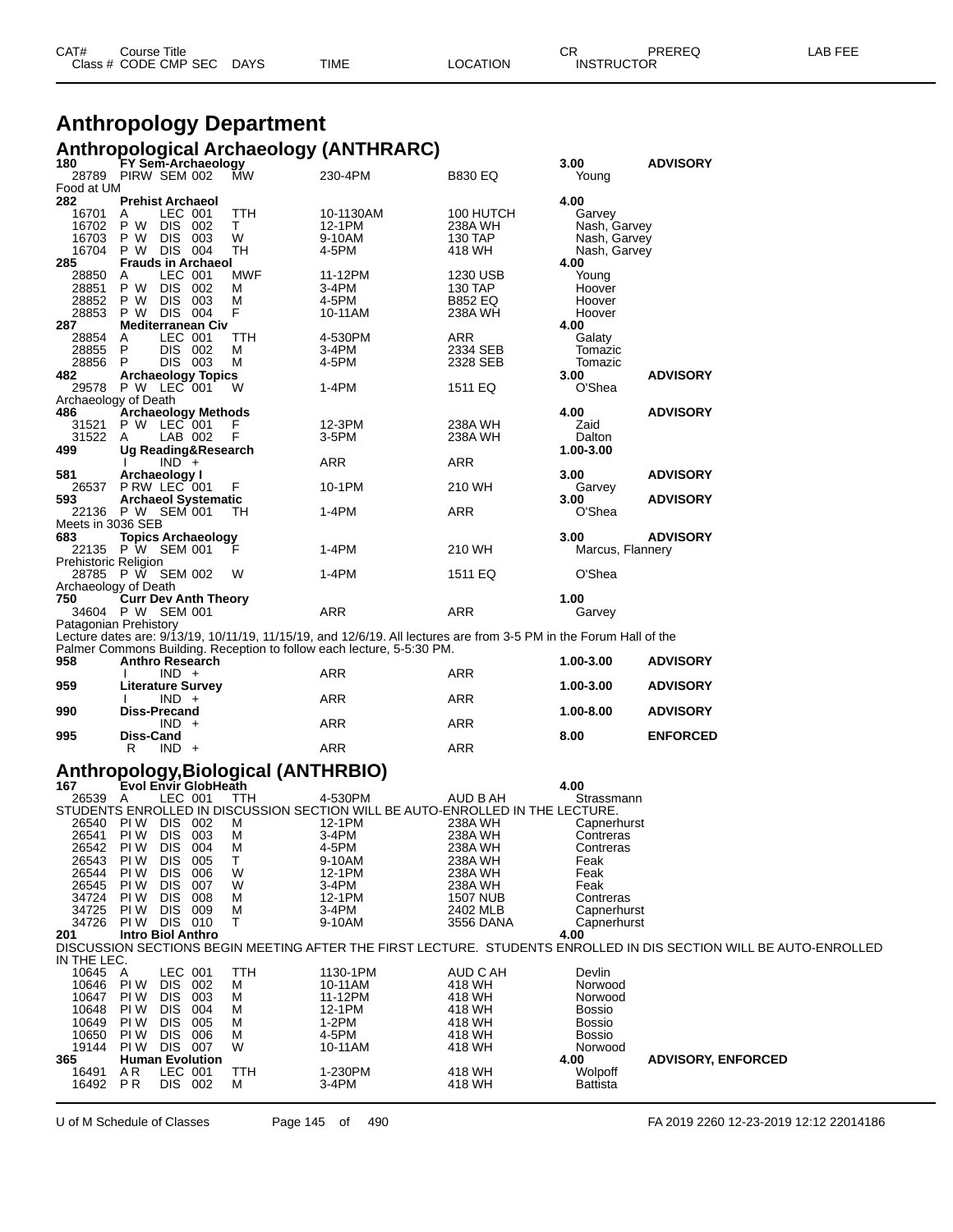| 16493<br><b>PR</b><br>DIS 003<br>W<br>9-10AM<br>418 WH<br><b>Battista</b><br><b>DIS</b> 004<br><b>TH</b><br>12-1PM<br><b>PR</b><br>19647<br>418 WH<br><b>Battista</b><br>368<br>Soc Beh Primates I<br>4.00<br>LEC 001<br><b>MWF</b><br>11-12PM<br><b>1210 CHEM</b><br>33205<br>A<br>Beehner<br>$1-2PM$<br>33206<br>P<br>DIS 002<br>2752 SSWB<br>м<br>Estrada<br>33207<br>DIS 003<br>4-5PM<br>2229 SEB<br>P<br>M<br>Estrada<br>DIS 004<br>33208<br>9-10AM<br>Τ<br>2328 SEB<br>P<br>Estrada<br>370<br><b>UG Reading &amp; Research</b><br>1.00-3.00<br><b>ARR</b><br><b>ARR</b><br>$IND +$<br>371<br>Techn in Bio Anthro<br>1.00-3.00<br><b>ARR</b><br><b>ARR</b><br>16664<br>PI<br>LAB 001<br>Wolpoff<br>398<br><b>Hnrs Bio-Evol Anthro</b><br>3.00<br><b>ENFORCED</b><br>$IND +$<br><b>ARR</b><br><b>ARR</b><br>IR<br>4.00<br>463<br><b>Stats Modeling in R</b><br><b>ADVISORY</b><br>1-230PM<br>1245 NQ<br>26663<br>LEC 001<br>TTH.<br>Marshall<br>A<br>26664<br>P W LAB 002<br>10-12PM<br>238A WH<br>Finkel<br>м<br>26665<br>P W LAB 003<br>М<br>1-3PM<br>238A WH<br>Finkel<br><b>Primate Anatomy</b><br>3.00<br><b>ADVISORY</b><br>465<br>P W LEC 001<br>W<br>$1-4PM$<br>28944<br>418 WH<br>MacLatchy<br>469<br><b>Topics Biol Anthro</b><br>3.00<br>31684 P W LEC 001<br>$1-4PM$<br>W<br>210 WH<br>Strassmann<br>Behavioral Biology of Women<br>31731 PIW LEC 002<br>230-4PM<br>TTH<br>418 WH<br>Devlin<br>Bone & Fat in Human Evolution<br>561<br><b>Issues in Bioanthro</b><br><b>ADVISORY</b><br>3.00<br>32204 PIW SEM 001<br>10-1PM<br>242 WH<br>Feldblum<br>W<br>R for the Behavioral Sciences<br>571<br><b>Bio Anthro Seminar</b><br>1.00<br>P <sub>R</sub><br><b>SEM 001</b><br>4-5PM<br><b>ARR</b><br>35359<br>W<br><b>Beehner</b><br>665<br><b>Topic Human Evolutn</b><br><b>ADVISORY</b><br>2.00<br>P W SEM 001<br>231 WH<br>26686<br>TН<br>11-1PM<br>Wolpoff<br>Speak Up!<br>750<br>1.00<br><b>Curr Dev Anth Theory</b><br>34605 P W SEM 001<br><b>ARR</b><br><b>ARR</b><br>Garvey<br>Patagonian Prehistory<br>Lecture dates are: 9/13/19, 10/11/19, 11/15/19, and 12/6/19. All lectures are from 3-5 PM in the Forum Hall of the<br>Palmer Commons Building. Reception to follow each lecture, 5-5:30 PM.<br>961<br><b>Research Practicum</b><br>2.00-8.00<br><b>ADVISORY</b><br>$IND +$<br><b>ARR</b><br><b>ARR</b><br>962<br><b>Anthropological Res</b><br>1.00-3.00<br><b>ADVISORY</b><br><b>ARR</b><br><b>ARR</b><br>$IND +$<br>963<br><b>Survey Lit-Topics</b><br><b>ADVISORY</b><br>1.00-3.00<br>$IND +$<br><b>ARR</b><br><b>ARR</b><br><b>Diss-Precand</b><br>990<br>1.00-8.00<br><b>ADVISORY</b><br>$IND +$<br><b>ARR</b><br><b>ARR</b><br>995<br><b>Diss-Cand</b><br>8.00<br><b>ENFORCED</b><br><b>ARR</b><br><b>ARR</b><br>R<br>$IND +$<br>$\mathcal{L}$ and $\mathcal{L}$ . It is set of a MTH ID $\mathcal{L}$ I II. A<br>ممالكمته | CAT# | <b>Course Title</b><br>Class # CODE CMP SEC | <b>DAYS</b> | <b>TIME</b> | <b>LOCATION</b> | CR.<br><b>INSTRUCTOR</b> | PREREQ | LAB FEE |
|----------------------------------------------------------------------------------------------------------------------------------------------------------------------------------------------------------------------------------------------------------------------------------------------------------------------------------------------------------------------------------------------------------------------------------------------------------------------------------------------------------------------------------------------------------------------------------------------------------------------------------------------------------------------------------------------------------------------------------------------------------------------------------------------------------------------------------------------------------------------------------------------------------------------------------------------------------------------------------------------------------------------------------------------------------------------------------------------------------------------------------------------------------------------------------------------------------------------------------------------------------------------------------------------------------------------------------------------------------------------------------------------------------------------------------------------------------------------------------------------------------------------------------------------------------------------------------------------------------------------------------------------------------------------------------------------------------------------------------------------------------------------------------------------------------------------------------------------------------------------------------------------------------------------------------------------------------------------------------------------------------------------------------------------------------------------------------------------------------------------------------------------------------------------------------------------------------------------------------------------------------------------------------------------------------------------------------------------------------------------------------------------------------------------------------------------------------------------------------------------------------------------------------------------------------------------------------------------------------------------------------------------------------------------------------------------------------------------------------------------------------------------------------------------------------------------------------------------------------------|------|---------------------------------------------|-------------|-------------|-----------------|--------------------------|--------|---------|
|                                                                                                                                                                                                                                                                                                                                                                                                                                                                                                                                                                                                                                                                                                                                                                                                                                                                                                                                                                                                                                                                                                                                                                                                                                                                                                                                                                                                                                                                                                                                                                                                                                                                                                                                                                                                                                                                                                                                                                                                                                                                                                                                                                                                                                                                                                                                                                                                                                                                                                                                                                                                                                                                                                                                                                                                                                                                |      |                                             |             |             |                 |                          |        |         |
|                                                                                                                                                                                                                                                                                                                                                                                                                                                                                                                                                                                                                                                                                                                                                                                                                                                                                                                                                                                                                                                                                                                                                                                                                                                                                                                                                                                                                                                                                                                                                                                                                                                                                                                                                                                                                                                                                                                                                                                                                                                                                                                                                                                                                                                                                                                                                                                                                                                                                                                                                                                                                                                                                                                                                                                                                                                                |      |                                             |             |             |                 |                          |        |         |
|                                                                                                                                                                                                                                                                                                                                                                                                                                                                                                                                                                                                                                                                                                                                                                                                                                                                                                                                                                                                                                                                                                                                                                                                                                                                                                                                                                                                                                                                                                                                                                                                                                                                                                                                                                                                                                                                                                                                                                                                                                                                                                                                                                                                                                                                                                                                                                                                                                                                                                                                                                                                                                                                                                                                                                                                                                                                |      |                                             |             |             |                 |                          |        |         |
|                                                                                                                                                                                                                                                                                                                                                                                                                                                                                                                                                                                                                                                                                                                                                                                                                                                                                                                                                                                                                                                                                                                                                                                                                                                                                                                                                                                                                                                                                                                                                                                                                                                                                                                                                                                                                                                                                                                                                                                                                                                                                                                                                                                                                                                                                                                                                                                                                                                                                                                                                                                                                                                                                                                                                                                                                                                                |      |                                             |             |             |                 |                          |        |         |
|                                                                                                                                                                                                                                                                                                                                                                                                                                                                                                                                                                                                                                                                                                                                                                                                                                                                                                                                                                                                                                                                                                                                                                                                                                                                                                                                                                                                                                                                                                                                                                                                                                                                                                                                                                                                                                                                                                                                                                                                                                                                                                                                                                                                                                                                                                                                                                                                                                                                                                                                                                                                                                                                                                                                                                                                                                                                |      |                                             |             |             |                 |                          |        |         |
|                                                                                                                                                                                                                                                                                                                                                                                                                                                                                                                                                                                                                                                                                                                                                                                                                                                                                                                                                                                                                                                                                                                                                                                                                                                                                                                                                                                                                                                                                                                                                                                                                                                                                                                                                                                                                                                                                                                                                                                                                                                                                                                                                                                                                                                                                                                                                                                                                                                                                                                                                                                                                                                                                                                                                                                                                                                                |      |                                             |             |             |                 |                          |        |         |
|                                                                                                                                                                                                                                                                                                                                                                                                                                                                                                                                                                                                                                                                                                                                                                                                                                                                                                                                                                                                                                                                                                                                                                                                                                                                                                                                                                                                                                                                                                                                                                                                                                                                                                                                                                                                                                                                                                                                                                                                                                                                                                                                                                                                                                                                                                                                                                                                                                                                                                                                                                                                                                                                                                                                                                                                                                                                |      |                                             |             |             |                 |                          |        |         |
|                                                                                                                                                                                                                                                                                                                                                                                                                                                                                                                                                                                                                                                                                                                                                                                                                                                                                                                                                                                                                                                                                                                                                                                                                                                                                                                                                                                                                                                                                                                                                                                                                                                                                                                                                                                                                                                                                                                                                                                                                                                                                                                                                                                                                                                                                                                                                                                                                                                                                                                                                                                                                                                                                                                                                                                                                                                                |      |                                             |             |             |                 |                          |        |         |
|                                                                                                                                                                                                                                                                                                                                                                                                                                                                                                                                                                                                                                                                                                                                                                                                                                                                                                                                                                                                                                                                                                                                                                                                                                                                                                                                                                                                                                                                                                                                                                                                                                                                                                                                                                                                                                                                                                                                                                                                                                                                                                                                                                                                                                                                                                                                                                                                                                                                                                                                                                                                                                                                                                                                                                                                                                                                |      |                                             |             |             |                 |                          |        |         |
|                                                                                                                                                                                                                                                                                                                                                                                                                                                                                                                                                                                                                                                                                                                                                                                                                                                                                                                                                                                                                                                                                                                                                                                                                                                                                                                                                                                                                                                                                                                                                                                                                                                                                                                                                                                                                                                                                                                                                                                                                                                                                                                                                                                                                                                                                                                                                                                                                                                                                                                                                                                                                                                                                                                                                                                                                                                                |      |                                             |             |             |                 |                          |        |         |
|                                                                                                                                                                                                                                                                                                                                                                                                                                                                                                                                                                                                                                                                                                                                                                                                                                                                                                                                                                                                                                                                                                                                                                                                                                                                                                                                                                                                                                                                                                                                                                                                                                                                                                                                                                                                                                                                                                                                                                                                                                                                                                                                                                                                                                                                                                                                                                                                                                                                                                                                                                                                                                                                                                                                                                                                                                                                |      |                                             |             |             |                 |                          |        |         |
|                                                                                                                                                                                                                                                                                                                                                                                                                                                                                                                                                                                                                                                                                                                                                                                                                                                                                                                                                                                                                                                                                                                                                                                                                                                                                                                                                                                                                                                                                                                                                                                                                                                                                                                                                                                                                                                                                                                                                                                                                                                                                                                                                                                                                                                                                                                                                                                                                                                                                                                                                                                                                                                                                                                                                                                                                                                                |      |                                             |             |             |                 |                          |        |         |
|                                                                                                                                                                                                                                                                                                                                                                                                                                                                                                                                                                                                                                                                                                                                                                                                                                                                                                                                                                                                                                                                                                                                                                                                                                                                                                                                                                                                                                                                                                                                                                                                                                                                                                                                                                                                                                                                                                                                                                                                                                                                                                                                                                                                                                                                                                                                                                                                                                                                                                                                                                                                                                                                                                                                                                                                                                                                |      |                                             |             |             |                 |                          |        |         |
|                                                                                                                                                                                                                                                                                                                                                                                                                                                                                                                                                                                                                                                                                                                                                                                                                                                                                                                                                                                                                                                                                                                                                                                                                                                                                                                                                                                                                                                                                                                                                                                                                                                                                                                                                                                                                                                                                                                                                                                                                                                                                                                                                                                                                                                                                                                                                                                                                                                                                                                                                                                                                                                                                                                                                                                                                                                                |      |                                             |             |             |                 |                          |        |         |
|                                                                                                                                                                                                                                                                                                                                                                                                                                                                                                                                                                                                                                                                                                                                                                                                                                                                                                                                                                                                                                                                                                                                                                                                                                                                                                                                                                                                                                                                                                                                                                                                                                                                                                                                                                                                                                                                                                                                                                                                                                                                                                                                                                                                                                                                                                                                                                                                                                                                                                                                                                                                                                                                                                                                                                                                                                                                |      |                                             |             |             |                 |                          |        |         |
|                                                                                                                                                                                                                                                                                                                                                                                                                                                                                                                                                                                                                                                                                                                                                                                                                                                                                                                                                                                                                                                                                                                                                                                                                                                                                                                                                                                                                                                                                                                                                                                                                                                                                                                                                                                                                                                                                                                                                                                                                                                                                                                                                                                                                                                                                                                                                                                                                                                                                                                                                                                                                                                                                                                                                                                                                                                                |      |                                             |             |             |                 |                          |        |         |
|                                                                                                                                                                                                                                                                                                                                                                                                                                                                                                                                                                                                                                                                                                                                                                                                                                                                                                                                                                                                                                                                                                                                                                                                                                                                                                                                                                                                                                                                                                                                                                                                                                                                                                                                                                                                                                                                                                                                                                                                                                                                                                                                                                                                                                                                                                                                                                                                                                                                                                                                                                                                                                                                                                                                                                                                                                                                |      |                                             |             |             |                 |                          |        |         |
|                                                                                                                                                                                                                                                                                                                                                                                                                                                                                                                                                                                                                                                                                                                                                                                                                                                                                                                                                                                                                                                                                                                                                                                                                                                                                                                                                                                                                                                                                                                                                                                                                                                                                                                                                                                                                                                                                                                                                                                                                                                                                                                                                                                                                                                                                                                                                                                                                                                                                                                                                                                                                                                                                                                                                                                                                                                                |      |                                             |             |             |                 |                          |        |         |
|                                                                                                                                                                                                                                                                                                                                                                                                                                                                                                                                                                                                                                                                                                                                                                                                                                                                                                                                                                                                                                                                                                                                                                                                                                                                                                                                                                                                                                                                                                                                                                                                                                                                                                                                                                                                                                                                                                                                                                                                                                                                                                                                                                                                                                                                                                                                                                                                                                                                                                                                                                                                                                                                                                                                                                                                                                                                |      |                                             |             |             |                 |                          |        |         |
|                                                                                                                                                                                                                                                                                                                                                                                                                                                                                                                                                                                                                                                                                                                                                                                                                                                                                                                                                                                                                                                                                                                                                                                                                                                                                                                                                                                                                                                                                                                                                                                                                                                                                                                                                                                                                                                                                                                                                                                                                                                                                                                                                                                                                                                                                                                                                                                                                                                                                                                                                                                                                                                                                                                                                                                                                                                                |      |                                             |             |             |                 |                          |        |         |
|                                                                                                                                                                                                                                                                                                                                                                                                                                                                                                                                                                                                                                                                                                                                                                                                                                                                                                                                                                                                                                                                                                                                                                                                                                                                                                                                                                                                                                                                                                                                                                                                                                                                                                                                                                                                                                                                                                                                                                                                                                                                                                                                                                                                                                                                                                                                                                                                                                                                                                                                                                                                                                                                                                                                                                                                                                                                |      |                                             |             |             |                 |                          |        |         |
|                                                                                                                                                                                                                                                                                                                                                                                                                                                                                                                                                                                                                                                                                                                                                                                                                                                                                                                                                                                                                                                                                                                                                                                                                                                                                                                                                                                                                                                                                                                                                                                                                                                                                                                                                                                                                                                                                                                                                                                                                                                                                                                                                                                                                                                                                                                                                                                                                                                                                                                                                                                                                                                                                                                                                                                                                                                                |      |                                             |             |             |                 |                          |        |         |
|                                                                                                                                                                                                                                                                                                                                                                                                                                                                                                                                                                                                                                                                                                                                                                                                                                                                                                                                                                                                                                                                                                                                                                                                                                                                                                                                                                                                                                                                                                                                                                                                                                                                                                                                                                                                                                                                                                                                                                                                                                                                                                                                                                                                                                                                                                                                                                                                                                                                                                                                                                                                                                                                                                                                                                                                                                                                |      |                                             |             |             |                 |                          |        |         |
|                                                                                                                                                                                                                                                                                                                                                                                                                                                                                                                                                                                                                                                                                                                                                                                                                                                                                                                                                                                                                                                                                                                                                                                                                                                                                                                                                                                                                                                                                                                                                                                                                                                                                                                                                                                                                                                                                                                                                                                                                                                                                                                                                                                                                                                                                                                                                                                                                                                                                                                                                                                                                                                                                                                                                                                                                                                                |      |                                             |             |             |                 |                          |        |         |
|                                                                                                                                                                                                                                                                                                                                                                                                                                                                                                                                                                                                                                                                                                                                                                                                                                                                                                                                                                                                                                                                                                                                                                                                                                                                                                                                                                                                                                                                                                                                                                                                                                                                                                                                                                                                                                                                                                                                                                                                                                                                                                                                                                                                                                                                                                                                                                                                                                                                                                                                                                                                                                                                                                                                                                                                                                                                |      |                                             |             |             |                 |                          |        |         |
|                                                                                                                                                                                                                                                                                                                                                                                                                                                                                                                                                                                                                                                                                                                                                                                                                                                                                                                                                                                                                                                                                                                                                                                                                                                                                                                                                                                                                                                                                                                                                                                                                                                                                                                                                                                                                                                                                                                                                                                                                                                                                                                                                                                                                                                                                                                                                                                                                                                                                                                                                                                                                                                                                                                                                                                                                                                                |      |                                             |             |             |                 |                          |        |         |
|                                                                                                                                                                                                                                                                                                                                                                                                                                                                                                                                                                                                                                                                                                                                                                                                                                                                                                                                                                                                                                                                                                                                                                                                                                                                                                                                                                                                                                                                                                                                                                                                                                                                                                                                                                                                                                                                                                                                                                                                                                                                                                                                                                                                                                                                                                                                                                                                                                                                                                                                                                                                                                                                                                                                                                                                                                                                |      |                                             |             |             |                 |                          |        |         |
|                                                                                                                                                                                                                                                                                                                                                                                                                                                                                                                                                                                                                                                                                                                                                                                                                                                                                                                                                                                                                                                                                                                                                                                                                                                                                                                                                                                                                                                                                                                                                                                                                                                                                                                                                                                                                                                                                                                                                                                                                                                                                                                                                                                                                                                                                                                                                                                                                                                                                                                                                                                                                                                                                                                                                                                                                                                                |      |                                             |             |             |                 |                          |        |         |
|                                                                                                                                                                                                                                                                                                                                                                                                                                                                                                                                                                                                                                                                                                                                                                                                                                                                                                                                                                                                                                                                                                                                                                                                                                                                                                                                                                                                                                                                                                                                                                                                                                                                                                                                                                                                                                                                                                                                                                                                                                                                                                                                                                                                                                                                                                                                                                                                                                                                                                                                                                                                                                                                                                                                                                                                                                                                |      |                                             |             |             |                 |                          |        |         |
|                                                                                                                                                                                                                                                                                                                                                                                                                                                                                                                                                                                                                                                                                                                                                                                                                                                                                                                                                                                                                                                                                                                                                                                                                                                                                                                                                                                                                                                                                                                                                                                                                                                                                                                                                                                                                                                                                                                                                                                                                                                                                                                                                                                                                                                                                                                                                                                                                                                                                                                                                                                                                                                                                                                                                                                                                                                                |      |                                             |             |             |                 |                          |        |         |
|                                                                                                                                                                                                                                                                                                                                                                                                                                                                                                                                                                                                                                                                                                                                                                                                                                                                                                                                                                                                                                                                                                                                                                                                                                                                                                                                                                                                                                                                                                                                                                                                                                                                                                                                                                                                                                                                                                                                                                                                                                                                                                                                                                                                                                                                                                                                                                                                                                                                                                                                                                                                                                                                                                                                                                                                                                                                |      |                                             |             |             |                 |                          |        |         |
|                                                                                                                                                                                                                                                                                                                                                                                                                                                                                                                                                                                                                                                                                                                                                                                                                                                                                                                                                                                                                                                                                                                                                                                                                                                                                                                                                                                                                                                                                                                                                                                                                                                                                                                                                                                                                                                                                                                                                                                                                                                                                                                                                                                                                                                                                                                                                                                                                                                                                                                                                                                                                                                                                                                                                                                                                                                                |      |                                             |             |             |                 |                          |        |         |
|                                                                                                                                                                                                                                                                                                                                                                                                                                                                                                                                                                                                                                                                                                                                                                                                                                                                                                                                                                                                                                                                                                                                                                                                                                                                                                                                                                                                                                                                                                                                                                                                                                                                                                                                                                                                                                                                                                                                                                                                                                                                                                                                                                                                                                                                                                                                                                                                                                                                                                                                                                                                                                                                                                                                                                                                                                                                |      |                                             |             |             |                 |                          |        |         |
|                                                                                                                                                                                                                                                                                                                                                                                                                                                                                                                                                                                                                                                                                                                                                                                                                                                                                                                                                                                                                                                                                                                                                                                                                                                                                                                                                                                                                                                                                                                                                                                                                                                                                                                                                                                                                                                                                                                                                                                                                                                                                                                                                                                                                                                                                                                                                                                                                                                                                                                                                                                                                                                                                                                                                                                                                                                                |      |                                             |             |             |                 |                          |        |         |
|                                                                                                                                                                                                                                                                                                                                                                                                                                                                                                                                                                                                                                                                                                                                                                                                                                                                                                                                                                                                                                                                                                                                                                                                                                                                                                                                                                                                                                                                                                                                                                                                                                                                                                                                                                                                                                                                                                                                                                                                                                                                                                                                                                                                                                                                                                                                                                                                                                                                                                                                                                                                                                                                                                                                                                                                                                                                |      |                                             |             |             |                 |                          |        |         |
|                                                                                                                                                                                                                                                                                                                                                                                                                                                                                                                                                                                                                                                                                                                                                                                                                                                                                                                                                                                                                                                                                                                                                                                                                                                                                                                                                                                                                                                                                                                                                                                                                                                                                                                                                                                                                                                                                                                                                                                                                                                                                                                                                                                                                                                                                                                                                                                                                                                                                                                                                                                                                                                                                                                                                                                                                                                                |      |                                             |             |             |                 |                          |        |         |
|                                                                                                                                                                                                                                                                                                                                                                                                                                                                                                                                                                                                                                                                                                                                                                                                                                                                                                                                                                                                                                                                                                                                                                                                                                                                                                                                                                                                                                                                                                                                                                                                                                                                                                                                                                                                                                                                                                                                                                                                                                                                                                                                                                                                                                                                                                                                                                                                                                                                                                                                                                                                                                                                                                                                                                                                                                                                |      |                                             |             |             |                 |                          |        |         |
|                                                                                                                                                                                                                                                                                                                                                                                                                                                                                                                                                                                                                                                                                                                                                                                                                                                                                                                                                                                                                                                                                                                                                                                                                                                                                                                                                                                                                                                                                                                                                                                                                                                                                                                                                                                                                                                                                                                                                                                                                                                                                                                                                                                                                                                                                                                                                                                                                                                                                                                                                                                                                                                                                                                                                                                                                                                                |      |                                             |             |             |                 |                          |        |         |
|                                                                                                                                                                                                                                                                                                                                                                                                                                                                                                                                                                                                                                                                                                                                                                                                                                                                                                                                                                                                                                                                                                                                                                                                                                                                                                                                                                                                                                                                                                                                                                                                                                                                                                                                                                                                                                                                                                                                                                                                                                                                                                                                                                                                                                                                                                                                                                                                                                                                                                                                                                                                                                                                                                                                                                                                                                                                |      |                                             |             |             |                 |                          |        |         |
|                                                                                                                                                                                                                                                                                                                                                                                                                                                                                                                                                                                                                                                                                                                                                                                                                                                                                                                                                                                                                                                                                                                                                                                                                                                                                                                                                                                                                                                                                                                                                                                                                                                                                                                                                                                                                                                                                                                                                                                                                                                                                                                                                                                                                                                                                                                                                                                                                                                                                                                                                                                                                                                                                                                                                                                                                                                                |      |                                             |             |             |                 |                          |        |         |
|                                                                                                                                                                                                                                                                                                                                                                                                                                                                                                                                                                                                                                                                                                                                                                                                                                                                                                                                                                                                                                                                                                                                                                                                                                                                                                                                                                                                                                                                                                                                                                                                                                                                                                                                                                                                                                                                                                                                                                                                                                                                                                                                                                                                                                                                                                                                                                                                                                                                                                                                                                                                                                                                                                                                                                                                                                                                |      |                                             |             |             |                 |                          |        |         |
|                                                                                                                                                                                                                                                                                                                                                                                                                                                                                                                                                                                                                                                                                                                                                                                                                                                                                                                                                                                                                                                                                                                                                                                                                                                                                                                                                                                                                                                                                                                                                                                                                                                                                                                                                                                                                                                                                                                                                                                                                                                                                                                                                                                                                                                                                                                                                                                                                                                                                                                                                                                                                                                                                                                                                                                                                                                                |      |                                             |             |             |                 |                          |        |         |
|                                                                                                                                                                                                                                                                                                                                                                                                                                                                                                                                                                                                                                                                                                                                                                                                                                                                                                                                                                                                                                                                                                                                                                                                                                                                                                                                                                                                                                                                                                                                                                                                                                                                                                                                                                                                                                                                                                                                                                                                                                                                                                                                                                                                                                                                                                                                                                                                                                                                                                                                                                                                                                                                                                                                                                                                                                                                |      |                                             |             |             |                 |                          |        |         |
|                                                                                                                                                                                                                                                                                                                                                                                                                                                                                                                                                                                                                                                                                                                                                                                                                                                                                                                                                                                                                                                                                                                                                                                                                                                                                                                                                                                                                                                                                                                                                                                                                                                                                                                                                                                                                                                                                                                                                                                                                                                                                                                                                                                                                                                                                                                                                                                                                                                                                                                                                                                                                                                                                                                                                                                                                                                                |      |                                             |             |             |                 |                          |        |         |
|                                                                                                                                                                                                                                                                                                                                                                                                                                                                                                                                                                                                                                                                                                                                                                                                                                                                                                                                                                                                                                                                                                                                                                                                                                                                                                                                                                                                                                                                                                                                                                                                                                                                                                                                                                                                                                                                                                                                                                                                                                                                                                                                                                                                                                                                                                                                                                                                                                                                                                                                                                                                                                                                                                                                                                                                                                                                |      |                                             |             |             |                 |                          |        |         |

### **Anthropology,Cultural (ANTHRCUL) 101 Intro to Anthro 4.00**

DISCUSSION SECTIONS BEGIN MEETING AFTER THE FIRST WEEK. STUDENTS ENROLLED IN SECTIONS 003-014 WILL BE AUTO-ENROLLED IN LEC 001. A LEC 001 MWF 11-12PM AUD 3 MLB Chivens

|                           |     |            |     |     |           |            | DISCUSSION SECTIONS BEGIN MEETING AFTER THE FIRST WEEK.  STUDENTS ENROLLED IN SECTIONS 027-048 WILL BE |
|---------------------------|-----|------------|-----|-----|-----------|------------|--------------------------------------------------------------------------------------------------------|
| AUTO-ENROLLED IN LEC 002. |     |            |     |     |           |            |                                                                                                        |
| 10658                     | A   | LEC 002    |     | TTH | 10-1130AM | AUD 3 MLB  | Peters-Golden                                                                                          |
| 10659                     | P W | <b>DIS</b> | 003 | м   | 12-1PM    | 1359 MH    | Varela Corredor                                                                                        |
| 10660                     | P W | <b>DIS</b> | 004 | TН  | 9-10AM    | 238A WH    | Wang                                                                                                   |
| 10661                     | P W | DIS.       | 005 | м   | 9-10AM    | 238A WH    | Varela Corredor                                                                                        |
| 10662                     | P W | <b>DIS</b> | 006 | т   | 3-4PM     | 238A WH    | Hollenbach                                                                                             |
| 10663                     | P W | <b>DIS</b> | 007 | M   | $1-2PM$   | 2212 MLB   | Varela Corredor                                                                                        |
| 10664                     | P W | <b>DIS</b> | 008 | Т   | $1-2PM$   | 238A WH    | Han                                                                                                    |
| 10665                     | P W | <b>DIS</b> | 009 | Т   | $2-3PM$   | 238A WH    | Hollenbach                                                                                             |
| 10666                     | P W | <b>DIS</b> | 010 | т   | 3-4PM     | 2346 SEB   | Han                                                                                                    |
| 10667                     | P W | <b>DIS</b> | 011 | W   | $1-2PM$   | 238A WH    | Wang                                                                                                   |
| 10668                     | P W | DIS.       | 012 | W   | $2-3PM$   | 238A WH    | Hollenbach                                                                                             |
| 22984                     | P W | <b>DIS</b> | 013 | TН  | 12-1PM    | 238A WH    | Wang                                                                                                   |
| 10669                     | P W | <b>DIS</b> | 014 | F   | 12-1PM    | 2334 SEB   | Han                                                                                                    |
| 27149                     | P   | DIS.       | 015 | Т   | 9-10AM    | <b>ARR</b> |                                                                                                        |
| 27150                     | P   | DIS.       | 016 | м   | 4-5PM     | ARR        |                                                                                                        |
| 27151                     | P   | DIS.       | 017 | TН  | 9-10AM    | ARR        |                                                                                                        |
| 10670                     | PI  | DIS.       | 027 | М   | 9-10AM    | 418 WH     | Gebremariam, Peters-Golden                                                                             |
| 10671                     | PI  | DIS.       | 028 | M   | 11-12PM   | 4088 EH    | Gebremariam, Peters-Golden                                                                             |
| 10672                     | PI  | <b>DIS</b> | 029 | М   | $1-2PM$   | 4088 EH    | Gebremariam, Peters-Golden                                                                             |
| 10673                     | PI  | DIS.       | 030 | M   | $2-3PM$   | 418 WH     | Frykholm, Peters-Golden                                                                                |
| 10674                     | PI  | DIS.       | 031 | т   | 4-5PM     | 238A WH    | Saad, Peters-Golden                                                                                    |
| 10675                     | PI  | DIS.       | 032 | м   | 4-5PM     | 2407 MH    | Park, Peters-Golden                                                                                    |
| 10676                     | PI  | DIS.       | 033 | TН  | $2-3PM$   | 238A WH    | Jaitla, Peters-Golden                                                                                  |
| 10677                     | PI  | <b>DIS</b> | 034 | тн  | 4-5PM     | 238A WH    | Jaitla, Peters-Golden                                                                                  |
|                           |     |            |     |     |           |            |                                                                                                        |

U of M Schedule of Classes Page 146 of 490 FA 2019 2260 12-23-2019 12:12 22014186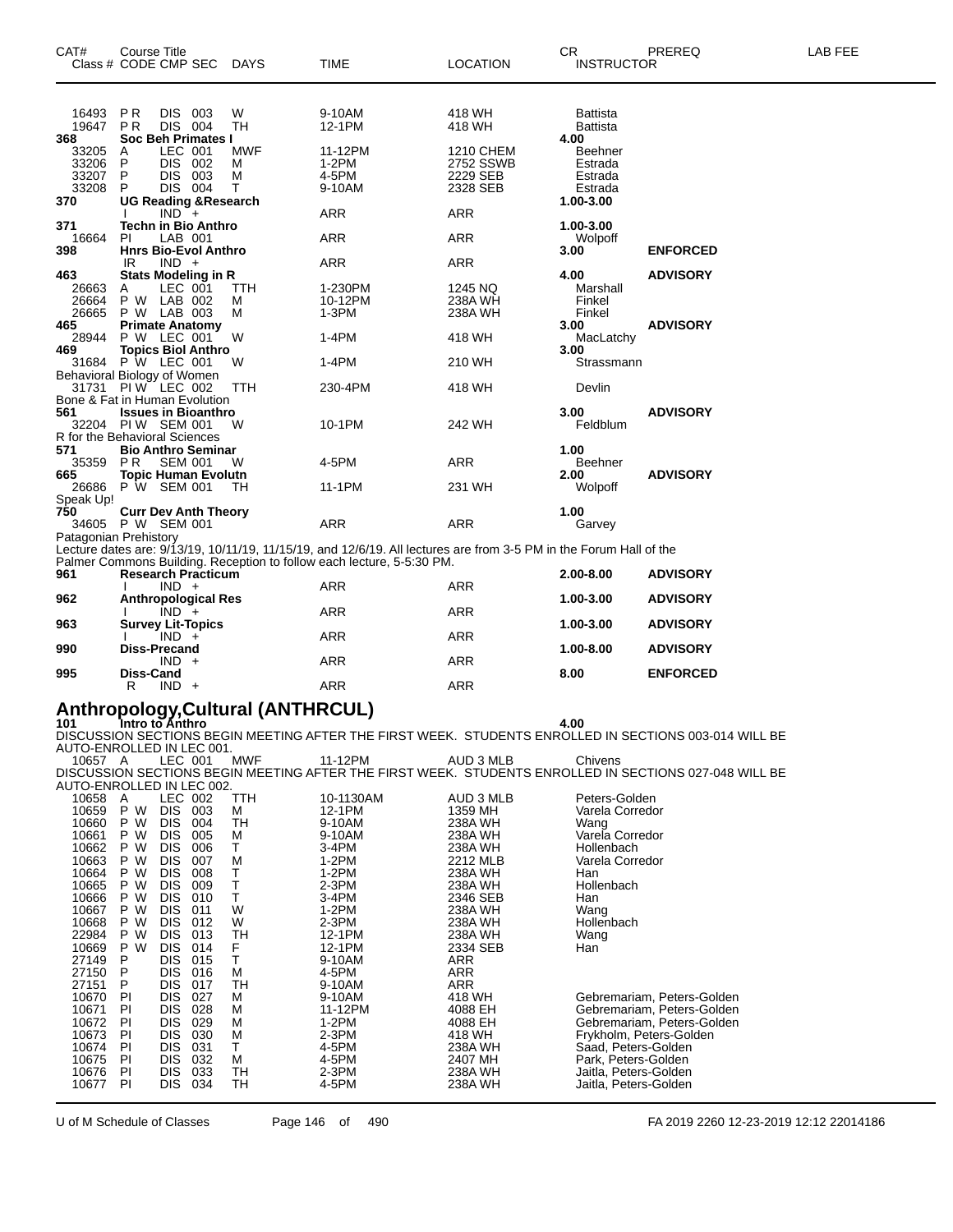| CAT#                                           | Course Title<br>Class # CODE CMP SEC       |                          |            | <b>DAYS</b>                                                    | TIME                                                                                                            | <b>LOCATION</b>             | CR<br><b>INSTRUCTOR</b>              | PREREQ                  | LAB FEE |
|------------------------------------------------|--------------------------------------------|--------------------------|------------|----------------------------------------------------------------|-----------------------------------------------------------------------------------------------------------------|-----------------------------|--------------------------------------|-------------------------|---------|
|                                                |                                            |                          |            |                                                                |                                                                                                                 |                             |                                      |                         |         |
| 10678                                          | PI                                         | <b>DIS</b>               | 035        | F                                                              | 11-12PM                                                                                                         | 238A WH                     | Park, Peters-Golden                  |                         |         |
| 10679                                          | PI                                         | <b>DIS</b>               | 036        | W                                                              | 9-10AM                                                                                                          | 238A WH                     | Geiger, Peters-Golden                |                         |         |
| 10680                                          | PI                                         | <b>DIS</b>               | 037        | W                                                              | 11-12PM                                                                                                         | 238A WH                     | Geiger, Peters-Golden                |                         |         |
| 10681<br>10682                                 | PI<br>PI                                   | <b>DIS</b><br><b>DIS</b> | 038<br>039 | W<br>W                                                         | $1-2PM$<br>2-3PM                                                                                                | <b>1508 NUB</b><br>2502 NUB | Saad, Peters-Golden<br>Peters-Golden |                         |         |
| 10683                                          | PI                                         | <b>DIS</b>               | 040        | W                                                              | 12-1PM                                                                                                          | <b>B856 EQ</b>              |                                      | Frykholm, Peters-Golden |         |
| 10684                                          | PI                                         | <b>DIS</b>               | 041        | F                                                              | 10-11AM                                                                                                         | 4404 RAND                   | Geiger, Peters-Golden                |                         |         |
| 20558                                          | PI                                         | <b>DIS</b>               | 042        | TН                                                             | $1-2PM$                                                                                                         | 238A WH                     | Jaitla, Peters-Golden                |                         |         |
| 27152                                          | PI                                         | DIS.                     | 043        | м                                                              | 4-5PM                                                                                                           | <b>B856 EQ</b>              |                                      | Frykholm, Peters-Golden |         |
| 27153<br>158                                   | <b>PI</b><br>1st Yr Sem Anthro             | DIS 044                  |            | м                                                              | 12-1PM                                                                                                          | 2334 SEB                    | Park, Peters-Golden<br>3.00          | <b>ADVISORY</b>         |         |
| 28969                                          | <b>P RW SEM 001</b>                        |                          |            | TTH                                                            | 4-530PM                                                                                                         | 3021 EH                     | Lemon                                |                         |         |
| Making Ethnographic Film<br>29861 P RW SEM 002 |                                            |                          |            |                                                                |                                                                                                                 |                             |                                      |                         |         |
|                                                |                                            |                          |            | ттн                                                            | 830-10AM                                                                                                        | 1866 EH                     | Mannheim                             |                         |         |
| Native Andeans today                           |                                            |                          |            |                                                                |                                                                                                                 |                             |                                      |                         |         |
| The Anthropology of Resentment                 | 31927 PRW SEM 003                          |                          |            | MW                                                             | 10-1130AM                                                                                                       | 171 LORCH                   | McGovern                             |                         |         |
| 222                                            | <b>Comp Study-Cultures</b>                 |                          |            |                                                                |                                                                                                                 |                             | 4.00                                 |                         |         |
| 19650                                          | Α                                          | LEC 001                  |            | МW                                                             | 1-230PM                                                                                                         | 1518 NUB                    | Frye                                 |                         |         |
| 19651                                          | PIRW DIS 002                               |                          |            | W                                                              | 3-4PM                                                                                                           | 2334 SEB                    | Solano Del Castillo                  |                         |         |
| 19652                                          | PIRW DIS 003                               |                          |            | W                                                              | 4-5PM                                                                                                           | 2218 SEB                    | Solano Del Castillo                  |                         |         |
| 235<br>31366                                   | <b>Crime and Punishment</b><br>Α           | LEC 001                  |            | ттн                                                            | 1-230PM                                                                                                         | 1060 BSB-TBL                | 4.00<br>Burch                        |                         |         |
| 31367                                          | PI                                         | DIS 002                  |            | Τ                                                              | 3-4PM                                                                                                           | 3556 DANA                   | Riggs-Bookman, Burch                 |                         |         |
| 31368                                          | PI                                         | DIS.                     | - 003      | W                                                              | 11-12PM                                                                                                         | 120 WH                      | Riggs-Bookman, Burch                 |                         |         |
| 31369                                          | PI                                         | DIS 004                  |            | W                                                              | 12-1PM                                                                                                          | <b>1512 NUB</b>             | Riggs-Bookman, Burch                 |                         |         |
| 254                                            | Anthropology of Food                       |                          |            |                                                                |                                                                                                                 |                             | 4.00                                 |                         |         |
| 31944<br>31945                                 | A<br>P W                                   | LEC 001<br>DIS.          | - 002      | МW<br>M                                                        | 1-230PM<br>3-4PM                                                                                                | 2306 MH<br>1460 MH          | McGovern<br>Croteau                  |                         |         |
| 31946                                          | P W                                        | <b>DIS</b>               | - 003      | т                                                              | 3-4PM                                                                                                           | 4212 SEB                    | Croteau                              |                         |         |
| 31947                                          | P W DIS 004                                |                          |            | т                                                              | 4-5PM                                                                                                           | 2340 SEB                    | Croteau                              |                         |         |
| 314                                            | <b>Cuba&amp;its Diaspora</b>               |                          |            |                                                                |                                                                                                                 |                             | 3.00                                 |                         |         |
|                                                | 24113 PIW LEC 001                          |                          |            | т                                                              | 1-4PM                                                                                                           | G437 MH                     | Behar                                |                         |         |
| <b>Issues in Race &amp; Ethnicity</b><br>315   | Nat Am Peop N Amer                         |                          |            |                                                                |                                                                                                                 |                             | 4.00                                 |                         |         |
| 27090                                          | A                                          | LEC 001                  |            | МW                                                             | 1130-1PM                                                                                                        | G020 TMC                    | Meek                                 |                         |         |
| 27091                                          | P W                                        | DIS 002                  |            | M                                                              | 3-4PM                                                                                                           | 5179 AH                     | <b>T'arhesi</b>                      |                         |         |
| 27092                                          | P W DIS 004                                |                          |            | M                                                              | 4-5PM                                                                                                           | 2271 AH                     | T'arhesi                             |                         |         |
| 319                                            | Int Lat-Am Soc&Cult                        |                          |            |                                                                |                                                                                                                 |                             | 3.00                                 |                         |         |
| 16031<br><b>Issues in Race &amp; Ethnicity</b> | <b>PIW LEC 001</b>                         |                          |            | MW                                                             | 4-530PM                                                                                                         | 173 LORCH                   | Frye                                 |                         |         |
| 325                                            | <b>Childbirth&amp;Culture</b>              |                          |            |                                                                |                                                                                                                 |                             | 4.00                                 | <b>ADVISORY</b>         |         |
| 22139                                          | A                                          | LEC 001                  |            | MWF                                                            | 10-11AM                                                                                                         | UMMA AUD                    | Stuckey                              |                         |         |
| 22140                                          | PI W                                       | DIS.                     | 002        | M                                                              | 4-5PM                                                                                                           | 1437 MH                     | Talevich                             |                         |         |
| 22141<br>22142                                 | PI W<br>PI W                               | <b>DIS</b><br><b>DIS</b> | 003<br>004 | М<br>Т                                                         | 3-4PM<br>12-1PM                                                                                                 | 4096 EH<br>1507 NUB         | Van Rheenen<br>Talevich              |                         |         |
| 22143                                          | PI W                                       | <b>DIS</b>               | 005        | W                                                              | 9-10AM                                                                                                          | 1507 NUB                    | Talevich                             |                         |         |
| 22144                                          | PI W                                       | <b>DIS</b>               | 006        | W                                                              | 11-12PM                                                                                                         | 1508 NUB                    | Van Rheenen                          |                         |         |
| 22145                                          | PI W                                       | <b>DIS</b>               | 007        | F                                                              | 11-12PM                                                                                                         | <b>1507 NUB</b>             | Van Rheenen                          |                         |         |
| 327                                            | <b>Medicine &amp; Healing</b>              |                          |            |                                                                |                                                                                                                 |                             | 4.00                                 | <b>ADVISORY</b>         |         |
| 21529<br>21530                                 | AI<br>P W                                  | LEC 001<br><b>DIS</b>    | 002        | MW<br>M                                                        | 1-230PM<br>4-5PM                                                                                                | 260 WEISER<br>049 UMMA      | Roberts<br>Shuman                    |                         |         |
| 21531                                          | P W                                        | <b>DIS</b>               | 003        | W                                                              | 11-12PM                                                                                                         | 1507 NUB                    | Chen                                 |                         |         |
| 21532                                          | P W                                        | <b>DIS</b>               | 004        | F                                                              | 12-1PM                                                                                                          | 1405 EQ                     | Chen                                 |                         |         |
| 21771                                          | P W                                        | DIS 005                  |            | т                                                              | 9-10AM                                                                                                          | 120 WH                      | Shuman                               |                         |         |
| 330                                            | <b>Cul&amp;Thought&amp;Meaning</b>         |                          |            | TTH                                                            | 1-230PM                                                                                                         | 260 WEISER                  | 4.00<br>Hull                         |                         |         |
| 17459<br>17460                                 | A<br>PI W                                  | LEC 001<br>DIS 002       |            | м                                                              | 10-11AM                                                                                                         | 130 TAP                     | Meador                               |                         |         |
| 17461                                          | PI W                                       | <b>DIS</b>               | 003        | M                                                              | 11-12PM                                                                                                         | 120 WH                      | Johnson                              |                         |         |
| 17462                                          | PI W                                       | DIS.                     | -004       | W                                                              | 9-10AM                                                                                                          | <b>1512 NUB</b>             | Meador                               |                         |         |
| 17463                                          | PIW DIS 005                                |                          |            | W                                                              | 4-5PM                                                                                                           | 238A WH                     | Johnson                              |                         |         |
| 333<br>19653                                   | <b>Non-West Law I</b><br>P RW LEC 001      |                          |            |                                                                | 230-4PM                                                                                                         |                             | 3.00                                 | <b>ADVISORY</b>         |         |
| 346                                            | <b>Colonial Latin Amer</b>                 |                          |            | ттн                                                            |                                                                                                                 | 1372 EH                     | Owusu<br>4.00                        |                         |         |
| 17445                                          | A                                          | LEC 001                  |            | TTH                                                            | 1130-1PM                                                                                                        | 1250 USB                    | Mills                                |                         |         |
| <b>Issues in Race &amp; Ethnicity</b>          |                                            |                          |            |                                                                |                                                                                                                 |                             |                                      |                         |         |
|                                                |                                            |                          |            | Interested grad students should register under History 478.010 |                                                                                                                 |                             |                                      |                         |         |
| 17446                                          | $P W$ DIS 002                              |                          |            | TН<br>TН                                                       | 1-2PM<br>2-3PM                                                                                                  | 2752 SSWB                   | Mtotha<br>Mtotha                     |                         |         |
|                                                | 17447 P W<br>17448 P W DIS 004             | DIS 003                  |            | TН                                                             | 1-230PM                                                                                                         | 1511 EQ<br>3353 MH          | Espinoza                             |                         |         |
| Spanish Language Section                       |                                            |                          |            |                                                                |                                                                                                                 |                             |                                      |                         |         |
|                                                |                                            |                          |            |                                                                | Section 004: Spanish Section. Registration for one additional University Course (UC 390) credit available after |                             |                                      |                         |         |
| classes begin.                                 |                                            |                          |            |                                                                |                                                                                                                 |                             |                                      |                         |         |
| 349                                            | <b>Indigenous Pol Mymts</b>                |                          |            |                                                                |                                                                                                                 |                             | 3.00                                 |                         |         |
| 31957<br>356                                   | P W SEM 001<br><b>Topics-Sociocul Anth</b> |                          |            | TTH                                                            | 230-4PM                                                                                                         | 1507 EQ                     | Kirsch<br>3.00                       | <b>ADVISORY</b>         |         |
| 24665                                          | PIW LEC 001                                |                          |            | МW                                                             | 10-1130AM                                                                                                       | 210 TAP                     | Moll                                 |                         |         |
| Anthropology of Islam                          |                                            |                          |            |                                                                |                                                                                                                 |                             |                                      |                         |         |
| 374                                            | Language&Culture                           |                          |            |                                                                |                                                                                                                 |                             | 4.00                                 | <b>ADVISORY</b>         |         |
|                                                |                                            |                          |            |                                                                |                                                                                                                 |                             |                                      |                         |         |

U of M Schedule of Classes Page 147 of 490 FA 2019 2260 12-23-2019 12:12 22014186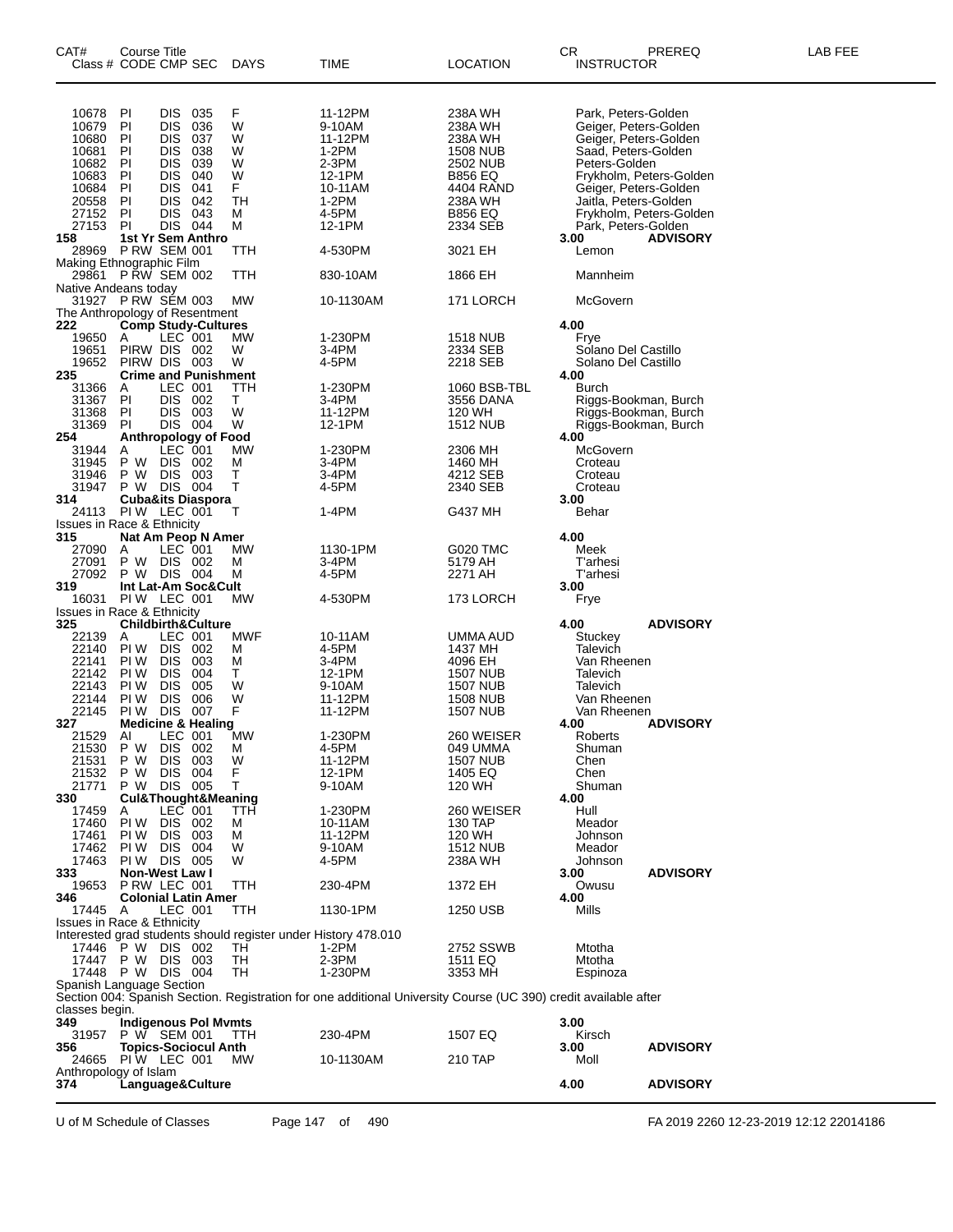| CAT#                             | Course Title<br>Class # CODE CMP SEC DAYS                              |                     | <b>TIME</b>                                                                                                      | <b>LOCATION</b>                           | <b>CR</b><br>INSTRUCTOR | PREREQ          | LAB FEE |
|----------------------------------|------------------------------------------------------------------------|---------------------|------------------------------------------------------------------------------------------------------------------|-------------------------------------------|-------------------------|-----------------|---------|
| 14495<br>14496<br>14497<br>14498 | LEC 001<br>A<br>P RW DIS<br>002<br>PRW DIS 003<br>PRW DIS 004          | TTH<br>W<br>W<br>TН | 1130-1PM<br>10-11AM<br>3-4PM<br>3-4PM                                                                            | 1360 EH<br>238A WH<br>1250 USB<br>238A WH | Lemon                   |                 |         |
| 409<br>32277                     | <b>Peop&amp;Cult Ne&amp;N Afr</b><br>P W LEC 001                       | МW                  | 230-4PM                                                                                                          | 142 LORCH                                 | 3.00<br>Stuckey         | <b>ADVISORY</b> |         |
| 414<br>19655                     | Carib Cul I<br>P RW LEC 001                                            | TTH                 | 1130-1PM                                                                                                         | 1427 MH                                   | 3.00<br>Owusu           | <b>ADVISORY</b> |         |
| 428<br>28991                     | Sex Panics: US & UK<br>P W SEM 001                                     | TTH                 | 4-530PM                                                                                                          | G449 MH                                   | 3.00<br>Rubin           | <b>ADVISORY</b> |         |
| 430<br>32115                     | <b>Hist Memory Silence</b><br>P W SEM 001                              |                     | 4-7PM                                                                                                            | G437 MH                                   | 3.00<br>Al-Rustom       |                 |         |
| 458                              | <b>Anthropology Topics</b><br>25216 PIW SEM 002                        |                     | 1-4PM                                                                                                            | ARR                                       | 3.00<br>Roberts         | <b>ADVISORY</b> |         |
|                                  | Ethno Lab - Mexican Exposures<br>The class will meet in 208 West Hall. |                     |                                                                                                                  |                                           |                         |                 |         |
| <b>Cultures of Piracy</b>        | 25217 P W SEM 003                                                      | ттн                 | 1-230PM                                                                                                          | ARR                                       | Dua                     |                 |         |
| 29088 PI                         | <b>SEM 005</b><br>Religion, Media, and Politics                        | <b>MW</b>           | 1-230PM                                                                                                          | <b>1505 NUB</b>                           | Moll                    |                 |         |
| 474<br>32200                     | Language&Nationalism<br>P W SEM 001                                    | <b>MW</b>           | 1-230PM                                                                                                          | 242 WH                                    | 3.00<br>Irvine          | <b>ADVISORY</b> |         |
| 497                              | <b>Honors Soc/Ling Anth</b>                                            |                     |                                                                                                                  |                                           | 3.00                    | <b>ENFORCED</b> |         |
| 10685<br>499                     | <b>PIR SEM 001</b><br>Ug Reading & Res                                 |                     | 4-7PM                                                                                                            | 210 WH                                    | Hull<br>1.00-3.00       |                 |         |
| 519                              | $IND +$<br><b>Hist Ling</b>                                            |                     | ARR                                                                                                              | ARR                                       | 3.00                    | <b>ADVISORY</b> |         |
| 26841<br>526                     | P W LEC 001<br><b>Traditn Ethnology I</b>                              | MW                  | 1130-1PM                                                                                                         | 403 LORCH                                 | Thomason<br>4.00        | <b>ADVISORY</b> |         |
| 10687<br>546                     | <b>P RW SEM 001</b><br>Int Ethnomus                                    | W                   | 9-1PM                                                                                                            | 210 WH                                    | Hull<br>3.00            | <b>ADVISORY</b> |         |
| 31254<br>558                     | <b>SEM 001</b><br>P<br><b>Issues-Sociocul Anth</b>                     | TTH                 | 1130-1PM                                                                                                         | 3213 MOORE                                | Lam<br>3.00             | <b>ADVISORY</b> |         |
| Law and Regulation               | 22346 P W SEM 001                                                      | т                   | 4-7PM                                                                                                            | 242 WH                                    | Dua                     |                 |         |
|                                  | 32210 P W SEM 003                                                      | Т                   | 4-7PM                                                                                                            | G437 MH                                   | Al-Rustom               |                 |         |
| 576                              | History, Memory, Silence<br>Intro to Ling Anthro                       |                     |                                                                                                                  |                                           | 3.00                    | <b>ADVISORY</b> |         |
| 10688<br>645                     | PRW LEC 001<br><b>Feminist Sex Wars</b>                                | TTH                 | 1-230PM                                                                                                          | 210 WH                                    | Meek, Mannheim<br>3.00  |                 |         |
| 32212<br>652                     | P W SEM 001<br><b>Ethnographic Writing</b>                             | W                   | 5-8PM                                                                                                            | 210 WH                                    | Rubin<br>3.00           | <b>ADVISORY</b> |         |
| 24152<br>675                     | P W SEM 001<br><b>Topics Anthro Ling</b>                               | м                   | 12-3PM                                                                                                           | 210 WH                                    | Behar<br>3.00           | <b>ADVISORY</b> |         |
|                                  | 32213 P W SEM 001<br>Discourse - Social Interaction                    | TH                  | 230-530PM                                                                                                        | 242 WH                                    | Lempert                 |                 |         |
| 748<br>23063                     | Sem-Anth & Hist II<br>P<br>SEM 001                                     | TН                  | 1-4PM                                                                                                            | 5000 STB                                  | 3.00<br>de la Cruz      |                 |         |
| 750                              | <b>Curr Dev Anth Theory</b><br>34596 P RW SEM 001                      |                     | ARR                                                                                                              | ARR                                       | 1.00<br>Garvey          |                 |         |
|                                  | Patagonian Prehistory                                                  |                     | Rappaport Lecture dates are: 9/13/19, 10/11/19, 11/15/19, and 12/6/19. All lectures are from 3-5 PM in the Forum |                                           |                         |                 |         |
| 759                              |                                                                        |                     | Hall of the Palmer Commons Building. Reception to follow each lecture, 5-5:30 PM.                                |                                           | 1.00                    | <b>ENFORCED</b> |         |
| 22478                            | Sociocul Workshop<br><b>P RW SEM 001</b>                               | TH                  | 4-530PM                                                                                                          | 210 WH                                    | Fehervary               |                 |         |
| 777<br>10689                     | Ling Anth Lab<br>PRW LAB 001                                           | TH                  | 530-730PM                                                                                                        | 238A WH                                   | 1.00-3.00<br>Lempert    | <b>ADVISORY</b> |         |
| 797<br>19782                     | Sociocultural Lab<br>PRW LAB 001                                       | W                   | 4-7PM                                                                                                            | 171 LORCH                                 | 1.00-3.00<br>Kirsch     |                 |         |
| 830                              | (This course meets every other week)<br><b>Anthro/Hist Workshop</b>    |                     |                                                                                                                  |                                           | 1.00                    |                 |         |
| 17575<br>957                     | <b>SEM 001</b><br>P<br><b>Research Practicum</b>                       | F                   | 12-2PM                                                                                                           | 1014 TISCH                                | de la Cruz<br>2.00-8.00 | <b>ADVISORY</b> |         |
| 958                              | $IND +$<br><b>Anthropological Res</b>                                  |                     | <b>ARR</b>                                                                                                       | ARR                                       | 1.00-3.00               | <b>ADVISORY</b> |         |
| 959                              | $IND +$<br><b>Survey Literature</b>                                    |                     | <b>ARR</b>                                                                                                       | ARR                                       | 1.00-3.00               | <b>ADVISORY</b> |         |
|                                  | $IND +$                                                                |                     | <b>ARR</b>                                                                                                       | ARR                                       |                         |                 |         |
| 990                              | Diss-Precand<br>$IND +$                                                |                     | <b>ARR</b>                                                                                                       | ARR                                       | 1.00-8.00               | <b>ADVISORY</b> |         |
| 993<br>17367                     | <b>G S I Training</b><br><b>PR LEC 001</b>                             |                     | <b>ARR</b>                                                                                                       | ARR                                       | 1.00<br>Peters-Golden   | <b>ADVISORY</b> |         |
| 995                              | Diss-Cand<br>$IND +$<br>R                                              |                     | ARR                                                                                                              | <b>ARR</b>                                | 8.00                    | <b>ENFORCED</b> |         |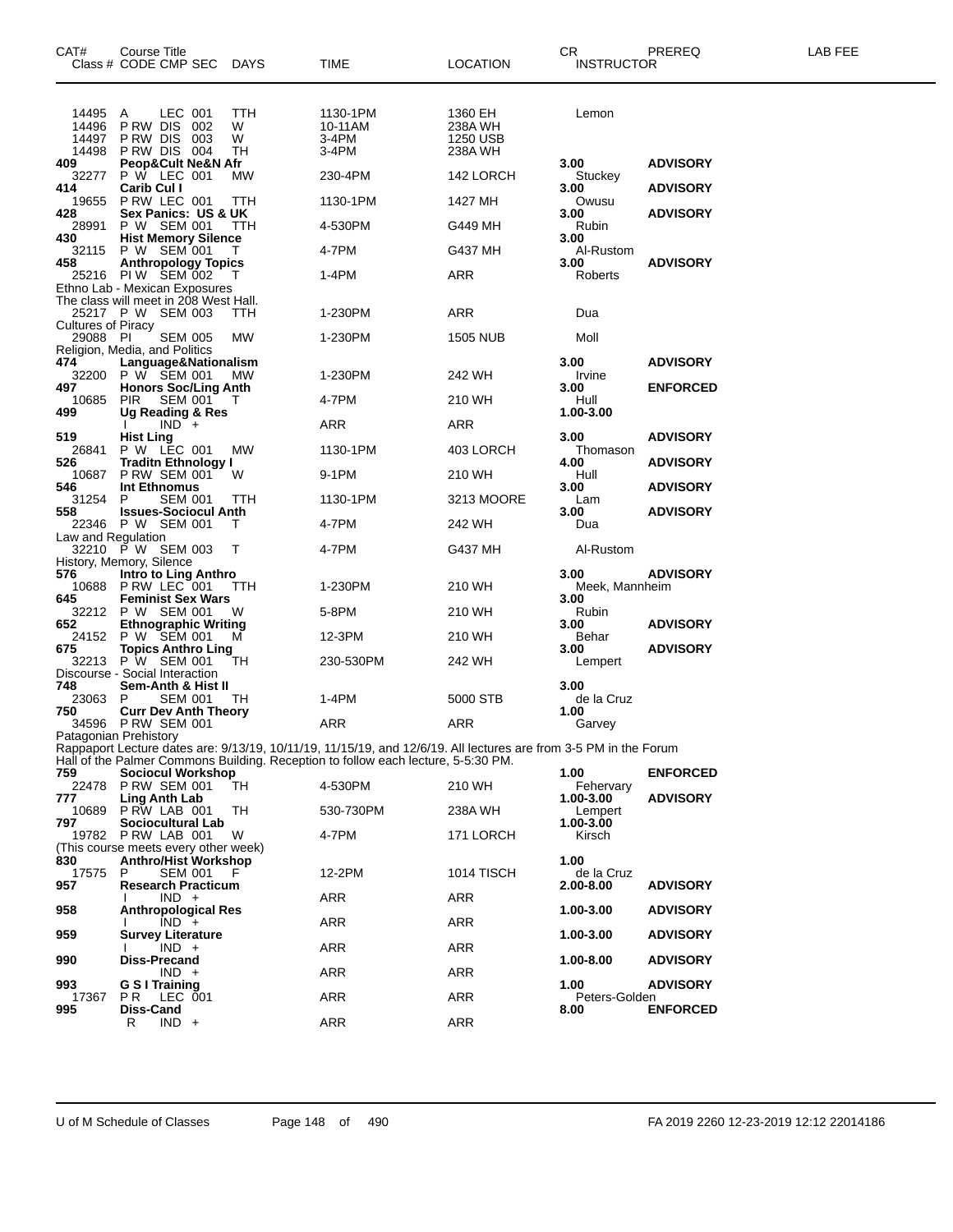| CAT# | ourse Titleٽ         |             |      |          | ⌒冖<br>◡⊓          | PREREQ | , EEF<br>AR. |
|------|----------------------|-------------|------|----------|-------------------|--------|--------------|
|      | Class # CODE CMP SEC | <b>DAYS</b> | TIME | LOCATION | <b>INSTRUCTOR</b> |        |              |

# **Applied Physics Program**

|       | <b>Applied Physics (APPPHYS)</b><br>514 Appl Phys Seminar |            |             |                  |                    |                 |
|-------|-----------------------------------------------------------|------------|-------------|------------------|--------------------|-----------------|
|       |                                                           |            |             |                  | 1.00               | <b>ADVISORY</b> |
| 10695 | PDRW SEM 001                                              | W          | 12-1PM      | <b>ARR</b>       | Kurdak             |                 |
| 530   | <b>Elecmag Thr I</b>                                      |            |             |                  | 3.00               | <b>ADVISORY</b> |
| 10696 | <b>P W LEC 001</b>                                        | <b>TTH</b> | 1-230PM     | <b>1005 EECS</b> | Sarabandi, Douglas |                 |
| 537   | <b>Class Optics</b>                                       |            |             |                  | 3.00               | <b>ADVISORY</b> |
| 10697 | <b>P W LEC 001</b>                                        | <b>MWF</b> | 1030-1130AM | 1012 FXB         | <b>Norris</b>      |                 |
| 550   | <b>Opt Wave Crystals</b>                                  |            |             |                  | 3.00               | <b>ADVISORY</b> |
| 16033 | P W LEC 001                                               | <b>MW</b>  | 9-1030AM    | 3427 EECS        | Winful             |                 |
| 576   | <b>Stat Mechanics</b>                                     |            |             |                  | 3.00               | <b>ADVISORY</b> |
| 20090 | P W LEC 100                                               | <b>TTH</b> | 830-10AM    | 3265 USB         | Sension            |                 |
| 601   | <b>Adv Cond Mat</b>                                       |            |             |                  | 3.00               | <b>ADVISORY</b> |
| 23372 | LEC 001<br>P W                                            | <b>TTH</b> | 1-230PM     | 340 WH           | Lubensky           |                 |
|       | Phase Trans, & Ordered Phases                             |            |             |                  |                    |                 |
| 715   | Ind Research                                              |            |             |                  | 1.00-5.00          | <b>ADVISORY</b> |
|       | <b>IND</b><br>R<br>$+$                                    |            | <b>ARR</b>  | <b>ARR</b>       |                    |                 |
| 990   | <b>Diss-Precand</b>                                       |            |             |                  | 1.00-8.00          | <b>ADVISORY</b> |
|       | <b>IND</b><br>R<br>$+$                                    |            | <b>ARR</b>  | <b>ARR</b>       |                    |                 |
| 995   | <b>Diss-Cand</b>                                          |            |             |                  | 8.00               | <b>ENFORCED</b> |
|       | R<br><b>IND</b><br>$+$                                    |            | <b>ARR</b>  | <b>ARR</b>       |                    |                 |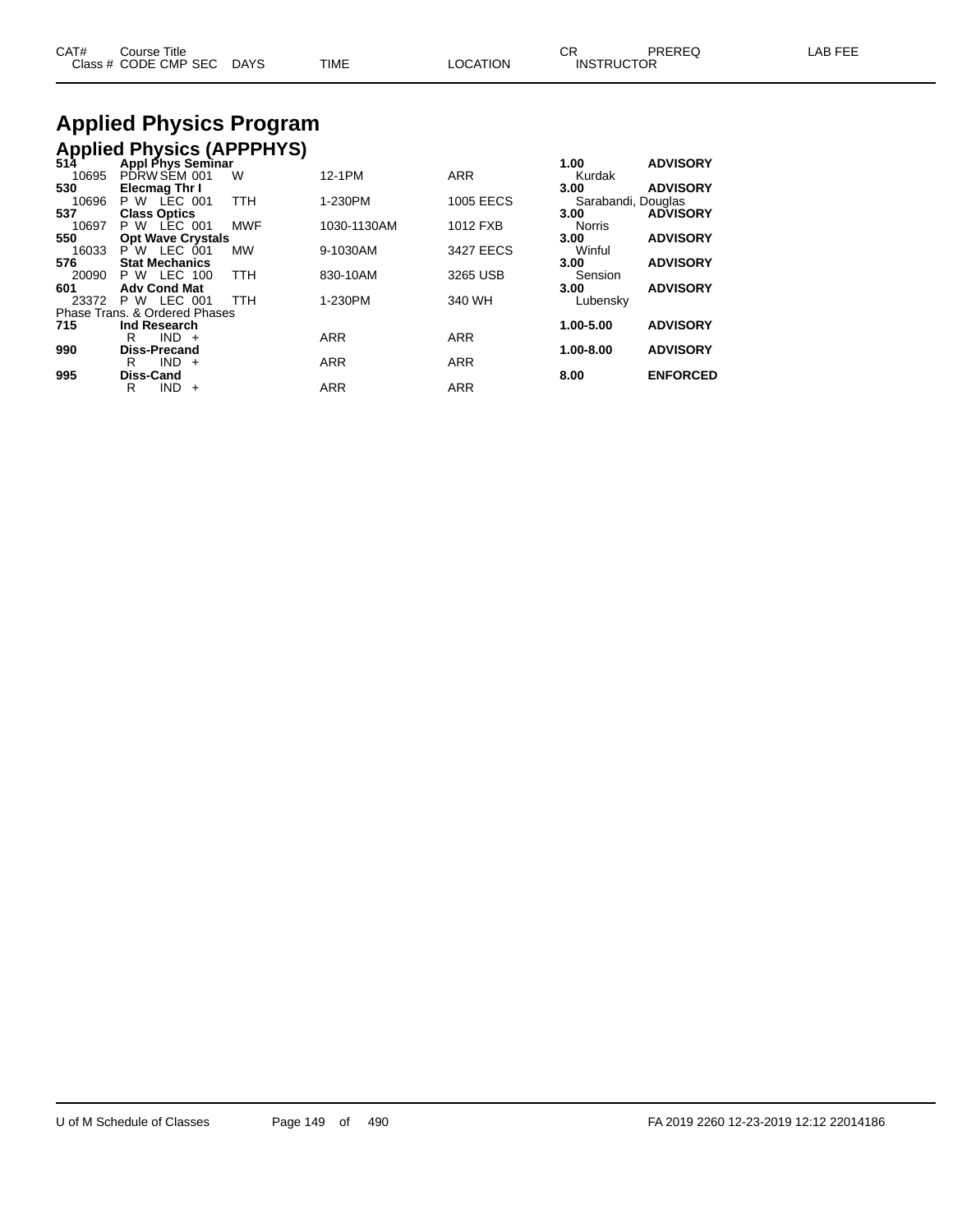| CAT# | Title<br>Courseٽ     |      |      |          | Ωm<br><b>UN</b>   | PREREQ | ----<br>ΔR.<br>--- |
|------|----------------------|------|------|----------|-------------------|--------|--------------------|
|      | Class # CODE CMP SEC | DAYS | TIME | LOCATION | <b>INSTRUCTOR</b> |        |                    |

## **Asian Languages And Cultures**

#### **Asian Studies (ASIAN)**

| 204               | E Asia: Early Trans                            |                  |                     |                           | 4.00              |                 |
|-------------------|------------------------------------------------|------------------|---------------------|---------------------------|-------------------|-----------------|
| 22832             | LEC 001<br>AI                                  | TTH              | 10-1130AM           | 269 WEISER                | Wu                |                 |
| 22833<br>22834    | PI W<br>DIS 002<br><b>DIS</b>                  | TН               | 12-1PM<br>$1-2PM$   | 1436 MH                   | Zhang             |                 |
| 22835             | PI W<br>003<br>PIW DIS 004                     | TН<br>TН         | 2-3PM               | 3440 MH<br>3440 MH        | Zhang<br>Zhang    |                 |
| 206               | <b>Indian Civilization</b>                     |                  |                     |                           | 4.00              |                 |
| 31577             | LEC 001<br>A                                   | TTH              | 1-230PM             | 3330 MH                   | Glover            |                 |
|                   | From Mohenjodaro to Modi                       |                  |                     |                           |                   |                 |
| 31578             | P W DIS 002                                    | TH               | 3-4PM               | 1096 EH                   | Mace              |                 |
| 31579             | P W DIS 003                                    | TН               | 4-5PM               | 2608 HH                   | Mace              |                 |
| 207               | <b>Southeast Asian Civ</b>                     |                  |                     |                           | 4.00              |                 |
| 28305             | LEC 001<br>Α                                   | ттн              | 1130-1PM            | 1401 MH                   | Lieberman         |                 |
| 28306             | DIS 002<br>P W                                 | Τ                | 1-2PM               | 2427 MH                   | Ren               |                 |
| 28307             | P W<br>DIS.<br>003                             | т                | 3-4PM               | 2436 MH                   | Ren               |                 |
| 28308<br>210      | P W DIS 004<br><b>Philippine Cult&amp;Hist</b> | W                | 9-10AM              | G160 AH                   | Ren<br>3.00       |                 |
| 31740             | P W LEC 001                                    | TTH              | 10-1130AM           | 3330 MH                   | de la Cruz        |                 |
| 211               | <b>Monks and Magic</b>                         |                  |                     |                           | 3.00              |                 |
| 31720             | P W SEM 001                                    | МW               | 4-530PM             | 1359 MH                   | White             |                 |
| 225               | Intro to Hinduism                              |                  |                     |                           | 3.00              |                 |
| 31747             | P W LEC 001                                    | ттн              | 1-230PM             | 1339 MH                   | <b>Brick</b>      |                 |
| 230               | Intro to Buddhism                              |                  |                     |                           | 4.00              |                 |
| 31813             | LEC 001<br>A                                   | MW               | 230-4PM             | AUD 4 MLB                 | Lopez Jr          |                 |
| 31814             | <b>DIS</b><br>P W<br>002                       | F                | 9-10AM              | 2114 MLB                  | Yiu               |                 |
| 31820             | <b>DIS</b><br>P W<br>003                       | $\mathsf F$      | 10-11AM             | 1436 MH                   | Yiu               |                 |
| 31822             | <b>DIS</b><br>004<br>P W                       | F                | 12-1PM              | 3816 SSWB                 | McGuire           |                 |
| 31823             | P W<br><b>DIS</b><br>005                       | $\frac{F}{F}$    | 9-10AM              | 1185 NQ                   | Khare             |                 |
| 31824<br>31830    | P W<br>DIS<br>006<br><b>DIS</b><br>007<br>P W  | F                | 11-12PM<br>12-1PM   | <b>B852 EQ</b><br>1185 NQ | Pinzaru<br>Yiu    |                 |
| 31831             | P W<br><b>DIS</b><br>008                       |                  | 12-1PM              | 3207 LSA                  | Khare             |                 |
| 31832             | <b>DIS</b><br>P W<br>009                       | $\frac{F}{F}$    | 1-2PM               | 1437 MH                   | McGuire           |                 |
| 31833             | <b>DIS</b><br>010<br>P W                       | F                | 3-4PM               | 1245 NQ                   | Khare             |                 |
| 31838             | <b>DIS</b><br>P W<br>012                       | F                | 12-1PM              | <b>1567 NUB</b>           | Pinzaru           |                 |
| 31844             | DIS 014<br>P W                                 | F                | $2-3PM$             | 1436 MH                   | Pinzaru           |                 |
| 235               | <b>Intro Asian Studies</b>                     |                  |                     |                           | 4.00              |                 |
| 23934             | LEC 001<br>Α                                   | МW               | 1130-1PM            | 1200 CHEM                 | Wilcox            |                 |
| 23935             | P W<br><b>DIS</b><br>002                       | F                | 9-10AM              | 3230 USB                  | Hao               |                 |
| 23936             | P W<br><b>DIS</b><br>003                       | F                | 11-12PM             | ARR                       | Hao               |                 |
| 25232             | P W<br><b>DIS</b><br>004                       | F                | 1-2PM               | 1423 EQ                   | Suk               |                 |
| 36061             | P W DIS 006                                    | F                | 11-12PM             | 1423 EQ                   | Suk               |                 |
| 252<br>31696      | Ug Sem Jpn Cult<br><b>P RW SEM 001</b>         | MW               | 830-10AM            | 2265 NQ                   | 3.00<br>Alexy     | <b>ADVISORY</b> |
| Fantasizing Japan |                                                |                  |                     |                           |                   |                 |
| 253               | Ug Sem SSEA Cult                               |                  |                     |                           | 3.00              | <b>ADVISORY</b> |
|                   | 31713 PRW SEM 001                              | MW               | 1-230PM             | 2155 NQ                   | Mandair           |                 |
|                   | Neuro-Culture & Asian Theories                 |                  |                     |                           |                   |                 |
|                   | 31789 PRW SEM 002                              | ттн              | 1130-1PM            | 2011 MLB                  | Merrill           |                 |
| Global Gaming     |                                                |                  |                     |                           |                   |                 |
| 260               | <b>Intro to Chinese Civ</b>                    |                  |                     |                           | 4.00              |                 |
| 18307             | LEC 001<br>A                                   | TTH              | 4-530PM             | 1202 SEB                  | Kile              |                 |
| 18308             | PI W<br>DIS.<br>002                            | F                | 9-10AM              | 1110 NQ                   | Sheng             |                 |
| 18309             | PI W<br><b>DIS</b><br>003<br><b>DIS</b>        | $\mathsf F$<br>F | 10-11AM             | 2011 MLB                  | Sheng             |                 |
| 18310<br>21080    | PI W<br>004<br>PI W<br><b>DIS</b><br>005       | F                | 12-1PM<br>$1-2PM$   | 180 TAP<br>2011 MLB       | Sheng<br>Quarless |                 |
| 21688             | <b>DIS</b><br>PI W<br>006                      | F                | 2-3PM               | B834 EQ                   | Xu                |                 |
| 32410             | PI W<br><b>DIS</b><br>007                      | F                | 12-1PM              | 2011 MLB                  | Xu                |                 |
| 32619             | PI W<br>DIS 008                                | F                | 2-3PM               | ARR                       | Quarless          |                 |
| 36088             | PI W<br>DIS 009                                | F                | 11-12PM             | G127 AH                   | Quarless          |                 |
| 36089             | PI W<br>DIS 010                                | F                | 10-11AM             | 1427 MH                   | Xu                |                 |
| 280               | <b>Topics Asian Studies</b>                    |                  |                     |                           | 3.00              |                 |
| 23938             | P W SEM 001                                    | MW               | 830-10AM            | 3254 LSA                  | Jackson           |                 |
|                   | Japanese Narrative Design Lab                  |                  |                     |                           |                   |                 |
| 292               | Intro Japanese Art                             |                  |                     |                           | 4.00              |                 |
| 28413             | LEC 001<br>S                                   | <b>MW</b>        | 1130-1PM<br>$1-2PM$ | UMMA AUD                  | Carr<br>Berardi   |                 |
| 28414<br>28415    | DIS.<br>P W<br>002<br>P W<br>003               | м<br>м           | 2-3PM               | 130 TAP<br>130 TAP        | Berardi           |                 |
| 28416             | <b>DIS</b><br><b>DIS</b><br>P W<br>004         | т                | 2-3PM               | 130 TAP                   | <b>Bernhaut</b>   |                 |
| 29882             | DIS 005<br>P W                                 | W                | 10-11AM             | 130 TAP                   | Bernhaut          |                 |
| 300               | Love&Death Japan Cul                           |                  |                     |                           | 3.00              | <b>ADVISORY</b> |
| 28255             | P W LEC 001                                    | MW               | 1130-1PM            | 2011 MLB                  | Jackson           |                 |
| 304               | The Art of Yoga                                |                  |                     |                           | 3.00              |                 |
| 25115             | P W LEC 001                                    | TTH              | 10-1130AM           | 1436 MH                   | Chanchani         |                 |
|                   |                                                |                  |                     |                           | 3.00              |                 |
| 308               | Arts&Ideas S&SE Asia                           |                  |                     |                           |                   |                 |
| 28475<br>314      | <b>SEM 001</b><br>P<br><b>Strange Ways</b>     | МW               | 1130-1PM            | B834 EQ                   | Walton<br>3.00    |                 |

U of M Schedule of Classes Page 150 of 490 FA 2019 2260 12-23-2019 12:12 22014186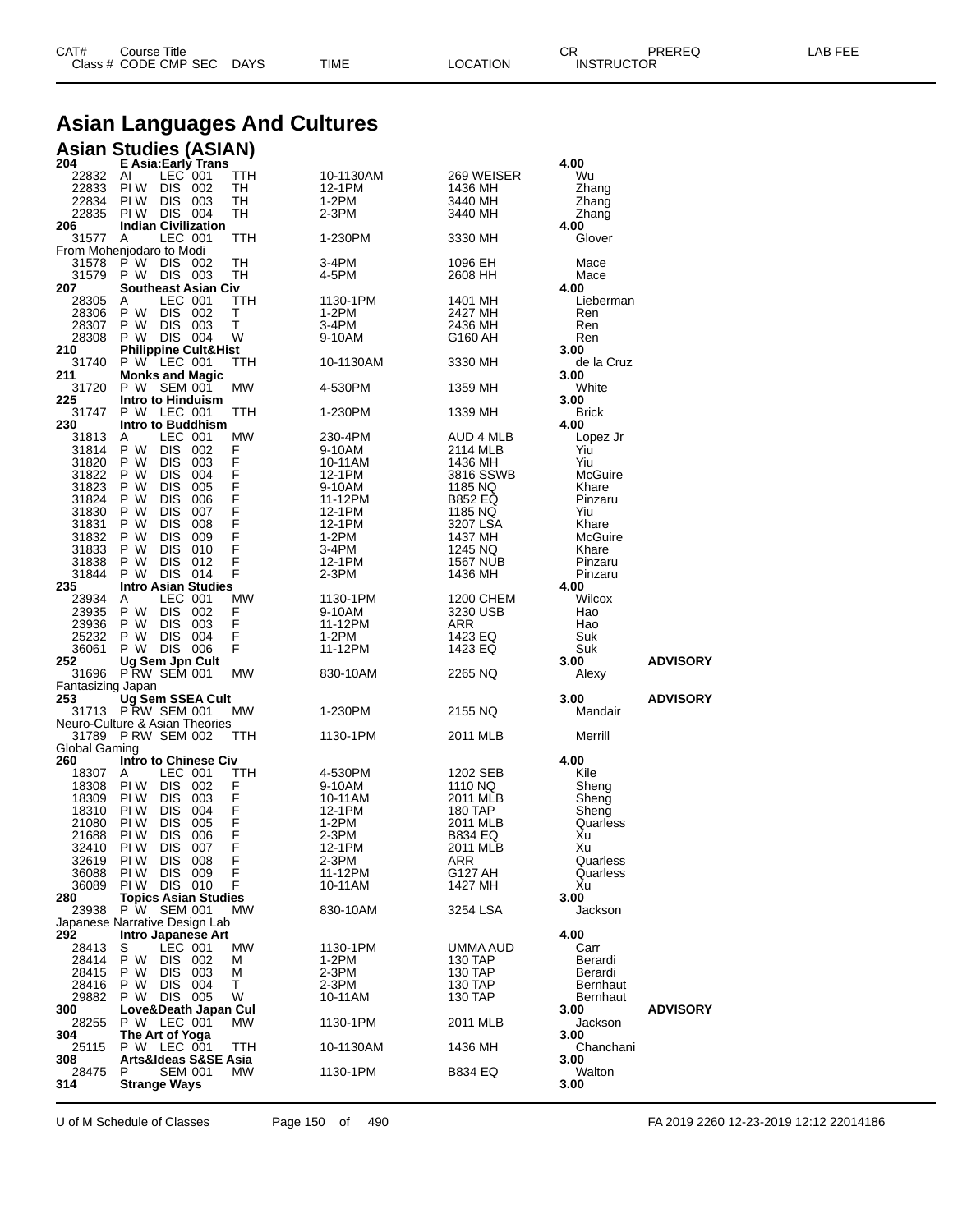| CAT#                       | Course Title<br>Class # CODE CMP SEC                  | DAYS       | TIME               | <b>LOCATION</b>      | СR<br>INSTRUCTOR          | PREREQ                    | LAB FEE |
|----------------------------|-------------------------------------------------------|------------|--------------------|----------------------|---------------------------|---------------------------|---------|
| 31715                      | P W SEM 001                                           | МW         | 230-4PM            | <b>B116 MLB</b>      | Brightwell                |                           |         |
| 326<br>31693               | Intro Japan Buddhism<br>P W LEC 001                   | МW         | 830-10AM           | 2155 NQ              | 3.00<br>Auerback          | <b>ADVISORY</b>           |         |
| 329<br>28328               | <b>Buddhism &amp; Violence</b><br>P W SEM 001         | ттн        | 230-4PM            | G144 AH              | 3.00<br>White             |                           |         |
| 334<br>31703               | Prejudice: India&US<br>P W SEM 001                    | MW         | 5-630PM            | 130 TAP              | 3.00<br>Mandair           |                           |         |
| 335                        | <b>Himalayan Aesthetics</b>                           |            |                    |                      | 3.00                      | <b>ADVISORY</b>           |         |
| 31778<br>349               | P W \$EM 001<br>Confucianism                          | TTH        | 230-4PM            | 4207 AH              | Chanchani<br>3.00         | <b>ADVISORY</b>           |         |
| 31751<br>351               | P W SEM 001<br><b>China Food Crisis</b>               | TTH        | 230-4PM            | 2062 PALM            | Ozbey<br>3.00             | <b>ADVISORY</b>           |         |
| 31795<br>352               | PIW LEC 001<br>Gender&Sex in China                    | МW         | 1130-1PM           | 3254 LSA             | Brown<br>3.00             | <b>ADVISORY</b>           |         |
| 31700                      | PIW SEM 001                                           | МW         | 10-1130AM          | 1460 MH              | Kile                      |                           |         |
| 354<br>29670               | War & Revol in China<br>P W LEC 001                   | МW         | 10-1130AM          | 2271 AH              | 3.00<br>Cassel            |                           |         |
| 356<br>31730               | <b>Chinese Performance</b><br>P W LEC 001             | МW         | 530-7PM            | B135 MLB             | 3.00<br>Wilcox            |                           |         |
| 366                        | <b>China Controversies</b><br>31792 PIW LEC 001       | МW         | 830-10AM           | 2022 STB             | 3.00<br><b>Brown</b>      | <b>ADVISORY</b>           |         |
| 367                        | Languages of Asia<br>P W LEC 001                      |            |                    |                      | 3.00                      |                           |         |
| 31724<br>369               | <b>Chinese Film</b>                                   | МW         | 4-530PM            | 1339 MH              | <b>Baxter</b><br>3.00     |                           |         |
| 28301<br>378               | P W LEC 001<br>Seoul:History&Places                   | МW         | 1-230PM            | 1105 NQ              | Rebull<br>3.00            |                           |         |
| 31742<br>381               | P W LEC 001<br>Jr-Sr Seminar                          | TTH        | 1130-1PM           | 3463 MH              | Oh<br>3.00                | <b>ADVISORY, ENFORCED</b> |         |
| 16514                      | <b>P RW SEM 001</b><br>Research: Senior Proj Asian St | ттн        | 1130-1PM           | 2155 NQ              | Florida                   |                           |         |
| 389                        | <b>East Asian Business</b>                            |            |                    |                      | 4.00                      | <b>ADVISORY</b>           |         |
| 31705<br>31711             | LEC 001<br>Α<br>P W DIS 002                           | МW<br>F    | 1-230PM<br>11-12PM | 2022 STB<br>2011 MLB | Auerback<br>Bogart        |                           |         |
| 31712<br>395               | P W DIS 003<br><b>Honors Thesis</b>                   | F          | $2-3PM$            | 2011 MLB             | Bogart<br>$1.00 - 3.00$   | <b>ADVISORY</b>           |         |
| 396                        | $IND +$<br>D<br>Asian Internship                      |            | ARR                | ARR                  | 1.00                      |                           |         |
|                            | $IND +$<br>D                                          |            | ARR                | ARR                  |                           |                           |         |
| 428<br>36687               | China Ev Com<br>AD<br>LEC 001                         | ттн        | 10-1130AM          | <b>1518 NUB</b>      | 4.00<br>Gallagher         | <b>ADVISORY</b>           |         |
| 36688<br>36689             | DIS 002<br>P W<br>P W DIS 003                         | TН<br>TН   | 4-5PM<br>5-6PM     | 3347 MH<br>3347 MH   | Wai<br>Wai                |                           |         |
| 440<br>31781               | <b>Asian Cinema</b><br>P W LEC 001                    | ТH         | 6-9PM              | LEC RM 2 MLB         | 3.00<br>Nornes            |                           |         |
| 450                        | Japan to 1700                                         |            |                    |                      | 3.00                      |                           |         |
| 26313<br>458               | P W LEC 001<br><b>Korean Film Culture</b>             | W          | 4-7PM              | G115 AH              | Tonomura<br>3.00          |                           |         |
| 26566<br>480               | P W LEC 001<br><b>Topics Asian Studies</b>            | TTH        | 230-4PM            | 1359 MH              | Oh<br>3.00                |                           |         |
| 31783                      | P W SEM 001<br>Reading the Zhuangzi                   | Τ          | 5-8PM              | <b>B103 MLB</b>      | Ozbey                     |                           |         |
|                            | 35476 P W SEM 002<br>The Power of Place in SE Asia    | МW         | 230-4PM            | 355 WEISER           | Irwin                     |                           |         |
| 486                        | <b>Buddhist Meditation</b>                            |            |                    |                      | 3.00                      | <b>ADVISORY</b>           |         |
| 31719<br>499               | P W SEM 001<br>Ind Stdy-Dir Rdg                       | MW.        | 230-4PM            | 2155 NQ              | Ahn<br>1.00-4.00          |                           |         |
| 504                        | $IND +$<br>D<br><b>Asian St: Religion</b>             |            | ARR                | ARR                  | 3.00                      |                           |         |
| <b>Buddhist Meditation</b> | 33570 P W SEM 001                                     | MW.        | 230-4PM            | 2155 NQ              | Ahn                       |                           |         |
| 550                        | <b>Critical Asian Study</b>                           |            |                    |                      | 3.00                      | <b>ADVISORY</b>           |         |
| 17508<br>560               | P W SEM 001<br><b>Korean Studies</b>                  | W          | 5-8PM              | 2265 NQ              | <b>Brightwell</b><br>3.00 | <b>ADVISORY</b>           |         |
| 31733                      | P W SEM 001<br>Readings in Korean Studies             | м          | 5-8PM              | 2108 MLB             | Ahn                       |                           |         |
| 582<br>32504               | <b>Himalayan Aesthetics</b><br>P W SEM 001            | <b>TTH</b> | 230-4PM            | 4207 AH              | 3.00<br>Chanchani         | <b>ADVISORY</b>           |         |
| 590                        | <b>Sem Japanese Studies</b><br>32402 P W SEM 001      | W          | 4-7PM              |                      | 3.00                      | <b>ADVISORY</b>           |         |
| Japan to 1700              |                                                       |            |                    | G115 AH              | Tonomura                  |                           |         |
| 699                        | <b>Directed Readings</b><br>$IND +$<br>D              |            | ARR                | ARR                  | 1.00-6.00                 |                           |         |
| 990                        | <b>Diss-Precand</b><br>$IND +$<br>D                   |            | ARR                | ARR                  | 1.00-8.00                 | <b>ADVISORY</b>           |         |
| 995                        | Diss-Cand                                             |            |                    |                      | 8.00                      | <b>ENFORCED</b>           |         |
|                            | $IND +$<br>DR.                                        |            | ARR                | ARR                  |                           |                           |         |

#### **Asian Languages (ASIANLAN)**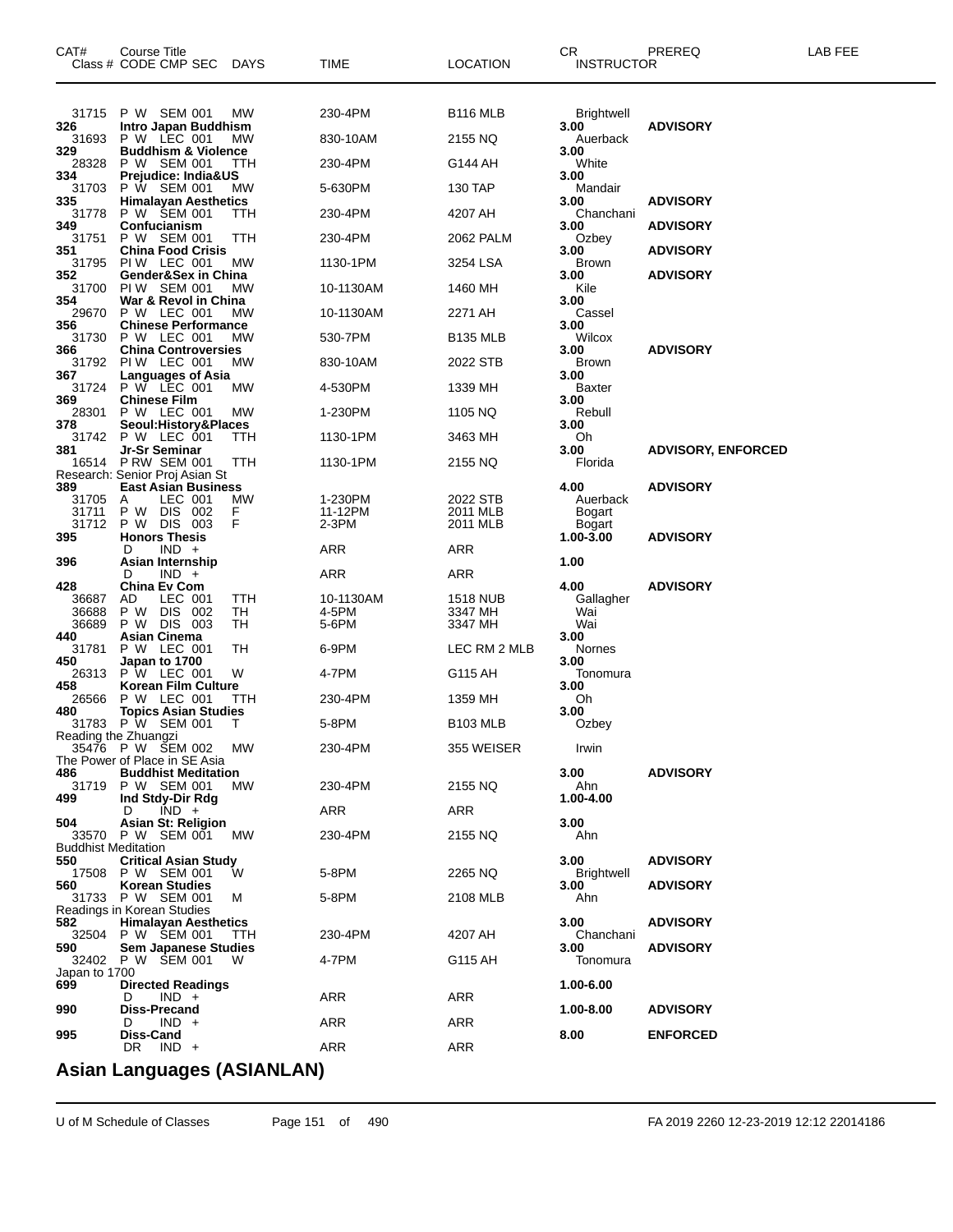| CAT# | Course Title         |             |             |          | OD.<br>◡          | PREREQ | .AB FEE |
|------|----------------------|-------------|-------------|----------|-------------------|--------|---------|
|      | Class # CODE CMP SEC | <b>DAYS</b> | <b>TIME</b> | LOCATION | <b>INSTRUCTOR</b> |        |         |

NOTE-IF YOU HAVE TAKEN A SECOND LANGUAGE AT ANY INSTITUTION (OTHER THAN U OF M) AND WOULD LIKE TO ENROLL IN A LANGUAGE COURSE BEYOND THE FIRST YEAR, YOU MUST TAKE THE APPROPRIATE PLACEMENT EXAM. PLEASE CONTACT THE DEPARTMENT OFFICE FOR INFORMATION ABOUT DATE, TIME AND LOCATION OF THOSE PLACEMENT EXAMS.

| 100            |          | <b>Acc Elem Chinese</b>              |                                                        |                                                                                                                    |                            | 3.00              |                 |       |
|----------------|----------|--------------------------------------|--------------------------------------------------------|--------------------------------------------------------------------------------------------------------------------|----------------------------|-------------------|-----------------|-------|
| 23098<br>23099 | PI W     | PIW REC 001<br>REC 002               | MWF<br>MWF                                             | 9-10AM<br>11-12PM                                                                                                  | 3440 MH<br>2475 MH         | Gu<br>Zhong       |                 |       |
| 23100          |          | <b>PIW REC 003</b>                   | MWF                                                    | 12-1PM                                                                                                             | 3353 MH                    | Zhong             |                 |       |
| 101            |          | 1st Yr Chinese I                     |                                                        |                                                                                                                    |                            | 5.00              | <b>ADVISORY</b> | 10.00 |
| 14358          |          | PIW REC 001                          | MTWTHF                                                 | 9-10AM                                                                                                             | 2135 NQ                    | Grande            |                 |       |
| 14359<br>14360 | PI W     | <b>REC 002</b><br><b>PIW REC 003</b> | <b>MTWTHF</b><br><b>MTWTHF</b>                         | 10-11AM<br>1-2PM                                                                                                   | 2135 NQ<br>171 LORCH       | Grande<br>Levin   |                 |       |
| 104            |          | 1st Yr Heritage Chn                  |                                                        |                                                                                                                    |                            | 4.00              | <b>ENFORCED</b> |       |
| 19231          |          | PIRW REC 001                         | <b>MTWTH</b>                                           | 9-10AM                                                                                                             | 4128 LSA                   | Zhong             |                 |       |
| 21492          |          | PIRW REC 002                         | <b>MTWTH</b>                                           | 10-11AM                                                                                                            | 3440 MH                    | Gu                |                 |       |
| 14439<br>111   |          | PIRW REC 003<br>1st Yr Filipino I    | <b>MTWTH</b>                                           | $2-3PM$                                                                                                            | 1303 MH                    | Liu<br>4.00       |                 |       |
| 14386          |          | PIW REC 001                          | <b>MTWTH</b>                                           | 9-10AM                                                                                                             | 049 UMMA                   | Gonzaga           |                 |       |
| 115            |          | 1st Yr Hindi I                       |                                                        |                                                                                                                    |                            | 4.00              |                 |       |
| 14383          |          | PIW REC 001                          | <b>MTWTH</b>                                           | 9-10AM                                                                                                             | 5180B AH                   | Gill              |                 |       |
| 14384          | PI W     | <b>REC 002</b><br>P W REC 002        | МW                                                     | 10-11AM                                                                                                            | 4199 AH                    | Ali               |                 |       |
| 14385          |          | <b>PIW REC 003</b>                   | ттн<br><b>MTWTH</b>                                    | 10-11AM<br>11-12PM                                                                                                 | 2024 TISCH<br>3353 MH      | Khan              |                 |       |
| 121            |          | 1st Yr Indonesian I                  |                                                        |                                                                                                                    |                            | 4.00              |                 |       |
| 14382          |          | PIW REC 001                          | <b>MTWTH</b>                                           | 10-11AM                                                                                                            | 6000 STB                   |                   |                 |       |
| 123            |          | 1stYrJpn-Anime/Manga                 |                                                        |                                                                                                                    |                            | 3.00              | <b>ENFORCED</b> |       |
| 24235<br>125   |          | PIRW REC 001<br>1st Yr Japanese I    | <b>MWF</b>                                             | 12-1PM                                                                                                             | 120 WH                     | Schad<br>5.00     |                 | 7.00  |
|                |          |                                      |                                                        | STUDENTS MUST ELECT RECITATION AND LECTURE SECTIONS.                                                               |                            |                   |                 |       |
| 14364 SI       |          | LEC 001                              | TTH                                                    | 9-10AM                                                                                                             | 2022 STB                   | Yasuda            |                 |       |
|                |          |                                      |                                                        | STUDENTS MUST ELECT RECITATION AND LECTURE SECTIONS.                                                               |                            |                   |                 |       |
| 14365 SI       |          | LEC 002                              | TTH                                                    | 10-11AM<br>STUDENTS MUST ELECT RECITATION AND LECTURE SECTIONS.                                                    | 2022 STB                   | Yasuda            |                 |       |
| 14366 SI       |          | LEC 003                              | TTH                                                    | 11-12PM                                                                                                            | 2022 STB                   | Yasuda            |                 |       |
|                |          | 14367 PIW REC 004                    | MWF                                                    | 9-10AM                                                                                                             | 1303 MH                    | Yasuda            |                 |       |
|                |          |                                      |                                                        | STUDENTS MUST ELECT RECITATION AND LECTURE SECTIONS.                                                               |                            |                   |                 |       |
|                |          |                                      |                                                        | In order to ensure even enrollment in all recitation sections, ALC is practicing controlled enrollments. The total |                            |                   |                 |       |
|                |          |                                      | enrollment capacity for each recitation section is 18. |                                                                                                                    |                            |                   |                 |       |
|                |          | 14368 PIW REC 005                    | MWF                                                    | 10-11AM                                                                                                            | <b>1508 NUB</b>            | Hoffmeyer         |                 |       |
|                |          |                                      |                                                        | STUDENTS MUST ELECT RECITATION AND LECTURE SECTIONS.                                                               |                            |                   |                 |       |
|                |          |                                      |                                                        | In order to ensure even enrollment in all recitation sections, ALC is practicing controlled enrollments. The total |                            |                   |                 |       |
|                |          |                                      | enrollment capacity for each recitation section is 18. |                                                                                                                    |                            |                   |                 |       |
|                |          | 14369 PIW REC 006                    | MWF                                                    | 11-12PM                                                                                                            | G634 HH                    | Schad, Hoffmeyer  |                 |       |
|                |          |                                      |                                                        | STUDENTS MUST ELECT RECITATION AND LECTURE SECTIONS.                                                               |                            |                   |                 |       |
|                |          |                                      |                                                        | In order to ensure even enrollment in all recitation sections, ALC is practicing controlled enrollments. The total |                            |                   |                 |       |
|                |          |                                      | enrollment capacity for each recitation section is 18. |                                                                                                                    |                            |                   |                 |       |
|                |          | 14370 PIW REC 007                    | MWF                                                    | 1-2PM                                                                                                              | 3816 SSWB                  | Sogabe, Hoffmeyer |                 |       |
|                |          |                                      |                                                        | STUDENTS MUST ELECT RECITATION AND LECTURE SECTIONS.                                                               |                            |                   |                 |       |
|                |          |                                      |                                                        | In order to ensure even enrollment in all recitation sections, ALC is practicing controlled enrollments. The total |                            |                   |                 |       |
|                |          |                                      | enrollment capacity for each recitation section is 18. |                                                                                                                    |                            |                   |                 |       |
|                |          | 14371 PIW REC 008                    | MWF                                                    | $2-3PM$                                                                                                            | 3315 MH                    | Schad, Suzuki     |                 |       |
|                |          |                                      |                                                        | STUDENTS MUST ELECT RECITATION AND LECTURE SECTIONS.                                                               |                            |                   |                 |       |
|                |          |                                      |                                                        | In order to ensure even enrollment in all recitation sections, ALC is practicing controlled enrollments. The total |                            |                   |                 |       |
|                |          |                                      | enrollment capacity for each recitation section is 18. |                                                                                                                    |                            |                   |                 |       |
|                |          | 14372 PIW REC 009                    | <b>MWF</b>                                             | 3-4PM                                                                                                              | G634 HH                    | Schad, Suzuki     |                 |       |
|                |          |                                      |                                                        | STUDENTS MUST ELECT RECITATION AND LECTURE SECTIONS.                                                               |                            |                   |                 |       |
|                |          |                                      |                                                        | In order to ensure even enrollment in all recitation sections, ALC is practicing controlled enrollments. The total |                            |                   |                 |       |
|                |          |                                      | enrollment capacity for each recitation section is 18. |                                                                                                                    |                            |                   |                 |       |
|                |          | 14373 PIW REC 010                    | MWF                                                    | 4-5PM<br>STUDENTS MUST ELECT RECITATION AND LECTURE SECTIONS.                                                      | G634 HH                    | Schad, Oka        |                 |       |
|                |          |                                      |                                                        |                                                                                                                    |                            |                   |                 |       |
|                |          |                                      |                                                        | In order to ensure even enrollment in all recitation sections, ALC is practicing controlled enrollments. The total |                            |                   |                 |       |
|                |          |                                      | enrollment capacity for each recitation section is 18. |                                                                                                                    |                            |                   |                 |       |
|                |          | 37089 PIW REC 011                    | MWF                                                    | 5-6PM<br>STUDENTS MUST ELECT RECITATION AND LECTURE SECTIONS.                                                      | 1096 EH                    | Oka, Suzuki       |                 |       |
|                |          |                                      |                                                        |                                                                                                                    |                            |                   |                 |       |
|                |          |                                      |                                                        | In order to ensure even enrollment in all recitation sections, ALC is practicing controlled enrollments. The total |                            |                   |                 |       |
|                |          |                                      | enrollment capacity for each recitation section is 18. |                                                                                                                    |                            |                   |                 |       |
|                |          |                                      |                                                        |                                                                                                                    |                            |                   |                 |       |
| 129            |          | Intensive Japanese I                 |                                                        |                                                                                                                    |                            | 10.00             |                 |       |
| 135            |          | 23035 PIW REC 001<br>1st Yr Korean I | <b>MTWTHF</b>                                          | 9-11AM                                                                                                             | 1506 EQ                    | Okuno<br>5.00     |                 |       |
| 14380<br>21194 | SI<br>SI | LEC 001<br>LEC 002                   | TTH<br>TTH                                             | 9-10AM<br>10-11AM                                                                                                  | <b>B116 MLB</b><br>G168 AH | Kim<br>Kim        |                 |       |

U of M Schedule of Classes Page 152 of 490 FA 2019 2260 12-23-2019 12:12 22014186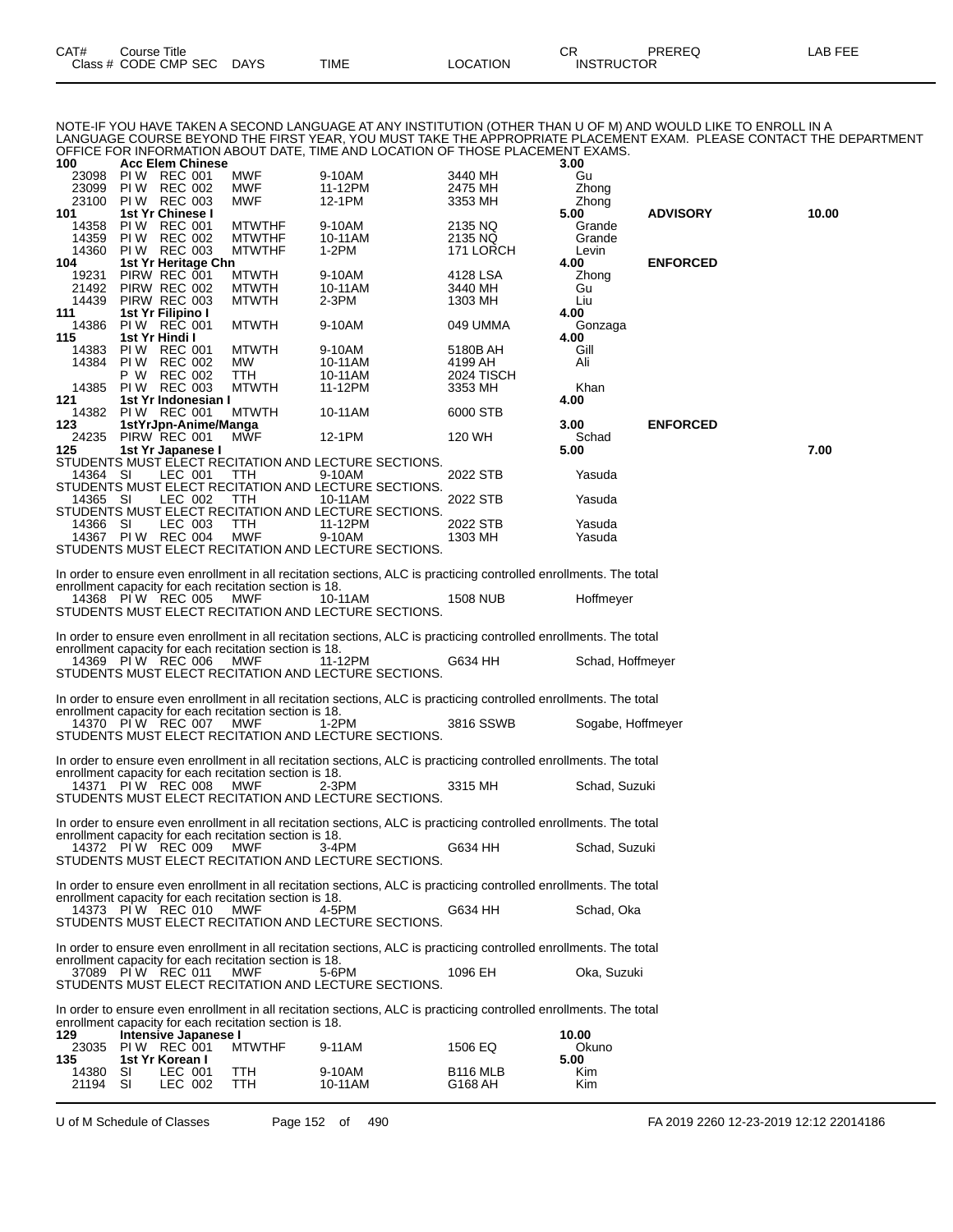|     |                |               | Class # CODE CMP SEC                | <b>DAYS</b>                    | TIME                                                            | LOCATION              | <b>INSTRUCTOR</b>     |                                    |  |
|-----|----------------|---------------|-------------------------------------|--------------------------------|-----------------------------------------------------------------|-----------------------|-----------------------|------------------------------------|--|
|     |                |               |                                     |                                |                                                                 |                       |                       |                                    |  |
|     |                |               | 26783 PIW REC 003                   | MWF                            | 9-10AM                                                          | 1469 MH               | Oh                    |                                    |  |
|     |                |               |                                     |                                | STUDENTS MUST ELECT RECITATION AND LECTURE SECTIONS.            |                       |                       |                                    |  |
|     |                |               | 28713 PIW REC 004                   | MWF                            | 10-11AM<br>STUDENTS MUST ELECT RECITATION AND LECTURE SECTIONS. | <b>1505 NUB</b>       | Oh                    |                                    |  |
|     |                |               | 32133 PIW REC 005                   | MWF                            | 11-12PM                                                         | 3315 MH               | Lee                   |                                    |  |
|     |                |               |                                     |                                | STUDENTS MUST ELECT RECITATION AND LECTURE SECTIONS.            |                       |                       |                                    |  |
|     | 32134          |               | <b>PIW REC 006</b><br>P W REC 006   | MW<br>F.                       | 9-10AM<br>9-10AM                                                | 2114 MLB<br>B120 MLB  | Kim                   |                                    |  |
|     |                |               |                                     |                                | STUDENTS MUST ELECT RECITATION AND LECTURE SECTIONS.            |                       |                       |                                    |  |
| 138 | 17943          |               | Intsy 1st Yr Krn<br>PIRW REC 001    | <b>MTWTHF</b>                  | 1-2PM                                                           | 3315 MH               | 5.00<br>Jung          | <b>ENFORCED</b>                    |  |
| 145 |                |               | 1st Yr Punjabi I                    |                                |                                                                 |                       | 4.00                  |                                    |  |
| 155 | 32128          |               | PIW REC 001<br>1st Yr Tamil I       | <b>MTWTH</b>                   | 12-1PM                                                          | <b>B116 MLB</b>       | Gill<br>4.00          |                                    |  |
|     | 33713          |               | PIW REC 001                         | <b>MTWTH</b>                   | 9-10AM                                                          | 6000 STB              | Mohan                 |                                    |  |
| 161 | 14381          | 1st Yr Thai I | PIW REC 001                         | <b>MTWTH</b>                   | 9-10AM                                                          | 3304 MLB              | 4.00<br><b>Bunmee</b> |                                    |  |
| 171 |                |               | 1st Yr Urdu I                       |                                |                                                                 |                       | 4.00                  |                                    |  |
|     | 14440          |               | PIW REC 001<br>1st Yr Vietnamese I  | <b>MTWTH</b>                   | 9-10AM                                                          | G449 MH               | Ali                   |                                    |  |
| 175 | 14387          |               | <b>PIW REC 001</b>                  | <b>MTWTH</b>                   | 11-12PM                                                         | B113 MLB              | 4.00<br>Nguyen        |                                    |  |
| 185 |                |               | First Year Bengali I                |                                |                                                                 |                       | 4.00                  |                                    |  |
| 201 | 26625          |               | PIW REC 001<br>2nd Yr Chinese I     | <b>MTWTH</b>                   | 10-11AM                                                         | G449 MH               | Hoque<br>5.00         | <b>ADVISORY, ENFORCED</b>          |  |
|     | 14361          |               | PIRW REC 001                        | <b>MTWTHF</b>                  | 9-10AM                                                          | 2202 MLB              | Levin                 |                                    |  |
|     | 14362<br>14363 |               | PIRW REC 002<br>PIRW REC 003        | <b>MTWTHF</b><br><b>MTWTHF</b> | 10-11AM<br>11-12PM                                              | 3315 MH<br>2135 NQ    | Levin, Wang<br>Liu    |                                    |  |
|     | 25169          |               | PIRW REC 004                        | <b>MTWTHF</b>                  | 1-2PM                                                           | 1303 MH               | Yu, Qiu               |                                    |  |
| 204 | 27363          |               | PIRW REC 005<br>2nd Yr Heritage Chn | <b>MTWTHF</b>                  | 3-4PM                                                           | 3304 MLB              | Yu<br>4.00            | <b>ENFORCED</b>                    |  |
|     | 19232          |               | PIRW REC 001                        | МW                             | 3-4PM                                                           | 3315 MH               | Liu                   |                                    |  |
| 204 |                |               | 2nd Yr Heritage Chn<br>P RW REC 001 | ттн                            | 3-4PM                                                           | 1303 MH               | 4.00                  | <b>ENFORCED</b>                    |  |
| 211 |                |               | 2nd Yr Filipino I                   |                                |                                                                 |                       | 4.00                  | <b>ENFORCED</b>                    |  |
|     | 14391          |               | PIRW REC 001<br>2nd Yr Hindi I      | <b>MTWTH</b>                   | 11-12PM                                                         | 5000 STB              | Gonzaga               |                                    |  |
| 215 | 14389          |               | PIRW REC 001                        | <b>MTWTH</b>                   | 11-12PM                                                         | 2401 MH               | 4.00<br>Gill          | <b>ENFORCED</b>                    |  |
|     | 14390          |               | PIRW REC 002                        | <b>MTWTH</b>                   | 2-3PM                                                           | 2104 MLB              | Khan                  |                                    |  |
| 221 | 28509          |               | 2nd Yr Indonesian I<br>PIRW REC 001 | <b>MTWTH</b>                   | 11-12PM                                                         | 6000 STB              | 4.00                  | <b>ENFORCED</b>                    |  |
| 225 |                |               | 2nd Yr Japanese I                   |                                |                                                                 |                       | 5.00                  | 10.00<br><b>ADVISORY, ENFORCED</b> |  |
|     | 14374 SIR      |               | LEC 001                             | TTH                            | STUDENTS MUST ELECT RECITATION AND LECTURE SECTIONS.<br>9-10AM  | 1427 MH               | Kondo                 |                                    |  |
|     |                |               |                                     |                                | STUDENTS MUST ELECT RECITATION AND LECTURE SECTIONS.            |                       |                       |                                    |  |
|     | 14375<br>14376 | SIR           | LEC 002<br>PIRW REC 003             | ттн<br><b>MWF</b>              | 10-11AM<br>9-10AM                                               | G040 TISCH<br>G634 HH | Kondo<br>Sakakibara   |                                    |  |
|     |                |               |                                     |                                | STUDENTS MUST ELECT RECITATION AND LECTURE SECTIONS.            |                       |                       |                                    |  |
|     |                |               | 14377 PIRW REC 004                  | MWF                            | 10-11AM<br>STUDENTS MUST ELECT RECITATION AND LECTURE SECTIONS. | 1624 CHEM             | Sakakibara            |                                    |  |
|     |                |               | 14378 PIRW REC 005                  | MWF                            | 12-1PM                                                          | B684 SSWB             | Kondo, Sakakibara     |                                    |  |
|     |                |               | 14379 PIRW REC 006                  | MWF                            | STUDENTS MUST ELECT RECITATION AND LECTURE SECTIONS.<br>1-2PM   | B684 SSWB             |                       |                                    |  |
|     |                |               |                                     |                                | STUDENTS MUST ELECT RECITATION AND LECTURE SECTIONS.            |                       | Kondo, Oka            |                                    |  |
|     |                |               | 21497 PIRW REC 007                  | MWF                            | 3-4PM<br>STUDENTS MUST ELECT RECITATION AND LECTURE SECTIONS.   | <b>B137 MLB</b>       | Oka, Sakakibara       |                                    |  |
| 235 |                |               | 2nd Yr Korean I                     |                                |                                                                 |                       | 5.00                  |                                    |  |
|     | 16634          |               |                                     |                                |                                                                 |                       |                       | <b>ADVISORY, ENFORCED</b>          |  |
| 251 |                |               | PIRW REC 001                        | <b>MTWTHF</b>                  | 9-10AM                                                          | 3088 EH               | Lee                   |                                    |  |
|     | 23000          |               | PIRW REC 002<br>2nd Yr Sanskrit I   | <b>MTWTHF</b>                  | 12-1PM                                                          | B760 SSWB             | Jung                  |                                    |  |
| 255 | 32146          |               | <b>P RW REC 001</b>                 | <b>MTWTH</b>                   | 12-1PM                                                          | 4306 MLB              | 4.00<br><b>Brick</b>  | <b>ENFORCED</b>                    |  |
|     |                |               | 2nd Yr Tamil I                      |                                |                                                                 |                       | 4.00                  | <b>ENFORCED</b>                    |  |
| 261 | 33714          |               | PIRW REC 001<br>2nd Yr Thai I       | <b>MTWTH</b>                   | 12-1PM                                                          | 6000 STB              | Mohan<br>4.00         | <b>ENFORCED</b>                    |  |
|     | 14388          |               | PIRW REC 001                        | <b>MTWTH</b>                   | 10-11AM                                                         | G634 HH               | <b>Bunmee</b>         |                                    |  |
| 271 | 14443          |               | 2nd Yr Urdu I<br>PIRW REC 001       | МW                             | 5-6PM                                                           | 3401 MH               | 4.00<br>Ali, Khan     | <b>ENFORCED</b>                    |  |
| 271 |                |               | 2nd Yr Urdu I                       |                                |                                                                 |                       | 4.00                  | <b>ENFORCED</b>                    |  |
| 275 |                |               | P RW REC 001<br>2nd Yr Vietnamese I | TTH                            | 5-6PM                                                           | 4128 LSA              | 4.00                  | <b>ENFORCED</b>                    |  |
|     | 14392          |               | PIRW REC 001                        | <b>MTWTH</b>                   | 9-10AM                                                          | 3333 MH               | Nguyen                |                                    |  |
| 285 | 28521          |               | Second Yr Bengali I<br>PIW REC 001  | <b>MTWTH</b>                   | 2-3PM                                                           | 1512 EQ               | 4.00<br>Hoque         | <b>ADVISORY</b>                    |  |
| 301 |                |               | 3rd Yr Chinese I                    |                                |                                                                 |                       | 5.00                  | <b>ENFORCED</b>                    |  |
|     | 10999<br>17483 |               | PIRW REC 001<br>PIRW REC 002        | <b>MTWTHF</b><br><b>MTWTHF</b> | 9-10AM<br>12-1PM                                                | 2112 MLB<br>2401 MH   | Liu<br>Yu             |                                    |  |
|     | 21493          |               | PIRW REC 003                        | <b>MTWTHF</b>                  | 1-2PM                                                           | 2104 MLB              | Li-Stevenson          |                                    |  |
| 304 |                |               | 3rd Yr Heritage Chn                 |                                |                                                                 |                       | 4.00                  | <b>ENFORCED</b>                    |  |
| 305 | 19627          |               | PIRW REC 001<br>Inter Spoken Chn I  | <b>MTWTH</b>                   | 12-1PM                                                          | 2265 NQ               | Gu<br>2.00            | <b>ENFORCED</b>                    |  |

CAT# Course Title Case CR PREREQ LAB FEE

U of M Schedule of Classes Page 153 of 490 FA 2019 2260 12-23-2019 12:12 22014186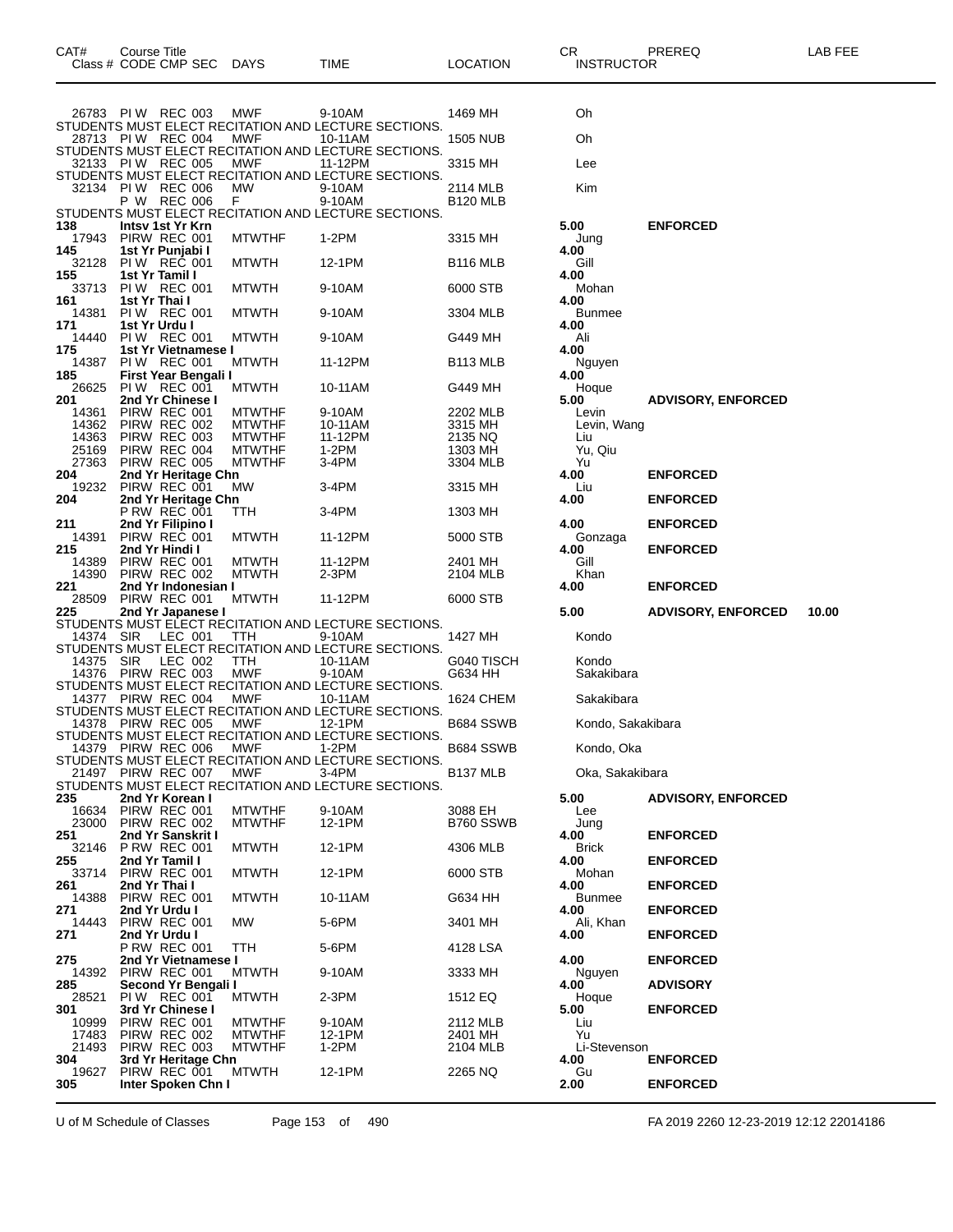| CAT#                | Course Title<br>Class # CODE CMP SEC              | <b>DAYS</b> | TIME                                                                                                               | LOCATION       | CR<br><b>INSTRUCTOR</b> | PREREQ                    | LAB FEE |
|---------------------|---------------------------------------------------|-------------|--------------------------------------------------------------------------------------------------------------------|----------------|-------------------------|---------------------------|---------|
| 16121               | PIRW REC 001                                      | TTH         | 2-3PM                                                                                                              | 4000 STB       | Li-Stevenson            |                           |         |
| 325<br>11448        | 3rd Yr Japanese I<br>PIRW REC 001                 | <b>MWF</b>  | 10-1130AM                                                                                                          | 1359 MH        | 4.00<br>Sogabe          | <b>ADVISORY, ENFORCED</b> | 10.00   |
| 17988               | PIRW REC 002                                      | <b>MWF</b>  | 1130-1PM                                                                                                           | 2407 MH        | Mochizuki               |                           |         |
| 22236               | PIRW REC 003                                      | <b>MWF</b>  | 1-230PM                                                                                                            | 2448 MH        | Mochizuki               |                           |         |
| 27651               | PIRW REC 004                                      | <b>MWF</b>  | 4-530PM                                                                                                            | 3304 MLB       | Sogabe                  |                           |         |
| 335                 | 3rd Yr Korean I                                   |             |                                                                                                                    |                | 4.00                    | <b>ADVISORY, ENFORCED</b> |         |
| 11452<br>401        | PIRW REC 001<br>Adv Spoken Chinese I              | TTH         | 12-2PM                                                                                                             | 1105 NQ        | Oh<br>2.00              | <b>ENFORCED</b>           |         |
| 24007               | PIRW REC 001                                      | TTH         | 2-3PM                                                                                                              | 2108 MLB       | Li                      |                           |         |
| 403                 | <b>Chn Lang Overview</b>                          |             |                                                                                                                    |                | 3.00                    | <b>ENFORCED</b>           |         |
| 28886               | PIRW REC 001                                      | MW          | 10-1130AM                                                                                                          | 4000 STB       | Li                      |                           |         |
| 405                 | <b>Business Chinese I</b>                         |             |                                                                                                                    |                | 3.00                    | <b>ADVISORY, ENFORCED</b> |         |
| 17126<br>407        | PIRW REC 001<br>Adv Chn Read/Write I              | MW          | 1130-1PM                                                                                                           | 4000 STB       | Liu<br>2.00             | <b>ENFORCED</b>           |         |
| 26512               | PIRW REC 001                                      | TTH         | 10-11AM                                                                                                            | <b>B810 EQ</b> | Li                      |                           |         |
| 411                 | <b>Advanced Filipino I</b>                        |             |                                                                                                                    |                | 3.00                    | <b>ENFORCED</b>           |         |
| 18450               | PIRW REC 001                                      | м           | 4-6PM                                                                                                              | 3000 STB       | Gonzaga                 |                           |         |
| 411                 | <b>Advanced Filipino I</b>                        |             |                                                                                                                    |                | 3.00                    | <b>ENFORCED</b>           |         |
|                     | P RW REC 001                                      | W           | 4-5PM                                                                                                              | 3000 STB       |                         |                           |         |
| 417<br>11907        | <b>Advanced Hindi I</b><br>PIRW REC 001           | ттн         | 4-530PM                                                                                                            | 3000 STB       | 3.00<br>Ali             | <b>ENFORCED</b>           |         |
| 419                 | Adv Indonesian I                                  |             |                                                                                                                    |                | 3.00                    | <b>ENFORCED</b>           |         |
| 11906               | PIRW REC 001                                      | MW          | 1-230PM                                                                                                            | 4000 STB       |                         |                           |         |
|                     |                                                   |             | This course can be scheduled according to the availability of the students enrolled. Please contact the instructor |                |                         |                           |         |
| with any questions. |                                                   |             |                                                                                                                    |                |                         |                           |         |
| 425<br>11449        | Media Japanese I                                  | <b>MW</b>   |                                                                                                                    | 1436 MH        | 3.00                    | <b>ADVISORY, ENFORCED</b> |         |
| 429                 | PIRW REC 001<br><b>Business Japanese I</b>        |             | 1-230PM                                                                                                            |                | Sakakibara<br>3.00      | <b>ADVISORY, ENFORCED</b> |         |
| 16558               | PIRW REC 001                                      | ттн         | 1-230PM                                                                                                            | 2462 MH        | Kondo                   |                           |         |
| 436                 | Adv Spoken Korean                                 |             |                                                                                                                    |                | 2.00                    | <b>ENFORCED</b>           |         |
| 26730               | PIRW REC 001                                      |             | 12-2PM                                                                                                             | 2212 MLB       | Kim                     |                           |         |
| 439                 | Academic Japanese I                               |             |                                                                                                                    |                | 2.00                    | <b>ADVISORY</b>           |         |
| 18517<br>441        | <b>PIW REC 001</b><br><b>Japanese Translation</b> | F           | 1-3PM                                                                                                              | G634 HH        | Yasuda<br>3.00          | <b>ADVISORY, ENFORCED</b> |         |
| 28894               | PIRW REC 001                                      | TTH         | 4-530PM                                                                                                            | 2106 MLB       | Mochizuki               |                           |         |
| 445                 | <b>Chinese Lng Pedagogy</b>                       |             |                                                                                                                    |                | 3.00                    | <b>ADVISORY</b>           |         |
| 32143               | PIW LEC 001                                       | MW          | 230-4PM                                                                                                            | 3000 STB       | Li-Stevenson            |                           |         |
| 451                 | <b>Advanced Sanskrit I</b>                        |             |                                                                                                                    |                | 3.00                    | <b>ADVISORY</b>           |         |
| 35238               | P W SEM 001                                       | F           | 10-1PM                                                                                                             | 6000 STB       | <b>Brick</b>            |                           |         |
| 455<br>33716        | <b>Advanced Tamil I</b><br>PIRW REC 001           | MW          | 1-230PM                                                                                                            | 2110 MLB       | 3.00<br>Mohan           | <b>ENFORCED</b>           |         |
| 461                 | <b>Advanced Thai I</b>                            |             |                                                                                                                    |                | 3.00                    | <b>ENFORCED</b>           |         |
| 11905               | PIRW REC 001                                      | <b>MW</b>   | 3-430PM                                                                                                            | 2108 MLB       | <b>Bunmee</b>           |                           |         |
| 471                 | <b>Advanced Urdu I</b>                            |             |                                                                                                                    |                | 3.00                    | <b>ENFORCED</b>           |         |
| 16046               | PIRW REC 001                                      | MW          | 4-530PM                                                                                                            | 2106 MLB       | Khan                    |                           |         |
| 475<br>24064        | <b>Adv Vietnamese I</b><br>PIRW REC 001           | м           | 12-2PM                                                                                                             | 2108 MLB       | 3.00<br>Nguyen          | <b>ENFORCED</b>           |         |
| 475                 | Adv Vietnamese I                                  |             |                                                                                                                    |                | 3.00                    | <b>ENFORCED</b>           |         |
|                     | <b>P RW REC 001</b>                               | W           | $1-2PM$                                                                                                            | ARR            |                         |                           |         |
|                     |                                                   |             | This course can be scheduled according to the availability of the students enrolled. Please contact the instructor |                |                         |                           |         |
| with any questions. |                                                   |             |                                                                                                                    |                |                         |                           |         |
| 485                 | <b>Advanced Bengali I</b>                         |             |                                                                                                                    |                | 3.00                    | <b>ADVISORY</b>           |         |
| 29847<br>499        | PIW REC 001 MW<br>Independent Lang                |             | 4-530PM                                                                                                            | 2110 MLB       | Hoque<br>1.00-5.00      | <b>ADVISORY</b>           |         |
|                     | SI<br>$IND +$                                     |             | ARR                                                                                                                | ARR            |                         |                           |         |
|                     |                                                   |             |                                                                                                                    |                |                         |                           |         |
|                     | South and Southeast Asia (SSEA)                   |             |                                                                                                                    |                |                         |                           |         |
| 699                 | <b>Directed Readings</b>                          |             |                                                                                                                    | <b>ARR</b>     | 1.00-8.00               | <b>ADVISORY</b>           |         |
|                     | $IND +$                                           |             | ARR                                                                                                                |                |                         |                           |         |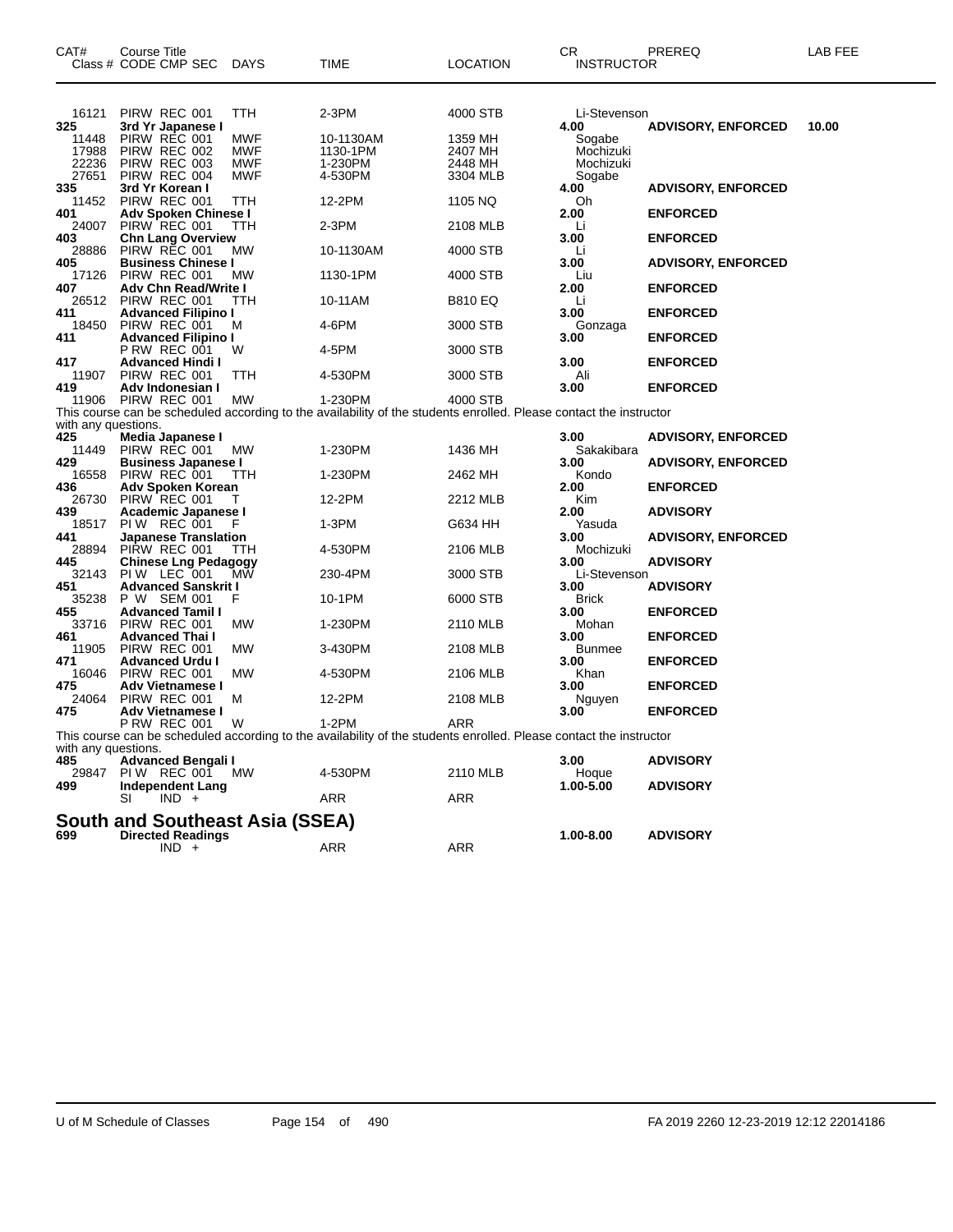| CAT# | Title<br>∴ourse      |      |      |          | Ωm<br>ັບເ         | PREREQ | $- - -$<br>ΔR<br>--- |
|------|----------------------|------|------|----------|-------------------|--------|----------------------|
|      | Class # CODE CMP SEC | DAYS | TIME | LOCATION | <b>INSTRUCTOR</b> |        |                      |

### **Astronomy Department**

|                | Astronomy (ASTRO)                             |                    |                                                        |                                                                                                                                                                                                      |                        |                                  |                 |
|----------------|-----------------------------------------------|--------------------|--------------------------------------------------------|------------------------------------------------------------------------------------------------------------------------------------------------------------------------------------------------------|------------------------|----------------------------------|-----------------|
| 101            | Intro Solar System                            | LEC 001            | <b>MWF</b>                                             | 1-2PM                                                                                                                                                                                                |                        | 4.00                             | <b>ADVISORY</b> |
| 10720<br>10721 | S<br>P W                                      | DIS 002            | Т                                                      | 10-11AM                                                                                                                                                                                              | 182 WEISER<br>5180B AH | Hartmann, Miller<br>Alarcon Pena |                 |
| 10722          | P W                                           | DIS 003            | т                                                      | 11-12PM                                                                                                                                                                                              | 5180B AH               | Alarcon Pena                     |                 |
| 10723          | P W                                           | DIS 004            | TН                                                     | 1-2PM                                                                                                                                                                                                | 5180B AH               | Napier                           |                 |
| 10724          | P W                                           | DIS 005            | TН                                                     | $2-3PM$                                                                                                                                                                                              | 5180B AH               | Napier                           |                 |
| 10725          | S                                             | LEC 006            | <b>MWF</b>                                             | $2-3PM$                                                                                                                                                                                              | 182 WEISER             | Hartmann, Miller                 |                 |
| 18327          | P W                                           | DIS 007            | т                                                      | 5-6PM                                                                                                                                                                                                | 5180B AH               | Alarcon Pena                     |                 |
| 19214<br>10726 | P W<br>DIS.<br>P W                            | 008<br>DIS 009     | F<br>Τ                                                 | 12-1PM<br>12-1PM                                                                                                                                                                                     | 5180B AH<br>5179 AH    | Alarcon Pena                     |                 |
| 18328          | P W                                           | DIS 010            | Т                                                      | 4-5PM                                                                                                                                                                                                | 5180B AH               | Napier<br>Napier                 |                 |
| 102            | <b>Intr Stars&amp;Universe</b>                |                    |                                                        |                                                                                                                                                                                                      |                        | 4.00                             | <b>ADVISORY</b> |
| 10727          | S                                             | LEC 001            | TTH.                                                   | 1-230PM                                                                                                                                                                                              | 182 WEISER             | Ruszkowski, Richstone            |                 |
| 10728          | P W                                           | DIS 002            | W                                                      | 5-6PM                                                                                                                                                                                                | 5179 AH                | Wang                             |                 |
| 10729          | P W                                           | <b>DIS 003</b>     | W                                                      | 11-12PM                                                                                                                                                                                              | 5179 AH                | Beltz                            |                 |
| 19216<br>20118 | P W<br>P W                                    | DIS 004<br>DIS 005 | т<br>W                                                 | 3-4PM<br>12-1PM                                                                                                                                                                                      | 5179 AH<br>5179 AH     | Beltz<br>Beltz                   |                 |
| 10730          | S                                             | LEC 006            | TTH.                                                   | 230-4PM                                                                                                                                                                                              | 182 WEISER             | Ruszkowski, Richstone            |                 |
| 10731          | P W                                           | DIS 007            | W                                                      | 10-11AM                                                                                                                                                                                              | 5179 AH                | <b>Barnes</b>                    |                 |
| 18331          | P W                                           | DIS 008            | т                                                      | 5-6PM                                                                                                                                                                                                | 5179 AH                | Wang                             |                 |
| 19215          | P W<br>DIS.                                   | 009                | TН                                                     | 1-2PM                                                                                                                                                                                                | 5179 AH                | Wang                             |                 |
| 20117          | P W                                           | <b>DIS 010</b>     | т                                                      | 4-5PM                                                                                                                                                                                                | 5179 AH                | Beltz                            |                 |
| 25766<br>25767 | P W<br>P W DIS 012                            | DIS 011            | F<br>F                                                 | 12-1PM<br>1-2PM                                                                                                                                                                                      | 5179 AH<br>5180B AH    | Wang<br><b>Barnes</b>            |                 |
| 104            | <b>Alien Skies</b>                            |                    |                                                        |                                                                                                                                                                                                      |                        | 3.00                             |                 |
| 23226          | P W LEC 001                                   |                    | MW                                                     | 4-530PM                                                                                                                                                                                              | 182 WEISER             | Mateo                            |                 |
| 106            | Aliens                                        |                    |                                                        |                                                                                                                                                                                                      |                        | 1.00                             |                 |
|                | 21057 PIW LEC 001                             |                    | F                                                      | 10-11AM                                                                                                                                                                                              | 182 WEISER             | Monnier                          |                 |
| 20928          | PIW LEC 002                                   |                    | F                                                      | 11-12PM                                                                                                                                                                                              | 182 WEISER             | Monnier                          |                 |
| 107            | <b>The Dark Universe</b><br>26828 PIW LEC 001 |                    | WF                                                     |                                                                                                                                                                                                      |                        | 1.00                             |                 |
|                |                                               |                    | This is a HALF-TERM MINI COURSE that meets:            | 1-2PM                                                                                                                                                                                                | 296 WEISER             | Sharon                           |                 |
|                |                                               |                    | First 7 week session (2019: September 3 - October 18)  |                                                                                                                                                                                                      |                        |                                  |                 |
|                | 26829 PIW LEC 002                             |                    | WF                                                     | 2-3PM                                                                                                                                                                                                | 296 WEISER             | Sharon                           |                 |
|                |                                               |                    | This is a HALF-TERM MINI COURSE that meets:            |                                                                                                                                                                                                      |                        |                                  |                 |
|                |                                               |                    | First 7 week session (2019: September 3 - October 18)  |                                                                                                                                                                                                      |                        |                                  |                 |
|                | 32144 P W LEC 003                             |                    | WF<br>This is a HALF-TERM MINI COURSE that meets:      | 1-2PM                                                                                                                                                                                                | 296 WEISER             | Bell                             |                 |
|                |                                               |                    | Second 7 week session (2019: October 24 - December 11) |                                                                                                                                                                                                      |                        |                                  |                 |
|                | 32145 P W LEC 004                             |                    | WF                                                     | 2-3PM                                                                                                                                                                                                | 296 WEISER             | Bell                             |                 |
|                |                                               |                    | This is a HALF-TERM MINI COURSE that meets:            |                                                                                                                                                                                                      |                        |                                  |                 |
|                |                                               |                    | Second 7 week session (2019: October 24 - December 11) |                                                                                                                                                                                                      |                        |                                  |                 |
| 115<br>21058   | <b>Intro Astrobiology</b><br>P W LEC 001      |                    |                                                        |                                                                                                                                                                                                      | AUD D AH               | 3.00                             | <b>ADVISORY</b> |
|                |                                               |                    | TTH.                                                   | 10-1130AM                                                                                                                                                                                            |                        | Bergin                           |                 |
|                |                                               |                    |                                                        |                                                                                                                                                                                                      |                        |                                  |                 |
| 127            | <b>Naked Eye Astronomy</b>                    |                    |                                                        |                                                                                                                                                                                                      |                        | 1.00                             |                 |
|                | 10732 PRW LEC 001                             |                    | MW.                                                    | PLEASE NOTE: This is a HALF-TERM MINI COURSE that meets September 3 - October 18, 2019<br>$2-3PM$                                                                                                    | 3118 AH                | Lopresto                         |                 |
|                |                                               |                    |                                                        | PLEASE NOTE: This is a HALF-TERM MINI COURSE that meets September 3 - October 18, 2019                                                                                                               |                        |                                  |                 |
|                | 10733 P RW LEC 002                            |                    | МW                                                     | 3-4PM                                                                                                                                                                                                | 3118 AH                | Lopresto                         |                 |
|                |                                               |                    |                                                        | PLEASE NOTE: This is a HALF-TERM MINI COURSE that meets September 3 - October 18, 2019                                                                                                               |                        |                                  |                 |
|                | 10734 P RW LEC 003                            |                    | МW                                                     | 4-5PM                                                                                                                                                                                                | 3118 AH                | Lopresto                         |                 |
|                | 10735 PRW LEC 004                             |                    | MW.                                                    | PLEASE NOTE: This is a HALF-TERM MINI COURSE that meets October 24 - December 11, 2019<br>$2-3PM$                                                                                                    | 3118 AH                | Lopresto                         |                 |
|                |                                               |                    |                                                        | PLEASE NOTE: This is a HALF-TERM MINI COURSE that meets October 24 - December 11, 2019                                                                                                               |                        |                                  |                 |
|                | 18322 P RW LEC 005                            |                    | MW                                                     | 3-4PM                                                                                                                                                                                                | 3118 AH                | Lopresto                         |                 |
|                |                                               |                    |                                                        | PLEASE NOTE: This is a HALF-TERM MINI COURSE that meets October 24 - December 11, 2019                                                                                                               |                        |                                  |                 |
|                | 18323 P RW LEC 006                            |                    | MW                                                     | 4-5PM                                                                                                                                                                                                | 3118 AH                | Lopresto                         |                 |
| 142            | <b>Big Bang</b>                               |                    |                                                        |                                                                                                                                                                                                      |                        | 3.00                             |                 |
| 28771<br>182   | P W LEC 001                                   |                    | TTH                                                    | 1130-1PM                                                                                                                                                                                             | 2306 MH                | Bregman<br>3.00                  |                 |
| 29152          | <b>Interdis Astro Topic</b><br>P W LEC 001    |                    | TTH.                                                   | 1130-1PM                                                                                                                                                                                             | 3437 MH                | Makman, Miller                   |                 |
|                | Sci & Fiction in Sci Fiction                  |                    |                                                        |                                                                                                                                                                                                      |                        |                                  |                 |
| 183            | <b>Intro Space Weather</b>                    |                    |                                                        |                                                                                                                                                                                                      |                        | 3.00                             |                 |
| 25440          | P W LEC 001                                   |                    | TTH.                                                   | 10-1130AM                                                                                                                                                                                            | 1650 CHEM              | Landi                            |                 |
| 201            | <b>Intro Astrophysics</b>                     |                    |                                                        |                                                                                                                                                                                                      |                        | 4.00                             | <b>ADVISORY</b> |
| 10736<br>10737 | A W LEC 001<br>P W LAB 002                    |                    | MWF<br>м                                               | 1-2PM<br>7-9PM                                                                                                                                                                                       | 1405 EQ<br>5180B AH    | Gultekin<br>McPeak               |                 |
| 10738          | P W LAB 003                                   |                    | т                                                      | 7-9PM                                                                                                                                                                                                | 5180B AH               | Pratt                            |                 |
| 220            | <b>Astro Discoveries</b>                      |                    |                                                        |                                                                                                                                                                                                      |                        | 3.00                             | <b>ENFORCED</b> |
| 20908          | <b>P RW SEM 001</b>                           |                    | TTH                                                    | 1-230PM                                                                                                                                                                                              | 120 WH                 | Hughes                           |                 |
| 255            | <b>Earth Space Science</b>                    |                    |                                                        |                                                                                                                                                                                                      |                        | 3.00                             | <b>ADVISORY</b> |
| 22119          | PRW LEC 001                                   |                    | TTH                                                    | 4-530PM                                                                                                                                                                                              | 2520 NUB               | Arbic, Hughes, Simon             |                 |
| 361            | <b>Astronomical Tech</b>                      |                    |                                                        | This course is intended primarily for undergraduate students from the School of Education who are specializing in<br>Elementary Education, and for IDA concentrators in the Department of Astronomy. |                        | 4.00                             | <b>ADVISORY</b> |

U of M Schedule of Classes Page 155 of 490 FA 2019 2260 12-23-2019 12:12 22014186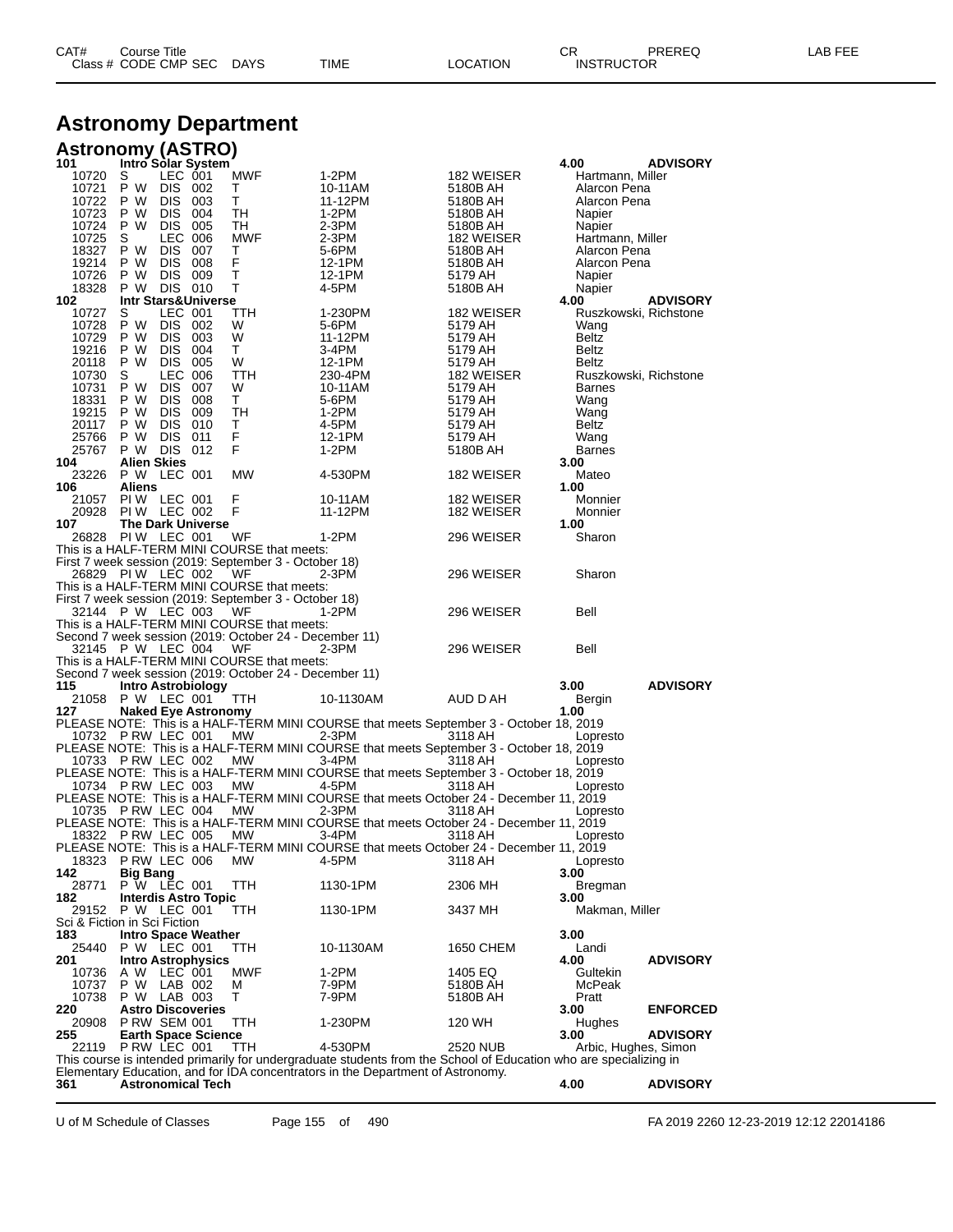| CAT#         | Course Title<br>Class # CODE CMP SEC<br>DAYS              | TIME       | <b>LOCATION</b> | CR.<br><b>INSTRUCTOR</b> | PREREQ                    | LAB FEE |
|--------------|-----------------------------------------------------------|------------|-----------------|--------------------------|---------------------------|---------|
|              | 22986 A W LEC 001<br>$\top$                               | 230-4PM    | 335 WH          | Meyer, Whitley           |                           |         |
|              | choose one lecture and one lab<br>22993 P W LAB 003<br>TН | 3-7PM      | 5190 AH         | Whitley                  |                           |         |
|              | choose one lecture and one lab                            |            |                 |                          |                           |         |
|              | 24507 P W LAB 004<br>TН                                   | 4-8PM      | 5180A AH        | Whitley                  |                           |         |
|              | choose one lecture and one lab                            |            |                 |                          |                           |         |
| 389          | <b>Indi Studies Astro</b>                                 |            |                 | 1.00-3.00                |                           |         |
|              | $IND +$                                                   | ARR        | ARR             |                          |                           |         |
| 399          | Intro-Research                                            |            |                 | 1.00-3.00                |                           |         |
|              | $IND +$                                                   | <b>ARR</b> | <b>ARR</b>      |                          |                           |         |
| 402          | <b>Stellar Astrophy</b>                                   |            |                 | 3.00                     | <b>ADVISORY, ENFORCED</b> |         |
| 10740        | PRW LEC 001<br><b>TTH</b>                                 | 10-1130AM  | 4404 RAND       | Calvet                   |                           |         |
| 406          | <b>Computat Astro</b>                                     |            |                 | 3.00                     | <b>ADVISORY</b>           |         |
| 24114        | P W LEC 001<br><b>TTH</b>                                 | 830-10AM   | 210 WH          | Gnedin                   |                           |         |
| 530<br>31685 | <b>Stellar Astrophys I</b><br>LEC 001<br>WF<br>P          | 830-10AM   | 3733 CCRB       | 3.00                     |                           |         |
| 532          | <b>High Energ Universe</b>                                |            |                 | Rauscher<br>3.00         | <b>ADVISORY</b>           |         |
| 31686        | LEC 001<br><b>MW</b>                                      | 4-530PM    | 269 WEISER      | Gallo                    |                           |         |
| 690          | <b>Theoretic Astrophys</b>                                |            |                 | 1.00-4.00                | <b>ADVISORY</b>           |         |
|              | $IND +$                                                   | ARR        | ARR             |                          |                           |         |
| 901          | <b>Res-Theoret Astro</b>                                  |            |                 | 1.00-8.00                | <b>ADVISORY</b>           |         |
|              | $IND +$                                                   | <b>ARR</b> | <b>ARR</b>      |                          |                           |         |
| 902          | <b>Res-Observ Astro</b>                                   |            |                 | 1.00-8.00                | <b>ADVISORY</b>           |         |
|              | $IND +$                                                   | <b>ARR</b> | <b>ARR</b>      |                          |                           |         |
| 990          | Diss-Precand                                              |            |                 | 1.00-8.00                | <b>ADVISORY</b>           |         |
|              | $IND +$                                                   | ARR        | ARR             |                          |                           |         |
| 995          | Diss-Cand                                                 |            |                 | 8.00                     | <b>ENFORCED</b>           |         |
|              | $IND +$<br>IR                                             | <b>ARR</b> | <b>ARR</b>      |                          |                           |         |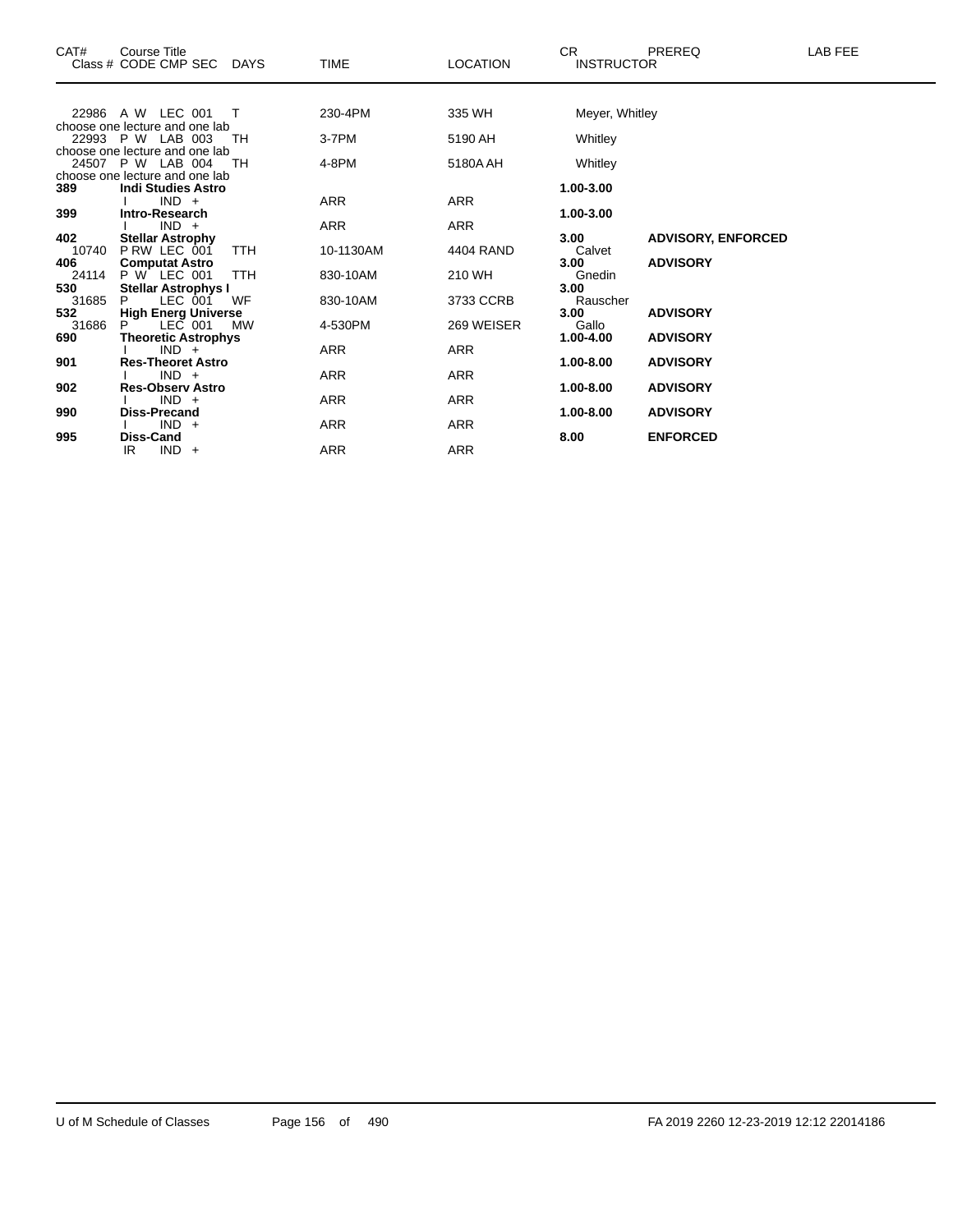| CAT# | Course Title         |             |      |                 | ∼י<br>◡ጙ | PREREQ            | LAB FEE |
|------|----------------------|-------------|------|-----------------|----------|-------------------|---------|
|      | Class # CODE CMP SEC | <b>DAYS</b> | TIME | <b>LOCATION</b> |          | <b>INSTRUCTOR</b> |         |

#### **Biology Department Biology (BIOLOGY)**

--A STUDENT WHO DOES NOT ATTEND THE FIRST MEETING OF A BIOLOGY, CHEMISTRY, OR PHYSICS LAB MAY BE DROPPED FROM THAT COURSE FOR NON-ATTENDANCE. ALL STUDENTS MUST TAKE ACTION THROUGH THE REGISTRATION PROCESS TO MAKE SURE THAT THEIR OFFICIAL COURSE SCHEDULES MATCH THE COURSES THEY ARE ATTENDING.

| 101                                          |                          |                       | <b>Food Energy Env Jus</b>            |                                                |                                                                                                                    |                       | 4.00                  |                                                                                                                     |
|----------------------------------------------|--------------------------|-----------------------|---------------------------------------|------------------------------------------------|--------------------------------------------------------------------------------------------------------------------|-----------------------|-----------------------|---------------------------------------------------------------------------------------------------------------------|
| 30779                                        | SI                       | LEC 001               |                                       | MWF                                            | 3-4PM                                                                                                              | AUD A AH              | Vandermeer            |                                                                                                                     |
| 32756                                        | PI W                     | <b>DIS</b>            | 002                                   | W                                              | 530-7PM                                                                                                            | <b>1507 NUB</b>       | Fitch, Vandermeer     |                                                                                                                     |
| 30797                                        | PI W                     | DIS.                  | 003                                   | W                                              | 530-7PM                                                                                                            | 3265 USB              |                       | Hajian-Forooshani, Vandermeer                                                                                       |
| 30802                                        | PI W                     | <b>DIS</b>            | 004                                   | T.                                             | 4-530PM                                                                                                            | 3356 MH               |                       | Vaidya, Vandermeer                                                                                                  |
| 30804                                        | PI W                     | <b>DIS</b><br>DIS.    | 005<br>006                            | W<br>м                                         | 4-530PM                                                                                                            | 1512 NUB              | Fitch, Vandermeer     |                                                                                                                     |
| 30796<br>30803                               | PI W<br>PI W             | <b>DIS</b>            | 007                                   | W                                              | 1-230PM                                                                                                            | 1460 MH<br>3265 USB   |                       | Sanchez, Vandermeer                                                                                                 |
| 30805                                        | PI W                     | <b>DIS</b>            | 008                                   | F                                              | 1130-1PM<br>10-1130AM                                                                                              | 4128 LSA              | Fitch, Vandermeer     | Hajian-Forooshani, Vandermeer                                                                                       |
| 30798                                        | PI W                     | DIS.                  | 009                                   | $\mathsf F$                                    | 10-1130AM                                                                                                          | 3265 USB              |                       | Vaidya, Vandermeer                                                                                                  |
| 30806                                        | PI W                     | <b>DIS</b>            | 010                                   | F                                              | 1130-1PM                                                                                                           | 1624 CHEM             |                       | Sanchez, Vandermeer                                                                                                 |
| 30801                                        | PI W                     | <b>DIS</b>            | 011                                   | F                                              | 1-230PM                                                                                                            | 3540 NUB              |                       | Vaidya, Vandermeer                                                                                                  |
| 30799                                        | PI W                     | DIS 012               |                                       | F                                              | 1-230PM                                                                                                            | 3265 USB              |                       | Sanchez, Vandermeer                                                                                                 |
| 105                                          |                          |                       |                                       |                                                |                                                                                                                    |                       | 4.00                  |                                                                                                                     |
| 23923                                        |                          |                       | Biology of Nutrition<br>SIW LEC 001 T | TTH                                            | 1130-1PM                                                                                                           | AUD 4 MLB             | Kurdziel              |                                                                                                                     |
|                                              |                          |                       |                                       | ALL DISCUSSION SECTIONS BEGIN MONDAY, SEPT. 9. |                                                                                                                    |                       |                       |                                                                                                                     |
| 25661                                        | PI W                     | DIS.                  | 002                                   | TH                                             | $1-2PM$                                                                                                            | 4151 USB              | Mims                  |                                                                                                                     |
| 24068                                        | PI W                     | <b>DIS</b>            | 003                                   | TH                                             | $2-3PM$                                                                                                            | 271 WEISER            | Grabowski             |                                                                                                                     |
| 24073                                        | PI W                     | DIS.                  | 004                                   | TН                                             | 3-4PM                                                                                                              | 1509 NUB              | Grabowski             |                                                                                                                     |
| 24071                                        | PI W                     | <b>DIS</b>            | 005                                   | TH                                             | 4-5PM                                                                                                              | <b>1505 NUB</b>       | Grabowski             |                                                                                                                     |
| 24072                                        | PI W                     | <b>DIS</b>            | 006                                   | F                                              | 10-11AM                                                                                                            | 1028 DANA             | Feliciano             |                                                                                                                     |
| 24070                                        | PI W                     | DIS.                  | 007                                   | F                                              | 11-12PM                                                                                                            | 1100 OBL              | Oliphant              |                                                                                                                     |
| 24069                                        | PI W                     | <b>DIS</b>            | 008                                   | F                                              | 12-1PM                                                                                                             | 1250 USB              | Feliciano             |                                                                                                                     |
| 24065                                        | PI W                     | <b>DIS</b>            | 009                                   | F<br>F                                         | $1-2PM$                                                                                                            | 1250 USB              | Mims                  |                                                                                                                     |
| 25663                                        | PI W                     | DIS.                  | 010                                   | F                                              | 2-3PM                                                                                                              | 1509 NUB              | Mims                  |                                                                                                                     |
| 24067<br>24066                               | PI W<br>PI W             | <b>DIS</b><br>DIS 012 | 011                                   | F                                              | 10-11AM<br>11-12PM                                                                                                 | 1046 DANA<br>4153 USB | Oliphant<br>Feliciano |                                                                                                                     |
| 25662                                        | PI W                     | DIS 013               |                                       | TН                                             | 4-5PM                                                                                                              | 1427 MH               | Oliphant              |                                                                                                                     |
| 108                                          | <b>Animal Diversity</b>  |                       |                                       |                                                |                                                                                                                    |                       | 4.00                  |                                                                                                                     |
| 23926                                        | SIW LEC 001              |                       |                                       | MWF                                            | 9-10AM                                                                                                             | 4153 USB              | Eidietis              |                                                                                                                     |
| 23928                                        | PI W                     | DIS 002               |                                       | Τ                                              | 9-10AM                                                                                                             | 4153 USB              | Orth                  |                                                                                                                     |
| 23927                                        | <b>PIW DIS 003</b>       |                       |                                       | T                                              | 3-4PM                                                                                                              | 3207 LSA              | Orth                  |                                                                                                                     |
| 120                                          |                          |                       | <b>First Year Sem Biol</b>            |                                                |                                                                                                                    |                       | 3.00                  | <b>ADVISORY</b>                                                                                                     |
| 24906 PIRW SEM 001                           |                          |                       |                                       | WF                                             | 10-1130AM                                                                                                          | 2427 MH               | Pavgi                 |                                                                                                                     |
| Myth Busters: Health & Nutrit                |                          |                       |                                       |                                                |                                                                                                                    |                       |                       |                                                                                                                     |
| 31527 PIRW SEM 002                           |                          |                       |                                       | TTH                                            | 10-1130AM                                                                                                          | 2320 SEB              | Raymond               |                                                                                                                     |
| Biology of Stem Cells                        |                          |                       |                                       |                                                |                                                                                                                    |                       |                       |                                                                                                                     |
| 121                                          | <b>Topics in Biology</b> |                       |                                       |                                                |                                                                                                                    |                       | 1.00-3.00             |                                                                                                                     |
| 26412 PIW LEC 001 MWF                        |                          |                       |                                       |                                                | 11-12PM                                                                                                            | 3163 USB              | Pichersky             |                                                                                                                     |
| <b>Plants and Human Conflict</b>             |                          |                       |                                       |                                                |                                                                                                                    |                       |                       |                                                                                                                     |
|                                              |                          |                       |                                       |                                                |                                                                                                                    |                       |                       | PLANTS AND HUMAN CONFLICT: PLEASE NOTE SECTION 001 IS A FULL TERM COURSE (SEPT - DEC). DEADLINE FOR REGISTRATION IS |
| IN EARLY SEPTEMBER.                          |                          |                       |                                       | TH                                             | 10-12PM                                                                                                            |                       |                       |                                                                                                                     |
| 24991 PIW LEC 002<br>The Science of Studying |                          |                       |                                       |                                                |                                                                                                                    | A859 CHEM-TBLC        | Carpenter             |                                                                                                                     |
| 31257 PIW LÉC 003                            |                          |                       |                                       | МW                                             | 4-6PM                                                                                                              | 3333 MH               | Maddock               |                                                                                                                     |
| Hlt,Pol&Eth in Post-GenomicEra               |                          |                       |                                       |                                                |                                                                                                                    |                       |                       |                                                                                                                     |
| 33623 PIW LEC 004                            |                          |                       |                                       | F                                              | $2-3PM$                                                                                                            | AUD 4 MLB             |                       | Schmidt, Gdanetz MacCready                                                                                          |
| The Human Microbiome                         |                          |                       |                                       |                                                |                                                                                                                    |                       |                       |                                                                                                                     |
|                                              |                          |                       |                                       |                                                |                                                                                                                    |                       |                       | THE HUMAN MICROBIOME: PLEASE NOTE SECTION 004 IS A FULL TERM COURSE (SEPT - DEC). DEADLINE FOR REGISTRATION WAS     |
| EARLY SEPTEMBER.                             |                          |                       |                                       |                                                |                                                                                                                    |                       |                       |                                                                                                                     |
| 171                                          |                          |                       | Intro Biology: EEB                    |                                                |                                                                                                                    |                       | 4.00                  |                                                                                                                     |
|                                              |                          |                       |                                       |                                                |                                                                                                                    |                       |                       | THE FIRST LECTURE WILL BE HELD WED., SEPT. 4. DISCUSSION SECTIONS BEGIN THE WEEK OF SEPT. 9. EXAMS WILL BE GIVEN    |
|                                              |                          |                       |                                       |                                                | WEDS., 6-8PM, SEPT. 25, OCT. 23, AND NOV. 20. Students should leave 6-8PM on Wed. open for exams.                  |                       |                       |                                                                                                                     |
| 18377 SIW LEC 001                            |                          |                       |                                       | MW                                             | 1-230PM                                                                                                            | 140 LORCH             | Duffy                 |                                                                                                                     |
| 18378 SIW LEC 002                            |                          |                       |                                       | МW                                             | 1-230PM                                                                                                            | 140 LORCH             | Duffy                 |                                                                                                                     |
|                                              |                          |                       |                                       |                                                |                                                                                                                    |                       |                       | THE FIRST LECTURE WILL BE HELD WED., SEPT. 4. DISCUSSION SECTIONS BEGIN THE WEEK OF SEPT. 9. EXAMS WILL BE GIVEN    |
|                                              |                          |                       |                                       |                                                | WEDS., 6-8PM, SEPT. 25, OCT. 23, AND NOV. 20. Students should leave 6-8PM on Wed. open for exams.                  |                       |                       |                                                                                                                     |
|                                              |                          |                       |                                       |                                                | HONORS STUDENTS ENROLL IN DISCUSSION SECTION 200 OR 201.                                                           |                       |                       |                                                                                                                     |
| 18379 SIW LEC 003                            |                          |                       |                                       | MW                                             | 230-4PM                                                                                                            | 140 LORCH             | Duffy                 | THE FIRST LECTURE WILL BE HELD WED., SEPT. 4. DISCUSSION SECTIONS BEGIN THE WEEK OF SEPT. 9. EXAMS WILL BE GIVEN    |
|                                              |                          |                       |                                       |                                                | WEDS., 6-8PM, SEPT. 25, OCT. 23, AND NOV. 20. Students should leave 6-8PM on Wed. open for exams.                  |                       |                       |                                                                                                                     |
| 18380 SIW LEC 004                            |                          |                       |                                       | МW                                             | 230-4PM                                                                                                            | 140 LORCH             | Duffv                 |                                                                                                                     |
|                                              |                          |                       |                                       |                                                |                                                                                                                    |                       |                       | THE FIRST LECTURE WILL BE HELD WED., SEPT. 4. DISCUSSION SECTIONS BEGIN THE WEEK OF SEPT. 9. EXAMS WILL BE GIVEN    |
|                                              |                          |                       |                                       |                                                | WEDS., 6-8PM, SEPT. 25, OCT. 23, AND NOV. 20. Students should leave 6-8PM on Wed. open for exams.                  |                       |                       |                                                                                                                     |
|                                              |                          |                       |                                       |                                                | HONORS STUDENTS ENROLL IN DISCUSSION SECTION 200 OR 201.                                                           |                       |                       |                                                                                                                     |
| 18381 AI                                     |                          |                       | LEC 005 MW                            |                                                | 1-230PM                                                                                                            | 2244 USB              | Giffen                |                                                                                                                     |
|                                              |                          |                       |                                       |                                                |                                                                                                                    |                       |                       | THE FIRST LECTURE WILL BE HELD WED., SEPT. 4. DISCUSSION SECTIONS BEGIN THE WEEK OF SEPT. 9. EXAMS WILL BE GIVEN    |
|                                              |                          |                       |                                       |                                                | WEDS., 6-8PM, SEPT. 25, OCT. 23, AND NOV. 20. Students should leave 6-8PM on Wed. open for exams.                  |                       |                       |                                                                                                                     |
|                                              |                          |                       |                                       |                                                | This section is reserved for CSP students. Students must consult with a CSP advisor in order to receive permission |                       |                       |                                                                                                                     |
|                                              |                          |                       |                                       |                                                | to register for this section. Once classes begin, permission of the instructor is required. You can contact CSP    |                       |                       |                                                                                                                     |
|                                              |                          |                       |                                       |                                                | for more information at $764-9128$ , csn-4info $\omega$ umich edu, or see the override $FAO$ on our website        |                       |                       |                                                                                                                     |

for more information at 764-9128, csp-4info@umich.edu, or see the override FAQ on our website.

U of M Schedule of Classes Page 157 of 490 FA 2019 2260 12-23-2019 12:12 22014186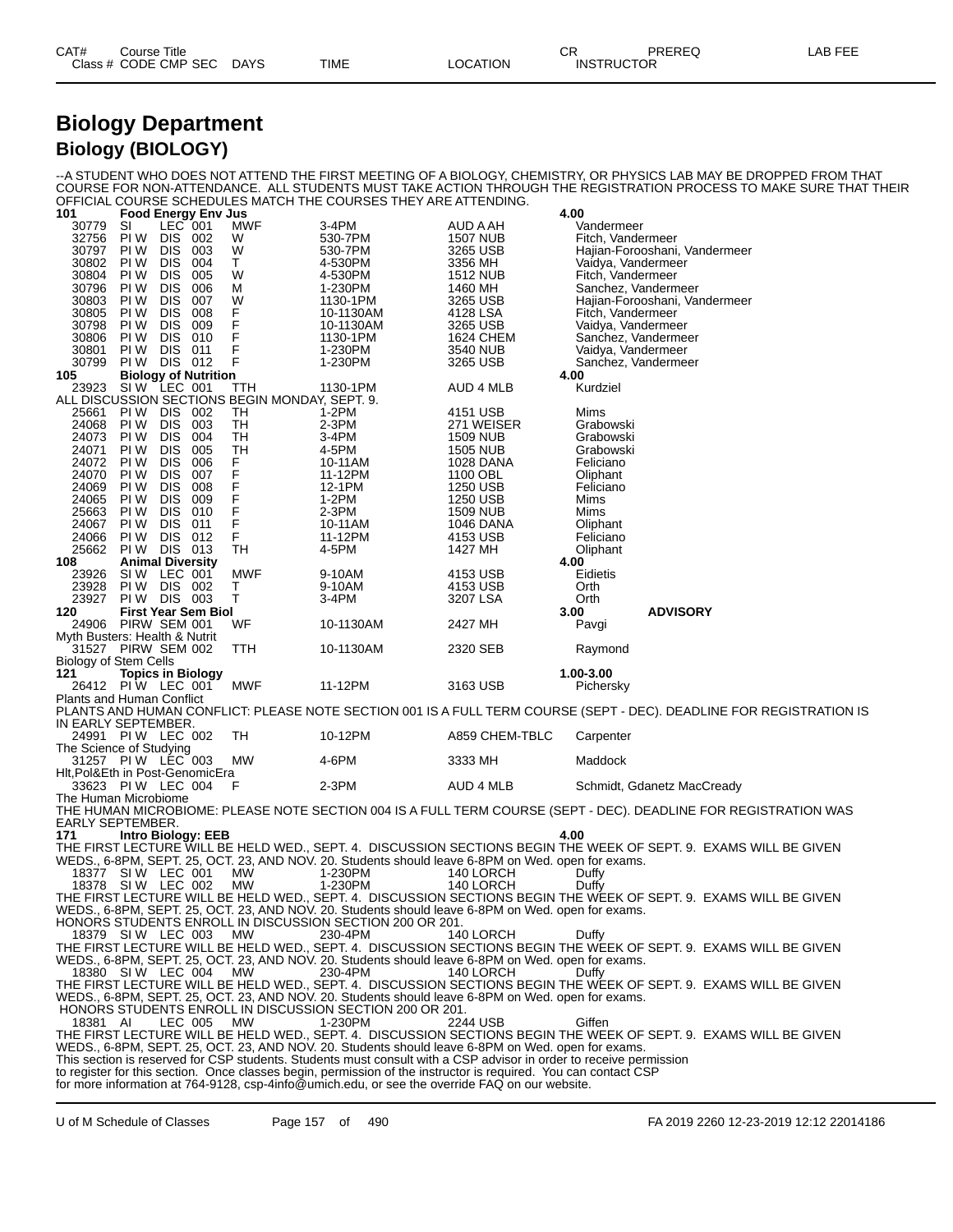| CAT#                 | <b>Course Title</b><br>Class # CODE CMP SEC DAYS |                    |                                            | TIME                                                                                                            | LOCATION                    | PREREQ<br>CR.<br><b>INSTRUCTOR</b>                                                                                                                                                                                                | LAB FEE |
|----------------------|--------------------------------------------------|--------------------|--------------------------------------------|-----------------------------------------------------------------------------------------------------------------|-----------------------------|-----------------------------------------------------------------------------------------------------------------------------------------------------------------------------------------------------------------------------------|---------|
|                      |                                                  |                    |                                            |                                                                                                                 |                             |                                                                                                                                                                                                                                   |         |
| 18382<br>18383       | PI W<br>DIS.<br><b>DIS</b><br>PI W               | 006<br>007         | м<br>м                                     | 830-10AM<br>10-1130AM                                                                                           | 3230 USB<br>3230 USB        | lliff<br>lliff                                                                                                                                                                                                                    |         |
| 18384                | DIS.<br>PI W                                     | 008                | м                                          | 4-530PM                                                                                                         | 3230 USB                    | White                                                                                                                                                                                                                             |         |
| 22894<br>18387       | PI W<br>DIS.<br>PI W<br><b>DIS</b>               | 010<br>011         | Т<br>т                                     | 830-10AM<br>10-1130AM                                                                                           | 3230 USB<br>3230 USB        | Nicholas<br>Wacker                                                                                                                                                                                                                |         |
| 18793                | DIS.<br>PI W                                     | 012                | м                                          | 830-10AM                                                                                                        | 3265 USB                    | Ertl                                                                                                                                                                                                                              |         |
| 18386<br>18390       | PI W<br>DIS.<br>PI W<br><b>DIS</b>               | 013<br>014         | м<br>Т                                     | 1130-1PM<br>4-530PM                                                                                             | 3230 USB<br>3230 USB        | White<br>Ertl                                                                                                                                                                                                                     |         |
| 18391                | DIS.<br>PI W                                     | 015                | т                                          | 1130-1PM                                                                                                        | 1436 MH                     | Nicholas                                                                                                                                                                                                                          |         |
| 18392<br>18393       | PI W<br>DIS.<br>PI W<br><b>DIS</b>               | 016<br>017         | W<br>W                                     | 830-10AM<br>10-1130AM                                                                                           | 3230 USB<br>3230 USB        | lliff<br>Mills                                                                                                                                                                                                                    |         |
| 18394                | DIS.<br>PI W                                     | 018                | W                                          | 1130-1PM                                                                                                        | 3230 USB                    | Jiang                                                                                                                                                                                                                             |         |
| 18395<br>18396       | <b>DIS</b><br>PI W<br>PI W<br><b>DIS</b>         | 019<br>020         | м<br>м                                     | 830-10AM<br>10-1130AM                                                                                           | 2234 USB<br>2234 USB        | Shen<br>Jiang                                                                                                                                                                                                                     |         |
| 18397<br>19102       | DIS.<br>PI W<br>PI W<br>DIS.                     | 021<br>022         | м<br>м                                     | 1130-1PM<br>4-530PM                                                                                             | 2234 USB<br>2234 USB        | Shen<br>Jiang                                                                                                                                                                                                                     |         |
| 18792                | PI W<br><b>DIS</b>                               | 024                | Т                                          | 4-530PM                                                                                                         | 2234 USB                    | <b>Mills</b>                                                                                                                                                                                                                      |         |
| 18389<br>18794       | DIS.<br>PI W<br>DIS.<br>PI W                     | 025<br>026         | $\mathsf T$<br>W                           | 230-4PM<br>830-10AM                                                                                             | 3230 USB<br>2234 USB        | Ertl<br>Nicholas                                                                                                                                                                                                                  |         |
| 18795                | PI W<br><b>DIS</b>                               | 027                | W                                          | 10-1130AM                                                                                                       | 2234 USB                    | Munsterman                                                                                                                                                                                                                        |         |
| 18796<br>19101       | DIS.<br>PI W<br>DIS.<br>PI W                     | 028<br>029         | W<br>м                                     | 1130-1PM<br>830-10AM                                                                                            | 2234 USB<br>4152 USB        | Munsterman<br>Munsterman                                                                                                                                                                                                          |         |
| 19095                | PI W<br><b>DIS</b>                               | 030                | м                                          | 10-1130AM                                                                                                       | 4152 USB                    | Wacker                                                                                                                                                                                                                            |         |
| 19096<br>19097       | PI W<br>PI W<br>DIS.                             | DIS 031<br>032     | M<br>м                                     | 1130-1PM<br>4-530PM                                                                                             | 4152 USB<br>4152 USB        | Wacker<br>Mills                                                                                                                                                                                                                   |         |
| 19098                | <b>DIS</b><br>PI W                               | 033                | Τ                                          | 10-1130AM                                                                                                       | 2427 MH                     | Ndoka, Clements                                                                                                                                                                                                                   |         |
| 19099<br>19100       | PI W<br>PI W                                     | DIS 035<br>DIS 036 | W<br>W                                     | 830-10AM<br>10-1130AM                                                                                           | <b>1508 NUB</b><br>4152 USB | Shen<br>White                                                                                                                                                                                                                     |         |
| 18398 PDR            |                                                  | <b>DIS 100</b>     | <b>TTH</b>                                 | 10-12PM                                                                                                         | 4153 USB                    | Giffen                                                                                                                                                                                                                            |         |
|                      |                                                  |                    |                                            | to register for this section. Once classes begin, permission of the instructor is required. You can contact CSP |                             | This section is reserved for CSP students. Students must consult with a CSP advisor in order to receive permission                                                                                                                |         |
|                      |                                                  |                    |                                            | for more information at 764-9128, csp-4info@umich.edu, or see the override FAQ on our website.                  |                             |                                                                                                                                                                                                                                   |         |
|                      | 19094 PDR DIS 101                                |                    | <b>TTH</b>                                 | 1-3PM                                                                                                           | 1632 CHEM                   | Giffen<br>This section is reserved for CSP students. Students must consult with a CSP advisor in order to receive permission                                                                                                      |         |
|                      |                                                  |                    |                                            | to register for this section. Once classes begin, permission of the instructor is required. You can contact CSP |                             |                                                                                                                                                                                                                                   |         |
|                      | 18791 PIRW DIS 200                               |                    | T                                          | for more information at 764-9128, csp-4info@umich.edu, or see the override FAQ on our website.<br>1130-1PM      | 3230 USB                    | Eidietis                                                                                                                                                                                                                          |         |
|                      |                                                  |                    |                                            | SECTIONS 200 AND 201 ARE RESERVED FOR HONORS STUDENTS.                                                          |                             |                                                                                                                                                                                                                                   |         |
|                      | 18388 PIRW DIS 201                               |                    | $\top$                                     | 1-230PM<br>SECTIONS 200 AND 201 ARE RESERVED FOR HONORS STUDENTS.                                               | 3230 USB                    | Eidietis                                                                                                                                                                                                                          |         |
| 172                  | Intro Biol - MCDB                                |                    |                                            |                                                                                                                 |                             | 4.00<br><b>ADVISORY</b>                                                                                                                                                                                                           |         |
|                      |                                                  |                    | MONDAYS, SEPT 30, OCT. 28, AND NOV. 18.    |                                                                                                                 |                             | THE FIRST LECTURE WILL BE HELD WED., SEPT. 4. DISCUSSION SECTIONS BEGIN THE WEEK OF SEPT. 9. EXAMS WILL BE GIVEN                                                                                                                  |         |
| 18401 SI<br>18402 SI |                                                  | LEC 001<br>LEC 002 | MWF<br><b>MWF</b>                          | 9-10AM<br>9-10AM                                                                                                | AUD 3 MLB<br>AUD 3 MLB      | Chapman, Csankovszki                                                                                                                                                                                                              |         |
|                      |                                                  |                    |                                            |                                                                                                                 |                             | Chapman, Csankovszki<br>LECTURE SECTIONS 002 AND 004 ARE RESERVED FOR HONORS STUDENTS. THE FIRST LECTURE WILL BE HELD WED., SEPT. 4.                                                                                              |         |
|                      |                                                  |                    | STUDENTS ENROLL IN DISCUSSION SECTION 200. |                                                                                                                 |                             | DISCUSSION SECTIONS BEGIN THE WEEK OF SEPT. 9. EXAMS WILL BE GIVEN MONDAYS, SEPT 30, OCT. 28, AND NOV. 18. HONORS                                                                                                                 |         |
| 18403 SI             |                                                  | LEC 003            | <b>MWF</b>                                 | 10-11AM                                                                                                         | AUD 3 MLB                   | Csankovszki, Chapman                                                                                                                                                                                                              |         |
|                      |                                                  |                    | MONDAYS, SEPT 30, OCT. 28, AND NOV. 18.    |                                                                                                                 |                             | THE FIRST LECTURE WILL BE HELD WED., SEPT. 4. DISCUSSION SECTIONS BEGIN THE WEEK OF SEPT. 9. EXAMS WILL BE GIVEN                                                                                                                  |         |
| 18404 SI             |                                                  | LEC 004            | MWF                                        | 10-11AM                                                                                                         | AUD 3 MLB                   | Csankovszki, Chapman                                                                                                                                                                                                              |         |
|                      |                                                  |                    |                                            |                                                                                                                 |                             | LECTURE SECTIONS 002 AND 004 ARE RESERVED FOR HONORS STUDENTS. THE FIRST LECTURE WILL BE HELD WED., SEPT. 4.<br>DISCUSSION SECTIONS BEGIN THE WEEK OF SEPT. 9. EXAMS WILL BE GIVEN MONDAYS, SEPT 30, OCT. 28, AND NOV. 18. HONORS |         |
|                      |                                                  |                    | STUDENTS ENROLL IN DISCUSSION SECTION 200. |                                                                                                                 |                             |                                                                                                                                                                                                                                   |         |
| 22456 AI             |                                                  | LEC 005            | MWF                                        | $2-3PM$                                                                                                         | 1250 USB                    | Wood<br>LECTURE SECTION 005 IS RESERVED FOR STUDENTS IN THE CSP PROGRAM. THE FIRST LECTURE WILL BE HELD WED., SEPT. 4.                                                                                                            |         |
|                      |                                                  |                    |                                            |                                                                                                                 |                             | DISCUSSION SECTIONS BEGIN THE WEEK OF SEPT. 9. EXAMS WILL BE GIVEN MONDAYS, SEPT 30, OCT. 28, AND NOV. 18.                                                                                                                        |         |
|                      |                                                  |                    |                                            | to register for this section. Once classes begin, permission of the instructor is required. You can contact CSP |                             | This section is reserved for CSP students. Students must consult with a CSP advisor in order to receive permission                                                                                                                |         |
|                      |                                                  |                    |                                            | for more information at 764-9128, csp-4info@umich.edu, or see the override FAQ on our website.                  |                             |                                                                                                                                                                                                                                   |         |
| 18406 PIW<br>18407   | PI W<br>DIS.                                     | DIS 006<br>007     | W<br>W                                     | 1-230PM<br>230-4PM                                                                                              | 3230 USB<br>3230 USB        | Wang<br>Wang                                                                                                                                                                                                                      |         |
| 18408                | PI W<br>DIS.                                     | 008                | W                                          | 4-530PM                                                                                                         | 3230 USB                    | Wang                                                                                                                                                                                                                              |         |
| 18409<br>18410       | PI W<br><b>DIS</b><br>PI W<br><b>DIS</b>         | 009<br>010         | TН<br>TH                                   | 830-10AM<br>830-10AM                                                                                            | 3230 USB<br>4151 USB        | Yang<br>Goo                                                                                                                                                                                                                       |         |
| 28425                | PIRW DIS                                         | 011                | TH                                         | 1130-1PM                                                                                                        | <b>1507 NUB</b>             | Craig                                                                                                                                                                                                                             |         |
| 18412<br>18413       | PI W<br><b>DIS</b><br>PI W<br><b>DIS</b>         | 012<br>013         | TH<br>TН                                   | 1-230PM<br>230-4PM                                                                                              | 3230 USB<br>3230 USB        | Nye<br>Nye                                                                                                                                                                                                                        |         |
| 18414                | PI W<br><b>DIS</b>                               | 014                | TН                                         | 4-530PM                                                                                                         | 3230 USB                    | Nye                                                                                                                                                                                                                               |         |
| 18787<br>18788       | PI W<br><b>DIS</b><br>PI W<br><b>DIS</b>         | 015<br>016         | TН<br>F                                    | 530-7PM<br>1130-1PM                                                                                             | 3230 USB<br>3230 USB        | Yang<br>Zhu                                                                                                                                                                                                                       |         |
| 18789<br>18790       | PI W<br><b>DIS</b><br>PI W<br><b>DIS</b>         | 017<br>018         | F<br>W                                     | 230-4PM<br>1-230PM                                                                                              | 3230 USB<br>2234 USB        | Zhu<br>VanDiepenbos                                                                                                                                                                                                               |         |
| 19104                | PI W<br><b>DIS</b>                               | 019                | W                                          | 230-4PM                                                                                                         | 2234 USB                    | VanDiepenbos                                                                                                                                                                                                                      |         |
| 19105<br>19106       | PI W<br><b>DIS</b><br>PI W<br><b>DIS</b>         | 020<br>021         | W<br>TH                                    | 4-530PM<br>4-530PM                                                                                              | 2234 USB<br>2234 USB        | Craig<br>Wang                                                                                                                                                                                                                     |         |
| 19107                | PI W<br><b>DIS</b>                               | 022                | TН                                         | 530-7PM                                                                                                         | 2234 USB                    | Wang                                                                                                                                                                                                                              |         |
| 18405                | PI W<br>DIS.                                     | 023                | F.                                         | 1130-1PM                                                                                                        | 2234 USB                    | Wang                                                                                                                                                                                                                              |         |
|                      |                                                  |                    |                                            |                                                                                                                 |                             |                                                                                                                                                                                                                                   |         |

U of M Schedule of Classes Page 158 of 490 FA 2019 2260 12-23-2019 12:12 22014186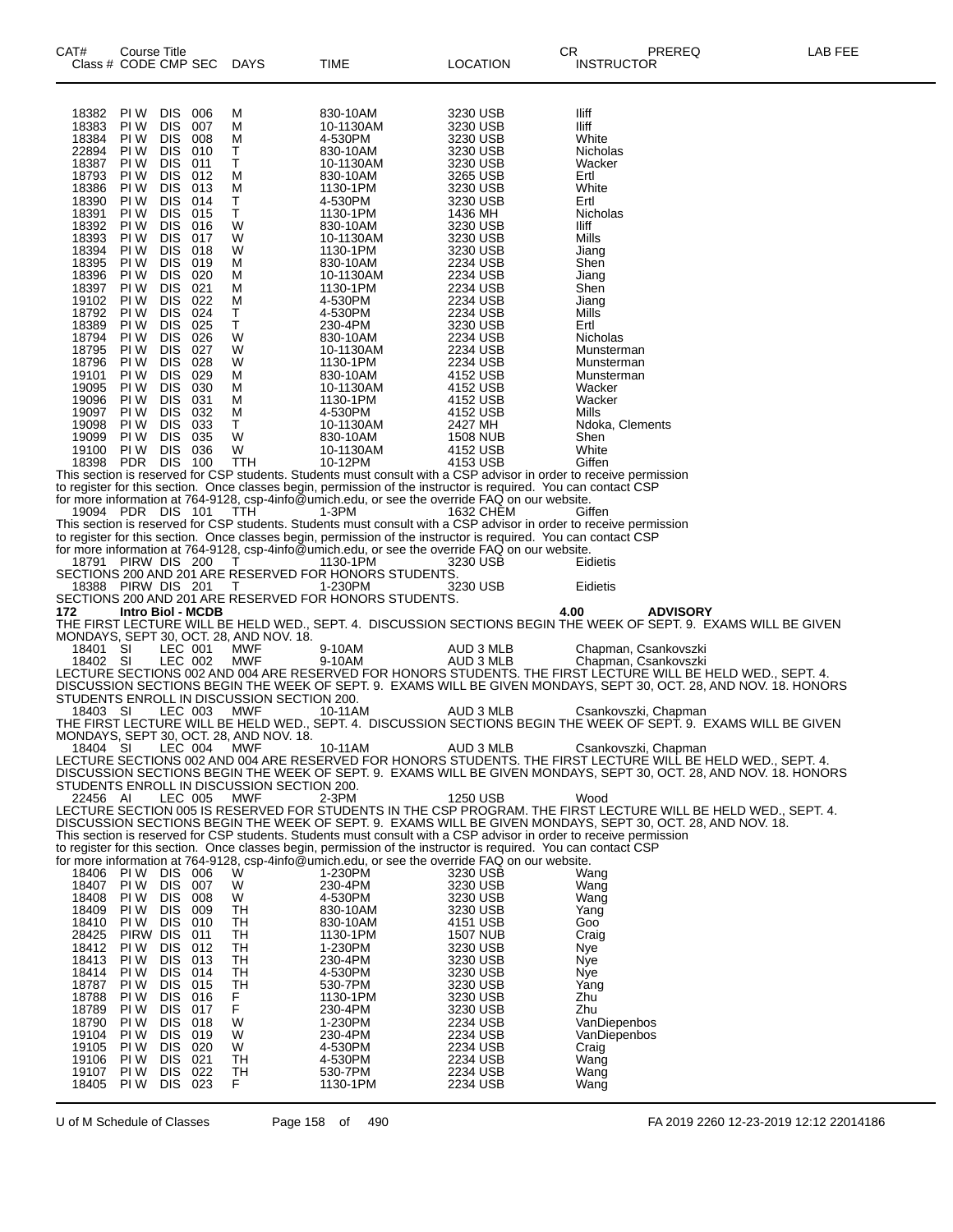| CAT#                    | Course Title                           |         | Class # CODE CMP SEC DAYS                    | TIME                                                                                                                                                                                                              | <b>LOCATION</b>      | CR.<br><b>INSTRUCTOR</b> | <b>PREREQ</b>                                                                                                       | LAB FEE |
|-------------------------|----------------------------------------|---------|----------------------------------------------|-------------------------------------------------------------------------------------------------------------------------------------------------------------------------------------------------------------------|----------------------|--------------------------|---------------------------------------------------------------------------------------------------------------------|---------|
|                         | 19108 PIW DIS 024                      |         |                                              |                                                                                                                                                                                                                   | 2234 USB             |                          |                                                                                                                     |         |
| 19109                   | PI W                                   | DIS 025 | $_{F}^{F}$                                   | 230-4PM<br>1-230PM<br>4-530PM<br>10-1130AM<br>1-230PM                                                                                                                                                             | 2234 USB             | Craig<br>Yang            |                                                                                                                     |         |
|                         | 29876 PIW DIS 026                      |         | W                                            |                                                                                                                                                                                                                   | 1508 NUB<br>3230 USB | Zhu                      |                                                                                                                     |         |
|                         | 30172 PIW DIS 027<br>36593 PIW DIS 028 |         | TH                                           |                                                                                                                                                                                                                   | 3230 USB             | Spillane                 |                                                                                                                     |         |
|                         | 18411 PDR DIS 100 TTH                  |         | W                                            | 9-11AM                                                                                                                                                                                                            | 2402 MLB<br>4152 USB | Liu, Zhu<br>Wood         |                                                                                                                     |         |
|                         |                                        |         |                                              | This section is reserved for CSP students. Students must consult with a CSP advisor in order to receive permission                                                                                                |                      |                          |                                                                                                                     |         |
|                         |                                        |         |                                              | to register for this section. Once classes begin, permission of the instructor is required. You can contact CSP<br>for more information at 764-9128, csp-4info@umich.edu, or see the override FAQ on our website. |                      |                          |                                                                                                                     |         |
|                         | 19110 PDR DIS 101 TTH                  |         |                                              | 2-4PM                                                                                                                                                                                                             | 4152 USB             | Wood                     |                                                                                                                     |         |
|                         |                                        |         |                                              | This section is reserved for CSP students. Students must consult with a CSP advisor in order to receive permission                                                                                                |                      |                          |                                                                                                                     |         |
|                         |                                        |         |                                              | to register for this section. Once classes begin, permission of the instructor is required. You can contact CSP                                                                                                   |                      |                          |                                                                                                                     |         |
|                         |                                        |         | 19111 PIRW DIS 200 TH 1130-1PM               | for more information at 764-9128, csp-4info@umich.edu, or see the override FAQ on our website.                                                                                                                    | 3230 USB             | Spillane                 |                                                                                                                     |         |
|                         |                                        |         | SECTION 200 IS RESERVED FOR HONORS STUDENTS. |                                                                                                                                                                                                                   |                      |                          |                                                                                                                     |         |
| 173                     | Intro Biol Lab                         |         |                                              | THE FIRST LECTURE WILL BE HELD FRI., SEPT. 6 LAB SECTIONS BEGIN THE WEEK OF SEPT. 9.                                                                                                                              |                      | 2.00                     | <b>ADVISORY, ENFORCED</b>                                                                                           | 68.00   |
|                         |                                        |         |                                              |                                                                                                                                                                                                                   |                      |                          |                                                                                                                     |         |
|                         |                                        |         |                                              | 18343 SIR LEC 001 F<br>18344 SIR LEC 002 F 3-4PM AUD 3 MLB Ammeriaan<br>24038 SDR LEC 003 F 2-3PM AUD 3 MLB Schmidt, Gdanetz MacCready                                                                            |                      |                          |                                                                                                                     |         |
|                         |                                        |         |                                              |                                                                                                                                                                                                                   |                      |                          | LECTURE SECTION 003 IS RESERVED FOR THOSE ADMITTED TO ACTIVE RESEARCH CONNECTION LAB SECTIONS 201, 202, 203, OR 204 |         |
| ONLY.                   |                                        |         |                                              |                                                                                                                                                                                                                   |                      |                          |                                                                                                                     |         |
|                         |                                        |         | 29167 SDR LEC 006 F                          | 3-4PM 4151 USB                                                                                                                                                                                                    |                      | Chang                    |                                                                                                                     |         |
|                         |                                        |         |                                              | 18345 PIRW LAB 011 M 2-5PM 2114 USB                                                                                                                                                                               | and a Lahiri         |                          | LECTURE SECTION 006 IS RESERVED FOR THOSE ADMITTED TO ACTIVE RESEARCH CONNĚCTION LAB SECTIONS 501 OR 502 ONLY.      |         |
|                         |                                        |         |                                              | Labs are closed to adding or swapping after the first lecture meeting. Students should attend the desired section                                                                                                 |                      |                          |                                                                                                                     |         |
| to request an override. |                                        |         |                                              |                                                                                                                                                                                                                   |                      |                          |                                                                                                                     |         |
|                         |                                        |         | 18346 PIRW LAB 012 M                         | 2-5PM<br>Labs are closed to adding or swapping after the first lecture meeting. Students should attend the desired section                                                                                        | 2122 USB             | Kassem                   |                                                                                                                     |         |
| to request an override. |                                        |         |                                              |                                                                                                                                                                                                                   |                      |                          |                                                                                                                     |         |
|                         |                                        |         | 19056 PIRW LAB 013 M                         | 2-5PM<br>Labs are closed to adding or swapping after the first lecture meeting. Students should attend the desired section                                                                                        | 2115 USB             | <b>Britwum</b>           |                                                                                                                     |         |
| to request an override. |                                        |         |                                              |                                                                                                                                                                                                                   |                      |                          |                                                                                                                     |         |
|                         |                                        |         | 19057 PIRW LAB 014 M                         | 2-5PM                                                                                                                                                                                                             | 2123 USB             | Perez                    |                                                                                                                     |         |
| to request an override. |                                        |         |                                              | Labs are closed to adding or swapping after the first lecture meeting. Students should attend the desired section                                                                                                 |                      |                          |                                                                                                                     |         |
|                         | 18347 PIRW LAB 021 T                   |         |                                              | 9-12PM                                                                                                                                                                                                            | 2114 USB             | White                    |                                                                                                                     |         |
| to request an override. |                                        |         |                                              | Labs are closed to adding or swapping after the first lecture meeting. Students should attend the desired section                                                                                                 |                      |                          |                                                                                                                     |         |
|                         |                                        |         | 18348 PIRW LAB 022 T                         | 9-12PM                                                                                                                                                                                                            | 2122 USB             | Geng                     |                                                                                                                     |         |
|                         |                                        |         |                                              | Labs are closed to adding or swapping after the first lecture meeting. Students should attend the desired section                                                                                                 |                      |                          |                                                                                                                     |         |
| to request an override. |                                        |         | 19058 PIRW LAB 023 T                         | 9-12PM                                                                                                                                                                                                            | 2115 USB             | Song                     |                                                                                                                     |         |
|                         |                                        |         |                                              | Labs are closed to adding or swapping after the first lecture meeting. Students should attend the desired section                                                                                                 |                      |                          |                                                                                                                     |         |
| to request an override. |                                        |         | 19059 PIRW LAB 024 T                         | 9-12PM                                                                                                                                                                                                            | 2123 USB             | Devitz                   |                                                                                                                     |         |
|                         |                                        |         |                                              | Labs are closed to adding or swapping after the first lecture meeting. Students should attend the desired section                                                                                                 |                      |                          |                                                                                                                     |         |
| to request an override. |                                        |         |                                              |                                                                                                                                                                                                                   |                      |                          |                                                                                                                     |         |
|                         |                                        |         | 18349 PIRW LAB 031 T 2-5PM                   | Labs are closed to adding or swapping after the first lecture meeting. Students should attend the desired section                                                                                                 | 2114 USB             | White                    |                                                                                                                     |         |
| to request an override. |                                        |         |                                              |                                                                                                                                                                                                                   |                      |                          |                                                                                                                     |         |
|                         |                                        |         | 18350 PIRW LAB 032 T                         | 2-5PM<br>Labs are closed to adding or swapping after the first lecture meeting. Students should attend the desired section                                                                                        | 2122 USB             | Shakya                   |                                                                                                                     |         |
| to request an override. |                                        |         |                                              |                                                                                                                                                                                                                   |                      |                          |                                                                                                                     |         |
|                         |                                        |         | 19060 PIRW LAB 033 T                         | 2-5PM                                                                                                                                                                                                             | 2115 USB             | Britwum                  |                                                                                                                     |         |
| to request an override. |                                        |         |                                              | Labs are closed to adding or swapping after the first lecture meeting. Students should attend the desired section                                                                                                 |                      |                          |                                                                                                                     |         |
|                         |                                        |         | 19061 PIRW LAB 034 T                         | 2-5PM 2001                                                                                                                                                                                                        | 2123 USB             | Pardo Sanchez            |                                                                                                                     |         |
| to request an override. |                                        |         |                                              | Labs are closed to adding or swapping after the first lecture meeting. Students should attend the desired section                                                                                                 |                      |                          |                                                                                                                     |         |
|                         |                                        |         | 18351 PIRW LAB 041 T 7-10PM                  |                                                                                                                                                                                                                   | 2114 USB             | Watkins                  |                                                                                                                     |         |
|                         |                                        |         |                                              | Labs are closed to adding or swapping after the first lecture meeting. Students should attend the desired section                                                                                                 |                      |                          |                                                                                                                     |         |
| to request an override. |                                        |         | 18355 PIRW LAB 042 T 7-10PM                  |                                                                                                                                                                                                                   | 2122 USB             | Shakya                   |                                                                                                                     |         |
|                         |                                        |         |                                              | Labs are closed to adding or swapping after the first lecture meeting. Students should attend the desired section                                                                                                 |                      |                          |                                                                                                                     |         |
| to request an override. |                                        |         |                                              |                                                                                                                                                                                                                   |                      |                          |                                                                                                                     |         |
|                         |                                        |         | 19062 PIRW LAB 043 T 7-10PM                  | Labs are closed to adding or swapping after the first lecture meeting. Students should attend the desired section                                                                                                 | 2115 USB             | Song                     |                                                                                                                     |         |
| to request an override. |                                        |         |                                              |                                                                                                                                                                                                                   |                      |                          |                                                                                                                     |         |
|                         |                                        |         | 19063 PIRW LAB 044 T 7-10PM                  | Labs are closed to adding or swapping after the first lecture meeting. Students should attend the desired section                                                                                                 | 2123 USB             | Perez                    |                                                                                                                     |         |
| to request an override. |                                        |         |                                              |                                                                                                                                                                                                                   |                      |                          |                                                                                                                     |         |
|                         |                                        |         | 18356 PIRW LAB 051 W                         | 9-12PM                                                                                                                                                                                                            | 2114 USB             | Lahiri                   |                                                                                                                     |         |
| to request an override. |                                        |         |                                              | Labs are closed to adding or swapping after the first lecture meeting. Students should attend the desired section                                                                                                 |                      |                          |                                                                                                                     |         |
|                         |                                        |         | 18357 PIRW LAB 052 W                         | 9-12PM                                                                                                                                                                                                            | 2122 USB             | West                     |                                                                                                                     |         |
|                         |                                        |         |                                              | Labs are closed to adding or swapping after the first lecture meeting. Students should attend the desired section                                                                                                 |                      |                          |                                                                                                                     |         |
| to request an override. | 19064 PIRW LAB 053                     |         | W                                            | 9-12PM                                                                                                                                                                                                            | 2115 USB             | Kucinski                 |                                                                                                                     |         |
|                         |                                        |         |                                              |                                                                                                                                                                                                                   |                      |                          |                                                                                                                     |         |

U of M Schedule of Classes Page 159 of 490 FA 2019 2260 12-23-2019 12:12 22014186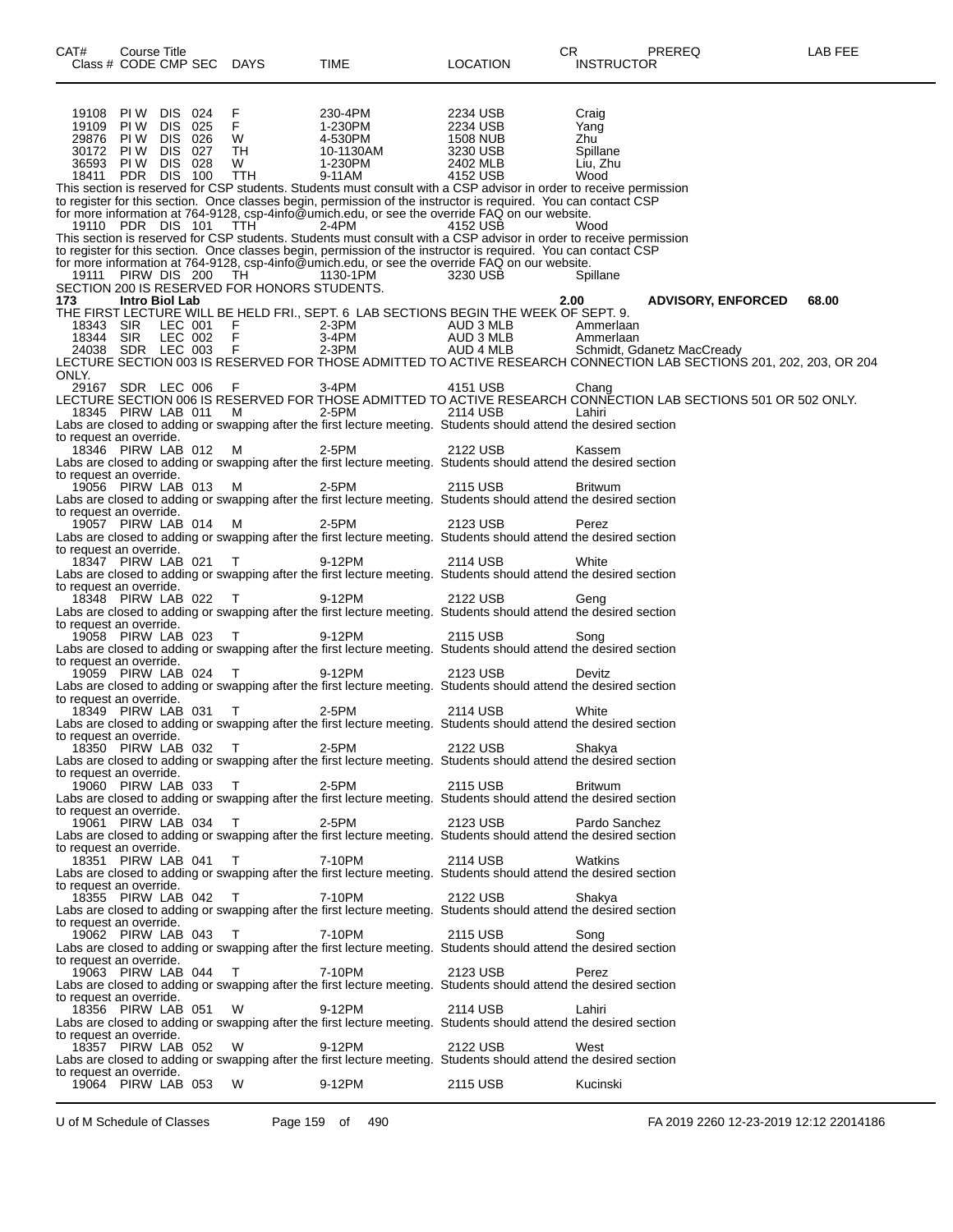|                      |                                           |                                                               | Labs are closed to adding or swapping after the first lecture meeting. Students should attend the desired section                                                                                                                    |                       |                            |                                                                                                                    |       |
|----------------------|-------------------------------------------|---------------------------------------------------------------|--------------------------------------------------------------------------------------------------------------------------------------------------------------------------------------------------------------------------------------|-----------------------|----------------------------|--------------------------------------------------------------------------------------------------------------------|-------|
|                      | to request an override.                   | 19065 PIRW LAB 054 W                                          | 9-12PM 2123 USB                                                                                                                                                                                                                      |                       | Weaver                     |                                                                                                                    |       |
|                      | to request an override.                   |                                                               | Labs are closed to adding or swapping after the first lecture meeting. Students should attend the desired section                                                                                                                    |                       |                            |                                                                                                                    |       |
|                      |                                           |                                                               | 18358 PIRW LAB 061 W 2-5PM<br>Labs are closed to adding or swapping after the first lecture meeting. Students should attend the desired section                                                                                      | 2114 USB 2011         | Watkins                    |                                                                                                                    |       |
|                      | to request an override.                   |                                                               | 18359 PIRW LAB 062 W 2-5PM                                                                                                                                                                                                           | 2122 USB              | Kassem                     |                                                                                                                    |       |
|                      | to request an override.                   |                                                               | Labs are closed to adding or swapping after the first lecture meeting. Students should attend the desired section                                                                                                                    |                       |                            |                                                                                                                    |       |
|                      |                                           |                                                               | 19066 PIRW LAB 063 W 2-5PM                                                                                                                                                                                                           | 2115 USB              | Kucinski                   |                                                                                                                    |       |
|                      | to request an override.                   |                                                               | Labs are closed to adding or swapping after the first lecture meeting. Students should attend the desired section                                                                                                                    |                       |                            |                                                                                                                    |       |
|                      |                                           |                                                               | 19067 PIRW LAB 064 W 2-5PM<br>Labs are closed to adding or swapping after the first lecture meeting. Students should attend the desired section                                                                                      | 2123 USB              | Mecham                     |                                                                                                                    |       |
|                      | to request an override.                   |                                                               | 18360 PIRW LAB 071 W 7-10PM                                                                                                                                                                                                          | 2115 USB Weaver       |                            |                                                                                                                    |       |
|                      | to request an override.                   |                                                               | Labs are closed to adding or swapping after the first lecture meeting. Students should attend the desired section                                                                                                                    |                       |                            |                                                                                                                    |       |
|                      |                                           |                                                               | 18361 PIRW LAB 072 W 7-10PM                                                                                                                                                                                                          | 2122 USB Auteri       |                            |                                                                                                                    |       |
|                      | to request an override.                   |                                                               | Labs are closed to adding or swapping after the first lecture meeting. Students should attend the desired section                                                                                                                    |                       |                            |                                                                                                                    |       |
|                      |                                           |                                                               | 19068 PIRW LAB 073 W 7-10PM<br>Labs are closed to adding or swapping after the first lecture meeting. Students should attend the desired section                                                                                     | 2114 USB              | West                       |                                                                                                                    |       |
|                      | to request an override.                   |                                                               | 19069 PIRW LAB 074 W 7-10PM                                                                                                                                                                                                          | 2123 USB              | Pardo Sanchez              |                                                                                                                    |       |
|                      | to request an override.                   |                                                               | Labs are closed to adding or swapping after the first lecture meeting. Students should attend the desired section                                                                                                                    |                       |                            |                                                                                                                    |       |
|                      |                                           |                                                               | 18362 PIRW LAB 081 TH 9-12PM<br>Labs are closed to adding or swapping after the first lecture meeting. Students should attend the desired section                                                                                    | 2123 USB              | Devitz                     |                                                                                                                    |       |
|                      | to request an override.                   |                                                               | 18363 PIRW LAB 082 TH 9-12PM                                                                                                                                                                                                         | 2122 USB              |                            |                                                                                                                    |       |
|                      |                                           |                                                               | Labs are closed to adding or swapping after the first lecture meeting. Students should attend the desired section                                                                                                                    |                       | Auteri                     |                                                                                                                    |       |
|                      | to request an override.                   | 18364 PIRW LAB 101 TH 2-5PM                                   |                                                                                                                                                                                                                                      | 2123 USB              | Mecham                     |                                                                                                                    |       |
|                      | to request an override.                   |                                                               | Labs are closed to adding or swapping after the first lecture meeting. Students should attend the desired section                                                                                                                    |                       |                            |                                                                                                                    |       |
|                      |                                           | 18365 PIRW LAB 102 TH 2-5PM                                   | Labs are closed to adding or swapping after the first lecture meeting. Students should attend the desired section                                                                                                                    | 2122 USB              | Geng                       |                                                                                                                    |       |
|                      | to request an override.                   |                                                               | 19070 PDR LAB 201 TH 9-12PM 2115 USB                                                                                                                                                                                                 |                       | Bazzi                      |                                                                                                                    |       |
|                      |                                           |                                                               | MICROBIOME Authentic Research Connection section. Enrollment by application only. Please visit                                                                                                                                       |                       |                            |                                                                                                                    |       |
|                      |                                           |                                                               | https://sites.lsa.umich.edu/arc/biology-173/. Enrollment in Lecture Section 003 only.<br>19071 PDR LAB 202 TH 9-12PM 2114 USB                                                                                                        |                       | Campbell                   |                                                                                                                    |       |
|                      |                                           |                                                               | MICROBIOME Authentic Research Connection section. Enrollment by application only. Please visit                                                                                                                                       |                       |                            |                                                                                                                    |       |
|                      |                                           |                                                               | https://sites.lsa.umich.edu/arc/biology-173/. Enrollment in Lecture Section 003 only.<br>19072 PDR LAB 203 TH 2-5PM 2115 USB Bazzi<br>MICROBIOME Authentic Research Connection section. Enrollment by application only. Please visit |                       | Bazzi                      |                                                                                                                    |       |
|                      |                                           |                                                               | https://sites.lsa.umich.edu/arc/biology-173/. Enrollment in Lecture Section 003 only.<br>19074 PDR LAB 204 TH 2-5PM 2114 USB Camp<br>MICROBIOME Authentic Research Connection section. Enrollment by application only. Please visit  |                       | Campbell                   |                                                                                                                    |       |
|                      |                                           |                                                               |                                                                                                                                                                                                                                      |                       |                            |                                                                                                                    |       |
|                      |                                           |                                                               | https://sites.lsa.umich.edu/arc/biology-173/. Enrollment in Lecture Section 003 only.<br>28235 PDR LAB 501 T 9-12PM 2131 USB Chawla, Chang                                                                                           |                       |                            | CELLULAR RESPONSE/ER STRESS RESPONSE Authentic Research Connection section. Enrollment by application only. Please |       |
|                      |                                           |                                                               | visit https://sites.lsa.umich.edu/arc/biology-173/. Enrollment in Lecture Section 006 only.                                                                                                                                          |                       |                            |                                                                                                                    |       |
|                      | 28236 PDR LAB 502                         | $\top$                                                        | 2-5PM                                                                                                                                                                                                                                | 2131 USB              | Chawla, Chang              | CELLULAR RESPONSE/ER STRESS RESPONSE Authentic Research Connection section. Enrollment by application only. Please |       |
| 192                  | <b>Accel Intro Bio</b>                    |                                                               | visit https://sites.lsa.umich.edu/arc/biology-173/. Enrollment in Lecture Section 006 only.                                                                                                                                          |                       | 4.00                       | <b>ENFORCED</b>                                                                                                    |       |
|                      | 28738 SIRW LEC 001                        | MWF                                                           | 10-11AM<br>EXAMS WILL BE GIVEN ON MONDAYS, SEPT. 30, OCT. 28, AND NOV. 18, 6-8 PM.                                                                                                                                                   | 269 WEISER            | Clark                      |                                                                                                                    |       |
| 28957<br>28958       | PIRW DIS 003<br>PIRW DIS 004              | F<br>F                                                        | 1-230PM<br>1130-1PM                                                                                                                                                                                                                  | 2062 PALM<br>1509 NUB | Vande Zande<br>Vande Zande |                                                                                                                    |       |
| 200                  | <b>Undergrad Tutorial</b><br>IND +        |                                                               | ARR                                                                                                                                                                                                                                  | ARR                   | 1.00-3.00                  | <b>ADVISORY</b>                                                                                                    |       |
| 201                  | Inter Topics in Bio                       |                                                               |                                                                                                                                                                                                                                      |                       | 2.00                       | <b>ADVISORY</b>                                                                                                    |       |
| 32992<br>201         | PD.<br>LEC 002<br>Inter Topics in Bio     | м                                                             | 10-1PM                                                                                                                                                                                                                               | 2230 USB              | 2.00                       | Gdanetz MacCready, Schmidt<br><b>ADVISORY</b>                                                                      |       |
| <b>Biostatistics</b> | P<br>LEC 002                              | - F                                                           | 2-3PM                                                                                                                                                                                                                                | ARR                   |                            |                                                                                                                    |       |
|                      |                                           | MICROBIOME DATA. Enrollment by application only. Please visit | The Friday 2-3pm session will meet together with the BIO 173.003 lecture in MLB Aud 4. BIOINFORMATICS USING HUMAN                                                                                                                    |                       |                            |                                                                                                                    |       |
| 205                  | <b>Developmental Biol</b>                 | https://sites.lsa.umich.edu/arc/biology-201-bioinformatics/   |                                                                                                                                                                                                                                      |                       | 3.00                       | <b>ENFORCED</b>                                                                                                    |       |
| 207                  | 20973 PIRW LEC 001<br><b>Microbiology</b> | TTH                                                           | 230-4PM                                                                                                                                                                                                                              | 1060 BSB-TBL          | Cadigan<br>4.00            | <b>ENFORCED</b>                                                                                                    | 70.00 |
|                      |                                           | LAB SECTIONS BEGIN THE WEEK OF SEPT. 9.                       |                                                                                                                                                                                                                                      |                       |                            |                                                                                                                    |       |
|                      | 10743 AIRW LEC 001                        | TTH                                                           | 4-530PM                                                                                                                                                                                                                              | 1210 CHEM             | Denef, Ammerlaan           |                                                                                                                    |       |

U of M Schedule of Classes Page 160 of 490 FA 2019 2260 12-23-2019 12:12 22014186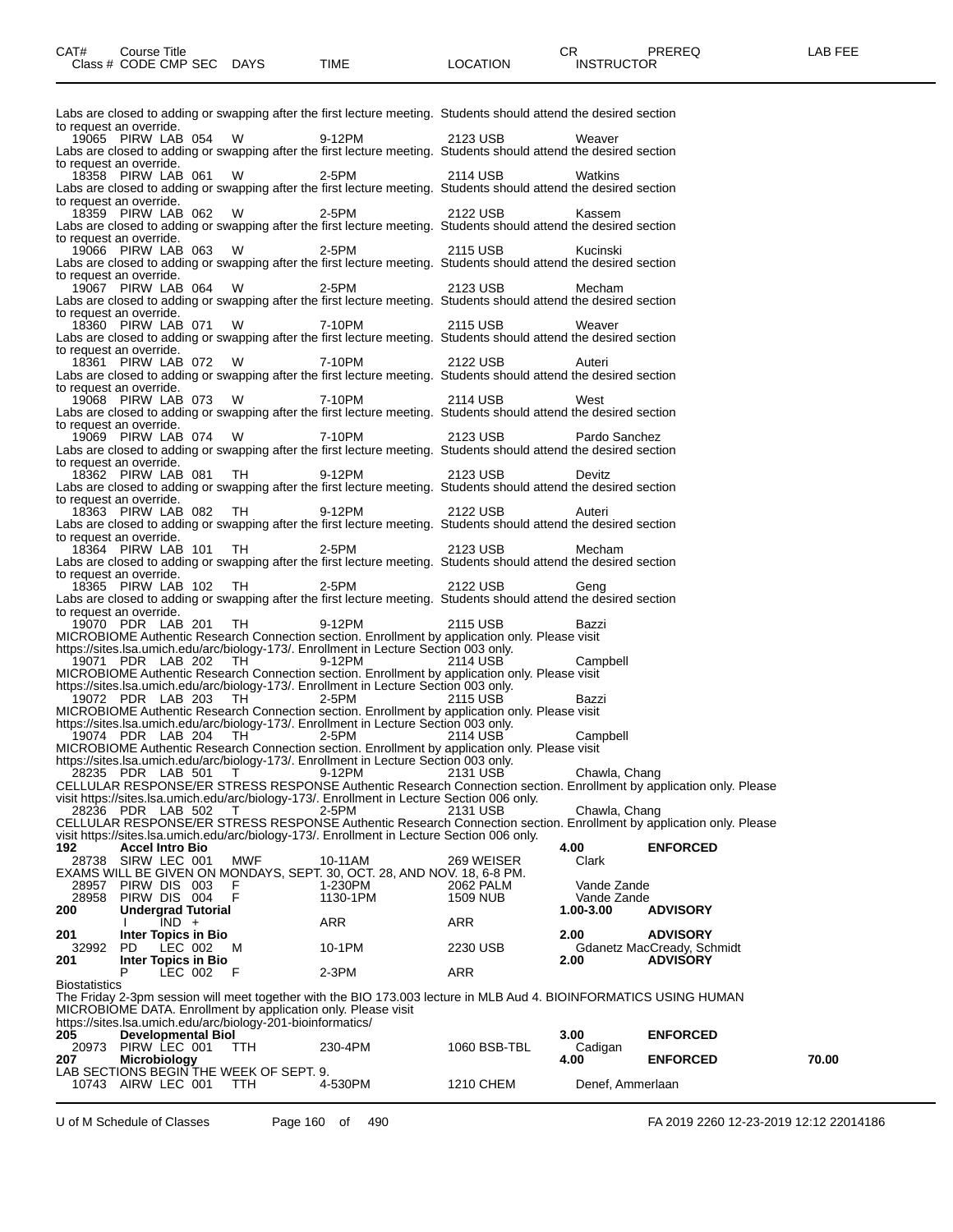| 10751 PIRW LAB 002 TH<br>1-4PM<br>3151 USB<br>Amses<br>Labs are closed to adding or swapping after the first lecture meeting. Students should attend the desired section<br>to request an override.<br>10745 PIRW LAB 003<br>$\top$<br>9-12PM<br>3151 USB<br>Amses<br>Labs are closed to adding or swapping after the first lecture meeting. Students should attend the desired section<br>to request an override.<br>10746 PIRW LAB 004<br>$\top$<br>1-4PM<br>3151 USB<br>Dirks<br>Labs are closed to adding or swapping after the first lecture meeting. Students should attend the desired section<br>to request an override.<br>10747 PIRW LAB 005<br>$\top$<br>6-9PM<br>3151 USB<br>Dahal<br>Labs are closed to adding or swapping after the first lecture meeting. Students should attend the desired section<br>to request an override.<br>W<br>10748 PIRW LAB 006<br>9-12PM<br>3151 USB<br>Dirks<br>Labs are closed to adding or swapping after the first lecture meeting. Students should attend the desired section<br>to request an override.<br>10749 PIRW LAB 007 W<br>1-4PM<br>3151 USB<br>Gagen<br>Labs are closed to adding or swapping after the first lecture meeting. Students should attend the desired section<br>to request an override.<br>TH<br>10750 PIRW LAB 008<br>9-12PM<br>3151 USB<br>Dahal<br>Labs are closed to adding or swapping after the first lecture meeting. Students should attend the desired section<br>to request an override.<br>10744 PIRW LAB 009<br>М<br>1-4PM<br>3151 USB<br>Gagen<br>Labs are closed to adding or swapping after the first lecture meeting. Students should attend the desired section<br>to request an override.<br>212<br>Plants & Hum Health<br>3.00<br>24202 PIRW LEC 001<br>4-530PM<br>4153 USB<br>Qiu<br>MW.<br>222<br><b>Cell&amp;Molec Neurosci</b><br>4.00<br>26419 SIRW LEC 001<br>МW<br>230-4PM<br>1210 CHEM<br>Hume, Duan<br>26450 PIRW DIS 002<br>9-10AM<br>2502 NUB<br>Slade<br>F.<br>F.<br>PIRW DIS 004<br>9-10AM<br>26456<br><b>1509 NUB</b><br>Ahmed<br>F<br>PIRW DIS 005<br>12-1PM<br>26453<br>1628 CHEM<br>Slade<br>$\mathsf F$<br>26452<br>PIRW DIS 006<br>12-1PM<br>1423 EQ<br>Ahmed<br>F<br>PIRW DIS 008<br>$2-3PM$<br>26454<br>1469 MH<br>Slade<br>F<br>26455 PIRW DIS 009<br>$2-3PM$<br>1339 MH<br>Ahmed<br><b>Human &amp; Animal Phys</b><br>225<br>3.00<br>10752 PIRW LEC 001<br>MWF<br>9-10AM<br>AUD A AH<br>Haenfler, Duan | <b>ENFORCED</b><br><b>ENFORCED</b><br><b>ADVISORY, ENFORCED</b> |
|-------------------------------------------------------------------------------------------------------------------------------------------------------------------------------------------------------------------------------------------------------------------------------------------------------------------------------------------------------------------------------------------------------------------------------------------------------------------------------------------------------------------------------------------------------------------------------------------------------------------------------------------------------------------------------------------------------------------------------------------------------------------------------------------------------------------------------------------------------------------------------------------------------------------------------------------------------------------------------------------------------------------------------------------------------------------------------------------------------------------------------------------------------------------------------------------------------------------------------------------------------------------------------------------------------------------------------------------------------------------------------------------------------------------------------------------------------------------------------------------------------------------------------------------------------------------------------------------------------------------------------------------------------------------------------------------------------------------------------------------------------------------------------------------------------------------------------------------------------------------------------------------------------------------------------------------------------------------------------------------------------------------------------------------------------------------------------------------------------------------------------------------------------------------------------------------------------------------------------------------------------------------------------------------------------------------------------------------------------------------------------------------------------------------------|-----------------------------------------------------------------|
|                                                                                                                                                                                                                                                                                                                                                                                                                                                                                                                                                                                                                                                                                                                                                                                                                                                                                                                                                                                                                                                                                                                                                                                                                                                                                                                                                                                                                                                                                                                                                                                                                                                                                                                                                                                                                                                                                                                                                                                                                                                                                                                                                                                                                                                                                                                                                                                                                         |                                                                 |
|                                                                                                                                                                                                                                                                                                                                                                                                                                                                                                                                                                                                                                                                                                                                                                                                                                                                                                                                                                                                                                                                                                                                                                                                                                                                                                                                                                                                                                                                                                                                                                                                                                                                                                                                                                                                                                                                                                                                                                                                                                                                                                                                                                                                                                                                                                                                                                                                                         |                                                                 |
|                                                                                                                                                                                                                                                                                                                                                                                                                                                                                                                                                                                                                                                                                                                                                                                                                                                                                                                                                                                                                                                                                                                                                                                                                                                                                                                                                                                                                                                                                                                                                                                                                                                                                                                                                                                                                                                                                                                                                                                                                                                                                                                                                                                                                                                                                                                                                                                                                         |                                                                 |
|                                                                                                                                                                                                                                                                                                                                                                                                                                                                                                                                                                                                                                                                                                                                                                                                                                                                                                                                                                                                                                                                                                                                                                                                                                                                                                                                                                                                                                                                                                                                                                                                                                                                                                                                                                                                                                                                                                                                                                                                                                                                                                                                                                                                                                                                                                                                                                                                                         |                                                                 |
|                                                                                                                                                                                                                                                                                                                                                                                                                                                                                                                                                                                                                                                                                                                                                                                                                                                                                                                                                                                                                                                                                                                                                                                                                                                                                                                                                                                                                                                                                                                                                                                                                                                                                                                                                                                                                                                                                                                                                                                                                                                                                                                                                                                                                                                                                                                                                                                                                         |                                                                 |
|                                                                                                                                                                                                                                                                                                                                                                                                                                                                                                                                                                                                                                                                                                                                                                                                                                                                                                                                                                                                                                                                                                                                                                                                                                                                                                                                                                                                                                                                                                                                                                                                                                                                                                                                                                                                                                                                                                                                                                                                                                                                                                                                                                                                                                                                                                                                                                                                                         |                                                                 |
|                                                                                                                                                                                                                                                                                                                                                                                                                                                                                                                                                                                                                                                                                                                                                                                                                                                                                                                                                                                                                                                                                                                                                                                                                                                                                                                                                                                                                                                                                                                                                                                                                                                                                                                                                                                                                                                                                                                                                                                                                                                                                                                                                                                                                                                                                                                                                                                                                         |                                                                 |
|                                                                                                                                                                                                                                                                                                                                                                                                                                                                                                                                                                                                                                                                                                                                                                                                                                                                                                                                                                                                                                                                                                                                                                                                                                                                                                                                                                                                                                                                                                                                                                                                                                                                                                                                                                                                                                                                                                                                                                                                                                                                                                                                                                                                                                                                                                                                                                                                                         |                                                                 |
|                                                                                                                                                                                                                                                                                                                                                                                                                                                                                                                                                                                                                                                                                                                                                                                                                                                                                                                                                                                                                                                                                                                                                                                                                                                                                                                                                                                                                                                                                                                                                                                                                                                                                                                                                                                                                                                                                                                                                                                                                                                                                                                                                                                                                                                                                                                                                                                                                         |                                                                 |
|                                                                                                                                                                                                                                                                                                                                                                                                                                                                                                                                                                                                                                                                                                                                                                                                                                                                                                                                                                                                                                                                                                                                                                                                                                                                                                                                                                                                                                                                                                                                                                                                                                                                                                                                                                                                                                                                                                                                                                                                                                                                                                                                                                                                                                                                                                                                                                                                                         |                                                                 |
|                                                                                                                                                                                                                                                                                                                                                                                                                                                                                                                                                                                                                                                                                                                                                                                                                                                                                                                                                                                                                                                                                                                                                                                                                                                                                                                                                                                                                                                                                                                                                                                                                                                                                                                                                                                                                                                                                                                                                                                                                                                                                                                                                                                                                                                                                                                                                                                                                         |                                                                 |
|                                                                                                                                                                                                                                                                                                                                                                                                                                                                                                                                                                                                                                                                                                                                                                                                                                                                                                                                                                                                                                                                                                                                                                                                                                                                                                                                                                                                                                                                                                                                                                                                                                                                                                                                                                                                                                                                                                                                                                                                                                                                                                                                                                                                                                                                                                                                                                                                                         |                                                                 |
|                                                                                                                                                                                                                                                                                                                                                                                                                                                                                                                                                                                                                                                                                                                                                                                                                                                                                                                                                                                                                                                                                                                                                                                                                                                                                                                                                                                                                                                                                                                                                                                                                                                                                                                                                                                                                                                                                                                                                                                                                                                                                                                                                                                                                                                                                                                                                                                                                         |                                                                 |
|                                                                                                                                                                                                                                                                                                                                                                                                                                                                                                                                                                                                                                                                                                                                                                                                                                                                                                                                                                                                                                                                                                                                                                                                                                                                                                                                                                                                                                                                                                                                                                                                                                                                                                                                                                                                                                                                                                                                                                                                                                                                                                                                                                                                                                                                                                                                                                                                                         |                                                                 |
|                                                                                                                                                                                                                                                                                                                                                                                                                                                                                                                                                                                                                                                                                                                                                                                                                                                                                                                                                                                                                                                                                                                                                                                                                                                                                                                                                                                                                                                                                                                                                                                                                                                                                                                                                                                                                                                                                                                                                                                                                                                                                                                                                                                                                                                                                                                                                                                                                         |                                                                 |
|                                                                                                                                                                                                                                                                                                                                                                                                                                                                                                                                                                                                                                                                                                                                                                                                                                                                                                                                                                                                                                                                                                                                                                                                                                                                                                                                                                                                                                                                                                                                                                                                                                                                                                                                                                                                                                                                                                                                                                                                                                                                                                                                                                                                                                                                                                                                                                                                                         |                                                                 |
|                                                                                                                                                                                                                                                                                                                                                                                                                                                                                                                                                                                                                                                                                                                                                                                                                                                                                                                                                                                                                                                                                                                                                                                                                                                                                                                                                                                                                                                                                                                                                                                                                                                                                                                                                                                                                                                                                                                                                                                                                                                                                                                                                                                                                                                                                                                                                                                                                         |                                                                 |
|                                                                                                                                                                                                                                                                                                                                                                                                                                                                                                                                                                                                                                                                                                                                                                                                                                                                                                                                                                                                                                                                                                                                                                                                                                                                                                                                                                                                                                                                                                                                                                                                                                                                                                                                                                                                                                                                                                                                                                                                                                                                                                                                                                                                                                                                                                                                                                                                                         |                                                                 |
|                                                                                                                                                                                                                                                                                                                                                                                                                                                                                                                                                                                                                                                                                                                                                                                                                                                                                                                                                                                                                                                                                                                                                                                                                                                                                                                                                                                                                                                                                                                                                                                                                                                                                                                                                                                                                                                                                                                                                                                                                                                                                                                                                                                                                                                                                                                                                                                                                         |                                                                 |
|                                                                                                                                                                                                                                                                                                                                                                                                                                                                                                                                                                                                                                                                                                                                                                                                                                                                                                                                                                                                                                                                                                                                                                                                                                                                                                                                                                                                                                                                                                                                                                                                                                                                                                                                                                                                                                                                                                                                                                                                                                                                                                                                                                                                                                                                                                                                                                                                                         |                                                                 |
|                                                                                                                                                                                                                                                                                                                                                                                                                                                                                                                                                                                                                                                                                                                                                                                                                                                                                                                                                                                                                                                                                                                                                                                                                                                                                                                                                                                                                                                                                                                                                                                                                                                                                                                                                                                                                                                                                                                                                                                                                                                                                                                                                                                                                                                                                                                                                                                                                         |                                                                 |
|                                                                                                                                                                                                                                                                                                                                                                                                                                                                                                                                                                                                                                                                                                                                                                                                                                                                                                                                                                                                                                                                                                                                                                                                                                                                                                                                                                                                                                                                                                                                                                                                                                                                                                                                                                                                                                                                                                                                                                                                                                                                                                                                                                                                                                                                                                                                                                                                                         |                                                                 |
|                                                                                                                                                                                                                                                                                                                                                                                                                                                                                                                                                                                                                                                                                                                                                                                                                                                                                                                                                                                                                                                                                                                                                                                                                                                                                                                                                                                                                                                                                                                                                                                                                                                                                                                                                                                                                                                                                                                                                                                                                                                                                                                                                                                                                                                                                                                                                                                                                         |                                                                 |
|                                                                                                                                                                                                                                                                                                                                                                                                                                                                                                                                                                                                                                                                                                                                                                                                                                                                                                                                                                                                                                                                                                                                                                                                                                                                                                                                                                                                                                                                                                                                                                                                                                                                                                                                                                                                                                                                                                                                                                                                                                                                                                                                                                                                                                                                                                                                                                                                                         |                                                                 |
|                                                                                                                                                                                                                                                                                                                                                                                                                                                                                                                                                                                                                                                                                                                                                                                                                                                                                                                                                                                                                                                                                                                                                                                                                                                                                                                                                                                                                                                                                                                                                                                                                                                                                                                                                                                                                                                                                                                                                                                                                                                                                                                                                                                                                                                                                                                                                                                                                         |                                                                 |
|                                                                                                                                                                                                                                                                                                                                                                                                                                                                                                                                                                                                                                                                                                                                                                                                                                                                                                                                                                                                                                                                                                                                                                                                                                                                                                                                                                                                                                                                                                                                                                                                                                                                                                                                                                                                                                                                                                                                                                                                                                                                                                                                                                                                                                                                                                                                                                                                                         |                                                                 |
|                                                                                                                                                                                                                                                                                                                                                                                                                                                                                                                                                                                                                                                                                                                                                                                                                                                                                                                                                                                                                                                                                                                                                                                                                                                                                                                                                                                                                                                                                                                                                                                                                                                                                                                                                                                                                                                                                                                                                                                                                                                                                                                                                                                                                                                                                                                                                                                                                         |                                                                 |
|                                                                                                                                                                                                                                                                                                                                                                                                                                                                                                                                                                                                                                                                                                                                                                                                                                                                                                                                                                                                                                                                                                                                                                                                                                                                                                                                                                                                                                                                                                                                                                                                                                                                                                                                                                                                                                                                                                                                                                                                                                                                                                                                                                                                                                                                                                                                                                                                                         |                                                                 |
|                                                                                                                                                                                                                                                                                                                                                                                                                                                                                                                                                                                                                                                                                                                                                                                                                                                                                                                                                                                                                                                                                                                                                                                                                                                                                                                                                                                                                                                                                                                                                                                                                                                                                                                                                                                                                                                                                                                                                                                                                                                                                                                                                                                                                                                                                                                                                                                                                         |                                                                 |
|                                                                                                                                                                                                                                                                                                                                                                                                                                                                                                                                                                                                                                                                                                                                                                                                                                                                                                                                                                                                                                                                                                                                                                                                                                                                                                                                                                                                                                                                                                                                                                                                                                                                                                                                                                                                                                                                                                                                                                                                                                                                                                                                                                                                                                                                                                                                                                                                                         |                                                                 |
|                                                                                                                                                                                                                                                                                                                                                                                                                                                                                                                                                                                                                                                                                                                                                                                                                                                                                                                                                                                                                                                                                                                                                                                                                                                                                                                                                                                                                                                                                                                                                                                                                                                                                                                                                                                                                                                                                                                                                                                                                                                                                                                                                                                                                                                                                                                                                                                                                         |                                                                 |
|                                                                                                                                                                                                                                                                                                                                                                                                                                                                                                                                                                                                                                                                                                                                                                                                                                                                                                                                                                                                                                                                                                                                                                                                                                                                                                                                                                                                                                                                                                                                                                                                                                                                                                                                                                                                                                                                                                                                                                                                                                                                                                                                                                                                                                                                                                                                                                                                                         |                                                                 |
|                                                                                                                                                                                                                                                                                                                                                                                                                                                                                                                                                                                                                                                                                                                                                                                                                                                                                                                                                                                                                                                                                                                                                                                                                                                                                                                                                                                                                                                                                                                                                                                                                                                                                                                                                                                                                                                                                                                                                                                                                                                                                                                                                                                                                                                                                                                                                                                                                         |                                                                 |
|                                                                                                                                                                                                                                                                                                                                                                                                                                                                                                                                                                                                                                                                                                                                                                                                                                                                                                                                                                                                                                                                                                                                                                                                                                                                                                                                                                                                                                                                                                                                                                                                                                                                                                                                                                                                                                                                                                                                                                                                                                                                                                                                                                                                                                                                                                                                                                                                                         |                                                                 |
|                                                                                                                                                                                                                                                                                                                                                                                                                                                                                                                                                                                                                                                                                                                                                                                                                                                                                                                                                                                                                                                                                                                                                                                                                                                                                                                                                                                                                                                                                                                                                                                                                                                                                                                                                                                                                                                                                                                                                                                                                                                                                                                                                                                                                                                                                                                                                                                                                         |                                                                 |
|                                                                                                                                                                                                                                                                                                                                                                                                                                                                                                                                                                                                                                                                                                                                                                                                                                                                                                                                                                                                                                                                                                                                                                                                                                                                                                                                                                                                                                                                                                                                                                                                                                                                                                                                                                                                                                                                                                                                                                                                                                                                                                                                                                                                                                                                                                                                                                                                                         |                                                                 |
| EXAMS WILL BE GIVEN ON WEDNESDAY, SEPT. 25, MONDAY, OCT. 21, WEDNESDAY, NOV. 13, AND MONDAY, DEC. 9, 6-8 PM.                                                                                                                                                                                                                                                                                                                                                                                                                                                                                                                                                                                                                                                                                                                                                                                                                                                                                                                                                                                                                                                                                                                                                                                                                                                                                                                                                                                                                                                                                                                                                                                                                                                                                                                                                                                                                                                                                                                                                                                                                                                                                                                                                                                                                                                                                                            |                                                                 |
|                                                                                                                                                                                                                                                                                                                                                                                                                                                                                                                                                                                                                                                                                                                                                                                                                                                                                                                                                                                                                                                                                                                                                                                                                                                                                                                                                                                                                                                                                                                                                                                                                                                                                                                                                                                                                                                                                                                                                                                                                                                                                                                                                                                                                                                                                                                                                                                                                         |                                                                 |
|                                                                                                                                                                                                                                                                                                                                                                                                                                                                                                                                                                                                                                                                                                                                                                                                                                                                                                                                                                                                                                                                                                                                                                                                                                                                                                                                                                                                                                                                                                                                                                                                                                                                                                                                                                                                                                                                                                                                                                                                                                                                                                                                                                                                                                                                                                                                                                                                                         |                                                                 |
|                                                                                                                                                                                                                                                                                                                                                                                                                                                                                                                                                                                                                                                                                                                                                                                                                                                                                                                                                                                                                                                                                                                                                                                                                                                                                                                                                                                                                                                                                                                                                                                                                                                                                                                                                                                                                                                                                                                                                                                                                                                                                                                                                                                                                                                                                                                                                                                                                         |                                                                 |
|                                                                                                                                                                                                                                                                                                                                                                                                                                                                                                                                                                                                                                                                                                                                                                                                                                                                                                                                                                                                                                                                                                                                                                                                                                                                                                                                                                                                                                                                                                                                                                                                                                                                                                                                                                                                                                                                                                                                                                                                                                                                                                                                                                                                                                                                                                                                                                                                                         | 1-5PM<br>3114 USB<br>Rainey, Pavgi<br>M                         |
|                                                                                                                                                                                                                                                                                                                                                                                                                                                                                                                                                                                                                                                                                                                                                                                                                                                                                                                                                                                                                                                                                                                                                                                                                                                                                                                                                                                                                                                                                                                                                                                                                                                                                                                                                                                                                                                                                                                                                                                                                                                                                                                                                                                                                                                                                                                                                                                                                         | 1-5PM<br>3122 USB<br>Ibrahimovic, Pavgi<br>M                    |
|                                                                                                                                                                                                                                                                                                                                                                                                                                                                                                                                                                                                                                                                                                                                                                                                                                                                                                                                                                                                                                                                                                                                                                                                                                                                                                                                                                                                                                                                                                                                                                                                                                                                                                                                                                                                                                                                                                                                                                                                                                                                                                                                                                                                                                                                                                                                                                                                                         | 1-5PM<br>3115 USB<br>Figueroa, Pavgi<br>M                       |
| 10757<br>PIRW LAB 005<br>PIRW LAB 006<br>10758                                                                                                                                                                                                                                                                                                                                                                                                                                                                                                                                                                                                                                                                                                                                                                                                                                                                                                                                                                                                                                                                                                                                                                                                                                                                                                                                                                                                                                                                                                                                                                                                                                                                                                                                                                                                                                                                                                                                                                                                                                                                                                                                                                                                                                                                                                                                                                          | T.<br>3114 USB<br>Ben-Efraim, Pavgi<br>8-12PM                   |
|                                                                                                                                                                                                                                                                                                                                                                                                                                                                                                                                                                                                                                                                                                                                                                                                                                                                                                                                                                                                                                                                                                                                                                                                                                                                                                                                                                                                                                                                                                                                                                                                                                                                                                                                                                                                                                                                                                                                                                                                                                                                                                                                                                                                                                                                                                                                                                                                                         | T.<br>8-12PM<br>3122 USB<br>Ibrahimovic, Pavgi                  |
|                                                                                                                                                                                                                                                                                                                                                                                                                                                                                                                                                                                                                                                                                                                                                                                                                                                                                                                                                                                                                                                                                                                                                                                                                                                                                                                                                                                                                                                                                                                                                                                                                                                                                                                                                                                                                                                                                                                                                                                                                                                                                                                                                                                                                                                                                                                                                                                                                         | T.<br>8-12PM<br>3115 USB<br>Augustaitis, Pavgi                  |
| PIRW LAB 007<br>T<br>17872<br>1-5PM<br>3114 USB<br>Chang, Pavgi                                                                                                                                                                                                                                                                                                                                                                                                                                                                                                                                                                                                                                                                                                                                                                                                                                                                                                                                                                                                                                                                                                                                                                                                                                                                                                                                                                                                                                                                                                                                                                                                                                                                                                                                                                                                                                                                                                                                                                                                                                                                                                                                                                                                                                                                                                                                                         |                                                                 |
| Τ<br>17873<br>PIRW LAB 008<br>1-5PM<br>3122 USB<br>Vita, Pavgi                                                                                                                                                                                                                                                                                                                                                                                                                                                                                                                                                                                                                                                                                                                                                                                                                                                                                                                                                                                                                                                                                                                                                                                                                                                                                                                                                                                                                                                                                                                                                                                                                                                                                                                                                                                                                                                                                                                                                                                                                                                                                                                                                                                                                                                                                                                                                          |                                                                 |
| T<br>PIRW LAB 009<br>17874<br>1-5PM<br>3115 USB<br>Figueroa, Pavgi                                                                                                                                                                                                                                                                                                                                                                                                                                                                                                                                                                                                                                                                                                                                                                                                                                                                                                                                                                                                                                                                                                                                                                                                                                                                                                                                                                                                                                                                                                                                                                                                                                                                                                                                                                                                                                                                                                                                                                                                                                                                                                                                                                                                                                                                                                                                                      |                                                                 |
| PIRW LAB 010<br>17875<br>1-5PM<br>3114 USB<br>Archbold, Pavgi<br>W                                                                                                                                                                                                                                                                                                                                                                                                                                                                                                                                                                                                                                                                                                                                                                                                                                                                                                                                                                                                                                                                                                                                                                                                                                                                                                                                                                                                                                                                                                                                                                                                                                                                                                                                                                                                                                                                                                                                                                                                                                                                                                                                                                                                                                                                                                                                                      |                                                                 |
| 17876<br>PIRW LAB 011<br>W<br>1-5PM<br>3122 USB<br>Vita, Pavgi                                                                                                                                                                                                                                                                                                                                                                                                                                                                                                                                                                                                                                                                                                                                                                                                                                                                                                                                                                                                                                                                                                                                                                                                                                                                                                                                                                                                                                                                                                                                                                                                                                                                                                                                                                                                                                                                                                                                                                                                                                                                                                                                                                                                                                                                                                                                                          |                                                                 |
| PIRW LAB 012<br>1-5PM<br>17877<br>W<br>3115 USB<br>Augustaitis, Pavgi                                                                                                                                                                                                                                                                                                                                                                                                                                                                                                                                                                                                                                                                                                                                                                                                                                                                                                                                                                                                                                                                                                                                                                                                                                                                                                                                                                                                                                                                                                                                                                                                                                                                                                                                                                                                                                                                                                                                                                                                                                                                                                                                                                                                                                                                                                                                                   |                                                                 |
| PIRW LAB 013<br>18646<br>TH<br>8-12PM<br>3114 USB<br>Ben-Efraim, Pavgi                                                                                                                                                                                                                                                                                                                                                                                                                                                                                                                                                                                                                                                                                                                                                                                                                                                                                                                                                                                                                                                                                                                                                                                                                                                                                                                                                                                                                                                                                                                                                                                                                                                                                                                                                                                                                                                                                                                                                                                                                                                                                                                                                                                                                                                                                                                                                  |                                                                 |
| 18647<br>PIRW LAB 014<br>TH<br>8-12PM<br>3122 USB<br>Rainey, Pavgi                                                                                                                                                                                                                                                                                                                                                                                                                                                                                                                                                                                                                                                                                                                                                                                                                                                                                                                                                                                                                                                                                                                                                                                                                                                                                                                                                                                                                                                                                                                                                                                                                                                                                                                                                                                                                                                                                                                                                                                                                                                                                                                                                                                                                                                                                                                                                      |                                                                 |
| PIRW LAB 015<br>TH<br>3115 USB<br>18648<br>8-12PM<br>Archbold, Pavgi                                                                                                                                                                                                                                                                                                                                                                                                                                                                                                                                                                                                                                                                                                                                                                                                                                                                                                                                                                                                                                                                                                                                                                                                                                                                                                                                                                                                                                                                                                                                                                                                                                                                                                                                                                                                                                                                                                                                                                                                                                                                                                                                                                                                                                                                                                                                                    |                                                                 |
| 18650 PIRW LAB 017<br>TН<br>1-5PM<br>3122 USB<br>Chang, Pavgi                                                                                                                                                                                                                                                                                                                                                                                                                                                                                                                                                                                                                                                                                                                                                                                                                                                                                                                                                                                                                                                                                                                                                                                                                                                                                                                                                                                                                                                                                                                                                                                                                                                                                                                                                                                                                                                                                                                                                                                                                                                                                                                                                                                                                                                                                                                                                           |                                                                 |
| 281<br><b>General Ecology</b><br>3.00                                                                                                                                                                                                                                                                                                                                                                                                                                                                                                                                                                                                                                                                                                                                                                                                                                                                                                                                                                                                                                                                                                                                                                                                                                                                                                                                                                                                                                                                                                                                                                                                                                                                                                                                                                                                                                                                                                                                                                                                                                                                                                                                                                                                                                                                                                                                                                                   | <b>ADVISORY</b>                                                 |
| DISCUSSION SECTIONS BEGIN THE WEEK OF SEPT. 9. NO CREDIT FOR THIS COURSE IS GRANTED TO THOSE WHO HAVE COMPLETED                                                                                                                                                                                                                                                                                                                                                                                                                                                                                                                                                                                                                                                                                                                                                                                                                                                                                                                                                                                                                                                                                                                                                                                                                                                                                                                                                                                                                                                                                                                                                                                                                                                                                                                                                                                                                                                                                                                                                                                                                                                                                                                                                                                                                                                                                                         |                                                                 |
| EEB 381.                                                                                                                                                                                                                                                                                                                                                                                                                                                                                                                                                                                                                                                                                                                                                                                                                                                                                                                                                                                                                                                                                                                                                                                                                                                                                                                                                                                                                                                                                                                                                                                                                                                                                                                                                                                                                                                                                                                                                                                                                                                                                                                                                                                                                                                                                                                                                                                                                |                                                                 |
| 10759<br>Al<br>LEC 001<br>МW<br>9-10AM<br>1230 USB<br>Harris                                                                                                                                                                                                                                                                                                                                                                                                                                                                                                                                                                                                                                                                                                                                                                                                                                                                                                                                                                                                                                                                                                                                                                                                                                                                                                                                                                                                                                                                                                                                                                                                                                                                                                                                                                                                                                                                                                                                                                                                                                                                                                                                                                                                                                                                                                                                                            |                                                                 |
| 10760<br>DIS 002<br>11-1PM<br><b>1650 CHEM</b><br>PI W<br>М<br>Madden                                                                                                                                                                                                                                                                                                                                                                                                                                                                                                                                                                                                                                                                                                                                                                                                                                                                                                                                                                                                                                                                                                                                                                                                                                                                                                                                                                                                                                                                                                                                                                                                                                                                                                                                                                                                                                                                                                                                                                                                                                                                                                                                                                                                                                                                                                                                                   |                                                                 |
| 10761<br>PIW DIS 003<br>$1-3PM$<br>3230 USB<br>Gamez<br>м                                                                                                                                                                                                                                                                                                                                                                                                                                                                                                                                                                                                                                                                                                                                                                                                                                                                                                                                                                                                                                                                                                                                                                                                                                                                                                                                                                                                                                                                                                                                                                                                                                                                                                                                                                                                                                                                                                                                                                                                                                                                                                                                                                                                                                                                                                                                                               |                                                                 |
| PIW DIS 004<br>10762<br>Τ<br>$1-3PM$<br>G463 MH<br>Gamez                                                                                                                                                                                                                                                                                                                                                                                                                                                                                                                                                                                                                                                                                                                                                                                                                                                                                                                                                                                                                                                                                                                                                                                                                                                                                                                                                                                                                                                                                                                                                                                                                                                                                                                                                                                                                                                                                                                                                                                                                                                                                                                                                                                                                                                                                                                                                                |                                                                 |
| 10763<br>PIW DIS 005<br>т<br>3-5PM<br>4128 LSA<br>Madden                                                                                                                                                                                                                                                                                                                                                                                                                                                                                                                                                                                                                                                                                                                                                                                                                                                                                                                                                                                                                                                                                                                                                                                                                                                                                                                                                                                                                                                                                                                                                                                                                                                                                                                                                                                                                                                                                                                                                                                                                                                                                                                                                                                                                                                                                                                                                                |                                                                 |
| 299<br><b>Research in BHS</b><br>1.00-3.00                                                                                                                                                                                                                                                                                                                                                                                                                                                                                                                                                                                                                                                                                                                                                                                                                                                                                                                                                                                                                                                                                                                                                                                                                                                                                                                                                                                                                                                                                                                                                                                                                                                                                                                                                                                                                                                                                                                                                                                                                                                                                                                                                                                                                                                                                                                                                                              | <b>ADVISORY</b>                                                 |
| ARR<br>ARR<br>$IND +$                                                                                                                                                                                                                                                                                                                                                                                                                                                                                                                                                                                                                                                                                                                                                                                                                                                                                                                                                                                                                                                                                                                                                                                                                                                                                                                                                                                                                                                                                                                                                                                                                                                                                                                                                                                                                                                                                                                                                                                                                                                                                                                                                                                                                                                                                                                                                                                                   |                                                                 |
| 4.00<br>305<br>Genetics                                                                                                                                                                                                                                                                                                                                                                                                                                                                                                                                                                                                                                                                                                                                                                                                                                                                                                                                                                                                                                                                                                                                                                                                                                                                                                                                                                                                                                                                                                                                                                                                                                                                                                                                                                                                                                                                                                                                                                                                                                                                                                                                                                                                                                                                                                                                                                                                 | <b>ADVISORY, ENFORCED</b>                                       |
| ALL DISCUSSION SECTIONS BEGIN THE WEEK OF SEPT. 9. EXAMS WILL BE GIVEN ON MONDAYS, SEPT. 23, OCT. 21, NOV. 11, AND                                                                                                                                                                                                                                                                                                                                                                                                                                                                                                                                                                                                                                                                                                                                                                                                                                                                                                                                                                                                                                                                                                                                                                                                                                                                                                                                                                                                                                                                                                                                                                                                                                                                                                                                                                                                                                                                                                                                                                                                                                                                                                                                                                                                                                                                                                      |                                                                 |
| DEC. 9, 6-8 PM.                                                                                                                                                                                                                                                                                                                                                                                                                                                                                                                                                                                                                                                                                                                                                                                                                                                                                                                                                                                                                                                                                                                                                                                                                                                                                                                                                                                                                                                                                                                                                                                                                                                                                                                                                                                                                                                                                                                                                                                                                                                                                                                                                                                                                                                                                                                                                                                                         |                                                                 |
| 10771 AIR<br>LEC 001<br>TTH<br>1-230PM<br>1800 CHEM<br>Dus, Zhang                                                                                                                                                                                                                                                                                                                                                                                                                                                                                                                                                                                                                                                                                                                                                                                                                                                                                                                                                                                                                                                                                                                                                                                                                                                                                                                                                                                                                                                                                                                                                                                                                                                                                                                                                                                                                                                                                                                                                                                                                                                                                                                                                                                                                                                                                                                                                       |                                                                 |
| PIRW DIS 002<br>Archbold<br>10775<br>TН<br>230-4PM<br>1437 MH                                                                                                                                                                                                                                                                                                                                                                                                                                                                                                                                                                                                                                                                                                                                                                                                                                                                                                                                                                                                                                                                                                                                                                                                                                                                                                                                                                                                                                                                                                                                                                                                                                                                                                                                                                                                                                                                                                                                                                                                                                                                                                                                                                                                                                                                                                                                                           |                                                                 |
| 10776<br>Pirw Dis<br>003<br>TH<br>4-530PM<br>3437 MH<br>Campbell                                                                                                                                                                                                                                                                                                                                                                                                                                                                                                                                                                                                                                                                                                                                                                                                                                                                                                                                                                                                                                                                                                                                                                                                                                                                                                                                                                                                                                                                                                                                                                                                                                                                                                                                                                                                                                                                                                                                                                                                                                                                                                                                                                                                                                                                                                                                                        |                                                                 |
| PIRW DIS<br>TН<br>10772<br>004<br>530-7PM<br><b>1509 NUB</b><br>Campbell                                                                                                                                                                                                                                                                                                                                                                                                                                                                                                                                                                                                                                                                                                                                                                                                                                                                                                                                                                                                                                                                                                                                                                                                                                                                                                                                                                                                                                                                                                                                                                                                                                                                                                                                                                                                                                                                                                                                                                                                                                                                                                                                                                                                                                                                                                                                                |                                                                 |
| 10774<br>PIRW DIS<br>1250 USB<br>Archbold<br>006<br>F<br>10-1130AM                                                                                                                                                                                                                                                                                                                                                                                                                                                                                                                                                                                                                                                                                                                                                                                                                                                                                                                                                                                                                                                                                                                                                                                                                                                                                                                                                                                                                                                                                                                                                                                                                                                                                                                                                                                                                                                                                                                                                                                                                                                                                                                                                                                                                                                                                                                                                      |                                                                 |
| 10777<br>PIRW DIS<br>007<br>1130-1PM<br>2244 USB<br>Lei                                                                                                                                                                                                                                                                                                                                                                                                                                                                                                                                                                                                                                                                                                                                                                                                                                                                                                                                                                                                                                                                                                                                                                                                                                                                                                                                                                                                                                                                                                                                                                                                                                                                                                                                                                                                                                                                                                                                                                                                                                                                                                                                                                                                                                                                                                                                                                 |                                                                 |
| F<br>F<br>10780<br>PIRW DIS<br>008<br>1-230PM<br>1650 CHEM<br>Gupta                                                                                                                                                                                                                                                                                                                                                                                                                                                                                                                                                                                                                                                                                                                                                                                                                                                                                                                                                                                                                                                                                                                                                                                                                                                                                                                                                                                                                                                                                                                                                                                                                                                                                                                                                                                                                                                                                                                                                                                                                                                                                                                                                                                                                                                                                                                                                     |                                                                 |
| F<br>10781<br>PIRW DIS<br>230-4PM<br>4152 USB<br>009<br>Jash                                                                                                                                                                                                                                                                                                                                                                                                                                                                                                                                                                                                                                                                                                                                                                                                                                                                                                                                                                                                                                                                                                                                                                                                                                                                                                                                                                                                                                                                                                                                                                                                                                                                                                                                                                                                                                                                                                                                                                                                                                                                                                                                                                                                                                                                                                                                                            |                                                                 |
| F<br>F<br>10782<br>PIRW DIS 010<br>4-530PM<br>1636 CHEM<br>Jash<br>PIRW DIS 011<br>10783<br>530-7PM<br><b>1508 NUB</b><br>Campbell                                                                                                                                                                                                                                                                                                                                                                                                                                                                                                                                                                                                                                                                                                                                                                                                                                                                                                                                                                                                                                                                                                                                                                                                                                                                                                                                                                                                                                                                                                                                                                                                                                                                                                                                                                                                                                                                                                                                                                                                                                                                                                                                                                                                                                                                                      |                                                                 |
| 226<br><b>Hum&amp;Animal Phys Lab</b>                                                                                                                                                                                                                                                                                                                                                                                                                                                                                                                                                                                                                                                                                                                                                                                                                                                                                                                                                                                                                                                                                                                                                                                                                                                                                                                                                                                                                                                                                                                                                                                                                                                                                                                                                                                                                                                                                                                                                                                                                                                                                                                                                                                                                                                                                                                                                                                   |                                                                 |
| STUDENTS MUST CLAIM PLACES AT THE BEGINNING OF THE FIRST LAB MEETING. ALL LABS BEGIN THE WEEK OF SEPT. 9.                                                                                                                                                                                                                                                                                                                                                                                                                                                                                                                                                                                                                                                                                                                                                                                                                                                                                                                                                                                                                                                                                                                                                                                                                                                                                                                                                                                                                                                                                                                                                                                                                                                                                                                                                                                                                                                                                                                                                                                                                                                                                                                                                                                                                                                                                                               |                                                                 |
|                                                                                                                                                                                                                                                                                                                                                                                                                                                                                                                                                                                                                                                                                                                                                                                                                                                                                                                                                                                                                                                                                                                                                                                                                                                                                                                                                                                                                                                                                                                                                                                                                                                                                                                                                                                                                                                                                                                                                                                                                                                                                                                                                                                                                                                                                                                                                                                                                         |                                                                 |
|                                                                                                                                                                                                                                                                                                                                                                                                                                                                                                                                                                                                                                                                                                                                                                                                                                                                                                                                                                                                                                                                                                                                                                                                                                                                                                                                                                                                                                                                                                                                                                                                                                                                                                                                                                                                                                                                                                                                                                                                                                                                                                                                                                                                                                                                                                                                                                                                                         |                                                                 |
|                                                                                                                                                                                                                                                                                                                                                                                                                                                                                                                                                                                                                                                                                                                                                                                                                                                                                                                                                                                                                                                                                                                                                                                                                                                                                                                                                                                                                                                                                                                                                                                                                                                                                                                                                                                                                                                                                                                                                                                                                                                                                                                                                                                                                                                                                                                                                                                                                         |                                                                 |
|                                                                                                                                                                                                                                                                                                                                                                                                                                                                                                                                                                                                                                                                                                                                                                                                                                                                                                                                                                                                                                                                                                                                                                                                                                                                                                                                                                                                                                                                                                                                                                                                                                                                                                                                                                                                                                                                                                                                                                                                                                                                                                                                                                                                                                                                                                                                                                                                                         |                                                                 |
|                                                                                                                                                                                                                                                                                                                                                                                                                                                                                                                                                                                                                                                                                                                                                                                                                                                                                                                                                                                                                                                                                                                                                                                                                                                                                                                                                                                                                                                                                                                                                                                                                                                                                                                                                                                                                                                                                                                                                                                                                                                                                                                                                                                                                                                                                                                                                                                                                         |                                                                 |
|                                                                                                                                                                                                                                                                                                                                                                                                                                                                                                                                                                                                                                                                                                                                                                                                                                                                                                                                                                                                                                                                                                                                                                                                                                                                                                                                                                                                                                                                                                                                                                                                                                                                                                                                                                                                                                                                                                                                                                                                                                                                                                                                                                                                                                                                                                                                                                                                                         |                                                                 |
|                                                                                                                                                                                                                                                                                                                                                                                                                                                                                                                                                                                                                                                                                                                                                                                                                                                                                                                                                                                                                                                                                                                                                                                                                                                                                                                                                                                                                                                                                                                                                                                                                                                                                                                                                                                                                                                                                                                                                                                                                                                                                                                                                                                                                                                                                                                                                                                                                         |                                                                 |
|                                                                                                                                                                                                                                                                                                                                                                                                                                                                                                                                                                                                                                                                                                                                                                                                                                                                                                                                                                                                                                                                                                                                                                                                                                                                                                                                                                                                                                                                                                                                                                                                                                                                                                                                                                                                                                                                                                                                                                                                                                                                                                                                                                                                                                                                                                                                                                                                                         |                                                                 |
|                                                                                                                                                                                                                                                                                                                                                                                                                                                                                                                                                                                                                                                                                                                                                                                                                                                                                                                                                                                                                                                                                                                                                                                                                                                                                                                                                                                                                                                                                                                                                                                                                                                                                                                                                                                                                                                                                                                                                                                                                                                                                                                                                                                                                                                                                                                                                                                                                         |                                                                 |
|                                                                                                                                                                                                                                                                                                                                                                                                                                                                                                                                                                                                                                                                                                                                                                                                                                                                                                                                                                                                                                                                                                                                                                                                                                                                                                                                                                                                                                                                                                                                                                                                                                                                                                                                                                                                                                                                                                                                                                                                                                                                                                                                                                                                                                                                                                                                                                                                                         |                                                                 |
|                                                                                                                                                                                                                                                                                                                                                                                                                                                                                                                                                                                                                                                                                                                                                                                                                                                                                                                                                                                                                                                                                                                                                                                                                                                                                                                                                                                                                                                                                                                                                                                                                                                                                                                                                                                                                                                                                                                                                                                                                                                                                                                                                                                                                                                                                                                                                                                                                         |                                                                 |
|                                                                                                                                                                                                                                                                                                                                                                                                                                                                                                                                                                                                                                                                                                                                                                                                                                                                                                                                                                                                                                                                                                                                                                                                                                                                                                                                                                                                                                                                                                                                                                                                                                                                                                                                                                                                                                                                                                                                                                                                                                                                                                                                                                                                                                                                                                                                                                                                                         |                                                                 |
|                                                                                                                                                                                                                                                                                                                                                                                                                                                                                                                                                                                                                                                                                                                                                                                                                                                                                                                                                                                                                                                                                                                                                                                                                                                                                                                                                                                                                                                                                                                                                                                                                                                                                                                                                                                                                                                                                                                                                                                                                                                                                                                                                                                                                                                                                                                                                                                                                         |                                                                 |
|                                                                                                                                                                                                                                                                                                                                                                                                                                                                                                                                                                                                                                                                                                                                                                                                                                                                                                                                                                                                                                                                                                                                                                                                                                                                                                                                                                                                                                                                                                                                                                                                                                                                                                                                                                                                                                                                                                                                                                                                                                                                                                                                                                                                                                                                                                                                                                                                                         |                                                                 |
|                                                                                                                                                                                                                                                                                                                                                                                                                                                                                                                                                                                                                                                                                                                                                                                                                                                                                                                                                                                                                                                                                                                                                                                                                                                                                                                                                                                                                                                                                                                                                                                                                                                                                                                                                                                                                                                                                                                                                                                                                                                                                                                                                                                                                                                                                                                                                                                                                         |                                                                 |
|                                                                                                                                                                                                                                                                                                                                                                                                                                                                                                                                                                                                                                                                                                                                                                                                                                                                                                                                                                                                                                                                                                                                                                                                                                                                                                                                                                                                                                                                                                                                                                                                                                                                                                                                                                                                                                                                                                                                                                                                                                                                                                                                                                                                                                                                                                                                                                                                                         |                                                                 |
|                                                                                                                                                                                                                                                                                                                                                                                                                                                                                                                                                                                                                                                                                                                                                                                                                                                                                                                                                                                                                                                                                                                                                                                                                                                                                                                                                                                                                                                                                                                                                                                                                                                                                                                                                                                                                                                                                                                                                                                                                                                                                                                                                                                                                                                                                                                                                                                                                         |                                                                 |
|                                                                                                                                                                                                                                                                                                                                                                                                                                                                                                                                                                                                                                                                                                                                                                                                                                                                                                                                                                                                                                                                                                                                                                                                                                                                                                                                                                                                                                                                                                                                                                                                                                                                                                                                                                                                                                                                                                                                                                                                                                                                                                                                                                                                                                                                                                                                                                                                                         |                                                                 |
| 2.00                                                                                                                                                                                                                                                                                                                                                                                                                                                                                                                                                                                                                                                                                                                                                                                                                                                                                                                                                                                                                                                                                                                                                                                                                                                                                                                                                                                                                                                                                                                                                                                                                                                                                                                                                                                                                                                                                                                                                                                                                                                                                                                                                                                                                                                                                                                                                                                                                    | <b>ADVISORY, ENFORCED</b><br>70.00                              |
|                                                                                                                                                                                                                                                                                                                                                                                                                                                                                                                                                                                                                                                                                                                                                                                                                                                                                                                                                                                                                                                                                                                                                                                                                                                                                                                                                                                                                                                                                                                                                                                                                                                                                                                                                                                                                                                                                                                                                                                                                                                                                                                                                                                                                                                                                                                                                                                                                         |                                                                 |
|                                                                                                                                                                                                                                                                                                                                                                                                                                                                                                                                                                                                                                                                                                                                                                                                                                                                                                                                                                                                                                                                                                                                                                                                                                                                                                                                                                                                                                                                                                                                                                                                                                                                                                                                                                                                                                                                                                                                                                                                                                                                                                                                                                                                                                                                                                                                                                                                                         |                                                                 |
|                                                                                                                                                                                                                                                                                                                                                                                                                                                                                                                                                                                                                                                                                                                                                                                                                                                                                                                                                                                                                                                                                                                                                                                                                                                                                                                                                                                                                                                                                                                                                                                                                                                                                                                                                                                                                                                                                                                                                                                                                                                                                                                                                                                                                                                                                                                                                                                                                         |                                                                 |
|                                                                                                                                                                                                                                                                                                                                                                                                                                                                                                                                                                                                                                                                                                                                                                                                                                                                                                                                                                                                                                                                                                                                                                                                                                                                                                                                                                                                                                                                                                                                                                                                                                                                                                                                                                                                                                                                                                                                                                                                                                                                                                                                                                                                                                                                                                                                                                                                                         |                                                                 |
|                                                                                                                                                                                                                                                                                                                                                                                                                                                                                                                                                                                                                                                                                                                                                                                                                                                                                                                                                                                                                                                                                                                                                                                                                                                                                                                                                                                                                                                                                                                                                                                                                                                                                                                                                                                                                                                                                                                                                                                                                                                                                                                                                                                                                                                                                                                                                                                                                         |                                                                 |
|                                                                                                                                                                                                                                                                                                                                                                                                                                                                                                                                                                                                                                                                                                                                                                                                                                                                                                                                                                                                                                                                                                                                                                                                                                                                                                                                                                                                                                                                                                                                                                                                                                                                                                                                                                                                                                                                                                                                                                                                                                                                                                                                                                                                                                                                                                                                                                                                                         |                                                                 |
|                                                                                                                                                                                                                                                                                                                                                                                                                                                                                                                                                                                                                                                                                                                                                                                                                                                                                                                                                                                                                                                                                                                                                                                                                                                                                                                                                                                                                                                                                                                                                                                                                                                                                                                                                                                                                                                                                                                                                                                                                                                                                                                                                                                                                                                                                                                                                                                                                         |                                                                 |
|                                                                                                                                                                                                                                                                                                                                                                                                                                                                                                                                                                                                                                                                                                                                                                                                                                                                                                                                                                                                                                                                                                                                                                                                                                                                                                                                                                                                                                                                                                                                                                                                                                                                                                                                                                                                                                                                                                                                                                                                                                                                                                                                                                                                                                                                                                                                                                                                                         |                                                                 |
|                                                                                                                                                                                                                                                                                                                                                                                                                                                                                                                                                                                                                                                                                                                                                                                                                                                                                                                                                                                                                                                                                                                                                                                                                                                                                                                                                                                                                                                                                                                                                                                                                                                                                                                                                                                                                                                                                                                                                                                                                                                                                                                                                                                                                                                                                                                                                                                                                         |                                                                 |
|                                                                                                                                                                                                                                                                                                                                                                                                                                                                                                                                                                                                                                                                                                                                                                                                                                                                                                                                                                                                                                                                                                                                                                                                                                                                                                                                                                                                                                                                                                                                                                                                                                                                                                                                                                                                                                                                                                                                                                                                                                                                                                                                                                                                                                                                                                                                                                                                                         |                                                                 |
|                                                                                                                                                                                                                                                                                                                                                                                                                                                                                                                                                                                                                                                                                                                                                                                                                                                                                                                                                                                                                                                                                                                                                                                                                                                                                                                                                                                                                                                                                                                                                                                                                                                                                                                                                                                                                                                                                                                                                                                                                                                                                                                                                                                                                                                                                                                                                                                                                         |                                                                 |
|                                                                                                                                                                                                                                                                                                                                                                                                                                                                                                                                                                                                                                                                                                                                                                                                                                                                                                                                                                                                                                                                                                                                                                                                                                                                                                                                                                                                                                                                                                                                                                                                                                                                                                                                                                                                                                                                                                                                                                                                                                                                                                                                                                                                                                                                                                                                                                                                                         |                                                                 |
|                                                                                                                                                                                                                                                                                                                                                                                                                                                                                                                                                                                                                                                                                                                                                                                                                                                                                                                                                                                                                                                                                                                                                                                                                                                                                                                                                                                                                                                                                                                                                                                                                                                                                                                                                                                                                                                                                                                                                                                                                                                                                                                                                                                                                                                                                                                                                                                                                         |                                                                 |
|                                                                                                                                                                                                                                                                                                                                                                                                                                                                                                                                                                                                                                                                                                                                                                                                                                                                                                                                                                                                                                                                                                                                                                                                                                                                                                                                                                                                                                                                                                                                                                                                                                                                                                                                                                                                                                                                                                                                                                                                                                                                                                                                                                                                                                                                                                                                                                                                                         |                                                                 |
|                                                                                                                                                                                                                                                                                                                                                                                                                                                                                                                                                                                                                                                                                                                                                                                                                                                                                                                                                                                                                                                                                                                                                                                                                                                                                                                                                                                                                                                                                                                                                                                                                                                                                                                                                                                                                                                                                                                                                                                                                                                                                                                                                                                                                                                                                                                                                                                                                         |                                                                 |
|                                                                                                                                                                                                                                                                                                                                                                                                                                                                                                                                                                                                                                                                                                                                                                                                                                                                                                                                                                                                                                                                                                                                                                                                                                                                                                                                                                                                                                                                                                                                                                                                                                                                                                                                                                                                                                                                                                                                                                                                                                                                                                                                                                                                                                                                                                                                                                                                                         |                                                                 |
|                                                                                                                                                                                                                                                                                                                                                                                                                                                                                                                                                                                                                                                                                                                                                                                                                                                                                                                                                                                                                                                                                                                                                                                                                                                                                                                                                                                                                                                                                                                                                                                                                                                                                                                                                                                                                                                                                                                                                                                                                                                                                                                                                                                                                                                                                                                                                                                                                         |                                                                 |
|                                                                                                                                                                                                                                                                                                                                                                                                                                                                                                                                                                                                                                                                                                                                                                                                                                                                                                                                                                                                                                                                                                                                                                                                                                                                                                                                                                                                                                                                                                                                                                                                                                                                                                                                                                                                                                                                                                                                                                                                                                                                                                                                                                                                                                                                                                                                                                                                                         |                                                                 |
|                                                                                                                                                                                                                                                                                                                                                                                                                                                                                                                                                                                                                                                                                                                                                                                                                                                                                                                                                                                                                                                                                                                                                                                                                                                                                                                                                                                                                                                                                                                                                                                                                                                                                                                                                                                                                                                                                                                                                                                                                                                                                                                                                                                                                                                                                                                                                                                                                         |                                                                 |
|                                                                                                                                                                                                                                                                                                                                                                                                                                                                                                                                                                                                                                                                                                                                                                                                                                                                                                                                                                                                                                                                                                                                                                                                                                                                                                                                                                                                                                                                                                                                                                                                                                                                                                                                                                                                                                                                                                                                                                                                                                                                                                                                                                                                                                                                                                                                                                                                                         |                                                                 |
|                                                                                                                                                                                                                                                                                                                                                                                                                                                                                                                                                                                                                                                                                                                                                                                                                                                                                                                                                                                                                                                                                                                                                                                                                                                                                                                                                                                                                                                                                                                                                                                                                                                                                                                                                                                                                                                                                                                                                                                                                                                                                                                                                                                                                                                                                                                                                                                                                         |                                                                 |
|                                                                                                                                                                                                                                                                                                                                                                                                                                                                                                                                                                                                                                                                                                                                                                                                                                                                                                                                                                                                                                                                                                                                                                                                                                                                                                                                                                                                                                                                                                                                                                                                                                                                                                                                                                                                                                                                                                                                                                                                                                                                                                                                                                                                                                                                                                                                                                                                                         |                                                                 |
|                                                                                                                                                                                                                                                                                                                                                                                                                                                                                                                                                                                                                                                                                                                                                                                                                                                                                                                                                                                                                                                                                                                                                                                                                                                                                                                                                                                                                                                                                                                                                                                                                                                                                                                                                                                                                                                                                                                                                                                                                                                                                                                                                                                                                                                                                                                                                                                                                         |                                                                 |
|                                                                                                                                                                                                                                                                                                                                                                                                                                                                                                                                                                                                                                                                                                                                                                                                                                                                                                                                                                                                                                                                                                                                                                                                                                                                                                                                                                                                                                                                                                                                                                                                                                                                                                                                                                                                                                                                                                                                                                                                                                                                                                                                                                                                                                                                                                                                                                                                                         |                                                                 |
|                                                                                                                                                                                                                                                                                                                                                                                                                                                                                                                                                                                                                                                                                                                                                                                                                                                                                                                                                                                                                                                                                                                                                                                                                                                                                                                                                                                                                                                                                                                                                                                                                                                                                                                                                                                                                                                                                                                                                                                                                                                                                                                                                                                                                                                                                                                                                                                                                         |                                                                 |
|                                                                                                                                                                                                                                                                                                                                                                                                                                                                                                                                                                                                                                                                                                                                                                                                                                                                                                                                                                                                                                                                                                                                                                                                                                                                                                                                                                                                                                                                                                                                                                                                                                                                                                                                                                                                                                                                                                                                                                                                                                                                                                                                                                                                                                                                                                                                                                                                                         |                                                                 |
|                                                                                                                                                                                                                                                                                                                                                                                                                                                                                                                                                                                                                                                                                                                                                                                                                                                                                                                                                                                                                                                                                                                                                                                                                                                                                                                                                                                                                                                                                                                                                                                                                                                                                                                                                                                                                                                                                                                                                                                                                                                                                                                                                                                                                                                                                                                                                                                                                         |                                                                 |
|                                                                                                                                                                                                                                                                                                                                                                                                                                                                                                                                                                                                                                                                                                                                                                                                                                                                                                                                                                                                                                                                                                                                                                                                                                                                                                                                                                                                                                                                                                                                                                                                                                                                                                                                                                                                                                                                                                                                                                                                                                                                                                                                                                                                                                                                                                                                                                                                                         |                                                                 |
|                                                                                                                                                                                                                                                                                                                                                                                                                                                                                                                                                                                                                                                                                                                                                                                                                                                                                                                                                                                                                                                                                                                                                                                                                                                                                                                                                                                                                                                                                                                                                                                                                                                                                                                                                                                                                                                                                                                                                                                                                                                                                                                                                                                                                                                                                                                                                                                                                         |                                                                 |
|                                                                                                                                                                                                                                                                                                                                                                                                                                                                                                                                                                                                                                                                                                                                                                                                                                                                                                                                                                                                                                                                                                                                                                                                                                                                                                                                                                                                                                                                                                                                                                                                                                                                                                                                                                                                                                                                                                                                                                                                                                                                                                                                                                                                                                                                                                                                                                                                                         |                                                                 |
|                                                                                                                                                                                                                                                                                                                                                                                                                                                                                                                                                                                                                                                                                                                                                                                                                                                                                                                                                                                                                                                                                                                                                                                                                                                                                                                                                                                                                                                                                                                                                                                                                                                                                                                                                                                                                                                                                                                                                                                                                                                                                                                                                                                                                                                                                                                                                                                                                         |                                                                 |
| 10753 PIRW LAB 001                                                                                                                                                                                                                                                                                                                                                                                                                                                                                                                                                                                                                                                                                                                                                                                                                                                                                                                                                                                                                                                                                                                                                                                                                                                                                                                                                                                                                                                                                                                                                                                                                                                                                                                                                                                                                                                                                                                                                                                                                                                                                                                                                                                                                                                                                                                                                                                                      |                                                                 |
|                                                                                                                                                                                                                                                                                                                                                                                                                                                                                                                                                                                                                                                                                                                                                                                                                                                                                                                                                                                                                                                                                                                                                                                                                                                                                                                                                                                                                                                                                                                                                                                                                                                                                                                                                                                                                                                                                                                                                                                                                                                                                                                                                                                                                                                                                                                                                                                                                         |                                                                 |
|                                                                                                                                                                                                                                                                                                                                                                                                                                                                                                                                                                                                                                                                                                                                                                                                                                                                                                                                                                                                                                                                                                                                                                                                                                                                                                                                                                                                                                                                                                                                                                                                                                                                                                                                                                                                                                                                                                                                                                                                                                                                                                                                                                                                                                                                                                                                                                                                                         |                                                                 |
| 10754 PIRW LAB 002                                                                                                                                                                                                                                                                                                                                                                                                                                                                                                                                                                                                                                                                                                                                                                                                                                                                                                                                                                                                                                                                                                                                                                                                                                                                                                                                                                                                                                                                                                                                                                                                                                                                                                                                                                                                                                                                                                                                                                                                                                                                                                                                                                                                                                                                                                                                                                                                      |                                                                 |
|                                                                                                                                                                                                                                                                                                                                                                                                                                                                                                                                                                                                                                                                                                                                                                                                                                                                                                                                                                                                                                                                                                                                                                                                                                                                                                                                                                                                                                                                                                                                                                                                                                                                                                                                                                                                                                                                                                                                                                                                                                                                                                                                                                                                                                                                                                                                                                                                                         |                                                                 |
| PIRW LAB 003<br>10755                                                                                                                                                                                                                                                                                                                                                                                                                                                                                                                                                                                                                                                                                                                                                                                                                                                                                                                                                                                                                                                                                                                                                                                                                                                                                                                                                                                                                                                                                                                                                                                                                                                                                                                                                                                                                                                                                                                                                                                                                                                                                                                                                                                                                                                                                                                                                                                                   |                                                                 |
|                                                                                                                                                                                                                                                                                                                                                                                                                                                                                                                                                                                                                                                                                                                                                                                                                                                                                                                                                                                                                                                                                                                                                                                                                                                                                                                                                                                                                                                                                                                                                                                                                                                                                                                                                                                                                                                                                                                                                                                                                                                                                                                                                                                                                                                                                                                                                                                                                         |                                                                 |
|                                                                                                                                                                                                                                                                                                                                                                                                                                                                                                                                                                                                                                                                                                                                                                                                                                                                                                                                                                                                                                                                                                                                                                                                                                                                                                                                                                                                                                                                                                                                                                                                                                                                                                                                                                                                                                                                                                                                                                                                                                                                                                                                                                                                                                                                                                                                                                                                                         |                                                                 |
| PIRW LAB 004<br>10756                                                                                                                                                                                                                                                                                                                                                                                                                                                                                                                                                                                                                                                                                                                                                                                                                                                                                                                                                                                                                                                                                                                                                                                                                                                                                                                                                                                                                                                                                                                                                                                                                                                                                                                                                                                                                                                                                                                                                                                                                                                                                                                                                                                                                                                                                                                                                                                                   |                                                                 |
|                                                                                                                                                                                                                                                                                                                                                                                                                                                                                                                                                                                                                                                                                                                                                                                                                                                                                                                                                                                                                                                                                                                                                                                                                                                                                                                                                                                                                                                                                                                                                                                                                                                                                                                                                                                                                                                                                                                                                                                                                                                                                                                                                                                                                                                                                                                                                                                                                         |                                                                 |
|                                                                                                                                                                                                                                                                                                                                                                                                                                                                                                                                                                                                                                                                                                                                                                                                                                                                                                                                                                                                                                                                                                                                                                                                                                                                                                                                                                                                                                                                                                                                                                                                                                                                                                                                                                                                                                                                                                                                                                                                                                                                                                                                                                                                                                                                                                                                                                                                                         |                                                                 |
|                                                                                                                                                                                                                                                                                                                                                                                                                                                                                                                                                                                                                                                                                                                                                                                                                                                                                                                                                                                                                                                                                                                                                                                                                                                                                                                                                                                                                                                                                                                                                                                                                                                                                                                                                                                                                                                                                                                                                                                                                                                                                                                                                                                                                                                                                                                                                                                                                         |                                                                 |
|                                                                                                                                                                                                                                                                                                                                                                                                                                                                                                                                                                                                                                                                                                                                                                                                                                                                                                                                                                                                                                                                                                                                                                                                                                                                                                                                                                                                                                                                                                                                                                                                                                                                                                                                                                                                                                                                                                                                                                                                                                                                                                                                                                                                                                                                                                                                                                                                                         |                                                                 |
|                                                                                                                                                                                                                                                                                                                                                                                                                                                                                                                                                                                                                                                                                                                                                                                                                                                                                                                                                                                                                                                                                                                                                                                                                                                                                                                                                                                                                                                                                                                                                                                                                                                                                                                                                                                                                                                                                                                                                                                                                                                                                                                                                                                                                                                                                                                                                                                                                         |                                                                 |
|                                                                                                                                                                                                                                                                                                                                                                                                                                                                                                                                                                                                                                                                                                                                                                                                                                                                                                                                                                                                                                                                                                                                                                                                                                                                                                                                                                                                                                                                                                                                                                                                                                                                                                                                                                                                                                                                                                                                                                                                                                                                                                                                                                                                                                                                                                                                                                                                                         |                                                                 |

U of M Schedule of Classes Page 161 of 490 FA 2019 2260 12-23-2019 12:12 22014186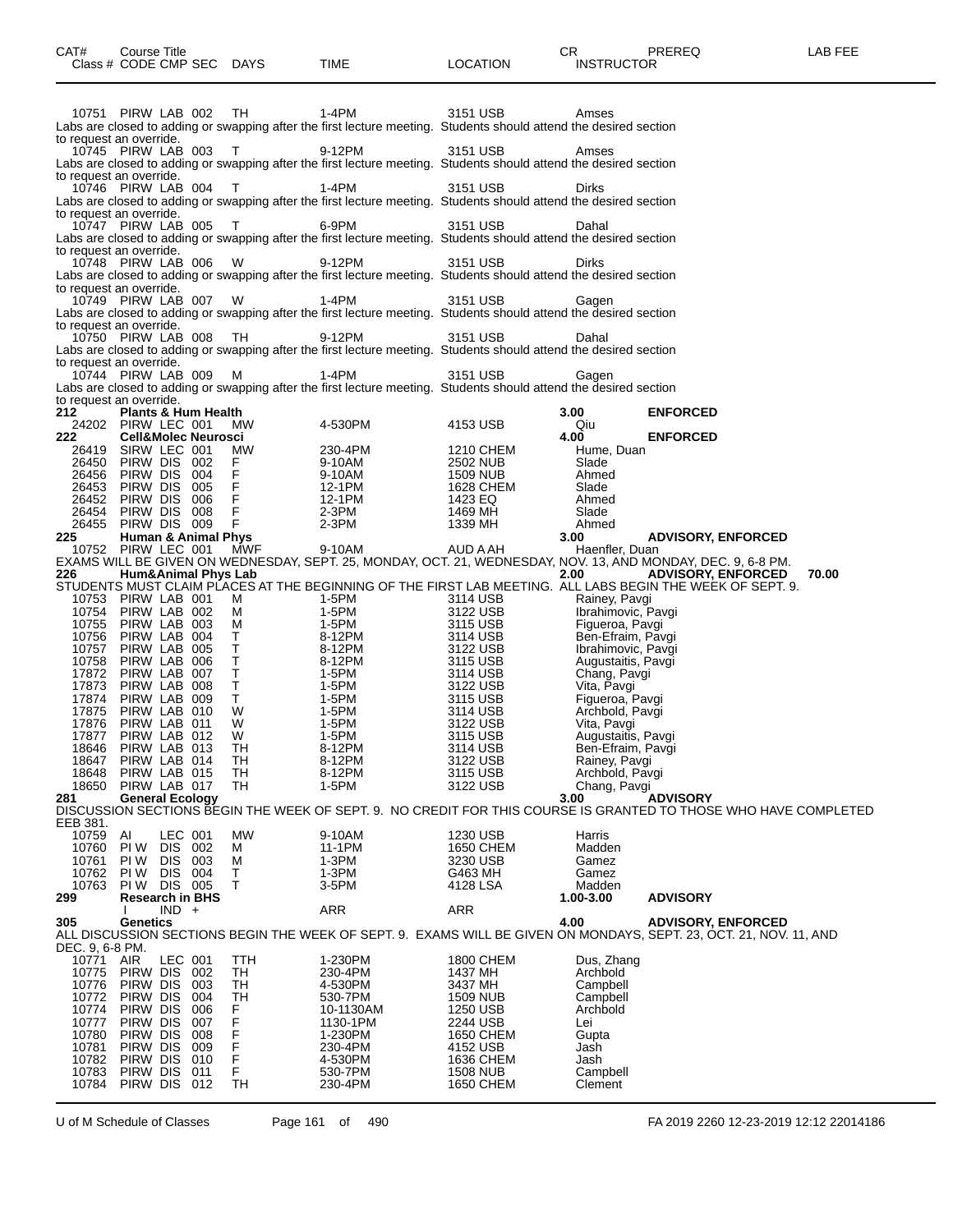| CAT#                                                                        | Course Title<br>Class # CODE CMP SEC                                                                                      |                                                       | DAYS                        | TIME                                                                                   | LOCATION                                                                                                      | СR<br><b>INSTRUCTOR</b>                                                       | <b>PREREQ</b>   | LAB FEE |
|-----------------------------------------------------------------------------|---------------------------------------------------------------------------------------------------------------------------|-------------------------------------------------------|-----------------------------|----------------------------------------------------------------------------------------|---------------------------------------------------------------------------------------------------------------|-------------------------------------------------------------------------------|-----------------|---------|
| 18041<br>10778<br>24450<br>24451<br>24452<br>32181<br>32182<br>525<br>29222 | <b>PIRW</b><br>DIS.<br>PIRW DIS<br>PIRW DIS<br>PIRW DIS<br>PIRW DIS<br>PIRW DIS<br>PIRW DIS<br><b>Chem Biol I</b><br>LEC. | 013<br>014<br>016<br>-017<br>018<br>019<br>020<br>100 | тн<br>тн<br>F<br><b>MWF</b> | 4-530PM<br>530-7PM<br>10-1130AM<br>1130-1PM<br>1-230PM<br>230-4PM<br>4-530PM<br>9-10AM | <b>R2310 BUS</b><br>1507 NUB<br>2062 PALM<br>4151 USB<br>2244 USB<br><b>1507 NUB</b><br>2502 NUB<br>1650 CHEM | Lei<br>Gupta<br>Jash<br>Gupta<br>Lei<br>Clement<br>Clement<br>3.00<br>Koutmou | <b>ADVISORY</b> |         |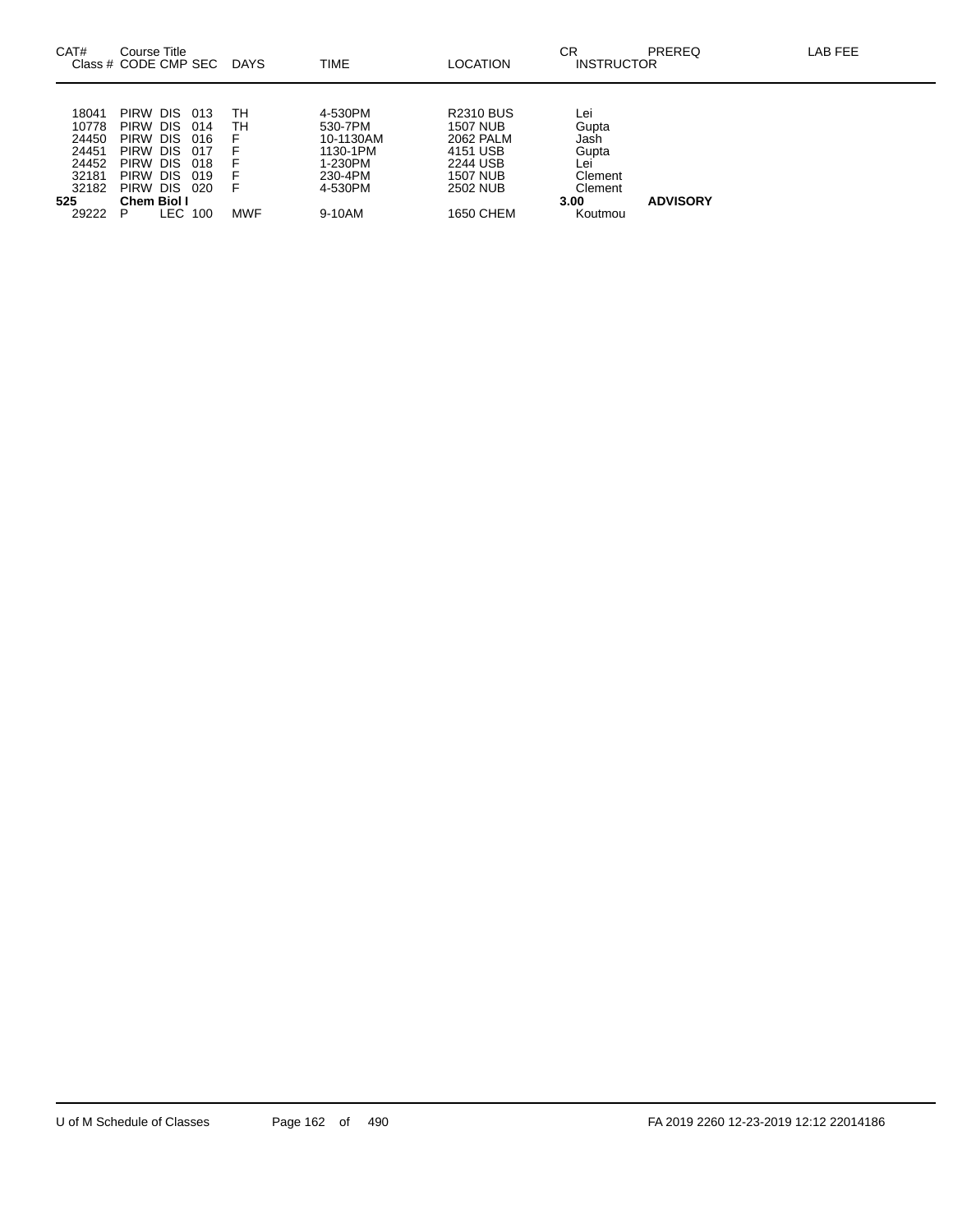| CAT#<br>Course Title<br>Class # CODE CMP SEC | <b>DAYS</b> | <b>TIME</b> | LOCATION | <b>^~</b><br><b>INSTRUCTOR</b> | PREREQ | LAB FEE |
|----------------------------------------------|-------------|-------------|----------|--------------------------------|--------|---------|
|                                              |             |             |          |                                |        |         |

#### **Biophysics Research Division**

|              | <b>Biophysics (BIOPHYS)</b><br>370 PhysChem Princip |            |            |                   |                 |                           |        |
|--------------|-----------------------------------------------------|------------|------------|-------------------|-----------------|---------------------------|--------|
|              |                                                     |            |            |                   | 3.00            | <b>ADVISORY, ENFORCED</b> |        |
|              | 19140 P RW LEC 001                                  | TTH        | 1130-1PM   | 271 WEISER        | Wymore          |                           |        |
| 399          | <b>Research Biophysics</b>                          |            |            |                   | $1.00 - 4.00$   |                           |        |
|              | $IND +$<br>D                                        |            | <b>ARR</b> | <b>ARR</b>        |                 |                           |        |
| 415          | <b>Directed Study</b>                               |            |            |                   | 1.00-4.00       |                           |        |
|              | $IND +$<br>D                                        |            | <b>ARR</b> | <b>ARR</b>        |                 |                           |        |
| 421          | <b>Struct Bio: Biop Con</b>                         |            |            |                   | 3.00            | <b>ADVISORY</b>           |        |
| 26956        | LEC 001<br>P.                                       | <b>TTH</b> | 1-230PM    | 2265 NQ           | Koutmos         |                           |        |
| 435          | <b>Biophysical Modeling</b>                         |            |            |                   | 3.00            | <b>ENFORCED</b>           |        |
| 29146        | P RW LEC 001                                        | TŤH        | 10-1130AM  | <b>1720E CHEM</b> | Frank           |                           |        |
| 440          | <b>Biophys of Diseases</b>                          |            |            |                   | 3.00            | <b>ADVISORY</b>           |        |
| 21562<br>450 | P W LEC 001<br>Lab Tech in BIOPHYS                  | <b>MW</b>  | 830-10AM   | 1300 CHEM         | Ivanova<br>3.00 | <b>ENFORCED</b>           | 125.00 |
| 18657        | PDRW LAB 001                                        | <b>MW</b>  | $1-3PM$    | 3034 CHEM         | Yang            |                           |        |
| 463          | <b>Math Model Biol</b>                              |            |            |                   | 3.00            | <b>ADVISORY</b>           |        |
| 19744        | P W LEC 001                                         | <b>MWF</b> | 10-11AM    | <b>B735 EH</b>    | Storey          |                           |        |
| 19745        | P W LEC 002                                         | <b>MWF</b> | $1-2PM$    | 3096 EH           | Storey          |                           |        |
|              | P W LEC 002                                         | MF         | $1-2PM$    | <b>B743 EH</b>    |                 |                           |        |
| 495          | <b>Sr Sem Biophysics</b>                            |            |            |                   | 3.00            | <b>ENFORCED</b>           |        |
| 20151        | P RW LEC 001                                        | F          | 130-430PM  | 2462 MH           | Wood            |                           |        |
| 498          | <b>Senior Thesis</b>                                |            |            |                   | 1.00-4.00       | <b>ADVISORY</b>           |        |
|              | $IND +$<br>D                                        |            | <b>ARR</b> | <b>ARR</b>        |                 |                           |        |
| 499          | <b>Honors Thesis</b>                                |            |            |                   | 1.00-4.00       | <b>ADVISORY</b>           |        |
|              | $IND +$<br>D                                        |            | <b>ARR</b> | <b>ARR</b>        |                 |                           |        |
| 501          | <b>Chemical Biology I</b>                           |            |            |                   | 3.00            |                           |        |
| 17613        | <b>PD</b><br><b>SEM 001</b>                         | <b>MWF</b> | 8-9AM      | 1250 USB          |                 | Koutmou, Palfey, Koutmos  |        |
| 520          | <b>Theory and Methods</b>                           |            |            |                   | 3.00            | <b>ADVISORY</b>           |        |
| 16568        | P W LEC 001                                         | TTH        | 1-230PM    | 1084 EH           | Ramamoorthy     |                           |        |
| 535          | <b>Biophys Modeling</b>                             |            |            |                   | 3.00            |                           |        |
| 29147        | P W LEC 001                                         | TTH        | 10-1130AM  | <b>1720E CHEM</b> | Frank           |                           |        |
| 550          | <b>Biophys Lab</b>                                  |            |            |                   | 3.00            | <b>ADVISORY</b>           | 125.00 |
| 20502        | P W LAB 001                                         | <b>MW</b>  | $1-3PM$    | 3034 CHEM         | Yang            |                           |        |
| 595          | <b>Prof Dev in Biophys</b>                          |            |            |                   | 3.00            |                           |        |
| 20158        | SEM 001<br>P                                        | F          | 130-430PM  | 2462 MH           | Wood            |                           |        |
| 801          | Seminar                                             |            |            |                   | 1.00            | <b>ADVISORY</b>           |        |
| 10806        | <b>SEM 001</b><br>P                                 | м          | 4-530PM    | <b>1624 CHEM</b>  | Joglekar        |                           |        |
| 890          | <b>Intro to Research</b>                            |            |            |                   | 3.00            | <b>ADVISORY</b>           |        |
| 990          | $IND +$<br><b>Diss-Precand</b>                      |            | <b>ARR</b> | <b>ARR</b>        | 1.00-8.00       | <b>ADVISORY</b>           |        |
|              | $IND +$                                             |            | <b>ARR</b> | <b>ARR</b>        |                 |                           |        |
| 995          | Diss-Cand                                           |            |            |                   | 8.00            | <b>ENFORCED</b>           |        |
|              | $IND +$<br>IR                                       |            | <b>ARR</b> | <b>ARR</b>        |                 |                           |        |
|              |                                                     |            |            |                   |                 |                           |        |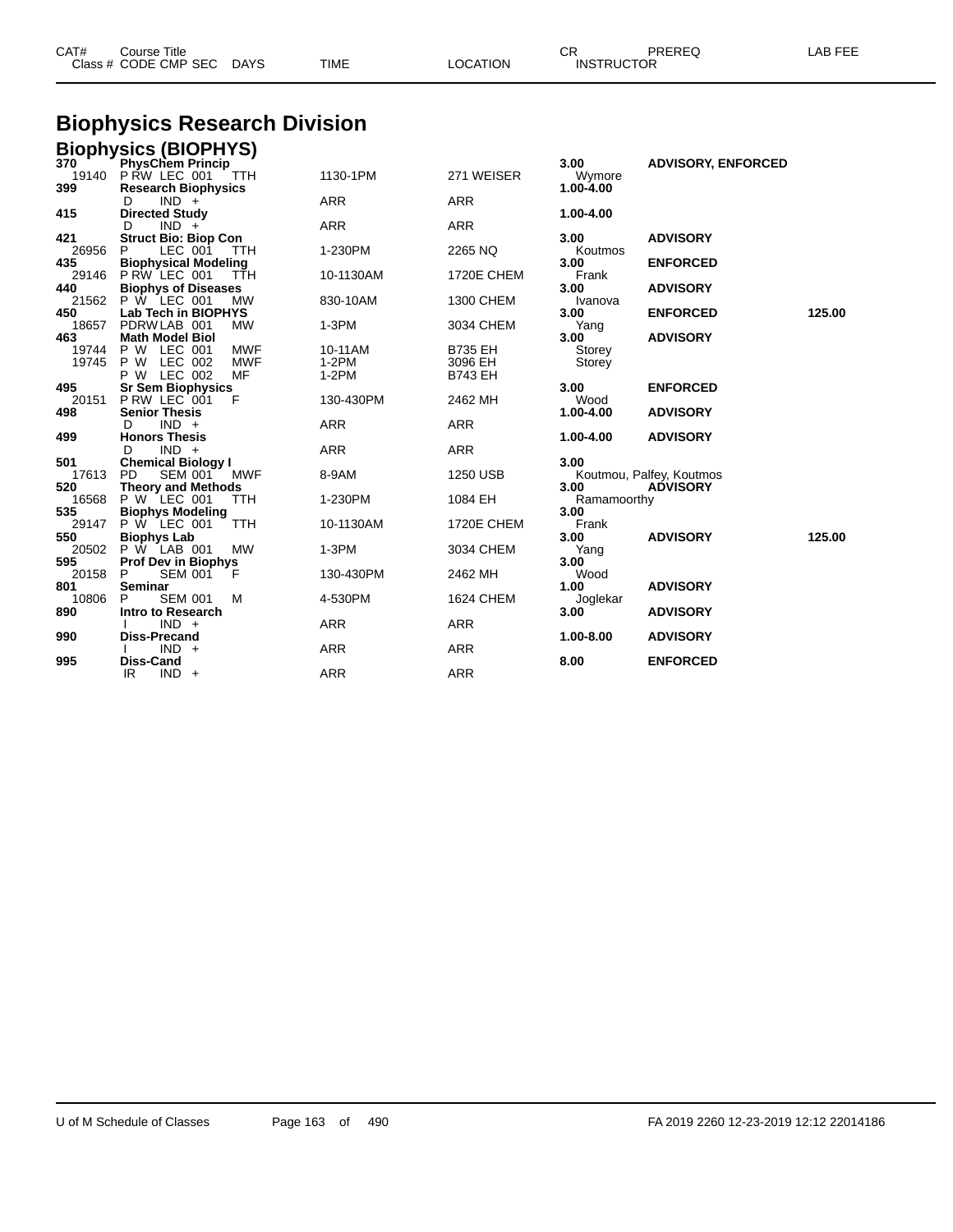| CAT# | Title<br>Course      |             |             |                 | ~~<br>◡⊓          | PREREC | _AB FEF |
|------|----------------------|-------------|-------------|-----------------|-------------------|--------|---------|
|      | Class # CODE CMP SEC | <b>DAYS</b> | <b>TIME</b> | <b>LOCATION</b> | <b>INSTRUCTOR</b> |        |         |

#### **Chemistry Department Chemistry (CHEM)**

--A GRADE OF C- OR BETTER MUST BE OBTAINED IN ALL CHEMISTRY COURSES PREREQUISITE TO SUBSEQUENT CHEMISTRY COURSES. --ROOM A706 CHEM IS A WHEELCHAIR EQUIPPED LAB. --A STUDENT WHO DOES NOT ATTEND THE FIRST MEETING OF A BIOLOGY, CHEMISTRY, OR PHYSICS LAB MAY BE DROPPED FROM THAT COURSE FOR NON-ATTENDANCE. ALL STUDENTS MUST TAKE ACTION THROUGH THE REGISTRATION PROCESS TO MAKE SURE THAT THEIR OFFICIAL COURSE SCHEDULES MATCH THE COURSES THEY ARE ATTENDING. **Changing Atmos 3.00** 10807 P LEC 001 TTH 10-1130AM 1210 CHEM De Roo 125 Gen Chem Lab I **Gen Chem Lab I 1.00 ADVISORY, ENFORCED 100.00** --YOU MUST ALSO REGISTER FOR CHEM 126, SECTION 100

--STUDENTS MUST CLAIM THEIR SPACE AT THE FIRST MEETING OF LAB.

Any questions regarding enrolling for this course should be directed to the Chemistry Student Services Office at chemundergrad@umich.edu.

| 10808 | <b>ADR</b> | <b>LEC</b> | 100 | TН | 10-11AM | <b>1800 CHEM</b> | Poniatowski  |
|-------|------------|------------|-----|----|---------|------------------|--------------|
| 10810 | <b>PDR</b> | LAB        | 110 | M  | 11-2PM  | A706 CHEM        | Lau          |
| 10812 | <b>PDR</b> | LAB        | 111 | M  | 11-2PM  | A712 CHEM        | Hardin       |
| 17627 | <b>PDR</b> | LAB        | 112 | М  | 11-2PM  | A718 CHEM        | Le           |
| 17629 | <b>PDR</b> | LAB        | 113 | М  | 11-2PM  | A724 CHEM        | Di Mauro     |
| 18033 | <b>PDR</b> | LAB        | 114 | М  | 11-2PM  | A730 CHEM        | Madu         |
| 10814 | <b>PDR</b> | LAB        | 115 | М  | 11-2PM  | A736 CHEM        | Miller       |
| 10816 | <b>PDR</b> | LAB        | 116 | М  | 11-2PM  | A742 CHEM        | Musselman    |
| 10818 | <b>PDR</b> | LAB        | 120 | т  | 11-2PM  | A706 CHEM        | <b>Booth</b> |
| 10820 | <b>PDR</b> | LAB        | 121 | т  | 11-2PM  | A712 CHEM        | Dai          |
| 15383 | <b>PDR</b> | LAB        | 122 | т  | 11-2PM  | A718 CHEM        | Gao          |
| 10822 | <b>PDR</b> | LAB        | 123 | т  | 11-2PM  | A724 CHEM        | Geng         |
| 10824 | <b>PDR</b> | LAB        | 124 | т  | 11-2PM  | A730 CHEM        | Glenn        |
| 10826 | <b>PDR</b> | LAB        | 125 | т  | 11-2PM  | A736 CHEM        | Jeon         |
| 10828 | <b>PDR</b> | LAB        | 126 | т  | 11-2PM  | A742 CHEM        | Xiao         |
| 10830 | <b>PDR</b> | LAB        | 130 | Т  | 2-5PM   | A706 CHEM        | Juliano      |
| 10832 | <b>PDR</b> | LAB        | 131 | т  | $2-5PM$ | A712 CHEM        | Lin          |
| 17203 | <b>PDR</b> | LAB        | 132 |    | 2-5PM   | A718 CHEM        | Jones        |
| 17205 | <b>PDR</b> | LAB        | 133 | Т  | $2-5PM$ | A724 CHEM        | Terry        |
| 17207 | <b>PDR</b> | LAB        | 134 | т  | 2-5PM   | A730 CHEM        | Punzalan     |
| 17209 | <b>PDR</b> | LAB        | 135 | Т  | $2-5PM$ | A736 CHEM        | Trinklein    |
| 18040 | <b>PDR</b> | LAB        | 136 | Т  | 2-5PM   | A742 CHEM        | Wu           |

--YOU MUST ALSO REGISTER FOR CHEM 126 SECTION 200

--STUDENTS MUST CLAIM THEIR SPACE AT THE FIRST MEETING OF LAB.

Any questions regarding enrolling for this course should be directed to the Chemistry Student Services Office at chemundergrad@umich.edu.

| 10833 | <b>ADR</b> | LEC 200 |     | т  | 12-1PM                                             | <b>1800 CHEM</b> | Poniatowski      |
|-------|------------|---------|-----|----|----------------------------------------------------|------------------|------------------|
| 18541 | <b>PDR</b> | LAB     | 210 | W  | 11-2PM                                             | A706 CHEM        | Musselman        |
| 18543 | PDR.       | LAB     | 211 | W  | 11-2PM                                             | A712 CHEM        | Hardin           |
| 18553 | <b>PDR</b> | LAB     | 212 | W  | 11-2PM                                             | A718 CHEM        | Le               |
| 18545 | PDR.       | LAB     | 213 | W  | 11-2PM                                             | A724 CHEM        | Di Mauro         |
| 18549 | PDR.       | LAB.    | 214 | W  | 11-2PM                                             | A730 CHEM        | Madu             |
| 18547 | <b>PDR</b> | LAB     | 215 | W  | 11-2PM                                             | A736 CHEM        | Miller           |
| 18555 | PDR.       | LAB     | 220 | W  | 2-5PM                                              | A706 CHEM        | Gao              |
| 18557 | <b>PDR</b> | LAB     | 221 | W  | 2-5PM                                              | A712 CHEM        | <b>Brunemann</b> |
| 18551 | PDR.       | LAB     | 222 | W  | 2-5PM                                              | A730 CHEM        | Liu              |
| 36816 | <b>PDR</b> | LAB     | 223 | W  | 2-5PM                                              | A736 CHEM        | Maxwell          |
| 17225 | PDR.       | LAB     | 230 | TН | 8-11AM                                             | A706 CHEM        | Juliano          |
| 16216 | PDR.       | LAB     | 231 | TН | 8-11AM                                             | A712 CHEM        | Lin              |
| 17195 | <b>PDR</b> | LAB     | 232 | TH | 8-11AM                                             | A718 CHEM        | Kulju            |
| 17197 | <b>PDR</b> | LAB     | 233 | TH | 8-11AM                                             | A724 CHEM        | Terry            |
| 18559 | <b>PDR</b> | LAB     | 234 | TН | 8-11AM                                             | A730 CHEM        | Liu              |
| 18563 | <b>PDR</b> | LAB     | 235 | TН | 8-11AM                                             | A742 CHEM        | Shi              |
| 18569 | <b>PDR</b> | LAB     | 240 | F  | 8-11AM                                             | A724 CHEM        | Shi              |
| 17199 | PDR.       | LAB     | 241 | F  | 8-11AM                                             | A736 CHEM        | Trinklein        |
| 17630 | ADR.       | LEC 300 |     |    | 10-11AM                                            | <b>1800 CHEM</b> | Poniatowski      |
|       |            |         |     |    | -- YOU MUST ALSO REGISTER FOR CHEM 126 SECTION 300 |                  |                  |

--STUDENTS MUST CLAIM THEIR SPACE AT THE FIRST MEETING OF LAB.

Any questions regarding enrolling for this course should be directed to the Chemistry Student Services Office at

| chemundergrad@umich.edu. |                   |    |       |           |              |
|--------------------------|-------------------|----|-------|-----------|--------------|
|                          | 18572 PDR LAB 310 | тн | 2-5PM | A706 CHEM | <b>Booth</b> |
| 18574                    | PDR LAB 311       | TН | 2-5PM | A712 CHEM | Dai          |
| 18576                    | PDR LAB 312       | тн | 2-5PM | A718 CHEM | Jones        |
| 18578                    | PDR LAB 313       | тн | 2-5PM | A724 CHEM | Wu           |
| 18580                    | PDR LAB 314       | тн | 2-5PM | A730 CHEM | Zhang        |
| 18582                    | PDR LAB 315       | тн | 2-5PM | A736 CHEM | Jeon         |
|                          |                   |    |       |           |              |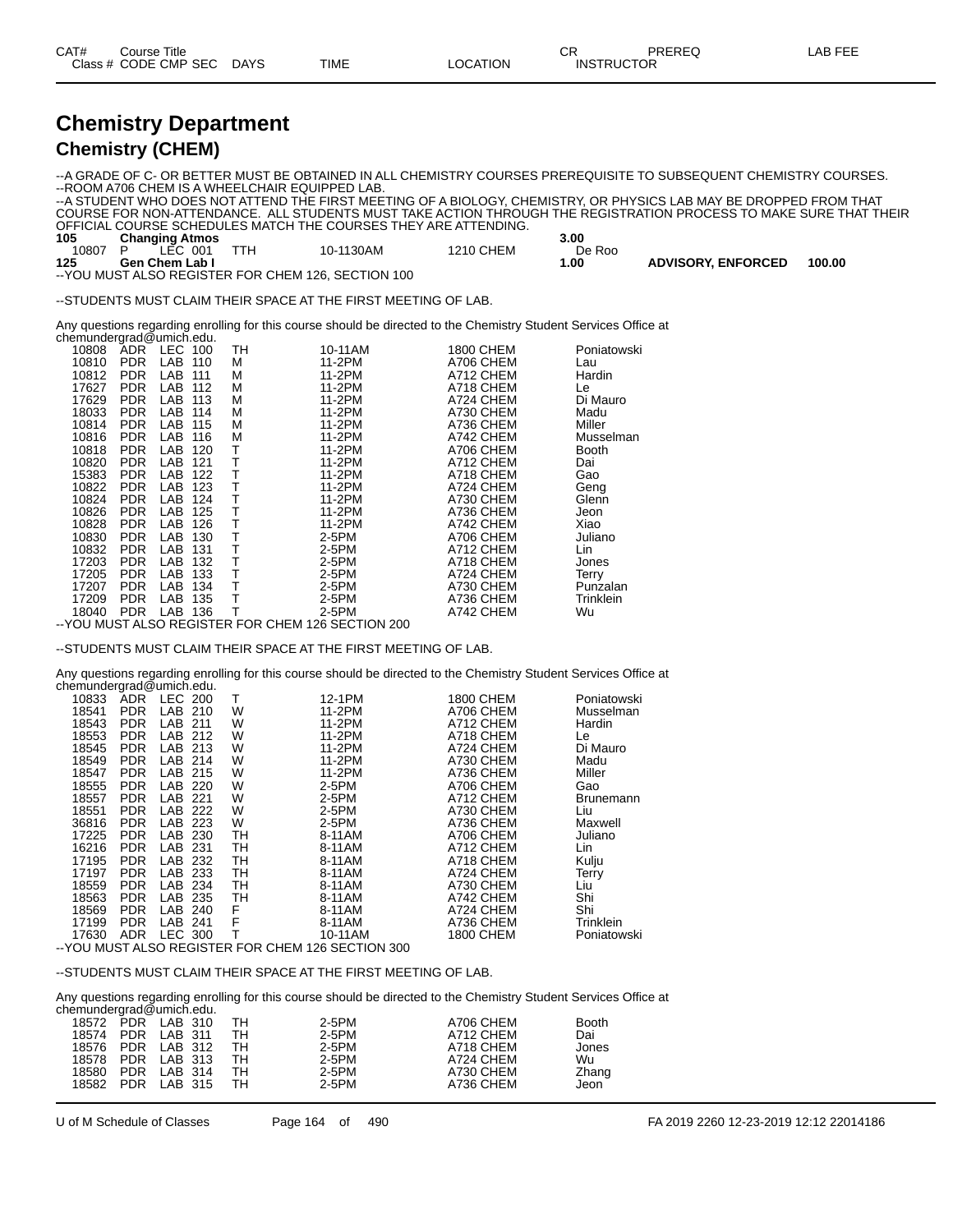| CAT#<br>Class # CODE CMP SEC       | Course Title                     | DAYS     | TIME                                                                                                                                  | <b>LOCATION</b>        | CR<br><b>INSTRUCTOR</b> | PREREQ                    | LAB FEE |
|------------------------------------|----------------------------------|----------|---------------------------------------------------------------------------------------------------------------------------------------|------------------------|-------------------------|---------------------------|---------|
|                                    |                                  |          |                                                                                                                                       |                        |                         |                           |         |
| <b>PDR</b><br>18584                | LAB 316                          | TН       | 2-5PM                                                                                                                                 | A742 CHEM              | Xiao                    |                           |         |
| 18586<br><b>PDR</b>                | LAB 320                          | F        | 8-11AM                                                                                                                                | A706 CHEM              | Wilson                  |                           |         |
| 18588<br><b>PDR</b>                | LAB 321                          | F        | 8-11AM                                                                                                                                | A712 CHEM              | <b>Brunemann</b>        |                           |         |
| 18590<br><b>PDR</b>                | LAB 322                          | F        | 8-11AM                                                                                                                                | A718 CHEM              | Kulju                   |                           |         |
| 18593<br><b>PDR</b>                | LAB 323                          | F        | 8-11AM                                                                                                                                | A730 CHEM              | Glenn                   |                           |         |
| 18591<br><b>PDR</b>                | LAB 324                          | F        | 8-11AM                                                                                                                                | A742 CHEM              | Maxwell                 |                           |         |
| 18596<br><b>PDR</b>                | LAB 330                          | F        | 11-2PM                                                                                                                                | A706 CHEM              | Wilson                  |                           |         |
| 17632<br><b>PDR</b>                | LAB 331                          | F        | 11-2PM                                                                                                                                | A712 CHEM              | Zhang                   |                           |         |
| 17634<br><b>PDR</b>                | LAB 332                          | F        | 11-2PM                                                                                                                                | A718 CHEM              | Geng                    |                           |         |
| 20513<br><b>PDR</b>                | LAB 333                          | F        | 11-2PM                                                                                                                                | A730 CHEM              | Punzalan                |                           |         |
| 18601<br><b>PDR</b>                | LAB 334<br><b>LEC 500</b>        | F<br>Τ   | 11-2PM<br>10-11AM                                                                                                                     | A736 CHEM              | Zhu                     |                           |         |
| 24161 ADR                          |                                  |          | Active Research Experience section: Enrollment by application only: <a< td=""><td>1640 CHEM</td><td>Pratt</td><td></td><td></td></a<> | 1640 CHEM              | Pratt                   |                           |         |
|                                    |                                  |          | href=https://sites.lsa.umich.edu/arc/chemistry-125126-snow-chemistry/>Click here for the application. Contact                         |                        |                         |                           |         |
| bradshal@umich.edu with questions. |                                  |          |                                                                                                                                       |                        |                         |                           |         |
| 24163 PDR LAB 510                  |                                  | w        | 2-5PM                                                                                                                                 | A718 CHEM              | Spencer                 |                           |         |
|                                    |                                  |          | Active Research Experience section: Enrollment by application only: <a< td=""><td></td><td></td><td></td><td></td></a<>               |                        |                         |                           |         |
|                                    |                                  |          | href=https://sites.lsa.umich.edu/arc/chemistry-125126-snow-chemistry/> Click here for the application. Contact                        |                        |                         |                           |         |
| bradshal@umich.edu with questions. |                                  |          |                                                                                                                                       |                        |                         |                           |         |
| 24165 PDR LAB 511                  |                                  | W        | 2-5PM                                                                                                                                 | A724 CHEM              | Cooke                   |                           |         |
|                                    |                                  |          | Active Research Experience section: Enrollment by application only: < a href                                                          |                        |                         |                           |         |
|                                    |                                  |          | =https://sites.lsa.umich.edu/arc/chemistry-125126-snow-chemistry/>Click here for the application. Contact                             |                        |                         |                           |         |
| bradshal@umich.edu with questions. |                                  |          |                                                                                                                                       |                        |                         |                           |         |
| 126                                | Gen Chem Lab II                  |          |                                                                                                                                       |                        | 1.00                    | <b>ADVISORY, ENFORCED</b> |         |
| 16618 PR                           | LEC 100                          |          | ARR<br>-- YOU MUST ALSO REGISTER FOR CHEM 125 SECTION 100.                                                                            | <b>ARR</b>             | Poniatowski             |                           |         |
|                                    |                                  |          |                                                                                                                                       |                        |                         |                           |         |
|                                    |                                  |          | CHEM 126 meets the same day/time/location as CHEM 125 and must be taken in conjunction with CHEM 125.                                 |                        |                         |                           |         |
|                                    |                                  |          |                                                                                                                                       |                        |                         |                           |         |
|                                    |                                  |          | Any questions regarding enrolling for this course should be directed to the Chemistry Student Services Office at                      |                        |                         |                           |         |
| chemundergrad@umich.edu.           |                                  |          |                                                                                                                                       |                        |                         |                           |         |
| 16619 PR                           | LEC 200                          |          | ARR                                                                                                                                   | ARR                    | Poniatowski             |                           |         |
|                                    |                                  |          | -- YOU MUST ALSO REGISTER FOR CHEM 125 SECTION 200.                                                                                   |                        |                         |                           |         |
|                                    |                                  |          |                                                                                                                                       |                        |                         |                           |         |
|                                    |                                  |          | CHEM 126 meets the same day/time/location as CHEM 125 and must be taken in conjunction with CHEM 125.                                 |                        |                         |                           |         |
|                                    |                                  |          | Any questions regarding enrolling for this course should be directed to the Chemistry Student Services Office at                      |                        |                         |                           |         |
| chemundergrad@umich.edu.           |                                  |          |                                                                                                                                       |                        |                         |                           |         |
| 17635 PR LEC 300                   |                                  |          | ARR                                                                                                                                   | ARR                    | Poniatowski             |                           |         |
|                                    |                                  |          | -- YOU MUST ALSO REGISTER FOR CHEM 125 SECTION 300.                                                                                   |                        |                         |                           |         |
|                                    |                                  |          |                                                                                                                                       |                        |                         |                           |         |
|                                    |                                  |          | CHEM 126 meets the same day/time/location as CHEM 125 and must be taken in conjunction with CHEM 125.                                 |                        |                         |                           |         |
|                                    |                                  |          |                                                                                                                                       |                        |                         |                           |         |
|                                    |                                  |          | Any questions regarding enrolling for this course should be directed to the Chemistry Student Services Office at                      |                        |                         |                           |         |
| chemundergrad@umich.edu.           |                                  |          |                                                                                                                                       |                        |                         |                           |         |
| 24160 PR                           | <b>LEC 500</b>                   |          | ARR                                                                                                                                   | ARR                    | Pratt                   |                           |         |
| 130                                | <b>G Chem Invst&amp;R Prin</b>   |          | SECTION 100 STUDENTS MUST ELECT DISCUSSION SECTION 110-150.                                                                           |                        | 3.00                    | <b>ADVISORY</b>           |         |
|                                    |                                  |          |                                                                                                                                       |                        |                         |                           |         |
|                                    |                                  |          | Any questions regarding enrolling for this course should be directed to the Chemistry Student Services Office at                      |                        |                         |                           |         |
| chemundergrad@umich.edu.           |                                  |          |                                                                                                                                       |                        |                         |                           |         |
| < p >                              |                                  |          |                                                                                                                                       |                        |                         |                           |         |
|                                    |                                  |          | <p>Do not hesitate to register because of exam time conflicts; we offer same-day alternate exam times. Information</p>                |                        |                         |                           |         |
|                                    |                                  |          | about alternate time exams will be provided by instructors after the semester begins.                                                 |                        |                         |                           |         |
| 10834 A                            | LEC 100                          | MWF      | 10-11AM                                                                                                                               | <b>1800 CHEM</b>       | Albright                |                           |         |
| $\mathsf{P}$<br>10837              | DIS 110                          | м        | 9-10AM                                                                                                                                | 1632 CHEM              | Hatch                   |                           |         |
| 10838<br>P                         | <b>DIS</b><br>111                | м        | 12-1PM                                                                                                                                | 1632 CHEM              | Hatch                   |                           |         |
| 10850<br>P                         | DIS.<br>112                      | м        | 3-4PM                                                                                                                                 | 1636 CHEM              | <b>Pitts</b>            |                           |         |
| P<br>29705                         | DIS.<br>113                      | м        | 4-5PM                                                                                                                                 | 1636 CHEM              | Pitts                   |                           |         |
| 10847<br>P                         | DIS.<br>120                      | Т        | 9-10AM                                                                                                                                | 2234 USB               | Garza                   |                           |         |
| 10839<br>P                         | <b>DIS</b><br>121                | T        | 3-4PM                                                                                                                                 | 1632 CHEM              | Hatch                   |                           |         |
| 10848<br>P                         | <b>DIS</b><br>122                | $\sf T$  | 4-5PM                                                                                                                                 | 1636 CHEM              | Garza                   |                           |         |
| 10846<br>P                         | <b>DIS</b><br>130                | W        | 9-10AM                                                                                                                                | 1632 CHEM              | Calkins                 |                           |         |
| 10844<br>P                         | <b>DIS</b><br>131                | W        | 12-1PM                                                                                                                                | 1624 CHEM              | Zaimi                   |                           |         |
| 10849<br>P                         | <b>DIS</b><br>132                | W        | 12-1PM                                                                                                                                | 4152 USB               | Ray Chaudhuri           |                           |         |
| 10843<br>P                         | DIS.<br>133                      | W        | 4-5PM                                                                                                                                 | <b>1628 CHEM</b>       | Zaimi                   |                           |         |
| 10845<br>P                         | DIS.<br>140                      | TH       | 9-10AM                                                                                                                                | 1650 CHEM              | Zaimi                   |                           |         |
| 10836<br>P<br>10841<br>P           | DIS.<br>141<br><b>DIS</b><br>142 | TН<br>TН | 11-12PM                                                                                                                               | 1628 CHEM              | Zaimi<br>Kastelic       |                           |         |
| P                                  | 143                              | TH       | 3-4PM<br>4-5PM                                                                                                                        | 271 WEISER             | Reed                    |                           |         |
| 10842<br>10835<br>P                | DIS.<br><b>DIS 150</b>           | F        | 9-10AM                                                                                                                                | 1650 CHEM<br>1632 CHEM | White                   |                           |         |
|                                    |                                  |          | --SECTION 200 - STUDENTS MUST ELECT DISCUSSION SECTION 210-251.                                                                       |                        |                         |                           |         |
|                                    |                                  |          |                                                                                                                                       |                        |                         |                           |         |
|                                    |                                  |          | Any questions regarding enrolling for this course should be directed to the Chemistry Student Services Office at                      |                        |                         |                           |         |
| chemundergrad@umich.edu.           |                                  |          |                                                                                                                                       |                        |                         |                           |         |
| < p                                |                                  |          |                                                                                                                                       |                        |                         |                           |         |
|                                    |                                  |          | <p>Do not hesitate to register because of exam time conflicts; we offer same-day alternate exam times. Information</p>                |                        |                         |                           |         |
|                                    |                                  |          | about alternate time exams will be provided by instructors after the semester begins.                                                 |                        |                         |                           |         |
| 10851 A                            | LEC 200                          | MWF      | 1-2PM                                                                                                                                 | 1800 CHEM              | Albright                |                           |         |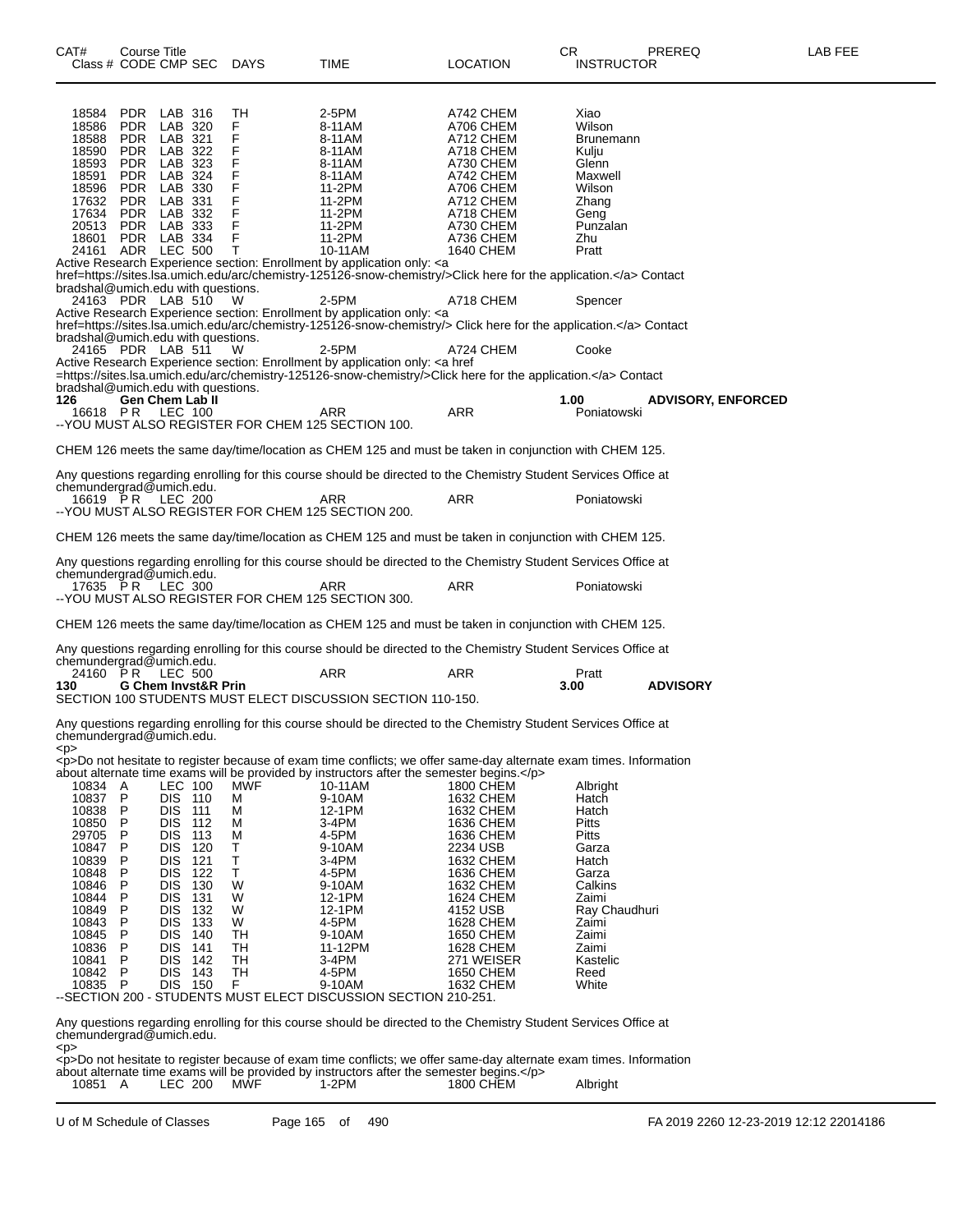| CAT#<br>Course Title<br>Class # CODE CMP SEC                                                                                                                                                                                                  | <b>DAYS</b>                                                                                                                            | <b>TIME</b>                                                                                                                 | <b>LOCATION</b>                                                                                                                                                   | СR<br>LAB FEE<br>PREREQ<br><b>INSTRUCTOR</b>                                                                                                 |  |
|-----------------------------------------------------------------------------------------------------------------------------------------------------------------------------------------------------------------------------------------------|----------------------------------------------------------------------------------------------------------------------------------------|-----------------------------------------------------------------------------------------------------------------------------|-------------------------------------------------------------------------------------------------------------------------------------------------------------------|----------------------------------------------------------------------------------------------------------------------------------------------|--|
| 10860<br>DIS.<br>- P<br>10862<br>DIS.<br>10852<br>DIS.<br>- P<br>10855<br>DIS.<br>10861<br>DIS<br>10858<br>DIS<br>P<br>10865<br><b>DIS</b><br>P<br>10866<br>DIS.<br>10854<br>DIS.<br>P<br>10867<br>DIS.<br>10856<br>DIS.<br>DIS<br>10864<br>P | 210<br>м<br>м<br>211<br>212<br>м<br>220<br>221<br>w<br>230<br>W<br>231<br>W<br>232<br>240<br>TН<br>241<br>TН<br>242<br>TН<br>TН<br>243 | 10-11AM<br>$2-3PM$<br>4-5PM<br>10-11AM<br>$3-4PM$<br>10-11AM<br>$2-3PM$<br>$3-4PM$<br>9-10AM<br>1-2PM<br>$2-3PM$<br>$3-4PM$ | <b>2024 TISCH</b><br>1636 CHEM<br>1650 CHEM<br>1636 CHEM<br>1628 CHEM<br>1632 CHEM<br>1632 CHEM<br>1636 CHEM<br>1636 CHEM<br>269 WEISER<br>1636 CHEM<br>1636 CHEM | Connor<br>McDonald<br>McDonald<br>Wetzler<br>Garza<br>White<br>McDonald<br>Ray Chaudhuri<br>Ray Chaudhuri<br>Connor<br>Reed<br>Rav Chaudhuri |  |

Any questions regarding enrolling for this course should be directed to the Chemistry Student Services Office at chemundergrad@umich.edu. <p>

10853 P DIS 250 F 10-11AM G463 MH Crisci 10859 P DIS 251 F 11-12PM B804 EQ Shim

--SECTION 300 - STUDENTS MUST ELECT SECTION 310-351.

<p>Do not hesitate to register because of exam time conflicts; we offer same-day alternate exam times. Information about alternate time exams will be provided by instructors after the semester begins.</p>

| 10868 | A | LEC.       | 300 | <b>MWF</b> | $2-3PM$ | 1800 CHEM        | Albright    |
|-------|---|------------|-----|------------|---------|------------------|-------------|
| 10875 | P | <b>DIS</b> | 310 | м          | 12-1PM  | 2330 MH          | Crisci      |
| 17244 | P | DIS        | 311 | м          | $3-4PM$ | 3230 USB         | Crisci      |
| 10870 | Р | DIS        | 312 | м          | 4-5PM   | 1628 CHEM        | Connor      |
| 10877 | P | DIS        | 320 |            | 9-10AM  | 1632 CHEM        | Wetzler     |
| 10873 | P | DIS        | 321 |            | 12-1PM  | 1628 CHEM        | Reed        |
| 20496 | P | DIS        | 322 |            | $2-3PM$ | 3265 USB         | Reed        |
| 10871 | P | DIS        | 330 | W          | 10-11AM | 1628 CHEM        | Shim        |
| 10876 | P | <b>DIS</b> | 331 | W          | $1-2PM$ | 1624 CHEM        | Shim        |
| 10872 | P | DIS        | 332 | W          | 4-5PM   | 1636 CHEM        | White       |
| 10869 | P | DIS        | 340 | TН         | 10-11AM | 1636 CHEM        | Garza       |
| 10874 | P | DIS        | 350 | F          | 9-10AM  | <b>1624 CHEM</b> | <b>Shim</b> |
| 20498 | P | DIS        | 351 |            | $3-4PM$ | 1624 CHEM        | Kastelic    |
|       |   |            |     |            |         |                  |             |

--SECTION 400 - STUDENTS MUST ELECT DISCUSSION 410-414. The intensive lecture section (Section 400) is intended for those students who would benefit from a smaller lecture section (maximum 100 students) and more lectures so that the pace is slower and there is more feedback. This section is reserved for CSP students and students who have placed into CHEM 130. Students must consult with a CSP advisor in order to receive permission to register for this section. Once classes begin, permission of the instructor is required. You can contact CSP for more information at 764-9128, csp-4info@umich.edu, or see the override FAQ on our website.  $<$ D>

<p>Do not hesitate to register because of exam time conflicts; we offer same-day alternate exam times. Information about alternate time exams will be provided by instructors after the semester begins.</p>

|           |         |      | about alternate thric exams will be provided by instructors after the scrittster begins.                       |           |                                                                                                                    |
|-----------|---------|------|----------------------------------------------------------------------------------------------------------------|-----------|--------------------------------------------------------------------------------------------------------------------|
| 10878 A   | LEC 400 | MWF  | 10-11AM                                                                                                        | 1200 CHEM | Castaneda                                                                                                          |
|           | LEC 400 | TH.  | 10-11AM                                                                                                        | 1640 CHEM |                                                                                                                    |
| 10882 PDR | DIS 410 | - тн | 8-9AM                                                                                                          | 1636 CHFM | De La Garza                                                                                                        |
|           |         |      |                                                                                                                |           | This section is reserved for CSP students and students who have placed into CHEM 130. Students must consult with a |
|           |         |      | CSP advisor in order to receive permission to register for this section. Once classes begin, permission of the |           |                                                                                                                    |
|           |         |      | instructor is required. You can contact CSP for more information at 764-9128, csp-4info@umich.edu, or see the  |           |                                                                                                                    |

override FAQ on our website.<br>10881 PDR DIS 411 10881 PDR DIS 411 TH 9-10AM 1632 CHEM Meadows This section is reserved for CSP students and students who have placed into CHEM 130. Students must consult with a CSP advisor in order to receive permission to register for this section. Once classes begin, permission of the instructor is required. You can contact CSP for more information at 764-9128, csp-4info@umich.edu, or see the override FAQ on our website.

10879 PDR DIS 412 TH 1-2PM 1628 CHEM De La Garza This section is reserved for CSP students and students who have placed into CHEM 130. Students must consult with a CSP advisor in order to receive permission to register for this section. Once classes begin, permission of the instructor is required. You can contact CSP for more information at 764-9128, csp-4info@umich.edu, or see the override FAQ on our website.<br>10880 PDR DIS 413

10880 PDR DIS 413 TH 2-3PM G437 MH Meadows This section is reserved for CSP students and students who have placed into CHEM 130. Students must consult with a CSP advisor in order to receive permission to register for this section. Once classes begin, permission of the instructor is required. You can contact CSP for more information at 764-9128, csp-4info@umich.edu, or see the override FAQ on our website.

10883 PDR DIS 414 TH 12-1PM A859 CHEM-TBLC Meadows This section is reserved for CSP students and students who have placed into CHEM 130. Students must consult with a CSP advisor in order to receive permission to register for this section. Once classes begin, permission of the instructor is required. You can contact CSP for more information at 764-9128, csp-4info@umich.edu, or see the override FAQ on our website. --SECTION 500 - STUDENTS MUST ELECT DISCUSSION 510-550.

Any questions regarding enrolling for this course should be directed to the Chemistry Student Services Office at chemundergrad@umich.edu.

 $<$ p> <p>Do not hesitate to register because of exam time conflicts; we offer same-day alternate exam times. Information about alternate time exams will be provided by instructors after the semester begins.

|         |         |     |         | about alternate time exams will be brovided by instructors after the semester bedins. Op- |           |  |
|---------|---------|-----|---------|-------------------------------------------------------------------------------------------|-----------|--|
| 10884 A | LEC 500 | MWF | 9-10AM  | 1210 CHEM                                                                                 | Castaneda |  |
| 10885 P | DIS 510 |     | 10-11AM | 1185 NQ                                                                                   | Crisci    |  |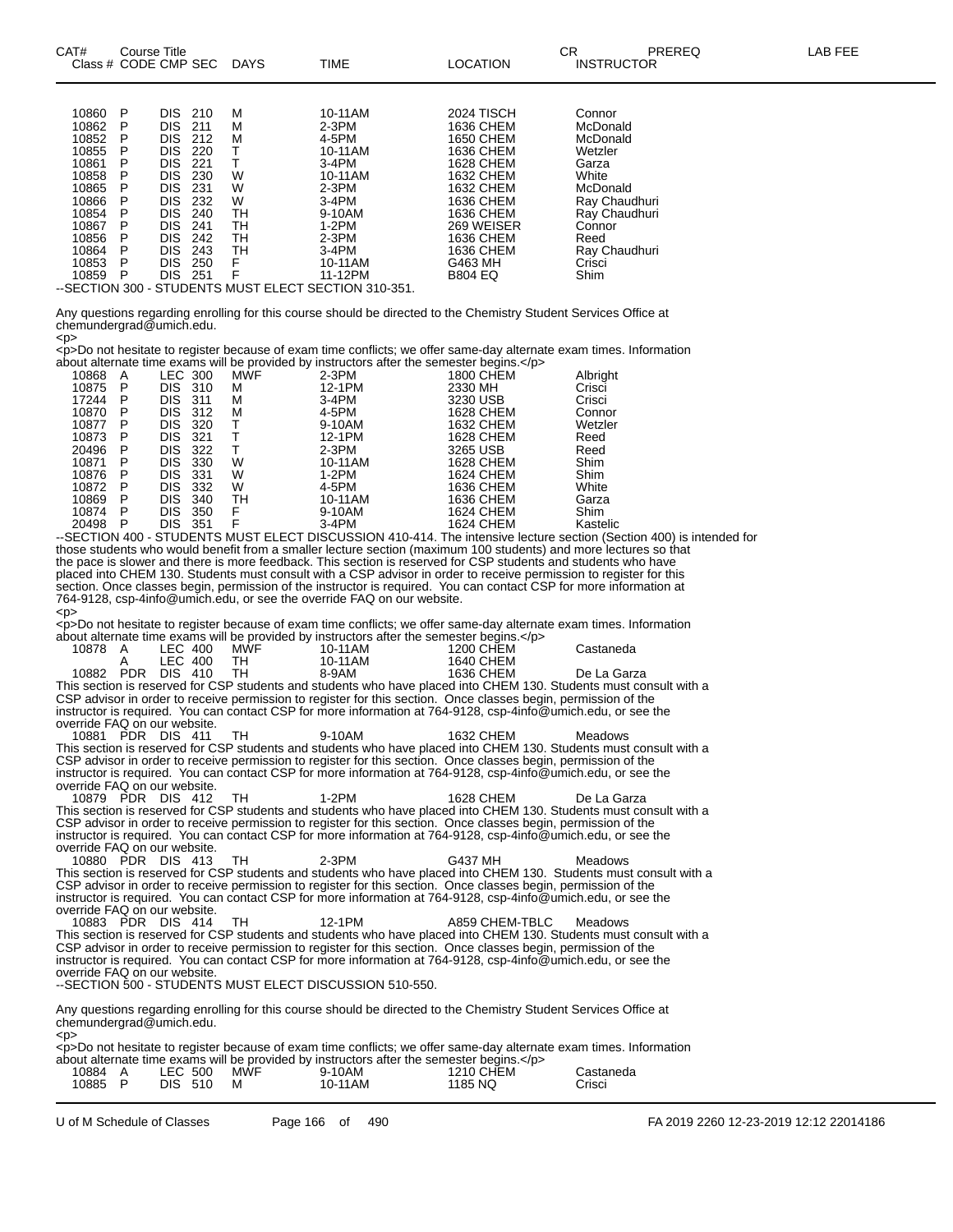| Class # CODE CMP SEC |   |                             |     | <b>DAYS</b> | TIME    | LOCATION  | <b>INSTRUCTOR</b> |                 |  |
|----------------------|---|-----------------------------|-----|-------------|---------|-----------|-------------------|-----------------|--|
|                      |   |                             |     |             |         |           |                   |                 |  |
| 10888                |   | DIS.                        | 520 |             | $2-3PM$ | 1650 CHEM | Hatch             |                 |  |
| 10889                |   | DIS                         | 530 | W           | 8-9AM   | 1628 CHEM | Calkins           |                 |  |
| 10890                |   | DIS.                        | 531 | W           | 4-5PM   | 4152 USB  | McDonald          |                 |  |
| 10891                |   | DIS.                        | 540 | TН          | 9-10AM  | 1628 CHEM | Kastelic          |                 |  |
| 10887                |   | DIS.                        | 541 | TН          | 10-11AM | 1628 CHEM | Kastelic          |                 |  |
| 10892                | P | DIS.                        | 542 | TН          | 10-11AM | 1155 NO   | Connor            |                 |  |
| 10886                |   | DIS                         | 550 |             | 10-11AM | 1632 CHEM | White             |                 |  |
| 210                  |   | <b>Struct &amp; React I</b> |     |             |         |           | 3.00              | <b>ADVISORY</b> |  |

CAT# Course Title Case CR PREREQ LAB FEE

--SECTION 100- MUST ELECT ONE DISCUSSION 110-199.

Any questions regarding enrolling for this course should be directed to the Chemistry Student Services Office at chemundergrad@umich.edu. <p>

<p>Do not hesitate to register because of exam time conflicts; we offer same-day alternate exam times. Information about alternate time exams will be provided by instructors after the semester begins.</p>

| 10893 | A         | LEC.       | 100 | <b>MWF</b>                                         | 8-9AM   | <b>1800 CHEM</b> | Tuttle   |
|-------|-----------|------------|-----|----------------------------------------------------|---------|------------------|----------|
| 10894 | P         | <b>DIS</b> | 110 | w                                                  | 11-12PM | 1632 CHEM        | Gonzalez |
| 10895 | <b>PR</b> | <b>DIS</b> | 111 | TН                                                 | 12-1PM  | 1632 CHEM        | Glass    |
| 10896 | P         | <b>DIS</b> | 112 | w                                                  | $3-4PM$ | 1628 CHEM        | Lasky    |
| 10897 | P         | <b>DIS</b> | 113 |                                                    | $2-3PM$ | 1636 CHEM        | Zehnder  |
| 10898 | P         | <b>DIS</b> | 121 | TН                                                 | 4-5PM   | 1628 CHEM        | Wearing  |
| 10899 | P         | <b>DIS</b> | 122 | М                                                  | 10-11AM | 1628 CHEM        | Gonzalez |
| 10900 | Р         | <b>DIS</b> | 123 | F                                                  | 12-1PM  | 2610 SPH1A       | Jett     |
| 18051 | P         | DIS        | 124 | TН                                                 | $3-4PM$ | 2407 MH          | Jett     |
| 10901 | Р         | <b>DIS</b> | 150 | w                                                  | $2-3PM$ | 1628 CHEM        | Wearing  |
| 10902 | P         | <b>DIS</b> | 160 | м                                                  | 11-12PM | 1628 CHEM        | Gonzalez |
| 10903 | P         | <b>DIS</b> | 161 | м                                                  | $2-3PM$ | 1628 CHEM        | Chen     |
| 18811 | P         | <b>DIS</b> | 162 | M                                                  | $3-4PM$ | 1632 CHEM        | Gonzalez |
| 10904 | <b>PR</b> | <b>DIS</b> | 194 |                                                    | 11-12PM | 1628 CHEM        | Lasky    |
|       |           |            |     | --SECTION 200 - MUST ELECT ONE DISCUSSION 210-299. |         |                  |          |
|       |           |            |     |                                                    |         |                  |          |

Any questions regarding enrolling for this course should be directed to the Chemistry Student Services Office at chemundergrad@umich.edu. <p>

<p>Do not hesitate to register because of exam time conflicts; we offer same-day alternate exam times. Information about alternate time exams will be provided by instructors after the semester begins. $\lt$ /p

|                      |                   |     | about altornate thrip example will be provided by inotideters after the semicoter begins. $\forall p$ |            |            |
|----------------------|-------------------|-----|-------------------------------------------------------------------------------------------------------|------------|------------|
| 10905<br>A           | LEC 200           | MWF | 11-12PM                                                                                               | 1800 CHEM  | Montgomery |
| 10906<br>P           | DIS 210           | W   | 9-10AM                                                                                                | 4152 USB   | Romero     |
| 10907<br>P           | DIS 211           | F   | $2-3PM$                                                                                               | 1636 CHEM  | Chen       |
| 10908<br>P R         | DIS 212           | TН  | 12-1PM                                                                                                | 1636 CHEM  | Jett       |
| 10909<br>P           | DIS.<br>213       |     | 11-12PM                                                                                               | 1636 CHEM  | Jett       |
| 10910<br>P           | DIS.<br>-214      | TН  | $2-3PM$                                                                                               | 1628 CHEM  | Harmata    |
| 10911<br>P           | <b>DIS</b><br>220 |     | $3-4PM$                                                                                               | 271 WEISER | Wearing    |
| 10912<br>P           | <b>DIS</b><br>221 |     | 8-9AM                                                                                                 | 1628 CHEM  | Xu         |
| 10913<br>P           | DIS.<br>250       |     | 12-1PM                                                                                                | 1636 CHEM  | Gonzalez   |
| 10914<br>P           | DIS.<br>251       | м   | $3-4PM$                                                                                               | 2234 USB   | Xu         |
| 10915<br>P           | <b>DIS</b><br>252 | TН  | 12-1PM                                                                                                | 1628 CHEM  | Lasky      |
| 10916<br>P           | <b>DIS</b><br>253 | W   | $3-4PM$                                                                                               | 1632 CHEM  | Harmata    |
| 18812<br>P           | <b>DIS</b><br>263 | М   | $2-3PM$                                                                                               | 1632 CHEM  | Lasky      |
| 10918<br>P           | <b>DIS</b><br>264 | F   | 1-2PM                                                                                                 | 1628 CHEM  | Xu         |
| $\sim$ $\sim$ $\sim$ |                   |     | $-100011001011010100001$                                                                              |            |            |

--SECTION 300 - MUST ELECT ONE DISCUSSION 310-391.

Any questions regarding enrolling for this course should be directed to the Chemistry Student Services Office at chemundergrad@umich.edu. <p>

<p>Do not hesitate to register because of exam time conflicts; we offer same-day alternate exam times. Information about alternate time exams will be provided by instructors after the semester begins.</p>

|       |                |            |     |                                                    | about altorriate time exams will be provided by instructions after the semester begins. Sp2 |                  |         |
|-------|----------------|------------|-----|----------------------------------------------------|---------------------------------------------------------------------------------------------|------------------|---------|
| 10919 | A              | LEC 300    |     | <b>MWF</b>                                         | 12-1PM                                                                                      | <b>1800 CHEM</b> | Wolfe   |
| 10920 | P              | <b>DIS</b> | 310 | W                                                  | 1-2PM                                                                                       | <b>1509 NUB</b>  | Chen    |
| 10921 | P R            | DIS        | 311 | TН                                                 | 12-1PM                                                                                      | B684 SSWB        | Wearing |
| 10922 | P              | <b>DIS</b> | 312 |                                                    | 11-12PM                                                                                     | 1632 CHEM        | Harmata |
| 17663 | P              | <b>DIS</b> | 313 | F                                                  | $2-3PM$                                                                                     | 1628 CHEM        | Wearing |
| 19814 | P <sub>R</sub> | <b>DIS</b> | 314 | w                                                  | 4-5PM                                                                                       | 1632 CHEM        | Jett    |
| 10923 | P              | <b>DIS</b> | 320 |                                                    | $3-4PM$                                                                                     | 1636 CHEM        | Lasky   |
| 10924 | P              | <b>DIS</b> | 323 | W                                                  | 11-12PM                                                                                     | 1628 CHEM        | Xu      |
| 10925 | P              | DIS        | 350 |                                                    | 9-10AM                                                                                      | 1628 CHEM        | Xu      |
| 10926 | P              | <b>DIS</b> | 351 |                                                    | 1-2PM                                                                                       | 1636 CHEM        | Zehnder |
| 10927 | P              | <b>DIS</b> | 352 | TН                                                 | 4-5PM                                                                                       | 1632 CHEM        | Lasky   |
| 10928 | P              | <b>DIS</b> | 353 | м                                                  | $3-4PM$                                                                                     | 1650 CHEM        | Zehnder |
| 17664 | P              | <b>DIS</b> | 354 | F                                                  | 10-11AM                                                                                     | 1636 CHEM        | Romero  |
| 10929 | P              | <b>DIS</b> | 360 | м                                                  | 10-11AM                                                                                     | 1632 CHEM        | Romero  |
| 10930 | P              | <b>DIS</b> | 363 | м                                                  | 3-4PM                                                                                       | 1628 CHEM        | Chen    |
| 18518 | A              | LEC.       | 400 | <b>MWF</b>                                         | $3-4PM$                                                                                     | 1800 CHEM        | Narayan |
|       |                |            |     | --SECTION 400 - MUST ELECT ONE DISCUSSION 408-421. |                                                                                             |                  |         |
|       |                |            |     |                                                    |                                                                                             |                  |         |

Any questions regarding enrolling for this course should be directed to the Chemistry Student Services Office at chemundergrad@umich.edu.

<p> <p>Do not hesitate to register because of exam time conflicts; we offer same-day alternate exam times. Information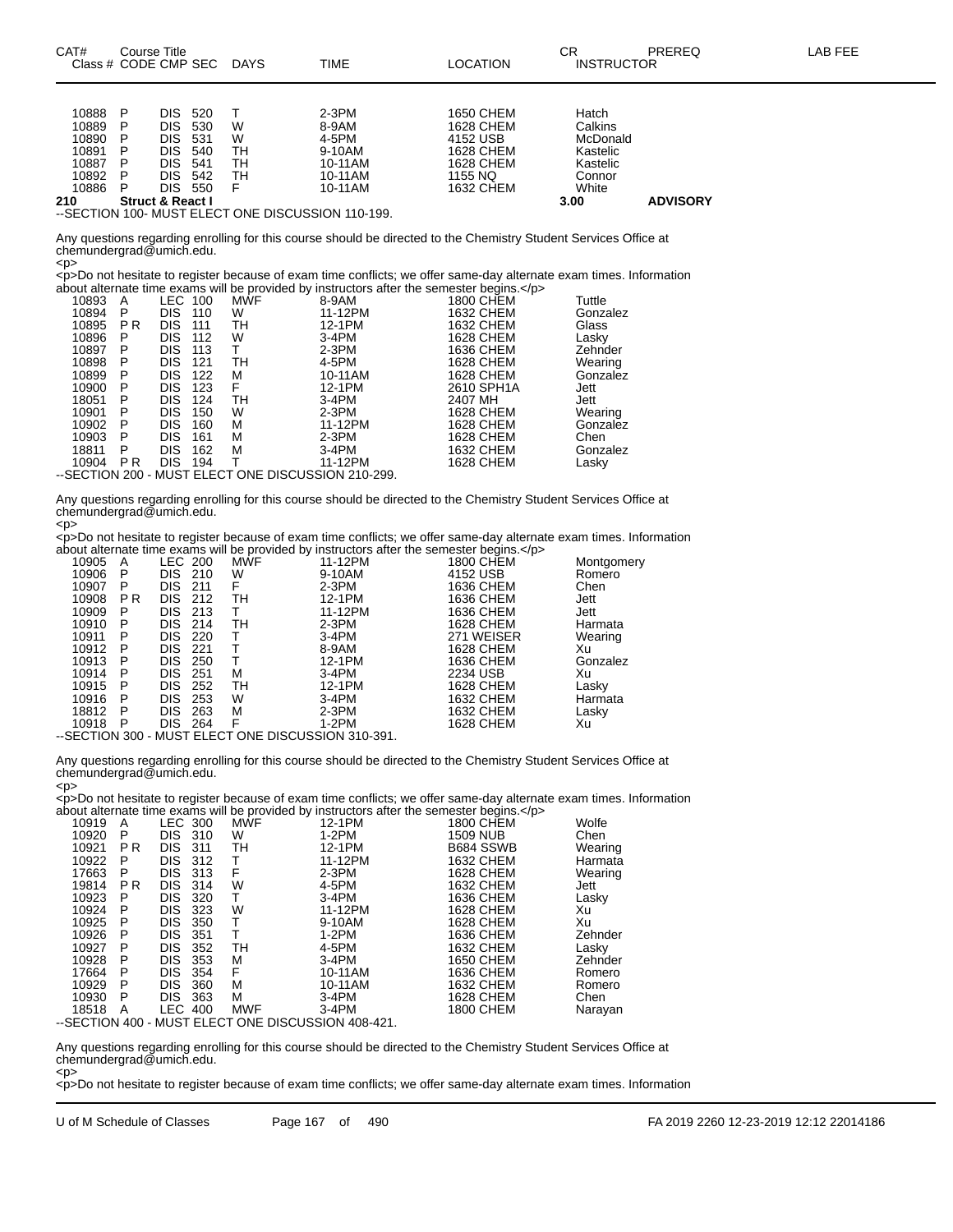| CAT# | Title<br>Course      |             |             |                 | ΩD<br>◡           | PREREC | ΑB<br>--- |
|------|----------------------|-------------|-------------|-----------------|-------------------|--------|-----------|
|      | Class # CODE CMP SEC | <b>DAYS</b> | <b>TIME</b> | <b>LOCATION</b> | <b>INSTRUCTOR</b> |        |           |

|       |                    |            |     |    | about alternate time exams will be provided by instructors after the semester begins. |           |          |                                                                                                                           |        |
|-------|--------------------|------------|-----|----|---------------------------------------------------------------------------------------|-----------|----------|---------------------------------------------------------------------------------------------------------------------------|--------|
| 20500 | P                  | DIS        | 408 | F  | 11-12PM                                                                               | 1632 CHEM | Chen     |                                                                                                                           |        |
| 20501 | P                  | DIS        | 409 |    | 4-5PM                                                                                 | 1632 CHEM | Zehnder  |                                                                                                                           |        |
| 18607 | P                  | DIS        | 410 | W  | 12-1PM                                                                                | 1632 CHEM | Zehnder  |                                                                                                                           |        |
| 18608 | P                  | DIS        | 411 | тн | 11-12PM                                                                               | 4152 USB  | Harmata  |                                                                                                                           |        |
| 18609 | P                  | DIS        | 412 |    | 12-1PM                                                                                | 4152 USB  | Glass    |                                                                                                                           |        |
| 18610 | P                  | DIS        | 413 |    | 2-3PM                                                                                 | 1628 CHEM | Chen     |                                                                                                                           |        |
| 18611 | P                  | <b>DIS</b> | 414 | м  | 10-11AM                                                                               | 1060 EH   | Xu       |                                                                                                                           |        |
| 18612 | P                  | DIS        | 417 | м  | $2-3PM$                                                                               | 3866 EH   | Harmata  |                                                                                                                           |        |
| 18613 | P                  | DIS        | 418 | W  | 10-11AM                                                                               | 1636 CHEM | Gonzalez |                                                                                                                           |        |
| 18614 | P                  | DIS.       | 419 | м  | 10-11AM                                                                               | 1636 CHEM | Zehnder  |                                                                                                                           |        |
| 18615 | P                  | DIS        | 420 | м  | 1-2PM                                                                                 | 1632 CHEM | Glass    |                                                                                                                           |        |
| 18616 | P                  | DIS        | 421 |    | 10-11AM                                                                               | 1628 CHEM | Wearing  |                                                                                                                           |        |
| 211   | <b>Invest Chem</b> |            |     |    |                                                                                       |           | 2.00     | <b>ADVISORY</b>                                                                                                           | 100.00 |
|       |                    |            |     |    |                                                                                       |           |          | <u>CTHOENTC MHCT CHOM VEDIEICATION OF DECICTDATION EOD CHEM 244 AT LAD CHECK IN LAND OLAIM THEID CDACEC. AT THE EIDCT</u> |        |

TUDENTS MUST SHOW VERIFICATION OF REGISTRATION FOR CHEM 211 AT LAB CHECK IN AND CLAIM THEIR SPACES AT THE FIRST MTG OF THE LAB.

#### STUDENTS ARE AUTO-ENROLLED IN LECTURE WHEN THEY ELECT A LAB.

</p> NOTE: Although concurrent (or prior) enrollment in Chem 210 is an advisory, rather than enforced, pre/co-requisite, it is EXTREMELY STRONGLY RECOMMENDED. The topic of stereochemistry is prominent in Chem 211, and the class will be very challenging for students who are not currently (or have not previously) taken Chem 210. </p>

</p> Any questions regarding enrolling for this course should be directed to the Chemistry Student Services Office at chemundergrad@umich.edu. </p>

| 10931 | AD        | LEC        | F<br>100 | 4-5PM  | 1800 CHEM        | Nolta       |
|-------|-----------|------------|----------|--------|------------------|-------------|
| 10932 | PD        | LAB        | 110<br>M | 11-2PM | A606 CHEM        | Miller      |
| 10933 | PD        | LAB<br>111 | М        | 11-2PM | A612 CHEM        | Walker      |
| 10934 | PD        | LAB        | M<br>112 | 11-2PM | A618 CHEM        | Manickas    |
| 27529 | PD        | LAB        | М<br>113 | 11-2PM | A624 CHEM        | Rivera Cruz |
| 17585 | <b>PD</b> | LAB        | М<br>114 | 11-2PM | A630 CHEM        | Carney      |
| 18481 | PD        | LAB        | М<br>115 | 11-2PM | A636 CHEM        | Fantone     |
| 18482 | PD        | LAB        | М<br>116 | 11-2PM | A642 CHEM        | Wu          |
| 18483 | PD        | LAB        | М<br>120 | 2-5PM  | A606 CHEM        | Miller      |
| 10936 | PD        | LAB        | 121<br>M | 2-5PM  | A612 CHEM        | Walker      |
| 17584 | PD        | LAB        | 122<br>М | 2-5PM  | A618 CHEM        | Manickas    |
| 10937 | PD        | LAB        | 123<br>М | 2-5PM  | A624 CHEM        | Kim         |
| 18484 | PD        | LAB        | 124<br>M | 2-5PM  | A630 CHEM        | Yang        |
| 18485 | <b>PD</b> | LAB        | 125<br>M | 2-5PM  | A636 CHEM        | Snyder      |
| 18486 | PD        | LAB        | М<br>126 | 2-5PM  | A642 CHEM        | Scott       |
| 18487 | PD        | LAB        | 130<br>М | 2-5PM  | A706 CHEM        | Sarcinella  |
| 18488 | PD        | LAB        | М<br>131 | 2-5PM  | A712 CHEM        | Cook        |
| 18489 | PD.       | LAB        | 132<br>М | 2-5PM  | A718 CHEM        | Li          |
| 18490 | <b>PD</b> | LAB        | М<br>133 | 2-5PM  | A724 CHEM        | Cheung      |
| 18491 | PD        | LAB        | М<br>134 | 2-5PM  | A730 CHEM        | Kronina     |
| 18492 | PD        | LAB        | 135<br>М | 2-5PM  | A736 CHEM        | Jang        |
| 18493 | PD        | LAB        | 136<br>М | 2-5PM  | A742 CHEM        | Huynh       |
| 10938 | AD        | LEC.       | М<br>200 | 4-5PM  | <b>1800 CHEM</b> | Nolta       |

STUDENTS MUST SHOW VERIFICATION OF REGISTRATION FOR CHEM 211 AT LAB CHECK IN AND CLAIM THEIR SPACES AT THE FIRST MTG OF THE LAB.

#### STUDENTS ARE AUTO-ENROLLED IN LECTURE WHEN THEY ELECT A LAB.

</p> NOTE: Although concurrent (or prior) enrollment in Chem 210 is an advisory, rather than enforced, pre/co-requisite, it is EXTREMELY STRONGLY RECOMMENDED. The topic of stereochemistry is prominent in Chem 211, and the class will be very challenging for students who are not currently (or have not previously) taken Chem 210. </p>

</p> Any questions regarding enrolling for this course should be directed to the Chemistry Student Services Office at chemundergrad@umich.edu. </p>

| 10939<br>10940 | РĎ<br>PD  | LAB<br>210<br>LAB<br>211 | т  | 8-11AM<br>8-11AM | A606 CHEM<br>A612 CHEM | Yang<br>Meserve    |
|----------------|-----------|--------------------------|----|------------------|------------------------|--------------------|
| 10941          | <b>PD</b> | LAB<br>212               | т  | 8-11AM           | A618 CHEM              |                    |
|                |           |                          |    |                  |                        | Robinson           |
| 10942          | <b>PD</b> | LAB 213                  | т  | 8-11AM           | A624 CHEM              | Chiang             |
| 10943          | <b>PD</b> | LAB<br>214               | т  | 8-11AM           | A630 CHEM              | Yang               |
| 18494          | PD        | LAB<br>215               | т  | 8-11AM           | A636 CHEM              | Snyder             |
| 18495          | <b>PD</b> | LAB<br>216               | т  | 8-11AM           | A642 CHEM              | Scott, Nolta       |
| 10944          | PD        | LAB<br>220               | т  | 8-11AM           | A706 CHEM              | <b>Kim</b>         |
| 10945          | <b>PD</b> | LAB<br>221               |    | 8-11AM           | A712 CHEM              | Rudin-Rush         |
| 18496          | PD        | LAB<br>222               | т  | 8-11AM           | A718 CHEM              | Li                 |
| 18497          | PD        | LAB<br>223               | т  | 8-11AM           | A724 CHEM              | Cheung             |
| 18498          | <b>PD</b> | LAB<br>224               | т  | 8-11AM           | A730 CHEM              | Wong               |
| 18499          | PD        | LAB<br>225               | т  | 8-11AM           | A736 CHEM              | Patel              |
| 18500          | PD        | LAB<br>226               | Т  | 8-11AM           | A742 CHEM              | Fattah             |
| 18501          | PD        | LAB<br>230               | TН | 8-11AM           | A606 CHEM              | Yang               |
| 18502          | PD        | LAB<br>-231              | TН | 8-11AM           | A612 CHEM              | Meserve            |
| 18503          | PD        | LAB<br>232               | TН | 8-11AM           | A618 CHEM              | Robinson           |
| 18504          | PD        | LAB<br>240               | F  | 11-2PM           | A606 CHEM              | <b>Stith</b>       |
| 18505          | PD        | LAB<br>241               | F  | 11-2PM           | A612 CHEM              | <b>Rivera Cruz</b> |
| 18506          | PD        | LAB<br>242               | F  | 11-2PM           | A618 CHEM              | Rudin-Rush         |
| 18507          | PD        | LAB<br>243               | F  | 2-5PM            | A706 CHEM              | Sarcinella         |
|                |           |                          |    |                  |                        |                    |
|                |           |                          |    |                  |                        |                    |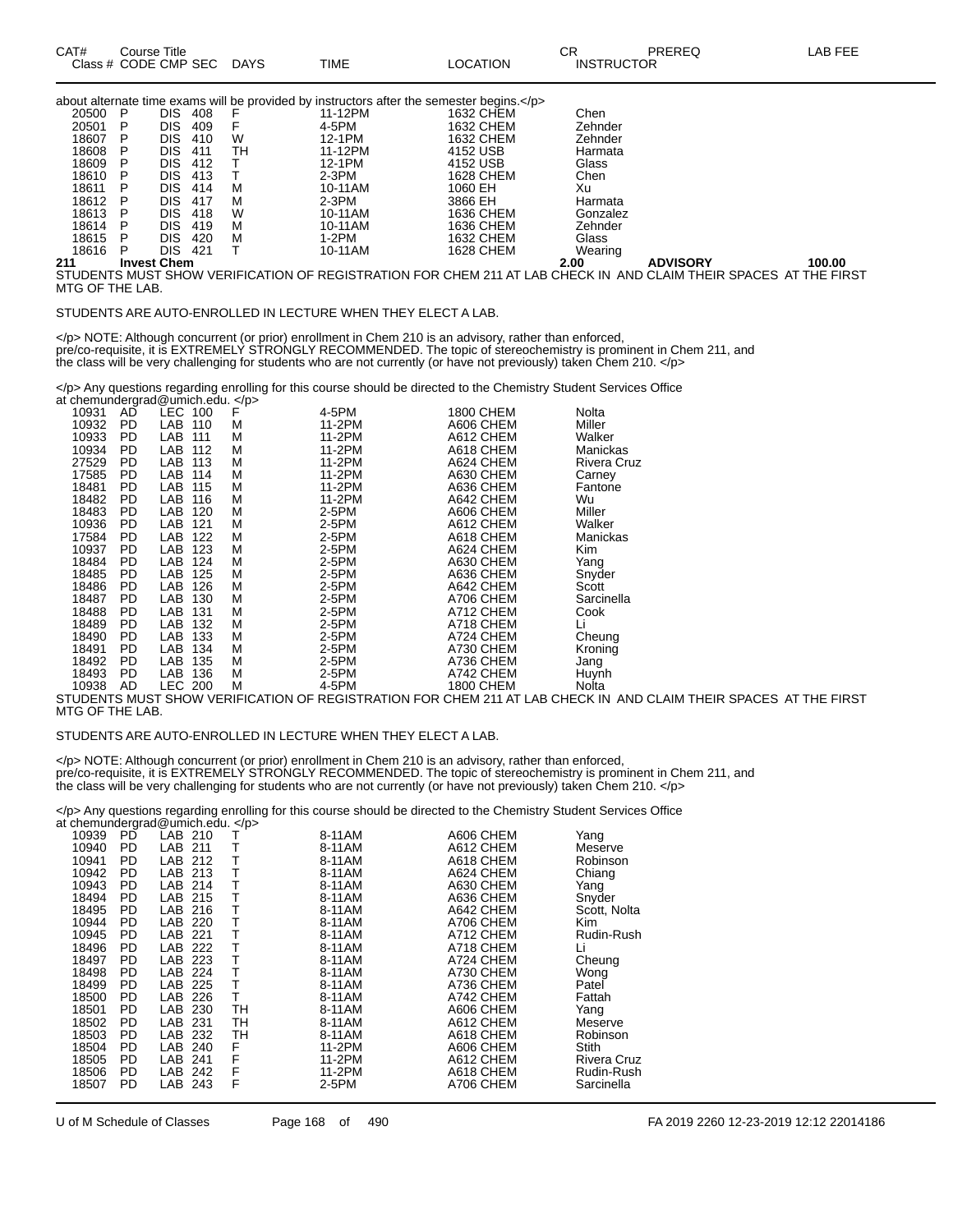| CAT#                 |           | Course Title                |             |                                                                             |                                                                                                                        | CR                | PREREQ          | LAB FEE |
|----------------------|-----------|-----------------------------|-------------|-----------------------------------------------------------------------------|------------------------------------------------------------------------------------------------------------------------|-------------------|-----------------|---------|
|                      |           | Class # CODE CMP SEC DAYS   |             | TIME                                                                        | <b>LOCATION</b>                                                                                                        | <b>INSTRUCTOR</b> |                 |         |
|                      |           |                             |             |                                                                             |                                                                                                                        |                   |                 |         |
|                      |           |                             |             |                                                                             |                                                                                                                        |                   |                 |         |
|                      |           |                             |             |                                                                             |                                                                                                                        |                   |                 |         |
| 18508                | PD        | LAB 244                     | F           | 2-5PM                                                                       | A712 CHEM                                                                                                              | Cook              |                 |         |
| 18509                | PD        | LAB 245                     | F           | 2-5PM                                                                       | A718 CHEM                                                                                                              | Wong              |                 |         |
| 18510 PD             |           | LAB 246                     | $\mathsf F$ | 2-5PM                                                                       | A724 CHEM                                                                                                              | Zhao              |                 |         |
| 10946 AD             |           | LEC 300                     | $\top$      | 11-12PM                                                                     | 1800 CHEM                                                                                                              | Nolta             |                 |         |
|                      |           |                             |             |                                                                             | STUDENTS MUST SHOW VERIFICATION OF REGISTRATION FOR CHEM 211 AT LAB CHECK IN AND CLAIM THEIR SPACES AT THE FIRST       |                   |                 |         |
| MTG OF THE LAB.      |           |                             |             |                                                                             |                                                                                                                        |                   |                 |         |
|                      |           |                             |             |                                                                             |                                                                                                                        |                   |                 |         |
|                      |           |                             |             | STUDENTS ARE AUTO-ENROLLED IN LECTURE WHEN THEY ELECT A LAB.                |                                                                                                                        |                   |                 |         |
|                      |           |                             |             |                                                                             |                                                                                                                        |                   |                 |         |
|                      |           |                             |             |                                                                             | NOTE: Although concurrent (or prior) enrollment in Chem 210 is an advisory, rather than enforced,                      |                   |                 |         |
|                      |           |                             |             |                                                                             | pre/co-requisite, it is EXTREMELY STRONGLY RECOMMENDED. The topic of stereochemistry is prominent in Chem 211, and     |                   |                 |         |
|                      |           |                             |             |                                                                             | the class will be very challenging for students who are not currently (or have not previously) taken Chem 210.         |                   |                 |         |
|                      |           |                             |             |                                                                             |                                                                                                                        |                   |                 |         |
|                      |           |                             |             |                                                                             | Any questions regarding enrolling for this course should be directed to the Chemistry Student Services Office          |                   |                 |         |
|                      |           | at chemundergrad@umich.edu. |             |                                                                             |                                                                                                                        |                   |                 |         |
| 10947 PD             |           | LAB 310                     | TH.         | 8-11AM                                                                      | A624 CHEM                                                                                                              | Chiang            |                 |         |
| 10948 PD             |           | LAB 311                     | TH          | 8-11AM                                                                      | A630 CHEM                                                                                                              | Lunn              |                 |         |
| 10949 PD             |           | LAB 312                     | TH          | 8-11AM                                                                      | A636 CHEM                                                                                                              | Stith             |                 |         |
| 17586                | PD        | LAB 313                     | TH          | 8-11AM                                                                      | A642 CHEM                                                                                                              | Laux              |                 |         |
| 27383                | PD        | LAB 314                     | TН          | 8-11AM                                                                      | A736 CHEM                                                                                                              | Captain           |                 |         |
| 10950                | -PD       | LAB 320                     | F.          | 11-2PM                                                                      | A624 CHEM                                                                                                              | De Salle          |                 |         |
| 10951                | PD        | LAB 321                     | F           | 11-2PM                                                                      | A630 CHEM                                                                                                              | Fantone           |                 |         |
| 10952                | PD        | LAB 322                     | F<br>F      | 11-2PM                                                                      | A636 CHEM                                                                                                              | Shen              |                 |         |
| 10953                | PD        | LAB 323                     |             | 11-2PM                                                                      | A642 CHEM                                                                                                              | Wu                |                 |         |
| 27530                | PD        | LAB 324                     | F           | 11-2PM                                                                      | A724 CHEM                                                                                                              | Zhao              |                 |         |
| 20597                | PD        | LAB 325                     | F<br>F      | 11-2PM                                                                      | A742 CHEM                                                                                                              | Carney            |                 |         |
| 17588                | PD        | LAB 340                     |             | 2-5PM                                                                       | A624 CHEM                                                                                                              | De Salle          |                 |         |
| 17589                | PD        | LAB 341                     | F           | 2-5PM                                                                       | A630 CHEM                                                                                                              | Lunn              |                 |         |
| 17587                | PD        | LAB 342                     | F<br>F      | 2-5PM                                                                       | A730 CHEM                                                                                                              | Kroning           |                 |         |
| 18511                | PD        | LAB 343                     | F           | 2-5PM                                                                       | A736 CHEM                                                                                                              | Jang              |                 |         |
| 18512 PD             |           | LAB 344                     |             | 2-5PM                                                                       | A742 CHEM                                                                                                              | Potter            |                 |         |
| 36774 PD<br>36815 PD |           | LAB 345<br>LAB 346          | F<br>F      | 2-5PM<br>2-5PM                                                              | A636 CHEM<br>A618 CHEM                                                                                                 | Shen<br>Laux      |                 |         |
| 28971 AD             |           | <b>LEC 400</b>              | W           | $1-2PM$                                                                     | 1640 CHEM                                                                                                              | Wolfe             |                 |         |
|                      |           |                             |             |                                                                             | Chem 211-400 is focused on techniques used for the synthesis, isolation, and purification of organic compounds, and    |                   |                 |         |
|                      |           |                             |             |                                                                             | the content differs from the 100, 200, and 300 sections. This is an honors section. Non-honors students who would      |                   |                 |         |
|                      |           |                             |             | like to register, please email chemundergrad@umich.edu for an override.     |                                                                                                                        |                   |                 |         |
|                      |           | 28972 PDR LAB 410           | M           | 9-12PM                                                                      | 2500 CHEM                                                                                                              | Turnbow           |                 |         |
|                      |           |                             |             |                                                                             | Chem 211-400 is focused on techniques used for the synthesis, isolation, and purification of organic compounds, and    |                   |                 |         |
|                      |           |                             |             |                                                                             | the content differs from the 100, 200, and 300 sections. This is an honors section. Non-honors students who would      |                   |                 |         |
|                      |           |                             |             | like to register, please email chemundergrad@umich.edu for an override.     |                                                                                                                        |                   |                 |         |
|                      |           | 28973 PDR LAB 411           | W           | $2-5PM$                                                                     | 2411 CHEM                                                                                                              | Tami              |                 |         |
|                      |           |                             |             |                                                                             | Chem 211-400 is focused on techniques used for the synthesis, isolation, and purification of organic compounds, and    |                   |                 |         |
|                      |           |                             |             |                                                                             | the content differs from the 100, 200, and 300 sections. This is an honors section. Non-honors students who would      |                   |                 |         |
|                      |           |                             |             | like to register, please email chemundergrad@umich.edu for an override.     |                                                                                                                        |                   |                 |         |
|                      |           | 30038 PDR LAB 412           | W.          | 2-5PM                                                                       | 2500 CHEM                                                                                                              | Wade Wolfe        |                 |         |
|                      |           |                             |             |                                                                             | Chem 211-400 is focused on techniques used for the synthesis, isolation, and purification of organic compounds, and    |                   |                 |         |
|                      |           |                             |             |                                                                             | the content differs from the 100, 200, and 300 sections. This is an honors section. Non-honors students who would      |                   |                 |         |
|                      |           |                             |             | like to register, please email chemundergrad@umich.edu for an override.     |                                                                                                                        |                   |                 |         |
|                      |           | 29446 PDR LAB 413           | TH.         | 11-2PM                                                                      | 2411 CHEM                                                                                                              | Manske            |                 |         |
|                      |           |                             |             |                                                                             | Chem 211-400 is focused on techniques used for the synthesis, isolation, and purification of organic compounds, and    |                   |                 |         |
|                      |           |                             |             |                                                                             | the content differs from the 100, 200, and 300 sections. This is an honors section. Non-honors students who would      |                   |                 |         |
|                      |           |                             |             | like to register, please email chemundergrad $@$ umich edu for an override. |                                                                                                                        |                   |                 |         |
|                      |           | 29447 PDR LAB 414           | F           | 11-2PM                                                                      | 2411 CHEM                                                                                                              | Wade Wolfe        |                 |         |
|                      |           |                             |             |                                                                             | Chem 211-400 is focused on techniques used for the synthesis, isolation, and purification of organic compounds, and    |                   |                 |         |
|                      |           |                             |             |                                                                             | the content differs from the 100, 200, and 300 sections. This is an honors section. Non-honors students who would      |                   |                 |         |
|                      |           |                             |             | like to register, please email chemundergrad $@$ umich edu for an override. |                                                                                                                        |                   |                 |         |
|                      |           | 29448 PDR LAB 415           | F           | 2-5PM                                                                       | 2500 CHEM                                                                                                              | Tretyakova        |                 |         |
|                      |           |                             |             |                                                                             | Chem 211-400 is focused on techniques used for the synthesis, isolation, and purification of organic compounds, and    |                   |                 |         |
|                      |           |                             |             |                                                                             | the content differs from the 100, 200, and 300 sections. This is an honors section. Non-honors students who would      |                   |                 |         |
|                      |           |                             |             | like to register, please email chemundergrad@umich.edu for an override.     |                                                                                                                        |                   |                 |         |
| 215                  |           | <b>Struct&amp;React II</b>  |             |                                                                             |                                                                                                                        | 3.00              | <b>ADVISORY</b> |         |
| 10954                | -S        | LEC 100                     | MWF         | 9-10AM                                                                      | 1800 CHEM                                                                                                              | Coppola           |                 |         |
|                      |           |                             |             |                                                                             | Any questions regarding enrolling for this course should be directed to the Chemistry Student Services Office at       |                   |                 |         |
|                      |           | chemundergrad@umich.edu.    |             |                                                                             |                                                                                                                        |                   |                 |         |
| < p >                |           |                             |             |                                                                             |                                                                                                                        |                   |                 |         |
|                      |           |                             |             |                                                                             | <p>Do not hesitate to register because of exam time conflicts; we offer same-day alternate exam times. Information</p> |                   |                 |         |
|                      |           |                             |             |                                                                             | about alternate time exams will be provided by instructors after the semester begins.                                  |                   |                 |         |
| 23118                | P         | DIS 101                     | М           | 10-11AM                                                                     | G040 TISCH                                                                                                             | Noten             |                 |         |
| 23119 P              |           | DIS 102                     | м           | 4-5PM                                                                       | 2244 USB                                                                                                               | Noten             |                 |         |
| 23120                | P         | DIS 103                     | Τ           | 9-10AM                                                                      | <b>1650 CHEM</b>                                                                                                       | Rykaczewski       |                 |         |
| 23121                | P         | DIS -<br>104                | Τ           | 3-4PM                                                                       | 1650 CHEM                                                                                                              | Rykaczewski       |                 |         |
| 23122                | P         | DIS.<br>105                 | W           | 3-4PM                                                                       | 1650 CHEM                                                                                                              | Noten             |                 |         |
| 23123                | P         | <b>DIS</b><br>106           | W           | 4-5PM                                                                       | 1650 CHEM                                                                                                              | Noten             |                 |         |
| 23124                | P         | DIS.<br>107                 | TН          | 9-10AM                                                                      | 2244 USB                                                                                                               | Rykaczewski       |                 |         |
| 23125                | P         | DIS.<br>108                 | TH          | 4-5PM                                                                       | 2244 USB                                                                                                               | Rykaczewski       |                 |         |
| 23126                | P         | <b>DIS 109</b>              | F.          | 10-11AM                                                                     | 2244 USB                                                                                                               | Rykaczewski       |                 |         |
| 23127                | P         | DIS 110                     | F           | 11-12PM                                                                     | 1650 CHEM                                                                                                              | Noten             |                 |         |
| 216                  | Synth Org |                             |             |                                                                             |                                                                                                                        | 2.00              | <b>ADVISORY</b> | 100.00  |

U of M Schedule of Classes Page 169 of 490 FA 2019 2260 12-23-2019 12:12 22014186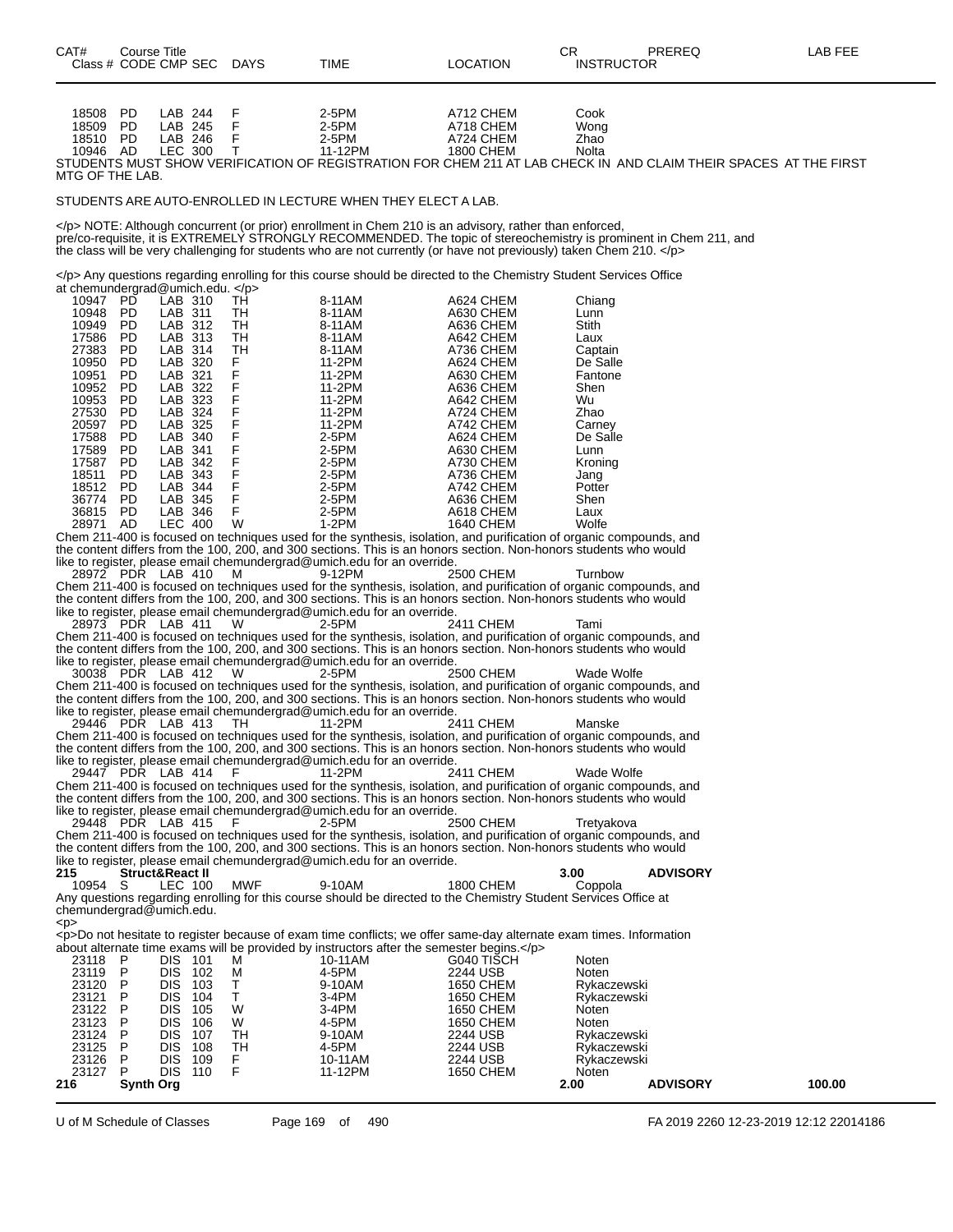--TO BE ELECTED WITH CHEM 215.

--STUDENTS MUST CLAIM A SPACE AT THE FIRST MEETING OF LAB.

Any questions regarding enrolling for this course should be directed to the Chemistry Student Services Office at chemundergrad@umich.edu.

| $3.5.01$ and $3.5.01$ and $3.5.01$ and $3.5.01$ and $3.5.01$ and $3.5.01$ and $3.5.01$ and $3.5.01$ and $3.5.01$ and $3.5.01$ and $3.5.01$ and $3.5.01$ and $3.5.01$ and $3.5.01$ and $3.5.01$ and $3.5.01$ and $3.5.01$ and |           |                          |                                              |            |                  |            |                 |
|------------------------------------------------------------------------------------------------------------------------------------------------------------------------------------------------------------------------------|-----------|--------------------------|----------------------------------------------|------------|------------------|------------|-----------------|
| 10955 AD                                                                                                                                                                                                                     |           | LEC 100                  | TH                                           | 12-1PM     | <b>1800 CHEM</b> | Lutz       |                 |
| 16534                                                                                                                                                                                                                        | <b>PD</b> | LAB<br>130               | T.                                           | 1-5PM      | A636 CHEM        | Roy        |                 |
| 16535                                                                                                                                                                                                                        | PD.       | LAB 131                  | T                                            | 1-5PM      | A618 CHEM        | Roldan     |                 |
| 17986                                                                                                                                                                                                                        | - PD      | LAB 132                  | $\mathsf{T}$                                 | 1-5PM      | A606 CHEM        | Kim        |                 |
|                                                                                                                                                                                                                              |           |                          | ROOM A606 CHEM IS A WHEELCHAIR EQUIPPED LAB. |            |                  |            |                 |
| 17996                                                                                                                                                                                                                        | <b>PD</b> | LAB 133                  | $\top$                                       | 1-5PM      | A642 CHEM        | Wortman    |                 |
| 18626                                                                                                                                                                                                                        | <b>PD</b> | LAB 134                  | T                                            | 1-5PM      | A624 CHEM        | Zhelavskyi |                 |
| 18627                                                                                                                                                                                                                        | <b>PD</b> | LAB<br>135               | T                                            | 1-5PM      | A630 CHEM        | Gu         |                 |
| 18628                                                                                                                                                                                                                        | <b>PD</b> | LAB<br>136               | T                                            | 1-5PM      | A612 CHEM        | Champagne  |                 |
| 16536                                                                                                                                                                                                                        | <b>PD</b> | LAB 150                  | W                                            | 1-5PM      | A606 CHEM        | Kohrman    |                 |
|                                                                                                                                                                                                                              |           |                          | ROOM A606 CHEM IS A WHEELCHAIR EQUIPPED LAB. |            |                  |            |                 |
| 16537 PD                                                                                                                                                                                                                     |           | LAB 151                  | W                                            | 1-5PM      | A612 CHEM        | Sun        |                 |
| 16538                                                                                                                                                                                                                        | <b>PD</b> | LAB<br>152               | W                                            | 1-5PM      | A618 CHEM        | Lin        |                 |
| 16633                                                                                                                                                                                                                        | <b>PD</b> | LAB<br>153               | W                                            | 1-5PM      | A624 CHEM        | Gu         |                 |
| 18629                                                                                                                                                                                                                        | <b>PD</b> | LAB<br>154               | W                                            | 1-5PM      | A630 CHEM        | Roldan     |                 |
| 18630                                                                                                                                                                                                                        | PD.       | LAB<br>155               | W                                            | 1-5PM      | A636 CHEM        | <b>Kim</b> |                 |
| 18915                                                                                                                                                                                                                        | <b>PD</b> | LAB<br>156               | W                                            | 1-5PM      | A642 CHEM        | Wortman    |                 |
| 21122                                                                                                                                                                                                                        | PD.       | LAB<br>157               | W                                            | 1-5PM      | A742 CHEM        | Zhelavskyi |                 |
| 16539                                                                                                                                                                                                                        | <b>PD</b> | LAB<br>170               | TН                                           | 1-5PM      | A606 CHEM        | Roy        |                 |
|                                                                                                                                                                                                                              |           |                          | ROOM A606 CHEM IS A WHEELCHAIR EQUIPPED LAB. |            |                  |            |                 |
| 16540                                                                                                                                                                                                                        | - PD      | LAB 171                  | TН                                           | 1-5PM      | A612 CHEM        | Champagne  |                 |
| 16541                                                                                                                                                                                                                        | <b>PD</b> | LAB 172                  | TН                                           | 1-5PM      | A618 CHEM        | Sun        |                 |
| 17997                                                                                                                                                                                                                        | <b>PD</b> | LAB 173                  | TH                                           | 1-5PM      | A642 CHEM        | Lin        |                 |
| 18632                                                                                                                                                                                                                        | <b>PD</b> | LAB 174                  | TН                                           | 1-5PM      | A636 CHEM        | Sullivan   |                 |
| 218                                                                                                                                                                                                                          |           | Ind Study Biochem        |                                              |            |                  | 1.00       | <b>ADVISORY</b> |
|                                                                                                                                                                                                                              |           | $IND +$                  |                                              | <b>ARR</b> | ARR              |            |                 |
| 219                                                                                                                                                                                                                          |           | Ind Study Chem           |                                              |            |                  | 1.00       | <b>ADVISORY</b> |
|                                                                                                                                                                                                                              |           | $IND +$                  |                                              | ARR        | <b>ARR</b>       |            |                 |
| 220                                                                                                                                                                                                                          |           | <b>Teach Exp Undergr</b> |                                              |            |                  | 1.00-3.00  |                 |
|                                                                                                                                                                                                                              |           | $IND +$                  |                                              | <b>ARR</b> | <b>ARR</b>       |            |                 |
| 230                                                                                                                                                                                                                          |           | P Chem Princ&Appl        |                                              |            |                  | 3.00       | <b>ADVISORY</b> |
| 10000                                                                                                                                                                                                                        | $\sim$    | $\overline{1}$           |                                              | 0.011      | 100000000        |            |                 |

10958 S LEC 100 MWF 8-9AM 1060 BSB-TBL Gottfried Any questions regarding enrolling for this course should be directed to the Chemistry Student Services Office at chemundergrad@umich.edu.

<p> <p>Do not hesitate to register because of exam time conflicts; we offer same-day alternate exam times. Information about alternate time exams will be provided by instructors after the semester begins.</p>

17981 S LEC 101 MWF 9-10AM 1060 BSB-TBL Gottfried Any questions regarding enrolling for this course should be directed to the Chemistry Student Services Office at chemundergrad@umich.edu. 10964 P DIS 110 TH 9-10AM 4153 USB Chhabra 10963 P DIS 111 TH 11-12PM 1632 CHEM Zhang<br>10961 P DIS 112 TH 12-1PM 4153 USB Zhang<br>17982 P DIS 113 TH 1-2PM 1636 CHEM Chhabra 10961 P DIS 112 TH 12-1PM 4153 USB Zhang 17982 P DIS 113 TH 1-2PM 1636 CHEM Chhabra 10962 P DIS 114 TH 2-3PM 4128 LSA Chhabra 10965 P DIS 115 TH 3-4PM 1632 CHEM Chen 18653 P DIS 116 TH 4-5PM 1636 CHEM Chen 10960 P DIS 120 F 10-11AM 1628 CHEM Zhang<br>10960 P DIS 120 F 10-11AM 1628 CHEM Zhang<br>10959 P DIS 121 F 12-1PM 1632 CHEM Caiati 10959 P DIS 121 F 12-1PM 1632 CHEM Caiati<br>18654 P DIS 122 F 2-3PM 1632 CHEM Caiati 18654 P DIS 122 F 2-3PM 1632 CHEM Caiati 17983 P DIS 123 F 3-4PM 1632 CHEM Caiati<br>241 Intro to Chem Analy 2.00 **241 Intro to Chem Analy 2.00 ADVISORY** 10966 P LEC 100 TTH 12-1PM 1640 CHEM Ault <p>Do not hesitate to register because of exam time conflicts; we offer same-day alternate exam times. Information about alternate time exams will be provided by instructors after the semester begins.</p><br>242 Intr Chem Analy Lab **242 Intr Chem Analy Lab 2.00 ADVISORY 100.00** 21650 A REC 100 T 1-2PM 1628 CHEM Hakansson 30275 P W LAB 110 TH 1-5PM 2310 CHEM Szot 10967 P W LAB 111 TH 1-5PM 2550 CHEM Wang **245 Biomed Chem 2.00 ADVISORY P W LEC 100** <p>Do not hesitate to register because of exam time conflicts; we offer same-day alternate exam times. Information about alternate time exams will be provided by instructors after the semester begins.</p>32873 A MID 199 M 6-8PM 32873 A MID 199 M 6-8PM ARR A MID 199 M 6-8PM ARR MID 199 **246 Biomed Chem-Lab I 1.00 ADVISORY 100.00** 20969 A LEC 100 M 9-10AM 1200 CHEM Bailey CHEM 246 can only be taken in conjunction with CHEM 245 and CHEM 247; this is not a stand-alone course. 20970 P LAB 101 T 8-12PM 2550 CHEM Witt, Lhotka 20971 P LAB 102 W 1-5PM 2310 CHEM LI<br>247 Biomed Chem Lab II 1.00 **2487 Biomed Chem Lab II 1.00 CONSIDERTY 1.00 ADVISORY 20972** P LEC 100 **ARR** ARR **ADVISORY** 20972 P LEC 100 ARR ARR Bailey CHEM 247 meets the same day/time/location as CHEM 246 and can only be taken in conjunction with CHEM 245 and CHEM

U of M Schedule of Classes Page 170 of 490 FA 2019 2260 12-23-2019 12:12 22014186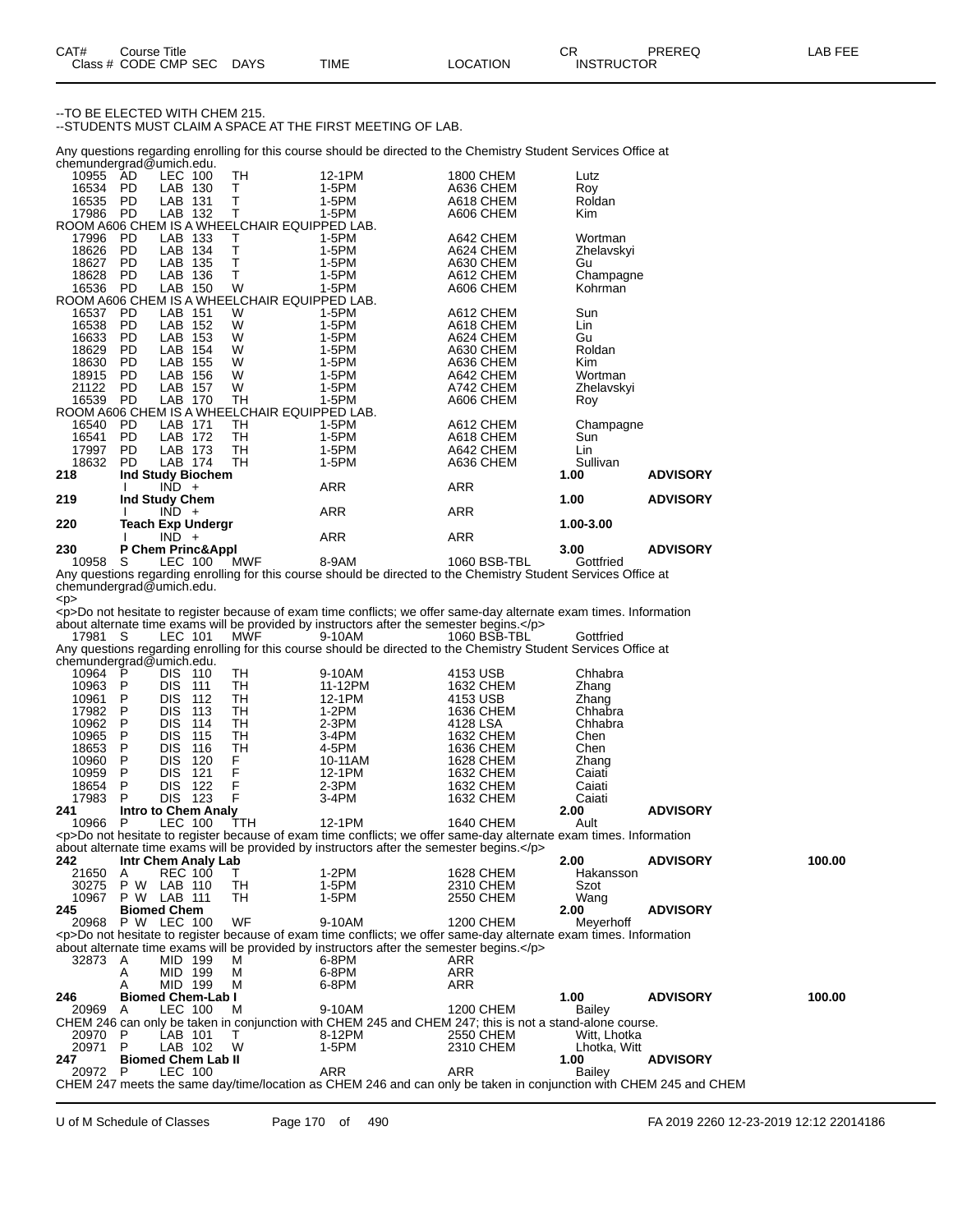| CAT#               |        | Course Title<br>Class # CODE CMP SEC DAYS       |                                                            | TIME                                                                                                                                                                                                             | <b>LOCATION</b>        | CR.<br><b>INSTRUCTOR</b> | PREREQ          | LAB FEE |
|--------------------|--------|-------------------------------------------------|------------------------------------------------------------|------------------------------------------------------------------------------------------------------------------------------------------------------------------------------------------------------------------|------------------------|--------------------------|-----------------|---------|
|                    |        |                                                 |                                                            |                                                                                                                                                                                                                  |                        |                          |                 |         |
| 260                |        | 246; this is not a stand-alone course.          |                                                            |                                                                                                                                                                                                                  |                        | 3.00                     | <b>ADVISORY</b> |         |
| 10968 A            |        | <b>Chemical Principles</b><br>LEC 100           | MWF                                                        | 10-11AM                                                                                                                                                                                                          | 1230 USB               | Zimmerman                |                 |         |
|                    |        | chemundergrad@umich.edu.                        |                                                            | Any questions regarding enrolling for this course should be directed to the Chemistry Student Services Office at                                                                                                 |                        |                          |                 |         |
| < p >              |        |                                                 |                                                            | <p>Do not hesitate to register because of exam time conflicts; we offer same-day alternate exam times. Information</p>                                                                                           |                        |                          |                 |         |
| 17592 P            |        | DIS 101                                         |                                                            | about alternate time exams will be provided by instructors after the semester begins.<br>9-10AM                                                                                                                  | 1624 CHEM              | Roessler                 |                 |         |
| 17593 P            |        | DIS 102                                         | Τ<br>F                                                     | 3-4PM                                                                                                                                                                                                            | 1636 CHEM              | Dang                     |                 |         |
| 17594 P<br>17595 P |        | DIS 103<br>DIS 104                              | F<br>F.                                                    | 11-12PM                                                                                                                                                                                                          | 1628 CHEM<br>1628 CHEM | Jugovic, Zimmerman       |                 |         |
| 17596 P            |        | <b>DIS 105</b>                                  | W                                                          | 9-10AM<br>9-10AM                                                                                                                                                                                                 | 1628 CHEM              | Jugovic<br>Dang          |                 |         |
| 10969 A            |        | <b>LEC 200</b>                                  | MWF                                                        | $2-3PM$                                                                                                                                                                                                          | 1230 USB               | Miller                   |                 |         |
|                    |        |                                                 |                                                            | <p>Do not hesitate to register because of exam time conflicts; we offer same-day alternate exam times. Information<br/>about alternate time exams will be provided by instructors after the semester begins.</p> |                        |                          |                 |         |
| 17597 P<br>17598 P |        | DIS 201<br>DIS 202                              | W<br>F                                                     | 1-2PM<br>11-12PM                                                                                                                                                                                                 | 1628 CHEM<br>3866 EH   | Dang                     |                 |         |
| 17599 P            |        | DIS 203                                         | F                                                          | 1-2PM                                                                                                                                                                                                            | G437 MH                | Roessler<br>Jugovic      |                 |         |
| 17600 P            |        | DIS 204                                         | - TH                                                       | 3-4PM                                                                                                                                                                                                            | 1628 CHEM              | Roessler                 |                 |         |
| 261                |        | <b>Intro Quantum Chem</b>                       | CHEM 261 is for Chemical Engineering students only.        |                                                                                                                                                                                                                  |                        | 1.00                     | <b>ADVISORY</b> |         |
|                    |        |                                                 |                                                            |                                                                                                                                                                                                                  |                        |                          |                 |         |
| < p >              |        | chemundergrad@umich.edu.                        |                                                            | Any questions regarding enrolling for this course should be directed to the Chemistry Student Services Office at                                                                                                 |                        |                          |                 |         |
|                    |        |                                                 |                                                            | <p>Do not hesitate to register because of exam time conflicts; we offer same-day alternate exam times. Information</p>                                                                                           |                        |                          |                 |         |
| 10970 A            |        | LEC 100                                         | MŴF                                                        | about alternate time exams will be provided by instructors after the semester begins.<br>10-11AM                                                                                                                 | 1230 USB               | Zimmerman                |                 |         |
| 17601 PR           |        | <b>DIS 101</b>                                  | Т                                                          | 9-10AM                                                                                                                                                                                                           | 1624 CHEM              | Roessler                 |                 |         |
| 17602 PR           |        | DIS 102                                         | CHEM 261 is for Chemical Engineering students only.        | 3-4PM                                                                                                                                                                                                            | 1636 CHEM              | Dang                     |                 |         |
|                    |        |                                                 | CHEM 261 is for Chemical Engineering students only.        |                                                                                                                                                                                                                  |                        |                          |                 |         |
|                    |        | 17603 PR DIS 103                                | - F<br>CHEM 261 is for Chemical Engineering students only. | 11-12PM                                                                                                                                                                                                          | 1628 CHEM              | Jugovic, Zimmerman       |                 |         |
| 17604 PR           |        | DIS 104                                         |                                                            | 9-10AM                                                                                                                                                                                                           | 1628 CHEM              | Jugovic                  |                 |         |
| 17605 PR           |        | DIS 105                                         | CHEM 261 is for Chemical Engineering students only.<br>W   | 9-10AM                                                                                                                                                                                                           | 1628 CHEM              | Dang                     |                 |         |
|                    |        |                                                 | CHEM 261 is for Chemical Engineering students only.        |                                                                                                                                                                                                                  |                        |                          |                 |         |
| 10971 A            |        | LEC 200                                         | MWF<br>CHEM 261 is for Chemical Engineering students only. | $2-3PM$                                                                                                                                                                                                          | 1230 USB               | Miller                   |                 |         |
| <p></p>            |        |                                                 |                                                            |                                                                                                                                                                                                                  |                        |                          |                 |         |
|                    |        |                                                 |                                                            | <p>Do not hesitate to register because of exam time conflicts; we offer same-day alternate exam times. Information<br/>about alternate time exams will be provided by instructors after the semester begins.</p> |                        |                          |                 |         |
| 17606 PR           |        | DIS 201                                         | W                                                          | 1-2PM                                                                                                                                                                                                            | 1628 CHEM              | Dang                     |                 |         |
| 17607 PR           |        | DIS 202                                         | CHEM 261 is for Chemical Engineering students only.        | 11-12PM                                                                                                                                                                                                          | 3866 EH                | Roessler                 |                 |         |
|                    |        |                                                 | CHEM 261 is for Chemical Engineering students only.        |                                                                                                                                                                                                                  |                        |                          |                 |         |
| 17608 PR           |        | DIS 203                                         | - F                                                        | 1-2PM                                                                                                                                                                                                            | G437 MH                | Jugovic                  |                 |         |
| 17609 PR           |        | DIS 204                                         | CHEM 261 is for Chemical Engineering students only.<br>TH  | $3-4PM$                                                                                                                                                                                                          | 1628 CHEM              | Roessler                 |                 |         |
|                    |        |                                                 | CHEM 261 is for Chemical Engineering students only.        |                                                                                                                                                                                                                  |                        |                          |                 |         |
| 262<br>22970 A     |        | <b>Math Met Phys Sci</b><br>LEC 100             | MWF                                                        | 9-10AM                                                                                                                                                                                                           | 1505 NUB               | 4.00<br>Geva             | <b>ADVISORY</b> |         |
|                    |        |                                                 |                                                            | <p>Do not hesitate to register because of exam time conflicts; we offer same-day alternate exam times. Information<br/>about alternate time exams will be provided by instructors after the semester begins.</p> |                        |                          |                 |         |
| 22971              |        | P W DIS 101                                     | т                                                          | 11-12PM                                                                                                                                                                                                          | 7603 HH                | Liu                      |                 |         |
| 303                |        | 22972 P W DIS 102<br><b>Intro Bioinorg Chem</b> | T                                                          | 12-1PM                                                                                                                                                                                                           | 7603 HH                | Liu<br>3.00              | <b>ADVISORY</b> |         |
| 20315 A            |        | LEC 100                                         | <b>MWF</b>                                                 | 12-1PM                                                                                                                                                                                                           | 1210 CHEM              | Pecoraro                 |                 |         |
|                    |        |                                                 |                                                            | <p>Do not hesitate to register because of exam time conflicts; we offer same-day alternate exam times. Information<br/>about alternate time exams will be provided by instructors after the semester begins.</p> |                        |                          |                 |         |
| 20316 P            |        | <b>DIS 101</b>                                  | W                                                          | 1-2PM                                                                                                                                                                                                            | 1632 CHEM              | Schneider                |                 |         |
| 20317 P<br>20318   | P      | DIS 103<br><b>DIS 104</b>                       | Τ<br><b>TH</b>                                             | 9-10AM<br>11-12PM                                                                                                                                                                                                | 1636 CHEM<br>1636 CHEM | Schneider<br>Schneider   |                 |         |
| 351                |        | <b>Biochem Fundamentals</b>                     |                                                            |                                                                                                                                                                                                                  |                        | 4.00                     | <b>ADVISORY</b> |         |
| 19660              | A      | LEC 100                                         | <b>MWF</b>                                                 | 10-11AM                                                                                                                                                                                                          | 1210 CHEM              | <b>Bridwell-Rabb</b>     |                 |         |
|                    |        |                                                 |                                                            | <p>Do not hesitate to register because of exam time conflicts; we offer same-day alternate exam times. Information<br/>about alternate time exams will be provided by instructors after the semester begins.</p> |                        |                          |                 |         |
| 19662              | -P     | <b>DIS 101</b>                                  | м                                                          | 9-10AM                                                                                                                                                                                                           | 1628 CHEM              | Datar                    |                 |         |
| 22484<br>36442     | P<br>P | DIS 102<br>DIS 103                              | М<br>М                                                     | $3-4PM$<br>3-4PM                                                                                                                                                                                                 | 2244 USB<br>1624 CHEM  | Hampton<br>Ohmer         |                 |         |
| 19663              | P      | DIS.<br>104                                     | м                                                          | 4-5PM                                                                                                                                                                                                            | 2062 PALM              | Ohmer                    |                 |         |
| 19786<br>22485     | P<br>P | DIS 105<br><b>DIS 106</b>                       | W<br>W                                                     | 9-10AM<br>3-4PM                                                                                                                                                                                                  | 1437 MH<br>2202 MLB    | Datar<br>Hampton         |                 |         |
| 19785              | P      | DIS 107                                         | W                                                          | 4-5PM                                                                                                                                                                                                            | 2244 USB               | Hampton                  |                 |         |
| 352<br>19314       | AD     | Intro Biochem Lab<br>LEC 100                    | F                                                          | $2-3PM$                                                                                                                                                                                                          | 1210 CHEM              | 2.00<br>Marsh            | <b>ADVISORY</b> | 110.00  |
| 25199              | PD.    | LAB 101                                         | М                                                          | 1-5PM                                                                                                                                                                                                            | A513 CHEM              | Tian                     |                 |         |
| 19318              | PD.    | LAB 102                                         | Τ                                                          | 8-12PM                                                                                                                                                                                                           | A513 CHEM              | Majhi                    |                 |         |

U of M Schedule of Classes Page 171 of 490 FA 2019 2260 12-23-2019 12:12 22014186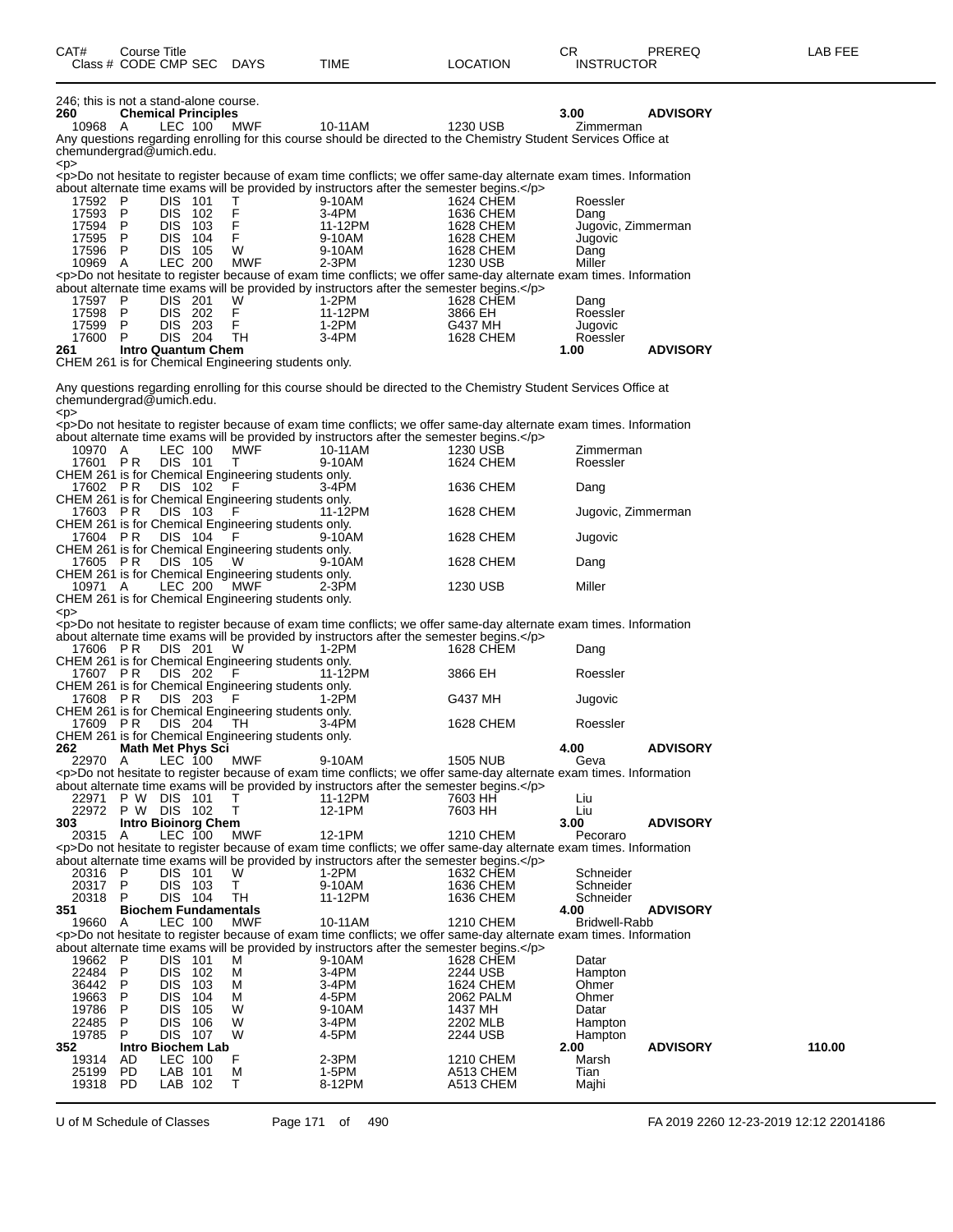| CAT#<br>Class # CODE CMP SEC DAYS                                                      | Course Title                                                                                                              |                                                                                                                   |         |                                                  | TIME                                                                                                                                                                                                                                         | <b>LOCATION</b>                                                                                                                       | CR.<br><b>INSTRUCTOR</b>                                                           | PREREQ                                       | LAB FEE |
|----------------------------------------------------------------------------------------|---------------------------------------------------------------------------------------------------------------------------|-------------------------------------------------------------------------------------------------------------------|---------|--------------------------------------------------|----------------------------------------------------------------------------------------------------------------------------------------------------------------------------------------------------------------------------------------------|---------------------------------------------------------------------------------------------------------------------------------------|------------------------------------------------------------------------------------|----------------------------------------------|---------|
| 21509<br>22490<br>22594<br>21507<br>21508<br>25200<br>353                              | PD<br><b>PD</b><br>PD<br><b>PD</b><br><b>PD</b><br><b>PD</b><br><b>Biochem Tech Wr</b>                                    | LAB 103<br>LAB 104<br>LAB 105<br>LAB 106<br>LAB 107<br>LAB 108                                                    |         | Τ<br><b>TH</b><br>М<br>Т<br>Τ<br>TН              | 1-5PM<br>1-5PM<br>1-5PM<br>8-12PM<br>1-5PM<br>1-5PM                                                                                                                                                                                          | A513 CHEM<br>A513 CHEM<br>A515 CHEM<br>A515 CHEM<br>A515 CHEM<br>A515 CHEM                                                            | Tian<br>Jo<br>Majhi<br>Jo<br>Mendoza<br>Mendoza<br>3.00                            |                                              | 110.00  |
| 23274<br>23275<br>23276<br>23277<br>23278<br>23279<br>23391<br>23392<br>25223<br>25201 | AD.<br><b>PDR</b><br><b>PDR</b><br><b>PDR</b><br><b>PDR</b><br><b>PDR</b><br><b>PDR</b><br><b>PDR</b><br><b>PDR</b><br>SD | <b>LEC 100</b><br>LAB 101<br>LAB 102<br>LAB 103<br>LAB 104<br>LAB 105<br>LAB 106<br>LAB 107<br>LAB 108<br>DIS 110 |         | F<br>М<br>Т<br>Т<br>TН<br>М<br>Т<br>т<br>TН<br>т | 2-3PM<br>1-5PM<br>8-12PM<br>1-5PM<br>1-5PM<br>1-5PM<br>8-12PM<br>1-5PM<br>1-5PM<br>5-6PM                                                                                                                                                     | <b>1210 CHEM</b><br>A513 CHEM<br>A513 CHEM<br>A513 CHEM<br>A513 CHEM<br>A515 CHEM<br>A515 CHEM<br>A515 CHEM<br>A515 CHEM<br>1628 CHEM | Marsh<br>Tian<br>Majhi<br>Tian<br>Jo<br>Majhi<br>Jo<br>Mendoza<br>Mendoza<br>Boggs |                                              |         |
| 25202<br>370<br>19145<br>398                                                           | SD<br><b>PhysChem Princip</b><br><b>P RW LEC 001</b><br><b>Ugrad Res Biochem</b>                                          | DIS 111                                                                                                           |         | T<br>TTH                                         | 5-6PM<br>1130-1PM                                                                                                                                                                                                                            | 1624 CHEM<br>271 WEISER                                                                                                               | Hall<br>3.00<br>Wymore<br>1.00-4.00                                                | <b>ADVISORY, ENFORCED</b><br><b>ADVISORY</b> |         |
| 399                                                                                    | <b>Ugrad Res Chem</b>                                                                                                     | $IND +$                                                                                                           |         |                                                  | ARR                                                                                                                                                                                                                                          | ARR                                                                                                                                   | 1.00-4.00                                                                          | <b>ADVISORY</b>                              |         |
| 402                                                                                    | Intermed Inorganic                                                                                                        | $IND +$                                                                                                           |         |                                                  | ARR                                                                                                                                                                                                                                          | ARR                                                                                                                                   | 3.00                                                                               | <b>ADVISORY</b>                              |         |
| 10976                                                                                  | <b>PR</b><br><b>Res Con in Chem Res</b>                                                                                   | LEC 100                                                                                                           |         | <b>MWF</b>                                       | 10-11AM<br><p>Do not hesitate to register because of exam time conflicts; we offer same-day alternate exam times. Information<br/>about alternate time exams will be provided by instructors after the semester begins.</p>                  | 1650 CHEM                                                                                                                             | <b>Bartlett</b>                                                                    |                                              |         |
| 415<br>22137 PR<br>419                                                                 | Inter Phys Org Chem                                                                                                       | <b>LEC 100</b>                                                                                                    |         | м                                                | 4-6PM                                                                                                                                                                                                                                        | 1400 CHEM                                                                                                                             | 1.00<br>Kennedy<br>3.00                                                            | <b>ADVISORY</b>                              |         |
| 20482<br>440                                                                           | $P W$ LEC $001$<br><b>Biophys of Diseases</b>                                                                             |                                                                                                                   |         | MWF                                              | 9-10AM                                                                                                                                                                                                                                       | 1640 CHEM                                                                                                                             | Stephenson<br>3.00                                                                 | <b>ADVISORY</b>                              |         |
| 21564<br>451                                                                           | <b>P W LEC 001</b><br>Adv Biochem I                                                                                       |                                                                                                                   |         | MW                                               | 830-10AM                                                                                                                                                                                                                                     | 1300 CHEM                                                                                                                             | Ivanova<br>4.00                                                                    | <b>ADVISORY</b>                              |         |
| 19664 A<br>20473 P W DIS 210                                                           |                                                                                                                           | <b>LEC 200</b>                                                                                                    |         | <b>MWF</b><br>т                                  | 10-11AM<br><p>Do not hesitate to register because of exam time conflicts; we offer same-day alternate exam times. Information<br/>about alternate time exams will be provided by instructors after the semester begins.</p><br>9-10AM        | 1300 CHEM<br>G463 MH                                                                                                                  | Keane<br>Gao                                                                       |                                              |         |
| 20288<br>19665                                                                         | P W DIS 211<br>P W DIS 212                                                                                                |                                                                                                                   |         | т<br>TН                                          | $1-2PM$<br>3-4PM                                                                                                                                                                                                                             | 1060 EH<br>3741 CCRB                                                                                                                  | Gao<br>Gao                                                                         |                                              |         |
| 453<br>16563                                                                           | <b>Biophys Chem I</b><br>A                                                                                                | LEC 100                                                                                                           |         | <b>MWF</b>                                       | 11-12PM                                                                                                                                                                                                                                      | 1300 CHEM                                                                                                                             | 3.00<br>Goodson III                                                                | <b>ADVISORY</b>                              |         |
| Thanks!<br><p></p>                                                                     |                                                                                                                           |                                                                                                                   |         |                                                  | Please DO NOT email the instructor for an override into this class! You may contact chemundergrad@umich.edu.                                                                                                                                 |                                                                                                                                       |                                                                                    |                                              |         |
| 16564 P<br>16565<br>20590 P                                                            | $\mathsf{P}$                                                                                                              | <b>DIS 101</b><br>DIS 102                                                                                         | DIS 103 | M<br>т<br>м                                      | <p>Do not hesitate to register because of exam time conflicts; we offer same-day alternate exam times. Information<br/>about alternate time exams will be provided by instructors after the semester begins.</p><br>1-2PM<br>12-1PM<br>1-2PM | <b>1628 CHEM</b><br>1632 CHEM<br>1636 CHEM                                                                                            | Fisher<br>Fisher<br>Muthike                                                        |                                              |         |
| 20591<br>455                                                                           | $\mathsf{P}$<br><b>Spec Top Biochem</b>                                                                                   | DIS 104                                                                                                           |         | $\top$                                           | 12-1PM                                                                                                                                                                                                                                       | 3207 LSA                                                                                                                              | Muthike<br>3.00                                                                    | <b>ADVISORY</b>                              |         |
| 32846<br>461                                                                           | P R<br><b>Physical Chem I</b>                                                                                             | LEC 100<br>LEC 200                                                                                                |         | TTH<br><b>MWF</b>                                | 230-4PM<br>11-12PM                                                                                                                                                                                                                           | 1640 CHEM                                                                                                                             | Walter<br>3.00                                                                     | <b>ADVISORY</b>                              |         |
| 10978                                                                                  | A                                                                                                                         |                                                                                                                   |         |                                                  | <p>Do not hesitate to register because of exam time conflicts; we offer same-day alternate exam times. Information</p>                                                                                                                       | 1640 CHEM                                                                                                                             | Biteen                                                                             |                                              |         |
| 10979<br>10980<br>462                                                                  | -P<br>$\mathsf{P}$<br><b>Comp Chem Lab</b>                                                                                | DIS 201<br>DIS 202                                                                                                |         | М<br>TН                                          | about alternate time exams will be provided by instructors after the semester begins.<br>4-5PM<br>8-9AM                                                                                                                                      | 1632 CHEM<br>1632 CHEM                                                                                                                | Pfaffenberger<br>Pfaffenberger<br>1.00                                             | <b>ADVISORY</b>                              | 75.00   |
| 10981<br>10982<br>10983<br>17021                                                       | P<br>A<br>P<br>A                                                                                                          | LEC 100<br>LAB 101<br><b>LEC 300</b><br>LAB 301                                                                   |         | т<br>T<br>W<br>W                                 | $1-2PM$<br>2-5PM<br>$1-2PM$<br>2-5PM                                                                                                                                                                                                         | 1650 CHEM<br>1720 CHEM<br>1636 CHEM<br>1720 CHEM                                                                                      | Kopelman<br>McLean<br>Kopelman<br>Folz                                             |                                              |         |
| 482<br>10972<br>10973                                                                  | <b>Synthesis</b><br>A<br>P<br>P                                                                                           | <b>LEC 100</b><br>LAB 101<br>LAB 101                                                                              |         | TН<br>T.<br>TН                                   | $1-2PM$<br>1-5PM<br>2-5PM                                                                                                                                                                                                                    | <b>1300 CHEM</b><br>2411 CHEM<br>2411 CHEM                                                                                            | 3.00<br>Szymczak<br>Norwine                                                        | <b>ADVISORY</b>                              | 100.00  |
| 19659<br>23451                                                                         | P<br>P<br>P<br>P                                                                                                          | LAB 102<br>LAB 102<br>LAB 103<br>LAB 103                                                                          |         | Τ<br><b>TH</b><br>T.<br>TН                       | 1-5PM<br>2-5PM<br>8-12PM<br>9-12PM                                                                                                                                                                                                           | 2500 CHEM<br>2500 CHEM<br>2500 CHEM<br>2500 CHEM                                                                                      | Shanahan<br><b>Sikes</b>                                                           |                                              |         |
| 485<br>29771<br>30030<br>29772                                                         | <b>Projects Lab</b><br>PD.<br><b>PD</b><br><b>PD</b>                                                                      | LAB 100<br>LAB 200<br>LAB 300                                                                                     |         |                                                  | <b>ARR</b><br>ARR<br><b>ARR</b>                                                                                                                                                                                                              | ARR<br><b>ARR</b><br>ARR                                                                                                              | 1.00-4.00<br>Maldonado<br>Chen<br>Wolfe                                            |                                              | 50.00   |
| 498                                                                                    | <b>Ugrad Thesis Biochm</b>                                                                                                | $IND +$                                                                                                           |         |                                                  | <b>ARR</b>                                                                                                                                                                                                                                   | ARR                                                                                                                                   | 1.00                                                                               | <b>ADVISORY</b>                              |         |

U of M Schedule of Classes Page 172 of 490 FA 2019 2260 12-23-2019 12:12 22014186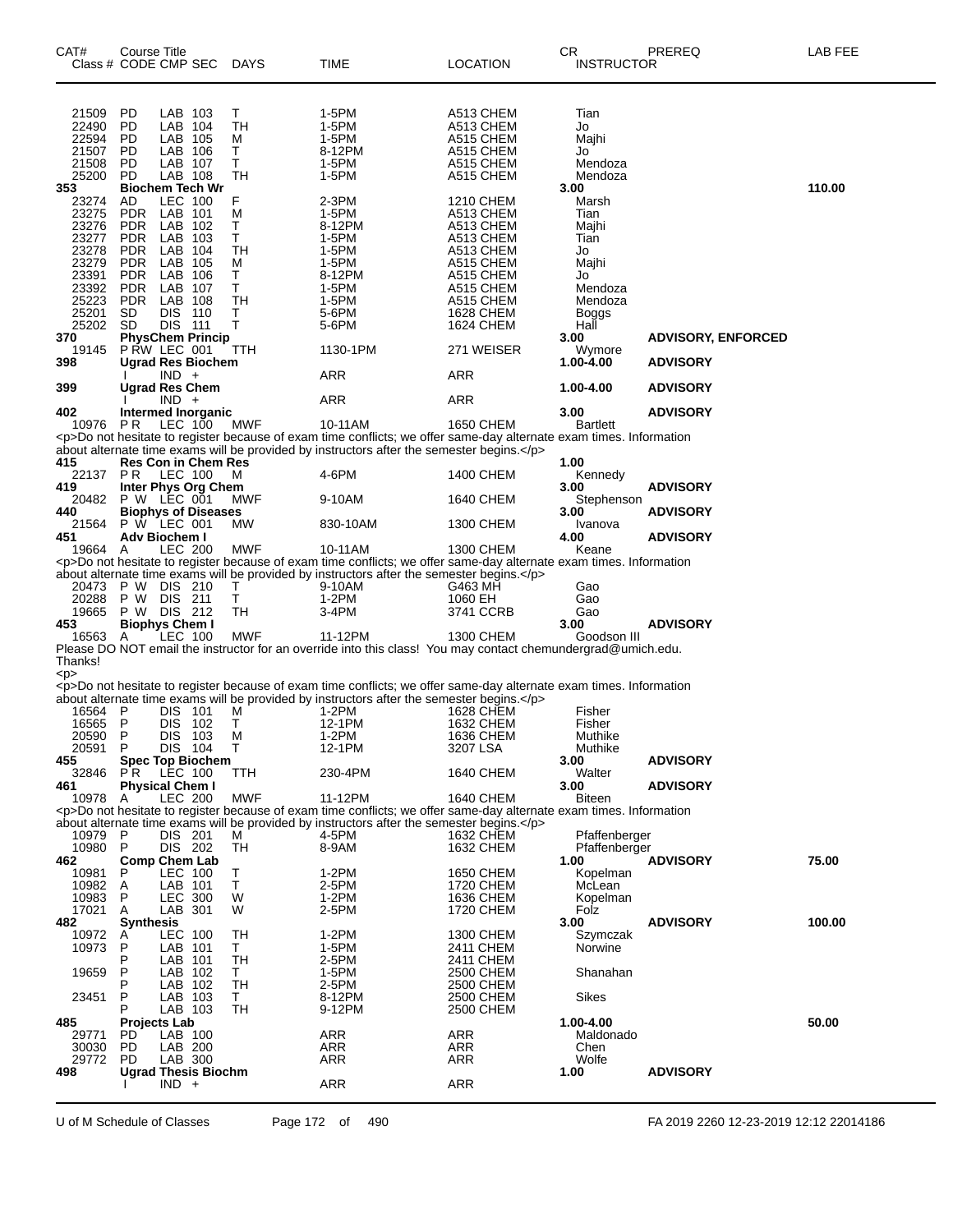| 499          | Ugrad Thesis Chem<br>$IND +$<br>I.                       |            | <b>ARR</b>                                                                                                             | <b>ARR</b>       | 1.00                    | <b>ADVISORY</b>          |
|--------------|----------------------------------------------------------|------------|------------------------------------------------------------------------------------------------------------------------|------------------|-------------------------|--------------------------|
| 501          | <b>Chemical Biology I</b>                                |            |                                                                                                                        |                  | 3.00                    |                          |
| 17611        | <b>SEM 001</b><br>PD                                     | <b>MWF</b> | 8-9AM                                                                                                                  | 1250 USB         |                         | Koutmou, Palfey, Koutmos |
| 505          | <b>Nucleic Acid Biochem</b>                              |            |                                                                                                                        |                  | 3.00                    | <b>ENFORCED</b>          |
| 32849        | P <sub>R</sub><br>LEC 100                                | TTH        | 230-4PM                                                                                                                | 1640 CHEM        | Walter                  |                          |
| 507<br>10986 | <b>Inorganic Chem</b><br>P <sub>R</sub><br>LEC 100       | <b>MWF</b> | 10-11AM                                                                                                                | 1650 CHEM        | 3.00<br><b>Bartlett</b> | <b>ADVISORY</b>          |
| 520          | <b>Theory and Methods</b>                                |            |                                                                                                                        |                  | 3.00                    | ADVISORY                 |
| 16575        | P W LEC 001                                              | TTH        | 1-230PM                                                                                                                | 1084 EH          | Ramamoorthy             |                          |
| 525          | <b>Chem Biol I</b>                                       |            |                                                                                                                        |                  | 3.00                    | <b>ADVISORY</b>          |
| 29219        | P<br>LEC 100                                             | <b>MWF</b> | 9-10AM                                                                                                                 | 1650 CHEM        | Koutmou                 |                          |
| 540          | <b>Organic Principles</b><br>PR.                         | <b>MWF</b> | 10-11AM                                                                                                                | 1640 CHEM        | 3.00<br>McNeil          | <b>ADVISORY</b>          |
| 10987        | LEC 100                                                  |            | <p>Do not hesitate to register because of exam time conflicts; we offer same-day alternate exam times. Information</p> |                  |                         |                          |
|              |                                                          |            | about alternate time exams will be provided by instructors after the semester begins.                                  |                  |                         |                          |
| 543          | <b>Organic Mechanisms</b>                                |            |                                                                                                                        |                  | 3.00                    | <b>ADVISORY</b>          |
| 10988        | P R<br>LEC 100                                           | <b>MWF</b> | 9-10AM                                                                                                                 | 269 WEISER       | Schindler               |                          |
| 548          | <b>CBI Frontiers</b>                                     |            |                                                                                                                        |                  | 1.00                    | <b>ADVISORY</b>          |
| 17545        | <b>PD</b><br><b>SEM 100</b>                              |            | <b>ARR</b>                                                                                                             | ARR              | Koutmos                 |                          |
|              | Please contact instructor for time and place.            |            |                                                                                                                        |                  |                         |                          |
| 550<br>30006 | <b>Chemistry Education</b><br>P <sub>R</sub><br>LEC 100  | ттн        | 1-230PM                                                                                                                | A859 CHEM-TBLC   | 3.00<br>Shultz          | <b>ADVISORY</b>          |
| 570          | <b>Molecular Phys Chem</b>                               |            |                                                                                                                        |                  | 3.00                    |                          |
| 10989        | <b>LEC 200</b><br>P                                      | MWF        | 11-12PM                                                                                                                | 1640 CHEM        | <b>Biteen</b>           |                          |
| 571          | <b>Quantum Chemistry</b>                                 |            |                                                                                                                        |                  | 3.00                    | <b>ADVISORY</b>          |
| 10990        | P RW LEC 100                                             | TTH        | 10-1130AM                                                                                                              | 1624 CHEM        | Geva                    |                          |
| 576          | <b>Stat Mechanics</b>                                    |            |                                                                                                                        |                  | 3.00                    | <b>ADVISORY</b>          |
| 19743        | P RW LEC 100                                             | TTH        | 830-10AM                                                                                                               | 3265 USB         | Sension                 |                          |
| 596          | <b>Intro Grad to Res MS</b>                              |            |                                                                                                                        |                  | 3.00                    |                          |
| 597          | D<br>$IND +$<br><b>Intro to Grad Res</b>                 |            | <b>ARR</b>                                                                                                             | <b>ARR</b>       | 3.00                    | <b>ADVISORY</b>          |
| 18075        | P<br>LAB 002                                             |            | <b>ARR</b>                                                                                                             | <b>ARR</b>       | Matzger                 |                          |
| 598          | <b>IGERT Res Rotation</b>                                |            |                                                                                                                        |                  | 3.00                    | ADVISORY                 |
|              | $IND +$                                                  |            | ARR                                                                                                                    | ARR              |                         |                          |
| 646          | <b>Chemical Separations</b>                              |            |                                                                                                                        |                  | 3.00                    | <b>ADVISORY</b>          |
| 33138        | P RW LEC 100                                             | <b>MWF</b> | 12-1PM                                                                                                                 | 1300 CHEM        | Ruotolo                 |                          |
| 649          | Electrochemistry                                         |            |                                                                                                                        |                  | 3.00                    | <b>ADVISORY</b>          |
| 32955        | P <sub>R</sub><br>LEC 100                                | TTH        | 230-4PM                                                                                                                | <b>1200 CHEM</b> | Maldonado               |                          |
| 720<br>25420 | <b>Prof Dev Lead Chem</b><br><b>PD</b><br><b>SEM 100</b> | F          | 12-1PM                                                                                                                 | 1200 CHEM        | 1.00                    | <b>ADVISORY</b>          |
| 800          | <b>Sem in Chemical Biol</b>                              |            |                                                                                                                        |                  | 2.00                    | <b>ADVISORY</b>          |
| 10992        | <b>PD</b><br><b>SEM 100</b>                              |            | <b>ARR</b>                                                                                                             | <b>ARR</b>       |                         |                          |
| 801          | <b>Analytical Seminar</b>                                |            |                                                                                                                        |                  | 2.00                    | <b>ADVISORY</b>          |
| 10993        | <b>SEM 100</b><br><b>PD</b>                              |            | <b>ARR</b>                                                                                                             | ARR              | <b>Zellers</b>          |                          |
| 802          | <b>Inorganic Seminar</b>                                 |            |                                                                                                                        |                  | 2.00                    | <b>ADVISORY</b>          |
| 20602        | PD<br><b>SEM 001</b>                                     |            | <b>ARR</b>                                                                                                             | <b>ARR</b>       | Szymczak                |                          |
| 803<br>10994 | <b>Organic Seminar</b><br><b>SEM 100</b><br>PD.          |            | <b>ARR</b>                                                                                                             | <b>ARR</b>       | 2.00                    | <b>ADVISORY</b>          |
| 804          | <b>Physical Seminar</b>                                  |            |                                                                                                                        |                  | 2.00                    | <b>ADVISORY</b>          |
| 20603        | <b>PD</b><br>SEM 001                                     |            | <b>ARR</b>                                                                                                             | <b>ARR</b>       |                         |                          |
| 805          | <b>Materials Seminar</b>                                 |            |                                                                                                                        |                  | 2.00                    | <b>ADVISORY</b>          |
| 10995        | <b>PD</b><br><b>SEM 100</b>                              |            | <b>ARR</b>                                                                                                             | <b>ARR</b>       | Maldonado               |                          |
| 895          | <b>Research in Chem</b>                                  |            |                                                                                                                        |                  | 1.00-8.00               | <b>ADVISORY</b>          |
|              | $IND +$                                                  |            | ARR                                                                                                                    | <b>ARR</b>       |                         |                          |
| 990          | <b>Diss-Precand</b><br>$IND +$                           |            | ARR                                                                                                                    | <b>ARR</b>       | 1.00-8.00               | <b>ADVISORY</b>          |
| 995          | Diss-Cand                                                |            |                                                                                                                        |                  | 8.00                    | <b>ENFORCED</b>          |
|              | R<br>IND.<br>$+$                                         |            | ARR                                                                                                                    | <b>ARR</b>       |                         |                          |
|              |                                                          |            |                                                                                                                        |                  |                         |                          |
|              |                                                          |            |                                                                                                                        |                  |                         |                          |

Class # CODE CMP SEC DAYS TIME LOCATION INSTRUCTOR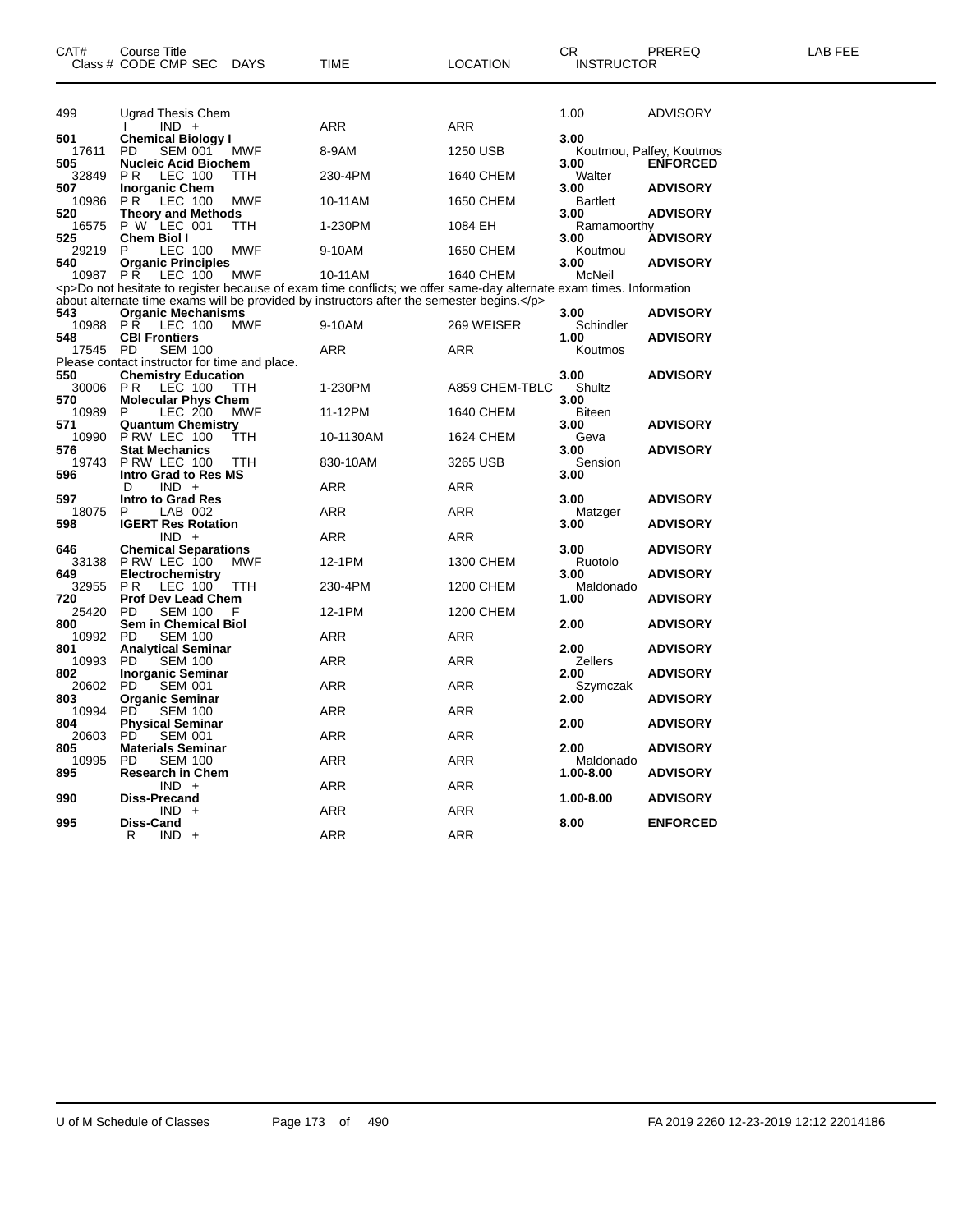| CAT# | Title<br>∴ourse      |                 |      |                  | Ωm<br>. ا ب | PREREQ            | ---<br>AR.<br>--- |
|------|----------------------|-----------------|------|------------------|-------------|-------------------|-------------------|
|      | Class # CODE CMP SEC | DAYS<br>_______ | TIME | LOCATION<br>____ |             | <b>INSTRUCTOR</b> |                   |

## **Classical Studies Department**

|                                                                                                                                                      | Classical Archaeology (CLARCH)                                                                                                                                                                                                                                                                                                                                                                                                                                              |                                                                                                             |                                                                                                                                                              |                                                                                                                                                                                    |                                                                                                                                                                                                      |                                    |
|------------------------------------------------------------------------------------------------------------------------------------------------------|-----------------------------------------------------------------------------------------------------------------------------------------------------------------------------------------------------------------------------------------------------------------------------------------------------------------------------------------------------------------------------------------------------------------------------------------------------------------------------|-------------------------------------------------------------------------------------------------------------|--------------------------------------------------------------------------------------------------------------------------------------------------------------|------------------------------------------------------------------------------------------------------------------------------------------------------------------------------------|------------------------------------------------------------------------------------------------------------------------------------------------------------------------------------------------------|------------------------------------|
| 222<br>26588<br>26589<br>26590<br>26591<br>26592                                                                                                     | Intro Roman Arch<br>LEC 001<br>A<br>P W<br>DIS 002<br>P W<br>DIS 003<br>P W<br>DIS 004<br><b>DIS 005</b><br>P W                                                                                                                                                                                                                                                                                                                                                             | <b>TTH</b><br>F<br>W<br>TН<br>W                                                                             | 10-1130AM<br>2-3PM<br>10-11AM<br>9-10AM<br>9-10AM                                                                                                            | G127 AH<br>130 TAP<br>2163 AH<br>7603 HH<br>2163 AH                                                                                                                                | 4.00<br>Stone<br>Oberlin<br>Oberlin<br>Moskowitz<br>Moskowitz                                                                                                                                        |                                    |
| 350<br>26918                                                                                                                                         | <b>Topics in CLARCH</b><br><b>P W LEC 001</b><br>Environmental Archaeology                                                                                                                                                                                                                                                                                                                                                                                                  | TTH                                                                                                         | 1-230PM                                                                                                                                                      | 2330 MH                                                                                                                                                                            | 3.00<br>Motta                                                                                                                                                                                        | <b>ADVISORY</b>                    |
| 380<br>30696                                                                                                                                         | Min-Myc Arch<br>P W LEC 001                                                                                                                                                                                                                                                                                                                                                                                                                                                 | TTH                                                                                                         | 230-4PM                                                                                                                                                      | G168 AH                                                                                                                                                                            | 3.00<br>Abell                                                                                                                                                                                        | <b>ADVISORY</b>                    |
| 440<br>30697<br>470                                                                                                                                  | <b>Cities Greece</b><br><b>P W LEC 001</b><br><b>Topics in Class Arch</b>                                                                                                                                                                                                                                                                                                                                                                                                   | MW                                                                                                          | 1130-1PM                                                                                                                                                     | 1469 MH                                                                                                                                                                            | 3.00<br>Nevett<br>3.00                                                                                                                                                                               | <b>ADVISORY</b>                    |
| 28589                                                                                                                                                | P W SEM 001<br>Arch of Roman Economy                                                                                                                                                                                                                                                                                                                                                                                                                                        | МW                                                                                                          | 10-1130AM                                                                                                                                                    | 049 UMMA                                                                                                                                                                           | Gosner                                                                                                                                                                                               |                                    |
|                                                                                                                                                      | 33598 P W SEM 002<br>Visual Cultures of Ancient ME                                                                                                                                                                                                                                                                                                                                                                                                                          | MW                                                                                                          | 1-230PM                                                                                                                                                      | 210 TAP                                                                                                                                                                            | Barham                                                                                                                                                                                               |                                    |
| 482<br>30698<br>495                                                                                                                                  | <b>Ceramic Analysis</b><br>P W LEC 001<br><b>Sr Honors Research</b>                                                                                                                                                                                                                                                                                                                                                                                                         | Т                                                                                                           | 11-2PM                                                                                                                                                       | G160 AH                                                                                                                                                                            | 3.00<br>Abell<br>1.00-3.00                                                                                                                                                                           | <b>ADVISORY</b>                    |
| 496                                                                                                                                                  | $IND +$<br><b>Prac Museum Studies</b>                                                                                                                                                                                                                                                                                                                                                                                                                                       |                                                                                                             | <b>ARR</b>                                                                                                                                                   | ARR                                                                                                                                                                                | 1.00-3.00                                                                                                                                                                                            | <b>ADVISORY</b>                    |
| 497                                                                                                                                                  | SI<br>$IND +$<br><b>Prac Field Arch</b>                                                                                                                                                                                                                                                                                                                                                                                                                                     |                                                                                                             | ARR                                                                                                                                                          | ARR                                                                                                                                                                                | 1.00-3.00                                                                                                                                                                                            | <b>ADVISORY</b>                    |
| 499                                                                                                                                                  | SI<br>$IND +$<br><b>Supervised Reading</b>                                                                                                                                                                                                                                                                                                                                                                                                                                  |                                                                                                             | ARR<br><b>ARR</b>                                                                                                                                            | ARR                                                                                                                                                                                | 1.00-3.00                                                                                                                                                                                            |                                    |
| 515<br>30694                                                                                                                                         | $IND +$<br><b>Arch Roman Econ</b><br>P W LEC 001                                                                                                                                                                                                                                                                                                                                                                                                                            | МW                                                                                                          | 10-1130AM                                                                                                                                                    | ARR<br>049 UMMA                                                                                                                                                                    | 3.00<br>Gosner                                                                                                                                                                                       | <b>ADVISORY</b>                    |
| 599                                                                                                                                                  | <b>Supervised Study</b><br>$IND +$                                                                                                                                                                                                                                                                                                                                                                                                                                          |                                                                                                             | ARR                                                                                                                                                          | ARR                                                                                                                                                                                | 1.00-4.00                                                                                                                                                                                            | <b>ADVISORY</b>                    |
| 600<br>11002                                                                                                                                         | <b>Proseminar CL Arch</b><br>P W REC 001                                                                                                                                                                                                                                                                                                                                                                                                                                    | F                                                                                                           | 12-2PM                                                                                                                                                       | 210 TAP                                                                                                                                                                            | 1.00<br>Nevett                                                                                                                                                                                       | <b>ADVISORY</b>                    |
| 606<br>36927                                                                                                                                         | <b>Lat Inscription</b><br>P W LEC 001                                                                                                                                                                                                                                                                                                                                                                                                                                       | W                                                                                                           | 3-6PM                                                                                                                                                        | G463 MH                                                                                                                                                                            | 3.00<br>Renberg                                                                                                                                                                                      | <b>ADVISORY</b>                    |
| 608<br>37213<br>831                                                                                                                                  | <b>Greek Epigraphy</b><br>P<br>LEC 001<br>Theory in CI Arch                                                                                                                                                                                                                                                                                                                                                                                                                 | W                                                                                                           | 3-6PM                                                                                                                                                        | G463 MH                                                                                                                                                                            | 3.00<br>Renberg<br>3.00                                                                                                                                                                              | <b>ADVISORY</b><br><b>ADVISORY</b> |
| 30699<br>990                                                                                                                                         | P W SEM 001<br><b>Diss-Precand</b>                                                                                                                                                                                                                                                                                                                                                                                                                                          | м                                                                                                           | 230-530PM                                                                                                                                                    | 2163 AH                                                                                                                                                                            | Nevett<br>1.00-8.00                                                                                                                                                                                  | <b>ADVISORY</b>                    |
| 993                                                                                                                                                  | $IND +$<br>Sem for Instructors                                                                                                                                                                                                                                                                                                                                                                                                                                              |                                                                                                             | ARR                                                                                                                                                          | ARR                                                                                                                                                                                | 1.00                                                                                                                                                                                                 | <b>ADVISORY</b>                    |
| 11004<br>995                                                                                                                                         | P W LEC 001<br>Diss-Cand                                                                                                                                                                                                                                                                                                                                                                                                                                                    |                                                                                                             | ARR                                                                                                                                                          | ARR                                                                                                                                                                                | Nevett<br>8.00                                                                                                                                                                                       | <b>ENFORCED</b>                    |
|                                                                                                                                                      | IR<br>$IND +$<br><b>Classical Civilization (CLCIV)</b>                                                                                                                                                                                                                                                                                                                                                                                                                      |                                                                                                             | <b>ARR</b>                                                                                                                                                   | ARR                                                                                                                                                                                |                                                                                                                                                                                                      |                                    |
| 101<br>11006                                                                                                                                         | <b>Ancient Greek World</b><br>LEC 001<br>A                                                                                                                                                                                                                                                                                                                                                                                                                                  | TTH                                                                                                         | 10-11AM                                                                                                                                                      | AUD A AH                                                                                                                                                                           | 4.00<br>Janko                                                                                                                                                                                        |                                    |
| 11007<br>11008<br>11009<br>11010<br>11011<br>11012<br>19054<br>11013<br>20554<br>17716<br>18786<br>18797<br>120<br>25281<br>125<br>31365<br>Augustus | P W<br>DIS 002<br>P W<br>DIS.<br>003<br>P W<br>DIS.<br>004<br>P W<br>DIS<br>005<br>P W<br><b>DIS</b><br>006<br>DIS 007<br>P W<br>P W<br>DIS.<br>008<br>P W<br>009<br>DIS.<br>P W<br>DIS 010<br>DIS 011<br>P W<br>P W<br>DIS 012<br>DIS 013<br>P W<br>C C Sem Hu<br><b>P RW SEM 001</b><br>Place, peril & ident cl antig<br>30700 PRW SEM 002<br>When in Rome Eat as Romans Do<br><b>Mini Crse in CLCIV</b><br>P W LEC 001<br>36909 P W LEC 002<br>Greek&Roman Magical Texts | WF<br>WF<br>WF<br>TTH<br>WF<br>WF<br>WF<br>TTH<br>TTH<br>TTH<br>TTH<br>TTH<br>MW<br>ттн<br>ттн<br><b>MW</b> | 9-10AM<br>3-4PM<br>9-10AM<br>5-6PM<br>12-1PM<br>12-1PM<br>11-12PM<br>4-5PM<br>11-12PM<br>12-1PM<br>1-2PM<br>4-5PM<br>1130-1PM<br>4-530PM<br>4-5PM<br>10-11AM | 173 LORCH<br>2163 AH<br>3265 USB<br>2163 AH<br>1650 CHEM<br>G437 MH<br>G160 AH<br>2163 AH<br>G449 MH<br>5180B AH<br>1423 EQ<br>1303 MH<br>7603 HH<br>1511 EQ<br>180 TAP<br>1175 NQ | Gorab Leme<br>Mayo<br>Nash<br>Frankl<br>Prosser<br>Green<br>Keith<br>Harvey<br>Lu, Janko<br>Shiflett, Janko<br>Clerkin, Janko<br>Eichengreen<br>3.00<br>Soter<br>Motta<br>1.00<br>Dufallo<br>Renberg | <b>ADVISORY</b>                    |
| 36910                                                                                                                                                | P W LEC 003<br>Greek&Roman Magical Texts                                                                                                                                                                                                                                                                                                                                                                                                                                    | МW                                                                                                          | 10-11AM                                                                                                                                                      | 1175 NQ                                                                                                                                                                            | Renberg                                                                                                                                                                                              |                                    |
| 220                                                                                                                                                  | <b>Music Ancient World</b>                                                                                                                                                                                                                                                                                                                                                                                                                                                  |                                                                                                             |                                                                                                                                                              |                                                                                                                                                                                    | 3.00                                                                                                                                                                                                 | <b>ADVISORY</b>                    |

U of M Schedule of Classes Page 174 of 490 FA 2019 2260 12-23-2019 12:12 22014186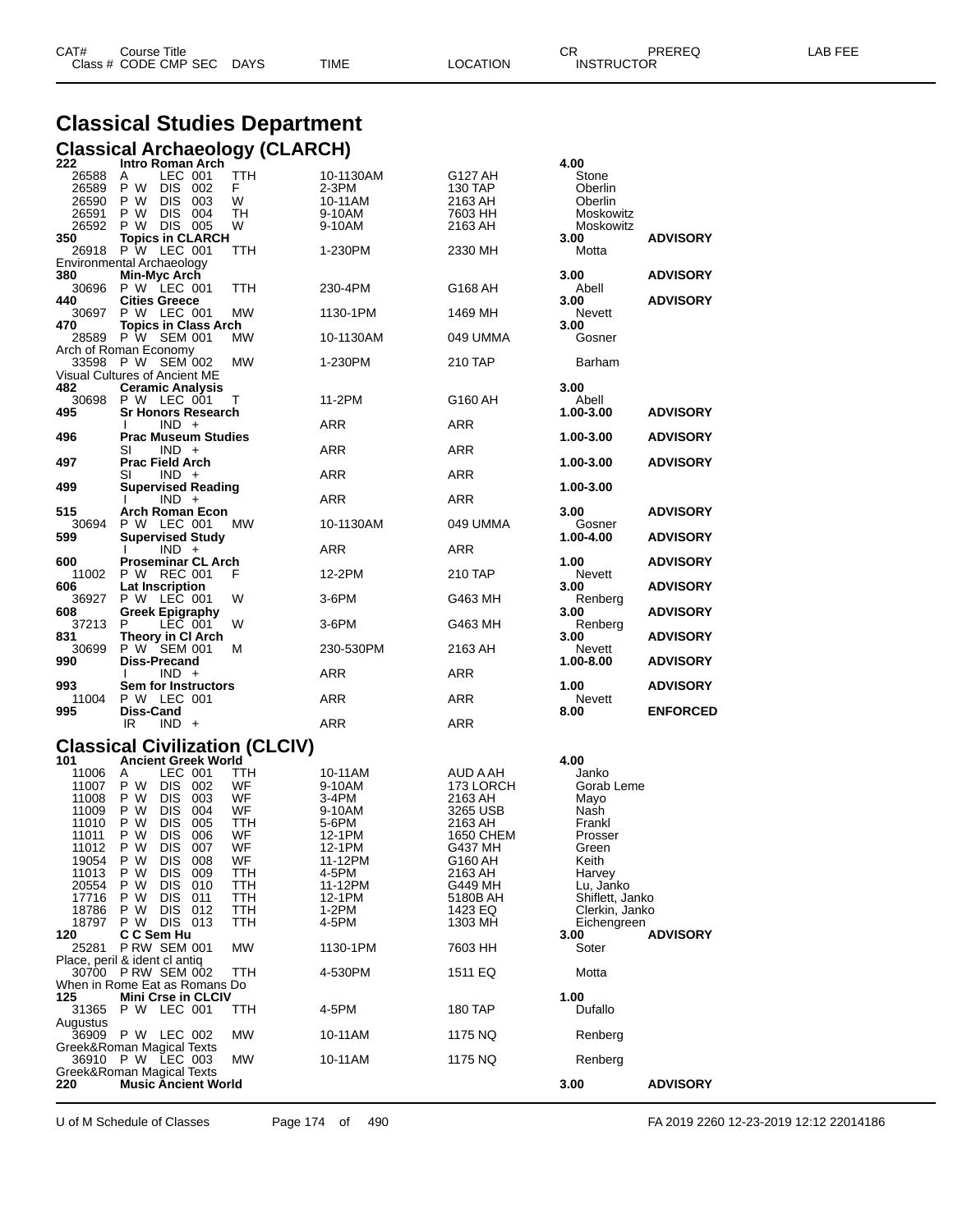| CAT#                                                                                                                                                                                   | Course Title<br>Class # CODE CMP SEC                                                                                                                                                                                                                                                                                                                                                                                                                            | DAYS                                                                                         | TIME                                                                                                                                                  | <b>LOCATION</b>                                                                                                                                                                       | CR<br><b>INSTRUCTOR</b>                                                                                                                                                                                       | PREREQ                                                | LAB FEE |
|----------------------------------------------------------------------------------------------------------------------------------------------------------------------------------------|-----------------------------------------------------------------------------------------------------------------------------------------------------------------------------------------------------------------------------------------------------------------------------------------------------------------------------------------------------------------------------------------------------------------------------------------------------------------|----------------------------------------------------------------------------------------------|-------------------------------------------------------------------------------------------------------------------------------------------------------|---------------------------------------------------------------------------------------------------------------------------------------------------------------------------------------|---------------------------------------------------------------------------------------------------------------------------------------------------------------------------------------------------------------|-------------------------------------------------------|---------|
| 30703                                                                                                                                                                                  | P W LEC 001                                                                                                                                                                                                                                                                                                                                                                                                                                                     | <b>TTH</b>                                                                                   | 230-4PM                                                                                                                                               | 110 WEISER-TBL                                                                                                                                                                        | Verhoogt                                                                                                                                                                                                      |                                                       |         |
| 303<br>28476                                                                                                                                                                           | Women in Ancient Med<br>P W LEC 001                                                                                                                                                                                                                                                                                                                                                                                                                             | TTH                                                                                          | 230-4PM                                                                                                                                               | 3347 MH                                                                                                                                                                               | 3.00<br>Freidin                                                                                                                                                                                               |                                                       |         |
| 350<br>28586                                                                                                                                                                           | <b>Classical Topics</b><br>P W LEC 001                                                                                                                                                                                                                                                                                                                                                                                                                          | TTH                                                                                          | 1-230PM                                                                                                                                               | 296 WEISER                                                                                                                                                                            | 3.00<br>Leontis                                                                                                                                                                                               | <b>ADVISORY</b>                                       |         |
| Greek Myth in Film<br>33200 P                                                                                                                                                          | LEC 004                                                                                                                                                                                                                                                                                                                                                                                                                                                         | TTH                                                                                          | 1130-1PM                                                                                                                                              | 1185 NQ                                                                                                                                                                               | Hell                                                                                                                                                                                                          |                                                       |         |
| 371                                                                                                                                                                                    | Romans and Germans<br><b>Anc Greek Sport</b>                                                                                                                                                                                                                                                                                                                                                                                                                    |                                                                                              |                                                                                                                                                       |                                                                                                                                                                                       | 4.00                                                                                                                                                                                                          |                                                       |         |
| 30704<br>30705<br>30706<br>30707<br>30708<br>30709<br>30710<br>30711<br>30712<br>30713<br>30714<br>30715<br>30716<br>480<br>Vergil's Aeneid<br>24111<br>Research Seminar<br>495<br>499 | LEC 001<br>A<br>P W<br>DIS 002<br>P W<br><b>DIS</b><br>003<br><b>DIS</b><br>004<br>P W<br><b>DIS</b><br>005<br>P W<br>P W<br><b>DIS</b><br>006<br><b>DIS</b><br>007<br>P W<br><b>DIS</b><br>P W<br>008<br>P W<br><b>DIS</b><br>009<br><b>DIS</b><br>010<br>P W<br><b>DIS</b><br>011<br>P W<br>P W<br>DIS 012<br>DIS 013<br>P W<br>0 Studying Antiquity<br>24109 PRW LEC 001<br>PRW LEC 002<br><b>Sr Honors Research</b><br>$IND +$<br><b>Supervised Reading</b> | TTH<br>WF<br>TTH<br>TTH<br>TTH<br>WF<br>TTH<br>WF<br>WF<br>TTH<br>TTH<br>TTH<br>WF<br>М<br>W | 12-1PM<br>9-10AM<br>4-5PM<br>9-10AM<br>9-10AM<br>12-1PM<br>11-12PM<br>1-2PM<br>12-1PM<br>2-3PM<br>$1-2PM$<br>3-4PM<br>9-10AM<br>1-3PM<br>1-2PM<br>ARR | AUD A AH<br>1401 MH<br>1469 MH<br>1436 MH<br>180 TAP<br><b>1507 NUB</b><br>049 UMMA<br>2212 MLB<br>G160 AH<br>G160 AH<br>1185 NQ<br>B113 MLB<br>1427 MH<br>5180B AH<br>2163 AH<br>ARR | Potter<br>Lamond<br>Faulkner<br>Crocker<br>Nemechek<br>Creola<br>Mastronardi<br>Creola<br>Lamond<br>Crocker<br>Nemechek<br>Faulkner<br>Mastronardi<br>1.00-2.00<br>Berlin<br>Berlin<br>1.00-3.00<br>1.00-3.00 | <b>ENFORCED</b><br><b>ADVISORY</b><br><b>ADVISORY</b> |         |
|                                                                                                                                                                                        | $IND +$                                                                                                                                                                                                                                                                                                                                                                                                                                                         |                                                                                              | <b>ARR</b>                                                                                                                                            | ARR                                                                                                                                                                                   |                                                                                                                                                                                                               |                                                       |         |
| 599                                                                                                                                                                                    | <b>Classical Linguistics (CLLING)</b><br><b>Directed Reading</b>                                                                                                                                                                                                                                                                                                                                                                                                |                                                                                              |                                                                                                                                                       |                                                                                                                                                                                       | 1.00-4.00                                                                                                                                                                                                     | <b>ADVISORY</b>                                       |         |
|                                                                                                                                                                                        | $IND +$<br>Diss-Precand                                                                                                                                                                                                                                                                                                                                                                                                                                         |                                                                                              | ARR                                                                                                                                                   | ARR                                                                                                                                                                                   |                                                                                                                                                                                                               |                                                       |         |
| 990                                                                                                                                                                                    | $IND +$                                                                                                                                                                                                                                                                                                                                                                                                                                                         |                                                                                              | ARR                                                                                                                                                   | ARR                                                                                                                                                                                   | 1.00-8.00                                                                                                                                                                                                     | <b>ADVISORY</b>                                       |         |
| 995                                                                                                                                                                                    | Diss-Cand<br>IR.<br>$IND +$                                                                                                                                                                                                                                                                                                                                                                                                                                     |                                                                                              | ARR                                                                                                                                                   | ARR                                                                                                                                                                                   | 8.00                                                                                                                                                                                                          | <b>ENFORCED</b>                                       |         |
| 101<br>11397<br>301                                                                                                                                                                    | Greek (GREEK)<br>Elem Greek I<br>P W REC 001<br>2nd Year Greek I                                                                                                                                                                                                                                                                                                                                                                                                | <b>MTTHF</b>                                                                                 | 9-10AM                                                                                                                                                | 3347 MH                                                                                                                                                                               | 4.00<br>Markus<br>4.00                                                                                                                                                                                        | <b>ENFORCED</b>                                       |         |
| 11398<br>307                                                                                                                                                                           | <b>P RW REC 001</b><br><b>Synoptic Gospl</b>                                                                                                                                                                                                                                                                                                                                                                                                                    | <b>MTWTH</b>                                                                                 | 10-11AM                                                                                                                                               | G437 MH                                                                                                                                                                               | Schironi<br>4.00                                                                                                                                                                                              | <b>ADVISORY</b>                                       |         |
| 30879<br>401                                                                                                                                                                           | $P' W'$ LEC 001<br><b>Greek Prose</b>                                                                                                                                                                                                                                                                                                                                                                                                                           | <b>MTTHF</b>                                                                                 | 9-10AM                                                                                                                                                | 1437 MH                                                                                                                                                                               | Haug<br>3.00                                                                                                                                                                                                  | <b>ADVISORY</b>                                       |         |
| 11399<br>Herodotus                                                                                                                                                                     | P W REC 001                                                                                                                                                                                                                                                                                                                                                                                                                                                     | TTH                                                                                          | 1130-1PM                                                                                                                                              | 270 TAP                                                                                                                                                                               | <b>Berlin</b>                                                                                                                                                                                                 |                                                       |         |
| 449<br>499                                                                                                                                                                             | <b>Tragedy</b><br>32931 P W REC 001 TTH<br><b>Supervised Reading</b><br>$IND +$                                                                                                                                                                                                                                                                                                                                                                                 |                                                                                              | 830-10AM<br>ARR                                                                                                                                       | G026 TISCH<br>ARR                                                                                                                                                                     | 3.00<br>Schironi<br>1.00-4.00                                                                                                                                                                                 | <b>ADVISORY</b>                                       |         |
| 502<br>11401                                                                                                                                                                           | <b>Elementary Greek</b><br>REČ 001<br>PR.                                                                                                                                                                                                                                                                                                                                                                                                                       | <b>MTTHF</b>                                                                                 | 9-10AM                                                                                                                                                | 3347 MH                                                                                                                                                                               | 3.00<br>Markus                                                                                                                                                                                                | <b>ADVISORY</b>                                       |         |
| 507                                                                                                                                                                                    | Second Yr Greek I<br>11402 P RW REC 001                                                                                                                                                                                                                                                                                                                                                                                                                         | <b>MTWTH</b>                                                                                 | 10-11AM                                                                                                                                               | G437 MH                                                                                                                                                                               | 3.00<br>Schironi                                                                                                                                                                                              | <b>ADVISORY</b>                                       |         |
| meets with GK 301<br>556<br>34603                                                                                                                                                      | Grk Phil Lit I<br><b>P W LEC 001</b>                                                                                                                                                                                                                                                                                                                                                                                                                            | MW.                                                                                          | 1130-1PM                                                                                                                                              | G128 AH                                                                                                                                                                               | 3.00<br>Ahbel-Rappe                                                                                                                                                                                           | <b>ADVISORY</b>                                       |         |
| 571<br>30882                                                                                                                                                                           | <b>Archaic Greek Lit</b><br>P W REC 001                                                                                                                                                                                                                                                                                                                                                                                                                         | ттн                                                                                          | 4-530PM                                                                                                                                               | 2038 TISCH                                                                                                                                                                            | 3.00<br>Janko                                                                                                                                                                                                 |                                                       |         |
| 599                                                                                                                                                                                    | <b>Directed Reading</b><br>$IND +$                                                                                                                                                                                                                                                                                                                                                                                                                              |                                                                                              | ARR                                                                                                                                                   | ARR                                                                                                                                                                                   | 1.00-4.00                                                                                                                                                                                                     | <b>ADVISORY</b>                                       |         |
| 600<br>19671                                                                                                                                                                           | <b>Meth Class Scholarsp</b><br>P W SEM 001                                                                                                                                                                                                                                                                                                                                                                                                                      | F.                                                                                           | 12-2PM                                                                                                                                                | 2038 TISCH                                                                                                                                                                            | 1.00<br>Leontis                                                                                                                                                                                               | <b>ADVISORY</b>                                       |         |
| 608<br>36928                                                                                                                                                                           | <b>Greek Epigraphy</b><br>LEC 001<br>P                                                                                                                                                                                                                                                                                                                                                                                                                          | W                                                                                            | 3-6PM                                                                                                                                                 | G463 MH                                                                                                                                                                               | 3.00<br>Renberg                                                                                                                                                                                               | <b>ADVISORY</b>                                       |         |
| 806<br>30883                                                                                                                                                                           | <b>Grk Law&amp;Rhet</b><br>P W LEC 001                                                                                                                                                                                                                                                                                                                                                                                                                          | MW.                                                                                          | 1-230PM                                                                                                                                               | ARR                                                                                                                                                                                   | 3.00                                                                                                                                                                                                          | <b>ADVISORY</b>                                       |         |
| 870<br>36907                                                                                                                                                                           | <b>Topics in Greek Lit</b><br>P.<br><b>SEM 001</b>                                                                                                                                                                                                                                                                                                                                                                                                              | MW.                                                                                          | 1-230PM                                                                                                                                               | 4211 AH                                                                                                                                                                               | 3.00<br>Renberg                                                                                                                                                                                               |                                                       |         |
| Lucian<br>990                                                                                                                                                                          | Diss-Precand                                                                                                                                                                                                                                                                                                                                                                                                                                                    |                                                                                              |                                                                                                                                                       |                                                                                                                                                                                       | 1.00-8.00                                                                                                                                                                                                     | <b>ADVISORY</b>                                       |         |
| 995                                                                                                                                                                                    | $IND +$<br>Diss-Cand                                                                                                                                                                                                                                                                                                                                                                                                                                            |                                                                                              | ARR                                                                                                                                                   | <b>ARR</b>                                                                                                                                                                            | 8.00                                                                                                                                                                                                          | <b>ENFORCED</b>                                       |         |
|                                                                                                                                                                                        | IR<br>$IND +$                                                                                                                                                                                                                                                                                                                                                                                                                                                   |                                                                                              | ARR                                                                                                                                                   | <b>ARR</b>                                                                                                                                                                            |                                                                                                                                                                                                               |                                                       |         |

U of M Schedule of Classes Page 175 of 490 FA 2019 2260 12-23-2019 12:12 22014186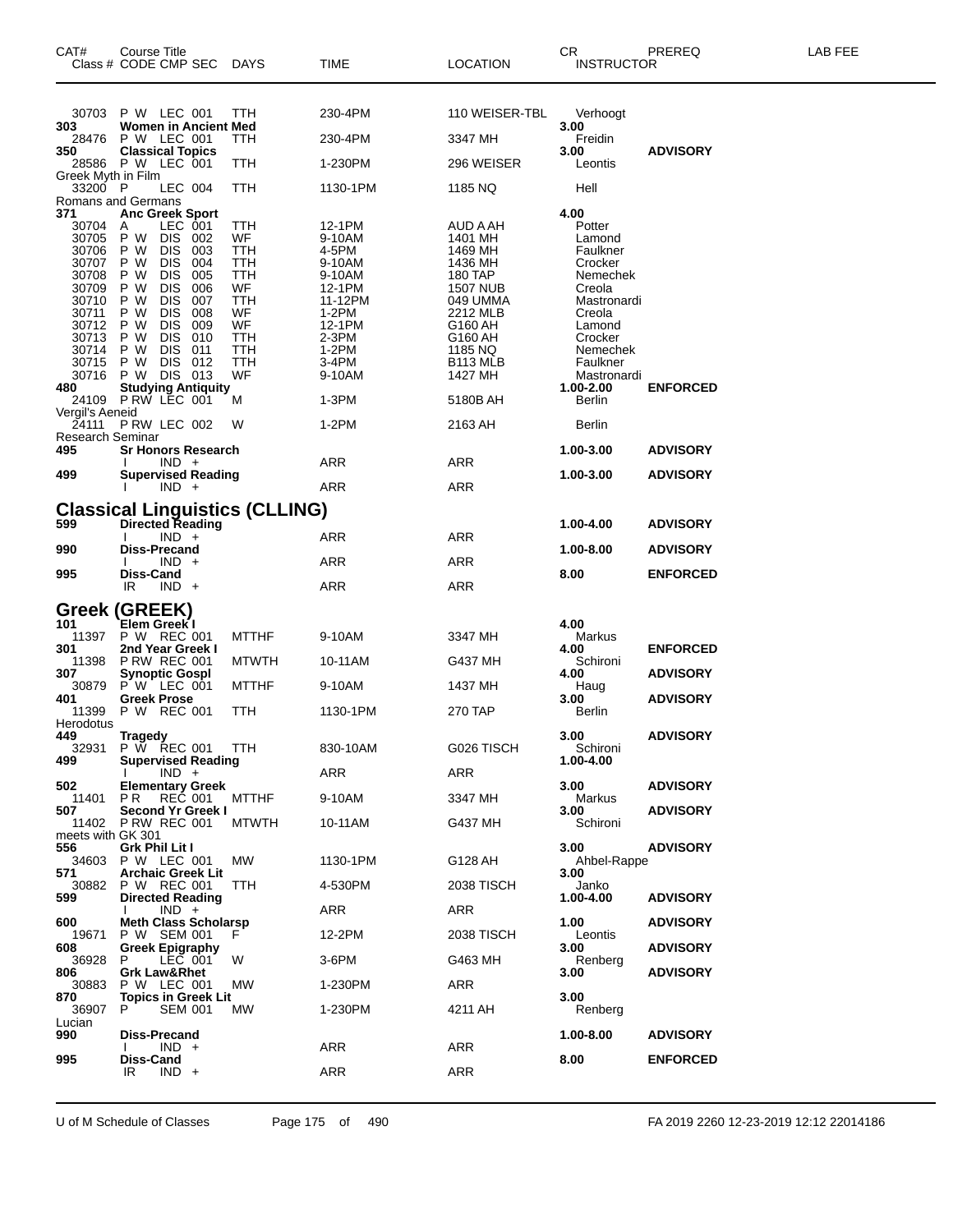|                    | Class # CODE CMP SEC DAYS                                                                                                                                                                                                                                                                                                                                                            |              | TIME       | LOCATION                                                            | <b>INSTRUCTOR</b> |                 |
|--------------------|--------------------------------------------------------------------------------------------------------------------------------------------------------------------------------------------------------------------------------------------------------------------------------------------------------------------------------------------------------------------------------------|--------------|------------|---------------------------------------------------------------------|-------------------|-----------------|
|                    |                                                                                                                                                                                                                                                                                                                                                                                      |              |            |                                                                     |                   |                 |
|                    | Modern Greek (GREEKMOD)                                                                                                                                                                                                                                                                                                                                                              |              |            |                                                                     |                   |                 |
| 101                | <b>Elem Modern Greek</b>                                                                                                                                                                                                                                                                                                                                                             |              |            |                                                                     | 4.00              |                 |
| 11680              | P W REC 001                                                                                                                                                                                                                                                                                                                                                                          | <b>MTWTH</b> | 10-11AM    | 3359 MH                                                             | Margomenou        |                 |
| 201                | 2nd Yr Mod Greek I                                                                                                                                                                                                                                                                                                                                                                   |              |            |                                                                     | 4.00              | <b>ADVISORY</b> |
| 11681              | <b>REC 001</b><br>P W                                                                                                                                                                                                                                                                                                                                                                | <b>MTWTH</b> | 11-12PM    | 3359 MH                                                             | Margomenou        |                 |
| 301                | <b>Inter Mod Greek I</b>                                                                                                                                                                                                                                                                                                                                                             |              |            |                                                                     | 3.00              | <b>ADVISORY</b> |
| 11682              | P W LEC 001                                                                                                                                                                                                                                                                                                                                                                          | <b>MW</b>    | 1-230PM    | 3440 MH                                                             | Margomenou        |                 |
| 350                | <b>Topics in MODGREEK</b>                                                                                                                                                                                                                                                                                                                                                            | TTH          |            |                                                                     | 3.00              |                 |
| Greek Myth in Film | 30884 P W LEC 001                                                                                                                                                                                                                                                                                                                                                                    |              | 1-230PM    | 296 WEISER                                                          | Leontis           |                 |
| 399                | <b>Directed Study</b>                                                                                                                                                                                                                                                                                                                                                                |              |            |                                                                     | 1.00-4.00         |                 |
|                    | $IND +$                                                                                                                                                                                                                                                                                                                                                                              |              | <b>ARR</b> | <b>ARR</b>                                                          |                   |                 |
| 495                | <b>Sr Honors Research</b>                                                                                                                                                                                                                                                                                                                                                            |              |            |                                                                     | 1.00-3.00         | <b>ADVISORY</b> |
|                    | $IND +$                                                                                                                                                                                                                                                                                                                                                                              |              | <b>ARR</b> | <b>ARR</b>                                                          |                   |                 |
| 499                | <b>Supervised Reading</b>                                                                                                                                                                                                                                                                                                                                                            |              |            |                                                                     | 1.00-3.00         | <b>ADVISORY</b> |
|                    | $IND +$                                                                                                                                                                                                                                                                                                                                                                              |              | <b>ARR</b> | <b>ARR</b>                                                          |                   |                 |
| 501                | <b>Elem Modern Greek</b>                                                                                                                                                                                                                                                                                                                                                             |              |            |                                                                     | 3.00              | <b>ADVISORY</b> |
| 11684              | P W REC 001                                                                                                                                                                                                                                                                                                                                                                          | <b>MTWTH</b> | 10-11AM    | 3359 MH                                                             | Margomenou        |                 |
| 503                | 2nd Yr Mod Grk I                                                                                                                                                                                                                                                                                                                                                                     |              |            |                                                                     | 3.00              | <b>ADVISORY</b> |
| 11685              | <b>REC 001</b><br>P W                                                                                                                                                                                                                                                                                                                                                                | <b>MTWTH</b> | 11-12PM    | 3359 MH                                                             | Margomenou        |                 |
| 505                | <b>Inter Mod Greek I</b>                                                                                                                                                                                                                                                                                                                                                             |              |            |                                                                     | 3.00              | <b>ADVISORY</b> |
| 14267              | P W REC 001                                                                                                                                                                                                                                                                                                                                                                          | MW           | 1-230PM    | 3440 MH                                                             | Margomenou        |                 |
|                    | undergraduates should elect this course as MG 301                                                                                                                                                                                                                                                                                                                                    |              |            |                                                                     |                   |                 |
| 599                | <b>Directed Reading</b>                                                                                                                                                                                                                                                                                                                                                              |              |            |                                                                     | 1.00-4.00         | <b>ADVISORY</b> |
|                    | $IND +$<br>R                                                                                                                                                                                                                                                                                                                                                                         |              | <b>ARR</b> | <b>ARR</b>                                                          |                   |                 |
|                    |                                                                                                                                                                                                                                                                                                                                                                                      |              |            |                                                                     |                   |                 |
|                    | Great Books (GTBOOKS)                                                                                                                                                                                                                                                                                                                                                                |              |            |                                                                     | 4.00              | <b>ADVISORY</b> |
|                    |                                                                                                                                                                                                                                                                                                                                                                                      |              |            | STUDENTS ARE AUTO-ENROLLED IN LECTURE WHEN THEY ELECT A DISCUSSION. |                   |                 |
| 11295 A            | $\overline{C}$ $\overline{C}$ $\overline{C}$ $\overline{C}$ $\overline{C}$ $\overline{C}$ $\overline{C}$ $\overline{C}$ $\overline{C}$ $\overline{C}$ $\overline{C}$ $\overline{C}$ $\overline{C}$ $\overline{C}$ $\overline{C}$ $\overline{C}$ $\overline{C}$ $\overline{C}$ $\overline{C}$ $\overline{C}$ $\overline{C}$ $\overline{C}$ $\overline{C}$ $\overline{C}$ $\overline{$ |              | 0.1011     |                                                                     | Abbol Donno       |                 |

|       |          |            |     |            |         | STUDENTS ARE AUTO-ENROLLED IN LECTURE WHEN THEY ELECT A DISCUSSION. |                |
|-------|----------|------------|-----|------------|---------|---------------------------------------------------------------------|----------------|
| 11385 | A        | LEC 001    |     | TTH        | 9-10AM  | AUD A AH                                                            | Ahbel-Rappe    |
| 11386 | P RW     | <b>DIS</b> | 002 | WF         | 9-10AM  | 4199 AH                                                             | <b>Schenck</b> |
| 11387 | P RW DIS |            | 003 | <b>TTH</b> | 4-5PM   | <b>2024 TISCH</b>                                                   | Dewitt         |
| 11388 | P RW     | DIS        | 004 | WF         | 9-10AM  | 2427 MH                                                             | Tarbet         |
| 11389 | P RW     | <b>DIS</b> | 005 | TTH        | 7-8PM   | 2347 MH                                                             | Rittershaus    |
| 11390 | P RW     | <b>DIS</b> | 006 | WF         | $2-3PM$ | 2163 AH                                                             | Axelgard       |
| 11391 | P RW     | <b>DIS</b> | 007 | TTH        | 4-5PM   | 1624 CHEM                                                           | Wood           |
| 11393 | P RW     | <b>DIS</b> | 009 | TTH        | $3-4PM$ | 1624 CHEM                                                           | Wood           |
| 11394 | P RW DIS |            | 010 | WF         | $2-3PM$ | 7603 HH                                                             | Piper          |
| 11395 | P RW     | <b>DIS</b> | 011 | WF         | $1-2PM$ | 5179 AH                                                             | Wood           |
| 11396 | P RW     | <b>DIS</b> | 012 | WF         | 10-11AM | 1185 NQ                                                             | Walden         |
| 27507 | P RW     | DIS        | 013 | TTH        | $1-2PM$ | 3207 LSA                                                            | <b>Ness</b>    |
|       |          |            |     |            |         |                                                                     |                |

#### **Latin (LATIN)**

NOTE - A PRE-REGISTRATION PLACEMENT TEST FOR STUDENTS WITH HIGH SCHOOL LATIN FOR THE FALL TERM WILL BE REQUIRED. GO TO THE DEPARTMENTAL OFFICE, 2160 A H, FOR INFORMATION OR CALL 764-0360.

| 472   | <b>Topics Lat Lit &amp; Cul</b>      |              |          |                | 3.00            |                           |
|-------|--------------------------------------|--------------|----------|----------------|-----------------|---------------------------|
| 11464 | <b>PIW REC 001</b>                   |              | ARR      | ARR            | Tohm            |                           |
| 426   | Practicum                            |              |          |                | 1.00            | <b>ADVISORY</b>           |
| 22458 | <b>PIW REC 001</b>                   | <b>MTH</b>   | 830-10AM | 3315 MH        | Tohm            |                           |
| 421   | <b>Teach Latin</b>                   |              |          |                | 3.00            | <b>ADVISORY</b>           |
| 30886 | P W REC 001                          | <b>MW</b>    | 1130-1PM | G463 MH        | Berlin          |                           |
| 409   | <b>Augustan Poetry</b>               |              |          |                | 3.00            | <b>ADVISORY</b>           |
| 11463 | P W REC 001                          | TTH          | 230-4PM  | 2163 AH        | Markus          |                           |
| 301   | <b>Intermediate Latin</b>            |              |          |                | 3.00            | <b>ADVISORY</b>           |
| 21686 | <b>P RW REC 002</b>                  | <b>MTTHF</b> | 12-1PM   | 1437 MH        | Nolan           |                           |
| 232   | Vergil-Aeneid                        |              |          |                | 4.00            | <b>ADVISORY, ENFORCED</b> |
| 232   | Vergil-Aeneid<br><b>P RW REC 001</b> | F            | 10-11AM  | 171 LORCH      | 4.00            | <b>ADVISORY, ENFORCED</b> |
| 11462 | <b>P RW REC 001</b>                  | <b>MTTHF</b> | 10-11AM  | 2106 MLB       | Soter           |                           |
| 232   | Vergil-Aeneid                        |              |          |                | 4.00            | <b>ADVISORY, ENFORCED</b> |
| 23469 | <b>P RW REC 005</b>                  | <b>MTTHF</b> | $1-2PM$  | 1469 MH        | Haney           |                           |
| 11461 | <b>P RW REC 004</b>                  | <b>MTTHF</b> | 1-2PM    | 7603 HH        | Markus          |                           |
| 11460 | <b>P RW REC 003</b>                  | <b>MTTHF</b> | 12-1PM   | 4155 LSA       | Nabney          |                           |
| 11459 | <b>P RW REC 002</b>                  | <b>MTTHF</b> | 12-1PM   | <b>B814 EQ</b> | Cornel          |                           |
| 11458 | P RW REC 001                         | <b>MTTHF</b> | 9-10AM   | 5179 AH        | Santucci        |                           |
| 231   | Roman Kings&Emp                      |              |          |                | 4.00            | <b>ADVISORY, ENFORCED</b> |
| 28618 | P W REC 001                          | <b>MTTHF</b> | 9-10AM   | 2106 MLB       | Soter           |                           |
| 193   | <b>Intens Elem Lat I</b>             |              |          |                | 4.00            |                           |
| 11457 | P W REC 001                          | <b>MTTHF</b> | 11-12PM  | 2163 AH        | Tohm            |                           |
| 103   | <b>Review Latin</b>                  |              |          |                | 4.00            | <b>ADVISORY</b>           |
| 11456 | <b>P RW REC 001</b>                  | <b>MTTHF</b> | 12-1PM   | 171 LORCH      | Upton           |                           |
| 102   | <b>Elementary Latin II</b>           |              |          |                | 4.00            | <b>ADVISORY, ENFORCED</b> |
| 11455 | P W<br><b>REC 004</b>                | <b>MTTHF</b> | $1-2PM$  | 2163 AH        | Zapelloni Pavia |                           |
| 17226 | P W<br><b>REC 003</b>                | <b>MTTHF</b> | 12-1PM   | 2163 AH        | Cohen           |                           |
| 11454 | P W<br><b>REC 002</b>                | <b>MTTHF</b> | 10-11AM  | 2163 AH        | Hardy           |                           |
| 11453 | P W<br>REC 001                       | <b>MTTHF</b> | 9-10AM   | 2163 AH        | Migliore        |                           |
| 101   | <b>Elementary Latin I</b>            |              |          |                | 4.00            |                           |

U of M Schedule of Classes Page 176 of 490 FA 2019 2260 12-23-2019 12:12 22014186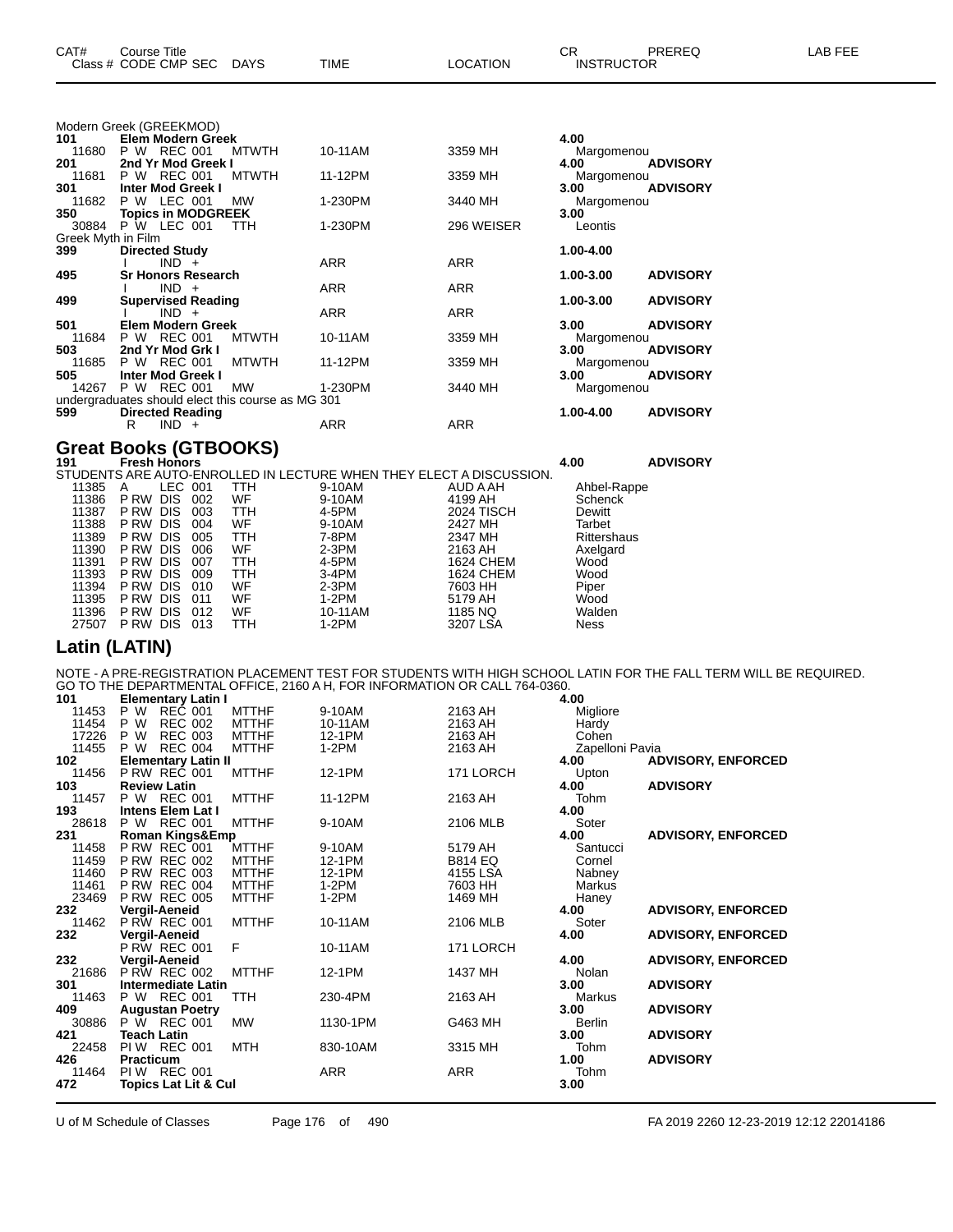| CAT#                 | <b>Course Title</b><br>Class # CODE CMP SEC | DAYS         | <b>TIME</b> | <b>LOCATION</b>   | <b>CR</b><br><b>INSTRUCTOR</b> | PREREQ          | <b>LAB FEE</b> |
|----------------------|---------------------------------------------|--------------|-------------|-------------------|--------------------------------|-----------------|----------------|
|                      | 33474 P W REC 001                           | <b>TTH</b>   | 1-230PM     | G144 AH           | Dufallo                        |                 |                |
|                      | Senecan Philosophy and Tragedy              |              |             |                   |                                |                 |                |
| 495                  | <b>Sr Honors Research</b>                   |              |             |                   | 1.00-3.00                      | <b>ADVISORY</b> |                |
|                      | $IND +$                                     |              | <b>ARR</b>  | <b>ARR</b>        |                                |                 |                |
| 499                  | <b>Supervised Reading</b>                   |              |             |                   | 1.00-4.00                      |                 |                |
|                      | $IND +$                                     |              | <b>ARR</b>  | <b>ARR</b>        |                                |                 |                |
| 502                  | <b>Intens Elem Lat I</b>                    |              |             |                   | 2.00-3.00                      | <b>ADVISORY</b> |                |
| 34722                | <b>REC 001</b><br><b>Intens Elem Lat II</b> | <b>MTTHF</b> | 9-10AM      | 2106 MLB          | Soter<br>3.00                  | <b>ADVISORY</b> |                |
| 503<br>20994         | <b>REC 001</b>                              | <b>MTTHF</b> | $1-2PM$     | 7603 HH           |                                |                 |                |
| 505                  | <b>Intermediate Latin</b>                   |              |             |                   | Markus<br>3.00                 | <b>ADVISORY</b> |                |
| 15744 PR             | REC 001                                     | <b>TTH</b>   | 230-4PM     | 2163 AH           | Markus                         |                 |                |
| Meets with Latin 301 |                                             |              |             |                   |                                |                 |                |
| 508                  | <b>Latin Sight Reading</b>                  |              |             |                   | 1.00                           |                 |                |
| 27396                | P.<br><b>REC 001</b>                        | ŤН           | 10-11AM     | <b>ARR</b>        | Schultz                        |                 |                |
| 524                  | Ovid                                        |              |             |                   | 3.00                           | <b>ADVISORY</b> |                |
| 30888                | P W REC 001                                 | WF           | 830-10AM    | G463 MH           | Schultz                        |                 |                |
| 599                  | <b>Supv Read Lat Lit</b>                    |              |             |                   | 1.00-4.00                      |                 |                |
|                      | $IND +$                                     |              | <b>ARR</b>  | <b>ARR</b>        |                                |                 |                |
| 600                  | <b>Meth Class Scholarsp</b>                 |              |             |                   | 1.00                           | <b>ADVISORY</b> |                |
| 19658                | P W SEM 001                                 | F            | 12-2PM      | <b>2038 TISCH</b> | Leontis                        |                 |                |
| 606                  | <b>Lat Inscription</b>                      |              |             |                   | 3.00                           | <b>ADVISORY</b> |                |
| 36942                | P W LEC 001                                 | W            | $3-6$ PM    | G463 MH           | Renberg                        |                 |                |
| 849                  | <b>Constantine&amp;His Age</b>              |              |             |                   | 3.00                           | <b>ADVISORY</b> |                |
| 30890<br>990         | P W SEM 001<br><b>Diss-Precand</b>          | F            | 2-5PM       | 2038 TISCH        | Potter<br>1.00-8.00            | <b>ADVISORY</b> |                |
|                      | $IND +$                                     |              | <b>ARR</b>  | <b>ARR</b>        |                                |                 |                |
| 993                  | <b>Sem for Instructors</b>                  |              |             |                   | 1.00                           | <b>ADVISORY</b> |                |
| 11467                | LEC 001<br>P                                |              | <b>ARR</b>  | <b>ARR</b>        | Ross                           |                 |                |
| 995                  | <b>Diss-Cand</b>                            |              |             |                   | 8.00                           | <b>ENFORCED</b> |                |
|                      | $IND +$<br>IR                               |              | ARR         | <b>ARR</b>        |                                |                 |                |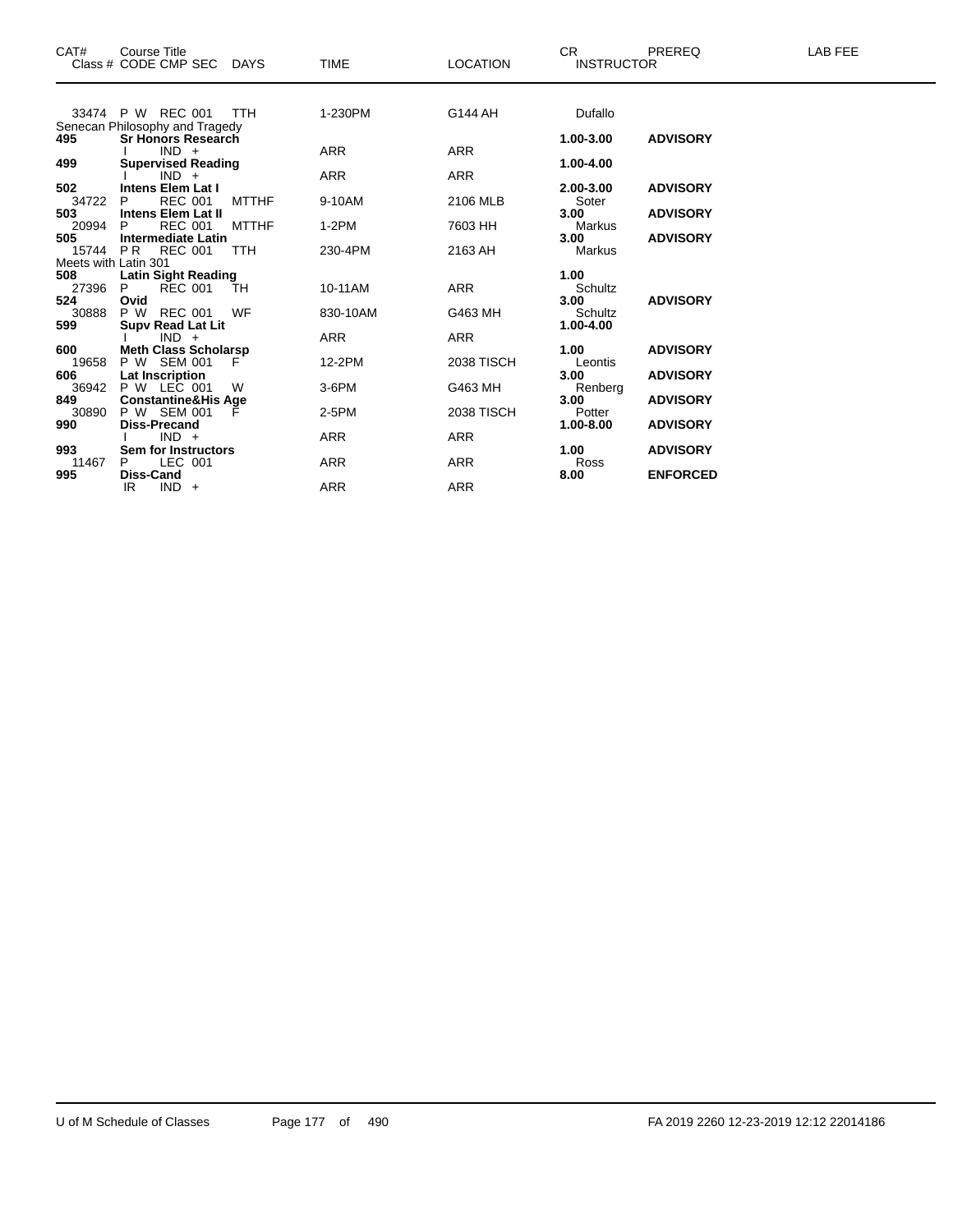| CAT# | Course Title              |             |          | ⌒冖<br>◡⊓          | PREREQ | _AB FEF |
|------|---------------------------|-------------|----------|-------------------|--------|---------|
|      | Class # CODE CMP SEC DAYS | <b>TIME</b> | LOCATION | <b>INSTRUCTOR</b> |        |         |

#### **Communication and Media Communication Studies (COMM)**

NOTE - ENROLLED STUDENTS MAY BE DROPPED FROM COMMUNICATION STUDIES CLASSES FOR FAILURE TO ATTEND THE FIRST TWO

| MEETINGS.                                                                              |                                                        |         |                              |               |                                                                     |                                 |                                              |                 |
|----------------------------------------------------------------------------------------|--------------------------------------------------------|---------|------------------------------|---------------|---------------------------------------------------------------------|---------------------------------|----------------------------------------------|-----------------|
| 101<br>11019                                                                           | The Mass Media<br><b>AIR</b>                           | LEC 001 |                              | TTH           | 230-4PM                                                             | 140 LORCH                       | 4.00<br>Ankerson                             | <b>ENFORCED</b> |
| 11020                                                                                  | PIRW DIS 002                                           |         |                              | TН            | 7-8PM                                                               | <b>B103 MLB</b>                 | Meyerend                                     |                 |
| 11021                                                                                  | PIRW DIS 003                                           |         |                              | F             | 10-11AM                                                             | 1110 NQ                         | Mohan                                        |                 |
| 11022                                                                                  | PIRW DIS 004                                           |         |                              | F             | 11-12PM                                                             | 1110 NQ                         | Mohan                                        |                 |
| 11023                                                                                  | PIRW DIS 005                                           |         |                              | F             | 12-1PM                                                              | 1110 NQ                         | Mohan                                        |                 |
| 11024 PIRW DIS 006<br>5 seats reserved for LSA Honors.                                 |                                                        |         |                              | F             | $1-2PM$                                                             | 1110 NQ                         | Meyerend                                     |                 |
| 11025<br>11026                                                                         | PIRW DIS 007<br>PIRW DIS 008<br>11027 PIRW DIS 009     |         |                              | F<br>TН<br>TН | 2-3PM<br>6-7PM<br>7-8PM                                             | 1110 NQ<br>1110 NQ<br>1110 NQ   | Dawson-Andoh<br>Dawson-Andoh<br>Dawson-Andoh |                 |
|                                                                                        |                                                        |         |                              |               | Please select "time conflict OK" when registering for this section. |                                 |                                              |                 |
| 11028 PIRW DIS 010<br>15 seats reserved for freshmen.                                  |                                                        |         |                              | TН            | 6-7PM                                                               | <b>B135 MLB</b>                 | Meyerend                                     |                 |
| 15 seats reserved for freshmen.                                                        | 18523 PIRW DIS 011                                     |         |                              | F             | 10-11AM                                                             | 1469 MH                         | Ngai                                         |                 |
| 15 seats reserved for freshmen.                                                        | 18526 PIRW DIS 012                                     |         |                              | F             | 11-12PM                                                             | 1469 MH                         | Ngai                                         |                 |
| 15 seats reserved for freshmen.                                                        | 18527 PIRW DIS 013                                     |         |                              | F             | 12-1PM                                                              | 806 BMT                         | Ngai                                         |                 |
| 102<br>11029<br>11030                                                                  | AIR<br>PIRW DIS 002                                    | LEC 001 | <b>Process &amp; Effects</b> | TTH<br>TH     | 1-230PM<br>7-8PM                                                    | AUD 4 MLB<br>2202 MLB           | 4.00<br>Campbell<br>Roden                    | <b>ENFORCED</b> |
| 11031                                                                                  | PIRW DIS                                               |         | 003                          | F             | 10-11AM                                                             | 1245 NQ                         | Wang                                         |                 |
| 11032                                                                                  | PIRW DIS 004                                           |         |                              | F             | 11-12PM                                                             | 1245 NQ                         | Wang                                         |                 |
| 11033<br>5 seats reserved for LSA Honors.                                              | PIRW DIS 005                                           |         |                              | F             | 12-1PM                                                              | 1245 NQ                         | Mustafaj                                     |                 |
| 11034 PIRW DIS 006                                                                     |                                                        |         |                              | F             | $1-2PM$                                                             | 1245 NQ                         | Roden                                        |                 |
| 11035                                                                                  | PIRW DIS 007                                           |         |                              | F             | 2-3PM                                                               | 1245 NQ                         | Mustafaj                                     |                 |
| 11036                                                                                  | Pirw Dis                                               |         | 008                          | TН            | 6-7PM                                                               | 1245 NQ                         | <b>Hawkins</b>                               |                 |
| 11037                                                                                  | PIRW DIS 009                                           |         |                              | F             | 11-12PM                                                             | LEC RM 1 MLB                    | Hawkins                                      |                 |
| 11038<br>15 seats reserved for freshmen.                                               | PIRW DIS 010                                           |         |                              | F             | $1-2PM$                                                             | <b>R2320 BUS</b>                | Wang                                         |                 |
| 15 seats reserved for freshmen.                                                        | 18531 PIRW DIS 011                                     |         |                              | F             | 2-3PM                                                               | G168 AH                         | Roden                                        |                 |
|                                                                                        | 18532 PIRW DIS 012                                     |         |                              | TН            | 6-7PM                                                               | <b>B103 MLB</b>                 | Mustafaj                                     |                 |
| 15 seats reserved for freshmen.                                                        | 18533 PIRW DIS 013                                     |         |                              | TH            | 7-8PM                                                               | 1245 NQ                         | Hawkins                                      |                 |
| 15 seats reserved for freshmen.<br>159<br>31377 PIRW SEM 001<br>Documentary Journalism |                                                        |         | <b>FYS in Media Issues</b>   | MW            | 4-530PM                                                             | 1245 NQ                         | 3.00<br>Hussain                              | <b>ENFORCED</b> |
| First year students                                                                    |                                                        |         |                              |               |                                                                     |                                 |                                              |                 |
| 221<br>31386<br>31387<br>31388                                                         | AD<br>PD W LAB 002<br>PD W LAB 003                     | LEC 001 | <b>Quantitative Skills</b>   | TTH<br>W<br>W | 1130-1PM<br>9-10AM<br>4-5PM                                         | 2260 USB<br>G444A MH<br>2275 NQ | 4.00<br>Pasek<br>Liang<br>Li                 | <b>ADVISORY</b> |
| 31389<br>31390                                                                         | PD W LAB 004<br>PD W LAB 005                           |         |                              | W<br>W        | 5-6PM<br>6-7PM                                                      | 2275 NQ<br>G444C MH             | Li<br>Liang                                  |                 |
| 261<br>11044<br>11045                                                                  | AIR<br>PIRW DIS 002                                    | LEC 001 | <b>Views on the News</b>     | MW<br>т       | 1-230PM<br>2-3PM                                                    | LEC RM 1 MLB<br>2011 MLB        | 4.00<br>Pearson, Madrigal<br>Madrigal        | <b>ENFORCED</b> |
| 11046<br>11047                                                                         | PIRW DIS<br>PIRW DIS                                   |         | 003<br>004                   | т<br>Τ        | 3-4PM<br>4-5PM                                                      | 2212 MLB<br>G026 TISCH          | Madrigal<br>Madrigal                         |                 |
| 290<br>32615<br>292                                                                    | <b>Public Speaking</b><br>PIRW LEC 001<br>Arg & Debate |         |                              | <b>MW</b>     | 1-230PM                                                             | 1507 EQ                         | 3.00<br>Moshin<br>3.00                       |                 |
| 32616                                                                                  | <b>P</b> W LEC 001                                     |         |                              | TTH           | 10-1130AM                                                           | 706 BMT                         | Moshin                                       |                 |

U of M Schedule of Classes Page 178 of 490 FA 2019 2260 12-23-2019 12:12 22014186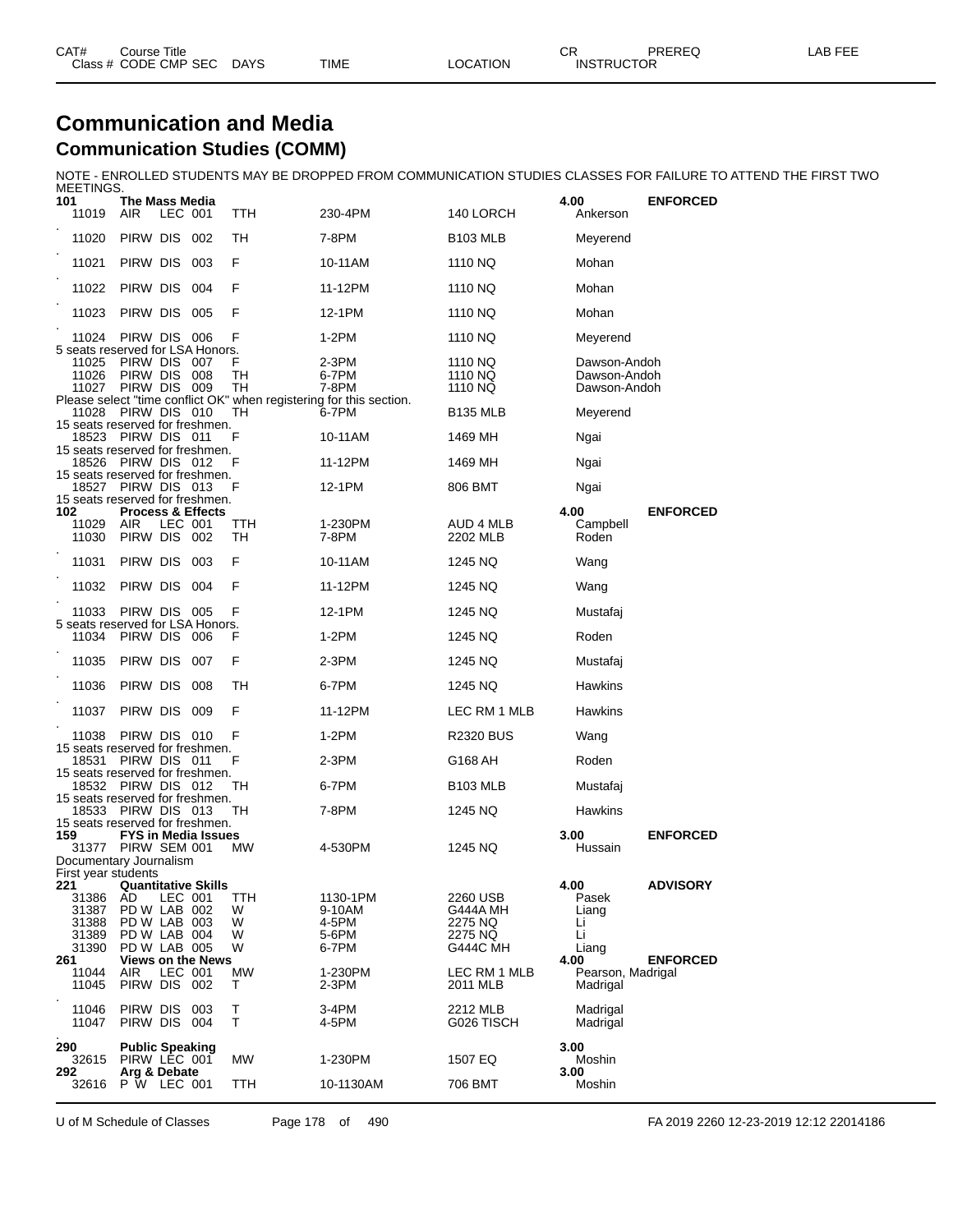| Class # CODE CMP SEC DAYS                              |                                                        |         |                                 |                   | TIME                                  |                            | LOCATION                                                                                                                  |      | <b>INSTRUCTOR</b>                 |                 |
|--------------------------------------------------------|--------------------------------------------------------|---------|---------------------------------|-------------------|---------------------------------------|----------------------------|---------------------------------------------------------------------------------------------------------------------------|------|-----------------------------------|-----------------|
|                                                        |                                                        |         |                                 |                   |                                       |                            |                                                                                                                           |      |                                   |                 |
| 306<br>31481 AI<br>Gender and Pop Culture              |                                                        |         | Media Topics in HU              |                   |                                       |                            | LEC 001 MW 230-4PM 110 WEISER-TBL                                                                                         |      | 3.00-4.00<br>Draper               | ADVISORY        |
| Gender and Pop Culture                                 |                                                        |         |                                 |                   | 31482 PIRW DIS 002 T 11-12PM          |                            | Please note-NO CREDIT GRANTED to students who took COMM 305.001 in Fall 2017.<br>1175 NQ                                  |      | Menon                             |                 |
| 31483 PIRW DIS 003 T<br>Gender and Pop Culture         |                                                        |         |                                 |                   | 5-6PM                                 |                            | Please note-NO CREDIT GRANTED to students who took COMM 305.001 in Fall 2017.<br>2340 SEB                                 |      | Menon                             |                 |
| Gender and Pop Culture                                 |                                                        |         |                                 |                   | 31484 PIRW DIS 004 T 4-5PM            |                            | Please note-NO CREDIT GRANTED to students who took COMM 305.001 in Fall 2017.<br>2229 SEB                                 |      | Menon                             |                 |
| 31485 A<br>American Jewishness                         |                                                        |         |                                 |                   | LEC 005 TTH 1130-1PM                  |                            | Please note-NO CREDIT GRANTED to students who took COMM 305.001 in Fall 2017.<br>LEC RM 1 MLB                             |      | Moshin, Katz                      |                 |
| 31486 PRW DIS 006 F<br>American Jewishness             |                                                        |         |                                 |                   | $9-10AM$                              |                            | Please note-NO CREDIT GRANTED to students who took COMM 305.005 in Fall 2018.<br>B <sub>113</sub> MLB                     |      | Katz                              |                 |
| American Jewishness                                    |                                                        |         |                                 |                   | 31487 PRW DIS 007 F 10-11AM           |                            | Please note-NO CREDIT GRANTED to students who took COMM 305.005 in Fall 2018.<br>B <sub>113</sub> MLB                     |      | Katz                              |                 |
| American Jewishness                                    |                                                        |         |                                 |                   | 31488 PRW DIS 008 F 11-12PM           |                            | Please note-NO CREDIT GRANTED to students who took COMM 305.005 in Fall 2018.<br>B <sub>113</sub> MLB                     |      | Katz                              |                 |
| 31489 AI<br>Global Media and Culture                   |                                                        |         | LEC 009 MW                      |                   | 4-530PM                               |                            | Please note-NO CREDIT GRANTED to students who took COMM 305.005 in Fall 2018.<br>2306 MH                                  |      | Chatterjee                        |                 |
| Global Media and Culture                               |                                                        |         |                                 |                   |                                       | 31494 PIRW DIS 010 T 4-5PM | Please note-NO CREDIT GRANTED to students who took COMM 305.001/INTLSTD 389.006 in Fall 2018.<br>1245 NQ                  |      | Choi                              |                 |
| Global Media and Culture                               |                                                        |         |                                 |                   | 31495 PIRW DIS 011 T 5-6PM            |                            | Please note-NO CREDIT GRANTED to students who took COMM 305.001/INTLSTD 389.006 in Fall 2018.<br>1245 NQ                  |      | Choi                              |                 |
| Global Media and Culture                               |                                                        |         |                                 |                   | 31496 PIRW DIS 012 T 6-7PM            |                            | Please note-NO CREDIT GRANTED to students who took COMM 305.001/INTLSTD 389.006 in Fall 2018.<br>1245 NQ                  |      | Choi                              |                 |
| 32124 AI<br>Covering Presidential Campaign             |                                                        |         | LEC 013 MW                      |                   | 230-4PM                               |                            | Please note-NO CREDIT GRANTED to students who took COMM 305.001/INTLSTD 389.006 in Fall 2018.<br>1449 MH                  |      | Yoon                              |                 |
| 32125 PIRW DIS 014 F<br>Covering Presidential Campaign |                                                        |         |                                 |                   | $9-10AM$                              |                            | Please note-NO CREDIT GRANTED to students who took COMM 306.005 in Winter 2019.<br>3333 MH                                |      | Hiaeshutter-Rice                  |                 |
| 32126 PIRW DIS 015 F<br>Covering Presidential Campaign |                                                        |         |                                 |                   | 10-11AM                               |                            | Please note-NO CREDIT GRANTED to students who took COMM 306.005 in Winter 2019.<br>3333 MH                                |      | Hiaeshutter-Rice                  |                 |
| 32127 PIRW DIS 016 F<br>Covering Presidential Campaign |                                                        |         |                                 |                   |                                       | $11-12PM$                  | Please note-NO CREDIT GRANTED to students who took COMM 306.005 in Winter 2019.<br>3733 CCRB                              |      | Hiaeshutter-Rice                  |                 |
| 35982 PIRW LEC 017 MW<br>Podcasting the Twentieth Cent |                                                        |         |                                 |                   | 230-4PM                               |                            | Please note-NO CREDIT GRANTED to students who took COMM 306.005 in Winter 2019.<br>2275 NQ                                |      | Folland                           |                 |
| 307<br>31500 A LEC 001 TTH                             |                                                        |         | Media Topics in SS              |                   | 1130-1PM                              |                            | 1449 MH                                                                                                                   | 4.00 | Hasell, Potts                     | <b>ADVISORY</b> |
| Advertising,Comm,& Consumerism<br>31501 P RW DIS 002   |                                                        |         |                                 | F                 | $1-2PM$                               |                            | 3463 MH                                                                                                                   |      | Potts                             |                 |
| Advertising,Comm,& Consumerism<br>31502 P RW DIS 003   |                                                        |         |                                 | F                 | 10-11AM                               |                            | 1339 MH                                                                                                                   |      | Potts                             |                 |
| Advertising, Comm, & Consumerism<br>31503 PRW DIS 004  |                                                        |         |                                 | F.                | 12-1PM                                |                            | 2330 MH                                                                                                                   |      | Potts                             |                 |
| Advertising, Comm, & Consumerism                       |                                                        |         |                                 |                   |                                       |                            |                                                                                                                           |      |                                   |                 |
| 317<br>19093 PIRW LEC 001                              | Media&Violence                                         |         | <b>Dsgn Persuasive Comm</b>     | т                 | 4-7PM                                 |                            | R <sub>1230</sub> BUS<br>Section reserved for declared Communication Studies juniors and seniors. Meets with MKT 407.001. | 3.00 | O'Day                             | <b>ADVISORY</b> |
| 318<br>20048 AI                                        |                                                        | LEC 001 |                                 | TTH               | 830-10AM                              |                            | LEC RM 1 MLB                                                                                                              | 4.00 | Huesmann                          | <b>ADVISORY</b> |
| Cross-listed with Psych 318.001.<br>20049 PIW DIS 002  |                                                        |         |                                 | W                 | 9-10AM                                |                            | 1245 NQ                                                                                                                   |      | Ploger                            |                 |
| Cross-listed with Psych 318.002.<br>24002 PIW DIS 003  |                                                        |         |                                 | w                 | 2-3PM                                 |                            | 1245 NQ                                                                                                                   |      | Ploger                            |                 |
| Cross-listed with Psych 318.003<br>24003 PIW DIS 004   |                                                        |         |                                 | W                 | 3-4PM                                 |                            | 1245 NQ                                                                                                                   |      | Ploger                            |                 |
| Cross-listed with Psych 318.004<br>322                 |                                                        |         | <b>UG Research Prac</b>         |                   |                                       |                            |                                                                                                                           |      | 1.00-3.00                         |                 |
| 350                                                    |                                                        | $IND +$ | <b>Rise&amp;Demise MassCult</b> |                   | <b>ARR</b>                            |                            | ARR                                                                                                                       | 4.00 |                                   | <b>ENFORCED</b> |
| 29896<br>29897<br>29898<br>29899                       | <b>AIR</b><br>PIRW DIS 002<br>PIRW DIS<br>PIRW DIS 004 | LEC 001 | - 003                           | MW<br>т<br>т<br>т | 4-530PM<br>9-10AM<br>10-11AM<br>5-6PM |                            | LEC RM 1 MLB<br>2114 MLB<br>1155 NQ<br><b>B101 MLB</b>                                                                    |      | Vaillant<br>Gray<br>Gray<br>Dyche |                 |
|                                                        |                                                        |         |                                 |                   |                                       |                            |                                                                                                                           |      |                                   |                 |

U of M Schedule of Classes Page 179 of 490 FA 2019 2260 12-23-2019 12:12 22014186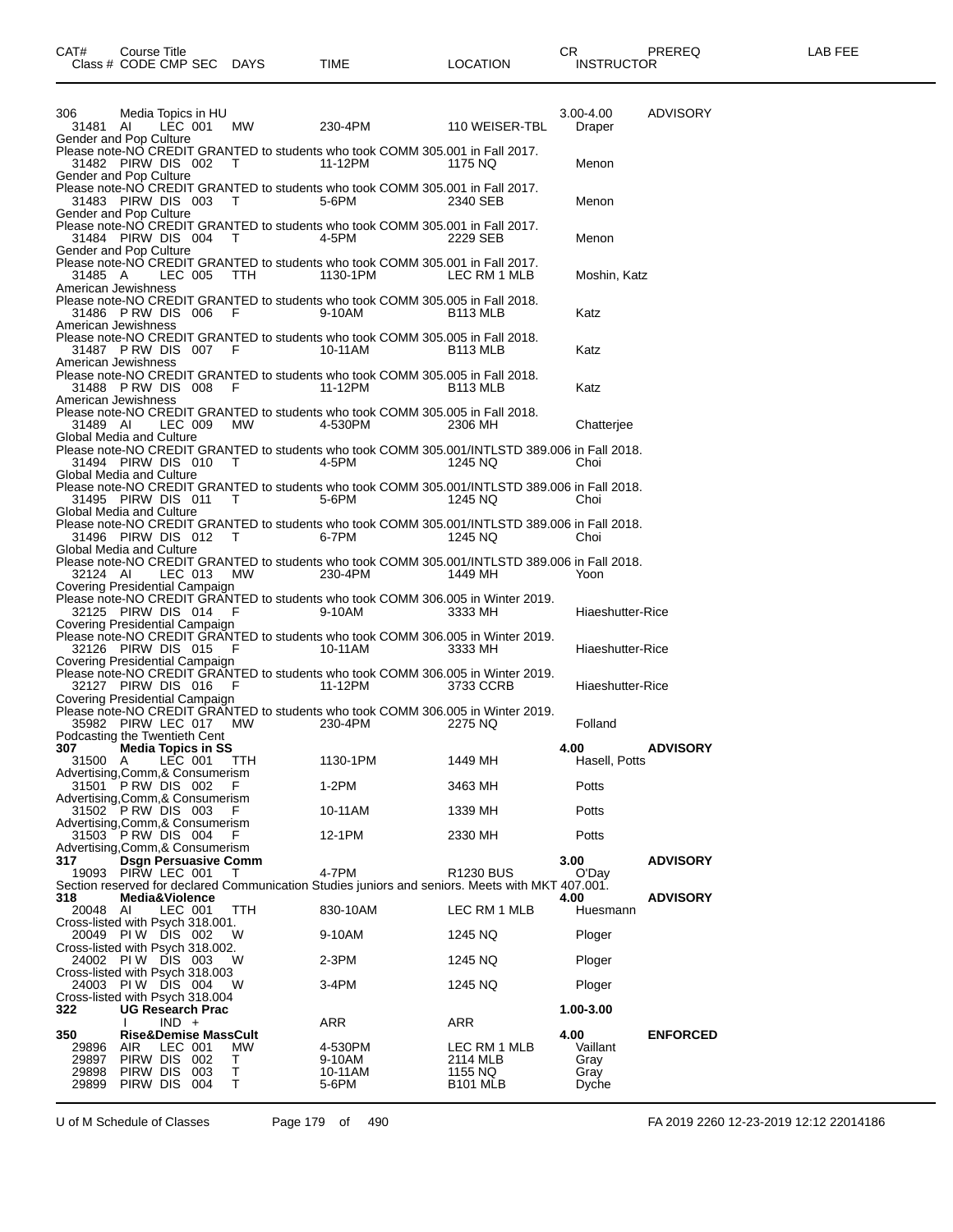| CAT#                  | Course Title<br>Class # CODE CMP SEC                 | DAYS        | TIME                                                                                                | <b>LOCATION</b>      | CR.<br><b>INSTRUCTOR</b> | PREREQ                    | LAB FEE |
|-----------------------|------------------------------------------------------|-------------|-----------------------------------------------------------------------------------------------------|----------------------|--------------------------|---------------------------|---------|
|                       |                                                      |             |                                                                                                     |                      |                          |                           |         |
| 29900                 | PIRW DIS 005                                         | т           | 6-7PM                                                                                               | 1155 NQ              | Dyche                    |                           |         |
| 362<br>31475          | <b>Digital Media Found</b><br>LEC 001<br>A           | МW          | 10-1130AM                                                                                           | 260 WEISER           | 4.00<br>Sandvig          |                           |         |
| 31476<br>31477        | PIRW DIS<br>002<br>PIRW DIS<br>003                   | т<br>$\top$ | 4-5PM<br>5-6PM                                                                                      | G444A MH<br>G444A MH | Kim<br>Moors             |                           |         |
| 31478                 | PIRW DIS<br>004                                      | т           | 6-7PM                                                                                               | G444A MH             | Moors                    |                           |         |
| 31479<br>404          | PIRW DIS 005<br><b>Media &amp; Comm Topics</b>       | т           | 9-10AM                                                                                              | G444A MH             | Kim<br>3.00              | <b>ADVISORY</b>           |         |
|                       | 36214 PIW LEC 001                                    | ттн         | 1-230PM                                                                                             | 1460 MH              | Pearson                  |                           |         |
| TV Outside the Box    | 36216 PIW LEC 002                                    | МW          | 4-530PM                                                                                             | 2024 TISCH           | Pearson                  |                           |         |
|                       | Making Media Policy Global                           |             |                                                                                                     |                      |                          |                           |         |
| 405<br>32655          | Sem Media & Comm<br>PIW SEM 001                      | МW          | 1-230PM                                                                                             | 1505 NUB             | 3.00<br>Moll             | <b>ADVISORY</b>           |         |
| 408                   | <b>Media Effects Topics</b>                          |             |                                                                                                     |                      | 3.00                     | <b>ADVISORY</b>           |         |
| Media and Emotion     | 26502 PIRW REC 001                                   | TTH         | 4-530PM                                                                                             | 1110 NQ              | Lu                       |                           |         |
| 413                   | <b>Environmental Comm</b>                            |             |                                                                                                     |                      | 3.00                     |                           |         |
|                       | 22868 PIRW REC 001                                   | <b>TTH</b>  | 10-1130AM                                                                                           | <b>B135 MLB</b>      | Hart                     |                           |         |
| 414                   | <b>Fashion &amp; Media</b>                           |             | 13 seats reserved for Communication Studies Majors until 4/10/19. Cross-listed with ENVIRON 413.001 |                      | 3.00                     | <b>ADVISORY</b>           |         |
| 29329                 | PIRW REC 001                                         | MW          | 1130-1PM                                                                                            | 373 LORCH            | Draper                   |                           |         |
| 29400<br>425          | PIRW REC 002<br>Internet, Soc&Law                    | ттн         | 230-4PM                                                                                             | 1245 NQ              | Draper<br>3.00           | <b>ADVISORY</b>           |         |
| 20879                 | PIRW REC 001                                         | МW          | 10-1130AM                                                                                           | 1245 NQ              | Sparr                    |                           |         |
| 428                   | Gender, Media & Law                                  |             | Section reserved for declared Communication Studies majors until 4/10/2018.                         |                      | 3.00                     | <b>ADVISORY, ENFORCED</b> |         |
| 31529                 | PIRW REC 001                                         | <b>MW</b>   | 1-230PM                                                                                             | 1110 NQ              | Sparr                    |                           |         |
| 431                   | <b>Supreme Court News</b><br>19085 PIRW SEM 001      | МW          | 1130-1PM                                                                                            | 1110 NQ              | 3.00<br>Collings         | <b>ADVISORY</b>           |         |
|                       |                                                      |             | Section reserved for declared Communication Studies majors until 4/10/2019.                         |                      |                          |                           |         |
| 432<br>19086          | <b>ForeignNews Coverage</b><br>PIRW SEM 001          | TTH         | 1130-1PM                                                                                            | 1110 NQ              | 3.00<br>Collings         | <b>ADVISORY</b>           |         |
|                       |                                                      |             | Section reserved for declared Communication Studies majors until 4/10/2019.                         |                      |                          |                           |         |
| 435<br>19091          | <b>News Media Ethics</b><br>PIRW REC 001             | MW          | 4-530PM                                                                                             | 1110 NQ              | 3.00<br>Collings         |                           |         |
|                       |                                                      |             |                                                                                                     |                      |                          |                           |         |
| 439                   | Sem Journlism Perf<br>11052 PIRW REC 002             | MW.         | 1130-1PM                                                                                            | 1250 USB             | 3.00<br>Yoon             | <b>ADVISORY</b>           |         |
|                       | Campaign Msg: Truman to Trump                        |             |                                                                                                     |                      |                          |                           |         |
| 442                   | <b>Indep Research</b>                                |             |                                                                                                     |                      | 1.00-4.00                |                           |         |
|                       | $IND +$                                              |             | ARR                                                                                                 | ARR                  |                          |                           |         |
| 451<br>29410          | <b>Sr Thesis Sem</b><br><b>PIR</b><br><b>SEM 001</b> | м           | 2-4PM                                                                                               | 1245 NQ              | 3.00<br>Van Den Bulck    | <b>ADVISORY, ENFORCED</b> |         |
| 464                   | <b>Mobile Communication</b>                          |             |                                                                                                     |                      | 3.00                     | <b>ADVISORY, ENFORCED</b> |         |
| 26509                 | PIRW SEM 001                                         | TTH         | 10-1130AM<br>This is a Capstone course reserved for declared Comm Seniors only.                     | 1110 NQ              | Campbell                 |                           |         |
| 466                   | <b>Digital Politics</b>                              |             |                                                                                                     |                      | 3.00                     | <b>ADVISORY, ENFORCED</b> |         |
|                       | 31530 PRW SEM 001                                    | MW          | 230-4PM<br>This is a Capstone course reserved for declared Communication Studies senior majors.     | 1110 NQ              | Hussain                  |                           |         |
| 468                   | <b>Political Misinform</b>                           |             |                                                                                                     |                      | 3.00                     | <b>ADVISORY, ENFORCED</b> |         |
|                       | 26510 PRW SEM 001                                    | МW          | 10-1130AM<br>This is a Capstone course reserved for declared Comm Seniors only.                     | 1110 NQ              | Weeks                    |                           |         |
|                       | 35479 PRW SEM 002                                    | MW.         | 830-10AM                                                                                            | 1110 NQ              | Weeks                    |                           |         |
| 482                   | <b>Children &amp; Media</b><br>31531 PIRW SEM 001    | TTH         | 1-230PM                                                                                             | 2448 MH              | 3.00<br>Harrison         | <b>ADVISORY, ENFORCED</b> |         |
|                       |                                                      |             | This is a Capstone course reserved for declared Communication Studies senior majors.                |                      |                          |                           |         |
| 490                   | <b>Capstone Media Topic</b><br>23074 PIRW SEM 001    | MW.         | 1130-1PM                                                                                            | 1245 NQ              | 3.00<br>Van Den Bulck    | <b>ADVISORY, ENFORCED</b> |         |
| Celebrity Influences  |                                                      |             |                                                                                                     |                      |                          |                           |         |
|                       | 25066 PIRW SEM 002                                   | TTH         | Capstone reserved for declared Communication Studies senior majors.<br>1-230PM                      |                      |                          |                           |         |
|                       | Feminism, Anti-Femin&the Media                       |             |                                                                                                     | 2155 NQ              | Douglas                  |                           |         |
|                       |                                                      |             | Capstone reserved for declared Communication Studies senior majors.                                 |                      |                          |                           |         |
|                       | 27215 PIRW SEM 003<br>Social Media & News            | TTH         | 230-4PM                                                                                             | 1110 NQ              | Hasell                   |                           |         |
|                       |                                                      |             | Capstone reserved for declared Communication Studies senior majors.                                 |                      |                          |                           |         |
|                       | 35480 PIRW SEM 004<br><b>Feminist Media Studies</b>  | TTH         | 10-1130AM                                                                                           | 1245 NQ              | Lawson                   |                           |         |
| 491                   | Senior Honors Sem I                                  |             |                                                                                                     |                      | 3.00                     | <b>ADVISORY, ENFORCED</b> |         |
| 11055 PIR<br>Research | <b>SEM 001</b>                                       | M           | 2-4PM                                                                                               | 1245 NQ              | Van Den Bulck            |                           |         |
|                       |                                                      |             | Section reserved for Communication Studies honors program seniors.                                  |                      |                          |                           |         |
| 698                   | <b>Ping First Yr Proj</b><br>17239 PDR SEM 001       | TH          | 1130-1PM                                                                                            | 2104 MLB             | 1.00<br>Hart             |                           |         |
|                       | Reserved for graduate students only.                 |             |                                                                                                     |                      |                          |                           |         |
| 699                   | 1st Yr Res Project                                   |             |                                                                                                     |                      | 2.00-3.00                | <b>ADVISORY</b>           |         |

U of M Schedule of Classes Page 180 of 490 FA 2019 2260 12-23-2019 12:12 22014186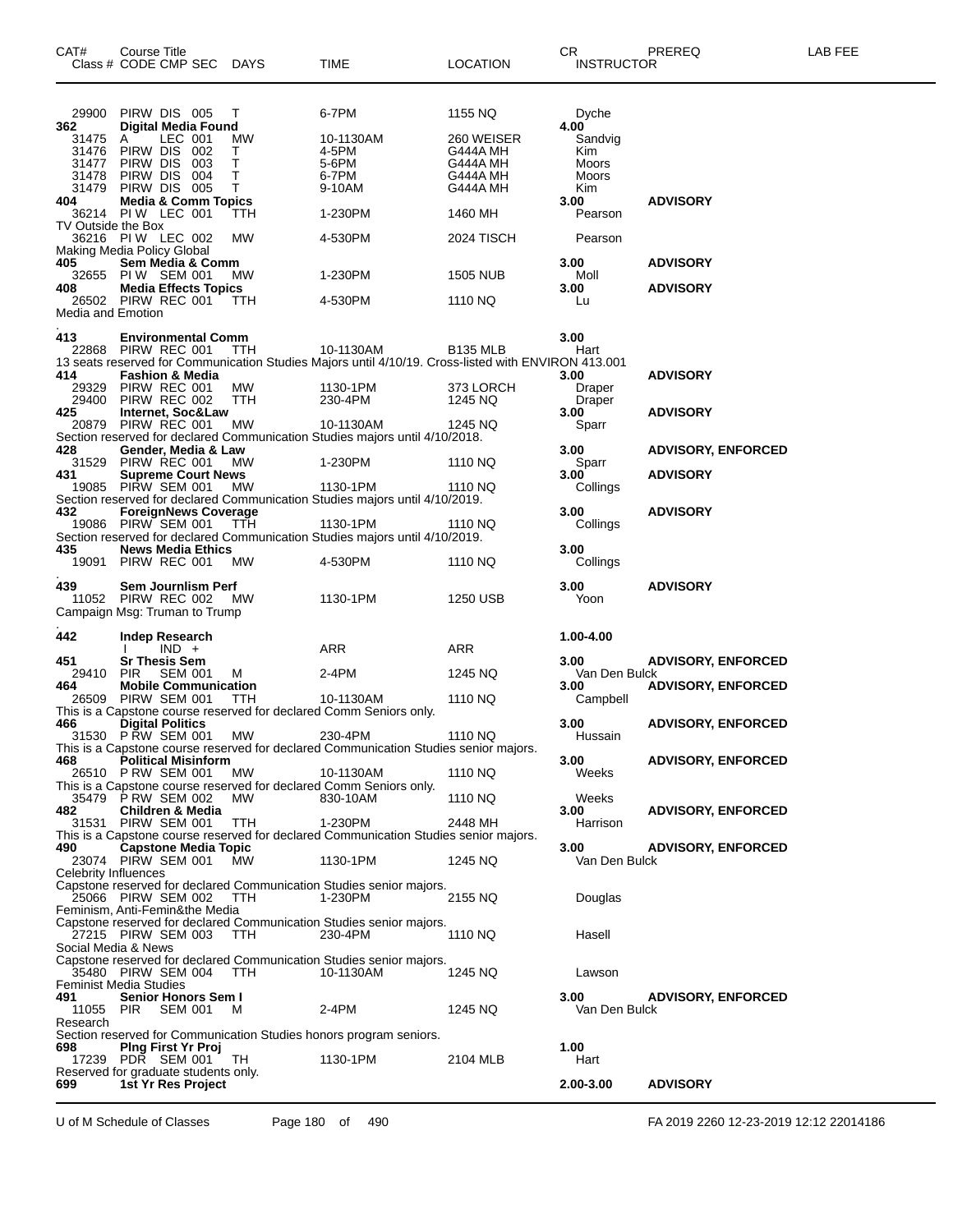| ARR<br>$IND +$<br>ARR<br><b>Media Theory-Humanit</b><br>3.00<br>775<br>12-3PM<br>2202 MLB<br>28729<br>PIRW SEM 001<br>W<br>Ankerson<br><b>Research Methods II</b><br>4.00<br><b>ADVISORY</b><br>783<br>PDR SEM 001<br>4000 STB<br>24490<br>9-11AM<br>Soroka<br>TTH<br>Reserved for graduate students only.<br><b>ADVISORY</b><br>1.00-3.00<br>799<br><b>Directed Study</b><br><b>ARR</b><br><b>ARR</b><br>$IND +$<br><b>Topics in Hum Trad</b><br>3.00<br>820<br>4-7PM<br>2155 NQ<br>PIRW SEM 001<br>Punathambekar<br>25258<br>M<br><b>Global Digital Cultures</b><br>Reserved for graduate students only.<br>3.00<br>840<br><b>Topics Soc Sci Trad</b><br>PIRW SEM 001<br>3265 USB<br>10-1130AM<br><b>TTH</b><br>Pasek<br>27253<br>Graduate Survey Practicum<br><b>ADVISORY</b><br>900<br>1.00-6.00<br><b>Prelim Exam Prep</b><br>ARR<br>$IND +$<br>ARR<br><b>Diss-Precand</b><br>1.00-8.00<br><b>ADVISORY</b><br>990<br>ARR<br>$IND +$<br>ARR<br>993<br>1.00<br><b>ADVISORY</b><br>Sem for Instructors<br><b>ARR</b><br>830-10AM<br>11059<br>PIR<br><b>SEM 001</b><br>M<br>Sandvig<br>Reserved for graduate students<br><b>ENFORCED</b><br>995<br><b>Diss-Cand</b><br>8.00 | CAT# | Course Title<br>Class # CODE CMP SEC<br><b>DAYS</b> | <b>TIME</b> | <b>LOCATION</b> | CR.<br><b>INSTRUCTOR</b> | PREREQ | LAB FEE |
|------------------------------------------------------------------------------------------------------------------------------------------------------------------------------------------------------------------------------------------------------------------------------------------------------------------------------------------------------------------------------------------------------------------------------------------------------------------------------------------------------------------------------------------------------------------------------------------------------------------------------------------------------------------------------------------------------------------------------------------------------------------------------------------------------------------------------------------------------------------------------------------------------------------------------------------------------------------------------------------------------------------------------------------------------------------------------------------------------------------------------------------------------------------------------|------|-----------------------------------------------------|-------------|-----------------|--------------------------|--------|---------|
|                                                                                                                                                                                                                                                                                                                                                                                                                                                                                                                                                                                                                                                                                                                                                                                                                                                                                                                                                                                                                                                                                                                                                                              |      |                                                     |             |                 |                          |        |         |
|                                                                                                                                                                                                                                                                                                                                                                                                                                                                                                                                                                                                                                                                                                                                                                                                                                                                                                                                                                                                                                                                                                                                                                              |      |                                                     |             |                 |                          |        |         |
|                                                                                                                                                                                                                                                                                                                                                                                                                                                                                                                                                                                                                                                                                                                                                                                                                                                                                                                                                                                                                                                                                                                                                                              |      |                                                     |             |                 |                          |        |         |
|                                                                                                                                                                                                                                                                                                                                                                                                                                                                                                                                                                                                                                                                                                                                                                                                                                                                                                                                                                                                                                                                                                                                                                              |      |                                                     |             |                 |                          |        |         |
|                                                                                                                                                                                                                                                                                                                                                                                                                                                                                                                                                                                                                                                                                                                                                                                                                                                                                                                                                                                                                                                                                                                                                                              |      |                                                     |             |                 |                          |        |         |
|                                                                                                                                                                                                                                                                                                                                                                                                                                                                                                                                                                                                                                                                                                                                                                                                                                                                                                                                                                                                                                                                                                                                                                              |      |                                                     |             |                 |                          |        |         |
|                                                                                                                                                                                                                                                                                                                                                                                                                                                                                                                                                                                                                                                                                                                                                                                                                                                                                                                                                                                                                                                                                                                                                                              |      |                                                     |             |                 |                          |        |         |
|                                                                                                                                                                                                                                                                                                                                                                                                                                                                                                                                                                                                                                                                                                                                                                                                                                                                                                                                                                                                                                                                                                                                                                              |      |                                                     |             |                 |                          |        |         |
|                                                                                                                                                                                                                                                                                                                                                                                                                                                                                                                                                                                                                                                                                                                                                                                                                                                                                                                                                                                                                                                                                                                                                                              |      |                                                     |             |                 |                          |        |         |
|                                                                                                                                                                                                                                                                                                                                                                                                                                                                                                                                                                                                                                                                                                                                                                                                                                                                                                                                                                                                                                                                                                                                                                              |      |                                                     |             |                 |                          |        |         |
|                                                                                                                                                                                                                                                                                                                                                                                                                                                                                                                                                                                                                                                                                                                                                                                                                                                                                                                                                                                                                                                                                                                                                                              |      |                                                     |             |                 |                          |        |         |
|                                                                                                                                                                                                                                                                                                                                                                                                                                                                                                                                                                                                                                                                                                                                                                                                                                                                                                                                                                                                                                                                                                                                                                              |      |                                                     |             |                 |                          |        |         |
|                                                                                                                                                                                                                                                                                                                                                                                                                                                                                                                                                                                                                                                                                                                                                                                                                                                                                                                                                                                                                                                                                                                                                                              |      |                                                     |             |                 |                          |        |         |
|                                                                                                                                                                                                                                                                                                                                                                                                                                                                                                                                                                                                                                                                                                                                                                                                                                                                                                                                                                                                                                                                                                                                                                              |      |                                                     |             |                 |                          |        |         |
|                                                                                                                                                                                                                                                                                                                                                                                                                                                                                                                                                                                                                                                                                                                                                                                                                                                                                                                                                                                                                                                                                                                                                                              |      |                                                     |             |                 |                          |        |         |
|                                                                                                                                                                                                                                                                                                                                                                                                                                                                                                                                                                                                                                                                                                                                                                                                                                                                                                                                                                                                                                                                                                                                                                              |      |                                                     |             |                 |                          |        |         |
|                                                                                                                                                                                                                                                                                                                                                                                                                                                                                                                                                                                                                                                                                                                                                                                                                                                                                                                                                                                                                                                                                                                                                                              |      |                                                     |             |                 |                          |        |         |
|                                                                                                                                                                                                                                                                                                                                                                                                                                                                                                                                                                                                                                                                                                                                                                                                                                                                                                                                                                                                                                                                                                                                                                              |      |                                                     |             |                 |                          |        |         |
|                                                                                                                                                                                                                                                                                                                                                                                                                                                                                                                                                                                                                                                                                                                                                                                                                                                                                                                                                                                                                                                                                                                                                                              |      |                                                     |             |                 |                          |        |         |
|                                                                                                                                                                                                                                                                                                                                                                                                                                                                                                                                                                                                                                                                                                                                                                                                                                                                                                                                                                                                                                                                                                                                                                              |      |                                                     |             |                 |                          |        |         |
| <b>ARR</b><br>ARR<br>IR<br>$IND +$                                                                                                                                                                                                                                                                                                                                                                                                                                                                                                                                                                                                                                                                                                                                                                                                                                                                                                                                                                                                                                                                                                                                           |      |                                                     |             |                 |                          |        |         |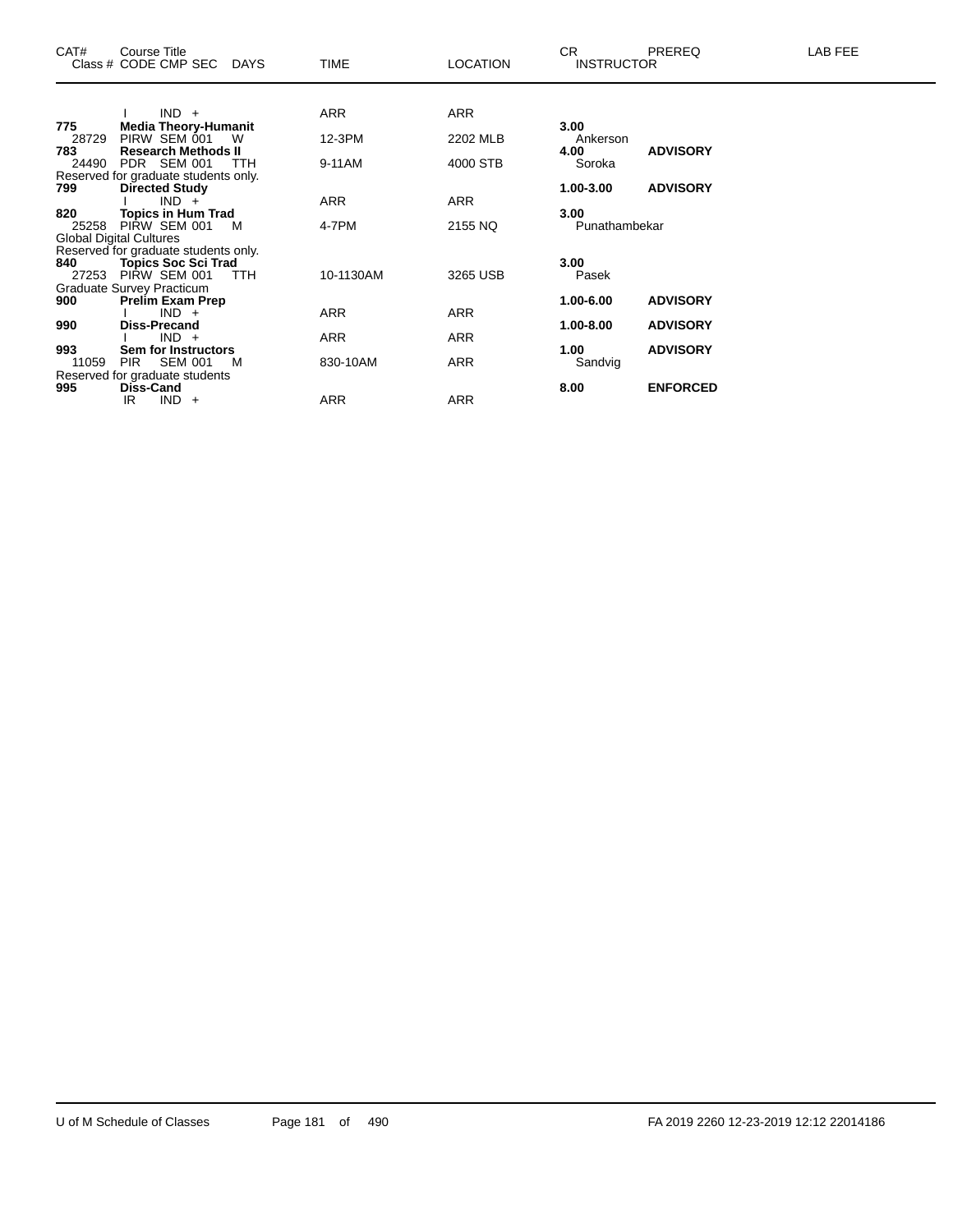|                                                    | <b>Comparative Literature Program</b>                                                                                                                                 |                       |                                               |                                                                          |                                                                                            |                 |       |
|----------------------------------------------------|-----------------------------------------------------------------------------------------------------------------------------------------------------------------------|-----------------------|-----------------------------------------------|--------------------------------------------------------------------------|--------------------------------------------------------------------------------------------|-----------------|-------|
|                                                    | <b>Comparative Literature (COMPLIT)</b>                                                                                                                               |                       |                                               |                                                                          |                                                                                            |                 |       |
| 122                                                | <b>Writing World Lits</b><br>31403 PIW REC 001                                                                                                                        | WF                    | 830-10AM                                      | 2024 TISCH                                                               | 4.00<br>Levin                                                                              |                 |       |
|                                                    | The Essay and Poetic Thinking<br>21434 PIW REC 002                                                                                                                    | WF                    | 10-1130AM                                     | 2024 TISCH                                                               | Naamneh                                                                                    |                 |       |
|                                                    | Belonging & the Modern Nation<br>17458 PIW REC 003                                                                                                                    | WF                    | 1130-1PM                                      | 2024 TISCH                                                               | Fertig                                                                                     |                 |       |
| Visualizing Politics                               | Advertising & Argument in USA<br>18339 PIW REC 004                                                                                                                    | TTH                   | 830-10AM                                      | 2024 TISCH                                                               | Popovic                                                                                    |                 |       |
|                                                    | 19265 PIW REC 005<br>Narratives of Immigration                                                                                                                        | TTH                   | 230-4PM                                       | 2024 TISCH                                                               | Kenan                                                                                      |                 |       |
| From Screen to Page                                | 27286 PIW REC 006                                                                                                                                                     | МW                    | 530-7PM                                       | 2024 TISCH                                                               | Clegg                                                                                      |                 |       |
| 140<br>33196                                       | 1st Yr Literary Sem<br>P R<br><b>SEM 002</b><br>The Nobel Prize in Literature                                                                                         | TTH                   | 10-1130AM                                     | 4199 AH                                                                  | 3.00<br>Cohen                                                                              | <b>ADVISORY</b> |       |
| 141                                                | <b>Great Performances</b><br>23334 A W LEC 001                                                                                                                        | TTH                   | 12-1PM                                        | UMMA AUD                                                                 | 4.00<br>Prins                                                                              |                 | 50.00 |
| 23337<br>23336<br>23335<br>23339<br>23338<br>27489 | Great Performances at Michigan<br>PIW DIS<br>-002<br>PI W<br><b>DIS</b><br>003<br><b>DIS</b><br>PI W<br>004<br>PI W<br><b>DIS</b><br>005<br>PI W<br><b>DIS</b><br>006 | W<br>W<br>W<br>W<br>W | 9-11AM<br>9-11AM<br>11-1PM<br>11-1PM<br>1-3PM | 2401 MH<br><b>B103 MLB</b><br>B <sub>101</sub> MLB<br>1507 EQ<br>3359 MH | Aguayo, Prins<br>Harlin, Prins<br>Vorissis, Prins<br>Berkobien, Prins<br>Harlin, Prins     |                 |       |
| 27493<br>28941<br>28943<br>240                     | PI W<br><b>DIS</b><br>007<br>PI W<br><b>DIS</b><br>008<br><b>DIS</b><br>009<br>PI W<br><b>PIW DIS 010</b><br><b>Lit Across Borders</b><br>PIW LEC 001                 | W<br>W<br>W<br>W      | 1-3PM<br>3-5PM<br>3-5PM<br>5-7PM<br>1130-1PM  | G437 MH<br>5179 AH<br>1624 CHEM<br>G040 TISCH<br>2024 TISCH              | Boyle, Prins<br>Gaudyn, Prins<br>Boyle, Prins<br>Catovic, Prins<br>3.00<br>Tsoffar         |                 |       |
| 11061<br>322                                       | <b>HOME, Homeland &amp; Homelessness</b><br><b>Translate World Lit</b><br>28272 PIW LEC 001                                                                           | TTH<br>TTH            | 4-530PM                                       | 2011 MLB                                                                 | 3.00<br>Sales                                                                              |                 |       |
| Translated Wor(I)ds                                | 31510 PIW LEC 002                                                                                                                                                     | TTH                   | 1-230PM                                       | 2024 TISCH                                                               | Diran                                                                                      |                 |       |
| Found in Translation<br>372<br>34542<br>376        | Lit and Identity<br>P W SEM 001<br>Lit and Ideas                                                                                                                      | TTH                   | 1130-1PM                                      | 1245 NQ                                                                  | 3.00<br><b>Bardenstein</b><br>4.00                                                         |                 |       |
| 29564                                              | S<br>SEM 001<br>Humanitarianism and Morals                                                                                                                            | М                     | 4-6PM                                         | 1360 EH                                                                  | Herwitz                                                                                    |                 |       |
| 31515<br>31516 PI<br>31517<br>31518<br>382         | -PI<br>DIS 002<br>DIS 003<br>DIS.<br><b>PI</b><br>- 004<br>DIS 005<br><b>PI</b><br><b>Lit&amp;Other Arts</b>                                                          | F<br>W<br>F.<br>W     | 9-11AM<br>2-4PM<br>9-11AM<br>2-4PM            | 180 TAP<br><b>B103 MLB</b><br>2346 SEB<br>130 TAP                        | Cvjeticanin, Herwitz<br>Cvjeticanin, Herwitz<br>Martin, Herwitz<br>Martin, Herwitz<br>3.00 |                 |       |
| 31523 P                                            | <b>SEM 001</b><br>Time, History, Arts & Culture                                                                                                                       | TTH                   | 230-4PM                                       | B834 EQ                                                                  | <b>Brown</b>                                                                               |                 |       |
| 31776<br>Greek Myth in Film                        | P.<br><b>SEM 002</b>                                                                                                                                                  | TTH                   | 1-230PM                                       | 296 WEISER                                                               | Leontis                                                                                    |                 |       |
| 434<br>31507 P                                     | <b>Studies in Poetry</b><br>SEM 001<br>Polish Poetry in Context                                                                                                       | TTH                   | 1130-1PM                                      | B134 MLB                                                                 | 3.00<br>Paloff                                                                             | <b>ADVISORY</b> |       |
| 438                                                | <b>Studies in Film</b><br>28275 P W SEM 001<br>Migration & Trafficking                                                                                                | WF                    | 10-1130AM                                     | 2228 SEB                                                                 | 3.00<br>Aleksic                                                                            | <b>ADVISORY</b> |       |
| 495                                                | <b>Senior Seminar</b><br>11062 P W SEM 001<br>Intro to Theory and Criticism                                                                                           | T.                    | 5-8PM                                         | 2024 TISCH                                                               | 3.00<br>Shammas                                                                            | <b>ADVISORY</b> |       |
| 496                                                | <b>Honors Thesis</b><br>$IND +$                                                                                                                                       |                       | ARR                                           | ARR                                                                      | 3.00                                                                                       | <b>ADVISORY</b> |       |
| 498                                                | <b>Directed Reading</b><br>$IND +$                                                                                                                                    |                       | ARR                                           | <b>ARR</b>                                                               | 1.00-4.00                                                                                  |                 |       |
| 600<br>11064<br><b>Theory Today</b>                | <b>Topics in Theory</b><br>PD W SEM 001                                                                                                                               | T                     | 4-7PM                                         | 210 TAP                                                                  | 3.00<br>Traisnel                                                                           | <b>ADVISORY</b> |       |
| 601                                                | <b>Contemporary Theory</b><br>25549 PD W SEM 001<br>Prelim Prep-Comparative Lit                                                                                       |                       | 11-2PM                                        | 3505 HH                                                                  | 3.00<br>Merrill                                                                            | <b>ADVISORY</b> |       |
| 630<br>36253 PR                                    | <b>Special Topics</b><br><b>SEM 001</b><br><b>Writing Grant Proposals</b>                                                                                             | W                     | 2-5PM                                         | 2265 NQ                                                                  | 1.00-2.00<br>Aleksic                                                                       | <b>ADVISORY</b> |       |
| 36254 PR                                           | Class meets September 4-October 2<br>SEM 002<br>Revising Work for Publication                                                                                         | W                     | 2-5PM                                         | 2265 NQ                                                                  | Aleksic                                                                                    |                 |       |

Class # CODE CMP SEC DAYS TIME LOCATION INSTRUCTOR

U of M Schedule of Classes Page 182 of 490 FA 2019 2260 12-23-2019 12:12 22014186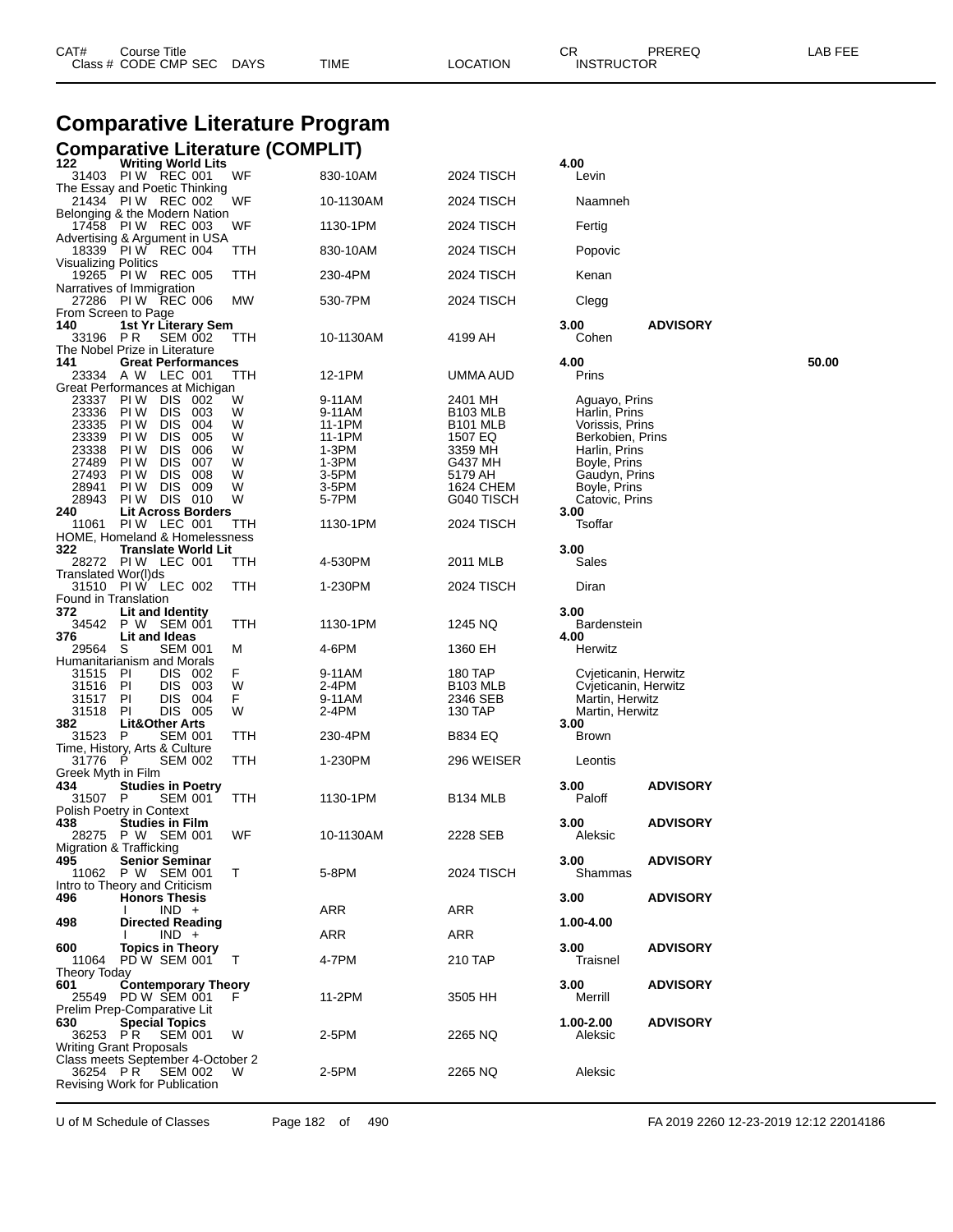|                             | Class meets October 9-December 11        |                                    |                                                                                                                    |            |           |                 |
|-----------------------------|------------------------------------------|------------------------------------|--------------------------------------------------------------------------------------------------------------------|------------|-----------|-----------------|
| 680                         | <b>Capstone in CTS</b>                   |                                    |                                                                                                                    |            | 3.00      |                 |
|                             | $IND +$<br>D                             |                                    | ARR                                                                                                                | <b>ARR</b> |           |                 |
| 698                         | <b>Directed Reading</b>                  |                                    |                                                                                                                    |            | 1.00-4.00 | <b>ADVISORY</b> |
|                             | IND.                                     |                                    | <b>ARR</b>                                                                                                         | <b>ARR</b> |           |                 |
| 720                         | <b>Seminar Translation</b>               |                                    |                                                                                                                    |            | 3.00      | <b>ADVISORY</b> |
| 28276                       | PIW SEM 001                              | м                                  | $3-6$ PM                                                                                                           | 2401 MH    | Paloff    |                 |
| <b>Translation as Genre</b> |                                          |                                    |                                                                                                                    |            |           |                 |
| 730                         | <b>Sem Lit Periods</b>                   |                                    |                                                                                                                    |            | 3.00      | <b>ADVISORY</b> |
| 36082                       | <b>SEM 001</b><br>PI.                    | W                                  | $1-4PM$                                                                                                            | 4309 MLB   | Szpiech   |                 |
|                             | <b>Medieval Iberian Otherness</b>        |                                    |                                                                                                                    |            |           |                 |
|                             |                                          |                                    | Discussion will be in English. Readings will be in English and Spanish. For those without Spanish reading ability, |            |           |                 |
|                             | alternative readings can be assigned.    |                                    |                                                                                                                    |            | 3.00      |                 |
| 750<br>29970                | <b>Topics in Comp Lit</b><br>PIW SEM 001 | W                                  | 5-8PM                                                                                                              | 3440 MH    | Masuzawa  | <b>ADVISORY</b> |
| Canon                       |                                          |                                    |                                                                                                                    |            |           |                 |
| 990                         | <b>Diss-Precand</b>                      |                                    |                                                                                                                    |            | 1.00-8.00 | <b>ADVISORY</b> |
|                             | IND.<br>D<br>$+$                         |                                    | <b>ARR</b>                                                                                                         | <b>ARR</b> |           |                 |
| 995                         | Diss-Cand                                |                                    |                                                                                                                    |            | 8.00      | <b>ENFORCED</b> |
|                             | $IND +$<br>DR.                           |                                    | <b>ARR</b>                                                                                                         | <b>ARR</b> |           |                 |
|                             |                                          |                                    |                                                                                                                    |            |           |                 |
|                             |                                          | <b>Transcultural Studies (TCS)</b> |                                                                                                                    |            |           |                 |
| 502                         | <b>Approaches to TCS II</b>              |                                    |                                                                                                                    |            | 3.00      | <b>ADVISORY</b> |
| 32179                       | <b>SEM 001</b><br>Р                      | W                                  | 4-7PM                                                                                                              | 3315 MH    | Jackson   |                 |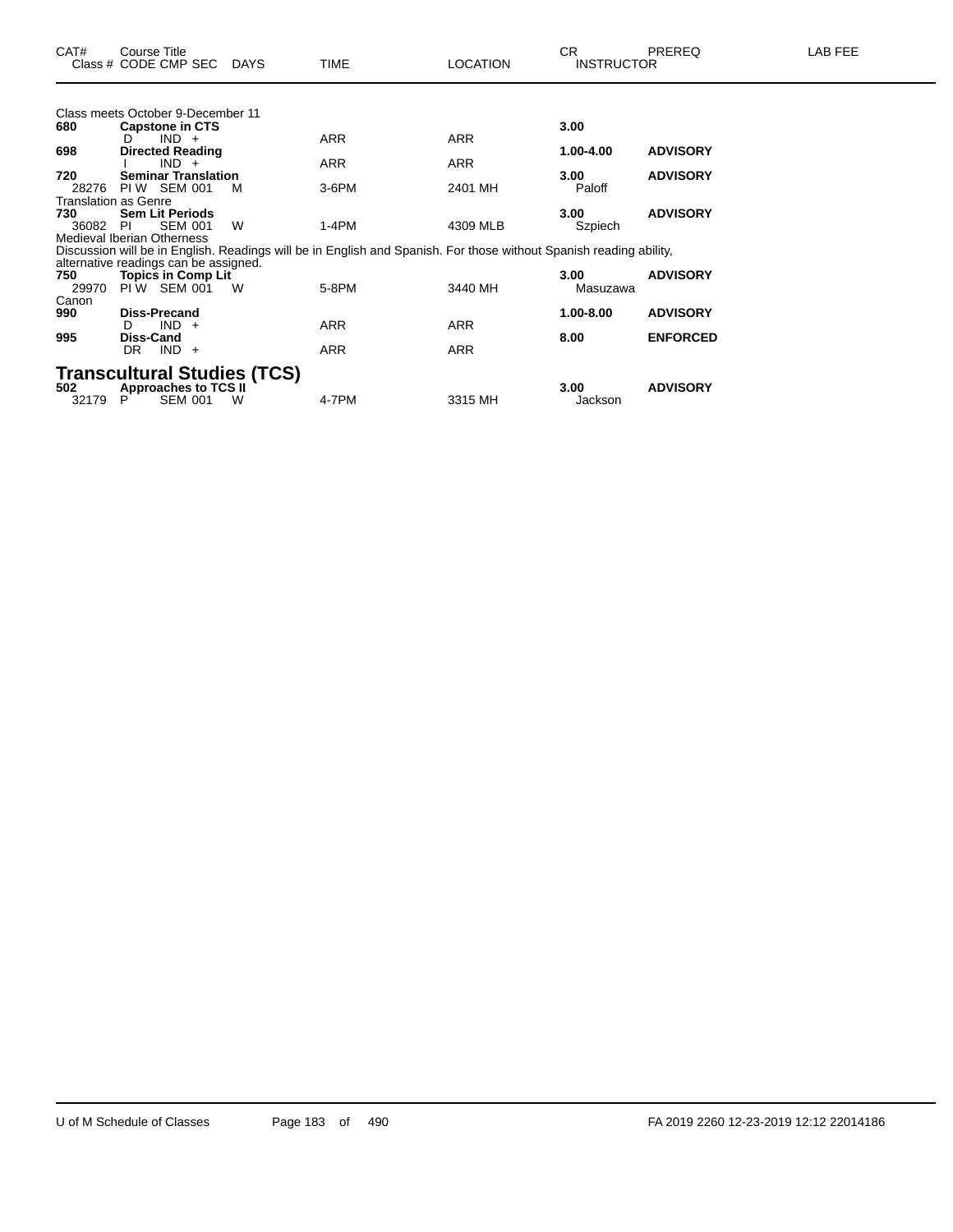| CAT# | Course Title              |      |          | $\cap$<br>◡       | PREREQ | <b>AB FEE</b> |
|------|---------------------------|------|----------|-------------------|--------|---------------|
|      | Class # CODE CMP SEC DAYS | TIME | LOCATION | <b>INSTRUCTOR</b> |        |               |

### **Program Study of Complex Systems**

# **Complex Systems (CMPLXSYS) 270 Agent-Based Modeling 3.00**

|                        | МW                                           | 10-1130AM                                                                                                                                                    | 4404 RAND                                                        | Deegan    |                           |
|------------------------|----------------------------------------------|--------------------------------------------------------------------------------------------------------------------------------------------------------------|------------------------------------------------------------------|-----------|---------------------------|
|                        |                                              |                                                                                                                                                              |                                                                  | 1.00-3.00 |                           |
| $IND +$                |                                              | <b>ARR</b>                                                                                                                                                   | <b>ARR</b>                                                       |           |                           |
|                        |                                              |                                                                                                                                                              |                                                                  | 3.00      | <b>ADVISORY</b>           |
| LEC 002<br>30755<br>P. | TTH                                          | 830-10AM                                                                                                                                                     | 755 WEISER                                                       | Horowitz  |                           |
|                        |                                              |                                                                                                                                                              |                                                                  |           |                           |
|                        |                                              |                                                                                                                                                              |                                                                  |           |                           |
|                        |                                              |                                                                                                                                                              |                                                                  | 3.00      | <b>ADVISORY</b>           |
| <b>P W LEC 001</b>     |                                              | 230-530PM                                                                                                                                                    | 755 WEISER                                                       | Jacobs    |                           |
|                        |                                              |                                                                                                                                                              |                                                                  | 3.00      |                           |
| <b>P W LEC 001</b>     | MW                                           | 230-4PM                                                                                                                                                      | 747 WEISER                                                       | Doering   |                           |
| <b>Network Theory</b>  |                                              |                                                                                                                                                              |                                                                  | 3.00      | <b>ADVISORY</b>           |
| P W LEC 001            | <b>TTH</b>                                   | 10-1130AM                                                                                                                                                    | 120 WH                                                           | Newman    |                           |
| Int Nonlin             |                                              |                                                                                                                                                              |                                                                  | 3.00      | <b>ADVISORY, ENFORCED</b> |
| P RW LEC 001           | <b>MW</b>                                    | 830-10AM                                                                                                                                                     | 335 WH                                                           | Newberry  |                           |
|                        |                                              |                                                                                                                                                              |                                                                  | 1.00-3.00 | <b>ADVISORY</b>           |
| IND -<br>$+$           |                                              | ARR                                                                                                                                                          | <b>ARR</b>                                                       |           |                           |
|                        | P W LEC 001<br>App of Entropy&Inf in Nat Sci | Agent-Based Modeling<br>Ind Stdy Dir Reading<br><b>Adv Topics Cmplx Sys</b><br><b>Intro Complex Syst</b><br><b>Theory of CMPLXSYS</b><br>Ind Study Cmplx Sys | Calculus through Math 116 required, Math 215 highly recommended. |           | 3.UU                      |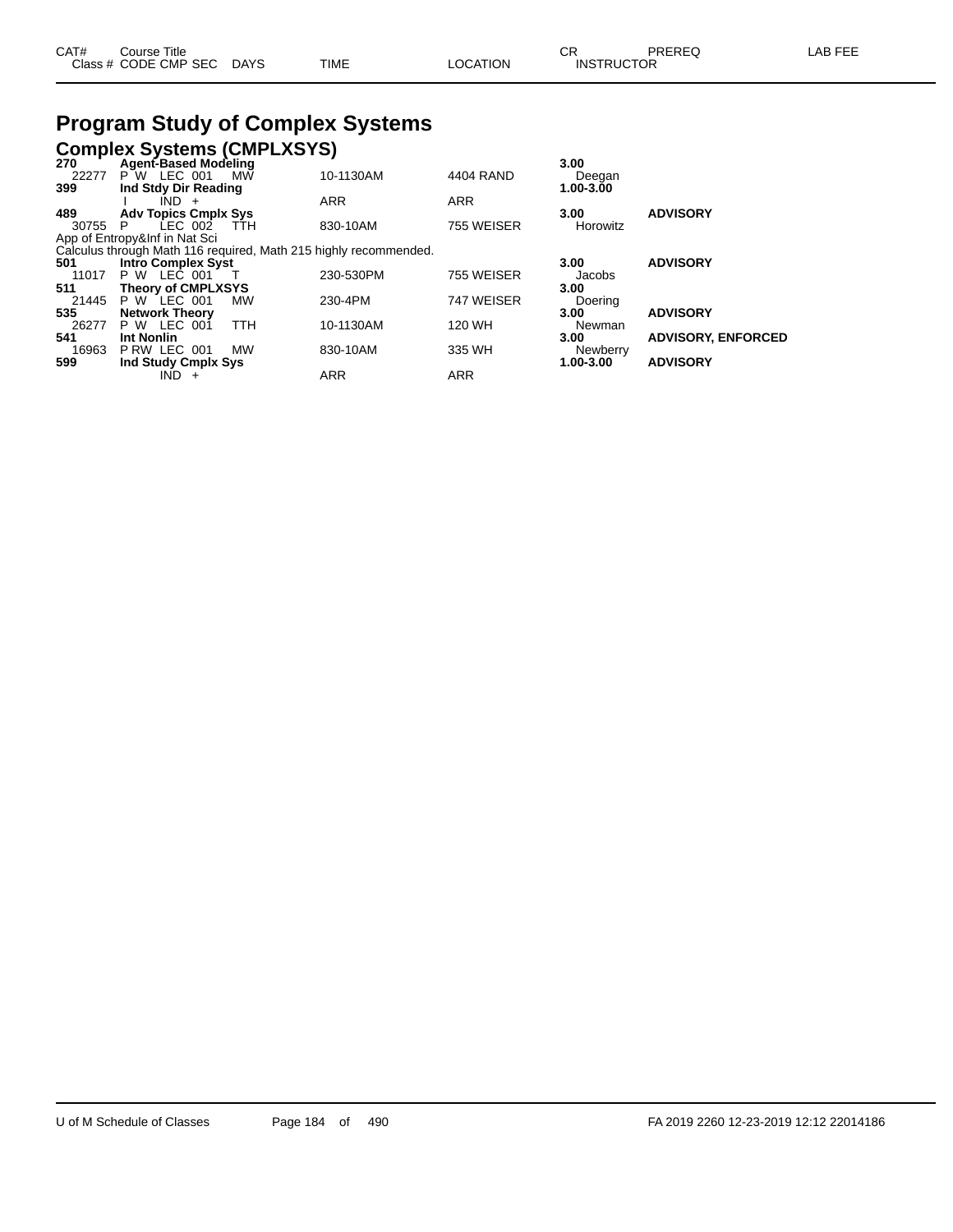# **Comprehensive Studies Program**

| <b>Comprehensive Studies Program (CSP)</b>                                                                         |                               |       |
|--------------------------------------------------------------------------------------------------------------------|-------------------------------|-------|
| <b>CSP Reading Sem</b><br>100 -                                                                                    | 3.00                          | 45.00 |
| his section is reserved for CSP students. Students must consult with a CSP advisor in order to receive permission  |                               |       |
| to register for this section. Once classes begin, permission of the instructor is required. You can contact CSP    |                               |       |
| for more information at 764-9128, csp-4info@umich.edu, or see the override FAQ on our website.                     |                               |       |
| 11018 PDR SEM 001 TTH<br>1130-1PM                                                                                  | 3088 EH<br>Winston            |       |
| 20167 PDR SEM 002 TTH<br>10-1130AM                                                                                 | <b>B814 EQ</b><br>Winston     |       |
| his section is reserved for CSP students. Students must consult with a CSP advisor in order to receive permission  |                               |       |
| to register for this section. Once classes begin, permission of the instructor is required. You can contact CSP    |                               |       |
| for more information at 764-9128, csp-4info@umich.edu, or see the override FAQ on our website.                     |                               |       |
| <b>CSP: College Success</b><br>101                                                                                 | 1.00                          |       |
| 24008 PR LEC 001 M<br>4-5PM                                                                                        | 296 WEISER<br>Jason. Fontenot |       |
| This section is reserved for CSP students. Students must consult with a CSP advisor in order to receive permission |                               |       |
| to register for this section. Once classes begin, permission of the instructor is required. You can contact CSP    |                               |       |
| for more information at 764-9128, csp-4info@umich.edu, or see the override FAQ on our website.                     |                               |       |
| 24018 PR LEC 002 TH<br>11-12PM                                                                                     | 1640 CHEM<br>Jason. Fontenot  |       |
| This section is reserved for CSP students. Students must consult with a CSP advisor in order to receive permission |                               |       |
| to register for this section. Once classes begin, permission of the instructor is required. You can contact CSP    |                               |       |
| for more information at 764-9128, csp-4info@umich.edu, or see the override FAQ on our website.                     |                               |       |
| 29180 PDR LEC 004 W<br>4-5PM                                                                                       | 1400 CHEM<br>Gibson           |       |
| This section is reserved for Kessler Presidential Scholars. Permission from a CSP advisor is required. Please      |                               |       |
| contact CSP for more information at 764-9128 or csp-4info@umich.edu.                                               |                               |       |
| 105 —<br><b>Read&amp;Writ Sem</b>                                                                                  | 4.00                          |       |
| This section is reserved for CSP students. Students must consult with a CSP advisor in order to receive permission |                               |       |
| to register for this section. Once classes begin, permission of the instructor is required. You can contact CSP    |                               |       |
| for more information at 764-9128, csp-4info@umich.edu, or see the override FAQ on our website.                     |                               |       |
| 22343 PDR LEC 001<br><b>MW</b><br>2-4PM                                                                            | 3353 MH<br>Naylor             |       |
| Insiders & Outsiders                                                                                               |                               |       |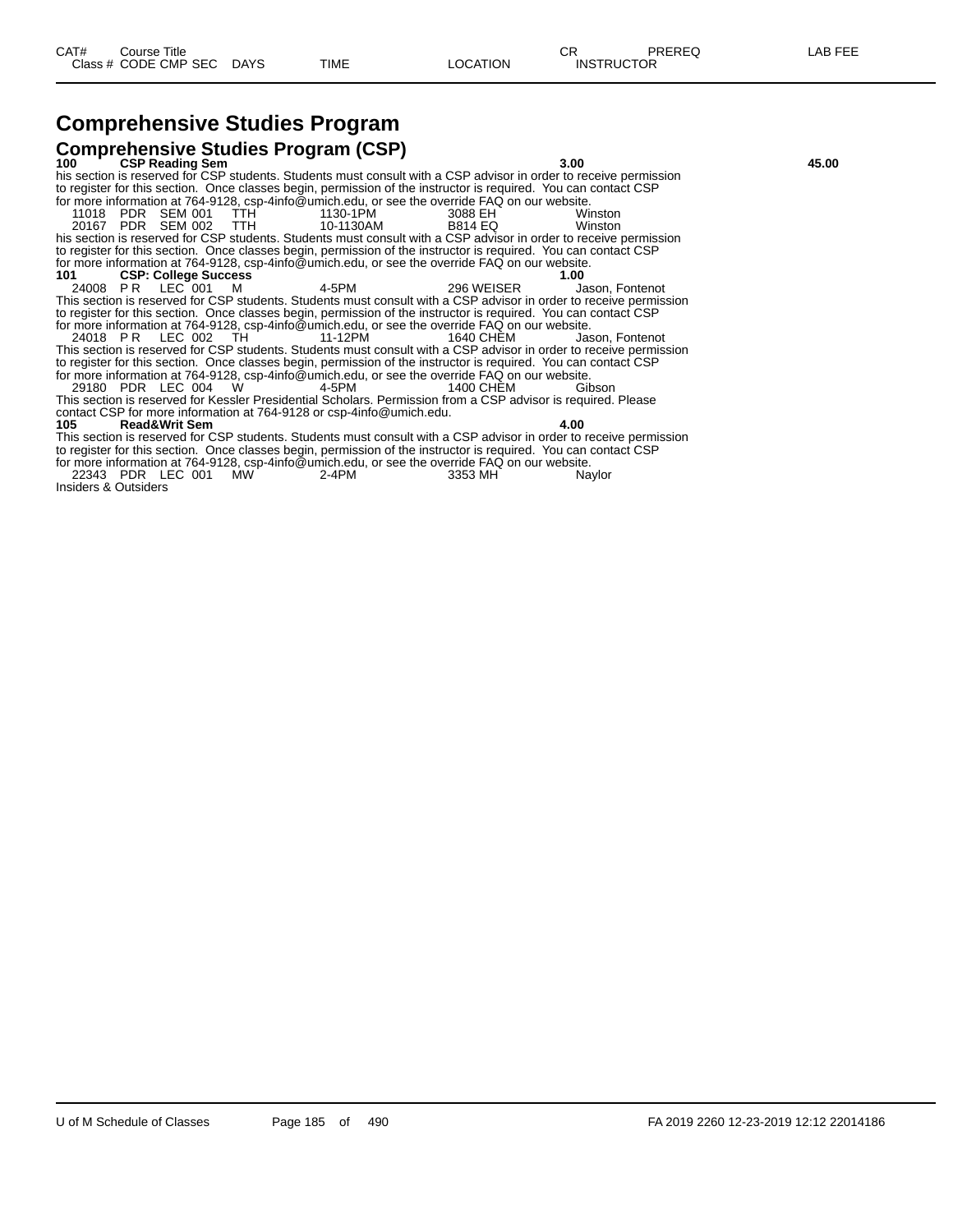## **English Language Institute English Language Institute (ELI)**

|                       | ELI courses fall into three categories:                                                                   |                                                            | 1. English for Academic Purposes courses for graduate students;<br>2. Language and teacher training courses for international GSIs;<br>3. Teacher training courses for students planning to teach ESL in local communities or abroad.                                                                                 |                        |                                    |                 |
|-----------------------|-----------------------------------------------------------------------------------------------------------|------------------------------------------------------------|-----------------------------------------------------------------------------------------------------------------------------------------------------------------------------------------------------------------------------------------------------------------------------------------------------------------------|------------------------|------------------------------------|-----------------|
|                       |                                                                                                           |                                                            | For assistance in choosing an appropriate course, please go to the ELI Academic Advising website:<br>http://bit.ly/eliadvising or e-mail: eliadvisor@umich.edu to make an appointment to speak with an advisor.                                                                                                       |                        |                                    |                 |
| 390<br>17064          | <b>Comm Learn in ESL</b><br>P W SEM 001                                                                   | <b>MW</b><br>Community Service and Language, Education and | 230-4PM                                                                                                                                                                                                                                                                                                               | 1518 NUB               | 3.00<br>Romano Gillette            |                 |
| Culture               | 25173 P W SEM 002                                                                                         | <b>MW</b><br>Community Service and Language, Education and | 830-10AM                                                                                                                                                                                                                                                                                                              | 1624 CHEM              | Dyer                               |                 |
| Culture<br>399        | <b>Indiv Res Study</b><br>IR<br>$IND +$                                                                   |                                                            | ARR                                                                                                                                                                                                                                                                                                                   | ARR                    | 1.00-4.00                          | <b>ADVISORY</b> |
| 501<br>28732<br>510   | <b>VS1-Int Comm in Acad</b><br>PI.<br>LEC 001                                                             | TH.                                                        | 12-2PM                                                                                                                                                                                                                                                                                                                | 955 WEISER             | 0.00<br>Mendel<br>2.00             |                 |
|                       | Acad Rdg&Vocab Acq<br>22955 P RW LEC 001                                                                  |                                                            | ARR<br>PLEASE NOTE: This is an online course. Students are required to attend one mandatory in-person class session                                                                                                                                                                                                   | ARR                    | Bogart                             |                 |
|                       |                                                                                                           |                                                            | (Wednesday September 18, 4-6pm Location: 955 Weiser). The rest of the work of this course will be completed<br>asynchronously online, with optional face-to-face group meetings and consultations with instructor. Contact the<br>instructor <a href="mailto:pbogart@umich.edu">Pamela Bogart</a> with any questions. |                        |                                    |                 |
| 512<br>521            | Spoken&Wrt Gram<br>21079 P RW LEC 001<br><b>Acad Writing I</b>                                            | W                                                          | 4-530PM                                                                                                                                                                                                                                                                                                               | 3088 EH                | 1.00<br>Coleman<br>1.00            |                 |
|                       | 11289 P RW LEC 001                                                                                        |                                                            | ARR<br>PLEASE NOTE: This is an online section. Students are required to attend one mandatory in-person class session<br>(date, time, and location TBA). The rest of the work of this course will be completed asynchronously online, with                                                                             | ARR                    | Coleman                            |                 |
|                       | 11290 P RW LEC 002                                                                                        |                                                            | optional face-to-face group meetings and consultations with instructor. Contact the instructor <a<br>href="mailto:kcolema@umich.edu"&gt;Katie Coleman with any questions.</a<br>                                                                                                                                      |                        |                                    |                 |
|                       | 24004 PRW LEC 003                                                                                         | F<br>ELI 521 Section 002 meets on North Campus.<br>TН      | 230-4PM<br>4-530PM                                                                                                                                                                                                                                                                                                    | 1045 GGBL<br>1045 GGBL | Dowling<br>Fields                  |                 |
| 522                   | <b>Res Paper Writing</b><br>21419 PRW LEC 001                                                             | ELI 521 Section 003 meets on North Campus.<br>F            | 2-4PM                                                                                                                                                                                                                                                                                                                 | 3088 EH                | 2.00<br>Pingel                     |                 |
| 530                   | 31373 PRW LEC 002<br><b>Acad Spkg Wrtg Arch</b><br>17235 P RW LEC 001                                     | М<br>м                                                     | 2-4PM<br>1030-1230PM                                                                                                                                                                                                                                                                                                  | 1084 EH<br>2222 A&AB   | Coleman<br>2.00<br>Romano Gillette | <b>ADVISORY</b> |
|                       | 24525 P W LEC 002                                                                                         | W                                                          | ELI 530 is for Architecture, Urban Planning, Urban Design students only.<br>1030-1230PM                                                                                                                                                                                                                               | 2222 A&AB              | Des Jardins                        |                 |
| 531                   | Language&Commun I<br>22222 PRW LEC 001                                                                    | M                                                          | ELI 530 is for Architecture, Urban Planning, Urban Design students only.<br>1130-1PM                                                                                                                                                                                                                                  | <b>2024 TISCH</b>      | 1.00<br>Coleman                    |                 |
|                       | ELI 531 Section 001 is a 10-week course.<br>22223 PRW LEC 002<br>ELI 531 Section 002 is a 10-week course. | Τ                                                          | 1130-1PM                                                                                                                                                                                                                                                                                                              | 2104 MLB               | Bogart                             |                 |
|                       | 24006 P W LEC 003<br>ELI 531 Section 003 is a 10-week course.<br>26680 P W LEC 004                        | м<br>TН                                                    | 4-530PM<br>4-530PM                                                                                                                                                                                                                                                                                                    | 2238 CSRB<br>2104 MLB  | Kato<br>Dowling                    |                 |
|                       | ELI 531 Section 004 is a 10-week course.<br>24753 P W LEC 005                                             | w                                                          | 4-530PM                                                                                                                                                                                                                                                                                                               | 2238 CSRB              | Dowling                            |                 |
| 532                   | ELI 531 Section 005 is a 10-week course.<br>37786 P W LEC 006<br><b>Understand Spkn Eng</b>               | w                                                          | 4-530PM                                                                                                                                                                                                                                                                                                               | 1866 EH                | Kato<br>1.00                       |                 |
| 31326<br>534<br>21420 | P W LEC 001<br>Dis&Oral Argumentn<br>PRW LEC 001                                                          | м<br>w                                                     | 4-530PM<br>230-4PM                                                                                                                                                                                                                                                                                                    | 3088 EH<br>242 WH      | Dowling<br>1.00<br><b>Fields</b>   |                 |
| 22227<br>25017        | PRW LEC 002<br>P W LEC 003                                                                                | Τ<br>F                                                     | 4-530PM<br>230-4PM                                                                                                                                                                                                                                                                                                    | 3866 EH<br>1866 EH     | Romano Gillette<br>Colpaert        |                 |
| 536<br>11292          | <b>Pronunciation I</b><br><b>PIR</b><br>LEC 001<br>ELI 536 Section 001 is a 1st 7-week course.            | TTH                                                        | 4-5PM                                                                                                                                                                                                                                                                                                                 | 1500 NQ-LRC            | 1.00<br>Imber                      |                 |
|                       | 11293 P RW LEC 002<br>ELI 536 Section 002 is a 10 week course.<br>18206 PRW LEC 003                       | т<br>м                                                     | 1130-1PM<br>1130-1PM                                                                                                                                                                                                                                                                                                  | 1096 EH<br>2271 AH     | Pingel<br>Bogart                   |                 |
| 538<br>11294          | ELI 536 Section 003 is a 10 week course.<br><b>Pron in Context</b><br><b>P RW SEM 001</b>                 | TH                                                         | 1-230PM                                                                                                                                                                                                                                                                                                               | 1060 EH                | 1.00<br>Pingel                     |                 |
| 539.                  | ELI 538 Section 001 is a 10 week course.<br><b>Pronun GSI Contexts</b>                                    |                                                            |                                                                                                                                                                                                                                                                                                                       |                        | 1.00                               |                 |
| 25035                 | PI.<br>LEC 001                                                                                            | TTH                                                        | 530-630PM                                                                                                                                                                                                                                                                                                             | 1500 NQ-LRC            | Imber                              |                 |

U of M Schedule of Classes Page 186 of 490 FA 2019 2260 12-23-2019 12:12 22014186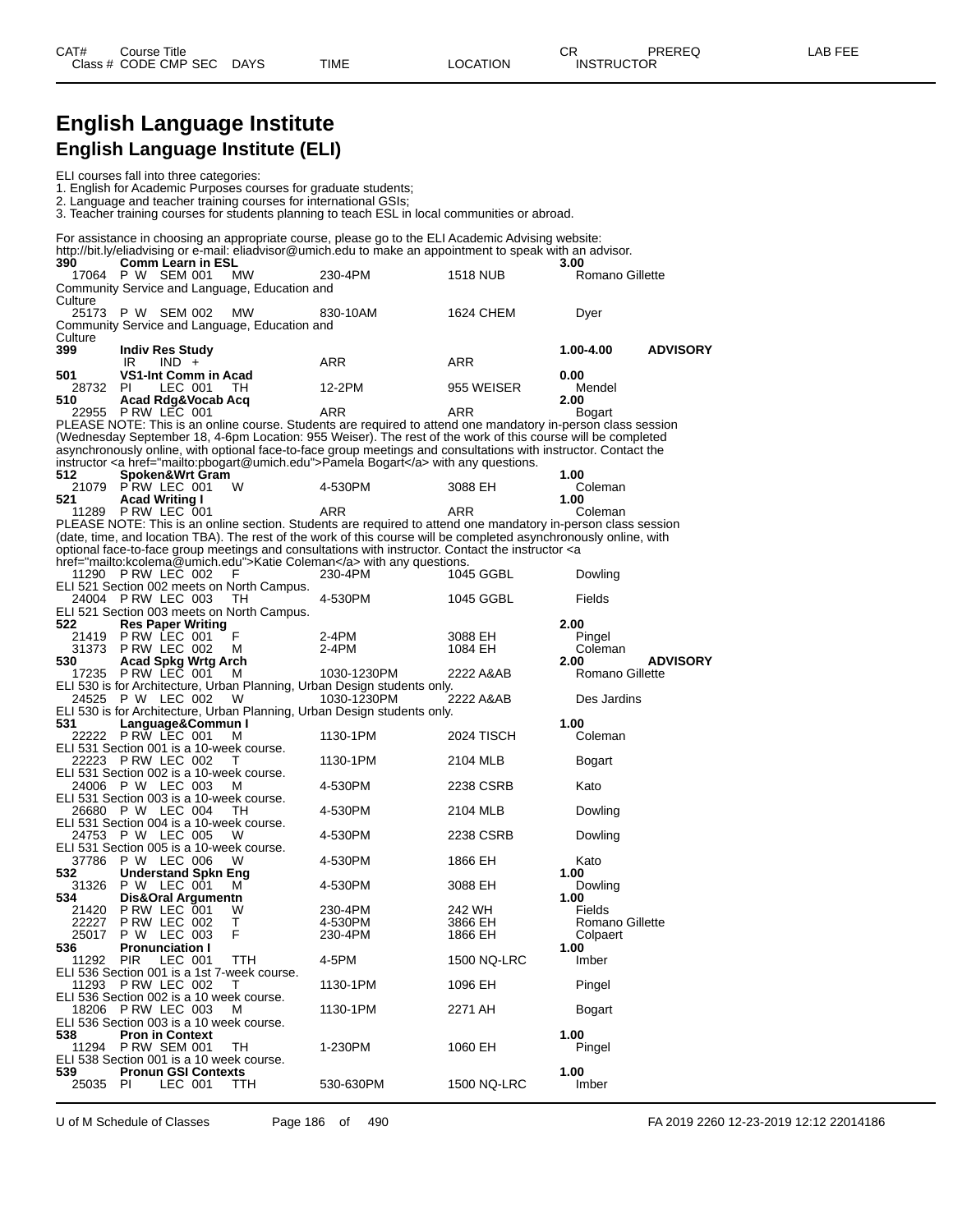|     |  | ELI 539 Section 001 is a 10 week course. This section is open to GSIs only. Permission of instructor is required. |
|-----|--|-------------------------------------------------------------------------------------------------------------------|
|     |  |                                                                                                                   |
| ___ |  |                                                                                                                   |

| 544   | <b>Acad Presentations</b>    |                                             |            |                 | 2.00          |                 |
|-------|------------------------------|---------------------------------------------|------------|-----------------|---------------|-----------------|
| 11291 | PRW LEC 001                  |                                             | $1-3PM$    | 242 WH          | McDonald      |                 |
| 560   | <b>US Lang/Cult in Cont</b>  |                                             |            |                 | 2.00          |                 |
| 25036 | LEC 001<br>P.                | м                                           | 2-4PM      | 3359 MH         | Des Jardins   |                 |
| 580   | Intro to GSI Work            |                                             |            |                 | 2.00          | <b>ADVISORY</b> |
|       | ELI 580 is a 10-week course. |                                             |            |                 |               |                 |
| 11295 | PRW LEC 001                  | <b>TTH</b>                                  | 4-530PM    | <b>136 EWRE</b> | Feak          |                 |
| 584   | <b>GSI Sem&amp;Pract</b>     |                                             |            |                 | 1.00          | <b>ADVISORY</b> |
| 11296 | <b>SEM 001</b><br><b>PIR</b> | F                                           | 4-530PM    | 1509 NUB        | Imber         |                 |
| 18480 | <b>PIR</b><br>SEM 002        | - F                                         | 4-530PM    | 1507 NUB        | Dyer          |                 |
| 593   | <b>Lang Development</b>      |                                             |            |                 | 3.00          | <b>ADVISORY</b> |
| 16220 | <b>PR LEC 001</b>            | - F                                         | 1-4PM      | 2229 SEB        | Graves        |                 |
|       | Open to Elmac 13b students.  |                                             |            |                 |               |                 |
|       | 26886 PR LEC 002             | - F                                         | 10-1PM     | 4212 SEB        | <b>Barnes</b> |                 |
|       | Secondary MAC students only. |                                             |            |                 |               |                 |
|       | 28122 PR LEC 003             | F                                           | 10-1PM     | 2328 SEB        | Epperson      |                 |
|       |                              | Secondary MAC students only. (Blue cohort.) |            |                 |               |                 |
| 599   | <b>Indiv Research</b>        |                                             |            |                 | 1.00-3.00     |                 |
|       | $IND +$<br>IR.               |                                             | <b>ARR</b> | <b>ARR</b>      |               |                 |
| 620   | Dis Writ&Wrt Publ I          |                                             |            |                 | 2.00          | <b>ADVISORY</b> |
| 26731 | LEC 001<br>P                 | W                                           | 2-4PM      | 4128 LSA        | Feak          |                 |
| 28731 | LEC 002<br>P W               | М                                           | $2-4PM$    | 4128 LSA        | Dyer          |                 |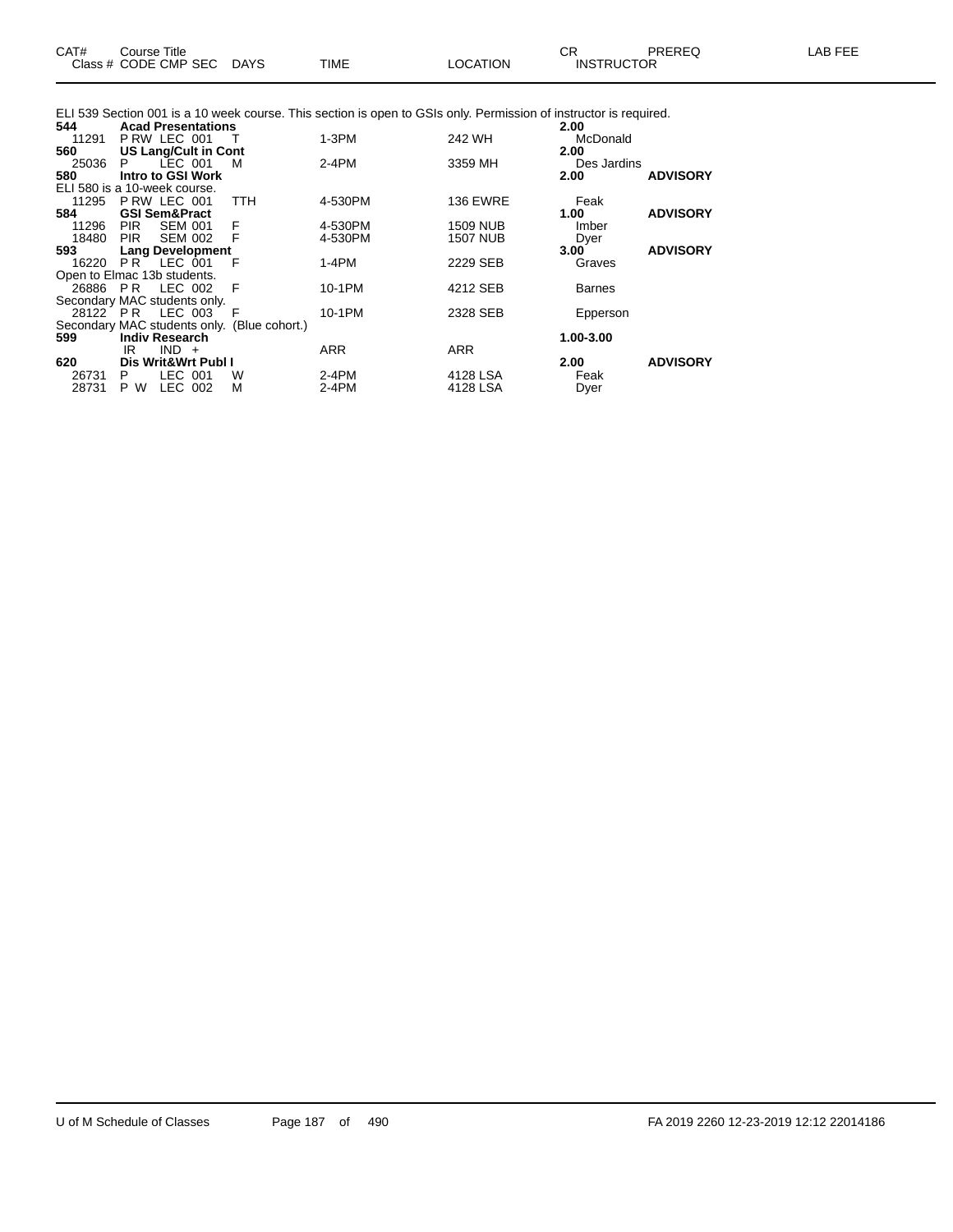#### **English Language & Literature Dept English Language And Literature (ENGLISH)**

--A STUDENT WHO MISSES EITHER OF THE FIRST TWO CLASS MEETINGS OF AN ENGLISH COURSE MAY BE DROPPED FROM THE COURSE FOR NON-ATTENDANCE. ALL STUDENTS MUST TAKE ACTION THROUGH THE REGISTRATION PROCESS TO MAKE SURE THAT THEIR OFFICIAL SCHEDULE MATCHES THE COURSES THEY ARE ATTENDING.<br>124 **Cademic Writing&Lit 124 Academic Writing&Lit 4.00** 11160 PI W REC 001 MWF 8-9AM 4211 AH Bruno Students (enrolled and waitlisted) must attend BOTH the first AND second days of class or they will be dropped immediately for non-attendance. 11161 PI W REC 002 MWF 11-12PM G437 MH Sarpy Race Storytelling Genealogy Students (enrolled and waitlisted) must attend BOTH the first AND second days of class or they will be dropped immediately for non-attendance. 16016 PI W REC 003 MW 230-4PM 2011 MLB Schey Literature of Everyday Life Students (enrolled and waitlisted) must attend BOTH the first AND second days of class or they will be dropped immediately for non-attendance. 11162 PIW REC 004 TTH 830-10AM 2475 MH Dorman Students (enrolled and waitlisted) must attend BOTH the first AND second days of class or they will be dropped immediately for non-attendance. 11163 PI W REC 005 TTH 230-4PM 1427 MH Bruno Students (enrolled and waitlisted) must attend BOTH the first AND second days of class or they will be dropped immediately for non-attendance. 11164 PIW REC 006 TTH 530-7PM 2454 MH Cimon Students (enrolled and waitlisted) must attend BOTH the first AND second days of class or they will be dropped immediately for non-attendance. 11165 PI W REC 007 TTH 1-230PM 4207 AH Belle The Gothic in Anglo-Amer Cult Students (enrolled and waitlisted) must attend BOTH the first AND second days of class or they will be dropped immediately for non-attendance. 11166 PI W REC 008 MWF 9-10AM 2462 MH Pelletier Students (enrolled and waitlisted) must attend BOTH the first AND second days of class or they will be dropped immediately for non-attendance. 11167 PI W REC 009 MWF 1-2PM G449 MH Keran Writing&Reading Women's Rage Students (enrolled and waitlisted) must attend BOTH the first AND second days of class or they will be dropped immediately for non-attendance. 11168 PI W REC 010 MWF 10-11AM 2475 MH Kupetz Students (enrolled and waitlisted) must attend BOTH the first AND second days of class or they will be dropped immediately for non-attendance. 11169 PI W REC 011 MW 1130-1PM 2469 MH Mecklenburg Adaptations Students (enrolled and waitlisted) must attend BOTH the first AND second days of class or they will be dropped immediately for non-attendance.<br>11170 PI W REC 012 TTH 11170 PI W REC 012 TTH 230-4PM 2462 MH Davison Students (enrolled and waitlisted) must attend BOTH the first AND second days of class or they will be dropped immediately for non-attendance. 11171 PI W REC 013 MW 4-530PM 2454 MH Hixon Adaptation as Literature Students (enrolled and waitlisted) must attend BOTH the first AND second days of class or they will be dropped immediately for non-attendance. 11172 PI W REC 014 MW 10-1130AM 3333 MH Van Cleve At Home In The World Students (enrolled and waitlisted) must attend BOTH the first AND second days of class or they will be dropped immediately for non-attendance. 11173 PI W REC 015 TTH 4-530PM 2454 MH Godfrey Students (enrolled and waitlisted) must attend BOTH the first AND second days of class or they will be dropped immediately for non-attendance. 11174 PI W REC 016 TTH 10-1130AM 4207 AH Gillum Medieval MythBusters Students (enrolled and waitlisted) must attend BOTH the first AND second days of class or they will be dropped immediately for non-attendance.<br>11175 PIW REC 017 TTH 11175 PI W REC 017 TTH 1-230PM 2475 MH Tardio Students (enrolled and waitlisted) must attend BOTH the first AND second days of class or they will be dropped immediately for non-attendance. 11176 PI W REC 018 MW 1-230PM 4207 AH Cullinane Students (enrolled and waitlisted) must attend BOTH the first AND second days of class or they will be dropped immediately for non-attendance.<br>11177 PI W REC 019 MW 11177 PIW REC 019 MW 230-4PM 2462 MH Ramsey Students (enrolled and waitlisted) must attend BOTH the first AND second days of class or they will be dropped immediately for non-attendance. 11178 PI W REC 020 MW 830-10AM 2469 MH Contreras Ruiz Students (enrolled and waitlisted) must attend BOTH the first AND second days of class or they will be dropped immediately for non-attendance.<br>11179 PI W REC 021 MW 11179 PI W REC 021 MW 10-1130AM 2469 MH Cobblah Literature and Science

U of M Schedule of Classes Page 188 of 490 FA 2019 2260 12-23-2019 12:12 22014186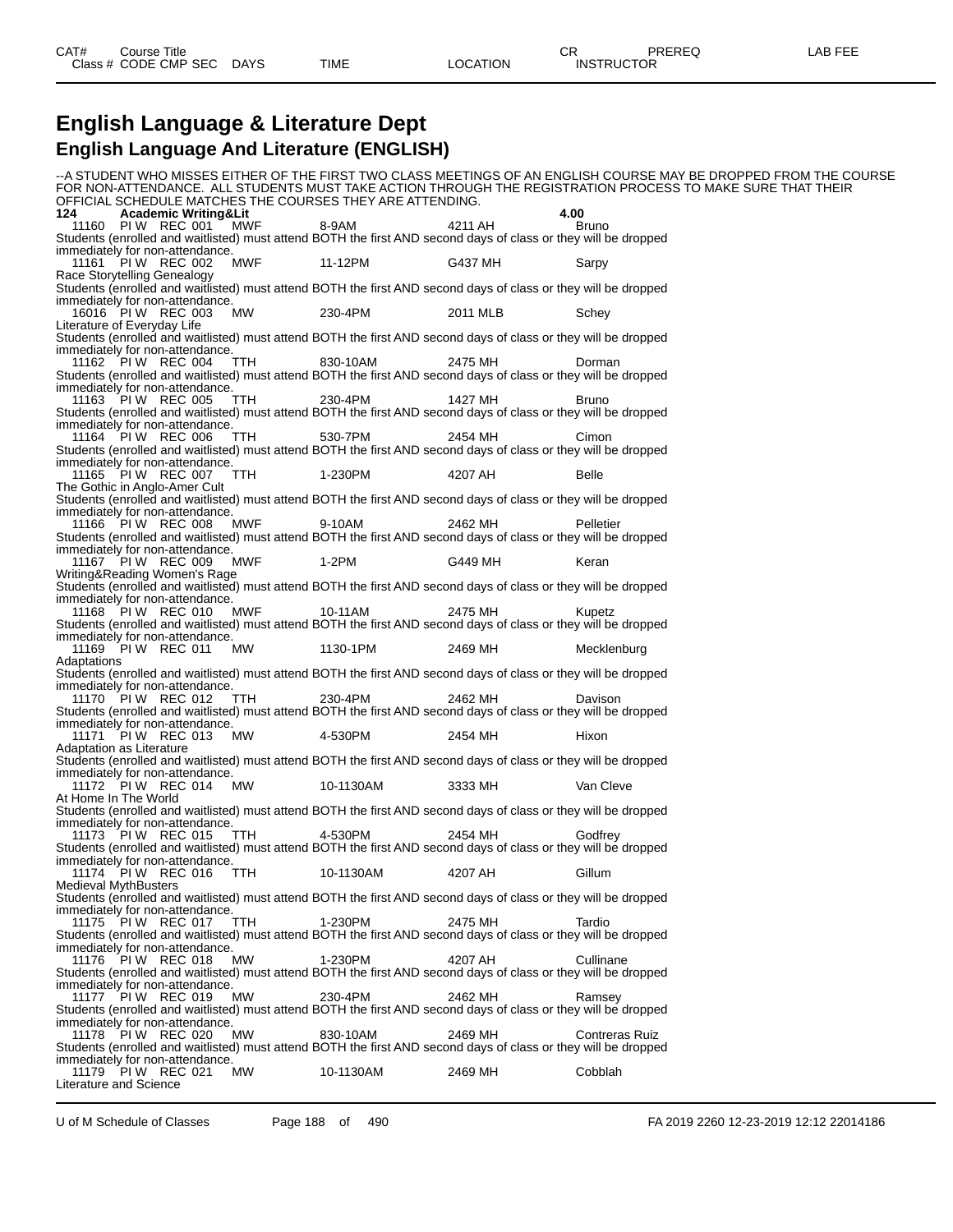| immediately for non-attendance. |    |                                                      |                             |                                                       |                                                                                                                |                    |
|---------------------------------|----|------------------------------------------------------|-----------------------------|-------------------------------------------------------|----------------------------------------------------------------------------------------------------------------|--------------------|
|                                 |    |                                                      |                             |                                                       | Students (enrolled and waitlisted) must attend BOTH the first AND second days of class or they will be dropped |                    |
|                                 |    | 11180 PIW REC 022                                    | MWF                         | 11-12PM                                               | 4211 AH                                                                                                        | Kupetz             |
| American Poetry and Politics    |    |                                                      |                             |                                                       | Students (enrolled and waitlisted) must attend BOTH the first AND second days of class or they will be dropped |                    |
|                                 |    | immediately for non-attendance.<br>PIW REC 023       | TTH                         | 1130-1PM                                              | 4199 AH                                                                                                        | Fox                |
| 11181                           |    | Passing Narratives in Amer Lit                       |                             |                                                       |                                                                                                                |                    |
|                                 |    | immediately for non-attendance.                      |                             |                                                       | Students (enrolled and waitlisted) must attend BOTH the first AND second days of class or they will be dropped |                    |
|                                 |    | 24699 PIW REC 024                                    |                             |                                                       | 4207 AH                                                                                                        | Rossing            |
|                                 |    | 25437 PIW REC 025                                    |                             |                                                       |                                                                                                                | Henzy              |
|                                 |    | 25438 PIW REC 026                                    |                             | MW     830-10AM<br>TTH     830-10AM<br>MW     530-7PM | 1509 NUB<br>2462 MH                                                                                            | Bellamy            |
| 125<br>11182 PI                 |    | Writing&Academic Inq<br>REC 001                      | TTH                         | 830-10AM                                              | 2454 MH                                                                                                        | 4.00<br>Hummel     |
| Writing about Environ Crisis    |    |                                                      |                             |                                                       |                                                                                                                |                    |
|                                 |    | immediately for non-attendance.                      |                             |                                                       | Students (enrolled and waitlisted) must attend BOTH the first AND second days of class or they will be dropped |                    |
|                                 |    | 11183 PIW REC 002                                    | MWF                         | 8-9AM                                                 | 2135 NQ                                                                                                        | Moody              |
|                                 |    |                                                      |                             |                                                       | Students (enrolled and waitlisted) must attend BOTH the first AND second days of class or they will be dropped |                    |
|                                 |    | immediately for non-attendance.                      |                             |                                                       |                                                                                                                |                    |
|                                 |    | 11184 PIW REC 003                                    | MW                          | 1130-1PM                                              | 2024 DANA                                                                                                      | Glover             |
|                                 |    |                                                      |                             |                                                       | Students (enrolled and waitlisted) must attend BOTH the first AND second days of class or they will be dropped |                    |
|                                 |    | immediately for non-attendance.                      |                             |                                                       |                                                                                                                |                    |
|                                 |    | 11185 PIW REC 004                                    | MWF                         | 9-10AM                                                | 2475 MH                                                                                                        | <b>Hughes</b>      |
|                                 |    |                                                      |                             |                                                       | Students (enrolled and waitlisted) must attend BOTH the first AND second days of class or they will be dropped |                    |
|                                 |    | immediately for non-attendance.<br>16017 PIW REC 005 | <b>MWF</b>                  | 1-2PM                                                 | 2454 MH                                                                                                        | Lvnch              |
|                                 |    |                                                      |                             |                                                       | Students (enrolled and waitlisted) must attend BOTH the first AND second days of class or they will be dropped |                    |
|                                 |    | immediately for non-attendance.                      |                             |                                                       |                                                                                                                |                    |
|                                 |    | 11186 PIW REC 006                                    | MWF                         | 9-10AM                                                | 4211 AH                                                                                                        | Burch              |
|                                 |    |                                                      |                             |                                                       | Students (enrolled and waitlisted) must attend BOTH the first AND second days of class or they will be dropped |                    |
|                                 |    | immediately for non-attendance.                      |                             |                                                       |                                                                                                                |                    |
|                                 |    | 11187 PIW REC 007                                    | <b>MWF</b>                  | 12-1PM                                                | 2475 MH                                                                                                        | Lynch              |
|                                 |    |                                                      |                             |                                                       | Students (enrolled and waitlisted) must attend BOTH the first AND second days of class or they will be dropped |                    |
|                                 |    | immediately for non-attendance.                      |                             |                                                       |                                                                                                                |                    |
|                                 |    |                                                      | 11188 PIW REC 008 MWF 2-3PM |                                                       | 2454 MH                                                                                                        | Ward               |
| <b>Writing Weird</b>            |    |                                                      |                             |                                                       |                                                                                                                |                    |
|                                 |    |                                                      |                             |                                                       | Students (enrolled and waitlisted) must attend BOTH the first AND second days of class or they will be dropped |                    |
|                                 |    | immediately for non-attendance.<br>11189 PIW REC 009 | MW                          | 830-10AM                                              | 3556 DANA                                                                                                      | <b>Bradley</b>     |
|                                 |    |                                                      |                             |                                                       | Students (enrolled and waitlisted) must attend BOTH the first AND second days of class or they will be dropped |                    |
|                                 |    | immediately for non-attendance.                      |                             |                                                       |                                                                                                                |                    |
| 11190 PI                        |    | REC 010                                              | MW                          | 1-230PM                                               | 2462 MH                                                                                                        | McNeill            |
|                                 |    |                                                      |                             |                                                       | Students (enrolled and waitlisted) must attend BOTH the first AND second days of class or they will be dropped |                    |
|                                 |    | immediately for non-attendance.                      |                             |                                                       |                                                                                                                |                    |
| 11191 PI                        |    | REC 011                                              | TTH                         | 830-10AM                                              | 4199 AH                                                                                                        | Beydler            |
| An Env Hist of Anc Rome         |    |                                                      |                             |                                                       |                                                                                                                |                    |
|                                 |    |                                                      |                             |                                                       |                                                                                                                |                    |
|                                 |    |                                                      |                             |                                                       | Students (enrolled and waitlisted) must attend BOTH the first AND second days of class or they will be dropped |                    |
|                                 |    | immediately for non-attendance.                      |                             |                                                       |                                                                                                                |                    |
|                                 |    | 11192 PIW REC 012                                    | TTH                         | 4-530PM                                               | 2462 MH                                                                                                        | <b>Bruno</b>       |
|                                 |    |                                                      |                             |                                                       | Students (enrolled and waitlisted) must attend BOTH the first AND second days of class or they will be dropped |                    |
|                                 |    | immediately for non-attendance.                      |                             |                                                       |                                                                                                                |                    |
| 11193                           | PI | <b>REC 013</b>                                       |                             | TTH 10-1130AM                                         | 171 LORCH                                                                                                      | Marciniak          |
| Writ&Perform Id from 19th C     |    |                                                      |                             |                                                       |                                                                                                                |                    |
|                                 |    | immediately for non-attendance.                      |                             |                                                       | Students (enrolled and waitlisted) must attend BOTH the first AND second days of class or they will be dropped |                    |
|                                 |    | 11194 PIW REC 014                                    | MW                          | 4-530PM                                               | 4175 AH                                                                                                        | Hagler             |
|                                 |    |                                                      |                             |                                                       | Students (enrolled and waitlisted) must attend BOTH the first AND second days of class or they will be dropped |                    |
|                                 |    | immediately for non-attendance.                      |                             |                                                       |                                                                                                                |                    |
| 11195 PI                        |    | <b>REC 015</b>                                       | TTH                         | 230-4PM                                               | 2469 MH                                                                                                        | Longo              |
|                                 |    | Writ about Media Use Wrds&Imag                       |                             |                                                       |                                                                                                                |                    |
|                                 |    |                                                      |                             |                                                       | Students (enrolled and waitlisted) must attend BOTH the first AND second days of class or they will be dropped |                    |
|                                 |    | immediately for non-attendance.                      |                             |                                                       |                                                                                                                |                    |
|                                 |    | 11196 PIW REC 016                                    | TTH.                        | 830-10AM                                              | 4207 AH                                                                                                        | <b>Balachander</b> |
|                                 |    |                                                      |                             |                                                       | Students (enrolled and waitlisted) must attend BOTH the first AND second days of class or they will be dropped |                    |
|                                 |    | immediately for non-attendance.                      |                             |                                                       |                                                                                                                |                    |
|                                 |    | 11197 PIW REC 017                                    | TTH                         | 1130-1PM                                              | 3440 MH                                                                                                        | Toon               |
|                                 |    | immediately for non-attendance.                      |                             |                                                       | Students (enrolled and waitlisted) must attend BOTH the first AND second days of class or they will be dropped |                    |
|                                 |    | 11198 PIW REC 018                                    | MW                          | 1130-1PM                                              | 1509 NUB                                                                                                       | Duffett            |
|                                 |    |                                                      |                             |                                                       | Students (enrolled and waitlisted) must attend BOTH the first AND second days of class or they will be dropped |                    |
|                                 |    | immediately for non-attendance.                      |                             |                                                       |                                                                                                                |                    |
| 11199 PI                        |    | REC 019                                              | <b>TTH</b>                  | 1130-1PM                                              | 2462 MH                                                                                                        | Porter             |
|                                 |    | WelcometoCollege.NowWhat?                            |                             |                                                       |                                                                                                                |                    |
|                                 |    |                                                      |                             |                                                       | Students (enrolled and waitlisted) must attend BOTH the first AND second days of class or they will be dropped |                    |
|                                 |    | immediately for non-attendance.                      |                             |                                                       |                                                                                                                |                    |
| Develop Effective& Writ Strat   |    | 11200 PIW REC 020                                    | TTH                         | 230-4PM                                               | 2475 MH                                                                                                        | Nagy               |

U of M Schedule of Classes Page 189 of 490 FA 2019 2260 12-23-2019 12:12 22014186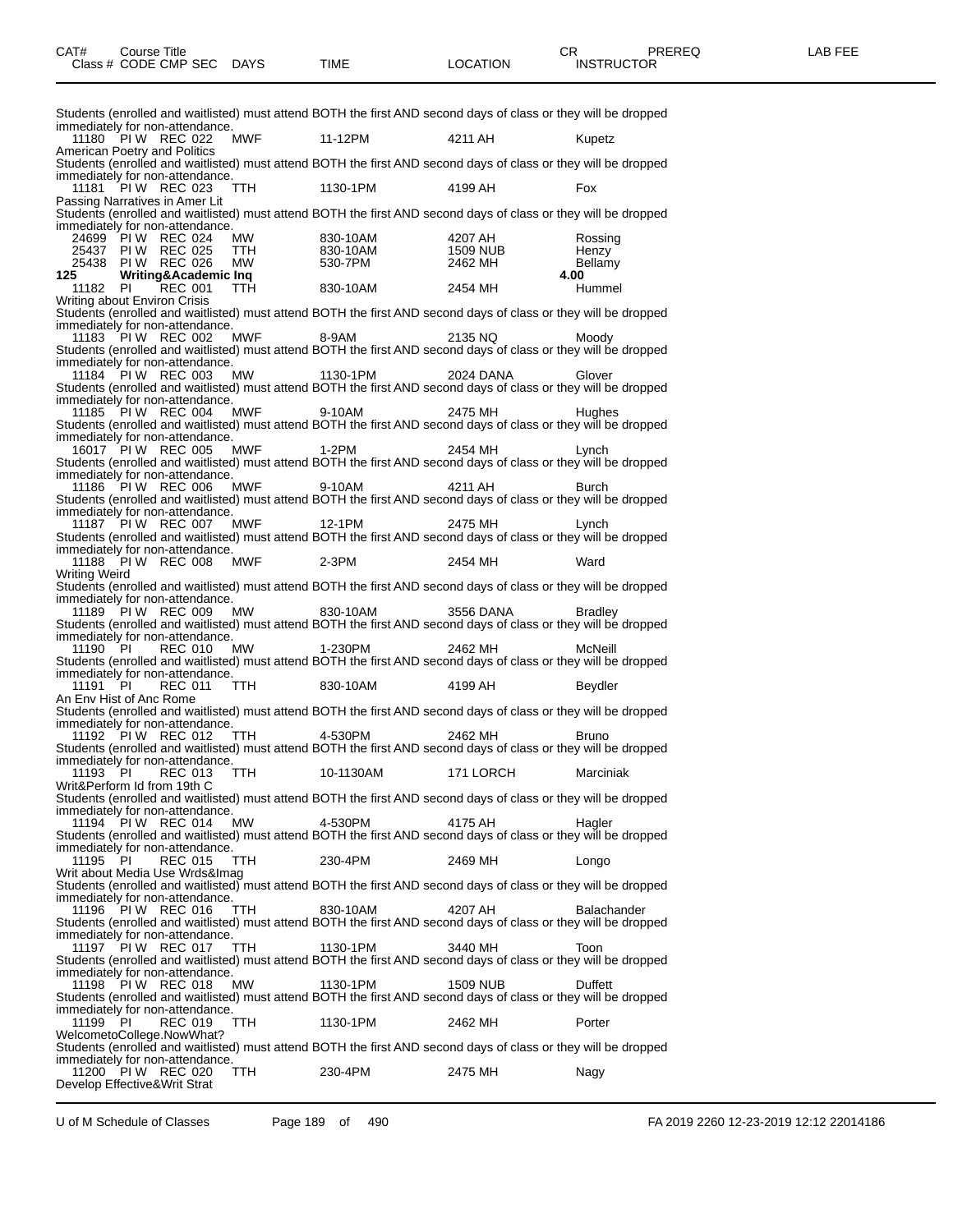Students (enrolled and waitlisted) must attend BOTH the first AND second days of class or they will be dropped immediately for non-attendance. 16018 PI W REC 021 TTH 4-530PM 2469 MH McLaughlin Students (enrolled and waitlisted) must attend BOTH the first AND second days of class or they will be dropped immediately for non-attendance. 11201 PI W REC 022 MW 830-10AM 806 BMT Godfrey Students (enrolled and waitlisted) must attend BOTH the first AND second days of class or they will be dropped immediately for non-attendance. 11202 PI W REC 023 MW 7-830PM 3353 MH Almore Students (enrolled and waitlisted) must attend BOTH the first AND second days of class or they will be dropped immediately for non-attendance.<br>11203 PI W REC 024 MWF 11203 PI W REC 024 MWF 11-12PM 2462 MH Buckley Students (enrolled and waitlisted) must attend BOTH the first AND second days of class or they will be dropped immediately for non-attendance. 11204 PI W REC 025 TTH 830-10AM 1303 MH Hill Students (enrolled and waitlisted) must attend BOTH the first AND second days of class or they will be dropped immediately for non-attendance. 11205 PI W REC 026 TTH 830-10AM 2462 MH Li Students (enrolled and waitlisted) must attend BOTH the first AND second days of class or they will be dropped immediately for non-attendance. 11206 PI W REC 027 MW 230-4PM 4207 AH Burnette 11207 PI W REC 028 TTH 830-10AM 2469 MH Kubic Students (enrolled and waitlisted) must attend BOTH the first AND second days of class or they will be dropped immediately for non-attendance. 11208 PI W REC 029 MW 4-530PM 4199 AH Kim-Butler Investigating the Law Students (enrolled and waitlisted) must attend BOTH the first AND second days of class or they will be dropped immediately for non-attendance. 11209 PI W REC 030 MWF 11-12PM 2454 MH Burch Students (enrolled and waitlisted) must attend BOTH the first AND second days of class or they will be dropped immediately for non-attendance. 11210 PI W REC 031 MWF 12-1PM 2462 MH Schutz Students (enrolled and waitlisted) must attend BOTH the first AND second days of class or they will be dropped immediately for non-attendance. 11211 PIR REC 032 MW 10-1130AM 1413 COUZENS Sidiki On Immunity HSSP Section. Students (enrolled and waitlisted) must attend BOTH the first AND second days of class or they will be dropped immediately for non-attendance. 11212 PI W REC 033 MW 10-1130AM 4207 AH Kotziers Students (enrolled and waitlisted) must attend BOTH the first AND second days of class or they will be dropped immediately for non-attendance. 11213 PI W REC 034 MW 830-10AM 3540 NUB Kingsland Students (enrolled and waitlisted) must attend BOTH the first AND second days of class or they will be dropped immediately for non-attendance.<br>11214 PI W REC 035 MW 11214 PIW REC 035 MW 10-1130AM 180 TAP Soberano Writing/Science/Fiction Students (enrolled and waitlisted) must attend BOTH the first AND second days of class or they will be dropped immediately for non-attendance.<br>11215 PI W REC 036 MW 11215 PI W REC 036 MW 1-230PM 1507 NUB Mayorski Students (enrolled and waitlisted) must attend BOTH the first AND second days of class or they will be dropped immediately for non-attendance. 11216 PI W REC 037 MW 1130-1PM 4151 USB Geiger Transplant Narratives Students (enrolled and waitlisted) must attend BOTH the first AND second days of class or they will be dropped immediately for non-attendance. 16020 PI W REC 038 MW 10-1130AM 142 LORCH Rutty Students (enrolled and waitlisted) must attend BOTH the first AND second days of class or they will be dropped immediately for non-attendance. 11217 PI W REC 039 MW 4-530PM 2462 MH Conway Students (enrolled and waitlisted) must attend BOTH the first AND second days of class or they will be dropped immediately for non-attendance. 11218 PI W REC 040 MW 830-10AM 1448 MH Duan Students (enrolled and waitlisted) must attend BOTH the first AND second days of class or they will be dropped immediately for non-attendance. 11219 PI W REC 041 MW 1-230PM 2469 MH Wilson Students (enrolled and waitlisted) must attend BOTH the first AND second days of class or they will be dropped immediately for non-attendance. 11220 PI W REC 042 MW 1-230PM G634 HH Bazile Students (enrolled and waitlisted) must attend BOTH the first AND second days of class or they will be dropped immediately for non-attendance. 11221 PIW REC 043 TTH 1-230PM 4175 AH Rico Students (enrolled and waitlisted) must attend BOTH the first AND second days of class or they will be dropped immediately for non-attendance. 11222 PIW REC 044 TTH 1-230PM G128 AH Holland Students (enrolled and waitlisted) must attend BOTH the first AND second days of class or they will be dropped immediately for non-attendance. 16021 PI W REC 045 MW 1130-1PM 142 LORCH Sherwood Students (enrolled and waitlisted) must attend BOTH the first AND second days of class or they will be dropped immediately for non-attendance.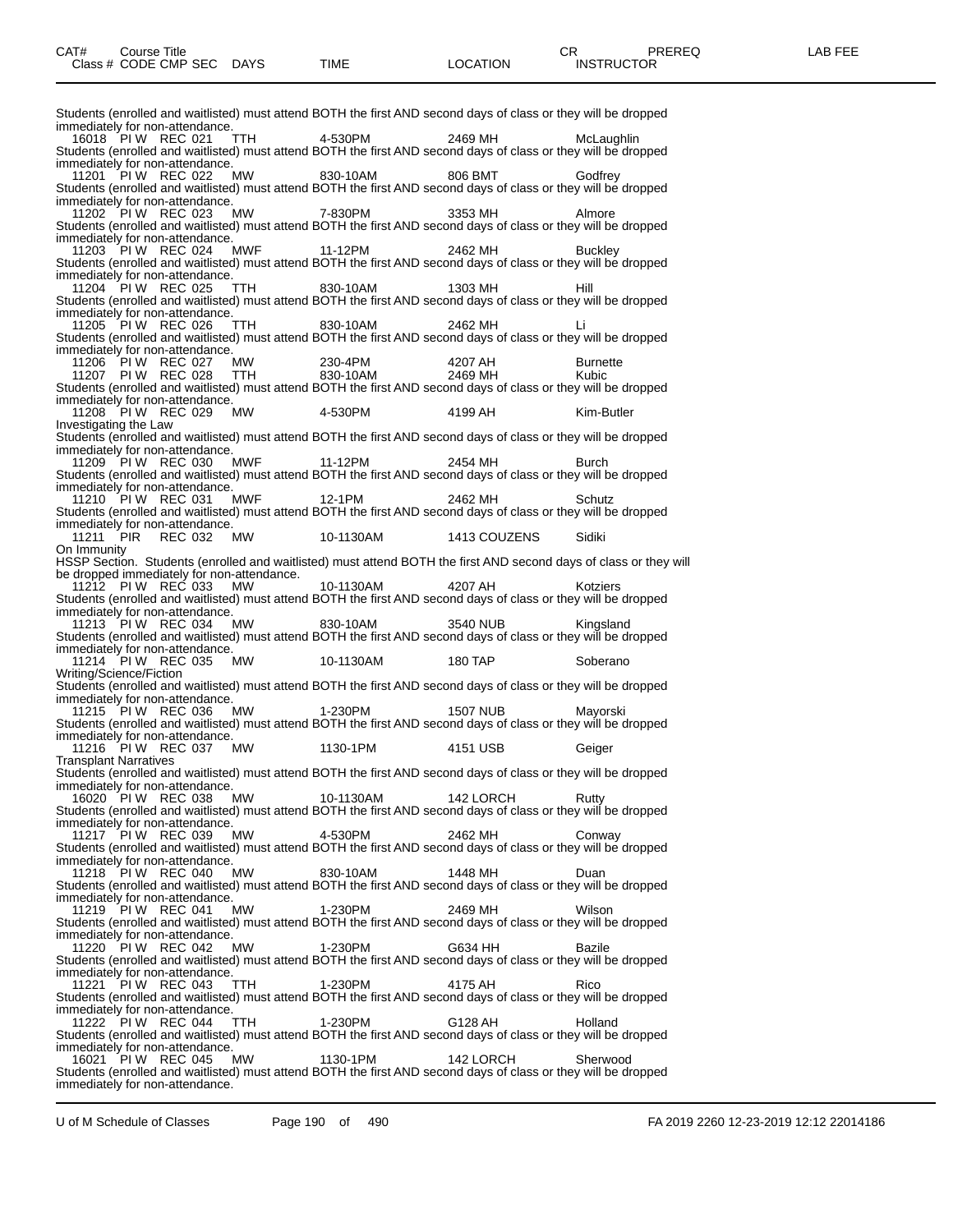11223 PI W REC 046 MW 4-530PM 3353 MH Delp Students (enrolled and waitlisted) must attend BOTH the first AND second days of class or they will be dropped immediately for non-attendance. 16019 PIR REC 047 MW 530-7PM G023 WQ Christman MCSP Section. Students (enrolled and waitlisted) must attend BOTH the first AND second days of class or they will be dropped immediately for non-attendance. 11224 PIW REC 048 TTH 1130-1PM G421B MH Zilberman Students (enrolled and waitlisted) must attend BOTH the first AND second days of class or they will be dropped immediately for non-attendance. 16552 PI W REC 049 MWF 10-11AM 2454 MH Buckley Students (enrolled and waitlisted) must attend BOTH the first AND second days of class or they will be dropped immediately for non-attendance. 11225 PI W REC 050 TTH 230-4PM 2454 MH McLaughlin Students (enrolled and waitlisted) must attend BOTH the first AND second days of class or they will be dropped immediately for non-attendance. 11226 PIRW REC 051 MWF 10-11AM 2462 MH Rudewicz Students (enrolled and waitlisted) must attend BOTH the first AND second days of class or they will be dropped immediately for non-attendance. 11227 PIRW REC 052 MWF 12-1PM 2454 MH Ward Writing Weird Students (enrolled and waitlisted) must attend BOTH the first AND second days of class or they will be dropped immediately for non-attendance. 11228 PDR REC 053 TTH 10-1130AM 2469 MH Allen This section is reserved for CSP students. Students must consult with a CSP advisor in order to receive permission to register for this section. Once classes begin, permission of the instructor is required. You can contact CSP for more information at 764-9128, csp-4info@umich.edu, or see the override FAQ on our website. 11229 PDR REC 054 TTH 1-230PM 2275 NQ Allen This section is reserved for CSP students. Students must consult with a CSP advisor in order to receive permission to register for this section. Once classes begin, permission of the instructor is required. You can contact CSP for more information at 764-9128, csp-4info@umich.edu, or see the override FAQ on our website. 11230 PDR REC 055 MW 830-10AM 2271 AH Wickham This section is reserved for CSP students. Students must consult with a CSP advisor in order to receive permission to register for this section. Once classes begin, permission of the instructor is required. You can contact CSP for more information at 764-9128, csp-4info@umich.edu, or see the override FAQ on our website. 11231 PDR REC 056 MW 1-230PM 2346 SEB Wickham This section is reserved for CSP students. Students must consult with a CSP advisor in order to receive permission to register for this section. Once classes begin, permission of the instructor is required. You can contact CSP for more information at 764-9128, csp-4info@umich.edu, or see the override FAQ on our website. 11232 PDR REC 057 MWF 10-11AM 4211 AH Tessier This section is reserved for CSP students. Students must consult with a CSP advisor in order to receive permission to register for this section. Once classes begin, permission of the instructor is required. You can contact CSP for more information at 764-9128, csp-4info@umich.edu, or see the override FAQ on our website. Students (enrolled and waitlisted) must attend BOTH the first AND second days of class or they will be dropped immediately for non-attendance. 11233 PDR REC 058 MW 1130-1PM 1436 MH Tessier This section is reserved for CSP students. Students must consult with a CSP advisor in order to receive permission to register for this section. Once classes begin, permission of the instructor is required. You can contact CSP for more information at 764-9128, csp-4info@umich.edu, or see the override FAQ on our website. Students (enrolled and waitlisted) must attend BOTH the first AND second days of class or they will be dropped immediately for non-attendance.<br>11234 PDR REC 059 MW 11234 PDR REC 059 MW 1-230PM 1437 MH Ferszt Students (enrolled and waitlisted) must attend BOTH the first AND second days of class or they will be dropped immediately for non-attendance. 11235 PDR REC 060 MW 230-4PM 1359 MH Ferszt Students (enrolled and waitlisted) must attend BOTH the first AND second days of class or they will be dropped immediately for non-attendance. 11236 PDR REC 061 MW 830-10AM 1359 MH Cordell Students (enrolled and waitlisted) must attend BOTH the first AND second days of class or they will be dropped immediately for non-attendance. 11237 PDR REC 062 TTH 230-4PM G026 TISCH Pokornowski 11238 PIW REC 063 MW 1-230PM G128 AH Hoffman Students (enrolled and waitlisted) must attend BOTH the first AND second days of class or they will be dropped immediately for non-attendance. 11239 PI W REC 064 TTH 4-530PM 2475 MH Groopman Students (enrolled and waitlisted) must attend BOTH the first AND second days of class or they will be dropped immediately for non-attendance.<br>11240 PI W REC 065 TTH 11240 PI W REC 065 TTH 10-1130AM G026 TISCH Saidel Writing about Television 11241 PIRW REC 066 TTH 1-230PM 1507 NUB Khleif Writing Music&Act of Creation 11242 PI W REC 067 TTH 7-830PM 2462 MH Peltier Students (enrolled and waitlisted) must attend BOTH the first AND second days of class or they will be dropped immediately for non-attendance. 11243 PI W REC 068 TTH 530-7PM 2462 MH Bellamy Students (enrolled and waitlisted) must attend BOTH the first AND second days of class or they will be dropped immediately for non-attendance. 16584 PIW REC 069 TTH 4-530PM 2328 SEB Farrar

U of M Schedule of Classes Page 191 of 490 FA 2019 2260 12-23-2019 12:12 22014186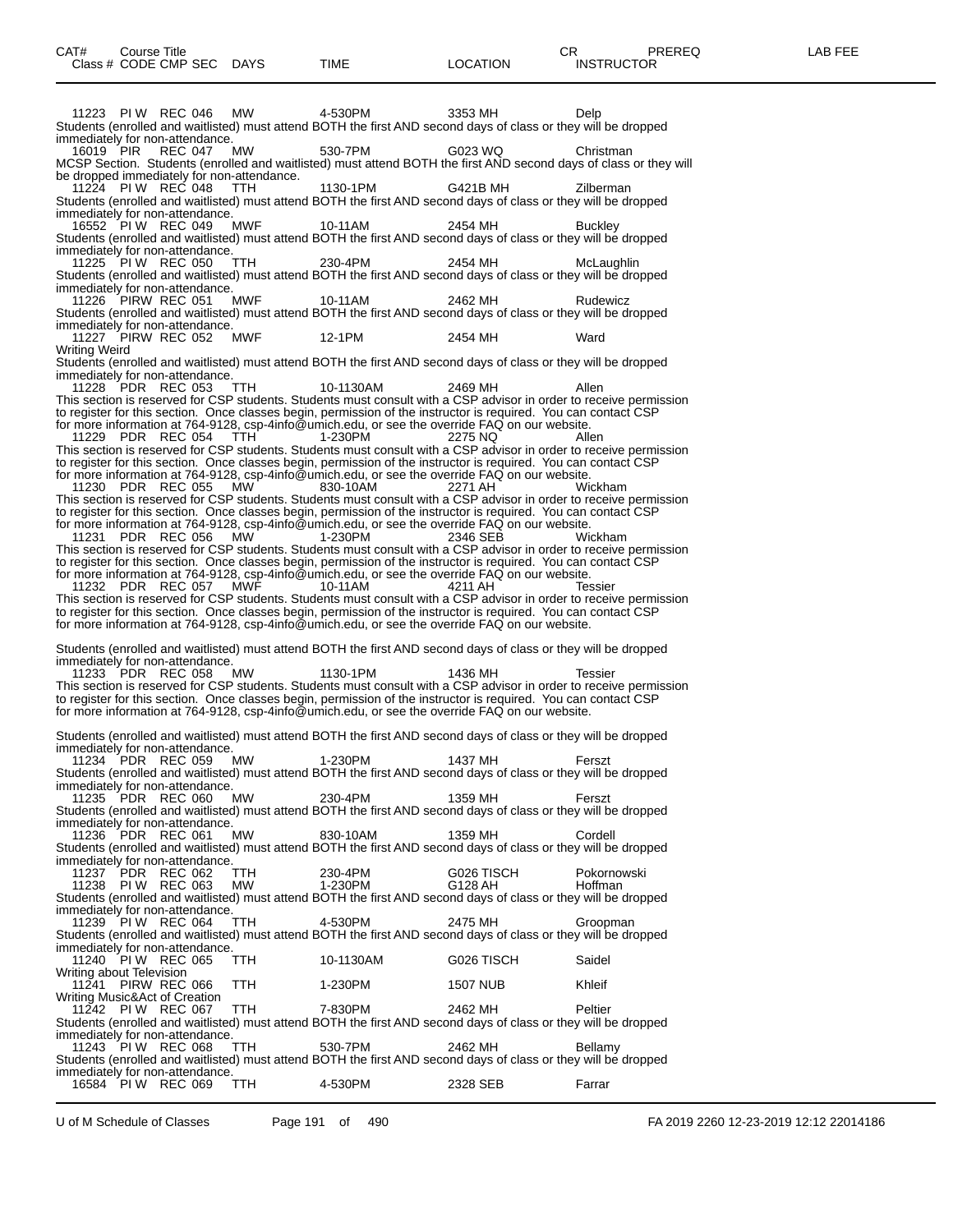|                                                          |                                                |                                  |                                 |                                                                                       |                    | Students (enrolled and waitlisted) must attend BOTH the first AND second days of class or they will be dropped |                        |                 |
|----------------------------------------------------------|------------------------------------------------|----------------------------------|---------------------------------|---------------------------------------------------------------------------------------|--------------------|----------------------------------------------------------------------------------------------------------------|------------------------|-----------------|
| immediately for non-attendance.<br>16585 PIW REC 070     |                                                |                                  | MW                              | 230-4PM                                                                               | G128 AH            |                                                                                                                |                        |                 |
|                                                          |                                                |                                  |                                 |                                                                                       |                    | Students (enrolled and waitlisted) must attend BOTH the first AND second days of class or they will be dropped |                        |                 |
| immediately for non-attendance.                          |                                                |                                  |                                 |                                                                                       |                    |                                                                                                                |                        |                 |
| 16616 PIW REC 071                                        |                                                |                                  | MW                              | 830-10AM                                                                              | 1460 MH            | Students (enrolled and waitlisted) must attend BOTH the first AND second days of class or they will be dropped | Van Zanen              |                 |
| immediately for non-attendance.                          |                                                |                                  |                                 |                                                                                       |                    |                                                                                                                |                        |                 |
| 16627 PIW REC 072                                        |                                                |                                  | MW                              | 10-1130AM                                                                             | G128 AH            |                                                                                                                | Braun                  |                 |
| immediately for non-attendance.                          |                                                |                                  |                                 |                                                                                       |                    | Students (enrolled and waitlisted) must attend BOTH the first AND second days of class or they will be dropped |                        |                 |
| 16628 PIW REC 073                                        |                                                |                                  | MW                              | 1130-1PM                                                                              | 4199 AH            |                                                                                                                | Altallal               |                 |
|                                                          |                                                |                                  |                                 |                                                                                       |                    | Students (enrolled and waitlisted) must attend BOTH the first AND second days of class or they will be dropped |                        |                 |
| immediately for non-attendance.<br>16629 PIW REC 074     |                                                |                                  | TTH                             | 1130-1PM                                                                              | 2469 MH            |                                                                                                                | Duarte Caetano         |                 |
|                                                          |                                                |                                  |                                 |                                                                                       |                    | Students (enrolled and waitlisted) must attend BOTH the first AND second days of class or they will be dropped |                        |                 |
| immediately for non-attendance.                          |                                                |                                  |                                 |                                                                                       |                    |                                                                                                                |                        |                 |
| 16630 PIW REC 075                                        |                                                |                                  | MW                              | 230-4PM                                                                               | 1509 NUB           |                                                                                                                | Lane                   |                 |
| immediately for non-attendance.                          |                                                |                                  |                                 |                                                                                       |                    | Students (enrolled and waitlisted) must attend BOTH the first AND second days of class or they will be dropped |                        |                 |
| 16631 PIW REC 076                                        |                                                |                                  | TTH                             | 230-4PM                                                                               | G128 AH            |                                                                                                                | Ogden                  |                 |
|                                                          |                                                |                                  |                                 |                                                                                       |                    | Students (enrolled and waitlisted) must attend BOTH the first AND second days of class or they will be dropped |                        |                 |
| immediately for non-attendance.<br>17501 PIW REC 077 MWF |                                                |                                  |                                 | 9-10AM                                                                                | 4175 AH            |                                                                                                                | Wall                   |                 |
|                                                          |                                                |                                  |                                 |                                                                                       |                    | Students (enrolled and waitlisted) must attend BOTH the first AND second days of class or they will be dropped |                        |                 |
| immediately for non-attendance.                          |                                                |                                  |                                 |                                                                                       |                    |                                                                                                                |                        |                 |
| 17502 PIW REC 078                                        |                                                |                                  | MW                              | 230-4PM                                                                               | 4199 AH            | Students (enrolled and waitlisted) must attend BOTH the first AND second days of class or they will be dropped | Dark                   |                 |
| immediately for non-attendance.                          |                                                |                                  |                                 |                                                                                       |                    |                                                                                                                |                        |                 |
| 17503 PIR                                                |                                                | REC 079                          | MW                              | 4-530PM                                                                               | G023 WQ            |                                                                                                                | Christman              |                 |
|                                                          |                                                |                                  |                                 |                                                                                       |                    | Students (enrolled and waitlisted) must attend BOTH the first AND second days of class or they will be dropped |                        |                 |
| immediately for non-attendance.                          |                                                |                                  | 17504 PIW REC 080 MW 230-4PM    |                                                                                       |                    | 2475 MH                                                                                                        | Farrar                 |                 |
| Taking Up Space                                          |                                                |                                  |                                 |                                                                                       |                    |                                                                                                                |                        |                 |
|                                                          |                                                |                                  |                                 |                                                                                       |                    | Students (enrolled and waitlisted) must attend BOTH the first AND second days of class or they will be dropped |                        |                 |
| immediately for non-attendance.                          |                                                |                                  | 17505 PIW REC 081 TTH 10-1130AM |                                                                                       | 2462 MH            |                                                                                                                | Wilson                 |                 |
|                                                          |                                                |                                  |                                 |                                                                                       |                    | Students (enrolled and waitlisted) must attend BOTH the first AND second days of class or they will be dropped |                        |                 |
| immediately for non-attendance.                          |                                                |                                  |                                 |                                                                                       |                    |                                                                                                                |                        |                 |
| 17506 PIW REC 082                                        |                                                |                                  | TTH 1-230PM                     |                                                                                       | 4211 AH            | Students (enrolled and waitlisted) must attend BOTH the first AND second days of class or they will be dropped | Martins                |                 |
| immediately for non-attendance.                          |                                                |                                  |                                 |                                                                                       |                    |                                                                                                                |                        |                 |
| 20040 PIW REC 083                                        |                                                |                                  | MW 530-7PM                      |                                                                                       | 2454 MH            |                                                                                                                | <b>Philbrick</b>       |                 |
| immediately for non-attendance.                          |                                                |                                  |                                 |                                                                                       |                    | Students (enrolled and waitlisted) must attend BOTH the first AND second days of class or they will be dropped |                        |                 |
| 20503 PIW REC 084                                        |                                                |                                  | TTH 10-1130AM                   |                                                                                       | 4175 AH            |                                                                                                                | Holland                |                 |
|                                                          |                                                |                                  |                                 |                                                                                       |                    | Students (enrolled and waitlisted) must attend BOTH the first AND second days of class or they will be dropped |                        |                 |
| immediately for non-attendance.                          |                                                |                                  |                                 |                                                                                       |                    |                                                                                                                |                        |                 |
| 32839 PIRW REC 085<br>32840 PIRW REC 086                 |                                                |                                  | MW.                             | 1-230PM                                                                               | 2334 SEB           |                                                                                                                | Duric<br>Witherite     |                 |
| 32841 PIRW REC 087                                       |                                                |                                  |                                 |                                                                                       |                    | 2469 MH<br>G128 AH                                                                                             | cooper                 |                 |
| 32842 PIRW REC 088                                       |                                                |                                  | MW<br>MW<br>TTH<br>MW<br>MW     |                                                                                       |                    | 2320 SEB                                                                                                       | Sprouse                |                 |
| 35137 PIW<br>35138 PIW                                   |                                                | <b>REC 089</b><br><b>REC 090</b> |                                 |                                                                                       |                    | 130 TAP<br>3540 NUB                                                                                            | Delp<br>Wall           |                 |
| 35139 PIW                                                |                                                | <b>REC 091</b>                   | MWF                             |                                                                                       | 4211 AH            |                                                                                                                | Wall                   |                 |
| 35140                                                    | PI W                                           | <b>REC 092</b>                   | TTH                             | 1-2-30-ты<br>230-4PM<br>830-10AM<br>230-4PM<br>230-4PM<br>12-1PM<br>12-1PM<br>230-4PM | 180 TAP            |                                                                                                                | Holland                |                 |
| 126<br>33678                                             | <b>Comm-Engaged Writ</b><br><b>PIW REC 001</b> |                                  | ттн                             | 1130-1PM                                                                              |                    | 471 LORCH                                                                                                      | 4.00<br>You            |                 |
| 34961                                                    | PIW REC 002                                    |                                  | TTH                             | 10-1130AM                                                                             |                    | 1006 DANA                                                                                                      | Romaine                |                 |
| 140                                                      | 1st Yr Sem Lang&Lit                            |                                  |                                 |                                                                                       |                    |                                                                                                                | 3.00                   | <b>ADVISORY</b> |
| 25116<br>The Nobel Prize in Literature                   | <b>P RW SEM 002</b>                            |                                  | ттн                             | 10-1130AM                                                                             | 4199 AH            |                                                                                                                | Cohen                  |                 |
| 25117 PIRW SEM 003                                       |                                                |                                  | TTH                             | 1130-1PM                                                                              | 4175 AH            |                                                                                                                | Montero Roman          |                 |
| Latinx Feminism in Lit&Media                             |                                                |                                  |                                 |                                                                                       |                    |                                                                                                                |                        |                 |
| 26739 PIRW SEM 004<br><b>True Crime</b>                  |                                                |                                  | МW                              | 1130-1PM                                                                              | 3437 MH            |                                                                                                                | Coursey                |                 |
| 27309 PIRW SEM 005                                       |                                                |                                  | TTH                             | 230-4PM                                                                               | 4211 AH            |                                                                                                                | Levinson               |                 |
| Lab Work in Lit: Reading Poems                           |                                                |                                  |                                 |                                                                                       |                    |                                                                                                                |                        |                 |
| 33190                                                    | PRW SEM 007                                    |                                  | ттн                             | 230-4PM                                                                               | 2155 NQ            |                                                                                                                | <b>Bardenstein</b>     |                 |
| 215<br>31545                                             | Intro to Women & Lit<br>PIW LEC 001            |                                  | TTH                             | 230-4PM                                                                               | 2336 MH            |                                                                                                                | 3.00<br><b>Bolotin</b> |                 |
| Women's Lit&Soc Chng in Amer                             |                                                |                                  |                                 |                                                                                       |                    |                                                                                                                |                        |                 |
| 221                                                      | Lit&Wrtg Out Classrm                           |                                  |                                 |                                                                                       |                    |                                                                                                                | 3.00                   |                 |
| 25611<br>27311 PIW                                       | PI W                                           | <b>REC 001</b><br><b>REC 002</b> | т<br>TTH                        | 6-9PM<br>230-4PM                                                                      | 2333 MH<br>2135 NQ |                                                                                                                | Christman<br>Pinto     |                 |
| Memory, Speak                                            |                                                |                                  |                                 |                                                                                       |                    |                                                                                                                |                        |                 |
| 29889                                                    | P W                                            | <b>REC 004</b>                   | TTH                             | 230-4PM                                                                               | 2135 NQ            |                                                                                                                | Pinto                  |                 |
| Memory, Speak<br>223                                     | <b>Creative Writing</b>                        |                                  |                                 |                                                                                       |                    |                                                                                                                | 3.00                   |                 |
|                                                          |                                                |                                  |                                 |                                                                                       |                    |                                                                                                                |                        |                 |

U of M Schedule of Classes Page 192 of 490 FA 2019 2260 12-23-2019 12:12 22014186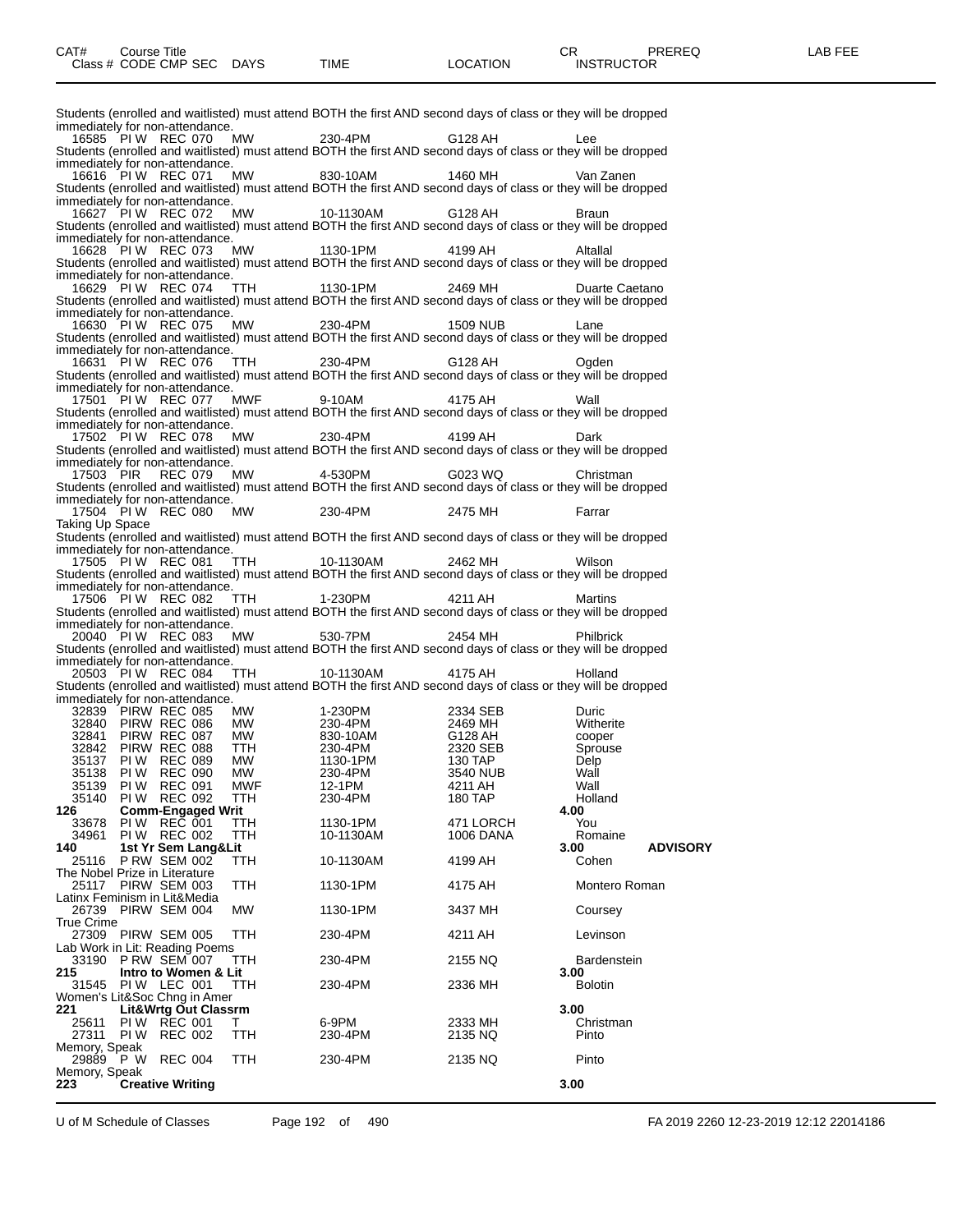| 11244 PIW REC 001 MW                                                                                                                                                                                              |             | 1130-1PM     | 2320 SEB            | Sengupta                |
|-------------------------------------------------------------------------------------------------------------------------------------------------------------------------------------------------------------------|-------------|--------------|---------------------|-------------------------|
| Int Fict&Poetry:Breaking Rules<br>Students (enrolled and waitlisted) must attend BOTH the first AND second days of class or they will be dropped                                                                  |             |              |                     |                         |
| immediately for non-attendance.                                                                                                                                                                                   |             |              |                     |                         |
| 29064 PI W REC_002  TTH     10-1130AM     1511 EQ<br>11245  PI W REC_003  TTH     1130-1PM     2320 SEB                                                                                                           |             |              |                     | Swanson                 |
|                                                                                                                                                                                                                   |             |              |                     | <b>Brockman</b>         |
| Poetry and Nonfiction<br>Students (enrolled and waitlisted) must attend BOTH the first AND second days of class or they will be dropped                                                                           |             |              |                     |                         |
| immediately for non-attendance.                                                                                                                                                                                   |             |              |                     |                         |
| 11246 PIW REC 004                                                                                                                                                                                                 |             | MW 10-1130AM | 1509 NUB            | Huang                   |
| WritingWithCare, WritingWithRis<br>Students (enrolled and waitlisted) must attend BOTH the first AND second days of class or they will be dropped                                                                 |             |              |                     |                         |
| immediately for non-attendance.                                                                                                                                                                                   |             |              |                     |                         |
| 11247 PIW REC 005                                                                                                                                                                                                 |             | MW 1130-1PM  | 049 UMMA            | Neal                    |
| Students (enrolled and waitlisted) must attend BOTH the first AND second days of class or they will be dropped<br>immediately for non-attendance.                                                                 |             |              |                     |                         |
| 11248 PIW REC 006 TTH 4-530PM                                                                                                                                                                                     |             |              | <b>B830 EQ</b>      | Letunova                |
| Students (enrolled and waitlisted) must attend BOTH the first AND second days of class or they will be dropped                                                                                                    |             |              |                     |                         |
| immediately for non-attendance.<br>11249 PIW REC 007 MW 1-230PM                                                                                                                                                   |             |              | 2024 TISCH          | Weinstein               |
| Students (enrolled and waitlisted) must attend BOTH the first AND second days of class or they will be dropped                                                                                                    |             |              |                     |                         |
| immediately for non-attendance.                                                                                                                                                                                   |             |              |                     |                         |
| 11250 PIW REC 008                                                                                                                                                                                                 | TTH 230-4PM |              | 1507 NUB            | Janmohamed              |
| Contemporary Non-Fiction&Fict<br>Students (enrolled and waitlisted) must attend BOTH the first AND second days of class or they will be dropped                                                                   |             |              |                     |                         |
| immediately for non-attendance.                                                                                                                                                                                   |             |              |                     |                         |
| 11251 PIW REC 009 TTH 1-230PM                                                                                                                                                                                     |             |              | 2454 MH             | Byrdlong                |
| FunctionalNarrativesinPoetry&F<br>Students (enrolled and waitlisted) must attend BOTH the first AND second days of class or they will be dropped                                                                  |             |              |                     |                         |
| immediately for non-attendance.                                                                                                                                                                                   |             |              |                     |                         |
| 11252 PIW REC 010 TTH 10-1130AM                                                                                                                                                                                   |             |              | 1509 NUB            | McLaughlin              |
| Students (enrolled and waitlisted) must attend BOTH the first AND second days of class or they will be dropped<br>immediately for non-attendance.                                                                 |             |              |                     |                         |
|                                                                                                                                                                                                                   |             |              |                     | Schutz                  |
|                                                                                                                                                                                                                   |             |              | 1518 NUB<br>2333 MH | Schutz                  |
| Students (enrolled and waitlisted) must attend BOTH the first AND second days of class or they will be dropped<br>immediately for non-attendance.                                                                 |             |              |                     |                         |
| 11254 PIW REC 013 TTH 1-230PM                                                                                                                                                                                     |             |              | 2469 MH             | Lavigne                 |
| Students (enrolled and waitlisted) must attend BOTH the first AND second days of class or they will be dropped                                                                                                    |             |              |                     |                         |
|                                                                                                                                                                                                                   |             |              |                     |                         |
| immediately for non-attendance.                                                                                                                                                                                   |             |              |                     |                         |
| 16025 PIW REC 014 MW 230-4PM                                                                                                                                                                                      |             |              | 2175 NQ             | Iniam                   |
| Students (enrolled and waitlisted) must attend BOTH the first AND second days of class or they will be dropped<br>immediately for non-attendance.                                                                 |             |              |                     |                         |
| 16560 PIW REC 015 MW 1-230PM                                                                                                                                                                                      |             |              | 2475 MH             | Dugger                  |
| Students (enrolled and waitlisted) must attend BOTH the first AND second days of class or they will be dropped                                                                                                    |             |              |                     |                         |
| immediately for non-attendance.<br>225 Acad Argumentation                                                                                                                                                         |             |              |                     | 4.00<br><b>ADVISORY</b> |
| 11255 PIW REC 001                                                                                                                                                                                                 | TTH         | 1130-1PM     | 1469 MH             | Smith                   |
| Students (enrolled and waitlisted) must attend BOTH the first AND second days of class or they will be dropped                                                                                                    |             |              |                     |                         |
| immediately for non-attendance.<br>11256 PIW REC 002 TTH 1-230PM                                                                                                                                                  |             |              | G449 MH             | Raw                     |
| <b>Speculative Futures</b>                                                                                                                                                                                        |             |              |                     |                         |
| Students (enrolled and waitlisted) must attend BOTH the first AND second days of class or they will be dropped<br>immediately for non-attendance.                                                                 |             |              |                     |                         |
| 11257 PIW REC 003 MW 1-230PM                                                                                                                                                                                      |             |              | <b>B804 EQ</b>      | Carlson                 |
| Students (enrolled and waitlisted) must attend BOTH the first AND second days of class or they will be dropped                                                                                                    |             |              |                     |                         |
| immediately for non-attendance.                                                                                                                                                                                   |             |              |                     |                         |
| 11258 PIW REC 004<br>Students (enrolled and waitlisted) must attend BOTH the first AND second days of class or they will be dropped                                                                               | MW          | 1130-1PM     | 4128 LSA            | Moos                    |
| immediately for non-attendance.                                                                                                                                                                                   |             |              |                     |                         |
| 11259 PIW REC 005                                                                                                                                                                                                 | МW          | 10-1130AM    | 2336 MH             | <b>McCartv</b>          |
| Students (enrolled and waitlisted) must attend BOTH the first AND second days of class or they will be dropped<br>immediately for non-attendance.                                                                 |             |              |                     |                         |
| 11260 PDR REC 006                                                                                                                                                                                                 | TTH         | 10-1130AM    | 2407 MH             | Taylor III              |
| This section is reserved for CSP students. Students must consult with a CSP advisor in order to receive permission                                                                                                |             |              |                     |                         |
| to register for this section. Once classes begin, permission of the instructor is required. You can contact CSP<br>for more information at 764-9128, csp-4info@umich.edu, or see the override FAQ on our website. |             |              |                     |                         |
| 26821 PDR REC 007                                                                                                                                                                                                 | TTH.        | 1130-1PM     | G463 MH             | <b>Taylor III</b>       |
| This section is reserved for CSP students. Students must consult with a CSP advisor in order to receive permission                                                                                                |             |              |                     |                         |
| to register for this section. Once classes begin, permission of the instructor is required. You can contact CSP<br>for more information at 764-9128, csp-4info@umich.edu, or see the override FAQ on our website. |             |              |                     |                         |
| 226<br><b>Directed Writing</b>                                                                                                                                                                                    |             |              |                     | 1.00-3.00               |
| $IND +$<br>D                                                                                                                                                                                                      |             | ARR          | ARR                 |                         |
| 227<br><b>Intro Playwriting</b><br>19195 P W REC 001                                                                                                                                                              | МW          | 4-530PM      | 2439 WDC            | 3.00<br>Casas           |
| <b>Professional Writing</b><br>229                                                                                                                                                                                |             |              |                     | 4.00<br><b>ADVISORY</b> |
| 14499 PIW REC 001<br>Students (enrolled and waitlisted) must attend BOTH the first AND second days of class or they will be dropped                                                                               | MW          | 1-230PM      | <b>G444A MH</b>     | Burch                   |

U of M Schedule of Classes Page 193 of 490 FA 2019 2260 12-23-2019 12:12 22014186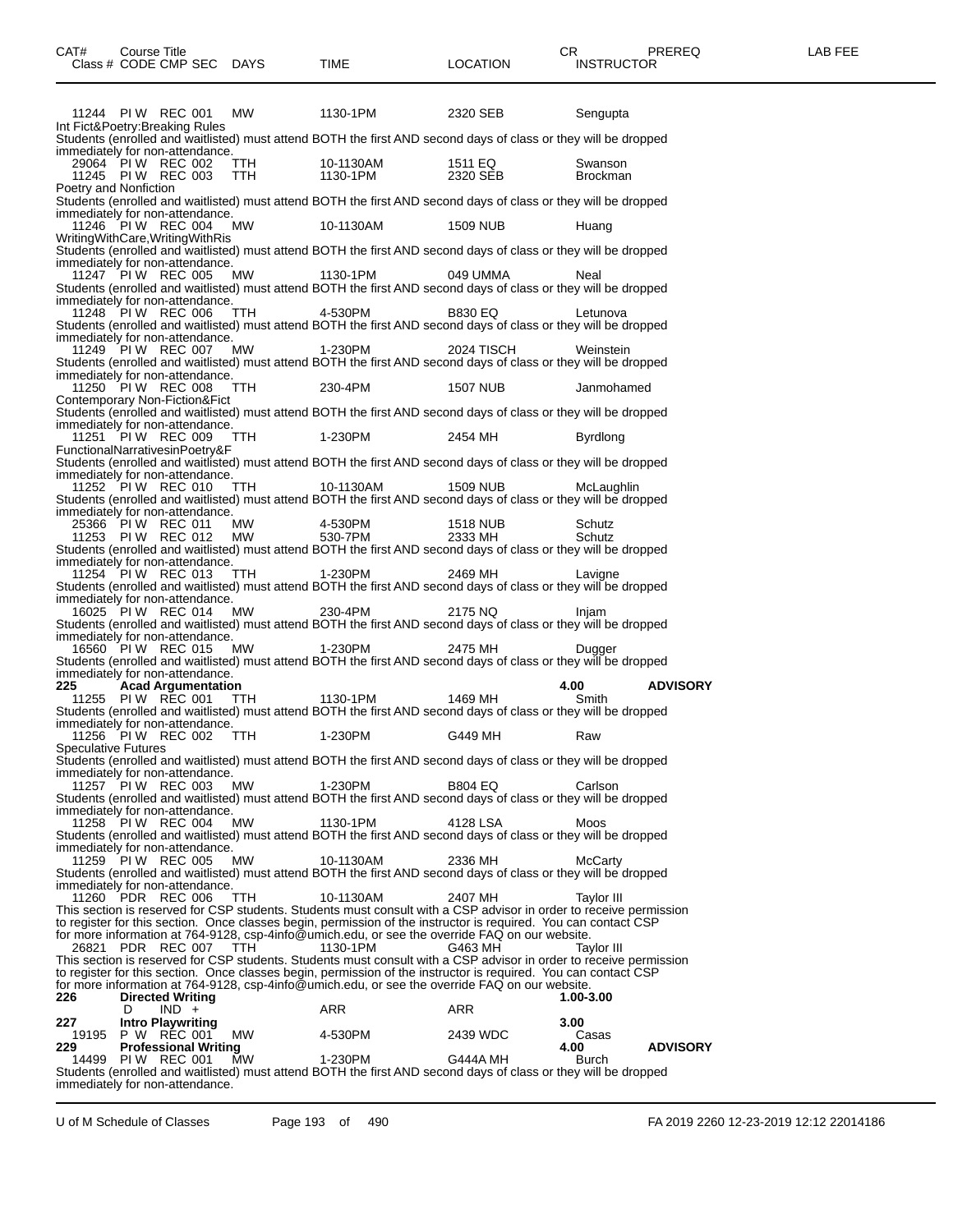| CAT#                                      | Course Title<br>Class # CODE CMP SEC DAYS                                         |                                                    |                        | TIME                            | <b>LOCATION</b>                 | CR.<br>INSTRUCTOR           | PREREQ          | LAB FEE |
|-------------------------------------------|-----------------------------------------------------------------------------------|----------------------------------------------------|------------------------|---------------------------------|---------------------------------|-----------------------------|-----------------|---------|
| 235                                       | Intro to Autobio<br>31546 PIW LEC 001<br>On the American Essay                    |                                                    | TTH                    | 1-230PM                         | 1427 MH                         | 3.00<br>Sloan               |                 |         |
| 240                                       | Intro to Poetry<br>25118 PIW REC 001<br>Poetry is Not a Code to Crack             |                                                    | TTH                    | 4-530PM                         | 3333 MH                         | 3.00<br>Knuth               |                 |         |
| 242<br>28483                              | <b>Intrdis Studies-Engl</b><br>PIW LEC 001<br>Science in Science Fiction          |                                                    | TTH                    | 1130-1PM                        | 3437 MH                         | 3.00<br>Makman, Miller      |                 |         |
| 267                                       | <b>World of Shakespeare</b><br>31552 PIW LEC 001<br>Shakespeare's Principal Plays |                                                    | ттн                    | 230-4PM                         | 4199 AH                         | 3.00<br><b>Brater</b>       | <b>ADVISORY</b> | 90.00   |
| 274<br>26847                              | Intr Afr-Am Lit<br>PIW LEC 001                                                    |                                                    | ттн                    | 1-230PM                         | 3463 MH                         | 3.00<br>Santamarina         | <b>ADVISORY</b> |         |
| 280<br>Computers/Novels                   | <b>Intro-Dig Cult</b><br>31553 PIW LEC 001                                        |                                                    | TTH                    | 830-10AM                        | 1359 MH                         | 3.00<br>Mangrum             |                 |         |
| 282<br>28484                              | Nat Amer Lit<br>PIW LEC 001                                                       |                                                    | TTH                    | 1130-1PM                        | 1359 MH                         | 3.00<br>Lyons               |                 |         |
| 290                                       | Themes Lang & Lit<br>26742 PIW LEC 002                                            |                                                    | ттн                    | 1-230PM                         | B <sub>116</sub> MLB            | 3.00<br>Coyle               |                 |         |
|                                           | Representing Wildlife<br>28970 P W LEC 004                                        |                                                    | ттн                    | 230-4PM                         | G040 TISCH                      |                             |                 |         |
| THE FUN STUFF<br>292.                     |                                                                                   |                                                    |                        |                                 |                                 | Byers                       |                 |         |
| Writing with Purpose                      | Topics in Lit<br>37637 PIW LEC 003                                                |                                                    | Т                      | 530-830PM                       | 4199 AH                         | 1.00-2.00<br>Delp           |                 |         |
| 298<br>16955                              | <b>Intro to Lit Studies</b><br>PIW REC 001<br>What's the Value? Lit Mod World     |                                                    | <b>MW</b>              | 230-4PM                         | 4152 USB                        | 3.00<br>Hartley             |                 |         |
| 11262<br>25119                            | <b>PIW REC 002</b><br>PI W                                                        | <b>REC 003</b>                                     | MW<br>TTH              | 10-1130AM<br>1130-1PM           | 1436 MH<br>3333 MH              | Nichols<br>Farrar           |                 |         |
| 19634<br>24112                            | PI W<br><b>PIW REC 005</b>                                                        | <b>REC 004</b>                                     | МW<br>TTH              | 1-230PM<br>1-230PM              | 3333 MH<br>3333 MH              | Kupetz<br>Karageorgos       |                 |         |
| 299                                       | <b>Directed Study</b><br>SD                                                       | $IND +$                                            |                        | ARR                             | ARR                             | 1.00-3.00                   |                 |         |
| 313                                       | <b>Literary Studies</b><br>25126 PIW LEC 001                                      |                                                    | ттн                    | 230-4PM                         | 3333 MH                         | 3.00-4.00                   |                 |         |
|                                           | Fantasies of Childhood                                                            |                                                    |                        |                                 |                                 | Makman, Strout              |                 |         |
|                                           | 32673 PIW LEC 004<br>The Novel and Digital Worlds                                 |                                                    | TTH                    | 10-1130AM                       | 3333 MH                         | Blair                       |                 |         |
|                                           | 34674 PIW LEC 005<br>Jane Austen and Adaptation                                   |                                                    | МW                     | 10-1130AM                       | 3330 MH                         | Schey                       |                 |         |
| 314                                       | <b>Gender/Sexuality Std</b><br>25128 PIW LEC 001                                  |                                                    | TТH                    | 4-530PM                         | G040 TISCH                      | 3.00<br>Halperin            |                 |         |
| Bad Homosexuals<br><b>Bad Homosexuals</b> | 31656 AIW LAB 002                                                                 |                                                    | т                      | 6-9PM                           | LEC RM 1 MLB                    | Halperin                    |                 |         |
| 315                                       | Women&Literature<br>19635 PIW LEC 001<br>Women & Wrtg-Med & EM England            |                                                    | TTH                    | 4-530PM                         | 2336 MH                         | 3.00-4.00<br>Sanok          |                 |         |
| 317                                       | Literature&Culture<br>26778 PIW LEC 003                                           |                                                    | <b>TTH</b>             | 830-10AM                        | G127 AH                         | 3.00<br>Najita              |                 | 438.00  |
| Green Indigeneities                       | 20998 P W LEC 004                                                                 |                                                    | T.                     | 10-1PM                          | 2608 HH                         | Israel                      |                 |         |
| 318<br>22156                              | <b>Genre Studies</b><br>PIW LEC 001                                               |                                                    | TTH                    | 4-530PM                         | 3254 LSA                        | 3.00<br><b>Brandolino</b>   |                 |         |
| Classic Horror<br>320                     | <b>Lit &amp; Environment</b>                                                      |                                                    |                        |                                 |                                 | 3.00                        |                 |         |
| 24138                                     | <b>PIW LEC 001</b><br>Writing in a Time of Extinct                                |                                                    | МW                     | 1-230PM                         | <b>R2240 BUS</b>                | Chakraborty                 |                 |         |
| 321                                       | Internship<br>SD                                                                  | $IND +$                                            |                        | ARR                             | ARR                             | 1.00                        | <b>ADVISORY</b> |         |
| 323<br>11264                              | <b>Creat Writ Fict</b><br>PIW SEM 001                                             |                                                    | M                      | 4-7PM                           | 4207 AH                         | 3.00<br>O'Dowd              | <b>ADVISORY</b> |         |
| 11265<br>24137                            | PIW SEM 002<br>PIW SEM 003                                                        |                                                    | Τ<br>МW                | 4-7PM<br>230-4PM                | 4211 AH<br>4175 AH              | O'Dowd<br>Chamberlin        |                 |         |
| 324<br>19079                              | <b>Creat Writ Poet</b><br><b>PIW SEM 001</b>                                      |                                                    | м                      | 4-7PM                           | G437 MH                         | 3.00<br>Walker              | <b>ADVISORY</b> | 656.00  |
| Play's the Thing<br>35066                 | PI W REC 002                                                                      |                                                    | м                      | 4-7PM                           | G026 TISCH                      | <b>Buckley</b>              |                 |         |
| 325                                       | Art of the Essay<br>PI W                                                          | <b>SEM 001</b>                                     | TTH                    | 4-530PM                         |                                 | 3.00                        | <b>ADVISORY</b> |         |
| 11266<br>11267                            | PI W                                                                              | <b>SEM 002</b>                                     | МW                     | 1130-1PM                        | 3733 CCRB<br>4207 AH            | Karczynski<br>Pinto         |                 |         |
| 11268<br>14460                            | PI W<br>PI W                                                                      | <b>SEM 003</b><br><b>SEM 004</b>                   | TTH<br>TTH             | 1-230PM<br>230-4PM              | 049 UMMA<br>2325 MH             | Swanson<br>Hinken           |                 |         |
| 16574<br>16615<br>17118                   | PI W<br>PI W<br>PI W                                                              | <b>SEM 005</b><br><b>SEM 006</b><br><b>SEM 007</b> | TTH<br><b>MW</b><br>MW | 1130-1PM<br>4-530PM<br>830-10AM | 4211 AH<br>120 WH<br>G026 TISCH | Cicciarelli<br>Ward<br>Beer |                 |         |

U of M Schedule of Classes Page 194 of 490 FA 2019 2260 12-23-2019 12:12 22014186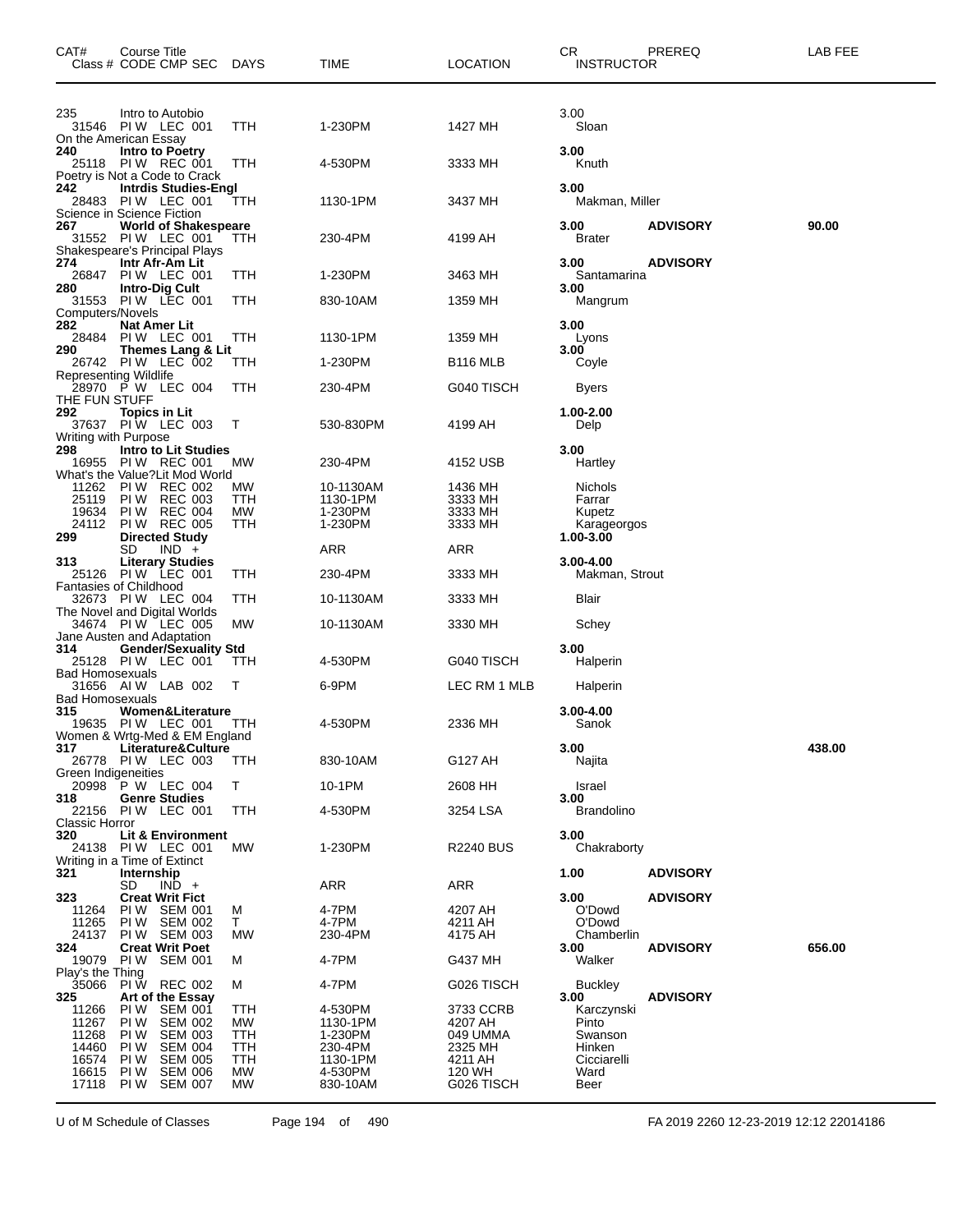| Writing Place<br>17119<br>MW<br>530-7PM<br>2347 MH<br>PI W<br><b>SEM 008</b><br>Pinto<br>MW<br>Hinken<br>17120 PIW<br><b>SEM 009</b><br>1-230PM<br>049 UMMA<br>PI W<br><b>SEM 010</b><br>TTH<br>530-7PM<br>3451 MH<br>Hinken<br>17121<br>17122 PIW<br><b>SEM 011</b><br>МW<br>4175 AH<br>10-1130AM<br>Delp<br>22596 PIW SEM 012<br>TTH<br>Khleif<br>10-1130AM<br>471 LORCH<br>CreativeNon-Fiction&Memoir<br>30236 PIW SEM 013<br>230-4PM<br>ттн<br>4175 AH<br>Sloan<br>How to Braid<br>328<br>3.00<br>Writing&Environment<br>PIW SEM 001<br>10-1130AM<br>4211 AH<br>26744<br>TTH<br>Coyle<br>Environmental Writing<br>332<br>3.00<br><b>Visual Culture</b><br>PIW LEC 001<br>31681<br>ттн<br>1-230PM<br>1028 DANA<br>Najita<br>Oceanic Visual Cultures<br>335<br>3.00<br>Autobiography<br>26745 PIW LEC 001<br>230-4PM<br>3333 MH<br>МW<br>Awkward<br>post-Civ Rghts Autobio US Wrtr<br>340<br>3.00<br><b>Studies in Poetry</b><br>1-230PM<br>G040 TISCH<br>31707 PIW SEM 003<br>Mattawa<br>МW<br>Writing in Diverse Poetic Trad<br>342<br>3.00<br><b>Science Fiction</b><br>PIW LEC 001<br>3330 MH<br>32629<br>ттн<br>230-4PM<br>Kumarasamy<br>Science Fiction&Social Justice<br>344<br><b>Public Writing</b><br>3.00<br>4-530PM<br>31709 PIW REC 001<br>ттн<br>1339 MH<br>Potter, Bezirdzhyan<br>Journalism in a Digital Age<br>346<br><b>Performance Studies</b><br>3.00<br>26747 PIW REC 001<br>4-530PM<br>4199 AH<br>Brater<br>TTH<br>EuropeanDrama, Ibsen-Beckett<br>349<br>3.00<br>Am Thtr-Drama<br>P W REC 001<br>1130-1PM<br>14494<br><b>MW</b><br>2114 MLB<br>Westlake<br>350<br>Lit in Engl-1660<br>4.00<br>AIW LEC 001<br>MW<br>230-4PM<br>3437 MH<br>Schoenfeldt<br>11269<br>$1-2PM$<br>11270<br>PI W<br>DIS.<br>F<br>-002<br>2024 TISCH<br>Schoenfeldt<br>F<br>11271<br>PIW DIS 003<br>11-12PM<br>1427 MH<br>Schoenfeldt<br>352<br>Lit 1830-Present<br>4.00<br>MW<br>31725<br>AI W<br>LEC 001<br>1130-1PM<br>G115 AH<br>Hartley<br>What is Empire?<br>F<br>F<br>33480<br>PI W<br>DIS 002<br>11-12PM<br>2346 SEB<br>Hartley, Kerwin<br>33481<br>PIW DIS 003<br>1-2PM<br>2330 MH<br>Kerwin, Hartley<br>360<br><b>Rise of the Novel</b><br>3.00<br>PIW LEC 001<br>MW<br>830-10AM<br>G115 AH<br>26748<br>Trevor, Reese<br>The British and American Novel<br>361<br>3.00<br><b>Victorian Novel</b><br>28513 PIW LEC 001<br>TTH<br>1-230PM<br>2455 MH<br>Hack<br>Fiction & the Meaning of Life<br>364<br><b>Contemporary Novel</b><br>3.00<br>31734 PIW REC 001<br>4-530PM<br>3463 MH<br>TTH<br>Davies, Frasure<br>The (Very) Contemporary Novel<br>4.00<br>90.00<br>367<br><b>Shakespeare Plays</b><br>AIW LEC 001<br>10-1130AM<br>Mullaney<br>11272<br>TTH<br>3463 MH<br>DIS 002<br>F<br>1-2PM<br>Lee, Mullaney<br>19080<br>PI<br>1024 DANA<br>F<br>PIW DIS 003<br>10-11AM<br>3437 MH<br>11273<br>Lee, Mullaney<br><b>Lit Afro Cul</b><br>379<br>3.00<br><b>ADVISORY</b><br>P W LEC 001<br>31053<br>230-4PM<br>3333 MH<br>Awkward<br><b>MW</b><br>383<br>3.00<br>Jewish Literature<br>26749 P W LEC 001<br>1-230PM<br>Cohen<br>TTH<br>2271 AH<br>Postwar Jewish Fiction<br>3.00<br><b>ADVISORY</b><br>397.<br><b>Honors Sem</b><br>PIRW SEM 001<br>4-7PM<br>G437 MH<br>17931<br>TН<br>Hack<br>AfricanAmericanization-Vic Lit<br>4.00<br>398<br>Jr Sem Eng Std<br>19083 PIW SEM 001<br>1-230PM<br>TTH<br>4199 AH<br>Knuth<br>Poetry and Politics<br>Walker<br>31794 PIW SEM 002<br>TTH<br>230-4PM<br>4404 RAND<br>Whitman at 200<br>405<br><b>Theories of Writing</b><br>3.00<br>34279 PIW REC 001<br>830-10AM<br>3437 MH<br><b>MW</b><br>Yergeau<br>Writing, Teaching,& Embodiment<br><b>Topics Lang &amp; Lit</b><br>3.00<br>407<br>20126 PIW SEM 001<br>6-9PM<br>Halperin<br>TН<br>1460 MH<br>MaleLove before Gay Liberation<br>23016 PIW SEM 002<br>1130-1PM<br><b>MW</b><br>2155 NQ<br>Taylor<br>The Other Chaucer<br>409<br>Old English<br>3.00<br><b>PIW REC 001</b><br>830-10AM<br>2271 AH<br>Toon<br>19621<br>ттн<br>415<br><b>Studies Women&amp;Lit</b><br>3.00<br>31865<br>PIW REC 001<br>МW<br>1130-1PM<br>1339 MH<br>Awkward | CAT# | Course Title | Class # CODE CMP SEC | <b>DAYS</b> | TIME | LOCATION | CR.<br>PREREQ<br><b>INSTRUCTOR</b> | LAB FEE |
|----------------------------------------------------------------------------------------------------------------------------------------------------------------------------------------------------------------------------------------------------------------------------------------------------------------------------------------------------------------------------------------------------------------------------------------------------------------------------------------------------------------------------------------------------------------------------------------------------------------------------------------------------------------------------------------------------------------------------------------------------------------------------------------------------------------------------------------------------------------------------------------------------------------------------------------------------------------------------------------------------------------------------------------------------------------------------------------------------------------------------------------------------------------------------------------------------------------------------------------------------------------------------------------------------------------------------------------------------------------------------------------------------------------------------------------------------------------------------------------------------------------------------------------------------------------------------------------------------------------------------------------------------------------------------------------------------------------------------------------------------------------------------------------------------------------------------------------------------------------------------------------------------------------------------------------------------------------------------------------------------------------------------------------------------------------------------------------------------------------------------------------------------------------------------------------------------------------------------------------------------------------------------------------------------------------------------------------------------------------------------------------------------------------------------------------------------------------------------------------------------------------------------------------------------------------------------------------------------------------------------------------------------------------------------------------------------------------------------------------------------------------------------------------------------------------------------------------------------------------------------------------------------------------------------------------------------------------------------------------------------------------------------------------------------------------------------------------------------------------------------------------------------------------------------------------------------------------------------------------------------------------------------------------------------------------------------------------------------------------------------------------------------------------------------------------------------------------------------------------------------------------------------------------------------------------------------------------------------------------------------------------------------------------------------------------------------------------------------------------------------------------------------------------------------------------------------------------------------------------------------------------------------------------------------------------------------------------------------------------------------------------------------------------------------|------|--------------|----------------------|-------------|------|----------|------------------------------------|---------|
|                                                                                                                                                                                                                                                                                                                                                                                                                                                                                                                                                                                                                                                                                                                                                                                                                                                                                                                                                                                                                                                                                                                                                                                                                                                                                                                                                                                                                                                                                                                                                                                                                                                                                                                                                                                                                                                                                                                                                                                                                                                                                                                                                                                                                                                                                                                                                                                                                                                                                                                                                                                                                                                                                                                                                                                                                                                                                                                                                                                                                                                                                                                                                                                                                                                                                                                                                                                                                                                                                                                                                                                                                                                                                                                                                                                                                                                                                                                                                                                                                                                    |      |              |                      |             |      |          |                                    |         |
|                                                                                                                                                                                                                                                                                                                                                                                                                                                                                                                                                                                                                                                                                                                                                                                                                                                                                                                                                                                                                                                                                                                                                                                                                                                                                                                                                                                                                                                                                                                                                                                                                                                                                                                                                                                                                                                                                                                                                                                                                                                                                                                                                                                                                                                                                                                                                                                                                                                                                                                                                                                                                                                                                                                                                                                                                                                                                                                                                                                                                                                                                                                                                                                                                                                                                                                                                                                                                                                                                                                                                                                                                                                                                                                                                                                                                                                                                                                                                                                                                                                    |      |              |                      |             |      |          |                                    |         |
|                                                                                                                                                                                                                                                                                                                                                                                                                                                                                                                                                                                                                                                                                                                                                                                                                                                                                                                                                                                                                                                                                                                                                                                                                                                                                                                                                                                                                                                                                                                                                                                                                                                                                                                                                                                                                                                                                                                                                                                                                                                                                                                                                                                                                                                                                                                                                                                                                                                                                                                                                                                                                                                                                                                                                                                                                                                                                                                                                                                                                                                                                                                                                                                                                                                                                                                                                                                                                                                                                                                                                                                                                                                                                                                                                                                                                                                                                                                                                                                                                                                    |      |              |                      |             |      |          |                                    |         |
|                                                                                                                                                                                                                                                                                                                                                                                                                                                                                                                                                                                                                                                                                                                                                                                                                                                                                                                                                                                                                                                                                                                                                                                                                                                                                                                                                                                                                                                                                                                                                                                                                                                                                                                                                                                                                                                                                                                                                                                                                                                                                                                                                                                                                                                                                                                                                                                                                                                                                                                                                                                                                                                                                                                                                                                                                                                                                                                                                                                                                                                                                                                                                                                                                                                                                                                                                                                                                                                                                                                                                                                                                                                                                                                                                                                                                                                                                                                                                                                                                                                    |      |              |                      |             |      |          |                                    |         |
|                                                                                                                                                                                                                                                                                                                                                                                                                                                                                                                                                                                                                                                                                                                                                                                                                                                                                                                                                                                                                                                                                                                                                                                                                                                                                                                                                                                                                                                                                                                                                                                                                                                                                                                                                                                                                                                                                                                                                                                                                                                                                                                                                                                                                                                                                                                                                                                                                                                                                                                                                                                                                                                                                                                                                                                                                                                                                                                                                                                                                                                                                                                                                                                                                                                                                                                                                                                                                                                                                                                                                                                                                                                                                                                                                                                                                                                                                                                                                                                                                                                    |      |              |                      |             |      |          |                                    |         |
|                                                                                                                                                                                                                                                                                                                                                                                                                                                                                                                                                                                                                                                                                                                                                                                                                                                                                                                                                                                                                                                                                                                                                                                                                                                                                                                                                                                                                                                                                                                                                                                                                                                                                                                                                                                                                                                                                                                                                                                                                                                                                                                                                                                                                                                                                                                                                                                                                                                                                                                                                                                                                                                                                                                                                                                                                                                                                                                                                                                                                                                                                                                                                                                                                                                                                                                                                                                                                                                                                                                                                                                                                                                                                                                                                                                                                                                                                                                                                                                                                                                    |      |              |                      |             |      |          |                                    |         |
|                                                                                                                                                                                                                                                                                                                                                                                                                                                                                                                                                                                                                                                                                                                                                                                                                                                                                                                                                                                                                                                                                                                                                                                                                                                                                                                                                                                                                                                                                                                                                                                                                                                                                                                                                                                                                                                                                                                                                                                                                                                                                                                                                                                                                                                                                                                                                                                                                                                                                                                                                                                                                                                                                                                                                                                                                                                                                                                                                                                                                                                                                                                                                                                                                                                                                                                                                                                                                                                                                                                                                                                                                                                                                                                                                                                                                                                                                                                                                                                                                                                    |      |              |                      |             |      |          |                                    |         |
|                                                                                                                                                                                                                                                                                                                                                                                                                                                                                                                                                                                                                                                                                                                                                                                                                                                                                                                                                                                                                                                                                                                                                                                                                                                                                                                                                                                                                                                                                                                                                                                                                                                                                                                                                                                                                                                                                                                                                                                                                                                                                                                                                                                                                                                                                                                                                                                                                                                                                                                                                                                                                                                                                                                                                                                                                                                                                                                                                                                                                                                                                                                                                                                                                                                                                                                                                                                                                                                                                                                                                                                                                                                                                                                                                                                                                                                                                                                                                                                                                                                    |      |              |                      |             |      |          |                                    |         |
|                                                                                                                                                                                                                                                                                                                                                                                                                                                                                                                                                                                                                                                                                                                                                                                                                                                                                                                                                                                                                                                                                                                                                                                                                                                                                                                                                                                                                                                                                                                                                                                                                                                                                                                                                                                                                                                                                                                                                                                                                                                                                                                                                                                                                                                                                                                                                                                                                                                                                                                                                                                                                                                                                                                                                                                                                                                                                                                                                                                                                                                                                                                                                                                                                                                                                                                                                                                                                                                                                                                                                                                                                                                                                                                                                                                                                                                                                                                                                                                                                                                    |      |              |                      |             |      |          |                                    |         |
|                                                                                                                                                                                                                                                                                                                                                                                                                                                                                                                                                                                                                                                                                                                                                                                                                                                                                                                                                                                                                                                                                                                                                                                                                                                                                                                                                                                                                                                                                                                                                                                                                                                                                                                                                                                                                                                                                                                                                                                                                                                                                                                                                                                                                                                                                                                                                                                                                                                                                                                                                                                                                                                                                                                                                                                                                                                                                                                                                                                                                                                                                                                                                                                                                                                                                                                                                                                                                                                                                                                                                                                                                                                                                                                                                                                                                                                                                                                                                                                                                                                    |      |              |                      |             |      |          |                                    |         |
|                                                                                                                                                                                                                                                                                                                                                                                                                                                                                                                                                                                                                                                                                                                                                                                                                                                                                                                                                                                                                                                                                                                                                                                                                                                                                                                                                                                                                                                                                                                                                                                                                                                                                                                                                                                                                                                                                                                                                                                                                                                                                                                                                                                                                                                                                                                                                                                                                                                                                                                                                                                                                                                                                                                                                                                                                                                                                                                                                                                                                                                                                                                                                                                                                                                                                                                                                                                                                                                                                                                                                                                                                                                                                                                                                                                                                                                                                                                                                                                                                                                    |      |              |                      |             |      |          |                                    |         |
|                                                                                                                                                                                                                                                                                                                                                                                                                                                                                                                                                                                                                                                                                                                                                                                                                                                                                                                                                                                                                                                                                                                                                                                                                                                                                                                                                                                                                                                                                                                                                                                                                                                                                                                                                                                                                                                                                                                                                                                                                                                                                                                                                                                                                                                                                                                                                                                                                                                                                                                                                                                                                                                                                                                                                                                                                                                                                                                                                                                                                                                                                                                                                                                                                                                                                                                                                                                                                                                                                                                                                                                                                                                                                                                                                                                                                                                                                                                                                                                                                                                    |      |              |                      |             |      |          |                                    |         |
|                                                                                                                                                                                                                                                                                                                                                                                                                                                                                                                                                                                                                                                                                                                                                                                                                                                                                                                                                                                                                                                                                                                                                                                                                                                                                                                                                                                                                                                                                                                                                                                                                                                                                                                                                                                                                                                                                                                                                                                                                                                                                                                                                                                                                                                                                                                                                                                                                                                                                                                                                                                                                                                                                                                                                                                                                                                                                                                                                                                                                                                                                                                                                                                                                                                                                                                                                                                                                                                                                                                                                                                                                                                                                                                                                                                                                                                                                                                                                                                                                                                    |      |              |                      |             |      |          |                                    |         |
|                                                                                                                                                                                                                                                                                                                                                                                                                                                                                                                                                                                                                                                                                                                                                                                                                                                                                                                                                                                                                                                                                                                                                                                                                                                                                                                                                                                                                                                                                                                                                                                                                                                                                                                                                                                                                                                                                                                                                                                                                                                                                                                                                                                                                                                                                                                                                                                                                                                                                                                                                                                                                                                                                                                                                                                                                                                                                                                                                                                                                                                                                                                                                                                                                                                                                                                                                                                                                                                                                                                                                                                                                                                                                                                                                                                                                                                                                                                                                                                                                                                    |      |              |                      |             |      |          |                                    |         |
|                                                                                                                                                                                                                                                                                                                                                                                                                                                                                                                                                                                                                                                                                                                                                                                                                                                                                                                                                                                                                                                                                                                                                                                                                                                                                                                                                                                                                                                                                                                                                                                                                                                                                                                                                                                                                                                                                                                                                                                                                                                                                                                                                                                                                                                                                                                                                                                                                                                                                                                                                                                                                                                                                                                                                                                                                                                                                                                                                                                                                                                                                                                                                                                                                                                                                                                                                                                                                                                                                                                                                                                                                                                                                                                                                                                                                                                                                                                                                                                                                                                    |      |              |                      |             |      |          |                                    |         |
|                                                                                                                                                                                                                                                                                                                                                                                                                                                                                                                                                                                                                                                                                                                                                                                                                                                                                                                                                                                                                                                                                                                                                                                                                                                                                                                                                                                                                                                                                                                                                                                                                                                                                                                                                                                                                                                                                                                                                                                                                                                                                                                                                                                                                                                                                                                                                                                                                                                                                                                                                                                                                                                                                                                                                                                                                                                                                                                                                                                                                                                                                                                                                                                                                                                                                                                                                                                                                                                                                                                                                                                                                                                                                                                                                                                                                                                                                                                                                                                                                                                    |      |              |                      |             |      |          |                                    |         |
|                                                                                                                                                                                                                                                                                                                                                                                                                                                                                                                                                                                                                                                                                                                                                                                                                                                                                                                                                                                                                                                                                                                                                                                                                                                                                                                                                                                                                                                                                                                                                                                                                                                                                                                                                                                                                                                                                                                                                                                                                                                                                                                                                                                                                                                                                                                                                                                                                                                                                                                                                                                                                                                                                                                                                                                                                                                                                                                                                                                                                                                                                                                                                                                                                                                                                                                                                                                                                                                                                                                                                                                                                                                                                                                                                                                                                                                                                                                                                                                                                                                    |      |              |                      |             |      |          |                                    |         |
|                                                                                                                                                                                                                                                                                                                                                                                                                                                                                                                                                                                                                                                                                                                                                                                                                                                                                                                                                                                                                                                                                                                                                                                                                                                                                                                                                                                                                                                                                                                                                                                                                                                                                                                                                                                                                                                                                                                                                                                                                                                                                                                                                                                                                                                                                                                                                                                                                                                                                                                                                                                                                                                                                                                                                                                                                                                                                                                                                                                                                                                                                                                                                                                                                                                                                                                                                                                                                                                                                                                                                                                                                                                                                                                                                                                                                                                                                                                                                                                                                                                    |      |              |                      |             |      |          |                                    |         |
|                                                                                                                                                                                                                                                                                                                                                                                                                                                                                                                                                                                                                                                                                                                                                                                                                                                                                                                                                                                                                                                                                                                                                                                                                                                                                                                                                                                                                                                                                                                                                                                                                                                                                                                                                                                                                                                                                                                                                                                                                                                                                                                                                                                                                                                                                                                                                                                                                                                                                                                                                                                                                                                                                                                                                                                                                                                                                                                                                                                                                                                                                                                                                                                                                                                                                                                                                                                                                                                                                                                                                                                                                                                                                                                                                                                                                                                                                                                                                                                                                                                    |      |              |                      |             |      |          |                                    |         |
|                                                                                                                                                                                                                                                                                                                                                                                                                                                                                                                                                                                                                                                                                                                                                                                                                                                                                                                                                                                                                                                                                                                                                                                                                                                                                                                                                                                                                                                                                                                                                                                                                                                                                                                                                                                                                                                                                                                                                                                                                                                                                                                                                                                                                                                                                                                                                                                                                                                                                                                                                                                                                                                                                                                                                                                                                                                                                                                                                                                                                                                                                                                                                                                                                                                                                                                                                                                                                                                                                                                                                                                                                                                                                                                                                                                                                                                                                                                                                                                                                                                    |      |              |                      |             |      |          |                                    |         |
|                                                                                                                                                                                                                                                                                                                                                                                                                                                                                                                                                                                                                                                                                                                                                                                                                                                                                                                                                                                                                                                                                                                                                                                                                                                                                                                                                                                                                                                                                                                                                                                                                                                                                                                                                                                                                                                                                                                                                                                                                                                                                                                                                                                                                                                                                                                                                                                                                                                                                                                                                                                                                                                                                                                                                                                                                                                                                                                                                                                                                                                                                                                                                                                                                                                                                                                                                                                                                                                                                                                                                                                                                                                                                                                                                                                                                                                                                                                                                                                                                                                    |      |              |                      |             |      |          |                                    |         |
|                                                                                                                                                                                                                                                                                                                                                                                                                                                                                                                                                                                                                                                                                                                                                                                                                                                                                                                                                                                                                                                                                                                                                                                                                                                                                                                                                                                                                                                                                                                                                                                                                                                                                                                                                                                                                                                                                                                                                                                                                                                                                                                                                                                                                                                                                                                                                                                                                                                                                                                                                                                                                                                                                                                                                                                                                                                                                                                                                                                                                                                                                                                                                                                                                                                                                                                                                                                                                                                                                                                                                                                                                                                                                                                                                                                                                                                                                                                                                                                                                                                    |      |              |                      |             |      |          |                                    |         |
|                                                                                                                                                                                                                                                                                                                                                                                                                                                                                                                                                                                                                                                                                                                                                                                                                                                                                                                                                                                                                                                                                                                                                                                                                                                                                                                                                                                                                                                                                                                                                                                                                                                                                                                                                                                                                                                                                                                                                                                                                                                                                                                                                                                                                                                                                                                                                                                                                                                                                                                                                                                                                                                                                                                                                                                                                                                                                                                                                                                                                                                                                                                                                                                                                                                                                                                                                                                                                                                                                                                                                                                                                                                                                                                                                                                                                                                                                                                                                                                                                                                    |      |              |                      |             |      |          |                                    |         |
|                                                                                                                                                                                                                                                                                                                                                                                                                                                                                                                                                                                                                                                                                                                                                                                                                                                                                                                                                                                                                                                                                                                                                                                                                                                                                                                                                                                                                                                                                                                                                                                                                                                                                                                                                                                                                                                                                                                                                                                                                                                                                                                                                                                                                                                                                                                                                                                                                                                                                                                                                                                                                                                                                                                                                                                                                                                                                                                                                                                                                                                                                                                                                                                                                                                                                                                                                                                                                                                                                                                                                                                                                                                                                                                                                                                                                                                                                                                                                                                                                                                    |      |              |                      |             |      |          |                                    |         |
|                                                                                                                                                                                                                                                                                                                                                                                                                                                                                                                                                                                                                                                                                                                                                                                                                                                                                                                                                                                                                                                                                                                                                                                                                                                                                                                                                                                                                                                                                                                                                                                                                                                                                                                                                                                                                                                                                                                                                                                                                                                                                                                                                                                                                                                                                                                                                                                                                                                                                                                                                                                                                                                                                                                                                                                                                                                                                                                                                                                                                                                                                                                                                                                                                                                                                                                                                                                                                                                                                                                                                                                                                                                                                                                                                                                                                                                                                                                                                                                                                                                    |      |              |                      |             |      |          |                                    |         |
|                                                                                                                                                                                                                                                                                                                                                                                                                                                                                                                                                                                                                                                                                                                                                                                                                                                                                                                                                                                                                                                                                                                                                                                                                                                                                                                                                                                                                                                                                                                                                                                                                                                                                                                                                                                                                                                                                                                                                                                                                                                                                                                                                                                                                                                                                                                                                                                                                                                                                                                                                                                                                                                                                                                                                                                                                                                                                                                                                                                                                                                                                                                                                                                                                                                                                                                                                                                                                                                                                                                                                                                                                                                                                                                                                                                                                                                                                                                                                                                                                                                    |      |              |                      |             |      |          |                                    |         |
|                                                                                                                                                                                                                                                                                                                                                                                                                                                                                                                                                                                                                                                                                                                                                                                                                                                                                                                                                                                                                                                                                                                                                                                                                                                                                                                                                                                                                                                                                                                                                                                                                                                                                                                                                                                                                                                                                                                                                                                                                                                                                                                                                                                                                                                                                                                                                                                                                                                                                                                                                                                                                                                                                                                                                                                                                                                                                                                                                                                                                                                                                                                                                                                                                                                                                                                                                                                                                                                                                                                                                                                                                                                                                                                                                                                                                                                                                                                                                                                                                                                    |      |              |                      |             |      |          |                                    |         |
|                                                                                                                                                                                                                                                                                                                                                                                                                                                                                                                                                                                                                                                                                                                                                                                                                                                                                                                                                                                                                                                                                                                                                                                                                                                                                                                                                                                                                                                                                                                                                                                                                                                                                                                                                                                                                                                                                                                                                                                                                                                                                                                                                                                                                                                                                                                                                                                                                                                                                                                                                                                                                                                                                                                                                                                                                                                                                                                                                                                                                                                                                                                                                                                                                                                                                                                                                                                                                                                                                                                                                                                                                                                                                                                                                                                                                                                                                                                                                                                                                                                    |      |              |                      |             |      |          |                                    |         |
|                                                                                                                                                                                                                                                                                                                                                                                                                                                                                                                                                                                                                                                                                                                                                                                                                                                                                                                                                                                                                                                                                                                                                                                                                                                                                                                                                                                                                                                                                                                                                                                                                                                                                                                                                                                                                                                                                                                                                                                                                                                                                                                                                                                                                                                                                                                                                                                                                                                                                                                                                                                                                                                                                                                                                                                                                                                                                                                                                                                                                                                                                                                                                                                                                                                                                                                                                                                                                                                                                                                                                                                                                                                                                                                                                                                                                                                                                                                                                                                                                                                    |      |              |                      |             |      |          |                                    |         |
|                                                                                                                                                                                                                                                                                                                                                                                                                                                                                                                                                                                                                                                                                                                                                                                                                                                                                                                                                                                                                                                                                                                                                                                                                                                                                                                                                                                                                                                                                                                                                                                                                                                                                                                                                                                                                                                                                                                                                                                                                                                                                                                                                                                                                                                                                                                                                                                                                                                                                                                                                                                                                                                                                                                                                                                                                                                                                                                                                                                                                                                                                                                                                                                                                                                                                                                                                                                                                                                                                                                                                                                                                                                                                                                                                                                                                                                                                                                                                                                                                                                    |      |              |                      |             |      |          |                                    |         |
|                                                                                                                                                                                                                                                                                                                                                                                                                                                                                                                                                                                                                                                                                                                                                                                                                                                                                                                                                                                                                                                                                                                                                                                                                                                                                                                                                                                                                                                                                                                                                                                                                                                                                                                                                                                                                                                                                                                                                                                                                                                                                                                                                                                                                                                                                                                                                                                                                                                                                                                                                                                                                                                                                                                                                                                                                                                                                                                                                                                                                                                                                                                                                                                                                                                                                                                                                                                                                                                                                                                                                                                                                                                                                                                                                                                                                                                                                                                                                                                                                                                    |      |              |                      |             |      |          |                                    |         |
|                                                                                                                                                                                                                                                                                                                                                                                                                                                                                                                                                                                                                                                                                                                                                                                                                                                                                                                                                                                                                                                                                                                                                                                                                                                                                                                                                                                                                                                                                                                                                                                                                                                                                                                                                                                                                                                                                                                                                                                                                                                                                                                                                                                                                                                                                                                                                                                                                                                                                                                                                                                                                                                                                                                                                                                                                                                                                                                                                                                                                                                                                                                                                                                                                                                                                                                                                                                                                                                                                                                                                                                                                                                                                                                                                                                                                                                                                                                                                                                                                                                    |      |              |                      |             |      |          |                                    |         |
|                                                                                                                                                                                                                                                                                                                                                                                                                                                                                                                                                                                                                                                                                                                                                                                                                                                                                                                                                                                                                                                                                                                                                                                                                                                                                                                                                                                                                                                                                                                                                                                                                                                                                                                                                                                                                                                                                                                                                                                                                                                                                                                                                                                                                                                                                                                                                                                                                                                                                                                                                                                                                                                                                                                                                                                                                                                                                                                                                                                                                                                                                                                                                                                                                                                                                                                                                                                                                                                                                                                                                                                                                                                                                                                                                                                                                                                                                                                                                                                                                                                    |      |              |                      |             |      |          |                                    |         |
|                                                                                                                                                                                                                                                                                                                                                                                                                                                                                                                                                                                                                                                                                                                                                                                                                                                                                                                                                                                                                                                                                                                                                                                                                                                                                                                                                                                                                                                                                                                                                                                                                                                                                                                                                                                                                                                                                                                                                                                                                                                                                                                                                                                                                                                                                                                                                                                                                                                                                                                                                                                                                                                                                                                                                                                                                                                                                                                                                                                                                                                                                                                                                                                                                                                                                                                                                                                                                                                                                                                                                                                                                                                                                                                                                                                                                                                                                                                                                                                                                                                    |      |              |                      |             |      |          |                                    |         |
|                                                                                                                                                                                                                                                                                                                                                                                                                                                                                                                                                                                                                                                                                                                                                                                                                                                                                                                                                                                                                                                                                                                                                                                                                                                                                                                                                                                                                                                                                                                                                                                                                                                                                                                                                                                                                                                                                                                                                                                                                                                                                                                                                                                                                                                                                                                                                                                                                                                                                                                                                                                                                                                                                                                                                                                                                                                                                                                                                                                                                                                                                                                                                                                                                                                                                                                                                                                                                                                                                                                                                                                                                                                                                                                                                                                                                                                                                                                                                                                                                                                    |      |              |                      |             |      |          |                                    |         |
|                                                                                                                                                                                                                                                                                                                                                                                                                                                                                                                                                                                                                                                                                                                                                                                                                                                                                                                                                                                                                                                                                                                                                                                                                                                                                                                                                                                                                                                                                                                                                                                                                                                                                                                                                                                                                                                                                                                                                                                                                                                                                                                                                                                                                                                                                                                                                                                                                                                                                                                                                                                                                                                                                                                                                                                                                                                                                                                                                                                                                                                                                                                                                                                                                                                                                                                                                                                                                                                                                                                                                                                                                                                                                                                                                                                                                                                                                                                                                                                                                                                    |      |              |                      |             |      |          |                                    |         |
|                                                                                                                                                                                                                                                                                                                                                                                                                                                                                                                                                                                                                                                                                                                                                                                                                                                                                                                                                                                                                                                                                                                                                                                                                                                                                                                                                                                                                                                                                                                                                                                                                                                                                                                                                                                                                                                                                                                                                                                                                                                                                                                                                                                                                                                                                                                                                                                                                                                                                                                                                                                                                                                                                                                                                                                                                                                                                                                                                                                                                                                                                                                                                                                                                                                                                                                                                                                                                                                                                                                                                                                                                                                                                                                                                                                                                                                                                                                                                                                                                                                    |      |              |                      |             |      |          |                                    |         |
|                                                                                                                                                                                                                                                                                                                                                                                                                                                                                                                                                                                                                                                                                                                                                                                                                                                                                                                                                                                                                                                                                                                                                                                                                                                                                                                                                                                                                                                                                                                                                                                                                                                                                                                                                                                                                                                                                                                                                                                                                                                                                                                                                                                                                                                                                                                                                                                                                                                                                                                                                                                                                                                                                                                                                                                                                                                                                                                                                                                                                                                                                                                                                                                                                                                                                                                                                                                                                                                                                                                                                                                                                                                                                                                                                                                                                                                                                                                                                                                                                                                    |      |              |                      |             |      |          |                                    |         |
|                                                                                                                                                                                                                                                                                                                                                                                                                                                                                                                                                                                                                                                                                                                                                                                                                                                                                                                                                                                                                                                                                                                                                                                                                                                                                                                                                                                                                                                                                                                                                                                                                                                                                                                                                                                                                                                                                                                                                                                                                                                                                                                                                                                                                                                                                                                                                                                                                                                                                                                                                                                                                                                                                                                                                                                                                                                                                                                                                                                                                                                                                                                                                                                                                                                                                                                                                                                                                                                                                                                                                                                                                                                                                                                                                                                                                                                                                                                                                                                                                                                    |      |              |                      |             |      |          |                                    |         |
|                                                                                                                                                                                                                                                                                                                                                                                                                                                                                                                                                                                                                                                                                                                                                                                                                                                                                                                                                                                                                                                                                                                                                                                                                                                                                                                                                                                                                                                                                                                                                                                                                                                                                                                                                                                                                                                                                                                                                                                                                                                                                                                                                                                                                                                                                                                                                                                                                                                                                                                                                                                                                                                                                                                                                                                                                                                                                                                                                                                                                                                                                                                                                                                                                                                                                                                                                                                                                                                                                                                                                                                                                                                                                                                                                                                                                                                                                                                                                                                                                                                    |      |              |                      |             |      |          |                                    |         |
|                                                                                                                                                                                                                                                                                                                                                                                                                                                                                                                                                                                                                                                                                                                                                                                                                                                                                                                                                                                                                                                                                                                                                                                                                                                                                                                                                                                                                                                                                                                                                                                                                                                                                                                                                                                                                                                                                                                                                                                                                                                                                                                                                                                                                                                                                                                                                                                                                                                                                                                                                                                                                                                                                                                                                                                                                                                                                                                                                                                                                                                                                                                                                                                                                                                                                                                                                                                                                                                                                                                                                                                                                                                                                                                                                                                                                                                                                                                                                                                                                                                    |      |              |                      |             |      |          |                                    |         |
|                                                                                                                                                                                                                                                                                                                                                                                                                                                                                                                                                                                                                                                                                                                                                                                                                                                                                                                                                                                                                                                                                                                                                                                                                                                                                                                                                                                                                                                                                                                                                                                                                                                                                                                                                                                                                                                                                                                                                                                                                                                                                                                                                                                                                                                                                                                                                                                                                                                                                                                                                                                                                                                                                                                                                                                                                                                                                                                                                                                                                                                                                                                                                                                                                                                                                                                                                                                                                                                                                                                                                                                                                                                                                                                                                                                                                                                                                                                                                                                                                                                    |      |              |                      |             |      |          |                                    |         |
|                                                                                                                                                                                                                                                                                                                                                                                                                                                                                                                                                                                                                                                                                                                                                                                                                                                                                                                                                                                                                                                                                                                                                                                                                                                                                                                                                                                                                                                                                                                                                                                                                                                                                                                                                                                                                                                                                                                                                                                                                                                                                                                                                                                                                                                                                                                                                                                                                                                                                                                                                                                                                                                                                                                                                                                                                                                                                                                                                                                                                                                                                                                                                                                                                                                                                                                                                                                                                                                                                                                                                                                                                                                                                                                                                                                                                                                                                                                                                                                                                                                    |      |              |                      |             |      |          |                                    |         |
|                                                                                                                                                                                                                                                                                                                                                                                                                                                                                                                                                                                                                                                                                                                                                                                                                                                                                                                                                                                                                                                                                                                                                                                                                                                                                                                                                                                                                                                                                                                                                                                                                                                                                                                                                                                                                                                                                                                                                                                                                                                                                                                                                                                                                                                                                                                                                                                                                                                                                                                                                                                                                                                                                                                                                                                                                                                                                                                                                                                                                                                                                                                                                                                                                                                                                                                                                                                                                                                                                                                                                                                                                                                                                                                                                                                                                                                                                                                                                                                                                                                    |      |              |                      |             |      |          |                                    |         |
|                                                                                                                                                                                                                                                                                                                                                                                                                                                                                                                                                                                                                                                                                                                                                                                                                                                                                                                                                                                                                                                                                                                                                                                                                                                                                                                                                                                                                                                                                                                                                                                                                                                                                                                                                                                                                                                                                                                                                                                                                                                                                                                                                                                                                                                                                                                                                                                                                                                                                                                                                                                                                                                                                                                                                                                                                                                                                                                                                                                                                                                                                                                                                                                                                                                                                                                                                                                                                                                                                                                                                                                                                                                                                                                                                                                                                                                                                                                                                                                                                                                    |      |              |                      |             |      |          |                                    |         |
|                                                                                                                                                                                                                                                                                                                                                                                                                                                                                                                                                                                                                                                                                                                                                                                                                                                                                                                                                                                                                                                                                                                                                                                                                                                                                                                                                                                                                                                                                                                                                                                                                                                                                                                                                                                                                                                                                                                                                                                                                                                                                                                                                                                                                                                                                                                                                                                                                                                                                                                                                                                                                                                                                                                                                                                                                                                                                                                                                                                                                                                                                                                                                                                                                                                                                                                                                                                                                                                                                                                                                                                                                                                                                                                                                                                                                                                                                                                                                                                                                                                    |      |              |                      |             |      |          |                                    |         |
|                                                                                                                                                                                                                                                                                                                                                                                                                                                                                                                                                                                                                                                                                                                                                                                                                                                                                                                                                                                                                                                                                                                                                                                                                                                                                                                                                                                                                                                                                                                                                                                                                                                                                                                                                                                                                                                                                                                                                                                                                                                                                                                                                                                                                                                                                                                                                                                                                                                                                                                                                                                                                                                                                                                                                                                                                                                                                                                                                                                                                                                                                                                                                                                                                                                                                                                                                                                                                                                                                                                                                                                                                                                                                                                                                                                                                                                                                                                                                                                                                                                    |      |              |                      |             |      |          |                                    |         |
|                                                                                                                                                                                                                                                                                                                                                                                                                                                                                                                                                                                                                                                                                                                                                                                                                                                                                                                                                                                                                                                                                                                                                                                                                                                                                                                                                                                                                                                                                                                                                                                                                                                                                                                                                                                                                                                                                                                                                                                                                                                                                                                                                                                                                                                                                                                                                                                                                                                                                                                                                                                                                                                                                                                                                                                                                                                                                                                                                                                                                                                                                                                                                                                                                                                                                                                                                                                                                                                                                                                                                                                                                                                                                                                                                                                                                                                                                                                                                                                                                                                    |      |              |                      |             |      |          |                                    |         |
|                                                                                                                                                                                                                                                                                                                                                                                                                                                                                                                                                                                                                                                                                                                                                                                                                                                                                                                                                                                                                                                                                                                                                                                                                                                                                                                                                                                                                                                                                                                                                                                                                                                                                                                                                                                                                                                                                                                                                                                                                                                                                                                                                                                                                                                                                                                                                                                                                                                                                                                                                                                                                                                                                                                                                                                                                                                                                                                                                                                                                                                                                                                                                                                                                                                                                                                                                                                                                                                                                                                                                                                                                                                                                                                                                                                                                                                                                                                                                                                                                                                    |      |              |                      |             |      |          |                                    |         |
|                                                                                                                                                                                                                                                                                                                                                                                                                                                                                                                                                                                                                                                                                                                                                                                                                                                                                                                                                                                                                                                                                                                                                                                                                                                                                                                                                                                                                                                                                                                                                                                                                                                                                                                                                                                                                                                                                                                                                                                                                                                                                                                                                                                                                                                                                                                                                                                                                                                                                                                                                                                                                                                                                                                                                                                                                                                                                                                                                                                                                                                                                                                                                                                                                                                                                                                                                                                                                                                                                                                                                                                                                                                                                                                                                                                                                                                                                                                                                                                                                                                    |      |              |                      |             |      |          |                                    |         |
|                                                                                                                                                                                                                                                                                                                                                                                                                                                                                                                                                                                                                                                                                                                                                                                                                                                                                                                                                                                                                                                                                                                                                                                                                                                                                                                                                                                                                                                                                                                                                                                                                                                                                                                                                                                                                                                                                                                                                                                                                                                                                                                                                                                                                                                                                                                                                                                                                                                                                                                                                                                                                                                                                                                                                                                                                                                                                                                                                                                                                                                                                                                                                                                                                                                                                                                                                                                                                                                                                                                                                                                                                                                                                                                                                                                                                                                                                                                                                                                                                                                    |      |              |                      |             |      |          |                                    |         |
|                                                                                                                                                                                                                                                                                                                                                                                                                                                                                                                                                                                                                                                                                                                                                                                                                                                                                                                                                                                                                                                                                                                                                                                                                                                                                                                                                                                                                                                                                                                                                                                                                                                                                                                                                                                                                                                                                                                                                                                                                                                                                                                                                                                                                                                                                                                                                                                                                                                                                                                                                                                                                                                                                                                                                                                                                                                                                                                                                                                                                                                                                                                                                                                                                                                                                                                                                                                                                                                                                                                                                                                                                                                                                                                                                                                                                                                                                                                                                                                                                                                    |      |              |                      |             |      |          |                                    |         |
|                                                                                                                                                                                                                                                                                                                                                                                                                                                                                                                                                                                                                                                                                                                                                                                                                                                                                                                                                                                                                                                                                                                                                                                                                                                                                                                                                                                                                                                                                                                                                                                                                                                                                                                                                                                                                                                                                                                                                                                                                                                                                                                                                                                                                                                                                                                                                                                                                                                                                                                                                                                                                                                                                                                                                                                                                                                                                                                                                                                                                                                                                                                                                                                                                                                                                                                                                                                                                                                                                                                                                                                                                                                                                                                                                                                                                                                                                                                                                                                                                                                    |      |              |                      |             |      |          |                                    |         |
|                                                                                                                                                                                                                                                                                                                                                                                                                                                                                                                                                                                                                                                                                                                                                                                                                                                                                                                                                                                                                                                                                                                                                                                                                                                                                                                                                                                                                                                                                                                                                                                                                                                                                                                                                                                                                                                                                                                                                                                                                                                                                                                                                                                                                                                                                                                                                                                                                                                                                                                                                                                                                                                                                                                                                                                                                                                                                                                                                                                                                                                                                                                                                                                                                                                                                                                                                                                                                                                                                                                                                                                                                                                                                                                                                                                                                                                                                                                                                                                                                                                    |      |              |                      |             |      |          |                                    |         |
|                                                                                                                                                                                                                                                                                                                                                                                                                                                                                                                                                                                                                                                                                                                                                                                                                                                                                                                                                                                                                                                                                                                                                                                                                                                                                                                                                                                                                                                                                                                                                                                                                                                                                                                                                                                                                                                                                                                                                                                                                                                                                                                                                                                                                                                                                                                                                                                                                                                                                                                                                                                                                                                                                                                                                                                                                                                                                                                                                                                                                                                                                                                                                                                                                                                                                                                                                                                                                                                                                                                                                                                                                                                                                                                                                                                                                                                                                                                                                                                                                                                    |      |              |                      |             |      |          |                                    |         |
|                                                                                                                                                                                                                                                                                                                                                                                                                                                                                                                                                                                                                                                                                                                                                                                                                                                                                                                                                                                                                                                                                                                                                                                                                                                                                                                                                                                                                                                                                                                                                                                                                                                                                                                                                                                                                                                                                                                                                                                                                                                                                                                                                                                                                                                                                                                                                                                                                                                                                                                                                                                                                                                                                                                                                                                                                                                                                                                                                                                                                                                                                                                                                                                                                                                                                                                                                                                                                                                                                                                                                                                                                                                                                                                                                                                                                                                                                                                                                                                                                                                    |      |              |                      |             |      |          |                                    |         |
|                                                                                                                                                                                                                                                                                                                                                                                                                                                                                                                                                                                                                                                                                                                                                                                                                                                                                                                                                                                                                                                                                                                                                                                                                                                                                                                                                                                                                                                                                                                                                                                                                                                                                                                                                                                                                                                                                                                                                                                                                                                                                                                                                                                                                                                                                                                                                                                                                                                                                                                                                                                                                                                                                                                                                                                                                                                                                                                                                                                                                                                                                                                                                                                                                                                                                                                                                                                                                                                                                                                                                                                                                                                                                                                                                                                                                                                                                                                                                                                                                                                    |      |              |                      |             |      |          |                                    |         |
|                                                                                                                                                                                                                                                                                                                                                                                                                                                                                                                                                                                                                                                                                                                                                                                                                                                                                                                                                                                                                                                                                                                                                                                                                                                                                                                                                                                                                                                                                                                                                                                                                                                                                                                                                                                                                                                                                                                                                                                                                                                                                                                                                                                                                                                                                                                                                                                                                                                                                                                                                                                                                                                                                                                                                                                                                                                                                                                                                                                                                                                                                                                                                                                                                                                                                                                                                                                                                                                                                                                                                                                                                                                                                                                                                                                                                                                                                                                                                                                                                                                    |      |              |                      |             |      |          |                                    |         |
|                                                                                                                                                                                                                                                                                                                                                                                                                                                                                                                                                                                                                                                                                                                                                                                                                                                                                                                                                                                                                                                                                                                                                                                                                                                                                                                                                                                                                                                                                                                                                                                                                                                                                                                                                                                                                                                                                                                                                                                                                                                                                                                                                                                                                                                                                                                                                                                                                                                                                                                                                                                                                                                                                                                                                                                                                                                                                                                                                                                                                                                                                                                                                                                                                                                                                                                                                                                                                                                                                                                                                                                                                                                                                                                                                                                                                                                                                                                                                                                                                                                    |      |              |                      |             |      |          |                                    |         |
|                                                                                                                                                                                                                                                                                                                                                                                                                                                                                                                                                                                                                                                                                                                                                                                                                                                                                                                                                                                                                                                                                                                                                                                                                                                                                                                                                                                                                                                                                                                                                                                                                                                                                                                                                                                                                                                                                                                                                                                                                                                                                                                                                                                                                                                                                                                                                                                                                                                                                                                                                                                                                                                                                                                                                                                                                                                                                                                                                                                                                                                                                                                                                                                                                                                                                                                                                                                                                                                                                                                                                                                                                                                                                                                                                                                                                                                                                                                                                                                                                                                    |      |              |                      |             |      |          |                                    |         |
|                                                                                                                                                                                                                                                                                                                                                                                                                                                                                                                                                                                                                                                                                                                                                                                                                                                                                                                                                                                                                                                                                                                                                                                                                                                                                                                                                                                                                                                                                                                                                                                                                                                                                                                                                                                                                                                                                                                                                                                                                                                                                                                                                                                                                                                                                                                                                                                                                                                                                                                                                                                                                                                                                                                                                                                                                                                                                                                                                                                                                                                                                                                                                                                                                                                                                                                                                                                                                                                                                                                                                                                                                                                                                                                                                                                                                                                                                                                                                                                                                                                    |      |              |                      |             |      |          |                                    |         |
|                                                                                                                                                                                                                                                                                                                                                                                                                                                                                                                                                                                                                                                                                                                                                                                                                                                                                                                                                                                                                                                                                                                                                                                                                                                                                                                                                                                                                                                                                                                                                                                                                                                                                                                                                                                                                                                                                                                                                                                                                                                                                                                                                                                                                                                                                                                                                                                                                                                                                                                                                                                                                                                                                                                                                                                                                                                                                                                                                                                                                                                                                                                                                                                                                                                                                                                                                                                                                                                                                                                                                                                                                                                                                                                                                                                                                                                                                                                                                                                                                                                    |      |              |                      |             |      |          |                                    |         |
|                                                                                                                                                                                                                                                                                                                                                                                                                                                                                                                                                                                                                                                                                                                                                                                                                                                                                                                                                                                                                                                                                                                                                                                                                                                                                                                                                                                                                                                                                                                                                                                                                                                                                                                                                                                                                                                                                                                                                                                                                                                                                                                                                                                                                                                                                                                                                                                                                                                                                                                                                                                                                                                                                                                                                                                                                                                                                                                                                                                                                                                                                                                                                                                                                                                                                                                                                                                                                                                                                                                                                                                                                                                                                                                                                                                                                                                                                                                                                                                                                                                    |      |              |                      |             |      |          |                                    |         |
|                                                                                                                                                                                                                                                                                                                                                                                                                                                                                                                                                                                                                                                                                                                                                                                                                                                                                                                                                                                                                                                                                                                                                                                                                                                                                                                                                                                                                                                                                                                                                                                                                                                                                                                                                                                                                                                                                                                                                                                                                                                                                                                                                                                                                                                                                                                                                                                                                                                                                                                                                                                                                                                                                                                                                                                                                                                                                                                                                                                                                                                                                                                                                                                                                                                                                                                                                                                                                                                                                                                                                                                                                                                                                                                                                                                                                                                                                                                                                                                                                                                    |      |              |                      |             |      |          |                                    |         |
|                                                                                                                                                                                                                                                                                                                                                                                                                                                                                                                                                                                                                                                                                                                                                                                                                                                                                                                                                                                                                                                                                                                                                                                                                                                                                                                                                                                                                                                                                                                                                                                                                                                                                                                                                                                                                                                                                                                                                                                                                                                                                                                                                                                                                                                                                                                                                                                                                                                                                                                                                                                                                                                                                                                                                                                                                                                                                                                                                                                                                                                                                                                                                                                                                                                                                                                                                                                                                                                                                                                                                                                                                                                                                                                                                                                                                                                                                                                                                                                                                                                    |      |              |                      |             |      |          |                                    |         |
|                                                                                                                                                                                                                                                                                                                                                                                                                                                                                                                                                                                                                                                                                                                                                                                                                                                                                                                                                                                                                                                                                                                                                                                                                                                                                                                                                                                                                                                                                                                                                                                                                                                                                                                                                                                                                                                                                                                                                                                                                                                                                                                                                                                                                                                                                                                                                                                                                                                                                                                                                                                                                                                                                                                                                                                                                                                                                                                                                                                                                                                                                                                                                                                                                                                                                                                                                                                                                                                                                                                                                                                                                                                                                                                                                                                                                                                                                                                                                                                                                                                    |      |              |                      |             |      |          |                                    |         |
|                                                                                                                                                                                                                                                                                                                                                                                                                                                                                                                                                                                                                                                                                                                                                                                                                                                                                                                                                                                                                                                                                                                                                                                                                                                                                                                                                                                                                                                                                                                                                                                                                                                                                                                                                                                                                                                                                                                                                                                                                                                                                                                                                                                                                                                                                                                                                                                                                                                                                                                                                                                                                                                                                                                                                                                                                                                                                                                                                                                                                                                                                                                                                                                                                                                                                                                                                                                                                                                                                                                                                                                                                                                                                                                                                                                                                                                                                                                                                                                                                                                    |      |              |                      |             |      |          |                                    |         |
|                                                                                                                                                                                                                                                                                                                                                                                                                                                                                                                                                                                                                                                                                                                                                                                                                                                                                                                                                                                                                                                                                                                                                                                                                                                                                                                                                                                                                                                                                                                                                                                                                                                                                                                                                                                                                                                                                                                                                                                                                                                                                                                                                                                                                                                                                                                                                                                                                                                                                                                                                                                                                                                                                                                                                                                                                                                                                                                                                                                                                                                                                                                                                                                                                                                                                                                                                                                                                                                                                                                                                                                                                                                                                                                                                                                                                                                                                                                                                                                                                                                    |      |              |                      |             |      |          |                                    |         |

U of M Schedule of Classes Page 195 of 490 FA 2019 2260 12-23-2019 12:12 22014186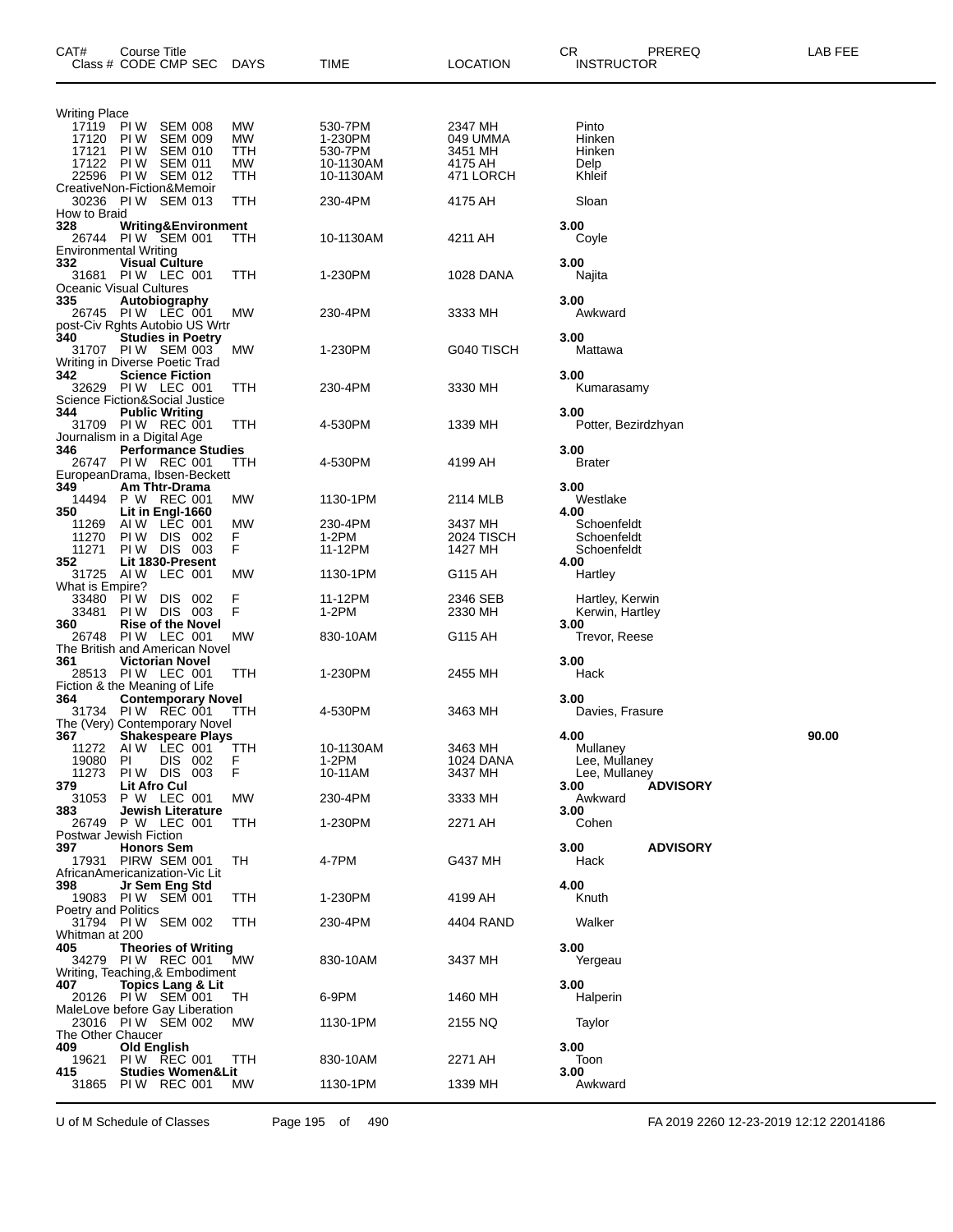| CAT#                              | Course Title<br>Class # CODE CMP SEC                                                          | DAYS       | TIME                   | <b>LOCATION</b>            | CR<br>INSTRUCTOR                       | PREREQ          | LAB FEE |
|-----------------------------------|-----------------------------------------------------------------------------------------------|------------|------------------------|----------------------------|----------------------------------------|-----------------|---------|
|                                   | Race&Gend in Novels T Morrison                                                                |            |                        |                            |                                        |                 |         |
| 423                               | <b>Adv Writing Fiction</b><br>11274 PIW SEM 001<br>21062 PIW SEM 002                          | W<br>TTH   | 4-7PM<br>10-1130AM     | 4211 AH<br><b>G421B MH</b> | 3.00<br>O'Dowd<br>Byers                | <b>ADVISORY</b> |         |
|                                   | The Linked Story Collection<br>34280 PIW SEM 003                                              | МW         | 1-230PM                | 1339 MH                    | Trevor                                 |                 |         |
| 424<br>26774                      | <b>Adv Poetry Writing</b><br>PIW SEM 002                                                      | т          | 4-7PM                  | 2347 MH                    | 3.00<br>Mattawa                        |                 |         |
| 425<br>22155<br>28529             | <b>Adv Essay Writing</b><br>PIRW SEM 001<br>PIRW SEM 002<br>ImmersionWrtg: Truth, Fact, & Art | TTH<br>TTH | 530-7PM<br>1130-1PM    | 2271 AH<br>4128 LSA        | 3.00<br>Swanson<br>Chamberlin          | <b>ADVISORY</b> |         |
|                                   | 28530 PIRW SEM 003<br>ImmersionWrtg: Truth, Fact, & Art                                       | TTH        | 4-530PM                | 4175 AH                    | Chamberlin                             |                 |         |
| 426                               | <b>Directed Writing</b><br>SD<br>$IND +$                                                      |            | ARR                    | ARR                        | 1.00-4.00                              | <b>ADVISORY</b> |         |
| 427<br>32029                      | <b>Adv Playwrit</b><br>PI<br><b>SEM 001</b>                                                   | ттн        | 4-530PM                | B <sub>207</sub> WDC       | 2.00-3.00                              | <b>ADVISORY</b> |         |
| 432<br>31931                      | <b>Stds-Visual Culture</b><br>PIW SEM 001<br>Photography & 20/21c Am Lit                      | TTH        | 230-4PM                | 2330 MH                    | 3.00<br>Miller                         |                 |         |
| 440                               | <b>Modern Poetry</b><br>25282 PIW REC 001<br>Modern Poetry: 1900-1950                         | MW         | 230-4PM                | 4153 USB                   | 3.00<br>Larson                         |                 |         |
| 442                               | <b>Studies in Poetry</b><br>32258 PIW LEC 001<br><b>Conversations With Dead People</b>        | MW         | 10-1130AM              | 2330 MH                    | 3.00<br>Chakraborty                    |                 |         |
| 443<br>11275<br>11276<br>451      | <b>Theatr Hst I</b><br>LEC 001<br>P<br>P<br>LEC 002<br>Lit 1600-1830                          | MW.<br>TTH | 1-230PM<br>1-230PM     | 2439 WDC<br>2439 WDC       | 3.00<br>Mbala Nkanga<br>Hughes<br>3.00 |                 |         |
| 464                               | 31948 PIW REC 001<br><b>Reading Romantic Natures</b><br><b>Study Indi Authors</b>             | TTH        | 1130-1PM               | 1339 MH                    | Levinson<br>3.00                       |                 |         |
| 469                               | 31950 PIW REC 001<br>Making Virginia Woolf<br>Milton                                          | ттн        | 1130-1PM               | 506 BMT                    | Zemgulys<br>3.00                       |                 |         |
|                                   | 28532 PIW REC 001                                                                             | МW         | 1130-1PM               | 2306 MH                    | Schoenfeldt                            |                 |         |
| 473<br>The Catholic Novel         | <b>Topics American Lit</b><br>31956 PIW REC 001                                               | TTH        | 230-4PM                | 1339 MH                    | 3.00<br>Lyons                          |                 |         |
| 475                               | <b>Std WorldLit English</b><br>28535 PIW REC 001<br>The World as Mystery                      | TTH        | 1130-1PM               | 2336 MH                    | 3.00<br>Mangrum                        |                 |         |
| 490                               | <b>Hist Lit Crit&amp;Theory</b><br>24136 PIW REC 001<br>In Defense of the Literary            | TTH        | 1130-1PM               | 1460 MH                    | 3.00<br>Larson                         |                 |         |
| 495<br>11277<br>33783<br>498      | <b>Drafting the Thesis</b><br>PD W SEM 001<br>PIW SEM 002<br><b>Directed Teaching</b>         | TTH<br>TTH | 230-4PM<br>230-4PM     | 120 WH<br>4151 USB         | 3.00<br>Parrish<br>Sanok<br>3.00       | <b>ADVISORY</b> |         |
| 499                               | SD<br>$IND +$<br><b>Directed Study</b>                                                        |            | <b>ARR</b>             | ARR                        | 1.00-4.00                              | <b>ADVISORY</b> |         |
| 501                               | $IND +$<br>Old English                                                                        |            | ARR                    | ARR                        | 3.00                                   |                 |         |
| 19611<br>520                      | <b>P RW SEM 001</b><br><b>Intro Grad Studies</b>                                              | TTH        | 830-10AM               | 2271 AH                    | Toon<br>3.00                           | <b>ADVISORY</b> |         |
| 11280<br>526                      | PD W SEM 001<br>Literature&Culture                                                            | F          | 12-3PM                 | 4207 AH                    | Traub<br>3.00                          | <b>ADVISORY</b> |         |
| 36432                             | P W SEM 001                                                                                   | т          | 10-1PM                 | 2608 HH                    | Israel                                 |                 |         |
| 528                               | <b>Disability Studies</b><br>21380 PIW SEM 001<br><b>Studying Disability Arts&amp;Cult</b>    | м          | 1-4PM                  | G463 MH                    | 1.00-3.00<br>Yergeau                   | <b>ADVISORY</b> |         |
| 540<br><b>Creative Nonfiction</b> | <b>Topics Lang &amp; Lit</b><br>32202 PRW SEM 001                                             | МW         | 10-1130AM              | G421B MH                   | 3.00<br>Sweeney                        | <b>ADVISORY</b> |         |
|                                   | 32203 P W SEM 002                                                                             | MW         | 1130-1PM               | G421B MH                   | Hawes                                  |                 |         |
| Lit of British 18th C<br>571      | <b>Wkshp Write Fiction</b>                                                                    |            |                        |                            | 6.00                                   | <b>ADVISORY</b> |         |
| 11281<br>11282<br>574             | PD W SEM 001<br>PD W SEM 002<br><b>Wkshop Write Poetry</b>                                    | W<br>W     | 530-830PM<br>530-830PM | 2336 MH<br>4175 AH         | Davies<br>Eberstadt<br>6.00            | <b>ADVISORY</b> |         |
| 11283<br>11284<br>577             | PD W SEM 001<br>PD.<br><b>SEM 002</b><br><b>Indi Stdy-Creat Wrt</b>                           | м<br>м     | 5-8PM<br>1-4PM         | 3359 MH<br>3205 MLB        | Jordan<br>Gregerson<br>$1.00 - 3.00$   | <b>ADVISORY</b> |         |
| 578                               | SD.<br>$IND +$<br><b>Creative Writing</b>                                                     |            | ARR                    | ARR                        | 3.00                                   | <b>ADVISORY</b> |         |
|                                   | 32205 P RW SEM 001<br>Graphic Novels and Film                                                 | т          | 5-8PM                  | 2401 MH                    | Kumarasamy                             |                 |         |

U of M Schedule of Classes Page 196 of 490 FA 2019 2260 12-23-2019 12:12 22014186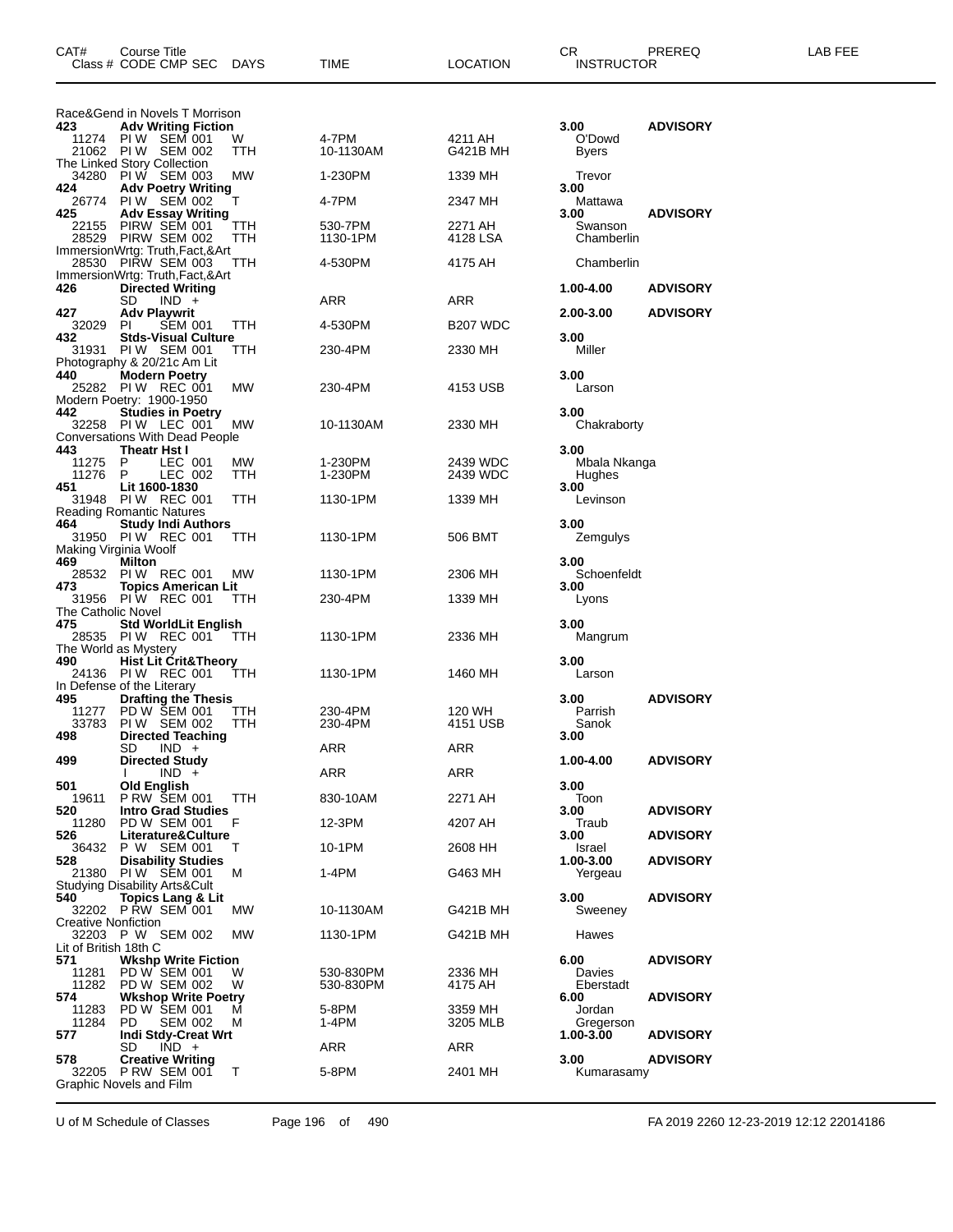| CAT#                 | <b>Course Title</b>                              |            |             |                 | CR.               | PREREQ          | <b>LAB FEE</b> |
|----------------------|--------------------------------------------------|------------|-------------|-----------------|-------------------|-----------------|----------------|
|                      | Class # CODE CMP SEC DAYS                        |            | <b>TIME</b> | <b>LOCATION</b> | <b>INSTRUCTOR</b> |                 |                |
| 579                  | Create Wr-Poetry                                 |            |             |                 | 3.00              | <b>ADVISORY</b> |                |
|                      | 26705 PRW SEM 001 T                              |            | 5-8PM       | 3427 MH         | Hu                |                 |                |
|                      | DocumentaryInvestigativePoetry                   |            |             |                 |                   |                 |                |
| 590                  | Indi Study MA Stu<br>SD.<br>$IN\overline{D}$ +   |            | <b>ARR</b>  | <b>ARR</b>      | 1.00-4.00         | <b>ADVISORY</b> |                |
| 627                  | <b>Critical Theories</b>                         |            |             |                 | 3.00              | <b>ADVISORY</b> |                |
|                      | 32206 P RW SEM 001                               | W          | 5-8PM       | 2475 MH         | Khan              |                 |                |
|                      | Decolonial/Postcolonial                          |            |             |                 |                   |                 |                |
| 635                  | <b>Topics in Poetry</b>                          |            |             |                 | 3.00              | <b>ADVISORY</b> |                |
|                      | 32214 P W SEM 002                                | $\top$     | 10-1PM      | 5521 HH         | Gregerson         |                 |                |
|                      | History of the Sonnet                            |            |             |                 |                   |                 |                |
| 641                  | <b>Topc Medievl Period</b>                       |            |             |                 | 3.00              | <b>ADVISORY</b> |                |
|                      | 28537 P RW SEM 001                               | <b>MW</b>  | 230-4PM     | 4211 AH         | Taylor            |                 |                |
| 648                  | Chaucer and Gower<br><b>Topic Modern Period</b>  |            |             |                 | 3.00              | <b>ADVISORY</b> |                |
|                      | 32343 P RW SEM 001 TTH                           |            | 1130-1PM    | 4207 AH         | Whittier-Ferguson |                 |                |
| <b>Modern Poetry</b> |                                                  |            |             |                 |                   |                 |                |
| 653                  | <b>Topic 20c Amer Lit</b>                        |            |             |                 | 3.00              | <b>ADVISORY</b> |                |
|                      | 28538 P RW SEM 001                               | <b>M</b>   | 4-7PM       | 3315 MH         | Levy-Hussen       |                 |                |
|                      | Current Problems in Af Am Lit                    |            |             |                 |                   |                 |                |
| 695                  | <b>Pedagogy: Thry-Pract</b>                      |            |             |                 | 3.00              | <b>ADVISORY</b> |                |
|                      | 11286 PDRW SEM 001                               | $\top$     | 4-7PM       | 4207 AH         | Howard            |                 |                |
| 821                  | <b>Sem Critical Theory</b><br>32209 P RW SEM 001 |            | 1-230PM     |                 | 3.00              | <b>ADVISORY</b> |                |
|                      | Approaches to 21stC US Fiction                   | <b>TTH</b> |             | 2401 MH         | Miller            |                 |                |
| 990                  | <b>Diss-Precand</b>                              |            |             |                 | 1.00-8.00         | <b>ADVISORY</b> |                |
|                      | SD<br>$IND +$                                    |            | <b>ARR</b>  | <b>ARR</b>      |                   |                 |                |
| 992                  | <b>Directed Study</b>                            |            |             |                 | 1.00-3.00         | <b>ADVISORY</b> |                |
|                      | SD<br>$IND +$                                    |            | <b>ARR</b>  | <b>ARR</b>      |                   |                 |                |
| 993                  | <b>G S I Training</b>                            |            |             |                 | 1.00              | <b>ADVISORY</b> |                |
| 11287                | PDR REC 001                                      | T.         | 230-4PM     | <b>ARR</b>      | Berkley           |                 |                |
| 11288                | <b>REC 002</b><br>PD.                            | W          | 12-130PM    | <b>ARR</b>      | Whittier-Ferguson |                 |                |
| 37648                | PD.<br><b>REC 003</b>                            | <b>TH</b>  | 1-230PM     | <b>ARR</b>      | Whittier-Ferguson |                 |                |
| 995                  | Diss-Cand                                        |            |             |                 | 8.00              | <b>ENFORCED</b> |                |
|                      | $SDR$ IND $+$                                    |            | <b>ARR</b>  | <b>ARR</b>      |                   |                 |                |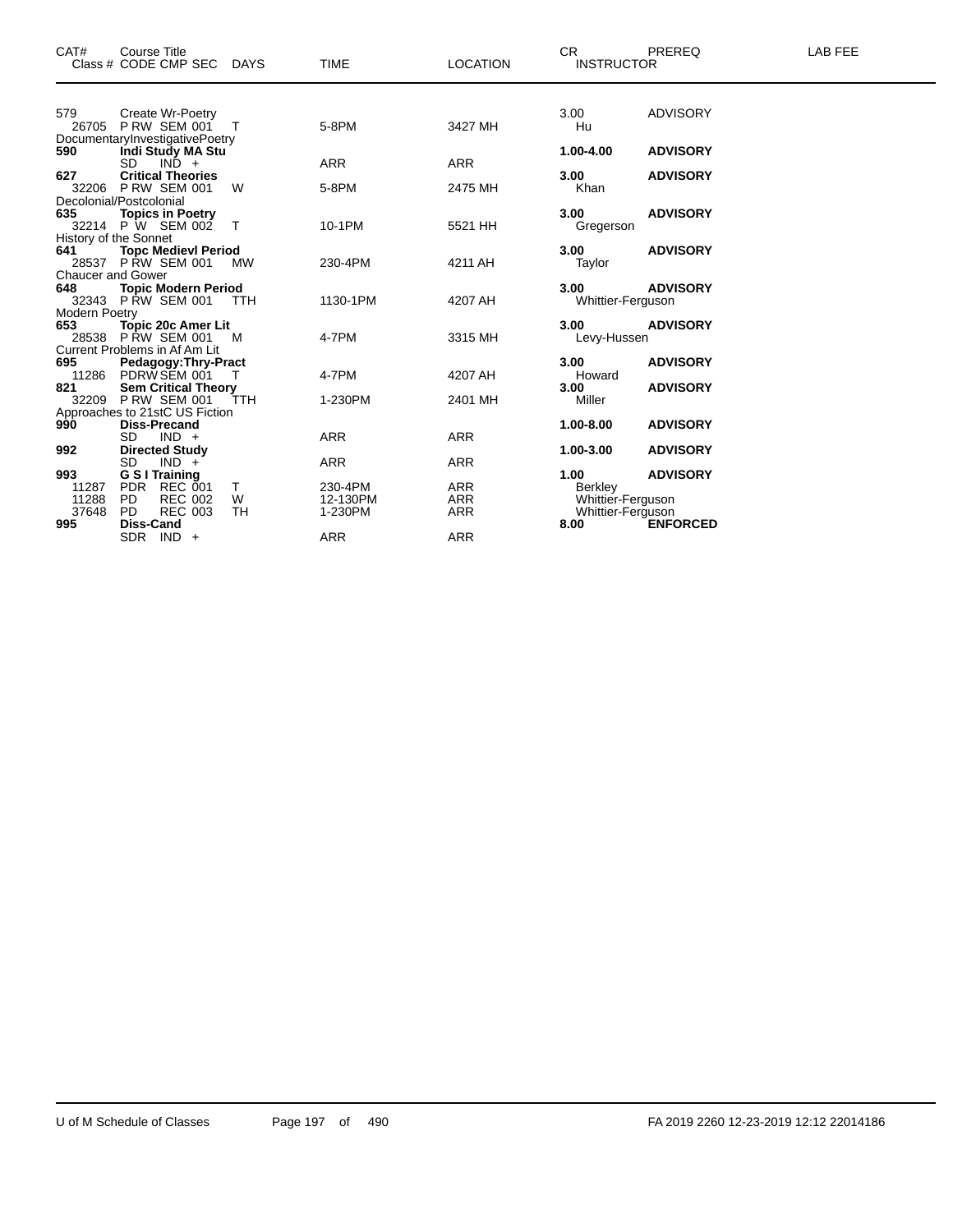### **Earth and Environmental Sciences**

|                                                                                                                                                                                                                                 |                                                 |                               | <b>Earth and Environmental Sciences (EARTH)</b>                                                                                                            |            |                 |                 |
|---------------------------------------------------------------------------------------------------------------------------------------------------------------------------------------------------------------------------------|-------------------------------------------------|-------------------------------|------------------------------------------------------------------------------------------------------------------------------------------------------------|------------|-----------------|-----------------|
| 100 — 100 — 100 — 100 — 100 — 100 — 100 — 100 — 100 — 100 — 100 — 110 — 110 — 110 — 1110 — 1110 — 1110 — 1110 — 1110 — 1110 — 1110 — 1110 — 1110 — 1110 — 1110 — 1110 — 1110 — 1110 — 1110 — 1110 — 1110 — 1110 — 1110 — 1110 — | <b>Coral Reefs</b><br>28792 PIW LEC 001 TTH     |                               | 4-5PM 140 LORCH                                                                                                                                            |            | 1.00<br>Hendy   |                 |
| is Sept 17.                                                                                                                                                                                                                     |                                                 |                               | Half-term minicourse. Meets Sept 3 thru Oct 17. Final Exam on Oct 17 unless otherwise arranged. Drop/add deadline                                          |            |                 |                 |
| 103                                                                                                                                                                                                                             | Dinosaurs&Othr Fail                             |                               |                                                                                                                                                            |            | 1.00            |                 |
|                                                                                                                                                                                                                                 |                                                 |                               | 31042 P W LEC 002 TTH 3-4PM AUD 3 MLB<br>Half-term minicourse. Meets Oct 24 thru Dec 10. Final Exam on Dec 10 unless otherwise arranged. Drop/add deadline |            | Wilson          |                 |
| is Nov 5.                                                                                                                                                                                                                       |                                                 |                               |                                                                                                                                                            |            |                 |                 |
| 104                                                                                                                                                                                                                             | Ice Ages-Past&Futur                             | 21369 PIW LEC 001 TTH 3-4PM   |                                                                                                                                                            |            | 1.00            |                 |
|                                                                                                                                                                                                                                 |                                                 |                               | Half-term minicourse. Meets Sept 3 thru Oct 17. Final Exam on Oct 17 unless otherwise arranged. Drop/add deadline                                          | AUD 3 MLB  | Arnaboldi       |                 |
| is Sept 17.                                                                                                                                                                                                                     |                                                 |                               |                                                                                                                                                            |            |                 |                 |
| 105                                                                                                                                                                                                                             | <b>Tectonic Earth</b>                           | 19075 PIW LEC 002 TTH         | 10-11AM                                                                                                                                                    | UMMA AUD   | 1.00<br>Huang   |                 |
|                                                                                                                                                                                                                                 |                                                 |                               | Half-term minicourse. Meets Oct 24 thru Dec 10. Final Exam on Dec 10 unless otherwise arranged. Drop/add deadline                                          |            |                 |                 |
| is Nov 5.<br>107                                                                                                                                                                                                                | <b>Volcano&amp;Earthquakes</b>                  |                               |                                                                                                                                                            |            | 1.00            |                 |
|                                                                                                                                                                                                                                 | 28790 P W LEC 001 TTH                           |                               | 10-11AM                                                                                                                                                    | UMMA AUD   | Ruff            |                 |
| is Sept 17.                                                                                                                                                                                                                     |                                                 |                               | Half-term minicourse. Meets Sept 3 thru Oct 17. Final Exam on Oct 17 unless otherwise arranged. Drop/add deadline                                          |            |                 |                 |
| 110                                                                                                                                                                                                                             | <b>Evolving Oceans</b>                          |                               |                                                                                                                                                            |            | 1.00            |                 |
|                                                                                                                                                                                                                                 |                                                 | 31041 PIW LEC 002 TTH 11-12PM | Half-term minicourse. Meets Oct 24 thru Dec 10. Final Exam on Dec 10 unless otherwise arranged. Drop/add deadline                                          | AUD A AH   | Cole            |                 |
| is Nov 5.                                                                                                                                                                                                                       |                                                 |                               |                                                                                                                                                            |            |                 |                 |
| 113                                                                                                                                                                                                                             | <b>Planets and Moons</b>                        |                               |                                                                                                                                                            |            | 1.00            |                 |
|                                                                                                                                                                                                                                 | 26738 P W LEC 002 TTH                           |                               | 4-5PM<br>Half-term minicourse. Meets Oct 24 thru Dec 10. Final Exam on Dec 10 unless otherwise arranged. Drop/add deadline                                 | 140 LORCH  | Gleason         |                 |
| is Nov 5.                                                                                                                                                                                                                       |                                                 |                               |                                                                                                                                                            |            |                 |                 |
| 114                                                                                                                                                                                                                             | <b>Global Warming</b>                           |                               | 31040 P W LEC 001 MW 11-12PM                                                                                                                               | 182 WEISER | 1.00<br>Gleason | <b>ADVISORY</b> |
|                                                                                                                                                                                                                                 |                                                 |                               | Half-term minicourse. Meets Sept 3 thru Oct 17. Final Exam on Oct 17 unless otherwise arranged. Drop/add deadline                                          |            |                 |                 |
| is Sept 17.<br>118                                                                                                                                                                                                              |                                                 |                               |                                                                                                                                                            |            | 1.00            | <b>ADVISORY</b> |
|                                                                                                                                                                                                                                 | Intro Geology Lab                               | 11331 P LAB 001 T             | 2-4PM                                                                                                                                                      | 2512 NUB   |                 |                 |
|                                                                                                                                                                                                                                 |                                                 |                               | Students who register for EARTH 118 must also be enrolled in EARTH 119.                                                                                    |            |                 |                 |
|                                                                                                                                                                                                                                 |                                                 | 11332 P W LAB 002 T           | 4-6PM<br>Students who register for EARTH 118 must also be enrolled in EARTH 119.                                                                           | 2512 NUB   |                 |                 |
|                                                                                                                                                                                                                                 |                                                 | 11333 P W LAB 003 W 4-6PM     |                                                                                                                                                            | 2512 NUB   |                 |                 |
|                                                                                                                                                                                                                                 |                                                 | 11334 P W LAB 004 TH 12-2PM   | Students who register for EARTH 118 must also be enrolled in EARTH 119.                                                                                    | 2512 NUB   |                 |                 |
|                                                                                                                                                                                                                                 |                                                 |                               | Students who register for EARTH 118 must also be enrolled in EARTH 119.                                                                                    |            |                 |                 |
|                                                                                                                                                                                                                                 | 11335 P W LAB 005 TH                            |                               | 10-12PM<br>Students who register for EARTH 118 must also be enrolled in EARTH 119.                                                                         | 2512 NUB   |                 |                 |
|                                                                                                                                                                                                                                 |                                                 | 11336 P W LAB 006 M 2-4PM     |                                                                                                                                                            | 2512 NUB   |                 |                 |
| 119.                                                                                                                                                                                                                            | <b>Intro Geology</b>                            |                               | Students who register for EARTH 118 must also be enrolled in EARTH 119.                                                                                    |            | 4.00            | <b>ADVISORY</b> |
|                                                                                                                                                                                                                                 |                                                 |                               | To enroll in the Intro Geology Lab, enroll in any section of EARTH 118. Students are strongly encouraged to enroll                                         |            |                 |                 |
| 11337 A                                                                                                                                                                                                                         | in both EARTH 119 and 118.<br>LEC 001           | MWF 11-12PM                   |                                                                                                                                                            | AUD C AH   | Lohmann         |                 |
|                                                                                                                                                                                                                                 |                                                 | 11338 P W DIS 010 W           | $3-4PM$                                                                                                                                                    | 2502 NUB   |                 |                 |
|                                                                                                                                                                                                                                 | in both EARTH 119 and 118.                      |                               | To enroll in the Intro Geology Lab, enroll in any section of EARTH 118. Students are strongly encouraged to enroll                                         |            |                 |                 |
|                                                                                                                                                                                                                                 | 11339 P W DIS 011 T                             |                               | 9-10AM                                                                                                                                                     | 2502 NUB   |                 |                 |
|                                                                                                                                                                                                                                 | in both EARTH 119 and 118.                      |                               | To enroll in the Intro Geology Lab, enroll in any section of EARTH 118. Students are strongly encouraged to enroll                                         |            |                 |                 |
|                                                                                                                                                                                                                                 | 11340 P W DIS 012                               | м                             | $3-4PM$                                                                                                                                                    | 2502 NUB   |                 |                 |
|                                                                                                                                                                                                                                 |                                                 |                               | To enroll in the Intro Geology Lab, enroll in any section of EARTH 118. Students are strongly encouraged to enroll                                         |            |                 |                 |
|                                                                                                                                                                                                                                 | in both EARTH 119 and 118.<br>11341 P W DIS 013 | TH                            | 9-10AM                                                                                                                                                     | 2502 NUB   |                 |                 |
|                                                                                                                                                                                                                                 |                                                 |                               | To enroll in the Intro Geology Lab, enroll in any section of EARTH 118. Students are strongly encouraged to enroll                                         |            |                 |                 |
|                                                                                                                                                                                                                                 | in both EARTH 119 and 118.<br>11342 P W DIS 014 | W                             | 4-5PM                                                                                                                                                      | 2502 NUB   |                 |                 |
|                                                                                                                                                                                                                                 |                                                 |                               | To enroll in the Intro Geology Lab, enroll in any section of EARTH 118. Students are strongly encouraged to enroll                                         |            |                 |                 |
|                                                                                                                                                                                                                                 | in both EARTH 119 and 118.<br>11343 P W DIS 015 | TН                            | 4-5PM                                                                                                                                                      | 2502 NUB   |                 |                 |
|                                                                                                                                                                                                                                 |                                                 |                               | To enroll in the Intro Geology Lab, enroll in any section of EARTH 118. Students are strongly encouraged to enroll                                         |            |                 |                 |
|                                                                                                                                                                                                                                 | in both EARTH 119 and 118.<br>11344 P W DIS 016 | т                             | 4-5PM                                                                                                                                                      | 2502 NUB   |                 |                 |
|                                                                                                                                                                                                                                 |                                                 |                               | To enroll in the Intro Geology Lab, enroll in any section of EARTH 118. Students are strongly encouraged to enroll                                         |            |                 |                 |
|                                                                                                                                                                                                                                 | in both EARTH 119 and 118.                      |                               |                                                                                                                                                            |            |                 |                 |
|                                                                                                                                                                                                                                 | 21102 P W DIS 017                               | M                             | 4-5PM<br>To enroll in the Intro Geology Lab, enroll in any section of EARTH 118. Students are strongly encouraged to enroll                                | 2502 NUB   |                 |                 |
|                                                                                                                                                                                                                                 | in both EARTH 119 and 118.                      |                               |                                                                                                                                                            |            |                 |                 |
| 120<br>25081 A                                                                                                                                                                                                                  | <b>Geol National Parks</b><br>LEC 001           | МW                            | 1130-1PM                                                                                                                                                   | 296 WEISER | 4.00<br>Lange   |                 |
|                                                                                                                                                                                                                                 |                                                 |                               |                                                                                                                                                            |            |                 |                 |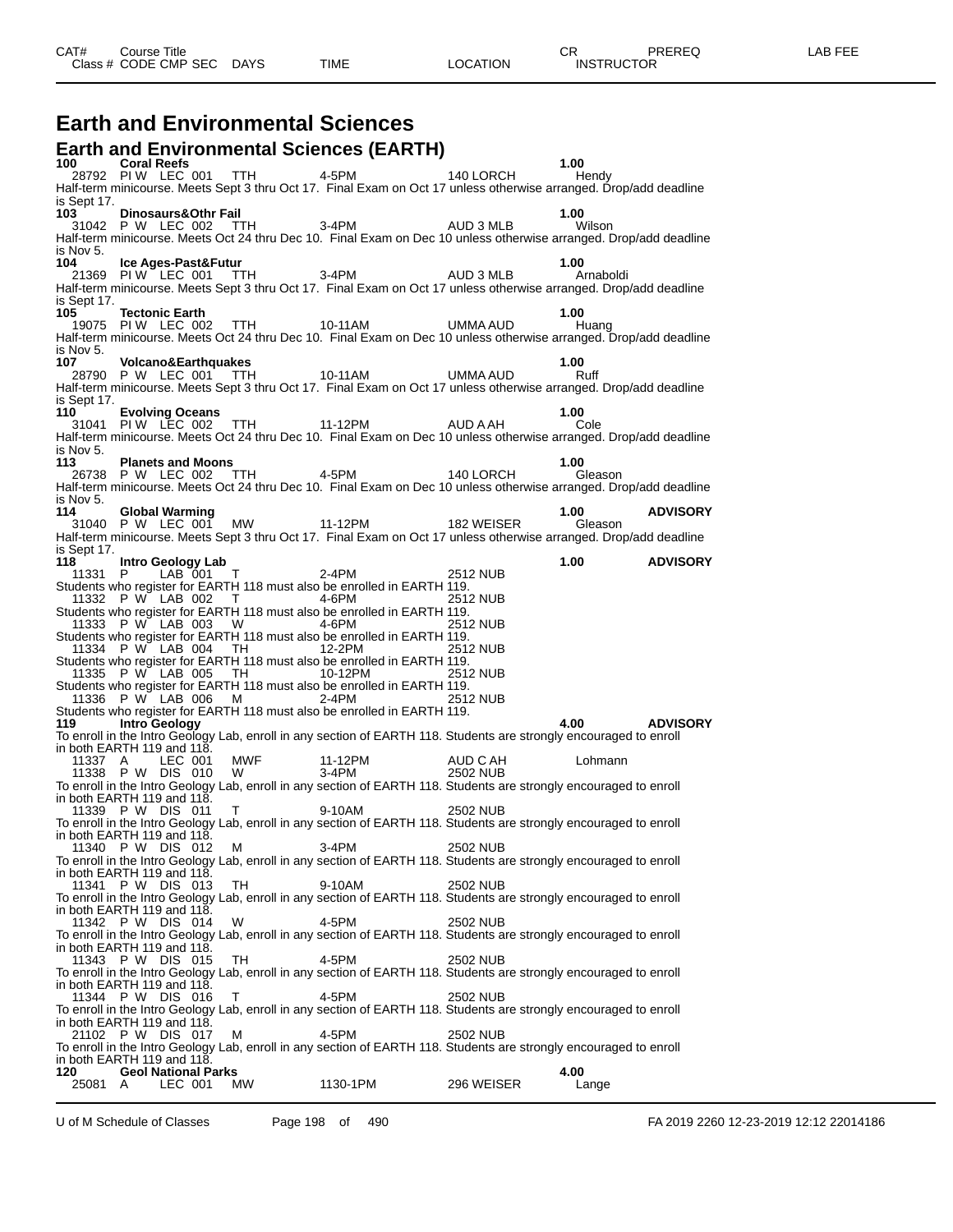| CAT#                                     | Course Title                                        |                    | Class # CODE CMP SEC DAYS | TIME                                                                                                                                                                                 | <b>LOCATION</b>                    | CR<br><b>INSTRUCTOR</b> | PREREQ               | LAB FEE |
|------------------------------------------|-----------------------------------------------------|--------------------|---------------------------|--------------------------------------------------------------------------------------------------------------------------------------------------------------------------------------|------------------------------------|-------------------------|----------------------|---------|
| 25082<br>25083                           | P W<br>P W                                          | LAB 002<br>LAB 003 | Т<br>T.                   | 10-12PM<br>12-2PM                                                                                                                                                                    | 2512 NUB<br><b>2512 NUB</b>        |                         |                      |         |
| 25084                                    | P W LAB 004                                         |                    | TН                        | $2-4PM$                                                                                                                                                                              | 2512 NUB                           |                         |                      |         |
| 122                                      | 25085 P W LAB 005<br><b>Extreme Weather</b>         |                    | TH                        | 4-6PM                                                                                                                                                                                | <b>2512 NUB</b>                    | 3.00                    |                      |         |
| 17085                                    | P                                                   | LEC 001            | MWF                       | 10-11AM                                                                                                                                                                              | AUD C AH                           | Samson                  |                      |         |
| 19779<br>131                             | P<br><b>Earth Chemistry</b>                         | LEC 002            | <b>MWF</b>                | 10-11AM                                                                                                                                                                              | ARR                                | Samson<br>4.00          |                      |         |
| 28757                                    | A                                                   | LEC 001            | TTH                       | 230-4PM                                                                                                                                                                              | 2520 NUB                           | Passey                  |                      |         |
| 28758<br>28759                           | P W<br>P W                                          | DIS 002<br>DIS 003 | W<br>TH                   | 9-10AM<br>9-10AM                                                                                                                                                                     | <b>2516 NUB</b><br><b>2516 NUB</b> |                         |                      |         |
| 28778                                    | P W DIS 004                                         |                    | F.                        | 11-12PM                                                                                                                                                                              | 2516 NUB                           |                         |                      |         |
| 141                                      | <b>Earth &amp; Movies FYS</b><br>29113 PIRW SEM 001 |                    | TTH                       | 1130-1PM                                                                                                                                                                             | 3540 NUB                           | 3.00<br>Arnaboldi       | <b>ADVISORY</b>      |         |
|                                          |                                                     |                    |                           | First Year Seminar. Seats in First Year Seminars are opened gradually during Summer Orientation. Only first-year<br>students, including those with sophomore standing, may register. |                                    |                         |                      |         |
| 146                                      | <b>Plate Tectonics</b>                              |                    |                           |                                                                                                                                                                                      |                                    | 3.00                    | <b>ADVISORY</b>      |         |
|                                          | 28791 PIRW SEM 001                                  |                    | TTH                       | 230-4PM<br>First Year Seminar. Seats in First Year Seminars are opened gradually during Summer Orientation. Only first-year                                                          | 2502 NUB                           | Huang                   |                      |         |
|                                          |                                                     |                    |                           | students, including those with sophomore standing, may register.                                                                                                                     |                                    |                         |                      |         |
| 147                                      | <b>Natural Hazards</b><br>21366 PIRW SEM 001        |                    | <b>TTH</b>                | 230-4PM                                                                                                                                                                              | 3540 NUB                           | 3.00<br>Ruff            | <b>ADVISORY</b>      |         |
|                                          |                                                     |                    |                           | First Year Seminar. Seats in First Year Seminars are opened gradually during Summer Orientation. Only first-year                                                                     |                                    |                         |                      |         |
| 148                                      | <b>Environmental Geol</b>                           |                    |                           | students, including those with sophomore standing, may register.                                                                                                                     |                                    | 3.00                    | <b>ADVISORY</b>      |         |
|                                          | 23835 PIRW SEM 001                                  |                    | MW                        | 10-1130AM                                                                                                                                                                            | 3540 NUB                           | Ruff                    |                      |         |
|                                          |                                                     |                    |                           | First Year Seminar. Seats in First Year Seminars are opened gradually during Summer Orientation. Only first-year<br>students, including those with sophomore standing, may register. |                                    |                         |                      |         |
| 151                                      | Ice Ages:Past&Pres                                  |                    |                           |                                                                                                                                                                                      |                                    | 3.00                    | <b>ADVISORY</b>      |         |
|                                          | 31048 PIRW SEM 001 TTH                              |                    |                           | 10-1130AM<br>First Year Seminar. Seats in First Year Seminars are opened gradually during Summer Orientation. Only first-year                                                        | 2502 NUB                           | Hendy                   |                      |         |
| 154                                      | <b>Ocean Resources</b>                              |                    |                           | students, including those with sophomore standing, may register.                                                                                                                     |                                    | 3.00                    | <b>ADVISORY</b>      |         |
|                                          | 19076 PIRW SEM 001                                  |                    | ттн                       | 1-230PM                                                                                                                                                                              | 3540 NUB                           | Alt                     |                      |         |
|                                          |                                                     |                    |                           | First Year Seminar. Seats in First Year Seminars are opened gradually during Summer Orientation. Only first-year<br>students, including those with sophomore standing, may register. |                                    |                         |                      |         |
|                                          | 28726 PIRW SEM 002                                  |                    | MW                        | 1-230PM                                                                                                                                                                              | 3540 NUB                           | Alt                     |                      |         |
|                                          |                                                     |                    |                           | First Year Seminar. Seats in First Year Seminars are opened gradually during Summer Orientation. Only first-year<br>students, including those with sophomore standing, may register. |                                    |                         |                      |         |
| 156                                      | <b>Coral Reef Dynamics</b>                          |                    |                           |                                                                                                                                                                                      |                                    | 3.00                    |                      |         |
|                                          | 22105 PIRW SEM 001                                  |                    | TTH                       | 830-10AM<br>First Year Seminar. Seats in First Year Seminars are opened gradually during Summer Orientation. Only first-year                                                         | 3540 NUB                           | Arnaboldi               |                      |         |
| 158                                      | <b>Env Impact Energy</b>                            |                    |                           | students, including those with sophomore standing, may register.                                                                                                                     |                                    | 3.00                    | <b>ADVISORY</b>      |         |
|                                          | 27425 PIRW SEM 001                                  |                    | TTH                       | 1-230PM                                                                                                                                                                              | 2502 NUB                           | Becker                  |                      |         |
|                                          |                                                     |                    |                           | First Year Seminar. Seats in First Year Seminars are opened gradually during Summer Orientation. Only first-year<br>students, including those with sophomore standing, may register. |                                    |                         |                      |         |
| 201                                      | Intro Geography                                     |                    |                           |                                                                                                                                                                                      |                                    | 4.00                    |                      |         |
| 11345<br>16099                           | A<br>P W LAB 002                                    | LEC 001            | <b>TTH</b><br>м           | 1130-1PM<br>12-2PM                                                                                                                                                                   | 1528 NUB<br>2512 NUB               | Gleason                 |                      |         |
|                                          | 16967 P W LAB 003                                   |                    | M                         | 4-6PM                                                                                                                                                                                | 2512 NUB                           |                         |                      |         |
| 11346<br>21359                           | P W<br>P W                                          | LAB 004<br>LAB 005 | w<br>W                    | 12-2PM<br>2-4PM                                                                                                                                                                      | 2512 NUB<br>2512 NUB               |                         |                      |         |
| 22122                                    | P W                                                 | LAB 006            | м                         | 10-12PM                                                                                                                                                                              | <b>2512 NUB</b>                    |                         |                      |         |
| 22123<br>206                             | P W LAB 007<br><b>Water Cycle&amp;Envir</b>         |                    | F.                        | 10-12PM                                                                                                                                                                              | 2512 NUB                           | 2.00                    |                      |         |
| 31043<br>219                             | P W LEC 001<br><b>Intr Environ Science</b>          |                    | MW.                       | $1-2PM$                                                                                                                                                                              | <b>1528 NUB</b>                    | Becker<br>4.00          |                      |         |
| 28631                                    | A                                                   | LEC 001            | TTH                       | 1-230PM                                                                                                                                                                              | 1528 NUB                           | Blum                    |                      |         |
| 28632<br>28633                           | P W<br>P W LAB 003                                  | LAB 002            | м<br>M                    | 12-2PM<br>2-4PM                                                                                                                                                                      | <b>2516 NUB</b><br><b>2516 NUB</b> |                         |                      |         |
| 28634                                    | P W LAB 004                                         |                    | M                         | 4-6PM                                                                                                                                                                                | <b>2516 NUB</b>                    |                         |                      |         |
| 28635<br>31050                           | P<br>P W LAB 006                                    | LAB 005            | Т<br>Τ                    | 10-12PM<br>3-5PM                                                                                                                                                                     | <b>2516 NUB</b><br><b>2516 NUB</b> |                         |                      |         |
| 222                                      | Intro Oceanog                                       |                    |                           |                                                                                                                                                                                      |                                    | 3.00                    |                      |         |
| 11347                                    | PIW LEC 001                                         |                    | MW                        | 1-230PM<br>To enroll in the Intro Oceanography Lab, enroll in any section of EARTH 223 Students are strongly encouraged to                                                           | AUD C AH                           | Petersen                |                      |         |
| enroll in both EARTH 222 and 223.<br>223 | Intro Ocean Lab                                     |                    |                           |                                                                                                                                                                                      |                                    | 1.00                    |                      |         |
|                                          | 11348 P W LAB 002                                   |                    | W                         | 3-5PM                                                                                                                                                                                | 2516 NUB                           |                         |                      |         |
|                                          | 16100 P W LAB 003                                   |                    | W                         | Students who register for EARTH 223 must also be enrolled in EARTH 222.<br>5-7PM                                                                                                     | <b>2516 NUB</b>                    |                         |                      |         |
|                                          |                                                     |                    |                           | Students who register for EARTH 223 must also be enrolled in EARTH 222.                                                                                                              |                                    |                         |                      |         |
|                                          | 11349 P W LAB 004                                   |                    | TН                        | 1-3PM<br>Students who register for EARTH 223 must also be enrolled in EARTH 222.                                                                                                     | 2516 NUB                           |                         |                      |         |
|                                          | 11350 P W LAB 005                                   |                    | TH                        | 3-5PM                                                                                                                                                                                | 2516 NUB                           |                         |                      |         |
| 255                                      | <b>Earth Space Science</b>                          |                    |                           | Students who register for EARTH 223 must also be enrolled in EARTH 222.                                                                                                              |                                    | 3.00                    | <b>ADVISORY</b>      |         |
|                                          | 22118 P RW LEC 001                                  |                    | TTH                       | 4-530PM                                                                                                                                                                              | 2520 NUB                           |                         | Arbic, Hughes, Simon |         |

U of M Schedule of Classes Page 199 of 490 FA 2019 2260 12-23-2019 12:12 22014186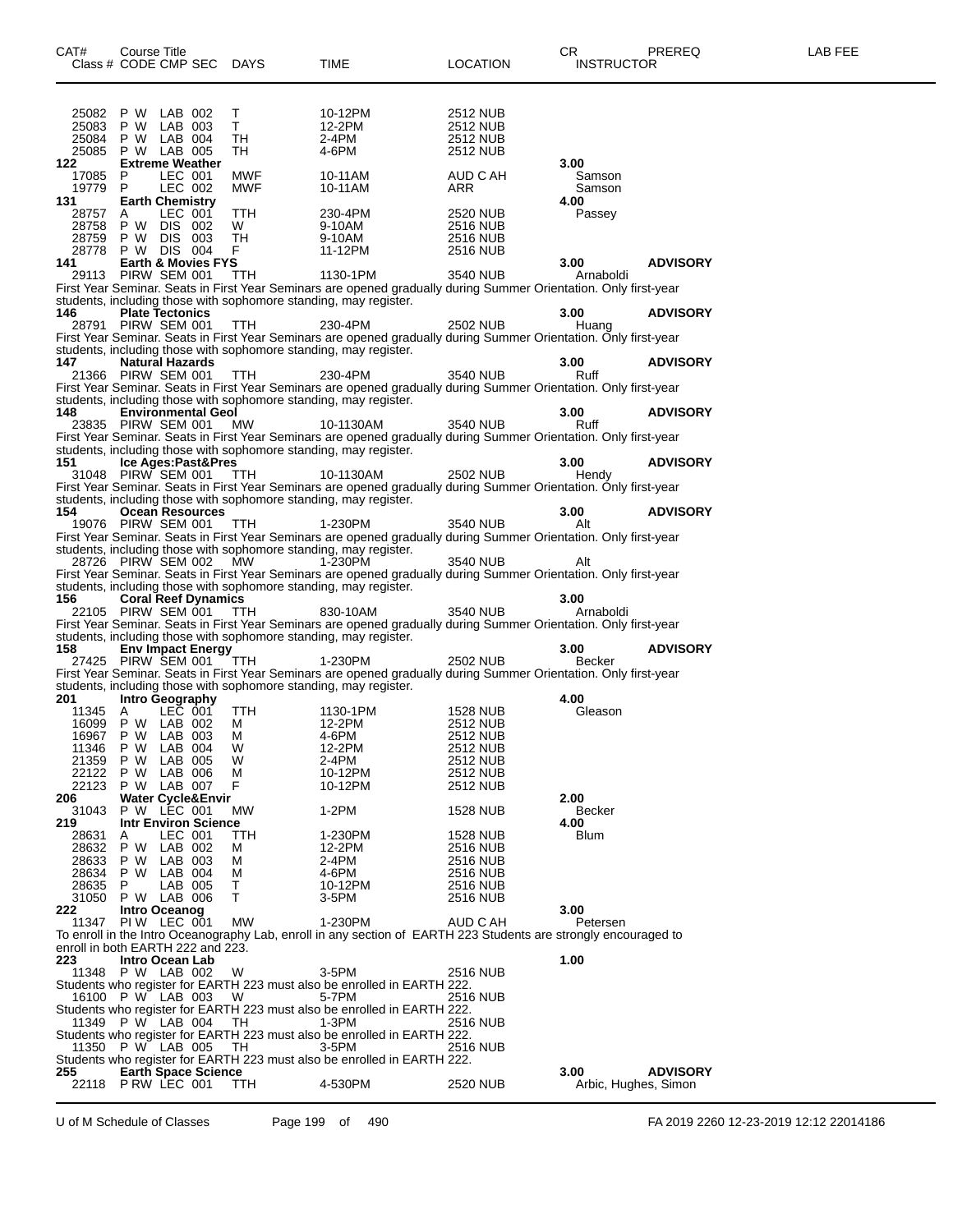| CAT# | ourse Titleٽ         |             |      |          | ◠г<br>◡           | PREREQ | _AB FEE |
|------|----------------------|-------------|------|----------|-------------------|--------|---------|
|      | Class # CODE CMP SEC | <b>DAYS</b> | TIME | ∟OCATION | <b>INSTRUCTOR</b> |        |         |

This course is intended primarily for undergraduate students from the School of Education who are specializing in Elementary Education, and for IDA concentrators in the Department of Astronomy. Preferred Admit students in Elementary Education should email Michigan-Earth@umich.edu for an override. Please include your UM ID number.

| 262 |                            | <b>Plants and People</b>        |                |                                |         |                                                                                                                            |                      | 3.00                     |                           |        |
|-----|----------------------------|---------------------------------|----------------|--------------------------------|---------|----------------------------------------------------------------------------------------------------------------------------|----------------------|--------------------------|---------------------------|--------|
| 299 | 28260                      | P W LEC 001<br>Ind Study EARTH  |                |                                | TTH     | 10-1130AM                                                                                                                  | 2520 DANA            | Smith<br>1.00-6.00       |                           |        |
|     |                            | <b>SIR</b>                      | $IND +$        |                                |         | ARR                                                                                                                        | ARR                  |                          |                           |        |
| 305 |                            | Sediments                       |                |                                |         |                                                                                                                            |                      | 4.00                     | <b>ADVISORY</b>           |        |
|     | 21363                      | A R                             | LEC 001        |                                | MWF     | 9-10AM                                                                                                                     | 2520 NUB             | Lohmann                  |                           |        |
|     | 21364<br>21365             | PRW LAB 002<br>PRW LAB 003      |                |                                | м<br>Т  | 2-4PM                                                                                                                      | 3530 NUB<br>3530 NUB |                          |                           |        |
|     | 22480                      | P RW LAB 004                    |                |                                | Т       | 1-3PM<br>3-5PM                                                                                                             | 3530 NUB             |                          |                           |        |
|     | 22942                      | P RW LAB 005                    |                |                                | M       | 4-6PM                                                                                                                      | 3530 NUB             |                          |                           |        |
| 309 |                            |                                 |                |                                |         |                                                                                                                            |                      | 3.00                     | <b>ADVISORY</b>           |        |
|     | 23839                      | GIS Explorations<br>P W LEC 001 |                |                                | TTH     | 2-4PM                                                                                                                      | 1570 NUB             | Larsen, Yuan             |                           |        |
| 313 |                            | Geobiology                      |                |                                |         |                                                                                                                            |                      | 4.00                     | <b>ADVISORY</b>           |        |
|     | 23825                      | A                               | LEC 001        |                                | TTH     | 10-1130AM                                                                                                                  | 110 WEISER-TBL       | Dick, Wilson             |                           |        |
|     | 23826                      | P W                             | LAB 002        |                                | M       | 2-4PM                                                                                                                      | 3526 NUB             |                          |                           |        |
|     | 23827                      | P W                             | LAB 003        |                                | M       | 4-6PM                                                                                                                      | 3526 NUB             |                          |                           |        |
|     | 23992                      | P W                             | LAB 004        |                                | Т       | 2-4PM                                                                                                                      | 3526 NUB             |                          |                           |        |
|     | 31073                      | P W                             | LAB 005        |                                | Τ       | 4-6PM                                                                                                                      | 3526 NUB             |                          |                           |        |
| 315 |                            | <b>Earth Materials</b>          |                |                                |         |                                                                                                                            |                      | 4.00                     | <b>ENFORCED</b>           |        |
|     | 11351                      | AR.                             | LEC 001        |                                | МW      | 10-1130AM                                                                                                                  | 2520 NUB             | Li                       |                           |        |
|     | 11352                      | PRW LAB 002                     | <b>REC 003</b> |                                | W<br>F. | 3-6PM                                                                                                                      | 3526 NUB             |                          |                           |        |
|     | 22110<br>22477             | AR.<br>PRW LAB 004              |                |                                | TН      | 10-11AM<br>1-4PM                                                                                                           | 2520 NUB<br>3526 NUB |                          |                           |        |
| 320 |                            |                                 |                | <b>Earth Sys Evolution</b>     |         |                                                                                                                            |                      | 3.00                     | <b>ADVISORY</b>           |        |
|     | 16991                      | P                               | LEC 001        |                                | ттн     | 130-3PM                                                                                                                    | 2246 CSRB            | Steiner                  |                           |        |
| 333 |                            |                                 |                | <b>Inexhaustible Seas?</b>     |         |                                                                                                                            |                      | 4.00                     | <b>ADVISORY</b>           |        |
|     | 31045                      | AR.                             | LEC 001        |                                | МW      | 1-230PM                                                                                                                    | 2520 NUB             | Hendy                    |                           |        |
|     | 31046                      | PIRW DIS 002                    |                |                                | M       | 10-11AM                                                                                                                    | 2516 NUB             |                          |                           |        |
|     | 31047                      | PIRW DIS 003                    |                |                                | т       | 1-2PM                                                                                                                      | 2516 NUB             |                          |                           |        |
| 370 |                            | <b>Solar Terrestrial</b>        |                |                                |         |                                                                                                                            |                      | 4.00                     | <b>ADVISORY</b>           |        |
|     | 20260                      | P                               | LEC 001        |                                | MW      | 10-12PM                                                                                                                    | 2424 CSRB            | Zou                      |                           |        |
| 380 |                            |                                 |                | Nat Res, Econ&Envir            |         |                                                                                                                            |                      | 4.00                     | <b>ADVISORY</b>           |        |
|     | 22106                      | AR.                             | LEC 001        |                                | ттн     | 10-1130AM                                                                                                                  | ARR                  | Simon                    |                           |        |
|     | 22107                      | PIRW DIS                        |                | 002                            | F       | 9-10AM                                                                                                                     | 2230 USB             |                          |                           |        |
|     | 22108                      | PIRW DIS                        |                | 003<br>004                     | F<br>Τ  | 10-11AM                                                                                                                    | 2230 USB<br>2230 USB |                          |                           |        |
|     | 22109<br>22202             | PIRW DIS<br>PIRW DIS            |                | 005                            | W       | 4-5PM<br>5-6PM                                                                                                             | 2230 USB             |                          |                           |        |
|     | 22203                      | PIRW DIS                        |                | 006                            | TН      | 5-6PM                                                                                                                      | 2230 USB             |                          |                           |        |
|     | 22511                      | PIRW DIS                        |                | 007                            | TН      | 4-5PM                                                                                                                      | 2230 USB             |                          |                           |        |
|     | 24453                      | PIRW DIS                        |                | 008                            | W       | 4-5PM                                                                                                                      | 2230 USB             |                          |                           |        |
|     | 24454                      | PIRW DIS 009                    |                |                                | Τ       | 5-6PM                                                                                                                      | 2230 USB             |                          |                           |        |
| 381 |                            |                                 |                | <b>Intro Atm Radiation</b>     |         |                                                                                                                            |                      | 3.00                     | <b>ENFORCED</b>           |        |
|     | 25444                      | P R                             | LEC 001        |                                | ΜF      | 130-3PM                                                                                                                    | 2424 CSRB            | Huang                    |                           |        |
| 401 |                            |                                 |                | <b>Geophys Fluid Dyn</b>       |         |                                                                                                                            |                      | 3.00                     | <b>ADVISORY</b>           |        |
|     | 20258                      | P                               | LEC 001        |                                | ттн     | 12-130PM                                                                                                                   | 2424 CSRB            | Adames-Corraliza         |                           |        |
| 408 |                            |                                 |                | Intro GIS Earth Sci            |         |                                                                                                                            |                      | 3.00                     | <b>ADVISORY, ENFORCED</b> |        |
|     | 27968                      | AR.                             | LEC 001        |                                | MW      | 10-11AM                                                                                                                    | <b>1570 NUB</b>      | <b>Benedict</b>          |                           |        |
|     | 27969                      | PRW LAB 002                     |                |                                | MW      | 11-1PM                                                                                                                     | 1570 NUB             |                          |                           |        |
| 409 | 17364                      | P                               | LEC 001        | <b>Earth System Model</b>      | TTH     | 930-1130AM                                                                                                                 | 2236 CSRB            | 4.00<br>Cathles, Kachuck | <b>ADVISORY</b>           |        |
| 413 |                            | Geomicrobiology                 |                |                                |         |                                                                                                                            |                      | 3.00                     |                           |        |
|     | 31044 P RW LEC 001         |                                 |                |                                | МW      | 1130-1PM                                                                                                                   | 2520 NUB             | Johnson                  |                           |        |
|     |                            |                                 |                |                                |         | Concurrent enrollment in EARTH 496 Sec 068 is required by the instructor for Fall 2019. Earth 496.068 will include         |                      |                          |                           |        |
|     |                            |                                 |                |                                |         | discussions primary literature, supplementary lectures, and additional class activities.                                   |                      |                          |                           |        |
| 417 |                            |                                 |                | <b>Geology Great Lakes</b>     |         |                                                                                                                            |                      | 2.00                     | <b>ADVISORY</b>           |        |
|     | 28024 PIRW LEC 001         |                                 |                |                                | TTH     | 1-2PM                                                                                                                      | 2520 NUB             | Arnaboldi                |                           |        |
| 421 |                            |                                 |                | Intro Phys Oceanogr            |         |                                                                                                                            |                      | 3.00                     | <b>ADVISORY</b>           |        |
|     | 28025                      | P RW LEC 001                    |                |                                | TTH     | 10-1130AM                                                                                                                  | 2520 NUB             | Arbic                    |                           |        |
| 422 |                            | <b>Prin of Geochem</b>          |                |                                |         |                                                                                                                            |                      | 3.00                     | <b>ADVISORY</b>           |        |
|     | 31049                      | PRW LEC 001                     |                |                                | TTH     | 4-530PM                                                                                                                    | 3540 NUB             | Zhang                    |                           | *** ** |
| 435 |                            |                                 |                | Fld Stdy-Min&Petrol            |         |                                                                                                                            | <b>ARR</b>           | 1.00                     | <b>ADVISORY</b>           |        |
|     | 34720                      | PIR                             | LAB 002        |                                |         | ARR<br>This class is associated with the August 2019 field trip led by Prof Lange, to study the Sierra Nevada batholith in |                      | Lange                    |                           |        |
|     |                            |                                 |                |                                |         | eastern California. Participation in the field trip is required for enrollment in this course.                             |                      |                          |                           |        |
| 436 |                            |                                 |                | Fld Std-Strat&Paleo            |         |                                                                                                                            |                      | 1.00-2.00                | <b>ADVISORY</b>           |        |
|     | 19287 PIR                  |                                 | LEC 015        |                                |         | <b>ARR</b>                                                                                                                 | ARR                  | Lohmann                  |                           |        |
|     | Geology of SE US & Florida |                                 |                |                                |         |                                                                                                                            |                      |                          |                           |        |
| 442 |                            |                                 |                | <b>Earth Surface&amp;Soils</b> |         |                                                                                                                            |                      | 4.00                     | <b>ADVISORY</b>           |        |
|     | 26694                      | <b>AIR</b>                      | LEC 001        |                                | МW      | 830-10AM                                                                                                                   | 2502 NUB             | Sheldon                  |                           |        |
|     | 26802                      | PIRW LAB 002                    |                |                                | М       | 3-5PM                                                                                                                      | 3536 NUB             |                          |                           |        |
|     |                            | PRW LAB 002                     |                |                                | М       | 3-5PM                                                                                                                      | 5501 NUB             |                          |                           |        |
|     | 27191                      | PIRW LAB 003                    |                |                                | Τ       | 1-3PM                                                                                                                      | 3536 NUB             |                          |                           |        |
|     |                            | <b>P RW LAB 003</b>             |                |                                | т       | 1-3PM                                                                                                                      | 5501 NUB             |                          |                           |        |
| 444 |                            |                                 |                | <b>Analytical Paleobio</b>     |         |                                                                                                                            |                      | 4.00                     | <b>ADVISORY</b>           |        |
|     | 31038<br>31039             | AR.<br>PRW LAB 002              | LEC 001        |                                | МW<br>т | 1130-1PM<br>2-5PM                                                                                                          | 1110 BSB             | Friedman, Wilson         |                           |        |
|     |                            |                                 |                |                                |         |                                                                                                                            | 1110 BSB             |                          |                           |        |

U of M Schedule of Classes Page 200 of 490 FA 2019 2260 12-23-2019 12:12 22014186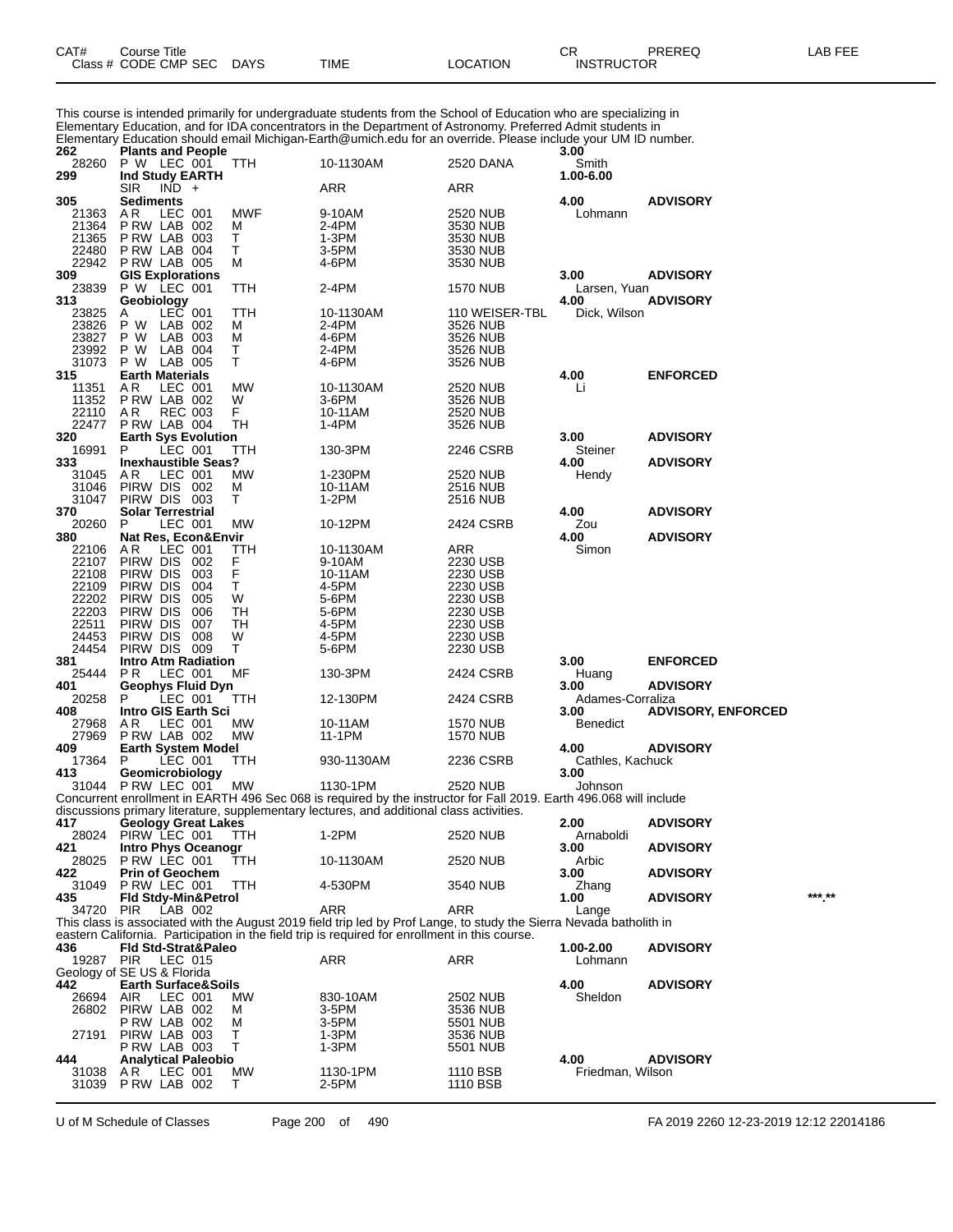| CAT#                                          | Course Title<br>Class # CODE CMP SEC                                                                  | DAYS           | TIME                                                                                                                       | <b>LOCATION</b>                  | CR<br><b>INSTRUCTOR</b>      | PREREQ                    | LAB FEE |
|-----------------------------------------------|-------------------------------------------------------------------------------------------------------|----------------|----------------------------------------------------------------------------------------------------------------------------|----------------------------------|------------------------------|---------------------------|---------|
| 454                                           | Meteor Analysis Lab                                                                                   |                |                                                                                                                            |                                  | 4.00                         | <b>ADVISORY</b>           |         |
| 20259<br>457                                  | LEC 001<br>P<br><b>Atmos Dynamics I</b>                                                               | MWF            | 130-330PM                                                                                                                  | 2238 CSRB                        | Marsik<br>4.00               | <b>ADVISORY</b>           |         |
| 31349<br>468                                  | LEC 001<br>P<br>Data and Models                                                                       | TTH            | 130-330PM                                                                                                                  | 2236 CSRB                        | Jablonowski<br>3.00          | <b>ADVISORY, ENFORCED</b> |         |
| 22850<br>22851<br>22852                       | LEC 001<br>AR.<br>P RW LAB 002<br>PRW LAB 003                                                         | МW<br>W<br>T.  | 1-2PM<br>4-6PM<br>4-6PM                                                                                                    | 2502 NUB<br>5501 NUB<br>5501 NUB | Hetland                      |                           |         |
| 477<br>20860<br>20861<br>23828                | Hydrogeology<br>A R<br>LEC 001<br>PRW LAB 002<br>P R<br>LAB 003                                       | TTH<br>T.<br>W | 10-1130AM<br>3-6PM<br>12-3PM                                                                                               | 3540 NUB<br>3536 NUB<br>3536 NUB | 4.00<br>Cruz Da Silva Castro | <b>ADVISORY</b>           |         |
| 478<br>22853<br>22854<br>23621                | <b>Geochm Nature Water</b><br>AR.<br>LEC 001<br>PRW LAB 002<br>P RW LAB 003                           | TTH<br>W<br>TН | 1130-1PM<br>3-6PM<br>3-6PM                                                                                                 | 2520 NUB<br>3536 NUB<br>3536 NUB | 4.00<br>Cory                 | <b>ADVISORY</b>           |         |
| 489                                           | <b>Geol Sci Honors</b><br>$IND +$<br>SIR.                                                             |                | ARR                                                                                                                        | ARR                              | 1.00-6.00                    |                           |         |
| 490                                           | <b>Geol Honors</b><br>$IND +$<br>SIR.                                                                 |                | ARR                                                                                                                        | ARR                              | 1.00-6.00                    |                           |         |
| 494                                           | <b>Experiential Learn</b><br>SIR<br>$IND +$                                                           |                | ARR                                                                                                                        | ARR                              | 1.00-4.00                    | <b>ADVISORY</b>           |         |
| 496<br>22746<br>Morphometrics                 | <b>Topics Earth Env Sci</b><br>PIŘ<br><b>SEM 054</b>                                                  | ТH             | 1-3PM                                                                                                                      | 1110 BSB                         | 1.00<br>Fisher               |                           |         |
| 31083 PIR                                     | Contact the Museum of Paleontology office.<br>SEM 068<br>Concurrent enrollment in EARTH 413 required. | F.             | 1130-1PM                                                                                                                   | 2520 NUB                         | Johnson                      |                           |         |
| 498<br>499                                    | Research&Spec Work<br>SIR.<br>$IND +$                                                                 |                | ARR                                                                                                                        | ARR                              | 1.00-6.00<br>1.00-6.00       |                           |         |
| 529                                           | <b>Research&amp;Spec Work</b><br><b>SIR</b><br>$IND +$<br><b>Nucl Waste Mgmt</b>                      |                | ARR                                                                                                                        | ARR                              | 3.00                         | <b>ADVISORY</b>           |         |
| 32073<br>531                                  | LEC 001<br>P<br>Sem Geologic Prob                                                                     | MW             | 1030-12PM                                                                                                                  | 1940 COOL                        | Wang<br>1.00-3.00            | <b>ADVISORY</b>           |         |
| 11357                                         | PDR SEM 001                                                                                           | F              | 2-330PM<br>First Year Grad Student Research Seminar. Required for all first year graduate students in Geological Sciences. | 2520 NUB                         | Levin                        |                           |         |
| 28751<br>29214                                | PDR SEM 048<br>PDRW SEM 063                                                                           | F<br>F         | 12-1PM<br>1-2PM                                                                                                            | ARR<br>2520 NUB                  | <b>Dick</b>                  |                           |         |
| 532<br>19343                                  | <b>Sem Climate-Tect-Top</b><br>PIR<br>SEM 050                                                         | TH             | 12-1PM                                                                                                                     | ARR                              | 1.00<br>Sheldon              | <b>ADVISORY</b>           |         |
| 534<br>21491                                  | Sem Geophy-Tec-Stru<br><b>PIR</b><br><b>SEM 001</b><br>Power Law Scaling in Earth Sci                 | - F            | 1130-1PM                                                                                                                   | 2502 NUB                         | 1.00-2.00<br>Huang           | <b>ADVISORY</b>           |         |
| 535<br>23667 PIR<br><b>Mineral Rock Melts</b> | Sem Min-Petr-Geochm<br><b>SEM 005</b>                                                                 | W              | 1-2PM                                                                                                                      | ARR                              | $1.00 - 2.00$<br>Li          | <b>ADVISORY</b>           |         |
| 536<br>17288                                  | Sem Stratig-Paleo<br><b>P RW SEM 001</b>                                                              | F              | 11-12PM                                                                                                                    | 1110 BSB                         | 1.00<br>Friedman             | <b>ADVISORY</b>           |         |
| 543<br>36759                                  | Sem Paleoclimatology<br><b>PIR</b><br><b>SEM 067</b>                                                  | $\mathbf{I}$   | 230-330PM                                                                                                                  | ARR                              | 1.00-2.00<br>Petersen, Cole  | <b>ENFORCED</b>           |         |
| 580<br>26798                                  | <b>Isotope Earth Env Sc</b><br>PRW LEC 001 MWF                                                        |                | 10-1130AM                                                                                                                  | 2502 NUB                         | 4.00<br><b>Blum</b>          | <b>ADVISORY</b>           |         |
| 582<br>36149                                  | <b>Adv Mineral Deposit</b><br>LEC 001<br>PIR                                                          |                | ARR                                                                                                                        | ARR                              | 4.00<br>Simon                | <b>ADVISORY</b>           |         |
| 596<br>31237                                  | <b>Topics Earth Env Sci</b><br>PDR LEC 048                                                            | - F            | 1-4PM                                                                                                                      | 2502 NUB                         | 1.00-4.00<br>Dick            | <b>ENFORCED</b>           |         |
| 599                                           | <b>Independent Study</b><br>$SIR$ $IND +$                                                             |                | <b>ARR</b>                                                                                                                 | ARR                              | 1.00-9.00                    |                           |         |
| 709                                           | Thesis Res Am-Ms<br>SDR IND +                                                                         |                | ARR                                                                                                                        | ARR                              | 1.00-6.00                    | <b>ADVISORY</b>           |         |
| 990                                           | Diss-Precand<br>SDR IND +                                                                             |                | ARR                                                                                                                        | ARR                              | 8.00                         | <b>ADVISORY</b>           |         |
| 995                                           | Diss-Cand<br>SDR IND +                                                                                |                | <b>ARR</b>                                                                                                                 | ARR                              | 8.00                         | <b>ENFORCED</b>           |         |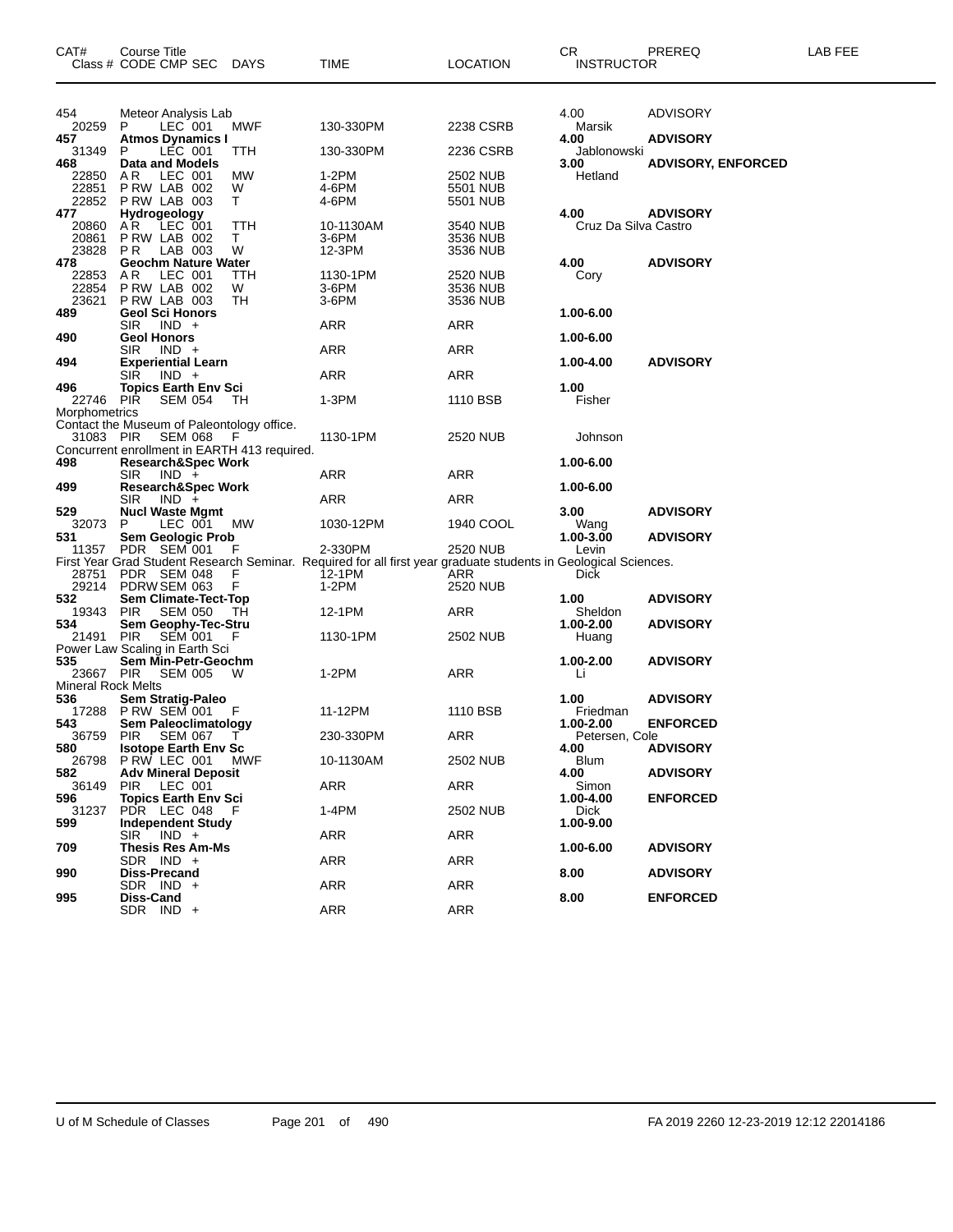# **Ecology & Evolutionary Biology**

| <b>Undergrad Research</b><br>IND +<br><b>ARR</b><br><b>ARR</b><br><b>Active Learning Asst</b><br>2.00<br><b>ADVISORY</b><br>301<br>ARR<br>ARR<br>$IND +$<br>302<br><b>Teach Exper Undergr</b><br>1.00-3.00<br>$IND +$<br>ARR<br>ARR<br>303<br><b>Topics in Biology</b><br>3.00<br><b>ADVISORY</b><br>PIW LEC 001<br>30781<br>TTH<br>10-1130AM<br>2234 USB<br>Allgeier<br>Coastal Ecology&Sustain<br>Geobiology<br>313<br>4.00<br><b>ADVISORY</b><br>LEC 001<br>AR<br>23840<br>TTH<br>110 WEISER-TBL<br>Dick, Wilson<br>10-1130AM<br>23841<br>P RW LAB 002<br>2-4PM<br>3526 NUB<br>M<br>23842 PRW LAB 003<br>4-6PM<br>м<br>3526 NUB<br>PRW LAB 004<br>Τ<br>2-4PM<br>24009<br>3526 NUB<br>T<br>31255<br>PRW LAB 005<br>4-6PM<br>3526 NUB<br><b>ADVISORY</b><br>70.00<br>372<br><b>Ecology Laboratory</b><br>3.00<br>DIS 010<br>10767 AI<br>10-12PM<br>A859 CHEM-TBLC<br>Carpenter<br>Τ<br>LAB & DISCUSSION SECTIONS BEGIN THE WEEK OF SEPT. 9<br>Instructor is Lynn Carpenter (landersn)<br>10766 PIW LAB 011<br>8-12PM<br>3130 USB<br>Medina, Carpenter<br>TH<br>P W LAB 011<br>8-12PM<br><b>BOT GARD</b><br>TН<br>STUDENTS WHO REGISTER IN SECTION 011 OR 012 WILL AUTOMATICALLY BE ENROLLED IN DISCUSSION SECTION 010. THE FIRST<br>HALF OF THE TERM, LAB MEETINGS WILL TAKE PLACE AT THE BOT. GARDENS. THE BUS TO BOT. GARDEN LEAVES FROM FRONT OF<br>RACKHAM BLDG. AT 8 AM AND RETURNS AT NOON.<br>20689 PIW LAB 012<br>TH<br>1-5PM<br>3130 USB<br>Payne, Carpenter<br>P W LAB 012<br>TH<br>$1-5PM$<br><b>BOT GARD</b><br>STUDENTS WHO REGISTER IN SECTION 011 OR 012 WILL AUTOMATICALLY BE ENROLLED IN DISCUSSION SECTION 010. THE FIRST<br>HALF OF THE TERM, LAB MEETINGS WILL TAKE PLACE AT THE BOT. GARDENS. THE BUS TO BOT. GARDEN LEAVES FROM FRONT OF<br>RACKHAM BLDG. AT 1 PM AND RETURNS AT 5 PM.<br>DIS 020<br>10769 AI<br>F<br>2-4PM<br>110 WEISER-TBL<br>Carpenter<br>LAB & DISCUSSION SECTIONS BEGIN THE WEEK OF SEPT. 9.<br>Instructor is Lynn Carpenter (landersn)<br>10768 PIW LAB 021<br>8-12PM<br>3130 USB<br>т<br>Bishop, Carpenter<br>P W LAB 021<br>T.<br>8-12PM<br><b>BOT GARD</b><br>STUDENTS WHO REGISTER IN SECTION 021 OR 022 WILL AUTOMATICALLY BE ENROLLED IN DISCUSSION SECTION 020. THE FIRST<br>HALF OF THE TERM, LAB MEETINGS WILL TAKE PLACE AT THE BOT. GARDENS. THE BUS TO BOT. GARDEN LEAVES FROM FRONT OF<br>RACKHAM BLDG. AT 8 AM AND RETURNS AT NOON.<br>20687 PIW LAB 022<br>Т<br>1-5PM<br>3130 USB<br>Louria, Carpenter<br>P W LAB 022<br>$\mathsf{T}$<br>1-5PM<br><b>BOT GARD</b><br>STUDENTS WHO REGISTER IN SECTION 021 OR 022 WILL AUTOMATICALLY BE ENROLLED IN DISCUSSION SECTION 020. THE FIRST<br>HALF OF THE TERM, LAB MEETINGS WILL TAKE PLACE AT THE BOT. GARDENS. THE BUS TO BOT. GARDEN LEAVES FROM FRONT O<br>RACKHAM BLDG. AT 1 PM AND RETURNS AT 5 PM.<br>380<br>Oceanography<br>3.00<br><b>ADVISORY</b><br>PIW LEC 001<br><b>TTH</b><br>230-4PM<br>30783<br><b>1505 NUB</b><br>Lehman<br><b>Evolution</b><br>3.00<br><b>ADVISORY</b><br>390<br>DISCUSSION SECTIONS BEGIN THE WEEK OF SEPT. 9.<br>LEC 001<br>10789 AI<br>TTH<br>1400 CHEM<br>10-11AM<br>Davis Rabosky<br>10790<br>DIS 002<br>PI W<br>М<br>10-12PM<br>G026 TISCH<br>Hirst<br>10791<br><b>DIS 003</b><br>T.<br>1100 BSB<br>PI W<br>4-6PM<br>Hirst<br>PI W<br>DIS 004<br>W<br>Melo Carrillo<br>10792<br>10-12PM<br><b>1512 NUB</b><br>10793<br>005<br>TH<br>4-6PM<br>PI W<br>DIS.<br>1100 BSB<br>Crowell<br>10794<br>PI W<br>DIS.<br>006<br>2234 USB<br>Crowell<br>TН<br>8-10AM<br>PI W<br><b>DIS 007</b><br>TН<br>10795<br>5-7PM<br><b>1512 NUB</b><br>Melo Carrillo<br><b>Advanced Research</b><br>1.00-3.00<br><b>ADVISORY</b><br>400<br>$IND +$<br>ARR<br>ARR<br>401<br>2.00-3.00<br><b>ADVISORY</b><br><b>Advanced Topics</b><br>26924 PIW LAB 002<br>ARR<br><b>BIOL STAT</b><br>Dude Duhaime<br>This section meets Aug. 11 - Aug. 23 at the U-M Biological Field Station and is associated with EEB 447 (fall term<br>on-campus lab). More info: http://www.lsa.umich.edu/cg/cg_detail.aspx?content=2260EEB447001&termArray=f_19_2260<br>Contact the dept. with questions.<br>30743 PIW LEC 003<br>MW<br>1130-1PM<br>3540 NUB<br>Harris<br>Ecology of Predation<br>30977 PIW LEC 004<br>MW<br>4-530PM<br>1100 BSB<br>Umana<br><b>Functional Ecology</b><br>410<br><b>EEB Capstone Seminar</b><br>3.00<br><b>ADVISORY, ENFORCED</b><br>PIRW SEM 001<br>18417<br>230-4PM<br>2244 USB<br>Tucker, Ostling<br>ттн<br><b>ADVISORY</b><br>35.00<br>433<br>Ornithology<br>4.00<br>LEC 001<br>SI W<br>TTH<br>1-230PM<br>1100 BSB<br>Winger<br>28058<br>28066<br>PIW LAB 002<br>W<br>9-12PM<br>1100 BSB<br>Gulson<br>4.00<br><b>Woody Plants</b><br><b>ADVISORY</b><br>150.00<br>436<br>A W<br>LEC 001<br>TTH<br>9-10AM<br>Ibanez<br>19163<br>1040 DANA<br>19165<br>PRW LAB 003<br>T.<br>1-6PM<br>2520 DANA<br>Ibanez, Pritchard<br>19167<br>P W LAB 004<br>W<br>1-6PM<br>2520 DANA<br>Ibanez, Pritchard<br>P W LAB 005<br>TH<br>19819<br>1-6PM<br>2520 DANA<br>Ibanez, Pritchard<br>440<br><b>Biol of Fishes</b><br>3.00<br><b>ADVISORY</b> |     |  | <b>Ecology and Evolutionary Biology (EEB)</b> |           |                 |  |
|------------------------------------------------------------------------------------------------------------------------------------------------------------------------------------------------------------------------------------------------------------------------------------------------------------------------------------------------------------------------------------------------------------------------------------------------------------------------------------------------------------------------------------------------------------------------------------------------------------------------------------------------------------------------------------------------------------------------------------------------------------------------------------------------------------------------------------------------------------------------------------------------------------------------------------------------------------------------------------------------------------------------------------------------------------------------------------------------------------------------------------------------------------------------------------------------------------------------------------------------------------------------------------------------------------------------------------------------------------------------------------------------------------------------------------------------------------------------------------------------------------------------------------------------------------------------------------------------------------------------------------------------------------------------------------------------------------------------------------------------------------------------------------------------------------------------------------------------------------------------------------------------------------------------------------------------------------------------------------------------------------------------------------------------------------------------------------------------------------------------------------------------------------------------------------------------------------------------------------------------------------------------------------------------------------------------------------------------------------------------------------------------------------------------------------------------------------------------------------------------------------------------------------------------------------------------------------------------------------------------------------------------------------------------------------------------------------------------------------------------------------------------------------------------------------------------------------------------------------------------------------------------------------------------------------------------------------------------------------------------------------------------------------------------------------------------------------------------------------------------------------------------------------------------------------------------------------------------------------------------------------------------------------------------------------------------------------------------------------------------------------------------------------------------------------------------------------------------------------------------------------------------------------------------------------------------------------------------------------------------------------------------------------------------------------------------------------------------------------------------------------------------------------------------------------------------------------------------------------------------------------------------------------------------------------------------------------------------------------------------------------------------------------------------------------------------------------------------------------------------------------------------------------------------------------------------------------------------------------------------------------------------------------------------------------------------------------------------------------------------------------------------------------------------------------------------------------------------------------------------------------------------------------------------------------------------------------------------------------------------------------------------------------------------------------------------------------------------------------------------------------------------------------------------------------------------------------------------------------------------------------------------------------------------------------------------------------------------------------------------------------------------------------------------------------------|-----|--|-----------------------------------------------|-----------|-----------------|--|
|                                                                                                                                                                                                                                                                                                                                                                                                                                                                                                                                                                                                                                                                                                                                                                                                                                                                                                                                                                                                                                                                                                                                                                                                                                                                                                                                                                                                                                                                                                                                                                                                                                                                                                                                                                                                                                                                                                                                                                                                                                                                                                                                                                                                                                                                                                                                                                                                                                                                                                                                                                                                                                                                                                                                                                                                                                                                                                                                                                                                                                                                                                                                                                                                                                                                                                                                                                                                                                                                                                                                                                                                                                                                                                                                                                                                                                                                                                                                                                                                                                                                                                                                                                                                                                                                                                                                                                                                                                                                                                                                                                                                                                                                                                                                                                                                                                                                                                                                                                                                                                                                  | 300 |  |                                               | 1.00-3.00 | <b>ADVISORY</b> |  |
|                                                                                                                                                                                                                                                                                                                                                                                                                                                                                                                                                                                                                                                                                                                                                                                                                                                                                                                                                                                                                                                                                                                                                                                                                                                                                                                                                                                                                                                                                                                                                                                                                                                                                                                                                                                                                                                                                                                                                                                                                                                                                                                                                                                                                                                                                                                                                                                                                                                                                                                                                                                                                                                                                                                                                                                                                                                                                                                                                                                                                                                                                                                                                                                                                                                                                                                                                                                                                                                                                                                                                                                                                                                                                                                                                                                                                                                                                                                                                                                                                                                                                                                                                                                                                                                                                                                                                                                                                                                                                                                                                                                                                                                                                                                                                                                                                                                                                                                                                                                                                                                                  |     |  |                                               |           |                 |  |
|                                                                                                                                                                                                                                                                                                                                                                                                                                                                                                                                                                                                                                                                                                                                                                                                                                                                                                                                                                                                                                                                                                                                                                                                                                                                                                                                                                                                                                                                                                                                                                                                                                                                                                                                                                                                                                                                                                                                                                                                                                                                                                                                                                                                                                                                                                                                                                                                                                                                                                                                                                                                                                                                                                                                                                                                                                                                                                                                                                                                                                                                                                                                                                                                                                                                                                                                                                                                                                                                                                                                                                                                                                                                                                                                                                                                                                                                                                                                                                                                                                                                                                                                                                                                                                                                                                                                                                                                                                                                                                                                                                                                                                                                                                                                                                                                                                                                                                                                                                                                                                                                  |     |  |                                               |           |                 |  |
|                                                                                                                                                                                                                                                                                                                                                                                                                                                                                                                                                                                                                                                                                                                                                                                                                                                                                                                                                                                                                                                                                                                                                                                                                                                                                                                                                                                                                                                                                                                                                                                                                                                                                                                                                                                                                                                                                                                                                                                                                                                                                                                                                                                                                                                                                                                                                                                                                                                                                                                                                                                                                                                                                                                                                                                                                                                                                                                                                                                                                                                                                                                                                                                                                                                                                                                                                                                                                                                                                                                                                                                                                                                                                                                                                                                                                                                                                                                                                                                                                                                                                                                                                                                                                                                                                                                                                                                                                                                                                                                                                                                                                                                                                                                                                                                                                                                                                                                                                                                                                                                                  |     |  |                                               |           |                 |  |
|                                                                                                                                                                                                                                                                                                                                                                                                                                                                                                                                                                                                                                                                                                                                                                                                                                                                                                                                                                                                                                                                                                                                                                                                                                                                                                                                                                                                                                                                                                                                                                                                                                                                                                                                                                                                                                                                                                                                                                                                                                                                                                                                                                                                                                                                                                                                                                                                                                                                                                                                                                                                                                                                                                                                                                                                                                                                                                                                                                                                                                                                                                                                                                                                                                                                                                                                                                                                                                                                                                                                                                                                                                                                                                                                                                                                                                                                                                                                                                                                                                                                                                                                                                                                                                                                                                                                                                                                                                                                                                                                                                                                                                                                                                                                                                                                                                                                                                                                                                                                                                                                  |     |  |                                               |           |                 |  |
|                                                                                                                                                                                                                                                                                                                                                                                                                                                                                                                                                                                                                                                                                                                                                                                                                                                                                                                                                                                                                                                                                                                                                                                                                                                                                                                                                                                                                                                                                                                                                                                                                                                                                                                                                                                                                                                                                                                                                                                                                                                                                                                                                                                                                                                                                                                                                                                                                                                                                                                                                                                                                                                                                                                                                                                                                                                                                                                                                                                                                                                                                                                                                                                                                                                                                                                                                                                                                                                                                                                                                                                                                                                                                                                                                                                                                                                                                                                                                                                                                                                                                                                                                                                                                                                                                                                                                                                                                                                                                                                                                                                                                                                                                                                                                                                                                                                                                                                                                                                                                                                                  |     |  |                                               |           |                 |  |
|                                                                                                                                                                                                                                                                                                                                                                                                                                                                                                                                                                                                                                                                                                                                                                                                                                                                                                                                                                                                                                                                                                                                                                                                                                                                                                                                                                                                                                                                                                                                                                                                                                                                                                                                                                                                                                                                                                                                                                                                                                                                                                                                                                                                                                                                                                                                                                                                                                                                                                                                                                                                                                                                                                                                                                                                                                                                                                                                                                                                                                                                                                                                                                                                                                                                                                                                                                                                                                                                                                                                                                                                                                                                                                                                                                                                                                                                                                                                                                                                                                                                                                                                                                                                                                                                                                                                                                                                                                                                                                                                                                                                                                                                                                                                                                                                                                                                                                                                                                                                                                                                  |     |  |                                               |           |                 |  |
|                                                                                                                                                                                                                                                                                                                                                                                                                                                                                                                                                                                                                                                                                                                                                                                                                                                                                                                                                                                                                                                                                                                                                                                                                                                                                                                                                                                                                                                                                                                                                                                                                                                                                                                                                                                                                                                                                                                                                                                                                                                                                                                                                                                                                                                                                                                                                                                                                                                                                                                                                                                                                                                                                                                                                                                                                                                                                                                                                                                                                                                                                                                                                                                                                                                                                                                                                                                                                                                                                                                                                                                                                                                                                                                                                                                                                                                                                                                                                                                                                                                                                                                                                                                                                                                                                                                                                                                                                                                                                                                                                                                                                                                                                                                                                                                                                                                                                                                                                                                                                                                                  |     |  |                                               |           |                 |  |
|                                                                                                                                                                                                                                                                                                                                                                                                                                                                                                                                                                                                                                                                                                                                                                                                                                                                                                                                                                                                                                                                                                                                                                                                                                                                                                                                                                                                                                                                                                                                                                                                                                                                                                                                                                                                                                                                                                                                                                                                                                                                                                                                                                                                                                                                                                                                                                                                                                                                                                                                                                                                                                                                                                                                                                                                                                                                                                                                                                                                                                                                                                                                                                                                                                                                                                                                                                                                                                                                                                                                                                                                                                                                                                                                                                                                                                                                                                                                                                                                                                                                                                                                                                                                                                                                                                                                                                                                                                                                                                                                                                                                                                                                                                                                                                                                                                                                                                                                                                                                                                                                  |     |  |                                               |           |                 |  |
|                                                                                                                                                                                                                                                                                                                                                                                                                                                                                                                                                                                                                                                                                                                                                                                                                                                                                                                                                                                                                                                                                                                                                                                                                                                                                                                                                                                                                                                                                                                                                                                                                                                                                                                                                                                                                                                                                                                                                                                                                                                                                                                                                                                                                                                                                                                                                                                                                                                                                                                                                                                                                                                                                                                                                                                                                                                                                                                                                                                                                                                                                                                                                                                                                                                                                                                                                                                                                                                                                                                                                                                                                                                                                                                                                                                                                                                                                                                                                                                                                                                                                                                                                                                                                                                                                                                                                                                                                                                                                                                                                                                                                                                                                                                                                                                                                                                                                                                                                                                                                                                                  |     |  |                                               |           |                 |  |
|                                                                                                                                                                                                                                                                                                                                                                                                                                                                                                                                                                                                                                                                                                                                                                                                                                                                                                                                                                                                                                                                                                                                                                                                                                                                                                                                                                                                                                                                                                                                                                                                                                                                                                                                                                                                                                                                                                                                                                                                                                                                                                                                                                                                                                                                                                                                                                                                                                                                                                                                                                                                                                                                                                                                                                                                                                                                                                                                                                                                                                                                                                                                                                                                                                                                                                                                                                                                                                                                                                                                                                                                                                                                                                                                                                                                                                                                                                                                                                                                                                                                                                                                                                                                                                                                                                                                                                                                                                                                                                                                                                                                                                                                                                                                                                                                                                                                                                                                                                                                                                                                  |     |  |                                               |           |                 |  |
|                                                                                                                                                                                                                                                                                                                                                                                                                                                                                                                                                                                                                                                                                                                                                                                                                                                                                                                                                                                                                                                                                                                                                                                                                                                                                                                                                                                                                                                                                                                                                                                                                                                                                                                                                                                                                                                                                                                                                                                                                                                                                                                                                                                                                                                                                                                                                                                                                                                                                                                                                                                                                                                                                                                                                                                                                                                                                                                                                                                                                                                                                                                                                                                                                                                                                                                                                                                                                                                                                                                                                                                                                                                                                                                                                                                                                                                                                                                                                                                                                                                                                                                                                                                                                                                                                                                                                                                                                                                                                                                                                                                                                                                                                                                                                                                                                                                                                                                                                                                                                                                                  |     |  |                                               |           |                 |  |
|                                                                                                                                                                                                                                                                                                                                                                                                                                                                                                                                                                                                                                                                                                                                                                                                                                                                                                                                                                                                                                                                                                                                                                                                                                                                                                                                                                                                                                                                                                                                                                                                                                                                                                                                                                                                                                                                                                                                                                                                                                                                                                                                                                                                                                                                                                                                                                                                                                                                                                                                                                                                                                                                                                                                                                                                                                                                                                                                                                                                                                                                                                                                                                                                                                                                                                                                                                                                                                                                                                                                                                                                                                                                                                                                                                                                                                                                                                                                                                                                                                                                                                                                                                                                                                                                                                                                                                                                                                                                                                                                                                                                                                                                                                                                                                                                                                                                                                                                                                                                                                                                  |     |  |                                               |           |                 |  |
|                                                                                                                                                                                                                                                                                                                                                                                                                                                                                                                                                                                                                                                                                                                                                                                                                                                                                                                                                                                                                                                                                                                                                                                                                                                                                                                                                                                                                                                                                                                                                                                                                                                                                                                                                                                                                                                                                                                                                                                                                                                                                                                                                                                                                                                                                                                                                                                                                                                                                                                                                                                                                                                                                                                                                                                                                                                                                                                                                                                                                                                                                                                                                                                                                                                                                                                                                                                                                                                                                                                                                                                                                                                                                                                                                                                                                                                                                                                                                                                                                                                                                                                                                                                                                                                                                                                                                                                                                                                                                                                                                                                                                                                                                                                                                                                                                                                                                                                                                                                                                                                                  |     |  |                                               |           |                 |  |
|                                                                                                                                                                                                                                                                                                                                                                                                                                                                                                                                                                                                                                                                                                                                                                                                                                                                                                                                                                                                                                                                                                                                                                                                                                                                                                                                                                                                                                                                                                                                                                                                                                                                                                                                                                                                                                                                                                                                                                                                                                                                                                                                                                                                                                                                                                                                                                                                                                                                                                                                                                                                                                                                                                                                                                                                                                                                                                                                                                                                                                                                                                                                                                                                                                                                                                                                                                                                                                                                                                                                                                                                                                                                                                                                                                                                                                                                                                                                                                                                                                                                                                                                                                                                                                                                                                                                                                                                                                                                                                                                                                                                                                                                                                                                                                                                                                                                                                                                                                                                                                                                  |     |  |                                               |           |                 |  |
|                                                                                                                                                                                                                                                                                                                                                                                                                                                                                                                                                                                                                                                                                                                                                                                                                                                                                                                                                                                                                                                                                                                                                                                                                                                                                                                                                                                                                                                                                                                                                                                                                                                                                                                                                                                                                                                                                                                                                                                                                                                                                                                                                                                                                                                                                                                                                                                                                                                                                                                                                                                                                                                                                                                                                                                                                                                                                                                                                                                                                                                                                                                                                                                                                                                                                                                                                                                                                                                                                                                                                                                                                                                                                                                                                                                                                                                                                                                                                                                                                                                                                                                                                                                                                                                                                                                                                                                                                                                                                                                                                                                                                                                                                                                                                                                                                                                                                                                                                                                                                                                                  |     |  |                                               |           |                 |  |
|                                                                                                                                                                                                                                                                                                                                                                                                                                                                                                                                                                                                                                                                                                                                                                                                                                                                                                                                                                                                                                                                                                                                                                                                                                                                                                                                                                                                                                                                                                                                                                                                                                                                                                                                                                                                                                                                                                                                                                                                                                                                                                                                                                                                                                                                                                                                                                                                                                                                                                                                                                                                                                                                                                                                                                                                                                                                                                                                                                                                                                                                                                                                                                                                                                                                                                                                                                                                                                                                                                                                                                                                                                                                                                                                                                                                                                                                                                                                                                                                                                                                                                                                                                                                                                                                                                                                                                                                                                                                                                                                                                                                                                                                                                                                                                                                                                                                                                                                                                                                                                                                  |     |  |                                               |           |                 |  |
|                                                                                                                                                                                                                                                                                                                                                                                                                                                                                                                                                                                                                                                                                                                                                                                                                                                                                                                                                                                                                                                                                                                                                                                                                                                                                                                                                                                                                                                                                                                                                                                                                                                                                                                                                                                                                                                                                                                                                                                                                                                                                                                                                                                                                                                                                                                                                                                                                                                                                                                                                                                                                                                                                                                                                                                                                                                                                                                                                                                                                                                                                                                                                                                                                                                                                                                                                                                                                                                                                                                                                                                                                                                                                                                                                                                                                                                                                                                                                                                                                                                                                                                                                                                                                                                                                                                                                                                                                                                                                                                                                                                                                                                                                                                                                                                                                                                                                                                                                                                                                                                                  |     |  |                                               |           |                 |  |
|                                                                                                                                                                                                                                                                                                                                                                                                                                                                                                                                                                                                                                                                                                                                                                                                                                                                                                                                                                                                                                                                                                                                                                                                                                                                                                                                                                                                                                                                                                                                                                                                                                                                                                                                                                                                                                                                                                                                                                                                                                                                                                                                                                                                                                                                                                                                                                                                                                                                                                                                                                                                                                                                                                                                                                                                                                                                                                                                                                                                                                                                                                                                                                                                                                                                                                                                                                                                                                                                                                                                                                                                                                                                                                                                                                                                                                                                                                                                                                                                                                                                                                                                                                                                                                                                                                                                                                                                                                                                                                                                                                                                                                                                                                                                                                                                                                                                                                                                                                                                                                                                  |     |  |                                               |           |                 |  |
|                                                                                                                                                                                                                                                                                                                                                                                                                                                                                                                                                                                                                                                                                                                                                                                                                                                                                                                                                                                                                                                                                                                                                                                                                                                                                                                                                                                                                                                                                                                                                                                                                                                                                                                                                                                                                                                                                                                                                                                                                                                                                                                                                                                                                                                                                                                                                                                                                                                                                                                                                                                                                                                                                                                                                                                                                                                                                                                                                                                                                                                                                                                                                                                                                                                                                                                                                                                                                                                                                                                                                                                                                                                                                                                                                                                                                                                                                                                                                                                                                                                                                                                                                                                                                                                                                                                                                                                                                                                                                                                                                                                                                                                                                                                                                                                                                                                                                                                                                                                                                                                                  |     |  |                                               |           |                 |  |
|                                                                                                                                                                                                                                                                                                                                                                                                                                                                                                                                                                                                                                                                                                                                                                                                                                                                                                                                                                                                                                                                                                                                                                                                                                                                                                                                                                                                                                                                                                                                                                                                                                                                                                                                                                                                                                                                                                                                                                                                                                                                                                                                                                                                                                                                                                                                                                                                                                                                                                                                                                                                                                                                                                                                                                                                                                                                                                                                                                                                                                                                                                                                                                                                                                                                                                                                                                                                                                                                                                                                                                                                                                                                                                                                                                                                                                                                                                                                                                                                                                                                                                                                                                                                                                                                                                                                                                                                                                                                                                                                                                                                                                                                                                                                                                                                                                                                                                                                                                                                                                                                  |     |  |                                               |           |                 |  |
|                                                                                                                                                                                                                                                                                                                                                                                                                                                                                                                                                                                                                                                                                                                                                                                                                                                                                                                                                                                                                                                                                                                                                                                                                                                                                                                                                                                                                                                                                                                                                                                                                                                                                                                                                                                                                                                                                                                                                                                                                                                                                                                                                                                                                                                                                                                                                                                                                                                                                                                                                                                                                                                                                                                                                                                                                                                                                                                                                                                                                                                                                                                                                                                                                                                                                                                                                                                                                                                                                                                                                                                                                                                                                                                                                                                                                                                                                                                                                                                                                                                                                                                                                                                                                                                                                                                                                                                                                                                                                                                                                                                                                                                                                                                                                                                                                                                                                                                                                                                                                                                                  |     |  |                                               |           |                 |  |
|                                                                                                                                                                                                                                                                                                                                                                                                                                                                                                                                                                                                                                                                                                                                                                                                                                                                                                                                                                                                                                                                                                                                                                                                                                                                                                                                                                                                                                                                                                                                                                                                                                                                                                                                                                                                                                                                                                                                                                                                                                                                                                                                                                                                                                                                                                                                                                                                                                                                                                                                                                                                                                                                                                                                                                                                                                                                                                                                                                                                                                                                                                                                                                                                                                                                                                                                                                                                                                                                                                                                                                                                                                                                                                                                                                                                                                                                                                                                                                                                                                                                                                                                                                                                                                                                                                                                                                                                                                                                                                                                                                                                                                                                                                                                                                                                                                                                                                                                                                                                                                                                  |     |  |                                               |           |                 |  |
|                                                                                                                                                                                                                                                                                                                                                                                                                                                                                                                                                                                                                                                                                                                                                                                                                                                                                                                                                                                                                                                                                                                                                                                                                                                                                                                                                                                                                                                                                                                                                                                                                                                                                                                                                                                                                                                                                                                                                                                                                                                                                                                                                                                                                                                                                                                                                                                                                                                                                                                                                                                                                                                                                                                                                                                                                                                                                                                                                                                                                                                                                                                                                                                                                                                                                                                                                                                                                                                                                                                                                                                                                                                                                                                                                                                                                                                                                                                                                                                                                                                                                                                                                                                                                                                                                                                                                                                                                                                                                                                                                                                                                                                                                                                                                                                                                                                                                                                                                                                                                                                                  |     |  |                                               |           |                 |  |
|                                                                                                                                                                                                                                                                                                                                                                                                                                                                                                                                                                                                                                                                                                                                                                                                                                                                                                                                                                                                                                                                                                                                                                                                                                                                                                                                                                                                                                                                                                                                                                                                                                                                                                                                                                                                                                                                                                                                                                                                                                                                                                                                                                                                                                                                                                                                                                                                                                                                                                                                                                                                                                                                                                                                                                                                                                                                                                                                                                                                                                                                                                                                                                                                                                                                                                                                                                                                                                                                                                                                                                                                                                                                                                                                                                                                                                                                                                                                                                                                                                                                                                                                                                                                                                                                                                                                                                                                                                                                                                                                                                                                                                                                                                                                                                                                                                                                                                                                                                                                                                                                  |     |  |                                               |           |                 |  |
|                                                                                                                                                                                                                                                                                                                                                                                                                                                                                                                                                                                                                                                                                                                                                                                                                                                                                                                                                                                                                                                                                                                                                                                                                                                                                                                                                                                                                                                                                                                                                                                                                                                                                                                                                                                                                                                                                                                                                                                                                                                                                                                                                                                                                                                                                                                                                                                                                                                                                                                                                                                                                                                                                                                                                                                                                                                                                                                                                                                                                                                                                                                                                                                                                                                                                                                                                                                                                                                                                                                                                                                                                                                                                                                                                                                                                                                                                                                                                                                                                                                                                                                                                                                                                                                                                                                                                                                                                                                                                                                                                                                                                                                                                                                                                                                                                                                                                                                                                                                                                                                                  |     |  |                                               |           |                 |  |
|                                                                                                                                                                                                                                                                                                                                                                                                                                                                                                                                                                                                                                                                                                                                                                                                                                                                                                                                                                                                                                                                                                                                                                                                                                                                                                                                                                                                                                                                                                                                                                                                                                                                                                                                                                                                                                                                                                                                                                                                                                                                                                                                                                                                                                                                                                                                                                                                                                                                                                                                                                                                                                                                                                                                                                                                                                                                                                                                                                                                                                                                                                                                                                                                                                                                                                                                                                                                                                                                                                                                                                                                                                                                                                                                                                                                                                                                                                                                                                                                                                                                                                                                                                                                                                                                                                                                                                                                                                                                                                                                                                                                                                                                                                                                                                                                                                                                                                                                                                                                                                                                  |     |  |                                               |           |                 |  |
|                                                                                                                                                                                                                                                                                                                                                                                                                                                                                                                                                                                                                                                                                                                                                                                                                                                                                                                                                                                                                                                                                                                                                                                                                                                                                                                                                                                                                                                                                                                                                                                                                                                                                                                                                                                                                                                                                                                                                                                                                                                                                                                                                                                                                                                                                                                                                                                                                                                                                                                                                                                                                                                                                                                                                                                                                                                                                                                                                                                                                                                                                                                                                                                                                                                                                                                                                                                                                                                                                                                                                                                                                                                                                                                                                                                                                                                                                                                                                                                                                                                                                                                                                                                                                                                                                                                                                                                                                                                                                                                                                                                                                                                                                                                                                                                                                                                                                                                                                                                                                                                                  |     |  |                                               |           |                 |  |
|                                                                                                                                                                                                                                                                                                                                                                                                                                                                                                                                                                                                                                                                                                                                                                                                                                                                                                                                                                                                                                                                                                                                                                                                                                                                                                                                                                                                                                                                                                                                                                                                                                                                                                                                                                                                                                                                                                                                                                                                                                                                                                                                                                                                                                                                                                                                                                                                                                                                                                                                                                                                                                                                                                                                                                                                                                                                                                                                                                                                                                                                                                                                                                                                                                                                                                                                                                                                                                                                                                                                                                                                                                                                                                                                                                                                                                                                                                                                                                                                                                                                                                                                                                                                                                                                                                                                                                                                                                                                                                                                                                                                                                                                                                                                                                                                                                                                                                                                                                                                                                                                  |     |  |                                               |           |                 |  |
|                                                                                                                                                                                                                                                                                                                                                                                                                                                                                                                                                                                                                                                                                                                                                                                                                                                                                                                                                                                                                                                                                                                                                                                                                                                                                                                                                                                                                                                                                                                                                                                                                                                                                                                                                                                                                                                                                                                                                                                                                                                                                                                                                                                                                                                                                                                                                                                                                                                                                                                                                                                                                                                                                                                                                                                                                                                                                                                                                                                                                                                                                                                                                                                                                                                                                                                                                                                                                                                                                                                                                                                                                                                                                                                                                                                                                                                                                                                                                                                                                                                                                                                                                                                                                                                                                                                                                                                                                                                                                                                                                                                                                                                                                                                                                                                                                                                                                                                                                                                                                                                                  |     |  |                                               |           |                 |  |
|                                                                                                                                                                                                                                                                                                                                                                                                                                                                                                                                                                                                                                                                                                                                                                                                                                                                                                                                                                                                                                                                                                                                                                                                                                                                                                                                                                                                                                                                                                                                                                                                                                                                                                                                                                                                                                                                                                                                                                                                                                                                                                                                                                                                                                                                                                                                                                                                                                                                                                                                                                                                                                                                                                                                                                                                                                                                                                                                                                                                                                                                                                                                                                                                                                                                                                                                                                                                                                                                                                                                                                                                                                                                                                                                                                                                                                                                                                                                                                                                                                                                                                                                                                                                                                                                                                                                                                                                                                                                                                                                                                                                                                                                                                                                                                                                                                                                                                                                                                                                                                                                  |     |  |                                               |           |                 |  |
|                                                                                                                                                                                                                                                                                                                                                                                                                                                                                                                                                                                                                                                                                                                                                                                                                                                                                                                                                                                                                                                                                                                                                                                                                                                                                                                                                                                                                                                                                                                                                                                                                                                                                                                                                                                                                                                                                                                                                                                                                                                                                                                                                                                                                                                                                                                                                                                                                                                                                                                                                                                                                                                                                                                                                                                                                                                                                                                                                                                                                                                                                                                                                                                                                                                                                                                                                                                                                                                                                                                                                                                                                                                                                                                                                                                                                                                                                                                                                                                                                                                                                                                                                                                                                                                                                                                                                                                                                                                                                                                                                                                                                                                                                                                                                                                                                                                                                                                                                                                                                                                                  |     |  |                                               |           |                 |  |
|                                                                                                                                                                                                                                                                                                                                                                                                                                                                                                                                                                                                                                                                                                                                                                                                                                                                                                                                                                                                                                                                                                                                                                                                                                                                                                                                                                                                                                                                                                                                                                                                                                                                                                                                                                                                                                                                                                                                                                                                                                                                                                                                                                                                                                                                                                                                                                                                                                                                                                                                                                                                                                                                                                                                                                                                                                                                                                                                                                                                                                                                                                                                                                                                                                                                                                                                                                                                                                                                                                                                                                                                                                                                                                                                                                                                                                                                                                                                                                                                                                                                                                                                                                                                                                                                                                                                                                                                                                                                                                                                                                                                                                                                                                                                                                                                                                                                                                                                                                                                                                                                  |     |  |                                               |           |                 |  |
|                                                                                                                                                                                                                                                                                                                                                                                                                                                                                                                                                                                                                                                                                                                                                                                                                                                                                                                                                                                                                                                                                                                                                                                                                                                                                                                                                                                                                                                                                                                                                                                                                                                                                                                                                                                                                                                                                                                                                                                                                                                                                                                                                                                                                                                                                                                                                                                                                                                                                                                                                                                                                                                                                                                                                                                                                                                                                                                                                                                                                                                                                                                                                                                                                                                                                                                                                                                                                                                                                                                                                                                                                                                                                                                                                                                                                                                                                                                                                                                                                                                                                                                                                                                                                                                                                                                                                                                                                                                                                                                                                                                                                                                                                                                                                                                                                                                                                                                                                                                                                                                                  |     |  |                                               |           |                 |  |
|                                                                                                                                                                                                                                                                                                                                                                                                                                                                                                                                                                                                                                                                                                                                                                                                                                                                                                                                                                                                                                                                                                                                                                                                                                                                                                                                                                                                                                                                                                                                                                                                                                                                                                                                                                                                                                                                                                                                                                                                                                                                                                                                                                                                                                                                                                                                                                                                                                                                                                                                                                                                                                                                                                                                                                                                                                                                                                                                                                                                                                                                                                                                                                                                                                                                                                                                                                                                                                                                                                                                                                                                                                                                                                                                                                                                                                                                                                                                                                                                                                                                                                                                                                                                                                                                                                                                                                                                                                                                                                                                                                                                                                                                                                                                                                                                                                                                                                                                                                                                                                                                  |     |  |                                               |           |                 |  |
|                                                                                                                                                                                                                                                                                                                                                                                                                                                                                                                                                                                                                                                                                                                                                                                                                                                                                                                                                                                                                                                                                                                                                                                                                                                                                                                                                                                                                                                                                                                                                                                                                                                                                                                                                                                                                                                                                                                                                                                                                                                                                                                                                                                                                                                                                                                                                                                                                                                                                                                                                                                                                                                                                                                                                                                                                                                                                                                                                                                                                                                                                                                                                                                                                                                                                                                                                                                                                                                                                                                                                                                                                                                                                                                                                                                                                                                                                                                                                                                                                                                                                                                                                                                                                                                                                                                                                                                                                                                                                                                                                                                                                                                                                                                                                                                                                                                                                                                                                                                                                                                                  |     |  |                                               |           |                 |  |
|                                                                                                                                                                                                                                                                                                                                                                                                                                                                                                                                                                                                                                                                                                                                                                                                                                                                                                                                                                                                                                                                                                                                                                                                                                                                                                                                                                                                                                                                                                                                                                                                                                                                                                                                                                                                                                                                                                                                                                                                                                                                                                                                                                                                                                                                                                                                                                                                                                                                                                                                                                                                                                                                                                                                                                                                                                                                                                                                                                                                                                                                                                                                                                                                                                                                                                                                                                                                                                                                                                                                                                                                                                                                                                                                                                                                                                                                                                                                                                                                                                                                                                                                                                                                                                                                                                                                                                                                                                                                                                                                                                                                                                                                                                                                                                                                                                                                                                                                                                                                                                                                  |     |  |                                               |           |                 |  |
|                                                                                                                                                                                                                                                                                                                                                                                                                                                                                                                                                                                                                                                                                                                                                                                                                                                                                                                                                                                                                                                                                                                                                                                                                                                                                                                                                                                                                                                                                                                                                                                                                                                                                                                                                                                                                                                                                                                                                                                                                                                                                                                                                                                                                                                                                                                                                                                                                                                                                                                                                                                                                                                                                                                                                                                                                                                                                                                                                                                                                                                                                                                                                                                                                                                                                                                                                                                                                                                                                                                                                                                                                                                                                                                                                                                                                                                                                                                                                                                                                                                                                                                                                                                                                                                                                                                                                                                                                                                                                                                                                                                                                                                                                                                                                                                                                                                                                                                                                                                                                                                                  |     |  |                                               |           |                 |  |
|                                                                                                                                                                                                                                                                                                                                                                                                                                                                                                                                                                                                                                                                                                                                                                                                                                                                                                                                                                                                                                                                                                                                                                                                                                                                                                                                                                                                                                                                                                                                                                                                                                                                                                                                                                                                                                                                                                                                                                                                                                                                                                                                                                                                                                                                                                                                                                                                                                                                                                                                                                                                                                                                                                                                                                                                                                                                                                                                                                                                                                                                                                                                                                                                                                                                                                                                                                                                                                                                                                                                                                                                                                                                                                                                                                                                                                                                                                                                                                                                                                                                                                                                                                                                                                                                                                                                                                                                                                                                                                                                                                                                                                                                                                                                                                                                                                                                                                                                                                                                                                                                  |     |  |                                               |           |                 |  |
|                                                                                                                                                                                                                                                                                                                                                                                                                                                                                                                                                                                                                                                                                                                                                                                                                                                                                                                                                                                                                                                                                                                                                                                                                                                                                                                                                                                                                                                                                                                                                                                                                                                                                                                                                                                                                                                                                                                                                                                                                                                                                                                                                                                                                                                                                                                                                                                                                                                                                                                                                                                                                                                                                                                                                                                                                                                                                                                                                                                                                                                                                                                                                                                                                                                                                                                                                                                                                                                                                                                                                                                                                                                                                                                                                                                                                                                                                                                                                                                                                                                                                                                                                                                                                                                                                                                                                                                                                                                                                                                                                                                                                                                                                                                                                                                                                                                                                                                                                                                                                                                                  |     |  |                                               |           |                 |  |
|                                                                                                                                                                                                                                                                                                                                                                                                                                                                                                                                                                                                                                                                                                                                                                                                                                                                                                                                                                                                                                                                                                                                                                                                                                                                                                                                                                                                                                                                                                                                                                                                                                                                                                                                                                                                                                                                                                                                                                                                                                                                                                                                                                                                                                                                                                                                                                                                                                                                                                                                                                                                                                                                                                                                                                                                                                                                                                                                                                                                                                                                                                                                                                                                                                                                                                                                                                                                                                                                                                                                                                                                                                                                                                                                                                                                                                                                                                                                                                                                                                                                                                                                                                                                                                                                                                                                                                                                                                                                                                                                                                                                                                                                                                                                                                                                                                                                                                                                                                                                                                                                  |     |  |                                               |           |                 |  |
|                                                                                                                                                                                                                                                                                                                                                                                                                                                                                                                                                                                                                                                                                                                                                                                                                                                                                                                                                                                                                                                                                                                                                                                                                                                                                                                                                                                                                                                                                                                                                                                                                                                                                                                                                                                                                                                                                                                                                                                                                                                                                                                                                                                                                                                                                                                                                                                                                                                                                                                                                                                                                                                                                                                                                                                                                                                                                                                                                                                                                                                                                                                                                                                                                                                                                                                                                                                                                                                                                                                                                                                                                                                                                                                                                                                                                                                                                                                                                                                                                                                                                                                                                                                                                                                                                                                                                                                                                                                                                                                                                                                                                                                                                                                                                                                                                                                                                                                                                                                                                                                                  |     |  |                                               |           |                 |  |
|                                                                                                                                                                                                                                                                                                                                                                                                                                                                                                                                                                                                                                                                                                                                                                                                                                                                                                                                                                                                                                                                                                                                                                                                                                                                                                                                                                                                                                                                                                                                                                                                                                                                                                                                                                                                                                                                                                                                                                                                                                                                                                                                                                                                                                                                                                                                                                                                                                                                                                                                                                                                                                                                                                                                                                                                                                                                                                                                                                                                                                                                                                                                                                                                                                                                                                                                                                                                                                                                                                                                                                                                                                                                                                                                                                                                                                                                                                                                                                                                                                                                                                                                                                                                                                                                                                                                                                                                                                                                                                                                                                                                                                                                                                                                                                                                                                                                                                                                                                                                                                                                  |     |  |                                               |           |                 |  |
|                                                                                                                                                                                                                                                                                                                                                                                                                                                                                                                                                                                                                                                                                                                                                                                                                                                                                                                                                                                                                                                                                                                                                                                                                                                                                                                                                                                                                                                                                                                                                                                                                                                                                                                                                                                                                                                                                                                                                                                                                                                                                                                                                                                                                                                                                                                                                                                                                                                                                                                                                                                                                                                                                                                                                                                                                                                                                                                                                                                                                                                                                                                                                                                                                                                                                                                                                                                                                                                                                                                                                                                                                                                                                                                                                                                                                                                                                                                                                                                                                                                                                                                                                                                                                                                                                                                                                                                                                                                                                                                                                                                                                                                                                                                                                                                                                                                                                                                                                                                                                                                                  |     |  |                                               |           |                 |  |
|                                                                                                                                                                                                                                                                                                                                                                                                                                                                                                                                                                                                                                                                                                                                                                                                                                                                                                                                                                                                                                                                                                                                                                                                                                                                                                                                                                                                                                                                                                                                                                                                                                                                                                                                                                                                                                                                                                                                                                                                                                                                                                                                                                                                                                                                                                                                                                                                                                                                                                                                                                                                                                                                                                                                                                                                                                                                                                                                                                                                                                                                                                                                                                                                                                                                                                                                                                                                                                                                                                                                                                                                                                                                                                                                                                                                                                                                                                                                                                                                                                                                                                                                                                                                                                                                                                                                                                                                                                                                                                                                                                                                                                                                                                                                                                                                                                                                                                                                                                                                                                                                  |     |  |                                               |           |                 |  |
|                                                                                                                                                                                                                                                                                                                                                                                                                                                                                                                                                                                                                                                                                                                                                                                                                                                                                                                                                                                                                                                                                                                                                                                                                                                                                                                                                                                                                                                                                                                                                                                                                                                                                                                                                                                                                                                                                                                                                                                                                                                                                                                                                                                                                                                                                                                                                                                                                                                                                                                                                                                                                                                                                                                                                                                                                                                                                                                                                                                                                                                                                                                                                                                                                                                                                                                                                                                                                                                                                                                                                                                                                                                                                                                                                                                                                                                                                                                                                                                                                                                                                                                                                                                                                                                                                                                                                                                                                                                                                                                                                                                                                                                                                                                                                                                                                                                                                                                                                                                                                                                                  |     |  |                                               |           |                 |  |
|                                                                                                                                                                                                                                                                                                                                                                                                                                                                                                                                                                                                                                                                                                                                                                                                                                                                                                                                                                                                                                                                                                                                                                                                                                                                                                                                                                                                                                                                                                                                                                                                                                                                                                                                                                                                                                                                                                                                                                                                                                                                                                                                                                                                                                                                                                                                                                                                                                                                                                                                                                                                                                                                                                                                                                                                                                                                                                                                                                                                                                                                                                                                                                                                                                                                                                                                                                                                                                                                                                                                                                                                                                                                                                                                                                                                                                                                                                                                                                                                                                                                                                                                                                                                                                                                                                                                                                                                                                                                                                                                                                                                                                                                                                                                                                                                                                                                                                                                                                                                                                                                  |     |  |                                               |           |                 |  |
|                                                                                                                                                                                                                                                                                                                                                                                                                                                                                                                                                                                                                                                                                                                                                                                                                                                                                                                                                                                                                                                                                                                                                                                                                                                                                                                                                                                                                                                                                                                                                                                                                                                                                                                                                                                                                                                                                                                                                                                                                                                                                                                                                                                                                                                                                                                                                                                                                                                                                                                                                                                                                                                                                                                                                                                                                                                                                                                                                                                                                                                                                                                                                                                                                                                                                                                                                                                                                                                                                                                                                                                                                                                                                                                                                                                                                                                                                                                                                                                                                                                                                                                                                                                                                                                                                                                                                                                                                                                                                                                                                                                                                                                                                                                                                                                                                                                                                                                                                                                                                                                                  |     |  |                                               |           |                 |  |
|                                                                                                                                                                                                                                                                                                                                                                                                                                                                                                                                                                                                                                                                                                                                                                                                                                                                                                                                                                                                                                                                                                                                                                                                                                                                                                                                                                                                                                                                                                                                                                                                                                                                                                                                                                                                                                                                                                                                                                                                                                                                                                                                                                                                                                                                                                                                                                                                                                                                                                                                                                                                                                                                                                                                                                                                                                                                                                                                                                                                                                                                                                                                                                                                                                                                                                                                                                                                                                                                                                                                                                                                                                                                                                                                                                                                                                                                                                                                                                                                                                                                                                                                                                                                                                                                                                                                                                                                                                                                                                                                                                                                                                                                                                                                                                                                                                                                                                                                                                                                                                                                  |     |  |                                               |           |                 |  |
|                                                                                                                                                                                                                                                                                                                                                                                                                                                                                                                                                                                                                                                                                                                                                                                                                                                                                                                                                                                                                                                                                                                                                                                                                                                                                                                                                                                                                                                                                                                                                                                                                                                                                                                                                                                                                                                                                                                                                                                                                                                                                                                                                                                                                                                                                                                                                                                                                                                                                                                                                                                                                                                                                                                                                                                                                                                                                                                                                                                                                                                                                                                                                                                                                                                                                                                                                                                                                                                                                                                                                                                                                                                                                                                                                                                                                                                                                                                                                                                                                                                                                                                                                                                                                                                                                                                                                                                                                                                                                                                                                                                                                                                                                                                                                                                                                                                                                                                                                                                                                                                                  |     |  |                                               |           |                 |  |
|                                                                                                                                                                                                                                                                                                                                                                                                                                                                                                                                                                                                                                                                                                                                                                                                                                                                                                                                                                                                                                                                                                                                                                                                                                                                                                                                                                                                                                                                                                                                                                                                                                                                                                                                                                                                                                                                                                                                                                                                                                                                                                                                                                                                                                                                                                                                                                                                                                                                                                                                                                                                                                                                                                                                                                                                                                                                                                                                                                                                                                                                                                                                                                                                                                                                                                                                                                                                                                                                                                                                                                                                                                                                                                                                                                                                                                                                                                                                                                                                                                                                                                                                                                                                                                                                                                                                                                                                                                                                                                                                                                                                                                                                                                                                                                                                                                                                                                                                                                                                                                                                  |     |  |                                               |           |                 |  |
|                                                                                                                                                                                                                                                                                                                                                                                                                                                                                                                                                                                                                                                                                                                                                                                                                                                                                                                                                                                                                                                                                                                                                                                                                                                                                                                                                                                                                                                                                                                                                                                                                                                                                                                                                                                                                                                                                                                                                                                                                                                                                                                                                                                                                                                                                                                                                                                                                                                                                                                                                                                                                                                                                                                                                                                                                                                                                                                                                                                                                                                                                                                                                                                                                                                                                                                                                                                                                                                                                                                                                                                                                                                                                                                                                                                                                                                                                                                                                                                                                                                                                                                                                                                                                                                                                                                                                                                                                                                                                                                                                                                                                                                                                                                                                                                                                                                                                                                                                                                                                                                                  |     |  |                                               |           |                 |  |
|                                                                                                                                                                                                                                                                                                                                                                                                                                                                                                                                                                                                                                                                                                                                                                                                                                                                                                                                                                                                                                                                                                                                                                                                                                                                                                                                                                                                                                                                                                                                                                                                                                                                                                                                                                                                                                                                                                                                                                                                                                                                                                                                                                                                                                                                                                                                                                                                                                                                                                                                                                                                                                                                                                                                                                                                                                                                                                                                                                                                                                                                                                                                                                                                                                                                                                                                                                                                                                                                                                                                                                                                                                                                                                                                                                                                                                                                                                                                                                                                                                                                                                                                                                                                                                                                                                                                                                                                                                                                                                                                                                                                                                                                                                                                                                                                                                                                                                                                                                                                                                                                  |     |  |                                               |           |                 |  |
|                                                                                                                                                                                                                                                                                                                                                                                                                                                                                                                                                                                                                                                                                                                                                                                                                                                                                                                                                                                                                                                                                                                                                                                                                                                                                                                                                                                                                                                                                                                                                                                                                                                                                                                                                                                                                                                                                                                                                                                                                                                                                                                                                                                                                                                                                                                                                                                                                                                                                                                                                                                                                                                                                                                                                                                                                                                                                                                                                                                                                                                                                                                                                                                                                                                                                                                                                                                                                                                                                                                                                                                                                                                                                                                                                                                                                                                                                                                                                                                                                                                                                                                                                                                                                                                                                                                                                                                                                                                                                                                                                                                                                                                                                                                                                                                                                                                                                                                                                                                                                                                                  |     |  |                                               |           |                 |  |

U of M Schedule of Classes Page 202 of 490 FA 2019 2260 12-23-2019 12:12 22014186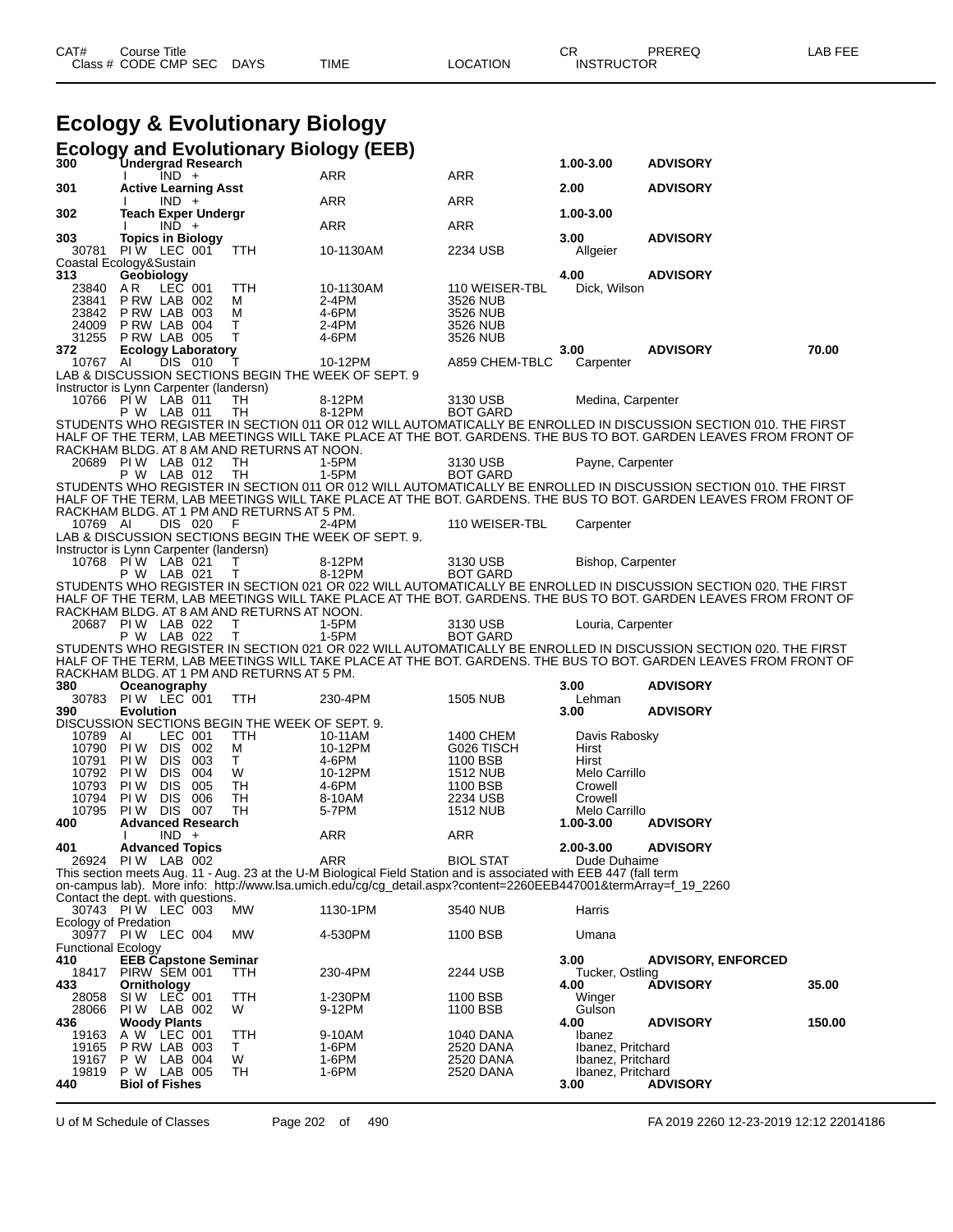| CAT#           | Course Title<br>Class # CODE CMP SEC                        | <b>DAYS</b> | TIME       | LOCATION                    | CR<br><b>INSTRUCTOR</b>   | PREREQ                      | LAB FEE |
|----------------|-------------------------------------------------------------|-------------|------------|-----------------------------|---------------------------|-----------------------------|---------|
|                |                                                             |             |            |                             |                           |                             |         |
| 28411<br>441   | P W LEC 001<br><b>Bio Fish Lab</b>                          | TTH         | 10-1130AM  | 1028 DANA                   | Lopez-Fernandez<br>1.00   | <b>ADVISORY</b>             | 50.00   |
| 28417          | P W LAB 001                                                 | W           | 1-4PM      | G556 DANA                   |                           | Lopez-Fernandez, Morgan     |         |
| 442            | <b>Biology of Insects</b>                                   |             |            |                             | 3.00                      | <b>ADVISORY</b>             | 35.00   |
| 28737          | PIW LEC 001                                                 | <b>MW</b>   | 1-230PM    | 4151 USB                    | Kurdziel                  |                             |         |
| 447            | <b>Environ Micro Lab</b>                                    |             |            |                             | 3.00                      | <b>ENFORCED</b>             |         |
| 34251          | LEC 001<br><b>AIR</b>                                       | MW          | 10-11AM    | 3142 USB                    | Dude Duhaime              |                             |         |
| 34252<br>485   | PIRW LAB 002                                                | W           | 11-2PM     | 3142 USB                    | Wing                      |                             |         |
|                | <b>Popul &amp; Comm Ecology</b><br>SIW LEC 001              | MW          | 230-4PM    |                             | 4.00                      |                             |         |
| 22837<br>22838 | PIW LAB 002                                                 | F.          | 2-4PM      | <b>1505 NUB</b><br>2230 USB | Ostling, Valdovinos<br>Ho |                             |         |
| 22839          | PIW LAB 003                                                 | TН          | 10-12PM    | 2230 USB                    | Ho                        |                             |         |
| 489            | <b>Soil Ecology</b>                                         |             |            |                             | 3.00                      | <b>ADVISORY</b>             | 70.00   |
| 23855          | A W LEC 001                                                 | МW          | 10-11AM    | 1028 DANA                   | Zak                       |                             |         |
| 23857          | P W LAB 002                                                 | М           | 1-5PM      | 2556 DANA                   | Zak, Argiroff             |                             |         |
| 23859          | P W LAB 003                                                 | т           | 1-5PM      | 2556 DANA                   | Zak, Argiroff             |                             |         |
| 497            | <b>Complex Sys in Ecol</b>                                  |             |            |                             | 3.00                      | <b>ADVISORY, ENFORCED</b>   |         |
| 31763          | PIRW LEC 001                                                | TTH         | 230-4PM    | 2234 USB                    | Vandermeer                |                             |         |
| 499            | <b>Research Ethics-Bio</b>                                  |             |            |                             | 1.00                      | <b>ADVISORY</b>             |         |
| 24275          | PIW SEM 001                                                 | TН          | 10-12PM    | A859 CHEM-TBLC              | Carpenter                 |                             |         |
|                | This course meets the first 7 weeks of the term (9/3-10/18) |             |            |                             |                           |                             |         |
| 525            | <b>Science Writing</b>                                      |             |            |                             | 3.00                      |                             |         |
| 30865          | PI.<br>LEC 001                                              | W           | 9-10AM     | 3359 MH                     | Kling                     |                             |         |
| 525            | <b>Science Writing</b>                                      |             |            |                             | 3.00                      |                             |         |
| 544            | LEC 001<br><b>Pop&amp;Stats Genetics</b>                    | т           | 2-4PM      | B <sub>118</sub> MLB        | 2.00                      | <b>ADVISORY</b>             |         |
| 19292          | PDW LEC 001                                                 | W           | 130-330PM  | 5915 BUHL                   |                           | Burke, Antonellis, Kitzman, |         |
|                |                                                             |             |            |                             | Robins, Mueller, Kidd     |                             |         |
| 601            | <b>Investigate Biology</b>                                  |             |            |                             | 1.00-8.00                 | <b>ADVISORY</b>             |         |
|                | $\overline{IND}$ +                                          |             | ARR        | <b>ARR</b>                  |                           |                             |         |
| 700            | <b>Advanced Studies</b>                                     |             |            |                             | 1.00-8.00                 | <b>ADVISORY</b>             |         |
|                | $IND +$                                                     |             | ARR        | <b>ARR</b>                  |                           |                             |         |
| 730            | <b>Advanced Studies</b>                                     |             |            |                             | 1.00-8.00                 | <b>ADVISORY</b>             |         |
|                | $IND +$                                                     |             | <b>ARR</b> | ARR                         |                           |                             |         |
| 755            | <b>Special Studies</b>                                      |             |            |                             | 1.00-16.00                | <b>ADVISORY</b>             |         |
|                | $IND +$                                                     |             | <b>ARR</b> | <b>ARR</b>                  |                           |                             |         |
| 790            | <b>Masters Thesis</b>                                       |             |            |                             | 1.00-8.00                 |                             |         |
|                | $IND +$                                                     |             | ARR        | ARR                         |                           |                             |         |
| 800            | <b>Biology Seminar</b><br>PIW SEM 002                       |             |            | ARR                         | 1.00                      | <b>ADVISORY</b>             |         |
| 29293          | Bio of Sex Dif Brains & Behavr                              | <b>MW</b>   | 1-230PM    |                             | Dantzer                   |                             |         |
| 34502 PI       | <b>SEM 003</b>                                              | т           | $1-2PM$    | ARR                         | Revzen                    |                             |         |
|                | Comparative Biomech of Locomot                              |             |            |                             |                           |                             |         |
|                | EEB 800.003 will meet in 4419 EECS.                         |             |            |                             |                           |                             |         |
| 801            | <b>Supervised Teaching</b>                                  |             |            |                             | 1.00                      | <b>ADVISORY</b>             |         |
|                | 10803 PRW SEM 001                                           | м           | 530-730PM  | 1250 USB                    | Clark                     |                             |         |
|                | This course meets with MCDB 801                             |             |            |                             |                           |                             |         |
| 990            | Diss-Precand                                                |             |            |                             | 1.00-8.00                 | <b>ADVISORY</b>             |         |
|                | $IND +$                                                     |             | ARR        | ARR                         |                           |                             |         |
| 995            | Diss-Cand                                                   |             |            |                             | 8.00                      | <b>ENFORCED</b>             |         |
|                | IR<br>$IND +$                                               |             | <b>ARR</b> | <b>ARR</b>                  |                           |                             |         |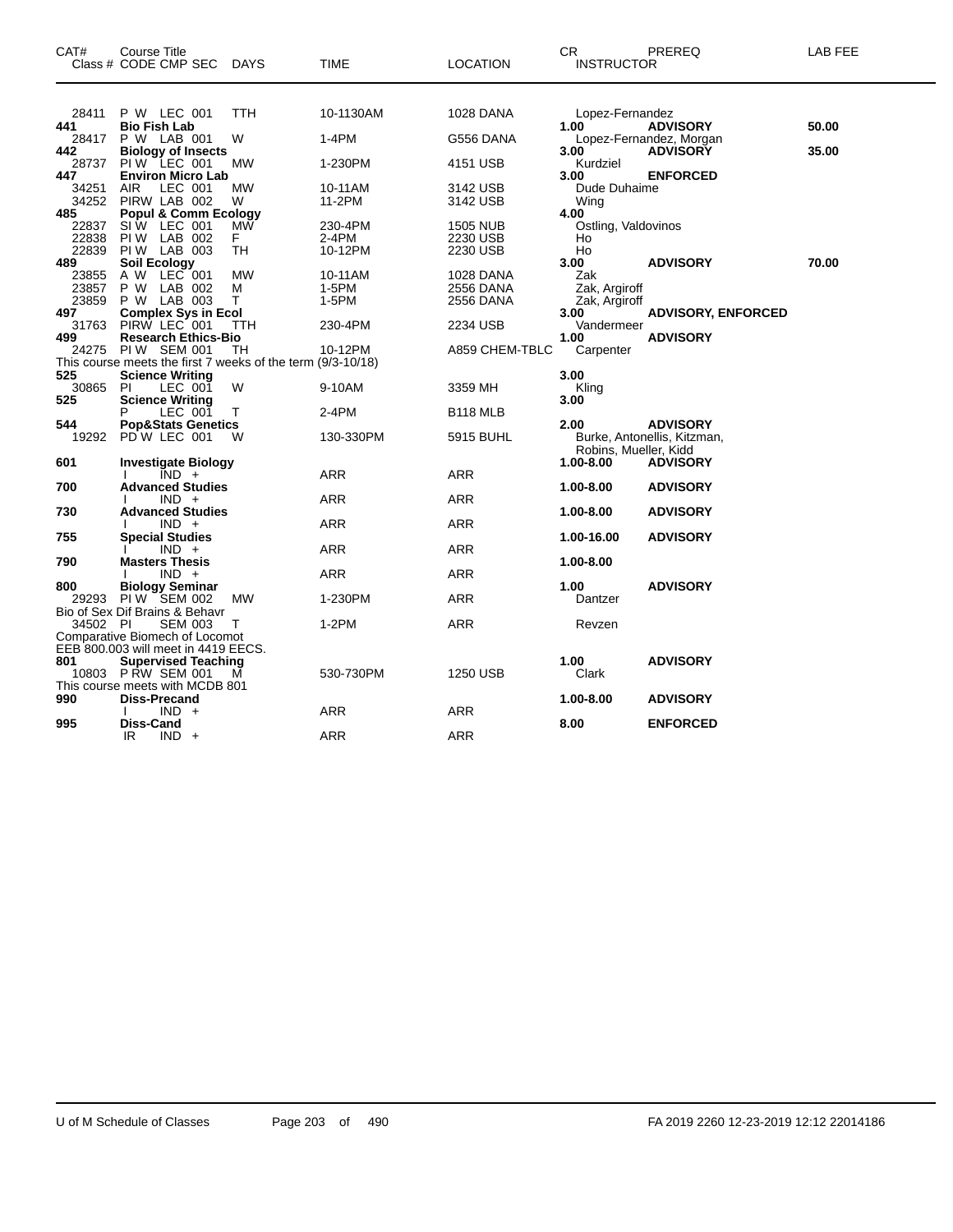| CAT# | Title<br>Course      |             |             |                 | CR | PREREQ            | AB FEE |
|------|----------------------|-------------|-------------|-----------------|----|-------------------|--------|
|      | Class # CODE CMP SEC | <b>DAYS</b> | <b>TIME</b> | <b>LOCATION</b> |    | <b>INSTRUCTOR</b> |        |

# **Economics Department**

**Economics (ECON) 101 Principles Econ I 4.00 ADVISORY**

Students will be auto-enrolled in LEC 100 when they elect DIS 101-115.

There will be three midterms for this course: Thursday October 10, 8:10 - 9:40 PM; Tuesday November 5, 8:10 - 9:40 PM; and Wednesday December 4, 8:10 - 9:40 PM. All exams must be taken on the assigned dates and times. If you cannot take these exams as scheduled, please register for an open section in another lecture of Econ 101. No exceptions will be made to these exam dates and times.

| No overrides will be issued for this class. |         |            |     |    |                                                                                                                    |                       |                  |
|---------------------------------------------|---------|------------|-----|----|--------------------------------------------------------------------------------------------------------------------|-----------------------|------------------|
| 11074                                       | A       | LEC 100    |     | MW | 10-1130AM                                                                                                          | 140 LORCH             | Caldwell Jr      |
| 11075                                       | P<br>W  | <b>DIS</b> | 101 | F  | 830-10AM                                                                                                           | <b>1110 WEILL</b>     | Fernandez Ibanez |
| 11078                                       | P.<br>W | <b>DIS</b> | 102 | TН | 1-230PM                                                                                                            | 2062 PALM             | Lomonosov        |
| 11077                                       | P W     | <b>DIS</b> | 103 | TН | 1130-1PM                                                                                                           | <b>B844 EH</b>        | Kosowsky         |
| 20542                                       | P W     | <b>DIS</b> | 104 | F  | 1-230PM                                                                                                            | 269 WEISER            | Beer             |
| 24010                                       | P<br>W  | <b>DIS</b> | 105 | F  | 1-230PM                                                                                                            | 1518 NUB              | <b>Bimberg</b>   |
| 24011                                       | P W     | <b>DIS</b> | 107 | F  | 230-4PM                                                                                                            | 373 LORCH             | Bimberg          |
| 17637                                       | P W     | <b>DIS</b> | 109 | TН | 530-7PM                                                                                                            | 142 LORCH             | Yang             |
| 11079                                       | P W     | <b>DIS</b> | 110 | F  | 1130-1PM                                                                                                           | R <sub>1230</sub> BUS | Kosowsky         |
| 11080                                       | P.<br>W | <b>DIS</b> | 111 | F  | 1130-1PM                                                                                                           | <b>R0240 BUS</b>      | Yang             |
| 11076                                       | P W     | <b>DIS</b> | 113 | TH | 830-10AM                                                                                                           | 373 LORCH             | Bart             |
| 24012                                       | P W     | <b>DIS</b> | 115 | TH | 10-1130AM                                                                                                          | 1372 EH               | Tino             |
|                                             |         |            |     |    | Students will be auto-enrolled in LEC 200 when they elect DIS 201-211; No overrides will be issued for this class. |                       |                  |
| 11081                                       | A       | LEC 200    |     | MW | 1130-1PM                                                                                                           | 140 LORCH             | Dudley           |
| 11082                                       | P W     | DIS.       | 201 | М  | 230-4PM                                                                                                            | 1469 MH               | Krishnan         |
| 11088                                       | P.<br>W | <b>DIS</b> | 202 | M  | 230-4PM                                                                                                            | <b>B856 EQ</b>        | Cheng            |
| 20504                                       | P W     | <b>DIS</b> | 203 | т  | 10-1130AM                                                                                                          | 173 LORCH             | Cheng            |
| 11086                                       | P W     | <b>DIS</b> | 204 | т  | 230-4PM                                                                                                            | 373 LORCH             | Thrasher         |
| 11085                                       | P.<br>W | <b>DIS</b> | 205 | т  | 1-230PM                                                                                                            | 373 LORCH             | Cui              |
| 17639                                       | P W     | <b>DIS</b> | 206 | T  | 1130-1PM                                                                                                           | 142 LORCH             | Krishnan         |
| 11083                                       | P<br>W  | <b>DIS</b> | 207 | т  | 1130-1PM                                                                                                           | 373 LORCH             | Thrasher         |
| 11087                                       | P W     | <b>DIS</b> | 208 | M  | 4-530PM                                                                                                            | 142 LORCH             | Huang            |
| 17638                                       | P W     | <b>DIS</b> | 209 | M  | 4-530PM                                                                                                            | 373 LORCH             | Tang             |
| 11084                                       | W<br>P  | <b>DIS</b> | 210 | Т  | 830-10AM                                                                                                           | 142 LORCH             | Huang            |
| 20543                                       | P W     | <b>DIS</b> | 211 | т  | 830-10AM                                                                                                           | 373 LORCH             | Cui              |
|                                             |         |            |     |    | Students will be auto-enrolled in LEC 300 when they elect DIS 301-311.                                             |                       |                  |

There will be three midterms for this course: from 8-10pm on 10/8 & 11/5. All exams must be taken on the assigned dates and times. If you cannot take these exams as scheduled, please register for an open section in another lecture of Econ 101. No exceptions will be made to these exam dates and times.

No overrides will be issued for this class.

| 11089 | A           | LEC 300    |       | <b>MW</b> | 230-4PM   | AUD 3 MLB       | <b>Wolfers</b>         |
|-------|-------------|------------|-------|-----------|-----------|-----------------|------------------------|
| 24284 | P<br>W      | <b>DIS</b> | 301   | F         | 230-4PM   | 268 WEISER      | Horton                 |
| 11091 | w<br>P.     | <b>DIS</b> | 302   | F         | 230-4PM   | <b>1505 NUB</b> | Rao                    |
| 20582 | W<br>P.     | <b>DIS</b> | 304   | F         | 10-1130AM | 296 WEISER      | Palvolgyi              |
| 11093 | w<br>P.     | <b>DIS</b> | 305   | F         | 1-230PM   | 268 WEISER      | Palvolgyi              |
| 24282 | W<br>P      | <b>DIS</b> | 306   | F         | 1-230PM   | <b>1505 NUB</b> | Tojal Ramos dos Santos |
| 24283 | w<br>P.     | <b>DIS</b> | -307  | TН        | 530-7PM   | <b>1505 NUB</b> | Turner                 |
| 11094 | P W         | DIS.       | 308   | TН        | 1130-1PM  | 1372 EH         | Tojal Ramos dos Santos |
| 11095 | P W         | DIS.       | 309   | TН        | 10-1130AM | 173 LORCH       | Venyige                |
| 11096 | <b>P RW</b> | <b>DIS</b> | 310   | W         | 4-530PM   | 373 LORCH       | <b>Wolfers</b>         |
| 11097 | P W         | <b>DIS</b> | -311  | TН        | 1-230PM   | LEC RM 1 MLB    | Venyige                |
| 11092 | P W         | DIS.       | -312  | TН        | 830-10AM  | <b>B856 EQ</b>  | Turner                 |
| 20581 | w<br>P      | DIS.       | - 313 | TН        | 830-10AM  | 1024 DANA       | Rao                    |
| 11090 | P W         | DIS.       | - 314 | F         | 1130-1PM  | <b>1518 NUB</b> | Horton                 |
| 22333 | Α           | LEC 400    |       | ттн       | 1130-1PM  | 1202 SEB        | Caldwell Jr            |
|       |             |            |       |           |           |                 | $\sim$ $\sim$          |

There will be three midterms for this course: Thursday October 10, 8:10 - 9:40 PM; Tuesday November 5, 8:10 - 9:40 PM; and Wednesday December 4, 8:10 - 9:40 PM. All exams must be taken on the assigned dates and times. If you cannot take these exams as scheduled, please register for an open section in another lecture of Econ 101. No exceptions will be made to these exam dates and times.

|           | No overrides will be issued for this class.                                                                        |            |     |           |          |                                                                                             |                  |  |  |  |
|-----------|--------------------------------------------------------------------------------------------------------------------|------------|-----|-----------|----------|---------------------------------------------------------------------------------------------|------------------|--|--|--|
| 22334     | P W                                                                                                                | DIS.       | 401 | тн        | 230-4PM  | 4212 SEB                                                                                    | Tino             |  |  |  |
| 22602     | P W                                                                                                                | DIS.       | 402 | - тн      | 230-4PM  | <b>B2560 BUS</b>                                                                            | Juarez           |  |  |  |
| 22335 P W |                                                                                                                    | DIS.       | 403 |           | 1130-1PM | 173 LORCH                                                                                   | Beer             |  |  |  |
| 22603     | P W                                                                                                                | DIS.       | 404 |           | 1-230PM  | <b>B852 EQ</b>                                                                              | Fernandez Ibanez |  |  |  |
| 22604 P W |                                                                                                                    | <b>DIS</b> | 405 | F         | 230-4PM  | <b>B852 EQ</b>                                                                              | Bart             |  |  |  |
| 22605 P W |                                                                                                                    | DIS.       | 406 | - тн      | 4-530PM  | 142 LORCH                                                                                   | Juarez           |  |  |  |
| 22410 AD  |                                                                                                                    | LEC 500    |     | <b>MW</b> | 1130-1PM | 4404 RAND                                                                                   | Zamzow           |  |  |  |
|           | This section is reserved for CSP students. Students must consult with a CSP advisor in order to receive permission |            |     |           |          |                                                                                             |                  |  |  |  |
|           | to register for this section. Once classes begin, permission of the instructor is required. You can contact CSP    |            |     |           |          |                                                                                             |                  |  |  |  |
|           |                                                                                                                    |            |     |           |          | for more information at 701,0100, can finfo@umiah adu argae the override FAO en quruushoita |                  |  |  |  |

for more information at 764-9128, csp-4info@umich.edu, or see the override FAQ on our website. PDR DIS 501 F 1130-1PM 1528 NUB Zamzow This section is reserved for CSP students. Students must consult with a CSP advisor in order to receive permission

to register for this section. Once classes begin, permission of the instructor is required. You can contact CSP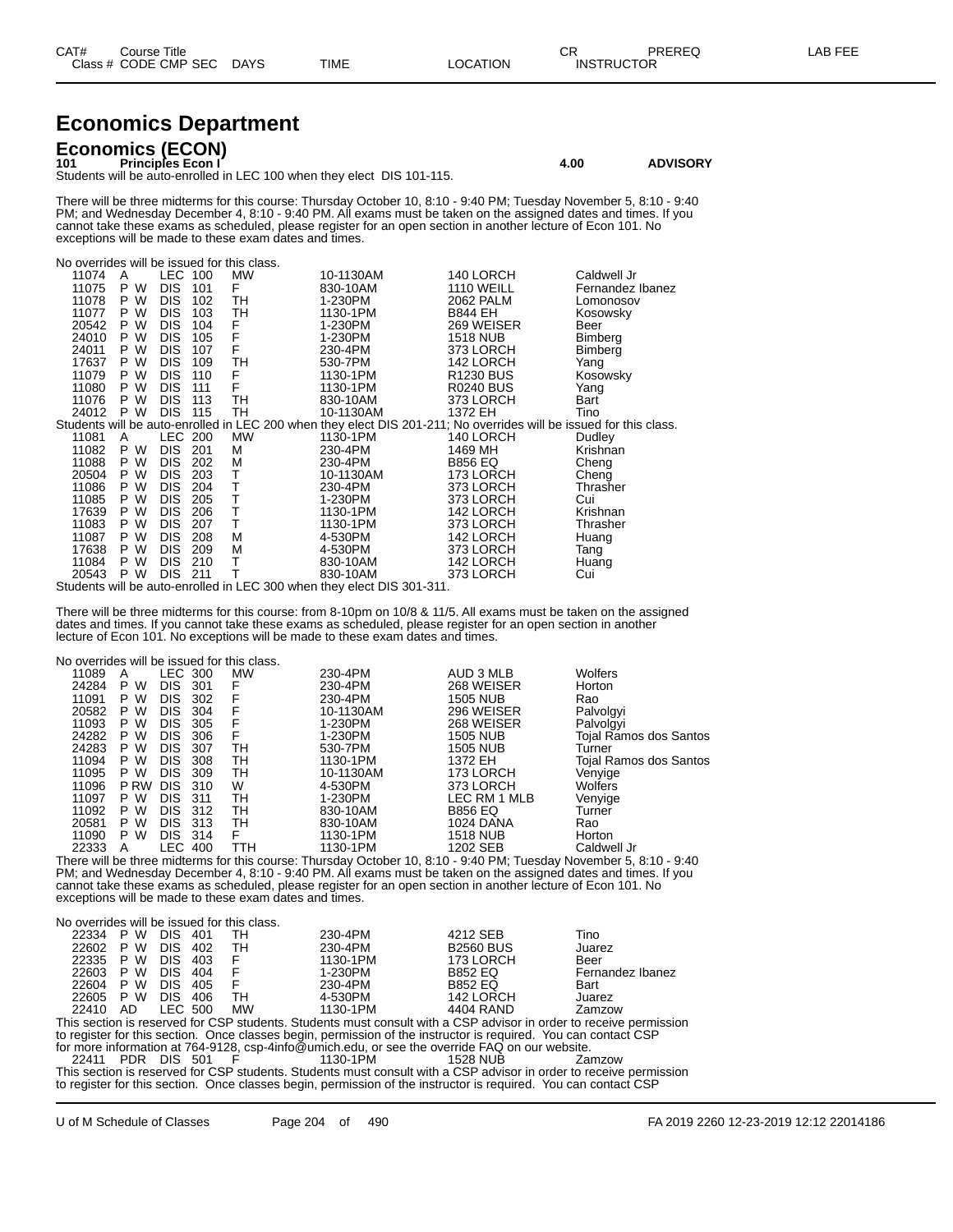| Class # CODE CMP SEC                   |                                               |                              |       | DAYS                         | TIME                                                                                                                             | LOCATION                      | <b>INSTRUCTOR</b>                |                           |
|----------------------------------------|-----------------------------------------------|------------------------------|-------|------------------------------|----------------------------------------------------------------------------------------------------------------------------------|-------------------------------|----------------------------------|---------------------------|
|                                        |                                               |                              |       |                              | for more information at 764-9128, csp-4info@umich.edu, or see the override FAQ on our website.                                   |                               |                                  |                           |
| 102                                    | <b>Principles Econ II</b>                     | LEC 100                      |       |                              |                                                                                                                                  | 140 LORCH                     | 4.00                             | <b>ADVISORY</b>           |
| 11098                                  | A                                             |                              |       | TTH                          | 1130-1PM<br>Students will be auto-enrolled in section 100 when they elect sections 101-111. Midterm exams dates: 6-8pm on 10/2   |                               | Cho                              |                           |
| & 11/7.                                |                                               |                              |       |                              |                                                                                                                                  |                               |                                  |                           |
| 24464 P<br>19501                       | P                                             | DIS 101<br><b>DIS</b>        | 102   | TН<br>F                      | 4-530PM<br>1130-1PM                                                                                                              | 373 LORCH<br>2185 NQ          | Moran<br>Wagar                   |                           |
| 24465                                  | P                                             | DIS.                         | 103   | F<br>F                       | 1-230PM                                                                                                                          | 1372 EH                       | Olson                            |                           |
| 11100                                  | P                                             | <b>DIS 104</b><br><b>DIS</b> |       | F                            | 1-230PM                                                                                                                          | 120 WH                        | Markiewitz                       |                           |
| 11099<br>11101                         | P<br>P                                        | DIS 106                      | - 105 | $\mathsf F$                  | 10-1130AM<br>830-10AM                                                                                                            | 173 LORCH<br><b>R2320 BUS</b> | Olson<br>Farzana                 |                           |
| 11102                                  | Ρ                                             | DIS.                         | - 107 | TH                           | 530-7PM                                                                                                                          | 373 LORCH                     | Moran                            |                           |
| 11103<br>11104                         | P<br>P                                        | DIS.<br><b>DIS 109</b>       | 108   | TН<br>F.                     | 530-7PM<br>830-10AM                                                                                                              | 173 LORCH<br>373 LORCH        | Wang<br>Wagar                    |                           |
| 15654                                  | P                                             | <b>DIS 110</b>               |       | TН                           | 230-4PM                                                                                                                          | 1024 DANA                     | Farzana                          |                           |
| 15655                                  | P                                             | <b>DIS 111</b>               |       | TН                           | 1-230PM                                                                                                                          | 2234 USB                      | Wang                             |                           |
| 11105                                  | A                                             | <b>LEC 200</b>               |       | TTH                          | 10-1130AM<br>Students will be auto-enrolled in section 200 when they elect sections 201-211. Midterm exams dates: 8-10pm on 9/30 | 140 LORCH                     | Stevenson                        |                           |
| & 11/4.                                |                                               |                              |       |                              |                                                                                                                                  |                               |                                  |                           |
| 11108<br>11107                         | P<br>P                                        | DIS -<br>DIS 202             | 201   | $_{\mathsf{F}}^{\mathsf{F}}$ | 1130-1PM<br>1130-1PM                                                                                                             | <b>R0220 BUS</b><br>142 LORCH | Ren<br>Ersan                     |                           |
| 24466                                  | P                                             | DIS 203                      |       | TН                           | 4-530PM                                                                                                                          | 173 LORCH                     | Ersan                            |                           |
| 11111                                  | P                                             | DIS -                        | 204   | TН                           | 230-4PM                                                                                                                          | LEC RM 1 MLB                  | Elayan Balague                   |                           |
| 11109<br>11110                         | Ρ<br>P                                        | <b>DIS 205</b><br>DIS 206    |       | F<br>F                       | 230-4PM<br>830-10AM                                                                                                              | 173 LORCH<br><b>R0420 BUS</b> | Ren<br>Hasanbasri                |                           |
| 14506                                  | P                                             | DIS 207                      |       | F                            | 10-1130AM                                                                                                                        | <b>R0220 BUS</b>              | Cevallos Fujiy                   |                           |
| 11112                                  | P                                             | <b>DIS 208</b>               |       | F                            | 1-230PM                                                                                                                          | 373 LORCH                     | Rowberry                         |                           |
| 11113<br>24467                         | P<br>P                                        | DIS 209<br>DIS 210           |       | F<br><b>TH</b>               | 1-230PM<br>1130-1PM                                                                                                              | 173 LORCH<br>142 LORCH        | Cevallos Fujiy<br>Elayan Balague |                           |
| 11106                                  | P                                             | DIS 211                      |       | TН                           | 1130-1PM                                                                                                                         | 373 LORCH                     | Rowberry                         |                           |
| 108                                    | <b>Intro Micro Wkshp</b>                      |                              |       |                              |                                                                                                                                  |                               | 1.00                             | <b>ADVISORY</b>           |
| 20052<br>Economics of Personal Finance | PI                                            | <b>SEM 001</b>               |       | F                            | 9-10AM                                                                                                                           | 142 LORCH                     | Proulx                           |                           |
| 195                                    | <b>Topics Sem Intro Ec</b>                    |                              |       |                              |                                                                                                                                  |                               | 3.00                             |                           |
| 29704 PD<br>Data Analytics with R      |                                               | <b>SEM 001</b>               |       | <b>TTH</b>                   | 4-530PM                                                                                                                          | <b>1570 NUB</b>               | Hasanbasri                       |                           |
|                                        |                                               |                              |       |                              | To be eligible for this course, you must have already passed either Econ 251 or 452 with a C- or better. Please                  |                               |                                  |                           |
|                                        |                                               |                              |       |                              | email econundergradoffice@umich.edu for override information to enroll.                                                          |                               |                                  |                           |
|                                        |                                               |                              |       |                              | Please also note that this course does not count as an elective for the Economics major or minor.                                |                               |                                  |                           |
| 208                                    | <b>Inter Micro Workshop</b>                   |                              |       |                              |                                                                                                                                  |                               | 1.00                             | <b>ADVISORY</b>           |
| 24980 P W SEM 001<br>Economics at Work |                                               |                              |       | F                            | 1-230PM                                                                                                                          | 140 LORCH                     | Dudley                           |                           |
| 251                                    | <b>Intr Stat&amp;Metric II</b>                |                              |       |                              |                                                                                                                                  |                               | 4.00                             | <b>ENFORCED</b>           |
|                                        |                                               |                              |       |                              | Students will be auto-enrolled in section 100 when they elect sections 101-102. This class will have evening exams               |                               |                                  |                           |
| on the following dates: TBD<br>11133   | AR                                            | LEC 100                      |       | TTH                          | 1130-1PM                                                                                                                         | G127 AH                       | Asenova                          |                           |
| 11134                                  | <b>P RW DIS 101</b>                           |                              |       | F                            | 10-11AM                                                                                                                          | <b>R0420 BUS</b>              | Foschi                           |                           |
| 11135<br>22514 AR                      | PRW DIS 102                                   | <b>LEC 200</b>               |       | F<br><b>TTH</b>              | 12-1PM<br>4-530PM                                                                                                                | <b>B3560 BUS</b><br>AUD C AH  | Foschi<br>Asenova                |                           |
|                                        |                                               |                              |       |                              | Students will be auto-enrolled in section 100 when they elect sections 101-102. This class will have evening exams               |                               |                                  |                           |
| on the following dates: TBD            |                                               |                              |       |                              |                                                                                                                                  |                               |                                  |                           |
| 22515 PRW DIS 201<br>22516             | PRW DIS 202                                   |                              |       | F<br>F.                      | $3-4PM$<br>1-2PM                                                                                                                 | <b>B856 EQ</b><br>G168 AH     | Lohawala<br>Lohawala             |                           |
| 24458                                  | <b>P RW DIS 203</b>                           |                              |       | F                            | 3-4PM                                                                                                                            | 2336 MH                       | Brinatti                         |                           |
| 24459                                  | PRW DIS 204<br><b>Excel Econ&amp;Bus Anal</b> |                              |       | F                            | 1-2PM                                                                                                                            | 1436 MH                       | <b>Brinatti</b>                  |                           |
| 259<br>31324                           | P RW LEC 001                                  |                              |       | TTH                          | 1130-1PM                                                                                                                         | <b>1570 NUB</b>               | 3.00<br>Wan                      | <b>ENFORCED</b>           |
| 310                                    | <b>Money &amp; Banking</b>                    |                              |       |                              |                                                                                                                                  |                               | 3.00                             | <b>ENFORCED</b>           |
| 11114<br>320                           | PR.<br><b>Survey-Labor Econ</b>               | LEC 001                      |       | <b>MW</b>                    | 1130-1PM                                                                                                                         | 1400 CHEM                     | Dudek<br>3.00                    | <b>ADVISORY, ENFORCED</b> |
| 22940                                  | P RW LEC 001                                  |                              |       | <b>MW</b>                    | 1130-1PM                                                                                                                         | <b>1528 NUB</b>               | Sedo                             |                           |
| 327                                    | <b>Economics Of Crime</b>                     |                              |       |                              |                                                                                                                                  |                               | 4.00                             | <b>ADVISORY, ENFORCED</b> |
| 30657<br>31014                         | AR.<br>PRW DIS 002                            | LEC 001                      |       | <b>MW</b><br>F               | 1-230PM<br>12-1PM                                                                                                                | 3254 LSA<br><b>R0210 BUS</b>  | Heller<br>Martin                 |                           |
| 31016                                  | PRW DIS 003                                   |                              |       | F                            | $2-3PM$                                                                                                                          | <b>B856 EQ</b>                | Martin                           |                           |
| 330                                    | <b>American Industries</b>                    |                              |       |                              |                                                                                                                                  |                               | 4.00                             | <b>ADVISORY, ENFORCED</b> |
| 26407<br>26676                         | <b>AIR</b><br><b>PIR</b>                      | LEC 001<br>DIS 002           |       | MW<br>F                      | 230-4PM<br>11-12PM                                                                                                               | 1528 NUB<br>335 WH            | Adams<br>Mather                  |                           |
| 26677                                  | <b>PIR</b>                                    | DIS 003                      |       | F                            | 9-10AM                                                                                                                           | <b>R2310 BUS</b>              | Mather                           |                           |
| 26681                                  | <b>PIR</b>                                    | DIS 004                      |       | F<br>F                       | 1-2PM                                                                                                                            | 142 LORCH                     | Jayanti                          |                           |
| 26682<br>340                           | <b>PIR</b><br><b>International Econ</b>       | DIS 005                      |       |                              | $2-3PM$                                                                                                                          | 142 LORCH                     | Jayanti<br>3.00                  | <b>ADVISORY, ENFORCED</b> |
| 28026                                  | P RW LEC 001                                  |                              |       | MW                           | 830-10AM                                                                                                                         | <b>1120 WEILL</b>             | Deardorff                        |                           |
| 360<br>28027                           | <b>Developing Economic</b><br>PRW LEC 001     |                              |       | ттн                          | 830-10AM                                                                                                                         | 1400 CHEM                     | 3.00<br>Bergquist                | <b>ADVISORY, ENFORCED</b> |
| 380                                    | <b>Public Finance</b>                         |                              |       |                              |                                                                                                                                  |                               | 3.00                             | <b>ADVISORY, ENFORCED</b> |
| 30658                                  | PRW LEC 001                                   |                              |       | МW                           | 830-10AM                                                                                                                         | AUD B AH                      | Stevenson                        |                           |
| 395                                    | <b>Topics in Microecon</b>                    |                              |       |                              |                                                                                                                                  |                               | 3.00                             | <b>ADVISORY, ENFORCED</b> |
| 28028                                  | PIRW LEC 001                                  |                              |       | <b>TTH</b>                   | 1-230PM                                                                                                                          | 2548 NUB                      | Hasanbasri                       |                           |

CAT# Course Title Case CR PREREQ LAB FEE

U of M Schedule of Classes Page 205 of 490 FA 2019 2260 12-23-2019 12:12 22014186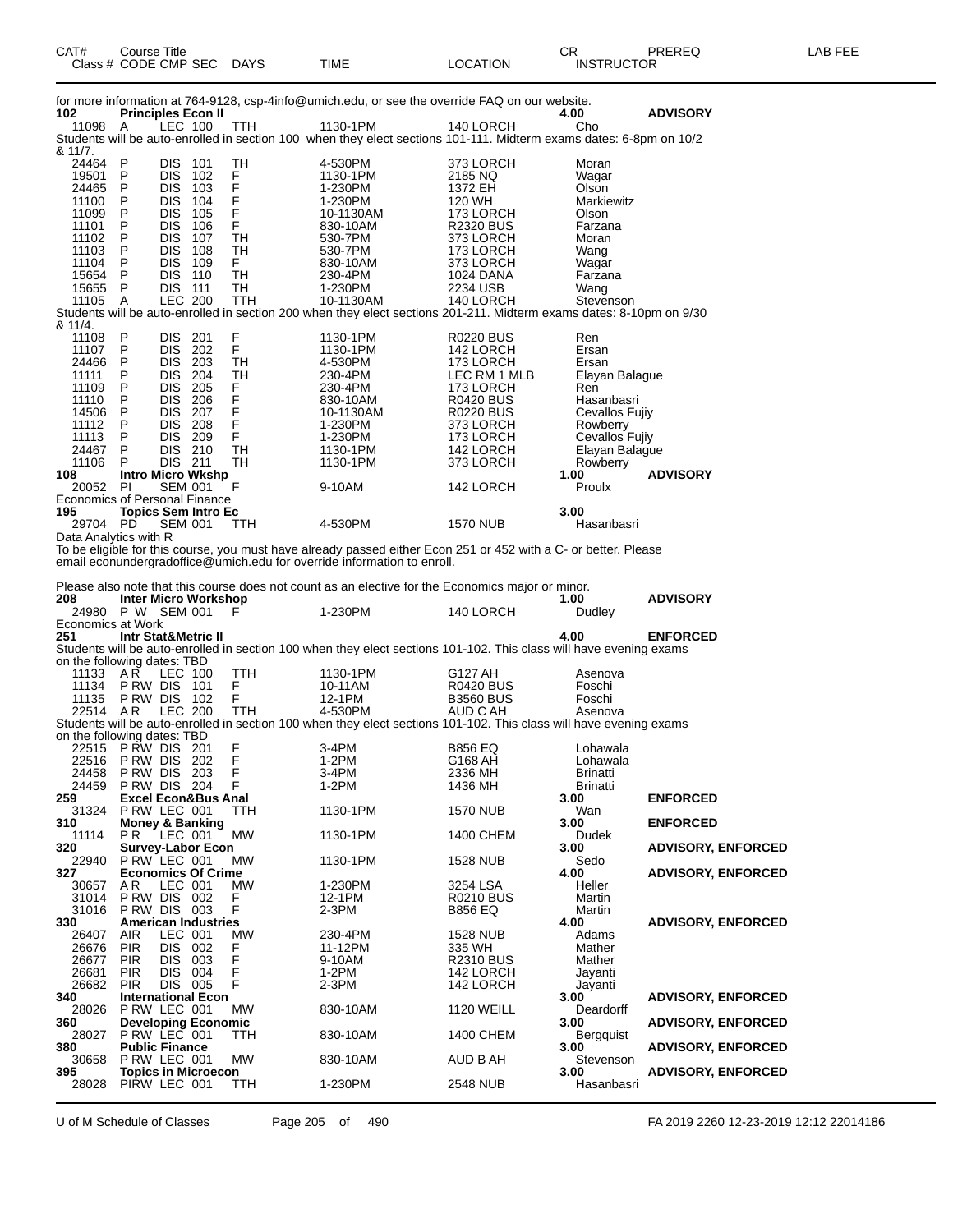| CAT# | Course Title              |      |          | СR                | PREREQ | LAB FEE |
|------|---------------------------|------|----------|-------------------|--------|---------|
|      | Class # CODE CMP SEC DAYS | TIME | LOCATION | <b>INSTRUCTOR</b> |        |         |

| Mkts&Inst Through Experimentat |                                     |                          |                                 |                                                             |                                                                                                                                                                                                          |                               |                            |                           |
|--------------------------------|-------------------------------------|--------------------------|---------------------------------|-------------------------------------------------------------|----------------------------------------------------------------------------------------------------------------------------------------------------------------------------------------------------------|-------------------------------|----------------------------|---------------------------|
|                                |                                     |                          |                                 |                                                             | This class will require access to laptops in class, please be sure to bring one with you to eat meeting. Students<br>without laptops of their own can borrow one from either the LSA Laptop Loan Program |                               |                            |                           |
|                                |                                     |                          |                                 |                                                             | (https://lsa.umich.edu/content/dam/lsa-site-assets/documents/unit-priorities/Laptop%20Program.pdf) or Instructional                                                                                      |                               |                            |                           |
| 398                            | <b>Strategy</b>                     |                          |                                 |                                                             | Support Services (https://lsa.umich.edu/iss/equipment-loan---reservation-.html).                                                                                                                         |                               | 4.00                       | <b>ADVISORY, ENFORCED</b> |
| 29821                          | ΑR                                  | LEC 001                  |                                 | ттн                                                         | 830-10AM                                                                                                                                                                                                 | 296 WEISER                    | Peralta                    |                           |
| 29822                          | PRW DIS 002                         |                          |                                 | F                                                           | $2-3PM$                                                                                                                                                                                                  | 1084 EH                       | Raghuraman                 |                           |
| 29823<br>401                   | PRW DIS 003                         |                          | <b>Intermed Micro Thry</b>      | TН                                                          | 11-12PM                                                                                                                                                                                                  | <b>B856 EQ</b>                | Raghuraman<br>4.00         |                           |
|                                |                                     |                          |                                 |                                                             | Students will be auto-enrolled in the lecture section 001 when they elect a discussion section; Students must                                                                                            |                               |                            | <b>ADVISORY, ENFORCED</b> |
|                                |                                     |                          |                                 | attend exams from 8-10pm on 10/10 & 11/7                    |                                                                                                                                                                                                          |                               |                            |                           |
| 11115                          | AR.                                 | LEC 100                  |                                 | MW                                                          | 1-230PM                                                                                                                                                                                                  | AUD 3 MLB                     | Proulx                     |                           |
| 11116<br>11117                 | <b>PIR</b><br><b>PIR</b>            | DIS<br><b>DIS</b>        | 102<br>103                      | TН<br>TН                                                    | 10-1130AM<br>830-10AM                                                                                                                                                                                    | 2310 SEB<br>4212 SEB          | Proulx<br>Mei              |                           |
| 11118                          | <b>PIR</b>                          | <b>DIS</b>               | 104                             | TН                                                          | 1130-1PM                                                                                                                                                                                                 | 4151 USB                      | Teng                       |                           |
| 28081                          | <b>PIR</b>                          | <b>DIS</b>               | 106                             | TН                                                          | 1-230PM                                                                                                                                                                                                  | 1650 CHEM                     | Chaikina                   |                           |
| 11120<br>11121                 | <b>PIR</b><br><b>PIR</b>            | <b>DIS</b><br><b>DIS</b> | 107<br>108                      | TН<br>TН                                                    | 530-7PM<br>230-4PM                                                                                                                                                                                       | 3427 MH<br>1401 MH            | Onyshchenko<br>Karol       |                           |
| 11122                          | <b>PIR</b>                          | <b>DIS</b>               | 109                             | TН                                                          | 230-4PM                                                                                                                                                                                                  | 1084 EH                       | Radler                     |                           |
| 11123                          | <b>PIR</b>                          | <b>DIS</b>               | 111                             | TН                                                          | 4-530PM                                                                                                                                                                                                  | ARR                           | Chaikina                   |                           |
| 25781<br>28082                 | <b>PIR</b><br>PIR                   | <b>DIS</b><br><b>DIS</b> | 112<br>113                      | TН<br>TН                                                    | 4-530PM                                                                                                                                                                                                  | <b>B3560 BUS</b>              | Radler<br>Karol            |                           |
| 18660                          | PIR                                 | <b>DIS</b>               | 114                             | TН                                                          | 530-7PM<br>1-230PM                                                                                                                                                                                       | 271 WEISER<br>1437 MH         | Mei                        |                           |
| 29777                          | <b>PIR</b>                          | <b>DIS</b>               | 117                             | TН                                                          | 10-1130AM                                                                                                                                                                                                | 2244 USB                      | Teng                       |                           |
| 29778                          | PIR                                 | <b>DIS</b>               | 118                             | TН                                                          | 1130-1PM                                                                                                                                                                                                 | <b>B830 EQ</b>                | Onyshchenko                |                           |
| 33679<br>17556                 | AR<br>P R                           | LEC.<br><b>DIS</b>       | 200<br>201                      | <b>MW</b><br>TН                                             | 4-530PM<br>830-10AM                                                                                                                                                                                      | 1202 SEB<br>142 LORCH         | Zamzow                     |                           |
| 11119                          | РR                                  | <b>DIS</b>               | 202                             | TН                                                          | 1130-1PM                                                                                                                                                                                                 | 1175 NQ                       | Laoprapassorn<br>Li        |                           |
| 29774                          | <b>PR</b>                           | <b>DIS</b>               | 203                             | TН                                                          | 230-4PM                                                                                                                                                                                                  | 335 WH                        | Laoprapassorn              |                           |
| 29776                          | P R                                 | DIS 204                  |                                 | TН                                                          | 4-530PM                                                                                                                                                                                                  | <b>R1230 BUS</b>              | Li                         |                           |
| 402                            |                                     |                          | <b>Intermed Macro Thry</b>      |                                                             | Students will be auto-enrolled in section 100 when they elect sections 101-110.                                                                                                                          |                               | 4.00                       | <b>ADVISORY, ENFORCED</b> |
|                                |                                     |                          |                                 |                                                             |                                                                                                                                                                                                          |                               |                            |                           |
|                                |                                     |                          |                                 |                                                             | Midterm exams will be held in class on the following dates: (TBD). Please plan accordingly.                                                                                                              |                               |                            |                           |
| 11124<br>11125                 | AR.<br>P RW DIS                     | LEC 100                  |                                 | TTH<br>F                                                    | 1-230PM<br>9-10AM                                                                                                                                                                                        | 140 LORCH                     | House                      |                           |
| 11126                          | P RW DIS                            |                          | 101<br>102                      | TН                                                          | 3-4PM                                                                                                                                                                                                    | 2229 SEB<br>373 LORCH         | Verdugo Pedreros<br>Haxhiu |                           |
| 11128                          | P RW DIS                            |                          | 104                             | F                                                           | $2-3PM$                                                                                                                                                                                                  | 180 TAP                       | Yadav                      |                           |
| 11129                          | P RW DIS                            |                          | 105                             | F                                                           | $3-4PM$                                                                                                                                                                                                  | 142 LORCH                     | Haxhiu                     |                           |
| 11130<br>11131                 | P RW DIS<br>P RW DIS                |                          | 106<br>107                      | F<br>F                                                      | 10-11AM<br>9-10AM                                                                                                                                                                                        | <b>R0240 BUS</b><br>1028 DANA | Rojas Olivares<br>Yadav    |                           |
| 11132                          | P RW DIS                            |                          | 108                             | F                                                           | 11-12PM                                                                                                                                                                                                  | 1405 EQ                       | Verdugo Pedreros           |                           |
| 19283                          | P RW DIS                            |                          | 109                             | TН                                                          | 4-5PM                                                                                                                                                                                                    | G127 AH                       | Lam                        |                           |
| 25594                          | P RW DIS                            |                          | 110                             | TН                                                          | 5-6PM                                                                                                                                                                                                    | 1405 EQ                       | Rojas Olivares             |                           |
| 36953<br>36961                 | AR.<br>P RW DIS                     | LEC.                     | 200<br>201                      | TTH<br>F                                                    | 1-230PM<br>1-2PM                                                                                                                                                                                         | 1449 MH<br>G040 TISCH         | Dudek<br>Kulczycki         |                           |
| 36962                          | <b>PRW DIS 202</b>                  |                          |                                 | F                                                           | 3-4PM                                                                                                                                                                                                    | G040 TISCH                    | Kulczycki                  |                           |
| 422                            |                                     |                          | <b>Personnel Economics</b>      |                                                             |                                                                                                                                                                                                          |                               | 3.00                       | <b>ENFORCED</b>           |
| 28100<br>431                   | PRW LEC 001                         |                          | Ind Organ & Perform             | МW                                                          | 830-10AM                                                                                                                                                                                                 | 1400 CHEM                     | Brown<br>3.00              | <b>ENFORCED</b>           |
| 28030                          | PRW LEC 001                         |                          |                                 | ттн                                                         | 10-1130AM                                                                                                                                                                                                | 1360 EH                       | Fan                        |                           |
| 435                            | <b>Financial Econ</b>               |                          |                                 |                                                             |                                                                                                                                                                                                          |                               | 4.00                       | <b>ADVISORY, ENFORCED</b> |
| 30659<br>30661                 | A R<br>PRW DIS 002                  | LEC 001                  |                                 | MW<br>TH                                                    | 10-1130AM<br>$2-3PM$                                                                                                                                                                                     | AUD D AH<br>373 LORCH         | Ottonello                  |                           |
| 30662                          | PRW DIS 003                         |                          |                                 | TH                                                          | 11-12PM                                                                                                                                                                                                  | 1448 MH                       | Hegarty<br>Hegarty         |                           |
| 30663                          | P RW DIS                            |                          | 004                             | F.                                                          | 11-12PM                                                                                                                                                                                                  | <b>B856 EQ</b>                | Aristizabal-Ramirez        |                           |
| 30664                          | PRW DIS 005                         |                          |                                 | F                                                           | $2-3PM$                                                                                                                                                                                                  | 1405 EQ                       | Aristizabal-Ramirez        |                           |
| 438<br>28031                   | <b>Ec Hith Serv</b><br>P RW LEC 001 |                          |                                 | MW                                                          | 1-230PM                                                                                                                                                                                                  | ARR                           | 3.00<br>Kowalski           | <b>ENFORCED</b>           |
| 441                            |                                     |                          | <b>Inter Trade Theory</b>       |                                                             |                                                                                                                                                                                                          |                               | 3.00                       | <b>ENFORCED</b>           |
| 32759                          | PRW LEC 001                         |                          |                                 | TTH                                                         | 530-7PM                                                                                                                                                                                                  | G127 AH                       | Sotelo                     |                           |
| 444<br>26409                   | AIR                                 | LEC 001                  | <b>European Economy</b>         | <b>MW</b>                                                   | 10-1130AM                                                                                                                                                                                                | 1528 NUB                      | 4.00<br>Adams              | <b>ENFORCED</b>           |
| 26807                          | P R                                 | DIS 002                  |                                 | F                                                           | 11-12PM                                                                                                                                                                                                  | 1339 MH                       | Brosy                      |                           |
| 26808                          | P R                                 | DIS.                     | 003                             | F                                                           | 12-1PM                                                                                                                                                                                                   | LEC RM 1 MLB                  | Brosy                      |                           |
| 26809                          | P R                                 | <b>DIS</b>               | 004                             | F                                                           | $1-2PM$                                                                                                                                                                                                  | 1632 CHEM                     | Fen                        |                           |
| 26810<br>451                   | P R                                 | DIS 005                  | <b>Inter Stat&amp;Metrics I</b> | F                                                           | 2-3PM                                                                                                                                                                                                    | 2330 MH                       | Fen<br>4.00                | <b>ENFORCED</b>           |
| 23190                          | A R                                 | LEC 001                  |                                 | TTH                                                         | 830-10AM                                                                                                                                                                                                 | 260 WEISER                    | Asenova                    |                           |
|                                |                                     |                          |                                 | Do not take this class if you have taken ECON 405 before!!! |                                                                                                                                                                                                          |                               |                            |                           |
| 23191                          | PRW DIS 002                         |                          |                                 | F                                                           | 9-10AM                                                                                                                                                                                                   | <b>B2560 BUS</b>              | Vrioni                     |                           |
| 452                            | 23192 PRW DIS 003                   |                          | <b>IntermStat&amp;MetricsII</b> | F                                                           | 2-3PM                                                                                                                                                                                                    | 3333 MH                       | Vrioni<br>4.00             | <b>ENFORCED</b>           |
|                                |                                     |                          |                                 |                                                             | Do not take this class if you have taken ECON 406 before!!! Students will be auto-enrolled in section 001 when                                                                                           |                               |                            |                           |
| they elect sections 002-003.   |                                     |                          |                                 |                                                             |                                                                                                                                                                                                          |                               |                            |                           |
| 17464 AR                       | 17465 P RW DIS 002                  | LEC 001                  |                                 | <b>MW</b><br>F                                              | 830-10AM<br>9-10AM                                                                                                                                                                                       | B844 EH<br>260 WEISER         | Hagemann<br>Huppertz       |                           |
| 17466                          | <b>PRW DIS 003</b>                  |                          |                                 | F                                                           | 11-12PM                                                                                                                                                                                                  | 120 WH                        | Huppertz                   |                           |

U of M Schedule of Classes Page 206 of 490 FA 2019 2260 12-23-2019 12:12 22014186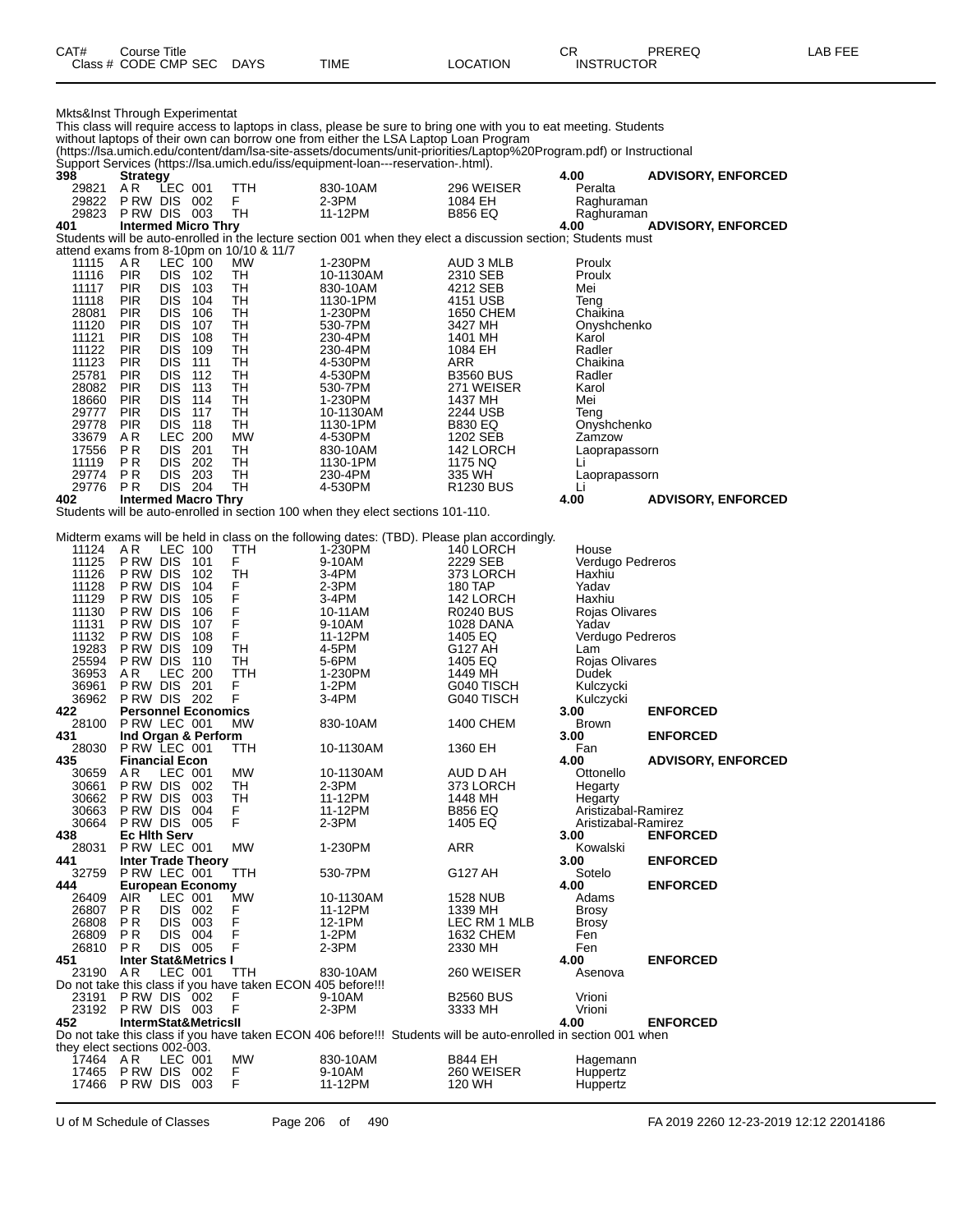| CAT#                           | Course Title<br>Class # CODE CMP SEC DAYS                          |                  | TIME                                                                                    | <b>LOCATION</b>                          | CR<br><b>INSTRUCTOR</b>            | PREREQ                    | LAB FEE |
|--------------------------------|--------------------------------------------------------------------|------------------|-----------------------------------------------------------------------------------------|------------------------------------------|------------------------------------|---------------------------|---------|
| 461<br>27272<br>30671<br>30681 | Econ Development I<br>LEC 001<br>A R<br>PRW DIS 002<br>PRW DIS 003 | TTH<br>F<br>F    | 10-1130AM<br>10-11AM<br>4-5PM                                                           | 2306 MH<br><b>R2240 BUS</b><br>142 LORCH | 4.00<br>Bleakley<br>Garud<br>Garud | <b>ENFORCED</b>           |         |
| 466                            | <b>Econ of Population</b><br>28032 PIRW LEC 001                    | TTH              | 10-1130AM                                                                               | B844 EH                                  | 3.00<br>Rotella                    | <b>ENFORCED</b>           |         |
| 485<br>30660                   | Law & Economics<br>P RW LEC 001                                    | TTH              | 230-4PM                                                                                 | <b>B844 EH</b>                           | 3.00<br>Cho                        | <b>ENFORCED</b>           |         |
| 490                            | <b>MicroEcon Topics</b><br>26417 P RW LEC 001                      | TTH              | 10-1130AM                                                                               | <b>1570 NUB</b>                          | 3.00<br>Levchenko                  | <b>ADVISORY, ENFORCED</b> |         |
|                                | Trade&Financial Globalization                                      |                  |                                                                                         |                                          |                                    |                           |         |
|                                | 29845 P RW LEC 002<br>Crime, Economics&Public Pol                  | МW               | 830-10AM                                                                                | 4404 RAND                                | Mueller-Smith                      |                           |         |
| 491                            | <b>Hist Amer Econ</b><br>28034 PIRW LEC 001                        | МW               | 230-4PM                                                                                 | <b>R0320 BUS</b>                         | 3.00<br>Rotella                    | <b>ENFORCED</b>           |         |
| 495<br>24434 PIR               | <b>Seminar in Econ</b><br><b>SEM 001</b>                           | TTH              | 830-10AM                                                                                | 171 LORCH                                | 3.00<br>Bailey                     | <b>ADVISORY, ENFORCED</b> |         |
|                                | Economics of the Family                                            |                  |                                                                                         |                                          |                                    |                           |         |
| 29644 PIR                      | <b>SEM 002</b><br>Applied Topics in Microecon                      | TTH              | 830-10AM                                                                                | 471 LORCH                                | Yang                               |                           |         |
| 497<br>28779                   | <b>Econ Honors Seminar</b><br>P <sub>R</sub><br><b>SEM 001</b>     | TН               | 4-5PM                                                                                   | 2225 SEB                                 | 1.00<br>Dominguez                  |                           |         |
| 498                            | <b>Honors Ind Research</b><br>$IND +$                              |                  | ARR                                                                                     | ARR                                      | 1.00-4.00                          | <b>ADVISORY</b>           |         |
| 499                            | <b>Individual Research</b>                                         |                  |                                                                                         |                                          | 1.00-4.00                          | <b>ADVISORY</b>           |         |
| 500                            | $IND +$<br><b>Quantitative Methods</b>                             |                  | ARR                                                                                     | ARR                                      | 4.00                               | <b>ADVISORY</b>           |         |
| 11139<br>31764                 | LEC 001<br>A<br>DIS 002<br>P <sub>R</sub>                          | <b>TTH</b><br>TH | 830-10AM<br>3-4PM                                                                       | 1200 CHEM<br>2245 NQ                     | Dudek<br>Espinoza Bardales         |                           |         |
| 31765<br>501                   | DIS 003<br>P <sub>R</sub><br><b>Microecon Thry</b>                 | TН               | 12-1PM                                                                                  | 2229 SEB                                 | Espinoza Bardales<br>4.00          |                           |         |
| 11138                          | LEC 001<br>Α                                                       | МW               | 830-10AM                                                                                | <b>1528 NUB</b>                          | Liu                                | <b>ADVISORY</b>           |         |
| 31766<br>31767                 | P <sub>R</sub><br>DIS 002<br>DIS 003<br>P <sub>R</sub>             | F.<br>F.         | $2-3PM$<br>4-5PM                                                                        | 3437 MH<br>3437 MH                       | Zeng<br>Zeng                       |                           |         |
| 503<br>20486                   | <b>Statistics MAE I</b><br>LEC 001<br>A                            | <b>MW</b>        | 230-4PM                                                                                 | 1060 BSB-TBL                             | 4.00<br>Asenova                    | <b>ADVISORY</b>           |         |
| 31769<br>31768                 | PR<br>DIS 002<br>DIS 003<br>P <sub>R</sub>                         | F.<br>F          | 3-4PM<br>9-10AM                                                                         | 3437 MH<br><b>1230 WEILL</b>             | Modenesi                           |                           |         |
| 541                            | <b>Intl Trade Policy</b>                                           |                  |                                                                                         |                                          | Modenesi<br>3.00                   | <b>ADVISORY</b>           |         |
| 28989<br>598                   | P W LEC 001<br><b>MAE</b> Internship                               | TTH              | 830-950AM                                                                               | <b>1210 WEILL</b>                        | Deardorff<br>1.00                  |                           |         |
| 599                            | $IND +$<br><b>Special Tutorial</b>                                 |                  | ARR                                                                                     | ARR                                      | 1.00-3.00                          | <b>ADVISORY</b>           |         |
| 600                            | $IND +$<br><b>Math-Economists</b>                                  |                  | ARR                                                                                     | ARR                                      | 2.00                               | <b>ADVISORY</b>           |         |
|                                | ECON 600 will have additional meetings on: (TBD)                   |                  |                                                                                         |                                          |                                    |                           |         |
| 11141                          | LEC 001<br>A                                                       | TTH              | 10-1130AM<br>Students will be auto-enrolled in section 001 when they elect section 002. | 3437 MH                                  | Ke                                 |                           |         |
| 11142<br>601                   | PR<br>DIS 002<br><b>Microecon Theory I</b>                         | F                | 10-1130AM                                                                               | <b>1518 NUB</b>                          | Feng<br>1.50                       | <b>ADVISORY</b>           |         |
|                                |                                                                    |                  | Students will be auto-enrolled in section 001 when they elect section 002.              |                                          |                                    |                           |         |
| 11143 A<br>11144               | LEC 001<br>DIS 002<br>P R                                          | TTH<br>TTH       | 230-4PM<br>6-730PM                                                                      | <b>1518 NUB</b><br><b>1518 NUB</b>       | Ke<br>Hsieh, Moore                 |                           |         |
| 602<br>35194 A                 | <b>Microecon Theory II</b><br>LEC 001                              | МW               | 230-4PM                                                                                 | <b>B844 EH</b>                           | 1.50<br><b>Borgers</b>             | <b>ADVISORY</b>           |         |
| 35196 PR                       | First 7-week course. Meets 09/03-10/18<br>DIS 002                  | MW.              | 4-530PM                                                                                 | 218 HUTCH                                | Liu, Kindsgrab                     |                           |         |
| 603                            | <b>Microecon Theory III</b>                                        |                  |                                                                                         |                                          | 1.50                               | <b>ADVISORY</b>           |         |
| 20919 A                        | LEC 001<br>Second 7-week course. Meets 10/24-12/11                 | TTH              | 230-4PM                                                                                 | <b>1518 NUB</b>                          | <b>Borgers</b>                     |                           |         |
| 20920 PR<br>604                | DIS 002<br><b>Microecon Theory IV</b>                              | TTH              | 6-730PM                                                                                 | <b>1518 NUB</b>                          | Moore, Hsieh<br>1.50               | <b>ADVISORY</b>           |         |
| 35195<br>35198                 | LEC 001<br>A<br>DIS 002<br>PR.                                     | МW<br>МW         | 230-4PM<br>4-530PM                                                                      | <b>B844 EH</b><br><b>R0240 BUS</b>       | Liu<br>Liu, Kindsgrab              |                           |         |
| 605                            | <b>Macroecon Theory I</b>                                          |                  |                                                                                         |                                          | 3.00                               | <b>ADVISORY</b>           |         |
| 18418<br>18820                 | LEC 001<br>A<br>PR.<br>DIS 002                                     | МW<br>T.         | 10-1130AM<br>4-530PM                                                                    | 373 LORCH<br>173 LORCH                   | Stolyarov, Leahy<br>Ranosova       |                           |         |
| 611<br>11145                   | <b>Stabilization Pol</b><br>LEC 001<br>P R                         | МW               | 230-4PM                                                                                 | 171 LORCH                                | 3.00<br>House, Leahy               | <b>ADVISORY</b>           |         |
| 617<br>19731                   | <b>Game Theory</b><br>LEC 001<br>PR.                               | МW               | 830-10AM                                                                                | 2866 EH                                  | 3.00<br><b>Borgers</b>             | <b>ADVISORY</b>           |         |
| 621                            | <b>Labor Economics I</b>                                           |                  |                                                                                         |                                          | 3.00                               | <b>ADVISORY</b>           |         |
| 11146<br>631                   | PR.<br>LEC 001<br>Industr Org&Pub Pol                              | <b>MW</b>        | 1-230PM                                                                                 | 1372 EH                                  | Bound, Stephens Jr<br>3.00         | <b>ADVISORY</b>           |         |
| 28035<br>641                   | PRW LEC 001<br><b>Inter Trade Theory</b>                           | TTH              | 1-230PM                                                                                 | 173 LORCH                                | Fan<br>3.00                        | <b>ADVISORY</b>           |         |
| 19603<br>663                   | P R<br>LEC 001<br><b>Topc Wrld Ec Hist I</b>                       | TTH              | 230-4PM                                                                                 | 173 LORCH                                | Sotelo, Levchenko<br>3.00          | <b>ADVISORY</b>           |         |
| 28036                          | PR.<br>LEC 001                                                     | МW               | 230-4PM                                                                                 | 471 LORCH                                | Hausman, Bleakley                  |                           |         |

U of M Schedule of Classes Page 207 of 490 FA 2019 2260 12-23-2019 12:12 22014186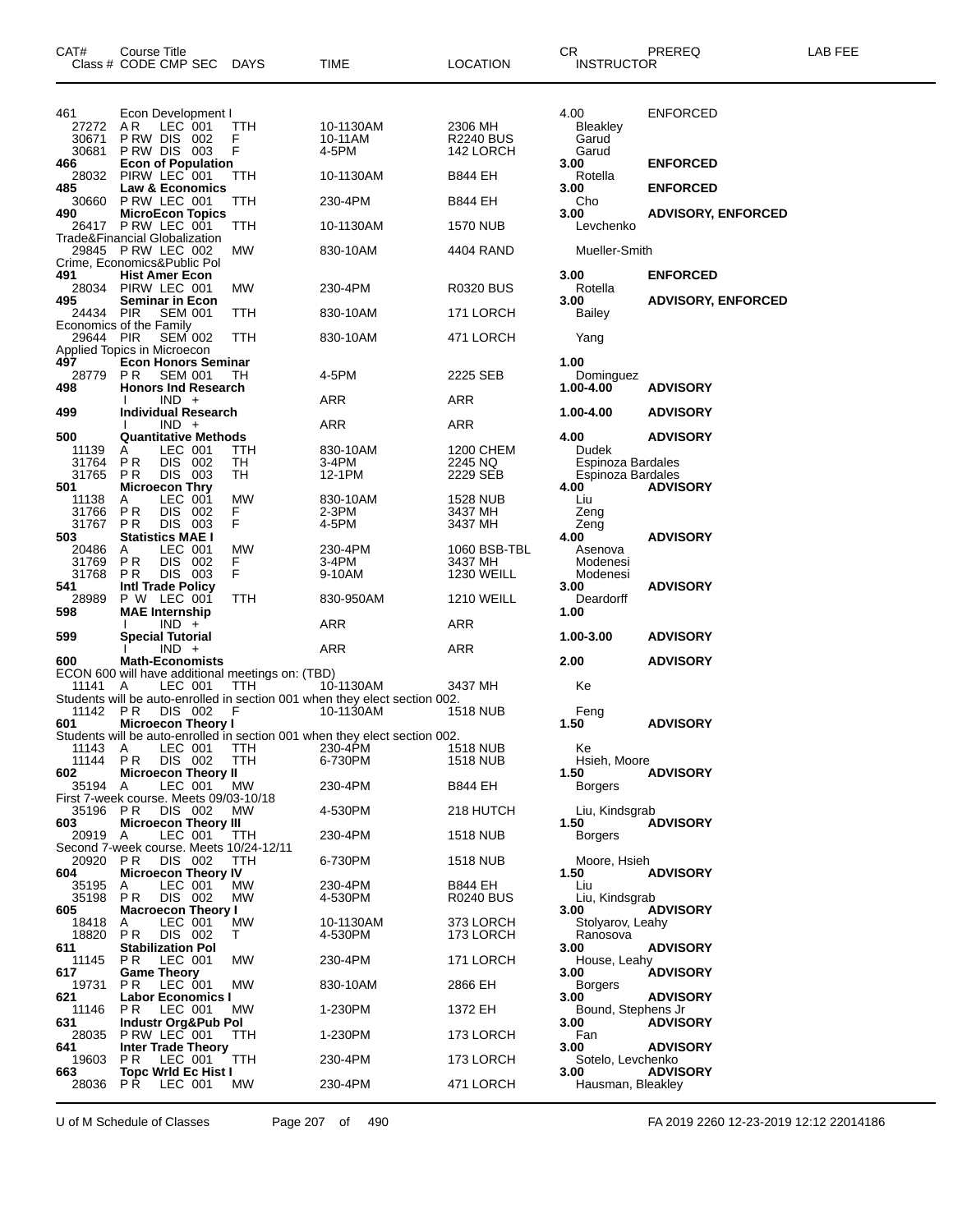| 665   | Ec Dev&Transition I                      |            |                              | <b>ADVISORY</b><br>3.00      |
|-------|------------------------------------------|------------|------------------------------|------------------------------|
| 11147 | LEC 001<br>PR.<br><b>TTH</b>             | 1-230PM    | <b>2215 WEILL</b>            | Bleakley, Yang               |
| 675   | <b>Appl Microeconometr</b>               |            |                              | <b>ÁDVISORY</b><br>3.00      |
| 26418 | LEC 001<br>PR.<br>TTH                    | 10-1130AM  | 335 WH                       | Stephens Jr                  |
| 678   | <b>Adv Econometrics I</b>                |            |                              | <b>ADVISORY</b><br>3.00      |
| 21483 | LEC 001<br>PR.<br><b>TTH</b>             | 4-530PM    | G634 HH                      | Hagemann                     |
| 683   | <b>Gov Expenditures</b>                  |            |                              | <b>ADVISORY</b><br>3.00      |
| 16510 | $LEC$ 001<br>P <sub>R</sub><br><b>MW</b> | 10-1130AM  | 2320 SEB                     | Kowalski                     |
| 695   | <b>Intro Research I</b>                  |            |                              | <b>ADVISORY</b><br>3.00      |
| 11150 | SEM 001<br><b>TTH</b><br>PR.             | 830-10AM   | 301 LORCH                    | Levchenko, Bound             |
| 700   | Research                                 |            |                              | <b>ADVISORY</b><br>1.00-6.00 |
|       | $IND +$                                  | <b>ARR</b> | <b>ARR</b>                   |                              |
| 741   | <b>Interdisc Prob Solv</b>               |            |                              | <b>ADVISORY</b><br>3.00      |
| 32514 | LAB 001<br>W<br>PD.                      | 315-415PM  | 1020 JEFFRIES                | Carr, Doyle                  |
| 741   | <b>Interdisc Prob Solv</b>               |            |                              | <b>ADVISORY</b><br>3.00      |
|       |                                          |            | $1.00011 - 1.00011 - 1.0001$ |                              |

P LAB 001 W 430-630PM 1020 JEFFRIES This class is an interdisciplinary problem solving class offered at the Law School through the Problem Solving Initiative (PSI). Narratives around combatting human trafficking are narrowly construed, with white cisgender girls typically portrayed as the victims of heteronormative sex trafficking. Such narratives, and interventions meant to aid trafficking victims, overlook LGBTQ+ communities and fail to address their needs. In this class, students will work with stakeholders and incorporate insights from law, social work, public policy, health sciences, and other fields to identify interventions designed to help LGBTQ+ trafficking victims.

This class is open to all University of Michigan graduate and professional students. Please note: Non-Law students are responsible for checking with their own schools, colleges, or units to learn if a PSI class will count toward graduation or other departmental requirements.

Non-law graduate/professional students may apply for the course using the PSI application system (https://problemsolving.law.umich.edu/) March 18 - April 1, 2019. After the initial application period, students seeking to apply can contact problemsolving@umich.edu.

| 741   | <b>Interdisc Prob Solv</b> |           |               | <b>ADVISORY</b><br>3.00 |
|-------|----------------------------|-----------|---------------|-------------------------|
| 32521 | LAB 002 W<br>PD.           | 315-415PM | ARR           | Sankaran, Carr, Weiland |
| 741   | <b>Interdisc Prob Solv</b> |           |               | <b>ADVISORY</b><br>3.00 |
|       | W<br>LAB 002               | 430-630PM | 1025 JEFFRIES |                         |
| $-1$  |                            |           |               |                         |

This class is an interdisciplinary problem solving class offered at the Law School through the Problem Solving Initiative (PSI). In Michigan, many children are subject to formal child abuse and neglect investigations, and those children are at high risk of subsequent maltreatment, poor school performance, foster care placement, and other adverse life outcomes. Multidisciplinary teams of students will develop tools to identify at-risk children, mitigate risks of maltreatment and removal from the home, and engage with at-risk families. Students will incorporate evidence and ideas from education, law, health sciences, public policy, social work, information, and other fields to develop innovative solutions.

This class is open to all University of Michigan graduate and professional students. Please note: Non-Law students are responsible for checking with their own schools, colleges, or units to learn if a PSI class will count toward graduation or other departmental requirements.

Non-law graduate/professional students may apply for the course using the PSI application system (https://problemsolving.law.umich.edu/) March 18 - April 1, 2019. After the initial application period, students seeking to apply can contact problemsolving@umich.edu.

| 741   | <b>Interdisc Prob Solv</b>   |           |               | 3.00          | <b>ADVISORY</b> |
|-------|------------------------------|-----------|---------------|---------------|-----------------|
| 32528 | PD.<br>$\sim$ LAB 003 $\sim$ | 315-415PM | 0220 JEFFRIES | Kantor. Mohai |                 |
| 741   | <b>Interdisc Prob Solv</b>   |           |               | 3.00          | <b>ADVISORY</b> |
|       | W<br>LAB 003                 | 430-630PM | 0220 JEFFRIES |               |                 |

This class is an interdisciplinary problem solving class offered at the Law School through the Problem Solving Initiative (PSI). Some states, including California and Minnesota, reduce toxic airborne emissions and promote better health outcomes for residents by measuring the cumulative impact of hazardous air pollutants. In this class, students will determine why Michigan has failed to adopt such a cumulative impact approach. Students will incorporate ideas from environmental studies, law, health sciences, design, social work, and other fields to advance a solution that accounts for multiple, geographically-concentrated pollution sources and promotes environmental justice for all Michigan residents.

This class is open to all University of Michigan graduate and professional students. Please note: Non-Law students are responsible for checking with their own schools, colleges, or units to learn if a PSI class will count toward graduation or other departmental requirements.

Non-law graduate/professional students may apply for the course using the PSI application system (https://problemsolving.law.umich.edu/) March 18 - April 1, 2019. After the initial application period, students seeking to apply can contact problemsolving@umich.edu.

| 741 | <b>Interdisc Prob Solv</b> |           |               | <b>ADVISORY</b><br>3.00 |
|-----|----------------------------|-----------|---------------|-------------------------|
|     | 32535 PD LAB 004<br>W.     | 315-415PM | ARR           | Kohl. Savas. Carr       |
| 741 | <b>Interdisc Prob Solv</b> |           |               | <b>ADVISORY</b><br>3.00 |
|     | LAB 004<br>W.              | 430-630PM | 1060 JEFFRIES |                         |

This class is an interdisciplinary problem solving class offered at the Law School through the Problem Solving Initiative (PSI). The U.S.' unemployment insurance (UI) system faces challenges, including outdated eligibility requirements, fallout from the financial crisis, and insufficient funding. Students will study state UI system vulnerabilities and explore novel federal public policy and financing strategies to develop a plan to improve and modernize the UI safety net, drawing on insights from law, public policy, business, social work, economics and other relevant fields.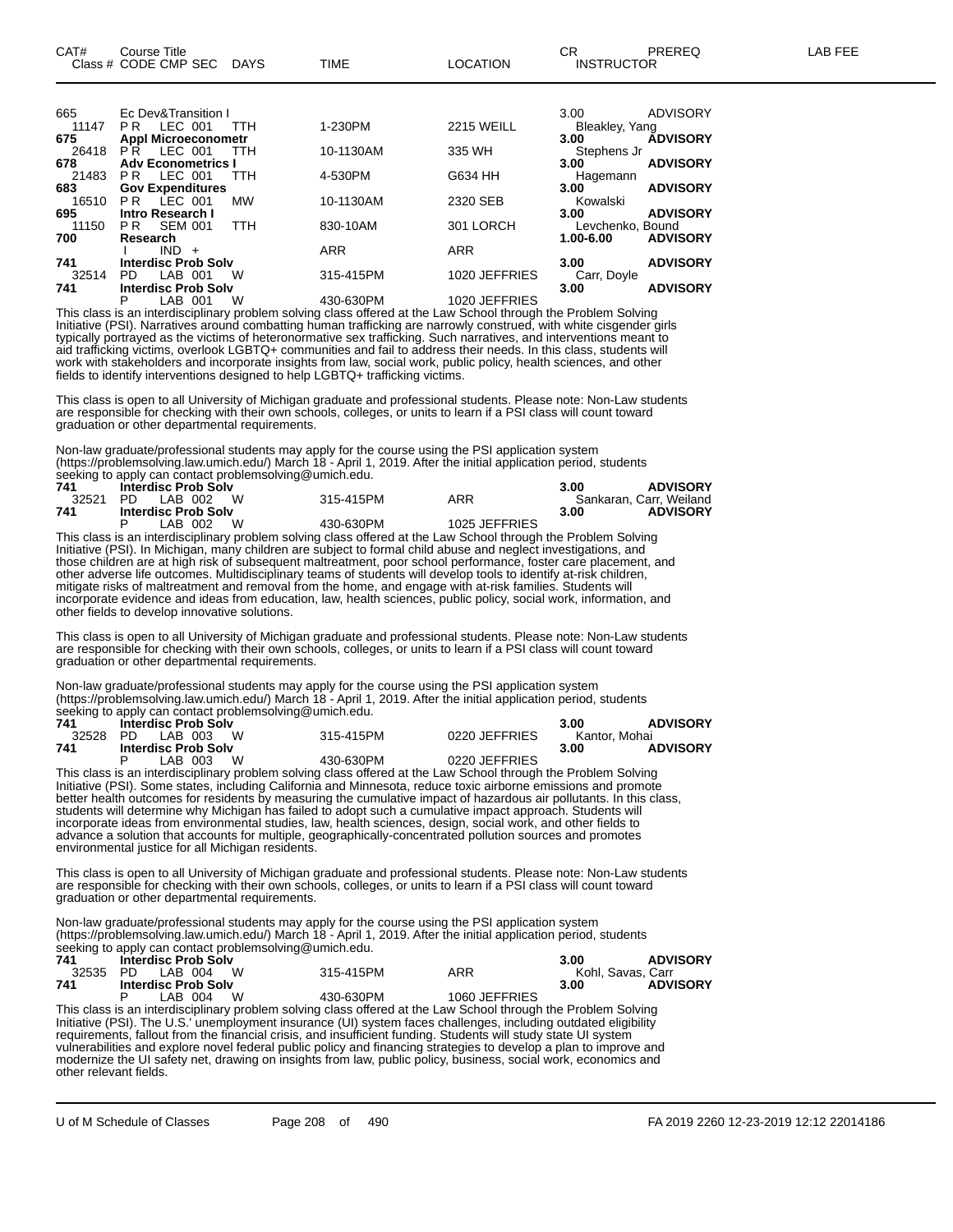| CAT#         | Title<br>∴ourse      |                       |      |          | ⌒冖<br><b>UN</b>             | PREREC<br>ヽ∟◡ | ----<br>ΔR<br>--- |
|--------------|----------------------|-----------------------|------|----------|-----------------------------|---------------|-------------------|
| Class # CODE | <b>CMP SEC</b><br>__ | <b>DAYS</b><br>$\sim$ | TIME | _OCATION | TRUCTOR<br>INS <sup>:</sup> |               |                   |

This class is open to all University of Michigan graduate and professional students. Please note: Non-Law students are responsible for checking with their own schools, colleges, or units to learn if a PSI class will count toward graduation or other departmental requirements.

Non-law graduate/professional students may apply for the course using the PSI application system (https://problemsolving.law.umich.edu/) March 18 - April 1, 2019. After the initial application period, students seeking to apply can contact problemsolving@umich.edu.

| 899   | <b>Responsible Cond Res</b> |          |          | 0.65                             |
|-------|-----------------------------|----------|----------|----------------------------------|
| 24380 | w<br><b>SEM 001</b><br>P    | 1130-1PM | 6080 ISR | Anderson                         |
| 990   | <b>Diss-Precand</b>         |          |          | <b>ADVISORY</b><br>$1.00 - 8.00$ |
|       | $IND +$                     | ARR      | ARR      |                                  |
| 995   | <b>Diss-Cand</b>            |          |          | <b>ENFORCED</b><br>8.00          |
|       | IND.<br>IR                  | ARR      | ARR      |                                  |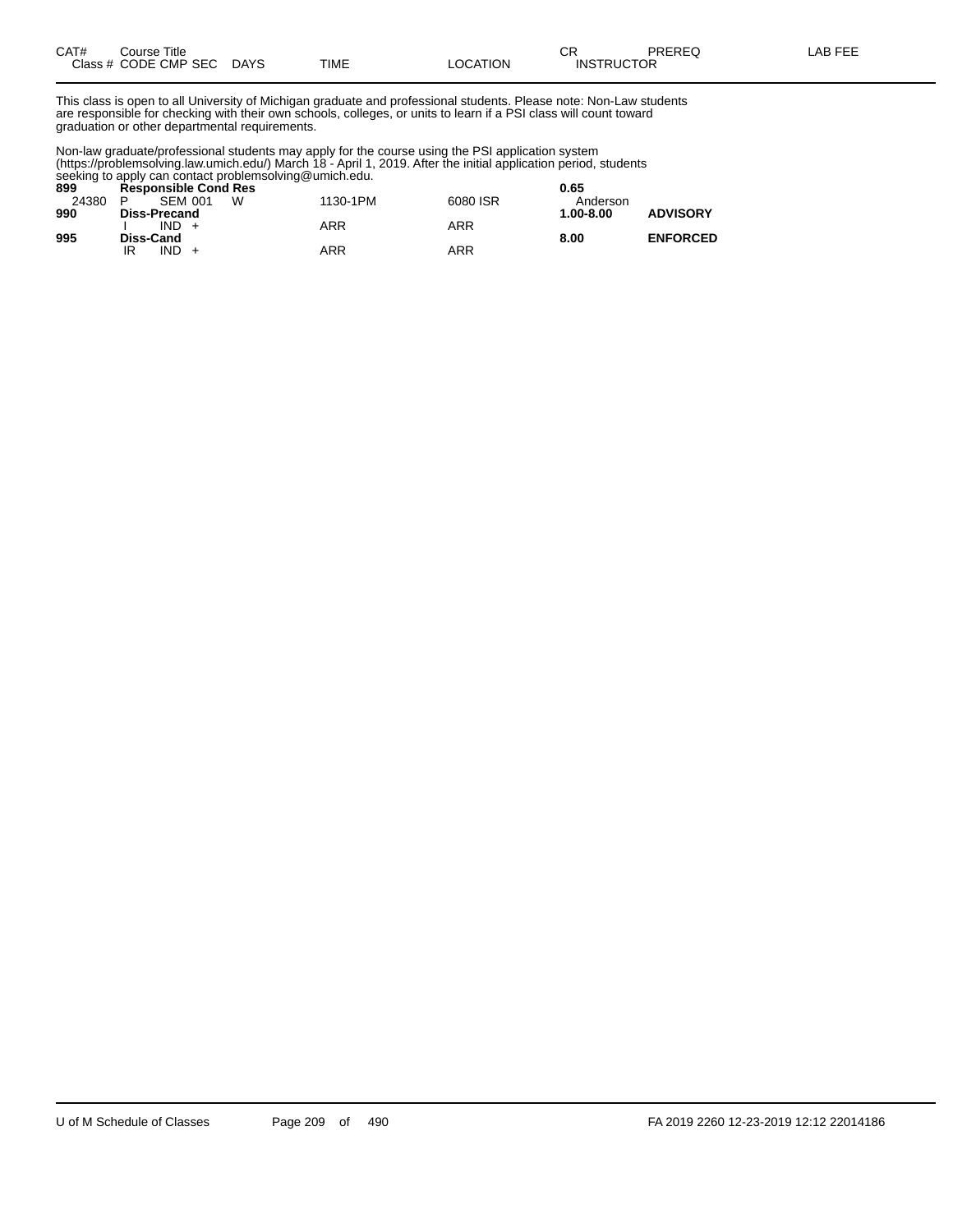| CAT# | Course Title              |      |          | СR                | PREREQ | LAB FEE |
|------|---------------------------|------|----------|-------------------|--------|---------|
|      | Class # CODE CMP SEC DAYS | TIME | LOCATION | <b>INSTRUCTOR</b> |        |         |
|      |                           |      |          |                   |        |         |

## **Exhibit Museum**

|     | <b>Museum Methods (MUSMETH)</b> |     |     |           |                 |
|-----|---------------------------------|-----|-----|-----------|-----------------|
| 499 | Independent Research            |     |     | 1.00-4.00 | <b>ADVISORY</b> |
|     | $IND +$                         | ARR | ARR |           |                 |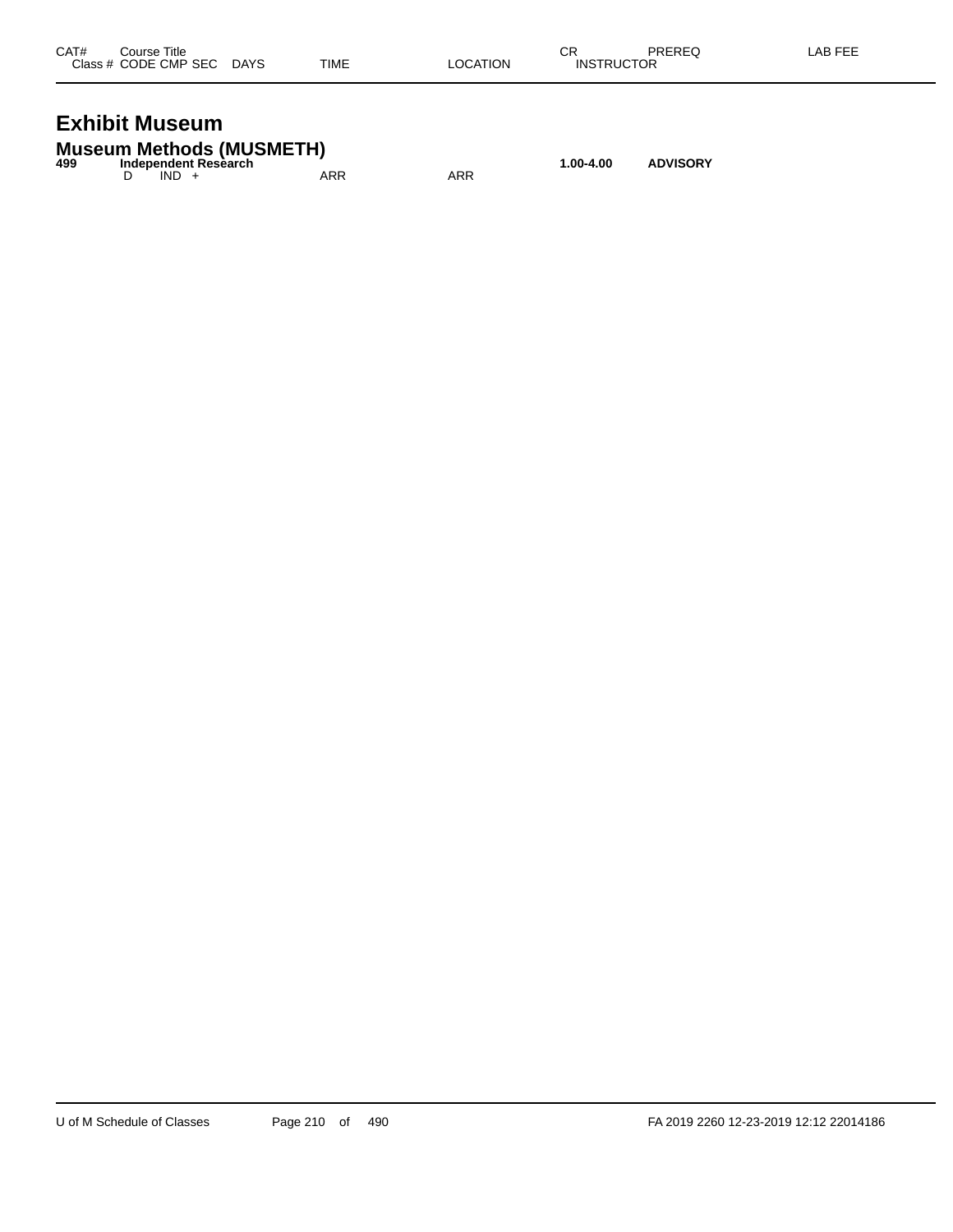| CAT# | Course Title         |             |      |          | СR                | PREREQ | LAB FEE |
|------|----------------------|-------------|------|----------|-------------------|--------|---------|
|      | Class # CODE CMP SEC | <b>DAYS</b> | TIME | LOCATION | <b>INSTRUCTOR</b> |        |         |

### **Film, Television, and Media Film, Television, and Media (FTVM)**

| 150                     | Intro to FTVM                                |            |           |                    |                         | 4.00                       |                           | 50.00  |
|-------------------------|----------------------------------------------|------------|-----------|--------------------|-------------------------|----------------------------|---------------------------|--------|
| 11300                   | Al<br>LEC 001                                |            | TTH       | 1-230PM            | AUD A AH                | Solomon, Flinn             |                           |        |
| 14444                   | LAB 002<br>Al                                |            | т         | 4-7PM              | AUD A AH                | Solomon, Flinn             |                           |        |
| 11301<br>11302          | PI W<br><b>DIS</b><br>PI W<br><b>DIS</b>     | 003<br>004 | W<br>W    | 4-5PM<br>5-6PM     | 1175 NQ<br>1175 NQ      | Thompson<br>Thompson       |                           |        |
| 11303                   | PI W<br><b>DIS</b>                           | 005        | W         | 4-5PM              | 1105 NQ                 | Shafer                     |                           |        |
| 11304                   | PI W<br><b>DIS</b>                           | 006        | W         | 5-6PM              | 1105 NQ                 | Shafer                     |                           |        |
| 11305                   | PI W<br><b>DIS</b>                           | 007        | W         | 9-10AM             | G040 TISCH              | Compton                    |                           |        |
| 11306                   | PI W<br><b>DIS 008</b>                       |            | W         | 10-11AM            | G160 AH                 | Compton                    |                           |        |
| 190                     | <b>First-Year Seminar</b>                    |            |           | 4-7PM              |                         | 3.00                       | <b>ADVISORY</b>           | 50.00  |
| 26345<br>The App        | PIRW SEM 001                                 |            | м         |                    | 2275 NQ                 | Murray                     |                           |        |
| 26346                   | PIRW SEM 002                                 |            | TTH       | 4-530PM            | 3304 MLB                | Tsoffar                    |                           |        |
|                         | Film, Fiction, Female in Israel              |            |           |                    |                         |                            |                           |        |
| 203                     | <b>Media Production I</b>                    |            |           |                    |                         | 1.00                       |                           | 35.00  |
| 31181                   | PIW LEC 001                                  |            | TTH       | 3-4PM              | 1175 NQ                 | Hollison                   |                           |        |
| 210                     | Cameraless Filmmaking<br>Intro to Screenwrtg |            |           |                    |                         | 3.00                       | <b>ADVISORY</b>           | 35.00  |
| 17453                   | PIW LEC 001                                  |            | МW        | 230-4PM            | 1105 NQ                 | Tice                       |                           |        |
| 17454                   | PIW LEC 002                                  |            | TTH       | 230-4PM            | A859 CHEM-TBLC          | Prasad                     |                           |        |
| 30758                   | PIW LEC 003                                  |            | <b>MW</b> | 10-1130AM          | A859 CHEM-TBLC          | Prasad                     |                           |        |
| 272                     | <b>Classical Film Thry</b>                   |            |           |                    |                         | 3.00                       |                           | 35.00  |
| 17429                   | PIW LEC 001                                  |            | <b>MW</b> | 1130-1PM           | 1105 NQ                 | Noble-Olson                |                           |        |
| 17430<br>17852          | LAB 002<br>AI<br>PIW LEC 003                 |            | м<br>TTH  | 630-9PM<br>4-530PM | LEC RM 2 MLB<br>1175 NQ | Noble-Olson<br>Noble-Olson |                           |        |
| 19077                   | AI<br>LAB 004                                |            | W         | 7-930PM            | LEC RM 2 MLB            | Noble-Olson                |                           |        |
| 290                     | <b>Intro to Media Prod</b>                   |            |           |                    |                         | 4.00                       | <b>ENFORCED</b>           | 50.00  |
| 11298                   | PIRW LEC 001                                 |            | MW        | 9-11AM             | 1105 NQ                 | McNamara                   |                           |        |
| 22901                   | PIRW LEC 002                                 |            | TTH       | 9-11AM             | 1175 NQ                 | Hollison                   |                           |        |
| 11299                   | PIRW LEC 003                                 |            | TTH       | 2-4PM              | 1105 NQ                 | Rayher                     |                           |        |
| 28085<br>300            | PIRW LEC 004<br><b>Movie/Ser TV Prod I</b>   |            | TTH       | 1-3PM              | 1470 NQ                 | Sarris<br>4.00             | <b>ENFORCED</b>           | 200.00 |
| 11307                   | PIRW LEC 001                                 |            | TTH       | 10-12PM            | 1105 NQ                 | Rayher                     |                           |        |
| 302                     | <b>Multi-Cam TV Prod</b>                     |            |           |                    |                         | 4.00                       | <b>ENFORCED</b>           | 35.00  |
| 11308                   | PIRW LEC 001                                 |            | МW        | $1-3PM$            | 1470 NQ                 | Sarris                     |                           |        |
| 303                     | <b>Media Production II</b>                   |            |           |                    |                         | 1.00                       |                           | 35.00  |
| 31182                   | PIW LEC 001                                  |            | TTH       | 3-4PM              | 2275 NQ                 | McNamara                   |                           |        |
|                         | Creative Sound Design<br>31183 PIW LEC 002   |            | TTH       | 3-4PM              | 2275 NQ                 | Marek                      |                           |        |
|                         | That Film Needs a Trailer                    |            |           |                    |                         |                            |                           |        |
|                         |                                              |            |           |                    |                         |                            |                           |        |
| 306                     |                                              |            |           |                    |                         | 4.00                       | <b>ADVISORY, ENFORCED</b> | 50.00  |
| 11316                   | An & Dig Med Prac I<br>PIRW LEC 001          |            | т         | 4-8PM              | 2275 NQ                 | McNamara                   |                           |        |
| 310                     | Scrn Wrtg I: Feature                         |            |           |                    |                         | 3.00                       | <b>ENFORCED</b>           | 35.00  |
| 11309                   | PIRW LEC 001                                 |            | W         | 6-9PM              | 1175 NQ                 | Shere                      |                           |        |
| 11310                   | PIRW LEC 002                                 |            | TН        | 6-9PM              | 1175 NQ                 | Shere                      |                           |        |
| 311<br>11311            | <b>Writing TV I: Spec</b>                    |            | TН        | 1-4PM              | 2011 MLB                | 3.00<br>Thornton           | <b>ENFORCED</b>           | 50.00  |
| 333                     | PIRW LEC 001<br><b>Fascist Cinemas</b>       |            |           |                    |                         | 3.00                       | <b>ADVISORY</b>           |        |
| 22904                   | LEC 001<br>AI                                |            | TTH       | 10-11AM            | LEC RM 2 MLB            | von Moltke                 |                           |        |
| 22905                   | AI<br>LAB 002                                |            | W         | 4-7PM              | LEC RM 2 MLB            | von Moltke                 |                           |        |
| 22906                   | PI W<br><b>DIS</b>                           | 003        | F         | 12-1PM             | 1175 NQ                 | Hennessy                   |                           |        |
| 22907                   | PI W<br><b>DIS</b>                           | 004        | F         | 1-2PM              | 1175 NQ                 | Hennessy                   | <b>ADVISORY</b>           |        |
| 352<br>22249            | <b>Film:French New Wave</b><br>LEC 001<br>AI |            | <b>MW</b> | 4-5PM              | AUD A AH                | 3.00<br>Kligerman          |                           | 35.00  |
| 22250                   | AI<br>LAB 002                                |            | м         | 5-730PM            | AUD A AH                | Kligerman                  |                           |        |
| 22251                   | PI W<br>DIS 003                              |            | т         | 9-10AM             | 1105 NQ                 | Chen                       |                           |        |
| 22252                   | <b>DIS</b><br>PI W                           | 004        | Т         | 3-4PM              | G160 AH                 | Chen                       |                           |        |
| 22254                   | PI W<br><b>DIS</b>                           | 005        | T         | 9-10AM             | 1185 NQ                 | Lausch                     |                           |        |
| 22256<br>354            | PIW DIS                                      | 006        | т         | 3-4PM              | 1185 NQ                 | Lausch<br>3.00             | <b>ADVISORY</b>           |        |
| 28088                   | <b>New Media History</b><br>PIW LEC 001      |            | <b>MW</b> | 10-1130AM          | LEC RM 2 MLB            | Murphy                     |                           |        |
| 31074                   | Al<br>LAB 002                                |            | м         | 4-630PM            | AUD B AH                | Murphy                     |                           |        |
| 355                     | <b>Television History</b>                    |            |           |                    |                         | 3.00                       | <b>ADVISORY</b>           | 35.00  |
| 11312                   | LEC 001<br>AI                                |            | TTH       | 10-11AM            | LEC RM 1 MLB            | Rai                        |                           |        |
| 14450                   | AI<br>LAB 002<br>PI W<br>DIS 003             |            | W         | 6-8PM              | LEC RM 1 MLB            | Rai<br>Elrod               |                           |        |
| 11313<br>11314          | DIS 004<br>PI W                              |            | F<br>F    | $1-2PM$<br>2-3PM   | 1185 NQ<br>1185 NQ      | Elrod                      |                           |        |
| 366                     | <b>Film, TV&amp;Pop Cult</b>                 |            |           |                    |                         | 3.00                       |                           | 50.00  |
|                         | 22933 PIW LEC 001                            |            | TTH       | 10-1130AM          | 2062 PALM               | Nornes                     |                           |        |
|                         | CinemaBabel:Subtitling&Dubbing               |            |           |                    |                         |                            |                           |        |
|                         | 22934 PIW LEC 002                            |            | TTH       | 1-230PM            | 6000 STB                | Cohen                      |                           |        |
| The Western<br>31075 AI | LAB 003                                      |            | т         | 7-930PM            | AUD A AH                | Cohen                      |                           |        |
| The Western             |                                              |            |           |                    |                         |                            |                           |        |
| 31078 PI                | LEC 004                                      |            | MW        | 1130-1PM           | 1175 NQ                 | Gunckel                    |                           |        |

U of M Schedule of Classes Page 211 of 490 FA 2019 2260 12-23-2019 12:12 22014186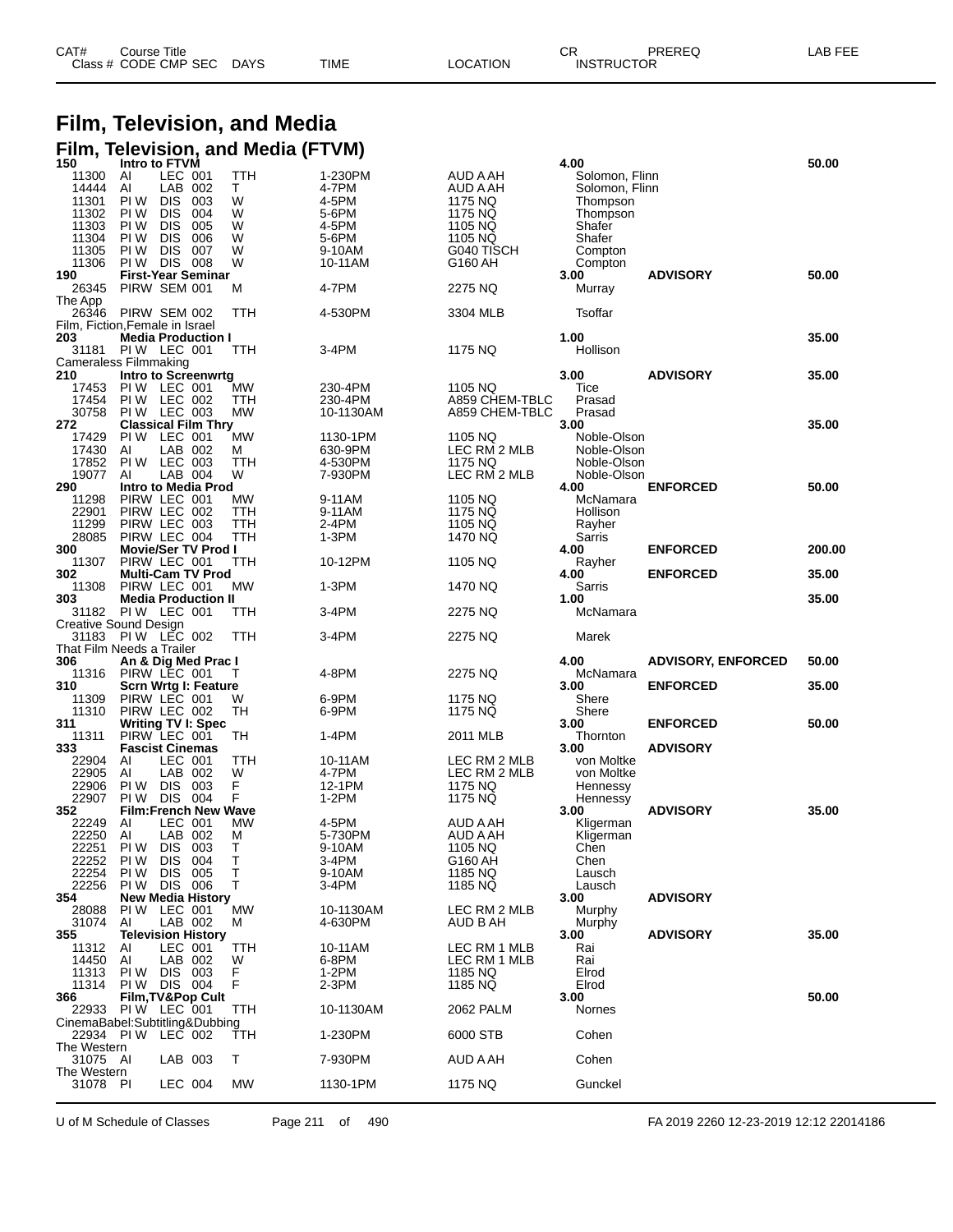| CAT#                              | Course Title<br>Class # CODE CMP SEC                 | DAYS           | TIME               | <b>LOCATION</b>              | CR<br><b>INSTRUCTOR</b>  | PREREQ                    | LAB FEE |
|-----------------------------------|------------------------------------------------------|----------------|--------------------|------------------------------|--------------------------|---------------------------|---------|
|                                   |                                                      |                |                    |                              |                          |                           |         |
| 31079 AI                          | The Day I Met El Chapo<br>LAB 005                    | М              | 4-630PM            | 1105 NQ                      | Gunckel                  |                           |         |
|                                   | The Day I Met El Chapo<br>31080 PIW LEC 006          | МW             | 4-530PM            | 2112 MLB                     | Phruksachart             |                           |         |
| 31082 AI                          | Asian American Cinema<br>LAB 007                     | т              | 4-630PM            | 1105 NQ                      | Phruksachart             |                           |         |
|                                   | Asian American Cinema<br><b>PIW LEC 008</b>          |                |                    |                              |                          |                           |         |
| 34878                             | Contemp Film in Islamic World                        | МW             | 230-4PM            | B834 EQ                      | Crasnow                  |                           |         |
| 368                               | <b>Digital Media Stds</b><br>30759 PIW LEC 001       | МW             | 230-4PM            | LEC RM 2 MLB                 | 3.00<br>Murphy           | <b>ADVISORY</b>           | 35.00   |
| 30760 AI                          | The Internet of Genders<br>LAB 002                   | т              | 4-630PM            | LEC RM 2 MLB                 | Murphy                   |                           |         |
|                                   | The Internet of Genders<br>30761 PIW LEC 003         | MW             | 230-4PM            | 1175 NQ                      | Murray                   |                           |         |
|                                   | Mobile Media Cultures                                |                |                    |                              |                          |                           |         |
| 372<br>17455                      | <b>Contemp Film Theory</b><br>PIW LEC 001            | TTH            | 1-230PM            | LEC RM 2 MLB                 | 3.00<br>Kligerman        | <b>ADVISORY</b>           | 35.00   |
| 17456<br>17853                    | LAB 002<br>ΑI<br>PIW LEC 003                         | т<br><b>MW</b> | 630-9PM<br>1-230PM | LEC RM 2 MLB<br>LEC RM 2 MLB | Kligerman<br>Kligerman   |                           |         |
| 391<br>31090                      | <b>Editing Thry &amp; Prac</b><br>PIRW LEC 001       | TTH            | 9-11AM             | 2275 NQ                      | 4.00<br>Marek            | <b>ENFORCED</b>           | 50.00   |
| 405<br>31086                      | Screendance<br><b>PIR</b><br>LEC 001                 | МW             | 10-12PM            | 1470 NQ                      | 4.00<br>Sarris           | <b>ADVISORY, ENFORCED</b> | 50.00   |
| 410                               | Scrnwr II: Rewrite                                   |                |                    |                              | 3.00                     | <b>ADVISORY</b>           | 35.00   |
| 11317<br>411                      | LEC 001<br>PI.<br>Wtg for TVII: Pilots               | М              | 6-9PM              | 1175 NQ                      | Burnstein<br>3.00        | <b>ADVISORY, ENFORCED</b> | 25.00   |
| 30762<br>421                      | <b>PIR</b><br>LEC 001<br><b>TV Pilot Production</b>  | TН             | 6-9PM              | 2110 MLB                     | Thornton<br>4.00         |                           | 50.00   |
| 31087<br>427                      | PI.<br>LEC 001<br><b>Screenwriting III</b>           | F              | 10-2PM             | LEC RM 2 MLB                 | Rayher, Thornton<br>3.00 | <b>ADVISORY</b>           | 35.00   |
| 11318<br>441                      | LEC 001<br>-PI<br><b>National Screens</b>            | W              | 7-10PM             | 1105 NQ                      | Burnstein<br>3.00        | <b>ADVISORY</b>           | 50.00   |
| 33000                             | PIW LEC 001                                          | TН             | 6-9PM              | LEC RM 2 MLB                 | Nornes                   |                           |         |
| 455                               | National Cinema of Asia<br><b>Topics in Film</b>     |                |                    |                              | 3.00                     | <b>ADVISORY</b>           | 35.00   |
|                                   | 30808 PIW LEC 001<br>Contemporary Film Industry      | TTH            | 230-4PM            | LEC RM 2 MLB                 | Herbert                  |                           |         |
| 30809 AI                          | LAB 002<br>Contemporary Film Industry                | W              | 4-7PM              | AUD B AH                     | Herbert                  |                           |         |
|                                   | 30810 PÍW LEC 003                                    | TTH            | 10-1130AM          | 1469 MH                      | Flinn                    |                           |         |
| <b>Film Musicals</b><br>30812 AI  | LAB 004                                              | м              | 4-630PM            | LEC RM 2 MLB                 | Flinn                    |                           |         |
| <b>Film Musicals</b><br>30813 PIW | LEC 005                                              | F              | 10-1PM             | 1105 NQ                      | Solomon                  |                           |         |
| Film Noir<br>32651                | PIW LEC 006                                          | МW             | 1-230PM            | 1505 NUB                     | Moll                     |                           |         |
| 458                               | Religion, Media, and Politics<br>Korean Film Culture |                |                    |                              | 3.00                     |                           |         |
|                                   | 26612 P W LEC 001                                    | TTH            | 230-4PM            | 1359 MH                      | Oh                       |                           |         |
| 480                               | Internship<br>$I$ IND +                              |                | <b>ARR</b>         | ARR                          | 2.00                     |                           |         |
| 489                               | <b>Screenwrtg Tutorial</b><br>$IND^-$ +<br>IR        |                | ARR                | <b>ARR</b>                   | 3.00                     | <b>ENFORCED</b>           | 35.00   |
| 495<br>22531                      | <b>Sr Honors Seminar</b><br>PIW SEM 001              | - TH           | 4-6PM              | 2275 NQ                      | 1.00-6.00<br>Hollison    |                           |         |
| 499                               | <b>Independent Study</b>                             |                | ARR                | ARR                          | 1.00-4.00                |                           | 150.00  |
| 500                               | $IND +$<br><b>Directed Study</b>                     |                |                    |                              | 1.00-4.00                |                           |         |
| 601                               | $IND +$<br>FTVM Theory & Method                      |                | ARR                | ARR                          | 3.00                     | <b>ADVISORY</b>           | 35.00   |
| 632                               | 17854 PIRW SEM 001<br>Adv Fim/Elec Dig Med           | $\top$         | 9-12PM             | 2265 NQ                      | Herbert<br>3.00          |                           | 35.00   |
| 31088                             | PIW SEM 001<br>The Television Revolution             | M              | 3-6PM              | 2265 NQ                      | Rivero                   |                           |         |
| 700                               | Adv Fim/Elec Dig Med                                 |                |                    |                              | 3.00                     |                           |         |
| 990                               | $IND +$<br><b>Diss/Precand</b>                       |                | ARR                | ARR                          | 1.00-8.00                | <b>ADVISORY</b>           |         |
| 995                               | $IND +$<br>Diss-Cand                                 |                | ARR                | ARR                          | 8.00                     | <b>ENFORCED</b>           |         |
|                                   | $IND +$<br>IR                                        |                | <b>ARR</b>         | ARR                          |                          |                           |         |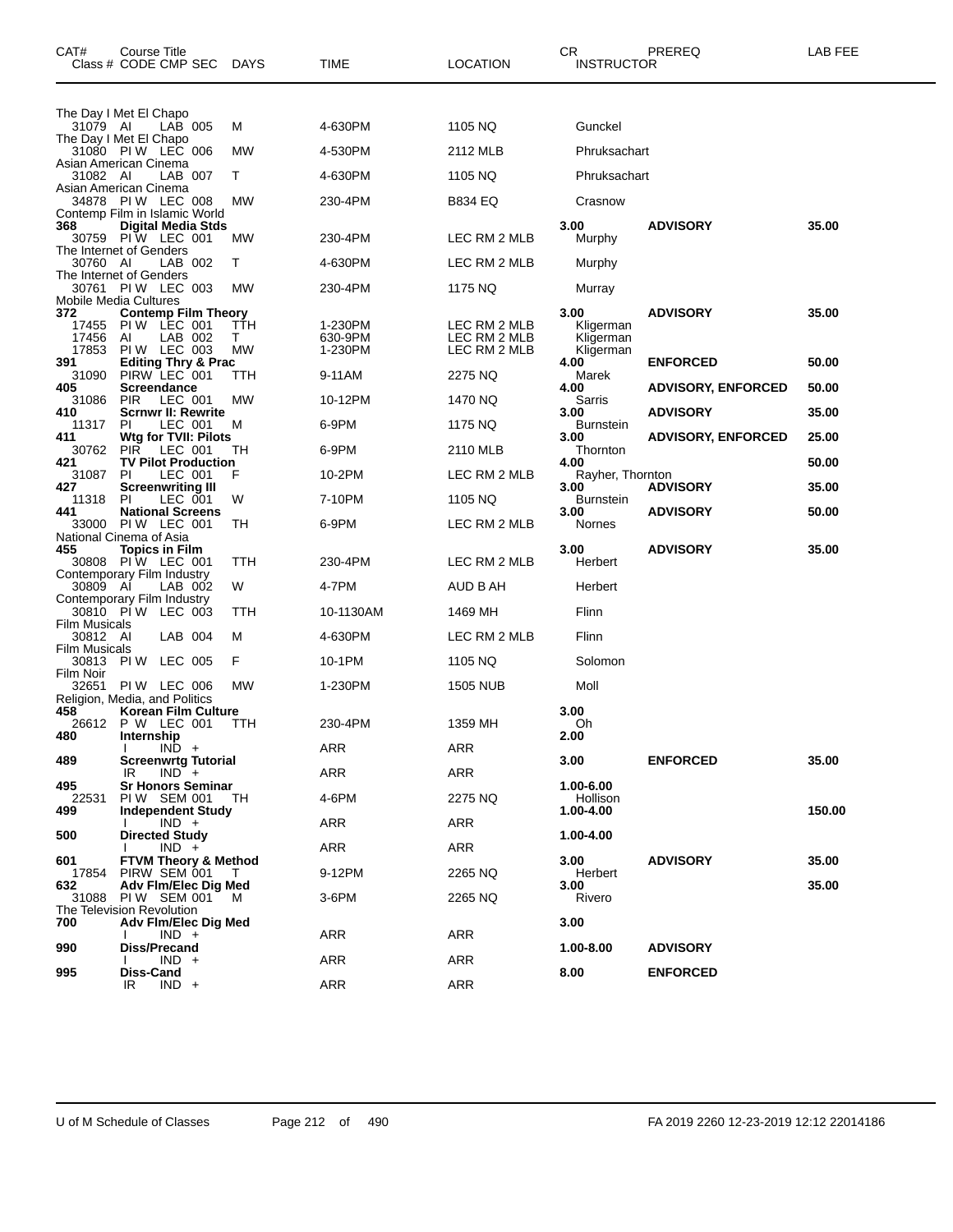| CAT#<br>Course Title<br>Class # CODE CMP SEC | <b>DAYS</b> | <b>TIME</b> | <b>LOCATION</b> | СR<br><b>INSTRUCTOR</b> | PREREQ | LAB FEE |
|----------------------------------------------|-------------|-------------|-----------------|-------------------------|--------|---------|
|                                              |             |             |                 |                         |        |         |

## **Germanic Languages & Lit Dept**

|                               | Dutch (DUTCH)                                        |                                |                   |                                  |                                     |                 |
|-------------------------------|------------------------------------------------------|--------------------------------|-------------------|----------------------------------|-------------------------------------|-----------------|
| 111                           | 1st Spec Speak&Read                                  |                                |                   |                                  | 4.00                                |                 |
|                               | 11068 P W REC 001                                    | <b>MTWTH</b>                   | 10-11AM           | <b>B116 MLB</b>                  | Toebosch, Broos                     |                 |
| meets with Dutch 511          |                                                      |                                |                   |                                  |                                     |                 |
| 160                           | <b>First Year Seminar</b><br>22510 PIRW SEM 001      | ттн                            | 1130-1PM          | G023 WQ                          | 3.00<br>Toebosch                    | <b>ADVISORY</b> |
|                               | Amsterdam: Tolerance in 3X City                      |                                |                   |                                  |                                     |                 |
| 31400                         | PIRW SEM 002                                         | MW                             | 1130-1PM          | 2502 NUB                         | Toebosch                            |                 |
|                               | Decolonizing the Netherlands                         |                                |                   |                                  |                                     |                 |
| 231                           | <b>Second Year Dutch</b>                             |                                |                   |                                  | 4.00                                | <b>ADVISORY</b> |
|                               | 11069 P W REC 001                                    | <b>MTWTH</b>                   | 11-12PM           | B <sub>116</sub> MLB             | Vicca                               |                 |
| meets with Dutch 531<br>339   |                                                      |                                |                   |                                  | 2.00-4.00                           |                 |
|                               | <b>Independent Study</b><br>IND.<br>$+$              |                                | <b>ARR</b>        | <b>ARR</b>                       |                                     |                 |
| 511                           | 1st Spec Speak&Read                                  |                                |                   |                                  | 4.00                                | <b>ADVISORY</b> |
| 11071                         | P W REC 001                                          | <b>MTWTH</b>                   | 10-11AM           | <b>B116 MLB</b>                  | Toebosch, Broos                     |                 |
| meets with Dutch 111          |                                                      |                                |                   |                                  |                                     |                 |
| 531                           | <b>Second Year Dutch</b>                             |                                |                   |                                  | 4.00                                | <b>ADVISORY</b> |
| 11072<br>meets with Dutch 231 | P W REC 001                                          | <b>MTWTH</b>                   | 11-12PM           | <b>B116 MLB</b>                  | Vicca                               |                 |
| 901                           | <b>Independ Grad Study</b>                           |                                |                   |                                  | 2.00-4.00                           | <b>ADVISORY</b> |
|                               | $IND +$                                              |                                | ARR               | <b>ARR</b>                       |                                     |                 |
|                               |                                                      |                                |                   |                                  |                                     |                 |
|                               | <b>German (GERMAN)</b>                               |                                |                   |                                  |                                     |                 |
| 101                           | Elementary                                           |                                |                   |                                  | 4.00                                | <b>ADVISORY</b> |
| 11361<br>19592                | PI W<br><b>REC 001</b><br>PI W<br><b>REC 002</b>     | <b>MTWTH</b><br><b>MTWTH</b>   | 9-10AM<br>10-11AM | B <sub>113</sub> MLB<br>3310 MLB | <b>Breitfeld</b><br><b>Brunssen</b> |                 |
| 11362                         | PI W<br><b>REC 003</b>                               | <b>MTWTH</b>                   | 12-1PM            | G449 MH                          | Maslyk                              |                 |
| 11363                         | PI W<br><b>REC 004</b>                               | <b>MTWTH</b>                   | 1-2PM             | 4128 LSA                         | Sokol                               |                 |
| 17940                         | PI W<br><b>REC 005</b>                               | <b>MTWTH</b>                   | 4-5PM             | <b>1008 EECS</b>                 | Kayim                               |                 |
| North Campus                  |                                                      |                                |                   |                                  |                                     |                 |
| 11364                         | PI W<br><b>REC 006</b><br>PI W                       | TTH                            | 7-9PM<br>3-4PM    | 2402 MLB                         | Williamson                          |                 |
| 24147<br>24148                | <b>REC 007</b><br>PI W<br><b>REC 008</b>             | <b>MTWTH</b><br><b>MTWTH</b>   | 2-3PM             | 3310 MLB<br>3310 MLB             | Measel<br>Ewing                     |                 |
| 102                           | Elementary                                           |                                |                   |                                  | 4.00                                | <b>ADVISORY</b> |
| 13636                         | PI W<br><b>REC 001</b>                               | <b>MTWTH</b>                   | 12-1PM            | B <sub>113</sub> MLB             | Measel                              |                 |
| 13637                         | PI W<br><b>REC 002</b>                               | <b>MTWTH</b>                   | 1-2PM             | B <sub>113</sub> MLB             | Measel                              |                 |
| 24149                         | PI W<br><b>REC 003</b>                               | TTH.                           | 7-9PM             | 2212 MLB                         | Fong                                |                 |
| 103<br>11365                  | <b>Review of Elem Germ</b><br>PI W<br><b>REC 001</b> |                                | 9-10AM            | 3310 MLB                         | 5.00<br>Keener                      | <b>ADVISORY</b> |
| 17223                         | <b>PIW REC 002</b>                                   | <b>MTWTHF</b><br><b>MTWTHF</b> | 12-1PM            | 3310 MLB                         | Keener                              |                 |
| 111                           | 1st Spec Read                                        |                                |                   |                                  | 4.00                                | <b>ADVISORY</b> |
| 17917                         | PIW REC 001                                          | TTH                            | 9-10AM            | 2104 MLB                         | Dabak                               |                 |
| 111                           | 1st Spec Read                                        |                                |                   |                                  | 4.00                                | <b>ADVISORY</b> |
|                               | P W REC 001                                          | WF                             | 9-10AM            | 2108 MLB                         |                                     |                 |
| 127<br>28797                  | First Year Yiddish I<br>P W<br>REC 001               | MW                             | 10-1130AM         | 3319 MLB                         | 4.00<br>Luchina                     |                 |
| 127                           | First Year Yiddish I                                 |                                |                   |                                  | 4.00                                |                 |
|                               | P W<br>REC 001                                       | F                              | 12-1PM            | 3319 MLB                         |                                     |                 |
| 221                           | <b>Accel Third Sem Ger</b>                           |                                |                   |                                  | 5.00                                | <b>ADVISORY</b> |
| 16250                         | PI W<br><b>REC 001</b>                               | <b>MTWTHF</b>                  | 12-1PM            | 2175 NQ                          | Irwin                               |                 |
| 11366<br>227                  | PI W<br><b>REC 002</b><br>2nd Year Yiddish I         | <b>MTWTHF</b>                  | 2-3PM             | <b>B109 MLB</b>                  | <b>Dischler</b><br>4.00             | <b>ADVISORY</b> |
| 28799                         | P<br><b>REC 001</b>                                  | TTH                            | 930-11AM          | 2110 MLB                         | Luchina                             |                 |
| 227                           | 2nd Year Yiddish I                                   |                                |                   |                                  | 4.00                                | <b>ADVISORY</b> |
|                               | P<br><b>REC 001</b>                                  | F                              | 11-12PM           | 2110 MLB                         |                                     |                 |
| 230                           | Intens 2nd Yr Ger                                    |                                |                   |                                  | 8.00                                | <b>ADVISORY</b> |
| 21504                         | LEC 001<br>A<br>P W REC 002                          | <b>MTTHF</b>                   | 10-11AM           | 1512 EQ                          | Hegman Shier                        |                 |
| 21505<br>231                  | Second-Year                                          | <b>MTTHF</b>                   | 1-2PM             | 1511 EQ                          | Goertz<br>4.00                      | <b>ADVISORY</b> |
| 19313                         | PI W<br><b>REC 001</b>                               | <b>TWTHF</b>                   | 9-10AM            | 2412 MLB                         | Irwin                               |                 |
| 11367                         | PI W<br><b>REC 002</b>                               | <b>TWTHF</b>                   | 10-11AM           | 2412 MLB                         | Marquardt                           |                 |
| 11368                         | PI W<br><b>REC 003</b>                               | <b>TWTHF</b>                   | 12-1PM            | 2412 MLB                         | Grzeskowiak                         |                 |
| 11369                         | PI W<br><b>REC 004</b>                               | <b>TWTHF</b>                   | 8-9AM             | 3310 MLB                         | Gell                                |                 |
| 19587<br>24169                | PI W<br><b>REC 005</b><br>PI W<br><b>REC 006</b>     | TTH<br><b>TWTHF</b>            | 7-9PM<br>11-12PM  | 2412 MLB<br>2412 MLB             | Marguardt<br>Dabak                  |                 |
| 232                           | Second-Year                                          |                                |                   |                                  | 4.00                                | <b>ADVISORY</b> |
| 16961                         | PIW REC 001                                          | <b>TWTHF</b>                   | 10-11AM           | 2104 MLB                         | Dabak                               |                 |
|                               | <b>Environment and Sustainability</b>                |                                |                   |                                  |                                     |                 |
|                               | 11370 PIW REC 002                                    | <b>MTTHF</b>                   | 12-1PM            | 1448 MH                          | Swennes                             |                 |
| Scientific German             |                                                      |                                |                   |                                  |                                     |                 |
| 16040<br>Wellness             | <b>REC 003</b><br>PI W                               | <b>TWTHF</b>                   | $1-2PM$           | 2175 NQ                          | Marquardt                           |                 |
|                               | 16524 PIW REC 004                                    | <b>MTWTH</b>                   | 4-5PM             | 3310 MLB                         | Uritescu-Lombard                    |                 |
| Intro to German Film          |                                                      |                                |                   |                                  |                                     |                 |
|                               | 18002 PIW REC 005                                    | TTH                            | 7-9PM             | 2155 NQ                          | Grzeskowiak                         |                 |

U of M Schedule of Classes Page 213 of 490 FA 2019 2260 12-23-2019 12:12 22014186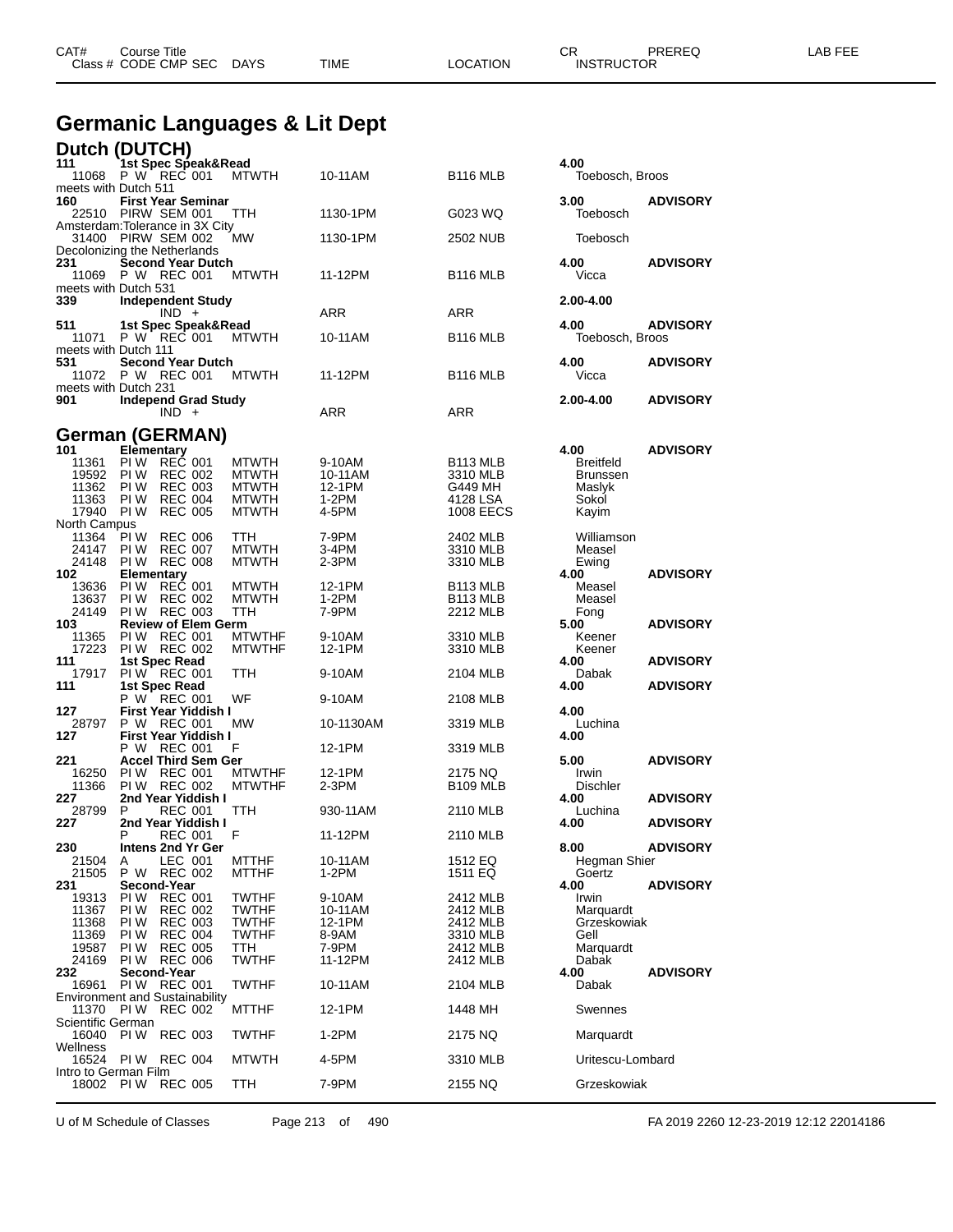| CAT#                                                                                   | Course Title<br>Class # CODE CMP SEC DAYS                                                                                                                                                                                                                            |                                                     | <b>TIME</b>                                                                                              | <b>LOCATION</b>                                                                                                      | CR.<br><b>INSTRUCTOR</b>                                                                       | PREREQ          | LAB FEE |
|----------------------------------------------------------------------------------------|----------------------------------------------------------------------------------------------------------------------------------------------------------------------------------------------------------------------------------------------------------------------|-----------------------------------------------------|----------------------------------------------------------------------------------------------------------|----------------------------------------------------------------------------------------------------------------------|------------------------------------------------------------------------------------------------|-----------------|---------|
| Food in Germany<br>300                                                                 | Ger Grammar&Comp<br>11371 PIW REC 001                                                                                                                                                                                                                                | <b>MTTHF</b>                                        | 11-12PM                                                                                                  | 2175 NQ                                                                                                              | 4.00<br>Swennes                                                                                | <b>ADVISORY</b> |         |
| 303                                                                                    | 16289 PIW REC 002<br>Ger Cult & Arts                                                                                                                                                                                                                                 | <b>TWTHF</b>                                        | 9-10AM                                                                                                   | 2011 MLB                                                                                                             | Gell<br>3.00                                                                                   |                 |         |
| Roman Empire<br>304                                                                    | 31404 P W SEM 002<br><b>Studies Germ Culture</b>                                                                                                                                                                                                                     | TTH                                                 | 1130-1PM                                                                                                 | 1185 NQ                                                                                                              | Hell<br>1.00                                                                                   |                 |         |
|                                                                                        | 22240 P W SEM 001<br>Freud, Jung & the Unconscious                                                                                                                                                                                                                   | M                                                   | 5-7PM                                                                                                    | AUD D AH                                                                                                             | Amrine                                                                                         |                 |         |
|                                                                                        | 31405 P W SEM 002<br>Expressionist Art in Munich                                                                                                                                                                                                                     | W.                                                  | This class will meet on the following Mondays: 9/9, 9/16, 9/23, 9/30, 10/7, 10/21<br>4-6PM               | AUD D AH                                                                                                             | Amrine                                                                                         |                 |         |
|                                                                                        | 31406 P W SEM 003                                                                                                                                                                                                                                                    | W.                                                  | This class will meet on the following Wednesdays: 9/4, 9/11, 9/18, 9/25, 10/2, 10/9, 10/16<br>4-6PM      | AUD D AH                                                                                                             | Amrine                                                                                         |                 |         |
|                                                                                        | Art & Politics: Joseph Beuys<br>31407 P W SEM 004                                                                                                                                                                                                                    | <b>M</b>                                            | This class will meet on the following Wednesdays: 10/23, 10/30, 11/6, 11/13, 11/20, 12/4, 12/11<br>5-7PM | AUD D AH                                                                                                             | Amrine                                                                                         |                 |         |
| <b>Rudolf Steiner</b><br>305                                                           | <b>GermSocietyPolitics</b>                                                                                                                                                                                                                                           |                                                     | This class will meet on the following Mondays: 10/28, 11/4, 11/11, 11/18, 11/25, 12/2, 12/9              |                                                                                                                      | 1.00                                                                                           |                 |         |
|                                                                                        | 31408 PIW LEC 001<br>Post-War Terrorism in Germany                                                                                                                                                                                                                   | TH.                                                 | 4-6PM                                                                                                    | 1230 USB                                                                                                             | Federhofer                                                                                     |                 |         |
| 306                                                                                    | <b>Conversation</b>                                                                                                                                                                                                                                                  |                                                     | This mini-course meets on Thursdays, September 5 through October 17.                                     |                                                                                                                      | 1.00                                                                                           | <b>ADVISORY</b> |         |
| 21647<br>23054<br>309                                                                  | <b>PIW REC 001</b><br>PIW REC 002<br>Imagination                                                                                                                                                                                                                     | F.<br>W                                             | $2-3PM$<br>12-1PM                                                                                        | 2114 MLB<br><b>B122 MLB</b>                                                                                          | Irwin<br>Gell<br>3.00                                                                          |                 |         |
| 28352<br>310                                                                           | P W SEM 001<br><b>Studies in Ger Cult</b>                                                                                                                                                                                                                            | МW                                                  | 1-230PM                                                                                                  | 1423 EQ                                                                                                              | Amrine<br>2.00                                                                                 | <b>ADVISORY</b> |         |
| Munich                                                                                 | 11372 PIW REC 001<br>For Max Kade House students only.                                                                                                                                                                                                               | W                                                   | 3-5PM                                                                                                    | 2022 STB                                                                                                             | <b>Dischler</b>                                                                                |                 |         |
| 315                                                                                    | Intro to German Lit                                                                                                                                                                                                                                                  |                                                     |                                                                                                          |                                                                                                                      | 3.00                                                                                           | <b>ADVISORY</b> |         |
| 19200<br>325                                                                           | PIW SEM 001<br>Interm German                                                                                                                                                                                                                                         | MW.                                                 | 4-530PM                                                                                                  | 1155 NQ                                                                                                              | Mills<br>3.00                                                                                  | <b>ADVISORY</b> |         |
|                                                                                        | 11373 PIW REC 001<br>German Science Fiction/Fantasy                                                                                                                                                                                                                  | MWF                                                 | 10-11AM                                                                                                  | 1567 NUB                                                                                                             | Rodena-Krasan                                                                                  |                 |         |
|                                                                                        | 16960 PIW REC 004<br>German for Engineers I                                                                                                                                                                                                                          | WF                                                  | 1-230PM                                                                                                  | G463 MH                                                                                                              | Rastalsky                                                                                      |                 |         |
| German Bees                                                                            | 17942 PIW REC 005                                                                                                                                                                                                                                                    | TTH                                                 | 4-530PM                                                                                                  | <b>R2320 BUS</b>                                                                                                     | Mills                                                                                          |                 |         |
| Soccer                                                                                 | 16626 PIRW REC 006                                                                                                                                                                                                                                                   | TTH                                                 | 1-230PM                                                                                                  | 2336 MH                                                                                                              | Federhofer                                                                                     |                 |         |
| 329                                                                                    | Independent Study<br>$IND +$                                                                                                                                                                                                                                         |                                                     | ARR                                                                                                      | ARR                                                                                                                  | 1.00-4.00                                                                                      |                 |         |
| 333<br>22923<br>22924<br>22925<br>22926                                                | <b>Fascist Cinemas</b><br>LEC 001<br>AI<br>Al<br>LAB 002<br>PIW DIS 003<br>PIW DIS 004                                                                                                                                                                               | TTH<br>W<br>F.<br>F.                                | 10-11AM<br>4-7PM<br>12-1PM<br>1-2PM                                                                      | LEC RM 2 MLB<br>LEC RM 2 MLB<br>1175 NQ<br>1175 NQ                                                                   | 3.00<br>von Moltke<br>von Moltke<br>Hennessy<br>Hennessy                                       | <b>ADVISORY</b> |         |
| 350<br>11376                                                                           | <b>Business German</b><br>PIRW REC 001                                                                                                                                                                                                                               | MWF                                                 | 12-1PM                                                                                                   | 2212 MLB                                                                                                             | 3.00<br>Federhofer                                                                             | <b>ADVISORY</b> |         |
| 351<br>11377<br>28354                                                                  | <b>Prac Business Ger</b><br>PI W<br><b>REC 001</b><br>P W<br><b>REC 002</b>                                                                                                                                                                                          | F<br>F                                              | 8-9AM<br>8-10AM                                                                                          | <b>ARR</b><br><b>ARR</b>                                                                                             | 1.00-3.00<br>Swennes<br>Swennes                                                                | <b>ADVISORY</b> |         |
| 28355<br>357<br>20124                                                                  | P W REC 003<br>Tutoring HS and K-8<br>PIRW LEC 001                                                                                                                                                                                                                   | F                                                   | 4-7PM<br>3-4PM                                                                                           | <b>ARR</b><br>3310 MLB                                                                                               | Swennes<br>3.00<br>Rodena-Krasan                                                               | <b>ENFORCED</b> |         |
| 358<br>22981                                                                           | <b>Assistantship DSAA</b><br>PIW SEM 001                                                                                                                                                                                                                             | F                                                   | 8-9AM                                                                                                    | ARR                                                                                                                  | 1.00<br>Rodena-Krasan                                                                          | <b>ADVISORY</b> |         |
| 375<br>16953                                                                           | <b>Celtic&amp;Nordic Myth</b><br>P W LEC 001                                                                                                                                                                                                                         | TTH                                                 | 230-4PM                                                                                                  | 2260 USB                                                                                                             | 3.00<br>Gull                                                                                   |                 |         |
| 379<br>24082                                                                           | <b>Sports, Pol, Society</b><br>LEC 001<br>A                                                                                                                                                                                                                          | ттн                                                 | $2-3PM$                                                                                                  | 1210 CHEM                                                                                                            | 3.00<br><b>Markovits</b>                                                                       | <b>ADVISORY</b> |         |
| 24084<br>24086<br>24088<br>24090<br>24115<br>24117<br>24119<br>24121<br>28362<br>30082 | P W<br><b>DIS</b><br>002<br>P W<br>DIS.<br>003<br>P W<br><b>DIS</b><br>004<br>P W<br><b>DIS</b><br>005<br>P W<br><b>DIS</b><br>007<br>P W<br>008<br><b>DIS</b><br>009<br>P W<br><b>DIS</b><br><b>DIS</b><br>010<br>P W<br>P W<br>011<br><b>DIS</b><br>DIS 012<br>P W | TH<br>TH<br>TH<br>TH<br>F.<br>F<br>F<br>F<br>F<br>F | 3-4PM<br>4-5PM<br>5-6PM<br>6-7PM<br>10-11AM<br>9-10AM<br>12-1PM<br>1-2PM<br>2-3PM<br>3-4PM               | 4128 LSA<br>4128 LSA<br>3207 LSA<br>4128 LSA<br>4154 LSA<br>4128 LSA<br>4128 LSA<br>4128 LSA<br>4128 LSA<br>4128 LSA | Markovits<br>VanLoozen<br>Sharp<br>Wampler<br>Shin<br>Sharp<br>Shin<br>Wampler<br>Kemp<br>Kemp |                 |         |
| 386<br>22241<br>22242<br>22243                                                         | <b>Fairy Tales</b><br>LEC 001<br>A<br>P W<br><b>DIS</b><br>002<br>P W<br>DIS .<br>003                                                                                                                                                                                | <b>TTH</b><br>TH<br>F.                              | 12-1PM<br>4-5PM<br>12-1PM                                                                                | 1020 SPH2<br>2062 PALM<br>2155 NQ                                                                                    | 3.00<br>Ewing<br>Vaughan<br>Vaughan                                                            |                 |         |

U of M Schedule of Classes Page 214 of 490 FA 2019 2260 12-23-2019 12:12 22014186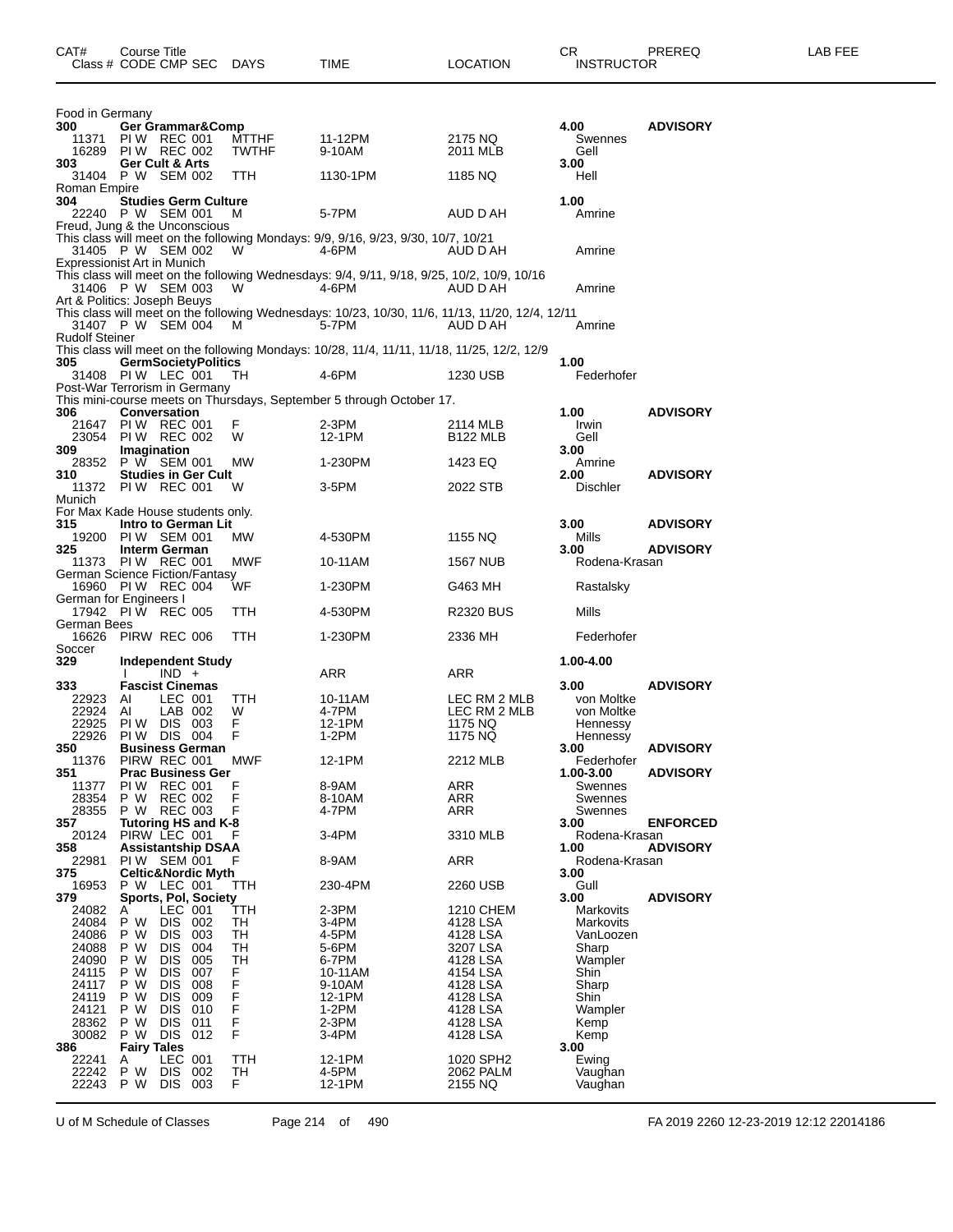| CAT#                                      | <b>Course Title</b><br>Class # CODE CMP SEC                                                                                                | DAYS                    | TIME                                              | LOCATION                                               | CR<br><b>INSTRUCTOR</b>                                                                 | PREREQ                             | LAB FEE |
|-------------------------------------------|--------------------------------------------------------------------------------------------------------------------------------------------|-------------------------|---------------------------------------------------|--------------------------------------------------------|-----------------------------------------------------------------------------------------|------------------------------------|---------|
| 22268<br>22269                            | P W<br><b>DIS</b><br>004<br><b>DIS</b><br>P W<br>005                                                                                       | F<br>F<br>F             | 9-10AM<br>12-1PM                                  | 2155 NQ<br>G449 MH                                     | Gauld<br>Muncaster                                                                      |                                    |         |
| 22244<br>22306<br>391                     | <b>DIS</b><br>P W<br>007<br>P W<br>DIS 008<br>The Holocaust                                                                                | F                       | 11-12PM<br>2-3PM                                  | 3310 MLB<br>3310 MLB                                   | Gauld<br>Muncaster<br>4.00                                                              |                                    |         |
| 23019<br>23021<br>23023<br>23025<br>23027 | LEC 001<br>AI<br>PI W<br><b>DIS</b><br>002<br>PI W<br><b>DIS</b><br>003<br><b>DIS</b><br>004<br>PI W<br>PI W<br><b>DIS</b><br>005          | TTH<br>т<br>T<br>W<br>W | 10-1130AM<br>12-1PM<br>12-1PM<br>9-10AM<br>9-10AM | AUD B AH<br>3242 LSA<br>049 UMMA<br>2407 MH<br>5179 AH | Veidlinger<br>Shahollari<br>Heydari<br>Shahollari<br>Heydari                            |                                    |         |
| 25155<br>25635<br>25637<br>26315<br>32033 | PI W<br><b>DIS</b><br>006<br><b>DIS</b><br>PI W<br>007<br>PI W<br><b>DIS</b><br>008<br><b>DIS</b><br>009<br>PI W<br><b>DIS 010</b><br>PI W | W<br>W<br>W<br>W<br>W   | 10-11AM<br>11-12PM<br>12-1PM<br>3-4PM<br>4-5PM    | B124 MLB<br>2163 AH<br>5180B AH<br>5521 HH<br>3314 MH  | Duranceau-Lapointe<br>Shahollari<br>Duranceau-Lapointe<br>Duranceau-Lapointe<br>Heydari |                                    |         |
| 401<br>22988<br>416                       | 19C Intell Hist<br>P W LEC 001<br><b>Sem German Studies</b>                                                                                | ттн                     | 1130-1PM                                          | 2062 PALM                                              | 3.00<br>Spector<br>3.00                                                                 | <b>ADVISORY</b>                    |         |
|                                           | 20916 P W LEC 001<br>German Ecocriticism                                                                                                   | МW                      | 10-1130AM                                         | 4151 USB                                               | Ewing                                                                                   |                                    |         |
| 425<br>11378<br>16047<br>431              | <b>Adv German</b><br><b>PIW REC 001</b><br>PIW REC 002<br><b>Germ Mgt&amp;Marketing</b>                                                    | MWF<br>TTH              | 12-1PM<br>1130-1PM                                | 2448 MH<br>1303 MH                                     | 3.00<br>Mills<br>Whitney<br>3.00                                                        | <b>ADVISORY</b><br><b>ADVISORY</b> |         |
| 14449<br>449                              | <b>PIW REC 001</b><br>Spec Topc Eng Trans                                                                                                  | <b>MWF</b>              | 1-2PM                                             | 3353 MH                                                | Grzeskowiak<br>3.00                                                                     |                                    |         |
|                                           | 25184 P W REC 001<br>The German Discovery of Sex<br>31662 P W REC 002                                                                      | ттн                     | 1-230PM                                           | 1436 MH                                                | Puff                                                                                    |                                    |         |
|                                           | The German and European Left<br>31692 P W REC 003                                                                                          | TTH<br>МW               | 530-7PM<br>530-7PM                                | B111 MLB<br>3463 MH                                    | Markovits<br>Toman                                                                      |                                    |         |
| 464<br>27138                              | Avant Garde East and West<br><b>German Ethnicities</b><br>P W SEM 001                                                                      | ттн                     | 10-1130AM                                         | 1170 SPH2                                              | 3.00<br>Rodena-Krasan                                                                   | <b>ADVISORY</b>                    |         |
| 491<br>31411<br>Research                  | <b>Honors Proseminar</b><br>PIW SEM 001                                                                                                    | F                       | 1-3PM                                             | 3217 MLB                                               | 3.00<br>Barndt                                                                          | <b>ADVISORY</b>                    |         |
| 501<br>19618                              | <b>Old English</b><br>P<br><b>SEM 001</b>                                                                                                  | TTH                     | 830-10AM                                          | 2271 AH                                                | 3.00<br>Toon                                                                            |                                    |         |
| 517<br>26842                              | <b>Hist Ling</b><br>P W LEC 001                                                                                                            | МW                      | 1130-1PM                                          | 403 LORCH                                              | 3.00<br>Thomason                                                                        | <b>ADVISORY</b>                    |         |
| 525<br>33400<br>531                       | <b>Advanced Writing</b><br>P W REC 001<br>Teach Meth                                                                                       | F                       | 1-3PM                                             | ARR                                                    | 1.00-3.00<br>Hell<br>3.00                                                               | <b>ADVISORY</b><br><b>ADVISORY</b> |         |
| 24153<br>540                              | P W REC 001<br><b>Intro Germ Studies</b>                                                                                                   | F                       | 9-12PM                                            | 3217 MLB                                               | Rastalsky<br>3.00                                                                       | <b>ADVISORY</b>                    |         |
| 11380<br>701                              | P W SEM 001<br><b>Textual and Visual</b>                                                                                                   | т                       | 3-6PM                                             | 3353 MH                                                | Whitney<br>3.00                                                                         |                                    |         |
|                                           | 31412 PW SEM 001<br>Cinema&Migration:Refugees                                                                                              | M                       | 5-8PM                                             | ARR                                                    | von Moltke                                                                              |                                    |         |
| Literature after 1945                     | 33399 PW SEM 002                                                                                                                           | TН                      | 3-6PM                                             | ARR                                                    | Hell                                                                                    |                                    |         |
| 731<br><b>Minority Subjectivity</b>       | <b>Cultural/Historical</b><br>28377 P W SEM 002                                                                                            | - W                     | 4-7PM                                             | 1713 HH                                                | 3.00<br>Spector                                                                         |                                    |         |
| 901<br>990                                | <b>Directed Reading</b><br>$IND +$<br>Diss-Precand                                                                                         |                         | ARR                                               | ARR                                                    | 1.00-8.00<br>1.00-8.00                                                                  | <b>ADVISORY</b><br><b>ADVISORY</b> |         |
| 993                                       | $IND +$<br><b>G S I Train Prog</b>                                                                                                         |                         | ARR                                               | ARR                                                    | 1.00                                                                                    | <b>ADVISORY</b>                    |         |
| 11383<br>995                              | P<br>SEM 001<br><b>Diss-Cand</b>                                                                                                           | F                       | 8-9AM                                             | ARR                                                    | Rastalsky<br>8.00                                                                       | <b>ENFORCED</b>                    |         |
|                                           | IR<br>$IND +$<br><b>Scandinavian (SCAND)</b>                                                                                               |                         | ARR                                               | ARR                                                    |                                                                                         |                                    |         |
| 103<br>11884<br>233                       | <b>Elementary Swedish</b><br><b>P RW REC 001</b><br>2nd Year Swedish                                                                       | <b>MTWTH</b>            | 10-11AM                                           | B <sub>113</sub> MLB                                   | 4.00<br>Gull<br>4.00                                                                    | <b>ADVISORY</b>                    |         |
| 11885<br>325                              | P W REC 001<br><b>Third Year Swedish</b>                                                                                                   | <b>MTWTH</b>            | 11-12PM                                           | 3310 MLB                                               | Eriksson<br>4.00                                                                        | <b>ENFORCED</b>                    |         |
| 19124<br>331                              | <b>P RW REC 001</b><br><b>Intro Scand Civiliz</b>                                                                                          | TТH                     | 9-11AM                                            | 2108 MLB                                               | Eriksson<br>3.00                                                                        |                                    |         |
| 11886<br>349                              | P W LEC 001<br><b>Independent Study</b>                                                                                                    | МW                      | 1-230PM                                           | 1255 NQ                                                | Eriksson<br>2.00                                                                        |                                    |         |
| 351                                       | $IND +$<br><b>Business Swedish</b>                                                                                                         |                         | ARR                                               | ARR                                                    | 3.00                                                                                    | <b>ADVISORY</b>                    |         |
| 375                                       | $IND +$<br><b>Celtic&amp;Nordic Myth</b>                                                                                                   |                         | ARR                                               | ARR                                                    | 3.00                                                                                    |                                    |         |
| 16957                                     | P W LEC 001                                                                                                                                | - TTH                   | 230-4PM                                           | 2260 USB                                               | Gull                                                                                    |                                    |         |

U of M Schedule of Classes Page 215 of 490 FA 2019 2260 12-23-2019 12:12 22014186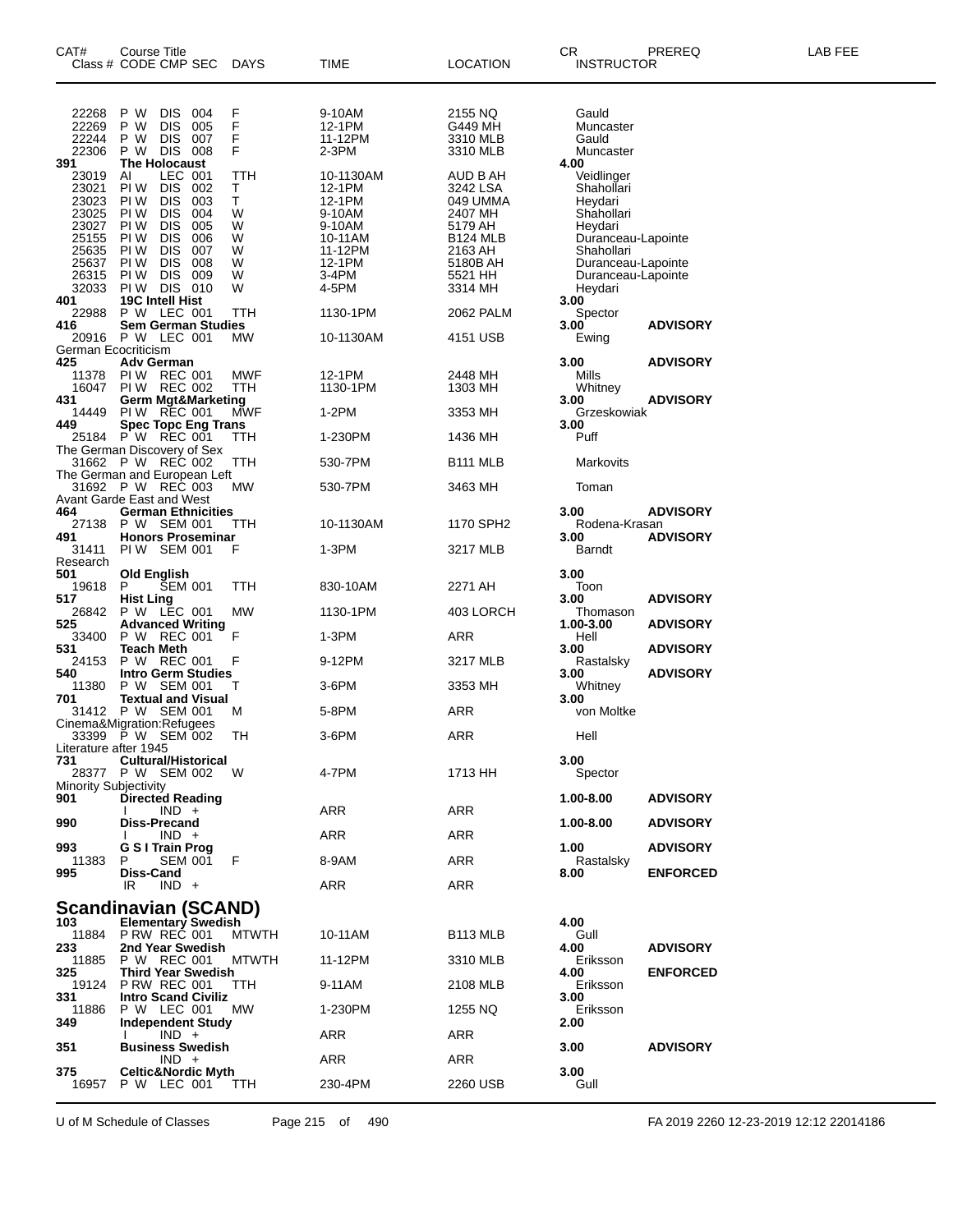### **History Department History (HISTORY)**

--IT IS CRITICAL THAT STUDENTS ATTEND CLASS FROM THE BEGINNING OF THE TERM. ALTHOUGH STUDENTS MAY BE OFFICIALLY REGISTERED FOR A COURSE, THE DEPARTMENT MAY DISENROLL ANY STUDENT NOT ATTENDING THE FIRST TWO COURSE MEETINGS. --DISCUSSION SECTIONS DO NOT MEET UNTIL AFTER FIRST LECTURE. --STUDENTS ARE ENCOURAGED TO USE THE WAITLIST FOR ANY CLOSED COURSE. STUDENTS SHOULD REGISTER ON THE WAITLIST ACCORDING TO PREFERRED SECTION AND ATTEND THE FIRST CLASS. UP TO THE FIRST DAY OF CLASS, OVERRIDES WILL BE GIVEN BY THE DEPARTMENT AS SPACE BECOMES AVAILABLE. STUDENTS ARE NOTIFIED AND GIVEN TWO DAYS TO USE THE OVERRIDE, AFTER WHICH THE SPOT MAY GO TO AN ALTERNATE STUDENT ON THE WAITLIST. ONCE CLASSES HAVE STARTED, STUDENTS (WAITLISTED OR NOT) MUST CONTACT THE INSTRUCTOR FOR AN OVERRIDE.<br>101 What is History? **1 What is History? 4.00**<br>24910 Al LEC 001 TTH 1130-1PM 1210 CHEM M<br>24911 PI W DIS 002 F 10-11AM 1437 MH M 24910 AI LEC 001 TTH 1130-1PM 1210 CHEM Mir, Langland 24911 PI W DIS 002 F 10-11AM 1437 MH Maldarella 24912 PI W DIS 003 F 11-12PM 3437 MH Maldarella 24913 PI W DIS 004 F 12-1PM 3463 MH Soergel 24914 PI W DIS 005 TH 1-2PM B760 SSWB Soergel 24915 PI W DIS 006 TH 1-2PM 373 LORCH Maldarella 24916 PI W DIS 007 TH 1-2PM 2212 MLB Valedon-Trapote 25059 PI W DIS 008 TH 2-3PM 2407 MH Valedon-Trapote 26282 PI W DIS 009 TH 2-3PM 5521 HH Soergel 28248 PI W DIS 010 TH 3-4PM 2212 MLB Valedon-Trapote 28249 PIRW DIS 011 TH 3-4PM 2773 HH Mir Section 011: Reserved for CSP/Bridge students only. CSP students can sign up for this CSP section through History 101 (without permission) or write to Prof. Mir (fmir@umich.edu) for permission to register in INTLST 205.011. **103 Intro to History-HU 4.00** A LEC 001 Terrorism in History 31379 P W DIS 002 F 11-12PM B120 MLB Helps 31380 P W DIS 003 F 11-12PM 3333 MH Brausch 31382 P W DIS 005 F 12-1PM G634 HH Brausch 31383 P W DIS 006 TH 3-4PM 2022 STB Helps **105 Intro to Religion 4.00** 26283 A LEC 001 MW 1-230PM B844 EH Johnson From Rastafari to Sun Dance<br>26284 P W DIS 002 26284 P W DIS 002 M 3-4PM 2407 MH Reinhardt 26285 P W DIS 003 T 11-12PM 4152 USB Reinhardt 26286 P W DIS 004 T 12-1PM 4153 USB Reinhardt **195 Writing of History 4.00** ALL SECTIONS OF HISTORY 195 ARE RESTRICTED TO FIRST-YEAR STUDENTS. 11415 P RW REC 001 MW 1130-1PM 1449 MH Begum Gender and Nationalism 11416 P RW REC 002 TTH 4-530PM 471 LORCH Respess Writing Premod Global Medicine<br>19281 P RW RFC 003 MW 19281 P RW REC 003 MW 4-530PM G449 MH Capotescu Global Humanitarianism 20/21 C 33441 P RW REC 004 TTH 830-10AM 4211 AH Ladkau Spirits Animals Monsters: Japan<br>196 First Yr SS Semina **196 First Yr SS Seminar 3.00 ADVISORY** 28245 P RW SEM 001 TTH 230-4PM 1460 MH Hancock Making of the Amer Consumer 31391 PIRW SEM 002 TTH 10-1130AM G463 MH Young Rep Afr Am: Film, Stage Screen 31955 P RW SEM 003 MW 830-10AM 2454 MH Kivelson World-Wide Witchcraft **197 First Yr HU Seminar 3.00 ADVISORY** 20915 P RW SEM 001 MW 4-530PM 3021 EH Glover The Modern City in History 28246 P RW SEM 002 MW 1-230PM 4175 AH Hawes Literature and Capitalism 28247 P RW SEM 003 TTH 830-10AM 2401 MH Poteet Acting Out: History on Stage<br>36283 PR SEM 006 36283 P R SEM 006 W 4-7PM 1460 MH Wroblewski History in Public<br>200 Gree **200 Greece to 323 BCE 4.00** 31396 A LEC 001 MW 10-1130AM G127 AH Moyer 31397 P W DIS 002 T 1-2PM 2011 MLB Goggin 31398 P W DIS 003 T 2-3PM 3242 LSA Goggin 31398 P W DIS 003 T 2-3PM 3242 LSA Goggin<br>31399 P W DIS 004 T 4-5PM 2695 SPH1A Goggin<br>202 Doing History 3.00 **202 Doing History 3.00** HISTORY 202 is a required course for History majors; all sections are reserved. Students MUST have declared the major before they will be allowed to register.<br>22204 PRW SEM 001 MW 22204 P RW SEM 001 MW 1130-1PM 1460 MH Carson 22205 P RW SEM 002 MW 10-1130AM 471 LORCH French 26287 P RW SEM 003 TTH 1130-1PM 3347 MH Gaggio<br>31499 P RW SEM 004 TTH 230-4PM 2347 MH Shin 31499 P RW SEM 004 TTH 230-4PM 2347 MH S<br>204 E Asia:Early Trans **204 E Asia:Early Trans 4.00**

U of M Schedule of Classes Page 216 of 490 FA 2019 2260 12-23-2019 12:12 22014186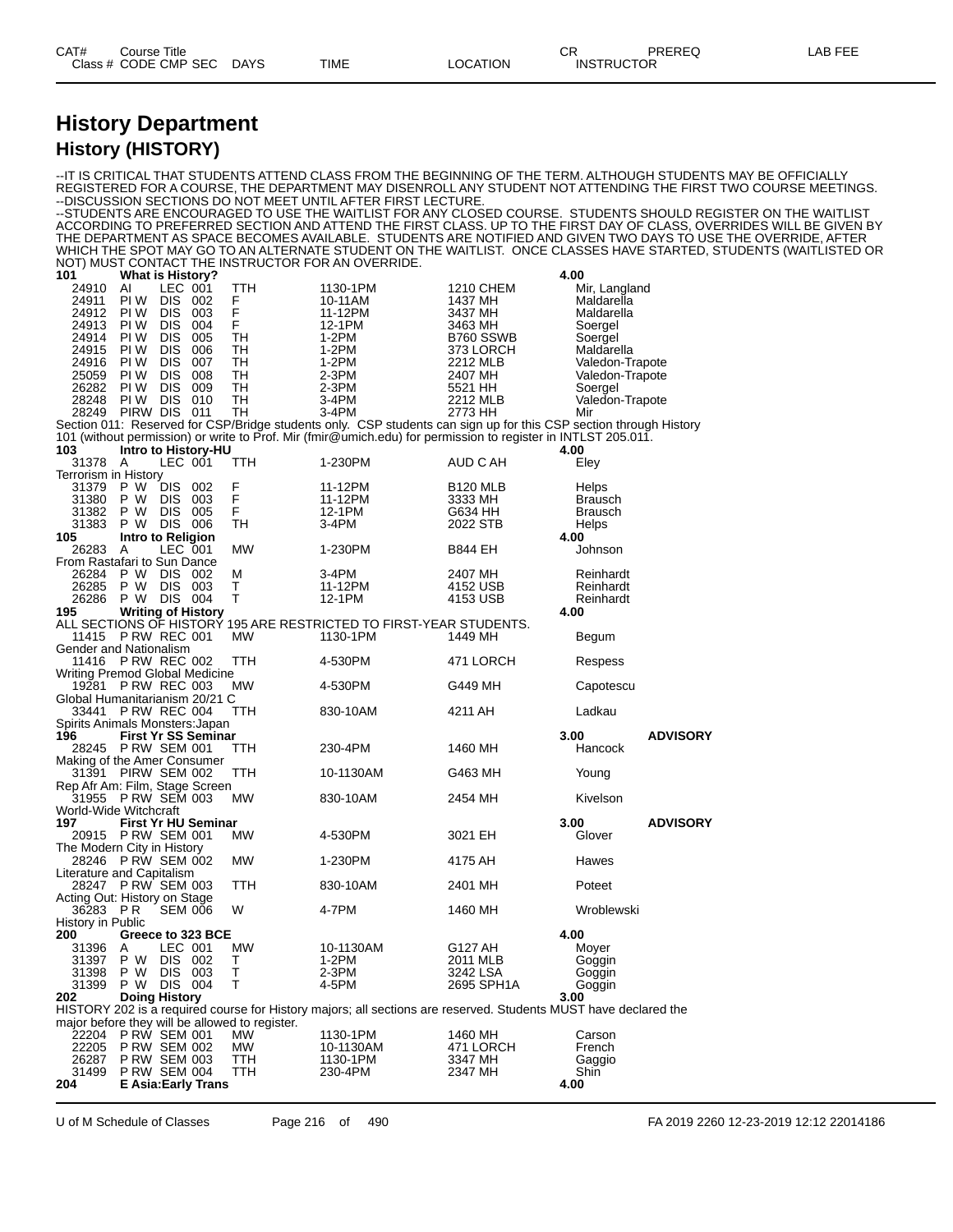| CAT#              | Course Title<br>Class # CODE CMP SEC                      | DAYS       | <b>TIME</b>         | LOCATION                    | CR<br>PREREQ<br><b>INSTRUCTOR</b> | LAB FEE |
|-------------------|-----------------------------------------------------------|------------|---------------------|-----------------------------|-----------------------------------|---------|
| 22828             | LEC 001<br>AI                                             | TTH        | 10-1130AM           | 269 WEISER                  | Wu                                |         |
| 22829<br>22830    | PI W<br>DIS 002<br>DIS 003<br>PI W                        | TН<br>TH   | 12-1PM<br>$1-2PM$   | 1436 MH<br>3440 MH          | Zhang<br>Zhang                    |         |
| 22831             | PIW DIS 004                                               | TН         | $2-3PM$             | 3440 MH                     | Zhang                             |         |
| 206<br>31512 A    | <b>Indian Civilization</b><br>LEC 001                     | TTH        | 1-230PM             | 3330 MH                     | 4.00<br>Glover                    |         |
|                   | From Mohenjodaro to Modi                                  |            |                     |                             |                                   |         |
| 31513<br>31514    | P W<br>DIS 002<br>DIS 003<br>P W                          | TН<br>TН   | 3-4PM<br>4-5PM      | 1096 EH<br>2608 HH          | Mace<br>Mace                      |         |
| 207               | <b>Southeast Asian Civ</b><br>LEC 001                     | ттн        | 1130-1PM            |                             | 4.00                              |         |
| 28294<br>28295    | A<br>DIS 002<br>P W                                       | Т          | 1-2PM               | 1401 MH<br>2427 MH          | Lieberman<br>Ren                  |         |
| 28296             | DIS 003<br>P W                                            | т          | 3-4PM               | 2436 MH                     | Ren                               |         |
| 28297<br>209      | DIS 004<br>P W<br>Death & Immortality                     | W          | 9-10AM              | G160 AH                     | Ren<br>3.00                       |         |
| 32268             | PIW LEC 001                                               | TTH        | 1-230PM             | 3437 MH                     | Al-Rustom                         |         |
| 215<br>26289      | <b>History of Disaster</b><br>PIRW LEC 001                | <b>MW</b>  | 10-1130AM           | 1448 MH                     | 3.00<br>Northrop                  |         |
| 219<br>32093      | <b>Philippine Cult&amp;Hist</b><br>P W LEC 001            | TTH        | 10-1130AM           | 3330 MH                     | 3.00<br>de la Cruz                |         |
| 230               | <b>Topics in History/HU</b><br>26506 PIW REC 001          | МW         | 230-4PM             | 2275 NQ                     | 3.00<br>Folland                   |         |
|                   | Podcasting the 20th Century                               |            |                     |                             |                                   |         |
|                   | 32255 P W REC 002<br>The Problem with the Bible           | ттн        | 10-1130AM           | 1185 NQ                     | Wollenberg                        |         |
|                   | 32256 P W SEM 003<br>Policing & Civil Rights              | МW         | 530-7PM             | 1110 NQ                     | Roby                              |         |
| Art and Anarchism | 33946 P W LEC 004                                         | МW         | 4-530PM             | 1427 MH                     | Aizman                            |         |
| 240               | The World Since 1492                                      |            |                     |                             | 4.00                              |         |
| 31541<br>31542    | LEC 001<br>A<br>P W DIS 002                               | MW<br>TН   | 10-1130AM<br>9-10AM | 3254 LSA<br><b>1508 NUB</b> | Sinha<br>Mukherjee                |         |
| 31543             | DIS 003<br>P W                                            | TН         | 10-11AM             | <b>1507 NUB</b>             | Mukherjee                         |         |
| 246<br>31547      | Africa to 1850<br>PIW LEC 001                             | MW         | 10-1130AM           | 2022 STB                    | 3.00<br>Poteet                    |         |
| 250               | <b>China to Opium War</b>                                 |            |                     |                             | 3.00                              |         |
| 24044<br>252      | P W LEC 001<br><b>Intro to Chinese Civ</b>                | МW         | 4-530PM             | 1448 MH                     | Chang<br>4.00                     |         |
| 18311             | LEC 001<br>Α                                              | ттн        | 4-530PM             | 1202 SEB                    | Kile                              |         |
| 18312<br>18313    | PIRW DIS<br>002<br>PIRW DIS<br>003                        | F<br>F     | 9-10AM              | 1110 NQ<br>2011 MLB         | Sheng                             |         |
| 18314             | PIRW DIS<br>004                                           | F          | 10-11AM<br>12-1PM   | 180 TAP                     | Sheng<br>Sheng                    |         |
| 21082             | PIRW DIS<br>005                                           | F          | $1-2PM$             | 2011 MLB                    | Quarless                          |         |
| 21689<br>32448    | PIRW DIS<br>006<br><b>DIS</b><br>007<br>PI W              | F<br>F     | 2-3PM<br>12-1PM     | <b>B834 EQ</b><br>2011 MLB  | Xu<br>Xu                          |         |
| 32639             | <b>DIS</b><br>008<br>PI W                                 | F          | 2-3PM               | ARR                         | Quarless                          |         |
| 36120             | <b>DIS</b><br>009<br>PI W                                 | F          | 11-12PM             | G127 AH                     | Quarless                          |         |
| 36121<br>253      | DIS 010<br>PI W<br>Europe, 300-1648                       | F          | 10-11AM             | 1427 MH                     | Xu<br>4.00                        |         |
| 31548             | LEC 001<br>Α                                              | MW         | 230-4PM             | LEC RM 1 MLB                | French                            |         |
| 31549             | P W<br>DIS 002<br>P W<br>DIS 003                          | W<br>TH    | 4-5PM<br>10-11AM    | 2427 MH<br>5179 AH          | Donovan<br>Donovan                |         |
| 31550<br>31551    | P W DIS 004                                               | TН         | 9-10AM              | 1401 MH                     | Donovan                           |         |
| 258               | <b>Sources/Jewish Hist</b>                                |            |                     |                             | 3.00                              |         |
| 32108<br>260      | PD W LEC 001<br><b>U S to 1865</b>                        | <b>MW</b>  | 4-530PM             | 2336 MH                     | Mays<br>4.00                      |         |
|                   | Freshmen are encouraged to take this introductory survey. |            |                     |                             |                                   |         |
| 11411             | LEC 001<br>A                                              | TTH        | 10-1130AM           | 260 WEISER                  | Hancock                           |         |
| 11412<br>11413    | <b>DIS</b><br>P W<br>002<br><b>DIS</b><br>003<br>P W      | Т<br>T     | 12-1PM<br>1-2PM     | 806 BMT<br>706 BMT          | Gupta<br>Gupta                    |         |
| 11414             | P W<br><b>DIS</b><br>004                                  | W          | 9-10AM              | 3401 MH                     | Waldman                           |         |
| 22836             | DIS 005<br>P W                                            | W          | 10-11AM             | 3401 MH                     | Waldman                           |         |
| 265<br>28959      | Minds & Brains in US<br>LEC 001<br>AI                     | TTH        | 230-4PM             | AUD A AH                    | 4.00<br>Cowles                    |         |
| 28961             | PI W<br>DIS.<br>003                                       | T.         | 4-5PM               | 1628 CHEM                   | Abdullah                          |         |
| 28962<br>28963    | 004<br>PI W<br><b>DIS</b><br>PI W<br><b>DIS</b><br>005    | W<br>W     | 9-10AM<br>10-11AM   | G144 AH<br><b>B109 MLB</b>  | Clayton<br>Abdullah               |         |
| 28964             | PI W<br>DIS.<br>006                                       | W          | 11-12PM             | G144 AH                     | Sakayan                           |         |
| 31743             | 008<br>PI W<br><b>DIS</b>                                 | W          | 2-3PM               | <b>B124 MLB</b>             | Sakayan                           |         |
| 31744<br>31745    | PI W<br><b>DIS</b><br>009<br>DIS 010<br>PI W              | W<br>Τ     | 3-4PM<br>4-5PM      | <b>B124 MLB</b><br>3460 MH  | Clayton<br>Clayton                |         |
| 266               | 20th C Amer Wars                                          |            |                     |                             | 4.00                              |         |
| 11417             | LEC 001<br>AI                                             | <b>TTH</b> | 1130-1PM            | <b>1110 WEILL</b>           | Marwil                            |         |
| 11418<br>11419    | P W<br>DIS 002<br>DIS.<br>003<br>P W                      | Τ<br>T     | 1-2PM<br>3-4PM      | 2436 MH<br>1437 MH          | Goodman<br>Goodman                |         |
| 27531             | P W<br>DIS 004                                            | W          | 9-10AM              | G168 AH                     | Goodman                           |         |
| 270<br>22234      | <b>Amer Religion</b><br>LEC 001<br>A                      | МW         | 1130-1PM            | 110 WEISER-TBL              | 4.00<br>Juster                    |         |
| 26290             | P W<br>DIS 002                                            | W          | $1-2PM$             | 4088 EH                     | Playstead                         |         |
|                   |                                                           |            |                     |                             |                                   |         |

U of M Schedule of Classes Page 217 of 490 FA 2019 2260 12-23-2019 12:12 22014186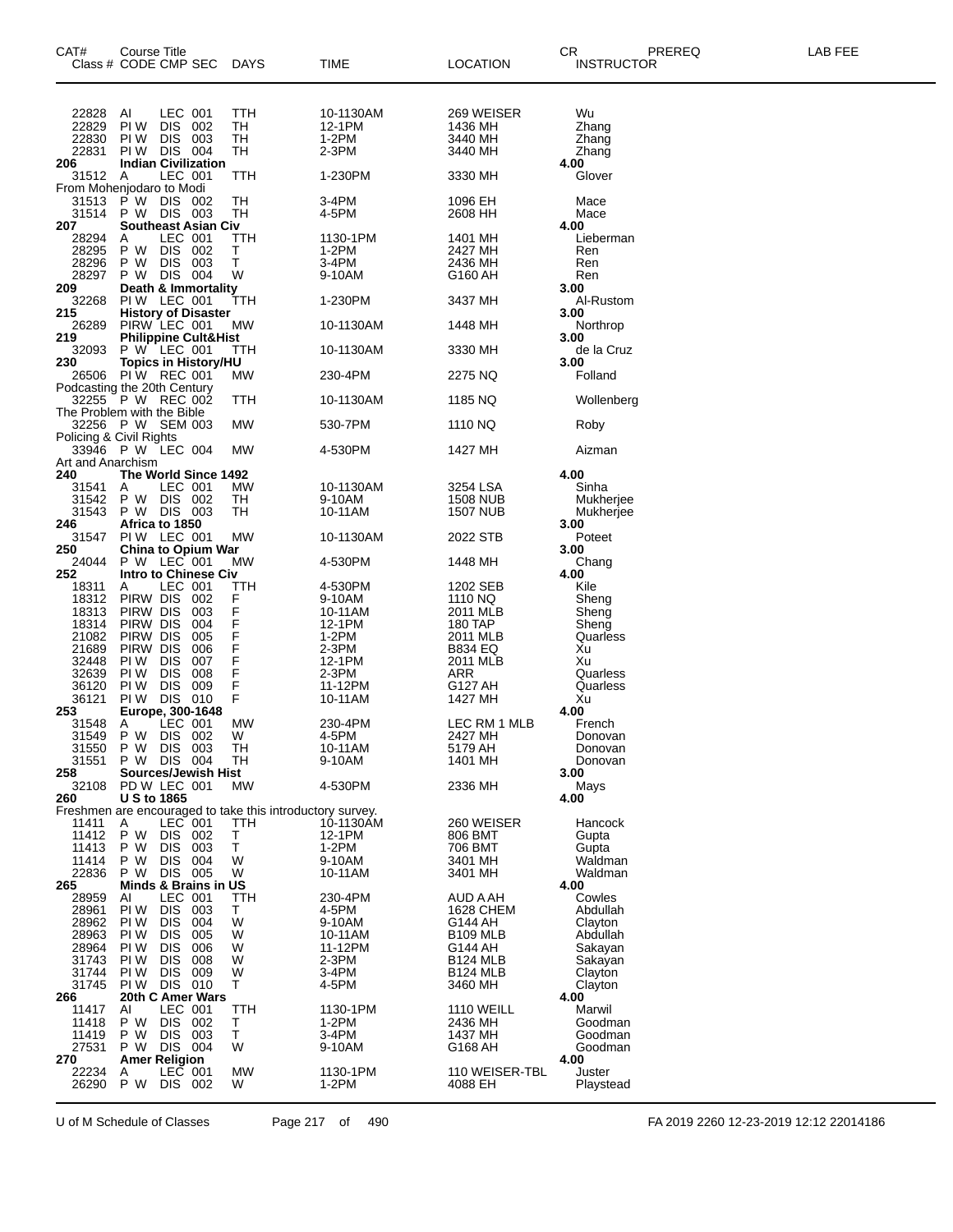| CAT#                                             | Course Title<br>Class # CODE CMP SEC        |                          |                                 | <b>DAYS</b>                                          | TIME                                                                                                            | LOCATION                   | CR<br><b>INSTRUCTOR</b>                    | PREREQ          | LAB FEE |
|--------------------------------------------------|---------------------------------------------|--------------------------|---------------------------------|------------------------------------------------------|-----------------------------------------------------------------------------------------------------------------|----------------------------|--------------------------------------------|-----------------|---------|
| 26291<br>26292                                   | P W<br>P W DIS                              | <b>DIS</b>               | 003<br>004                      | TH<br>TН                                             | 9-10AM<br>10-11AM                                                                                               | G010 TMC<br>G010 TMC       | Playstead<br>Playstead                     |                 |         |
| 274                                              | Af-Am His I                                 |                          |                                 |                                                      |                                                                                                                 |                            | 3.00                                       | <b>ADVISORY</b> |         |
| 31347<br>282                                     | PIW LEC 001                                 |                          | <b>Hist of the Economy</b>      | TTH                                                  | 230-4PM                                                                                                         | 1448 MH                    | Young<br>4.00                              |                 |         |
| 26293<br>26294                                   | AI<br>PI W                                  | LEC 001<br><b>DIS</b>    | 002                             | <b>MW</b><br>М                                       | 1130-1PM<br>4-5PM                                                                                               | AUD B AH<br>1460 MH        | Porter-Szucs<br>Kayarlar                   |                 |         |
| 26295                                            | PI W                                        | <b>DIS</b>               | 003                             | М                                                    | 1-2PM                                                                                                           | 2330 MH                    | Sadan                                      |                 |         |
| 26296<br>26781                                   | PI W<br>PI W                                | <b>DIS</b><br><b>DIS</b> | 004<br>005                      | М<br>м                                               | 1-2PM<br>2-3PM                                                                                                  | G115 AH<br>5179 AH         | Dillman-Hasso<br>Dillman-Hasso             |                 |         |
| 26782                                            | PI W                                        | <b>DIS</b>               | 006                             | M                                                    | 3-4PM                                                                                                           | 5180B AH                   | Sadan                                      |                 |         |
| 27532<br>28441                                   | PI W<br>PI W                                | <b>DIS</b><br><b>DIS</b> | 007<br>008                      | М<br>Т                                               | 4-5PM<br>9-10AM                                                                                                 | 5180B AH<br>2427 MH        | Dillman-Hasso<br>Chan                      |                 |         |
| 28442<br>30200                                   | PI W<br>PI W                                | <b>DIS</b><br><b>DIS</b> | 009<br>010                      | Т<br>Τ                                               | 10-11AM<br>11-12PM                                                                                              | 1632 CHEM<br>B852 EQ       | <b>Bishop</b><br><b>Bishop</b>             |                 |         |
| 31290                                            | PI W                                        | <b>DIS</b>               | 011                             | Т                                                    | 11-12PM                                                                                                         | G144 AH                    | Chan                                       |                 |         |
| 31291<br>31292                                   | PI W<br>PI W                                | <b>DIS</b><br><b>DIS</b> | 012<br>013                      | Т<br>Τ                                               | 12-1PM<br>12-1PM                                                                                                | <b>1567 NUB</b><br>1175 NQ | <b>Bishop</b><br>Chan                      |                 |         |
| 36319                                            | <b>PIW DIS 014</b>                          |                          |                                 | М                                                    | $1-2PM$                                                                                                         | 2271 AH                    | Kayarlar                                   |                 |         |
| 284<br>24994                                     | AI                                          | LEC 001                  | <b>Sickness &amp; Health</b>    | ттн                                                  | 230-4PM                                                                                                         | G127 AH                    | 4.00<br>Pernick                            | <b>ADVISORY</b> |         |
| 24995                                            | PI W                                        | <b>DIS</b>               | 002                             | т                                                    | 4-5PM                                                                                                           | 3427 MH                    | Johnson                                    |                 |         |
| 24996<br>24997                                   | PI W<br>PIW DIS 004                         | <b>DIS</b>               | 003                             | W<br>W                                               | 2-3PM<br>4-5PM                                                                                                  | B111 MLB<br>3302 MH        | Johnson<br>Johnson                         |                 |         |
| 303<br>28445                                     | P W LEC 001                                 |                          | <b>Women in Ancient Med</b>     | ттн                                                  | 230-4PM                                                                                                         | 3347 MH                    | 3.00<br>Freidin                            |                 |         |
| 304                                              |                                             |                          | <b>ID Topics in History</b>     |                                                      |                                                                                                                 |                            | 3.00                                       |                 |         |
| 32490<br>Magic Mystery & Religion                | P W LEC 001                                 |                          |                                 | MW                                                   | 4-530PM                                                                                                         | 1401 MH                    | Moyer                                      |                 |         |
| 306                                              |                                             |                          | <b>Ottoman History I</b>        |                                                      |                                                                                                                 |                            | 3.00                                       | <b>ENFORCED</b> |         |
| 28702<br>318                                     | P RW LEC 001                                |                          | <b>Europe: Era of War</b>       | MW                                                   | 1130-1PM                                                                                                        | 2022 STB                   | Cipa<br>4.00                               |                 |         |
| 11420<br>11421                                   | A<br>P W                                    | LEC 001<br><b>DIS</b>    | 002                             | МW<br>TН                                             | 1-230PM<br>9-10AM                                                                                               | 1200 CHEM<br>1185 NQ       | Cole<br>Hershey                            |                 |         |
| 11422                                            | P W                                         | <b>DIS</b>               | 003                             | W                                                    | 3-4PM                                                                                                           | B109 MLB                   | Hershey                                    |                 |         |
| 11423<br>22215                                   | P W<br>P W DIS 005                          | <b>DIS</b>               | 004                             | TН<br>TН                                             | 12-1PM<br>$1-2PM$                                                                                               | 706 BMT<br>B770 SSWB       | Newhouse<br>Newhouse                       |                 |         |
| 320                                              |                                             |                          | <b>Britain 1901-1939</b>        |                                                      |                                                                                                                 |                            | 4.00                                       |                 |         |
| 18335<br>The Era of World War I                  | - A                                         | LEC 001                  |                                 | MW                                                   | 10-1130AM                                                                                                       | 3463 MH                    | Israel                                     |                 |         |
| No prerequisites--open to all Freshmen.<br>31295 | P W DIS 002                                 |                          |                                 | W                                                    | 12-1PM                                                                                                          | G168 AH                    | Pettit                                     |                 |         |
| 31296                                            | P W DIS 003                                 |                          |                                 | W                                                    | $1-2PM$                                                                                                         | 3401 MH                    | Pettit                                     |                 |         |
| 328<br>20096                                     | P W LEC 001                                 |                          | <b>HU History Topics</b>        | т                                                    | 10-1PM                                                                                                          | 2608 HH                    | 3.00<br>Israel                             |                 |         |
| Modern Scottish Culture                          | 26422 P W LEC 002                           |                          |                                 | ттн                                                  | 230-4PM                                                                                                         | 2260 USB                   | Gull                                       |                 |         |
| Celtic and Nordic Mythology                      |                                             |                          |                                 |                                                      |                                                                                                                 |                            |                                            |                 |         |
| <b>Blackness and Jewishness</b>                  | 32257 P W REC 003                           |                          |                                 | <b>MW</b>                                            | 230-4PM                                                                                                         | 1436 MH                    | Roby                                       |                 |         |
| Latin Christendom                                | 32344 P W LEC 004                           |                          |                                 | TTH                                                  | 1130-1PM                                                                                                        | 1068 EH                    | Masuzawa                                   |                 |         |
|                                                  | 32565 P W LEC 005                           |                          |                                 | TTH                                                  | 10-1130AM                                                                                                       | 180 TAP                    | Perlove                                    |                 |         |
| The Nazis and Art                                | 34021 P W SEM 006                           |                          |                                 | <b>MW</b>                                            | 230-4PM                                                                                                         | 2135 NQ                    | Jones                                      |                 |         |
| <b>Black Queer Historical Inquiry</b>            |                                             |                          |                                 |                                                      |                                                                                                                 |                            |                                            |                 |         |
| 332                                              | <b>Russ&amp;Sov Un</b><br>11424 A W LEC 001 |                          |                                 | TTH                                                  | 4-530PM                                                                                                         | 182 WEISER                 | 4.00<br>Eagle                              |                 | 10.00   |
| Russia and the Soviet Union<br>23414             | P W                                         | DIS 002                  |                                 | F                                                    | 3-4PM                                                                                                           | 455 WEISER                 | Hanenkrat                                  |                 |         |
| 11425                                            | P W                                         | <b>DIS</b>               | 003                             | F                                                    | 12-1PM                                                                                                          | 455 WEISER                 | <b>Babic</b>                               |                 |         |
| 11426<br>15758                                   | P W<br>P W DIS 005                          | DIS 004                  |                                 | F<br>F                                               | 4-5PM<br>11-12PM                                                                                                | 455 WEISER<br>455 WEISER   | Hanenkrat<br>Babic                         |                 |         |
| 345<br>25159                                     | P                                           | <b>LEC 001</b>           | <b>Hist&amp;Thry Punishment</b> | M                                                    | 2-5PM                                                                                                           | 1405 EQ                    | 4.00<br>Elkins                             |                 |         |
| 347                                              |                                             |                          | <b>Colonial Latin Amer</b>      |                                                      |                                                                                                                 |                            | 4.00                                       |                 |         |
| 17439<br><b>Issues in Race &amp; Ethnicity</b>   | A                                           | LEC 001                  |                                 | TTH                                                  | 1130-1PM                                                                                                        | 1250 USB                   | Mills                                      |                 |         |
|                                                  |                                             |                          |                                 | Grad students should register under History 557.001. |                                                                                                                 |                            |                                            |                 |         |
| 17440<br>17441                                   | P W DIS 002<br>P W DIS 003                  |                          |                                 | TН<br>TH                                             | 1-2PM<br>2-3PM                                                                                                  | 2752 SSWB<br>1511 EQ       | Mtotha<br>Mtotha                           |                 |         |
| Spanish Language Section                         | 17442 P W DIS 004                           |                          |                                 | TН                                                   | 1-230PM                                                                                                         | 3353 MH                    | Espinoza                                   |                 |         |
|                                                  |                                             |                          |                                 |                                                      | Section 004: Spanish Section. Registration for one additional University Course (UC 390) credit available after |                            |                                            |                 |         |
| classes begin.<br>349                            |                                             |                          | Rev Movmnts Latin Am            |                                                      |                                                                                                                 |                            | 4.00                                       |                 |         |
| 31971                                            | AI                                          | LEC 001<br>DIS 002       |                                 | МW                                                   | 4-530PM                                                                                                         | 1449 MH                    | Langland                                   |                 |         |
| 31972<br>31973                                   | PI W<br>PIW DIS 003                         |                          |                                 | TH<br>TН                                             | 9-10AM<br>10-11AM                                                                                               | 3330 MH<br>5180B AH        | Koutsoukos Chalhoub<br>Koutsoukos Chalhoub |                 |         |
|                                                  |                                             |                          |                                 |                                                      |                                                                                                                 |                            |                                            |                 |         |

U of M Schedule of Classes Page 218 of 490 FA 2019 2260 12-23-2019 12:12 22014186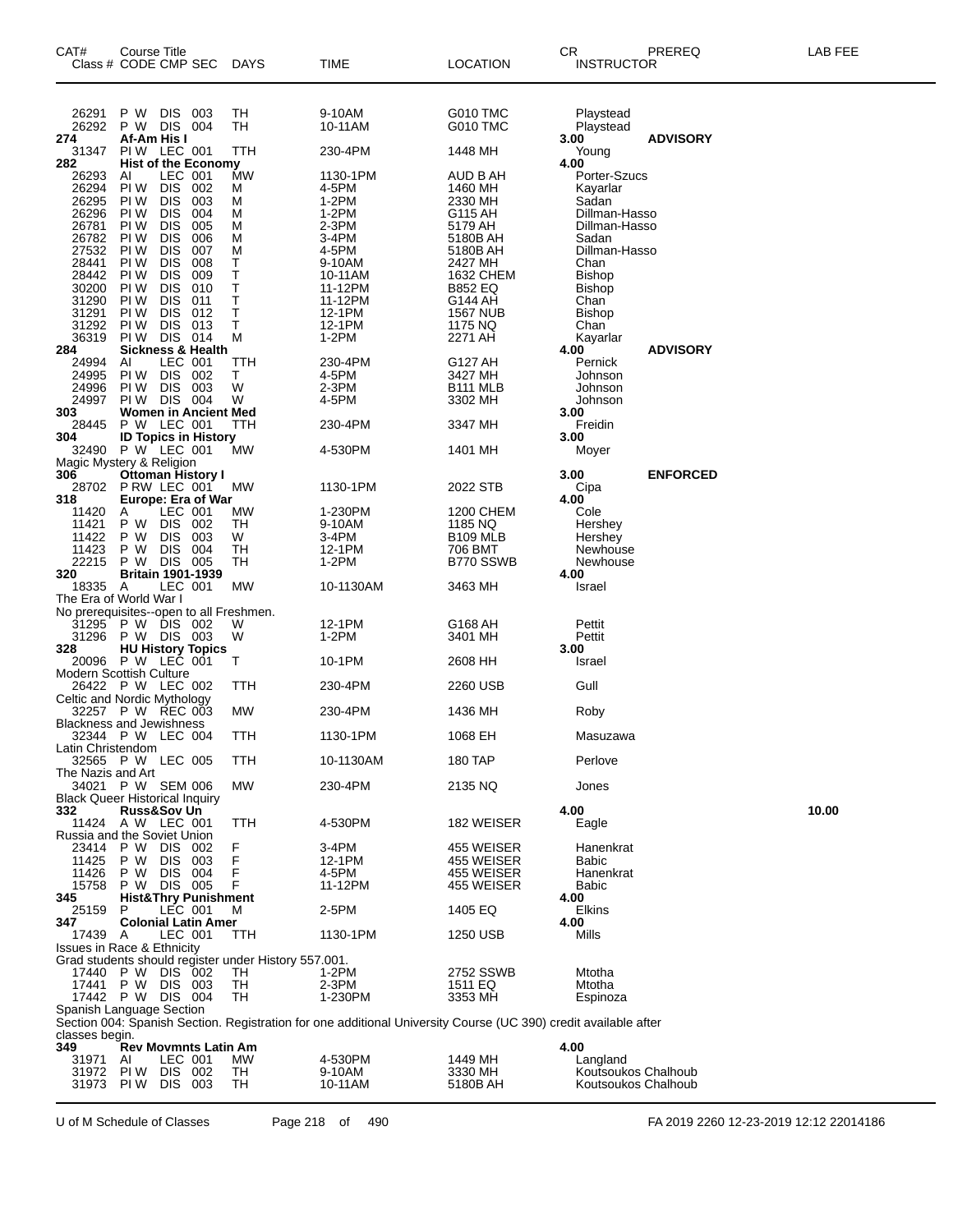| PIW DIS 004<br>11-12PM<br>31974<br>TН<br>5521 HH<br>Koutsoukos Chalhoub<br>353<br><b>Sexuality/US Pop Cul</b><br>3.00<br>30972<br>AI<br>LEC 001<br>МW<br>230-4PM<br>2330 MH<br>Mora<br>30974<br>PIW LAB 002<br>W<br>4-6PM<br>Mora<br>2330 MH<br>354<br>War & Revol in China<br>3.00<br>P W LEC 001<br>29665<br>MW<br>10-1130AM<br>2271 AH<br>Cassel<br>360<br>September 11<br>3.00<br>19222<br>PIRW LEC 001<br>230-4PM<br>TTH<br>3401 MH<br>Marwil<br>367<br><b>Amer Indian History</b><br>3.00<br>PIW LEC 001<br>31051<br>1-230PM<br>TTH<br>1448 MH<br>Witgen<br>368<br><b>Hst Famly Us</b><br>4.00<br>LEC 001<br>31977<br>MW<br>4-530PM<br>1060 BSB-TBL<br>A<br>Simmons<br>31978<br>P W<br>DIS.<br>TН<br>12-1PM<br>002<br>049 UMMA<br>Sherley<br>P W<br><b>DIS</b><br>003<br>TН<br>1-2PM<br>3816 SSWB<br>31979<br>Sherley<br>DIS<br>31980<br>P W<br>004<br>F.<br>11-12PM<br>1028 DANA<br>Sherley<br><b>Pol&amp;Cult 1960's</b><br>374<br>4.00<br>1-230PM<br>LEC 001<br>МW<br>1400 CHEM<br>30965<br>AI<br><b>Berrey</b><br>30966<br>PI W<br><b>DIS</b><br>002<br>TН<br>4-5PM<br>1096 EH<br>Lombre<br>30967<br>PI W<br><b>DIS</b><br>5-6PM<br>2024 TISCH<br>003<br>TН<br>Lombre<br>30968<br><b>DIS</b><br>004<br>TН<br>6-7PM<br>2347 MH<br>PI W<br>Lombre<br>005<br>F<br>30969<br>PI W<br><b>DIS</b><br>12-1PM<br>7603 HH<br>Wood<br>F<br>30970<br>PI W<br><b>DIS</b><br>006<br>$1-2PM$<br>3440 MH<br>Wood<br>F<br>PIW DIS<br>007<br>30971<br>$2-3PM$<br>Wood<br>2024 TISCH<br><b>History Witchcraft</b><br>375<br>4.00<br>LEC 001<br>4-530PM<br>31958<br>МW<br>AUD 4 MLB<br>AI<br>Kivelson<br>31959<br>PI W<br><b>DIS</b><br>002<br>11-12PM<br>F<br>3330 MH<br>Osgood<br>F<br>31960<br>PI W<br><b>DIS</b><br>003<br>12-1PM<br>3437 MH<br>Laplant<br>F<br>PI W<br><b>DIS</b><br>004<br>31961<br>10-11AM<br>3463 MH<br>Osgood<br><b>DIS</b><br>005<br>TН<br>31962<br>PI W<br>9-10AM<br>G115 AH<br>Espinosa II<br>TН<br>31963<br>PI W<br><b>DIS</b><br>006<br>10-11AM<br>806 BMT<br>Espinosa II<br><b>DIS</b><br>007<br>TН<br>31964<br>PI W<br>12-1PM<br>130 TAP<br>Abkarian<br>31965<br>PI W<br><b>DIS</b><br>008<br>F.<br>11-12PM<br>G115 AH<br>Laplant<br>DIS 010<br>TН<br>31967<br>PI W<br>10-11AM<br>1024 DANA<br>Abkarian<br>378<br>Asian Amer Hist<br>3.00<br>TTH<br>PIW LEC 001<br>2336 MH<br>28313<br>830-10AM<br>Borja<br><b>The Holocaust</b><br>386<br>4.00<br>LEC 001<br>AI<br>TTH<br>10-1130AM<br>AUD B AH<br>22840<br>Veidlinger<br>22841<br>PI W<br><b>DIS</b><br>002<br>12-1PM<br>Τ<br>3242 LSA<br>Shahollari<br>$\top$<br>22842<br>PI W<br><b>DIS</b><br>003<br>12-1PM<br>049 UMMA<br>Heydari<br>22843<br><b>DIS</b><br>004<br>PI W<br>W<br>9-10AM<br>2407 MH<br>Shahollari<br>22844<br><b>DIS</b><br>005<br>W<br>PI W<br>9-10AM<br>5179 AH<br>Heydari<br>25140<br>PI W<br><b>DIS</b><br>006<br>W<br>10-11AM<br><b>B124 MLB</b><br>Duranceau-Lapointe<br><b>DIS</b><br>007<br>11-12PM<br>25632<br>PI W<br>W<br>2163 AH<br>Shahollari<br><b>DIS</b><br>008<br>12-1PM<br>25633<br>PI W<br>W<br>5180B AH<br>Duranceau-Lapointe<br><b>DIS</b><br>26310<br>PI W<br>009<br>W<br>3-4PM<br>5521 HH<br>Duranceau-Lapointe<br><b>DIS</b><br>31987<br>010<br>W<br>PI W<br>4-5PM<br>3314 MH<br>Heydari<br>387<br><b>Hist American Jews</b><br>4.00<br>25060<br>LEC 001<br>1130-1PM<br>Dash Moore<br>Α<br>ттн<br>3330 MH<br>P W<br><b>DIS</b><br>25061<br>002<br>W<br>9-10AM<br>3347 MH<br>Kaul<br>P W DIS 003<br>W<br>25062<br>10-11AM<br>1427 MH<br>Kaul<br>390<br>2.00<br><b>Topics Mini-Course</b><br>30247 P W SEM 001<br>МW<br>4-6PM<br>3254 LSA<br>Cole<br>America & Mid East Wars: Iraq<br>This mini-course is not open to those who have taken HISTORY 241. Official add/drop deadline: Nov 6.<br>393<br><b>US History Topics</b><br>3.00<br>28453 P W LEC 001<br>МW<br>4-530PM<br>3330 MH<br><b>Brick</b><br>History of the American Right<br>33877 PIW LEC 002<br>MW<br>10-1130AM<br>2407 MH<br>Larson<br><b>Transgender History</b><br><b>Reading Course</b><br>395<br>1.00-4.00<br><b>ADVISORY</b><br>$\overline{IND}$ +<br>ARR<br>ARR<br><b>Compar Hist Adv Sem</b><br>407<br>3.00<br>26503 P W SEM 002<br>9-12PM<br>G449 MH<br>Caulfield<br>F<br>Inter-Amer Human Rights Law<br>4.00<br>411<br><b>Pol Civil Liberties</b><br><b>ADVISORY</b><br>28016<br>AD<br>LEC 001<br><b>Brandwein</b><br>TTH<br>10-1130AM<br>1040 DANA<br>28017<br>P W<br>DIS 002<br>F<br>Blinderman<br>9-10AM<br>1359 MH<br>F<br>28018<br>PI W<br>DIS.<br>003<br>12-1PM<br>1436 MH<br>Walden<br>F<br>Walden<br>28019<br>P W<br><b>DIS</b><br>004<br>1-2PM<br>5521 HH<br>28020<br><b>DIS</b><br>TH<br>12-1PM<br>5521 HH<br>P W<br>005<br>Blinderman<br>28021<br>DIS.<br>006<br>TН<br>3-4PM<br>5179 AH<br>Walden<br>P W<br>P W DIS 007<br>28046<br>TН<br>4-5PM<br>1401 MH<br>Blinderman<br>19C Intell Hist<br>3.00<br>416<br>P W LEC 001<br>1130-1PM<br>2062 PALM<br>Spector<br>22995<br>TTH<br>Gender Islam<br>3.00<br><b>ADVISORY</b><br>429<br>P W LEC 001<br>31580<br>MW<br>230-4PM<br>1185 NQ<br>Babayan<br><b>Hist Memory Silence</b><br>430<br>3.00<br>Al-Rustom<br>31664<br>P W SEM 001<br>4-7PM<br>G437 MH<br>Т<br>441<br><b>HistoryLabs 1</b><br>3.00 | CAT# | Course Title<br>Class # CODE CMP SEC | <b>DAYS</b> | TIME | <b>LOCATION</b> | CR<br>INSTRUCTOR | PREREQ | LAB FEE |
|-------------------------------------------------------------------------------------------------------------------------------------------------------------------------------------------------------------------------------------------------------------------------------------------------------------------------------------------------------------------------------------------------------------------------------------------------------------------------------------------------------------------------------------------------------------------------------------------------------------------------------------------------------------------------------------------------------------------------------------------------------------------------------------------------------------------------------------------------------------------------------------------------------------------------------------------------------------------------------------------------------------------------------------------------------------------------------------------------------------------------------------------------------------------------------------------------------------------------------------------------------------------------------------------------------------------------------------------------------------------------------------------------------------------------------------------------------------------------------------------------------------------------------------------------------------------------------------------------------------------------------------------------------------------------------------------------------------------------------------------------------------------------------------------------------------------------------------------------------------------------------------------------------------------------------------------------------------------------------------------------------------------------------------------------------------------------------------------------------------------------------------------------------------------------------------------------------------------------------------------------------------------------------------------------------------------------------------------------------------------------------------------------------------------------------------------------------------------------------------------------------------------------------------------------------------------------------------------------------------------------------------------------------------------------------------------------------------------------------------------------------------------------------------------------------------------------------------------------------------------------------------------------------------------------------------------------------------------------------------------------------------------------------------------------------------------------------------------------------------------------------------------------------------------------------------------------------------------------------------------------------------------------------------------------------------------------------------------------------------------------------------------------------------------------------------------------------------------------------------------------------------------------------------------------------------------------------------------------------------------------------------------------------------------------------------------------------------------------------------------------------------------------------------------------------------------------------------------------------------------------------------------------------------------------------------------------------------------------------------------------------------------------------------------------------------------------------------------------------------------------------------------------------------------------------------------------------------------------------------------------------------------------------------------------------------------------------------------------------------------------------------------------------------------------------------------------------------------------------------------------------------------------------------------------------------------------------------------------------------------------------------------------------------------------------------------------------------------------------------------------------------------------------------------------------------------------------------------------------------------------------------------------------------------------------------------------------------------------------------------------------------------------------------------------------------------------------------------------------------------------------------------------------|------|--------------------------------------|-------------|------|-----------------|------------------|--------|---------|
|                                                                                                                                                                                                                                                                                                                                                                                                                                                                                                                                                                                                                                                                                                                                                                                                                                                                                                                                                                                                                                                                                                                                                                                                                                                                                                                                                                                                                                                                                                                                                                                                                                                                                                                                                                                                                                                                                                                                                                                                                                                                                                                                                                                                                                                                                                                                                                                                                                                                                                                                                                                                                                                                                                                                                                                                                                                                                                                                                                                                                                                                                                                                                                                                                                                                                                                                                                                                                                                                                                                                                                                                                                                                                                                                                                                                                                                                                                                                                                                                                                                                                                                                                                                                                                                                                                                                                                                                                                                                                                                                                                                                                                                                                                                                                                                                                                                                                                                                                                                                                                                                                                                                                       |      |                                      |             |      |                 |                  |        |         |
|                                                                                                                                                                                                                                                                                                                                                                                                                                                                                                                                                                                                                                                                                                                                                                                                                                                                                                                                                                                                                                                                                                                                                                                                                                                                                                                                                                                                                                                                                                                                                                                                                                                                                                                                                                                                                                                                                                                                                                                                                                                                                                                                                                                                                                                                                                                                                                                                                                                                                                                                                                                                                                                                                                                                                                                                                                                                                                                                                                                                                                                                                                                                                                                                                                                                                                                                                                                                                                                                                                                                                                                                                                                                                                                                                                                                                                                                                                                                                                                                                                                                                                                                                                                                                                                                                                                                                                                                                                                                                                                                                                                                                                                                                                                                                                                                                                                                                                                                                                                                                                                                                                                                                       |      |                                      |             |      |                 |                  |        |         |
|                                                                                                                                                                                                                                                                                                                                                                                                                                                                                                                                                                                                                                                                                                                                                                                                                                                                                                                                                                                                                                                                                                                                                                                                                                                                                                                                                                                                                                                                                                                                                                                                                                                                                                                                                                                                                                                                                                                                                                                                                                                                                                                                                                                                                                                                                                                                                                                                                                                                                                                                                                                                                                                                                                                                                                                                                                                                                                                                                                                                                                                                                                                                                                                                                                                                                                                                                                                                                                                                                                                                                                                                                                                                                                                                                                                                                                                                                                                                                                                                                                                                                                                                                                                                                                                                                                                                                                                                                                                                                                                                                                                                                                                                                                                                                                                                                                                                                                                                                                                                                                                                                                                                                       |      |                                      |             |      |                 |                  |        |         |
|                                                                                                                                                                                                                                                                                                                                                                                                                                                                                                                                                                                                                                                                                                                                                                                                                                                                                                                                                                                                                                                                                                                                                                                                                                                                                                                                                                                                                                                                                                                                                                                                                                                                                                                                                                                                                                                                                                                                                                                                                                                                                                                                                                                                                                                                                                                                                                                                                                                                                                                                                                                                                                                                                                                                                                                                                                                                                                                                                                                                                                                                                                                                                                                                                                                                                                                                                                                                                                                                                                                                                                                                                                                                                                                                                                                                                                                                                                                                                                                                                                                                                                                                                                                                                                                                                                                                                                                                                                                                                                                                                                                                                                                                                                                                                                                                                                                                                                                                                                                                                                                                                                                                                       |      |                                      |             |      |                 |                  |        |         |
|                                                                                                                                                                                                                                                                                                                                                                                                                                                                                                                                                                                                                                                                                                                                                                                                                                                                                                                                                                                                                                                                                                                                                                                                                                                                                                                                                                                                                                                                                                                                                                                                                                                                                                                                                                                                                                                                                                                                                                                                                                                                                                                                                                                                                                                                                                                                                                                                                                                                                                                                                                                                                                                                                                                                                                                                                                                                                                                                                                                                                                                                                                                                                                                                                                                                                                                                                                                                                                                                                                                                                                                                                                                                                                                                                                                                                                                                                                                                                                                                                                                                                                                                                                                                                                                                                                                                                                                                                                                                                                                                                                                                                                                                                                                                                                                                                                                                                                                                                                                                                                                                                                                                                       |      |                                      |             |      |                 |                  |        |         |
|                                                                                                                                                                                                                                                                                                                                                                                                                                                                                                                                                                                                                                                                                                                                                                                                                                                                                                                                                                                                                                                                                                                                                                                                                                                                                                                                                                                                                                                                                                                                                                                                                                                                                                                                                                                                                                                                                                                                                                                                                                                                                                                                                                                                                                                                                                                                                                                                                                                                                                                                                                                                                                                                                                                                                                                                                                                                                                                                                                                                                                                                                                                                                                                                                                                                                                                                                                                                                                                                                                                                                                                                                                                                                                                                                                                                                                                                                                                                                                                                                                                                                                                                                                                                                                                                                                                                                                                                                                                                                                                                                                                                                                                                                                                                                                                                                                                                                                                                                                                                                                                                                                                                                       |      |                                      |             |      |                 |                  |        |         |
|                                                                                                                                                                                                                                                                                                                                                                                                                                                                                                                                                                                                                                                                                                                                                                                                                                                                                                                                                                                                                                                                                                                                                                                                                                                                                                                                                                                                                                                                                                                                                                                                                                                                                                                                                                                                                                                                                                                                                                                                                                                                                                                                                                                                                                                                                                                                                                                                                                                                                                                                                                                                                                                                                                                                                                                                                                                                                                                                                                                                                                                                                                                                                                                                                                                                                                                                                                                                                                                                                                                                                                                                                                                                                                                                                                                                                                                                                                                                                                                                                                                                                                                                                                                                                                                                                                                                                                                                                                                                                                                                                                                                                                                                                                                                                                                                                                                                                                                                                                                                                                                                                                                                                       |      |                                      |             |      |                 |                  |        |         |
|                                                                                                                                                                                                                                                                                                                                                                                                                                                                                                                                                                                                                                                                                                                                                                                                                                                                                                                                                                                                                                                                                                                                                                                                                                                                                                                                                                                                                                                                                                                                                                                                                                                                                                                                                                                                                                                                                                                                                                                                                                                                                                                                                                                                                                                                                                                                                                                                                                                                                                                                                                                                                                                                                                                                                                                                                                                                                                                                                                                                                                                                                                                                                                                                                                                                                                                                                                                                                                                                                                                                                                                                                                                                                                                                                                                                                                                                                                                                                                                                                                                                                                                                                                                                                                                                                                                                                                                                                                                                                                                                                                                                                                                                                                                                                                                                                                                                                                                                                                                                                                                                                                                                                       |      |                                      |             |      |                 |                  |        |         |
|                                                                                                                                                                                                                                                                                                                                                                                                                                                                                                                                                                                                                                                                                                                                                                                                                                                                                                                                                                                                                                                                                                                                                                                                                                                                                                                                                                                                                                                                                                                                                                                                                                                                                                                                                                                                                                                                                                                                                                                                                                                                                                                                                                                                                                                                                                                                                                                                                                                                                                                                                                                                                                                                                                                                                                                                                                                                                                                                                                                                                                                                                                                                                                                                                                                                                                                                                                                                                                                                                                                                                                                                                                                                                                                                                                                                                                                                                                                                                                                                                                                                                                                                                                                                                                                                                                                                                                                                                                                                                                                                                                                                                                                                                                                                                                                                                                                                                                                                                                                                                                                                                                                                                       |      |                                      |             |      |                 |                  |        |         |
|                                                                                                                                                                                                                                                                                                                                                                                                                                                                                                                                                                                                                                                                                                                                                                                                                                                                                                                                                                                                                                                                                                                                                                                                                                                                                                                                                                                                                                                                                                                                                                                                                                                                                                                                                                                                                                                                                                                                                                                                                                                                                                                                                                                                                                                                                                                                                                                                                                                                                                                                                                                                                                                                                                                                                                                                                                                                                                                                                                                                                                                                                                                                                                                                                                                                                                                                                                                                                                                                                                                                                                                                                                                                                                                                                                                                                                                                                                                                                                                                                                                                                                                                                                                                                                                                                                                                                                                                                                                                                                                                                                                                                                                                                                                                                                                                                                                                                                                                                                                                                                                                                                                                                       |      |                                      |             |      |                 |                  |        |         |
|                                                                                                                                                                                                                                                                                                                                                                                                                                                                                                                                                                                                                                                                                                                                                                                                                                                                                                                                                                                                                                                                                                                                                                                                                                                                                                                                                                                                                                                                                                                                                                                                                                                                                                                                                                                                                                                                                                                                                                                                                                                                                                                                                                                                                                                                                                                                                                                                                                                                                                                                                                                                                                                                                                                                                                                                                                                                                                                                                                                                                                                                                                                                                                                                                                                                                                                                                                                                                                                                                                                                                                                                                                                                                                                                                                                                                                                                                                                                                                                                                                                                                                                                                                                                                                                                                                                                                                                                                                                                                                                                                                                                                                                                                                                                                                                                                                                                                                                                                                                                                                                                                                                                                       |      |                                      |             |      |                 |                  |        |         |
|                                                                                                                                                                                                                                                                                                                                                                                                                                                                                                                                                                                                                                                                                                                                                                                                                                                                                                                                                                                                                                                                                                                                                                                                                                                                                                                                                                                                                                                                                                                                                                                                                                                                                                                                                                                                                                                                                                                                                                                                                                                                                                                                                                                                                                                                                                                                                                                                                                                                                                                                                                                                                                                                                                                                                                                                                                                                                                                                                                                                                                                                                                                                                                                                                                                                                                                                                                                                                                                                                                                                                                                                                                                                                                                                                                                                                                                                                                                                                                                                                                                                                                                                                                                                                                                                                                                                                                                                                                                                                                                                                                                                                                                                                                                                                                                                                                                                                                                                                                                                                                                                                                                                                       |      |                                      |             |      |                 |                  |        |         |
|                                                                                                                                                                                                                                                                                                                                                                                                                                                                                                                                                                                                                                                                                                                                                                                                                                                                                                                                                                                                                                                                                                                                                                                                                                                                                                                                                                                                                                                                                                                                                                                                                                                                                                                                                                                                                                                                                                                                                                                                                                                                                                                                                                                                                                                                                                                                                                                                                                                                                                                                                                                                                                                                                                                                                                                                                                                                                                                                                                                                                                                                                                                                                                                                                                                                                                                                                                                                                                                                                                                                                                                                                                                                                                                                                                                                                                                                                                                                                                                                                                                                                                                                                                                                                                                                                                                                                                                                                                                                                                                                                                                                                                                                                                                                                                                                                                                                                                                                                                                                                                                                                                                                                       |      |                                      |             |      |                 |                  |        |         |
|                                                                                                                                                                                                                                                                                                                                                                                                                                                                                                                                                                                                                                                                                                                                                                                                                                                                                                                                                                                                                                                                                                                                                                                                                                                                                                                                                                                                                                                                                                                                                                                                                                                                                                                                                                                                                                                                                                                                                                                                                                                                                                                                                                                                                                                                                                                                                                                                                                                                                                                                                                                                                                                                                                                                                                                                                                                                                                                                                                                                                                                                                                                                                                                                                                                                                                                                                                                                                                                                                                                                                                                                                                                                                                                                                                                                                                                                                                                                                                                                                                                                                                                                                                                                                                                                                                                                                                                                                                                                                                                                                                                                                                                                                                                                                                                                                                                                                                                                                                                                                                                                                                                                                       |      |                                      |             |      |                 |                  |        |         |
|                                                                                                                                                                                                                                                                                                                                                                                                                                                                                                                                                                                                                                                                                                                                                                                                                                                                                                                                                                                                                                                                                                                                                                                                                                                                                                                                                                                                                                                                                                                                                                                                                                                                                                                                                                                                                                                                                                                                                                                                                                                                                                                                                                                                                                                                                                                                                                                                                                                                                                                                                                                                                                                                                                                                                                                                                                                                                                                                                                                                                                                                                                                                                                                                                                                                                                                                                                                                                                                                                                                                                                                                                                                                                                                                                                                                                                                                                                                                                                                                                                                                                                                                                                                                                                                                                                                                                                                                                                                                                                                                                                                                                                                                                                                                                                                                                                                                                                                                                                                                                                                                                                                                                       |      |                                      |             |      |                 |                  |        |         |
|                                                                                                                                                                                                                                                                                                                                                                                                                                                                                                                                                                                                                                                                                                                                                                                                                                                                                                                                                                                                                                                                                                                                                                                                                                                                                                                                                                                                                                                                                                                                                                                                                                                                                                                                                                                                                                                                                                                                                                                                                                                                                                                                                                                                                                                                                                                                                                                                                                                                                                                                                                                                                                                                                                                                                                                                                                                                                                                                                                                                                                                                                                                                                                                                                                                                                                                                                                                                                                                                                                                                                                                                                                                                                                                                                                                                                                                                                                                                                                                                                                                                                                                                                                                                                                                                                                                                                                                                                                                                                                                                                                                                                                                                                                                                                                                                                                                                                                                                                                                                                                                                                                                                                       |      |                                      |             |      |                 |                  |        |         |
|                                                                                                                                                                                                                                                                                                                                                                                                                                                                                                                                                                                                                                                                                                                                                                                                                                                                                                                                                                                                                                                                                                                                                                                                                                                                                                                                                                                                                                                                                                                                                                                                                                                                                                                                                                                                                                                                                                                                                                                                                                                                                                                                                                                                                                                                                                                                                                                                                                                                                                                                                                                                                                                                                                                                                                                                                                                                                                                                                                                                                                                                                                                                                                                                                                                                                                                                                                                                                                                                                                                                                                                                                                                                                                                                                                                                                                                                                                                                                                                                                                                                                                                                                                                                                                                                                                                                                                                                                                                                                                                                                                                                                                                                                                                                                                                                                                                                                                                                                                                                                                                                                                                                                       |      |                                      |             |      |                 |                  |        |         |
|                                                                                                                                                                                                                                                                                                                                                                                                                                                                                                                                                                                                                                                                                                                                                                                                                                                                                                                                                                                                                                                                                                                                                                                                                                                                                                                                                                                                                                                                                                                                                                                                                                                                                                                                                                                                                                                                                                                                                                                                                                                                                                                                                                                                                                                                                                                                                                                                                                                                                                                                                                                                                                                                                                                                                                                                                                                                                                                                                                                                                                                                                                                                                                                                                                                                                                                                                                                                                                                                                                                                                                                                                                                                                                                                                                                                                                                                                                                                                                                                                                                                                                                                                                                                                                                                                                                                                                                                                                                                                                                                                                                                                                                                                                                                                                                                                                                                                                                                                                                                                                                                                                                                                       |      |                                      |             |      |                 |                  |        |         |
|                                                                                                                                                                                                                                                                                                                                                                                                                                                                                                                                                                                                                                                                                                                                                                                                                                                                                                                                                                                                                                                                                                                                                                                                                                                                                                                                                                                                                                                                                                                                                                                                                                                                                                                                                                                                                                                                                                                                                                                                                                                                                                                                                                                                                                                                                                                                                                                                                                                                                                                                                                                                                                                                                                                                                                                                                                                                                                                                                                                                                                                                                                                                                                                                                                                                                                                                                                                                                                                                                                                                                                                                                                                                                                                                                                                                                                                                                                                                                                                                                                                                                                                                                                                                                                                                                                                                                                                                                                                                                                                                                                                                                                                                                                                                                                                                                                                                                                                                                                                                                                                                                                                                                       |      |                                      |             |      |                 |                  |        |         |
|                                                                                                                                                                                                                                                                                                                                                                                                                                                                                                                                                                                                                                                                                                                                                                                                                                                                                                                                                                                                                                                                                                                                                                                                                                                                                                                                                                                                                                                                                                                                                                                                                                                                                                                                                                                                                                                                                                                                                                                                                                                                                                                                                                                                                                                                                                                                                                                                                                                                                                                                                                                                                                                                                                                                                                                                                                                                                                                                                                                                                                                                                                                                                                                                                                                                                                                                                                                                                                                                                                                                                                                                                                                                                                                                                                                                                                                                                                                                                                                                                                                                                                                                                                                                                                                                                                                                                                                                                                                                                                                                                                                                                                                                                                                                                                                                                                                                                                                                                                                                                                                                                                                                                       |      |                                      |             |      |                 |                  |        |         |
|                                                                                                                                                                                                                                                                                                                                                                                                                                                                                                                                                                                                                                                                                                                                                                                                                                                                                                                                                                                                                                                                                                                                                                                                                                                                                                                                                                                                                                                                                                                                                                                                                                                                                                                                                                                                                                                                                                                                                                                                                                                                                                                                                                                                                                                                                                                                                                                                                                                                                                                                                                                                                                                                                                                                                                                                                                                                                                                                                                                                                                                                                                                                                                                                                                                                                                                                                                                                                                                                                                                                                                                                                                                                                                                                                                                                                                                                                                                                                                                                                                                                                                                                                                                                                                                                                                                                                                                                                                                                                                                                                                                                                                                                                                                                                                                                                                                                                                                                                                                                                                                                                                                                                       |      |                                      |             |      |                 |                  |        |         |
|                                                                                                                                                                                                                                                                                                                                                                                                                                                                                                                                                                                                                                                                                                                                                                                                                                                                                                                                                                                                                                                                                                                                                                                                                                                                                                                                                                                                                                                                                                                                                                                                                                                                                                                                                                                                                                                                                                                                                                                                                                                                                                                                                                                                                                                                                                                                                                                                                                                                                                                                                                                                                                                                                                                                                                                                                                                                                                                                                                                                                                                                                                                                                                                                                                                                                                                                                                                                                                                                                                                                                                                                                                                                                                                                                                                                                                                                                                                                                                                                                                                                                                                                                                                                                                                                                                                                                                                                                                                                                                                                                                                                                                                                                                                                                                                                                                                                                                                                                                                                                                                                                                                                                       |      |                                      |             |      |                 |                  |        |         |
|                                                                                                                                                                                                                                                                                                                                                                                                                                                                                                                                                                                                                                                                                                                                                                                                                                                                                                                                                                                                                                                                                                                                                                                                                                                                                                                                                                                                                                                                                                                                                                                                                                                                                                                                                                                                                                                                                                                                                                                                                                                                                                                                                                                                                                                                                                                                                                                                                                                                                                                                                                                                                                                                                                                                                                                                                                                                                                                                                                                                                                                                                                                                                                                                                                                                                                                                                                                                                                                                                                                                                                                                                                                                                                                                                                                                                                                                                                                                                                                                                                                                                                                                                                                                                                                                                                                                                                                                                                                                                                                                                                                                                                                                                                                                                                                                                                                                                                                                                                                                                                                                                                                                                       |      |                                      |             |      |                 |                  |        |         |
|                                                                                                                                                                                                                                                                                                                                                                                                                                                                                                                                                                                                                                                                                                                                                                                                                                                                                                                                                                                                                                                                                                                                                                                                                                                                                                                                                                                                                                                                                                                                                                                                                                                                                                                                                                                                                                                                                                                                                                                                                                                                                                                                                                                                                                                                                                                                                                                                                                                                                                                                                                                                                                                                                                                                                                                                                                                                                                                                                                                                                                                                                                                                                                                                                                                                                                                                                                                                                                                                                                                                                                                                                                                                                                                                                                                                                                                                                                                                                                                                                                                                                                                                                                                                                                                                                                                                                                                                                                                                                                                                                                                                                                                                                                                                                                                                                                                                                                                                                                                                                                                                                                                                                       |      |                                      |             |      |                 |                  |        |         |
|                                                                                                                                                                                                                                                                                                                                                                                                                                                                                                                                                                                                                                                                                                                                                                                                                                                                                                                                                                                                                                                                                                                                                                                                                                                                                                                                                                                                                                                                                                                                                                                                                                                                                                                                                                                                                                                                                                                                                                                                                                                                                                                                                                                                                                                                                                                                                                                                                                                                                                                                                                                                                                                                                                                                                                                                                                                                                                                                                                                                                                                                                                                                                                                                                                                                                                                                                                                                                                                                                                                                                                                                                                                                                                                                                                                                                                                                                                                                                                                                                                                                                                                                                                                                                                                                                                                                                                                                                                                                                                                                                                                                                                                                                                                                                                                                                                                                                                                                                                                                                                                                                                                                                       |      |                                      |             |      |                 |                  |        |         |
|                                                                                                                                                                                                                                                                                                                                                                                                                                                                                                                                                                                                                                                                                                                                                                                                                                                                                                                                                                                                                                                                                                                                                                                                                                                                                                                                                                                                                                                                                                                                                                                                                                                                                                                                                                                                                                                                                                                                                                                                                                                                                                                                                                                                                                                                                                                                                                                                                                                                                                                                                                                                                                                                                                                                                                                                                                                                                                                                                                                                                                                                                                                                                                                                                                                                                                                                                                                                                                                                                                                                                                                                                                                                                                                                                                                                                                                                                                                                                                                                                                                                                                                                                                                                                                                                                                                                                                                                                                                                                                                                                                                                                                                                                                                                                                                                                                                                                                                                                                                                                                                                                                                                                       |      |                                      |             |      |                 |                  |        |         |
|                                                                                                                                                                                                                                                                                                                                                                                                                                                                                                                                                                                                                                                                                                                                                                                                                                                                                                                                                                                                                                                                                                                                                                                                                                                                                                                                                                                                                                                                                                                                                                                                                                                                                                                                                                                                                                                                                                                                                                                                                                                                                                                                                                                                                                                                                                                                                                                                                                                                                                                                                                                                                                                                                                                                                                                                                                                                                                                                                                                                                                                                                                                                                                                                                                                                                                                                                                                                                                                                                                                                                                                                                                                                                                                                                                                                                                                                                                                                                                                                                                                                                                                                                                                                                                                                                                                                                                                                                                                                                                                                                                                                                                                                                                                                                                                                                                                                                                                                                                                                                                                                                                                                                       |      |                                      |             |      |                 |                  |        |         |
|                                                                                                                                                                                                                                                                                                                                                                                                                                                                                                                                                                                                                                                                                                                                                                                                                                                                                                                                                                                                                                                                                                                                                                                                                                                                                                                                                                                                                                                                                                                                                                                                                                                                                                                                                                                                                                                                                                                                                                                                                                                                                                                                                                                                                                                                                                                                                                                                                                                                                                                                                                                                                                                                                                                                                                                                                                                                                                                                                                                                                                                                                                                                                                                                                                                                                                                                                                                                                                                                                                                                                                                                                                                                                                                                                                                                                                                                                                                                                                                                                                                                                                                                                                                                                                                                                                                                                                                                                                                                                                                                                                                                                                                                                                                                                                                                                                                                                                                                                                                                                                                                                                                                                       |      |                                      |             |      |                 |                  |        |         |

U of M Schedule of Classes Page 219 of 490 FA 2019 2260 12-23-2019 12:12 22014186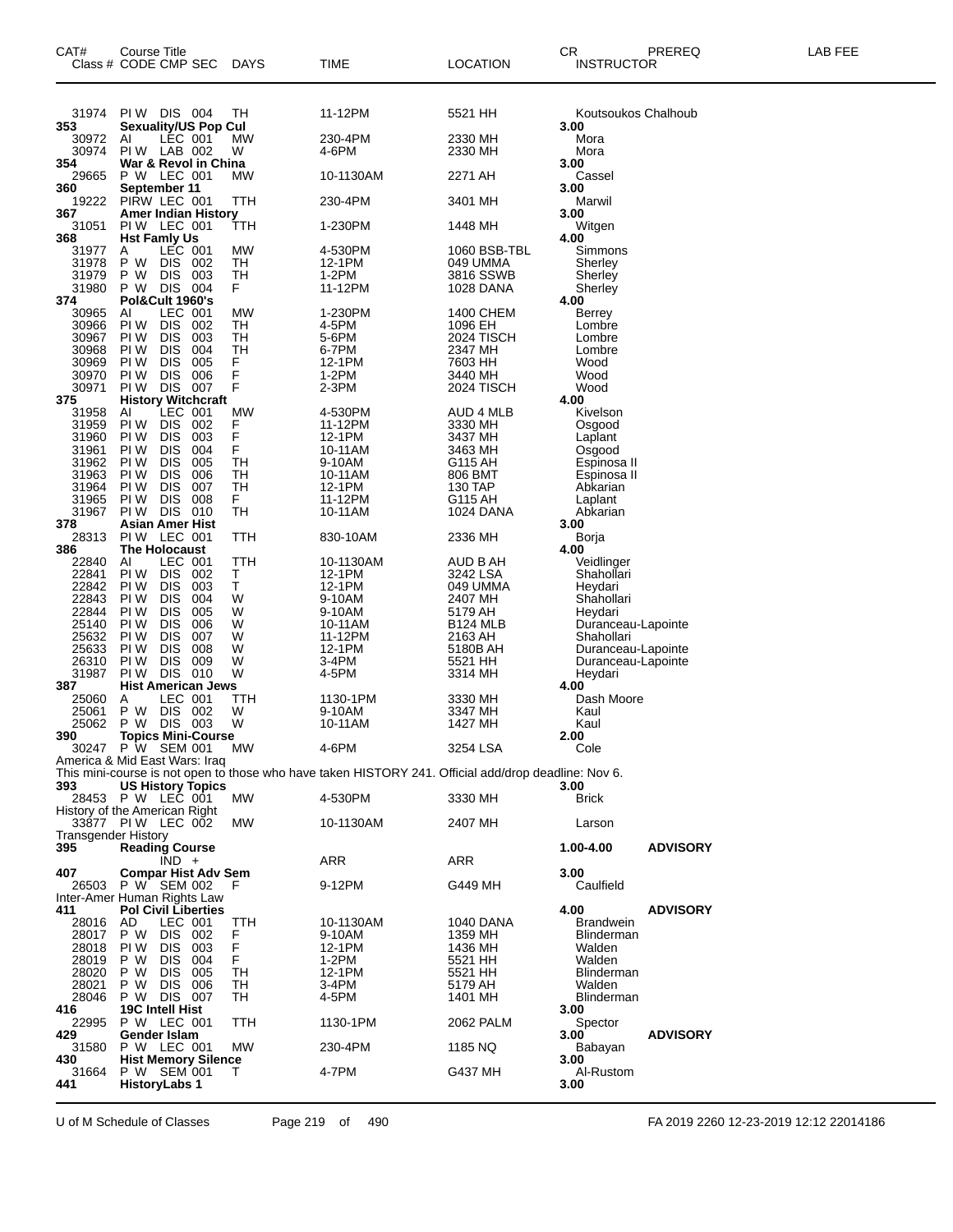|                                | 31810 PIRW SEM 001                                            | F         | 1-4PM                                                                                                                                                                                                                                 | 138 HUTCH        |                           |                 |
|--------------------------------|---------------------------------------------------------------|-----------|---------------------------------------------------------------------------------------------------------------------------------------------------------------------------------------------------------------------------------------|------------------|---------------------------|-----------------|
|                                | Immigration Law Research Lab                                  |           |                                                                                                                                                                                                                                       |                  | Garskof                   |                 |
| 442                            | <b>Mdvl Near East</b>                                         |           | Interested students must contact the instructor at jessehg@umich.edu to request permission to register.                                                                                                                               |                  | 3.00                      | <b>ADVISORY</b> |
| 26604<br>445                   | <b>P W LEC 001</b><br><b>Topics In History</b>                | TTH       | 10-1130AM                                                                                                                                                                                                                             | G128 AH          | Lindner<br>3.00           |                 |
| What is Capitalism?            | 31760 P W LEC 001                                             | W         | 4-7PM                                                                                                                                                                                                                                 | G437 MH          | Gaggio                    |                 |
|                                | 34862 P W LEC 002                                             | MW        | 1130-1PM                                                                                                                                                                                                                              | 1303 MH          | Ricco'                    |                 |
| Global Fascism<br>450          | Japan to 1700                                                 |           |                                                                                                                                                                                                                                       |                  | 3.00                      |                 |
| 469                            | 26312 P W LEC 001<br><b>Precolonial SE Asia</b>               | W         | 4-7PM                                                                                                                                                                                                                                 | G115 AH          | Tonomura<br>3.00          |                 |
|                                | 28458 P W LEC 001<br>Early SE Asian Hist Problems             | тн        | 1-4PM                                                                                                                                                                                                                                 | G463 MH          | Lieberman                 |                 |
| 472                            | <b>Asian Hist Topics</b>                                      |           |                                                                                                                                                                                                                                       |                  | 3.00                      |                 |
| 28459                          | P W LEC 001<br>US-China Relations in 20th C                   | MW        | 1-230PM                                                                                                                                                                                                                               | 1713 HH          | Chang                     |                 |
| 476<br>16123                   | <b>Amer Bus History</b><br>PIRW REC 001                       | TТH       | 1130-1PM                                                                                                                                                                                                                              | <b>B1570 BUS</b> | 3.00<br>Hinesly           | <b>ADVISORY</b> |
| 481                            | HISTORY 476 meets with LHC 412.<br><b>Europe Hist Topics</b>  |           |                                                                                                                                                                                                                                       |                  | 3.00                      |                 |
|                                | 32848 P W LEC 001                                             | TТH       | 1-230PM                                                                                                                                                                                                                               | 1436 MH          | Puff                      |                 |
| 487                            | The German Discovery of Sex<br><b>Convers &amp; Christnty</b> |           |                                                                                                                                                                                                                                       |                  | 3.00                      |                 |
| 31975                          | P W SEM 001                                                   |           | 4-7PM                                                                                                                                                                                                                                 | 3265 USB         | Mills                     |                 |
| 491                            | <b>HistoryLabs 2</b><br>31321 PIW SEM 001                     | TН        | 1-4PM                                                                                                                                                                                                                                 | G421B MH         | 3.00<br>Lassiter          |                 |
|                                | Police Viol Social Justice-MI                                 |           | Interested students must contact the instructor at mlassite@umich.edu to request permission to register.                                                                                                                              |                  |                           |                 |
| 496                            | <b>Hist Colloquium</b>                                        |           |                                                                                                                                                                                                                                       |                  | 4.00                      | <b>ADVISORY</b> |
|                                |                                                               |           | All sections of 496: These courses fulfill the colloquium requirement for History Majors and enrolled by override<br>only. Majors should complete the pre-registration held before backpack. Other interested students should contact |                  |                           |                 |
|                                |                                                               |           | Sheila (sheilaw@umich.edu) for section seat availability and overrides.                                                                                                                                                               |                  |                           |                 |
|                                | 26788 PDRW SEM 001<br><b>Decolonization After WWII</b>        | т         | 3-6PM                                                                                                                                                                                                                                 | 270 TAP          | Cole                      |                 |
| Indians and Empires            | 31304 PDR SEM 002                                             | W         | 4-7PM                                                                                                                                                                                                                                 | 4128 LSA         | Witgen                    |                 |
| 497                            | <b>Hist Colloquium</b>                                        |           |                                                                                                                                                                                                                                       |                  | 4.00                      | <b>ADVISORY</b> |
|                                | 24156 PRW SEM 002<br>Mobility Migrations Af Am Hist           | MW        | 4-530PM                                                                                                                                                                                                                               | 2135 NQ          | Jones                     |                 |
|                                | 31306 PD W SEM 003<br>From Ghetto to Suburb                   | ттн       | 530-7PM                                                                                                                                                                                                                               | G449 MH          | Dash Moore                |                 |
| 36272 PR                       | <b>SEM 004</b><br>Making the Mod Mediterranean                | W         | 1-4PM                                                                                                                                                                                                                                 | 1508 EQ          | <b>Ballinger</b>          |                 |
| 499<br>11427                   | <b>Sr Honors Colloquium</b><br>PD.<br><b>SEM 001</b>          | Т         | 4-6PM                                                                                                                                                                                                                                 | G168 AH          | 1.00-6.00<br>Ballinger    | <b>ADVISORY</b> |
| 557                            | <b>Colonial Latin Amer</b>                                    |           |                                                                                                                                                                                                                                       |                  | 3.00                      | <b>ADVISORY</b> |
| 25324<br>592                   | PRW LEC 001<br><b>Asian Topics</b>                            | TTH       | 1130-1PM                                                                                                                                                                                                                              | 1250 USB         | Mills<br>3.00             |                 |
| Japan to 1700                  | 36030 P W LEC 001                                             | W         | 4-7PM                                                                                                                                                                                                                                 | G115 AH          | Tonomura                  |                 |
| 594                            | <b>Topics in History</b>                                      |           | 1-4PM                                                                                                                                                                                                                                 |                  | 3.00                      |                 |
| 21490                          | PIRW SEM 001<br>Immigr Law Research Clinic                    | F         |                                                                                                                                                                                                                                       | 138 HUTCH        | Garskof                   |                 |
|                                | 29072 P W SEM 002                                             | т         | Interested graduate students must contact the instructor at jessehg@umich.edu to request permission to register.<br>4-7PM                                                                                                             | G437 MH          | Al-Rustom                 |                 |
|                                | History, Memory, and Silence<br>29832 P W SEM 003             | Т         | 4-7PM                                                                                                                                                                                                                                 | 3265 USB         | Mills                     |                 |
|                                | <b>Conversions and Christianities</b>                         |           |                                                                                                                                                                                                                                       |                  |                           |                 |
|                                | 30193 P W SEM 004<br>War Rebellion & Revol in China           | MW        | 10-1130AM                                                                                                                                                                                                                             | 2271 AH          | Cassel                    |                 |
|                                | 32263 P W SEM 005<br>Prob in Early SE Asian History           | TН        | 1-4PM                                                                                                                                                                                                                                 | G463 MH          | Lieberman                 |                 |
|                                | 32264 P W SEM 006                                             | W         | 4-7PM                                                                                                                                                                                                                                 | G437 MH          | Gaggio                    |                 |
| What is Capitalism?<br>32613 P | <b>SEM 007</b>                                                | MW        | 1130-1PM                                                                                                                                                                                                                              | G421B MH         | Hawes                     |                 |
|                                | <b>Empire and its Discontents</b><br>36359 P W SEM 008        | т         | 10-1PM                                                                                                                                                                                                                                | 2608 HH          | Israel                    |                 |
|                                | <b>Modern Scottish Culture</b>                                |           |                                                                                                                                                                                                                                       |                  |                           |                 |
| 600<br>11428                   | <b>Records &amp; Archives</b><br>A W LEC 001                  | м         | 1-4PM                                                                                                                                                                                                                                 | 2114 MLB         | 3.00<br>Garcia            |                 |
| 32217<br>615                   | P W DIS 002<br><b>Intr Comparaty Stdy</b>                     |           | ARR                                                                                                                                                                                                                                   | ARR              | Garcia<br>3.00            | <b>ADVISORY</b> |
| 24158                          | <b>RĖC 001</b><br>PD                                          | W         | 1-4PM                                                                                                                                                                                                                                 | 1460 MH          | Northrop, Sinha           | <b>ADVISORY</b> |
| 622<br>28045                   | <b>Topc Wrld Ec Hist I</b><br>P<br>LEC 001                    | <b>MW</b> | 230-4PM                                                                                                                                                                                                                               | 471 LORCH        | 3.00<br>Hausman, Bleakley |                 |
| 641<br>31754                   | Stdys 20 C Euro Hist<br>P W REC 001                           | т         | 4-7PM                                                                                                                                                                                                                                 | 2104 MLB         | 3.00<br>Eley              |                 |
|                                |                                                               |           |                                                                                                                                                                                                                                       |                  |                           |                 |

Class # CODE CMP SEC DAYS TIME LOCATION INSTRUCTOR

U of M Schedule of Classes Page 220 of 490 FA 2019 2260 12-23-2019 12:12 22014186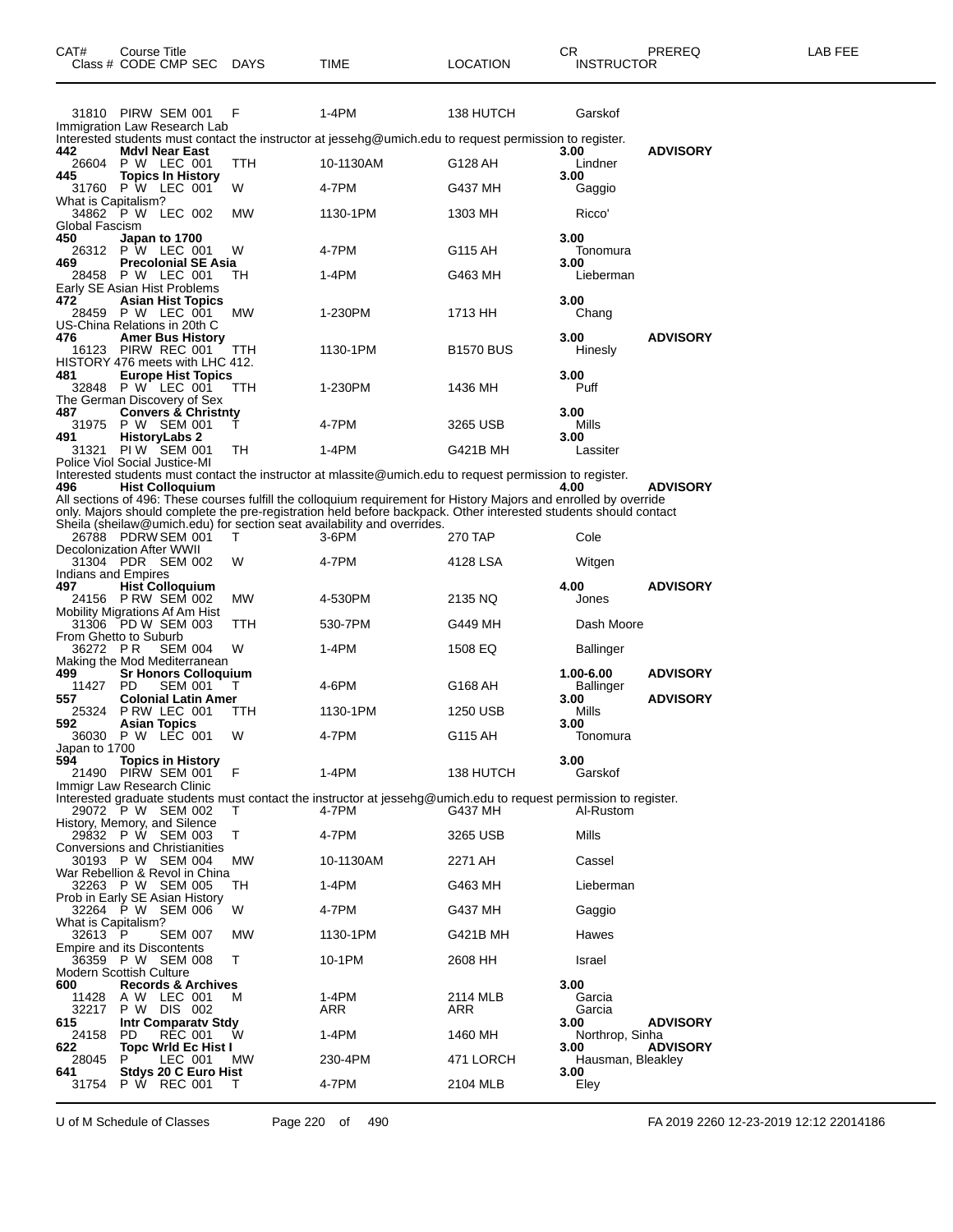| CAT#                  | Course Title<br>Class # CODE CMP SEC DAYS                                         |    | <b>TIME</b>                                                                                                   | <b>LOCATION</b>       | <b>CR</b><br><b>INSTRUCTOR</b>  | PREREQ          | <b>LAB FEE</b> |
|-----------------------|-----------------------------------------------------------------------------------|----|---------------------------------------------------------------------------------------------------------------|-----------------------|---------------------------------|-----------------|----------------|
| 688                   | Stdy 20 C Am Hist<br>31322 P W REC 001<br>Urban/Suburban History                  | Т  | 4-7PM                                                                                                         | G463 MH               | 3.00<br>Lassiter                |                 |                |
| 691                   | Lat Amer&Carib Hist<br>31718 P W REC 001<br>Gender & Family in Latin Amer         |    | 4-7PM                                                                                                         | 171 LORCH             | 3.00<br>Caulfield               | <b>ADVISORY</b> |                |
| 698                   | <b>Topics in History</b><br>16126 P W REC 001<br>Ottoman Exper-Empire & Ear Mod   | W  | 4-7PM                                                                                                         | 4207 AH               | 3.00<br>Cipa                    | <b>ADVISORY</b> |                |
| Canon                 | 19257 P W REC 002                                                                 | W  | 5-8PM                                                                                                         | 3440 MH               | Masuzawa                        |                 |                |
|                       | 31682 P W REC 003<br>Race & Culture in 20 C U.S.                                  | М  | 4-7PM                                                                                                         | 3265 USB              | <b>Berrey</b>                   |                 |                |
|                       | 31981 P W REC 004<br>Minority Subjectivity in Hist                                | W  | 4-7PM                                                                                                         | 1713 HH               | Spector                         |                 |                |
| 700                   | <b>Independent Res Sem</b><br>$IND +$                                             |    | <b>ARR</b>                                                                                                    | <b>ARR</b>            | 1.00-3.00                       | <b>ADVISORY</b> |                |
| 748<br>23055<br>801   | Sem-Anth & Hist II<br><b>SEM 001</b><br>P<br><b>Reading Course</b>                | TH | $1-4PM$                                                                                                       | 5000 STB              | 3.00<br>de la Cruz<br>1.00-3.00 | <b>ADVISORY</b> |                |
| 803                   | $\overline{IND}$ +<br><b>Read for Gen Exam</b>                                    |    | <b>ARR</b>                                                                                                    | <b>ARR</b>            | 1.00-3.00                       | <b>ADVISORY</b> |                |
| 806                   | $IND +$<br><b>Grk Law&amp;Rhet</b>                                                |    | <b>ARR</b>                                                                                                    | <b>ARR</b>            | 3.00                            | <b>ADVISORY</b> |                |
| 30892<br>809<br>21719 | P W LEC 001<br><b>History Pedagogy II</b><br>$FC$ 001 $F$<br>PD.                  | MW | 1-230PM<br>10-12PM                                                                                            | <b>ARR</b><br>G144 AH | 1.00<br>Porter-Szucs            |                 |                |
| 811                   | <b>Teaching Practicum</b><br>$\overline{IND}$ +<br>D                              |    | <b>ARR</b>                                                                                                    | <b>ARR</b>            | 1.00                            |                 |                |
| 830<br>17573<br>891   | <b>Anthro/Hist Workshop</b><br><b>SEM 001</b><br>P<br><b>Diss Res/Writing Sem</b> | F  | 12-2PM                                                                                                        | 1014 TISCH            | 1.00<br>de la Cruz<br>3.00      |                 |                |
| 20091                 | P<br>SEM 001                                                                      | м  | 4-6PM<br>This class will meet Monday, September 9 at 4 pm in 1029 Tisch Hall to discuss future meeting dates. | <b>ARR</b>            | Cook                            |                 |                |
| 898<br>11432 P        | <b>Dissertation Colloq</b><br><b>SEM 001</b><br>Job Skills Colloquium             | F  | 4-6PM                                                                                                         | 2773 HH               | 1.00<br>Cowles                  | <b>ADVISORY</b> |                |
| 900                   | <b>Prep for Prelims</b>                                                           |    | This class will meet in intervals, to be determined at the first session.                                     |                       | 1.00-6.00                       |                 |                |
| 990                   | $IND +$<br><b>Diss-Precand</b>                                                    |    | <b>ARR</b>                                                                                                    | <b>ARR</b>            | 1.00-8.00                       | <b>ADVISORY</b> |                |
| 995                   | $IND +$<br><b>Diss-Cand</b>                                                       |    | <b>ARR</b>                                                                                                    | <b>ARR</b>            | 8.00                            | <b>ENFORCED</b> |                |
|                       | IR<br>$IND +$                                                                     |    | <b>ARR</b>                                                                                                    | <b>ARR</b>            |                                 |                 |                |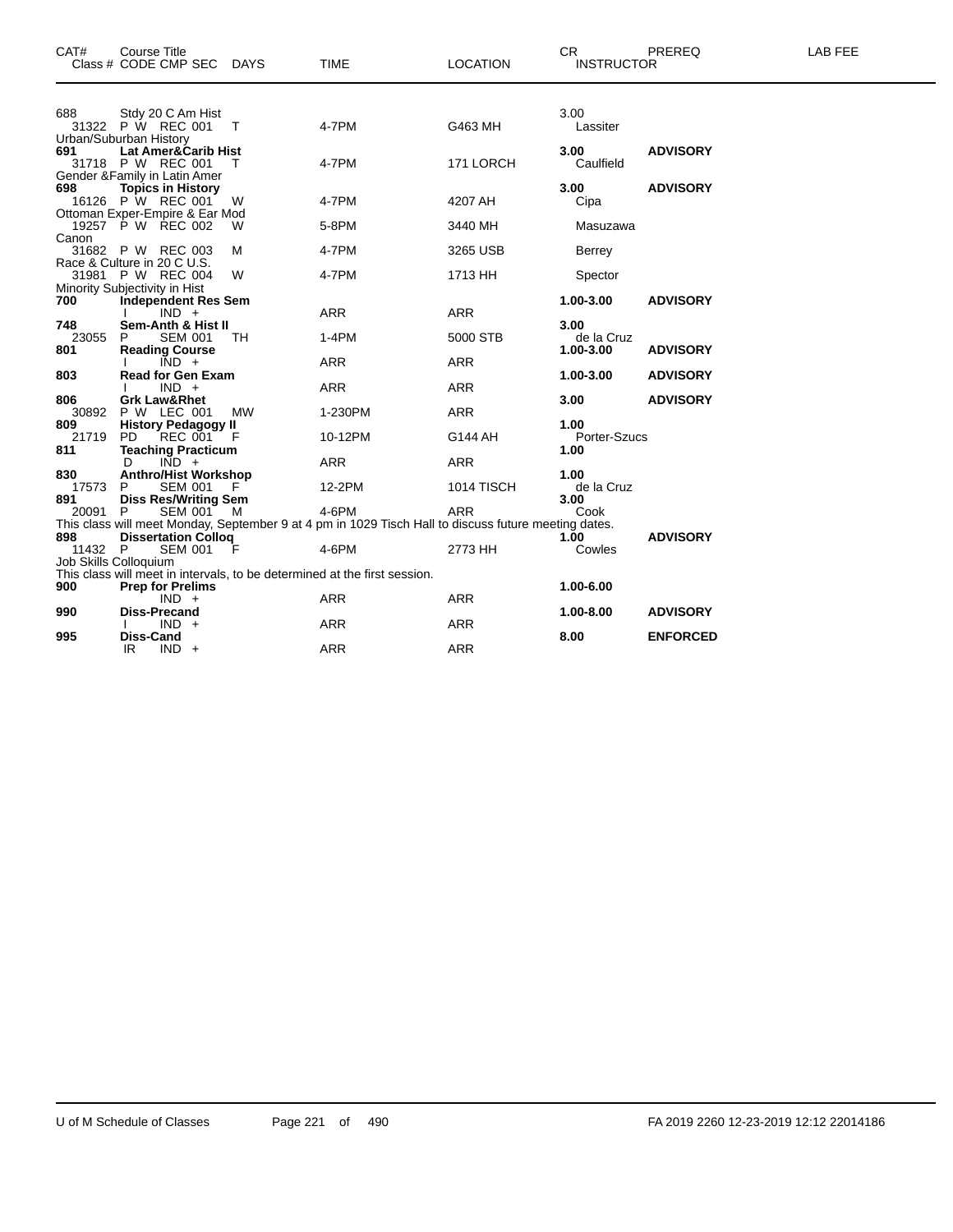| CAT# | Title<br>Course      |      |      |                 | CR                | <b>PREREQ</b> | FEE<br>_AB_ |
|------|----------------------|------|------|-----------------|-------------------|---------------|-------------|
|      | Class # CODE CMP SEC | DAYS | TIME | <b>LOCATION</b> | <b>INSTRUCTOR</b> |               |             |

### **History Of Art Department History of Art (HISTART)**

NOTE - HISTORY OF ART DISCUSSION SECTIONS DO NOT MEET THE FIRST WEEK OF CLASSES.

| 194                            | <b>First Year Seminar</b>                |                        |            |                |                                                                                |                          | 3.00                         | <b>ADVISORY</b> |
|--------------------------------|------------------------------------------|------------------------|------------|----------------|--------------------------------------------------------------------------------|--------------------------|------------------------------|-----------------|
| <b>Antiques Road Show</b>      | 28264 PRW SEM 001                        |                        |            | TTH            | 230-4PM                                                                        | 210 TAP                  | Holmes                       |                 |
|                                | 33189 P RW SEM 003                       |                        |            | TTH            | 1-230PM                                                                        | 210 TAP                  | Doris                        |                 |
| The Elements In/Of African Art |                                          |                        |            |                |                                                                                |                          |                              |                 |
| 201                            | <b>Great Monuments</b>                   |                        |            |                |                                                                                |                          | 3.00                         |                 |
| 22877                          | P W LEC 001                              |                        |            | TTH            | 1-230PM                                                                        | <b>180 TAP</b>           | Timmermann                   |                 |
| 211                            | Gen&Pop Cul                              |                        |            |                |                                                                                |                          | 4.00                         |                 |
| 26695<br>26696                 | A<br>P W                                 | LEC 001<br><b>DIS</b>  | 002        | <b>MW</b><br>W | 10-1130AM<br>12-1PM                                                            | AUD B AH<br>G026 TISCH   | Ward<br>Volk                 |                 |
| 26697                          | P W                                      | <b>DIS</b>             | 003        | W              | 1-2PM                                                                          | G026 TISCH               | Volk                         |                 |
| 26698                          | P W                                      | <b>DIS</b>             | 004        | TН             | 10-11AM                                                                        | 130 TAP                  | Gillet                       |                 |
| 26699                          | P W                                      | DIS                    | 005        | TН             | 11-12PM                                                                        | 130 TAP                  | Pounds                       |                 |
| 26700                          | P W                                      | <b>DIS</b>             | 006        | TН             | 3-4PM                                                                          | 130 TAP                  | Pounds                       |                 |
| 26701                          | P W                                      | <b>DIS</b>             | 007        | TН             | 4-5PM                                                                          | 130 TAP                  | Pounds                       |                 |
| 26702                          | P W                                      | DIS                    | 008<br>009 | TН             | 5-6PM                                                                          | 130 TAP                  | Volk                         |                 |
| 26703<br>30139                 | P W<br>P W                               | DIS.<br><b>DIS 010</b> |            | F.<br>F        | 10-11AM<br>11-12PM                                                             | G026 TISCH<br>G026 TISCH | Gillet<br>Gillet             |                 |
| 216                            | <b>Contested Spaces</b>                  |                        |            |                |                                                                                |                          | 4.00                         |                 |
| 31875                          | S                                        | LEC 001                |            | МW             | 1-230PM                                                                        | AUD D AH                 | Leon                         |                 |
| 31876                          | P W                                      | DIS 002                |            | M              | 3-4PM                                                                          | G026 TISCH               | Leon                         |                 |
| 31877                          | P W                                      | <b>DIS</b>             | 003        | т              | 11-12PM                                                                        | 130 TAP                  | Leon                         |                 |
| 31878                          | P W<br>P W                               | DIS .<br>DIS 005       | 004        | т<br>М         | 12-1PM<br>4-5PM                                                                | 130 TAP                  | Leon                         |                 |
| 31879<br>222                   | Intro Roman Arch                         |                        |            |                |                                                                                | 130 TAP                  | Leon<br>4.00                 |                 |
| 26599                          | A                                        | LEC 001                |            | TTH            | 10-1130AM                                                                      | G127 AH                  | Stone                        |                 |
| 26600                          | P W                                      | DIS 002                |            | F.             | $2-3PM$                                                                        | 130 TAP                  | Oberlin                      |                 |
| 26601                          | P W                                      | <b>DIS</b>             | 003        | W              | 10-11AM                                                                        | 2163 AH                  | Oberlin                      |                 |
| 26602                          | P W                                      | <b>DIS</b>             | 004        | TН             | 9-10AM                                                                         | 7603 HH                  | Moskowitz                    |                 |
| 26603                          | P W                                      | DIS 005                |            | W              | 9-10AM                                                                         | 2163 AH                  | Moskowitz<br>4.00            |                 |
| 250<br>21386                   | <b>Ital Renaissance Art</b><br>S         | LEC 001                |            | TTH            | 1130-1PM                                                                       | LEC RM 2 MLB             | Holmes                       |                 |
| 21403                          | P W                                      | DIS 002                |            | TH             | $1-2PM$                                                                        | 130 TAP                  | Cornish                      |                 |
| 31655                          | P                                        | DIS                    | 003        | TН             | 2-3PM                                                                          | 130 TAP                  | Cornish                      |                 |
| 21404                          | P W DIS 004                              |                        |            | F.             | 10-11AM                                                                        | 130 TAP                  | Cornish                      |                 |
| 271                            | Modernism                                |                        |            |                |                                                                                |                          | 4.00                         |                 |
| 11435                          | A                                        | LEC 001                |            | TTH            | STUDENTS ARE AUTO-ENROLLED IN LECTURE WHEN THEY ELECT A DISCUSSION.<br>1-230PM | AUD D AH                 |                              |                 |
| 16041                          | P W                                      | DIS 002                |            | т              | 3-4PM                                                                          | 130 TAP                  | Lay<br>Koel                  |                 |
| 16042                          | P W                                      | DIS                    | 003        | T              | 4-5PM                                                                          | 130 TAP                  | Khandelwal                   |                 |
| 16043                          | P W                                      | <b>DIS</b>             | 004        | W              | 10-11AM                                                                        | G026 TISCH               | Koel                         |                 |
| 22192                          | P W                                      | DIS.                   | 005        | W              | 11-12PM                                                                        | G026 TISCH               | Koel                         |                 |
| 16044                          | P W                                      | DIS                    | 006        | W              | 3-4PM                                                                          | G026 TISCH               | Khandelwal                   |                 |
| 24449<br>292                   | P W<br><b>Intro Japanese Art</b>         | <b>DIS</b>             | 007        | W              | 4-5PM                                                                          | G026 TISCH               | Khandelwal<br>4.00           |                 |
| 28393                          | S                                        | LEC 001                |            | MW             | 1130-1PM                                                                       | UMMA AUD                 | Carr                         |                 |
| 28394                          | P W                                      | <b>DIS</b>             | 002        | м              | 1-2PM                                                                          | 130 TAP                  | Berardi                      |                 |
| 28395                          | P W                                      | DIS 003                |            | M              | 2-3PM                                                                          | 130 TAP                  | Berardi                      |                 |
| 28396                          | P W                                      | <b>DIS</b>             | 004        | т              | $2-3PM$                                                                        | 130 TAP                  | Bernhaut                     |                 |
| 29881<br>299                   | P W                                      | DIS 005                |            | W              | 10-11AM                                                                        | 130 TAP                  | <b>Bernhaut</b><br>1.00-3.00 |                 |
|                                | <b>Experiential Study</b><br>SI          | $IND +$                |            |                | ARR                                                                            | ARR                      |                              |                 |
| 304                            | The Art of Yoga                          |                        |            |                |                                                                                |                          | 3.00                         |                 |
| 25168                          | P W LEC 001                              |                        |            | TTH            | 10-1130AM                                                                      | 1436 MH                  | Chanchani                    |                 |
| 305                            | <b>Himalayan Aesthetics</b>              |                        |            |                |                                                                                |                          | 3.00                         | <b>ADVISORY</b> |
| 32096                          | P W SEM 001                              |                        |            | TTH            | 230-4PM                                                                        | 4207 AH                  | Chanchani                    |                 |
| 352 —<br>20840                 | <b>Art and Philosophy</b><br>P W SEM 001 |                        |            | МW             | 230-4PM                                                                        | 049 UMMA                 | 3.00<br>Willette             |                 |
| 373.                           | <b>Politics Contemp Art</b>              |                        |            |                |                                                                                |                          | 3.00                         |                 |
| 36440                          | P W LEC 001                              |                        |            | МW             | 230-4PM                                                                        | <b>180 TAP</b>           | Kee                          |                 |
| 376                            | Dada & Surrealism                        |                        |            |                |                                                                                |                          | 3.00                         |                 |
| 31863                          | P W LEC 001                              |                        |            | MW.            | 1-230PM                                                                        | <b>180 TAP</b>           | Biro                         |                 |
| 380                            | Min-Myc Arch<br>P W LEC 001              |                        |            |                |                                                                                |                          | 3.00                         | <b>ADVISORY</b> |
| 30719<br>393                   | <b>Undergrad Seminar</b>                 |                        |            | TTH            | 230-4PM                                                                        | G168 AH                  | Abell<br>3.00                |                 |
|                                | 25086 P W SEM 001                        |                        |            | МW             | 230-4PM                                                                        | <b>270 TAP</b>           | Ward                         |                 |
| Art before the First World War |                                          |                        |            |                |                                                                                |                          |                              |                 |
|                                | 31804 P W SEM 003                        |                        |            | МW             | 1130-1PM                                                                       | 210 TAP                  | Miller                       |                 |
| Arabesques/Airplanes/N Africa  |                                          |                        |            |                |                                                                                |                          |                              |                 |
| <b>Chambers of Wonder</b>      | 22898 P W SEM 004                        |                        |            | TTH            | 4-530PM                                                                        | 049 UMMA                 | Willette                     |                 |
| 25080 P W                      |                                          | <b>SEM 005</b>         |            | MW             | 10-1130AM                                                                      | <b>B804 EQ</b>           | Crasnow                      |                 |
| Art & Resistance               |                                          |                        |            |                |                                                                                |                          |                              |                 |
|                                |                                          |                        |            |                |                                                                                |                          |                              |                 |

U of M Schedule of Classes Page 222 of 490 FA 2019 2260 12-23-2019 12:12 22014186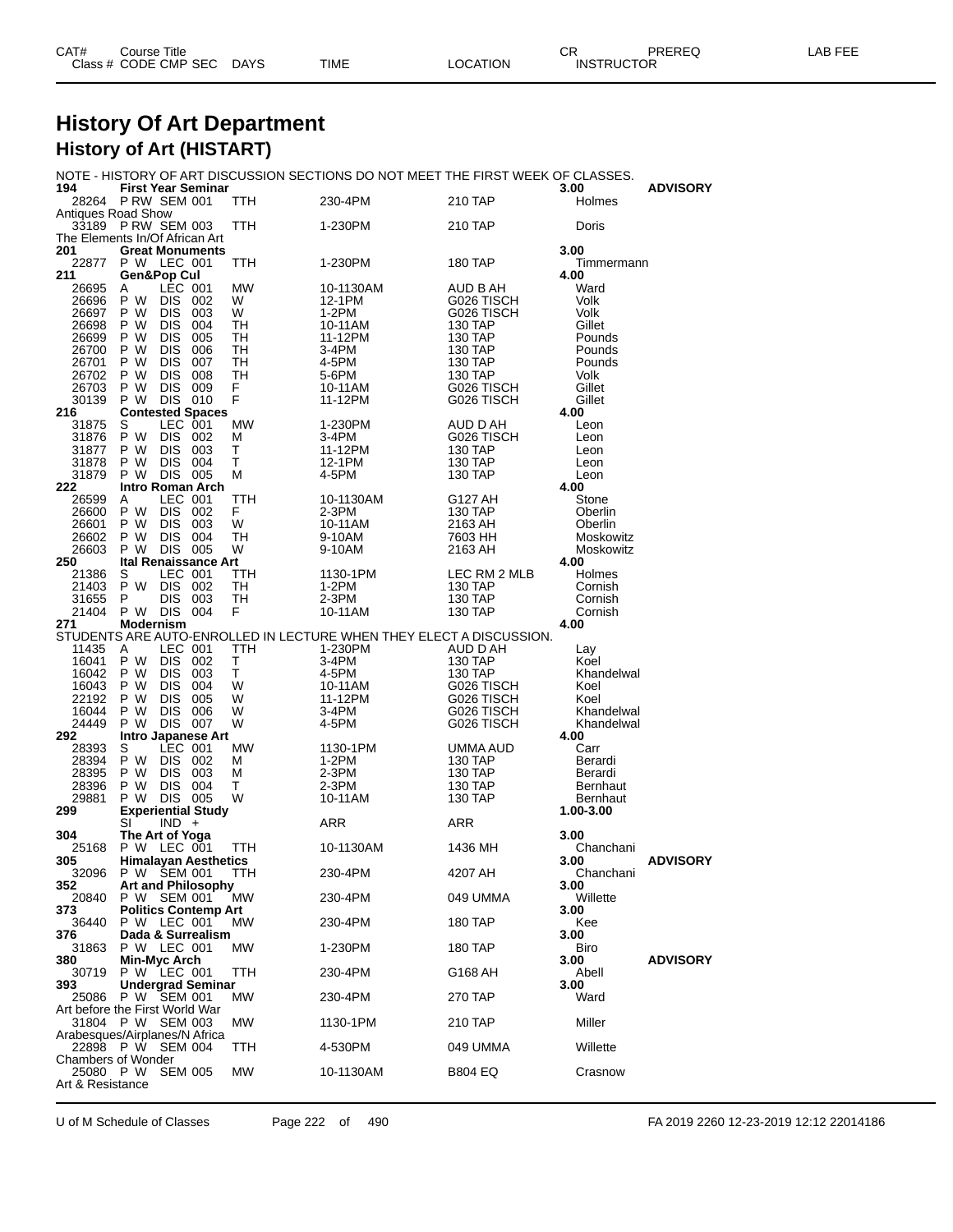| CAT#                                    | Course Title<br>Class # CODE CMP SEC DAYS                                                                                         |                   | TIME                                   | <b>LOCATION</b>                              | CR<br><b>INSTRUCTOR</b>                  | PREREQ          | <b>LAB FEE</b> |
|-----------------------------------------|-----------------------------------------------------------------------------------------------------------------------------------|-------------------|----------------------------------------|----------------------------------------------|------------------------------------------|-----------------|----------------|
|                                         | 22902 P W SEM 006<br>Performing History in Africa                                                                                 | TTH               | 10-1130AM                              | G115 AH                                      | Silverman, Ampene                        |                 |                |
| 394<br>The Nazis and Art                | <b>Special Topics HU</b><br>26915 P W LEC 002                                                                                     | TTH               | 10-1130AM                              | <b>180 TAP</b>                               | 3.00<br>Perlove                          |                 |                |
| 396<br>31916<br>399                     | <b>Japanese Narrative</b><br>P W SEM 001<br><b>Independent Study</b>                                                              | <b>TTH</b>        | 10-1130AM                              | 270 TAP                                      | 3.00<br>Carr<br>1.00-3.00                |                 |                |
|                                         | $IND +$<br>SI                                                                                                                     |                   | ARR                                    | ARR                                          |                                          |                 |                |
| 408                                     | <b>Future Africa's Past</b><br>31314 P W LEC 001                                                                                  | ттн               | 4-530PM                                | 7603 HH                                      | 3.00<br>Silverman                        | <b>ADVISORY</b> |                |
| 440<br>30717                            | <b>Cities Greece</b><br><b>P W LEC 001</b>                                                                                        | МW                | 1130-1PM                               | 1469 MH                                      | 3.00<br>Nevett                           | <b>ADVISORY</b> |                |
| 489                                     | 9 Topics Art&Culture<br>26818 P W SEM 001  l                                                                                      | МW                | 530-7PM                                | 3463 MH                                      | 3.00<br>Toman                            |                 |                |
| 497                                     | Avant-Gardes/Legacies Today<br>7 Upper-Level Seminar<br>31808 P W SEM 001 MV                                                      | МW                | 1-230PM                                | 210 TAP                                      | 3.00<br>Barham                           | <b>ADVISORY</b> |                |
| Empire, Art, Identity                   | 31809 P W SEM 003                                                                                                                 | т                 | 10-1PM                                 | 210 TAP                                      | Herwitz                                  |                 |                |
|                                         | The Legacy of the Avant-Gardes<br>31870 P W SEM 004                                                                               | MW                | 1130-1PM                               | 270 TAP                                      | Kee                                      |                 |                |
| 498<br>16611                            | Korean Art: Curatorial Issues<br><b>Honor Colloquium</b><br>PIW SEM 001                                                           | SU                | 4-7PM                                  | 180 TAP                                      | 3.00<br>Lay                              | <b>ADVISORY</b> |                |
| 505                                     | 5 Himalayan Aesthetics<br>32512 P W SEM 001 TTH                                                                                   | TTH               | 230-4PM                                | 4207 AH                                      | 3.00<br>Chanchani                        | <b>ADVISORY</b> |                |
| 515<br>30718                            | <b>Arch Roman Econ</b><br>P W LEC 001                                                                                             | МW                | 10-1130AM                              | 049 UMMA                                     | 3.00<br>Gosner                           | <b>ADVISORY</b> |                |
| 600                                     | <b>Independent Study</b><br>$IND +$<br>SI                                                                                         |                   | ARR                                    | ARR                                          | 1.00-3.00                                | <b>ADVISORY</b> |                |
| 615<br>11436                            | First Year Grad Sem<br><b>PRW SEM 001</b>                                                                                         | M                 | 4-7PM                                  | 210 TAP                                      | 3.00<br>Biro                             | <b>ADVISORY</b> |                |
| Methods                                 | Undergrads may register with permission of instructor.                                                                            |                   |                                        |                                              |                                          |                 |                |
| 689                                     | <b>Spci Tpcs Hist Art</b><br>20099 PIW SEM 001                                                                                    | МW                | 1-230PM                                | 210 TAP                                      | 3.00<br>Barham                           | <b>ADVISORY</b> |                |
|                                         | Empire, Art, Identity<br>25607 PI W SEM 002                                                                                       | Т                 | 1-4PM                                  | 4309 MLB                                     | Leon                                     |                 |                |
|                                         | Hist of Architecture Against<br>25172 P W SEM 004                                                                                 | МW                | 1130-1PM                               | 270 TAP                                      | Kee                                      |                 |                |
| 700                                     | Korean Art: Curatorial Issues<br><b>Independent Res</b><br>SI<br>$IND +$                                                          |                   | ARR                                    | ARR                                          | 1.00-3.00                                | <b>ADVISORY</b> |                |
| 990                                     | <b>Diss-Precand</b>                                                                                                               |                   |                                        |                                              | 1.00-8.00                                | <b>ADVISORY</b> |                |
| 993<br>11438                            | $IND +$<br>S<br><b>Gsi Training</b><br><b>SEM 001</b><br>P                                                                        |                   | ARR<br>ARR                             | ARR<br>ARR                                   | 1.00<br>Dine                             | <b>ADVISORY</b> |                |
| 995                                     | Diss-Cand                                                                                                                         |                   |                                        |                                              | 8.00                                     | <b>ENFORCED</b> |                |
|                                         | S R<br>$IND +$                                                                                                                    |                   | ARR                                    | <b>ARR</b>                                   |                                          |                 |                |
| 301<br>19680<br>19681<br>19682<br>19783 | <b>Museums (MUSEUMS)</b><br><b>Museums &amp; Society</b><br>A RW LEC 001<br>P RW DIS<br>002<br>P RW DIS<br>003<br>P RW DIS<br>004 | MW<br>F<br>F<br>F | 3-4PM<br>10-11AM<br>11-12PM<br>$1-2PM$ | UMMA AUD<br>049 UMMA<br>049 UMMA<br>049 UMMA | 3.00<br>Taylor<br>Chang<br>Chang<br>Dine | <b>ENFORCED</b> |                |
| 26683<br>27348<br>409                   | P RW DIS<br>005<br>PRW DIS 006<br><b>Museum Std Pract</b>                                                                         | F<br>F            | $2-3PM$<br>3-4PM                       | 049 UMMA<br>049 UMMA                         | Dine<br>Dine<br>3.00                     | <b>ENFORCED</b> |                |
| 498                                     | $IND +$<br>R<br><b>Spec Museums Topics</b>                                                                                        |                   | <b>ARR</b>                             | ARR                                          | 3.00                                     | <b>ADVISORY</b> |                |
| 34999                                   | P W SEM 001<br>Arch Space/Soc Engagement                                                                                          | ттн               | 1130-1PM                               | G026 TISCH                                   | Hennebury                                |                 |                |
| 499                                     | Ind Study Museums<br>SI<br>$IND +$                                                                                                |                   | <b>ARR</b>                             | <b>ARR</b>                                   | 1.00-4.00                                | <b>ADVISORY</b> |                |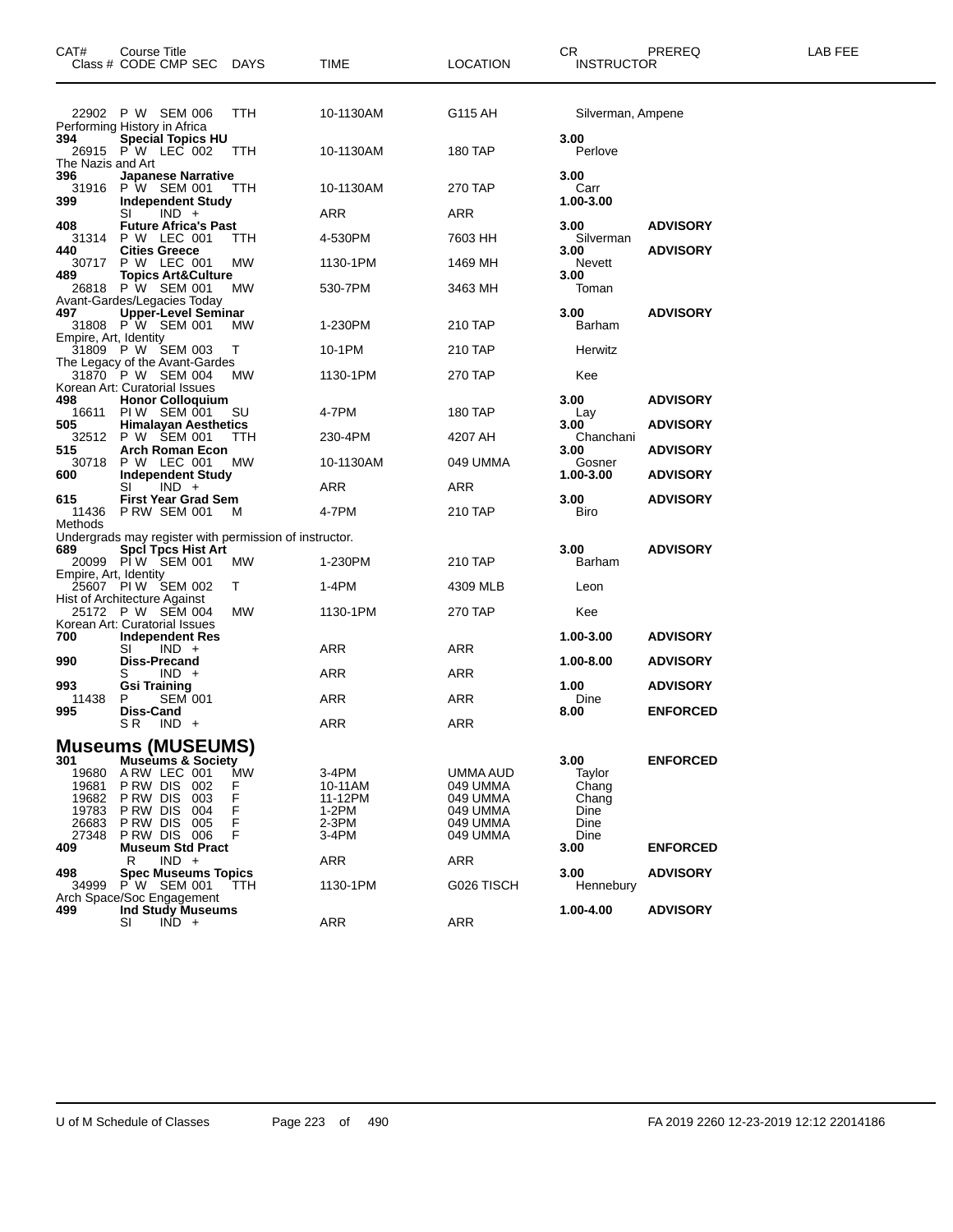| CAT# | Title<br>Course      |             |      |                | <b>^~</b><br>- UN | PREREC<br>◝└ | ---<br>ΔR<br>--- |
|------|----------------------|-------------|------|----------------|-------------------|--------------|------------------|
|      | Class # CODE CMP SEC | <b>DAYS</b> | TIME | <b>OCATION</b> | <b>INSTRUCTOR</b> |              |                  |

#### **Honors Program College Honors (HONORS)**

| ,,,,<br>135 —<br><b>Ideas in Honors</b>                                                                                                                                             | ,,,,,          |           |              | 1.00<br><b>ADVISORY</b>    |
|-------------------------------------------------------------------------------------------------------------------------------------------------------------------------------------|----------------|-----------|--------------|----------------------------|
| 17576 PRW SEM 002<br>TH<br>Guns in America                                                                                                                                          |                | 4-530PM   | 210 TAP      | King, LaVaque-Manty        |
| This section does not start the first week of classes. This section meets 9/26 through 11/21.<br>16194 P RW SEM 003<br>- F                                                          |                | 10-1130AM | 210 TAP      | Arakali, LaVaque-Manty     |
| Biomedical Innovation<br>This section does not start the first week of classes. This section meets 9/27 through 11/22.<br>16195 P RW SEM 004<br>W                                   |                | 4-530PM   | 2469 MH      | Brauer, LaVaque-Manty      |
| Today's Media Economy<br>This section does not start the first week of classes. This section meets 9/25 through 11/20.                                                              |                |           |              |                            |
| 16667 P RW SEM 005<br>T<br>How does Science Work 101                                                                                                                                |                | 230-4PM   | G421B MH     | Hale, LaVaque-Manty        |
| This section does not start the first week of classes.This section meets 9/24 through 11/26 with no class on 10/15.<br>22545 P RW SEM 006<br>M<br>Sustain, Hith, & the Changing Env |                | 4-530PM   | 2469 MH      | Jacob, LaVaque-Manty       |
| This section does not start the first week of classes. This section meets 9/23 through 11/25 with no class on 10/14.<br>17190 P RW SEM 007                                          | F <sub>a</sub> | 1130-1PM  | 1303 MH      | Burton, LaVaque-Manty      |
| <b>Cursed Mummies to Hidden Treas</b><br>This section does not start the first week of classes. This section meets 9/27 through 11/22.                                              |                |           |              |                            |
| <b>First Yr Experience</b><br>170<br>31928 PIRW SEM 001<br>W                                                                                                                        |                | 3-5PM     | 1306 MH      | 1.00                       |
| This section does not start the first week of classes. This section meets 9/11 through 10/25.                                                                                       |                |           |              |                            |
| 31951 PIRW SEM 002<br>F.<br>This section does not start the first week of classes. This section meets 9/11 through 10/25.                                                           |                | $2-4PM$   | 1306 MH      |                            |
| <b>Honors Core HU</b><br>231                                                                                                                                                        |                |           |              | 4.00                       |
| 31026 A<br>LEC 001<br>Reading the Quran                                                                                                                                             | MW             | 10-1130AM | 1250 USB     | Mallette                   |
| Students are auto-enrolled in lecture 001 when they elect one of discussions 002-005.<br>31027 PRW DIS 002<br>TH<br>Reading the Quran                                               |                | $3-4$ PM  | 5521 HH      | Farghadani, Mallette       |
| Students are auto-enrolled in lecture 001 when they elect one of discussions 002-005.<br>31028 PRW DIS 003<br>TH<br>Reading the Quran                                               |                | 4-5PM     | 4211 AH      | Farghadani, Mallette       |
| Students are auto-enrolled in lecture 001 when they elect one of discussions 002-005.<br>31030 PRW DIS 004<br>F.                                                                    |                | 11-12PM   | G421B MH     | Budak, Mallette            |
| Reading the Quran<br>Students are auto-enrolled in lecture 001 when they elect one of discussions 002-005.<br>31031 PRW DIS 005<br>F                                                |                | 12-1PM    | G421B MH     | Budak, Mallette            |
| Reading the Quran<br>Students are auto-enrolled in lecture 001 when they elect one of discussions 002-005.                                                                          |                |           |              |                            |
| 232<br><b>Honors Core NS</b><br>24050 AR<br>LEC 001                                                                                                                                 | TTH            | 1-230PM   | 1640 CHEM    | 4.00<br>MacLatchy          |
| Your Inner Ape                                                                                                                                                                      |                |           |              |                            |
| Students are auto-enrolled in lecture 001 when they elect one of discussions 002-007.<br>24058 PRW DIS 002 T<br>Your Inner Ape                                                      |                | 9-10AM    | 418 WH       | Cosman, MacLatchy          |
| Students are auto-enrolled in lecture 001 when they elect one of discussions 002-007.<br>24059 PRW DIS 003 T<br>Your Inner Ape                                                      |                | 12-1PM    | 418 WH       | Cosman, MacLatchy          |
| Students are auto-enrolled in lecture 001 when they elect one of discussions 002-007.<br>24060 PRW DIS 004 TH                                                                       |                | 9-10AM    | 418 WH       | Greiner, MacLatchy         |
| Your Inner Ape<br>Students are auto-enrolled in lecture 001 when they elect one of discussions 002-007.<br>24061 PRW DIS 005<br>- F                                                 |                | 10-11AM   | 418 WH       | Bettle, MacLatchy          |
| Your Inner Ape<br>Students are auto-enrolled in lecture 001 when they elect one of discussions 002-007.<br>31032 PRW DIS 006<br>F                                                   |                | 11-12PM   | 418 WH       | Bettle, MacLatchy          |
| Your Inner Ape<br>Students are auto-enrolled in lecture 001 when they elect one of discussions 002-007.                                                                             |                |           |              |                            |
| 31033 PRW DIS 007<br>F<br>Your Inner Ape                                                                                                                                            |                | 1-2PM     | 418 WH       | Greiner, MacLatchy         |
| Students are auto-enrolled in lecture 001 when they elect one of discussions 002-007.<br>233<br><b>HON Core ID</b>                                                                  |                |           |              | 4.00                       |
| LEC 001<br>MW.<br>29606<br>A<br>Hith, Biol, Soc: What is Cancer?                                                                                                                    |                | 10-1130AM | 1060 BSB-TBL | Olsen, Eickmeyer           |
| Students are auto-enrolled in lecture 001 when they elect one of discussions 002-005.<br>29607 PRW DIS 002<br>F                                                                     |                | 10-11AM   | 4207 AH      | Salman, Olsen, Eickmeyer   |
| Hith, Biol, Soc: What is Cancer?<br>Students are auto-enrolled in lecture 001 when they elect one of discussions 002-005.<br>29608 PRW DIS 003<br>F                                 |                | 11-12PM   | 4207 AH      | Salman, Eickmeyer, Olsen   |
| Hith, Biol, Soc: What is Cancer?<br>Students are auto-enrolled in lecture 001 when they elect one of discussions 002-005.<br>29609 PRW DIS 004<br>F                                 |                | 10-11AM   | 4175 AH      | Hilfrank, Olsen, Eickmeyer |
| Hith, Biol, Soc: What is Cancer?<br>Students are auto-enrolled in lecture 001 when they elect one of discussions 002-005.                                                           |                |           |              |                            |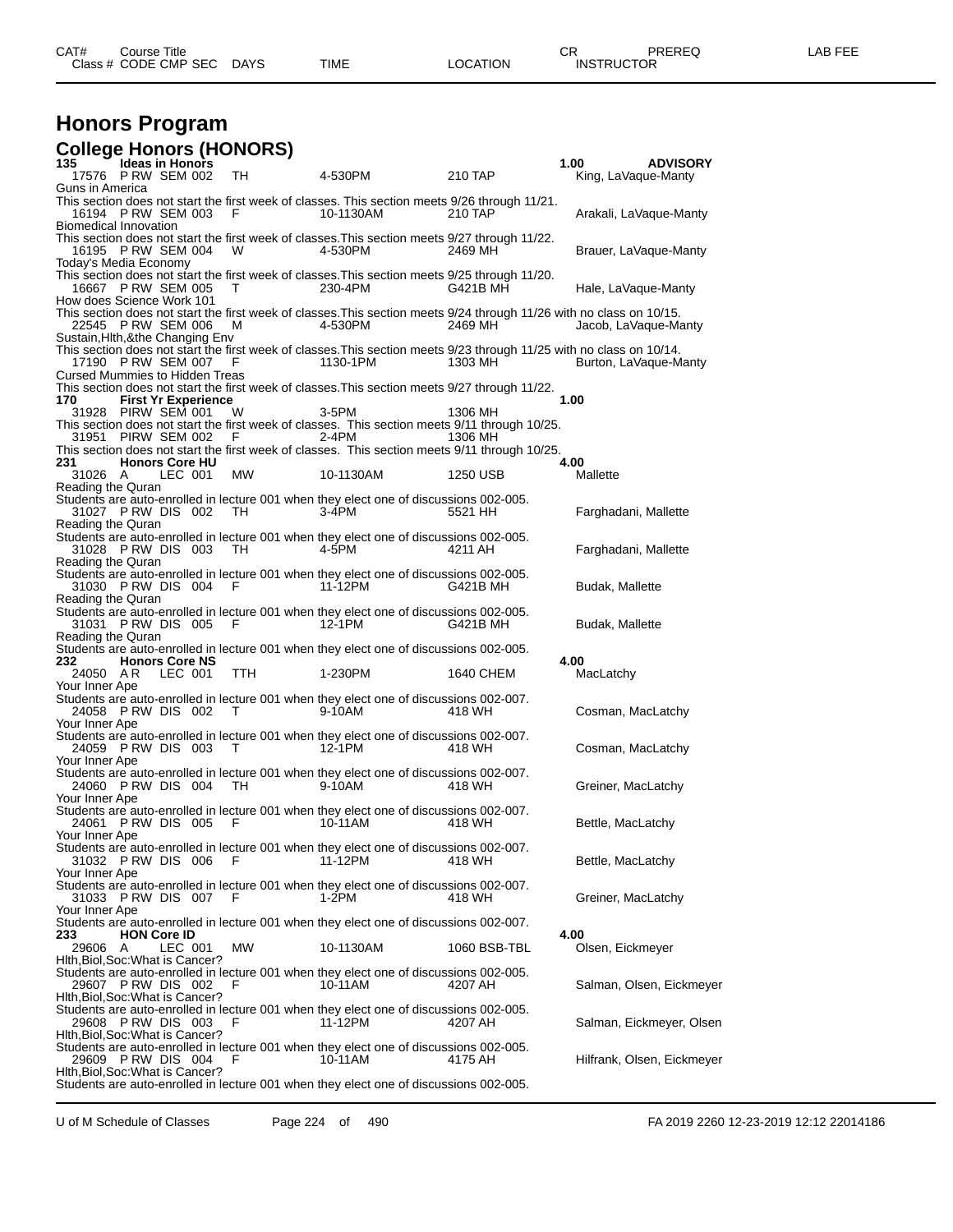|          | 29610 PRW DIS 005 F<br>Hith, Biol, Soc: What is Cancer? |            | 11-12PM                                                                               | 4175 AH        |                      | Hilfrank, Olsen, Eickmeyer |       |
|----------|---------------------------------------------------------|------------|---------------------------------------------------------------------------------------|----------------|----------------------|----------------------------|-------|
|          |                                                         |            | Students are auto-enrolled in lecture 001 when they elect one of discussions 002-005. |                |                      |                            |       |
| 241      | <b>Hon Core Writing HU</b>                              |            |                                                                                       |                | 4.00                 |                            | 50.00 |
| 28927 A  | LEC 005                                                 | <b>TTH</b> | 10-1130AM                                                                             | 1505 NUB       | Hass                 |                            |       |
|          | Detroit and Gentrification Now                          |            |                                                                                       |                |                      |                            |       |
|          |                                                         |            |                                                                                       |                |                      |                            |       |
|          |                                                         |            | Students are auto-enrolled in lecture 005 when they elect one of discussions 006-007. |                |                      |                            |       |
|          | 28929 PRW DIS 006                                       | TH         | 12-1PM                                                                                | 3353 MH        | Allison III, Hass    |                            |       |
|          | Detroit and Gentrification Now                          |            |                                                                                       |                |                      |                            |       |
|          |                                                         |            | Students are auto-enrolled in lecture 005 when they elect one of discussions 006-007. |                |                      |                            |       |
|          | 28931 PRW DIS 007                                       | TH.        | 4-5PM                                                                                 | 4207 AH        | Campbell, Hass       |                            |       |
|          | Detroit and Gentrification Now                          |            |                                                                                       |                |                      |                            |       |
|          |                                                         |            | Students are auto-enrolled in lecture 005 when they elect one of discussions 006-007. |                |                      |                            |       |
| 28288 A  | LEC 010                                                 | <b>TTH</b> | 12-1PM                                                                                | 1060 BSB-TBL   | Hoffmann             |                            |       |
|          | Westworld- Being Human                                  |            |                                                                                       |                |                      |                            |       |
|          |                                                         |            | Students are auto-enrolled in lecture 010 when they elect one of discussions 011-016. |                |                      |                            |       |
|          | 28339 PRW DIS 011                                       | <b>TTH</b> | $2-3PM$                                                                               | 3315 MH        | Holterman, Hoffmann  |                            |       |
|          | Westworld- Being Human                                  |            |                                                                                       |                |                      |                            |       |
|          |                                                         |            | Students are auto-enrolled in lecture 010 when they elect one of discussions 011-016. |                |                      |                            |       |
|          | 28340 PRW DIS 012                                       | <b>TTH</b> | 3-4PM                                                                                 | 3359 MH        | Revelle, Hoffmann    |                            |       |
|          | Westworld- Being Human                                  |            |                                                                                       |                |                      |                            |       |
|          |                                                         |            | Students are auto-enrolled in lecture 010 when they elect one of discussions 011-016. |                |                      |                            |       |
|          | 28341 PRW DIS 013                                       | <b>MW</b>  | 4-5PM                                                                                 | 2475 MH        |                      |                            |       |
|          |                                                         |            |                                                                                       |                | Broderick, Hoffmann  |                            |       |
|          | Westworld- Being Human                                  |            |                                                                                       |                |                      |                            |       |
|          |                                                         |            | Students are auto-enrolled in lecture 010 when they elect one of discussions 011-016. |                |                      |                            |       |
|          | 28342 PRW DIS 014                                       | <b>MW</b>  | $3-4$ PM                                                                              | 2454 MH        | Grant, Hoffmann      |                            |       |
|          | Westworld- Being Human                                  |            |                                                                                       |                |                      |                            |       |
|          |                                                         |            | Students are auto-enrolled in lecture 010 when they elect one of discussions 011-016. |                |                      |                            |       |
|          | 31023 PRW DIS 015                                       | TTH        | $3-4$ PM                                                                              | 3315 MH        | Guttenberg, Hoffmann |                            |       |
|          | Westworld- Being Human                                  |            |                                                                                       |                |                      |                            |       |
|          |                                                         |            | Students are auto-enrolled in lecture 010 when they elect one of discussions 011-016. |                |                      |                            |       |
|          | 31024 PRW DIS 016                                       | TTH        | 4-5PM                                                                                 | 3315 MH        | Maxwell, Hoffmann    |                            |       |
|          | Westworld- Being Human                                  |            |                                                                                       |                |                      |                            |       |
|          |                                                         |            | Students are auto-enrolled in lecture 010 when they elect one of discussions 011-016. |                |                      |                            |       |
|          | <b>Hon Core Writing NS</b>                              |            |                                                                                       |                |                      |                            |       |
| 242      |                                                         |            |                                                                                       |                | 4.00                 |                            |       |
| 26887 A  |                                                         | MW.        | $1-2PM$                                                                               | 1250 USB       | Mapp                 |                            |       |
|          | LEC 001<br>Controversy in Scientific Disc               |            |                                                                                       |                |                      |                            |       |
|          |                                                         |            | Students are auto-enrolled in lecture 001 when they elect one of discussions 002-003. |                |                      |                            |       |
|          |                                                         | MW.        | 4-5PM                                                                                 | 3359 MH        |                      |                            |       |
|          | 26888 PRW DIS 002                                       |            |                                                                                       |                | Garlick, Mapp        |                            |       |
|          | Controversy in Scientific Disc                          |            |                                                                                       |                |                      |                            |       |
|          |                                                         |            | Students are auto-enrolled in lecture 001 when they elect one of discussions 002-003. |                |                      |                            |       |
|          | 26889 PRW DIS 003                                       | <b>TTH</b> | 9-10AM                                                                                | G634 HH        | Peiffer, Mapp        |                            |       |
|          | Controversy in Scientific Disc                          |            |                                                                                       |                |                      |                            |       |
|          |                                                         |            | Students are auto-enrolled in lecture 001 when they elect one of discussions 002-003. |                |                      |                            |       |
| 250      | <b>Hon Sem Soc Sci</b>                                  |            |                                                                                       |                | 3.00                 | <b>ADVISORY</b>            |       |
|          | 23867 P RW SEM 002                                      | W          | 2-5PM                                                                                 | G421B MH       | birdsall             |                            |       |
|          | <b>Evolution of Cognition</b>                           |            |                                                                                       |                |                      |                            |       |
| 251      | <b>Hon Seminar Hums</b>                                 |            |                                                                                       |                | 3.00                 | <b>ADVISORY</b>            | 50.00 |
| 28899    | P R<br>SEM 001                                          | TTH        | 1-230PM                                                                               | <b>B814 EQ</b> | Andre                |                            |       |
|          | Opera, Gender and Culture                               |            |                                                                                       |                |                      |                            |       |
| 290      | <b>Hnrs Intro Research</b>                              |            |                                                                                       |                | 1.00-4.00            | <b>ADVISORY</b>            |       |
|          | $IND +$                                                 |            | ARR                                                                                   | ARR            |                      |                            |       |
| Research |                                                         |            |                                                                                       |                |                      |                            |       |
| 291      | <b>Hnrs Intro Research</b>                              |            |                                                                                       |                | 1.00-4.00            | <b>ADVISORY</b>            |       |
|          | $IND +$                                                 |            | ARR                                                                                   | ARR            |                      |                            |       |
| Research |                                                         |            |                                                                                       |                |                      |                            |       |
| 292      | <b>Intro Research</b>                                   |            |                                                                                       |                | 1.00-4.00            | <b>ADVISORY</b>            |       |
|          | $IND +$                                                 |            | ARR                                                                                   | ARR            |                      |                            |       |
| Research |                                                         |            |                                                                                       |                |                      |                            |       |
| 309      | Imagination                                             |            |                                                                                       |                | 3.00                 |                            |       |
| 28369    | P W SEM 001                                             | MW         | 1-230PM                                                                               | 1423 EQ        | Amrine               |                            |       |
| 354      | <b>Music Race Identity</b>                              |            |                                                                                       |                | 3.00                 |                            | 60.00 |
| 31310    | PIW SEM 001                                             | TTH        | 4-530PM                                                                               | <b>B834 EQ</b> | Andre                |                            |       |
| 390      | Jr Honors Research                                      |            |                                                                                       |                | 1.00-4.00            | <b>ADVISORY</b>            |       |
|          | $IND +$<br>I.                                           |            | ARR                                                                                   | ARR            |                      |                            |       |
| Research |                                                         |            |                                                                                       |                |                      |                            |       |
| 490      | <b>Sr Honors Research</b>                               |            |                                                                                       |                | 1.00-4.00            | <b>ADVISORY</b>            |       |
|          | $IND +$                                                 |            | ARR                                                                                   | ARR            |                      |                            |       |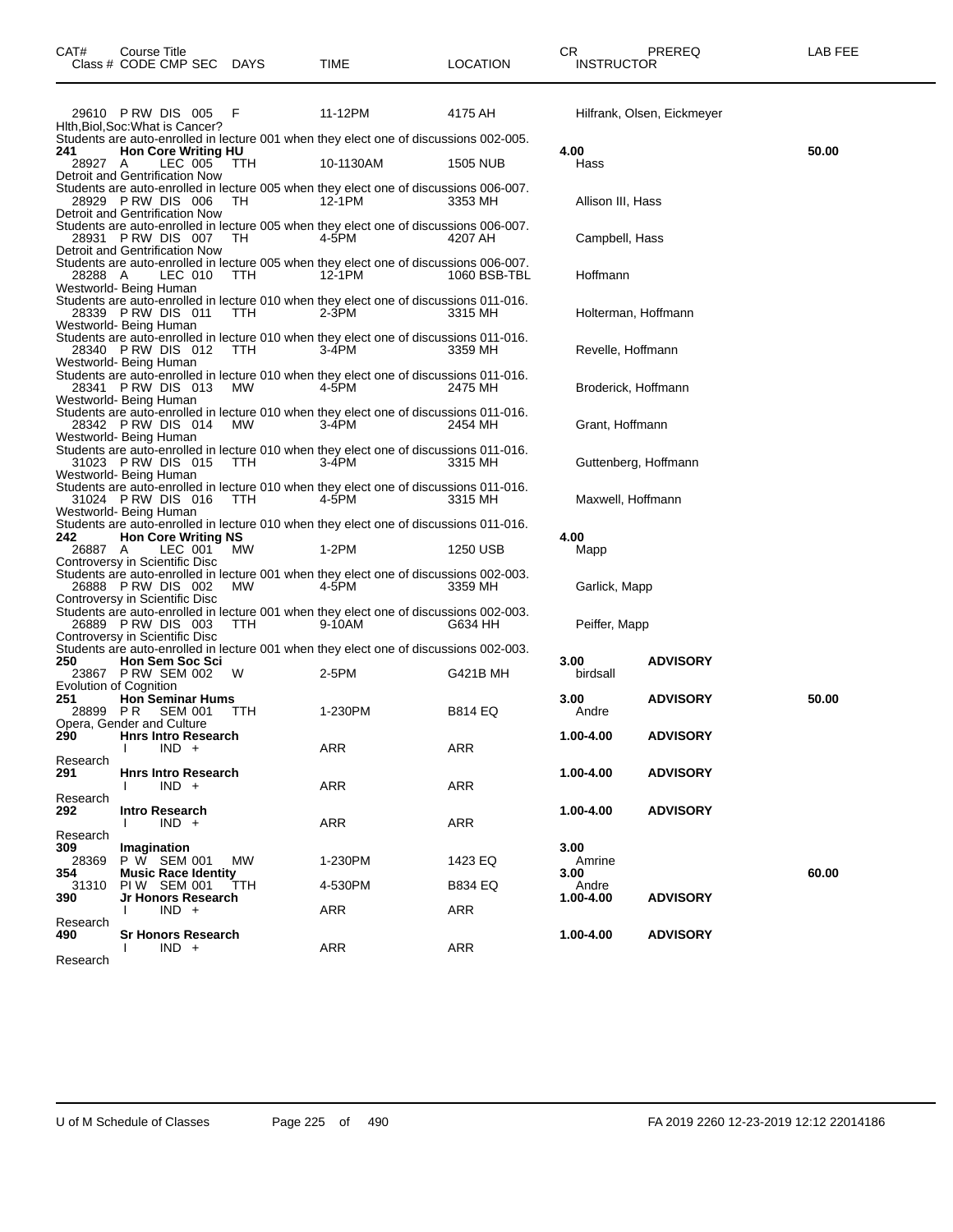| CAT# | Title<br>Course      |                       |      |                 | ∼⊏<br>◡ጙ          | PREREQ | _AB FEF |
|------|----------------------|-----------------------|------|-----------------|-------------------|--------|---------|
|      | Class # CODE CMP SEC | <b>DAYS</b><br>______ | TIME | OCATION<br>____ | <b>INSTRUCTOR</b> |        |         |

# **Humanities Institute Institute For The Humanities (INSTHUM) 311 Topics Interdis Stu 1.00**

| 311                       | TODICS INTERNIS STU |   |                                                                   |     | 1.UU     |
|---------------------------|---------------------|---|-------------------------------------------------------------------|-----|----------|
|                           | 24382 P W SEM 001   | M | 2-4PM                                                             | ARR | Kim      |
| The Unended Korean War    |                     |   |                                                                   |     |          |
|                           |                     |   | This mini-course takes place every Monday, October 21-December 2. |     |          |
|                           | 36097 P W SEM 002   | W | 2-4PM                                                             | ARR | Krugliak |
| Provocations & Other Acts |                     |   |                                                                   |     |          |

This mini-course takes place every Wednesday, October 23-December 11.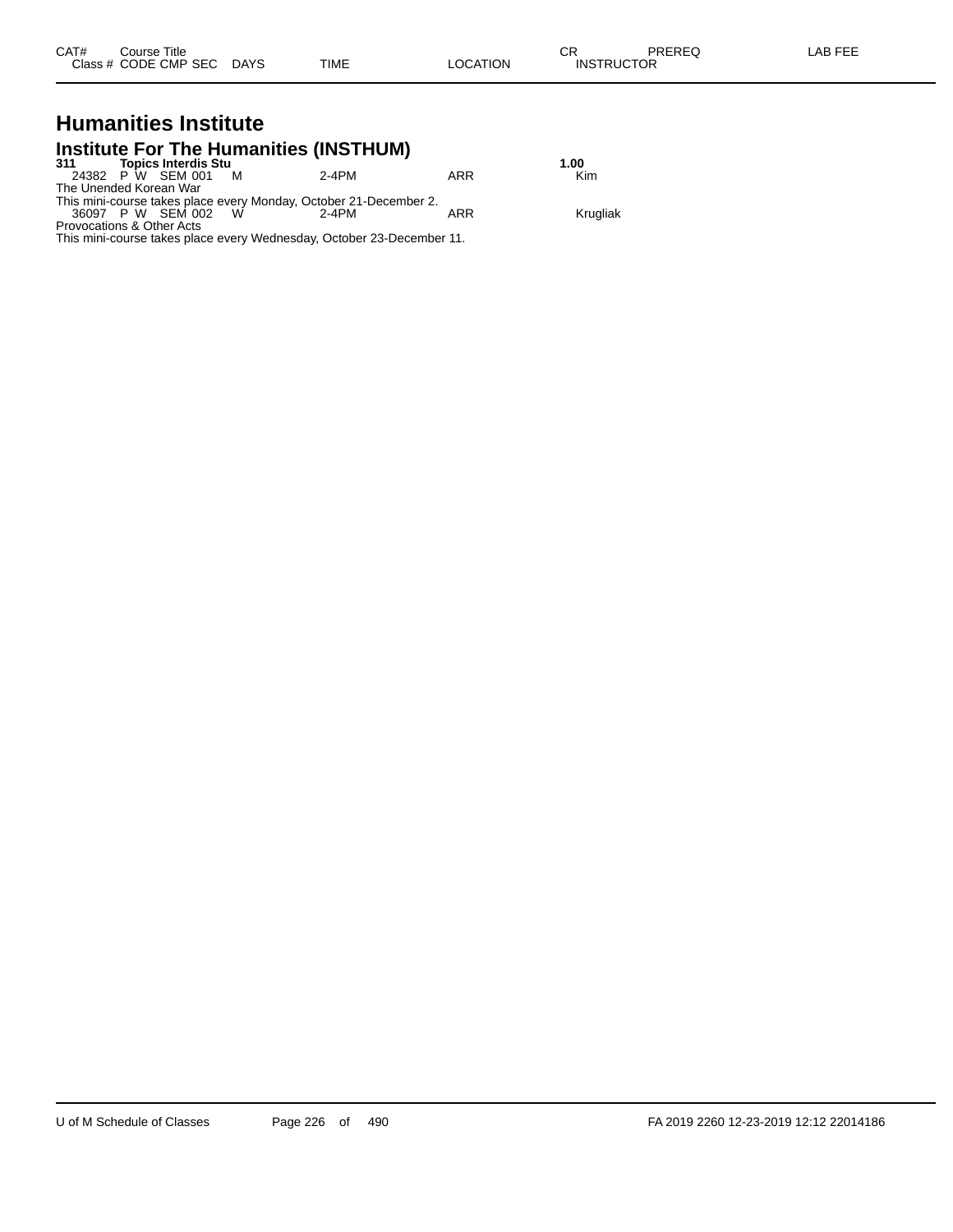| CAT# | Course Title              |      |          | ∼г<br>◡⊓          | PREREQ | LAB FEE |
|------|---------------------------|------|----------|-------------------|--------|---------|
|      | Class # CODE CMP SEC DAYS | TIME | LOCATION | <b>INSTRUCTOR</b> |        |         |

# **International Institute**

# **International and Regional Studies (INTLRGN) 501 Research Design I 2.00**

| วบ เ     | Research Design F           |       |            | z.uu            |
|----------|-----------------------------|-------|------------|-----------------|
| 32136 PD | SEM 001                     | 6-8PM | 355 WEISER | Cassel, Pitcher |
| 600      | <b>MIRS Grad Colloquium</b> |       |            | 1.00            |
| 32322    | <b>SEM 001</b><br>P.        | ARR   | ARR        | Cassel          |
|          |                             |       |            |                 |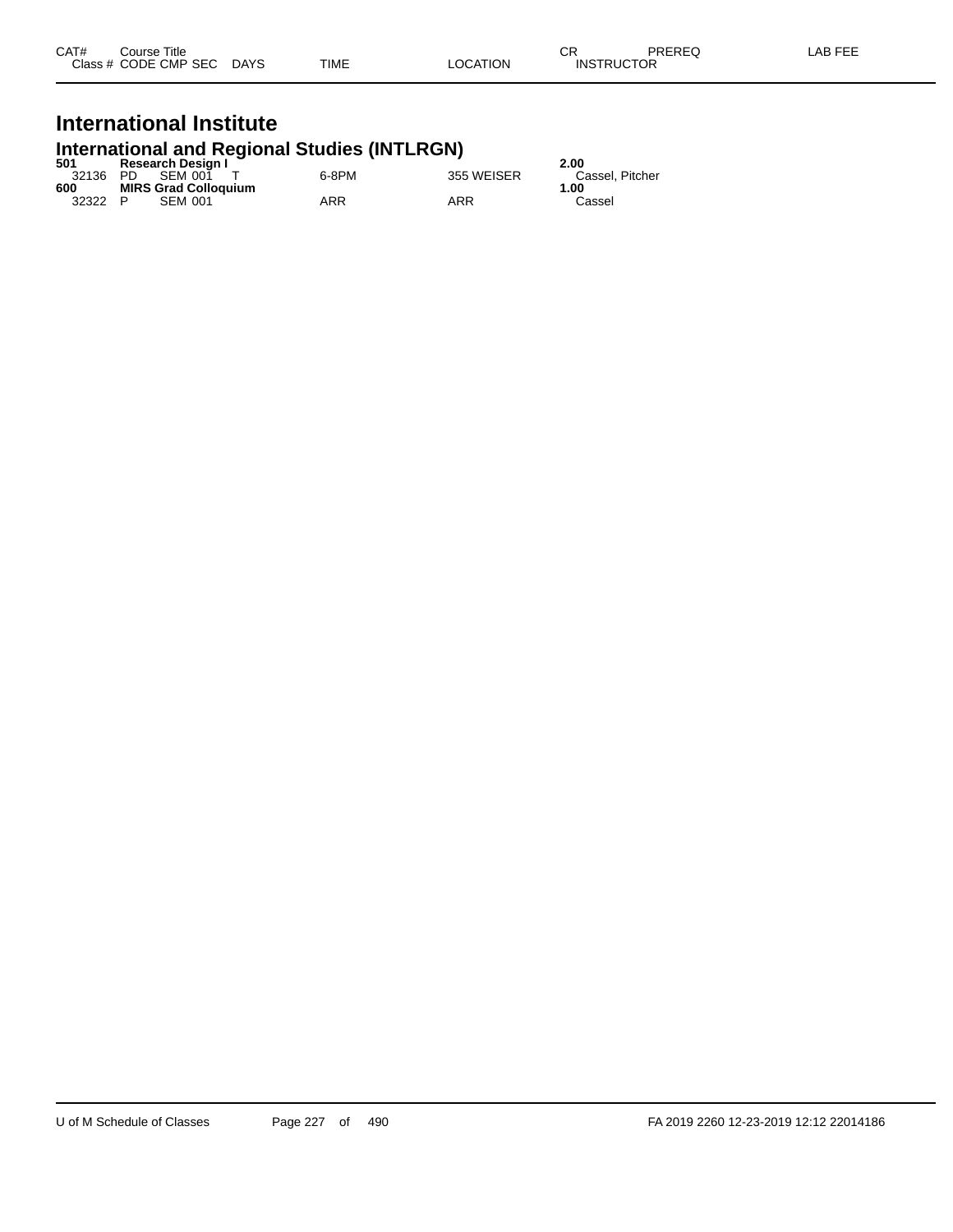| CAT#               | Course Title<br>Class # CODE CMP SEC DAYS               |          | TIME                | <b>LOCATION</b>                 | СR<br><b>INSTRUCTOR</b>                  | PREREQ          | LAB FEE |
|--------------------|---------------------------------------------------------|----------|---------------------|---------------------------------|------------------------------------------|-----------------|---------|
|                    | <b>Judaic Studies Program</b>                           |          |                     |                                 |                                          |                 |         |
|                    | <b>Judaic Studies (JUDAIC)</b>                          |          |                     |                                 |                                          |                 |         |
| 101                | First Year Yiddish I<br>28766 PD W REC 001              | МW       | 10-1130AM           | 3319 MLB                        | 4.00<br>Luchina                          |                 |         |
| 101                | First Year Yiddish I<br>P W REC 001                     | F        | 12-1PM              |                                 | 4.00                                     |                 |         |
| 150                | Seminar in JS                                           |          |                     | 3319 MLB                        | 3.00                                     | <b>ADVISORY</b> |         |
|                    | 29319 PDRW SEM 003<br>Film, Fiction, & Female in Israel | ттн      | 4-530PM             | 3304 MLB                        | Tsoffar                                  |                 |         |
| 201<br>28767       | 2nd Year Yiddish I<br>PD W REC 001                      | TTH      | 930-11AM            | 2110 MLB                        | 4.00<br>Luchina                          | <b>ADVISORY</b> |         |
| 201                | 2nd Year Yiddish I<br>P W REC 001                       |          |                     |                                 | 4.00                                     | <b>ADVISORY</b> |         |
| 205                | <b>What is Judaism?</b>                                 | F        | 11-12PM             | 2110 MLB                        | 3.00                                     |                 |         |
| 20031<br>210       | PD W LEC 001<br>Sources/Jewish Hist                     | TTH      | 1-230PM             | 1175 NQ                         | Wollenberg<br>3.00                       |                 |         |
| 31799<br>218       | PD W LEC 001<br><b>HU Topics in Judaism</b>             | МW       | 4-530PM             | 2336 MH                         | Mays<br>3.00                             |                 |         |
|                    | 31357 PD W SEM 001                                      | МW       | 530-7PM             | 1110 NQ                         | Roby                                     |                 |         |
| 220                | Policing and Civil Rights<br>Intmd Class Hebrew I       |          |                     |                                 | 3.00                                     | <b>ADVISORY</b> |         |
| 223                | 31996 P W REC 001<br>Problem w/ the Bible               | МW       | 1130-1PM            | 3205 MLB                        | Schmidt<br>3.00                          |                 |         |
| 31358<br>235       | PD W REC 001<br>Intro Old Test                          | ттн      | 10-1130AM           | 1185 NQ                         | Wollenberg<br>3.00                       |                 |         |
| 31585              | P W LEC 001                                             | MW       | 1-230PM             | ARR                             | Schmidt                                  |                 |         |
| 280<br>27305       | <b>The Historical Jesus</b><br>LEC 001<br>A             | МW       | 230-4PM             | 1427 MH                         | 4.00<br>Boccaccini                       |                 |         |
| 27306<br>27307     | P W<br>DIS 002<br>P W DIS 003                           | F<br>F   | 10-11AM<br>$1-2PM$  | 506 BMT<br>2185 NQ              | Scott<br>Scott                           |                 |         |
| 310<br>28760       | <b>Exp Lrng in Judaic</b><br>PD W SEM 001               |          | 4-6PM               |                                 | 3.00                                     |                 |         |
| 318                | <b>HU Topics in Judaism</b>                             | ТH       |                     | 2265 NQ                         | Ginsburg<br>3.00-4.00                    |                 |         |
|                    | 27012 PD W REC 003<br>Blackness and Jewishness          | МW       | 230-4PM             | 1436 MH                         | Roby                                     |                 |         |
|                    | 33779 PD W REC 004<br>Arab-Isr Conf/MidEast Lit&Film    | ттн      | 1130-1PM            | 1245 NQ                         | <b>Bardenstein</b>                       |                 |         |
| 34253 SD           | LEC 005<br>American Jewishness                          | ттн      | 1130-1PM            | LEC RM 1 MLB                    | Moshin, Katz                             |                 |         |
| 34254              | <b>PD W DIS 006</b>                                     | F        | 9-10AM              | B <sub>113</sub> MLB            | Katz                                     |                 |         |
| 34255<br>360       | PD W DIS 007<br><b>Jews of Spain</b>                    | F        | 10-11AM             | B <sub>113</sub> MLB            | Katz<br>3.00                             | <b>ADVISORY</b> |         |
| 31356<br>386       | PD W SEM 001<br>The Holocaust                           | MW       | 1130-1PM            | 3333 MH                         | Mays<br>4.00                             |                 |         |
| 23018<br>23020     | LEC 001<br>Al<br>PIW DIS<br>- 002                       | ттн<br>Τ | 10-1130AM<br>12-1PM | AUD B AH<br>3242 LSA            | Veidlinger<br>Shahollari                 |                 |         |
| 23022              | <b>DIS</b><br>PI W<br>- 003                             | Τ        | 12-1PM              | 049 UMMA                        | Heydari                                  |                 |         |
| 23024<br>23026 PIW | <b>DIS</b><br>004<br>PI W<br>DIS 005                    | W<br>W   | 9-10AM<br>9-10AM    | 2407 MH<br>5179 AH              | Shahollari<br>Heydari                    |                 |         |
| 25154<br>25634     | PI W<br><b>DIS</b><br>006<br>PI W<br><b>DIS</b><br>007  | W<br>W   | 10-11AM<br>11-12PM  | B <sub>124</sub> MLB<br>2163 AH | Duranceau-Lapointe<br>Shahollari         |                 |         |
| 25636<br>26314     | PI W<br>DIS.<br>008<br>PI W<br>DIS.<br>009              | W<br>W   | 12-1PM<br>3-4PM     | 5180B AH<br>5521 HH             | Duranceau-Lapointe<br>Duranceau-Lapointe |                 |         |
| 32032              | <b>PIW DIS 010</b>                                      | W        | 4-5PM               | 3314 MH                         | Heydari                                  |                 |         |
| 387<br>25071       | <b>Hist American Jews</b><br>LEC 001<br>A               | TTH      | 1130-1PM            | 3330 MH                         | 4.00<br>Dash Moore                       |                 |         |
| 25073<br>25075     | DIS 002<br>P W<br>P W DIS 003                           | W<br>W   | 9-10AM<br>10-11AM   | 3347 MH<br>1427 MH              | Kaul<br>Kaul                             |                 |         |
| 389                | Jewish Literature<br>26770 P W LEC 001                  | TTH      | 1-230PM             | 2271 AH                         | 3.00<br>Cohen                            |                 |         |
|                    | Postwar Jewish Fiction                                  |          |                     |                                 |                                          |                 |         |
| 417                | <b>Topcs Judaic Studies</b><br>31359 PD W SEM 001       | ттн      | 530-7PM             | G449 MH                         | 3.00<br>Dash Moore                       |                 |         |
|                    | From Ghetto to Suburb<br>32622 PIW SEM 002              | МW       | 230-4PM             | 3217 MLB                        | Barzilai                                 |                 |         |
|                    | Ethncty in Israeli Lit&Culture<br>29199 PIW SEM 004     | MW.      | 530-7PM             | 1155 NQ                         | Boccaccini                               |                 |         |
|                    | Paul Seen by Christians & Jews                          |          |                     |                                 |                                          |                 |         |
| 431<br>29581       | Beg Yiddish 1-Grad<br>PDW REC 001                       | МW       | 10-1130AM           | 3319 MLB                        | 4.00<br>Luchina                          |                 |         |
| 431                | Beg Yiddish 1-Grad<br>P W REC 001                       | F        | 12-1PM              | 3319 MLB                        | 4.00                                     |                 |         |
| 495                | <b>Independent Studies</b><br>$IND +$<br>D              |          | ARR                 | ARR                             | 1.00-3.00                                |                 |         |
| 497                | <b>Senior Thesis</b>                                    |          |                     |                                 | 3.00                                     |                 |         |
| 500                | $IND +$<br>D<br><b>Ind Study Judaic</b>                 |          | <b>ARR</b>          | ARR                             | 1.00-3.00                                | <b>ADVISORY</b> |         |
|                    |                                                         |          |                     |                                 |                                          |                 |         |

U of M Schedule of Classes Page 228 of 490 FA 2019 2260 12-23-2019 12:12 22014186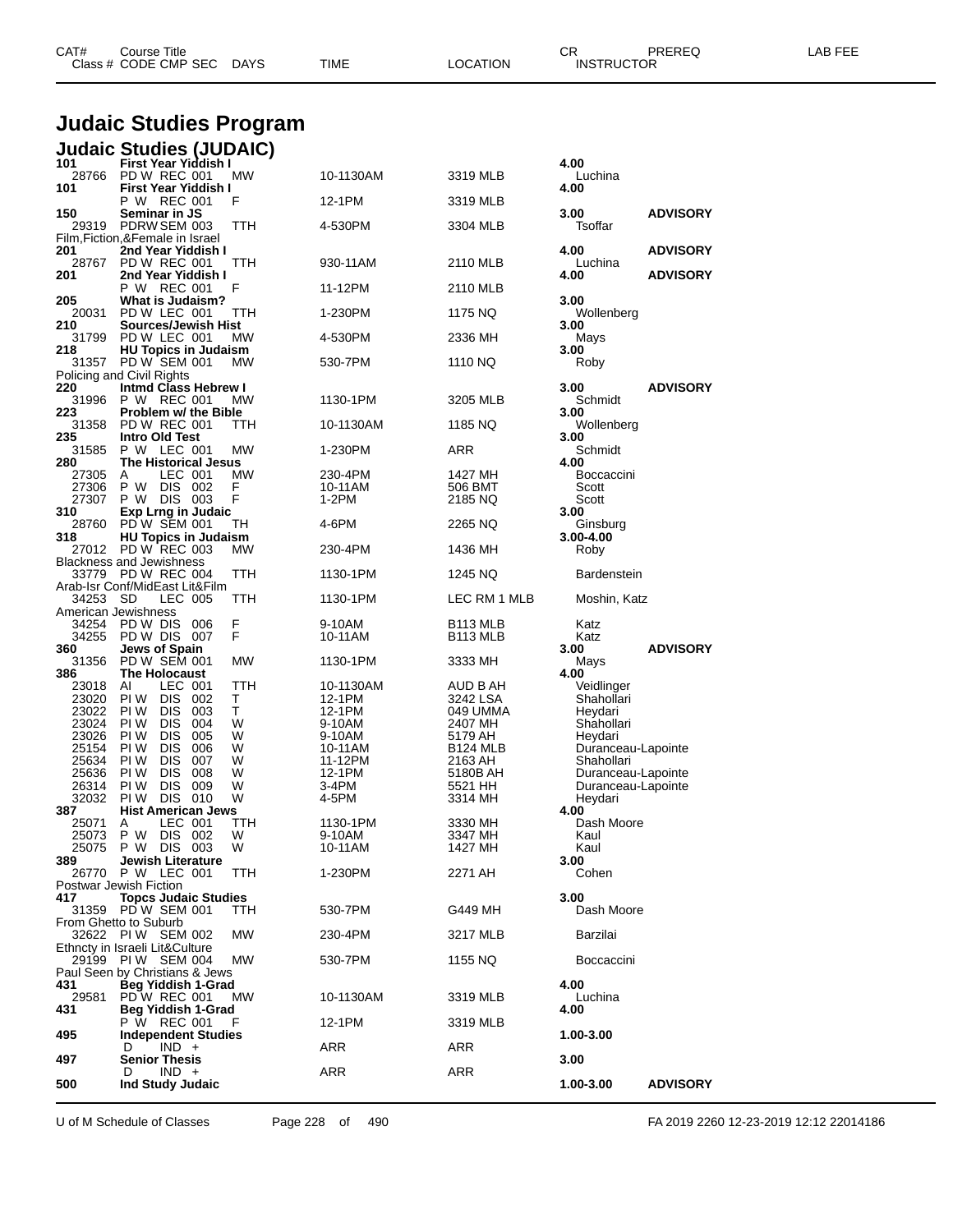| CAT#                                                                                | <b>Course Title</b><br>Class # CODE CMP SEC DAYS                                                                                                                                                                                               |                                             | <b>TIME</b>                                             | <b>LOCATION</b>                                          | <b>CR</b><br><b>INSTRUCTOR</b>                                         | PREREQ                                                | LAB FEE |
|-------------------------------------------------------------------------------------|------------------------------------------------------------------------------------------------------------------------------------------------------------------------------------------------------------------------------------------------|---------------------------------------------|---------------------------------------------------------|----------------------------------------------------------|------------------------------------------------------------------------|-------------------------------------------------------|---------|
|                                                                                     | $IND +$<br>DR.<br>Independent study for Graduate Students                                                                                                                                                                                      |                                             | <b>ARR</b>                                              | <b>ARR</b>                                               |                                                                        |                                                       |         |
| 505<br>20568<br>531<br>29583<br>531<br>617<br>33865<br>Minority Subjectivity<br>690 | <b>What is Judaism?</b><br>LEC 001<br>PD.<br>Int Yiddish 1-Grad<br><b>PD W REC 001</b><br>Int Yiddish 1-Grad<br>P W REC 001<br><b>Judaic Grad Topics</b><br>PD W REC 001<br><b>MA Judaic Capstone</b><br>$IND +$                               | <b>TTH</b><br><b>TTH</b><br>- F<br><b>W</b> | 10-1130AM<br>930-11AM<br>11-12PM<br>4-7PM<br><b>ARR</b> | 1303 MH<br>2110 MLB<br>2110 MLB<br>1713 HH<br><b>ARR</b> | 3.00<br>Ginsburg<br>4.00<br>Luchina<br>4.00<br>3.00<br>Spector<br>3.00 | <b>ADVISORY</b><br><b>ADVISORY</b><br><b>ADVISORY</b> |         |
| 101<br>28796<br>101<br>201<br>28798<br>201<br>431<br>29604                          | <b>Yiddish (YIDDISH)</b><br>First Year Yiddish I<br>P W REC 001<br>First Year Yiddish I<br>P W REC 001<br>2nd Year Yiddish I<br><b>REC 001</b><br>P<br>2nd Year Yiddish I<br><b>REC 001</b><br><b>Beg Yiddish 1-Grad</b><br><b>P W REC 001</b> | <b>MW</b><br>F<br><b>TTH</b><br>F<br>MW     | 10-1130AM<br>12-1PM<br>930-11AM<br>11-12PM<br>10-1130AM | 3319 MLB<br>3319 MLB<br>2110 MLB<br>2110 MLB<br>3319 MLB | 4.00<br>Luchina<br>4.00<br>4.00<br>Luchina<br>4.00<br>4.00<br>Luchina  | <b>ADVISORY</b><br><b>ADVISORY</b>                    |         |
| 431<br>531<br>29605<br>531                                                          | <b>Beg Yiddish 1-Grad</b><br>P W REC 001<br>Int Yiddish 1-Grad<br><b>REC 001</b><br>Int Yiddish 1-Grad<br>P<br><b>REC 001</b>                                                                                                                  | F<br><b>TTH</b><br>F                        | 12-1PM<br>930-11AM<br>11-12PM                           | 3319 MLB<br>2110 MLB<br>2110 MLB                         | 4.00<br>4.00<br>Luchina<br>4.00                                        | <b>ADVISORY</b><br><b>ADVISORY</b>                    |         |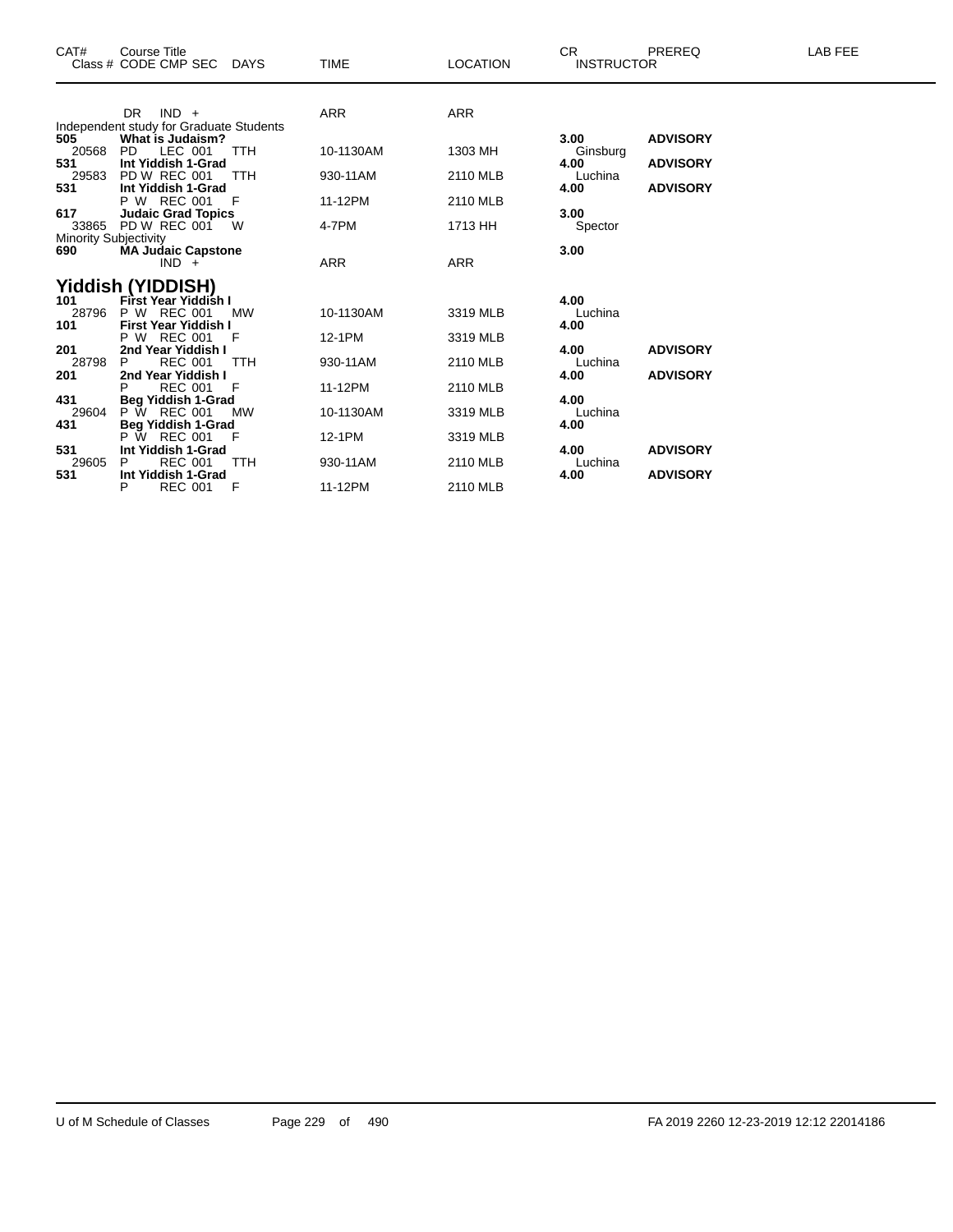# **College of Literature, Science, and the Arts**

| Geography (GEOG)                                                                                                                                                                                                                     |           |                 |         |
|--------------------------------------------------------------------------------------------------------------------------------------------------------------------------------------------------------------------------------------|-----------|-----------------|---------|
| 145<br>Int to Inth Studies                                                                                                                                                                                                           |           |                 | 3.00    |
| LEC 001<br>20138 A<br>TTH                                                                                                                                                                                                            | 230-4PM   | AUD B AH        | Uehling |
| Please note that there is not a time conflict between discussion and lecture. The discussion sections for this                                                                                                                       |           |                 |         |
| class will meet approximately 8 times during the Fall 2019 term, instead of the Thursday lecture. On days when                                                                                                                       |           |                 |         |
| discussion is held, lecture will not be. Dates will be noted on the Fall 2019 syllabus. Questions regarding this                                                                                                                     |           |                 |         |
| class should be directed to is-advising@umich.edu.                                                                                                                                                                                   |           |                 |         |
| 20139 P W DIS 002<br>TH.                                                                                                                                                                                                             | 4-530PM   | 355 WEISER      | Yim     |
| Please note that the discussion sections for this class will meet approximately 8 times during the Fall 2019 term,<br>instead of the Thursday lecture. Dates will be noted on the Fall 2019 syllabus. Questions regarding this class |           |                 |         |
| should be directed to is-advising@umich.edu.                                                                                                                                                                                         |           |                 |         |
| 20140 P W DIS 003<br>TH                                                                                                                                                                                                              | 230-4PM   | 355 WEISER      | Norav   |
| Please note that there is not a time conflict between discussion and lecture. The discussion sections for this                                                                                                                       |           |                 |         |
| class will meet approximately 8 times during the Fall 2019 term, instead of the Thursday lecture. On days when                                                                                                                       |           |                 |         |
| discussion is held, lecture will not be. Dates will be noted on the Fall 2019 syllabus. Questions regarding this                                                                                                                     |           |                 |         |
| class should be directed to is-advising@umich.edu.                                                                                                                                                                                   |           |                 |         |
| 20141 P W DIS 004<br>TH.                                                                                                                                                                                                             | 830-10AM  | 355 WEISER      | Baik    |
| Please note that the discussion sections for this class will meet approximately 8 times during the Fall 2019 term,                                                                                                                   |           |                 |         |
| instead of the Thursday lecture. Dates will be noted on the Fall 2019 syllabus. Questions regarding this class                                                                                                                       |           |                 |         |
| should be directed to is-advising@umich.edu.                                                                                                                                                                                         |           |                 |         |
| 20142 P W DIS 005                                                                                                                                                                                                                    | 230-4PM   | 355 WEISER      | Marsman |
| Please note that the discussion sections for this class will meet approximately 8 times during the Fall 2019 term,                                                                                                                   |           |                 |         |
| instead of the Thursday lecture. Dates will be noted on the Fall 2019 syllabus. Questions regarding this class<br>should be directed to is-advising@umich.edu.                                                                       |           |                 |         |
| 20143 P W DIS 006<br>тн                                                                                                                                                                                                              | 1-230PM   | 455 WEISER      | Baik    |
| Please note that the discussion sections for this class will meet approximately 8 times during the Fall 2019 term,                                                                                                                   |           |                 |         |
| instead of the Thursday lecture. Dates will be noted on the Fall 2019 syllabus. Questions regarding this class                                                                                                                       |           |                 |         |
| should be directed to is-advising@umich.edu.                                                                                                                                                                                         |           |                 |         |
| 20144 P W DIS 007                                                                                                                                                                                                                    | 4-530PM   | 355 WEISER      | Marsman |
| Please note that the discussion sections for this class will meet approximately 8 times during the Fall 2019 term,                                                                                                                   |           |                 |         |
| instead of the Thursday lecture. Dates will be noted on the Fall 2019 syllabus. Questions regarding this class                                                                                                                       |           |                 |         |
| should be directed to is-advising@umich.edu.                                                                                                                                                                                         |           |                 |         |
| 20164 P W DIS 008                                                                                                                                                                                                                    | 1-230PM   | 455 WEISER      | Marsman |
| Please note that there is not a time conflict between discussion and lecture. The discussion sections for this                                                                                                                       |           |                 |         |
| class will meet approximately 8 times during the Fall 2019 term, instead of the Thursday lecture. On days when<br>discussion is held, lecture will not be. Dates will be noted on the Fall 2019 syllabus. Questions regarding this   |           |                 |         |
| class should be directed to is-advising@umich.edu.                                                                                                                                                                                   |           |                 |         |
| 20826 P W DIS 009<br>TН                                                                                                                                                                                                              | 1130-1PM  | 355 WEISER      | Yim     |
| Please note that the discussion sections for this class will meet approximately 8 times during the Fall 2019 term,                                                                                                                   |           |                 |         |
| instead of the Thursday lecture. Dates will be noted on the Fall 2019 syllabus. Questions regarding this class                                                                                                                       |           |                 |         |
| should be directed to is-advising@umich.edu.                                                                                                                                                                                         |           |                 |         |
| 20827 P W DIS 010<br>F                                                                                                                                                                                                               | 830-10AM  | 455 WEISER      | Norav   |
| Please note that the discussion sections for this class will meet approximately 8 times during the Fall 2019 term,                                                                                                                   |           |                 |         |
| instead of the Thursday lecture. Dates will be noted on the Fall 2019 syllabus. Questions regarding this class                                                                                                                       |           |                 |         |
| should be directed to is-advising@umich.edu.                                                                                                                                                                                         |           |                 |         |
| 20828 P W DIS 011<br>TН                                                                                                                                                                                                              | 830-10AM  | 455 WEISER      | Noray   |
| Please note that the discussion sections for this class will meet approximately 8 times during the Fall 2019 term,                                                                                                                   |           |                 |         |
| instead of the Thursday lecture. Dates will be noted on the Fall 2019 syllabus. Questions regarding this class<br>should be directed to is-advising@umich.edu.                                                                       |           |                 |         |
| 21124 PRW DIS 012<br>TH.                                                                                                                                                                                                             | 10-1130AM | 455 WEISER      | Uehlina |
| This section is reserved for Honors students only. Also, note that the discussion sections for this class will meet                                                                                                                  |           |                 |         |
| approximately 8 times during the Fall 2019 term, instead of the Thursday lecture. Dates will be noted on the Fall                                                                                                                    |           |                 |         |
| 2019 syllabus. Questions regarding this class should be directed to is-advising@umich.edu.                                                                                                                                           |           |                 |         |
| 201<br>Intro Geography                                                                                                                                                                                                               |           |                 | 4.00    |
| LEC 001<br><b>TTH</b><br>11329<br>A                                                                                                                                                                                                  | 1130-1PM  | <b>1528 NUB</b> | Gleason |
| P W<br>LAB 002<br>16101<br>м                                                                                                                                                                                                         | 12-2PM    | <b>2512 NUB</b> |         |
| P W<br>LAB 003<br>16968<br>м                                                                                                                                                                                                         | 4-6PM     | <b>2512 NUB</b> |         |
| P W<br>LAB 004<br>W<br>11330                                                                                                                                                                                                         | 12-2PM    | <b>2512 NUB</b> |         |
| P W<br>LAB 005<br>21371<br>W                                                                                                                                                                                                         | 2-4PM     | <b>2512 NUB</b> |         |
| 22125<br>P W<br>LAB 006<br>М<br>F                                                                                                                                                                                                    | 10-12PM   | <b>2512 NUB</b> |         |
| 22126<br>P W<br>LAB 007                                                                                                                                                                                                              | 10-12PM   | 2512 NUB        |         |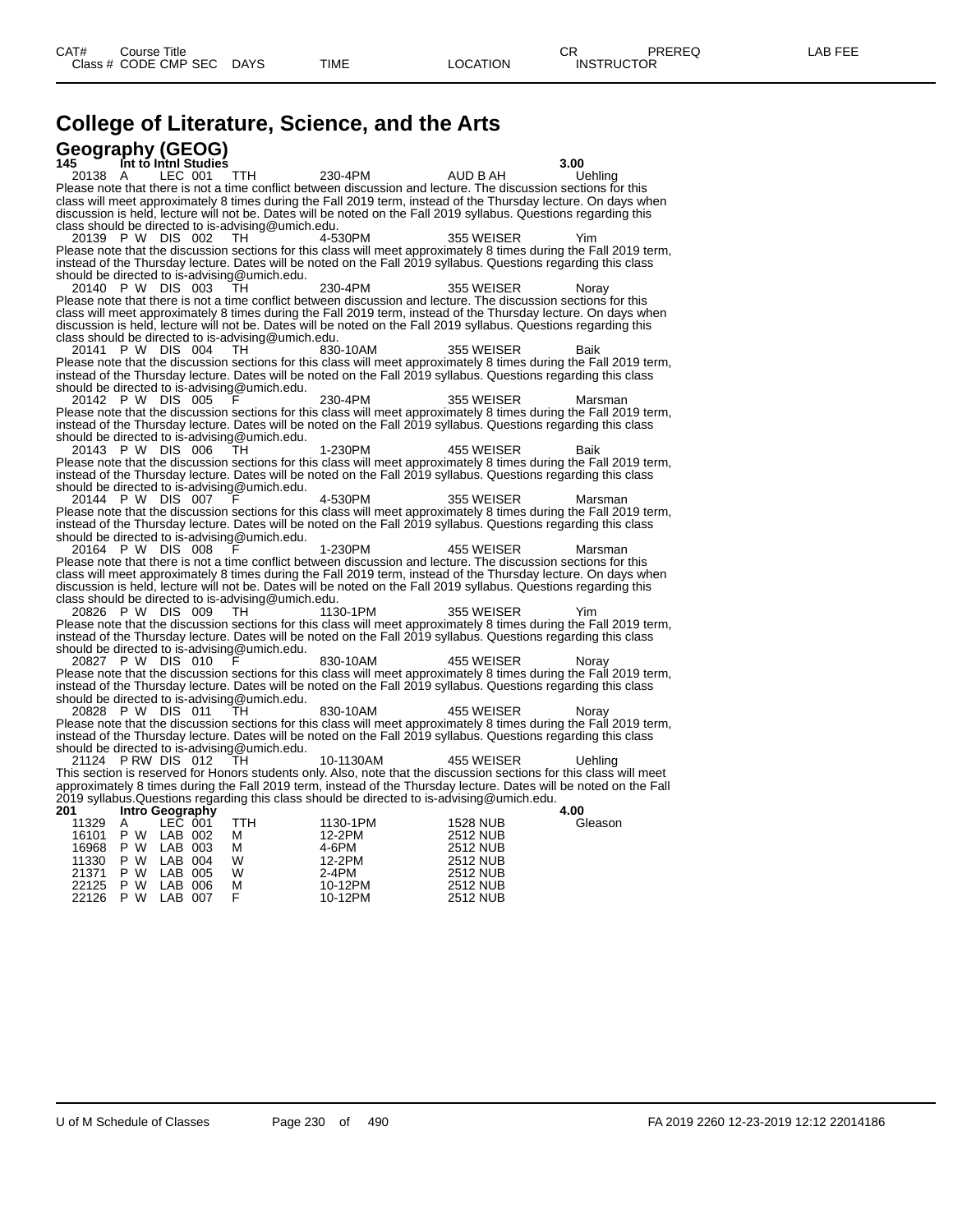| CAT# | Title<br>Courseٽ     |      |      |          | Ωm<br><b>UN</b>   | PREREQ | ----<br>ΔR.<br>--- |
|------|----------------------|------|------|----------|-------------------|--------|--------------------|
|      | Class # CODE CMP SEC | DAYS | TIME | LOCATION | <b>INSTRUCTOR</b> |        |                    |

### **LSA First Year Seminars**

|                 | <b>Applied Liberal Arts (ALA)</b>                           |            |                               |                                                                                          |                                                                                                                                                                                                                                       |                                 |                 |
|-----------------|-------------------------------------------------------------|------------|-------------------------------|------------------------------------------------------------------------------------------|---------------------------------------------------------------------------------------------------------------------------------------------------------------------------------------------------------------------------------------|---------------------------------|-----------------|
| 101<br>28718    | <b>Guide - Liberal Arts</b><br><b>PR</b><br>LEC 001         |            | M                             | 6-7PM                                                                                    | 4155 LSA                                                                                                                                                                                                                              | 1.00-2.00<br>Hoffman            | <b>ENFORCED</b> |
| 29939 PR        | LEC 002                                                     |            | W                             | 5-7PM                                                                                    | 3451 MH                                                                                                                                                                                                                               | Hoffman                         |                 |
| 102             | <b>Student in the Univ</b>                                  |            |                               |                                                                                          | Limited to partipants in MICHIGAN COMMUNITY SCHOLARS PROGRAM. CLASS MEETS SEPT 6 - NOV 15.                                                                                                                                            | 1.00                            | <b>ADVISORY</b> |
| 11961           | LEC 001<br>A                                                |            | Т                             | 6-8PM                                                                                    | 1360 EH                                                                                                                                                                                                                               | Woods                           |                 |
| 11962           | PRW DIS 002                                                 |            | Т                             | 4-5PM                                                                                    | G023 WQ                                                                                                                                                                                                                               |                                 |                 |
| 11963<br>11964  | P RW DIS<br>P RW DIS                                        | 003<br>004 | т<br>$\top$                   | 4-5PM<br>8-9PM                                                                           | G027 WQ<br>ARR                                                                                                                                                                                                                        |                                 |                 |
| 16090           | P RW DIS                                                    | 005        | т                             | 8-9PM                                                                                    | G027 WQ                                                                                                                                                                                                                               |                                 |                 |
| 11965           | P RW DIS                                                    | 006        | TН                            | 3-4PM                                                                                    | G027 WQ                                                                                                                                                                                                                               |                                 |                 |
| 19811           | P RW DIS<br>19812 PRW DIS                                   | 007<br>008 | W<br>W                        | 3-4PM<br>4-5PM                                                                           | G023 WQ<br>1005 WQ                                                                                                                                                                                                                    | Woods<br>Woods                  |                 |
|                 | 19813 PRW DIS                                               | 009        | TН                            | 4-5PM                                                                                    | G023 WQ                                                                                                                                                                                                                               | Woods                           |                 |
| 16088<br>11966  | PRW DIS 010<br>PRW DIS 011                                  |            | TН<br>F                       | 8-9PM<br>11-12PM                                                                         | G027 WQ<br>G023 WQ                                                                                                                                                                                                                    |                                 |                 |
| 104             | Intro to Research                                           |            |                               |                                                                                          |                                                                                                                                                                                                                                       | 1.00                            | <b>ADVISORY</b> |
| 11967           | P R<br><b>REC 001</b>                                       |            | т                             | 4-5PM                                                                                    | AUD D AH                                                                                                                                                                                                                              | Olsen                           |                 |
| 105<br>20156    | <b>Digital Research</b><br>PŘW LAB 001                      |            | TTH                           | 3-4PM                                                                                    | 2302 SEB                                                                                                                                                                                                                              | 1.00<br>Peters                  |                 |
|                 | 20157 P RW LAB 002                                          |            |                               | ARR                                                                                      | ARR                                                                                                                                                                                                                                   | <b>Bradley</b>                  |                 |
|                 | This class is taught entirely online.<br>20967 P RW LAB 004 |            | w                             |                                                                                          |                                                                                                                                                                                                                                       |                                 |                 |
| 106             | <b>Health &amp; Health Care</b>                             |            |                               | 3-5PM                                                                                    | 2302 SEB                                                                                                                                                                                                                              | Morse<br>3.00                   | <b>ADVISORY</b> |
|                 |                                                             |            |                               | Restricted to students in Health Sciences Scholars Program.                              |                                                                                                                                                                                                                                       |                                 |                 |
|                 | 15730 A W LEC 001<br>16945 P RW LAB 002                     |            | TН<br>т                       | 4-530PM<br>4-530PM                                                                       | <b>1528 NUB</b><br>1060 BSB-TBL                                                                                                                                                                                                       | Eickmeyer, Johnson<br>Eickmeyer |                 |
| 107             | <b>WISE RP Seminar</b>                                      |            |                               |                                                                                          |                                                                                                                                                                                                                                       | 1.00                            | <b>ADVISORY</b> |
|                 | 20483 PRW LEC 001                                           |            | W                             | 3-430PM                                                                                  | 2260 USB                                                                                                                                                                                                                              | Turman, King                    |                 |
|                 |                                                             |            |                               |                                                                                          | ALA 107 will be taught everyother week, beginning Sept 4th. Enrollment restricted to FY WISE RP students.                                                                                                                             |                                 |                 |
|                 |                                                             |            |                               |                                                                                          | In addition to the regular class times, there will be two required sessions on Tuesday evenings from 6:00-8:00pm                                                                                                                      |                                 |                 |
| 115             | <b>Finance Savvy Studnt</b><br>25261 PRW LEC 001            |            | TН                            | 4-5PM                                                                                    | 4151 USB                                                                                                                                                                                                                              | 1.00<br><b>Bhaumik</b>          | <b>ENFORCED</b> |
|                 | 25326 P RW LEC 002                                          |            | W                             | 4-5PM                                                                                    | 3437 MH                                                                                                                                                                                                                               | Robson                          |                 |
| 122             | Intrgrp Dialogue                                            |            |                               |                                                                                          |                                                                                                                                                                                                                                       | 3.00                            |                 |
|                 |                                                             |            |                               |                                                                                          | Interested students must fill out an online request at www.igr.umich.edu. Due to high demand, students who do not<br>attend the mass meeting on the first day of class will be dropped from the course. If you have questions, please |                                 |                 |
|                 |                                                             |            |                               | contact Student Administration Assistant @ igrcourses@umich.edu.                         |                                                                                                                                                                                                                                       |                                 |                 |
| 18366 PI<br>122 | <b>SEM 001</b><br><b>Intrgrp Dialogue</b>                   |            | W                             | 230-530PM                                                                                | 170 WEISER                                                                                                                                                                                                                            | Hwang<br>3.00                   |                 |
|                 | <b>SEM 001</b><br>Р                                         |            | W                             | 230-530PM                                                                                | ARR                                                                                                                                                                                                                                   |                                 |                 |
| 122<br>18367    | Intrgrp Dialogue<br><b>SEM 002</b><br>PI                    |            | W                             | 230-530PM                                                                                | 806 BMT                                                                                                                                                                                                                               | 3.00                            |                 |
| 125             | <b>Internship Success</b>                                   |            |                               |                                                                                          |                                                                                                                                                                                                                                       | 1.00                            |                 |
|                 | 25262 PIW LEC 001                                           |            | W                             | 530-730PM                                                                                | 2062 PALM                                                                                                                                                                                                                             | <b>Bates</b>                    |                 |
| 171             | 25264 PIW LEC 002<br><b>Make the Most of UM</b>             |            | TН                            | 530-730PM                                                                                | A859 CHEM-TBLC                                                                                                                                                                                                                        | <b>Bates</b><br>1.00            |                 |
|                 | 26507 PRW SEM 001                                           |            | т                             | 7-9PM                                                                                    | ARR                                                                                                                                                                                                                                   | Gurin                           |                 |
|                 |                                                             |            |                               | This class will meet from the week of Sept 3 through Oct 17 in East Quad, B852           |                                                                                                                                                                                                                                       |                                 |                 |
|                 | 26992 PRW SEM 002                                           |            | Т                             | 7-9PM                                                                                    | ARR<br>This class will meet from the week of Sept 3 through Oct 17 in South Quad, Game Room                                                                                                                                           | Gurin                           |                 |
|                 | 26993 PRW SEM 003                                           |            | Τ                             | 7-9PM                                                                                    | ARR                                                                                                                                                                                                                                   | Gurin                           |                 |
|                 | 26994 PRW SEM 004                                           |            | $\mathbf{T}$ and $\mathbf{I}$ | This class will meet from the week of Sept 3 through Oct 17 in West Quad, G023.<br>7-9PM | ARR                                                                                                                                                                                                                                   | Gurin                           |                 |
|                 |                                                             |            |                               |                                                                                          | This class will meet from the week of Sept 3 through Oct 17 in Alice Lloyd, Room 2060.                                                                                                                                                |                                 |                 |
|                 | 26995 PRW SEM 005                                           |            | W                             | 1-3PM                                                                                    | ARR<br>This class will meet from the week of Sept 3 through Oct 17 in Newberry, Andre Lorde Lounge                                                                                                                                    | Gurin                           |                 |
|                 | 26996 P RW SEM 006                                          |            | W                             | 6-8PM                                                                                    | ARR                                                                                                                                                                                                                                   | Gurin                           |                 |
|                 |                                                             |            |                               | This class will meet from the week of Sept 3 through Oct 17 in East Quad, 1506.          |                                                                                                                                                                                                                                       |                                 |                 |
|                 | 26997 P RW SEM 007                                          |            | W                             | 6-8PM<br>This class will meet from the week of Sept 3 through Oct 17 in West Quad, G027. | ARR                                                                                                                                                                                                                                   | Gurin                           |                 |
|                 | 26998 PRW SEM 008                                           |            | W                             | 6-8PM                                                                                    | ARR                                                                                                                                                                                                                                   | Gurin                           |                 |
|                 | 26999 P RW SEM 009                                          |            | W                             | 6-8PM                                                                                    | This class will meet from the week of Sept 3 through Oct 17 in Alice Lloyd, Living Room.<br>ARR                                                                                                                                       | Gurin                           |                 |
|                 |                                                             |            |                               |                                                                                          | This class will meet from the week of Sept 3 through Oct 17 in Bursley, Mcgraham Siwik Lounge.                                                                                                                                        |                                 |                 |
|                 | 27000 PRW SEM 010                                           |            | TН                            | 1-3PM                                                                                    | ARR                                                                                                                                                                                                                                   | Gurin                           |                 |
|                 | 27001 PRW SEM 011                                           |            | TH                            | 530-730PM                                                                                | This class will meet from the week of Sept 3 through Oct 17 in West Quad, Asubuhi lounge.<br>ARR                                                                                                                                      | Gurin                           |                 |
|                 |                                                             |            |                               |                                                                                          | This class will meet from the week of Sept 3 through Oct 17 in Markley, Sharangpani Lounge.                                                                                                                                           |                                 |                 |
|                 | 27002 P RW SEM 012                                          |            | TH                            | 530-730PM                                                                                | ARR<br>This class will meet from the week of Sept 3 through Oct 17 in Couzens, Room 1417.                                                                                                                                             | Gurin                           |                 |
|                 | 27003 PRW SEM 013                                           |            | TН                            | 530-730PM                                                                                | ARR                                                                                                                                                                                                                                   | Gurin                           |                 |
|                 |                                                             |            |                               | This class will meet from the week of Sept 3 through Oct 17 in East Quad, B834.          |                                                                                                                                                                                                                                       |                                 |                 |
|                 | 27004 PRW SEM 014                                           |            | ТH                            | 530-730PM                                                                                | ARR                                                                                                                                                                                                                                   | Gurin                           |                 |

U of M Schedule of Classes Page 231 of 490 FA 2019 2260 12-23-2019 12:12 22014186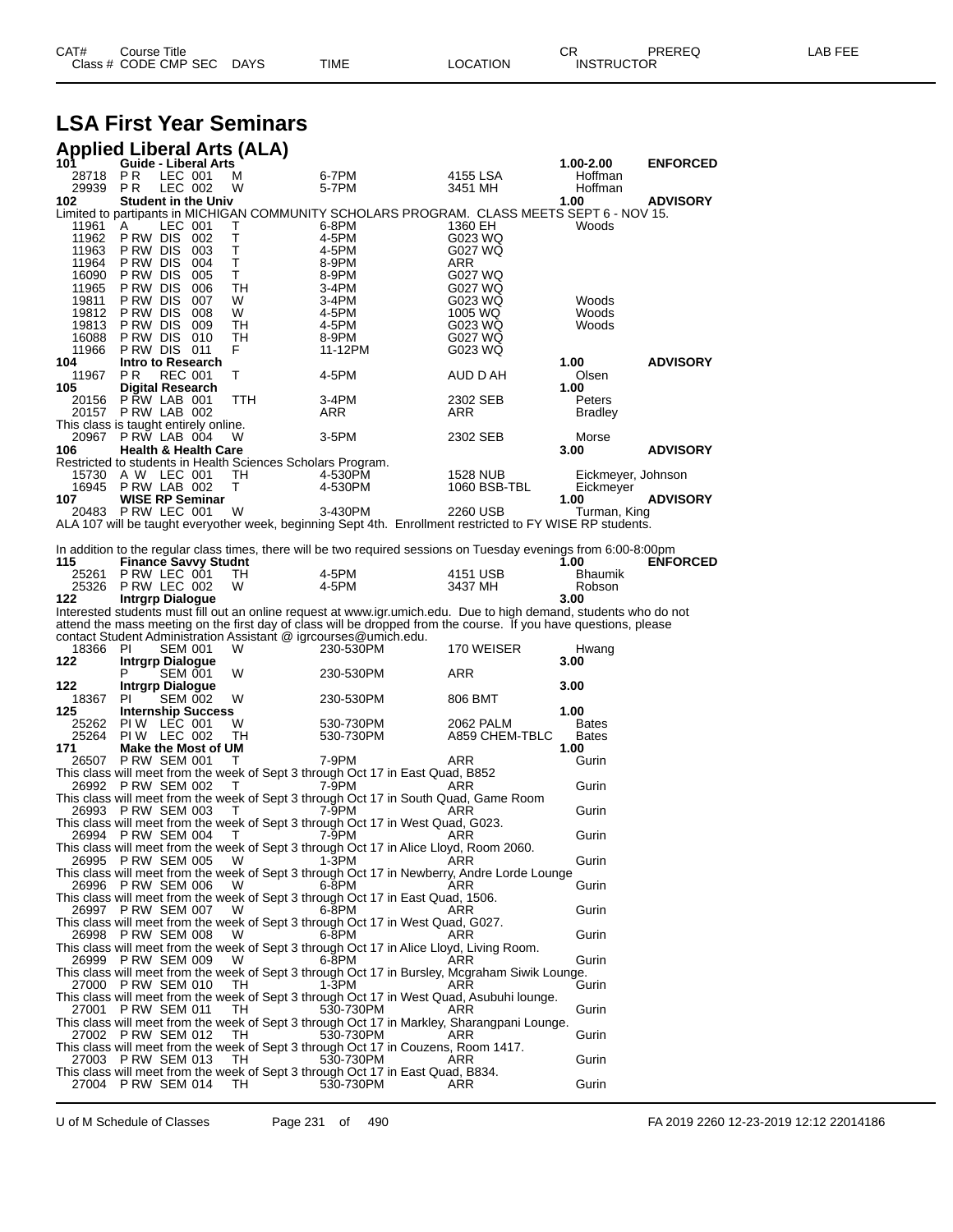| CAT# | Title<br>Course      |      |      |          | $\cap$<br>- UN    | PREREQ | . EEF<br>A <sub>R</sub> |
|------|----------------------|------|------|----------|-------------------|--------|-------------------------|
|      | Class # CODE CMP SEC | DAYS | TIME | LOCATION | <b>INSTRUCTOR</b> |        |                         |

| 175<br>32323 PR | <b>BLI Leadership Lab</b><br><b>SEM 001</b>                         |     | M           | This class will meet from the week of Sept 3 through Oct 17 in East Quad, B852.<br>7-9PM                         | 110 WEISER-TBL         | 1.00<br>Haque    | <b>ENFORCED</b> |
|-----------------|---------------------------------------------------------------------|-----|-------------|------------------------------------------------------------------------------------------------------------------|------------------------|------------------|-----------------|
|                 | https://umforms.tfaforms.net/113.                                   |     |             | To apply to become a Barger Leadership Lab Member complete this online form for membership:                      |                        |                  |                 |
| 32324 PR        | <b>SEM 002</b><br>https://umforms.tfaforms.net/113.                 |     | T           | 6-8PM<br>To apply to become a Barger Leadership Lab Member complete this online form for membership:             | 110 WEISER-TBL         | Haque            |                 |
| 32325 PR        | <b>SEM 003</b>                                                      |     | W           | 4-6PM<br>To apply to become a Barger Leadership Lab Member complete this online form for membership:             | 296 WEISER             | Haque            |                 |
| 206             | https://umforms.tfaforms.net/113.<br><b>Hith Mentor &amp; Exper</b> |     |             |                                                                                                                  |                        | 1.00             |                 |
| 33185           | LEC 001<br>- PI                                                     |     | м           | 530-630PM                                                                                                        | 1413 COUZENS           | Walton           |                 |
| 210<br>26508 PD | Def Crit Gibl Issues<br>LEC 001                                     |     | F           | 1-230PM                                                                                                          | 1005 WQ                | 2.00<br>Peters   |                 |
| 220<br>20029    | <b>Foundations IGR</b><br><b>P RW SEM 001</b>                       |     | ттн         | 1-230PM                                                                                                          | G127 AH                | 3.00<br>Kime     | <b>ENFORCED</b> |
| 28678           | <b>P RW SEM 002</b>                                                 |     | TTH         | 4-530PM                                                                                                          | 1460 MH                | Kime             |                 |
| 223             | <b>Entrepreneur Crtivty</b>                                         |     |             |                                                                                                                  |                        | 3.00             |                 |
| 27073<br>27074  | LEC 001<br>AI<br>PI W<br>DIS 002                                    |     | МW<br>F     | 11-12PM<br>12-1PM                                                                                                | AUD A AH<br>G127 AH    | Fretz<br>Cease   |                 |
| 27075           | PI W<br>DIS                                                         | 003 | F           | 1-2PM                                                                                                            | G127 AH                | Cease            |                 |
| 27076           | PI W<br>DIS 004                                                     |     | F           | 12-1PM                                                                                                           | 1449 MH                | Cutter           |                 |
| 27077           | DIS 005<br>PI W                                                     |     | $\mathsf F$ | 1-2PM                                                                                                            | 1449 MH                | Cutter           |                 |
| 27078           | PI W<br>DIS.                                                        | 006 | F           | 12-1PM                                                                                                           | 3330 MH                | Habhab           |                 |
| 27079<br>27080  | PI W<br><b>DIS 007</b><br>PI W<br>DIS -                             | 008 | F<br>F      | 1-2PM<br>12-1PM                                                                                                  | 3330 MH<br>3333 MH     | Habhab<br>Newman |                 |
| 27081           | PI W<br>DIS 009                                                     |     | F           | 1-2PM                                                                                                            | 3333 MH                | Newman           |                 |
| 225             | <b>Undergrad Internship</b>                                         |     |             |                                                                                                                  |                        | 1.00             |                 |
| 19860           | <b>PD</b><br><b>SEM 001</b>                                         |     |             | ARR                                                                                                              | ARR                    | Barron           |                 |
| 29128           | PD<br><b>SEM 002</b>                                                |     |             | ARR                                                                                                              | ARR                    | Barron           |                 |
| 228             | <b>Conflict &amp; Coexist</b><br>26838 PRW SEM 001                  |     |             |                                                                                                                  | B <sub>115</sub> A MLB | 3.00             |                 |
| 230             | <b>STEM Transitions</b>                                             |     | TTH         | 230-4PM                                                                                                          |                        | Hicks<br>1.00    |                 |
|                 | 28688 PRW SEM 001                                                   |     | TH          | 1-230PM                                                                                                          | 2347 MH                | Salvatore        |                 |
|                 |                                                                     |     |             | This class will meet every other week beginning Sept 6, and will include two eventing lectures to be announced.  |                        |                  |                 |
| 240             | <b>Live Well in College</b>                                         |     |             |                                                                                                                  |                        | 2.00             |                 |
|                 | 32330 PRW LEC 001                                                   |     | W           | $2-4PM$                                                                                                          | ARR                    | Carbone          |                 |
|                 | 32331 PRW LEC 002                                                   |     | $\top$      | This class will be taught at University Health Service, 4th floor in meeting room 1.<br>2-4PM                    | ARR                    | Jansen           |                 |
|                 |                                                                     |     |             | This class will be taught at University Health Service, 4th floor in meeting room 1.                             |                        |                  |                 |
| 256             | <b>Innovator's Toolkit</b>                                          |     |             |                                                                                                                  |                        | 3.00             |                 |
| 27178           | PIR<br>LEC 001                                                      |     | MW.         | 4-530PM                                                                                                          | 4404 RAND              | Ludwig           |                 |
| 264             | <b>ID Topics in ALA</b><br>33928 P W LEC 001                        |     | МW          | 4-530PM                                                                                                          | <b>1505 NUB</b>        | 3.00<br>Finn     |                 |
|                 | Obesity-Sci, Cult, Politics of                                      |     |             |                                                                                                                  |                        |                  |                 |
| 270             | <b>ALA Topics</b>                                                   |     |             |                                                                                                                  |                        | 1.00             | <b>ENFORCED</b> |
|                 | 26922 PIRW LEC 004                                                  |     | W           | 3-5PM                                                                                                            | 2310 SEB               | Oehrli           |                 |
|                 | Fake News, Lies, & Propaganda                                       |     |             |                                                                                                                  |                        |                  |                 |
|                 | 29577 PIRW LEC 011<br>STEM Comm CHEMISTRY                           |     | TH          | 1-2PM                                                                                                            | G160 AH                | Bauer            |                 |
|                 |                                                                     |     |             | Seats reserved for students in the General Chemistry STEM Comm learning community. Please see the website        |                        |                  |                 |
|                 |                                                                     |     |             | (https://sites.google.com/umich.edu/stem-comm/home) or contact Marybeth Bauer with questions: bauermb@umich.edu. |                        |                  |                 |
| 33448 PIR       | LEC 013                                                             |     | W           | 1-2PM                                                                                                            | 2330 MH                | Bauer            |                 |
|                 | STEM Comm PHYSICS                                                   |     |             |                                                                                                                  |                        |                  |                 |
|                 | (bauermb@umich.edu).                                                |     |             | For information pertaining to obtaining a permission for this class, please contact Marybeth Bauer               |                        |                  |                 |
| 290             | <b>Public Speaking</b>                                              |     |             |                                                                                                                  |                        | 3.00             |                 |
|                 | 31419 PIW LEC 001                                                   |     | МW          | 1-230PM                                                                                                          | 1507 EQ                | Moshin           |                 |
| 292             | Arg & Debate                                                        |     |             |                                                                                                                  |                        | 3.00             |                 |
| 31430           | <b>P</b> W LEC 001                                                  |     | TTH.        | 10-1130AM                                                                                                        | 706 BMT                | Moshin           |                 |
| 315<br>31418    | <b>Popular Science</b><br>PIW LEC 001                               |     | TTH         | 1-230PM                                                                                                          | G026 TISCH             | 3.00<br>Gibelyou |                 |
| 320             | <b>IGR Facilitation</b>                                             |     |             |                                                                                                                  |                        | 3.00             | <b>ADVISORY</b> |
| 18399           | PIW SEM 001                                                         |     | MW          | 230-4PM                                                                                                          | 2271 AH                | Hicks            |                 |
|                 |                                                                     |     |             | Admission by application. PSYCH 122/SOC 122/ALA 122 strongly encouraged. Mandatory Retreat September 14th-15th.  |                        |                  |                 |
| 321             | <b>Dialog Prac</b>                                                  |     |             | An additional 15 hours of seminar TBA. Questions regarding this course should be directed to the Intergroup      |                        | 4.00             | <b>ADVISORY</b> |
|                 |                                                                     |     |             | Relations Program, 936-1875, 1214 S. University Ave, 2nd Floor, Suite B, Ann Arbor, MI 48104.                    |                        |                  |                 |
|                 |                                                                     |     |             | Admission by application. PSYCH 122/SOC 122/ALA 122 strongly encouraged. Mandatory Retreat September 7th-8th.    |                        |                  |                 |
| 18400 PI        | SEM 001                                                             |     | м           | 230-530PM                                                                                                        | 3463 MH                | Hwang            |                 |
| 321             | <b>Dialog Prac</b>                                                  |     |             |                                                                                                                  |                        | 4.00             | <b>ADVISORY</b> |
| 322             | P<br><b>SEM 001</b><br><b>Advanced IGR Prac</b>                     |     | W           | 230-530PM                                                                                                        | <b>ARR</b>             | 1.00-4.00        | <b>ADVISORY</b> |
| 19302           | PI.<br>LAB 002                                                      |     | W           | 230-430PM                                                                                                        | ARR                    | Hwang            |                 |
|                 |                                                                     |     |             | Contact Nitesh Singh at niteshs@umich.edu for room assignment.                                                   |                        |                  |                 |
| 323             | <b>IGR Directed Study</b>                                           |     |             |                                                                                                                  |                        | 1.00-4.00        | <b>ADVISORY</b> |
|                 | $IND +$<br>SI                                                       |     |             | ARR                                                                                                              | ARR                    |                  |                 |
| 325             | <b>Education to Work</b>                                            |     |             |                                                                                                                  |                        | 1.00             |                 |

U of M Schedule of Classes Page 232 of 490 FA 2019 2260 12-23-2019 12:12 22014186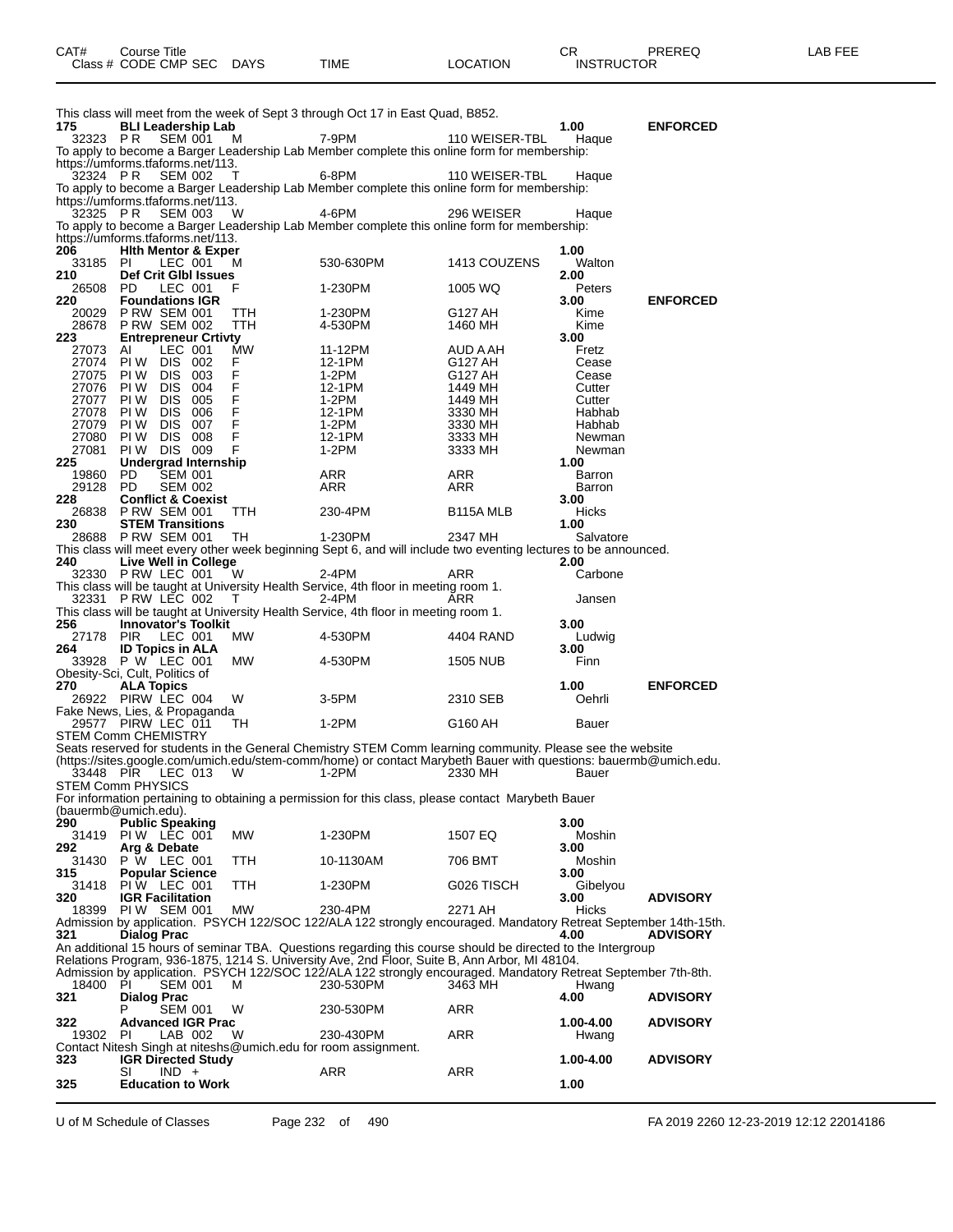| CAT#               | Course Title<br>Class # CODE CMP SEC DAYS                                    |                      |            | <b>TIME</b>                                                                      | <b>LOCATION</b>            | CR<br><b>INSTRUCTOR</b>                      | PREREQ          | LAB FEE |
|--------------------|------------------------------------------------------------------------------|----------------------|------------|----------------------------------------------------------------------------------|----------------------------|----------------------------------------------|-----------------|---------|
| 32295 PR<br>32296  | <b>REC 001</b><br><b>REC 002</b><br><b>PIR</b>                               | т<br>W               |            | 530-730PM<br>530-730PM                                                           | 2336 MH<br><b>1505 NUB</b> | <b>Barron</b><br><b>Barron</b>               |                 |         |
| 350<br>28710       | <b>Predicting Future</b><br>PIRW LEC 001                                     |                      | TTH        | 10-1130AM                                                                        | 4128 LSA                   | 3.00<br>Gibelyou                             | <b>ENFORCED</b> |         |
| 370                | <b>ALA Topics</b>                                                            |                      |            |                                                                                  |                            | 3.00                                         | <b>ENFORCED</b> |         |
|                    | 33927 PR LEC 002<br>Measure of Our Meals                                     |                      | MW         | 1-230PM                                                                          | 120 WH                     | Finn                                         |                 |         |
| 421<br>27164 PI    | <b>Creat Inclusive Comm</b><br><b>SEM 001</b>                                |                      |            | ARR                                                                              | ARR                        | 2.00<br>Gurin                                |                 |         |
| 470<br>27372 PIR   | <b>ALA Topics</b><br>LEC 001<br>Organizing for Global Justice                | м                    |            | 530-7PM                                                                          | ARR                        | 2.00<br>Wiseman                              | <b>ENFORCED</b> |         |
| 471                | This class will meet in NQ 217.<br><b>Lead Commun Building</b>               |                      |            |                                                                                  |                            | 1.00-3.00                                    |                 |         |
| 26966 PI           | <b>SEM 001</b>                                                               | $\top$               |            | 3-5PM<br>This class will be in the South Quadrangle, Yuri Kochiyama (YK) lounge. | ARR                        | Gurin                                        |                 |         |
| 472                | <b>Adv Lead Facil Comm</b>                                                   |                      |            |                                                                                  |                            | 1.00-3.00                                    |                 |         |
| 26967 PI           | <b>SEM 001</b><br>This class will meet in South Quad, Yuri Kochiyama Lounge. | $\top$               |            | 3-5PM                                                                            | ARR                        | Gurin                                        |                 |         |
|                    | <b>University Courses (UC)</b>                                               |                      |            |                                                                                  |                            |                                              |                 |         |
| 109<br>23097       | Prog, Info & People<br>LEC 001<br>A                                          |                      | TН         | 1-230PM                                                                          | 1020 SPH2                  | 4.00<br>Resnick                              |                 |         |
| 23109<br>23110     | DIS 002<br>P W<br>P W<br>DIS 003                                             |                      | MW<br>МW   | 10-1130AM<br>1130-1PM                                                            | 2695 SPH1A<br>2185 NQ      | Resnick<br>Resnick, Mhaidli                  |                 |         |
| 24024              | P W<br><b>DIS</b>                                                            | 004                  | MW         | 1130-1PM                                                                         | 173 LORCH                  | Resnick, Whittaker                           |                 |         |
| 26773<br>33131     | <b>DIS</b><br>P W<br>DIS 008<br>P W                                          | - 007                | МW<br>МW   | 230-4PM<br>230-4PM                                                               | G449 MH<br>1437 MH         | Resnick, Yeckehzaare<br>Resnick, Mhaidli     |                 |         |
| 23108              | <b>DIS</b><br>P W                                                            | 009                  | MW         | 4-530PM                                                                          | 2255 NQ                    | Resnick, Yeckehzaare                         |                 |         |
| 24022<br>33112     | P W<br>DIS 011<br>DIS 013<br>P W                                             |                      | TTH<br>TTH | 10-1130AM<br>1130-1PM                                                            | 4332 SPH2<br>2234 USB      | Resnick, Phelan<br>Resnick, Whittaker        |                 |         |
| 110                | Intr to Info Studies                                                         |                      |            |                                                                                  |                            | 4.00                                         |                 |         |
| 16102<br>16103     | LEC 001<br>A<br>P W<br>DIS 002                                               |                      | TTH<br>TН  | 230-4PM<br>4-5PM                                                                 | AUD 4 MLB<br>1255 NQ       | Krupka<br>Krupka, St Andrew                  |                 |         |
| 16104              | <b>DIS</b><br>P W                                                            | 003                  | TH         | 6-7PM                                                                            | 1185 NQ                    | Krupka, St Andrew                            |                 |         |
| 25461<br>27993     | <b>DIS</b><br>P W<br><b>DIS</b><br>P W                                       | 004<br>005           | TН<br>TН   | 4-5PM<br>430-530PM                                                               | 2185 NQ<br>2255 NQ         | Krupka, White<br>Krupka, Randa               |                 |         |
| 22195<br>22196     | P W<br><b>DIS</b><br><b>DIS</b><br>P W                                       | 006<br>F<br>F<br>007 |            | 10-11AM<br>11-12PM                                                               | 1265 NQ<br>1265 NQ         | Krupka, Wiesenberger<br>Krupka, Wiesenberger |                 |         |
| 24092              | <b>DIS</b><br>P W                                                            | F<br>008             |            | 1-2PM                                                                            | 2245 NQ                    | Krupka, York                                 |                 |         |
| 26771<br>32447     | P W<br><b>DIS</b><br>P<br>DIS 010                                            | F<br>009             | TН         | $2-3PM$<br>6-7PM                                                                 | 1265 NQ<br>2202 MLB        | Krupka, York<br>Krupka, White, Lang          |                 |         |
| 151                | 1st Yr Soc Sci Sem                                                           |                      |            |                                                                                  |                            | 3.00                                         | <b>ADVISORY</b> |         |
|                    | 19829 P RW SEM 001<br>Soc Just, Id, Diversity&Commu                          |                      | MW         | 10-1130AM                                                                        | G023 WQ                    | Schoem                                       |                 |         |
|                    | Class will meet in G023 West Quad                                            |                      |            |                                                                                  |                            |                                              |                 |         |
| 201<br>32987 P     | <b>Team&amp;Ldrshp Basics I</b><br>LEC 001                                   |                      | TH         | 11-12PM                                                                          | 2346 SEB                   | 1.00<br>Wilkinson                            | <b>ADVISORY</b> |         |
| 32988              | P<br>LEC 002                                                                 | W                    |            | 1-2PM                                                                            | ARR                        | Wilkinson                                    |                 |         |
| 32989<br>203       | S<br>LAB 004<br><b>Military Leadership</b>                                   |                      | TН         | 6-8AM                                                                            | 1300 CHEM                  | Penry<br>1.00                                |                 |         |
| 17817 S<br>17818 S | LEC 001                                                                      | W                    | <b>TH</b>  | 8-10AM<br>10-12PM                                                                | <b>1624 CHEM</b>           | Groller, Heyboer                             |                 |         |
| 17819              | LEC 002<br>P<br>LAB 003                                                      |                      | TН         | 4-6PM                                                                            | ARR<br>ARR                 | Trusty<br>Trusty                             |                 |         |
| 23406<br>205       | LEC 004<br>S<br><b>Leadership and Mgmt</b>                                   | F.                   |            | 10-12PM                                                                          | ARR                        | Trusty<br>3.00                               | <b>ADVISORY</b> |         |
| 18468              | LEC 001<br>P                                                                 |                      | MW         | 830-10AM                                                                         | 4151 USB                   | Jackson                                      |                 |         |
| 18469 P            | Non-ROTC students do not attend the labs.<br>LEC 002                         |                      | MW         | 1-230PM                                                                          | 4152 USB                   | Jackson                                      |                 |         |
|                    | Non-ROTC students do not attend the labs.                                    |                      |            |                                                                                  |                            |                                              |                 |         |
| 18470 S<br>252     | LAB 003<br><b>Sophomore Seminar NS</b>                                       | W                    |            | 530-730AM                                                                        | <b>ARR</b>                 | Jackson<br>3.00                              | <b>ADVISORY</b> |         |
|                    | 21077 P RW LEC 001<br>Diagnosis of Human Diseases                            |                      | <b>MW</b>  | 830-10AM                                                                         | G127 AH                    | Flint                                        |                 |         |
| 270                | <b>UC Special Topics</b>                                                     |                      |            |                                                                                  |                            | 1.00-3.00                                    |                 |         |
|                    | 23370 P W LEC 013<br><b>Entrepreneurial Business Basic</b>                   | F                    |            | 9-12PM                                                                           | <b>R2230 BUS</b>           | Svaan                                        |                 |         |
|                    | 24461 P W LEC 014                                                            | -F                   |            | 1230-330PM                                                                       | <b>R2230 BUS</b>           | Svaan                                        |                 |         |
|                    | <b>Entrepreneurial Business Basic</b>                                        |                      |            | This class takes place in R2230 until 10/16. After 10/16, it will meet in R0240  |                            |                                              |                 |         |
|                    | 25789 PRW LEC 015<br><b>Entrepreneurial Business Basic</b>                   |                      | <b>TTH</b> | 1-230PM                                                                          | R0230 BUS                  | Johnson                                      |                 |         |
| 275<br>16587 PI    | <b>UC GIEU</b><br>LEC 001                                                    |                      |            | <b>ARR</b>                                                                       | ARR                        | 1.00<br>Joslin                               |                 |         |
| 280                | <b>Undergrad Research</b>                                                    |                      |            |                                                                                  |                            | 1.00-4.00                                    | <b>ADVISORY</b> |         |
| 11968              | Meets ALTERNATE WEDNESDAYS beginning SEPT 7.<br>PI<br><b>REC 001</b>         |                      |            | ARR                                                                              | ARR                        | Ferrez                                       |                 |         |
| 11969              | PI<br>REC 002                                                                |                      |            | ARR                                                                              | ARR                        | Ferrez                                       |                 |         |
| 11992 PI           | REC 025                                                                      | Τ                    |            | 4-530PM                                                                          | 4152 USB                   | Knox                                         |                 |         |

U of M Schedule of Classes Page 233 of 490 FA 2019 2260 12-23-2019 12:12 22014186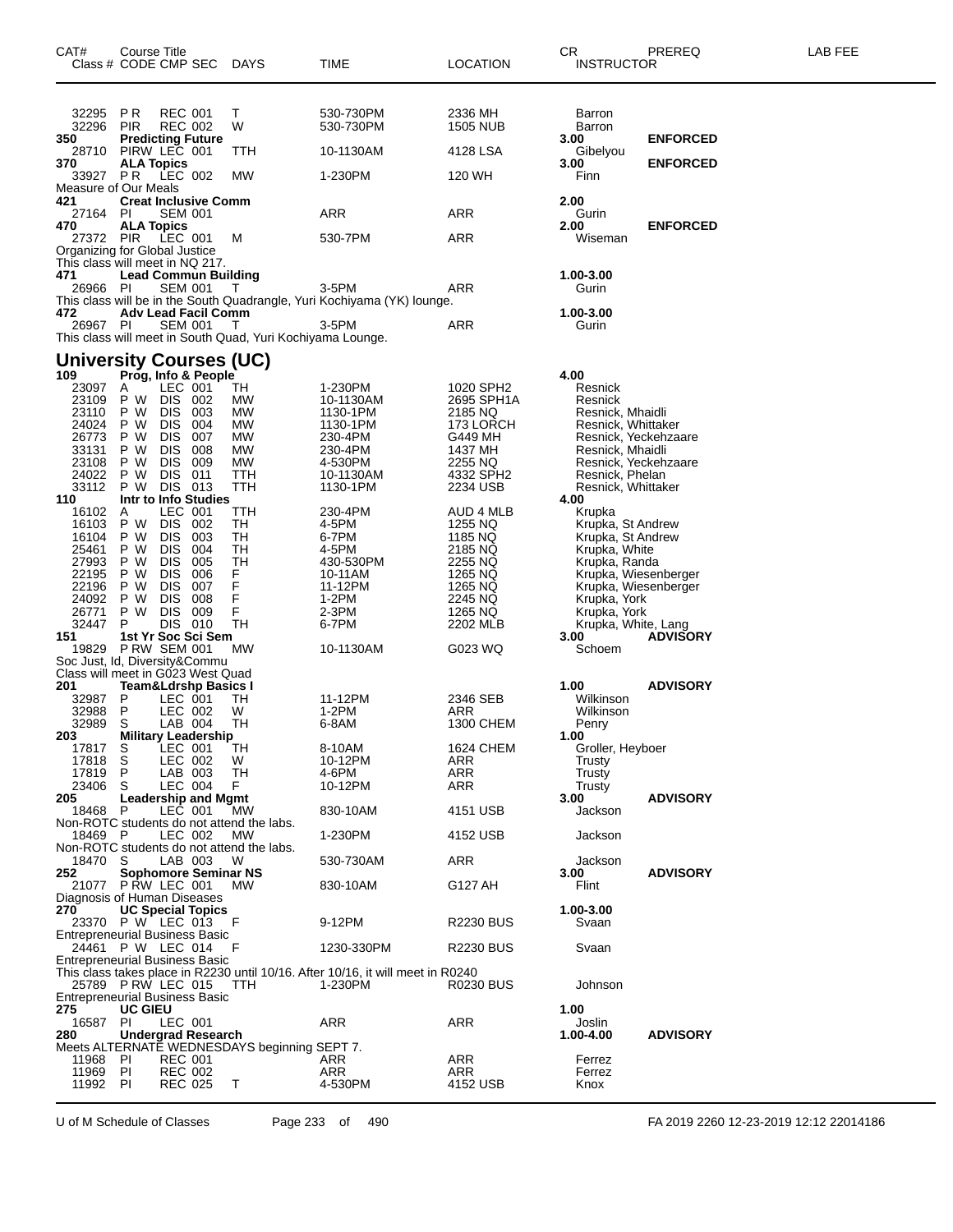| <b>UROP Entering Research</b>      |                             |                |     |           |                                                                           |                 |                |                           |
|------------------------------------|-----------------------------|----------------|-----|-----------|---------------------------------------------------------------------------|-----------------|----------------|---------------------------|
| 301                                | Lead Small Org I            |                |     |           |                                                                           |                 | 2.00           | <b>ADVISORY</b>           |
| 18781                              | P                           | DIS.           | 001 | T         | 8-10AM                                                                    | <b>1518 NUB</b> | Groller        |                           |
| 17809                              | P                           | <b>DIS</b>     | 002 | W         | $1-3PM$                                                                   | <b>ARR</b>      | Eshelman       |                           |
| 17810                              | S                           | LAB 003        |     | <b>TH</b> | 4-6PM                                                                     | <b>ARR</b>      | Eshelman       |                           |
| 307                                | Leadership & Comm I         |                |     |           |                                                                           |                 | 3.00           |                           |
| 30624                              | P                           | <b>SEM 001</b> |     | TН        | 12-3PM                                                                    | 806 BMT         | Penry          |                           |
| 30625                              | P                           | <b>SEM 002</b> |     | W         | 5-8PM                                                                     | 3359 MH         | Penry          |                           |
| 32990                              | S                           | LAB 004        |     | <b>TH</b> | 6-8AM                                                                     | <b>ARR</b>      | Penry          |                           |
| 380                                | <b>Resrch Communication</b> |                |     |           |                                                                           |                 | 1.00-4.00      | <b>ADVISORY</b>           |
|                                    |                             |                |     |           |                                                                           |                 |                |                           |
| 28784                              | <b>PD</b>                   | <b>SEM 001</b> |     | т         | 6-730PM                                                                   | AUD C AH        | Aenasoaie      |                           |
| 28786                              | <b>PD</b>                   | <b>SEM 002</b> |     | Τ         | 6-730PM                                                                   | 3230 USB        | Aenasoaie      |                           |
| 28787                              | <b>SD</b>                   | <b>SEM 003</b> |     | T.        | 6-730PM                                                                   | 271 WEISER      | Aenasoaie      |                           |
| 28788                              | <b>SD</b>                   | <b>SEM 004</b> |     | Τ         | 6-730PM                                                                   | 1460 MH         | Aenasoaie      |                           |
| 390                                | <b>Discipl Lang Study</b>   |                |     |           |                                                                           |                 | 1.00           | <b>ADVISORY</b>           |
| 19738                              | <b>PI</b>                   | REC 002        |     |           | <b>ARR</b>                                                                | <b>ARR</b>      | Espinoza       |                           |
| Spanish Language Section           |                             |                |     |           |                                                                           |                 |                |                           |
|                                    |                             |                |     |           | Must be concurently enrolled in either AMCULT 315-002 or HISTORY 377-002. |                 |                |                           |
| 401                                | Ldrshp & Mgt                |                |     |           |                                                                           |                 | 2.00           | <b>ADVISORY, ENFORCED</b> |
| 18466                              | PR                          | DIS 001        |     | <b>TH</b> | 8-10AM                                                                    | 2062 PALM       | Dye            |                           |
|                                    |                             |                |     |           | This class has changed titles - it is now Leadership & Managment          |                 |                |                           |
| 22194                              | <b>PR</b>                   | DIS 002        |     | T.        | $1-3PM$                                                                   | <b>ARR</b>      | Cummings       |                           |
| 18467                              | AR                          | LAB 003        |     | <b>TH</b> | 4-6PM                                                                     | <b>ARR</b>      |                |                           |
|                                    |                             |                |     |           |                                                                           |                 | Cummings       |                           |
| 415                                | <b>Research Methods NS</b>  |                |     |           |                                                                           |                 | 1.00           |                           |
| 20938                              | <b>PI</b>                   | LEC 001        |     | М         | 530-730PM                                                                 | 1427 MH         | Moore, Blass   |                           |
| <b>Scholarly Integrity MATH</b>    |                             |                |     |           |                                                                           |                 |                |                           |
|                                    |                             |                |     |           | This class will be meeting in B844 East Hall the following Mondays:       |                 |                |                           |
| Sep 9, 16, 23, & 30                |                             |                |     |           |                                                                           |                 |                |                           |
| Oct 21, 28                         |                             |                |     |           |                                                                           |                 |                |                           |
| Nov 4 & 18;                        |                             |                |     |           |                                                                           |                 |                |                           |
| 26890 P RW LEC 002                 |                             |                |     | M         | 3-5PM                                                                     | 340 WH          | Sih            |                           |
| <b>Scholarly Integrity PHYSICS</b> |                             |                |     |           |                                                                           |                 |                |                           |
| 427                                | <b>Capstone Practicum</b>   |                |     |           |                                                                           |                 | 1.00           |                           |
| 21761                              | P                           | <b>SEM 001</b> |     | TН        | 4-530PM                                                                   | A859 CHEM-TBLC  | Horning        |                           |
| Sustainability Leadership          |                             |                |     |           |                                                                           |                 |                |                           |
| 500                                |                             |                |     |           |                                                                           |                 | 1.00           |                           |
|                                    | <b>Biomed Engr Sem</b>      |                |     |           |                                                                           |                 |                |                           |
| 17820                              | P W SEM 001                 |                |     | TН        | 9-10AM                                                                    | 133 CHRYS       | Chandrasekaran |                           |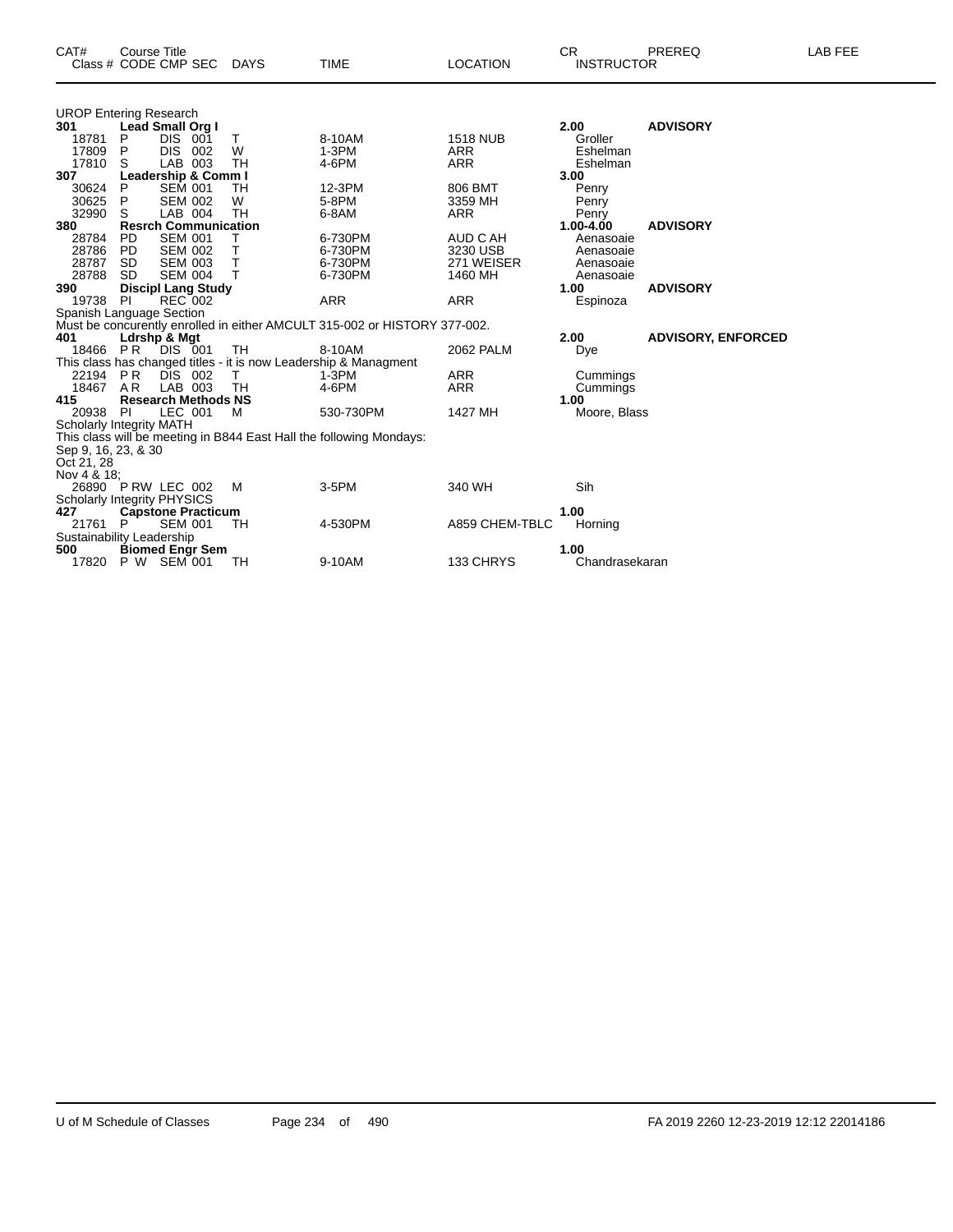| CAT#<br>Class # | Course Title<br>/ CODE CMP SEC | <b>DAYS</b> | <b>TIME</b> | LOCATION. | <b>CR</b><br>JCTOR<br><b>INSTRIK</b> | PREREQ | AB FFF |
|-----------------|--------------------------------|-------------|-------------|-----------|--------------------------------------|--------|--------|
|                 |                                |             |             |           |                                      |        |        |

## **LSA II: Chinese Studies**

|     | <b>Chinese Studies (CCS)</b> |     |     |               |                 |
|-----|------------------------------|-----|-----|---------------|-----------------|
| 591 | Ind St Chinese St            |     |     | $1.00 - 3.00$ | <b>ADVISORY</b> |
|     | $IND +$                      | ARR | ARR |               |                 |
| 799 | <b>MA Fin Proj Chin Std</b>  |     |     | $1.00 - 3.00$ | <b>ADVISORY</b> |
|     | $IND +$                      | ARR | ARR |               |                 |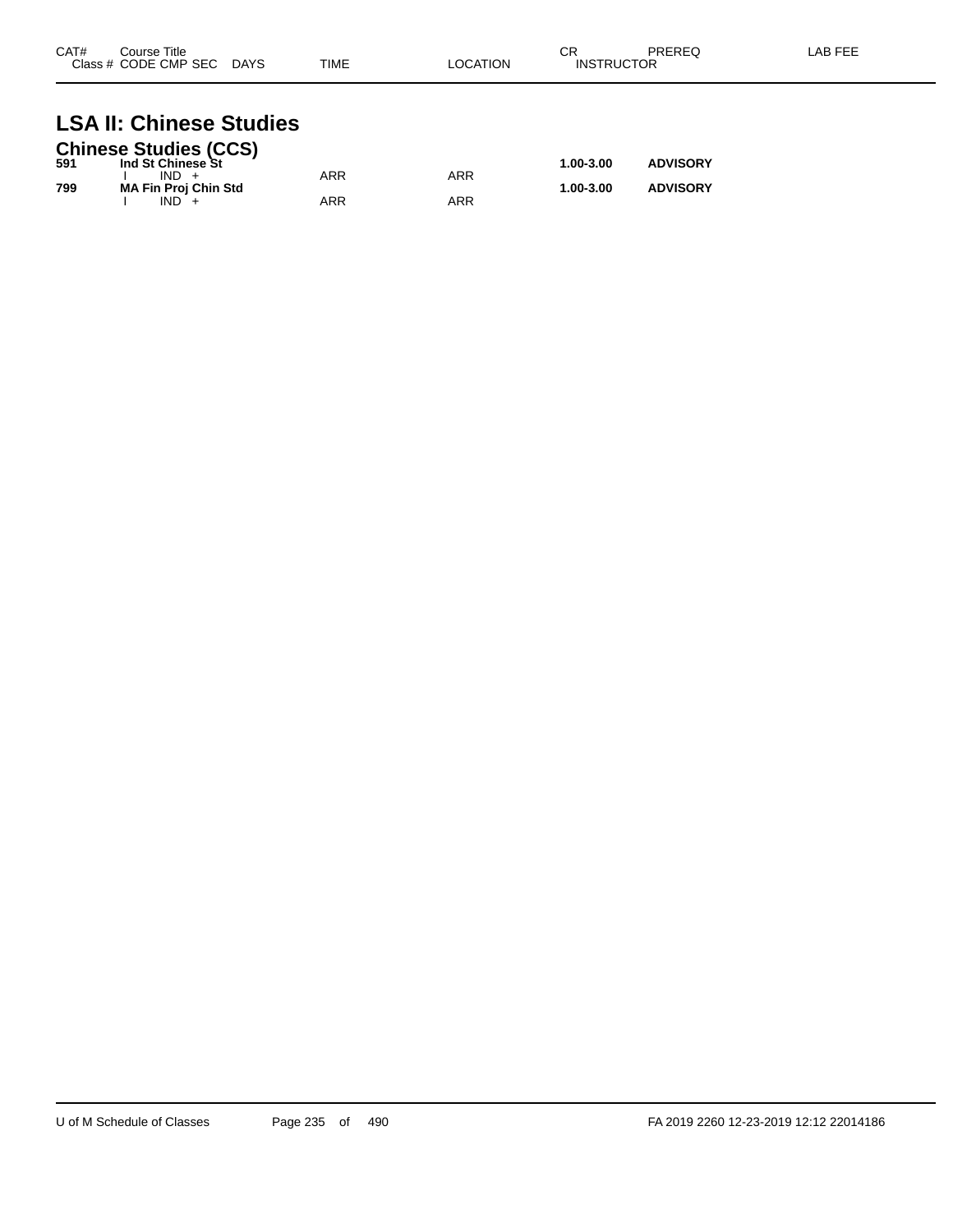| CAT#<br>Course Title                               |          | PREREQ            | LAB FEE |
|----------------------------------------------------|----------|-------------------|---------|
| <b>TIME</b><br>Class # CODE CMP SEC<br><b>DAYS</b> | LOCATION | <b>INSTRUCTOR</b> |         |

#### **LSA II: Islamic Studies Program**

|                 | <b>Islamic Studies (ISLAM)</b> |           |          |                |                    |                 |
|-----------------|--------------------------------|-----------|----------|----------------|--------------------|-----------------|
| 319             | Ottoman History I              |           |          |                | 3.00               | <b>ENFORCED</b> |
| 28703           | PRW LEC 001                    | <b>MW</b> | 1130-1PM | 2022 STB       | Cipa               |                 |
| 392             | <b>HU Topics in Islam</b>      |           |          |                | 3.00               |                 |
| 32251           | <b>P W LEC 001</b>             | MW        | 230-4PM  | <b>B834 EQ</b> | Crasnow            |                 |
|                 | Contemp Film in Islamic World  |           |          |                |                    |                 |
|                 | 34316 P W LEC 002              | TTH       | 1130-1PM | 1245 NQ        | <b>Bardenstein</b> |                 |
| Arab-Isrl Confl |                                |           |          |                |                    |                 |
| 424             | <b>Islam Intellect Hst</b>     |           |          |                | 3.00               | <b>ADVISORY</b> |
| 31576           | <b>P W LEC 001</b>             | MW        | 1-230PM  | 2011 MLB       | Knysh              |                 |
| 490             | <b>Adv Topics in Islam</b>     |           |          |                | 3.00               |                 |
| 33141           | LEC 001<br>P W                 | MW        | 230-4PM  | 120 WH         | Mallette           |                 |
|                 | Italy and the Muslim World     |           |          |                |                    |                 |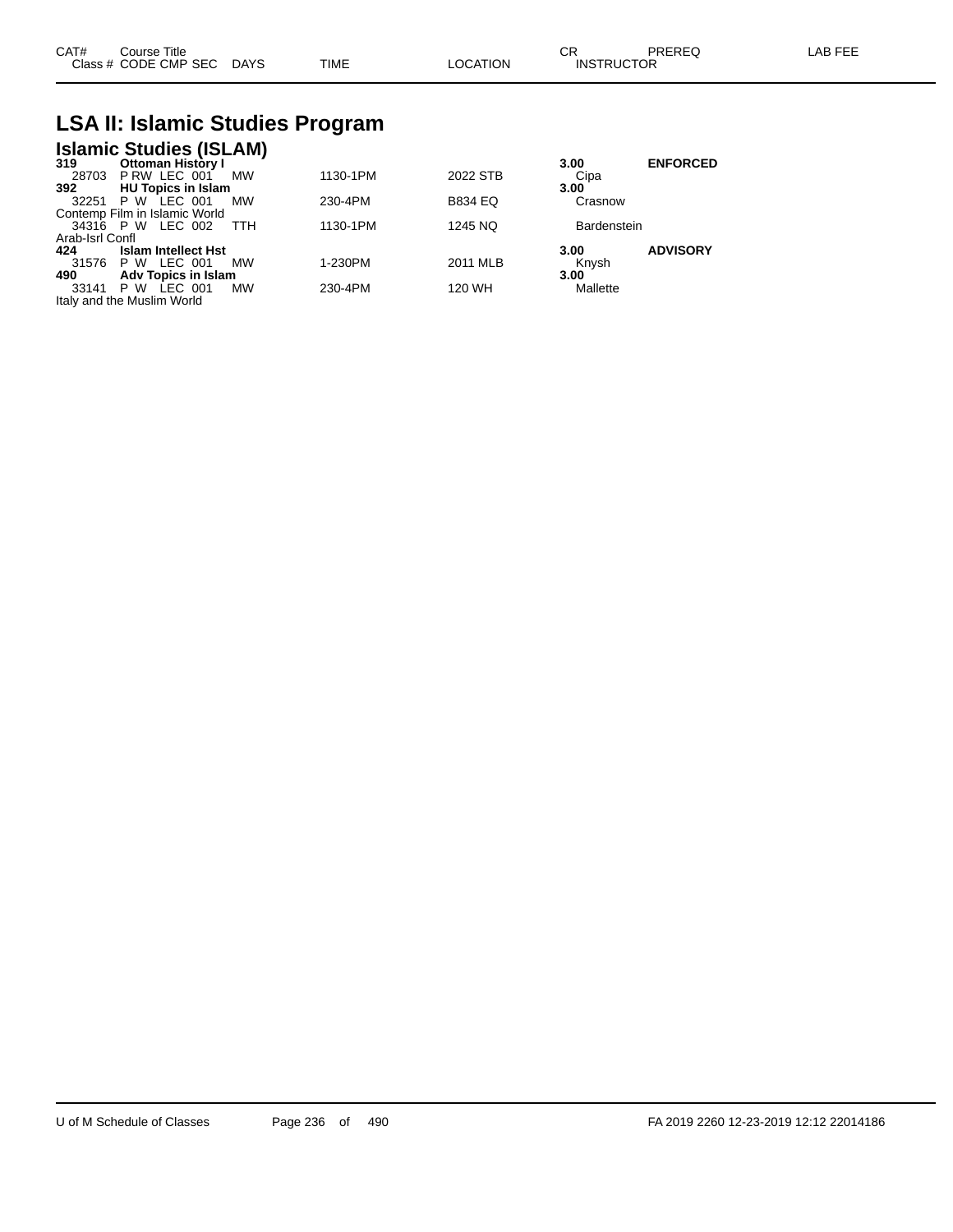| CAT# | Course Title              |             |                 | СR                | PREREQ | LAB FEE |
|------|---------------------------|-------------|-----------------|-------------------|--------|---------|
|      | Class # CODE CMP SEC DAYS | <b>TIME</b> | <b>LOCATION</b> | <b>INSTRUCTOR</b> |        |         |

## **LSA II: Japanese Studies**

|              | <b>Japanese Studies (CJS)</b>       |            |            |                    |                 |
|--------------|-------------------------------------|------------|------------|--------------------|-----------------|
| 451<br>28508 | Topics Japan<br>SEM 001<br>М<br>P W | 1-4PM      | 455 WEISER | 3.00<br>McLaughlin | <b>ADVISORY</b> |
|              | Relig&Polit Activism in Japan       |            |            |                    |                 |
| 591          | Japan Indep Study                   |            |            | 1.00-4.00          | <b>ADVISORY</b> |
|              | $IND +$                             | <b>ARR</b> | <b>ARR</b> |                    |                 |
| 592          | Ind Std Adv Jpn Lang                |            |            | 1.00-3.00          | <b>ADVISORY</b> |
|              | $IND +$                             | <b>ARR</b> | <b>ARR</b> |                    |                 |
| 799          | <b>MA Essay Japan Std</b>           |            |            | 1.00-6.00          | <b>ADVISORY</b> |
|              | $IND +$                             | <b>ARR</b> | <b>ARR</b> |                    |                 |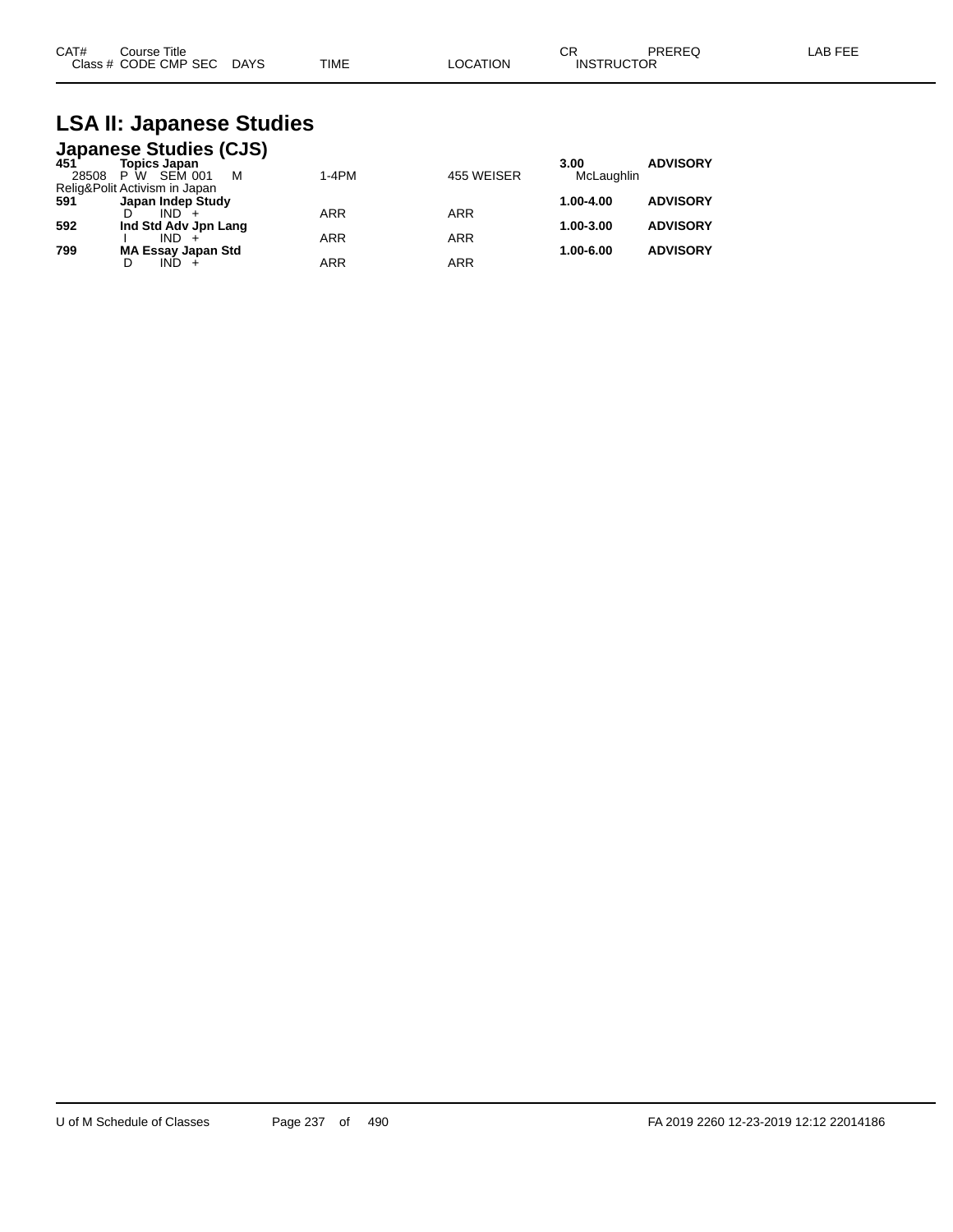#### **LSA II: Latin American and Caribbean Studies Latin American And Caribbean Studies (LACS)**

| 349      | <b>Rev Movmnts Latin Am</b> |                |       |            |                                                                               |          | 4.00                |                           |
|----------|-----------------------------|----------------|-------|------------|-------------------------------------------------------------------------------|----------|---------------------|---------------------------|
| 32098    | AI                          | LEC 001        |       | МW         | 4-530PM                                                                       | 1449 MH  | Langland            |                           |
| 32099    | PI W                        | <b>DIS</b>     | 002   | TН         | 9-10AM                                                                        | 3330 MH  | Koutsoukos Chalhoub |                           |
| 32100    | PI W                        | DIS.           | 003   | TH.        | 10-11AM                                                                       | 5180B AH | Koutsoukos Chalhoub |                           |
| 32101    | PI W                        | DIS.           | - 004 | TH.        | 11-12PM                                                                       | 5521 HH  | Koutsoukos Chalhoub |                           |
| 425      | <b>Field Study</b>          |                |       |            |                                                                               |          | 3.00                |                           |
|          |                             | $IND +$        |       |            | ARR                                                                           | ARR      |                     |                           |
| 461      | Elem Nahuatl I              |                |       |            |                                                                               |          | 4.00                |                           |
| 25310    | P.                          | <b>REC 001</b> |       | <b>TTH</b> | $3-5$ PM                                                                      | ARR      | Tsai                |                           |
|          |                             |                |       |            | Class will be held at the Language Resource Center Media Lab (LRC Media Lab). |          |                     |                           |
| 463      | <b>Inter Nahuati I</b>      |                |       |            |                                                                               |          | 4.00                | <b>ENFORCED</b>           |
| 25311    | P <sub>R</sub>              | <b>REC 001</b> |       |            | ARR                                                                           | ARR      | Tsai                |                           |
|          |                             |                |       |            | Class will be held at the Language Resource Center Media Lab (LRC Media Lab). |          |                     |                           |
| 465      | Adv Nahuatl I               |                |       |            |                                                                               |          | 4.00                | <b>ENFORCED</b>           |
| 25309 PR |                             | <b>REC 001</b> |       |            | ARR                                                                           | ARR      | Tsai                |                           |
|          |                             |                |       |            | Class will be held at the Language Resource Center Media Lab (LRC Media Lab). |          |                     |                           |
| 471      | Elem Quechua I              |                |       |            |                                                                               |          | 4.00                | <b>ADVISORY</b>           |
| 11469    | P W REC 001                 |                |       | <b>TTH</b> | 9-11AM                                                                        | 4217 MLB | Carlos Rios         |                           |
| 473      | <b>Interm Quechua I</b>     |                |       |            |                                                                               |          | 4.00                | <b>ADVISORY, ENFORCED</b> |
| 11470    | <b>P RW REC 001</b>         |                |       | MW         | 10-12PM                                                                       | 3217 MLB | <b>Carlos Rios</b>  |                           |
| 475      | Adv Quechua I               |                |       |            |                                                                               |          | 4.00                | <b>ADVISORY, ENFORCED</b> |
| 11471    | <b>P RW REC 001</b>         |                |       | MW         | $2-4PM$                                                                       | ARR      | Carlos Rios         |                           |
| 499      | <b>Independent Study</b>    |                |       |            |                                                                               |          | 1.00-3.00           |                           |
|          |                             | $IND +$        |       |            | ARR                                                                           | ARR      |                     |                           |
| 601      | Supervise Gr Std            |                |       |            |                                                                               |          | 3.00                | <b>ADVISORY</b>           |
| 19043    |                             | <b>SEM 001</b> |       |            | ARR                                                                           | ARR      |                     |                           |
|          |                             |                |       |            |                                                                               |          |                     |                           |

| 4.00<br>Langland<br>Koutsoukos Chalhoub<br>Koutsoukos Chalhoub<br>Koutsoukos Chalhoub<br>3.00 |                           |  |  |  |  |
|-----------------------------------------------------------------------------------------------|---------------------------|--|--|--|--|
| 4.00<br>Tsai                                                                                  |                           |  |  |  |  |
| 4.00<br>Tsai                                                                                  | <b>ENFORCED</b>           |  |  |  |  |
| 4.00<br>Tsai                                                                                  | <b>ENFORCED</b>           |  |  |  |  |
| 4.00                                                                                          | <b>ADVISORY</b>           |  |  |  |  |
| Carlos Rios<br>4.00                                                                           | <b>ADVISORY, ENFORCED</b> |  |  |  |  |
| Carlos Rios<br>4.00<br>Carlos Rios<br>1.00-3.00                                               | <b>ADVISORY, ENFORCED</b> |  |  |  |  |
| 3.00                                                                                          | <b>ADVISORY</b>           |  |  |  |  |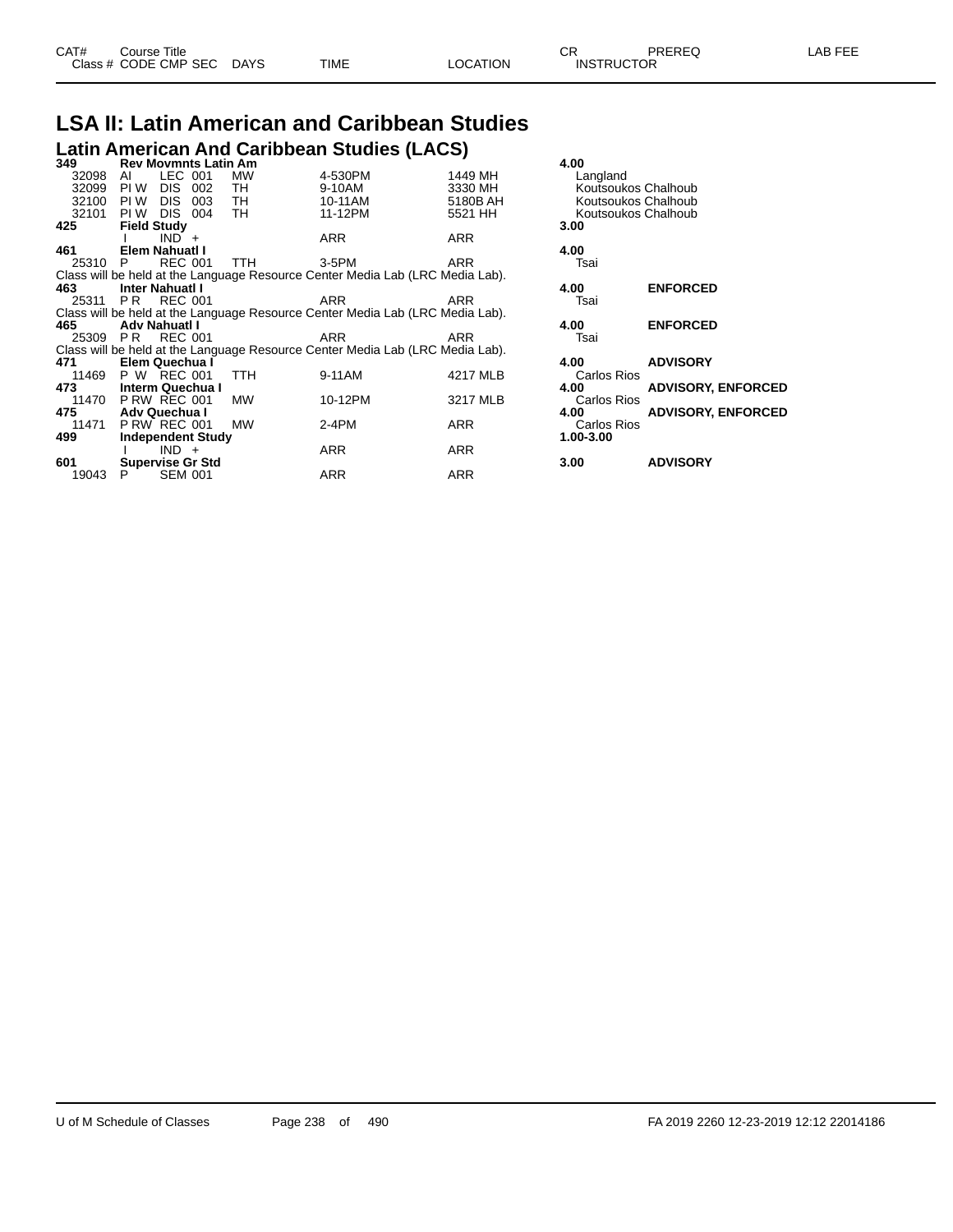| CAT# | Course Title         |             |      |                | СR                | PREREC | --- |
|------|----------------------|-------------|------|----------------|-------------------|--------|-----|
|      | Class # CODE CMP SEC | <b>DAYS</b> | TIME | <b>OCATION</b> | <b>INSTRUCTOR</b> |        |     |

#### **LSA II: Middle Eastern & North African Studies Middle Eastern And North African Studies (MENAS)**

| 308   | <b>Conflict and Comics</b>        |     |          |                 | 3.00           |                 |       |
|-------|-----------------------------------|-----|----------|-----------------|----------------|-----------------|-------|
| 31615 | <b>P W LEC 001</b>                | TTH | 230-4PM  | <b>B116 MLB</b> | Barzilai       |                 |       |
| 332   | <b>MENAS Topics in HU</b>         |     |          |                 | 3.00           |                 |       |
| 32252 | LEC 001<br>P.                     | MW  | 230-4PM  | 1436 MH         | Roby           |                 |       |
|       | <b>Blackness &amp; Jewishness</b> |     |          |                 |                |                 |       |
| 461   | <b>Earth Odysseys</b>             |     |          |                 | 3.00           |                 | 30.00 |
| 24585 | <b>SEM 001</b><br>P.              | м   | 2-5PM    | 2228 SEB        | Stanzler, Fahy |                 |       |
|       | Meets with MENAS 591-003.         |     |          |                 |                |                 |       |
| 462   | <b>Lrn Character Play</b>         |     |          |                 | 3.00           |                 | 30.00 |
| 24584 | LAB 001<br>P.                     | TTH | 1-230PM  | 4212 SEB        | Stanzler, Fahy |                 |       |
|       | Meets with MENAS 591-002.         |     |          |                 |                |                 |       |
| 463   | Arab-Israeli Conflic              |     |          |                 | 3.00           |                 | 30.00 |
| 24586 | LAB 001<br>PI.                    | WF  | 1130-1PM | 2228 SEB        | Stanzler       |                 |       |
|       | Meets with MENAS 591-001.         |     |          |                 |                |                 |       |
| 493   | <b>ME Comp Perspectives</b>       |     |          |                 | 1.00           |                 |       |
| 25729 | <b>P W LEC 001</b>                | M   | $2-4PM$  | 555 WEISER      | Szpiech        |                 |       |
| 495   | <b>Sr Honors Thesis</b>           |     |          |                 | 3.00-4.00      | <b>ADVISORY</b> |       |
|       | $IND +$<br>SI                     |     | ARR      | ARR             |                |                 |       |
| 593   | <b>ME Comp Perspectives</b>       |     |          |                 | 1.00           |                 |       |
| 25730 | PRW LEC 001                       | M   | $2-4PM$  | 555 WEISER      | Szpiech        |                 |       |
| 595   | <b>Directed Reading</b>           |     |          |                 | 1.00-3.00      | <b>ADVISORY</b> |       |
|       | $IND +$<br>SI                     |     | ARR      | <b>ARR</b>      |                |                 |       |
| 698   | <b>MENAS Masters Thesis</b>       |     |          |                 | 3.00           | <b>ADVISORY</b> |       |
|       | S<br>$IND +$                      |     | ARR      | <b>ARR</b>      |                |                 |       |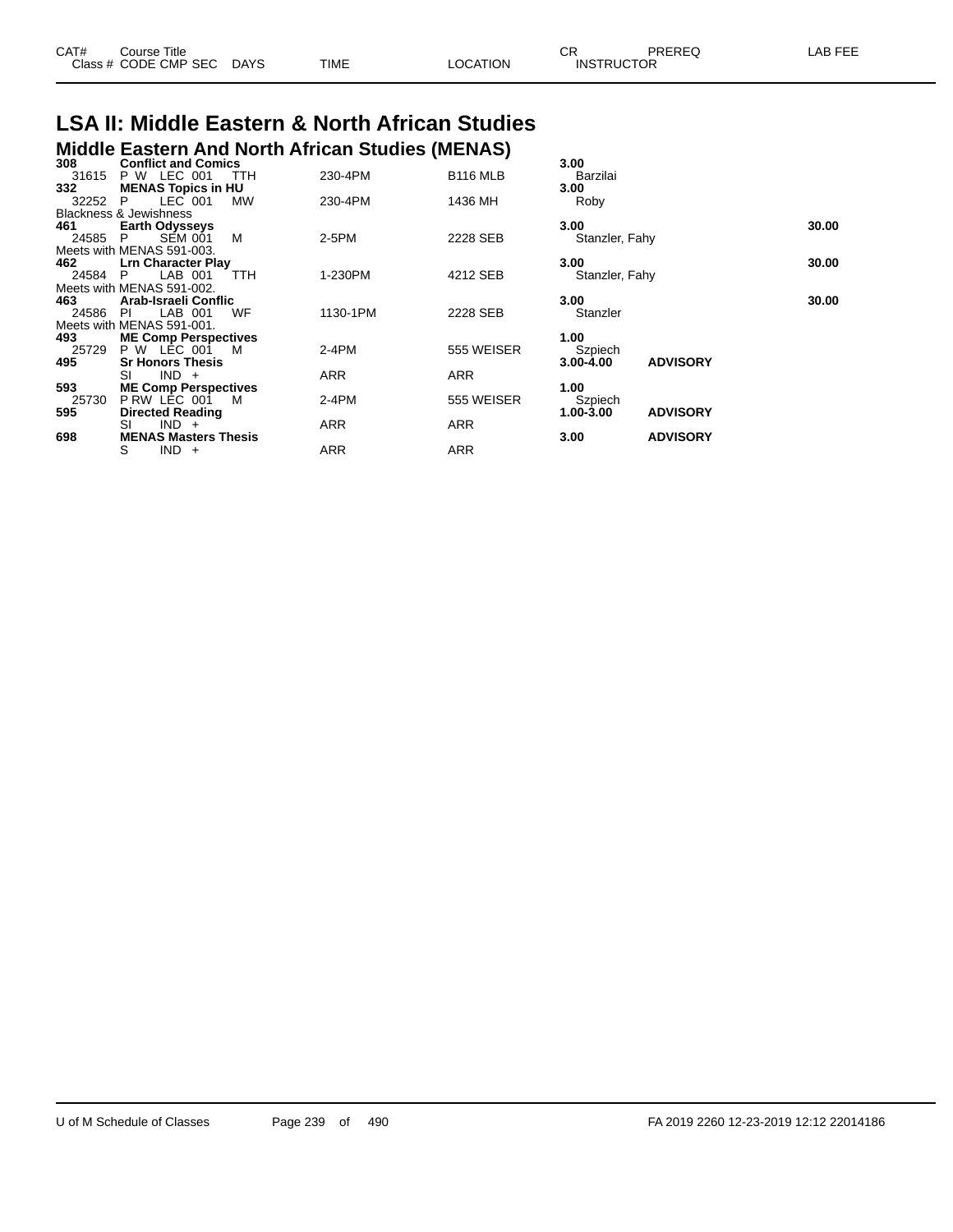|  | <b>LSA II: Nam Center Korean Studies Program</b> |  |  |  |
|--|--------------------------------------------------|--|--|--|
|--|--------------------------------------------------|--|--|--|

|     | Korean Studies (KRSTD) |  |
|-----|------------------------|--|
| 174 | Nam Caminar's          |  |

|     | <u>KUI GAIT OLUMICS (KROTD)</u> |   |         |            |       |
|-----|---------------------------------|---|---------|------------|-------|
| 471 | Nam Seminar. I                  |   |         |            | 2.00  |
|     | 31671 PD SEM 001                | W | 5-730PM | 455 WEISER | Walsh |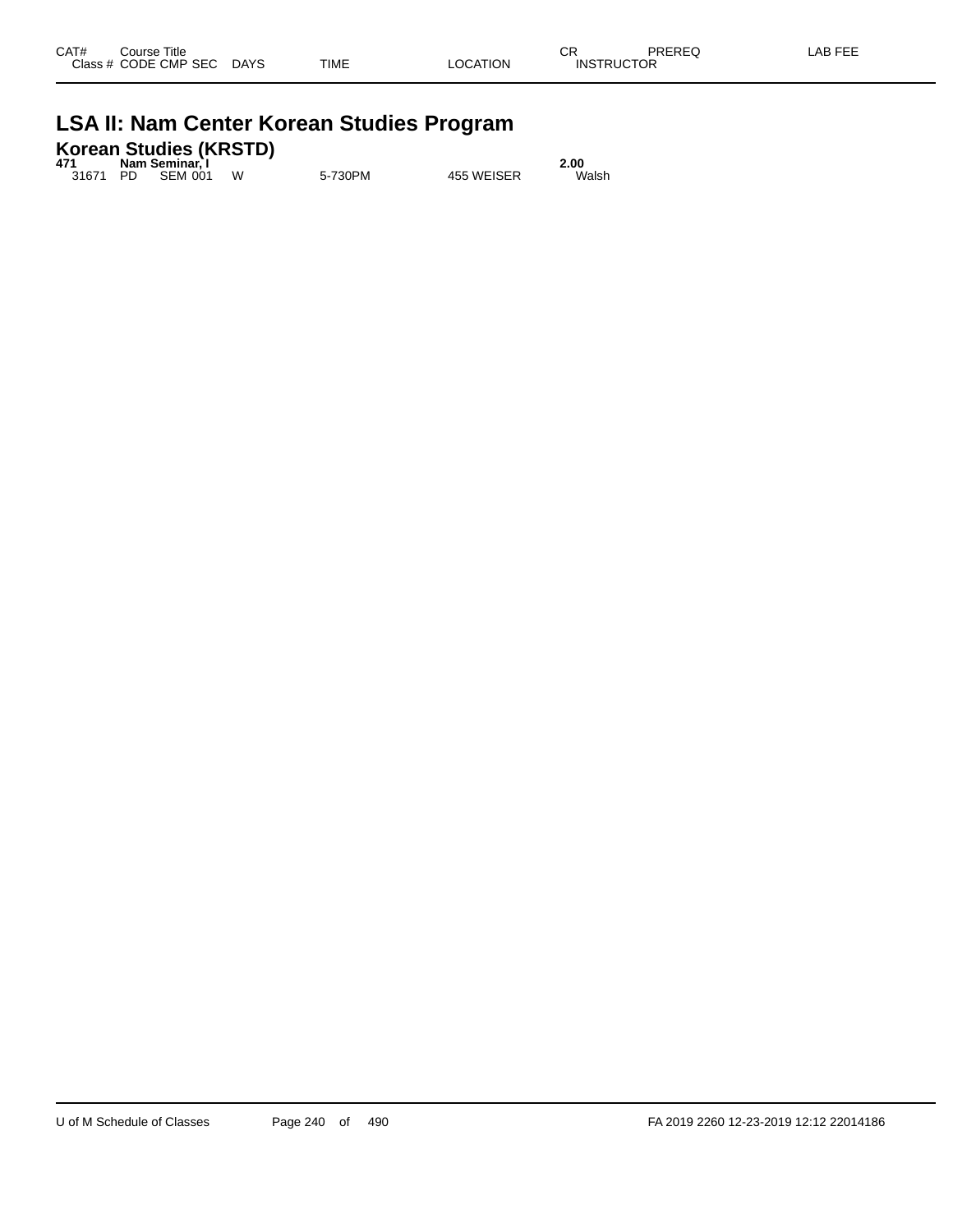| CAT# | Course Title              |             |          | ∼г<br>◡┍          | PREREQ | LAB FEE |
|------|---------------------------|-------------|----------|-------------------|--------|---------|
|      | Class # CODE CMP SEC DAYS | <b>TIME</b> | LOCATION | <b>INSTRUCTOR</b> |        |         |

# **LSA II: Russian, East European & Eurasian Studies**

|                         |                                          |     |           | <b>Russian, East European and Eurasian Studies (REEES)</b> |            |              |                 |       |
|-------------------------|------------------------------------------|-----|-----------|------------------------------------------------------------|------------|--------------|-----------------|-------|
| 214                     | <b>Rock Poetry</b>                       |     |           |                                                            |            | 3.00         |                 |       |
| 22133                   | P W LEC 001                              |     | <b>MW</b> | 230-4PM                                                    | 1300 CHEM  | Westwalewicz |                 |       |
| 230                     | <b>REES Topics in HU</b>                 |     |           |                                                            |            | 3.00         |                 |       |
| 33191                   | LEC 001<br>P                             |     | MW        | 4-530PM                                                    | 1427 MH    | Aizman       |                 |       |
| Art and Anarchism       |                                          |     |           |                                                            |            |              |                 |       |
| 395                     | <b>Russ&amp;Sov Un</b>                   |     |           |                                                            |            | 4.00         |                 | 10.00 |
| 11881                   | A W LEC 001                              |     | TTH.      | 4-530PM                                                    | 182 WEISER | Eagle        |                 |       |
|                         | Russia and the Soviet Union              |     |           |                                                            |            |              |                 |       |
| 23413                   | P W<br>DIS.                              | 002 | F         | 3-4PM                                                      | 455 WEISER | Hanenkrat    |                 |       |
| 11882                   | P W<br><b>DIS</b>                        | 003 |           | 12-1PM                                                     | 455 WEISER | Babic        |                 |       |
| 11883                   | P W<br><b>DIS</b>                        | 004 |           | 4-5PM                                                      | 455 WEISER | Hanenkrat    |                 |       |
| 15755                   | P W<br><b>DIS</b>                        | 005 |           | 11-12PM                                                    | 455 WEISER | Babic        |                 |       |
| 403                     | <b>Sr Honors Collog</b>                  |     |           |                                                            |            | 1.00-6.00    | <b>ADVISORY</b> |       |
|                         | SI<br>IND.                               | $+$ |           | ARR                                                        | ARR        |              |                 |       |
| 411                     | <b>Mod Islamic Movement</b>              |     |           |                                                            |            | 3.00         | <b>ADVISORY</b> |       |
| 31613                   | P W LEC 001                              |     | <b>MW</b> | 10-1130AM                                                  | 2155 NQ    | Knysh        |                 |       |
| 601                     | <b>REEES Core Collog</b>                 |     |           |                                                            |            | 1.00         | <b>ADVISORY</b> |       |
| 20978                   | <b>SEM 001</b><br>PD.                    |     | W         | 12-2PM                                                     | ARR        | King         |                 |       |
| 795                     | <b>REEES Grad Sem</b>                    |     |           |                                                            |            | 3.00         | <b>ADVISORY</b> |       |
| 35107                   | <b>PRW SEM 001</b>                       |     | WF        | 1030-12PM                                                  | 3038 DANA  | Albats       |                 |       |
| <b>Russian Politics</b> |                                          |     |           |                                                            |            |              |                 |       |
| 799                     | <b>Master's Thesis</b>                   |     |           |                                                            |            | 1.00-3.00    |                 |       |
|                         | $IND +$<br><b>SD</b>                     |     |           | <b>ARR</b>                                                 | <b>ARR</b> |              |                 |       |
| 801                     | <b>Directed Reading</b><br>SI<br>$IND +$ |     |           | ARR                                                        | <b>ARR</b> | 1.00-3.00    | <b>ADVISORY</b> |       |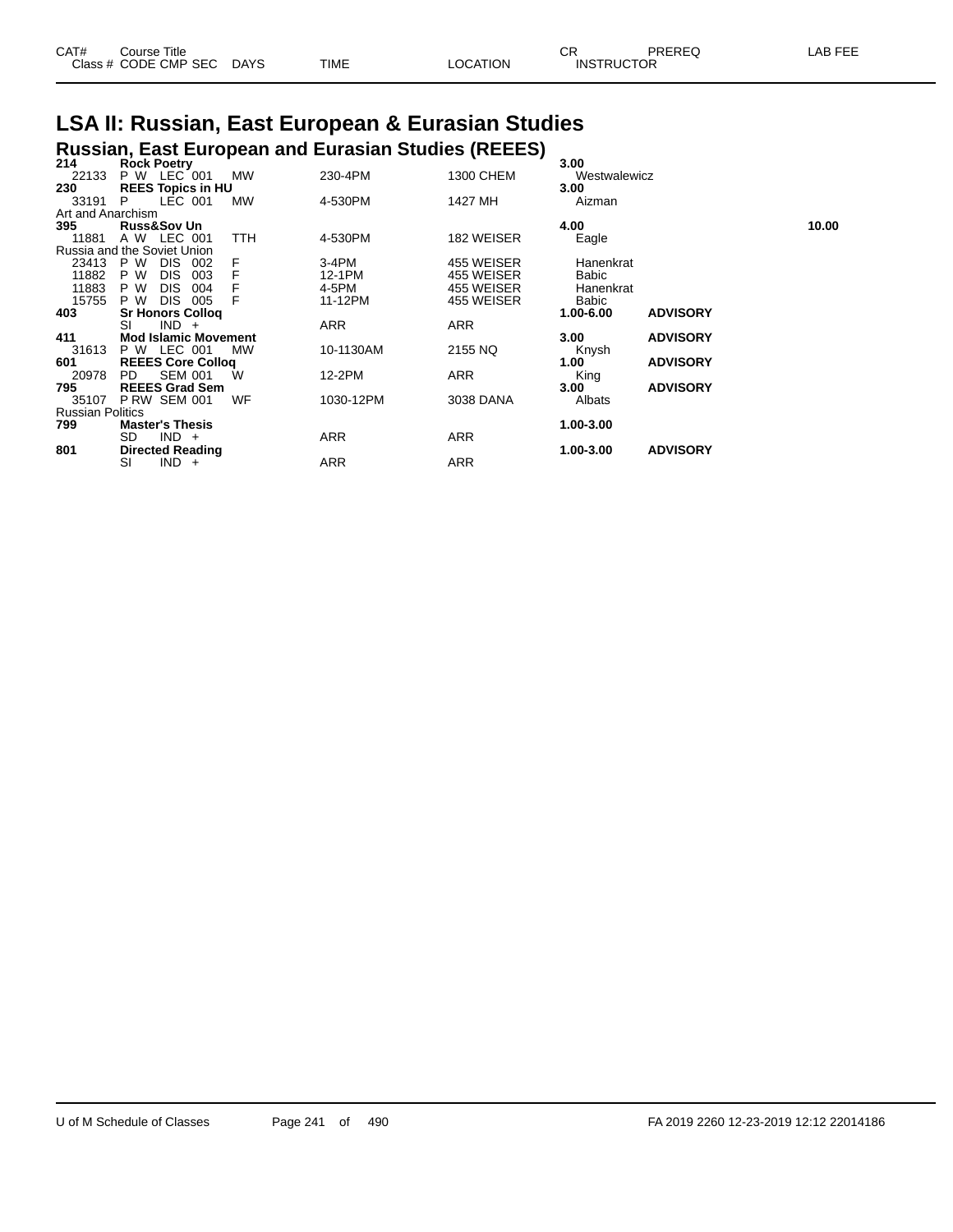| CAT# | Course Title         |             |             |                | ⌒冖<br>◡⊓          | PREREQ | AR FE'<br>$H+$ |
|------|----------------------|-------------|-------------|----------------|-------------------|--------|----------------|
|      | Class # CODE CMP SEC | <b>DAYS</b> | <b>TIME</b> | <b>OCATION</b> | <b>INSTRUCTOR</b> |        |                |

#### **LSA II: South Asian Studies South Asian Studies (SAS)**

| 501      | <b>SUULII ASIAII SLUULES (SAS)</b><br>S Asia Proseminar |            |            | 3.00      | <b>ADVISORY</b> |
|----------|---------------------------------------------------------|------------|------------|-----------|-----------------|
| 24962 PD | <b>SEM 001</b><br>м                                     | 9-12PM     | <b>ARR</b> | Hull      |                 |
|          | Anthropology of South Asia                              |            |            |           |                 |
| 698      | Indep Study: S Asia                                     |            |            | 1.00-3.00 | <b>ENFORCED</b> |
|          | $IND +$                                                 | <b>ARR</b> | <b>ARR</b> |           |                 |
| 798      | South Asia MA Essay                                     |            |            | 1.00-6.00 | <b>ADVISORY</b> |
|          | $IND +$                                                 | ARR        | <b>ARR</b> |           |                 |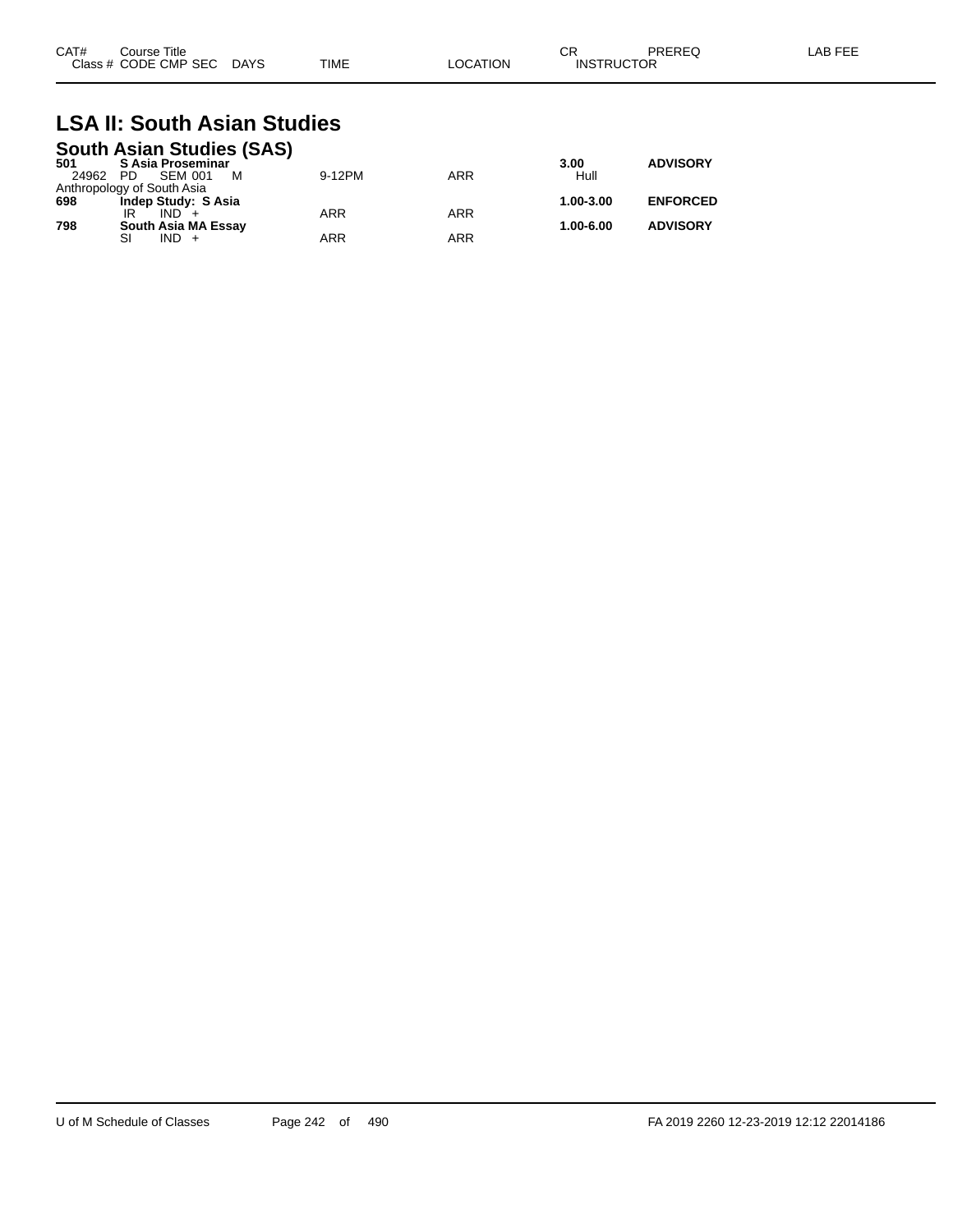| CAT# | Title<br>Course      |             |             |          | ⌒г<br>◡           | PREREC | LAB FEF |
|------|----------------------|-------------|-------------|----------|-------------------|--------|---------|
|      | Class # CODE CMP SEC | <b>DAYS</b> | <b>TIME</b> | LOCATION | <b>INSTRUCTOR</b> |        |         |

# **LSA II: South East Asian Studies**

# **Southeast Asian Studies (SEAS) 211 Monks and Magic 3.00**

| <b>MONES AND MAGIC</b>   |                                                                                                      |                                                                                        |            | J.UU      |                 |
|--------------------------|------------------------------------------------------------------------------------------------------|----------------------------------------------------------------------------------------|------------|-----------|-----------------|
| <b>SEM 001</b><br>P W    | <b>MW</b>                                                                                            | 4-530PM                                                                                | 1359 MH    | White     |                 |
|                          |                                                                                                      |                                                                                        |            | 3.00      | <b>ADVISORY</b> |
| <b>SEM 001</b><br>P      | TН                                                                                                   | 6-9PM                                                                                  | 455 WEISER | Irwin     |                 |
|                          |                                                                                                      |                                                                                        |            |           |                 |
| <b>SEM 002</b>           | <b>MW</b>                                                                                            | 230-4PM                                                                                | 355 WEISER | Irwin     |                 |
|                          |                                                                                                      |                                                                                        |            |           |                 |
| <b>Intro SEA Studies</b> |                                                                                                      |                                                                                        |            | 3.00      |                 |
| <b>SEM 001</b>           | TH.                                                                                                  | 6-9PM                                                                                  | 455 WEISER | Irwin     |                 |
|                          |                                                                                                      |                                                                                        |            |           |                 |
|                          |                                                                                                      |                                                                                        |            | 1.00-6.00 |                 |
| SI<br>$IND +$            |                                                                                                      | <b>ARR</b>                                                                             | <b>ARR</b> |           |                 |
|                          |                                                                                                      |                                                                                        |            | 1.00-6.00 | <b>ADVISORY</b> |
| <b>IND</b><br>SI<br>$+$  |                                                                                                      | <b>ARR</b>                                                                             | <b>ARR</b> |           |                 |
|                          | Intro SEAsian Studies<br>35321 P<br>Power of Place in SEAsia<br>- P<br>Intro Southeast Asian Studies | <b>Topics SE Asia Study</b><br><b>Indep Study: SE Asia</b><br><b>SE Asian MA Essay</b> |            |           |                 |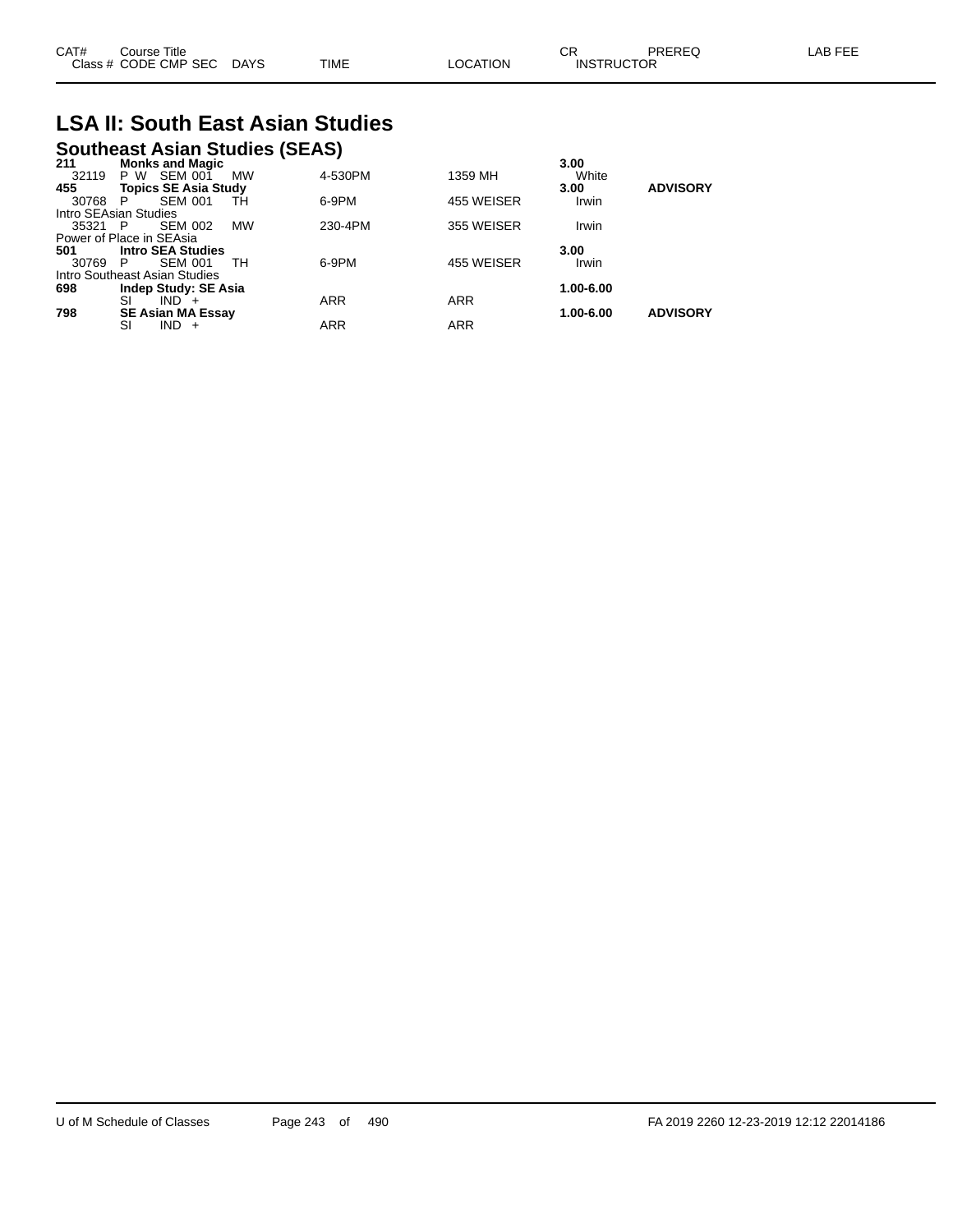# **LSA II: Prog in Internat'l & Comparative Studies International Studies (INTLSTD)**

**101 Int to Intnl Studies 3.00** 20131 A LEC 001 TTH 230-4PM AUD B AH Uehling Please note that there is not a time conflict between discussion and lecture. The discussion sections for this class will meet approximately 8 times during the Fall 2019 term, instead of the Thursday lecture. On days when discussion is held, lecture will not be. Dates will be noted on the Fall 2019 syllabus. Questions regarding this class should be directed to is-advising@umich.edu.<br>20132 P W DIS 002 TH 4-530PM 20132 P W DIS 002 TH 4-530PM 355 WEISER Please note that the discussion sections for this class will meet approximately 8 times during the Fall 2019 term, instead of the Thursday lecture. Dates will be noted on the Fall 2019 syllabus. Questions regarding this class should be directed to is-advising@umich.edu. 20133 P W DIS 003 TH 230-4PM 355 WEISER Noray Please note that there is not a time conflict between discussion and lecture. The discussion sections for this class will meet approximately 8 times during the Fall 2019 term, instead of the Thursday lecture. On days when discussion is held, lecture will not be. Dates will be noted on the Fall 2019 syllabus. Questions regarding this class should be directed to is-advising@umich.edu. 20134 P W DIS 004 TH 830-10AM 355 WEISER Baik Please note that the discussion sections for this class will meet approximately 8 times during the Fall 2019 term, instead of the Thursday lecture. Dates will be noted on the Fall 2019 syllabus. Questions regarding this class should be directed to is-advising@umich.edu.<br>20135 P W DIS 005 F 20135 P W DIS 005 F 230-4PM 355 WEISER Marsman Please note that the discussion sections for this class will meet approximately 8 times during the Fall 2019 term, instead of the Thursday lecture. Dates will be noted on the Fall 2019 syllabus. Questions regarding this class should be directed to is-advising@umich.edu. 20136 P W DIS 006 TH 1-230PM 455 WEISER Baik Please note that the discussion sections for this class will meet approximately 8 times during the Fall 2019 term, instead of the Thursday lecture. Dates will be noted on the Fall 2019 syllabus. Questions regarding this class should be directed to is-advising@umich.edu.<br>20137 P W DIS 007 F 20137 P W DIS 007 F 4-530PM 355 WEISER Marsman Please note that the discussion sections for this class will meet approximately 8 times during the Fall 2019 term, instead of the Thursday lecture. Dates will be noted on the Fall 2019 syllabus. Questions regarding this class should be directed to is-advising@umich.edu.<br>20163 P W DIS 008 F 20163 P W DIS 008 F 1-230PM 455 WEISER Marsman Please note that there is not a time conflict between discussion and lecture. The discussion sections for this class will meet approximately 8 times during the Fall 2019 term, instead of the Thursday lecture. On days when discussion is held, lecture will not be. Dates will be noted on the Fall 2019 syllabus. Questions regarding this class should be directed to is-advising@umich.edu. 20823 P W DIS 009 TH  $\sim$  1130-1PM 355 WEISER Please note that the discussion sections for this class will meet approximately 8 times during the Fall 2019 term, instead of the Thursday lecture. Dates will be noted on the Fall 2019 syllabus. Questions regarding this class should be directed to is-advising@umich.edu.<br>20824 P W DIS 010 F 20824 P W DIS 010 F 830-10AM 455 WEISER Noray Please note that the discussion sections for this class will meet approximately 8 times during the Fall 2019 term, instead of the Thursday lecture. Dates will be noted on the Fall 2019 syllabus. Questions regarding this class should be directed to is-advising@umich.edu. 20825 P W DIS 011 TH 830-10AM 455 WEISER Noray Please note that the discussion sections for this class will meet approximately 8 times during the Fall 2019 term, instead of the Thursday lecture. Dates will be noted on the Fall 2019 syllabus. Questions regarding this class should be directed to is-advising@umich.edu.<br>21123 PRW DIS 012 TH 21123 P RW DIS 012 TH 10-1130AM 455 WEISER Uehling This section is reserved for Honors students only. Also, note that the discussion sections for this class will meet approximately 8 times during the Fall 2019 term, instead of the Thursday lecture. Dates will be noted on the Fall 2019 syllabus. Questions regarding this class should be directed to is-advising@umich.edu. **170 INTLSTD Spec Topics 1.00** 24967 P RW LEC 001 M 6-8PM 355 WEISER Sula Network Int'l Intern & Career<br>205 What is History' **205 What is History? 4.00** 24919 AI LEC 001 TTH 1130-1PM 1210 CHEM Mir, Langland<br>24920 PI\_W DIS 002 F 10-11AM 1437 MH Maldarella 24920 PI W DIS 002 F 10-11AM 1437 MH Maldarella 24921 PIW DIS 003 F 11-12PM 3437 MH Maldarella 24922 PI W DIS 004 F 12-1PM 3463 MH Soergel 24923 PI W DIS 005 TH 1-2PM B760 SSWB Soergel 24924 PI W DIS 006 TH 1-2PM 373 LORCH Maldarella 24925 PI W DIS 007 TH 1-2PM 2212 MLB Valedon-Trapote 25077 PI W DIS 008 TH 2-3PM 2407 MH Valedon-Trapote 26288 PI W DIS 009 TH 2-3PM 5521 HH Soergel 28258 PI W DIS 010 TH 3-4PM 2212 MLB Valedon-Trapote 28259 PIRW DIS 011 TH 3-4PM 2773 HH Mir Section 011: Reserved for CSP/Bridge students only. CSP students can sign up for this CSP section through History 101 (without permission) or write to Prof. Mir (fmir@umich.edu) for permission to register in INTLSTD 205.011.<br>100<br>209 Death & Immortality **209 Death & Immortality 3.00** 32292 PI W LEC 001 TTH 1-230PM 3437 MH Al-Rustom **301 Topics Int'l Studies 4.00 ADVISORY** A W LEC 001 Political Econ Long-Run Devel 22960 P RW DIS 002 F 9-10AM 355 WEISER Zaw

U of M Schedule of Classes Page 244 of 490 FA 2019 2260 12-23-2019 12:12 22014186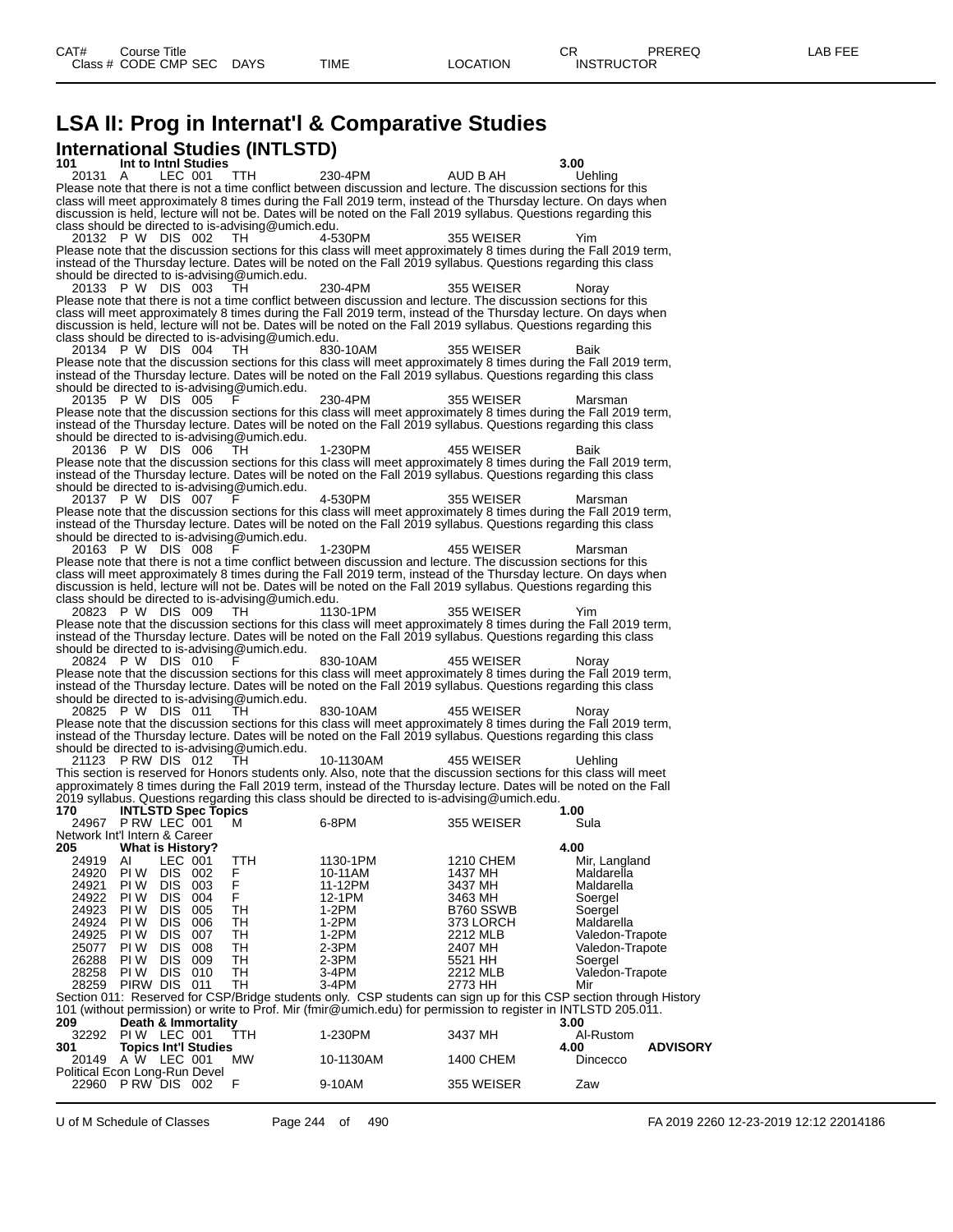| CAT#<br>Class # CODE CMP SEC                         | Course Title                                               |         |                            | DAYS                  | TIME                                                                                                            | <b>LOCATION</b>                                                    | CR                              | <b>INSTRUCTOR</b> | PREREQ                    | LAB FEE |
|------------------------------------------------------|------------------------------------------------------------|---------|----------------------------|-----------------------|-----------------------------------------------------------------------------------------------------------------|--------------------------------------------------------------------|---------------------------------|-------------------|---------------------------|---------|
| 22961<br>22962<br>22963<br>22964<br>22965            | P RW DIS<br>P RW DIS<br>PRW DIS<br>P RW DIS<br>PRW DIS 007 |         | 003<br>004<br>005<br>006   | F<br>W<br>W<br>W<br>W | 10-11AM<br>3-4PM<br>4-5PM<br>4-5PM<br>5-6PM                                                                     | 455 WEISER<br>455 WEISER<br>355 WEISER<br>455 WEISER<br>355 WEISER | Zaw<br>Joo<br>Zaw<br>Joo<br>Joo |                   |                           |         |
| 308<br>31614                                         | <b>Conflict and Comics</b><br>P W LEC 001                  |         |                            | TTH                   | 230-4PM                                                                                                         | B <sub>116</sub> MLB                                               | 3.00<br>Barzilai                |                   |                           |         |
| 351<br>32122                                         | <b>China Food Crisis</b><br>PIW LEC 001                    |         |                            | МW                    | 1130-1PM                                                                                                        | 3254 LSA                                                           | 3.00<br><b>Brown</b>            |                   | <b>ADVISORY</b>           |         |
| 384<br>32254 P                                       | Intl Topics in HU                                          | LEC 001 |                            | МW                    | 230-4PM                                                                                                         | 1436 MH                                                            | 3.00<br>Roby                    |                   | <b>ADVISORY</b>           |         |
| <b>Blackness &amp; Jewishness</b><br>32415 PR        |                                                            | LEC 002 |                            | TTH                   | 1130-1PM                                                                                                        | 1068 EH                                                            | Masuzawa                        |                   |                           |         |
| Making Euro:Latin Christendom                        |                                                            |         |                            |                       |                                                                                                                 |                                                                    |                                 |                   |                           |         |
| 32416 PR<br><b>History of Disaster</b>               |                                                            | LEC 003 |                            | МW                    | 10-1130AM                                                                                                       | 1448 MH                                                            | Northrop                        |                   |                           |         |
| 32570 P<br>Himalayas:AestheticExploration            |                                                            | LEC 005 |                            | TTH                   | 230-4PM                                                                                                         | 4207 AH                                                            | Chanchani                       |                   |                           |         |
| 33180 P<br>Art and Anarchism                         |                                                            | LEC 006 |                            | МW                    | 4-530PM                                                                                                         | 1427 MH                                                            | Aizman                          |                   |                           |         |
| 385<br>32419 S W LEC 002                             | Intl Topics in SS                                          |         |                            | МW                    | 10-1130AM                                                                                                       | 3254 LSA                                                           | 4.00<br>Sinha                   |                   | <b>ADVISORY</b>           |         |
| The World Since 1492<br>32478 PRW DIS                |                                                            |         |                            | TH                    |                                                                                                                 |                                                                    |                                 |                   |                           |         |
| The World Since 1492                                 |                                                            |         | 003                        |                       | 9-10AM                                                                                                          | <b>1508 NUB</b>                                                    | Mukherjee                       |                   |                           |         |
| 32479 PRW DIS<br>The World Since 1492                |                                                            |         | 004                        | TH                    | 10-11AM                                                                                                         | <b>1507 NUB</b>                                                    | Mukherjee                       |                   |                           |         |
| 32576 S<br>Colonial Latin Amer                       |                                                            | LEC 012 |                            | TTH                   | 1130-1PM                                                                                                        | 1250 USB                                                           | Mills                           |                   |                           |         |
| 32577 PR<br>Colonial Latin Amer                      |                                                            | DIS 013 |                            | TН                    | $1-2PM$                                                                                                         | 2752 SSWB                                                          | Mtotha                          |                   |                           |         |
| 32578 PR<br>Colonial Latin Amer                      |                                                            | DIS 014 |                            | TH                    | 2-3PM                                                                                                           | 1511 EQ                                                            | Mtotha                          |                   |                           |         |
| 32579 PR                                             |                                                            | DIS 015 |                            | TН                    | 1-230PM                                                                                                         | 3353 MH                                                            | Espinoza                        |                   |                           |         |
| Colonial Latin Amer                                  |                                                            |         |                            |                       | Section 015: Spanish Section. Registration for one additional University Course (UC 390) credit available after |                                                                    |                                 |                   |                           |         |
| classes begin.<br>389                                | <b>Topics in CCI</b>                                       |         |                            |                       |                                                                                                                 |                                                                    | 3.00-4.00                       |                   | <b>ADVISORY, ENFORCED</b> |         |
| 32982 PRW LEC 006<br>The Anthropology of Islam       |                                                            |         |                            | МW                    | 10-1130AM                                                                                                       | 210 TAP                                                            | Moll                            |                   |                           |         |
| 399                                                  | Internship<br>D                                            | $IND +$ |                            |                       | ARR                                                                                                             | ARR                                                                | 1.00-4.00                       |                   | <b>ADVISORY</b>           |         |
| 401<br>25205 PRW SEM 001                             |                                                            |         | <b>IS Advanced Seminar</b> | МW                    | 10-1130AM                                                                                                       | 355 WEISER                                                         | 3.00<br>Uehling                 |                   | <b>ENFORCED</b>           |         |
| Gender, War, and Peace<br>25576 PRW SEM 002          |                                                            |         |                            |                       |                                                                                                                 |                                                                    |                                 |                   |                           |         |
| Gender, War, and Peace                               |                                                            |         |                            | МW                    | 1-230PM                                                                                                         | 355 WEISER                                                         | Uehling                         |                   |                           |         |
| 20983 P RW SEM 004<br>Publ Hith in Conflict&Reconstr |                                                            |         |                            | TTH                   | 1-230PM                                                                                                         | 355 WEISER                                                         | Marcum                          |                   |                           |         |
| 33116 PRW SEM 005<br>Education, Peace, and Conflict  |                                                            |         |                            | F                     | 1-4PM                                                                                                           | 2225 SEB                                                           | <b>Bellino</b>                  |                   |                           |         |
| 25238 PRW SEM 006<br>Inter-American Hum Rights Law   |                                                            |         |                            | F                     | 9-12PM                                                                                                          | G449 MH                                                            | Caulfield                       |                   |                           |         |
| 25268 PRW SEM 007<br>Origins of Economic Growth      |                                                            |         |                            | TН                    | $3-6$ PM                                                                                                        | 455 WEISER                                                         | Dincecco                        |                   |                           |         |
| 32137 PRW SEM 009<br>Intro SEAsian Studies           |                                                            |         |                            | TН                    | 6-9PM                                                                                                           | 455 WEISER                                                         | Irwin                           |                   |                           |         |
| 32166 PRW SEM 010                                    |                                                            |         |                            | т                     | 2-5PM                                                                                                           | 455 WEISER                                                         | Tsai                            |                   |                           |         |
| The Globalized Ancient World<br>32329 P RW SEM 011   |                                                            |         |                            | WF                    | 10-1130AM                                                                                                       | 2228 SEB                                                           | Aleksic                         |                   |                           |         |
| Migrations Film&Lit<br>35511 PRW SEM 012             |                                                            |         |                            | MW                    | 230-4PM                                                                                                         | 355 WEISER                                                         | Irwin                           |                   |                           |         |
| Power of Place in SE Asia<br>470                     | <b>INTLSTD Spec Topics</b>                                 |         |                            |                       |                                                                                                                 |                                                                    | 3.00                            |                   |                           |         |
| 33176 P<br>Global Fascism                            |                                                            | LEC 001 |                            | <b>MW</b>             | 1130-1PM                                                                                                        | 1303 MH                                                            | Ricco'                          |                   |                           |         |
| 498<br>21190 PDR SEM 001                             | <b>Senior Honors</b>                                       |         |                            | F                     | 10-12PM                                                                                                         | 355 WEISER                                                         | 3.00<br>Marcum                  |                   | <b>ENFORCED</b>           |         |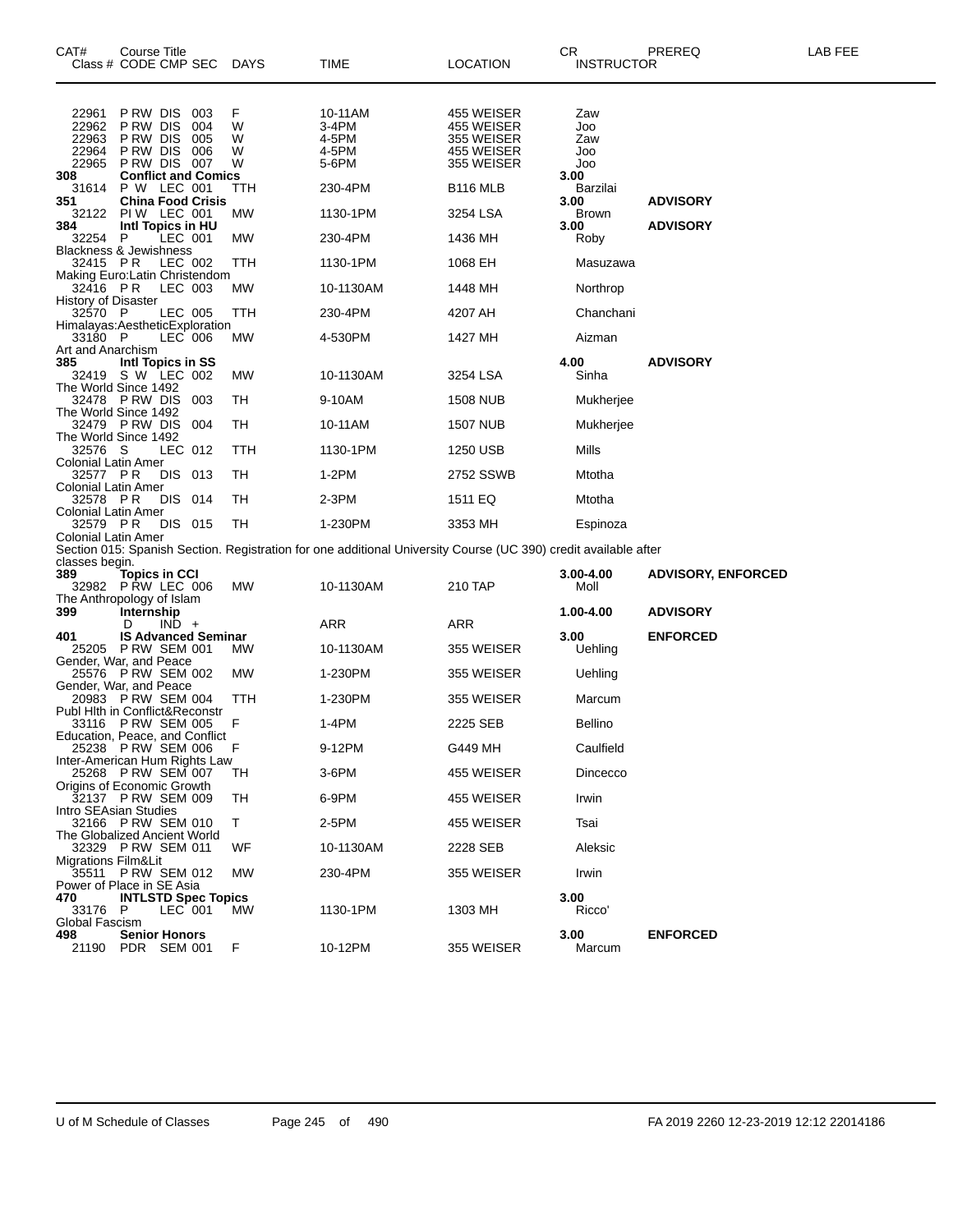| CAT#                                                            | Course Title<br>Class # CODE CMP SEC                 | DAYS      | TIME                                    | LOCATION | СR<br><b>INSTRUCTOR</b> | PREREQ          | LAB FEE |
|-----------------------------------------------------------------|------------------------------------------------------|-----------|-----------------------------------------|----------|-------------------------|-----------------|---------|
|                                                                 |                                                      |           | Lloyd Scholars for Writing and the Arts |          |                         |                 |         |
|                                                                 | Lloyd Hall Scholars Program (LHSP)                   |           |                                         |          |                         |                 |         |
| 125                                                             | <b>College Writing</b><br>11756 P RW REC 001         | <b>MW</b> | 930-11AM                                | 2012 ALH | 4.00<br>Beal            |                 |         |
| Writing and Seeing                                              | 11757 P RW REC 002                                   | TTH       | 1130-1PM                                | 2012 ALH | Tell                    |                 |         |
|                                                                 | Creative Obsessions& Writing<br>11758 P RW REC 003   | <b>MW</b> | 4-530PM                                 | 2012 ALH | McDaniel                |                 |         |
| <b>Writing Genres</b>                                           | 18635 P RW REC 004                                   | TTH       | 10-1130AM                               | 2012 ALH | Berkley                 |                 |         |
|                                                                 | <b>Monsters and Beasts</b><br>35348 P RW REC 005     | <b>MW</b> | 1030-12PM                               | 2060 ALH | Cassel                  |                 |         |
|                                                                 | The Hidden Lives of Ord Things<br>19173 P RW REC 006 | TTH       | 230-4PM                                 | 2060 ALH | Manis                   |                 |         |
| Our TV, Our Selves<br>151<br>35347<br><b>What Matters Most?</b> | <b>LHSP Mini-Crse</b><br><b>P RW SEM 001</b>         |           | 4-5PM                                   | 2060 ALH | 1.00<br>Tell            | <b>ADVISORY</b> |         |

**299 Independent Study 1.00-4.00 150.00**

**230 Writing & Arts II 3.00 ADVISORY**

23245 PDR REC 002 F 10-2PM B065 ALH Tucker

I IND + ARR ARR ARR

Creative Communities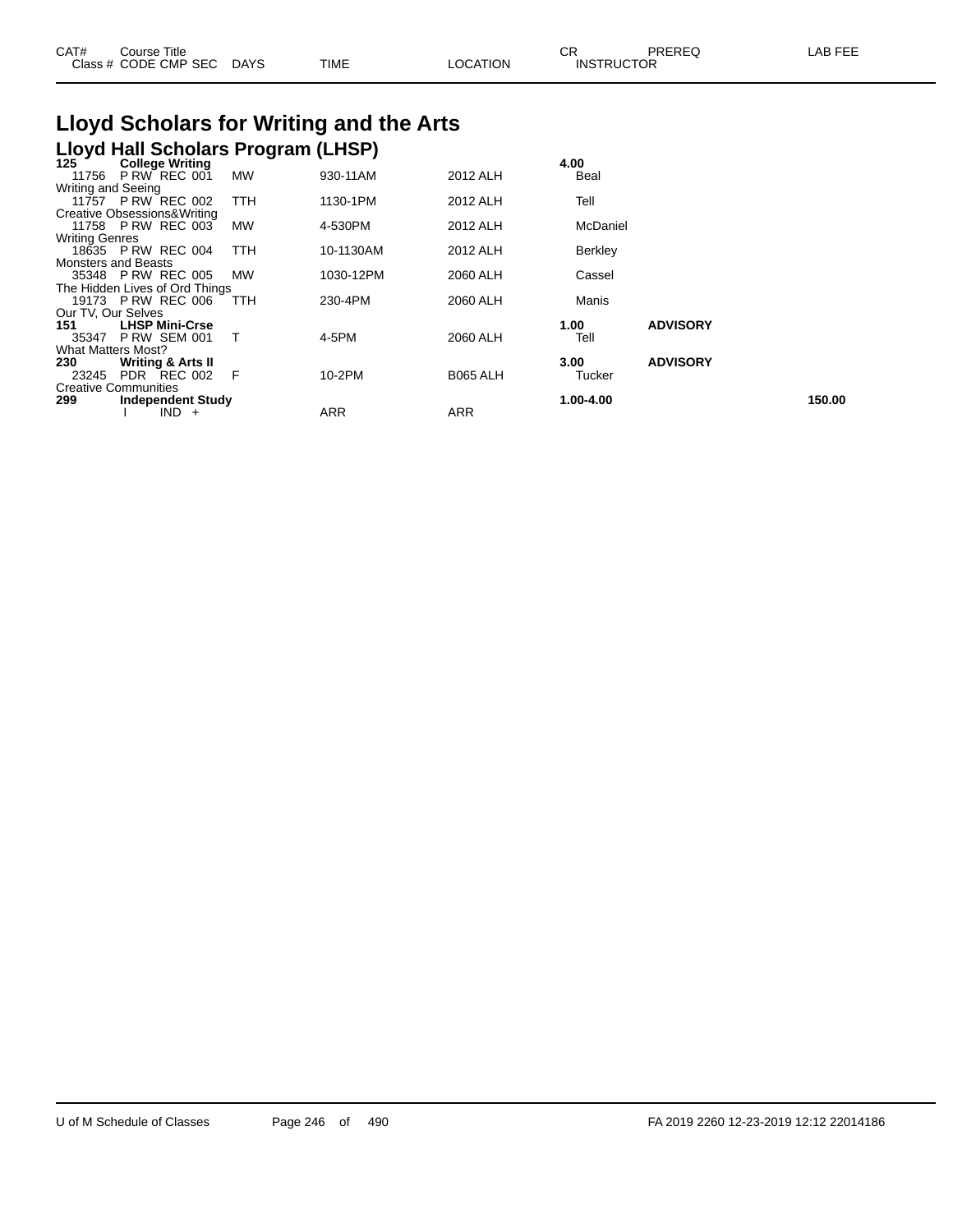# **Department of Linguistics**

|                               | <b>Cognitive Science (COGSCI)</b>                    |           |                   |                           |                             |                 |
|-------------------------------|------------------------------------------------------|-----------|-------------------|---------------------------|-----------------------------|-----------------|
| 200<br>22879                  | Intro to Cog Sci<br>$LEC$ 001<br>A                   | TTH       | 830-10AM          | 140 LORCH                 | 4.00<br>Sripada, Bollard    | <b>ADVISORY</b> |
| 22882                         | P W<br>DIS 002                                       | F         | 9-10AM            | 955 WEISER                | Jang                        |                 |
| 22883                         | P W<br><b>DIS</b><br>003                             | F<br>F    | 10-11AM           | 955 WEISER                | Jang                        |                 |
| 22884                         | P W<br>DIS.<br>004                                   |           | 11-12PM           | 955 WEISER                | Calloway                    |                 |
| 22885<br>22886                | P W<br>DIS<br>005<br>P W<br><b>DIS</b><br>006        | F         | 12-1PM<br>1-2PM   | B834 EQ<br><b>B834 EQ</b> | Potts<br>Potts              |                 |
| 22887                         | P W<br><b>DIS</b><br>007                             | F<br>F    | 2-3PM             | 1423 EQ                   | Zhu                         |                 |
| 26817                         | P W<br>DIS<br>008                                    | F         | 9-10AM            | 1372 EH                   | Calloway                    |                 |
| 26826                         | P W<br><b>DIS</b><br>009                             | F<br>F    | 10-11AM           | <b>B834 EQ</b>            | Zhu                         |                 |
| 26825<br>26824                | P W<br>DIS.<br>- 010<br>P W<br>DIS<br>011            | F         | 11-12PM<br>12-1PM | B834 EQ<br>955 WEISER     | Zhu<br>G                    |                 |
| 26823                         | P W<br>DIS.<br>012                                   | F         | 1-2PM             | 955 WEISER                | G                           |                 |
| 26822                         | P W<br>DIS 013                                       | F         | 2-3PM             | 955 WEISER                | Calloway                    |                 |
| 34952                         | P W<br><b>DIS</b><br>014                             | TН        | 2-3PM             | 955 WEISER                | Jang                        |                 |
| 34953<br>209                  | P W<br>DIS 015<br><b>Lang and Human Mind</b>         | TН        | 3-4PM             | 955 WEISER                | Potts<br>4.00               | <b>ENFORCED</b> |
| 31590                         | ARW LEC 001                                          | МW        | 10-1130AM         | 1202 SEB                  | Taylor                      |                 |
| 31592                         | PRW DIS 002                                          | F         | 9-10AM            | <b>B856 EQ</b>            | Akimenka                    |                 |
| 31594                         | P RW DIS<br>003                                      | TН        | 4-5PM             | 270 TAP                   | Hildebrandt                 |                 |
| 31596<br>31598                | P RW DIS<br>004<br>PRW DIS<br>005                    | TН<br>F   | 3-4PM<br>11-12PM  | 2346 SEB<br>4088 EH       | Hildebrandt<br>Hildebrandt  |                 |
| 31600                         | PRW DIS 006                                          | <b>TH</b> | 5-6PM             | 1096 EH                   | Akimenka                    |                 |
| 31602                         | PRW DIS 007                                          | F         | 12-1PM            | <b>B830 EQ</b>            | Akimenka                    |                 |
| 497                           | <b>Directed Rsch</b>                                 |           |                   |                           | 3.00                        |                 |
| 498                           | D<br>$IND +$<br><b>COGSCI Ind Study</b>              |           | ARR               | ARR                       | 3.00                        |                 |
|                               | $IND +$<br>D                                         |           | ARR               | ARR                       |                             |                 |
| 499                           | CogSci Honors Rsch<br>$IND +$<br>D                   |           | ARR               | ARR                       | 3.00                        | <b>ADVISORY</b> |
|                               |                                                      |           |                   |                           |                             |                 |
|                               | Linguistics (LING)<br><b>First Year Sem Hum</b>      |           |                   |                           | 3.00                        | <b>ADVISORY</b> |
| 102<br>22503                  | PDRW SEM 001                                         | ттн       | 230-4PM           | 403 LORCH                 | Abner                       |                 |
|                               | Deafness and Disability                              |           |                   |                           |                             |                 |
| 24013                         | <b>PRW SEM 002</b>                                   | МW        | 1-230PM           | 471 LORCH                 | Duanmu                      |                 |
| Sounds of English             | 31335 PIRW SEM 003                                   | МW        | 530-7PM           | 473 LORCH                 | Heath                       |                 |
| Language and Humor            |                                                      |           |                   |                           |                             |                 |
| 106<br>31336                  | <b>First Lang Acquisitn</b><br>P W LEC 001           | TTH       | 1130-1PM          | 1505 NUB                  | 3.00                        |                 |
| 111                           | Intro to Language                                    |           |                   |                           | Namboodiripad<br>3.00       |                 |
| 11474                         | A W<br>LEC 001                                       | МW        | 12-1PM            | AUD 4 MLB                 | Coetzee                     |                 |
| 11475                         | P W<br>DIS 002                                       | F         | 9-10AM            | 4151 USB                  | McInnerney                  |                 |
| 11476<br>22117                | P W<br><b>DIS</b><br>004<br>P W<br><b>DIS</b><br>005 | F<br>TН   | 9-10AM<br>4-5PM   | 1405 EQ<br>171 LORCH      | Sugimoto                    |                 |
| 11477                         | P W<br><b>DIS</b><br>006                             | F         | 12-1PM            | <b>B3570 BUS</b>          | Cheng<br>Sugimoto           |                 |
| 11478                         | P W<br>DIS<br>007                                    | F         | 12-1PM            | 2310 SEB                  | <b>Bonais</b>               |                 |
| 11479                         | P W<br><b>DIS</b><br>009                             | F         | 1-2PM             | 4212 SEB                  | <b>Bonais</b>               |                 |
| 19644<br>19645                | P W<br>DIS.<br>- 010<br>P W<br>DIS<br>011            | TН<br>TН  | 2-3PM<br>4-5PM    | 3733 CCRB<br>G128 AH      | McInnerney<br><b>Bonais</b> |                 |
| 19646                         | P W<br><b>DIS</b><br>013                             | TН        | 5-6PM             | B <sub>134</sub> MLB      | Sugimoto                    |                 |
| 22466                         | P W<br>DIS<br>014                                    | F         | 10-11AM           | 471 LORCH                 | Cheng                       |                 |
| 22467                         | P W<br>DIS<br>015                                    | F         | 11-12PM           | 471 LORCH                 | Cheng                       |                 |
| 23166<br>115                  | P W<br>DIS<br>016<br><b>Lang Multicultural</b>       | F         | 12-1PM            | 471 LORCH                 | McInnerney<br>3.00          |                 |
| 22869                         | P W LEC 001                                          | TTH       | 1-230PM           | 1405 EQ                   | Sabo                        |                 |
| 137                           | <b>Epic Grammar Fails</b>                            |           |                   |                           | 3.00                        | <b>ENFORCED</b> |
| 31337                         | A R<br>LEC 001                                       | <b>MW</b> | 1-2PM             | 1060 BSB-TBL              | Keshet                      |                 |
| 31659<br>31660                | PRW DIS 002<br><b>P RW DIS 003</b>                   | W<br>W    | 3-4PM<br>4-5PM    | B760 SSWB<br>2334 SEB     | Morgan<br>Morgan            |                 |
| 31661                         | PRW DIS 004                                          | TH        | 5-6PM             | 3755 SPH1                 | Morgan                      |                 |
| 192                           | <b>Humanities Tpcs-Ling</b>                          |           |                   |                           | 3.00                        |                 |
| 31338<br>Things You Can't Say | P W LEC 002                                          | МW        | 4-530PM           | 471 LORCH                 | Wright                      |                 |
| 209                           | <b>Lang and Human Mind</b>                           |           |                   |                           | 4.00                        | <b>ENFORCED</b> |
| 19112                         | ARW LEC 001                                          | МW        | 10-1130AM         | 1202 SEB                  | Taylor                      |                 |
| 19113                         | PRW DIS 002                                          | F.        | 9-10AM            | <b>B856 EQ</b>            | Akimenka                    |                 |
| 19114<br>19115                | PRW DIS 003<br>P RW DIS                              | TН<br>TН  | 4-5PM             | 270 TAP                   | Hildebrandt<br>Hildebrandt  |                 |
| 19116                         | 004<br>PRW DIS 005                                   | F.        | 3-4PM<br>11-12PM  | 2346 SEB<br>4088 EH       | Hildebrandt                 |                 |
| 19117                         | 006<br>P RW DIS                                      | <b>TH</b> | 5-6PM             | 1096 EH                   | Akimenka                    |                 |
| 19118                         | PRW DIS 007                                          | F         | 12-1PM            | <b>B830 EQ</b>            | Akimenka                    |                 |
| 313<br>11481                  | <b>Sound Patterns</b><br>P W LEC 001                 | МW        | 830-10AM          | 1518 NUB                  | 3.00<br>Duanmu              | <b>ADVISORY</b> |
|                               |                                                      |           |                   |                           |                             |                 |

U of M Schedule of Classes Page 247 of 490 FA 2019 2260 12-23-2019 12:12 22014186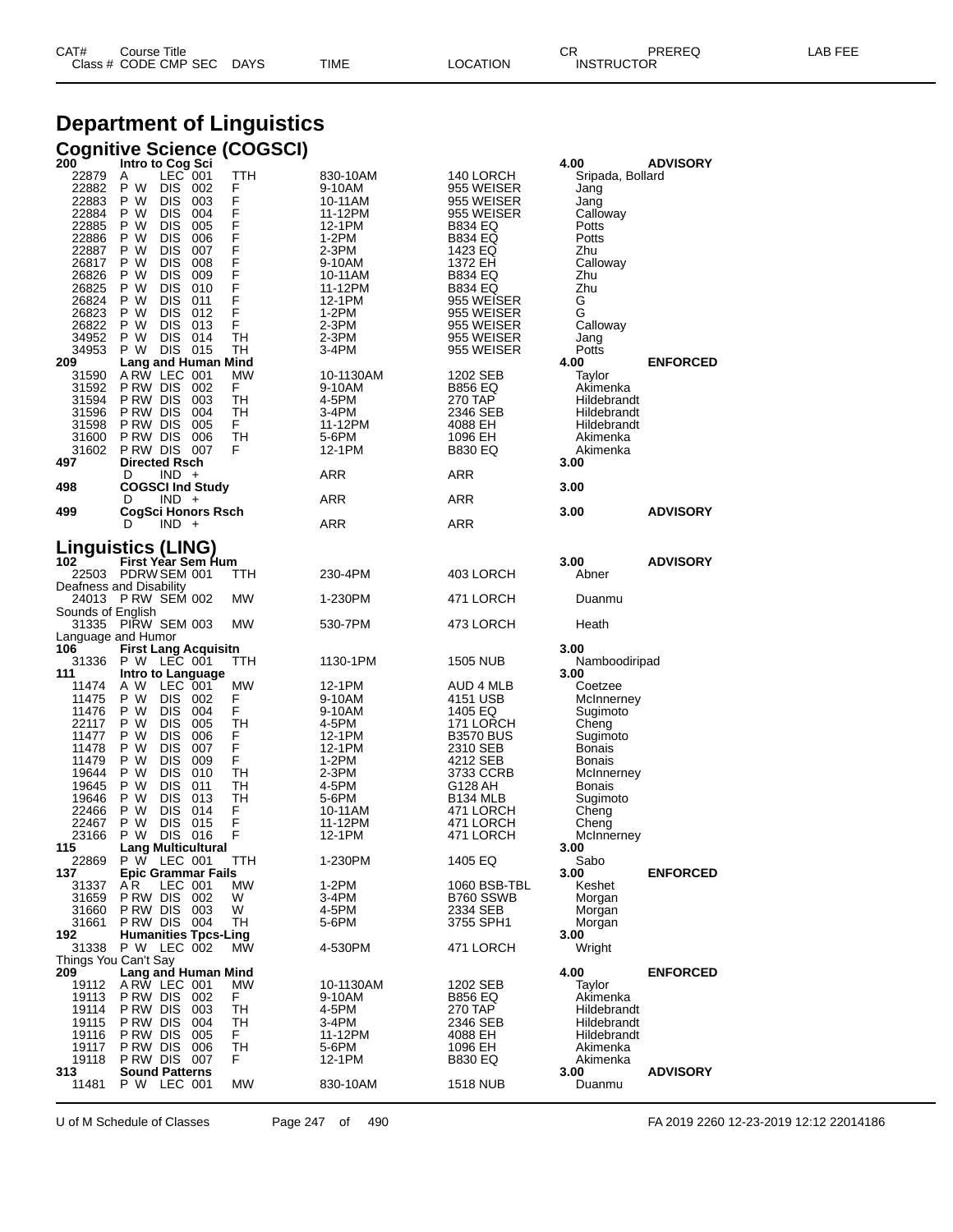| CAT#              | Course Title<br>Class # CODE CMP SEC                | DAYS      | TIME                | LOCATION               | СR<br><b>INSTRUCTOR</b>        | PREREQ          | LAB FEE |
|-------------------|-----------------------------------------------------|-----------|---------------------|------------------------|--------------------------------|-----------------|---------|
| 315               | Intro To Syntax                                     |           |                     |                        | 3.00                           | ADVISORY        |         |
| 11482<br>316      | P W LEC 001<br><b>Aspects of Meaning</b>            | TTH       | 10-1130AM           | 2336 MH                | McNulty<br>3.00                | <b>ADVISORY</b> |         |
| 16162<br>344      | <b>P</b> W LEC 001<br><b>Cognitive LING</b>         | TTH       | 1130-1PM            | <b>1518 NUB</b>        | Levinson<br>3.00               |                 |         |
| 31777             | PIW LEC 001                                         | MW        | 1130-1PM            | 471 LORCH              | Heath                          |                 |         |
| 347<br>25089      | <b>Talking Minds</b><br>A W LEC 001                 | ттн       | 9-10AM              | AUD C AH               | 3.00<br>Levinson, Tung, Chiang | <b>ADVISORY</b> |         |
| 25095             | P RW DIS<br>- 002                                   | TH        | 4-5PM               | ARR                    | Chiang                         |                 |         |
| 25096<br>25097    | P RW DIS<br>003<br>P RW DIS<br>004                  | F.<br>F   | 10-11AM<br>11-12PM  | 373 LORCH<br>2334 SEB  | Chiang<br>Tung                 |                 |         |
| 29073             | P W<br><b>DIS</b><br>006                            | F         | 9-10AM              | 2866 EH                | Tung                           |                 |         |
| 29074             | P RW DIS<br>007                                     | TН        | 5-6PM               | 2114 MLB               | Chiang                         |                 |         |
| 29077<br>352      | P W DIS<br>010<br>Develop-Lang                      | F         | 1-2PM               | 2346 SEB               | Tung<br>3.00                   | <b>ADVISORY</b> |         |
| 23116             | PIW LEC 001                                         | TTH       | 1-230PM             | 2244 USB               | Tardif                         |                 |         |
| 367<br>32094      | <b>Languages of Asia</b><br>P W LEC 001             | MW        | 4-530PM             | 1339 MH                | 3.00<br>Baxter                 |                 |         |
| 374               | Language&Culture                                    |           |                     |                        | 4.00                           | <b>ADVISORY</b> |         |
| 14500<br>14501    | LEC 001<br>A<br>PRW DIS 002                         | TТH<br>W  | 1130-1PM<br>10-11AM | 1360 EH<br>238A WH     | Lemon                          |                 |         |
| 14502             | <b>P RW DIS 003</b>                                 | W         | 3-4PM               | 1250 USB               |                                |                 |         |
| 14503             | PRW DIS 004                                         | TН        | 3-4PM               | 238A WH                |                                |                 |         |
| 390<br>17065      | <b>Comm Learn in ESL</b><br>P W SEM 001             | МW        | 230-4PM             | <b>1518 NUB</b>        | 3.00<br><b>Romano Gillette</b> |                 |         |
|                   | Community Service and Language, Education and       |           |                     |                        |                                |                 |         |
| Culture<br>25188  | P W SEM 002                                         | МW        | 830-10AM            | 1624 CHEM              | Dyer                           |                 |         |
| 394               | <b>Topics in Ling</b>                               |           |                     |                        | 3.00                           | <b>ADVISORY</b> |         |
|                   | 25256 P W LEC 001                                   | МW        | 4-530PM             | 473 LORCH              | Coetzee                        |                 |         |
| 395               | Laboratory Phonology<br>Individual Research         |           |                     |                        | 1.00-4.00                      |                 |         |
|                   | $IND +$                                             |           | ARR                 | ARR                    |                                |                 |         |
| 412<br>26791      | <b>Speech Perception</b><br>PRW SEM 001             | TТH       | 230-4PM             | 473 LORCH              | 3.00<br>Beddor                 | <b>ENFORCED</b> |         |
| 426<br>30962      | <b>Philo&amp;Ling Theory</b><br>P W LEC 001         | TTH       | 230-4PM             | 2271 AH                | 3.00<br>Thomason               | <b>ADVISORY</b> |         |
| 433<br>31998      | <b>Arab Syn Semantics</b><br>PRW LEC 001            |           | 230-4PM             |                        | 3.00                           | <b>ENFORCED</b> |         |
| 440               | <b>Lang Learnability</b>                            | TTH       |                     | 3000 STB               | Alhawary<br>3.00               | <b>ENFORCED</b> |         |
| 17894<br>441      | PRW LEC 001<br>Into to Comp Ling                    | TТH       | 1-230PM             | 471 LORCH              | <b>McNulty</b><br>3.00         | <b>ADVISORY</b> |         |
| 23387<br>492      | P W LEC 001<br><b>Topics in Ling</b>                | ттн       | 4-530PM             | 473 LORCH              | Abney<br>3.00                  |                 |         |
|                   | 31266 P W SEM 001<br>Comput&Data Sci for Linguists  | ттн       | 1-230PM             | 473 LORCH              | Abney                          |                 |         |
|                   | 31330 P W SEM 003<br>Simplicity of Complex Pronouns | МW        | 10-1130AM           | 473 LORCH              | Keshet                         |                 |         |
| 493               | <b>Undergrad Reading</b>                            |           |                     |                        | 1.00-3.00                      | <b>ADVISORY</b> |         |
| 494               | $IND +$<br><b>Undergrad Reading</b>                 |           | ARR                 | ARR                    | 1.00-3.00                      | <b>ADVISORY</b> |         |
|                   | $IW$ $IND +$                                        |           | ARR                 | ARR                    |                                |                 |         |
| 495               | <b>Senior Honors Read</b><br>$IND +$                |           | ARR                 | ARR                    | 1.00-3.00                      | <b>ADVISORY</b> |         |
| 496               | <b>Senior Honors Read</b>                           |           |                     |                        | 1.00-3.00                      | <b>ADVISORY</b> |         |
| 497               | $IND +$<br><b>Capstone Seminar</b>                  |           | ARR                 | ARR                    | 3.00                           | <b>ENFORCED</b> |         |
|                   | 26792 PRW SEM 001                                   | МW        | 230-4PM             | 403 LORCH              | Thomason                       |                 |         |
| Montana Salish    | 27142 PRW SEM 002                                   | TTH       | 230-4PM             | 473 LORCH              | Beddor                         |                 |         |
| Speech Perception |                                                     |           |                     |                        |                                |                 |         |
| 512               | <b>Phonetics</b>                                    |           |                     |                        | 4.00                           | <b>ADVISORY</b> |         |
| 11487<br>11488    | PIW LEC 001<br>LAB 002<br>A                         | TTH<br>TН | 10-1130AM<br>9-10AM | 473 LORCH<br>473 LORCH | Beddor<br>Beddor               |                 |         |
| 515               | <b>Generative Syntax</b>                            |           |                     |                        | 3.00                           | <b>ADVISORY</b> |         |
| 11489<br>517      | PIW LEC 001<br><b>Hist Ling</b>                     | МW        | 1-230PM             | 403 LORCH              | Taylor<br>3.00                 | <b>ADVISORY</b> |         |
| 26794             | P W LEC 001                                         | MW        | 1130-1PM            | 403 LORCH              | Thomason                       |                 |         |
| 541<br>24217      | <b>Nat Lng Proc</b><br>P W LEC 001                  | м         | 3-6PM               | 1017 DOW               | 3.00                           | <b>ADVISORY</b> |         |
| 740               | Research in Ling                                    |           |                     |                        | Chai, Bara<br>3.00             |                 |         |
| 19305             | PD W SEM 001                                        | TTH       | 4-530PM             | 403 LORCH              | Pires                          |                 |         |
| 750<br>20560      | <b>Res Writing Ling</b><br>PD W SEM 001             | TTH       | 4-530PM             | 403 LORCH              | 3.00<br>Pires                  | <b>ADVISORY</b> |         |
| 756<br>31647      | Lang&Comm Skil<br>LEC 001<br>P.                     | W         | 1-4PM               | <b>B814 EQ</b>         | 3.00<br>Gelman                 | <b>ADVISORY</b> |         |
| 792               | <b>Linguistics Topics</b>                           |           |                     |                        | 3.00                           | <b>ADVISORY</b> |         |
| 31331             | P W SEM 001<br>Comput&Data Sci for Linguists        | TTH       | 1-230PM             | 473 LORCH              | Abney                          |                 |         |

U of M Schedule of Classes Page 248 of 490 FA 2019 2260 12-23-2019 12:12 22014186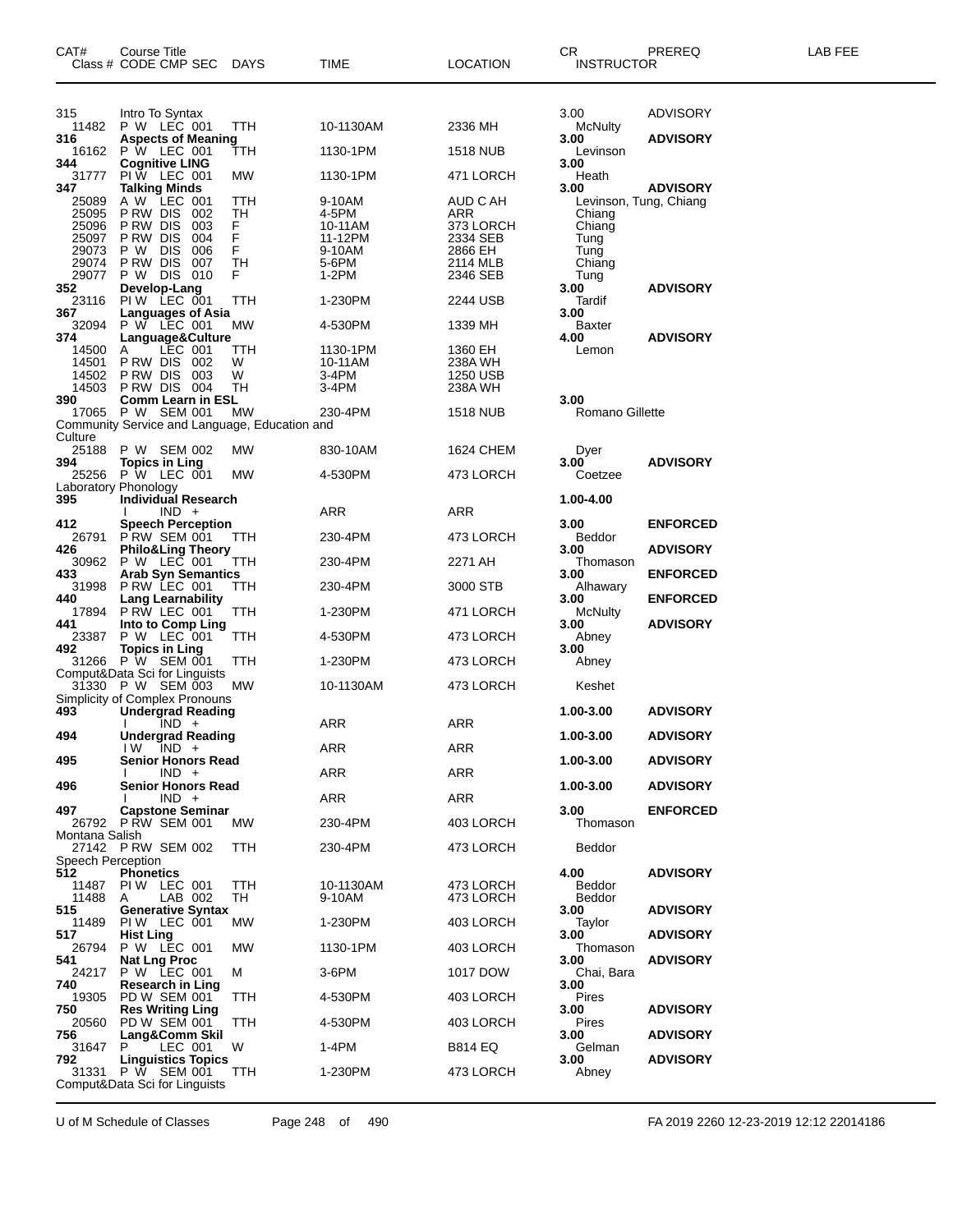| CAT#  | Course Title<br>Class # CODE CMP SEC                      | <b>DAYS</b> | <b>TIME</b> | LOCATION   | СR<br><b>INSTRUCTOR</b> | <b>PREREQ</b>   | LAB FEE |
|-------|-----------------------------------------------------------|-------------|-------------|------------|-------------------------|-----------------|---------|
|       |                                                           |             |             |            |                         |                 |         |
| 26800 | SEM 003<br>P W                                            | <b>MW</b>   | 10-1130AM   | 473 LORCH  | Keshet                  |                 |         |
|       | Simplicity of Complex Pronouns<br>990 <b>Diss-Precand</b> |             |             |            |                         |                 |         |
|       | $IND +$                                                   |             | <b>ARR</b>  | <b>ARR</b> | 1.00-8.00               | <b>ADVISORY</b> |         |
| 993   | Sem G S I Training                                        |             |             |            | 1.00                    | <b>ADVISORY</b> |         |
| 21255 | <b>SEM 001</b><br>P                                       | TTH         | 4-530PM     | 403 LORCH  | <b>Pires</b>            |                 |         |
| 995   | <b>Diss-Cand</b>                                          |             |             |            | 8.00                    | <b>ENFORCED</b> |         |
|       | $IND +$<br>IR                                             |             | <b>ARR</b>  | <b>ARR</b> |                         |                 |         |
| 997   | Spec Res   & II                                           |             |             |            | 1.00-6.00               | <b>ADVISORY</b> |         |
|       | $IND +$<br>w                                              |             | <b>ARR</b>  | <b>ARR</b> |                         |                 |         |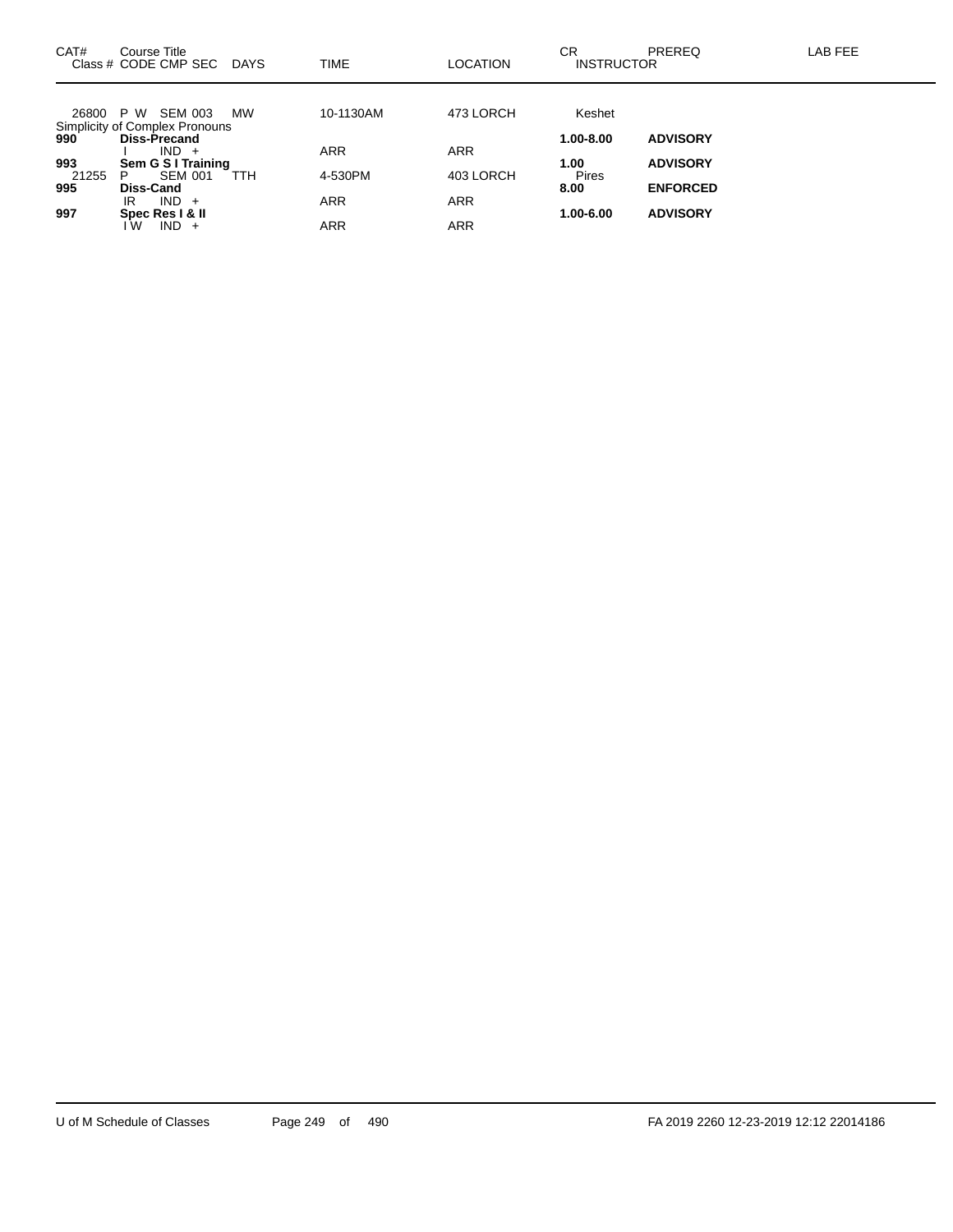# **Macromolecular Sci & Engr Ctr**

|                                 | <b>Macromolecular Science (MACROMOL)</b>                               |            |            |            |                      |
|---------------------------------|------------------------------------------------------------------------|------------|------------|------------|----------------------|
| 410                             | <b>Biomaterials</b>                                                    |            |            | 3.00       | <b>ENFORCED</b>      |
|                                 | 17812 PDR LEC 001<br>MW                                                | 10-1130AM  | 1014 DOW   |            | Mehta, Moy, Crochran |
|                                 | For permission to register, contact Maria Steele at msteele@umich.edu. |            |            |            |                      |
| 412                             | <b>Polymeric Materials</b>                                             |            |            | 3.00       | <b>ENFORCED</b>      |
| 11492                           | PR LEC 001<br>TTH                                                      | 830-10AM   | 1017 DOW   | Love       |                      |
| <b>Adv Function Poly</b><br>530 |                                                                        |            |            | 3.00       | <b>ENFORCED</b>      |
|                                 | 20814 P RW LEC 001<br><b>TTH</b>                                       | 430-6PM    | 2166 DOW   | <b>Kim</b> |                      |
| 690                             | <b>Research Rotation</b>                                               |            |            | 3.00       | <b>ADVISORY</b>      |
|                                 | $IND +$<br>SI                                                          | <b>ARR</b> | <b>ARR</b> |            |                      |
| 790                             | <b>Fac Acty Res Surv</b>                                               |            |            | 1.00       | <b>ADVISORY</b>      |
| 17217                           | <b>SEM 004</b><br>P                                                    | <b>ARR</b> | <b>ARR</b> | <b>Kim</b> |                      |
| 800                             | <b>Macromolecular Sem</b>                                              |            |            | 2.00       | <b>ADVISORY</b>      |
| 17218                           | <b>SEM 004</b><br>P.                                                   | <b>ARR</b> | <b>ARR</b> | <b>Kim</b> |                      |
| 890                             | <b>Intro Res Technique</b>                                             |            |            | 1.00-8.00  | <b>ADVISORY</b>      |
|                                 | $IND +$<br>SI                                                          | <b>ARR</b> | <b>ARR</b> |            |                      |
| 990                             | <b>Diss-Precand</b>                                                    |            |            | 1.00-8.00  | <b>ADVISORY</b>      |
|                                 | $IND +$<br>SI                                                          | <b>ARR</b> | <b>ARR</b> |            |                      |
| 995                             | <b>Diss-Cand</b>                                                       |            |            | 8.00       | <b>ENFORCED</b>      |
|                                 | SR.<br><b>IND</b><br>$+$                                               | <b>ARR</b> | <b>ARR</b> |            |                      |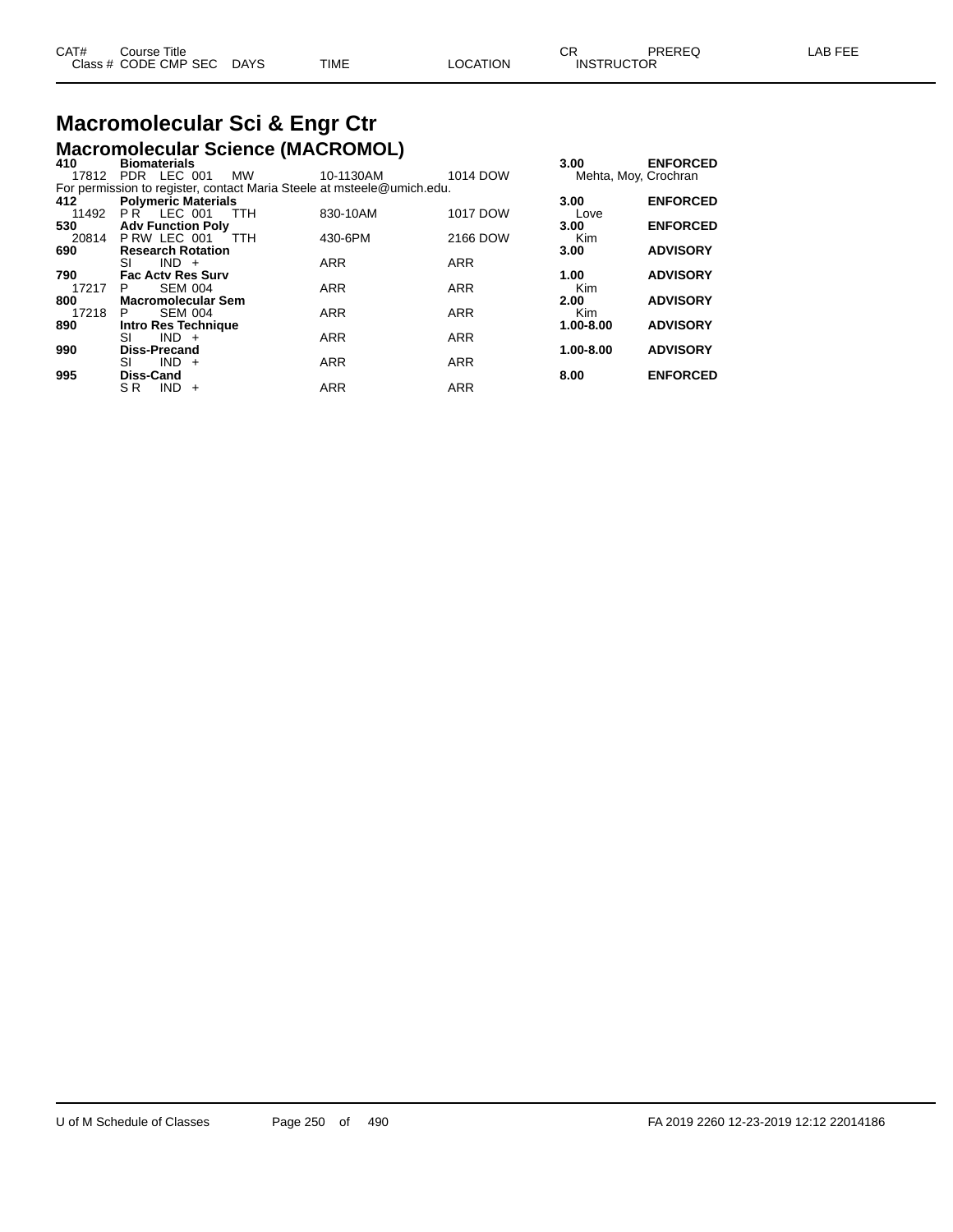#### **Mathematics Department Mathematics (MATH)**

--MATH DEPARTMENT POLICY REQUIRES THAT STUDENTS ATTEND THE FIRST TWO CLASS MEETINGS (OR NOTIFY THE INSTRUCTOR IN ADVANCE OF THEIR ABSENCE) OR THEYMAY BE DROPPED FROM THE CLASS. --STUDENTS SHOULD CHECK WOLVERINE ACCESS FOR SECTION AVAILABILITY AND SCHEDULE CHANGES. --MATH DEPARTMENT POLICY LIMITS STUDENTS TO A TOTAL OF 4 CREDITS FOR COURSES NUMBERED BELOW 111. **105 Data,Fncns,Graphs 4.00** 22180 P LEC 001 MWF 830-10AM 2455 MH Wang It is recommended that you enroll in any section that fits your schedule as registration is restricted throughout the registration period. If you do not see space available in a section that fits your schedule, we recommend that you check back regularly as space will continue to open up throughout the registration period. A waitlist may open up the week prior to courses. We do not entertain waitlist requests prior to that period. 22181 P LEC 002 M 830-10AM 3411 MH Maennel P LEC 002 TTH 830-10AM 2455 MH It is recommended that you enroll in any section that fits your schedule as registration is restricted throughout the registration period. If you do not see space available in a section that fits your schedule, we recommend that you check back regularly as space will continue to open up throughout the registration period. A waitlist may open up the week prior to courses. We do not entertain waitlist requests prior to that period. 22183 P LEC 004 TTHF 830-10AM 3411 MH Lahn It is recommended that you enroll in any section that fits your schedule as registration is restricted throughout the registration period. If you do not see space available in a section that fits your schedule, we recommend that you check back regularly as space will continue to open up throughout the registration period. A waitlist may open up the week prior to courses. We do not entertain waitlist requests prior to that period. 23960 P LEC 011 MWF 10-1130AM 2455 MH Sun It is recommended that you enroll in any section that fits your schedule as registration is restricted throughout the registration period. If you do not see space available in a section that fits your schedule, we recommend that you check back regularly as space will continue to open up throughout the registration period. A waitlist may open up the week prior to courses. We do not entertain waitlist requests prior to that period.<br>23963 P LEC 012 M 10-1130AM 3411 MH P LEC 012 M 10-1130AM 3411 MH Jiang<br>P LEC 012 TTH 10-1130AM 2455 MH P LEC 012 TTH 10-1130AM 2455 MH It is recommended that you enroll in any section that fits your schedule as registration is restricted throughout the registration period. If you do not see space available in a section that fits your schedule, we recommend that you check back regularly as space will continue to open up throughout the registration period. A waitlist may open up the week prior to courses. We do not entertain waitlist requests prior to that period. 23964 P LEC 014 TTHF 10-1130AM 3411 MH Zhao It is recommended that you enroll in any section that fits your schedule as registration is restricted throughout the registration period. If you do not see space available in a section that fits your schedule, we recommend that you check back regularly as space will continue to open up throughout the registration period. A waitlist may open up the week prior to courses. We do not entertain waitlist requests prior to that period. 23965 P LEC 015 MTH 10-1130AM 3356 MH Venkatesh P LEC 015 W 10-1130AM 3451 MH It is recommended that you enroll in any section that fits your schedule as registration is restricted throughout the registration period. If you do not see space available in a section that fits your schedule, we recommend that you check back regularly as space will continue to open up throughout the registration period. A waitlist may open up the week prior to courses. We do not entertain waitlist requests prior to that period. 22185 P LEC 021 MWF 1130-1PM 2455 MH Keiser It is recommended that you enroll in any section that fits your schedule as registration is restricted throughout the registration period. If you do not see space available in a section that fits your schedule, we recommend that you check back regularly as space will continue to open up throughout the registration period. A waitlist may open up the week prior to courses. We do not entertain waitlist requests prior to that period. 23962 P LEC 024 TTHF 1130-1PM 3411 MH Tan It is recommended that you enroll in any section that fits your schedule as registration is restricted throughout the registration period. If you do not see space available in a section that fits your schedule, we recommend that you check back regularly as space will continue to open up throughout the registration period. A waitlist may open up the week prior to courses. We do not entertain waitlist requests prior to that period. 23961 P LEC 025 MTH 1130-1PM 3356 MH Guo P LEC 025 W 1130-1PM 3451 MH It is recommended that you enroll in any section that fits your schedule as registration is restricted throughout the registration period. If you do not see space available in a section that fits your schedule, we recommend that you check back regularly as space will continue to open up throughout the registration period. A waitlist may open up the week prior to courses. We do not entertain waitlist requests prior to that period. 22184 P LEC 031 MWF 1-230PM 2455 MH Neville It is recommended that you enroll in any section that fits your schedule as registration is restricted throughout the registration period. If you do not see space available in a section that fits your schedule, we recommend that you check back regularly as space will continue to open up throughout the registration period. A waitlist may open up the week prior to courses. We do not entertain waitlist requests prior to that period. 25010 P LEC 035 MTH 1-230PM 3356 MH Tripathi P LEC 035 W 1-230PM 3451 MH It is recommended that you enroll in any section that fits your schedule as registration is restricted throughout the registration period. If you do not see space available in a section that fits your schedule, we recommend that you check back regularly as space will continue to open up throughout the registration period. A waitlist may open up the week prior to courses. We do not entertain waitlist requests prior to that period. 25011 P LEC 044 TTHF 230-4PM 3411 MH Cardin It is recommended that you enroll in any section that fits your schedule as registration is restricted throughout the registration period. If you do not see space available in a section that fits your schedule, we recommend that you check back regularly as space will continue to open up throughout the registration period. A waitlist may open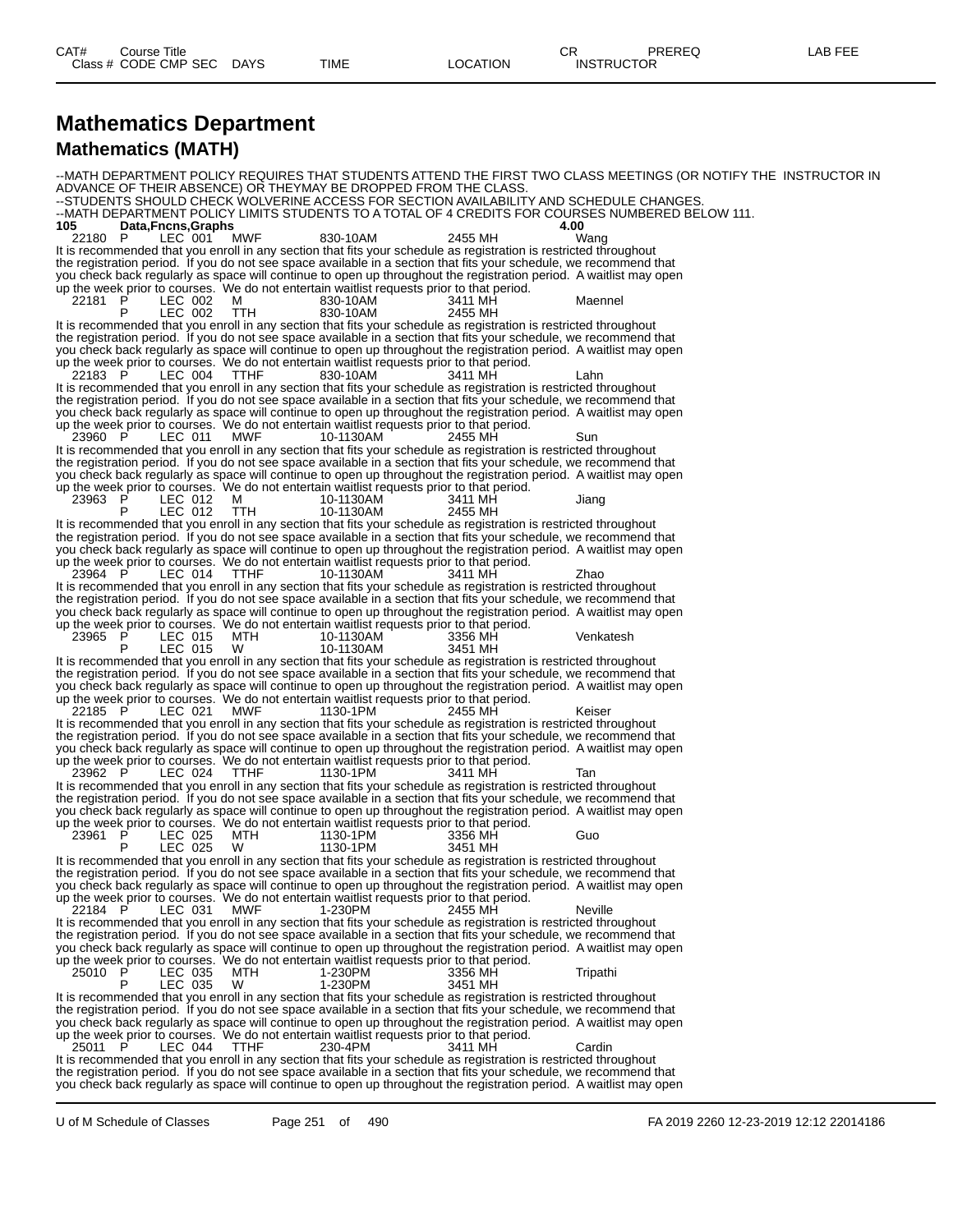| CAT#<br>Course Title                                                                                                                                                                                                                     |                      |                            | CR.<br>PREREQ             | LAB FEE |
|------------------------------------------------------------------------------------------------------------------------------------------------------------------------------------------------------------------------------------------|----------------------|----------------------------|---------------------------|---------|
| Class # CODE CMP SEC DAYS                                                                                                                                                                                                                | TIME                 | <b>LOCATION</b>            | <b>INSTRUCTOR</b>         |         |
| up the week prior to courses. We do not entertain waitlist requests prior to that period.                                                                                                                                                |                      |                            |                           |         |
| 25012 P<br>LEC 045<br>MTH                                                                                                                                                                                                                | 230-4PM              | 3356 MH                    | Dong                      |         |
| LEC 045<br>W<br>It is recommended that you enroll in any section that fits your schedule as registration is restricted throughout                                                                                                        | 230-4PM              | 3451 MH                    |                           |         |
| the registration period. If you do not see space available in a section that fits your schedule, we recommend that                                                                                                                       |                      |                            |                           |         |
| you check back regularly as space will continue to open up throughout the registration period. A waitlist may open<br>up the week prior to courses. We do not entertain waitlist requests prior to that period.                          |                      |                            |                           |         |
| LEC 052 MTTH<br>25013 P                                                                                                                                                                                                                  | 4-530PM              | 3302 MH                    | Gonzalez                  |         |
| It is recommended that you enroll in any section that fits your schedule as registration is restricted throughout<br>the registration period. If you do not see space available in a section that fits your schedule, we recommend that  |                      |                            |                           |         |
| you check back regularly as space will continue to open up throughout the registration period. A waitlist may open                                                                                                                       |                      |                            |                           |         |
| up the week prior to courses. We do not entertain waitlist requests prior to that period.<br>25014 P<br>LEC 055<br>MWTH                                                                                                                  | 4-530PM              | 2325 MH                    | Dong                      |         |
| It is recommended that you enroll in any section that fits your schedule as registration is restricted throughout                                                                                                                        |                      |                            |                           |         |
| the registration period. If you do not see space available in a section that fits your schedule, we recommend that<br>you check back regularly as space will continue to open up throughout the registration period. A waitlist may open |                      |                            |                           |         |
| up the week prior to courses. We do not entertain waitlist requests prior to that period.                                                                                                                                                |                      |                            |                           |         |
| 11496 PDR LEC 170 MWF<br>This section is reserved for CSP students. Students must consult with a CSP advisor in order to receive permission                                                                                              | 9-11AM               | <b>B860G EH</b>            | Farokhrani                |         |
| to register for this section. Once classes begin, permission of the instructor is required. You can contact CSP                                                                                                                          |                      |                            |                           |         |
| for more information at 764-9128, csp-4info@umich.edu, or see the override FAQ on our website.<br>11497 PDR LEC 171 MWF                                                                                                                  | 11-1PM               | <b>B860G EH</b>            | Lee                       |         |
| This section is reserved for CSP students. Students must consult with a CSP advisor in order to receive permission                                                                                                                       |                      |                            |                           |         |
| to register for this section. Once classes begin, permission of the instructor is required. You can contact CSP<br>for more information at 764-9128, csp-4info@umich.edu, or see the override FAQ on our website.                        |                      |                            |                           |         |
| 11498 PDR LEC 172<br><b>MWF</b>                                                                                                                                                                                                          | 11-1PM               | 3347 MH                    | Horvath                   |         |
| This section is reserved for CSP students. Students must consult with a CSP advisor in order to receive permission                                                                                                                       |                      |                            |                           |         |
| to register for this section. Once classes begin, permission of the instructor is required. You can contact CSP<br>for more information at 764-9128, csp-4info@umich.edu, or see the override FAQ on our website.                        |                      |                            |                           |         |
| 26895 PDR LEC 173<br>TTH<br>LEC 173<br>PR.<br>F                                                                                                                                                                                          | 9-11AM<br>9-11AM     | <b>B860G EH</b><br>1866 EH | Johnson                   |         |
| This section is reserved for CSP students. Students must consult with a CSP advisor in order to receive permission                                                                                                                       |                      |                            |                           |         |
| to register for this section. Once classes begin, permission of the instructor is required. You can contact CSP                                                                                                                          |                      |                            |                           |         |
| for more information at 764-9128, csp-4info@umich.edu, or see the override FAQ on our website.<br>TTH<br>26896 PDR LEC 174                                                                                                               | 11-1PM               | <b>B860G EH</b>            | Johnson                   |         |
| LEC 174<br>PR.<br>F                                                                                                                                                                                                                      | 11-1PM               | 1866 EH                    |                           |         |
| This section is reserved for CSP students. Students must consult with a CSP advisor in order to receive permission<br>to register for this section. Once classes begin, permission of the instructor is required. You can contact CSP    |                      |                            |                           |         |
| for more information at 764-9128, csp-4info@umich.edu, or see the override FAQ on our website.                                                                                                                                           |                      |                            |                           |         |
| 11499 PDR LEC 175 MWF<br>This section is reserved for CSP students. Students must consult with a CSP advisor in order to receive permission                                                                                              | 8-10AM               | 1060 EH                    | Lee                       |         |
| to register for this section. Once classes begin, permission of the instructor is required. You can contact CSP                                                                                                                          |                      |                            |                           |         |
| for more information at 764-9128, csp-4info@umich.edu, or see the override FAQ on our website.<br>MWF<br>19339 PDR LEC 176                                                                                                               | 10-12PM              | 5180B AH                   | Lee                       |         |
| This section is reserved for CSP students. Students must consult with a CSP advisor in order to receive permission                                                                                                                       |                      |                            |                           |         |
| to register for this section. Once classes begin, permission of the instructor is required. You can contact CSP<br>for more information at 764-9128, csp-4info@umich.edu, or see the override FAQ on our website.                        |                      |                            |                           |         |
| 20576 PDR LEC 177 MWF                                                                                                                                                                                                                    | 1-3PM                | <b>B860G EH</b>            | Lee                       |         |
| This section is reserved for CSP students. Students must consult with a CSP advisor in order to receive permission<br>to register for this section. Once classes begin, permission of the instructor is required. You can contact CSP    |                      |                            |                           |         |
| for more information at 764-9128, csp-4info@umich.edu, or see the override FAQ on our website.                                                                                                                                           |                      |                            |                           |         |
| 21923 PDR LEC 179 MWF<br>This section is reserved for CSP students. Students must consult with a CSP advisor in order to receive permission                                                                                              | 1-3PM                | 1096 EH                    | Horvath                   |         |
| to register for this section. Once classes begin, permission of the instructor is required. You can contact CSP                                                                                                                          |                      |                            |                           |         |
| for more information at 764-9128, csp-4info@umich.edu, or see the override FAQ on our website.<br>24099 PDR LEC 180<br><b>MWF</b>                                                                                                        | 3-5PM                | <b>B860G EH</b>            | Farokhrani                |         |
| This section is reserved for CSP students. Students must consult with a CSP advisor in order to receive permission                                                                                                                       |                      |                            |                           |         |
| to register for this section. Once classes begin, permission of the instructor is required. You can contact CSP<br>for more information at 764-9128, csp-4info@umich.edu, or see the override FAQ on our website.                        |                      |                            |                           |         |
| 115<br><b>Calculus I</b>                                                                                                                                                                                                                 |                      |                            | <b>ADVISORY</b><br>4.00   |         |
| <b>MWF</b><br>11501 P<br>LEC 001<br>It is recommended that you enroll in any section that fits your schedule as registration is restricted throughout                                                                                    | 830-10AM             | 3302 MH                    | Ganapathy                 |         |
| the registration period. If you do not see space available in a section that fits your schedule, we recommend that                                                                                                                       |                      |                            |                           |         |
| you check back regularly as space will continue to open up throughout the registration period. A waitlist may open<br>up the week prior to courses. We do not entertain waitlist requests prior to that period.                          |                      |                            |                           |         |
|                                                                                                                                                                                                                                          |                      |                            |                           |         |
| Evening exams for Math 115: 8-10pm on Mon., Oct 7 and Mon., Nov 11. Avoid scheduling any class that conflicts<br>with these exams.                                                                                                       |                      |                            |                           |         |
| 11502 P<br>LEC 002<br>м                                                                                                                                                                                                                  | 830-10AM             | 3427 MH                    | Hotchkiss                 |         |
| LEC 002<br><b>TTH</b><br>P<br>It is recommended that you enroll in any section that fits your schedule as registration is restricted throughout                                                                                          | 830-10AM             | 3302 MH                    |                           |         |
| the registration period. If you do not see space available in a section that fits your schedule, we recommend that                                                                                                                       |                      |                            |                           |         |
| you check back regularly as space will continue to open up throughout the registration period. A waitlist may open<br>up the week prior to courses. We do not entertain waitlist requests prior to that period.                          |                      |                            |                           |         |
| Evening exams for Math 115: 8-10pm on Mon., Oct 7 and Mon., Nov 11. Avoid scheduling any class that conflicts                                                                                                                            |                      |                            |                           |         |
| with these exams.<br>TF                                                                                                                                                                                                                  |                      |                            |                           |         |
| 23966 P<br>LEC 003<br>LEC 003<br>W                                                                                                                                                                                                       | 830-10AM<br>830-10AM | 3427 MH<br>3411 MH         | <b>Martinez Servellon</b> |         |
| It is recommended that you enroll in any section that fits your schedule as registration is restricted throughout                                                                                                                        |                      |                            |                           |         |
| the registration period. If you do not see space available in a section that fits your schedule, we recommend that                                                                                                                       |                      |                            |                           |         |

U of M Schedule of Classes Page 252 of 490 FA 2019 2260 12-23-2019 12:12 22014186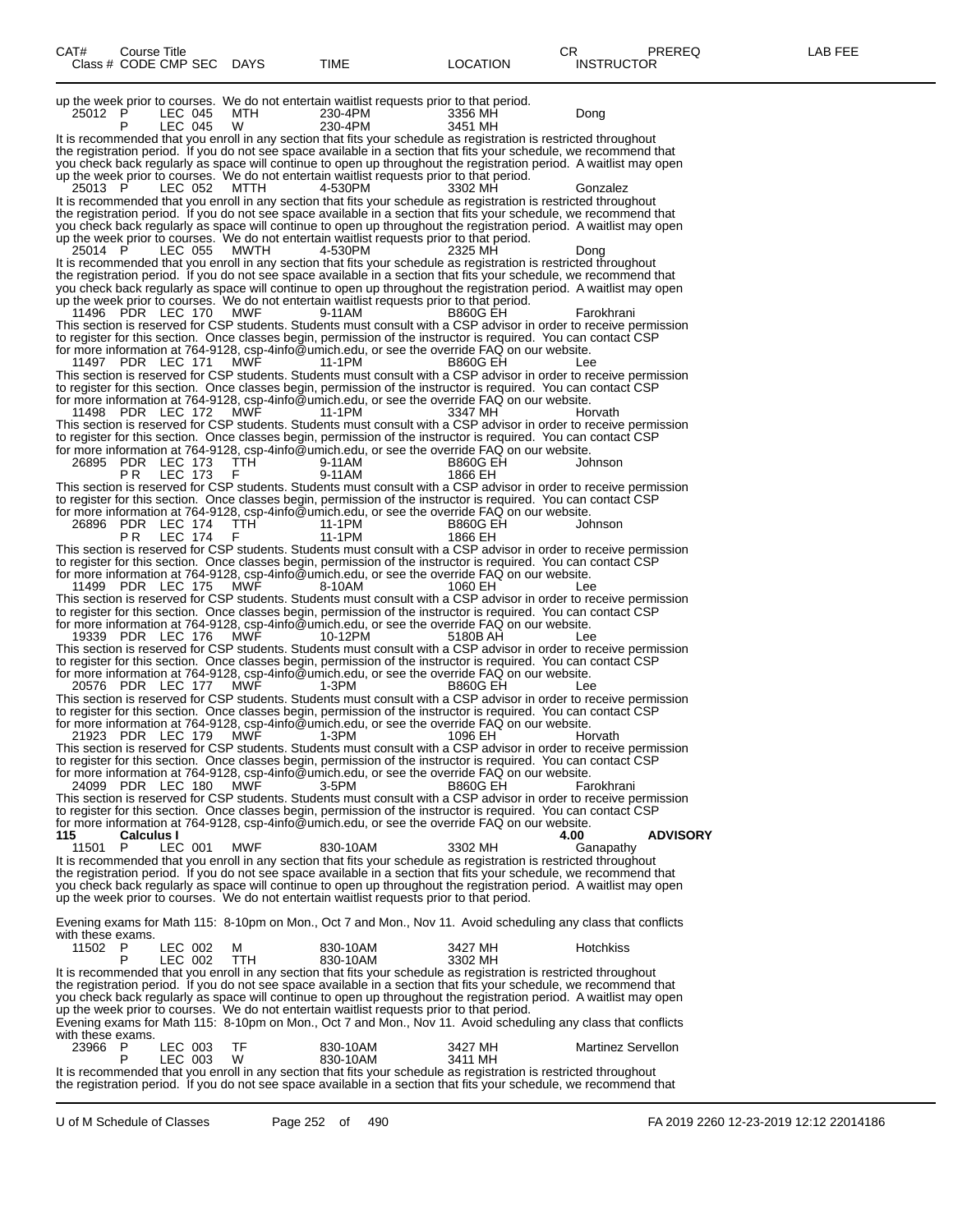you check back regularly as space will continue to open up throughout the registration period. A waitlist may open up the week prior to courses. We do not entertain waitlist requests prior to that period. Evening exams for Math 115: 8-10pm on Mon., Oct 7 and Mon., Nov 11. Avoid scheduling any class that conflicts with these exams.<br>23967 P 23967 P LEC 004 TTHF 830-10AM 3314 MH Wen It is recommended that you enroll in any section that fits your schedule as registration is restricted throughout the registration period. If you do not see space available in a section that fits your schedule, we recommend that you check back regularly as space will continue to open up throughout the registration period. A waitlist may open up the week prior to courses. We do not entertain waitlist requests prior to that period. Evening exams for Math 115: 8-10pm on Mon., Oct 7 and Mon., Nov 11. Avoid scheduling any class that conflicts with these exams.<br>11503 P men LEC 005 M 830-10AM 3314 MH Scheiwiller<br>P LEC 005 WTH 830-10AM 3427 MH P LEC 005 WTH 830-10AM 3427 MH It is recommended that you enroll in any section that fits your schedule as registration is restricted throughout the registration period. If you do not see space available in a section that fits your schedule, we recommend that you check back regularly as space will continue to open up throughout the registration period. A waitlist may open up the week prior to courses. We do not entertain waitlist requests prior to that period. Evening exams for Math 115: 8-10pm on Mon., Oct 7 and Mon., Nov 11. Avoid scheduling any class that conflicts with these exams.<br>11504 P 11504 P LEC 006 MWF 830-10AM 2325 MH Le It is recommended that you enroll in any section that fits your schedule as registration is restricted throughout the registration period. If you do not see space available in a section that fits your schedule, we recommend that you check back regularly as space will continue to open up throughout the registration period. A waitlist may open up the week prior to courses. We do not entertain waitlist requests prior to that period. Evening exams for Math 115: 8-10pm on Mon., Oct 7 and Mon., Nov 11. Avoid scheduling any class that conflicts with these exams.<br>11505 P 1150 007 M 830-10AM 2427 MH Norwood<br>11505 PTH 830-10AM 2325 MH P LEC 007 TTH 830-10AM 2325 MH It is recommended that you enroll in any section that fits your schedule as registration is restricted throughout the registration period. If you do not see space available in a section that fits your schedule, we recommend that you check back regularly as space will continue to open up throughout the registration period. A waitlist may open up the week prior to courses. We do not entertain waitlist requests prior to that period. Evening exams for Math 115: 8-10pm on Mon., Oct 7 and Mon., Nov 11. Avoid scheduling any class that conflicts with these exams.<br>23968 P P LEC 008 TF 830-10AM 2436 MH Trigos-Raczkowski<br>P LEC 008 W 830-10AM 2437 MH P LEC 008 W 830-10AM 2437 MH It is recommended that you enroll in any section that fits your schedule as registration is restricted throughout the registration period. If you do not see space available in a section that fits your schedule, we recommend that you check back regularly as space will continue to open up throughout the registration period. A waitlist may open up the week prior to courses. We do not entertain waitlist requests prior to that period. Evening exams for Math 115: 8-10pm on Mon., Oct 7 and Mon., Nov 11. Avoid scheduling any class that conflicts with these exams.<br>11506 P 11506 P LEC 009 P TTH 2830-10AM 3460 MH Liu<br>11506 P 2830-10AM 3451 MH P LEC 009 F 830-10AM 3451 MH It is recommended that you enroll in any section that fits your schedule as registration is restricted throughout the registration period. If you do not see space available in a section that fits your schedule, we recommend that you check back regularly as space will continue to open up throughout the registration period. A waitlist may open up the week prior to courses. We do not entertain waitlist requests prior to that period. Evening exams for Math 115: 8-10pm on Mon., Oct 7 and Mon., Nov 11. Avoid scheduling any class that conflicts with these exams.<br>11507 P 11507 P LEC 010 MW 830-10AM 2333 MH McMillan P LEC 010 TH 830-10AM 2427 MH It is recommended that you enroll in any section that fits your schedule as registration is restricted throughout the registration period. If you do not see space available in a section that fits your schedule, we recommend that you check back regularly as space will continue to open up throughout the registration period. A waitlist may open up the week prior to courses. We do not entertain waitlist requests prior to that period. Evening exams for Math 115: 8-10pm on Mon., Oct 7 and Mon., Nov 11. Avoid scheduling any class that conflicts with these exams.<br>11508 PR LEC 011 11508 P R LEC 011 MWF 830-10AM 2449 MH It is recommended that you enroll in any section that fits your schedule as registration is restricted throughout the registration period. If you do not see space available in a section that fits your schedule, we recommend that you check back regularly as space will continue to open up throughout the registration period. A waitlist may open up the week prior to courses. We do not entertain waitlist requests prior to that period. Evening exams for Math 115: 8-10pm on Mon., Oct 7 and Mon., Nov 11. Avoid scheduling any class that conflicts with these exams.<br>11509 P 11509 P LEC 012 MTTH 830-10AM 3451 MH Gordon It is recommended that you enroll in any section that fits your schedule as registration is restricted throughout the registration period. If you do not see space available in a section that fits your schedule, we recommend that you check back regularly as space will continue to open up throughout the registration period. A waitlist may open up the week prior to courses. We do not entertain waitlist requests prior to that period. Evening exams for Math 115: 8-10pm on Mon., Oct 7 and Mon., Nov 11. Avoid scheduling any class that conflicts with these exams.<br>11510 P 11510 P LEC 013 TWF 830-10AM 3356 MH It is recommended that you enroll in any section that fits your schedule as registration is restricted throughout the registration period. If you do not see space available in a section that fits your schedule, we recommend that you check back regularly as space will continue to open up throughout the registration period. A waitlist may open up the week prior to courses. We do not entertain waitlist requests prior to that period. Evening exams for Math 115: 8-10pm on Mon., Oct 7 and Mon., Nov 11. Avoid scheduling any class that conflicts with these exams. 11512 P LEC 016 MWF 830-10AM 3460 MH Han

U of M Schedule of Classes Page 253 of 490 FA 2019 2260 12-23-2019 12:12 22014186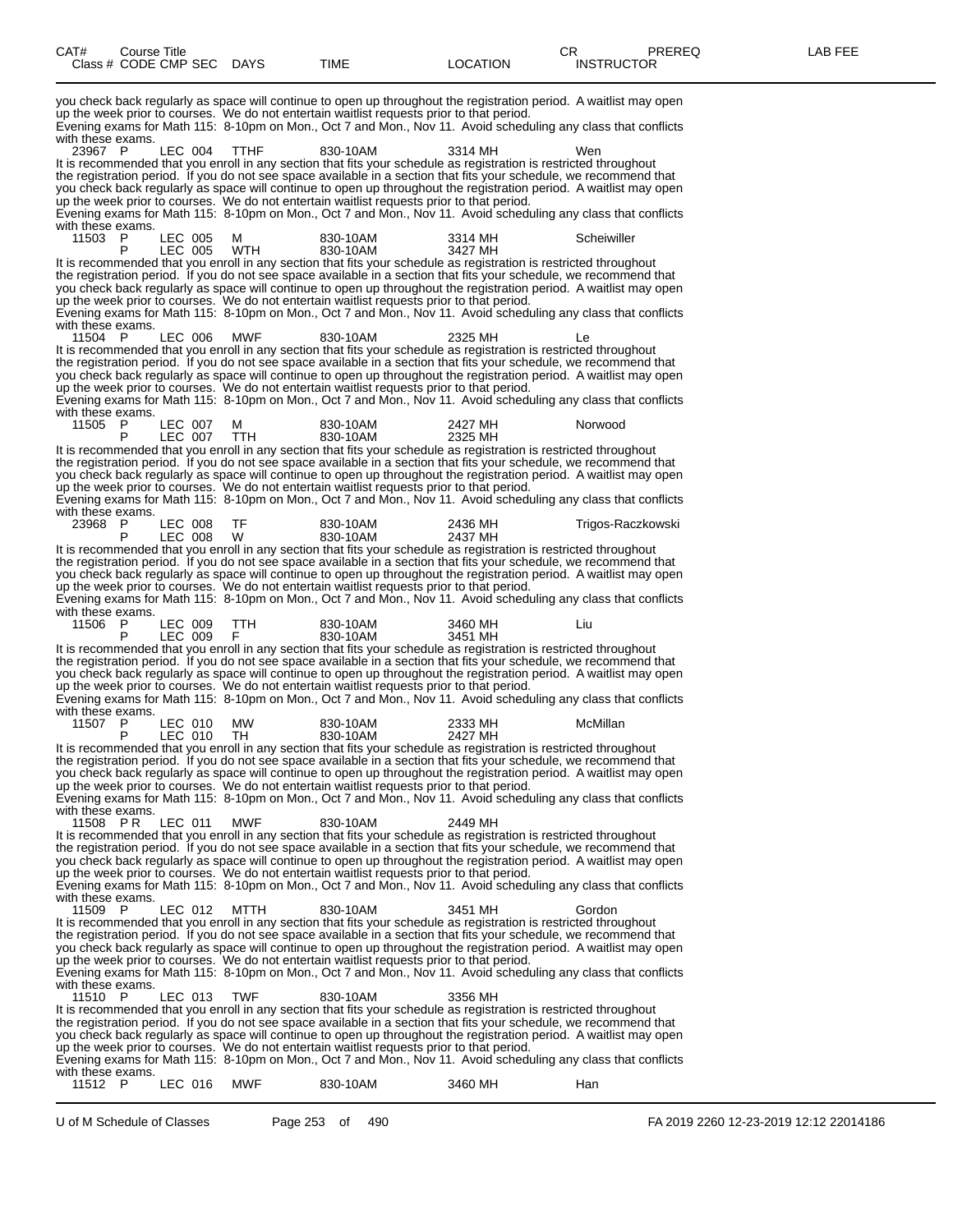It is recommended that you enroll in any section that fits your schedule as registration is restricted throughout the registration period. If you do not see space available in a section that fits your schedule, we recommend that you check back regularly as space will continue to open up throughout the registration period. A waitlist may open up the week prior to courses. We do not entertain waitlist requests prior to that period. Evening exams for Math 115: 8-10pm on Mon., Oct 7 and Mon., Nov 11. Avoid scheduling any class that conflicts with these exams.<br>11513 P LEC 017 MTTH 830-10AM 2353 MH Castano IV It is recommended that you enroll in any section that fits your schedule as registration is restricted throughout the registration period. If you do not see space available in a section that fits your schedule, we recommend that you check back regularly as space will continue to open up throughout the registration period. A waitlist may open up the week prior to courses. We do not entertain waitlist requests prior to that period. Evening exams for Math 115: 8-10pm on Mon., Oct 7 and Mon., Nov 11. Avoid scheduling any class that conflicts with these exams.<br>11514 P 11514 P LEC 018 TWF 830-10AM 2347 MH Li It is recommended that you enroll in any section that fits your schedule as registration is restricted throughout the registration period. If you do not see space available in a section that fits your schedule, we recommend that you check back regularly as space will continue to open up throughout the registration period. A waitlist may open up the week prior to courses. We do not entertain waitlist requests prior to that period. Evening exams for Math 115: 8-10pm on Mon., Oct 7 and Mon., Nov 11. Avoid scheduling any class that conflicts with these exams. 11516 P LEC 021 MWF 10-1130AM 3302 MH Shivaprasad It is recommended that you enroll in any section that fits your schedule as registration is restricted throughout the registration period. If you do not see space available in a section that fits your schedule, we recommend that you check back regularly as space will continue to open up throughout the registration period. A waitlist may open up the week prior to courses. We do not entertain waitlist requests prior to that period. Evening exams for Math 115: 8-10pm on Mon., Oct 7 and Mon., Nov 11. Avoid scheduling any class that conflicts with these exams.<br>11517 P LEC 022 M 10-1130AM 3427 MH Pinella<br>LEC 022 TTH 10-1130AM 3302 MH P LEC 022 TTH 10-1130AM 3302 MH It is recommended that you enroll in any section that fits your schedule as registration is restricted throughout the registration period. If you do not see space available in a section that fits your schedule, we recommend that you check back regularly as space will continue to open up throughout the registration period. A waitlist may open up the week prior to courses. We do not entertain waitlist requests prior to that period. Evening exams for Math 115: 8-10pm on Mon., Oct 7 and Mon., Nov 11. Avoid scheduling any class that conflicts with these exams.<br>23971 P LEC 023 TF 10-1130AM 3427 MH Patrias<br>LEC 023 W 10-1130AM 3411 MH P LEC 023 W 10-1130AM 3411 MH It is recommended that you enroll in any section that fits your schedule as registration is restricted throughout the registration period. If you do not see space available in a section that fits your schedule, we recommend that you check back regularly as space will continue to open up throughout the registration period. A waitlist may open up the week prior to courses. We do not entertain waitlist requests prior to that period. Evening exams for Math 115: 8-10pm on Mon., Oct 7 and Mon., Nov 11. Avoid scheduling any class that conflicts with these exams.<br>23972 P 23972 P LEC 024 TTHF 10-1130AM 3314 MH Weiss It is recommended that you enroll in any section that fits your schedule as registration is restricted throughout the registration period. If you do not see space available in a section that fits your schedule, we recommend that you check back regularly as space will continue to open up throughout the registration period. A waitlist may open up the week prior to courses. We do not entertain waitlist requests prior to that period. Evening exams for Math 115: 8-10pm on Mon., Oct 7 and Mon., Nov 11. Avoid scheduling any class that conflicts with these exams.<br>11518 P 11518 P LEC 025 M 10-1130AM 3314 MH Tyler P LEC 025 WTH 10-1130AM 3427 MH It is recommended that you enroll in any section that fits your schedule as registration is restricted throughout the registration period. If you do not see space available in a section that fits your schedule, we recommend that you check back regularly as space will continue to open up throughout the registration period. A waitlist may open up the week prior to courses. We do not entertain waitlist requests prior to that period. Evening exams for Math 115: 8-10pm on Mon., Oct 7 and Mon., Nov 11. Avoid scheduling any class that conflicts with these exams.<br>11519 P 11519 P LEC 026 MWF 10-1130AM 2325 MH Islam It is recommended that you enroll in any section that fits your schedule as registration is restricted throughout the registration period. If you do not see space available in a section that fits your schedule, we recommend that you check back regularly as space will continue to open up throughout the registration period. A waitlist may open up the week prior to courses. We do not entertain waitlist requests prior to that period. Evening exams for Math 115: 8-10pm on Mon., Oct 7 and Mon., Nov 11. Avoid scheduling any class that conflicts with these exams.<br>11520 P 11520 P LEC 027 M 10-1130AM 2427 MH Norwood P LEC 027 TTH 10-1130AM 2325 MH It is recommended that you enroll in any section that fits your schedule as registration is restricted throughout the registration period. If you do not see space available in a section that fits your schedule, we recommend that you check back regularly as space will continue to open up throughout the registration period. A waitlist may open up the week prior to courses. We do not entertain waitlist requests prior to that period. Evening exams for Math 115: 8-10pm on Mon., Oct 7 and Mon., Nov 11. Avoid scheduling any class that conflicts with these exams.<br>23973 P "<br>P LEC 028 TF 10-1130AM 2436 MH Irmak<br>P LEC 028 W 10-1130AM 2437 MH P LEC 028 W 10-1130AM 2437 MH It is recommended that you enroll in any section that fits your schedule as registration is restricted throughout the registration period. If you do not see space available in a section that fits your schedule, we recommend that you check back regularly as space will continue to open up throughout the registration period. A waitlist may open

up the week prior to courses. We do not entertain waitlist requests prior to that period.

U of M Schedule of Classes Page 254 of 490 FA 2019 2260 12-23-2019 12:12 22014186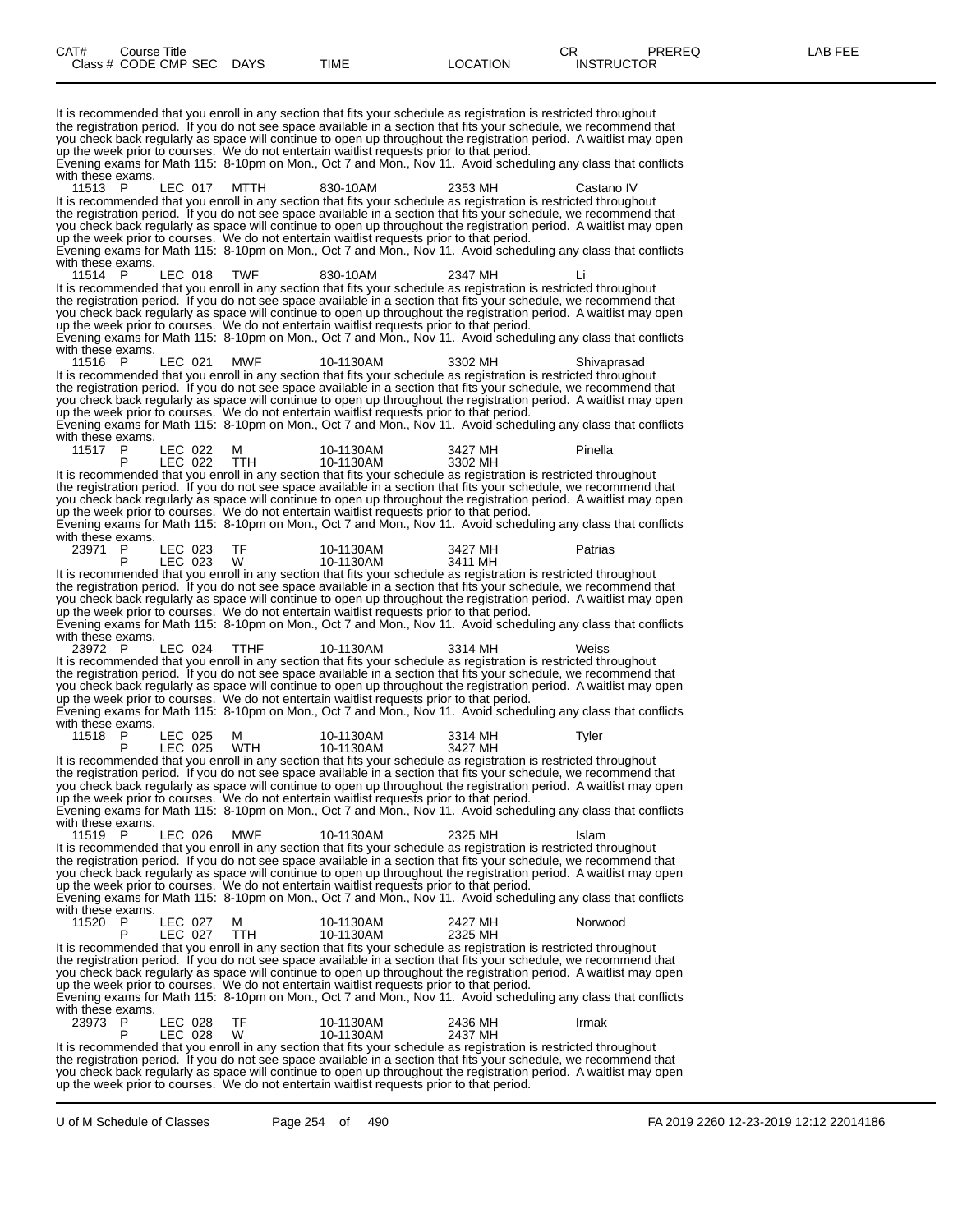Evening exams for Math 115: 8-10pm on Mon., Oct 7 and Mon., Nov 11. Avoid scheduling any class that conflicts with these exams.

| 11521<br>P<br>LEC 029<br>ттн<br>10-1130AM                                                                                                                                                                                                | 3460 MH<br>Liu                |
|------------------------------------------------------------------------------------------------------------------------------------------------------------------------------------------------------------------------------------------|-------------------------------|
| P<br>LEC 029<br>F<br>10-1130AM                                                                                                                                                                                                           | 3451 MH                       |
| It is recommended that you enroll in any section that fits your schedule as registration is restricted throughout<br>the registration period. If you do not see space available in a section that fits your schedule, we recommend that  |                               |
| you check back regularly as space will continue to open up throughout the registration period. A waitlist may open                                                                                                                       |                               |
| up the week prior to courses. We do not entertain waitlist requests prior to that period.                                                                                                                                                |                               |
| Evening exams for Math 115: 8-10pm on Mon., Oct 7 and Mon., Nov 11. Avoid scheduling any class that conflicts                                                                                                                            |                               |
| with these exams.                                                                                                                                                                                                                        |                               |
| 23974 P<br>LEC 030<br><b>MW</b><br>10-1130AM                                                                                                                                                                                             | 2333 MH<br><b>Boland</b>      |
| LEC 030<br>TH<br>10-1130AM<br>Р<br>It is recommended that you enroll in any section that fits your schedule as registration is restricted throughout                                                                                     | 2427 MH                       |
| the registration period. If you do not see space available in a section that fits your schedule, we recommend that                                                                                                                       |                               |
| you check back regularly as space will continue to open up throughout the registration period. A waitlist may open                                                                                                                       |                               |
| up the week prior to courses. We do not entertain waitlist requests prior to that period.                                                                                                                                                |                               |
| Evening exams for Math 115: 8-10pm on Mon., Oct 7 and Mon., Nov 11. Avoid scheduling any class that conflicts                                                                                                                            |                               |
| with these exams.                                                                                                                                                                                                                        |                               |
| MWF<br>11522 P<br>LEC 031<br>10-1130AM                                                                                                                                                                                                   | 2449 MH<br>Norton             |
| It is recommended that you enroll in any section that fits your schedule as registration is restricted throughout<br>the registration period. If you do not see space available in a section that fits your schedule, we recommend that  |                               |
| you check back regularly as space will continue to open up throughout the registration period. A waitlist may open                                                                                                                       |                               |
| up the week prior to courses. We do not entertain waitlist requests prior to that period.                                                                                                                                                |                               |
| Evening exams for Math 115: 8-10pm on Mon., Oct 7 and Mon., Nov 11. Avoid scheduling any class that conflicts                                                                                                                            |                               |
| with these exams.                                                                                                                                                                                                                        |                               |
| 11523 P<br>LEC 032<br>MTTH<br>10-1130AM                                                                                                                                                                                                  | 3451 MH<br>∠hang              |
| It is recommended that you enroll in any section that fits your schedule as registration is restricted throughout                                                                                                                        |                               |
| the registration period. If you do not see space available in a section that fits your schedule, we recommend that<br>you check back regularly as space will continue to open up throughout the registration period. A waitlist may open |                               |
| up the week prior to courses. We do not entertain waitlist requests prior to that period.                                                                                                                                                |                               |
| Evening exams for Math 115: 8-10pm on Mon., Oct 7 and Mon., Nov 11. Avoid scheduling any class that conflicts                                                                                                                            |                               |
| with these exams.                                                                                                                                                                                                                        |                               |
| 23975 P<br>LEC 033<br><b>TWF</b><br>10-1130AM                                                                                                                                                                                            | 3356 MH<br>Prokhorov          |
| It is recommended that you enroll in any section that fits your schedule as registration is restricted throughout                                                                                                                        |                               |
| the registration period. If you do not see space available in a section that fits your schedule, we recommend that                                                                                                                       |                               |
| you check back regularly as space will continue to open up throughout the registration period. A waitlist may open<br>up the week prior to courses. We do not entertain waitlist requests prior to that period.                          |                               |
| Evening exams for Math 115: 8-10pm on Mon., Oct 7 and Mon., Nov 11. Avoid scheduling any class that conflicts                                                                                                                            |                               |
| with these exams.                                                                                                                                                                                                                        |                               |
| MWF<br>11525<br>- P<br>LEC 036<br>10-1130AM                                                                                                                                                                                              | 3460 MH<br>Finlay             |
| It is recommended that you enroll in any section that fits your schedule as registration is restricted throughout                                                                                                                        |                               |
| the registration period. If you do not see space available in a section that fits your schedule, we recommend that                                                                                                                       |                               |
| you check back regularly as space will continue to open up throughout the registration period. A waitlist may open                                                                                                                       |                               |
| up the week prior to courses. We do not entertain waitlist requests prior to that period.<br>Evening exams for Math 115: 8-10pm on Mon., Oct 7 and Mon., Nov 11. Avoid scheduling any class that conflicts                               |                               |
| with these exams.                                                                                                                                                                                                                        |                               |
| 11526 P<br>LEC 037<br>MTTH<br>10-1130AM                                                                                                                                                                                                  | 2353 MH<br>Megginson, Wolf    |
| It is recommended that you enroll in any section that fits your schedule as registration is restricted throughout                                                                                                                        |                               |
| the registration period. If you do not see space available in a section that fits your schedule, we recommend that                                                                                                                       |                               |
| you check back regularly as space will continue to open up throughout the registration period. A waitlist may open                                                                                                                       |                               |
| up the week prior to courses. We do not entertain waitlist requests prior to that period.<br>Evening exams for Math 115: 8-10pm on Mon., Oct 7 and Mon., Nov 11. Avoid scheduling any class that conflicts                               |                               |
| with these exams.                                                                                                                                                                                                                        |                               |
| 11527 P<br>LEC 038<br><b>TWF</b><br>10-1130AM                                                                                                                                                                                            | 2347 MH<br>Silverman, Wolf    |
| It is recommended that you enroll in any section that fits your schedule as registration is restricted throughout                                                                                                                        |                               |
| the registration period. If you do not see space available in a section that fits your schedule, we recommend that                                                                                                                       |                               |
| you check back regularly as space will continue to open up throughout the registration period. A waitlist may open                                                                                                                       |                               |
| up the week prior to courses. We do not entertain waitlist requests prior to that period.                                                                                                                                                |                               |
| Evening exams for Math 115: 8-10pm on Mon., Oct 7 and Mon., Nov 11. Avoid scheduling any class that conflicts<br>with these exams.                                                                                                       |                               |
| <b>MWF</b><br>11529<br>- P<br>LEC 041<br>1130-1PM                                                                                                                                                                                        | 3302 MH<br>Maass              |
| It is recommended that you enroll in any section that fits your schedule as registration is restricted throughout                                                                                                                        |                               |
| the registration period. If you do not see space available in a section that fits your schedule, we recommend that                                                                                                                       |                               |
| you check back regularly as space will continue to open up throughout the registration period. A waitlist may open                                                                                                                       |                               |
| up the week prior to courses. We do not entertain waitlist requests prior to that period.                                                                                                                                                |                               |
| Evening exams for Math 115: 8-10pm on Mon., Oct 7 and Mon., Nov 11. Avoid scheduling any class that conflicts<br>with these exams.                                                                                                       |                               |
| 11530<br>LEC 042<br>М<br>1130-1PM<br>-P                                                                                                                                                                                                  | 3427 MH<br><b>Nellis</b>      |
| P<br>LEC 042<br>TTH<br>1130-1PM                                                                                                                                                                                                          | 3302 MH                       |
| It is recommended that you enroll in any section that fits your schedule as registration is restricted throughout                                                                                                                        |                               |
| the registration period. If you do not see space available in a section that fits your schedule, we recommend that                                                                                                                       |                               |
|                                                                                                                                                                                                                                          |                               |
| you check back regularly as space will continue to open up throughout the registration period. A waitlist may open                                                                                                                       |                               |
| up the week prior to courses. We do not entertain waitlist requests prior to that period.                                                                                                                                                |                               |
| Evening exams for Math 115: 8-10pm on Mon., Oct 7 and Mon., Nov 11. Avoid scheduling any class that conflicts                                                                                                                            |                               |
| with these exams.                                                                                                                                                                                                                        |                               |
| TF<br>23978 P<br>LEC 043<br>1130-1PM<br>W<br>P<br>LEC 043<br>1130-1PM                                                                                                                                                                    | 3427 MH<br>Patrias<br>3411 MH |
| It is recommended that you enroll in any section that fits your schedule as registration is restricted throughout<br>the registration period. If you do not see space available in a section that fits your schedule, we recommend that  |                               |

you check back regularly as space will continue to open up throughout the registration period. A waitlist may open

U of M Schedule of Classes Page 255 of 490 FA 2019 2260 12-23-2019 12:12 22014186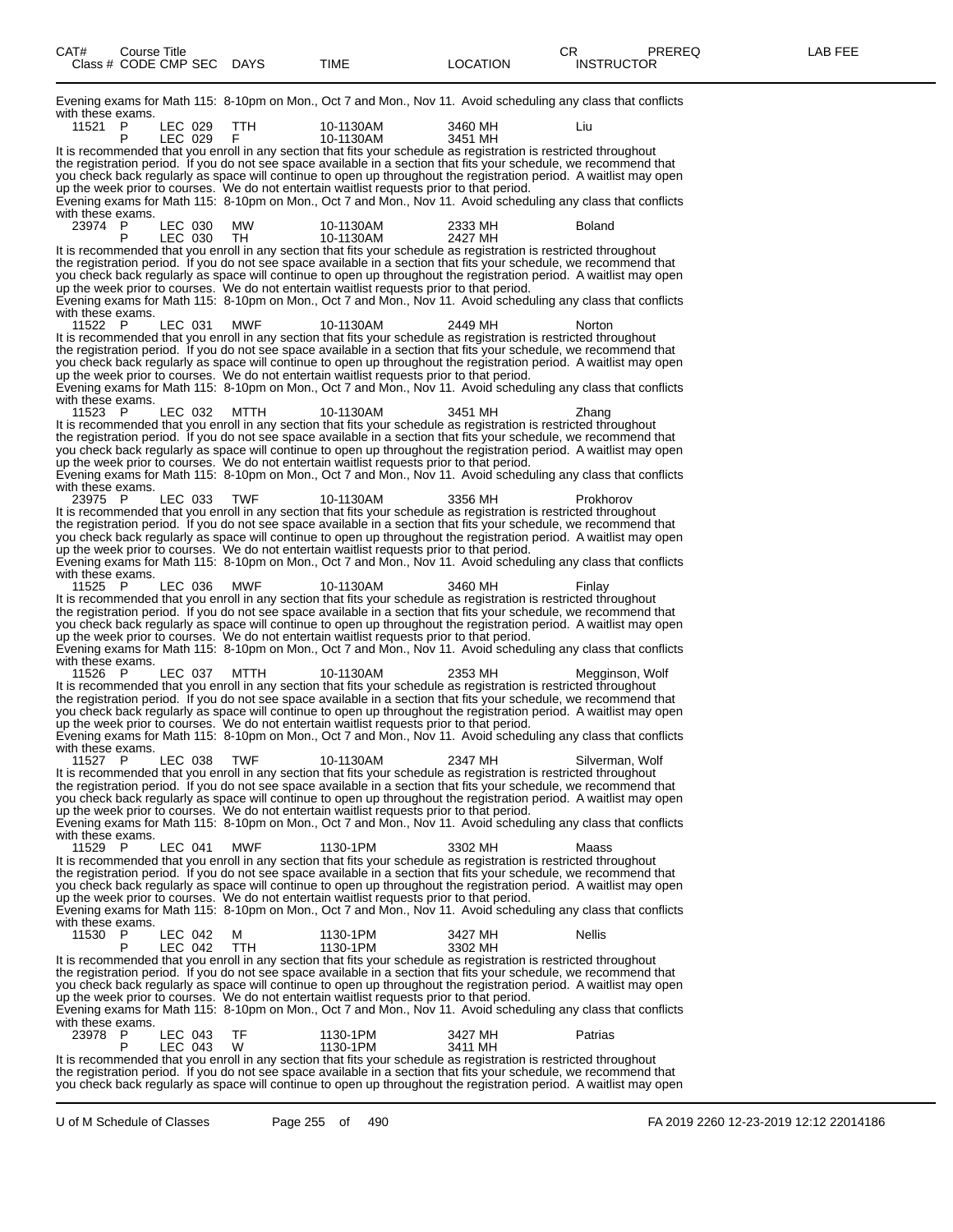| CAT# | Title<br>Course      |             |      |                        | ⌒冖<br>◡◠                  | PREREQ | ---<br>A R<br>--- |
|------|----------------------|-------------|------|------------------------|---------------------------|--------|-------------------|
|      | Class # CODE CMP SEC | <b>DAYS</b> | TIME | <b>OCATION</b><br>____ | <b>INSTRUCTOR</b><br>____ |        |                   |

| up the week prior to courses. We do not entertain waitlist requests prior to that period.<br>Evening exams for Math 115: 8-10pm on Mon., Oct 7 and Mon., Nov 11. Avoid scheduling any class that conflicts<br>with these exams.                                                                                                                                                                                                                                                                                                                                                                             |         |                    |                 |                      |                    |               |  |
|-------------------------------------------------------------------------------------------------------------------------------------------------------------------------------------------------------------------------------------------------------------------------------------------------------------------------------------------------------------------------------------------------------------------------------------------------------------------------------------------------------------------------------------------------------------------------------------------------------------|---------|--------------------|-----------------|----------------------|--------------------|---------------|--|
| 23979 P<br>It is recommended that you enroll in any section that fits your schedule as registration is restricted throughout<br>the registration period. If you do not see space available in a section that fits your schedule, we recommend that<br>you check back regularly as space will continue to open up throughout the registration period. A waitlist may open<br>up the week prior to courses. We do not entertain waitlist requests prior to that period.<br>Evening exams for Math 115: 8-10pm on Mon., Oct 7 and Mon., Nov 11. Avoid scheduling any class that conflicts<br>with these exams. |         | LEC 044            | <b>TTHF</b>     | 1130-1PM             | 3314 MH            | Weiss         |  |
| 11531 P<br>P<br>It is recommended that you enroll in any section that fits your schedule as registration is restricted throughout                                                                                                                                                                                                                                                                                                                                                                                                                                                                           |         | LEC 045<br>LEC 045 | м<br><b>WTH</b> | 1130-1PM<br>1130-1PM | 3314 MH<br>3427 MH | Tsouvalas     |  |
| the registration period. If you do not see space available in a section that fits your schedule, we recommend that<br>you check back regularly as space will continue to open up throughout the registration period. A waitlist may open<br>up the week prior to courses. We do not entertain waitlist requests prior to that period.<br>Evening exams for Math 115: 8-10pm on Mon., Oct 7 and Mon., Nov 11. Avoid scheduling any class that conflicts                                                                                                                                                      |         |                    |                 |                      |                    |               |  |
| with these exams.<br>11532 P<br>It is recommended that you enroll in any section that fits your schedule as registration is restricted throughout                                                                                                                                                                                                                                                                                                                                                                                                                                                           | LEC 046 |                    | <b>MWF</b>      | 1130-1PM             | 2325 MH            | Ginsberg      |  |
| the registration period. If you do not see space available in a section that fits your schedule, we recommend that<br>you check back regularly as space will continue to open up throughout the registration period. A waitlist may open<br>up the week prior to courses. We do not entertain waitlist requests prior to that period.<br>Evening exams for Math 115: 8-10pm on Mon., Oct 7 and Mon., Nov 11. Avoid scheduling any class that conflicts                                                                                                                                                      |         |                    |                 |                      |                    |               |  |
| with these exams.<br>11533 P<br>P                                                                                                                                                                                                                                                                                                                                                                                                                                                                                                                                                                           |         | LEC 047<br>LEC 047 | м<br><b>TTH</b> | 1130-1PM<br>1130-1PM | 2427 MH<br>2325 MH | Aponte        |  |
| It is recommended that you enroll in any section that fits your schedule as registration is restricted throughout<br>the registration period. If you do not see space available in a section that fits your schedule, we recommend that<br>you check back regularly as space will continue to open up throughout the registration period. A waitlist may open<br>up the week prior to courses. We do not entertain waitlist requests prior to that period.                                                                                                                                                  |         |                    |                 |                      |                    |               |  |
| Evening exams for Math 115: 8-10pm on Mon., Oct 7 and Mon., Nov 11. Avoid scheduling any class that conflicts<br>with these exams.<br>23084 P                                                                                                                                                                                                                                                                                                                                                                                                                                                               | LEC 048 |                    | TF              | 1130-1PM             | ARR                |               |  |
| P<br>It is recommended that you enroll in any section that fits your schedule as registration is restricted throughout<br>the registration period. If you do not see space available in a section that fits your schedule, we recommend that<br>you check back regularly as space will continue to open up throughout the registration period. A waitlist may open<br>up the week prior to courses. We do not entertain waitlist requests prior to that period.                                                                                                                                             |         | LEC 048            | W               | 1130-1PM             | ARR                |               |  |
| Evening exams for Math 115: 8-10pm on Mon., Oct 7 and Mon., Nov 11. Avoid scheduling any class that conflicts<br>with these exams.<br>23980<br>- P                                                                                                                                                                                                                                                                                                                                                                                                                                                          |         | LEC 049            | TTH.            | 1130-1PM             | 3460 MH            | Ryan          |  |
| P<br>It is recommended that you enroll in any section that fits your schedule as registration is restricted throughout<br>the registration period. If you do not see space available in a section that fits your schedule, we recommend that<br>you check back regularly as space will continue to open up throughout the registration period. A waitlist may open<br>up the week prior to courses. We do not entertain waitlist requests prior to that period.                                                                                                                                             | LEC 049 |                    | F               | 1130-1PM             | 3451 MH            |               |  |
| Evening exams for Math 115: 8-10pm on Mon., Oct 7 and Mon., Nov 11. Avoid scheduling any class that conflicts<br>with these exams.                                                                                                                                                                                                                                                                                                                                                                                                                                                                          |         |                    |                 |                      |                    |               |  |
| 23083<br>- P<br>P                                                                                                                                                                                                                                                                                                                                                                                                                                                                                                                                                                                           |         | LEC 050<br>LEC 050 | <b>MW</b><br>TH | 1130-1PM<br>1130-1PM | 2333 MH<br>2427 MH | <b>Boland</b> |  |
| It is recommended that you enroll in any section that fits your schedule as registration is restricted throughout<br>the registration period. If you do not see space available in a section that fits your schedule, we recommend that<br>you check back regularly as space will continue to open up throughout the registration period. A waitlist may open<br>up the week prior to courses. We do not entertain waitlist requests prior to that period.                                                                                                                                                  |         |                    |                 |                      |                    |               |  |
| Evening exams for Math 115: 8-10pm on Mon., Oct 7 and Mon., Nov 11. Avoid scheduling any class that conflicts<br>with these exams.<br>23082 P                                                                                                                                                                                                                                                                                                                                                                                                                                                               |         | LEC 051            | MWF             | 1130-1PM             | 2449 MH            |               |  |
| It is recommended that you enroll in any section that fits your schedule as registration is restricted throughout<br>the registration period. If you do not see space available in a section that fits your schedule, we recommend that<br>you check back regularly as space will continue to open up throughout the registration period. A waitlist may open<br>up the week prior to courses. We do not entertain waitlist requests prior to that period.                                                                                                                                                  |         |                    |                 |                      |                    |               |  |
| Evening exams for Math 115: 8-10pm on Mon., Oct 7 and Mon., Nov 11. Avoid scheduling any class that conflicts<br>with these exams.                                                                                                                                                                                                                                                                                                                                                                                                                                                                          |         |                    |                 |                      |                    |               |  |
| 23089 P<br>It is recommended that you enroll in any section that fits your schedule as registration is restricted throughout<br>the registration period. If you do not see space available in a section that fits your schedule, we recommend that<br>you check back regularly as space will continue to open up throughout the registration period. A waitlist may open<br>up the week prior to courses. We do not entertain waitlist requests prior to that period.                                                                                                                                       |         | LEC 052            | MTTH            | 1130-1PM             | 3451 MH            | Zhang         |  |
| Evening exams for Math 115: 8-10pm on Mon., Oct 7 and Mon., Nov 11. Avoid scheduling any class that conflicts<br>with these exams.                                                                                                                                                                                                                                                                                                                                                                                                                                                                          |         |                    |                 |                      |                    |               |  |
| 23981 P<br>It is recommended that you enroll in any section that fits your schedule as registration is restricted throughout<br>the registration period. If you do not see space available in a section that fits your schedule, we recommend that<br>you check back regularly as space will continue to open up throughout the registration period. A waitlist may open<br>up the week prior to courses. We do not entertain waitlist requests prior to that period.                                                                                                                                       |         | LEC 053            | TWF             | 1130-1PM             | 3356 MH            | Prokhorov     |  |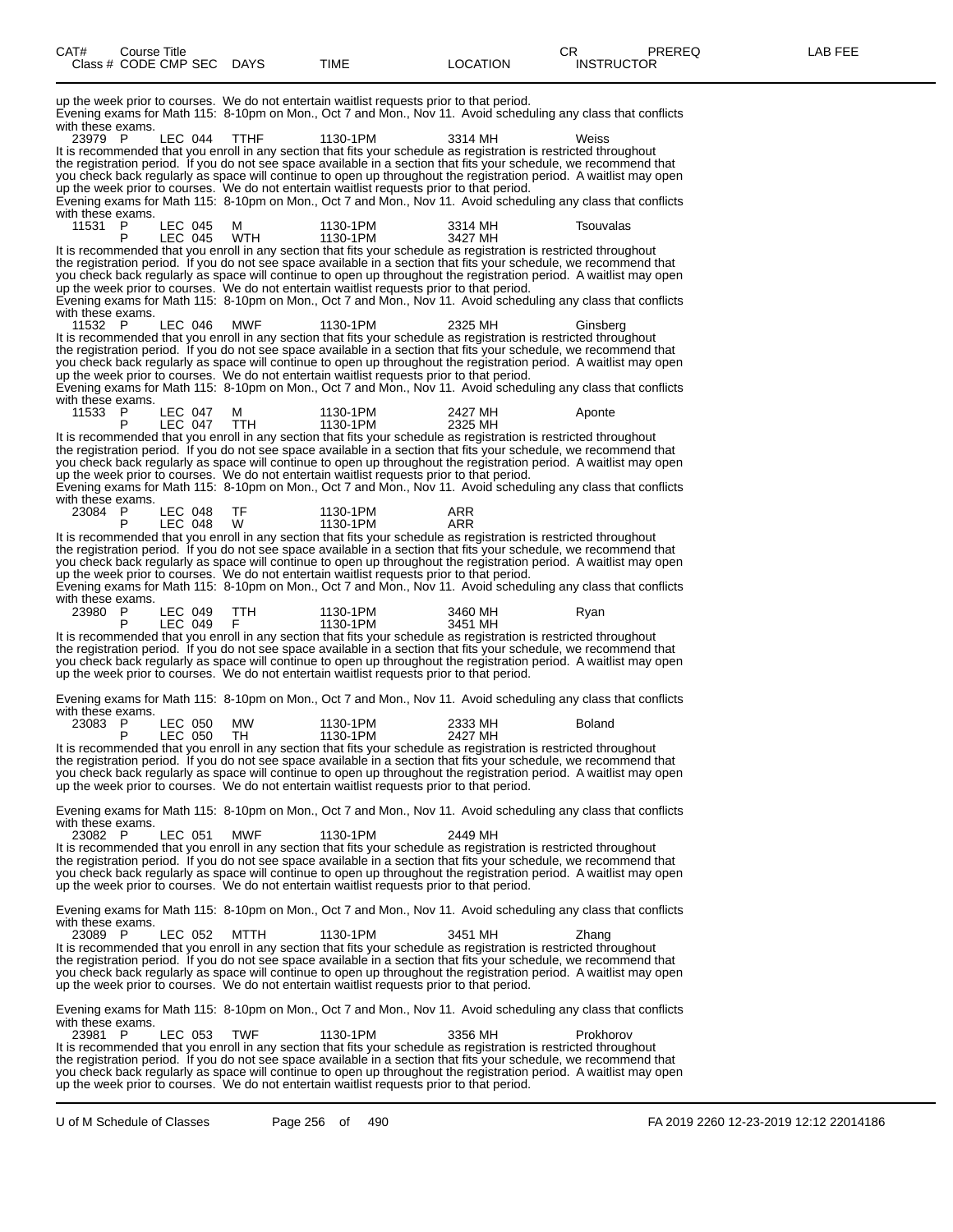Evening exams for Math 115: 8-10pm on Mon., Oct 7 and Mon., Nov 11. Avoid scheduling any class that conflicts

with these exams.<br>11534 P 11534 P LEC 056 MWF 1130-1PM 3460 MH Huang It is recommended that you enroll in any section that fits your schedule as registration is restricted throughout the registration period. If you do not see space available in a section that fits your schedule, we recommend that you check back regularly as space will continue to open up throughout the registration period. A waitlist may open up the week prior to courses. We do not entertain waitlist requests prior to that period. Evening exams for Math 115: 8-10pm on Mon., Oct 7 and Mon., Nov 11. Avoid scheduling any class that conflicts with these exams.<br>23085 P 23085 P LEC 057 MTTH 1130-1PM 2353 MH Megginson It is recommended that you enroll in any section that fits your schedule as registration is restricted throughout the registration period. If you do not see space available in a section that fits your schedule, we recommend that you check back regularly as space will continue to open up throughout the registration period. A waitlist may open up the week prior to courses. We do not entertain waitlist requests prior to that period. Evening exams for Math 115: 8-10pm on Mon., Oct 7 and Mon., Nov 11. Avoid scheduling any class that conflicts with these exams.<br>23092 P 23092 P LEC 058 TWF 1130-1PM 2347 MH Silverman It is recommended that you enroll in any section that fits your schedule as registration is restricted throughout the registration period. If you do not see space available in a section that fits your schedule, we recommend that you check back regularly as space will continue to open up throughout the registration period. A waitlist may open up the week prior to courses. We do not entertain waitlist requests prior to that period. Evening exams for Math 115: 8-10pm on Mon., Oct 7 and Mon., Nov 11. Avoid scheduling any class that conflicts with these exams.<br>23088 P 23088 P LEC 061 MWF 1-230PM 3302 MH Carlisle It is recommended that you enroll in any section that fits your schedule as registration is restricted throughout the registration period. If you do not see space available in a section that fits your schedule, we recommend that you check back regularly as space will continue to open up throughout the registration period. A waitlist may open up the week prior to courses. We do not entertain waitlist requests prior to that period. Evening exams for Math 115: 8-10pm on Mon., Oct 7 and Mon., Nov 11. Avoid scheduling any class that conflicts with these exams.<br>11535 P P LEC 062 M 1-230PM 3427 MH<br>P LEC 062 TTH 1-230PM 3302 MH P LEC 062 TTH 1-230PM 3302 MH It is recommended that you enroll in any section that fits your schedule as registration is restricted throughout the registration period. If you do not see space available in a section that fits your schedule, we recommend that you check back regularly as space will continue to open up throughout the registration period. A waitlist may open up the week prior to courses. We do not entertain waitlist requests prior to that period. Evening exams for Math 115: 8-10pm on Mon., Oct 7 and Mon., Nov 11. Avoid scheduling any class that conflicts with these exams.<br>23086 P 23086 P LEC 063 TF 1-230PM 3427 MH Zhang P LEC 063 W 1-230PM 3411 MH It is recommended that you enroll in any section that fits your schedule as registration is restricted throughout the registration period. If you do not see space available in a section that fits your schedule, we recommend that you check back regularly as space will continue to open up throughout the registration period. A waitlist may open up the week prior to courses. We do not entertain waitlist requests prior to that period. Evening exams for Math 115: 8-10pm on Mon., Oct 7 and Mon., Nov 11. Avoid scheduling any class that conflicts with these exams.<br>23087 P 23087 P LEC 064 TTHF 1-230PM 3314 MH Kubena It is recommended that you enroll in any section that fits your schedule as registration is restricted throughout the registration period. If you do not see space available in a section that fits your schedule, we recommend that you check back regularly as space will continue to open up throughout the registration period. A waitlist may open up the week prior to courses. We do not entertain waitlist requests prior to that period. Evening exams for Math 115: 8-10pm on Mon., Oct 7 and Mon., Nov 11. Avoid scheduling any class that conflicts with these exams.<br>17620 P 17620 P LEC 065 M 1-230PM 3314 MH Le P LEC 065 WTH 1-230PM 3427 MH It is recommended that you enroll in any section that fits your schedule as registration is restricted throughout the registration period. If you do not see space available in a section that fits your schedule, we recommend that you check back regularly as space will continue to open up throughout the registration period. A waitlist may open up the week prior to courses. We do not entertain waitlist requests prior to that period. Evening exams for Math 115: 8-10pm on Mon., Oct 7 and Mon., Nov 11. Avoid scheduling any class that conflicts with these exams.<br>17621 P LEC 066 MWF 1-230PM 2325 MH It is recommended that you enroll in any section that fits your schedule as registration is restricted throughout the registration period. If you do not see space available in a section that fits your schedule, we recommend that you check back regularly as space will continue to open up throughout the registration period. A waitlist may open up the week prior to courses. We do not entertain waitlist requests prior to that period. Evening exams for Math 115: 8-10pm on Mon., Oct 7 and Mon., Nov 11. Avoid scheduling any class that conflicts with these exams.<br>23067 P 23067 P LEC 067 M 1-230PM 2437 MH Koziol

P LEC 067 TTH 1-230PM 2449 MH

U of M Schedule of Classes Page 257 of 490 FA 2019 2260 12-23-2019 12:12 22014186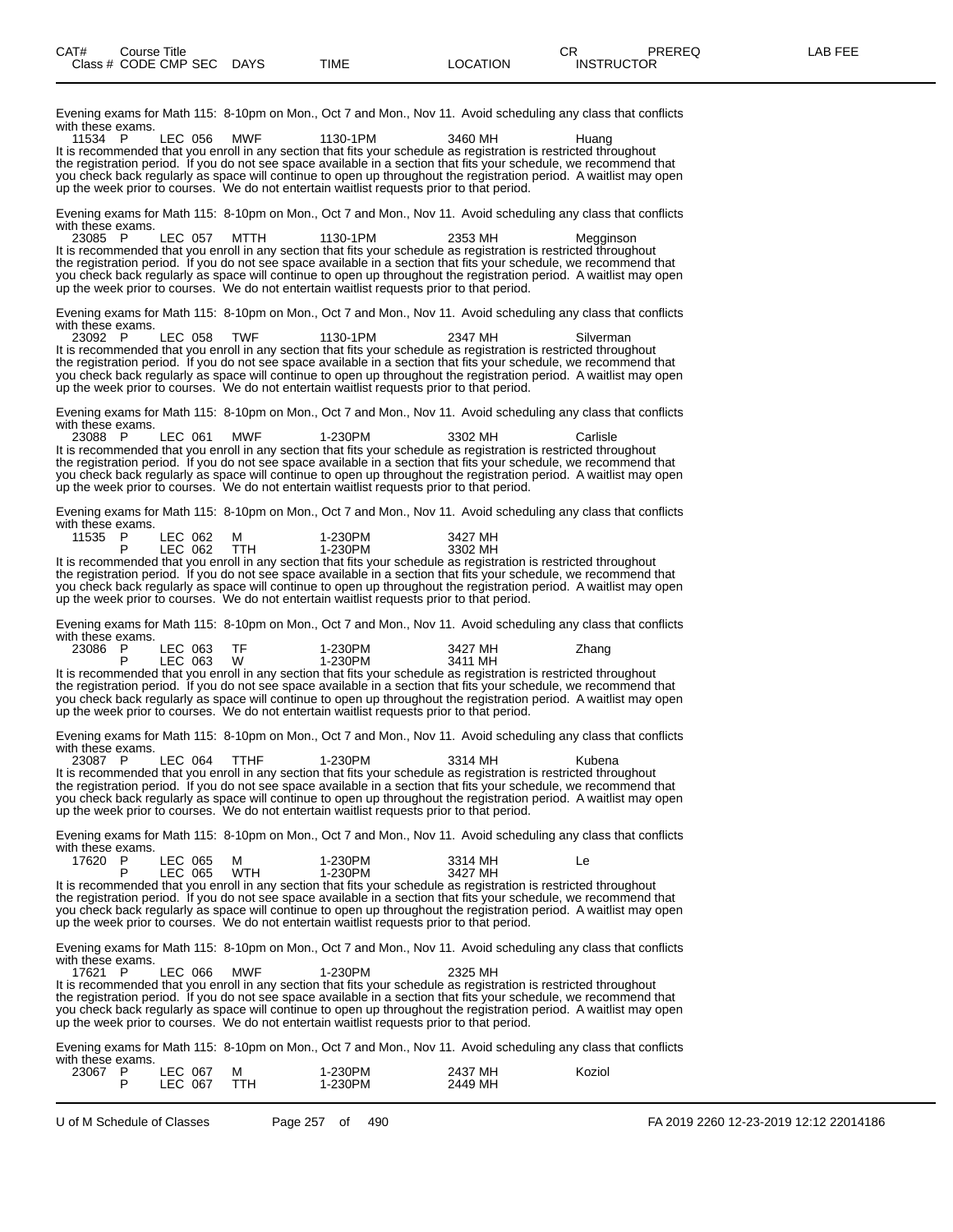It is recommended that you enroll in any section that fits your schedule as registration is restricted throughout the registration period. If you do not see space available in a section that fits your schedule, we recommend that you check back regularly as space will continue to open up throughout the registration period. A waitlist may open up the week prior to courses. We do not entertain waitlist requests prior to that period.

Evening exams for Math 115: 8-10pm on Mon., Oct 7 and Mon., Nov 11. Avoid scheduling any class that conflicts with these exams.

| 23069 P | LEC 069 |         | 1-230PM | 3460 MH                                                                                                   | Rvan |
|---------|---------|---------|---------|-----------------------------------------------------------------------------------------------------------|------|
|         |         | LEC 069 | 1-230PM | 3451 MH                                                                                                   |      |
|         |         |         |         | It is recommended that you enroll in any section that fits your schedule as registration is restricted th |      |

It is recommended that you enroll in any section that fits your schedule as registration is restricted throughout the registration period. If you do not see space available in a section that fits your schedule, we recommend that you check back regularly as space will continue to open up throughout the registration period. A waitlist may open up the week prior to courses. We do not entertain waitlist requests prior to that period.

Evening exams for Math 115: 8-10pm on Mon., Oct 7 and Mon., Nov 11. Avoid scheduling any class that conflicts with these exams.

| 23070 | LEC 070 | <b>MW</b> | 1-230PM | 2333 MH | Angulo Barba |
|-------|---------|-----------|---------|---------|--------------|
|       | LEC 070 |           | 1-230PM | 2427 MH |              |
|       |         |           |         |         |              |

It is recommended that you enroll in any section that fits your schedule as registration is restricted throughout the registration period. If you do not see space available in a section that fits your schedule, we recommend that you check back regularly as space will continue to open up throughout the registration period. A waitlist may open up the week prior to courses. We do not entertain waitlist requests prior to that period.

Evening exams for Math 115: 8-10pm on Mon., Oct 7 and Mon., Nov 11. Avoid scheduling any class that conflicts with these exams.<br>23983 P LEC 071 MWF

23983 P LEC 071 MWF 1-230PM 2449 MH Hong It is recommended that you enroll in any section that fits your schedule as registration is restricted throughout the registration period. If you do not see space available in a section that fits your schedule, we recommend that you check back regularly as space will continue to open up throughout the registration period. A waitlist may open up the week prior to courses. We do not entertain waitlist requests prior to that period.

Evening exams for Math 115: 8-10pm on Mon., Oct 7 and Mon., Nov 11. Avoid scheduling any class that conflicts with these exams.

23984 P LEC 072 MTTH 1-230PM 3451 MH Mayer It is recommended that you enroll in any section that fits your schedule as registration is restricted throughout the registration period. If you do not see space available in a section that fits your schedule, we recommend that you check back regularly as space will continue to open up throughout the registration period. A waitlist may open up the week prior to courses. We do not entertain waitlist requests prior to that period.

Evening exams for Math 115: 8-10pm on Mon., Oct 7 and Mon., Nov 11. Avoid scheduling any class that conflicts with these exams.<br>25018 P LEC 073 TWF

25018 P LEC 073 TWF 1-230PM 3356 MH Irmak It is recommended that you enroll in any section that fits your schedule as registration is restricted throughout the registration period. If you do not see space available in a section that fits your schedule, we recommend that you check back regularly as space will continue to open up throughout the registration period. A waitlist may open up the week prior to courses. We do not entertain waitlist requests prior to that period.

Evening exams for Math 115: 8-10pm on Mon., Oct 7 and Mon., Nov 11. Avoid scheduling any class that conflicts with these exams.<br>25019 P LEC 076 MWF

25019 P LEC 076 MWF 1-230PM 3460 MH Nguyen It is recommended that you enroll in any section that fits your schedule as registration is restricted throughout the registration period. If you do not see space available in a section that fits your schedule, we recommend that you check back regularly as space will continue to open up throughout the registration period. A waitlist may open up the week prior to courses. We do not entertain waitlist requests prior to that period.

Evening exams for Math 115: 8-10pm on Mon., Oct 7 and Mon., Nov 11. Avoid scheduling any class that conflicts with these exams.

25020 P LEC 077 MTTH 1-230PM 2353 MH Zhang 25020 P LEC 077 MTTH 1-230PM 2353 MH Zhang<br>It is recommended that you enroll in any section that fits your schedule as registration is restricted throughout the registration period. If you do not see space available in a section that fits your schedule, we recommend that you check back regularly as space will continue to open up throughout the registration period. A waitlist may open up the week prior to courses. We do not entertain waitlist requests prior to that period.

Evening exams for Math 115: 8-10pm on Mon., Oct 7 and Mon., Nov 11. Avoid scheduling any class that conflicts with these exams.

25021 P LEC 081 MWF 230-4PM 3302 MH D'Souza It is recommended that you enroll in any section that fits your schedule as registration is restricted throughout the registration period. If you do not see space available in a section that fits your schedule, we recommend that you check back regularly as space will continue to open up throughout the registration period. A waitlist may open up the week prior to courses. We do not entertain waitlist requests prior to that period.

Evening exams for Math 115: 8-10pm on Mon., Oct 7 and Mon., Nov 11. Avoid scheduling any class that conflicts

with these exams.<br>25022 P P LEC 082 M 230-4PM 3427 MH<br>P LEC 082 TTH 230-4PM 3302 MH P LEC 082 TTH 230-4PM 3302 MH It is recommended that you enroll in any section that fits your schedule as registration is restricted throughout the registration period. If you do not see space available in a section that fits your schedule, we recommend that you check back regularly as space will continue to open up throughout the registration period. A waitlist may open up the week prior to courses. We do not entertain waitlist requests prior to that period.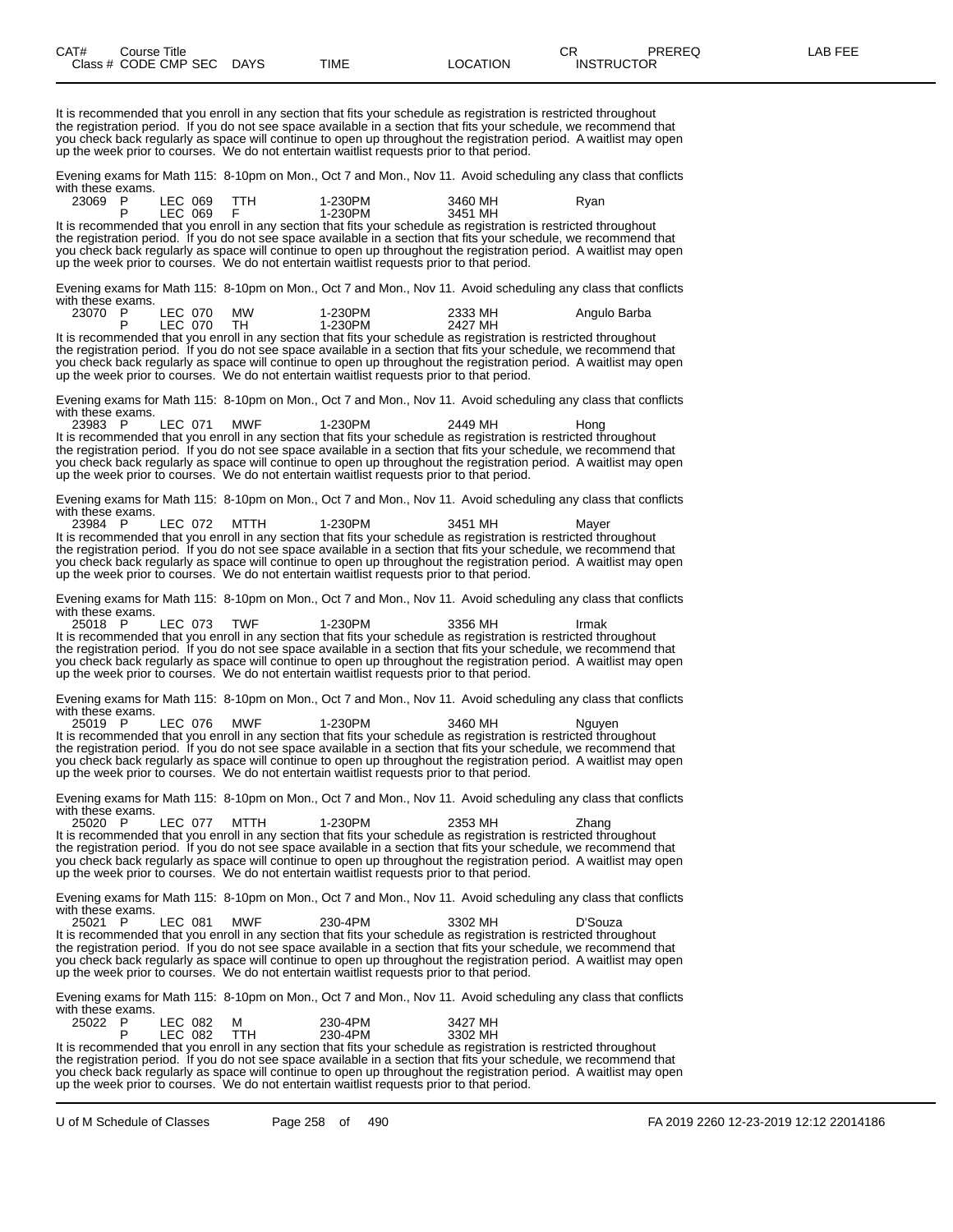| Evening exams for Math 115:  8-10pm on Mon., Oct 7 and Mon., Nov 11.  Avoid scheduling any class that conflicts<br>with these exams.                                                                                                                                                                                                                                                                                                                                   |                    |                 |                    |  |                    |  |          |  |
|------------------------------------------------------------------------------------------------------------------------------------------------------------------------------------------------------------------------------------------------------------------------------------------------------------------------------------------------------------------------------------------------------------------------------------------------------------------------|--------------------|-----------------|--------------------|--|--------------------|--|----------|--|
| 25023<br>- P<br>P                                                                                                                                                                                                                                                                                                                                                                                                                                                      | LEC 083<br>LEC 083 | TF<br>W         | 230-4PM<br>230-4PM |  | 3427 MH<br>3411 MH |  | Kapiamba |  |
| It is recommended that you enroll in any section that fits your schedule as registration is restricted throughout<br>the registration period. If you do not see space available in a section that fits your schedule, we recommend that<br>you check back regularly as space will continue to open up throughout the registration period. A waitlist may open<br>up the week prior to courses. We do not entertain waitlist requests prior to that period.             |                    |                 |                    |  |                    |  |          |  |
| Evening exams for Math 115: 8-10pm on Mon., Oct 7 and Mon., Nov 11. Avoid scheduling any class that conflicts<br>with these exams.                                                                                                                                                                                                                                                                                                                                     |                    |                 |                    |  |                    |  |          |  |
| 25024 P<br>It is recommended that you enroll in any section that fits your schedule as registration is restricted throughout<br>the registration period. If you do not see space available in a section that fits your schedule, we recommend that<br>you check back regularly as space will continue to open up throughout the registration period. A waitlist may open<br>up the week prior to courses. We do not entertain waitlist requests prior to that period.  | LEC 084            | <b>TTHF</b>     | 230-4PM            |  | 3314 MH            |  | Weiss    |  |
| Evening exams for Math 115: 8-10pm on Mon., Oct 7 and Mon., Nov 11. Avoid scheduling any class that conflicts<br>with these exams.                                                                                                                                                                                                                                                                                                                                     |                    |                 |                    |  |                    |  |          |  |
| 25025 P<br>P                                                                                                                                                                                                                                                                                                                                                                                                                                                           | LEC 085<br>LEC 085 | м<br><b>WTH</b> | 230-4PM<br>230-4PM |  | 3314 MH<br>3427 MH |  | Wang     |  |
| It is recommended that you enroll in any section that fits your schedule as registration is restricted throughout<br>the registration period. If you do not see space available in a section that fits your schedule, we recommend that<br>you check back regularly as space will continue to open up throughout the registration period.  A waitlist may open<br>up the week prior to courses. We do not entertain waitlist requests prior to that period.            |                    |                 |                    |  |                    |  |          |  |
| Evening exams for Math 115: 8-10pm on Mon., Oct 7 and Mon., Nov 11. Avoid scheduling any class that conflicts<br>with these exams.                                                                                                                                                                                                                                                                                                                                     |                    |                 |                    |  |                    |  |          |  |
| 25026 P<br>It is recommended that you enroll in any section that fits your schedule as registration is restricted throughout<br>the registration period. If you do not see space available in a section that fits your schedule, we recommend that<br>you check back regularly as space will continue to open up throughout the registration period. A waitlist may open<br>up the week prior to courses. We do not entertain waitlist requests prior to that period.  | <b>LEC 086</b>     | <b>MWF</b>      | 230-4PM            |  | 2325 MH            |  | Stith    |  |
| Evening exams for Math 115:  8-10pm on Mon., Oct 7 and Mon., Nov 11.  Avoid scheduling any class that conflicts<br>with these exams.                                                                                                                                                                                                                                                                                                                                   |                    |                 |                    |  |                    |  |          |  |
| 25027 P<br>P                                                                                                                                                                                                                                                                                                                                                                                                                                                           | LEC 087<br>LEC 087 | м<br>TTH.       | 230-4PM<br>230-4PM |  | 3411 MH<br>2455 MH |  |          |  |
| It is recommended that you enroll in any section that fits your schedule as registration is restricted throughout<br>the registration period. If you do not see space available in a section that fits your schedule, we recommend that<br>you check back regularly as space will continue to open up throughout the registration period. A waitlist may open<br>up the week prior to courses. We do not entertain waitlist requests prior to that period.             |                    |                 |                    |  |                    |  |          |  |
| Evening exams for Math 115:  8-10pm on Mon., Oct 7 and Mon., Nov 11.  Avoid scheduling any class that conflicts<br>with these exams.                                                                                                                                                                                                                                                                                                                                   |                    |                 |                    |  |                    |  |          |  |
| 25029 P<br>P                                                                                                                                                                                                                                                                                                                                                                                                                                                           | LEC 089<br>LEC 089 | TTH.<br>F       | 230-4PM<br>230-4PM |  | 3460 MH<br>3451 MH |  | Sund     |  |
| It is recommended that you enroll in any section that fits your schedule as registration is restricted throughout<br>the registration period. If you do not see space available in a section that fits your schedule, we recommend that<br>you check back regularly as space will continue to open up throughout the registration period. A waitlist may open<br>up the week prior to courses. We do not entertain waitlist requests prior to that period.             |                    |                 |                    |  |                    |  |          |  |
| Evening exams for Math 115:  8-10pm on Mon., Oct 7 and Mon., Nov 11.  Avoid scheduling any class that conflicts<br>with these exams.                                                                                                                                                                                                                                                                                                                                   |                    |                 |                    |  |                    |  |          |  |
| 25030 P<br>Ρ                                                                                                                                                                                                                                                                                                                                                                                                                                                           | LEC 090<br>LEC 090 | MW<br>TH        | 230-4PM<br>230-4PM |  | 2333 MH<br>2427 MH |  | Vassilev |  |
| It is recommended that you enroll in any section that fits your schedule as registration is restricted throughout<br>the registration period. If you do not see space available in a section that fits your schedule, we recommend that<br>you check back regularly as space will continue to open up throughout the registration period. A waitlist may open<br>up the week prior to courses. We do not entertain waitlist requests prior to that period.             |                    |                 |                    |  |                    |  |          |  |
| Evening exams for Math 115: 8-10pm on Mon., Oct 7 and Mon., Nov 11. Avoid scheduling any class that conflicts<br>with these exams.                                                                                                                                                                                                                                                                                                                                     |                    |                 |                    |  |                    |  |          |  |
| 25031 P<br>It is recommended that you enroll in any section that fits your schedule as registration is restricted throughout<br>the registration period. If you do not see space available in a section that fits your schedule, we recommend that<br>you check back regularly as space will continue to open up throughout the registration period. A waitlist may open<br>up the week prior to courses. We do not entertain waitlist requests prior to that period.  | LEC 091            | <b>MWF</b>      | 230-4PM            |  | 2449 MH            |  | Hong     |  |
| Evening exams for Math 115: 8-10pm on Mon., Oct 7 and Mon., Nov 11. Avoid scheduling any class that conflicts<br>with these exams.                                                                                                                                                                                                                                                                                                                                     |                    |                 |                    |  |                    |  |          |  |
| 25032 P<br>It is recommended that you enroll in any section that fits your schedule as registration is restricted throughout<br>the registration period. If you do not see space available in a section that fits your schedule, we recommend that<br>you check back regularly as space will continue to open up throughout the registration period.  A waitlist may open<br>up the week prior to courses. We do not entertain waitlist requests prior to that period. | LEC 092            | MTTH            | 230-4PM            |  | 3451 MH            |  | Olson    |  |
|                                                                                                                                                                                                                                                                                                                                                                                                                                                                        |                    |                 |                    |  |                    |  |          |  |

Evening exams for Math 115: 8-10pm on Mon., Oct 7 and Mon., Nov 11. Avoid scheduling any class that conflicts with these exams.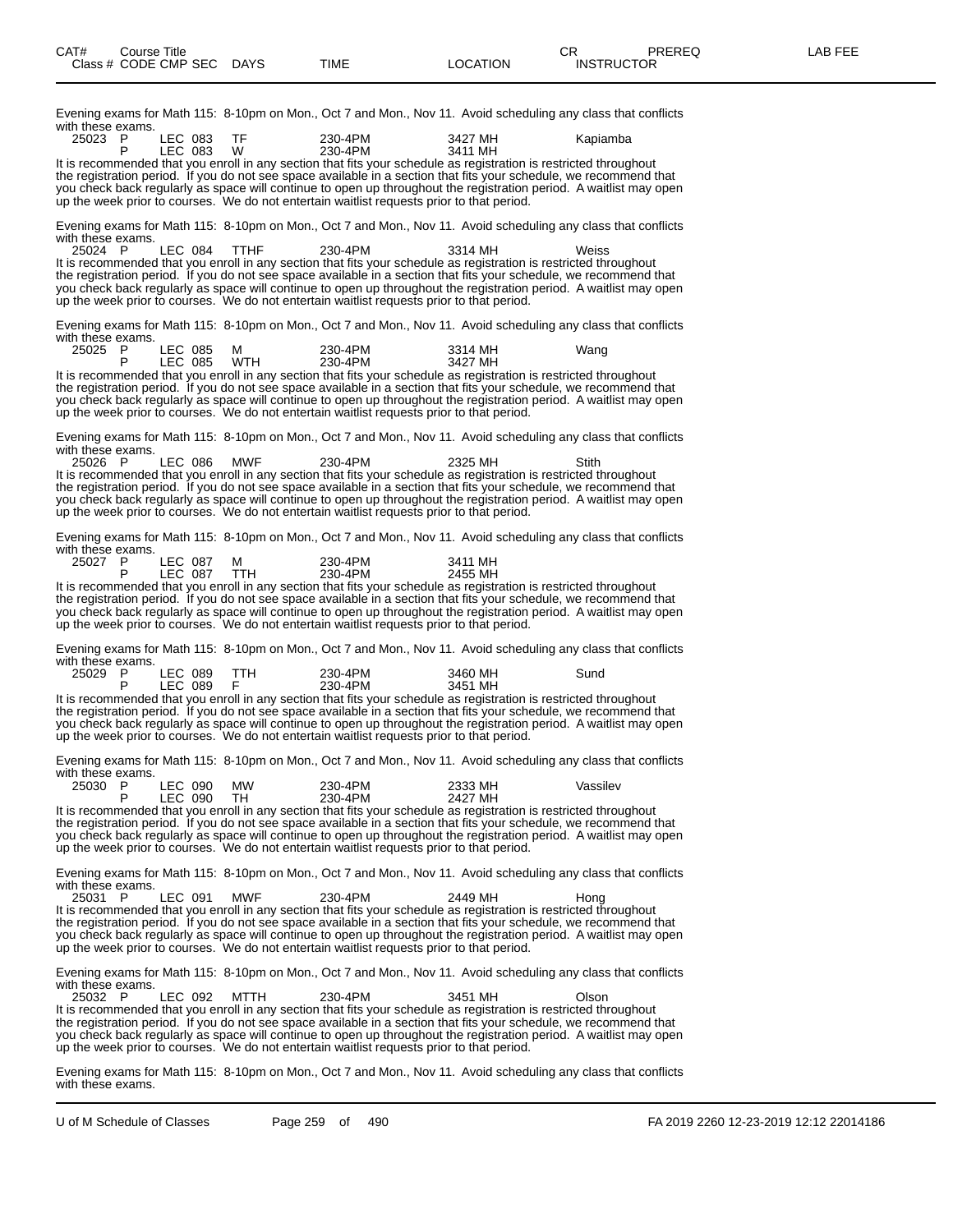23090 P LEC 093 TWF 230-4PM 3356 MH It is recommended that you enroll in any section that fits your schedule as registration is restricted throughout the registration period. If you do not see space available in a section that fits your schedule, we recommend that you check back regularly as space will continue to open up throughout the registration period. A waitlist may open up the week prior to courses. We do not entertain waitlist requests prior to that period. Evening exams for Math 115: 8-10pm on Mon., Oct 7 and Mon., Nov 11. Avoid scheduling any class that conflicts with these exams.<br>23091 P 23091 P LEC 096 MWF 230-4PM 3460 MH Nguyen It is recommended that you enroll in any section that fits your schedule as registration is restricted throughout the registration period. If you do not see space available in a section that fits your schedule, we recommend that you check back regularly as space will continue to open up throughout the registration period. A waitlist may open up the week prior to courses. We do not entertain waitlist requests prior to that period. Evening exams for Math 115: 8-10pm on Mon., Oct 7 and Mon., Nov 11. Avoid scheduling any class that conflicts with these exams.<br>25033 P 25033 P LEC 099 MTH 6-8PM 2455 MH Wakefield It is recommended that you enroll in any section that fits your schedule as registration is restricted throughout the registration period. If you do not see space available in a section that fits your schedule, we recommend that you check back regularly as space will continue to open up throughout the registration period. A waitlist may open up the week prior to courses. We do not entertain waitlist requests prior to that period. Evening exams for Math 115: 8-10pm on Mon., Oct 7 and Mon., Nov 11. Avoid scheduling any class that conflicts with these exams.<br> $23982$  P LEC 102 MTTH 4-530PM 3411 MH Riley It is recommended that you enroll in any section that fits your schedule as registration is restricted throughout the registration period. If you do not see space available in a section that fits your schedule, we recommend that you check back regularly as space will continue to open up throughout the registration period. A waitlist may open up the week prior to courses. We do not entertain waitlist requests prior to that period. Evening exams for Math 115: 8-10pm on Mon., Oct 7 and Mon., Nov 11. Avoid scheduling any class that conflicts with these exams.<br>23977 P LEC 105 MWTH 4-530PM 3427 MH Maes It is recommended that you enroll in any section that fits your schedule as registration is restricted throughout the registration period. If you do not see space available in a section that fits your schedule, we recommend that you check back regularly as space will continue to open up throughout the registration period. A waitlist may open up the week prior to courses. We do not entertain waitlist requests prior to that period. Evening exams for Math 115: 8-10pm on Mon., Oct 7 and Mon., Nov 11. Avoid scheduling any class that conflicts with these exams.<br>11528 P 11528 P LEC 107 MTTH 4-530PM 2427 MH Zell It is recommended that you enroll in any section that fits your schedule as registration is restricted throughout the registration period. If you do not see space available in a section that fits your schedule, we recommend that you check back regularly as space will continue to open up throughout the registration period. A waitlist may open up the week prior to courses. We do not entertain waitlist requests prior to that period. Evening exams for Math 115: 8-10pm on Mon., Oct 7 and Mon., Nov 11. Avoid scheduling any class that conflicts with these exams.<br>11524 P LEC 110 MWTH 11524 P LEC 110 MWTH 4-530PM 2436 MH Li It is recommended that you enroll in any section that fits your schedule as registration is restricted throughout the registration period. If you do not see space available in a section that fits your schedule, we recommend that you check back regularly as space will continue to open up throughout the registration period. A waitlist may open up the week prior to courses. We do not entertain waitlist requests prior to that period. Evening exams for Math 115: 8-10pm on Mon., Oct 7 and Mon., Nov 11. Avoid scheduling any class that conflicts with these exams. 23976 P LEC 112 MTTH 4-530PM 3451 MH Chen It is recommended that you enroll in any section that fits your schedule as registration is restricted throughout<br>the registration period. If you do not see space available in a section that fits your schedule, we recommen you check back regularly as space will continue to open up throughout the registration period. A waitlist may open up the week prior to courses. We do not entertain waitlist requests prior to that period. Evening exams for Math 115: 8-10pm on Mon., Oct 7 and Mon., Nov 11. Avoid scheduling any class that conflicts with these exams.<br>11515 P 11515 P LEC 115 MWTH 4-530PM 2333 MH Knitter It is recommended that you enroll in any section that fits your schedule as registration is restricted throughout the registration period. If you do not see space available in a section that fits your schedule, we recommend that you check back regularly as space will continue to open up throughout the registration period. A waitlist may open up the week prior to courses. We do not entertain waitlist requests prior to that period. Evening exams for Math 115: 8-10pm on Mon., Oct 7 and Mon., Nov 11. Avoid scheduling any class that conflicts with these exams.<br>23970 P LEC 117 23970 P LEC 117 MTTH 4-530PM 3448 MH Arce Garro It is recommended that you enroll in any section that fits your schedule as registration is restricted throughout the registration period. If you do not see space available in a section that fits your schedule, we recommend that you check back regularly as space will continue to open up throughout the registration period. A waitlist may open up the week prior to courses. We do not entertain waitlist requests prior to that period. Evening exams for Math 115: 8-10pm on Mon., Oct 7 and Mon., Nov 11. Avoid scheduling any class that conflicts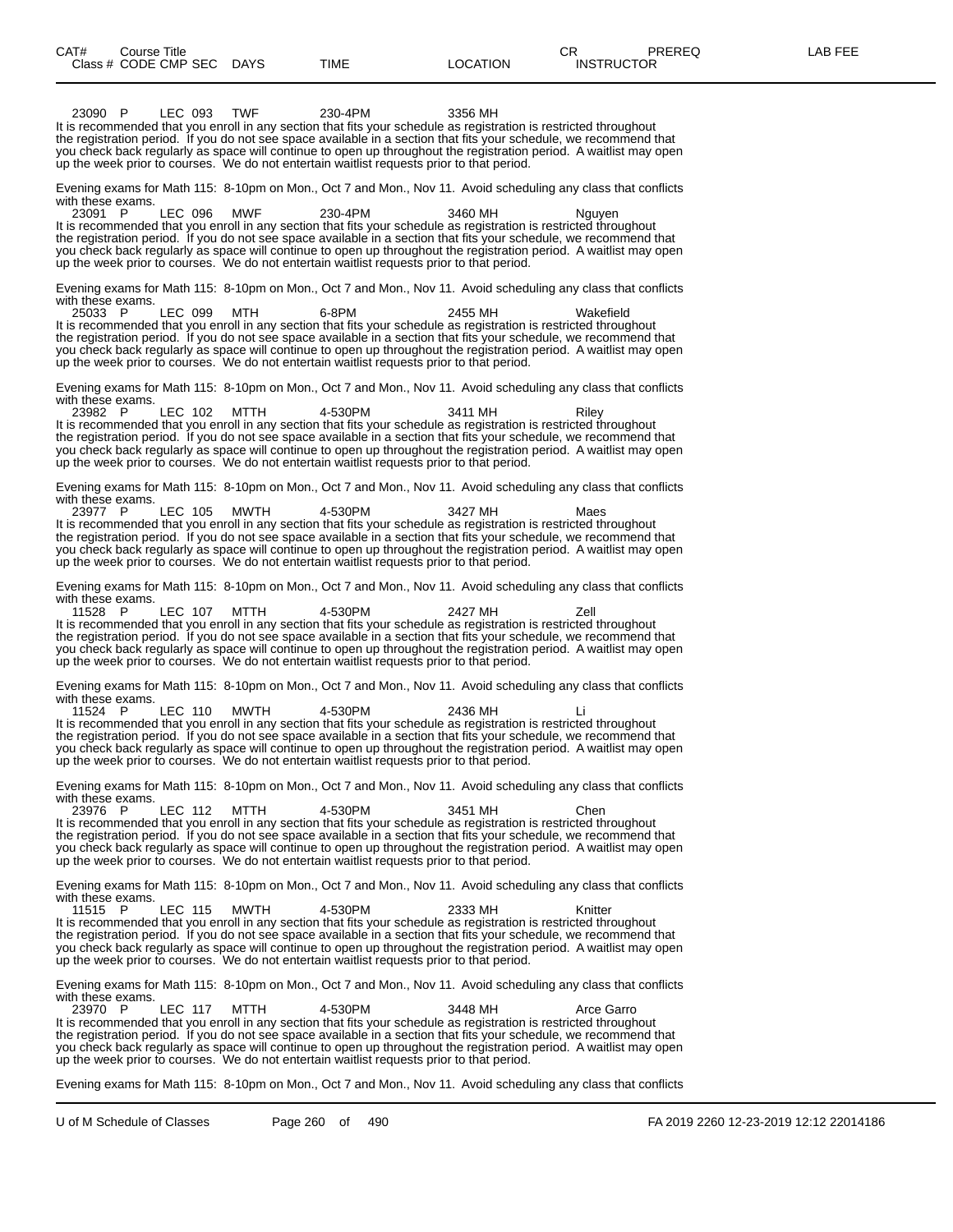| CAT#<br>Course Title<br>Class # CODE CMP SEC DAYS                                      |                    |                 | TIME                                                                                                                                                                                                                                                                                                                                                                                                                                                                                                                                                                                                                       | <b>LOCATION</b>             | CR.<br><b>INSTRUCTOR</b> | <b>PREREQ</b>                      | LAB FEE |
|----------------------------------------------------------------------------------------|--------------------|-----------------|----------------------------------------------------------------------------------------------------------------------------------------------------------------------------------------------------------------------------------------------------------------------------------------------------------------------------------------------------------------------------------------------------------------------------------------------------------------------------------------------------------------------------------------------------------------------------------------------------------------------------|-----------------------------|--------------------------|------------------------------------|---------|
| with these exams.<br>11511 P                                                           | LEC 120            | MWTH            | 4-530PM<br>It is recommended that you enroll in any section that fits your schedule as registration is restricted throughout<br>the registration period. If you do not see space available in a section that fits your schedule, we recommend that<br>you check back regularly as space will continue to open up throughout the registration period. A waitlist may open<br>up the week prior to courses. We do not entertain waitlist requests prior to that period.                                                                                                                                                      | 3356 MH                     | Mohan                    |                                    |         |
| with these exams.<br>23969 P                                                           | LEC 125            | MWTH            | Evening exams for Math 115: 8-10pm on Mon., Oct 7 and Mon., Nov 11. Avoid scheduling any class that conflicts<br>4-530PM<br>It is recommended that you enroll in any section that fits your schedule as registration is restricted throughout<br>the registration period. If you do not see space available in a section that fits your schedule, we recommend that<br>you check back regularly as space will continue to open up throughout the registration period. A waitlist may open<br>up the week prior to courses. We do not entertain waitlist requests prior to that period.                                     | 2347 MH                     | Liu                      |                                    |         |
| with these exams.<br>30055 P                                                           | LEC 130            | MWTH            | Evening exams for Math 115: 8-10pm on Mon., Oct 7 and Mon., Nov 11. Avoid scheduling any class that conflicts<br>4-530PM<br>It is recommended that you enroll in any section that fits your schedule as registration is restricted throughout<br>the registration period. If you do not see space available in a section that fits your schedule, we recommend that<br>you check back regularly as space will continue to open up throughout the registration period. A waitlist may open<br>up the week prior to courses. We do not entertain waitlist requests prior to that period.                                     | 2455 MH                     | Callaway III             |                                    |         |
| with these exams.<br>11536 PDR LEC 170                                                 |                    | MWF             | Evening exams for Math 115: 8-10pm on Mon., Oct 7 and Mon., Nov 11. Avoid scheduling any class that conflicts<br>9-11AM<br>This section is reserved for CSP students. Students must consult with a CSP advisor in order to receive permission<br>to register for this section. Once classes begin, permission of the instructor is required. You can contact CSP<br>for more information at 764-9128, csp-4info@umich.edu, or see the override FAQ on our website.                                                                                                                                                         | 271 WEISER                  | Lande                    |                                    |         |
| with these exams.<br>11537 PDR LEC 171                                                 |                    | MWF             | Evening exams for Math 115: 8-10pm on Mon., Oct 7 and Mon., Nov 11. Avoid scheduling any class that conflicts<br>11-1PM<br>This section is reserved for CSP students. Students must consult with a CSP advisor in order to receive permission<br>to register for this section. Once classes begin, permission of the instructor is required. You can contact CSP<br>for more information at 764-9128, csp-4info@umich.edu, or see the override FAQ on our website.                                                                                                                                                         | 271 WEISER                  | Lande                    |                                    |         |
| with these exams.<br>22640 PDR LEC 172                                                 |                    | MWF             | Evening exams for Math 115: 8-10pm on Mon., Oct 7 and Mon., Nov 11. Avoid scheduling any class that conflicts<br>$1-3PM$<br>This section is reserved for CSP students. Students must consult with a CSP advisor in order to receive permission<br>to register for this section. Once classes begin, permission of the instructor is required. You can contact CSP<br>for more information at 764-9128, csp-4info@umich.edu, or see the override FAQ on our website.                                                                                                                                                        | 3207 LSA                    | Khumbah                  |                                    |         |
| with these exams.<br>24100 PDR LEC 173                                                 |                    | <b>MWF</b>      | Evening exams for Math 115: 8-10pm on Mon., Oct 7 and Mon., Nov 11. Avoid scheduling any class that conflicts<br>3-5PM<br>This section is reserved for CSP students. Students must consult with a CSP advisor in order to receive permission<br>to register for this section. Once classes begin, permission of the instructor is required. You can contact CSP<br>for more information at 764-9128, csp-4info@umich.edu, or see the override FAQ on our website.                                                                                                                                                          | 1096 EH                     | Khumbah                  |                                    |         |
| with these exams.<br>26894 PDR LEC 174<br>P R                                          | LEC 174            | <b>TTH</b><br>М | Evening exams for Math 115: 8-10pm on Mon., Oct 7 and Mon., Nov 11. Avoid scheduling any class that conflicts<br>1-3PM<br>$1-3PM$<br>This section is reserved for CSP students. Students must consult with a CSP advisor in order to receive permission<br>to register for this section. Once classes begin, permission of the instructor is required. You can contact CSP<br>for more information at 764-9128, csp-4info@umich.edu, or see the override FAQ on our website.                                                                                                                                               | <b>B860G EH</b><br>2234 USB | Keogh                    |                                    |         |
| with these exams.<br>30283 PDR LEC 175<br>PR.                                          | <b>LEC 175</b>     | м<br>TTH        | Evening exams for Math 115: 8-10pm on Mon., Oct 7 and Mon., Nov 11. Avoid scheduling any class that conflicts<br>3-5PM<br>3-5PM<br>This section is reserved for CSP students. Students must consult with a CSP advisor in order to receive permission<br>to register for this section. Once classes begin, permission of the instructor is required. You can contact CSP<br>for more information at 764-9128, csp-4info@umich.edu, or see the override FAQ on our website.                                                                                                                                                 | 1060 EH<br><b>B860G EH</b>  | Keogh                    |                                    |         |
| with these exams.<br>116<br><b>Calculus II</b><br>11538 P<br>116<br><b>Calculus II</b> | LEC 001<br>LEC 001 | WF<br>м         | Evening exams for Math 115: 8-10pm on Mon., Oct 7 and Mon., Nov 11. Avoid scheduling any class that conflicts<br>830-10AM<br>830-10AM<br>It is recommended that you enroll in any section that fits your schedule as registration is restricted throughout<br>the registration period. If you do not see space available in a section that fits your schedule, we recommend that<br>you check back regularly as space will continue to open up throughout the registration period. A waitlist may open<br>up the week prior to courses. We do not entertain waitlist requests prior to that period. Evening exams for Math | 2353 MH<br>2347 MH          | 4.00<br>Ashley<br>4.00   | <b>ADVISORY</b><br><b>ADVISORY</b> |         |
| 116<br><b>Calculus II</b><br>11539 P                                                   | LEC 002            | М               | 116: 6-8pm on Mon, Oct 7 and Mon, Nov 11. Avoid scheduling any class that conflicts with these exams.<br>830-10AM                                                                                                                                                                                                                                                                                                                                                                                                                                                                                                          | 2437 MH                     | 4.00<br>Zhu              | <b>ADVISORY</b>                    |         |

U of M Schedule of Classes Page 261 of 490 FA 2019 2260 12-23-2019 12:12 22014186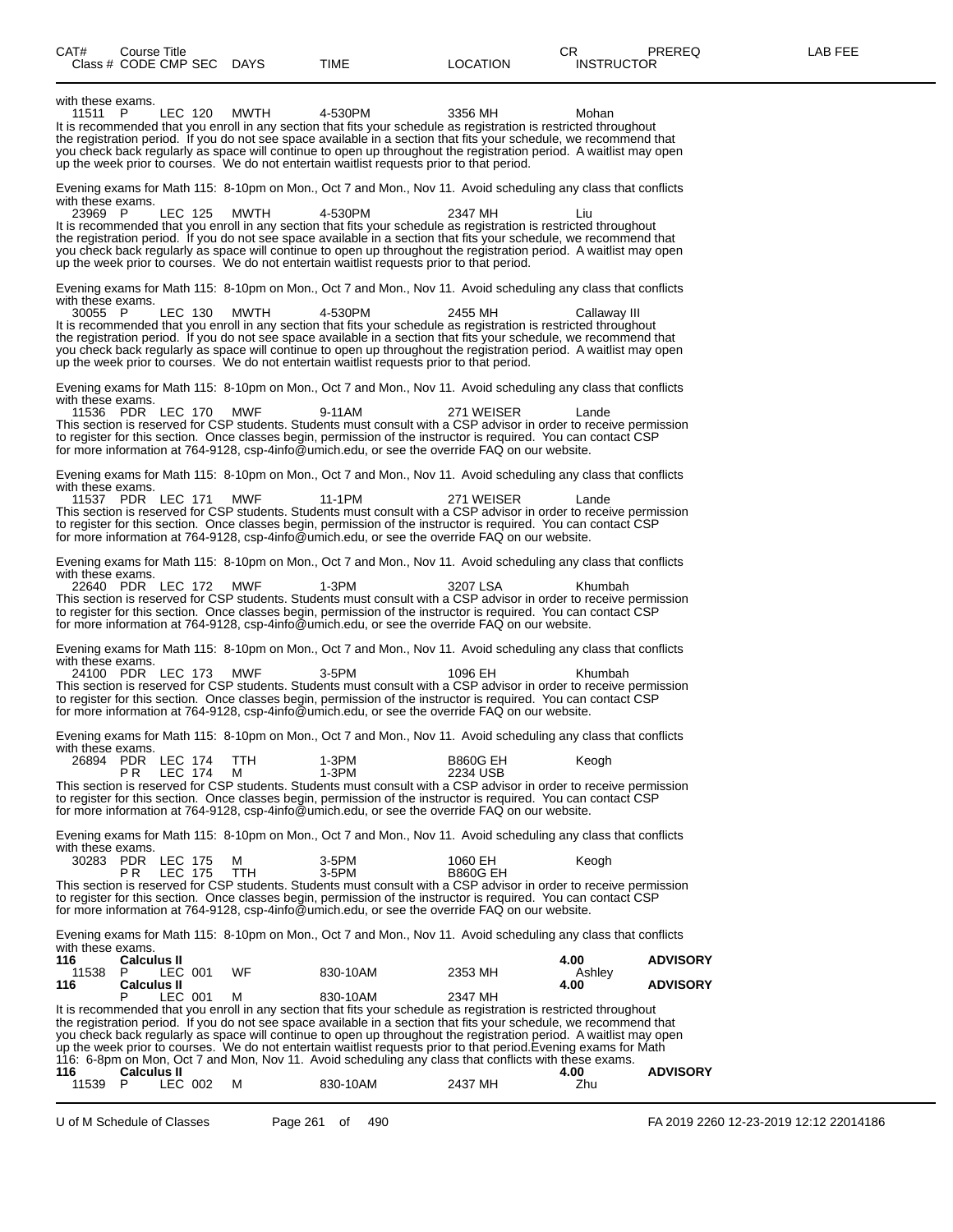| 116                     | Calculus II                              |                           |             |                                                                                                                                                                                                                                                                                                                                                                                                                                                            |                    | 4.00                    | <b>ADVISORY</b>                    |
|-------------------------|------------------------------------------|---------------------------|-------------|------------------------------------------------------------------------------------------------------------------------------------------------------------------------------------------------------------------------------------------------------------------------------------------------------------------------------------------------------------------------------------------------------------------------------------------------------------|--------------------|-------------------------|------------------------------------|
|                         | P                                        | LEC 002                   | TTH.        | 830-10AM<br>It is recommended that you enroll in any section that fits your schedule as registration is restricted throughout<br>the registration period. If you do not see space available in a section that fits your schedule, we recommend that                                                                                                                                                                                                        | 2449 MH            |                         |                                    |
|                         |                                          |                           |             | you check back regularly as space will continue to open up throughout the registration period. A waitlist may open<br>up the week prior to courses. We do not entertain waitlist requests prior to that period.                                                                                                                                                                                                                                            |                    |                         |                                    |
| these exams.            |                                          |                           |             | Evening exams for Math 116: 6-8pm on Mon, Oct 7 and Mon, Nov 11. Avoid scheduling any class that conflicts with                                                                                                                                                                                                                                                                                                                                            |                    |                         |                                    |
| 116<br>11540 P<br>116   | <b>Calculus II</b><br><b>Calculus II</b> | LEC 003                   | TF          | 830-10AM                                                                                                                                                                                                                                                                                                                                                                                                                                                   | 3448 MH            | 4.00<br>Zykoski<br>4.00 | <b>ADVISORY</b><br><b>ADVISORY</b> |
|                         | P                                        | LEC 003                   | W           | 830-10AM<br>It is recommended that you enroll in any section that fits your schedule as registration is restricted throughout                                                                                                                                                                                                                                                                                                                              | 3314 MH            |                         |                                    |
|                         |                                          |                           |             | the registration period. If you do not see space available in a section that fits your schedule, we recommend that<br>you check back regularly as space will continue to open up throughout the registration period. A waitlist may open<br>up the week prior to courses. We do not entertain waitlist requests prior to that period.                                                                                                                      |                    |                         |                                    |
| these exams.            |                                          |                           |             | Evening exams for Math 116: 6-8pm on Mon, Oct 7 and Mon, Nov 11. Avoid scheduling any class that conflicts with                                                                                                                                                                                                                                                                                                                                            |                    |                         |                                    |
| 116<br>11541 P          | <b>Calculus II</b>                       | LEC 004                   | <b>TTHF</b> | 830-10AM                                                                                                                                                                                                                                                                                                                                                                                                                                                   | 2437 MH            | 4.00<br>Nekrasov        | <b>ADVISORY</b>                    |
|                         |                                          |                           |             | It is recommended that you enroll in any section that fits your schedule as registration is restricted throughout<br>the registration period. If you do not see space available in a section that fits your schedule, we recommend that<br>you check back regularly as space will continue to open up throughout the registration period. A waitlist may open<br>up the week prior to courses. We do not entertain waitlist requests prior to that period. |                    |                         |                                    |
| these exams.            |                                          |                           |             | Evening exams for Math 116: 6-8pm on Mon, Oct 7 and Mon, Nov 11. Avoid scheduling any class that conflicts with                                                                                                                                                                                                                                                                                                                                            |                    |                         |                                    |
| 11542 P                 |                                          | LEC 005                   | MWTH        | 830-10AM<br>It is recommended that you enroll in any section that fits your schedule as registration is restricted throughout                                                                                                                                                                                                                                                                                                                              | 3448 MH            | Du                      |                                    |
|                         |                                          |                           |             | the registration period. If you do not see space available in a section that fits your schedule, we recommend that<br>you check back regularly as space will continue to open up throughout the registration period. A waitlist may open<br>up the week prior to courses. We do not entertain waitlist requests prior to that period.                                                                                                                      |                    |                         |                                    |
| these exams.            |                                          |                           |             | Evening exams for Math 116: 6-8pm on Mon, Oct 7 and Mon, Nov 11. Avoid scheduling any class that conflicts with                                                                                                                                                                                                                                                                                                                                            |                    |                         |                                    |
| 11543 P                 |                                          | LEC 009                   | <b>TTHF</b> | 830-10AM<br>It is recommended that you enroll in any section that fits your schedule as registration is restricted throughout                                                                                                                                                                                                                                                                                                                              | 2333 MH            | Sampath                 |                                    |
|                         |                                          |                           |             | the registration period. If you do not see space available in a section that fits your schedule, we recommend that<br>you check back regularly as space will continue to open up throughout the registration period. A waitlist may open<br>up the week prior to courses. We do not entertain waitlist requests prior to that period.                                                                                                                      |                    |                         |                                    |
| these exams.            |                                          |                           |             | Evening exams for Math 116: 6-8pm on Mon, Oct 7 and Mon, Nov 11. Avoid scheduling any class that conflicts with                                                                                                                                                                                                                                                                                                                                            |                    |                         |                                    |
| 11545 P                 |                                          | LEC 010                   | MWTH        | 830-10AM<br>It is recommended that you enroll in any section that fits your schedule as registration is restricted throughout                                                                                                                                                                                                                                                                                                                              | 2436 MH            | Wu                      |                                    |
|                         |                                          |                           |             | the registration period. If you do not see space available in a section that fits your schedule, we recommend that<br>you check back regularly as space will continue to open up throughout the registration period. A waitlist may open                                                                                                                                                                                                                   |                    |                         |                                    |
|                         |                                          |                           |             | up the week prior to courses. We do not entertain waitlist requests prior to that period.                                                                                                                                                                                                                                                                                                                                                                  |                    |                         |                                    |
| these exams.            |                                          |                           |             | Evening exams for Math 116: 6-8pm on Mon, Oct 7 and Mon, Nov 11. Avoid scheduling any class that conflicts with                                                                                                                                                                                                                                                                                                                                            |                    |                         |                                    |
| 11546 P                 | P                                        | LEC 011<br><b>LEC 011</b> | м<br>WF     | 10-1130AM<br>10-1130AM                                                                                                                                                                                                                                                                                                                                                                                                                                     | 2347 MH<br>2353 MH | Ashley                  |                                    |
|                         |                                          |                           |             | It is recommended that you enroll in any section that fits your schedule as registration is restricted throughout<br>the registration period. If you do not see space available in a section that fits your schedule, we recommend that                                                                                                                                                                                                                    |                    |                         |                                    |
|                         |                                          |                           |             | you check back regularly as space will continue to open up throughout the registration period. A waitlist may open<br>up the week prior to courses. We do not entertain waitlist requests prior to that period.                                                                                                                                                                                                                                            |                    |                         |                                    |
| these exams.            |                                          |                           |             | Evening exams for Math 116: 6-8pm on Mon, Oct 7 and Mon, Nov 11. Avoid scheduling any class that conflicts with                                                                                                                                                                                                                                                                                                                                            |                    |                         |                                    |
| 11547 P                 | P                                        | LEC 012<br>LEC 012        | м<br>TTH    | 10-1130AM<br>10-1130AM                                                                                                                                                                                                                                                                                                                                                                                                                                     | 2437 MH<br>2449 MH | Dillery                 |                                    |
|                         |                                          |                           |             | It is recommended that you enroll in any section that fits your schedule as registration is restricted throughout<br>the registration period. If you do not see space available in a section that fits your schedule, we recommend that<br>you check back regularly as space will continue to open up throughout the registration period. A waitlist may open<br>up the week prior to courses. We do not entertain waitlist requests prior to that period. |                    |                         |                                    |
|                         |                                          |                           |             | Evening exams for Math 116: 6-8pm on Mon, Oct 7 and Mon, Nov 11. Avoid scheduling any class that conflicts with                                                                                                                                                                                                                                                                                                                                            |                    |                         |                                    |
| these exams.<br>11548 P |                                          | LEC 013                   | TF          | 10-1130AM                                                                                                                                                                                                                                                                                                                                                                                                                                                  | 3448 MH            | Wawrykow                |                                    |
|                         | P                                        | LEC 013                   | W           | 10-1130AM<br>It is recommended that you enroll in any section that fits your schedule as registration is restricted throughout                                                                                                                                                                                                                                                                                                                             | 3314 MH            |                         |                                    |
|                         |                                          |                           |             | the registration period. If you do not see space available in a section that fits your schedule, we recommend that<br>you check back regularly as space will continue to open up throughout the registration period. A waitlist may open<br>up the week prior to courses. We do not entertain waitlist requests prior to that period.                                                                                                                      |                    |                         |                                    |
|                         |                                          |                           |             | Evening exams for Math 116: 6-8pm on Mon, Oct 7 and Mon, Nov 11. Avoid scheduling any class that conflicts with                                                                                                                                                                                                                                                                                                                                            |                    |                         |                                    |

U of M Schedule of Classes Page 262 of 490 FA 2019 2260 12-23-2019 12:12 22014186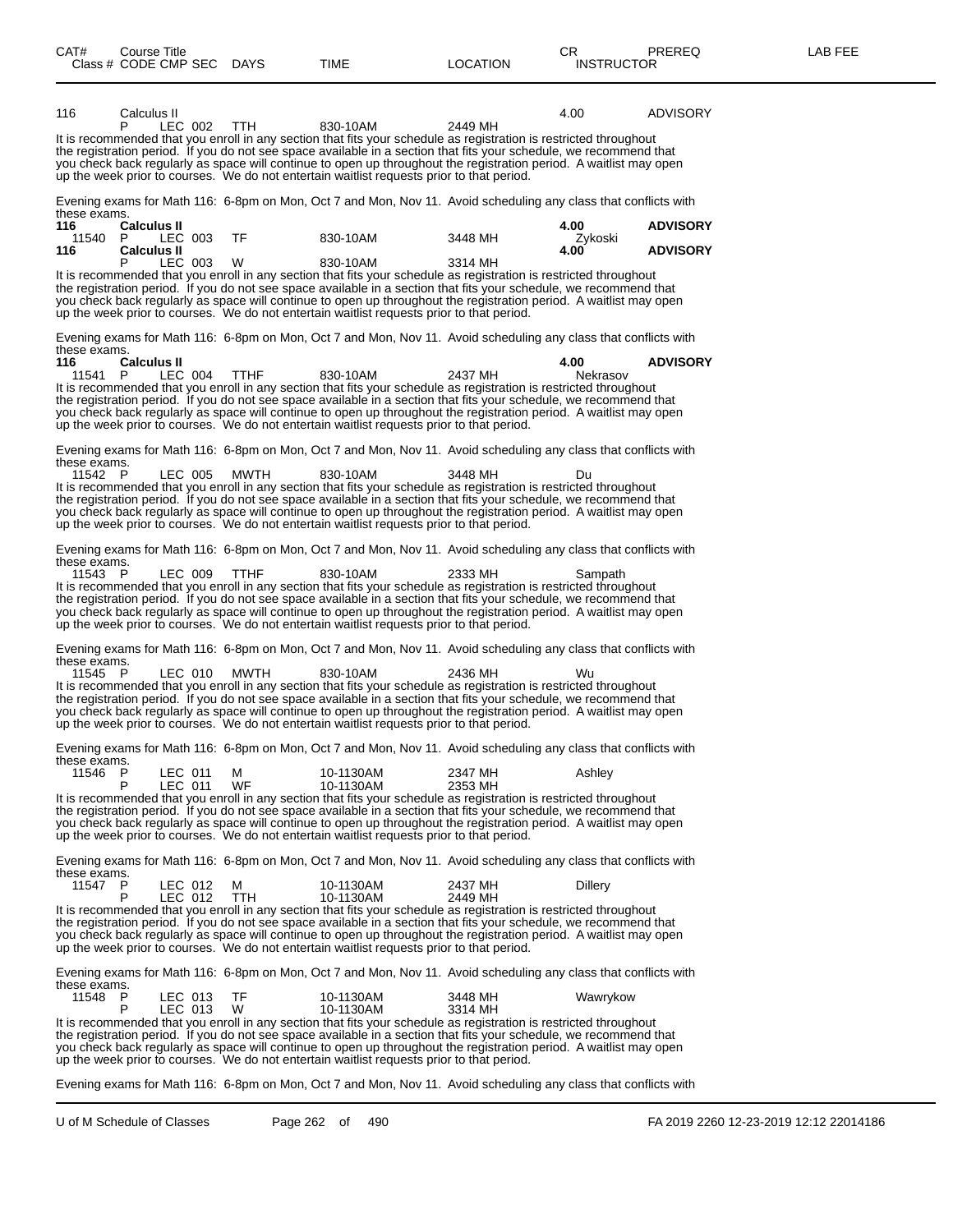| CAT#<br>Course Title                                                                                                                                                                                                                                                                                                                                                                                                                                                                             |                                         |                    | CR.<br>PREREQ     | LAB FEE |
|--------------------------------------------------------------------------------------------------------------------------------------------------------------------------------------------------------------------------------------------------------------------------------------------------------------------------------------------------------------------------------------------------------------------------------------------------------------------------------------------------|-----------------------------------------|--------------------|-------------------|---------|
| Class # CODE CMP SEC DAYS                                                                                                                                                                                                                                                                                                                                                                                                                                                                        | TIME                                    | <b>LOCATION</b>    | <b>INSTRUCTOR</b> |         |
| these exams.<br>11549 P<br>LEC 014<br>It is recommended that you enroll in any section that fits your schedule as registration is restricted throughout<br>the registration period. If you do not see space available in a section that fits your schedule, we recommend that<br>you check back regularly as space will continue to open up throughout the registration period. A waitlist may open<br>up the week prior to courses. We do not entertain waitlist requests prior to that period. | <b>TTHF</b><br>10-1130AM                | 2437 MH            | Chung             |         |
| Evening exams for Math 116: 6-8pm on Mon, Oct 7 and Mon, Nov 11. Avoid scheduling any class that conflicts with                                                                                                                                                                                                                                                                                                                                                                                  |                                         |                    |                   |         |
| these exams.<br>11550 P<br>LEC 015<br>It is recommended that you enroll in any section that fits your schedule as registration is restricted throughout<br>the registration period. If you do not see space available in a section that fits your schedule, we recommend that<br>you check back regularly as space will continue to open up throughout the registration period. A waitlist may open<br>up the week prior to courses. We do not entertain waitlist requests prior to that period. | MWTH<br>10-1130AM                       | 3448 MH            | <b>Bennett</b>    |         |
| Evening exams for Math 116: 6-8pm on Mon, Oct 7 and Mon, Nov 11. Avoid scheduling any class that conflicts with                                                                                                                                                                                                                                                                                                                                                                                  |                                         |                    |                   |         |
| these exams.<br>11551 P<br>LEC 019<br>It is recommended that you enroll in any section that fits your schedule as registration is restricted throughout<br>the registration period. If you do not see space available in a section that fits your schedule, we recommend that<br>you check back regularly as space will continue to open up throughout the registration period. A waitlist may open<br>up the week prior to courses. We do not entertain waitlist requests prior to that period. | TTHF<br>10-1130AM                       | 2333 MH            | Schwein           |         |
| Evening exams for Math 116: 6-8pm on Mon, Oct 7 and Mon, Nov 11. Avoid scheduling any class that conflicts with                                                                                                                                                                                                                                                                                                                                                                                  |                                         |                    |                   |         |
| these exams.<br>11553 P<br>LEC 020<br>It is recommended that you enroll in any section that fits your schedule as registration is restricted throughout<br>the registration period. If you do not see space available in a section that fits your schedule, we recommend that<br>you check back regularly as space will continue to open up throughout the registration period. A waitlist may open<br>up the week prior to courses. We do not entertain waitlist requests prior to that period. | MWTH<br>10-1130AM                       | 2436 MH            | Jonsson           |         |
| Evening exams for Math 116: 6-8pm on Mon, Oct 7 and Mon, Nov 11. Avoid scheduling any class that conflicts with<br>these exams.                                                                                                                                                                                                                                                                                                                                                                  |                                         |                    |                   |         |
| 11554 P<br>LEC 021<br>LEC 021<br>P                                                                                                                                                                                                                                                                                                                                                                                                                                                               | М<br>1130-1PM<br>1130-1PM<br>WF         | 2347 MH            | Mueller           |         |
| It is recommended that you enroll in any section that fits your schedule as registration is restricted throughout<br>the registration period. If you do not see space available in a section that fits your schedule, we recommend that<br>you check back regularly as space will continue to open up throughout the registration period. A waitlist may open<br>up the week prior to courses. We do not entertain waitlist requests prior to that period.                                       |                                         | 2353 MH            |                   |         |
| Evening exams for Math 116: 6-8pm on Mon, Oct 7 and Mon, Nov 11. Avoid scheduling any class that conflicts with<br>these exams.                                                                                                                                                                                                                                                                                                                                                                  |                                         |                    |                   |         |
| 23987 P<br>LEC 022<br>LEC 022<br>P<br>It is recommended that you enroll in any section that fits your schedule as registration is restricted throughout<br>the registration period. If you do not see space available in a section that fits your schedule, we recommend that<br>you check back regularly as space will continue to open up throughout the registration period. A waitlist may open<br>up the week prior to courses. We do not entertain waitlist requests prior to that period. | 1130-1PM<br>м<br>1130-1PM<br><b>TTH</b> | 2437 MH<br>2449 MH | Pande             |         |
| Evening exams for Math 116: 6-8pm on Mon, Oct 7 and Mon, Nov 11. Avoid scheduling any class that conflicts with<br>these exams.                                                                                                                                                                                                                                                                                                                                                                  |                                         |                    |                   |         |
| LEC 023<br>11555<br>- P<br>P                                                                                                                                                                                                                                                                                                                                                                                                                                                                     | TF<br>1130-1PM                          | 3448 MH            | Peterson          |         |
| LEC 023<br>It is recommended that you enroll in any section that fits your schedule as registration is restricted throughout<br>the registration period. If you do not see space available in a section that fits your schedule, we recommend that<br>you check back regularly as space will continue to open up throughout the registration period. A waitlist may open<br>up the week prior to courses. We do not entertain waitlist requests prior to that period.                            | 1130-1PM<br>W                           | 3314 MH            |                   |         |
| Evening exams for Math 116: 6-8pm on Mon, Oct 7 and Mon, Nov 11. Avoid scheduling any class that conflicts with<br>these exams.                                                                                                                                                                                                                                                                                                                                                                  |                                         |                    |                   |         |
| 11556 P<br>LEC 024<br>It is recommended that you enroll in any section that fits your schedule as registration is restricted throughout<br>the registration period. If you do not see space available in a section that fits your schedule, we recommend that<br>you check back regularly as space will continue to open up throughout the registration period. A waitlist may open<br>up the week prior to courses. We do not entertain waitlist requests prior to that period.                 | <b>TTHF</b><br>1130-1PM                 | 2437 MH            | Cheong            |         |
| Evening exams for Math 116: 6-8pm on Mon, Oct 7 and Mon, Nov 11. Avoid scheduling any class that conflicts with<br>these exams.                                                                                                                                                                                                                                                                                                                                                                  |                                         |                    |                   |         |
| 23093 P<br>LEC 025<br>It is recommended that you enroll in any section that fits your schedule as registration is restricted throughout<br>the registration period. If you do not see space available in a section that fits your schedule, we recommend that<br>you check back regularly as space will continue to open up throughout the registration period. A waitlist may open<br>up the week prior to courses. We do not entertain waitlist requests prior to that period.                 | <b>MWTH</b><br>1130-1PM                 | 3448 MH            | Music             |         |
| Evening exams for Math 116: 6-8pm on Mon, Oct 7 and Mon, Nov 11. Avoid scheduling any class that conflicts with                                                                                                                                                                                                                                                                                                                                                                                  |                                         |                    |                   |         |
| these exams.<br>30054 P<br>LEC 028<br>It is recommended that you enroll in any section that fits your schedule as registration is restricted throughout<br>the registration period. If you do not see space available in a section that fits your schedule, we recommend that                                                                                                                                                                                                                    | <b>TWF</b><br>1130-1PM                  | 2427 MH            | Dirks             |         |
|                                                                                                                                                                                                                                                                                                                                                                                                                                                                                                  |                                         |                    |                   |         |

U of M Schedule of Classes Page 263 of 490 FA 2019 2260 12-23-2019 12:12 22014186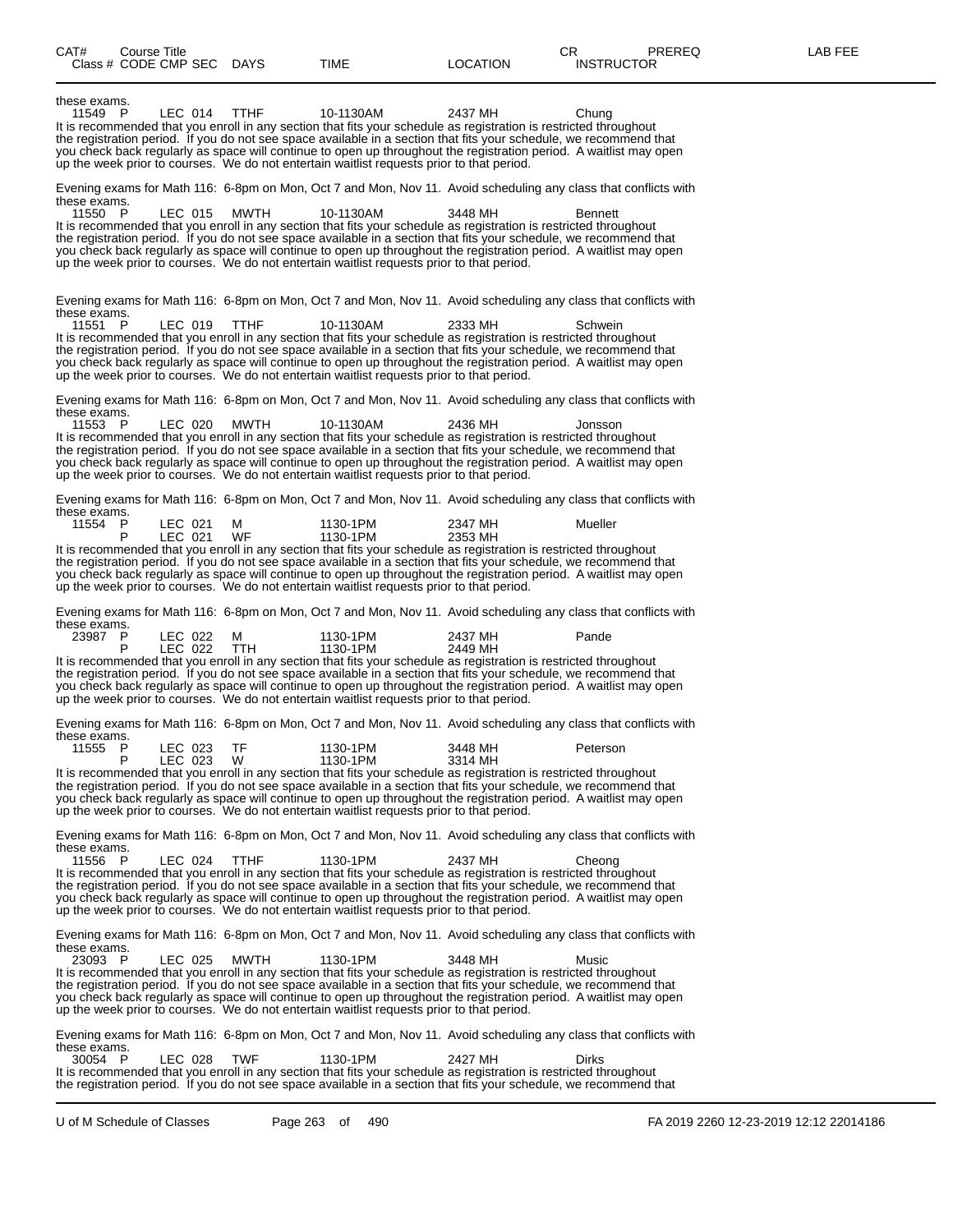you check back regularly as space will continue to open up throughout the registration period. A waitlist may open up the week prior to courses. We do not entertain waitlist requests prior to that period.

Evening exams for Math 116: 6-8pm on Mon, Oct 7 and Mon, Nov 11. Avoid scheduling any class that conflicts with these exams.<br>23095 P

23095 P LEC 029 TTHF 1130-1PM 2333 MH Yangjit It is recommended that you enroll in any section that fits your schedule as registration is restricted throughout the registration period. If you do not see space available in a section that fits your schedule, we recommend that you check back regularly as space will continue to open up throughout the registration period. A waitlist may open up the week prior to courses. We do not entertain waitlist requests prior to that period.

Evening exams for Math 116: 6-8pm on Mon, Oct 7 and Mon, Nov 11. Avoid scheduling any class that conflicts with these exams.<br>23094 P

23094 P LEC 030 MWTH 1130-1PM 2436 MH Huang It is recommended that you enroll in any section that fits your schedule as registration is restricted throughout the registration period. If you do not see space available in a section that fits your schedule, we recommend that you check back regularly as space will continue to open up throughout the registration period. A waitlist may open up the week prior to courses. We do not entertain waitlist requests prior to that period.

Evening exams for Math 116: 6-8pm on Mon, Oct 7 and Mon, Nov 11. Avoid scheduling any class that conflicts with these exams.

| 25044 | D | ∟EC<br>031 | м  | 1-230PM | 2347 MH | Stoll |
|-------|---|------------|----|---------|---------|-------|
|       |   | LEC<br>031 | WF | 1-230PM | 2353 MH |       |

It is recommended that you enroll in any section that fits your schedule as registration is restricted throughout the registration period. If you do not see space available in a section that fits your schedule, we recommend that you check back regularly as space will continue to open up throughout the registration period. A waitlist may open up the week prior to courses. We do not entertain waitlist requests prior to that period.

Evening exams for Math 116: 6-8pm on Mon, Oct 7 and Mon, Nov 11. Avoid scheduling any class that conflicts with these exams.

| 25045 | LEC 033 | TF. | 1-230PM | 3448 MH | Peterson |
|-------|---------|-----|---------|---------|----------|
|       | LEC 033 | W   | 1-230PM | 3314 MH |          |
|       |         |     |         |         |          |

It is recommended that you enroll in any section that fits your schedule as registration is restricted throughout the registration period. If you do not see space available in a section that fits your schedule, we recommend that you check back regularly as space will continue to open up throughout the registration period. A waitlist may open up the week prior to courses. We do not entertain waitlist requests prior to that period.

Evening exams for Math 116: 6-8pm on Mon, Oct 7 and Mon, Nov 11. Avoid scheduling any class that conflicts with these exams.<br>25046 P

25046 P LEC 034 TTHF 1-230PM 2437 MH Arakelian It is recommended that you enroll in any section that fits your schedule as registration is restricted throughout the registration period. If you do not see space available in a section that fits your schedule, we recommend that you check back regularly as space will continue to open up throughout the registration period. A waitlist may open up the week prior to courses. We do not entertain waitlist requests prior to that period.

Evening exams for Math 116: 6-8pm on Mon, Oct 7 and Mon, Nov 11. Avoid scheduling any class that conflicts with these exams.<br>25047 P

25047 P LEC 035 MWTH 1-230PM 3448 MH Music It is recommended that you enroll in any section that fits your schedule as registration is restricted throughout the registration period. If you do not see space available in a section that fits your schedule, we recommend that you check back regularly as space will continue to open up throughout the registration period. A waitlist may open up the week prior to courses. We do not entertain waitlist requests prior to that period.

Evening exams for Math 116: 6-8pm on Mon, Oct 7 and Mon, Nov 11. Avoid scheduling any class that conflicts with these exams.<br>25049 P

25049 P LEC 038 TWF 1-230PM 2347 MH Mondal It is recommended that you enroll in any section that fits your schedule as registration is restricted throughout the registration period. If you do not see space available in a section that fits your schedule, we recommend that you check back regularly as space will continue to open up throughout the registration period. A waitlist may open<br>up the week prior to courses. We do not entertain waitlist requests prior to that period.

Evening exams for Math 116: 6-8pm on Mon, Oct 7 and Mon, Nov 11. Avoid scheduling any class that conflicts with these exams.<br>25048 P

25048 P LEC 039 TTHF 1-230PM 2333 MH Liao It is recommended that you enroll in any section that fits your schedule as registration is restricted throughout the registration period. If you do not see space available in a section that fits your schedule, we recommend that you check back regularly as space will continue to open up throughout the registration period. A waitlist may open up the week prior to courses. We do not entertain waitlist requests prior to that period.

Evening exams for Math 116: 6-8pm on Mon, Oct 7 and Mon, Nov 11. Avoid scheduling any class that conflicts with these exams.<br>25050 P

25050 P LEC 040 MWTH 1-230PM 2436 MH Shelah It is recommended that you enroll in any section that fits your schedule as registration is restricted throughout the registration period. If you do not see space available in a section that fits your schedule, we recommend that you check back regularly as space will continue to open up throughout the registration period. A waitlist may open up the week prior to courses. We do not entertain waitlist requests prior to that period.

Evening exams for Math 116: 6-8pm on Mon, Oct 7 and Mon, Nov 11. Avoid scheduling any class that conflicts with these exams.

| LEC 041<br>25051<br>м | 2347 MH<br>230-4PM | Song |
|-----------------------|--------------------|------|
|                       |                    |      |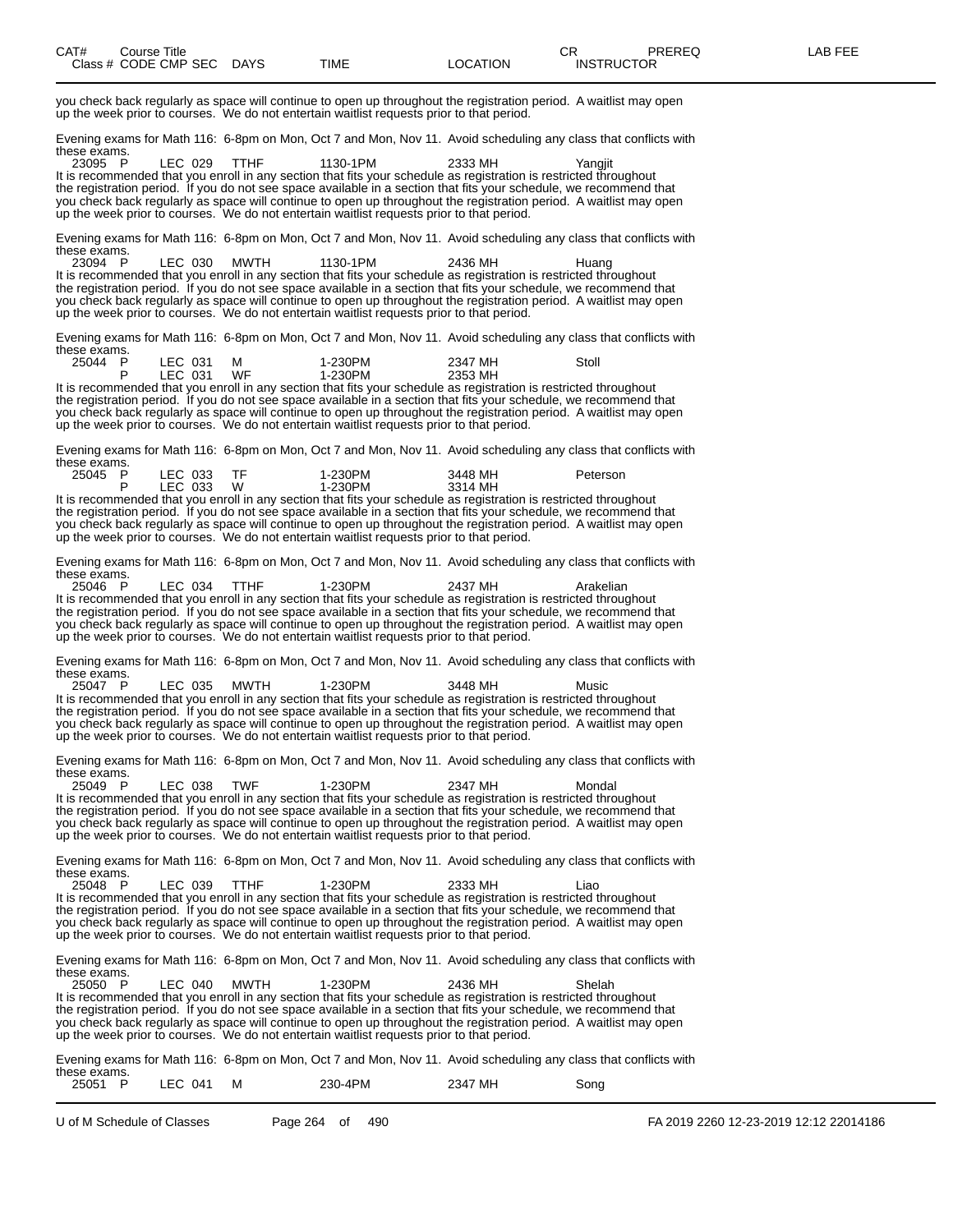| CAT#<br>Class # CODE CMP SEC DAYS | Course Title |                    |                 | <b>TIME</b>                                                                                                                                                                                                                                                                                                                                                                                                                                                           | <b>LOCATION</b>    | CR.<br><b>PREREQ</b><br><b>INSTRUCTOR</b>                                                                       | LAB FEE |
|-----------------------------------|--------------|--------------------|-----------------|-----------------------------------------------------------------------------------------------------------------------------------------------------------------------------------------------------------------------------------------------------------------------------------------------------------------------------------------------------------------------------------------------------------------------------------------------------------------------|--------------------|-----------------------------------------------------------------------------------------------------------------|---------|
|                                   |              |                    |                 |                                                                                                                                                                                                                                                                                                                                                                                                                                                                       |                    |                                                                                                                 |         |
|                                   | P            | LEC 041            | WF              | 230-4PM<br>It is recommended that you enroll in any section that fits your schedule as registration is restricted throughout<br>the registration period. If you do not see space available in a section that fits your schedule, we recommend that<br>you check back regularly as space will continue to open up throughout the registration period. A waitlist may open<br>up the week prior to courses. We do not entertain waitlist requests prior to that period. | 2353 MH            |                                                                                                                 |         |
| these exams.                      |              |                    |                 |                                                                                                                                                                                                                                                                                                                                                                                                                                                                       |                    | Evening exams for Math 116: 6-8pm on Mon, Oct 7 and Mon, Nov 11. Avoid scheduling any class that conflicts with |         |
| 25052 P                           | P            | LEC 042<br>LEC 042 | M<br><b>TTH</b> | 230-4PM<br>230-4PM                                                                                                                                                                                                                                                                                                                                                                                                                                                    | 2437 MH<br>2449 MH | <b>Brosowsky</b>                                                                                                |         |
|                                   |              |                    |                 | It is recommended that you enroll in any section that fits your schedule as registration is restricted throughout<br>the registration period. If you do not see space available in a section that fits your schedule, we recommend that<br>you check back regularly as space will continue to open up throughout the registration period. A waitlist may open<br>up the week prior to courses. We do not entertain waitlist requests prior to that period.            |                    |                                                                                                                 |         |
| these exams.                      |              |                    |                 |                                                                                                                                                                                                                                                                                                                                                                                                                                                                       |                    | Evening exams for Math 116: 6-8pm on Mon, Oct 7 and Mon, Nov 11. Avoid scheduling any class that conflicts with |         |
| 25053 P                           |              | LEC 043<br>LEC 043 | TF<br>W         | 230-4PM<br>230-4PM                                                                                                                                                                                                                                                                                                                                                                                                                                                    | 3448 MH<br>3314 MH | Peterson                                                                                                        |         |
|                                   |              |                    |                 | It is recommended that you enroll in any section that fits your schedule as registration is restricted throughout<br>the registration period. If you do not see space available in a section that fits your schedule, we recommend that<br>you check back regularly as space will continue to open up throughout the registration period. A waitlist may open<br>up the week prior to courses. We do not entertain waitlist requests prior to that period.            |                    |                                                                                                                 |         |
| these exams.                      |              |                    |                 |                                                                                                                                                                                                                                                                                                                                                                                                                                                                       |                    | Evening exams for Math 116: 6-8pm on Mon, Oct 7 and Mon, Nov 11. Avoid scheduling any class that conflicts with |         |
| 25054 P                           |              | LEC 044            | <b>TTHF</b>     | 230-4PM<br>It is recommended that you enroll in any section that fits your schedule as registration is restricted throughout<br>the registration period. If you do not see space available in a section that fits your schedule, we recommend that<br>you check back regularly as space will continue to open up throughout the registration period. A waitlist may open<br>up the week prior to courses. We do not entertain waitlist requests prior to that period. | 2437 MH            | Arakelian                                                                                                       |         |
|                                   |              |                    |                 |                                                                                                                                                                                                                                                                                                                                                                                                                                                                       |                    | Evening exams for Math 116: 6-8pm on Mon, Oct 7 and Mon, Nov 11. Avoid scheduling any class that conflicts with |         |
| these exams.<br>25055 P           |              | LEC 045            | MWTH            | 230-4PM<br>It is recommended that you enroll in any section that fits your schedule as registration is restricted throughout<br>the registration period. If you do not see space available in a section that fits your schedule, we recommend that<br>you check back regularly as space will continue to open up throughout the registration period. A waitlist may open<br>up the week prior to courses. We do not entertain waitlist requests prior to that period. | 3448 MH            | Krakoff                                                                                                         |         |
| these exams.                      |              |                    |                 |                                                                                                                                                                                                                                                                                                                                                                                                                                                                       |                    | Evening exams for Math 116: 6-8pm on Mon, Oct 7 and Mon, Nov 11. Avoid scheduling any class that conflicts with |         |
| 23988 P                           |              | LEC 050            | MWTH            | 230-4PM<br>It is recommended that you enroll in any section that fits your schedule as registration is restricted throughout<br>the registration period. If you do not see space available in a section that fits your schedule, we recommend that<br>you check back regularly as space will continue to open up throughout the registration period. A waitlist may open<br>up the week prior to courses. We do not entertain waitlist requests prior to that period. | 2436 MH            | Kailasa                                                                                                         |         |
| these exams.                      |              |                    |                 |                                                                                                                                                                                                                                                                                                                                                                                                                                                                       |                    | Evening exams for Math 116: 6-8pm on Mon, Oct 7 and Mon, Nov 11. Avoid scheduling any class that conflicts with |         |
| 23096 P                           |              | LEC 052            | MTTH            | 4-530PM<br>It is recommended that you enroll in any section that fits your schedule as registration is restricted throughout<br>the registration period. If you do not see space available in a section that fits your schedule, we recommend that<br>you check back regularly as space will continue to open up throughout the registration period. A waitlist may open<br>up the week prior to courses. We do not entertain waitlist requests prior to that period. | 3314 MH            | Mukhopadhyay                                                                                                    |         |
| these exams.                      |              |                    |                 |                                                                                                                                                                                                                                                                                                                                                                                                                                                                       |                    | Evening exams for Math 116: 6-8pm on Mon, Oct 7 and Mon, Nov 11. Avoid scheduling any class that conflicts with |         |
| 11552 P                           |              | LEC 055            | <b>MWTH</b>     | 4-530PM<br>It is recommended that you enroll in any section that fits your schedule as registration is restricted throughout<br>the registration period. If you do not see space available in a section that fits your schedule, we recommend that<br>you check back regularly as space will continue to open up throughout the registration period. A waitlist may open<br>up the week prior to courses. We do not entertain waitlist requests prior to that period. | 2449 MH            | Kohl                                                                                                            |         |
| these exams.                      |              |                    |                 |                                                                                                                                                                                                                                                                                                                                                                                                                                                                       |                    | Evening exams for Math 116: 6-8pm on Mon, Oct 7 and Mon, Nov 11. Avoid scheduling any class that conflicts with |         |
| 23986 P                           |              | LEC 057            | MWTH            | 4-530PM<br>It is recommended that you enroll in any section that fits your schedule as registration is restricted throughout<br>the registration period. If you do not see space available in a section that fits your schedule, we recommend that                                                                                                                                                                                                                    | 2437 MH            | Khan                                                                                                            |         |

you check back regularly as space will continue to open up throughout the registration period. A waitlist may open up the week prior to courses. We do not entertain waitlist requests prior to that period.

Evening exams for Math 116: 6-8pm on Mon, Oct 7 and Mon, Nov 11. Avoid scheduling any class that conflicts with these exams.<br>11544 P

11544 P LEC 060 MWTH 4-530PM 3460 MH Jun It is recommended that you enroll in any section that fits your schedule as registration is restricted throughout the registration period. If you do not see space available in a section that fits your schedule, we recommend that you check back regularly as space will continue to open up throughout the registration period. A waitlist may open up the week prior to courses. We do not entertain waitlist requests prior to that period.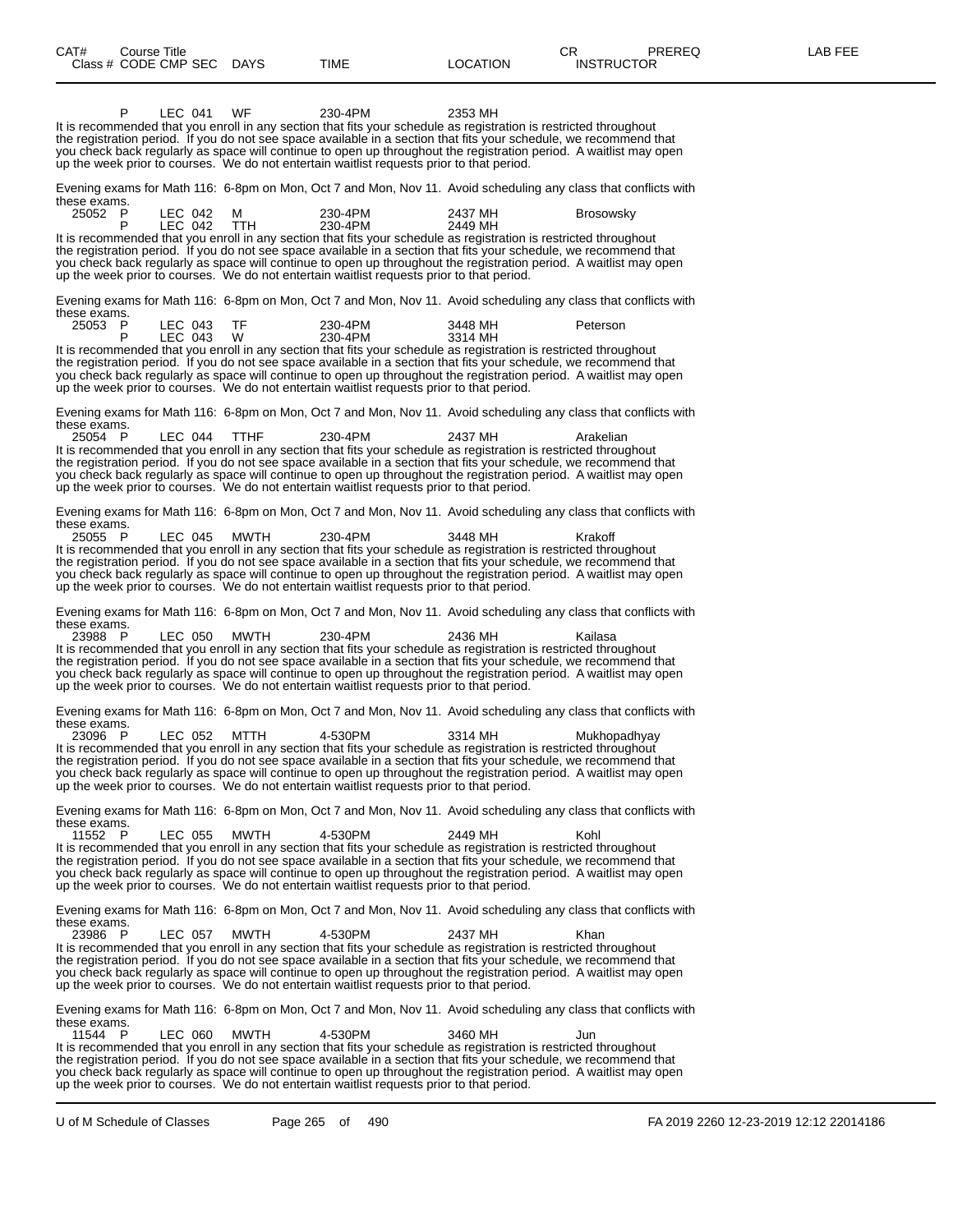| these exams.                      |                                                  |         |                                                                                         |           | Evening exams for Math 116: 6-8pm on Mon, Oct 7 and Mon, Nov 11. Avoid scheduling any class that conflicts with                                                                                                                           |                        |                 |
|-----------------------------------|--------------------------------------------------|---------|-----------------------------------------------------------------------------------------|-----------|-------------------------------------------------------------------------------------------------------------------------------------------------------------------------------------------------------------------------------------------|------------------------|-----------------|
| 26587 P                           |                                                  | LEC 065 | MWTH                                                                                    | 4-530PM   | 2353 MH<br>It is recommended that you enroll in any section that fits your schedule as registration is restricted throughout                                                                                                              | Nguyen                 |                 |
|                                   |                                                  |         |                                                                                         |           | the registration period. If you do not see space available in a section that fits your schedule, we recommend that<br>you check back regularly as space will continue to open up throughout the registration period.  A waitlist may open |                        |                 |
|                                   |                                                  |         |                                                                                         |           | up the week prior to courses. We do not entertain waitlist requests prior to that period.                                                                                                                                                 |                        |                 |
| these exams.                      |                                                  |         |                                                                                         |           | Evening exams for Math 116: 6-8pm on Mon, Oct 7 and Mon, Nov 11. Avoid scheduling any class that conflicts with                                                                                                                           |                        |                 |
| 23985 P                           |                                                  | LEC 099 | TTH                                                                                     | 6-8PM     | 3448 MH<br>It is recommended that you enroll in any section that fits your schedule as registration is restricted throughout                                                                                                              | Guzman                 |                 |
|                                   |                                                  |         |                                                                                         |           | the registration period. If you do not see space available in a section that fits your schedule, we recommend that<br>you check back regularly as space will continue to open up throughout the registration period. A waitlist may open  |                        |                 |
|                                   |                                                  |         |                                                                                         |           | up the week prior to courses. We do not entertain waitlist requests prior to that period.                                                                                                                                                 |                        |                 |
| these exams.                      |                                                  |         |                                                                                         |           | Evening exams for Math 116: 6-8pm on Mon, Oct 7 and Mon, Nov 11. Avoid scheduling any class that conflicts with                                                                                                                           |                        |                 |
| 23411                             | PDR LEC 170                                      |         | MWF                                                                                     | 9-11AM    | 1096 EH<br>This section is reserved for CSP students. Students must consult with a CSP advisor in order to receive permission                                                                                                             | Lofton                 |                 |
|                                   |                                                  |         |                                                                                         |           | to register for this section. Once classes begin, permission of the instructor is required. You can contact CSP<br>for more information at 764-9128, csp-4info@umich.edu, or see the override FAQ on our website.                         |                        |                 |
| these exams.                      |                                                  |         |                                                                                         |           | Evening exams for Math 116: 6-8pm on Mon, Oct 7 and Mon, Nov 11. Avoid scheduling any class that conflicts with                                                                                                                           |                        |                 |
|                                   | 24101 PDR LEC 171                                |         | <b>MWF</b>                                                                              | 11-1PM    | 1096 EH<br>This section is reserved for CSP students. Students must consult with a CSP advisor in order to receive permission                                                                                                             | Lofton                 |                 |
|                                   |                                                  |         |                                                                                         |           | to register for this section. Once classes begin, permission of the instructor is required. You can contact CSP<br>for more information at 764-9128, csp-4info@umich.edu, or see the override FAQ on our website.                         |                        |                 |
|                                   |                                                  |         |                                                                                         |           | Evening exams for Math 116: 6-8pm on Mon, Oct 7 and Mon, Nov 11. Avoid scheduling any class that conflicts with                                                                                                                           |                        |                 |
| these exams.                      |                                                  |         |                                                                                         |           |                                                                                                                                                                                                                                           |                        |                 |
| 145                               | <b>Houghton Calc Wkp I</b><br>17947 PD W LAB 001 |         | MW                                                                                      | 3-5PM     | 2866 EH                                                                                                                                                                                                                                   | 2.00<br>Conger         | <b>ADVISORY</b> |
|                                   | 17948 PD W LAB 002                               |         | Enrollment for this course is by waitlist only. Instructor Permission required.<br>TTH. | $1-3PM$   | 1866 EH                                                                                                                                                                                                                                   | Conger                 |                 |
| 147                               | <b>Interest Theory</b>                           |         | Enrollment for this course is by waitlist only. Instructor Permission required.         |           |                                                                                                                                                                                                                                           | 3.00                   | <b>ADVISORY</b> |
| 11558<br>156                      | P W LEC 001<br><b>App Honors Calc II</b>         |         | MWF                                                                                     | 12-1PM    | 1372 EH                                                                                                                                                                                                                                   | Qiu<br>4.00            | <b>ADVISORY</b> |
|                                   | 11559 P W LEC 001                                |         | <b>MTWF</b>                                                                             | 10-11AM   | 1372 EH                                                                                                                                                                                                                                   | Krasny                 |                 |
| that conflicts with these exams.  |                                                  |         |                                                                                         |           | Evening exams for Math 156 are from 6-8PM on Wednesday, October 02 and November 13. Avoid scheduling any class                                                                                                                            |                        |                 |
|                                   | 11560 P W LEC 002                                |         | <b>MTWF</b>                                                                             | 11-12PM   | 1372 EH<br>Evening exams for Math 156 are from 6-8PM on Wednesday, October 02 and November 13. Avoid scheduling any class                                                                                                                 | Barannyk               |                 |
| that conflicts with these exams.  | 24219 P W LEC 003                                |         | <b>MTWF</b>                                                                             | 8-9AM     | 2062 PALM                                                                                                                                                                                                                                 | Guo                    |                 |
|                                   |                                                  |         |                                                                                         |           | Evening exams for Math 156 are from 6-8PM on Wednesday, October 02 and November 13. Avoid scheduling any class                                                                                                                            |                        |                 |
| that conflicts with these exams.  | 24220 P W LEC 004                                |         | <b>MTWF</b>                                                                             | 9-10AM    | 2062 PALM                                                                                                                                                                                                                                 | Guo                    |                 |
| that conflicts with these exams.s |                                                  |         |                                                                                         |           | Evening exams for Math 156 are from 6-8PM on Wednesday, October 02 and November 13. Avoid scheduling any class                                                                                                                            |                        |                 |
| 175<br>16964                      | Intro to Cryptology<br>PD W LEC 001              |         | MW.                                                                                     | 10-1130AM | 1866 EH                                                                                                                                                                                                                                   | 4.00<br>Weigandt       | <b>ADVISORY</b> |
| 175                               | Intro to Cryptology<br>P W LEC 001               |         | ТH                                                                                      | 10-1130AM | <b>B745 EH</b>                                                                                                                                                                                                                            | 4.00                   | <b>ADVISORY</b> |
|                                   |                                                  |         |                                                                                         |           | Enrollment in this class is managed via waitlist only & dependent on permission of an Honors advisor.                                                                                                                                     |                        |                 |
| 175<br>18778                      | Intro to Cryptology<br>PD W LEC 002              |         | MW.                                                                                     | 1130-1PM  | 1866 EH                                                                                                                                                                                                                                   | 4.00<br>Weigandt       | <b>ADVISORY</b> |
| 175                               | <b>Intro to Cryptology</b><br>P W LEC 002        |         | TH                                                                                      | 1130-1PM  | <b>B745 EH</b>                                                                                                                                                                                                                            | 4.00                   | <b>ADVISORY</b> |
| 185                               | <b>Honors Calc I</b>                             |         |                                                                                         |           | Enrollment in this class is managed via waitlist only & dependent on permission of an Honors advisor.                                                                                                                                     | 4.00                   | <b>ADVISORY</b> |
|                                   | 22274 PD W LEC 001                               |         | MWF                                                                                     | 230-4PM   | G160 AH                                                                                                                                                                                                                                   | <b>Heffers</b>         |                 |
| Advisors.                         |                                                  |         |                                                                                         |           | Registration in Math 185 managed via waitlist only and dependent on permission by the Math Department or Honors                                                                                                                           |                        |                 |
| 214<br>16038                      | App Linear Algebra<br>PRW LEC 001                |         | MWF                                                                                     | 1-2PM     | A859 CHEM-TBLC                                                                                                                                                                                                                            | 4.00<br>Zheng, Strauss | <b>ADVISORY</b> |
| 214                               | App Linear Algebra<br>PRW LEC 001                |         | т                                                                                       | $1-2PM$   | 269 WEISER                                                                                                                                                                                                                                | 4.00                   | <b>ADVISORY</b> |
|                                   |                                                  |         |                                                                                         |           |                                                                                                                                                                                                                                           |                        |                 |

Requests for overrides into this course must be directed to the IOE Department.

Math 214 is reserved for IOE and CSE students only. Enrollment for this course is controlled by IOE and CSE, please contact them directly with enrollment inquiries.

Evening exams for Math 214: 6-8pm on Mon, Oct 7 and Mon, Nov 4. Avoid scheduling any class that conflicts with these exams

#### 214 **214 App Linear Algebra 4.00 ADVISORY**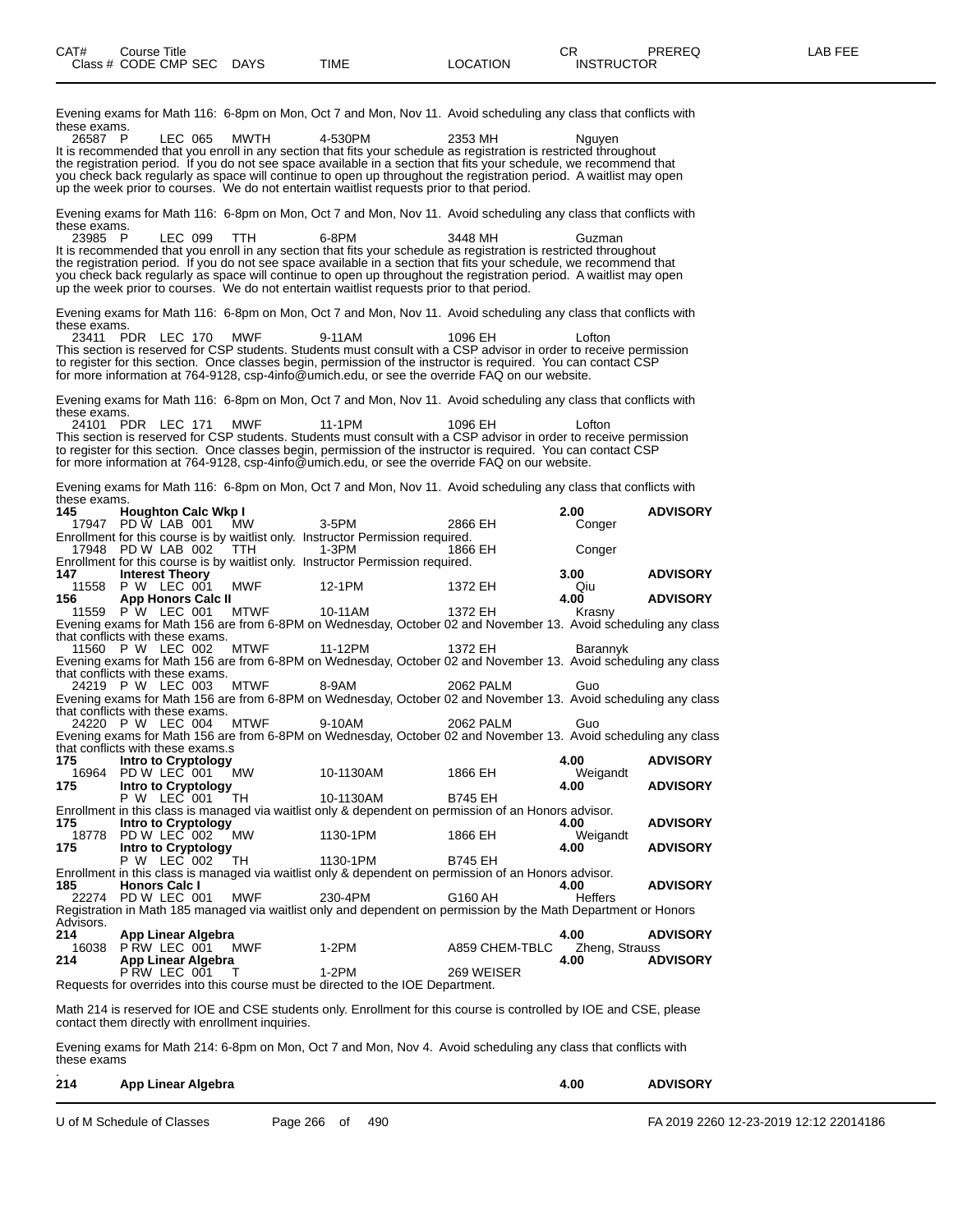| CAT#                                            | Course Title<br>Class # CODE CMP SEC DAYS                              |         |                                                  | TIME                                                                                                                                                                                                                                          | LOCATION                         | CR.<br><b>INSTRUCTOR</b>         | PREREQ                             | LAB FEE |
|-------------------------------------------------|------------------------------------------------------------------------|---------|--------------------------------------------------|-----------------------------------------------------------------------------------------------------------------------------------------------------------------------------------------------------------------------------------------------|----------------------------------|----------------------------------|------------------------------------|---------|
| 16039<br>214                                    | P RW LEC 002<br>App Linear Algebra<br>PRW LEC 002                      |         | MWF<br>Т                                         | $2-3PM$<br>$2-3PM$<br>Requests for overrides into this course must be directed to the IOE Department.                                                                                                                                         | A859 CHEM-TBLC<br>269 WEISER     | Martone, Strauss<br>4.00         | <b>ADVISORY</b>                    |         |
|                                                 |                                                                        |         | contact them directly with enrollment inquiries. | Math 214 is reserved for IOE and CSE students only. Enrollment for this course is controlled by IOE and CSE, please                                                                                                                           |                                  |                                  |                                    |         |
| these exams                                     |                                                                        |         |                                                  | Evening exams for Math 214: 6-8pm on Mon, Oct 7 and Mon, Nov 4. Avoid scheduling any class that conflicts with                                                                                                                                |                                  |                                  |                                    |         |
| 214<br>21498<br>214                             | App Linear Algebra<br>PRW LEC 003<br>App Linear Algebra<br>PRW LEC 003 |         | MWF<br>$\top$                                    | $3-4PM$<br>3-4PM                                                                                                                                                                                                                              | A859 CHEM-TBLC<br>269 WEISER     | 4.00<br>Martone, Strauss<br>4.00 | <b>ADVISORY</b><br><b>ADVISORY</b> |         |
|                                                 |                                                                        |         | contact them directly with enrollment inquiries. | Requests for overrides into this course must be directed to the IOE Department.<br>Math 214 is reserved for IOE and CSE students only. Enrollment for this course is controlled by IOE and CSE, please                                        |                                  |                                  |                                    |         |
| these exams                                     |                                                                        |         |                                                  | Evening exams for Math 214: 6-8pm on Mon, Oct 7 and Mon, Nov 4. Avoid scheduling any class that conflicts with                                                                                                                                |                                  |                                  |                                    |         |
| 214                                             | App Linear Algebra<br>24929 PRW LEC 004                                |         | TTH                                              | 4-6PM<br>Requests for overrides into this course must be directed to the IOE Department.                                                                                                                                                      | 1449 MH                          | 4.00<br>Edholm, Strauss          | <b>ADVISORY</b>                    |         |
|                                                 |                                                                        |         | contact them directly with enrollment inquiries. | Math 214 is reserved for IOE and CSE students only. Enrollment for this course is controlled by IOE and CSE, please                                                                                                                           |                                  |                                  |                                    |         |
| these exams                                     |                                                                        |         |                                                  | Evening exams for Math 214: 6-8pm on Mon, Oct 7 and Mon, Nov 4. Avoid scheduling any class that conflicts with                                                                                                                                |                                  |                                  |                                    |         |
|                                                 | 22329 PRW LEC 005                                                      |         | TTH                                              | 6-8PM<br>Requests for overrides into this course must be directed to the IOE Department.                                                                                                                                                      | 1449 MH                          | Edholm, Strauss                  |                                    |         |
|                                                 |                                                                        |         | contact them directly with enrollment inquiries. | Math 214 is reserved for IOE and CSE students only. Enrollment for this course is controlled by IOE and CSE, please                                                                                                                           |                                  |                                  |                                    |         |
| these exams                                     |                                                                        |         |                                                  | Evening exams for Math 214: 6-8pm on Mon, Oct 7 and Mon, Nov 4. Avoid scheduling any class that conflicts with                                                                                                                                |                                  |                                  |                                    |         |
|                                                 | 30266 P RW LEC 006                                                     |         | <b>TTH</b>                                       | 8-10AM<br>Requests for overrides into this course must be directed to the IOE Department.                                                                                                                                                     | 110 WEISER-TBL                   | Megginson, Strauss               |                                    |         |
|                                                 |                                                                        |         | contact them directly with enrollment inquiries. | Math 214 is reserved for IOE and CSE students only. Enrollment for this course is controlled by IOE and CSE, please                                                                                                                           |                                  |                                  |                                    |         |
| these exams                                     |                                                                        |         |                                                  | Evening exams for Math 214: 6-8pm on Mon, Oct 7 and Mon, Nov 4. Avoid scheduling any class that conflicts with                                                                                                                                |                                  |                                  |                                    |         |
|                                                 | 31540 PRW LEC 007                                                      |         | <b>MTWF</b>                                      | 9-10AM<br>Requests for overrides into this course must be directed to the IOE Department.                                                                                                                                                     | 3330 MH                          | Zheng, Strauss                   |                                    |         |
|                                                 |                                                                        |         | contact them directly with enrollment inquiries. | Math 214 is reserved for IOE and CSE students only. Enrollment for this course is controlled by IOE and CSE, please                                                                                                                           |                                  |                                  |                                    |         |
| these exams                                     |                                                                        |         |                                                  | Evening exams for Math 214: 6-8pm on Mon, Oct 7 and Mon, Nov 4. Avoid scheduling any class that conflicts with                                                                                                                                |                                  |                                  |                                    |         |
| 215<br>11562<br>with these exams.               | <b>Multiv &amp; Vector Calc</b><br>A                                   | LEC 010 | <b>MWF</b>                                       | 8-9AM<br>EVENING EXAMS FOR MATH 215: 6 - 8pm on Thurs, Oct 10 and Thurs, Nov 7. Avoid scheduling any class that conflicts                                                                                                                     | 1360 EH                          | 4.00<br>Saldanha Salvador        | <b>ADVISORY</b>                    |         |
| with these exams.<br>11564                      | 11563 P W LAB 011<br>P W LAB 012                                       |         | т<br>T                                           | 8-9AM<br>EVENING EXAMS FOR MATH 215: 6 - 8pm on Thurs, Oct 10 and Thurs, Nov 7. Avoid scheduling any class that conflicts<br>9-10AM                                                                                                           | <b>B737 EH</b><br><b>B737 EH</b> | Lee<br>Lee                       |                                    |         |
| with these exams.<br>11565                      | P W LAB 013                                                            |         | т                                                | EVENING EXAMS FOR MATH 215: 6 - 8pm on Thurs, Oct 10 and Thurs, Nov 7. Avoid scheduling any class that conflicts<br>1-2PM<br>EVENING EXAMS FOR MATH 215: 6 - 8pm on Thurs, Oct 10 and Thurs, Nov 7. Avoid scheduling any class that conflicts | <b>B737 EH</b>                   | Lee                              |                                    |         |
| with these exams.<br>11566<br>with these exams. | P W LAB 014                                                            |         | Τ                                                | 2-3PM<br>EVENING EXAMS FOR MATH 215: 6 - 8pm on Thurs, Oct 10 and Thurs, Nov 7. Avoid scheduling any class that conflicts                                                                                                                     | <b>B737 EH</b>                   | Lee                              |                                    |         |
| 20491 A<br>with these exams.                    |                                                                        | LEC 020 | MWF                                              | 8-9AM<br>EVENING EXAMS FOR MATH 215: 6 - 8pm on Thurs, Oct 10 and Thurs, Nov 7. Avoid scheduling any class that conflicts                                                                                                                     | 1640 CHEM                        | DeBacker                         |                                    |         |
| 20492                                           | P W LAB 021                                                            |         | Т                                                | 8-9AM                                                                                                                                                                                                                                         | <b>B735 EH</b>                   | Lu                               |                                    |         |

U of M Schedule of Classes Page 267 of 490 FA 2019 2260 12-23-2019 12:12 22014186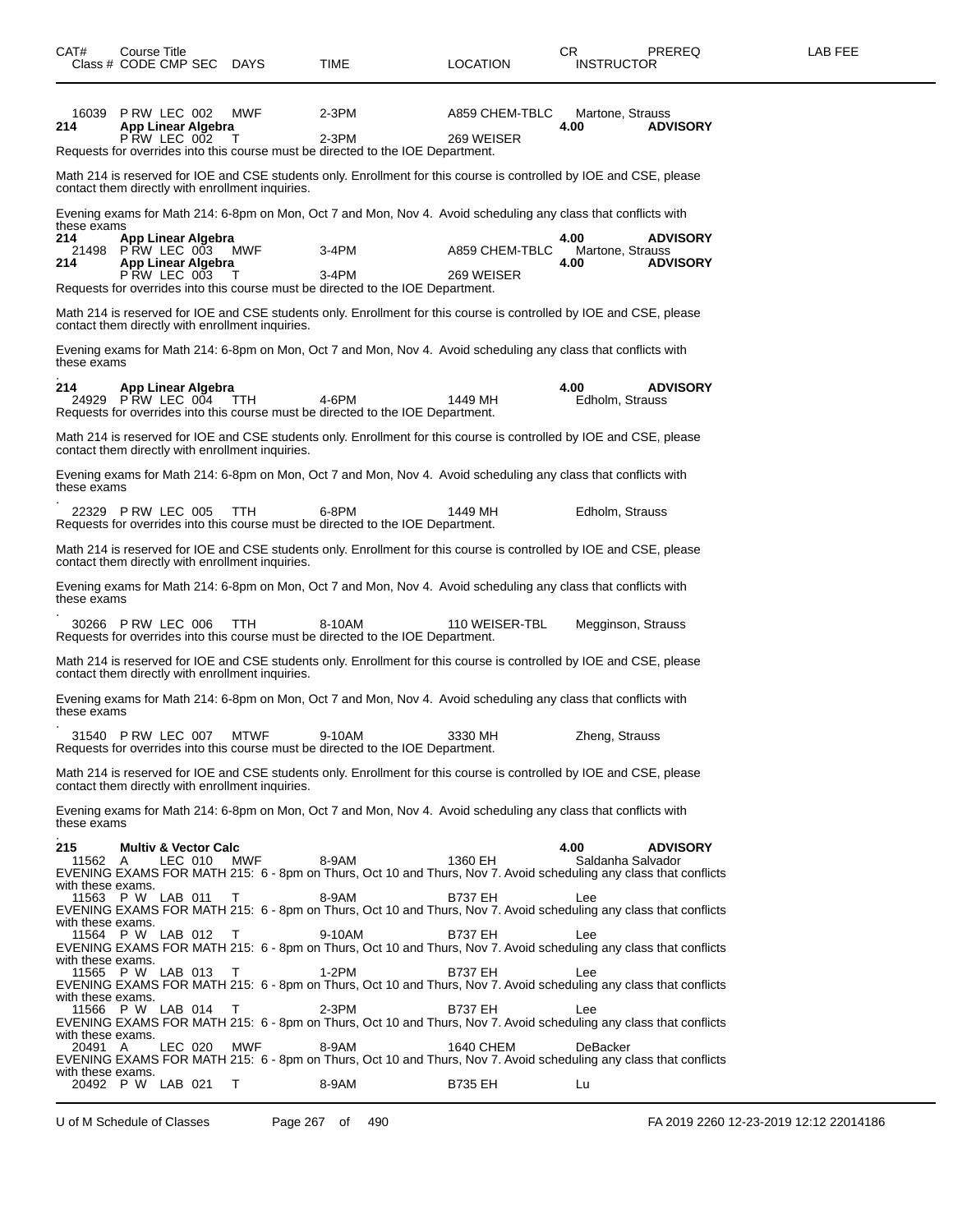EVENING EXAMS FOR MATH 215: 6 - 8pm on Thurs, Oct 10 and Thurs, Nov 7. Avoid scheduling any class that conflicts with these exams. 20493 P W LAB 022 T 9-10AM B735 EH Lu EVENING EXAMS FOR MATH 215: 6 - 8pm on Thurs, Oct 10 and Thurs, Nov 7. Avoid scheduling any class that conflicts with these exams.<br>20494 P W LAB 023 20494 P W LAB 023 T 12-1PM B735 EH Lu EVENING EXAMS FOR MATH 215: 6 - 8pm on Thurs, Oct 10 and Thurs, Nov 7. Avoid scheduling any class that conflicts with these exams.<br>20495 P W LAB 024 20495 P W LAB 024 T 1-2PM B735 EH Lu EVENING EXAMS FOR MATH 215: 6 - 8pm on Thurs, Oct 10 and Thurs, Nov 7. Avoid scheduling any class that conflicts with these exams.<br>11567 A LEC 030 MWF 11567 A LEC 030 MWF 9-10AM 1360 EH Saldanha Salvador EVENING EXAMS FOR MATH 215: 6 - 8pm on Thurs, Oct 10 and Thurs, Nov 7. Avoid scheduling any class that conflicts with these exams. 11568 P W LAB 031 T 8-9AM B743 EH Peterson EVENING EXAMS FOR MATH 215: 6 - 8pm on Thurs, Oct 10 and Thurs, Nov 7. Avoid scheduling any class that conflicts with these exams. 11569 P W LAB 032 T 9-10AM B743 EH Peterson, DeBacker EVENING EXAMS FOR MATH 215: 6 - 8pm on Thurs, Oct 10 and Thurs, Nov 7. Avoid scheduling any class that conflicts with these exams. 11570 P W LAB 033 T 1-2PM B743 EH Peterson EVENING EXAMS FOR MATH 215: 6 - 8pm on Thurs, Oct 10 and Thurs, Nov 7. Avoid scheduling any class that conflicts with these exams. 11571 P W LAB 034 T 2-3PM B743 EH Peterson EVENING EXAMS FOR MATH 215: 6 - 8pm on Thurs, Oct 10 and Thurs, Nov 7. Avoid scheduling any class that conflicts with these exams. 11572 A LEC 040 MWF 10-11AM 1360 EH Strauss EVENING EXAMS FOR MATH 215: 6 - 8pm on Thurs, Oct 10 and Thurs, Nov 7. Avoid scheduling any class that conflicts with these exams. 11573 P W LAB 041 TH 8-9AM B737 EH Mukundan EVENING EXAMS FOR MATH 215: 6 - 8pm on Thurs, Oct 10 and Thurs, Nov 7. Avoid scheduling any class that conflicts with these exams. 11574 P W LAB 042 TH 9-10AM B737 EH Mukundan EVENING EXAMS FOR MATH 215: 6 - 8pm on Thurs, Oct 10 and Thurs, Nov 7. Avoid scheduling any class that conflicts with these exams. 11575 P W LAB 043 TH 1-2PM B737 EH Mukundan EVENING EXAMS FOR MATH 215: 6 - 8pm on Thurs, Oct 10 and Thurs, Nov 7. Avoid scheduling any class that conflicts with these exams.<br>11576 P W LAB 044 11576 P W LAB 044 TH 2-3PM B737 EH Mukundan EVENING EXAMS FOR MATH 215: 6 - 8pm on Thurs, Oct 10 and Thurs, Nov 7. Avoid scheduling any class that conflicts with these exams. 11577 A LEC 050 MWF 11-12PM 1360 EH Strauss EVENING EXAMS FOR MATH 215: 6 - 8pm on Thurs, Oct 10 and Thurs, Nov 7. Avoid scheduling any class that conflicts with these exams. 11578 P W LAB 051 TH 10-11AM B737 EH Chen EVENING EXAMS FOR MATH 215: 6 - 8pm on Thurs, Oct 10 and Thurs, Nov 7. Avoid scheduling any class that conflicts with these exams. 11579 P W LAB 052 TH 11-12PM B737 EH Chen EVENING EXAMS FOR MATH 215: 6 - 8pm on Thurs, Oct 10 and Thurs, Nov 7. Avoid scheduling any class that conflicts with these exams.<br>11580 P W LAB 053 11580 P W LAB 053 TH 3-4PM B737 EH Chen EVENING EXAMS FOR MATH 215: 6 - 8pm on Thurs, Oct 10 and Thurs, Nov 7. Avoid scheduling any class that conflicts with these exams. 11581 P W LAB 054 TH 4-5PM B737 EH Chen EVENING EXAMS FOR MATH 215: 6 - 8pm on Thurs, Oct 10 and Thurs, Nov 7. Avoid scheduling any class that conflicts with these exams. 11582 A LEC 060 MWF 12-1PM 1360 EH Dunworth EVENING EXAMS FOR MATH 215: 6 - 8pm on Thurs, Oct 10 and Thurs, Nov 7. Avoid scheduling any class that conflicts with these exams.<br>11583 P W LAB 061 11583 P W LAB 061 T 10-11AM B737 EH Zhao EVENING EXAMS FOR MATH 215: 6 - 8pm on Thurs, Oct 10 and Thurs, Nov 7. Avoid scheduling any class that conflicts with these exams.<br>11584 P W LAB 062 11584 P W LAB 062 T 11-12PM B737 EH Zhao EVENING EXAMS FOR MATH 215: 6 - 8pm on Thurs, Oct 10 and Thurs, Nov 7. Avoid scheduling any class that conflicts with these exams.<br>11585 P W LAB 063 11585 P W LAB 063 T 3-4PM B737 EH Zhao EVENING EXAMS FOR MATH 215: 6 - 8pm on Thurs, Oct 10 and Thurs, Nov 7. Avoid scheduling any class that conflicts with these exams. 11586 P W LAB 064 T 4-5PM B737 EH Zhao EVENING EXAMS FOR MATH 215: 6 - 8pm on Thurs, Oct 10 and Thurs, Nov 7. Avoid scheduling any class that conflicts with these exams.<br>11587 A LEC 070 11587 A LEC 070 MWF 1-2PM 1360 EH Heffers EVENING EXAMS FOR MATH 215: 6 - 8pm on Thurs, Oct 10 and Thurs, Nov 7. Avoid scheduling any class that conflicts with these exams. 11588 P W LAB 071 TH 8-9AM B735 EH Butt EVENING EXAMS FOR MATH 215: 6 - 8pm on Thurs, Oct 10 and Thurs, Nov 7. Avoid scheduling any class that conflicts with these exams. 11589 P W LAB 072 TH 9-10AM B735 EH Butt EVENING EXAMS FOR MATH 215: 6 - 8pm on Thurs, Oct 10 and Thurs, Nov 7. Avoid scheduling any class that conflicts

U of M Schedule of Classes Page 268 of 490 FA 2019 2260 12-23-2019 12:12 22014186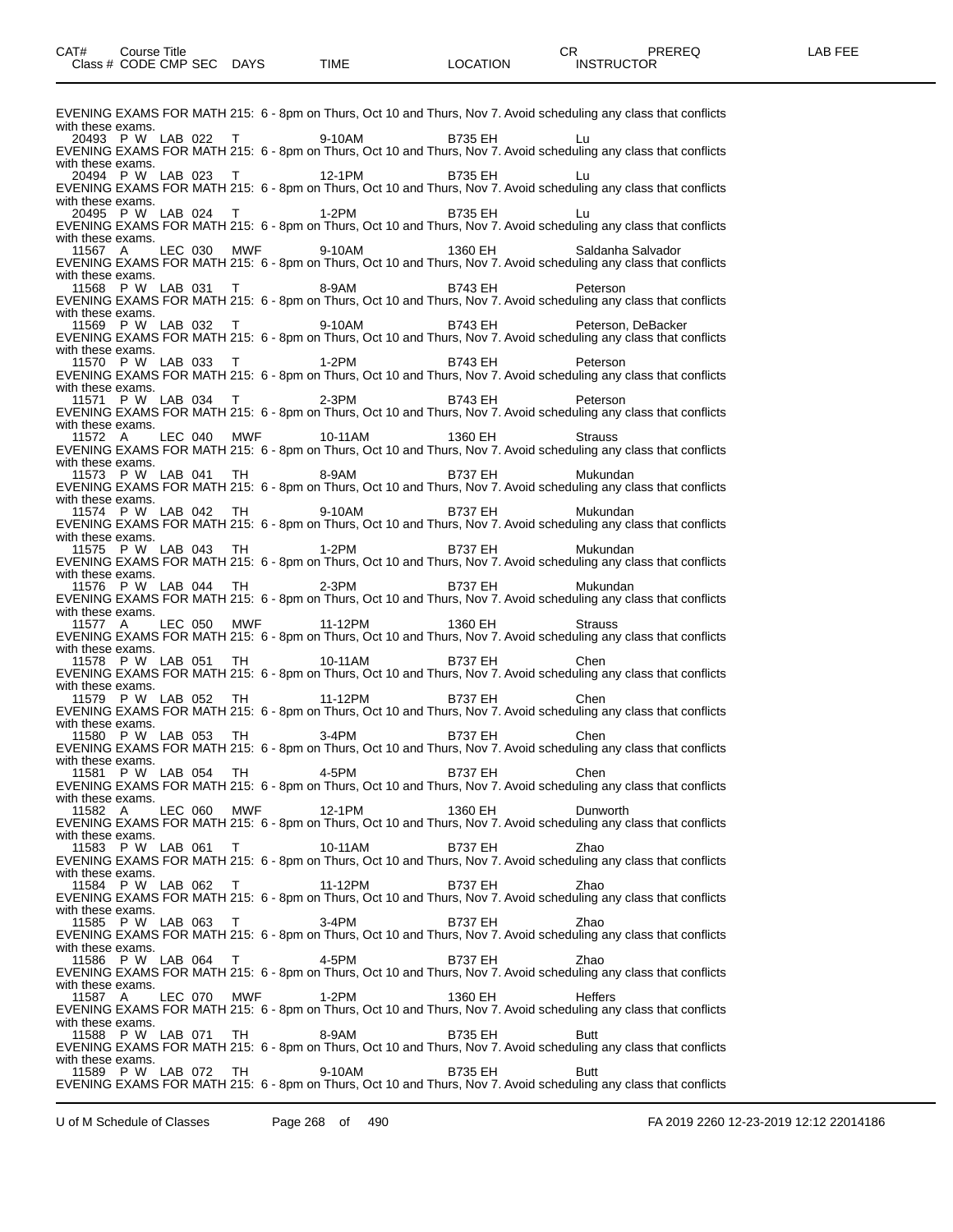with these exams. 11590 P W LAB 073 TH 1-2PM B735 EH Butt EVENING EXAMS FOR MATH 215: 6 - 8pm on Thurs, Oct 10 and Thurs, Nov 7. Avoid scheduling any class that conflicts with these exams. 11591 P W LAB 074 TH 2-3PM B735 EH Butt EVENING EXAMS FOR MATH 215: 6 - 8pm on Thurs, Oct 10 and Thurs, Nov 7. Avoid scheduling any class that conflicts with these exams. 11592 A LEC 080 MWF 2-3PM 1360 EH Minoccheri EVENING EXAMS FOR MATH 215: 6 - 8pm on Thurs, Oct 10 and Thurs, Nov 7. Avoid scheduling any class that conflicts with these exams. 11593 P W LAB 081 TH 10-11AM B735 EH Jiang EVENING EXAMS FOR MATH 215: 6 - 8pm on Thurs, Oct 10 and Thurs, Nov 7. Avoid scheduling any class that conflicts with these exams. 11594 P W LAB 082 TH 11-12PM B735 EH Jiang EVENING EXAMS FOR MATH 215: 6 - 8pm on Thurs, Oct 10 and Thurs, Nov 7. Avoid scheduling any class that conflicts with these exams.<br>11595 P W LAB 083 TH 11595 P W LAB 083 TH 3-4PM B735 EH Jiang EVENING EXAMS FOR MATH 215: 6 - 8pm on Thurs, Oct 10 and Thurs, Nov 7. Avoid scheduling any class that conflicts with these exams.<br>11596 P W LAB 084 TH 11596 P W LAB 084 TH 4-5PM B735 EH Jiang EVENING EXAMS FOR MATH 215: 6 - 8pm on Thurs, Oct 10 and Thurs, Nov 7. Avoid scheduling any class that conflicts with these exams.<br>11597 A LEC 090 MWF 11597 A LEC 090 MWF 3-4PM 1360 EH Minoccheri EVENING EXAMS FOR MATH 215: 6 - 8pm on Thurs, Oct 10 and Thurs, Nov 7. Avoid scheduling any class that conflicts with these exams.<br>11598 P W LAB 091 11598 P W LAB 091 T 10-11AM B735 EH Zaitzeff EVENING EXAMS FOR MATH 215: 6 - 8pm on Thurs, Oct 10 and Thurs, Nov 7. Avoid scheduling any class that conflicts with these exams. 11599 P W LAB 092 T 11-12PM B735 EH Zaitzeff EVENING EXAMS FOR MATH 215: 6 - 8pm on Thurs, Oct 10 and Thurs, Nov 7. Avoid scheduling any class that conflicts with these exams. 11600 P W LAB 093 T 3-4PM B735 EH Zaitzeff EVENING EXAMS FOR MATH 215: 6 - 8pm on Thurs, Oct 10 and Thurs, Nov 7. Avoid scheduling any class that conflicts with these exams. 11601 P W LAB 094 T 4-5PM B735 EH Zaitzeff EVENING EXAMS FOR MATH 215: 6 - 8pm on Thurs, Oct 10 and Thurs, Nov 7. Avoid scheduling any class that conflicts with these exams. **216 Intro Diff Equat 4.00 ADVISORY, ENFORCED** 11602 A R LEC 010 MWF 9-10AM 2260 USB Piltz EVENING EXAMS FOR MATH 216: 8-10pm on Thurs, Oct 17 and Thurs, Nov 14. Avoid scheduling any class that conflicts with these exams. 11603 P RW LAB 011 TH 8-9AM B745 EH Guo EVENING EXAMS FOR MATH 216: 8-10pm on Thurs, Oct 17 and Thurs, Nov 14. Avoid scheduling any class that conflicts with these exams. 11604 P RW LAB 012 TH 9-10AM B745 EH Guo EVENING EXAMS FOR MATH 216: 8-10pm on Thurs, Oct 17 and Thurs, Nov 14. Avoid scheduling any class that conflicts with these exams.<br>11605 PRW LAB 013 TH 11605 P RW LAB 013 TH 1-2PM B745 EH Guo EVENING EXAMS FOR MATH 216: 8-10pm on Thurs, Oct 17 and Thurs, Nov 14. Avoid scheduling any class that conflicts with these exams.<br>11606 P RW LAB 014 11606 P RW LAB 014 TH 2-3PM B745 EH Guo EVENING EXAMS FOR MATH 216: 8-10pm on Thurs, Oct 17 and Thurs, Nov 14. Avoid scheduling any class that conflicts with these exams.<br>11607 AR LEC 020 MWF 11607 A R LEC 020 MWF 10-11AM 2260 USB Piltz EVENING EXAMS FOR MATH 216: 8-10pm on Thurs, Oct 17 and Thurs, Nov 14. Avoid scheduling any class that conflicts with these exams. 11608 P RW LAB 021 TH 10-11AM B743 EH Kelley EVENING EXAMS FOR MATH 216: 8-10pm on Thurs, Oct 17 and Thurs, Nov 14. Avoid scheduling any class that conflicts with these exams. 11609 P RW LAB 022 TH 11-12PM B743 EH Kelley EVENING EXAMS FOR MATH 216: 8-10pm on Thurs, Oct 17 and Thurs, Nov 14. Avoid scheduling any class that conflicts with these exams. 11610 P RW LAB 023 TH 3-4PM B745 EH Kelley EVENING EXAMS FOR MATH 216: 8-10pm on Thurs, Oct 17 and Thurs, Nov 14. Avoid scheduling any class that conflicts with these exams. 11611 P RW LAB 024 TH 4-5PM B745 EH Kelley EVENING EXAMS FOR MATH 216: 8-10pm on Thurs, Oct 17 and Thurs, Nov 14. Avoid scheduling any class that conflicts with these exams.<br>11612 AR LEC 030 MWF 11-12PM 2260 USB Liu EVENING EXAMS FOR MATH 216: 8-10pm on Thurs, Oct 17 and Thurs, Nov 14. Avoid scheduling any class that conflicts with these exams. 11613 P RW LAB 031 T 8-9AM B745 EH Gill EVENING EXAMS FOR MATH 216: 8-10pm on Thurs, Oct 17 and Thurs, Nov 14. Avoid scheduling any class that conflicts with these exams. 11614 P RW LAB 032 T 9-10AM B745 EH Gill EVENING EXAMS FOR MATH 216: 8-10pm on Thurs, Oct 17 and Thurs, Nov 14. Avoid scheduling any class that conflicts with these exams. 11615 P RW LAB 033 T 1-2PM B745 EH Gill EVENING EXAMS FOR MATH 216: 8-10pm on Thurs, Oct 17 and Thurs, Nov 14. Avoid scheduling any class that conflicts with these exams.

U of M Schedule of Classes Page 269 of 490 FA 2019 2260 12-23-2019 12:12 22014186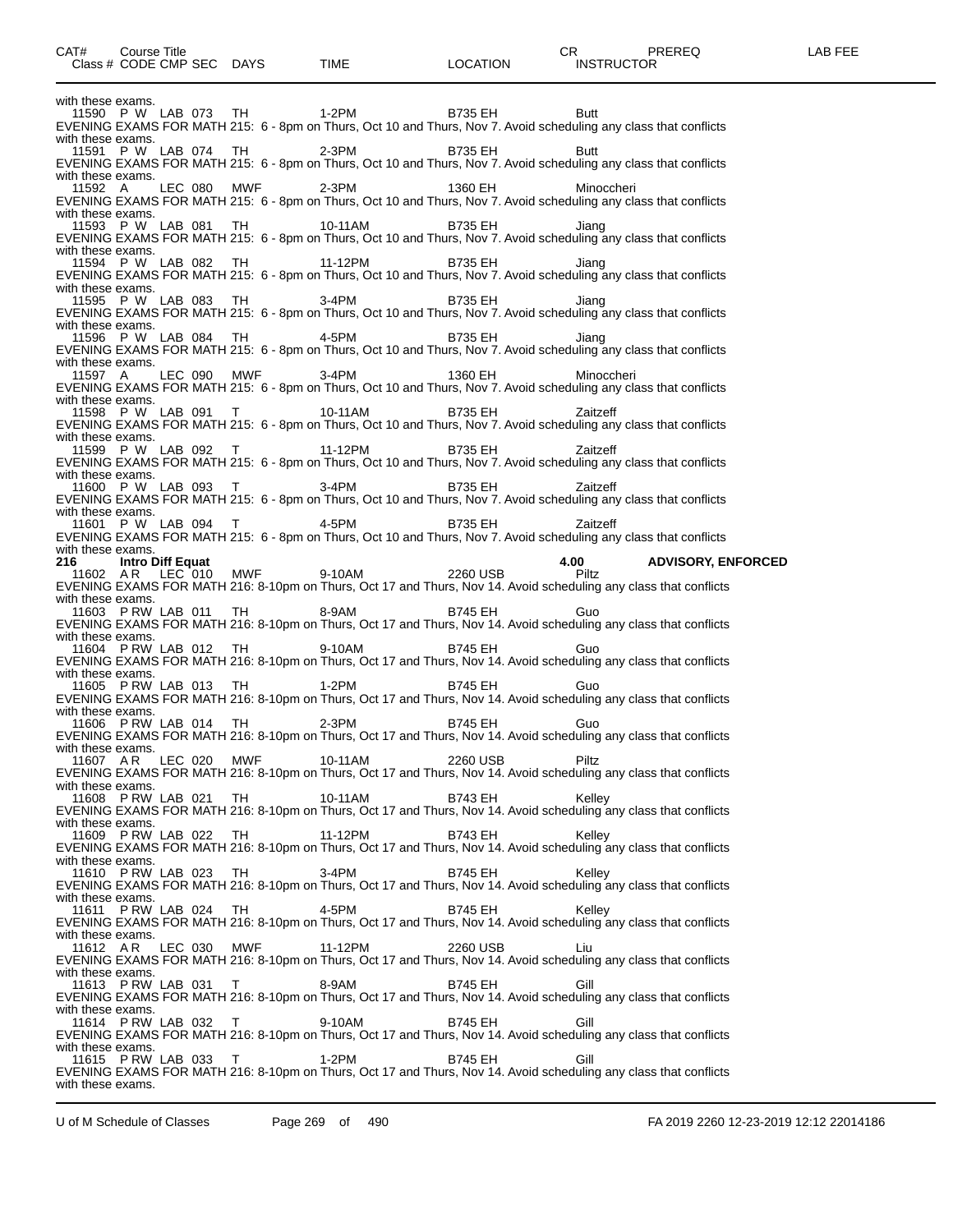11616 P RW LAB 034 T 2-3PM B745 EH Gill EVENING EXAMS FOR MATH 216: 8-10pm on Thurs, Oct 17 and Thurs, Nov 14. Avoid scheduling any class that conflicts with these exams.<br>11617 AR LEC 040 MWF 12-1PM 2260 USB Liu EVENING EXAMS FOR MATH 216: 8-10pm on Thurs, Oct 17 and Thurs, Nov 14. Avoid scheduling any class that conflicts with these exams. 11618 P RW LAB 041 T 2-3PM B735 EH Satpathy EVENING EXAMS FOR MATH 216: 8-10pm on Thurs, Oct 17 and Thurs, Nov 14. Avoid scheduling any class that conflicts with these exams. 11619 P RW LAB 042 T 3-4PM B745 EH Satpathy EVENING EXAMS FOR MATH 216: 8-10pm on Thurs, Oct 17 and Thurs, Nov 14. Avoid scheduling any class that conflicts with these exams.<br>11620 PRW LAB 043 11620 P RW LAB 043 T 6-7PM B745 EH Satpathy EVENING EXAMS FOR MATH 216: 8-10pm on Thurs, Oct 17 and Thurs, Nov 14. Avoid scheduling any class that conflicts with these exams. 11621 P RW LAB 044 T 7-8PM B745 EH Satpathy EVENING EXAMS FOR MATH 216: 8-10pm on Thurs, Oct 17 and Thurs, Nov 14. Avoid scheduling any class that conflicts with these exams. 11622 A R LEC 050 MWF 1-2PM 2260 USB Esedoglu EVENING EXAMS FOR MATH 216: 8-10pm on Thurs, Oct 17 and Thurs, Nov 14. Avoid scheduling any class that conflicts with these exams.<br>11623 P RW LAB 051 11623 P RW LAB 051 TH 2-3PM B743 EH Ruan EVENING EXAMS FOR MATH 216: 8-10pm on Thurs, Oct 17 and Thurs, Nov 14. Avoid scheduling any class that conflicts with these exams.<br>11624 PRW LAB 052 11624 P RW LAB 052 TH 3-4PM B743 EH Ruan EVENING EXAMS FOR MATH 216: 8-10pm on Thurs, Oct 17 and Thurs, Nov 14. Avoid scheduling any class that conflicts with these exams. 11625 P RW LAB 053 TH 9-10AM B743 EH Ruan EVENING EXAMS FOR MATH 216: 8-10pm on Thurs, Oct 17 and Thurs, Nov 14. Avoid scheduling any class that conflicts with these exams. 11626 P RW LAB 054 TH 8-9AM B743 EH Ruan EVENING EXAMS FOR MATH 216: 8-10pm on Thurs, Oct 17 and Thurs, Nov 14. Avoid scheduling any class that conflicts with these exams.<br>11627 AR LEC 060 11627 A R LEC 060 MWF 2-3PM 2260 USB Esedoglu EVENING EXAMS FOR MATH 216: 8-10pm on Thurs, Oct 17 and Thurs, Nov 14. Avoid scheduling any class that conflicts with these exams 11628 P RW LAB 061 T 10-11AM B743 EH He EVENING EXAMS FOR MATH 216: 8-10pm on Thurs, Oct 17 and Thurs, Nov 14. Avoid scheduling any class that conflicts with these exams. 11629 P RW LAB 062 T 11-12PM B743 EH He EVENING EXAMS FOR MATH 216: 8-10pm on Thurs, Oct 17 and Thurs, Nov 14. Avoid scheduling any class that conflicts with these exams.<br>11630 P RW LAB 063 T 11630 P RW LAB 063 T 3-4PM B743 EH He EVENING EXAMS FOR MATH 216: 8-10pm on Thurs, Oct 17 and Thurs, Nov 14. Avoid scheduling any class that conflicts with these exams. 11631 P RW LAB 064 T 4-5PM B743 EH He EVENING EXAMS FOR MATH 216: 8-10pm on Thurs, Oct 17 and Thurs, Nov 14. Avoid scheduling any class that conflicts with these exams.<br>217 Linear **217 Linear Algebra 4.00 ADVISORY** 11632 P LEC 001 MWF 830-10AM B737 EH Cianci It is recommended that you enroll in any section that fits your schedule as registration is restricted throughout the registration period. If you do not see space available in a section that fits your schedule, we recommend that you check back regularly as space will continue to open up throughout the registration period. A waitlist may open up the week prior to courses. We do not entertain waitlist requests prior to that period. Evening exams for MATH 217: 6-8pm on Wed, Oct 16 and Wed, Nov 13. Avoid scheduling any class that conflicts with these exams.<br>11633 P 11633 P LEC 002 MWF 830-10AM B743 EH Bray<br>It is recommended that you enroll in any section that fits your schedule as registration is restricted throughout the registration period. If you do not see space available in a section that fits your schedule, we recommend that you check back regularly as space will continue to open up throughout the registration period. A waitlist may open up the week prior to courses. We do not entertain waitlist requests prior to that period. Evening exams for MATH 217: 6-8pm on Wed, Oct 16 and Wed, Nov 13. Avoid scheduling any class that conflicts with these exams.<br>24928 P LEC 003 MWF 1-230PM B745 EH It is recommended that you enroll in any section that fits your schedule as registration is restricted throughout the registration period. If you do not see space available in a section that fits your schedule, we recommend that you check back regularly as space will continue to open up throughout the registration period. A waitlist may open up the week prior to courses. We do not entertain waitlist requests prior to that period. Evening exams for MATH 217: 6-8pm on Wed, Oct 16 and Wed, Nov 13. Avoid scheduling any class that conflicts with these exams.<br>16186 P 16186 P LEC 004 MWF 10-1130AM B737 EH Cianci It is recommended that you enroll in any section that fits your schedule as registration is restricted throughout the registration period. If you do not see space available in a section that fits your schedule, we recommend that you check back regularly as space will continue to open up throughout the registration period. A waitlist may open up the week prior to courses. We do not entertain waitlist requests prior to that period.

17188 P LEC 005 MWF 10-1130AM B743 EH Li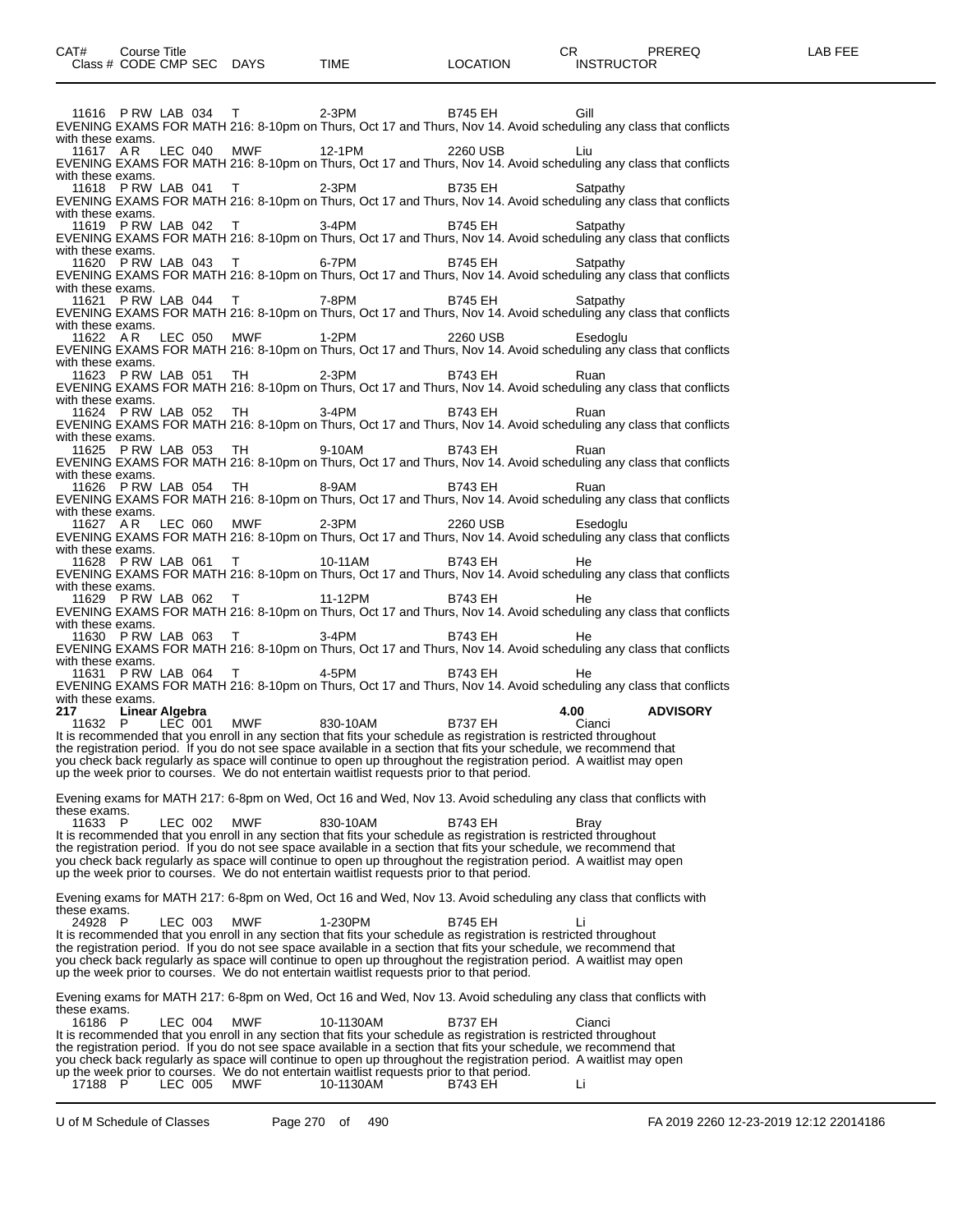It is recommended that you enroll in any section that fits your schedule as registration is restricted throughout the registration period. If you do not see space available in a section that fits your schedule, we recommend that you check back regularly as space will continue to open up throughout the registration period. A waitlist may open up the week prior to courses. We do not entertain waitlist requests prior to that period.

24927 P LEC 006 MWF 1130-1PM B735 EH Farre Puiggali It is recommended that you enroll in any section that fits your schedule as registration is restricted throughout the registration period. If you do not see space available in a section that fits your schedule, we recommend that you check back regularly as space will continue to open up throughout the registration period. A waitlist may open up the week prior to courses. We do not entertain waitlist requests prior to that period.

Evening exams for MATH 217: 6-8pm on Wed, Oct 16 and Wed, Nov 13. Avoid scheduling any class that conflicts with these exams.<br>21764 P

21764 P LEC 007 MWF 1130-1PM B743 EH Bellis It is recommended that you enroll in any section that fits your schedule as registration is restricted throughout the registration period. If you do not see space available in a section that fits your schedule, we recommend that you check back regularly as space will continue to open up throughout the registration period. A waitlist may open up the week prior to courses. We do not entertain waitlist requests prior to that period.

22673 P LEC 008 MWF 1130-1PM B745 EH Li It is recommended that you enroll in any section that fits your schedule as registration is restricted throughout the registration period. If you do not see space available in a section that fits your schedule, we recommend that you check back regularly as space will continue to open up throughout the registration period. A waitlist may open up the week prior to courses. We do not entertain waitlist requests prior to that period.

Evening exams for MATH 217: 6-8pm on Wed, Oct 16 and Wed, Nov 13. Avoid scheduling any class that conflicts with these exams.<br>23946 P

23946 P LEC 009 MWF 1-230PM B735 EH Farre Puiggali It is recommended that you enroll in any section that fits your schedule as registration is restricted throughout the registration period. If you do not see space available in a section that fits your schedule, we recommend that you check back regularly as space will continue to open up throughout the registration period. A waitlist may open up the week prior to courses. We do not entertain waitlist requests prior to that period.

Evening exams for MATH 217: 6-8pm on Wed, Oct 16 and Wed, Nov 13. Avoid scheduling any class that conflicts with these exams.<br>23947 P

23947 P LEC 010 MWF 1-230PM B737 EH Bellis It is recommended that you enroll in any section that fits your schedule as registration is restricted throughout the registration period. If you do not see space available in a section that fits your schedule, we recommend that you check back regularly as space will continue to open up throughout the registration period. A waitlist may open up the week prior to courses. We do not entertain waitlist requests prior to that period.

Evening exams for MATH 217: 6-8pm on Wed, Oct 16 and Wed, Nov 13. Avoid scheduling any class that conflicts with these exams.<br>23948 P

23948 P LEC 011 MWF 230-4PM B735 EH Elduque It is recommended that you enroll in any section that fits your schedule as registration is restricted throughout the registration period. If you do not see space available in a section that fits your schedule, we recommend that you check back regularly as space will continue to open up throughout the registration period. A waitlist may open up the week prior to courses. We do not entertain waitlist requests prior to that period.

Evening exams for MATH 217: 6-8pm on Wed, Oct 16 and Wed, Nov 13. Avoid scheduling any class that conflicts with these exams.

23949 P LEC 012 MWF 230-4PM B737 EH Li It is recommended that you enroll in any section that fits your schedule as registration is restricted throughout the registration period. If you do not see space available in a section that fits your schedule, we recommend that you check back regularly as space will continue to open up throughout the registration period. A waitlist may open up the week prior to courses. We do not entertain waitlist requests prior to that period.

Evening exams for MATH 217: 6-8pm on Wed, Oct 16 and Wed, Nov 13. Avoid scheduling any class that conflicts with these exams.<br>24926 P

24926 P LEC 013 MWF 830-10AM B745 EH Cho<br>It is recommended that you enroll in any section that fits your schedule as registration is restricted throughout the registration period. If you do not see space available in a section that fits your schedule, we recommend that you check back regularly as space will continue to open up throughout the registration period. A waitlist may open up the week prior to courses. We do not entertain waitlist requests prior to that period.

Evening exams for MATH 217: 6-8pm on Wed, Oct 16 and Wed, Nov 13. Avoid scheduling any class that conflicts with these exams.<br>21110 P

LEC 014 MWF 1130-1PM B737 EH Elduque It is recommended that you enroll in any section that fits your schedule as registration is restricted throughout the registration period. If you do not see space available in a section that fits your schedule, we recommend that you check back regularly as space will continue to open up throughout the registration period. A waitlist may open up the week prior to courses. We do not entertain waitlist requests prior to that period.

Evening exams for MATH 217: 6-8pm on Wed, Oct 16 and Wed, Nov 13. Avoid scheduling any class that conflicts with

these exams.<br>11634 P 11634 P LEC 015 MWF 10-1130AM B745 EH Cho It is recommended that you enroll in any section that fits your schedule as registration is restricted throughout the registration period. If you do not see space available in a section that fits your schedule, we recommend that you check back regularly as space will continue to open up throughout the registration period. A waitlist may open up the week prior to courses. We do not entertain waitlist requests prior to that period.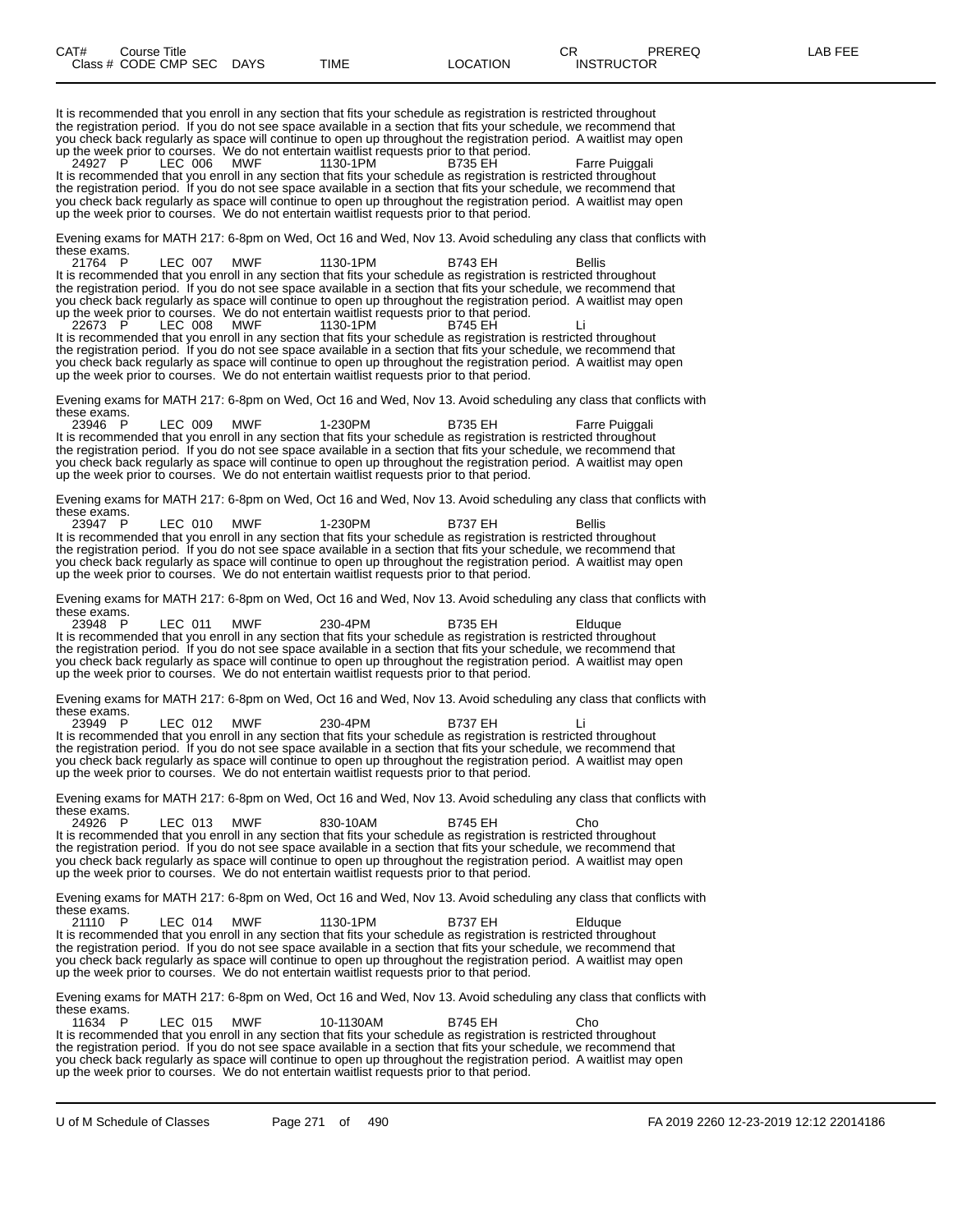| CAT#                           | Course Title<br>Class # CODE CMP SEC DAYS                                                                                                                                           |                                  | TIME                                                                                                                                                                                                                                                                                                                                                                                                                                                                                                                                                                                                                                                                                                                                                                                                                              | <b>LOCATION</b>                                         | CR.<br><b>INSTRUCTOR</b>                                    | PREREQ                                                                                                                         | LAB FEE |
|--------------------------------|-------------------------------------------------------------------------------------------------------------------------------------------------------------------------------------|----------------------------------|-----------------------------------------------------------------------------------------------------------------------------------------------------------------------------------------------------------------------------------------------------------------------------------------------------------------------------------------------------------------------------------------------------------------------------------------------------------------------------------------------------------------------------------------------------------------------------------------------------------------------------------------------------------------------------------------------------------------------------------------------------------------------------------------------------------------------------------|---------------------------------------------------------|-------------------------------------------------------------|--------------------------------------------------------------------------------------------------------------------------------|---------|
| these exams.<br>30244 P        | LEC 016                                                                                                                                                                             | MWF                              | Evening exams for MATH 217: 6-8pm on Wed, Oct 16 and Wed, Nov 13. Avoid scheduling any class that conflicts with<br>230-4PM<br>It is recommended that you enroll in any section that fits your schedule as registration is restricted throughout<br>the registration period. If you do not see space available in a section that fits your schedule, we recommend that<br>you check back regularly as space will continue to open up throughout the registration period. A waitlist may open<br>up the week prior to courses. We do not entertain waitlist requests prior to that period.                                                                                                                                                                                                                                         | B745 EH                                                 | Schneider                                                   |                                                                                                                                |         |
| these exams.<br>37369 P<br>285 | LEC 017 MWF<br><b>Honor Multiv&amp; Vector</b><br>16965 P W LEC 001<br>permission into Math 285.                                                                                    | MWF                              | Evening exams for MATH 217: 6-8pm on Wed, Oct 16 and Wed, Nov 13. Avoid scheduling any class that conflicts with<br>830-10AM<br>It is recommended that you enroll in any section that fits your schedule as registration is restricted throughout<br>the registration period. If you do not see space available in a section that fits your schedule, we recommend that<br>you check back regularly as space will continue to open up throughout the registration period. A waitlist may open<br>up the week prior to courses. We do not entertain waitlist requests prior to that period.<br>230-4PM<br>Please add your name to the waitlist if you're interested in this section. Enrollment priority is given to<br>students who have taken Math 186 or Math 176. Incoming freshmen must speak with an honors math advisor for | B118 MLB<br>2427 MH                                     | Witaszek<br>4.00<br>Dunworth                                | <b>ADVISORY</b>                                                                                                                |         |
|                                | 11635 P W LEC 002<br>P W LEC 002<br>permission into Math 285.<br>11636 P W LEC 003<br>P W LEC 003                                                                                   | MWF<br>T.<br>MWF<br>T            | 11-12PM<br>11-12PM<br>Please add your name to the waitlist if you're interested in this section. Enrollment priority is given to<br>students who have taken Math 186 or Math 176. Incoming freshmen must speak with an honors math advisor for<br>12-1PM<br>12-1PM<br>Please add your name to the waitlist if you're interested in this section. Enrollment priority is given to<br>students who have taken Math 186 or Math 176. Incoming freshmen must speak with an honors math advisor for                                                                                                                                                                                                                                                                                                                                    | 1084 EH<br>3556 DANA<br>3096 EH<br>3556 DANA            | Baik<br>Baik                                                |                                                                                                                                |         |
| 286<br>Advisor.<br>289<br>295  | permission into Math 285.<br><b>Hnr Diff Equations</b><br>26898 PRW LEC 001<br><b>Problem Seminar</b><br>25600 P W SEM 001<br><b>Honors Math I</b>                                  | <b>MWF</b><br>W                  | 3-4PM<br>Please add your name to the waitlist if you're interested in this section. Enrollment priority is given to<br>students who have taken Math 285. All other students must receive permission from the instructor or an Honors<br>4-5PM                                                                                                                                                                                                                                                                                                                                                                                                                                                                                                                                                                                     | 1068 EH<br>3096 EH                                      | 3.00<br>Patel<br>1.00<br>Derksen<br>4.00                    | <b>ADVISORY, ENFORCED</b><br><b>ADVISORY</b>                                                                                   |         |
|                                | 11637 PD W LEC 001<br>you are interested in enrolling in this course.<br>31511 P W LEC 002 MWF<br>you are interested in enrolling in this course.<br>This class meets in Weiser 269 | MWF                              | 230-4PM<br>Registration in Math 295 is by Math department or Honors permission only. Please add your name to the waitlist if<br>230-4PM<br>Registration in Math 295 is by Math department or Honors permission only. Please add your name to the waitlist if                                                                                                                                                                                                                                                                                                                                                                                                                                                                                                                                                                      | 260 WEISER<br>ARR                                       | Koch<br>Koch                                                |                                                                                                                                |         |
| 312<br>316                     | <b>Appl Mod Algebra</b><br>17913 PW LEC 001<br><b>Differential Equatn</b><br>11638 P RW LEC 001<br>20523 PRW LEC 002<br>29888 PRW LEC 003                                           | TTH.<br>MWF<br><b>MWF</b><br>MWF | 10-1130AM<br>Please add your name to the wait list if you are interested in enrolling in this course.<br>1-2PM<br>10-11AM<br>9-10AM                                                                                                                                                                                                                                                                                                                                                                                                                                                                                                                                                                                                                                                                                               | 3866 EH<br>4096 EH<br>3096 EH<br>4096 EH                | 3.00<br>Koziol<br>3.00<br>Ji<br>Alben<br>Ji                 | <b>ADVISORY</b><br><b>ADVISORY, ENFORCED</b>                                                                                   |         |
| 351<br>371<br>11639            | <b>Princ of Analysis</b><br>19049 PIW LEC 001<br>Num Meth Engr<br>P W LEC 001                                                                                                       | MW<br>TTH                        | 230-4PM<br>Please add your name to the wait list AND contact Professor Richard Canary (canary@umich.edu). Math 351 primarily<br>consists of sophomore and junior students of mathematics from LSA and SOE.<br>12-130PM                                                                                                                                                                                                                                                                                                                                                                                                                                                                                                                                                                                                            | 2455 MH<br>2166 DOW                                     | 3.00<br>Canary, Page<br>3.00<br>Veerapaneni                 | <b>ADVISORY</b><br><b>ADVISORY</b>                                                                                             |         |
| 385<br>11640<br>11641<br>395   | 16152 P W LEC 002<br>Elem Sch Teach<br>PRW LEC 001<br>PRW LEC 002<br>P RW LEC 002<br><b>Honors Analysis I</b><br>11642 PD W LEC 001                                                 | TTH<br>MW<br>м<br>W<br>MWF       | 1030-12PM<br>1-230PM<br>230-4PM<br>230-4PM<br>230-4PM                                                                                                                                                                                                                                                                                                                                                                                                                                                                                                                                                                                                                                                                                                                                                                             | 2166 DOW<br>2427 MH<br>2353 MH<br>2347 MH<br>269 WEISER | Veerapaneni<br>3.00<br>Canton<br>Canton<br>4.00<br>Spatzier | <b>ADVISORY</b><br><b>ADVISORY</b>                                                                                             |         |
| 399<br>404                     | <b>Independent Reading</b><br>$IND +$<br>SI<br>Interm Diff Egns<br>11644 P W LEC 001                                                                                                | MW                               | Students with the prereq (296) should add their names to the waitlist in order to receive an override. Students<br>without this prerequisite should speak with an Honors Advisor for permission.<br>ARR<br>830-10AM                                                                                                                                                                                                                                                                                                                                                                                                                                                                                                                                                                                                               | ARR<br>335 WH                                           | 1.00-6.00<br>3.00<br>Newberry                               | <b>ADVISORY</b>                                                                                                                |         |
| 412.                           | Intro Mod Algebra<br>11645 P W LEC 001<br>enrolling in the course.                                                                                                                  | MW                               | 830-10AM<br>Enrollment in this course is managed via waitlist. Please add your name to the waitlist if you are interested in                                                                                                                                                                                                                                                                                                                                                                                                                                                                                                                                                                                                                                                                                                      | <b>B735 EH</b>                                          | 3.00<br>Winarski                                            | IF YOU ARE A MATH CONCENTRATOR YOU MUST SIGN UP FOR MATH 404 NOT PHYS 413 or CMPLXSYS 541 TO RECEIVE CREDIT<br><b>ADVISORY</b> |         |

This course will have an evening exam on Monday 10/21 from 6-9PM. Avoid scheduling any class that conflicts with this exam.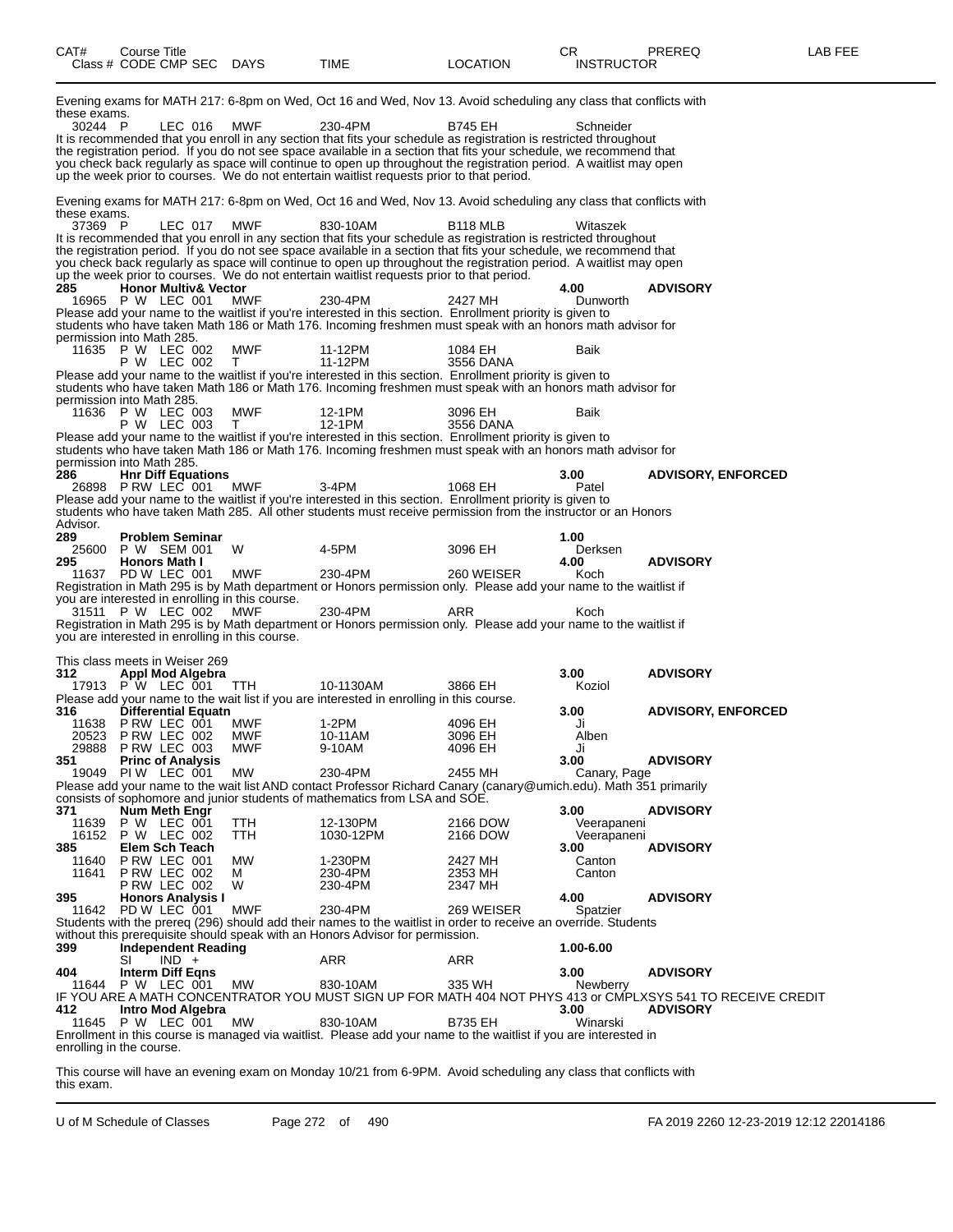| CAT#                                                                                         | <b>Course Title</b>                    | Class # CODE CMP SEC DAYS                                                                                                                                                                                  |                                                                                                       | TIME                                                                                                                                                                                                                                                                                                                                                                                                                          | <b>LOCATION</b>                                                                                                   | CR<br><b>INSTRUCTOR</b>                                                                                                        | PREREQ                                                                   | LAB FEE |
|----------------------------------------------------------------------------------------------|----------------------------------------|------------------------------------------------------------------------------------------------------------------------------------------------------------------------------------------------------------|-------------------------------------------------------------------------------------------------------|-------------------------------------------------------------------------------------------------------------------------------------------------------------------------------------------------------------------------------------------------------------------------------------------------------------------------------------------------------------------------------------------------------------------------------|-------------------------------------------------------------------------------------------------------------------|--------------------------------------------------------------------------------------------------------------------------------|--------------------------------------------------------------------------|---------|
| enrolling in the course.                                                                     |                                        | 11646 P W LEC 002<br>P W LEC 002                                                                                                                                                                           | м<br>W                                                                                                | 1-230PM<br>1-230PM<br>Enrollment in this course is managed via waitlist. Please add your name to the waitlist if you are interested in                                                                                                                                                                                                                                                                                        | 3411 MH<br>2437 MH                                                                                                | Page                                                                                                                           |                                                                          |         |
| this exam.<br>enrolling in the course.                                                       |                                        | 29833 P W LEC 003                                                                                                                                                                                          | <b>MW</b>                                                                                             | This course will have an evening exam on Monday 10/21 from 6-9PM. Avoid scheduling any class that conflicts with<br>230-4PM<br>Enrollment in this course is managed via waitlist. Please add your name to the waitlist if you are interested in                                                                                                                                                                               | B743 EH                                                                                                           | Winarski                                                                                                                       |                                                                          |         |
| this exam.<br>417<br>11647<br>11648<br>11649<br>419<br>11651<br>11652<br>420<br>22259<br>423 |                                        | Matrix Algebra I<br>P W LEC 001<br>P W LEC 002<br>P W LEC 003<br>Lin Sp Matrx Thy<br>P W LEC 001<br>P W LEC 002<br><b>Adv Linear Algebra</b><br>P W LEC 001<br><b>Math of Finance</b><br>19046 P W LEC 001 | MWF<br><b>MWF</b><br><b>MWF</b><br>TTH<br><b>TTH</b><br>MWF<br><b>TTH</b>                             | This course will have an evening exam on Monday 10/21 from 6-9PM. Avoid scheduling any class that conflicts with<br>10-11AM<br>9-10AM<br>12-1PM<br>830-10AM<br>12-130PM<br>10-11AM<br>830-10AM<br>Enrollment for this course is by waitlist only. Preference will be given to Actuarial and Financial Math majors.                                                                                                            | 4088 EH<br>1084 EH<br>4096 EH<br>1018 DOW<br>1024 FXB<br>1084 EH<br>1372 EH                                       | 3.00<br>Griess Jr<br>Griess Jr<br>Zydor<br>3.00<br><b>Barvinok</b><br><b>Barvinok</b><br>3.00<br>Mustata<br>3.00<br>Saplaouras | <b>ADVISORY</b><br><b>ADVISORY</b><br><b>ADVISORY</b><br><b>ADVISORY</b> |         |
|                                                                                              |                                        | 19047 P W LEC 002<br>19299 P W LEC 003                                                                                                                                                                     | TTH<br>TTH                                                                                            | This course has evening exams. Avoid scheduling any class that conflicts with this exam.<br>10-1130AM<br>Enrollment for this course is by waitlist only. Preference will be given to Actuarial and Financial Math majors.<br>This course has evening exams. Avoid scheduling any class that conflicts with this exam.<br>This course has evening exams. Avoid scheduling any class that conflicts with this exam.<br>1130-1PM | 3096 EH<br>1084 EH                                                                                                | Saplaouras<br>Deng                                                                                                             |                                                                          |         |
| 424                                                                                          |                                        | <b>Cmp Int&amp;Life Ins</b>                                                                                                                                                                                |                                                                                                       | Enrollment for this course is by waitlist only. Preference will be given to Actuarial and Financial Math majors.<br>This course has evening exams. Avoid scheduling any class that conflicts with this exam.<br>This course has evening exams. Avoid scheduling any class that conflicts with this exam.                                                                                                                      |                                                                                                                   | 3.00                                                                                                                           | <b>ADVISORY</b>                                                          |         |
| 425<br>11653<br>11654<br>11655<br>11656<br>11657<br>16024<br>16679<br>29458<br>429           | P W<br>P W<br>P W<br>P W<br>Internship | 17614 P W LEC 001<br>Intro Probabil<br>P W LEC 001<br>LEC 003<br>P W LEC 004<br>LEC 005<br>LEC 006<br>LEC 007<br><b>P W LEC 008</b><br>18052 P W LEC 009<br>P W LEC 010                                    | <b>TTH</b><br>MWF<br><b>MWF</b><br><b>MWF</b><br>MWF<br><b>MWF</b><br>TTH<br>TTH<br><b>MWF</b><br>TTH | 1-230PM<br>Enrollment for this course is by waitlist only. Please add yourself to the waitlist if you are interested in<br>registering for this course. Actuarial majors who are waitlisted will be given preference to register.<br>8-9AM<br>9-10AM<br>10-11AM<br>$1-2PM$<br>11-12PM<br>10-1130AM<br>230-4PM<br>12-1PM<br>830-10AM                                                                                           | 1518 NUB<br>260 WEISER<br>1068 EH<br>1068 EH<br>1084 EH<br>1068 EH<br>1068 EH<br>1068 EH<br>1084 EH<br>269 WEISER | Natarajan<br>3.00<br>Russo<br>Russo<br>Kriz<br>Cheng<br>Miller<br>Fink<br>Green<br>Cheng<br>Everlove, Moore<br>1.00            | <b>ADVISORY</b><br><b>ADVISORY</b>                                       |         |
| 431<br>11658<br>450                                                                          |                                        | $IND +$<br>Course restricted to Math majors.<br><b>Euclidean Geometry</b><br>PRW LEC 001<br><b>Adv Math Engrs I</b><br>11659 P RW LEC 001                                                                  | <b>MW</b><br>TTH                                                                                      | ARR<br>1-230PM<br>830-1030AM<br>Enrollment in this course is managed via waitlist. Please add your name to the waitlist if you are interested in<br>enrolling in the course. Preference will be given to Mathematics Majors.                                                                                                                                                                                                  | <b>ARR</b><br>1866 EH<br>2166 DOW                                                                                 | 3.00<br>White<br>4.00<br>Zimmerling                                                                                            | <b>ENFORCED</b><br><b>ADVISORY, ENFORCED</b>                             |         |
|                                                                                              |                                        |                                                                                                                                                                                                            |                                                                                                       |                                                                                                                                                                                                                                                                                                                                                                                                                               |                                                                                                                   |                                                                                                                                |                                                                          |         |

**451 Adv Calculus I 3.00 ADVISORY** 11660 P W LEC 001 MWF 10-11AM 4096 EH Kaletha Enrollment in this course is managed via waitlist. Please add your name to the waitlist if you are interested in

enrolling in the course. Preference will be given to Mathematics Majors. . 16231 P W LEC 002 MWF 11-12PM 4096 EH Kaletha

Enrollment in this course is managed via waitlist. Please add your name to the waitlist if you are interested in

enrolling in the course. Preference will be given to Mathematics Majors. .

20145 P W LEC 003 MWF 1-2PM 2866 EH Barrett

Enrollment in this course is managed via waitlist. Please add your name to the waitlist if you are interested in enrolling in the course. Preference will be given to Mathematics Majors.

|       |                           |            | <u>and manual measured in the complete the set of the manual manual male of</u> |                |        |                           |
|-------|---------------------------|------------|---------------------------------------------------------------------------------|----------------|--------|---------------------------|
| 454   | <b>Bndry Val Prob-Pde</b> |            |                                                                                 |                | 3.00   | <b>ADVISORY, ENFORCED</b> |
| 22975 | PRW LEC 001               | TTH        | 10-1130AM                                                                       | 1018 DOW       | Bieri  |                           |
| 11661 | PRW LEC 002               | TTH        | 12-130PM                                                                        | 1018 DOW       | Bieri  |                           |
| 463   | Math Model Biol           |            |                                                                                 |                | 3.00   | <b>ADVISORY</b>           |
| 14455 | <b>P W LEC 001</b>        | <b>MWF</b> | 10-11AM                                                                         | <b>B735 EH</b> | Storey |                           |
|       | 17574 P W LEC 002         | MWF        | $1-2PM$                                                                         | 3096 EH        | Storey |                           |
|       | P W LEC 002               | MF         | $1-2PM$                                                                         | <b>B743 EH</b> |        |                           |
|       |                           |            |                                                                                 |                |        |                           |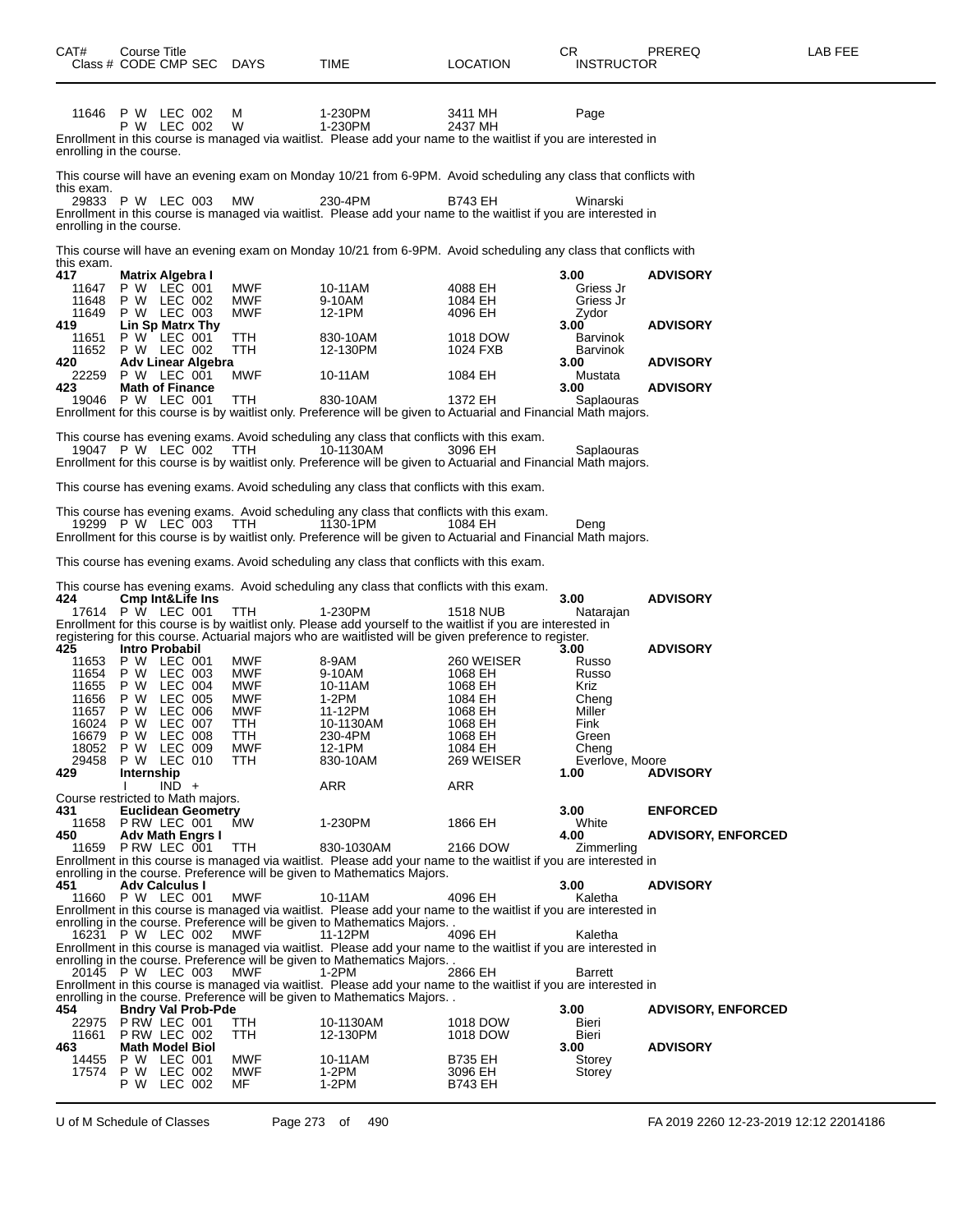| 465                | Intro Combinatorics<br>20904 P W LEC 001      |         | TTH        | 1-230PM                                                                                                                                                                                                                                 | 4096 EH         | 3.00<br>Bibby        | ADVISORY        |
|--------------------|-----------------------------------------------|---------|------------|-----------------------------------------------------------------------------------------------------------------------------------------------------------------------------------------------------------------------------------------|-----------------|----------------------|-----------------|
|                    |                                               |         |            | Enrollment in this course is managed via waitlist. Please add your name to the waitlist if you are interested in                                                                                                                        |                 |                      |                 |
|                    |                                               |         |            | enrolling in the course. Waitlist preference is given to Math and Computer Science Majors.                                                                                                                                              |                 |                      |                 |
|                    | 28774 P W LEC 002                             |         | TTH        | 230-4PM                                                                                                                                                                                                                                 | 4096 EH         | Bibby                |                 |
|                    |                                               |         |            | Enrollment in this course is managed via waitlist. Please add your name to the waitlist if you are interested in                                                                                                                        |                 |                      |                 |
|                    |                                               |         |            | enrolling in the course. Waitlist preference is given to Math and Computer Science Majors.                                                                                                                                              |                 |                      |                 |
|                    | 31657 P W LEC 003                             |         | TTH        | 830-10AM<br>This section is designated for Data Science Majors. Enrollment in this course is managed via waitlist. Please add                                                                                                           | 4096 EH         | Blass                |                 |
|                    |                                               |         |            | your name to the waitlist if you are interested in enrolling in the course.                                                                                                                                                             |                 |                      |                 |
| 471                | Intr Num Meth                                 |         |            |                                                                                                                                                                                                                                         |                 | 3.00                 | <b>ADVISORY</b> |
| 14456              | P                                             | LEC 001 | TTH        | 830-10AM                                                                                                                                                                                                                                | 2147 GGBL       | Karni                |                 |
| 14457              | P                                             | LEC 002 | TTH.       | 1130-1PM                                                                                                                                                                                                                                | 2866 EH         | Karni                |                 |
| 472                | Num Meth Fin Appl<br>20905 P W LEC 001        |         | TTH.       | 830-10AM                                                                                                                                                                                                                                | <b>1505 NUB</b> | 3.00<br>Wu           | <b>ADVISORY</b> |
|                    |                                               |         |            | Enrollment in this course is managed via waitlist. Please add your name to the waitlist if you are interested in                                                                                                                        |                 |                      |                 |
|                    |                                               |         |            | enrolling in the course. Preference will be given to Financial Math majors.                                                                                                                                                             |                 |                      |                 |
|                    | 23882 P W LEC 002                             |         | TTH        | 1130-1PM                                                                                                                                                                                                                                | 120 WH          | Conlon               |                 |
|                    |                                               |         |            | Enrollment in this course is managed via waitlist. Please add your name to the waitlist if you are interested in                                                                                                                        |                 |                      |                 |
|                    |                                               |         |            | enrolling in the course. Preference will be given to Financial Math majors.                                                                                                                                                             |                 |                      |                 |
| 35467<br>481       | P.<br><b>Intro Math Logic</b>                 | LEC 003 | ттн        | 1130-1PM                                                                                                                                                                                                                                | 4096 EH         | Chakraborty<br>3.00  | <b>ADVISORY</b> |
| 11662              | P W LEC 001                                   |         | <b>MWF</b> | 12-1PM                                                                                                                                                                                                                                  | 4153 USB        | Schneider            |                 |
| 486                | <b>Concepts Basic</b>                         |         |            |                                                                                                                                                                                                                                         |                 | 3.00                 | <b>ENFORCED</b> |
|                    | 23824 P RW LEC 001                            |         | <b>MW</b>  | 230-4PM                                                                                                                                                                                                                                 | 3088 EH         | <b>Boland</b>        |                 |
|                    |                                               |         |            | Enrollment in this course is managed via waitlist. Please add your name to the waitlist if you are interested in                                                                                                                        |                 |                      |                 |
|                    |                                               |         |            | enrolling in the course. Preference will be given to juniors and seniors in the secondary teaching certificate                                                                                                                          |                 |                      |                 |
| program.<br>490    |                                               |         |            |                                                                                                                                                                                                                                         |                 |                      | <b>ADVISORY</b> |
|                    | Intro to Topology<br>20054 P W LEC 001        |         | TTH        | 1-230PM                                                                                                                                                                                                                                 | 4088 EH         | 3.00<br>Wilson       |                 |
|                    |                                               |         |            | Enrollment for this course is by waitlist only. Instructor Permission required. If you are interested in enrolling                                                                                                                      |                 |                      |                 |
|                    |                                               |         |            | in this course, please add yourself to the waitlist and e-mail the instructor.                                                                                                                                                          |                 |                      |                 |
| 493                | Honors Algebra I                              |         |            |                                                                                                                                                                                                                                         |                 | 3.00                 | <b>ADVISORY</b> |
|                    | 20146 P W LEC 001                             |         | <b>MW</b>  | 1-230PM                                                                                                                                                                                                                                 | 1068 EH         | Snowden              |                 |
|                    |                                               |         |            | Students who have taken or who will complete 395 prior to Fall term should add to themselves to the wait list in                                                                                                                        |                 |                      |                 |
|                    |                                               |         |            | order to receive an override. Other students please speak with the instructor or an Honors Advisor.                                                                                                                                     |                 |                      |                 |
| 497                | <b>Topics Elem Math</b><br>11663 P RW LEC 001 |         | MW         | 230-4PM                                                                                                                                                                                                                                 | 1866 EH         | 3.00<br>White        | <b>ADVISORY</b> |
|                    | Exploring Middle School Math                  |         |            |                                                                                                                                                                                                                                         |                 |                      |                 |
|                    |                                               |         |            |                                                                                                                                                                                                                                         |                 |                      |                 |
|                    |                                               |         |            |                                                                                                                                                                                                                                         |                 |                      |                 |
| 498                | 497 is for Undergrad Ed students only         |         |            |                                                                                                                                                                                                                                         |                 | 3.00                 | <b>ADVISORY</b> |
| 33081              | <b>Topics Mod Math</b><br>P                   | LEC 001 |            | ARR                                                                                                                                                                                                                                     | ARR             |                      |                 |
|                    | 33082 P W LEC 231                             |         | т          | 5-8PM                                                                                                                                                                                                                                   | <b>B735 EH</b>  | <b>Bray</b>          |                 |
|                    |                                               |         |            | E-mail instructor Harry Bray to register for this section of the Log-M Topics course.                                                                                                                                                   |                 |                      |                 |
| 499                | <b>Independent Reading</b>                    |         |            |                                                                                                                                                                                                                                         |                 | 1.00-4.00            | <b>ADVISORY</b> |
|                    | SI                                            | $IND +$ |            | ARR                                                                                                                                                                                                                                     | ARR             |                      |                 |
| 501                | <b>AIM Student Sem</b><br><b>P RW SEM 001</b> |         | F          |                                                                                                                                                                                                                                         |                 | 1.00                 | <b>ADVISORY</b> |
| 11665<br>501       | <b>AIM Student Sem</b>                        |         |            | 1-2PM                                                                                                                                                                                                                                   | 4088 EH         | Alben<br>1.00        | <b>ADVISORY</b> |
|                    | <b>P RW SEM 001</b>                           |         | F          | $3-4PM$                                                                                                                                                                                                                                 | 4088 EH         |                      |                 |
|                    | AIM Seminar for Math AIM Students only        |         |            |                                                                                                                                                                                                                                         |                 |                      |                 |
| 520                | <b>Life Contin I</b>                          |         |            |                                                                                                                                                                                                                                         |                 | 3.00                 | <b>ENFORCED</b> |
|                    | 11666 PDRW LEC 001                            |         | TTH        | 1130-1PM                                                                                                                                                                                                                                | 335 WH          | Natarajan            |                 |
|                    |                                               |         |            | Enrollment by waitlist only, limited to declared Actuarial Math majors who have completed prerequisites (Math 424                                                                                                                       |                 |                      |                 |
|                    |                                               |         |            | and 425). Overrides will be given once registration has ended. If you are taking 424 and/or 425 in Spring/Summer,                                                                                                                       |                 |                      |                 |
| end of the summer. |                                               |         |            | please add your name to the wait list once you've completed the course. We will review the wait list again at the                                                                                                                       |                 |                      |                 |
| 523                | Loss Models I                                 |         |            |                                                                                                                                                                                                                                         |                 | 3.00                 | <b>ENFORCED</b> |
|                    | 20055 PRW LEC 001                             |         | <b>TTH</b> | 830-10AM                                                                                                                                                                                                                                | 2866 EH         | Young                |                 |
|                    |                                               |         |            | Enrollment for this course is by waitlist only and is limited to declared Actuarial Math majors. Overrides will be                                                                                                                      |                 |                      |                 |
|                    | given once registration has ended.            |         |            |                                                                                                                                                                                                                                         |                 |                      |                 |
|                    | 35224 PRW LEC 002                             |         | TTH        | 1-230PM                                                                                                                                                                                                                                 | 3088 EH         | Bernhardt            |                 |
| 525                | <b>Probability Theory</b>                     |         |            |                                                                                                                                                                                                                                         |                 | 3.00                 | <b>ADVISORY</b> |
| 11667              | P W LEC 001                                   |         | TTH        | 830-10AM<br>Please add your name to the wait list if you are interested in enrolling in this course. Waitlist preference will                                                                                                           | 2306 MH         | Zieve                |                 |
|                    |                                               |         |            | be given to financial and honors math undergrads and AIM students. The wait list will be reviewed after the end of                                                                                                                      |                 |                      |                 |
| the Winter term.   |                                               |         |            |                                                                                                                                                                                                                                         |                 |                      |                 |
|                    | 23879 P W LEC 002                             |         | TTH        | 10-1130AM                                                                                                                                                                                                                               | 1427 MH         | Zieve                |                 |
|                    |                                               |         |            | Please add your name to the wait list if you are interested in enrolling in this course. Waitlist preference will                                                                                                                       |                 |                      |                 |
|                    |                                               |         |            | be given to financial and honors math undergrads and AIM students. The wait list will be reviewed after the end of                                                                                                                      |                 |                      |                 |
| the Winter term.   |                                               |         |            |                                                                                                                                                                                                                                         |                 |                      |                 |
|                    | 20524 P W LEC 003                             |         | <b>MWF</b> | 8-9AM                                                                                                                                                                                                                                   | 1068 EH         | Silva                |                 |
|                    |                                               |         |            | Please add your name to the wait list if you are interested in enrolling in this course. Waitlist preference will<br>be given to financial and honors math undergrads and AIM students. The wait list will be reviewed after the end of |                 |                      |                 |
| the Winter term.   |                                               |         |            |                                                                                                                                                                                                                                         |                 |                      |                 |
| 526                | <b>Disc Stoc Proc</b>                         |         |            |                                                                                                                                                                                                                                         |                 | 3.00                 | <b>ADVISORY</b> |
|                    | 18419 P W LEC 001                             |         | TTH        | 10-1130AM                                                                                                                                                                                                                               | 4088 EH         | Hernandez Santibanez |                 |
|                    |                                               |         |            | Enrollment for this course is by waitlist only. Wait list priority given to Actuarial/Financial Math undergrads<br>and Quantitative Finance & Risk Management Master's students, then other math majors. Permissions for other          |                 |                      |                 |

U of M Schedule of Classes Page 274 of 490 FA 2019 2260 12-23-2019 12:12 22014186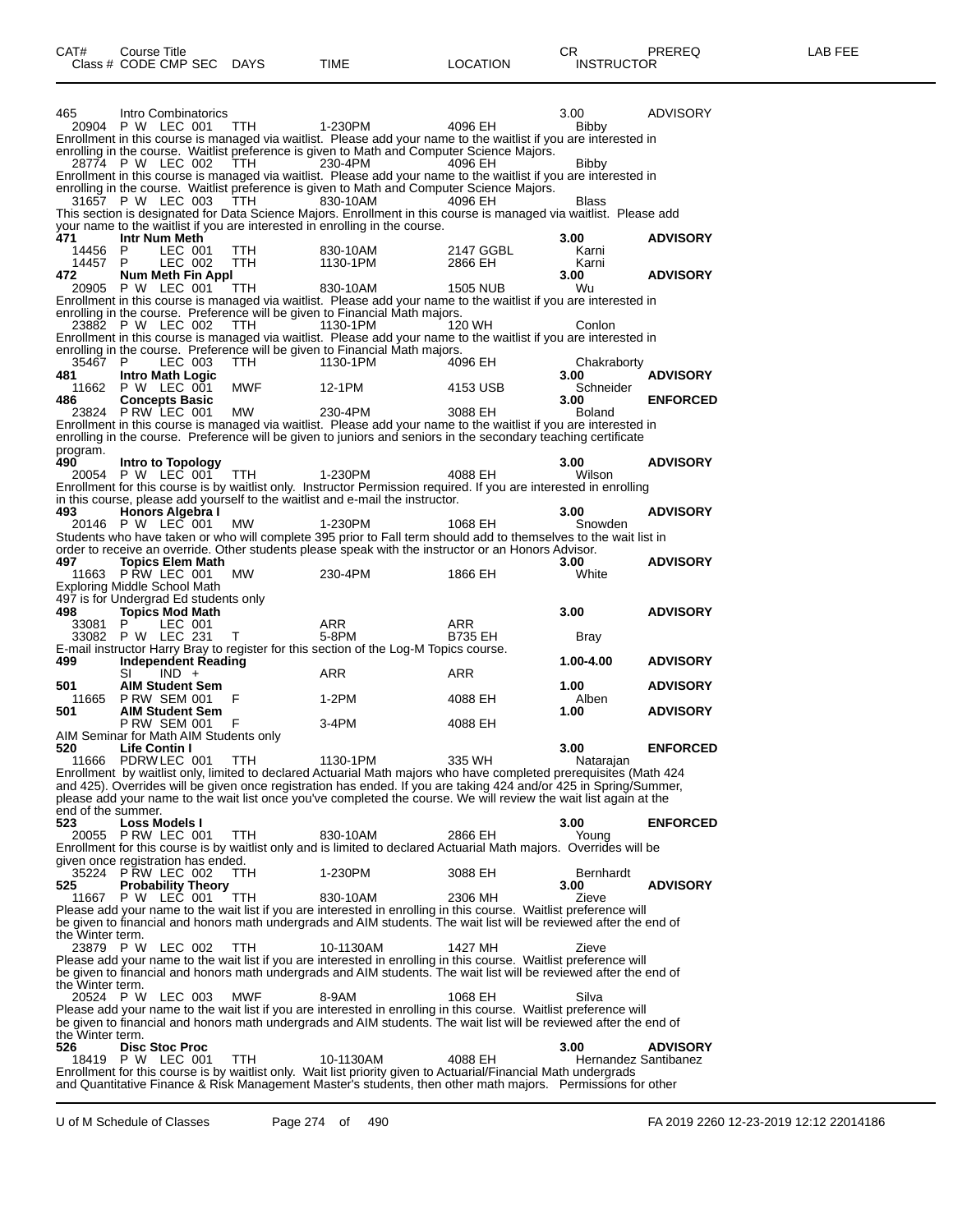|                             | Class # CODE CMP SEC                                                                  | DAYS       | TIME                                                                                                                                                                                         | <b>LOCATION</b>       | <b>INSTRUCTOR</b>     |                 |
|-----------------------------|---------------------------------------------------------------------------------------|------------|----------------------------------------------------------------------------------------------------------------------------------------------------------------------------------------------|-----------------------|-----------------------|-----------------|
|                             | majors will not occur until the first week of classes.                                |            |                                                                                                                                                                                              |                       |                       |                 |
|                             | 23869 P W LEC 002                                                                     | TTH.       | 830-10AM<br>Enrollment for this course is by waitlist only. Wait list priority given to Actuarial/Financial Math undergrads                                                                  | 4088 EH               | Hernandez Santibanez  |                 |
|                             |                                                                                       |            | and Quantitative Finance & Risk Management Master's students, then other math majors. Permissions for other                                                                                  |                       |                       |                 |
| 540                         | majors will not occur until the first week of classes.<br><b>Math of Bio Networks</b> |            |                                                                                                                                                                                              |                       | 3.00                  |                 |
| 555                         | 25703 P RW LEC 001<br><b>Complex Variables</b>                                        | <b>TTH</b> | 830-10AM                                                                                                                                                                                     | 1068 EH               | Rajapakse<br>3.00     | <b>ADVISORY</b> |
| 11668                       | P W LEC 001                                                                           | TTH        | 1-230PM                                                                                                                                                                                      | 3096 EH               | Schotland             |                 |
| 556                         | <b>Appl Fn Analysis</b><br>11669 P W LEC 001                                          | <b>TTH</b> | 10-1130AM                                                                                                                                                                                    | 1866 EH               | 3.00<br><b>Borcea</b> | <b>ADVISORY</b> |
| 558                         | <b>Appl Nonlinear Dyn</b>                                                             |            | Enrollment for this course is by Waitlist only. Preference is given to Math PhD students.                                                                                                    |                       | 3.00                  | <b>ADVISORY</b> |
|                             | 17410 P W LEC 001                                                                     | <b>TTH</b> | 230-4PM                                                                                                                                                                                      | 1449 MH               | Conlon                |                 |
| 561                         | Adv Ord Diff Eq & Dynamic Sys<br><b>Linear Pro I</b>                                  |            |                                                                                                                                                                                              |                       | 3.00                  | <b>ADVISORY</b> |
| 11670 P<br>565              | LEC 001<br><b>Comb &amp; Graph Theory</b>                                             | MW         | 9-1030AM                                                                                                                                                                                     | 1010 DOW              | Cohn<br>3.00          | <b>ADVISORY</b> |
| 11671                       | P W LEC 001                                                                           | TTH        | 10-1130AM                                                                                                                                                                                    | 1437 MH               | Pechenik              |                 |
| 568                         | <b>Math &amp; Comp Neurosci</b><br>26270 PRW LEC 001                                  | MW         | 10-1130AM                                                                                                                                                                                    | 3088 EH               | 3.00<br>Booth         | <b>ENFORCED</b> |
| 571                         | Num Lin Algebra<br>11672 P RW LEC 001                                                 | <b>TTH</b> | 830-10AM                                                                                                                                                                                     | 1084 EH               | 3.00<br>Viswanath     | <b>ADVISORY</b> |
|                             | 27344 P RW LEC 002                                                                    | <b>TTH</b> | 10-1130AM                                                                                                                                                                                    | 1084 EH               | Viswanath             |                 |
| 573                         | Fin Math I<br>23997 P RW LEC 001                                                      | <b>TTH</b> | 1-230PM                                                                                                                                                                                      | 4404 RAND             | 3.00<br>Norgilas      |                 |
| 591                         | <b>Differentiable Manif</b>                                                           |            | This course is reserved for Quantitative Finance & Risk Management Master's students.                                                                                                        |                       | 3.00                  | <b>ADVISORY</b> |
|                             | 11673 P W LEC 001                                                                     | MWF        | 10-11AM                                                                                                                                                                                      | 4153 USB              | Wright                |                 |
| end of August.              |                                                                                       |            | Enrollment for this course is by wait list only. Overrides for non-Math PhD students will not be given until the                                                                             |                       |                       |                 |
| 593                         | Algebra I<br>11674 P W LEC 001                                                        | MWF        | $2-3PM$                                                                                                                                                                                      | 4088 EH               | 3.00<br>Speyer        | <b>ADVISORY</b> |
|                             |                                                                                       |            | Enrollment for this course is by wait list only. Overrides for non-Math PhD students will not be given until the                                                                             |                       |                       |                 |
| end of August.<br>596       | Analysis I                                                                            |            |                                                                                                                                                                                              |                       | 3.00                  | <b>ADVISORY</b> |
| Complex Analysis            | 11675 P W LEC 001                                                                     | <b>MWF</b> | 11-12PM                                                                                                                                                                                      | 2866 EH               | Barrett               |                 |
|                             |                                                                                       |            | Enrollment for this course is by wait list only. Overrides for non-Math PhD students will not be given until the                                                                             |                       |                       |                 |
| end of August.<br>602       | <b>Real Analysis II</b>                                                               |            |                                                                                                                                                                                              |                       | 3.00                  | <b>ADVISORY</b> |
| <b>Functional Analysis</b>  | 16023 P W LEC 001                                                                     | <b>MWF</b> | 12-1PM                                                                                                                                                                                       | 3866 EH               | Rudelson              |                 |
| 612                         | Algebra II                                                                            |            |                                                                                                                                                                                              |                       | 3.00                  | <b>ADVISORY</b> |
|                             | 31710 P W LEC 001<br>Lie Algebras & Representations                                   | <b>MWF</b> | 1-2PM                                                                                                                                                                                        | 3866 EH               | Stembridge            |                 |
| 614                         | Commuta Algebra<br>21494 P W LEC 001                                                  | <b>TTH</b> | 10-1130AM                                                                                                                                                                                    | 2866 EH               | 3.00<br>Smith         | <b>ADVISORY</b> |
|                             |                                                                                       |            | Enrollment in this course is by waitlist only. You must acquire instructor permission to be allowed into the                                                                                 |                       |                       |                 |
| course.<br>623              | <b>Computationl Finance</b>                                                           |            |                                                                                                                                                                                              |                       | 3.00                  | <b>ADVISORY</b> |
|                             | 16513 P W LEC 001                                                                     | <b>TTH</b> | 10-1130AM<br>Enrollment for this course is by waitlist only. Preference will be given to students in the Quantitative Finance &                                                              | 4096 EH               | Guo                   |                 |
|                             | Risk Management program and Math PhD students.                                        |            |                                                                                                                                                                                              |                       |                       |                 |
|                             |                                                                                       |            | Prerequisites: Differential equations (e.g. Math 316); probability theory (e.g. Math 525/526, Stat 515); numerical                                                                           |                       |                       |                 |
|                             | instructor); programming (e.g. C, Matlab, Mathematica, Java).                         |            | analysis (Math 471 and Math 472); mathematical finance (Math 423 and Math 542/IOE 552, Math 506 or permission from                                                                           |                       |                       |                 |
| 625                         | Pro&Ran Pro I<br>18420 P W LEC 001                                                    |            |                                                                                                                                                                                              |                       | 3.00                  | <b>ADVISORY</b> |
|                             | Probability&Random Processes 1                                                        | TTH.       | 10-1130AM                                                                                                                                                                                    | 3088 EH               | Cohen                 |                 |
|                             |                                                                                       |            | Enrollment for this course is by waitlist only. Preference will be given to PhD students in Mathematics,<br>Statistics & Electrical Engineering. All others will need instructor permission. |                       |                       |                 |
| 627<br>21487                | <b>Appl Stoc Proc</b><br>P W LEC 001                                                  | МW         | 830-10AM                                                                                                                                                                                     | 1152 SPH <sub>2</sub> | 3.00<br>Wen           | <b>ADVISORY</b> |
| 631                         | Algebraic Geom I                                                                      |            |                                                                                                                                                                                              |                       | 3.00                  | <b>ADVISORY</b> |
| 11676<br>636                | P W LEC 001<br><b>Topics Diff Geom</b>                                                | TTH        | 1130-1PM                                                                                                                                                                                     | 4088 EH               | <b>Bhatt</b><br>3.00  | <b>ADVISORY</b> |
|                             | 20906 P W LEC 001<br>Sympl Invariants & Quant Mech                                    | TTH        | 1130-1PM                                                                                                                                                                                     | 3866 EH               | Li                    |                 |
| 656                         | Intro to PDEs                                                                         |            |                                                                                                                                                                                              |                       | 3.00                  | <b>ADVISORY</b> |
| 663                         | 17914 P W LEC 001<br><b>Nonlin Prog</b>                                               | TTH        | 230-4PM                                                                                                                                                                                      | 3096 EH               | Wu<br>3.00            | <b>ADVISORY</b> |
|                             | 23217 P W LEC 001                                                                     | TTH.       | 12-130PM                                                                                                                                                                                     | 1005 DOW              | Epelman               |                 |
| 665                         | <b>Combinator Thry II</b><br>19048 P W LEC 001                                        | MWF        | 12-1PM                                                                                                                                                                                       | 2866 EH               | 3.00<br>Speyer        | <b>ADVISORY</b> |
| <b>Bruhat Orders</b><br>671 | <b>Numerical Meth I</b>                                                               |            |                                                                                                                                                                                              |                       | 3.00                  | <b>ADVISORY</b> |
|                             | 28745 P W LEC 001                                                                     | TTH.       | 230-4PM                                                                                                                                                                                      | 2866 EH               | Karni                 |                 |
|                             | Numer Methods for Conserv Laws                                                        |            |                                                                                                                                                                                              |                       |                       |                 |

U of M Schedule of Classes Page 275 of 490 FA 2019 2260 12-23-2019 12:12 22014186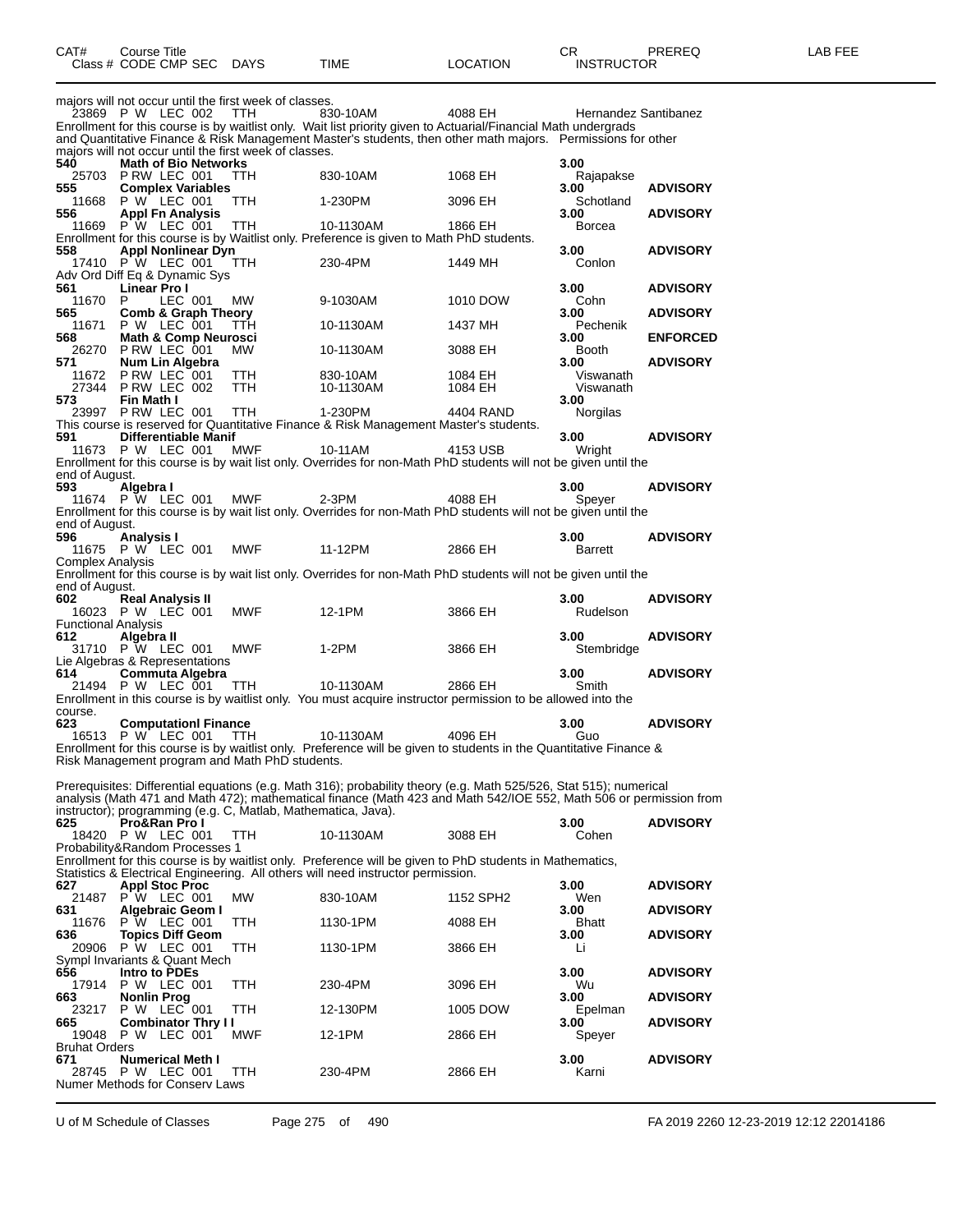| CAT#                          | Course Title<br>Class # CODE CMP SEC DAYS         |            | <b>TIME</b> | <b>LOCATION</b> | CR.<br><b>INSTRUCTOR</b> | <b>PREREQ</b>   | LAB FEE |
|-------------------------------|---------------------------------------------------|------------|-------------|-----------------|--------------------------|-----------------|---------|
|                               |                                                   |            |             |                 |                          |                 |         |
| 675                           | Analytic Theo Nos                                 |            |             |                 | 3.00                     | <b>ADVISORY</b> |         |
| 31666                         | P W LEC 001                                       | MW         | 1130-1PM    | 3088 EH         | Lagarias                 |                 |         |
| 678                           | <b>Modular Forms</b>                              |            |             |                 | 3.00                     | <b>ADVISORY</b> |         |
| 26273                         | P W LEC 001                                       | <b>TTH</b> | 230-4PM     | 3088 EH         | Zydor                    |                 |         |
| 682<br>31887                  | <b>Set Theory</b><br>P W LEC 001                  | <b>TTH</b> | 1-230PM     | 3866 EH         | 3.00<br><b>Blass</b>     | <b>ADVISORY</b> |         |
|                               | Consistency & Independ Proofs                     |            |             |                 |                          |                 |         |
| 695                           | Algebraic Top I                                   |            |             |                 | 3.00                     | <b>ADVISORY</b> |         |
|                               | 26416 P W LEC 001                                 | <b>MWF</b> | 9-10AM      | 3866 EH         | Kriz                     |                 |         |
| 697 — 10                      | <b>Topics in Topology</b>                         |            |             |                 | 3.00                     | <b>ADVISORY</b> |         |
|                               | 16952 P W LEC 001                                 | <b>MWF</b> | 12-1PM      | 4088 EH         | Ji                       |                 |         |
|                               | Lie Grps&Homogeneous Spaces                       |            |             |                 |                          |                 |         |
| 700                           | Dir Read-Research                                 |            |             |                 | 1.00-3.00                | <b>ADVISORY</b> |         |
|                               | $IND +$<br>SI                                     |            | <b>ARR</b>  | <b>ARR</b>      |                          |                 |         |
| 709                           | <b>Topics Mod Analys I</b>                        |            |             |                 | 3.00                     | <b>ADVISORY</b> |         |
|                               | 28743 P W LEC 001 MWF                             |            | 10-11AM     | 2866 EH         | Rudelson                 |                 |         |
| <b>Brownian Motion</b><br>731 |                                                   |            |             |                 | 3.00                     | <b>ADVISORY</b> |         |
|                               | <b>Topics Alg Geom I</b><br>31668 P W LEC 001 MWF |            | $2-3PM$     | 3096 EH         | Mustata                  |                 |         |
| Hodge Theory                  |                                                   |            |             |                 |                          |                 |         |
| 756                           | <b>Adv Part Diff Equat</b>                        |            |             |                 | 3.00                     | <b>ADVISORY</b> |         |
| 31904 P                       | LEC 001                                           | <b>TTH</b> | 1-230PM     | 2866 EH         | Hani                     |                 |         |
|                               | Nonlinear Wave Theory                             |            |             |                 |                          |                 |         |
| 929                           | Internship                                        |            |             |                 | 1.00                     |                 |         |
|                               | D.<br>$IND +$                                     |            | <b>ARR</b>  | <b>ARR</b>      |                          |                 |         |
| 990                           | <b>Diss-Precand</b>                               |            |             |                 | 1.00-8.00                | <b>ADVISORY</b> |         |
|                               | <b>SD</b><br>$IND +$                              |            | <b>ARR</b>  | <b>ARR</b>      |                          |                 |         |
| 993                           | <b>G S I Training</b>                             |            |             |                 | 1.00                     | <b>ADVISORY</b> |         |
| 11679                         | PD.<br>LEC 001                                    |            | <b>ARR</b>  | <b>ARR</b>      | Kessenich                |                 |         |
| 995                           | Diss-Cand<br>$SDR$ IND $+$                        |            | <b>ARR</b>  | <b>ARR</b>      | 8.00                     | <b>ENFORCED</b> |         |
|                               |                                                   |            |             |                 |                          |                 |         |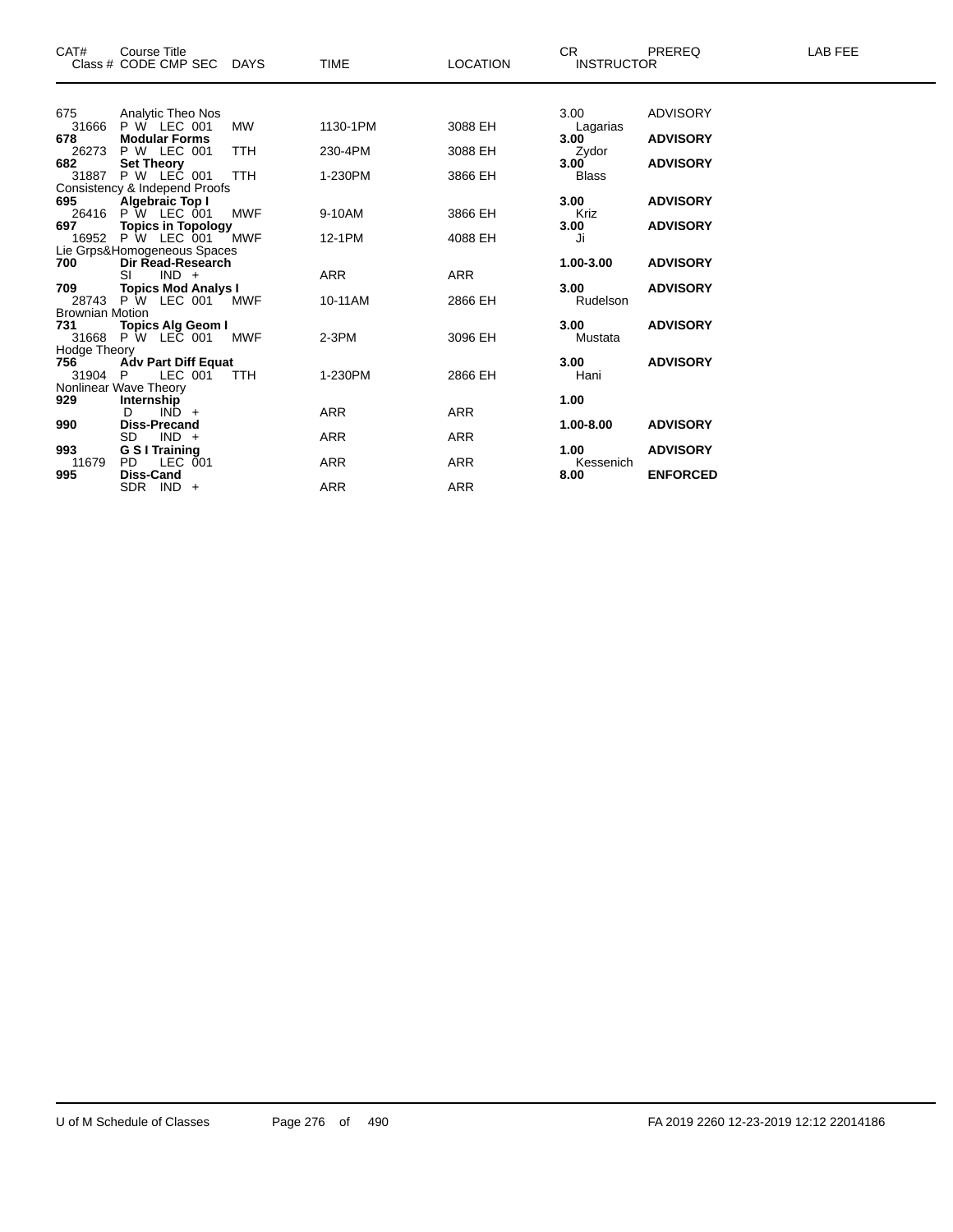| CAT# | Title<br>Course∴     |             |             |          | ⌒冖<br>ັບເ         | PREREQ | . EEF<br>A <sub>R</sub> |
|------|----------------------|-------------|-------------|----------|-------------------|--------|-------------------------|
|      | Class # CODE CMP SEC | <b>DAYS</b> | <b>TIME</b> | LOCATION | <b>INSTRUCTOR</b> |        |                         |

# **Medieval and Early Modern Studies**

|                                   |                     |            |                                |           | <b>Medieval and Early Modern Studies (MEMS)</b>                     |                   |               |                 |       |
|-----------------------------------|---------------------|------------|--------------------------------|-----------|---------------------------------------------------------------------|-------------------|---------------|-----------------|-------|
| 250                               |                     |            | <b>Ital Renaissance Art</b>    |           |                                                                     |                   | 4.00          |                 |       |
| 21400                             | S                   | LEC 001    |                                | TTH       | 1130-1PM                                                            | LEC RM 2 MLB      | Holmes        |                 |       |
| 21406                             | P W                 | <b>DIS</b> | 002                            | TН        | $1-2PM$                                                             | 130 TAP           | Cornish       |                 |       |
| 32030                             | P                   | <b>DIS</b> | 003                            | TH        | $2-3PM$                                                             | 130 TAP           | Cornish       |                 |       |
| 21407                             | P W                 | <b>DIS</b> | 004                            | F         | 10-11AM                                                             | 130 TAP           | Cornish       |                 |       |
| 253                               |                     |            | Europe, 300-1648               |           |                                                                     |                   | 4.00          |                 |       |
| 31571                             | A                   | LEC 001    |                                | <b>MW</b> | 230-4PM                                                             | LEC RM 1 MLB      | French        |                 |       |
| 31572                             | P W                 | <b>DIS</b> | 002                            | W         | 4-5PM                                                               | 2427 MH           | Donovan       |                 |       |
| 31573                             | P W                 | <b>DIS</b> | 003                            | TН        | 10-11AM                                                             | 5179 AH           | Donovan       |                 |       |
| 31574                             | P W                 | <b>DIS</b> | 004                            | TН        | 9-10AM                                                              | 1401 MH           | Donovan       |                 |       |
| 350                               | Lit in Engl-1660    |            |                                |           |                                                                     |                   | 4.00          |                 |       |
| 25404                             | AI W                | LEC 001    |                                | <b>MW</b> | 230-4PM                                                             | 3437 MH           | Schoenfeldt   |                 |       |
| 25405                             | PI W                | <b>DIS</b> | 002                            | F         | $1-2PM$                                                             | <b>2024 TISCH</b> | Schoenfeldt   |                 |       |
| 25406                             | PI W                | <b>DIS</b> | 003                            | F         | 11-12PM                                                             | 1427 MH           | Schoenfeldt   |                 |       |
| 367                               |                     |            | <b>Shakespeare Plays</b>       |           |                                                                     |                   | 4.00          |                 | 90.00 |
|                                   |                     |            |                                |           | STUDENTS ARE AUTO-ENROLLED IN LECTURE WHEN THEY ELECT A DISCUSSION. |                   |               |                 |       |
| 14437                             | AI W                | LEC 001    |                                | TTH       | 10-1130AM                                                           | 3463 MH           | Mullaney      |                 |       |
| 19089                             | PL                  | DIS 002    |                                | F         | $1-2PM$                                                             | 1024 DANA         | Lee, Mullaney |                 |       |
| 14438                             | PI W                | DIS 003    |                                | F         | 10-11AM                                                             | 3437 MH           | Lee, Mullaney |                 |       |
| 375                               |                     |            | <b>Celtic&amp;Nordic Myth</b>  |           |                                                                     |                   | 3.00          |                 |       |
| 16956                             | P W LEC 001         |            |                                | TTH       | 230-4PM                                                             | 2260 USB          | Gull          |                 |       |
| 490                               |                     |            | <b>Directed Readings</b>       |           |                                                                     |                   | 1.00-4.00     | <b>ADVISORY</b> |       |
|                                   |                     | $IND +$    |                                |           | ARR                                                                 | ARR               |               |                 |       |
| 611                               |                     |            | <b>Med&amp;EM Study Topics</b> |           |                                                                     |                   | 3.00          |                 |       |
| 26968                             | <b>P RW SEM 001</b> |            |                                | W         | 1-4PM                                                               | 4309 MLB          | Szpiech       |                 |       |
| <b>Medieval Iberian Otherness</b> |                     |            |                                |           |                                                                     |                   |               |                 |       |
| 890                               |                     |            | Dir Research Study             |           |                                                                     |                   | 2.00-3.00     |                 |       |
|                                   | D                   | $IND +$    |                                |           | ARR                                                                 | ARR               |               |                 |       |
| 891                               |                     |            | <b>Dir Research Study</b>      |           |                                                                     |                   | 2.00-3.00     |                 |       |
|                                   | D                   | $IND +$    |                                |           | ARR                                                                 | <b>ARR</b>        |               |                 |       |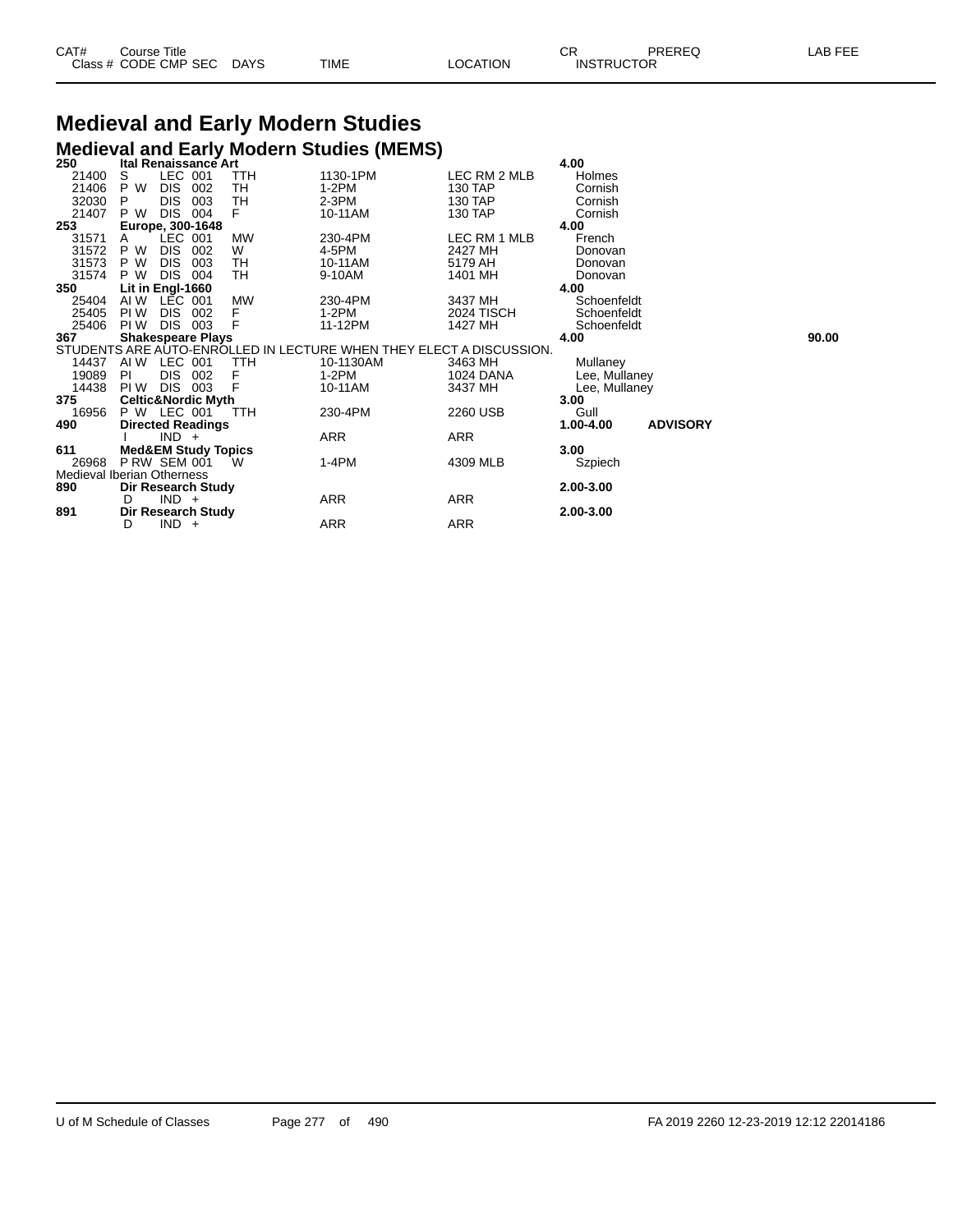| <b>Middle East Studies Department</b> |                                                      |            |                      |                     |                    |                           |  |  |  |
|---------------------------------------|------------------------------------------------------|------------|----------------------|---------------------|--------------------|---------------------------|--|--|--|
|                                       | Arabic Language (ARABIC)                             |            |                      |                     |                    |                           |  |  |  |
| 101<br>10707                          | <b>Elementary Arabic I</b><br>PIW REC 001            |            | 8-10AM               | 1636 CHEM           | 5.00<br>Vizthum    |                           |  |  |  |
| 101                                   | <b>Elementary Arabic I</b>                           | M          |                      |                     | 5.00               |                           |  |  |  |
|                                       | P W REC 001<br>Dialect focus: Levantine              | WF         | 830-10AM             | B834 EQ             |                    |                           |  |  |  |
| 101                                   | <b>Elementary Arabic I</b>                           |            |                      |                     | 5.00               |                           |  |  |  |
|                                       | 10708 PIW REC 002                                    | м          | 8-10AM               | 3463 MH             | Madi               |                           |  |  |  |
| 101                                   | <b>Elementary Arabic I</b><br>P W REC 002            | WF         | 830-10AM             | 1423 EQ             | 5.00               |                           |  |  |  |
| 101                                   | Dialect focus: Egyptian                              |            |                      |                     | 5.00               |                           |  |  |  |
| 10709                                 | <b>Elementary Arabic I</b><br>PIW REC 003            | м          | 10-12PM              | 1507 NUB            | Reading            |                           |  |  |  |
| 101                                   | <b>Elementary Arabic I</b><br>P W REC 003            | WF         | 10-1130AM            | G040 TISCH          | 5.00               |                           |  |  |  |
|                                       | Dialect focus: Levantine                             |            |                      |                     |                    |                           |  |  |  |
| 101                                   | <b>Elementary Arabic I</b><br>17214 PIW REC 004      | м          | 1-3PM                | G144 AH             | 5.00<br>Reading    |                           |  |  |  |
| 101                                   | <b>Elementary Arabic I</b>                           |            |                      |                     | 5.00               |                           |  |  |  |
|                                       | P W REC 004<br>Dialect focus: Levantine              | WF         | 1-230PM              | G144 AH             |                    |                           |  |  |  |
| 201                                   | <b>Intermed Arabic I</b>                             |            |                      |                     | 5.00               | <b>ADVISORY, ENFORCED</b> |  |  |  |
| 201                                   | 10712 PIRW REC 001<br><b>Intermed Arabic I</b>       | M          | 8-10AM               | 2401 MH             | Beebani<br>5.00    |                           |  |  |  |
|                                       | <b>P RW REC 001</b>                                  | WF         | 830-10AM             | B830 EQ             |                    | <b>ADVISORY, ENFORCED</b> |  |  |  |
| 201                                   | Dialect focus: Levantine<br><b>Intermed Arabic I</b> |            |                      |                     | 5.00               | <b>ADVISORY, ENFORCED</b> |  |  |  |
| 17559                                 | PIRW REC 002                                         | м          | 11-1PM               | 3440 MH             | Madi               |                           |  |  |  |
| 201                                   | <b>Intermed Arabic I</b><br><b>P RW REC 002</b>      | WF         | 1130-1PM             | 3440 MH             | 5.00               | <b>ADVISORY, ENFORCED</b> |  |  |  |
|                                       | Dialect focus: Egyptian                              |            |                      |                     |                    |                           |  |  |  |
| 201<br>17565                          | <b>Intermed Arabic I</b><br>PIRW REC 003             | M          | 4-6PM                | 1175 NQ             | 5.00<br>Beebani    | <b>ADVISORY, ENFORCED</b> |  |  |  |
| 201                                   | <b>Intermed Arabic I</b>                             |            |                      |                     | 5.00               | <b>ADVISORY, ENFORCED</b> |  |  |  |
|                                       | <b>P RW REC 003</b><br>Dialect focus: Levantine      | WF         | 4-530PM              | 2401 MH             |                    |                           |  |  |  |
| 401                                   | <b>Advanced Arabic I</b>                             |            |                      |                     | 5.00               | <b>ADVISORY, ENFORCED</b> |  |  |  |
| 401                                   | 10716 PIRW REC 001<br><b>Advanced Arabic I</b>       | м          | 11-1PM               | 2112 MLB            | Alsayegh<br>5.00   | <b>ADVISORY, ENFORCED</b> |  |  |  |
|                                       | <b>P RW REC 001</b>                                  | WF         | 1130-1PM             | 2104 MLB            |                    |                           |  |  |  |
| 401                                   | <b>Advanced Arabic I</b><br>25572 PIRW REC 002       | м          | 2-4PM                | B118 MLB            | 5.00<br>Hannouchi  | <b>ADVISORY, ENFORCED</b> |  |  |  |
| 401                                   | <b>Advanced Arabic I</b>                             |            |                      |                     | 5.00               | <b>ADVISORY, ENFORCED</b> |  |  |  |
| 499                                   | <b>P RW REC 002</b><br>Ind Study in Arabic           | WF         | 230-4PM              | 2402 MLB            | 1.00-4.00          |                           |  |  |  |
|                                       | $IND +$<br>D                                         |            | ARR                  | ARR                 |                    |                           |  |  |  |
| 501<br>23017                          | <b>Adv Arabic Conv&amp;Comp</b><br>PIRW REC 001      | WF         | 230-4PM              | 2401 MH             | 3.00<br>Alsayegh   | <b>ENFORCED</b>           |  |  |  |
| 507                                   | <b>Arab Syn Semantics</b>                            |            |                      |                     | 3.00               | <b>ENFORCED</b>           |  |  |  |
| 31938<br>607                          | PIRW LEC 001<br><b>Arabic Syn&amp;Semantics</b>      | TTH        | 230-4PM              | 3000 STB            | Alhawary<br>3.00   | <b>ENFORCED</b>           |  |  |  |
| 31941                                 | PIRW LEC 001                                         | TTH        | 230-4PM              | 3000 STB            | Alhawary           |                           |  |  |  |
| 612                                   | Arab Teaching Method<br>31940 PIW SEM 001            | $\top$     | 5-8PM                | 2110 MLB            | 4.00<br>Alhawary   | <b>ADVISORY</b>           |  |  |  |
| 612                                   | <b>Arab Teaching Method</b>                          |            |                      |                     | 4.00               | <b>ADVISORY</b>           |  |  |  |
|                                       | P W SEM 001                                          | TH         | 5-6PM                | 2110 MLB            |                    |                           |  |  |  |
|                                       | Armenian Language (ARMENIAN)                         |            |                      |                     |                    |                           |  |  |  |
| 101                                   | West Armenian I<br>28662 PIW REC 001                 | М          | 10-1130AM            | 210 WH              | 4.00<br>Pifer      |                           |  |  |  |
| 101                                   | West Armenian I                                      |            |                      |                     | 4.00               |                           |  |  |  |
|                                       | P W REC 001<br>P W REC 001                           | W<br>F     | 10-11AM<br>10-1130AM | B122 MLB<br>3440 MH |                    |                           |  |  |  |
| 201                                   | Inter West Armen I                                   |            |                      |                     | 4.00               | <b>ADVISORY</b>           |  |  |  |
| 32174<br>201                          | PIW REC 001<br>Inter West Armen I                    | МF         | 1-230PM              | 3000 STB            | Pifer<br>4.00      | <b>ADVISORY</b>           |  |  |  |
|                                       | P W REC 001                                          | w          | 1-2PM                | 3000 STB            |                    |                           |  |  |  |
| 401                                   | <b>Classical Armenian</b><br>32176 P W SEM 001       | <b>TTH</b> | 1-230PM              | 3000 STB            | 4.00<br>Bardakjian | <b>ADVISORY</b>           |  |  |  |
| 499                                   | Ind Study Armenian                                   |            |                      |                     | 1.00-4.00          |                           |  |  |  |
|                                       | D<br>$IND +$                                         |            | ARR                  | ARR                 |                    |                           |  |  |  |
|                                       | <b>Hebrew Language (HEBREW)</b>                      |            |                      |                     |                    |                           |  |  |  |
| 101                                   | Elem Mod Hebrew I<br>11406 PIW REC 001               | - M        | 11-1PM               | G160 AH             | 5.00<br>Segal      |                           |  |  |  |
| 101                                   | Elem Mod Hebrew I                                    |            |                      |                     | 5.00               |                           |  |  |  |

Class # CODE CMP SEC DAYS TIME LOCATION INSTRUCTOR

U of M Schedule of Classes Page 278 of 490 FA 2019 2260 12-23-2019 12:12 22014186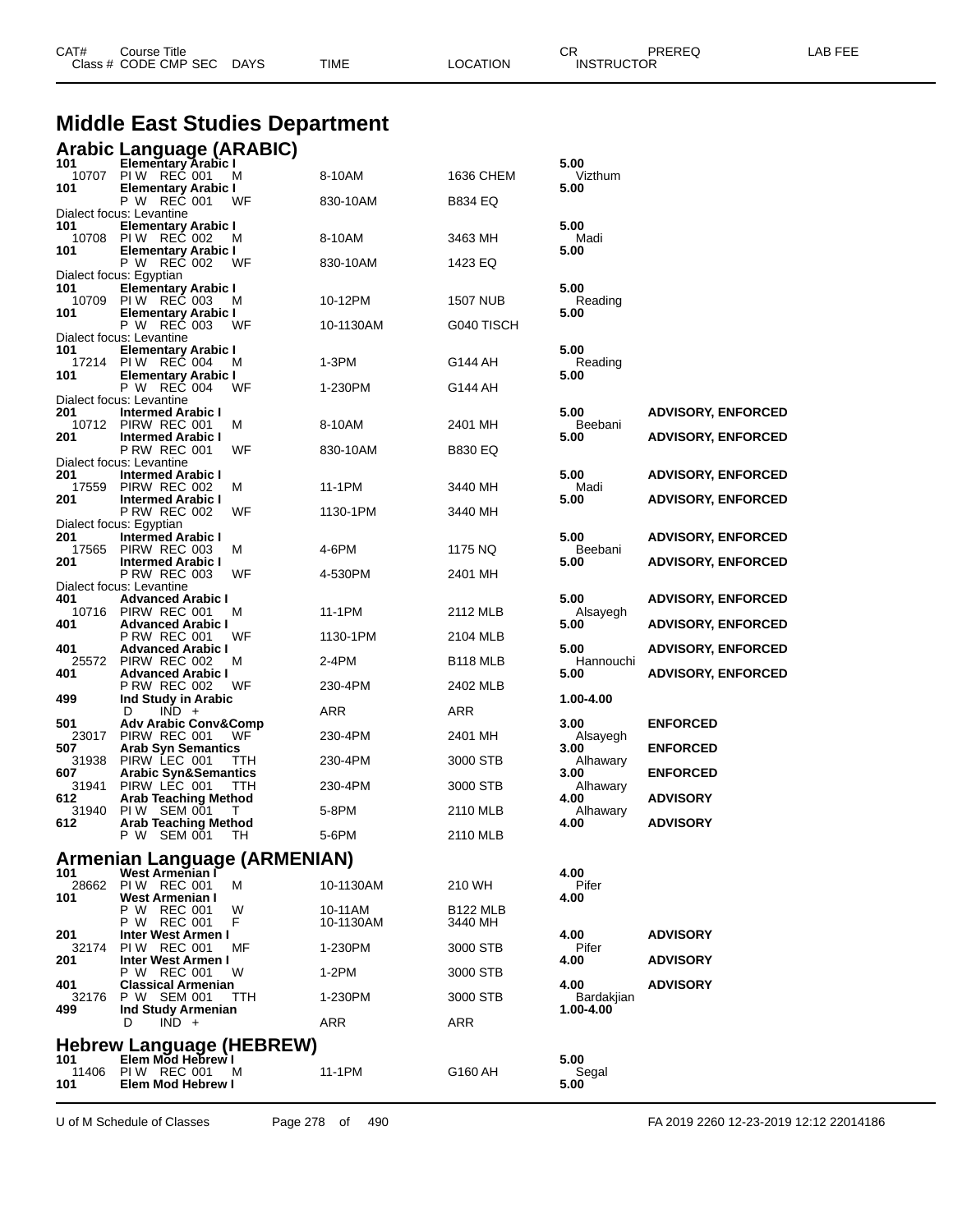| CAT#                      | Course Title<br>Class # CODE CMP SEC                   | <b>DAYS</b>   | TIME                                                                                                                                                                                                                           | LOCATION             | CR<br><b>INSTRUCTOR</b> | PREREQ          | LAB FEE |
|---------------------------|--------------------------------------------------------|---------------|--------------------------------------------------------------------------------------------------------------------------------------------------------------------------------------------------------------------------------|----------------------|-------------------------|-----------------|---------|
|                           |                                                        |               |                                                                                                                                                                                                                                |                      |                         |                 |         |
| 101                       | P W REC 001                                            | WF            | 10-1130AM                                                                                                                                                                                                                      | 1303 MH              | 5.00                    |                 |         |
| 11407                     | Elem Mod Hebrew I<br>PIW REC 002                       | м             | 9-11AM                                                                                                                                                                                                                         | 2412 MLB             | Weizman                 |                 |         |
| 101                       | Elem Mod Hebrew I<br>P W REC 002                       | ттн           | 830-10AM                                                                                                                                                                                                                       | B <sub>118</sub> MLB | 5.00                    |                 |         |
| 101<br>11408              | Elem Mod Hebrew I<br>PIW REC 003                       | м             | 11-1PM                                                                                                                                                                                                                         | 2412 MLB             | 5.00<br>Weizman         |                 |         |
| 101                       | Elem Mod Hebrew I<br>P W REC 003                       | TТH           | 10-1130AM                                                                                                                                                                                                                      | B <sub>118</sub> MLB | 5.00                    |                 |         |
| 102<br>26658              | <b>Elem Hebrew II</b><br>PIRW REC 001                  | м             | 9-11AM                                                                                                                                                                                                                         | 3353 MH              | 5.00<br>Segal           | <b>ENFORCED</b> |         |
| 102                       | Elem Hebrew II<br><b>P RW REC 001</b>                  | WF            | 830-10AM                                                                                                                                                                                                                       | 3315 MH              | 5.00                    | <b>ENFORCED</b> |         |
| 201<br>18661              | <b>Intermed Hebrew I</b><br>PIRW REC 001               | МW            | 4-530PM                                                                                                                                                                                                                        | 7603 HH              | 5.00<br>Aronson         | <b>ENFORCED</b> |         |
| 201                       | <b>Intermed Hebrew I</b><br>P RW REC 001               | TH            | 4-6PM                                                                                                                                                                                                                          | 2407 MH              | 5.00                    | <b>ENFORCED</b> |         |
| 201<br>11409              | <b>Intermed Hebrew I</b><br>PIRW REC 002               | MW.           | 230-4PM                                                                                                                                                                                                                        | 2024 TISCH           | 5.00<br>Aronson         | <b>ENFORCED</b> |         |
| 201                       | <b>Intermed Hebrew I</b><br><b>P RW REC 002</b>        | TН            | 2-4PM                                                                                                                                                                                                                          | B <sub>118</sub> MLB | 5.00                    | <b>ENFORCED</b> |         |
| 201<br>11410              | <b>Intermed Hebrew I</b><br>PIRW REC 003               | M             | 11-1PM                                                                                                                                                                                                                         | 1624 CHEM            | 5.00<br>Hareven         | <b>ENFORCED</b> |         |
| 201                       | <b>Intermed Hebrew I</b><br><b>P RW REC 003</b>        | TTH           | 1130-1PM                                                                                                                                                                                                                       | 1508 EQ              | 5.00                    | <b>ENFORCED</b> |         |
| 202<br>28712              | <b>IM Mod Hebrew II</b><br>PIRW REC 001                | TTH           | 230-4PM                                                                                                                                                                                                                        | 2402 MLB             | 5.00<br>Hareven         | <b>ENFORCED</b> |         |
| 202                       | <b>IM Mod Hebrew II</b><br><b>P RW REC 001</b>         | M             | 3-5PM                                                                                                                                                                                                                          | 5521 HH              | 5.00                    | <b>ENFORCED</b> |         |
| 301<br>20526              | <b>Advanced Hebrew I</b><br>PIRW REC 002               | МW            | 10-1130AM                                                                                                                                                                                                                      | 3000 STB             | 3.00<br>Raz             | <b>ENFORCED</b> |         |
| 404                       | <b>Israeli Lit&amp;Culture</b><br>31954 P W SEM 001 MW |               | 230-4PM                                                                                                                                                                                                                        | 3217 MLB             | 3.00<br>Barzilai        | <b>ADVISORY</b> |         |
| 409                       | <b>Mod Hebrew Readings</b>                             |               | The meeting pattern for this seminar will be determined in consultation with the students.                                                                                                                                     |                      | 1.00                    | <b>ADVISORY</b> |         |
| 410                       | $IND +$<br>D<br><b>Topics: Hebrew</b>                  |               | ARR                                                                                                                                                                                                                            | ARR                  | 3.00                    | <b>ADVISORY</b> |         |
| 31952<br>Media Hebrew     | <b>PIW SEM 001</b>                                     | МW            | 1130-1PM                                                                                                                                                                                                                       | 3000 STB             | Raz                     |                 |         |
| 499                       | Ind Study in Hebrew<br>$IND +$<br>D                    |               | ARR                                                                                                                                                                                                                            | ARR                  | 1.00-4.00               |                 |         |
| 501<br>30170              | Elem Mod Hebrew I<br>PIW REC 001                       | м             | 11-1PM                                                                                                                                                                                                                         | G160 AH              | 5.00                    |                 |         |
| 501                       | Elem Mod Hebrew I<br>P W REC 001                       | WF            | 10-1130AM                                                                                                                                                                                                                      |                      | Segal<br>5.00           |                 |         |
|                           | <b>Middle East Languages (MELANG)</b>                  |               |                                                                                                                                                                                                                                | 1303 MH              |                         |                 |         |
| 201                       | Intmd Class Hebrew I                                   |               |                                                                                                                                                                                                                                |                      | 3.00                    | <b>ADVISORY</b> |         |
| 31779<br>307              | P W REC 001<br><b>Synoptic Gospl</b>                   | MW.           | 1130-1PM                                                                                                                                                                                                                       | 3205 MLB             | Schmidt<br>4.00         | <b>ADVISORY</b> |         |
| 30891<br>420              | P W LEC 001<br>Intro to Akkadian                       | <b>MTTHF</b>  | 9-10AM                                                                                                                                                                                                                         | 1437 MH              | Haug<br>3.00            |                 |         |
| 31969<br>430              | P W REC 001<br>Intr Middle Egyptn I                    | MWF           | 9-10AM                                                                                                                                                                                                                         | 3319 MLB             | Beckman<br>3.00         |                 |         |
| 25058<br>430              | P W REC 001<br>Intr Middle Egyptn I                    | MW.           | 1030-1130AM                                                                                                                                                                                                                    | ARR                  | Davis<br>3.00           |                 |         |
| 450                       | P W REC 001<br>Int CentAsian Lang I                    |               | 130-230PM                                                                                                                                                                                                                      | ARR                  | 4.00                    |                 |         |
| <b>Elementary Uzbek I</b> | 22330 P W REC 001                                      | MTWTH         | 910-10AM                                                                                                                                                                                                                       | ARR                  | Northrop                |                 |         |
|                           |                                                        |               | This course is conducted via live video-conferencing with Ohio State University. The class schedule will follow<br>OSU, with the first class being Tuesday, August 20, 2019. For more information, contact Douglas Northrop at |                      |                         |                 |         |
| northrop@umich.edu.       | 29947 P W REC 002                                      | <b>MTWTHF</b> | 1010-11AM                                                                                                                                                                                                                      | ARR                  | Northrop                |                 |         |
| Introductory Uyghur I     |                                                        |               | Note: This course is conducted via live video-conferencing with Indiana University University. The class schedule                                                                                                              |                      |                         |                 |         |
|                           | at northrop@umich.edu.                                 |               | will follow IU, with the first class being Monday, August 26, 2019. For more information, contact Douglas Northrop                                                                                                             |                      |                         |                 |         |
| 499                       | Ind Stdy ME Language<br>$IND +$<br>D                   |               | ARR                                                                                                                                                                                                                            | ARR                  | 1.00-4.00               |                 |         |
| 505<br>35132              | Im Cent Asian Lan I<br>PRW REC 001                     | <b>MTWTH</b>  | 1020-1115AM                                                                                                                                                                                                                    | ARR                  | 4.00<br>Northrop        | <b>ENFORCED</b> |         |
| Intermediate Uzbek I      |                                                        |               | This course is conducted via live video-conferencing with The Ohio State University. The class schedule will follow                                                                                                            |                      |                         |                 |         |
| northrop@umich.edu.       |                                                        |               | OSU, with the first class being Tuesday, August 20, 2019. For more information, contact Douglas Northrop at                                                                                                                    |                      |                         |                 |         |
| Intermediate Uyghur I     | 36438 P RW REC 002                                     | <b>MTWF</b>   | 1115-12PM                                                                                                                                                                                                                      | ARR                  | Northrop                |                 |         |
|                           |                                                        |               | Note: This course is conducted via live video-conferencing with Indiana University University. The class schedule                                                                                                              |                      |                         |                 |         |
|                           |                                                        |               |                                                                                                                                                                                                                                |                      |                         |                 |         |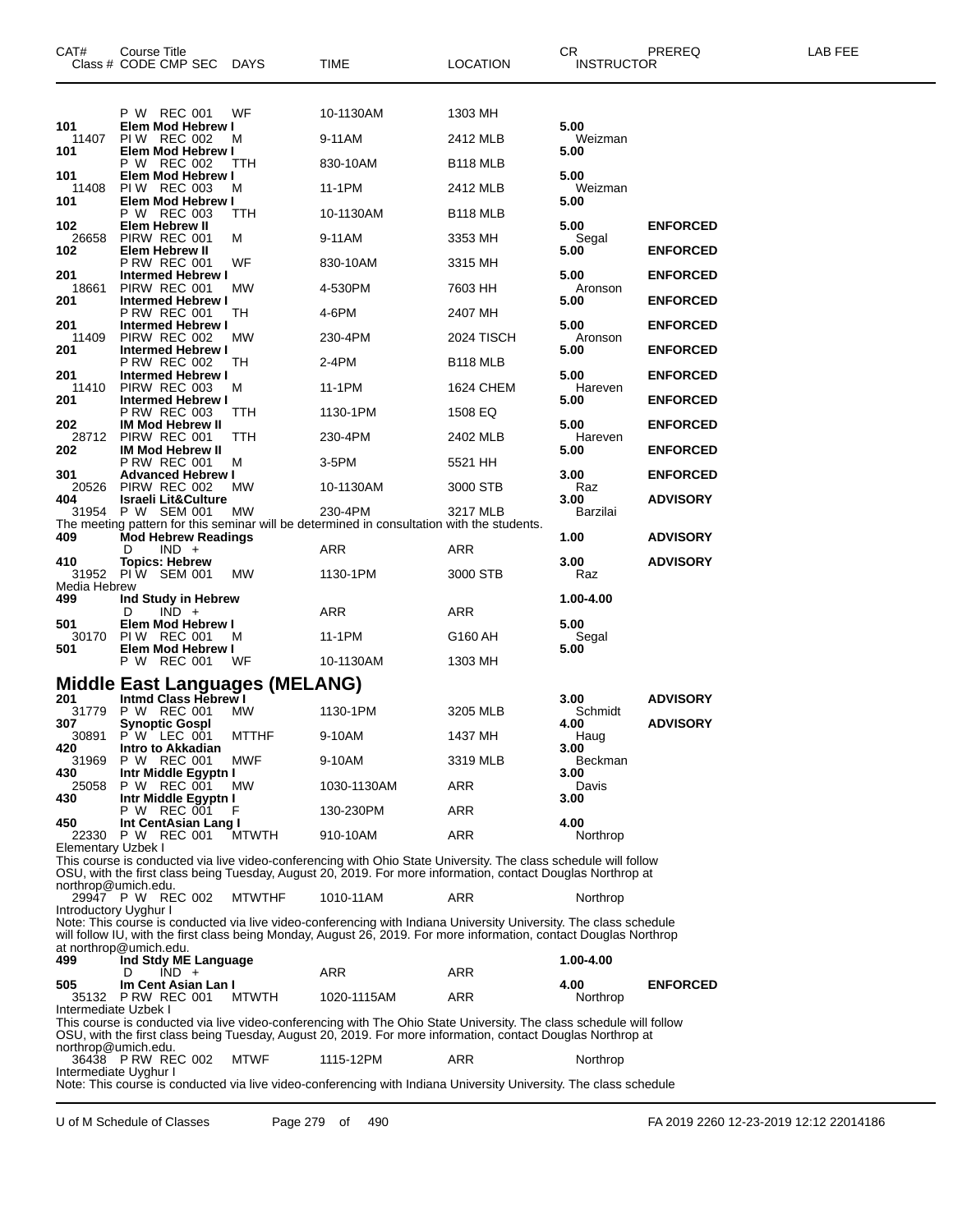| CAT# | Course Title         |             |      |          | $\cap$<br>- UN    | PREREQ | -AB FEE |
|------|----------------------|-------------|------|----------|-------------------|--------|---------|
|      | Class # CODE CMP SEC | <b>DAYS</b> | TIME | LOCATION | <b>INSTRUCTOR</b> |        |         |

will follow IU, with the first class being Monday, August 26, 2019. For more information, contact Douglas Northrop at northrop@umich.edu.

| 601                      | at north op without out.<br><b>Intrmd Class Heb</b><br>36948 P W REC 001 | МW         | 1130-1PM                                                                                                                | 3205 MLB                           | 3.00<br>Schmidt            | <b>ADVISORY</b> |       |
|--------------------------|--------------------------------------------------------------------------|------------|-------------------------------------------------------------------------------------------------------------------------|------------------------------------|----------------------------|-----------------|-------|
| 200                      | <b>Middle East Studies (MIDEAST)</b><br><b>Intro to Middle East</b>      |            |                                                                                                                         |                                    | 4.00                       |                 |       |
| 10704 A                  | LEC 001                                                                  | TTH        | 1130-1PM                                                                                                                | AUD B AH                           | Ali                        |                 |       |
| 10705                    | <b>Issues in Race &amp; Ethnicity</b><br>P W<br>DIS 002                  | F          | 9-10AM                                                                                                                  | 2022 STB                           | Niazy                      |                 |       |
| 10706<br>16178           | P W<br>DIS 003<br>P W<br>DIS 004                                         | F<br>F     | 11-12PM<br>1-2PM                                                                                                        | ARR<br>3437 MH                     | Niazy<br>Ekiz              |                 |       |
| 32194<br>207             | P W<br>DIS 005<br><b>Lnd Israel-Palestine</b>                            | F          | 3-4PM                                                                                                                   | 1110 NQ                            | Ekiz<br>4.00               |                 |       |
| 23004                    | LEC 001<br>A                                                             | TTH        | 1-230PM                                                                                                                 | 1360 EH                            | Eliav                      |                 |       |
| 23952 P W<br>23009       | DIS 002<br>P W<br>DIS 003                                                | TН<br>TН   | 4-5PM<br>5-6PM                                                                                                          | G026 TISCH<br>B <sub>122</sub> MLB | Leonard<br>Leonard         |                 |       |
| 23010<br>23011           | <b>DIS 005</b><br>P W<br>P W<br>DIS 006                                  | F<br>F     | 11-12PM<br>12-1PM                                                                                                       | 3207 LSA<br>1155 NQ                | Leonard<br>Raz             |                 |       |
| 23012                    | P W<br>DIS 007                                                           | F          | 1-2PM                                                                                                                   | 2155 NQ                            | Raz                        |                 |       |
| 32173<br>209             | <b>DIS 008</b><br>P W<br>Food & Drink in MidE                            | F          | 9-10AM                                                                                                                  | 1155 NQ                            | Raz<br>4.00                |                 |       |
| 28901                    | LEC 001<br>A<br>28902 P W DIS 002                                        | TTH<br>F   | 10-1130AM<br>10-12PM                                                                                                    | 1339 MH<br>2310 SEB                | Hagen, Emberling<br>Kayaal |                 |       |
|                          | Section 002 discussion/lab will meet biweekly.                           |            |                                                                                                                         |                                    |                            |                 |       |
|                          | 28903 P W DIS 003                                                        | - F        | 10-12PM<br>Section 003 discussion/lab will meet biweekly in the same classroom as Section 002 discussion/lab (2310 SEB) | ARR                                | Kayaal                     |                 |       |
| 235<br>31569             | Intro Old Test<br>P W LEC 001                                            | МW         |                                                                                                                         |                                    | 3.00                       |                 |       |
| 238                      | <b>The Historical Jesus</b>                                              |            | 1-230PM                                                                                                                 | ARR                                | Schmidt<br>4.00            |                 |       |
| 17816<br>17993           | LEC 001<br>A<br>P W DIS 002                                              | МW<br>F    | 230-4PM<br>10-11AM                                                                                                      | 1427 MH<br>506 BMT                 | <b>Boccaccini</b><br>Scott |                 |       |
| 25057                    | P W DIS 003                                                              | F          | 1-2PM                                                                                                                   | 2185 NQ                            | Scott                      |                 |       |
| 243<br>31558             | Anc Egypt&World<br>LEC 001<br>A W                                        | МW         | 1130-1PM                                                                                                                | 1427 MH                            | 4.00<br>Davis              |                 |       |
| 33181<br>33182           | P W<br>DIS 002<br>P W DIS 003                                            | F<br>F     | 10-11AM<br>11-12PM                                                                                                      | 3330 MH<br>ARR                     | Farshi<br>Farshi           |                 |       |
| 275                      | <b>Intro Arab-Amer Std</b>                                               |            |                                                                                                                         |                                    | 4.00                       |                 | 26.00 |
| 22946<br>22948           | AIW LEC 001<br>PI W<br>DIS 002                                           | TTH<br>TН  | 4-530PM<br>12-1PM                                                                                                       | 3330 MH<br>2334 SEB                | Stiffler<br>Duran          |                 |       |
| 22950                    | PI W<br>DIS 003                                                          | TН         | 1-2PM                                                                                                                   | 2225 SEB                           | Duran                      |                 |       |
| 22952<br>276             | <b>PIW DIS 004</b><br><b>What is Judaism?</b>                            | TН         | 2-3PM                                                                                                                   | 1508 EQ                            | Duran<br>3.00              |                 |       |
| 20037<br>291             | PD W LEC 001<br><b>HU Topics in MES</b>                                  | TTH        | 1-230PM                                                                                                                 | 1175 NQ                            | Wollenberg<br>3.00         |                 |       |
|                          | 24237 P W SEM 001                                                        | МW         | 10-1130AM                                                                                                               | G463 MH                            | Beckman                    |                 |       |
| 29151                    | The Epic of Gilgamesh<br>P W SEM 002                                     | TTH        | 10-1130AM                                                                                                               | 1185 NQ                            | Wollenberg                 |                 |       |
| 295                      | The Problem with the Bible<br>Sem in MidEast Stds                        |            |                                                                                                                         |                                    | 3.00                       | <b>ADVISORY</b> |       |
| The ME and Beyond        | 28673 P RW SEM 002                                                       | <b>TTH</b> | 230-4PM                                                                                                                 | 2155 NQ                            | <b>Bardenstein</b>         |                 |       |
| 308                      | <b>Conflict and Comics</b>                                               |            |                                                                                                                         |                                    | 3.00                       |                 |       |
| 319                      | 31554 P W LEC 001<br><b>Ottoman History I</b>                            | ттн        | 230-4PM                                                                                                                 | B <sub>116</sub> MLB               | Barzilai<br>3.00           | <b>ENFORCED</b> |       |
| 28657<br>325             | PRW LEC 001<br><b>Arab Lit in Trans</b>                                  | MW         | 1130-1PM                                                                                                                | 2022 STB                           | Cipa<br>3.00               |                 |       |
|                          | 10715 P W LEC 001                                                        | TTH        | 10-1130AM                                                                                                               | 3242 LSA                           | Le Gassick                 |                 |       |
| 326<br>23955             | Arab-Israeli Confl<br>PIW LEC 001                                        | TTH        | 1130-1PM                                                                                                                | 1245 NQ                            | 3.00<br>Bardenstein        |                 |       |
| 386<br>31410             | Jews of Spain<br><b>PD W SEM 001</b>                                     | МW         | 1130-1PM                                                                                                                | 3333 MH                            | 3.00<br>Mays               | <b>ADVISORY</b> |       |
| 390<br>33193             | <b>Topics in MES</b><br>P W SEM 002                                      | МW         | 10-1130AM                                                                                                               | 210 TAP                            | 3.00<br>Moll               | <b>ADVISORY</b> |       |
|                          | Anthropology of Islam                                                    |            |                                                                                                                         |                                    |                            |                 |       |
| 391<br>28676             | <b>HU Topics: MES</b><br>P W SEM 001                                     | МW         | 230-4PM                                                                                                                 | 1436 MH                            | 3.00<br>Roby               | <b>ADVISORY</b> |       |
| 411                      | A History of Encounters<br><b>Mod Islamic Movement</b>                   |            |                                                                                                                         |                                    | 3.00                       | <b>ADVISORY</b> |       |
| 31567                    | P W LEC 001                                                              | MW         | 10-1130AM                                                                                                               | 2155 NQ                            | Knysh                      |                 |       |
| 417<br>26581             | <b>Mdvl Near East</b><br>P W LEC 001                                     | TTH        | 10-1130AM                                                                                                               | G128 AH                            | 3.00<br>Lindner            | <b>ADVISORY</b> |       |
| 424<br>31564             | <b>Islam Intellect Hst</b><br>P W LEC 001                                | MW.        | 1-230PM                                                                                                                 | 2011 MLB                           | 3.00<br>Knysh              | <b>ADVISORY</b> |       |
| 426                      | Mod Arm Lit                                                              |            |                                                                                                                         |                                    | 3.00                       |                 |       |
| 32190<br>429             | P W LEC 001<br><b>Topics in Arabic Lit</b>                               | TTH        | 1130-1PM                                                                                                                | 4000 STB                           | Pifer<br>3.00              |                 |       |
| 21005<br>The Arab Nahdah | P W LEC 001                                                              | W          | 5-8PM                                                                                                                   | 2155 NQ                            | Shammas                    |                 |       |
| 432                      | Gender Islam                                                             |            |                                                                                                                         |                                    | 3.00                       | <b>ADVISORY</b> |       |

U of M Schedule of Classes Page 280 of 490 FA 2019 2260 12-23-2019 12:12 22014186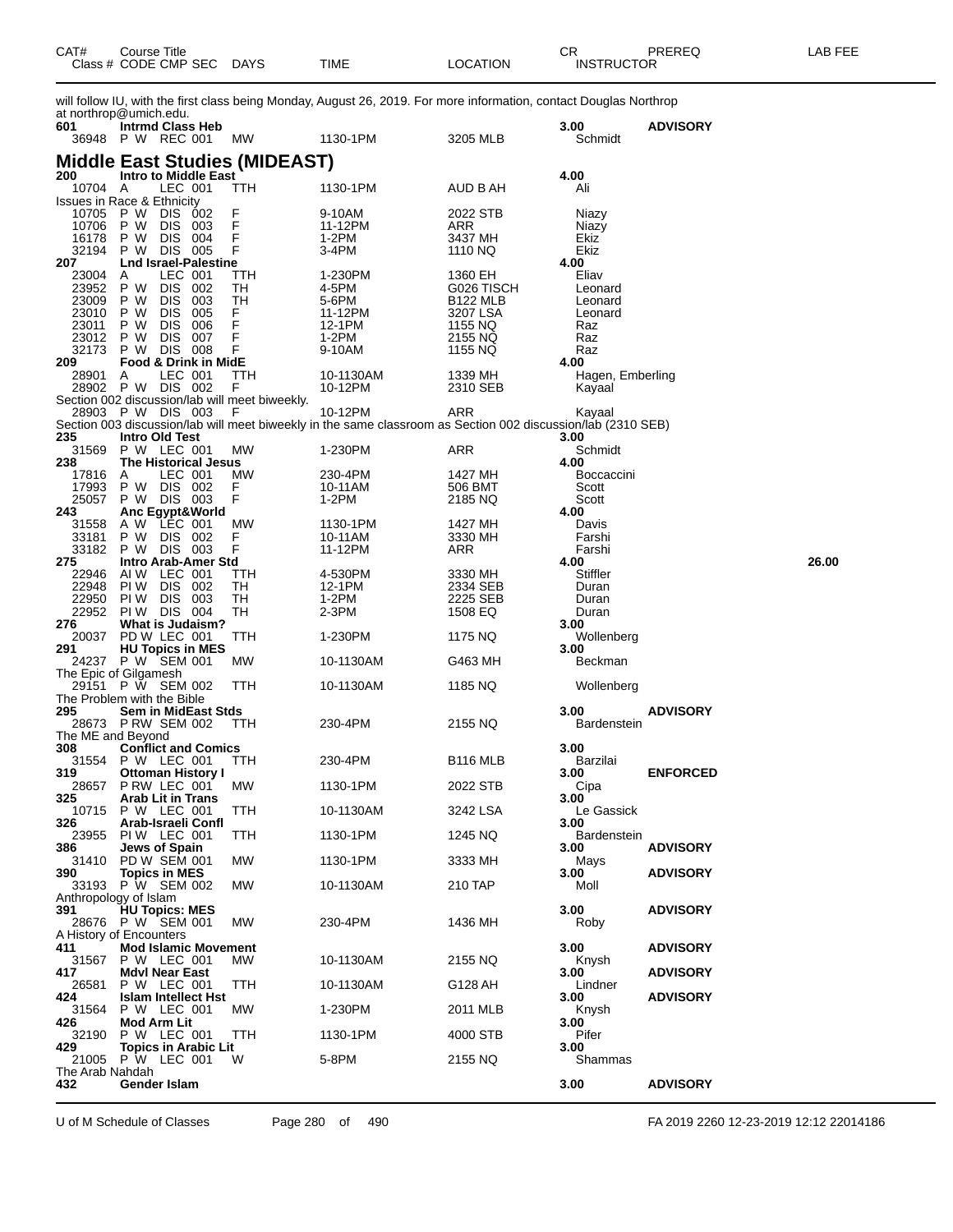| CAT#            | Course Title<br>Class # CODE CMP SEC                    | <b>DAYS</b>  | TIME                                                                                                                                                                                                                                     | <b>LOCATION</b>      | СR<br><b>INSTRUCTOR</b> | PREREQ          | LAB FEE |
|-----------------|---------------------------------------------------------|--------------|------------------------------------------------------------------------------------------------------------------------------------------------------------------------------------------------------------------------------------------|----------------------|-------------------------|-----------------|---------|
|                 |                                                         |              |                                                                                                                                                                                                                                          |                      |                         |                 |         |
| 31555           | P W LEC 001                                             | МW           | 230-4PM                                                                                                                                                                                                                                  | 1185 NQ              | Babayan                 |                 |         |
| 436<br>31563    | Arch Mesopotamia<br>P W LEC 001                         | W            | 3-6PM                                                                                                                                                                                                                                    | 210 TAP              | 3.00<br>Emberling       | <b>ADVISORY</b> |         |
| 441<br>31570    | Gend&Soc-Ang Egy<br>PIW LEC 001                         | ттн          | 1-230PM                                                                                                                                                                                                                                  | 2135 NQ              | 3.00<br>Wilfong         | <b>ADVISORY</b> |         |
| 480<br>32116    | <b>Hist Memory Silence</b><br>P W SEM 001               |              | 4-7PM                                                                                                                                                                                                                                    | G437 MH              | 3.00<br>Al-Rustom       |                 |         |
| 483<br>26055    | <b>ME Comp Perspectives</b><br><b>P W LEC 001</b>       | M            | 2-4PM                                                                                                                                                                                                                                    | 555 WEISER           | 1.00<br>Szpiech         |                 |         |
| 490             | <b>Topics in MES</b><br>28708 P W SEM 001               | MW           | 530-7PM                                                                                                                                                                                                                                  | 1155 NQ              | 3.00<br>Boccaccini      |                 |         |
|                 | Paul Seen by Christians & Jews                          |              |                                                                                                                                                                                                                                          |                      |                         |                 |         |
| Seminar on Rumi | 32604 P W SEM 002                                       | т            | 1130-230PM                                                                                                                                                                                                                               | 2110 MLB             | Hussain                 |                 |         |
|                 |                                                         |              | This course is offered as part of the Digital Islamic Studies Curriculum. Students who enroll will participate via<br>video conference with the home side taught at the Rutgers University. Note that the course meets from September 3, |                      |                         |                 |         |
|                 | Islamic Studies Curriculum Program Coordinator.         |              | 2019 to December 12, 2019. Questions can be forwarded to Evan Murphy (murphyev@umich.edu), who is the UM Digital                                                                                                                         |                      |                         |                 |         |
| History of Iran | 29148 P W SEM 003                                       |              | 330-6PM                                                                                                                                                                                                                                  | 2108 MLB             | Hussain                 |                 |         |
|                 |                                                         |              | This course is offered as part of the Digital Islamic Studies Curriculum. Students who enroll will participate via<br>video conference with the home side taught at the University of Maryland. Note that the course meets from August   |                      |                         |                 |         |
|                 | Islamic Studies Curriculum Program Coordinator.         |              | 24, 2019 to December 9, 2019. Questions can be forwarded to Evan Murphy (murphyev@umich.edu), who is the UM Digital                                                                                                                      |                      |                         |                 |         |
| 492             | <b>MES Mini-course</b><br>36257 P W SEM 001             | TН           | 4-6PM                                                                                                                                                                                                                                    | 1105 NQ              | 1.00<br>Eliav           | <b>ADVISORY</b> |         |
| 498             | Jews in Roman Bathhouses<br><b>Senior Honors Thesis</b> |              |                                                                                                                                                                                                                                          |                      | 1.00-4.00               |                 |         |
|                 | $IND +$<br>D                                            |              | ARR                                                                                                                                                                                                                                      | ARR                  |                         |                 |         |
| 499             | Ind Study in MES<br>$IND +$<br>D                        |              | ARR                                                                                                                                                                                                                                      | ARR                  | 1.00-4.00               |                 |         |
| 518<br>31556    | <b>Persian Hist Texts</b><br>P W LEC 001                | т            | 4-7PM                                                                                                                                                                                                                                    | 2265 NQ              | 3.00<br>Babayan         | <b>ADVISORY</b> |         |
| 522<br>28683    | <b>Mod Arabic Non-Fic</b><br>P W LEC 001                | м            | 530-830PM                                                                                                                                                                                                                                | 2112 MLB             | 3.00<br>Le Gassick      | <b>ADVISORY</b> |         |
| 576<br>30630    | <b>What is Judaism?</b><br>PD.<br>LEC 001               | <b>TTH</b>   | 10-1130AM                                                                                                                                                                                                                                | 1303 MH              | 3.00<br>Ginsburg        | <b>ADVISORY</b> |         |
| 595             | Sem in MES: Hist/Cul<br>32403 P W SEM 002               | т            | 4-7PM                                                                                                                                                                                                                                    | G437 MH              | 3.00<br>Al-Rustom       |                 |         |
| 683             | History, Memory, and Silence<br><b>Psem Mid E Pol</b>   |              |                                                                                                                                                                                                                                          |                      | 3.00                    | <b>ADVISORY</b> |         |
| 32386<br>699    | P W SEM 001<br><b>Dir Grad Readings</b>                 | W            | 5-8PM                                                                                                                                                                                                                                    | G128 AH              | Tessler<br>1.00-6.00    | <b>ADVISORY</b> |         |
| 990             | $IND +$<br>D<br><b>Diss Pre-Cand</b>                    |              | ARR                                                                                                                                                                                                                                      | ARR                  | 1.00-8.00               | <b>ADVISORY</b> |         |
| 995             | $IND +$<br>D<br><b>Dissertation Res</b>                 |              | ARR                                                                                                                                                                                                                                      | ARR                  | 8.00                    | <b>ENFORCED</b> |         |
|                 | DR.<br>$IND +$                                          |              | ARR                                                                                                                                                                                                                                      | ARR                  |                         |                 |         |
| 101             | Persian Language (PERSIAN)<br>Elementary Persian I      |              |                                                                                                                                                                                                                                          |                      | 4.00                    |                 |         |
|                 | 10710 PIW REC 001                                       | <b>MTWTH</b> | 9-10AM                                                                                                                                                                                                                                   | B <sub>120</sub> MLB | Aghaei                  |                 |         |
| 28504<br>201    | <b>PIW REC 002</b><br><b>Intermed Persian I</b>         | <b>MTWTH</b> | 1-2PM                                                                                                                                                                                                                                    | B <sub>118</sub> MLB | Aghaei<br>4.00          | <b>ADVISORY</b> |         |
| 10713<br>499    | PIW REC 001<br>Ind Study in Persian                     | <b>MTWTH</b> | 10-11AM                                                                                                                                                                                                                                  | G144 AH              | Aghaei<br>1.00-4.00     |                 |         |
|                 | $IND +$<br>D                                            |              | ARR                                                                                                                                                                                                                                      | ARR                  |                         |                 |         |
| 101             | Turkish Language (TURKISH)<br>Elementary Turkish I      |              |                                                                                                                                                                                                                                          |                      | 4.00                    |                 |         |
| 10711<br>201    | PIW REC 001<br><b>Intermed Turkish I</b>                | <b>MTWTH</b> | 9-10AM                                                                                                                                                                                                                                   | 5000 STB             | Sevinc<br>4.00          | <b>ADVISORY</b> |         |
| 10714<br>499    | PIW REC 001<br>Ind Study in Turkish                     | MTWTH        | 10-11AM                                                                                                                                                                                                                                  | 5000 STB             | Sevinc<br>1.00-4.00     |                 |         |
| 504             | $IND +$<br>D<br><b>Mod Turkish Readings</b>             |              | ARR                                                                                                                                                                                                                                      | ARR                  | 3.00                    | <b>ADVISORY</b> |         |
| 16812           | PIW SEM 001                                             | MTH          | 1-230PM<br>This course is scheduled according to student availability. Please contact the instructor Nilay Sevinc                                                                                                                        | ARR                  | Sevinc                  |                 |         |
|                 |                                                         |              |                                                                                                                                                                                                                                          |                      |                         |                 |         |

(nsevinc@umich.edu) if you are interested in taking this course.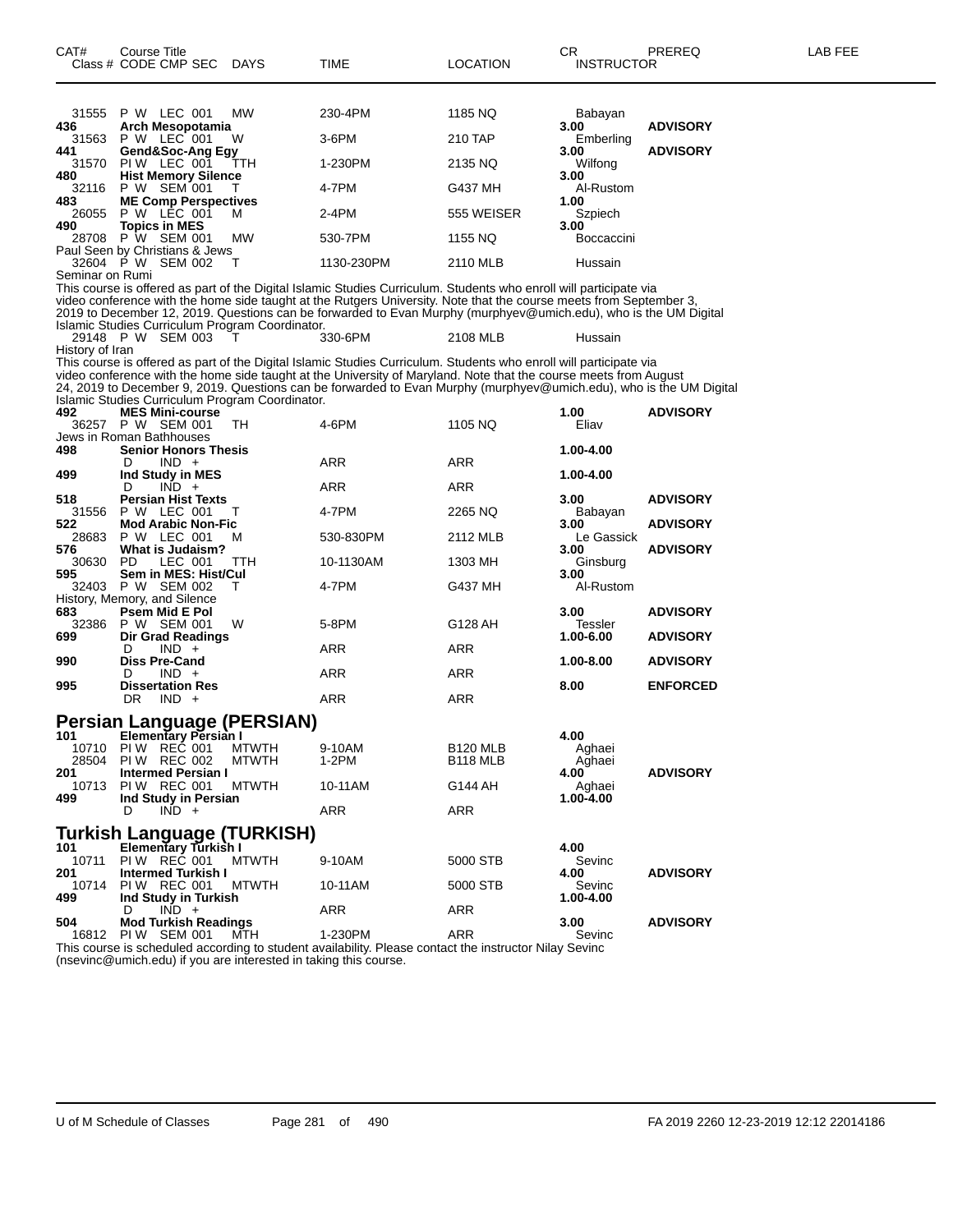| Class # CODE CMP SEC DAYS<br><b>LOCATION</b><br><b>INSTRUCTOR</b><br>TIME | LAB FEE |
|---------------------------------------------------------------------------|---------|
|                                                                           |         |

### **Molecular, Cellular, and Developmental Biology**

|                | Molecular, Cellular and Developmental Biology (MCDB)                                                                                              |                      |                             |                                     |                           |        |
|----------------|---------------------------------------------------------------------------------------------------------------------------------------------------|----------------------|-----------------------------|-------------------------------------|---------------------------|--------|
| 300            | <b>Undergrad Research</b><br>$IND +$                                                                                                              | <b>ARR</b>           | <b>ARR</b>                  | 1.00-3.00                           | <b>ADVISORY</b>           |        |
| 301            | <b>Active Learning Asst</b>                                                                                                                       |                      |                             | 2.00                                | <b>ADVISORY</b>           |        |
| 306            | $IND +$<br><b>Genetics Laboratory</b>                                                                                                             | ARR                  | ARR                         | 3.00                                | <b>ADVISORY, ENFORCED</b> | 80.00  |
|                | LECTURE AND LABS BEGIN MONDAY, SEPT. 9. PLACES MUST BE CLAIMED AT THE BEGINNING OF THE FIRST LAB MEETING. THREE                                   |                      |                             |                                     |                           |        |
|                | EXTRA HOURS PER WEEK WILL BE REQUIRED IN ADDITION TO THE SCHEDULED LABS.<br>10785 AIR LEC 001 F                                                   | 9-10AM               | 1230 USB                    | Spillane                            |                           |        |
|                | 10786 PIRW LAB 002<br>- M                                                                                                                         | $1-4PM$              | 3131 USB                    | Xin                                 |                           |        |
|                | Labs are closed to adding or swapping after the first lecture meeting. Students should attend the desired section                                 |                      |                             |                                     |                           |        |
|                | to request an override.<br>10787 PIRW LAB 003<br>м                                                                                                | 1-4PM                | 3143 USB                    | Davis                               |                           |        |
|                | Labs are closed to adding or swapping after the first lecture meeting. Students should attend the desired section                                 |                      |                             |                                     |                           |        |
|                | to request an override.                                                                                                                           |                      |                             |                                     |                           |        |
|                | 10788 PIRW LAB 004<br>$\top$<br>Labs are closed to adding or swapping after the first lecture meeting. Students should attend the desired section | 10-1PM               | 3131 USB                    | Rillema                             |                           |        |
|                | to request an override.                                                                                                                           |                      |                             |                                     |                           |        |
|                | 18656 PIRW LAB 005<br>$\top$<br>Labs are closed to adding or swapping after the first lecture meeting. Students should attend the desired section | 10-1PM               | 3143 USB                    | <b>Barquet Ramos</b>                |                           |        |
|                | to request an override.                                                                                                                           |                      |                             |                                     |                           |        |
| 310            | <b>Intro Biochemistry</b>                                                                                                                         |                      |                             | 4.00                                | <b>ADVISORY, ENFORCED</b> |        |
| 19162 AIR      | LEC 001<br>MW<br>19181 PIRW DIS 002<br>TH                                                                                                         | 4-530PM<br>4-530PM   | AUD 3 MLB<br>1152 SPH2      | Balazovich, Jakob<br>Rai            |                           |        |
|                | 19182 PIRW DIS 003<br>TH                                                                                                                          | 4-530PM              | 3040 CCRB                   | Mitra                               |                           |        |
| 19183          | PIRW DIS 004<br>TH                                                                                                                                | 5-630PM              | <b>B124 MLB</b>             | Mitra                               |                           |        |
| 19184<br>19185 | PIRW DIS 005<br>TH<br>PIRW DIS 006                                                                                                                | 5-630PM<br>10-1130AM | 1401 MH<br>4151 USB         | Orban<br>Agrawal                    |                           |        |
| 19186          | PIRW DIS 007                                                                                                                                      | 10-1130AM            | 2234 USB                    | Orban                               |                           |        |
| 19188          | 19187 PIRW DIS 008<br>PIRW DIS<br>009                                                                                                             | 10-1130AM            | 4152 USB                    | Gu<br>Sethuraman                    |                           |        |
| 19238          | PIRW DIS 010                                                                                                                                      | 10-1130AM<br>1-230PM | 3230 USB<br>4153 USB        | Mitra                               |                           |        |
| 19239          | PIRW DIS 011                                                                                                                                      | 1-230PM              | 4151 USB                    | Agrawal                             |                           |        |
| 19240<br>19241 | FFFFFFFFFF<br>PIRW DIS<br>012<br>PIRW DIS 013                                                                                                     | 1-230PM<br>1-230PM   | 4152 USB<br>3230 USB        | Gu<br>Sethuraman                    |                           |        |
|                | TH<br>27019 PIRW DIS 014                                                                                                                          | 4-530PM              | G020 SPH2                   | Orban                               |                           |        |
| 27020          | PIRW DIS 015<br>TH                                                                                                                                | 5-630PM              | 2244 USB                    | Gu                                  |                           |        |
| 27021          | PIRW DIS 016<br>TН<br>29877 PIRW DIS 017<br>TH                                                                                                    | 5-630PM<br>5-630PM   | 2062 PALM<br>4153 USB       | Sethuraman<br>Agrawal               |                           |        |
| 29878          | PIRW DIS 018<br>F.                                                                                                                                | 10-1130AM            | 1509 NUB                    | Rai                                 |                           |        |
| 29879<br>32676 | PIRW DIS 019<br>F<br>PIRW DIS 020<br>TH                                                                                                           | 1-230PM<br>4-530PM   | <b>1507 NUB</b><br>5180B AH | Rai<br>Lau                          |                           |        |
| 360            | Neurobio. Research                                                                                                                                |                      |                             | $2.00 - 3.00$                       | <b>ENFORCED</b>           |        |
|                | $IND +$<br>IR.                                                                                                                                    | ARR                  | ARR                         |                                     |                           |        |
| 400            | <b>Advanced Research</b><br>$IND +$<br>IR.                                                                                                        | ARR                  | ARR                         | 1.00-3.00                           | <b>ADVISORY, ENFORCED</b> |        |
| 406            | <b>Mod Genetic Advances</b>                                                                                                                       |                      |                             | 3.00                                | <b>ENFORCED</b>           |        |
| 409            | 30790 PIRW LEC 001<br>TTH<br><b>Invest Exp Bacteriol</b>                                                                                          | 10-1130AM            | B <sub>134</sub> MLB        | MacAlister<br>4.00                  | <b>ENFORCED</b>           |        |
|                | 29412 PRW LEC 001<br>TTH                                                                                                                          | 230-5PM              | 4153 USB                    | Erb-Downward                        |                           |        |
| 423            | <b>Neurobiology Lab</b>                                                                                                                           |                      |                             | 3.00                                | <b>ADVISORY, ENFORCED</b> | 175.00 |
|                | 10797 PIRW LAB 001<br>МW<br>LABS BEGIN MON., SEPT. 9. PLACES MUST BE CLAIMED AT THE BEGINNING OF THE FIRST LAB MEETING                            | 12-4PM               | 4118 USB                    | Ameziane, Chen                      |                           |        |
|                | 17541 PIRW LAB 002<br>TTH                                                                                                                         | 12-4PM               | 4118 USB                    | Ameziane, Elkahlah                  |                           |        |
| 424            | <b>Behav Neurobio Lab</b><br>24204 PIRW LAB 001                                                                                                   | 1-5PM                | 3123 USB                    | 2.00<br>Haenfler, Simons            | <b>ADVISORY, ENFORCED</b> | 90.00  |
| 24207          | W<br>PIRW LAB 002<br>TH                                                                                                                           | 1-5PM                | 3123 USB                    | Haenfler, Simons                    |                           |        |
| 427            | <b>Molecular Biology</b>                                                                                                                          |                      |                             | 4.00                                | <b>ENFORCED</b>           |        |
| 10798<br>10799 | AIR<br>LEC 001<br><b>TTH</b><br>Pirw Dis<br>F.<br>002                                                                                             | 1130-1PM<br>1-230PM  | 1400 CHEM<br>471 LORCH      | Schiefelbein, Kumar<br>Van den Goor |                           |        |
| 16060          | PIRW DIS<br>TН<br>003                                                                                                                             | 230-4PM              | 210 WH                      | Van den Goor                        |                           |        |
| 18625          | PIRW DIS<br>004<br>TH<br>005<br>TН                                                                                                                | 4-530PM              | 1518 NUB                    | Wozniak                             |                           |        |
| 25615<br>28705 | PIRW DIS<br>PIRW DIS<br>006<br>TH                                                                                                                 | 230-4PM<br>4-530PM   | ARR<br>1509 NUB             | Wozniak<br>Padmanaban               |                           |        |
| 28859          | PIRW DIS 007<br>F.                                                                                                                                | 1-230PM              | 1866 EH                     | Padmanaban                          |                           |        |
| 430<br>30791   | <b>Molec Bio of Plants</b><br>PIRW LEC 001<br>TTH                                                                                                 | 10-1130AM            | 142 LORCH                   | 3.00<br>Nielsen                     | <b>ENFORCED</b>           |        |
| 434            | <b>Protein Misfold Dis</b>                                                                                                                        |                      |                             | 3.00                                | <b>ENFORCED</b>           |        |
| 32559          | PIRW LEC 001<br>TTH                                                                                                                               | 830-10AM             | 2520 NUB                    | Li                                  |                           |        |
| 436<br>19619   | Human Immunology<br>PIRW LEC 001<br>MW                                                                                                            | 1-230PM              | UMMA AUD                    | 3.00<br>Balazovich                  | <b>ENFORCED</b>           |        |
| 447            | Lysosomes & Diseases                                                                                                                              |                      |                             | 3.00                                | <b>ENFORCED</b>           |        |
| 32560<br>451   | PIRW LEC 001<br>TTH<br><b>Molec Neuro Disease</b>                                                                                                 | 4-530PM              | 1436 MH                     | Li<br>3.00                          | <b>ADVISORY, ENFORCED</b> |        |
| 32561          | PIRW LEC 001<br>MW                                                                                                                                | 10-1130AM            | 296 WEISER                  | Akaaboune                           |                           |        |
| 455            | <b>Cell Biol Neurodegen</b>                                                                                                                       |                      |                             | 3.00                                | <b>ADVISORY, ENFORCED</b> |        |

U of M Schedule of Classes Page 282 of 490 FA 2019 2260 12-23-2019 12:12 22014186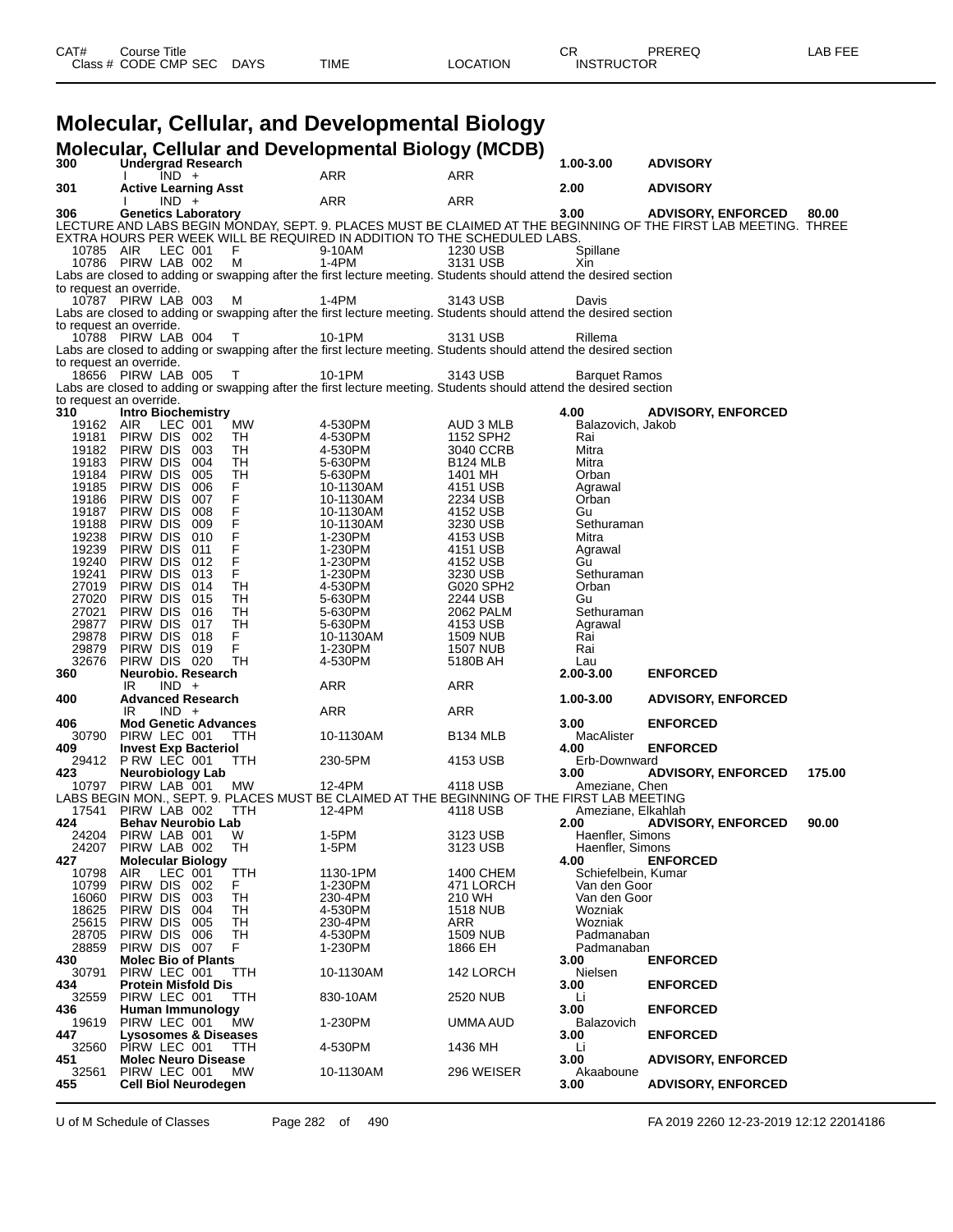| CAT#                                  | Course Title<br>Class # CODE CMP SEC DAYS                                                                                        |               | <b>TIME</b>                                                                                                         | <b>LOCATION</b>  | CR<br><b>INSTRUCTOR</b>                    | PREREQ                             | LAB FEE |
|---------------------------------------|----------------------------------------------------------------------------------------------------------------------------------|---------------|---------------------------------------------------------------------------------------------------------------------|------------------|--------------------------------------------|------------------------------------|---------|
| 30793<br>460                          | PIRW LEC 001<br><b>Adv Neuro Research</b>                                                                                        | <b>TTH</b>    | 1-230PM                                                                                                             | 2346 SEB         | Collins<br>2.00-3.00                       | <b>ENFORCED</b>                    |         |
|                                       | $IND +$<br>IR                                                                                                                    |               | ARR                                                                                                                 | ARR              |                                            |                                    |         |
| 461                                   | <b>Neuro Senior Thesis</b><br>$IND +$                                                                                            |               | ARR                                                                                                                 | ARR              | 1.00                                       |                                    |         |
| 462<br>30794                          | <b>Epigenetics</b><br>PIRW LEC 001                                                                                               | TTH           | 1-230PM                                                                                                             | 3411 MH          | 3.00<br>Wierzbicki                         | <b>ENFORCED</b>                    |         |
| 499                                   | <b>Research Ethics-Bio</b><br>24274 PIW SEM 001<br>This course meets the first 7 weeks of the term (9/3-10/18)                   | TH            | 10-12PM                                                                                                             | A859 CHEM-TBLC   | 1.00<br>Carpenter                          | <b>ADVISORY</b>                    |         |
| 525<br>36739 PI                       | <b>Topics Molec Biology</b><br><b>REC 001</b>                                                                                    | TH            | 230-4PM                                                                                                             | ARR              | 1.00<br>Simmons, Nandakumar                | <b>ADVISORY</b>                    |         |
| 527                                   | <b>Exp Molec Biology</b>                                                                                                         |               | MCDB 525 section 001 will meet with MCDB 527.002 in 5150 BSB.                                                       |                  | 4.00                                       | <b>ADVISORY</b>                    |         |
| 36738 SD<br>37232 PI                  | LEC 001<br>DIS 002                                                                                                               | TTH<br>TH     | 1130-1PM<br>230-4PM                                                                                                 | 1400 CHEM<br>ARR | Schiefelbein, Kumar<br>Simmons, Nandakumar |                                    |         |
| 600<br>29938 PIR<br>Gene Regulation   | MCDB 527 section 002 will meet in 5150 BSB.<br><b>Topics in MCDB</b><br><b>SEM 001</b>                                           | M             | 4-5PM                                                                                                               | ARR              | 1.00<br>Wierzbicki                         | <b>ENFORCED</b>                    |         |
| 27535 PIR                             | MCDB 600 section 001 will meet in 5150 BSB.<br><b>SEM 002</b>                                                                    |               | ARR                                                                                                                 | ARR              | Kuwada                                     |                                    |         |
| 31771 PR                              | Molecular&Genetic Neurobiology<br>30397 PDR SEM 003<br><b>SEM 004</b><br>Curr Top in Cortical Circuits                           | $\top$<br>- F | 11-1230PM<br>11-12PM                                                                                                | ARR<br>ARR       | Kwon                                       |                                    |         |
| 35984 PIR<br>Microbial Physiology     | MCDB 600 section 004 will meet in 4222 BSB.<br><b>SEM 005</b>                                                                    | $\top$        | 9-1030AM                                                                                                            | ARR              | Vecchiarelli                               |                                    |         |
| 36528 PIR                             | MCDB 600 section 005 will meet in 5150 BSB.<br>SEM 006                                                                           | M             | 4-5PM                                                                                                               | ARR              | Clowney                                    |                                    |         |
| 36838 PIR                             | Sexually Dimorphic Neural Circ<br>MCDB 600 section 006 will meet in 3150 BSB.<br><b>SEM 007</b><br>Neurobiology Research in MCDB | - W           | 12-1PM                                                                                                              | ARR              | Xu                                         |                                    |         |
| 37496 PR                              | MCDB 600 section 007 will meet in 1010 BSB.<br><b>SEM 008</b><br>P <sub>R</sub><br><b>SEM 008</b>                                | M<br>TH       | 5-7PM<br>930-1130AM                                                                                                 | ARR<br>ARR       | Wang                                       |                                    |         |
|                                       | Protein Trafficking & Disease<br>MCDB 600 section 008 will meet in 4150 BSB.                                                     |               |                                                                                                                     |                  |                                            |                                    |         |
| 610<br>16027 PD                       | <b>Principles Neuro I</b><br>SEM 001<br><b>Principles Neuro I</b>                                                                | TTH           | 1-3PM                                                                                                               | 4130 USB         | 3.00<br>Aton, Seasholtz                    | <b>ADVISORY</b>                    |         |
| 610<br>611                            | <b>SEM 001</b><br>Neurochem/Neuropharm                                                                                           | M             | 1-3PM                                                                                                               | 4130 USB         | 3.00<br>1.00                               | <b>ADVISORY</b><br><b>ADVISORY</b> |         |
| MEETS SEPT 3 - 26.<br>16028 PI<br>613 | SEM 001 MTTH<br><b>Circuits/Comp NS</b>                                                                                          |               | 1-3PM                                                                                                               | ARR              | Seasholtz, Aton<br>1.00                    | <b>ADVISORY</b>                    |         |
| 16029 PI<br>615                       | MEETS NOV 11 - DEC 10.<br><b>SEM 001</b><br><b>Cellular&amp;Molec Biol</b>                                                       |               | ARR                                                                                                                 | ARR              | Booth, Aton<br>3.00                        | <b>ADVISORY</b>                    |         |
| 623                                   | 26420 PIW SEM 001<br><b>Molecular Neuro Lab</b>                                                                                  | $\top$        | 4-7PM                                                                                                               | 1632 CHEM        | Jakob<br>3.00                              | <b>ADVISORY</b>                    |         |
| 19252                                 | LAB 001<br>PD.<br>Preterm Course. Meets Aug 13 - 24.                                                                             | <b>MTWTHF</b> | 7-8AM                                                                                                               | ARR              | Thompson                                   |                                    |         |
| 632<br>16202 PD                       | <b>Exp Genetics Systems</b><br>LEC 001 M                                                                                         |               | $1-2PM$<br>This lecture is for Genetics Training Program current and past trainees. Class meets every other Monday. | 4917 BUHL        | 1.00<br>Ragunathan                         | <b>ADVISORY</b>                    |         |
| 700                                   | <b>Advanced Studies</b><br>$IND +$                                                                                               |               | ARR                                                                                                                 | ARR              | 1.00-8.00                                  | <b>ADVISORY</b>                    |         |
| 800                                   | <b>Biology Seminar</b><br>16055 PIW SEM 001<br>Topics in Cell&Molec Biol                                                         | F             | 12-130PM                                                                                                            | <b>ARR</b>       | 1.00<br>Simmons                            | <b>ADVISORY</b>                    |         |
| 801                                   | DEPARTMENTAL SEMINAR<br><b>Supervised Teaching</b><br>16056 PIRW SEM 001<br>This course meets with EEB 801                       |               | 530-730PM                                                                                                           | 1250 USB         | 1.00<br>Clark                              | <b>ADVISORY</b>                    |         |
| 990                                   | Diss-Precand<br>$IND +$                                                                                                          |               | <b>ARR</b>                                                                                                          | <b>ARR</b>       | 1.00-8.00                                  | <b>ADVISORY</b>                    |         |
| 995                                   | Diss-Cand<br>$IND +$<br>IR                                                                                                       |               | ARR                                                                                                                 | <b>ARR</b>       | 8.00                                       | <b>ENFORCED</b>                    |         |
|                                       |                                                                                                                                  |               |                                                                                                                     |                  |                                            |                                    |         |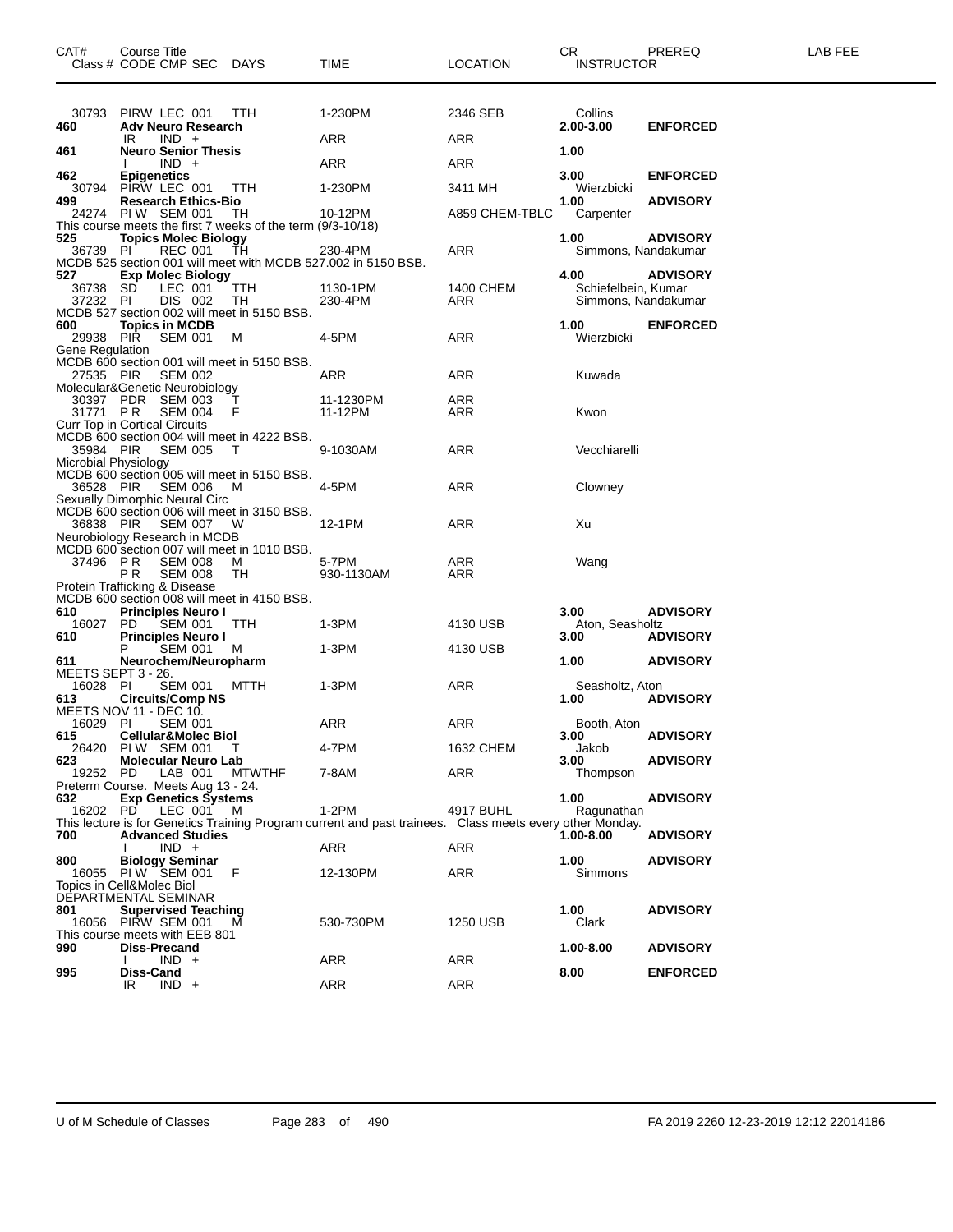| CAT# | Course Title<br>Class # CODE CMP SEC DAYS | TIME | LOCATION | $\cap$<br>U⊾<br><b>INSTRUCTOR</b> | PREREQ | <b>AB FEE</b> |
|------|-------------------------------------------|------|----------|-----------------------------------|--------|---------------|
|      |                                           |      |          |                                   |        |               |

# **Organizational Studies**

|             |                                                                                                                                                                       |                                                                                                                                                                                                                                                                                                                                                                                                                                                                                                                                                                                                   |                                                                                                                                                                                              | 3.00                                                                                                                                                                                                                                        |
|-------------|-----------------------------------------------------------------------------------------------------------------------------------------------------------------------|---------------------------------------------------------------------------------------------------------------------------------------------------------------------------------------------------------------------------------------------------------------------------------------------------------------------------------------------------------------------------------------------------------------------------------------------------------------------------------------------------------------------------------------------------------------------------------------------------|----------------------------------------------------------------------------------------------------------------------------------------------------------------------------------------------|---------------------------------------------------------------------------------------------------------------------------------------------------------------------------------------------------------------------------------------------|
|             | <b>MW</b>                                                                                                                                                             | 4-530PM                                                                                                                                                                                                                                                                                                                                                                                                                                                                                                                                                                                           | 855 WEISER                                                                                                                                                                                   | Fein                                                                                                                                                                                                                                        |
|             |                                                                                                                                                                       |                                                                                                                                                                                                                                                                                                                                                                                                                                                                                                                                                                                                   |                                                                                                                                                                                              |                                                                                                                                                                                                                                             |
|             |                                                                                                                                                                       |                                                                                                                                                                                                                                                                                                                                                                                                                                                                                                                                                                                                   |                                                                                                                                                                                              | 1.00<br><b>ADVISORY</b>                                                                                                                                                                                                                     |
| IND +<br>D. |                                                                                                                                                                       | <b>ARR</b>                                                                                                                                                                                                                                                                                                                                                                                                                                                                                                                                                                                        | <b>ARR</b>                                                                                                                                                                                   |                                                                                                                                                                                                                                             |
|             |                                                                                                                                                                       |                                                                                                                                                                                                                                                                                                                                                                                                                                                                                                                                                                                                   |                                                                                                                                                                                              | <b>ADVISORY</b><br>3.00                                                                                                                                                                                                                     |
|             | м                                                                                                                                                                     |                                                                                                                                                                                                                                                                                                                                                                                                                                                                                                                                                                                                   |                                                                                                                                                                                              | Sweetman, Grimme                                                                                                                                                                                                                            |
|             |                                                                                                                                                                       |                                                                                                                                                                                                                                                                                                                                                                                                                                                                                                                                                                                                   |                                                                                                                                                                                              | 3.00<br><b>ADVISORY</b>                                                                                                                                                                                                                     |
|             | TTH.                                                                                                                                                                  |                                                                                                                                                                                                                                                                                                                                                                                                                                                                                                                                                                                                   | 3254 LSA                                                                                                                                                                                     | Samford, Pellegrini                                                                                                                                                                                                                         |
|             |                                                                                                                                                                       |                                                                                                                                                                                                                                                                                                                                                                                                                                                                                                                                                                                                   |                                                                                                                                                                                              |                                                                                                                                                                                                                                             |
|             |                                                                                                                                                                       |                                                                                                                                                                                                                                                                                                                                                                                                                                                                                                                                                                                                   |                                                                                                                                                                                              | 4.00<br><b>ENFORCED</b>                                                                                                                                                                                                                     |
|             |                                                                                                                                                                       |                                                                                                                                                                                                                                                                                                                                                                                                                                                                                                                                                                                                   |                                                                                                                                                                                              | Soderstrom, Lucchesi                                                                                                                                                                                                                        |
|             |                                                                                                                                                                       |                                                                                                                                                                                                                                                                                                                                                                                                                                                                                                                                                                                                   |                                                                                                                                                                                              |                                                                                                                                                                                                                                             |
|             |                                                                                                                                                                       |                                                                                                                                                                                                                                                                                                                                                                                                                                                                                                                                                                                                   |                                                                                                                                                                                              | Soderstrom, Lucchesi                                                                                                                                                                                                                        |
|             |                                                                                                                                                                       |                                                                                                                                                                                                                                                                                                                                                                                                                                                                                                                                                                                                   |                                                                                                                                                                                              | 3.00                                                                                                                                                                                                                                        |
|             |                                                                                                                                                                       |                                                                                                                                                                                                                                                                                                                                                                                                                                                                                                                                                                                                   |                                                                                                                                                                                              | Samford                                                                                                                                                                                                                                     |
|             |                                                                                                                                                                       |                                                                                                                                                                                                                                                                                                                                                                                                                                                                                                                                                                                                   |                                                                                                                                                                                              | 3.00                                                                                                                                                                                                                                        |
|             |                                                                                                                                                                       |                                                                                                                                                                                                                                                                                                                                                                                                                                                                                                                                                                                                   |                                                                                                                                                                                              | Fein                                                                                                                                                                                                                                        |
|             |                                                                                                                                                                       |                                                                                                                                                                                                                                                                                                                                                                                                                                                                                                                                                                                                   |                                                                                                                                                                                              |                                                                                                                                                                                                                                             |
|             |                                                                                                                                                                       |                                                                                                                                                                                                                                                                                                                                                                                                                                                                                                                                                                                                   |                                                                                                                                                                                              | Mizruchi                                                                                                                                                                                                                                    |
|             |                                                                                                                                                                       |                                                                                                                                                                                                                                                                                                                                                                                                                                                                                                                                                                                                   |                                                                                                                                                                                              |                                                                                                                                                                                                                                             |
|             |                                                                                                                                                                       |                                                                                                                                                                                                                                                                                                                                                                                                                                                                                                                                                                                                   |                                                                                                                                                                                              | Ho                                                                                                                                                                                                                                          |
|             |                                                                                                                                                                       |                                                                                                                                                                                                                                                                                                                                                                                                                                                                                                                                                                                                   |                                                                                                                                                                                              |                                                                                                                                                                                                                                             |
|             |                                                                                                                                                                       |                                                                                                                                                                                                                                                                                                                                                                                                                                                                                                                                                                                                   |                                                                                                                                                                                              |                                                                                                                                                                                                                                             |
|             |                                                                                                                                                                       |                                                                                                                                                                                                                                                                                                                                                                                                                                                                                                                                                                                                   |                                                                                                                                                                                              |                                                                                                                                                                                                                                             |
|             |                                                                                                                                                                       |                                                                                                                                                                                                                                                                                                                                                                                                                                                                                                                                                                                                   |                                                                                                                                                                                              | <b>ADVISORY</b><br>$3.00 - 4.00$                                                                                                                                                                                                            |
|             |                                                                                                                                                                       |                                                                                                                                                                                                                                                                                                                                                                                                                                                                                                                                                                                                   |                                                                                                                                                                                              | 1.001100                                                                                                                                                                                                                                    |
|             | <b>Prisons and Social Control</b><br>Open to concentrators only.<br><b>Special Topics</b><br>Organizational Wrongdoing<br><b>Economy and Society</b><br>SD<br>$IND +$ | <b>SS Topics OrgStudies</b><br>31354 P RW LEC 001<br>Undergrad Internship<br><b>Inside Organizations</b><br>28376 P RW LEC 001<br><b>Formal Org&amp;Environ</b><br>16490 P RW LEC 001<br><b>Adv Lab Org Studies</b><br>16045 P RW LEC 001<br><b>MW</b><br>Open to senior concentrators only.<br>20190 ARW DIS 002<br>- TH<br><b>Orgs in Dev World</b><br>31077 P RW SEM 001<br>TTH.<br>26499 P RW SEM 002<br><b>TTH</b><br>26985 PRW SEM 003<br>TTH.<br><b>TTH</b><br>28573 P RW SEM 004<br>Psych of Prejudice & Inequalit<br><b>Sr Honors Res I</b><br>$\sim$ $\sim$ $\sim$ $\sim$ $\sim$ $\sim$ | <b>Organizational Studies (ORGSTUDY)</b><br>4-7PM<br>10-1130AM<br>1130-1PM<br>9-10AM<br>4-530PM<br>1-230PM<br>1130-1PM<br>230-4PM<br>205, OS 495, or Psych 487 with Arnold Ho.<br><b>ARR</b> | A859 CHEM-TBLC<br>A859 CHEM-TBLC<br>A859 CHEM-TBLC<br>855 WEISER<br>855 WEISER<br>855 WEISER<br>855 WEISER<br>Students will not get credit for this course if they have previously taken, or are concurrently enrolled in, OS<br><b>ARR</b> |

| 499 | <b>Independent Study</b> |     |     | 1.00-4.00 |
|-----|--------------------------|-----|-----|-----------|
|     | IND.                     | ARR | ARR |           |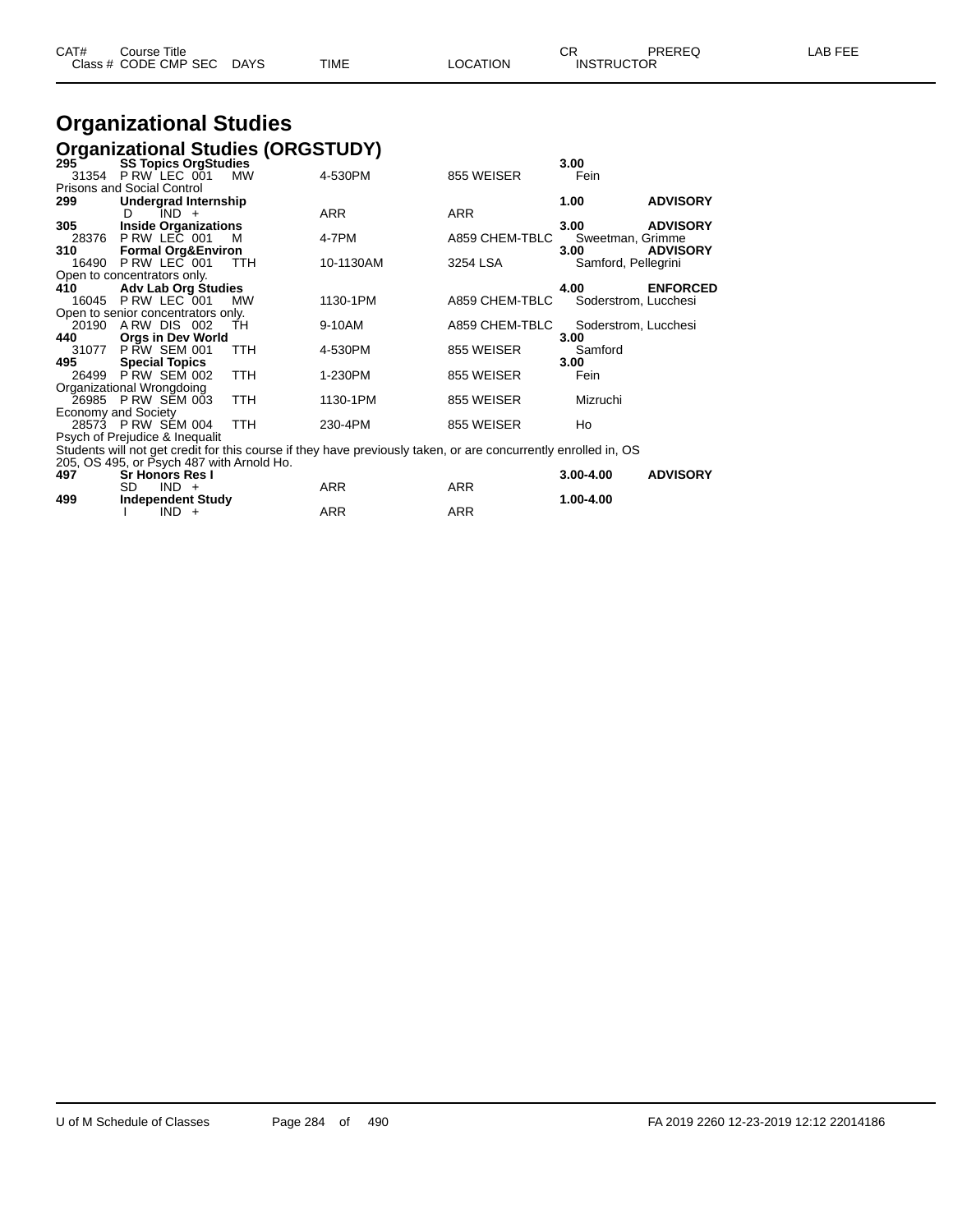| CAT# | Title<br>Courseٽ     |      |      |          | Ωm<br><b>UN</b>   | PREREQ | ----<br>ΔR.<br>--- |
|------|----------------------|------|------|----------|-------------------|--------|--------------------|
|      | Class # CODE CMP SEC | DAYS | TIME | LOCATION | <b>INSTRUCTOR</b> |        |                    |

### **Philosophy Department**

### **Philosophy (PHIL)**

| 101            | Intro to Phil                             |             |            |                   |                           | 4.00                          |
|----------------|-------------------------------------------|-------------|------------|-------------------|---------------------------|-------------------------------|
| 28174<br>28175 | LEC 001<br>Α<br>LEC<br>Α                  | -002        | TTH<br>TTH | 9-10AM<br>9-10AM  | AUD D AH<br>AUD D AH      | Moss<br>Moss                  |
| 28176          | P W<br>DIS                                | 003         | TTH        | 10-11AM           | 049 UMMA                  | Cahill                        |
| 28177          | P RW<br>DIS                               | 004         | TTH        | 10-11AM           | 049 UMMA                  | Cahill                        |
| 28178          | P W<br>DIS                                | 005         | TTH        | 4-5PM             | G115 AH                   | Cahill                        |
| 28179          | P RW<br><b>DIS</b>                        | 006         | TTH        | 4-5PM             | G115 AH                   | Cahill                        |
| 31220          | P W<br>DIS                                | 007         | TTH        | 10-11AM           | 1448 MH                   | Bear                          |
| 31221          | P RW<br><b>DIS</b>                        | 008         | TTH        | 10-11AM           | 1448 MH                   | Bear                          |
| 31222<br>31223 | P W<br>DIS<br>P RW DIS                    | 009<br>010  | TTH<br>TTH | 5-6PM<br>5-6PM    | 1448 MH<br>1448 MH        | Bear<br>Bear                  |
| 154            | SciFi & Phil                              |             |            |                   |                           | 3.00                          |
| 30927          | LEC 001<br>A                              |             | т          | 1-2PM             | 1300 CHEM                 | Baker                         |
| 30928          | LEC<br>Α                                  | 002         | Т          | 1-2PM             | 1300 CHEM                 | Baker                         |
| 30929          | P W<br>DIS                                | 003         | F          | 9-11AM            | 1448 MH                   | Nicholson                     |
| 30930          | P RW<br><b>DIS</b>                        | 004         | F<br>F     | 9-11AM            | 1448 MH                   | Nicholson                     |
| 30931<br>30932 | P W<br>DIS<br>P RW DIS                    | 005<br>006  | F          | 12-2PM<br>12-2PM  | G026 TISCH<br>G026 TISCH  | Nicholson<br>Nicholson        |
| 30933          | P W<br>DIS                                | 007         | F          | 9-11AM            | 1460 MH                   | Kelley                        |
| 30934          | P RW<br><b>DIS</b>                        | 008         | Ë          | 9-11AM            | 1460 MH                   | Kelley                        |
| 30935          | РW<br>DIS                                 | 009         | F          | 1-3PM             | 3347 MH                   | Kelley                        |
| 30936          | P RW DIS                                  | 010         | F          | 1-3PM             | 3347 MH                   | Kelley                        |
| 160            | <b>Moral Prin &amp; Prob</b>              |             |            |                   |                           | 4.00                          |
| 28180<br>28181 | LEC<br>A<br>A W<br>LEC                    | -001<br>002 | MW<br>МW   | 12-1PM<br>12-1PM  | 1640 CHEM<br>1640 CHEM    | Jacobson<br>Jacobson          |
| 28182          | P W<br>DIS                                | 003         | F          | 9-11AM            | G115 AH                   | Patwardhan                    |
| 28183          | P RW DIS                                  | 004         | F          | 9-11AM            | G115 AH                   | Patwardhan                    |
| 28184          | P W<br>DIS                                | 005         | F          | 12-2PM            | 1460 MH                   | Patwardhan                    |
| 28185          | P RW<br>DIS                               | 006         | F          | 12-2PM            | 1460 MH                   | Patwardhan                    |
| 31231          | P W<br>DIS                                | 007         | F          | 10-12PM           | G168 AH                   | Harrison                      |
| 31232          | P RW<br><b>DIS</b>                        | 008         | F<br>F     | 10-12PM           | G168 AH                   | Harrison                      |
| 31233<br>31234 | <b>DIS</b><br>P W<br>P RW DIS             | 009<br>010  | F          | 1-3PM<br>1-3PM    | 2336 MH<br>2336 MH        | Harrison<br>Harrison          |
| 183            | <b>Critical Reasoning</b>                 |             |            |                   |                           | 3.00                          |
| 26396          | LEC 001<br>A                              |             | MW         | 1-2PM             | AUD A AH                  | Edmonds                       |
| 26397          | LEC 002<br>Α                              |             | МW         | 1-2PM             | AUD A AH                  | Edmonds                       |
| 26398          | P W<br>DIS                                | 003         | W          | 4-5PM             | 2163 AH                   | Edmonds                       |
| 26399<br>26400 | P RW DIS<br>P W<br>DIS                    | 004<br>005  | W<br>W     | 4-5PM<br>4-5PM    | 2163 AH<br>3448 MH        | Edmonds<br>Lichtenstein       |
| 26401          | P RW<br><b>DIS</b>                        | 006         | W          | 4-5PM             | 3448 MH                   | Lichtenstein                  |
| 26402          | P W<br>DIS                                | 007         | F          | 2-3PM             | 1359 MH                   | <b>Blackwell</b>              |
| 26403          | P RW<br><b>DIS</b>                        | 008         | F          | 2-3PM             | 1359 MH                   | <b>Blackwell</b>              |
| 26404          | РW<br>DIS                                 | 009         | W          | 5-6PM             | 3302 MH                   | Edmonds                       |
| 27352          | P RW<br><b>DIS</b>                        | 010         | W          | 5-6PM             | 3302 MH                   | Edmonds                       |
| 27353<br>28186 | P W<br>DIS<br>P RW<br><b>DIS</b>          | 011<br>012  | F<br>F     | 12-1PM<br>12-1PM  | 1469 MH<br>1469 MH        | <b>Blackwell</b><br>Blackwell |
| 31238          | P W<br>DIS                                | 013         | W          | 5-6PM             | 3314 MH                   | Lichtenstein                  |
| 31239          | P RW<br><b>DIS</b>                        | 014         | W          | 5-6PM             | 3314 MH                   | Lichtenstein                  |
| 31240          | РW<br>DIS                                 | 015         | F          | 11-12PM           | 3463 MH                   | Edmonds                       |
| 31241          | P RW<br><b>DIS</b>                        | 016         | F          | 11-12PM           | 3463 MH                   | Edmonds                       |
| 31242<br>31243 | P W<br>DIS<br>P RW<br><b>DIS</b>          | 017<br>018  | F<br>F     | 9-10AM<br>9-10AM  | 3437 MH<br>3437 MH        | Edmonds<br>Edmonds            |
| 31244          | РW<br>DIS                                 | 019         | F          | 1-2PM             | 1028 DANA                 | <b>Blackwell</b>              |
| 31245          | P RW<br><b>DIS</b>                        | 020         | F          | 1-2PM             | 1028 DANA                 | Blackwell                     |
| 31246          | РW<br>DIS                                 | 021         | F          | 9-10AM            | 1436 MH                   | Lichtenstein                  |
| 31247          | P RW<br>DIS                               | 022         | F          | 9-10AM            | 1436 MH                   | Lichtenstein                  |
| 31248          | P W DIS 023                               |             | F          | 12-1PM            | 1339 MH                   | Edmonds                       |
| 31249<br>230   | PRW DIS 024<br>Intro to Buddhism          |             | F          | 12-1PM            | 1339 MH                   | Edmonds<br>4.00               |
| 31999          | LEC 001<br>A                              |             | MW         | 230-4PM           | AUD 4 MLB                 | Lopez Jr                      |
| 32001          | P W<br>DIS.                               | 002         | F          | 9-10AM            | 2114 MLB                  | Yiu                           |
| 32003          | P W<br>DIS.                               | 003         | F          | 10-11AM           | 1436 MH                   | Yiu                           |
| 32005          | P W<br>DIS.                               | 004         | F          | 12-1PM            | 3816 SSWB                 | McGuire                       |
| 32007          | P W<br>DIS                                | 005         | F<br>F     | 9-10AM            | 1185 NQ                   | Khare                         |
| 32009<br>32011 | P W<br>DIS.<br>P W<br>DIS.                | 006<br>007  | F          | 11-12PM<br>12-1PM | <b>B852 EQ</b><br>1185 NQ | Pinzaru<br>Yiu                |
| 32013          | P W<br><b>DIS</b>                         | 008         |            | 12-1PM            | 3207 LSA                  | Khare                         |
| 32015          | P W<br>DIS.                               | 009         | .<br>F     | 1-2PM             | 1437 MH                   | McGuire                       |
| 32017          | P W<br>DIS.                               | 010         | F          | 3-4PM             | 1245 NQ                   | Khare                         |
| 32021          | P W<br>DIS                                | 012         | F          | 12-1PM            | 1567 NUB                  | Pinzaru                       |
| 32025          | P W<br>DIS                                | 014         | F          | 2-3PM             | 1436 MH                   | Pinzaru                       |
| 250<br>30939   | <b>Changing the World</b><br>LEC 001<br>A |             | TTH        | 10-11AM           | 1300 CHEM                 | 4.00<br>Manley                |
| 30940          | LEC 002<br>Α                              |             | TTH        | 10-11AM           | 1300 CHEM                 | Manley                        |
| 30941          | P W<br>DIS.                               | 003         | TTH        | 3-4PM             | 5180B AH                  | Cho                           |
|                |                                           |             |            |                   |                           |                               |

U of M Schedule of Classes Page 285 of 490 FA 2019 2260 12-23-2019 12:12 22014186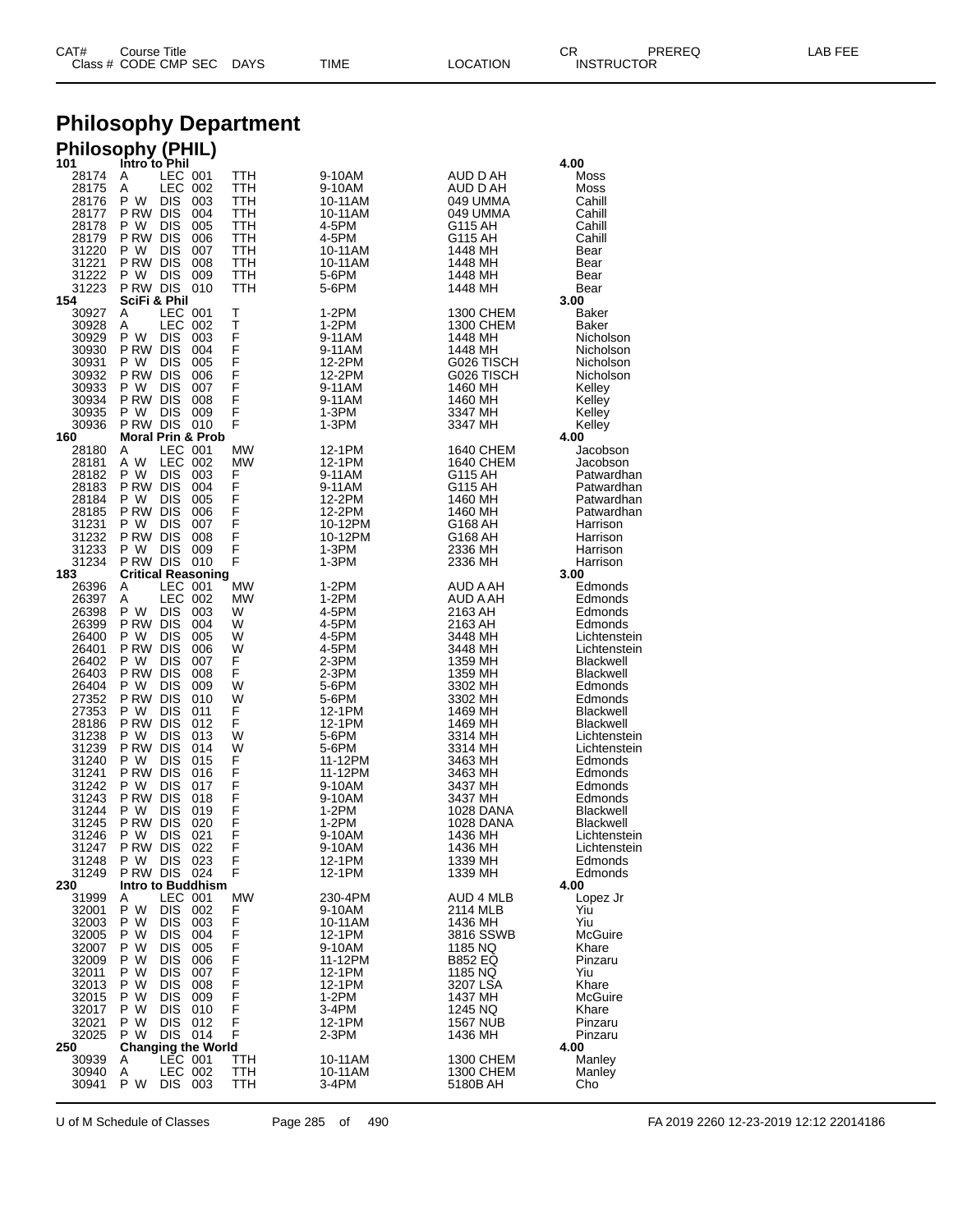| CAT#                                                                 | Course Title<br>Class # CODE CMP SEC                                                                                                                                                     | <b>DAYS</b>                                                               | TIME                                                                            | <b>LOCATION</b>                                                                                               | CR<br>PREREQ<br><b>INSTRUCTOR</b>                                                                                                | LAB FEE |
|----------------------------------------------------------------------|------------------------------------------------------------------------------------------------------------------------------------------------------------------------------------------|---------------------------------------------------------------------------|---------------------------------------------------------------------------------|---------------------------------------------------------------------------------------------------------------|----------------------------------------------------------------------------------------------------------------------------------|---------|
| 30942<br>30943<br>30944<br>30945<br>30946<br>30947<br>30948          | P RW DIS<br>004<br>P W<br><b>DIS</b><br>005<br><b>PR</b><br><b>DIS</b><br>006<br><b>DIS</b><br>P<br>007<br>PR.<br><b>DIS</b><br>008<br>P<br>DIS.<br>009<br>DIS 010<br>PR.                | <b>TTH</b><br>TTH<br>TTH<br>TTH<br>TTH<br><b>TTH</b><br>TTH               | 3-4PM<br>4-5PM<br>4-5PM<br>4-5PM<br>4-5PM<br>5-6PM<br>5-6PM                     | 5180B AH<br>1448 MH<br>1448 MH<br>ARR<br><b>ARR</b><br><b>ARR</b><br><b>ARR</b>                               | Cho<br>Cho<br>Cho                                                                                                                |         |
| 289<br>30949<br>30950<br>30951                                       | <b>Descartes to Kant</b><br>LEC 001<br>A<br>DIS 002<br>P W<br>DIS 003<br>P W                                                                                                             | <b>MW</b><br>F<br>F                                                       | 10-1130AM<br>9-10AM<br>12-1PM                                                   | 3437 MH<br>5180B AH<br>1427 MH                                                                                | 4.00<br>Sethi<br>Hariman<br>Hariman                                                                                              |         |
| 305<br>28216<br>28217<br>28218                                       | <b>Intro Formal Meth</b><br>LEC 001<br>A<br>DIS 002<br>P W<br>P W<br>DIS 003                                                                                                             | <b>MW</b><br>F<br>F                                                       | 10-1130AM<br>12-1PM<br>2-3PM                                                    | <b>1518 NUB</b><br>2336 MH<br>2436 MH                                                                         | 4.00<br>Weatherson<br>McNamara<br>McNamara                                                                                       |         |
| 340<br>23993                                                         | <b>Mind &amp; Machine</b><br>LEC 001<br>Α                                                                                                                                                | TTH                                                                       | 230-4PM                                                                         | <b>1528 NUB</b>                                                                                               | 4.00<br>Swanson                                                                                                                  |         |
| 23994<br>23995<br>23996<br>25142<br>345                              | <b>DIS</b><br>P W<br>002<br>P W<br><b>DIS</b><br>003<br>004<br>P W<br>DIS.<br>DIS 005<br>P W                                                                                             | F<br>F<br>F<br>F                                                          | 9-10AM<br>12-1PM<br>2-3PM<br>12-1PM                                             | G026 TISCH<br>4152 USB<br>1448 MH<br>3254 LSA                                                                 | Dall<br>Dall<br>Zhou<br>Zhou<br>4.00<br><b>ENFORCED</b>                                                                          |         |
| 25144<br>25145                                                       | Language & Mind<br>AR LEC 001<br>PRW DIS 002                                                                                                                                             | WF<br>W                                                                   | 1-230PM<br>3-4PM                                                                | 2271 AH<br>2412 MLB                                                                                           | Lormand<br>Lormand                                                                                                               |         |
| 349<br>32120                                                         | Confucianism<br>P W SEM 001                                                                                                                                                              | TTH                                                                       | 230-4PM                                                                         | 2062 PALM                                                                                                     | 3.00<br><b>ADVISORY</b><br>Ozbey                                                                                                 |         |
| 355<br>31420<br>31421<br>31422<br>31423<br>31424<br>356              | <b>Contemp Moral Prob</b><br>LEC 001<br>A<br>P W<br>DIS 002<br><b>DIS</b><br>003<br>P W<br>004<br>P W<br>DIS.<br>DIS 005<br>P W<br><b>Issues in Bioethics</b>                            | M<br>F<br>W<br>F<br>W                                                     | 4-6PM<br>9-11AM<br>2-4PM<br>9-11AM<br>2-4PM                                     | 1360 EH<br>180 TAP<br><b>B103 MLB</b><br>2346 SEB<br>130 TAP                                                  | 4.00<br>Herwitz<br>Cvjeticanin, Herwitz<br>Cvjeticanin, Herwitz<br>Martin, Herwitz<br>Martin, Herwitz<br>4.00<br><b>ADVISORY</b> |         |
| 26410<br>26411<br>28206<br>28207<br>28208<br>28209<br>28210<br>31298 | LEC 001<br>A<br>P W<br>DIS.<br>002<br><b>DIS</b><br>P W<br>003<br>004<br>P W<br>DIS.<br><b>DIS</b><br>005<br>P W<br><b>DIS</b><br>006<br>P W<br><b>DIS</b><br>007<br>P W<br>DIS 009<br>P | TTH<br><b>TTH</b><br>TTH<br>TTH<br><b>TTH</b><br>TTH<br>TTH<br><b>TTH</b> | 3-4PM<br>4-5PM<br>5-6PM<br>4-5PM<br>5-6PM<br>4-5PM<br>6-7PM<br>5-6PM            | <b>1210 CHEM</b><br>3735 CCRB<br>2412 MLB<br>1028 DANA<br><b>1508 NUB</b><br>1405 EQ<br>3347 MH<br><b>ARR</b> | <b>Buss</b><br>Gray<br>Gray<br>Wong<br>Wong<br>Mooney<br>Mooney                                                                  |         |
| 359                                                                  | Law&Philosophy                                                                                                                                                                           |                                                                           | No credit will be given to students who took PHIL 160.010 in Fall 2014          |                                                                                                               | 4.00                                                                                                                             |         |
| 11690<br>11691<br>11692<br>19612<br>20859<br>27315<br>27316          | LEC 001<br>A<br><b>DIS</b><br>P W<br>002<br>P W<br>DIS.<br>003<br>P W<br><b>DIS</b><br>004<br><b>DIS</b><br>P W<br>005<br>006<br>P W<br><b>DIS</b><br>P W<br><b>DIS</b><br>007           | TTH<br>TTH<br>TTH<br><b>TTH</b><br>TTH<br>TTH<br>TTH                      | 1-2PM<br>2-3PM<br>4-5PM<br>2-3PM<br>5-6PM<br>2-3PM<br>4-5PM                     | 1210 CHEM<br>1509 NUB<br><b>B856 EQ</b><br>B <sub>113</sub> MLB<br>G115 AH<br>5179 AH<br>1437 MH              | Maitra<br>Goldstein<br>Goldstein<br>Schupack<br>Schupack<br>Ngaserin Ng<br>Ngaserin Ng                                           |         |
| 361<br>11693                                                         | <b>Ethics</b><br>ARW LEC 001                                                                                                                                                             | WF                                                                        | 9-10AM                                                                          | 3463 MH                                                                                                       | 4.00<br><b>ENFORCED</b><br>Harmon                                                                                                |         |
| 31416<br>31417<br>366                                                | PRW DIS 002<br>PRW DIS 003<br><b>Intro-Political</b>                                                                                                                                     | WF<br>WF.                                                                 | 10-11AM<br>12-1PM                                                               | 3347 MH<br>2271 AH                                                                                            | Sottil de Aguinaga<br>Sottil de Aguinaga<br><b>ENFORCED</b><br>4.00                                                              |         |
| 30953<br>30954<br>30955                                              | LEC 001<br>AR.<br>PRW DIS 002<br>PRW DIS 003                                                                                                                                             | МW<br>МW<br>МW                                                            | 12-1PM<br>$1-2PM$<br>4-5PM                                                      | 3463 MH<br>1448 MH<br>3347 MH                                                                                 | Lowe<br>Craven                                                                                                                   |         |
| 375<br>24000<br>381                                                  | <b>Nietzsche</b><br>P W LEC 001<br>Science&Objectivity                                                                                                                                   | TTH                                                                       | 10-1130AM                                                                       | 2330 MH                                                                                                       | 3.00<br>Tappenden<br>4.00<br><b>ENFORCED</b>                                                                                     |         |
| 30956<br>30957<br>30958                                              | AR.<br>LEC 001<br>PRW DIS 002<br>PRW DIS 003                                                                                                                                             | MW<br>F<br>F                                                              | 230-4PM<br>2-3PM<br>12-1PM                                                      | 3330 MH<br>5180B AH<br>5521 HH                                                                                | Schmaltz<br>Hardy<br>Hardy                                                                                                       |         |
| 399                                                                  | <b>Independent Studies</b><br>$IND +$                                                                                                                                                    |                                                                           | <b>ARR</b>                                                                      | ARR                                                                                                           | 1.00-4.00<br><b>ADVISORY</b>                                                                                                     |         |
| 401<br>24005                                                         | <b>Ug Honors Seminar</b><br>PRW SEM 001                                                                                                                                                  | W                                                                         | 4-6PM                                                                           | 2271 AH                                                                                                       | 3.00<br><b>ADVISORY</b><br><b>Buss</b>                                                                                           |         |
| 413<br>30959<br>426                                                  | <b>Formal Methods</b><br>P W LEC 001                                                                                                                                                     | TTH                                                                       | 10-1130AM                                                                       | 2271 AH                                                                                                       | 3.00<br><b>ADVISORY</b><br>Moss<br>3.00                                                                                          |         |
| 30960                                                                | <b>Philo&amp;Ling Theory</b><br>P W LEC 001                                                                                                                                              | TTH                                                                       | 230-4PM                                                                         | 2271 AH                                                                                                       | <b>ADVISORY</b><br>Thomason                                                                                                      |         |
| 441<br>28221                                                         | <b>Social Phil</b><br>P RW LEC 001                                                                                                                                                       | т                                                                         | 2-5PM                                                                           | 2407 MH                                                                                                       | 3.00<br><b>ENFORCED</b><br>Davenport, Darby                                                                                      |         |
|                                                                      | <b>Black Political Thought</b>                                                                                                                                                           |                                                                           | Grad students who register for PHIL 441.001 must also register for PHIL 590.027 |                                                                                                               |                                                                                                                                  |         |
| 444<br>31427 A                                                       | <b>Groups &amp; Choices</b><br>LEC 001                                                                                                                                                   | МW                                                                        | 1-230PM                                                                         | 3437 MH                                                                                                       | 4.00<br>Weatherson                                                                                                               |         |

U of M Schedule of Classes Page 286 of 490 FA 2019 2260 12-23-2019 12:12 22014186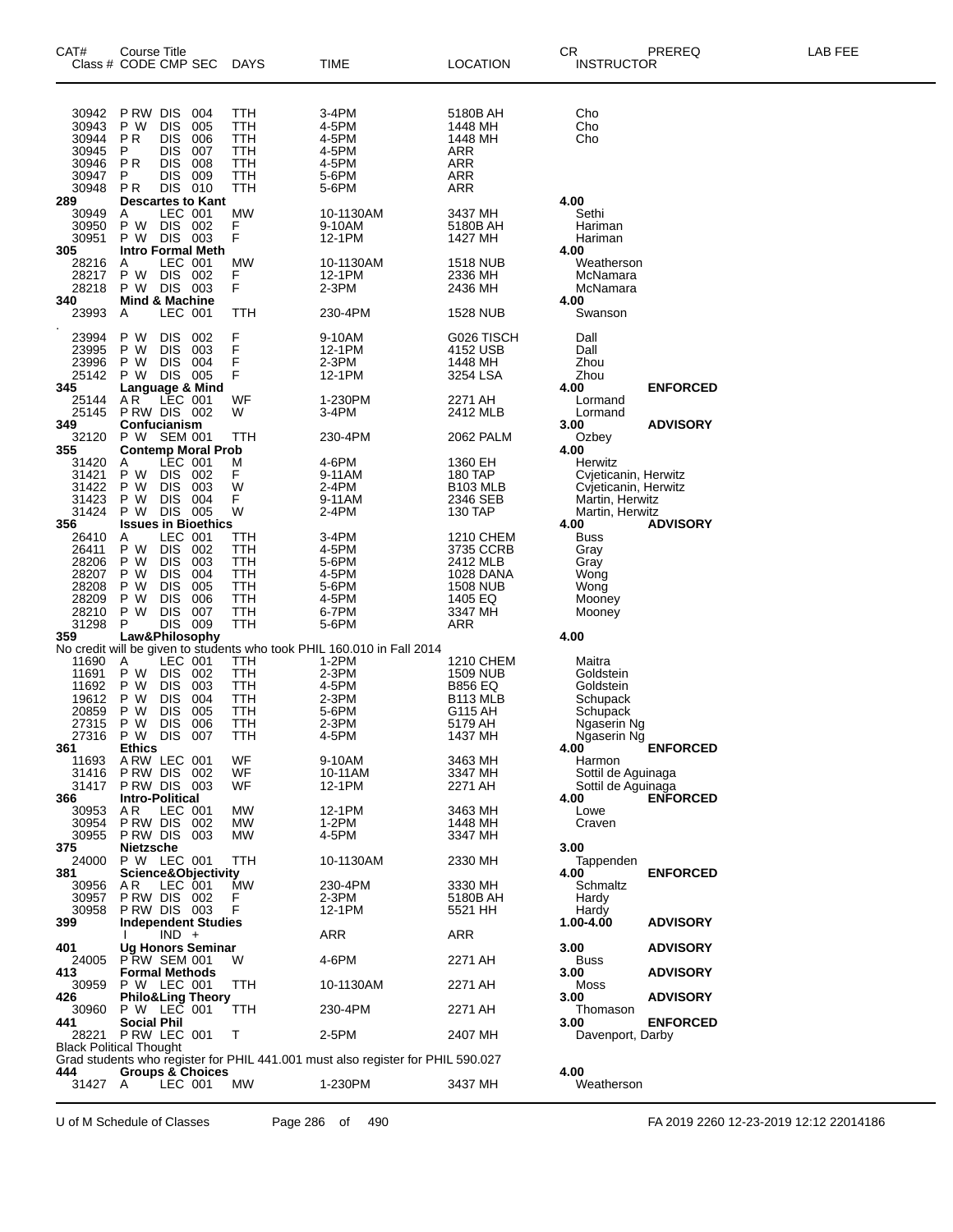| CAT#                                              | Course Title<br>Class # CODE CMP SEC DAYS                                                                                  |                    | <b>TIME</b>                                                        | <b>LOCATION</b>                                     | CR.<br><b>INSTRUCTOR</b>                       | PREREQ                                       | LAB FEE |
|---------------------------------------------------|----------------------------------------------------------------------------------------------------------------------------|--------------------|--------------------------------------------------------------------|-----------------------------------------------------|------------------------------------------------|----------------------------------------------|---------|
| 31428<br>31429<br>456<br>33179<br>463<br>23001 PR | P W DIS 002<br>P W DIS 003<br><b>Interpret Zhuangzi</b><br>P W LEC 001<br><b>Topics in History</b><br>LEC 001              | F<br>F<br>T<br>ттн | 12-1PM<br>$2-3PM$<br>5-8PM<br>1130-1PM                             | 049 UMMA<br>5179 AH<br><b>B103 MLB</b><br>2062 PALM | Sun<br>Sun<br>3.00<br>Ozbey<br>3.00<br>Spector | <b>ADVISORY, ENFORCED</b>                    |         |
| 480<br>482<br>28223                               | 19C Germ&Euro Intellect Hist<br><b>Philos of Religion</b><br>28222 P W LEC 001<br><b>Philosophy of Mind</b><br>P W LEC 001 | ттн<br>WF          | 4-530PM<br>10-1130AM                                               | 2271 AH<br>S <sub>106</sub> LLIB                    | 3.00<br>Baker<br>3.00<br>Lormand               | <b>ADVISORY</b><br><b>ADVISORY</b>           |         |
| 498<br>499                                        | <b>Senior Honors</b><br>$IND +$<br>IR.<br><b>Senior Honors</b><br>$IND +$                                                  |                    | ARR<br>ARR                                                         | ARR<br>ARR                                          | 3.00<br>3.00                                   | <b>ADVISORY</b><br><b>ADVISORY</b>           |         |
| 530<br>590                                        | <b>Top in Epistemology</b><br>32855 PRW LEC 001<br><b>Transcendental Arguments</b><br><b>Grad Intensive Study</b>          | м                  | 4-630PM                                                            | 1164 AH                                             | 3.00<br>Sethi<br>1.00-3.00                     | <b>ADVISORY</b>                              |         |
| 25630<br>25628<br>25629<br>596                    | PI<br>DIS 008<br>PIRW DIS 027<br><b>PIR</b><br>DIS 052<br><b>Reading Course</b>                                            | T<br>W             | ARR<br>9-10AM<br>12-1PM                                            | ARR<br>1164 AH<br>1164 AH                           | Davenport, Darby<br>3.00                       | <b>ADVISORY</b>                              |         |
| 597<br>11696<br>598                               | $\overline{IND}$ +<br>Proseminar<br>PIRW SEM 001<br>Ind Lit Survey<br>$IND +$                                              | F                  | ARR<br>1230-3PM<br>ARR                                             | <b>ARR</b><br>1164 AH<br>ARR                        | 3.00<br>Maitra<br>3.00                         | <b>ADVISORY</b><br><b>ADVISORY</b>           |         |
| 599<br>600                                        | <b>Doss Reading</b><br>$IND +$<br><b>Advanced Studies</b><br>$IND +$                                                       |                    | ARR<br>ARR                                                         | ARR<br><b>ARR</b>                                   | 3.00<br>3.00                                   | <b>ADVISORY</b><br><b>ADVISORY</b>           |         |
| 610<br>34958<br>611<br>31253                      | <b>Sem Hist of Phil</b><br><b>SEM 002</b><br>PR.<br><b>Sem Current Philos</b><br>PR<br><b>SEM 001</b>                      | МW<br>т            | 1130-1PM<br>4-630PM                                                | G128 AH<br>1164 AH                                  | 3.00<br>Ahbel-Rappe<br>3.00<br>Manley          | <b>ADVISORY</b><br><b>ADVISORY</b>           |         |
| Axiology<br>640<br>31251                          | <b>Ethics</b><br>P R<br><b>SEM 001</b><br>Why Not Utilitarianism?                                                          | W                  | 4-630PM                                                            | 1164 AH                                             | 3.00<br>Jacobson                               | <b>ENFORCED</b>                              |         |
| 697<br>23117<br>990                               | Why Not Utilitarianism?<br><b>Candidacy Sem</b><br><b>SEM 001</b><br><b>PIR</b><br><b>Diss-Precand</b><br>$IND +$          | F                  | 1-3PM<br>ARR                                                       | 4211 AH<br>ARR                                      | 2.00<br>Tappenden<br>1.00-8.00                 | <b>ADVISORY</b><br><b>ADVISORY</b>           |         |
| 993<br>11701<br>995                               | G S I Training<br><b>SEM 001</b><br>PI<br><b>Diss-Cand</b><br>IR.<br>$IND +$                                               |                    | ARR<br>ARR                                                         | ARR<br><b>ARR</b>                                   | 1.00<br>8.00                                   | <b>ADVISORY</b><br><b>ENFORCED</b>           |         |
| 300<br>24341<br>24342                             | Intro Poli Econ<br>LEC 001<br>A<br>P W<br>DIS 002                                                                          | МW<br>F.           | <b>Philosophy, Politics and Economics (PPE)</b><br>1-2PM<br>9-11AM | 1230 USB<br>2271 AH                                 | 4.00<br>Lowe<br>Peruzzi                        | <b>ADVISORY</b>                              |         |
| 24343<br>400<br>25090<br>401                      | P W DIS 003<br><b>Political Economy</b><br><b>P RW SEM 001</b><br><b>PPE Hrs Sem</b>                                       | F.<br>MW           | 12-2PM<br>10-1130AM                                                | G115 AH<br>G168 AH                                  | Peruzzi<br>3.00<br>Lowe<br>3.00                | <b>ADVISORY, ENFORCED</b><br><b>ADVISORY</b> |         |
| 25679<br>25683 P                                  | <b>P RW SEM 001</b><br><b>SEM 007</b>                                                                                      | W                  | ARR<br>3-5PM                                                       | ARR<br>ARR                                          |                                                |                                              |         |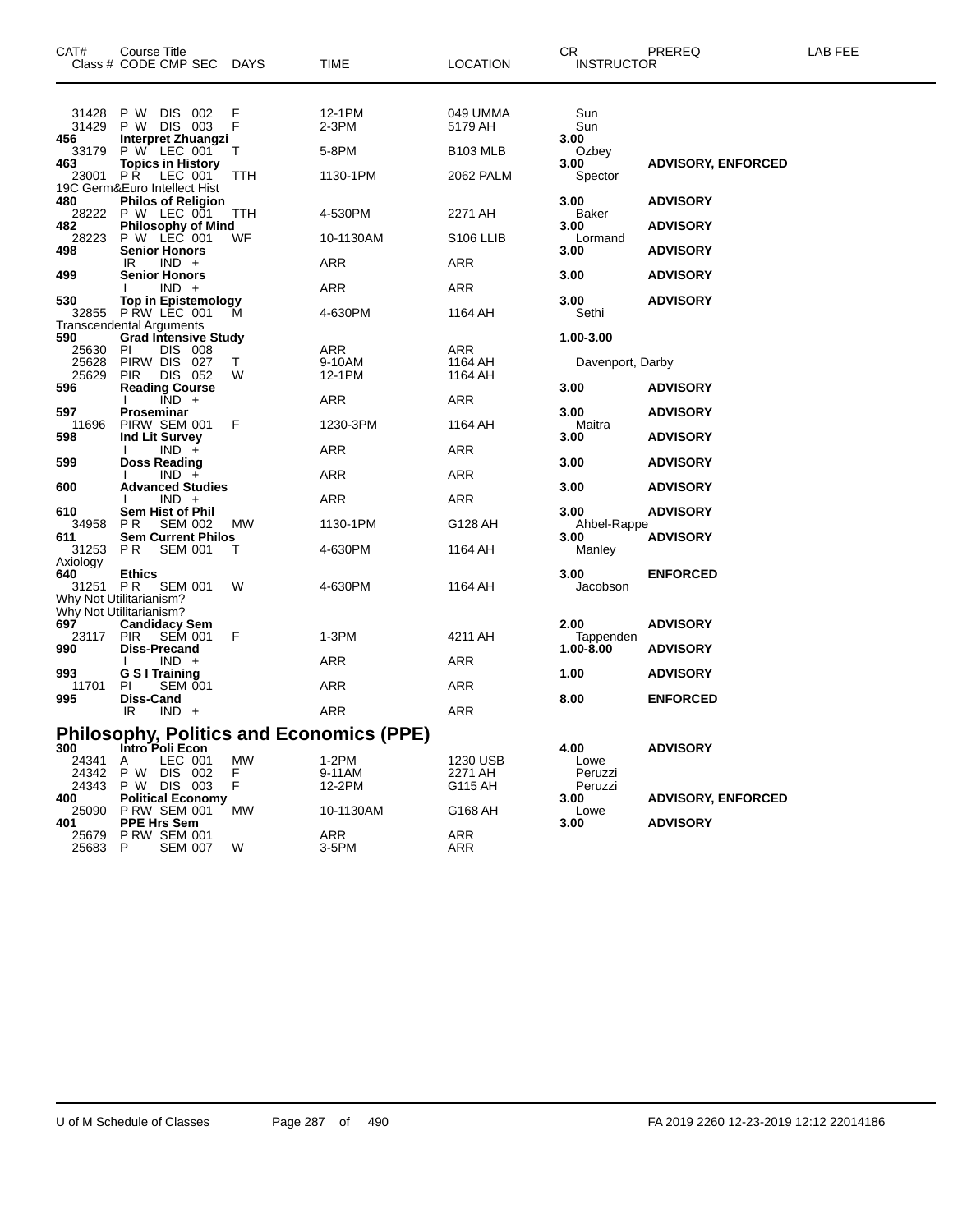| CAT#<br>Class | Title<br>Course<br>CODE CMP SEC<br>$\sim$ $\sim$ | <b>DAYS</b><br>$\sim$ | <b>TIME</b> | TION<br>ററ | СR<br>CTOR<br><b>INS</b> | <b>ODEDES</b><br>ヽ∟ヽ | ---<br>ΔF |
|---------------|--------------------------------------------------|-----------------------|-------------|------------|--------------------------|----------------------|-----------|
|               |                                                  |                       |             |            |                          |                      |           |

#### **Physics Department Physics (PHYSICS)**

--A STUDENT WHO DOES NOT ATTEND THE FIRST MEETING OF A BIOLOGY, CHEMISTRY, OR PHYSICS LAB MAY BE DROPPED FROM THAT COURSE FOR NON-ATTENDANCE. ALL STUDENTS MUST TAKE ACTION THROUGH THE REGISTRATION PROCESS TO MAKE SURE THAT THEIR OFFICIAL COURSE SCHEDULES MATCH THE COURSES THEY ARE ATTENDING.<br>106 Everyday Physics **106 Everyday Physics 3.00 25.00** 11702 P W LEC 001 TTH 1-230PM 268 WEISER Kurdak, Hu 11703 P W LEC 002 TTH 230-4PM 268 WEISER Rundak, Hu<br>11703 P W LEC 002 TTH 230-4PM 268 WEISER Kurdak, Hu<br>26543 PIW LEC 003 MW 1-230PM 268 WEISER Clarke, Dor 28543 PI W LEC 003 MW 1-230PM 268 WEISER Clarke, Dominguez 28546 PI W LEC 004 MW 230-4PM 268 WEISER Clarke, Dominguez **115 Principles of Phys 2.00** 23198 PIW LEC 001 MTWTH 6-7PM 4404 RAND Tomas<br>**121 Physics Arch Design 121 big 120 cm 121 Physics Arch Design 5.00 ADVISORY 25.00** 22213 PI W LEC 001 MW 2-4PM 271 WEISER Tomasch, Weaverdyck This course is primarily for School of Architecture and Design students. If students from other Schools/Colleges wish to take the course, they should add themselves to the waitlist. If remaining seats exist at the start of the term, waitlisted students will be granted permission to enroll. 32753 A LAB 002 TH 4-6PM 268 WEISER Weaverdyck **135 Phys Life Science I 4.00 ADVISORY** 20106 P W LEC 001 MTTHF 2-3PM 170 WEISER Zochowski Students should elect PHYSICS 136 as the corresponding lab. 20107 P W LEC 002 MTTHF 3-4PM 170 WEISER Lau Students should elect PHYSICS 136 as the corresponding lab.<br>21432 PDR LEC 003 MTTHF 1-2PM<br>PR LEC 003 W 1-2PM MTTHF 1-2PM 271 WEISER Melnichuk<br>W 1-2PM 170 WEISER P R LEC 003 W 1-2PM 170 WEISER This section is reserved for CSP students. Students must consult with a CSP advisor in order to receive permission to register for this section. Once classes begin, permission of the instructor is required. You can contact CSP for more information at 764-9128, csp-4info@umich.edu, or see the override FAQ on our website. Students should elect PHYSICS 136 as the corresponding lab.<br>136 Life Sciences Lab I **136 Life Sciences Lab I 1.00 ADVISORY 25.00** 20069 P W LAB 001 M 1-3PM 1261 RAND Gong 20070 P W LAB 002 M 3-5PM 1261 RAND Gong 20071 P W LAB 003 M 5-7PM 1261 RAND Chahrour Please make sure this lab section does not conflict with evening exams for other courses. 20072 P W LAB 004 M 7-9PM 1261 RAND Chahrour Please make sure this lab section does not conflict with evening exams for other courses. 20073 P W LAB 010 T 8-10AM 1261 RAND Robinson 20074 P W LAB 011 T 10-12PM 1261 RAND Amidei 20085 P W LAB 012 T 1-3PM 1261 RAND Aguillard 20075 P W LAB 013 T 3-5PM 1261 RAND Aguillard 20076 P W LAB 014 T 5-7PM 1261 RAND Zhang Please make sure this lab section does not conflict with evening exams for other courses. 20077 P W LAB 015 T 7-9PM 1261 RAND Zhang Please make sure this lab section does not conflict with evening exams for other courses. 20078 P W LAB 020 W 8-10AM 1261 RAND Robinson 20079 P W LAB 021 W 10-12PM 1261 RAND Mitchell 21766 P W LAB 022 W 1-3PM 1261 RAND Purz 20080 P W LAB 023 W 3-5PM 1261 RAND Hanif 21767 P W LAB 024 W 5-7PM 1261 RAND Hanif Please make sure this lab section does not conflict with evening exams for other courses. 20081 P W LAB 025 W 7-9PM 1261 RAND Mitchell Please make sure this lab section does not conflict with evening exams for other courses.<br>
20082 P W LAB 030 TH 8-10AM 1261 RAND<br>
20083 P W LAB 031 TH 10-12PM 1261 RAND 20082 P W LAB 030 TH 8-10AM 1261 RAND Guo 20083 P W LAB 031 TH 10-12PM 1261 RAND Purz 20084 P W LAB 032 TH 1-3PM 1261 RAND Mendoza Serrano 26858 P W LAB 033 TH 3-5PM 1261 RAND Mendoza Serrano 20086 P W LAB 034 TH 5-7PM 1261 RAND Guo Please make sure this lab section does not conflict with evening exams for other courses. NOTE: If you are enrolled in PHYSICS 135 during the same term, this section conflicts with the evening exam and should not be taken concurrently with the lecture. No alternate exams will be given to students enrolled in this lab section and PHYSICS 135.<br>20087 P W<br>26859 P W 20087 P W LAB 040 F 8-10AM 1261 RAND Wan 26859 P W LAB 041 F 10-12PM 1261 RAND Wan 26860 P W LAB 042 F 1-3PM 1261 RAND Gong **140 General Physics I 4.00 ADVISORY** 20100 PI W LEC 001 MTWTH 9-10AM 182 W<br>udents should elect PHYSICS 141 as the corresponding laboratory course. Students should elect PHYSICS 141 as the corresponding laboratory course.<br>20102 PI W LEC 002 MTWTH 10-11AM 182 WEISER 20102 PI W LEC 002 MTWTH 10-11AM 182 WEISER Popov Students should elect PHYSICS 141 as the corresponding laboratory course. 32640 PI W LEC 003 TTH 8-10AM 1060 BSB-TBL Huterer, Kerber This section of PHYSICS 140 varies from the traditional lecture model of the course. The Physics Department is piloting a new "studio" instruction model with this section. Students should elect PHYSICS 141 as the corresponding laboratory course.

32641 PI W LEC 004 TTH 10-12PM 1060 BSB-TBL Huterer, Kerber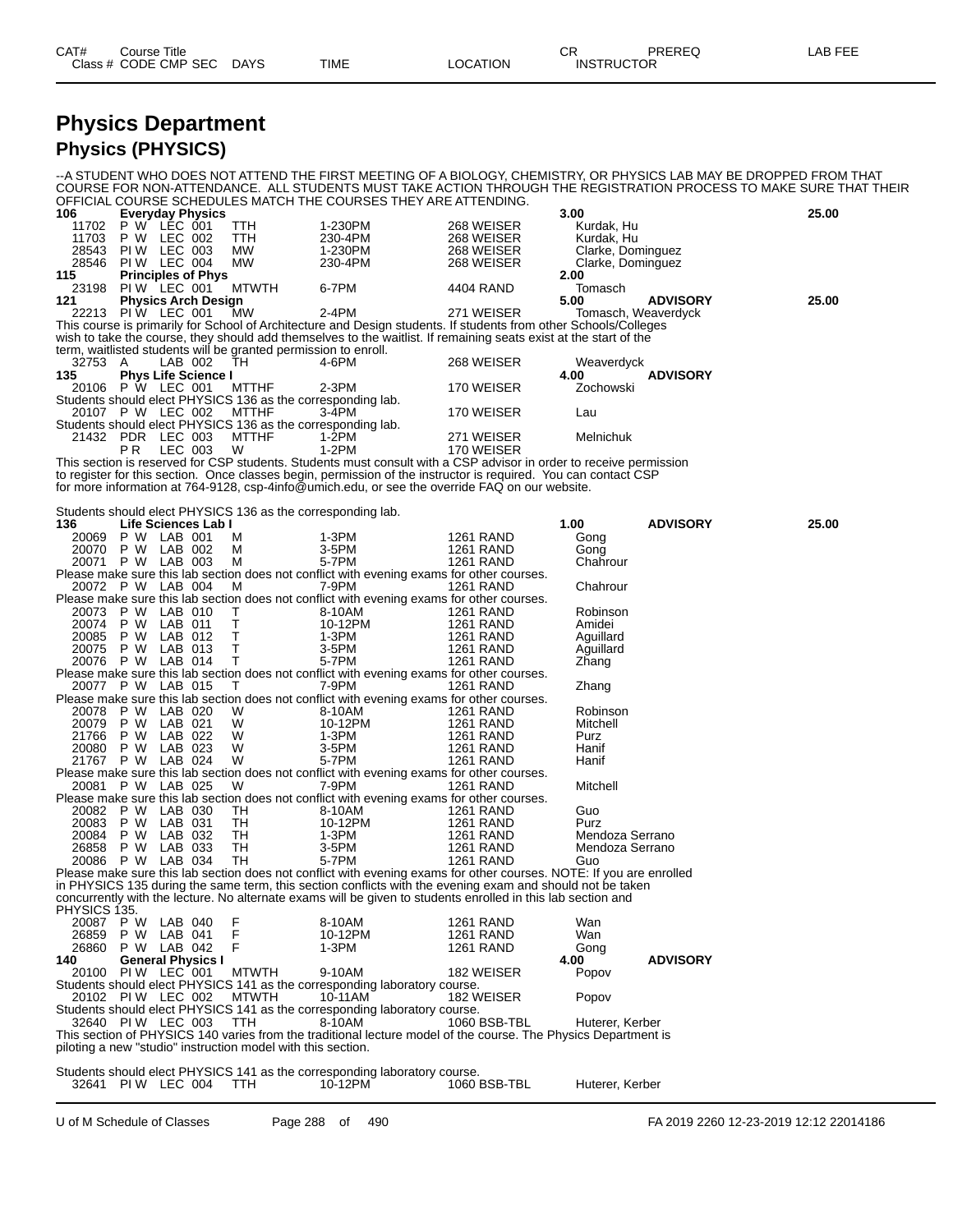This section of PHYSICS 140 varies from the traditional lecture model of the course. The Physics Department is piloting a new "studio" instruction model with this section.

Students should elect PHYSICS 141 as the corresponding laboratory course. PDR LEC 005 MTWTHF 11-12PM 268 WEISER Melnichuk This section is reserved for CSP students. Students must consult with a CSP advisor in order to receive permission to register for this section. Once classes begin, permission of the instructor is required. You can contact CSP for more information at 764-9128, csp-4info@umich.edu, or see the override FAQ on our website.

Students should elect PHYSICS 141 as the corresponding laboratory course.

| 141                | <b>Elementary Lab I</b> |                    |                             |              |                                                                                            |                  | 1.00                                         |                 | 25.00 |
|--------------------|-------------------------|--------------------|-----------------------------|--------------|--------------------------------------------------------------------------------------------|------------------|----------------------------------------------|-----------------|-------|
| 27527              | PI W                    | LAB 010            |                             | Т            | 8-10AM                                                                                     | <b>1221 RAND</b> | Noorali                                      |                 |       |
| 11704              | PI W                    | LAB 011            |                             | т            | 10-12PM                                                                                    | <b>1221 RAND</b> | Li                                           |                 |       |
| 11705              | PI W                    | LAB 012            |                             | Т            | 1-3PM                                                                                      | <b>1221 RAND</b> | Raghuraman                                   |                 |       |
| 18854              | PI W                    | LAB 013            |                             | т            | 3-5PM                                                                                      | <b>1221 RAND</b> | Noorali                                      |                 |       |
| 18917 PIW          |                         | LAB 014            |                             | Т            | 5-7PM                                                                                      | <b>1221 RAND</b> | Chan                                         |                 |       |
|                    |                         |                    |                             |              | Please make sure this lab section does not conflict with evening exams for other courses.  |                  |                                              |                 |       |
| 11706              | PIW LAB 015             |                    |                             | T            | 7-9PM                                                                                      | <b>1221 RAND</b> | Chan                                         |                 |       |
|                    |                         |                    |                             |              | Please make sure this lab section does not conflict with evening exams for other courses.  |                  |                                              |                 |       |
| 19219              | PIW LAB 020             |                    |                             | W            | 8-10AM                                                                                     | <b>1221 RAND</b> | Zhao                                         |                 |       |
| 11707              | PI W                    | LAB 021            |                             | W            | 10-12PM                                                                                    | <b>1221 RAND</b> | Saskowski                                    |                 |       |
| 11708              | PI W                    | LAB 022            |                             | W            | 1-3PM                                                                                      | <b>1221 RAND</b> | Raghuraman                                   |                 |       |
| 26861<br>26862 PIW | PI W                    | LAB 023<br>LAB 024 |                             | W<br>W       | 3-5PM<br>5-7PM                                                                             | <b>1221 RAND</b> | <b>Ortiz Tavarez</b><br><b>Ortiz Tavarez</b> |                 |       |
|                    |                         |                    |                             |              | Please make sure this lab section does not conflict with evening exams for other courses.  | <b>1221 RAND</b> |                                              |                 |       |
| 27593              | PI W                    | LAB 030            |                             | TН           | 8-10AM                                                                                     | <b>1221 RAND</b> | Saskowski                                    |                 |       |
| 27528              | PI W                    | LAB 031            |                             | TH           | 10-12PM                                                                                    | <b>1221 RAND</b> | Yang                                         |                 |       |
| 11709              | PI W                    | LAB 032            |                             | TН           | 1-3PM                                                                                      | <b>1221 RAND</b> | Zhang                                        |                 |       |
| 11710              | PI W                    | LAB 033            |                             | TН           | $3-5PM$                                                                                    | <b>1221 RAND</b> | Zhou                                         |                 |       |
| 19217              | PI W                    | LAB 040            |                             | F            | 8-10AM                                                                                     | <b>1221 RAND</b> | Zhou                                         |                 |       |
| 19218              | PI W                    | LAB 041            |                             | F            | 10-12PM                                                                                    | <b>1221 RAND</b> | Garcia                                       |                 |       |
| 27533              | PI W                    | LAB 042            |                             |              | 1-3PM                                                                                      | <b>1221 RAND</b> | Li                                           |                 |       |
| 27534              | PI W                    | LAB 043            |                             | F<br>F       | 3-5PM                                                                                      | <b>1221 RAND</b> | Garcia                                       |                 |       |
| 11711              | PI W                    | LAB 060            |                             | T            | 8-10AM                                                                                     | <b>1224 RAND</b> | Raghuraman                                   |                 |       |
| 11712              | PI W                    | LAB 061            |                             | T            | 10-12PM                                                                                    | <b>1224 RAND</b> | Yang                                         |                 |       |
| 26863              | PI W                    | LAB 062            |                             | T            | 1-3PM                                                                                      | <b>1224 RAND</b> | Yang                                         |                 |       |
| 36720              | PI W                    | LAB 081            |                             | <b>TH</b>    | 10-12PM                                                                                    | 1224 RAND        | Li                                           |                 |       |
| 23330              | PI W                    | LAB 082            |                             | TН           | 1-3PM                                                                                      | <b>1224 RAND</b> | Yang                                         |                 |       |
| 11713              | PI W                    | LAB 083            |                             | TН           | 3-5PM                                                                                      | <b>1224 RAND</b> | Zhao                                         |                 |       |
| 18798              | PI W                    | LAB 090            |                             | F.           | 8-10AM                                                                                     | 1224 RAND        | Robinson                                     |                 |       |
| 26865              | PI W                    | LAB 091            |                             | F            | 10-12PM                                                                                    | 1224 RAND        | Robinson                                     |                 |       |
| 26866              | PI W                    | LAB 092            |                             | F            | 1-3PM                                                                                      | <b>1224 RAND</b> | Raghuraman                                   |                 |       |
| 26864 PIW LAB 093  |                         |                    |                             | F            | 3-5PM                                                                                      | <b>1224 RAND</b> | Zhang                                        |                 |       |
| 160                | <b>Honors Physics I</b> |                    |                             |              |                                                                                            |                  | 4.00                                         | <b>ADVISORY</b> |       |
|                    |                         |                    |                             |              | Students should elect PHYSICS 161 (or PHYSICS 141) as the corresponding laboratory course. |                  |                                              |                 |       |
| 11715              | P W LEC 001             |                    |                             | TTH          | 12-1PM                                                                                     | 182 WEISER       | McMahon                                      |                 |       |
| 160                | <b>Honors Physics I</b> |                    |                             |              |                                                                                            |                  | 4.00                                         | <b>ADVISORY</b> |       |
|                    | P W LEC 001             |                    |                             | WF           | 12-1PM                                                                                     | 182 WEISER       |                                              |                 |       |
| 161                |                         |                    | <b>Honors Mechanics Lab</b> |              |                                                                                            |                  | 1.00                                         | <b>ADVISORY</b> | 25.00 |
| 18459              | PIW LAB 001             |                    |                             | W            | 9-12PM                                                                                     | 1224 RAND        | Barton                                       |                 |       |
| 20571              | PIW LAB 002             |                    |                             | W            | 1-4PM                                                                                      | <b>1224 RAND</b> | Lorenzon                                     |                 |       |
| 22703              | PIW LAB 003             |                    |                             | W            | 4-7PM                                                                                      | <b>1224 RAND</b> | Barton                                       |                 |       |
|                    |                         |                    |                             |              | Please make sure this lab section does not conflict with evening exams for other courses.  |                  |                                              |                 |       |
| 169                |                         |                    | <b>Physical Universe</b>    |              |                                                                                            |                  | 3.00                                         | <b>ADVISORY</b> |       |
| 31675              | P W LEC 001             |                    |                             | TTH          | 4-530PM                                                                                    | 120 WH           | Adams                                        |                 |       |
| 235<br>20988       |                         |                    | <b>Phy Life Sciences II</b> |              |                                                                                            |                  | 4.00<br>Meiners                              | <b>ADVISORY</b> |       |
|                    | P W LEC 001             |                    |                             | MTTHF        | 12-1PM                                                                                     | 170 WEISER       |                                              |                 |       |
| 20989              | P W LEC 002             |                    |                             | <b>MTTHF</b> | Students should elect PHYSICS 236 as the corresponding laboratory course.<br>1-2PM         | 170 WEISER       | Eckhause                                     |                 |       |
|                    |                         |                    |                             |              | Students should elect PHYSICS 236 as the corresponding laboratory course.                  |                  |                                              |                 |       |
| 236                |                         |                    | Life Sciences Lab II        |              |                                                                                            |                  | 1.00                                         | <b>ADVISORY</b> | 25.00 |
| 20939              | P W LAB 010             |                    |                             | Т            | 8-10AM                                                                                     | 1412 RAND        | Dash                                         |                 |       |
| 20953              | P W                     | LAB 011            |                             | т            | 10-12PM                                                                                    | <b>1412 RAND</b> | Tsai                                         |                 |       |
| 20954              | P W                     | LAB 012            |                             | Т            | $1-3PM$                                                                                    | 1412 RAND        | Sessa                                        |                 |       |
| 20940              | P W                     | LAB 013            |                             | T            | 3-5PM                                                                                      | <b>1412 RAND</b> | Hollowed                                     |                 |       |
| 20941              | P W                     | LAB 014            |                             | T            | 5-7PM                                                                                      | 1412 RAND        | Hollowed                                     |                 |       |
|                    |                         |                    |                             |              | Please make sure this lab section does not conflict with evening exams for other courses.  |                  |                                              |                 |       |
| 20942              | P W                     | LAB 021            |                             | W            | 10-12PM                                                                                    | 1412 RAND        | Cadotte                                      |                 |       |
| 20943              | P W                     | LAB 022            |                             | W            | 1-3PM                                                                                      | <b>1412 RAND</b> | Cadotte                                      |                 |       |
| 29593              | P W                     | LAB 023            |                             | W            | 3-5PM                                                                                      | <b>1412 RAND</b> | Li                                           |                 |       |
| 26867              | P W LAB 024             |                    |                             | W            | 5-7PM                                                                                      | <b>1412 RAND</b> | Li                                           |                 |       |
|                    |                         |                    |                             |              | Please make sure this lab section does not conflict with evening exams for other courses.  |                  |                                              |                 |       |
| 20944              | P W LAB 025             |                    |                             | W            | 7-9PM                                                                                      | <b>1412 RAND</b> | Gogna                                        |                 |       |
|                    |                         |                    |                             |              | Please make sure this lab section does not conflict with evening exams for other courses.  |                  |                                              |                 |       |
| 26868              | P W                     | LAB 030            |                             | TН           | 8-10AM                                                                                     | 1412 RAND        | Tsai                                         |                 |       |
| 20945              | P W                     | LAB 031            |                             | TН           | 10-12PM                                                                                    | <b>1412 RAND</b> | Sessa                                        |                 |       |
| 20946              | P W                     | LAB 032            |                             | TН           | 1-3PM                                                                                      | <b>1412 RAND</b> | Dash                                         |                 |       |
| 20947              | P W                     | LAB 033            |                             | TH           | 3-5PM                                                                                      | <b>1412 RAND</b> | Gogna, Amidei                                |                 |       |
| 20948              | P W                     | LAB 040            |                             | F.           | 8-10AM                                                                                     | <b>1412 RAND</b> | Zhang                                        |                 |       |

U of M Schedule of Classes Page 289 of 490 FA 2019 2260 12-23-2019 12:12 22014186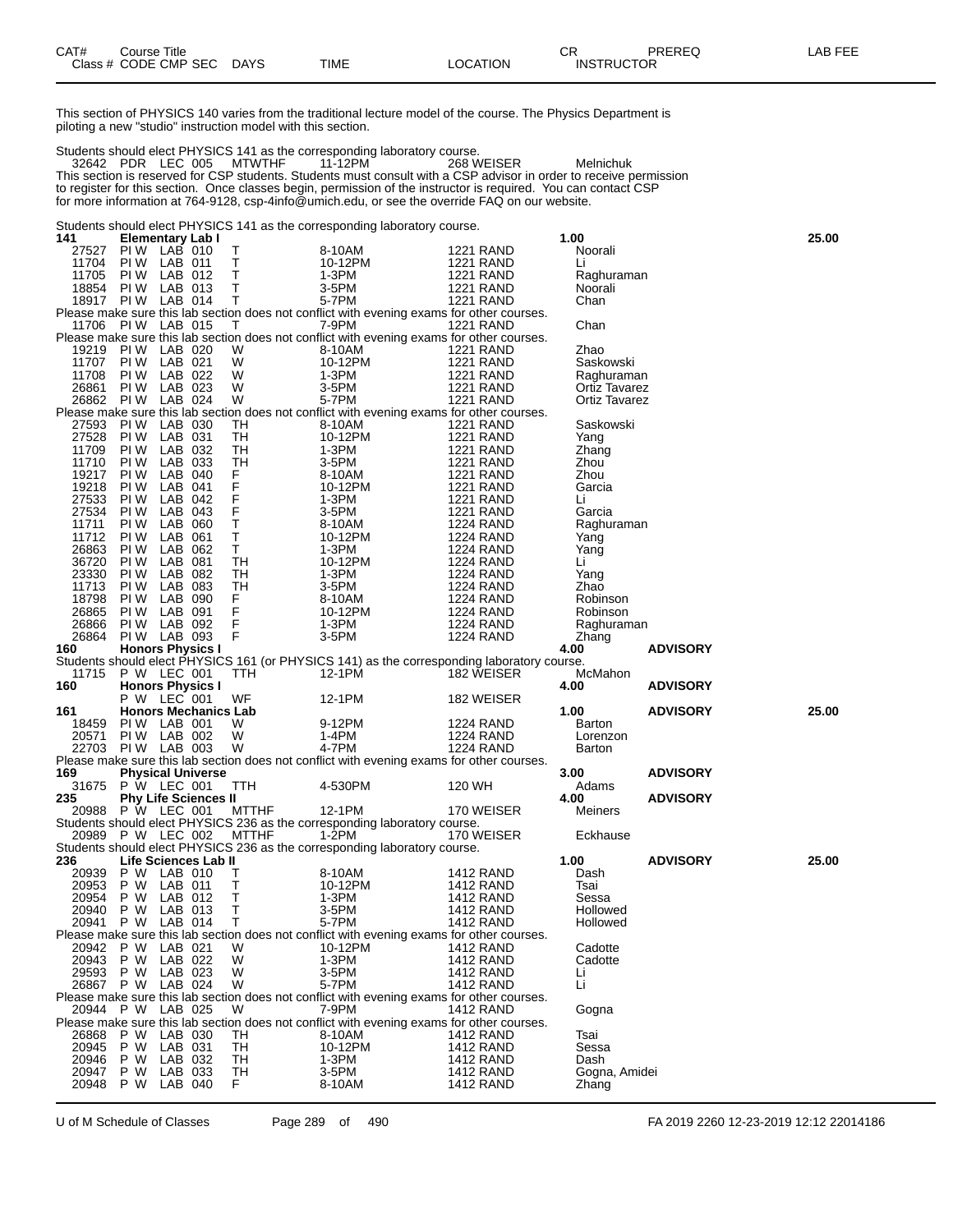| CAT#           | Course Title<br>Class # CODE CMP SEC     |                    |                                        | <b>DAYS</b>  | <b>TIME</b>                                                                                         | LOCATION                      | СR<br><b>INSTRUCTOR</b>             | PREREQ                    | LAB FEE |
|----------------|------------------------------------------|--------------------|----------------------------------------|--------------|-----------------------------------------------------------------------------------------------------|-------------------------------|-------------------------------------|---------------------------|---------|
|                |                                          |                    |                                        |              |                                                                                                     |                               |                                     |                           |         |
| 20949          | P W                                      | LAB 041            |                                        | F            | 10-12PM                                                                                             | 1412 RAND                     | Zhang                               |                           |         |
| 20950          | P W LAB 042                              |                    |                                        | F            | 1-3PM                                                                                               | <b>1412 RAND</b>              | Gogna                               |                           |         |
| 240            | 20103 PIW LEC 001                        |                    | <b>General Physics II</b>              | <b>MTWTH</b> | 9-10AM                                                                                              | 170 WEISER                    | 4.00<br>Tarle                       | <b>ADVISORY</b>           |         |
|                |                                          |                    |                                        |              | Students should elect PHYSICS 241 as the corresponding laboratory course.                           |                               |                                     |                           |         |
|                | 20104 PIW LEC 002                        |                    |                                        | <b>MTWTH</b> | 10-11AM                                                                                             | 170 WEISER                    | Winn                                |                           |         |
|                | 20105 PIW LEC 003                        |                    |                                        | MTWTH        | Students should elect PHYSICS 241 as the corresponding laboratory course.<br>11-12PM                | 170 WEISER                    | Winn                                |                           |         |
|                |                                          |                    |                                        |              | Students should elect PHYSICS 241 as the corresponding laboratory course.                           |                               |                                     |                           |         |
| 241<br>11719   | <b>Elementary Lab II</b><br>PIW LAB 010  |                    |                                        | Т            | 8-10AM                                                                                              | <b>1209 RAND</b>              | 1.00<br>Lydick                      | <b>ADVISORY</b>           | 25.00   |
| 26869          | PIW LAB 011                              |                    |                                        | Т            | 10-12PM                                                                                             | 1209 RAND                     | Johnson                             |                           |         |
| 26870<br>11720 | PI W<br>PI W                             | LAB 012<br>LAB 013 |                                        | т<br>Т       | 1-3PM<br>3-5PM                                                                                      | 1209 RAND<br>1209 RAND        | Lydick<br>Simpson                   |                           |         |
| 11721          | PIW LAB 014                              |                    |                                        | Т            | 5-7PM                                                                                               | <b>1209 RAND</b>              | Lee                                 |                           |         |
|                | <b>PIW LAB 015</b>                       |                    |                                        |              | Please make sure this lab section does not conflict with evening exams for other courses.           |                               |                                     |                           |         |
| 26871          |                                          |                    |                                        | Т            | 7-9PM<br>Please make sure this lab section does not conflict with evening exams for other courses.  | 1209 RAND                     | Lee                                 |                           |         |
| 11716          | PI W                                     | LAB 020            |                                        | W            | 8-10AM                                                                                              | <b>1209 RAND</b>              | Yu                                  |                           |         |
| 11717<br>11718 | PI W<br>PI W                             | LAB 021<br>LAB 031 |                                        | W<br>TН      | 10-12PM<br>10-12PM                                                                                  | 1209 RAND<br>1209 RAND        | <b>Fernandes Martins</b><br>Johnson |                           |         |
| 26872          | PI W                                     | LAB 032            |                                        | TН           | 1-3PM                                                                                               | <b>1209 RAND</b>              | Kyriacou                            |                           |         |
| 11722<br>11723 | PI W<br>PIW LAB 034                      | LAB 033            |                                        | TН<br>TН     | 3-5PM<br>5-7PM                                                                                      | 1209 RAND<br><b>1209 RAND</b> | Simpson<br>Cheng                    |                           |         |
|                |                                          |                    |                                        |              | Please make sure this lab section does not conflict with evening exams for other courses.           |                               |                                     |                           |         |
| 11725<br>26873 | PI W<br>PI W                             | LAB 041<br>LAB 042 |                                        | F<br>F       | 10-12PM<br>1-3PM                                                                                    | 1209 RAND<br><b>1209 RAND</b> | Guhit<br>Johnson                    |                           |         |
| 11726          | PI W                                     | LAB 043            |                                        | F            | 3-5PM                                                                                               | 1209 RAND                     | Guhit                               |                           |         |
| 29595<br>29596 | PI W<br>PI W                             | LAB 060<br>LAB 061 |                                        | Τ<br>Т       | 8-10AM                                                                                              | 1233 RAND                     | Park<br>Mahadevan                   |                           |         |
| 11728          | PI W                                     | LAB 062            |                                        | Т            | 10-12PM<br>1-3PM                                                                                    | 1233 RAND<br><b>1233 RAND</b> | Dessert                             |                           |         |
| 11729          | PI W                                     | LAB 063            |                                        | Т            | 3-5PM                                                                                               | 1233 RAND                     | <b>Hipsley</b>                      |                           |         |
| 11730          | PIW LAB 064                              |                    |                                        | т            | 5-7PM<br>Please make sure this lab section does not conflict with evening exams for other courses.  | 1233 RAND                     | Park                                |                           |         |
| 26874          | PI W                                     | LAB 071            |                                        | W            | 10-12PM                                                                                             | 1233 RAND                     | Yu                                  |                           |         |
| 11732<br>11733 | PIW LAB 072<br>PI W                      | LAB 073            |                                        | W<br>W       | 1-3PM<br>3-5PM                                                                                      | 1233 RAND<br>1233 RAND        | Yu<br>Cheng                         |                           |         |
| 26875          | PI W                                     | LAB 074            |                                        | W            | 5-7PM                                                                                               | <b>1233 RAND</b>              | <b>Fernandes Martins</b>            |                           |         |
| 11734          | PI W                                     | LAB 080            |                                        | TН           | Please make sure this lab section does not conflict with evening exams for other courses.<br>8-10AM | 1233 RAND                     | Yu                                  |                           |         |
| 11735          | PI W                                     | LAB 081            |                                        | TН           | 10-12PM                                                                                             | 1233 RAND                     | Dessert                             |                           |         |
| 11736<br>11737 | PI W<br>PI W                             | LAB 082<br>LAB 083 |                                        | TН<br>тн     | 1-3PM<br>3-5PM                                                                                      | 1233 RAND<br><b>1233 RAND</b> | Johnson                             |                           |         |
| 19220          | PI W                                     | LAB 091            |                                        | F            | 10-12PM                                                                                             | <b>1233 RAND</b>              | Kyriacou<br><b>Hipsley</b>          |                           |         |
| 11738          | PIW LAB 092                              |                    |                                        | F            | 1-3PM                                                                                               | 1233 RAND                     | Mahadevan                           |                           |         |
| 260<br>17567   | <b>Honors Physics II</b><br>P W LEC 001  |                    |                                        | <b>MTWTH</b> | 9-10AM                                                                                              | 268 WEISER                    | 4.00<br>Campbell, Amarasinghe       | <b>ADVISORY</b>           |         |
| 261            | <b>Honors E&amp;M Lab</b>                |                    |                                        |              |                                                                                                     |                               | 1.00                                | <b>ADVISORY</b>           | 25.00   |
| 18460<br>340   | PIW LAB 001                              |                    | <b>Waves Heat Light</b>                | W            | 1-4PM                                                                                               | <b>1209 RAND</b>              | Kleinhenz<br>3.00                   | <b>ADVISORY, ENFORCED</b> |         |
| 11739          | PRW LEC 001                              |                    |                                        | MW           | 9-10AM                                                                                              | 260 WEISER                    | Eckhause                            |                           |         |
| 340            |                                          |                    | <b>Waves Heat Light</b><br>PRW LEC 001 | F            | 9-10AM                                                                                              | 182 WEISER                    | 3.00                                | <b>ADVISORY, ENFORCED</b> |         |
| 351            |                                          |                    | <b>Meth Theoretical I</b>              |              |                                                                                                     |                               | 3.00                                | <b>ADVISORY</b>           |         |
| 11746<br>360   | P W LEC 001<br><b>Honors Physics III</b> |                    |                                        | TTH          | 4-530PM                                                                                             | <b>1200 CHEM</b>              | Zhu, Li<br>4.00                     | <b>ADVISORY, ENFORCED</b> |         |
| 21763          | AR.                                      | LEC 001            |                                        | МW           | 3-4PM                                                                                               | 1230 USB                      | Elvang, Foster                      |                           |         |
| 360            | A R                                      |                    | <b>Honors Physics III</b>              | F            |                                                                                                     |                               | 4.00                                | <b>ADVISORY, ENFORCED</b> |         |
| 360            |                                          | LEC 001            | <b>Honors Physics III</b>              |              | 3-4PM                                                                                               | 182 WEISER                    | 4.00                                | <b>ADVISORY, ENFORCED</b> |         |
| 31667          | PRW DIS 002                              |                    |                                        | F            | 12-1PM                                                                                              | 4404 RAND                     |                                     |                           |         |
| 31670<br>370   | PRW DIS 003                              |                    | <b>PhysChem Princip</b>                | F            | 2-3PM                                                                                               | 4404 RAND                     | 3.00                                | <b>ADVISORY, ENFORCED</b> |         |
| 19146          | P RW LEC 001                             |                    |                                        | ттн          | 1130-1PM                                                                                            | 271 WEISER                    | Wymore                              |                           |         |
| 390<br>11740   | PR.                                      | LEC 001            | <b>Intro Modern Phys</b>               | MWF          | 12-1PM                                                                                              | 260 WEISER                    | 3.00<br>Li, Zhang                   | <b>ADVISORY, ENFORCED</b> |         |
| 391            |                                          |                    | <b>Modern Physics Lab</b>              |              |                                                                                                     |                               | 2.00                                | <b>ADVISORY, ENFORCED</b> | 35.00   |
| 24327<br>25382 | P R<br>P R                               | LAB 001<br>LAB 002 |                                        | М<br>Т       | 1-4PM<br>1-4PM                                                                                      | 4265 RAND<br>4265 RAND        | Zhou, Gao<br>Spitz, Ezroura         |                           |         |
| 25381          | P R                                      | LAB 003            |                                        | W            | 1-4PM                                                                                               | 4265 RAND                     | Akerlof, Gao                        |                           |         |
| 24328<br>31819 | P R<br>P R                               | LAB 004<br>LAB 005 |                                        | TН<br>TН     | 9-12PM<br>1-4PM                                                                                     | 4265 RAND<br>4265 RAND        | Lau, Nunez<br>Uher, Ezroura         |                           |         |
| 401            |                                          |                    | <b>Intermed Mechanics</b>              |              |                                                                                                     |                               | 4.00                                | <b>ADVISORY, ENFORCED</b> |         |
| 11741<br>401   | AR.                                      | LEC 001            |                                        | MW           | 10-11AM                                                                                             | 340 WH                        | Safdi                               |                           |         |
|                | A R                                      | LEC 001            | <b>Intermed Mechanics</b>              | F            | 10-11AM                                                                                             | 2548 NUB                      | 4.00                                | <b>ADVISORY, ENFORCED</b> |         |
| 401            |                                          |                    | <b>Intermed Mechanics</b>              |              |                                                                                                     |                               | 4.00                                | <b>ADVISORY, ENFORCED</b> |         |
| 26901          | PRW DIS 002<br>27386 PRW DIS 003         |                    |                                        | м<br>М       | 5-6PM<br>6-7PM                                                                                      | 268 WEISER<br>268 WEISER      | Chen<br>Chen                        |                           |         |
|                |                                          |                    |                                        |              |                                                                                                     |                               |                                     |                           |         |

U of M Schedule of Classes Page 290 of 490 FA 2019 2260 12-23-2019 12:12 22014186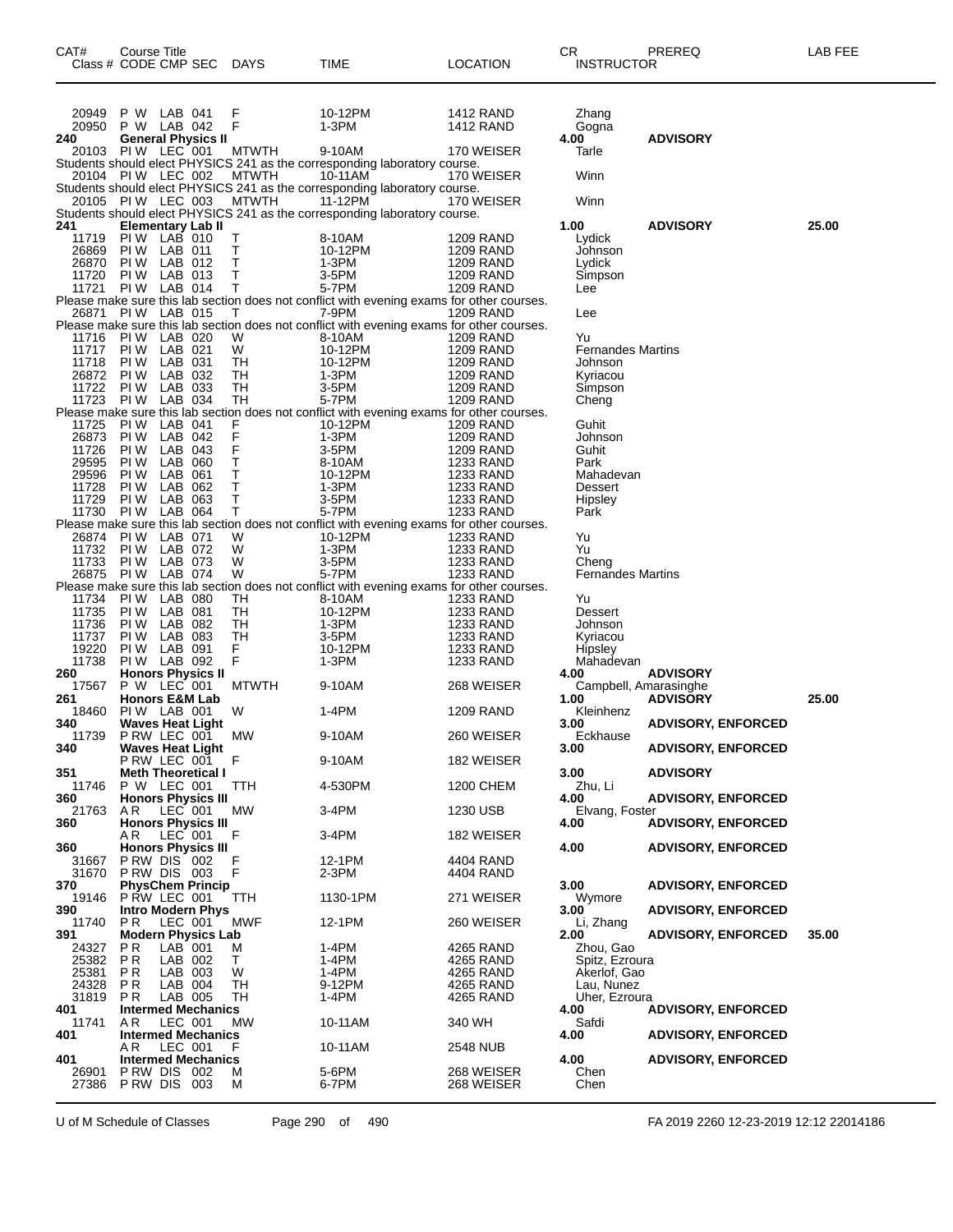| 402<br>3.00<br><b>ENFORCED</b><br>Optics<br>PRW LEC 001<br>1-230PM<br>24413<br>МW<br>4404 RAND<br>Cundiff<br><b>Intermed Elec-Mag</b><br><b>ADVISORY, ENFORCED</b><br>405<br>4.00<br>11742<br>AR.<br>LEC 001<br>MWF<br>9-10AM<br>340 WH<br>Schwarz<br>26902<br>PRW DIS 002<br>5-6PM<br>TН<br>4151 USB<br>Herderschee<br>27387<br><b>PRW DIS 003</b><br>6-7PM<br>TН<br>268 WEISER<br>Herderschee<br><b>Stat&amp;Thermal Phys</b><br>4.00<br><b>ENFORCED</b><br>AR.<br>LEC 001<br>4-530PM<br>2260 USB<br>11743<br>ттн<br>Akhoury<br>26903<br>PRW DIS 002<br>F<br>8-9AM<br>4404 RAND<br>Steinberg<br>F<br>29808<br>PRW DIS<br>003<br>9-10AM<br>4404 RAND<br>Steinberg<br>413<br><b>Int Nonlin</b><br>3.00<br><b>ADVISORY, ENFORCED</b><br>P RW LEC 001<br>16959<br>MW<br>830-10AM<br>335 WH<br>Newberry<br><b>Undergrad Research</b><br>1.00-6.00<br>$IND +$<br>ARR<br>ARR<br>435<br><b>Gravitational Phys</b><br>3.00<br><b>ENFORCED</b><br>11744<br>PRW LEC 001<br>340 WH<br>TTH<br>10-1130AM<br>Liu<br>438<br><b>Elecmag Radiation</b><br>3.00<br><b>ENFORCED</b><br>31676 PRW LEC 001<br>Riles<br>TTH<br>1130-1PM<br>2454 MH<br><b>Advanced Lab I</b><br>3.00<br><b>ENFORCED</b><br>25.00<br>441<br>PRW LAB 001<br>1-5PM<br>4288 RAND<br>Merlin<br>11745<br>м<br>19311<br>PRW LAB 002<br>T.<br>1-5PM<br>Kuzmich<br>4288 RAND<br>25589<br>PRW LAB 003<br>TН<br>1-5PM<br>4288 RAND<br>Deng<br><b>Advanced Lab II</b><br>3.00<br><b>ENFORCED</b><br>25.00<br>PRW LAB 001<br>17739<br>1-5PM<br>4288 RAND<br>M<br>Merlin<br>т<br>24419<br>PRW LAB 002<br>1-5PM<br>4288 RAND<br>Kuzmich<br>TH<br>1-5PM<br>25590<br>PRW LAB 003<br>4288 RAND<br>Deng<br>Lab Tech in BIOPHYS<br><b>ENFORCED</b><br>125.00<br>3.00<br>18658<br>PIRW LAB 001<br>$1-3PM$<br>3034 CHEM<br>МW<br>Yang<br><b>Quantum Mechanics</b><br><b>ADVISORY, ENFORCED</b><br>4.00<br>AR.<br>LEC 001<br>MWF<br>12-1PM<br>269 WEISER<br>11747<br>Zhao<br>26904<br>PRW DIS 002<br>W<br>5-6PM<br>268 WEISER<br>Liu<br><b>P RW DIS 003</b><br>6-7PM<br>27388<br>W<br>268 WEISER<br>Liu<br><b>Senior Thesis I</b><br><b>ADVISORY</b><br>496<br>2.00-3.00<br>$IND +$<br>ARR<br>ARR<br><b>Senior Thesis II</b><br>497<br>2.00-3.00<br><b>ADVISORY</b><br><b>ARR</b><br>$IND +$<br>ARR<br>498<br>Intr Res-Honors Stu<br><b>ADVISORY</b><br>2.00-3.00<br>$IND +$<br>ARR<br>ARR<br>499<br>Intr Res-Honors Stu<br>2.00-3.00<br><b>ADVISORY</b><br>$IND +$<br>ARR<br>ARR<br>501<br><b>First Yr Mini-Colloq</b><br>1.00<br><b>ADVISORY</b><br>PRW LEC 001<br>1-2PM<br>335 WH<br>16189<br>Sih<br>505<br>Elec&Magnetism I<br>3.00<br><b>ADVISORY</b><br>11750<br>PRW LEC 001<br>1-230PM<br>269 WEISER<br>Sun<br>MW<br><b>ADVISORY</b><br><b>Network Theory</b><br>3.00<br>P W LEC 001<br>26278<br>ттн<br>10-1130AM<br>120 WH<br>Newman<br>510<br><b>Stat Mech</b><br>3.00<br><b>ADVISORY</b><br>11751<br>PRW LEC 001<br>TTH<br>1130-1PM<br>340 WH<br>Mao<br>511<br>Adv Quantum Mech I<br>3.00<br><b>ADVISORY</b><br>11752<br>PRW LEC 001<br>MW<br>Pierce<br>10-1130AM<br><b>B844 EH</b><br>3.00<br><b>ADVISORY</b><br><b>Quan Field Thry I</b><br>11753 PRW LEC 001 TTH<br>230-4PM<br>340 WH<br>Larsen<br><b>Supervised Research</b><br>4.00-6.00<br><b>ADVISORY</b><br>$IND +$<br>ARR<br>ARR<br>526<br><b>Cosmo II Late Univer</b><br>3.00<br><b>ADVISORY</b><br>29632 P W LEC 001<br>1-230PM<br>335 WH<br>Evrard<br>TTH.<br>535<br><b>General Relativity</b><br>3.00<br><b>ADVISORY, ENFORCED</b><br>21565 P RW LEC 001<br><b>TTH</b><br>10-1130AM<br>340 WH<br>Liu<br>3.00<br>540<br><b>Adv Cond Mat</b><br><b>ADVISORY</b><br>23361<br>P W LEC 001<br><b>TTH</b><br>1-230PM<br>340 WH<br>Lubensky<br>Phase Trans. & Ordered Phases<br>3.00<br>541<br><b>Elem Particl Phy II</b><br><b>ADVISORY</b><br>19092 P W LEC 001<br>230-4PM<br>Wells<br>4404 RAND<br>MW<br>Beyond the Standard Model<br><b>Exp Collider Phys</b><br>3.00<br>628<br><b>ADVISORY</b><br>25514 P W LEC 001<br>ARR<br>TTH<br>1-230PM<br>Qian<br><b>Experimental Particle Physics</b><br>This course will meet in 348 West Hall.<br><b>String Theory</b><br>3.00<br><b>ADVISORY</b><br>31678 P W LEC 001<br>МW<br>530-7PM<br>4152 USB<br>Pando Zayas<br>650<br><b>Opt Wave Crystals</b><br>3.00<br><b>ADVISORY</b><br>P'W LEC 001<br>Winful<br>16034<br>9-1030AM<br>3427 EECS<br>MW.<br>715<br><b>Special Prob-Grad</b><br>1.00-6.00<br><b>ADVISORY</b><br>$IND +$<br>ARR<br>ARR<br>990<br><b>Diss-Precand</b><br>1.00-8.00<br><b>ADVISORY</b><br>$IND +$<br>ARR<br>ARR<br>1.00<br>G S I Training<br><b>ADVISORY</b><br>ARR<br>ARR<br>LEC 001<br>Amidei<br>11755<br>PD.<br>This section is for GSIs teaching the Life Science Physics laboratory sequence. | CAT# | Course Title<br>Class # CODE CMP SEC DAYS | <b>TIME</b> | <b>LOCATION</b> | CR<br><b>INSTRUCTOR</b> | PREREQ | LAB FEE |
|---------------------------------------------------------------------------------------------------------------------------------------------------------------------------------------------------------------------------------------------------------------------------------------------------------------------------------------------------------------------------------------------------------------------------------------------------------------------------------------------------------------------------------------------------------------------------------------------------------------------------------------------------------------------------------------------------------------------------------------------------------------------------------------------------------------------------------------------------------------------------------------------------------------------------------------------------------------------------------------------------------------------------------------------------------------------------------------------------------------------------------------------------------------------------------------------------------------------------------------------------------------------------------------------------------------------------------------------------------------------------------------------------------------------------------------------------------------------------------------------------------------------------------------------------------------------------------------------------------------------------------------------------------------------------------------------------------------------------------------------------------------------------------------------------------------------------------------------------------------------------------------------------------------------------------------------------------------------------------------------------------------------------------------------------------------------------------------------------------------------------------------------------------------------------------------------------------------------------------------------------------------------------------------------------------------------------------------------------------------------------------------------------------------------------------------------------------------------------------------------------------------------------------------------------------------------------------------------------------------------------------------------------------------------------------------------------------------------------------------------------------------------------------------------------------------------------------------------------------------------------------------------------------------------------------------------------------------------------------------------------------------------------------------------------------------------------------------------------------------------------------------------------------------------------------------------------------------------------------------------------------------------------------------------------------------------------------------------------------------------------------------------------------------------------------------------------------------------------------------------------------------------------------------------------------------------------------------------------------------------------------------------------------------------------------------------------------------------------------------------------------------------------------------------------------------------------------------------------------------------------------------------------------------------------------------------------------------------------------------------------------------------------------------------------------------------------------------------------------------------------------------------------------------------------------------------------------------------------------------------------------------------------------------------------------------------------------------------------------------------------------------------------------------------------------------------------------------------------------------------------------------------------------------------------------------------------------------------------------------------------------------------------------------------------|------|-------------------------------------------|-------------|-----------------|-------------------------|--------|---------|
|                                                                                                                                                                                                                                                                                                                                                                                                                                                                                                                                                                                                                                                                                                                                                                                                                                                                                                                                                                                                                                                                                                                                                                                                                                                                                                                                                                                                                                                                                                                                                                                                                                                                                                                                                                                                                                                                                                                                                                                                                                                                                                                                                                                                                                                                                                                                                                                                                                                                                                                                                                                                                                                                                                                                                                                                                                                                                                                                                                                                                                                                                                                                                                                                                                                                                                                                                                                                                                                                                                                                                                                                                                                                                                                                                                                                                                                                                                                                                                                                                                                                                                                                                                                                                                                                                                                                                                                                                                                                                                                                                                                                                                                                           |      |                                           |             |                 |                         |        |         |
|                                                                                                                                                                                                                                                                                                                                                                                                                                                                                                                                                                                                                                                                                                                                                                                                                                                                                                                                                                                                                                                                                                                                                                                                                                                                                                                                                                                                                                                                                                                                                                                                                                                                                                                                                                                                                                                                                                                                                                                                                                                                                                                                                                                                                                                                                                                                                                                                                                                                                                                                                                                                                                                                                                                                                                                                                                                                                                                                                                                                                                                                                                                                                                                                                                                                                                                                                                                                                                                                                                                                                                                                                                                                                                                                                                                                                                                                                                                                                                                                                                                                                                                                                                                                                                                                                                                                                                                                                                                                                                                                                                                                                                                                           |      |                                           |             |                 |                         |        |         |
|                                                                                                                                                                                                                                                                                                                                                                                                                                                                                                                                                                                                                                                                                                                                                                                                                                                                                                                                                                                                                                                                                                                                                                                                                                                                                                                                                                                                                                                                                                                                                                                                                                                                                                                                                                                                                                                                                                                                                                                                                                                                                                                                                                                                                                                                                                                                                                                                                                                                                                                                                                                                                                                                                                                                                                                                                                                                                                                                                                                                                                                                                                                                                                                                                                                                                                                                                                                                                                                                                                                                                                                                                                                                                                                                                                                                                                                                                                                                                                                                                                                                                                                                                                                                                                                                                                                                                                                                                                                                                                                                                                                                                                                                           |      |                                           |             |                 |                         |        |         |
|                                                                                                                                                                                                                                                                                                                                                                                                                                                                                                                                                                                                                                                                                                                                                                                                                                                                                                                                                                                                                                                                                                                                                                                                                                                                                                                                                                                                                                                                                                                                                                                                                                                                                                                                                                                                                                                                                                                                                                                                                                                                                                                                                                                                                                                                                                                                                                                                                                                                                                                                                                                                                                                                                                                                                                                                                                                                                                                                                                                                                                                                                                                                                                                                                                                                                                                                                                                                                                                                                                                                                                                                                                                                                                                                                                                                                                                                                                                                                                                                                                                                                                                                                                                                                                                                                                                                                                                                                                                                                                                                                                                                                                                                           |      |                                           |             |                 |                         |        |         |
|                                                                                                                                                                                                                                                                                                                                                                                                                                                                                                                                                                                                                                                                                                                                                                                                                                                                                                                                                                                                                                                                                                                                                                                                                                                                                                                                                                                                                                                                                                                                                                                                                                                                                                                                                                                                                                                                                                                                                                                                                                                                                                                                                                                                                                                                                                                                                                                                                                                                                                                                                                                                                                                                                                                                                                                                                                                                                                                                                                                                                                                                                                                                                                                                                                                                                                                                                                                                                                                                                                                                                                                                                                                                                                                                                                                                                                                                                                                                                                                                                                                                                                                                                                                                                                                                                                                                                                                                                                                                                                                                                                                                                                                                           |      |                                           |             |                 |                         |        |         |
|                                                                                                                                                                                                                                                                                                                                                                                                                                                                                                                                                                                                                                                                                                                                                                                                                                                                                                                                                                                                                                                                                                                                                                                                                                                                                                                                                                                                                                                                                                                                                                                                                                                                                                                                                                                                                                                                                                                                                                                                                                                                                                                                                                                                                                                                                                                                                                                                                                                                                                                                                                                                                                                                                                                                                                                                                                                                                                                                                                                                                                                                                                                                                                                                                                                                                                                                                                                                                                                                                                                                                                                                                                                                                                                                                                                                                                                                                                                                                                                                                                                                                                                                                                                                                                                                                                                                                                                                                                                                                                                                                                                                                                                                           | 406  |                                           |             |                 |                         |        |         |
|                                                                                                                                                                                                                                                                                                                                                                                                                                                                                                                                                                                                                                                                                                                                                                                                                                                                                                                                                                                                                                                                                                                                                                                                                                                                                                                                                                                                                                                                                                                                                                                                                                                                                                                                                                                                                                                                                                                                                                                                                                                                                                                                                                                                                                                                                                                                                                                                                                                                                                                                                                                                                                                                                                                                                                                                                                                                                                                                                                                                                                                                                                                                                                                                                                                                                                                                                                                                                                                                                                                                                                                                                                                                                                                                                                                                                                                                                                                                                                                                                                                                                                                                                                                                                                                                                                                                                                                                                                                                                                                                                                                                                                                                           |      |                                           |             |                 |                         |        |         |
|                                                                                                                                                                                                                                                                                                                                                                                                                                                                                                                                                                                                                                                                                                                                                                                                                                                                                                                                                                                                                                                                                                                                                                                                                                                                                                                                                                                                                                                                                                                                                                                                                                                                                                                                                                                                                                                                                                                                                                                                                                                                                                                                                                                                                                                                                                                                                                                                                                                                                                                                                                                                                                                                                                                                                                                                                                                                                                                                                                                                                                                                                                                                                                                                                                                                                                                                                                                                                                                                                                                                                                                                                                                                                                                                                                                                                                                                                                                                                                                                                                                                                                                                                                                                                                                                                                                                                                                                                                                                                                                                                                                                                                                                           |      |                                           |             |                 |                         |        |         |
|                                                                                                                                                                                                                                                                                                                                                                                                                                                                                                                                                                                                                                                                                                                                                                                                                                                                                                                                                                                                                                                                                                                                                                                                                                                                                                                                                                                                                                                                                                                                                                                                                                                                                                                                                                                                                                                                                                                                                                                                                                                                                                                                                                                                                                                                                                                                                                                                                                                                                                                                                                                                                                                                                                                                                                                                                                                                                                                                                                                                                                                                                                                                                                                                                                                                                                                                                                                                                                                                                                                                                                                                                                                                                                                                                                                                                                                                                                                                                                                                                                                                                                                                                                                                                                                                                                                                                                                                                                                                                                                                                                                                                                                                           |      |                                           |             |                 |                         |        |         |
|                                                                                                                                                                                                                                                                                                                                                                                                                                                                                                                                                                                                                                                                                                                                                                                                                                                                                                                                                                                                                                                                                                                                                                                                                                                                                                                                                                                                                                                                                                                                                                                                                                                                                                                                                                                                                                                                                                                                                                                                                                                                                                                                                                                                                                                                                                                                                                                                                                                                                                                                                                                                                                                                                                                                                                                                                                                                                                                                                                                                                                                                                                                                                                                                                                                                                                                                                                                                                                                                                                                                                                                                                                                                                                                                                                                                                                                                                                                                                                                                                                                                                                                                                                                                                                                                                                                                                                                                                                                                                                                                                                                                                                                                           | 415  |                                           |             |                 |                         |        |         |
|                                                                                                                                                                                                                                                                                                                                                                                                                                                                                                                                                                                                                                                                                                                                                                                                                                                                                                                                                                                                                                                                                                                                                                                                                                                                                                                                                                                                                                                                                                                                                                                                                                                                                                                                                                                                                                                                                                                                                                                                                                                                                                                                                                                                                                                                                                                                                                                                                                                                                                                                                                                                                                                                                                                                                                                                                                                                                                                                                                                                                                                                                                                                                                                                                                                                                                                                                                                                                                                                                                                                                                                                                                                                                                                                                                                                                                                                                                                                                                                                                                                                                                                                                                                                                                                                                                                                                                                                                                                                                                                                                                                                                                                                           |      |                                           |             |                 |                         |        |         |
|                                                                                                                                                                                                                                                                                                                                                                                                                                                                                                                                                                                                                                                                                                                                                                                                                                                                                                                                                                                                                                                                                                                                                                                                                                                                                                                                                                                                                                                                                                                                                                                                                                                                                                                                                                                                                                                                                                                                                                                                                                                                                                                                                                                                                                                                                                                                                                                                                                                                                                                                                                                                                                                                                                                                                                                                                                                                                                                                                                                                                                                                                                                                                                                                                                                                                                                                                                                                                                                                                                                                                                                                                                                                                                                                                                                                                                                                                                                                                                                                                                                                                                                                                                                                                                                                                                                                                                                                                                                                                                                                                                                                                                                                           |      |                                           |             |                 |                         |        |         |
|                                                                                                                                                                                                                                                                                                                                                                                                                                                                                                                                                                                                                                                                                                                                                                                                                                                                                                                                                                                                                                                                                                                                                                                                                                                                                                                                                                                                                                                                                                                                                                                                                                                                                                                                                                                                                                                                                                                                                                                                                                                                                                                                                                                                                                                                                                                                                                                                                                                                                                                                                                                                                                                                                                                                                                                                                                                                                                                                                                                                                                                                                                                                                                                                                                                                                                                                                                                                                                                                                                                                                                                                                                                                                                                                                                                                                                                                                                                                                                                                                                                                                                                                                                                                                                                                                                                                                                                                                                                                                                                                                                                                                                                                           |      |                                           |             |                 |                         |        |         |
|                                                                                                                                                                                                                                                                                                                                                                                                                                                                                                                                                                                                                                                                                                                                                                                                                                                                                                                                                                                                                                                                                                                                                                                                                                                                                                                                                                                                                                                                                                                                                                                                                                                                                                                                                                                                                                                                                                                                                                                                                                                                                                                                                                                                                                                                                                                                                                                                                                                                                                                                                                                                                                                                                                                                                                                                                                                                                                                                                                                                                                                                                                                                                                                                                                                                                                                                                                                                                                                                                                                                                                                                                                                                                                                                                                                                                                                                                                                                                                                                                                                                                                                                                                                                                                                                                                                                                                                                                                                                                                                                                                                                                                                                           |      |                                           |             |                 |                         |        |         |
|                                                                                                                                                                                                                                                                                                                                                                                                                                                                                                                                                                                                                                                                                                                                                                                                                                                                                                                                                                                                                                                                                                                                                                                                                                                                                                                                                                                                                                                                                                                                                                                                                                                                                                                                                                                                                                                                                                                                                                                                                                                                                                                                                                                                                                                                                                                                                                                                                                                                                                                                                                                                                                                                                                                                                                                                                                                                                                                                                                                                                                                                                                                                                                                                                                                                                                                                                                                                                                                                                                                                                                                                                                                                                                                                                                                                                                                                                                                                                                                                                                                                                                                                                                                                                                                                                                                                                                                                                                                                                                                                                                                                                                                                           |      |                                           |             |                 |                         |        |         |
|                                                                                                                                                                                                                                                                                                                                                                                                                                                                                                                                                                                                                                                                                                                                                                                                                                                                                                                                                                                                                                                                                                                                                                                                                                                                                                                                                                                                                                                                                                                                                                                                                                                                                                                                                                                                                                                                                                                                                                                                                                                                                                                                                                                                                                                                                                                                                                                                                                                                                                                                                                                                                                                                                                                                                                                                                                                                                                                                                                                                                                                                                                                                                                                                                                                                                                                                                                                                                                                                                                                                                                                                                                                                                                                                                                                                                                                                                                                                                                                                                                                                                                                                                                                                                                                                                                                                                                                                                                                                                                                                                                                                                                                                           | 442  |                                           |             |                 |                         |        |         |
|                                                                                                                                                                                                                                                                                                                                                                                                                                                                                                                                                                                                                                                                                                                                                                                                                                                                                                                                                                                                                                                                                                                                                                                                                                                                                                                                                                                                                                                                                                                                                                                                                                                                                                                                                                                                                                                                                                                                                                                                                                                                                                                                                                                                                                                                                                                                                                                                                                                                                                                                                                                                                                                                                                                                                                                                                                                                                                                                                                                                                                                                                                                                                                                                                                                                                                                                                                                                                                                                                                                                                                                                                                                                                                                                                                                                                                                                                                                                                                                                                                                                                                                                                                                                                                                                                                                                                                                                                                                                                                                                                                                                                                                                           |      |                                           |             |                 |                         |        |         |
|                                                                                                                                                                                                                                                                                                                                                                                                                                                                                                                                                                                                                                                                                                                                                                                                                                                                                                                                                                                                                                                                                                                                                                                                                                                                                                                                                                                                                                                                                                                                                                                                                                                                                                                                                                                                                                                                                                                                                                                                                                                                                                                                                                                                                                                                                                                                                                                                                                                                                                                                                                                                                                                                                                                                                                                                                                                                                                                                                                                                                                                                                                                                                                                                                                                                                                                                                                                                                                                                                                                                                                                                                                                                                                                                                                                                                                                                                                                                                                                                                                                                                                                                                                                                                                                                                                                                                                                                                                                                                                                                                                                                                                                                           |      |                                           |             |                 |                         |        |         |
|                                                                                                                                                                                                                                                                                                                                                                                                                                                                                                                                                                                                                                                                                                                                                                                                                                                                                                                                                                                                                                                                                                                                                                                                                                                                                                                                                                                                                                                                                                                                                                                                                                                                                                                                                                                                                                                                                                                                                                                                                                                                                                                                                                                                                                                                                                                                                                                                                                                                                                                                                                                                                                                                                                                                                                                                                                                                                                                                                                                                                                                                                                                                                                                                                                                                                                                                                                                                                                                                                                                                                                                                                                                                                                                                                                                                                                                                                                                                                                                                                                                                                                                                                                                                                                                                                                                                                                                                                                                                                                                                                                                                                                                                           | 450  |                                           |             |                 |                         |        |         |
|                                                                                                                                                                                                                                                                                                                                                                                                                                                                                                                                                                                                                                                                                                                                                                                                                                                                                                                                                                                                                                                                                                                                                                                                                                                                                                                                                                                                                                                                                                                                                                                                                                                                                                                                                                                                                                                                                                                                                                                                                                                                                                                                                                                                                                                                                                                                                                                                                                                                                                                                                                                                                                                                                                                                                                                                                                                                                                                                                                                                                                                                                                                                                                                                                                                                                                                                                                                                                                                                                                                                                                                                                                                                                                                                                                                                                                                                                                                                                                                                                                                                                                                                                                                                                                                                                                                                                                                                                                                                                                                                                                                                                                                                           | 453  |                                           |             |                 |                         |        |         |
|                                                                                                                                                                                                                                                                                                                                                                                                                                                                                                                                                                                                                                                                                                                                                                                                                                                                                                                                                                                                                                                                                                                                                                                                                                                                                                                                                                                                                                                                                                                                                                                                                                                                                                                                                                                                                                                                                                                                                                                                                                                                                                                                                                                                                                                                                                                                                                                                                                                                                                                                                                                                                                                                                                                                                                                                                                                                                                                                                                                                                                                                                                                                                                                                                                                                                                                                                                                                                                                                                                                                                                                                                                                                                                                                                                                                                                                                                                                                                                                                                                                                                                                                                                                                                                                                                                                                                                                                                                                                                                                                                                                                                                                                           |      |                                           |             |                 |                         |        |         |
|                                                                                                                                                                                                                                                                                                                                                                                                                                                                                                                                                                                                                                                                                                                                                                                                                                                                                                                                                                                                                                                                                                                                                                                                                                                                                                                                                                                                                                                                                                                                                                                                                                                                                                                                                                                                                                                                                                                                                                                                                                                                                                                                                                                                                                                                                                                                                                                                                                                                                                                                                                                                                                                                                                                                                                                                                                                                                                                                                                                                                                                                                                                                                                                                                                                                                                                                                                                                                                                                                                                                                                                                                                                                                                                                                                                                                                                                                                                                                                                                                                                                                                                                                                                                                                                                                                                                                                                                                                                                                                                                                                                                                                                                           |      |                                           |             |                 |                         |        |         |
|                                                                                                                                                                                                                                                                                                                                                                                                                                                                                                                                                                                                                                                                                                                                                                                                                                                                                                                                                                                                                                                                                                                                                                                                                                                                                                                                                                                                                                                                                                                                                                                                                                                                                                                                                                                                                                                                                                                                                                                                                                                                                                                                                                                                                                                                                                                                                                                                                                                                                                                                                                                                                                                                                                                                                                                                                                                                                                                                                                                                                                                                                                                                                                                                                                                                                                                                                                                                                                                                                                                                                                                                                                                                                                                                                                                                                                                                                                                                                                                                                                                                                                                                                                                                                                                                                                                                                                                                                                                                                                                                                                                                                                                                           |      |                                           |             |                 |                         |        |         |
|                                                                                                                                                                                                                                                                                                                                                                                                                                                                                                                                                                                                                                                                                                                                                                                                                                                                                                                                                                                                                                                                                                                                                                                                                                                                                                                                                                                                                                                                                                                                                                                                                                                                                                                                                                                                                                                                                                                                                                                                                                                                                                                                                                                                                                                                                                                                                                                                                                                                                                                                                                                                                                                                                                                                                                                                                                                                                                                                                                                                                                                                                                                                                                                                                                                                                                                                                                                                                                                                                                                                                                                                                                                                                                                                                                                                                                                                                                                                                                                                                                                                                                                                                                                                                                                                                                                                                                                                                                                                                                                                                                                                                                                                           |      |                                           |             |                 |                         |        |         |
|                                                                                                                                                                                                                                                                                                                                                                                                                                                                                                                                                                                                                                                                                                                                                                                                                                                                                                                                                                                                                                                                                                                                                                                                                                                                                                                                                                                                                                                                                                                                                                                                                                                                                                                                                                                                                                                                                                                                                                                                                                                                                                                                                                                                                                                                                                                                                                                                                                                                                                                                                                                                                                                                                                                                                                                                                                                                                                                                                                                                                                                                                                                                                                                                                                                                                                                                                                                                                                                                                                                                                                                                                                                                                                                                                                                                                                                                                                                                                                                                                                                                                                                                                                                                                                                                                                                                                                                                                                                                                                                                                                                                                                                                           |      |                                           |             |                 |                         |        |         |
|                                                                                                                                                                                                                                                                                                                                                                                                                                                                                                                                                                                                                                                                                                                                                                                                                                                                                                                                                                                                                                                                                                                                                                                                                                                                                                                                                                                                                                                                                                                                                                                                                                                                                                                                                                                                                                                                                                                                                                                                                                                                                                                                                                                                                                                                                                                                                                                                                                                                                                                                                                                                                                                                                                                                                                                                                                                                                                                                                                                                                                                                                                                                                                                                                                                                                                                                                                                                                                                                                                                                                                                                                                                                                                                                                                                                                                                                                                                                                                                                                                                                                                                                                                                                                                                                                                                                                                                                                                                                                                                                                                                                                                                                           |      |                                           |             |                 |                         |        |         |
|                                                                                                                                                                                                                                                                                                                                                                                                                                                                                                                                                                                                                                                                                                                                                                                                                                                                                                                                                                                                                                                                                                                                                                                                                                                                                                                                                                                                                                                                                                                                                                                                                                                                                                                                                                                                                                                                                                                                                                                                                                                                                                                                                                                                                                                                                                                                                                                                                                                                                                                                                                                                                                                                                                                                                                                                                                                                                                                                                                                                                                                                                                                                                                                                                                                                                                                                                                                                                                                                                                                                                                                                                                                                                                                                                                                                                                                                                                                                                                                                                                                                                                                                                                                                                                                                                                                                                                                                                                                                                                                                                                                                                                                                           |      |                                           |             |                 |                         |        |         |
|                                                                                                                                                                                                                                                                                                                                                                                                                                                                                                                                                                                                                                                                                                                                                                                                                                                                                                                                                                                                                                                                                                                                                                                                                                                                                                                                                                                                                                                                                                                                                                                                                                                                                                                                                                                                                                                                                                                                                                                                                                                                                                                                                                                                                                                                                                                                                                                                                                                                                                                                                                                                                                                                                                                                                                                                                                                                                                                                                                                                                                                                                                                                                                                                                                                                                                                                                                                                                                                                                                                                                                                                                                                                                                                                                                                                                                                                                                                                                                                                                                                                                                                                                                                                                                                                                                                                                                                                                                                                                                                                                                                                                                                                           |      |                                           |             |                 |                         |        |         |
|                                                                                                                                                                                                                                                                                                                                                                                                                                                                                                                                                                                                                                                                                                                                                                                                                                                                                                                                                                                                                                                                                                                                                                                                                                                                                                                                                                                                                                                                                                                                                                                                                                                                                                                                                                                                                                                                                                                                                                                                                                                                                                                                                                                                                                                                                                                                                                                                                                                                                                                                                                                                                                                                                                                                                                                                                                                                                                                                                                                                                                                                                                                                                                                                                                                                                                                                                                                                                                                                                                                                                                                                                                                                                                                                                                                                                                                                                                                                                                                                                                                                                                                                                                                                                                                                                                                                                                                                                                                                                                                                                                                                                                                                           |      |                                           |             |                 |                         |        |         |
|                                                                                                                                                                                                                                                                                                                                                                                                                                                                                                                                                                                                                                                                                                                                                                                                                                                                                                                                                                                                                                                                                                                                                                                                                                                                                                                                                                                                                                                                                                                                                                                                                                                                                                                                                                                                                                                                                                                                                                                                                                                                                                                                                                                                                                                                                                                                                                                                                                                                                                                                                                                                                                                                                                                                                                                                                                                                                                                                                                                                                                                                                                                                                                                                                                                                                                                                                                                                                                                                                                                                                                                                                                                                                                                                                                                                                                                                                                                                                                                                                                                                                                                                                                                                                                                                                                                                                                                                                                                                                                                                                                                                                                                                           | 508  |                                           |             |                 |                         |        |         |
|                                                                                                                                                                                                                                                                                                                                                                                                                                                                                                                                                                                                                                                                                                                                                                                                                                                                                                                                                                                                                                                                                                                                                                                                                                                                                                                                                                                                                                                                                                                                                                                                                                                                                                                                                                                                                                                                                                                                                                                                                                                                                                                                                                                                                                                                                                                                                                                                                                                                                                                                                                                                                                                                                                                                                                                                                                                                                                                                                                                                                                                                                                                                                                                                                                                                                                                                                                                                                                                                                                                                                                                                                                                                                                                                                                                                                                                                                                                                                                                                                                                                                                                                                                                                                                                                                                                                                                                                                                                                                                                                                                                                                                                                           |      |                                           |             |                 |                         |        |         |
|                                                                                                                                                                                                                                                                                                                                                                                                                                                                                                                                                                                                                                                                                                                                                                                                                                                                                                                                                                                                                                                                                                                                                                                                                                                                                                                                                                                                                                                                                                                                                                                                                                                                                                                                                                                                                                                                                                                                                                                                                                                                                                                                                                                                                                                                                                                                                                                                                                                                                                                                                                                                                                                                                                                                                                                                                                                                                                                                                                                                                                                                                                                                                                                                                                                                                                                                                                                                                                                                                                                                                                                                                                                                                                                                                                                                                                                                                                                                                                                                                                                                                                                                                                                                                                                                                                                                                                                                                                                                                                                                                                                                                                                                           |      |                                           |             |                 |                         |        |         |
|                                                                                                                                                                                                                                                                                                                                                                                                                                                                                                                                                                                                                                                                                                                                                                                                                                                                                                                                                                                                                                                                                                                                                                                                                                                                                                                                                                                                                                                                                                                                                                                                                                                                                                                                                                                                                                                                                                                                                                                                                                                                                                                                                                                                                                                                                                                                                                                                                                                                                                                                                                                                                                                                                                                                                                                                                                                                                                                                                                                                                                                                                                                                                                                                                                                                                                                                                                                                                                                                                                                                                                                                                                                                                                                                                                                                                                                                                                                                                                                                                                                                                                                                                                                                                                                                                                                                                                                                                                                                                                                                                                                                                                                                           |      |                                           |             |                 |                         |        |         |
|                                                                                                                                                                                                                                                                                                                                                                                                                                                                                                                                                                                                                                                                                                                                                                                                                                                                                                                                                                                                                                                                                                                                                                                                                                                                                                                                                                                                                                                                                                                                                                                                                                                                                                                                                                                                                                                                                                                                                                                                                                                                                                                                                                                                                                                                                                                                                                                                                                                                                                                                                                                                                                                                                                                                                                                                                                                                                                                                                                                                                                                                                                                                                                                                                                                                                                                                                                                                                                                                                                                                                                                                                                                                                                                                                                                                                                                                                                                                                                                                                                                                                                                                                                                                                                                                                                                                                                                                                                                                                                                                                                                                                                                                           | 513  |                                           |             |                 |                         |        |         |
|                                                                                                                                                                                                                                                                                                                                                                                                                                                                                                                                                                                                                                                                                                                                                                                                                                                                                                                                                                                                                                                                                                                                                                                                                                                                                                                                                                                                                                                                                                                                                                                                                                                                                                                                                                                                                                                                                                                                                                                                                                                                                                                                                                                                                                                                                                                                                                                                                                                                                                                                                                                                                                                                                                                                                                                                                                                                                                                                                                                                                                                                                                                                                                                                                                                                                                                                                                                                                                                                                                                                                                                                                                                                                                                                                                                                                                                                                                                                                                                                                                                                                                                                                                                                                                                                                                                                                                                                                                                                                                                                                                                                                                                                           | 515  |                                           |             |                 |                         |        |         |
|                                                                                                                                                                                                                                                                                                                                                                                                                                                                                                                                                                                                                                                                                                                                                                                                                                                                                                                                                                                                                                                                                                                                                                                                                                                                                                                                                                                                                                                                                                                                                                                                                                                                                                                                                                                                                                                                                                                                                                                                                                                                                                                                                                                                                                                                                                                                                                                                                                                                                                                                                                                                                                                                                                                                                                                                                                                                                                                                                                                                                                                                                                                                                                                                                                                                                                                                                                                                                                                                                                                                                                                                                                                                                                                                                                                                                                                                                                                                                                                                                                                                                                                                                                                                                                                                                                                                                                                                                                                                                                                                                                                                                                                                           |      |                                           |             |                 |                         |        |         |
|                                                                                                                                                                                                                                                                                                                                                                                                                                                                                                                                                                                                                                                                                                                                                                                                                                                                                                                                                                                                                                                                                                                                                                                                                                                                                                                                                                                                                                                                                                                                                                                                                                                                                                                                                                                                                                                                                                                                                                                                                                                                                                                                                                                                                                                                                                                                                                                                                                                                                                                                                                                                                                                                                                                                                                                                                                                                                                                                                                                                                                                                                                                                                                                                                                                                                                                                                                                                                                                                                                                                                                                                                                                                                                                                                                                                                                                                                                                                                                                                                                                                                                                                                                                                                                                                                                                                                                                                                                                                                                                                                                                                                                                                           |      |                                           |             |                 |                         |        |         |
|                                                                                                                                                                                                                                                                                                                                                                                                                                                                                                                                                                                                                                                                                                                                                                                                                                                                                                                                                                                                                                                                                                                                                                                                                                                                                                                                                                                                                                                                                                                                                                                                                                                                                                                                                                                                                                                                                                                                                                                                                                                                                                                                                                                                                                                                                                                                                                                                                                                                                                                                                                                                                                                                                                                                                                                                                                                                                                                                                                                                                                                                                                                                                                                                                                                                                                                                                                                                                                                                                                                                                                                                                                                                                                                                                                                                                                                                                                                                                                                                                                                                                                                                                                                                                                                                                                                                                                                                                                                                                                                                                                                                                                                                           |      |                                           |             |                 |                         |        |         |
|                                                                                                                                                                                                                                                                                                                                                                                                                                                                                                                                                                                                                                                                                                                                                                                                                                                                                                                                                                                                                                                                                                                                                                                                                                                                                                                                                                                                                                                                                                                                                                                                                                                                                                                                                                                                                                                                                                                                                                                                                                                                                                                                                                                                                                                                                                                                                                                                                                                                                                                                                                                                                                                                                                                                                                                                                                                                                                                                                                                                                                                                                                                                                                                                                                                                                                                                                                                                                                                                                                                                                                                                                                                                                                                                                                                                                                                                                                                                                                                                                                                                                                                                                                                                                                                                                                                                                                                                                                                                                                                                                                                                                                                                           |      |                                           |             |                 |                         |        |         |
|                                                                                                                                                                                                                                                                                                                                                                                                                                                                                                                                                                                                                                                                                                                                                                                                                                                                                                                                                                                                                                                                                                                                                                                                                                                                                                                                                                                                                                                                                                                                                                                                                                                                                                                                                                                                                                                                                                                                                                                                                                                                                                                                                                                                                                                                                                                                                                                                                                                                                                                                                                                                                                                                                                                                                                                                                                                                                                                                                                                                                                                                                                                                                                                                                                                                                                                                                                                                                                                                                                                                                                                                                                                                                                                                                                                                                                                                                                                                                                                                                                                                                                                                                                                                                                                                                                                                                                                                                                                                                                                                                                                                                                                                           |      |                                           |             |                 |                         |        |         |
|                                                                                                                                                                                                                                                                                                                                                                                                                                                                                                                                                                                                                                                                                                                                                                                                                                                                                                                                                                                                                                                                                                                                                                                                                                                                                                                                                                                                                                                                                                                                                                                                                                                                                                                                                                                                                                                                                                                                                                                                                                                                                                                                                                                                                                                                                                                                                                                                                                                                                                                                                                                                                                                                                                                                                                                                                                                                                                                                                                                                                                                                                                                                                                                                                                                                                                                                                                                                                                                                                                                                                                                                                                                                                                                                                                                                                                                                                                                                                                                                                                                                                                                                                                                                                                                                                                                                                                                                                                                                                                                                                                                                                                                                           |      |                                           |             |                 |                         |        |         |
|                                                                                                                                                                                                                                                                                                                                                                                                                                                                                                                                                                                                                                                                                                                                                                                                                                                                                                                                                                                                                                                                                                                                                                                                                                                                                                                                                                                                                                                                                                                                                                                                                                                                                                                                                                                                                                                                                                                                                                                                                                                                                                                                                                                                                                                                                                                                                                                                                                                                                                                                                                                                                                                                                                                                                                                                                                                                                                                                                                                                                                                                                                                                                                                                                                                                                                                                                                                                                                                                                                                                                                                                                                                                                                                                                                                                                                                                                                                                                                                                                                                                                                                                                                                                                                                                                                                                                                                                                                                                                                                                                                                                                                                                           |      |                                           |             |                 |                         |        |         |
|                                                                                                                                                                                                                                                                                                                                                                                                                                                                                                                                                                                                                                                                                                                                                                                                                                                                                                                                                                                                                                                                                                                                                                                                                                                                                                                                                                                                                                                                                                                                                                                                                                                                                                                                                                                                                                                                                                                                                                                                                                                                                                                                                                                                                                                                                                                                                                                                                                                                                                                                                                                                                                                                                                                                                                                                                                                                                                                                                                                                                                                                                                                                                                                                                                                                                                                                                                                                                                                                                                                                                                                                                                                                                                                                                                                                                                                                                                                                                                                                                                                                                                                                                                                                                                                                                                                                                                                                                                                                                                                                                                                                                                                                           |      |                                           |             |                 |                         |        |         |
|                                                                                                                                                                                                                                                                                                                                                                                                                                                                                                                                                                                                                                                                                                                                                                                                                                                                                                                                                                                                                                                                                                                                                                                                                                                                                                                                                                                                                                                                                                                                                                                                                                                                                                                                                                                                                                                                                                                                                                                                                                                                                                                                                                                                                                                                                                                                                                                                                                                                                                                                                                                                                                                                                                                                                                                                                                                                                                                                                                                                                                                                                                                                                                                                                                                                                                                                                                                                                                                                                                                                                                                                                                                                                                                                                                                                                                                                                                                                                                                                                                                                                                                                                                                                                                                                                                                                                                                                                                                                                                                                                                                                                                                                           |      |                                           |             |                 |                         |        |         |
|                                                                                                                                                                                                                                                                                                                                                                                                                                                                                                                                                                                                                                                                                                                                                                                                                                                                                                                                                                                                                                                                                                                                                                                                                                                                                                                                                                                                                                                                                                                                                                                                                                                                                                                                                                                                                                                                                                                                                                                                                                                                                                                                                                                                                                                                                                                                                                                                                                                                                                                                                                                                                                                                                                                                                                                                                                                                                                                                                                                                                                                                                                                                                                                                                                                                                                                                                                                                                                                                                                                                                                                                                                                                                                                                                                                                                                                                                                                                                                                                                                                                                                                                                                                                                                                                                                                                                                                                                                                                                                                                                                                                                                                                           | 646  |                                           |             |                 |                         |        |         |
|                                                                                                                                                                                                                                                                                                                                                                                                                                                                                                                                                                                                                                                                                                                                                                                                                                                                                                                                                                                                                                                                                                                                                                                                                                                                                                                                                                                                                                                                                                                                                                                                                                                                                                                                                                                                                                                                                                                                                                                                                                                                                                                                                                                                                                                                                                                                                                                                                                                                                                                                                                                                                                                                                                                                                                                                                                                                                                                                                                                                                                                                                                                                                                                                                                                                                                                                                                                                                                                                                                                                                                                                                                                                                                                                                                                                                                                                                                                                                                                                                                                                                                                                                                                                                                                                                                                                                                                                                                                                                                                                                                                                                                                                           |      |                                           |             |                 |                         |        |         |
|                                                                                                                                                                                                                                                                                                                                                                                                                                                                                                                                                                                                                                                                                                                                                                                                                                                                                                                                                                                                                                                                                                                                                                                                                                                                                                                                                                                                                                                                                                                                                                                                                                                                                                                                                                                                                                                                                                                                                                                                                                                                                                                                                                                                                                                                                                                                                                                                                                                                                                                                                                                                                                                                                                                                                                                                                                                                                                                                                                                                                                                                                                                                                                                                                                                                                                                                                                                                                                                                                                                                                                                                                                                                                                                                                                                                                                                                                                                                                                                                                                                                                                                                                                                                                                                                                                                                                                                                                                                                                                                                                                                                                                                                           |      |                                           |             |                 |                         |        |         |
|                                                                                                                                                                                                                                                                                                                                                                                                                                                                                                                                                                                                                                                                                                                                                                                                                                                                                                                                                                                                                                                                                                                                                                                                                                                                                                                                                                                                                                                                                                                                                                                                                                                                                                                                                                                                                                                                                                                                                                                                                                                                                                                                                                                                                                                                                                                                                                                                                                                                                                                                                                                                                                                                                                                                                                                                                                                                                                                                                                                                                                                                                                                                                                                                                                                                                                                                                                                                                                                                                                                                                                                                                                                                                                                                                                                                                                                                                                                                                                                                                                                                                                                                                                                                                                                                                                                                                                                                                                                                                                                                                                                                                                                                           |      |                                           |             |                 |                         |        |         |
|                                                                                                                                                                                                                                                                                                                                                                                                                                                                                                                                                                                                                                                                                                                                                                                                                                                                                                                                                                                                                                                                                                                                                                                                                                                                                                                                                                                                                                                                                                                                                                                                                                                                                                                                                                                                                                                                                                                                                                                                                                                                                                                                                                                                                                                                                                                                                                                                                                                                                                                                                                                                                                                                                                                                                                                                                                                                                                                                                                                                                                                                                                                                                                                                                                                                                                                                                                                                                                                                                                                                                                                                                                                                                                                                                                                                                                                                                                                                                                                                                                                                                                                                                                                                                                                                                                                                                                                                                                                                                                                                                                                                                                                                           |      |                                           |             |                 |                         |        |         |
|                                                                                                                                                                                                                                                                                                                                                                                                                                                                                                                                                                                                                                                                                                                                                                                                                                                                                                                                                                                                                                                                                                                                                                                                                                                                                                                                                                                                                                                                                                                                                                                                                                                                                                                                                                                                                                                                                                                                                                                                                                                                                                                                                                                                                                                                                                                                                                                                                                                                                                                                                                                                                                                                                                                                                                                                                                                                                                                                                                                                                                                                                                                                                                                                                                                                                                                                                                                                                                                                                                                                                                                                                                                                                                                                                                                                                                                                                                                                                                                                                                                                                                                                                                                                                                                                                                                                                                                                                                                                                                                                                                                                                                                                           | 993  |                                           |             |                 |                         |        |         |
|                                                                                                                                                                                                                                                                                                                                                                                                                                                                                                                                                                                                                                                                                                                                                                                                                                                                                                                                                                                                                                                                                                                                                                                                                                                                                                                                                                                                                                                                                                                                                                                                                                                                                                                                                                                                                                                                                                                                                                                                                                                                                                                                                                                                                                                                                                                                                                                                                                                                                                                                                                                                                                                                                                                                                                                                                                                                                                                                                                                                                                                                                                                                                                                                                                                                                                                                                                                                                                                                                                                                                                                                                                                                                                                                                                                                                                                                                                                                                                                                                                                                                                                                                                                                                                                                                                                                                                                                                                                                                                                                                                                                                                                                           |      |                                           |             |                 |                         |        |         |

U of M Schedule of Classes Page 291 of 490 FA 2019 2260 12-23-2019 12:12 22014186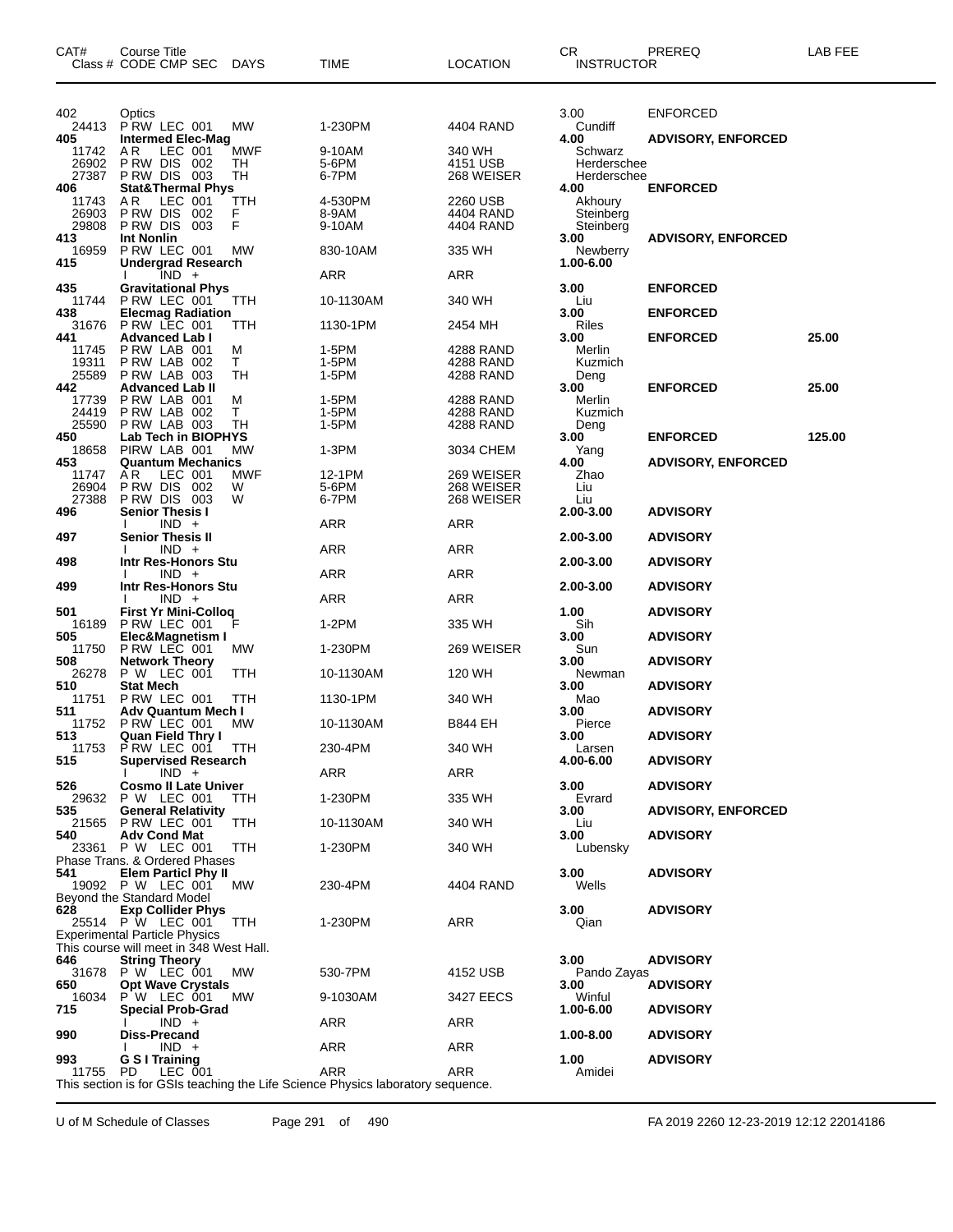| CAT#  | Course Title |         | Class # CODE CMP SEC DAYS | TIME                                                                       | LOCATION | СR<br><b>INSTRUCTOR</b> | PREREQ          | LAB FEE |
|-------|--------------|---------|---------------------------|----------------------------------------------------------------------------|----------|-------------------------|-----------------|---------|
| 32765 | - PD         | LEC 002 |                           | ARR                                                                        | ARR      | Lorenzon                |                 |         |
| 995   | Diss-Cand    |         |                           | This section is for GSIs teaching the General Physics laboratory sequence. |          | 8.00                    | <b>ENFORCED</b> |         |
|       | DR           | $IND +$ |                           | <b>ARR</b>                                                                 | ARR      |                         |                 |         |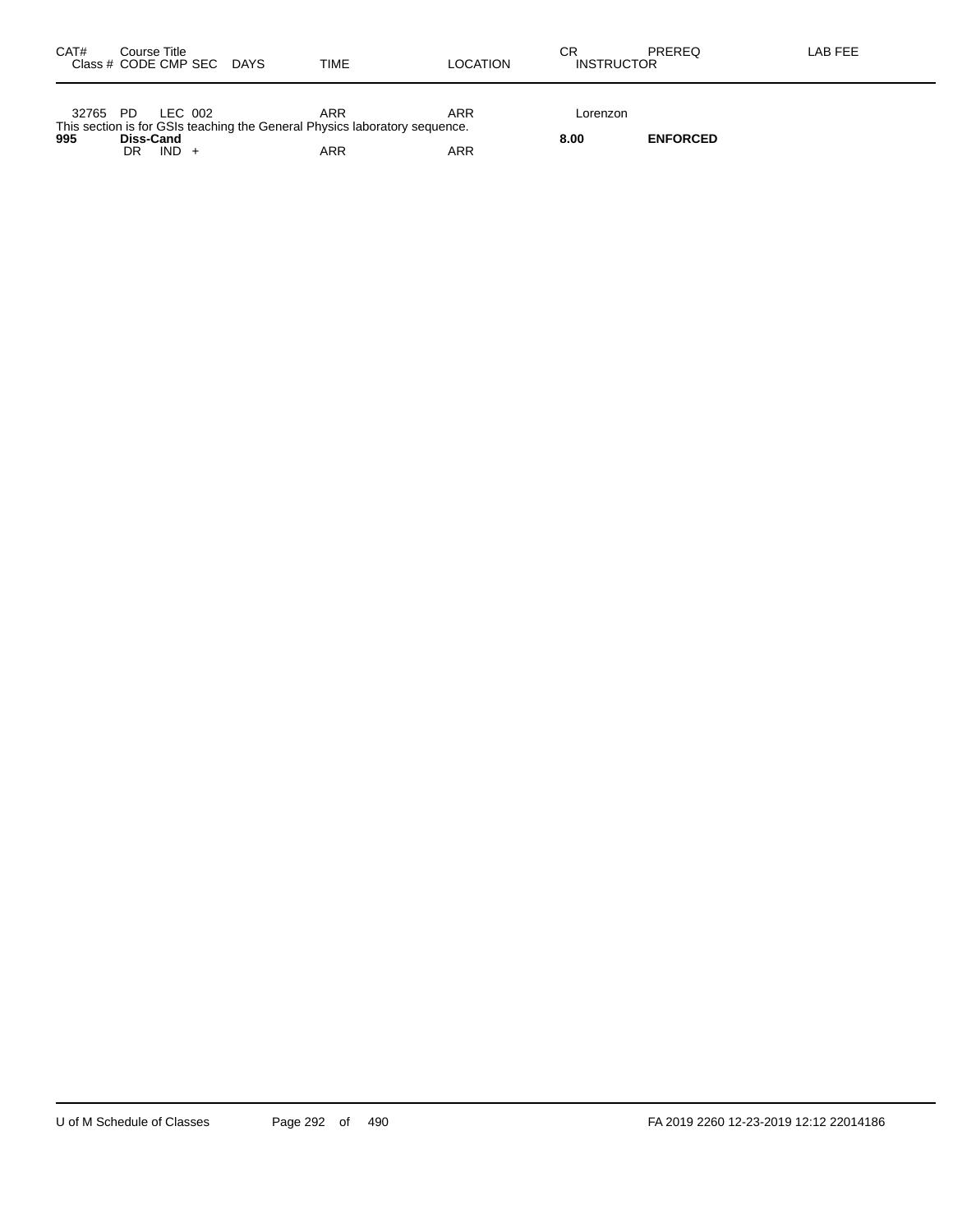## **Program in the Environment**

| <b>Environment (ENVIRON)</b> |                                |           |          |                  |              |                 |       |  |  |  |  |
|------------------------------|--------------------------------|-----------|----------|------------------|--------------|-----------------|-------|--|--|--|--|
| 351                          | <b>China Food Crisis</b>       |           |          |                  | 3.00         | <b>ADVISORY</b> |       |  |  |  |  |
| 32121                        | PIW LEC 001                    | <b>MW</b> | 1130-1PM | 3254 LSA         | <b>Brown</b> |                 |       |  |  |  |  |
| 447                          | <b>Forest Ecology&amp;Mgmt</b> |           |          |                  | 4.00         |                 | 65.00 |  |  |  |  |
| 31603                        | LEC 001                        | ŤТH       | 11-12PM  | <b>1024 DANA</b> | Ibanez       |                 |       |  |  |  |  |
| 31604 P W                    | LAB 002                        | w         | 12-4PM   | <b>1024 DANA</b> | Ibanez, Lee  |                 |       |  |  |  |  |
| 31605                        | P W<br>-003<br>_AB_            | тн        | 12-4PM   | 3556 DANA        | Ibanez, Lee  |                 |       |  |  |  |  |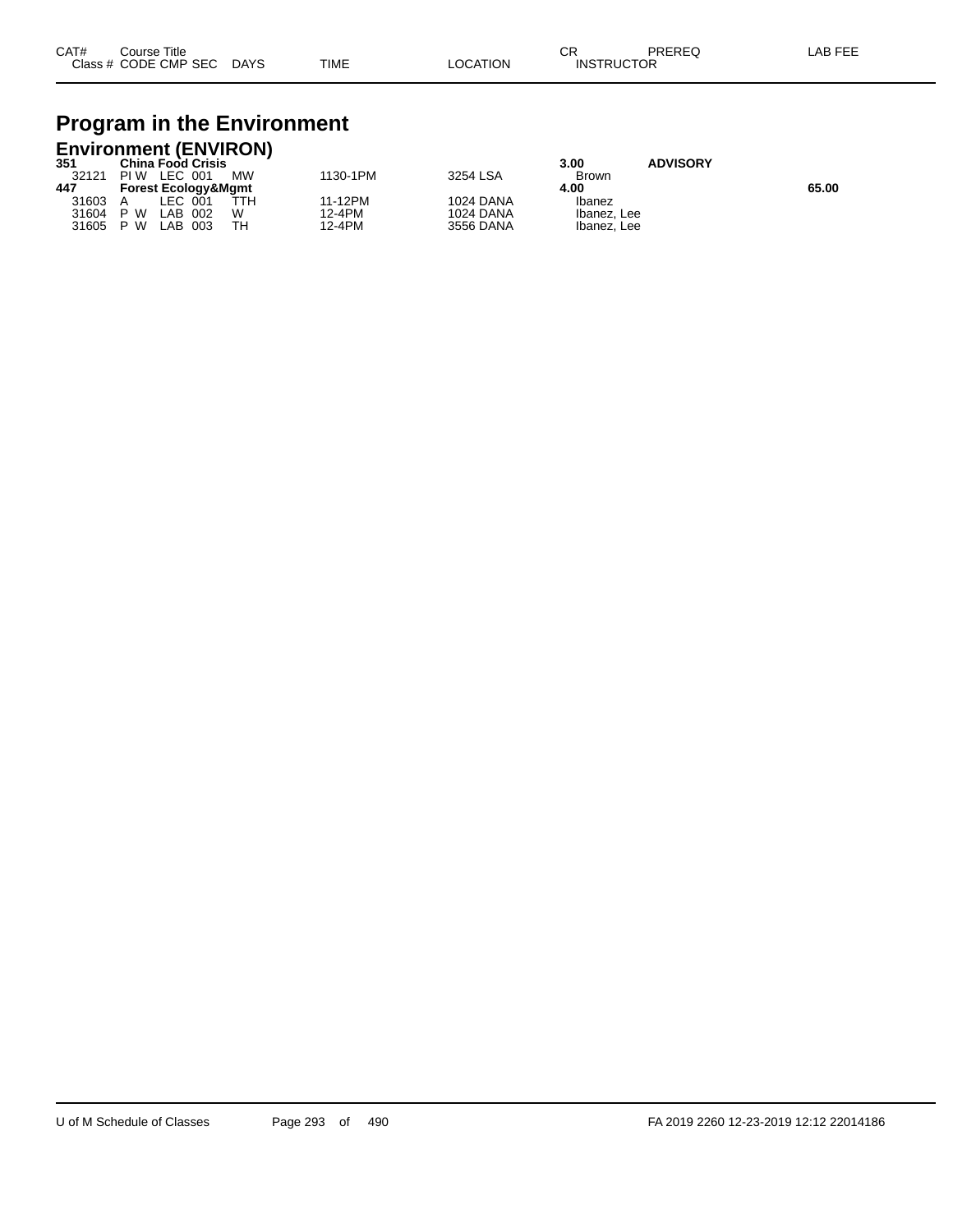| CAT# | Title<br>Courseٽ     |      |      |          | Ωm<br>ັບເ         | PREREQ | ----<br>AR<br>--- |
|------|----------------------|------|------|----------|-------------------|--------|-------------------|
|      | Class # CODE CMP SEC | DAYS | TIME | LOCATION | <b>INSTRUCTOR</b> |        |                   |

# **Political Science Department**

|                                    | <b>Political Science (POLSCI)</b> |                          |                            |                 |                                                                     |                                          |                        |                 |  |
|------------------------------------|-----------------------------------|--------------------------|----------------------------|-----------------|---------------------------------------------------------------------|------------------------------------------|------------------------|-----------------|--|
| 101                                | Intro Pol Theory                  |                          |                            |                 | STUDENTS ARE AUTO-ENROLLED IN LECTURE WHEN THEY ELECT A DISCUSSION. |                                          | 4.00                   | <b>ADVISORY</b> |  |
| 11763                              | AD                                | LEC 001                  |                            | TTH             | 830-10AM                                                            | 1800 CHEM                                | LaVague-Manty          |                 |  |
| 11764<br>11765                     | P W<br>P W                        | DIS -<br>DIS 003         | 002                        | TH<br>TH        | $1-2PM$<br>5-6PM                                                    | ARR<br>5179 AH                           | Rieck<br>Fleischmann   |                 |  |
| 11766                              | P W                               | DIS -                    | 004                        | TН              | 4-5PM                                                               | B <sub>118</sub> MLB                     | Lykins                 |                 |  |
| 19708                              | P W                               | <b>DIS</b>               | 005                        | F               | 9-10AM                                                              | 806 BMT                                  | Rieck                  |                 |  |
| 11767                              | P W                               | DIS -                    | 006                        | F               | 10-11AM                                                             | 1511 EQ                                  | Campbell               |                 |  |
| 11768<br>11769                     | P W<br>P W                        | DIS -<br><b>DIS</b>      | 007<br>008                 | F<br>TН         | 1-2PM<br>12-1PM                                                     | 2320 SEB<br>2752 SSWB                    | Campbell<br>Lykins     |                 |  |
| 11770                              | P W                               | <b>DIS</b>               | 009                        | TН              | $2-3PM$                                                             | G020 SPH2                                | Fleischmann            |                 |  |
| 15774                              | P W                               | DIS 010                  |                            | TН              | 5-6PM                                                               | 1122 SPH2                                | Campbell               |                 |  |
| 15775<br>20857                     | PD W DIS<br>P W                   | DIS 012                  | 011                        | TН<br>TН        | 4-5PM<br>12-1PM                                                     | 2108 MLB<br>2328 SEB                     | Rieck<br>Fleischmann   |                 |  |
| 20858                              | P W                               | DIS 013                  |                            | TН              | 1-2PM                                                               | 3752 SSWB                                | Lykins                 |                 |  |
| 21118                              | P W                               | <b>DIS</b>               | 014                        | F               | 9-10AM                                                              | 706 BMT                                  | Sahin                  |                 |  |
| 21119                              | P W<br>P W                        | DIS 015                  |                            | F<br>F          | 10-11AM                                                             | 2155 NQ                                  | Sahin                  |                 |  |
| 21120<br>111                       |                                   | DIS 016                  | <b>Intro Amer Politics</b> |                 | 1-2PM                                                               | 1567 NUB                                 | Sahin<br>4.00          | <b>ADVISORY</b> |  |
|                                    |                                   |                          |                            |                 | STUDENTS ARE AUTO-ENROLLED IN LECTURE WHEN THEY ELECT A DISCUSSION. |                                          |                        |                 |  |
| 11771                              | AD<br>P W                         | LEC 001                  |                            | TTH             | 10-1130AM                                                           | AUD 4 MLB                                | Kollman                |                 |  |
| 11772<br>11773                     | P W                               | DIS -<br>DIS 003         | 002                        | TH<br>TН        | 12-1PM<br>1-2PM                                                     | 4212 SEB<br>B684 SSWB                    | Carr<br>Eatough        |                 |  |
| 11774                              | P W                               | DIS                      | 004                        | TН              | $2-3PM$                                                             | 1123 SPH2                                | Zedlitz                |                 |  |
| 11775                              | P W                               | <b>DIS</b>               | 005                        | TН              | 3-4PM                                                               | G437 MH                                  | Zedlitz                |                 |  |
| 11776<br>11777                     | P W<br>P W                        | DIS -<br>DIS -           | 006<br>007                 | F<br>F          | 10-11AM<br>11-12PM                                                  | 3310 MLB<br>1511 EQ                      | Carr<br>Eatough        |                 |  |
| 11778                              | P W                               | <b>DIS</b>               | 008                        | F               | 12-1PM                                                              | 2320 SEB                                 | Carr                   |                 |  |
| 11779                              | PI W                              | DIS -                    | 009                        | TН              | 4-5PM                                                               | 2112 MLB                                 | Burt                   |                 |  |
| 25251<br>25252                     | P W<br>P W                        | DIS 010<br><b>DIS</b>    |                            | F<br>F          | 1-2PM                                                               | <b>B804 EQ</b>                           | Eatough                |                 |  |
| 25280                              | P W                               | DIS 012                  | 011                        | F               | $2-3PM$<br>12-1PM                                                   | G437 MH<br>2225 SEB                      | <b>Burt</b><br>Hudgins |                 |  |
| 25329                              | P W                               | DIS 013                  |                            | F               | 9-10AM                                                              | G437 MH                                  | Hudgins                |                 |  |
| 26714                              | P W                               | <b>DIS</b>               | 014                        | TН              | 9-10AM                                                              | 3356 MH                                  | Hudgins                |                 |  |
| 26715<br>26716                     | PD W DIS<br>P W DIS 016           |                          | 015                        | TН<br>TH        | 4-5PM<br>5-6PM                                                      | 5664 HH<br>1245 NQ                       | Zedlitz<br>Burt        |                 |  |
| 140                                |                                   |                          | Intr Compar Politic        |                 |                                                                     |                                          | 4.00                   | <b>ADVISORY</b> |  |
|                                    |                                   |                          |                            |                 | STUDENTS ARE AUTO-ENROLLED IN LECTURE WHEN THEY ELECT A DISCUSSION. |                                          |                        |                 |  |
| 11780<br>11781                     | AD<br>P W                         | LEC 001<br>DIS -         | 002                        | МW<br>W         | 1-230PM<br>3-4PM                                                    | AUD B AH<br>7603 HH                      | Gallagher<br>Kolberg   |                 |  |
| 11782                              | P W                               | DIS 003                  |                            | W               | 4-5PM                                                               | 3401 MH                                  | Kolberg                |                 |  |
| 11783                              | P W                               | DIS -                    | 004                        | W               | 5-6PM                                                               | 2427 MH                                  | Boo                    |                 |  |
| 11784<br>11785                     | P W<br>P W                        | <b>DIS</b><br>DIS.       | 005<br>006                 | TН<br>TН        | 9-10AM<br>4-5PM                                                     | 3207 LSA<br>G463 MH                      | Mekawi<br>Mekawi       |                 |  |
| 11786                              | P W                               | DIS -                    | 007                        | TН              | 12-1PM                                                              | 2346 SEB                                 | Kolberg                |                 |  |
| 11787                              | P W                               | <b>DIS</b>               | 008                        | TН              | 9-10AM                                                              | G463 MH                                  | Atwell                 |                 |  |
| 11788                              | P W                               | DIS -                    | 009                        | TH              | 4-5PM                                                               | 2228 SEB                                 | Boo                    |                 |  |
| 26490<br>26491                     | P W<br>P W                        | DIS 010<br><b>DIS</b>    | 011                        | F.<br>TH        | 9-10AM<br>5-6PM                                                     | 7603 HH<br>G463 MH                       | Quintanilla<br>Boo     |                 |  |
| 27055                              | P W                               | DIS 012                  |                            | F               | 11-12PM                                                             | 1508 EQ                                  | Atwell                 |                 |  |
| 27056                              | P W                               | DIS -                    | 013                        | F               | 12-1PM                                                              | 1511 EQ                                  | Atwell                 |                 |  |
| 36352<br>36353                     | P W<br>P W                        | <b>DIS</b><br>DIS 015    | 014                        | F<br>W          | 1-2PM<br>4-5PM                                                      | 2436 MH<br>5180B AH                      | Quintanilla<br>Mekawi  |                 |  |
| 160                                |                                   |                          | <b>Intro World Politic</b> |                 |                                                                     |                                          | 4.00                   |                 |  |
|                                    |                                   |                          |                            |                 | STUDENTS ARE AUTO-ENROLLED IN LECTURE WHEN THEY ELECT A DISCUSSION  |                                          |                        |                 |  |
| 11789<br>11790                     | AD<br>P W                         | LEC 001<br>DIS.          | 002                        | <b>MWF</b><br>W | 10-11AM<br>12-1PM                                                   | AUD A AH<br><b>B124 MLB</b>              | Morrow<br>Chaudhari    |                 |  |
| 11791                              | P W                               | <b>DIS</b>               | 003                        | W               | $1-2PM$                                                             | <b>B103 MLB</b>                          | Simonelli              |                 |  |
| 11792                              | P W                               | DIS.                     | 004                        | W               | $2-3PM$                                                             | 1624 CHEM                                | Simonelli              |                 |  |
| 11793                              | P W<br>P W                        | <b>DIS</b>               | 005                        | W               | 4-5PM                                                               | 1437 MH                                  | Simonelli              |                 |  |
| 11794<br>11795                     | P W                               | <b>DIS</b><br><b>DIS</b> | 006<br>007                 | F.<br>TН        | 12-1PM<br>4-5PM                                                     | <b>B2560 BUS</b><br>B <sub>120</sub> MLB | Jackson<br>Bosley      |                 |  |
| 11796                              | P W                               | <b>DIS</b>               | 008                        | TН              | 1-2PM                                                               | 1096 EH                                  | <b>Bosley</b>          |                 |  |
| 11797                              | P W                               | <b>DIS</b>               | 009                        | TН              | $2-3PM$                                                             | 2024 DANA                                | Bosley                 |                 |  |
| 23488                              | P W<br>P W                        | DIS                      | 011                        | F               | 9-10AM                                                              | 3207 LSA                                 | Jackson                |                 |  |
| 19613<br>25253                     | P W                               | DIS -<br><b>DIS</b>      | 013<br>014                 | F<br>F          | 11-12PM<br>12-1PM                                                   | 2225 SEB<br><b>B3580 BUS</b>             | Chaudhari<br>Chaudhari |                 |  |
| 25254                              | P W                               | DIS 016                  |                            | F               | $2-3PM$                                                             | G449 MH                                  | Jackson                |                 |  |
| 190                                | <b>First-Year Sem</b>             |                          |                            |                 |                                                                     |                                          | 3.00                   | <b>ADVISORY</b> |  |
| 30628<br>IntGov SolarGeoengineerng | PDRW SEM 001                      |                          |                            | <b>MW</b>       | 1130-1PM                                                            | 1508 EQ                                  | Koremenos              |                 |  |
| 27018                              | PDRW SEM 002                      |                          |                            | TН              | 9-12PM                                                              | 2347 MH                                  | Goldenberg             |                 |  |
| <b>Student Voting</b>              |                                   |                          |                            |                 |                                                                     |                                          |                        |                 |  |
| 299                                | D                                 | $IND +$                  | PÕLSCI Internship          |                 | ARR                                                                 | ARR                                      | 1.00                   | <b>ADVISORY</b> |  |
|                                    |                                   |                          |                            |                 |                                                                     |                                          |                        |                 |  |

U of M Schedule of Classes Page 294 of 490 FA 2019 2260 12-23-2019 12:12 22014186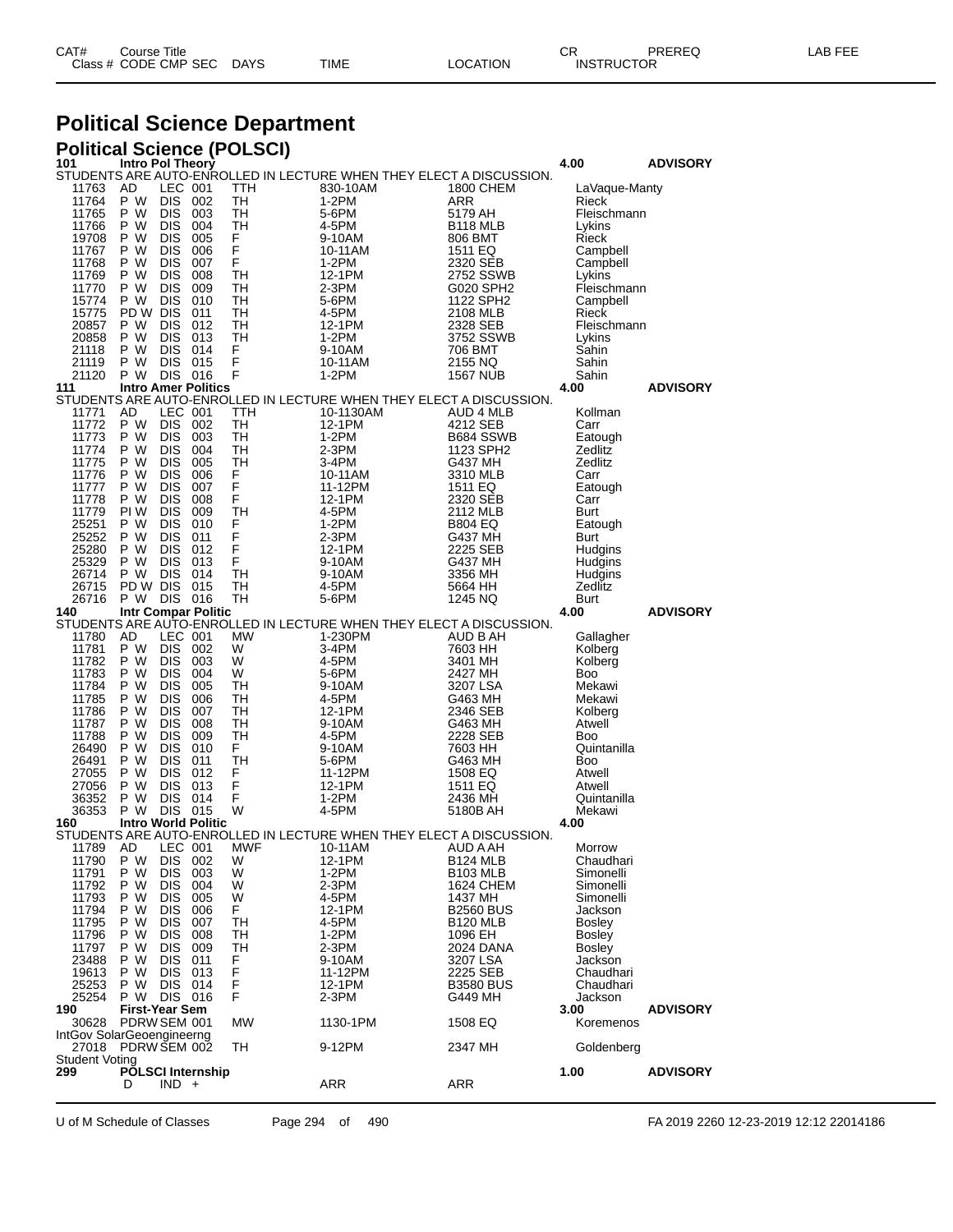| Students need to contact the Polsci Department for permission.                                                                       |                                          |                              |            |            |                                                                     |                                 |                         |                           |  |  |
|--------------------------------------------------------------------------------------------------------------------------------------|------------------------------------------|------------------------------|------------|------------|---------------------------------------------------------------------|---------------------------------|-------------------------|---------------------------|--|--|
| 300<br><b>Quant Emp Mthd PolSc</b><br>4.00<br><b>ADVISORY</b><br>STUDENTS ARE AUTO-ENROLLED IN LECTURE WHEN THEY ELECT A DISCUSSION. |                                          |                              |            |            |                                                                     |                                 |                         |                           |  |  |
| 26666                                                                                                                                | AD                                       | LEC 001                      |            | МW         | 10-1130AM                                                           | 1449 MH                         | Franzese Jr             |                           |  |  |
| 26667                                                                                                                                | P W                                      | <b>DIS</b>                   | 002        | TН         | 4-5PM                                                               | 4404 RAND                       | Kim                     |                           |  |  |
| 26668                                                                                                                                | P W                                      | <b>DIS</b>                   | 003        | TH         | 5-6PM                                                               | 1506 EQ                         | Kim                     |                           |  |  |
| 26669<br>36354                                                                                                                       | P W<br>P W                               | <b>DIS</b><br><b>DIS 005</b> | 004        | F<br>F     | 12-1PM<br>1-2PM                                                     | 1508 EQ<br>2135 NQ              | Morse<br>Morse          |                           |  |  |
| 302                                                                                                                                  | <b>Pol Thot Mod-Recent</b>               |                              |            |            |                                                                     |                                 | 3.00                    | <b>ADVISORY</b>           |  |  |
| 28128                                                                                                                                | PIW LEC 001                              |                              |            | MW         | 230-4PM                                                             | G115 AH                         | Manuel                  |                           |  |  |
| 310                                                                                                                                  | <b>Pol Public Policy</b>                 |                              |            |            |                                                                     |                                 | 4.00                    | <b>ENFORCED</b>           |  |  |
| 31316 ADR LEC 001                                                                                                                    |                                          |                              |            | МW         | 10-1130AM                                                           | 2306 MH                         | Hall                    |                           |  |  |
|                                                                                                                                      |                                          |                              |            |            | STUDENTS ARE AUTO-ENROLLED IN LECTURE WHEN THEY ELECT A DISCUSSION. |                                 |                         |                           |  |  |
| 31317<br>31318                                                                                                                       | PRW DIS 002<br>P RW DIS 003              |                              |            | F<br>F     | 9-10AM<br>11-12PM                                                   | 506 BMT<br><b>R0420 BUS</b>     | Henninger<br>Henninger  |                           |  |  |
| 31319                                                                                                                                | PRW DIS 004                              |                              |            | F          | $1-2PM$                                                             | 1448 MH                         | Henninger               |                           |  |  |
| 311                                                                                                                                  | <b>Am Political Process</b>              |                              |            |            |                                                                     |                                 | 3.00                    | <b>ADVISORY</b>           |  |  |
| 31320                                                                                                                                | <b>PD W REC 001</b>                      |                              |            | TTH        | 10-1130AM                                                           | 1230 USB                        | Hutchings               |                           |  |  |
| 317                                                                                                                                  | <b>Constitutional Law</b>                |                              |            |            |                                                                     |                                 | 3.00                    | <b>ADVISORY</b>           |  |  |
| 25067                                                                                                                                | PD W LEC 001                             |                              |            | МW         | 4-530PM                                                             | 1200 CHEM                       | Adside III              |                           |  |  |
| 319                                                                                                                                  | <b>Pol Civil Liberties</b>               |                              |            |            | STUDENTS ARE AUTO-ENROLLED IN LECTURE WHEN THEY ELECT A DISCUSSION. |                                 | 4.00                    | <b>ADVISORY</b>           |  |  |
| 28010                                                                                                                                | AD                                       | LEC 001                      |            | TTH        | 10-1130AM                                                           | 1040 DANA                       | <b>Brandwein</b>        |                           |  |  |
| 28011                                                                                                                                | P W                                      | <b>DIS</b>                   | 002        | F          | 9-10AM                                                              | 1359 MH                         | Blinderman              |                           |  |  |
| 28012                                                                                                                                | PI W                                     | <b>DIS</b>                   | 003        | F          | 12-1PM                                                              | 1436 MH                         | Walden                  |                           |  |  |
| 28013                                                                                                                                | P W                                      | <b>DIS</b>                   | 004        | F          | 1-2PM                                                               | 5521 HH                         | Walden                  |                           |  |  |
| 28014                                                                                                                                | P W                                      | <b>DIS</b>                   | 005        | TН         | 12-1PM                                                              | 5521 HH                         | Blinderman              |                           |  |  |
| 28015                                                                                                                                | P W                                      | <b>DIS</b>                   | 006        | TН         | 3-4PM                                                               | 5179 AH                         | Walden                  |                           |  |  |
| 28023<br>331                                                                                                                         | P W<br><b>Env Pub Op Analysis</b>        | <b>DIS</b>                   | 007        | TН         | 4-5PM                                                               | 1401 MH                         | Blinderman<br>3.00      | <b>ADVISORY</b>           |  |  |
| 23862                                                                                                                                | A W                                      | LEC 001                      |            | <b>TTH</b> | 12-1PM                                                              | 2024 DANA                       | Mohai                   |                           |  |  |
| 23864                                                                                                                                | P W                                      | <b>DIS 002</b>               |            | т          | 430-6PM                                                             | 3325 DANA                       | Mohai, Zrzavy           |                           |  |  |
| 23866                                                                                                                                | P W DIS 003                              |                              |            | W          | 1-230PM                                                             | 3325 DANA                       | Mohai, Zrzavy           |                           |  |  |
| 339                                                                                                                                  | <b>China Ev Com</b>                      |                              |            |            |                                                                     |                                 | 4.00                    | <b>ADVISORY</b>           |  |  |
| 36677                                                                                                                                | AD.                                      | LEC 001                      |            | TTH        | 10-1130AM                                                           | <b>1518 NUB</b>                 | Gallagher               |                           |  |  |
| 36678                                                                                                                                | P W DIS 002                              |                              |            | TН         | 4-5PM                                                               | 3347 MH                         | Wai                     |                           |  |  |
| 36679                                                                                                                                | P W DIS 003<br>Govt&Pol-West Eur         |                              |            | TН         | 5-6PM                                                               | 3347 MH                         | Wai                     |                           |  |  |
| 340                                                                                                                                  |                                          |                              |            |            | STUDENTS ARE AUTO-ENROLLED IN LECTURE WHEN THEY ELECT A DISCUSSION. |                                 | 4.00                    | <b>ADVISORY</b>           |  |  |
|                                                                                                                                      |                                          |                              |            |            |                                                                     |                                 |                         |                           |  |  |
|                                                                                                                                      |                                          |                              |            |            |                                                                     |                                 |                         |                           |  |  |
| 30634<br>30635                                                                                                                       | AD<br>P W                                | LEC 001<br><b>DIS</b>        | 002        | MW<br>W    | 10-1130AM<br>$1-2PM$                                                | 1401 MH<br>7603 HH              | Tsebelis<br>Ro          |                           |  |  |
| 30636                                                                                                                                | P W                                      | <b>DIS</b>                   | 003        | W          | 4-5PM                                                               | 3451 MH                         | Ro                      |                           |  |  |
| 30637                                                                                                                                | P W                                      | DIS 004                      |            | W          | 5-6PM                                                               | 3411 MH                         | Ro                      |                           |  |  |
| 353                                                                                                                                  | Arab-Israeli Conflt                      |                              |            |            |                                                                     |                                 | 4.00                    |                           |  |  |
| 22168                                                                                                                                | AD                                       | LEC 001                      |            | TTH        | 230-4PM                                                             | AUD D AH                        | Tessler                 |                           |  |  |
|                                                                                                                                      |                                          |                              |            |            | STUDENTS ARE AUTO-ENROLLED IN LECTURE WHEN THEY ELECT A DISCUSSION. |                                 |                         |                           |  |  |
| 22169<br>22170                                                                                                                       | P W<br>P W                               | DIS 002<br><b>DIS</b>        | 003        | W<br>W     | 3-4PM<br>1-2PM                                                      | B <sub>111</sub> MLB<br>1469 MH | Savelsberg<br>Kitaevich |                           |  |  |
| 22171                                                                                                                                | P W                                      | <b>DIS</b>                   | 004        | W          | 4-5PM                                                               | 2212 MLB                        | Savelsberg              |                           |  |  |
| 36749                                                                                                                                | P W                                      | <b>DIS</b>                   | 005        | W          | 5-6PM                                                               | 1437 MH                         | Savelsberg              |                           |  |  |
| 36750                                                                                                                                | P W                                      | <b>DIS</b>                   | 006        | W          | 2-3PM                                                               | G026 TISCH                      | Kitaevich               |                           |  |  |
| 355                                                                                                                                  | Dem & Devt in Africa                     |                              |            |            |                                                                     |                                 | 4.00                    |                           |  |  |
|                                                                                                                                      |                                          |                              |            |            | STUDENTS ARE AUTO-ENROLLED IN LECTURE WHEN THEY ELECT A DISCUSSION. |                                 |                         |                           |  |  |
| 26274                                                                                                                                | AD                                       | LEC 001                      |            | МW         | 230-4PM                                                             | G168 AH                         | Pitcher                 |                           |  |  |
| 26275<br>26276                                                                                                                       | P W<br>P W                               | <b>DIS</b><br>DIS.           | 002<br>003 | TH<br>TH   | 12-1PM<br>1-2PM                                                     | 2347 MH<br>G437 MH              | Suell<br>Suell          |                           |  |  |
| 368                                                                                                                                  | <b>Modern Warfare</b>                    |                              |            |            |                                                                     |                                 | 4.00                    | <b>ADVISORY, ENFORCED</b> |  |  |
|                                                                                                                                      |                                          |                              |            |            | STUDENTS ARE AUTO-ENROLLED IN LECTURE WHEN THEY ELECT A DISCUSSION. |                                 |                         |                           |  |  |
| 28008                                                                                                                                | ADR LEC 001                              |                              |            | MW         | 830-10AM                                                            | AUD D AH                        | Zhukov                  |                           |  |  |
| 28241                                                                                                                                | PRW DIS 002                              |                              |            | F          | 9-10AM                                                              | <b>B116 MLB</b>                 | Jones                   |                           |  |  |
| 28242                                                                                                                                | P RW DIS                                 |                              | 003        | F          | 10-11AM                                                             | <b>B116 MLB</b>                 | Burt                    |                           |  |  |
| 28243<br>30725                                                                                                                       | P RW DIS                                 |                              | 004        | F          | 1-2PM                                                               | 2328 SEB                        | Burt                    |                           |  |  |
| 30726                                                                                                                                | P RW DIS<br>P RW DIS                     |                              | 005<br>006 | TН<br>TH   | 3-4PM<br>4-5PM                                                      | 2114 MLB<br>1245 NQ             | Jones<br>Jones          |                           |  |  |
| 36362                                                                                                                                | PRW DIS 007                              |                              |            | F.         | 11-12PM                                                             | 1636 CHEM                       | Burt                    |                           |  |  |
| 380                                                                                                                                  | <b>Env Politics&amp;Policy</b>           |                              |            |            |                                                                     |                                 | 3.00                    |                           |  |  |
| 19641                                                                                                                                | P W LEC 001                              |                              |            | MW         | 830-950AM                                                           | <b>1230 WEILL</b>               | Rabe                    |                           |  |  |
| 381                                                                                                                                  | <b>Pol Science Research</b>              |                              |            |            |                                                                     |                                 | 3.00                    |                           |  |  |
| 24196                                                                                                                                | <b>PD W REC 001</b>                      |                              |            | TTH        | 230-4PM                                                             | 1250 USB                        | Burns                   |                           |  |  |
| 383                                                                                                                                  | <b>Pol Sci Rsrch Opp</b><br>$\mathbf{I}$ | $IND +$                      |            |            | ARR                                                                 | ARR                             | 1.00-3.00               |                           |  |  |
| 384                                                                                                                                  | <b>Directed Studies</b>                  |                              |            |            |                                                                     |                                 | 1.00-3.00               |                           |  |  |
|                                                                                                                                      |                                          | $IND +$                      |            |            | <b>ARR</b>                                                          | ARR                             |                         |                           |  |  |
| 385                                                                                                                                  | <b>Special Topics</b>                    |                              |            |            |                                                                     |                                 | 1.50-2.00               |                           |  |  |
| 32355 PW REC 001                                                                                                                     |                                          |                              |            | М          | 1-4PM                                                               | 706 BMT                         | Zhukov                  |                           |  |  |
| GIS for PoliSci & IR<br>37303 P                                                                                                      |                                          | <b>REC 002</b>               |            | MW         | 4-6PM                                                               | 3254 LSA                        | Cole                    |                           |  |  |
| The Iraq War<br>386                                                                                                                  | <b>Sports, Pol, Society</b>              |                              |            |            |                                                                     |                                 | 3.00                    | <b>ADVISORY</b>           |  |  |

U of M Schedule of Classes Page 295 of 490 FA 2019 2260 12-23-2019 12:12 22014186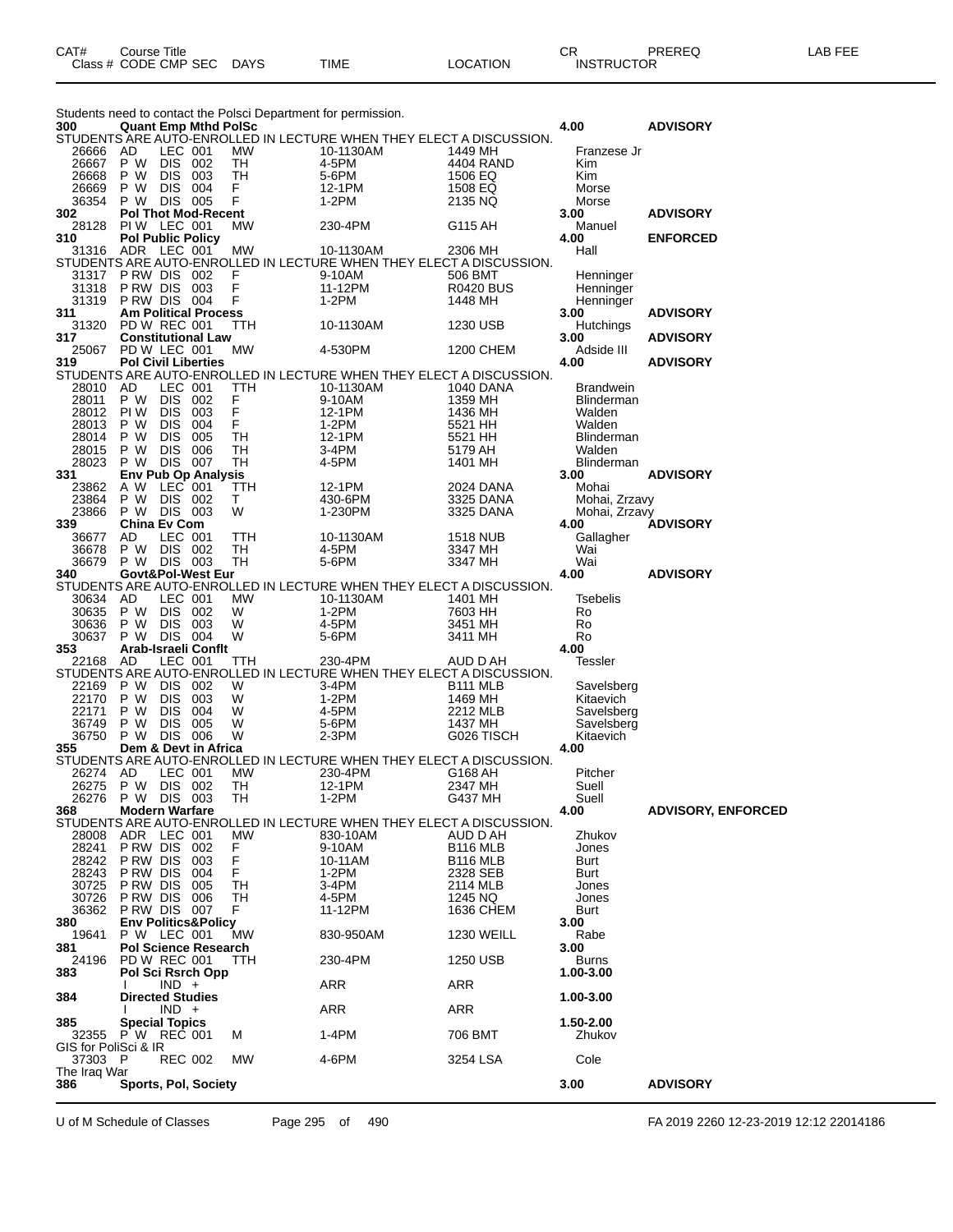| CAT#                                                                                            | <b>Course Title</b><br>Class # CODE CMP SEC                                     |                                                                                                                                       |                                                             | <b>DAYS</b>                                               | TIME                                                                                                            | LOCATION                                                                                                                          | CR<br><b>INSTRUCTOR</b>                                                                                     | <b>PREREQ</b>                      | LAB FEE |
|-------------------------------------------------------------------------------------------------|---------------------------------------------------------------------------------|---------------------------------------------------------------------------------------------------------------------------------------|-------------------------------------------------------------|-----------------------------------------------------------|-----------------------------------------------------------------------------------------------------------------|-----------------------------------------------------------------------------------------------------------------------------------|-------------------------------------------------------------------------------------------------------------|------------------------------------|---------|
| 24083<br>24085<br>24087<br>24089<br>24091<br>24116<br>24118<br>24120<br>24122<br>28363<br>30083 | A<br>P W<br>P W<br>P W<br>P W<br>P W<br>P W<br>P W<br>P W<br>P W<br>P W DIS 012 | LEC 001<br><b>DIS</b><br><b>DIS</b><br><b>DIS</b><br><b>DIS</b><br><b>DIS</b><br><b>DIS</b><br><b>DIS</b><br><b>DIS</b><br><b>DIS</b> | 002<br>003<br>004<br>005<br>007<br>008<br>009<br>010<br>011 | TTH<br>TН<br>TН<br>TH<br>TН<br>F<br>F<br>F<br>F<br>F<br>F | 2-3PM<br>3-4PM<br>4-5PM<br>5-6PM<br>6-7PM<br>10-11AM<br>9-10AM<br>12-1PM<br>1-2PM<br>$2-3PM$<br>3-4PM           | 1210 CHEM<br>4128 LSA<br>4128 LSA<br>3207 LSA<br>4128 LSA<br>4154 LSA<br>4128 LSA<br>4128 LSA<br>4128 LSA<br>4128 LSA<br>4128 LSA | Markovits<br>Markovits<br>VanLoozen<br>Sharp<br>Wampler<br>Shin<br>Sharp<br>Shin<br>Wampler<br>Kemp<br>Kemp |                                    |         |
| 387<br>30638                                                                                    | <b>Comp Anlys Gov Inst</b><br>PD W LEC 001                                      |                                                                                                                                       |                                                             | МW                                                        | 230-4PM                                                                                                         | G040 TISCH                                                                                                                        | 3.00<br>Tsebelis                                                                                            | <b>ADVISORY</b>                    |         |
| 388<br>32104<br>32105<br>32106<br>389                                                           | A<br>P W DIS 002<br>P W DIS 003<br><b>Topics</b>                                | LEC 001                                                                                                                               | <b>East Asian Business</b>                                  | МW<br>F<br>F                                              | 1-230PM<br>11-12PM<br>2-3PM                                                                                     | 2022 STB<br>2011 MLB<br>2011 MLB                                                                                                  | 4.00<br>Auerback<br>Bogart<br>Bogart<br>3.00                                                                | <b>ADVISORY</b><br><b>ADVISORY</b> |         |
| 26500<br>The Evolution of Civilizations                                                         | PDW REC 001                                                                     |                                                                                                                                       |                                                             | TTH                                                       | 230-4PM                                                                                                         | 3463 MH                                                                                                                           | Inglehart                                                                                                   |                                    |         |
| Politics of US Colonialism                                                                      | 23933 PIW REC 002                                                               |                                                                                                                                       |                                                             | МW                                                        | 10-1130AM                                                                                                       | G115 AH                                                                                                                           | Temin                                                                                                       |                                    |         |
|                                                                                                 | 24426 PD W REC 003                                                              |                                                                                                                                       |                                                             | МW                                                        | 1-230PM                                                                                                         | 1401 MH                                                                                                                           | Chen                                                                                                        |                                    |         |
| Supreme Ct&Constitutional Law                                                                   | 32369 PD W REC 004                                                              |                                                                                                                                       |                                                             | МW                                                        | 1130-1PM                                                                                                        | LEC RM 2 MLB                                                                                                                      | Peel                                                                                                        |                                    |         |
| Law & Am Pol Development                                                                        | 24951 PD W REC 005                                                              |                                                                                                                                       |                                                             | TTH                                                       | 1-230PM                                                                                                         | 2260 USB                                                                                                                          | Rivers                                                                                                      |                                    |         |
| Congress and the Presidency                                                                     | 32370 PD W REC 006                                                              |                                                                                                                                       |                                                             | TTH                                                       | 1130-1PM                                                                                                        | 3254 LSA                                                                                                                          | Peel                                                                                                        |                                    |         |
| Law Culture and Rights<br>393                                                                   | Inside Washington DC                                                            |                                                                                                                                       |                                                             |                                                           |                                                                                                                 |                                                                                                                                   | 1.00                                                                                                        |                                    |         |
|                                                                                                 | D                                                                               | $IND +$                                                                                                                               |                                                             |                                                           | ARR<br>Restricted to students in the Michigan in Washington Program; by permission only.                        | ARR                                                                                                                               |                                                                                                             |                                    |         |
| 395                                                                                             | <b>Russ&amp;Sov Un</b><br>11798 A W LEC 001                                     |                                                                                                                                       |                                                             | TTH                                                       | 4-530PM                                                                                                         | 182 WEISER                                                                                                                        | 4.00<br>Eagle                                                                                               |                                    | 10.00   |
| Russia and the Soviet Union<br>23415                                                            | P W DIS 002                                                                     |                                                                                                                                       |                                                             | F                                                         | 3-4PM                                                                                                           | 455 WEISER                                                                                                                        | Hanenkrat                                                                                                   |                                    |         |
| 11799<br>11800                                                                                  | P W<br>P W                                                                      | <b>DIS</b><br>DIS 004                                                                                                                 | - 003                                                       | F<br>F                                                    | 12-1PM<br>4-5PM                                                                                                 | 455 WEISER<br>455 WEISER                                                                                                          | <b>Babic</b><br>Hanenkrat                                                                                   |                                    |         |
| 15759                                                                                           | P W DIS 005                                                                     |                                                                                                                                       |                                                             | F                                                         | 11-12PM                                                                                                         | 455 WEISER                                                                                                                        | <b>Babic</b>                                                                                                |                                    |         |
| 399<br>11803                                                                                    | Adv Internship<br>PD                                                            | <b>SEM 001</b>                                                                                                                        |                                                             | M                                                         | 7-9PM                                                                                                           | 3347 MH                                                                                                                           | 3.00                                                                                                        | <b>ADVISORY</b>                    |         |
| participating via Canvas.                                                                       |                                                                                 |                                                                                                                                       |                                                             |                                                           | This course only meets once a month in class. The rest of the time students will spend in their internships and |                                                                                                                                   |                                                                                                             |                                    |         |
| 407<br>29047                                                                                    | Marxism&Radicalism<br><b>P RW REC 001</b>                                       |                                                                                                                                       |                                                             | МW                                                        | 1-230PM                                                                                                         | 1427 MH                                                                                                                           | 3.00<br>Tyler                                                                                               | <b>ENFORCED</b>                    |         |
| 427<br>30639                                                                                    | Race&Shaping Am Pol<br><b>P RW SEM 001</b>                                      |                                                                                                                                       |                                                             | W                                                         | 1-4PM                                                                                                           | 2114 MLB                                                                                                                          | 3.00<br><b>Brandwein</b>                                                                                    | <b>ADVISORY, ENFORCED</b>          |         |
| 485<br>30640                                                                                    | PD W SEM 001                                                                    |                                                                                                                                       | <b>Election Forensics</b>                                   | MW.                                                       | 230-4PM                                                                                                         | 2306 MH                                                                                                                           | 3.00<br>Mebane Jr                                                                                           | <b>ADVISORY</b>                    |         |
| 489                                                                                             | <b>Adv Tpcs in Pol Sci</b><br>26492 PD W REC 001                                |                                                                                                                                       |                                                             |                                                           | 2-5PM                                                                                                           | 2407 MH                                                                                                                           | 3.00<br>Davenport, Darby                                                                                    | <b>ADVISORY</b>                    |         |
| Black Political Thought<br>26911                                                                | <b>PD W REC 003</b>                                                             |                                                                                                                                       |                                                             | МW                                                        | 1-230PM                                                                                                         | 1650 CHEM                                                                                                                         | Zeisberg                                                                                                    |                                    |         |
| Abolitionism&The US Constitutn                                                                  | 30629 PD W LEC 005                                                              |                                                                                                                                       |                                                             | МW                                                        | 4-530PM                                                                                                         | ARR                                                                                                                               | Pitcher                                                                                                     |                                    |         |
| Class&ConflctSouthern Africa                                                                    |                                                                                 |                                                                                                                                       |                                                             | TTH                                                       | 530-7PM                                                                                                         |                                                                                                                                   | Markovits                                                                                                   |                                    |         |
| The German and European Left                                                                    | 32970 PD W REC 007                                                              |                                                                                                                                       |                                                             |                                                           |                                                                                                                 | B111 MLB                                                                                                                          |                                                                                                             |                                    |         |
| 34716 PD<br>Modern Islamic Movements                                                            |                                                                                 | LEC 008                                                                                                                               |                                                             | МW                                                        | 10-1130AM                                                                                                       | 2155 NQ                                                                                                                           | Knysh                                                                                                       |                                    |         |
| 490                                                                                             | <b>Game Theory&amp;Modls</b>                                                    |                                                                                                                                       |                                                             |                                                           | STUDENTS ARE AUTO-ENROLLED IN LECTURE WHEN THEY ELECT A DISCUSSION.                                             |                                                                                                                                   | 4.00                                                                                                        |                                    |         |
| 30641<br>30642<br>30643<br>30644<br>36633                                                       | AI<br>P W DIS 002<br>P W<br>P W<br>P W DIS 005                                  | LEC 001<br>DIS 003<br>DIS 004                                                                                                         |                                                             | МW<br>TН<br>TН<br>TН<br>TН                                | 4-530PM<br>9-10AM<br>11-12PM<br>12-1PM<br>$2-3PM$                                                               | G127 AH<br>1096 EH<br>G437 MH<br>G437 MH<br>171 LORCH                                                                             | Osgood<br>Liu<br>Liu<br>Kim<br>Kim                                                                          |                                    |         |
| 491<br>34494                                                                                    | <b>MIW Advanced Topics</b><br>PD.                                               | <b>SEM 001</b>                                                                                                                        |                                                             |                                                           | ARR                                                                                                             | ARR                                                                                                                               | 3.00                                                                                                        | <b>ADVISORY</b>                    |         |
| 38137 PD                                                                                        |                                                                                 | <b>SEM 002</b>                                                                                                                        |                                                             |                                                           | Restricted to students in the Michigan in Washington Program; by permission only.<br>ARR                        | ARR                                                                                                                               |                                                                                                             |                                    |         |
| 493                                                                                             | <b>Ug-Senior Honors</b>                                                         |                                                                                                                                       |                                                             |                                                           | Restricted to students in the Michigan in Washington Program; by permission only.                               |                                                                                                                                   | 4.00                                                                                                        | <b>ADVISORY</b>                    |         |
| 11801<br>495                                                                                    | PD.<br>Ug-Pol Theory                                                            | <b>SEM 001</b>                                                                                                                        |                                                             | T                                                         | 1-3PM                                                                                                           | 1437 MH                                                                                                                           | Min<br>3.00                                                                                                 | <b>ENFORCED</b>                    |         |
| 22193<br>Work, Virtue, Citizenship                                                              | PIRW SEM 001                                                                    |                                                                                                                                       |                                                             | МW                                                        | 1130-1PM                                                                                                        | 1401 MH                                                                                                                           | Manuel                                                                                                      |                                    |         |
| 496                                                                                             | Ug-Sem Amer Gov&Pol                                                             |                                                                                                                                       |                                                             |                                                           |                                                                                                                 |                                                                                                                                   | 3.00                                                                                                        | <b>ADVISORY</b>                    |         |

U of M Schedule of Classes Page 296 of 490 FA 2019 2260 12-23-2019 12:12 22014186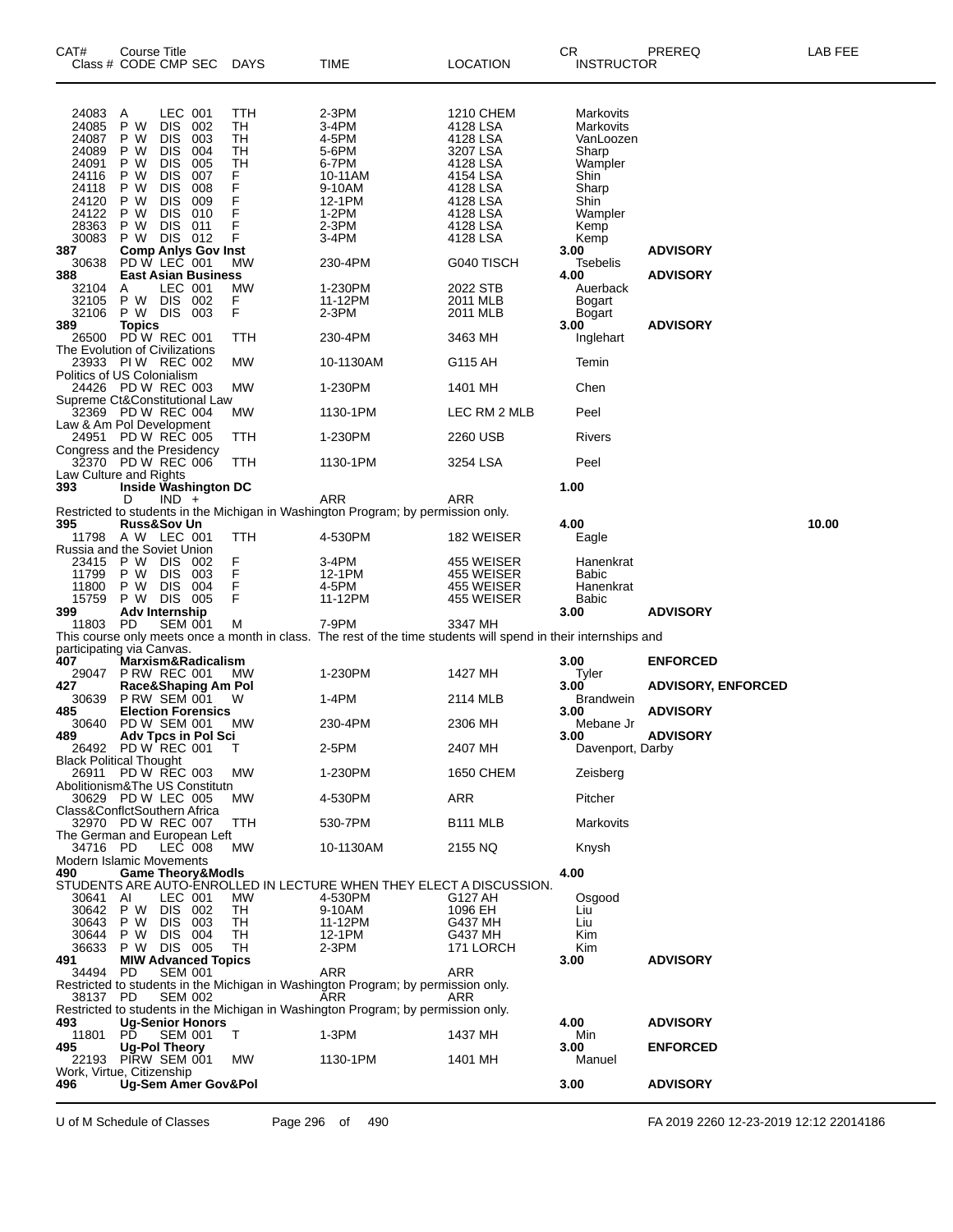| CAT#                           | <b>Course Title</b><br>Class # CODE CMP SEC DAYS                                     |        | <b>TIME</b>                                                         | <b>LOCATION</b>                 | CR.<br><b>INSTRUCTOR</b> | PREREQ          | LAB FEE |
|--------------------------------|--------------------------------------------------------------------------------------|--------|---------------------------------------------------------------------|---------------------------------|--------------------------|-----------------|---------|
|                                | 31315 PD W SEM 001<br>Racial Attitudes-US&the World                                  | W      | 3-6PM                                                               | 2407 MH                         | Hutchings                |                 |         |
| 514                            | <b>Computer Usage</b><br>11802 P RW LEC 001<br>PoliSci grad students only.           | F      | 10-12PM                                                             | 7603 HH                         | 2.00<br>Kuzushima        | <b>ADVISORY</b> |         |
| 598                            | <b>Math for Scientists</b><br>18316 A W LEC 001<br>PS Grad students only             | МW     | 10-1130AM                                                           | 7603 HH                         | 4.00<br>Osgood           | <b>ADVISORY</b> |         |
|                                | 24273 PRW DIS 002                                                                    | т      | 10-11AM                                                             | 7603 HH                         | Baltz                    |                 |         |
| 599<br>11804 AI                | <b>Stat Method Pol Res</b><br><b>SEM 001</b>                                         | МW     | 830-10AM                                                            | 7603 HH                         | 4.00<br>Shiraito         | <b>ADVISORY</b> |         |
| PS Grad only<br>16061          | PIRW LAB 002                                                                         | TН     | 12-1PM                                                              | 7603 HH                         | Yu                       |                 |         |
| 611<br>11805                   | <b>Amer Natl Govt</b><br><b>P RW SEM 001</b>                                         | м      | 2-4PM                                                               | 7603 HH                         | 3.00<br>Kollman          | <b>ADVISORY</b> |         |
| 641<br>30645                   | <b>Comparative Govt</b><br><b>P RW SEM 001</b>                                       | м      | 130-4PM                                                             | 5664 HH                         | 3.00<br>Hicken, Ichino   | <b>ADVISORY</b> |         |
| 653<br>32385                   | Psem Mid E Pol<br>P W SEM 001                                                        | W      | 5-8PM                                                               | G128 AH                         | 3.00<br>Tessler          | <b>ADVISORY</b> |         |
| 658<br>30646                   | <b>Comp Inst Analysis</b><br>P W SEM 001                                             | TН     | 10-12PM                                                             | 242 WH                          | 3.00<br>Tsebelis         | <b>ADVISORY</b> |         |
| 661<br>31761                   | <b>IntiSecurityConflict</b><br>P W SEM 001                                           | м      | 1-4PM                                                               | G421B MH                        | 1.50<br>Zhukov           | <b>ADVISORY</b> |         |
| 663<br>31762                   | <b>Inti Inst Orgs Law</b><br><b>P RW SEM 001</b>                                     | M      | 1-4PM                                                               | G421B MH                        | 1.50<br>Koremenos        | <b>ADVISORY</b> |         |
| 680                            | <b>Behav Res Methods</b><br>24907 P W SEM 001                                        | TH     | 2-5PM                                                               | 3265 USB                        | 3.00<br>Kinder           | <b>ADVISORY</b> |         |
| 688                            | <b>Selected Topics</b><br>23956 PRW SEM 001                                          | M      | $3-5$ PM                                                            | 1303 MH                         | 1.00-3.00<br>Chen        | <b>ADVISORY</b> |         |
| <b>Political Geography</b>     | 23203 P RW SEM 002                                                                   | т      | 2-5PM                                                               | 2407 MH                         | Davenport, Darby         |                 |         |
|                                | <b>Black Political Thought</b><br>24963 PRW SEM 003                                  | т      | 9-10AM                                                              | 1164 AH                         | Davenport, Darby         |                 |         |
|                                | <b>Black Political Thought</b><br>29766 PW SEM 004                                   | Т      | 11-2PM                                                              | 3038 DANA                       | Temin                    |                 |         |
|                                | Post Colonial Political Theory<br>This course will be titled "Political Psychology". |        |                                                                     |                                 |                          |                 |         |
|                                | 26515 P RW SEM 005<br>American Political Development                                 |        | 1-4PM                                                               | 3440 MH                         | Mickey                   |                 |         |
| Civilians in conflict          | 27093 PRW SEM 006                                                                    | TН     | 9-12PM                                                              | 210 TAP                         | Nordaas                  |                 |         |
|                                | 35094 P RW SEM 007                                                                   | WF     | 1030-12PM                                                           | 3038 DANA                       | Albats                   |                 |         |
| <b>Russian Politics</b><br>691 | <b>Directed Reading</b>                                                              |        |                                                                     |                                 | 1.00-6.00                | <b>ADVISORY</b> |         |
| 694                            | $IND +$<br><b>Qual Res Meth</b>                                                      |        | <b>ARR</b>                                                          | ARR                             | 1.50                     | <b>ADVISORY</b> |         |
| Measurement                    | 30647 P RW SEM 001                                                                   | Τ      | 330-530PM                                                           | 5664 HH                         | Ichino                   |                 |         |
| 32389                          | P R<br><b>SEM 002</b><br>Small-n Causal Inference                                    | т      | 330-530PM                                                           | 5664 HH                         | Ichino                   |                 |         |
| 736<br>30860                   | Poverty&Inequality<br>P W SEM 001 MW                                                 |        | 230-350PM                                                           | <b>1210 WEILL</b>               | 3.00<br>Pilkauskas       | <b>ADVISORY</b> |         |
| 781<br>35240                   | Res Sem Pol Behav I<br><b>P RW SEM 001</b>                                           | -F     | 11-12PM                                                             | 2401 MH                         | 3.00<br>Morrow           | <b>ADVISORY</b> |         |
| 799                            | <b>Adv QuantEmp Methods</b>                                                          |        | STUDENTS ARE AUTO-ENROLLED IN LECTURE WHEN THEY ELECT A DISCUSSION. |                                 | 3.00                     | <b>ADVISORY</b> |         |
| 30648<br>30649                 | A W LEC 001<br>LAB 002<br>P                                                          | T<br>W | 4-6PM<br>$3-4PM$                                                    | 2333 MH<br>B <sub>118</sub> MLB | Mebane Jr<br>McAlister   |                 |         |
| 891                            | <b>Directed Research</b><br>$IND +$                                                  |        | ARR                                                                 | ARR                             | 1.00-6.00                | <b>ADVISORY</b> |         |
| 990                            | <b>Diss-Precand</b><br>$IND +$                                                       |        | ARR                                                                 | ARR                             | 1.00-8.00                | <b>ADVISORY</b> |         |
| 993<br>11809                   | <b>G S I Training</b><br><b>P RW SEM 001</b>                                         | -F     | 2-4PM                                                               | 1460 MH                         | 1.00<br>Mickey           | <b>ADVISORY</b> |         |
| 995                            | Diss-Cand<br>$IND +$<br>IR                                                           |        | <b>ARR</b>                                                          | ARR                             | 8.00                     | <b>ENFORCED</b> |         |
|                                |                                                                                      |        |                                                                     |                                 |                          |                 |         |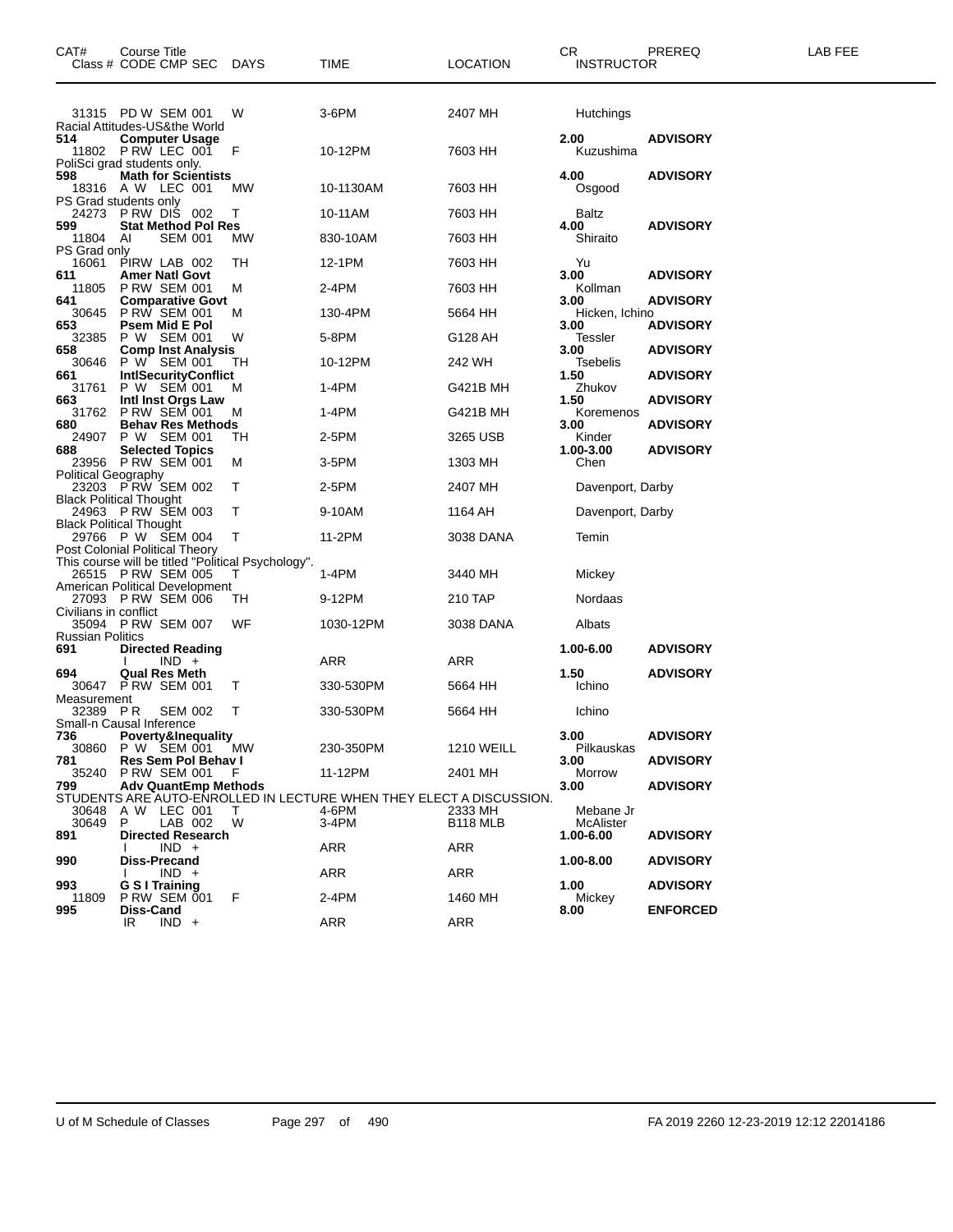#### **Psychology Department Psychology (PSYCH)**

-IT IS CRITICAL THAT STUDENTS ATTEND CLASSES FROM THE BEGINNING OF THE TERM. EVEN THOUGH STUDENTS ARE REGISTERED OFFICIALLY FOR A COURSE, THE DEPARTMENT MAY REQUEST THAT THEY BE DISENROLLED IF THEY DO NOT ATTEND INITIAL CLASSES.<br>111 Intro to Psych **111 Intro to Psych 4.00** 31439 AI LEC 001 TTH 1130-1PM 1324 EH Hoeffner All sections meet from the 1st day of class, even if they occur before the 1st lecture. 31440 PIRW DIS 002 M 4-5PM 3096 EH Riesterer All sections meet from the 1st day of class, even if they occur before the 1st lecture.<br>31443 PIRW DIS 003 M 5-6PM 1068 EH 31443 PIRW DIS 003 M 5-6PM 1068 EH Thorsen All sections meet from the 1st day of class, even if they occur before the 1st lecture.<br>31444 PIRW DIS 004 M 6-7PM 271 WEISER 31444 PIRW DIS 004 M 6-7PM 271 WEISER Siu All sections meet from the 1st day of class, even if they occur before the 1st lecture. 31445 PIRW DIS 005 TH 4-5PM 2229 SEB Lee All sections meet from the 1st day of class, even if they occur before the 1st lecture. 31446 PIRW DIS 006 TH 5-6PM B856 EQ Thorsen All sections meet from the 1st day of class, even if they occur before the 1st lecture.<br>31447 PIRW DIS 007 TH 6-7PM 1084 EH 31447 PIRW DIS 007 TH 6-7PM 1084 EH Siu All sections meet from the 1st day of class, even if they occur before the 1st lecture.<br>31448 PIRW DIS 008 F 8-9AM 31448 PIRW DIS 008 F 8-9AM 271 WEISER Riesterer All sections meet from the 1st day of class, even if they occur before the 1st lecture. 31449 PIRW DIS 009 F 9-10AM 2024 DANA Riesterer All sections meet from the 1st day of class, even if they occur before the 1st lecture.<br>B1570 BUS 010 F 10-11AM 31450 PIRW DIS 010 F 10-11AM B1570 BUS Siu All sections meet from the 1st day of class, even if they occur before the 1st lecture.<br>31451 PIRW DIS 011 F 11-12PM 1436 MH 31451 PIRW DIS 011 F 11-12PM 1436 MH Lee All sections meet from the 1st day of class, even if they occur before the 1st lecture.<br>31452 PIRW DIS 012 F 12-1PM 2436 MH 31452 PIRW DIS 012 F 12-1PM 2436 MH Lee All sections meet from the 1st day of class, even if they occur before the 1st lecture.<br>31453 PIRW DIS 013 F 1-2PM 1636 CHEM 31453 PIRW DIS 013 F 1-2PM 1636 CHEM Thorsen All sections meet from the 1st day of class, even if they occur before the 1st lecture.<br>1324 EH 1812 AI W LEC 030 MW 1-230PM 11812 AI W LEC 030 MW 1-230PM 1324 EH Buvinger Students are auto-enrolled in Lec 030 when they elect a Dis 031-042. 17400 P RW DIS 031 W 4-5PM B852 EQ Salazar All sections meet from the 1st day of class, even if they occur before the 1st lecture.<br>17401 P RW DIS 032 W 5-6PM B856 EQ 17401 P RW DIS 032 W 5-6PM B856 EQ McGhee All sections meet from the 1st day of class, even if they occur before the 1st lecture.<br>17402 P RW DIS 033 W 6-7PM 1372 EH 17402 P RW DIS 033 W 6-7PM 1372 EH Salazar All sections meet from the 1st day of class, even if they occur before the 1st lecture.<br>17403 P RW DIS 034 TH 9-10AM B834 EQ 17403 P RW DIS 034 TH 9-10AM B834 EQ Chandarlis All sections meet from the 1st day of class, even if they occur before the 1st lecture.<br>17404 P RW DIS 035 TH 12-1PM 4152 USB 17404 P RW DIS 035 TH 12-1PM 4152 USB Salazar All sections meet from the 1st day of class, even if they occur before the 1st lecture.<br>17405 P RW DIS 036 TH 4-5PM 45PM 17405 P RW DIS 036 TH 4-5PM 4152 USB Costa All sections meet from the 1st day of class, even if they occur before the 1st lecture. 17406 P RW DIS 037 TH 5-6PM 1650 CHEM Chandarlis All sections meet from the 1st day of class, even if they occur before the 1st lecture.<br>17407 P RW DIS 038 F 9-10AM 17407 P RW DIS 038 F 9-10AM G127 AH Costa All sections meet from the 1st day of class, even if they occur before the 1st lecture.<br>20119 P RW DIS 039 F 10-11AM B0560 BUS 20119 P RW DIS 039 F 10-11AM B0560 BUS McGhee All sections meet from the 1st day of class, even if they occur before the 1st lecture. 20120 P RW DIS 040 F 11-12PM 1449 MH Costa All sections meet from the 1st day of class, even if they occur before the 1st lecture.<br>20488 P RW DIS 041 F 12-1PM 2346 SEB 20488 P RW DIS 041 F 12-1PM 2346 SEB Chandarlis All sections meet from the 1st day of class, even if they occur before the 1st lecture.<br>20489 P RW DIS 042 F 1-2PM 6160 AH 20489 P RW DIS 042 F 1-2PM G160 AH McGhee All sections meet from the 1st day of class, even if they occur before the 1st lecture.<br>AUD 3 MLB 13937 PIRW LEC 060 TTH 1-3PM 13937 PIRW LEC 060 TTH 1-3PM AUD 3 MLB Schreier Psych 111-060 - Register for lecture only; there are no discussion sections for this lecture. Do not contact the instructor. Direct all questions to psych.saa@umich.edu. 20966 PIRW LEC 061 TTH 1-3PM AUD 3 MLB Schreier Psych 111-061 LEC meets with Psych 111-060 LEC. Psych 111-061 is ONLY for students CURRENTLY ENROLLED IN THE SCHOOL OF NURSING. All other students should register or waitlist for Psych 111-060, or another Psych 111 or Psych 112 Lecture.<br>112 **112 Psy as Natl Science 4.00** 20864 AI LEC 001 TTH 4-530PM 1324 EH Malley Students are auto-enrolled in Lec 001 when they elect a Dis 002-013. 20865 PIRW DIS 002 W 8-9AM 2330 MH Bae All sections meet from the 1st day of class, even if they occur before the 1st lecture. 20866 PIRW DIS 003 W 9-10AM 2330 MH Bae All sections meet from the 1st day of class, even if they occur before the 1st lecture.<br>20867 PIRW DIS 004 W 3-4PM 4096 EH 20867 PIRW DIS 004 W 3-4PM 4096 EH Johnson All sections meet from the 1st day of class, even if they occur before the 1st lecture.<br>20868 PIRW DIS 005 W 5-6PM 2866 EH 20868 PIRW DIS 005 W 5-6PM 2866 EH Bae All sections meet from the 1st day of class, even if they occur before the 1st lecture.<br>20869 PIRW DIS 006 W 6-7PM 1068 EH 20869 PIRW DIS 006 W 6-7PM 1068 EH Lee

U of M Schedule of Classes Page 298 of 490 FA 2019 2260 12-23-2019 12:12 22014186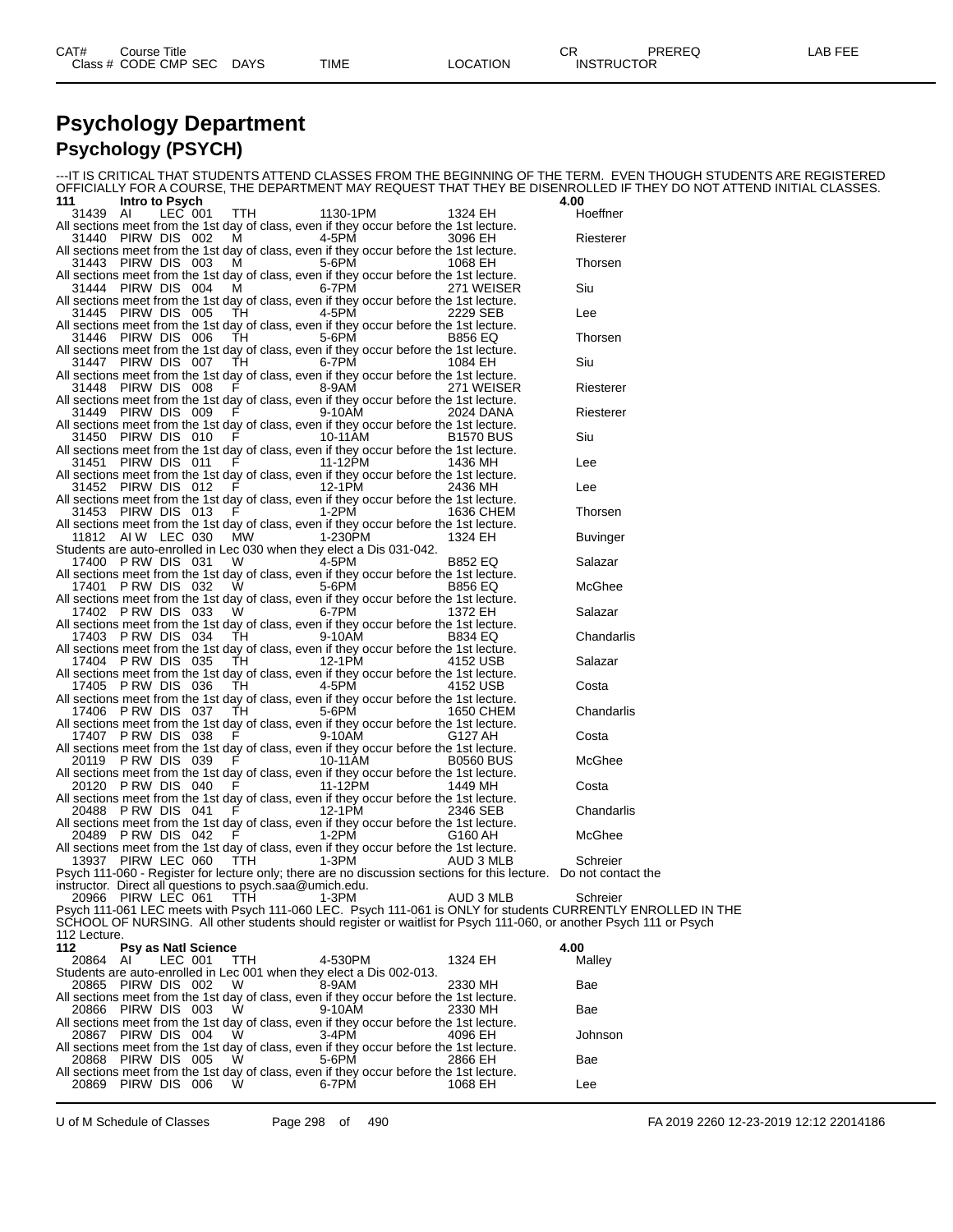| CAT# | Title<br>Courseٽ     |             |             |          | ∩⊓<br>◡⊓          | PREREQ | _AB FEF |
|------|----------------------|-------------|-------------|----------|-------------------|--------|---------|
|      | Class # CODE CMP SEC | <b>DAYS</b> | <b>TIME</b> | LOCATION | <b>INSTRUCTOR</b> |        |         |

|                            |                           |  |                       |                                                                          | All sections meet from the 1st day of class, even if they occur before the 1st lecture.                     |         |                           |
|----------------------------|---------------------------|--|-----------------------|--------------------------------------------------------------------------|-------------------------------------------------------------------------------------------------------------|---------|---------------------------|
| 20870 PIRW DIS 007 W       |                           |  |                       | 7-8PM                                                                    | 271 WEISER                                                                                                  | Lee     |                           |
|                            |                           |  |                       |                                                                          | All sections meet from the 1st day of class, even if they occur before the 1st lecture.                     |         |                           |
| 20871 PIRW DIS 008 F       |                           |  |                       | 9-10AM                                                                   | B <sub>115</sub> A MLB                                                                                      | Pittman |                           |
|                            |                           |  |                       |                                                                          | All sections meet from the 1st day of class, even if they occur before the 1st lecture.                     |         |                           |
|                            |                           |  | 20872 PIRW DIS 009 F  | 10-11AM                                                                  | B115A MLB                                                                                                   | Pittman |                           |
|                            |                           |  |                       |                                                                          | All sections meet from the 1st day of class, even if they occur before the 1st lecture.                     |         |                           |
|                            |                           |  |                       | 20873 PIRW DIS 010 F 11-12PM                                             | B115A MLB                                                                                                   | Pittman |                           |
|                            |                           |  |                       |                                                                          | All sections meet from the 1st day of class, even if they occur before the 1st lecture.                     |         |                           |
| 31454 PIRW DIS 011 F       |                           |  |                       | 12-1PM                                                                   | 2340 SEB                                                                                                    | Johnson |                           |
|                            |                           |  |                       | Students are auto-enrolled in Lec 001 when they elect a Dis 002-013.     |                                                                                                             |         |                           |
| 31455 PIRW DIS 012 F       |                           |  |                       | 1-2PM                                                                    | 180 TAP                                                                                                     | Johnson |                           |
|                            |                           |  |                       | Students are auto-enrolled in Lec 001 when they elect a Dis 002-013.     |                                                                                                             |         |                           |
| 20874 PIRW DIS 013 F       |                           |  |                       | 10-11AM                                                                  | <b>B0570 BUS</b>                                                                                            | Lee     |                           |
|                            |                           |  |                       |                                                                          | All sections meet from the 1st day of class, even if they occur before the 1st lecture.                     |         |                           |
| 114                        | <b>Honors Intro Psych</b> |  |                       |                                                                          |                                                                                                             | 4.00    | <b>ADVISORY, ENFORCED</b> |
| 31646 P RW LEC 001         |                           |  | MW                    | 11-1 PM                                                                  | 1423 EQ                                                                                                     | Tardif  |                           |
| 120                        | Sem in Psy-Soc Sci        |  |                       |                                                                          |                                                                                                             | 3.00    | <b>ADVISORY</b>           |
| 11813 PIRW SEM 001 TTH     |                           |  |                       | 1-230PM                                                                  | ARR                                                                                                         | Preston |                           |
| Can Psych Save the Planet? |                           |  |                       |                                                                          |                                                                                                             |         |                           |
|                            |                           |  |                       |                                                                          | Psych 120-001 meets in the Pillsbury Room, East Hall. Take the elevator on the Psych side of EH, Church St. |         |                           |
|                            |                           |  |                       | entrance, up to floor 4M. Doors open directly into classroom. Fall 2019. |                                                                                                             |         |                           |
|                            |                           |  | 24125 PRW SEM 002 TTH | 10-1130AM                                                                | 271 WEISER                                                                                                  | Fryberg |                           |

| Unpacking Your Cultural Self                                                                                |            |           |                |                |
|-------------------------------------------------------------------------------------------------------------|------------|-----------|----------------|----------------|
| 26618 PIRW SEM 003                                                                                          | MW         | 1130-1PM  | 1060 EH        | Rabinowitz     |
| <b>Psych Perspectives of Politics</b>                                                                       |            |           |                |                |
| 24126 P RW SEM 004                                                                                          | TH         | 9-12PM    | <b>B804 EQ</b> | Graham-Bermann |
| The Psychology of Violence                                                                                  |            |           |                |                |
| 22543 P RW SEM 005                                                                                          | <b>MW</b>  | 830-10AM  | 3021 EH        | Schreier       |
| Devel thru Children's Lit                                                                                   |            |           |                |                |
| 28802 PIRW SEM 006                                                                                          | <b>TTH</b> | 1-230PM   | 3021 EH        | Malley         |
| Religion & Personal Growth                                                                                  |            |           |                |                |
| 28803 PIRW SEM 007                                                                                          | TH         | 5-8PM     | ARR            | Ybarra         |
| Meaningful Leadership                                                                                       |            |           |                |                |
| Psych 120-007 meets in the Pillsbury Room, East Hall. Take the elevator on the Psych side of EH, Church St. |            |           |                |                |
| entrance, up to floor 4M. Doors open directly into classroom. Fall 2019.                                    |            |           |                |                |
| 28804 P RW SEM 008 TTH                                                                                      |            | 10-1130AM | 1060 EH        | Seifert        |
| How to be Creative                                                                                          |            |           |                |                |
| 28805 P RW SEM 009                                                                                          | TTH        | 1130-1PM  | 1060 EH        | Seifert        |
| How to be Creative                                                                                          |            |           |                |                |
| 31665 PIRW SEM 010                                                                                          | - F        | 10-1PM    | 3088 EH        | Conley         |
| Sexuality in College Context                                                                                |            |           |                |                |

|           | Sexuality in College Context |           |         |         |                 |
|-----------|------------------------------|-----------|---------|---------|-----------------|
| 121       | Sem in Psy-Nat Sci           |           |         | 3.00    | <b>ADVISORY</b> |
|           | 28807 P RW SEM 001 TTH       | 10-1130AM | 3021 EH | Bergman |                 |
|           | Primate Communication & Lang |           |         |         |                 |
|           | 28808 P RW SEM 002 MWF       | 10-11AM   | 3866 EH | Isbell  |                 |
| エレジュレジュール |                              |           |         |         |                 |

Thinking

**122 Intrgrp Dialogue 3.00** Note: Interested students must fill out an online request at www.igr.umich.edu. Due to high demand, students who do not attend the mass meeting on the first day of class will be dropped from the course. If you have questions,

please contact Anti'Shay Thurman (phone: 936-1875; e-mail: antistay@umich.edu). 18424 PI SEM 001 W 230-530PM 170 WEISER Hwang **122 Intrgrp Dialogue 3.00** P SEM 001 W 230-530PM ARR **122 Intrgrp Dialogue 3.00** 18426 PI SEM 002 W 230-530PM 806 BMT **200 Ind Psych Issues 1.00-4.00 ADVISORY** I IND + ARR ARR ARR Do not contact the instructor. Direct all questions to psych.saa@umich.edu. **211 Project Outreach 3.00 ADVISORY 40.00** 11814 PIW SEM 001 T 4-6PM 260 WEISER Hurley Working w/Preschool Children http://sites.lsa.umich.edu/projectoutreach/ . Email questions to project.outreach@umich.edu .<br>11815 P W SEM 002 T 4-6PM 296 WEISER 11815 P W SEM 002 T 4-6PM 296 WEISER Cornett Mind, Music & Community http://sites.lsa.umich.edu/projectoutreach/ . Email questions to project.outreach@umich.edu . 11816 P W SEM 003 TH 4-6PM 260 WEISER McCullough Juvenile and Criminal Justice http://sites.lsa.umich.edu/projectoutreach/ . Email questions to project.outreach@umich.edu .<br>11817 P W SEM 004 TH 4-6PM 296 WEISER 11817 P W SEM 004 TH 4-6PM 296 WEISER Wagner Health,Illness and Society http://sites.lsa.umich.edu/projectoutreach/ . Email questions to project.outreach@umich.edu . 11818 P W SEM 005 W 4-6PM 1068 EH Smith Using Your Psychology Degree http://sites.lsa.umich.edu/projectoutreach/ . Email questions to project.outreach@umich.edu . **213 Foundations IGR 3.00 ENFORCED** 28699 P RW SEM 001 TTH 1-230PM G127 AH Kime 28701 P RW SEM 002 TTH 4-530PM 1460 MH Kime

U of M Schedule of Classes Page 299 of 490 FA 2019 2260 12-23-2019 12:12 22014186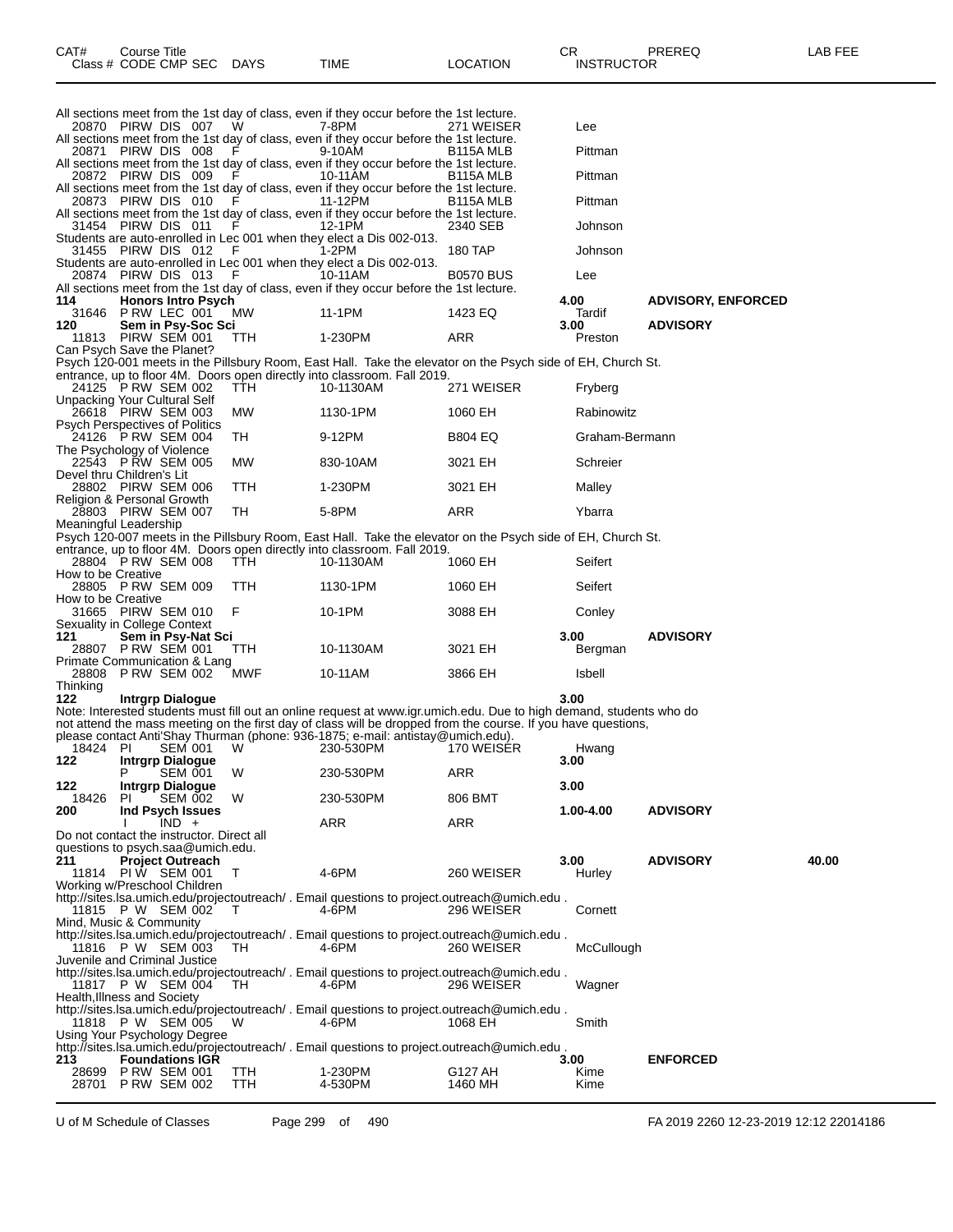| 220                                                        | Intro Biopsych                                    |                          |            |                                              |                                                                                                                     |                                  | 4.00                       |                           |
|------------------------------------------------------------|---------------------------------------------------|--------------------------|------------|----------------------------------------------|---------------------------------------------------------------------------------------------------------------------|----------------------------------|----------------------------|---------------------------|
| 28815 AI                                                   |                                                   | LEC 001                  |            | TTH                                          | 1-230PM<br>All sections meet from the 1st day of class, even if they occur before the 1st lecture.                  | 2306 MH                          | Cummings                   |                           |
| 28816 PIW DIS 002                                          |                                                   |                          |            | W                                            | 11-12PM                                                                                                             | 269 WEISER                       | Suri                       |                           |
| 28817                                                      | PIW DIS 003                                       |                          |            | W                                            | 12-1PM                                                                                                              | 1068 EH                          | Suri                       |                           |
| 28818<br>223                                               | <b>PIW DIS 004</b><br><b>Entrepreneur Crtivty</b> |                          |            | W                                            | 3-4PM                                                                                                               | 4088 EH                          | Suri<br>3.00               | <b>ENFORCED</b>           |
| 27064 AIR                                                  |                                                   | LEC 001                  |            | МW                                           | 11-12PM                                                                                                             | AUD A AH                         | Fretz                      |                           |
|                                                            |                                                   |                          |            |                                              | All sections meet from the 1st day of class, even if they occur before the 1st lecture.                             |                                  |                            |                           |
| 27065<br>27066                                             | PIRW DIS 002<br>PIRW DIS                          |                          | 003        | F<br>F                                       | 12-1PM<br>$1-2PM$                                                                                                   | G127 AH<br>G127 AH               | Cease<br>Cease             |                           |
| 27067                                                      | PIRW DIS                                          |                          | 004        | F                                            | 12-1PM                                                                                                              | 1449 MH                          | Cutter                     |                           |
| 27068                                                      | PIRW DIS                                          |                          | 005        | F                                            | $1-2PM$                                                                                                             | 1449 MH                          | Cutter                     |                           |
| 27069<br>27070                                             | PIRW DIS<br>PIRW DIS                              |                          | 006<br>007 | F<br>F                                       | 12-1PM<br>1-2PM                                                                                                     | 3330 MH<br>3330 MH               | Habhab<br>Habhab           |                           |
| 27071                                                      | PIRW DIS                                          |                          | 008        | F                                            | 12-1PM                                                                                                              | 3333 MH                          | Newman                     |                           |
| 27072 PIRW DIS 009                                         |                                                   |                          |            | $\mathsf F$                                  | 1-2PM                                                                                                               | 3333 MH                          | Newman                     |                           |
| 225<br>25132 AI                                            | <b>Psy Human Sexuality</b>                        | LEC 001                  |            |                                              | 4-6PM                                                                                                               |                                  | 3.00                       |                           |
|                                                            |                                                   |                          |            | W                                            | All sections meet from the 1st day of class, even if they occur before the 1st lecture.                             | 1324 EH                          | Conley                     |                           |
| 25133                                                      | PIW DIS                                           |                          | 002        | м                                            | 12-1PM                                                                                                              | <b>B852 EQ</b>                   | Sparks                     |                           |
| 25134                                                      | PI W                                              | <b>DIS</b>               | 003        | М                                            | $2-3PM$                                                                                                             | G026 TISCH                       | Sparks                     |                           |
| 25135<br>25136                                             | PI W<br>PI W                                      | <b>DIS</b><br><b>DIS</b> | 004<br>005 | м<br>м                                       | 4-5PM<br>5-6PM                                                                                                      | <b>B830 EQ</b><br><b>B856 EQ</b> | Sparks<br>Nichols          |                           |
| 25137 PIW                                                  |                                                   | <b>DIS</b>               | 006        | т                                            | 9-10AM                                                                                                              | <b>B834 EQ</b>                   | Piemonte                   |                           |
| 25138                                                      | PI W                                              | <b>DIS</b>               | 007        | т                                            | 11-12PM                                                                                                             | <b>B830 EQ</b>                   | Nichols                    |                           |
| 25516<br>25517                                             | PI W<br>PI W                                      | <b>DIS</b><br><b>DIS</b> | 008<br>009 | т<br>T                                       | 3-4PM<br>4-5PM                                                                                                      | <b>R2320 BUS</b><br>4096 EH      | Piemonte<br><b>Nichols</b> |                           |
| 25518                                                      | <b>PIW DIS 010</b>                                |                          |            | т                                            | 5-6PM                                                                                                               | 1405 EQ                          | Piemonte                   |                           |
| 226                                                        | <b>UG Psych Research</b>                          |                          |            |                                              |                                                                                                                     |                                  | 1.00-4.00                  |                           |
| 230                                                        | <b>Intro Behav Neurosci</b>                       | $IND +$                  |            |                                              | ARR                                                                                                                 | ARR                              |                            |                           |
| 11824                                                      | A R                                               | LEC 001                  |            | <b>TTH</b>                                   | 230-4PM                                                                                                             | 1324 EH                          | 4.00<br>Sarter             | <b>ADVISORY, ENFORCED</b> |
|                                                            |                                                   |                          |            |                                              | All sections meet from the 1st day of class, even if they occur before the 1st lecture.                             |                                  |                            |                           |
| 11825<br>11826                                             | PRW DIS 002<br>P RW DIS                           |                          | 003        | м                                            | 11-12PM<br>12-1PM                                                                                                   | 269 WEISER<br>1068 EH            | Cantwell<br>Cantwell       |                           |
| 11827                                                      | P RW DIS                                          |                          | 004        | м<br>м                                       | 4-5PM                                                                                                               | 268 WEISER                       | Donovan                    |                           |
| 19585                                                      | P RW DIS                                          |                          | 005        | м                                            | 5-6PM                                                                                                               | <b>B830 EQ</b>                   | Donovan                    |                           |
| 11828                                                      | P RW DIS                                          |                          | 006        | TН                                           | 5-6PM                                                                                                               | G160 AH                          | Cantwell                   |                           |
| 19586                                                      | P RW DIS                                          |                          | 007        | TН                                           | 6-7PM                                                                                                               | 2407 MH                          | Abtahi                     |                           |
|                                                            |                                                   |                          |            |                                              |                                                                                                                     |                                  |                            |                           |
| 11829<br>11830                                             | P RW DIS<br>P RW DIS                              |                          | 008<br>009 | F.<br>F                                      | 8-9AM                                                                                                               | 1084 EH<br>2244 USB              | Abtahi<br>Abtahi           |                           |
| 11831                                                      | P RW DIS                                          |                          | 010        | F                                            | 9-10AM<br>11-12PM                                                                                                   | 2271 AH                          | Avila                      |                           |
| 11832                                                      | P RW DIS                                          |                          | 011        | F                                            | 12-1PM                                                                                                              | 2306 MH                          | Avila                      |                           |
| 16067                                                      | P RW DIS                                          |                          | 012        | F                                            | $1-2PM$                                                                                                             | 2427 MH                          | Avila                      |                           |
| 19656<br>240                                               | <b>PRW DIS 013</b><br>Intro to Cog Psych          |                          |            | F                                            | $2-3PM$                                                                                                             | <b>B247 EH</b>                   | Donovan<br>4.00            | <b>ENFORCED</b>           |
| 11833                                                      | AIR                                               | $LEC$ 001                |            | MW                                           | 1130-1PM                                                                                                            | 1324 EH                          | Ellis                      |                           |
|                                                            |                                                   |                          |            |                                              | All sections meet from the 1st day of class, even if they occur before the 1st lecture. Enroll in a section 002-013 |                                  |                            |                           |
| and be auto enrolled in Lecture 001.<br>21388 PIRW DIS 002 |                                                   |                          |            | W                                            | 3-4PM                                                                                                               | 3096 EH                          | Fellowes                   |                           |
| 21389                                                      | PIRW DIS                                          |                          | 003        | W                                            | 5-6PM                                                                                                               | <b>B852 EQ</b>                   | Fellowes                   |                           |
| 21390                                                      | PIRW DIS                                          |                          | 004        | W                                            | 6-7PM                                                                                                               | B852 EQ                          | Fellowes                   |                           |
| 21391<br>21392 PIRW DIS                                    | PIRW DIS                                          |                          | 005<br>006 | TH<br>TН                                     | 9-10AM<br>4-5PM                                                                                                     | <b>B830 EQ</b><br>1068 EH        | Ahn<br>Ahn                 |                           |
| 21393 PIRW DIS 007                                         |                                                   |                          |            | TН                                           | 5-6PM                                                                                                               | 1068 EH                          | Ahn                        |                           |
| 21394                                                      | PIRW DIS 008                                      |                          |            | F                                            | 8-9AM                                                                                                               | 2306 MH                          | Cheng                      |                           |
| 21395<br>21396                                             | PIRW DIS<br>PIRW DIS                              |                          | 009<br>010 | F<br>F                                       | 9-10AM<br>10-11AM                                                                                                   | 2306 MH<br>1449 MH               | Cheng<br>Cheng             |                           |
| 21397                                                      | PIRW DIS                                          |                          | 011        | F                                            | 11-12PM                                                                                                             | 1460 MH                          | Adkins                     |                           |
| 21398                                                      | PIRW DIS                                          |                          | 012        | F                                            | 12-1PM                                                                                                              | 3752 SSWB                        | Adkins                     |                           |
| 21399<br>21456                                             | PIRW DIS 013<br>AIR                               |                          |            | F<br>TTH                                     | $1-2PM$<br>10-1130AM                                                                                                | 3411 MH<br>1324 EH               | Adkins<br>Gehring          |                           |
|                                                            |                                                   | LEC 020                  |            |                                              | All sections meet from the 1st day of class, even if they occur before the 1st lecture. Enroll in a section         |                                  |                            |                           |
|                                                            |                                                   |                          |            | 021-032 and be auto enrolled in Lecture 020. |                                                                                                                     |                                  |                            |                           |
| 21457                                                      | PIRW DIS 021                                      |                          |            | т                                            | 4-5PM                                                                                                               | 3096 EH                          | Khammash<br>Khammash       |                           |
| 21458<br>21459                                             | PIRW DIS<br>PIRW DIS                              |                          | 022<br>023 | T<br>Τ                                       | 5-6PM<br>6-7PM                                                                                                      | 1084 EH<br>1084 EH               | Khammash                   |                           |
| 21460                                                      | PIRW DIS                                          |                          | 024        | TН                                           | 4-5PM                                                                                                               | 2306 MH                          | Stanley                    |                           |
| 21461                                                      | PIRW DIS                                          |                          | 025        | TН                                           | 5-6PM                                                                                                               | G026 TISCH                       | Stanley                    |                           |
| 24952<br>21462                                             | PIRW DIS<br>PIRW DIS                              |                          | 026<br>027 | TН<br>F.                                     | 6-7PM<br>8-9AM                                                                                                      | G115 AH<br>3096 EH               | Stanley<br>Fansher         |                           |
| 24140                                                      | PIRW DIS                                          |                          | 028        | F                                            | 9-10AM                                                                                                              | <b>B844 EH</b>                   | Fansher                    |                           |
| 21463                                                      | PIRW DIS                                          |                          | 029        | F                                            | 10-11AM                                                                                                             | 260 WEISER                       | Fansher                    |                           |
| 21464<br>21465                                             | PIRW DIS<br>PIRW DIS                              |                          | 030<br>031 | F<br>F                                       | 11-12PM<br>12-1PM                                                                                                   | <b>B830 EQ</b><br><b>B852 EQ</b> | Jung<br>Jung               |                           |
| 21466                                                      | PIRW DIS 032                                      |                          |            | F                                            | 1-2PM                                                                                                               | <b>B830 EQ</b>                   | Jung                       |                           |
| 242<br>31589                                               | Lang and Human Mind<br>ARW LEC 001                |                          |            | MW                                           | 10-1130AM                                                                                                           | 1202 SEB                         | 4.00<br>Taylor             | <b>ENFORCED</b>           |

U of M Schedule of Classes Page 300 of 490 FA 2019 2260 12-23-2019 12:12 22014186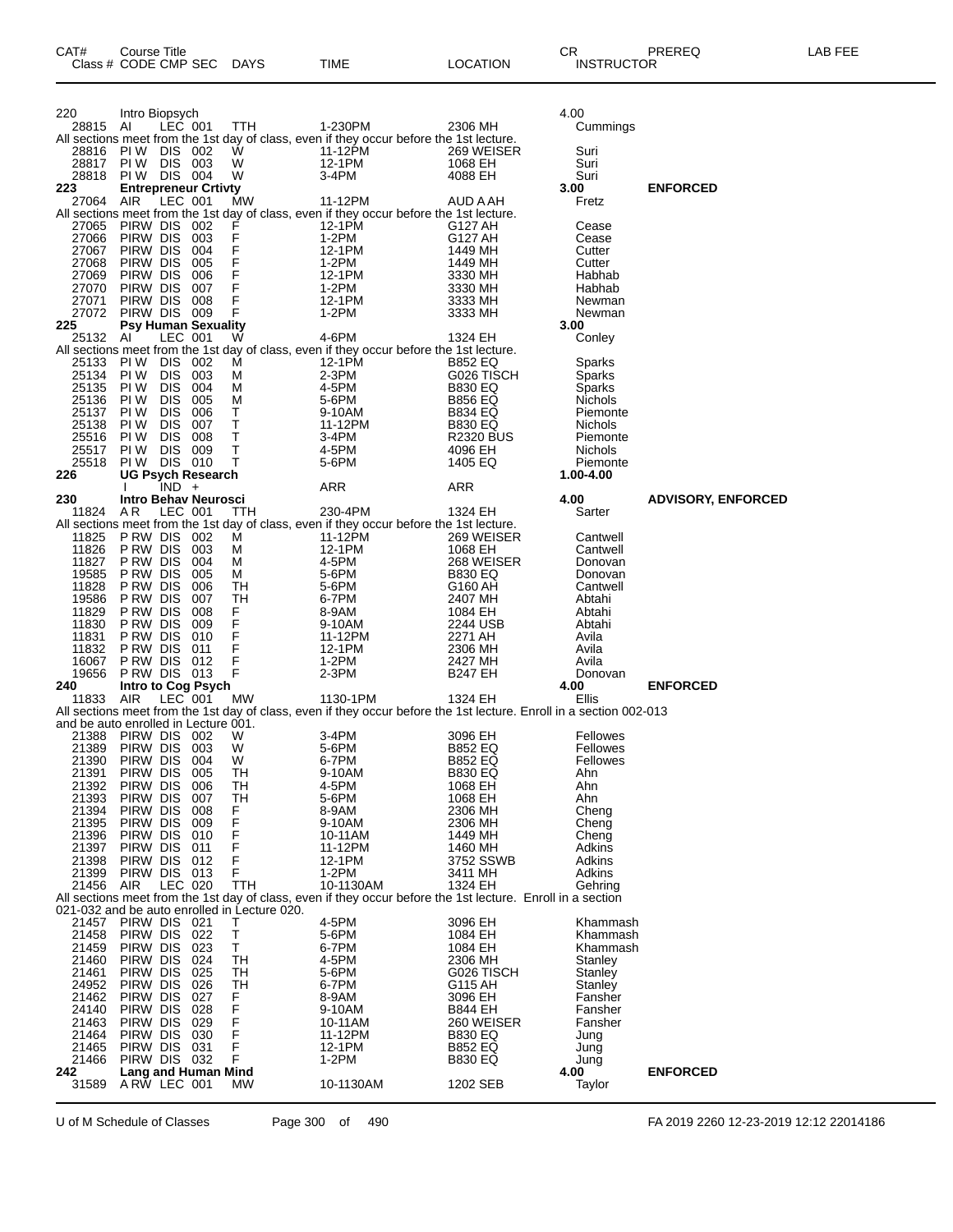| CAT#<br>Class # CODE CMP SEC DAYS                                                            | Course Title                          |         |                           |                                 | TIME                                                                                                                                                                                                                                                                                                                                                                                                                                                                              | <b>LOCATION</b>                  | CR<br><b>INSTRUCTOR</b>      | PREREQ          | LAB FEE                                |
|----------------------------------------------------------------------------------------------|---------------------------------------|---------|---------------------------|---------------------------------|-----------------------------------------------------------------------------------------------------------------------------------------------------------------------------------------------------------------------------------------------------------------------------------------------------------------------------------------------------------------------------------------------------------------------------------------------------------------------------------|----------------------------------|------------------------------|-----------------|----------------------------------------|
| 31591                                                                                        | P RW DIS                              |         | 002                       | F                               | 9-10AM                                                                                                                                                                                                                                                                                                                                                                                                                                                                            | <b>B856 EQ</b>                   | Akimenka                     |                 |                                        |
| 31593<br>31595                                                                               | P RW DIS<br>P RW DIS                  |         | 003<br>004                | TН<br>TH                        | 4-5PM<br>3-4PM                                                                                                                                                                                                                                                                                                                                                                                                                                                                    | 270 TAP<br>2346 SEB              | Hildebrandt<br>Hildebrandt   |                 |                                        |
| 31597                                                                                        | PRW DIS                               |         | 005                       | F.                              | 11-12PM                                                                                                                                                                                                                                                                                                                                                                                                                                                                           | 4088 EH                          | Hildebrandt                  |                 |                                        |
| 31599                                                                                        | P RW DIS                              |         | 006                       | TH                              | 5-6PM                                                                                                                                                                                                                                                                                                                                                                                                                                                                             | 1096 EH                          | Akimenka                     |                 |                                        |
| 31601<br>250                                                                                 | PRW DIS 007                           |         |                           | F.                              | 12-1PM                                                                                                                                                                                                                                                                                                                                                                                                                                                                            | <b>B830 EQ</b>                   | Akimenka<br>4.00             | <b>ENFORCED</b> |                                        |
| 11835                                                                                        | Intro Dev Psych<br>AIR LEC 001<br>AIR |         |                           | MW                              | 10-1130AM                                                                                                                                                                                                                                                                                                                                                                                                                                                                         | 1324 EH                          | Jodl                         |                 |                                        |
|                                                                                              |                                       |         |                           |                                 | All sections meet from the 1st day of class, even if they occur before the 1st lecture.                                                                                                                                                                                                                                                                                                                                                                                           |                                  |                              |                 |                                        |
| 11836<br>11837                                                                               | PIRW DIS 002<br>PIRW DIS 003          |         |                           | W<br>W                          | 4-5PM<br>5-6PM                                                                                                                                                                                                                                                                                                                                                                                                                                                                    | B137 MLB<br>B137 MLB             | Ward<br>Ward                 |                 |                                        |
| 11838                                                                                        | PIRW DIS                              |         | 004                       | W                               | 6-7PM                                                                                                                                                                                                                                                                                                                                                                                                                                                                             | <b>B137 MLB</b>                  | Ward                         |                 |                                        |
| 11839                                                                                        | PIRW DIS                              |         | 005                       | TH                              | 4-5PM                                                                                                                                                                                                                                                                                                                                                                                                                                                                             | 2310 SEB                         | Probst                       |                 |                                        |
| 11840<br>11841                                                                               | PIRW DIS<br>PIRW DIS                  |         | 006<br>007                | TH<br>F.                        | 5-6PM<br>8-9AM                                                                                                                                                                                                                                                                                                                                                                                                                                                                    | G144 AH<br>2114 MLB              | Pollard<br>Probst            |                 |                                        |
| 11842                                                                                        | PIRW DIS                              |         | 008                       | F                               | 9-10AM                                                                                                                                                                                                                                                                                                                                                                                                                                                                            | LEC RM 2 MLB                     | Probst                       |                 |                                        |
| 11843                                                                                        | PIRW DIS                              |         | 009                       | F<br>F                          | 10-11AM                                                                                                                                                                                                                                                                                                                                                                                                                                                                           | 2306 MH                          | Pollard                      |                 |                                        |
| 11844<br>11845                                                                               | PIRW DIS<br>PIRW DIS                  |         | 010<br>011                | F                               | 11-12PM<br>12-1PM                                                                                                                                                                                                                                                                                                                                                                                                                                                                 | 1448 MH<br>B115A MLB             | Wakeland<br>Pollard          |                 |                                        |
| 11846                                                                                        | PIRW DIS 012                          |         |                           | F                               | $1-2PM$                                                                                                                                                                                                                                                                                                                                                                                                                                                                           | 1339 MH                          | Wakeland                     |                 |                                        |
| 11847                                                                                        | PIRW DIS 013                          |         |                           | F                               | $2-3PM$                                                                                                                                                                                                                                                                                                                                                                                                                                                                           | 1437 MH                          | Wakeland                     |                 |                                        |
| 270<br>16969                                                                                 | AR                                    | LEC 001 | Intro to Psychopath       | <b>TTH</b>                      | 830-10AM                                                                                                                                                                                                                                                                                                                                                                                                                                                                          | 1324 EH                          | 4.00<br>Chang                | <b>ENFORCED</b> |                                        |
| 31457                                                                                        | PRW DIS 002                           |         |                           | $\frac{\mathsf{T}}{\mathsf{T}}$ | 4-5PM                                                                                                                                                                                                                                                                                                                                                                                                                                                                             | 4088 EH                          | Schiestl                     |                 |                                        |
| 31459                                                                                        | P RW DIS                              |         | 004                       |                                 | $2-3PM$                                                                                                                                                                                                                                                                                                                                                                                                                                                                           | 2436 MH                          | Schiestl                     |                 |                                        |
| 31460<br>31461                                                                               | P RW DIS<br>PRW DIS                   |         | 005<br>006                | W<br>W                          | 12-1PM<br>1-2PM                                                                                                                                                                                                                                                                                                                                                                                                                                                                   | B137 MLB<br>271 WEISER           | Lucas<br>Lucas               |                 |                                        |
| 31462                                                                                        | PRW DIS                               |         | 007                       | TH                              | 12-1PM                                                                                                                                                                                                                                                                                                                                                                                                                                                                            | G160 AH                          | Schiestl                     |                 |                                        |
| 31464                                                                                        | P RW DIS                              |         | 009                       | TH                              | 5-6PM                                                                                                                                                                                                                                                                                                                                                                                                                                                                             | 1437 MH                          | Lucas                        |                 |                                        |
| 31465<br>31466                                                                               | PRW DIS 010<br>PRW DIS 011            |         |                           | F.<br>F                         | 9-10AM<br>10-11AM                                                                                                                                                                                                                                                                                                                                                                                                                                                                 | 2310 SEB<br>2336 MH              | Parnarouskis<br>Parnarouskis |                 |                                        |
| 31467                                                                                        | PRW DIS 012                           |         |                           | F                               | 11-12PM                                                                                                                                                                                                                                                                                                                                                                                                                                                                           | 180 TAP                          | Parnarouskis                 |                 |                                        |
| 280                                                                                          |                                       |         | <b>Intro Social Psych</b> |                                 |                                                                                                                                                                                                                                                                                                                                                                                                                                                                                   |                                  | 4.00                         | <b>ENFORCED</b> |                                        |
| 11851                                                                                        | AIR                                   | LEC 001 |                           | <b>TTH</b>                      | 1-230PM<br>All sections meet from the 1st day of class, even if they occur before the 1st lecture.                                                                                                                                                                                                                                                                                                                                                                                | 1324 EH                          | Earl                         |                 |                                        |
| 11852                                                                                        | PIRW DIS 002                          |         |                           | м                               | 11-12PM                                                                                                                                                                                                                                                                                                                                                                                                                                                                           | <b>B830 EQ</b>                   | Merrell                      |                 |                                        |
| 11853<br>11854                                                                               | PIRW DIS<br>PIRW DIS                  |         | 003<br>004                | м                               | 12-1PM<br>3-4PM                                                                                                                                                                                                                                                                                                                                                                                                                                                                   | <b>B830 EQ</b>                   | Merrell<br>Merrell           |                 |                                        |
| 11855                                                                                        | PIRW DIS                              |         | 005                       | м<br>м                          | 4-5PM                                                                                                                                                                                                                                                                                                                                                                                                                                                                             | G144 AH<br>1068 EH               | Smith                        |                 |                                        |
| 20088                                                                                        | PIRW DIS                              |         | 006                       | м                               | 5-6PM                                                                                                                                                                                                                                                                                                                                                                                                                                                                             | <b>B852 EQ</b>                   | Smith                        |                 |                                        |
| 11856<br>20089                                                                               | PIRW DIS<br>PIRW DIS                  |         | 007<br>008                | М<br>F                          | 6-7PM<br>10-11AM                                                                                                                                                                                                                                                                                                                                                                                                                                                                  | 1084 EH<br><b>R2310 BUS</b>      | Choi<br>Choi                 |                 |                                        |
| 11857                                                                                        | PIRW DIS                              |         | 009                       | F                               | 11-12PM                                                                                                                                                                                                                                                                                                                                                                                                                                                                           | B <sub>116</sub> MLB             | Melani                       |                 |                                        |
| 16551                                                                                        | PIRW DIS                              |         | 010                       | F                               | 12-1PM                                                                                                                                                                                                                                                                                                                                                                                                                                                                            | <b>B116 MLB</b>                  | Melani                       |                 |                                        |
| 11858<br>22998                                                                               | PIRW DIS 011<br>PIRW DIS 012          |         |                           | F<br>F                          | 1-2PM<br>11-12PM                                                                                                                                                                                                                                                                                                                                                                                                                                                                  | <b>B116 MLB</b><br>2336 MH       | Melani<br>Smith              |                 |                                        |
| 22999                                                                                        | PIRW DIS 013                          |         |                           | F                               | 9-10AM                                                                                                                                                                                                                                                                                                                                                                                                                                                                            | 2328 SEB                         | Choi                         |                 |                                        |
| 290                                                                                          |                                       |         | Intro Psych Persn         |                                 |                                                                                                                                                                                                                                                                                                                                                                                                                                                                                   |                                  | 4.00                         | <b>ENFORCED</b> |                                        |
| 26626                                                                                        | AIR                                   | LEC 001 |                           | TTH                             | 230-4PM<br>All sections meet from the 1st day of class, even if they occur before the 1st lecture.                                                                                                                                                                                                                                                                                                                                                                                | 1800 CHEM                        | Edelstein                    |                 |                                        |
| register at that time.<br>26627 PIRW DIS 002<br>register at that time.<br>26628 PIRW DIS 003 |                                       |         |                           | - W<br>$\top$                   | Students: if you do not meet the Intro Psych PREREQ, please call 734-764-2580 or visit the Psych SAA Office at<br>1343 East Hall (M-F, 8am-5pm) to request an override into an OPEN discussion section. You will be asked to<br>10-11AM<br>Students: if you do not meet the Intro Psych PREREQ, please call 734-764-2580 or visit the Psych SAA Office at<br>1343 East Hall (M-F, 8am-5pm) to request an override into an OPEN discussion section. You will be asked to<br>12-1PM | <b>B830 EQ</b><br><b>B830 EQ</b> | Smith II<br>Perkins          |                 |                                        |
| register at that time.<br>26629 PIRW DIS 004                                                 |                                       |         |                           | $\mathsf T$                     | Students: if you do not meet the Intro Psych PREREQ, please call 734-764-2580 or visit the Psych SAA Office at<br>1343 East Hall (M-F, 8am-5pm) to request an override into an OPEN discussion section. You will be asked to<br>$1-2PM$                                                                                                                                                                                                                                           | <b>B834 EQ</b>                   | Perkins                      |                 |                                        |
| register at that time.<br>26630 PIRW DIS 005                                                 |                                       |         |                           | - W                             | Students: if you do not meet the Intro Psych PREREQ, please call 734-764-2580 or visit the Psych SAA Office at<br>1343 East Hall (M-F, 8am-5pm) to request an override into an OPEN discussion section. You will be asked to<br>$2-3PM$                                                                                                                                                                                                                                           | 1084 EH                          | Perkins                      |                 |                                        |
| register at that time.                                                                       |                                       |         |                           |                                 | Students: if you do not meet the Intro Psych PREREQ, please call 734-764-2580 or visit the Psych SAA Office at<br>1343 East Hall (M-F, 8am-5pm) to request an override into an OPEN discussion section. You will be asked to                                                                                                                                                                                                                                                      |                                  |                              |                 |                                        |
| 26631 PIRW DIS 006<br>register at that time.                                                 |                                       |         |                           | W                               | 4-5PM<br>Students: if you do not meet the Intro Psych PREREQ, please call 734-764-2580 or visit the Psych SAA Office at<br>1343 East Hall (M-F, 8am-5pm) to request an override into an OPEN discussion section. You will be asked to                                                                                                                                                                                                                                             | <b>B830 EQ</b>                   | Isaacs                       |                 |                                        |
| 26632 PIRW DIS 007<br>register at that time.                                                 |                                       |         |                           | W.                              | 5-6PM<br>Students: if you do not meet the Intro Psych PREREQ, please call 734-764-2580 or visit the Psych SAA Office at<br>1343 East Hall (M-F, 8am-5pm) to request an override into an OPEN discussion section. You will be asked to                                                                                                                                                                                                                                             | 142 LORCH                        | Isaacs                       |                 |                                        |
| 36019 PIRW DIS 008                                                                           |                                       |         |                           | W                               | 10-11AM                                                                                                                                                                                                                                                                                                                                                                                                                                                                           | 268 WEISER                       | <b>Isaacs</b>                |                 |                                        |
| U of M Schedule of Classes                                                                   |                                       |         |                           |                                 | Page 301 of<br>490                                                                                                                                                                                                                                                                                                                                                                                                                                                                |                                  |                              |                 | FA 2019 2260 12-23-2019 12:12 22014186 |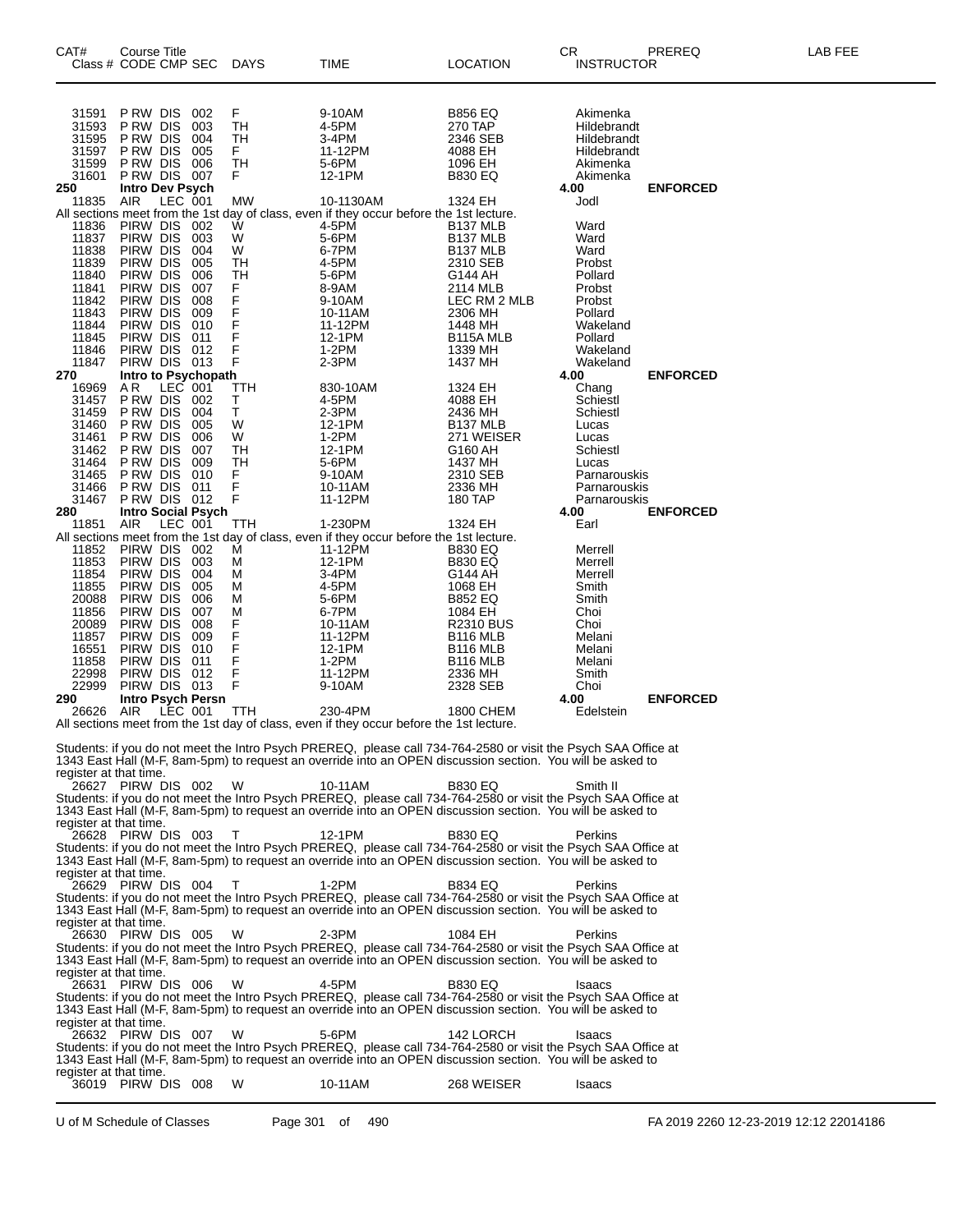| CAT#                      | Course Title<br>Class # CODE CMP SEC DAYS                                                 |              | TIME                                                                                                                       | <b>LOCATION</b>           | CR<br><b>INSTRUCTOR</b>    | PREREQ          | LAB FEE |
|---------------------------|-------------------------------------------------------------------------------------------|--------------|----------------------------------------------------------------------------------------------------------------------------|---------------------------|----------------------------|-----------------|---------|
| 302                       | Res Meth in Cog NS                                                                        |              |                                                                                                                            |                           | 3.00                       | <b>ENFORCED</b> |         |
| 22871 AIR                 | LEC 001                                                                                   | TH           | 230-4PM<br>All sections meet from the 1st day of class, even if they occur before the 1st lecture.                         | 1360 EH                   | Weissman                   |                 |         |
|                           | 24127 PIRW LAB 002<br>Psych 302 counts as a Methods Lab for Psych and BCN Majors.         | T.           | 4-530PM                                                                                                                    | <b>B250 EH</b>            | Perkins                    |                 |         |
|                           | 22872 PIRW LAB 003<br>Psych 302 counts as a Methods Lab for Psych and BCN Majors.         | $\top$       | 1130-1PM                                                                                                                   | <b>B250 EH</b>            | Sluzala                    |                 |         |
|                           | 22873 PIRW LAB 004<br>Psych 302 counts as a Methods Lab for Psych and BCN Majors.         | T            | 230-4PM                                                                                                                    | <b>B250 EH</b>            | Perkins                    |                 |         |
|                           | 24128 PIRW LAB 005<br>Psych 302 counts as a Methods Lab for Psych and BCN Majors.         | W            | 1130-1PM                                                                                                                   | <b>B250 EH</b>            | Simmonite                  |                 |         |
|                           | 22874 PIRW LAB 006<br>Psych 302 counts as a Methods Lab for Psych and BCN Majors.         | - W          | 10-1130AM                                                                                                                  | B250 EH                   | Simmonite                  |                 |         |
|                           | 24954 PIRW LAB 007                                                                        | - W          | 230-4PM                                                                                                                    | <b>B250 EH</b>            | Sluzala                    |                 |         |
| 303<br>16163 AR           | <b>Res Methods in Psych</b><br>LEC 001                                                    | M            | 4-530PM                                                                                                                    | 170 WEISER                | 3.00<br>Boland             | <b>ENFORCED</b> |         |
|                           | 22875 P RW LAB 002                                                                        | W            | All sections meet from the 1st day of class, even if they occur before the 1st lecture.<br>10-1130AM                       | 1060 EH                   | Robotham                   |                 |         |
| 16570                     | 16569 P RW LAB 003<br>PRW LAB 004                                                         | W<br>W       | 230-4PM<br>4-530PM                                                                                                         | 1060 EH<br>1060 EH        | Vossoughi<br>Robotham      |                 |         |
| 16571<br>16573            | PRW LAB 005<br>PRW LAB 006                                                                | W<br>T.      | 530-7PM                                                                                                                    | 1060 EH                   | Kolli                      |                 |         |
| 16572                     | PRW LAB 007                                                                               | T.           | 230-4PM<br>4-530PM                                                                                                         | 1060 EH<br>1060 EH        | Seifeldin<br>Seifeldin     |                 |         |
|                           | 25212 PRW LAB 008                                                                         | TН           | 4-530PM                                                                                                                    | 1060 EH                   | Vossoughi                  |                 |         |
|                           | 25213 P RW LAB 009                                                                        | F.           | 10-1130AM                                                                                                                  | 1060 EH                   | Davis                      |                 |         |
| 28820                     | PRW LAB 010<br>28821 P RW LAB 011                                                         | F<br>F       | 1130-1PM<br>1-230PM                                                                                                        | 1060 EH<br>1060 EH        | Kolli<br>Davis             |                 |         |
| 304                       | Teaching&Leading                                                                          |              |                                                                                                                            |                           | 2.00-4.00                  | <b>ADVISORY</b> | 40.00   |
| 22876 PI                  | LAB 001<br>Michigan Mentorship Program                                                    | т            | 630-830PM                                                                                                                  | <b>B247 EH</b>            | Quart                      |                 |         |
| 34698 PI                  | LAB 233                                                                                   |              | ARR                                                                                                                        | ARR                       | Miller                     |                 |         |
| 21078 PI<br>Group Leading | LAB 471                                                                                   |              | ARR                                                                                                                        | ARR                       | Quart                      |                 |         |
| 305.                      | <b>Psych Practicum</b>                                                                    |              |                                                                                                                            |                           | 2.00-4.00                  | <b>ADVISORY</b> | 30.00   |
| 11819 PI                  | LAB 010<br>Alc&Other Beh Disor-Com II                                                     | TH           | 4-5PM                                                                                                                      | ARR                       | Hicks                      |                 |         |
|                           | into class, or to volunteer.                                                              |              | Psych 305-010 - Contact Angela Galka (anti@med.umich.edu), phone # is 734 232 3352, to interview for acceptance            |                           |                            |                 |         |
| 30175 PI                  | LAB 661                                                                                   |              | ARR                                                                                                                        | ARR                       | Wierba                     |                 |         |
|                           | Peer Group Leaders<br>PSYCH 305-661 Topic Title: Peer Group Leaders                       |              |                                                                                                                            |                           |                            |                 |         |
| 306                       | <b>Group Leading</b>                                                                      |              |                                                                                                                            |                           | 3.00                       | <b>ADVISORY</b> |         |
| 11820 PI<br>21467 PI      | LAB 001<br>LAB 002                                                                        | T.<br>$\top$ | 6-730PM<br>Psych 306 admission requires a short application, which may be completed here: myumi.ch/aZdQK<br>6-730PM        | 1096 EH<br><b>B250 EH</b> | Hurley<br>Cornett          |                 |         |
|                           |                                                                                           |              | Psych 306 admission requires a short application, which may be completed here: myumi.ch/aZdQK                              |                           |                            |                 |         |
| 21468 PI                  | LAB 003                                                                                   | TH.          | 6-730PM<br>Psych 306 admission requires a short application, which may be completed here: myumi.ch/aZdQK                   | 1060 EH                   | McCullough                 |                 |         |
| 21469 PI                  | LAB 004                                                                                   | TH.          | 6-730PM<br>Psych 306 admission requires a short application, which may be completed here: myumi.ch/aZdQK                   | 1096 EH                   | Wagner                     |                 |         |
| 21470 PI                  | LAB 005                                                                                   | W            | 6-730PM                                                                                                                    | 1096 EH                   | Smith                      |                 |         |
| 307<br>11821              | <b>Directed Experience</b><br>PIW LAB 001                                                 |              | Psych 306 admission requires a short application, which may be completed here: myumi.ch/aZdQK<br><b>ARR</b>                | <b>ARR</b>                | 3.00-4.00<br><b>Boster</b> | <b>ADVISORY</b> |         |
|                           | Practicum in Child Dev & Care                                                             |              | Recommended background: Prior or concurrent enrollment in PSYCH 250, or other course work that covered child               |                           |                            |                 |         |
| development.              |                                                                                           |              | For registration information call 734-647-7144 or email judymc@umich.edu                                                   |                           |                            |                 |         |
| 308                       | <b>Peer Advising Pract</b>                                                                |              |                                                                                                                            |                           | 3.00                       | <b>ADVISORY</b> |         |
| 11822                     | PI<br>LAB 001                                                                             |              | 3-5PM<br>Psych 308 meets in the Pillsbury Room, East Hall. Take the elevator on the Psych side of EH, Church St. entrance, | <b>ARR</b>                | Wierba                     |                 |         |
| 310                       | up to floor 4M. Doors open directly into classroom. Fall 2019.<br><b>IGR Facilitation</b> |              |                                                                                                                            |                           | 3.00                       | <b>ADVISORY</b> |         |
| 311                       | 18415 PIW SEM 001<br>Dialog Prac                                                          | MW           | 230-4PM                                                                                                                    | 2271 AH                   | <b>Hicks</b><br>4.00       | <b>ADVISORY</b> |         |

An additional 15 hours of seminar TBA. Questions regarding this course should be directed to the Intergroup Relations Program, 936-1875, 3000 Michigan Union.

| 11823                           | PI                            | <b>SEM 001</b> | M          | 230-530PM | 3463 MH                | Hwang        |                 |
|---------------------------------|-------------------------------|----------------|------------|-----------|------------------------|--------------|-----------------|
| 311                             | <b>Dialog Prac</b>            |                |            |           |                        | 4.00         | <b>ADVISORY</b> |
|                                 | P                             | <b>SEM 001</b> | W          | 230-530PM | ARR                    |              |                 |
| 312                             | <b>Conflict &amp; Coexist</b> |                |            |           |                        | 3.00         |                 |
| 26850                           | <b>P RW SEM 001</b>           |                | ттн        | 230-4PM   | B <sub>115</sub> A MLB | <b>Hicks</b> |                 |
| 316                             | Wrl Blk Chid                  |                |            |           |                        | 3.00         | <b>ADVISORY</b> |
| 25239                           | P W                           | LEC 001        | <b>TTH</b> | 1130-1PM  | <b>B247 EH</b>         | McLoyd       |                 |
| 318                             | Media&Violence                |                |            |           |                        | 4.00         | <b>ADVISORY</b> |
| 20093                           | Al                            | LEC 001        | TTH        | 830-10AM  | LEC RM 1 MLB           | Huesmann     |                 |
| Cross-listed with Comm 318,001. |                               |                |            |           |                        |              |                 |
| 20094                           | PI W<br>DIS                   | 002            | W          | 9-10AM    | 1245 NQ                | Ploger       |                 |
| Cross-listed with Comm 318,002. |                               |                |            |           |                        |              |                 |
|                                 |                               |                |            |           |                        |              |                 |

U of M Schedule of Classes Page 302 of 490 FA 2019 2260 12-23-2019 12:12 22014186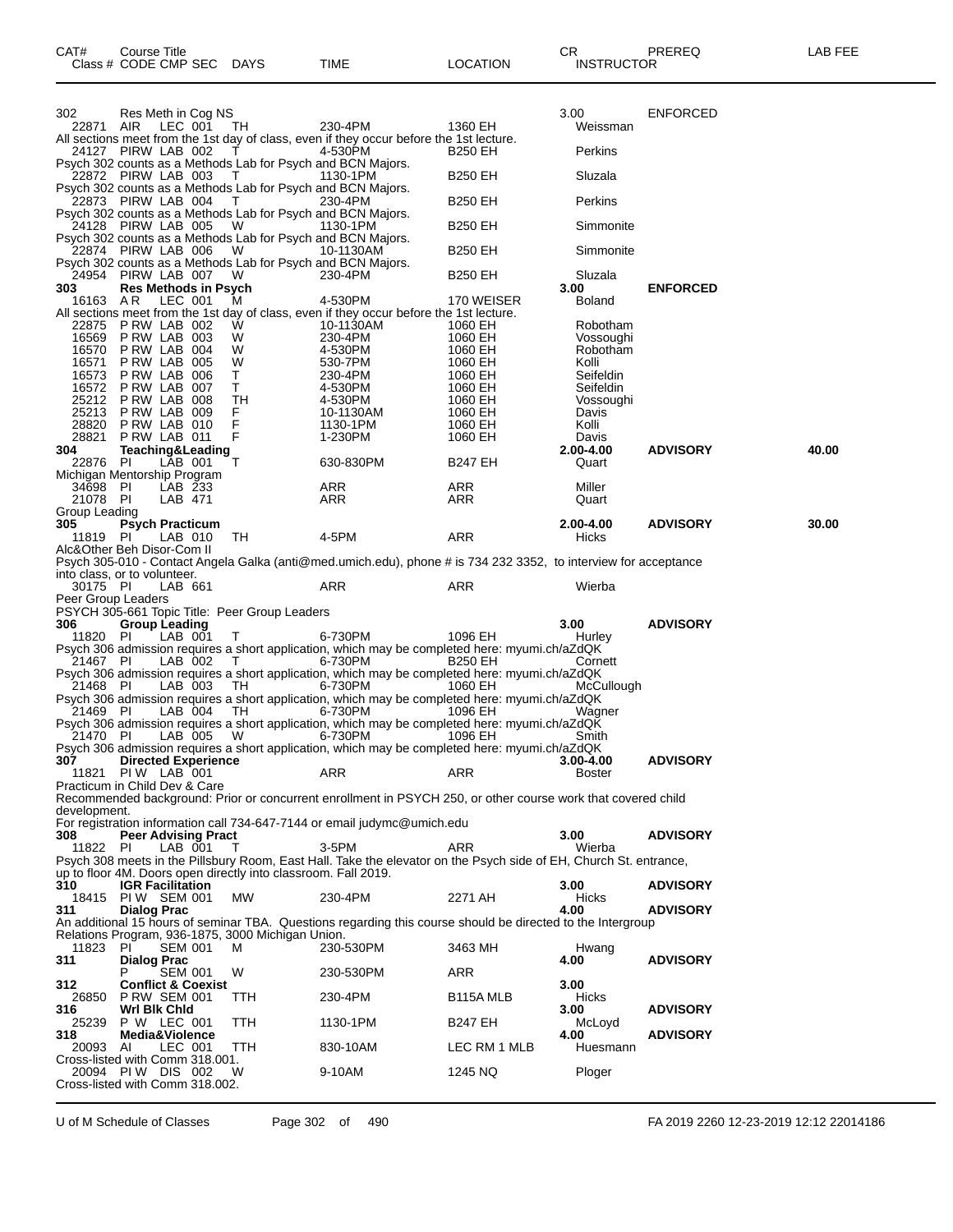| CAT#<br>Class # CODE CMP SEC DAYS                   | Course Title                        |                    |                                |            | TIME                                                                                                                                                                                                                                   | <b>LOCATION</b>           | СR<br><b>INSTRUCTOR</b>   | PREREQ          | <b>LAB FEE</b> |
|-----------------------------------------------------|-------------------------------------|--------------------|--------------------------------|------------|----------------------------------------------------------------------------------------------------------------------------------------------------------------------------------------------------------------------------------------|---------------------------|---------------------------|-----------------|----------------|
| 24020 PIW DIS 003                                   |                                     |                    |                                | W          | 2-3PM                                                                                                                                                                                                                                  | 1245 NQ                   | Ploger                    |                 |                |
| Cross-listed with Comm 318.003<br>24021 PIW DIS 004 |                                     |                    |                                | w          | 3-4PM                                                                                                                                                                                                                                  | 1245 NQ                   | Ploger                    |                 |                |
| Cross-listed with Comm 318.004<br>322               |                                     |                    | <b>Fld Prac Res Nat Sci</b>    |            |                                                                                                                                                                                                                                        |                           | 1.00-4.00                 | <b>ADVISORY</b> |                |
|                                                     |                                     | $IND +$            |                                |            | ARR                                                                                                                                                                                                                                    | ARR                       |                           |                 |                |
| 324<br>19303                                        | PI                                  | LAB 002            | <b>Advanced IGR Prac</b>       | W          | 230-430PM                                                                                                                                                                                                                              | ARR                       | 1.00-4.00<br>Hwang        | <b>ADVISORY</b> |                |
| 325                                                 | <b>Detroit Initiative</b>           |                    |                                |            |                                                                                                                                                                                                                                        |                           | 4.00                      | <b>ADVISORY</b> | 125.00         |
| 26671<br><b>Community Research</b>                  | PRW LAB 001                         |                    |                                | TTH        | 1-230PM                                                                                                                                                                                                                                | 1005 WQ                   | Fabian                    |                 |                |
| 326                                                 |                                     | $IND +$            | Dir Res Psych/NS               |            | ARR                                                                                                                                                                                                                                    | ARR                       | 1.00-4.00                 | <b>ADVISORY</b> |                |
| 328                                                 |                                     |                    | Dir Res Psych/NS               |            |                                                                                                                                                                                                                                        |                           | 1.00                      | <b>ADVISORY</b> |                |
| 330                                                 |                                     | $IND +$            | <b>Topics in Biopsych</b>      |            | <b>ARR</b>                                                                                                                                                                                                                             | ARR                       | 3.00                      | <b>ENFORCED</b> |                |
| 31925<br>Human Cognitive Evolution                  | P RW LEC 002                        |                    |                                | МW         | 230-4PM                                                                                                                                                                                                                                | <b>B852 EQ</b>            | Rosati                    |                 |                |
| 331                                                 |                                     |                    | <b>Res Methods BBCS</b>        |            | For Psych 330-002, interested students who have previously taken Psych 240 or Psych 250 may contact the Psych SAA<br>Office (1343 EH) for an override into an open seat. CALL 734-764-2580, M-F 8am-5pm when you are able to register. |                           | 4.00                      | <b>ADVISORY</b> |                |
| 25147<br>25608                                      | AI<br>PI                            | LEC 001<br>LAB 016 |                                | W          | 2-4PM<br><b>ARR</b>                                                                                                                                                                                                                    | <b>1508 NUB</b><br>ARR    | Cummings<br>Ellis         |                 |                |
| 25565<br>27252                                      | PI<br>PI                            | LAB 036<br>LAB 054 |                                |            | ARR<br><b>ARR</b>                                                                                                                                                                                                                      | ARR<br>ARR                | Tronson<br><b>Beltz</b>   |                 |                |
| 25588                                               | ΡI                                  | LAB 071            |                                |            | <b>ARR</b>                                                                                                                                                                                                                             | ARR                       | Sarter                    |                 |                |
| 25570<br>27303                                      | PI<br>PI                            | LAB 132<br>LAB 135 |                                |            | ARR<br>ARR                                                                                                                                                                                                                             | ARR<br>ARR                | Flagel<br>Cummings        |                 |                |
| 30209                                               | ΡI                                  | LAB 139            |                                |            | <b>ARR</b>                                                                                                                                                                                                                             | ARR                       | Eban-Rothschild           |                 |                |
| 25757<br>25716                                      | PI<br>PI                            | LAB 256<br>LAB 322 |                                |            | ARR<br><b>ARR</b>                                                                                                                                                                                                                      | ARR<br>ARR                | Robinson<br><b>Becker</b> |                 |                |
| 25593                                               | ΡI                                  | LAB 340            |                                |            | <b>ARR</b>                                                                                                                                                                                                                             | <b>ARR</b>                | Berridge                  |                 |                |
| 25587<br>27302                                      | PI<br>ΡI                            | LAB 458<br>LAB 473 |                                |            | ARR<br><b>ARR</b>                                                                                                                                                                                                                      | ARR<br>ARR                | Gehring<br>Polk           |                 |                |
| 27459<br>34854                                      | ΡI<br>PI                            | LAB 529<br>LAB 542 |                                |            | <b>ARR</b><br>ARR                                                                                                                                                                                                                      | <b>ARR</b><br>ARR         | Liberzon<br><b>Boland</b> |                 |                |
| 30268                                               | PI                                  | LAB 578            |                                |            | <b>ARR</b>                                                                                                                                                                                                                             | ARR                       | Lewis                     |                 |                |
| 25857<br>29826                                      | ΡI<br><b>PI</b>                     | LAB 579<br>LAB 585 |                                |            | <b>ARR</b><br>ARR                                                                                                                                                                                                                      | <b>ARR</b><br>ARR         | Deldin<br>Preston         |                 |                |
| 29824                                               | PI                                  | LAB 586            |                                |            | ARR                                                                                                                                                                                                                                    | ARR                       | Monk                      |                 |                |
| 27322<br>334                                        | PI                                  | LAB 670            | <b>NS Learn&amp;Memory</b>     |            | <b>ARR</b>                                                                                                                                                                                                                             | ARR                       | 3.00                      | <b>ENFORCED</b> |                |
| 28822<br>335                                        | P RW LEC 001                        |                    | <b>Evol &amp; Animal Behav</b> | <b>MW</b>  | 1-230PM                                                                                                                                                                                                                                | G127 AH                   | Tronson<br>4.00           | <b>ENFORCED</b> |                |
| 24129 AR                                            |                                     | LEC 001            |                                | TTH        | 1130-1PM                                                                                                                                                                                                                               | AUD D AH                  | Dantzer                   |                 |                |
| 24130                                               | PRW DIS 002                         |                    |                                | Т          | All sections meet from the 1st day of class, even if they occur before the 1st lecture.<br>3-4PM                                                                                                                                       | 506 BMT                   | Delacey                   |                 |                |
| 24131                                               | P RW DIS                            |                    | 003                            | т          | 5-6PM<br>9-10AM                                                                                                                                                                                                                        | 3460 MH                   | Davidson                  |                 |                |
| 31560<br>31561                                      | P RW DIS<br>P RW DIS                |                    | 004<br>005                     | W<br>W     | 11-12PM                                                                                                                                                                                                                                | 1339 MH<br><b>B856 EQ</b> | Delacey<br>Delacey        |                 |                |
| 24132<br>31562 P RW DIS 007                         | P RW DIS                            |                    | 006                            | W<br>W     | 3-4PM<br>4-5PM                                                                                                                                                                                                                         | 2346 SEB<br>142 LORCH     | Davidson<br>Davidson      |                 |                |
| 337                                                 |                                     |                    | Hormones&Behavior              |            |                                                                                                                                                                                                                                        |                           | 3.00                      | <b>ENFORCED</b> |                |
| 20485                                               | AIRW LEC 001                        |                    |                                | МW         | 4-5PM<br>All sections meet from the 1st day of class, even if they occur before the 1st lecture.                                                                                                                                       | <b>1528 NUB</b>           | Becker                    |                 |                |
| 31645<br>26637                                      | PIRW DIS 002<br>PIRW DIS 003        |                    |                                | TH<br>TH   | 9-10AM<br>10-11AM                                                                                                                                                                                                                      | 271 WEISER<br>268 WEISER  | Turner<br>Turner          |                 |                |
| 26638                                               | PIRW DIS 004                        |                    |                                | F          | 10-11AM                                                                                                                                                                                                                                | <b>1230 WEILL</b>         | Turner                    |                 |                |
| 338<br>33215                                        | Α                                   | LEC 001            | Soc Beh Primates I             | <b>MWF</b> | 11-12PM                                                                                                                                                                                                                                | 1210 CHEM                 | 4.00<br>Beehner           |                 |                |
| 33216                                               | P                                   | DIS 002            |                                | М          | $1-2PM$                                                                                                                                                                                                                                | 2752 SSWB                 | Estrada                   |                 |                |
| 33217<br>33218                                      | P<br>P.                             | DIS 003<br>DIS 004 |                                | M<br>т     | 4-5PM<br>9-10AM                                                                                                                                                                                                                        | 2229 SEB<br>2328 SEB      | Estrada<br>Estrada        |                 |                |
| 339<br>27443                                        | P RW LEC 001                        |                    | <b>Biopsy Cooperation</b>      | TTH        | 1-230PM                                                                                                                                                                                                                                | 2325 MH                   | 3.00<br>Aragona           | <b>ENFORCED</b> |                |
| 341                                                 |                                     |                    | Adv Lab Cog Psych              |            |                                                                                                                                                                                                                                        |                           | 3.00                      | <b>ENFORCED</b> |                |
| 11834<br>343                                        | PIRW LAB 001<br>Cog NS of Learn&Mem |                    |                                | WF         | 1-230PM                                                                                                                                                                                                                                | <b>B250 EH</b>            | Hoeffner<br>3.00          | <b>ENFORCED</b> |                |
| 34461                                               | P RW LEC 001                        |                    |                                | TTH        | 1130-1PM                                                                                                                                                                                                                               | 2330 MH                   | Isbell                    |                 |                |
| 345<br>21475                                        | AIR                                 | LEC 001            | Human Neuropsych               | МW         | 9-10AM                                                                                                                                                                                                                                 | 1324 EH                   | 4.00<br>Zahodne           | <b>ENFORCED</b> |                |
| 21476                                               | PIRW DIS 002                        |                    |                                | W          | All sections meet from the 1st day of class, even if they occur before the 1st lecture.<br>2-4PM                                                                                                                                       | B770 SSWB                 | Zaheed                    |                 |                |
| 21477                                               | PIRW DIS                            |                    | 003                            | W          | 4-6PM                                                                                                                                                                                                                                  | 1372 EH                   | Fogo                      |                 |                |
| 21478<br>21479                                      | PIRW DIS<br>PIRW DIS                |                    | 004<br>005                     | TН<br>TН   | 11-1PM<br>4-6PM                                                                                                                                                                                                                        | <b>B852 EQ</b><br>1084 EH | Lalwani<br>Lalwani        |                 |                |
| 21480                                               | PIRW DIS                            |                    | 006                            | TН         | 5-7PM                                                                                                                                                                                                                                  | 269 WEISER                | Vivaldo                   |                 |                |
| 21481<br>31565                                      | PIRW DIS<br>PIRW DIS 008            |                    | 007                            | F.<br>F    | 9-11AM<br>11-1PM                                                                                                                                                                                                                       | 268 WEISER<br>373 LORCH   | Zaheed<br>Fogo            |                 |                |

U of M Schedule of Classes Page 303 of 490 FA 2019 2260 12-23-2019 12:12 22014186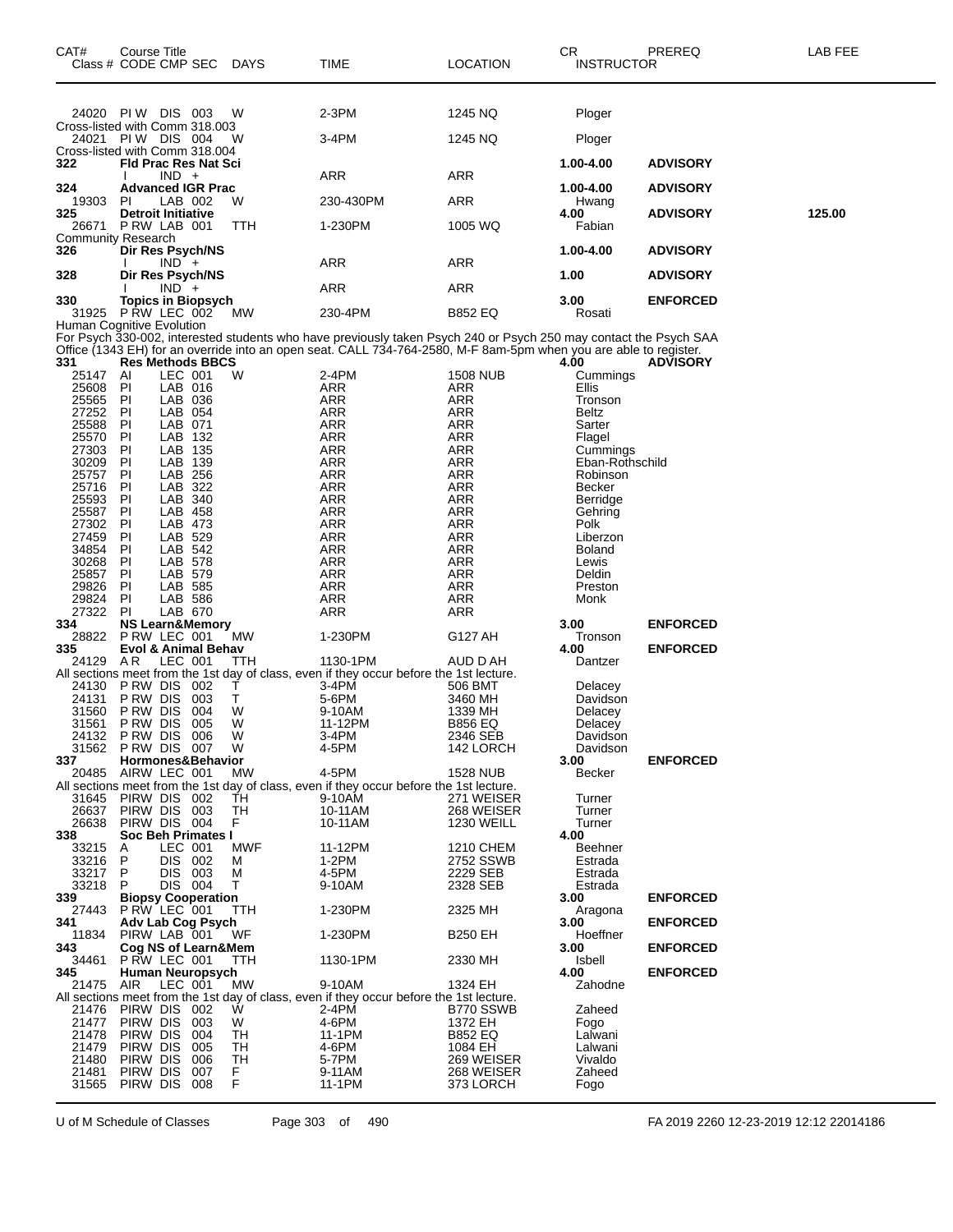| CAT#<br>Class # CODE CMP SEC                                                | Course Title                                      |                    |                           | <b>DAYS</b>     | TIME                                                                                                               | <b>LOCATION</b>                  | CR<br><b>INSTRUCTOR</b>                          | PREREQ                    | LAB FEE |
|-----------------------------------------------------------------------------|---------------------------------------------------|--------------------|---------------------------|-----------------|--------------------------------------------------------------------------------------------------------------------|----------------------------------|--------------------------------------------------|---------------------------|---------|
| 31566                                                                       | PIRW DIS 009                                      |                    |                           | F               | 12-2PM                                                                                                             | <b>B844 EH</b>                   | Vivaldo                                          |                           |         |
| 346<br>25176                                                                | <b>P RW LEC 001</b>                               |                    | Learning&Memory           | TTH             | 1-230PM                                                                                                            | <b>B247 EH</b>                   | 3.00<br>Meyer                                    | <b>ENFORCED</b>           |         |
| 347<br>25641<br>26640                                                       | <b>Perception</b><br>PIRW LEC 001<br>PIRW LEC 002 |                    |                           | МW<br><b>MW</b> | 1-230PM<br>4-530PM                                                                                                 | 173 LORCH<br>1084 EH             | 3.00<br>Snodgrass<br>Snodgrass                   | <b>ENFORCED</b>           |         |
| 349<br>25105                                                                | <b>Talking Minds</b><br>A W LEC 001               |                    |                           | TTH             | 9-10AM                                                                                                             | AUD C AH                         | 3.00<br>Levinson, Tung, Chiang                   | <b>ADVISORY</b>           |         |
| 25106                                                                       | PRW DIS<br>P RW DIS                               |                    | 002<br>003                | TH<br>F         | 4-5PM                                                                                                              | ARR                              | Chiang                                           |                           |         |
| 25107<br>25108                                                              | P RW DIS                                          |                    | 004                       | F               | 10-11AM<br>11-12PM                                                                                                 | 373 LORCH<br>2334 SEB            | Chiang<br>Tung                                   |                           |         |
| 29093<br>29094                                                              | P W<br>P RW DIS                                   | <b>DIS</b>         | 006<br>007                | F<br>TН         | 9-10AM<br>5-6PM                                                                                                    | 2866 EH<br>2114 MLB              | Tung<br>Chiang                                   |                           |         |
| 29097<br>351                                                                | P W DIS 010                                       |                    | <b>Developmental Lab</b>  | F               | 1-2PM                                                                                                              | 2346 SEB                         | Tung<br>3.00                                     | <b>ENFORCED</b>           |         |
| 11848                                                                       | <b>AIR</b>                                        | LEC 001            |                           | т               | 10-1130AM<br>All sections meet from the 1st day of class, even if they occur before the 1st lecture.               | 1250 USB                         | Evans                                            |                           |         |
| 11849<br>11850                                                              | PIRW LAB 002<br>PIRW LAB 003                      |                    |                           | ŤН<br>TН        | 10-1130AM<br>10-1130AM                                                                                             | 2228 SEB<br>3207 LSA             | Mendez<br>Pearson                                |                           |         |
| 17487                                                                       | PIRW LAB 004                                      |                    |                           | TH              | 10-1130AM                                                                                                          | 7603 HH                          | Tran-Dubongco                                    |                           |         |
| 352<br>23114                                                                | Develop-Lang<br>PIRW LEC 001                      |                    |                           | ттн             | 1-230PM                                                                                                            | 2244 USB                         | 3.00<br>Tardif                                   | <b>ADVISORY</b>           |         |
| 353<br>19045                                                                | PIRW LEC 001                                      |                    | <b>Social Development</b> | МW              | 1130-1PM                                                                                                           | 4448 EH                          | 3.00<br>Jodl                                     | <b>ADVISORY</b>           |         |
| 355<br>23115                                                                | PIRW LEC 001                                      |                    | <b>Cognitive Develop</b>  | МW              | 830-10AM                                                                                                           | B247 EH                          | 3.00<br>Gelman                                   | <b>ADVISORY</b>           |         |
| 25467<br>356                                                                | <b>P RW LEC 002</b>                               |                    | <b>Educational Psych</b>  | МW              | 1130-1PM                                                                                                           | 1046 DANA                        | Isbell<br>4.00                                   | <b>ADVISORY</b>           |         |
| 22209                                                                       | A                                                 |                    | LEC 001                   | МW              | 1-230PM                                                                                                            | 1210 CHEM                        | Cortina                                          |                           |         |
| 22210                                                                       | P W                                               | DIS 002            |                           | Τ               | All sections meet from the 1st day of class, even if they occur before the 1st lecture.<br>11-12PM                 | 1507 NUB                         | Nickerson                                        |                           |         |
| 28825<br>28826                                                              | P W<br>P W                                        | DIS.<br><b>DIS</b> | 003<br>004                | т<br>T.         | 12-1PM<br>4-5PM                                                                                                    | 2334 SEB<br>2310 SEB             | Nickerson<br>Whiteside                           |                           |         |
| 28827<br>22211                                                              | P W<br>P W                                        | <b>DIS</b><br>DIS. | 005<br>006                | Τ<br>W          | 5-6PM<br>10-11AM                                                                                                   | 1096 EH<br>1423 EQ               | Whiteside<br>Nickerson                           |                           |         |
| 22212<br>360                                                                | P W                                               | <b>DIS 007</b>     | Behavior&Environment      | W               | 11-12PM                                                                                                            | <b>B830 EQ</b>                   | Whiteside<br>3.00                                |                           |         |
| 22848                                                                       | A                                                 | LEC 001            |                           | MW              | 1-230PM                                                                                                            | 1040 DANA                        | De Young                                         |                           |         |
| 25555<br>17514                                                              | P W<br>P W                                        | DIS.<br>DIS.       | 002<br>003                | F.<br>TН        | $1-2PM$<br>9-10AM                                                                                                  | 1046 DANA<br>3556 DANA           | De Young, Siciliano<br>De Young, Clark           |                           |         |
| 17515<br>17516                                                              | P W<br>P W                                        | DIS.<br><b>DIS</b> | 004<br>005                | м<br>TН         | 4-5PM<br>5-6PM                                                                                                     | 3556 DANA<br>1028 DANA           | De Young, Siciliano<br>De Young, Clark           |                           |         |
| 17558<br>19640                                                              | P W<br>P W DIS 007                                | <b>DIS</b>         | 006                       | T.<br>W         | 5-6PM<br>4-5PM                                                                                                     | 3556 DANA<br>2062 PALM           | De Young, Clark<br>De Young, Siciliano           |                           |         |
| 373<br>26641                                                                | AR                                                | LEC 001            | Child&AdolPsychopath      | TTH             | 9-10AM                                                                                                             | 1202 SEB                         | 3.00<br>Olson                                    | <b>ENFORCED</b>           |         |
|                                                                             |                                                   |                    |                           |                 | All sections meet from the 1st day of class, even if they occur before the 1st lecture.                            |                                  |                                                  |                           |         |
| 26642<br>26643                                                              | PRW DIS 002<br>P RW DIS                           |                    | 003                       | Т<br>Τ          | 3-4PM<br>4-5PM                                                                                                     | 1025 JEFFRIES<br>2334 SEB        | Taylor-Cavelier<br>Cleary                        |                           |         |
| 28847<br>26644                                                              | P RW DIS<br>P RW DIS                              |                    | 004<br>005                | W<br>W          | 12-1PM<br>1-2PM                                                                                                    | <b>B852 EQ</b><br><b>B856 EQ</b> | <b>Taylor-Cavelier</b><br><b>Taylor-Cavelier</b> |                           |         |
| 26645<br>26646                                                              | PRW DIS 006<br>PRW DIS 007                        |                    |                           | W<br>W          | 2-3PM<br>3-4PM                                                                                                     | <b>B856 EQ</b><br>1084 EH        | Cleary<br>Cleary                                 |                           |         |
| 381<br>26647                                                                | A L Soc Psych<br>PRW LAB 001                      |                    |                           | МW              | 1-230PM                                                                                                            | 1060 EH                          | 3.00<br>Gohar                                    | <b>ADVISORY, ENFORCED</b> |         |
| 383                                                                         | <b>Intr Surv Res</b>                              |                    |                           |                 |                                                                                                                    |                                  | 3.00                                             | <b>ADVISORY</b>           |         |
| 28829<br>390                                                                | PIRW LEC 001<br><b>Topics in P&amp;SC</b>         |                    |                           | МW              | 230-4PM                                                                                                            | 173 LORCH                        | Rabinowitz<br>3.00                               | <b>ENFORCED</b>           |         |
| Psychology in Urban Contexts                                                | 27439 PŘW LEC 001                                 |                    |                           | МW              | 1-230PM                                                                                                            | <b>B852 EQ</b>                   | Mattis                                           |                           |         |
| available.                                                                  |                                                   |                    |                           |                 | Students who do not meet the required prereq (Psych 280 or Psych 290) may request an override if a seat is         |                                  |                                                  |                           |         |
| seat.                                                                       |                                                   |                    |                           |                 | Once your registration appointment begins, call 734-764-2580 (Psych SAA Office) to request an override for an OPEN |                                  |                                                  |                           |         |
| 395                                                                         | Org Psych                                         |                    |                           |                 |                                                                                                                    |                                  | 4.00                                             | <b>ENFORCED</b>           |         |
| 26648<br>26649                                                              | AIR<br>PIRW DIS                                   | LEC 001            | 002                       | МW<br>Τ         | 230-4PM<br>3-4PM                                                                                                   | 1324 EH<br>B <sub>137</sub> MLB  | Kira<br>Thorne                                   |                           |         |
| 26650<br>26651                                                              | PIRW DIS<br>PIRW DIS                              |                    | 003<br>004                | T.<br>TН        | 5-6PM<br>12-1PM                                                                                                    | 1636 CHEM<br>1096 EH             | Thorne<br>Kiebler                                |                           |         |
| 28830<br>28831                                                              | PIRW DIS<br>PIRW DIS                              |                    | 005<br>006                | TН<br>F.        | 2-3PM<br>11-12PM                                                                                                   | 1096 EH<br><b>B247 EH</b>        | Thorne<br>Kiebler                                |                           |         |
| 28832<br>401                                                                | PIRW DIS 007                                      |                    | <b>Special Problems</b>   | F               | 12-1PM                                                                                                             | 1068 EH                          | Kiebler<br>3.00                                  | <b>ENFORCED</b>           |         |
|                                                                             | 25139 PIRW SEM 001                                |                    |                           | МW              | 10-1130AM                                                                                                          | <b>B247 EH</b>                   | Buvinger                                         |                           |         |
| ASD in the Mainstream Media<br>24133 P RW SEM 002                           |                                                   |                    |                           | МW              | 1130-1PM                                                                                                           | 3330 MH                          | Holden                                           |                           |         |
| Intro to Forensic Psych<br>31616 PIRW SEM 003<br>Hegemon, Ideol&Polit Behav |                                                   |                    |                           | TTH             | 1130-1PM                                                                                                           | 4404 RAND                        | Rabinowitz                                       |                           |         |
|                                                                             |                                                   |                    |                           |                 |                                                                                                                    |                                  |                                                  |                           |         |

U of M Schedule of Classes Page 304 of 490 FA 2019 2260 12-23-2019 12:12 22014186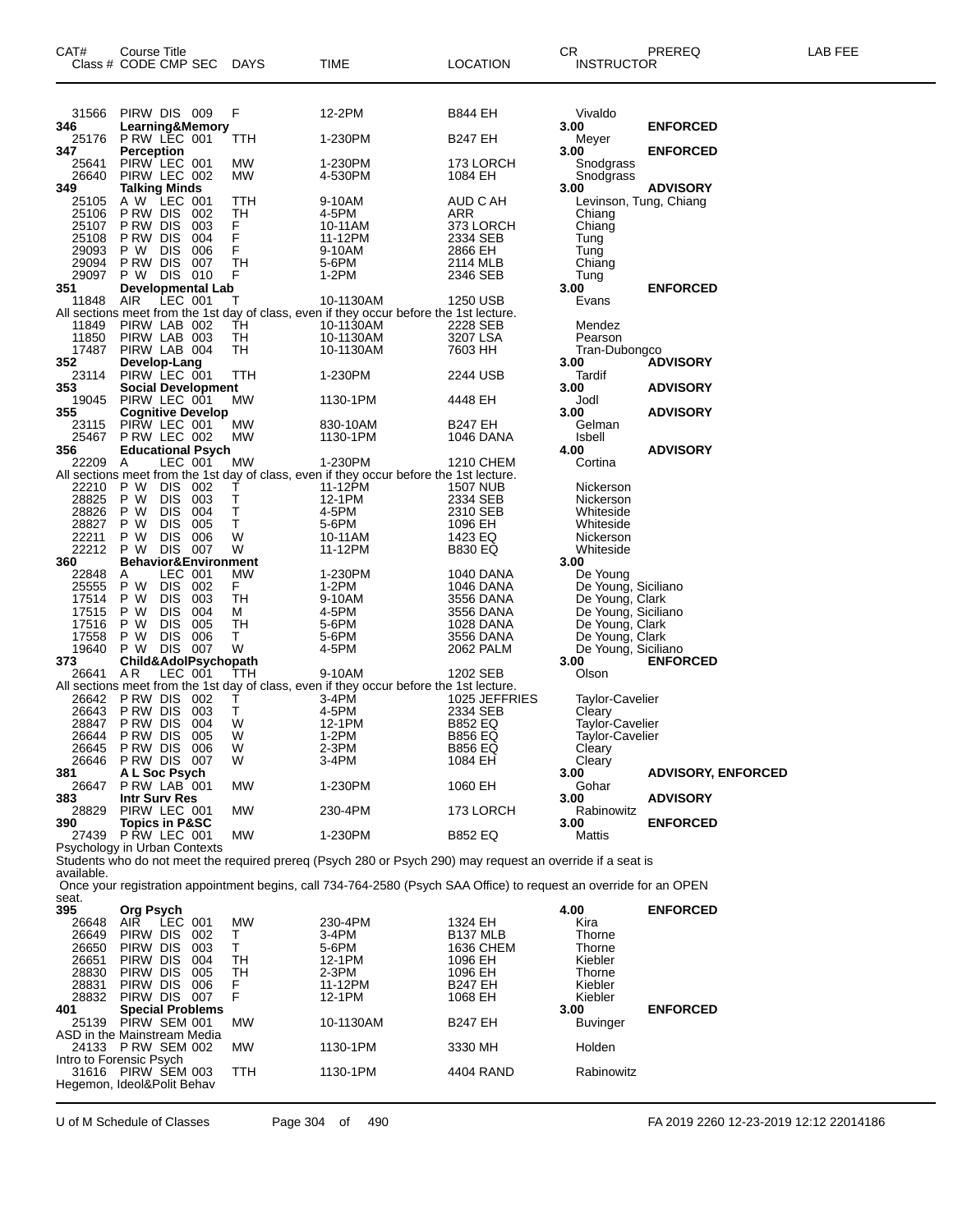| CAT#                            | Course Title      | Class # CODE CMP SEC                                             | <b>DAYS</b>                                                   | TIME                                                                                                                                                                                                                                   | <b>LOCATION</b>       | CR.<br><b>INSTRUCTOR</b> | PREREQ                    | LAB FEE |
|---------------------------------|-------------------|------------------------------------------------------------------|---------------------------------------------------------------|----------------------------------------------------------------------------------------------------------------------------------------------------------------------------------------------------------------------------------------|-----------------------|--------------------------|---------------------------|---------|
| Psychology of Belonging         |                   | 34565 PRW SEM 011                                                | TTH                                                           | 10-1130AM                                                                                                                                                                                                                              | <b>B247 EH</b>        | Savas                    |                           |         |
|                                 |                   | 26653 PRW SEM 012                                                | Psych 401-011 Topic Title: Psychology of Belonging<br>W       | 4-7PM                                                                                                                                                                                                                                  | <b>B247 EH</b>        | Reese                    |                           |         |
| Psychology of Competition       |                   | 28833 P RW SEM 013                                               | TН                                                            | 10-1PM                                                                                                                                                                                                                                 | <b>ARR</b>            | Grower                   |                           |         |
| The Ideal Woman                 |                   |                                                                  |                                                               |                                                                                                                                                                                                                                        |                       |                          |                           |         |
|                                 |                   |                                                                  | entrance, up to floor 4M. Doors open directly into classroom. | Psych 401-013 meets in the Pillsbury Room, East Hall. Take the elevator on the Psych side of EH, Church St.                                                                                                                            |                       |                          |                           |         |
|                                 |                   | 26654 P RW SEM 014<br>Psych of Gend & Sexual Divers              | <b>TTH</b>                                                    | 1130-1PM                                                                                                                                                                                                                               | 210 WH                | Schudson                 |                           |         |
| 402                             |                   | <b>Special Problems</b>                                          |                                                               |                                                                                                                                                                                                                                        |                       | 3.00                     | <b>ADVISORY, ENFORCED</b> |         |
| <b>Biology of Maternal Care</b> |                   | 29520 P RW SEM 001                                               | MW                                                            | 1130-1PM                                                                                                                                                                                                                               | 3021 EH               | Westrick                 |                           |         |
|                                 |                   | 31617 P RW SEM 002<br>Neuroscience of Mental Health              | МW                                                            | 230-4PM                                                                                                                                                                                                                                | 3021 EH               | Naffziger                |                           |         |
|                                 |                   | 31618 P RW SEM 003                                               | MW                                                            | 4-530PM                                                                                                                                                                                                                                | 1505 EQ               | Salvador                 |                           |         |
| Social Neuroscience             |                   | 31619 P RW SEM 004                                               | TTH                                                           | 1130-1PM                                                                                                                                                                                                                               | 3021 EH               | Frank                    |                           |         |
| Emotion & Memory                |                   | 31620 P RW SEM 005                                               | TTH                                                           | 4-530PM                                                                                                                                                                                                                                | 3088 EH               | Carr                     |                           |         |
|                                 |                   | Transitni Res & Cocaine Addict                                   |                                                               |                                                                                                                                                                                                                                        |                       |                          |                           |         |
| <b>Bounded Rationality</b>      |                   | 31621 P RW SEM 006                                               | MW                                                            | 4-530PM                                                                                                                                                                                                                                | 1507 EQ               | Hao                      |                           |         |
| 404                             |                   | <b>Field Practicum</b><br>$IND +$                                |                                                               | ARR                                                                                                                                                                                                                                    | <b>ARR</b>            | 1.00-4.00                | <b>ADVISORY</b>           |         |
| 405                             |                   | <b>Pract Univ Setting</b>                                        |                                                               |                                                                                                                                                                                                                                        |                       | 1.00-4.00                | <b>ADVISORY</b>           |         |
| 420                             |                   | $IND +$<br><b>Adv Reading NS</b>                                 |                                                               | ARR                                                                                                                                                                                                                                    | <b>ARR</b>            | 1.00-4.00                | <b>ADVISORY</b>           |         |
| 421                             |                   | $IND +$<br><b>Adv Reading Soc Sci</b>                            |                                                               | ARR                                                                                                                                                                                                                                    | ARR                   | 1.00-4.00                | <b>ADVISORY</b>           |         |
|                                 |                   | $IND +$                                                          |                                                               | ARR                                                                                                                                                                                                                                    | <b>ARR</b>            |                          |                           |         |
| 422                             |                   | <b>Adv Research NS</b><br>$IND +$                                |                                                               | ARR                                                                                                                                                                                                                                    | <b>ARR</b>            | 1.00-4.00                | <b>ADVISORY</b>           |         |
| 423                             |                   | Adv Res Soc Sci<br>$IND +$                                       |                                                               | ARR                                                                                                                                                                                                                                    | ARR                   | $3.00 - 4.00$            | <b>ADVISORY</b>           |         |
| 424                             |                   | Sr Hon Res I Nat Sci                                             |                                                               |                                                                                                                                                                                                                                        |                       | 2.00-4.00                | <b>ADVISORY</b>           |         |
| 16530<br>426                    | ΑI                | <b>SEM 001</b><br>Sr Hon Res II Nat Sc                           |                                                               | 10-1130AM                                                                                                                                                                                                                              | B844 EH               | Shah<br>2.00-4.00        | <b>ADVISORY</b>           |         |
| 16063                           | AI                | <b>SEM 001</b>                                                   |                                                               | 10-1130AM                                                                                                                                                                                                                              | ARR                   | Shah                     |                           |         |
| 428                             |                   | Psych 426 meets in EH B844 (fall 2019)<br><b>Sr Thesis Res I</b> |                                                               |                                                                                                                                                                                                                                        |                       | 2.00-4.00                | <b>ADVISORY</b>           |         |
|                                 | SD                | $IND +$                                                          |                                                               | 10-1130AM<br>Senior thesis students will join the Honors thesis students for bi-weekly meetings on Fridays 10am-11:30am, EH                                                                                                            | ARR                   |                          |                           |         |
|                                 |                   |                                                                  |                                                               | B844, for FALL 2019 term. Students will receive additional information and a meeting schedule at the beginning of                                                                                                                      |                       |                          |                           |         |
| term.<br>430                    |                   | <b>Topics in Biopsych</b>                                        |                                                               |                                                                                                                                                                                                                                        |                       | 3.00                     | <b>ENFORCED</b>           |         |
|                                 |                   | 28838 PRW SEM 001                                                | ттн                                                           | 230-4PM                                                                                                                                                                                                                                | 142 LORCH             | Bergman                  |                           |         |
|                                 |                   | Primate Communication & Lang<br>28839 PIRW SEM 002               | <b>MW</b>                                                     | 830-10AM                                                                                                                                                                                                                               | 1372 EH               | Cummings                 |                           |         |
| The Developing Brain            |                   | 31622 PRW SEM 003                                                | MW                                                            | 1130-1PM                                                                                                                                                                                                                               | <b>B247 EH</b>        | Aragona                  |                           |         |
| Biopsychology of Motivation     |                   |                                                                  |                                                               | 1-230PM                                                                                                                                                                                                                                |                       | Perkins                  |                           |         |
|                                 |                   | 36014 P RW SEM 004<br>Dev Neurosci of Trauma&Stress              | МW                                                            |                                                                                                                                                                                                                                        | 373 LORCH             |                          |                           |         |
|                                 |                   |                                                                  |                                                               | It is highly recommended students interested in Psych 430-004 have previously taken Psych 240 Intro Cog Sci.<br>Students who have previously taken Psych 240 may contact the Psych SAA Office at 734-764-2580 to request an            |                       |                          |                           |         |
| override into an open seat.     |                   |                                                                  |                                                               |                                                                                                                                                                                                                                        |                       |                          |                           |         |
| 440                             |                   | Adv Topic Cog Neuro<br>28841 PRW SEM 001                         | M                                                             | 3-7PM                                                                                                                                                                                                                                  | <b>B247 EH</b>        | 3.00<br>Jonides          | <b>ENFORCED</b>           |         |
| Neuroimaging the Mind<br>442    |                   | <b>Neurosci Perception</b>                                       |                                                               |                                                                                                                                                                                                                                        |                       | 3.00                     | <b>ENFORCED</b>           |         |
|                                 |                   | 28842 PIRW SEM 001                                               | TTH                                                           | 10-1130AM                                                                                                                                                                                                                              | 373 LORCH             | <b>Brang</b>             |                           |         |
|                                 |                   |                                                                  |                                                               | Psych 442 was previously taught as Psych 347 by Prof. Brang. If you previously took Psych 347 with Prof. Brang, do<br>not register for Psych 442. The content is the same and students can not get credit for both courses.            |                       |                          |                           |         |
| 447                             |                   | <b>Current Topics CCN</b><br>21482 PIRW SEM 001                  |                                                               |                                                                                                                                                                                                                                        |                       | 3.00                     | <b>ENFORCED</b>           |         |
| Consciousness & Cognition       |                   |                                                                  | TTH                                                           | 1-230PM                                                                                                                                                                                                                                | 3254 LSA              | Snodgrass                |                           |         |
| 448<br>30028                    | <b>Math Psych</b> | PRW LEC 001                                                      | Τ                                                             | 2-5PM                                                                                                                                                                                                                                  | 1096 EH               | 3.00<br>Zhang            | <b>ENFORCED</b>           |         |
| 449                             |                   | <b>Decision Processes</b>                                        |                                                               |                                                                                                                                                                                                                                        |                       | 3.00                     | <b>ADVISORY</b>           |         |
| 31624<br>31625                  | S                 | LEC 001<br>PRW DIS 002                                           | TTH<br>F                                                      | 1130-1PM<br>10-11AM                                                                                                                                                                                                                    | 269 WEISER<br>G127 AH | Michal<br>Berg           |                           |         |
| 451                             |                   | 31626 PRW DIS 003<br><b>Adv Res Adol Psych</b>                   | F                                                             | 11-12PM                                                                                                                                                                                                                                | 269 WEISER            | Berg<br>3.00             | <b>ENFORCED</b>           |         |
| 31627                           |                   | PRW LAB 001                                                      | w                                                             | 9-12PM                                                                                                                                                                                                                                 | <b>B852 EQ</b>        | Keating                  |                           |         |
|                                 |                   |                                                                  |                                                               | Students who have taken Psych 250 or a neuroscience course, please call 734-764-2580 or visit the Psych SAA Office<br>at 1343 East Hall (M-F, 8am-5pm) to request an override into an OPEN seat. You will be asked to register at that |                       |                          |                           |         |

time. For further information about the course contact the instructor.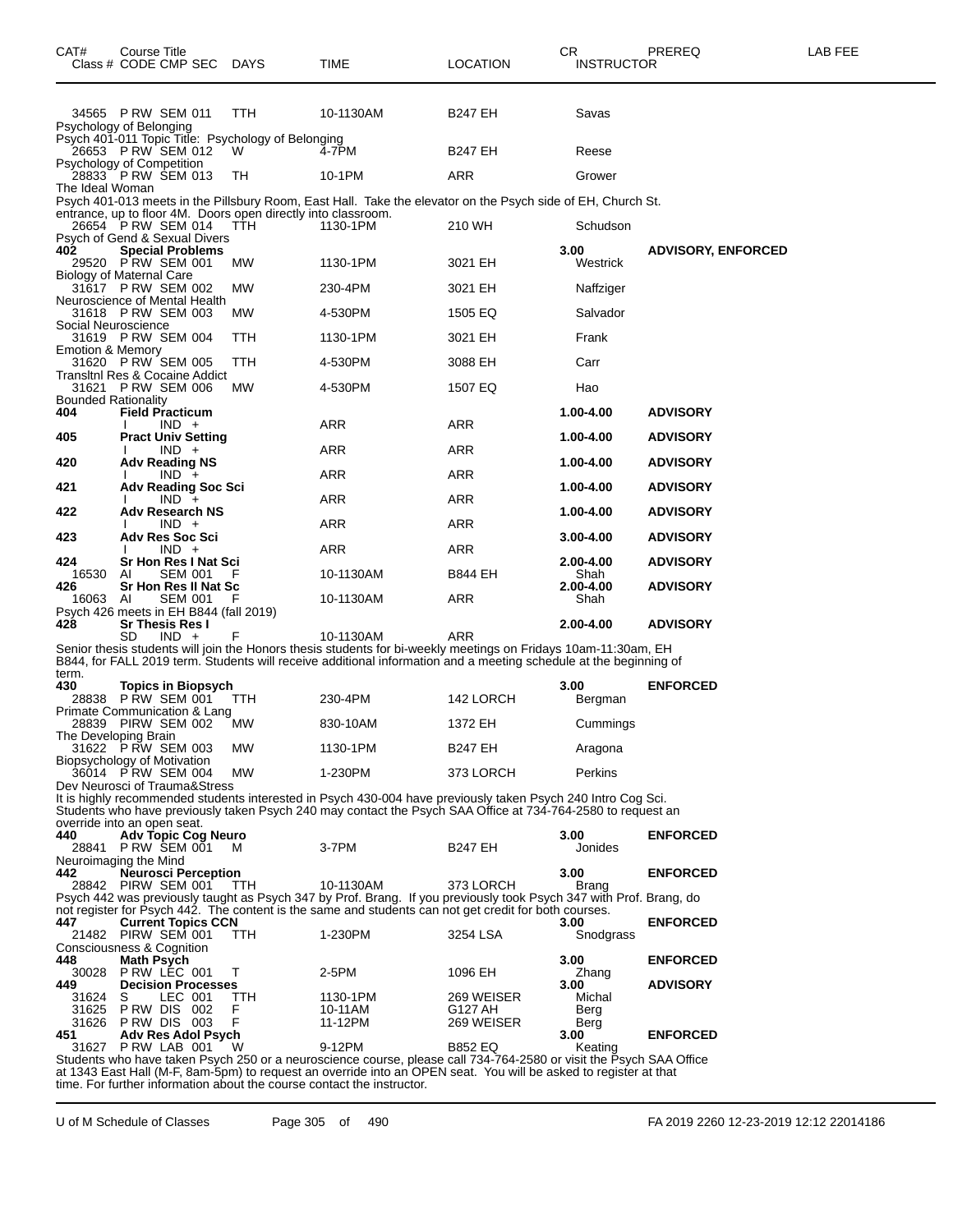| CAT#                                   | Course Title       | Class # CODE CMP SEC DAYS                          |                                                        | TIME                                                                                                               | <b>LOCATION</b>       | СR<br><b>INSTRUCTOR</b> | PREREQ                    | LAB FEE |
|----------------------------------------|--------------------|----------------------------------------------------|--------------------------------------------------------|--------------------------------------------------------------------------------------------------------------------|-----------------------|-------------------------|---------------------------|---------|
| 454<br>32399                           |                    | Devel Cog Neurosci<br>P RW SEM 001                 | ттн                                                    | 4-530PM                                                                                                            | <b>B247 EH</b>        | 3.00<br>Kovelman        | <b>ENFORCED</b>           |         |
| 457                                    |                    | <b>Curr Topic Dev Psych</b><br>25466 PIRW SEM 001  | ттн                                                    | 4-530PM                                                                                                            | 1372 EH               | 3.00<br>Warneken        | <b>ADVISORY, ENFORCED</b> |         |
| Citizens in the Crib                   |                    | 32633 PRW SEM 002                                  | W                                                      | 10-1PM                                                                                                             | ARR                   | McLoyd                  |                           |         |
| Transitions to Adult                   |                    | 34485 P RW SEM 003                                 | Psych 457-002 meets in 2058EH with Psych 958-002<br>MW | 10-1130AM                                                                                                          | 3021 EH               | Davis-Kean              |                           |         |
| Bio, Brain, & Behav Across Dev         |                    |                                                    | Topic: Biology, Brain, & Behavior Across Development   |                                                                                                                    |                       |                         |                           |         |
| 463<br>29651                           | A                  | Stats Modeling in R<br>LEC 001                     | TTH                                                    | 1-230PM                                                                                                            | 1245 NQ               | 4.00<br>Marshall        | <b>ADVISORY</b>           |         |
| 29652                                  |                    | P W LAB 002                                        | М                                                      | 10-12PM                                                                                                            | 238A WH               | Finkel                  |                           |         |
| 29653                                  |                    | P W LAB 003                                        | M                                                      | 1-3PM                                                                                                              | 238A WH               | Finkel                  |                           |         |
| 477                                    |                    | <b>Curr Topc Clin Psych</b>                        |                                                        |                                                                                                                    |                       | 3.00                    | <b>ADVISORY, ENFORCED</b> |         |
| <b>Addictive Behaviors</b>             |                    | 31628 PIRW SEM 001                                 | МW                                                     | 230-4PM                                                                                                            | 373 LORCH             | Gearhardt               |                           |         |
| Mental Hith: Nat&Internat Persp        |                    | 26661 PIRW SEM 002                                 | TTH                                                    | Students who enroll in Psych 477-001 should have previously taken Psych 270 Intro to Psychopology.<br>1-230PM      | 1372 EH               | Nagata                  |                           |         |
| 487                                    |                    | <b>Curr Topc Social Psy</b><br>28843 PRW SEM 001   | <b>TTH</b>                                             | 4-530PM                                                                                                            | <b>B852 EQ</b>        | 3.00<br>Ho              | <b>ADVISORY, ENFORCED</b> |         |
| Psych Inequality & Prejudice           |                    |                                                    |                                                        | Psych 487-001 NOTE: Students who have already taken or are concurrently enrolled in one of the classes below with  |                       |                         |                           |         |
|                                        |                    | 31629 PIRW SEM 007                                 |                                                        | Prof. Arnold Ho may NOT take Psych 487-001: OS 205, OS 425, or OS 495.                                             |                       |                         |                           |         |
| Psych of Leading Self & Others         |                    |                                                    | TН                                                     | 2-5PM                                                                                                              | 269 WEISER            | Ybarra                  |                           |         |
| 506                                    |                    | Prof Issues Psych                                  |                                                        |                                                                                                                    |                       | 1.00                    |                           |         |
| 34590                                  |                    | PDR LEC 001                                        | T                                                      | 430-630PM                                                                                                          | 4448 EH               | Davis-Kean              |                           |         |
| 519                                    |                    | <b>Supervised Research</b>                         |                                                        |                                                                                                                    |                       | 3.00                    |                           |         |
| 21785<br>35930                         | Al<br>P            | <b>SEM 001</b><br>LAB 077                          | W                                                      | 5-7PM<br><b>ARR</b>                                                                                                | 3254 EH<br><b>ARR</b> | Shah<br>Lopez-Duran     |                           |         |
| 35931                                  | P                  | LAB 082                                            |                                                        | ARR                                                                                                                | ARR                   | Dunning                 |                           |         |
| 35928                                  | P                  | LAB 352                                            |                                                        | ARR                                                                                                                | ARR                   | Olson                   |                           |         |
| 35925                                  | $\mathsf{P}$       | LAB 372                                            |                                                        | <b>ARR</b>                                                                                                         | ARR                   | Seifert                 |                           |         |
| 35926                                  | P                  | LAB 461                                            |                                                        | ARR                                                                                                                | ARR                   | Ceballo                 |                           |         |
| 35932                                  | P                  | LAB 510                                            |                                                        | ARR                                                                                                                | ARR                   | Chang                   |                           |         |
| 35927<br>35924                         | P<br>P             | LAB 514<br>LAB 541                                 |                                                        | <b>ARR</b><br>ARR                                                                                                  | <b>ARR</b><br>ARR     | Shah<br>Morrison        |                           |         |
| 35929                                  | P                  | LAB 667                                            |                                                        | ARR                                                                                                                | <b>ARR</b>            | Conley                  |                           |         |
| 541                                    |                    | <b>Adv Topics CCN</b>                              |                                                        |                                                                                                                    |                       | 3.00                    | <b>ADVISORY</b>           |         |
| 34892 P                                |                    | <b>SEM 001</b>                                     | т                                                      | 2-5PM                                                                                                              | ARR                   | Zhang                   |                           |         |
| Data Science                           |                    |                                                    |                                                        |                                                                                                                    |                       |                         |                           |         |
| Psych 541-001 meets in EH 1096.        |                    |                                                    |                                                        |                                                                                                                    |                       |                         |                           |         |
| 609                                    |                    | <b>Psych Teach Academy</b><br>23446 PIRW SEM 001   | w                                                      | 4-6PM                                                                                                              | ARR                   | 1.00<br>Kross           |                           |         |
|                                        |                    |                                                    | Psych 609 meets in 4464 EH, fall 2019 term.            |                                                                                                                    |                       |                         |                           |         |
| 613                                    |                    | <b>Adv Stat Methods</b><br>11862 P RW LEC 001      | TTH                                                    | 9-11AM                                                                                                             | 1449 MH               | 4.00<br>Gonzalez        | <b>ADVISORY</b>           |         |
| Meets with Psych 988-002               |                    |                                                    |                                                        |                                                                                                                    |                       |                         |                           |         |
| 619                                    | IR                 | <b>Supervised Research</b><br>$IND +$              |                                                        | ARR                                                                                                                | ARR                   | 1.00-4.00               | <b>ADVISORY</b>           |         |
| 631                                    |                    | Prosem in Biopsych                                 |                                                        |                                                                                                                    |                       | 3.00                    |                           |         |
| 25257                                  | PR.                | SEM 001                                            | - W                                                    | 930-1130AM                                                                                                         | ARR                   | Tronson, Dantzer        |                           |         |
|                                        |                    |                                                    |                                                        | Psych 631-001 meets in the Pillsbury Room, East Hall. Take the elevator near the Church St entrance to floor "4M." |                       |                         |                           |         |
| 653<br>22177                           |                    | <b>P&amp;SC Orientation</b><br><b>P RW SEM 001</b> | W                                                      | 130-3PM                                                                                                            | ARR                   | 2.00<br>Durkee          | <b>ADVISORY</b>           |         |
| 653                                    |                    | <b>P&amp;SC Orientation</b>                        |                                                        |                                                                                                                    |                       | 2.00                    | <b>ADVISORY</b>           |         |
|                                        |                    | P RW SEM 001                                       | w                                                      | 3-330PM                                                                                                            | 3254 EH               |                         |                           |         |
| meets in 3254 East Hall with Psych 681 |                    |                                                    |                                                        |                                                                                                                    |                       |                         |                           |         |
| 655                                    |                    | <b>Psych of Women</b>                              |                                                        |                                                                                                                    |                       | 3.00                    | <b>ADVISORY</b>           |         |
| 32288                                  |                    | PIW LEC 001                                        | TН                                                     | 2-5PM                                                                                                              | 1006 DANA             | Cortina                 |                           |         |
| 681<br>22235                           |                    | <b>Surv of Social Psyc</b><br><b>P RW SEM 001</b>  | W                                                      | 130-3PM                                                                                                            | 3254 EH               | 2.00<br>Dunning         | <b>ADVISORY</b>           |         |
|                                        |                    |                                                    | Psych 681 meets in EH3254 with Psych 653               |                                                                                                                    |                       |                         |                           |         |
| 682                                    | <b>Adv Soc Psy</b> |                                                    |                                                        |                                                                                                                    |                       | 3.00                    | <b>ADVISORY</b>           |         |
|                                        |                    | 20962 P RW SEM 001                                 | TTH                                                    | 1130-1PM                                                                                                           | 3254 EH               | Dunning                 |                           |         |
| 706                                    |                    | <b>Tutorial Reading</b>                            |                                                        |                                                                                                                    |                       | 1.00-4.00               | <b>ADVISORY</b>           |         |
| 707                                    | IR                 | $IND +$<br><b>Psychometric Theory</b>              |                                                        | ARR                                                                                                                | ARR                   | 3.00                    | <b>ADVISORY</b>           |         |
|                                        |                    | 25296 P W LEC 001                                  | W                                                      | 4-7PM                                                                                                              | 2320 SEB              | Zeng                    |                           |         |
|                                        |                    |                                                    | Prereg EDUC 795. Meets with Psych 958-007.             |                                                                                                                    |                       |                         |                           |         |
| 708                                    |                    | Cogn&Instr Classrm                                 |                                                        |                                                                                                                    |                       | 3.00                    | <b>ADVISORY, ENFORCED</b> |         |
| 31308                                  | PR.                | REC 001                                            | M                                                      | 9-12PM                                                                                                             | 2228 SEB              | Miller                  |                           |         |
| 719                                    | IR                 | <b>Supervised Research</b><br>$IND +$              |                                                        | ARR                                                                                                                | ARR                   | 1.00-5.00               | <b>ADVISORY</b>           |         |
| 730                                    |                    | Sem in Biopsych                                    |                                                        |                                                                                                                    |                       | 1.00                    |                           |         |
| 29759                                  | PR.                | <b>SEM 002</b>                                     |                                                        | ARR                                                                                                                | ARR                   | Tronson                 |                           |         |
|                                        |                    |                                                    |                                                        |                                                                                                                    |                       |                         |                           |         |

U of M Schedule of Classes Page 306 of 490 FA 2019 2260 12-23-2019 12:12 22014186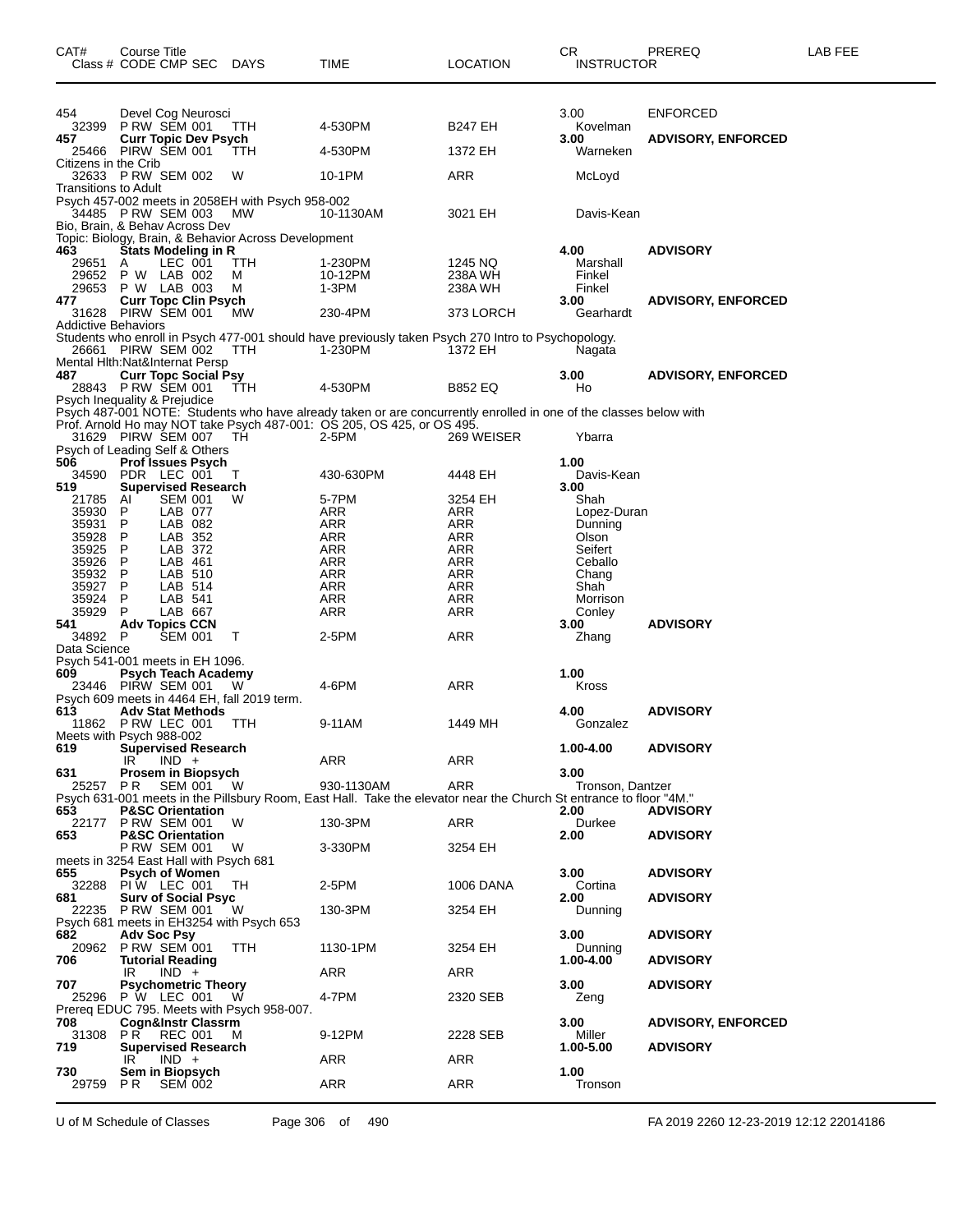| CAT#                             | Course Title<br>Class # CODE CMP SEC DAYS                                                                                                 |                 | TIME                                                                                                                         | <b>LOCATION</b>    | CR<br><b>INSTRUCTOR</b>    | PREREQ          | LAB FEE |
|----------------------------------|-------------------------------------------------------------------------------------------------------------------------------------------|-----------------|------------------------------------------------------------------------------------------------------------------------------|--------------------|----------------------------|-----------------|---------|
| Journal Club<br>742<br>31630 PIR | <b>Complex Cognition</b><br><b>SEM 001</b>                                                                                                | M               | 4-630PM<br>Psych 742 is for CCN students. CCN students: contact psych.saa@umich.edu for an override.                         | <b>ARR</b>         | 3.00<br>Meyer, Shah        |                 |         |
|                                  | demeyer@umich.edu to be added to his waitlist.                                                                                            |                 | Non-CCN students: The instructor will assess seat availability after CCN students have registered. Email                     |                    |                            |                 |         |
|                                  |                                                                                                                                           |                 | Class meets in Pillsbury Room, floor 4M of East Hall. Use Psych Church Street side Elevator to go to 4M. Elevator            |                    |                            |                 |         |
| 743                              | opens into classroom.<br><b>Human Learn-Memory</b><br>32286 PRW LEC 001<br>up to floor 4M. Doors open directly into classroom. Fall 2019. | <b>MW</b>       | 230-4PM<br>Psych 743 meets in the Pillsbury Room, East Hall. Take the elevator on the Psych side of EH, Church St. entrance, | ARR                | 3.00<br>Lustig             | <b>ADVISORY</b> |         |
| 751                              | <b>Cognitive Developmt</b><br>19042 P RW SEM 001                                                                                          | TTH             | 230-4PM                                                                                                                      | 3021 EH            | 3.00<br>Wellman            | <b>ADVISORY</b> |         |
| 756<br>31631                     | Lang&Comm Skil<br><b>PR LEC 001</b><br>Psych 756 meets in East Quad B814 (EQB814), fall 2019.                                             | W               | 1-4PM                                                                                                                        | <b>B814 EQ</b>     | 3.00<br>Gelman             | <b>ADVISORY</b> |         |
| 759<br>11864                     | <b>Developmental Psych</b><br>P R<br>SEM 001                                                                                              | м               | 1-4PM                                                                                                                        | 2058 EH            | 2.00<br>Wellman            | <b>ADVISORY</b> |         |
| 771<br>21129 PR                  | Top Clin Sci & Pract<br><b>SEM 001</b>                                                                                                    | м               | 10-11AM                                                                                                                      | ARR                | 1.00<br>Deldin             |                 |         |
| meets in 4464eh<br>775           | <b>Psych Assessment I</b>                                                                                                                 |                 |                                                                                                                              |                    | 4.00                       |                 |         |
| 24155<br>776                     | PR LAB 001<br><b>Clin Sci Hist&amp;Cult</b>                                                                                               | TTH             | 430-6PM                                                                                                                      | 2234 EH            | Lopez-Duran<br>3.00        |                 |         |
| 31633 PR<br>782<br>31634         | <b>SEM 001</b><br><b>Cultural Psychology</b>                                                                                              | M               | 11-2PM                                                                                                                       | 3254 EH            | Nagata<br>3.00             |                 |         |
| 793<br>31635                     | PR.<br>LEC 001<br><b>Emotional Developmt</b><br>PR.                                                                                       | <b>TTH</b><br>W | 230-4PM<br>2-5PM                                                                                                             | 3254 EH<br>2238 EH | Fryberg<br>3.00            |                 |         |
| 808<br>23374 PR                  | <b>SEM 001</b><br><b>Special Seminar</b><br><b>SEM 002</b>                                                                                | TН              | 6-8PM                                                                                                                        | 3254 EH            | Volling<br>1.00-4.00       | <b>ADVISORY</b> |         |
|                                  | Info Geometry&Its Applications<br>25316 PRW SEM 003                                                                                       | F               | 130-3PM                                                                                                                      | <b>R0220 BUS</b>   | Zhang<br>Westphal, Cortina |                 |         |
| 36284 P                          | Intrdisc Scholarship on Org St<br><b>SEM 004</b>                                                                                          | $\top$          | 4-530PM                                                                                                                      | ARR                | Lustig                     |                 |         |
|                                  | Neuroimaging Initiative<br>Psych 808-004 meets in EH4464 for Fall 2019.                                                                   |                 |                                                                                                                              |                    |                            |                 |         |
| 36331 PR                         | <b>SEM 007</b>                                                                                                                            | MW              | Interested Advanced Undergrads are welcome! Please contact instructor (clustig@umich.edu) for override.<br>1-230PM           | 2234 EH            | Rothschild                 |                 |         |
|                                  | Neural Mechanisms of Memory<br>22610 PRW SEM 010                                                                                          |                 | ARR                                                                                                                          | <b>ARR</b>         | Smith                      |                 |         |
| LIFE<br>arranged<br>819          | <b>Supervised Research</b>                                                                                                                |                 |                                                                                                                              |                    | 1.00-4.00                  | <b>ADVISORY</b> |         |
| 840                              | $IND +$<br>IR.<br><b>Intro Functional MRI</b>                                                                                             |                 | ARR                                                                                                                          | ARR                | 3.00                       | <b>ADVISORY</b> |         |
|                                  | 21018 PI SEM 001                                                                                                                          |                 | ARR<br>For more information and overrides, contact Mary Mohrbach at mohrbach@umich.edu.                                      | ARR                | Jonides, Noll              |                 |         |
| 861<br>20189 P                   | Sem Ed Psych<br><b>SEM 001</b><br>Crosslisted with Psych 861.                                                                             | TH              | 11-2PM                                                                                                                       | 2234 EH            | 3.00<br>Kovelman           | <b>ADVISORY</b> |         |
| 872<br>Meets at MARI             | <b>Psychotherapy Lab I</b><br>25178 PR LAB 001                                                                                            | W               | 9-12PM                                                                                                                       | ARR                | 3.00<br>Jonovich           | <b>ENFORCED</b> |         |
| 875<br>31636 PR                  | <b>Intro Child Therapy</b><br>LEC 001                                                                                                     |                 | 11-2PM                                                                                                                       | 2234 EH            | 3.00<br>Jonovich           | <b>ADVISORY</b> |         |
| 876<br>24509                     | <b>Pract Clinical Psych</b><br>PR<br>LAB 001                                                                                              |                 | ARR                                                                                                                          | ARR                | 2.00<br>Deldin, Jonovich   |                 |         |
| 958<br>34019 PR                  | <b>Special Sem Developm</b><br><b>SEM 001</b>                                                                                             | TH.             | 9-12PM                                                                                                                       | <b>B254 EH</b>     | 1.00-3.00<br>Cortina       | <b>ADVISORY</b> |         |
| 26718 PR                         | <b>Hierarchical Linear Modeling</b><br>SEM 002                                                                                            | W               | 10-1PM                                                                                                                       | 2058 EH            | McLoyd                     |                 |         |
| <b>Transitions to Adult</b>      |                                                                                                                                           |                 | Psych 958-002 - Advanced Psych Undergrads interested in this course should email vcmcloyd@umich.edu to request               |                    |                            |                 |         |
| 32298 P                          | permission to register.<br><b>SEM 003</b><br>Development Training Grant                                                                   | м               | 10-1130AM                                                                                                                    | 2234 EH            | Monk                       |                 |         |
| 988                              | Sem Soc Psy<br>25183 P RW SEM 001                                                                                                         | W               | 9-12PM                                                                                                                       | 2234 EH            | 1.00-5.00<br>Ackerman      | <b>ADVISORY</b> |         |
|                                  | <b>Evolutionary Social Psychology</b><br>15745 P RW SEM 002                                                                               | TTH             | 9-11AM                                                                                                                       | 1449 MH            | Gonzalez                   |                 |         |
| 29418 PR                         | <b>Adv Statistical Methods</b><br><b>SEM 003</b>                                                                                          | TН              | 9-12PM                                                                                                                       | 2238 EH            | Sekaquaptewa               |                 |         |
| 31637 PR                         | Stereotyping and Implicit Bias<br><b>SEM 004</b>                                                                                          | W               | 130-3PM                                                                                                                      | ARR                | Kross                      |                 |         |
|                                  |                                                                                                                                           |                 |                                                                                                                              |                    |                            |                 |         |

U of M Schedule of Classes Page 307 of 490 FA 2019 2260 12-23-2019 12:12 22014186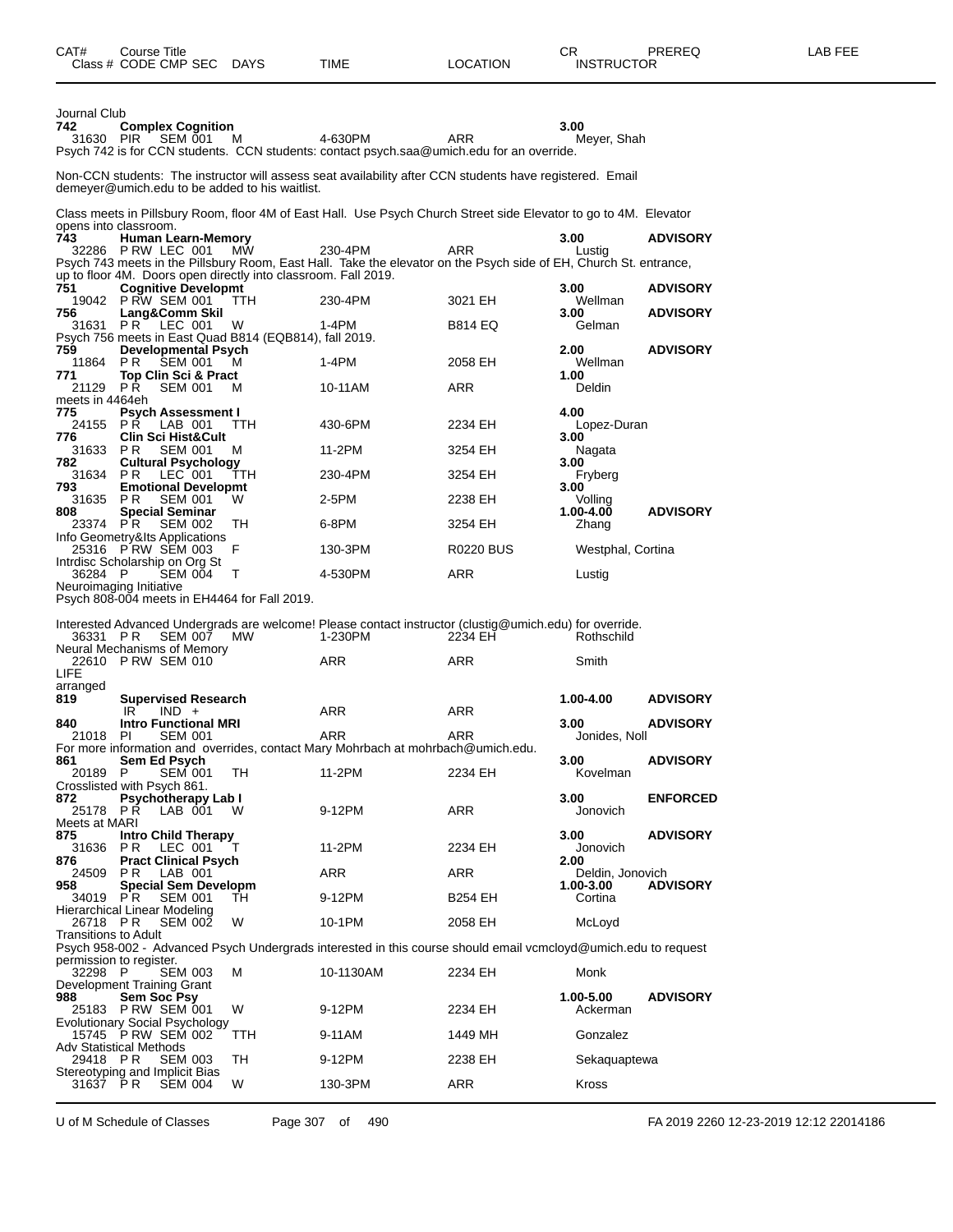| CAT#                | Course Title<br>Class # CODE CMP SEC                                                                                             | DAYS | <b>TIME</b> | <b>LOCATION</b>   | СR<br><b>INSTRUCTOR</b> | PREREQ                             | LAB FEE |
|---------------------|----------------------------------------------------------------------------------------------------------------------------------|------|-------------|-------------------|-------------------------|------------------------------------|---------|
| Outplacement<br>995 | Psych 988-004 meets in 4464EH, fall 2019 term.<br>990 <b>Diss-Precand</b><br>$IND +$<br>IR<br><b>Diss-Cand</b><br>$IND +$<br>IR. |      | ARR<br>ARR  | <b>ARR</b><br>ARR | $1.00 - 8.00$<br>8.00   | <b>ADVISORY</b><br><b>ENFORCED</b> |         |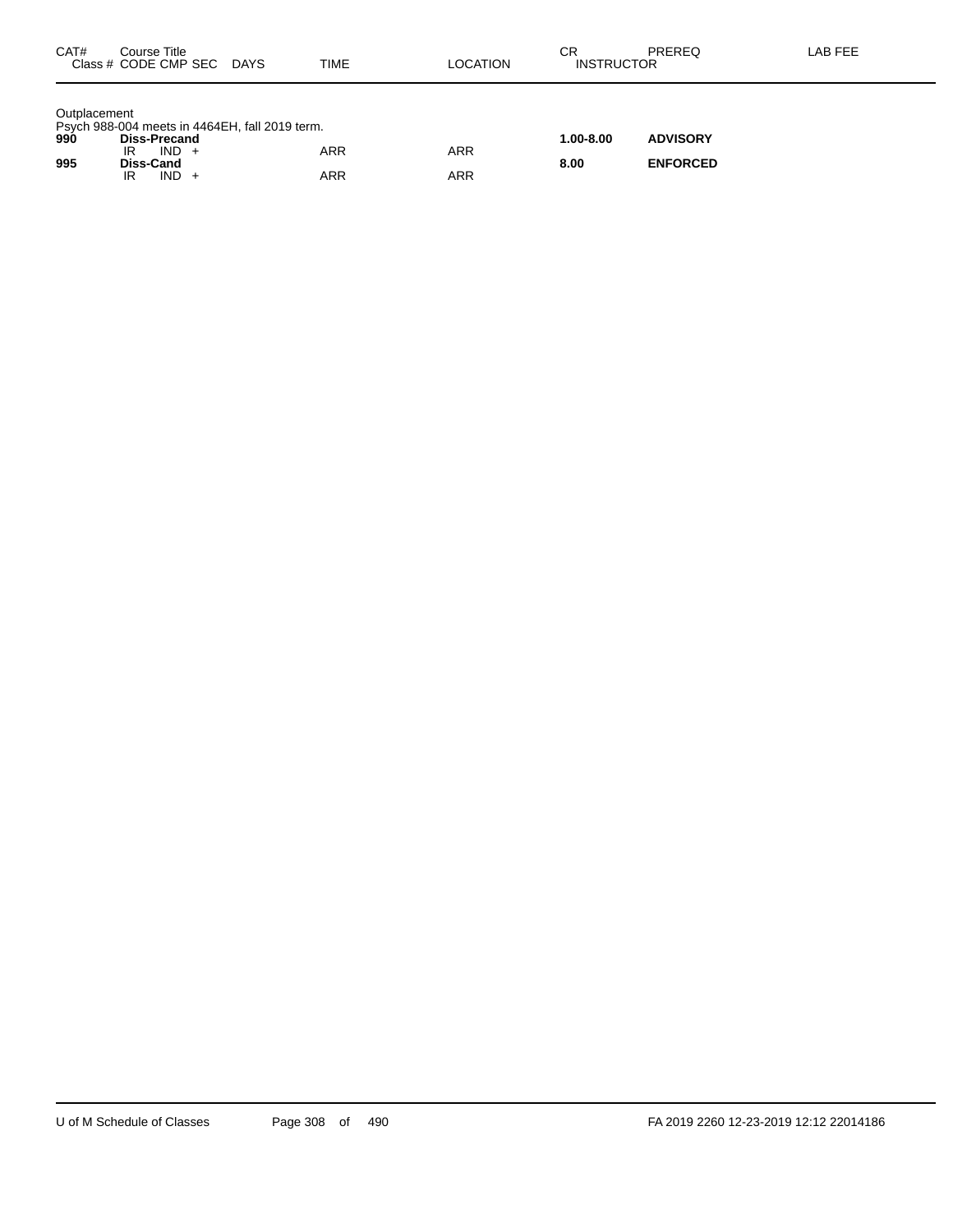## **College of L S A Residential College**

|       | <b>Humanities (RCHUMS)</b> |           |                   |                              |
|-------|----------------------------|-----------|-------------------|------------------------------|
| 301   | Beg Indonesian Orch        |           |                   | 1.00                         |
| 23837 | LAB 001<br>ттн             | 630-730PM | 1320 MOORE        | Appleton, VanderBeek         |
| 303   | Int Indonesian Orch        |           |                   | <b>ADVISORY</b><br>1.00-2.00 |
| 23838 | LAB 001<br>TTH             | 445-630PM | 1320 MOORE        | Appleton, VanderBeek         |
| 303   | Int Indonesian Orch        |           |                   | <b>ADVISORY</b><br>1.00-2.00 |
|       | W<br>LAB 001               | 430-6PM   | <b>1320 MOORE</b> |                              |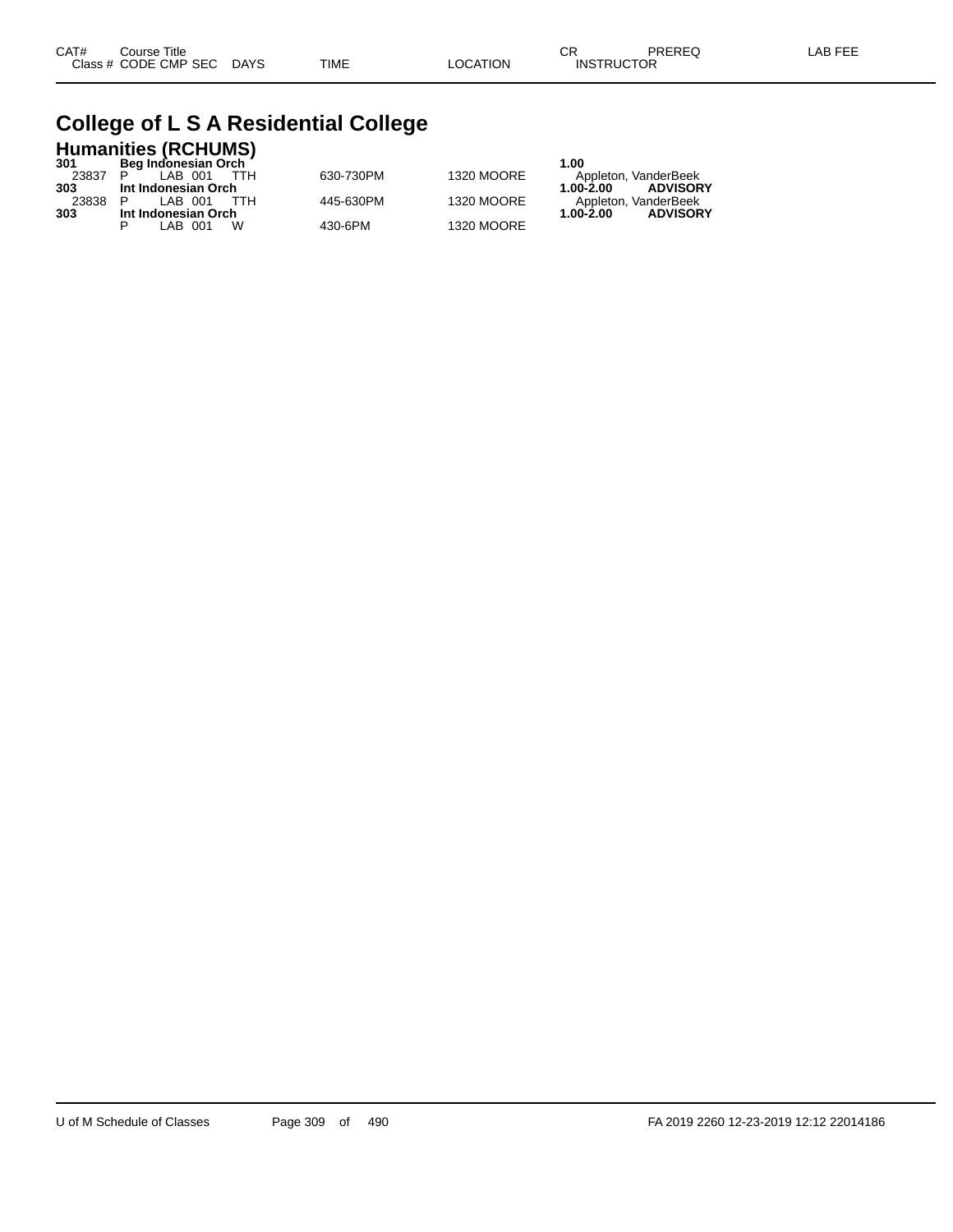| CAT# | Title<br>$\mathsf{Course}~^{\mathsf{\tau}}$ |             |      |                 | ⌒冖<br>◡⊓          | PREREQ | EEE<br>ΔR |
|------|---------------------------------------------|-------------|------|-----------------|-------------------|--------|-----------|
|      | Class # CODE CMP SEC                        | <b>DAYS</b> | TIME | <b>LOCATION</b> | <b>INSTRUCTOR</b> |        |           |
|      |                                             |             |      |                 |                   |        |           |

# **Studies In Religion**

| Death & Immortality<br>209<br>3.00<br>32293<br>PIW LEC 001<br>TTH<br>1-230PM<br>3437 MH<br>Al-Rustom<br><b>Intmd Class Hebrew I</b><br>210<br><b>ADVISORY</b><br>3.00<br>31997<br>P W REC 001<br>MW<br>1130-1PM<br>Schmidt<br>3205 MLB<br><b>Monks and Magic</b><br>3.00<br>212<br>P W SEM 001<br><b>MW</b><br>White<br>32118<br>4-530PM<br>1359 MH<br>225<br>Intro to Hinduism<br>3.00<br>P W LEC 001<br>32037<br>TTH<br>1-230PM<br>1339 MH<br><b>Brick</b><br>230<br>Intro to Buddhism<br>4.00<br>LEC 001<br>32000<br>MW<br>230-4PM<br>A<br>AUD 4 MLB<br>Lopez Jr<br>P W<br><b>DIS</b><br>F<br>32002<br>002<br>2114 MLB<br>Yiu<br>9-10AM<br>F<br>32004<br>P W<br><b>DIS</b><br>003<br>10-11AM<br>1436 MH<br>Yiu<br>F<br>F<br>P W<br><b>DIS</b><br>004<br>32006<br>12-1PM<br>3816 SSWB<br>McGuire<br><b>DIS</b><br>32008 P W<br>005<br>9-10AM<br>1185 NQ<br>Khare<br>F<br>P W<br><b>DIS</b><br>006<br>32010<br>11-12PM<br><b>B852 EQ</b><br>Pinzaru<br>F<br>F<br>P W<br><b>DIS</b><br>007<br>32012<br>1185 NQ<br>12-1PM<br>Yiu<br>P W<br><b>DIS</b><br>008<br>32014<br>12-1PM<br>Khare<br>3207 LSA<br>F<br>F<br>P W<br><b>DIS</b><br>009<br>1437 MH<br>McGuire<br>32016<br>$1-2PM$<br>P W<br><b>DIS</b><br>32018<br>010<br>3-4PM<br>1245 NQ<br>Khare<br><b>DIS</b><br>F<br>32022<br>P W<br>012<br>12-1PM<br><b>1567 NUB</b><br>Pinzaru<br>DIS 014<br>P W<br>F<br>32026<br>2-3PM<br>1436 MH<br>Pinzaru<br><b>Intro Old Test</b><br>235<br>3.00<br>P W LEC 001<br><b>MW</b><br><b>ARR</b><br>Schmidt<br>31584<br>1-230PM<br><b>Lnd Israel-Palestine</b><br>277<br>4.00<br>LEC 001<br>1-230PM<br>23028<br>1360 EH<br>Eliav<br>A<br>TTH<br>DIS 002<br>P W<br>23953<br>TH<br>4-5PM<br>G026 TISCH<br>Leonard<br><b>DIS</b><br>23029<br>P W<br>003<br>TH<br><b>B122 MLB</b><br>5-6PM<br>Leonard<br>23030<br>P W<br><b>DIS</b><br>005<br>F<br>11-12PM<br>3207 LSA<br>Leonard<br>F<br>P W<br>DIS 006<br>23031<br>1155 NQ<br>12-1PM<br>Raz<br>F<br>P W<br><b>DIS</b><br>007<br>23032<br>$1-2PM$<br>2155 NQ<br>Raz<br>DIS 008<br>32218<br>P W<br>F<br>9-10AM<br>1155 NQ<br>Raz<br><b>The Historical Jesus</b><br>280<br>4.00<br>LEC 001<br><b>MW</b><br>17821<br>230-4PM<br>1427 MH<br>Boccaccini<br>A<br>P W<br>DIS 002<br>F<br>17994<br>10-11AM<br>506 BMT<br>Scott<br>P W DIS 003<br>25070<br>F<br>1-2PM<br>Scott<br>2185 NQ<br><b>Experiences Atheism</b><br>360<br>3.00<br>P W LEC 001<br>31471<br>TTH<br>1-230PM<br><b>B804 EQ</b><br>Peters<br>387<br><b>Independent Study</b><br>1.00-3.00<br><b>ADVISORY</b><br>$IND +$<br><b>ARR</b><br>ARR<br>402<br><b>Topics in Religion</b><br>1.00-3.00<br><b>ADVISORY</b><br>29131<br>P<br>SEM 001<br>4-7PM<br>TH<br>ARR<br>29132<br>P<br><b>SEM 002</b><br><b>MW</b><br>530-7PM<br>1155 NQ<br>Boccaccini<br>461<br><b>Islam Intellect Hst</b><br><b>ADVISORY</b><br>3.00<br>31575<br>P W LEC 001<br>MW<br>1-230PM<br>2011 MLB<br>Knysh |     | <b>Religion (RELIGION)</b> |  |      |                 |
|-------------------------------------------------------------------------------------------------------------------------------------------------------------------------------------------------------------------------------------------------------------------------------------------------------------------------------------------------------------------------------------------------------------------------------------------------------------------------------------------------------------------------------------------------------------------------------------------------------------------------------------------------------------------------------------------------------------------------------------------------------------------------------------------------------------------------------------------------------------------------------------------------------------------------------------------------------------------------------------------------------------------------------------------------------------------------------------------------------------------------------------------------------------------------------------------------------------------------------------------------------------------------------------------------------------------------------------------------------------------------------------------------------------------------------------------------------------------------------------------------------------------------------------------------------------------------------------------------------------------------------------------------------------------------------------------------------------------------------------------------------------------------------------------------------------------------------------------------------------------------------------------------------------------------------------------------------------------------------------------------------------------------------------------------------------------------------------------------------------------------------------------------------------------------------------------------------------------------------------------------------------------------------------------------------------------------------------------------------------------------------------------------------------------------------------------------------------------------------------------------------------------------------------------------------------------------------------------------------------------------------------------------------------------------------------------------------------------------------------------------------------------------------------------------------------------------------------------------------------------------------|-----|----------------------------|--|------|-----------------|
|                                                                                                                                                                                                                                                                                                                                                                                                                                                                                                                                                                                                                                                                                                                                                                                                                                                                                                                                                                                                                                                                                                                                                                                                                                                                                                                                                                                                                                                                                                                                                                                                                                                                                                                                                                                                                                                                                                                                                                                                                                                                                                                                                                                                                                                                                                                                                                                                                                                                                                                                                                                                                                                                                                                                                                                                                                                                               |     |                            |  |      |                 |
|                                                                                                                                                                                                                                                                                                                                                                                                                                                                                                                                                                                                                                                                                                                                                                                                                                                                                                                                                                                                                                                                                                                                                                                                                                                                                                                                                                                                                                                                                                                                                                                                                                                                                                                                                                                                                                                                                                                                                                                                                                                                                                                                                                                                                                                                                                                                                                                                                                                                                                                                                                                                                                                                                                                                                                                                                                                                               |     |                            |  |      |                 |
|                                                                                                                                                                                                                                                                                                                                                                                                                                                                                                                                                                                                                                                                                                                                                                                                                                                                                                                                                                                                                                                                                                                                                                                                                                                                                                                                                                                                                                                                                                                                                                                                                                                                                                                                                                                                                                                                                                                                                                                                                                                                                                                                                                                                                                                                                                                                                                                                                                                                                                                                                                                                                                                                                                                                                                                                                                                                               |     |                            |  |      |                 |
|                                                                                                                                                                                                                                                                                                                                                                                                                                                                                                                                                                                                                                                                                                                                                                                                                                                                                                                                                                                                                                                                                                                                                                                                                                                                                                                                                                                                                                                                                                                                                                                                                                                                                                                                                                                                                                                                                                                                                                                                                                                                                                                                                                                                                                                                                                                                                                                                                                                                                                                                                                                                                                                                                                                                                                                                                                                                               |     |                            |  |      |                 |
|                                                                                                                                                                                                                                                                                                                                                                                                                                                                                                                                                                                                                                                                                                                                                                                                                                                                                                                                                                                                                                                                                                                                                                                                                                                                                                                                                                                                                                                                                                                                                                                                                                                                                                                                                                                                                                                                                                                                                                                                                                                                                                                                                                                                                                                                                                                                                                                                                                                                                                                                                                                                                                                                                                                                                                                                                                                                               |     |                            |  |      |                 |
|                                                                                                                                                                                                                                                                                                                                                                                                                                                                                                                                                                                                                                                                                                                                                                                                                                                                                                                                                                                                                                                                                                                                                                                                                                                                                                                                                                                                                                                                                                                                                                                                                                                                                                                                                                                                                                                                                                                                                                                                                                                                                                                                                                                                                                                                                                                                                                                                                                                                                                                                                                                                                                                                                                                                                                                                                                                                               |     |                            |  |      |                 |
|                                                                                                                                                                                                                                                                                                                                                                                                                                                                                                                                                                                                                                                                                                                                                                                                                                                                                                                                                                                                                                                                                                                                                                                                                                                                                                                                                                                                                                                                                                                                                                                                                                                                                                                                                                                                                                                                                                                                                                                                                                                                                                                                                                                                                                                                                                                                                                                                                                                                                                                                                                                                                                                                                                                                                                                                                                                                               |     |                            |  |      |                 |
|                                                                                                                                                                                                                                                                                                                                                                                                                                                                                                                                                                                                                                                                                                                                                                                                                                                                                                                                                                                                                                                                                                                                                                                                                                                                                                                                                                                                                                                                                                                                                                                                                                                                                                                                                                                                                                                                                                                                                                                                                                                                                                                                                                                                                                                                                                                                                                                                                                                                                                                                                                                                                                                                                                                                                                                                                                                                               |     |                            |  |      |                 |
|                                                                                                                                                                                                                                                                                                                                                                                                                                                                                                                                                                                                                                                                                                                                                                                                                                                                                                                                                                                                                                                                                                                                                                                                                                                                                                                                                                                                                                                                                                                                                                                                                                                                                                                                                                                                                                                                                                                                                                                                                                                                                                                                                                                                                                                                                                                                                                                                                                                                                                                                                                                                                                                                                                                                                                                                                                                                               |     |                            |  |      |                 |
|                                                                                                                                                                                                                                                                                                                                                                                                                                                                                                                                                                                                                                                                                                                                                                                                                                                                                                                                                                                                                                                                                                                                                                                                                                                                                                                                                                                                                                                                                                                                                                                                                                                                                                                                                                                                                                                                                                                                                                                                                                                                                                                                                                                                                                                                                                                                                                                                                                                                                                                                                                                                                                                                                                                                                                                                                                                                               |     |                            |  |      |                 |
|                                                                                                                                                                                                                                                                                                                                                                                                                                                                                                                                                                                                                                                                                                                                                                                                                                                                                                                                                                                                                                                                                                                                                                                                                                                                                                                                                                                                                                                                                                                                                                                                                                                                                                                                                                                                                                                                                                                                                                                                                                                                                                                                                                                                                                                                                                                                                                                                                                                                                                                                                                                                                                                                                                                                                                                                                                                                               |     |                            |  |      |                 |
|                                                                                                                                                                                                                                                                                                                                                                                                                                                                                                                                                                                                                                                                                                                                                                                                                                                                                                                                                                                                                                                                                                                                                                                                                                                                                                                                                                                                                                                                                                                                                                                                                                                                                                                                                                                                                                                                                                                                                                                                                                                                                                                                                                                                                                                                                                                                                                                                                                                                                                                                                                                                                                                                                                                                                                                                                                                                               |     |                            |  |      |                 |
|                                                                                                                                                                                                                                                                                                                                                                                                                                                                                                                                                                                                                                                                                                                                                                                                                                                                                                                                                                                                                                                                                                                                                                                                                                                                                                                                                                                                                                                                                                                                                                                                                                                                                                                                                                                                                                                                                                                                                                                                                                                                                                                                                                                                                                                                                                                                                                                                                                                                                                                                                                                                                                                                                                                                                                                                                                                                               |     |                            |  |      |                 |
|                                                                                                                                                                                                                                                                                                                                                                                                                                                                                                                                                                                                                                                                                                                                                                                                                                                                                                                                                                                                                                                                                                                                                                                                                                                                                                                                                                                                                                                                                                                                                                                                                                                                                                                                                                                                                                                                                                                                                                                                                                                                                                                                                                                                                                                                                                                                                                                                                                                                                                                                                                                                                                                                                                                                                                                                                                                                               |     |                            |  |      |                 |
|                                                                                                                                                                                                                                                                                                                                                                                                                                                                                                                                                                                                                                                                                                                                                                                                                                                                                                                                                                                                                                                                                                                                                                                                                                                                                                                                                                                                                                                                                                                                                                                                                                                                                                                                                                                                                                                                                                                                                                                                                                                                                                                                                                                                                                                                                                                                                                                                                                                                                                                                                                                                                                                                                                                                                                                                                                                                               |     |                            |  |      |                 |
|                                                                                                                                                                                                                                                                                                                                                                                                                                                                                                                                                                                                                                                                                                                                                                                                                                                                                                                                                                                                                                                                                                                                                                                                                                                                                                                                                                                                                                                                                                                                                                                                                                                                                                                                                                                                                                                                                                                                                                                                                                                                                                                                                                                                                                                                                                                                                                                                                                                                                                                                                                                                                                                                                                                                                                                                                                                                               |     |                            |  |      |                 |
|                                                                                                                                                                                                                                                                                                                                                                                                                                                                                                                                                                                                                                                                                                                                                                                                                                                                                                                                                                                                                                                                                                                                                                                                                                                                                                                                                                                                                                                                                                                                                                                                                                                                                                                                                                                                                                                                                                                                                                                                                                                                                                                                                                                                                                                                                                                                                                                                                                                                                                                                                                                                                                                                                                                                                                                                                                                                               |     |                            |  |      |                 |
|                                                                                                                                                                                                                                                                                                                                                                                                                                                                                                                                                                                                                                                                                                                                                                                                                                                                                                                                                                                                                                                                                                                                                                                                                                                                                                                                                                                                                                                                                                                                                                                                                                                                                                                                                                                                                                                                                                                                                                                                                                                                                                                                                                                                                                                                                                                                                                                                                                                                                                                                                                                                                                                                                                                                                                                                                                                                               |     |                            |  |      |                 |
|                                                                                                                                                                                                                                                                                                                                                                                                                                                                                                                                                                                                                                                                                                                                                                                                                                                                                                                                                                                                                                                                                                                                                                                                                                                                                                                                                                                                                                                                                                                                                                                                                                                                                                                                                                                                                                                                                                                                                                                                                                                                                                                                                                                                                                                                                                                                                                                                                                                                                                                                                                                                                                                                                                                                                                                                                                                                               |     |                            |  |      |                 |
|                                                                                                                                                                                                                                                                                                                                                                                                                                                                                                                                                                                                                                                                                                                                                                                                                                                                                                                                                                                                                                                                                                                                                                                                                                                                                                                                                                                                                                                                                                                                                                                                                                                                                                                                                                                                                                                                                                                                                                                                                                                                                                                                                                                                                                                                                                                                                                                                                                                                                                                                                                                                                                                                                                                                                                                                                                                                               |     |                            |  |      |                 |
|                                                                                                                                                                                                                                                                                                                                                                                                                                                                                                                                                                                                                                                                                                                                                                                                                                                                                                                                                                                                                                                                                                                                                                                                                                                                                                                                                                                                                                                                                                                                                                                                                                                                                                                                                                                                                                                                                                                                                                                                                                                                                                                                                                                                                                                                                                                                                                                                                                                                                                                                                                                                                                                                                                                                                                                                                                                                               |     |                            |  |      |                 |
|                                                                                                                                                                                                                                                                                                                                                                                                                                                                                                                                                                                                                                                                                                                                                                                                                                                                                                                                                                                                                                                                                                                                                                                                                                                                                                                                                                                                                                                                                                                                                                                                                                                                                                                                                                                                                                                                                                                                                                                                                                                                                                                                                                                                                                                                                                                                                                                                                                                                                                                                                                                                                                                                                                                                                                                                                                                                               |     |                            |  |      |                 |
|                                                                                                                                                                                                                                                                                                                                                                                                                                                                                                                                                                                                                                                                                                                                                                                                                                                                                                                                                                                                                                                                                                                                                                                                                                                                                                                                                                                                                                                                                                                                                                                                                                                                                                                                                                                                                                                                                                                                                                                                                                                                                                                                                                                                                                                                                                                                                                                                                                                                                                                                                                                                                                                                                                                                                                                                                                                                               |     |                            |  |      |                 |
|                                                                                                                                                                                                                                                                                                                                                                                                                                                                                                                                                                                                                                                                                                                                                                                                                                                                                                                                                                                                                                                                                                                                                                                                                                                                                                                                                                                                                                                                                                                                                                                                                                                                                                                                                                                                                                                                                                                                                                                                                                                                                                                                                                                                                                                                                                                                                                                                                                                                                                                                                                                                                                                                                                                                                                                                                                                                               |     |                            |  |      |                 |
|                                                                                                                                                                                                                                                                                                                                                                                                                                                                                                                                                                                                                                                                                                                                                                                                                                                                                                                                                                                                                                                                                                                                                                                                                                                                                                                                                                                                                                                                                                                                                                                                                                                                                                                                                                                                                                                                                                                                                                                                                                                                                                                                                                                                                                                                                                                                                                                                                                                                                                                                                                                                                                                                                                                                                                                                                                                                               |     |                            |  |      |                 |
|                                                                                                                                                                                                                                                                                                                                                                                                                                                                                                                                                                                                                                                                                                                                                                                                                                                                                                                                                                                                                                                                                                                                                                                                                                                                                                                                                                                                                                                                                                                                                                                                                                                                                                                                                                                                                                                                                                                                                                                                                                                                                                                                                                                                                                                                                                                                                                                                                                                                                                                                                                                                                                                                                                                                                                                                                                                                               |     |                            |  |      |                 |
|                                                                                                                                                                                                                                                                                                                                                                                                                                                                                                                                                                                                                                                                                                                                                                                                                                                                                                                                                                                                                                                                                                                                                                                                                                                                                                                                                                                                                                                                                                                                                                                                                                                                                                                                                                                                                                                                                                                                                                                                                                                                                                                                                                                                                                                                                                                                                                                                                                                                                                                                                                                                                                                                                                                                                                                                                                                                               |     |                            |  |      |                 |
|                                                                                                                                                                                                                                                                                                                                                                                                                                                                                                                                                                                                                                                                                                                                                                                                                                                                                                                                                                                                                                                                                                                                                                                                                                                                                                                                                                                                                                                                                                                                                                                                                                                                                                                                                                                                                                                                                                                                                                                                                                                                                                                                                                                                                                                                                                                                                                                                                                                                                                                                                                                                                                                                                                                                                                                                                                                                               |     |                            |  |      |                 |
|                                                                                                                                                                                                                                                                                                                                                                                                                                                                                                                                                                                                                                                                                                                                                                                                                                                                                                                                                                                                                                                                                                                                                                                                                                                                                                                                                                                                                                                                                                                                                                                                                                                                                                                                                                                                                                                                                                                                                                                                                                                                                                                                                                                                                                                                                                                                                                                                                                                                                                                                                                                                                                                                                                                                                                                                                                                                               |     |                            |  |      |                 |
|                                                                                                                                                                                                                                                                                                                                                                                                                                                                                                                                                                                                                                                                                                                                                                                                                                                                                                                                                                                                                                                                                                                                                                                                                                                                                                                                                                                                                                                                                                                                                                                                                                                                                                                                                                                                                                                                                                                                                                                                                                                                                                                                                                                                                                                                                                                                                                                                                                                                                                                                                                                                                                                                                                                                                                                                                                                                               |     |                            |  |      |                 |
|                                                                                                                                                                                                                                                                                                                                                                                                                                                                                                                                                                                                                                                                                                                                                                                                                                                                                                                                                                                                                                                                                                                                                                                                                                                                                                                                                                                                                                                                                                                                                                                                                                                                                                                                                                                                                                                                                                                                                                                                                                                                                                                                                                                                                                                                                                                                                                                                                                                                                                                                                                                                                                                                                                                                                                                                                                                                               |     |                            |  |      |                 |
|                                                                                                                                                                                                                                                                                                                                                                                                                                                                                                                                                                                                                                                                                                                                                                                                                                                                                                                                                                                                                                                                                                                                                                                                                                                                                                                                                                                                                                                                                                                                                                                                                                                                                                                                                                                                                                                                                                                                                                                                                                                                                                                                                                                                                                                                                                                                                                                                                                                                                                                                                                                                                                                                                                                                                                                                                                                                               |     |                            |  |      |                 |
|                                                                                                                                                                                                                                                                                                                                                                                                                                                                                                                                                                                                                                                                                                                                                                                                                                                                                                                                                                                                                                                                                                                                                                                                                                                                                                                                                                                                                                                                                                                                                                                                                                                                                                                                                                                                                                                                                                                                                                                                                                                                                                                                                                                                                                                                                                                                                                                                                                                                                                                                                                                                                                                                                                                                                                                                                                                                               |     |                            |  |      |                 |
|                                                                                                                                                                                                                                                                                                                                                                                                                                                                                                                                                                                                                                                                                                                                                                                                                                                                                                                                                                                                                                                                                                                                                                                                                                                                                                                                                                                                                                                                                                                                                                                                                                                                                                                                                                                                                                                                                                                                                                                                                                                                                                                                                                                                                                                                                                                                                                                                                                                                                                                                                                                                                                                                                                                                                                                                                                                                               |     |                            |  |      |                 |
|                                                                                                                                                                                                                                                                                                                                                                                                                                                                                                                                                                                                                                                                                                                                                                                                                                                                                                                                                                                                                                                                                                                                                                                                                                                                                                                                                                                                                                                                                                                                                                                                                                                                                                                                                                                                                                                                                                                                                                                                                                                                                                                                                                                                                                                                                                                                                                                                                                                                                                                                                                                                                                                                                                                                                                                                                                                                               |     |                            |  |      |                 |
|                                                                                                                                                                                                                                                                                                                                                                                                                                                                                                                                                                                                                                                                                                                                                                                                                                                                                                                                                                                                                                                                                                                                                                                                                                                                                                                                                                                                                                                                                                                                                                                                                                                                                                                                                                                                                                                                                                                                                                                                                                                                                                                                                                                                                                                                                                                                                                                                                                                                                                                                                                                                                                                                                                                                                                                                                                                                               |     |                            |  |      |                 |
|                                                                                                                                                                                                                                                                                                                                                                                                                                                                                                                                                                                                                                                                                                                                                                                                                                                                                                                                                                                                                                                                                                                                                                                                                                                                                                                                                                                                                                                                                                                                                                                                                                                                                                                                                                                                                                                                                                                                                                                                                                                                                                                                                                                                                                                                                                                                                                                                                                                                                                                                                                                                                                                                                                                                                                                                                                                                               |     |                            |  |      |                 |
|                                                                                                                                                                                                                                                                                                                                                                                                                                                                                                                                                                                                                                                                                                                                                                                                                                                                                                                                                                                                                                                                                                                                                                                                                                                                                                                                                                                                                                                                                                                                                                                                                                                                                                                                                                                                                                                                                                                                                                                                                                                                                                                                                                                                                                                                                                                                                                                                                                                                                                                                                                                                                                                                                                                                                                                                                                                                               |     |                            |  |      |                 |
|                                                                                                                                                                                                                                                                                                                                                                                                                                                                                                                                                                                                                                                                                                                                                                                                                                                                                                                                                                                                                                                                                                                                                                                                                                                                                                                                                                                                                                                                                                                                                                                                                                                                                                                                                                                                                                                                                                                                                                                                                                                                                                                                                                                                                                                                                                                                                                                                                                                                                                                                                                                                                                                                                                                                                                                                                                                                               |     |                            |  |      |                 |
|                                                                                                                                                                                                                                                                                                                                                                                                                                                                                                                                                                                                                                                                                                                                                                                                                                                                                                                                                                                                                                                                                                                                                                                                                                                                                                                                                                                                                                                                                                                                                                                                                                                                                                                                                                                                                                                                                                                                                                                                                                                                                                                                                                                                                                                                                                                                                                                                                                                                                                                                                                                                                                                                                                                                                                                                                                                                               |     |                            |  |      |                 |
|                                                                                                                                                                                                                                                                                                                                                                                                                                                                                                                                                                                                                                                                                                                                                                                                                                                                                                                                                                                                                                                                                                                                                                                                                                                                                                                                                                                                                                                                                                                                                                                                                                                                                                                                                                                                                                                                                                                                                                                                                                                                                                                                                                                                                                                                                                                                                                                                                                                                                                                                                                                                                                                                                                                                                                                                                                                                               | 486 | <b>Buddhist Meditation</b> |  | 3.00 | <b>ADVISORY</b> |
| 32123<br>P W SEM 001<br><b>MW</b><br>230-4PM<br>2155 NQ<br>Ahn                                                                                                                                                                                                                                                                                                                                                                                                                                                                                                                                                                                                                                                                                                                                                                                                                                                                                                                                                                                                                                                                                                                                                                                                                                                                                                                                                                                                                                                                                                                                                                                                                                                                                                                                                                                                                                                                                                                                                                                                                                                                                                                                                                                                                                                                                                                                                                                                                                                                                                                                                                                                                                                                                                                                                                                                                |     |                            |  |      |                 |
| 487<br><b>Independent Study</b><br>1.00-3.00<br><b>ADVISORY</b>                                                                                                                                                                                                                                                                                                                                                                                                                                                                                                                                                                                                                                                                                                                                                                                                                                                                                                                                                                                                                                                                                                                                                                                                                                                                                                                                                                                                                                                                                                                                                                                                                                                                                                                                                                                                                                                                                                                                                                                                                                                                                                                                                                                                                                                                                                                                                                                                                                                                                                                                                                                                                                                                                                                                                                                                               |     |                            |  |      |                 |
| <b>ARR</b><br>IR.<br>$IND +$<br>ARR                                                                                                                                                                                                                                                                                                                                                                                                                                                                                                                                                                                                                                                                                                                                                                                                                                                                                                                                                                                                                                                                                                                                                                                                                                                                                                                                                                                                                                                                                                                                                                                                                                                                                                                                                                                                                                                                                                                                                                                                                                                                                                                                                                                                                                                                                                                                                                                                                                                                                                                                                                                                                                                                                                                                                                                                                                           |     |                            |  |      |                 |
| 496<br>Gender Islam<br>3.00<br><b>ADVISORY</b>                                                                                                                                                                                                                                                                                                                                                                                                                                                                                                                                                                                                                                                                                                                                                                                                                                                                                                                                                                                                                                                                                                                                                                                                                                                                                                                                                                                                                                                                                                                                                                                                                                                                                                                                                                                                                                                                                                                                                                                                                                                                                                                                                                                                                                                                                                                                                                                                                                                                                                                                                                                                                                                                                                                                                                                                                                |     |                            |  |      |                 |
| 31581<br>P W LEC 001<br>МW<br>230-4PM<br>1185 NQ<br>Babayan<br>497<br><b>Sr Honors Thesis</b><br>1.00-6.00<br><b>ADVISORY</b>                                                                                                                                                                                                                                                                                                                                                                                                                                                                                                                                                                                                                                                                                                                                                                                                                                                                                                                                                                                                                                                                                                                                                                                                                                                                                                                                                                                                                                                                                                                                                                                                                                                                                                                                                                                                                                                                                                                                                                                                                                                                                                                                                                                                                                                                                                                                                                                                                                                                                                                                                                                                                                                                                                                                                 |     |                            |  |      |                 |
| $IND +$<br>ARR<br>ARR<br>IR                                                                                                                                                                                                                                                                                                                                                                                                                                                                                                                                                                                                                                                                                                                                                                                                                                                                                                                                                                                                                                                                                                                                                                                                                                                                                                                                                                                                                                                                                                                                                                                                                                                                                                                                                                                                                                                                                                                                                                                                                                                                                                                                                                                                                                                                                                                                                                                                                                                                                                                                                                                                                                                                                                                                                                                                                                                   |     |                            |  |      |                 |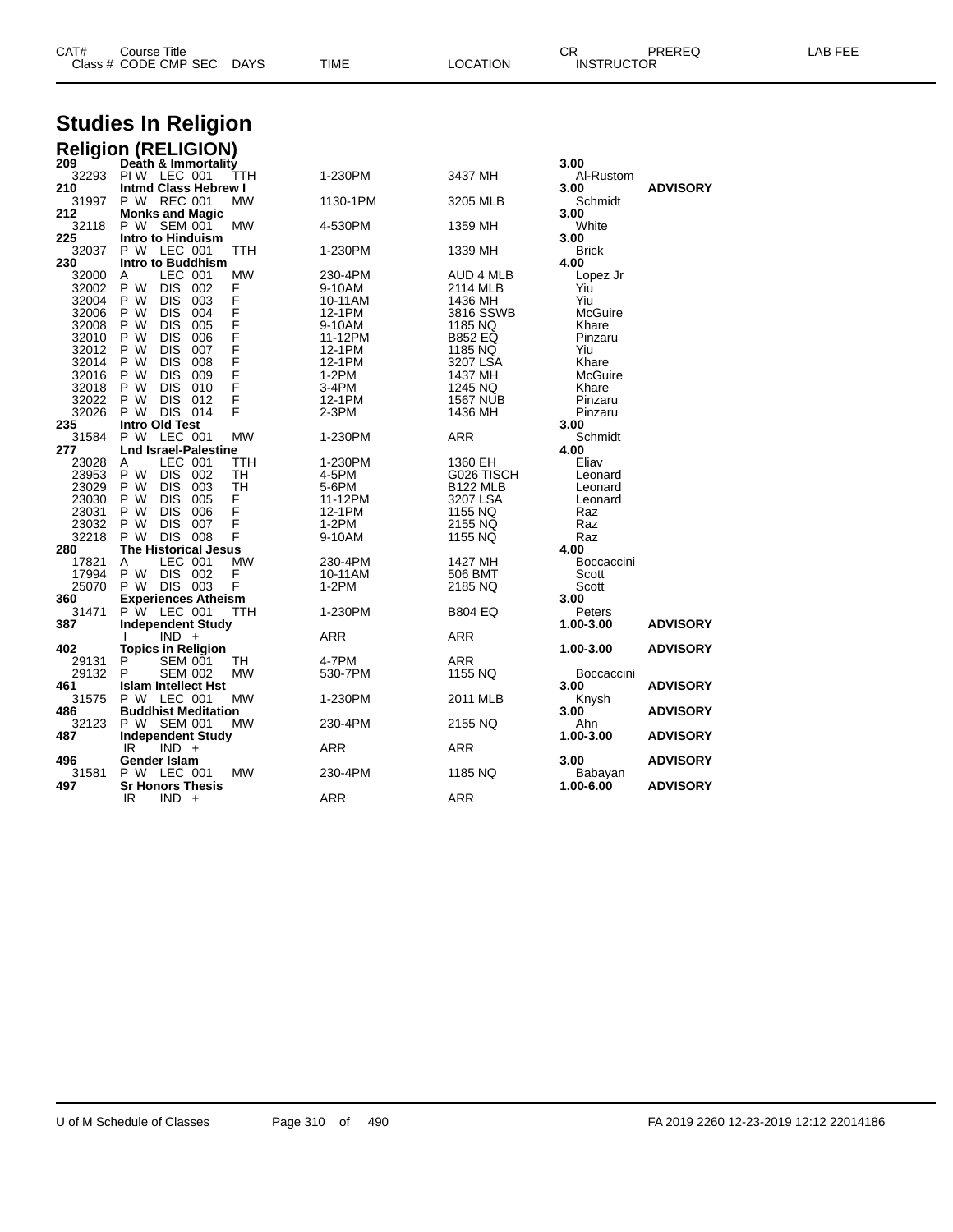## **Romance Languages Department**

|                      | <b>Catalan (CATALAN)</b>                                      |                              |                                                                                                                                                                                  |                                              |                                   |                           |
|----------------------|---------------------------------------------------------------|------------------------------|----------------------------------------------------------------------------------------------------------------------------------------------------------------------------------|----------------------------------------------|-----------------------------------|---------------------------|
| 291<br>26442         | Intr Catalan Lg/Cult<br>PDRW REC 001                          | TTH                          | 10-1130AM                                                                                                                                                                        | B <sub>120</sub> MLB                         | 3.00<br>Coll Ramirez              | <b>ENFORCED</b>           |
| 26443                | PDRW REC 002                                                  | TTH                          | 1130-1PM                                                                                                                                                                         | <b>B120 MLB</b>                              | Coll Ramirez                      |                           |
| 441                  | <b>Catalan Lit &amp; Cult</b><br>31012 PDRW REC 001           | <b>TTH</b>                   | 230-4PM                                                                                                                                                                          | 2265 NQ                                      | 3.00<br>Moreiras-Menor            | <b>ENFORCED</b>           |
|                      | <b>French (FRENCH)</b>                                        |                              |                                                                                                                                                                                  |                                              |                                   |                           |
|                      |                                                               |                              | --A student who misses either of the first two meetings of any course offered by the Department of Romance                                                                       |                                              |                                   |                           |
|                      | Languages may be dropped from the course for non-attendance.  |                              |                                                                                                                                                                                  |                                              |                                   |                           |
| dates are online at: |                                                               |                              | --Students with any previous study of French must take the French placement test before enrolling. Placement test                                                                |                                              |                                   |                           |
|                      |                                                               |                              | www.lsa.umich.edu/rll/undergraduate/languageplacement/languageplacementtests.                                                                                                    |                                              |                                   |                           |
|                      |                                                               |                              | --All students must take action through the registration system to make sure that their official schedule of                                                                     |                                              |                                   |                           |
| 101                  | courses matches the courses they are attending.<br>Elementary |                              |                                                                                                                                                                                  |                                              | 4.00                              | <b>ADVISORY, ENFORCED</b> |
|                      | 11322 PDRW REC 001                                            | <b>MTTHF</b>                 | 8-9AM                                                                                                                                                                            | <b>B109 MLB</b>                              | Wester-Murphy                     |                           |
|                      |                                                               |                              | For students with no previous study or by placement. Students with any previous study of French or prior<br>instruction in French must take the placement test before enrolling. |                                              |                                   |                           |
|                      | 20984 PDRW REC 003                                            | <b>MTTHF</b>                 | 9-10AM                                                                                                                                                                           | <b>B109 MLB</b>                              | Wester-Murphy                     |                           |
|                      |                                                               |                              | For students with no previous study or by placement. Students with any previous study of French or prior                                                                         |                                              |                                   |                           |
|                      | 30814 PDRW REC 004                                            | MTTHF                        | instruction in French must take the placement test before enrolling.<br>10-11AM                                                                                                  | <b>B109 MLB</b>                              | Mileski                           |                           |
|                      | 24029 PDRW REC 005                                            | <b>MTTHF</b>                 | 11-12PM                                                                                                                                                                          | 3401 MH                                      | Mileski                           |                           |
|                      |                                                               |                              | For students with no previous study or by placement. Students with any previous study of French or prior<br>instruction in French must take the placement test before enrolling. |                                              |                                   |                           |
|                      | 11323 PDRW REC 007                                            | <b>MTTHF</b>                 | 12-1PM                                                                                                                                                                           | <b>B109 MLB</b>                              | VanDoren                          |                           |
|                      |                                                               |                              | For students with no previous study or by placement. Students with any previous study of French or prior                                                                         |                                              |                                   |                           |
|                      | 21472 PDRW REC 009                                            | <b>MTTHF</b>                 | instruction in French must take the placement test before enrolling.<br>1-2PM                                                                                                    | <b>B109 MLB</b>                              | VanDoren                          |                           |
|                      |                                                               |                              | For students with no previous study or by placement. Students with any previous study of French or prior                                                                         |                                              |                                   |                           |
|                      |                                                               |                              | instruction in French must take the placement test before enrolling.                                                                                                             |                                              |                                   |                           |
|                      | 19624 PDRW REC 013                                            | <b>MTTHF</b>                 | 3-4PM<br>For students with no previous study or by placement. Students with any previous study of French or prior                                                                | 1511 EQ                                      | Mileski                           |                           |
|                      |                                                               |                              | instruction in French must take the placement test before enrolling.                                                                                                             |                                              |                                   |                           |
|                      | 27085 PDRW REC 015                                            | <b>MTTHF</b>                 | 4-5PM<br>For students with no previous study or by placement. Students with any previous study of French or prior                                                                | <b>B109 MLB</b>                              | Hernandez-Vogt                    |                           |
|                      |                                                               |                              | instruction in French must take the placement test before enrolling.                                                                                                             |                                              |                                   |                           |
| 102                  | <b>Elementary</b>                                             |                              |                                                                                                                                                                                  |                                              | 4.00                              | <b>ENFORCED</b>           |
| 24971                | PDRW REC 001<br>31930 PDRW REC 003                            | <b>MTTHF</b><br><b>MTTHF</b> | 8-9AM<br>9-10AM                                                                                                                                                                  | G160 AH<br>G168 AH                           | Gabaron<br>Gabaron                |                           |
| 103                  | <b>Elementary Review</b>                                      |                              |                                                                                                                                                                                  |                                              | 4.00                              | <b>ENFORCED</b>           |
|                      | 21646 PDRW REC 001<br>21012 PDRW REC 003                      | <b>MTTHF</b><br><b>MTTHF</b> | 8-9AM<br>9-10AM                                                                                                                                                                  | G040 TISCH<br>G040 TISCH                     | Kreps<br>Kreps                    |                           |
| 21473                | PDRW REC 007                                                  | <b>MTTHF</b>                 | 10-11AM                                                                                                                                                                          | B <sub>111</sub> MLB                         | Ames                              |                           |
| 19625                | PDRW REC 009                                                  | <b>MTTHF</b>                 | 12-1PM                                                                                                                                                                           | 1507 EQ                                      | Wester-Murphy                     |                           |
| 20985<br>26388       | PDRW REC 013<br>PDRW REC 015                                  | <b>MTTHF</b><br><b>MTTHF</b> | 1-2PM<br>2-3PM                                                                                                                                                                   | B <sub>111</sub> MLB<br><b>B111 MLB</b>      | Ames<br>Ames                      |                           |
| 28098                | PDRW REC 018                                                  | <b>MTTHF</b>                 | 3-4PM                                                                                                                                                                            | <b>B109 MLB</b>                              | Hendrickson                       |                           |
| 24031                | PDRW REC 021                                                  | <b>MTTHF</b>                 | 4-5PM                                                                                                                                                                            | G160 AH                                      | Hendrickson                       |                           |
| 231<br>11324         | <b>Second Year</b><br>PDRW REC 001                            | <b>MTTHF</b>                 | 8-9AM                                                                                                                                                                            | 1505 EQ                                      | 4.00<br>Renoux                    | <b>ENFORCED</b>           |
| 25388                | PDRW REC 002                                                  | <b>MTTHF</b>                 | 8-9AM                                                                                                                                                                            | 1175 NQ                                      | Allen                             |                           |
| 20986<br>22247       | PDRW REC 003<br>PDRW REC 004                                  | <b>MTTHF</b><br><b>MTTHF</b> | 9-10AM<br>9-10AM                                                                                                                                                                 | 1505 EQ<br>1512 EQ                           | Renoux<br>Butler-Borruat          |                           |
| 26389                | PDRW REC 007                                                  | <b>MTTHF</b>                 | 10-11AM                                                                                                                                                                          | 2402 MLB                                     | Meyer                             |                           |
| 26390                | PDRW REC 010                                                  | <b>MTTHF</b>                 | 11-12PM                                                                                                                                                                          | <b>B109 MLB</b>                              | Gabaron                           |                           |
| 16928<br>30870       | PDRW REC 013<br>PDRW REC 014                                  | <b>MTTHF</b><br><b>MTTHF</b> | 12-1PM<br>12-1PM                                                                                                                                                                 | <b>B856 EQ</b><br>B <sub>111</sub> MLB       | Meyer<br>Gabaron                  |                           |
| 16929                | PDRW REC 017                                                  | <b>MTTHF</b>                 | 1-2PM                                                                                                                                                                            | <b>1624 CHEM</b>                             | <b>Butler-Borruat</b>             |                           |
| 30674<br>16930       | PDRW REC 020<br>PDRW REC 023                                  | <b>MTTHF</b><br><b>MTTHF</b> | 2-3PM<br>3-4PM                                                                                                                                                                   | <b>1508 NUB</b><br>2412 MLB                  | <b>Butler-Borruat</b><br>Jacaruso |                           |
| 24032                | PDRW REC 025                                                  | <b>MTTHF</b>                 | 4-5PM                                                                                                                                                                            | 2330 MH                                      | Kurtz                             |                           |
| 25389                | PDRW REC 027                                                  | <b>MTTHF</b>                 | 4-5PM                                                                                                                                                                            | B111 MLB                                     | Jadhav                            |                           |
| 232<br>23050         | <b>Second Year</b><br>PDRW REC 001                            | <b>MTTHF</b>                 | 8-9AM                                                                                                                                                                            | G168 AH                                      | 4.00<br><b>Beuerlein</b>          | <b>ENFORCED</b>           |
| 23189                | PDRW REC 003                                                  | <b>MTTHF</b>                 | 9-10AM                                                                                                                                                                           | G160 AH                                      | Beuerlein                         |                           |
| 22849                | PDRW REC 004                                                  | <b>MTTHF</b>                 | 9-10AM                                                                                                                                                                           | 1511 EQ                                      | Sullivan                          |                           |
| 23187<br>11325       | PDRW REC 006<br>PDRW REC 007                                  | <b>MTTHF</b><br><b>MTTHF</b> | 10-11AM<br>11-12PM                                                                                                                                                               | B <sub>137</sub> MLB<br>B <sub>137</sub> MLB | Gordon<br><b>Beuerlein</b>        |                           |
| 23188                | PDRW REC 010                                                  | <b>MTTHF</b>                 | 12-1PM                                                                                                                                                                           | B <sub>137</sub> MLB                         | Sullivan                          |                           |
| 29935                | PDRW REC 012                                                  | м                            | 12-1PM                                                                                                                                                                           | <b>1628 CHEM</b>                             | Foster                            |                           |
|                      | <b>P RW REC 012</b><br><b>P RW REC 012</b>                    | <b>TTH</b><br>F.             | 12-1PM<br>12-1PM                                                                                                                                                                 | 2475 MH<br><b>B120 MLB</b>                   |                                   |                           |
| 24973                | PDRW REC 016                                                  | <b>MTTHF</b>                 | $1-2PM$                                                                                                                                                                          | B137 MLB                                     | Sullivan                          |                           |

U of M Schedule of Classes Page 311 of 490 FA 2019 2260 12-23-2019 12:12 22014186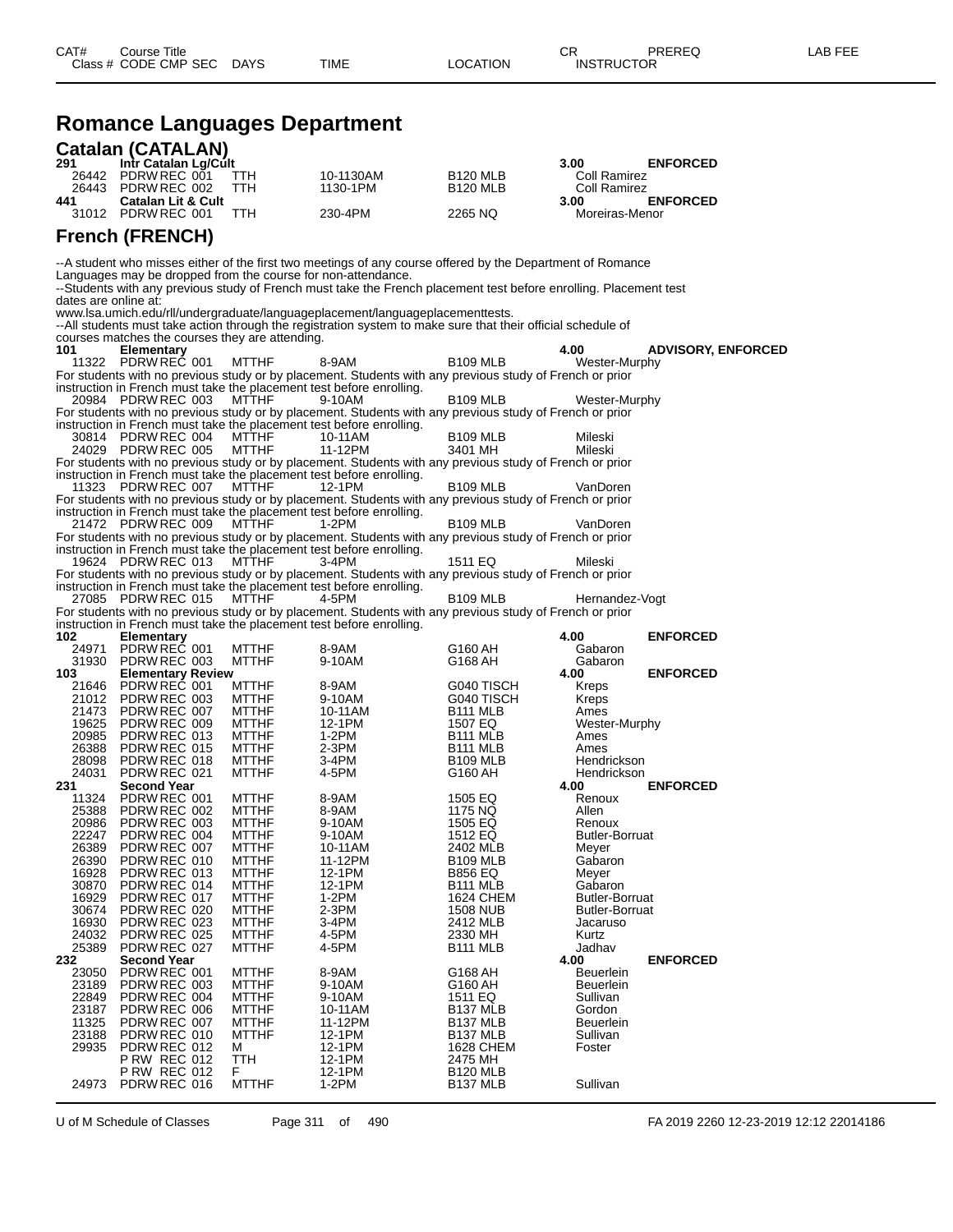| CAT#                              | Course Title<br>Class # CODE CMP SEC                                                    | <b>DAYS</b>                         | TIME                                                                                                           | <b>LOCATION</b>                                    | CR<br><b>INSTRUCTOR</b>              | PREREQ                    | LAB FEE |
|-----------------------------------|-----------------------------------------------------------------------------------------|-------------------------------------|----------------------------------------------------------------------------------------------------------------|----------------------------------------------------|--------------------------------------|---------------------------|---------|
| 16931<br>21474<br>235<br>29063    | PDRW REC 019<br>PDRW REC 023<br><b>Advanced French</b><br>PDRW REC 001                  | <b>MTTHF</b><br><b>MTTHF</b><br>MWF | 2-3PM<br>4-5PM<br>9-10AM                                                                                       | B <sub>137</sub> MLB<br>B137 MLB<br><b>B804 EQ</b> | Foster<br>Foster<br>3.00<br>VanDoren | <b>ADVISORY, ENFORCED</b> |         |
|                                   | Sociopolitical/Multicul Issues<br>16714 PDRW REC 003                                    | MWF                                 | 11-12PM                                                                                                        | <b>B135 MLB</b>                                    | Viers                                |                           |         |
|                                   | Sociopolitical/Multicul Issues                                                          | MWF                                 | 12-1PM                                                                                                         | <b>1505 NUB</b>                                    | Gordon                               |                           |         |
|                                   | 24968 PDRW REC 005<br>Sociopolitical/Multicul Issues                                    |                                     |                                                                                                                |                                                    |                                      |                           |         |
|                                   | 18329 PDRW REC 007<br>Sociopolitical/Multicul Issues                                    | MWF                                 | 1-2PM                                                                                                          | <b>B135 MLB</b>                                    | Viers                                |                           |         |
| 18330                             | PDRW REC 009<br>Sociopolitical/Multicul Issues                                          | MWF                                 | 2-3PM                                                                                                          | <b>B135 MLB</b>                                    | Viers                                |                           |         |
| 241                               | Modernism                                                                               |                                     | STUDENTS ARE AUTO-ENROLLED IN LECTURE WHEN THEY ELECT A DISCUSSION.                                            |                                                    | 4.00                                 |                           |         |
| 22813                             | LEC 001<br>A                                                                            | TTH                                 | 1-230PM                                                                                                        | AUD D AH                                           | Lay                                  |                           |         |
| 22814<br>22815                    | P W<br><b>DIS</b><br>002<br>P W<br><b>DIS</b><br>003                                    | Т<br>т                              | 3-4PM<br>4-5PM                                                                                                 | 130 TAP<br>130 TAP                                 | Koel<br>Khandelwal                   |                           |         |
| 22816                             | P W<br><b>DIS</b><br>004                                                                | W                                   | 10-11AM                                                                                                        | G026 TISCH                                         | Koel                                 |                           |         |
| 22817                             | <b>DIS</b><br>P W<br>005                                                                | W                                   | 11-12PM                                                                                                        | G026 TISCH                                         | Koel                                 |                           |         |
| 22818<br>24455                    | P W<br><b>DIS</b><br>006<br>DIS 007<br>P W                                              | W                                   | 3-4PM                                                                                                          | G026 TISCH<br>G026 TISCH                           | Khandelwal                           |                           |         |
| 270                               | <b>Fr Lit&amp;Culture</b>                                                               | W                                   | 4-5PM                                                                                                          |                                                    | Khandelwal<br>3.00                   | <b>ENFORCED</b>           |         |
| 30689                             | PDRW REC 001                                                                            | МW                                  | 1130-1PM                                                                                                       | 2336 MH                                            | Hannoosh                             |                           |         |
| The Fantastic                     | 24949 PDRW REC 003                                                                      | ттн                                 | 230-4PM                                                                                                        | 2175 NQ                                            | Caron                                |                           |         |
|                                   | Disease & Community<br>28134 PDRW REC 005                                               | TTH                                 | 4-530PM                                                                                                        | 2175 NQ                                            | Gutt                                 |                           |         |
|                                   | <b>Medieval French Poetry</b>                                                           |                                     |                                                                                                                |                                                    |                                      |                           |         |
| 272                               | <b>Fr Film&amp;Culture</b><br>34714 PDRW REC 001                                        | МW                                  | 1-230PM                                                                                                        | 2135 NQ                                            | 3.00<br>Uritescu-Lombard             | <b>ENFORCED</b>           | 35.00   |
|                                   | Fr New Wave & Its Aftermath                                                             |                                     |                                                                                                                |                                                    |                                      |                           |         |
| 276                               | <b>Spok&amp;Wr Performance</b>                                                          |                                     |                                                                                                                |                                                    | 3.00                                 | <b>ENFORCED</b>           |         |
| 26392<br>281                      | PDRW REC 001<br><b>French Internship</b>                                                | ттн                                 | 10-1130AM                                                                                                      | 2114 MLB                                           | Paulson<br>3.00                      | <b>ENFORCED</b>           |         |
| 31362<br>335                      | <b>PIR</b><br>LEC 001<br><b>Comp&amp;Stylistics</b>                                     |                                     | ARR                                                                                                            | ARR                                                | Kreps<br>3.00                        | <b>ENFORCED</b>           |         |
| 28135<br>337                      | PDRW REC 001<br><b>Sem in Translation</b>                                               | MWF                                 | 9-10AM                                                                                                         | 2175 NQ                                            | Hoffmann<br>3.00                     | <b>ENFORCED</b>           |         |
| 28136                             | PDRW REC 002                                                                            | ттн                                 | 1-230PM                                                                                                        | 1505 NUB                                           | Paulson                              |                           |         |
| 369<br>34681                      | <b>Modern Lit&amp;Cult</b><br>PDRW REC 001                                              | MW.                                 | 1130-1PM                                                                                                       | 1155 NQ                                            | 3.00<br>Uritescu-Lombard             | <b>ENFORCED</b>           |         |
| 378<br>30692                      | Self-Reflection in Lit & Film<br><b>Studies in Genre</b><br>PDRW REC 001                | MW.                                 | 230-4PM                                                                                                        | 1507 EQ                                            | 3.00<br>Hannoosh                     | <b>ENFORCED</b>           |         |
| Realism                           |                                                                                         |                                     |                                                                                                                |                                                    |                                      |                           |         |
| 379<br>30691                      | Gender&Sexuality<br>PDRW REC 001                                                        | TTH                                 | 1130-1PM                                                                                                       | B <sub>115</sub> A MLB                             | 3.00<br>Caron                        | <b>ENFORCED</b>           |         |
| <b>Family Sex/Violence</b><br>380 | <b>Intermed Bus French</b>                                                              |                                     |                                                                                                                |                                                    | 3.00                                 | <b>ENFORCED</b>           |         |
| 28132<br>381                      | PDRW REC 002<br><b>French Internship</b>                                                | MW.                                 | 10-1130AM                                                                                                      | <b>B118 MLB</b>                                    | Moutinou<br>3.00                     | <b>ADVISORY, ENFORCED</b> |         |
| 22286<br>399                      | PIR LEC 001<br><b>Independent Study</b>                                                 |                                     | ARR                                                                                                            | ARR                                                | Kreps<br>$1.00 - 3.00$               | <b>ENFORCED</b>           |         |
| 444                               | $DR$ $IND +$<br><b>Readings in Transl</b>                                               |                                     | ARR                                                                                                            | ARR                                                | 3.00                                 | <b>ENFORCED</b>           |         |
|                                   | 30279 PDRW SEM 001                                                                      | TTH                                 | 10-1130AM                                                                                                      | 2328 SEB                                           | Arnall                               |                           |         |
|                                   | <b>Comparative Marxism</b><br>This class will be meeting-with Spanish 445 in Fall 2019. |                                     |                                                                                                                |                                                    |                                      |                           |         |
| 491                               | <b>Senior Honors</b>                                                                    |                                     |                                                                                                                |                                                    | 3.00                                 | <b>ADVISORY</b>           |         |
|                                   | $IND +$                                                                                 |                                     | <b>ARR</b><br>See https://lsa.umich.edu/rll/undergraduates/majors-and-minors/honors.html for more information. | ARR                                                |                                      |                           |         |
| 651                               | <b>Medieval Lit</b><br>30695 PIRW SEM 001                                               | м                                   | $1-4PM$                                                                                                        | 4309 MLB                                           | 3.00<br>McCracken                    | <b>ADVISORY</b>           |         |
| 899                               | Theory/Criticism/Romance Rose<br><b>Independent Study</b>                               |                                     |                                                                                                                |                                                    | 1.00-3.00                            | <b>ADVISORY</b>           |         |
|                                   | $IND +$                                                                                 |                                     | ARR                                                                                                            | ARR                                                |                                      |                           |         |
| 990                               | <b>Diss-Precand</b><br>$IND +$                                                          |                                     | ARR                                                                                                            | <b>ARR</b>                                         | 1.00-8.00                            | <b>ADVISORY</b>           |         |
| 995                               | Diss-Cand<br>$IND +$<br>IR                                                              |                                     | <b>ARR</b>                                                                                                     | <b>ARR</b>                                         | 8.00                                 | <b>ENFORCED</b>           |         |
|                                   |                                                                                         |                                     |                                                                                                                |                                                    |                                      |                           |         |

#### **Italian (ITALIAN)**

--A student who misses either of the first two meetings of any course offered by the Department of Romance

Languages may be dropped from the course for non-attendance.

--Students with any previous study of Italian must take the Italian placement test before enrolling. Placement test dates are online at:

www.lsa.umich.edu/rll/undergraduate/languageplacement/languageplacementtests.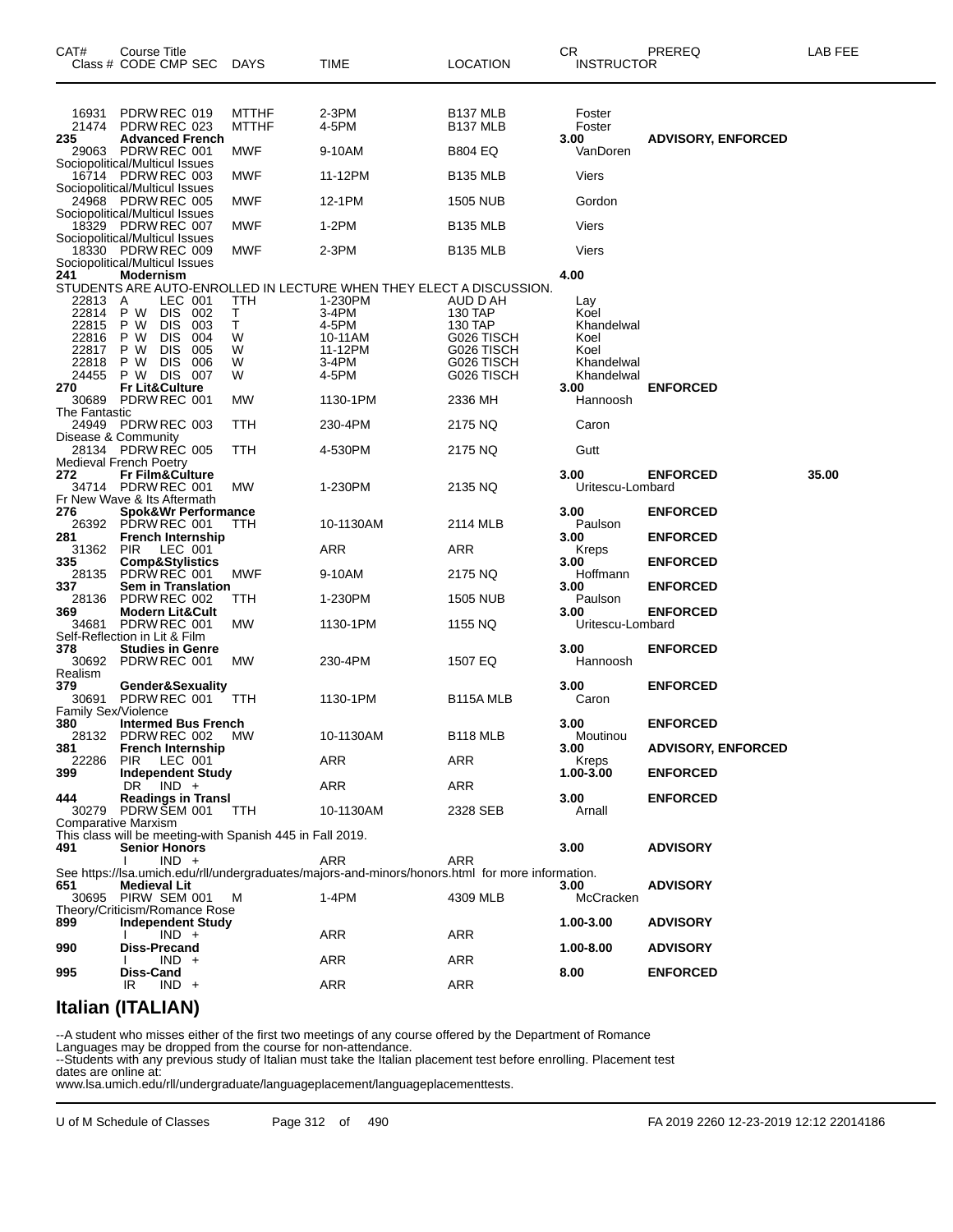| CAT# | Title<br>Course          |      |             |          | ⌒冖<br>◡                            | PREREC | ∟AB FEF |
|------|--------------------------|------|-------------|----------|------------------------------------|--------|---------|
|      | Class # CODE CMP,<br>SEC | DAYS | <b>TIME</b> | _OCATION | <b>FRUCTOF</b><br>INS <sup>-</sup> |        |         |

--All students must take action through the registration system to make sure that their official schedule of courses matches the courses they are attending.

| 101                           | <b>Elementary</b>                             |                              |                                                                                                  |                        | 4.00                                 | <b>ADVISORY, ENFORCED</b> |
|-------------------------------|-----------------------------------------------|------------------------------|--------------------------------------------------------------------------------------------------|------------------------|--------------------------------------|---------------------------|
| 25386                         | PDRW REC 001                                  | <b>MTTHF</b>                 | 8-9AM                                                                                            | 2448 MH                | Garrido Baez                         |                           |
|                               | 24034 PDRW REC 002                            | <b>MTTHF</b>                 | 9-10AM                                                                                           | 3359 MH                | Russo                                |                           |
| 20059                         | PDRW REC 003                                  | <b>MTTHF</b>                 | 10-11AM                                                                                          | 2401 MH                | Russo                                |                           |
| 24039                         | PDRW REC 008                                  | <b>MTTHF</b>                 | 12-1PM                                                                                           | 3359 MH                | Audiberti                            |                           |
| 18618<br>28101                | PDRW REC 012<br>PDRW REC 018                  | <b>MTTHF</b><br><b>MTTHF</b> | 1-2PM<br>3-4PM                                                                                   | 3359 MH<br>2448 MH     | Rodriguez Mojica<br>Rodriguez Mojica |                           |
| 30676                         | PDRW REC 020                                  | <b>MTTHF</b>                 | 4-5PM                                                                                            | 2114 MLB               | Liu                                  |                           |
| 102                           | <b>Elementary</b>                             |                              |                                                                                                  |                        | 4.00                                 | <b>ADVISORY, ENFORCED</b> |
| 11444                         | PDRW REC 001                                  | <b>MTTHF</b>                 | 9-10AM                                                                                           | 130 TAP                | Rodriguez Mojica                     |                           |
| 15725                         | PDRW REC 003                                  | <b>MTTHF</b>                 | 12-1PM                                                                                           | 3315 MH                | Rodriguez Santiago                   |                           |
| 231                           | <b>Second Year</b>                            |                              |                                                                                                  |                        | 4.00                                 | <b>ENFORCED</b>           |
| 11445                         | PDRW REC 001                                  | <b>MTTHF</b>                 | 9-10AM                                                                                           | 2448 MH                | Garrido Baez                         |                           |
|                               | 30677 PDRW REC 005                            | <b>MTTHF</b>                 | 11-12PM                                                                                          | 2212 MLB               | Lasker-Ferretti                      |                           |
| 16932                         | PDRW REC 009                                  | <b>MTTHF</b>                 | 3-4PM                                                                                            | B <sub>111</sub> MLB   | Audiberti                            |                           |
|                               | 25387 PDRW REC 010                            | <b>MTTHF</b>                 | 4-5PM                                                                                            | 2448 MH                | Audiberti                            |                           |
| 232                           | <b>Second Year Cont</b><br>28102 PDRW REC 001 |                              |                                                                                                  | 2448 MH                | 4.00                                 | <b>ENFORCED</b>           |
|                               | 22487 PDRW REC 002                            | <b>MTTHF</b><br><b>MTTHF</b> | 10-11AM<br>12-1PM                                                                                | 3401 MH                | Garrido Baez<br>Lasker-Ferretti      |                           |
| Italian Comics                |                                               |                              |                                                                                                  |                        |                                      |                           |
|                               | topic section: Italian Comics                 |                              |                                                                                                  |                        |                                      |                           |
| 270                           | Lang in Action I                              |                              |                                                                                                  |                        | 3.00                                 | <b>ADVISORY</b>           |
|                               | 30722 PD W REC 001                            | MWF                          | 9-10AM                                                                                           | 4088 EH                | Carter                               |                           |
|                               | Letteratura della migrazione                  |                              |                                                                                                  |                        |                                      |                           |
| 275                           | <b>Ital Multimedia I</b>                      |                              |                                                                                                  |                        | 3.00                                 | <b>ADVISORY</b>           |
|                               | 32549 PD W REC 001                            | TTH                          | 10-1130AM                                                                                        | B <sub>115</sub> A MLB | Mosciatti                            |                           |
|                               | Imagination, Invention, Fantasy               |                              |                                                                                                  |                        |                                      |                           |
| 340                           | Contemp Ital                                  |                              |                                                                                                  |                        | 3.00                                 | <b>ADVISORY</b>           |
|                               | 33201 PD W REC 001                            | TTH                          | 1-230PM                                                                                          | <b>B134 MLB</b>        | Mosciatti                            |                           |
| Rock'n Revolution<br>346      | Italian Internship                            |                              |                                                                                                  |                        | 3.00                                 | <b>ADVISORY</b>           |
| 27947 PI                      | LEC 001                                       |                              | ARR                                                                                              | ARR                    | Lasker-Ferretti                      |                           |
| 415                           | <b>Topics Ital Studies</b>                    |                              |                                                                                                  |                        | 3.00                                 |                           |
|                               | 30917 PD W REC 001                            | <b>MW</b>                    | 230-4PM                                                                                          | 120 WH                 | Mallette                             |                           |
|                               | Italy and the Muslim World                    |                              |                                                                                                  |                        |                                      |                           |
| taught in English.            |                                               |                              |                                                                                                  |                        |                                      |                           |
| 422                           | Politics&Lit                                  |                              |                                                                                                  |                        | 3.00                                 |                           |
|                               | 28115 PD W REC 001                            | <b>MW</b>                    | 1130-1PM                                                                                         | 1303 MH                | Ricco'                               |                           |
| Global Fascism                |                                               |                              |                                                                                                  |                        |                                      |                           |
|                               |                                               |                              |                                                                                                  |                        |                                      |                           |
| taught in English.            |                                               |                              |                                                                                                  |                        |                                      |                           |
| 491                           | <b>Sr Honors Thesis</b>                       |                              |                                                                                                  |                        | 3.00                                 | <b>ADVISORY</b>           |
|                               | D<br>$IND +$                                  |                              | ARR                                                                                              | ARR                    |                                      |                           |
|                               |                                               |                              | See https://lsa.umich.edu/rll/undergraduates/majors-and-minors/honors.html for more information. |                        |                                      |                           |
| 635                           | <b>Independent Study</b>                      |                              |                                                                                                  |                        | 1.00-3.00                            |                           |
| 735                           | $IND +$                                       |                              | ARR                                                                                              | ARR                    | 1.00-3.00                            |                           |
|                               | <b>Independent Study</b><br>$IND +$           |                              | ARR                                                                                              | ARR                    |                                      |                           |
| 895                           | <b>Independent Study</b>                      |                              |                                                                                                  |                        | 1.00-3.00                            |                           |
|                               | $IND +$                                       |                              | ARR                                                                                              | ARR                    |                                      |                           |
| 990                           | Diss-Precand                                  |                              |                                                                                                  |                        | 1.00-8.00                            | <b>ADVISORY</b>           |
|                               | $IND +$                                       |                              | ARR                                                                                              | ARR                    |                                      |                           |
| 995                           | <b>Diss-Cand</b>                              |                              |                                                                                                  |                        | 8.00                                 | <b>ENFORCED</b>           |
|                               | IR.<br>$IND +$                                |                              | <b>ARR</b>                                                                                       | ARR                    |                                      |                           |
|                               |                                               |                              |                                                                                                  |                        |                                      |                           |
| 101                           | <b>Portuguese (PORTUG)</b>                    |                              |                                                                                                  |                        | 4.00                                 |                           |
| 11811                         | <b>Elementary</b><br>PD W REC 001             | <b>MTTHF</b>                 | 10-11AM                                                                                          | 2212 MLB               |                                      | Segarra Costaguta Mattos  |
| 231                           | Second-Year                                   |                              |                                                                                                  |                        | 4.00                                 | <b>ADVISORY, ENFORCED</b> |
| 19642                         | PDRW REC 001                                  | <b>MTTHF</b>                 | 11-12PM                                                                                          | 4306 MLB               |                                      | Segarra Costaguta Mattos  |
| 280                           | <b>Port Rom Lang Spkrs</b>                    |                              |                                                                                                  |                        | 3.00                                 | <b>ENFORCED</b>           |
| 26955                         | PDRW REC 002                                  | TTH                          | 1-230PM                                                                                          | G168 AH                |                                      | Segarra Costaguta Mattos  |
| 290                           | <b>Film and Pop Music</b>                     |                              |                                                                                                  |                        | 3.00                                 | <b>ENFORCED</b>           |
| 33249                         | PDRW REC 001                                  | TTH                          | 4-530PM                                                                                          | 1155 NQ                | Vieira Parrine Sant'Ana              |                           |
|                               | Brazil Through Popular Music                  |                              |                                                                                                  |                        |                                      |                           |
| 635                           | <b>Independent Study</b>                      |                              |                                                                                                  |                        | 1.00-3.00                            | <b>ADVISORY</b>           |
|                               | $IND +$<br>Ι.                                 |                              | ARR                                                                                              | ARR                    |                                      |                           |
|                               |                                               |                              |                                                                                                  |                        |                                      |                           |
| 250                           | <b>Topics in Humanities</b>                   |                              | <b>Romance Languages and Literatures (ROMLANG)</b>                                               |                        | 3.00                                 |                           |
|                               | 35135 PIW SEM 001                             | MW                           | 1130-1PM                                                                                         | 210 TAP                | Miller                               |                           |
|                               | Art & Cult Exch Mod N Africa                  |                              |                                                                                                  |                        |                                      |                           |
| 491                           | <b>Senior Honors</b>                          |                              |                                                                                                  |                        | 3.00                                 | <b>ADVISORY</b>           |
|                               | $IND +$<br>D                                  |                              | ARR                                                                                              | ARR                    |                                      |                           |
| 498                           | Senior Seminar RLL                            |                              |                                                                                                  |                        | 3.00                                 | <b>ENFORCED</b>           |
| 20261                         | PIRW SEM 001                                  | TTH                          | 1-230PM                                                                                          | 2112 MLB               | Arnall                               |                           |
| <b>Cultures of Revolution</b> |                                               |                              |                                                                                                  |                        |                                      |                           |
| 528                           | <b>Teach Rom Lang</b><br>20233 PIRW SEM 001   | м                            | 9-12PM                                                                                           | 2104 MLB               | 3.00<br>Goetz                        | <b>ADVISORY</b>           |

U of M Schedule of Classes Page 313 of 490 FA 2019 2260 12-23-2019 12:12 22014186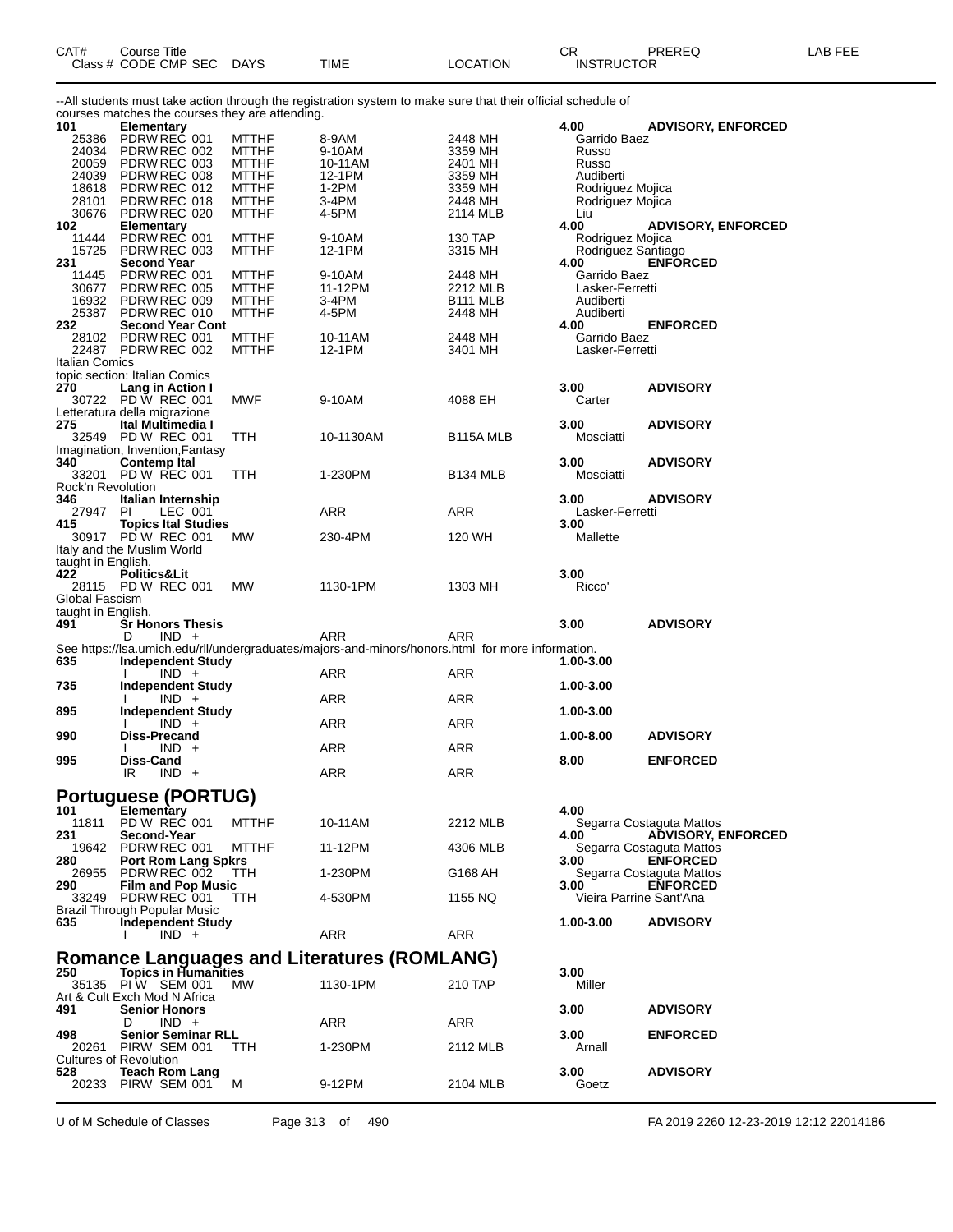| CAT#                  | <b>Course Title</b><br>Class # CODE CMP SEC DAYS                              |                              | TIME                                                                                                                                                                                                                                                                                                                                                                                                                                | <b>LOCATION</b>                                | CR.<br><b>INSTRUCTOR</b>         | PREREQ                             | LAB FEE |
|-----------------------|-------------------------------------------------------------------------------|------------------------------|-------------------------------------------------------------------------------------------------------------------------------------------------------------------------------------------------------------------------------------------------------------------------------------------------------------------------------------------------------------------------------------------------------------------------------------|------------------------------------------------|----------------------------------|------------------------------------|---------|
| 681<br>993            | Intro Grad Study<br>16933 PIRW SEM 001<br><b>GSI Train Wksp</b>               | F                            | 10-1PM                                                                                                                                                                                                                                                                                                                                                                                                                              | 2112 MLB                                       | 3.00<br>Herrero-Olaizola<br>1.00 | <b>ADVISORY</b><br><b>ADVISORY</b> |         |
| 19338 PI              | <b>REC 001</b>                                                                |                              | ARR                                                                                                                                                                                                                                                                                                                                                                                                                                 | ARR                                            | Goetz                            |                                    |         |
|                       | <b>Romance Linguistics (ROMLING)</b>                                          |                              |                                                                                                                                                                                                                                                                                                                                                                                                                                     |                                                |                                  |                                    |         |
| 298                   | Intro Spanish Ling                                                            |                              |                                                                                                                                                                                                                                                                                                                                                                                                                                     |                                                | 3.00                             | <b>ENFORCED</b>                    |         |
| 28227<br>26446        | PDRWLEC 001<br>PDRW LEC 003                                                   | MW<br>MW                     | 1-230PM<br>4-530PM                                                                                                                                                                                                                                                                                                                                                                                                                  | 142 LORCH<br>1506 EQ                           | Garcia-Amaya<br>Lavin            |                                    |         |
| 333<br>28228          | <b>Techn Pronunciation</b><br>PDRW REC 001                                    | ттн                          | 830-10AM                                                                                                                                                                                                                                                                                                                                                                                                                            | <b>B135 MLB</b>                                | 3.00<br>Gallego                  | <b>ENFORCED</b>                    |         |
| 410                   | <b>Sp Phonetics/Phonolo</b><br>30778 PDRW REC 001                             | МW                           | 230-4PM                                                                                                                                                                                                                                                                                                                                                                                                                             | 1506 EQ                                        | 3.00<br>Henriksen                | <b>ENFORCED</b>                    |         |
| 411                   | <b>Advanced Syntax</b><br>30777 PDRW REC 001                                  | <b>TTH</b>                   | 1-230PM                                                                                                                                                                                                                                                                                                                                                                                                                             | <b>B120 MLB</b>                                | 3.00<br>Satterfield              | <b>ENFORCED</b>                    |         |
| 413<br>30742          | <b>Teaching Spanish</b><br>PDRW LEC 001                                       | MW                           | 4-530PM                                                                                                                                                                                                                                                                                                                                                                                                                             | G168 AH                                        | 3.00<br>Garcia-Amaya             | <b>ADVISORY, ENFORCED</b>          |         |
| 415                   | <b>Probs Translation</b>                                                      |                              |                                                                                                                                                                                                                                                                                                                                                                                                                                     |                                                | 3.00                             | <b>ADVISORY, ENFORCED</b>          |         |
| 30606<br>30607<br>995 | PDRW LEC 001<br>PDRW LEC 002<br>Diss-Cand                                     | ттн<br>TTH                   | 1130-1PM<br>1-230PM                                                                                                                                                                                                                                                                                                                                                                                                                 | B <sub>118</sub> MLB<br>B <sub>115</sub> A MLB | Gallego<br>Gallego<br>8.00       | <b>ENFORCED</b>                    |         |
|                       | IR.<br>$IND +$                                                                |                              | ARR                                                                                                                                                                                                                                                                                                                                                                                                                                 | ARR                                            |                                  |                                    |         |
|                       | Spanish (SPANISH)                                                             |                              |                                                                                                                                                                                                                                                                                                                                                                                                                                     |                                                |                                  |                                    |         |
| dates are online at:  | Languages may be dropped from the course for non-attendance.                  |                              | --A student who misses either of the first two meetings of any course offered by the Department of Romance<br>--Students with any previous study of Spanish must take the Spanish placement test before enrolling. Placement test<br>www.lsa.umich.edu/rll/undergraduate/languageplacement/languageplacementtests.<br>-- All students must take action through the registration system to make sure that their official schedule of |                                                |                                  |                                    |         |
| 100                   | courses matches the courses they are attending.<br><b>Intensive Elem Span</b> |                              |                                                                                                                                                                                                                                                                                                                                                                                                                                     |                                                | 8.00                             | <b>ADVISORY, ENFORCED</b>          |         |
|                       | 28240 PDRW REC 001 MTTHF                                                      |                              | 1-3PM<br>For students with no previous study or by placement. Students with any previous study of Spanish or prior                                                                                                                                                                                                                                                                                                                  | 2202 MLB                                       | Primorac                         |                                    |         |
|                       |                                                                               |                              | instruction in Spanish must take the placement test before enrolling.                                                                                                                                                                                                                                                                                                                                                               |                                                |                                  |                                    |         |
| 101                   | <b>Elementary</b><br>11909 PDRW REC 001                                       | MTTHF                        | 8-9AM                                                                                                                                                                                                                                                                                                                                                                                                                               | <b>1508 NUB</b>                                | 4.00<br>Flores                   | <b>ADVISORY, ENFORCED</b>          |         |
|                       |                                                                               |                              | For students with no previous study or by placement. Students with any previous study of Spanish or prior<br>instruction in Spanish must take the placement test before enrolling.                                                                                                                                                                                                                                                  |                                                |                                  |                                    |         |
|                       | 26364 PDRW REC 003                                                            | MF                           | 9-10AM                                                                                                                                                                                                                                                                                                                                                                                                                              | 1175 NQ                                        | Nunez                            |                                    |         |
|                       | <b>P RW REC 003</b>                                                           | TTH                          | 9-10AM<br>For students with no previous study or by placement. Students with any previous study of Spanish or prior                                                                                                                                                                                                                                                                                                                 | 2155 NQ                                        |                                  |                                    |         |
|                       | 26365 PDRW REC 005                                                            | <b>MTTHF</b>                 | instruction in Spanish must take the placement test before enrolling.<br>9-10AM                                                                                                                                                                                                                                                                                                                                                     | 1339 MH                                        | Fernandez-Garcia                 |                                    |         |
|                       |                                                                               |                              | For students with no previous study or by placement. Students with any previous study of Spanish or prior<br>instruction in Spanish must take the placement test before enrolling.                                                                                                                                                                                                                                                  |                                                |                                  |                                    |         |
|                       | 30816 PDRW REC 007                                                            | <b>MTTHF</b>                 | 10-11AM                                                                                                                                                                                                                                                                                                                                                                                                                             | 3401 MH                                        | Fernandez-Garcia                 |                                    |         |
|                       |                                                                               |                              | For students with no previous study or by placement. Students with any previous study of Spanish or prior<br>instruction in Spanish must take the placement test before enrolling                                                                                                                                                                                                                                                   |                                                |                                  |                                    |         |
|                       |                                                                               |                              | 11-12PM<br>For students with no previous study or by placement. Students with any previous study of Spanish or prior                                                                                                                                                                                                                                                                                                                | B111 MLB                                       | Perez                            |                                    |         |
|                       |                                                                               |                              | instruction in Spanish must take the placement test before enrolling.                                                                                                                                                                                                                                                                                                                                                               |                                                |                                  |                                    |         |
|                       | 26367 PDRW REC 011                                                            | <b>MTTHF</b>                 | 12-1PM<br>For students with no previous study or by placement. Students with any previous study of Spanish or prior                                                                                                                                                                                                                                                                                                                 | <b>1508 NUB</b>                                | Fernandez-Garcia                 |                                    |         |
|                       | 26368 PDRW REC 013                                                            | MTTHF                        | instruction in Spanish must take the placement test before enrolling.<br>12-1PM                                                                                                                                                                                                                                                                                                                                                     | 2202 MLB                                       | Kumar                            |                                    |         |
|                       |                                                                               |                              | For students with no previous study or by placement. Students with any previous study of Spanish or prior                                                                                                                                                                                                                                                                                                                           |                                                |                                  |                                    |         |
|                       | 26369 PDRW REC 015                                                            | MTTHF                        | instruction in Spanish must take the placement test before enrolling.<br>1-2PM                                                                                                                                                                                                                                                                                                                                                      | <b>1508 NUB</b>                                | Worden                           |                                    |         |
|                       |                                                                               |                              | For students with no previous study or by placement. Students with any previous study of Spanish or prior<br>instruction in Spanish must take the placement test before enrolling.                                                                                                                                                                                                                                                  |                                                |                                  |                                    |         |
|                       | 26371 PDRW REC 019                                                            | <b>MTTHF</b>                 | 3-4PM                                                                                                                                                                                                                                                                                                                                                                                                                               | <b>1508 NUB</b>                                | Orecchio                         |                                    |         |
|                       |                                                                               |                              | For students with no previous study or by placement. Students with any previous study of Spanish or prior<br>instruction in Spanish must take the placement test before enrolling.                                                                                                                                                                                                                                                  |                                                |                                  |                                    |         |
|                       | 26372 PDRW REC 021<br>P RW REC 021                                            | MF<br>TTH                    | 4-5PM<br>4-5PM                                                                                                                                                                                                                                                                                                                                                                                                                      | 2185 NQ<br><b>B134 MLB</b>                     | Cardenas                         |                                    |         |
|                       |                                                                               |                              | For students with no previous study or by placement. Students with any previous study of Spanish or prior                                                                                                                                                                                                                                                                                                                           |                                                |                                  |                                    |         |
|                       | 16934 PDR REC 031                                                             | MTTHF                        | instruction in Spanish must take the placement test before enrolling.<br>1130-1PM                                                                                                                                                                                                                                                                                                                                                   | 2402 MLB                                       | Piper                            |                                    |         |
|                       |                                                                               |                              | This section is reserved for CSP students. Students must consult with a CSP advisor in order to receive permission<br>to register for this section. Once classes begin, permission of the instructor is required. You can contact CSP                                                                                                                                                                                               |                                                |                                  |                                    |         |
|                       |                                                                               |                              | for more information at 764-9128, csp-4info@umich.edu, or see the override FAQ on our website.                                                                                                                                                                                                                                                                                                                                      |                                                |                                  |                                    |         |
| 102                   | <b>Elementary</b><br>24974 PDRW REC 001                                       | <b>MTTHF</b>                 | 8-9AM                                                                                                                                                                                                                                                                                                                                                                                                                               | B <sub>111</sub> MLB                           | 4.00<br>Perez                    | <b>ENFORCED</b>                    |         |
| 31929<br>28103        | PDRW REC 003<br>PDRW REC 005                                                  | <b>MTTHF</b><br><b>MTTHF</b> | 9-10AM<br>4-5PM                                                                                                                                                                                                                                                                                                                                                                                                                     | B <sub>111</sub> MLB<br><b>1508 NUB</b>        | Perez<br>Orecchio                |                                    |         |
| 103                   | <b>Review-Elementary</b>                                                      |                              |                                                                                                                                                                                                                                                                                                                                                                                                                                     |                                                | 4.00                             | <b>ADVISORY, ENFORCED</b>          |         |
|                       | 11910 PDRW REC 001                                                            | MTTHF                        | 8-9AM                                                                                                                                                                                                                                                                                                                                                                                                                               | 2412 MLB                                       | <b>Stiasny Carruthers</b>        |                                    |         |

U of M Schedule of Classes Page 314 of 490 FA 2019 2260 12-23-2019 12:12 22014186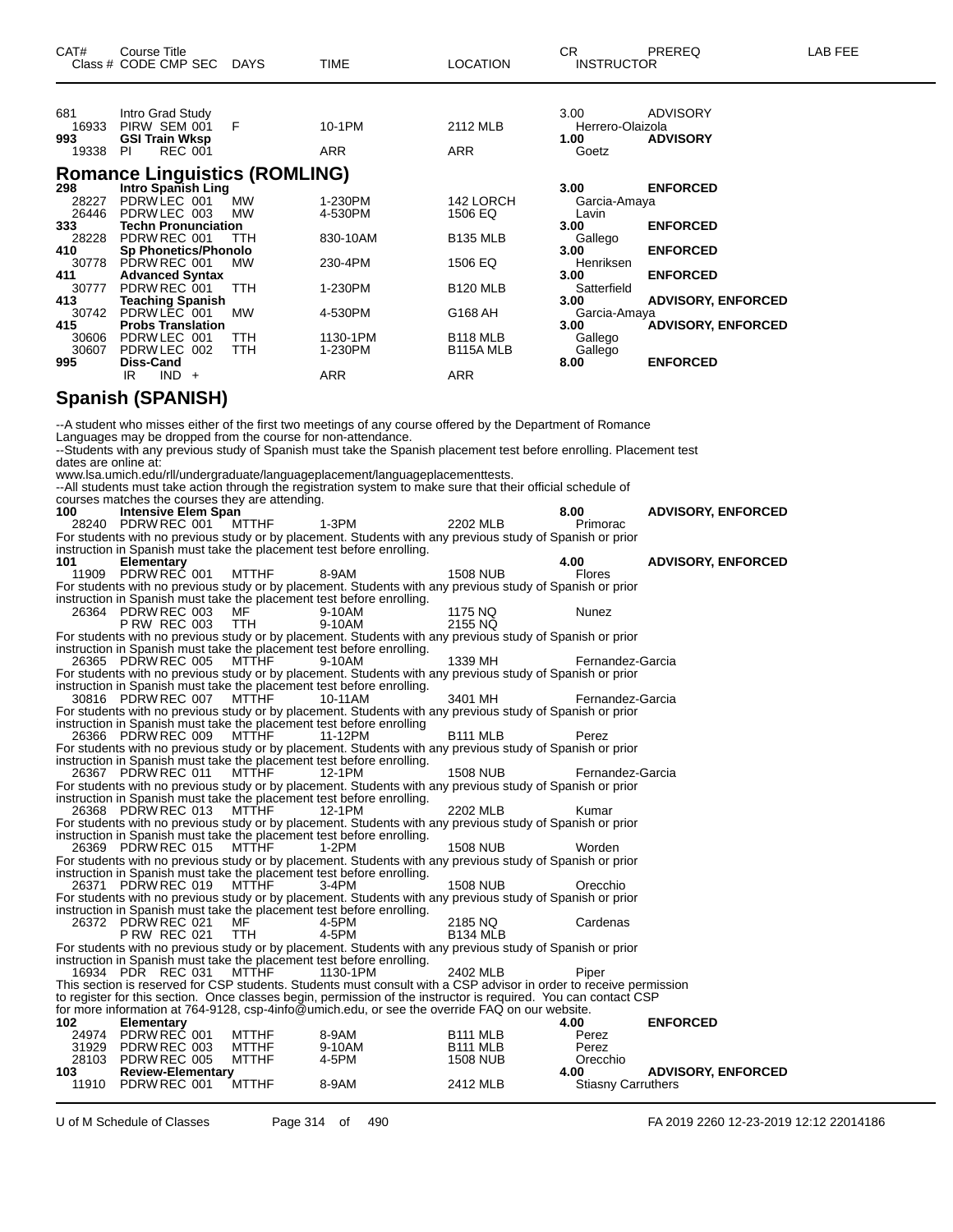| CAT#           | Course Title<br>Class # CODE CMP SEC                           | <b>DAYS</b>                  | TIME                                                                                                               | LOCATION                           | CR<br>PREREQ<br><b>INSTRUCTOR</b>              | LAB FEE |
|----------------|----------------------------------------------------------------|------------------------------|--------------------------------------------------------------------------------------------------------------------|------------------------------------|------------------------------------------------|---------|
| 27082          | PDRW REC 002                                                   | <b>MTTHF</b>                 | 8-9AM                                                                                                              | 2202 MLB                           | Purdy                                          |         |
| 11911          | PDRW REC 003                                                   | <b>MTTHF</b>                 | 9-10AM                                                                                                             | G144 AH                            | <b>Stiasny Carruthers</b>                      |         |
| 30678          | PDRW REC 004                                                   | <b>MTTHF</b>                 | 9-10AM                                                                                                             | B <sub>137</sub> MLB               | Purdy                                          |         |
| 25390<br>21370 | PDRW REC 005                                                   | <b>MTTHF</b><br><b>MTTHF</b> | 9-10AM                                                                                                             | 2407 MH                            | Rivas-Murillo                                  |         |
| 26373          | PDRW REC 007<br>PDRW REC 011                                   | <b>MTTHF</b>                 | 10-11AM<br>11-12PM                                                                                                 | <b>B122 MLB</b><br><b>B101 MLB</b> | Rivas-Murillo<br>Purdy                         |         |
| 26374          | PDRW REC 015                                                   | <b>MTTHF</b>                 | 12-1PM                                                                                                             | G040 TISCH                         | Pradenas Alvarez                               |         |
| 28104          | PDRW REC 016                                                   | <b>MTTHF</b>                 | 12-1PM                                                                                                             | G168 AH                            | Rivas-Murillo                                  |         |
| 16935<br>30820 | PDRW REC 019<br>PDRW REC 020                                   | <b>MTTHF</b><br><b>MTTHF</b> | $1-2PM$<br>$1-2PM$                                                                                                 | 3401 MH<br>1359 MH                 | Lee<br>Fernandez Rodriguez                     |         |
| 26377          | PDRW REC 025                                                   | <b>MTTHF</b>                 | 2-3PM                                                                                                              | 1624 CHEM                          | Fernandez Rodriguez                            |         |
| 28565          | PDRW REC 026                                                   | <b>MTTHF</b>                 | 3-4PM                                                                                                              | 1508 EQ                            | Moya Perez                                     |         |
| 26378          | PDRW REC 029                                                   | <b>MTTHF</b>                 | 4-5PM                                                                                                              | 2402 MLB                           | Fernandez Rodriguez                            |         |
| 27083<br>21015 | PDRW REC 030<br>PDR REC 031                                    | <b>MTTHF</b><br><b>MTTHF</b> | 4-5PM<br>1-230PM                                                                                                   | 2412 MLB<br>2402 MLB               | Thurman<br>Piper                               |         |
|                |                                                                |                              | This section is reserved for CSP students. Students must consult with a CSP advisor in order to receive permission |                                    |                                                |         |
|                |                                                                |                              | to register for this section. Once classes begin, permission of the instructor is required. You can contact CSP    |                                    |                                                |         |
|                |                                                                |                              | for more information at 764-9128, csp-4info@umich.edu, or see the override FAQ on our website.                     |                                    |                                                |         |
| 230<br>22379   | <b>Intensive 2nd Year</b><br>PDRW REC 001                      | <b>MTTHF</b>                 | 1-3PM                                                                                                              | 2412 MLB                           | <b>ENFORCED</b><br>8.00<br>Roosevelt           |         |
| 231            | <b>Second Year Span</b>                                        |                              |                                                                                                                    |                                    | 4.00<br><b>ENFORCED</b>                        |         |
| 11912          | PDRW REC 001                                                   | <b>MTTHF</b>                 | 8-9AM                                                                                                              | B <sub>101</sub> MLB               | Oliva-Fiori                                    |         |
| 17998<br>19622 | PDRW REC 002<br>PDRW REC 003                                   | <b>MTTHF</b><br><b>MTTHF</b> | 8-9AM<br>8-9AM                                                                                                     | <b>B103 MLB</b><br>2212 MLB        | Harrell<br>Hessenthaler                        |         |
| 25399          | PDRW REC 004                                                   | <b>MTTHF</b>                 | 8-9AM                                                                                                              | <b>1507 NUB</b>                    | Aguayo Borquez                                 |         |
| 11913          | PDRW REC 005                                                   | <b>MTTHF</b>                 | 9-10AM                                                                                                             | <b>B101 MLB</b>                    | Oliva-Fiori                                    |         |
| 21004          | PDRW REC 006                                                   | <b>MTTHF</b>                 | 9-10AM                                                                                                             | <b>B103 MLB</b>                    | Harrell                                        |         |
| 24052<br>24053 | PDRW REC 007<br>PDRW REC 008                                   | <b>MTTHF</b><br><b>MTTHF</b> | 9-10AM<br>9-10AM                                                                                                   | 2330 MH<br>1245 NQ                 | Beiza<br>De La Torre                           |         |
| 11914          | PDRW REC 009                                                   | <b>MTTHF</b>                 | 9-10AM                                                                                                             | 2212 MLB                           | Hessenthaler                                   |         |
| 18784          | PDRW REC 010                                                   | <b>MTTHF</b>                 | 10-11AM                                                                                                            | <b>B101 MLB</b>                    | Oliva-Fiori                                    |         |
| 25170<br>26379 | PDRW REC 011                                                   | <b>MTTHF</b><br><b>MTTHF</b> | 10-11AM                                                                                                            | <b>B103 MLB</b>                    | Beiza                                          |         |
| 11915          | PDRW REC 012<br>PDRW REC 013                                   | <b>MTTHF</b>                 | 10-11AM<br>11-12PM                                                                                                 | 2202 MLB<br><b>1508 NUB</b>        | Hessenthaler<br>Harrell                        |         |
| 20046          | PDRW REC 014                                                   | <b>MTTHF</b>                 | 11-12PM                                                                                                            | <b>B103 MLB</b>                    | De La Torre                                    |         |
| 26380          | PDRW REC 016                                                   | <b>MTTHF</b>                 | 11-12PM                                                                                                            | 2202 MLB                           | Beiza                                          |         |
| 25407<br>11916 | PDRW REC 018<br>PDRW REC 019                                   | <b>MTTHF</b><br><b>MTTHF</b> | 12-1PM<br>12-1PM                                                                                                   | <b>B101 MLB</b><br><b>B103 MLB</b> | Mc Alister II<br>De La Torre                   |         |
| 28105          | PDRW REC 022                                                   | <b>MTTHF</b>                 | 12-1PM                                                                                                             | G144 AH                            | Severs                                         |         |
| 11917          | PDRW REC 029                                                   | <b>MTTHF</b>                 | 1-2PM                                                                                                              | B <sub>101</sub> MLB               | Nagl                                           |         |
| 25401          | PDRW REC 033                                                   | <b>MTTHF</b>                 | $1-2PM$                                                                                                            | <b>B103 MLB</b>                    | Anaya-Ortega                                   |         |
| 20047<br>16936 | PDRW REC 036<br>PDRW REC 037                                   | <b>MTTHF</b><br><b>MTTHF</b> | $1-2PM$<br>$2-3PM$                                                                                                 | 2407 MH<br>B <sub>101</sub> MLB    | Liburdi<br>Nagl                                |         |
| 21093          | PDRW REC 038                                                   | <b>MTTHF</b>                 | 2-3PM                                                                                                              | <b>B103 MLB</b>                    | Hartson                                        |         |
| 26381          | PDRW REC 039                                                   | <b>MTTHF</b>                 | 2-3PM                                                                                                              | 2212 MLB                           | O'Connor                                       |         |
| 16937          | PDRW REC 043                                                   | <b>MTTHF</b>                 | $3-4PM$                                                                                                            | <b>B101 MLB</b>                    | Liburdi                                        |         |
| 25434<br>28106 | PDRW REC 044<br>PDRW REC 045                                   | <b>MTTHF</b><br><b>MTTHF</b> | 3-4PM<br>$3-4PM$                                                                                                   | <b>B103 MLB</b><br>2202 MLB        | Anaya-Ortega<br>O'Connor                       |         |
| 36130          | PDRW REC 046                                                   | МF                           | 3-4PM                                                                                                              | 1155 NQ                            | Hartson                                        |         |
|                | P RW REC 046                                                   | T.                           | 3-4PM                                                                                                              | 2114 MLB                           |                                                |         |
| 25776          | <b>P RW REC 046</b><br>PDRW REC 052                            | TH<br><b>MTTHF</b>           | 3-4PM<br>4-5PM                                                                                                     | 3353 MH<br>B <sub>101</sub> MLB    | Nagl                                           |         |
| 23194          | PDRW REC 054                                                   | <b>MTTHF</b>                 | 4-5PM                                                                                                              | B103 MLB                           | Liburdi                                        |         |
| 24054          | PDRW REC 055                                                   | <b>MTTHF</b>                 | 4-5PM                                                                                                              | 2212 MLB                           | Anaya-Ortega                                   |         |
| 27622<br>36127 | PDRW REC 057                                                   | <b>MTTHF</b><br>МF           | 4-5PM                                                                                                              | 2202 MLB                           | O'Connor<br>Hartson                            |         |
|                | PDRW REC 059<br><b>P RW REC 059</b>                            | TTH                          | 5-6PM<br>5-6PM                                                                                                     | <b>B103 MLB</b><br>1185 NQ         |                                                |         |
| 34866          | PDRW REC 060                                                   | <b>MTTHF</b>                 | 8-9AM                                                                                                              | 3333 MH                            | Russo                                          |         |
| 35475          | PDRW REC 062                                                   | <b>MTTHF</b>                 | 8-9AM                                                                                                              | 2011 MLB                           | Martinelli                                     |         |
| 232<br>16938   | <b>Second Year Span</b><br>PDRW REC 001                        | <b>MTTHF</b>                 | 8-9AM                                                                                                              | <b>B122 MLB</b>                    | 4.00<br><b>ADVISORY, ENFORCED</b><br>Forrester |         |
| 25392          | PDRW REC 002                                                   | <b>MTTHF</b>                 | 8-9AM                                                                                                              | <b>B124 MLB</b>                    | Gutierrez Chavarria                            |         |
| 24981          | PDRW REC 003                                                   | <b>MTTHF</b>                 | 8-9AM                                                                                                              | <b>1512 NUB</b>                    | Ramos Silgado                                  |         |
|                | LGBTQA in the Hispanic World                                   |                              |                                                                                                                    |                                    |                                                |         |
| 23195          | PDRW REC 005                                                   | <b>MTTHF</b>                 | topic section: LGBTQA in the Hispanic World: Artistic and Cultural Manifestations<br>8-9AM                         | 2330 MH                            | Ndaw                                           |         |
| 24062          | PDRW REC 007                                                   | <b>MTTHF</b>                 | 9-10AM                                                                                                             | <b>B122 MLB</b>                    | Forrester                                      |         |
|                | 24063 PDRW REC 009                                             | <b>MTTHF</b>                 | 9-10AM                                                                                                             | <b>B124 MLB</b>                    | Mc Alister II                                  |         |
|                | Hispanic World Through Food                                    |                              |                                                                                                                    |                                    |                                                |         |
| 21471          | topic section: The Hispanic World Through Food<br>PDRW REC 011 | <b>MTTHF</b>                 | 9-10AM                                                                                                             | <b>1512 NUB</b>                    | Ramos Silgado                                  |         |
|                | LGBTQA in the Hispanic World                                   |                              |                                                                                                                    |                                    |                                                |         |
|                |                                                                |                              | topic section: LGBTQA in the Hispanic World: Artistic and Cultural Manifestations                                  |                                    |                                                |         |
| 24094          | PDRW REC 013                                                   | <b>MTTHF</b>                 | 9-10AM                                                                                                             | 1507 NUB                           | Iglesias Garrido                               |         |
| 25391<br>24095 | PDRW REC 014<br>PDRW REC 015                                   | <b>MTTHF</b><br><b>MTTHF</b> | 9-10AM<br>10-11AM                                                                                                  | 3401 MH<br>G160 AH                 | Telleria-Suinaga<br>Telleria-Suinaga           |         |
| 26383          | PDRW REC 016                                                   | <b>MTTHF</b>                 | 10-11AM                                                                                                            | <b>B124 MLB</b>                    | Mc Alister II                                  |         |
|                | Hispanic World Through Food                                    |                              |                                                                                                                    |                                    |                                                |         |
|                | topic section: The Hispanic World Through Food                 |                              |                                                                                                                    |                                    |                                                |         |

U of M Schedule of Classes Page 315 of 490 FA 2019 2260 12-23-2019 12:12 22014186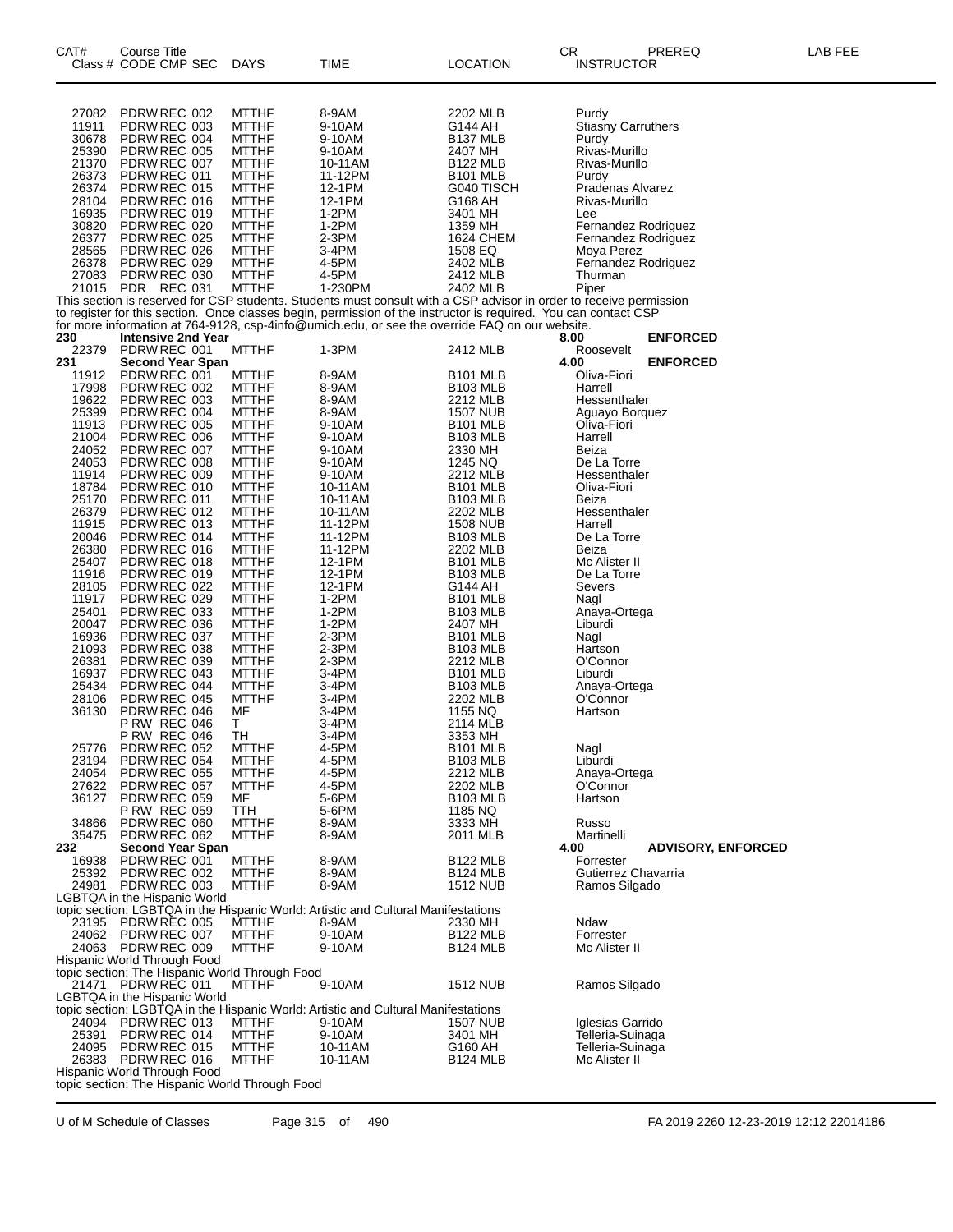| CAT#                       | Course Title<br>Class # CODE CMP SEC               | DAYS                                                     | TIME                                                                                                             | <b>LOCATION</b>                         | CR   | <b>INSTRUCTOR</b>                   | PREREQ                    | LAB FEE |
|----------------------------|----------------------------------------------------|----------------------------------------------------------|------------------------------------------------------------------------------------------------------------------|-----------------------------------------|------|-------------------------------------|---------------------------|---------|
|                            |                                                    |                                                          |                                                                                                                  |                                         |      |                                     |                           |         |
| 22547                      | PDRW REC 017                                       | <b>MTTHF</b>                                             | 10-11AM                                                                                                          | 1512 NUB                                |      | Iglesias Garrido                    |                           |         |
| 24233                      | PDRW REC 023<br>30818 PDRW REC 024                 | <b>MTTHF</b><br><b>MTTHF</b>                             | 11-12PM<br>11-12PM                                                                                               | <b>B122 MLB</b><br>1505 EQ              |      | Campos Gonzales<br>Forrester        |                           |         |
| 15723                      | PDRW REC 025                                       | <b>MTTHF</b>                                             | 11-12PM                                                                                                          | B <sub>124</sub> MLB                    |      | Stark                               |                           |         |
|                            | 24982 PDRW REC 027<br>LGBTQA in the Hispanic World | <b>MTTHF</b>                                             | 11-12PM                                                                                                          | <b>1512 NUB</b>                         |      | Ramos Silgado                       |                           |         |
|                            |                                                    |                                                          | topic section: LGBTQA in the Hispanic World: Artistic and Cultural Manifestations                                |                                         |      |                                     |                           |         |
| 24983                      | PDRW REC 031<br>26382 PDRW REC 032                 | <b>MTTHF</b><br><b>MTTHF</b>                             | 12-1PM<br>12-1PM                                                                                                 | <b>B122 MLB</b><br><b>B124 MLB</b>      |      | Iglesias Garrido<br>Calixto         |                           |         |
|                            | Artefactos y patrimonio cult                       |                                                          |                                                                                                                  |                                         |      |                                     |                           |         |
|                            | 16939 PDRW REC 033                                 | topic section: Artefactos y Patrimonio Cultural<br>MTTHF | 12-1PM                                                                                                           | 1512 NUB                                |      | Gonzalez                            |                           |         |
|                            | Conozcamos Argentina!                              |                                                          |                                                                                                                  |                                         |      |                                     |                           |         |
|                            | LRC Mac Lab on Fridays.                            |                                                          | topic section: !Conozcamos Argentina! An Imaginary Trip Through Literature. Please note: this class meets in the |                                         |      |                                     |                           |         |
| 23221                      | 28107 PDRW REC 036<br>PDRW REC 039                 | MTTHF<br>MTTHF                                           | 12-1PM<br>$1-2PM$                                                                                                | 1265 NQ<br><b>B122 MLB</b>              |      | Noverr<br>Telleria-Suinaga          |                           |         |
|                            | 22544 PDRW REC 041                                 | <b>MTTHF</b>                                             | 1-2PM                                                                                                            | <b>B124 MLB</b>                         |      | Calixto                             |                           |         |
|                            | Artefactos y patrimonio cult                       | topic section: Artefactos y Patrimonio Cultural          |                                                                                                                  |                                         |      |                                     |                           |         |
|                            | 16940 PDRW REC 043                                 | MTTHF                                                    | 1-2PM                                                                                                            | <b>1512 NUB</b>                         |      | Gonzalez                            |                           |         |
|                            | Conozcamos Argentina!                              |                                                          | topic section: !Conozcamos Argentina! An Imaginary Trip Through Literature. Please note, this class meets in the |                                         |      |                                     |                           |         |
|                            | LRC Mac Lab on Fridays.                            |                                                          |                                                                                                                  |                                         |      |                                     |                           |         |
| 16941                      | 20064 PDRW REC 045<br>PDRW REC 047                 | MTTHF<br><b>MTTHF</b>                                    | 1-2PM<br>$2-3PM$                                                                                                 | 1509 NUB<br><b>B122 MLB</b>             |      | Montes<br>Santoro Riccardi          |                           |         |
|                            | 27623 PDRW REC 048                                 | MTTHF                                                    | 2-3PM                                                                                                            | <b>B124 MLB</b>                         |      | Calixto                             |                           |         |
|                            | Artefactos y patrimonio cult                       | topic section: Artefactos y Patrimonio Cultural          |                                                                                                                  |                                         |      |                                     |                           |         |
|                            | 24984 PDRW REC 049                                 | <b>MTTHF</b>                                             | 2-3PM                                                                                                            | <b>1512 NUB</b>                         |      | Montes                              |                           |         |
| 24986                      | 24985 PDRW REC 055<br>PDRW REC 057                 | <b>MTTHF</b><br><b>MTTHF</b>                             | 3-4PM<br>3-4PM                                                                                                   | <b>B122 MLB</b><br><b>B124 MLB</b>      |      | Santoro Riccardi<br>Campos Gonzales |                           |         |
|                            | 24987 PDRW REC 059                                 | <b>MTTHF</b>                                             | 3-4PM                                                                                                            | <b>1512 NUB</b>                         |      | Gonzalez                            |                           |         |
|                            | Conozcamos Argentina!                              |                                                          | topic section: !Conozcamos Argentina! An Imaginary Trip Through Literature. Please note, this class meets in the |                                         |      |                                     |                           |         |
|                            | LRC Mac Lab on Fridays.                            |                                                          |                                                                                                                  |                                         |      |                                     |                           |         |
| 24988                      | 28109 PDRW REC 060<br>PDRW REC 065                 | <b>MTTHF</b><br><b>MTTHF</b>                             | 3-4PM<br>4-5PM                                                                                                   | 1512 EQ<br><b>B122 MLB</b>              |      | Sanchez Gumiel<br>Roosevelt         |                           |         |
|                            | 24989 PDRW REC 067                                 | <b>MTTHF</b>                                             | 4-5PM                                                                                                            | <b>B124 MLB</b>                         |      | Campos Gonzales                     |                           |         |
| 24990<br>28110             | PDRW REC 069<br>PDRW REC 070                       | <b>MTTHF</b><br><b>MTTHF</b>                             | 4-5PM<br>4-5PM                                                                                                   | 1512 NUB<br>G144 AH                     |      | Montes<br>Hansen                    |                           |         |
| 277                        | Rdg, Grammar, & Comp                               |                                                          |                                                                                                                  |                                         | 3.00 |                                     | <b>ADVISORY, ENFORCED</b> |         |
| 20990<br>25408             | PDRW REC 001<br>PDRW REC 002                       | <b>MWF</b><br><b>MWF</b>                                 | 8-9AM<br>8-9AM                                                                                                   | B134 MLB<br><b>B135 MLB</b>             |      | Moutinou<br>Galvan-Santibanez       |                           |         |
| 20991                      | PDRW REC 004                                       | MWF                                                      | 9-10AM                                                                                                           | B134 MLB                                |      | Larrotiz                            |                           |         |
| 23478<br>24045             | PDRW REC 005<br>PDRW REC 006                       | MWF<br><b>MWF</b>                                        | 9-10AM<br>9-10AM                                                                                                 | <b>B135 MLB</b><br>2402 MLB             |      | Galvan-Santibanez<br>Moutinou       |                           |         |
| 26385                      | PDRW REC 008                                       | м                                                        | 10-11AM                                                                                                          | 1303 MH                                 |      | <b>Briones Manzano</b>              |                           |         |
|                            | <b>P RW REC 008</b><br><b>P RW REC 008</b>         | W<br>F.                                                  | 10-11AM<br>10-11AM                                                                                               | 2448 MH<br>2469 MH                      |      |                                     |                           |         |
| 28112                      | PDRW REC 009                                       | <b>MWF</b>                                               | 10-11AM                                                                                                          | <b>B135 MLB</b>                         |      | Rama                                |                           |         |
| 24046<br>26386             | PDRW REC 013<br>PDRW REC 014                       | <b>MWF</b><br><b>MWF</b>                                 | 11-12PM<br>11-12PM                                                                                               | 1505 NUB<br>B134 MLB                    |      | Larrotiz<br>Galvan-Santibanez       |                           |         |
| 24047                      | PDRW REC 016                                       | MWF                                                      | 12-1PM                                                                                                           | B <sub>134</sub> MLB                    |      | Rama                                |                           |         |
| 24048<br>24433             | PDRW REC 017<br>PDRW REC 018                       | <b>MWF</b><br><b>MWF</b>                                 | 12-1PM<br>12-1PM                                                                                                 | 1636 CHEM<br>B135 MLB                   |      | <b>Briones Manzano</b><br>Walz      |                           |         |
| 26387                      | PDRW REC 020                                       | MWF<br><b>MWF</b>                                        | 1-2PM                                                                                                            | B <sub>134</sub> MLB                    |      | Rama<br>Pensa                       |                           |         |
| 28113<br>30819             | PDRW REC 021<br>PDRW REC 022                       | <b>MW</b>                                                | $1-2PM$<br>$1-2PM$                                                                                               | B770 SSWB<br><b>B116 MLB</b>            |      | Huerta Bravo                        |                           |         |
| 27578                      | <b>P RW REC 022</b><br>PDRW REC 023                | F.                                                       | $1-2PM$<br>2-3PM                                                                                                 | <b>B120 MLB</b>                         |      |                                     |                           |         |
| 22935                      | PDRW REC 024                                       | MWF<br><b>MWF</b>                                        | $2-3PM$                                                                                                          | 5521 HH<br>B134 MLB                     |      | <b>Bolanos Abarca</b><br>Lavin      |                           |         |
| 24978<br>20992             | PDRW REC 026<br>PDRW REC 027                       | MWF<br><b>MWF</b>                                        | 3-4PM<br>3-4PM                                                                                                   | B <sub>134</sub> MLB<br><b>B135 MLB</b> |      | Lavin<br>Kreimerman Esquerre        |                           |         |
| 24051                      | PDRW REC 030                                       | <b>MWF</b>                                               | 4-5PM                                                                                                            | G040 TISCH                              |      | <b>Briones Manzano</b>              |                           |         |
| 23479<br>30679             | PDRW REC 031<br>PDRW REC 032                       | MWF<br><b>MWF</b>                                        | 4-5PM<br>4-5PM                                                                                                   | <b>B134 MLB</b><br><b>B135 MLB</b>      |      | McAdams                             | Martinez-Acacio Alonso    |         |
| 280                        | Conv Sp/LAm Film                                   |                                                          |                                                                                                                  |                                         | 3.00 |                                     | <b>ENFORCED</b>           |         |
| 29068                      | PDRW REC 001<br>Cine Afro-Latino del Siglo XXI     | MWF                                                      | 9-10AM                                                                                                           | 3096 EH                                 |      | Fila                                |                           |         |
|                            | 31658 PDRW REC 002                                 | TTH                                                      | 830-10AM                                                                                                         | B115A MLB                               |      | Santoro Riccardi                    |                           |         |
| La justicia y el poder     | 29069 PDRW REC 003                                 | <b>MWF</b>                                               | $2-3PM$                                                                                                          | 2407 MH                                 |      | Campbell                            |                           |         |
|                            | cine de la Espana democratica                      |                                                          |                                                                                                                  |                                         |      |                                     |                           |         |
| Violencia cine latino      | 26394 PDRW REC 004                                 | MWF                                                      | 3-4PM                                                                                                            | 2212 MLB                                |      | Ruiz Mendoza                        |                           |         |
| 26438                      | PDRW REC 005                                       | TTH                                                      | 1-230PM                                                                                                          | <b>B135 MLB</b>                         |      | Hernandez                           |                           |         |
| Fantasia y realidad<br>283 | <b>Sp-Professions</b>                              |                                                          |                                                                                                                  |                                         | 3.00 |                                     | <b>ENFORCED</b>           |         |

U of M Schedule of Classes Page 316 of 490 FA 2019 2260 12-23-2019 12:12 22014186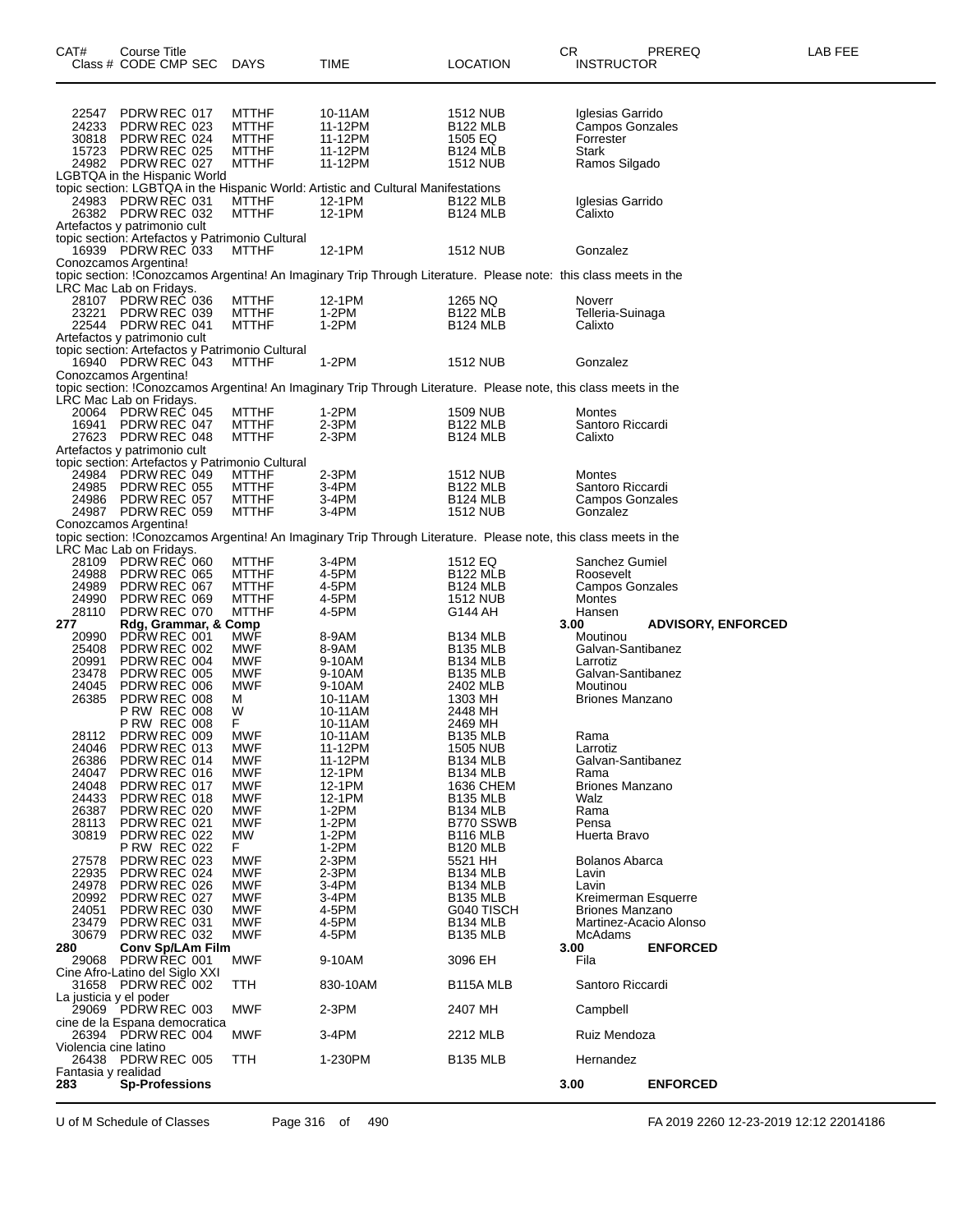| CAT#                   | Course Title<br>Class # CODE CMP SEC                    | <b>DAYS</b> | TIME                                                                 | LOCATION                        | CR.<br><b>INSTRUCTOR</b>    | PREREQ                                       | LAB FEE |
|------------------------|---------------------------------------------------------|-------------|----------------------------------------------------------------------|---------------------------------|-----------------------------|----------------------------------------------|---------|
|                        |                                                         |             |                                                                      |                                 |                             |                                              |         |
| 17409<br>Medical       | PDRW REC 001                                            | TTH         | 830-10AM                                                             | 2402 MLB                        | Dorantes                    |                                              |         |
| 28141                  | PDRW REC 002                                            | TTH         | 1130-1PM                                                             | 2271 AH                         | <b>Stiasny Carruthers</b>   |                                              |         |
| Medical<br>287         | <b>Written Expression</b>                               |             |                                                                      |                                 | 3.00                        | <b>ENFORCED</b>                              |         |
| 28630                  | PDRW REC 001                                            | МW          | 1-230PM                                                              | <b>B834 EQ</b>                  | Larrotiz                    |                                              |         |
| 289<br>28142           | Intro to Translation<br>PDRW REC 003                    | МW          | 830-10AM                                                             | B115A MLB                       | 3.00<br>Pollard             | <b>ENFORCED</b>                              |         |
| 30729<br>291           | PDRW REC 004<br>Intr Catalan Lg/Cult                    | MW          | 10-1130AM                                                            | B <sub>115</sub> A MLB          | Pollard<br>3.00             | <b>ENFORCED</b>                              |         |
| 26448                  | PDRW REC 001                                            | TTH         | 10-1130AM                                                            | B <sub>120</sub> MLB            | Coll Ramirez                |                                              |         |
| 26449<br>295           | PDRW REC 002<br><b>Intro Lit Cultr Arts</b>             | TTH         | 1130-1PM                                                             | <b>B120 MLB</b>                 | <b>Coll Ramirez</b><br>3.00 | <b>ENFORCED</b>                              |         |
| 22138<br>28143         | PDRW REC 001<br>PDRW REC 002                            | MWF<br>MWF  | 9-10AM<br>10-11AM                                                    | 1508 EQ<br>B <sub>134</sub> MLB | Johnson<br>Freire Hermida   |                                              |         |
| 30736                  | PDRW REC 003                                            | MWF         | 11-12PM                                                              | 2106 MLB                        | Freire Hermida              |                                              |         |
| 26501<br>296           | PDRW REC 008<br><b>Spec Topics Lit&amp;Cul</b>          | MWF         | 1-2PM                                                                | 3021 EH                         | Choi<br>3.00                | <b>ENFORCED</b>                              |         |
| 25376                  | PDRW REC 001                                            | MWF         | 12-1PM                                                               | B770 SSWB                       | Williams                    |                                              |         |
| 298                    | Ciudades modernas en LATAM<br><b>Intro Spanish Ling</b> |             |                                                                      |                                 | 3.00                        | <b>ENFORCED</b>                              |         |
| 28191<br>26439         | PDRWLEC 001<br>PDRW LEC 003                             | MW<br>MW    | 1-230PM<br>4-530PM                                                   | 142 LORCH<br>1506 EQ            | Garcia-Amaya<br>Lavin       |                                              |         |
| 299                    | Intro Internship                                        |             |                                                                      |                                 | 3.00                        | <b>ENFORCED</b>                              |         |
| 313                    | $IND +$<br>IR<br><b>Contemp Issues Spain</b>            |             | ARR                                                                  | <b>ARR</b>                      | 3.00                        | <b>ENFORCED</b>                              |         |
| 30730                  | PDRW REC 001                                            | МW          | 10-1130AM                                                            | <b>B120 MLB</b>                 |                             | De Entrambasaguas-Monsell                    |         |
| 30737<br>332           | PDRW REC 002<br>Narrty Lat Am Spain                     | MW          | 1130-1PM                                                             | <b>B120 MLB</b>                 | 3.00                        | De Entrambasaguas-Monsell<br><b>ENFORCED</b> |         |
| 30731                  | PDRW REC 001<br>30772 PDRW REC 002                      | TТH<br>TTH  | 10-1130AM<br>230-4PM                                                 | 1359 MH<br><b>B804 EQ</b>       | Sabau Fernandez<br>Jenckes  |                                              |         |
| <b>Magical Realism</b> |                                                         |             |                                                                      |                                 |                             |                                              |         |
| 333<br>28202           | <b>Techn Pronunciation</b><br>PDRW REC 001              | ттн         | 830-10AM                                                             | <b>B135 MLB</b>                 | 3.00<br>Gallego             | <b>ENFORCED</b>                              |         |
| 340                    | <b>Contemp Spain Cult</b><br>35059 PDRW REC 001         | МW          | 830-10AM                                                             | 1507 EQ                         | 3.00<br>Calatayud Fernandez | <b>ENFORCED</b>                              |         |
|                        | Cult & Crisis in Present Spain                          |             |                                                                      |                                 |                             |                                              |         |
| 350                    | <b>Independent Study</b><br>$IND +$                     |             | ARR                                                                  | ARR                             | 1.00-3.00                   | <b>ADVISORY</b>                              |         |
| 373                    | <b>Topics Hisp Studies</b><br>34308 PDRW REC 001        | МW          | 1130-1PM                                                             | 180 TAP                         | 3.00<br>Fridman             | <b>ENFORCED</b>                              |         |
|                        | Write, Paint, Film, &Think                              |             |                                                                      |                                 |                             |                                              |         |
|                        | 29984 PDRW REC 002<br>iGol!: Culture of Soccer LATAM    | MW          | 230-4PM                                                              | B <sub>120</sub> MLB            | Couret                      |                                              |         |
|                        | 34695 PDRW REC 003<br>Reading/Literary Lessons Spain    | TTH         | 230-4PM                                                              | <b>B120 MLB</b>                 | Nunez                       |                                              |         |
| 381                    | Survey Lat-Am Lit I                                     |             | topic: Coco y la calavera: In limbo between life and death in Mexico |                                 | 3.00                        | <b>ENFORCED</b>                              |         |
|                        | 30773 PDRW REC 002                                      | <b>TTH</b>  | 230-4PM                                                              | <b>B135 MLB</b>                 | Verdesio                    |                                              |         |
| 385                    | Colonial Latin American Lit<br>Race Ethn Hisp Wrld      |             |                                                                      |                                 | 3.00                        | <b>ENFORCED</b>                              |         |
|                        | 28157 P RW REC 001                                      | TTH         | 10-1130AM                                                            | 2011 MLB                        | Satterfield                 |                                              |         |
| 410                    | The Language of Reggaeton<br>Sp Phonetics/Phonolo       |             |                                                                      |                                 | 3.00                        | <b>ENFORCED</b>                              |         |
| 30770<br>411           | PDRW REC 001<br><b>Advanced Syntax</b>                  | MW          | 230-4PM                                                              | 1506 EQ                         | Henriksen<br>3.00           | <b>ENFORCED</b>                              |         |
| 30766                  | PDRW REC 001                                            | TTH         | 1-230PM                                                              | <b>B120 MLB</b>                 | Satterfield                 |                                              |         |
| 413<br>30740           | <b>Teaching Spanish</b><br>PDRW LEC 001                 | MW          | 4-530PM                                                              | G168 AH                         | 3.00<br>Garcia-Amaya        | <b>ADVISORY, ENFORCED</b>                    |         |
| 415<br>28145           | <b>Probs Translation</b><br>PDRW LEC 001                | TTH         | 1130-1PM                                                             | B118 MLB                        | 3.00<br>Gallego             | <b>ADVISORY, ENFORCED</b>                    |         |
| 28146                  | PDRW LEC 002                                            | TTH         | 1-230PM                                                              | B115A MLB                       | Gallego                     |                                              |         |
| 420<br>28147           | Lat Amer Film<br>PDRW REC 001                           | <b>MW</b>   | 230-4PM                                                              | 1339 MH                         | 3.00                        | <b>ENFORCED</b><br>De Entrambasaguas-Monsell | 35.00   |
|                        | 35065 PDRW REC 002<br>Lit, Films, & Revolutions         | <b>MW</b>   | 230-4PM                                                              | 1507 NUB                        | Fridman                     |                                              |         |
| 35110                  | PDRW REC 003                                            | MW          | 4-530PM                                                              | 1509 NUB                        | Fridman                     |                                              |         |
| 428                    | Lit, Films, & Revolutions<br>Internship                 |             |                                                                      |                                 | 3.00                        | <b>ENFORCED</b>                              |         |
| 432                    | R<br>$IND +$                                            |             | ARR                                                                  | <b>ARR</b>                      | 3.00                        | <b>ENFORCED</b>                              |         |
| 35060                  | <b>Gender &amp; Sexuality</b><br>PDRW REC 001           | МW          | 1130-1PM                                                             | 5521 HH                         | Calatayud Fernandez         |                                              |         |
| 36581                  | Feminist Struggles in Spain<br>PDRW REC 002             | TTH         | 1130-1PM                                                             | <b>B135 MLB</b>                 | Nunez                       |                                              |         |
|                        | The Early Modern Body                                   |             |                                                                      |                                 |                             |                                              |         |
| 435                    | <b>Independent Study</b><br>$IND +$<br>IR               |             | ARR                                                                  | ARR                             | 1.00-3.00                   | <b>ENFORCED</b>                              |         |
| 437<br>30764           | Intro to Lit Stds<br>PDRW REC 001                       | TTH         | 1130-1PM                                                             | 2407 MH                         | 3.00<br>Moreiras-Menor      | <b>ENFORCED</b>                              |         |
|                        |                                                         |             |                                                                      |                                 |                             |                                              |         |

U of M Schedule of Classes Page 317 of 490 FA 2019 2260 12-23-2019 12:12 22014186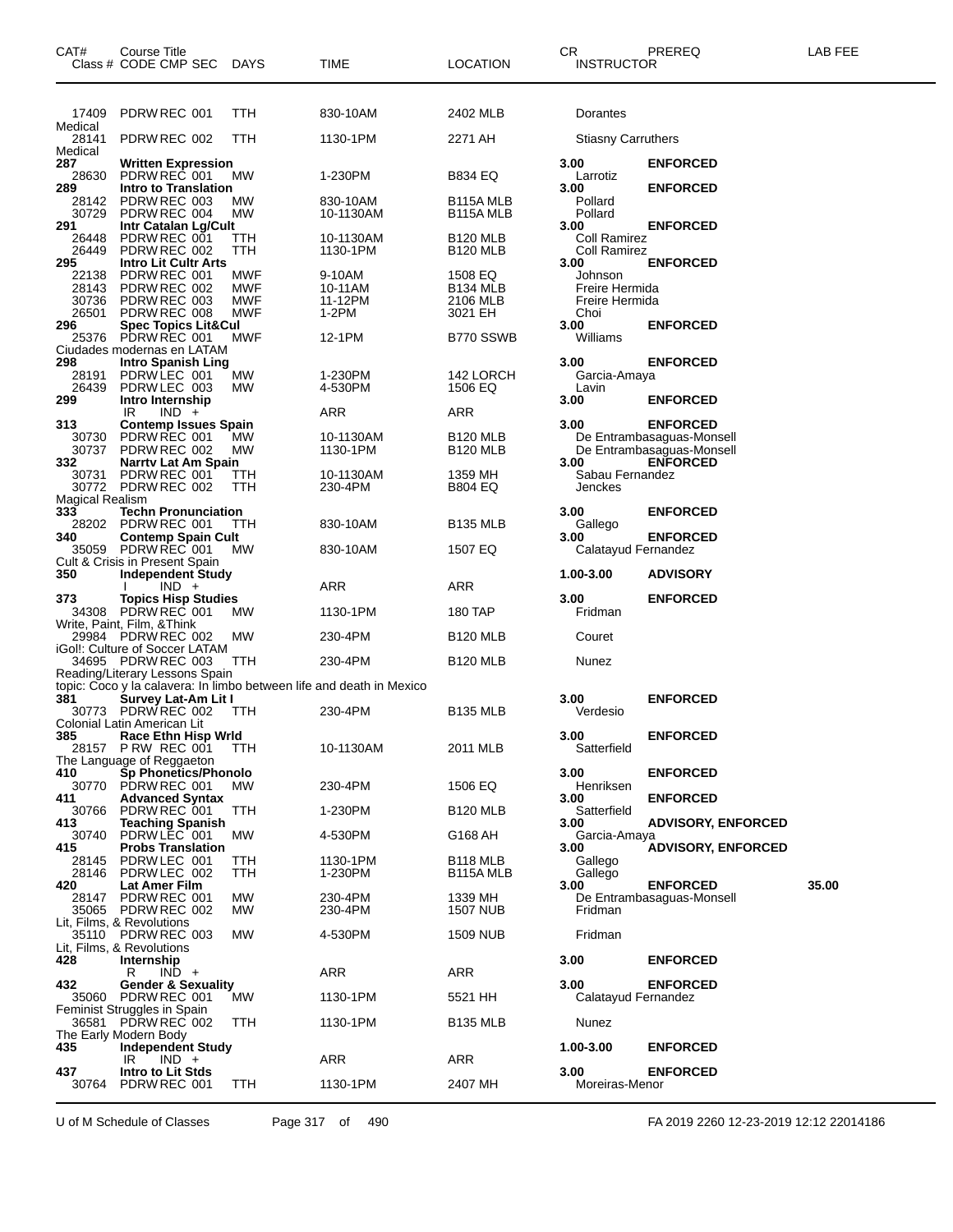| CAT#                       | Course Title<br>Class # CODE CMP SEC                                                                  | DAYS       | TIME       | <b>LOCATION</b>      | CR<br><b>INSTRUCTOR</b>            | PREREQ                             | <b>LAB FEE</b> |
|----------------------------|-------------------------------------------------------------------------------------------------------|------------|------------|----------------------|------------------------------------|------------------------------------|----------------|
| 438                        | Pol & Econ Thought<br>28198 PDRW LEC 001<br>Econ, Polit, Ideology LATAM                               | МW         | 1130-1PM   | B115A MLB            | 3.00<br>Sanjines                   | <b>ENFORCED</b>                    |                |
| 440                        | <b>Lit&amp;Cult BorderInds</b><br>26441 PDRW LEC 001                                                  | MW.        | 1-230PM    | B115A MLB            | 3.00<br>La Fountain-Stokes         | <b>ENFORCED</b>                    |                |
| 441<br>442                 | <b>Catalan Lit &amp; Cult</b><br>31068 PDRW REC 001                                                   | TTH        | 230-4PM    | 2265 NQ              | 3.00<br>Moreiras-Menor<br>3.00     | <b>ENFORCED</b><br><b>ENFORCED</b> |                |
|                            | 2 Hist Memory<br>30732 PDRW LEC 001<br>Fascism & Neo-Fascism in LATAM                                 | <b>MW</b>  | 10-1130AM  | 1511 EQ              | Villalobos Ruminott                |                                    |                |
| 445                        | <b>Romance Studies</b><br>30735 PD W REC 001                                                          | TTH        | 10-1130AM  | 2328 SEB             | 3.00<br>Arnall                     | <b>ADVISORY</b>                    |                |
| 450                        | <b>Comparative Marxism</b><br>This class will be meeting-with French 444 in Fall 2019.<br>Middle Ages |            |            |                      | 3.00                               | <b>ENFORCED</b>                    |                |
|                            | 30734 PDRW REC 001<br>Inv Span: Cul Wrld King Alfon X                                                 | MW         | 10-1130AM  | 173 LORCH            | Szpiech                            |                                    |                |
| 459<br>Don Quixote         | <b>Cervantes</b><br>28199 PDRW LEC 001                                                                | <b>TTH</b> | 10-1130AM  | 2112 MLB             | 3.00<br>Garcia Santo-Tomas         | <b>ENFORCED</b>                    |                |
| 460                        | <b>Spanish Comedia</b><br>30767 PDRW REC 001<br>Passions on the Stage                                 | <b>TTH</b> | 230-4PM    | 7603 HH              | 3.00<br>Garcia Santo-Tomas         | <b>ENFORCED</b>                    |                |
| 470                        | <b>Colonial Latin-Amer</b><br>25034 PDRW REC 001<br>First Images of the Americas                      | <b>TTH</b> | 4-530PM    | B <sub>135</sub> MLB | 3.00<br>Verdesio                   | <b>ENFORCED</b>                    |                |
| 474                        | <b>Cities and Spaces</b><br>30775 PDRW REC 001<br>Cities & Spaces Hispanic World                      | МW         | 230-4PM    | 3401 MH              | 3.00<br>Sanjines                   | <b>ENFORCED</b>                    |                |
| 475                        | <b>L-Am/Span Narrative</b><br>28197 PDRW REC 001                                                      | <b>MW</b>  | 1-230PM    | G160 AH              | 3.00<br><b>Villalobos Ruminott</b> | <b>ENFORCED</b>                    |                |
| Narrating the Queer<br>476 | Lat-Am Poetry<br>30765 PDRW REC 001<br>Poesia Latinoamericana                                         | <b>TTH</b> | 1130-1PM   | 1509 NUB             | 3.00<br>Jenckes                    | <b>ENFORCED</b>                    |                |
| 488                        | <b>Topics Lit/Hist/Cult</b><br>22855 PDRW REC 001 MW<br>Body Shots: Photography LATAM                 |            | 1-230PM    | <b>B120 MLB</b>      | 3.00<br>Couret                     | <b>ENFORCED</b>                    |                |
| 491                        | Senior Honors<br>$IND +$                                                                              |            | ARR        | ARR                  | 3.00                               | <b>ADVISORY</b>                    |                |
| 635                        | <b>Independent Study</b><br>$IND +$                                                                   |            | <b>ARR</b> | ARR                  | 1.00-3.00                          | <b>ADVISORY</b>                    |                |
| 640<br>33487               | <b>Spain Minorities</b><br>PRW SEM 001<br><b>Medieval Iberian Otherness</b>                           | W          | 1-4PM      | 4309 MLB             | 3.00<br>Szpiech                    | <b>ENFORCED</b>                    |                |
| 829                        | <b>Lit and Politics</b><br>30728 P RW SEM 001<br>Race/Space in 19th Cent LATAM                        | TH         | $1-4PM$    | 4309 MLB             | 3.00<br>Sabau Fernandez            | <b>ADVISORY</b>                    |                |
| 855                        | 5 Spec Topics Sem<br>29463 PRW SEM 001<br>Hist of Architecture Against                                | $\top$     | 1-4PM      | 4309 MLB             | 3.00<br>Leon                       | <b>ADVISORY</b>                    |                |
| 895                        | <b>Independent Study</b><br>$IND +$                                                                   |            | ARR        | ARR                  | 3.00                               | <b>ADVISORY</b>                    |                |
| 990                        | <b>Diss-Precand</b><br>$IND +$                                                                        |            | ARR        | <b>ARR</b>           | 1.00-8.00                          | <b>ADVISORY</b>                    |                |
| 995                        | Diss-Cand<br>$IND +$<br>IR.                                                                           |            | <b>ARR</b> | <b>ARR</b>           | 8.00                               | <b>ENFORCED</b>                    |                |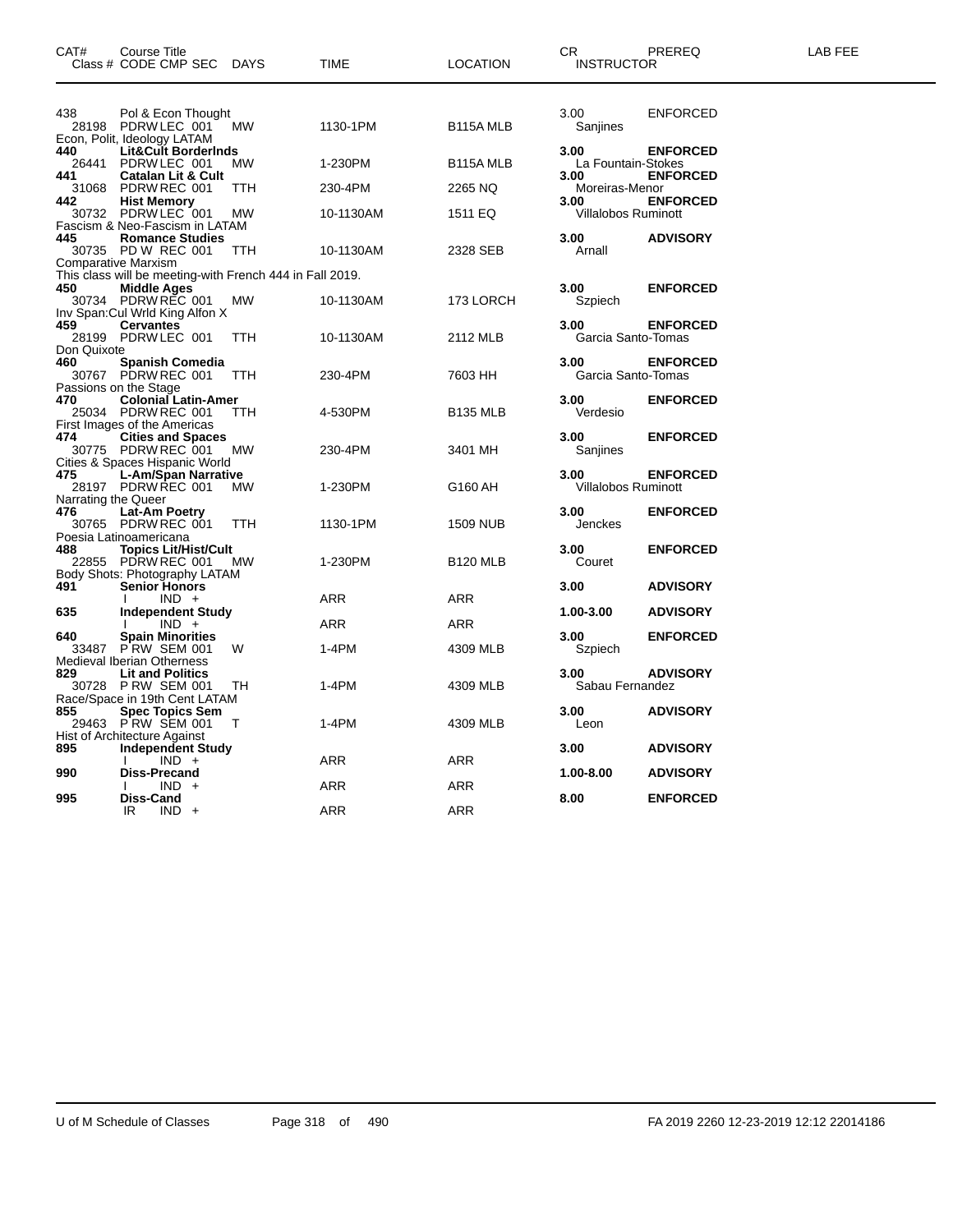### **Sweetland Center for Writing Gayle Morris Sweetland Center for Writing (WRITING)**<br>100 Practice of Writing

**1000 Practice of Writing**<br>18294 PD W REC 001 MW 10-11AM 3242 LSA Sessolo

18294 PD W REC 001 MW 10-11AM 3242 LSA Sessolo Writing 100 is designed to help students of all levels improve their writing, but is best suited to those who have yet to fulfill the First-Year Writing Requirement. Upper-level students should have a compelling academic reason for enrolling in Writing 100.

Normal waitlist procedures apply for students who attend the first two classes. Students who wish to join Writing 100 after the first two class sessions must email the instructor to set up a meeting to discuss enrolling. Based on this discussion, the student and instructor will then make a determination on whether or not it is appropriate for the student to enroll.<br>11154 PD W REC 002

11154 PD W REC 002 TTH 2-3PM 3359 MH Webster Writing 100 is designed to help students of all levels improve their writing, but is best suited to those who have yet to fulfill the First-Year Writing Requirement. Upper-level students should have a compelling academic reason for enrolling in Writing 100.

Normal waitlist procedures apply for students who attend the first two classes. Students who wish to join Writing 100 after the first two class sessions must email the instructor to set up a meeting to discuss enrolling. Based on this discussion, the student and instructor will then make a determination on whether or not it is appropriate for the student to enroll.

19672 PD W REC 003 TTH 4-5PM 3359 MH Conway Writing 100 is designed to help students of all levels improve their writing, but is best suited to those who have yet to fulfill the First-Year Writing Requirement. Upper-level students should have a compelling academic reason for enrolling in Writing 100.

Normal waitlist procedures apply for students who attend the first two classes. Students who wish to join Writing 100 after the first two class sessions must email the instructor to set up a meeting to discuss enrolling. Based on this discussion, the student and instructor will then make a determination on whether or not it is appropriate for

the student to enroll.<br>11155 PD W REC 004 11155 PD W REC 004 TTH 11-12PM 1155 NQ Silver Writing 100 is designed to help students of all levels improve their writing, but is best suited to those who have yet to fulfill the First-Year Writing Requirement. Upper-level students should have a compelling academic reason for enrolling in Writing 100.

Normal waitlist procedures apply for students who attend the first two classes. Students who wish to join Writing 100 after the first two class sessions must email the instructor to set up a meeting to discuss enrolling. Based on this discussion, the student and instructor will then make a determination on whether or not it is appropriate for

the student to enroll.<br>25063 PD W REC 005 25063 PD W REC 005 MW 9-10AM 2275 NQ Moody Writing 100 is designed to help students of all levels improve their writing, but is best suited to those who have yet to fulfill the First-Year Writing Requirement. Upper-level students should have a compelling academic reason for enrolling in Writing 100.

Normal waitlist procedures apply for students who attend the first two classes. Students who wish to join Writing 100 after the first two class sessions must email the instructor to set up a meeting to discuss enrolling. Based on this discussion, the student and instructor will then make a determination on whether or not it is appropriate for the student to enroll.<br>25064 PD W REC 006

25064 PD W REC 006 MW 2-3PM 1155 NQ Cicciarelli Writing 100 is designed to help students of all levels improve their writing, but is best suited to those who have yet to fulfill the First-Year Writing Requirement. Upper-level students should have a compelling academic reason for enrolling in Writing 100.

Normal waitlist procedures apply for students who attend the first two classes. Students who wish to join Writing 100 after the first two class sessions must email the instructor to set up a meeting to discuss enrolling. Based on this discussion, the student and instructor will then make a determination on whether or not it is appropriate for the student to enroll.

18293 PD W REC 007 TTH 9-10AM 2175 NQ Manis Writing 100 is designed to help students of all levels improve their writing, but is best suited to those who have yet to fulfill the First-Year Writing Requirement. Upper-level students should have a compelling academic reason for enrolling in Writing 100.

Normal waitlist procedures apply for students who attend the first two classes. Students who wish to join Writing 100 after the first two class sessions must email the instructor to set up a meeting to discuss enrolling. Based on this discussion, the student and instructor will then make a determination on whether or not it is appropriate for the student to enroll.

11156 PD W REC 008 MW 4-5PM 3440 MH Karczynski Writing 100 is designed to help students of all levels improve their writing, but is best suited to those who have yet to fulfill the First-Year Writing Requirement. Upper-level students should have a compelling academic reason for enrolling in Writing 100.

Normal waitlist procedures apply for students who attend the first two classes. Students who wish to join Writing 100 after the first two class sessions must email the instructor to set up a meeting to discuss enrolling. Based on this discussion, the student and instructor will then make a determination on whether or not it is appropriate for the student to enroll.

23507 PD W REC 009 TTH 12-1PM 1155 NQ Brandolino Writing 100 is designed to help students of all levels improve their writing, but is best suited to those who have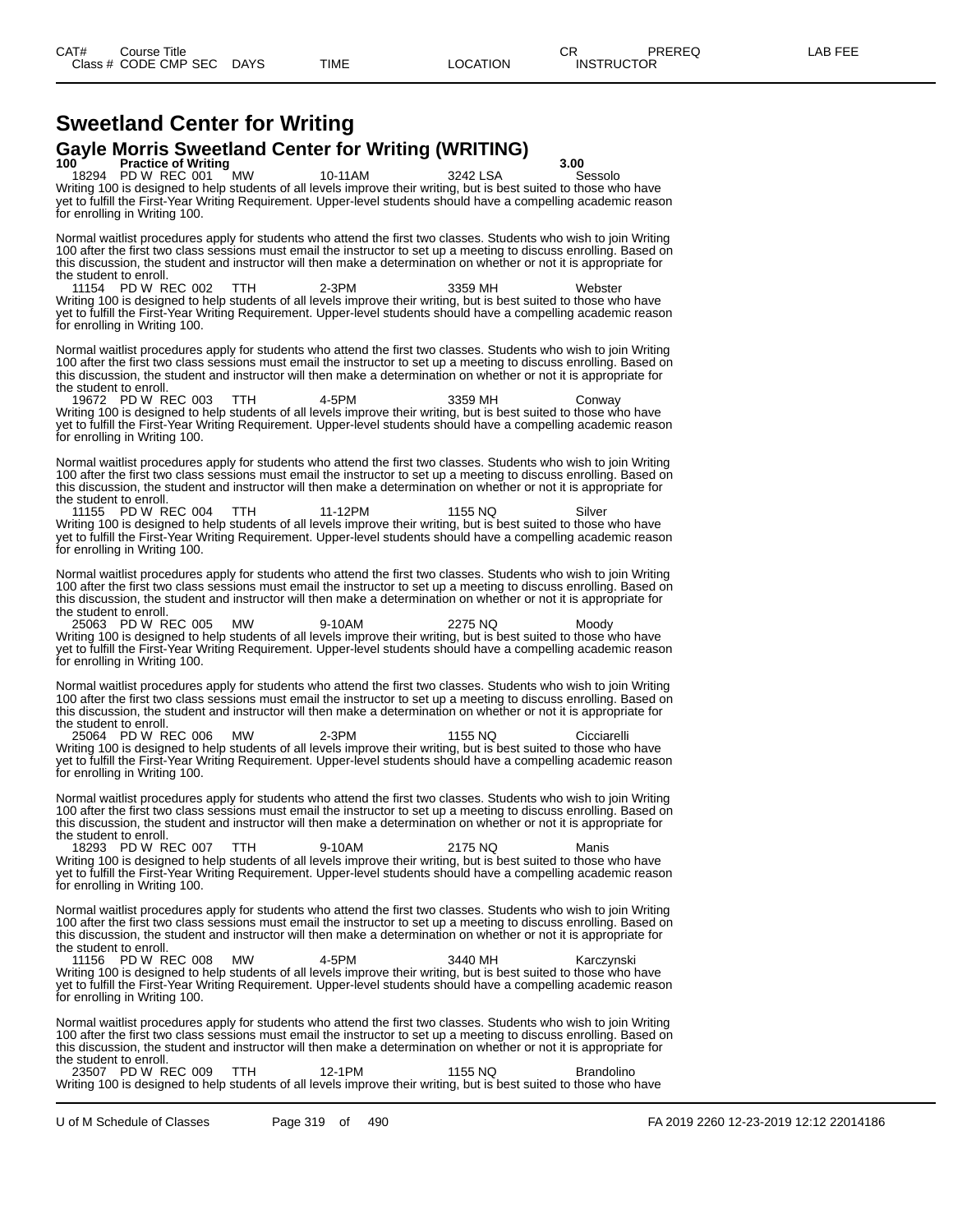yet to fulfill the First-Year Writing Requirement. Upper-level students should have a compelling academic reason for enrolling in Writing 100.

Normal waitlist procedures apply for students who attend the first two classes. Students who wish to join Writing 100 after the first two class sessions must email the instructor to set up a meeting to discuss enrolling. Based on this discussion, the student and instructor will then make a determination on whether or not it is appropriate for the student to enroll. 32171 PD W REC 014 TTH 1-2PM 4152 USB Brancho

Writing 100 is designed to help students of all levels improve their writing, but is best suited to those who have yet to fulfill the First-Year Writing Requirement. Upper-level students should have a compelling academic reason for enrolling in Writing 100.

Normal waitlist procedures apply for students who attend the first two classes. Students who wish to join Writing 100 after the first two class sessions must email the instructor to set up a meeting to discuss enrolling. Based on this discussion, the student and instructor will then make a determination on whether or not it is appropriate for the student to enroll.

| 120                       | <b>Coll Writing Intl St</b>                            |            |                                                                                                                     |                | 3.00           |                 |
|---------------------------|--------------------------------------------------------|------------|---------------------------------------------------------------------------------------------------------------------|----------------|----------------|-----------------|
| 22431                     | <b>P RW SEM 001</b>                                    | TTH        | 1-230PM                                                                                                             | 1110 NQ        | Beal           |                 |
|                           | This course open to UNDERGRADUATES only.               |            |                                                                                                                     |                |                |                 |
|                           | 24098 P RW SEM 002                                     | MW.        | 10-1130AM                                                                                                           | 2275 NQ        | Piippo         |                 |
|                           | This course open to UNDERGRADUATES only.               |            |                                                                                                                     |                |                |                 |
|                           | 27619 P RW SEM 003                                     | TTH        | 4-530PM                                                                                                             | 2155 NQ        | Li             |                 |
|                           | This course open to UNDERGRADUATES only.               |            |                                                                                                                     |                |                |                 |
| 200                       | Dig Media Writing                                      |            |                                                                                                                     |                | 3.00           |                 |
|                           | 26707 P W SEM 002                                      | <b>TTH</b> | 230-4PM                                                                                                             | 1155 NQ        | Sessolo        |                 |
|                           | Creating Narratives in AR                              |            |                                                                                                                     |                |                |                 |
| 201                       | Dig Media Wrtg Mini                                    |            |                                                                                                                     |                | 1.00           |                 |
| 23342 P                   | <b>SEM 001</b>                                         | -F         | 12-2PM                                                                                                              | 2230 USB       | Hetzel         |                 |
| <b>Collecting Stories</b> |                                                        |            |                                                                                                                     |                |                |                 |
|                           |                                                        |            | This class meets 09/06/19-10/11/19. As per Sweetland policy, students cannot add a mini course after the second     |                |                |                 |
|                           | class meeting (09/13/19).                              |            |                                                                                                                     |                |                |                 |
|                           | 25069 PD W SEM 002                                     | - F        | 12-2PM                                                                                                              | 2230 USB       | Hetzel         |                 |
| <b>Collecting Stories</b> |                                                        |            |                                                                                                                     |                |                |                 |
|                           |                                                        |            | This class meets 10/25/19-12/06/19. As per Sweetland policy, students cannot add a mini course after the second     |                |                |                 |
|                           | class meeting $(11/01/19)$ .                           |            |                                                                                                                     |                |                |                 |
| 220                       | <b>Writing Minor Intro</b>                             |            |                                                                                                                     |                | 3.00           |                 |
| 21495                     | PD.<br><b>SEM 001</b>                                  | MW         | 10-1130AM                                                                                                           | 1155 NQ        | McDaniel       |                 |
| 21496 PD                  | <b>SEM 002</b>                                         | <b>TTH</b> | 1-230PM                                                                                                             | 1155 NQ        | <b>Babcock</b> |                 |
| 229                       | <b>Editing &amp; Style</b>                             |            |                                                                                                                     |                | 1.00           |                 |
|                           | 31493 PDRWSEM 001                                      | м          | $3-5PM$                                                                                                             | 1135 NQ        | Li             |                 |
|                           |                                                        |            | This course open to UNDERGRADUATES only. Meets 10/28/19 -- 12/09/19. As per Sweetland policy, students cannot add a |                |                |                 |
|                           | mini course after the second class meeting (11/04/19). |            |                                                                                                                     |                |                |                 |
|                           |                                                        |            |                                                                                                                     |                |                |                 |
| 240                       | Prof & Tech Pres                                       |            | Students hoping to add Writing 229 after the term starts must seek permission from the instructor.                  |                | 1.00           |                 |
|                           | 22889 P RW SEM 001                                     | W          | $3-4PM$                                                                                                             | 1135 NQ        | Li             |                 |
|                           | This class is for UNDERGRADUATES only                  |            |                                                                                                                     |                |                |                 |
| 300                       | <b>Sem Peer Consulting</b>                             |            |                                                                                                                     |                | 3.00           | <b>ADVISORY</b> |
| 11157                     | <b>SEM 001</b><br>PD                                   | MW         | 830-10AM                                                                                                            | 1155 NQ        | Modey          |                 |
| 301                       | <b>Prac Peer Consulting</b>                            |            |                                                                                                                     |                | 1.00           | <b>ENFORCED</b> |
| 11158                     | PDR SEM 001                                            | w          | 4-5PM                                                                                                               | <b>ARR</b>     | Modey          |                 |
|                           | Meets in 2160 Shapiro Library                          |            |                                                                                                                     |                |                |                 |
| 305                       | <b>MWrite Fellows</b>                                  |            |                                                                                                                     |                | 1.00           |                 |
| 26571                     | PD.<br><b>SEM 001</b>                                  | F.         | 9-10AM                                                                                                              | A859 CHEM-TBLC | Sano           |                 |
| 27615 PD                  | <b>SEM 002</b>                                         | W          | 4-5PM                                                                                                               | A859 CHEM-TBLC | Cassel         |                 |
| 350                       | <b>Upper-Lvl Wrtg</b>                                  |            |                                                                                                                     |                | 1.00           | <b>ADVISORY</b> |
|                           | 21677 PRW SEM 001                                      | W          | 9-10AM                                                                                                              | 2448 MH        | Cicciarelli    |                 |
| 400                       | <b>Adv Rhet &amp; Research</b>                         |            |                                                                                                                     |                | 3.00           | <b>ADVISORY</b> |
|                           | 24019 P W SEM 001                                      | <b>MWF</b> | 11-12PM                                                                                                             | 1185 NQ        | <b>Babcock</b> |                 |
| The Working Writer        |                                                        |            |                                                                                                                     |                |                |                 |
|                           | This section (001) does not offer graduate credit.     |            |                                                                                                                     |                |                |                 |
|                           | 28783 PRW SEM 002                                      | <b>MWF</b> | 9-10AM                                                                                                              | 3163 USB       | Brancho        |                 |
|                           | Writing in the Sciences                                |            |                                                                                                                     |                |                |                 |
| 420                       | <b>Writing Capstone</b>                                |            |                                                                                                                     |                | 3.00           | <b>ADVISORY</b> |
| 22895                     | PD.<br><b>SEM 001</b>                                  | <b>MW</b>  | 230-4PM                                                                                                             | 2110 MLB       | Hetzel         |                 |
| 993                       | <b>Teaching Writing</b>                                |            |                                                                                                                     |                | 1.00           |                 |
| 11159                     | P <sub>D</sub><br><b>SEM 001</b>                       | Т          | 4-5PM                                                                                                               | 1185 NQ        | <b>Nichols</b> |                 |
|                           | Section 001 begins on 09/10/19.                        |            |                                                                                                                     |                |                |                 |
| 18049 PD                  |                                                        |            |                                                                                                                     |                |                |                 |
|                           | <b>SEM 002</b><br>Section 002 begins on 09/11/19.      | W          | 9-10AM                                                                                                              | 1185 NQ        | Nichols        |                 |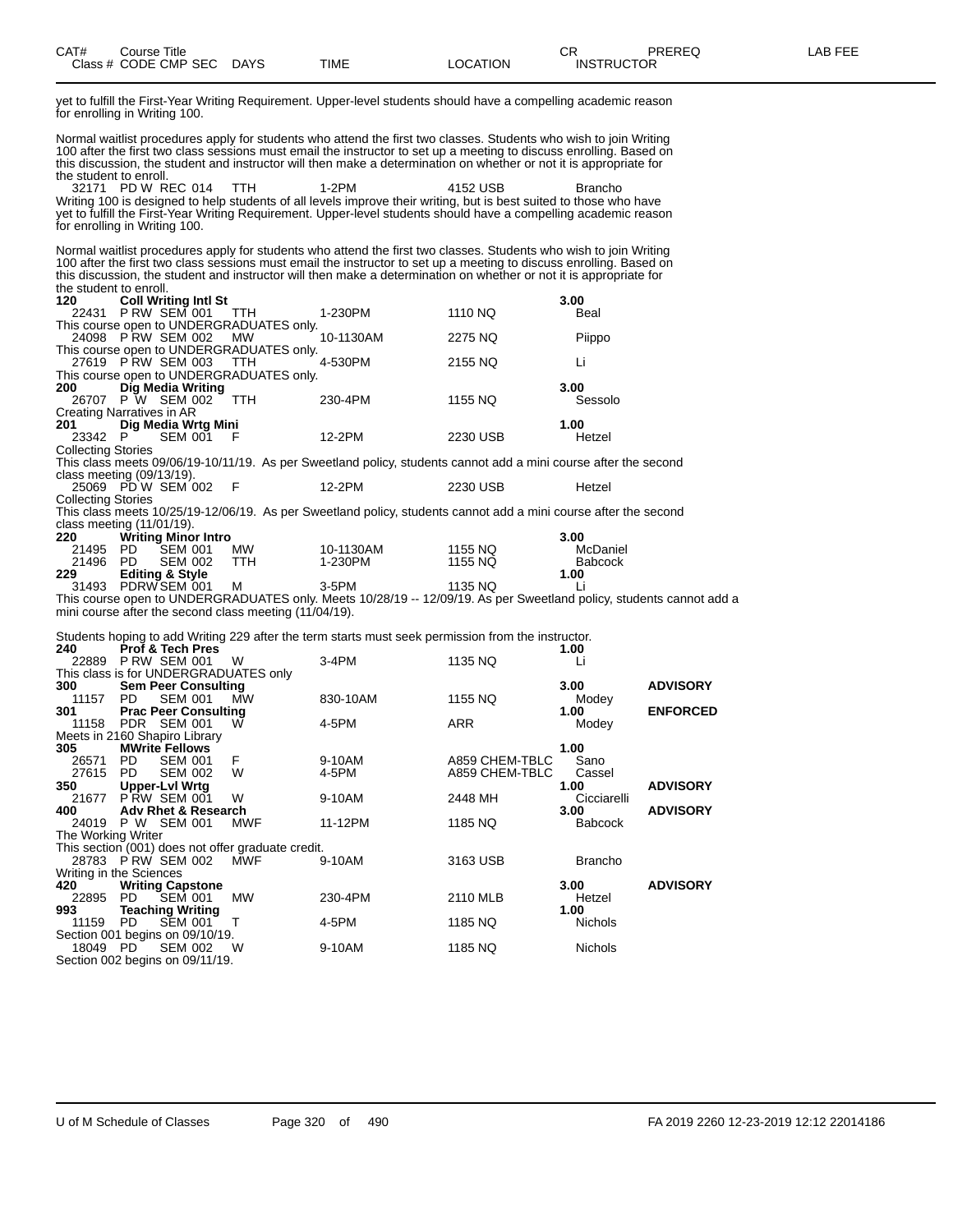## **SRC-PSM Graduate Program**

|                              |                        |                                       | <b>Survey Methodology (SURVMETH)</b>       |                                                                                                                |            |                |                 |
|------------------------------|------------------------|---------------------------------------|--------------------------------------------|----------------------------------------------------------------------------------------------------------------|------------|----------------|-----------------|
| 600                          |                        | <b>Fund Surv Meth</b>                 |                                            |                                                                                                                |            | 3.00           | <b>ADVISORY</b> |
| 16971                        | P                      | <b>SEM 001</b>                        | W                                          | $2-5PM$                                                                                                        | G300 PERRY | Mneimneh       |                 |
|                              |                        | <b>Fundamentals of Survey Methods</b> |                                            |                                                                                                                |            |                |                 |
|                              |                        |                                       |                                            | Contact: michpsm.isr@umich.edu with questions. All students interested in survey methodology are encouraged to |            |                |                 |
| take this course.            |                        |                                       |                                            |                                                                                                                |            |                |                 |
| 621                          |                        | <b>Fund Data Collect I</b>            |                                            |                                                                                                                |            | 3.00           |                 |
| 27594                        | PD.                    | LEC 001                               | M                                          | 330-630PM                                                                                                      | <b>ARR</b> | Conrad, Antoun |                 |
| 632                          |                        | Cog, Comm, Survey Meas                |                                            |                                                                                                                |            | 3.00           | <b>ADVISORY</b> |
| 16970                        |                        | <b>SEM 001</b>                        | <b>W</b>                                   | 9-1130AM                                                                                                       | <b>ARR</b> | Conrad         |                 |
|                              |                        |                                       |                                            | Department permission and prerequisites required. Contact: michpsm.isr@umich.edu                               |            |                |                 |
| 685                          | <b>Stat Modeling I</b> |                                       |                                            |                                                                                                                |            | 3.00           | <b>ADVISORY</b> |
| 18321 PD                     |                        | LEC 001                               | W                                          | 5-730PM                                                                                                        | <b>ARR</b> | Lewis          |                 |
|                              |                        |                                       |                                            | Department permission and prerequisites required. Contact: michpsm.isr@umich.edu                               |            |                |                 |
| 687                          |                        | <b>Applic Stat Modeling</b>           |                                            |                                                                                                                |            | 3.00           | <b>ADVISORY</b> |
| 23641                        | PD.                    | LEC 101                               | - F                                        | 10-1230PM                                                                                                      | <b>ARR</b> | Si             |                 |
| 699                          |                        | <b>Directed Research</b>              |                                            | Department permission and prerequisites required. Contact: michpsm.isr@umich.edu                               |            | $1.00 - 3.00$  | <b>ADVISORY</b> |
|                              | D                      | $IND +$                               |                                            | <b>ARR</b>                                                                                                     | <b>ARR</b> |                |                 |
|                              |                        | Survey Methodology students only.     |                                            |                                                                                                                |            |                |                 |
| 720                          |                        | <b>Tot Sury Err Qual I</b>            |                                            |                                                                                                                |            | 2.00           | <b>ADVISORY</b> |
| 17507 PD                     |                        | <b>SEM 001</b>                        | - TH                                       | 1020-12PM                                                                                                      | G300 PERRY | Antoun         |                 |
|                              |                        |                                       |                                            | Department permission and prerequisites required. Contact: michpsm.isr@umich.edu                               |            |                |                 |
| 727                          |                        | Comp & Data Display                   |                                            |                                                                                                                |            | 3.00           | <b>ADVISORY</b> |
| 29912 PD                     |                        | $LEC$ 001                             | м                                          | 1230-3PM                                                                                                       | <b>ARR</b> | Kern, Conrad   |                 |
| 740                          |                        | <b>Fund of Inference</b>              |                                            |                                                                                                                |            | 3.00           | <b>ADVISORY</b> |
| 29268                        | PD.                    | LEC 001                               | F                                          | $1-4PM$                                                                                                        | <b>ARR</b> | Elliott, Li    |                 |
| 890                          |                        | <b>Doctoral Seminar I</b>             |                                            |                                                                                                                |            | 3.00           | <b>ADVISORY</b> |
| 16550 PD                     |                        | <b>SEM 001</b>                        | - W                                        | 2-430PM                                                                                                        | <b>ARR</b> | West, Abraham  |                 |
|                              |                        |                                       | Survey Methodology doctoral students only. |                                                                                                                |            |                |                 |
| 895                          |                        | <b>Special Seminars</b>               |                                            |                                                                                                                |            | 3.00           | <b>ADVISORY</b> |
| 37133                        | - PI                   | <b>SEM 001</b>                        | $\top$                                     | 10-1230PM                                                                                                      | <b>ARR</b> | Lahiri         |                 |
| <b>Synthetic Populations</b> |                        |                                       |                                            |                                                                                                                |            |                |                 |
|                              |                        |                                       |                                            | Contact Michigan Program in Survey Methodology for additional details: michpsm.isr@umich.edu                   |            |                |                 |
| 899                          |                        | <b>Directed Research</b>              |                                            |                                                                                                                |            | 1.00-3.00      | <b>ADVISORY</b> |
|                              | D                      | $IND +$                               |                                            | <b>ARR</b>                                                                                                     | <b>ARR</b> |                |                 |
|                              |                        | Survey Methodology students only.     |                                            |                                                                                                                |            |                |                 |
| 990                          | <b>Diss-Precand</b>    |                                       |                                            |                                                                                                                |            | 1.00-8.00      | <b>ADVISORY</b> |
|                              | D.                     | $IND +$                               |                                            | <b>ARR</b>                                                                                                     | <b>ARR</b> |                |                 |
|                              |                        | Survey Methodology students only.     |                                            |                                                                                                                |            |                |                 |
| 995                          | Diss-Cand              |                                       |                                            |                                                                                                                |            | 8.00           | <b>ENFORCED</b> |
|                              | DR.                    | $IND +$                               |                                            | <b>ARR</b>                                                                                                     | <b>ARR</b> |                |                 |
|                              |                        | Survey Methodology students only.     |                                            |                                                                                                                |            |                |                 |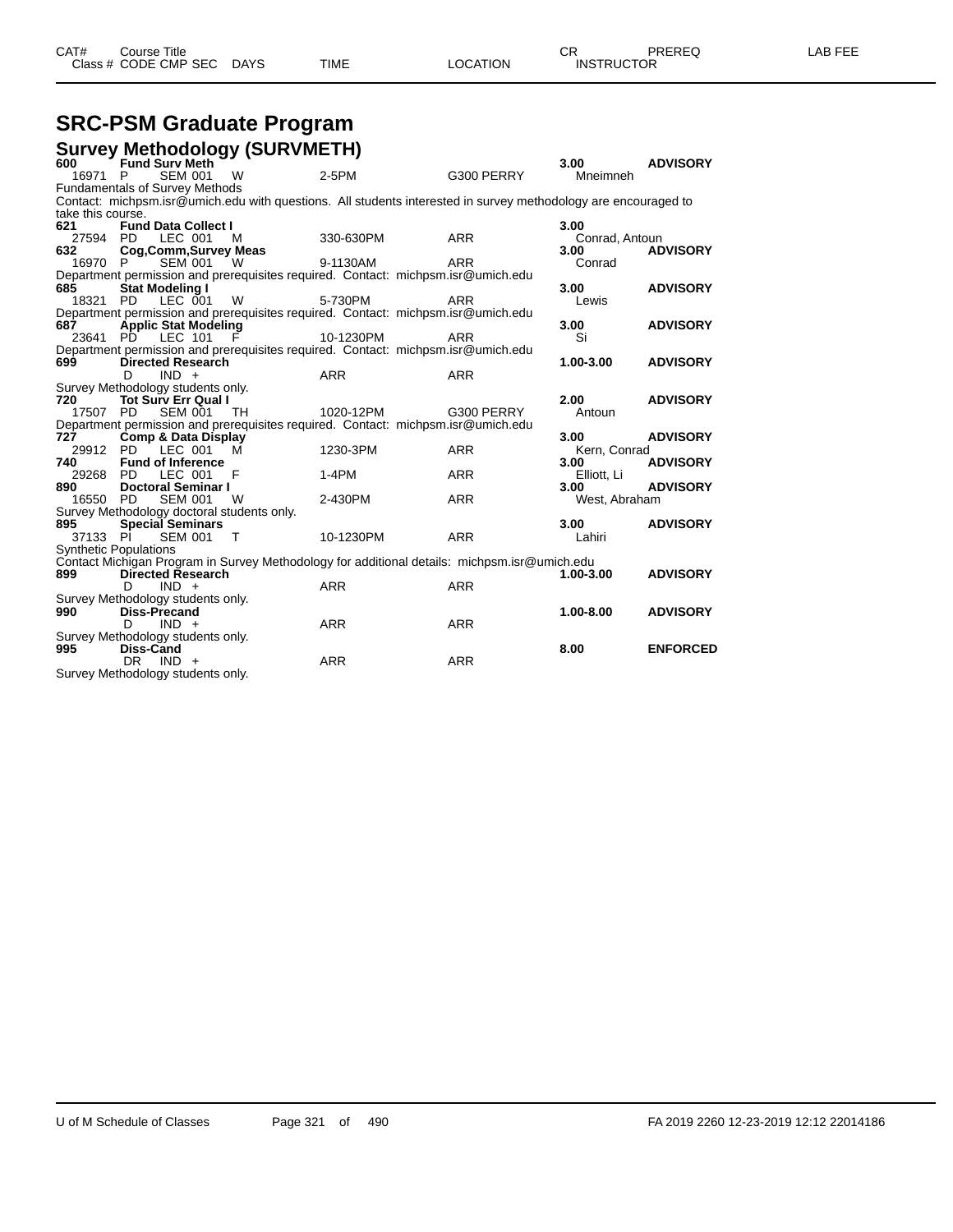|              | <b>Slavic Languages &amp; Lit Dept</b>                     |              |            |            |                      |                 |
|--------------|------------------------------------------------------------|--------------|------------|------------|----------------------|-----------------|
|              | <b>Bosnian/Croatian/Serbian (BCS)</b>                      |              |            |            |                      |                 |
| 131          | <b>First-Year BCS I</b><br>22856 P W REC 001               | <b>MTWTH</b> | 12-1PM     | 3304 MLB   | 4.00<br>Rosic        |                 |
| 231          | Write How You Speak Read as Wr<br><b>Second Year BCS I</b> |              |            |            | 4.00                 | <b>ENFORCED</b> |
| 23990<br>439 | PRW REC 001<br>Dir Read of BCS                             | <b>MTWTH</b> | $1-2PM$    | 3304 MLB   | Rosic<br>1.00-4.00   |                 |
| 450          | $IND +$<br><b>Migrations Film&amp;Lit</b>                  |              | ARR        | <b>ARR</b> | 3.00                 |                 |
| 531          | 26617 PIW LEC 001<br><b>First-Year BCS I</b>               | WF           | 10-1130AM  | 2228 SEB   | Aleksic<br>4.00      |                 |
| 22857<br>533 | P W REC 001<br>Second-Year BCS I                           | MTWTH        | 12-1PM     | 3304 MLB   | Rosic<br>4.00        | <b>ENFORCED</b> |
| 23991        | PRW REC 001                                                | <b>MTWTH</b> | $1-2PM$    | 3304 MLB   | Rosic                |                 |
| 655          | <b>Superv Read Lit</b><br>$IND +$                          |              | <b>ARR</b> | <b>ARR</b> | 1.00-4.00            | <b>ADVISORY</b> |
|              | Czech (CZECH)                                              |              |            |            |                      |                 |
| 241<br>26619 | Second Year Czech<br>P W REC 001                           | <b>MTWTH</b> | 2-3PM      | 3301 MLB   | 4.00<br>Pasek        | <b>ADVISORY</b> |
| 341<br>29836 | <b>Third-Year Czech</b><br><b>REC 001</b><br>P             | <b>MTWTH</b> | $2-3PM$    | 3301 MLB   | 3.00<br>Pasek        | <b>ADVISORY</b> |
| 480          | <b>Superv Czech Read</b><br>$IND +$                        |              | ARR        | <b>ARR</b> | 1.00-4.00            |                 |
| 543          | Second-Year Czech I<br>26675 P RW REC 001                  | <b>MTWTH</b> | $2-3PM$    | 3301 MLB   | 4.00<br>Pasek        | <b>ENFORCED</b> |
|              | <b>Polish (POLISH)</b>                                     |              |            |            |                      |                 |
| 121          | First Yr Polish<br>11760 P W REC 001                       | <b>MTWTH</b> | 10-11AM    | 3304 MLB   | 4.00<br>Westwalewicz |                 |
| 214          | Come and Complain<br><b>Rock Poetry</b>                    |              |            |            | 3.00                 |                 |
| 221          | 22130 P W LEC 001<br>2nd Yr Polish                         | MW           | 230-4PM    | 1300 CHEM  | Westwalewicz<br>4.00 |                 |
|              | 26678 P W REC 001                                          | <b>MTWTH</b> | $1-2PM$    | 3265 USB   | Pasek                | <b>ADVISORY</b> |
| 321          | Famous Polish People<br>Third Year Polish                  |              |            |            | 3.00                 | <b>ADVISORY</b> |
| 11761<br>321 | P W REC 001<br><b>Third Year Polish</b>                    | м            | 430-6PM    | 3217 MLB   | Pasek<br>3.00        | <b>ADVISORY</b> |
|              | P W REC 001<br><b>Poetry Connects People</b>               | TН           | 10-1130AM  | 3217 MLB   |                      |                 |
| 421          | 4th-Year Polish I<br>16192 PD W REC 001                    | м            | 430-6PM    | 3217 MLB   | 3.00<br>Pasek        | <b>ADVISORY</b> |
| 421          | 4th-Year Polish I<br>P W REC 001                           | TН           | 10-1130AM  | 3217 MLB   | 3.00                 | <b>ADVISORY</b> |
| 450          | <b>Fairy Tales for Adults</b><br><b>Directed Reading</b>   |              |            |            | 1.00-4.00            | <b>ADVISORY</b> |
| 491          | $IND +$<br><b>Senior Honors</b>                            |              | <b>ARR</b> | <b>ARR</b> | 3.00                 | <b>ADVISORY</b> |
|              | $IND +$                                                    |              | <b>ARR</b> | <b>ARR</b> |                      |                 |
| 561          | First-Year Polish I<br>20887 P W REC 001 MTWTH             |              | 10-11AM    | 3304 MLB   | 4.00<br>Westwalewicz |                 |
| 563<br>26684 | Second-Year Polish I<br><b>P RW REC 001</b>                | <b>MTWTH</b> | $1-2PM$    | 3265 USB   | 4.00<br>Pasek        | <b>ENFORCED</b> |
| 565<br>20888 | Third-Year Polish I<br><b>P RW REC 001</b>                 | M            | 430-6PM    | 3217 MLB   | 3.00<br>Pasek        | <b>ENFORCED</b> |
| 565          | Third-Year Polish I<br><b>P RW REC 001</b>                 | TH           | 10-1130AM  | 3217 MLB   | 3.00                 | <b>ENFORCED</b> |
| 567<br>20889 | <b>Fourth-Year Polish I</b><br><b>P RW REC 001</b>         | M            | 430-6PM    | 3217 MLB   | 3.00<br>Pasek        | <b>ENFORCED</b> |
| 567          | <b>Fourth-Year Polish I</b><br><b>P RW REC 001</b>         | TH           | 10-1130AM  | 3217 MLB   | 3.00                 | <b>ENFORCED</b> |
| 621          | Direct Read Pol Lit                                        |              |            |            | 1.00-4.00            | <b>ADVISORY</b> |

CAT# Course Title Case CR PREREQ LAB FEE

Class # CODE CMP SEC DAYS TIME LOCATION INSTRUCTOR

#### **Russian (RUSSIAN)**

|       |                   |                         |                          |         | NOTE - ALL NON-LANGUAGE COURSES TAUGHT IN ENGLISH. EXCEPT WHERE NOTED. |             |                 |
|-------|-------------------|-------------------------|--------------------------|---------|------------------------------------------------------------------------|-------------|-----------------|
| 101   | <b>First Year</b> |                         |                          |         |                                                                        | 5.00        |                 |
|       | 11870 P W REC 001 |                         | MTWTHF                   | 10-11AM | 2175 NO                                                                | Fort        |                 |
|       |                   |                         | 11871 P W REC 002 MTWTHF | 12-1PM  | 2135 NQ                                                                | Ruiz        |                 |
| 103 — | Int First Yr      |                         |                          |         |                                                                        | 8.00        |                 |
|       |                   | 11872 P W LEC 001 MTTHF |                          | 11-12PM | 1512 FO                                                                | Makin       |                 |
|       |                   |                         |                          |         | STUDENTS ARE AUTO-ENROLLED IN RECITATION WHEN THEY ELECT THE LECTURE.  |             |                 |
|       |                   | 16136 A W REC 002 MTTHF |                          | 12-1PM  | 1512 EQ                                                                | Makin, Fort |                 |
| 125 — |                   | Russian Heritage I      |                          |         |                                                                        | 3.00        | <b>ADVISORY</b> |
|       |                   |                         |                          |         |                                                                        |             |                 |

IR IND + ARR ARR ARR

U of M Schedule of Classes Page 322 of 490 FA 2019 2260 12-23-2019 12:12 22014186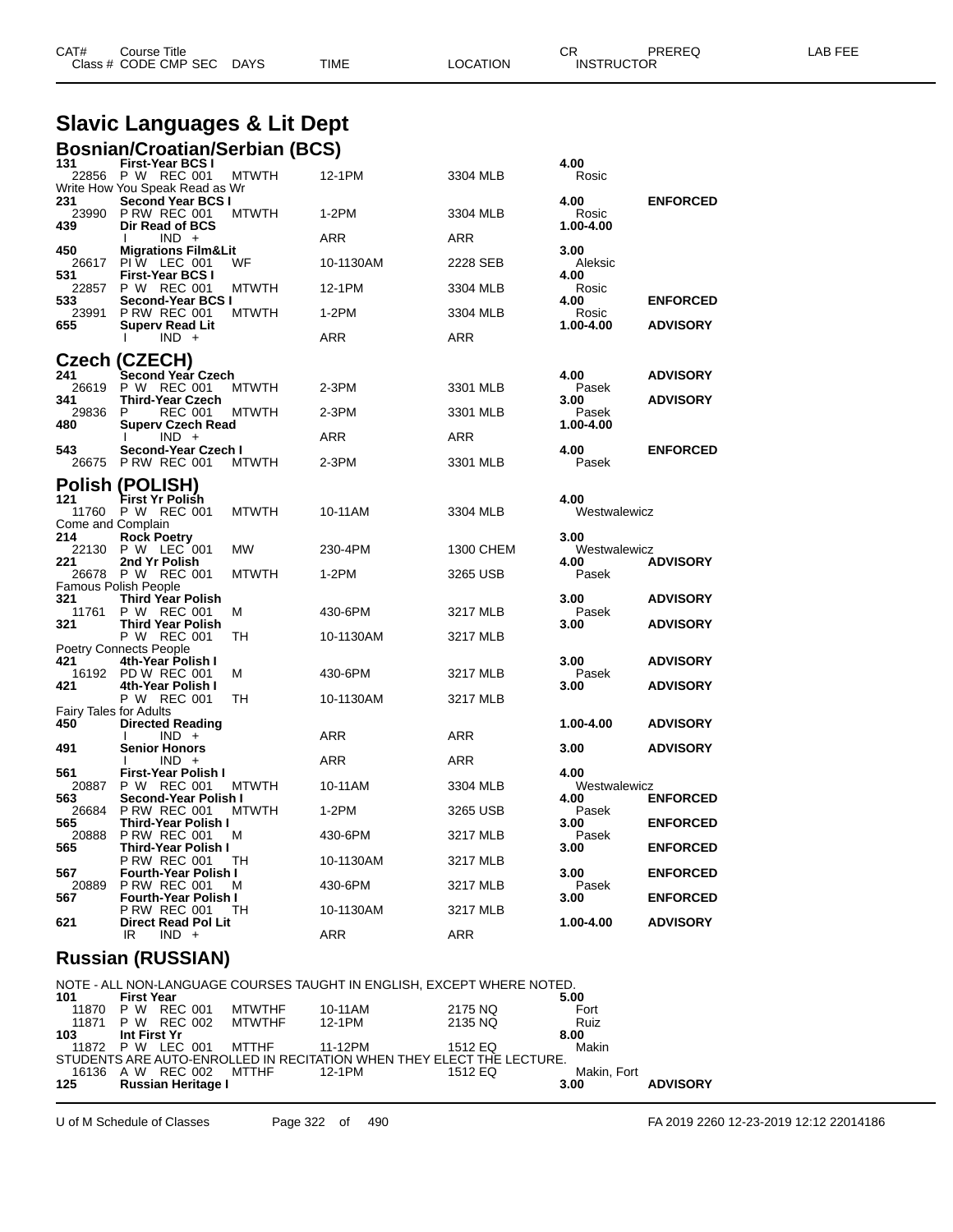| CAT#                        | Course Title<br>Class # CODE CMP SEC DAYS                          |                                | <b>TIME</b>                                                                                                      | <b>LOCATION</b>       | CR<br><b>INSTRUCTOR</b> | PREREQ                    | LAB FEE |
|-----------------------------|--------------------------------------------------------------------|--------------------------------|------------------------------------------------------------------------------------------------------------------|-----------------------|-------------------------|---------------------------|---------|
| 17871<br>201                | P W REC 001<br><b>Second Year</b>                                  | <b>TWTH</b>                    | 9-10AM                                                                                                           | 3353 MH               | Shkolnik<br>4.00        | <b>ENFORCED</b>           |         |
| 11873<br>20092              | <b>P RW REC 001</b><br><b>P RW REC 002</b>                         | <b>MTTHF</b><br><b>MTTHF</b>   | 10-11AM<br>12-1PM                                                                                                | 3163 USB<br>3265 USB  | Bondarenko<br>Martin    |                           |         |
| 231<br>30749                | <b>Russ Cul&amp;Soc</b><br>P W LEC 001                             | TTH                            | 230-4PM                                                                                                          | 3254 LSA              | 3.00<br>Maiorova        |                           |         |
| 301<br>11874                | Third Year Russian<br><b>P RW REC 001</b>                          | <b>TWTHF</b>                   | 10-11AM                                                                                                          | 3353 MH               | 4.00<br>Shkolnik        | <b>ADVISORY, ENFORCED</b> |         |
| 347                         | <b>Survey Russ Lit</b><br>11876 A W LEC 001                        | MW                             | 1-230PM                                                                                                          | 1175 NQ               | 4.00<br>Khagi           | <b>ADVISORY</b>           |         |
| 21422                       | Love,Death&God:RussLit 1820-70<br>P W DIS 002<br>21423 P W DIS 003 | F<br>F                         | 11-12PM<br>1-2PM                                                                                                 | 171 LORCH<br>3304 MLB | Orteza<br>Orteza        |                           |         |
| 358<br>30747                | <b>Cent Asia/Russ Eyes</b><br>P<br>LEC 001                         | ттн                            | 1-230PM                                                                                                          | G115 AH               | 3.00<br>Maiorova        |                           |         |
| 365<br>30746                | <b>Russian SciFi</b><br>LEC 001<br>P                               | MW                             | 4-530PM                                                                                                          | <b>1507 NUB</b>       | 3.00<br>Khagi           |                           |         |
| 401                         | <b>Fourth Year Russian</b>                                         |                                |                                                                                                                  |                       | 4.00                    | <b>ADVISORY</b>           |         |
| 11875<br>401                | P W REC 001<br><b>Fourth Year Russian</b>                          | TTH                            | 1130-1PM                                                                                                         | 2112 MLB              | Shkolnik<br>4.00        | <b>ADVISORY</b>           |         |
| 430                         | P W REC 001<br><b>Supervised Reading</b>                           | F                              | 9-10AM                                                                                                           | 3353 MH               | 1.00-4.00               | <b>ADVISORY</b>           |         |
| 491                         | $IND +$<br><b>Senior Honors</b>                                    |                                | ARR                                                                                                              | ARR                   | 3.00                    | <b>ADVISORY</b>           |         |
| 511                         | $IND +$<br>IR<br>First-Year Russian I                              |                                | ARR                                                                                                              | ARR                   | 5.00                    |                           |         |
| 20881<br>20882              | P W REC 001<br>P W REC 002                                         | <b>MTWTHF</b><br><b>MTWTHF</b> | 10-11AM<br>12-1PM                                                                                                | 2175 NQ<br>2135 NQ    | Fort<br>Ruiz            |                           |         |
| 513<br>20883                | Second-Yr Russian I<br><b>P RW REC 001</b>                         | <b>MTTHF</b>                   | 10-11AM                                                                                                          | 3163 USB              | 4.00<br>Bondarenko      | <b>ENFORCED</b>           |         |
| 20884                       | <b>P RW REC 002</b>                                                | <b>MTTHF</b>                   | 12-1PM                                                                                                           | 3265 USB              | Martin                  |                           |         |
| 515<br>20885                | Third-Year Russian I<br><b>P RW REC 001</b>                        | <b>TWTHF</b>                   | 10-11AM                                                                                                          | 3353 MH               | 4.00<br>Shkolnik        | <b>ENFORCED</b>           |         |
| 517<br>20886                | <b>Fourth-Yr Russian I</b><br><b>P RW REC 001</b>                  | TTH                            | 1130-1PM                                                                                                         | 2112 MLB              | 4.00<br>Shkolnik        | <b>ENFORCED</b>           |         |
| 517                         | Fourth-Yr Russian I<br>P RW REC 001                                | F                              | 9-10AM                                                                                                           | 3353 MH               | 4.00                    | <b>ENFORCED</b>           |         |
| 519<br>16656                | <b>Fifth-Year Russian</b><br>PRW REC 001                           | <b>MW</b>                      | 3-5PM                                                                                                            | 2104 MLB              | 4.00<br>Rogovyk         | <b>ENFORCED</b>           |         |
| Russian for Research<br>523 | Inten First Yr Russ                                                |                                |                                                                                                                  |                       | 8.00                    |                           |         |
| 24744                       | P W LEC 001<br>24745 A W REC 002                                   | <b>MTTHF</b><br><b>MTTHF</b>   | 11-12PM<br>12-1PM                                                                                                | 1512 EQ<br>1512 EQ    | Makin                   |                           |         |
| 524                         | Russian Heritage I                                                 |                                |                                                                                                                  |                       | Makin, Fort<br>3.00     | <b>ADVISORY</b>           |         |
| 22132<br>558                | P W REC 001<br><b>Russia/Cent Asia Cul</b>                         | <b>TWTH</b>                    | 9-10AM                                                                                                           | 3353 MH               | Shkolnik<br>3.00        |                           |         |
| 30748<br>651                | P.<br>LEC 001<br><b>Superv Read Lit</b>                            | TTH                            | 1-230PM                                                                                                          | G115 AH               | Maiorova<br>1.00-4.00   | <b>ADVISORY</b>           |         |
| 990                         | $IND +$<br>Diss-Precand                                            |                                | ARR                                                                                                              | ARR                   | 1.00-8.00               | <b>ADVISORY</b>           |         |
| 995                         | <b>IND</b><br>IR<br>Diss-Cand                                      |                                | ARR                                                                                                              | ARR                   | 8.00                    | <b>ENFORCED</b>           |         |
|                             | IR<br>$IND +$                                                      |                                | ARR                                                                                                              | ARR                   |                         |                           |         |
| 150                         | <b>Slavic (SLAVIC)</b><br>First Year Séminar<br>28124 PIW SEM 001  | <b>MW</b>                      | 4-530PM                                                                                                          | 2175 NQ               | 3.00<br>Toman           | <b>ADVISORY</b>           |         |
| 151                         | Prague: The Magic City<br>First Year Seminar                       |                                |                                                                                                                  |                       | 4.00                    | <b>ADVISORY</b>           |         |
|                             | 20892 P RW SEM 001<br>Rebellion: A Polish Tradition                | <b>TTH</b>                     | 1130-1PM                                                                                                         | G634 HH               | Westwalewicz            |                           |         |
| 260                         | <b>Directed Reading</b><br>$IND +$                                 |                                | ARR                                                                                                              | ARR                   | 1.00-4.00               |                           |         |
| 290                         | <b>Studies E Euro Cult</b><br>29185 P W LEC 001                    | <b>MW</b>                      | 4-530PM                                                                                                          | 1427 MH               | 3.00<br>Aizman          |                           |         |
| Art and Anarchism           | 34696 P W LEC 002                                                  | T                              | 4-6PM                                                                                                            | <b>1528 NUB</b>       | Kola                    |                           |         |
|                             | Albanian Literature of Exile                                       |                                | This mini-course meets on the following Tuesdays: 10/29, 11/5, 11/12, 11/19, 11/26, 12/3, and 12/10. This is a   |                       |                         |                           |         |
| 1-credit course.            |                                                                    |                                |                                                                                                                  |                       |                         |                           |         |
| <b>Resurrected Myths</b>    | 26830 P W LEC 004                                                  | TH.                            | 4-6PM                                                                                                            | LEC RM 2 MLB          | Bondarenko              |                           |         |
| <b>Cultures of Ukraine</b>  | 26831 PIW LEC 005                                                  | TTH.                           | This mini-course takes place every Thursday, September 5 through October 17. This is a 1-credit course.<br>4-6PM | 1230 USB              | Bondarenko              |                           |         |
| mini-course.                |                                                                    |                                | This mini-course takes place every Tuesday and Thursday, October 22 through December 10. It is a 2-credit        |                       |                         |                           |         |
| 312<br>20893 A              | <b>Cnt Eur Cinema</b><br>LEC 001                                   | TTH                            | 2-3PM                                                                                                            | 1300 CHEM             | 3.00<br>Eagle           | <b>ADVISORY</b>           | 50.00   |

U of M Schedule of Classes Page 323 of 490 FA 2019 2260 12-23-2019 12:12 22014186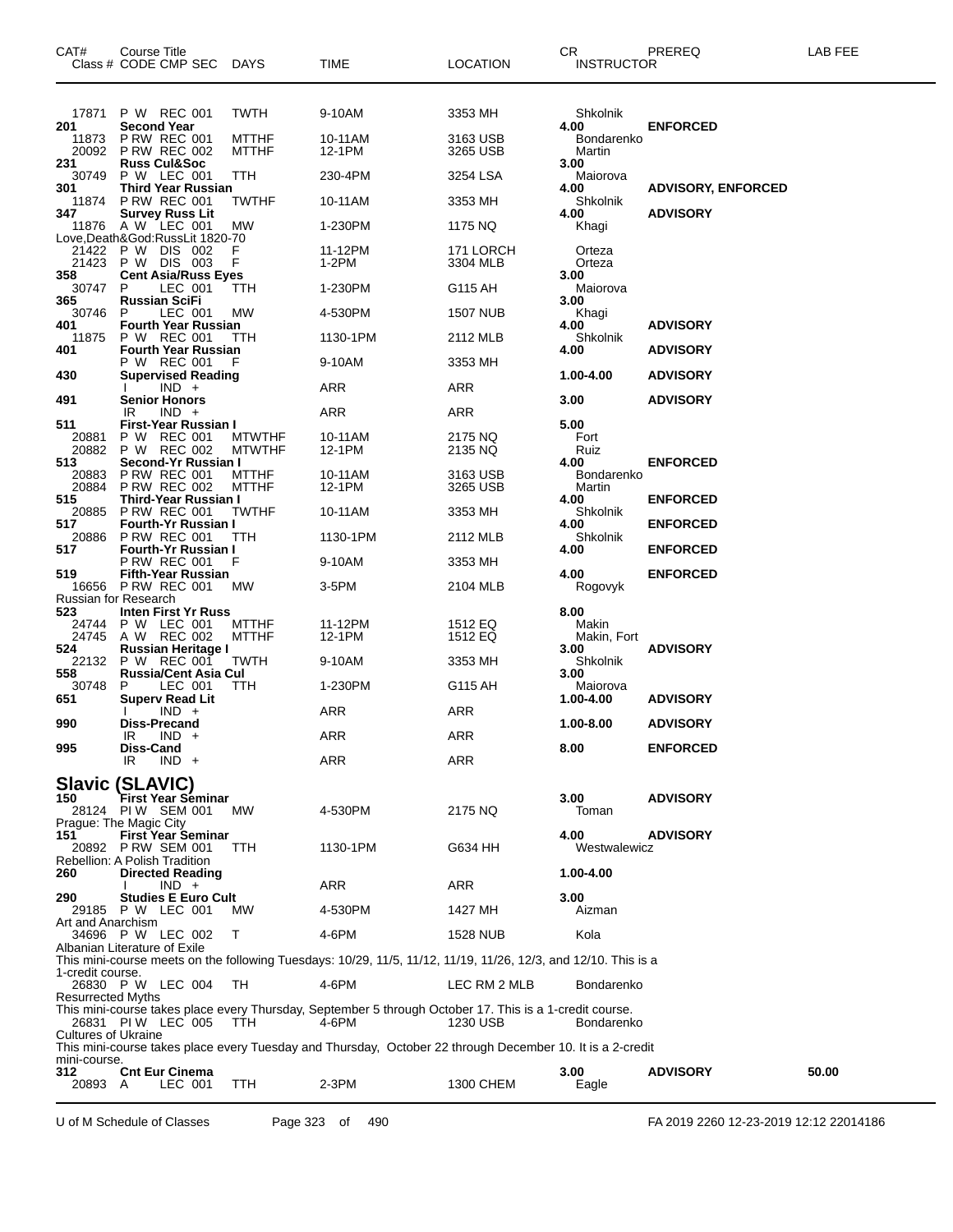| CAT#                                                              | Course Title<br>Class # CODE CMP SEC                             |                                                   |                          | DAYS                     | <b>TIME</b>                                   | <b>LOCATION</b>                                         | CR.<br><b>INSTRUCTOR</b>                                 | PREREQ          | LAB FEE |
|-------------------------------------------------------------------|------------------------------------------------------------------|---------------------------------------------------|--------------------------|--------------------------|-----------------------------------------------|---------------------------------------------------------|----------------------------------------------------------|-----------------|---------|
| 20894<br>20895<br>20896<br>20897<br>29732<br>315                  | Α<br>PI W<br>PI W<br>PI W<br>PIW DIS<br><b>Field Work</b>        | LAB 002<br><b>DIS</b><br><b>DIS</b><br><b>DIS</b> | 003<br>004<br>005<br>006 | W<br>TH<br>TН<br>F.<br>F | 7-10PM<br>3-4PM<br>4-5PM<br>11-12PM<br>12-1PM | AUD A AH<br>1300 CHEM<br>806 BMT<br>2155 NQ<br>3304 MLB | Eagle<br>Eagle<br>Xu<br>Wagner<br>Paige<br>$1.00 - 3.00$ | <b>ADVISORY</b> |         |
|                                                                   |                                                                  | $IND +$                                           |                          |                          | ARR                                           | ARR                                                     |                                                          |                 |         |
| 395<br>11889                                                      | <b>Russ&amp;Sov Un</b><br>A W LEC 001                            |                                                   |                          | TTH                      | 4-530PM                                       | 182 WEISER                                              | 4.00<br>Eagle                                            |                 | 10.00   |
| Russia and the Soviet Union                                       |                                                                  |                                                   |                          |                          |                                               |                                                         |                                                          |                 |         |
| 23416<br>11890<br>11891<br>15760<br>450                           | P W<br>P W<br>P W DIS<br>P W DIS 005<br><b>Directed Readings</b> | <b>DIS</b><br><b>DIS</b>                          | 002<br>003<br>004        | F<br>F<br>F<br>F         | 3-4PM<br>12-1PM<br>4-5PM<br>11-12PM           | 455 WEISER<br>455 WEISER<br>455 WEISER<br>455 WEISER    | Hanenkrat<br>Babic<br>Hanenkrat<br>Babic<br>1.00-3.00    |                 |         |
|                                                                   |                                                                  | $IND +$                                           |                          |                          | ARR                                           | ARR                                                     |                                                          |                 |         |
| 470<br>30750 P                                                    | <b>Culture of E Europe</b>                                       | LEC 001                                           |                          | TTH                      | 1130-1PM                                      | <b>B134 MLB</b>                                         | 3.00<br>Paloff                                           |                 |         |
| Polish Poetry in Context<br>30751 PI<br>Avant Garde East and West |                                                                  | LEC 002                                           |                          | <b>MW</b>                | 530-7PM                                       | 3463 MH                                                 | Toman                                                    |                 |         |
| 565<br>34536<br>590                                               | <b>E Euro Lit Theories</b><br>P<br><b>Special Topics</b>         | <b>SEM 001</b>                                    |                          | TH                       | 4-6PM                                         | <b>ARR</b>                                              | 1.00<br>Aleksic<br>1.00                                  | <b>ADVISORY</b> |         |
|                                                                   | 30771 P W SEM 001                                                |                                                   |                          | TTH                      | 4-530PM                                       | 3205 MLB                                                | Nekula                                                   |                 |         |
| Performing Memory<br>661                                          | <b>Directed Reading</b>                                          |                                                   |                          |                          |                                               |                                                         | 1.00-4.00                                                | <b>ADVISORY</b> |         |
| 876                                                               | <b>Avant Gardes</b>                                              | $IND +$                                           |                          |                          | <b>ARR</b>                                    | <b>ARR</b>                                              | 3.00                                                     | <b>ADVISORY</b> |         |
| 30752 P                                                           |                                                                  | <b>SEM 001</b>                                    |                          | МW                       | 530-7PM                                       | 3463 MH                                                 | Toman                                                    |                 |         |
| Ukrainian (UKR)<br>151<br>Intro to Ukr Lang&Cult I                | 1st Yèar Ukráinian<br>20890 P W REC 001                          |                                                   |                          | <b>MTWTH</b>             | 12-1PM                                        | 5000 STB                                                | 4.00<br>Bondarenko                                       |                 |         |
| 251                                                               | 2nd Year Ukrainian                                               |                                                   |                          |                          |                                               |                                                         | 4.00                                                     | <b>ENFORCED</b> |         |
| Ukraine and Ukrainians I                                          | 26819 P RW REC 001                                               |                                                   |                          | <b>MTWTH</b>             | 12-1PM                                        | 5000 STB                                                | Bondarenko                                               |                 |         |
| 351<br>28127 PR                                                   | 3rd Year UKR I                                                   | <b>REC 001</b>                                    |                          | <b>TTH</b>               | 230-4PM                                       | 2112 MLB                                                | 3.00<br>Rogovyk                                          | <b>ENFORCED</b> |         |
| Ukrainian for Russian Speakers<br>421                             | Dir Reading UKR Lit                                              |                                                   |                          |                          |                                               |                                                         | 2.00-3.00                                                | <b>ADVISORY</b> |         |
|                                                                   |                                                                  | $IND +$                                           |                          |                          | ARR                                           | ARR                                                     |                                                          |                 |         |
| 450                                                               | <b>Internship-Ukraine</b>                                        | $IND +$                                           |                          |                          | ARR                                           | ARR                                                     | 1.00                                                     | <b>ADVISORY</b> |         |
| 551                                                               | <b>First-Year UKR I</b>                                          |                                                   |                          |                          |                                               |                                                         | 4.00                                                     |                 |         |
| 20891                                                             | P W REC 001                                                      |                                                   |                          | <b>MTWTH</b>             | 12-1PM                                        | 5000 STB                                                | Bondarenko                                               | <b>ENFORCED</b> |         |
| 553<br>26820                                                      | Second-Year UKR I<br><b>P RW REC 001</b>                         |                                                   |                          | <b>MTWTH</b>             | 12-1PM                                        | 5000 STB                                                | 4.00<br>Bondarenko                                       |                 |         |
| 555<br>29405                                                      | Third-Year UKR I<br>P R                                          | <b>REC 001</b>                                    |                          | TTH                      | 230-4PM                                       | 2112 MLB                                                | 3.00<br>Rogovyk                                          | <b>ENFORCED</b> |         |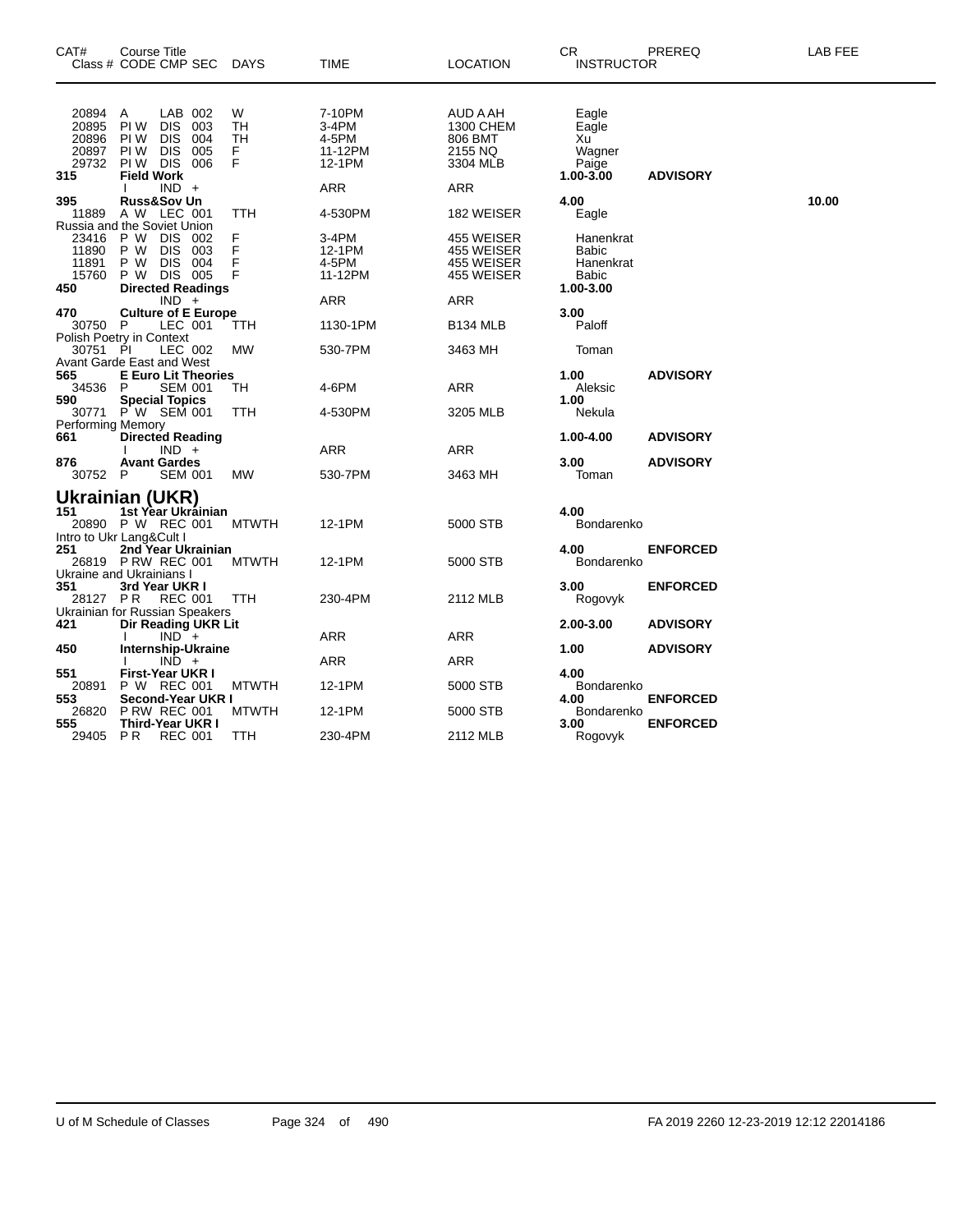| CAT#      | Title<br>Course        |             |      |                | СR                        | <b>PREREC</b> | $\sim$ $\sim$ $\sim$ $\sim$ $\sim$<br>--<br>ື່<br>-- |
|-----------|------------------------|-------------|------|----------------|---------------------------|---------------|------------------------------------------------------|
| Class $#$ | # CODE CMP SEC<br>$ -$ | <b>DAYS</b> | TIME | <b>OCATION</b> | <b>INSTRUCTOF</b><br>CIOR |               |                                                      |

#### **Sociology Department Sociology (SOC)**

| FIRST TWO COURSE MEETINGS.                                                                                        |                                                                                                                                                    |                |                                                                                  |                                                                   |                                                                                                                                                                                                                                                                                                                         |                                                                                                                                                           |                                                                                                                                                        | -IT IS CRITICAL THAT STUDENTS ATTEND CLASSES FROM THE BEGINNING OF THE TERM. EVEN THOUGH STUDENTS MAY BE<br>REGISTERED OFFICIALLY FOR A COURSE, THE DEPARTMENT MAY GIVE AWAY PLACES IN A COURSE IF STUDENTS DO NOT ATTEND THE<br>--TO ASSIST THE STUDENT IN SELECTING COURSES, PAST COURSE SYLLABI ARE AVAILABLE AT: www.lsa.umich.edu/soc/syllabi. |
|-------------------------------------------------------------------------------------------------------------------|----------------------------------------------------------------------------------------------------------------------------------------------------|----------------|----------------------------------------------------------------------------------|-------------------------------------------------------------------|-------------------------------------------------------------------------------------------------------------------------------------------------------------------------------------------------------------------------------------------------------------------------------------------------------------------------|-----------------------------------------------------------------------------------------------------------------------------------------------------------|--------------------------------------------------------------------------------------------------------------------------------------------------------|-----------------------------------------------------------------------------------------------------------------------------------------------------------------------------------------------------------------------------------------------------------------------------------------------------------------------------------------------------|
| 100                                                                                                               | <b>Intro to Sociology</b>                                                                                                                          |                |                                                                                  |                                                                   |                                                                                                                                                                                                                                                                                                                         |                                                                                                                                                           | 4.00                                                                                                                                                   | <b>ADVISORY, ENFORCED</b>                                                                                                                                                                                                                                                                                                                           |
| 11893<br>11894<br>11895<br>11896<br>11897<br>11898<br>20034<br>20036<br>20035                                     | ARW LEC 001<br>PIRW DIS<br>PIRW DIS<br>PIRW DIS<br>PIRW DIS<br>PIRW DIS<br>PIRW DIS<br>PIRW DIS<br>PIRW DIS                                        |                | 002<br>003<br>004<br>005<br>006<br>007<br>008<br>009                             | МW<br>TН<br>TН<br>TН<br>TН<br>TН<br>TН<br>TН<br>F                 | STUDENTS ARE AUTO-ENROLLED IN LEC 001 WHEN THEY ELECT A DIS (002-011).<br>4-530PM<br>12-1PM<br>$1-2PM$<br>2-3PM<br>3-4PM<br>4-5PM<br>5-6PM<br>6-7PM<br>12-1PM                                                                                                                                                           | 140 LORCH<br>3242 LSA<br>3242 LSA<br>3242 LSA<br>3242 LSA<br>3242 LSA<br>3242 LSA<br>3242 LSA<br>4154 LSA                                                 | McGinn<br>Walls<br>Walls<br>Muringer<br>Muringer<br>Adams<br>Adams<br>Cope<br>Rollend                                                                  |                                                                                                                                                                                                                                                                                                                                                     |
| 20846<br>25711<br>21437<br>21438<br>30831<br>30832<br>30833<br>30834<br>30835<br>30836<br>30837<br>30838<br>30841 | PIRW DIS<br>PIRW DIS<br>PIRW DIS<br>PIRW DIS<br>AR<br>P RW DIS<br>P RW DIS<br>P RW DIS<br>P RW DIS<br>P RW DIS<br>P RW DIS<br>P RW DIS<br>P RW DIS | LEC 040        | 010<br>011<br>012<br>013<br>041<br>042<br>043<br>044<br>045<br>046<br>047<br>050 | F<br>F<br>F<br>TН<br>TTH<br>TН<br>м<br>м<br>м<br>м<br>м<br>м<br>м | 9-10AM<br>10-11AM<br>11-12PM<br>9-10AM<br>830-10AM<br>10-11AM<br>9-10AM<br>11-12PM<br>12-1PM<br>1-2PM<br>$2-3PM$<br>3-4PM<br>6-7PM                                                                                                                                                                                      | 3242 LSA<br>3242 LSA<br>4154 LSA<br>3242 LSA<br>AUD 3 MLB<br>4154 LSA<br>3242 LSA<br>3242 LSA<br>3242 LSA<br>3242 LSA<br>3242 LSA<br>3242 LSA<br>3242 LSA | Rollend<br>Rollend<br>Cope<br>Walls<br>Gaston<br><b>Bonner</b><br>Goodyear<br><b>Bonner</b><br><b>Bonner</b><br>James<br>James<br>Goodyear<br>Goodyear |                                                                                                                                                                                                                                                                                                                                                     |
| 21439<br>102                                                                                                      | PRW DIS 051<br><b>Intro Soc: Topics</b>                                                                                                            |                |                                                                                  | TH                                                                | 5-6PM                                                                                                                                                                                                                                                                                                                   | B137 MLB                                                                                                                                                  | James<br>3.00-4.00                                                                                                                                     | <b>ADVISORY, ENFORCED</b>                                                                                                                                                                                                                                                                                                                           |
| 26425                                                                                                             | AIR                                                                                                                                                | LEC 001        |                                                                                  | TTH                                                               | 230-4PM                                                                                                                                                                                                                                                                                                                 | 2306 MH                                                                                                                                                   | Zelner                                                                                                                                                 |                                                                                                                                                                                                                                                                                                                                                     |
| Urban Inequality<br>26426 P RW DIS 002<br>Urban Inequality                                                        |                                                                                                                                                    |                |                                                                                  | F                                                                 | $1-2PM$                                                                                                                                                                                                                                                                                                                 | 3242 LSA                                                                                                                                                  | Petersen                                                                                                                                               |                                                                                                                                                                                                                                                                                                                                                     |
| 26427 P RW DIS 003                                                                                                |                                                                                                                                                    |                |                                                                                  | F                                                                 | $2-3PM$                                                                                                                                                                                                                                                                                                                 | 3242 LSA                                                                                                                                                  | Petersen                                                                                                                                               |                                                                                                                                                                                                                                                                                                                                                     |
| Urban Inequality<br>26428 PRW DIS 004                                                                             |                                                                                                                                                    |                |                                                                                  | F                                                                 | 3-4PM                                                                                                                                                                                                                                                                                                                   | 3242 LSA                                                                                                                                                  | Petersen                                                                                                                                               |                                                                                                                                                                                                                                                                                                                                                     |
| Urban Inequality<br>34637 AR<br>Social Movements: Labor                                                           |                                                                                                                                                    | LEC 020        |                                                                                  | <b>MW</b>                                                         | 230-4PM                                                                                                                                                                                                                                                                                                                 | 1640 CHEM                                                                                                                                                 | Robinson                                                                                                                                               |                                                                                                                                                                                                                                                                                                                                                     |
| 34638 PR                                                                                                          |                                                                                                                                                    | DIS 021        |                                                                                  | т                                                                 | 9-10AM                                                                                                                                                                                                                                                                                                                  | 3242 LSA                                                                                                                                                  | Taing                                                                                                                                                  |                                                                                                                                                                                                                                                                                                                                                     |
| Social Movements: Labor<br>34639 PR<br>Social Movements: Labor                                                    |                                                                                                                                                    | DIS 022        |                                                                                  | Т                                                                 | $1-2PM$                                                                                                                                                                                                                                                                                                                 | 5180B AH                                                                                                                                                  | Taing                                                                                                                                                  |                                                                                                                                                                                                                                                                                                                                                     |
| 34640 PR                                                                                                          |                                                                                                                                                    | DIS 023        |                                                                                  | Τ                                                                 | 3-4PM                                                                                                                                                                                                                                                                                                                   | 2427 MH                                                                                                                                                   | Taing                                                                                                                                                  |                                                                                                                                                                                                                                                                                                                                                     |
| Social Movements: Labor<br>36015 SR<br><b>Health and Medicine</b>                                                 |                                                                                                                                                    | LEC 030        |                                                                                  | TTH                                                               | 230-4PM                                                                                                                                                                                                                                                                                                                 | ARR                                                                                                                                                       | Kelley                                                                                                                                                 |                                                                                                                                                                                                                                                                                                                                                     |
| 36016 PRW DIS 031                                                                                                 |                                                                                                                                                    |                |                                                                                  | W                                                                 | 2-3PM                                                                                                                                                                                                                                                                                                                   | 3242 LSA                                                                                                                                                  | Ozor                                                                                                                                                   |                                                                                                                                                                                                                                                                                                                                                     |
| <b>Health and Medicine</b><br>36017 PRW DIS                                                                       |                                                                                                                                                    |                | 032                                                                              | W                                                                 | 5-6PM                                                                                                                                                                                                                                                                                                                   | 3242 LSA                                                                                                                                                  | Ozor                                                                                                                                                   |                                                                                                                                                                                                                                                                                                                                                     |
| <b>Health and Medicine</b><br>36018 PRW DIS 033                                                                   |                                                                                                                                                    |                |                                                                                  | W                                                                 | 6-7PM                                                                                                                                                                                                                                                                                                                   | 3242 LSA                                                                                                                                                  | Ozor                                                                                                                                                   |                                                                                                                                                                                                                                                                                                                                                     |
| Health and Medicine<br>105<br>22845 PIRW SEM 001                                                                  |                                                                                                                                                    |                | <b>First Year Seminar</b>                                                        | <b>MW</b>                                                         | 10-1130AM                                                                                                                                                                                                                                                                                                               | 4128 LSA                                                                                                                                                  | 3.00<br>Thornton                                                                                                                                       | <b>ADVISORY</b>                                                                                                                                                                                                                                                                                                                                     |
| Glob, Culture&Social Change<br>27107 PRW SEM 002                                                                  |                                                                                                                                                    |                |                                                                                  | МW                                                                | 10-1130AM                                                                                                                                                                                                                                                                                                               | G023 WQ                                                                                                                                                   | Schoem                                                                                                                                                 |                                                                                                                                                                                                                                                                                                                                                     |
| Soc Just, Id, Diversity&Commun<br>29952 PRW SEM 003                                                               |                                                                                                                                                    |                |                                                                                  | MW.                                                               | 1130-1PM                                                                                                                                                                                                                                                                                                                | 3207 LSA                                                                                                                                                  | Smock                                                                                                                                                  |                                                                                                                                                                                                                                                                                                                                                     |
| Sociology of Families<br>122                                                                                      | <b>Intrgrp Dialogue</b>                                                                                                                            |                |                                                                                  |                                                                   |                                                                                                                                                                                                                                                                                                                         |                                                                                                                                                           | 3.00                                                                                                                                                   |                                                                                                                                                                                                                                                                                                                                                     |
|                                                                                                                   |                                                                                                                                                    |                |                                                                                  |                                                                   | Note: Interested students must fill out an online request at www.igr.umich.edu. Due to high demand, students who do<br>not attend the mass meeting on the first day of class will be dropped from the course. If you have questions,<br>please contact Anti'Shay Thurman (phone: 936-1875; e-mail: antistay@umich.edu). |                                                                                                                                                           |                                                                                                                                                        |                                                                                                                                                                                                                                                                                                                                                     |
| 18425<br>122                                                                                                      | -PI<br><b>Intrgrp Dialogue</b>                                                                                                                     | <b>SEM 001</b> |                                                                                  | W                                                                 | 230-530PM                                                                                                                                                                                                                                                                                                               | 170 WEISER                                                                                                                                                | Hwang<br>3.00                                                                                                                                          |                                                                                                                                                                                                                                                                                                                                                     |
| 122                                                                                                               | Р<br><b>Intrgrp Dialogue</b>                                                                                                                       | <b>SEM 001</b> |                                                                                  | W                                                                 | 230-530PM                                                                                                                                                                                                                                                                                                               | <b>ARR</b>                                                                                                                                                | 3.00                                                                                                                                                   |                                                                                                                                                                                                                                                                                                                                                     |
| 18427<br>204                                                                                                      | PI.                                                                                                                                                | <b>SEM 002</b> | Intl Migra&Glob Wrld                                                             | W                                                                 | 230-530PM                                                                                                                                                                                                                                                                                                               | 806 BMT                                                                                                                                                   | 3.00                                                                                                                                                   |                                                                                                                                                                                                                                                                                                                                                     |
| 27976<br>208                                                                                                      | P W LEC 001                                                                                                                                        |                | <b>Terrorism, Torture</b>                                                        | TTH                                                               | 1130-1PM                                                                                                                                                                                                                                                                                                                | 173 LORCH                                                                                                                                                 | Kim<br>4.00                                                                                                                                            |                                                                                                                                                                                                                                                                                                                                                     |
| 30980                                                                                                             | -S                                                                                                                                                 | LEC 001        |                                                                                  | TTH                                                               | 1-230PM                                                                                                                                                                                                                                                                                                                 | 1200 CHEM                                                                                                                                                 | Gocek                                                                                                                                                  |                                                                                                                                                                                                                                                                                                                                                     |

U of M Schedule of Classes Page 325 of 490 FA 2019 2260 12-23-2019 12:12 22014186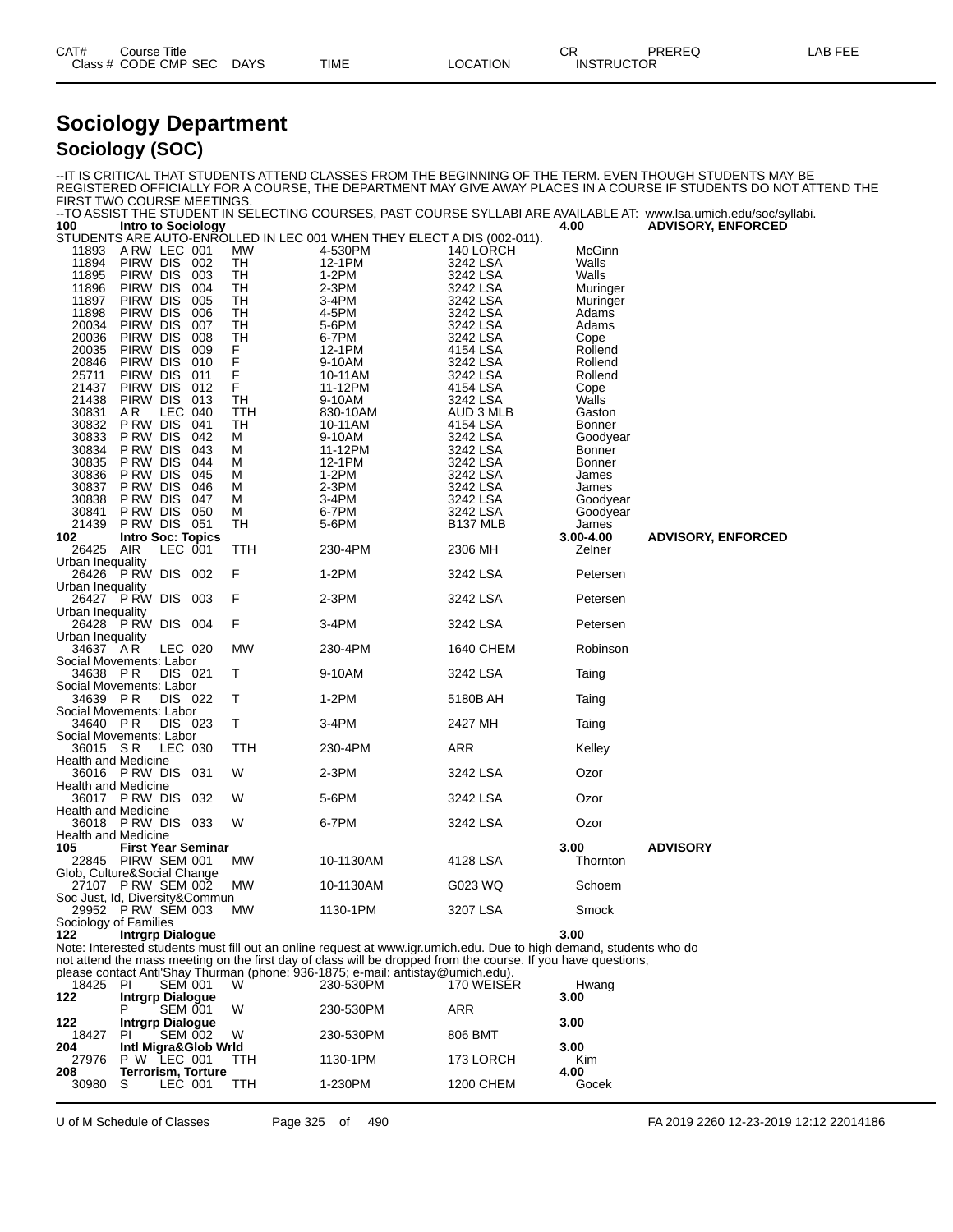| CAT#<br>Class # CODE CMP SEC                                      | Course Title        |                        |                          | <b>DAYS</b>                                     | TIME                                                                            | CR<br><b>LOCATION</b>                                                                                                                                                                                                              | PREREQ<br><b>INSTRUCTOR</b>      | LAB FEE |
|-------------------------------------------------------------------|---------------------|------------------------|--------------------------|-------------------------------------------------|---------------------------------------------------------------------------------|------------------------------------------------------------------------------------------------------------------------------------------------------------------------------------------------------------------------------------|----------------------------------|---------|
| 30982                                                             | P W                 | DIS.                   | 002                      | Т                                               | 3-4PM                                                                           | 3242 LSA                                                                                                                                                                                                                           | Malcolm                          |         |
| 30983                                                             | P W                 | <b>DIS</b>             | 003                      | Ť                                               | 4-5PM                                                                           | 3242 LSA                                                                                                                                                                                                                           | Malcolm                          |         |
| 30984                                                             | P W                 | <b>DIS</b>             | 004                      | T<br>$\mathsf T$                                | 5-6PM                                                                           | 3242 LSA                                                                                                                                                                                                                           | Tucker-Shabazz<br>Tucker-Shabazz |         |
| 30985<br>33754                                                    | P W<br>P W          | DIS.<br>DIS 006        | 005                      | W                                               | 6-7PM<br>9-10AM                                                                 | 3242 LSA<br>3242 LSA                                                                                                                                                                                                               | Tucker-Shabazz                   |         |
| 210                                                               |                     | <b>Elem Statistics</b> |                          |                                                 |                                                                                 |                                                                                                                                                                                                                                    | 4.00                             |         |
|                                                                   |                     |                        |                          |                                                 | STUDENTS ARE AUTO-ENROLLED IN LECTURE WHEN THEY ELECT A LAB.                    |                                                                                                                                                                                                                                    |                                  |         |
| year.                                                             |                     |                        |                          |                                                 |                                                                                 | Sociology majors should elect this course during their sophomore year. Honors majors should enroll in SOC 210,<br>STATS 250 (350) or its equivalent prior to beginning the Honors course sequence in the winter term of the junior |                                  |         |
| 11899 A<br>Data Analysis                                          |                     | LEC 001                |                          | <b>TTH</b>                                      | $2-3PM$                                                                         | 1230 USB                                                                                                                                                                                                                           | Frye                             |         |
| 21444 PW<br>Data Analysis                                         |                     | LAB 002                |                          | TН                                              | 3-5PM                                                                           | G444B MH                                                                                                                                                                                                                           | Galan                            |         |
| 11900 P W<br>Data Analysis                                        |                     | LAB 003                |                          | F                                               | 11-1PM                                                                          | <b>G444C MH</b>                                                                                                                                                                                                                    | Swindle                          |         |
| 14696 P W<br>Data Analysis                                        |                     | LAB 004                |                          | F                                               | 10-12PM                                                                         | G444A MH                                                                                                                                                                                                                           | Zobl                             |         |
| 16010 P W<br>Data Analysis                                        |                     | LAB 005                |                          | F                                               | 12-2PM                                                                          | G444A MH                                                                                                                                                                                                                           | Zobl                             |         |
| 21443 PW<br>Data Analysis                                         |                     | LAB 006                |                          | TН                                              | 5-7PM                                                                           | <b>G444B MH</b>                                                                                                                                                                                                                    | Galan                            |         |
| 23399                                                             | S                   | LEC 020                |                          | <b>MW</b>                                       | 12-1PM                                                                          | G127 AH                                                                                                                                                                                                                            | Ybarra                           |         |
| 30843                                                             | P W                 | LAB 021                |                          | TН                                              | 8-10AM                                                                          | G444A MH                                                                                                                                                                                                                           | Truong                           |         |
| 30844                                                             | P W                 | LAB 022                |                          | W                                               | 3-5PM                                                                           | G444A MH                                                                                                                                                                                                                           | Arroyo                           |         |
| 30845<br>30846                                                    | P W<br>P W          | LAB 023<br>LAB 024     |                          | W<br>TН                                         | 5-7PM<br>3-5PM                                                                  | <b>G444A MH</b><br>G444A MH                                                                                                                                                                                                        | Arroyo<br>Marshall               |         |
| 30847                                                             | P W LAB 025         |                        |                          | TH                                              | 5-7PM                                                                           | G444A MH                                                                                                                                                                                                                           | Marshall                         |         |
| 218                                                               |                     |                        | <b>Foundations IGR</b>   |                                                 |                                                                                 |                                                                                                                                                                                                                                    | <b>ENFORCED</b><br>3.00          |         |
| 28698                                                             | <b>P RW SEM 001</b> |                        |                          | TTH                                             | 1-230PM                                                                         | G127 AH                                                                                                                                                                                                                            | Kime                             |         |
| 28700<br>220                                                      | <b>P RW SEM 002</b> | <b>Political Econ</b>  |                          | TTH                                             | 4-530PM                                                                         | 1460 MH                                                                                                                                                                                                                            | Kime<br>4.00                     |         |
| 26750                                                             | P W SEM 001         |                        |                          | TTH                                             | 230-4PM                                                                         | <b>B856 EQ</b>                                                                                                                                                                                                                     | Lynch                            |         |
| 225                                                               |                     |                        | <b>Project Community</b> |                                                 |                                                                                 |                                                                                                                                                                                                                                    | 4.00                             | 50.00   |
|                                                                   |                     |                        |                          |                                                 |                                                                                 | "Open Seats" may not accurately reflect the number of seats available in a discussion section. See the FAQ at                                                                                                                      |                                  |         |
| 13641 AD                                                          |                     | LEC 001                |                          | т                                               | https://sites.lsa.umich.edu/projectcommunity/ for more information.<br>1130-1PM | 1005 WQ                                                                                                                                                                                                                            | Christensen                      |         |
|                                                                   | 26323 PD W DIS 002  |                        |                          | F                                               | 11-12PM                                                                         | 4155 LSA                                                                                                                                                                                                                           | Wells                            |         |
| ED: Ann Arbor Public Schools                                      |                     |                        |                          |                                                 |                                                                                 |                                                                                                                                                                                                                                    |                                  |         |
| Ann Arbor Public Schools                                          |                     |                        |                          |                                                 |                                                                                 |                                                                                                                                                                                                                                    |                                  |         |
|                                                                   | 26324 PD W DIS 003  |                        |                          | F                                               | 11-12PM                                                                         | 4155 LSA                                                                                                                                                                                                                           | Wells                            |         |
| <b>ED: Brilliant Detroit</b><br><b>Brilliant Detroit</b>          |                     |                        |                          |                                                 |                                                                                 |                                                                                                                                                                                                                                    |                                  |         |
|                                                                   | 26325 PD W DIS 004  |                        |                          | F                                               | 11-12PM                                                                         | 4155 LSA                                                                                                                                                                                                                           | Wells                            |         |
| Downtown Boxing Gym                                               |                     |                        |                          |                                                 |                                                                                 |                                                                                                                                                                                                                                    |                                  |         |
| 26326 PD W DIS 005                                                |                     |                        |                          | F                                               | 11-12PM                                                                         | 2469 MH                                                                                                                                                                                                                            | Casanova                         |         |
| Ed: Latino Family Services<br><b>Latino Family Services</b>       |                     |                        |                          |                                                 |                                                                                 |                                                                                                                                                                                                                                    |                                  |         |
|                                                                   | 26327 PD W DIS 006  |                        |                          | F                                               | 11-12PM                                                                         | 4155 LSA                                                                                                                                                                                                                           | Wells                            |         |
| ED: Mentor to Youth                                               |                     |                        |                          |                                                 |                                                                                 |                                                                                                                                                                                                                                    |                                  |         |
| Mentor2Youth                                                      |                     |                        |                          |                                                 |                                                                                 |                                                                                                                                                                                                                                    |                                  |         |
| PH: Jewish Family Services                                        | 26328 PD W DIS 007  |                        |                          | F                                               | 12-1PM                                                                          | 3242 LSA                                                                                                                                                                                                                           | Casanova                         |         |
| Jewish Family Services                                            |                     |                        |                          |                                                 |                                                                                 |                                                                                                                                                                                                                                    |                                  |         |
|                                                                   | 26329 PD W DIS 008  |                        |                          | F                                               | 12-1PM                                                                          | 3242 LSA                                                                                                                                                                                                                           | Casanova                         |         |
| Dawn Farm                                                         |                     |                        |                          |                                                 |                                                                                 |                                                                                                                                                                                                                                    |                                  |         |
| 26330 PD W DIS 009                                                |                     |                        |                          | F                                               | 11-12PM                                                                         | 2469 MH                                                                                                                                                                                                                            | Casanova                         |         |
| Ed: Carrot Way Community Cntr<br>Avalon Housing Community Centers |                     |                        |                          |                                                 |                                                                                 |                                                                                                                                                                                                                                    |                                  |         |
| 26332 PD W DIS 011                                                |                     |                        |                          | F                                               | 11-12PM                                                                         | 2469 MH                                                                                                                                                                                                                            | Casanova                         |         |
| Ed: Peace Neighborhood Center                                     |                     |                        |                          |                                                 |                                                                                 |                                                                                                                                                                                                                                    |                                  |         |
| Peace Neighborhood Center                                         |                     |                        |                          |                                                 |                                                                                 |                                                                                                                                                                                                                                    |                                  |         |
| 26333 PD W DIS 012                                                |                     |                        |                          | F                                               | 11-12PM                                                                         | 2469 MH                                                                                                                                                                                                                            | Casanova                         |         |
| ED: 826Michigan                                                   |                     |                        |                          |                                                 |                                                                                 |                                                                                                                                                                                                                                    |                                  |         |
| 826Michigan<br>26334 PD W DIS 013                                 |                     |                        |                          | F                                               | 12-1PM                                                                          | 3242 LSA                                                                                                                                                                                                                           | Casanova                         |         |
| PH: Farm at St. Joe's                                             |                     |                        |                          |                                                 |                                                                                 |                                                                                                                                                                                                                                    |                                  |         |
| Farm at St. Joe's                                                 |                     |                        |                          |                                                 |                                                                                 |                                                                                                                                                                                                                                    |                                  |         |
|                                                                   | 26335 PD W DIS 014  |                        |                          | F                                               | 12-1PM                                                                          | 3242 LSA                                                                                                                                                                                                                           | Casanova                         |         |
| PH: Unified HIV Health&Beyond                                     |                     |                        |                          |                                                 |                                                                                 |                                                                                                                                                                                                                                    |                                  |         |
| Unified Health & Beyond                                           |                     |                        |                          |                                                 |                                                                                 |                                                                                                                                                                                                                                    |                                  |         |
| 26336 PD W DIS 015<br>PH: Shelter Assoc of Washtenaw              |                     |                        |                          | F                                               | 12-1PM                                                                          | 3242 LSA                                                                                                                                                                                                                           | Casanova                         |         |
|                                                                   |                     |                        |                          | Shelter Association of Washtenaw/Food Gatherers |                                                                                 |                                                                                                                                                                                                                                    |                                  |         |
| 26337 PD W DIS 016                                                |                     |                        |                          | F                                               | 12-1PM                                                                          | 3242 LSA                                                                                                                                                                                                                           | Casanova                         |         |
| PH: Health Ambassadors                                            |                     |                        |                          |                                                 |                                                                                 |                                                                                                                                                                                                                                    |                                  |         |
| <b>Project Healthy Schools</b>                                    |                     |                        |                          |                                                 |                                                                                 |                                                                                                                                                                                                                                    |                                  |         |
| 26339 PD                                                          |                     | DIS 018                |                          | F                                               | 12-1PM                                                                          | 3021 EH                                                                                                                                                                                                                            | Wells                            |         |

U of M Schedule of Classes Page 326 of 490 FA 2019 2260 12-23-2019 12:12 22014186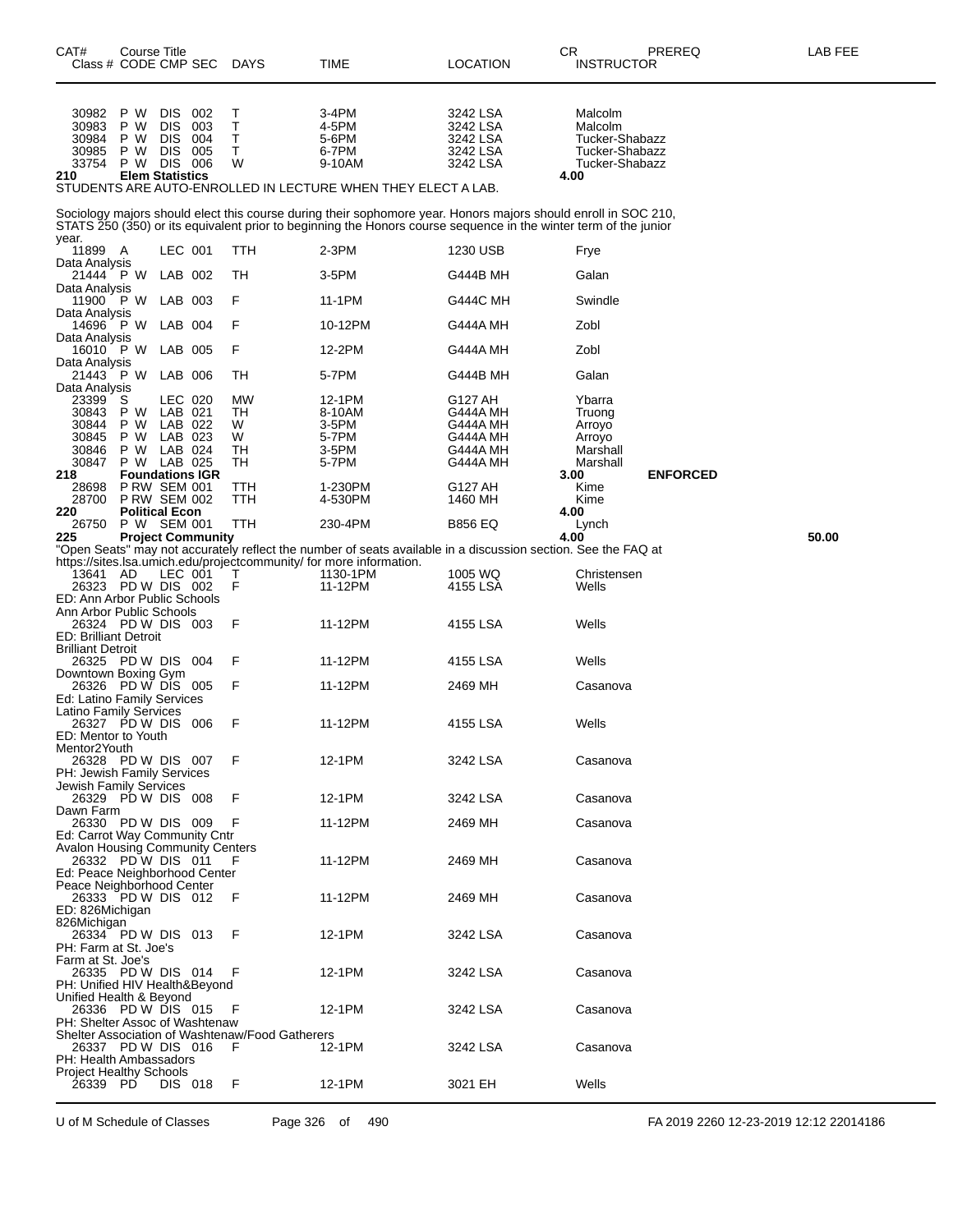| CAT#                                                              | Course Title<br>Class # CODE CMP SEC DAYS |                    |                                                       |                                                                     | TIME                                                                                                        | LOCATION                             | CR<br><b>INSTRUCTOR</b>     | PREREQ                    | LAB FEE |
|-------------------------------------------------------------------|-------------------------------------------|--------------------|-------------------------------------------------------|---------------------------------------------------------------------|-------------------------------------------------------------------------------------------------------------|--------------------------------------|-----------------------------|---------------------------|---------|
| CJ: Prison-Creative Writing                                       |                                           |                    |                                                       | Gus Harrison Prison - Creative Writing (Override Required)          |                                                                                                             |                                      |                             |                           |         |
| 26340 PD<br>CJ: Jail(M&W)-Creative Writing                        |                                           |                    | DIS 019                                               | - F<br>Washtenaw County Jail - Creative Writing (Override Required) | 12-1PM                                                                                                      | 3021 EH                              | Wells                       |                           |         |
| 26341 PD<br>CJ: Jail(M&W)-Art Workshop                            |                                           |                    | DIS 020                                               | - F<br>Washtenaw County Jail - Art (Override Required)              | 12-1PM                                                                                                      | 3021 EH                              | Wells                       |                           |         |
| 240<br>30987<br>From Kennedys to Kardashians                      | -S                                        |                    | <b>Sociology of Culture</b><br>LEC 001                | TTH                                                                 | 10-1130AM                                                                                                   | 1200 CHEM                            | 4.00<br>Gocek               |                           |         |
| From Kennedys to Kardashians                                      | 30988 P W DIS 002                         |                    |                                                       | W                                                                   | $1-2PM$                                                                                                     | 3242 LSA                             | Hawks Jr                    |                           |         |
| From Kennedys to Kardashians                                      | 30989 PW DIS 003                          |                    |                                                       | W                                                                   | 4-5PM                                                                                                       | 3242 LSA                             | Hawks Jr                    |                           |         |
| 30990<br>From Kennedys to Kardashians                             | - P                                       |                    | DIS 004                                               | W                                                                   | 11-12PM                                                                                                     | 3242 LSA                             | Cannon                      |                           |         |
| From Kennedys to Kardashians                                      | 30991 P W DIS 005                         |                    |                                                       | W                                                                   | 12-1PM                                                                                                      | 3242 LSA                             | Cannon                      |                           |         |
| From Kennedys to Kardashians                                      | 34713 P W DIS 006                         |                    |                                                       | W                                                                   | 3-4PM                                                                                                       | 3242 LSA                             | Hawks Jr                    |                           |         |
| 255<br>30992                                                      | PI.                                       | LEC 001            | <b>Sociology of Music</b>                             | TTH                                                                 | 4-530PM                                                                                                     | <b>B844 EH</b>                       | 3.00<br>McGinn              | <b>ADVISORY</b>           |         |
| 295                                                               | 28740 P W LEC 001                         |                    | <b>Topics in Sociology</b>                            | MW                                                                  | 230-4PM                                                                                                     | 1401 MH                              | $3.00 - 4.00$<br>Mooney     |                           |         |
| Sociology of Fake News                                            | 32242 P W LEC 005                         |                    |                                                       | <b>MW</b>                                                           | 4-530PM                                                                                                     | 855 WEISER                           | Fein                        |                           |         |
| <b>Prisons and Social Control</b><br>Labor, Inequality, Democracy | 34037 P W LEC 006                         |                    |                                                       | W                                                                   | 5-8PM                                                                                                       | <b>B804 EQ</b>                       | King                        |                           |         |
| 300<br>19127<br>302                                               | PIRW LEC 001                              |                    | <b>Principles&amp;Problems</b><br>Intro Soc: Hith&Soc | TTH                                                                 | 1-230PM                                                                                                     | 1401 MH                              | 3.00<br>McGinn<br>4.00      |                           |         |
| 25037<br>26430                                                    | A W LEC 001<br>P RW DIS                   |                    | 002                                                   | TTH<br>TН                                                           | 10-1130AM<br>4-5PM                                                                                          | AUD C AH<br>706 BMT                  | Sullivan<br>Balto           |                           |         |
| 26431                                                             | P RW DIS                                  |                    | 003                                                   | TH                                                                  | 5-6PM                                                                                                       | 2402 MLB                             | <b>Balto</b>                |                           |         |
| 25038<br>25039                                                    | P RW DIS<br>P RW DIS                      |                    | 004<br>005                                            | F<br>F                                                              | 9-10AM<br>10-11AM                                                                                           | 3254 LSA<br>3254 LSA                 | Johnson<br>Johnson          |                           |         |
| 26429<br>25040                                                    | P RW DIS<br>PRW DIS 007                   |                    | 006                                                   | F<br>F                                                              | 11-12PM<br>12-1PM                                                                                           | 3254 LSA<br>1401 MH                  | Johnson<br>Balto            |                           |         |
| 305                                                               | <b>Intro Soc Theory</b>                   |                    |                                                       |                                                                     | STUDENTS ARE AUTO-ENROLLED IN LECTURE WHEN THEY ELECT A DISCUSSION.                                         |                                      | 4.00                        | <b>ADVISORY</b>           |         |
| 14462 AD<br>21446                                                 | PDRW DIS                                  |                    | LEC 001<br>002                                        | TTH<br>F                                                            | 10-1130AM<br>10-11AM                                                                                        | 1528 NUB<br>1401 MH                  | Zubrzycki<br>Triplett       |                           |         |
| 14528<br>17433                                                    | PDRW DIS<br>PDR DIS 004                   |                    | 003                                                   | F<br>F                                                              | 11-12PM<br>12-1PM                                                                                           | <b>B1570 BUS</b><br><b>R2320 BUS</b> | Triplett<br>Triplett        |                           |         |
| 310<br>21447                                                      | ADR                                       | LEC 001            | <b>Socio Res Methods</b>                              | TTH                                                                 | 1130-1PM                                                                                                    | 296 WEISER                           | 4.00<br><b>Boutyline</b>    | <b>ADVISORY, ENFORCED</b> |         |
| 21448                                                             | <b>PDR</b>                                | <b>DIS</b>         | 002                                                   | F                                                                   | 8-9AM                                                                                                       | 4155 LSA                             | McAuliffe                   |                           |         |
| 21449<br>21450                                                    | <b>PDR</b><br><b>PDR</b>                  | <b>DIS</b><br>DIS. | 003<br>004                                            | F<br>F                                                              | 9-10AM<br>1-2PM                                                                                             | 4155 LSA<br>4155 LSA                 | Yeh<br>Yeh                  |                           |         |
| 21451<br>24932                                                    | <b>PDR</b><br><b>PDR</b>                  |                    | DIS 005<br>DIS 006                                    | TH.<br>TН                                                           | 4-5PM<br>5-6PM                                                                                              | 4155 LSA<br>4155 LSA                 | McAuliffe<br>Johnson        |                           |         |
| 28325                                                             | PDR DIS 007                               |                    |                                                       | TH                                                                  | 6-7PM                                                                                                       | 4155 LSA                             | Johnson                     |                           |         |
| 320<br>18416                                                      | <b>IGR Facilitation</b><br>PIW SEM 001    |                    |                                                       | <b>MW</b>                                                           | 230-4PM                                                                                                     | 2271 AH                              | 3.00<br>Hicks               | <b>ADVISORY</b>           |         |
| 321                                                               | <b>Dialog Prac</b>                        |                    |                                                       |                                                                     | An additional 15 hours of seminar TBA. Questions regarding this course should be directed to the Intergroup |                                      | 4.00                        | <b>ADVISORY</b>           |         |
|                                                                   |                                           |                    |                                                       | Relations Program, 936-1875, 3000 Michigan Union.                   |                                                                                                             |                                      |                             |                           |         |
| 14522 PI<br>321                                                   | <b>Dialog Prac</b>                        |                    | <b>SEM 001</b>                                        | M                                                                   | 230-530PM                                                                                                   | 3463 MH                              | Hwang<br>4.00               | <b>ADVISORY</b>           |         |
| 324                                                               |                                           |                    | <b>SEM 001</b><br><b>Advanced IGR Prac</b>            | W                                                                   | 230-530PM                                                                                                   | ARR                                  | 1.00-4.00                   | <b>ADVISORY</b>           |         |
| 19304<br>325                                                      | <b>PI</b>                                 |                    | LAB 002<br><b>Project Com Adv Prac</b>                | W                                                                   | 230-430PM                                                                                                   | <b>ARR</b>                           | Hwang<br>4.00               | <b>ADVISORY</b>           | 100.00  |
| 30993<br>330                                                      | PD.                                       |                    | <b>SEM 001</b><br><b>Population Problems</b>          | W                                                                   | 2-4PM                                                                                                       | 5180B AH                             | Christensen<br>3.00         |                           |         |
| 32975<br>Dating, Marriage, & Fertility                            | P W LEC 001                               |                    |                                                       | TTH                                                                 | 1-230PM                                                                                                     | G040 TISCH                           | Zhou                        |                           |         |
| 345<br>30994                                                      | S                                         |                    | <b>Soc of Sexualities</b><br>LEC 001                  | TTH                                                                 | 1130-1PM                                                                                                    | 260 WEISER                           | 4.00<br>McGann              | <b>ADVISORY</b>           |         |
| 31005<br>31006                                                    | P<br>P                                    |                    | DIS 002<br>DIS 003                                    | F<br>F                                                              | 9-10AM<br>10-11AM                                                                                           | G010 TMC<br>G010 TMC                 | Jones<br>Jones              |                           |         |
| 31007                                                             | P                                         |                    | DIS 004                                               | F                                                                   | 11-12PM                                                                                                     | 3242 LSA                             | Jones                       |                           |         |
| 354<br>22890                                                      | <b>Law and Society</b><br>AD              |                    | LEC 001                                               | TTH                                                                 | 230-4PM                                                                                                     | UMMA AUD                             | 4.00<br>Levitsky            | <b>ADVISORY</b>           |         |
| 26434<br>26435                                                    | PD W DIS<br>PD W DIS                      |                    | 002<br>003                                            | TН<br>TН                                                            | 4-5PM<br>5-6PM                                                                                              | 5179 AH<br>2330 MH                   | Martel<br><b>Waller-Bey</b> |                           |         |
| 22891                                                             | PD W DIS 004                              |                    |                                                       | TН                                                                  | 6-7PM                                                                                                       | 3460 MH                              | Martel                      |                           |         |

U of M Schedule of Classes Page 327 of 490 FA 2019 2260 12-23-2019 12:12 22014186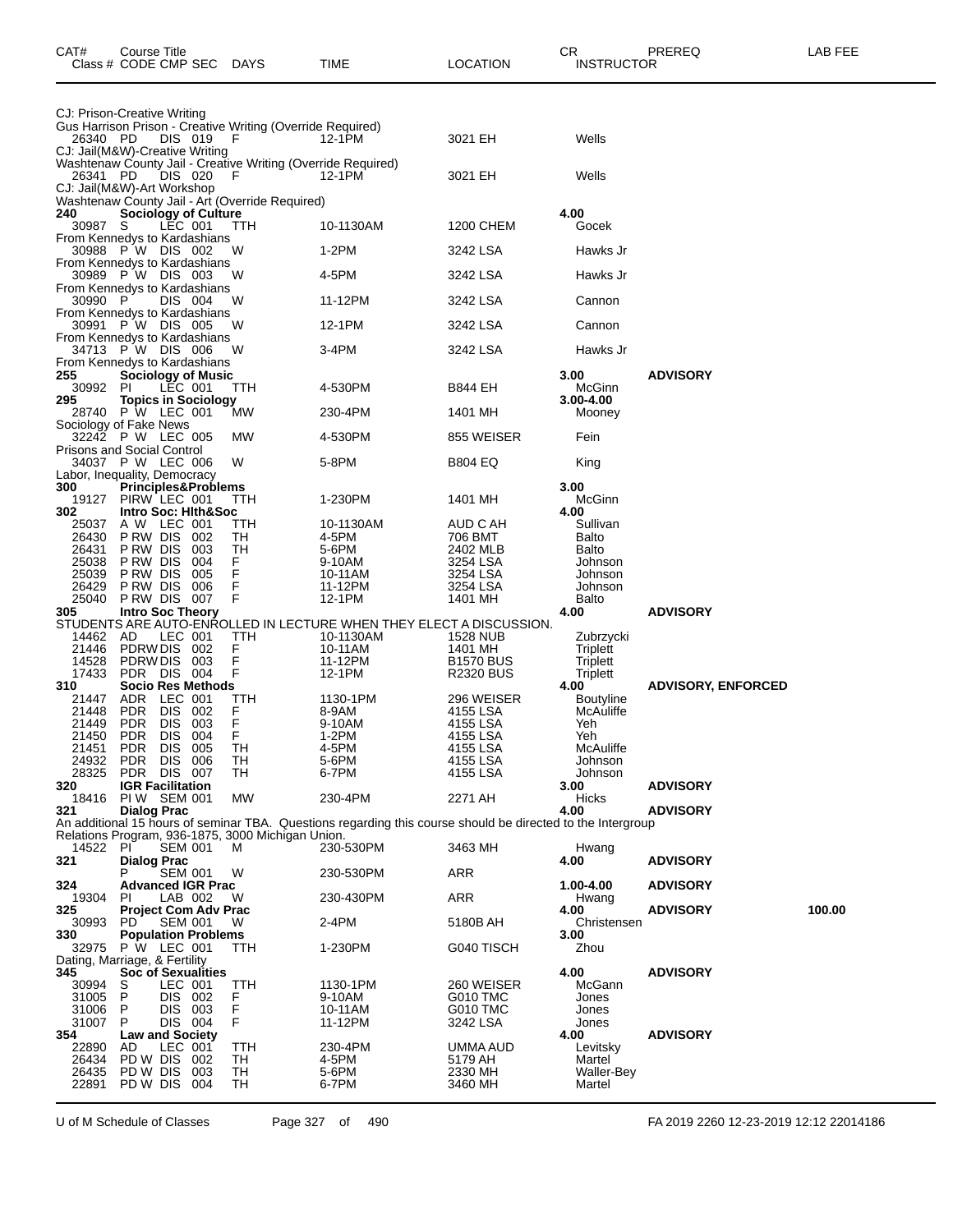| CAT#<br>Class # CODE CMP SEC                      | Course Title                                                          |                          |            | DAYS            | TIME                     | <b>LOCATION</b>                         | <b>CR</b><br><b>INSTRUCTOR</b>                    | PREREQ                    | LAB FEE |
|---------------------------------------------------|-----------------------------------------------------------------------|--------------------------|------------|-----------------|--------------------------|-----------------------------------------|---------------------------------------------------|---------------------------|---------|
| 22892<br>22893<br>26436<br>375                    | PD W DIS<br>PD W DIS<br>PD W DIS 007<br><b>Conflict &amp; Coexist</b> |                          | 005<br>006 | F<br>F<br>F     | 2-3PM<br>9-10AM<br>1-2PM | 3254 LSA<br><b>1518 NUB</b><br>3254 LSA | Waller-Bey<br>Martel<br><b>Waller-Bey</b><br>3.00 |                           |         |
| 26851                                             | <b>P RW SEM 001</b>                                                   |                          |            | TTH             | 230-4PM                  | B115A MLB                               | Hicks                                             |                           |         |
| 379<br>24076                                      | Sports, Pol, Society<br>Α                                             | LEC 001                  |            | TTH             | 2-3PM                    | 1210 CHEM                               | 3.00<br>Markovits                                 | <b>ADVISORY</b>           |         |
| 24077<br>24078                                    | P W<br>P W                                                            | DIS<br><b>DIS</b>        | 002<br>003 | TН<br>TН        | 3-4PM<br>4-5PM           | 4128 LSA<br>4128 LSA                    | Markovits<br>VanLoozen                            |                           |         |
| 24079                                             | P W                                                                   | <b>DIS</b>               | 004        | TH              | 5-6PM                    | 3207 LSA                                | Sharp                                             |                           |         |
| 24080<br>24105                                    | P W<br>P W                                                            | <b>DIS</b><br><b>DIS</b> | 005<br>007 | TH<br>F         | 6-7PM<br>10-11AM         | 4128 LSA<br>4154 LSA                    | Wampler<br>Shin                                   |                           |         |
| 24106                                             | P W                                                                   | <b>DIS</b>               | 008        | F<br>F          | 9-10AM                   | 4128 LSA                                | Sharp                                             |                           |         |
| 24107<br>24108                                    | P W<br>P W                                                            | <b>DIS</b><br><b>DIS</b> | 009<br>010 | F               | 12-1PM<br>$1-2PM$        | 4128 LSA<br>4128 LSA                    | Shin<br>Wampler                                   |                           |         |
| 28327<br>30080                                    | P W<br>P W DIS 012                                                    | <b>DIS</b>               | 011        | F<br>F          | 2-3PM<br>3-4PM           | 4128 LSA<br>4128 LSA                    | Kemp<br>Kemp                                      |                           |         |
| 380                                               | <b>Env Pub Op Analysis</b>                                            |                          |            |                 |                          |                                         | 3.00                                              | <b>ADVISORY</b>           |         |
| 23861<br>23863                                    | A W<br>P W                                                            | LEC 001<br>DIS 002       |            | <b>TTH</b><br>Т | 12-1PM<br>430-6PM        | 2024 DANA<br>3325 DANA                  | Mohai<br>Mohai, Zrzavy                            |                           |         |
| 23865<br>383                                      | P W DIS 003<br><b>Intr Surv Res</b>                                   |                          |            | W               | 1-230PM                  | 3325 DANA                               | Mohai, Zrzavy<br>3.00                             | <b>ADVISORY</b>           |         |
| 28849                                             | PIW LEC 001                                                           |                          |            | MW              | 230-4PM                  | 173 LORCH                               | Rabinowitz                                        |                           |         |
| 392<br>15777 A W LEC 001                          | <b>Russ&amp;Sov Un</b>                                                |                          |            | TTH             | 4-530PM                  | 182 WEISER                              | 4.00<br>Eagle                                     |                           | 10.00   |
| Russia and the Soviet Union<br>23417              | P W DIS                                                               |                          | 002        |                 | 3-4PM                    | 455 WEISER                              | Hanenkrat                                         |                           |         |
| 15778                                             | P                                                                     | <b>DIS</b>               | 003        | F<br>F          | 12-1PM                   | 455 WEISER                              | Babic                                             |                           |         |
| 15779<br>15761                                    | P<br>P W DIS 005                                                      | DIS                      | 004        | F<br>F          | 4-5PM<br>11-12PM         | 455 WEISER<br>455 WEISER                | Hanenkrat<br><b>Babic</b>                         |                           |         |
| 394                                               | <b>Undergrad Research</b><br>D                                        | $IND +$                  |            |                 | ARR                      | ARR                                     | 1.00-4.00                                         |                           |         |
| 395                                               | <b>Independent Study</b>                                              |                          |            |                 |                          |                                         | 1.00-4.00                                         | <b>ADVISORY</b>           |         |
| 396                                               | <b>UG Internship</b>                                                  | $IND +$                  |            |                 | <b>ARR</b>               | <b>ARR</b>                              | 1.00                                              | <b>ADVISORY</b>           |         |
| 397                                               | D<br>SOUL I                                                           | $IND +$                  |            |                 | <b>ARR</b>               | ARR                                     | 2.00                                              |                           |         |
| 32963                                             | PD                                                                    | SEM 001                  |            |                 | <b>ARR</b>               | ARR                                     | Sullivan                                          |                           |         |
| 404<br>28984                                      | <b>Latina/o Americans</b><br>PIW SEM 001                              |                          |            | TTH             | 230-4PM                  | 1469 MH                                 | 3.00<br>Pedraza                                   | <b>ADVISORY</b>           |         |
| 430<br>27982                                      | <b>World Pop Dynamics</b><br>P R                                      | LEC 001                  |            | TTH             | 230-4PM                  | 296 WEISER                              | 3.00<br>Anderson                                  |                           |         |
| 440                                               | <b>Sociology of Work</b>                                              |                          |            |                 |                          |                                         | 3.00                                              | <b>ADVISORY</b>           |         |
| 26271<br>445                                      | P<br>Diagnosis, Sex, &Soc                                             | LEC 001                  |            | MW              | 10-1130AM                | 1469 MH                                 | Cech<br>3.00                                      |                           |         |
| 26564<br>447                                      | P W SEM 001<br>Soc of Gender                                          |                          |            | MW              | 1-230PM                  | 3463 MH                                 | McGann<br>3.00                                    | <b>ADVISORY</b>           |         |
| 30996                                             | P                                                                     | LEC 001                  |            | м               | 4-7PM                    | G115 AH                                 | McGann                                            |                           |         |
| 461<br>30995                                      | <b>Social Movements</b><br>A W LEC 001                                |                          |            | MW              | 1-230PM                  | 1449 MH                                 | 4.00<br>Gaston                                    | <b>ADVISORY</b>           |         |
| 31009 P W DIS 002<br>31010 P W DIS 003            |                                                                       |                          |            | W<br>W          | 3-4PM<br>4-5PM           | 2437 MH<br>3411 MH                      | <b>Bilik</b><br><b>Bilik</b>                      |                           |         |
| 31011                                             | P                                                                     | DIS 004                  |            | W               | 5-6PM                    | G026 TISCH                              | <b>Bilik</b>                                      |                           |         |
| 472<br>26689                                      | A L Soc Psych<br>PRW LAB 001                                          |                          |            | <b>MW</b>       | 1-230PM                  | 1060 EH                                 | 3.00<br>Gohar                                     | <b>ADVISORY, ENFORCED</b> |         |
| 475<br>27983                                      | Hith, Med, & Society<br>A                                             | LEC 001                  |            | MW              | 230-4PM                  | 3254 LSA                                | 4.00<br>Kelley                                    | <b>ADVISORY</b>           |         |
| 27984                                             | P                                                                     | DIS 002                  |            | F               | 10-11AM                  | G437 MH                                 | Lapehn                                            |                           |         |
| 27985<br>27986                                    | P<br>P                                                                | DIS 003<br>DIS 004       |            | F<br>F          | 11-12PM<br>12-1PM        | G463 MH<br>G463 MH                      | Lapehn<br>Lapehn                                  |                           |         |
| 495<br>28000 P W LEC 001                          | <b>Topics in Sociology</b>                                            |                          |            | TTH             | 1130-1PM                 | G115 AH                                 | 3.00<br>Kelley                                    | <b>ADVISORY</b>           |         |
| Reproductive Health & Justice                     |                                                                       |                          |            |                 |                          |                                         |                                                   |                           |         |
| 31013 P W LEC 002<br>Soc of Mental Health&Illness |                                                                       |                          |            | МW              | 4-530PM                  | 1469 MH                                 | Gong                                              |                           |         |
| 32852 P                                           |                                                                       | LEC 004                  |            | TTH             | 530-7PM                  | B111 MLB                                | Markovits                                         |                           |         |
| The German and European Left<br>498               | <b>Data Collection</b>                                                |                          |            |                 |                          |                                         | 3.00                                              | <b>ENFORCED</b>           |         |
| 11901<br>500                                      | PDR SEM 001<br><b>Orientation Seminar</b>                             |                          |            | м               | 1-230PM                  | 4155 LSA                                | Best<br>1.00                                      | <b>ADVISORY</b>           |         |
| 14463<br>505                                      | P R<br><b>Theory &amp; Practice</b>                                   | <b>SEM 001</b>           |            | TH              | 10-12PM                  | 4155 LSA                                | Jansen<br>4.00                                    |                           |         |
| 11902                                             | PR SEM 001                                                            |                          |            | МW              | 9-11AM                   | 3207 LSA                                | Krippner                                          | <b>ADVISORY</b>           |         |
| 507<br>19700                                      | <b>Research Logic</b><br>PR                                           | LEC 001                  |            | W               | 3-6PM                    | 3207 LSA                                | 3.00<br>Cech                                      | <b>ADVISORY</b>           |         |
| 510                                               | <b>Statistics</b>                                                     |                          |            |                 |                          |                                         | 4.00                                              | <b>ADVISORY</b>           |         |
| 11903<br>11904                                    | A<br>P R                                                              | LEC 001<br>LAB 002       |            | MW<br>F         | 2-4PM<br>9-11AM          | 1448 MH<br>G444B MH                     | Barber<br>Ice                                     |                           |         |
| 33755 PR                                          |                                                                       | LAB 003                  |            | F               | 11-1PM                   | 4260 LSA                                | Eno                                               |                           |         |

U of M Schedule of Classes Page 328 of 490 FA 2019 2260 12-23-2019 12:12 22014186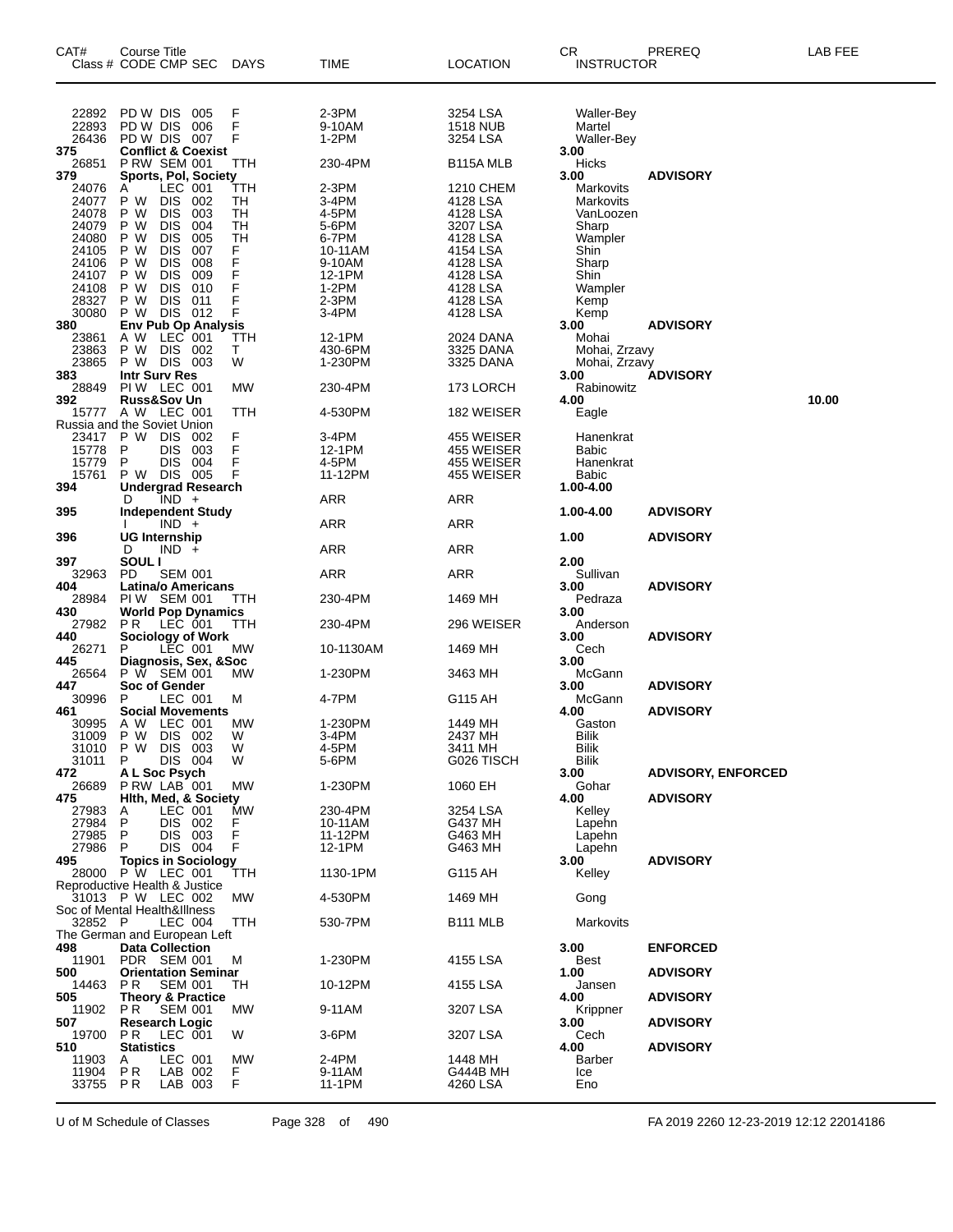| CAT#                                 | <b>Course Title</b><br>Class # CODE CMP SEC<br><b>DAYS</b> | <b>TIME</b>       | <b>LOCATION</b> | CR<br><b>INSTRUCTOR</b> | PREREQ          | <b>LAB FEE</b> |
|--------------------------------------|------------------------------------------------------------|-------------------|-----------------|-------------------------|-----------------|----------------|
| 523                                  | <b>Qual Research Meth</b>                                  |                   |                 | 3.00                    | <b>ADVISORY</b> |                |
| 30997                                | SEM 001<br>PR.<br>м                                        | 3-6PM             | 4155 LSA        | Murphy                  |                 |                |
| 530                                  | <b>Social Demography</b>                                   |                   |                 | 3.00                    | <b>ADVISORY</b> |                |
| 27997 PR                             | LEC 001<br>TTH<br>Meet together with SOC 430               | 230-4PM           | 296 WEISER      | Anderson                |                 |                |
| 532                                  | <b>Cmparty Histrcl Soc</b>                                 |                   |                 | 3.00                    | <b>ADVISORY</b> |                |
| 30998                                | P<br><b>SEM 001</b><br>TН                                  | 2-5PM             | 3207 LSA        | Xu                      |                 |                |
| 542<br>26424                         | <b>Quant Methods I</b><br>PR.<br><b>SEM 001</b><br>M       | 4-7PM             | 4128 LSA        | 3.00<br>Bloome          | <b>ADVISORY</b> |                |
| 547                                  | <b>Gender &amp; Sexuality</b>                              |                   |                 | 3.00                    | <b>ADVISORY</b> |                |
| 30999                                | P.<br>LEC 001<br>м                                         | 9-12PM            | 4155 LSA        | Frye                    |                 |                |
| 580<br>21385                         | <b>Disability Studies</b><br><b>PIW SEM 001</b><br>м       | 1-4PM             | G463 MH         | $1.00 - 3.00$           | <b>ADVISORY</b> |                |
|                                      | <b>Studying Disability Arts&amp;Cult</b>                   |                   |                 | Yergeau                 |                 |                |
| 653                                  | Soc of Law                                                 |                   |                 | 3.00                    | <b>ADVISORY</b> |                |
|                                      | 31000 PRW SEM 001<br>т                                     | 9-12PM            | 4155 LSA        | Levitsky                |                 |                |
| 682<br>20963                         | <b>Adv Soc Psy</b><br><b>P RW SEM 001</b><br>TTH           | 1130-1PM          | 3254 EH         | 3.00<br>Dunning         | <b>ADVISORY</b> |                |
| 695                                  | <b>Directed Research</b>                                   |                   |                 | 1.00-6.00               | <b>ADVISORY</b> |                |
|                                      | $IND +$                                                    | ARR               | <b>ARR</b>      |                         |                 |                |
| 696                                  | <b>Directed Reading</b><br>$IND +$                         | <b>ARR</b>        | <b>ARR</b>      | 1.00-6.00               | <b>ADVISORY</b> |                |
| 800                                  | <b>Research Workshop</b>                                   |                   |                 | 1.00                    |                 |                |
| 27544 P                              | <b>SEM 001</b>                                             | ARR               | <b>ARR</b>      | Livne                   |                 |                |
| <b>Health and Science</b><br>36863 P | <b>SEM 002</b>                                             | <b>ARR</b>        | <b>ARR</b>      | Boutyline, Frye         |                 |                |
|                                      | Measuring and Modeling Culture                             |                   |                 |                         |                 |                |
| 805                                  | <b>Wkshp in Soc Theory</b>                                 |                   |                 | 1.00-3.00               |                 |                |
| 25712 P<br>830                       | <b>SEM 001</b><br>Wkshp Ineq Dem Fam                       | ARR               | <b>ARR</b>      | Steinmetz<br>1.00-3.00  |                 |                |
| 24675 P                              | <b>SEM 001</b><br>W                                        | 1-1AM             | <b>ARR</b>      | Bloome, Burgard         |                 |                |
| Inequality/Family                    |                                                            |                   |                 |                         |                 |                |
| 835<br>25714                         | <b>Wkshp in Urban Soc</b><br><b>SEM 001</b><br>P.          | <b>ARR</b>        | <b>ARR</b>      | 1.00<br>Murphy          |                 |                |
| 847                                  | <b>Wkshp Gender&amp;Sex</b>                                |                   |                 | 1.00-3.00               |                 |                |
| 22583                                | <b>PR SEM 001</b>                                          | ARR               | <b>ARR</b>      | Cech                    |                 |                |
| 899                                  | <b>Responsible Cond Res</b><br>W                           |                   |                 | 0.65                    |                 |                |
| 24376<br>988                         | <b>SEM 001</b><br>P<br>Sem Soc Psy                         | 1130-1PM          | 6080 ISR        | Anderson<br>1.00-5.00   | <b>ADVISORY</b> |                |
| 25186                                | <b>P RW SEM 001</b><br>W                                   | 9-12PM            | 2234 EH         | Ackerman                |                 |                |
|                                      | <b>Evolutionary Social Psychology</b>                      |                   |                 |                         |                 |                |
| 29428<br>31648                       | P<br>TН<br><b>SEM 003</b><br>P<br><b>SEM 004</b><br>W      | 9-12PM<br>130-3PM | 2238 EH<br>ARR  | Sekaquaptewa<br>Kross   |                 |                |
| 990                                  | Diss-Precand                                               |                   |                 | 1.00-8.00               | <b>ADVISORY</b> |                |
|                                      | $IND +$                                                    | ARR               | ARR             |                         |                 |                |
| 993<br>25804                         | <b>Gr Stu Instr Train</b><br><b>REC 001</b><br>P           | <b>ARR</b>        | ARR             | 1.00<br>Murphy, Hess    | <b>ADVISORY</b> |                |
| 995                                  | Diss-Cand                                                  |                   |                 | 8.00                    | <b>ENFORCED</b> |                |
|                                      | IR<br>$IND +$                                              | <b>ARR</b>        | <b>ARR</b>      |                         |                 |                |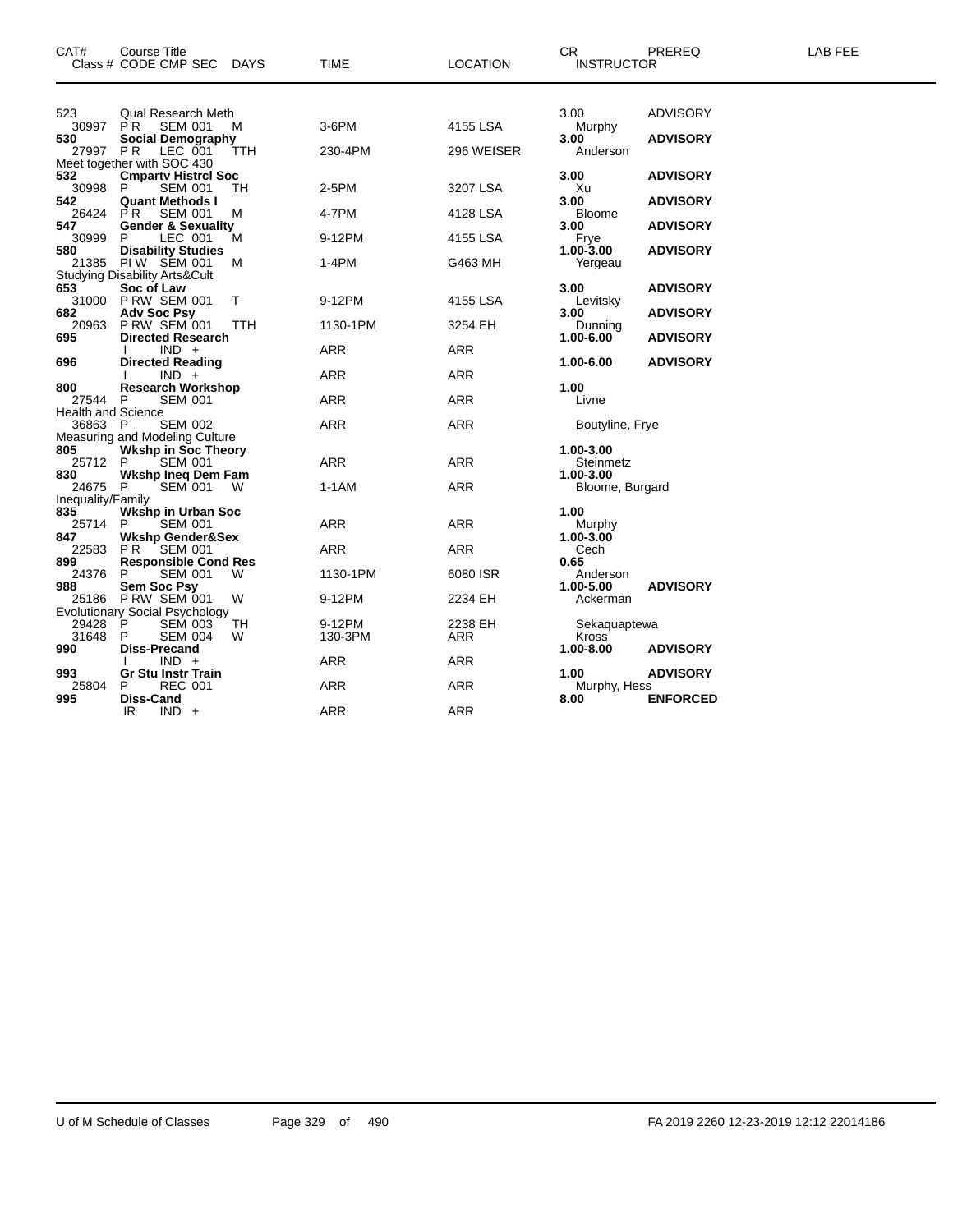| CAT# | Title<br>Course            |             |             |         | $\sim$<br>יוש | PREREG                        | AR EEI |
|------|----------------------------|-------------|-------------|---------|---------------|-------------------------------|--------|
|      | Class # CODE CMP SEC<br>__ | <b>DAYS</b> | <b>TIME</b> | OCATION |               | <b>INSTRUCTOR</b><br>________ |        |

#### **Statistics Department Statistics (STATS)**

--IT IS CRITICAL THAT STUDENTS ATTEND CLASSES FROM THE BEGINNING OF THE TERM. EVEN THOUGH STUDENTS MAY BE REGISTERED OFFICIALLY FOR A COURSE, THE DEPARTMENT MAY GIVE AWAY PLACES IN A COURSE IF STUDENTS DO NOT ATTEND THE

|                     | FIRST TWO COURSE MEETINGS.                                         |           |                 |                |                 |
|---------------------|--------------------------------------------------------------------|-----------|-----------------|----------------|-----------------|
| 125<br>31793<br>P R | <b>Games and Gambling</b><br><b>SEM 001</b><br>TTH                 | 230-4PM   | <b>B830 EQ</b>  | 3.00<br>Ritov  | <b>ADVISORY</b> |
| 150<br>26793        | <b>Making Sense of Data</b><br>P W LEC 001<br>TTH.                 | 830-10AM  | 1640 CHEM       | 3.00<br>Miller |                 |
| 250                 | <b>Intr Stat&amp;Data Anlys</b>                                    |           |                 | 4.00           |                 |
| 14394 S             | LEC 001<br>TTH                                                     | 1130-1PM  | AUD 3 MLB       | Gunderson      |                 |
|                     | Stats 250 Fall 2019 Exam Schedule<br>Exam 1: Thu Oct 17, 6-7:30 pm |           |                 |                |                 |
|                     | Exam 2: Thu Nov 14, 6-7:30 pm                                      |           |                 |                |                 |
|                     | Final: Mon Dec 16, 7:30-9:30 pm                                    |           |                 |                |                 |
| 18534 S             | LEC 002<br>MWF                                                     | 10-11AM   | AUD 4 MLB       | Romero         |                 |
|                     | Stats 250 Fall 2019 Exam Schedule                                  |           |                 |                |                 |
|                     | Exam 1: Thu Oct 17, 6 - 7:30 pm<br>Exam 2: Thu Nov 14, 6-7:30 pm   |           |                 |                |                 |
|                     | Final: Mon Dec 16, 7:30-9:30 pm                                    |           |                 |                |                 |
| 14395 S             | LEC 003<br>MWF                                                     | 12-1PM    | AUD 3 MLB       | Fink           |                 |
|                     | Stats 250 Fall 2019 Exam Schedule                                  |           |                 |                |                 |
|                     | Exam 1: Thu Oct 17, 6 - 7:30 pm<br>Exam 2: Thu Nov 14, 6-7:30 pm   |           |                 |                |                 |
|                     | Final: Mon Dec 16, 7:30-9:30 pm                                    |           |                 |                |                 |
| 14396 S             | LEC 004<br>MWF                                                     | 1-2PM     | AUD 4 MLB       | Fink           |                 |
|                     | Stats 250 Fall 2019 Exam Schedule                                  |           |                 |                |                 |
|                     | Exam 1: Thu Oct 17, 6 - 7:30 pm<br>Exam 2: Thu Nov 14, 6-7:30 pm   |           |                 |                |                 |
|                     | Final: Mon Dec 16, 7:30-9:30 pm                                    |           |                 |                |                 |
| 14397 S             | LEC 005<br>MW.                                                     | 230-4PM   | AUD B AH        | Romero         |                 |
|                     | Stats 250 Fall 2019 Exam Schedule                                  |           |                 |                |                 |
|                     | Exam 1: Thu Oct 17, 6 - 7:30 pm                                    |           |                 |                |                 |
|                     | Exam 2: Thu Nov 14, 6-7:30 pm<br>Final: Mon Dec 16, 7:30-9:30 pm   |           |                 |                |                 |
| 22206 S             | LEC 006<br>TTH.                                                    | 830-10AM  | AUD 4 MLB       | Gunderson      |                 |
|                     | Stats 250 Fall 2019 Exam Schedule                                  |           |                 |                |                 |
|                     | Exam 1: Thu Oct 17, 6 - 7:30 pm                                    |           |                 |                |                 |
|                     | Exam 2: Thu Nov 14, 6-7:30 pm<br>Final: Mon Dec 16, 7:30-9:30 pm   |           |                 |                |                 |
|                     | 14398 P W LAB 007<br>M                                             | 830-10AM  | G444B MH        | Li             |                 |
|                     | Stats 250 Fall 2019 Exam Schedule                                  |           |                 |                |                 |
|                     | Exam 1: Thu Oct 17, 6 - 7:30 pm                                    |           |                 |                |                 |
|                     | Exam 2: Thu Nov 14, 6-7:30 pm<br>Final: Mon Dec 16, 7:30-9:30 pm   |           |                 |                |                 |
|                     | 14399 P W LAB 008<br>M                                             | 830-10AM  | <b>G444C MH</b> | Seewald        |                 |
|                     | Stats 250 Fall 2019 Exam Schedule                                  |           |                 |                |                 |
|                     | Exam 1: Thu Oct 17, 6 - 7:30 pm                                    |           |                 |                |                 |
|                     | Exam 2: Thu Nov 14, 6-7:30 pm<br>Final: Mon Dec 16, 7:30-9:30 pm   |           |                 |                |                 |
|                     | 14400 P W LAB 009<br>м                                             | 10-1130AM | G444B MH        | Elias          |                 |
|                     | Stats 250 Fall 2019 Exam Schedule                                  |           |                 |                |                 |
|                     | Exam 1: Thu Oct 17, 6 - 7:30 pm                                    |           |                 |                |                 |
|                     | Exam 2: Thu Nov 14, 6-7:30 pm                                      |           |                 |                |                 |
|                     | Final: Mon Dec 16, 7:30-9:30 pm<br>14401 P W LAB 010<br>M          | 10-1130AM | <b>G444C MH</b> | Santos         |                 |
|                     | Stats 250 Fall 2019 Exam Schedule                                  |           |                 |                |                 |
|                     | Exam 1: Thu Oct 17, 6 - 7:30 pm                                    |           |                 |                |                 |
|                     | Exam 2: Thu Nov 14, 6-7:30 pm<br>Final: Mon Dec 16, 7:30-9:30 pm   |           |                 |                |                 |
|                     | 14402 P W LAB 011 M                                                | 1130-1PM  | G444B MH        | Marwah         |                 |
|                     | Stats 250 Fall 2019 Exam Schedule                                  |           |                 |                |                 |
|                     | Exam 1: Thu Oct 17, 6 - 7:30 pm                                    |           |                 |                |                 |
|                     | Exam 2: Thu Nov 14, 6-7:30 pm<br>Final: Mon Dec 16, 7:30-9:30 pm   |           |                 |                |                 |
|                     | 14403 P W LAB 012<br>м                                             | 1130-1PM  | G444C MH        | Santos         |                 |
|                     | Stats 250 Fall 2019 Exam Schedule                                  |           |                 |                |                 |
|                     | Exam 1: Thu Oct 17, 6 - 7:30 pm                                    |           |                 |                |                 |
|                     | Exam 2: Thu Nov 14, 6-7:30 pm                                      |           |                 |                |                 |
|                     | Final: Mon Dec 16, 7:30-9:30 pm<br>14404 P W LAB 013<br>м          | 1-230PM   | <b>G444B MH</b> | Marwah         |                 |
|                     | Stats 250 Fall 2019 Exam Schedule                                  |           |                 |                |                 |
|                     | Exam 1: Thu Oct 17, 6 - 7:30 pm                                    |           |                 |                |                 |
|                     | Exam 2: Thu Nov 14, 6-7:30 pm                                      |           |                 |                |                 |
|                     | Final: Mon Dec 16, 7:30-9:30 pm<br>14405 P W LAB 014<br>M          | 1-230PM   | <b>G444C MH</b> | Rulkowski      |                 |
|                     |                                                                    |           |                 |                |                 |

U of M Schedule of Classes Page 330 of 490 FA 2019 2260 12-23-2019 12:12 22014186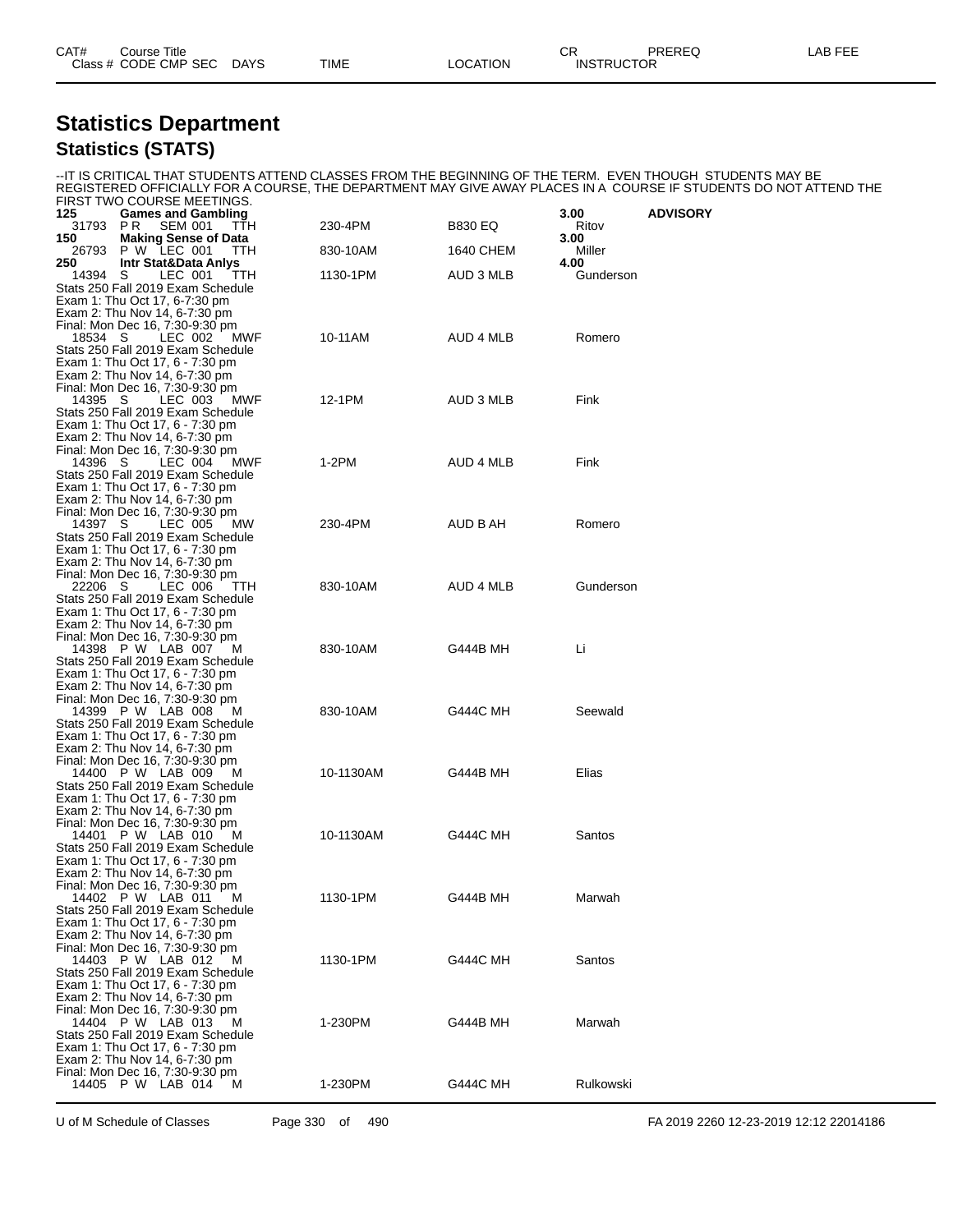| CAT#                                                                                                                                                                                                         | Course Title<br>Class # CODE CMP SEC | DAYS | TIME      | <b>LOCATION</b> | СR<br>PREREQ<br><b>INSTRUCTOR</b> | LAB FEE |
|--------------------------------------------------------------------------------------------------------------------------------------------------------------------------------------------------------------|--------------------------------------|------|-----------|-----------------|-----------------------------------|---------|
| Stats 250 Fall 2019 Exam Schedule<br>Exam 1: Thu Oct 17, 6 - 7:30 pm                                                                                                                                         |                                      |      |           |                 |                                   |         |
| Exam 2: Thu Nov 14, 6-7:30 pm<br>Final: Mon Dec 16, 7:30-9:30 pm<br>Stats 250 Fall 2019 Exam Schedule<br>Exam 1: Thu Oct 17, 6 - 7:30 pm                                                                     | 14406 P W LAB 015                    | M    | 230-4PM   | G444B MH        | Aloisi                            |         |
| Exam 2: Thu Nov 14, 6-7:30 pm<br>Final: Mon Dec 16, 7:30-9:30 pm<br>Stats 250 Fall 2019 Exam Schedule<br>Exam 1: Thu Oct 17, 6 - 7:30 pm                                                                     | 14407 P W LAB 016                    | M    | 230-4PM   | <b>G444C MH</b> | Rulkowski                         |         |
| Exam 2: Thu Nov 14, 6-7:30 pm<br>Final: Mon Dec 16, 7:30-9:30 pm<br>Stats 250 Fall 2019 Exam Schedule<br>Exam 1: Thu Oct 17, 6 - 7:30 pm                                                                     | 14408 P W LAB 017                    | M    | 4-530PM   | G444B MH        | Roy                               |         |
| Exam 2: Thu Nov 14, 6-7:30 pm<br>Final: Mon Dec 16, 7:30-9:30 pm<br>Stats 250 Fall 2019 Exam Schedule<br>Exam 1: Thu Oct 17, 6 - 7:30 pm                                                                     | 14409 P W LAB 018                    | M    | 4-530PM   | <b>G444C MH</b> | Chakraborty                       |         |
| Exam 2: Thu Nov 14, 6-7:30 pm<br>Final: Mon Dec 16, 7:30-9:30 pm<br>Stats 250 Fall 2019 Exam Schedule<br>Exam 1: Thu Oct 17, 6 - 7:30 pm                                                                     | 14410 P W LAB 019                    | M    | 530-7PM   | G444B MH        | Man                               |         |
| Exam 2: Thu Nov 14, 6-7:30 pm<br>Final: Mon Dec 16, 7:30-9:30 pm<br>Stats 250 Fall 2019 Exam Schedule<br>Exam 1: Thu Oct 17, 6 - 7:30 pm                                                                     | 14430 P W LAB 020                    | M    | 530-7PM   | <b>G444C MH</b> | Walker                            |         |
| Exam 2: Thu Nov 14, 6-7:30 pm<br>Final: Mon Dec 16, 7:30-9:30 pm<br>Stats 250 Fall 2019 Exam Schedule<br>Exam 1: Thu Oct 17, 6 - 7:30 pm                                                                     | 14412 P W LAB 021                    | M    | 1-230PM   | <b>B760 EH</b>  | Hembree                           |         |
| Exam 2: Thu Nov 14, 6-7:30 pm<br>Final: Mon Dec 16, 7:30-9:30 pm<br>Stats 250 Fall 2019 Exam Schedule<br>Exam 1: Thu Oct 17, 6 - 7:30 pm                                                                     | 14432 P W LAB 022                    |      | 830-10AM  | <b>G444C MH</b> | Zhang                             |         |
| Exam 2: Thu Nov 14, 6-7:30 pm<br>Final: Mon Dec 16, 7:30-9:30 pm<br>Stats 250 Fall 2019 Exam Schedule<br>Exam 1: Thu Oct 17, 6 - 7:30 pm                                                                     | 14413 P W LAB 023                    |      | 10-1130AM | G444B MH        | Nagaraj                           |         |
| Exam 2: Thu Nov 14, 6-7:30 pm<br>Final: Mon Dec 16, 7:30-9:30 pm<br>Stats 250 Fall 2019 Exam Schedule<br>Exam 1: Thu Oct 17, 6 - 7:30 pm                                                                     | 14414 P W LAB 024                    |      | 10-1130AM | <b>G444C MH</b> | Elias                             |         |
| Exam 2: Thu Nov 14, 6-7:30 pm<br>Final: Mon Dec 16, 7:30-9:30 pm<br>Stats 250 Fall 2019 Exam Schedule<br>Exam 1: Thu Oct 17, 6 - 7:30 pm                                                                     | 14415 P W LAB 025                    |      | 1130-1PM  | G444B MH        | Massihpour                        |         |
| Exam 2: Thu Nov 14, 6-7:30 pm<br>Final: Mon Dec 16, 7:30-9:30 pm<br>Stats 250 Fall 2019 Exam Schedule<br>Exam 1: Thu Oct 17, 6 - 7:30 pm                                                                     | 14416 P W LAB 026                    |      | 1130-1PM  | <b>G444C MH</b> | Elias                             |         |
| Exam 2: Thu Nov 14, 6-7:30 pm<br>Final: Mon Dec 16, 7:30-9:30 pm<br>Stats 250 Fall 2019 Exam Schedule<br>Exam 1: Thu Oct 17, 6 - 7:30 pm                                                                     | 14417 P W LAB 027                    |      | 1-230PM   | G444B MH        | Roy                               |         |
| Exam 2: Thu Nov 14, 6-7:30 pm<br>Final: Mon Dec 16, 7:30-9:30 pm<br>Stats 250 Fall 2019 Exam Schedule<br>Exam 1: Thu Oct 17, 6 - 7:30 pm                                                                     | 14418 P W LAB 028                    |      | 1-230PM   | <b>G444C MH</b> | Chakraborty                       |         |
| Exam 2: Thu Nov 14, 6-7:30 pm<br>Final: Mon Dec 16, 7:30-9:30 pm<br>Stats 250 Fall 2019 Exam Schedule<br>Exam 1: Thu Oct 17, 6 - 7:30 pm<br>Exam 2: Thu Nov 14, 6-7:30 pm<br>Final: Mon Dec 16, 7:30-9:30 pm | 14419 P RW LAB 029                   |      | 230-4PM   | G444B MH        | Massihpour                        |         |

U of M Schedule of Classes Page 331 of 490 FA 2019 2260 12-23-2019 12:12 22014186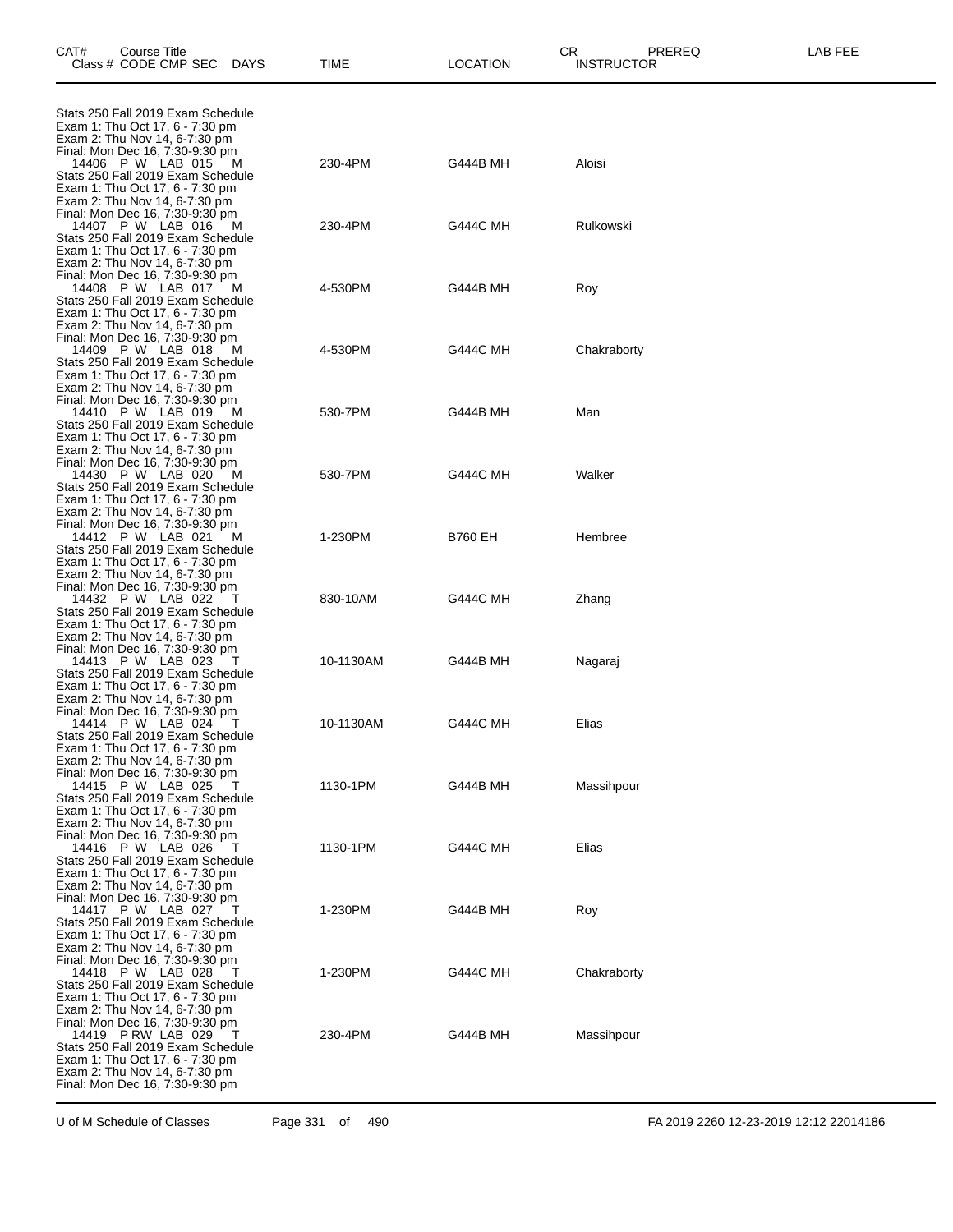| CAT# | <b>Course Title</b><br>Class # CODE CMP SEC DAYS                                                                                                                                                |     | TIME      | CR<br><b>LOCATION</b> | PREREQ<br><b>INSTRUCTOR</b> | LAB FEE |
|------|-------------------------------------------------------------------------------------------------------------------------------------------------------------------------------------------------|-----|-----------|-----------------------|-----------------------------|---------|
|      | 14420 P W LAB 030<br>Stats 250 Fall 2019 Exam Schedule<br>Exam 1: Thu Oct 17, 6 - 7:30 pm                                                                                                       | T   | 230-4PM   | <b>G444C MH</b>       | Koo                         |         |
|      | Exam 2: Thu Nov 14, 6-7:30 pm<br>Final: Mon Dec 16, 7:30-9:30 pm<br>14421 P W LAB 031<br>Stats 250 Fall 2019 Exam Schedule<br>Exam 1: Thu Oct 17, 6 - 7:30 pm                                   |     | 4-530PM   | G444B MH              | Luan                        |         |
|      | Exam 2: Thu Nov 14, 6-7:30 pm<br>Final: Mon Dec 16, 7:30-9:30 pm<br>14422 P W LAB 032<br>Stats 250 Fall 2019 Exam Schedule<br>Exam 1: Thu Oct 17, 6 - 7:30 pm                                   |     | 4-530PM   | <b>G444C MH</b>       | Walker                      |         |
|      | Exam 2: Thu Nov 14, 6-7:30 pm<br>Final: Mon Dec 16, 7:30-9:30 pm<br>14423 P RW LAB 033<br>Stats 250 Fall 2019 Exam Schedule<br>Exam 1: Thu Oct 17, 6 - 7:30 pm                                  |     | 530-7PM   | G444B MH              | Luan                        |         |
|      | Exam 2: Thu Nov 14, 6-7:30 pm<br>Final: Mon Dec 16, 7:30-9:30 pm<br>14431 P W LAB 034<br>Stats 250 Fall 2019 Exam Schedule<br>Exam 1: Thu Oct 17, 6 - 7:30 pm                                   |     | 530-7PM   | <b>G444C MH</b>       | Fitzgerald                  |         |
|      | Exam 2: Thu Nov 14, 6-7:30 pm<br>Final: Mon Dec 16, 7:30-9:30 pm<br>14425 P RW LAB 035<br>Stats 250 Fall 2019 Exam Schedule<br>Exam 1: Thu Oct 17, 6 - 7:30 pm                                  | - W | 830-10AM  | G444B MH              | Li                          |         |
|      | Exam 2: Thu Nov 14, 6-7:30 pm<br>Final: Mon Dec 16, 7:30-9:30 pm<br>14424 P W LAB 036<br>Stats 250 Fall 2019 Exam Schedule<br>Exam 1: Thu Oct 17, 6 - 7:30 pm                                   | W   | 830-10AM  | <b>G444C MH</b>       | Zhang                       |         |
|      | Exam 2: Thu Nov 14, 6-7:30 pm<br>Final: Mon Dec 16, 7:30-9:30 pm<br>14426 P RW LAB 037<br>Stats 250 Fall 2019 Exam Schedule<br>Exam 1: Thu Oct 17, 6 - 7:30 pm                                  | W   | 10-1130AM | G444B MH              | Korte-Stapff                |         |
|      | Exam 2: Thu Nov 14, 6-7:30 pm<br>Final: Mon Dec 16, 7:30-9:30 pm<br>14435 P W LAB 038<br>Stats 250 Fall 2019 Exam Schedule<br>Exam 1: Thu Oct 17, 6 - 7:30 pm                                   | - W | 10-1130AM | <b>G444C MH</b>       | Man                         |         |
|      | Exam 2: Thu Nov 14, 6-7:30 pm<br>Final: Mon Dec 16, 7:30-9:30 pm<br>14427 PDRW LAB 039<br>Stats 250 Fall 2019 Exam Schedule<br>Exam 1: Thu Oct 17, 6 - 7:30 pm                                  | W   | 1130-1PM  | <b>G444B MH</b>       | Marwah                      |         |
|      | Exam 2: Thu Nov 14, 6-7:30 pm<br>Final: Mon Dec 16, 7:30-9:30 pm<br>14434 P W LAB 040<br>Stats 250 Fall 2019 Exam Schedule<br>Exam 1: Thu Oct 17, 6 - 7:30 pm                                   | W   | 1130-1PM  | <b>G444C MH</b>       | Fitzgerald                  |         |
|      | Exam 2: Thu Nov 14, 6-7:30 pm<br>Final: Mon Dec 16, 7:30-9:30 pm<br>14428 P W LAB 041<br>Stats 250 Fall 2019 Exam Schedule<br>Exam 1: Thu Oct 17, 6 - 7:30 pm                                   | W   | 1-230PM   | G444B MH              | Millek                      |         |
|      | Exam 2: Thu Nov 14, 6-7:30 pm<br>Final: Mon Dec 16, 7:30-9:30 pm<br>14429 PD W LAB 042<br>Stats 250 Fall 2019 Exam Schedule<br>Exam 1: Thu Oct 17, 6 - 7:30 pm                                  | W   | 1-230PM   | <b>G444C MH</b>       | Seewald                     |         |
|      | Exam 2: Thu Nov 14, 6-7:30 pm<br>Final: Mon Dec 16, 7:30-9:30 pm<br>14433 P RW LAB 043<br>Stats 250 Fall 2019 Exam Schedule<br>Exam 1: Thu Oct 17, 6 - 7:30 pm                                  | w   | 230-4PM   | G444B MH              | Koo                         |         |
|      | Exam 2: Thu Nov 14, 6-7:30 pm<br>Final: Mon Dec 16, 7:30-9:30 pm<br>14411 P W LAB 044<br>Stats 250 Fall 2019 Exam Schedule<br>Exam 1: Thu Oct 17, 6 - 7:30 pm                                   | W   | 230-4PM   | <b>G444C MH</b>       | Seewald                     |         |
|      | Exam 2: Thu Nov 14, 6-7:30 pm<br>Final: Mon Dec 16, 7:30-9:30 pm<br>16244 P RW LAB 045<br>Stats 250 Fall 2019 Exam Schedule<br>Exam 1: Thu Oct 17, 6 - 7:30 pm<br>Exam 2: Thu Nov 14, 6-7:30 pm | W   | 4-530PM   | G444B MH              | Koo                         |         |
|      |                                                                                                                                                                                                 |     |           |                       |                             |         |

U of M Schedule of Classes Page 332 of 490 FA 2019 2260 12-23-2019 12:12 22014186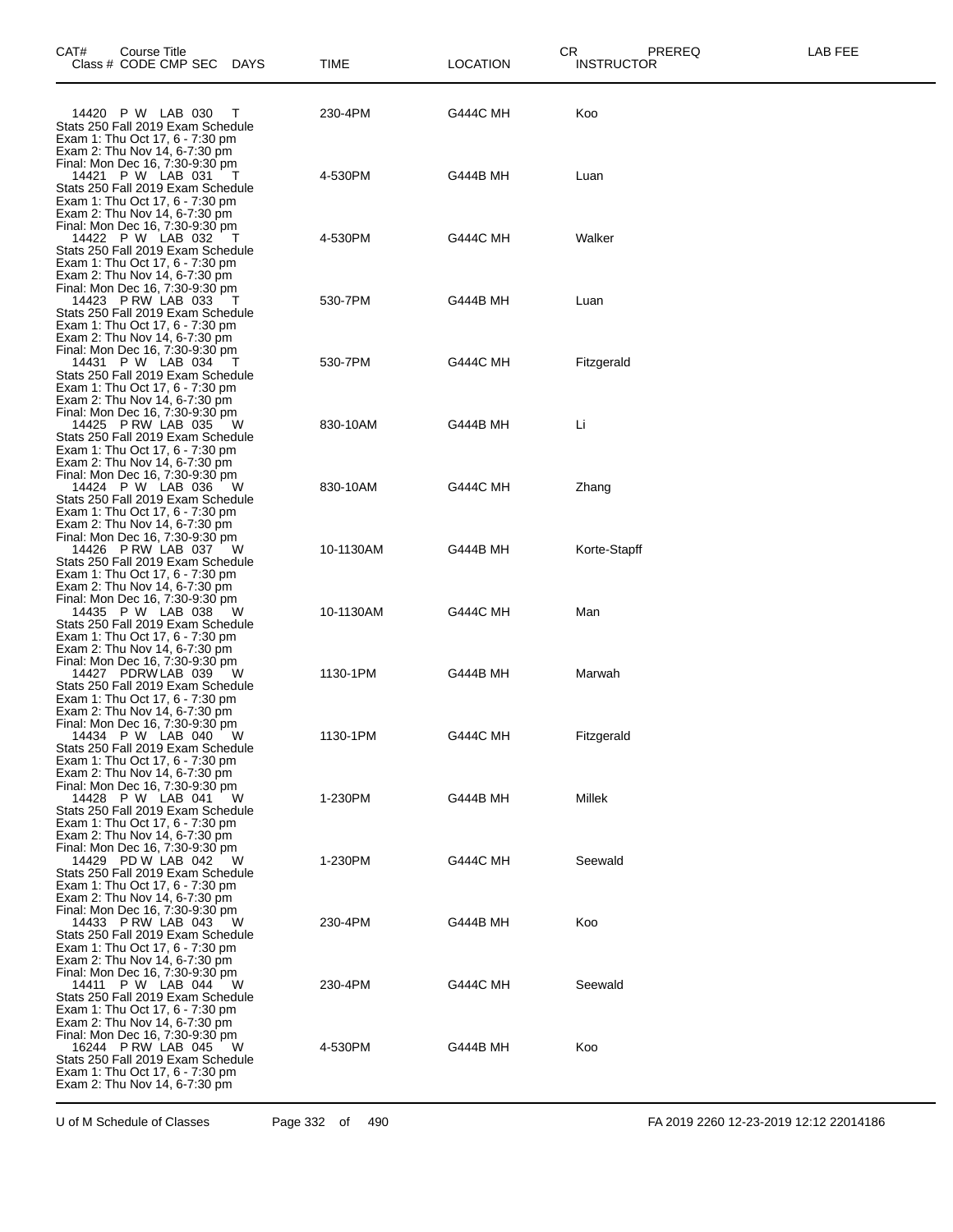| CAT#                                                                                                                                                                        | Course Title<br>Class # CODE CMP SEC DAYS |   | TIME      | CR<br><b>LOCATION</b> | PREREQ<br><b>INSTRUCTOR</b> | LAB FEE |
|-----------------------------------------------------------------------------------------------------------------------------------------------------------------------------|-------------------------------------------|---|-----------|-----------------------|-----------------------------|---------|
| Final: Mon Dec 16, 7:30-9:30 pm<br>Stats 250 Fall 2019 Exam Schedule<br>Exam 1: Thu Oct 17, 6 - 7:30 pm                                                                     | 16245 P W LAB 046                         | W | 4-530PM   | <b>G444C MH</b>       | Aloisi                      |         |
| Exam 2: Thu Nov 14, 6-7:30 pm<br>Final: Mon Dec 16, 7:30-9:30 pm<br>Stats 250 Fall 2019 Exam Schedule<br>Exam 1: Thu Oct 17, 6 - 7:30 pm                                    | 16246 P W LAB 047                         | w | 530-7PM   | G444B MH              | Manzo                       |         |
| Exam 2: Thu Nov 14, 6-7:30 pm<br>Final: Mon Dec 16, 7:30-9:30 pm<br>Stats 250 Fall 2019 Exam Schedule<br>Exam 1: Thu Oct 17, 6 - 7:30 pm                                    | 16247 P RW LAB 048                        | M | 830-10AM  | <b>B760 EH</b>        | Hembree                     |         |
| Exam 2: Thu Nov 14, 6-7:30 pm<br>Final: Mon Dec 16, 7:30-9:30 pm<br>Stats 250 Fall 2019 Exam Schedule<br>Exam 1: Thu Oct 17, 6 - 7:30 pm<br>Exam 2: Thu Nov 14, 6-7:30 pm   | 16721 P RW LAB 049 M                      |   | 10-1130AM | <b>B760 EH</b>        | Tran                        |         |
| Final: Mon Dec 16, 7:30-9:30 pm<br>Stats 250 Fall 2019 Exam Schedule<br>Exam 1: Thu Oct 17, 6 - 7:30 pm<br>Exam 2: Thu Nov 14, 6-7:30 pm                                    | 16788 PDRW LAB 050 M                      |   | 1130-1PM  | <b>B760 EH</b>        | Tran                        |         |
| Final: Mon Dec 16, 7:30-9:30 pm<br>Stats 250 Fall 2019 Exam Schedule<br>Exam 1: Thu Oct 17, 6 - 7:30 pm<br>Exam 2: Thu Nov 14, 6-7:30 pm                                    | 17681 P RW LAB 051                        | M | 530-7PM   | <b>B760 EH</b>        | Korte-Stapff                |         |
| Final: Mon Dec 16, 7:30-9:30 pm<br>Stats 250 Fall 2019 Exam Schedule<br>Exam 1: Thu Oct 17, 6 - 7:30 pm<br>Exam 2: Thu Nov 14, 6-7:30 pm                                    | 17682 P RW LAB 052 M                      |   | 12-2PM    | 2302 SEB              | Romero                      |         |
| Final: Mon Dec 16, 7:30-9:30 pm<br>Stats 250 Fall 2019 Exam Schedule<br>Exam 1: Thu Oct 17, 6 - 7:30 pm<br>Exam 2: Thu Nov 14, 6-7:30 pm                                    | 17711 P W LAB 053                         |   | 1130-1PM  | <b>B254 EH</b>        | Mann                        |         |
| Final: Mon Dec 16, 7:30-9:30 pm<br>Stats 250 Fall 2019 Exam Schedule<br>Exam 1: Thu Oct 17, 6 - 7:30 pm<br>Exam 2: Thu Nov 14, 6-7:30 pm                                    | 17712 PRW LAB 054                         |   | 1-230PM   | <b>B760 EH</b>        | Hembree                     |         |
| Final: Mon Dec 16, 7:30-9:30 pm<br>Stats 250 Fall 2019 Exam Schedule<br>Exam 1: Thu Oct 17, 6 - 7:30 pm<br>Exam 2: Thu Nov 14, 6-7:30 pm                                    | 18022 P RW LAB 055                        |   | 230-4PM   | <b>B760 EH</b>        | Hembree                     |         |
| Final: Mon Dec 16, 7:30-9:30 pm<br>Stats 250 Fall 2019 Exam Schedule<br>Exam 1: Thu Oct 17, 6 - 7:30 pm<br>Exam 2: Thu Nov 14, 6-7:30 pm<br>Final: Mon Dec 16, 7:30-9:30 pm | 19322 P W LAB 057                         |   | 10-1130AM | <b>B760 EH</b>        | Rulkowski                   |         |
| Stats 250 Fall 2019 Exam Schedule<br>Exam 1: Thu Oct 17, 6 - 7:30 pm<br>Exam 2: Thu Nov 14, 6-7:30 pm<br>Final: Mon Dec 16, 7:30-9:30 pm                                    | 19323 P W LAB 058                         | W | 1130-1PM  | <b>B760 EH</b>        | Rulkowski                   |         |
| Stats 250 Fall 2019 Exam Schedule<br>Exam 1: Thu Oct 17, 6 - 7:30 pm<br>Exam 2: Thu Nov 14, 6-7:30 pm<br>Final: Mon Dec 16, 7:30-9:30 pm                                    | 19324 P RW LAB 059                        | W | 530-7PM   | <b>B760 EH</b>        | Luan                        |         |
| Stats 250 Fall 2019 Exam Schedule<br>Exam 1: Thu Oct 17, 6 - 7:30 pm<br>Exam 2: Thu Nov 14, 6-7:30 pm<br>Final: Mon Dec 16, 7:30-9:30 pm                                    | 19325 P W LAB 060                         | M | 830-10AM  | 2244 USB              | Rulkowski                   |         |
| Stats 250 Fall 2019 Exam Schedule<br>Exam 1: Thu Oct 17, 6 - 7:30 pm<br>Exam 2: Thu Nov 14, 6-7:30 pm<br>Final: Mon Dec 16, 7:30-9:30 pm                                    | 19844 P W LAB 061                         | M | 10-1130AM | 2244 USB              | Millek                      |         |
| Stats 250 Fall 2019 Exam Schedule<br>Exam 1: Thu Oct 17, 6 - 7:30 pm<br>Exam 2: Thu Nov 14, 6-7:30 pm                                                                       | 21998 P W LAB 062                         | M | 1130-1PM  | 2244 USB              | Millek                      |         |

U of M Schedule of Classes Page 333 of 490 FA 2019 2260 12-23-2019 12:12 22014186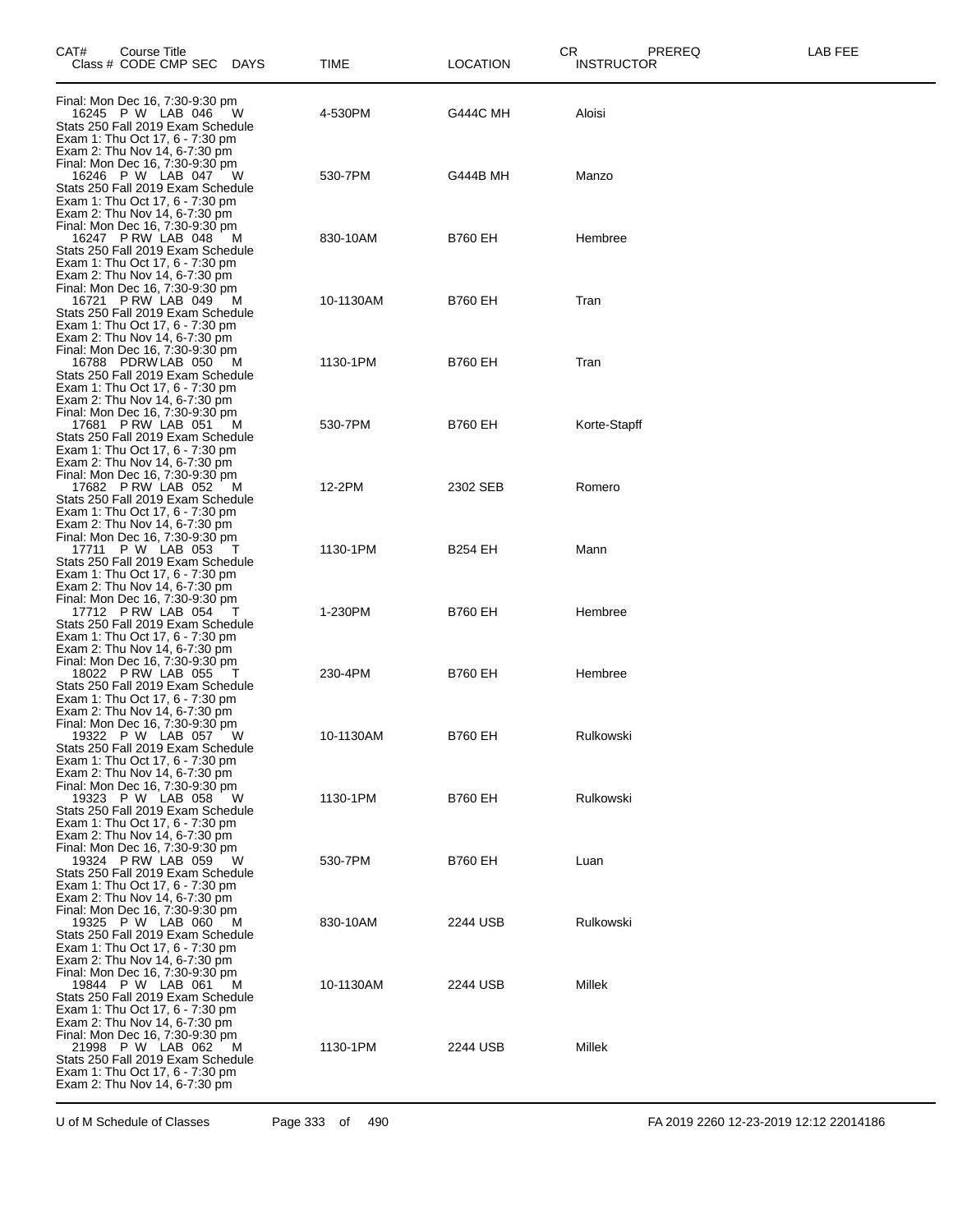| CAT#                                                                                                                                                                        | Course Title<br>Class # CODE CMP SEC DAYS                    |         |               | TIME                                                                                                                                                                                                                                                                                                                            | <b>LOCATION</b>                    | CR<br><b>INSTRUCTOR</b>                 | PREREQ          | <b>LAB FEE</b> |
|-----------------------------------------------------------------------------------------------------------------------------------------------------------------------------|--------------------------------------------------------------|---------|---------------|---------------------------------------------------------------------------------------------------------------------------------------------------------------------------------------------------------------------------------------------------------------------------------------------------------------------------------|------------------------------------|-----------------------------------------|-----------------|----------------|
| Final: Mon Dec 16, 7:30-9:30 pm<br>Stats 250 Fall 2019 Exam Schedule<br>Exam 1: Thu Oct 17, 6 - 7:30 pm<br>Exam 2: Thu Nov 14, 6-7:30 pm                                    | 22216 P W LAB 063                                            |         |               | 830-10AM                                                                                                                                                                                                                                                                                                                        | 2244 USB                           | Rulkowski                               |                 |                |
| Final: Mon Dec 16, 7:30-9:30 pm<br>Exam 1: Thu Oct 17, 6 - 7:30 pm<br>Exam 2: Thu Nov 14, 6-7:30 pm                                                                         | 22217 P W LAB 064<br>Stats 250 Fall 2019 Exam Schedule       |         | т             | 10-1130AM                                                                                                                                                                                                                                                                                                                       | 2244 USB                           | Rulkowski                               |                 |                |
| Final: Mon Dec 16, 7:30-9:30 pm<br>Stats 250 Fall 2019 Exam Schedule<br>Exam 1: Thu Oct 17, 6 - 7:30 pm<br>Exam 2: Thu Nov 14, 6-7:30 pm                                    | 22218 P W LAB 065                                            |         |               | 1130-1PM                                                                                                                                                                                                                                                                                                                        | 2244 USB                           | Rulkowski                               |                 |                |
| Final: Mon Dec 16, 7:30-9:30 pm<br>Stats 250 Fall 2019 Exam Schedule<br>Exam 1: Thu Oct 17, 6 - 7:30 pm                                                                     | 22219 P W LAB 066<br>Exam 2: Thu Nov 14, 6-7:30 pm           |         | W             | 830-10AM                                                                                                                                                                                                                                                                                                                        | 2244 USB                           | Hembree                                 |                 |                |
| Final: Mon Dec 16, 7:30-9:30 pm<br>Exam 1: Thu Oct 17, 6 - 7:30 pm<br>Exam 2: Thu Nov 14, 6-7:30 pm                                                                         | 22220 P W LAB 067<br>Stats 250 Fall 2019 Exam Schedule       |         | W             | 10-1130AM                                                                                                                                                                                                                                                                                                                       | 2244 USB                           | Hembree                                 |                 |                |
| Final: Mon Dec 16, 7:30-9:30 pm<br>Stats 250 Fall 2019 Exam Schedule<br>Exam 1: Thu Oct 17, 6 - 7:30 pm<br>Exam 2: Thu Nov 14, 6-7:30 pm<br>Final: Mon Dec 16, 7:30-9:30 pm | 22221 P W LAB 068                                            |         | w             | 1130-1PM                                                                                                                                                                                                                                                                                                                        | 2244 USB                           | Hembree                                 |                 |                |
| 23741 P<br>Stats 250 Fall 2019 Exam Schedule<br>Exam 1: Thu Oct 17, 6 - 7:30 pm<br>Final: Mon Dec 16, 7:30-9:30 pm                                                          | Exam 2: Thu Nov 14, 6-7:30 pm                                | LAB 069 |               | 830-10AM                                                                                                                                                                                                                                                                                                                        | G444B MH                           |                                         |                 |                |
| 25214 P<br>Exam 1: Thu Oct 17, 6 - 7:30 pm<br>Exam 2: Thu Nov 14, 6-7:30 pm<br>Final: Mon Dec 16, 7:30-9:30 pm                                                              | Stats 250 Fall 2019 Exam Schedule                            | LAB 070 | TH            | 530-7PM                                                                                                                                                                                                                                                                                                                         | <b>ARR</b>                         |                                         |                 |                |
| Stats 250 Fall 2019 Exam Schedule<br>Exam 1: Thu Oct 17, 6 - 7:30 pm<br>Exam 2: Thu Nov 14, 6-7:30 pm<br>Final: Mon Dec 16, 7:30-9:30 pm                                    | 25564 P W LAB 071                                            |         | M             | 4-530PM                                                                                                                                                                                                                                                                                                                         | B743 EH                            | Ouyang                                  |                 |                |
| 280<br>25121<br>25122<br>25210                                                                                                                                              | <b>Honors Intro Stats</b><br>S<br>PRW LAB 002<br>PRW LAB 004 | LEC 001 | TTH<br>F<br>F | 830-10AM<br>830-10AM<br>230-4PM                                                                                                                                                                                                                                                                                                 | <b>B844 EH</b><br>335 WH<br>120 WH | 4.00<br>Panigrahi<br>Shay<br>DiGiovanni | <b>ADVISORY</b> |                |
| 299                                                                                                                                                                         | Undergrad Internship                                         |         |               |                                                                                                                                                                                                                                                                                                                                 |                                    | 1.00                                    |                 |                |
|                                                                                                                                                                             | $IND +$                                                      |         |               | <b>ARR</b>                                                                                                                                                                                                                                                                                                                      | <b>ARR</b>                         |                                         |                 |                |
| 306<br>26804 AR                                                                                                                                                             | <b>Stat Computing</b>                                        | LEC 001 | TTH           | 10-1130AM                                                                                                                                                                                                                                                                                                                       | 1202 SEB                           | 4.00<br>Terhorst                        | <b>ENFORCED</b> |                |
|                                                                                                                                                                             | 26805 PRW LAB 002                                            |         | W             | The Department of Statistics must allow students who are declared in its programs the opportunity to register for<br>Statistics classes needed to complete their programs. Any remaining seats reserved for Statistics students will be<br>opened after registration is complete and waitlists have been evaluated.<br>1-230PM  | <b>B760 EH</b>                     | Jang                                    |                 |                |
|                                                                                                                                                                             | 26806 PRW LAB 003                                            |         | W             | The Department of Statistics must allow students who are declared in its programs the opportunity to register for<br>Statistics classes needed to complete their programs. Any remaining seats reserved for Statistics students will be<br>opened after registration is complete and waitlists have been evaluated.<br>230-4PM  | B760 EH                            | Wang                                    |                 |                |
|                                                                                                                                                                             | 29107 P RW LAB 004                                           |         | W             | The Department of Statistics must allow students who are declared in its programs the opportunity to register for<br>Statistics classes needed to complete their programs. Any remaining seats reserved for Statistics students will be<br>opened after registration is complete and waitlists have been evaluated.<br>4-530PM  | <b>B760 EH</b>                     | Dilber                                  |                 |                |
| 401                                                                                                                                                                         | <b>Appl Stat Meth II</b>                                     |         |               | The Department of Statistics must allow students who are declared in its programs the opportunity to register for<br>Statistics classes needed to complete their programs. Any remaining seats reserved for Statistics students will be<br>opened after registration is complete and waitlists have been evaluated.             |                                    | 4.00                                    | <b>ADVISORY</b> |                |
| 16065 A                                                                                                                                                                     |                                                              | LEC 001 | МW            | 1130-1PM<br>The Department of Statistics must allow students who are declared in its programs the opportunity to register for<br>Statistics classes needed to complete their programs. Any remaining seats reserved for Statistics students will be<br>opened after registration is complete and waitlists have been evaluated. | <b>B844 EH</b>                     | Nagaraj                                 |                 |                |
|                                                                                                                                                                             | 16066 P RW LAB 002                                           |         | TН            | 1-230PM<br>The Department of Statistics must allow students who are declared in its programs the opportunity to register for<br>Statistics classes needed to complete their programs. Any remaining seats reserved for Statistics students will be<br>opened after registration is complete and waitlists have been evaluated.  | B760 EH                            | Huang                                   |                 |                |
|                                                                                                                                                                             | 22226 PRW LAB 003                                            |         | TH            | 230-4PM<br>The Department of Statistics must allow students who are declared in its programs the opportunity to register for                                                                                                                                                                                                    | <b>B760 EH</b>                     | Gluck                                   |                 |                |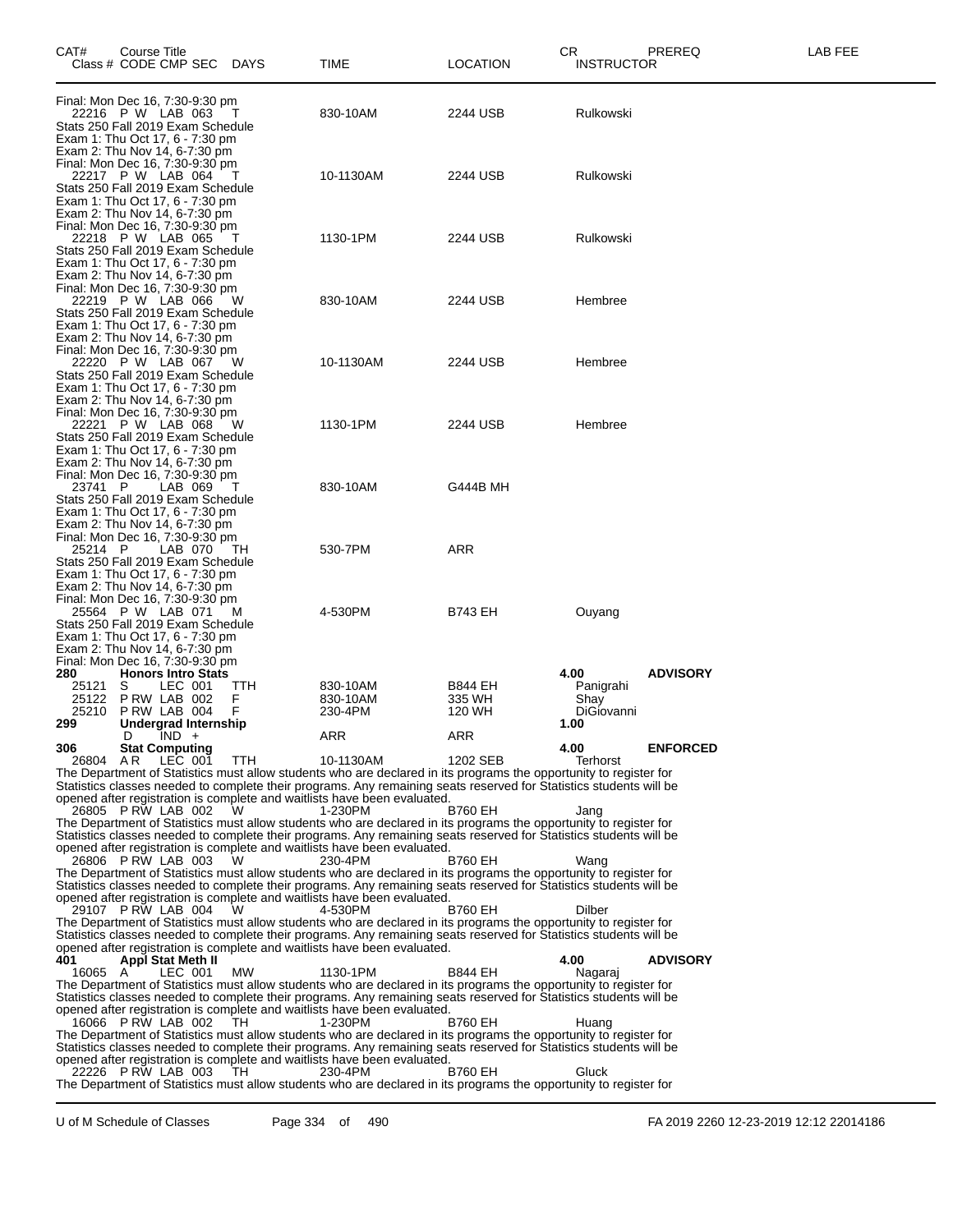| CAT#           | <b>Course Title</b><br>Class # CODE CMP SEC DAYS  |                           |                   | <b>TIME</b>                                                                                                                                                                                                                                         | <b>LOCATION</b>              | CR.<br><b>INSTRUCTOR</b> | PREREQ          | LAB FEE |
|----------------|---------------------------------------------------|---------------------------|-------------------|-----------------------------------------------------------------------------------------------------------------------------------------------------------------------------------------------------------------------------------------------------|------------------------------|--------------------------|-----------------|---------|
|                |                                                   |                           |                   | Statistics classes needed to complete their programs. Any remaining seats reserved for Statistics students will be<br>opened after registration is complete and waitlists have been evaluated.                                                      |                              |                          |                 |         |
|                | 22523 PRW LAB 004                                 |                           | TH.               | 830-10AM<br>The Department of Statistics must allow students who are declared in its programs the opportunity to register for<br>Statistics classes needed to complete their programs. Any remaining seats reserved for Statistics students will be | 1518 NUB                     | Spence                   |                 |         |
| 403            |                                                   |                           |                   | opened after registration is complete and waitlists have been evaluated.                                                                                                                                                                            |                              | 4.00                     | <b>ADVISORY</b> |         |
| 22982 A        | <b>Intro Quant Res Meth</b>                       | LEC 001                   | MWF               | 9-10AM                                                                                                                                                                                                                                              | 296 WEISER                   | Keener                   |                 |         |
|                |                                                   |                           |                   | The Department of Statistics must allow students who are declared in its programs the opportunity to register for<br>Statistics classes needed to complete their programs. Any remaining seats reserved for Statistics students will be             |                              |                          |                 |         |
|                | 22983 PRW DIS 002                                 |                           |                   | opened after registration is complete and waitlists have been evaluated.<br>1130-1PM                                                                                                                                                                | B844 EH                      | Loffredo                 |                 |         |
|                |                                                   |                           |                   | The Department of Statistics must allow students who are declared in its programs the opportunity to register for<br>Statistics classes needed to complete their programs. Any remaining seats reserved for Statistics students will be             |                              |                          |                 |         |
| 404            | <b>Effect Comm in Stat</b>                        |                           |                   | opened after registration is complete and waitlists have been evaluated.                                                                                                                                                                            |                              | 2.00                     | <b>ADVISORY</b> |         |
| 406            | 20110 P RW LEC 001<br><b>Computational Method</b> |                           |                   | 3-5PM                                                                                                                                                                                                                                               | 1084 EH                      | Ritter<br>3.00           | <b>ADVISORY</b> |         |
| 412.           | 22985 PRW LEC 001<br><b>Intro Prob Stat</b>       |                           | WF                | 830-10AM                                                                                                                                                                                                                                            | ARR                          | Fredrickson<br>3.00      | <b>ADVISORY</b> |         |
|                | 19128 P RW LEC 002                                |                           | <b>MW</b>         | 230-4PM<br>The Department of Statistics must allow students who are declared in its programs the opportunity to register for                                                                                                                        | 1400 CHEM                    | Miller                   |                 |         |
|                |                                                   |                           |                   | Statistics classes needed to complete their programs. Any remaining seats reserved for Statistics students will be<br>opened after registration is complete and waitlists have been evaluated.                                                      |                              |                          |                 |         |
|                | 24110 PRW LEC 003                                 |                           | <b>MW</b>         | 830-10AM<br>The Department of Statistics must allow students who are declared in its programs the opportunity to register for                                                                                                                       | UMMA AUD                     | Miller                   |                 |         |
|                |                                                   |                           |                   | Statistics classes needed to complete their programs. Any remaining seats reserved for Statistics students will be<br>opened after registration is complete and waitlists have been evaluated.                                                      |                              |                          |                 |         |
| 413            | 33011 P W LEC 004<br><b>Appl Regression</b>       |                           | WF                | 830-10AM                                                                                                                                                                                                                                            | LEC RM 1 MLB                 | Tan<br>4.00              | <b>ENFORCED</b> |         |
| 25120 A.R      | LĒC 001                                           |                           | МW                | 230-4PM<br>The Department of Statistics must allow students who are declared in its programs the opportunity to register for                                                                                                                        | AUD C AH                     | Xu                       |                 |         |
|                |                                                   |                           |                   | Statistics classes needed to complete their programs. Any remaining seats reserved for Statistics students will be<br>opened after registration is complete and waitlists have been evaluated.                                                      |                              |                          |                 |         |
|                | 25123 PRW LAB 002                                 |                           | TH                | 830-10AM<br>The Department of Statistics must allow students who are declared in its programs the opportunity to register for                                                                                                                       | <b>B760 EH</b>               | Macdonald                |                 |         |
|                |                                                   |                           |                   | Statistics classes needed to complete their programs. Any remaining seats reserved for Statistics students will be<br>opened after registration is complete and waitlists have been evaluated.                                                      |                              |                          |                 |         |
|                | 25124 PRW LAB 003                                 |                           | TH.               | 10-1130AM<br>The Department of Statistics must allow students who are declared in its programs the opportunity to register for                                                                                                                      | B760 EH                      | Ма                       |                 |         |
|                |                                                   |                           |                   | Statistics classes needed to complete their programs. Any remaining seats reserved for Statistics students will be<br>opened after registration is complete and waitlists have been evaluated.                                                      |                              |                          |                 |         |
|                | 25211 PRW LAB 004                                 |                           | TH.               | 1130-1PM<br>The Department of Statistics must allow students who are declared in its programs the opportunity to register for                                                                                                                       | <b>B760 EH</b>               | Li                       |                 |         |
|                |                                                   |                           |                   | Statistics classes needed to complete their programs. Any remaining seats reserved for Statistics students will be<br>opened after registration is complete and waitlists have been evaluated.                                                      |                              |                          |                 |         |
| 414            | <b>Topics in Statistics</b><br>27304 PRW LEC 001  |                           | WF                | 10-1130AM                                                                                                                                                                                                                                           | 1112 SPH2                    | 3.00<br>Green            | <b>ADVISORY</b> |         |
|                |                                                   |                           |                   | The Department of Statistics must allow students who are declared in its programs the opportunity to register for<br>Statistics classes needed to complete their programs. Any remaining seats reserved for Statistics students will be             |                              |                          |                 |         |
| 415            | Data Mining                                       |                           |                   | opened after registration is complete and waitlists have been evaluated.                                                                                                                                                                            |                              | 4.00                     | <b>ADVISORY</b> |         |
| 28719 A        |                                                   | $LEC$ 001                 | <b>TTH</b>        | 230-4PM<br>The Department of Statistics must allow students who are declared in its programs the opportunity to register for                                                                                                                        | 1202 SEB                     | Zhu                      |                 |         |
|                |                                                   |                           |                   | Statistics classes needed to complete their programs. Any remaining seats reserved for Statistics students will be<br>opened after registration is complete and waitlists have been evaluated.                                                      |                              |                          |                 |         |
|                | 28720 PRW DIS 002                                 |                           |                   | 830-10AM<br>The Department of Statistics must allow students who are declared in its programs the opportunity to register for                                                                                                                       | <b>B760 EH</b>               |                          |                 |         |
|                |                                                   |                           |                   | Statistics classes needed to complete their programs. Any remaining seats reserved for Statistics students will be<br>opened after registration is complete and waitlists have been evaluated.                                                      |                              |                          |                 |         |
|                | 28721 PRW DIS 003                                 |                           |                   | 10-1130AM<br>The Department of Statistics must allow students who are declared in its programs the opportunity to register for                                                                                                                      | <b>B760 EH</b>               | Xu                       |                 |         |
|                |                                                   |                           |                   | Statistics classes needed to complete their programs. Any remaining seats reserved for Statistics students will be<br>opened after registration is complete and waitlists have been evaluated.                                                      |                              |                          |                 |         |
|                | 28722 PRW DIS 004                                 |                           | T                 | 1130-1PM<br>The Department of Statistics must allow students who are declared in its programs the opportunity to register for                                                                                                                       | <b>B760 EH</b>               | Li                       |                 |         |
|                |                                                   |                           |                   | Statistics classes needed to complete their programs. Any remaining seats reserved for Statistics students will be                                                                                                                                  |                              |                          |                 |         |
| 34980 A        | 34981 P W DIS 006                                 | LEC 005                   | TTH<br>T.         | opened after registration is complete and waitlists have been evaluated.<br>230-4PM<br>4-530PM                                                                                                                                                      | 260 WEISER<br><b>B760 EH</b> | Regier                   |                 |         |
| 34982          | P W DIS 007                                       |                           | TH                | 530-7PM                                                                                                                                                                                                                                             | <b>B760 EH</b>               | Luers<br>Lu              |                 |         |
| 425<br>11922   | <b>Intro Probabil</b><br>P W                      | LEC 001                   | MWF               | 8-9AM                                                                                                                                                                                                                                               | 260 WEISER                   | 3.00<br>Russo            | <b>ADVISORY</b> |         |
| 11923<br>11924 | P W<br>P W                                        | LEC 003<br>LEC 004        | MWF<br><b>MWF</b> | 9-10AM<br>10-11AM                                                                                                                                                                                                                                   | 1068 EH<br>1068 EH           | Russo<br>Kriz            |                 |         |
| 11925<br>11926 | P W<br>P W                                        | <b>LEC 005</b><br>LEC 006 | <b>MWF</b><br>MWF | 1-2PM<br>11-12PM                                                                                                                                                                                                                                    | 1084 EH<br>1068 EH           | Cheng<br>Miller          |                 |         |
| 16026<br>16681 | P W<br>P W LEC 008                                | LEC 007                   | TTH<br>TTH        | 10-1130AM<br>230-4PM                                                                                                                                                                                                                                | 1068 EH<br>1068 EH           | Fink<br>Green            |                 |         |
|                | 18053 P W LEC 009                                 |                           | MWF               | 12-1PM                                                                                                                                                                                                                                              | 1084 EH                      | Cheng                    |                 |         |

U of M Schedule of Classes Page 335 of 490 FA 2019 2260 12-23-2019 12:12 22014186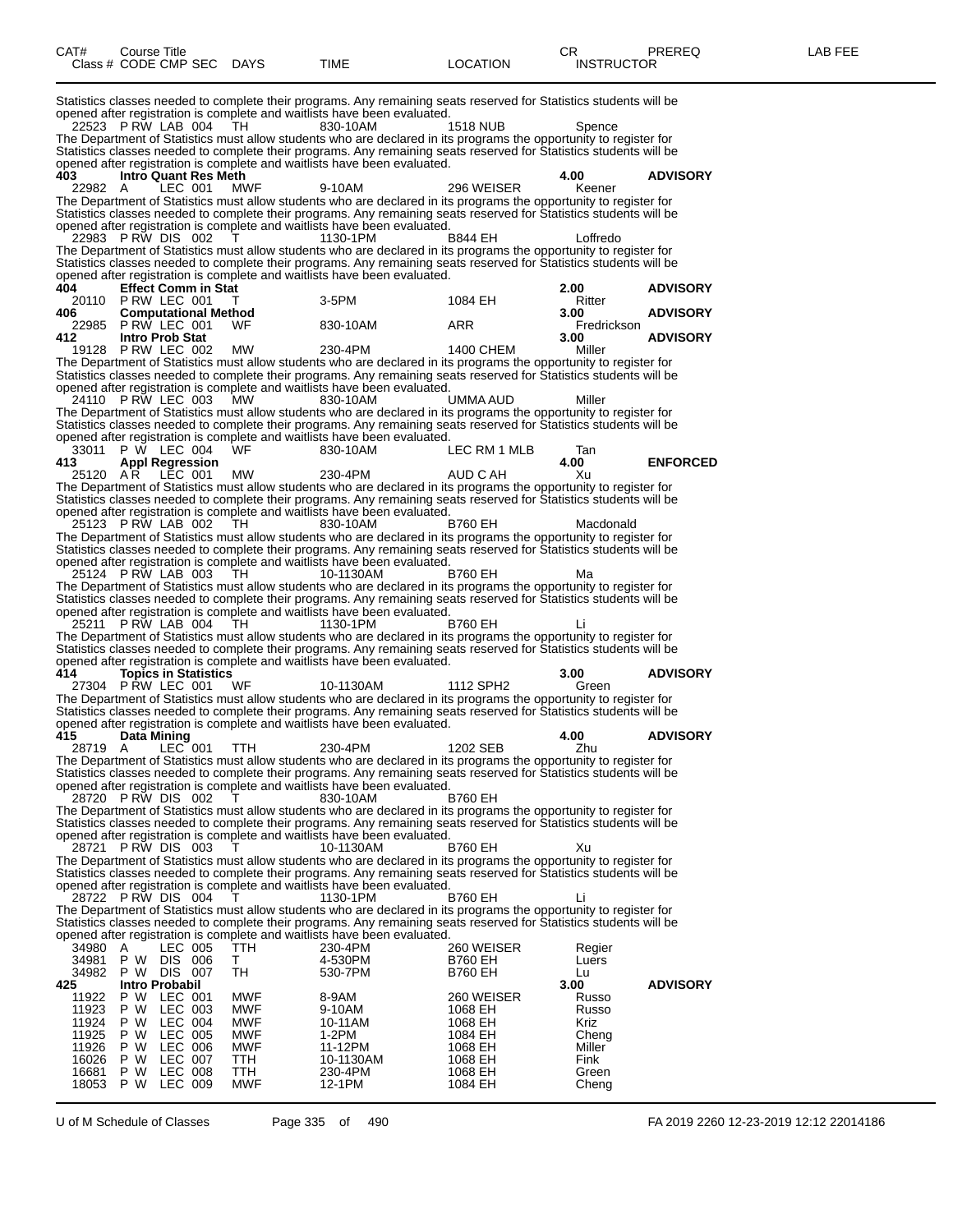| CAT#     | Course Title                     |            |                                                                                                                                                                                                                                         |                   | CR                | PREREQ                    | LAB FEE |
|----------|----------------------------------|------------|-----------------------------------------------------------------------------------------------------------------------------------------------------------------------------------------------------------------------------------------|-------------------|-------------------|---------------------------|---------|
|          | Class # CODE CMP SEC DAYS        |            | TIME                                                                                                                                                                                                                                    | <b>LOCATION</b>   | <b>INSTRUCTOR</b> |                           |         |
|          |                                  |            |                                                                                                                                                                                                                                         |                   |                   |                           |         |
|          |                                  |            |                                                                                                                                                                                                                                         |                   |                   |                           |         |
|          | 29461 P W LEC 010                | <b>TTH</b> | 830-10AM                                                                                                                                                                                                                                | 269 WEISER        | Everlove, Moore   |                           |         |
| 426      | Intro to Theo Stat               |            |                                                                                                                                                                                                                                         |                   | 3.00              | <b>ADVISORY</b>           |         |
|          | 11927 P RW LEC 001               | МW         | 230-4PM<br>The Department of Statistics must allow students who are declared in its programs the opportunity to register for                                                                                                            | ARR               | <b>Baneriee</b>   |                           |         |
|          |                                  |            | Statistics classes needed to complete their programs. Any remaining seats reserved for Statistics students will be                                                                                                                      |                   |                   |                           |         |
|          |                                  |            | opened after registration is complete and waitlists have been evaluated.                                                                                                                                                                |                   |                   |                           |         |
|          | 21418 P RW LEC 003               | T.         | 530-7PM                                                                                                                                                                                                                                 | B844 EH           | Levin             |                           |         |
|          | <b>P RW LEC 003</b>              | TH         | 530-7PM<br>The Department of Statistics must allow students who are declared in its programs the opportunity to register for                                                                                                            | 2260 USB          |                   |                           |         |
|          |                                  |            | Statistics classes needed to complete their programs. Any remaining seats reserved for Statistics students will be                                                                                                                      |                   |                   |                           |         |
|          |                                  |            | opened after registration is complete and waitlists have been evaluated.                                                                                                                                                                |                   |                   |                           |         |
| 449      | <b>Topics in Biostat</b>         |            |                                                                                                                                                                                                                                         |                   | 3.00              | <b>ADVISORY</b>           |         |
|          | 26801 P RW LEC 002               | MW         | 4-530PM<br>The Department of Statistics must allow students who are declared in its programs the opportunity to register for                                                                                                            | <b>B844 EH</b>    | Green             |                           |         |
|          |                                  |            | Statistics classes needed to complete their programs. Any remaining seats reserved for Statistics students will be                                                                                                                      |                   |                   |                           |         |
|          |                                  |            | opened after registration is complete and waitlists have been evaluated.                                                                                                                                                                |                   |                   |                           |         |
| 451      | Bayesian Data Analy              |            |                                                                                                                                                                                                                                         |                   | 3.00              | <b>ENFORCED</b>           |         |
| 470      | 32603 PRW LEC 001                | <b>MW</b>  | 830-10AM                                                                                                                                                                                                                                | 1449 MH           | Chen<br>4.00      |                           |         |
| 16977 AR | Intro Design of Exp<br>LEC 001   | WF         | 10-1130AM                                                                                                                                                                                                                               | <b>1120 WEILL</b> | Nagaraj           | <b>ENFORCED</b>           |         |
|          |                                  |            | The Department of Statistics must allow students who are declared in its programs the opportunity to register for                                                                                                                       |                   |                   |                           |         |
|          |                                  |            | Statistics classes needed to complete their programs. Any remaining seats reserved for Statistics students will be                                                                                                                      |                   |                   |                           |         |
|          |                                  |            | opened after registration is complete and waitlists have been evaluated.                                                                                                                                                                |                   |                   |                           |         |
|          | 16978 P RW LAB 002               | TH         | 4-530PM                                                                                                                                                                                                                                 | <b>B760 EH</b>    | Nagaraj           |                           |         |
|          |                                  |            | The Department of Statistics must allow students who are declared in its programs the opportunity to register for<br>Statistics classes needed to complete their programs. Any remaining seats reserved for Statistics students will be |                   |                   |                           |         |
|          |                                  |            | opened after registration is complete and waitlists have been evaluated.                                                                                                                                                                |                   |                   |                           |         |
| 32545 PR | LAB 003                          | TH.        | 230-4PM                                                                                                                                                                                                                                 | <b>B254 EH</b>    | Maity             |                           |         |
|          |                                  |            | The Department of Statistics must allow students who are declared in its programs the opportunity to register for                                                                                                                       |                   |                   |                           |         |
|          |                                  |            | Statistics classes needed to complete their programs. Any remaining seats reserved for Statistics students will be                                                                                                                      |                   |                   |                           |         |
| 485      | <b>Capstone Seminar</b>          |            | opened after registration is complete and waitlists have been evaluated.                                                                                                                                                                |                   | 3.00              | <b>ADVISORY</b>           |         |
|          | 31524 PD W LEC 001               | МW         | 1130-1PM                                                                                                                                                                                                                                | 1405 EQ           | Hansen            |                           |         |
| 489      | Ind Study in Stat                |            |                                                                                                                                                                                                                                         |                   | 1.00-4.00         |                           |         |
|          | $IND +$                          |            | ARR                                                                                                                                                                                                                                     | ARR               |                   |                           |         |
| 499      | <b>Honors Seminar</b><br>$IND +$ |            | ARR                                                                                                                                                                                                                                     | ARR               | 2.00-3.00         | <b>ADVISORY</b>           |         |
| 500      | <b>Stat Learn I: Regress</b>     |            |                                                                                                                                                                                                                                         |                   | 3.00              | <b>ADVISORY</b>           |         |
|          | 19129 P RW LEC 002               | TTH        | 830-10AM                                                                                                                                                                                                                                | <b>1528 NUB</b>   | Gagnon Bartsch    |                           |         |
|          |                                  |            | The Department of Statistics must allow students who are declared in its programs the opportunity to register for                                                                                                                       |                   |                   |                           |         |
|          |                                  |            | Statistics classes needed to complete their programs. The Statistics Department holds orientation for incoming                                                                                                                          |                   |                   |                           |         |
|          |                                  |            | Master?s and PhD students at the end of August. Any remaining seats will be taken off of reserve on September 3,<br>2019. Instuctors in the Statistics Department do not manage their waitlists and do not issue overrides.             |                   |                   |                           |         |
|          | 25582 PRW LEC 004                | MW         | 4-530PM                                                                                                                                                                                                                                 | 260 WEISER        | Thelen            |                           |         |
|          |                                  |            | The Department of Statistics must allow students who are declared in its programs the opportunity to register for                                                                                                                       |                   |                   |                           |         |
|          |                                  |            | Statistics classes needed to complete their programs. The Statistics Department holds orientation for incoming                                                                                                                          |                   |                   |                           |         |
| 2019.    |                                  |            | Master?s and PhD students at the end of August. Any remaining seats will be taken off of reserve on September 3,                                                                                                                        |                   |                   |                           |         |
| 504      | <b>Prac Comm Appl Stat</b>       |            |                                                                                                                                                                                                                                         |                   | 3.00              | <b>ENFORCED</b>           |         |
|          | 11929 P RW LEC 001 MW            |            | 830-10AM                                                                                                                                                                                                                                | 2306 MH           | Shedden           |                           |         |
|          |                                  |            | The Department of Statistics must allow students who are declared in its programs the opportunity to register for                                                                                                                       |                   |                   |                           |         |
|          |                                  |            | Statistics classes needed to complete their programs. The Statistics Department holds orientation for incoming                                                                                                                          |                   |                   |                           |         |
|          |                                  |            | Master?s and PhD students at the end of August. Any remaining seats will be taken off of reserve on September 3,<br>2019. Instuctors in the Statistics Department do not manage their waitlists and do not issue overrides.             |                   |                   |                           |         |
| 506      | <b>Comp Methods&amp;Tools</b>    |            |                                                                                                                                                                                                                                         |                   | 3.00              | <b>ADVISORY, ENFORCED</b> |         |
|          | 24102 PRW LEC 001                | - ттн      | 10-1130AM                                                                                                                                                                                                                               | 296 WEISER        | Henderson         |                           |         |
|          |                                  |            | The Department of Statistics must allow students who are declared in its programs the opportunity to register for                                                                                                                       |                   |                   |                           |         |
|          |                                  |            | Statistics classes needed to complete their programs. The Statistics Department holds orientation for incoming<br>Master?s and PhD students at the end of August. Any remaining seats will be taken off of reserve on September 3,      |                   |                   |                           |         |
|          |                                  |            | 2019. Instuctors in the Statistics Department do not manage their waitlists and do not issue overrides.                                                                                                                                 |                   |                   |                           |         |
| 507      | Data Sci in Python               |            |                                                                                                                                                                                                                                         |                   | 3.00              | <b>ADVISORY</b>           |         |
|          | 31815 PRW LEC 001                | TTH.       | 4-530PM                                                                                                                                                                                                                                 | ARR               | Levin             |                           |         |
|          |                                  |            | The Department of Statistics must allow students who are declared in its programs the opportunity to register for                                                                                                                       |                   |                   |                           |         |
|          |                                  |            | Statistics classes needed to complete their programs. The Statistics Department holds orientation for incoming<br>Master's and PhD students at the end of August. Any remaining seats will be taken off of reserve on September 3,      |                   |                   |                           |         |
|          |                                  |            | 2019. Instructors in the Statistics Department do not manage their waitlists and do not issue overrides.                                                                                                                                |                   |                   |                           |         |
| 510      | <b>Prob Dist Theory</b>          |            |                                                                                                                                                                                                                                         |                   | 3.00              | <b>ADVISORY</b>           |         |
|          | 21566 P RW LEC 001               | WF         | 1-230PM                                                                                                                                                                                                                                 | 1300 CHEM         | Lodhia            |                           |         |
|          |                                  |            | The Department of Statistics must allow students who are declared in its programs the opportunity to register for                                                                                                                       |                   |                   |                           |         |
|          |                                  |            | Statistics classes needed to complete their programs. The Statistics Department holds orientation for incoming<br>Master?s and PhD students at the end of August. Any remaining seats will be taken off of reserve on September 3,      |                   |                   |                           |         |
|          |                                  |            | 2019. Instuctors in the Statistics Department do not manage their waitlists and do not issue overrides.                                                                                                                                 |                   |                   |                           |         |
|          | 31790 P RW LEC 002               | <b>TTH</b> | 1-230PM                                                                                                                                                                                                                                 | 1068 EH           | Ritov             |                           |         |
|          |                                  |            | The Department of Statistics must allow students who are declared in its programs the opportunity to register for                                                                                                                       |                   |                   |                           |         |
|          |                                  |            | Statistics classes needed to complete their programs. The Statistics Department holds orientation for incoming                                                                                                                          |                   |                   |                           |         |
|          |                                  |            | Master?s and PhD students at the end of August. Any remaining seats will be taken off of reserve on September 3,<br>2019. Instuctors in the Statistics Department do not manage their waitlists and do not issue overrides.             |                   |                   |                           |         |
| 525      | <b>Probability Theory</b>        |            |                                                                                                                                                                                                                                         |                   | 3.00              | <b>ADVISORY</b>           |         |
|          | 11933 P RW LEC 001               | TTH        | 830-10AM                                                                                                                                                                                                                                | 2306 MH           | Zieve             |                           |         |
|          |                                  |            |                                                                                                                                                                                                                                         |                   |                   |                           |         |

U of M Schedule of Classes Page 336 of 490 FA 2019 2260 12-23-2019 12:12 22014186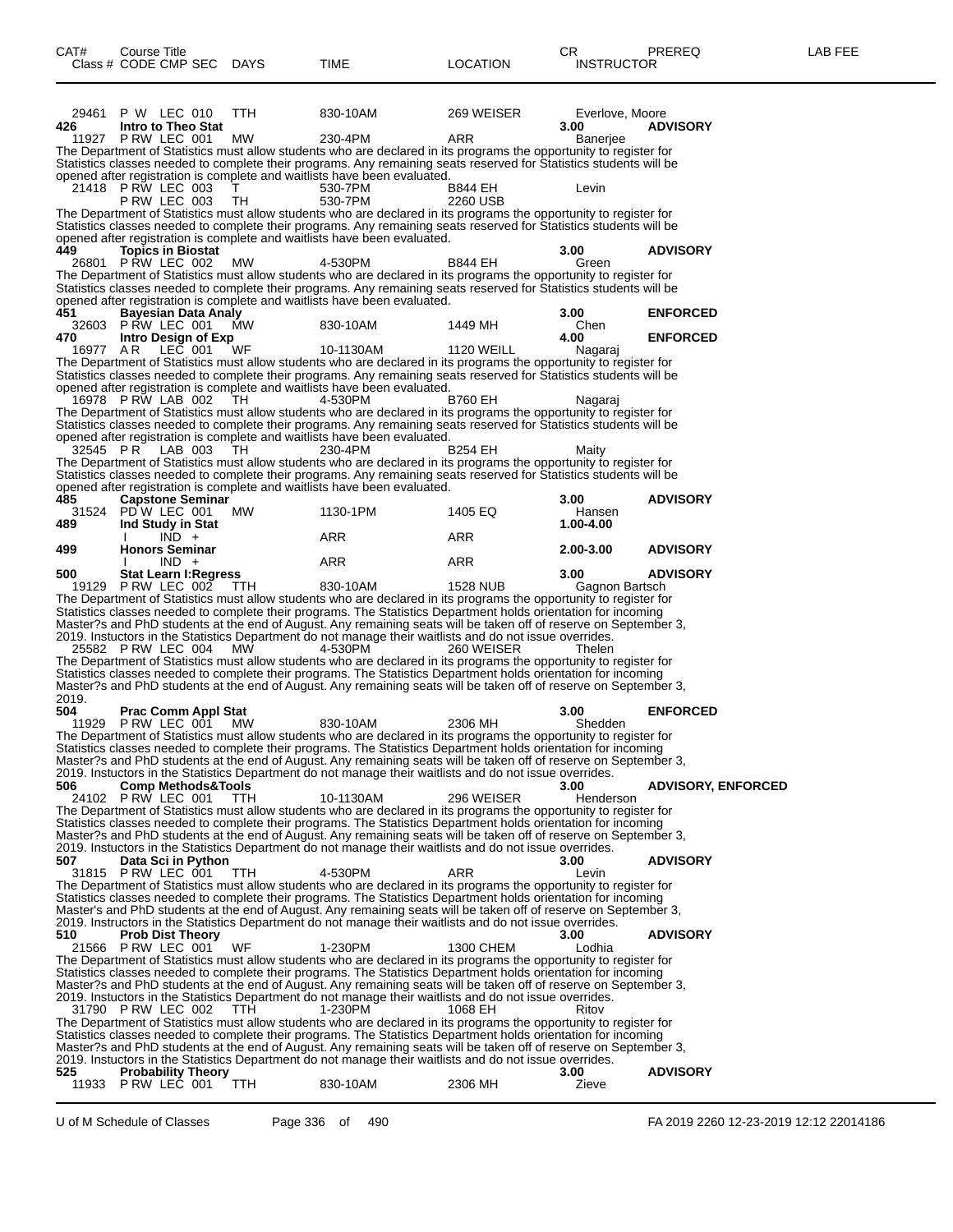|                                | 23905 P W LEC 002                               |                | TTH        | 10-1130AM<br>ENROLLMENT FOR THIS COURSE IS BY WAIT-LIST ONLY. Waitlist preference will be given to Financial Math and AIM<br>students. The wait list will be reviewed after the end of the Winter term.                             | 1427 MH            | Zieve                                        |                 |
|--------------------------------|-------------------------------------------------|----------------|------------|-------------------------------------------------------------------------------------------------------------------------------------------------------------------------------------------------------------------------------------|--------------------|----------------------------------------------|-----------------|
| 526                            | 20525 P W LEC 003<br><b>Disc Stoc Proc</b>      |                | <b>MWF</b> | 8-9AM                                                                                                                                                                                                                               | 1068 EH            | Silva<br>3.00                                | <b>ADVISORY</b> |
| 18422<br>23906                 | P W LEC 001<br><b>P W LEC 002</b>               |                | TTH<br>TTH | 10-1130AM<br>830-10AM                                                                                                                                                                                                               | 4088 EH<br>4088 EH | Hernandez Santibanez<br>Hernandez Santibanez |                 |
| 570<br>32243                   | <b>Design of Experiment</b><br>$P W$ LEC 001    |                | <b>MW</b>  | 12-130PM                                                                                                                                                                                                                            | G906 COOL          | 3.00<br>Al Kontar                            | <b>ADVISORY</b> |
| 600<br>17936                   | <b>Linear Models</b><br>PRW LEC 001             |                | <b>MW</b>  | 1130-1PM                                                                                                                                                                                                                            | <b>1518 NUB</b>    | 4.00<br>Shedden                              | <b>ADVISORY</b> |
|                                |                                                 |                |            | The Department of Statistics must allow students who are declared in its programs the opportunity to register for                                                                                                                   |                    |                                              |                 |
|                                |                                                 |                |            | Statistics classes needed to complete their programs. The Statistics Department holds orientation for incoming                                                                                                                      |                    |                                              |                 |
|                                |                                                 |                |            | Master?s and PhD students at the end of August. Any remaining seats will be taken off of reserve on September 3,                                                                                                                    |                    |                                              |                 |
|                                |                                                 |                |            | 2019. Instuctors in the Statistics Department do not manage their waitlists and do not issue overrides.                                                                                                                             |                    |                                              |                 |
| 23467 A                        |                                                 | LAB 002        | т          | 530-7PM                                                                                                                                                                                                                             | <b>B760 EH</b>     | Sun                                          |                 |
|                                |                                                 |                |            | The Department of Statistics must allow students who are declared in its programs the opportunity to register for<br>Statistics classes needed to complete their programs. The Statistics Department holds orientation for incoming |                    |                                              |                 |
|                                |                                                 |                |            | Master?s and PhD students at the end of August. Any remaining seats will be taken off of reserve on September 3,                                                                                                                    |                    |                                              |                 |
|                                |                                                 |                |            | 2019. Instuctors in the Statistics Department do not manage their waitlists and do not issue overrides.                                                                                                                             |                    |                                              |                 |
| 610                            | <b>Stat Inference</b>                           |                |            |                                                                                                                                                                                                                                     |                    | 3.00                                         | <b>ADVISORY</b> |
|                                | 11932 PRW LEC 001                               |                | <b>MW</b>  | 1-230PM                                                                                                                                                                                                                             | G168 AH            | Banerjee                                     |                 |
|                                |                                                 |                |            | The Department of Statistics must allow students who are declared in its programs the opportunity to register for                                                                                                                   |                    |                                              |                 |
|                                |                                                 |                |            | Statistics classes needed to complete their programs. The Statistics Department holds orientation for incoming                                                                                                                      |                    |                                              |                 |
|                                |                                                 |                |            | Master?s and PhD students at the end of August. Any remaining seats will be taken off of reserve on September 3,                                                                                                                    |                    |                                              |                 |
| 621                            |                                                 |                |            | 2019. Instuctors in the Statistics Department do not manage their waitlists and do not issue overrides.                                                                                                                             |                    | 3.00                                         | <b>ADVISORY</b> |
|                                | <b>Prob Theory</b><br>23165 P RW LEC 001        |                | TTH        | 830-10AM                                                                                                                                                                                                                            | 1405 EQ            | Keener                                       |                 |
|                                |                                                 |                |            | The Department of Statistics must allow students who are declared in its programs the opportunity to register for                                                                                                                   |                    |                                              |                 |
|                                |                                                 |                |            | Statistics classes needed to complete their programs. The Statistics Department holds orientation for incoming                                                                                                                      |                    |                                              |                 |
|                                |                                                 |                |            | Master?s and PhD students at the end of August. Any remaining seats will be taken off of reserve on September 3,                                                                                                                    |                    |                                              |                 |
|                                |                                                 |                |            | 2019. Instuctors in the Statistics Department do not manage their waitlists and do not issue overrides.                                                                                                                             |                    |                                              |                 |
| 625                            | <b>Pro&amp;Ran Pro I</b>                        |                |            |                                                                                                                                                                                                                                     |                    | 3.00                                         | <b>ADVISORY</b> |
| 18423                          | <b>P W LEC 001</b>                              |                | TTH.       | 10-1130AM                                                                                                                                                                                                                           | 3088 EH            | Cohen                                        |                 |
| Probability&Random Processes 1 |                                                 |                |            |                                                                                                                                                                                                                                     |                    |                                              |                 |
| 710                            | <b>Topics Theo Stat I</b><br>28953 P RW LEC 001 |                | TTH        | 10-1130AM                                                                                                                                                                                                                           | <b>R2320 BUS</b>   | 3.00<br>Ritov                                | <b>ADVISORY</b> |
|                                |                                                 |                |            | The Department of Statistics must allow students who are declared in its programs the opportunity to register for                                                                                                                   |                    |                                              |                 |
|                                |                                                 |                |            | Statistics classes needed to complete their programs. The Statistics Department holds orientation for incoming                                                                                                                      |                    |                                              |                 |
|                                |                                                 |                |            | Master?s and PhD students at the end of August. Any remaining seats will be taken off of reserve on September 3,                                                                                                                    |                    |                                              |                 |
|                                |                                                 |                |            | 2019. Instuctors in the Statistics Department do not manage their waitlists and do not issue overrides.                                                                                                                             |                    |                                              |                 |
| 750                            | <b>Directed Reading</b>                         |                |            |                                                                                                                                                                                                                                     |                    | 1.00-6.00                                    | <b>ADVISORY</b> |
|                                | л.                                              | $IND +$        |            | ARR                                                                                                                                                                                                                                 | <b>ARR</b>         |                                              |                 |
| 808                            | <b>Sem-Applied Stat</b>                         |                |            |                                                                                                                                                                                                                                     |                    | 1.00                                         | <b>ADVISORY</b> |
| 11934<br>810                   | P <sub>R</sub><br><b>Lit Proseminar</b>         | <b>SEM 001</b> | F          | 1130-1PM                                                                                                                                                                                                                            | <b>ARR</b>         | Gagnon Bartsch<br>2.00                       | <b>ADVISORY</b> |
| 11935                          | P RW LEC 001                                    |                | F          | 9-10AM                                                                                                                                                                                                                              | 210 WH             | <b>Ionides</b>                               |                 |
| 811                            | Lit Proseminar                                  |                |            |                                                                                                                                                                                                                                     |                    | 2.00                                         | <b>ADVISORY</b> |
| 31526                          | <b>P RW SEM 001</b>                             |                | TН         | 230-4PM                                                                                                                                                                                                                             | G115 AH            | Levina                                       |                 |
| 990                            | <b>Diss-Precand</b>                             |                |            |                                                                                                                                                                                                                                     |                    | 1.00-8.00                                    | <b>ADVISORY</b> |
|                                | IR.                                             | $IND +$        |            | <b>ARR</b>                                                                                                                                                                                                                          | <b>ARR</b>         |                                              |                 |
| 993                            | <b>G S I Training</b>                           |                |            |                                                                                                                                                                                                                                     |                    | 1.00                                         | <b>ADVISORY</b> |
| 11937                          | PD.                                             | <b>REC 001</b> | TH         | $1-4PM$                                                                                                                                                                                                                             | <b>ARR</b>         | Gunderson                                    |                 |
| 995                            | Diss-Cand                                       |                |            | <b>ARR</b>                                                                                                                                                                                                                          |                    | 8.00                                         | <b>ENFORCED</b> |
| 998                            | IR<br><b>Indpdnt Intern Stats</b>               | $IND +$        |            |                                                                                                                                                                                                                                     | <b>ARR</b>         | 1.00                                         |                 |
|                                | D                                               | $IND +$        |            | <b>ARR</b>                                                                                                                                                                                                                          | <b>ARR</b>         |                                              |                 |
|                                |                                                 |                |            |                                                                                                                                                                                                                                     |                    |                                              |                 |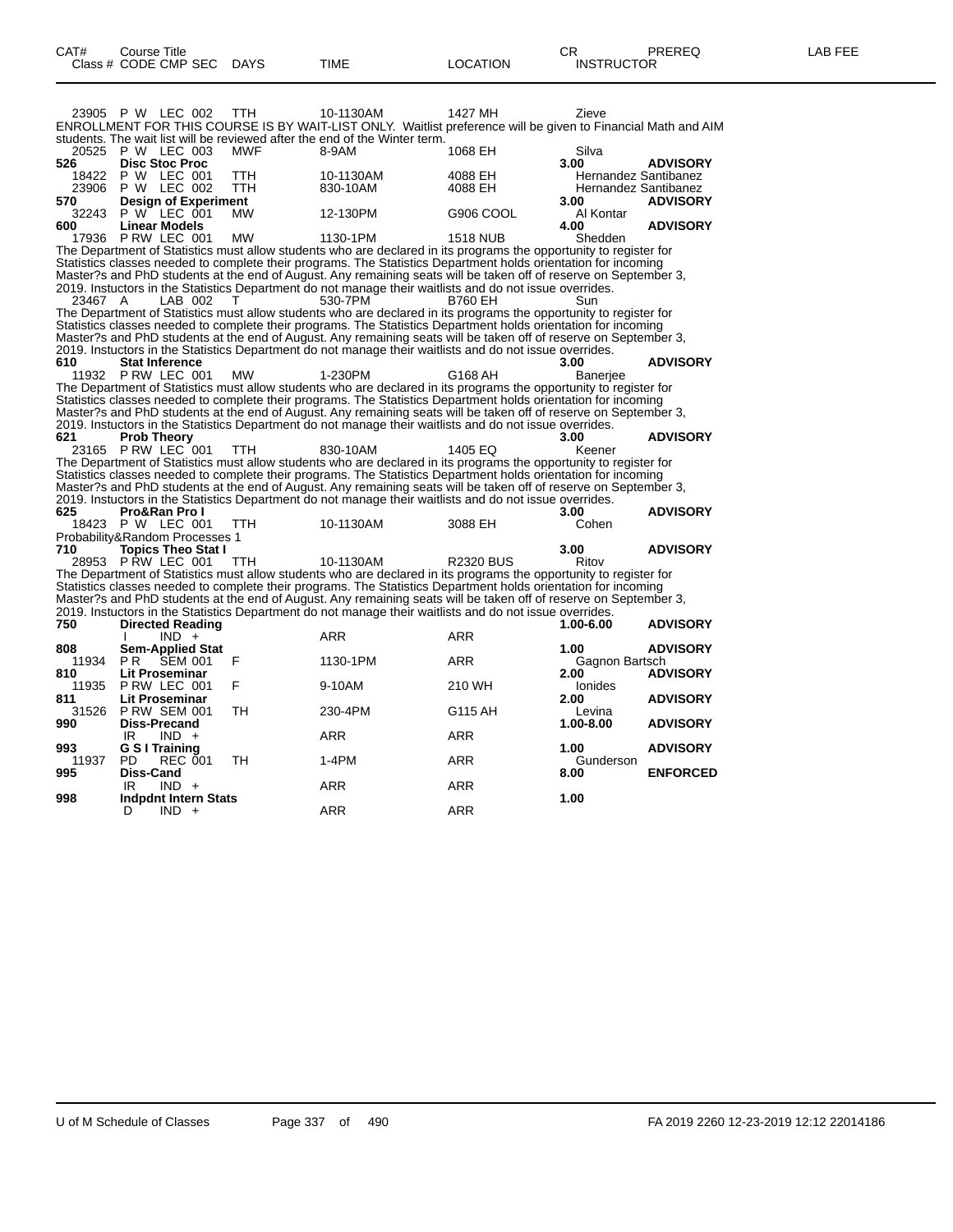| CAT#           | Course Title<br>Class # CODE CMP SEC DAYS                                    | TIME       | <b>LOCATION</b> | СR<br><b>INSTRUCTOR</b> | PREREQ          | LAB FEE |
|----------------|------------------------------------------------------------------------------|------------|-----------------|-------------------------|-----------------|---------|
|                | <b>Office of International Programs</b>                                      |            |                 |                         |                 |         |
|                | Study Abroad (STDABRD)                                                       |            |                 |                         |                 |         |
| 236<br>28869   | <b>UAB Intl Bus&amp;Hum ES</b><br>P<br>LEC 001                               | ARR        | <b>ARR</b>      | 1.00-15.00              |                 |         |
| 257<br>25527   | Fudan Uni CN<br>P<br>LEC 001                                                 | ARR        | <b>ARR</b>      | 1.00-15.00              |                 |         |
| 290            | Paris-Int'l Affrs FR                                                         |            |                 | 1.00-15.00              |                 |         |
| 28870<br>295   | Р<br>LEC 001<br>Sciences Po Reims FR                                         | ARR        | ARR             | 1.00-15.00              |                 |         |
| 28871          | LEC 001<br>P                                                                 | ARR        | ARR             |                         |                 |         |
| 301<br>32663   | Arabc-Intrn Amman JO<br>LEC 001<br>P                                         | ARR        | <b>ARR</b>      | 1.00-15.00              |                 |         |
| 303<br>17952   | <b>Environ Studies CR</b><br>LEC 001<br>P                                    | ARR        | ARR             | 15.00                   | <b>ADVISORY</b> |         |
| 304            | Int Arabic Amman JO<br>LEC 001<br>P                                          | ARR        | ARR             | 1.00-15.00              | <b>ADVISORY</b> |         |
| 23139<br>305   | Language&Culture MA                                                          |            |                 | 1.00-15.00              |                 |         |
| 22620<br>306   | P<br>LEC 001<br><b>Adv Lang &amp; Cult ES</b>                                | ARR        | <b>ARR</b>      | 1.00-15.00              | <b>ADVISORY</b> |         |
| 24197          | P<br>LEC 001                                                                 | ARR        | ARR             |                         |                 |         |
| 308<br>22384   | <b>EcoQuest NZ</b><br>LEC 001<br>P                                           | ARR        | ARR             | 1.00-15.00              |                 |         |
| 30568<br>30569 | LEC 102<br>P<br>P<br>LEC 103                                                 | ARR<br>ARR | ARR<br>ARR      |                         |                 |         |
| 309            | <b>Frontiers Abrd NZ</b>                                                     |            |                 | 1.00-15.00              |                 |         |
| 25528<br>310   | LEC 001<br>P<br><b>FrenAfricnStudies SN</b>                                  | ARR        | ARR             | 1.00-15.00              | <b>ADVISORY</b> |         |
| 27217<br>315   | LEC 001<br>P<br>WildlifeMgmt Std TZ                                          | ARR        | ARR             | 1.00-15.00              |                 |         |
| 27218          | P<br>LEC 001                                                                 | ARR        | <b>ARR</b>      |                         |                 |         |
| 320<br>27219   | <b>Marine Resrc Std TC</b><br>P<br>LEC 001                                   | ARR        | ARR             | 1.00-15.00              |                 |         |
| 325<br>32664   | <b>Chinese Studies CN</b><br>LEC 001<br>P                                    | ARR        | ARR             | 1.00-15.00              |                 |         |
| 330            | Budapest, Hungary                                                            |            |                 | 1.00-15.00              |                 |         |
| 25529<br>332   | LEC 001<br>Р<br>UPCES Charles Uni CZ                                         | ARR        | ARR             | 15.00                   |                 |         |
| 16159<br>336   | LEC 001<br>P<br>CIEE Prague-AcdYr CZ                                         | ARR        | ARR             | 1.00-15.00              |                 |         |
| 28872          | LEC 001<br>P                                                                 | ARR        | <b>ARR</b>      |                         |                 |         |
| 339<br>32665   | Peac&CnflSt RS/XK/BA<br>LEC 001<br>Р                                         | ARR        | ARR             | 1.00-15.00              |                 |         |
| 340<br>19268   | ColgYrAth LibArt GR<br>P<br>LEC 001                                          | ARR        | ARR             | 1.00-15.00              |                 |         |
| 343            | Uni Hitotsubashi JP                                                          |            |                 | 1.00-15.00              |                 |         |
| 23140<br>346   | LEC 001<br>P<br>AdvRusnLang&Cultr RU                                         | ARR        | <b>ARR</b>      | 15.00                   | <b>ADVISORY</b> |         |
| 11939<br>347   | Р<br>LEC 001<br>Uni Waseda JP                                                | ARR        | <b>ARR</b>      | 1.00-15.00              |                 |         |
| 23141 P        | LEC 001                                                                      | ARR        | ARR             |                         |                 |         |
| 349<br>11940   | Lang&Cul Hikone JP<br>P<br>LEC 001                                           | <b>ARR</b> | ARR             | 15.00                   | <b>ADVISORY</b> |         |
| 351<br>11942   | Uni Freiburg DE<br>LEC 001<br>P                                              | <b>ARR</b> | ARR             | 15.00                   | <b>ADVISORY</b> |         |
| 352            | <b>National Uni SG</b>                                                       |            |                 | 15.00                   |                 |         |
| 18520<br>353   | LEC 001<br>P<br><b>Classical Studies IT</b>                                  | ARR        | ARR             | 15.00                   |                 |         |
| 11943<br>354   | LEC 001<br>P<br><b>BerlinMtroStudies DE</b>                                  | ARR        | ARR             | 1.00-15.00              |                 |         |
| 25530          | LEC 001<br>P                                                                 | ARR        | ARR             |                         |                 |         |
| 355<br>22385   | Adv Fr Lang Paris FR<br>LEC 001<br>P                                         | ARR        | ARR             | 1.00-15.00              | <b>ADVISORY</b> |         |
| 358<br>32666   | <b>Consrvtn&amp;DevlpStd KH</b><br>LEC 001<br>P                              | ARR        | ARR             | 1.00-15.00              | <b>ADVISORY</b> |         |
| 362            | Int Russian Lang RU                                                          |            |                 | 15.00                   | <b>ADVISORY</b> |         |
| 11945<br>363   | P<br>LEC 001<br><b>Liberal Arts CL</b>                                       | ARR        | ARR             | 15.00                   | <b>ADVISORY</b> |         |
| 11946<br>364   | LEC 001<br>P<br>Uni Sussex UK                                                | ARR        | ARR             | 15.00                   |                 |         |
| 11947          | LEC 001<br>P                                                                 | ARR        | ARR             |                         |                 |         |
| 365            | SECTION 001 - FOR EXCHANGE STUDENTS ONLY.<br><b>Dev&amp;Globalization TH</b> |            |                 | 1.00-15.00              |                 |         |
| 21061 P        | LEC 001                                                                      | ARR        | ARR             |                         |                 |         |
| 369<br>32667   | Lang & Culture IN<br>P<br>LEC 001                                            | ARR        | ARR             | 1.00-15.00              |                 |         |
| 372<br>27220   | <b>Public Health/Env VN</b><br>P<br>LEC 001                                  | ARR        | ARR             | 1.00-15.00              |                 |         |
|                |                                                                              |            |                 |                         |                 |         |

U of M Schedule of Classes Page 338 of 490 FA 2019 2260 12-23-2019 12:12 22014186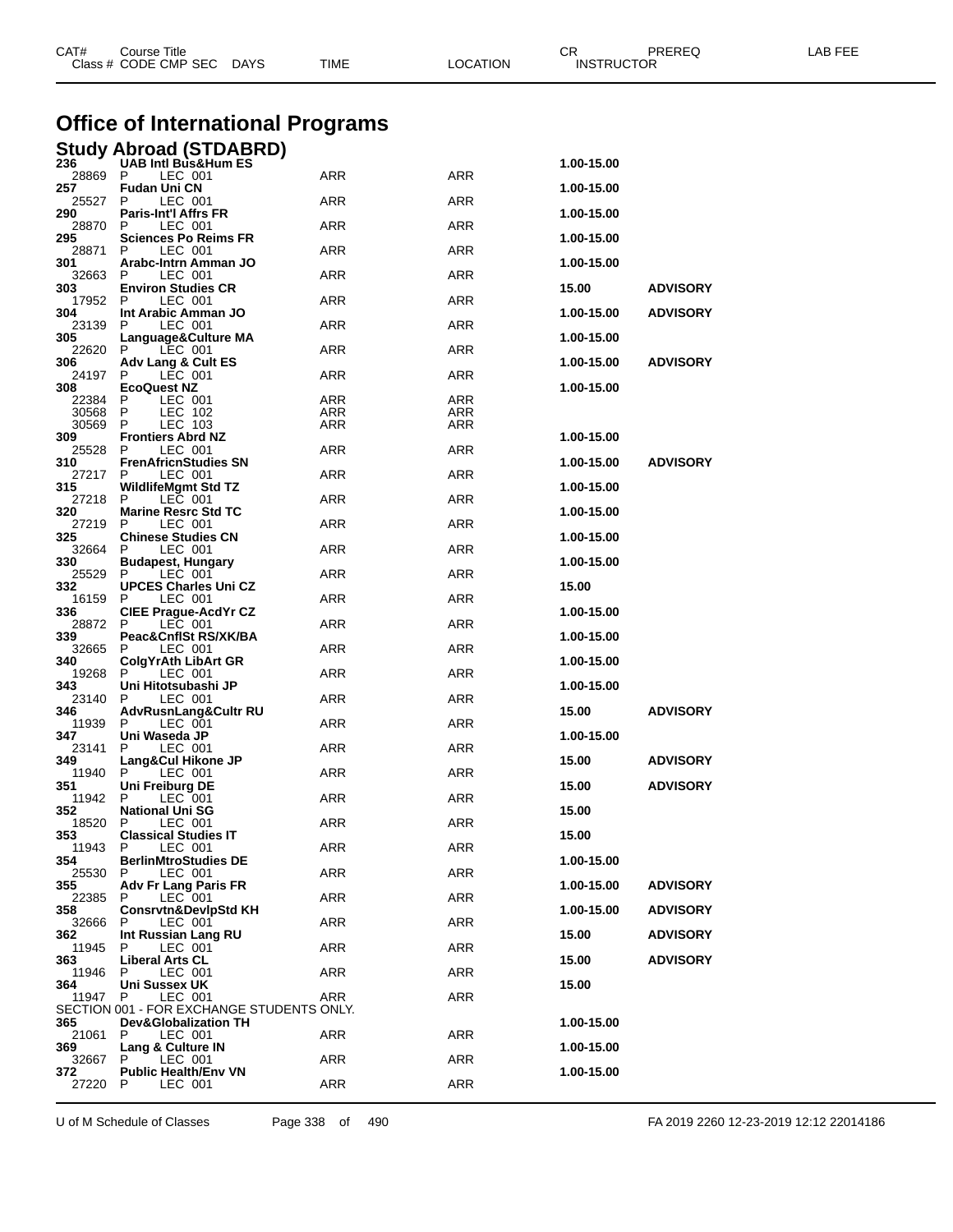| CAT#           | Course Title<br>Class # CODE CMP SEC DAYS             | <b>TIME</b> | <b>LOCATION</b> | CR.<br><b>INSTRUCTOR</b> | <b>PREREQ</b>   | LAB FEE |
|----------------|-------------------------------------------------------|-------------|-----------------|--------------------------|-----------------|---------|
| 374            | Uni Yonsei KR                                         |             |                 | 15.00                    |                 |         |
| 11948<br>381   | LEC 001<br>P.<br>Uni Bologna IT                       | <b>ARR</b>  | <b>ARR</b>      | 1.00-15.00               | <b>ADVISORY</b> |         |
| 22386          | P<br>LEC 001                                          | ARR         | <b>ARR</b>      |                          |                 |         |
| 382<br>22387   | Lang&Culture IT<br>LEC 001<br>P                       | ARR         | <b>ARR</b>      | 1.00-15.00               |                 |         |
| 383<br>21797   | <b>Lang&amp;Cult Rome IT</b><br>LEC 001<br>P          | ARR         | <b>ARR</b>      | 1.00-15.00               |                 |         |
| 384<br>32668   | Lang&Cultr-Intrn IT<br>P<br>LEC 001                   | ARR         | <b>ARR</b>      | 1.00-15.00               |                 |         |
| 400<br>28873   | Amsterdam SocSci NL<br>LEC 001<br>P                   | ARR         | <b>ARR</b>      | 1.00-15.00               |                 |         |
| 401            | Copenhagen DK<br>LEC 001<br>P                         | ARR         | <b>ARR</b>      | 1.00-15.00               |                 |         |
| 25531<br>402   | Biod&Devel-Amazon PE                                  |             |                 | 1.00-15.00               | <b>ADVISORY</b> |         |
| 32669<br>404   | P<br>LEC 001<br>IntlDevIpmt-Quito EC                  | ARR         | <b>ARR</b>      | 1.00-15.00               | <b>ADVISORY</b> |         |
| 32670<br>405   | LEC 001<br>P.<br>Sao Paulo BR                         | ARR         | <b>ARR</b>      | 1.00-15.00               |                 |         |
| 25532<br>430   | LEC 001<br>P<br><b>Bnk,Fnc,SocRsp CH/GR</b>           | ARR         | <b>ARR</b>      | 1.00-15.00               |                 |         |
| 28874<br>432   | LEC 001<br>P<br>GibHith&DevPol CH/MA                  | ARR         | <b>ARR</b>      | 1.00-15.00               |                 |         |
| 28875          | P<br>LEC 001                                          | ARR         | <b>ARR</b>      |                          |                 |         |
| 433<br>28876   | IntSt&MDipl CH/BE/FR<br>LEC 001<br>P                  | ARR         | <b>ARR</b>      | 1.00-15.00               |                 |         |
| 438<br>28877   | Hith&Com BR/IN/ZA/US<br>P<br>LEC 001                  | ARR         | <b>ARR</b>      | 1.00-15.00               |                 |         |
| 439<br>28878   | <b>Hith&amp;Com AR/ZA/VN/US</b><br>LEC 001<br>P       | ARR         | ARR             | 1.00-15.00               |                 |         |
| 37418 P        | LEC 002<br>CommunityHIth ResearchMethods              | <b>ARR</b>  | ARR             |                          |                 |         |
| 37419 P        | LEC 003<br>Globalization & Health                     | ARR         | <b>ARR</b>      |                          |                 |         |
| 37420 P        | LEC 004                                               | ARR         | <b>ARR</b>      |                          |                 |         |
| 37421 P        | Health, Culture & Community<br>LEC 005                | <b>ARR</b>  | <b>ARR</b>      |                          |                 |         |
| 440            | PublicHealth fromBio toPolicy<br>UnivCollegeDublin IE |             |                 | 1.00-15.00               |                 |         |
| 25533<br>446   | LEC 001<br>P<br>Ghana-in21stC GH                      | ARR         | <b>ARR</b>      | 1.00-15.00               |                 |         |
| 32671<br>450   | LEC 001<br>P<br>Pembrk, Cambridge UK                  | ARR         | <b>ARR</b>      | 1.00-15.00               |                 |         |
| 32672<br>451   | LEC 001<br>P<br><b>Hertford Oxford UK</b>             | ARR         | <b>ARR</b>      | 1.00-15.00               |                 |         |
| 21711          | LEC 001<br>P                                          | ARR         | <b>ARR</b>      |                          |                 |         |
| 456<br>11949   | Lond Schl Econ UK<br>LEC 001<br>P                     | ARR         | ARR             | 15.00                    |                 |         |
| 458<br>11950   | Uni St Andrews UK<br>P.<br>LEC 001                    | <b>ARR</b>  | <b>ARR</b>      | 15.00                    |                 |         |
| 460            | <b>Stockholm SE</b><br>25534 P LEC 001                | <b>ARR</b>  | ARR             | 1.00-15.00               |                 |         |
| 461<br>11951   | Uni Uppsala SE<br>LEC 001<br>P.                       | <b>ARR</b>  | ARR             | 15.00                    |                 |         |
| 462<br>19269   | Uni Stockholm SE<br>LEC 001<br>P.                     | ARR         | ARR             | 15.00                    |                 |         |
| 463            | <b>Cent Euro Studies PL</b>                           |             |                 | 15.00                    |                 |         |
| 11952<br>466   | P<br>LEC 001<br>Uni Kyushu JP                         | ARR         | ARR             | 15.00                    |                 |         |
| 11953<br>468   | LEC 001<br>P.<br>Uni New S Wales AU                   | <b>ARR</b>  | ARR             | 15.00                    |                 |         |
| 11954 P        | LEC 001<br>SECTION 001 - FOR EXCHANGE STUDENTS ONLY.  | ARR         | ARR             |                          |                 |         |
| 480<br>23142 P | Uni Kings UK<br>LEC 001                               | ARR         | ARR             | 1.00-15.00               |                 |         |
| 481<br>11955   | Queen Mary UK<br>LEC 001<br>P.                        | ARR         | ARR             | 15.00                    |                 |         |
| 483            | <b>UniCollege London UK</b>                           |             |                 | 15.00                    |                 |         |
| 11956<br>486   | LEC 001<br>P.<br><b>Sciences Po Paris FR</b>          | ARR         | ARR             | 15.00                    | <b>ADVISORY</b> |         |
| 11957 P<br>487 | LEC 001<br>Uni Cape Town ZA                           | ARR         | ARR             | 15.00                    |                 |         |
| 11958<br>489   | P<br>LEC 001<br>Uni Melbourne AU                      | ARR         | ARR             | 15.00                    |                 |         |
| 11959<br>494   | LEC 001<br>P.<br>Lng&Cultr BuenArs AR                 | ARR         | ARR             | 1.00-15.00               |                 |         |
| 21909 P        | LEC 001                                               | ARR         | ARR             |                          |                 |         |
| 496<br>30180   | <b>Adv Spanish AR</b><br>LEC 001<br>P.                | <b>ARR</b>  | ARR             | 1.00-15.00               | <b>ADVISORY</b> |         |
|                |                                                       |             |                 |                          |                 |         |

U of M Schedule of Classes Page 339 of 490 FA 2019 2260 12-23-2019 12:12 22014186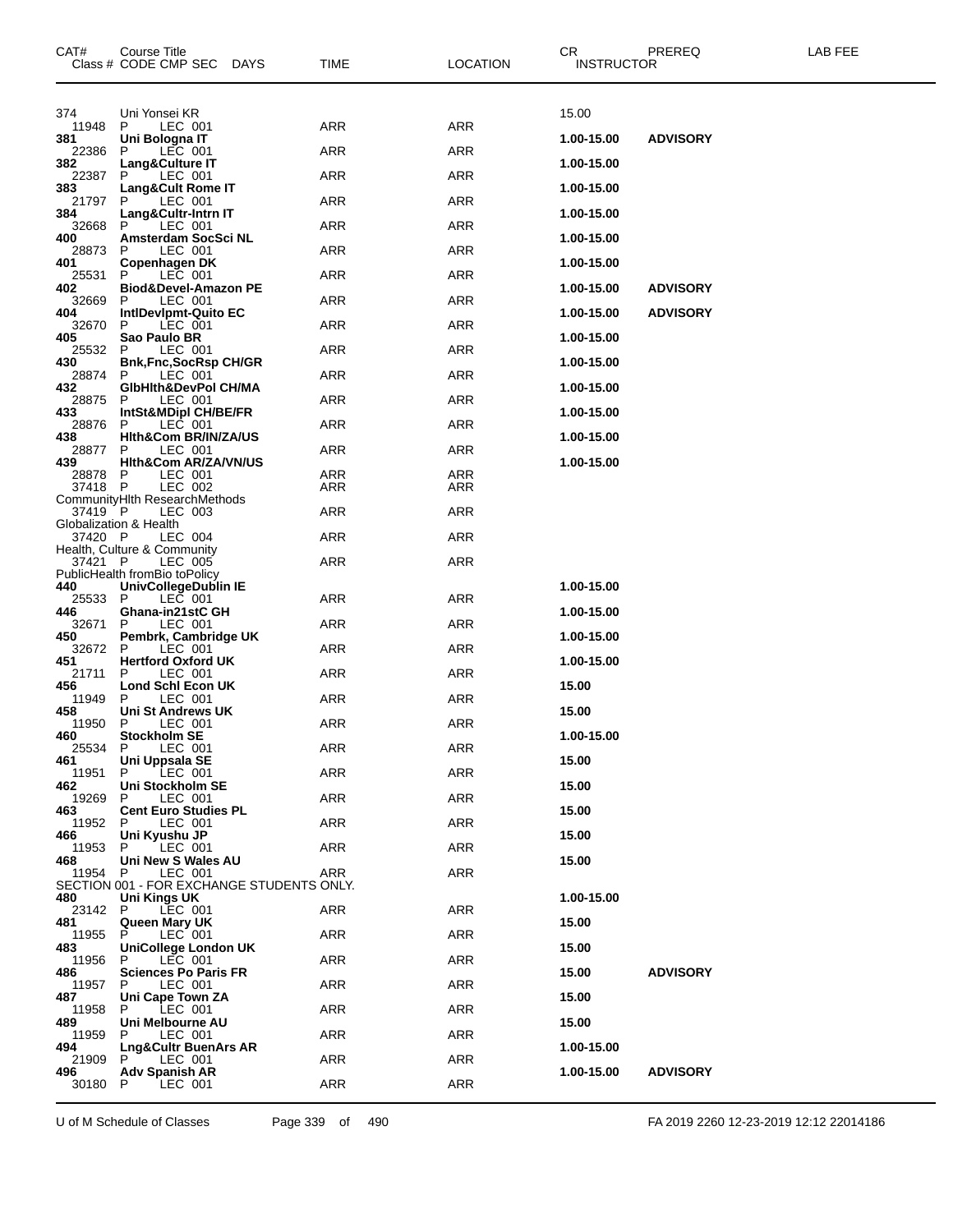| CAT#         | Course Title<br>Class # CODE CMP SEC DAYS | TIME | <b>LOCATION</b> | СR<br><b>INSTRUCTOR</b> | PREREQ          | LAB FEE |
|--------------|-------------------------------------------|------|-----------------|-------------------------|-----------------|---------|
| 601<br>19044 | Supervise Gr Std<br><b>SEM 001</b><br>D   | ARR  | ARR             | 3.00                    | <b>ADVISORY</b> |         |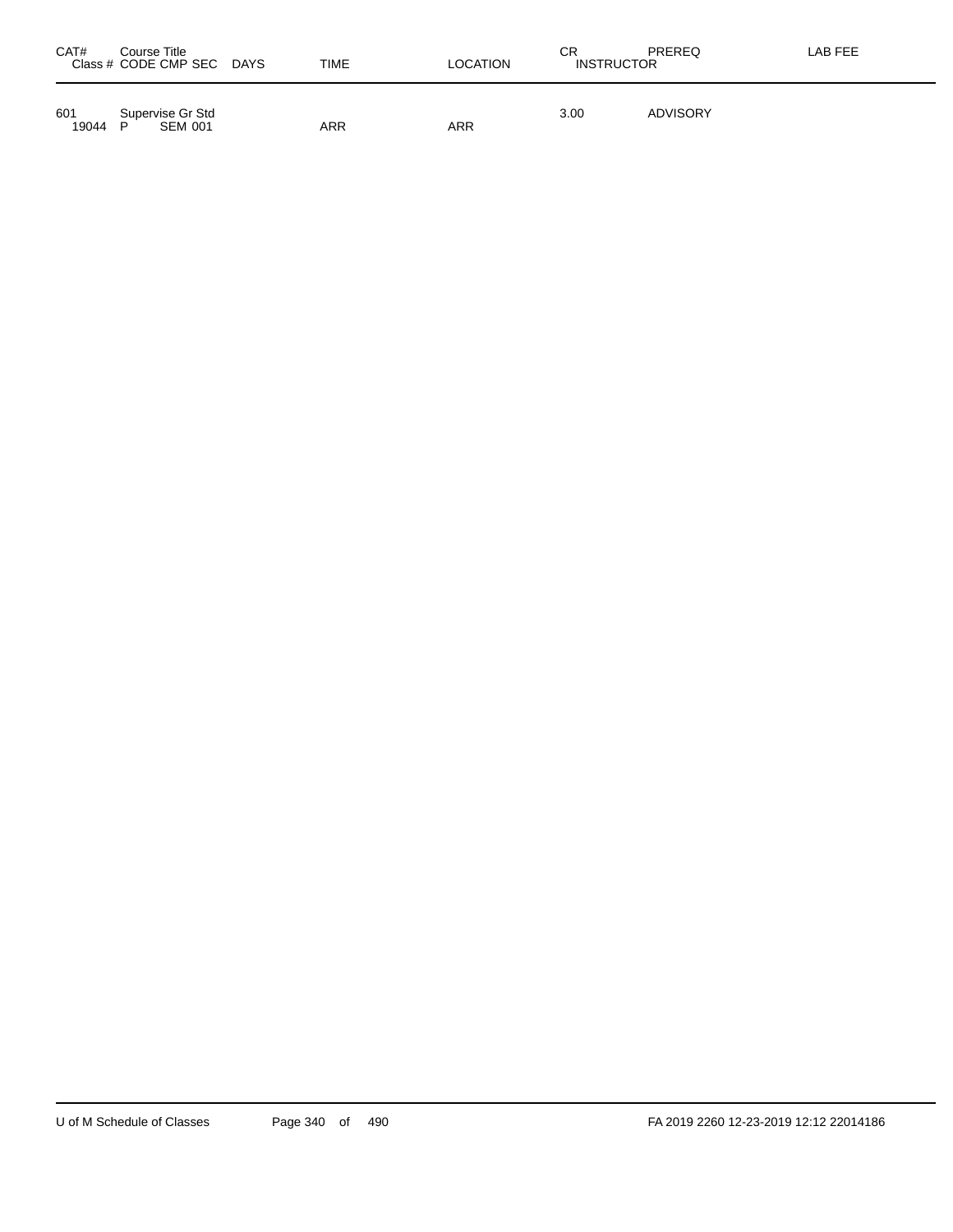| CAT# | Title<br>Course      |             |             |          | СR                | PREREQ | AR FFF |
|------|----------------------|-------------|-------------|----------|-------------------|--------|--------|
|      | Class # CODE CMP SEC | <b>DAYS</b> | <b>TIME</b> | LOCATION | <b>INSTRUCTOR</b> |        |        |

#### **Women's Studies Department Womens Studies (WOMENSTD)**

A STUDENT WHO MISSES EITHER OF THE FIRST TWO MEETINGS OF ANY COURSE OFFERED BY THE WOMEN'S STUDIES DEPARTMENT MAY BE DROPPED FROM THE COURSE FOR NON-ATTENDANCE.

| 150                            | Sem Women&Gender                        |                          |            |           |                    |                                  | 3.00                   | <b>ADVISORY</b> | 30.00 |
|--------------------------------|-----------------------------------------|--------------------------|------------|-----------|--------------------|----------------------------------|------------------------|-----------------|-------|
| Film, Fiction & Female Israel  | 27232 PRW SEM 001                       |                          |            | TTH       | 4-530PM            | 3304 MLB                         | Tsoffar                |                 |       |
|                                | 32262 P RW SEM 002                      |                          |            | MW        | 830-10AM           | 2265 NQ                          | Alexy                  |                 |       |
| Fantasizing Japan              |                                         |                          |            |           |                    |                                  |                        |                 |       |
| 151<br>30667                   | Sem Women&Gender<br><b>P RW SEM 001</b> |                          |            | MW        | 1-230PM            | 2401 MH                          | 3.00<br>Lawsin         | <b>ADVISORY</b> |       |
| Food&Gend in Asian Amer Comm   |                                         |                          |            |           |                    |                                  |                        |                 |       |
| 211<br>26761                   | <b>Gen&amp;Pop Cul</b><br>Α             | LEC 001                  |            | MW        | 10-1130AM          | AUD B AH                         | 4.00<br>Ward           |                 |       |
| 26762                          | P W                                     | <b>DIS</b>               | 002        | W         | 12-1PM             | G026 TISCH                       | Volk                   |                 |       |
| 26763                          | P W                                     | <b>DIS</b>               | 003        | W         | 1-2PM              | G026 TISCH                       | Volk                   |                 |       |
| 26764<br>26765                 | P W<br>P W                              | DIS<br><b>DIS</b>        | 004<br>005 | TН<br>TН  | 10-11AM<br>11-12PM | 130 TAP<br>130 TAP               | Gillet<br>Pounds       |                 |       |
| 26766                          | P W                                     | DIS                      | 006        | TН        | 3-4PM              | 130 TAP                          | Pounds                 |                 |       |
| 26767                          | P W                                     | DIS                      | 007        | TН        | 4-5PM              | 130 TAP                          | Pounds                 |                 |       |
| 26768<br>26769                 | P W<br>P W                              | <b>DIS</b><br><b>DIS</b> | 008<br>009 | TН<br>F   | 5-6PM<br>10-11AM   | 130 TAP<br>G026 TISCH            | Volk<br>Gillet         |                 |       |
| 30142                          | P W                                     | DIS 010                  |            | F         | 11-12PM            | G026 TISCH                       | Gillet                 |                 |       |
| 213                            | <b>Top Gender Hums</b>                  |                          |            |           |                    |                                  | 3.00                   |                 |       |
| 32547<br>215                   | P W LEC 001<br><b>Contested Spaces</b>  |                          |            | TTH       | 230-4PM            | 2336 MH                          | <b>Bolotin</b><br>4.00 |                 |       |
| 32110                          | S                                       | LEC 001                  |            | MW        | 1-230PM            | AUD D AH                         | Leon                   |                 |       |
| 32111                          | P W                                     | DIS.                     | 002        | M         | 3-4PM              | G026 TISCH                       | Leon                   |                 |       |
| 32112<br>32113                 | P W<br>P W                              | <b>DIS</b><br><b>DIS</b> | 003<br>004 | Т<br>т    | 11-12PM<br>12-1PM  | 130 TAP<br>130 TAP               | Leon<br>Leon           |                 |       |
| 32114                          | P W DIS 005                             |                          |            | M         | 4-5PM              | 130 TAP                          | Leon                   |                 |       |
| 220<br>12000                   | <b>Women's Hith</b><br>A W LEC 001      |                          |            | W         | 530-730PM          | AUD 3 MLB                        | 3.00<br><b>Bailey</b>  |                 |       |
| Perspectives in Women's Health |                                         |                          |            |           |                    |                                  |                        |                 |       |
| 12001                          | P W                                     | DIS.                     | -002       | F         | 10-11AM            | 2022 STB                         |                        |                 |       |
| 12002<br>12003                 | P W<br>P W                              | <b>DIS</b><br><b>DIS</b> | 003<br>004 | F<br>F    | 11-12PM<br>10-11AM | 2022 STB<br>2330 MH              |                        |                 |       |
| 12004                          | P W                                     | DIS                      | 005        | F         | 11-12PM            | 130 TAP                          |                        |                 |       |
| 12005                          | P W                                     | <b>DIS</b>               | 006        | TН        | 4-5PM              | 2022 STB                         |                        |                 |       |
| 12006<br>12007                 | P W<br>P W                              | DIS<br>DIS               | 007<br>008 | TН<br>F   | 4-5PM<br>10-11AM   | 5521 HH<br>2407 MH               |                        |                 |       |
| 12008                          | P W                                     | <b>DIS</b>               | 009        | F         | 11-12PM            | 2330 MH                          |                        |                 |       |
| 12009                          | P W<br>P W                              | DIS<br>DIS               | 010        | W         | 730-830PM          | B103 MLB                         | <b>Bailey</b>          |                 |       |
| 12010<br>12011                 | P W                                     | <b>DIS</b>               | 011<br>012 | TН<br>W   | 5-6PM<br>730-830PM | 2202 MLB<br>B <sub>111</sub> MLB |                        |                 |       |
| 12012                          | P W                                     | DIS                      | 013        | TН        | 5-6PM              | <b>B103 MLB</b>                  |                        |                 |       |
| 20514<br>20515                 | P W<br>P W                              | DIS<br><b>DIS</b>        | 014<br>015 | F.<br>TН  | 9-10AM<br>9-10AM   | 1105 NQ<br>2114 MLB              |                        |                 |       |
| 20516                          | P W                                     | <b>DIS</b>               | 016        | TН        | 12-1PM             | 2212 MLB                         |                        |                 |       |
| 225                            | <b>Psy Human Sexuality</b>              |                          |            |           |                    |                                  | 3.00                   |                 |       |
| 25161<br>25162                 | Al<br>PI W                              | LEC 001<br><b>DIS</b>    | 002        | W<br>M    | 4-6PM<br>12-1PM    | 1324 EH<br>B852 EQ               | Conley<br>Sparks       |                 |       |
| 25163                          | PI W                                    | <b>DIS</b>               | 003        | M         | 2-3PM              | G026 TISCH                       | Sparks                 |                 |       |
| 25164                          | PI W                                    | <b>DIS</b>               | 004        | M         | 4-5PM              | <b>B830 EQ</b>                   | Sparks                 |                 |       |
| 25165<br>25166                 | PI W<br>PI W                            | DIS<br>DIS               | 005<br>006 | M<br>Т    | 5-6PM<br>9-10AM    | <b>B856 EQ</b><br>B834 EQ        | Nichols<br>Piemonte    |                 |       |
| 25167                          | PI W                                    | <b>DIS</b>               | 007        | Τ         | 11-12PM            | <b>B830 EQ</b>                   | Nichols                |                 |       |
| 25522                          | PI W                                    | DIS                      | 008        | Τ         | 3-4PM              | <b>R2320 BUS</b>                 | Piemonte               |                 |       |
| 25523<br>25524                 | PI W<br>PI W                            | DIS.<br>DIS 010          | 009        | т<br>т    | 4-5PM<br>5-6PM     | 4096 EH<br>1405 EQ               | Nichols<br>Piemonte    |                 |       |
| 240                            | <b>Intro Women Stdy</b>                 |                          |            |           |                    |                                  | 4.00                   |                 |       |
| 12013<br>12014                 | A<br>PI W                               | LEC 001<br><b>DIS</b>    |            | <b>MW</b> | 2-3PM              | AUD A AH                         | Cotera                 |                 |       |
| 12015                          | PI W                                    | <b>DIS</b>               | 002<br>003 | W<br>F    | 4-6PM<br>12-2PM    | B122 MLB<br>2469 MH              |                        |                 |       |
| 12016                          | PI W                                    | <b>DIS</b>               | 004        | F         | 12-2PM             | 2114 MLB                         |                        |                 |       |
| 12017<br>19804                 | PI W                                    | <b>DIS</b>               | 005        | TН        | 4-6PM<br>10-12PM   | 3353 MH                          | Cotera                 |                 |       |
| 12018                          | PI W<br>PI W                            | DIS<br>DIS               | 006<br>007 | F<br>TН   | 4-6PM              | 3304 MLB<br>2401 MH              |                        |                 |       |
| 12019                          | PI W                                    | <b>DIS</b>               | 008        | TН        | 8-10AM             | 1105 NQ                          |                        |                 |       |
| 12020<br>12021                 | PI W<br>PI W                            | DIS<br>DIS               | 009<br>010 | W<br>F    | 6-8PM<br>12-2PM    | 2106 MLB<br>4175 AH              |                        |                 |       |
| 19805                          | PI W                                    | <b>DIS</b>               | 011        | F         | 10-12PM            | 2114 MLB                         |                        |                 |       |
| 23887                          | PI W                                    | DIS                      | 012        | W         | 4-6PM              | 2202 MLB                         |                        |                 |       |
| 24520<br>24521                 | PI W<br>PI W                            | DIS.<br><b>DIS</b>       | 013<br>014 | F<br>W    | 10-12PM<br>6-8PM   | 1175 NQ<br><b>B122 MLB</b>       |                        |                 |       |
| 29914                          | PI W                                    | DIS 015                  |            | W         | 4-6PM              | B111 MLB                         |                        |                 |       |

U of M Schedule of Classes Page 341 of 490 FA 2019 2260 12-23-2019 12:12 22014186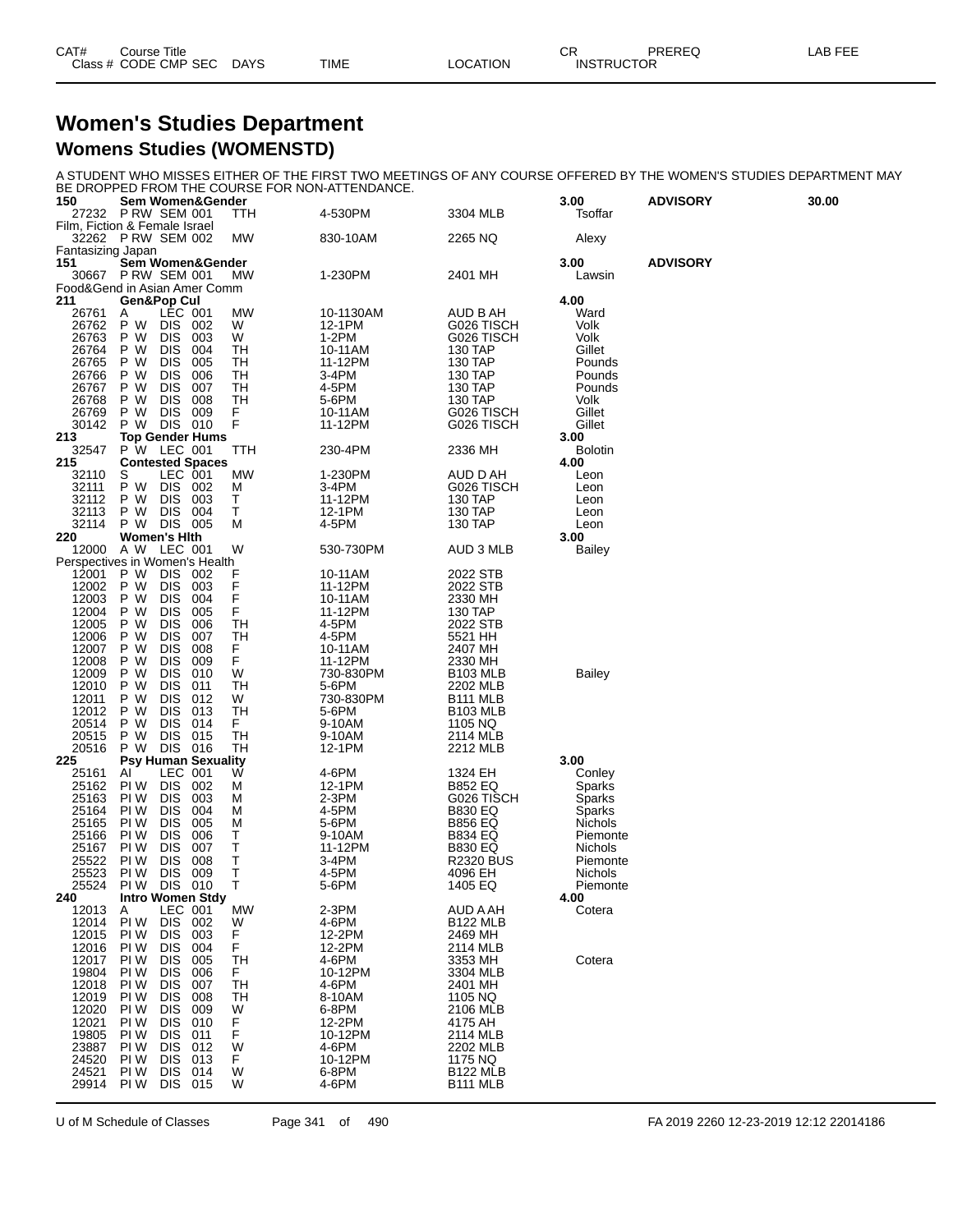| CAT#                       | <b>Course Title</b><br>Class # CODE CMP SEC        |                    | <b>DAYS</b>                                | TIME                                                                                                               | LOCATION                    | CR<br><b>INSTRUCTOR</b> | PREREQ          | LAB FEE |
|----------------------------|----------------------------------------------------|--------------------|--------------------------------------------|--------------------------------------------------------------------------------------------------------------------|-----------------------------|-------------------------|-----------------|---------|
| 29915                      | PI W<br><b>DIS</b>                                 | 016                | F<br>F                                     | 10-12PM                                                                                                            | 3359 MH                     |                         |                 |         |
| 29916                      | <b>DIS</b><br>PI W                                 | 017                |                                            | 12-2PM                                                                                                             | 130 TAP                     |                         |                 |         |
| 29917                      | PI W<br><b>DIS</b>                                 | 018                | TH                                         | 4-6PM                                                                                                              | 3440 MH                     |                         |                 |         |
| 29918<br>29919             | PI W<br><b>DIS</b><br><b>DIS</b><br>PI W           | 019<br>020         | W                                          | 4-6PM<br>4-6PM                                                                                                     | <b>B124 MLB</b>             |                         |                 |         |
| 29920                      | PIRW DIS 021                                       |                    | TН<br>W                                    | 4-6PM                                                                                                              | 1359 MH<br>2412 MLB         |                         |                 |         |
| 293                        | 20thC Women of Color                               |                    |                                            |                                                                                                                    |                             | 3.00                    |                 |         |
| 31265                      | P W SEM 001                                        |                    | МW                                         | 230-4PM                                                                                                            | B <sub>113</sub> MLB        | Mendoza                 |                 |         |
| 300                        | <b>Men's Health</b>                                |                    |                                            |                                                                                                                    |                             | 3.00                    |                 |         |
| 28269                      | A                                                  | LEC 001            | Т                                          | 2-4PM                                                                                                              | LEC RM 1 MLB                | Johnson                 |                 |         |
| 28285<br>28286             | P W<br>P W                                         | DIS 002<br>DIS 003 | T.<br>W                                    | 5-6PM<br>9-10AM                                                                                                    | 2202 MLB<br><b>B111 MLB</b> |                         |                 |         |
| 28270                      | P W DIS 004                                        |                    | W                                          | 10-11AM                                                                                                            | B <sub>111</sub> MLB        |                         |                 |         |
| 303                        | <b>Women in Ancient Med</b>                        |                    |                                            |                                                                                                                    |                             | 3.00                    |                 |         |
| 28477                      | P W LEC 001                                        |                    | TTH                                        | 230-4PM                                                                                                            | 3347 MH                     | Freidin                 |                 |         |
| 304                        | Gender&Immigr                                      |                    |                                            |                                                                                                                    |                             | 3.00                    |                 |         |
| 31313                      | PIW SEM 001                                        |                    | ттн                                        | 4-530PM                                                                                                            | 3401 MH                     | Fadlalla                | <b>ADVISORY</b> |         |
| 307<br>21536               | <b>Medicine &amp; Healing</b><br>AI                | LEC 001            | МW                                         | 1-230PM                                                                                                            | 260 WEISER                  | 4.00<br>Roberts         |                 |         |
| 21538                      | P W                                                | DIS 002            | М                                          | 4-5PM                                                                                                              | 049 UMMA                    | Shuman                  |                 |         |
| 21540                      | <b>DIS</b><br>P W                                  | 003                | W                                          | 11-12PM                                                                                                            | <b>1507 NUB</b>             | Chen                    |                 |         |
| 21542                      | P W<br>DIS.                                        | 004                | F                                          | 12-1PM                                                                                                             | 1405 EQ                     | Chen                    |                 |         |
| 21773                      | P W                                                | DIS 005            | Τ                                          | 9-10AM                                                                                                             | 120 WH                      | Shuman                  |                 |         |
| 313                        | <b>Top Gender Hums</b>                             |                    |                                            |                                                                                                                    |                             | 1.00-4.00               |                 |         |
| 28303                      | <b>P RW SEM 001</b><br>Gender&Health in Literature |                    | TTH                                        | 4-530PM                                                                                                            | 2866 EH                     | Dhar                    |                 |         |
|                            | 28762 P W SEM 002                                  |                    | МW                                         | 230-4PM                                                                                                            | 3333 MH                     | Awkward                 |                 |         |
|                            | Post-Civ Rghts Autobio US Wrtr                     |                    |                                            |                                                                                                                    |                             |                         |                 |         |
|                            | 28879 P W SEM 003                                  |                    | TTH                                        | 1-230PM                                                                                                            | <b>B814 EQ</b>              | Andre                   |                 |         |
|                            | Opera, Gender and Culture                          |                    |                                            |                                                                                                                    |                             |                         |                 |         |
| 32980 PD                   |                                                    | <b>SEM 005</b>     | TTH                                        | 230-4PM                                                                                                            | 2401 MH                     | Barndt                  |                 |         |
| Between the Wars<br>314    | <b>Gender/Sexuality Std</b>                        |                    |                                            |                                                                                                                    |                             | 3.00                    |                 |         |
| 32235                      | PIW LEC 001                                        |                    | TTH                                        | 4-530PM                                                                                                            | G040 TISCH                  | Halperin                |                 |         |
| 32236                      | AIW LAB 002                                        |                    | т                                          | 6-9PM                                                                                                              | LEC RM 1 MLB                | Halperin                |                 |         |
| 315                        | Women&Literature                                   |                    |                                            |                                                                                                                    |                             | 3.00                    |                 |         |
| 19667                      | PIW LEC 001                                        |                    | ттн                                        | 4-530PM                                                                                                            | 2336 MH                     | Sanok                   |                 |         |
|                            | Women & Wrtg-Med & EM England                      |                    |                                            |                                                                                                                    |                             |                         |                 |         |
| 324<br>22148               | <b>Childbirth&amp;Culture</b><br>A                 | LEC 001            | MWF                                        | 10-11AM                                                                                                            | UMMA AUD                    | 4.00<br>Stuckey         | <b>ADVISORY</b> |         |
| 22149                      | PI W                                               | DIS 002            | М                                          | 4-5PM                                                                                                              | 1437 MH                     | Talevich                |                 |         |
| 22150                      | PI W<br><b>DIS</b>                                 | 003                | M                                          | 3-4PM                                                                                                              | 4096 EH                     | Van Rheenen             |                 |         |
| 22151                      | PI W<br><b>DIS</b>                                 | 004                | т                                          | 12-1PM                                                                                                             | 1507 NUB                    | Talevich                |                 |         |
| 22152                      | <b>DIS</b><br>PI W                                 | 005                | W                                          | 9-10AM                                                                                                             | <b>1507 NUB</b>             | Talevich                |                 |         |
| 22153                      | <b>DIS</b><br>PI W                                 | 006                | W                                          | 11-12PM                                                                                                            | <b>1508 NUB</b>             | Van Rheenen             |                 |         |
| 22154                      | PIW DIS 007                                        |                    | F                                          | 11-12PM                                                                                                            | <b>1507 NUB</b>             | Van Rheenen             |                 |         |
| 330<br>12022               | <b>Feminist Thought</b><br>PRW SEM 001             |                    | <b>MW</b>                                  | 10-1130AM                                                                                                          | G239 LANE                   | 3.00<br>Dhar            | <b>ENFORCED</b> |         |
|                            | 20849 P RW SEM 002                                 |                    | <b>MW</b>                                  | 830-10AM                                                                                                           | B116 MLB                    | Mendoza                 |                 |         |
|                            |                                                    |                    |                                            | Students who do not have the enforced prereq for this class but have taken a Women's Studies class, may email the  |                             |                         |                 |         |
|                            |                                                    |                    |                                            | department (wsp.advising@umich.edu) to request for permission to enroll. When emailing, please include the name of |                             |                         |                 |         |
|                            |                                                    |                    | the Women's Studies course you have taken. |                                                                                                                    |                             |                         |                 |         |
| 331<br>30871               | <b>Theory Gender Health</b>                        |                    |                                            |                                                                                                                    |                             | 3.00                    | <b>ENFORCED</b> |         |
| 341                        | P RW SEM 001<br><b>Topics LGBTQ Studies</b>        |                    | МW                                         | 230-4PM                                                                                                            | B115A MLB                   | Gabriel<br>3.00         | <b>ADVISORY</b> |         |
|                            | 28557 PIW SEM 001                                  |                    | MW.                                        | 10-1130AM                                                                                                          | 2407 MH                     | Larson                  |                 |         |
| <b>Transgender History</b> |                                                    |                    |                                            |                                                                                                                    |                             |                         |                 |         |
|                            | 33250 P W SEM 002                                  |                    | МW                                         | 230-4PM                                                                                                            | 2135 NQ                     | Jones                   |                 |         |
|                            | <b>Black Queer Historical Inquiry</b>              |                    |                                            |                                                                                                                    |                             |                         |                 |         |
| 343                        | <b>Gndr Race Ethnic US</b>                         |                    |                                            |                                                                                                                    |                             | 3.00                    | <b>ADVISORY</b> |         |
| <b>Black Feminisms</b>     | 32492 P W SEM 001                                  |                    | MW.                                        | 530-7PM                                                                                                            | G449 MH                     | Strongman               |                 |         |
| 344                        | <b>Topic Gender&amp;Culture</b>                    |                    |                                            |                                                                                                                    |                             | 3.00                    | <b>ADVISORY</b> |         |
|                            | 23210 P W SEM 001                                  |                    | TTH                                        | 7-915PM                                                                                                            | 2126 A&AB                   | Jacobsen                |                 |         |
|                            | Photography: Race & Gender                         |                    |                                            |                                                                                                                    |                             |                         |                 |         |
| 345                        | <b>Topic Gender Global</b>                         |                    |                                            |                                                                                                                    |                             | 3.00                    | <b>ADVISORY</b> |         |
|                            | 31093 P W SEM 001                                  |                    | TTH                                        | 230-4PM                                                                                                            | <b>B134 MLB</b>             | Dhar                    |                 |         |
|                            | Sexual Violence and the State                      |                    |                                            |                                                                                                                    |                             |                         |                 |         |
| 348<br>31002               | <b>Soc of Sexualities</b><br>S                     | LEC 001            | TTH                                        | 1130-1PM                                                                                                           | 260 WEISER                  | 4.00<br>McGann          | <b>ADVISORY</b> |         |
| 31056                      | P                                                  | DIS 002            | F                                          | 9-10AM                                                                                                             | G010 TMC                    | Jones                   |                 |         |
| 31057                      | P                                                  | DIS 003            | $\overline{F}$                             | 10-11AM                                                                                                            | <b>G010 TMC</b>             | Jones                   |                 |         |
| 31058                      | P                                                  | DIS 004            | F                                          | 11-12PM                                                                                                            | 3242 LSA                    | Jones                   |                 |         |
| 350                        | <b>Nonprofit Management</b>                        |                    |                                            |                                                                                                                    |                             | 4.00                    | <b>ADVISORY</b> |         |
| 26538                      | P W SEM 001                                        |                    | W                                          | 6-9PM                                                                                                              | 2202 MLB                    | Welch                   |                 |         |
| 352<br>32107               | Gender&Sex in China<br>PIW SEM 001                 |                    | MW.                                        | 10-1130AM                                                                                                          | 1460 MH                     | 3.00                    | <b>ADVISORY</b> |         |
| 354                        | <b>Music Race Identity</b>                         |                    |                                            |                                                                                                                    |                             | Kile<br>3.00            |                 | 60.00   |
| 31309                      | PIW SEM 001                                        |                    | ттн                                        | 4-530PM                                                                                                            | <b>B834 EQ</b>              | Andre                   |                 |         |
|                            |                                                    |                    |                                            |                                                                                                                    |                             |                         |                 |         |

U of M Schedule of Classes Page 342 of 490 FA 2019 2260 12-23-2019 12:12 22014186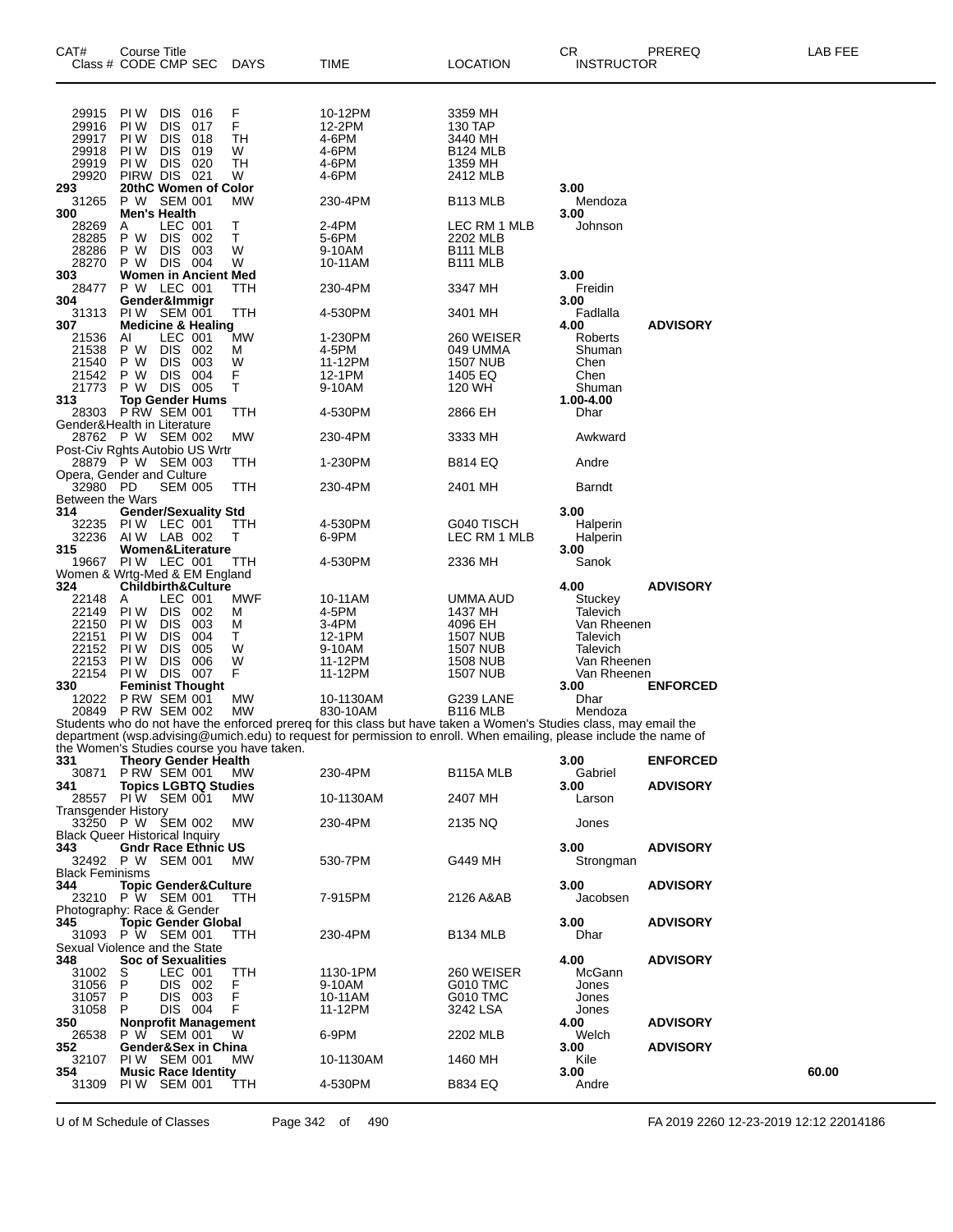| CAT#              | Course Title<br>Class # CODE CMP SEC                        | DAYS     | TIME               | <b>LOCATION</b>        | CR<br><b>INSTRUCTOR</b> | PREREQ          | LAB FEE |
|-------------------|-------------------------------------------------------------|----------|--------------------|------------------------|-------------------------|-----------------|---------|
| 360               | Hst Famly Us                                                |          |                    |                        | 4.00                    |                 |         |
| 32064             | LÉC 001<br>Α                                                | МW       | 4-530PM            | 1060 BSB-TBL           | Simmons                 |                 |         |
| 32066             | P W<br>DIS 002                                              | TН       | 12-1PM             | 049 UMMA               | Sherley                 |                 |         |
| 32068<br>32070    | P W<br><b>DIS</b><br>003<br><b>DIS</b><br>004<br>P W        | TН<br>F. | $1-2PM$<br>11-12PM | 3816 SSWB<br>1028 DANA | Sherley<br>Sherley      |                 |         |
| 365               | <b>Gender Global Health</b>                                 |          |                    |                        | 3.00                    | <b>ADVISORY</b> |         |
| 28099             | PIW SEM 001                                                 | TTH      | 1-230PM            | 2114 MLB               | Fadlalla                |                 |         |
| 366               | <b>Sexuality/US Pop Cul</b><br>LEC 001                      |          | 230-4PM            |                        | 3.00                    |                 |         |
| 30973<br>30975    | AI<br>PIW LAB 002                                           | МW<br>W  | 4-6PM              | 2330 MH<br>2330 MH     | Mora<br>Mora            |                 |         |
| 375               | <b>History Witchcraft</b>                                   |          |                    |                        | 4.00                    |                 |         |
| 32074             | Al<br>LEC 001                                               | МW       | 4-530PM            | AUD 4 MLB              | Kivelson                |                 |         |
| 32075<br>32076    | PI W<br><b>DIS</b><br>002<br>PI W<br><b>DIS</b><br>003      | F<br>F   | 11-12PM<br>12-1PM  | 3330 MH<br>3437 MH     | Osgood<br>Laplant       |                 |         |
| 32077             | PI W<br><b>DIS</b><br>004                                   | F        | 10-11AM            | 3463 MH                | Osgood                  |                 |         |
| 32078             | <b>DIS</b><br>PI W<br>005                                   | TН       | 9-10AM             | G115 AH                | Espinosa II             |                 |         |
| 32079             | PI W<br><b>DIS</b><br>006                                   | TН       | 10-11AM            | 806 BMT                | Espinosa II             |                 |         |
| 32080             | PI W<br><b>DIS</b><br>007                                   | TН       | 12-1PM             | 130 TAP                | Abkarian                |                 |         |
| 32081<br>32083    | <b>DIS</b><br>008<br>PI W<br><b>PIW DIS 010</b>             | F.<br>TН | 11-12PM<br>10-11AM | G115 AH<br>1024 DANA   | Laplant<br>Abkarian     |                 |         |
| 380               | <b>Special Topics</b>                                       |          |                    |                        | 2.00                    | <b>ADVISORY</b> |         |
| 27670             | PIW SEM 001                                                 | W        | 3-5PM              | <b>B856 EQ</b>         | Burkam                  |                 |         |
|                   | 20th Century LGBT History                                   |          |                    |                        |                         |                 |         |
| 384               | <b>Independent Research</b><br>SD<br>$IND +$                |          | ARR                | ARR                    | 1.00-3.00               | <b>ADVISORY</b> |         |
| 385               | <b>Directed Reading</b><br>$IND +$                          |          | ARR                | ARR                    | 1.00-3.00               | <b>ADVISORY</b> |         |
| 410<br>28302      | <b>Reproductive Justice</b><br>P RW SEM 001                 | TTH      | 1130-1PM           | 2114 MLB               | 3.00<br>Peterson        | <b>ADVISORY</b> |         |
| 411               | Red, Qrs, CntryMusic                                        |          |                    |                        | 3.00                    | <b>ADVISORY</b> |         |
| 30872             | P W SEM 001                                                 | TTH      | 4-530PM            | 1507 NUB               | Hubbs                   |                 |         |
| 414               | <b>Studies Women&amp;Lit</b><br>32092 PIW REC 001           | МW       | 1130-1PM           | 1339 MH                | 3.00<br>Awkward         |                 |         |
|                   | Race&Gend in Novels T Morrison                              |          |                    |                        |                         |                 |         |
| 425               | <b>Fem Pract Oral Hist</b>                                  |          |                    |                        | 3.00                    | <b>ADVISORY</b> |         |
| 28254<br>428      | P W SEM 001<br>Sex Panics:  US & UK                         | МW       | 10-1130AM          | 5521 HH                | Lawsin<br>3.00          | <b>ADVISORY</b> |         |
| 28930             | P W SEM 001                                                 | TTH      | 4-530PM            | G449 MH                | Rubin                   |                 |         |
| 431               | <b>Advanced Top LGBTQ</b><br>28763 P W SEM 001              | TН       | 6-9PM              | 1460 MH                | 3.00<br>Halperin        | <b>ADVISORY</b> |         |
|                   | MaleLove before Gay Liberation<br>32847 P W SEM 002         | TTH      | 1-230PM            | 1436 MH                | Puff                    |                 |         |
| 432               | The German Discovery of Sex<br><b>Adv Gender&amp;Health</b> |          |                    |                        | 3.00                    | <b>ADVISORY</b> |         |
|                   | 25717 PIW LEC 003                                           | ТH       | 6-8PM              | 2000 426NIB            | Eagle                   |                 |         |
|                   | Intr Glob Hlt:Iss&Challenges                                |          |                    |                        |                         |                 |         |
| 441               | <b>Snr Honors Šeminar I</b><br>PD.<br><b>SEM 001</b>        |          | 4-5PM              | G239 LANE              | 1.00<br>McClelland      |                 |         |
| 19279<br>443      | Race, Gender&Health                                         | М        |                    |                        | 3.00                    | <b>ADVISORY</b> |         |
| 19607             | P W SEM 001                                                 | TTH      | 230-4PM            | G449 MH                | Haniff                  |                 |         |
| 447               | Soc of Gender                                               |          |                    |                        | 3.00                    | <b>ADVISORY</b> |         |
| 31001<br>449      | LEC 001<br>P<br>Diagnosis, Sex, &Soc                        | м        | 4-7PM              | G115 AH                | McGann<br>3.00          |                 |         |
| 26614             | P W SEM 001                                                 | МW       | 1-230PM            | 3463 MH                | McGann                  |                 |         |
| 471               | Gender Islam                                                |          |                    |                        | 3.00                    | <b>ADVISORY</b> |         |
| 31582<br>487      | P W LEC 001<br>Gend&Soc-Ang Egy                             | МW       | 230-4PM            | 1185 NQ                | Babayan<br>3.00         | <b>ADVISORY</b> |         |
| 31588             | PIW LEC 001                                                 | TTH      | 1-230PM            | 2135 NQ                | Wilfong                 |                 |         |
| 490               | <b>Honors Thesis</b>                                        |          |                    |                        | 3.00                    |                 |         |
|                   | SD<br>$IND +$<br><b>Honors Thesis</b>                       |          | ARR                | ARR                    |                         |                 |         |
| 491               | $IND +$<br>D                                                |          | ARR                | ARR                    | 3.00                    |                 |         |
| 501               | <b>Intro Grad Studies</b>                                   |          |                    |                        | 1.00                    | <b>ADVISORY</b> |         |
| 16509             | <b>SEM 001</b><br>PD.                                       | м        | 130-3PM            | G239 LANE              | Kirkland                |                 |         |
| 530<br>12024      | <b>Theory Feminism</b><br>P RW SEM 001                      | W        | 1-4PM              | G239 LANE              | 3.00<br>Wu              | <b>ADVISORY</b> |         |
| 531               | <b>LGBTQ Studies</b>                                        |          |                    |                        | 3.00                    |                 |         |
| 30873             | <b>P RW SEM 001</b>                                         | TTH      | 1130-1PM           | G239 LANE              | Hubbs                   |                 |         |
| 580               | <b>Independent Study</b>                                    |          |                    |                        | 1.00-3.00               | <b>ADVISORY</b> |         |
| 590               | $IND +$<br><b>Disability Studies</b>                        |          | ARR                | ARR                    | 1.00-3.00               | <b>ADVISORY</b> |         |
| 21384             | PIW SEM 001                                                 | M        | 1-4PM              | G463 MH                | Yergeau                 |                 |         |
|                   | <b>Studying Disability Arts&amp;Cult</b>                    |          |                    |                        |                         |                 |         |
| 601               | <b>Feminist Schol Hum</b><br>20853 PDRW SEM 001             | T        | 1-4PM              | G239 LANE              | 3.00<br>Traub           | <b>ADVISORY</b> |         |
| Meets with WS 602 |                                                             |          |                    |                        |                         |                 |         |
| 602               | Appro Fem Sch Soc S                                         |          |                    |                        | 3.00                    | <b>ADVISORY</b> |         |
| Meets with WS 601 | 20319 PDRW SEM 001                                          | т        | 1-4PM              | G239 LANE              | Traub                   |                 |         |
|                   |                                                             |          |                    |                        |                         |                 |         |

U of M Schedule of Classes Page 343 of 490 FA 2019 2260 12-23-2019 12:12 22014186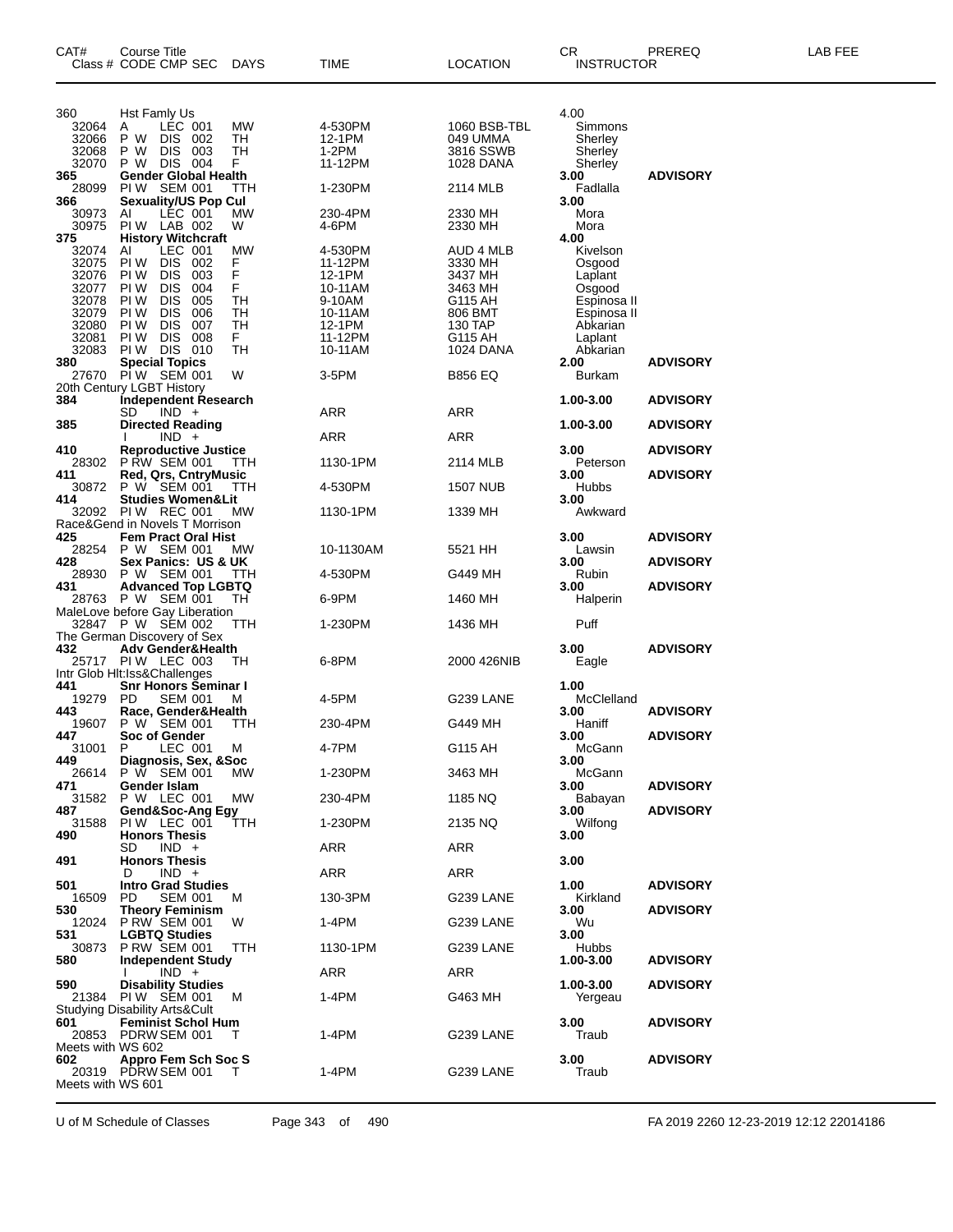| CAT#         | Course Title<br>Class # CODE CMP SEC DAYS                  |     | TIME       | LOCATION         | CR.<br><b>INSTRUCTOR</b> | <b>PREREQ</b>   | LAB FEE |
|--------------|------------------------------------------------------------|-----|------------|------------------|--------------------------|-----------------|---------|
|              |                                                            |     |            |                  |                          |                 |         |
| 645          | <b>Feminist Sex Wars</b>                                   |     |            |                  | 3.00                     |                 |         |
| 32219<br>655 | P W SEM 001<br><b>Psych of Women</b>                       | W   | 5-8PM      | 210 WH           | Rubin<br>3.00            | <b>ADVISORY</b> |         |
| 32270        | PIRW LEC 001                                               | TH. | 2-5PM      | <b>1006 DANA</b> | Cortina                  |                 |         |
| 690          | <b>Directed Readings</b>                                   |     |            |                  | 1.00-3.00                | <b>ADVISORY</b> |         |
|              | $IND +$                                                    |     | ARR        | <b>ARR</b>       |                          |                 |         |
| 698          | <b>Special Seminar</b>                                     |     |            |                  | 3.00                     | <b>ADVISORY</b> |         |
| 29136        | PRW SEM 001                                                | TH  | 6-9PM      | 3752 SSWB        | Reed                     |                 |         |
| 890          | Women and Community Organizing<br><b>Advanced Research</b> |     |            |                  | 1.00-3.00                | <b>ADVISORY</b> |         |
|              | $IND +$<br>D                                               |     | <b>ARR</b> | <b>ARR</b>       |                          |                 |         |
| 891          | Jt Ph.D Adv Res                                            |     |            |                  | 3.00                     | <b>ADVISORY</b> |         |
|              | $IND +$                                                    |     | ARR        | <b>ARR</b>       |                          |                 |         |
| 892          | <b>Advanced Research</b>                                   |     |            |                  | 3.00                     | <b>ADVISORY</b> |         |
|              | $IND +$                                                    |     | ARR        | <b>ARR</b>       |                          |                 |         |
| 990          | <b>Diss Pre-Cand</b><br>$IND +$                            |     |            |                  | 1.00-8.00                | <b>ADVISORY</b> |         |
| 995          | <b>Diss Cand</b>                                           |     | ARR        | <b>ARR</b>       | 8.00                     | <b>ENFORCED</b> |         |
|              | $IND +$<br>IR.                                             |     | <b>ARR</b> | <b>ARR</b>       |                          |                 |         |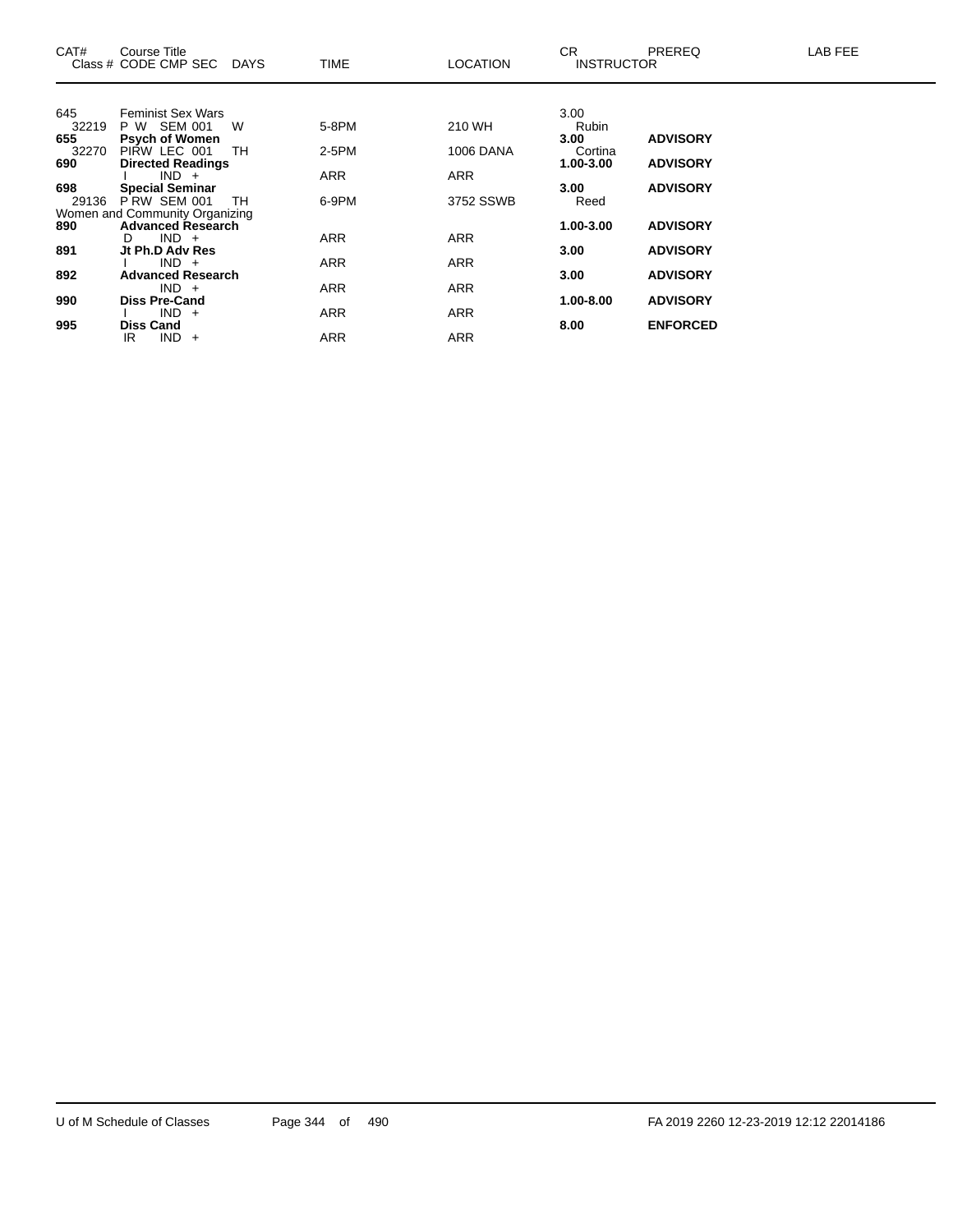| CAT# | Course Title              |             |                 | ◠г<br>◡⊓          | PREREQ | LAB FEE |
|------|---------------------------|-------------|-----------------|-------------------|--------|---------|
|      | Class # CODE CMP SEC DAYS | <b>TIME</b> | <b>LOCATION</b> | <b>INSTRUCTOR</b> |        |         |

## **Medicine Division of Anatomical Science**

|              | <b>Anatomy (ANATOMY)</b>                        |               |            |                 |                                                    |                               |        |
|--------------|-------------------------------------------------|---------------|------------|-----------------|----------------------------------------------------|-------------------------------|--------|
| 403<br>12028 | <b>Hum Anat:Struc&amp;Funct</b><br>LEC 001<br>P | <b>MWF</b>    | 10-12PM    | <b>NLH MSC2</b> | 5.00<br>Sullivan, Alsup, Brzezinski,<br><b>Fox</b> |                               |        |
| 499          | <b>UG Anat Research II</b>                      |               |            |                 | 1.00-16.00                                         |                               |        |
|              | $IND +$                                         |               | <b>ARR</b> | <b>ARR</b>      |                                                    |                               |        |
| 510          | <b>Anat Teaching Exp</b>                        |               |            |                 | 2.00                                               | <b>ADVISORY</b>               |        |
| 27371        | LAB 001<br>PI                                   |               | <b>ARR</b> | <b>ARR</b>      | Sullivan, Fox, Brzezinski                          | Orczykowski, Alsup, Barnosky, |        |
| 570          | Hum Neuroanat I                                 |               |            |                 | 3.00                                               | <b>ADVISORY</b>               |        |
| 22103        | LEC 001<br>PD.                                  | TTH           | 10-1130AM  | 4151 USB        | Altschuler, Sullivan                               |                               |        |
| 571          | <b>Hum Neuroanat II</b>                         |               |            |                 | 1.00                                               | <b>ADVISORY</b>               |        |
| 22104        | LAB 001<br>P                                    | тн            | 3-5PM      | <b>ARR</b>      | Sullivan, Altschuler                               |                               |        |
| 613          | <b>Head &amp; Neck Anatomy</b>                  |               |            |                 | 1.50                                               | <b>ADVISORY</b>               | 230.00 |
| 22597        | LEC 001<br>S                                    |               | <b>ARR</b> | <b>ARR</b>      | <b>Brzezinski</b>                                  |                               |        |
| 22598        | LAB<br>P<br>002                                 | <b>MTWTHF</b> | 8-12PM     | <b>ARR</b>      | <b>Brzezinski</b>                                  |                               |        |
| 852          | <b>Prenat Fac Gro</b>                           |               |            |                 | $1.00 - 2.00$                                      | <b>ADVISORY</b>               |        |
| 12031        | <b>SEM 001</b><br>P                             | тн            | 8-9AM      | 1018 DENT       |                                                    |                               |        |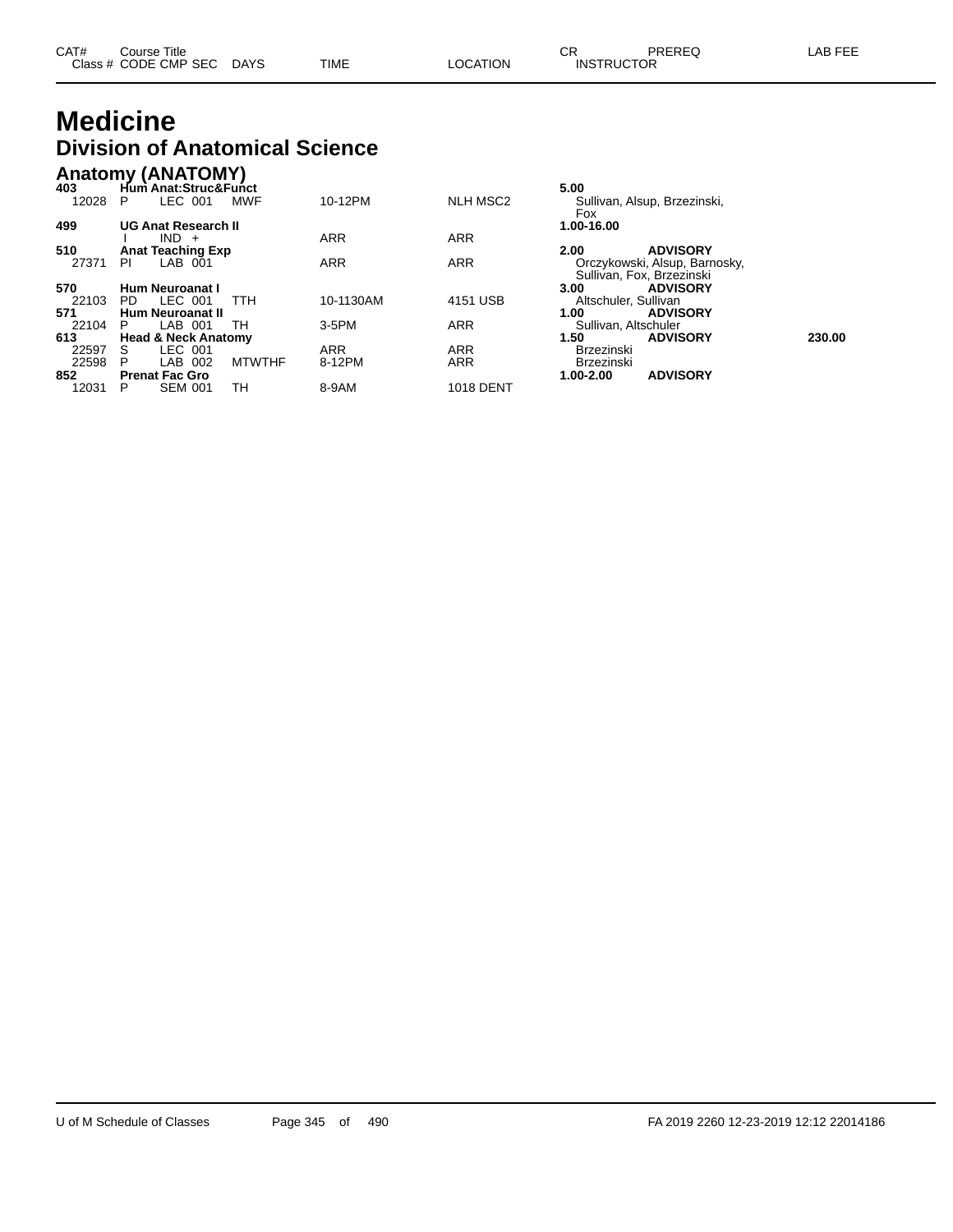| CAT# | Course Title<br>Class # CODE CMP SEC | <b>DAYS</b> | TIME | ∟OCATION | СR<br><b>INSTRUCTOR</b> | <b>PREREQ</b> | LAB FEE |
|------|--------------------------------------|-------------|------|----------|-------------------------|---------------|---------|
|      |                                      |             |      |          |                         |               |         |

# **Anesthesiology Department**

|       | <b>Anesthesia (ANESTH)</b> |     |     |            |                 |  |  |  |  |  |  |
|-------|----------------------------|-----|-----|------------|-----------------|--|--|--|--|--|--|
| 499   | Ug Research                |     |     | 1.00-16.00 | <b>ADVISORY</b> |  |  |  |  |  |  |
|       | $IND +$                    | ARR | ARR |            |                 |  |  |  |  |  |  |
| 599   | <b>Pd Anes Rotatn</b>      |     |     | 1.00-3.00  | <b>ADVISORY</b> |  |  |  |  |  |  |
| 12033 | <b>SEM 001</b><br>P        | ARR | ARR |            |                 |  |  |  |  |  |  |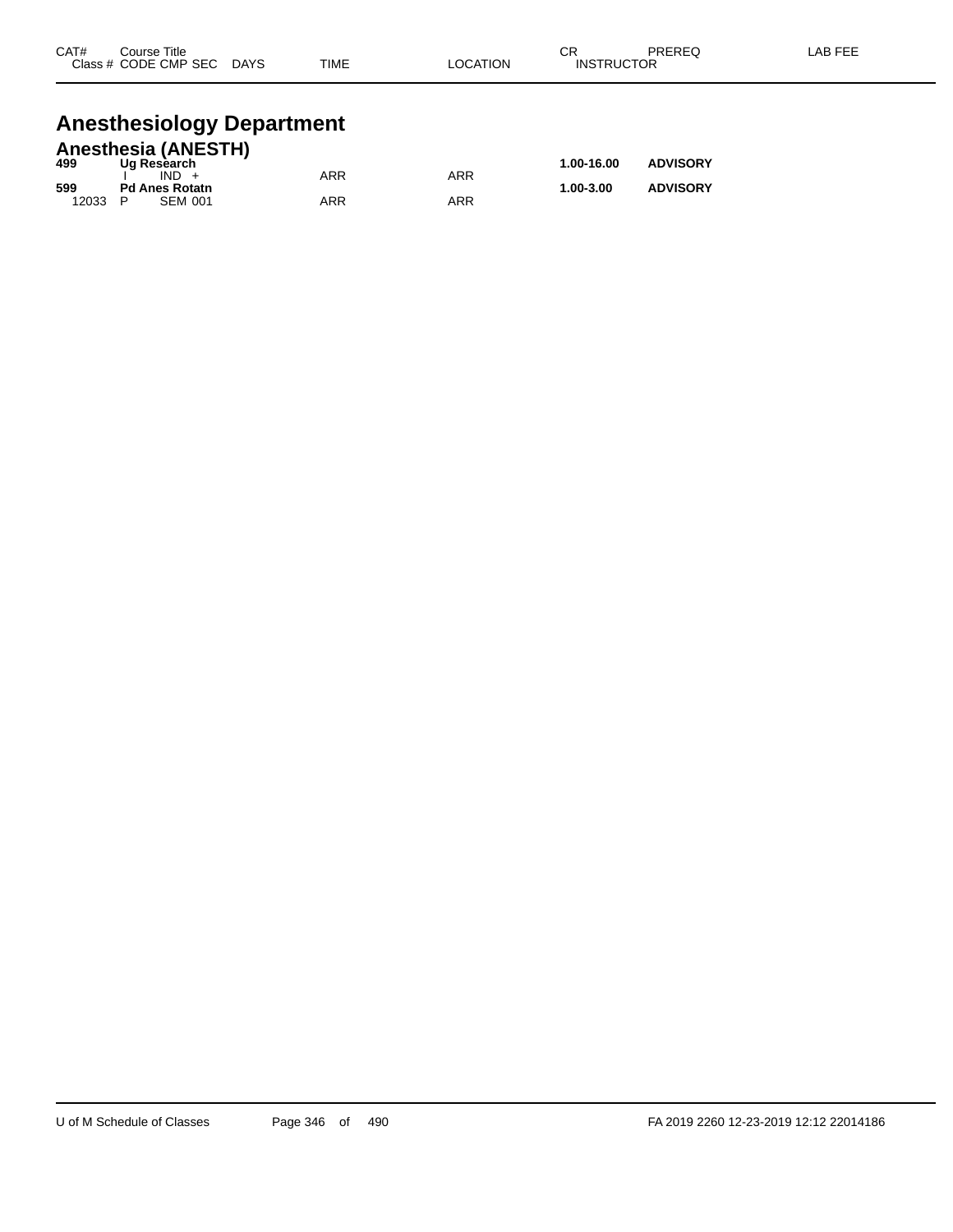| CAT# | Title<br>Course      |      |      |          | Ωn<br>◡∩          | PREREQ | . EEF<br>AR. |
|------|----------------------|------|------|----------|-------------------|--------|--------------|
|      | Class # CODE CMP SEC | DAYS | TIME | LOCATION | <b>INSTRUCTOR</b> |        |              |

#### **Bioinformatics Bioinformatics (BIOINF)**

| 463                | <b>Math Model Biol</b>                                                                                              |            |                | 3.00                | <b>ADVISORY</b>              |
|--------------------|---------------------------------------------------------------------------------------------------------------------|------------|----------------|---------------------|------------------------------|
| 19581              | P W LEC 001<br>MWF                                                                                                  | 10-11AM    | B735 EH        | Storey              |                              |
| 19582              | P W LEC 002<br><b>MWF</b>                                                                                           | 1-2PM      | 3096 EH        | Storey              |                              |
|                    | P W LEC 002<br>MF                                                                                                   | $1-2PM$    | <b>B743 EH</b> |                     |                              |
| 500                | <b>BIOINF Skills</b>                                                                                                |            |                | 1.00                | <b>ADVISORY</b>              |
| 29715              | <b>PIR</b><br>LEC 001<br>м                                                                                          | 3-4PM      | 2062 PALM      | Sartor, Burmeister  |                              |
| 501                | <b>Math Fndtns Bioinf</b>                                                                                           |            |                | 3.00                | <b>ADVISORY</b>              |
| 29747              | LEC 001<br><b>MW</b><br>P                                                                                           | 130-3PM    | 2036 PALM      | Najarian            |                              |
| 523                | <b>Bioinf Basic Bio Lab</b>                                                                                         |            |                | 2.00                |                              |
| 18535 PI           | LAB 001                                                                                                             | <b>ARR</b> | ARR            | Burmeister, Guest   |                              |
|                    | course meets in Rm. 2130 USB                                                                                        |            |                |                     |                              |
| 527                | Intr Bioinf&Comp Bio                                                                                                |            |                | 4.00                | <b>ADVISORY</b>              |
| 18676              | Α<br>LEC 001<br><b>TTH</b>                                                                                          | 1-230PM    | 1250 USB       | Guest               |                              |
| 18785              | LAB 002<br>P R<br>W                                                                                                 | 1-230PM    | 2230 USB       |                     |                              |
| 22587              | PR.<br>LAB 004<br>м                                                                                                 | 1-230PM    | 2230 USB       |                     |                              |
| 36259              | P<br>LAB 006<br>W                                                                                                   | 230-4PM    | 2230 USB       |                     |                              |
| 528                | <b>Structural Bioinf</b>                                                                                            |            |                | 3.00                |                              |
| 31034              | LEC 001<br>F<br>P                                                                                                   | 9-12PM     | 2036 PALM      | Zhang               |                              |
| 540                | <b>Math of Bio Networks</b>                                                                                         |            |                | 3.00                |                              |
| 25700              | PRW LEC 001<br>TTH                                                                                                  | 830-10AM   | 1068 EH        | Rajapakse           |                              |
| 568                | <b>Math &amp; Comp Neurosci</b>                                                                                     |            |                | 3.00                | <b>ENFORCED</b>              |
|                    | 26272 PRW LEC 001<br>MW                                                                                             | 10-1130AM  | 3088 EH        | Booth               |                              |
| 575                | <b>Prog Lab in Bioinf</b>                                                                                           |            |                | 3.00                | <b>ADVISORY</b>              |
|                    | 29566 PIRW LAB 001<br><b>MW</b>                                                                                     | 10-1130AM  | 2036 PALM      | Mitrea              |                              |
|                    | Students are required to provide their own laptop for class.<br>29567 PIRW LAB 002                                  |            |                |                     |                              |
|                    | TTH                                                                                                                 | 10-1130AM  | 2036 PALM      | Mitrea              |                              |
| 590                | Img & Adv Mach Lrng                                                                                                 |            |                | 3.00                | <b>ENFORCED</b>              |
| 31299              | <b>PIR</b><br>LEC 001<br>F                                                                                          | 1-4PM      | 2036 PALM      | Rao                 |                              |
| 599                | <b>Directed Research</b>                                                                                            |            |                | 1.00-8.00           |                              |
| 602                | $IND +$                                                                                                             | ARR        | ARR            | 1.00                |                              |
| 16663 PR           | <b>Bioinf Journal Club</b><br><b>SEM 001</b><br>м                                                                   | 12-1PM     | 2062 PALM      | Bankhead III, Welch | <b>ADVISORY</b>              |
|                    | Small group review sessions occur 11:30 a.m. - 12:50 p.m. Wednesdays.                                               |            |                |                     |                              |
|                    | Students in 603 attend one review session on the Wednesday prior to their presentation date.                        |            |                |                     |                              |
|                    | Students in 602 attend two review sessions on Wednesdays prior to the each of the presentations they've been        |            |                |                     |                              |
| assigned to cover. |                                                                                                                     |            |                |                     |                              |
| 34956 PR           | <b>SEM 002</b><br>W                                                                                                 | $3-4PM$    | 2062 PALM      | Burmeister, Mitrea  |                              |
|                    | Small group review sessions occur Fridays (11:30 a.m. - 12:50 p.m.)                                                 |            |                |                     |                              |
|                    | Students in 603 attend one review session on the Friday prior to their presentation date.                           |            |                |                     |                              |
|                    | Students in 602 attend two review sessions on Fridays prior to the each of the presentations they've been assigned  |            |                |                     |                              |
| to cover.          |                                                                                                                     |            |                |                     |                              |
| 603                | <b>Bioinf JC</b>                                                                                                    |            |                | 1.00                | <b>ENFORCED</b>              |
| 25704 PIR          | DIS 001<br>м                                                                                                        | 12-1PM     | 2062 PALM      | Bankhead III, Welch |                              |
|                    | Small group review sessions occur 11:30 a.m. - 12:50 p.m. Wednesdays.                                               |            |                |                     |                              |
|                    | Students in 603 attend one review session, the Wednesday prior to their presentation date.                          |            |                |                     |                              |
|                    | Students in 602 attend two review sessions, on Wednesdays prior to the each of the presentations they've been       |            |                |                     |                              |
| assigned to cover. |                                                                                                                     |            |                |                     |                              |
| 34957 PIR          | DIS 002<br>W                                                                                                        | $3-4PM$    | 2062 PALM      | Burmeister, Mitrea  |                              |
|                    | Small group review sessions occur Fridays (11:30 a.m. - 12:50 p.m.)                                                 |            |                |                     |                              |
|                    | Students in 603 attend one review session, the Friday prior to their presentation date.                             |            |                |                     |                              |
|                    | Students in 602 attend two review sessions, on Fridays prior to the each of the presentations they've been assigned |            |                |                     |                              |
| to cover.          |                                                                                                                     |            |                |                     |                              |
| 606                | Intro Biocomputing                                                                                                  |            |                | 1.00                | <b>ENFORCED</b>              |
|                    | Class is held Monday, August 24th through Friday, August 28th 9am-4pm in SPH I room 3755                            |            |                |                     |                              |
| 24602 PR           | LEC 001<br>MTWTHF                                                                                                   | 9-4PM      | 3755 SPH1      |                     | Mills, Jiang, Kitzman, Kidd, |
|                    |                                                                                                                     |            |                | Kang                |                              |
| 622                | Translational Res                                                                                                   |            |                | 2.00                |                              |
| 23843              | P<br>LEC 001<br>T                                                                                                   | 10-12PM    | ARR            | Rae                 |                              |
|                    | To be held in room 2813/2817 MS II.                                                                                 |            |                |                     |                              |
| 625                | <b>Transl Sci Journal</b>                                                                                           |            |                | 1.00                |                              |
| 23932              | <b>SEM 001</b><br>т                                                                                                 | 9-10AM     | ARR            | Rae                 |                              |
|                    | Class will meet in room 2813/2817 MS II.                                                                            |            |                |                     |                              |
| 668                | Intro Health Infor                                                                                                  |            |                | 3.00                | <b>ADVISORY, ENFORCED</b>    |
| 21489              | PRW LEC 001<br>MW                                                                                                   | 430-6PM    | 2260 USB       | Flynn, Brannon      |                              |
| 890                | <b>Res Intro</b>                                                                                                    |            |                | $1.00 - 8.00$       |                              |
|                    | $IND +$                                                                                                             | ARR        | ARR            |                     |                              |
| 990                | Diss Research / Prec                                                                                                |            |                | 1.00-8.00           | <b>ADVISORY</b>              |
|                    | $IND +$                                                                                                             | ARR        | <b>ARR</b>     |                     |                              |
| 995                | <b>Diss-Cand Res</b><br>DR<br>$IND +$                                                                               | ARR        | ARR            | 8.00                | <b>ENFORCED</b>              |
|                    |                                                                                                                     |            |                |                     |                              |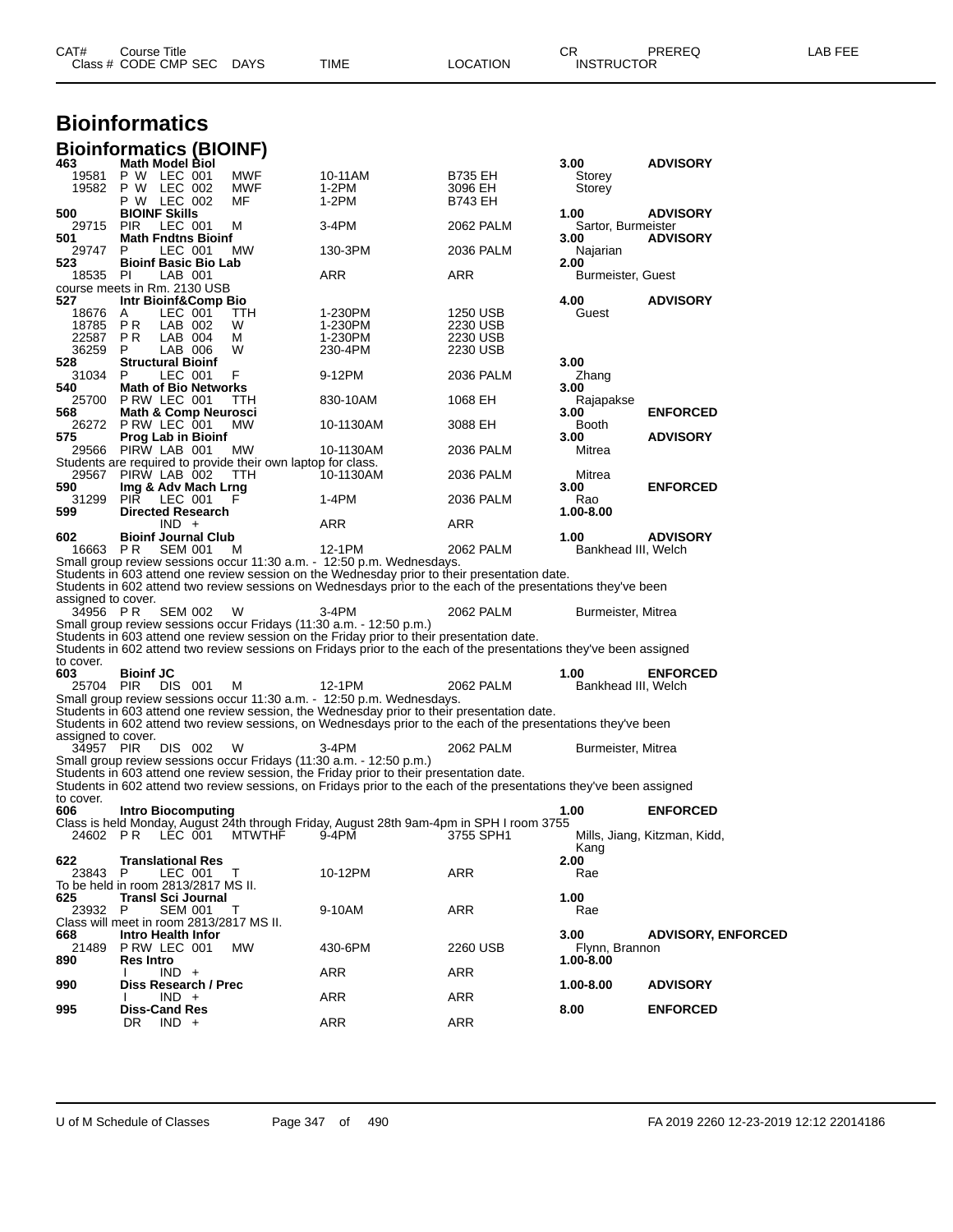|                                                  | <b>Biological Chemistry Departmen</b>                                                                                                    |                                |                                                                                                                                                                                         |                                                               |                                                          |                                                 |        |  |  |  |  |
|--------------------------------------------------|------------------------------------------------------------------------------------------------------------------------------------------|--------------------------------|-----------------------------------------------------------------------------------------------------------------------------------------------------------------------------------------|---------------------------------------------------------------|----------------------------------------------------------|-------------------------------------------------|--------|--|--|--|--|
|                                                  | <b>Biological Chemistry (BIOLCHEM)</b>                                                                                                   |                                |                                                                                                                                                                                         |                                                               |                                                          |                                                 |        |  |  |  |  |
| 212<br>18668                                     | <b>Descriptive Biochem</b><br>P W LEC 001                                                                                                | MW                             | 2-4PM                                                                                                                                                                                   | 5330 MSC1                                                     | 4.00<br>Stuckey                                          | <b>ADVISORY</b>                                 |        |  |  |  |  |
| 212                                              | <b>Descriptive Biochem</b><br>P W LEC 001                                                                                                | Т                              | 11-12PM                                                                                                                                                                                 | 5330 MSC1                                                     | 4.00                                                     | <b>ADVISORY</b>                                 |        |  |  |  |  |
| none<br>298                                      | <b>UG Research Biochem</b>                                                                                                               |                                |                                                                                                                                                                                         |                                                               | 1.00-4.00                                                | <b>ADVISORY</b>                                 |        |  |  |  |  |
| 398                                              | D<br>$IND +$<br><b>UG Research BIOLCHEM</b>                                                                                              |                                | ARR                                                                                                                                                                                     | ARR                                                           | 1.00-4.00                                                | <b>ADVISORY</b>                                 |        |  |  |  |  |
| 415                                              | $IND +$<br>D<br><b>Intro Biochem</b>                                                                                                     |                                | ARR                                                                                                                                                                                     | ARR                                                           | 4.00                                                     | <b>ADVISORY</b>                                 |        |  |  |  |  |
| 12034<br>a                                       | A<br>LEC 001                                                                                                                             | MWF                            | 9-10AM                                                                                                                                                                                  | AUD 4 MLB                                                     | Ninfa                                                    |                                                 |        |  |  |  |  |
| 34336<br>34337<br>34338<br>34339                 | P W<br><b>DIS</b><br>002<br>P<br><b>DIS</b><br>003<br>P W<br><b>DIS</b><br>004<br>DIS 005<br>P W                                         | т<br>т<br>Т<br>т               | 10-11AM<br>11-12PM<br>$1-2PM$<br>2-3PM                                                                                                                                                  | 2710 FSSC<br>2710 FSSC<br>2710 FSSC<br>2710 FSSC              | Lamanna<br>Lamanna<br>Lamanna<br>Lamanna                 |                                                 |        |  |  |  |  |
| 416<br>19266<br>24439                            | Intro Biochem Lab<br>LAB 001<br>P W<br>LAB 002<br>P                                                                                      | МW                             | 1-3PM<br>ARR                                                                                                                                                                            | 3034 CHEM<br>ARR                                              | 3.00<br>Yang                                             | <b>ADVISORY</b>                                 | 125.00 |  |  |  |  |
| 451<br>19668<br>19669<br>20289<br>32934          | Adv Biochem I<br><b>LEC 200</b><br>A<br>P W<br><b>DIS</b><br>- 203<br>P W<br>DIS.<br>204<br>MID 299<br>A<br>MID 299<br>Α<br>MID 299<br>A | MWF<br>TН<br>T.<br>М<br>M<br>M | 10-11AM<br>3-4PM<br>1-2PM<br>8-10PM<br>8-10PM<br>8-10PM                                                                                                                                 | 1300 CHEM<br>3741 CCRB<br>1060 EH<br>ARR<br>ARR<br>ARR        | 4.00<br>Keane<br>Gao<br>Gao                              | <b>ADVISORY</b>                                 |        |  |  |  |  |
| 499                                              | Biochem Res for Ug<br>DR.<br>$IND +$                                                                                                     |                                | ARR                                                                                                                                                                                     | ARR                                                           | 1.00-6.00                                                | <b>ADVISORY</b>                                 |        |  |  |  |  |
| 501<br>17612<br>505                              | <b>Chemical Biology I</b><br><b>PD</b><br><b>SEM 001</b><br><b>Nucleic Acid Biochem</b>                                                  | MWF                            | 8-9AM                                                                                                                                                                                   | 1250 USB                                                      | 3.00<br>3.00                                             | Koutmou, Palfey, Koutmos<br><b>ENFORCED</b>     |        |  |  |  |  |
| 32861<br>515                                     | <b>PIR</b><br>LEC 100<br><b>Intro Biochem</b>                                                                                            | TTH                            | 230-4PM                                                                                                                                                                                 | 1640 CHEM                                                     | Walter<br>4.00                                           | <b>ADVISORY, ENFORCED</b>                       |        |  |  |  |  |
| 12037<br>a                                       | A R<br>LEC 001                                                                                                                           | MWF                            | 9-10AM                                                                                                                                                                                  | AUD 4 MLB                                                     | Ninfa                                                    |                                                 |        |  |  |  |  |
| 34341<br>34342<br>34343<br>34344<br>516<br>19267 | P RW DIS<br>002<br>P R<br><b>DIS</b><br>003<br>P RW DIS<br>004<br>PRW DIS 005<br>Intro Biochem Lab<br>LAB 001<br>P                       | т<br>Т<br>Т<br>т<br>MW         | 10-11AM<br>11-12PM<br>$1-2PM$<br>$2-3PM$<br>1-3PM                                                                                                                                       | 2710 FSSC<br>2710 FSSC<br>2710 FSSC<br>2710 FSSC<br>3034 CHEM | Lamanna<br>Lamanna<br>Lamanna<br>Lamanna<br>3.00<br>Yang | <b>ADVISORY</b>                                 | 125.00 |  |  |  |  |
| 24440<br>552                                     | LAB 002<br>P.<br><b>Biochem MD Scientist</b>                                                                                             |                                | ARR                                                                                                                                                                                     | ARR                                                           | 2.00                                                     |                                                 |        |  |  |  |  |
| 19853<br>552                                     | PD.<br>DIS 001<br><b>Biochem MD Scientist</b>                                                                                            | м                              | 3-5PM                                                                                                                                                                                   | ARR                                                           | O'Brien<br>2.00                                          |                                                 |        |  |  |  |  |
| 591                                              | Р<br>DIS 001<br><b>Signal Transduction</b>                                                                                               |                                | ARR<br>Class Location: 6320 THSL; on 9/9 and 12/16 class meets in 6225 THSL.                                                                                                            | ARR                                                           | 2.00                                                     | <b>ADVISORY</b>                                 |        |  |  |  |  |
| 13640<br>600                                     | P W LEC 001<br>Intro Bio Research                                                                                                        | Т                              | 2-4PM                                                                                                                                                                                   | 7745 MSC2                                                     | 1.00-8.00                                                | Lee, Xu, Rui, Yin, Mortensen<br><b>ADVISORY</b> |        |  |  |  |  |
| 601                                              | $IND +$<br>DR.<br><b>Tools of a Scientist</b><br>27278 PD LEC 001 MW<br>Class Location: Most meetings in 6235 THSL, however, on          |                                | ARR<br>3-430PM                                                                                                                                                                          | ARR<br>ARR                                                    | 3.00<br>Nichols, Ninfa                                   |                                                 |        |  |  |  |  |
| 603                                              | 9/4, 9/18, 11/6, 11/13, 12/11 class meets in 3755 Med Sci II<br>Lit Review&Analysis                                                      |                                |                                                                                                                                                                                         |                                                               | 1.00-3.00                                                | <b>ADVISORY</b>                                 |        |  |  |  |  |
| 650                                              | $DW$ IND $+$<br><b>Euk Gene Transcrip</b>                                                                                                |                                | ARR                                                                                                                                                                                     | ARR                                                           | 2.00                                                     | <b>ADVISORY</b>                                 |        |  |  |  |  |
| 25631                                            | P<br>LEC 001<br>Class meets in 2817 Med Sci II                                                                                           | м                              | 10-12PM                                                                                                                                                                                 | ARR                                                           | Kerppola                                                 |                                                 |        |  |  |  |  |
| 660<br>25665 A                                   | <b>Protein Biochemistry</b><br>LEC 001                                                                                                   | TH                             | 10-11AM                                                                                                                                                                                 | ARR                                                           | 3.00<br><b>Baldridge</b>                                 | <b>ADVISORY</b><br>Andrews, Smith, Cianfrocco,  |        |  |  |  |  |
| 660                                              | <b>Protein Biochemistry</b><br>LEC 001<br>A                                                                                              |                                | ARR                                                                                                                                                                                     | ARR                                                           | 3.00                                                     | <b>ADVISORY</b>                                 |        |  |  |  |  |
|                                                  | Lec Sec 001 Meets Thur 10a11a in 2813 Med Sci II                                                                                         |                                | Disc Sec 002 Meets Tues 10a-12p in 2813 Med Sci II EXCEPT Oct 8 when it meets in 3817 Med Sci II<br>Disc Sec 003 Meets Wed 10a-12p in 6225 THSL EXCEPT Dec 4 when it meets in 6320 THSL |                                                               |                                                          |                                                 |        |  |  |  |  |
| 660<br>36131                                     | <b>Protein Biochemistry</b><br>PD W DIS 002                                                                                              |                                | 10-12PM<br>Tues Discussion: Meets in 2813 Med Sci 2 except on Oct 8th when it meets in 3817 Med Sci 2. Thursday Lecture meets                                                           | ARR                                                           | 3.00<br>Andrews                                          | <b>ADVISORY</b>                                 |        |  |  |  |  |
| in 2817 Med Sci 2.<br>Sci 2.                     | 36132 PD W DIS 003                                                                                                                       | W.                             | 10-12PM<br>Wed Discussion: Meets in 6225 THSL EXCEPT on Dec 4 when it meets 6320 THSL. Thursday Lecture meets in 2817 Med                                                               | ARR                                                           | Andrews                                                  |                                                 |        |  |  |  |  |

CAT# Course Title Case CR PREREQ LAB FEE

Class # CODE CMP SEC DAYS TIME LOCATION INSTRUCTOR

U of M Schedule of Classes Page 348 of 490 FA 2019 2260 12-23-2019 12:12 22014186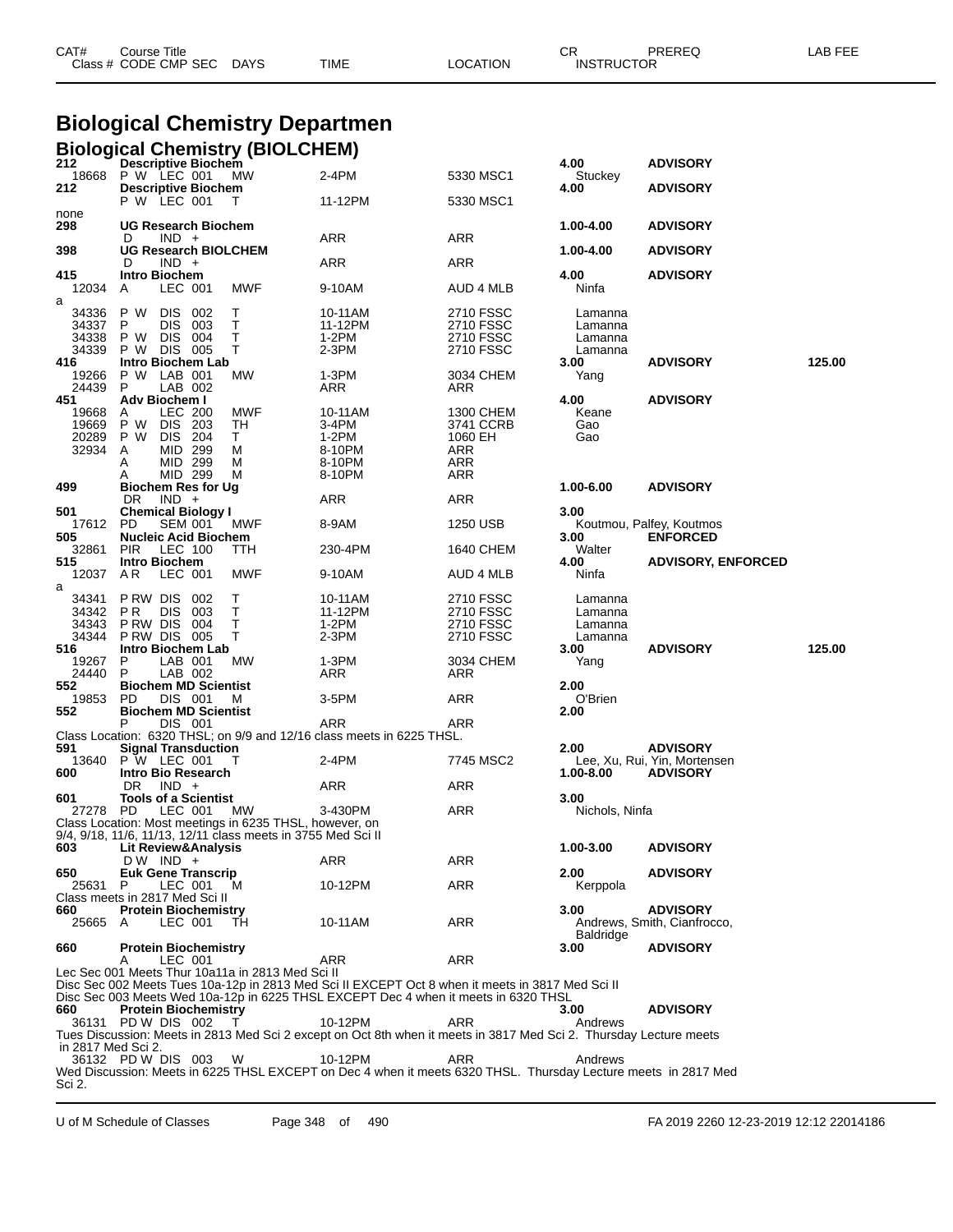|                     |                                                     | 1-3PM                                                                                                  | <b>ARR</b>                                                                                                                                                           | 2.00      | <b>ADVISORY</b><br>Goldman, Uhler, Thompson,                                                                                                                      |
|---------------------|-----------------------------------------------------|--------------------------------------------------------------------------------------------------------|----------------------------------------------------------------------------------------------------------------------------------------------------------------------|-----------|-------------------------------------------------------------------------------------------------------------------------------------------------------------------|
|                     |                                                     |                                                                                                        |                                                                                                                                                                      |           |                                                                                                                                                                   |
| <b>Graduate Sem</b> |                                                     |                                                                                                        |                                                                                                                                                                      | 1.00      | <b>ADVISORY</b>                                                                                                                                                   |
| <b>SEM 001</b>      |                                                     | 12-1PM                                                                                                 | <b>ARR</b>                                                                                                                                                           | Ragsdale  |                                                                                                                                                                   |
|                     |                                                     |                                                                                                        |                                                                                                                                                                      |           |                                                                                                                                                                   |
|                     |                                                     |                                                                                                        |                                                                                                                                                                      | 1.00      |                                                                                                                                                                   |
| <b>SEM 001</b>      |                                                     | 12-1PM                                                                                                 | <b>ARR</b>                                                                                                                                                           | Vojtek    |                                                                                                                                                                   |
|                     |                                                     |                                                                                                        |                                                                                                                                                                      |           |                                                                                                                                                                   |
|                     |                                                     |                                                                                                        |                                                                                                                                                                      | 1.00      |                                                                                                                                                                   |
|                     |                                                     | 3-4PM                                                                                                  | <b>ARR</b>                                                                                                                                                           | Baldridge |                                                                                                                                                                   |
|                     |                                                     |                                                                                                        |                                                                                                                                                                      |           |                                                                                                                                                                   |
| Diss-Precand        |                                                     |                                                                                                        |                                                                                                                                                                      | 1.00-8.00 | <b>ADVISORY</b>                                                                                                                                                   |
| $IND +$<br>D.       |                                                     | ARR                                                                                                    | <b>ARR</b>                                                                                                                                                           |           |                                                                                                                                                                   |
| <b>Diss-Cand</b>    |                                                     |                                                                                                        |                                                                                                                                                                      | 8.00      | <b>ENFORCED</b>                                                                                                                                                   |
| DR.<br>IND.<br>$+$  |                                                     | <b>ARR</b>                                                                                             | <b>ARR</b>                                                                                                                                                           |           |                                                                                                                                                                   |
|                     | 27422<br>12039 PD<br>24659 PD<br>27457 PD W SEM 001 | Biochem Reg Mechanis<br>PD W LEC 001 F<br>TH.<br><b>Biolchem Sem Series</b><br><b>Emerging Biochem</b> | Class will meet on Medical Campus, 2813 Med Sci II<br>Seminar and practice located: 2710 Furstenberg<br>Seminar Series meets weekly in North Lecture Hall Med Sci II |           | Voitek, Cho, Baneriee,<br>Trievel, Turner, Kwok<br>Class meets 9/17 in 2813 Med Sci II; 10/1, 10/22, 10/29 in 5360 THSL; 11/5 in 2813 Med Sci II; 12/3 5360 THSL. |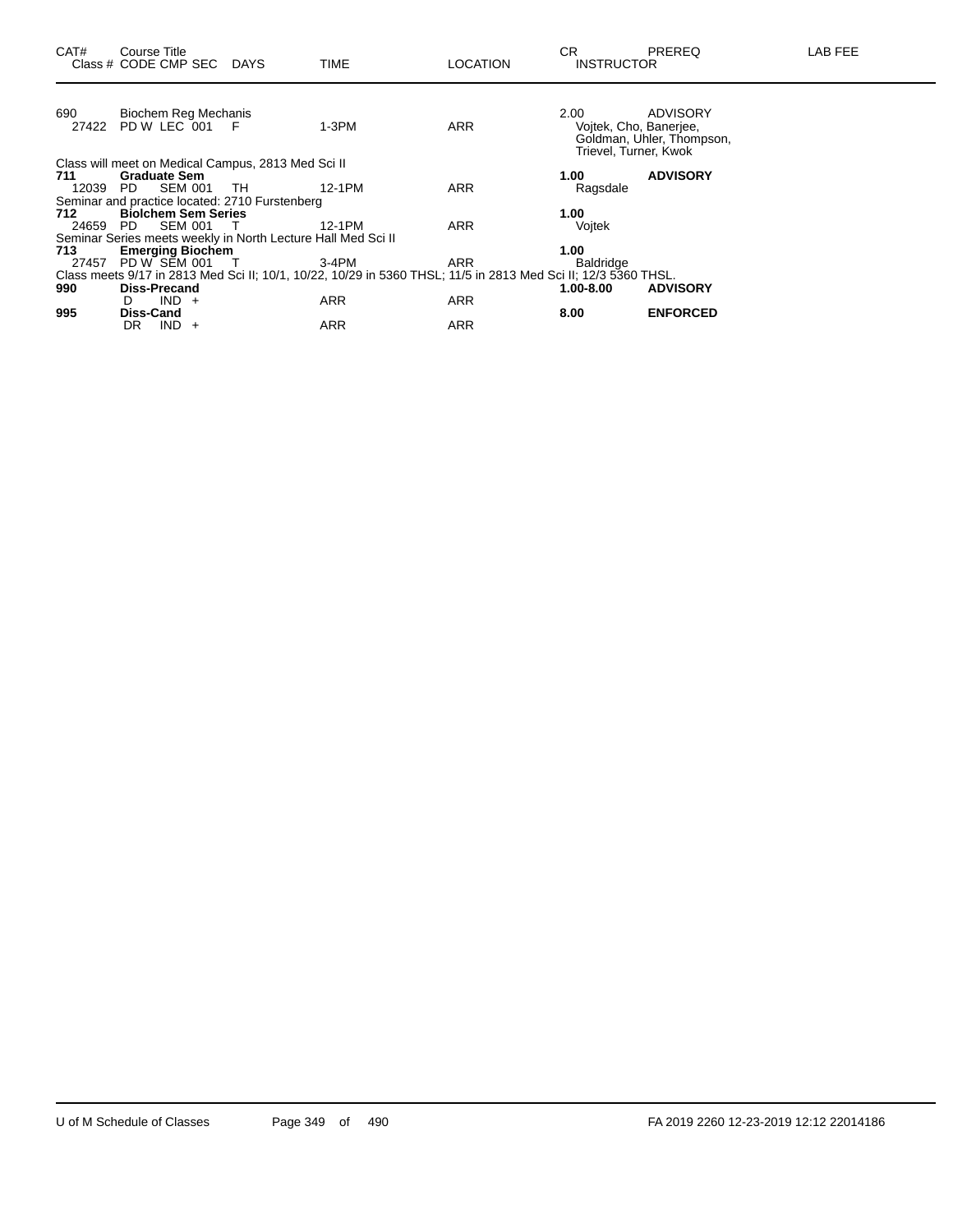# **Program in Biomedical Sciences**

|            | <b>Biomedical Sciences (PIBS)</b>                                                                                   |         |                  |               |                 |  |  |  |  |  |  |
|------------|---------------------------------------------------------------------------------------------------------------------|---------|------------------|---------------|-----------------|--|--|--|--|--|--|
| 503        | <b>Res Respon&amp;Ethics</b>                                                                                        |         |                  | 1.00          | <b>ADVISORY</b> |  |  |  |  |  |  |
| 12042 P    | LÉC 001                                                                                                             | ARR     | ARR              | Barolo        |                 |  |  |  |  |  |  |
|            | Courses arranged by student. Must complete required number by end of term.                                          |         |                  |               |                 |  |  |  |  |  |  |
| 550        | <b>Biomed Entrepre I</b>                                                                                            |         |                  | 2.00          |                 |  |  |  |  |  |  |
|            | 30059 PR SEM 002 T                                                                                                  | 330-5PM | <b>2901 THSL</b> | Olson         |                 |  |  |  |  |  |  |
|            | Class starts Sept 4th, 2018. Undergraduates may enroll with instructor permission and override.Class meetings in    |         |                  |               |                 |  |  |  |  |  |  |
| 2901 THSL. |                                                                                                                     |         |                  |               |                 |  |  |  |  |  |  |
| 600        | <b>Biomed Sci Ind Std</b>                                                                                           |         |                  | $1.00 - 8.00$ | <b>ADVISORY</b> |  |  |  |  |  |  |
|            | $IND +$                                                                                                             | ARR     | <b>ARR</b>       |               |                 |  |  |  |  |  |  |
|            | This course is for first year PIBS students only.                                                                   |         |                  |               |                 |  |  |  |  |  |  |
| 750        | <b>Biomed Entrepre II</b>                                                                                           |         |                  | 3.00          |                 |  |  |  |  |  |  |
| 27502 P    | DIS 001<br>TW                                                                                                       | 330-5PM | 6000 THSL        | Olson         |                 |  |  |  |  |  |  |
|            | Class starts Sept. 4 and meets Tuesdays in 2901 THSL and Wednesdays 6000 THSL from 3:30-5:00 pm                     |         |                  |               |                 |  |  |  |  |  |  |
| 800        | <b>PIBS Seminar</b>                                                                                                 |         |                  | 1.00          |                 |  |  |  |  |  |  |
| 21642 PR   | SEM 001<br>$\top$                                                                                                   | 4-5PM   | ARR              | Barolo        |                 |  |  |  |  |  |  |
|            | You must be a first year PIBS graduate student to be enrolled in this course. See Canvas Class website schedule for |         |                  |               |                 |  |  |  |  |  |  |
| details.   |                                                                                                                     |         |                  |               |                 |  |  |  |  |  |  |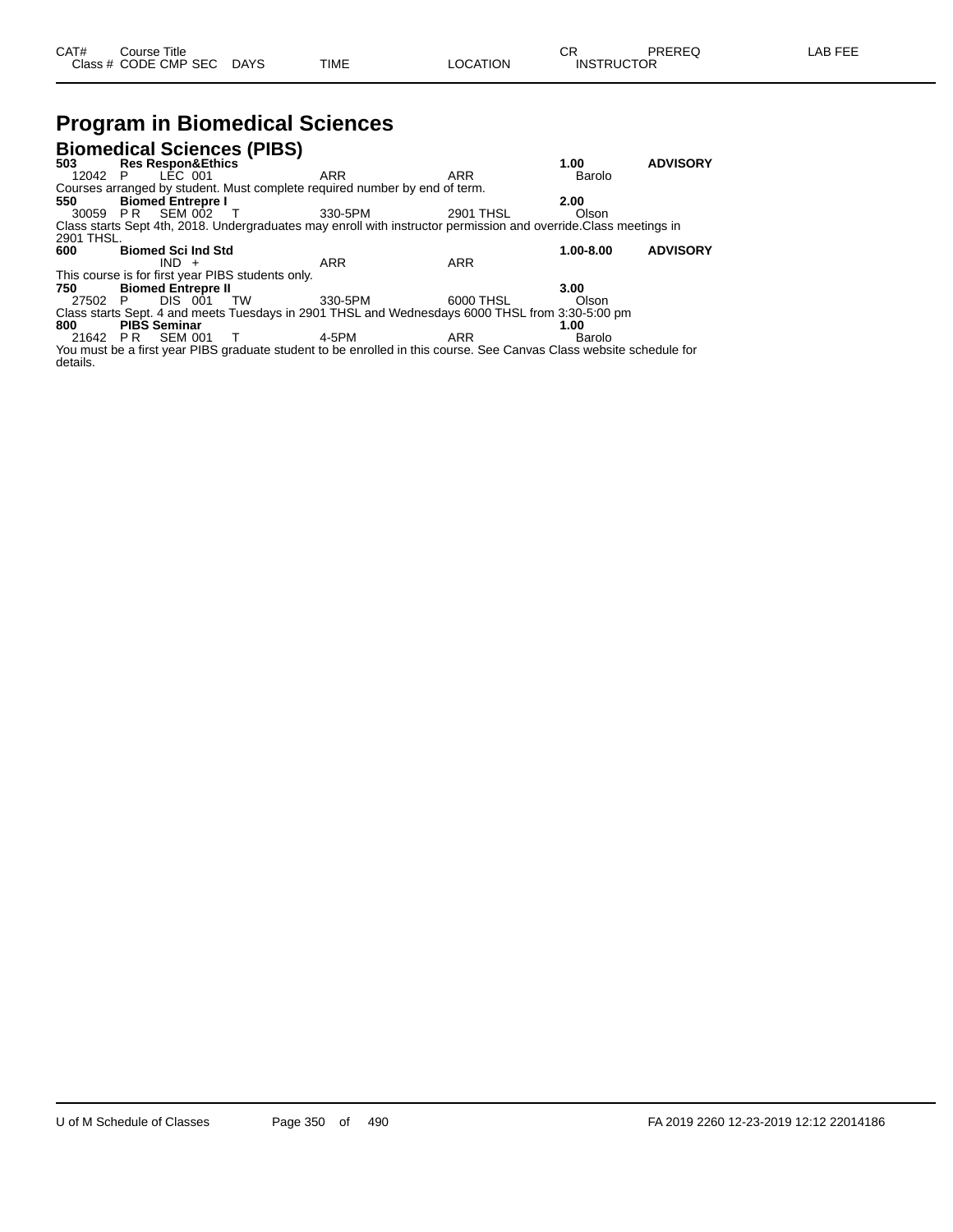### **Cancer Biology Graduate Program**

|       | Cancer Biology (CANCBIO)<br>599 Grad Independ Res |            |            |                     |                 |
|-------|---------------------------------------------------|------------|------------|---------------------|-----------------|
|       |                                                   |            |            | 1.00-8.00           |                 |
|       | $IND +$                                           | <b>ARR</b> | <b>ARR</b> |                     |                 |
| 800   | <b>Cancer Biol Sem</b>                            |            |            | 1.00                |                 |
| 21217 | <b>SEM 001</b><br>W<br>- P                        | 4-5PM      | 2903 THSL  | Lyssiotis, Crawford |                 |
|       | This course meets every Wednesday from 4 -5 pm    |            |            |                     |                 |
|       | Location: 2813/2817 Med Sci II                    |            |            |                     |                 |
| 990   | <b>Pre-Cand Diss Res</b>                          |            |            | 1.00-8.00           | <b>ADVISORY</b> |
|       | $IND +$                                           | <b>ARR</b> | <b>ARR</b> |                     |                 |
| 995   | <b>Cand Diss Res</b>                              |            |            | 8.00                |                 |
|       | $IND +$                                           | <b>ARR</b> | ARR        |                     |                 |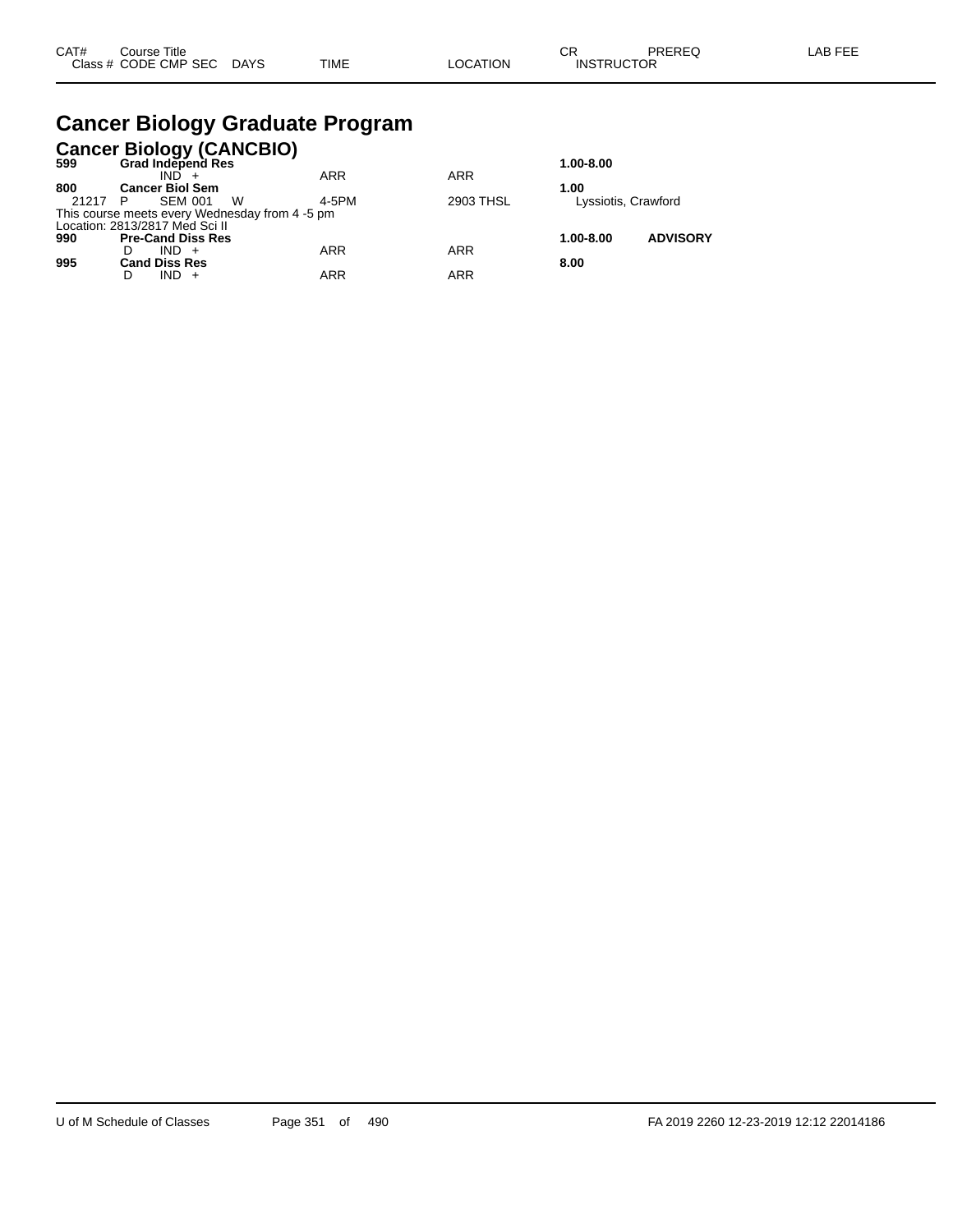### **Cell and Developmental Biology**

|                | <b>Cell and Developmental Biology (CDB)</b>                                                             |           |                                                                                                              |            |                                                  |                                                                                        |
|----------------|---------------------------------------------------------------------------------------------------------|-----------|--------------------------------------------------------------------------------------------------------------|------------|--------------------------------------------------|----------------------------------------------------------------------------------------|
| 503<br>20292 P | <b>Res Respon&amp;Ethics</b><br>LÉC 001                                                                 |           | <b>ARR</b>                                                                                                   | <b>ARR</b> | 1.00<br>Barolo                                   | <b>ADVISORY</b>                                                                        |
| 530            | MEETS OCT 7 - NOV 11.<br><b>Cell Biology</b><br>Lectures are located in North Lecture Hall, Med Sci II. |           |                                                                                                              |            | 3.00                                             | <b>ADVISORY</b>                                                                        |
|                | 12047 P W LEC 001                                                                                       | <b>MW</b> | *PhD students will have preference over Masters students and undergraduate students for enrollment.<br>1-3PM | ARR        | Fingar, Hug, Weisman,<br>Ostgaard, Trieu, Javed, | Pearring, Ohi, Tsai, Verhey,<br>Cai, Yamashita, Duncan,<br>Munneke, Harwood, Howington |
| 581<br>23422   | <b>Dev Genetics</b><br>LEC 001<br>P.                                                                    | т         | $2-4PM$                                                                                                      | <b>ARR</b> | 3.00<br>Holloway                                 | Allen, Lee, Maillard, Wong,<br>Ye, Gumucio, Duncan, Hug,                               |
| 581            | <b>Dev Genetics</b><br>LEC 001<br>P                                                                     | TH        | $3-5$ PM                                                                                                     | <b>ARR</b> | 3.00                                             |                                                                                        |
| 598            | <b>Directed Readings</b>                                                                                |           |                                                                                                              |            | 1.00-4.00                                        | <b>ADVISORY</b>                                                                        |
| 599            | $IND +$<br><b>Directed Research</b>                                                                     |           | ARR                                                                                                          | <b>ARR</b> | 1.00-8.00                                        | <b>ADVISORY</b>                                                                        |
|                | $IND +$                                                                                                 |           | <b>ARR</b>                                                                                                   | ARR        |                                                  |                                                                                        |
| 800            | <b>Special Topics</b><br>$IND +$                                                                        |           | <b>ARR</b>                                                                                                   | <b>ARR</b> | 3.00                                             | <b>ADVISORY</b>                                                                        |
| 801            | <b>Graduate Seminar</b>                                                                                 |           |                                                                                                              |            | 1.00                                             |                                                                                        |
| 12051          | <b>SEM 001</b><br>PR -                                                                                  | т         | 12-1PM                                                                                                       | 2710 FSSC  | Giger, Hug                                       |                                                                                        |
| 990            | <b>Diss Pre-Cand</b><br>$IND +$                                                                         |           | <b>ARR</b>                                                                                                   | <b>ARR</b> | 1.00-8.00                                        | <b>ADVISORY</b>                                                                        |
| 995            | Diss-Cand<br>$IND +$<br>R                                                                               |           | <b>ARR</b>                                                                                                   | <b>ARR</b> | 8.00                                             | <b>ENFORCED</b>                                                                        |
|                |                                                                                                         |           |                                                                                                              |            |                                                  |                                                                                        |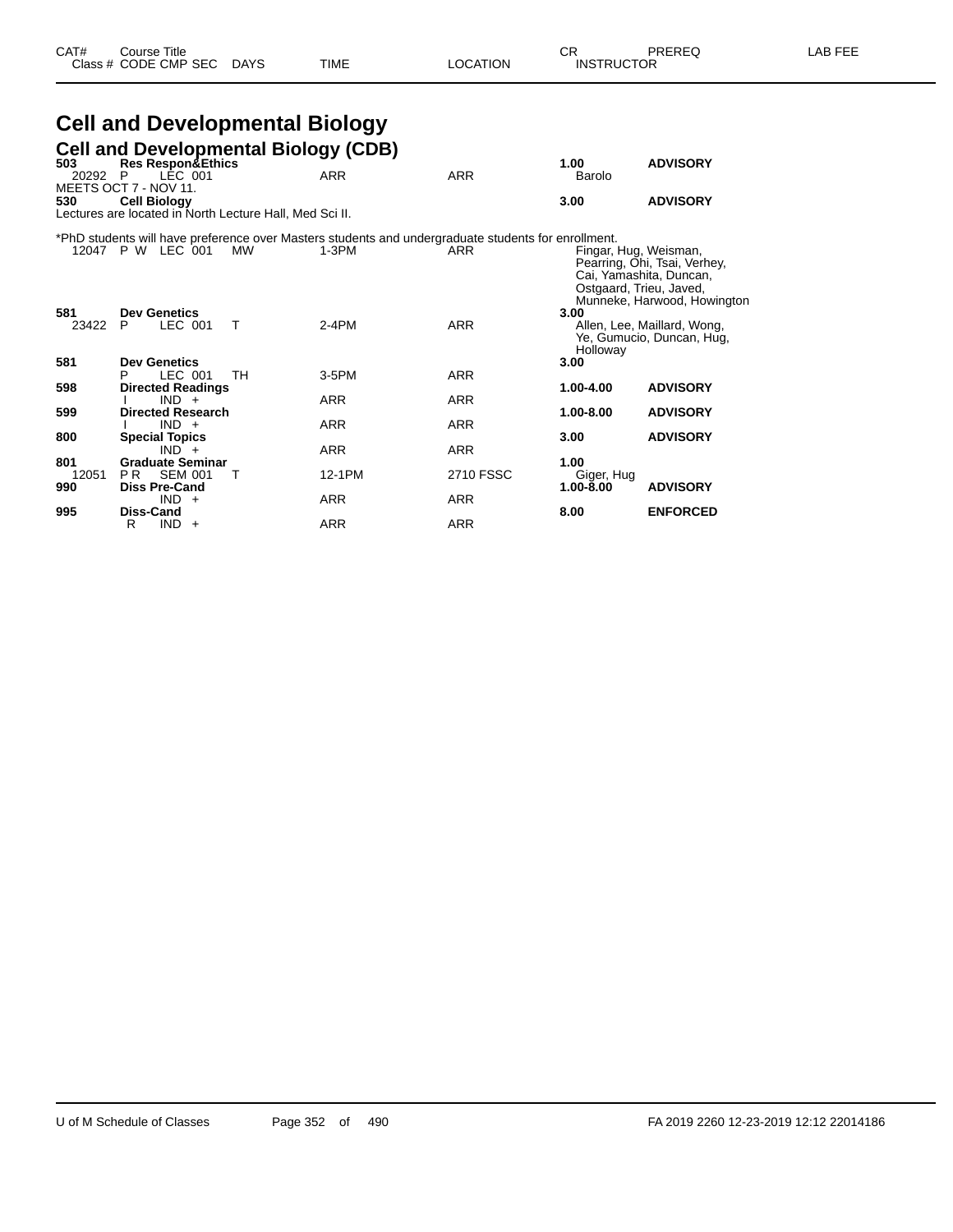#### **Cellular and Molecular Biology Cellular And Molecular Biology (CMBIOL)**

| 599   | <b>Non-Diss Research</b>      |                |            | <b>Central And Molecular Dividy (CivibiOL)</b>                                                                   |            | 1.00-8.00     | <b>ADVISORY</b> |
|-------|-------------------------------|----------------|------------|------------------------------------------------------------------------------------------------------------------|------------|---------------|-----------------|
|       |                               | $IND +$        |            | <b>ARR</b>                                                                                                       | <b>ARR</b> |               |                 |
| 630   | Genetics                      |                |            |                                                                                                                  |            | 1.00          | <b>ADVISORY</b> |
| 13633 | PD.                           | LEC 001        | <b>TTH</b> | $3-4PM$                                                                                                          | <b>ARR</b> | Fuller, Moran |                 |
|       |                               |                |            | MUST BE A PIBS. CMB. OR GENETICS TRAINING                                                                        |            |               |                 |
|       |                               |                |            | GRANT STUDENT TO "Messing with the Messenger: The Role of RNA Modification in Biology"                           |            |               |                 |
|       | Oct 8 - 3pm (M3330 MS I)      |                |            |                                                                                                                  |            |               |                 |
|       | Oct 24 - 3pm (M3330 MS I)     |                |            |                                                                                                                  |            |               |                 |
|       | Oct 29 - 3pm (M3330 MS I)     |                |            |                                                                                                                  |            |               |                 |
|       | Nov 7 - 3pm ("M3330 MS I)     |                |            |                                                                                                                  |            |               |                 |
| 850   | Seminar                       |                |            |                                                                                                                  |            | 1.00-2.00     |                 |
|       | 12044 P                       | <b>SEM 021</b> | м          | 12-1PM                                                                                                           | ARR        | Fuller        |                 |
|       | <b>Student Seminar Series</b> |                |            |                                                                                                                  |            |               |                 |
|       |                               |                |            | Only graduate students in the Cellular and Molecular Biology Program (or PIBS-CMB) can register for this course. |            |               |                 |
| 990   | Diss-Precand                  |                |            |                                                                                                                  |            | 1.00-8.00     | <b>ADVISORY</b> |
|       |                               | $IND +$        |            | <b>ARR</b>                                                                                                       | <b>ARR</b> |               |                 |
| 995   | <b>Diss-Cand</b>              |                |            |                                                                                                                  |            | 8.00          | <b>ENFORCED</b> |
|       | R                             | IND.           | $+$        | <b>ARR</b>                                                                                                       | <b>ARR</b> |               |                 |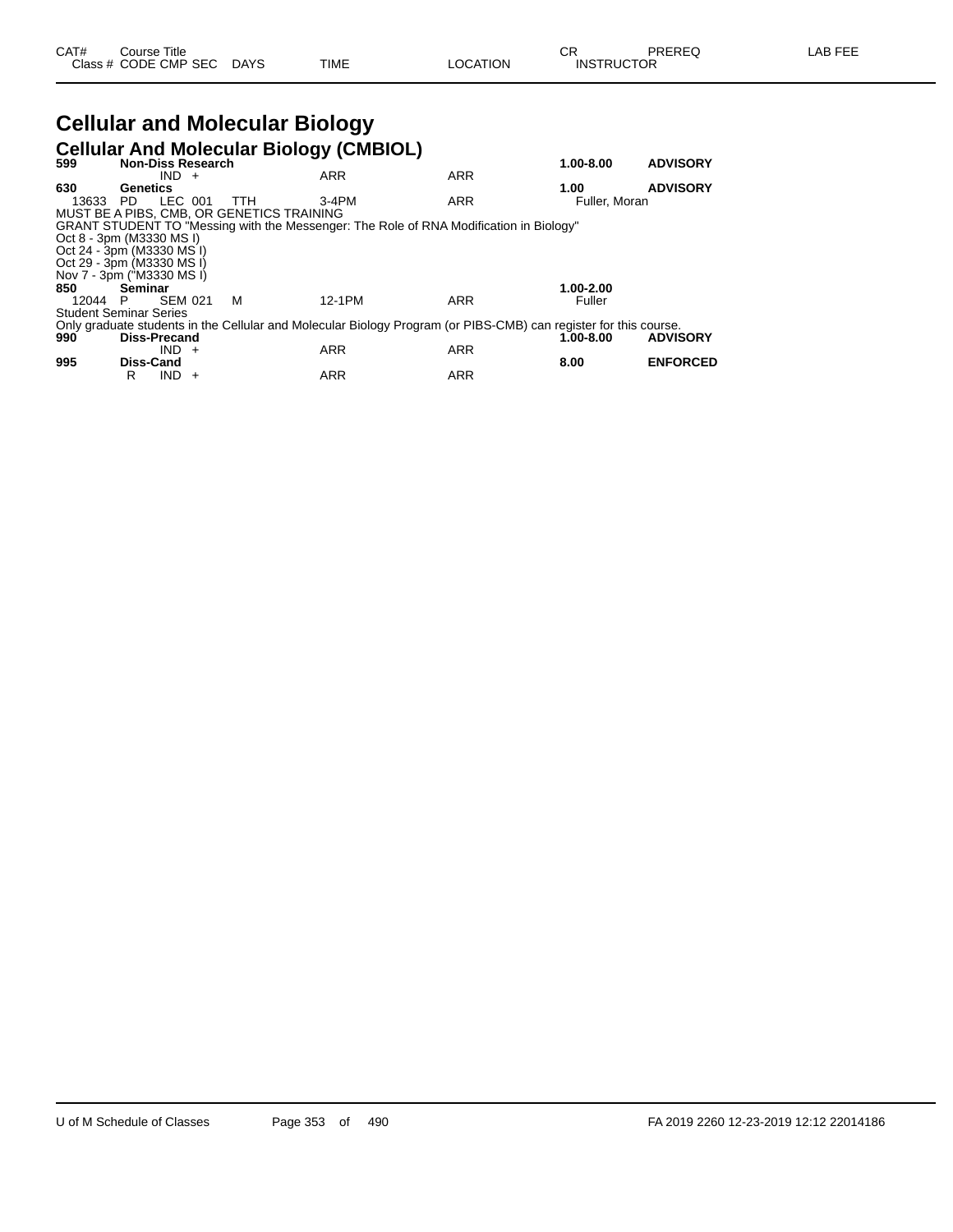| CAT# | Course Title<br>Class # CODE CMP SEC | <b>DAYS</b> | <b>TIME</b> | _OCATION | <b>CR</b><br><b>INSTRUCTOR</b> | PREREQ | LAB FEE |
|------|--------------------------------------|-------------|-------------|----------|--------------------------------|--------|---------|
|      |                                      |             |             |          |                                |        |         |

#### **Dermatology Department**

|     | <b>Dermatology (DERM)</b> |            |            |               |                 |
|-----|---------------------------|------------|------------|---------------|-----------------|
| 499 | U G Derm Research         |            |            | 1.00-16.00    |                 |
|     | $IND +$                   | ARR        | <b>ARR</b> |               |                 |
| 544 | <b>Biochemical Res</b>    |            |            | 1.00-16.00    |                 |
|     | $IND +$                   | <b>ARR</b> | <b>ARR</b> |               |                 |
| 599 | <b>Clinical Research</b>  |            |            | $2.00 - 8.00$ | <b>ADVISORY</b> |
|     | IND                       | ARR        | ARR        |               |                 |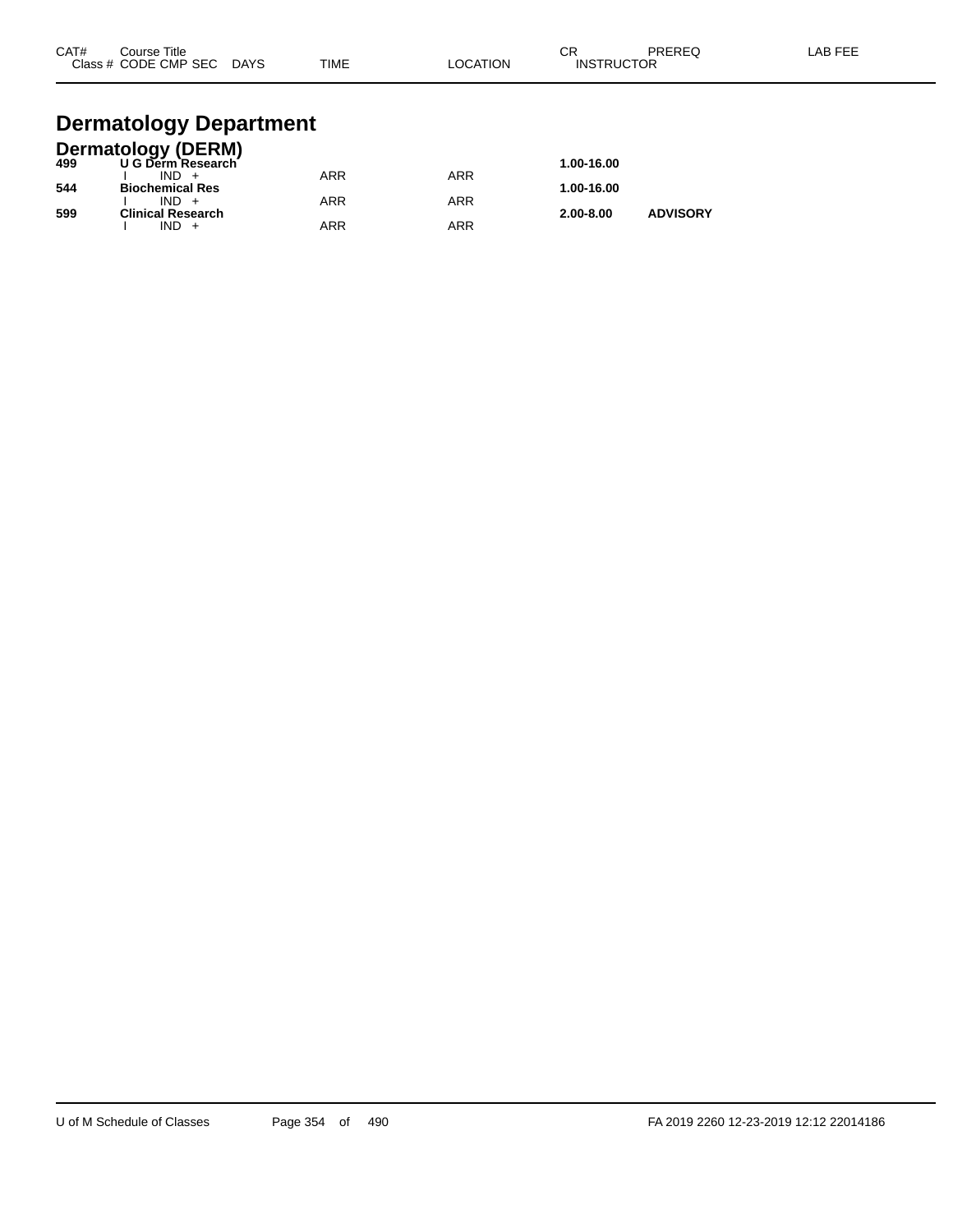| CAT# | Title<br>Course i    |             |      |          | ∩⊓<br>- UN        | PREREQ | AR FFF |
|------|----------------------|-------------|------|----------|-------------------|--------|--------|
|      | Class # CODE CMP SEC | <b>DAYS</b> | TIME | LOCATION | <b>INSTRUCTOR</b> |        |        |

#### **Human Genetics Department**

|                                   | <b>Human Genetics (HUMGEN)</b>                                                               |               |                                                                                                                              |                        |                                                            |                                                                                                            |
|-----------------------------------|----------------------------------------------------------------------------------------------|---------------|------------------------------------------------------------------------------------------------------------------------------|------------------------|------------------------------------------------------------|------------------------------------------------------------------------------------------------------------|
| 500                               | Ug Res-Human Gen<br>$IND +$<br><sup>1</sup>                                                  |               | <b>ARR</b>                                                                                                                   | ARR                    | 1.00-6.00                                                  | <b>ADVISORY</b>                                                                                            |
| 541                               | <b>Molecular Genetics</b><br>12059 P W LEC 001                                               | MWF           | 9-10AM                                                                                                                       | NLH MSC2               | 3.00<br>Moldovan, Boyle                                    | <b>ADVISORY</b><br>Wilson, Cloutier, Englund,<br>Moran, Kalantry, Arlt, Lenk,<br>Hammoud, Mueller, Kopera, |
| 544                               | <b>Pop&amp;Stats Genetics</b>                                                                |               | Recitations on Mondays from 5:00-6:00 pm and on Tuesdays from 12:00-1:00 pm. Optional for students.                          |                        | 2.00                                                       | <b>ADVISORY</b>                                                                                            |
|                                   | 19264 PD W LEC 001                                                                           | W             | 130-330PM                                                                                                                    | 5915 BUHL              | Burke, Kitzman, Robins,<br>Antonellis, Mueller, Kidd       |                                                                                                            |
| 575<br>29571<br>606               | <b>Prog Lab in Bioinf</b><br>$PIW$ LAB 001<br>29572 PIW LAB 002<br><b>Intro Biocomputing</b> | MW<br>TTH.    | 10-1130AM<br>10-1130AM<br>Class is held Monday, August 24th through Friday, August 28th 9am-4pm in SPH I room 3755           | 2036 PALM<br>2036 PALM | 3.00<br>Mitrea<br>Mitrea<br>1.00                           | <b>ADVISORY</b><br><b>ENFORCED</b>                                                                         |
| 24603 PR                          | LEC 001                                                                                      | <b>MTWTHF</b> | $9-4PM$                                                                                                                      | 3755 SPH1              | Kang                                                       | Mills, Jiang, Kitzman, Kidd,                                                                               |
| 630<br>12060 PD                   | Genetics<br>LEC 001                                                                          | TTH           | $3-4PM$<br>MUST BE A PIBS, CMB, OR GENETICS TRAINING GRANT STUDENT TO REGISTER!                                              | ARR                    | 1.00<br>Fuller, Moran                                      | <b>ADVISORY</b>                                                                                            |
| 632                               | <b>Exp Genetics Systems</b><br>16201 PDR LEC 001<br>other Monday. Fall 2010 schedule:        | M             | $1-2PM$<br>This series of lectures is for Genetics Training Program current and past trainees. In general, class meets every | 4917 BUHL              | 1.00<br>Ragunathan                                         | <b>ADVISORY</b>                                                                                            |
| 640<br>12061 P                    | Sep 27, Oct 4, 18, Nov 1, 15, 29, Dec 13.<br><b>GC Sem I:Clin Skills</b><br><b>SEM 001</b>   | W             | $1-3PM$                                                                                                                      | <b>ARR</b>             | 3.00                                                       | <b>ADVISORY</b><br>Yashar, Lee, Uhlmann, Fisher,                                                           |
| 641                               | <b>Reproductive Gen</b>                                                                      |               | 6225 THSL - EXCEPT 9/4 (6320 THSL); 11/6 (MSII Rm. 2813); 11/13 (MSII Rm. 2813)                                              |                        | Hipp, Marvin<br>2.00                                       | <b>ADVISORY</b>                                                                                            |
| 16660 P                           | LEC 001                                                                                      | м             | 1030-1230PM                                                                                                                  | ARR                    |                                                            | Nugent, Chames, Treadwell,<br>Carver, Dugan, Isaac, Day                                                    |
| 642<br>16700 P                    | 6225 THSL - EXCEPT 12/2 & 12/9 (6320 THSL)<br><b>Research-GC Skills I</b><br><b>SEM 001</b>  | F             | 10-11AM                                                                                                                      | <b>ARR</b>             | 1.00<br>Yashar                                             | <b>ADVISORY</b>                                                                                            |
| 6330 THSL<br>649                  | <b>GC Sem III:Adv Coun</b>                                                                   |               |                                                                                                                              |                        | 3.00                                                       | <b>ADVISORY</b>                                                                                            |
| 16674 P<br>6225 THSL<br>6235 THSL | <b>SEM 001</b>                                                                               | M             | 515-715PM                                                                                                                    | ARR                    | Yashar, Evans                                              |                                                                                                            |
| 650<br>12058 P                    | <b>Medical Genetics I</b><br><b>SEM 001</b>                                                  | F             | 130-3PM                                                                                                                      | 4917 BUHL              | 1.00<br>Lesperance, Uhlmann                                | <b>ADVISORY</b><br>Yashar, Schlegel, Ahmad,<br>Pritchard, Kitzman, Ward,<br>Gelehrter, Tayeh, Quinonez,    |
| 659<br>17210                      | <b>Gene Couns Cin Intrn</b><br>LEC 001<br>P                                                  | TTH.          | 1-1AM                                                                                                                        | <b>ARR</b>             | $1.00 - 3.00$<br>Yashar                                    | <b>ADVISORY</b>                                                                                            |
| 800                               | <b>Research-Non Phd</b><br>$IND +$                                                           |               | <b>ARR</b>                                                                                                                   | <b>ARR</b>             | 1.00-16.00                                                 | <b>ADVISORY</b>                                                                                            |
| 821<br>12062 P                    | <b>Student Sem</b><br><b>SEM 001</b>                                                         | W             | 12-1PM                                                                                                                       | 5915 BUHL              | 1.00<br>Robins, Burke, Kitzman,<br>Bielas, Meisler, Parker | <b>ADVISORY</b><br>Hammoud, Camper, Kohrman,                                                               |
| 990                               | Diss-Precand<br>SI<br>$IND +$                                                                |               | <b>ARR</b>                                                                                                                   | <b>ARR</b>             | 1.00-8.00                                                  | <b>ADVISORY</b>                                                                                            |
| 995                               | Diss-Cand<br>IR.<br>$IND +$                                                                  |               | <b>ARR</b>                                                                                                                   | <b>ARR</b>             | 8.00                                                       | <b>ENFORCED</b>                                                                                            |
|                                   |                                                                                              |               |                                                                                                                              |                        |                                                            |                                                                                                            |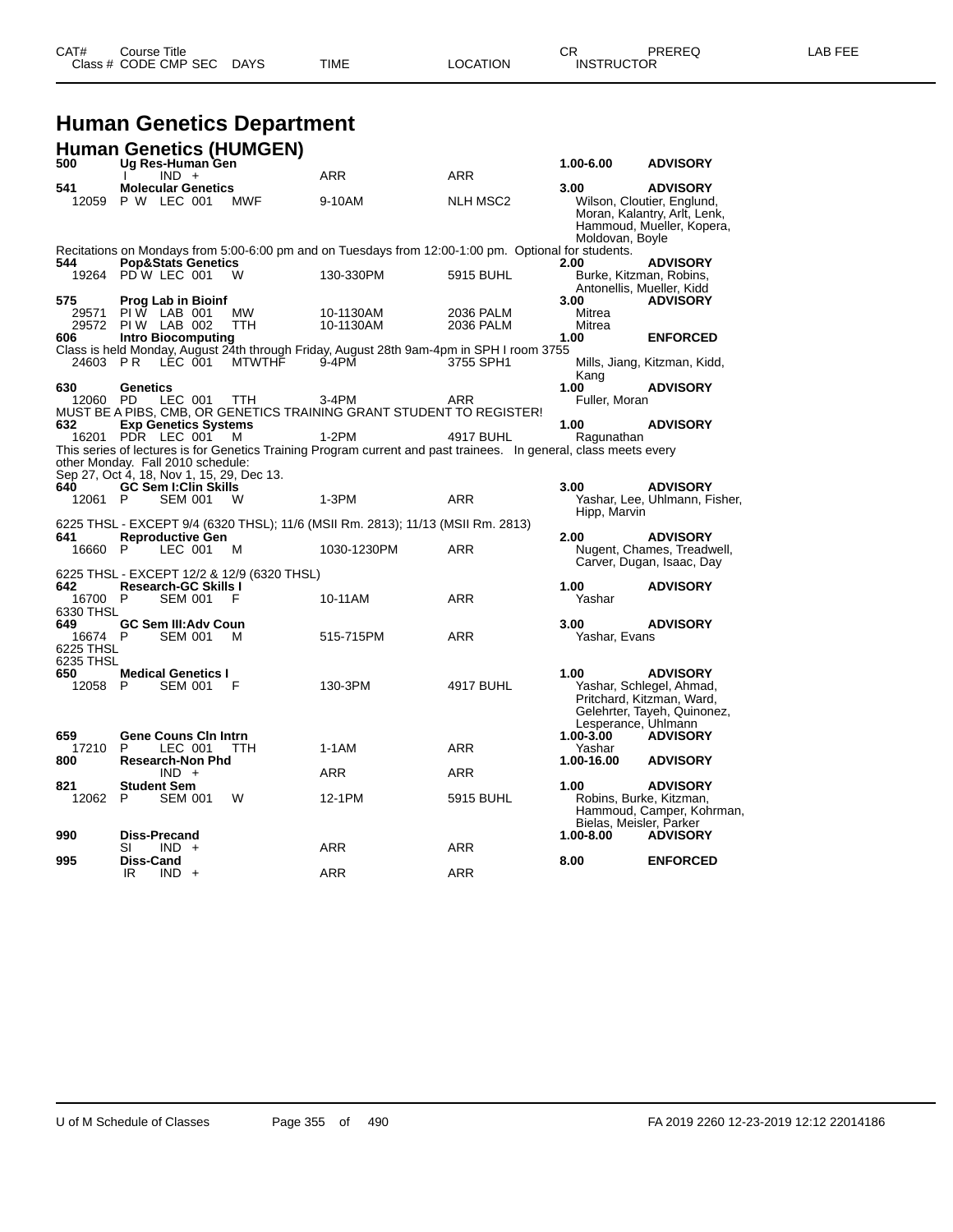| CAT# | Course Title              |      |          | Ωn<br>∪۲          | PREREQ | LAB FEE |
|------|---------------------------|------|----------|-------------------|--------|---------|
|      | Class # CODE CMP SEC DAYS | TIME | LOCATION | <b>INSTRUCTOR</b> |        |         |

## **Int Med-General Medicine Health and Health Care Research (HHCR) 700 Res Hlth&Soc I 3.00 ADVISORY**

| 1 UU  | nga mungguu i                 |            |            | J.UU<br><b>ADVIOUNT</b> |
|-------|-------------------------------|------------|------------|-------------------------|
| 17713 | <b>SEM 001</b><br>TН<br>PD.   | 130-430PM  | <b>ARR</b> | Howell, Heisler         |
| 710   | <b>Res Des&amp;Analysis I</b> |            |            | <b>ADVISORY</b><br>3.00 |
| 17714 | <b>SEM 001</b><br>W<br>PD.    | 830-1130AM | <b>ARR</b> | Hayward                 |
| 720   | Lab Res Meth&Analy I          |            |            | <b>ADVISORY</b><br>2.00 |
| 17715 | PD.<br>LAB 001<br>W           | 2-5PM      | <b>ARR</b> | Hayward                 |
| 730   | <b>Lead&amp;Career Dev I</b>  |            |            | <b>ADVISORY</b><br>1.00 |
| 17717 | LEC 001<br>тн<br>PD.          | 11-1230PM  | <b>ARR</b> |                         |
| 740   | <b>HI Cre Del Fin Pol I</b>   |            |            | <b>ADVISORY</b><br>3.00 |
| 17718 | LEC 001<br>PD.                | 9-12PM     | <b>ARR</b> | Davis                   |
| 750   | <b>Research Practica I</b>    |            |            | <b>ADVISORY</b><br>4.00 |
|       | $IND +$<br>D                  | <b>ARR</b> | <b>ARR</b> |                         |
|       |                               |            |            |                         |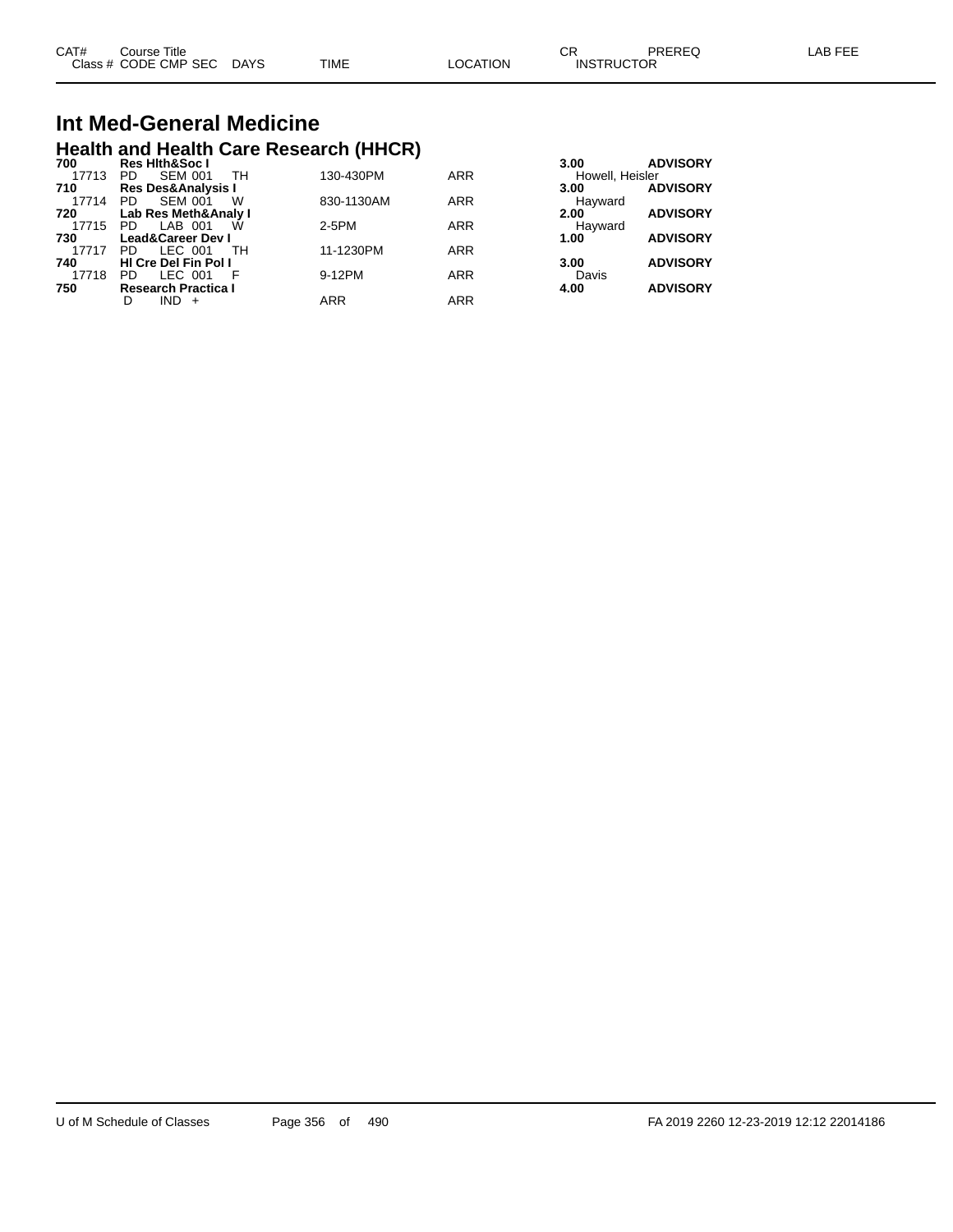| CAT# | Course Title<br>Class # CODE CMP SEC | <b>DAYS</b> | <b>TIME</b> | <b>LOCATION</b> | <b>INSTRUCTOR</b> | PREREQ | ፡ FEE<br>AR |
|------|--------------------------------------|-------------|-------------|-----------------|-------------------|--------|-------------|
|      |                                      |             |             |                 |                   |        |             |

## **Internal Medicine Department**

|              | <b>Internal Medicine (INTMED)</b><br>300 UG Micrbiol Research |            |            |                        |                 |
|--------------|---------------------------------------------------------------|------------|------------|------------------------|-----------------|
|              |                                                               |            |            | 2.00-4.00              | <b>ENFORCED</b> |
|              | $IND +$<br>IR                                                 | <b>ARR</b> | <b>ARR</b> |                        |                 |
| 400          | <b>Adv UG Micro Res</b>                                       |            |            | 2.00-4.00              | <b>ENFORCED</b> |
|              | IR<br>$IND +$                                                 | <b>ARR</b> | <b>ARR</b> |                        |                 |
| 409          | <b>Invest Exp Bacteriol</b>                                   |            |            | 4.00                   | <b>ENFORCED</b> |
| 29395        | P RW LEC 001<br><b>TTH</b>                                    | 230-5PM    | 4153 USB   | Erb-Downward           |                 |
| 460          | <b>Eukaryotic Microbio</b>                                    |            |            | 3.00                   | <b>ADVISORY</b> |
| 17544        | $LEC$ 001<br><b>TTH</b><br>P.                                 | 1-230PM    | 5623 MSC2  | Moore                  |                 |
| 499          | Ug Int Med Res                                                |            |            | 1.00-16.00             |                 |
|              | $IND +$                                                       | <b>ARR</b> | <b>ARR</b> |                        |                 |
| 599          | <b>Clinical Research</b>                                      |            |            | 2.00-8.00              | <b>ADVISORY</b> |
|              | $IND +$                                                       | <b>ARR</b> | <b>ARR</b> |                        |                 |
| 603          | <b>HIt Series Research</b><br>P                               |            |            | 2.00                   | <b>ADVISORY</b> |
| 14325        | <b>SEM 001</b><br>ா                                           | 4-6PM      | <b>ARR</b> |                        |                 |
| 604          | <b>Appl New Tech Res</b>                                      |            |            | 2.00-3.00              | <b>ADVISORY</b> |
| 19078<br>605 | <b>SEM 001</b><br><b>Mentored Clin Res</b>                    | 4-6PM      | <b>ARR</b> |                        | <b>ADVISORY</b> |
| 16891        | LAB 001<br>P<br>т                                             | 5-6PM      | <b>ARR</b> | 1.00-4.00<br>Holinstat |                 |
|              | Meet first Tuesday of the month Sept-Dec                      |            |            |                        |                 |
| 606          | <b>Clinical Res Sem</b>                                       |            |            | 2.00                   | <b>ADVISORY</b> |
| 14326        | <b>SEM 001</b><br>P                                           | <b>ARR</b> | <b>ARR</b> |                        |                 |
| 607          | <b>Clin Res Symposia</b>                                      |            |            | Murphy<br>1.50         | <b>ADVISORY</b> |
| 14327        | SEM 001<br>P                                                  | <b>ARR</b> | <b>ARR</b> |                        |                 |
| 608          | <b>Clinical Res Sem</b>                                       |            |            | 1.00                   | <b>ADVISORY</b> |
| 17937        | <b>SEM 001</b><br>P<br>м                                      | 4-6PM      | <b>ARR</b> |                        |                 |
| 611          | <b>Intro Clin Res Meth</b>                                    |            |            | 2.00                   | <b>ADVISORY</b> |
| 16676        | LEC 001<br>P                                                  | <b>ARR</b> | <b>ARR</b> |                        |                 |
|              |                                                               |            |            |                        |                 |
|              |                                                               |            |            |                        |                 |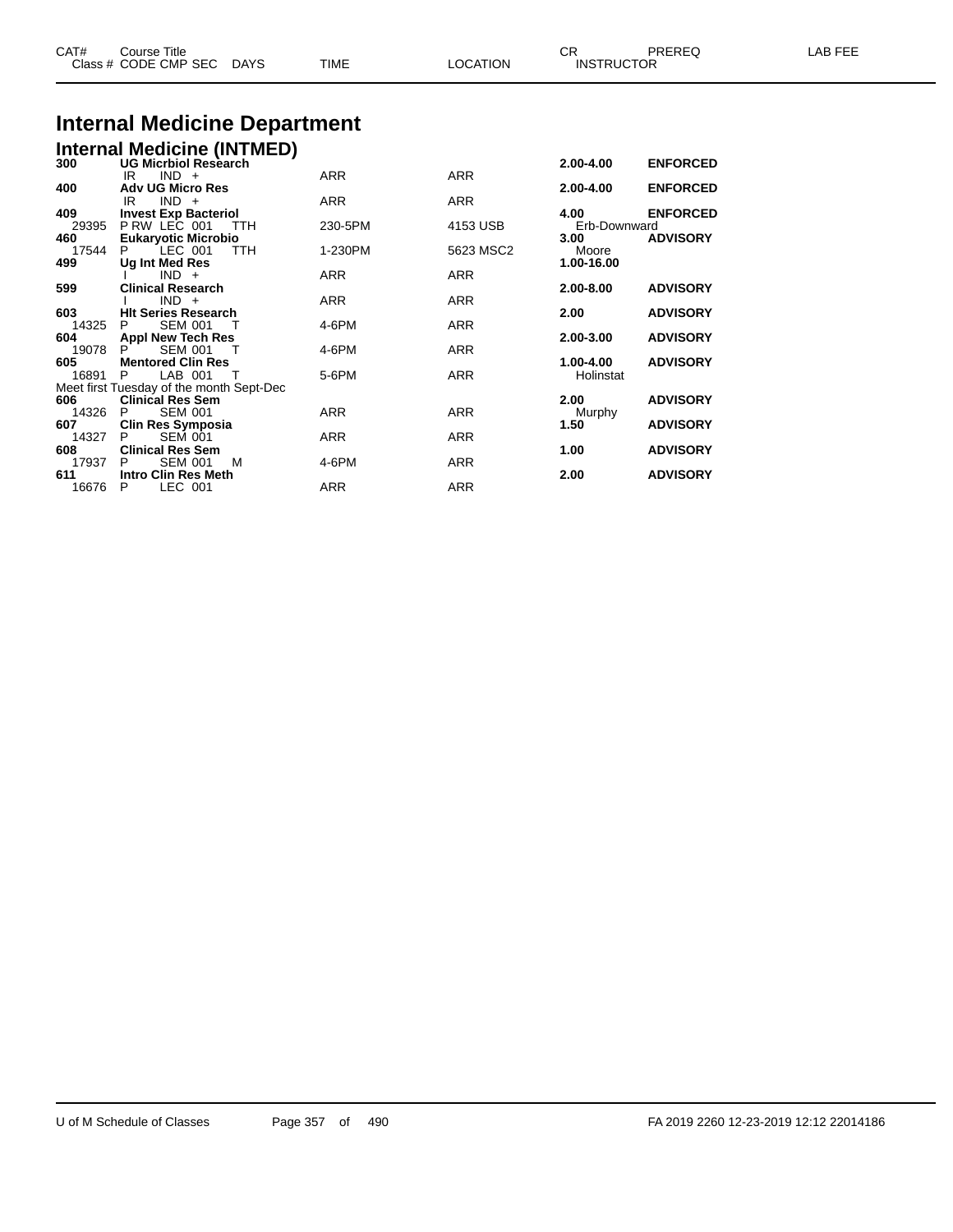| <b>Department of Learning Health Sciences</b> |                                                                                                                            |                          |                          |                          |                                    |  |  |  |
|-----------------------------------------------|----------------------------------------------------------------------------------------------------------------------------|--------------------------|--------------------------|--------------------------|------------------------------------|--|--|--|
|                                               | <b>Learning Health Sciences (LHS)</b>                                                                                      |                          |                          |                          |                                    |  |  |  |
| 600<br>37379                                  | Precis Hith Sem<br><b>SEM 001</b><br>PD.                                                                                   | <b>ARR</b>               | <b>ARR</b>               | $0.50 - 1.00$<br>Piatt   |                                    |  |  |  |
| 621<br>29321 PI                               | Check Canvas calendar for date, time and location for each seminar<br>Imp Sci I<br><b>SEM 001</b><br>$\top$                | 9-12PM                   | <b>ARR</b>               | 3.00<br>Sales, Piatt     | <b>ADVISORY</b>                    |  |  |  |
| 650                                           | This course will meet in room 6225 THSL.<br><b>Hith Inf Sem</b>                                                            |                          |                          | 3.00                     |                                    |  |  |  |
| 25317 PR                                      | <b>SEM 001</b><br>м<br>This class will meet in room 5000 THSL.                                                             | $1-4PM$                  | <b>ARR</b>               | Pletcher                 |                                    |  |  |  |
| 660<br>32178<br>665                           | <b>Eval Methods in HI</b><br>PRW LEC 001<br><b>Found Rsrch Method</b>                                                      | 9-12PM                   | 1255 NQ                  | 3.00<br>Friedman<br>3.00 | <b>ADVISORY</b><br><b>ADVISORY</b> |  |  |  |
| 30187 PR                                      | <b>SEM 001</b><br>W<br>The class will meet in room 2817 Med Sci 2.                                                         | 1-4PM                    | ARR                      | Piatt, Donnelly          |                                    |  |  |  |
| 668<br>721                                    | <b>Intro Health Infor</b><br>30264 PR LEC 001<br><b>MW</b>                                                                 | 430-6PM                  | 2260 USB                 | 3.00<br>Flynn, Brannon   | <b>ADVISORY, ENFORCED</b>          |  |  |  |
| 26672 PI                                      | Imp Sci 2<br>LEC 001<br>м<br>This class will meet in room 6125 TSHL, except on December 9, when it will meet in 6225 THSL. | $1-4PM$                  | ARR                      | 3.00<br>Sales, Piatt     |                                    |  |  |  |
| 791                                           | <b>Independent Study</b><br>$IND +$                                                                                        | <b>ARR</b>               | <b>ARR</b>               | 1.00-6.00                |                                    |  |  |  |
| 990<br>995                                    | <b>Diss Pre-Cand</b><br>$IND +$<br>Diss-Cand                                                                               | <b>ARR</b>               | <b>ARR</b>               | 1.00-8.00<br>8.00        | <b>ADVISORY</b><br><b>ADVISORY</b> |  |  |  |
|                                               | $IND +$                                                                                                                    | <b>ARR</b>               | <b>ARR</b>               |                          |                                    |  |  |  |
| 650                                           | <b>Medical Education (MEDEDUC)</b><br><b>MHPE Ed Prof Act. 1</b><br>R<br>$IND +$                                           | <b>ARR</b>               | <b>ARR</b>               | 6.00                     | <b>ENFORCED</b>                    |  |  |  |
| 655                                           | <b>MHPE Ed Prof Act. 2</b><br>R<br>$IND +$                                                                                 | <b>ARR</b>               | <b>ARR</b>               | 6.00                     | <b>ENFORCED</b>                    |  |  |  |
| 660                                           | <b>MHPE Ed Prof Act. 3</b><br>R<br>$IND +$                                                                                 | ARR                      | <b>ARR</b>               | 6.00                     | <b>ENFORCED</b>                    |  |  |  |
| 665<br>670                                    | <b>MHPE Ed Prof Act. 4</b><br>R<br>$IND +$<br><b>MHPE Ed Prof Act. 5</b>                                                   | ARR                      | <b>ARR</b>               | 6.00<br>6.00             | <b>ENFORCED</b><br><b>ENFORCED</b> |  |  |  |
| 675                                           | $IND +$<br>R<br><b>MHPE Ed Prof Act. 6</b>                                                                                 | <b>ARR</b>               | <b>ARR</b>               | 6.00                     | <b>ENFORCED</b>                    |  |  |  |
| 680                                           | R<br>$IND +$<br><b>MHPE Ed Prof Act. 7</b><br>$IND +$<br>R                                                                 | <b>ARR</b><br><b>ARR</b> | <b>ARR</b><br><b>ARR</b> | 6.00                     | <b>ENFORCED</b>                    |  |  |  |
| 695                                           | <b>MHPE Capstone</b><br>R<br>$IND +$                                                                                       | <b>ARR</b>               | <b>ARR</b>               | 1.00-9.00                | <b>ENFORCED</b>                    |  |  |  |

Class # CODE CMP SEC DAYS TIME LOCATION INSTRUCTOR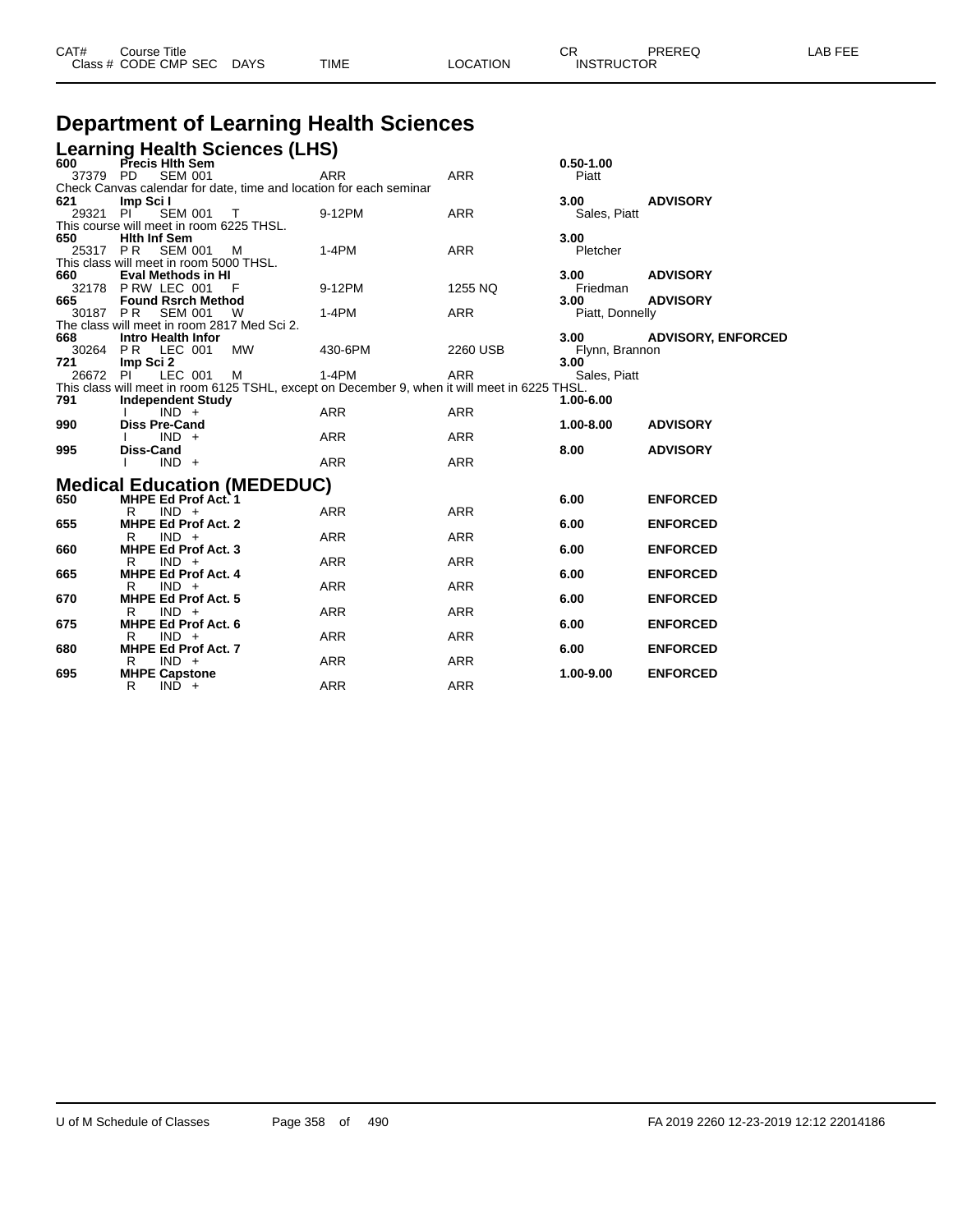| CAT# | Course Title<br>Class # CODE CMP SEC DAYS                                                       | <b>TIME</b> | <b>LOCATION</b> | СR<br><b>INSTRUCTOR</b> | <b>PREREQ</b> | LAB FEE |
|------|-------------------------------------------------------------------------------------------------|-------------|-----------------|-------------------------|---------------|---------|
|      | <b>Medical School</b><br><b>Emergency Medicine (EMERGMED)</b><br>599 Clinical Research Elective |             |                 | 2.00-8.00               |               |         |
|      | $IND +$                                                                                         | <b>ARR</b>  | <b>ARR</b>      |                         |               |         |
|      | <b>Family Medicine (FAMMED)</b><br>499 Ug Fam Med Res                                           |             |                 | 1.00-16.00              |               |         |

I IND + ARR ARR ARR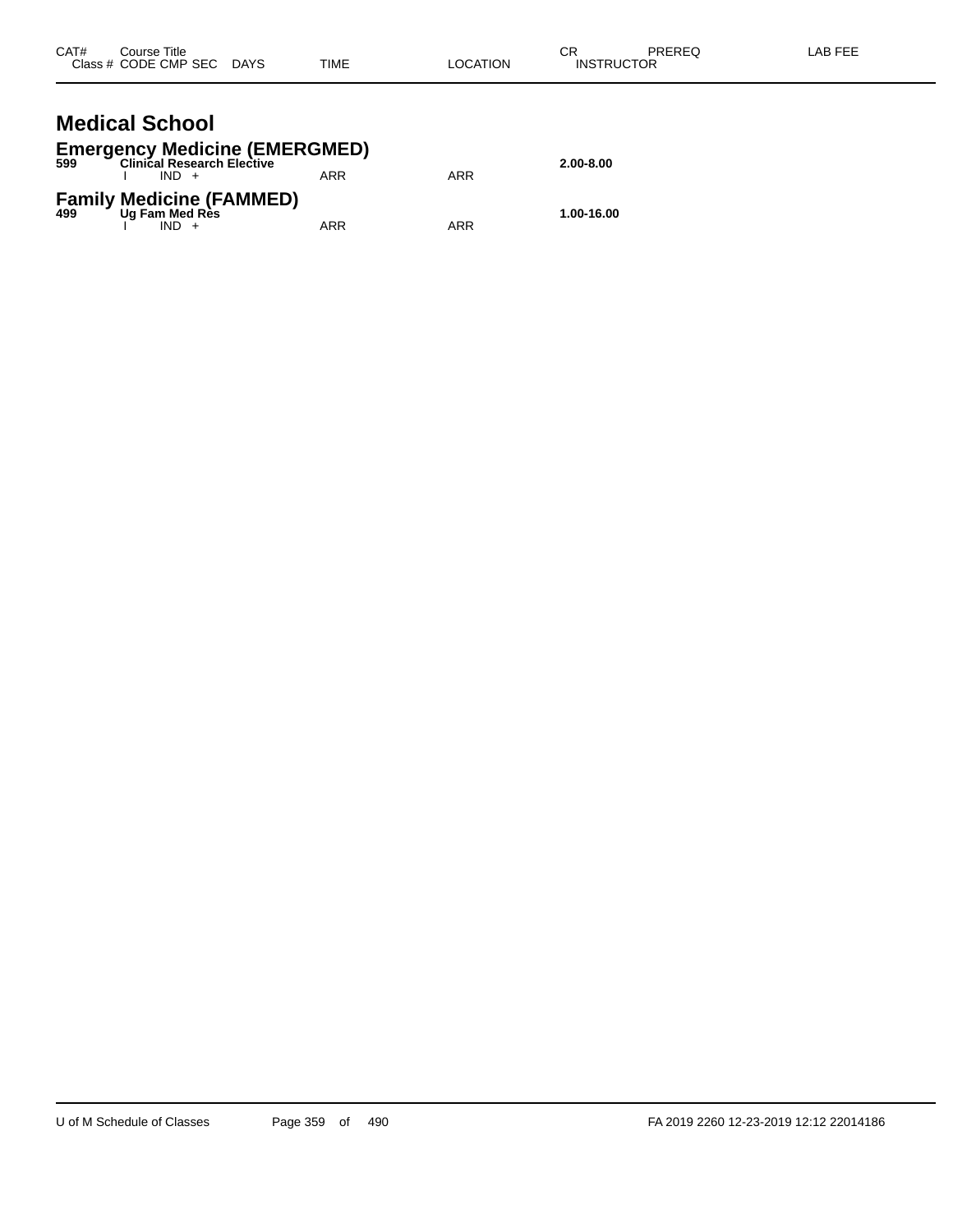| CAT# | ourse Titleٽ              |      |                 |                   | PREREQ | LAB FEE |
|------|---------------------------|------|-----------------|-------------------|--------|---------|
|      | Class # CODE CMP SEC DAYS | TIME | <b>LOCATION</b> | <b>INSTRUCTOR</b> |        |         |

## **Medical School Administration**

| <b>Immunology (IMMUNO)</b> |                            |                |   |                                               |            |           |                     |
|----------------------------|----------------------------|----------------|---|-----------------------------------------------|------------|-----------|---------------------|
| 599                        | <b>Grad Ind Research</b>   |                |   |                                               |            | 1.00-8.00 | <b>ADVISORY</b>     |
|                            | D                          | IND.<br>$+$    |   | <b>ARR</b>                                    | <b>ARR</b> |           |                     |
| 815                        | <b>Immun Journal Club</b>  |                |   |                                               |            | 1.00      |                     |
| 15303                      | P                          | <b>SEM 001</b> | W | 12-1PM                                        | 5330 MSC1  |           | Raghavan, Huffnagle |
| 851                        | <b>Special Topics</b>      |                |   |                                               |            | 2.00      |                     |
| 18026                      | PD.                        | DIS 001        | т | 230-5PM                                       | <b>ARR</b> | Huffnagle |                     |
| 990                        | <b>Pre-Cand Diss</b>       |                |   |                                               |            | 1.00-8.00 |                     |
|                            | D                          | $IND +$        |   | <b>ARR</b>                                    | <b>ARR</b> |           |                     |
| 995                        | Diss-Cand                  |                |   |                                               |            | 8.00      | <b>ENFORCED</b>     |
|                            | DR                         | IND.<br>$+$    |   | <b>ARR</b>                                    | <b>ARR</b> |           |                     |
|                            |                            |                |   | <b>Medical School Administration (MEDADM)</b> |            |           |                     |
| 515                        | <b>Hum Gr Anat-Ald Sci</b> |                |   |                                               |            | 8.00      | <b>ADVISORY</b>     |
| 12029                      | A                          | LEC 001        |   | <b>ARR</b>                                    | <b>ARR</b> |           |                     |
| 12030                      | PI                         | LAB 002        |   | <b>ARR</b>                                    | <b>ARR</b> |           |                     |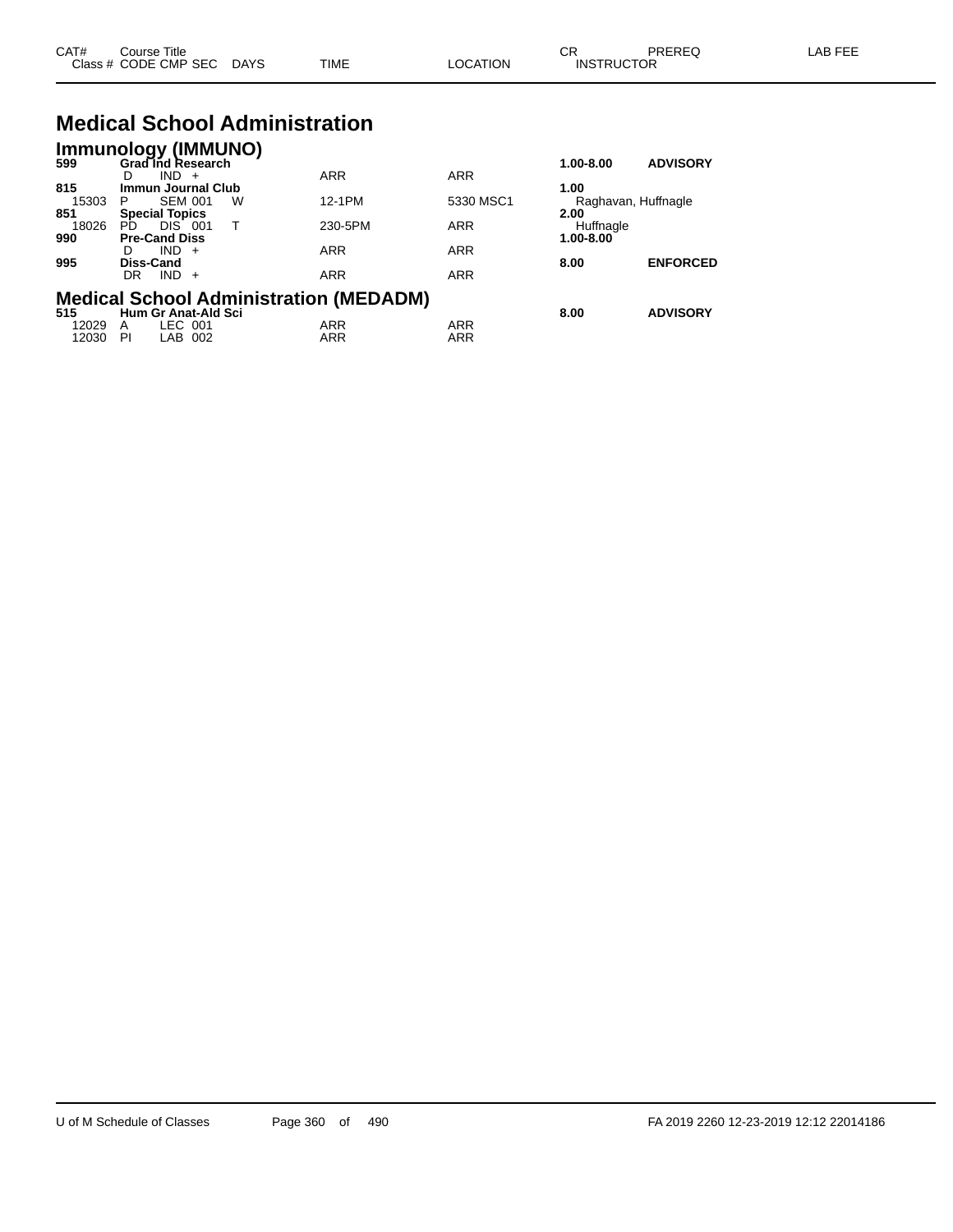| CAT# | Title<br>Course T    |             |      |          | ⌒冖<br>- UN        | PREREQ | AR FFF |
|------|----------------------|-------------|------|----------|-------------------|--------|--------|
|      | Class # CODE CMP SEC | <b>DAYS</b> | TIME | LOCATION | <b>INSTRUCTOR</b> |        |        |

## **Microbiology And Immunology**

| Microbiology (MICRBIOL)<br>299 Intro to Research |                                                    |                |     |                                                   |                                                                                                             |                 |                                |                            |
|--------------------------------------------------|----------------------------------------------------|----------------|-----|---------------------------------------------------|-------------------------------------------------------------------------------------------------------------|-----------------|--------------------------------|----------------------------|
|                                                  |                                                    | $IND +$        |     |                                                   | <b>ARR</b>                                                                                                  | <b>ARR</b>      | 1.00-8.00                      |                            |
| 350                                              | <b>Intro Lab-Med Micro</b>                         |                |     |                                                   |                                                                                                             |                 | 1.00                           | <b>ADVISORY</b>            |
| 36760                                            | P                                                  | LAB 001        |     | Т                                                 | $2-4PM$                                                                                                     | <b>ARR</b>      | Huynh, Brown                   |                            |
| 399                                              | Ug Research                                        |                |     |                                                   |                                                                                                             |                 | $1.00 - 8.00$                  | <b>ADVISORY</b>            |
|                                                  |                                                    | $IND +$        |     |                                                   | <b>ARR</b>                                                                                                  | <b>ARR</b>      |                                |                            |
| 405<br>17975                                     | <b>Med Microbio &amp; ID</b><br><b>P W LEC 001</b> |                |     | <b>TTH</b>                                        | 10-1130AM                                                                                                   | <b>NLH MSC2</b> | 3.00<br>Hanna, Laouar, Fuller, | Lawrence, Rivera-Cuevas    |
| themselves at that time.                         |                                                    |                |     |                                                   | Students who join the waitlist will be auto-issued a permission within 24 hrs. and will be able to register |                 |                                |                            |
| 409                                              | <b>Invest Exp Bacteriol</b>                        |                |     |                                                   |                                                                                                             |                 | 4.00                           | <b>ENFORCED</b>            |
| 29411<br>460                                     | PRW LEC 001<br><b>Eukaryotic Microbio</b>          |                |     | <b>TTH</b>                                        | 230-5PM                                                                                                     | 4153 USB        | Erb-Downward<br>3.00           | <b>ADVISORY</b>            |
| 17543                                            | - P                                                | LEC 001        |     | <b>TTH</b>                                        | 1-230PM                                                                                                     | 5623 MSC2       | Moore                          |                            |
| 532                                              | <b>Dental Microbiol</b>                            |                |     |                                                   |                                                                                                             |                 | 3.00                           | <b>ADVISORY</b>            |
| 22479                                            | - P                                                | LEC 001        |     |                                                   | <b>ARR</b>                                                                                                  | <b>ARR</b>      |                                |                            |
| 550<br>35460                                     | <b>Live Cell Imaging</b><br>- P                    | LEC 001        |     | <b>TTH</b>                                        | 130-3PM                                                                                                     | 5613 MSC2       | 3.00<br>Swanson                | <b>ADVISORY</b>            |
|                                                  |                                                    |                |     | Lecture in 5613 MS II on Tuesdays, 1:30p to 3:00p |                                                                                                             |                 |                                |                            |
|                                                  |                                                    |                |     | Lab in 6722 MS II on Thursdays, 1:30p to 3:00p    |                                                                                                             |                 |                                |                            |
| 599                                              | <b>Grad Independ Res</b>                           |                |     |                                                   |                                                                                                             |                 | $1.00 - 8.00$                  | <b>ADVISORY</b>            |
|                                                  |                                                    | $IND +$        |     |                                                   | <b>ARR</b>                                                                                                  | <b>ARR</b>      |                                |                            |
| 632<br>16203 PD                                  | <b>Exp Genetics Systems</b>                        | LEC 001        |     | M                                                 | $1-2PM$                                                                                                     | 4917 BUHL       | 1.00<br>Ragunathan             | <b>ADVISORY</b>            |
|                                                  |                                                    |                |     |                                                   | This lecture is for Genetics Training Program current and past trainees. Class meets every other Monday.    |                 |                                |                            |
| 640                                              | <b>Mole&amp;Cell Immun</b>                         |                |     |                                                   |                                                                                                             |                 | 3.00                           | <b>ADVISORY</b>            |
| 19816                                            | P                                                  | LEC 001        |     | <b>MW</b>                                         | 10-1130AM                                                                                                   | 5623 MSC2       |                                | Chang, Raghavan, Grigorova |
| 812<br>12069                                     | Seminar<br>P R                                     | <b>SEM 001</b> |     | F                                                 | 12-1PM                                                                                                      | 5623 MSC2       | 1.00<br>Moore                  | <b>ADVISORY</b>            |
| Micro Grad Students Only                         |                                                    |                |     |                                                   |                                                                                                             |                 |                                |                            |
| 990                                              | Diss-Precand                                       |                |     |                                                   |                                                                                                             |                 | $1.00 - 8.00$                  | <b>ADVISORY</b>            |
|                                                  |                                                    | $IND +$        |     |                                                   | <b>ARR</b>                                                                                                  | <b>ARR</b>      |                                |                            |
| 995                                              | <b>Diss-Cand</b><br>R                              | IND.           | $+$ |                                                   | <b>ARR</b>                                                                                                  | <b>ARR</b>      | 8.00                           | <b>ENFORCED</b>            |
|                                                  |                                                    |                |     |                                                   |                                                                                                             |                 |                                |                            |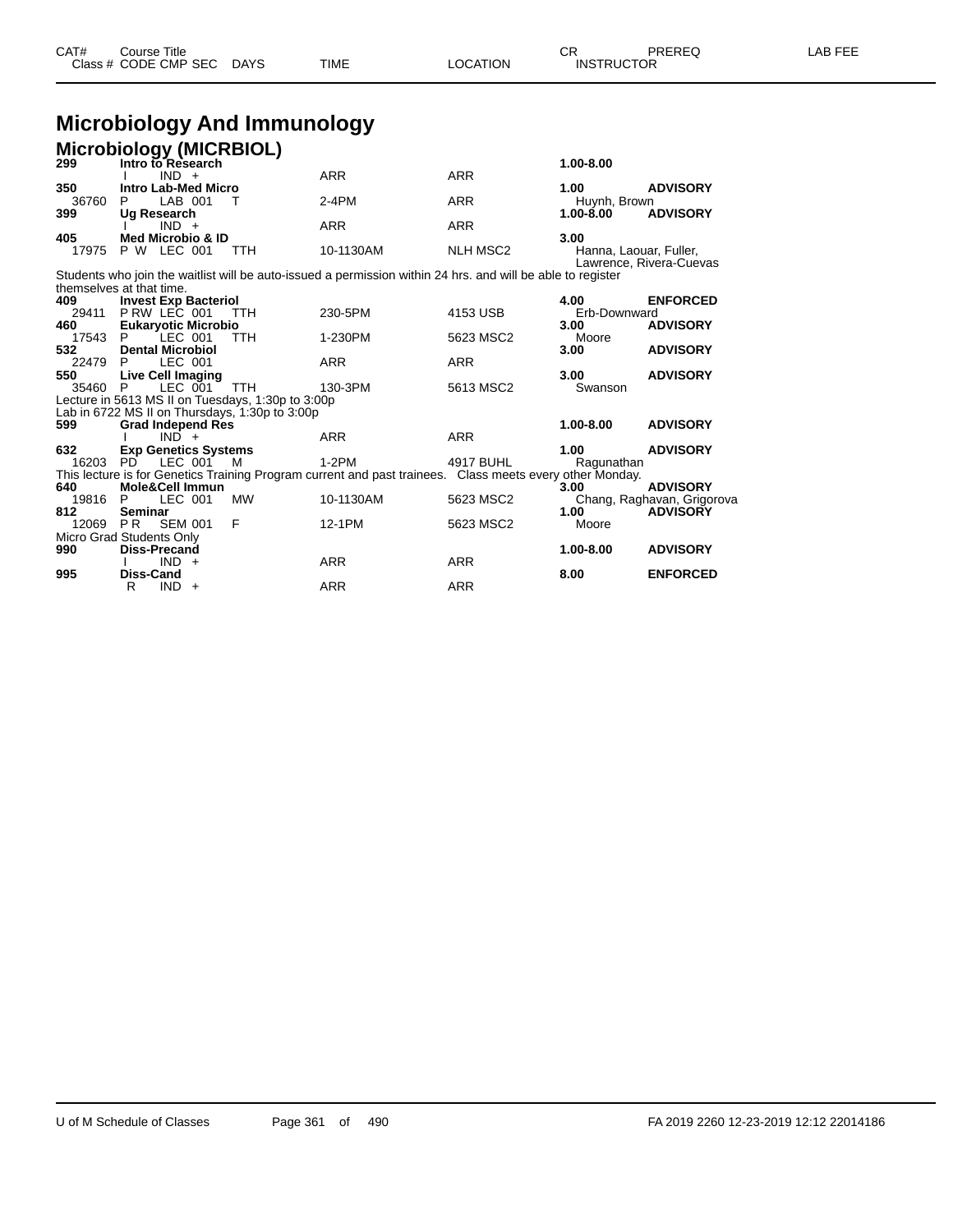| CAT#    | Course Title |             |             |          | ~~<br>UN.         | PREREQ | _AB FEF |
|---------|--------------|-------------|-------------|----------|-------------------|--------|---------|
| Class # | CODE CMP SEC | <b>DAYS</b> | <b>TIME</b> | LOCATION | <b>INSTRUCTOR</b> |        |         |
|         |              |             |             |          |                   |        |         |

#### **Neurology Department Neurology (NEUROL)**

| 455   | Neurobiology of PD           |            |            | 3.00        | <b>ENFORCED</b> |
|-------|------------------------------|------------|------------|-------------|-----------------|
| 23202 | <b>SEM 001</b><br>TTH<br>P R | 230-4PM    | 2100 OBL   | Leventhal   |                 |
| 470   | <b>Science of Medicine</b>   |            |            | 3.00        |                 |
| 25605 | LEC 001<br><b>TTH</b><br>P   | 11-1230PM  | 2903 THSL  | Morgenstern |                 |
| 471   | Science of Med (pb)          |            |            | 2.00        | <b>ADVISORY</b> |
| 27956 | LEC 001<br>P                 | <b>ARR</b> | <b>ARR</b> |             |                 |
| 499   | Ug Neurol Res                |            |            | 1.00-16.00  |                 |
|       | $IND +$                      | <b>ARR</b> | <b>ARR</b> |             |                 |
| 599   | <b>Clinical Research</b>     |            |            | 2.00-8.00   | <b>ADVISORY</b> |
|       | $IND +$                      | <b>ARR</b> | <b>ARR</b> |             |                 |
| 781   | Research                     |            |            | 1.00-4.00   | <b>ADVISORY</b> |
|       | <b>IND</b><br>$+$            | <b>ARR</b> | <b>ARR</b> |             |                 |
| 782   | Research                     |            |            | 1.00-4.00   | <b>ADVISORY</b> |
|       | IND<br>$\div$                | <b>ARR</b> | <b>ARR</b> |             |                 |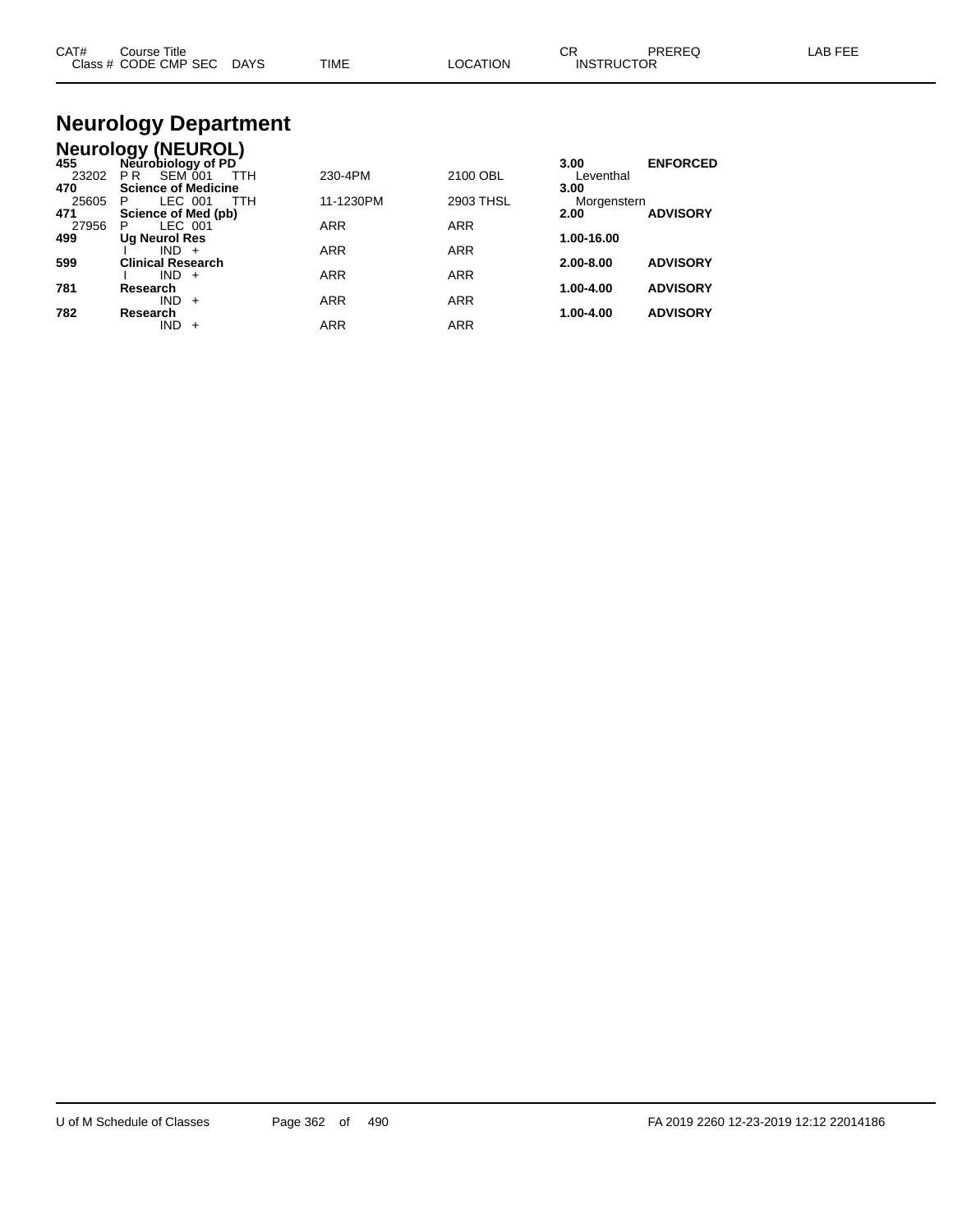## **Center For Neuroscience**

|                       | <b>Neuroscience (NEUROSCI)</b>                                  |               |                                                                                                                     |            |                              |                           |
|-----------------------|-----------------------------------------------------------------|---------------|---------------------------------------------------------------------------------------------------------------------|------------|------------------------------|---------------------------|
| 503                   | <b>Res Respon&amp;Eth Neuro</b>                                 |               |                                                                                                                     |            | 1.00                         |                           |
| 36879<br>570          | P<br>LEC 001<br><b>Hum Neuroanat I</b>                          |               | <b>ARR</b>                                                                                                          | <b>ARR</b> | Seasholtz, Aton<br>3.00      | <b>ADVISORY</b>           |
| 22115<br>571          | LEC 001<br>PD.<br>Hum Neuroanat II                              | TTH           | 10-1130AM                                                                                                           | 4151 USB   | Altschuler, Sullivan<br>1.00 | <b>ADVISORY</b>           |
| 22116                 | LAB 001<br>P<br>will meet in lab 3751 MedSci II                 | TH            | 3-5PM                                                                                                               | ARR        | Sullivan, Altschuler         |                           |
| 601<br>12076          | <b>Principles Neuro I</b><br><b>SEM 001</b><br>PD.              | TTH           | 1-3PM                                                                                                               | 4130 USB   | 3.00<br>Aton, Seasholtz      | <b>ADVISORY</b>           |
| 601                   | <b>Principles Neuro I</b><br>Р<br><b>SEM 001</b>                | м             | $1-3PM$                                                                                                             | 4130 USB   | 3.00                         | <b>ADVISORY</b>           |
|                       | 611- Neuropharm runs Oct 3 to Nov 11                            |               | 613- Neuro Physiology, Circuits and Computational NS runs Sept 3 to Oct 1                                           |            |                              |                           |
|                       |                                                                 |               | 612- Neural Development runs Nov 12 to Dec 10 (last exam is in final exam period)                                   |            |                              |                           |
| 611                   | Neurochem/Neuropharm                                            |               |                                                                                                                     |            | 1.00                         | <b>ADVISORY</b>           |
| 12077 PI              | <b>SEM 001</b>                                                  | <b>MTTH</b>   | $1-3PM$<br>This course meets together with Neurosci 601, Monday, Tuesday and Thursday 1-3pm in 4130 USB             | ARR        | Seasholtz, Aton              |                           |
| 612                   | <b>Neural Development</b>                                       |               |                                                                                                                     |            | 1.00                         | <b>ADVISORY</b>           |
| 17284 PI              | <b>SEM 001</b>                                                  | MTTH          | 1-3PM                                                                                                               | ARR        |                              | Waldhaus, Seasholtz, Aton |
|                       |                                                                 |               | This course meets together with Neurosci 601, Monday, Tuesday and Thursday 1-3pm in 4130 USB, the last exam for     |            |                              |                           |
|                       | this course will take place during the final exam period        |               |                                                                                                                     |            |                              |                           |
| 613<br>12078 PI       | <b>Circuits/Comp NS</b><br><b>SEM 001</b>                       |               | ARR                                                                                                                 | ARR        | 1.00                         | <b>ADVISORY</b>           |
|                       |                                                                 |               | This course meets together with Neurosci 601, Monday, Tuesday and Thursday 1-3pm in 4130 USB                        |            | Booth, Aton                  |                           |
| 623                   | <b>Molecular Neuro Lab</b>                                      |               |                                                                                                                     |            | 3.00                         | <b>ADVISORY</b>           |
| 15762 PD              | LAB 001                                                         | <b>MTWTHF</b> | 7-8AM                                                                                                               | ARR        | Thompson                     |                           |
|                       |                                                                 |               | Preterm Course. Meets Aug 14-25 in 4118 USB, Monday-Friday 8:30AM - 9:00PM                                          |            |                              |                           |
| 700                   | Neurosci Sem                                                    |               |                                                                                                                     |            | 1.00                         | <b>ADVISORY</b>           |
| 12079                 | PD.<br><b>SEM 001</b>                                           | м             | 4-6PM                                                                                                               | 1230 USB   | Seasholtz                    |                           |
| 701                   | <b>Special Topics</b><br>36024 PW SEM 160                       | W             | 9-10AM                                                                                                              | ARR        | 1.00<br>Harris               |                           |
|                       |                                                                 |               | This course will meet in 4129 Undergrad Science Building. This course is pass/fail ONE credit course.               |            |                              |                           |
|                       |                                                                 |               | In this class, we will specifically explore scientific inquiry into the nature of the mind during meditation. We    |            |                              |                           |
|                       |                                                                 |               | will touch upon modern brain neuroimaging findings of experienced meditators and novices that undergo training. We  |            |                              |                           |
|                       |                                                                 |               | will examine the known benefits of meditation for pain, depression, anxiety, and stress using data from human       |            |                              |                           |
|                       |                                                                 |               | clinical trials. Finally, we will explore our own mental processes through meditation and journaling practices. At  |            |                              |                           |
|                       |                                                                 |               | the end of this class, students will walk away with a greater scientific understanding of meditation, as well as    |            |                              |                           |
|                       |                                                                 |               | learn the fundamentals of a personal contemplative meditative practice that can be applied to enhance beneficial,   |            |                              |                           |
| 704                   | and prune afflictive, mental states.                            |               |                                                                                                                     |            | 1.00-3.00                    | <b>ADVISORY</b>           |
|                       | Readings: Integrative<br>12082 PDR SEM 001                      | - W           | 12-1PM                                                                                                              | <b>ARR</b> | Mashour                      |                           |
|                       | Cog Neuro of Consciousness                                      |               |                                                                                                                     |            |                              |                           |
|                       |                                                                 |               | The study of consciousness is considered a fundamental scientific and philosophical pursuit. How does information   |            |                              |                           |
|                       |                                                                 |               | processing in the brain generate experience? How do we objectively capture what is, by definition, a subjective     |            |                              |                           |
|                       |                                                                 |               | event? As philosopher Colin McGinn puts it, how do we get from the water of the brain to the wine of                |            |                              |                           |
|                       |                                                                 |               | consciousness? I have recently started a Center for Consciousness Science at the UM Medical School to help address  |            |                              |                           |
| these very questions. |                                                                 |               |                                                                                                                     |            |                              |                           |
|                       |                                                                 |               |                                                                                                                     |            |                              |                           |
|                       |                                                                 |               |                                                                                                                     |            |                              |                           |
|                       |                                                                 |               | As an educational activity and the Center (and as a NGP faculty), I am conducting a combined reading/lecture course |            |                              |                           |
|                       |                                                                 |               | (NS-704) this upcoming semester on ?The Cognitive Neuroscience of Consciousness.? The study of consciousness is     |            |                              |                           |
|                       |                                                                 |               | sometimes decomposed into ?levels of consciousness? (awake vs. asleep vs. anesthetized vs. comatose) and ?states of |            |                              |                           |
|                       |                                                                 |               | consciousness? (assuming I am already conscious, why do I see a blue triangle rather than a red square?). We will   |            |                              |                           |
|                       |                                                                 |               | explore both of these dimensions and likely have some visiting lecturers/discussants to help us along the way.      |            |                              |                           |
|                       |                                                                 |               | The subject of consciousness motivated many of us to choose the field of neuroscience. I hope you will join me      |            |                              |                           |
|                       |                                                                 |               | next month as we explore a fascinating question that has scientific, philosophical, clinical, and even existential  |            |                              |                           |
|                       |                                                                 |               | implications. Even if you don?t want to formally sign up for the course, you are welcomed to attend and             |            |                              |                           |
| participate.          |                                                                 |               |                                                                                                                     |            |                              |                           |
|                       |                                                                 |               |                                                                                                                     |            |                              |                           |
|                       | What: NS704, The Cognitive Neuroscience of Consciousness        |               |                                                                                                                     |            |                              |                           |
|                       |                                                                 |               | Who: Neuroscience and psychology students (and other interested people)                                             |            |                              |                           |
|                       | When: Fall semester, Wednesdays at Noon (pizza will be served!) |               | Where: Medical School, Med-Sci I, 7th floor conference room (#7433D)                                                |            |                              |                           |
| 800                   | <b>Neurosci Res Method</b>                                      |               |                                                                                                                     |            | 1.00-9.00                    | <b>ADVISORY</b>           |
| 801                   | $IND +$<br>D<br><b>Neurosci Res Method</b>                      |               | <b>ARR</b>                                                                                                          | <b>ARR</b> | 1.00-9.00                    | <b>ADVISORY</b>           |
| 990                   | $IND +$<br>D<br>Diss-Precand                                    |               | ARR                                                                                                                 | <b>ARR</b> | 1.00-8.00                    | <b>ADVISORY</b>           |
| 995                   | $IND +$<br>I.<br>Diss-Cand                                      |               | ARR                                                                                                                 | ARR        | 8.00                         | <b>ENFORCED</b>           |

IR IND + ARR ARR ARR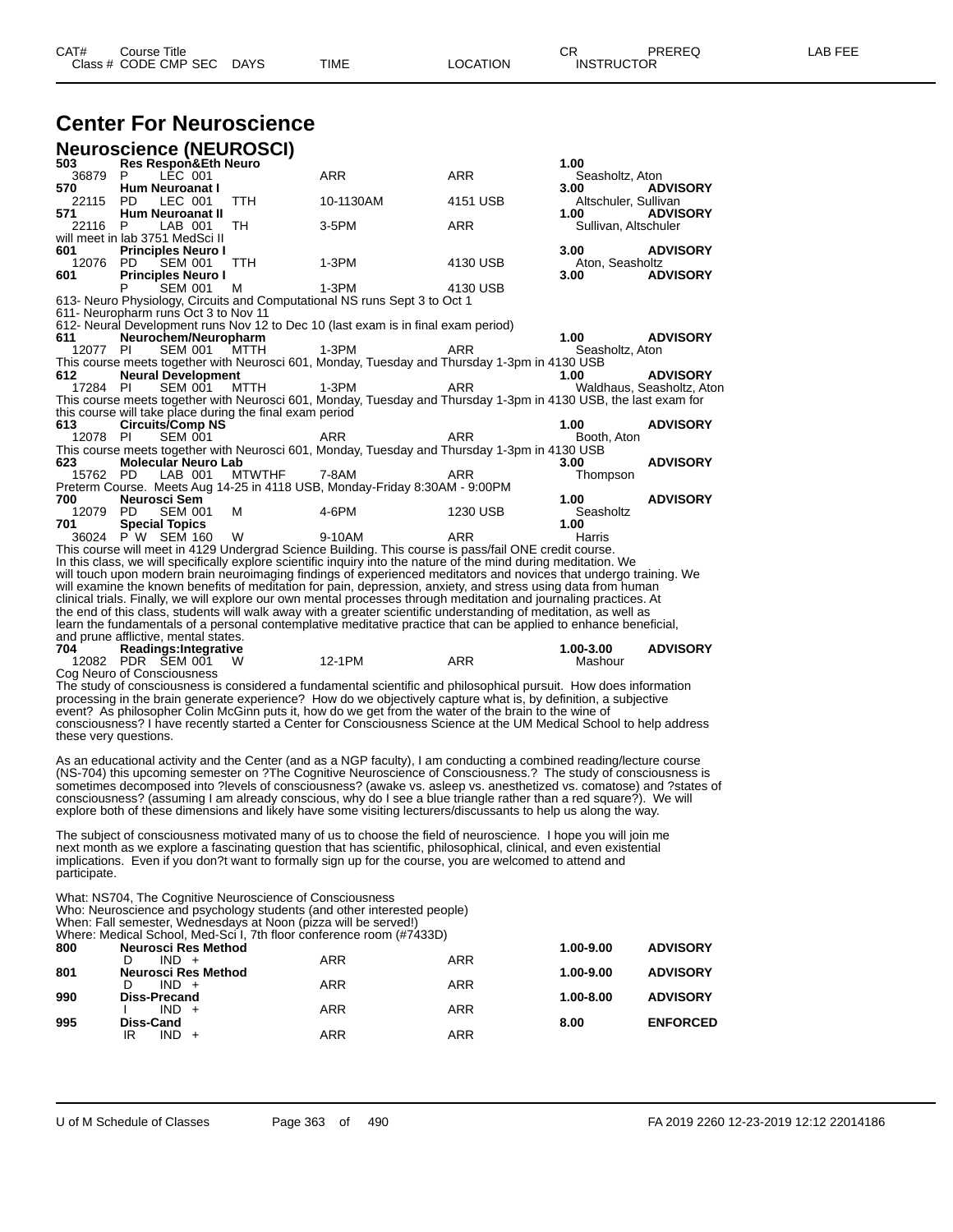#### **Neurosurgery**

**Neurosurgery (NEUSURG) 499 UG Neurosurg Res 1.00-16.00**

I IND + ARR ARR ARR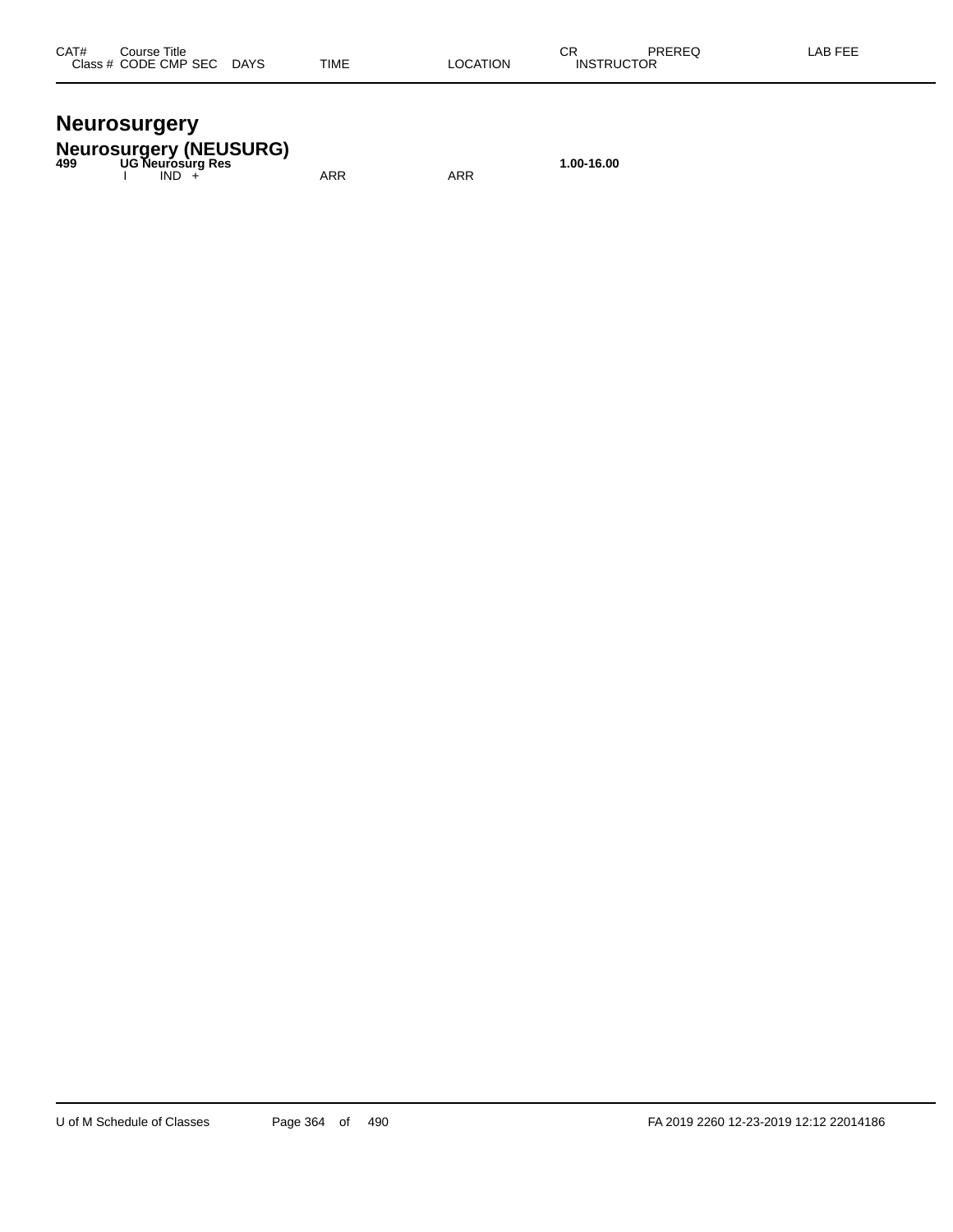#### **Obstetrics And Gynecology Dept**<br>Obstetrics and Gynecology (OBSTGYN **Obstetrics and Gynecology (OBSTGYN)**

| 499 | <b>ODSIGITIES AND OVERCOIOGY (ODSTOTIV)</b><br>U G Ob-Gyn Research |     |     | 1.00-16.00    |                 |
|-----|--------------------------------------------------------------------|-----|-----|---------------|-----------------|
|     | IND.                                                               | ARR | ARR |               |                 |
| 599 | <b>Clinical Research</b><br>$IND +$                                | ARR | ARR | $2.00 - 8.00$ | <b>ADVISORY</b> |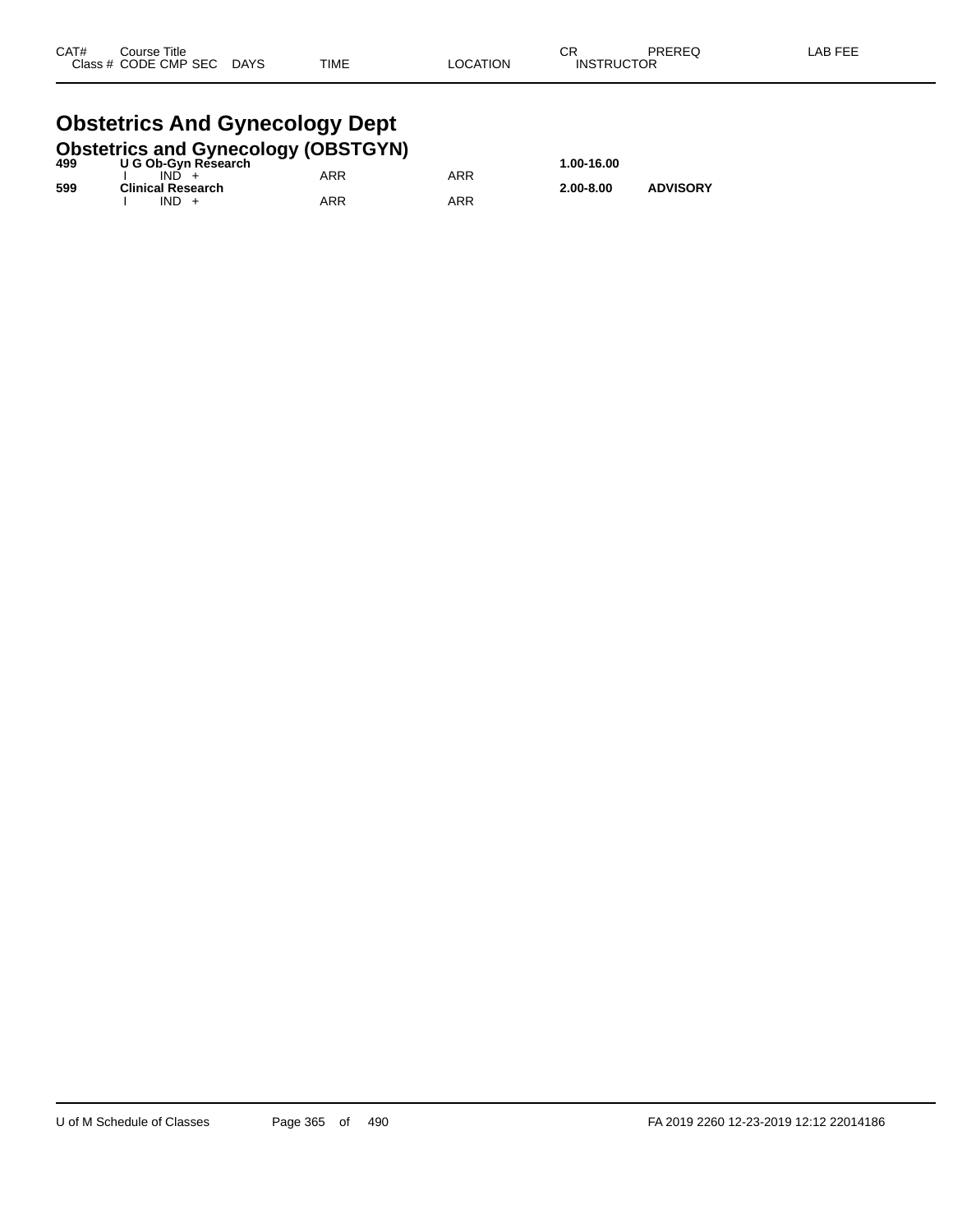| CAT#<br>Course Title<br>Class # CODE CMP SEC DAYS       | TIME | <b>LOCATION</b> | CR<br>PRERFO<br><b>INSTRUCTOR</b> | LAB FEE |
|---------------------------------------------------------|------|-----------------|-----------------------------------|---------|
| <b>Ophthalmology Department</b>                         |      |                 |                                   |         |
| <b>Ophthalmology (OPHTH)</b><br>499 U G Ophthy Research | .    | $\sim$ $ -$     | 1.00-16.00                        |         |

| -33   | U G Opiniy Research        |            |            | 1.VV-1V.VV     |                 |
|-------|----------------------------|------------|------------|----------------|-----------------|
|       | $IND^+$                    | <b>ARR</b> | <b>ARR</b> |                |                 |
| 599   | <b>Clinical Research</b>   |            |            | 2.00-8.00      | <b>ADVISORY</b> |
|       | $IND +$                    | <b>ARR</b> | <b>ARR</b> |                |                 |
| 725   | <b>Embryology</b>          |            |            | 1.00-4.00      |                 |
| 12091 | LEC 001<br>PL              | <b>ARR</b> | <b>ARR</b> |                |                 |
| 733   | <b>Visual Sciences</b>     |            |            | 2.00           |                 |
| 21728 | LEC 001<br>P.              | <b>ARR</b> | <b>ARR</b> | Fort, Abcouwer |                 |
| 800   | <b>Refract-Musc Balanc</b> |            |            | 1.00-4.00      | <b>ADVISORY</b> |
|       | $IND +$                    | <b>ARR</b> | <b>ARR</b> |                |                 |
| 801   | <b>Instruments</b>         |            |            | 1.00-4.00      | <b>ADVISORY</b> |
|       | $IND +$                    | <b>ARR</b> | <b>ARR</b> |                |                 |
| 802   | <b>Medical</b>             |            |            | 1.00-4.00      | <b>ADVISORY</b> |
|       | $IND +$                    | <b>ARR</b> | <b>ARR</b> |                |                 |
| 803   | <b>Surgery</b>             |            |            | 1.00-4.00      | <b>ADVISORY</b> |
|       | $IND +$                    | <b>ARR</b> | <b>ARR</b> |                |                 |
| 807   | <b>Ocular Pharmacology</b> |            |            | 1.00           | <b>ADVISORY</b> |
|       | $IND +$                    | <b>ARR</b> | <b>ARR</b> |                |                 |
| 855   | <b>Spec Path Eye</b>       |            |            | 1.00           | <b>ADVISORY</b> |
|       | $IND +$                    | <b>ARR</b> | <b>ARR</b> |                |                 |
|       |                            |            |            |                |                 |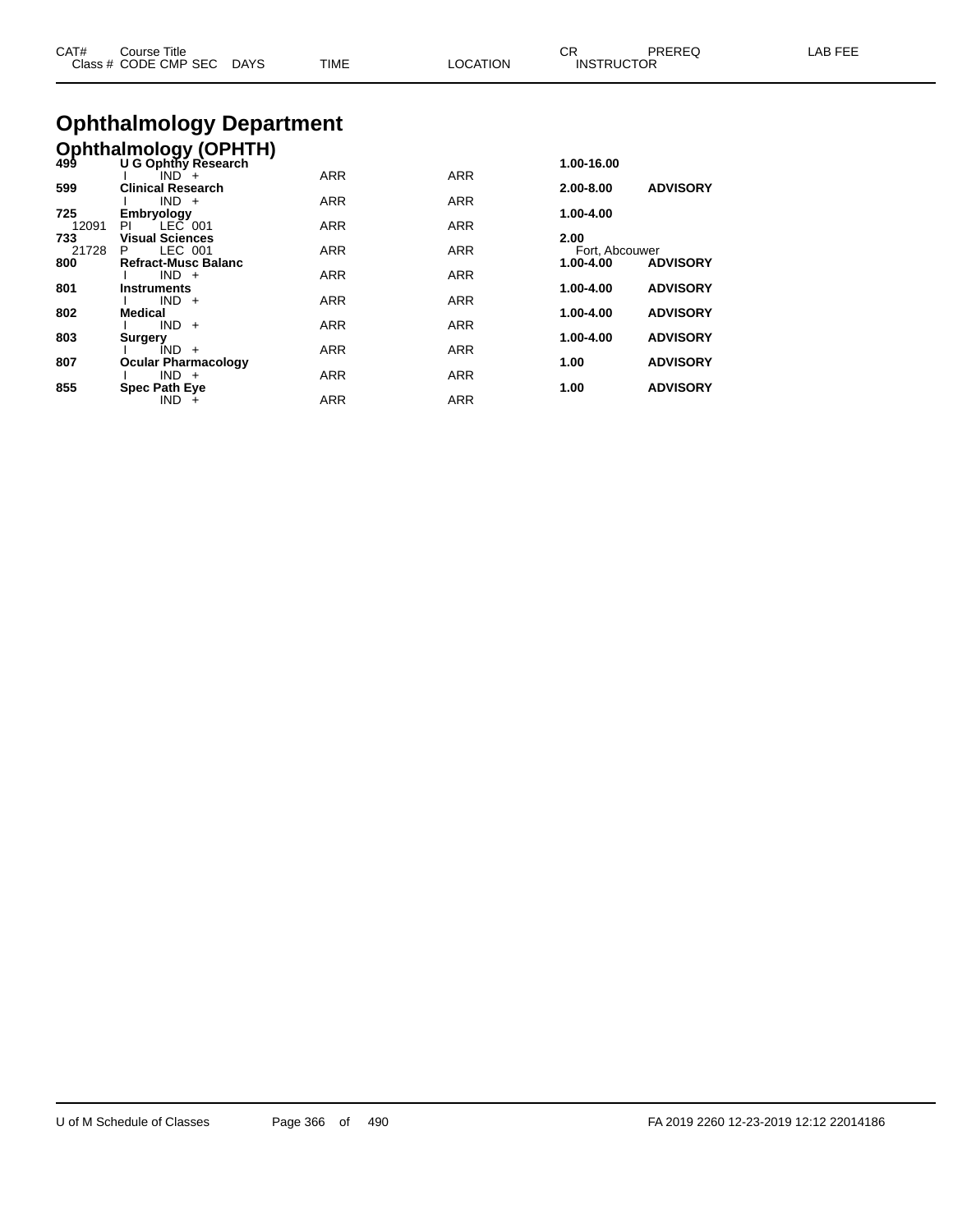| CAT# | Course Title              |             |          | ⌒冖                | PREREQ | LAB FEE |
|------|---------------------------|-------------|----------|-------------------|--------|---------|
|      | Class # CODE CMP SEC DAYS | <b>TIME</b> | LOCATION | <b>INSTRUCTOR</b> |        |         |
|      |                           |             |          |                   |        |         |

#### **Otorhinolaryngology Department**

|     | <b>Otorhinolaryngology (OTO)</b><br>499 U G Oto Research |            |     |               |                 |
|-----|----------------------------------------------------------|------------|-----|---------------|-----------------|
|     |                                                          |            |     | 1.00-16.00    |                 |
|     | $IND +$                                                  | <b>ARR</b> | ARR |               |                 |
| 599 | <b>Clinical Research</b>                                 |            |     | $2.00 - 8.00$ | <b>ADVISORY</b> |
|     | $IND +$                                                  | ARR        | ARR |               |                 |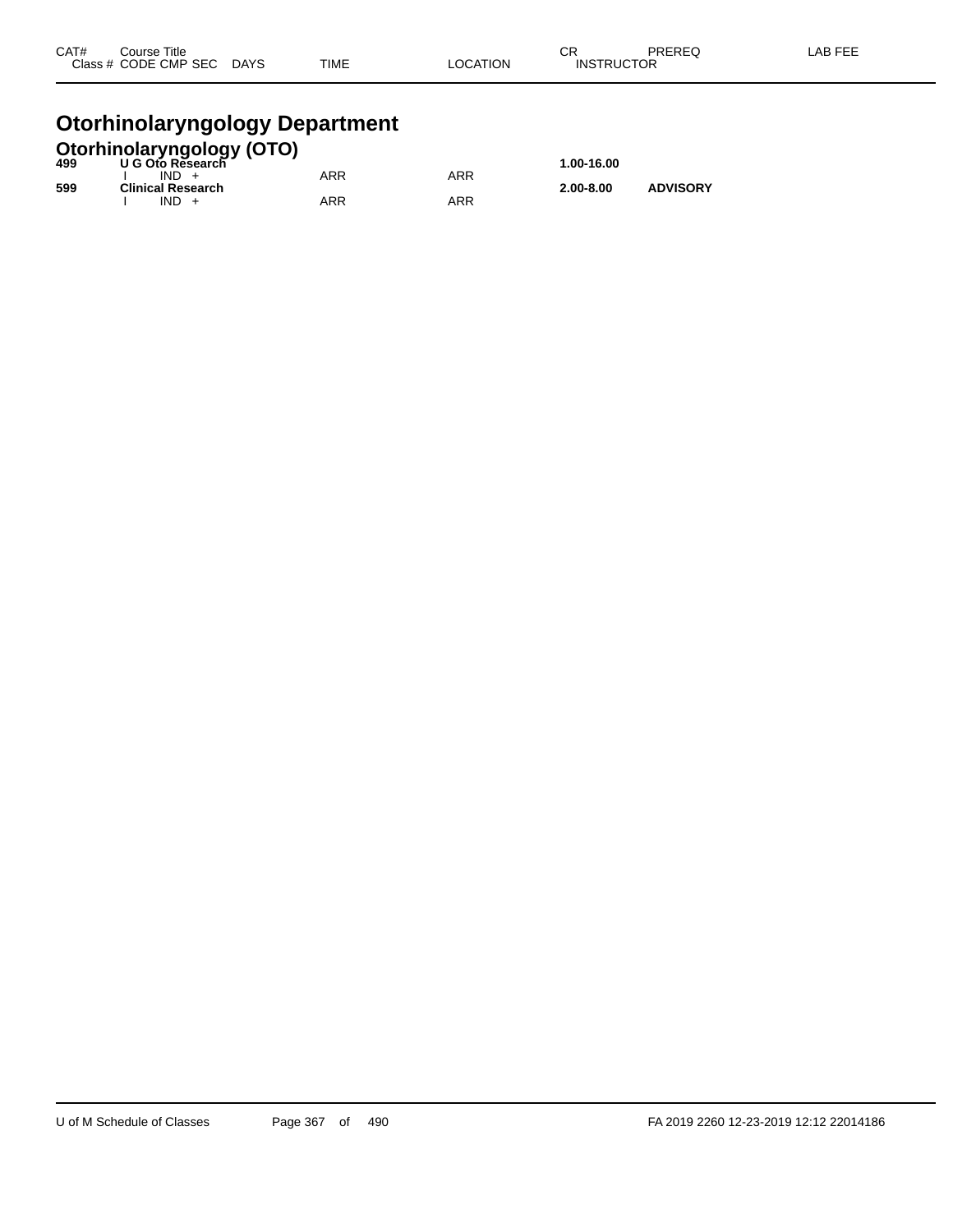| CAT#<br>Course Title<br>Class # CODE CMP SEC DAYS | TIME<br><b>LOCATION</b> | CR<br>LAB FEE<br>PREREQ<br><b>INSTRUCTOR</b> |
|---------------------------------------------------|-------------------------|----------------------------------------------|
| <b>Pathology Department</b>                       |                         |                                              |
| Pathology (PATH)                                  |                         |                                              |
| 499<br>Clinical Research                          |                         | 2.00-6.00                                    |

| 499   | Clinical Research<br>$IND +$   | ARR        | <b>ARR</b> | 2.00-6.00       |                             |
|-------|--------------------------------|------------|------------|-----------------|-----------------------------|
| 582   | <b>Curr Topics Mol Path</b>    |            |            | 2.00            | <b>ADVISORY</b>             |
| 12101 | PD.<br>DIS 001<br>MW           | 245-4PM    | <b>ARR</b> | <b>Dressler</b> |                             |
| 585   | <b>Prep Biomed Manu</b>        |            |            | 1.00            |                             |
| 20583 | LEC 001<br>PI.                 | <b>ARR</b> | <b>ARR</b> |                 |                             |
| 599   | <b>Non-Diss Research</b>       |            |            | 1.00-8.00       |                             |
|       | $IND +$<br>R                   | <b>ARR</b> | <b>ARR</b> |                 |                             |
| 699   | Ind Ug Research                |            |            | 1.00-9.00       | <b>ADVISORY</b>             |
|       | $IND +$                        | <b>ARR</b> | <b>ARR</b> |                 |                             |
| 850   | <b>Res Collog Exp Path</b>     |            |            | 1.00            | <b>ADVISORY</b>             |
| 12104 | <b>DIS 001</b><br>PR -<br>-F   | 12-1PM     | <b>ARR</b> | Lombard         |                             |
| 855   | <b>Spec Path Eye</b>           |            |            | 1.00            | <b>ADVISORY</b>             |
|       | $IND +$                        | <b>ARR</b> | <b>ARR</b> |                 |                             |
| 858   | Neuropathology                 |            |            | 1.00            | <b>ADVISORY</b>             |
|       | $IND +$<br>D.                  | 630-830PM  | <b>ARR</b> |                 |                             |
| 862   | <b>Transl Path</b>             |            |            | 1.00            | <b>ADVISORY</b>             |
| 24443 | LEC 001<br>PD.<br>$\mathsf{T}$ | 8-9AM      | <b>ARR</b> |                 | Nikolovska-Coleska, Wilson, |
|       |                                |            |            | Lee             |                             |
| 920   | <b>Research in Path</b>        |            |            | 1.00-6.00       | <b>ADVISORY</b>             |
|       | $IND +$                        | <b>ARR</b> | <b>ARR</b> |                 |                             |
| 990   | <b>Pre-Cand Diss Res</b>       |            |            | 1.00-8.00       | <b>ADVISORY</b>             |
|       | $IND +$<br>IR.                 | <b>ARR</b> | ARR        |                 |                             |
| 995   | <b>Cand Diss Research</b>      |            |            | 8.00            | <b>ENFORCED</b>             |
|       | R<br>IND -<br>$+$              | ARR        | <b>ARR</b> |                 |                             |
|       |                                |            |            |                 |                             |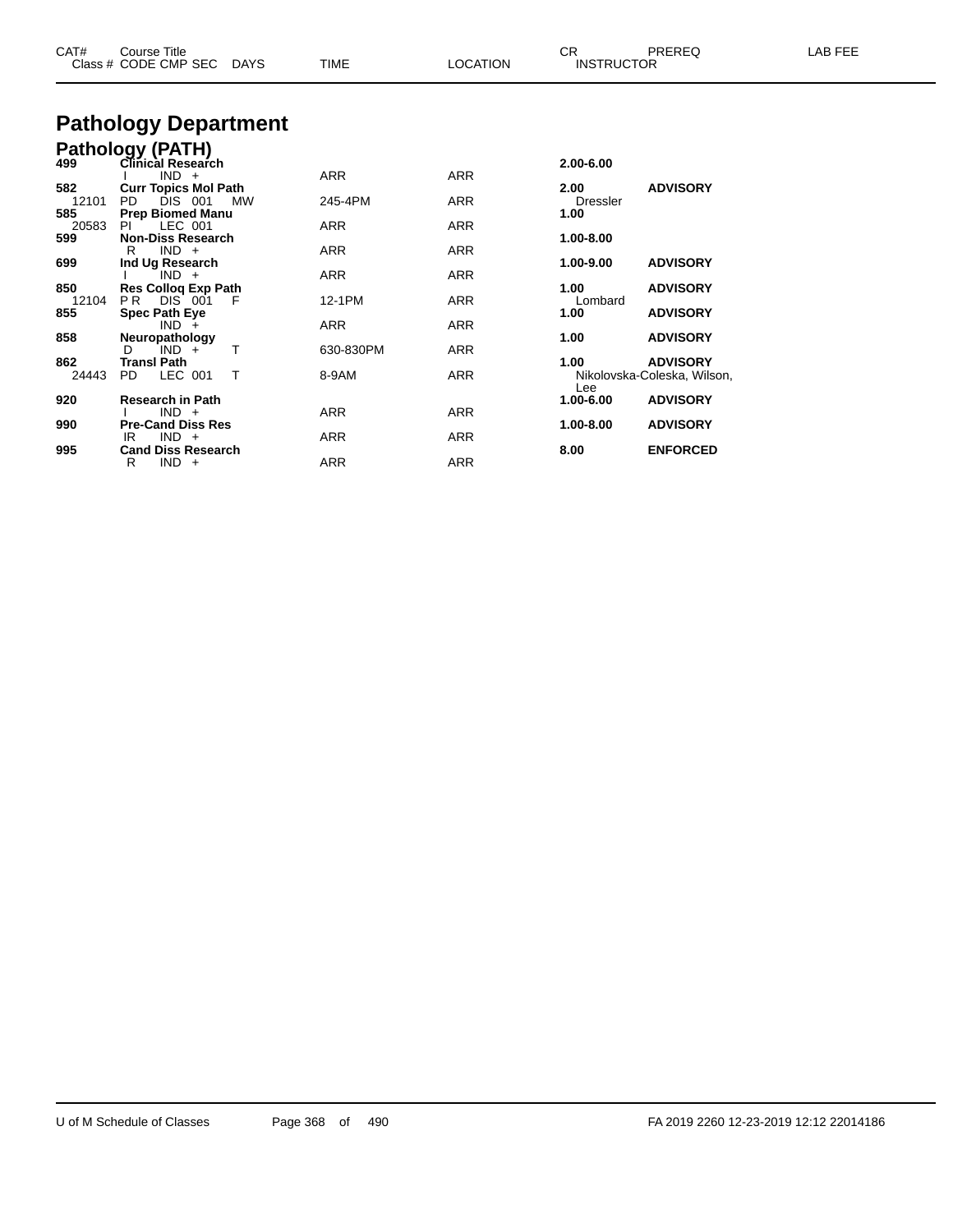| CAT# | Course Title              |             |          | CR                | PREREQ | -AB FEE |
|------|---------------------------|-------------|----------|-------------------|--------|---------|
|      | Class # CODE CMP SEC DAYS | <b>TIME</b> | LOCATION | <b>INSTRUCTOR</b> |        |         |

#### **Pediatrics & Comm Diseases Dep**

|     | <b>Pediatrics (PEDIAT)</b> |     |     |               |                 |
|-----|----------------------------|-----|-----|---------------|-----------------|
| 499 | U G Peds Research          |     |     | 1.00-16.00    |                 |
|     | $IND +$                    | ARR | ARR |               |                 |
| 599 | <b>Clinical Research</b>   |     |     | $2.00 - 8.00$ | <b>ADVISORY</b> |
|     | $IND +$                    | ARR | ARR |               |                 |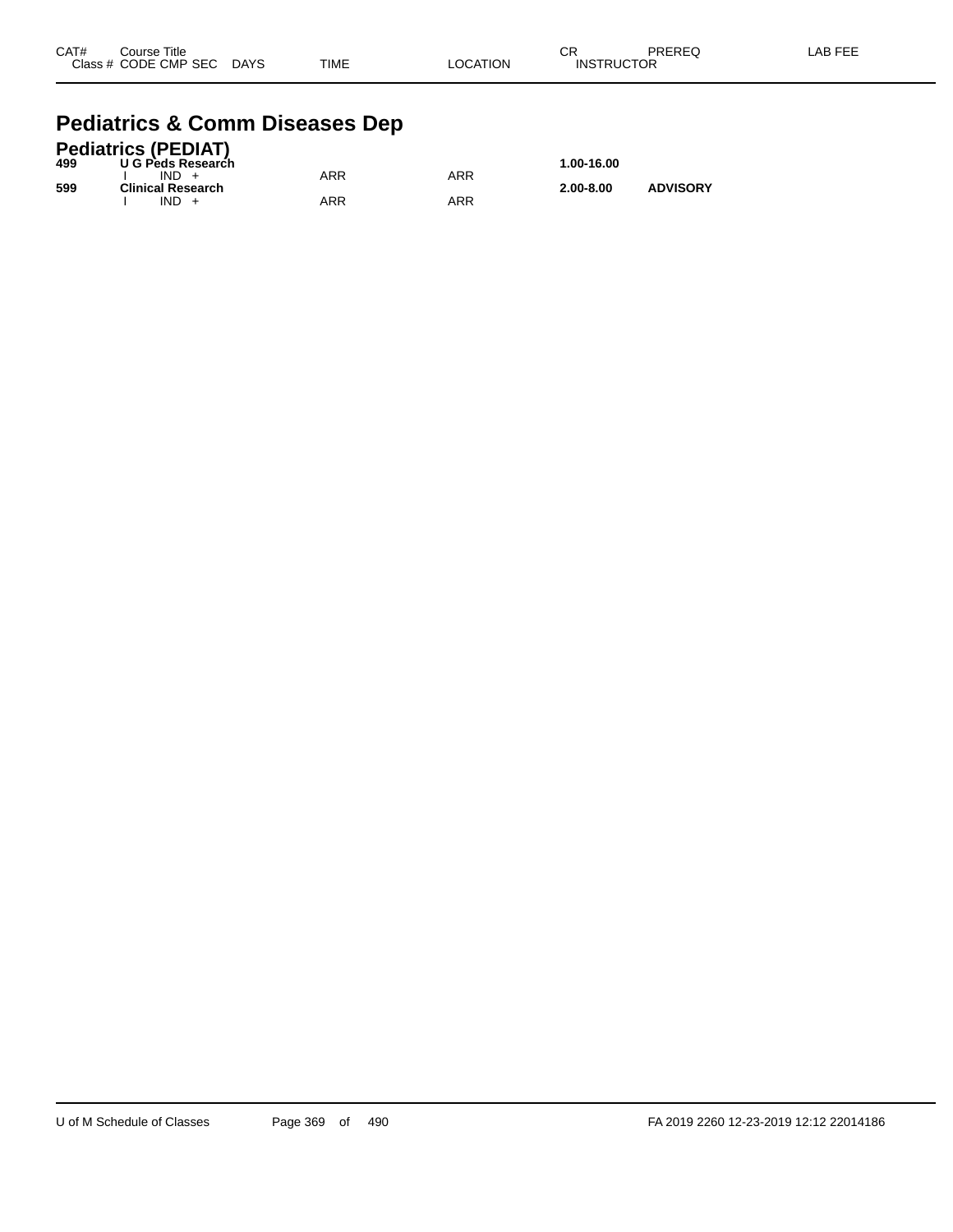| CAT# | Title<br>Course '    |             |      |          | Ωn<br>- UN        | PREREQ | AR FFF |
|------|----------------------|-------------|------|----------|-------------------|--------|--------|
|      | Class # CODE CMP SEC | <b>DAYS</b> | TIME | LOCATION | <b>INSTRUCTOR</b> |        |        |
|      |                      |             |      |          |                   |        |        |

|                       | <b>Pharmacology Department</b>                                                         |           |                                                                                                                                                                                                                                                                                                                                                          |                  |                             |                                                                                                                             |
|-----------------------|----------------------------------------------------------------------------------------|-----------|----------------------------------------------------------------------------------------------------------------------------------------------------------------------------------------------------------------------------------------------------------------------------------------------------------------------------------------------------------|------------------|-----------------------------|-----------------------------------------------------------------------------------------------------------------------------|
|                       | <b>Pharmacology (PHRMACOL)</b>                                                         |           |                                                                                                                                                                                                                                                                                                                                                          |                  |                             |                                                                                                                             |
| 310                   | Phrmacol & Therapeut<br>19223 P W LEC 001                                              | ттн       | $2-4PM$                                                                                                                                                                                                                                                                                                                                                  | ARR              | 4.00                        | <b>ADVISORY</b><br>Maybaum, Iniguez-Lluhi,<br>Jenkins, Canman, Ferrario                                                     |
|                       |                                                                                        |           | Meets in room 3813/17 Med Sci II. Except 9/17, 9/26, 12/5, 12/10 which will be in 2903 THSL                                                                                                                                                                                                                                                              |                  |                             |                                                                                                                             |
|                       |                                                                                        |           | 310 has been approved as an elective for CMB, Neuroscience and Biomolecular Science majors, and as a cognate for                                                                                                                                                                                                                                         |                  |                             |                                                                                                                             |
| Biology majors<br>330 | <b>Neuro Pharm UG Res</b><br>IR.<br>$IND +$                                            |           | ARR                                                                                                                                                                                                                                                                                                                                                      | ARR              | 1.00-3.00                   | <b>ADVISORY, ENFORCED</b>                                                                                                   |
| 430                   | <b>Neuro Pharm UG Res</b>                                                              |           |                                                                                                                                                                                                                                                                                                                                                          |                  | 1.00-3.00                   | <b>ADVISORY, ENFORCED</b>                                                                                                   |
| 501                   | IR.<br>$IND +$<br><b>Chemical Biology I</b>                                            |           | <b>ARR</b>                                                                                                                                                                                                                                                                                                                                               | <b>ARR</b>       | 3.00                        |                                                                                                                             |
| 18856<br>502          | <b>SEM 001</b><br><b>PD</b><br>Intr Sci Comm                                           | MWF       | 8-9AM                                                                                                                                                                                                                                                                                                                                                    | 1250 USB         | 2.00                        | Koutmou, Palfey, Koutmos<br><b>ADVISORY</b>                                                                                 |
|                       | 23340 PD W LEC 001                                                                     | TH.       | 1-3PM<br>Meets in room 2903 THSL except 9/12 and 9/26 which will be in SLH-3699 Med Sci II and various small group break-out<br>rooms (to be announced). Priority enrollment is reserved for doctoral students in the Medical School's 14 programs<br>under PIBS. Email pharminquiries @umich.edu with your UMID number to request permission to enroll. | <b>ARR</b>       | Brenner, Adili, Goforth,    | Isom, Osawa, Yeung, Wong, Ono,<br>Birdsong, Ragsdale, Choudhuri,<br>Jones, Muntean, Puthenveedu,<br>Rao, Sekiguchi, Burgess |
| 591                   | <b>Signal Transduction</b><br>14259 P W LEC 001                                        |           | 2-4PM                                                                                                                                                                                                                                                                                                                                                    | 7745 MSC2        | 2.00                        | <b>ADVISORY</b><br>Lee, Xu, Rui, Yin, Mortensen                                                                             |
| 600                   | <b>Independent Study</b><br>$IND +$<br>D                                               |           | <b>ARR</b>                                                                                                                                                                                                                                                                                                                                               | ARR              | 1.00-8.00                   | <b>ADVISORY</b>                                                                                                             |
| 601<br>23356          | <b>Quant Prin Pharm</b><br>DIS 001<br>P                                                | MWF       | 9-10AM                                                                                                                                                                                                                                                                                                                                                   | <b>ARR</b>       | 3.00                        | <b>ADVISORY</b><br>Iniguez-Lluhi, Anand, Rae,<br>Scott, Smrcka, Osawa, Maybaum,                                             |
|                       |                                                                                        |           | Meets in room 2901 THSL except 9/18 which will meet in 3813/17 Med Sci II                                                                                                                                                                                                                                                                                |                  | Jenkins, Ren                |                                                                                                                             |
| 603<br>25584 P        | <b>Practical Statistics</b><br>LAB 001                                                 |           | 10-11AM                                                                                                                                                                                                                                                                                                                                                  | <b>ARR</b>       | 2.00                        | <b>ADVISORY</b>                                                                                                             |
| permission.           |                                                                                        | <b>MW</b> | Meets in room 2813 Med Sci II on Mondays and 5215 THSL on Wednesdays. Email pharminquiries@umich.edu for                                                                                                                                                                                                                                                 |                  | Jutkiewicz, Iniguez-Lluhi   |                                                                                                                             |
| 604<br>26051 P        | Collab Proj Phrm Sci<br><b>SEM 001</b><br>10/28, 11/11, and 12/2 in 2813 Med Sci II    |           | ARR<br>This course is limited to students appointed to the PSTP training grant. This course meets at 4:30pm on 9/30,                                                                                                                                                                                                                                     | ARR              | 1.00<br>Gnegy, Scott, Osawa | <b>ADVISORY</b>                                                                                                             |
| 605                   | <b>MS Degree Research</b><br>$IND +$                                                   |           | ARR                                                                                                                                                                                                                                                                                                                                                      | <b>ARR</b>       | 1.00-8.00                   |                                                                                                                             |
| 614<br>24104 P        | For Pharmacology Masters Students Only<br><b>Sem Autonomic Pharm</b><br><b>SEM 001</b> | TTH       | 130-330PM<br>11/5 meets in NLH- 3695 Med Sci II, 11/12 and 12/3 meets in 3753 Med Sci II, all remaining dates meet in 2813 Med                                                                                                                                                                                                                           | <b>ARR</b>       | 2.00<br>Anantharam          | <b>ADVISORY</b>                                                                                                             |
| Sci II<br>620         | <b>Business of Biology</b>                                                             |           |                                                                                                                                                                                                                                                                                                                                                          |                  | 2.25                        |                                                                                                                             |
| 620                   | 23152 PIRW REC 001<br><b>Business of Biology</b>                                       | МW        | 830-10AM                                                                                                                                                                                                                                                                                                                                                 | <b>B3570 BUS</b> | Canter<br>2.25              |                                                                                                                             |
|                       | <b>P RW REC 001</b>                                                                    | Τ         | 5-7PM                                                                                                                                                                                                                                                                                                                                                    | <b>B3570 BUS</b> |                             |                                                                                                                             |
|                       | <b>P RW REC 001</b><br>9/21, 9/28, and 10/12.                                          | Т         | 5-7PM<br>PHRMACOL 620 is cross-listed with HMP 630, BE 518, BIOMEDE 523, & ENGR 523. This class meets on four Thursday<br>evenings from 5:30 pm - 8 pm in addition to Monday/Wednesday mornings. The Thursday meeting dates for 2017 are 9/7,                                                                                                            | <b>B3570 BUS</b> |                             |                                                                                                                             |
| 621<br>22811          | Drug Disc & Ther<br>DIS 001<br>P                                                       | TH        | 10-12PM                                                                                                                                                                                                                                                                                                                                                  | ARR              | 2.00<br>Rae                 | <b>ADVISORY</b>                                                                                                             |
| 622                   | <b>Translational Res</b>                                                               |           | Meets in room 3813/17 Med Sci II, except 9/12, 10/24, 12/5 which will meet in 5915 Buhl                                                                                                                                                                                                                                                                  |                  | 2.00                        |                                                                                                                             |
| 22812 P               | LEC 001                                                                                | т         | 10-12PM<br>Meets in room 2817 Med Sci II except 10/8 which will be in 3813 Med Sci II                                                                                                                                                                                                                                                                    | ARR              | Rae                         |                                                                                                                             |
| 625<br>23250 PR       | <b>Transl Sci Journal</b><br><b>SEM 001</b>                                            | т         | 9-10AM                                                                                                                                                                                                                                                                                                                                                   | ARR              | 1.00<br>Rae                 |                                                                                                                             |
| 626                   | Drug Dev & Jrnl Club                                                                   |           | Meets in room 2817 Med Sci II except 10/8 which meets in 3817 Med Sci II                                                                                                                                                                                                                                                                                 |                  | 3.00                        | <b>ADVISORY</b>                                                                                                             |
| 23354<br>626          | LEC 001<br>P<br>Drug Dev & Jrnl Club                                                   | TН        | 10-12PM                                                                                                                                                                                                                                                                                                                                                  | ARR              | Shewach<br>3.00             | <b>ADVISORY</b>                                                                                                             |
|                       | LEC 001                                                                                | F.        | 10-11AM                                                                                                                                                                                                                                                                                                                                                  | ARR              |                             |                                                                                                                             |
| 627                   | <b>Top Trans Res&amp;JClub</b>                                                         |           | 626 is for students who want to combine 621 and 625 into one course                                                                                                                                                                                                                                                                                      |                  | 3.00                        |                                                                                                                             |
| 23355<br>627          | LEC 001<br>P.<br><b>Top Trans Res&amp;JClub</b>                                        | T.        | 10-12PM                                                                                                                                                                                                                                                                                                                                                  | ARR              | Shewach<br>3.00             |                                                                                                                             |
| 640                   | LEC 001<br><b>Intro Transi Sci</b>                                                     | F         | 10-11AM<br>Meets in room 3817 Med Sci II except 9/10, 10/8 which will meet in 6000 THSL and 12/10 in 5000 THSL                                                                                                                                                                                                                                           | ARR              | 2.00                        |                                                                                                                             |
| 25782 P               | LEC 001                                                                                | Τ         | 3-5PM                                                                                                                                                                                                                                                                                                                                                    | ARR              |                             | Holinstat, Marshall-Wilhelm,                                                                                                |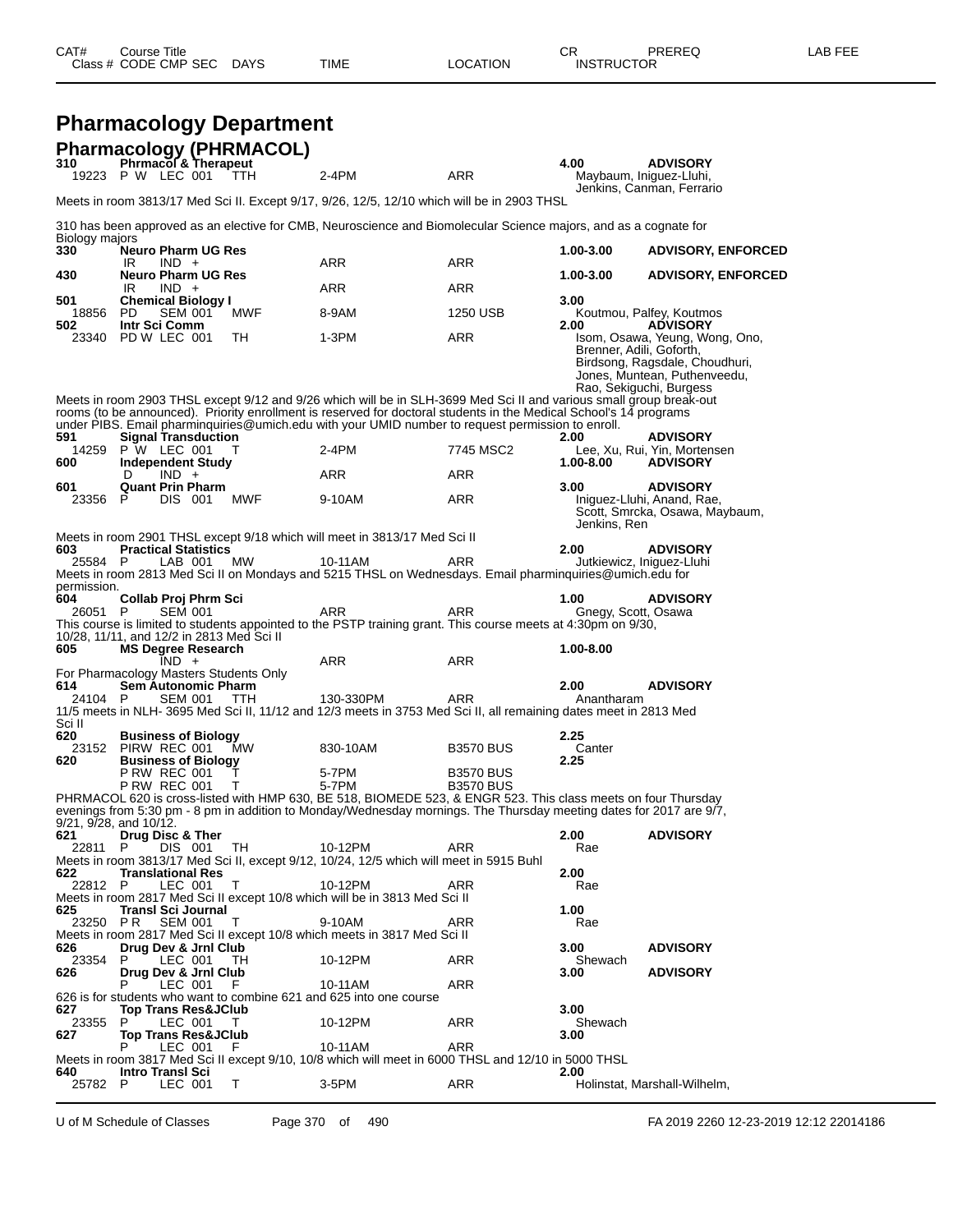| CAT#         | Course Title<br>Class # CODE CMP SEC DAYS                                                        | <b>TIME</b> | LOCATION   | CR<br><b>INSTRUCTOR</b>        | <b>PREREQ</b>   | LAB FEE |
|--------------|--------------------------------------------------------------------------------------------------|-------------|------------|--------------------------------|-----------------|---------|
|              | Meets in room 2817 Med Sci II                                                                    |             |            | Clauw                          |                 |         |
| 646<br>12113 | <b>Special Topics</b><br>SEM 001<br>- P                                                          | 12-1PM      | <b>ARR</b> | $0.50 - 1.00$<br>Fisher, Osawa | <b>ADVISORY</b> |         |
|              | Only for Pharmacology Graduate Students. Meets in room 2901 THSL.<br>990 Diss-Precand<br>$IND +$ | ARR         | <b>ARR</b> | 1.00-8.00                      | <b>ADVISORY</b> |         |
| 995          | Diss-Cand<br>$IND +$<br>R                                                                        | ARR         | ARR        | 8.00                           | <b>ENFORCED</b> |         |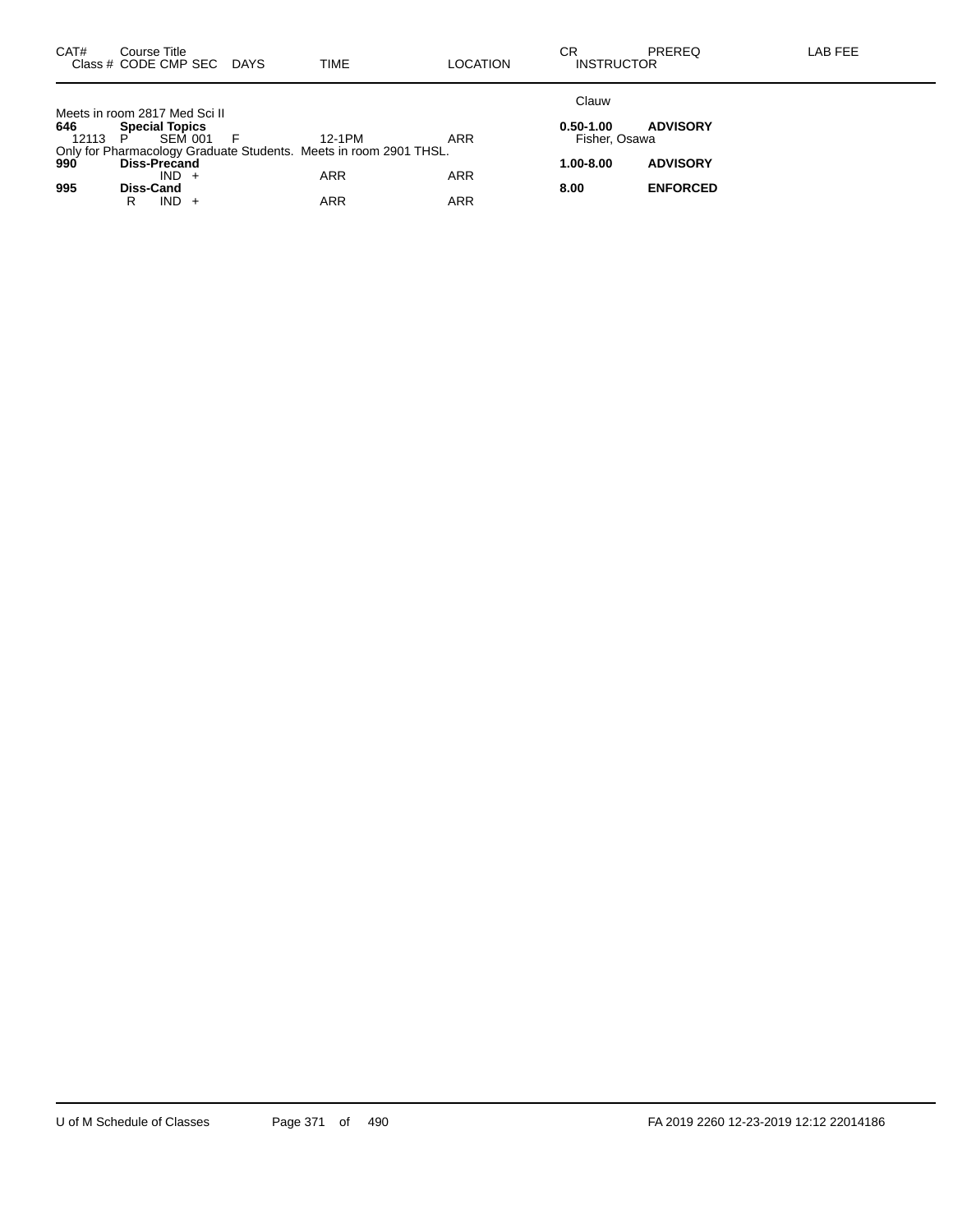| CAT# | Course Title              |             |          | СR                | PREREQ | LAB FEE |
|------|---------------------------|-------------|----------|-------------------|--------|---------|
|      | Class # CODE CMP SEC DAYS | <b>TIME</b> | ∟OCATION | <b>INSTRUCTOR</b> |        |         |

# **Physical Medicine & Rehab Dept**

|       | <b>Physical Medicine &amp; Rehabilitation (PMR)</b><br><sup>499</sup> Undergrad Research |    |            |             |           |                 |
|-------|------------------------------------------------------------------------------------------|----|------------|-------------|-----------|-----------------|
|       |                                                                                          |    |            |             | 1.00-6.00 |                 |
|       | $IND +$                                                                                  |    | <b>ARR</b> | <b>ARR</b>  |           |                 |
| 510   | Disab&Rehab Methods                                                                      |    |            |             | 2.00-4.00 | <b>ADVISORY</b> |
| 12116 | LEC 001<br>PI.                                                                           | MF | 9-1030AM   | <b>MOTT</b> | Hurvitz   |                 |
| 539   | <b>Eng&amp;Tec CIn Interns</b>                                                           |    |            |             | 8.00      | <b>ADVISORY</b> |
|       | $IND +$                                                                                  |    | <b>ARR</b> | <b>ARR</b>  |           |                 |
| 580   | <b>Disability Studies</b>                                                                |    |            |             | 1.00-3.00 | <b>ADVISORY</b> |
| 21382 | PIW SEM 001                                                                              | м  | $1-4PM$    | G463 MH     | Yergeau   |                 |
|       | Studying Disability Arts&Cult<br>590 <b>Special Topics</b>                               |    |            |             |           |                 |
|       | <b>Special Topics</b>                                                                    |    |            |             | 1.00-8.00 |                 |
|       | $IND +$                                                                                  |    | <b>ARR</b> | <b>ARR</b>  |           |                 |
| 599   | <b>Clinical Research</b>                                                                 |    |            |             | 1.00-8.00 |                 |
|       | IND.<br>$+$                                                                              |    | <b>ARR</b> | <b>ARR</b>  |           |                 |
|       |                                                                                          |    |            |             |           |                 |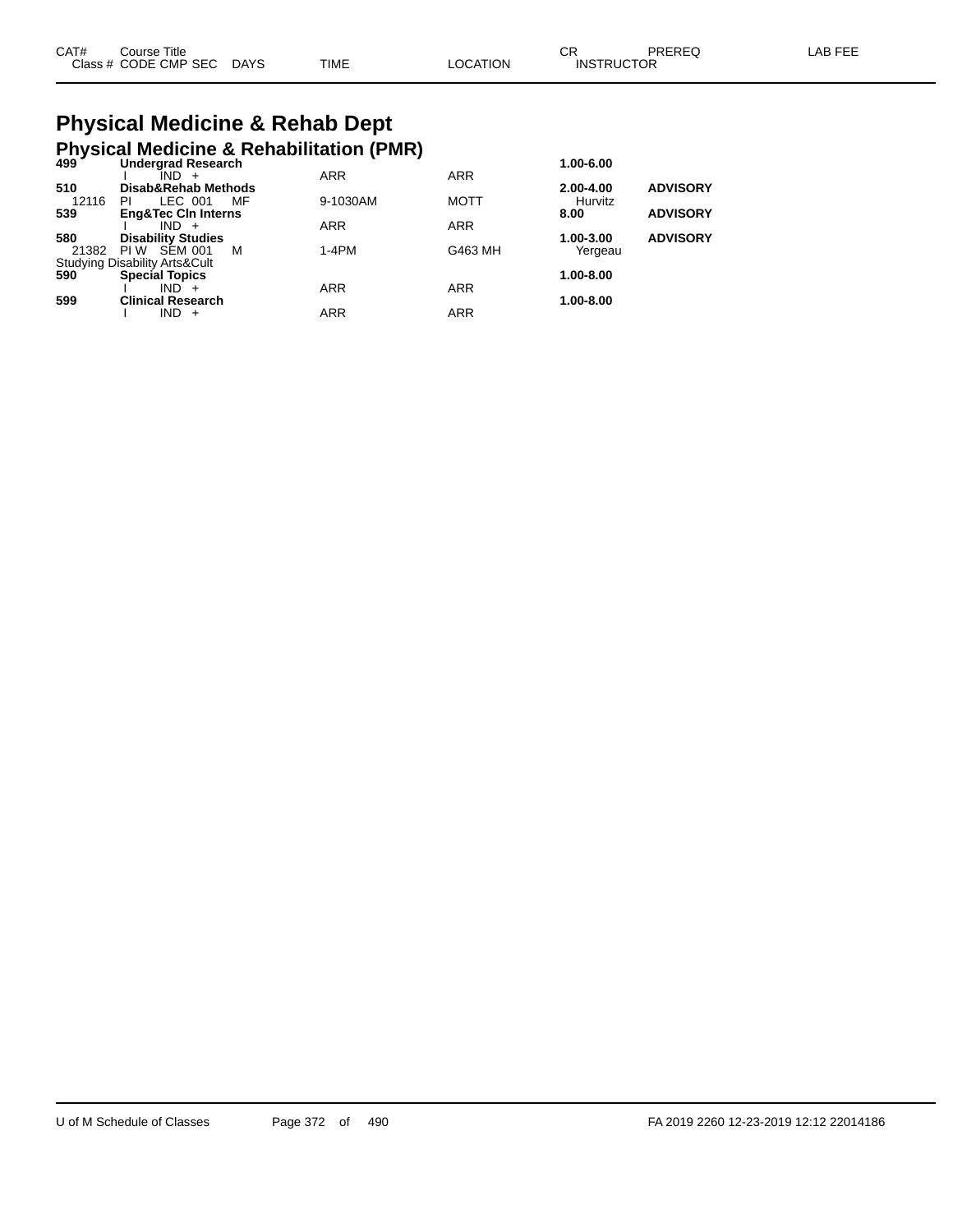| CAT# | Course Title<br>Class # CODE CMP SEC | <b>DAYS</b> | TIME | LOCATION | ∩⊓<br>◡๙<br><b>INSTRUCTOR</b> | <b>PREREQ</b> | LAB FEE |
|------|--------------------------------------|-------------|------|----------|-------------------------------|---------------|---------|
|      |                                      |             |      |          |                               |               |         |

## **Physiology Department**

| 201          | <b>Physiology (PHYSIOL)</b><br><b>Human Physiol</b>                                                                                                                                                                               |             |            | 4.00             | <b>ADVISORY</b>                                 |        |
|--------------|-----------------------------------------------------------------------------------------------------------------------------------------------------------------------------------------------------------------------------------|-------------|------------|------------------|-------------------------------------------------|--------|
|              | STUDENTS ARE AUTO-ENROLLED IN LECTURE WHEN THEY ELECT A DISCUSSION.                                                                                                                                                               |             |            |                  |                                                 |        |
|              | Class will be held in 3330 Med Sci I.                                                                                                                                                                                             |             |            |                  |                                                 |        |
| 12118        | AR<br>LEC 001<br>MWF                                                                                                                                                                                                              | 1230-2PM    | ARR        | Rust             |                                                 |        |
| 12119        | PRW DIS 002<br>F.                                                                                                                                                                                                                 | 11-12PM     | ARR        | Rust, Fleischman |                                                 |        |
| 12120        | P RW DIS<br>TН<br>- 003                                                                                                                                                                                                           | 9-10AM      | ARR        | Rust, Schaller   |                                                 |        |
| 12121        | P RW DIS<br>004<br>TН                                                                                                                                                                                                             | 9-10AM      | ARR        | Rust, Grzegorski |                                                 |        |
| 12122        | P RW DIS<br>005<br>TН                                                                                                                                                                                                             | 4-5PM       | ARR        | Rust, Bagchi     |                                                 |        |
| 12123        | P RW DIS<br>006<br>F.                                                                                                                                                                                                             | 11-12PM     | ARR        | Rust, Guzman     |                                                 |        |
| 14393        | P RW DIS<br>TН<br>007                                                                                                                                                                                                             | 4-5PM       | ARR        | Rust, Waninger   |                                                 |        |
| 16647        | PR<br>008<br>DIS.<br>F.                                                                                                                                                                                                           | 11-12PM     | ARR        | Rust             |                                                 |        |
| 17128        | PDR DIS 009<br>TH                                                                                                                                                                                                                 | 4-5PM       | ARR        | Rust             |                                                 |        |
| 306          | <b>Problems</b>                                                                                                                                                                                                                   |             |            | 1.00-4.00        | <b>ADVISORY</b>                                 |        |
|              | $IND +$                                                                                                                                                                                                                           | ARR         | <b>ARR</b> |                  |                                                 |        |
| 404          | <b>Hum Physiol Lab</b>                                                                                                                                                                                                            |             |            | 2.00             | <b>ENFORCED</b>                                 | 110.00 |
|              | 21053 P RW LAB 001<br>$\mathbf{I}$<br>Classes will be held in 3797 Med Sci II.                                                                                                                                                    | 1030-1230PM | ARR        | Houchin          |                                                 |        |
|              |                                                                                                                                                                                                                                   |             |            |                  |                                                 |        |
| 21054 PIR    | LAB 002<br>T                                                                                                                                                                                                                      | 1-3PM       | ARR        | Houchin          |                                                 |        |
|              | This section is reserved for MS Physiology students.<br>Classes will be held in 3797 Med Sci II.                                                                                                                                  |             |            |                  |                                                 |        |
|              | 21896 P RW LAB 003<br>W                                                                                                                                                                                                           | 10-12PM     | ARR        |                  |                                                 |        |
|              | Classes will be held in 3797 Med Sci II.                                                                                                                                                                                          |             |            | Houchin          |                                                 |        |
|              | 21055 P RW LAB 004<br>- TH                                                                                                                                                                                                        | 1030-1230PM | <b>ARR</b> | Houchin          |                                                 |        |
|              | Classes will be held in 3797 Med Sci II.                                                                                                                                                                                          |             |            |                  |                                                 |        |
|              | 21910 PDR LAB 005<br>TH                                                                                                                                                                                                           | 1-3PM       | ARR        | Houchin          |                                                 |        |
|              | This section is reserved for MS Physiology students.                                                                                                                                                                              |             |            |                  |                                                 |        |
|              | Classes will be held in 3797 Med Sci II.                                                                                                                                                                                          |             |            |                  |                                                 |        |
| 405          | <b>Research Problems</b>                                                                                                                                                                                                          |             |            | 1.00-4.00        |                                                 |        |
|              | $IND +$                                                                                                                                                                                                                           | ARR         | <b>ARR</b> |                  |                                                 |        |
| 406          | <b>Extreme Physiology</b>                                                                                                                                                                                                         |             |            | 3.00             | <b>ENFORCED</b>                                 |        |
|              | 27181 PDRW LEC 001<br>- TTH                                                                                                                                                                                                       | 10-1130AM   | ARR        | Oakley           |                                                 |        |
|              | The course is a mixture of undergraduate (Physiology 406) and MS in Physiology (Physiology 506) students. It is                                                                                                                   |             |            |                  |                                                 |        |
|              | predicted that half the open registration slots for combined Physiology 406/506 will be open for Physiology 406.                                                                                                                  |             |            |                  |                                                 |        |
|              | Because the combined Physiology 406/506 course is restricted to a limited number of students and Physiology 506 is                                                                                                                |             |            |                  |                                                 |        |
|              | a required course for a subset of master?s students (whose course schedules are not set until the end of summer                                                                                                                   |             |            |                  |                                                 |        |
|              | term), enrollment for Physiology 406 IS BY WAITLIST ONLY. Overrides will be issued by the department as space                                                                                                                     |             |            |                  |                                                 |        |
|              |                                                                                                                                                                                                                                   |             |            |                  |                                                 |        |
|              |                                                                                                                                                                                                                                   |             |            |                  |                                                 |        |
|              | becomes available, which may occur after the first course meeting. As such, interested students on the waitlist<br>must attend the first class. An enrolled student who does not attend the first meeting may be dropped from the |             |            |                  |                                                 |        |
|              | course for non-attendance. Students will be notified and given 2 days to use the override, after which the spot                                                                                                                   |             |            |                  |                                                 |        |
|              | will go to an alternate student on the waitlist.                                                                                                                                                                                  |             |            |                  |                                                 |        |
| 502          | <b>Human Physiology</b>                                                                                                                                                                                                           |             |            | 4.00             | <b>ADVISORY</b>                                 |        |
|              | This course will be offered during the Fall Term only. Please disregard any conflicting information in the LSA                                                                                                                    |             |            |                  |                                                 |        |
|              | Course Guide. Wolverine Access information is correct. Undergraduate students who have completed the pre-requisites                                                                                                               |             |            |                  |                                                 |        |
|              | are welcome to enroll.                                                                                                                                                                                                            |             |            |                  |                                                 |        |
|              | Advisory prerequisites: one college-level course in Biology with Biochemistry.                                                                                                                                                    |             |            |                  |                                                 |        |
|              | 20108 P W LEC 001<br>MWF                                                                                                                                                                                                          | 830-10AM    | ARR        | Houchin          |                                                 |        |
| 505          | <b>Physiol Lab</b>                                                                                                                                                                                                                |             |            | 2.00             | <b>ADVISORY, ENFORCED</b>                       | 270.00 |
|              | 24667 PIR LAB 001<br>F                                                                                                                                                                                                            | 1230-330PM  | ARR        | Houchin          |                                                 |        |
|              | Classes will be held in 3797 Med Sci II.                                                                                                                                                                                          |             |            |                  |                                                 |        |
| 506          | <b>Extreme Physiology</b>                                                                                                                                                                                                         |             |            | 3.00             | <b>ENFORCED</b>                                 |        |
|              | 27182 PDRWLEC 001<br>TTH                                                                                                                                                                                                          | 10-1130AM   | ARR        | Oakley           |                                                 |        |
|              | Students must attend the first class; an enrolled student who does not attend the first meeting may be dropped from                                                                                                               |             |            |                  |                                                 |        |
|              | the course for non-attendance. Undergraduate students are not eligible to register for Physiology 506; they are                                                                                                                   |             |            |                  |                                                 |        |
|              | eligible to register for Physiology 406.                                                                                                                                                                                          |             |            |                  |                                                 |        |
| 519          | Quantitative Physiol                                                                                                                                                                                                              |             |            | 4.00             | <b>ADVISORY</b>                                 |        |
| 12126 P      | LEC 001<br><b>MW</b>                                                                                                                                                                                                              | 130-330PM   | 1571 GGBL  |                  | Grotberg, Carlson, Brooks                       |        |
|              |                                                                                                                                                                                                                                   |             |            |                  | Herzog, Maerz, Westfall,                        |        |
|              |                                                                                                                                                                                                                                   |             |            |                  | Youngstrom, Lei, Sinha,                         |        |
|              |                                                                                                                                                                                                                                   |             |            | 1.00             | Yeomans, Stewart, Krebs                         |        |
| 576<br>26519 | <b>Signal Transduction</b><br>LEC 001<br>MWF<br>P.                                                                                                                                                                                | 10-11AM     | 7745 MSC2  |                  | <b>ADVISORY</b><br>Carter-Su, Yin, DeFazio, Wu, |        |
|              |                                                                                                                                                                                                                                   |             |            | Inoki            |                                                 |        |
| 577          | <b>Membrane&amp;Cell Phys</b>                                                                                                                                                                                                     |             |            | 2.00             |                                                 |        |
| 26521        | LEC 001<br>MWF<br>P                                                                                                                                                                                                               | 10-11AM     | 7745 MSC2  | Lopatin          |                                                 |        |
| 591          | <b>Signal Transduction</b>                                                                                                                                                                                                        |             |            | 2.00             | <b>ADVISORY</b>                                 |        |
| 14260        | P W LEC 001<br>Т                                                                                                                                                                                                                  | 2-4PM       | 7745 MSC2  |                  | Lee, Xu, Rui, Yin, Mortensen                    |        |
| 599          | <b>Grad Ind Research</b>                                                                                                                                                                                                          |             |            | 1.00-8.00        | <b>ADVISORY</b>                                 |        |
|              | $IND +$                                                                                                                                                                                                                           | <b>ARR</b>  | ARR        |                  |                                                 |        |
| 602          | <b>Meth Res Physiology</b>                                                                                                                                                                                                        |             |            | 2.00-6.00        | <b>ADVISORY</b>                                 |        |
|              | $IND +$                                                                                                                                                                                                                           | ARR         | ARR        |                  |                                                 |        |
| 603          | <b>Meth Res Physiology</b>                                                                                                                                                                                                        |             |            | 2.00-6.00        | <b>ADVISORY</b>                                 |        |
|              | $IND +$                                                                                                                                                                                                                           | ARR         | ARR        |                  |                                                 |        |
| 605<br>21205 | <b>MS Seminar Physiol</b><br>PD<br>SEM 001<br>W                                                                                                                                                                                   | 3-4PM       | ARR        | 1.00<br>Oakley   |                                                 |        |

Class location and time will be determined at a later date.

U of M Schedule of Classes Page 373 of 490 FA 2019 2260 12-23-2019 12:12 22014186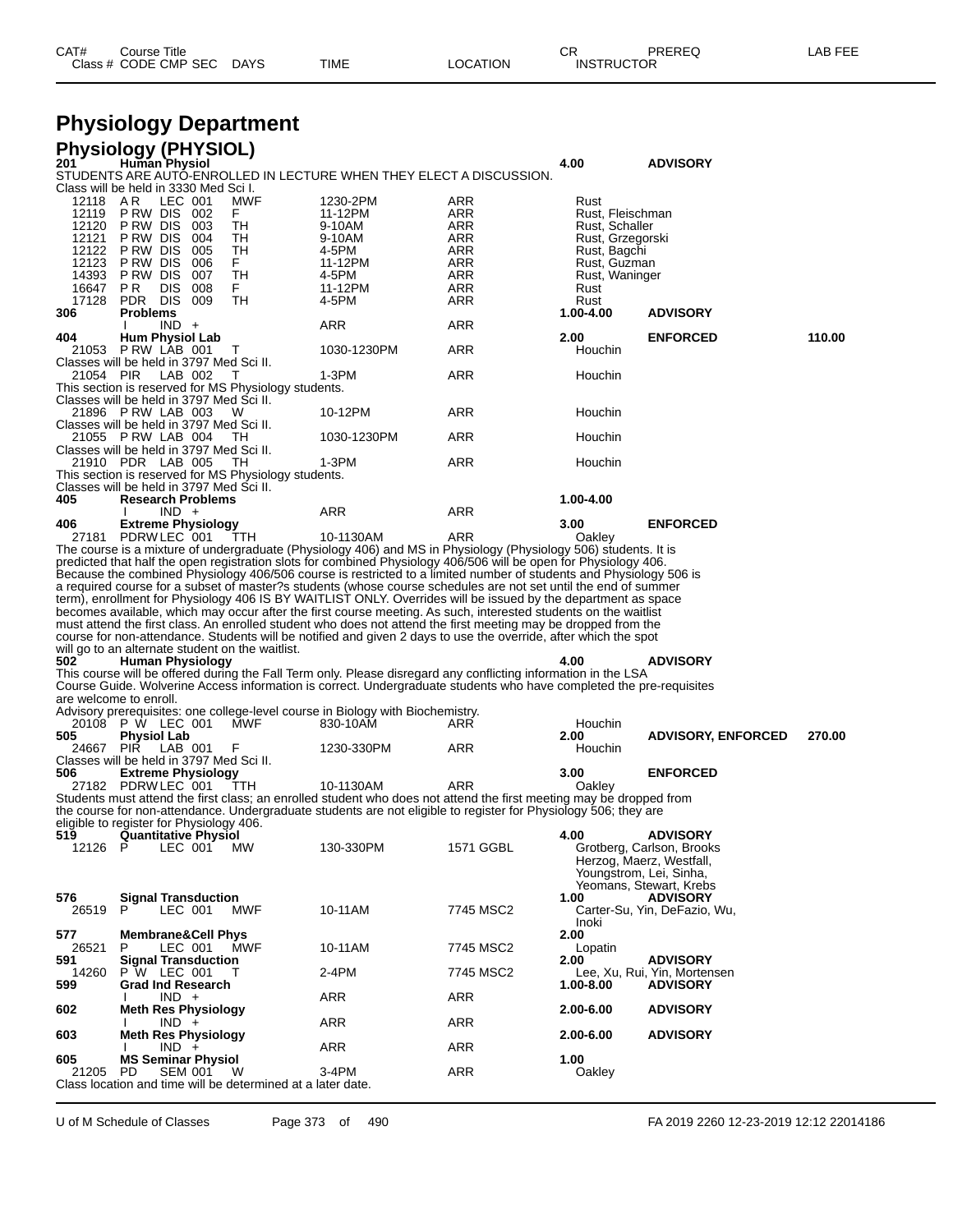| CAT#         | Course Title<br>Class # CODE CMP SEC DAYS                    | <b>TIME</b> | <b>LOCATION</b> | CR.<br><b>INSTRUCTOR</b> | <b>PREREQ</b>             | LAB FEE |
|--------------|--------------------------------------------------------------|-------------|-----------------|--------------------------|---------------------------|---------|
| 606          | <b>Current Topics</b>                                        |             |                 | 1.00                     | <b>ADVISORY</b>           |         |
| 12129        | <b>SEM 001</b><br>P.<br>M<br>Class meets in 5050 Brehm Tower | 4-5PM       | 7745 MSC2       |                          | Moenter, Shah, Boggs, Yin |         |
| 615          | <b>Tech Phys Instructn</b>                                   |             |                 | 2.00                     | <b>ADVISORY</b>           |         |
| 12130<br>616 | REC 001<br>PI.<br><b>Tech Phys Instructn</b>                 | <b>ARR</b>  | ARR             | Rust<br>2.00             | <b>ADVISORY</b>           |         |
| 12131        | <b>REC 001</b><br>P.                                         | ARR         | ARR             | Rust                     |                           |         |
| 699          | <b>Direct Reading-Phys</b>                                   |             |                 | 1.00-4.00                |                           |         |
| 700          | $IND +$<br><b>Physiol MS Capstone</b>                        | <b>ARR</b>  | <b>ARR</b>      | 3.00                     |                           |         |
|              | $IND +$                                                      | <b>ARR</b>  | ARR             |                          |                           |         |
| 702          | <b>Physio MS Res Proj</b>                                    |             |                 | $3.00 - 8.00$            |                           |         |
| 822          | $IND +$<br>Animl Modls-Bio Res                               | <b>ARR</b>  | ARR             | 2.00                     | <b>ADVISORY</b>           |         |
| 23802        | LEC 001<br>PL                                                | <b>ARR</b>  | <b>ARR</b>      | Michele                  |                           |         |
| 990          | <b>Diss-Precand</b>                                          |             |                 | $1.00 - 8.00$            | <b>ADVISORY</b>           |         |
| 995          | $IND +$<br><b>Diss-Cand</b>                                  | <b>ARR</b>  | <b>ARR</b>      | 8.00                     | <b>ENFORCED</b>           |         |
|              | $IND +$<br>IR.                                               | <b>ARR</b>  | <b>ARR</b>      |                          |                           |         |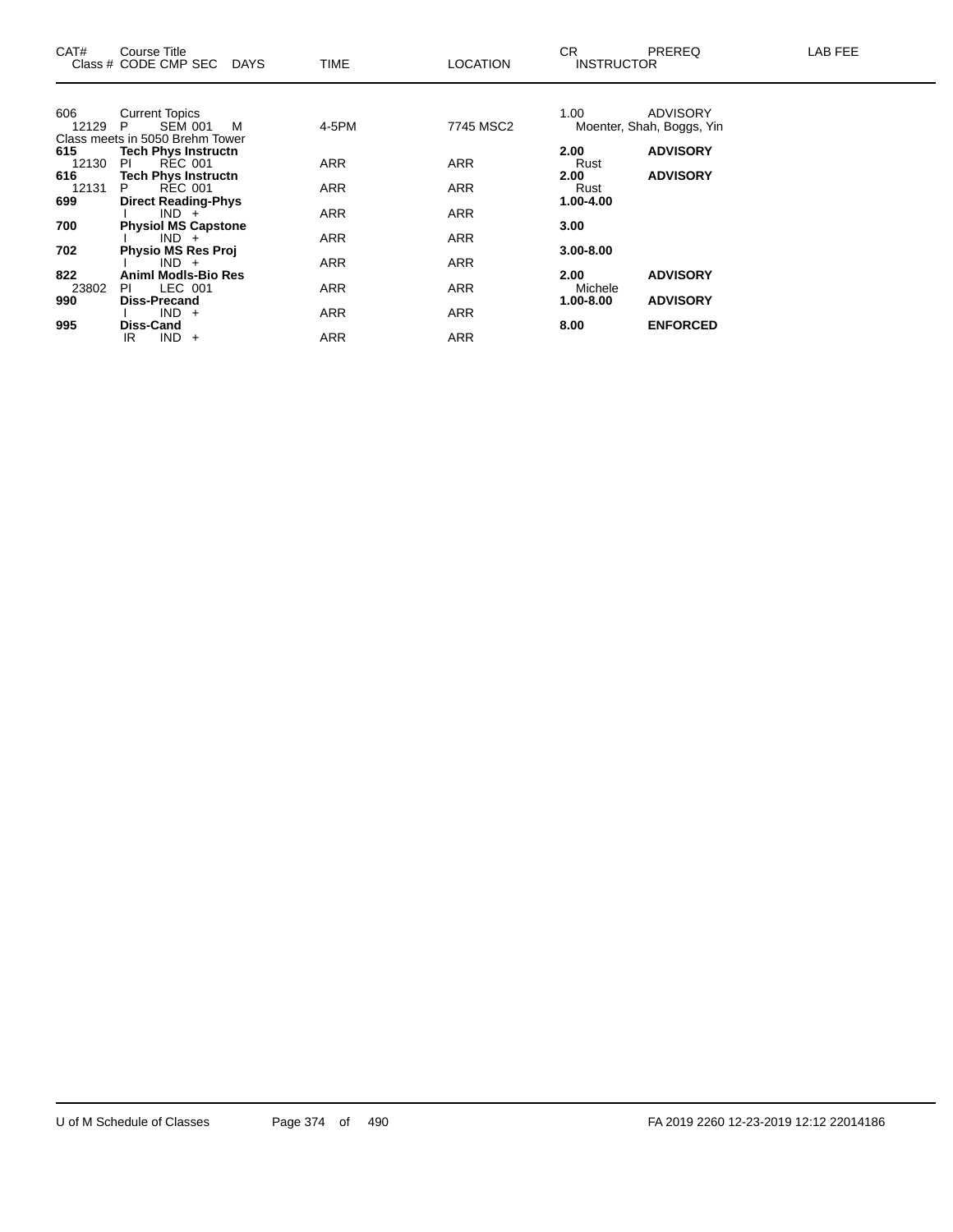| CAT# | Course Title         |             |             |          | $\sim$<br>◡       | PREREQ | LAB FEE |
|------|----------------------|-------------|-------------|----------|-------------------|--------|---------|
|      | Class # CODE CMP SEC | <b>DAYS</b> | <b>TIME</b> | LOCATION | <b>INSTRUCTOR</b> |        |         |

#### **PreMedical PostBaccalaureate Program Post-Baccalaureate Premedical Program (MEDPREP)**

| 401      | <b>Fnds Physicians - 1</b>           |            |            | 1.00        | <b>ADVISORY</b> | *** ** |
|----------|--------------------------------------|------------|------------|-------------|-----------------|--------|
| 24783 PR | DIS 001<br>- W                       | 5-7PM      | <b>ARR</b> | Wishart     |                 |        |
|          | <b>Fndns for Aspiring Physicians</b> |            |            |             |                 |        |
| 403      | <b>Fnds Physicians -III</b>          |            |            | 1.00        | <b>ADVISORY</b> |        |
| 24537 PR | <b>DIS</b><br>w<br>- 001             | 5-7PM      | <b>ARR</b> | Wishart     |                 |        |
|          | <b>Fndns for Aspiring Physicians</b> |            |            |             |                 |        |
| 470      | <b>Science of Medicine</b>           |            |            | 3.00        |                 |        |
| 27116 P  | LEC 001<br>ттн                       | 11-1230PM  | 2903 THSL  | Morgenstern |                 |        |
| 471      | Science of Med (pb)                  |            |            | 2.00        | <b>ADVISORY</b> |        |
| 27952 P  | LEC 001                              | <b>ARR</b> | ARR        |             |                 |        |
|          |                                      |            |            |             |                 |        |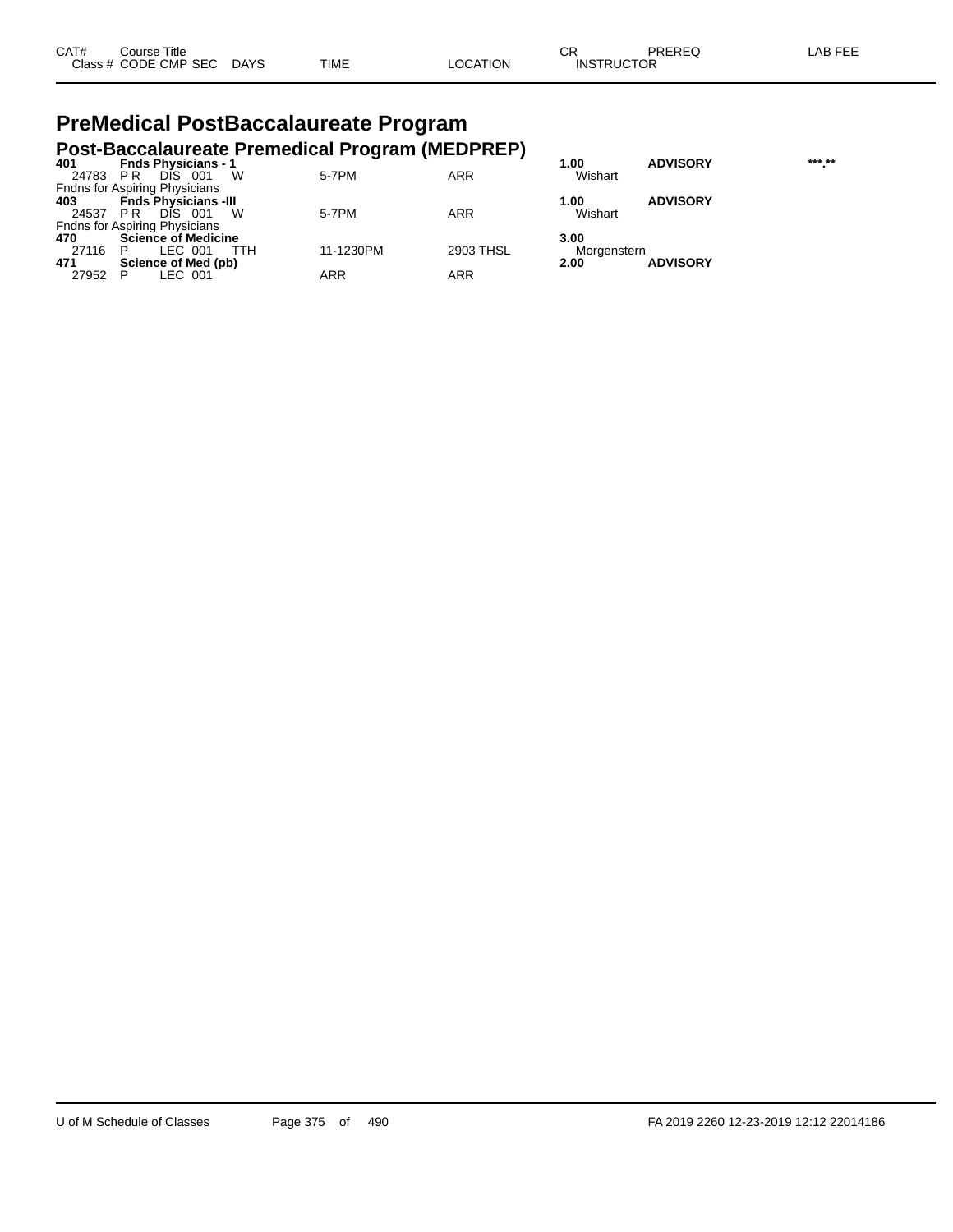| CAT# | Course Title         |             |             |          | ⌒г<br>◡∩          | PREREQ | .AB FEE |
|------|----------------------|-------------|-------------|----------|-------------------|--------|---------|
|      | Class # CODE CMP SEC | <b>DAYS</b> | <b>TIME</b> | LOCATION | <b>INSTRUCTOR</b> |        |         |
|      |                      |             |             |          |                   |        |         |

#### **Psychiatry Department**

| Psychiatry (PSYCHIAT)<br>499          ∪G Psychiat Res |                          |     |     |               |                 |  |  |  |  |  |  |
|-------------------------------------------------------|--------------------------|-----|-----|---------------|-----------------|--|--|--|--|--|--|
|                                                       | <b>U G Psychiat Res</b>  |     |     | 1.00-16.00    |                 |  |  |  |  |  |  |
|                                                       | $IND +$                  | ARR | ARR |               |                 |  |  |  |  |  |  |
| 599                                                   | <b>Clinical Research</b> |     |     | $2.00 - 8.00$ | <b>ADVISORY</b> |  |  |  |  |  |  |
|                                                       | $IND +$                  | ARR | ARR |               |                 |  |  |  |  |  |  |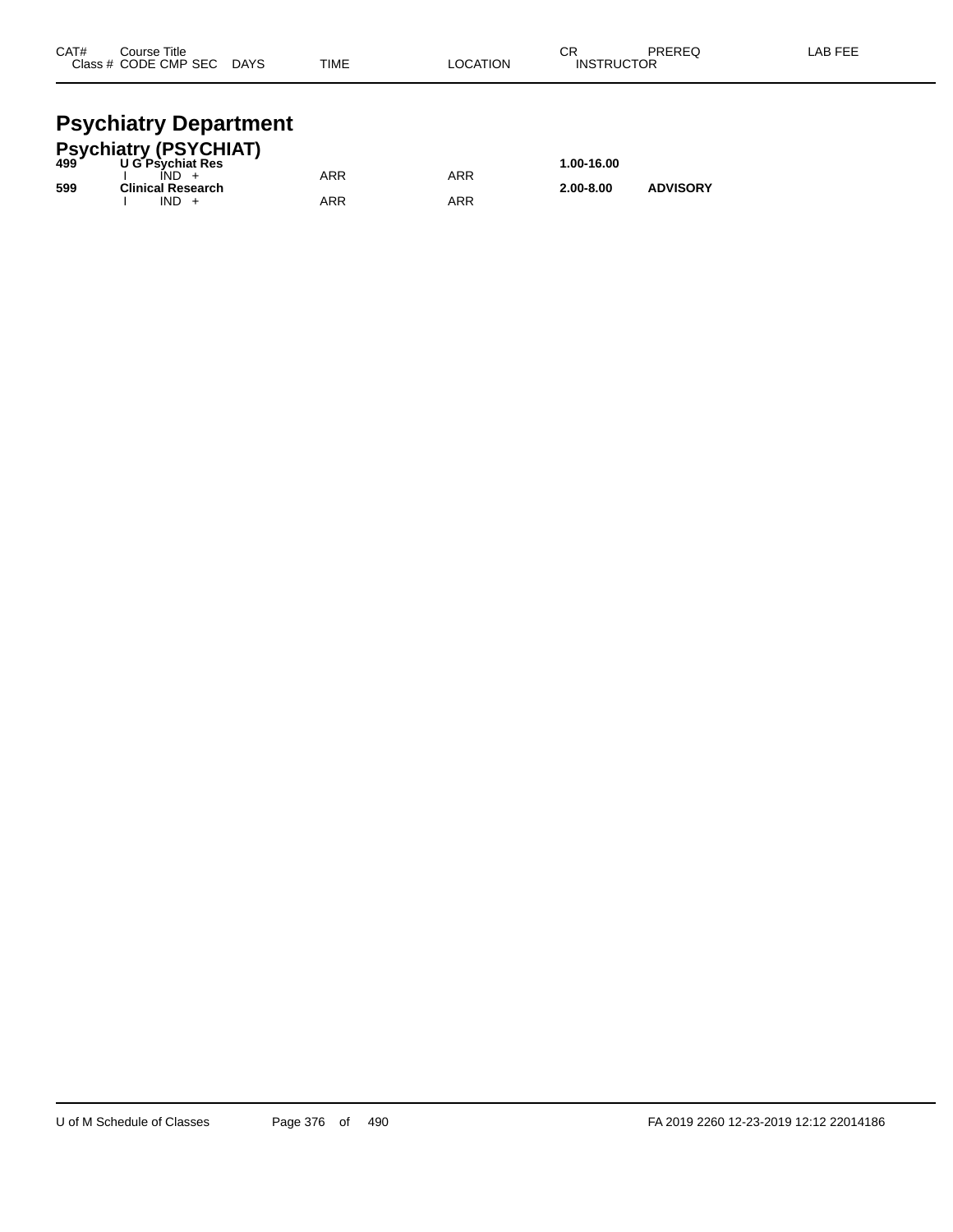| CAT# | Course Title              |      |          | СR                | PREREQ | LAB FEE |
|------|---------------------------|------|----------|-------------------|--------|---------|
|      | Class # CODE CMP SEC DAYS | TIME | LOCATION | <b>INSTRUCTOR</b> |        |         |
|      |                           |      |          |                   |        |         |

## **Radiation Oncology**

|     | <b>Radiation Oncology (RADONCO)</b> |     |     |           |                 |
|-----|-------------------------------------|-----|-----|-----------|-----------------|
| 499 | Clinical Research<br>$IND +$        | ARR | ARR | 4.00-6.00 | <b>ADVISORY</b> |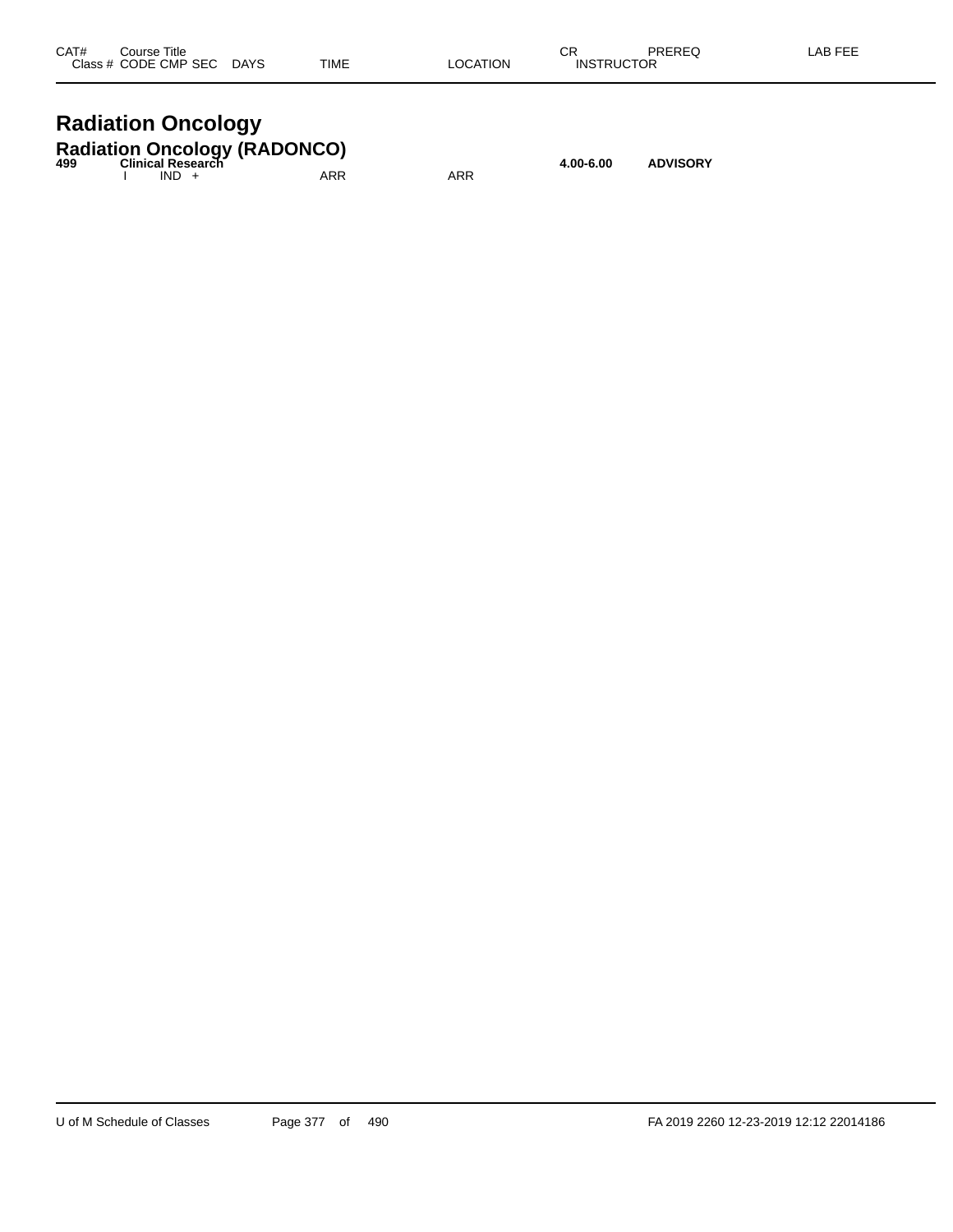| CAT# | Course Title<br>Class # CODE CMP SEC | <b>DAYS</b> | <b>TIME</b> | <b>LOCATION</b> | ◠◻<br>۱۷۱۰ -<br><b>INSTRUCTOR</b> | PREREQ | <b>AB FEF</b> |
|------|--------------------------------------|-------------|-------------|-----------------|-----------------------------------|--------|---------------|
|      |                                      |             |             |                 |                                   |        |               |

### **Surgery Department**

|     | <b>Surgery (SURGERY)</b> |     |     |               |                 |  |
|-----|--------------------------|-----|-----|---------------|-----------------|--|
| 499 | Ug Surgery Research      |     |     | 1.00-16.00    |                 |  |
|     |                          | ARR | ARR |               |                 |  |
| 599 | <b>Clinical Research</b> |     |     | $2.00 - 8.00$ | <b>ADVISORY</b> |  |
|     | $IND +$                  | ARR | ARR |               |                 |  |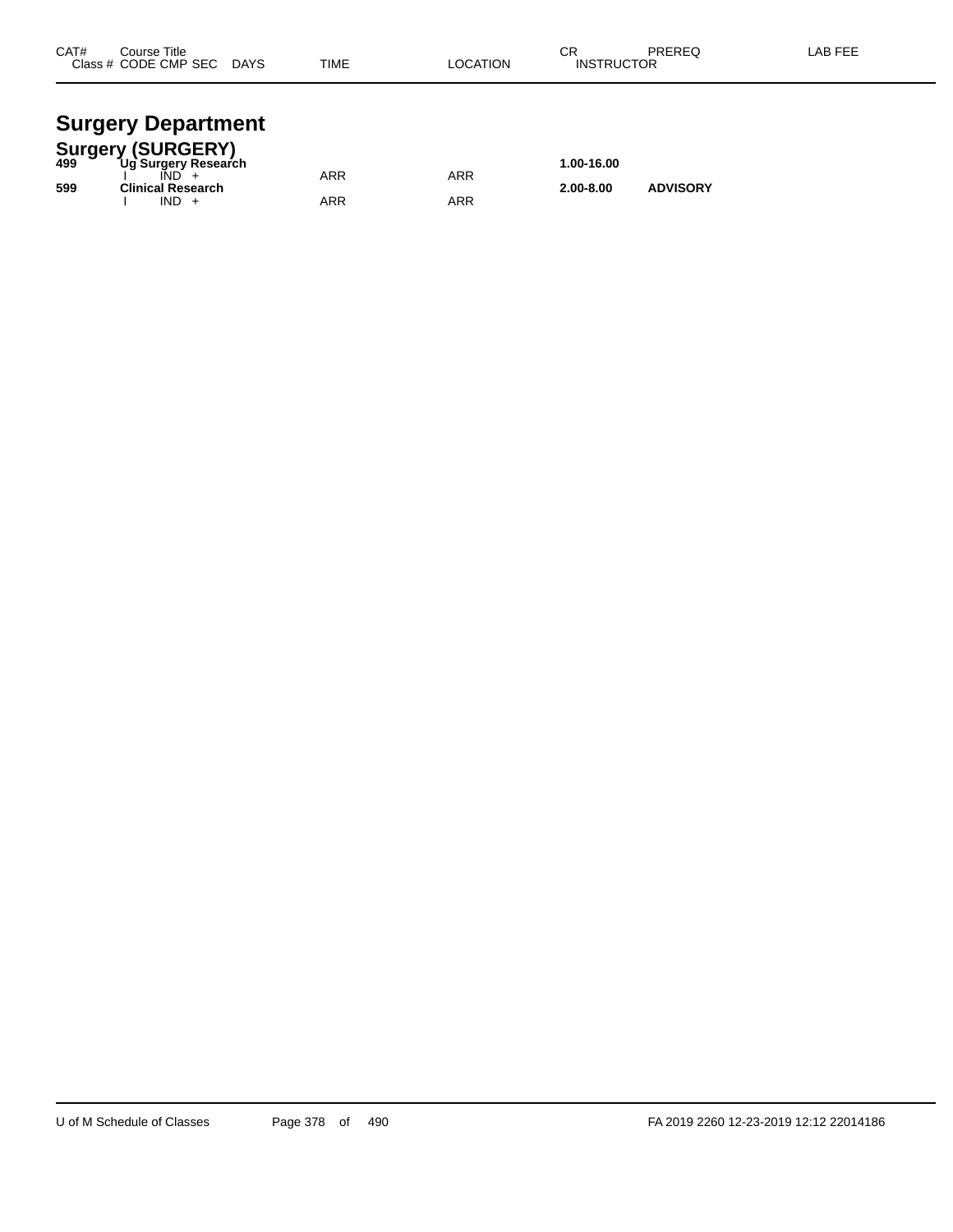| <b>Urology Surgery</b> |
|------------------------|
| Urology (UROLOGY)      |

**Urology (UROLOGY) 499 UG Urology Research 1.00-16.00** I IND + ARR ARR ARR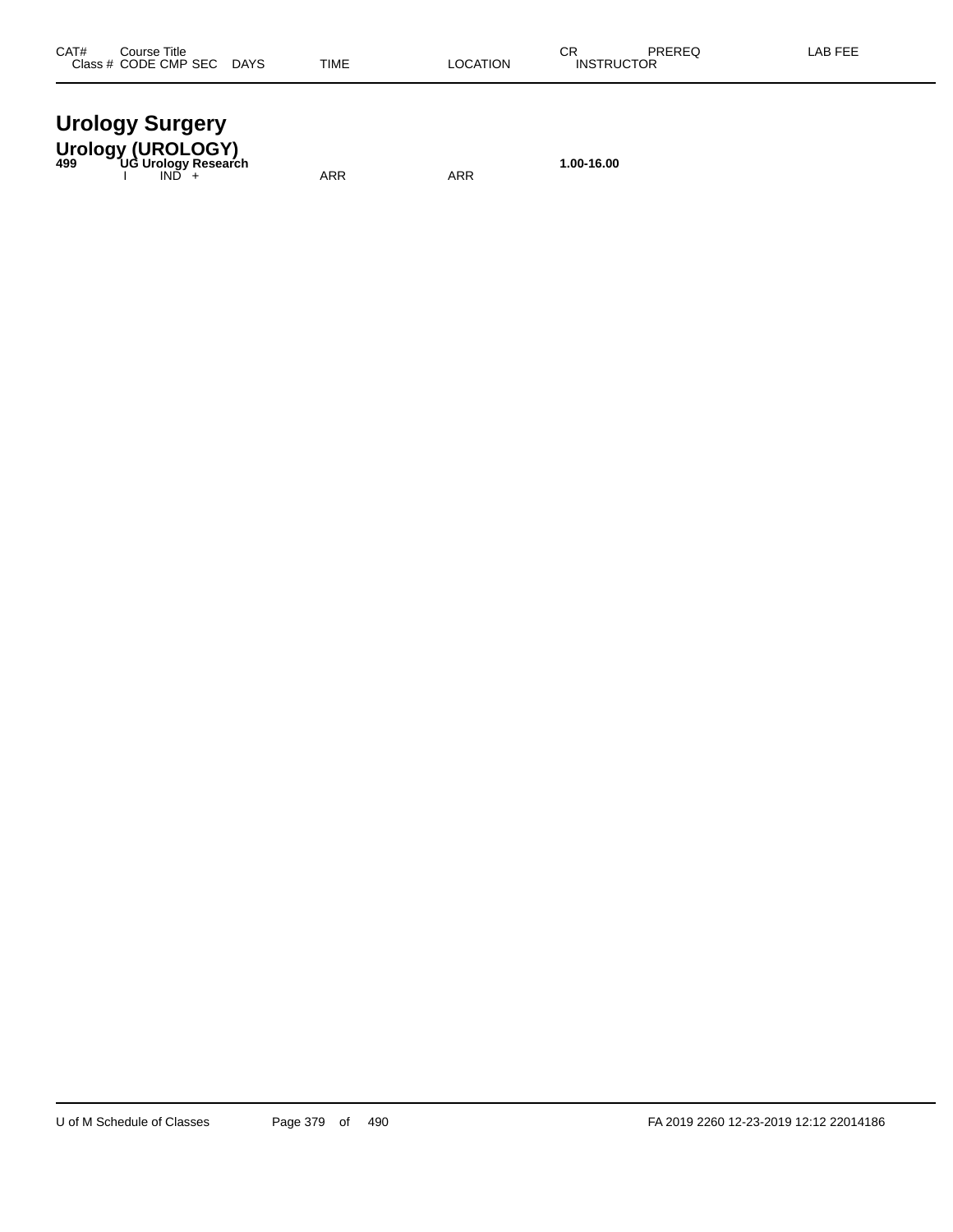## **Music, Theatre & Dance**

--Performance Instruction in the School of Music (Individual Studio Assignment in Music Performance): All students requesting performance instruction must apply online at

https://smtd.umich.edu/current-students-2/policies-procedures/academic-procedures/#mfw-accordion-action-11, click on the 'students' tab and then click on the 'online individual studio assignment in music performance' form. Do not register until you have received an email verifying placement in a studio.

#### **Department Of Dance**

| Dance (DANCE)                       |     |                 |                       |                             |                                                                      |                                                                                                                                                                                                                    |                |                       |                 |
|-------------------------------------|-----|-----------------|-----------------------|-----------------------------|----------------------------------------------------------------------|--------------------------------------------------------------------------------------------------------------------------------------------------------------------------------------------------------------------|----------------|-----------------------|-----------------|
| 100                                 |     |                 | Intro to Dance        |                             |                                                                      |                                                                                                                                                                                                                    |                | 1.00                  | <b>ADVISORY</b> |
| 20196 P W LAB 001                   |     |                 |                       |                             | MW                                                                   | 9-10AM                                                                                                                                                                                                             | DANCE STUDIO A | Peters                |                 |
| Pilates                             |     |                 |                       |                             |                                                                      | Moving through a fusion of classical and contemporary Pilates mat exercises, this course will address functional                                                                                                   |                |                       |                 |
|                                     |     |                 |                       |                             |                                                                      | alignment and balanced strength in the body. The class is open to all levels, as we will break down the exercises                                                                                                  |                |                       |                 |
|                                     |     |                 |                       |                             |                                                                      | with specificity while engaging the entire body. The second half of each class will move into larger, body weight                                                                                                  |                |                       |                 |
|                                     |     |                 |                       |                             | movements designed to strengthen and elevate the heart rate.         |                                                                                                                                                                                                                    |                |                       |                 |
| 20829 PW LAB 002                    |     |                 |                       |                             | <b>MW</b>                                                            | 9-10AM                                                                                                                                                                                                             | DANCE STUDIO B | Chacon Arias          |                 |
| Ballet<br>20197 P W LAB 003         |     |                 |                       |                             | MW                                                                   | 9-10AM                                                                                                                                                                                                             | DANCE STUDIO D | Lin                   |                 |
| Popping                             |     |                 |                       |                             |                                                                      |                                                                                                                                                                                                                    |                |                       |                 |
|                                     |     |                 |                       |                             |                                                                      | This beginner level course focuses on the street dance genre of popping. Popping is a funk style that originated                                                                                                   |                |                       |                 |
|                                     |     |                 |                       |                             |                                                                      | from California in the late 60s? and early 70s'. Boogaloo Sam (Sam Solomon) and his crew, the Electric Boogaloos,                                                                                                  |                |                       |                 |
|                                     |     |                 |                       |                             |                                                                      | popularized this style through their appearance on Soul Train and movies like Breakin' 2. Since then, it has                                                                                                       |                |                       |                 |
|                                     |     |                 |                       |                             |                                                                      | influenced the movement of many artists including Michael Jackson, Missy Elliot, Usher and more. Fundamental                                                                                                       |                |                       |                 |
|                                     |     |                 |                       |                             |                                                                      | elements of popping we will cover in this class include hitting, dime stops, waving, gliding, isolation, ticking,<br>and tutting. Students will be encouraged to incorporate these various elements into their own |                |                       |                 |
|                                     |     |                 |                       |                             |                                                                      | freestyle/improvisational movement. Choreography is also provided to help students develop retention, performance,                                                                                                 |                |                       |                 |
|                                     |     |                 |                       |                             |                                                                      | and discipline. The goals of this class are to increase body awareness, build self-confidence, create community,                                                                                                   |                |                       |                 |
|                                     |     |                 |                       |                             | and discover personal style(s) of movement.                          |                                                                                                                                                                                                                    |                |                       |                 |
| 20198 P W LAB 004                   |     |                 |                       |                             | <b>MW</b>                                                            | 10-11AM                                                                                                                                                                                                            | DANCE STUDIO A | Wilson                |                 |
| Modern                              |     |                 |                       |                             |                                                                      |                                                                                                                                                                                                                    |                |                       |                 |
| 20199 P W LAB 005                   |     |                 |                       |                             | Taught by dance students enrolled in DANCE 481.001.<br>MW.           | 10-11AM                                                                                                                                                                                                            | DANCE STUDIO B | Biza                  |                 |
| Congolese                           |     |                 |                       |                             |                                                                      |                                                                                                                                                                                                                    |                |                       |                 |
|                                     |     |                 |                       |                             |                                                                      | Bienvenidos! (Welcome)! Start your Mondays and Wednesdays on a high note, at 10am, dancing to the sounds of Latin                                                                                                  |                |                       |                 |
|                                     |     |                 |                       |                             |                                                                      | American music such as Mambo, Merengue, Bolero, and Salsa; mixed with contemporary dance styles. Learn about the                                                                                                   |                |                       |                 |
|                                     |     |                 |                       |                             |                                                                      | origins of these rich musical styles, broaden your knowledge and find new ways to identify with Central and South                                                                                                  |                |                       |                 |
| 20200 P W LAB 006                   |     |                 |                       |                             | American music, poetry, literature and the visual arts.<br><b>MW</b> | 10-11AM                                                                                                                                                                                                            | DANCE STUDIO D | Taylor                |                 |
| West African                        |     |                 |                       |                             |                                                                      |                                                                                                                                                                                                                    |                |                       |                 |
| 20201 P W LAB 007                   |     |                 |                       |                             | <b>MW</b>                                                            | 11-12PM                                                                                                                                                                                                            | DANCE STUDIO B | Davis                 |                 |
| Intro to Partnering                 |     |                 |                       |                             |                                                                      |                                                                                                                                                                                                                    |                |                       |                 |
| 20202 P W LAB 008                   |     |                 |                       |                             | <b>MW</b>                                                            | 11-12PM                                                                                                                                                                                                            | DANCE STUDIO D | Peters                |                 |
| Broadway Jazz<br>20203 P W          |     |                 | LAB 009               |                             | <b>MW</b>                                                            | 4-5PM                                                                                                                                                                                                              | DANCE STUDIO D | Lin                   |                 |
| Modern                              |     |                 |                       |                             |                                                                      |                                                                                                                                                                                                                    |                |                       |                 |
| 20204 P W                           |     |                 | LAB 010               |                             | <b>MW</b>                                                            | 5-6PM                                                                                                                                                                                                              | DANCE STUDIO D | Davis                 |                 |
| Heels                               |     |                 |                       |                             |                                                                      |                                                                                                                                                                                                                    |                |                       |                 |
| 21059                               | P W |                 | LAB 011               |                             | <b>TTH</b>                                                           | 9-10AM                                                                                                                                                                                                             | DANCE STUDIO A | Rosario               |                 |
| Hip Hop<br>21060                    | P W |                 | LAB 012               |                             | <b>TTH</b>                                                           | 9-10AM                                                                                                                                                                                                             | DANCE STUDIO B | Wang                  |                 |
| Modern                              |     |                 |                       |                             |                                                                      |                                                                                                                                                                                                                    |                |                       |                 |
| 24420                               | P W |                 | LAB 013               |                             | <b>TTH</b>                                                           | 12-1PM                                                                                                                                                                                                             | DANCE STUDIO B | <b>Brading</b>        |                 |
| <b>Ballet</b>                       |     |                 |                       |                             |                                                                      |                                                                                                                                                                                                                    |                |                       |                 |
| 29646 P W LAB 014<br>Modern         |     |                 |                       |                             | TTH                                                                  | 4-5PM                                                                                                                                                                                                              | DANCE STUDIO A | Beck                  |                 |
|                                     |     |                 |                       |                             | Taught by dance students enrolled in DANCE 481.002.                  |                                                                                                                                                                                                                    |                |                       |                 |
| 29647 P W LAB 015                   |     |                 |                       |                             | F                                                                    | 1-3PM                                                                                                                                                                                                              | DANCE STUDIO B | Chacon Arias          |                 |
| Dance for Actors/Actresses          |     |                 |                       |                             |                                                                      |                                                                                                                                                                                                                    |                |                       |                 |
|                                     |     |                 |                       |                             |                                                                      | Dance for Actors/Actresses will allow students to have a new relationship with their bodies. It is an encounter                                                                                                    |                |                       |                 |
| development of new physical skills. |     |                 |                       |                             |                                                                      | with the movement throughout Dance exercises that entails exploration of their own body language, along with the                                                                                                   |                |                       |                 |
| 101                                 |     |                 | <b>Modern Dance I</b> |                             |                                                                      |                                                                                                                                                                                                                    |                | 1.00                  | <b>ADVISORY</b> |
| 20231                               |     |                 | PD W LAB 001          |                             | TTH                                                                  | 12-130PM                                                                                                                                                                                                           | DANCE STUDIO A | Shavit                |                 |
| 103                                 |     |                 | <b>Modern Dance I</b> |                             |                                                                      |                                                                                                                                                                                                                    |                | 1.00                  | <b>ADVISORY</b> |
| 20205                               |     |                 | PD W LAB 001          |                             | <b>MW</b>                                                            | 12-130PM                                                                                                                                                                                                           | DANCE STUDIO A | Godboldo              |                 |
| 111<br>20207                        |     | <b>Ballet I</b> | PD W LAB 001          |                             | Т                                                                    | 10-1130AM                                                                                                                                                                                                          | DANCE STUDIO D | 1.00<br>Rice          | <b>ADVISORY</b> |
| 111                                 |     | <b>Ballet I</b> |                       |                             |                                                                      |                                                                                                                                                                                                                    |                | 1.00                  | <b>ADVISORY</b> |
|                                     |     |                 | P W LAB 001           |                             | TH                                                                   | 10-1130AM                                                                                                                                                                                                          | DANCE STUDIO B |                       |                 |
| 113                                 |     | <b>Ballet I</b> |                       |                             |                                                                      |                                                                                                                                                                                                                    |                | 1.00                  | <b>ADVISORY</b> |
| 20206                               |     |                 | PD W LAB 001          |                             | <b>MW</b>                                                            | 2-330PM                                                                                                                                                                                                            | DANCE STUDIO D | Rice                  |                 |
| 121<br>20211                        |     |                 | PD W LAB 001          | <b>First-Year Repertory</b> | м                                                                    | 6-7PM                                                                                                                                                                                                              | DANCE STUDIO D | 1.00<br>Matijas-Mecca |                 |
| 121                                 |     |                 |                       | <b>First-Year Repertory</b> |                                                                      |                                                                                                                                                                                                                    |                | 1.00                  |                 |

U of M Schedule of Classes Page 380 of 490 FA 2019 2260 12-23-2019 12:12 22014186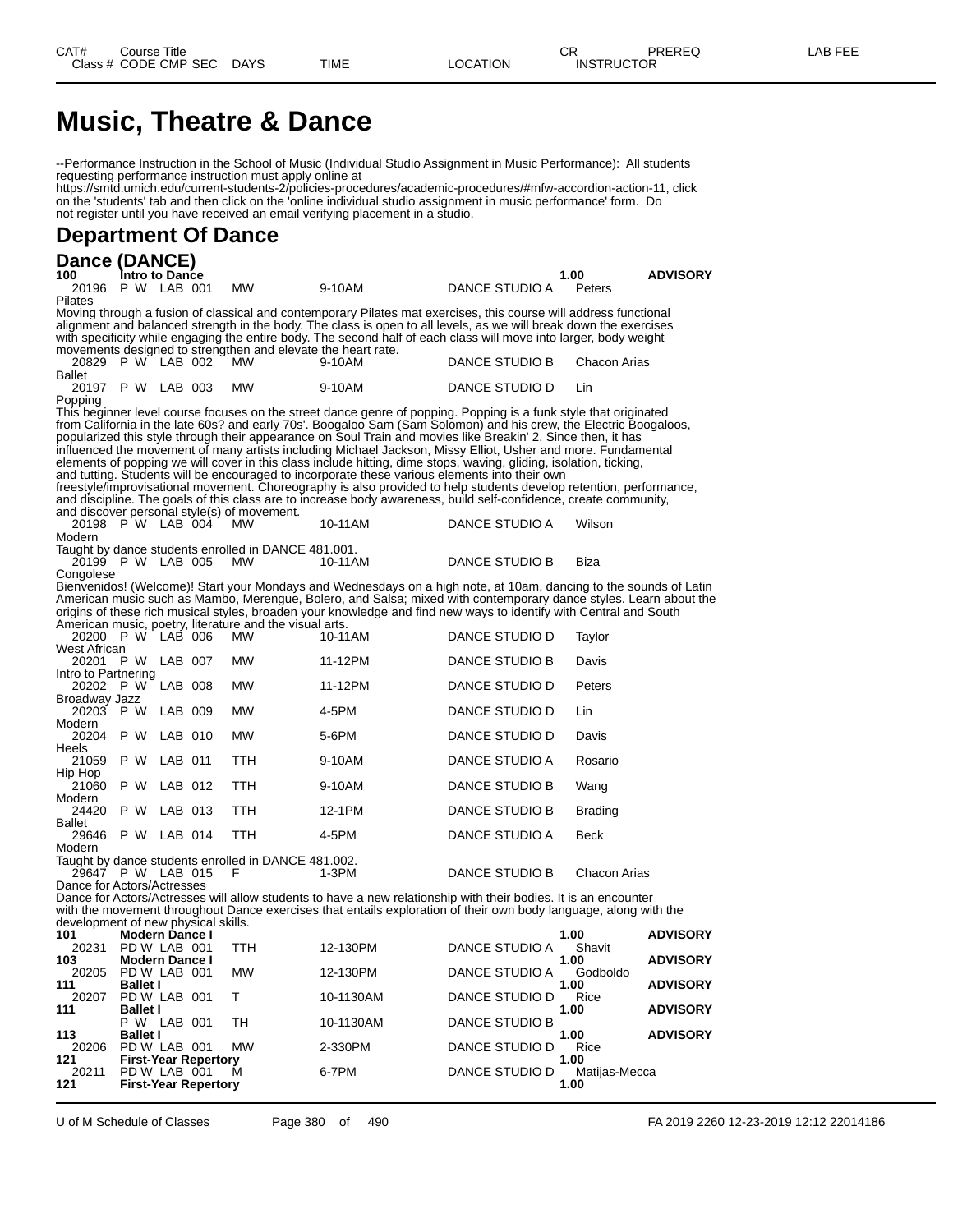|                    | LAB 001<br>P W              | W          | 6-7PM    | DANCE STUDIO A |                         |
|--------------------|-----------------------------|------------|----------|----------------|-------------------------|
|                    | Joel Valentin-Martinez Rep  |            |          |                |                         |
| 121                | <b>First-Year Repertory</b> |            |          |                | 1.00                    |
| 20212              | PD W LAB 002                | м          | 7-8PM    | DANCE STUDIO D | Matijas-Mecca           |
| 121                | <b>First-Year Repertory</b> |            |          |                | 1.00                    |
|                    | P W LAB 002                 | Ŵ          | 7-8PM    | DANCE STUDIO A |                         |
|                    | Carlos Pons Guerra Rep      |            |          |                |                         |
| 121                | <b>First-Year Repertory</b> |            |          |                | 1.00                    |
| 20213              | PD W LAB 003                | <b>TTH</b> | 6-7PM    | DANCE STUDIO A | <b>DeJesus</b>          |
| Ron DeJesus Rep    |                             |            |          |                |                         |
| 25924 PD           | LAB 004                     | TTH        | 7-8PM    | DANCE STUDIO A | Matijas-Mecca           |
| Rosie Herrera Rep  |                             |            |          |                |                         |
| 25925 PD           | LAB 005                     | TTH        | 6-8PM    | DANCE STUDIO D | Hopper, Matijas-Mecca   |
| Jillian Hopper Rep |                             |            |          |                |                         |
| 127                | <b>First-Year Lab</b>       |            |          |                | <b>ADVISORY</b><br>1.00 |
| 19892              | PD W LAB 001                | F          | $3-5$ PM | DANCE STUDIO A | Shavit                  |
| Modern             |                             |            |          |                |                         |
| 19893              | PD W LAB 002                | F          | $1-3PM$  | DANCE STUDIO D | West                    |
| <b>Ballet</b>      |                             |            |          |                |                         |
| 20191              | PD W LAB 004                | F          | 3-5PM    | DANCE STUDIO D | Wilson                  |
| Improvisation      |                             |            |          |                |                         |
| 29717              | PD W LAB 005                | <b>MW</b>  | 9-10AM   | ARR            | Peters                  |
|                    | Pilates/Body Conditioning   |            |          |                |                         |

This class meets in Studio A. It is combined with a non-major section. 15 spots are available for majors and 25 spots are available for non-majors.

Moving through a fusion of classical and contemporary Pilates mat exercises, this course will address functional alignment and balanced strength in the body. The class is open to all levels, as we will break down the exercises with specificity while engaging the entire body. The second half of each class will move into larger, body weight movements designed to strengthen and elevate the heart rate.

33424 PD W LAB 006 MW 9-10AM ARR Lin Popping

This class meets in Studio D. It is combined with a non-major section. 15 spots are available for majors and 25 spots are available for non-majors.

This beginner level course focuses on the street dance genre of popping. Popping is a funk style that originated from California in the late 60s? and early 70s'. Boogaloo Sam (Sam Solomon) and his crew, the Electric Boogaloos, popularized this style through their appearance on Soul Train and movies like Breakin' 2. Since then, it has influenced the movement of many artists including Michael Jackson, Missy Elliot, Usher and more. Fundamental elements of popping we will cover in this class include hitting, dime stops, waving, gliding, isolation, ticking, and tutting. Students will be encouraged to incorporate these various elements into their own freestyle/improvisational movement. Choreography is also provided to help students develop retention, performance, and discipline. The goals of this class are to increase body awareness, build self-confidence, create community, and discover personal style(s) of movement. 33431 PD LAB 007 MW 4-530PM DANCE STUDIO A Rosario, Brading

| Guest Technique                     |                            |         |                            |            |                                                                                                                 |                       |                         |  |
|-------------------------------------|----------------------------|---------|----------------------------|------------|-----------------------------------------------------------------------------------------------------------------|-----------------------|-------------------------|--|
| 33433 PD                            |                            | LAB 008 |                            |            | <b>ARR</b>                                                                                                      | ARR                   |                         |  |
|                                     |                            |         |                            |            | This class meets in Studio A. It is combined with a non-major section. 15 spots are available for majors and 25 |                       |                         |  |
| spots are available for non-majors. |                            |         |                            |            |                                                                                                                 |                       |                         |  |
| 33435 PD                            |                            | LAB 009 |                            | <b>TTH</b> | 4-530PM                                                                                                         | DANCE STUDIO D        | Taylor, Wang            |  |
| <b>Guest Technique</b>              |                            |         |                            |            |                                                                                                                 |                       |                         |  |
| 131                                 | Dance Comp 1               |         |                            |            |                                                                                                                 |                       | <b>ADVISORY</b><br>2.00 |  |
| 20230                               | PD W LAB 001               |         |                            | TTH        | 2-330PM                                                                                                         | DANCE STUDIO A        | Fogel                   |  |
| 201                                 | <b>Modern Dance II</b>     |         |                            |            |                                                                                                                 |                       | 1.00<br><b>ADVISORY</b> |  |
| 13080                               | PD W LAB 001               |         |                            | TTH        | 12-130PM                                                                                                        | DANCE STUDIO D        | Chavasse                |  |
| 203                                 | <b>Modern Dance II</b>     |         |                            |            |                                                                                                                 |                       | <b>ADVISORY</b><br>1.00 |  |
| 20208                               | PD W LAB 001               |         |                            | <b>MW</b>  | 12-130PM                                                                                                        | DANCE STUDIO B        | <b>Brissey</b>          |  |
| 211                                 | <b>Ballet II</b>           |         |                            |            |                                                                                                                 |                       | 1.00<br><b>ADVISORY</b> |  |
| 20283                               | PD.                        | LAB     | 001                        | T          | 10-1130AM                                                                                                       | DANCE STUDIO B        | <b>Beck</b>             |  |
| 211                                 | <b>Ballet II</b>           |         |                            |            |                                                                                                                 |                       | 1.00<br><b>ADVISORY</b> |  |
|                                     |                            | LAB 001 |                            | TН         | 10-1130AM                                                                                                       | DANCE STUDIO D        |                         |  |
| 213                                 | <b>Ballet II</b>           |         |                            |            |                                                                                                                 |                       | 1.00<br><b>ADVISORY</b> |  |
| 20229                               | PD W LAB 001               |         |                            | <b>MW</b>  | 2-330PM                                                                                                         | DANCE STUDIO B        | <b>Beck</b>             |  |
| 221                                 | <b>Sophomore Repertory</b> |         |                            |            |                                                                                                                 |                       | 1.00                    |  |
| 20214                               | <b>PD</b>                  | LAB 001 |                            | м          | 6-7PM                                                                                                           | DANCE STUDIO D        | Matijas-Mecca           |  |
| 221                                 |                            |         | <b>Sophomore Repertory</b> |            |                                                                                                                 |                       | 1.00                    |  |
|                                     |                            | LAB 001 |                            | W          | 6-7PM                                                                                                           | DANCE STUDIO A        |                         |  |
| Joel Valentin-Martinez Rep          |                            |         |                            |            |                                                                                                                 |                       |                         |  |
| 221                                 | <b>Sophomore Repertory</b> |         |                            |            |                                                                                                                 |                       | 1.00                    |  |
| 20215                               | PD.                        | LAB 002 |                            | м          | 7-8PM                                                                                                           | DANCE STUDIO D        | Matijas-Mecca           |  |
| 221                                 |                            |         | <b>Sophomore Repertory</b> |            |                                                                                                                 |                       | 1.00                    |  |
|                                     | P                          | LAB 002 |                            | W          | 7-8PM                                                                                                           | <b>DANCE STUDIO A</b> |                         |  |
| Carlos Pons Guerra Rep              |                            |         |                            |            |                                                                                                                 |                       |                         |  |
| 221                                 | <b>Sophomore Repertory</b> |         |                            |            |                                                                                                                 |                       | 1.00                    |  |
| 20216                               | <b>PD</b>                  | LAB 003 |                            | TTH        | 6-7PM                                                                                                           | DANCE STUDIO A        | <b>DeJesus</b>          |  |
| Ron DeJesus Rep                     |                            |         |                            |            |                                                                                                                 |                       |                         |  |
| 25926                               | - PD                       | LAB 004 |                            | TTH        | 7-8PM                                                                                                           | DANCE STUDIO A        | Matijas-Mecca           |  |
| Rosie Herrera Rep                   |                            |         |                            |            |                                                                                                                 |                       |                         |  |
| 25927                               | <b>PD</b>                  | LAB 005 |                            | TTH        | 6-8PM                                                                                                           | DANCE STUDIO D        | Hopper, Matijas-Mecca   |  |
|                                     |                            |         |                            |            |                                                                                                                 |                       |                         |  |

U of M Schedule of Classes Page 381 of 490 FA 2019 2260 12-23-2019 12:12 22014186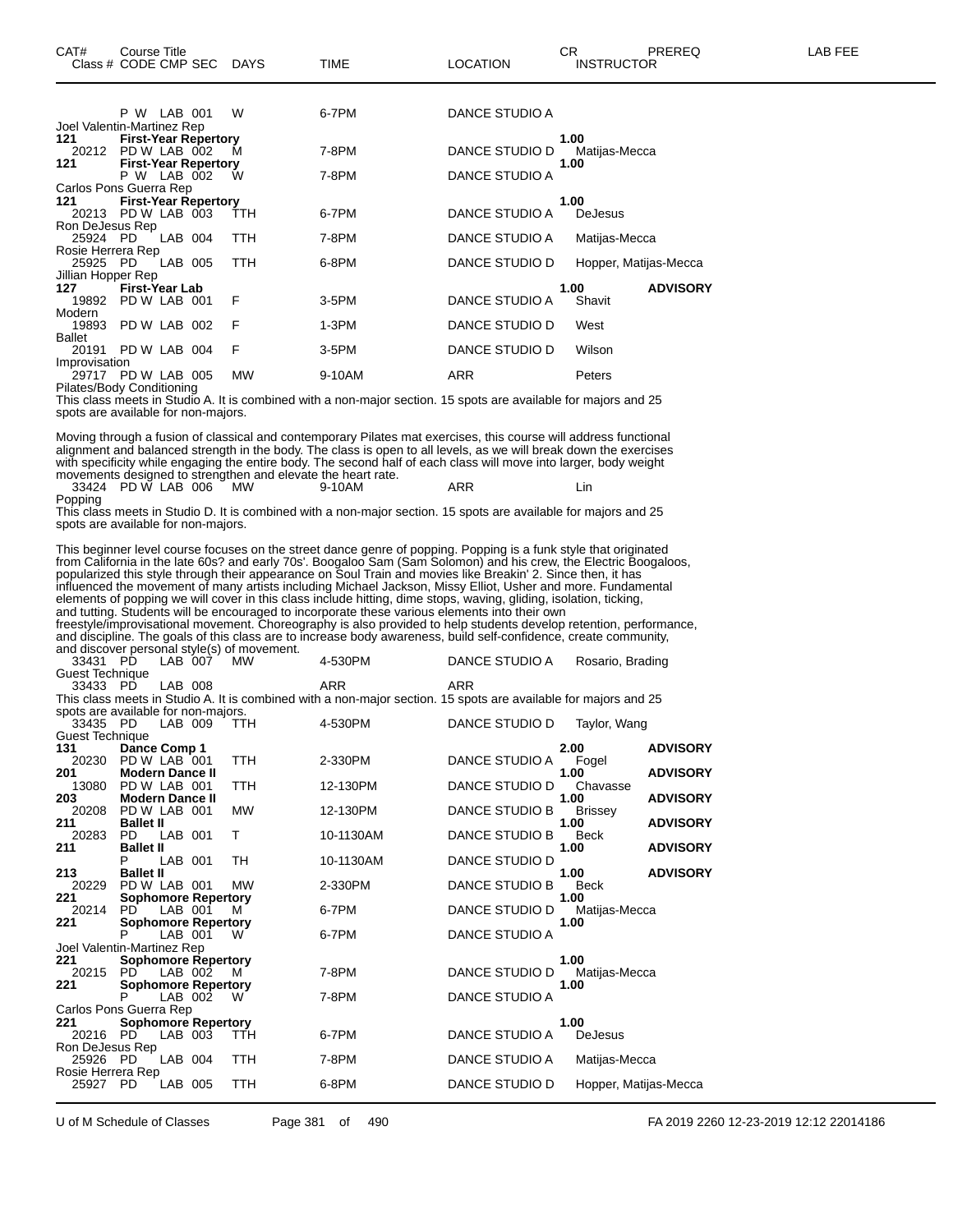| Jillian Hopper Rep<br>227<br>19895              | Sophomore Lab<br>PDW LAB 001              |         | F          | $3-5$ PM                                                                                                           | DANCE STUDIO A | 1.00<br>Shavit        | <b>ADVISORY</b> |
|-------------------------------------------------|-------------------------------------------|---------|------------|--------------------------------------------------------------------------------------------------------------------|----------------|-----------------------|-----------------|
| Modern                                          |                                           |         |            |                                                                                                                    |                |                       |                 |
| 19896                                           | PD W LAB 002                              |         | F          | $1-3PM$                                                                                                            | DANCE STUDIO D | West                  |                 |
| <b>Ballet</b><br>19897                          | PD W LAB 003                              |         |            | <b>ARR</b>                                                                                                         | <b>ARR</b>     |                       |                 |
|                                                 | 20192 PD W LAB 004                        |         | F          | $3-5$ PM                                                                                                           | DANCE STUDIO D | Wilson                |                 |
| Improvisation                                   |                                           |         |            |                                                                                                                    |                |                       |                 |
| 29718                                           | PD W LAB 005                              |         | <b>MW</b>  | 9-10AM                                                                                                             | <b>ARR</b>     | Peters                |                 |
| Pilates/Body Conditioning                       |                                           |         |            | This class meets in Studio A. It is combined with a non-major section. 15 spots are available for majors and 25    |                |                       |                 |
| spots are available for non-majors.             |                                           |         |            |                                                                                                                    |                |                       |                 |
|                                                 | 33442 PD W LAB 006                        |         | MW         | 9-10AM                                                                                                             | <b>ARR</b>     | Lin                   |                 |
| Popping                                         |                                           |         |            |                                                                                                                    |                |                       |                 |
| spots are available for non-majors.             |                                           |         |            | This class meets in Studio D. It is combined with a non-major section. 15 spots are available for majors and 25    |                |                       |                 |
| 33443 PD                                        |                                           | LAB 007 | <b>MW</b>  | 4-530PM                                                                                                            | DANCE STUDIO A | Rosario, Brading      |                 |
| <b>Guest Technique</b>                          |                                           |         |            |                                                                                                                    |                |                       |                 |
| 33445 PD                                        |                                           | LAB 008 |            | <b>ARR</b>                                                                                                         | <b>ARR</b>     |                       |                 |
|                                                 |                                           |         |            | This class meets in Studio A. It is combined with a non-major section. 15 spots are available for majors and 25    |                |                       |                 |
| spots are available for non-majors.<br>33446 PD |                                           | LAB 009 | <b>TTH</b> | 4-530PM                                                                                                            | DANCE STUDIO D | Taylor, Wang          |                 |
| <b>Guest Technique</b>                          |                                           |         |            |                                                                                                                    |                |                       |                 |
| 34666                                           | <b>PD</b>                                 | LAB 611 |            | <b>ARR</b>                                                                                                         | <b>ARR</b>     | Fogel                 |                 |
| <b>Rep Credit for Thesis Concert</b>            |                                           |         |            |                                                                                                                    |                |                       |                 |
| 231                                             | Dance Comp 3                              |         |            |                                                                                                                    |                | 2.00                  | <b>ADVISORY</b> |
| 241                                             | 20225 PD W LAB 001<br><b>Art of Dance</b> |         | <b>TTH</b> | 2-330PM                                                                                                            | DANCE STUDIO D | <b>Bascom</b><br>3.00 |                 |
|                                                 | 18326 P RW SEM 001                        |         | <b>MW</b>  | 10-1130AM                                                                                                          | <b>B834 EQ</b> | Genne                 |                 |
| 242                                             | Int Music Move                            |         |            |                                                                                                                    |                | 2.00                  |                 |
| 27282                                           | PL                                        | LAB 001 | <b>MW</b>  | 10-12PM                                                                                                            | DANCE STUDIO C | Kao                   |                 |
| 265<br>29685                                    | Afro-Caribbean<br>P W LAB 001             |         | <b>TTH</b> | 10-1130AM                                                                                                          | DANCE STUDIO A | 1.00<br>Wilson        |                 |
| 291                                             | <b>Sophomore Seminar</b>                  |         |            |                                                                                                                    |                | 2.00                  | <b>ADVISORY</b> |
| 27017 PD                                        |                                           | LAB 001 | W          | 830-10AM                                                                                                           | DANCE STUDIO C | Croft                 |                 |
| 301                                             | <b>Modern Dance III</b>                   |         |            |                                                                                                                    |                | 1.00                  | <b>ADVISORY</b> |
| 27013                                           | <b>PD</b>                                 | LAB 001 | <b>TTH</b> | 12-130PM                                                                                                           | DANCE STUDIO D | Chavasse              |                 |
| 303<br>33468                                    | <b>Modern Dance III</b><br>PD.            | LAB 001 | <b>MW</b>  | 2-330PM                                                                                                            | DANCE STUDIO A | 1.00<br>Frazier       | <b>ADVISORY</b> |
| Hip Hop                                         |                                           |         |            |                                                                                                                    |                |                       |                 |
|                                                 |                                           |         |            | This course will explore the history of hip hop culture, its evolution as a social movement, and its influence on  |                |                       |                 |
|                                                 |                                           |         |            | today?s social dance concepts. Students will learn the foundational elements of various styles within this dynamic |                |                       |                 |

dance genre. The course is both for experienced and non-experienced hip-hop dancers.

| 311                                                                                                                           | <b>Ballet III</b>                                                  |         |                     | dance genre. The course is both for experienced and non-experienced inp-hop dancers.                                                                        |                                                              | 1.00                     | <b>ADVISORY</b> |
|-------------------------------------------------------------------------------------------------------------------------------|--------------------------------------------------------------------|---------|---------------------|-------------------------------------------------------------------------------------------------------------------------------------------------------------|--------------------------------------------------------------|--------------------------|-----------------|
| 20232                                                                                                                         | PD W LAB 001                                                       |         | <b>TTH</b>          | 830-10AM                                                                                                                                                    | DANCE STUDIO D                                               | Jelinkova                |                 |
| 313                                                                                                                           | <b>Ballet III</b>                                                  |         |                     |                                                                                                                                                             |                                                              | 1.00                     | <b>ADVISORY</b> |
| 20284                                                                                                                         | PD W LAB 001                                                       |         | <b>MW</b>           | 12-130PM                                                                                                                                                    | DANCE STUDIO D                                               | West                     |                 |
| 321                                                                                                                           | <b>Junior Repertory</b>                                            |         |                     |                                                                                                                                                             |                                                              | 1.00                     | <b>ADVISORY</b> |
| 20217                                                                                                                         | <b>PD</b>                                                          | LAB 001 | М                   | 6-7PM                                                                                                                                                       | DANCE STUDIO D                                               | Matijas-Mecca            |                 |
| 321                                                                                                                           | <b>Junior Repertory</b>                                            |         |                     |                                                                                                                                                             |                                                              | 1.00                     | <b>ADVISORY</b> |
|                                                                                                                               | P                                                                  | LAB 001 | W                   | 6-7PM                                                                                                                                                       | DANCE STUDIO A                                               |                          |                 |
| Joel Valentin-Martinez Rep                                                                                                    |                                                                    |         |                     |                                                                                                                                                             |                                                              |                          |                 |
| 321                                                                                                                           | <b>Junior Repertory</b>                                            |         |                     |                                                                                                                                                             |                                                              | 1.00                     | <b>ADVISORY</b> |
| 20218                                                                                                                         | <b>PD</b>                                                          | LAB 002 | м                   | 7-8PM                                                                                                                                                       | DANCE STUDIO D                                               | Matijas-Mecca            |                 |
| 321                                                                                                                           | <b>Junior Repertory</b>                                            |         |                     |                                                                                                                                                             |                                                              | 1.00                     | <b>ADVISORY</b> |
|                                                                                                                               |                                                                    | LAB 002 | W                   | 7-8PM                                                                                                                                                       | DANCE STUDIO A                                               |                          |                 |
| Carlos Pons Guerra Rep                                                                                                        |                                                                    |         |                     |                                                                                                                                                             |                                                              |                          |                 |
| 321                                                                                                                           | <b>Junior Repertory</b>                                            |         |                     |                                                                                                                                                             |                                                              | 1.00                     | <b>ADVISORY</b> |
| 20219 PD                                                                                                                      |                                                                    | LAB 003 | <b>TTH</b>          | 6-7PM                                                                                                                                                       | DANCE STUDIO A                                               | <b>DeJesus</b>           |                 |
| Ron DeJesus Rep                                                                                                               |                                                                    |         |                     |                                                                                                                                                             |                                                              |                          |                 |
| 25928 PD                                                                                                                      |                                                                    | LAB 004 | <b>TTH</b>          | 7-8PM                                                                                                                                                       | DANCE STUDIO A                                               | Matijas-Mecca            |                 |
| Rosie Herrera Rep                                                                                                             |                                                                    |         |                     |                                                                                                                                                             |                                                              |                          |                 |
| 25929 PD                                                                                                                      |                                                                    | LAB 005 | TTH                 | 6-8PM                                                                                                                                                       | DANCE STUDIO D                                               | Hopper, Matijas-Mecca    |                 |
| Jillian Hopper Rep                                                                                                            |                                                                    |         |                     |                                                                                                                                                             |                                                              |                          |                 |
| 327                                                                                                                           | Junior Lab                                                         |         |                     |                                                                                                                                                             |                                                              | 1.00                     | <b>ADVISORY</b> |
| 19898                                                                                                                         | PD W LAB 001                                                       |         | F                   | $3-5$ PM                                                                                                                                                    | DANCE STUDIO A                                               | Shavit                   |                 |
| Modern                                                                                                                        |                                                                    |         |                     |                                                                                                                                                             |                                                              |                          |                 |
|                                                                                                                               |                                                                    |         |                     |                                                                                                                                                             |                                                              |                          |                 |
|                                                                                                                               |                                                                    |         |                     |                                                                                                                                                             |                                                              |                          |                 |
|                                                                                                                               |                                                                    |         |                     |                                                                                                                                                             |                                                              |                          |                 |
|                                                                                                                               |                                                                    |         |                     |                                                                                                                                                             |                                                              |                          |                 |
|                                                                                                                               |                                                                    |         |                     |                                                                                                                                                             |                                                              |                          |                 |
|                                                                                                                               |                                                                    |         |                     |                                                                                                                                                             |                                                              |                          |                 |
|                                                                                                                               |                                                                    |         |                     |                                                                                                                                                             |                                                              |                          |                 |
|                                                                                                                               |                                                                    |         |                     |                                                                                                                                                             |                                                              |                          |                 |
|                                                                                                                               | 33450 PD W LAB 006                                                 |         | MW                  | 9-10AM                                                                                                                                                      | <b>ARR</b>                                                   | Lin                      |                 |
| 19899<br><b>Ballet</b><br>19900<br>20193<br>Improvisation<br>Pilates/Body Conditioning<br>spots are available for non-majors. | PD W LAB 002<br>PD W LAB 003<br>PD W LAB 004<br>29719 PD W LAB 005 |         | F<br>F<br><b>MW</b> | $1-3PM$<br><b>ARR</b><br>3-5PM<br>9-10AM<br>This class meets in Studio A. It is combined with a non-major section. 15 spots are available for majors and 25 | DANCE STUDIO D<br><b>ARR</b><br>DANCE STUDIO D<br><b>ARR</b> | West<br>Wilson<br>Peters |                 |

Popping

U of M Schedule of Classes Page 382 of 490 FA 2019 2260 12-23-2019 12:12 22014186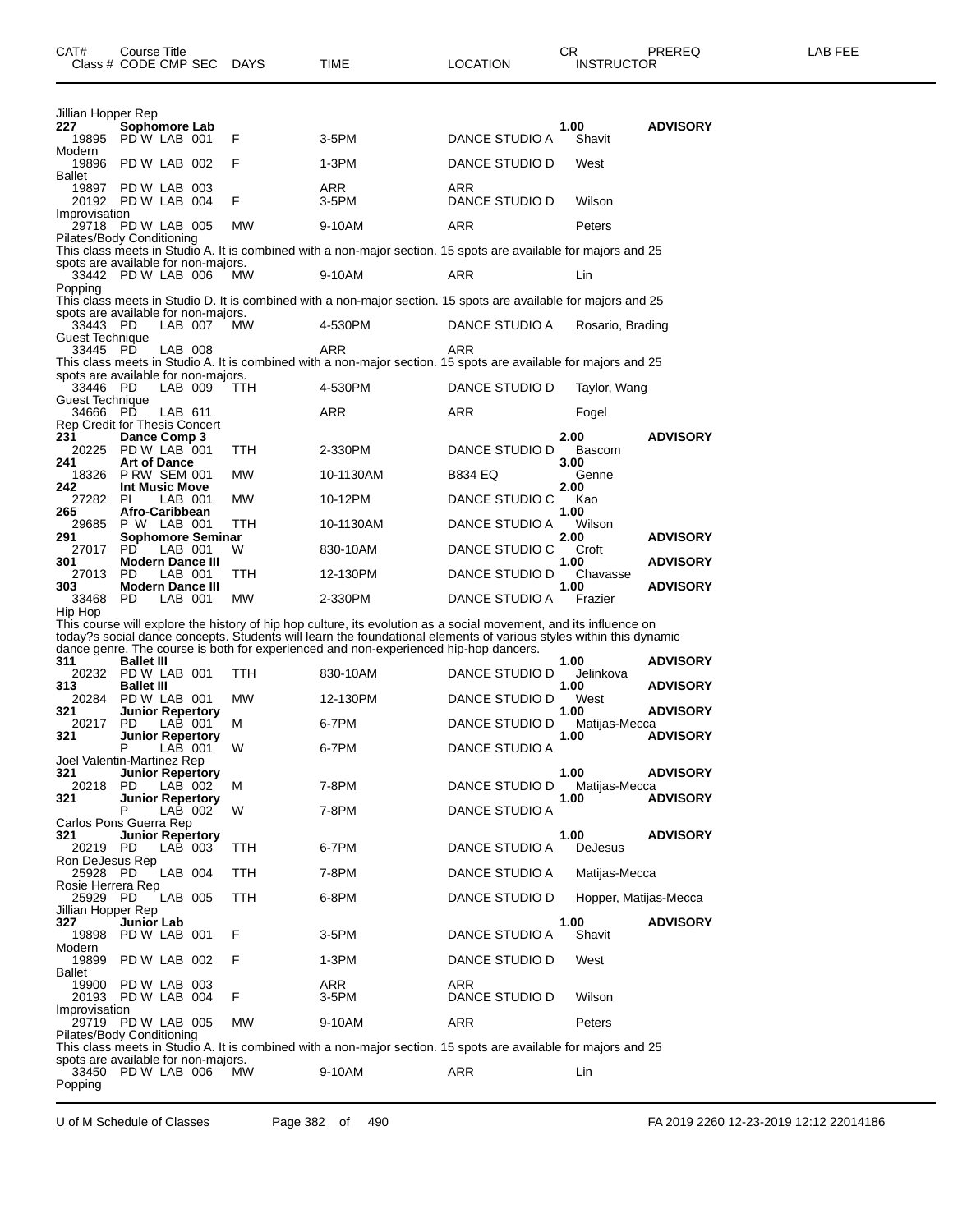|                                                 |                                         |                    |                           |                                                         | This class meets in Studio D. It is combined with a non-major section. 15 spots are available for majors and 25 |                       |                             |                 |
|-------------------------------------------------|-----------------------------------------|--------------------|---------------------------|---------------------------------------------------------|-----------------------------------------------------------------------------------------------------------------|-----------------------|-----------------------------|-----------------|
| spots are available for non-majors.<br>33451 PD |                                         | LAB 007            |                           | MW.                                                     | 4-530PM                                                                                                         | DANCE STUDIO A        | Rosario, Brading            |                 |
| Guest Technique<br>33452 PD                     |                                         | LAB 008            |                           |                                                         | ARR                                                                                                             | ARR                   |                             |                 |
|                                                 |                                         |                    |                           |                                                         | This class meets in Studio A. It is combined with a non-major section. 15 spots are available for majors and 25 |                       |                             |                 |
| spots are available for non-majors.<br>33453    | PD                                      | LAB 009            |                           | TTH.                                                    | 4-530PM                                                                                                         | DANCE STUDIO D        | Taylor, Wang                |                 |
| Guest Technique                                 |                                         |                    |                           |                                                         |                                                                                                                 |                       |                             |                 |
| 391<br>27929                                    | PD.                                     | LAB 001            | <b>Thesis Project Lab</b> |                                                         | ARR                                                                                                             | ARR                   | 1.00<br><b>Brissey</b>      |                 |
| 30222 PD<br>30223                               | PD                                      | LAB 002<br>LAB 003 |                           |                                                         | ARR<br>ARR                                                                                                      | ARR<br>ARR            | Chavasse                    |                 |
| 30224                                           | PD.                                     | LAB 004            |                           |                                                         | ARR                                                                                                             | ARR                   | Croft                       |                 |
| 401<br>27014                                    | <b>Modern Dance IV</b><br>PD.           | LAB 001            |                           | TTH                                                     | 12-130PM                                                                                                        | DANCE STUDIO D        | 1.00<br>Chavasse            | <b>ADVISORY</b> |
| 403<br>33469                                    | <b>Modern Dance IV</b><br>PD.           | LAB 001            |                           | MW                                                      | 2-330PM                                                                                                         | DANCE STUDIO A        | 1.00<br>Frazier             | <b>ADVISORY</b> |
| Hip Hop                                         |                                         |                    |                           |                                                         |                                                                                                                 |                       |                             |                 |
| 411<br>20282 PD W LAB 001                       | <b>Ballet IV</b>                        |                    |                           | TTH                                                     | 830-10AM                                                                                                        | DANCE STUDIO D        | 1.00<br>Jelinkova           | <b>ADVISORY</b> |
| 413                                             | <b>Ballet IV</b>                        |                    |                           |                                                         |                                                                                                                 |                       | 1.00                        | <b>ADVISORY</b> |
| 20285<br>421                                    | PD W LAB 001<br><b>Senior Repertory</b> |                    |                           | <b>MW</b>                                               | 12-130PM                                                                                                        | DANCE STUDIO D        | West<br>1.00                | <b>ADVISORY</b> |
| 20220<br>421                                    | PD<br><b>Senior Repertory</b>           | LAB 001            |                           | м                                                       | 6-7PM                                                                                                           | DANCE STUDIO D        | Matijas-Mecca<br>1.00       | <b>ADVISORY</b> |
|                                                 | P                                       | LAB 001            |                           | W                                                       | 6-7PM                                                                                                           | <b>DANCE STUDIO A</b> |                             |                 |
| Joel Valentin-Martinez Rep<br>421               | <b>Senior Repertory</b>                 |                    |                           |                                                         |                                                                                                                 |                       | 1.00                        | <b>ADVISORY</b> |
| 20221<br>421                                    | PD.<br><b>Senior Repertory</b>          | LAB 002            |                           | м                                                       | 7-8PM                                                                                                           | DANCE STUDIO D        | Matijas-Mecca<br>1.00       | <b>ADVISORY</b> |
|                                                 | P                                       | LAB 002            |                           | W                                                       | 7-8PM                                                                                                           | DANCE STUDIO A        |                             |                 |
| Carlos Pons Guerra Rep<br>421                   | <b>Senior Repertory</b>                 |                    |                           |                                                         |                                                                                                                 |                       | 1.00                        | <b>ADVISORY</b> |
| 20222 PD<br>Ron DeJesus Rep                     |                                         | LAB 003            |                           | TTH                                                     | 6-7PM                                                                                                           | DANCE STUDIO A        | <b>DeJesus</b>              |                 |
| 25930                                           | - PD                                    | LAB 004            |                           | TTH                                                     | 7-8PM                                                                                                           | DANCE STUDIO A        | Matijas-Mecca               |                 |
| Rosie Herrera Rep<br>25931                      | PD                                      | LAB 005            |                           | TTH                                                     | 6-8PM                                                                                                           | DANCE STUDIO D        | Hopper, Matijas-Mecca       |                 |
| Jillian Hopper Rep                              |                                         |                    |                           |                                                         | ARR                                                                                                             |                       |                             |                 |
|                                                 |                                         | LAB 006            |                           |                                                         |                                                                                                                 |                       |                             |                 |
| 30163 PD<br>427                                 | <b>Senior Lab</b>                       |                    |                           |                                                         |                                                                                                                 | ARR                   | Fogel<br>1.00               | <b>ADVISORY</b> |
| 19901                                           | PD W LAB 001                            |                    |                           | F                                                       | 3-5PM                                                                                                           | DANCE STUDIO A        | Shavit                      |                 |
| Modern<br>19902                                 | PD W LAB 002                            |                    |                           | F                                                       | 1-3PM                                                                                                           | DANCE STUDIO D        | West                        |                 |
| Ballet                                          |                                         |                    |                           |                                                         |                                                                                                                 |                       |                             |                 |
| 19903<br>20194 PD W LAB 004                     | PD W LAB 003                            |                    |                           | F                                                       | ARR<br>3-5PM                                                                                                    | ARR<br>DANCE STUDIO D | Wilson                      |                 |
| Improvisation<br>29720                          | PD W LAB 005                            |                    |                           | <b>MW</b>                                               | 9-10AM                                                                                                          | ARR                   | Peters                      |                 |
| Pilates/Body Conditioning                       |                                         |                    |                           |                                                         |                                                                                                                 |                       |                             |                 |
| spots are available for non-majors.             |                                         |                    |                           |                                                         | This class meets in Studio A. It is combined with a non-major section. 15 spots are available for majors and 25 |                       |                             |                 |
| 33464 PD W LAB 006<br>Popping                   |                                         |                    |                           | <b>MW</b>                                               | 9-10AM                                                                                                          | <b>ARR</b>            | Lin                         |                 |
|                                                 |                                         |                    |                           |                                                         | This class meets in Studio D. It is combined with a non-major section. 15 spots are available for majors and 25 |                       |                             |                 |
| spots are available for non-majors.<br>33465 PD |                                         | LAB 007            |                           | MW.                                                     | 4-530PM                                                                                                         | DANCE STUDIO A        | Rosario, Brading            |                 |
| <b>Guest Technique</b>                          |                                         |                    |                           |                                                         | ARR                                                                                                             | ARR                   |                             |                 |
| 33466 PD                                        |                                         | LAB 008            |                           |                                                         | This class meets in Studio A. It is combined with a non-major section. 15 spots are available for majors and 25 |                       |                             |                 |
| spots are available for non-majors.<br>33467 PD |                                         | LAB 009            |                           | TTH.                                                    | 4-530PM                                                                                                         | DANCE STUDIO D        | Taylor, Wang                |                 |
| <b>Guest Technique</b>                          |                                         |                    |                           |                                                         |                                                                                                                 |                       |                             |                 |
| 448<br>33130 PD W LEC 001                       | <b>Writing Dancing</b>                  |                    |                           | MW.                                                     | 12-130PM                                                                                                        | 2106 MLB              | 3.00<br>Kane                |                 |
| 481<br>20209 PD W LEC 001                       |                                         |                    | <b>Teaching Methods</b>   | МW                                                      | 10-12PM                                                                                                         | ARR                   | 3.00<br>Wilson              | <b>ADVISORY</b> |
|                                                 |                                         |                    |                           | Meets with DANCE 100.004, Studio A, Dance Bldg          |                                                                                                                 |                       |                             |                 |
| 29689 PD W LEC 002                              |                                         |                    |                           | TTH.<br>Meets with DANCE 100.014, Studio A, Dance Bldg. | 4-6PM                                                                                                           | ARR                   | <b>Beck</b>                 |                 |
| 491<br>20226 PD W SEM 001                       | <b>Senior Seminar</b>                   |                    |                           | W                                                       | 830-10AM                                                                                                        | 2104 MLB              | 2.00<br>Matijas-Mecca       | <b>ADVISORY</b> |
| 493                                             | <b>Senior Concert</b>                   |                    |                           |                                                         |                                                                                                                 |                       | 4.00                        | <b>ADVISORY</b> |
| 27108<br>29688                                  | <b>PD</b><br>PD.                        | LAB 001<br>LAB 002 |                           | Т<br>т                                                  | 1-2PM<br>3-4PM                                                                                                  | ARR<br>ARR            | Cole<br>Cole                |                 |
| 496<br>29686                                    | <b>Special Topics</b><br>PD.            | LEC 001            |                           | TTH                                                     | 4-530PM                                                                                                         | DANCE STUDIO B        | 2.00-3.00<br><b>Brissey</b> |                 |

U of M Schedule of Classes Page 383 of 490 FA 2019 2260 12-23-2019 12:12 22014186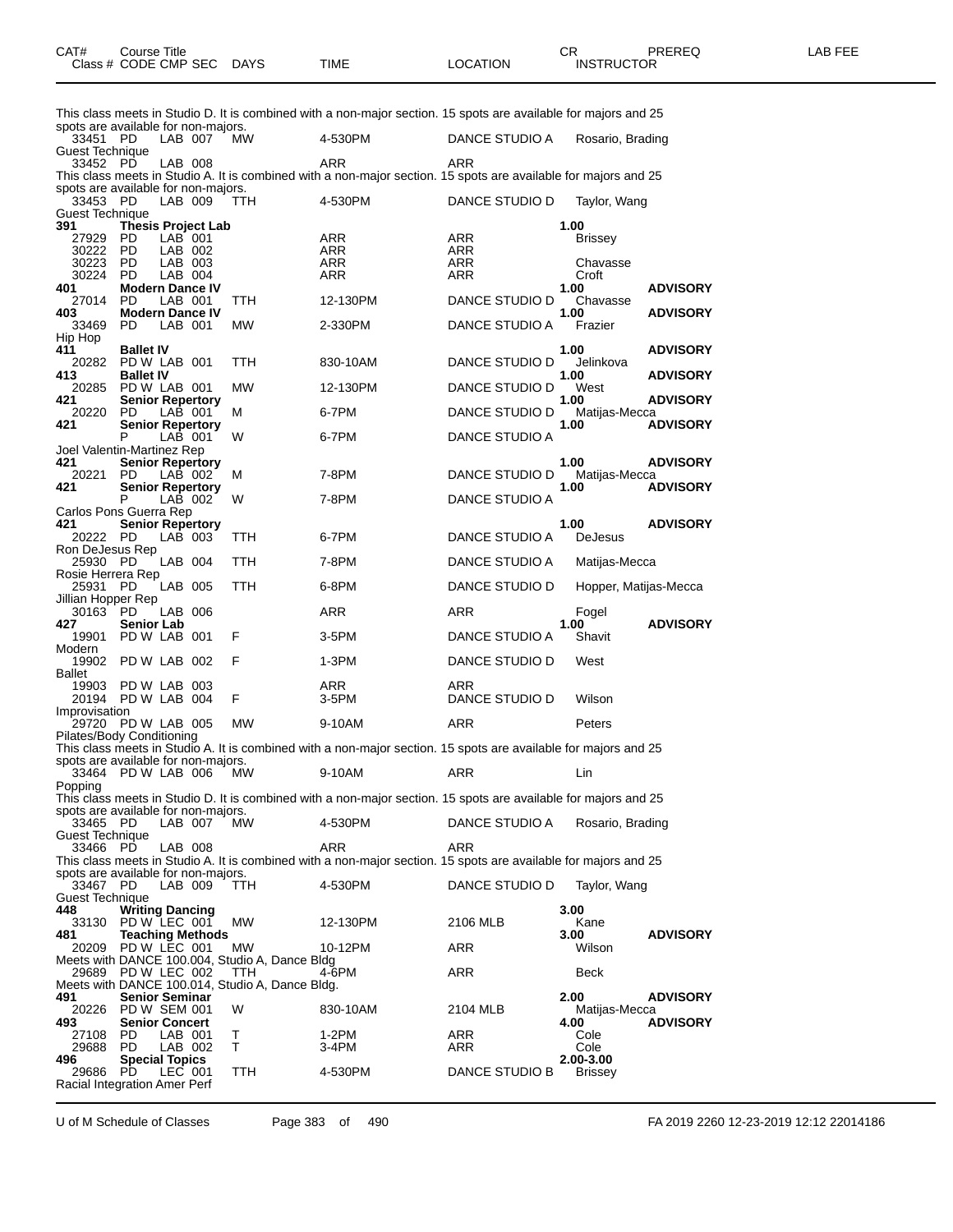| CAT# | Title<br>Course      |      |      |                | ⌒冖<br>◡⊓          | PREREQ | AR FEF |
|------|----------------------|------|------|----------------|-------------------|--------|--------|
|      | Class # CODE CMP SEC | DAYS | TIME | <b>OCATION</b> | <b>INSTRUCTOR</b> | ___    |        |

Special Topics in Choreographic Approaches: Art and Ecology - Prioritizing making-as-research, this course will investigate the ways in which nature and culture are never mutually exclusive, and the role of art in our current political-social-ecological climate. What becomes possible when we design choreographic/art-making processes that directly reflect and challenge broader quotidian movement systems, such as urban infrastructures and ecosystems, systemic inequalities, activism models, and interspecies relationships? By developing creative projects through local site visits and field work relevant to individual research interests, we will unearth the ways in which art does not only reflect the material world around us, but can create and/or change it.

No prior experience is required in any specific field or discipline.

|                       |            | The prior experience is required in any specific neighbor also pline.                                               |                |                                                                                                                     |
|-----------------------|------------|---------------------------------------------------------------------------------------------------------------------|----------------|---------------------------------------------------------------------------------------------------------------------|
| 36218 PD LEC 002 M    |            | 6-8PM                                                                                                               | DANCE STUDIO A | <b>Brissev</b>                                                                                                      |
|                       | LEC 002 SA | 10-12PM                                                                                                             | ARR            |                                                                                                                     |
|                       |            |                                                                                                                     |                | Special Topics: Dance Chamber Dance - This newly designed course will guide students through the processes required |
|                       |            | to produce an interdisciplinary and collaborative performance event in collaboration with students from the Chamber |                |                                                                                                                     |
|                       |            | Music Department. Participants in this course will develop skills that include: Program Curation, Rehearsal         |                |                                                                                                                     |
|                       |            |                                                                                                                     |                | Scheduling, Lighting Design, Production Design, Stage Management, Event Coordination, and Publicity. Students will  |
|                       |            | learn how to delegate management roles among their group and will devise a name and poster for the final            |                |                                                                                                                     |
| performance.          |            |                                                                                                                     |                |                                                                                                                     |
| 37301 PIW LEC 003 TTH |            | 830-10AM                                                                                                            | 3100 OBL       | Schuyten                                                                                                            |

Anatomical Principles

This class will be meeting in OBL3100.

The Dancer is a body-aware performer, who requires understanding of how their body works and knowledge of how the different parts of their body work together to optimize their movement. This course will give an overview of the musculoskeletal anatomy and its association to movement, common dance injuries linked to specific anatomy, with training and conditioning examples provided to address deficits and areas of concern.

| 497                              |                         |         | <b>Independent Study</b> |           |            |                       | 1.00-3.00             | <b>ADVISORY</b> |
|----------------------------------|-------------------------|---------|--------------------------|-----------|------------|-----------------------|-----------------------|-----------------|
|                                  | D                       | $IND +$ |                          |           | <b>ARR</b> | ARR                   |                       |                 |
| 498                              | <b>Field Experience</b> |         |                          |           |            |                       | 1.00-3.00             | <b>ADVISORY</b> |
| 20227                            | PD                      | LAB 001 |                          |           | ARR        | ARR                   |                       |                 |
| 20562                            | <b>PD</b>               | LAB 002 |                          |           | ARR        | ARR                   | Chavasse              |                 |
| 20563                            | PD                      | LAB 003 |                          |           | ARR        | ARR                   | Cole                  |                 |
| 20564                            | - PD                    | LAB 004 |                          |           | ARR        | ARR                   | Deyoung Jr            |                 |
| 20565                            | - PD                    | LAB 005 |                          |           | <b>ARR</b> | <b>ARR</b>            | Fogel                 |                 |
| 20566                            | <b>PD</b>               | LAB 006 |                          |           |            | ARR                   |                       |                 |
|                                  |                         |         |                          |           | ARR        |                       | Matijas-Mecca         |                 |
| 20567                            | <b>PD</b>               | LAB 007 |                          |           | ARR        | ARR                   | Wilson                |                 |
| 501                              | RIA 1                   |         |                          |           |            |                       | 3.00                  | <b>ADVISORY</b> |
| 19883                            | PD W LEC 001            |         |                          | TH        | 10-12PM    | ARR                   | Kane                  |                 |
| Meets in Geddes conference room. |                         |         |                          |           |            |                       |                       |                 |
| 511                              | <b>Ballet</b>           |         |                          |           |            |                       | 1.00                  | <b>ADVISORY</b> |
| 19729                            | PD W LAB 001            |         |                          | TTH       | 830-10AM   | DANCE STUDIO D        | Jelinkova             |                 |
| 20556                            | PD W LAB 002            |         |                          | <b>MW</b> | 12-130PM   | DANCE STUDIO D        | West                  |                 |
| 21068                            | PD W LAB 003            |         |                          | F         | $1-3PM$    | <b>DANCE STUDIO D</b> | West                  |                 |
| Ballet                           |                         |         |                          |           |            |                       |                       |                 |
| 30442                            | PD.                     | LAB 004 |                          | MW        | 2-330PM    | ARR                   | Rice                  |                 |
|                                  |                         |         |                          |           |            |                       |                       |                 |
| <b>Ballet I</b>                  |                         |         |                          |           |            |                       |                       |                 |
| 513                              | <b>Modern Dance</b>     |         |                          |           |            |                       | 1.00                  | <b>ADVISORY</b> |
| 27015                            | PD W LAB 002            |         |                          | TTH       | 12-130PM   | DANCE STUDIO D        | Chavasse              |                 |
| 21067                            | PD W LAB 003            |         |                          | F         | 3-5PM      | DANCE STUDIO A        | Shavit                |                 |
| Modern                           |                         |         |                          |           |            |                       |                       |                 |
| 30298                            | <b>PD</b>               | LAB 004 |                          | МW        | 2-330PM    | DANCE STUDIO A        | Frazier               |                 |
| Hip Hop                          |                         |         |                          |           |            |                       |                       |                 |
| 30360                            | <b>PD</b>               | LAB 005 |                          | <b>MW</b> | 12-130PM   | <b>ARR</b>            | Chavasse              |                 |
| Modern I                         |                         |         |                          |           |            |                       |                       |                 |
| 30526                            | PD.                     | LAB 006 |                          | <b>MW</b> |            |                       |                       |                 |
|                                  |                         |         |                          |           | 12-130PM   | ARR                   | <b>Brissey</b>        |                 |
| 519                              |                         |         | IS: Dance Technique      |           |            |                       | 1.00-3.00             |                 |
|                                  | D                       | $IND +$ |                          |           | ARR        | <b>ARR</b>            |                       |                 |
| 521                              | <b>UDC</b>              |         |                          |           |            |                       | 1.00                  | <b>ADVISORY</b> |
| 19884                            | PD                      | LAB 001 |                          | М         | 6-7PM      | DANCE STUDIO D        | Matijas-Mecca         |                 |
| 521                              | <b>UDC</b>              |         |                          |           |            |                       | 1.00                  | <b>ADVISORY</b> |
|                                  | P                       | LAB 001 |                          | W         | 6-7PM      | <b>DANCE STUDIO A</b> |                       |                 |
| Grad repertory for Power         |                         |         |                          |           |            |                       |                       |                 |
| 521                              | <b>UDC</b>              |         |                          |           |            |                       | 1.00                  | <b>ADVISORY</b> |
| 19904                            | PD.                     | LAB 002 |                          | M         | 7-8PM      | DANCE STUDIO D        | Matijas-Mecca         |                 |
| 521                              | <b>UDC</b>              |         |                          |           |            |                       | 1.00                  | <b>ADVISORY</b> |
|                                  | P                       | LAB 002 |                          | W         | 7-8PM      | <b>DANCE STUDIO A</b> |                       |                 |
|                                  |                         |         |                          |           |            |                       |                       |                 |
| Grad repertory for Power         |                         |         |                          |           |            |                       |                       |                 |
| 521                              | <b>UDC</b>              |         |                          |           |            |                       | 1.00                  | <b>ADVISORY</b> |
| 19905 PD                         |                         | LAB 003 |                          | TTH       | 6-7PM      | DANCE STUDIO A        | <b>DeJesus</b>        |                 |
| Grad repertory for Power         |                         |         |                          |           |            |                       |                       |                 |
| 25932                            | - PD                    | LAB 004 |                          | TTH       | 7-8PM      | DANCE STUDIO A        | Matijas-Mecca         |                 |
| Rosie Herrera Rep                |                         |         |                          |           |            |                       |                       |                 |
| 25933 PD                         |                         | LAB 005 |                          | TTH       | 6-8PM      | DANCE STUDIO D        | Hopper, Matijas-Mecca |                 |
| Jillian Hopper Rep               |                         |         |                          |           |            |                       |                       |                 |
| 30540 PD                         |                         | LAB 006 |                          |           | ARR        | ARR                   | Chavasse              |                 |
| Kelly Hirina's Thesis Concert    |                         |         |                          |           |            |                       |                       |                 |
|                                  |                         |         |                          |           |            |                       |                       |                 |
| 529                              | IS: Perform/Rep         |         |                          |           |            |                       | 1.00-3.00             |                 |
|                                  | D                       | $IND +$ |                          |           | <b>ARR</b> | <b>ARR</b>            |                       |                 |
| 534                              | Perf Improv 1           |         |                          |           |            |                       | 3.00                  |                 |
| 19730                            | PD W LAB 001            |         |                          | TTH       | 2-330PM    | DANCE STUDIO B        | Chavasse              |                 |
|                                  |                         |         |                          |           |            |                       |                       |                 |

U of M Schedule of Classes Page 384 of 490 FA 2019 2260 12-23-2019 12:12 22014186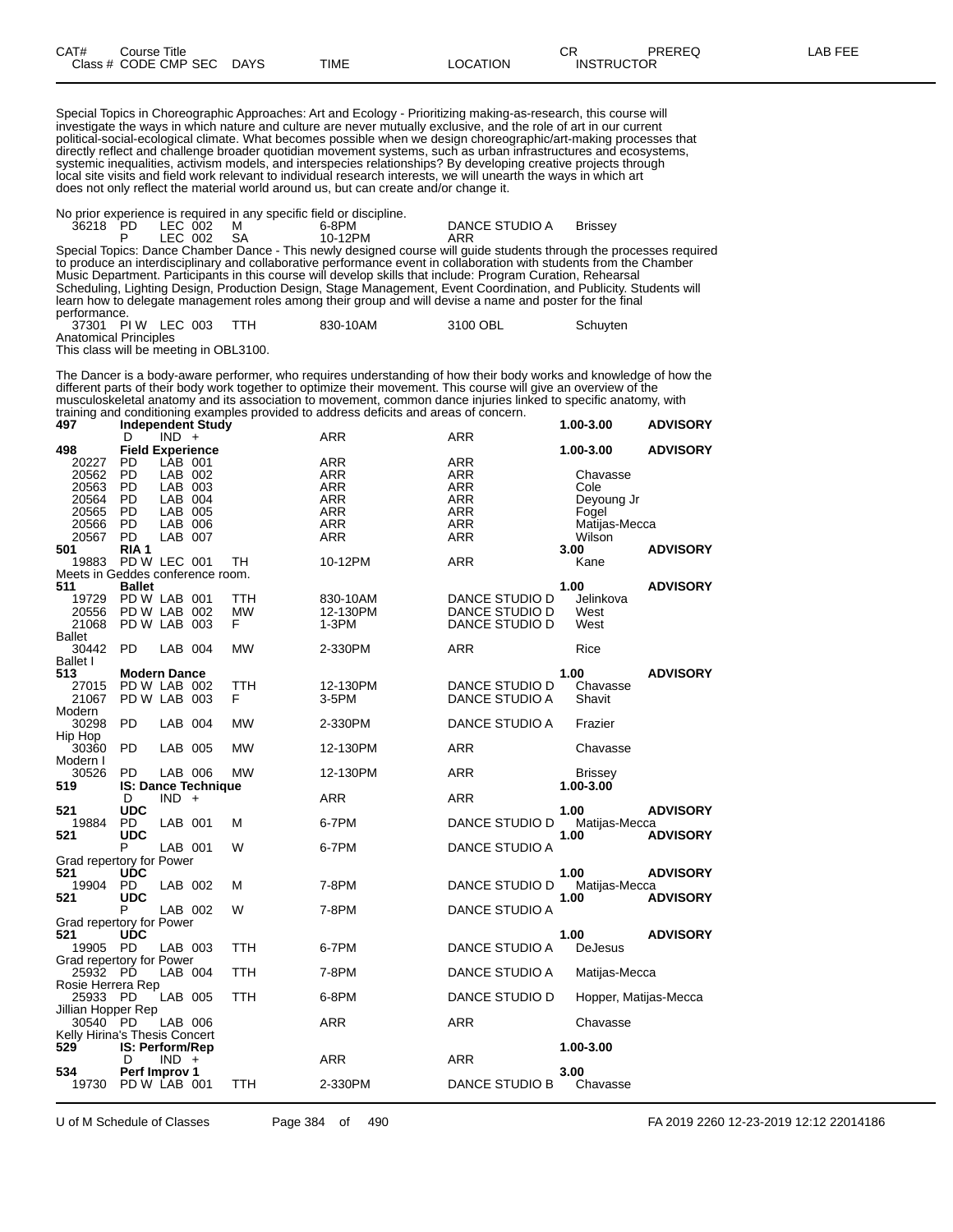| 537      | ST: Choreography |                                                                                      |     | 1.00-3.00                                                                                                         |  |
|----------|------------------|--------------------------------------------------------------------------------------|-----|-------------------------------------------------------------------------------------------------------------------|--|
| 34318 PD | LAB 001 TTH      | 4-530PM                                                                              | ARR | <b>Brissey</b>                                                                                                    |  |
|          |                  |                                                                                      |     | Special Topics in Choreographic Approaches: Art and Ecology - Prioritizing making-as-research, this course will   |  |
|          |                  |                                                                                      |     | investigate the ways in which nature and culture are never mutually exclusive, and the role of art in our current |  |
|          |                  |                                                                                      |     | political-social-ecological climate. What becomes possible when we design choreographic/art-making processes that |  |
|          |                  |                                                                                      |     | directly reflect and challenge broader quotidian movement systems, such as urban infrastructures and ecosystems,  |  |
|          |                  |                                                                                      |     | systemic inequalities, activism models, and interspecies relationships? By developing creative projects through   |  |
|          |                  |                                                                                      |     | local site visits and field work relevant to individual research interests, we will unearth the ways in which art |  |
|          |                  | does not only reflect the material world around us, but can create and/or change it. |     |                                                                                                                   |  |

No prior experience is required in any specific field or discipline.

This class meets in Studio B in the Dance Building.

| 538   | FE: Choreography           |            |                | 1.00-3.00                    |
|-------|----------------------------|------------|----------------|------------------------------|
| 20528 | LAB 001<br>PD.             | <b>ARR</b> | <b>ARR</b>     | Chavasse                     |
| 539   | <b>IS: Choreography</b>    |            |                | 1.00-3.00                    |
|       | $IND +$<br>D               | <b>ARR</b> | <b>ARR</b>     |                              |
| 543   | <b>Screen Portfolio</b>    |            |                | <b>ADVISORY</b><br>2.00-4.00 |
|       | $IND +$                    | <b>ARR</b> | <b>ARR</b>     |                              |
| 547   | <b>ST: Screendance</b>     |            |                | 1.00-3.00                    |
| 22433 | <b>SEM 001</b><br>PD.      | <b>ARR</b> | <b>ARR</b>     |                              |
| 548   | FE: Screendance            |            |                | 1.00-3.00                    |
| 22434 | LAB 001<br>PD.             | <b>ARR</b> | <b>ARR</b>     | Croft                        |
| 549   | <b>IS: Screendance</b>     |            |                | 1.00-3.00                    |
|       | $IND +$<br>D               | <b>ARR</b> | <b>ARR</b>     |                              |
| 570   | Pegagogy: P&P              |            |                | 3.00                         |
| 37259 | PD LAB 001                 | 10-1130AM  | DANCE STUDIO C | Matijas-Mecca                |
| 579   | <b>IS: Dance Education</b> |            |                | 1.00-3.00                    |
|       | $IND +$<br>D               | <b>ARR</b> | <b>ARR</b>     |                              |
| 580   | <b>DCD</b>                 |            |                | 2.00                         |
| 34320 | LAB 001<br>м<br>PD.        | 6-8PM      | <b>ARR</b>     | <b>Brissey</b>               |
|       | <b>DanceChamberDance</b>   |            |                |                              |

This course will guide students through all elements of producing a collaborative performance event in a condensed timeline, including rehearsal scheduling, lighting design, stage management, event coordination, and publicity. Students will work to create interdisciplinary collaborations between music and dance. The class will be responsible for all production and design elements, mentored by the instructor, including the curation of, the designation of management roles among the group, and devising a name and poster for the final performance.

| 591                                                      |                                            | $IND +$            | <b>Thesis Performance</b>                                |                                                                 | <b>ARR</b>                      | <b>ARR</b>                                         | 6.00                                        | <b>ADVISORY</b>                    |
|----------------------------------------------------------|--------------------------------------------|--------------------|----------------------------------------------------------|-----------------------------------------------------------------|---------------------------------|----------------------------------------------------|---------------------------------------------|------------------------------------|
| 611<br>20507 PD W LAB 001<br>20557 PD W LAB 002<br>21069 | <b>Ballet</b><br>PD W LAB 003              |                    |                                                          | <b>TTH</b><br><b>MW</b><br>F                                    | 830-10AM<br>12-130PM<br>$1-3PM$ | DANCE STUDIO D<br>DANCE STUDIO D<br>DANCE STUDIO D | 1.00<br>Jelinkova<br>West<br>West           |                                    |
| <b>Ballet</b><br>27712 PD<br>613                         | <b>Modern Dance</b>                        | LAB 004            |                                                          | <b>TTH</b><br>DANCE 611.004 is a graduate section of DANCE 113. | 10-1130AM                       | <b>ARR</b>                                         | Rice<br>1.00                                |                                    |
| 27016<br>21070<br>Modern                                 | <b>PD</b><br><b>PD</b>                     | LAB 002<br>LAB 003 |                                                          | TTH<br>F                                                        | 12-130PM<br>$3-5$ PM            | DANCE STUDIO D<br>DANCE STUDIO A                   | Chavasse<br>Shavit                          |                                    |
| 30218 PD<br>Hip Hop                                      |                                            | LAB 004            |                                                          | <b>MW</b>                                                       | 2-330PM                         | DANCE STUDIO A                                     | Frazier                                     |                                    |
| 30221<br>34955 PD                                        | <b>PD</b>                                  | LAB 005<br>LAB 006 |                                                          | <b>MW</b><br><b>TTH</b>                                         | 12-130PM<br>12-130PM            | <b>ARR</b><br>ARR                                  | Croft<br>Croft                              |                                    |
| 618<br>29951 PD<br>619                                   |                                            | LAB 001            | <b>FE: Dance Technique</b><br><b>IS: Dance Technique</b> |                                                                 | <b>ARR</b>                      | <b>ARR</b>                                         | 1.00-3.00<br>Fogel<br>$1.00 - 3.00$         |                                    |
| 621                                                      | D<br><b>UDC</b>                            | $IND +$            |                                                          |                                                                 | <b>ARR</b>                      | <b>ARR</b>                                         | 1.00-2.00                                   | <b>ADVISORY</b>                    |
| 20508<br>621                                             | <b>PD</b><br><b>UDC</b>                    | LAB 001            |                                                          | м                                                               | 6-7PM                           | DANCE STUDIO D                                     | Matijas-Mecca<br>$1.00 - 2.00$              | <b>ADVISORY</b>                    |
| Joel Valentin-Martinez Rep                               | P                                          | LAB 001            |                                                          | W                                                               | 6-7PM                           | DANCE STUDIO A                                     |                                             |                                    |
| 621<br>20509 PD<br>621                                   | <b>UDC</b><br><b>UDC</b>                   | LAB 002            |                                                          | м                                                               | 7-8PM                           | DANCE STUDIO D                                     | 1.00-2.00<br>Matijas-Mecca<br>$1.00 - 2.00$ | <b>ADVISORY</b><br><b>ADVISORY</b> |
| Carlos Pons Guerra Rep                                   | P                                          | LAB 002            |                                                          | W                                                               | 7-8PM                           | DANCE STUDIO A                                     |                                             |                                    |
| 621<br>21071 PD<br>Ron DeJesus Rep                       | <b>UDC</b>                                 | LAB 003            |                                                          | <b>TTH</b>                                                      | 6-7PM                           | DANCE STUDIO A                                     | 1.00-2.00<br><b>DeJesus</b>                 | <b>ADVISORY</b>                    |
| 25934 PD<br>Rosie Herrera Rep                            |                                            | LAB 004            |                                                          | <b>TTH</b>                                                      | 7-8PM                           | DANCE STUDIO A                                     | Matijas-Mecca                               |                                    |
| 25935 PD                                                 |                                            | LAB 005            |                                                          | <b>TTH</b>                                                      | 6-8PM                           | DANCE STUDIO D                                     |                                             | Hopper, Matijas-Mecca              |
| Jillian Hopper Rep<br>629<br>631                         | IS: Perform/Rep<br>D<br><b>Grad Studio</b> | $IND +$            |                                                          |                                                                 | <b>ARR</b>                      | <b>ARR</b>                                         | 1.00-3.00<br>3.00                           |                                    |
| 20506                                                    | <b>PD</b>                                  | LAB 001            |                                                          | F                                                               | 9-12PM                          | <b>ARR</b>                                         | Chavasse                                    |                                    |

U of M Schedule of Classes Page 385 of 490 FA 2019 2260 12-23-2019 12:12 22014186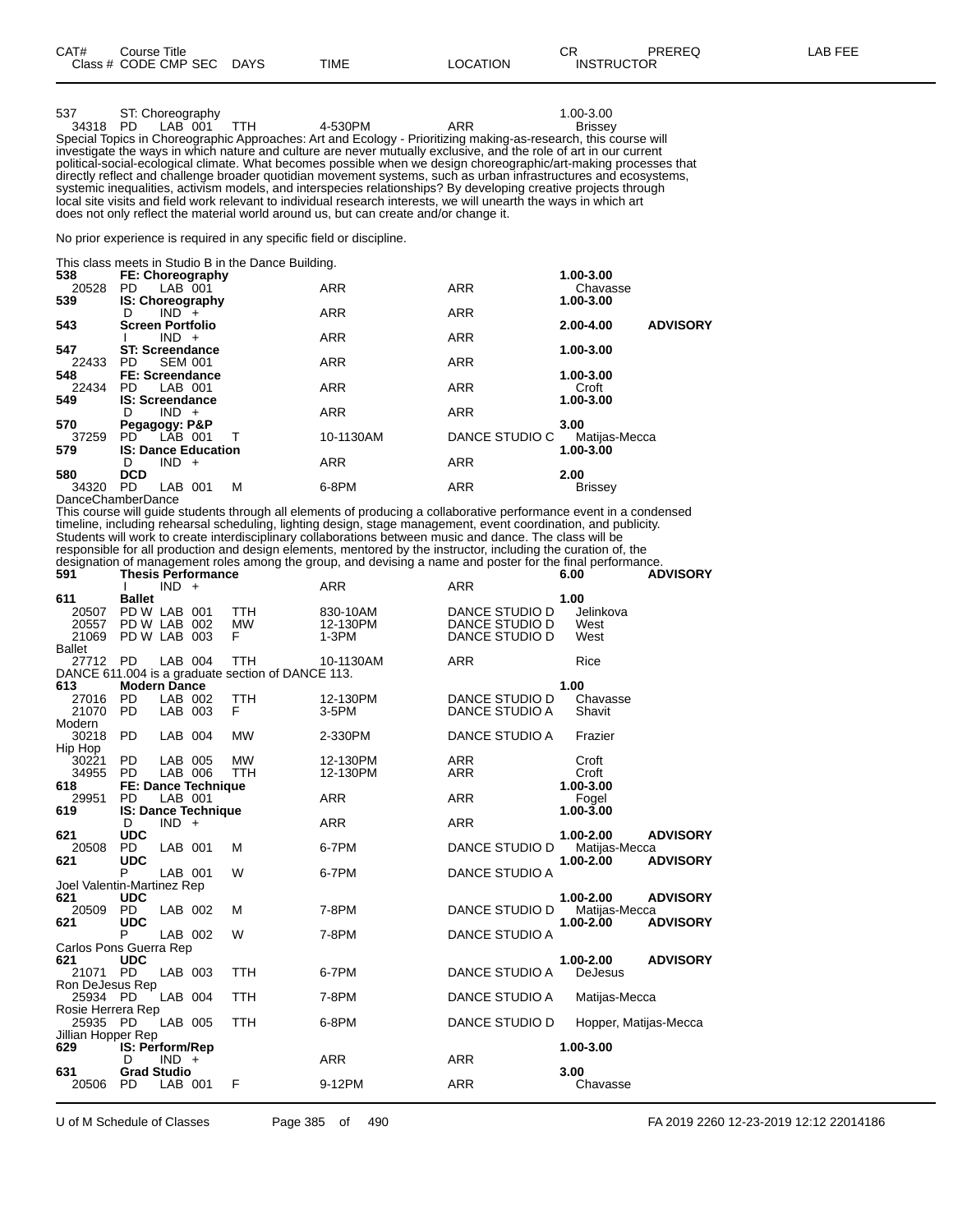| 631   |    | Grad Studio             |     |           |                | 3.00           |
|-------|----|-------------------------|-----|-----------|----------------|----------------|
|       | P  | LAB 001                 |     | 10-12PM   | ARR            |                |
|       | P  | LAB 001                 |     | 10-12PM   | ARR            |                |
|       | P  | LAB 001                 |     | 10-12PM   | ARR            |                |
| 634   |    | Perf Improv 2           |     |           |                | 3.00           |
| 20510 | PD | LAB 001                 | ттн | 2-330PM   | DANCE STUDIO B | Chavasse       |
| 637   |    | <b>ST: Choreography</b> |     | 1.00-3.00 |                |                |
| 34319 | PD | LAB 001                 | гтн | 4-530PM   | ARR            | <b>Brissev</b> |

Special Topics in Choreographic Approaches: Art and Ecology - Prioritizing making-as-research, this course will investigate the ways in which nature and culture are never mutually exclusive, and the role of art in our current political-social-ecological climate. What becomes possible when we design choreographic/art-making processes that directly reflect and challenge broader quotidian movement systems, such as urban infrastructures and ecosystems, systemic inequalities, activism models, and interspecies relationships? By developing creative projects through local site visits and field work relevant to individual research interests, we will unearth the ways in which art does not only reflect the material world around us, but can create and/or change it.

No prior experience is required in any specific field or discipline.

|       | This class meets in Studio B in the Dance Building. |            |            |           |  |  |  |  |  |  |  |
|-------|-----------------------------------------------------|------------|------------|-----------|--|--|--|--|--|--|--|
| 638   | FE: Choreography                                    |            |            | 1.00-3.00 |  |  |  |  |  |  |  |
| 22496 | LAB 001<br>PD.                                      | <b>ARR</b> | <b>ARR</b> | Croft     |  |  |  |  |  |  |  |
| 639   | <b>IS: Choreography</b>                             |            | 1.00-3.00  |           |  |  |  |  |  |  |  |
|       | $IND +$<br>D                                        | <b>ARR</b> | <b>ARR</b> |           |  |  |  |  |  |  |  |
| 643   | <b>Screen Portfolio</b>                             |            |            | 2.00-4.00 |  |  |  |  |  |  |  |
| 22436 | PD.<br>LAB 001                                      | <b>ARR</b> | <b>ARR</b> |           |  |  |  |  |  |  |  |
| 647   | <b>ST: Screendance</b>                              |            |            | 1.00-3.00 |  |  |  |  |  |  |  |
| 22437 | <b>SEM 001</b><br>PD.                               | <b>ARR</b> | <b>ARR</b> |           |  |  |  |  |  |  |  |
| 648   | <b>FE: Screendance</b>                              |            |            | 1.00-3.00 |  |  |  |  |  |  |  |
| 22438 | LAB 001<br>PD.                                      | <b>ARR</b> | <b>ARR</b> |           |  |  |  |  |  |  |  |
| 649   | <b>IS: Screendance</b>                              |            |            | 1.00-3.00 |  |  |  |  |  |  |  |
|       | $IND +$<br>D                                        | <b>ARR</b> | <b>ARR</b> |           |  |  |  |  |  |  |  |
| 695   | Thesis 2: Proposal                                  |            |            | 2.00      |  |  |  |  |  |  |  |
|       | IND.<br>D                                           | <b>ARR</b> | <b>ARR</b> |           |  |  |  |  |  |  |  |
|       |                                                     |            |            |           |  |  |  |  |  |  |  |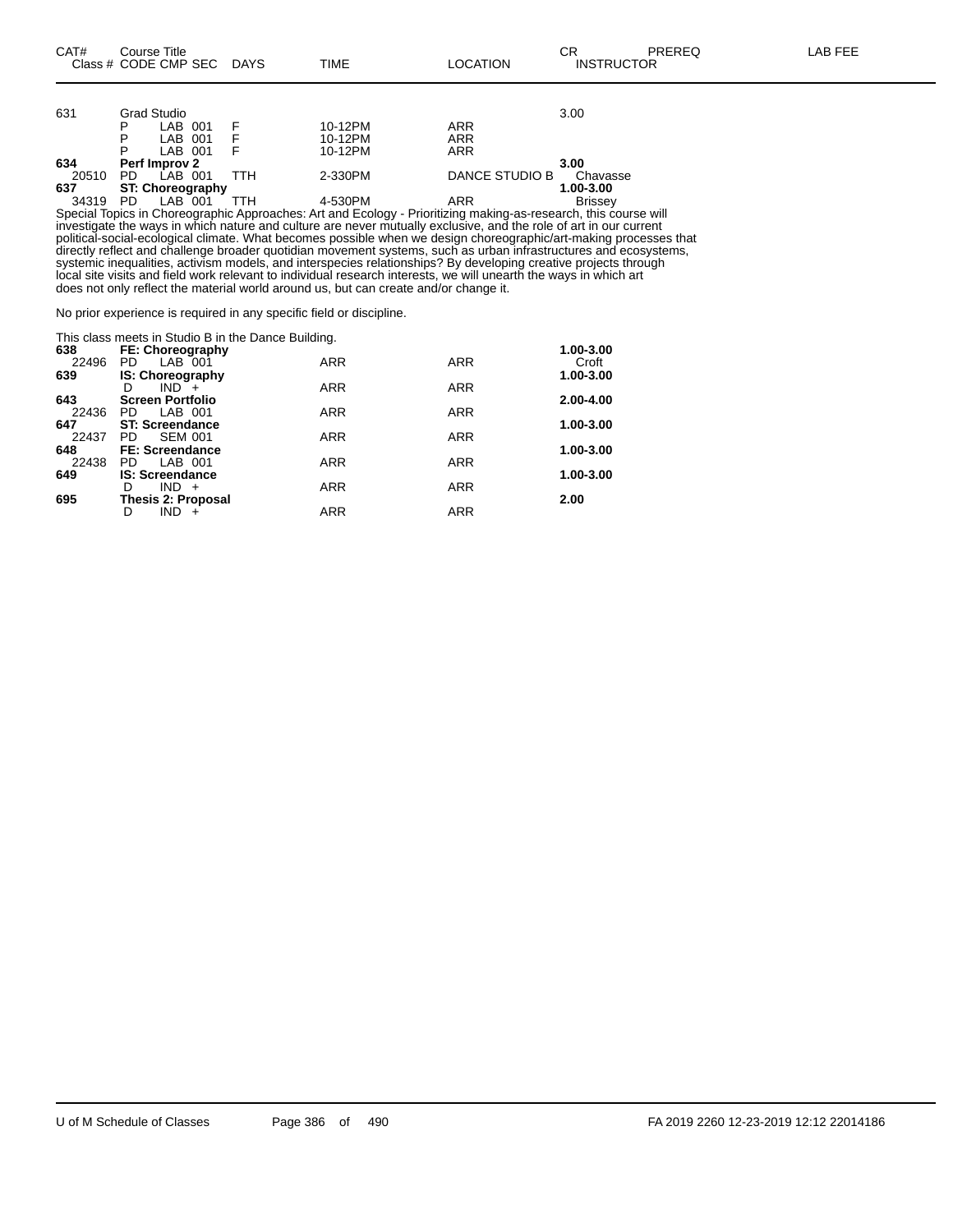| CAT# | Title<br>Course i    |             |      |          | ◠г<br>- UN        | PREREQ | _AB FEF |
|------|----------------------|-------------|------|----------|-------------------|--------|---------|
|      | Class # CODE CMP SEC | <b>DAYS</b> | TIME | LOCATION | <b>INSTRUCTOR</b> |        |         |

#### **School of Music, Theatre and Dance Arts Administration (ARTSADMN)**

| 406<br>24324                           | <b>Special Topics</b><br>PIW LEC 001           |                    | т          | 1030-130PM                                                                                                     | 2443 WDC                        | 1.00-3.00<br>Dworkin                                                                                            |
|----------------------------------------|------------------------------------------------|--------------------|------------|----------------------------------------------------------------------------------------------------------------|---------------------------------|-----------------------------------------------------------------------------------------------------------------|
| Arts Leadership Forum                  |                                                |                    |            |                                                                                                                |                                 |                                                                                                                 |
| 36845 P W                              | P W                                            | LEC 002<br>LEC 002 | SASU<br>SА | 9-5PM<br>10-11AM                                                                                               | 1360 MOORE<br><b>1279 MOORE</b> | Kuuskoski                                                                                                       |
|                                        | P W LEC 002                                    |                    | SА         | 10-11AM                                                                                                        | <b>1279 MOORE</b>               |                                                                                                                 |
| Your Perf Career-Teach Artist          |                                                |                    |            |                                                                                                                |                                 |                                                                                                                 |
| 410<br>26977                           | <b>Arts Entrep Forum</b><br>P                  | LEC 001            |            | ARR                                                                                                            | <b>ARR</b>                      | 1.00<br>Kuuskoski                                                                                               |
|                                        |                                                |                    |            |                                                                                                                |                                 | Students receive 1 credit in section 001 for attending a minimum of 10 qualifying EXCEL seminars and completing |
|                                        |                                                |                    |            | post-workshop reflective exercises, attending an introductory and a final discussion session, and submitting a |                                 |                                                                                                                 |
| final essay.<br>421                    | <b>DIY Marketing</b>                           |                    |            |                                                                                                                |                                 | 1.00                                                                                                            |
| 28498                                  | P W LEC 001                                    |                    | M          | 630-830PM                                                                                                      | <b>2058 MOORE</b>               | Billmann, Kuuskoski                                                                                             |
| 422<br>28500                           | <b>Writing Abt Your Art</b><br>P               | LEC 001            | Т          | 630-830PM                                                                                                      | 2044 MOORE                      | 1.00                                                                                                            |
| 423                                    | <b>Grants &amp; Fundraising</b>                |                    |            |                                                                                                                |                                 | Kuster, Kuuskoski<br>1.00                                                                                       |
| 26983                                  | P W LEC 001                                    |                    | тн         | 630-830PM                                                                                                      | 2044 MOORE                      | Throm                                                                                                           |
| 426                                    | <b>Arts Fundraising</b><br>21652 P W LEC 001   |                    | МW         | 430-530PM                                                                                                      | B <sub>207</sub> WDC            | 2.00<br>Poggi                                                                                                   |
| 432                                    | <b>Recording Industry</b>                      |                    |            |                                                                                                                |                                 | 1.00                                                                                                            |
| 27053<br>450                           | P<br><b>Arts Entrep Essntls</b>                | LEC 001            | W          | 630-830PM                                                                                                      | 2044 MOORE                      | Dear<br>3.00                                                                                                    |
| 28502                                  | PIW LEC 001                                    |                    | Т          | 230-530PM                                                                                                      | 2443 WDC                        | Dworkin, Kuuskoski                                                                                              |
| 475                                    | <b>Music Industry Wrksh</b>                    |                    |            | 230-4PM                                                                                                        |                                 | 3.00                                                                                                            |
| 31176<br>491                           | P<br>Internship                                | LEC 001            | МW         |                                                                                                                | 506 BMT                         | Kuuskoski<br>1.00-3.00                                                                                          |
|                                        |                                                | $IND +$            |            | ARR                                                                                                            | ARR                             |                                                                                                                 |
| 493                                    | <b>Special Projects</b>                        | $IND +$            |            | ARR                                                                                                            | ARR                             | 1.00-3.00                                                                                                       |
| 495                                    | <b>EXCELerator Projects</b>                    |                    |            |                                                                                                                |                                 | 1.00-3.00                                                                                                       |
|                                        |                                                | $IND +$            |            | ARR                                                                                                            | ARR                             | 1.00-3.00                                                                                                       |
| 506<br>24325                           | <b>Special Topics</b><br>P W LEC 001           |                    | т          | 1030-130PM                                                                                                     | 2443 WDC                        | Dworkin                                                                                                         |
| Arts Leadership Forum                  |                                                |                    |            |                                                                                                                |                                 |                                                                                                                 |
| 36851<br>Your Perf Career-Teach Artist | P W LEC 002                                    |                    | SASU       | 9-5PM                                                                                                          | ARR                             | Kuuskoski                                                                                                       |
| 510                                    | <b>Arts Entrep Forum</b>                       |                    |            |                                                                                                                |                                 | 1.00                                                                                                            |
| 26978                                  | - P                                            | LEC 001            |            | ARR                                                                                                            | ARR                             | Kuuskoski                                                                                                       |
|                                        |                                                |                    |            | post-workshop reflective exercises, attending an introductory and a final discussion session, and submitting a |                                 | Students receive 1 credit in section 001 for attending a minimum of 10 qualifying EXCEL seminars and completing |
| final essay.                           |                                                |                    |            |                                                                                                                |                                 |                                                                                                                 |
| 521<br>28499                           | <b>DIY Marketing</b><br>P W LEC 001            |                    | М          | 630-830PM                                                                                                      | 2058 MOORE                      | 1.00<br>Billmann, Kuuskoski                                                                                     |
| 522                                    | <b>Writing Abt Your Art</b>                    |                    |            |                                                                                                                |                                 | 1.00                                                                                                            |
| 28501<br>523                           | P                                              | LEC 001            | Т          | 630-830PM                                                                                                      | 2044 MOORE                      | Kuster, Kuuskoski                                                                                               |
| 26984                                  | <b>Grants &amp; Fundraising</b><br>P W LEC 001 |                    | тн         | 630-830PM                                                                                                      | 2044 MOORE                      | 1.00<br>Throm                                                                                                   |
| 526                                    | <b>Fundraising Arts</b>                        |                    |            |                                                                                                                |                                 | 2.00                                                                                                            |
| 28741<br>532                           | P<br><b>Recording Industry</b>                 | LEC 001            | МW         | 430-530PM                                                                                                      | B <sub>207</sub> WDC            | Poggi<br>1.00                                                                                                   |
| 27054                                  | P                                              | LEC 001            | W          | 630-830PM                                                                                                      | 2044 MOORE                      | Dear                                                                                                            |
| 535<br>28742                           | <b>Producing Theatre</b><br>P                  | LEC 001            | МW         | 130-3PM                                                                                                        | B <sub>207</sub> WDC            | 3.00<br>Poggi                                                                                                   |
| 550                                    | <b>Arts Entrep Essntls</b>                     |                    |            |                                                                                                                |                                 | 3.00                                                                                                            |
| 28503                                  | PIW LEC 001                                    |                    | Т          | 230-530PM                                                                                                      | 2443 WDC                        | Dworkin, Kuuskoski                                                                                              |
| 575.<br>31178                          | <b>Music Industry Wrksh</b><br>P               | LEC 001            | МW         | 230-4PM                                                                                                        | 506 BMT                         | 3.00<br>Kuuskoski                                                                                               |
| 591                                    | Internship                                     |                    |            |                                                                                                                |                                 | 1.00-6.00                                                                                                       |
| 593                                    | <b>Special Projects</b>                        | $IND +$            |            | ARR                                                                                                            | ARR                             | 1.00-3.00                                                                                                       |
|                                        |                                                | $IND +$            |            | ARR                                                                                                            | ARR                             |                                                                                                                 |
| 595                                    | <b>EXCELerator Projects</b>                    |                    |            |                                                                                                                |                                 | 1.00-3.00                                                                                                       |
|                                        |                                                | $IND +$            |            | ARR                                                                                                            | ARR                             |                                                                                                                 |
| Cello (CELLO)                          |                                                |                    |            |                                                                                                                |                                 |                                                                                                                 |
| 450<br>19791                           | Performance Lab<br>ΡI                          | LAB 159            | ттн        | 230-430PM                                                                                                      | 2058 MOORE                      | 1.00<br>Elliott                                                                                                 |
| 450                                    | <b>Performance Lab</b>                         |                    |            |                                                                                                                |                                 | 1.00                                                                                                            |
| 450                                    | Р                                              | LAB 159            | Τ          | 230-430PM                                                                                                      | ARR                             | 1.00                                                                                                            |
| 12237                                  | <b>Performance Lab</b><br>ΡI                   | LAB 178            | TН         | 230-330PM                                                                                                      | 1380 SM                         | Aaron                                                                                                           |
| 450                                    | <b>Performance Lab</b>                         |                    |            |                                                                                                                |                                 | 1.00                                                                                                            |
| 450                                    | Ρ<br>Performance Lab                           | LAB 178            | т          | 230-430PM                                                                                                      | 1380 SM                         | 1.00                                                                                                            |
|                                        |                                                |                    |            |                                                                                                                |                                 |                                                                                                                 |

U of M Schedule of Classes Page 387 of 490 FA 2019 2260 12-23-2019 12:12 22014186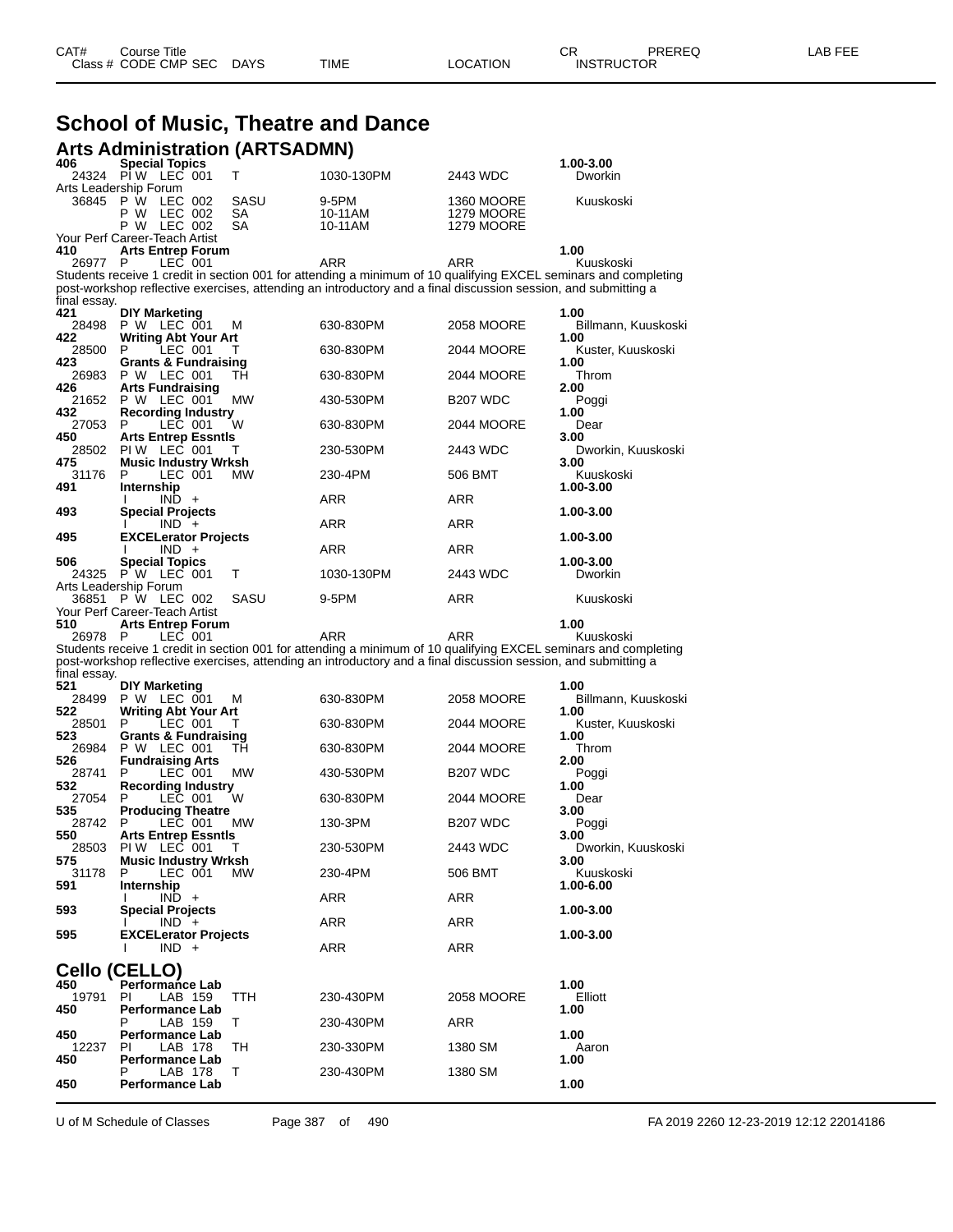| 37073 P<br>ARR<br>ARR<br>LAB 181<br>Eldan<br>550<br><b>Performance Lab</b><br>1.00<br>LAB 159<br>230-430PM<br>2058 MOORE<br>Elliott<br>21702<br>-PI<br>TTH<br>550<br><b>Performance Lab</b><br>1.00<br>LAB 159<br>230-430PM<br>ARR<br>T<br>550<br><b>Performance Lab</b><br>1.00<br>21703<br>LAB 178<br>-PI<br>ТH<br>230-330PM<br>1380 SM<br>Aaron<br>550<br><b>Performance Lab</b><br>1.00<br>LAB 178<br>230-430PM<br>1380 SM<br>Р<br>Τ<br>1.00<br>550<br><b>Performance Lab</b><br>37074 P<br>LAB 181<br>ARR<br>ARR<br>Eldan<br><b>Chamber Music (CHAMBER)</b><br><b>Chamber Music</b><br>410<br>1.00-2.00<br>31179<br>- PI<br>LAB 001<br>MTH<br>7-830PM<br>ARR<br>Albert<br>1.00-2.00<br>470<br><b>Chamber Collective</b><br><b>ADVISORY</b><br>29178 PI<br>LAB 001<br>ARR<br>TН<br>830-930AM<br>Albert<br>This course meets in 2257 Moore<br>510<br><b>Chamber Music</b><br>1.00-2.00<br>31180<br>LAB 001<br>MTH<br>7-830PM<br>ARR<br>- PI<br>Albert<br><b>Chamber Collective</b><br>1.00-2.00<br><b>ADVISORY</b><br>570<br>29179 PI<br>LAB 001<br>ARR<br>Albert<br>TН<br>830-930AM<br>This course meets in 2257 Moore<br><b>Clarinet (CLARINET)</b><br>111<br>2.00<br>Performance<br>24771 PI<br><b>REC 001</b><br>ARR<br>ARR<br><b>Composition (COMP)</b><br>221<br>Intro Elem Comp<br>3.00<br><b>ADVISORY</b><br>13036 P W LEC 001<br><b>WTHF</b><br>1-2PM<br>706 BMT<br>Etezady<br>Beginning course for non-music majors.<br>415<br><b>Intro Electron Mus</b><br>2.00<br>A W LEC 001<br><b>1350 MOORE</b><br>20817<br>TН<br>430-6PM<br>Santos<br>22445<br>PIW LAB 002<br>3213 MOORE<br>м<br>430-530PM<br>Santos, Frederick<br>PIW LAB 003<br>22446<br>W<br>930-1030AM<br>3213 MOORE<br>Santos, Frederick<br>22447<br>PIW LAB 004<br>3213 MOORE<br>530-630PM<br>Santos, Frederick<br>м<br>PIW LAB 005<br>3213 MOORE<br>22448<br>530-630PM<br>W<br>Santos, Frederick<br><b>Sem Electron Mus</b><br>416<br>2.00<br><b>ENFORCED</b><br><b>PIR</b><br><b>SEM 001</b><br>4-530PM<br>29825<br>DC<br>Τ<br>Kuster<br>Class meets in EMS-B in the Duderstadt Center<br><b>Creative Comp</b><br><b>ADVISORY</b><br>421<br>3.00<br>13040 P RW LEC 001<br>1370 SM<br>T<br>130-330PM<br>Etezady<br><b>ADVISORY</b><br>450<br><b>Undergrad Seminar</b><br>1.00<br><b>SEM 001</b><br>PR.<br>330-530PM<br>2044 MOORE<br>13047<br>F<br>Chambers<br>515<br><b>Intro Electron Mus</b><br>2.00<br>A W LEC 001<br><b>1350 MOORE</b><br>20818<br>TН<br>430-6PM<br>Santos<br>LAB 002<br>22449<br>PI W<br>ARR<br>430-530PM<br>Santos, Frederick<br>M<br>PIW LAB 003<br>22450<br>930-1030AM<br>ARR<br>Santos, Frederick<br>W<br>LAB 004<br>ARR<br>22451<br>PI W<br>м<br>530-630PM<br>Santos, Frederick<br>PIW LAB 005<br>22452<br>W<br>ARR<br>530-630PM<br>Santos, Frederick<br>526<br><b>Adv Stdy Elec Mus</b><br>2.00-4.00<br><b>ENFORCED</b><br>DC<br>18063 PIR<br>SEM 001<br>4-530PM<br>Kuster<br>$\top$<br>Class meets in EMS-B in the Duderstadt Center<br>2.00<br>550<br><b>Seminar in Comp</b><br><b>ADVISORY</b><br>13054<br><b>SEM 001</b><br>-F<br>330-530PM<br><b>2058 MOORE</b><br>Sheng<br>P.<br>850<br><b>Adv Sem in Comp</b><br><b>ADVISORY</b><br>2.00<br><b>SEM 001</b><br>13056<br>F<br>330-530PM<br>2058 MOORE<br>Sheng<br>P<br><b>Preliminary Exam</b><br>1.00<br>900<br>$IND +$<br>ARR<br>ARR<br><b>Diss-Precand</b><br>990<br><b>ADVISORY</b><br>1.00-8.00<br>$IND +$<br>ARR<br>ARR<br>995<br>Diss-Cand<br>8.00<br><b>ENFORCED</b><br>$IND +$<br><b>ARR</b><br>IR<br>ARR<br><b>Conducting (CONDUCT)</b><br>Elem Conducting<br>315<br>2.00<br>22481<br>P R<br>REC 001<br>MWF<br>830-930AM<br><b>1320 MOORE</b><br>Snyder<br>2.00<br>315<br><b>Elem Conducting</b> | CAT# | Course Title<br>Class # CODE CMP SEC | DAYS | <b>TIME</b> | <b>LOCATION</b> | CR.<br><b>INSTRUCTOR</b> | PREREQ | <b>LAB FEE</b> |  |
|-----------------------------------------------------------------------------------------------------------------------------------------------------------------------------------------------------------------------------------------------------------------------------------------------------------------------------------------------------------------------------------------------------------------------------------------------------------------------------------------------------------------------------------------------------------------------------------------------------------------------------------------------------------------------------------------------------------------------------------------------------------------------------------------------------------------------------------------------------------------------------------------------------------------------------------------------------------------------------------------------------------------------------------------------------------------------------------------------------------------------------------------------------------------------------------------------------------------------------------------------------------------------------------------------------------------------------------------------------------------------------------------------------------------------------------------------------------------------------------------------------------------------------------------------------------------------------------------------------------------------------------------------------------------------------------------------------------------------------------------------------------------------------------------------------------------------------------------------------------------------------------------------------------------------------------------------------------------------------------------------------------------------------------------------------------------------------------------------------------------------------------------------------------------------------------------------------------------------------------------------------------------------------------------------------------------------------------------------------------------------------------------------------------------------------------------------------------------------------------------------------------------------------------------------------------------------------------------------------------------------------------------------------------------------------------------------------------------------------------------------------------------------------------------------------------------------------------------------------------------------------------------------------------------------------------------------------------------------------------------------------------------------------------------------------------------------------------------------------------------------------------------------------------------------------------------------------------------------------------------------------------------------------------------------------------------------------------------------------------------------------------------------------------------------------------------------------------------------------------------------------------------------------------------------------------------------------------------------------------------------------------------------------------------------|------|--------------------------------------|------|-------------|-----------------|--------------------------|--------|----------------|--|
|                                                                                                                                                                                                                                                                                                                                                                                                                                                                                                                                                                                                                                                                                                                                                                                                                                                                                                                                                                                                                                                                                                                                                                                                                                                                                                                                                                                                                                                                                                                                                                                                                                                                                                                                                                                                                                                                                                                                                                                                                                                                                                                                                                                                                                                                                                                                                                                                                                                                                                                                                                                                                                                                                                                                                                                                                                                                                                                                                                                                                                                                                                                                                                                                                                                                                                                                                                                                                                                                                                                                                                                                                                                                       |      |                                      |      |             |                 |                          |        |                |  |
|                                                                                                                                                                                                                                                                                                                                                                                                                                                                                                                                                                                                                                                                                                                                                                                                                                                                                                                                                                                                                                                                                                                                                                                                                                                                                                                                                                                                                                                                                                                                                                                                                                                                                                                                                                                                                                                                                                                                                                                                                                                                                                                                                                                                                                                                                                                                                                                                                                                                                                                                                                                                                                                                                                                                                                                                                                                                                                                                                                                                                                                                                                                                                                                                                                                                                                                                                                                                                                                                                                                                                                                                                                                                       |      |                                      |      |             |                 |                          |        |                |  |
|                                                                                                                                                                                                                                                                                                                                                                                                                                                                                                                                                                                                                                                                                                                                                                                                                                                                                                                                                                                                                                                                                                                                                                                                                                                                                                                                                                                                                                                                                                                                                                                                                                                                                                                                                                                                                                                                                                                                                                                                                                                                                                                                                                                                                                                                                                                                                                                                                                                                                                                                                                                                                                                                                                                                                                                                                                                                                                                                                                                                                                                                                                                                                                                                                                                                                                                                                                                                                                                                                                                                                                                                                                                                       |      |                                      |      |             |                 |                          |        |                |  |
|                                                                                                                                                                                                                                                                                                                                                                                                                                                                                                                                                                                                                                                                                                                                                                                                                                                                                                                                                                                                                                                                                                                                                                                                                                                                                                                                                                                                                                                                                                                                                                                                                                                                                                                                                                                                                                                                                                                                                                                                                                                                                                                                                                                                                                                                                                                                                                                                                                                                                                                                                                                                                                                                                                                                                                                                                                                                                                                                                                                                                                                                                                                                                                                                                                                                                                                                                                                                                                                                                                                                                                                                                                                                       |      |                                      |      |             |                 |                          |        |                |  |
|                                                                                                                                                                                                                                                                                                                                                                                                                                                                                                                                                                                                                                                                                                                                                                                                                                                                                                                                                                                                                                                                                                                                                                                                                                                                                                                                                                                                                                                                                                                                                                                                                                                                                                                                                                                                                                                                                                                                                                                                                                                                                                                                                                                                                                                                                                                                                                                                                                                                                                                                                                                                                                                                                                                                                                                                                                                                                                                                                                                                                                                                                                                                                                                                                                                                                                                                                                                                                                                                                                                                                                                                                                                                       |      |                                      |      |             |                 |                          |        |                |  |
|                                                                                                                                                                                                                                                                                                                                                                                                                                                                                                                                                                                                                                                                                                                                                                                                                                                                                                                                                                                                                                                                                                                                                                                                                                                                                                                                                                                                                                                                                                                                                                                                                                                                                                                                                                                                                                                                                                                                                                                                                                                                                                                                                                                                                                                                                                                                                                                                                                                                                                                                                                                                                                                                                                                                                                                                                                                                                                                                                                                                                                                                                                                                                                                                                                                                                                                                                                                                                                                                                                                                                                                                                                                                       |      |                                      |      |             |                 |                          |        |                |  |
|                                                                                                                                                                                                                                                                                                                                                                                                                                                                                                                                                                                                                                                                                                                                                                                                                                                                                                                                                                                                                                                                                                                                                                                                                                                                                                                                                                                                                                                                                                                                                                                                                                                                                                                                                                                                                                                                                                                                                                                                                                                                                                                                                                                                                                                                                                                                                                                                                                                                                                                                                                                                                                                                                                                                                                                                                                                                                                                                                                                                                                                                                                                                                                                                                                                                                                                                                                                                                                                                                                                                                                                                                                                                       |      |                                      |      |             |                 |                          |        |                |  |
|                                                                                                                                                                                                                                                                                                                                                                                                                                                                                                                                                                                                                                                                                                                                                                                                                                                                                                                                                                                                                                                                                                                                                                                                                                                                                                                                                                                                                                                                                                                                                                                                                                                                                                                                                                                                                                                                                                                                                                                                                                                                                                                                                                                                                                                                                                                                                                                                                                                                                                                                                                                                                                                                                                                                                                                                                                                                                                                                                                                                                                                                                                                                                                                                                                                                                                                                                                                                                                                                                                                                                                                                                                                                       |      |                                      |      |             |                 |                          |        |                |  |
|                                                                                                                                                                                                                                                                                                                                                                                                                                                                                                                                                                                                                                                                                                                                                                                                                                                                                                                                                                                                                                                                                                                                                                                                                                                                                                                                                                                                                                                                                                                                                                                                                                                                                                                                                                                                                                                                                                                                                                                                                                                                                                                                                                                                                                                                                                                                                                                                                                                                                                                                                                                                                                                                                                                                                                                                                                                                                                                                                                                                                                                                                                                                                                                                                                                                                                                                                                                                                                                                                                                                                                                                                                                                       |      |                                      |      |             |                 |                          |        |                |  |
|                                                                                                                                                                                                                                                                                                                                                                                                                                                                                                                                                                                                                                                                                                                                                                                                                                                                                                                                                                                                                                                                                                                                                                                                                                                                                                                                                                                                                                                                                                                                                                                                                                                                                                                                                                                                                                                                                                                                                                                                                                                                                                                                                                                                                                                                                                                                                                                                                                                                                                                                                                                                                                                                                                                                                                                                                                                                                                                                                                                                                                                                                                                                                                                                                                                                                                                                                                                                                                                                                                                                                                                                                                                                       |      |                                      |      |             |                 |                          |        |                |  |
|                                                                                                                                                                                                                                                                                                                                                                                                                                                                                                                                                                                                                                                                                                                                                                                                                                                                                                                                                                                                                                                                                                                                                                                                                                                                                                                                                                                                                                                                                                                                                                                                                                                                                                                                                                                                                                                                                                                                                                                                                                                                                                                                                                                                                                                                                                                                                                                                                                                                                                                                                                                                                                                                                                                                                                                                                                                                                                                                                                                                                                                                                                                                                                                                                                                                                                                                                                                                                                                                                                                                                                                                                                                                       |      |                                      |      |             |                 |                          |        |                |  |
|                                                                                                                                                                                                                                                                                                                                                                                                                                                                                                                                                                                                                                                                                                                                                                                                                                                                                                                                                                                                                                                                                                                                                                                                                                                                                                                                                                                                                                                                                                                                                                                                                                                                                                                                                                                                                                                                                                                                                                                                                                                                                                                                                                                                                                                                                                                                                                                                                                                                                                                                                                                                                                                                                                                                                                                                                                                                                                                                                                                                                                                                                                                                                                                                                                                                                                                                                                                                                                                                                                                                                                                                                                                                       |      |                                      |      |             |                 |                          |        |                |  |
|                                                                                                                                                                                                                                                                                                                                                                                                                                                                                                                                                                                                                                                                                                                                                                                                                                                                                                                                                                                                                                                                                                                                                                                                                                                                                                                                                                                                                                                                                                                                                                                                                                                                                                                                                                                                                                                                                                                                                                                                                                                                                                                                                                                                                                                                                                                                                                                                                                                                                                                                                                                                                                                                                                                                                                                                                                                                                                                                                                                                                                                                                                                                                                                                                                                                                                                                                                                                                                                                                                                                                                                                                                                                       |      |                                      |      |             |                 |                          |        |                |  |
|                                                                                                                                                                                                                                                                                                                                                                                                                                                                                                                                                                                                                                                                                                                                                                                                                                                                                                                                                                                                                                                                                                                                                                                                                                                                                                                                                                                                                                                                                                                                                                                                                                                                                                                                                                                                                                                                                                                                                                                                                                                                                                                                                                                                                                                                                                                                                                                                                                                                                                                                                                                                                                                                                                                                                                                                                                                                                                                                                                                                                                                                                                                                                                                                                                                                                                                                                                                                                                                                                                                                                                                                                                                                       |      |                                      |      |             |                 |                          |        |                |  |
|                                                                                                                                                                                                                                                                                                                                                                                                                                                                                                                                                                                                                                                                                                                                                                                                                                                                                                                                                                                                                                                                                                                                                                                                                                                                                                                                                                                                                                                                                                                                                                                                                                                                                                                                                                                                                                                                                                                                                                                                                                                                                                                                                                                                                                                                                                                                                                                                                                                                                                                                                                                                                                                                                                                                                                                                                                                                                                                                                                                                                                                                                                                                                                                                                                                                                                                                                                                                                                                                                                                                                                                                                                                                       |      |                                      |      |             |                 |                          |        |                |  |
|                                                                                                                                                                                                                                                                                                                                                                                                                                                                                                                                                                                                                                                                                                                                                                                                                                                                                                                                                                                                                                                                                                                                                                                                                                                                                                                                                                                                                                                                                                                                                                                                                                                                                                                                                                                                                                                                                                                                                                                                                                                                                                                                                                                                                                                                                                                                                                                                                                                                                                                                                                                                                                                                                                                                                                                                                                                                                                                                                                                                                                                                                                                                                                                                                                                                                                                                                                                                                                                                                                                                                                                                                                                                       |      |                                      |      |             |                 |                          |        |                |  |
|                                                                                                                                                                                                                                                                                                                                                                                                                                                                                                                                                                                                                                                                                                                                                                                                                                                                                                                                                                                                                                                                                                                                                                                                                                                                                                                                                                                                                                                                                                                                                                                                                                                                                                                                                                                                                                                                                                                                                                                                                                                                                                                                                                                                                                                                                                                                                                                                                                                                                                                                                                                                                                                                                                                                                                                                                                                                                                                                                                                                                                                                                                                                                                                                                                                                                                                                                                                                                                                                                                                                                                                                                                                                       |      |                                      |      |             |                 |                          |        |                |  |
|                                                                                                                                                                                                                                                                                                                                                                                                                                                                                                                                                                                                                                                                                                                                                                                                                                                                                                                                                                                                                                                                                                                                                                                                                                                                                                                                                                                                                                                                                                                                                                                                                                                                                                                                                                                                                                                                                                                                                                                                                                                                                                                                                                                                                                                                                                                                                                                                                                                                                                                                                                                                                                                                                                                                                                                                                                                                                                                                                                                                                                                                                                                                                                                                                                                                                                                                                                                                                                                                                                                                                                                                                                                                       |      |                                      |      |             |                 |                          |        |                |  |
|                                                                                                                                                                                                                                                                                                                                                                                                                                                                                                                                                                                                                                                                                                                                                                                                                                                                                                                                                                                                                                                                                                                                                                                                                                                                                                                                                                                                                                                                                                                                                                                                                                                                                                                                                                                                                                                                                                                                                                                                                                                                                                                                                                                                                                                                                                                                                                                                                                                                                                                                                                                                                                                                                                                                                                                                                                                                                                                                                                                                                                                                                                                                                                                                                                                                                                                                                                                                                                                                                                                                                                                                                                                                       |      |                                      |      |             |                 |                          |        |                |  |
|                                                                                                                                                                                                                                                                                                                                                                                                                                                                                                                                                                                                                                                                                                                                                                                                                                                                                                                                                                                                                                                                                                                                                                                                                                                                                                                                                                                                                                                                                                                                                                                                                                                                                                                                                                                                                                                                                                                                                                                                                                                                                                                                                                                                                                                                                                                                                                                                                                                                                                                                                                                                                                                                                                                                                                                                                                                                                                                                                                                                                                                                                                                                                                                                                                                                                                                                                                                                                                                                                                                                                                                                                                                                       |      |                                      |      |             |                 |                          |        |                |  |
|                                                                                                                                                                                                                                                                                                                                                                                                                                                                                                                                                                                                                                                                                                                                                                                                                                                                                                                                                                                                                                                                                                                                                                                                                                                                                                                                                                                                                                                                                                                                                                                                                                                                                                                                                                                                                                                                                                                                                                                                                                                                                                                                                                                                                                                                                                                                                                                                                                                                                                                                                                                                                                                                                                                                                                                                                                                                                                                                                                                                                                                                                                                                                                                                                                                                                                                                                                                                                                                                                                                                                                                                                                                                       |      |                                      |      |             |                 |                          |        |                |  |
|                                                                                                                                                                                                                                                                                                                                                                                                                                                                                                                                                                                                                                                                                                                                                                                                                                                                                                                                                                                                                                                                                                                                                                                                                                                                                                                                                                                                                                                                                                                                                                                                                                                                                                                                                                                                                                                                                                                                                                                                                                                                                                                                                                                                                                                                                                                                                                                                                                                                                                                                                                                                                                                                                                                                                                                                                                                                                                                                                                                                                                                                                                                                                                                                                                                                                                                                                                                                                                                                                                                                                                                                                                                                       |      |                                      |      |             |                 |                          |        |                |  |
|                                                                                                                                                                                                                                                                                                                                                                                                                                                                                                                                                                                                                                                                                                                                                                                                                                                                                                                                                                                                                                                                                                                                                                                                                                                                                                                                                                                                                                                                                                                                                                                                                                                                                                                                                                                                                                                                                                                                                                                                                                                                                                                                                                                                                                                                                                                                                                                                                                                                                                                                                                                                                                                                                                                                                                                                                                                                                                                                                                                                                                                                                                                                                                                                                                                                                                                                                                                                                                                                                                                                                                                                                                                                       |      |                                      |      |             |                 |                          |        |                |  |
|                                                                                                                                                                                                                                                                                                                                                                                                                                                                                                                                                                                                                                                                                                                                                                                                                                                                                                                                                                                                                                                                                                                                                                                                                                                                                                                                                                                                                                                                                                                                                                                                                                                                                                                                                                                                                                                                                                                                                                                                                                                                                                                                                                                                                                                                                                                                                                                                                                                                                                                                                                                                                                                                                                                                                                                                                                                                                                                                                                                                                                                                                                                                                                                                                                                                                                                                                                                                                                                                                                                                                                                                                                                                       |      |                                      |      |             |                 |                          |        |                |  |
|                                                                                                                                                                                                                                                                                                                                                                                                                                                                                                                                                                                                                                                                                                                                                                                                                                                                                                                                                                                                                                                                                                                                                                                                                                                                                                                                                                                                                                                                                                                                                                                                                                                                                                                                                                                                                                                                                                                                                                                                                                                                                                                                                                                                                                                                                                                                                                                                                                                                                                                                                                                                                                                                                                                                                                                                                                                                                                                                                                                                                                                                                                                                                                                                                                                                                                                                                                                                                                                                                                                                                                                                                                                                       |      |                                      |      |             |                 |                          |        |                |  |
|                                                                                                                                                                                                                                                                                                                                                                                                                                                                                                                                                                                                                                                                                                                                                                                                                                                                                                                                                                                                                                                                                                                                                                                                                                                                                                                                                                                                                                                                                                                                                                                                                                                                                                                                                                                                                                                                                                                                                                                                                                                                                                                                                                                                                                                                                                                                                                                                                                                                                                                                                                                                                                                                                                                                                                                                                                                                                                                                                                                                                                                                                                                                                                                                                                                                                                                                                                                                                                                                                                                                                                                                                                                                       |      |                                      |      |             |                 |                          |        |                |  |
|                                                                                                                                                                                                                                                                                                                                                                                                                                                                                                                                                                                                                                                                                                                                                                                                                                                                                                                                                                                                                                                                                                                                                                                                                                                                                                                                                                                                                                                                                                                                                                                                                                                                                                                                                                                                                                                                                                                                                                                                                                                                                                                                                                                                                                                                                                                                                                                                                                                                                                                                                                                                                                                                                                                                                                                                                                                                                                                                                                                                                                                                                                                                                                                                                                                                                                                                                                                                                                                                                                                                                                                                                                                                       |      |                                      |      |             |                 |                          |        |                |  |
|                                                                                                                                                                                                                                                                                                                                                                                                                                                                                                                                                                                                                                                                                                                                                                                                                                                                                                                                                                                                                                                                                                                                                                                                                                                                                                                                                                                                                                                                                                                                                                                                                                                                                                                                                                                                                                                                                                                                                                                                                                                                                                                                                                                                                                                                                                                                                                                                                                                                                                                                                                                                                                                                                                                                                                                                                                                                                                                                                                                                                                                                                                                                                                                                                                                                                                                                                                                                                                                                                                                                                                                                                                                                       |      |                                      |      |             |                 |                          |        |                |  |
|                                                                                                                                                                                                                                                                                                                                                                                                                                                                                                                                                                                                                                                                                                                                                                                                                                                                                                                                                                                                                                                                                                                                                                                                                                                                                                                                                                                                                                                                                                                                                                                                                                                                                                                                                                                                                                                                                                                                                                                                                                                                                                                                                                                                                                                                                                                                                                                                                                                                                                                                                                                                                                                                                                                                                                                                                                                                                                                                                                                                                                                                                                                                                                                                                                                                                                                                                                                                                                                                                                                                                                                                                                                                       |      |                                      |      |             |                 |                          |        |                |  |
|                                                                                                                                                                                                                                                                                                                                                                                                                                                                                                                                                                                                                                                                                                                                                                                                                                                                                                                                                                                                                                                                                                                                                                                                                                                                                                                                                                                                                                                                                                                                                                                                                                                                                                                                                                                                                                                                                                                                                                                                                                                                                                                                                                                                                                                                                                                                                                                                                                                                                                                                                                                                                                                                                                                                                                                                                                                                                                                                                                                                                                                                                                                                                                                                                                                                                                                                                                                                                                                                                                                                                                                                                                                                       |      |                                      |      |             |                 |                          |        |                |  |
|                                                                                                                                                                                                                                                                                                                                                                                                                                                                                                                                                                                                                                                                                                                                                                                                                                                                                                                                                                                                                                                                                                                                                                                                                                                                                                                                                                                                                                                                                                                                                                                                                                                                                                                                                                                                                                                                                                                                                                                                                                                                                                                                                                                                                                                                                                                                                                                                                                                                                                                                                                                                                                                                                                                                                                                                                                                                                                                                                                                                                                                                                                                                                                                                                                                                                                                                                                                                                                                                                                                                                                                                                                                                       |      |                                      |      |             |                 |                          |        |                |  |
|                                                                                                                                                                                                                                                                                                                                                                                                                                                                                                                                                                                                                                                                                                                                                                                                                                                                                                                                                                                                                                                                                                                                                                                                                                                                                                                                                                                                                                                                                                                                                                                                                                                                                                                                                                                                                                                                                                                                                                                                                                                                                                                                                                                                                                                                                                                                                                                                                                                                                                                                                                                                                                                                                                                                                                                                                                                                                                                                                                                                                                                                                                                                                                                                                                                                                                                                                                                                                                                                                                                                                                                                                                                                       |      |                                      |      |             |                 |                          |        |                |  |
|                                                                                                                                                                                                                                                                                                                                                                                                                                                                                                                                                                                                                                                                                                                                                                                                                                                                                                                                                                                                                                                                                                                                                                                                                                                                                                                                                                                                                                                                                                                                                                                                                                                                                                                                                                                                                                                                                                                                                                                                                                                                                                                                                                                                                                                                                                                                                                                                                                                                                                                                                                                                                                                                                                                                                                                                                                                                                                                                                                                                                                                                                                                                                                                                                                                                                                                                                                                                                                                                                                                                                                                                                                                                       |      |                                      |      |             |                 |                          |        |                |  |
|                                                                                                                                                                                                                                                                                                                                                                                                                                                                                                                                                                                                                                                                                                                                                                                                                                                                                                                                                                                                                                                                                                                                                                                                                                                                                                                                                                                                                                                                                                                                                                                                                                                                                                                                                                                                                                                                                                                                                                                                                                                                                                                                                                                                                                                                                                                                                                                                                                                                                                                                                                                                                                                                                                                                                                                                                                                                                                                                                                                                                                                                                                                                                                                                                                                                                                                                                                                                                                                                                                                                                                                                                                                                       |      |                                      |      |             |                 |                          |        |                |  |
|                                                                                                                                                                                                                                                                                                                                                                                                                                                                                                                                                                                                                                                                                                                                                                                                                                                                                                                                                                                                                                                                                                                                                                                                                                                                                                                                                                                                                                                                                                                                                                                                                                                                                                                                                                                                                                                                                                                                                                                                                                                                                                                                                                                                                                                                                                                                                                                                                                                                                                                                                                                                                                                                                                                                                                                                                                                                                                                                                                                                                                                                                                                                                                                                                                                                                                                                                                                                                                                                                                                                                                                                                                                                       |      |                                      |      |             |                 |                          |        |                |  |
|                                                                                                                                                                                                                                                                                                                                                                                                                                                                                                                                                                                                                                                                                                                                                                                                                                                                                                                                                                                                                                                                                                                                                                                                                                                                                                                                                                                                                                                                                                                                                                                                                                                                                                                                                                                                                                                                                                                                                                                                                                                                                                                                                                                                                                                                                                                                                                                                                                                                                                                                                                                                                                                                                                                                                                                                                                                                                                                                                                                                                                                                                                                                                                                                                                                                                                                                                                                                                                                                                                                                                                                                                                                                       |      |                                      |      |             |                 |                          |        |                |  |
|                                                                                                                                                                                                                                                                                                                                                                                                                                                                                                                                                                                                                                                                                                                                                                                                                                                                                                                                                                                                                                                                                                                                                                                                                                                                                                                                                                                                                                                                                                                                                                                                                                                                                                                                                                                                                                                                                                                                                                                                                                                                                                                                                                                                                                                                                                                                                                                                                                                                                                                                                                                                                                                                                                                                                                                                                                                                                                                                                                                                                                                                                                                                                                                                                                                                                                                                                                                                                                                                                                                                                                                                                                                                       |      |                                      |      |             |                 |                          |        |                |  |
|                                                                                                                                                                                                                                                                                                                                                                                                                                                                                                                                                                                                                                                                                                                                                                                                                                                                                                                                                                                                                                                                                                                                                                                                                                                                                                                                                                                                                                                                                                                                                                                                                                                                                                                                                                                                                                                                                                                                                                                                                                                                                                                                                                                                                                                                                                                                                                                                                                                                                                                                                                                                                                                                                                                                                                                                                                                                                                                                                                                                                                                                                                                                                                                                                                                                                                                                                                                                                                                                                                                                                                                                                                                                       |      |                                      |      |             |                 |                          |        |                |  |
|                                                                                                                                                                                                                                                                                                                                                                                                                                                                                                                                                                                                                                                                                                                                                                                                                                                                                                                                                                                                                                                                                                                                                                                                                                                                                                                                                                                                                                                                                                                                                                                                                                                                                                                                                                                                                                                                                                                                                                                                                                                                                                                                                                                                                                                                                                                                                                                                                                                                                                                                                                                                                                                                                                                                                                                                                                                                                                                                                                                                                                                                                                                                                                                                                                                                                                                                                                                                                                                                                                                                                                                                                                                                       |      |                                      |      |             |                 |                          |        |                |  |
|                                                                                                                                                                                                                                                                                                                                                                                                                                                                                                                                                                                                                                                                                                                                                                                                                                                                                                                                                                                                                                                                                                                                                                                                                                                                                                                                                                                                                                                                                                                                                                                                                                                                                                                                                                                                                                                                                                                                                                                                                                                                                                                                                                                                                                                                                                                                                                                                                                                                                                                                                                                                                                                                                                                                                                                                                                                                                                                                                                                                                                                                                                                                                                                                                                                                                                                                                                                                                                                                                                                                                                                                                                                                       |      |                                      |      |             |                 |                          |        |                |  |
| Instrumental                                                                                                                                                                                                                                                                                                                                                                                                                                                                                                                                                                                                                                                                                                                                                                                                                                                                                                                                                                                                                                                                                                                                                                                                                                                                                                                                                                                                                                                                                                                                                                                                                                                                                                                                                                                                                                                                                                                                                                                                                                                                                                                                                                                                                                                                                                                                                                                                                                                                                                                                                                                                                                                                                                                                                                                                                                                                                                                                                                                                                                                                                                                                                                                                                                                                                                                                                                                                                                                                                                                                                                                                                                                          |      | P R<br><b>REC 001</b>                | MWF  | 830-930AM   | 1378 SM         |                          |        |                |  |
| 2.00<br><b>Elem Conducting</b><br>315                                                                                                                                                                                                                                                                                                                                                                                                                                                                                                                                                                                                                                                                                                                                                                                                                                                                                                                                                                                                                                                                                                                                                                                                                                                                                                                                                                                                                                                                                                                                                                                                                                                                                                                                                                                                                                                                                                                                                                                                                                                                                                                                                                                                                                                                                                                                                                                                                                                                                                                                                                                                                                                                                                                                                                                                                                                                                                                                                                                                                                                                                                                                                                                                                                                                                                                                                                                                                                                                                                                                                                                                                                 |      |                                      |      |             |                 |                          |        |                |  |
| 13063 PR<br>REC 002<br>MWF<br>930-1030AM<br>1320 MOORE<br>Snyder<br>2.00<br>315<br><b>Elem Conducting</b>                                                                                                                                                                                                                                                                                                                                                                                                                                                                                                                                                                                                                                                                                                                                                                                                                                                                                                                                                                                                                                                                                                                                                                                                                                                                                                                                                                                                                                                                                                                                                                                                                                                                                                                                                                                                                                                                                                                                                                                                                                                                                                                                                                                                                                                                                                                                                                                                                                                                                                                                                                                                                                                                                                                                                                                                                                                                                                                                                                                                                                                                                                                                                                                                                                                                                                                                                                                                                                                                                                                                                             |      |                                      |      |             |                 |                          |        |                |  |
| P R<br><b>REC 002</b><br>MWF<br>1378 SM<br>930-1030AM<br>Instrumental                                                                                                                                                                                                                                                                                                                                                                                                                                                                                                                                                                                                                                                                                                                                                                                                                                                                                                                                                                                                                                                                                                                                                                                                                                                                                                                                                                                                                                                                                                                                                                                                                                                                                                                                                                                                                                                                                                                                                                                                                                                                                                                                                                                                                                                                                                                                                                                                                                                                                                                                                                                                                                                                                                                                                                                                                                                                                                                                                                                                                                                                                                                                                                                                                                                                                                                                                                                                                                                                                                                                                                                                 |      |                                      |      |             |                 |                          |        |                |  |
| 2.00<br><b>Elem Conducting</b><br>315.<br>230-4PM<br>202 STRNS<br>Stover<br>13064 PR<br>REC 003<br>TTH                                                                                                                                                                                                                                                                                                                                                                                                                                                                                                                                                                                                                                                                                                                                                                                                                                                                                                                                                                                                                                                                                                                                                                                                                                                                                                                                                                                                                                                                                                                                                                                                                                                                                                                                                                                                                                                                                                                                                                                                                                                                                                                                                                                                                                                                                                                                                                                                                                                                                                                                                                                                                                                                                                                                                                                                                                                                                                                                                                                                                                                                                                                                                                                                                                                                                                                                                                                                                                                                                                                                                                |      |                                      |      |             |                 |                          |        |                |  |
| Choral                                                                                                                                                                                                                                                                                                                                                                                                                                                                                                                                                                                                                                                                                                                                                                                                                                                                                                                                                                                                                                                                                                                                                                                                                                                                                                                                                                                                                                                                                                                                                                                                                                                                                                                                                                                                                                                                                                                                                                                                                                                                                                                                                                                                                                                                                                                                                                                                                                                                                                                                                                                                                                                                                                                                                                                                                                                                                                                                                                                                                                                                                                                                                                                                                                                                                                                                                                                                                                                                                                                                                                                                                                                                |      |                                      |      |             |                 |                          |        |                |  |

U of M Schedule of Classes Page 388 of 490 FA 2019 2260 12-23-2019 12:12 22014186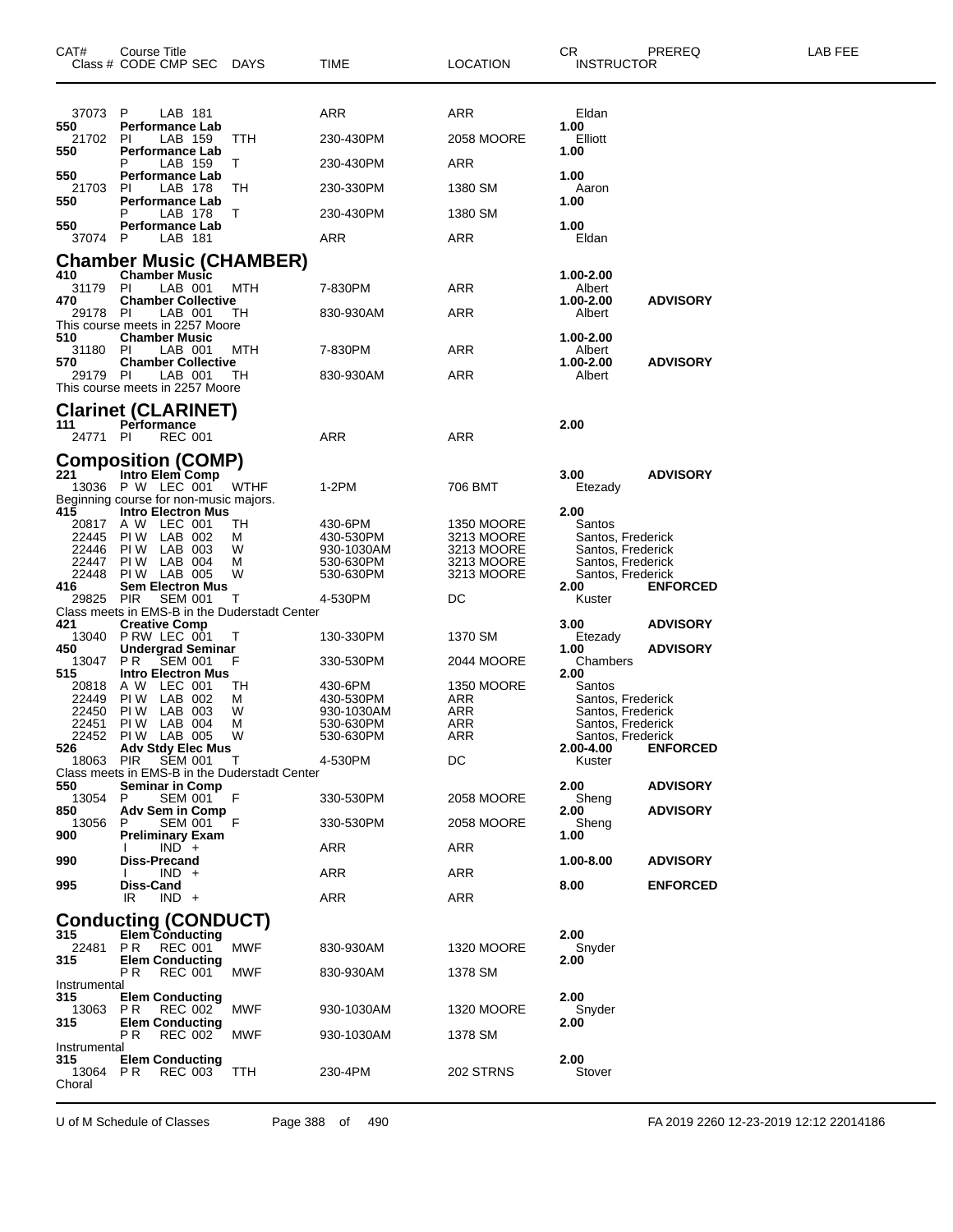| CAT#                                                                                                                                         | Course Title<br>Class # CODE CMP SEC DAYS                                                                                                                                                                                                                                                                                                                                                                                                                            |                                          | TIME                                                                                                              | <b>LOCATION</b>                                                                                                | CR<br><b>INSTRUCTOR</b>                                                                                                                                                                                   | PREREQ                             | LAB FEE |
|----------------------------------------------------------------------------------------------------------------------------------------------|----------------------------------------------------------------------------------------------------------------------------------------------------------------------------------------------------------------------------------------------------------------------------------------------------------------------------------------------------------------------------------------------------------------------------------------------------------------------|------------------------------------------|-------------------------------------------------------------------------------------------------------------------|----------------------------------------------------------------------------------------------------------------|-----------------------------------------------------------------------------------------------------------------------------------------------------------------------------------------------------------|------------------------------------|---------|
| 415<br>24540<br>37854<br>442<br>13065<br>481<br>38096<br>501<br>13066<br>502<br>13067<br>503<br>13068<br>504<br>13069<br>505<br>13070<br>505 | Intermed Instrumntl<br>PIW REC 001<br><b>REC 002</b><br>PI<br><b>Chor Cond Tec&amp;Rp</b><br>PL<br>SEM 001<br><b>March Band Tech</b><br>LEC 001<br>PI.<br><b>Sem-Orch Conducting</b><br><b>SEM 001</b><br>PI.<br>Dir Perf-Orch Cond<br>PL<br><b>SEM 001</b><br><b>Band&amp;Wind Ens Cond</b><br><b>SEM 001</b><br>PL<br>Dir Perf Band&Wind<br><b>SEM 001</b><br>PL<br><b>Sem Choral Conduct</b><br>SEM 001<br>PL<br><b>Sem Choral Conduct</b><br><b>SEM 001</b><br>P | Т<br>MW<br>TH.<br>TTH<br>Τ<br>- ттн<br>M | 230-430PM<br><b>ARR</b><br>230-4PM<br>3-4PM<br>1230-230PM<br>ARR<br>1030-1230PM<br>ARR<br>1230-230PM<br>230-430PM | 1378 SM<br>ARR<br>2038 MOORE<br>101 REVELLI<br><b>1340 MOORE</b><br>ARR<br>1378 SM<br>ARR<br>ARR<br>2044 MOORE | 2.00<br>Slywotzky<br>Snyder<br>3.00<br>Skadsem<br>2.00<br>Pasquale, Frey<br>2.00-4.00<br>Kiesler<br>2.00<br>Kiesler<br>2.00-4.00<br>Haithcock<br>2.00<br>Haithcock<br>2.00-4.00<br>Rogers Jr<br>2.00-4.00 | <b>ADVISORY</b><br><b>ADVISORY</b> |         |
| 510                                                                                                                                          | P<br><b>SEM 001</b><br>Wednesday class will be held in Studio 3054.<br><b>Aural Skill-Conductr</b><br>$IND +$                                                                                                                                                                                                                                                                                                                                                        | W                                        | 230-5PM<br>T/Th 12:30-2:30 will meet with Orpheus Singers in Stamps Auditorium<br>ARR                             | ARR<br>ARR                                                                                                     | 2.00                                                                                                                                                                                                      | <b>ADVISORY</b>                    |         |
| 595<br>21267 PI<br>601<br>13073 PI<br>602                                                                                                    | <b>Pract in Teaching</b><br>LEC 001<br>Orch-Opera Repertoi<br><b>SEM 001</b><br><b>Wind Ens-Band Reper</b>                                                                                                                                                                                                                                                                                                                                                           | TTH                                      | ARR<br>1230-230PM                                                                                                 | ARR<br><b>1340 MOORE</b>                                                                                       | 1.00<br>Snyder<br>2.00<br>Kiesler<br>2.00                                                                                                                                                                 | <b>ADVISORY</b><br><b>ADVISORY</b> |         |
| 13074<br>23785<br>603<br>13075<br>801                                                                                                        | <b>SEM 001</b><br>P.<br><b>SEM 002</b><br>P.<br><b>Choral Repertoire</b><br><b>SEM 001</b><br>PI.<br><b>Adv Std&amp;Dir Perform</b>                                                                                                                                                                                                                                                                                                                                  | TH<br>T                                  | ARR<br>1030-1230PM<br>1030-1230PM                                                                                 | ARR<br>1378 SM<br>3219 MOORE                                                                                   | Kiesler<br>Haithcock<br>2.00<br>Rogers Jr<br>2.00-6.00                                                                                                                                                    | <b>ADVISORY</b><br><b>ADVISORY</b> |         |
| 900<br>990                                                                                                                                   | $IND +$<br><b>Preliminary Exam</b><br>$IND +$<br><b>Diss-Precand</b><br>$IND +$                                                                                                                                                                                                                                                                                                                                                                                      |                                          | ARR<br>ARR<br>ARR                                                                                                 | ARR<br>ARR<br>ARR                                                                                              | 1.00<br>1.00-8.00                                                                                                                                                                                         | <b>ADVISORY</b>                    |         |
| 995                                                                                                                                          | Diss-Cand<br>$IND +$<br>IR<br>Double Bass (DBLBASS)                                                                                                                                                                                                                                                                                                                                                                                                                  |                                          | ARR                                                                                                               | ARR                                                                                                            | 8.00                                                                                                                                                                                                      | <b>ENFORCED</b>                    |         |
| 450<br>25806<br>550<br>25807 P                                                                                                               | <b>Performance Lab</b><br>LAB 176<br>PI.<br><b>Performance Lab</b><br>LAB 176                                                                                                                                                                                                                                                                                                                                                                                        |                                          | ARR<br>ARR                                                                                                        | ARR<br>ARR                                                                                                     | 1.00<br>Dimoff<br>1.00<br>Dimoff                                                                                                                                                                          |                                    |         |
| 450 -<br>24383 P<br>Meets in 2059 Moore<br>30394 P                                                                                           | <b>Early Music (EARLYMUS)</b><br><b>Basso Continuo</b><br><b>REC 001</b><br><b>REC 002</b>                                                                                                                                                                                                                                                                                                                                                                           | <b>TTH</b><br>ттн                        | 330-430PM<br>430-530PM                                                                                            | <b>ARR</b><br>ARR                                                                                              | 2.00<br>Gascho<br>Gascho                                                                                                                                                                                  |                                    |         |
| 550<br>24384 P<br>Meets in 2059 Moore<br>30395 P<br>587<br>37593                                                                             | <b>Basso Continuo I</b><br>LEC 001<br>LEC 002<br><b>Harpsichord Pedagogy</b><br>PL<br>LEC 001                                                                                                                                                                                                                                                                                                                                                                        | TTH<br>TTH                               | 330-430PM<br>430-530PM<br>ARR                                                                                     | ARR<br>ARR<br>ARR                                                                                              | 2.00<br>Gascho<br>Gascho<br>2.00<br>Gascho                                                                                                                                                                |                                    |         |
| 181<br>13082 P                                                                                                                               | <b>Ensemble (ENS)</b><br><b>St Read Skills-Pno</b><br><b>REC 001</b><br>School of Music students, by audition only.                                                                                                                                                                                                                                                                                                                                                  | - F                                      | 230-430PM                                                                                                         | 61 SM                                                                                                          | 2.00<br>Collier                                                                                                                                                                                           | <b>ADVISORY</b>                    |         |
| 325<br>13083 P<br>Double Bass<br>13084 P                                                                                                     | <b>Orch Rep-Strings</b><br>LAB 001<br>LAB 003                                                                                                                                                                                                                                                                                                                                                                                                                        | м<br>м                                   | 430-630PM<br>6-7PM                                                                                                | 2058 MOORE<br>2020 MOORE                                                                                       | 1.00-2.00<br>Dimoff<br>Coade                                                                                                                                                                              |                                    |         |
| Viola<br>21929<br>Viola<br>326                                                                                                               | LAB 005<br>P<br><b>Orc Repertoire-Harp</b>                                                                                                                                                                                                                                                                                                                                                                                                                           | т                                        | 230-330PM                                                                                                         | ARR                                                                                                            | Schotten<br>2.00                                                                                                                                                                                          |                                    |         |
| 20730<br>335<br>13085<br>33552<br>33553<br>38373<br>344                                                                                      | LAB 001<br>P R<br><b>String Quartet</b><br>LAB 001<br><b>PIR</b><br>LAB 002<br>PL<br>LAB 003<br>PI.<br>P.<br>LAB 004<br><b>Univ Campus Orch</b>                                                                                                                                                                                                                                                                                                                      | TН<br>TН<br>TН<br>TH                     | ARR<br>7-830PM<br>7-830PM<br>7-830PM<br>7-830PM                                                                   | ARR<br>ARR<br>ARR<br>ARR<br><b>ARR</b>                                                                         | Holland<br>1.00-2.00<br>Votapek<br>Jennings<br>Albert<br>Eldan<br>1.00                                                                                                                                    | <b>ADVISORY</b>                    |         |

U of M Schedule of Classes Page 389 of 490 FA 2019 2260 12-23-2019 12:12 22014186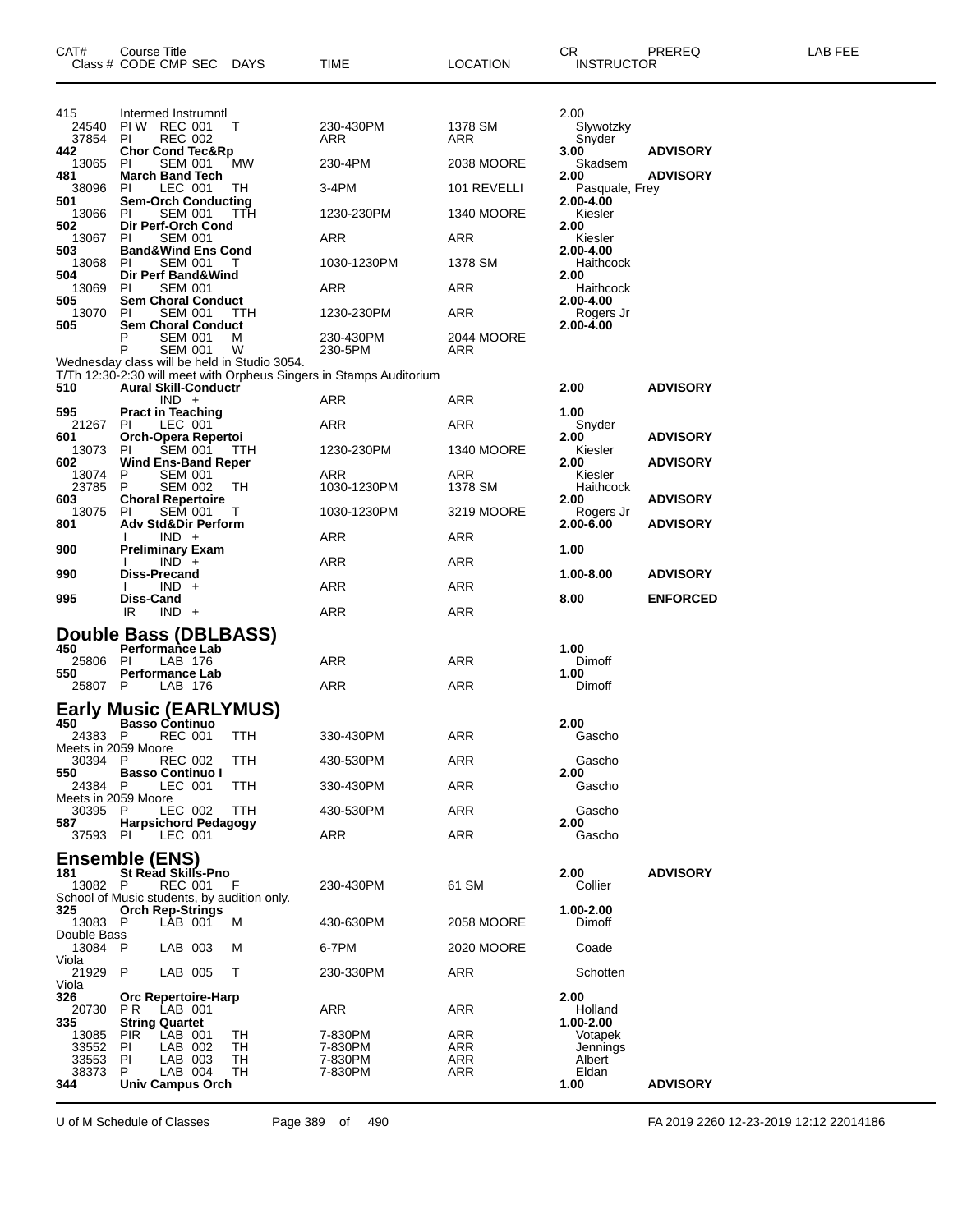| CAT#                                       | Course Title                     | Class # CODE CMP SEC DAYS                             |               | <b>TIME</b>                                                                                                                                                                                                                                                                                                                                                                                                                                                                                                                                                                          | <b>LOCATION</b>      | CR.<br><b>INSTRUCTOR</b>                       | <b>PREREQ</b>                                    | LAB FEE |
|--------------------------------------------|----------------------------------|-------------------------------------------------------|---------------|--------------------------------------------------------------------------------------------------------------------------------------------------------------------------------------------------------------------------------------------------------------------------------------------------------------------------------------------------------------------------------------------------------------------------------------------------------------------------------------------------------------------------------------------------------------------------------------|----------------------|------------------------------------------------|--------------------------------------------------|---------|
| 13086 P                                    |                                  | LAB 001                                               | W             | 7-930PM                                                                                                                                                                                                                                                                                                                                                                                                                                                                                                                                                                              | 1380 SM              | Weinberg                                       |                                                  |         |
|                                            |                                  | Campus Symphony Orchestra                             |               | Audition Required. Please see http://smtd.umich.edu/current_students/perf_opps/orchestras.htm for audition                                                                                                                                                                                                                                                                                                                                                                                                                                                                           |                      |                                                |                                                  |         |
| information<br>13087 P                     |                                  | LAB 002<br>Campus Philharmonia Orchestra              | W             | 7-930PM                                                                                                                                                                                                                                                                                                                                                                                                                                                                                                                                                                              | <b>1320 MOORE</b>    | Stabilito Garcia                               |                                                  |         |
| information                                |                                  |                                                       |               | Audition Required. Please see http://smtd.umich.edu/current_students/perf_opps/orchestras.htm for audition                                                                                                                                                                                                                                                                                                                                                                                                                                                                           |                      |                                                |                                                  |         |
| 345<br>13088                               | PR.                              | Univ Orchestras<br>LAB 001                            | MWF           | 230-430PM                                                                                                                                                                                                                                                                                                                                                                                                                                                                                                                                                                            | 1380 SM              | 1.00-2.00<br>Kiesler                           | <b>ADVISORY</b>                                  |         |
| 13089 P<br>University Philharmonia Orch.   |                                  | University Symphony Orchestra<br>LAB 002              | MWF           | 230-430PM                                                                                                                                                                                                                                                                                                                                                                                                                                                                                                                                                                            | <b>1320 MOORE</b>    | Slywotzky                                      |                                                  |         |
| 346<br>13090 P<br>Campus "University" Band | <b>Campus Band</b>               | LAB 001                                               | TH            | 7-9PM                                                                                                                                                                                                                                                                                                                                                                                                                                                                                                                                                                                | 101 REVELLI          | 1.00<br>Pasquale                               | <b>ADVISORY</b>                                  |         |
| 23608 P<br>Campus Band                     |                                  | LAB 002                                               | W             | 7-9PM                                                                                                                                                                                                                                                                                                                                                                                                                                                                                                                                                                                | 101 REVELLI          | Frey                                           |                                                  |         |
| 347<br>13091 PR<br>Symphony Band           | Univ Band                        | LAB 001                                               | MWF           | 1030-1230PM                                                                                                                                                                                                                                                                                                                                                                                                                                                                                                                                                                          | 1380 SM              | 1.00-2.00<br>Haithcock                         | <b>ADVISORY</b>                                  |         |
| 13092 PR<br>Concert Band                   |                                  | LAB 002                                               | <b>MWF</b>    | 1230-230PM                                                                                                                                                                                                                                                                                                                                                                                                                                                                                                                                                                           | 1380 SM              | Snyder                                         |                                                  |         |
| 348<br>13093                               | P                                | <b>Marching Band</b><br>LAB 001                       | <b>MTWTHF</b> | 445-615PM                                                                                                                                                                                                                                                                                                                                                                                                                                                                                                                                                                            | <b>ARR</b>           | 1.00-2.00                                      | <b>ADVISORY</b><br>Pasquale, Frey, Noble-Pruett, | 125.00  |
| 20559                                      | <b>PI</b>                        | LAB 002                                               | <b>MTWTHF</b> | 445-615PM                                                                                                                                                                                                                                                                                                                                                                                                                                                                                                                                                                            | ARR                  | Ricotta                                        | Pasquale, Noble-Pruett, Frey                     |         |
| 349<br>13094                               | <b>Univ Choir</b><br>P R         | LAB 001                                               | MWF           | 1-230PM                                                                                                                                                                                                                                                                                                                                                                                                                                                                                                                                                                              | <b>1320 MOORE</b>    | 1.00-2.00<br>Stover                            | <b>ADVISORY</b>                                  |         |
| 350<br>13095                               | P R                              | <b>Univ Chamber Choir</b><br>LAB 001                  | <b>MWF</b>    | 1-230PM                                                                                                                                                                                                                                                                                                                                                                                                                                                                                                                                                                              | <b>1360 MOORE</b>    | 1.00-2.00<br>Rogers Jr                         | <b>ADVISORY</b>                                  |         |
| 351<br>13096                               | <b>Arts Chorale</b><br>PR.       | LAB 001                                               | T.            | 4-6PM                                                                                                                                                                                                                                                                                                                                                                                                                                                                                                                                                                                | AUD 4 MLB            | 1.00<br>Kobayashi                              | <b>ADVISORY</b>                                  |         |
| 351                                        | <b>Arts Chorale</b><br>РR<br>P R | LAB 001<br>LAB 001                                    | TН<br>TTH     | 4-6PM<br>4-6PM                                                                                                                                                                                                                                                                                                                                                                                                                                                                                                                                                                       | AUD 4 MLB<br>506 BMT | 1.00                                           | <b>ADVISORY</b>                                  |         |
| 352<br>13097                               | <b>Opera Chorus</b><br>P.        | LAB 001                                               |               | ARR                                                                                                                                                                                                                                                                                                                                                                                                                                                                                                                                                                                  | ARR                  | 1.00<br>Rogers Jr, Kemper                      | <b>ADVISORY</b>                                  |         |
| 353<br>13098                               | P                                | <b>Mens Glee Club</b><br>LAB 001                      | TH            | 7-930PM                                                                                                                                                                                                                                                                                                                                                                                                                                                                                                                                                                              | AUD 4 MLB            | 1.00<br>Stover                                 | <b>ADVISORY</b>                                  |         |
| 353                                        |                                  | <b>Mens Glee Club</b><br>LAB 001                      | SU            | 6-8PM                                                                                                                                                                                                                                                                                                                                                                                                                                                                                                                                                                                | AUD 4 MLB            | 1.00                                           | <b>ADVISORY</b>                                  |         |
| 354<br>13099                               | P                                | <b>Univ Choral Union</b><br>LAB 001                   | м             | 6-1030PM                                                                                                                                                                                                                                                                                                                                                                                                                                                                                                                                                                             | AUD 4 MLB            | 1.00<br>Hanoian                                | <b>ADVISORY</b>                                  |         |
| 354                                        |                                  | Univ Choral Union<br>LAB 001                          | м             | 6-1030PM                                                                                                                                                                                                                                                                                                                                                                                                                                                                                                                                                                             | LEC RM 1 MLB         | 1.00                                           | <b>ADVISORY</b>                                  |         |
| 356<br>13100                               | P                                | <b>Womens Glee Club</b><br>LAB 001                    | TH            | 630-10PM                                                                                                                                                                                                                                                                                                                                                                                                                                                                                                                                                                             | LEC RM 1 MLB         | 1.00<br>Skadsem                                | <b>ADVISORY</b>                                  |         |
| 356                                        |                                  | <b>Womens Glee Club</b><br>LAB 001                    | SU            | 630-10PM                                                                                                                                                                                                                                                                                                                                                                                                                                                                                                                                                                             | AUD 3 MLB            | 1.00                                           | <b>ADVISORY</b>                                  |         |
| 360<br>21723 P                             |                                  | <b>Campus Jazz Ensemble</b><br>LAB 001                | - TH          | 8-10PM                                                                                                                                                                                                                                                                                                                                                                                                                                                                                                                                                                               | 1320 MOORE           | 1.00<br>Wilson, Wood                           |                                                  |         |
| 400<br>20020                               | PI                               | <b>Early Mus Ensemble</b><br>LAB 002                  |               | <b>ARR</b>                                                                                                                                                                                                                                                                                                                                                                                                                                                                                                                                                                           | ARR                  | $1.00 - 2.00$<br>Gascho                        | <b>ADVISORY</b>                                  |         |
| 13102 PI                                   |                                  | Sm. Baroque Chamber Ensembles<br>LAB 003              | TTH           | 1130-130PM                                                                                                                                                                                                                                                                                                                                                                                                                                                                                                                                                                           | <b>1320 MOORE</b>    | Gascho, Berofsky                               |                                                  |         |
| Baroque Chamber Orchestra<br>405           |                                  | Beg Indonesian Orch                                   |               |                                                                                                                                                                                                                                                                                                                                                                                                                                                                                                                                                                                      |                      | 1.00                                           |                                                  |         |
| 16636 P                                    |                                  | LAB 001                                               | TTH           | 630-730PM<br>Learn to play the dynamic, subtle, transcendent music of the Javanese Gamelan! These classes are for people who<br>want to experience a musical tradition totally different from western folk, rock or classical music. The gamelan is<br>an ensemble of gongs, metallophones, drums, xylophone, a few stringed instruments, and singers. No previous                                                                                                                                                                                                                   | <b>1320 MOORE</b>    | Appleton, VanderBeek                           |                                                  |         |
|                                            |                                  |                                                       |               | knowledge of Indonesia or of music is expected. These courses are open to all students, undergraduate and graduate<br>in all departments of the university. For information contact Susan Walton swalton@walton                                                                                                                                                                                                                                                                                                                                                                      |                      |                                                |                                                  |         |
| 407<br>16637<br>407                        | P                                | Int Indonesian Orch<br>LAB 001<br>Int Indonesian Orch | TTH           | 445-630PM                                                                                                                                                                                                                                                                                                                                                                                                                                                                                                                                                                            | 1320 MOORE           | 1.00-2.00<br>Appleton, VanderBeek<br>1.00-2.00 | <b>ADVISORY</b><br><b>ADVISORY</b>               |         |
|                                            |                                  | LAB 001                                               | W             | 430-6PM<br>Learn to play the dynamic, subtle, transcendent music of the Javanese Gamelan! These classes are for people who<br>want to experience a musical tradition totally different from western folk, rock or classical music. The gamelan is<br>an ensemble of gongs, metallophones, drums, xylophone, a few stringed instruments, and singers. No previous<br>knowledge of Indonesia or of music is expected. These courses are open to all students, undergraduate and graduate<br>in all departments of the university. For information contact Susan Walton swalton@walton. | <b>1320 MOORE</b>    |                                                |                                                  |         |
| 460<br>13103 P                             |                                  | <b>Jazz Ensemble</b><br>LAB 001                       | <b>TTH</b>    | 230-430PM                                                                                                                                                                                                                                                                                                                                                                                                                                                                                                                                                                            | <b>1320 MOORE</b>    | 1.00-2.00<br>Rowe                              | <b>ADVISORY</b>                                  |         |
| Jazz Ensemble<br>13104 P                   |                                  | LAB 002                                               | MW            | 1030-1230PM                                                                                                                                                                                                                                                                                                                                                                                                                                                                                                                                                                          | <b>1320 MOORE</b>    | Wilson                                         |                                                  |         |
| Jazz Lab Ensemble<br>461                   |                                  | <b>Small Woodwind Ens</b>                             |               |                                                                                                                                                                                                                                                                                                                                                                                                                                                                                                                                                                                      |                      | 1.00-2.00                                      |                                                  |         |

U of M Schedule of Classes Page 390 of 490 FA 2019 2260 12-23-2019 12:12 22014186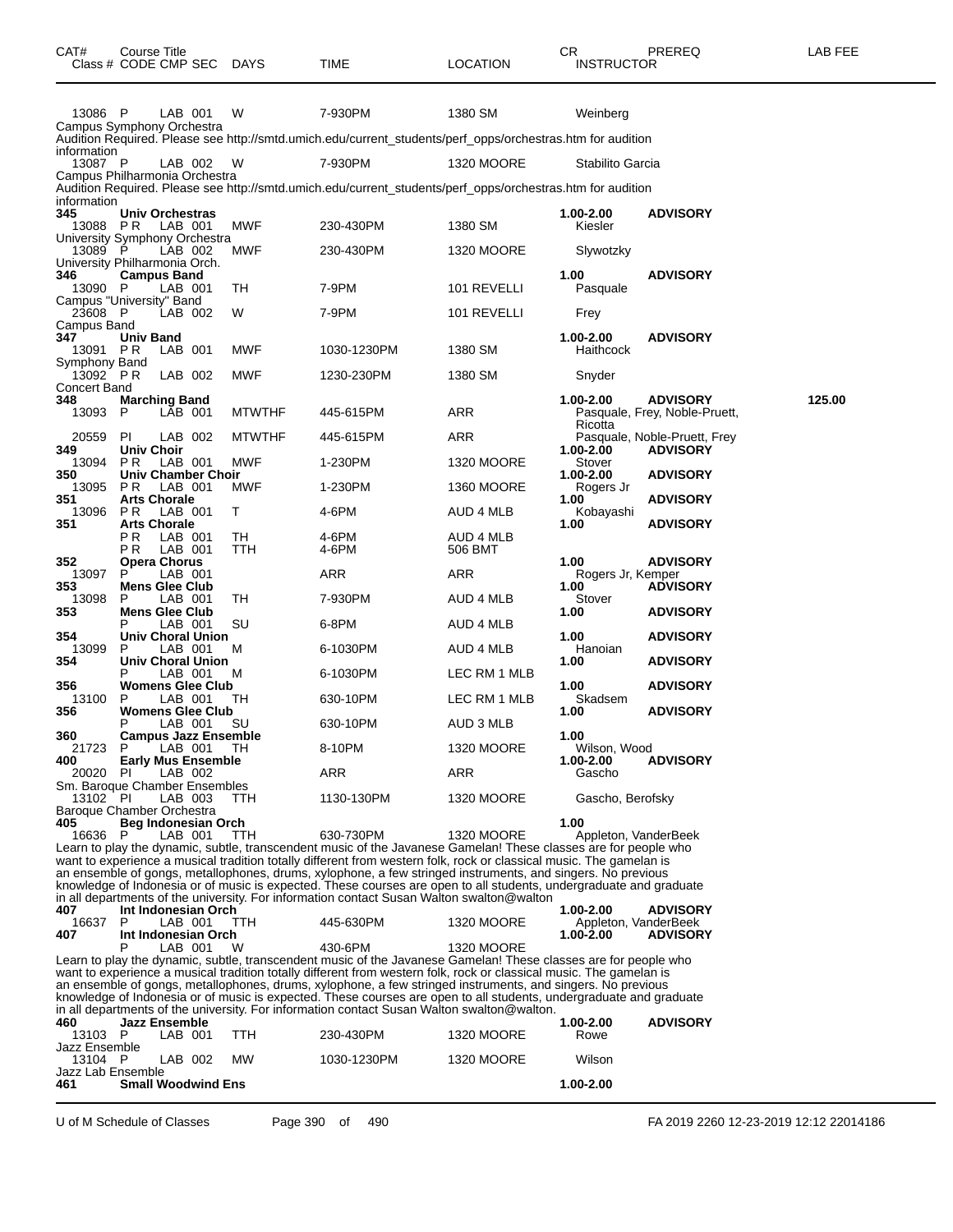| CAT#<br>Class # CODE CMP SEC                                     | Course Title                                                |                           | DAYS                                                                         | TIME                                                                                                 | LOCATION                     | CR.  | <b>INSTRUCTOR</b>             | PREREQ                             | LAB FEE |
|------------------------------------------------------------------|-------------------------------------------------------------|---------------------------|------------------------------------------------------------------------------|------------------------------------------------------------------------------------------------------|------------------------------|------|-------------------------------|------------------------------------|---------|
| 13105<br>461                                                     | PI<br><b>Small Woodwind Ens</b>                             | LAB 001                   | Т                                                                            | 330-430PM                                                                                            | ARR                          |      | King III<br>1.00-2.00         |                                    |         |
|                                                                  | P<br>P                                                      | LAB 001<br>LAB 001        | TН<br>TН                                                                     | 430-530PM<br>7-830PM                                                                                 | ARR<br>ARR                   |      |                               |                                    |         |
| <b>Woodwind Quintets</b><br>461<br>13106                         | <b>Small Woodwind Ens</b><br>- P                            | LAB 002                   | w                                                                            | 630-8PM                                                                                              | ARR                          |      | 1.00-2.00<br>McAllister       |                                    |         |
| Saxophone Ensemble<br>27632                                      | P                                                           | LAB 003                   |                                                                              | ARR                                                                                                  | ARR                          |      | Ambrose King                  |                                    |         |
| Meets Thursdays at 4:30 in 3019 Moore.<br>33554                  | P<br>PI                                                     | LAB 003<br>LAB 004        | TH.<br>TН                                                                    | 7-830PM<br>7-830PM                                                                                   | ARR<br>ARR                   |      | <b>Burrow</b>                 |                                    |         |
| 33555<br>33556                                                   | ΡI<br>-PI                                                   | LAB 005<br>LAB 006        | TН<br>TН                                                                     | 7-830PM<br>7-830PM                                                                                   | ARR<br>ARR                   |      | Lyman<br>Porter               |                                    |         |
| 462<br>38190<br>13107 PR                                         | <b>Chamber Jazz Ens</b><br>A                                | <b>REC 001</b><br>LAB 002 | М<br>М                                                                       | 6-8PM<br>430-6PM                                                                                     | <b>1320 MOORE</b><br>2003 SM |      | 1.00-2.00<br>Milne<br>Milne   | <b>ADVISORY</b>                    |         |
| 37135                                                            | P                                                           | LAB 003                   | М                                                                            | Each ensemble will be assigned one lab time after ensembles are formed. Jazz majors only.<br>430-6PM | ARR                          |      | Hurst, Milne                  |                                    |         |
| 37131<br>37134                                                   | P<br>P                                                      | LAB 004<br>LAB 005        | М<br>м                                                                       | 430-6PM<br>8-930PM                                                                                   | <b>ARR</b><br><b>ARR</b>     |      | Hayden, Milne<br>Hurst, Milne |                                    |         |
| 37136                                                            | P                                                           | LAB 006                   | М                                                                            | 8-930PM                                                                                              | ARR                          |      | Dobbins, Milne                |                                    |         |
| 37901<br>37903                                                   | P<br>P                                                      | LAB 007<br>LAB 008        | т<br>W                                                                       | 430-6PM<br>430-6PM                                                                                   | <b>ARR</b><br>ARR            |      | Hayden, Milne<br>Milne        |                                    |         |
| 463                                                              | <b>Small Brass Ens</b>                                      |                           |                                                                              |                                                                                                      |                              |      | 1.00-2.00                     |                                    |         |
| 13108<br>463                                                     | <b>PI</b><br><b>Small Brass Ens</b>                         | LAB 001                   | т                                                                            | 330-430PM                                                                                            | <b>1215 MOORE</b>            |      | Eberly<br>1.00-2.00           |                                    |         |
|                                                                  | P<br>P                                                      | LAB 001<br>LAB 001        | TН<br>TН                                                                     | 430-530PM<br>7-830PM                                                                                 | 1378 SM<br>ARR               |      |                               |                                    |         |
| <b>Small Brass Ensembles</b><br>463<br>27702 P                   | <b>Small Brass Ens</b>                                      | LAB 002                   | т                                                                            | 630-730PM                                                                                            | <b>1350 MOORE</b>            |      | 1.00-2.00<br>Unsworth         |                                    |         |
| Freshman Horn Ens<br>13109 P                                     |                                                             | LAB 003                   | TН                                                                           | 1030-1130AM                                                                                          | <b>STAMPS</b>                |      | Jackson                       |                                    |         |
| <b>Trombone Ensemble</b><br>13110 P<br>Tuba & Euphonium Ensemble |                                                             | LAB 004                   | т                                                                            | 430-630PM                                                                                            | <b>STAMPS</b>                |      | Kaenzig                       |                                    |         |
| 22802 P                                                          |                                                             | LAB 005                   |                                                                              | ARR                                                                                                  | ARR                          |      | Eberly                        |                                    |         |
| <b>Trumpet Ensemble</b><br>33557<br>33558 PI                     | PI                                                          | LAB 006<br>LAB 007        | TН<br>TН                                                                     | 7-830PM<br>7-830PM                                                                                   | ARR<br>ARR                   |      | Kennedy<br>Unsworth           |                                    |         |
| <b>Chamber Music</b><br>33560 PI                                 |                                                             | LAB 008                   | TН                                                                           | 7-830PM                                                                                              | ARR                          |      | Jackson                       |                                    |         |
| <b>Chamber Music</b><br>33561 PI<br><b>Chamber Music</b>         |                                                             | LAB 009                   | TН                                                                           | 7-830PM                                                                                              | ARR                          |      | Kaenzig                       |                                    |         |
| 465<br>17475 PR                                                  | <b>Small Percuss Ens</b>                                    | LAB 001                   | TTH                                                                          | 1230-230PM                                                                                           | 1380 SM                      |      | 1.00-2.00<br>Ovalle           |                                    |         |
| 20291 PR                                                         | P <sub>R</sub>                                              | LAB 002<br>LAB 002        | Monday evening is for Vencedores Samba Band rehearsals.<br>м<br>$\mathsf{T}$ | 8-10PM<br>430-530PM                                                                                  | 1380 SM<br>1380 SM           |      | McCall, Urena Gonzalez        |                                    |         |
| <b>World Percussion Ensemble</b><br>T/Th - Steel Band            | P R                                                         | LAB 002                   | TH                                                                           | 430-530PM                                                                                            | ARR                          |      |                               |                                    |         |
| M - Samba Band<br>466<br>13111                                   | <b>Piano Chamber Mus</b><br>PI                              | LAB 001                   |                                                                              | ARR                                                                                                  | ARR                          |      | 1.00-2.00<br>Cheng            | <b>ADVISORY</b>                    |         |
| 466                                                              | <b>Piano Chamber Mus</b>                                    | LAB 001                   | TН                                                                           | 7-830PM                                                                                              | ARR                          |      | 1.00-2.00                     | <b>ADVISORY</b>                    |         |
| 466<br>33423                                                     | <b>Piano Chamber Mus</b><br>PI.                             | LAB 002                   | TН                                                                           | 7-830PM                                                                                              | ARR                          |      | 1.00-2.00<br>Albert           | <b>ADVISORY</b>                    |         |
| 33425                                                            | PI                                                          | LAB 003                   | TН                                                                           | 7-830PM                                                                                              | ARR                          |      | Harding                       |                                    |         |
| 33426                                                            | PI                                                          | LAB 004                   | TН                                                                           | 7-830PM                                                                                              | <b>ARR</b>                   |      | Votapek                       |                                    |         |
| 33427<br>38366                                                   | PI<br>-PI                                                   | LAB 005<br>LAB 006        | TН<br>TН                                                                     | 7-830PM<br>7-830PM                                                                                   | <b>ARR</b><br>ARR            |      | King III<br><b>Burrow</b>     |                                    |         |
| 38367                                                            | <b>PI</b>                                                   | LAB 007                   | TН                                                                           | 7-830PM                                                                                              | <b>ARR</b>                   |      | Porter                        |                                    |         |
| 467<br>13112 P<br>469.                                           | <b>Creative Arts Orch</b><br><b>Orch Rep Winds&amp;Perc</b> | LAB 001                   | TH                                                                           | 530-730PM                                                                                            | 1380 SM                      | 1.00 | 1.00-2.00<br>Kirschenmann     | <b>ADVISORY</b><br><b>ADVISORY</b> |         |
| 18203<br>Percussion/Timpani Repertoire                           | P                                                           | LAB 002                   |                                                                              | ARR                                                                                                  | ARR                          |      | Sherwood                      |                                    |         |
| Meets in 1427 Moore Building.<br>23782 PI                        |                                                             | LAB 003                   |                                                                              | ARR                                                                                                  | ARR                          |      | Kiesler                       |                                    |         |
| 470<br>16072 PI                                                  | <b>Orpheus Singers</b>                                      | $LAB$ 001                 | <b>TTH</b>                                                                   | 1230-230PM                                                                                           | <b>STAMPS</b>                |      | 1.00-2.00<br>Rogers Jr        | <b>ADVISORY</b>                    |         |
| 475<br>13113                                                     | <b>Contemp Direct Ens</b><br>-PI                            | <b>REC 001</b>            | TTH                                                                          | 1030-1230PM                                                                                          | 1380 SM                      |      | 1.00-2.00<br>Slywotzky        | <b>ADVISORY</b>                    |         |
| Rackham students elect MUSPERF 882.<br>480                       | <b>Mixed Chamber Music</b>                                  |                           |                                                                              |                                                                                                      |                              |      | 1.00-2.00                     |                                    |         |

U of M Schedule of Classes Page 391 of 490 FA 2019 2260 12-23-2019 12:12 22014186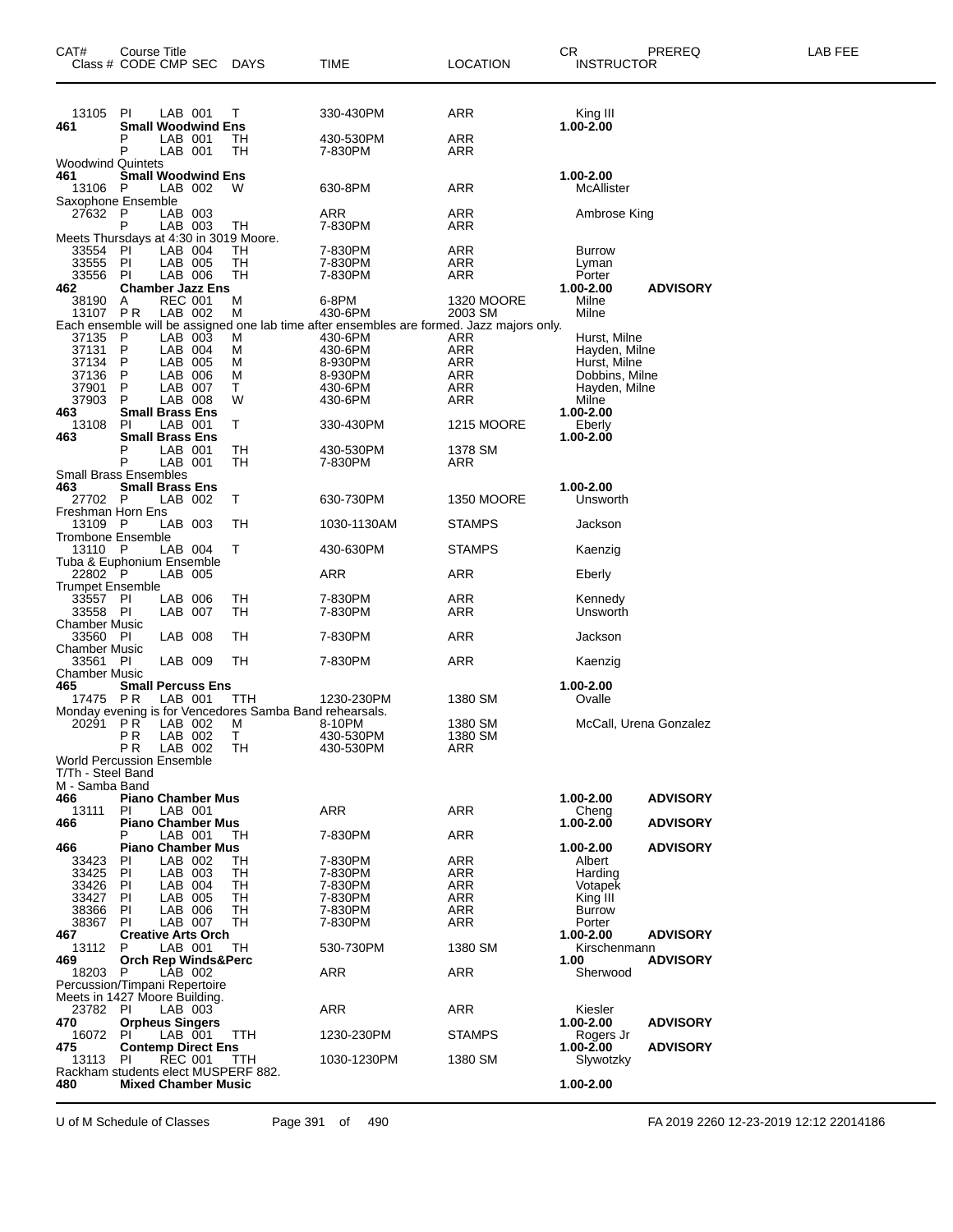| CAT#<br>Class # CODE CMP SEC DAYS         | Course Title                           |                    |                                                        | <b>TIME</b>                                                                         | <b>LOCATION</b>   | CR.<br><b>INSTRUCTOR</b>  | PREREQ          | LAB FEE |
|-------------------------------------------|----------------------------------------|--------------------|--------------------------------------------------------|-------------------------------------------------------------------------------------|-------------------|---------------------------|-----------------|---------|
| 17365<br>480                              | PI<br><b>Mixed Chamber Music</b>       | LEC 001            | MWF                                                    | 430-630PM                                                                           | ARR               | King III<br>$1.00 - 2.00$ |                 |         |
|                                           | P                                      | LEC 001            | TH                                                     | 7-830PM                                                                             | ARR               |                           |                 |         |
| 480<br>33562                              | <b>Mixed Chamber Music</b><br>PI.      | LEC 002            | TН                                                     | 7-830PM                                                                             | ARR               | 1.00-2.00<br>Albert       |                 |         |
| 33563                                     | PI                                     | LEC 003            | TН                                                     | 7-830PM                                                                             | <b>ARR</b>        | Dimoff                    |                 |         |
| 481<br>13114                              | <b>Piano Accompanying</b><br><b>PR</b> | LAB 001            |                                                        | <b>ARR</b>                                                                          | ARR               | 2.00<br>Collier           |                 |         |
|                                           |                                        |                    |                                                        | Jr. & Sr. Piano Majors Only. 1/2 Hr. private instruction and 11/2 hrs. studio work. |                   |                           |                 |         |
| 525<br>13115                              | <b>Orch Rep-Strings</b><br>P           | LAB 001            | м                                                      | 430-630PM                                                                           | 2058 MOORE        | 1.00-2.00<br>Dimoff       | <b>ADVISORY</b> |         |
| Double Bass                               |                                        |                    |                                                        |                                                                                     |                   |                           |                 |         |
| 13116 P<br>Viola                          |                                        | LAB 003            | м                                                      | 6-7PM                                                                               | 2020 MOORE        | Coade                     |                 |         |
| 21930                                     | P                                      | LAB 005            | т                                                      | 230-330PM                                                                           | ARR               | Schotten                  |                 |         |
| Viola<br>526                              | <b>Orc Repertoir-Harp</b>              |                    |                                                        |                                                                                     |                   | 2.00                      | <b>ADVISORY</b> |         |
| 23708<br>535                              | P R<br><b>String Quartet</b>           | LAB 001            |                                                        | ARR                                                                                 | ARR               | Holland<br>1.00-2.00      | <b>ADVISORY</b> |         |
| 13117                                     | <b>PIR</b>                             | LAB 001            | TН                                                     | 7-830PM                                                                             | ARR               | Votapek                   |                 |         |
| 33564                                     | PI                                     | LAB 002<br>LAB 003 | TН                                                     | 7-830PM                                                                             | ARR               | Jennings                  |                 |         |
| 33565<br>38374                            | ΡI                                     | LAB 004            | TН<br>TН                                               | 7-830PM<br>7-830PM                                                                  | ARR<br>ARR        | Albert<br>Eldan           |                 |         |
| 539                                       | <b>Piano Acc&amp;Chamb Mus</b>         | LAB 001            |                                                        |                                                                                     |                   | 4.00                      | <b>ADVISORY</b> |         |
| 13118<br>Accompanying majors only         | P R                                    |                    |                                                        | ARR                                                                                 | ARR               | Katz                      |                 |         |
| 540                                       |                                        |                    | Pno Accom&Chamb Mus                                    |                                                                                     |                   | 4.00-6.00                 | <b>ADVISORY</b> |         |
| 13119 PR<br>Accompanying majors only      |                                        | LAB 001            |                                                        | ARR                                                                                 | ARR               | Katz                      |                 |         |
| 545                                       | Univ Orchestras                        |                    |                                                        |                                                                                     | 1380 SM           | 1.00-2.00                 | <b>ADVISORY</b> |         |
| 13120 PR<br>University Symphony Orchestra |                                        | LAB 001            | MWF                                                    | 230-430PM                                                                           |                   | Kiesler                   |                 |         |
| 13121 PR<br>University Philharmonia Orch. |                                        | LAB 002            | MWF                                                    | 230-430PM                                                                           | <b>1320 MOORE</b> | Slywotzky                 |                 |         |
| 547                                       | <b>University Band</b>                 |                    |                                                        |                                                                                     |                   | 1.00-2.00                 | <b>ADVISORY</b> |         |
| 13122 PR<br>Symphony Band                 |                                        | LAB 001            | MWF                                                    | 1030-1230PM                                                                         | 1380 SM           | Haithcock                 |                 |         |
| $13123$ PR                                |                                        | LAB 002            | MWF                                                    | 1230-230PM                                                                          | 1380 SM           | Snyder                    |                 |         |
| <b>Concert Band</b><br>549                | <b>University Choir</b>                |                    |                                                        |                                                                                     |                   | 2.00                      | <b>ADVISORY</b> |         |
| 13124                                     | PR.                                    | LAB 001            | MWF                                                    | 1-230PM                                                                             | <b>1320 MOORE</b> | Stover                    |                 |         |
| 550<br>13125                              | <b>Univ Chamber Choir</b><br>PR.       | LAB 001            | MWF                                                    | 1-230PM                                                                             | <b>1360 MOORE</b> | 1.00-2.00<br>Rogers Jr    | <b>ADVISORY</b> |         |
| 553                                       | <b>Mens Glee Club</b>                  |                    |                                                        |                                                                                     |                   | 1.00                      |                 |         |
| 22943<br>553                              | P<br><b>Mens Glee Club</b>             | LAB 001            | TН                                                     | 7-930PM                                                                             | AUD 4 MLB         | Stover<br>1.00            |                 |         |
|                                           |                                        | LAB 001            | SU                                                     | 6-8PM                                                                               | AUD 4 MLB         |                           |                 |         |
| 554<br>16982                              | <b>Univ Choral Union</b><br>P          | LAB 001            | м                                                      | 6-1030PM                                                                            | AUD 4 MLB         | 1.00<br>Hanoian           |                 |         |
| 554                                       | <b>Univ Choral Union</b>               |                    |                                                        |                                                                                     |                   | 1.00                      |                 |         |
| 556                                       | P<br><b>Womens Glee Club</b>           | LAB 001            | м                                                      | 6-1030PM                                                                            | LEC RM 1 MLB      | 1.00                      | <b>ADVISORY</b> |         |
| 22944                                     | P                                      | LAB 001            | TH                                                     | 630-10PM                                                                            | LEC RM 1 MLB      | Skadsem                   |                 |         |
| 556                                       | <b>Womens Glee Club</b>                | LAB 001            | SU                                                     | 630-10PM                                                                            | AUD 3 MLB         | 1.00                      | <b>ADVISORY</b> |         |
| 566                                       | <b>Piano Chamber Mus</b><br>PI.        | LEC 001            |                                                        | <b>ARR</b>                                                                          | ARR               | 1.00-2.00                 |                 |         |
| 13126<br>566                              | <b>Piano Chamber Mus</b>               |                    |                                                        |                                                                                     |                   | Cheng<br>1.00-2.00        |                 |         |
| 566                                       | <b>Piano Chamber Mus</b>               | LEC 001            | TH                                                     | 7-830PM                                                                             | ARR               | 1.00-2.00                 |                 |         |
| 33428                                     | PI.                                    | LAB 002            | TН                                                     | 7-830PM                                                                             | ARR               | Albert                    |                 |         |
| 33429                                     | PI                                     | LAB 003            | TН                                                     | 7-830PM                                                                             | ARR               | Harding                   |                 |         |
| 33430<br>33432                            | PI<br>PI                               | LAB 004<br>LAB 005 | TН<br>TH                                               | 7-830PM<br>7-830PM                                                                  | ARR<br>ARR        | Votapek<br>King III       |                 |         |
| 38370                                     | P                                      | LAB 006            | TН                                                     | 7-830PM                                                                             | <b>ARR</b>        | <b>Burrow</b>             |                 |         |
| 38371                                     | P                                      | LAB 007            | TН                                                     | 7-830PM                                                                             | <b>ARR</b>        | Porter                    |                 |         |
| 569<br>18204 PI                           | <b>Orc Rep Winds&amp;Perc</b>          | LAB 002            |                                                        | <b>ARR</b>                                                                          | ARR               | 1.00<br>Sherwood          | <b>ADVISORY</b> |         |
| Percussion/Timpani Repertoire             |                                        |                    |                                                        |                                                                                     |                   |                           |                 |         |
| Meets in 1427 Moore<br>23783 PI           |                                        | LAB 003            |                                                        | <b>ARR</b>                                                                          | ARR               | Kiesler                   |                 |         |
| 580                                       | <b>Mixed Chamber Music</b>             |                    |                                                        |                                                                                     |                   | 1.00-2.00                 | <b>ADVISORY</b> |         |
| 13127<br>33566                            | <b>PIR</b><br>ΡI                       | LAB 001<br>LAB 002 | MWF<br>TН                                              | 430-630PM<br>7-830PM                                                                | ARR<br>ARR        | King III<br>Albert        |                 |         |
| 33567                                     | PI                                     | LAB 003            | TH                                                     | 7-830PM                                                                             | <b>ARR</b>        | Dimoff                    |                 |         |
| 581                                       | Piano Acc&Duo Rep                      |                    |                                                        |                                                                                     |                   | 2.00-4.00                 | <b>ADVISORY</b> |         |
| 13128                                     | PR.                                    | LEC 001            | 1/2 Hr. private instruction and 11/2 hrs. studio work. | 430-630PM                                                                           | 1374 SM           | Collier                   |                 |         |
| 639                                       | <b>Piano Acc&amp;Chamb Mus</b>         |                    |                                                        |                                                                                     |                   | 4.00                      | <b>ADVISORY</b> |         |

U of M Schedule of Classes Page 392 of 490 FA 2019 2260 12-23-2019 12:12 22014186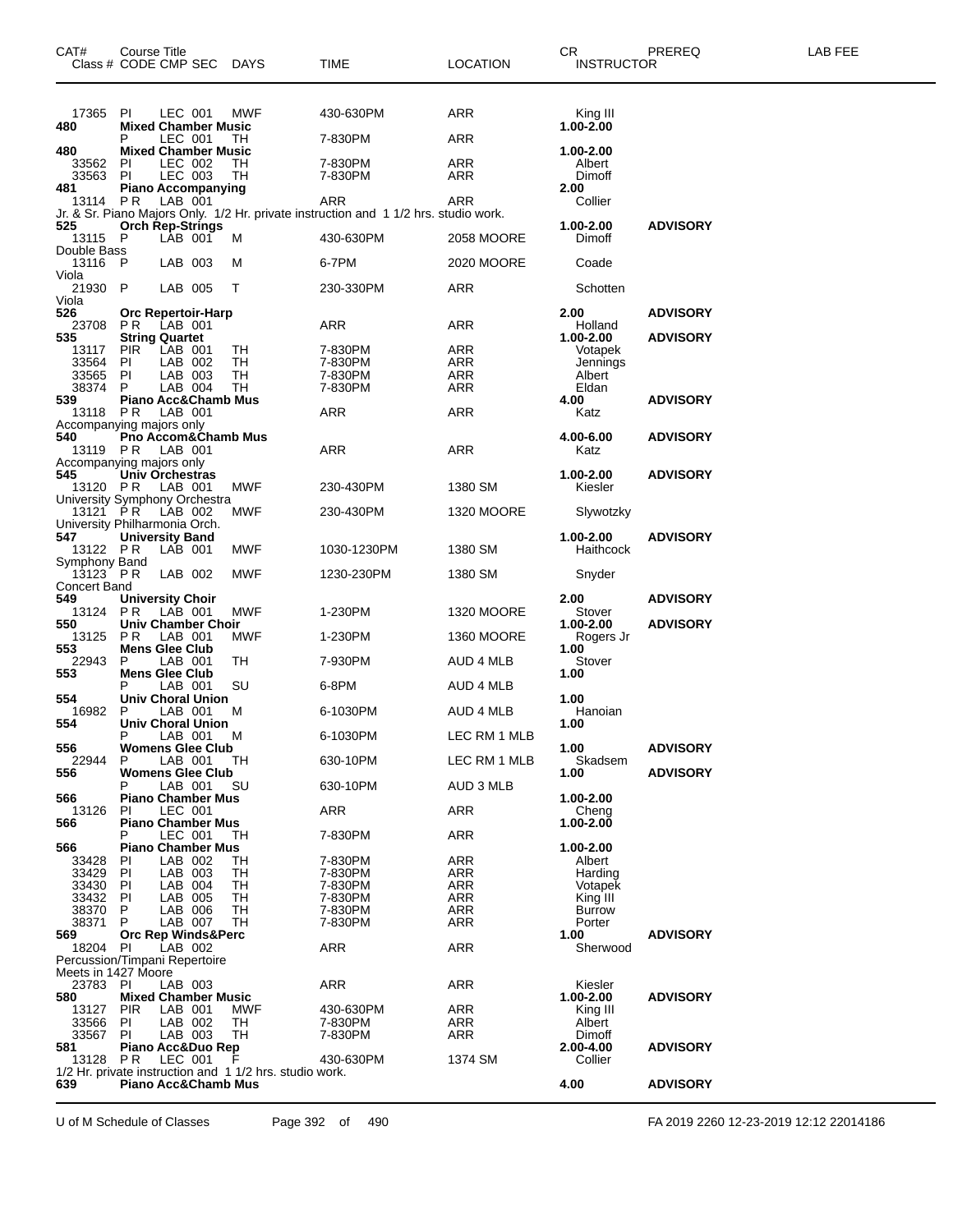| 13129 | <b>PIR</b> | LAB 001             | ARR | <b>ARR</b> | Katz      |                 |
|-------|------------|---------------------|-----|------------|-----------|-----------------|
| 640   |            | Piano Acc&Chamb Mus |     |            | 4.00-6.00 | <b>ADVISORY</b> |
| 13130 | <b>PIR</b> | LAB 001             | ARR | ARR        | Katz      |                 |

**Euphonium-Baritone (EUPHBARI)**

#### **Flute (FLUTE)**

#### **Fortepiano (FPIANO)**

**Guitar (GUITAR) 111 Performance 2.00 ADVISORY** 27199 P W REC 001 TTH 1030-1130AM 201 STRNS Hopkins Guitar 111 is for beginners - those who have never played guitar or who have very little experience. If you do not own a guitar one will be provided for you to use during the semester. This is not a class for intermediate or advanced guitarists. If you have playing experience, please register for GUITAR 112.

The purpose of GUITAR 111 is to help students develop their guitar skills, with a primary focus on using the guitar as an accompaniment instrument. Right Hand skills covered will include finger picking, flat picking, and a variety of strumming patterns. Left Hand skills will

include open chords, barre chords, melody chords, and basic scale patterns. Introduction to reading of standard music notation, guitar tablature, and chord symbols will be covered. Other topics that will be presented include improvisation, playing by ear, and using the capo for transposition.<br>
112 Performance<br>
29687 P W REC 001 TTH 1130-1230PM

**1130-1230PM**<br> **1130-1230PM**201 STRNS
200 P W REC 001 TTH 1130-1230PM 201 STRNS
1130-1230PM 29687 P W REC 001 TTH 1130-1230PM 201 STRNS Hopkins Guitar 112 is for intermediate level guitarists - who have played guitar previously. You should have some experience playing open chords, strumming, and either finger picking or flat picking. Some experience reading chord symbols, tablature, and/or standard music notation is helpful. If you do not have any previous experience please register for GUITAR 111.

You must have your own acoustic steel string or nylon string acoustic guitar for GUITAR 112.

GUITAR 112 will continue developing the skills introduced in GUITAR 111. Right Hand skills covered will include finger picking, flat picking, and a variety of strumming patterns. Left Hand skills will include open chords, barre chords, melody chords, pentatonic, blues, major, and minor scale patterns. Reading of standard music notation, guitar tablature, and chord symbols will be included . Other topics that will be covered include improvisation, playing by ear, and using the capo for transposition.

#### **Harp (HARP)**

| 450   | $\cdots$<br><b>Performance Lab</b> |    |           |         | 1.00    |
|-------|------------------------------------|----|-----------|---------|---------|
| 12485 | LAB 161<br>PI                      | тн | 430-630PM | 1370 SM | Holland |
| 450   | <b>Performance Lab</b>             |    |           |         | 1.00    |
|       | LAB 161                            |    | 230-430PM | ARR     |         |
| 550   | <b>Performance Lab</b>             |    |           |         | 1.00    |
| 21701 | PI<br>LAB 161                      | тн | 430-630PM | 1370 SM | Holland |
| 550   | <b>Performance Lab</b>             |    |           |         | 1.00    |
|       | LAB 161                            |    | 230-430PM | ARR     |         |
|       |                                    |    |           |         |         |

#### **Jazz & Improvisational Studies (JAZZ)**

| 113           |           | Jazz Piano                  |     |                                                       |            |            | 1.00               |                 |
|---------------|-----------|-----------------------------|-----|-------------------------------------------------------|------------|------------|--------------------|-----------------|
| 17001         |           | PIR LAB 001                 | - F |                                                       | 930-1030AM | <b>ARR</b> | Rowe               |                 |
|               |           |                             |     |                                                       |            |            |                    |                 |
|               |           |                             |     | Class will meet in Studio: SM 2220. Jazz Majors Only. |            |            |                    |                 |
|               |           | 17985 PIR LAB 002 W         |     |                                                       | 930-1030AM | <b>ARR</b> | Rowe               |                 |
|               |           |                             |     | Class will meet in Studio: SM 2220. Jazz Majors Only. |            |            |                    |                 |
| 220           |           | <b>Basic Musicianship I</b> |     |                                                       |            |            | 3.00               | <b>ADVISORY</b> |
| 16218         |           | PIR LEC 001                 |     | TTH                                                   | 830-1030AM | 2058 MOORE | Kirschenmann, Wood |                 |
| 450           |           | <b>Contmplaty Prac Sem</b>  |     |                                                       |            |            | 2.00               | <b>ADVISORY</b> |
| 16374         | PI.       | <b>SEM 001</b>              |     |                                                       | $2-4PM$    | <b>ARR</b> | Travers            |                 |
| 20173         | -PI       | <b>SEM 002</b>              |     | $\top$                                                | 4-6PM      | 202 STRNS  | <b>Travers</b>     |                 |
| 20960         | -PI       | SEM 003                     |     | W                                                     | 630-830PM  | 202 STRNS  | <b>Travers</b>     |                 |
| 25680         | <b>PI</b> | SEM 004                     |     | TH                                                    | 430-630PM  | 202 STRNS  | <b>Travers</b>     |                 |
| 27375         | <b>PI</b> | <b>SEM 005</b>              |     | TH.                                                   | 630-830PM  | 202 STRNS  | <b>Travers</b>     |                 |
| 454           |           | <b>Special Topics</b>       |     |                                                       |            |            | 1.00-4.00          |                 |
| 22225         | PI        | LEC 002                     |     | W                                                     | 430-630PM  | 202 STRNS  | <b>Travers</b>     |                 |
| 25743 PR      |           | LEC 003                     |     |                                                       | 930-1030AM | 1378 SM    | Okazaki            |                 |
| Fund Rhythm A |           |                             |     |                                                       |            |            |                    |                 |

Fundamentals of Rhythm A: The Grid

This course is taught entirely by ear, without instruments or written materials. We will explore rhythms on human made grid systems such as even pulses, quantized subdivisions, metric cycles and song forms. Students will develop rhythmic accuracy, beginning with linear figures and working towards polyrhythmic structures. Special emphasis will be given to rhythmic concepts from India, West Africa, and other oral traditions that fall outside of the typical Western canon. All work will be done with singing and clapping in order to develop hearing, memory, and internalization. The second semester will continue with "Fundamentals of Rhythm B: The Continuum."

|                   |  |                      | ווועטווועוובייט טערוייט אוווויט אווויז ווויז נישטוויט אווויז וייט שטאטוויט אוויז ווייט טערווויט אווויז ווייט א |         |         |
|-------------------|--|----------------------|----------------------------------------------------------------------------------------------------------------|---------|---------|
|                   |  | 33572 P W LEC 004 MW | 9-1030AM                                                                                                       | 1374 SM | Rush    |
| 36880 PIW LEC 005 |  |                      | ARR                                                                                                            | ARR     | Travers |

| ------<br>460 | Intro to Jazz Improv |      | .          | .       | .<br>3.00 |
|---------------|----------------------|------|------------|---------|-----------|
| 21682 PI      | LEC 001              | TTH. | 1230-130PM | 1374 SM | Wilson    |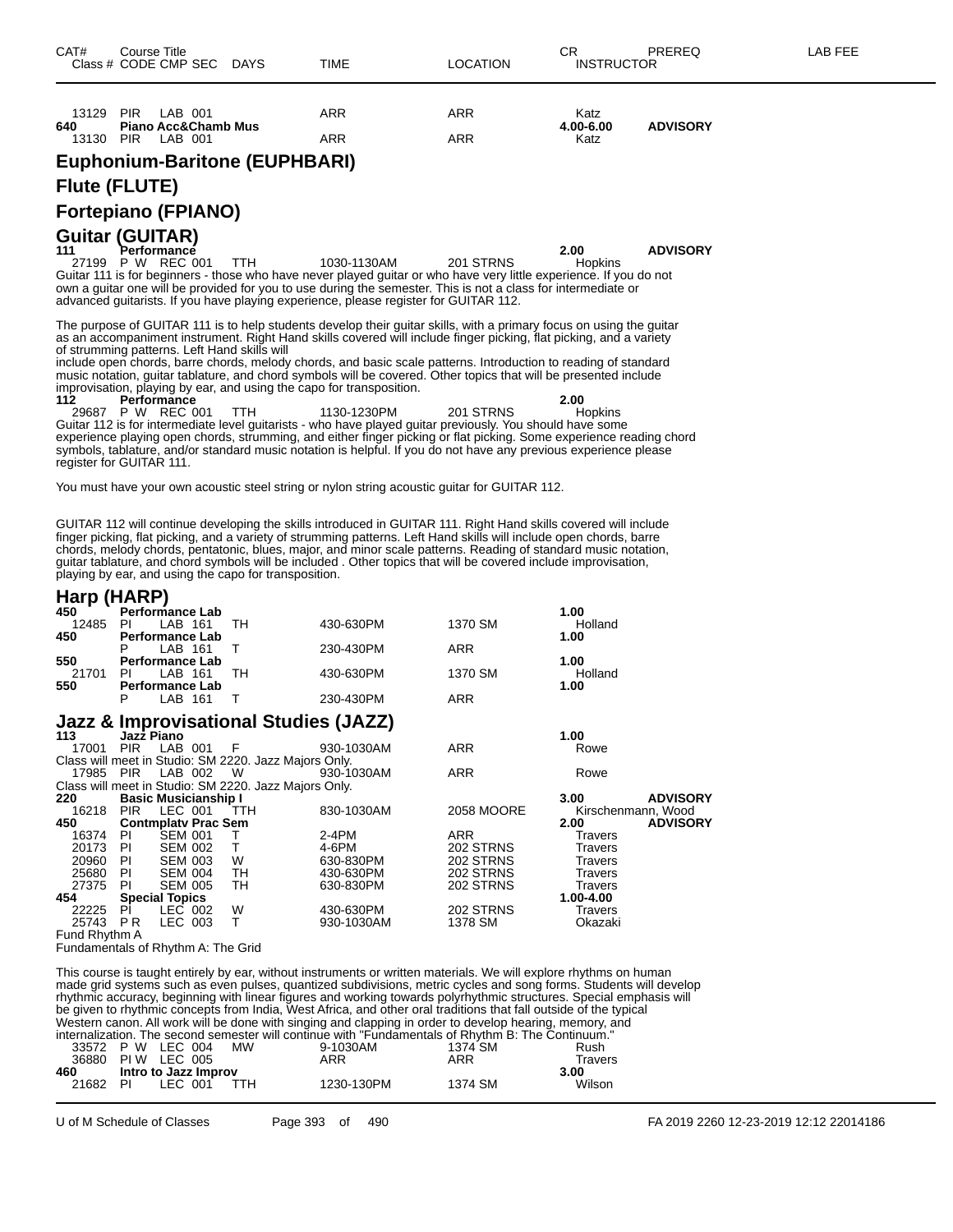| CAT#              | Course Title<br>Class # CODE CMP SEC DAYS |           | <b>TIME</b>                                                   | <b>LOCATION</b> | CR.<br><b>INSTRUCTOR</b> | <b>PREREQ</b>   | <b>LAB FEE</b> |
|-------------------|-------------------------------------------|-----------|---------------------------------------------------------------|-----------------|--------------------------|-----------------|----------------|
|                   |                                           |           |                                                               |                 |                          |                 |                |
| 462               | Jazz Trom Ens                             |           |                                                               |                 | 1.00-2.00                |                 |                |
| 36215             | LAB 001<br>PL                             |           | <b>ARR</b>                                                    | <b>ARR</b>      | Wilson                   |                 |                |
| 466               | Jazz Improvistn I                         |           |                                                               |                 | 3.00                     | <b>ADVISORY</b> |                |
| 13142             | <b>PIR</b><br>LAB 001                     | TTH       | 1230-130PM                                                    | 1378 SM         | Rowe                     |                 |                |
| 468               | <b>Jazz Composition I</b>                 |           |                                                               |                 | 2.00                     |                 |                |
| 13143             | LEC 001<br>PL                             | TTH       | 1230-130PM                                                    | 2044 MOORE      | <b>Bishop</b>            |                 |                |
| 469               | <b>Jazz Arranging I</b>                   |           |                                                               |                 | 2.00                     | <b>ADVISORY</b> |                |
| 15949             | LEC 001<br>P.                             | <b>MW</b> | 1-230PM                                                       | ARR             | Wilson                   |                 |                |
|                   |                                           |           | Class meets in the Duderstadt Center Windows Training Room 3. |                 |                          |                 |                |
| 471               | Jazz Improvistn III                       |           |                                                               |                 | 3.00                     | <b>ADVISORY</b> |                |
| 13145             | LAB 001<br>PI                             | TTH       | 130-230PM                                                     | 1378 SM         | <b>Bishop</b>            |                 |                |
| 550               | <b>Contemplaty Prac Sem</b>               |           |                                                               |                 | 2.00                     |                 |                |
| 23365             | <b>SEM 001</b><br>PI.                     |           | $2-4PM$                                                       | <b>ARR</b>      | Travers                  |                 |                |
| 23366             | <b>SEM 002</b><br><b>PI</b>               | T.        | 4-6PM                                                         | 202 STRNS       | <b>Travers</b>           |                 |                |
| 23367             | <b>PI</b><br><b>SEM 003</b>               | W         | 630-830PM                                                     | 202 STRNS       | Travers                  |                 |                |
| 25681             | PI<br><b>SEM 004</b>                      | TH        | 430-630PM                                                     | 202 STRNS       | Travers                  |                 |                |
| 27376             | <b>SEM 005</b><br>PI                      | TH        | 630-830PM                                                     | 202 STRNS       | <b>Travers</b>           |                 |                |
| 554               | <b>Jazz Special Topics</b>                |           |                                                               |                 | 2.00                     |                 |                |
| 21950             | <b>SEM 001</b><br>-PI                     | м         | 1230-230PM                                                    | 201 STRNS       | Sarath                   |                 |                |
|                   | Music School of the Future                |           |                                                               |                 |                          |                 |                |
| 23364             | PI<br><b>SEM 002</b>                      | W         | 430-630PM                                                     | 202 STRNS       | Travers                  |                 |                |
| 25744             | <b>SEM 003</b><br><b>PIR</b>              | T.        | 930-1030AM                                                    | 1378 SM         | Okazaki                  |                 |                |
| Rhythmic Training |                                           |           |                                                               |                 |                          |                 |                |

Fundamentals of Rhythm A: The Grid

This course is taught entirely by ear, without instruments or written materials. We will explore rhythms on human made grid systems such as even pulses, quantized subdivisions, metric cycles and song forms. Students will develop rhythmic accuracy, beginning with linear figures and working towards polyrhythmic structures. Special emphasis will be given to rhythmic concepts from India, West Africa, and other oral traditions that fall outside of the typical Western canon. All work will be done with singing and clapping in order to develop hearing, memory, and internalization. The second semester will continue with "Fundamentals of Rhythm B: The Continuum."

| 36881        | PI W<br><b>SEM 005</b>                              |                          | ARR                | <b>ARR</b>               | <b>Travers</b>               |                 |
|--------------|-----------------------------------------------------|--------------------------|--------------------|--------------------------|------------------------------|-----------------|
| 576<br>13148 | Contemp Imp<br><b>PIR</b><br>LAB 001                | т                        | 1130-130PM         | 1370 SM                  | 4.00<br>Sarath               | <b>ADVISORY</b> |
|              |                                                     |                          |                    |                          |                              |                 |
|              | <b>Music Education (MUSED)</b>                      |                          |                    |                          |                              |                 |
| 111<br>19736 | Art of Mus Teach<br>P<br>LEC 001                    | <b>TH</b>                |                    | 1370 SM                  | 2.00                         |                 |
| 121          | <b>Tech for Music Ed</b>                            |                          | 1230-230PM         |                          | Rodriguez<br>1.00            | <b>ENFORCED</b> |
| 21499        | <b>PR</b><br>LAB 001                                | W                        | 5-7PM              | 378 SM                   | Rodriguez                    |                 |
| 201          | <b>Tch Str Instr I</b>                              |                          |                    |                          | 1.00                         |                 |
| 13149        | P<br>LEC 001                                        | <b>TTH</b>               | 8-930AM            | 1378 SM                  | Hopkins                      |                 |
| 201          | <b>Tch Str Instr I</b>                              |                          |                    |                          | 1.00                         |                 |
|              | P<br>LEC 001<br>P<br>LEC 001                        | <b>TTH</b><br><b>TTH</b> | 8-930AM<br>8-930AM | 2038 MOORE<br>2032 MOORE |                              |                 |
| 203          | <b>Tch Woodwind Instr</b>                           |                          |                    |                          | 1.00                         |                 |
| 21500        | P<br><b>REC 001</b>                                 | TTH                      | 1030-1230PM        | 2044 MOORE               | Conway                       |                 |
| 205          | <b>Tch Brass Instr</b>                              |                          |                    |                          | 1.00                         |                 |
| 13150        | P<br><b>REC 001</b>                                 | <b>TTH</b>               | 1030-1230PM        | 2044 MOORE               | Conway                       |                 |
| 207<br>13151 | <b>Tch Percuss Instr</b><br>P<br><b>REC 001</b>     | <b>MWF</b>               | 830-930AM          | 1380 SM                  | 1.00                         |                 |
| 341          | <b>Teach Gen Mus Elem</b>                           |                          |                    |                          | Salgado, Fitzpatrick<br>3.00 | <b>ADVISORY</b> |
| 31184        | P<br>REC 001                                        | ттн                      | 1030-1230PM        | 2058 MOORE               | <b>McCarthy</b>              |                 |
| 341          | <b>Teach Gen Mus Elem</b>                           |                          |                    |                          | 3.00                         | <b>ADVISORY</b> |
|              | P<br><b>REC 001</b>                                 | TH                       | 830-1030AM         | <b>ARR</b>               |                              |                 |
| 372          | <b>Sec Inst Meth</b>                                |                          |                    |                          | 2.00                         | <b>ADVISORY</b> |
| 25098<br>372 | LEC 001<br>P<br><b>Sec Inst Meth</b>                | TTH                      | 1230-230PM         | 2058 MOORE               | Fitzpatrick<br>2.00          | <b>ADVISORY</b> |
|              | P<br>LEC 001                                        | TН                       | 830-1030AM         | <b>ARR</b>               |                              |                 |
|              | <b>Fieldwork Experience</b>                         |                          |                    |                          |                              |                 |
| 407          | <b>Spec Courses</b>                                 |                          |                    |                          | 2.00                         |                 |
| 31361        | LEC 001                                             | TН                       | 1030-12PM          | 1370 SM                  | Fitzpatrick                  |                 |
| 442          | <b>Teach Mus Underserved Studnts</b>                |                          |                    |                          | 3.00                         | <b>ADVISORY</b> |
| 13152        | <b>Chor Cond Tec&amp;Rp</b><br><b>SEM 001</b><br>PI | MW                       | 230-4PM            | 2038 MOORE               | Skadsem                      |                 |
| 470          | <b>Teach Lessons MS HS</b>                          |                          |                    |                          | 2.00                         |                 |
| 35134        | P<br><b>SEM 001</b>                                 | W                        | 430-630PM          | 2032 MOORE               | Conway                       |                 |
| 490          | <b>Spec Proj&amp;Readings</b>                       |                          |                    |                          | 1.00-4.00                    | <b>ADVISORY</b> |
|              | $IND +$                                             |                          | <b>ARR</b>         | <b>ARR</b>               |                              |                 |
| 495<br>25284 | <b>Student Teaching</b><br>P<br>LAB 001             |                          | ARR                | <b>ARR</b>               | 7.00-11.00                   | <b>ADVISORY</b> |
| 496          | Seminar                                             |                          |                    |                          | Rodriguez<br>1.00            | <b>ADVISORY</b> |
| 25378        | P<br><b>SEM 001</b>                                 | т                        | 530-7PM            | 1374 SM                  | Rodriguez                    |                 |
| 500          | <b>Educ Res in the Arts</b>                         |                          |                    |                          | 3.00                         |                 |
| 28552        | P<br><b>SEM 001</b>                                 | W                        | 2-5PM              | 3213 MOORE               | McCarthy                     |                 |
| 502          | <b>Mus Soc &amp; Educ</b>                           |                          |                    |                          | 3.00                         |                 |
| 28553<br>504 | P<br><b>SEM 001</b><br><b>Special Course</b>        | М                        | 930-1230PM         | 2110 MLB                 | Rodriguez<br>1.00-3.00       |                 |
| 20710        | PI<br>LEC 002                                       |                          | ARR                | ARR                      | McCarthy                     |                 |
|              |                                                     |                          |                    |                          |                              |                 |

U of M Schedule of Classes Page 394 of 490 FA 2019 2260 12-23-2019 12:12 22014186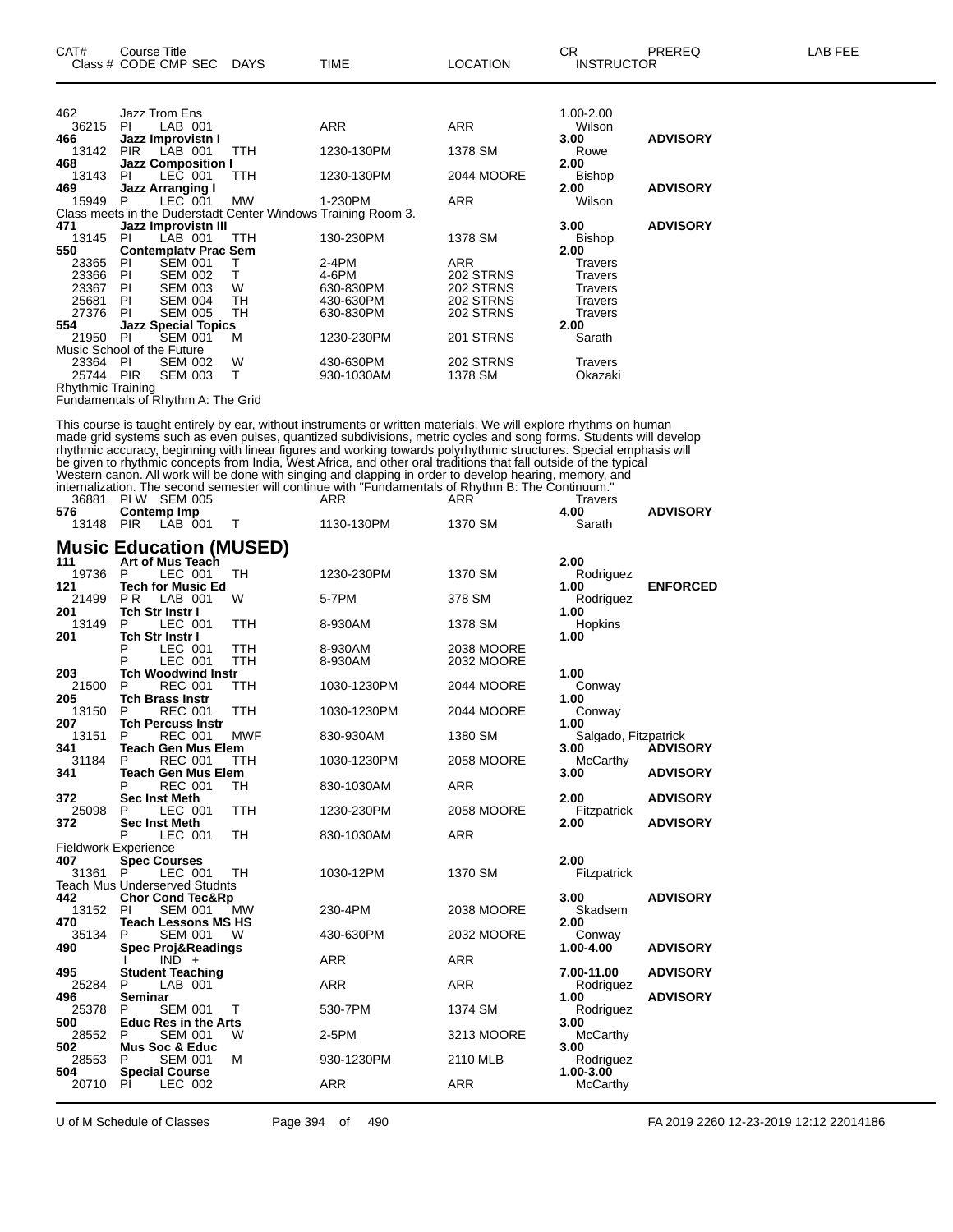| CAT#  | <b>Course Title</b> | Class # CODE CMP SEC DAYS     |                                                   | <b>TIME</b> | <b>LOCATION</b> | CR.<br><b>INSTRUCTOR</b> | PREREQ          | LAB FEE |
|-------|---------------------|-------------------------------|---------------------------------------------------|-------------|-----------------|--------------------------|-----------------|---------|
|       |                     |                               |                                                   |             |                 |                          |                 |         |
| 22228 | PI                  | LEC 004                       |                                                   | ARR         | ARR             | Fitzpatrick              |                 |         |
| 22229 | -PI                 | LEC 005                       |                                                   | <b>ARR</b>  | <b>ARR</b>      | Hopkins                  |                 |         |
| 22230 | <b>PI</b>           | LEC 006                       |                                                   | <b>ARR</b>  | <b>ARR</b>      | Skadsem                  |                 |         |
| 507   |                     | <b>Field Studies Mus Ed</b>   |                                                   |             |                 | 1.00-3.00                |                 |         |
| 17213 | PR.                 | LEC 001                       |                                                   | ARR         | ARR             | Fitzpatrick              |                 |         |
| 28554 | -PI                 | LEC 002                       |                                                   | ARR         | ARR             | Rodriguez                |                 |         |
| 37571 | PI                  | LEC 003                       |                                                   | ARR         | <b>ARR</b>      | Hopkins                  |                 |         |
| 509   |                     | <b>Spec Proj&amp;Readings</b> |                                                   |             |                 | 1.00-4.00                | <b>ADVISORY</b> |         |
|       | R                   | $IND +$                       |                                                   | ARR         | <b>ARR</b>      |                          |                 |         |
| 516   |                     | <b>Mus Ed Final Pres</b>      |                                                   |             |                 | 2.00-3.00                |                 |         |
|       |                     | $IND +$                       |                                                   | ARR         | ARR             |                          |                 |         |
| 570   |                     | <b>Teach Lessons MS HS</b>    |                                                   |             |                 | 2.00                     |                 |         |
| 35190 | P                   | <b>SEM 001</b>                | W                                                 | 430-630PM   | 2032 MOORE      | Conway                   |                 |         |
| 595   |                     | Teach Mus Higher Ed           |                                                   |             |                 | 2.00                     |                 |         |
| 13153 | PR.                 | SEM 001                       | W                                                 | 230-430PM   | 2044 MOORE      | Conway                   |                 |         |
| 807   |                     | <b>Research Sem Mus Ed</b>    |                                                   |             |                 | 1.00-4.00                |                 |         |
| 17238 | PR                  | SEM 001                       | - W                                               | 1130-1230PM | 3213 MOORE      | Skadsem                  |                 |         |
|       |                     |                               | This course meets in 2235 Moore (Conference Room) |             |                 |                          |                 |         |
| 881   |                     | <b>Special Readings</b>       |                                                   |             |                 | 1.00-6.00                | <b>ADVISORY</b> |         |
|       |                     | $IND +$                       |                                                   | ARR         | <b>ARR</b>      |                          |                 |         |
| 900   |                     | <b>Preliminary Exam</b>       |                                                   |             |                 | 1.00                     |                 |         |
|       |                     | $IND +$                       |                                                   | <b>ARR</b>  | <b>ARR</b>      |                          |                 |         |
| 990   |                     | Diss-Precand                  |                                                   |             |                 | 1.00-8.00                | <b>ADVISORY</b> |         |
|       |                     | $IND +$                       |                                                   | ARR         | <b>ARR</b>      |                          |                 |         |
| 995   | Diss-Cand           |                               |                                                   |             |                 | 8.00                     | <b>ENFORCED</b> |         |
|       | IR                  | $IND +$                       |                                                   | <b>ARR</b>  | <b>ARR</b>      |                          |                 |         |

#### **Musicology (MUSICOL)**

NOTE - GRADUATE STUDENTS MUST ELECT 500-LEVEL AND HIGHER COURSES.

| 121                                                         | <b>Intro Art of Music</b> |                |     |            |             |                   | 4.00               | <b>ADVISORY</b>            |  |
|-------------------------------------------------------------|---------------------------|----------------|-----|------------|-------------|-------------------|--------------------|----------------------------|--|
| 31187                                                       | S                         | LEC 001        |     | <b>MWF</b> | 11-12PM     | AUD 4 MLB         | Cruz               |                            |  |
| 31188                                                       | P                         | DIS 002        |     | M          | 4-5PM       | 806 BMT           | Heinlein           |                            |  |
| 31189                                                       | P                         | <b>DIS</b>     | 003 | T          | $2-3PM$     | 806 BMT           | Jones              |                            |  |
| 31190                                                       | P                         | <b>DIS</b>     | 004 | Ť          | 10-11AM     | 806 BMT           | Chan               |                            |  |
| 31191                                                       | P                         | <b>DIS</b>     | 005 | Ť          | 4-5PM       | 806 BMT           | Jones              |                            |  |
| 31192                                                       | P                         | <b>DIS</b>     | 006 | T          | 11-12PM     | 806 BMT           | Chan               |                            |  |
| 31193                                                       | P                         | DIS            | 007 | M          | 9-10AM      | 706 BMT           | Heinlein           |                            |  |
| 31194                                                       | P                         | <b>DIS</b>     | 008 | T          | 3-4PM       | 806 BMT           | Jones              |                            |  |
| 31195                                                       | P                         | <b>DIS</b>     | 009 | M          | 3-4PM       | 806 BMT           | Heinlein           |                            |  |
| 31196                                                       | P                         | DIS 010        |     | T          | 9-10AM      | 806 BMT           | Chan               |                            |  |
| 139                                                         | <b>Intro to Mus</b>       |                |     |            |             |                   | 2.00               | <b>ADVISORY</b>            |  |
| 13158                                                       | A                         | LEC 001        |     | <b>MW</b>  | 930-1030AM  | <b>1340 MOORE</b> | Castro             |                            |  |
| 13159                                                       | <b>PR</b>                 | <b>DIS</b>     | 002 | <b>TH</b>  | 930-1030AM  | 1370 SM           | Zhu, Castro        |                            |  |
| 13160                                                       | <b>PR</b>                 | <b>DIS</b>     | 003 | TH         | 930-1030AM  | 1378 SM           |                    |                            |  |
|                                                             |                           |                |     |            |             |                   |                    | Castillo Rodriguez, Castro |  |
| 13161                                                       | <b>PR</b>                 | <b>DIS</b>     | 004 | <b>TH</b>  | 1030-1130AM | 1374 SM           | Zhu                |                            |  |
| 13162                                                       | <b>PR</b>                 | <b>DIS</b>     | 005 |            | 830-930AM   | 2020 MOORE        | Zhu                |                            |  |
| 13163                                                       | <b>PR</b>                 | <b>DIS</b>     | 006 |            | 930-1030AM  | 2020 MOORE        | Nissen             |                            |  |
| 13164                                                       | <b>PR</b>                 | <b>DIS</b>     | 007 | FFFFFF     | 930-1030AM  | 2026 MOORE        | Castillo Rodriguez |                            |  |
| 13165                                                       | <b>PR</b>                 | DIS            | 008 |            | 1030-1130AM | 2020 MOORE        | Nissen             |                            |  |
| 13166                                                       | <b>PR</b>                 | <b>DIS</b>     | 009 |            | 130-230PM   | 2032 MOORE        | Nissen             |                            |  |
| 13167                                                       | <b>PR</b>                 | <b>DIS</b>     | 010 | F          | 130-230PM   | 2038 MOORE        | Nissen             |                            |  |
| 37382                                                       | P                         | DIS 011        |     | <b>TH</b>  | 230-330PM   | 1370 SM           | Castillo Rodriguez |                            |  |
| 239                                                         | <b>History of Music</b>   |                |     |            |             |                   | 2.00               | <b>ÁDVISORY</b>            |  |
| 13168                                                       | Α                         | LEC 001        |     | <b>MW</b>  | 830-930AM   | <b>1340 MOORE</b> | <b>Borders</b>     |                            |  |
| 13169                                                       | <b>PR</b>                 | DIS 002        |     | TH         | 930-1030AM  | 2020 MOORE        | Franzen            |                            |  |
| 13174                                                       | P <sub>R</sub>            | <b>DIS</b>     | 003 | <b>TH</b>  | 1030-1130AM | 2026 MOORE        | West               |                            |  |
| 13170                                                       | <b>PR</b>                 | <b>DIS</b>     | 004 |            | 830-930AM   | 2026 MOORE        | Franzen            |                            |  |
| 13171                                                       | <b>PR</b>                 | <b>DIS</b>     | 006 |            | 830-930AM   | 2032 MOORE        | West               |                            |  |
| 13172                                                       | <b>PR</b>                 | <b>DIS</b>     | 007 |            | 930-1030AM  | 2058 MOORE        | Franzen            |                            |  |
| 13173                                                       | <b>PR</b>                 | <b>DIS 008</b> |     | FFFFF      | 1030-1130AM | 2026 MOORE        | West               |                            |  |
| 345                                                         | <b>History of Music</b>   |                |     |            |             |                   | 3.00               | <b>ADVISORY</b>            |  |
| 24953                                                       | P W                       | LEC 001        |     | <b>MW</b>  | 1-230PM     | 506 BMT           | Mengozzi           |                            |  |
| 34712                                                       | P W LEC 002               |                |     | <b>TTH</b> | 2-330PM     | 706 BMT           | Kaur               |                            |  |
| <b>Bollywood Sounds</b>                                     |                           |                |     |            |             |                   |                    |                            |  |
| 407                                                         | <b>Special Course</b>     |                |     |            |             |                   | 3.00               | <b>ADVISORY</b>            |  |
| 31198                                                       | P                         | LEC 001        |     | <b>MW</b>  | 1030-12PM   | 706 BMT           | Garrett            |                            |  |
| Music, Race & Ethnicity                                     |                           |                |     |            |             |                   |                    |                            |  |
| 408                                                         | <b>Special Course</b>     |                |     |            |             |                   | 3.00               | <b>ADVISORY</b>            |  |
| 28685                                                       | P                         |                |     | <b>MW</b>  | 10-1130AM   | 2020 MOORE        | Whiting            |                            |  |
| LEC 001<br>Beethoven's Sonatas                              |                           |                |     |            |             |                   |                    |                            |  |
| 413<br>3.00<br><b>Topics Early Opera</b><br><b>ADVISORY</b> |                           |                |     |            |             |                   |                    |                            |  |
| 26484                                                       | P                         | LEC 001        |     | <b>TTH</b> | 1130-1PM    | <b>1350 MOORE</b> | <b>Stein</b>       |                            |  |
| History of Opera to 1800                                    |                           |                |     |            |             |                   |                    |                            |  |
| 421                                                         | <b>Mus Classic Era</b>    |                |     |            |             |                   | 3.00               | <b>ADVISORY</b>            |  |
| 31199                                                       | P                         | LEC 001        |     | <b>MW</b>  | 1-230PM     | 2038 MOORE        |                    |                            |  |
| 423                                                         | 20th C Music              |                |     |            |             |                   | Whiting<br>3.00    | <b>ADVISORY</b>            |  |
| 18604                                                       |                           |                |     | <b>TTH</b> | 10-1130AM   | 3213 MOORE        |                    |                            |  |
|                                                             | P W LEC 001               |                |     |            |             |                   | Fulcher            |                            |  |
| 465                                                         | <b>Music of Africa</b>    |                |     |            |             |                   | 3.00               | <b>ADVISORY</b>            |  |

U of M Schedule of Classes Page 395 of 490 FA 2019 2260 12-23-2019 12:12 22014186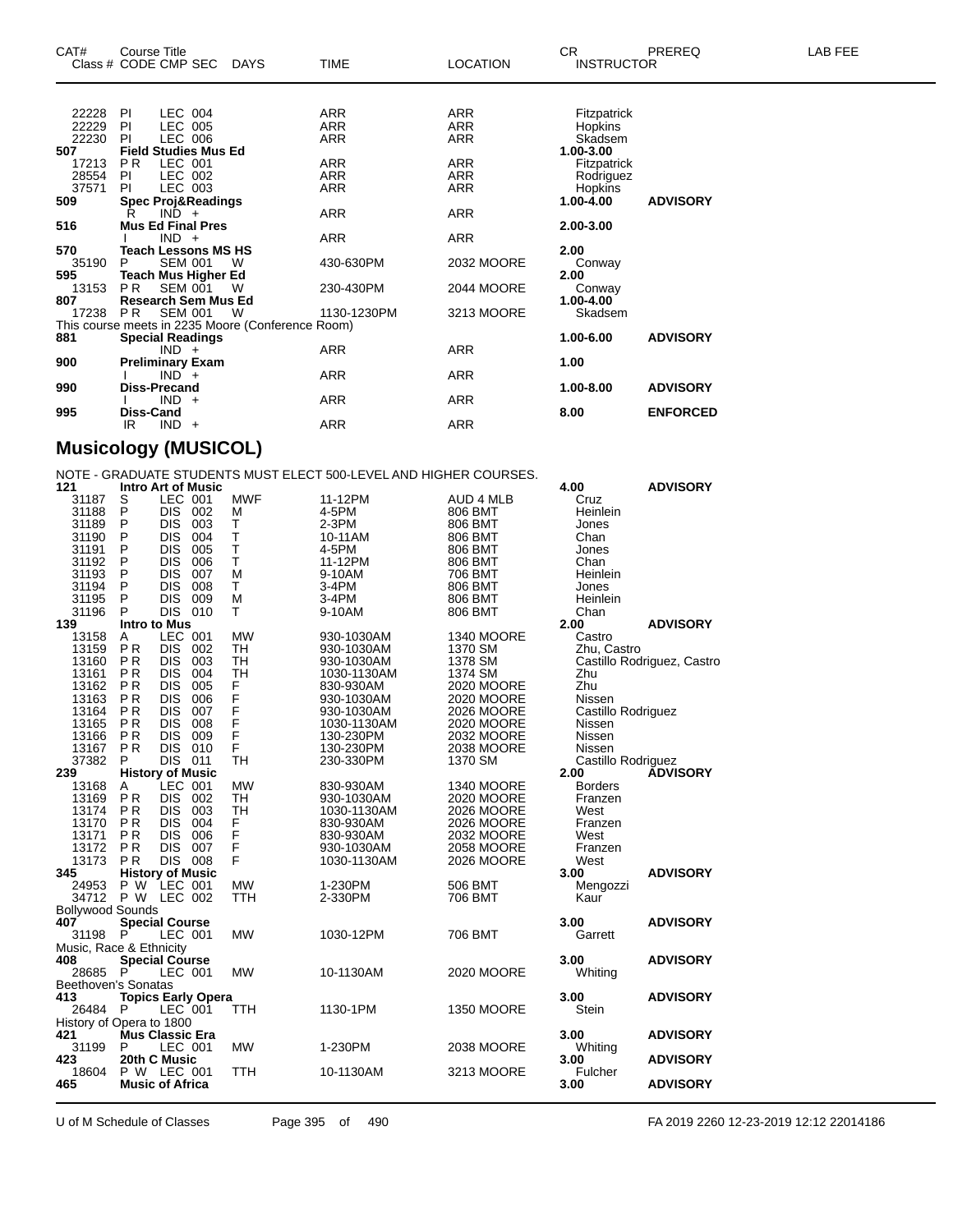| CAT#                   | <b>Course Title</b><br>Class # CODE CMP SEC DAYS                |            | <b>TIME</b> | <b>LOCATION</b>   | CR.<br><b>INSTRUCTOR</b> | PREREQ          | LAB FEE |
|------------------------|-----------------------------------------------------------------|------------|-------------|-------------------|--------------------------|-----------------|---------|
|                        |                                                                 |            |             |                   |                          |                 |         |
| 30137<br>477           | P.<br>LEC 001<br><b>Medieval Music</b>                          | <b>TTH</b> | 230-4PM     | 2038 MOORE        | <b>Bodiford</b><br>3.00  | <b>ADVISORY</b> |         |
| 31200                  | P<br>LEC 001                                                    | <b>MW</b>  | 1-230PM     | 2026 MOORE        | <b>Borders</b>           |                 |         |
| 481                    | <b>Special Projects</b><br>$IND +$                              |            | <b>ARR</b>  | <b>ARR</b>        | 1.00-4.00                | <b>ADVISORY</b> |         |
| 501                    | <b>Intro Grad Study</b>                                         |            |             |                   | 3.00                     | <b>ADVISORY</b> |         |
| 13635                  | <b>SEM 001</b><br>PI.                                           | TTH        | 1-230PM     | 3213 MOORE        | Fulcher                  |                 |         |
| 503<br>29966           | <b>Mus Bibliogr</b><br><b>SEM 001</b><br>P                      | <b>TTH</b> | 830-10AM    | <b>1350 MOORE</b> | 3.00<br>Kohler           | <b>ADVISORY</b> |         |
| 506                    | <b>Special Course</b>                                           |            |             |                   | 3.00                     | <b>ADVISORY</b> |         |
| 26531 P                | LEC 001                                                         | <b>TTH</b> | 230-4PM     | 3213 MOORE        | Stein                    |                 |         |
| 508                    | Handel and his Singers<br><b>Special Course</b>                 |            |             |                   | 1.00-3.00                | <b>ADVISORY</b> |         |
| 31203 P                | LEC 001                                                         | <b>MW</b>  | 10-1130AM   | 2020 MOORE        | Whiting                  |                 |         |
|                        | Beethoven's Sonatas                                             |            |             |                   |                          |                 |         |
| 509<br>13176           | <b>Teach an Intro Music</b><br>P <sub>R</sub><br><b>SEM 001</b> | MW         | 230-4PM     | 3219 MOORE        | 3.00<br>Castro           |                 |         |
| 513                    | <b>Early Hist of Opera</b>                                      |            |             |                   | 3.00                     | <b>ADVISORY</b> |         |
| 26485 P                | LEC 001                                                         | <b>TTH</b> | 1130-1PM    | <b>1350 MOORE</b> | Stein                    |                 |         |
| 521                    | History of Opera to 1800<br><b>Mus Classic Era</b>              |            |             |                   | 3.00                     | <b>ADVISORY</b> |         |
| 31204                  | LEC 001<br>P                                                    | <b>MW</b>  | 1-230PM     | 2038 MOORE        | Whiting                  |                 |         |
| 523                    | 20th C Music                                                    | <b>TTH</b> |             |                   | 3.00                     | <b>ADVISORY</b> |         |
| 18605<br>547           | P W LEC 001<br>Int Ethnomus                                     |            | 10-1130AM   | 3213 MOORE        | Fulcher<br>3.00          | <b>ADVISORY</b> |         |
| 31205                  | P<br><b>SEM 001</b>                                             | <b>TTH</b> | 1130-1PM    | 3213 MOORE        | Lam                      |                 |         |
| 565<br>30138           | <b>Music of Africa</b><br>LEC 001<br>P                          | <b>TTH</b> | 230-4PM     | 2038 MOORE        | 3.00<br><b>Bodiford</b>  |                 |         |
| 577                    | <b>Medieval Music</b>                                           |            |             |                   | 2.00-3.00                | <b>ADVISORY</b> |         |
| 31206                  | P<br>LEC 001                                                    | <b>MW</b>  | 1-230PM     | 2026 MOORE        | <b>Borders</b>           |                 |         |
| 581                    | <b>Special Projects</b><br>$IND +$                              |            | <b>ARR</b>  | <b>ARR</b>        | 1.00-4.00                | <b>ADVISORY</b> |         |
| 591                    | <b>Musicol Thesis</b>                                           |            |             |                   | 2.00-6.00                | <b>ADVISORY</b> |         |
|                        | $IND +$                                                         |            | <b>ARR</b>  | <b>ARR</b>        |                          |                 |         |
| 605<br>28568           | <b>Special Course</b><br>P<br><b>SEM 001</b>                    | TH         | 10-1PM      | 3219 MOORE        | 3.00<br>Kaur             | <b>ADVISORY</b> |         |
| <b>Sensory Studies</b> |                                                                 |            |             |                   |                          |                 |         |

Whereas music and sound studies have focused on the auditory, sensory studies has challenged such singular sense paradigms. Drawing from practices in diverse world cultures, it has moved beyond the modernist five-sense model, analyzing the ways different senses inform each other, and foregrounding the social formation of the senses. In this seminar, we will engage this scholarship to explore the complex sensory engagements of the situated human sensorium, focusing in particular on how listening is informed and shaped by other sense modalities.

Course requirements will include weekly written responses to assigned readings, regular class participation,

|  |                   |  |       | leading a class discussion, and a substantial research paper and its presentation in class. |      |
|--|-------------------|--|-------|---------------------------------------------------------------------------------------------|------|
|  | 32494 P W SEM 002 |  | 1-4PM | 3219 MOORE                                                                                  | Cruz |

Opera and Comedy

In this seminar we will develop a critical understanding of the role played by comedy and the comedic on the musical stage and we will probe a range of analytical and critical tools which put in evidence the historical and cultural significance of comedy as phenomenon and practice in 19th and 20th century culture. Genres studied include opera buffa, opera parody, operetta, and the revue; we will examine selected operatic productions and films foregrounding comedic purpose and critique

| 606<br>28569                                                                                                              | <b>Special Course</b><br><b>SEM 001</b><br>PL                              | <b>MW</b>  | 830-10AM                 | 3219 MOORE               | 3.00<br>Mengozzi              | <b>ADVISORY</b> |  |  |
|---------------------------------------------------------------------------------------------------------------------------|----------------------------------------------------------------------------|------------|--------------------------|--------------------------|-------------------------------|-----------------|--|--|
| 643<br>32699                                                                                                              | MT, Essns, Prac W Mus<br><b>Mus of the Baroque</b><br><b>SEM 001</b><br>P. | <b>TTH</b> | 230-4PM                  | 3213 MOORE               | 3.00<br>Stein                 | <b>ADVISORY</b> |  |  |
| 650<br>26529 P W                                                                                                          | Handel and His Singers<br>Music of U S<br>SEM 001                          | <b>MW</b>  | 1-230PM                  | 806 BMT                  | 3.00<br>Garrett               | <b>ADVISORY</b> |  |  |
| <b>Sound Studies</b><br>881                                                                                               | <b>Special Readings</b><br>$IND +$<br>IR                                   |            | <b>ARR</b>               | <b>ARR</b>               | 2.00-6.00                     | <b>ADVISORY</b> |  |  |
| 900<br>990                                                                                                                | <b>Preliminary Exam</b><br>$IND +$<br>Diss-Precand                         |            | <b>ARR</b>               | <b>ARR</b>               | 1.00<br>1.00-8.00             | <b>ADVISORY</b> |  |  |
| 995                                                                                                                       | $IND +$<br>Diss-Cand<br>$IND +$<br>IR                                      |            | <b>ARR</b><br><b>ARR</b> | ARR<br><b>ARR</b>        | 8.00                          | <b>ENFORCED</b> |  |  |
| <b>Music Performance (MUSPERF)</b><br>291<br><b>Independent Study</b><br>1.00-4.00<br><b>ARR</b><br>$IND +$<br><b>ARR</b> |                                                                            |            |                          |                          |                               |                 |  |  |
| 300<br>25684<br>391                                                                                                       | <b>Video Game Music</b><br>LEC 001<br>P<br><b>Independent Study</b>        | <b>TTH</b> | 4-5PM                    | UMMA AUD                 | 2.00<br>Thompson<br>1.00-4.00 |                 |  |  |
| 401<br>19031                                                                                                              | $IND +$<br><b>Curr Practical Exp</b><br>LEC 003<br>PI.                     |            | <b>ARR</b><br><b>ARR</b> | <b>ARR</b><br><b>ARR</b> | 1.00<br>Halen                 |                 |  |  |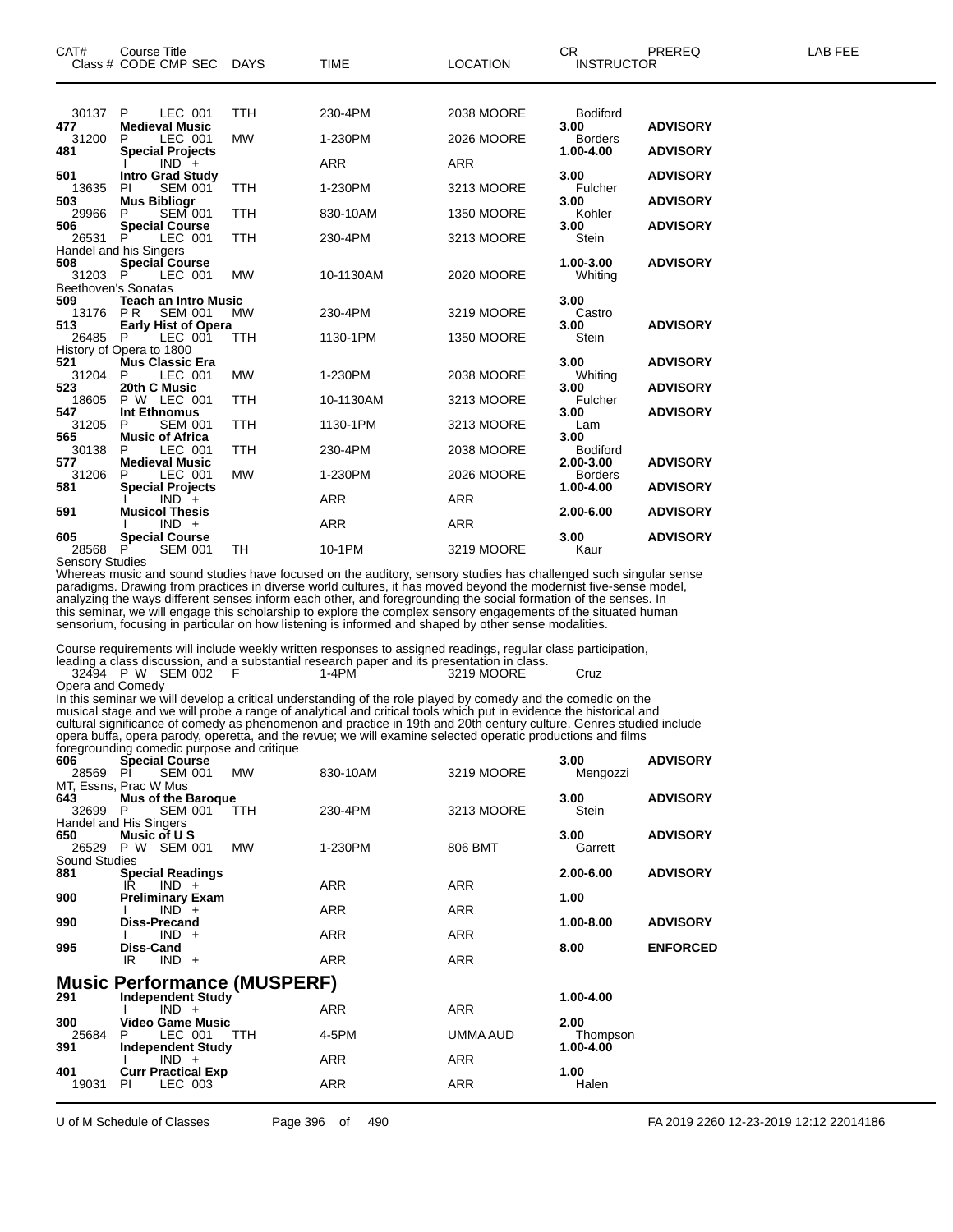| CAT#                        | Course Title                   |                                  |                                   |                                                                      |                          | CR.                        | PREREQ          | LAB FEE |
|-----------------------------|--------------------------------|----------------------------------|-----------------------------------|----------------------------------------------------------------------|--------------------------|----------------------------|-----------------|---------|
|                             | Class # CODE CMP SEC           |                                  | <b>DAYS</b>                       | TIME                                                                 | <b>LOCATION</b>          | <b>INSTRUCTOR</b>          |                 |         |
|                             |                                |                                  |                                   |                                                                      |                          |                            |                 |         |
|                             |                                |                                  |                                   |                                                                      |                          |                            |                 |         |
| 19032                       | PI                             | LEC 004                          |                                   | ARR                                                                  | ARR                      | Berofsky                   |                 |         |
| 27904                       | P                              | LEC 005                          |                                   | ARR                                                                  | <b>ARR</b>               | Jackson                    |                 |         |
| 19986                       | PI                             | LEC 007                          |                                   | ARR                                                                  | ARR                      | Aaron                      |                 |         |
| 21228                       | PI                             | LEC 009                          |                                   | <b>ARR</b>                                                           | <b>ARR</b>               | Kibbie                     |                 |         |
| 21710<br>22472              | P                              | LEC 011                          |                                   | <b>ARR</b>                                                           | <b>ARR</b><br><b>ARR</b> | Uffner-Elliott             |                 |         |
| 23661                       | PI<br>P <sub>1</sub>           | LEC 012<br>LEC 013               |                                   | ARR<br>ARR                                                           | <b>ARR</b>               | Masson                     |                 |         |
| 23800                       | P                              | LEC 014                          |                                   | <b>ARR</b>                                                           | <b>ARR</b>               | Corey<br>Porter            |                 |         |
| 24869                       | PI                             | LEC 016                          |                                   | ARR                                                                  | <b>ARR</b>               | Cantor                     |                 |         |
| 34861                       | P                              | LEC 030                          |                                   | <b>ARR</b>                                                           | <b>ARR</b>               | Sarath                     |                 |         |
| 24853                       | P                              | LEC 054                          |                                   | <b>ARR</b>                                                           | <b>ARR</b>               | Gascho                     |                 |         |
| 30272                       | P                              | LEC 105                          |                                   | ARR                                                                  | <b>ARR</b>               | Harding                    |                 |         |
| 25834                       | P                              | LEC 129                          |                                   | ARR                                                                  | <b>ARR</b>               | Greene                     |                 |         |
| 38172                       | P                              | LEC 163                          |                                   | <b>ARR</b>                                                           | <b>ARR</b>               | Coade                      |                 |         |
| 37511<br>30538              | PI<br>P                        | LEC 209<br><b>LEC 211</b>        |                                   | ARR<br><b>ARR</b>                                                    | <b>ARR</b><br><b>ARR</b> | Lusmann                    |                 |         |
| 26037                       | P                              | <b>LEC 240</b>                   |                                   | <b>ARR</b>                                                           | <b>ARR</b>               | Washington<br>Olsen        |                 |         |
| 25848                       | PI                             | <b>LEC 306</b>                   |                                   | ARR                                                                  | <b>ARR</b>               | Santos                     |                 |         |
| 30566                       | PI                             | <b>LEC 307</b>                   |                                   | ARR                                                                  | <b>ARR</b>               | Chambers                   |                 |         |
| 440                         | <b>Senior Recital</b>          |                                  |                                   |                                                                      |                          | 0.00                       |                 |         |
|                             |                                | $IND +$                          |                                   | <b>ARR</b>                                                           | <b>ARR</b>               |                            |                 |         |
| 491                         | <b>Independent Study</b>       |                                  |                                   |                                                                      |                          | 1.00-4.00                  |                 |         |
|                             |                                | $IND +$                          |                                   | ARR                                                                  | <b>ARR</b>               |                            |                 |         |
| 540                         | <b>Masters Recital</b>         |                                  |                                   |                                                                      |                          | 0.00                       |                 |         |
| 541                         | <b>Mstr Chamber Recital</b>    | $IND +$                          |                                   | ARR                                                                  | ARR                      | 0.00                       |                 |         |
|                             |                                | $IND +$                          |                                   | ARR                                                                  | <b>ARR</b>               |                            |                 |         |
| 550                         | <b>Performance Seminar</b>     |                                  |                                   |                                                                      |                          | 1.00                       | <b>ADVISORY</b> |         |
| 25858                       | PI                             | <b>SEM 154</b>                   |                                   | ARR                                                                  | ARR                      | Votapek                    |                 |         |
| 21327                       | P                              | SEM 161                          |                                   | ARR                                                                  | ARR                      | Holland                    |                 |         |
| 21329                       | P                              | <b>SEM 162</b>                   |                                   | ARR                                                                  | <b>ARR</b>               | Schotten                   |                 |         |
| 27664                       | P                              | <b>SEM 163</b>                   |                                   | <b>ARR</b>                                                           | <b>ARR</b>               | Coade                      |                 |         |
| 21328                       | P                              | <b>SEM 164</b>                   |                                   | ARR                                                                  | <b>ARR</b>               | Jennings                   |                 |         |
| 21325                       | P                              | <b>SEM 172</b>                   |                                   | <b>ARR</b>                                                           | <b>ARR</b>               | Berofsky                   |                 |         |
| 21200<br>22086              | P<br>P                         | <b>SEM 178</b><br><b>SEM 232</b> | M                                 | <b>ARR</b><br>530-7PM                                                | <b>ARR</b><br><b>ARR</b> | Aaron<br>Halen             |                 |         |
| 592                         | <b>Pno Chamber Mus&amp;Acc</b> |                                  |                                   |                                                                      |                          | 2.00-4.00                  | <b>ADVISORY</b> |         |
| 20690                       | PI                             | <b>SEM 002</b>                   |                                   | <b>ARR</b>                                                           | <b>ARR</b>               | Berofsky                   |                 |         |
| 640                         | <b>Specialist Recital</b>      |                                  |                                   |                                                                      |                          | 0.00                       |                 |         |
|                             |                                | $IND +$                          |                                   | ARR                                                                  | <b>ARR</b>               |                            |                 |         |
| 781                         | Prof&Acad Developmt            |                                  |                                   |                                                                      |                          | 1.00-4.00                  | <b>ADVISORY</b> |         |
| 13188                       | P                              | <b>SEM 001</b>                   | F                                 | 930-1130AM                                                           | 3219 MOORE               | Eldan                      |                 |         |
| <b>Strings</b>              |                                |                                  |                                   |                                                                      |                          |                            |                 |         |
| $13189$ P                   |                                | <b>SEM 002</b>                   |                                   | ARR                                                                  | ARR                      | Katz                       |                 |         |
| Piano Accompanying<br>13190 | $\mathsf P$                    |                                  | МW                                | 330-430PM                                                            | 2026 MOORE               |                            |                 |         |
| Piano                       |                                | SEM 003                          |                                   |                                                                      |                          | Bengtson                   |                 |         |
| 38428                       | P                              | <b>SEM 004</b>                   |                                   | ARR                                                                  | ARR                      | Helton                     |                 |         |
| 882                         | <b>Contemp Direct Ens</b>      |                                  |                                   |                                                                      |                          | 1.00-2.00                  | <b>ADVISORY</b> |         |
| 16403                       | PI                             | <b>REC 002</b>                   | TTH                               | 1030-1230PM                                                          | 1380 SM                  | Slywotzky                  |                 |         |
| 891                         | <b>Directed Perform</b>        |                                  |                                   |                                                                      |                          | 2.00-6.00                  | <b>ADVISORY</b> |         |
|                             |                                | $IND +$                          |                                   | ARR                                                                  | ARR                      |                            |                 |         |
| 990                         | <b>Diss-Precand</b>            |                                  |                                   |                                                                      |                          | 1.00-8.00                  | <b>ADVISORY</b> |         |
|                             |                                | $IND +$                          |                                   | <b>ARR</b>                                                           | <b>ARR</b>               |                            |                 |         |
|                             |                                |                                  | <b>Musical Theatre (MUSTHTRE)</b> |                                                                      |                          |                            |                 |         |
| 123                         | <b>Ballet Mus Thea I</b>       |                                  |                                   |                                                                      |                          | 2.00                       | <b>ADVISORY</b> |         |
| 13203                       | PI                             | LAB 001                          | MW.                               | 9-1030AM                                                             | 1455 WDC                 | DeJesus, Rice              |                 |         |
| 123                         | <b>Ballet Mus Thea I</b>       |                                  |                                   |                                                                      |                          | 2.00                       | <b>ADVISORY</b> |         |
|                             | Р                              | LAB 001                          | F.                                | 9-1030AM                                                             | POWER REHEARSAL RM       |                            |                 |         |
| 133                         | <b>Intro Mus Thtre I</b>       |                                  |                                   |                                                                      |                          | 2.00                       | <b>ADVISORY</b> |         |
| 13204                       | PIRW LEC 001                   |                                  | ттн                               | 430-545PM                                                            | 2044 MOORE               | Wagner                     |                 |         |
| 151                         | Tap Dance I                    |                                  |                                   |                                                                      |                          | 1.00                       | <b>ADVISORY</b> |         |
| 13205<br>207                | PI.<br><b>Ind Study</b>        | LAB 001                          | TTH                               | 10-1130AM                                                            | 1455 WDC                 | Randazzo<br>1.00-3.00      | <b>ADVISORY</b> |         |
|                             |                                | $IND +$                          |                                   | ARR                                                                  | ARR                      |                            |                 |         |
| 235                         | Performance I                  |                                  |                                   |                                                                      |                          | 3.00                       | <b>ADVISORY</b> |         |
| 13207                       | PI                             | LAB 001                          | MW                                | 1230-230PM                                                           | 1455 WDC                 | Madama, DeBord             |                 |         |
| 13208                       | ΡI                             | LAB 002                          | МW                                | 230-430PM                                                            | 1455 WDC                 | Madama, DeBord             |                 |         |
| 253                         | Dance Styles I                 |                                  |                                   |                                                                      |                          | 1.00                       | <b>ADVISORY</b> |         |
| 13209                       | PI                             | LAB 001                          | MW                                | 12-130PM                                                             | POWER REHEARSAL MEMore   |                            |                 |         |
| 280                         | <b>Prod Performance</b>        |                                  |                                   |                                                                      |                          | 1.00-3.00                  | <b>ADVISORY</b> |         |
| 13210                       | PIW LAB 001                    |                                  |                                   | ARR                                                                  | ARR                      | Walker                     |                 |         |
| 15969<br>20522 PI           | PI                             | LAB 002<br>LAB 003               | W                                 | ARR<br>130-230PM                                                     | ARR<br>2058 MOORE        | Madama, Westphal<br>Walker |                 |         |
|                             | P                              | LAB 003                          | F                                 | 130-3PM                                                              | 2439 WDC                 |                            |                 |         |
|                             |                                |                                  |                                   | Freshmen MTs; Friday Class to meet in the Walgreen Drama Center B222 |                          |                            |                 |         |
| 20760                       | PI                             | LAB 004                          |                                   | ARR                                                                  | ARR                      | Goodrich                   |                 |         |
| 323                         | <b>Ballet Mus Thea III</b>     |                                  |                                   |                                                                      |                          | 1.00                       | <b>ADVISORY</b> |         |

U of M Schedule of Classes Page 397 of 490 FA 2019 2260 12-23-2019 12:12 22014186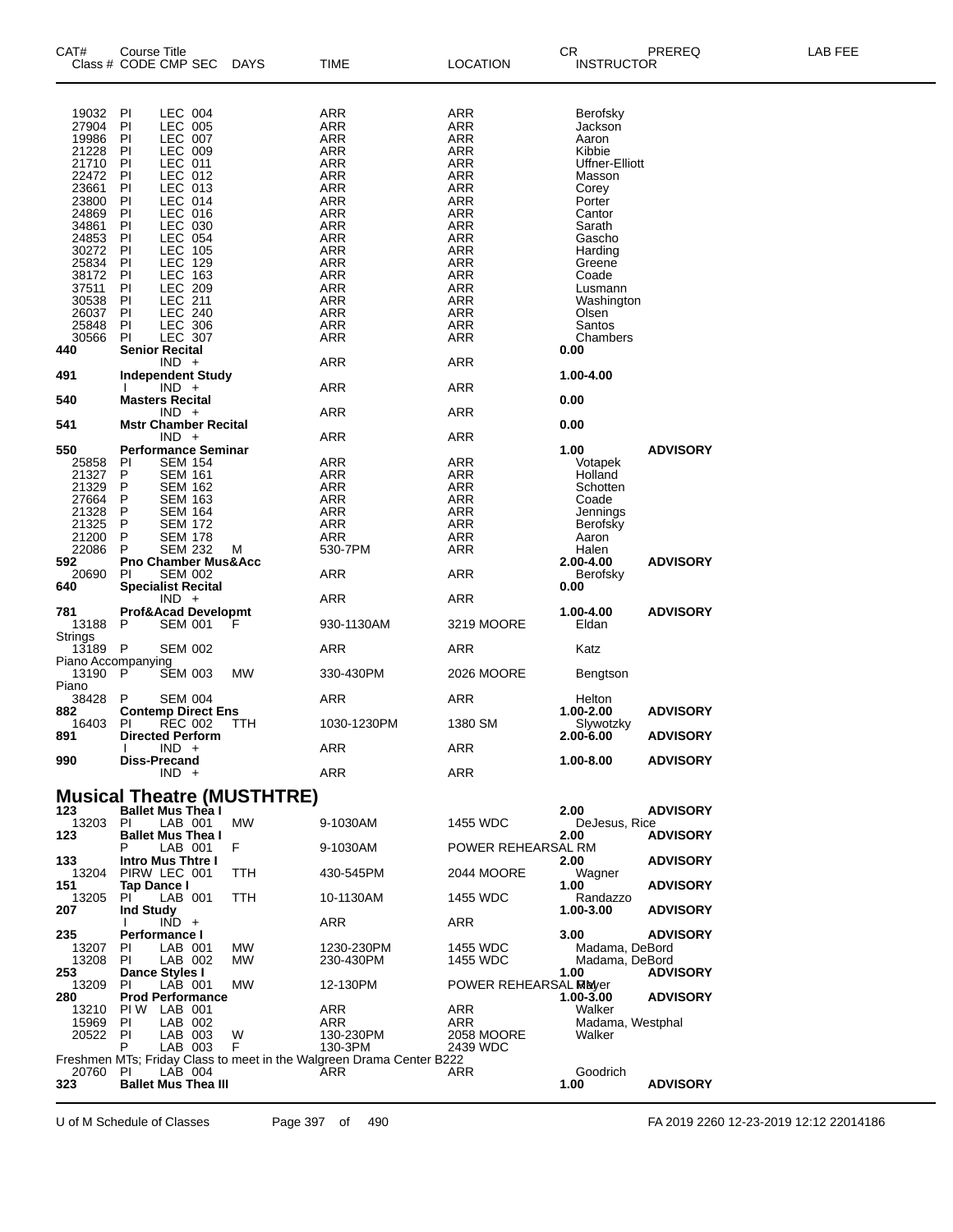| CAT#                           | Course Title<br>Class # CODE CMP SEC                                            | DAYS                                          | TIME                  | <b>LOCATION</b>                  | CR<br><b>INSTRUCTOR</b>    | PREREQ          | LAB FEE |
|--------------------------------|---------------------------------------------------------------------------------|-----------------------------------------------|-----------------------|----------------------------------|----------------------------|-----------------|---------|
| 17254                          | PIRW LAB 001                                                                    | <b>MW</b>                                     | 1030-12PM             | POWER REHEARSAL Mayer            |                            |                 |         |
| 335<br>21026                   | <b>Performance III</b><br>LAB 001<br>PI                                         | TTH                                           | 1-3PM                 | 1455 WDC                         | 3.00<br>Goodrich, Westphal |                 |         |
| 351<br>27247                   | Tap Dance III<br>PI.<br>LAB 001                                                 | TTH                                           | 1130-1PM              | 1455 WDC                         | 1.00<br>Goodrich           | <b>ADVISORY</b> |         |
| 353<br>13211                   | <b>Dance Styles III</b><br>LAB 001<br>PI.                                       | <b>TTH</b>                                    | 10-1130AM             | POWER REHEARSAL <b>Re</b> llesus | 1.00                       | <b>ADVISORY</b> |         |
| 407                            | <b>Independent Study</b><br>$IND +$                                             |                                               | ARR                   | ARR                              | 1.00-3.00                  | <b>ADVISORY</b> |         |
| 423<br>21671                   | <b>Ballet MT V</b><br>PI.<br>LAB 001                                            | TTH                                           | 1130-1PM              | POWER REHEARSAL <b>Redesus</b>   | 1.00                       | <b>ADVISORY</b> |         |
| 435<br>13213                   | <b>Performance V</b><br>LAB 001<br>-PI                                          | TTH                                           | 1-3PM                 | POWER REHEARSAL Madama, Walker   | 3.00                       | <b>ADVISORY</b> |         |
| 441                            | <b>Hist Musical Theatr</b><br>LEC 001                                           |                                               |                       |                                  | 3.00                       | <b>ADVISORY</b> |         |
| 17944<br>443                   | <b>PIR</b><br>Choreography                                                      | ттн                                           | 3-430PM               | 2044 MOORE                       | Wagner<br>2.00             | <b>ADVISORY</b> |         |
| 18982                          | LAB 001<br>PI.<br>Class meets with Musthtre 450 in Towsley                      | F                                             | 1-5PM                 | ARR                              | Goodrich                   |                 |         |
| 450<br>24670                   | <b>Dance Workshop</b><br>PI<br>LEC 002                                          | F                                             | 1-5PM                 | 1455 WDC                         | 1.00<br>Goodrich           | <b>ADVISORY</b> |         |
| 453<br>21670                   | Dance Styles V<br>LAB 001<br>PI.                                                | F                                             | 1030-1230PM           | POWER REHEARSAL <b>Bellesus</b>  | 1.00                       | <b>ADVISORY</b> |         |
| 480<br>13214                   | <b>Prod Performance</b><br>LAB 001<br><b>PIR</b>                                |                                               | ARR                   | ARR                              | 1.00-3.00<br>Walker        | <b>ADVISORY</b> |         |
| 15970<br>20761                 | PI<br>LAB 002<br>PI<br>LAB 003                                                  | MW                                            | ARR<br>130-230PM      | ARR<br>ARR                       | Madama, Westphal<br>Walker |                 |         |
|                                | Meets in 2058 SM with MT 280.003                                                |                                               |                       |                                  |                            |                 |         |
| 24671 PI                       | LAB 004                                                                         |                                               | <b>ARR</b>            | ARR                              | Goodrich                   |                 |         |
| Oboe (OBOE)<br>111<br>24747 PI | Performance<br><b>REC 001</b>                                                   |                                               | <b>ARR</b>            | ARR                              | 2.00                       |                 |         |
| 340<br>18620                   | Opera (OPERA)<br>Opera Wkshp I<br>LAB 001<br>PIR                                | TTH                                           | 1030-1230PM           | <b>1360 MOORE</b>                | 2.00<br>Ozawa              | <b>ADVISORY</b> |         |
|                                | <b>Beginning Undergraduate Scenes</b><br>13215 PIR LAB 002                      | МW                                            | 230-430PM             | <b>1360 MOORE</b>                | Preisser                   |                 |         |
| 450<br>13216                   | <b>Advanced Undergraduate Scenes</b><br>Opera Wkshp II<br>LAB 001<br><b>PIR</b> | МW                                            | 230-430PM             | ARR                              | 2.00<br>Ozawa, Faircloth   | <b>ADVISORY</b> |         |
| 455<br>13217                   | <b>Repertory &amp; Prod</b><br>LAB 001<br>PR                                    | <b>MTTHF</b>                                  | 430-7PM               | <b>1360 MOORE</b>                | 2.00-4.00<br>Ozawa         |                 |         |
| 540<br>13218                   | Opera Wkshp I<br>LAB 001<br><b>PIR</b>                                          | TTH                                           | 1230-230PM            | <b>1360 MOORE</b>                | 2.00<br>Preisser           | <b>ADVISORY</b> |         |
| 550<br>13219                   | Opera Wkshp II<br>LAB 001<br><b>PIR</b>                                         | TTH                                           | 230-430PM             | 1360 MOORE                       | 2.00<br>Ozawa              | <b>ADVISORY</b> |         |
| 555                            | Repertory&Productn<br>13220 PR LAB 001                                          | <b>MTTHF</b>                                  | 430-7PM               | <b>1360 MOORE</b>                | 2.00-4.00<br>Ozawa         | <b>ADVISORY</b> |         |
|                                | Organ (ORGAN)                                                                   |                                               |                       |                                  |                            |                 |         |
|                                |                                                                                 | Organ Literature (ORGANLIT)                   |                       |                                  |                            |                 |         |
| 481                            | Organ Lit&Des-1750                                                              |                                               |                       |                                  | 2.00                       |                 |         |
| 31226 P<br>581                 | LEC 001 W<br>Organ Lit to 1750                                                  |                                               | 230-430PM             | <b>BAM HALL</b>                  | Kibbie<br>2.00             | <b>ADVISORY</b> |         |
| 31227<br>782                   | LEC 001<br>P<br>Early Mus Keyboard                                              | W                                             | 230-430PM             | <b>BAM HALL</b>                  | Kibbie<br>2.00             |                 |         |
| 783                            | $IND +$<br><b>Baroque Organ Music</b>                                           |                                               | ARR                   | <b>ARR</b>                       | 2.00                       |                 |         |
| 33868                          | LEC 001<br>P                                                                    | W                                             | 430-630PM             | <b>BAM HALL</b>                  | Owolabi                    |                 |         |
| 100                            | Res&Scholarship I                                                               | <b>Performing Arts &amp; Technology (PAT)</b> |                       |                                  | 1.00-3.00                  | <b>ADVISORY</b> |         |
| 24843<br>26486                 | P W LEC 002<br>P W LEC 004                                                      |                                               | ARR<br>ARR            | ARR<br>ARR                       | Granzow<br>Kirshner        |                 |         |
| 24955                          | P W LEC 005                                                                     |                                               | <b>ARR</b>            | ARR                              | Gurevich                   |                 |         |
| 24956<br>27678                 | P W LEC 007<br><b>PIW LEC 331</b>                                               |                                               | ARR<br>ARR            | ARR<br>ARR                       | Rush<br>Camci              |                 |         |
| 101                            | <b>Frsh Sem Media Arts</b><br>19715 P W LEC 001                                 | TТH                                           | 1030-12PM             | 376 SM                           | 3.00<br>Granzow            |                 |         |
| PAT Majors only<br>200         | <b>Intro Elec Mus Prod</b>                                                      |                                               |                       |                                  | 3.00                       |                 |         |
| 29726<br>29727                 | P W LEC 001<br>P W LEC 002                                                      | МW<br>MW                                      | 9-1030AM<br>1030-12PM | 378 SM<br>378 SM                 | Dooley<br>Dooley           |                 |         |
| 29728                          | P W LEC 003                                                                     | ттн                                           | 1030-12PM             | 378 SM                           | Edwards                    |                 |         |
| 201<br>13221                   | Intro to Comp Mus<br>P W LAB 002<br>17002 P W LAB 004                           | TTH<br>TTH                                    | 1-230PM<br>230-4PM    | 378 SM<br>378 SM                 | 3.00<br>Edwards<br>Edwards | <b>ADVISORY</b> |         |

U of M Schedule of Classes Page 398 of 490 FA 2019 2260 12-23-2019 12:12 22014186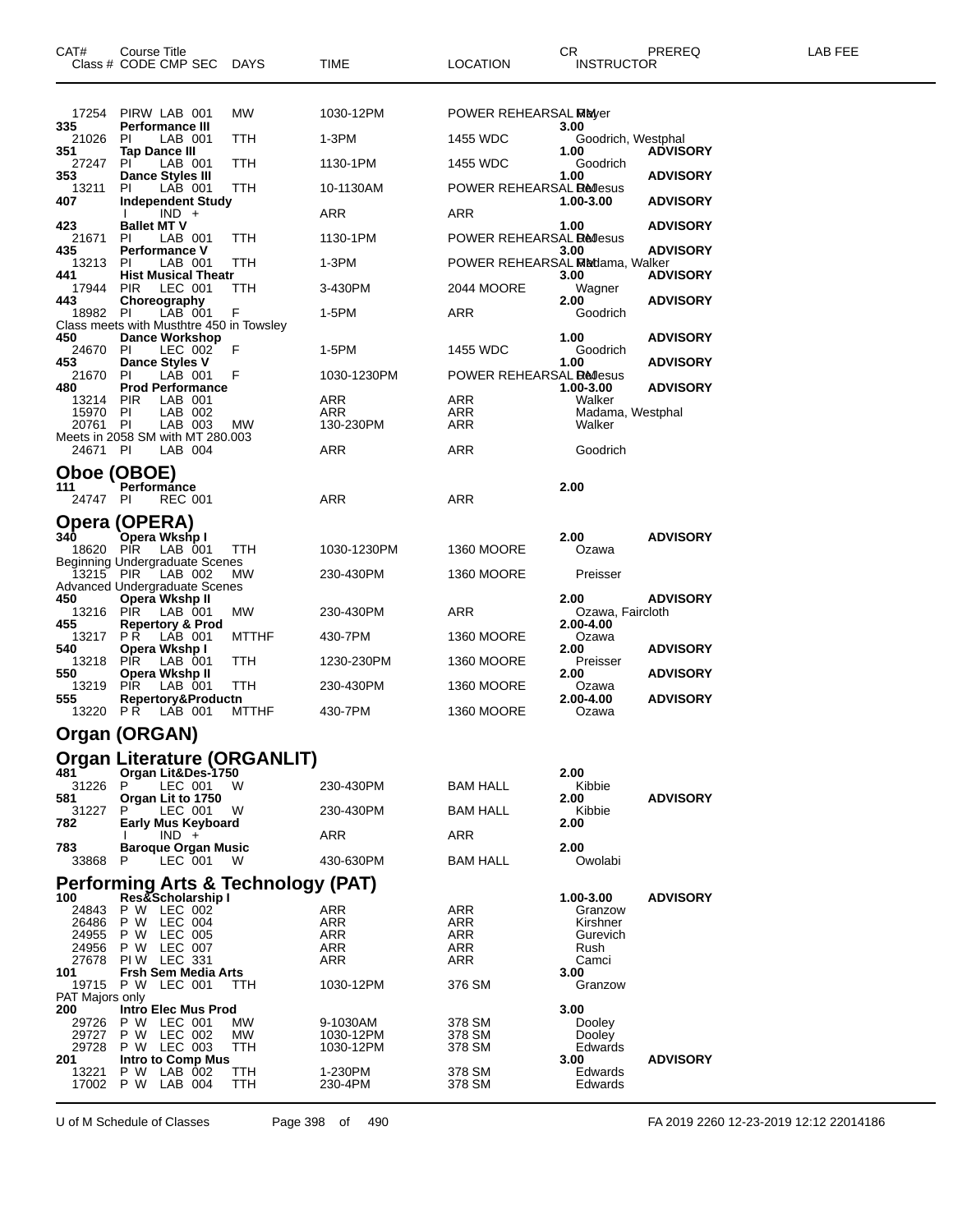| CAT#           | Course Title<br>Class # CODE CMP SEC DAYS                                 |                 | TIME                                                                                                            | <b>LOCATION</b>   | CR<br><b>INSTRUCTOR</b> | PREREQ                    | LAB FEE |
|----------------|---------------------------------------------------------------------------|-----------------|-----------------------------------------------------------------------------------------------------------------|-------------------|-------------------------|---------------------------|---------|
| 202<br>13222   | <b>Computer Music</b><br>P W LEC 001                                      | МW              | 1230-2PM                                                                                                        | 378 SM            | 3.00<br>Santos          | <b>ADVISORY</b>           |         |
| 204            | <b>Creat Coding for Mus</b>                                               |                 |                                                                                                                 |                   | 3.00                    |                           |         |
| 31911          | P W LEC 001                                                               | <b>MW</b>       | 330-5PM                                                                                                         | 378 SM            | Hill Jr                 |                           |         |
| 220            | <b>Songwriting Workshop</b><br>27298 P W LEC 001                          | -F              | 1230-230PM                                                                                                      | 2026 MOORE        | 2.00<br>Siegel          |                           |         |
|                |                                                                           |                 | Once you have joined the wait list for this course, please complete the application form found here (U-M Google |                   |                         |                           |         |
| 280            | login required): http://tinyurl.com/n3ksy2r<br><b>Sound Reinforcement</b> |                 |                                                                                                                 |                   | 1.00                    | <b>ADVISORY</b>           |         |
|                | 16853 P W LAB 001                                                         | м               | 1-230PM                                                                                                         | 3213 MOORE        | Corey, Arnett           |                           |         |
|                | Sound Engineering Majors Only<br>300 Res&Scholarship II                   |                 |                                                                                                                 |                   | 1.00-3.00               | <b>ADVISORY</b>           |         |
| 24958          | P W LEC 002                                                               |                 | ARR                                                                                                             | ARR               | Granzow                 |                           |         |
| 26487<br>22200 | LEC 004<br>P W<br>P W<br>LEC 005                                          |                 | ARR<br>ARR                                                                                                      | ARR<br>ARR        | Kirshner<br>Gurevich    |                           |         |
| 22201          | P W<br>LEC 006                                                            |                 | <b>ARR</b>                                                                                                      | <b>ARR</b>        | O'Modhrain              |                           |         |
| 24959          | LEC 007<br>P W                                                            |                 | ARR                                                                                                             | <b>ARR</b>        | Rush                    |                           |         |
| 27679<br>305   | PIW LEC 331<br><b>Video Game Music</b>                                    |                 | ARR                                                                                                             | <b>ARR</b>        | Camci<br>2.00           |                           |         |
| 24957          | LEC 001<br>P                                                              | ттн             | 4-5PM                                                                                                           | UMMA AUD          | Thompson                |                           |         |
| 331<br>13223   | Sound Record Prod I<br>ARW LEC 001                                        | МW              | 3-430PM                                                                                                         | 376 SM            | 3.00<br>Camci           | <b>ENFORCED</b>           |         |
| 13224          | P RW LAB 002                                                              | T.              | 430-630PM                                                                                                       | DC                | Camci                   |                           |         |
| 28748          | PRW LAB 003                                                               | Τ               | 630-830PM                                                                                                       | <b>ARR</b>        | Camci                   |                           |         |
| 13225<br>13226 | P RW LAB 004<br>P RW LAB 005                                              | TН<br>TН        | 430-630PM<br>630-830PM                                                                                          | DC<br>DC          | Camci<br>Camci          |                           |         |
| 380            | <b>Sound for Thtre</b>                                                    |                 |                                                                                                                 |                   | 2.00                    | <b>ADVISORY</b>           |         |
| 17048          | P W LAB 001<br>Sound Engineering Majors Only                              |                 | ARR                                                                                                             | ARR               | Reynolds III            |                           |         |
| 400            | <b>PAT Seminar</b>                                                        |                 |                                                                                                                 |                   | 0.50                    |                           |         |
| 27297          | PR.<br><b>SEM 001</b>                                                     | F               | 230-4PM                                                                                                         | <b>1350 MOORE</b> | Granzow, O'Modhrain     |                           |         |
| 412<br>24444   | <b>Digital Mus Ensemble</b><br>LEC 001<br>P                               | МW              | 1030-1230PM                                                                                                     | 376 SM            | 2.00<br>Rush            |                           |         |
| 421            | <b>Adv Psychoacoustics</b>                                                |                 |                                                                                                                 |                   | 3.00                    | <b>ADVISORY</b>           |         |
| 29751<br>424   | P W LEC 001<br><b>Dialog of the Senses</b>                                | TTH             | 9-1030AM                                                                                                        | 378 SM            | O'Modhrain<br>3.00      | <b>ADVISORY</b>           |         |
| 31213          | P W LEC 001                                                               | TН              | 1-4PM                                                                                                           | 376 SM            | O'Modhrain              |                           |         |
| 431            | <b>Studio Production I</b><br>16705 PRW LEC 001                           | W               | 6-9PM                                                                                                           | ARR               | 3.00<br>Campana         | <b>ENFORCED</b>           |         |
|                | Sound Engineering Majors Only                                             |                 |                                                                                                                 |                   |                         |                           |         |
| 443            | Class to meet in the Duderstadt Audio Studio<br><b>Immersive Media</b>    |                 |                                                                                                                 |                   | 3.00                    |                           |         |
| 29988          | P W LEC 001                                                               | МW              | 1-230PM                                                                                                         | 376 SM            | Camci                   |                           |         |
| 462<br>25353   | <b>Digital Sound Synth</b><br><b>P RW LEC 001</b>                         | ттн             | 4-530PM                                                                                                         | 378 SM            | 3.00<br>Granzow         | <b>ADVISORY, ENFORCED</b> |         |
| 490            | <b>Sr Thesis Seminar</b>                                                  |                 |                                                                                                                 |                   | 1.00-3.00               | <b>ADVISORY</b>           |         |
| 25577<br>25578 | PI W<br><b>SEM 002</b><br><b>SEM 003</b><br>PI W                          |                 | ARR<br><b>ARR</b>                                                                                               | ARR<br><b>ARR</b> | Edwards<br>Dooley       |                           |         |
| 25579          | <b>SEM 004</b><br>PI W                                                    |                 | <b>ARR</b>                                                                                                      | <b>ARR</b>        | Granzow                 |                           |         |
| 38247          | ΡI<br><b>SEM 005</b>                                                      |                 | ARR                                                                                                             | <b>ARR</b>        | Kirshner                |                           |         |
| 25580<br>25581 | PI W<br><b>SEM 006</b><br>PIW SEM 007                                     |                 | ARR<br><b>ARR</b>                                                                                               | ARR<br><b>ARR</b> | Gurevich<br>O'Modhrain  |                           |         |
| 27680          | PI<br><b>SEM 331</b>                                                      |                 | ARR                                                                                                             | ARR               | Camci                   |                           |         |
| 498<br>32605   | <b>Special Topics PAT</b><br>P W LEC 001                                  | MW.             | 9-1030AM                                                                                                        | 1374 SM           | 3.00<br>Rush            |                           |         |
| 500            | Intro Elec Mus Prod                                                       |                 |                                                                                                                 |                   | 3.00                    |                           |         |
| 31209<br>31210 | P W LEC 001<br>P W LEC 002                                                | МW<br><b>MW</b> | 9-1030AM<br>1030-12PM                                                                                           | 378 SM<br>378 SM  | Dooley<br>Dooley        |                           |         |
| 31211          | P W LEC 003                                                               | TTH             | 1030-12PM                                                                                                       | 378 SM            | Edwards                 |                           |         |
| 501            | Intr to Computer Mus                                                      |                 |                                                                                                                 |                   | 3.00                    | <b>ADVISORY</b>           |         |
| 25879<br>24785 | PIW LAB 002<br>PIW LAB 004                                                | TTH<br>TTH      | 1-230PM<br>230-4PM                                                                                              | 378 SM<br>378 SM  | Edwards<br>Edwards      |                           |         |
| 502            | <b>Special Course</b>                                                     |                 |                                                                                                                 |                   | 1.00-2.00               |                           |         |
| 31212<br>512   | P W LEC 001<br><b>Interdiscip Collab I</b>                                | МW              | 1230-2PM                                                                                                        | 378 SM            | Santos<br>1.00-3.00     |                           |         |
| 24592          | LAB 001<br>P                                                              | МW              | 1030-1230PM                                                                                                     | 376 SM            | Rush                    |                           |         |
| 521            | <b>Adv Psychoacoustics</b>                                                |                 | This course meets with PAT 412: Digital Music Ensemble in MTL (SM 378)                                          |                   | 3.00                    | <b>ADVISORY</b>           |         |
|                | 29752 PIW LEC 001                                                         | TTH             | 9-1030AM                                                                                                        | 378 SM            | O'Modhrain              |                           |         |
| 524<br>31215   | Dialog of te Senses<br>PIW LEC 001                                        | TН              | 1-4PM                                                                                                           | 376 SM            | 3.00<br>O'Modhrain      | <b>ADVISORY</b>           |         |
| 531            | <b>Studio Production I</b>                                                |                 |                                                                                                                 |                   | 3.00                    | <b>ADVISORY</b>           |         |
| 17571          | P W LEC 001                                                               | W               | 6-9PM                                                                                                           | <b>ARR</b>        | Campana                 |                           |         |
| 543            | Class to meet in DC-Audio Studio<br><b>Immersive Media</b>                |                 |                                                                                                                 |                   | 3.00                    |                           |         |
| 29989          | P W LEC 001                                                               | МW              | 1-230PM                                                                                                         | 376 SM            | Camci                   |                           |         |
| 562<br>25354   | <b>Digital Sound Synth</b><br>PIW LEC 001                                 | TTH             | 4-530PM                                                                                                         | 378 SM            | 3.00<br>Granzow         | <b>ADVISORY</b>           |         |
| 581            | <b>Independ Std</b>                                                       |                 |                                                                                                                 |                   | 1.00-4.00               | <b>ADVISORY</b>           |         |

U of M Schedule of Classes Page 399 of 490 FA 2019 2260 12-23-2019 12:12 22014186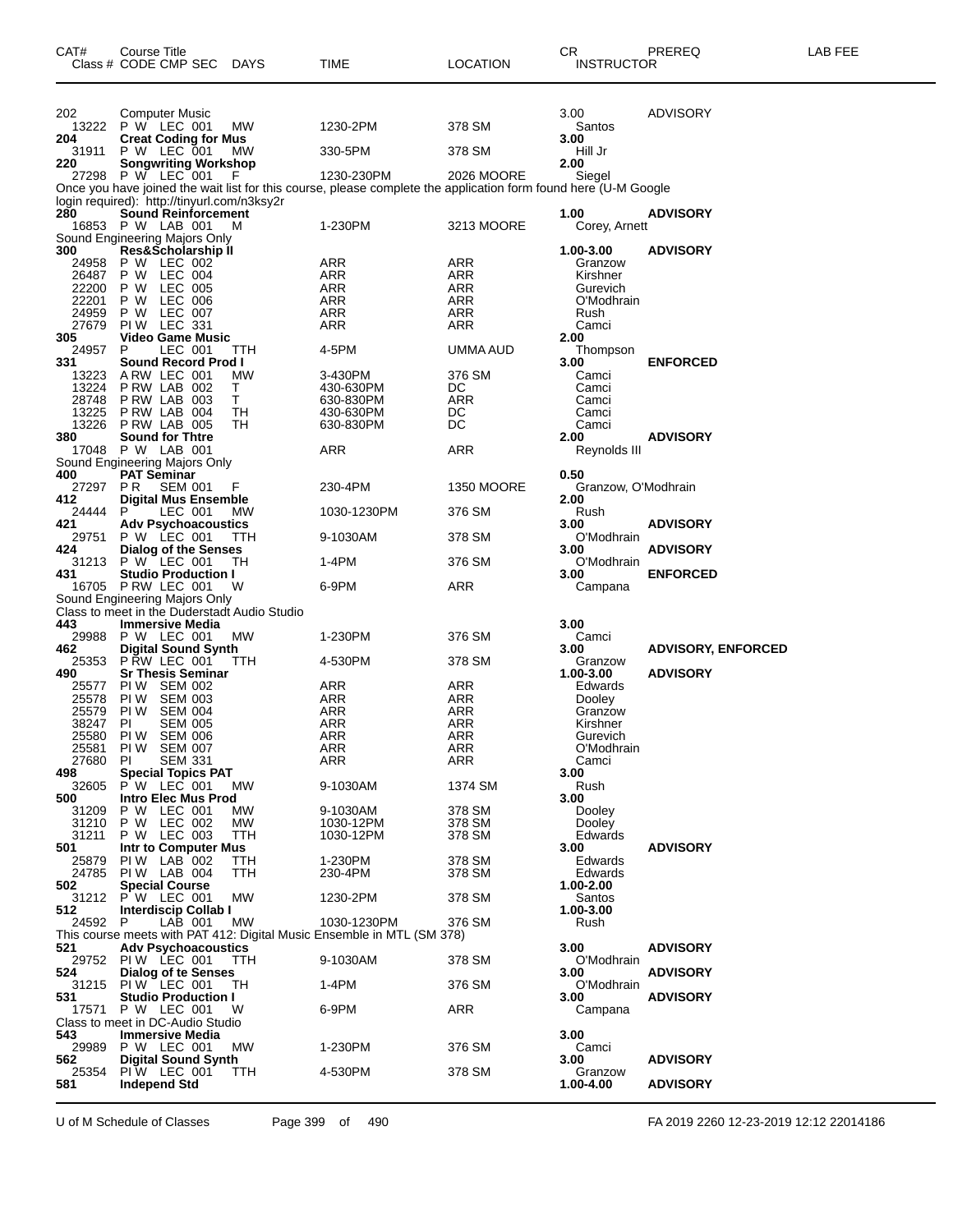| CAT#                                                                                                                                                                                                                        | Course Title<br>Class # CODE CMP SEC                                                                                                                                                                                                                                                                                                                                                                                                                                                                                                                                                                      | DAYS                                                                                                                                                                     | TIME                                                                                                                                                                                                                                                                                                                                                   | LOCATION                                                                                                                                                                                           | CR<br>PREREQ<br><b>INSTRUCTOR</b>                                                                                                                                                                                                                                                                                                                                                                                                                                                                                  | LAB FEE |
|-----------------------------------------------------------------------------------------------------------------------------------------------------------------------------------------------------------------------------|-----------------------------------------------------------------------------------------------------------------------------------------------------------------------------------------------------------------------------------------------------------------------------------------------------------------------------------------------------------------------------------------------------------------------------------------------------------------------------------------------------------------------------------------------------------------------------------------------------------|--------------------------------------------------------------------------------------------------------------------------------------------------------------------------|--------------------------------------------------------------------------------------------------------------------------------------------------------------------------------------------------------------------------------------------------------------------------------------------------------------------------------------------------------|----------------------------------------------------------------------------------------------------------------------------------------------------------------------------------------------------|--------------------------------------------------------------------------------------------------------------------------------------------------------------------------------------------------------------------------------------------------------------------------------------------------------------------------------------------------------------------------------------------------------------------------------------------------------------------------------------------------------------------|---------|
|                                                                                                                                                                                                                             | $IND +$<br>IW.                                                                                                                                                                                                                                                                                                                                                                                                                                                                                                                                                                                            |                                                                                                                                                                          | ARR                                                                                                                                                                                                                                                                                                                                                    | ARR                                                                                                                                                                                                |                                                                                                                                                                                                                                                                                                                                                                                                                                                                                                                    |         |
| 590                                                                                                                                                                                                                         | <b>Thesis</b><br>I W<br>$IND +$                                                                                                                                                                                                                                                                                                                                                                                                                                                                                                                                                                           |                                                                                                                                                                          | <b>ARR</b>                                                                                                                                                                                                                                                                                                                                             | ARR                                                                                                                                                                                                | 1.00-9.00                                                                                                                                                                                                                                                                                                                                                                                                                                                                                                          |         |
| 424                                                                                                                                                                                                                         | <b>Percussion (PERCUSS)</b><br>Performance<br>$IND +$                                                                                                                                                                                                                                                                                                                                                                                                                                                                                                                                                     |                                                                                                                                                                          | ARR                                                                                                                                                                                                                                                                                                                                                    | ARR                                                                                                                                                                                                | 2.00-4.00                                                                                                                                                                                                                                                                                                                                                                                                                                                                                                          |         |
| <b>Piano</b><br>100                                                                                                                                                                                                         | (PIANO)<br>Performance<br>$IND +$<br>IR                                                                                                                                                                                                                                                                                                                                                                                                                                                                                                                                                                   |                                                                                                                                                                          | ARR                                                                                                                                                                                                                                                                                                                                                    | ARR                                                                                                                                                                                                | 2.00-4.00                                                                                                                                                                                                                                                                                                                                                                                                                                                                                                          |         |
| 110                                                                                                                                                                                                                         | Performance<br>12652 P W REC 001                                                                                                                                                                                                                                                                                                                                                                                                                                                                                                                                                                          | <b>MTWTH</b>                                                                                                                                                             | 830-930AM                                                                                                                                                                                                                                                                                                                                              | 61 SM                                                                                                                                                                                              | 2.00<br><b>ADVISORY</b><br>Santoso, Zick                                                                                                                                                                                                                                                                                                                                                                                                                                                                           |         |
|                                                                                                                                                                                                                             | For SMTD Majors only<br>12653 P W REC 002                                                                                                                                                                                                                                                                                                                                                                                                                                                                                                                                                                 | <b>MTWTH</b>                                                                                                                                                             | 1230-130PM                                                                                                                                                                                                                                                                                                                                             | 361 MOORE                                                                                                                                                                                          | Wong, Ellis, Zick                                                                                                                                                                                                                                                                                                                                                                                                                                                                                                  |         |
|                                                                                                                                                                                                                             | For SMTD Majors only<br>33140 P W REC 004                                                                                                                                                                                                                                                                                                                                                                                                                                                                                                                                                                 | MW                                                                                                                                                                       | 930-1030AM                                                                                                                                                                                                                                                                                                                                             | 61 SM                                                                                                                                                                                              | Wang, Ellis, Zick                                                                                                                                                                                                                                                                                                                                                                                                                                                                                                  |         |
|                                                                                                                                                                                                                             | For Non-SMTD Majors only.                                                                                                                                                                                                                                                                                                                                                                                                                                                                                                                                                                                 |                                                                                                                                                                          |                                                                                                                                                                                                                                                                                                                                                        |                                                                                                                                                                                                    |                                                                                                                                                                                                                                                                                                                                                                                                                                                                                                                    |         |
|                                                                                                                                                                                                                             | 33144 P W REC 005<br>For Non-SMTD Majors only.                                                                                                                                                                                                                                                                                                                                                                                                                                                                                                                                                            | TTH                                                                                                                                                                      | 930-1030AM                                                                                                                                                                                                                                                                                                                                             | 61 SM                                                                                                                                                                                              | Kim, Ellis, Zick                                                                                                                                                                                                                                                                                                                                                                                                                                                                                                   |         |
|                                                                                                                                                                                                                             | 33145 P W REC 006<br>For Non-SMTD Majors only.                                                                                                                                                                                                                                                                                                                                                                                                                                                                                                                                                            | MW                                                                                                                                                                       | 330-430PM                                                                                                                                                                                                                                                                                                                                              | 61 SM                                                                                                                                                                                              | Kim, Ellis, Zick                                                                                                                                                                                                                                                                                                                                                                                                                                                                                                   |         |
|                                                                                                                                                                                                                             | 33149 P W REC 010<br>For Non-SMTD Majors only.                                                                                                                                                                                                                                                                                                                                                                                                                                                                                                                                                            | MW                                                                                                                                                                       | 330-430PM                                                                                                                                                                                                                                                                                                                                              | 361 MOORE                                                                                                                                                                                          | Santoso, Ellis, Zick                                                                                                                                                                                                                                                                                                                                                                                                                                                                                               |         |
|                                                                                                                                                                                                                             | 33150 P W REC 011<br>For Non-SMTD Majors only.                                                                                                                                                                                                                                                                                                                                                                                                                                                                                                                                                            | TTH                                                                                                                                                                      | 330-430PM                                                                                                                                                                                                                                                                                                                                              | 361 MOORE                                                                                                                                                                                          | Santoso, Ellis, Zick                                                                                                                                                                                                                                                                                                                                                                                                                                                                                               |         |
|                                                                                                                                                                                                                             | 33151 P W REC 012<br>For Non-SMTD Majors only.                                                                                                                                                                                                                                                                                                                                                                                                                                                                                                                                                            | MW                                                                                                                                                                       | 430-530PM                                                                                                                                                                                                                                                                                                                                              | 361 MOORE                                                                                                                                                                                          | Ren, Ellis, Zick                                                                                                                                                                                                                                                                                                                                                                                                                                                                                                   |         |
|                                                                                                                                                                                                                             | 33152 P W REC 013<br>For Non-SMTD Majors only.                                                                                                                                                                                                                                                                                                                                                                                                                                                                                                                                                            | TTH                                                                                                                                                                      | 430-530PM                                                                                                                                                                                                                                                                                                                                              | 361 MOORE                                                                                                                                                                                          | Wang, Ellis, Zick                                                                                                                                                                                                                                                                                                                                                                                                                                                                                                  |         |
|                                                                                                                                                                                                                             | 33153 P W REC 014                                                                                                                                                                                                                                                                                                                                                                                                                                                                                                                                                                                         | TTH                                                                                                                                                                      | 530-630PM                                                                                                                                                                                                                                                                                                                                              | 363 SM                                                                                                                                                                                             | Ren, Ellis, Zick                                                                                                                                                                                                                                                                                                                                                                                                                                                                                                   |         |
|                                                                                                                                                                                                                             | For Non-SMTD Majors only.<br>33154 P W REC 015                                                                                                                                                                                                                                                                                                                                                                                                                                                                                                                                                            | MW                                                                                                                                                                       | 830-930AM                                                                                                                                                                                                                                                                                                                                              | 363 SM                                                                                                                                                                                             | Solomonick, Ellis, Zick                                                                                                                                                                                                                                                                                                                                                                                                                                                                                            |         |
|                                                                                                                                                                                                                             | For Non-SMTD Majors only.<br>33155 P W REC 016                                                                                                                                                                                                                                                                                                                                                                                                                                                                                                                                                            | TTH                                                                                                                                                                      | 830-930AM                                                                                                                                                                                                                                                                                                                                              | 363 SM                                                                                                                                                                                             | Solomonick, Ellis, Zick                                                                                                                                                                                                                                                                                                                                                                                                                                                                                            |         |
|                                                                                                                                                                                                                             | For Non-SMTD Majors only.<br>33156 P W REC 017                                                                                                                                                                                                                                                                                                                                                                                                                                                                                                                                                            | МW                                                                                                                                                                       | 1030-1130AM                                                                                                                                                                                                                                                                                                                                            | 363 SM                                                                                                                                                                                             | Liu, Ellis, Zick                                                                                                                                                                                                                                                                                                                                                                                                                                                                                                   |         |
| 111<br>12654<br>12655<br>12656<br>12657<br>12658<br>12659<br>12660<br>16786<br>112<br>12661<br>12662<br>113<br>12664<br>205<br>12670<br>37632<br>460<br>19940 PR<br>401<br>22615 P<br>24331 P<br>465<br>487<br>31216<br>501 | Performance<br><b>P RW REC 001</b><br><b>P RW REC 002</b><br><b>P RW REC 003</b><br><b>P RW REC 004</b><br><b>P RW REC 005</b><br><b>P RW REC 006</b><br><b>P RW REC 007</b><br>P W REC 008<br>Performance<br><b>P RW REC 001</b><br><b>P RW REC 002</b><br>Performance<br>12663 P RW REC 001<br><b>P RW REC 002</b><br>Performance<br>P W REC 001<br>P W REC 002<br><b>Piano Forum</b><br>LAB 001<br><b>Piano Technology</b><br>LEC 001 TTH<br>LEC 002<br>Optional 2 credit Course (full term)<br>Ind Std Piano Tech<br>$IND +$<br>Lit Piano Adv Stu<br><b>SEM 001</b><br>- P<br><b>Piano Technology</b> | <b>MTWTH</b><br><b>MWTHF</b><br><b>MTWTH</b><br>MTWTH<br>MTWTH<br><b>MTWTH</b><br><b>MTWTH</b><br><b>MWTHF</b><br><b>MTWTH</b><br><b>MTWTH</b><br>T<br><b>TTH</b><br>TTH | 1030-1130AM<br>1130-1230PM<br>1230-130PM<br>1230-130PM<br>130-230PM<br>230-330PM<br>230-330PM<br>1130-1230PM<br>1030-1130AM<br>130-230PM<br>ARR<br>ARR<br>ARR<br>ARR<br>1130-1230PM<br>Piano Literature and Pedagogy (PIANOLP)<br>130-230PM<br>Required 1 credit Course (half-term). Class to meet in room 2032 Moore<br>130-230PM<br>ARR<br>230-330PM | 61 SM<br>61 SM<br>61 SM<br>363 SM<br>61 SM<br>61 SM<br>361 MOORE<br>361 MOORE<br>361 MOORE<br>361 MOORE<br>ARR<br>ARR<br>ARR<br>ARR<br><b>1340 MOORE</b><br>2038 MOORE<br>ARR<br>ARR<br>2020 MOORE | 2.00<br>Ellis, Zick<br>Lee, Ellis, Zick<br>Kasman, Ellis, Zick<br>Cho, Ellis, Zick<br>Wan, Ellis, Zick<br>Chang, Ellis, Zick<br>Kim, Ellis, Zick<br>Kim, Ellis, Zick<br>2.00<br><b>ADVISORY</b><br>Sahin, Ellis, Zick<br>Yang, Ellis, Zick<br>2.00<br><b>ADVISORY</b><br>Freeman, Ellis, Zick<br>Howell, Ellis, Zick<br><b>ADVISORY</b><br>2.00<br>Coppola<br>Freeman<br>1.00<br>Bengtson<br>1.00-2.00<br>Grijalva<br>Grijalva<br>2.00<br><b>ADVISORY</b><br>1.00-2.00<br><b>ADVISORY</b><br>Bengtson<br>1.00-2.00 |         |
| 22616 P<br>24332 P                                                                                                                                                                                                          | LEC 001<br>LEC 002                                                                                                                                                                                                                                                                                                                                                                                                                                                                                                                                                                                        | TTH<br>TTH                                                                                                                                                               | 130-230PM<br>Required 1 credit Course (half-term). Class to meet in Room 2032 Moore<br>130-230PM                                                                                                                                                                                                                                                       | 2038 MOORE<br>ARR                                                                                                                                                                                  | Grijalva<br>Grijalva                                                                                                                                                                                                                                                                                                                                                                                                                                                                                               |         |
| 565                                                                                                                                                                                                                         | Optional 2 credit Course (full term)<br>Ind Std Pno Tech                                                                                                                                                                                                                                                                                                                                                                                                                                                                                                                                                  |                                                                                                                                                                          |                                                                                                                                                                                                                                                                                                                                                        |                                                                                                                                                                                                    | 2.00<br><b>ADVISORY</b>                                                                                                                                                                                                                                                                                                                                                                                                                                                                                            |         |
| 581                                                                                                                                                                                                                         | $IND +$<br><b>Piano Pedag-Intermd</b>                                                                                                                                                                                                                                                                                                                                                                                                                                                                                                                                                                     |                                                                                                                                                                          | ARR                                                                                                                                                                                                                                                                                                                                                    | ARR                                                                                                                                                                                                | 3.00                                                                                                                                                                                                                                                                                                                                                                                                                                                                                                               |         |
| 13231                                                                                                                                                                                                                       | <b>SEM 001</b><br>-PI<br>Meets in pedagogy library near room 375 Moore.                                                                                                                                                                                                                                                                                                                                                                                                                                                                                                                                   | МW                                                                                                                                                                       | 130-3PM                                                                                                                                                                                                                                                                                                                                                | ARR                                                                                                                                                                                                | Ellis                                                                                                                                                                                                                                                                                                                                                                                                                                                                                                              |         |

U of M Schedule of Classes Page 400 of 490 FA 2019 2260 12-23-2019 12:12 22014186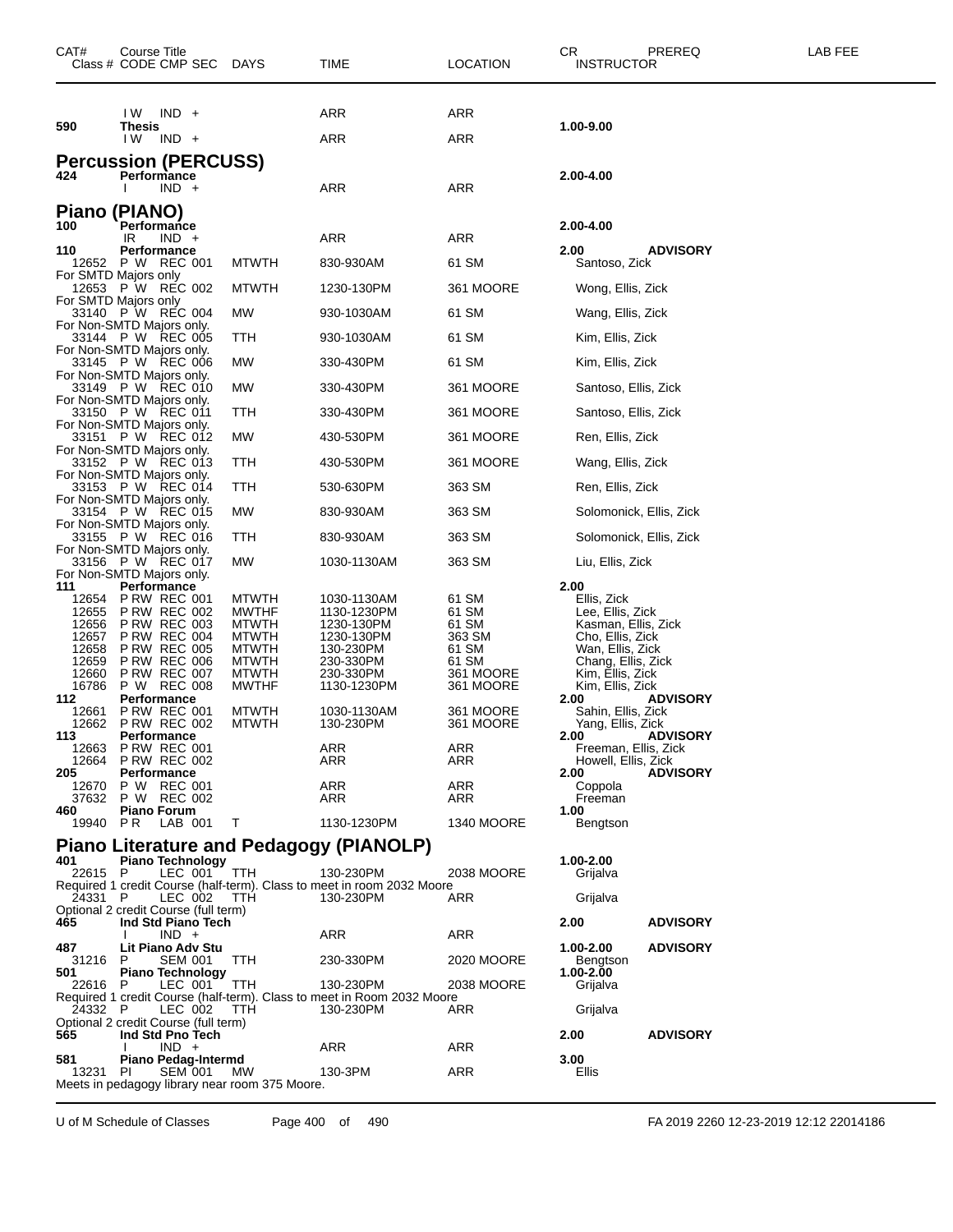| CAT#                                                                      | Course Title<br>Class # CODE CMP SEC                                                                                                                               | DAYS                                                               | TIME                                                                                                                                                        | <b>LOCATION</b>                                                                                | CR.<br><b>INSTRUCTOR</b>                                                                 | PREREQ                    | LAB FEE |
|---------------------------------------------------------------------------|--------------------------------------------------------------------------------------------------------------------------------------------------------------------|--------------------------------------------------------------------|-------------------------------------------------------------------------------------------------------------------------------------------------------------|------------------------------------------------------------------------------------------------|------------------------------------------------------------------------------------------|---------------------------|---------|
| 583<br>13232 PIR                                                          | Supervised Teaching<br>SEM 001<br>Meets in 0371 Moore                                                                                                              |                                                                    | <b>ARR</b>                                                                                                                                                  | ARR                                                                                            | 3.00<br>Ellis                                                                            | ADVISORY                  |         |
| 585<br>13233<br>Meets in Moore 375                                        | <b>Coll&amp;Adult Grp Tch</b><br>PIR<br>SEM 001                                                                                                                    | -TH                                                                | 430-730PM                                                                                                                                                   | ARR                                                                                            | 3.00<br>Ellis                                                                            |                           |         |
| 588<br>24960                                                              | <b>Sur Piano Cham Mus</b><br>LAB 001<br>- P                                                                                                                        | w                                                                  | 230-430PM                                                                                                                                                   | 2032 MOORE                                                                                     | 3.00<br>Cheng                                                                            |                           |         |
|                                                                           | <b>Sacred Music (SACREDMU)</b>                                                                                                                                     |                                                                    |                                                                                                                                                             |                                                                                                |                                                                                          |                           |         |
| 483<br>31218 P                                                            | Improvisation I<br>LEC 001                                                                                                                                         | Τ                                                                  | 5-630PM                                                                                                                                                     | 2110 MOORE                                                                                     | 2.00<br>Owolabi                                                                          | <b>ADVISORY</b>           |         |
| 583                                                                       | <b>Improvisation I</b>                                                                                                                                             |                                                                    |                                                                                                                                                             |                                                                                                | 2.00                                                                                     | <b>ADVISORY</b>           |         |
| 31219 P                                                                   | LEC 001                                                                                                                                                            | Т                                                                  | 5-630PM                                                                                                                                                     | 2110 MOORE                                                                                     | Owolabi                                                                                  |                           |         |
| 135<br>17049                                                              | <b>Theory (THEORY)</b><br>Intr Mus Thry<br>A W LEC 001                                                                                                             | MW                                                                 | 230-330PM                                                                                                                                                   | 2026 MOORE                                                                                     | 3.00<br>Fournier                                                                         | <b>ADVISORY</b>           |         |
| 17050<br>17051                                                            | P RW LAB 002<br>PRW LAB 003                                                                                                                                        | TTH<br>TTH                                                         | 130-230PM<br>330-430PM                                                                                                                                      | 2026 MOORE<br>2026 MOORE                                                                       | Tsui<br>Tsui                                                                             |                           |         |
| 137                                                                       | <b>Intro Mus Theory</b>                                                                                                                                            |                                                                    | Students are auto-enrolled in Lec 001 when they elect Lab 002-004.                                                                                          |                                                                                                | 3.00                                                                                     | <b>ADVISORY</b>           |         |
|                                                                           |                                                                                                                                                                    |                                                                    |                                                                                                                                                             |                                                                                                |                                                                                          |                           |         |
| 13323<br>13324<br>13325<br>13326<br>31370<br>31371<br>35011               | A<br>LEC 001<br>P RW LAB 002<br><b>P RW LAB 003</b><br>PRW LAB 004<br>LAB 005<br>P<br>P<br>LAB 006<br>LAB 007<br>P                                                 | TTH<br>F<br>F<br>$_{F}^{F}$<br>F<br>F                              | NOTE: THEORY 137 does not fulfill any requirements listed by School of Music degrees<br>11-12PM<br>11-12PM<br>12-1PM<br>1-2PM<br>12-1PM<br>1-2PM<br>$2-3PM$ | UMMA AUD<br>506 BMT<br>506 BMT<br>506 BMT<br>706 BMT<br>806 BMT<br>706 BMT                     | Mukherji<br>Dundee<br>Dundee<br>Dundee<br>Edwartowski<br>Edwartowski<br>Edwartowski      |                           |         |
| 139<br>13327<br>13328<br>13329<br>16361<br>13330<br>21270<br>13331<br>149 | <b>Bmus Aural Sk I</b><br>P W LAB 001<br>LAB 002<br>P W<br>LAB 003<br>P W<br>LAB 004<br>P W<br>P W LAB 005<br>P<br>LAB 006<br>P W LAB 007<br><b>Bmus Wrtg Sk I</b> | TTH<br>TTH<br>TTH<br>TTH<br>TTH<br>TTH<br>TTH                      | 930-1030AM<br>1230-130PM<br>830-930AM<br>1130-1230PM<br>1030-1130AM<br>1030-1130AM<br>1130-1230PM                                                           | 2044 MOORE<br>2038 MOORE<br>2044 MOORE<br>2038 MOORE<br>2032 MOORE<br>2038 MOORE<br>2032 MOORE | 1.00<br>McCulloch<br>Kropf<br>McCulloch<br>Kropf<br>Mueller<br>Nelson<br>Mueller<br>2.00 | <b>ADVISORY</b>           |         |
| 13332<br>13333<br>13334<br>19301<br>21277<br>211<br>19193                 | PRW LEC 001<br>P RW LEC 002<br>P RW LEC 003<br>P RW LEC 004<br><b>P RW LEC 005</b><br><b>Basic Th at Keybd</b><br><b>REC 001</b><br>P W                            | MWF<br><b>MWF</b><br><b>MWF</b><br><b>MWF</b><br><b>MWF</b><br>TTH | 830-930AM<br>1030-1130AM<br>730-930AM<br>1130-1230PM<br>830-930AM<br>930-1030AM                                                                             | 2044 MOORE<br>2038 MOORE<br>2058 MOORE<br>2038 MOORE<br>2038 MOORE<br>361 MOORE                | Hall<br>Heneghan<br>Arthur<br>Martin<br>Devries<br>2.00<br>van Geest                     | <b>ADVISORY</b>           |         |
| 13335<br>239<br>21271<br>13336                                            | P<br><b>REC 002</b><br><b>Bmus Aural Sk III</b><br>PRW LAB 001<br>PIRW LAB 002                                                                                     | ттн<br>TTH<br>TTH                                                  | 1030-1130AM<br>930-1030AM<br>930-1030AM                                                                                                                     | 363 SM<br>2026 MOORE<br>2038 MOORE                                                             | van Geest<br>1.00<br>Tran<br>Petty                                                       | <b>ENFORCED</b>           |         |
| 13337<br>13338<br>13339<br>13340<br>17496                                 | Graduate Students Only<br>PRW LAB 003<br>PRW LAB 004<br>P RW LAB 005<br>P RW LAB 006<br>PRW LAB 007                                                                | TTH<br>ттн<br>TTH<br>TTH<br>TTH                                    | 830-930AM<br>1230-130PM<br>130-230PM<br>1130-1230PM<br>1030-1130AM                                                                                          | 2026 MOORE<br>2032 MOORE<br>2032 MOORE<br>2026 MOORE<br>2020 MOORE                             | Tran<br>Sherwood-Gabrielson<br>Sherwood-Gabrielson<br>Sussman<br>Sussman                 |                           |         |
| 240<br>20171                                                              | <b>Bmus Aural Sk IV</b><br>PIR<br>LAB 004                                                                                                                          | TTH                                                                | 930-1030AM                                                                                                                                                  | 2032 MOORE                                                                                     | 1.00<br>Nelson                                                                           | <b>ENFORCED</b>           |         |
| <b>Accelerated Course</b>                                                 |                                                                                                                                                                    |                                                                    |                                                                                                                                                             |                                                                                                |                                                                                          |                           |         |
| 249<br>20819<br>13341<br>19530                                            | <b>Bmus Wrtg Sk III</b><br><b>PR</b><br>$LEC$ 001<br>P R<br>LEC 002<br>LEC 003<br>PR                                                                               | MWF<br>MWF<br><b>MWF</b>                                           | 930-1030AM<br>1130-1230PM<br>930-1030AM                                                                                                                     | 2038 MOORE<br>2032 MOORE<br>2032 MOORE                                                         | 2.00<br>Korsyn<br>Knoedler<br>Knoedler                                                   | <b>ENFORCED</b>           |         |
| 250<br>20172 PIR                                                          | <b>Bmus Wrtg Sk IV</b><br>$LEC$ 004                                                                                                                                | <b>MWF</b>                                                         | 930-1030AM                                                                                                                                                  | 2044 MOORE                                                                                     | 2.00<br>Martin                                                                           | <b>ENFORCED</b>           |         |
| <b>Accelerated Course</b><br>334                                          | Soph Thry-Writn Skl                                                                                                                                                |                                                                    |                                                                                                                                                             |                                                                                                | 2.00                                                                                     | <b>ADVISORY</b>           |         |
| 24780                                                                     | P W REC 001                                                                                                                                                        | МW                                                                 | 130-230PM                                                                                                                                                   | 2032 MOORE                                                                                     | Everett                                                                                  |                           |         |
| 407                                                                       | <b>Directed Indiv Stdy</b><br>$IND +$                                                                                                                              |                                                                    | ARR                                                                                                                                                         | ARR                                                                                            | 2.00-4.00                                                                                | <b>ADVISORY</b>           |         |
| 408                                                                       | <b>Senior Project</b><br>$IND +$<br>IR                                                                                                                             |                                                                    | ARR                                                                                                                                                         | ARR                                                                                            | 2.00                                                                                     | <b>ADVISORY</b>           |         |
| 433                                                                       | <b>Analys 20C Mod Music</b>                                                                                                                                        |                                                                    |                                                                                                                                                             |                                                                                                | 3.00                                                                                     | <b>ADVISORY, ENFORCED</b> |         |
| 20820<br>438                                                              | <b>P RW REC 001</b><br><b>World Music Theory</b>                                                                                                                   | МW                                                                 | 230-4PM                                                                                                                                                     | 2020 MOORE                                                                                     | Heneghan<br>3.00                                                                         | <b>ENFORCED</b>           |         |
| 26496                                                                     | PR.<br>LEC 001                                                                                                                                                     | TTH                                                                | 230-4PM<br>The course is about the classical music traditions of North India, also known as Hindustani music. The first half                                | 2032 MOORE                                                                                     | Mukherji                                                                                 |                           |         |

of the course focuses on acquiring mastery over the basic musical materials of this idiom through singing,

U of M Schedule of Classes Page 401 of 490 FA 2019 2260 12-23-2019 12:12 22014186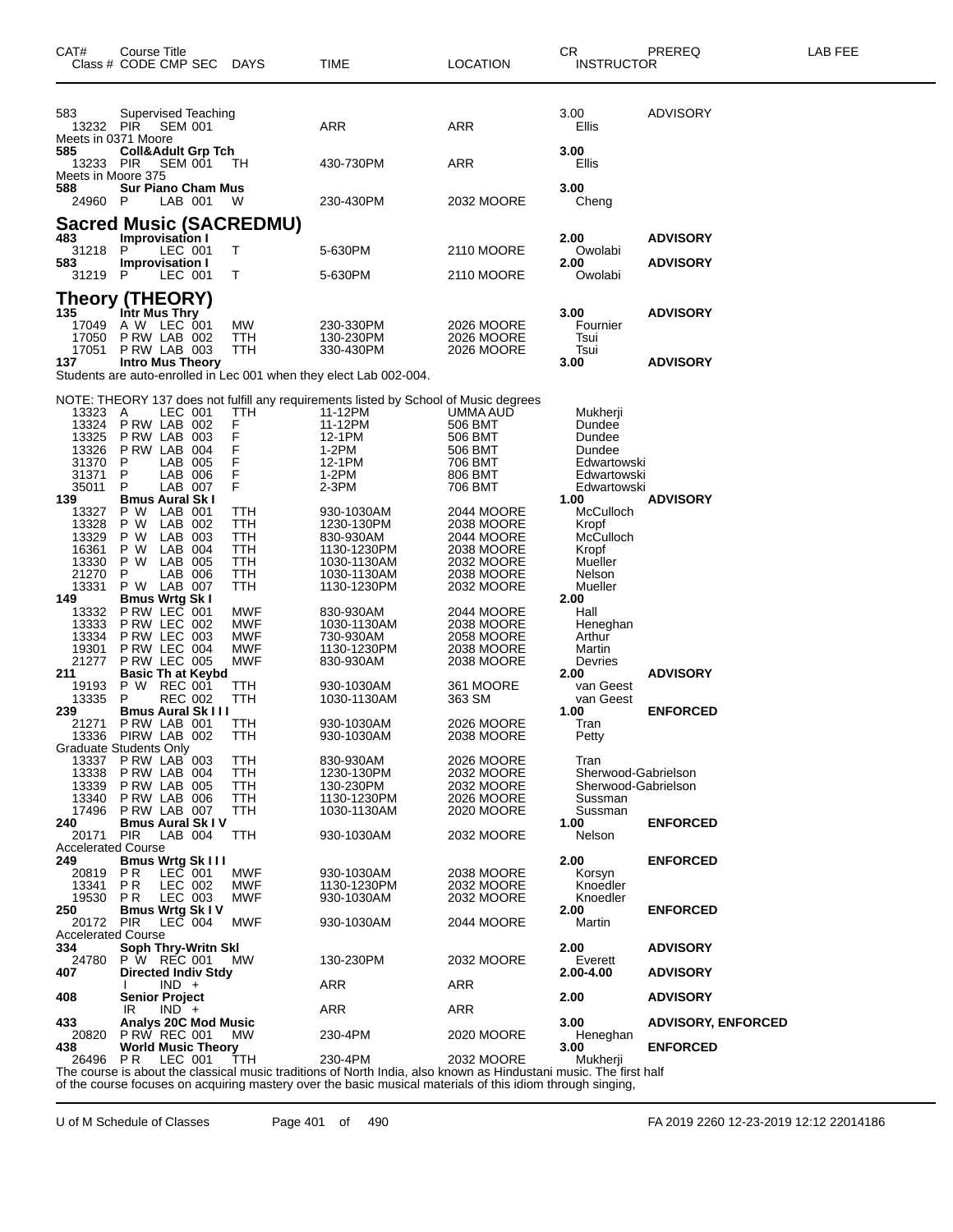| CAT# | Course Title              |             |          | rπ<br>◡⊓          | PREREQ | LAB FEE |
|------|---------------------------|-------------|----------|-------------------|--------|---------|
|      | Class # CODE CMP SEC DAYS | <b>TIME</b> | LOCATION | <b>INSTRUCTOR</b> |        |         |

improvisation, and transcription exercises. The second half of the course builds on these skills to theorize about and analyze aspects of North Indian classical pitch (i.e. raga) and rhythmic (i.e. tala) structure, form, performance practice, and their connection to other musical idioms, including the classical music of South India,

| 440                              | and the classical and popular musical traditions of the West.<br><b>Species Cntrpt I</b> |                          |                                                                                                                                                                                                                                |                          | 3.00                | <b>ENFORCED</b>           |
|----------------------------------|------------------------------------------------------------------------------------------|--------------------------|--------------------------------------------------------------------------------------------------------------------------------------------------------------------------------------------------------------------------------|--------------------------|---------------------|---------------------------|
| 27296                            | LEC 001<br>P <sub>R</sub>                                                                | TTH                      | 1-230PM                                                                                                                                                                                                                        | 2020 MOORE               | Schoenfeld          |                           |
| 442                              | 18th C Counterpoint                                                                      |                          |                                                                                                                                                                                                                                |                          | 3.00                | <b>ADVISORY, ENFORCED</b> |
| 13344                            | PRW REC 001<br>13345 P RW REC 002                                                        | <b>MWF</b><br><b>MWF</b> | 1030-1130AM<br>1230-130PM                                                                                                                                                                                                      | 2044 MOORE<br>2032 MOORE | Petty<br>Petty      |                           |
| 454                              | <b>Orchestration I</b>                                                                   |                          |                                                                                                                                                                                                                                |                          | 3.00                | <b>ADVISORY, ENFORCED</b> |
| 21685                            | PRW LEC 001                                                                              | <b>TTH</b>               | 230-330PM                                                                                                                                                                                                                      | 2026 MOORE               | Schoenfeld          |                           |
| 460                              | <b>Special Courses</b><br>25601 PIRW LEC 001                                             | TTH                      | 1130-1PM                                                                                                                                                                                                                       | 2020 MOORE               | 3.00<br>Vojcic      | <b>ENFORCED</b>           |
|                                  | Analysis Chamb Mus 1780-1980                                                             |                          |                                                                                                                                                                                                                                |                          |                     |                           |
| 31372 PR                         | LEC 002<br>Identity/Intersect Pop Music                                                  | MW                       | 10-1130AM                                                                                                                                                                                                                      | <b>2058 MOORE</b>        | Fournier            |                           |
|                                  |                                                                                          |                          | This course will explore how popular culture constructs, (de)legitimizes, and markets identity through popular                                                                                                                 |                          |                     |                           |
|                                  |                                                                                          |                          | music. Topics to be explored include gender, sexuality, race, ethnicity, disability, ageism, among others.                                                                                                                     |                          |                     |                           |
| 31374 PR<br>Music of the Beatles | LEC 003                                                                                  | MW                       | 10-1130AM                                                                                                                                                                                                                      | 2026 MOORE               | Everett             |                           |
| 531                              | <b>Schenk Thry&amp;Anal I</b>                                                            |                          |                                                                                                                                                                                                                                |                          | 3.00                | <b>ADVISORY</b>           |
| 13347<br>537                     | <b>PIR</b><br><b>SEM 001</b><br><b>Prosem Anal Music</b>                                 | <b>MW</b>                | 1130-1PM                                                                                                                                                                                                                       | 2020 MOORE               | Korsyn<br>3.00      |                           |
| 20822                            | <b>PRW SEM 001</b>                                                                       | MW                       | 1-230PM                                                                                                                                                                                                                        | 3219 MOORE               | Rusch               | <b>ADVISORY, ENFORCED</b> |
| 538                              | <b>Non-west &amp; World Mus</b>                                                          |                          |                                                                                                                                                                                                                                |                          | 3.00                |                           |
| 26497 P                          | <b>REC 001</b>                                                                           | <b>TTH</b>               | 230-4PM<br>The course is about the classical music traditions of North India, also known as Hindustani music. The first half                                                                                                   | 2032 MOORE               | Mukherji            |                           |
|                                  |                                                                                          |                          | of the course focuses on acquiring mastery over the basic musical materials of this idiom through singing,                                                                                                                     |                          |                     |                           |
|                                  |                                                                                          |                          | improvisation, and transcription exercises. The second half of the course builds on these skills to theorize about                                                                                                             |                          |                     |                           |
|                                  |                                                                                          |                          | and analyze aspects of North Indian classical pitch (i.e. raga) and rhythmic (i.e. tala) structure, form,<br>performance practice, and their connection to other musical idioms, including the classical music of South India, |                          |                     |                           |
|                                  | and the classical and popular musical traditions of the West.                            |                          |                                                                                                                                                                                                                                |                          |                     |                           |
| 542                              | 18th C Counterpoint<br>13348 P RW REC 001                                                | <b>MWF</b>               |                                                                                                                                                                                                                                | 2044 MOORE               | 3.00                | <b>ENFORCED</b>           |
|                                  | 13349 P RW REC 002                                                                       | <b>MWF</b>               | 1030-1130AM<br>1230-130PM                                                                                                                                                                                                      | 2032 MOORE               | Petty<br>Petty      |                           |
| 560                              | <b>Special Studies</b>                                                                   |                          |                                                                                                                                                                                                                                |                          | 3.00                | <b>ENFORCED</b>           |
| 28556 PİR                        | LEC 001<br>Analysis Chamb Mus 1780-1980                                                  | TTH                      | 1130-1PM                                                                                                                                                                                                                       | 2020 MOORE               | Vojcic              |                           |
| 31375 PR                         | LEC 002                                                                                  | МW                       | 10-1130AM                                                                                                                                                                                                                      | 2058 MOORE               | Fournier            |                           |
|                                  | Identity/Intersect in Pop Mus                                                            |                          |                                                                                                                                                                                                                                |                          |                     |                           |
|                                  |                                                                                          |                          | This course will explore how popular culture constructs, (de)legitimizes, and markets identity through popular<br>music. Topics to be explored include gender, sexuality, race, ethnicity, disability, ageism, among others.   |                          |                     |                           |
| 31376 PR                         | LEC 003                                                                                  | MW                       | 10-1130AM                                                                                                                                                                                                                      | 2026 MOORE               | Everett             |                           |
| Music of the Beatles<br>570      |                                                                                          |                          |                                                                                                                                                                                                                                |                          | 1.00-4.00           | <b>ADVISORY</b>           |
|                                  | <b>Directed Indiv Study</b><br>$IND +$                                                   |                          | ARR                                                                                                                                                                                                                            | <b>ARR</b>               |                     |                           |
| 590                              | <b>Teaching Tonal Thry</b>                                                               |                          |                                                                                                                                                                                                                                |                          | 3.00                | <b>ADVISORY</b>           |
| 22146<br>651                     | PI<br><b>REC 001</b><br><b>Topics in Analysis</b>                                        | MW                       | 230-4PM                                                                                                                                                                                                                        | 2058 MOORE               | Rusch<br>3.00       | <b>ADVISORY</b>           |
| 29327                            | PI.<br><b>SEM 001</b>                                                                    | MW                       | 830-10AM                                                                                                                                                                                                                       | 3219 MOORE               | Mengozzi            |                           |
| 805<br>14565                     | <b>Seminar in Theory</b><br>PI.                                                          | F                        | 12-330PM                                                                                                                                                                                                                       | 3213 MOORE               | 3.00                | <b>ADVISORY</b>           |
| 807                              | <b>SEM 001</b><br><b>Research Project</b>                                                |                          |                                                                                                                                                                                                                                |                          | Vojcic<br>2.00-4.00 | <b>ADVISORY</b>           |
|                                  | $IND +$                                                                                  |                          | <b>ARR</b>                                                                                                                                                                                                                     | ARR                      |                     |                           |
| 900                              | <b>Preliminary Exam</b><br>$IND +$                                                       |                          | ARR                                                                                                                                                                                                                            | ARR                      | 1.00                |                           |
| 990                              | Diss-Precand                                                                             |                          |                                                                                                                                                                                                                                |                          | 1.00-8.00           | <b>ADVISORY</b>           |
|                                  | $IND +$                                                                                  |                          | <b>ARR</b>                                                                                                                                                                                                                     | ARR                      |                     |                           |
| 995                              | Diss-Cand<br>IR<br>$IND +$                                                               |                          | ARR                                                                                                                                                                                                                            | ARR                      | 8.00                | <b>ENFORCED</b>           |
|                                  |                                                                                          |                          |                                                                                                                                                                                                                                |                          |                     |                           |
|                                  | <b>Trombone (TROMBONE)</b>                                                               |                          |                                                                                                                                                                                                                                |                          |                     |                           |
|                                  | <b>Trumpet-Cornet (TRUM)</b>                                                             |                          |                                                                                                                                                                                                                                |                          |                     |                           |
| Tuba (TUBA)                      |                                                                                          |                          |                                                                                                                                                                                                                                |                          |                     |                           |
|                                  |                                                                                          |                          |                                                                                                                                                                                                                                |                          |                     |                           |
|                                  | Viola (VIOLA)                                                                            |                          |                                                                                                                                                                                                                                |                          |                     |                           |
| 450<br>12919                     | Performance Lab<br>PI<br>LAB 162                                                         | TН                       | 230-430PM                                                                                                                                                                                                                      | 1378 SM                  | 1.00<br>Schotten    |                           |
| 450                              | <b>Performance Lab</b>                                                                   |                          |                                                                                                                                                                                                                                |                          | 1.00                |                           |
|                                  | P<br>LAB 162                                                                             | т                        | 230-430PM                                                                                                                                                                                                                      | ARR                      |                     |                           |
| 450                              | P<br>LAB 162<br><b>Performance Lab</b>                                                   | т                        | 330-430PM                                                                                                                                                                                                                      | 2020 MOORE               | 1.00                |                           |
| 21106                            | <b>PI</b><br>LAB 163                                                                     | М                        | 730-930PM                                                                                                                                                                                                                      | 2020 MOORE               | Coade               |                           |
| 450                              | Performance Lab<br>LAB 163                                                               | т                        | 230-430PM                                                                                                                                                                                                                      | <b>1340 MOORE</b>        | 1.00                |                           |
| 550                              | Performance Lab                                                                          |                          |                                                                                                                                                                                                                                |                          | 1.00                |                           |
| 21704                            | ΡI<br>LAB 162                                                                            | TН                       | 230-430PM                                                                                                                                                                                                                      | 1378 SM                  | Schotten            |                           |
| 550                              | <b>Performance Lab</b>                                                                   |                          |                                                                                                                                                                                                                                |                          | 1.00                |                           |

U of M Schedule of Classes Page 402 of 490 FA 2019 2260 12-23-2019 12:12 22014186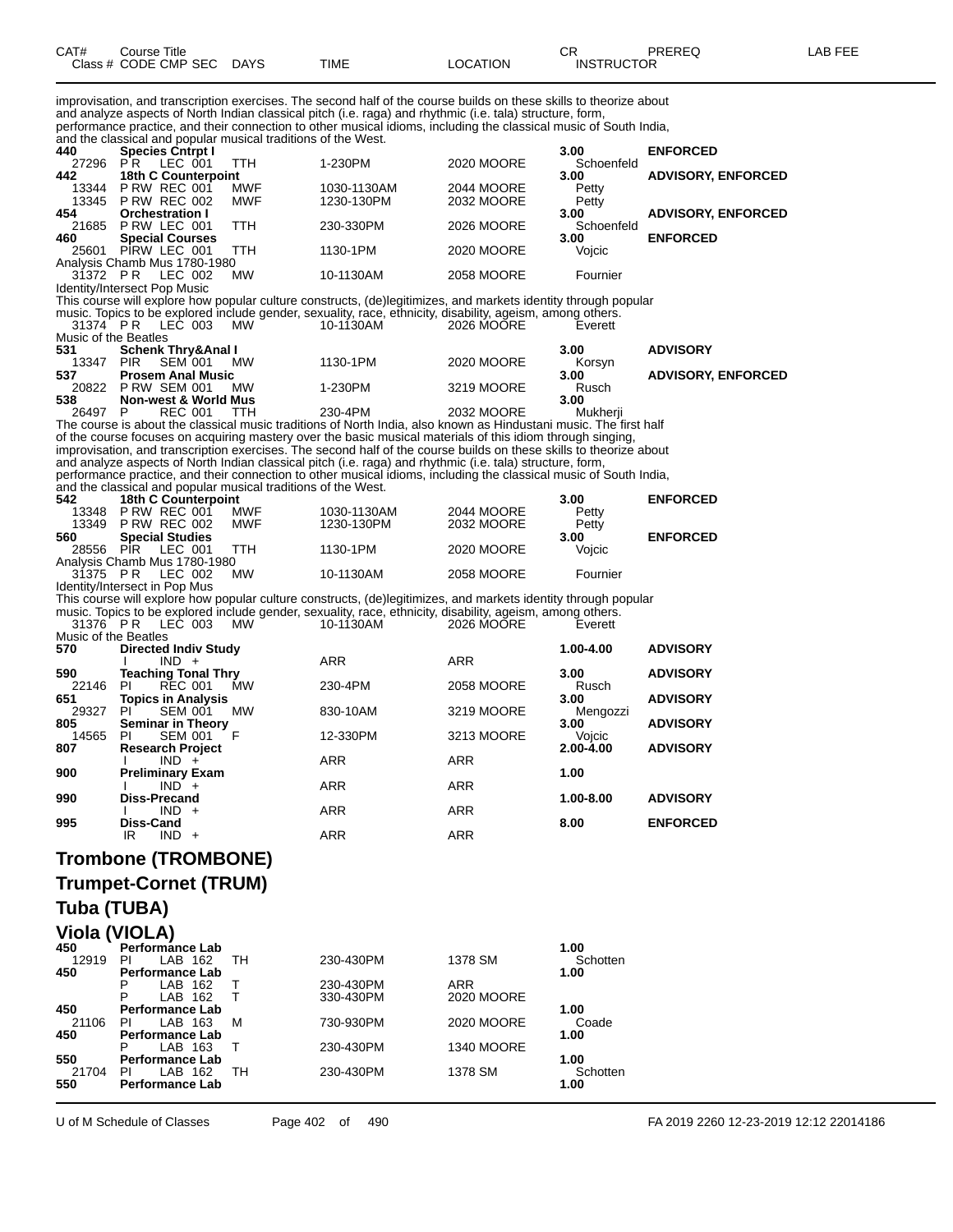| CAT#                                                                                                        | Course Title                                                                                                                 | Class # CODE CMP SEC DAYS                                                                                                                                                                                    |                                                                 | TIME                                                                                 | <b>LOCATION</b>                                                                          | CR<br><b>INSTRUCTOR</b>                                                                                                                          | PREREQ                                                                   | LAB FEE |
|-------------------------------------------------------------------------------------------------------------|------------------------------------------------------------------------------------------------------------------------------|--------------------------------------------------------------------------------------------------------------------------------------------------------------------------------------------------------------|-----------------------------------------------------------------|--------------------------------------------------------------------------------------|------------------------------------------------------------------------------------------|--------------------------------------------------------------------------------------------------------------------------------------------------|--------------------------------------------------------------------------|---------|
| 550<br>21705<br>550                                                                                         | Р<br>P<br>PI<br>P                                                                                                            | LAB 162<br>LAB 162<br><b>Performance Lab</b><br>LAB 163<br><b>Performance Lab</b><br>LAB 163                                                                                                                 | Т<br>т<br>M<br>т                                                | 230-430PM<br>330-430PM<br>730-930PM<br>230-430PM                                     | ARR<br>2020 MOORE<br>2020 MOORE<br><b>1340 MOORE</b>                                     | 1.00<br>Coade<br>1.00                                                                                                                            |                                                                          |         |
| <b>Violin (VIOLIN)</b><br>111<br>24890<br>450<br>23218<br>450                                               | Performance<br>PI<br><b>PI</b><br>P                                                                                          | <b>REC 001</b><br><b>Performance Lab</b><br>LAB 157<br><b>Performance Lab</b><br>LAB 157                                                                                                                     | т<br>ТH                                                         | ARR<br>230-430PM<br>430-630PM                                                        | ARR<br><b>1340 MOORE</b><br>1374 SM                                                      | 2.00<br>1.00<br><b>Belen</b><br>1.00                                                                                                             | <b>ADVISORY</b>                                                          |         |
| <b>String Showcase</b><br>450<br>12961<br>450<br>450<br>16416<br><b>String Showcase</b><br>20614            | <b>PI</b><br><b>PI</b><br>PI                                                                                                 | <b>Performance Lab</b><br>LAB 164<br><b>Performance Lab</b><br>LAB 164<br><b>Performance Lab</b><br>LAB 166<br>LAB 172                                                                                       | т<br>т<br>т<br>TН                                               | 430-630PM<br>230-430PM<br>230-430PM<br>230-430PM                                     | 1370 SM<br>ARR<br>ARR<br>1340 MOORE                                                      | 1.00<br>Jennings<br>1.00<br>1.00<br>Votapek<br>Berofsky                                                                                          |                                                                          |         |
| 21859<br>460<br>22784<br>550<br>23219<br>550                                                                | P<br>PI<br>P<br><b>Viola for Violin</b><br>P<br><b>PI</b><br>P                                                               | LAB 172<br>LAB 232<br>LAB 232<br><b>SEM 001</b><br><b>Performance Lab</b><br>LAB 157<br><b>Performance Lab</b><br>LAB 157                                                                                    | Τ<br>M<br>т<br>Т<br>TН                                          | 230-430PM<br>5-7PM<br>230-430PM<br>ARR<br>230-430PM<br>430-630PM                     | ARR<br>1380 SM<br>ARR<br>ARR<br><b>1340 MOORE</b><br>1374 SM                             | Halen<br>1.00<br>Schotten<br>1.00<br>Belen<br>1.00                                                                                               |                                                                          |         |
| String Showcase<br>550<br>21707<br>550<br>550<br>21708<br><b>String Showcase</b><br>21709<br>22767<br>21979 | PI<br>P<br><b>PI</b><br>-PI<br>P<br>PI<br>PI                                                                                 | <b>Performance Lab</b><br>LAB 164<br><b>Performance Lab</b><br>LAB 164<br><b>Performance Lab</b><br>LAB 166<br>LAB 172<br>LAB 172<br>LAB 181<br>LAB 232                                                      | т<br>т<br>т<br>TН<br>т<br>M                                     | 430-630PM<br>230-430PM<br>230-430PM<br>230-430PM<br>230-430PM<br>ARR<br>5-7PM        | 1370 SM<br>ARR<br>ARR<br>1340 MOORE<br>ARR<br>ARR<br>1380 SM                             | 1.00<br>Jennings<br>1.00<br>1.00<br>Votapek<br>Berofsky<br>Song<br>Halen                                                                         |                                                                          |         |
| <b>Voice (VOICE)</b><br>111<br>Theatre majors only<br>112                                                   | P<br>Performance<br>12972 PIW REC 001<br>27654 PI REC 002<br>Performance                                                     | LAB 232<br>$IND +$                                                                                                                                                                                           | т<br>TTH<br>TTH                                                 | 230-430PM<br>1030-1130AM<br>1130-1230PM<br>ARR                                       | ARR<br>2439 WDC<br>2439 WDC<br>ARR                                                       | 1.00-2.00<br>Amon, Best<br>Amon, Best<br>2.00                                                                                                    |                                                                          |         |
| 200<br>19583<br>201<br>13354<br>203<br>13355<br>339<br>340<br>439<br>440<br>469<br>20855<br>491             | P W LEC 001<br>P W LEC 001<br>P W LEC 001<br><b>Rep Prep</b><br><b>Rep Prep</b><br><b>Rep Prep</b><br><b>Rep Prep</b><br>PI. | <b>Basic Lyric Diction</b><br><b>Basic Ital Diction</b><br><b>Basic Fren Diction</b><br>$IND +$<br>$\overline{IND}$ +<br>$IND +$<br>$IND +$<br><b>Aria Preparation</b><br>LEC 001<br><b>Interpr of Songs</b> | <b>Voice Literature (VOICELIT)</b><br>TTH.<br>MWF<br>MWF<br>MW. | 130-230PM<br>930-1030AM<br>1030-1130AM<br>ARR<br><b>ARR</b><br>ARR<br>ARR<br>3-430PM | <b>2044 MOORE</b><br>202 STRNS<br>202 STRNS<br>ARR<br>ARR<br>ARR<br>ARR<br><b>STAMPS</b> | 1.00<br>Thompson<br>1.00-2.00<br>Cheek<br>1.00-2.00<br>Cheek, McGrew<br>1.00-2.00<br>1.00-2.00<br>1.00-2.00<br>1.00-2.00<br>3.00<br>Katz<br>3.00 | <b>ADVISORY</b><br><b>ADVISORY</b><br><b>ADVISORY</b><br><b>ADVISORY</b> |         |
| 13356<br>505<br>13357<br>507<br>13358<br>519<br>22315                                                       | <b>PIR</b><br>PRW LEC 001<br>P W LEC 001<br>P                                                                                | LEC 001<br>Italian Lyric Dictn<br><b>Fren Diction Singer</b><br><b>Teaching Voice I</b><br><b>REC 001</b>                                                                                                    | ттн<br>MWF<br>MWF<br>TTH                                        | 230-430PM<br>930-1030AM<br>1030-1130AM<br>130-230PM                                  | <b>1350 MOORE</b><br>202 STRNS<br>202 STRNS<br>1374 SM                                   | Katz<br>2.00<br>Cheek<br>2.00<br>Cheek, McGrew<br>2.00<br>Mannino                                                                                | <b>ADVISORY</b><br><b>ADVISORY</b>                                       |         |

U of M Schedule of Classes Page 403 of 490 FA 2019 2260 12-23-2019 12:12 22014186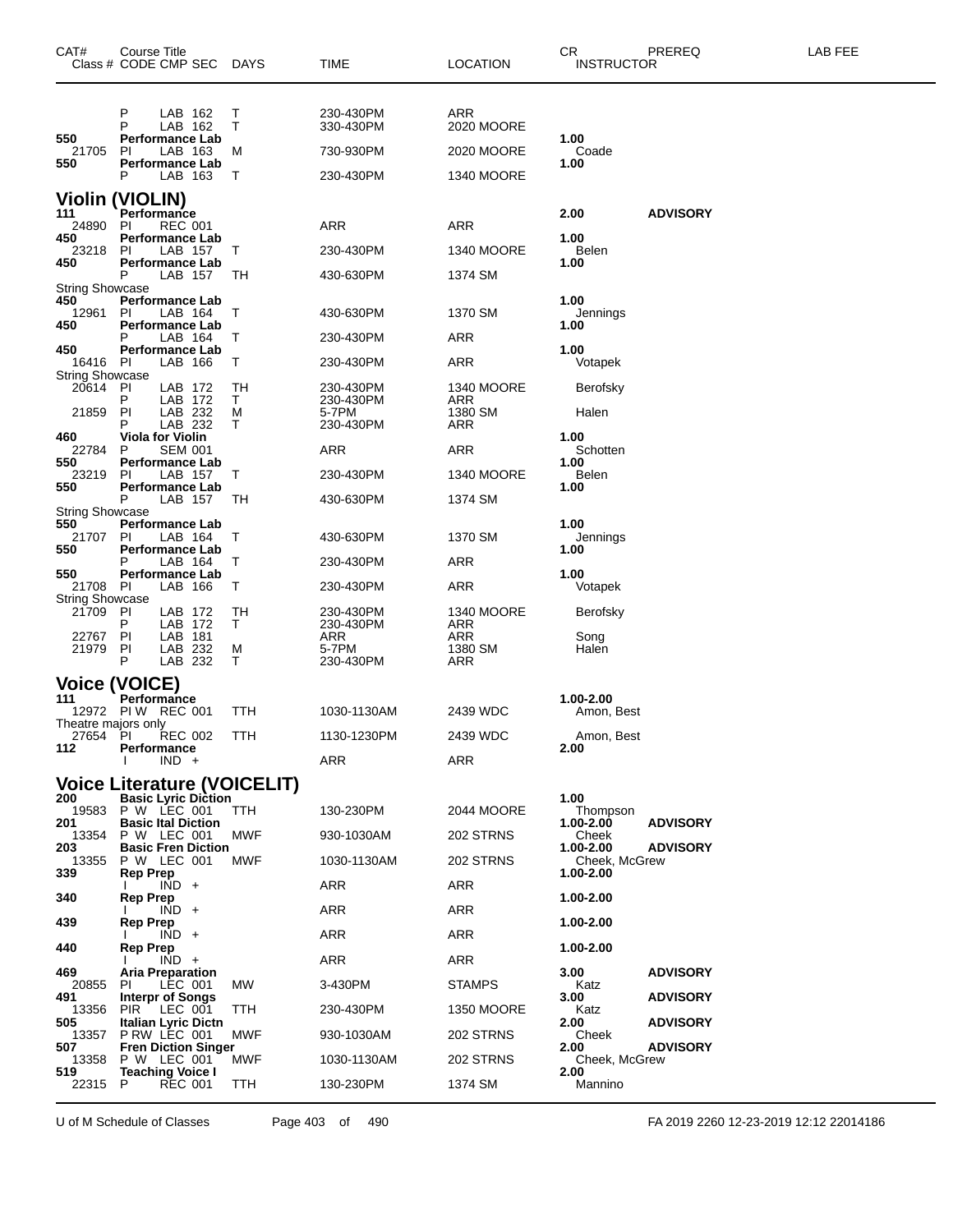| CAT#         | Course Title<br>Class # CODE CMP SEC                          | <b>DAYS</b> | <b>TIME</b>                                    | <b>LOCATION</b>   | CR.<br><b>INSTRUCTOR</b> | PREREQ          | LAB FEE |
|--------------|---------------------------------------------------------------|-------------|------------------------------------------------|-------------------|--------------------------|-----------------|---------|
|              |                                                               |             |                                                |                   |                          |                 |         |
| 539          | Rep Prep<br>$IND +$                                           |             | <b>ARR</b>                                     | <b>ARR</b>        | 1.00-2.00                |                 |         |
| 540          | <b>Rep Prep</b>                                               |             |                                                |                   | 1.00-2.00                |                 |         |
|              | $IND +$                                                       |             | <b>ARR</b>                                     | ARR               |                          |                 |         |
| 567          | <b>Oratorios</b>                                              |             |                                                |                   | 2.00                     |                 |         |
| 19757        | <b>REC 001</b><br>P                                           | <b>MW</b>   | 1130-1230PM                                    | <b>2058 MOORE</b> | Olsen                    |                 |         |
| 569          | Seniors and MM Voice students only<br><b>Aria Preparation</b> |             |                                                |                   | 3.00                     | <b>ADVISORY</b> |         |
| 20856        | LEC 001<br><b>PI</b>                                          | <b>MW</b>   | 3-430PM                                        | <b>STAMPS</b>     | Katz                     |                 |         |
| 592          | Interpretatn-Songs                                            |             |                                                |                   | 3.00                     | <b>ADVISORY</b> |         |
| 13360        | <b>PIR</b><br>LEC 001                                         | <b>TTH</b>  | 230-430PM                                      | <b>1350 MOORE</b> | Katz                     |                 |         |
| 639          | <b>Rep Prep</b>                                               |             |                                                |                   | 1.00-2.00                |                 |         |
| 640          | $IND +$<br><b>Rep Prep</b>                                    |             | <b>ARR</b>                                     | <b>ARR</b>        | 1.00-2.00                |                 |         |
|              | IND.<br>$\ddot{}$                                             |             | <b>ARR</b>                                     | <b>ARR</b>        |                          |                 |         |
| 891          | <b>Rep Prep</b>                                               |             |                                                |                   | 1.00-2.00                |                 |         |
|              | $IND +$                                                       |             | <b>ARR</b>                                     | <b>ARR</b>        |                          |                 |         |
|              |                                                               |             | <b>Wellness for Performing Arts (WELLNESS)</b> |                   |                          |                 |         |
| 220          | <b>Alexander Tech Intro</b>                                   |             |                                                |                   | 1.00                     |                 |         |
| 31208        | P W REC 001                                                   | F           | 230-330PM                                      | 202 STRNS         | Obrecht                  |                 |         |
| 412          | Yoga Performers                                               |             |                                                |                   | 1.00                     |                 |         |
| 32327        | P<br><b>REC 001</b>                                           | <b>TTH</b>  | 9-10AM                                         | 202 STRNS         | Matuza                   |                 |         |
| 32328<br>512 | <b>REC 002</b><br>P<br><b>Yoga Performers</b>                 | <b>MW</b>   | 830-930AM                                      | 202 STRNS         | Matuza<br>1.00           |                 |         |
| 29863        | P <sub>R</sub><br><b>REC 001</b>                              | TTH         | 9-10AM                                         | 202 STRNS         | Matuza                   |                 |         |
| 29864        | <b>REC 002</b><br>P                                           | <b>MW</b>   | 830-930AM                                      | 202 STRNS         | Matuza                   |                 |         |
| 520          | <b>Alexander Tech Intro</b>                                   |             |                                                |                   | 1.00                     |                 |         |
| 29865        | P W<br><b>REC 001</b>                                         | F           | 230-330PM                                      | 202 STRNS         | Obrecht                  |                 |         |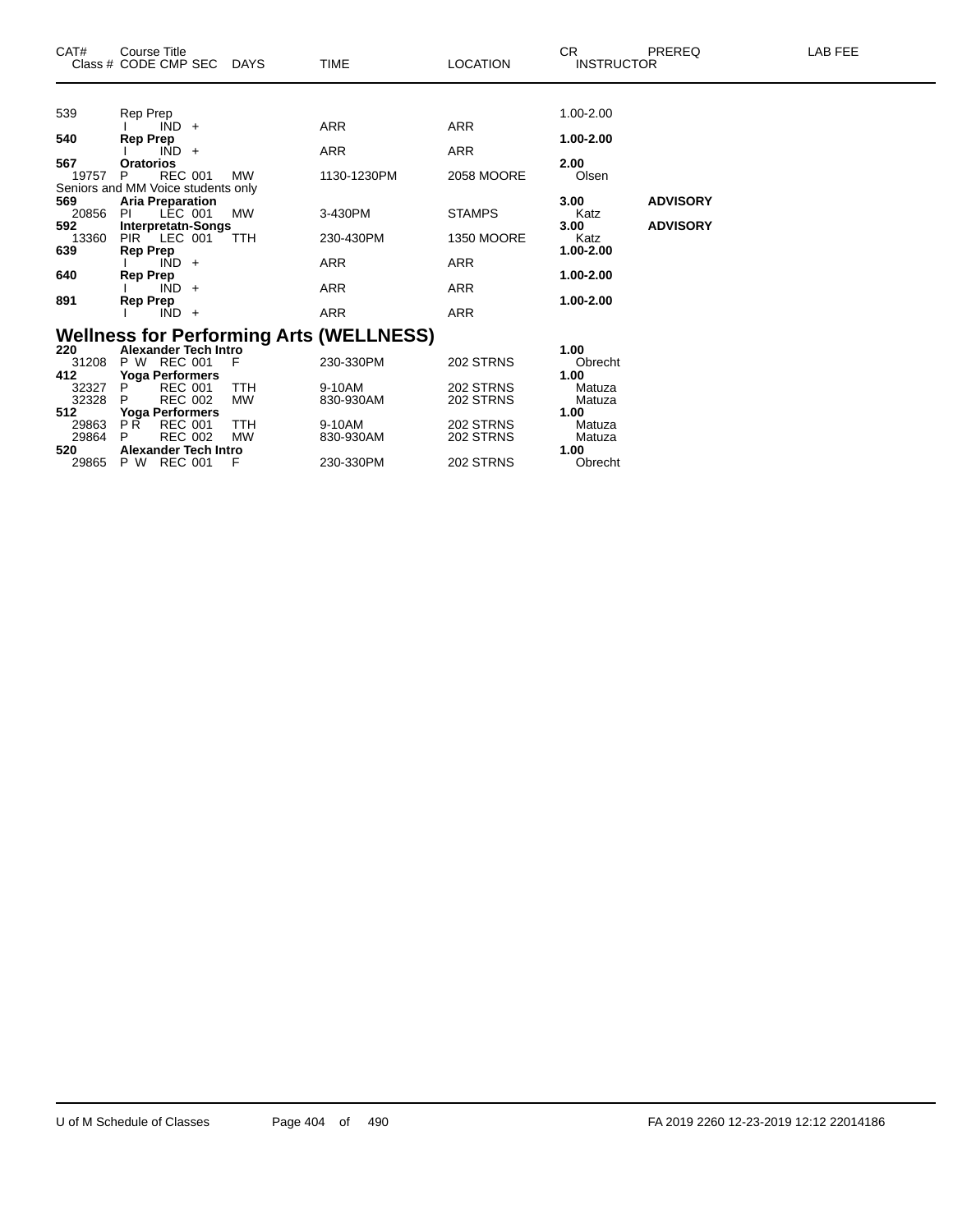| CAT# | Title<br>$\degree$ course $\degree$ |             |      |          | ◠г<br>◡⊓          | PREREQ | _AB FEF |
|------|-------------------------------------|-------------|------|----------|-------------------|--------|---------|
|      | Class # CODE CMP SEC                | <b>DAYS</b> | TIME | LOCATION | <b>INSTRUCTOR</b> |        |         |

# **Theatre And Drama**

|                      |                                                   | <b>Theatre &amp; Drama (THTREMUS)</b>                                                                   |                                                                                                                    |                          |                         |                 |
|----------------------|---------------------------------------------------|---------------------------------------------------------------------------------------------------------|--------------------------------------------------------------------------------------------------------------------|--------------------------|-------------------------|-----------------|
| 101                  | Intro to Acting I                                 |                                                                                                         | In order to be approved for enrollment, students must register on the waitlist and attend the first three classes. |                          | 3.00                    | <b>ADVISORY</b> |
|                      | 13234 PIW REC 001                                 | <b>TTH</b>                                                                                              | 330-530PM                                                                                                          | 1415 WDC                 | Gomez                   |                 |
|                      | 13235 PIW REC 002                                 | TTH                                                                                                     | 130-330PM                                                                                                          | <b>B222 WDC</b>          | Kassabova               |                 |
|                      |                                                   |                                                                                                         | In order to be approved for enrollment, students must register on the waitlist and attend the first three classes. |                          |                         |                 |
| 102<br>28951         | Intro to Acting II<br>PIW REC 001                 | MW                                                                                                      | 3-5PM                                                                                                              | <b>B222 WDC</b>          | 3.00<br>Traister        | <b>ADVISORY</b> |
| 172                  | <b>Movement I</b>                                 |                                                                                                         |                                                                                                                    |                          | 2.00                    |                 |
| 25463                | PI.<br>LAB 001                                    | MWF                                                                                                     | 9-1030AM                                                                                                           | 1435 WDC                 | Tulip                   |                 |
| 181                  | <b>Acting I</b>                                   |                                                                                                         |                                                                                                                    |                          | 3.00                    | <b>ADVISORY</b> |
| 13236                | PI W REC 001                                      | MWF                                                                                                     | 1230-2PM                                                                                                           | 1415 WDC                 | Eaton                   |                 |
| 192<br>13237         | Voice I<br><b>PIW REC 001</b>                     | <b>MWF</b>                                                                                              | 1030-12PM                                                                                                          | 1415 WDC                 | 3.00<br>Danford         | <b>ADVISORY</b> |
| 222                  | Intro Global Ethnic                               |                                                                                                         |                                                                                                                    |                          | 3.00                    |                 |
| 22584                | P W LEC 001                                       | ттн                                                                                                     | 10-1130AM                                                                                                          | 2155 NQ                  | Mbala Nkanga            |                 |
|                      | Intro to Global Theatre                           |                                                                                                         |                                                                                                                    |                          |                         |                 |
| 227                  | <b>Intro Playwriting</b>                          |                                                                                                         |                                                                                                                    |                          | 3.00                    |                 |
| 19194<br>233         | P W REC 001<br><b>Rituals/Practices</b>           | MW                                                                                                      | 4-530PM                                                                                                            | 2439 WDC                 | Casas<br>3.00           |                 |
| 31897                | PI.<br><b>SEM 001</b>                             | TTH                                                                                                     | 330-5PM                                                                                                            | 2415 WDC                 |                         |                 |
| 240                  | Intro to Design                                   |                                                                                                         |                                                                                                                    |                          | 3.00                    | <b>ADVISORY</b> |
| 14261                | P W LEC 001                                       | TTH                                                                                                     | 11-1PM                                                                                                             | 2239 WDC                 | Murphy                  |                 |
| 241                  | <b>Directing I</b>                                |                                                                                                         |                                                                                                                    |                          | 3.00                    | <b>ADVISORY</b> |
| 13238                | PIW REC 001<br>Directing, D&P and BTA majors only | TTH                                                                                                     | 1130-130PM                                                                                                         | 1415 WDC                 | Cantor                  |                 |
|                      | 20262 PIW REC 002                                 | ттн                                                                                                     | 330-530PM                                                                                                          | <b>B222 WDC</b>          | Packard                 |                 |
|                      | D&P. Interarts and BTA maiors                     |                                                                                                         |                                                                                                                    |                          |                         |                 |
| 33118 PI             | <b>REC 003</b>                                    | MW                                                                                                      | 3-5PM                                                                                                              | 1435 WDC                 | Gomez                   |                 |
| 245                  | <b>Intro Stage Managmt</b>                        |                                                                                                         |                                                                                                                    |                          | 2.00-3.00               | <b>ADVISORY</b> |
| 13239<br>250         | PIW LEC 001<br>Intro Tech Tht Prac                | MW                                                                                                      | 11-12PM                                                                                                            | 2443 WDC                 | Uffner-Elliott<br>3.00  |                 |
|                      | 13240 PIW LEC 001                                 | MW                                                                                                      | 9-1030AM                                                                                                           | 2439 WDC                 | Decker                  |                 |
|                      |                                                   | Students must elect a lecture section AND a lab section.                                                |                                                                                                                    |                          |                         |                 |
| D&P student section. |                                                   |                                                                                                         |                                                                                                                    |                          |                         |                 |
|                      | 13241 PIW LEC 002                                 | TTH                                                                                                     | 9-1030AM                                                                                                           | 2439 WDC                 | Decker                  |                 |
|                      |                                                   | Students must elect a lecture section AND a lab section.<br>Performance Student Section student section |                                                                                                                    |                          |                         |                 |
|                      | 13242 S W LAB 003                                 | MW                                                                                                      | 1-3PM                                                                                                              | ARR                      | Decker                  |                 |
| 13243                | S W<br>LAB 004                                    | <b>MW</b>                                                                                               | 3-5PM                                                                                                              | ARR                      | Decker                  |                 |
| 13244 S W            | LAB 005                                           | TTH                                                                                                     | 1-3PM                                                                                                              | ARR                      | Decker                  |                 |
| 13245                | S W<br>LAB 006                                    | <b>TTH</b>                                                                                              | 3-5PM                                                                                                              | ARR                      | Decker                  |                 |
| 13246<br>251         | S W LAB 007<br><b>Practicum I</b>                 | F                                                                                                       | 1-5PM                                                                                                              | ARR                      | Decker<br>1.00          |                 |
| 13247                | P W LAB 001                                       |                                                                                                         | ARR                                                                                                                | ARR                      | Uffner-Elliott          |                 |
| 252                  | <b>Prod Practicum II</b>                          |                                                                                                         |                                                                                                                    |                          | 1.00                    | <b>ADVISORY</b> |
| 13248                | PI<br>LAB 001                                     |                                                                                                         | ARR                                                                                                                | ARR                      | Decker                  |                 |
| 13249 PI             | LAB 003                                           |                                                                                                         | ARR                                                                                                                | ARR                      | Mountain                |                 |
| 13250                | - PI<br>LAB 005<br>PI<br>LAB 007                  |                                                                                                         | ARR                                                                                                                | ARR                      | Hahn                    |                 |
| 16251<br>16542 PI    | LAB 008                                           |                                                                                                         | ARR<br>ARR                                                                                                         | ARR<br>ARR               | Myers<br>Auletti        |                 |
| 13251                | PI<br>LAB 012                                     |                                                                                                         | ARR                                                                                                                | ARR                      | Uffner-Elliott          |                 |
| 17896                | PI<br>LAB 013                                     |                                                                                                         | ARR                                                                                                                | ARR                      | Drone                   |                 |
| 13252                | PI<br>LAB 018                                     |                                                                                                         | ARR                                                                                                                | ARR                      | Murphy                  |                 |
| 13253                | PI<br>LAB 025                                     |                                                                                                         | ARR                                                                                                                | ARR                      | Lindsay                 |                 |
| 13254<br>13255       | PI<br>LAB 026<br>PI<br>LAB 028                    |                                                                                                         | <b>ARR</b><br><b>ARR</b>                                                                                           | ARR<br><b>ARR</b>        | Bacon<br>Reynolds III   |                 |
| 21951                | PI<br>LAB 030                                     |                                                                                                         | <b>ARR</b>                                                                                                         | <b>ARR</b>               | Brinker                 |                 |
| 13256                | ΡI<br>LAB 031                                     |                                                                                                         | ARR                                                                                                                | ARR                      | Berg                    |                 |
| 21085                | PI<br>LAB 037                                     |                                                                                                         | ARR                                                                                                                | <b>ARR</b>               | Wagner                  |                 |
| 256                  |                                                   |                                                                                                         |                                                                                                                    |                          |                         |                 |
|                      | <b>Lighting Design I</b>                          |                                                                                                         |                                                                                                                    |                          | 3.00                    | <b>ADVISORY</b> |
| 14263                | PIW LEC 001                                       | TTH                                                                                                     | 930-11AM                                                                                                           | 2413 WDC                 | Murphy                  |                 |
| 260                  | Scene Design I                                    |                                                                                                         |                                                                                                                    |                          | 3.00                    | <b>ADVISORY</b> |
| 13257<br>261         | PIW REC 001<br><b>Practicum III</b>               | TTH                                                                                                     | 230-4PM                                                                                                            | 2239 WDC                 | Mountain<br>1.00        |                 |
| 13258                | ΡI<br>LAB 001                                     |                                                                                                         | <b>ARR</b>                                                                                                         | ARR                      | Decker                  | <b>ADVISORY</b> |
| 13259                | PI<br>LAB 003                                     |                                                                                                         | ARR                                                                                                                | <b>ARR</b>               | Mountain                |                 |
| 13260                | LAB 005<br>ΡI                                     |                                                                                                         | ARR                                                                                                                | <b>ARR</b>               | Hahn                    |                 |
| 16252                | PI<br>LAB 007                                     |                                                                                                         | <b>ARR</b>                                                                                                         | <b>ARR</b>               | Myers                   |                 |
| 16543                | LAB 008<br>ΡI                                     |                                                                                                         | ARR                                                                                                                | ARR                      | Auletti                 |                 |
| 13261<br>17897       | PI<br>LAB 012<br>PI<br>LAB 013                    |                                                                                                         | ARR<br><b>ARR</b>                                                                                                  | ARR<br><b>ARR</b>        | Uffner-Elliott<br>Drone |                 |
| 13262                | LAB 018<br>ΡI                                     |                                                                                                         | ARR                                                                                                                | ARR                      | Murphy                  |                 |
| 13263                | PI<br>LAB 025                                     |                                                                                                         | ARR                                                                                                                | ARR                      | Lindsay                 |                 |
| 13264<br>13265       | PI<br>LAB 026<br>ΡI<br>LAB 028                    |                                                                                                         | ARR<br>ARR                                                                                                         | <b>ARR</b><br><b>ARR</b> | Bacon<br>Reynolds III   |                 |

U of M Schedule of Classes Page 405 of 490 FA 2019 2260 12-23-2019 12:12 22014186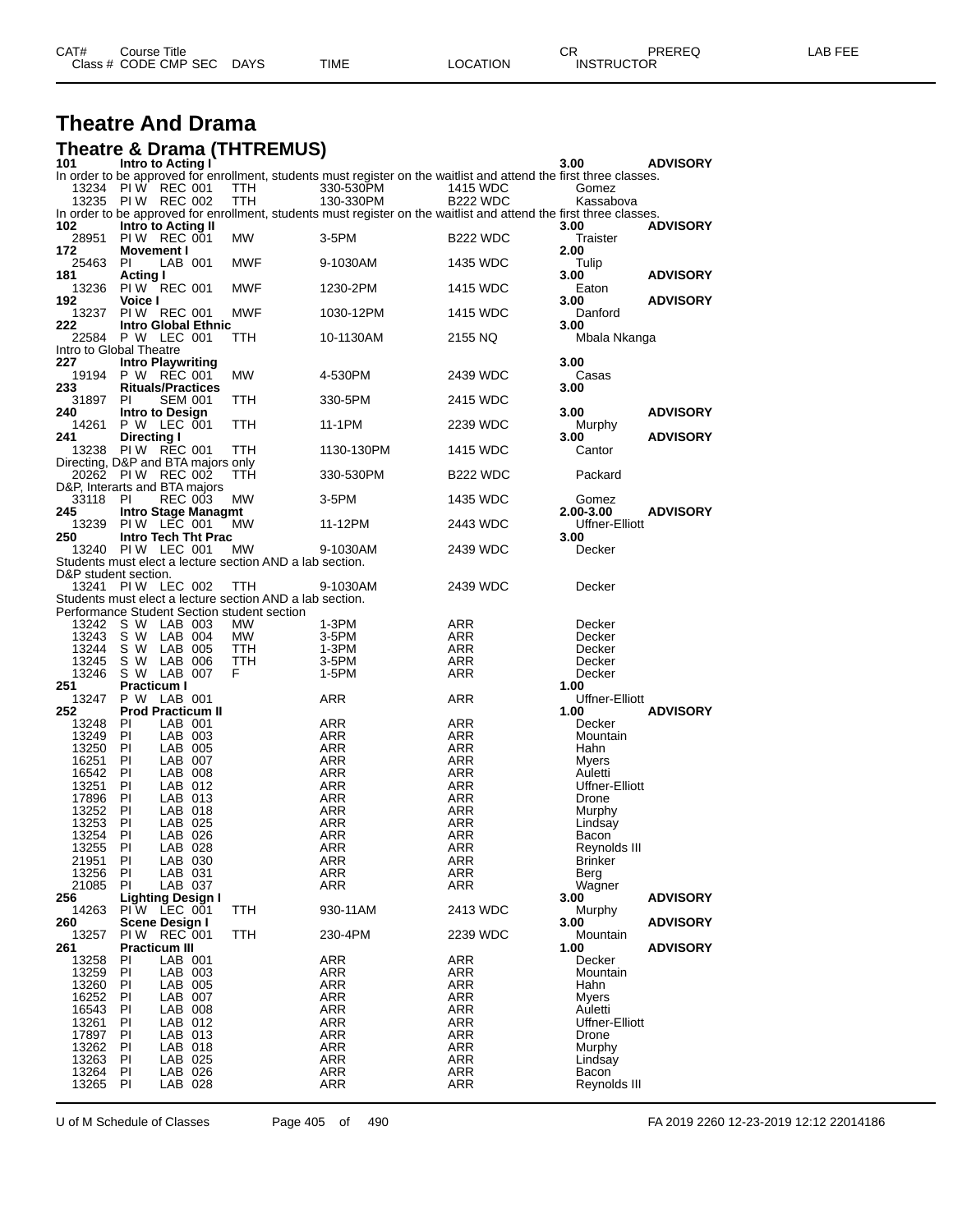| CAT#               | <b>Course Title</b><br>Class # CODE CMP SEC                                       | DAYS | TIME                     | <b>LOCATION</b>          | <b>CR</b><br><b>INSTRUCTOR</b> | PREREQ          | LAB FEE |
|--------------------|-----------------------------------------------------------------------------------|------|--------------------------|--------------------------|--------------------------------|-----------------|---------|
| 21952              | LAB 030<br>ΡI<br>LAB 031                                                          |      | <b>ARR</b>               | ARR                      | Brinker                        |                 |         |
| 13266<br>262       | PI<br><b>Practicum IV</b>                                                         |      | ARR                      | ARR                      | Berg<br>1.00                   | <b>ADVISORY</b> |         |
| 13267              | LAB 001<br>PI                                                                     |      | <b>ARR</b>               | <b>ARR</b>               | Decker                         |                 |         |
| 13268              | LAB 003<br>ΡI                                                                     |      | <b>ARR</b>               | ARR                      | Mountain                       |                 |         |
| 13269              | LAB 005<br>ΡI                                                                     |      | <b>ARR</b>               | ARR                      | Hahn                           |                 |         |
| 16253<br>16544     | LAB 007<br>ΡI<br>LAB 008<br>ΡI                                                    |      | <b>ARR</b><br><b>ARR</b> | <b>ARR</b><br>ARR        | Myers<br>Auletti               |                 |         |
| 13270              | LAB 012<br>ΡI                                                                     |      | <b>ARR</b>               | ARR                      | Uffner-Elliott                 |                 |         |
| 17898              | LAB 013<br>ΡI                                                                     |      | <b>ARR</b>               | <b>ARR</b>               | Drone                          |                 |         |
| 13271<br>13272     | LAB 018<br>ΡI                                                                     |      | <b>ARR</b>               | ARR                      | Murphy                         |                 |         |
| 13273              | LAB 025<br>PI<br>LAB 026<br>PI                                                    |      | ARR<br><b>ARR</b>        | ARR<br><b>ARR</b>        | Lindsay<br>Bacon               |                 |         |
| 13274              | ΡI<br>LAB 028                                                                     |      | <b>ARR</b>               | ARR                      | Reynolds III                   |                 |         |
| 21953              | LAB 030<br>PI                                                                     |      | <b>ARR</b>               | ARR                      | <b>Brinker</b>                 |                 |         |
| 13275              | LAB 031<br>ΡI                                                                     |      | <b>ARR</b>               | <b>ARR</b>               | Berg                           |                 |         |
| 263<br>17580       | <b>Design Rendering</b><br>PIW REC 001                                            | МW   | 1130-130PM               | 2239 WDC                 | 3.00<br>Myers                  | <b>ADVISORY</b> |         |
|                    | Rendering meets in Design Studio: Room 2419 WDC.                                  |      |                          |                          |                                |                 |         |
| 272                | <b>Movement III</b>                                                               |      |                          |                          | 2.00                           | <b>ADVISORY</b> |         |
| 26816              | <b>REC 001</b><br>PI                                                              | TTH  | 9-11AM                   | 1435 WDC                 | Kassabova                      |                 |         |
| 281<br>13276       | <b>Acting III: Greeks</b><br>PIW REC 001                                          | TTH  | 130-330PM                | 1415 WDC                 | 3.00<br>Eaton                  | <b>ADVISORY</b> |         |
|                    | Sophomore BFA Actors                                                              |      |                          |                          |                                |                 |         |
| 292                | <b>Voice III</b>                                                                  |      |                          |                          | 3.00                           | <b>ADVISORY</b> |         |
| 31015              | PI<br><b>REC 001</b>                                                              | TTH  | 11-1PM                   | B <sub>22</sub> WDC      | Danford                        |                 |         |
| 301                | <b>Acting Practicum</b><br>$IND +$                                                |      | <b>ARR</b>               |                          | 1.00-3.00                      | <b>ADVISORY</b> |         |
| 320                | <b>Voiceover Acting</b>                                                           |      |                          | ARR                      | 2.00                           |                 |         |
| 24895              | PIW SEM 001                                                                       | F    | 2-4PM                    | <b>B207 WDC</b>          | Lindsay                        |                 |         |
| 321                | <b>Theatr Hst I</b>                                                               |      |                          |                          | 3.00                           |                 |         |
| 13278              | P RW LEC 001                                                                      | MW   | 1-230PM                  | 2439 WDC                 | Mbala Nkanga                   |                 |         |
| 13279<br>323       | P RW LEC 002<br>Am Thtr-Drama                                                     | TTH  | 1-230PM                  | 2439 WDC                 | Hughes<br>3.00                 |                 |         |
| 14493              | P W REC 001                                                                       | МW   | 1130-1PM                 | 2114 MLB                 | Westlake                       |                 |         |
| 334                | <b>Atonement Project</b>                                                          |      |                          |                          | 3.00                           |                 | 75.00   |
| 28988              | <b>REC 001</b><br>ΡI                                                              | TTH  | 1-230PM                  | B830 EQ                  | Pickus                         |                 |         |
| 341<br>14954       | <b>Directing III</b><br><b>PIW REC 001</b>                                        | TTH  | 1230-230PM               | 1435 WDC                 | 3.00<br>Tulip                  | <b>ADVISORY</b> |         |
| Meets with 399/002 |                                                                                   |      |                          |                          |                                |                 |         |
| 345                | Stage Mgmt Plays<br>PIW LAB 001                                                   |      |                          |                          | 2.00-6.00                      | <b>ADVISORY</b> |         |
| 13280              |                                                                                   | -F   | 130-3PM                  | 2443 WDC                 | Uffner-Elliott                 |                 |         |
| 351<br>13281       | <b>Practicum V</b><br>LAB 001<br>ΡI                                               |      | ARR                      | ARR                      | 1.00-3.00<br>Decker            | <b>ADVISORY</b> |         |
| 13282              | LAB 003<br>ΡI                                                                     |      | <b>ARR</b>               | ARR                      | Mountain                       |                 |         |
| 13283              | LAB 005<br>ΡI                                                                     |      | <b>ARR</b>               | <b>ARR</b>               | Hahn                           |                 |         |
| 16254              | LAB 007<br>ΡI                                                                     |      | <b>ARR</b>               | ARR                      | Myers                          |                 |         |
| 16545              | LAB 008<br>ΡI                                                                     |      | <b>ARR</b>               | ARR                      | Auletti                        |                 |         |
| 13284<br>17899     | LAB 012<br>ΡI<br>ΡI<br>LAB 013                                                    |      | <b>ARR</b><br>ARR        | ARR<br>ARR               | Uffner-Elliott<br>Drone        |                 |         |
| 13285              | ΡI<br>LAB 018                                                                     |      | ARR                      | ARR                      | Murphy                         |                 |         |
| 13286              | PI<br>LAB 025                                                                     |      | <b>ARR</b>               | <b>ARR</b>               | Lindsay                        |                 |         |
| 13287              | PI<br>LAB 026                                                                     |      | ARR                      | ARR                      | Bacon                          |                 |         |
| 13288              | LAB 028<br>ΡI                                                                     |      | ARR                      | <b>ARR</b>               | Reynolds III                   |                 |         |
| 21954<br>13289     | PI<br>LAB 030<br>PI<br>LAB 031                                                    |      | <b>ARR</b><br>ARR        | <b>ARR</b><br><b>ARR</b> | <b>Brinker</b><br>Berg         |                 |         |
| 352                | <b>Practicum VI</b>                                                               |      |                          |                          | 1.00-3.00                      | <b>ADVISORY</b> |         |
| 13290              | LAB 001<br>ΡI                                                                     |      | ARR                      | <b>ARR</b>               | Decker                         |                 |         |
| 13291              | LAB 003<br>ΡI                                                                     |      | <b>ARR</b>               | <b>ARR</b>               | Mountain                       |                 |         |
| 13292              | LAB 005<br>ΡI                                                                     |      | <b>ARR</b>               | <b>ARR</b>               | Hahn                           |                 |         |
| 16255<br>16546     | LAB 007<br>ΡI<br>LAB 008<br>PI                                                    |      | ARR<br><b>ARR</b>        | <b>ARR</b><br><b>ARR</b> | Myers<br>Auletti               |                 |         |
| 13293              | LAB 012<br>ΡI                                                                     |      | <b>ARR</b>               | <b>ARR</b>               | Uffner-Elliott                 |                 |         |
| 17900              | LAB 013<br>ΡI                                                                     |      | <b>ARR</b>               | <b>ARR</b>               | Drone                          |                 |         |
| 13294              | LAB 018<br>ΡI                                                                     |      | ARR                      | <b>ARR</b>               | Murphy                         |                 |         |
| 13295              | LAB 025<br>ΡI                                                                     |      | <b>ARR</b>               | <b>ARR</b>               | Lindsay                        |                 |         |
| 13296<br>13297     | LAB 026<br>ΡI<br>ΡI<br>LAB 028                                                    |      | <b>ARR</b><br><b>ARR</b> | <b>ARR</b><br><b>ARR</b> | Bacon<br>Reynolds III          |                 |         |
| 21955              | LAB 030<br>ΡI                                                                     |      | <b>ARR</b>               | <b>ARR</b>               | <b>Brinker</b>                 |                 |         |
| 13298              | LAB 031<br>PI.                                                                    |      | <b>ARR</b>               | ARR                      | Berg                           |                 |         |
| 356                | Lighting Design II                                                                |      |                          |                          | 3.00                           | <b>ADVISORY</b> |         |
| 21664              | PIW REC 001                                                                       | МW   | 1130-1PM                 | <b>ARR</b>               | Murphy                         |                 |         |
| 370                | Meets with THTREMUS 456 in 2419 Walgreen Drama Center<br><b>Costume Design II</b> |      |                          |                          | 3.00                           | <b>ADVISORY</b> |         |
| 14262              | PIW LEC 001                                                                       | МW   | 1-230PM                  | 2233 WDC                 | Hahn                           |                 |         |
| 371                | <b>Physical Theatre</b>                                                           |      |                          |                          | 1.00                           | <b>ADVISORY</b> |         |
| 13299              | PIW REC 001                                                                       | TTH  | 230-430PM                | 1435 WDC                 | Tulip                          |                 |         |
| 374<br>27160       | <b>Stage Combat II</b><br><b>REC 001</b><br>PI                                    | MW   | 1030-1230PM              | 1435 WDC                 | 2.00<br>Traister               | <b>ADVISORY</b> | 55.00   |
|                    |                                                                                   |      |                          |                          |                                |                 |         |

U of M Schedule of Classes Page 406 of 490 FA 2019 2260 12-23-2019 12:12 22014186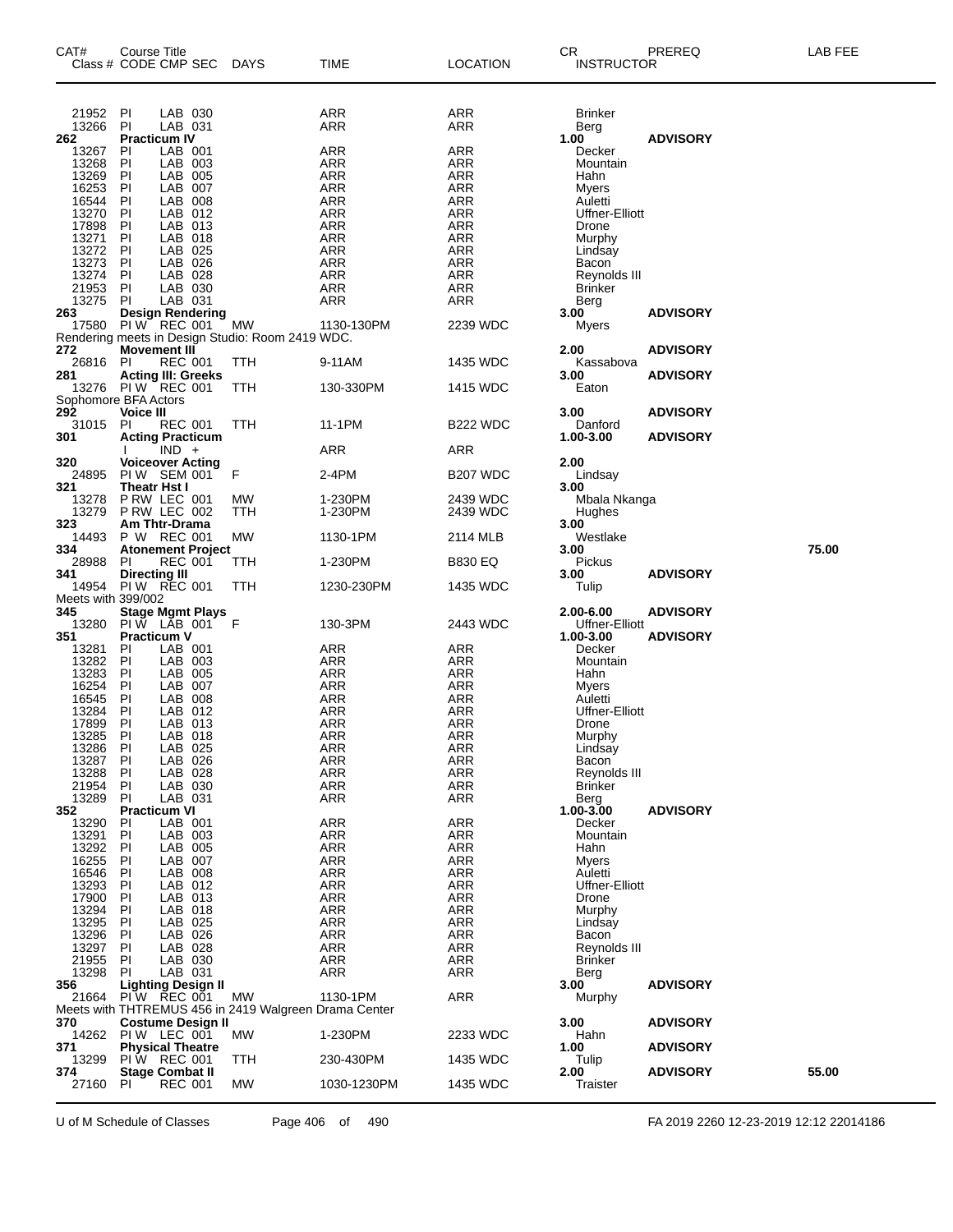| CAT#                            | Course Title | Class # CODE CMP SEC DAYS                |           | TIME       | <b>LOCATION</b> | CR.<br><b>INSTRUCTOR</b> | <b>PREREQ</b>   | LAB FEE |
|---------------------------------|--------------|------------------------------------------|-----------|------------|-----------------|--------------------------|-----------------|---------|
|                                 |              |                                          |           |            |                 |                          |                 |         |
| 381                             | Acting V     |                                          |           |            |                 | 3.00                     | <b>ADVISORY</b> | 30.00   |
| 13300                           |              | PIW REC 001                              | <b>MW</b> | 3-5PM      | 1415 WDC        | Cantor                   |                 |         |
| 383                             |              | <b>Acting for Camera I</b>               |           |            |                 | 3.00                     | <b>ADVISORY</b> |         |
| 27161                           | PL           | <b>REC 001</b>                           | TTH       | 10-12PM    | 2415 WDC        | Maylie                   |                 |         |
| <b>BFA Acting Students Only</b> |              |                                          |           |            |                 |                          |                 |         |
| 27162 PI                        |              | <b>REC 002</b>                           | MW        | 10-12PM    | 2415 WDC        | Maylie                   |                 |         |
|                                 |              | <b>BFA Musical Theatre Students Only</b> |           |            |                 |                          |                 |         |
| 27163 PI                        |              | <b>REC 003</b>                           | <b>MW</b> | $2-4PM$    | 2415 WDC        | Maylie                   |                 |         |
|                                 |              | <b>BFA Musical Theatre Students Only</b> |           |            |                 |                          |                 |         |
| 387                             | Studio I     |                                          |           |            |                 | 2.00                     | <b>ADVISORY</b> |         |
| 13301                           | PL           | LAB 001                                  |           | <b>ARR</b> | <b>ARR</b>      | Cantor                   |                 |         |
| 22415                           | PI           | LAB 002                                  |           | <b>ARR</b> | ARR             | Tulip                    |                 |         |
| 388                             | Studio II    |                                          |           |            |                 | 2.00                     | <b>ADVISORY</b> |         |
| 13302                           | PI.          | LAB 001                                  |           | ARR        | ARR             | Cantor                   |                 |         |
| 23076                           | PI           | LAB 002                                  |           | <b>ARR</b> | <b>ARR</b>      | Tulip                    |                 |         |
| 395                             |              | <b>Stage Dialects</b>                    |           |            |                 | 3.00                     | <b>ADVISORY</b> |         |
| 28950                           | PL           | <b>REC 001</b>                           | <b>MW</b> | $1-3PM$    | <b>B222 WDC</b> | Danford                  |                 |         |
| 399                             |              | <b>Topics in Drama</b>                   |           |            |                 | 1.00-4.00                |                 |         |
| 28947                           |              | <b>P RW REC 001</b>                      | F         | 330-5PM    | 2439 WDC        | Uffner-Elliott           |                 |         |

Intro to Performing Art Unions This is a one credit class. SMTD students only. Junior or Senior. Students will explore why performing arts unions came into being, what some of them are, and how they impact the lives of performing artists, managers and producers. Evaluation is based on attendance, preparatory research, written assignments, and collaborative discussions and projects. 4.5 hours/week of work outside class is expected.

| 28948 PI              | REC 002                       | <b>MW</b> | 1-3PM    | 1435 WDC            | Traister      |
|-----------------------|-------------------------------|-----------|----------|---------------------|---------------|
| Advanced Stage Combat |                               |           |          |                     |               |
|                       | 18077 PIW RFC 004             | м         | 3-4PM    | 2439 WDC            | <b>Hughes</b> |
| BTA Forum             |                               |           |          |                     |               |
|                       | 18674 PIW REC 005             | <b>MW</b> | $3-5$ PM | <b>KEENE AUD EQ</b> | Mendeloff     |
|                       | Contemp Plays on Race in Amer |           |          |                     |               |
|                       | Meets with RCHUMS 282.001     |           |          |                     |               |

In this four credit drama course students will explore major American plays of the 20th century through the process of text analysis through performance. We will work on plays by major writers such as Arthur Miller, Tennessee Williams, Lorraine Hansberry, Sam Shepard and Tony Kushner. For each play we will discuss dramaturgical background, script and character analysis and put scenes on their feet for constructive critique. Written assignments will center on a journal which will include a series of actor's explorations of motivations and actions. Students will also be responsible for writing critiques of two productions. The course culminates in a public performance of a cutting of a major play, most likely Tony Kushner's "Angels in America."

In this four-credit drama course students will explore major American plays of the 20th century through the process of text analysis through performance. We will work on plays by major writers such as Arthur Miller, Tennessee Williams, Lorraine Hansberry, Sam Shepard and Tony Kushner. For each play we will discuss dramaturgical background, script and character analysis and put scenes on their feet for constructive critique. Written assignments will center on a journal, which will include a series of actor's explorations of motivations and actions. Students will also be responsible for writing critiques of two productions. The course culminates in a public performance of a cutting of a major play, most likely Tony Kushner's "Angels in America."

29369 P W REC 006 TTH 230-4PM 2439 WDC Hooker Producing Independent Theatre This interdisciplinary course examines practices, processes, and theories of producing independent theatre and

performance in the United States in the 21st Century. The course will include theoretical readings and discussions, occasional field trips to Detroit, and guest

speakers from the Detroit cultural landscape. The term "producer" will take on all the many forms it does in the theatre -- producer of: artworks, goods, services, spaces, experiences, capital, etc. Students will be expected to produce scholarly as well as creative responses to course material.

| 19784                            | P W    | <b>REC 009</b>              | TTH                                            | 11-1PM    | ARR        | Walsh         |                 |
|----------------------------------|--------|-----------------------------|------------------------------------------------|-----------|------------|---------------|-----------------|
|                                  | W<br>P | <b>REC 009</b>              | <b>TTH</b>                                     | 11-1PM    | <b>ARR</b> |               |                 |
| Farce World: Low Comedy          |        |                             |                                                |           |            |               |                 |
|                                  |        |                             | Masterpieces of Tragedy: Renaissance to Modern |           |            |               |                 |
| 24214 PI                         |        | <b>REC 010</b>              | F                                              | 130-430PM | 1435 WDC   | Tulip         |                 |
| <b>Creating Original Theatre</b> |        |                             |                                                |           |            |               |                 |
| 24377 P                          |        | <b>REC 011</b>              | <b>TTH</b>                                     | 4-530PM   | 4199 AH    | <b>Brater</b> |                 |
|                                  |        | Drama from Ibsen to Beckett |                                                |           |            |               |                 |
|                                  |        | 34492 P W REC 012           | т                                              | 530-730PM | 2058 MOORE | Kemper        |                 |
| Out of the Blue Choir            |        |                             |                                                |           |            |               |                 |
|                                  |        | 34493 PIW REC 013           | м                                              | 6-9PM     | <b>ARR</b> | Burk          |                 |
| Prison Vocal Workshop            |        |                             |                                                |           |            |               |                 |
| 400                              |        | <b>Directed Reading</b>     |                                                |           |            | 1.00-3.00     | <b>ADVISORY</b> |
|                                  |        | $IND +$                     |                                                | ARR       | <b>ARR</b> |               |                 |
| 401                              |        | <b>Independent Study</b>    |                                                |           |            | 1.00-3.00     | <b>ADVISORY</b> |
|                                  |        | $IND +$                     |                                                | ARR       | <b>ARR</b> |               |                 |
| 403                              |        | D & P Seminar               |                                                |           |            | 1.00          | <b>ADVISORY</b> |
| 20294                            | PI W   | REC 001                     | F                                              | 12-130PM  | 2439 WDC   | Decker        |                 |
|                                  |        | Meets with THTREMUS 404     |                                                |           |            |               |                 |
|                                  |        |                             |                                                |           |            |               |                 |
| <b>BFA D&amp;P Majors ONLY</b>   |        |                             |                                                |           |            |               |                 |
| 404                              |        | D & P Seminar               |                                                |           |            | 1.00          | <b>ADVISORY</b> |
| 20976                            | PI W   | <b>REC 001</b>              | F                                              | 12-130PM  | ARR        | Decker        |                 |
|                                  |        |                             |                                                |           |            |               |                 |
|                                  |        |                             |                                                |           |            |               |                 |

U of M Schedule of Classes Page 407 of 490 FA 2019 2260 12-23-2019 12:12 22014186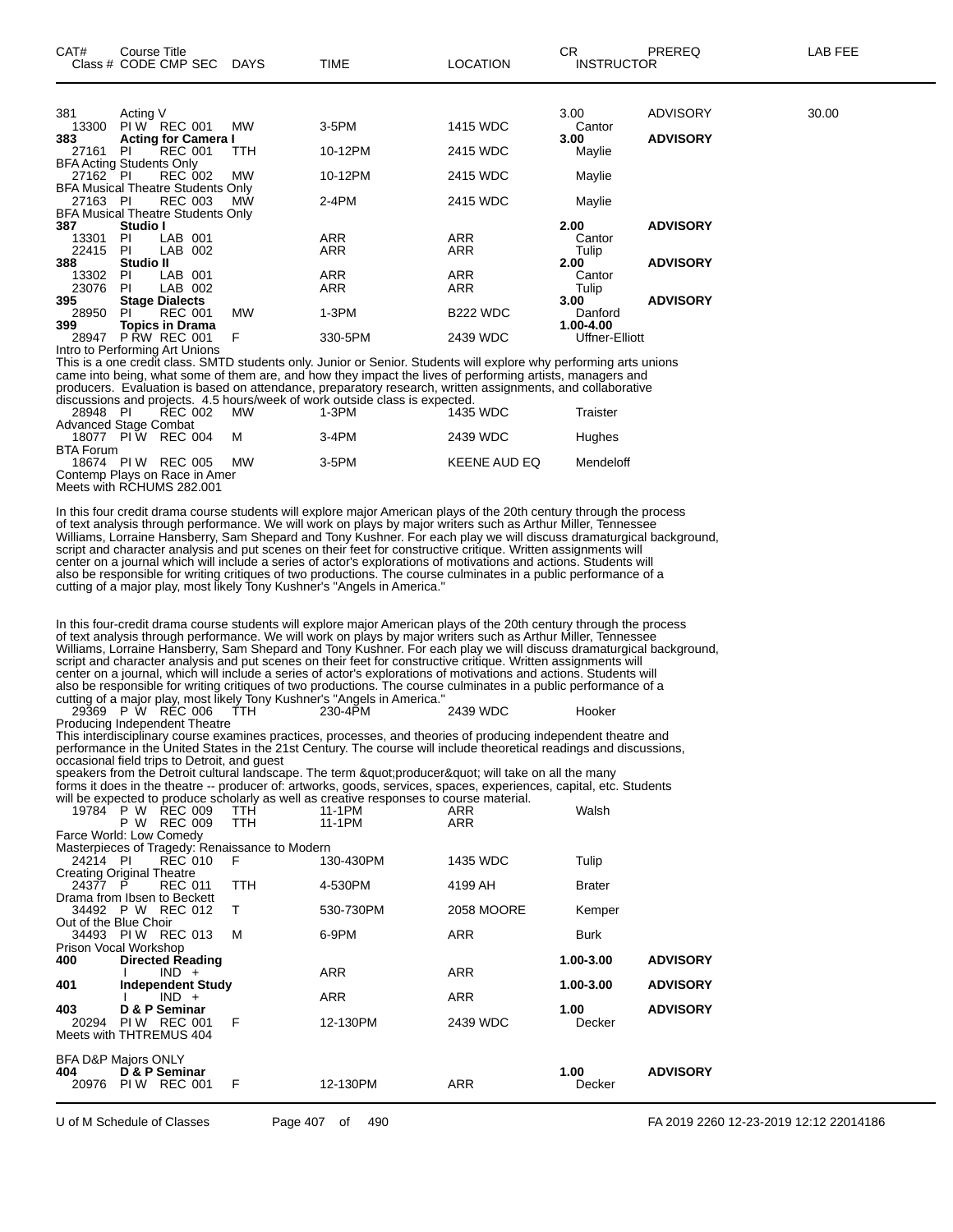| CAT#<br><b>Class</b> | Title<br>Course<br>CODE CMP<br><b>SEC</b> | <b>DAYS</b> | <b>TIME</b> | <b>ATION</b><br>$\cdot$ $\Lambda$ | СR<br><b>JCTOR</b><br>INS<br>וו הד | <b>DDEDEC</b><br>שטוער | ---<br>-- |
|----------------------|-------------------------------------------|-------------|-------------|-----------------------------------|------------------------------------|------------------------|-----------|
|                      |                                           |             |             |                                   |                                    |                        |           |

Meets in room 2439 Walgreen Drama Center Meets with THTREMUS 403

|                   | BFA D&P Majors ONLY                                               |           |                          |                      |                                |                 |
|-------------------|-------------------------------------------------------------------|-----------|--------------------------|----------------------|--------------------------------|-----------------|
| 417               | Theatre Internship<br>$IND +$                                     |           | ARR                      | ARR                  | 1.00-3.00                      | <b>ADVISORY</b> |
| 426               | <b>Arts Fundraising</b>                                           |           |                          |                      | 2.00                           |                 |
| 26891<br>427      | P W LEC 001<br><b>Adv Playwrit</b>                                | MW        | 430-530PM                | B <sub>207</sub> WDC | Poggi<br>2.00-3.00             | <b>ADVISORY</b> |
| 31901             | PI<br><b>SEM 001</b>                                              | ттн       | 4-530PM                  | <b>B207 WDC</b>      |                                |                 |
| 435<br>18536      | <b>Producing Amer Thtre</b><br>P W REC 001                        | МW        | 130-3PM                  | B <sub>207</sub> WDC | 3.00<br>Poggi                  | <b>ADVISORY</b> |
|                   | This is a junior/senior-level course                              |           |                          |                      |                                |                 |
| 442<br>16549      | <b>Directing Project</b><br>PIW LAB 001                           |           | ARR                      | ARR                  | 3.00<br>Tulip                  | <b>ADVISORY</b> |
| 443               | <b>Directing Collog I</b>                                         |           |                          |                      | 1.00                           | <b>ADVISORY</b> |
| 16143<br>445      | <b>PIW REC 001</b><br><b>Stage Mgt: Mus/Opera</b>                 |           | ARR                      | ARR                  | Tulip<br>2.00-6.00             | <b>ADVISORY</b> |
| 13303             | LAB 001<br>PI                                                     | F         | 130-330PM                | ARR                  | <b>Uffner-Elliott</b>          |                 |
| 451               | class meets in WDC 2443 with THTREMUS 345<br><b>Practicum VII</b> |           |                          |                      | 2.00-3.00                      | <b>ADVISORY</b> |
| 13304             | ΡI<br>LAB 003                                                     |           | ARR                      | ARR                  | Mountain                       |                 |
| 13305             | PI<br>LAB 005                                                     |           | ARR                      | ARR                  | Hahn                           |                 |
| 16256<br>16547    | - PI<br>LAB 007<br>PI<br>LAB 008                                  |           | ARR<br><b>ARR</b>        | ARR<br><b>ARR</b>    | Myers<br>Auletti               |                 |
| 13306             | PI<br>LAB 012                                                     |           | <b>ARR</b>               | ARR                  | Uffner-Elliott                 |                 |
| 17902             | PI<br>LAB 013                                                     |           | ARR                      | ARR                  | Drone                          |                 |
| 13307<br>13308    | PI<br>LAB 018<br>PI<br>LAB 025                                    |           | <b>ARR</b><br><b>ARR</b> | <b>ARR</b><br>ARR    | Murphy<br>Lindsay              |                 |
| 13309             | PI<br>LAB 026                                                     |           | ARR                      | ARR                  | Bacon                          |                 |
| 13310             | PI<br>LAB 028                                                     |           | <b>ARR</b>               | <b>ARR</b>           | Reynolds III                   |                 |
| 21956<br>13311    | PI<br>LAB 030<br>ΡI<br>LAB 031                                    |           | ARR<br>ARR               | ARR<br>ARR           | <b>Brinker</b><br>Berg         |                 |
| 456               | Lighting Design III                                               |           |                          |                      | 3.00                           | <b>ADVISORY</b> |
| 31329<br>460      | P W LEC 001<br><b>Scene Design III</b>                            | <b>MW</b> | 1130-1PM                 | 2419 WDC             | Murphy<br>$2.00 - 3.00$        | <b>ADVISORY</b> |
| 26522             | PI<br><b>REC 001</b>                                              | TTH       | 930-11AM                 | 2239 WDC             | Mountain                       |                 |
| 461               | <b>Practicum VIII</b>                                             |           |                          |                      | 2.00-3.00                      | <b>ADVISORY</b> |
| 13312<br>13313    | ΡI<br>LAB 003<br>PI<br>LAB 005                                    |           | ARR<br>ARR               | ARR<br><b>ARR</b>    | Mountain<br>Hahn               |                 |
| 16257             | PI<br>LAB 007                                                     |           | <b>ARR</b>               | ARR                  | Myers                          |                 |
| 16548             | PI<br>LAB 008                                                     |           | ARR                      | ARR                  | Auletti                        |                 |
| 13314<br>17903    | PI<br>LAB 012<br>PI<br>LAB 013                                    |           | <b>ARR</b><br><b>ARR</b> | <b>ARR</b><br>ARR    | <b>Uffner-Elliott</b><br>Drone |                 |
| 13315             | -PI<br>LAB 018                                                    |           | ARR                      | ARR                  | Murphy                         |                 |
| 13316             | PI<br>LAB 025                                                     |           | <b>ARR</b>               | <b>ARR</b>           | Lindsay                        |                 |
| 13317<br>13318    | PI<br>LAB 026<br>PI<br>LAB 028                                    |           | <b>ARR</b><br>ARR        | ARR<br>ARR           | Bacon<br>Reynolds III          |                 |
| 21957             | PI<br>LAB 030                                                     |           | ARR                      | ARR                  | <b>Brinker</b>                 |                 |
| 13319             | LAB 031<br>PI                                                     |           | ARR                      | ARR                  | Berg                           |                 |
| 462<br>20977      | <b>Drafting</b><br><b>REC 001</b><br>PI                           | TTH       | 1230-2PM                 | 2419 WDC             | 3.00<br>Mountain               | <b>ADVISORY</b> |
| 478               | <b>Hist of 20C Dress</b>                                          |           |                          |                      | 3.00                           | <b>ADVISORY</b> |
| 29587<br>481      | P<br>LEC 001<br><b>Acting VII</b>                                 | MW        | 10-1130AM                | 2239 WDC             | Hahn<br>3.00                   | <b>ADVISORY</b> |
| 31017             | ΡI<br><b>REC 001</b>                                              | TTH       | 1230-230PM               | 2415 WDC             | Packard                        |                 |
| 487               | Studio III                                                        |           |                          |                      | 2.00                           | <b>ADVISORY</b> |
| 13320<br>23077    | PI<br>LAB 001<br>PI<br>LAB 002                                    |           | ARR<br>ARR               | ARR<br>ARR           | Cantor<br>Tulip                |                 |
| 488               | <b>Studio IV</b>                                                  |           |                          |                      | 2.00                           | <b>ADVISORY</b> |
| 13321             | PI<br>LAB 001<br>PI                                               |           | ARR                      | ARR                  | Cantor                         |                 |
| 23078<br>495      | LAB 002<br><b>Uber-Practicum</b>                                  |           | ARR                      | ARR                  | Tulip<br>1.00-6.00             | <b>ADVISORY</b> |
| 18171             | ΡI<br>LAB 003                                                     |           | ARR                      | ARR                  | Hahn                           |                 |
| 18170<br>20660 PI | - PI<br>LAB 005<br>LAB 007                                        |           | ARR<br>ARR               | ARR<br>ARR           | Murphy<br>Myers                |                 |
| 19764             | ΡI<br>LAB 012                                                     |           | ARR                      | ARR                  | Uffner-Elliott                 |                 |
| 505               | Sp Wk Th Prod&Perf                                                |           |                          |                      | 1.00-6.00                      | <b>ADVISORY</b> |
| 506               | $IND +$<br><b>Directing</b>                                       |           | <b>ARR</b>               | <b>ARR</b>           | 3.00                           | <b>ADVISORY</b> |
| 24167             | PI<br>SEM 001                                                     | TTH       | 1130-130PM               | 1415 WDC             | Cantor                         |                 |
| 516               | <b>Playwrit Ind Study</b><br>Ι.                                   |           | ARR                      | ARR                  | 1.00-3.00                      | <b>ADVISORY</b> |
| 521               | $IND +$<br><b>History&amp;Theory</b>                              |           |                          |                      | 3.00                           | <b>ADVISORY</b> |
| 13322             | <b>PIR</b><br><b>SEM 001</b>                                      | MW        | 1-230PM                  | 2439 WDC             | Mbala Nkanga                   |                 |
| 14561<br>523      | <b>SEM 002</b><br><b>PIR</b><br>Am Thtr-Drama                     | TTH       | 1-230PM                  | 2439 WDC             | Hughes<br>3.00                 |                 |
| 24787             | ΡI<br><b>SEM 001</b>                                              | MW        | 1130-1PM                 | 2114 MLB             | Westlake                       |                 |
| 570               | <b>Costume Design IV</b>                                          |           |                          |                      | 3.00                           | <b>ADVISORY</b> |

U of M Schedule of Classes Page 408 of 490 FA 2019 2260 12-23-2019 12:12 22014186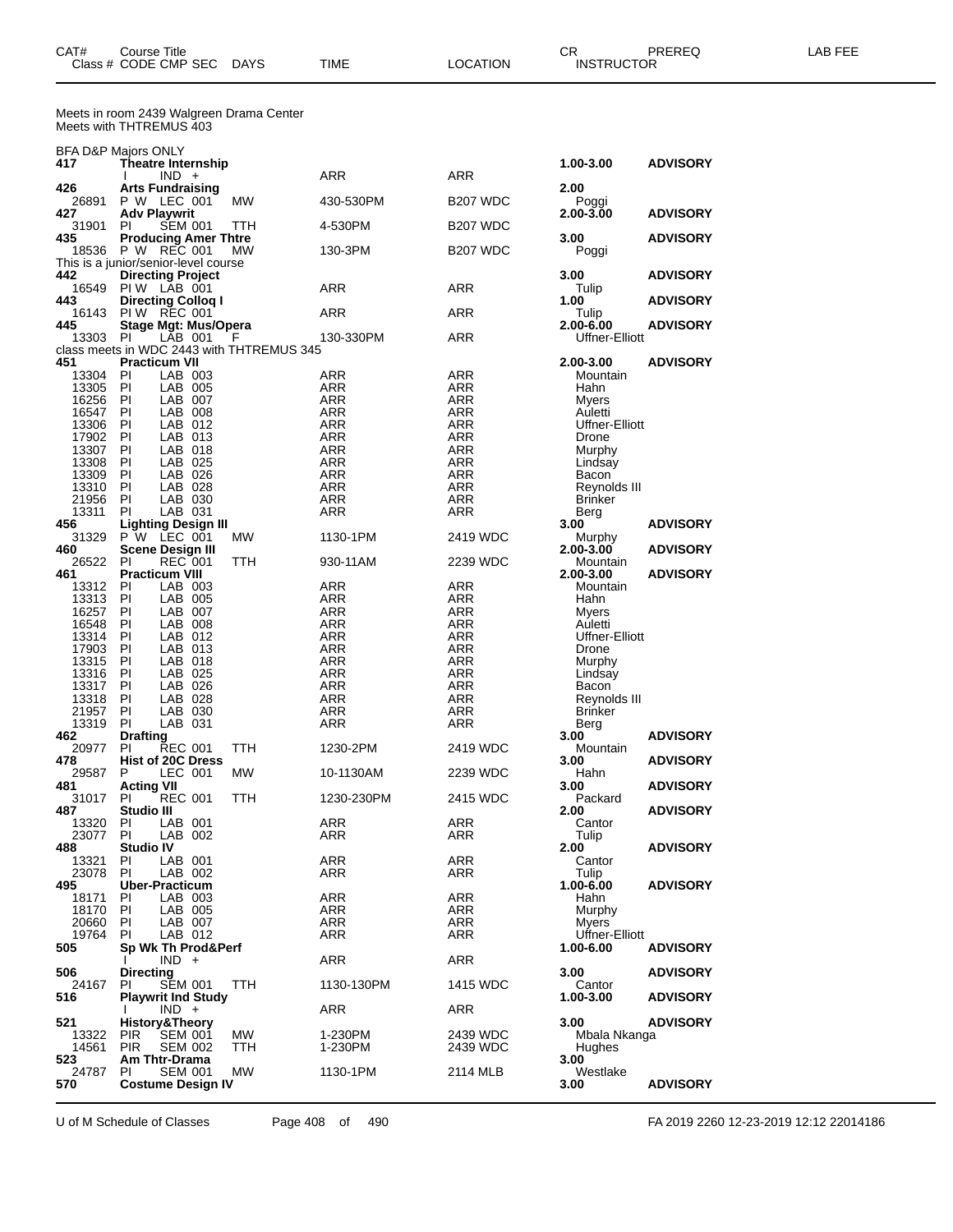| CAT#         | Course Title<br>Class # CODE CMP SEC               | DAYS      | TIME       | LOCATION   | СR<br><b>INSTRUCTOR</b> | PREREQ          | LAB FEE |
|--------------|----------------------------------------------------|-----------|------------|------------|-------------------------|-----------------|---------|
| 24403<br>600 | <b>PI</b><br>LAB 001<br><b>Individual Research</b> | <b>MW</b> | 1-230PM    | 2233 WDC   | Hahn<br>1.00-3.00       | <b>ADVISORY</b> |         |
|              | $IND +$                                            |           | <b>ARR</b> | <b>ARR</b> |                         |                 |         |
| 601          | <b>Directed Reading</b><br>$IND +$                 |           | ARR        | <b>ARR</b> | $1.00 - 2.00$           | <b>ADVISORY</b> |         |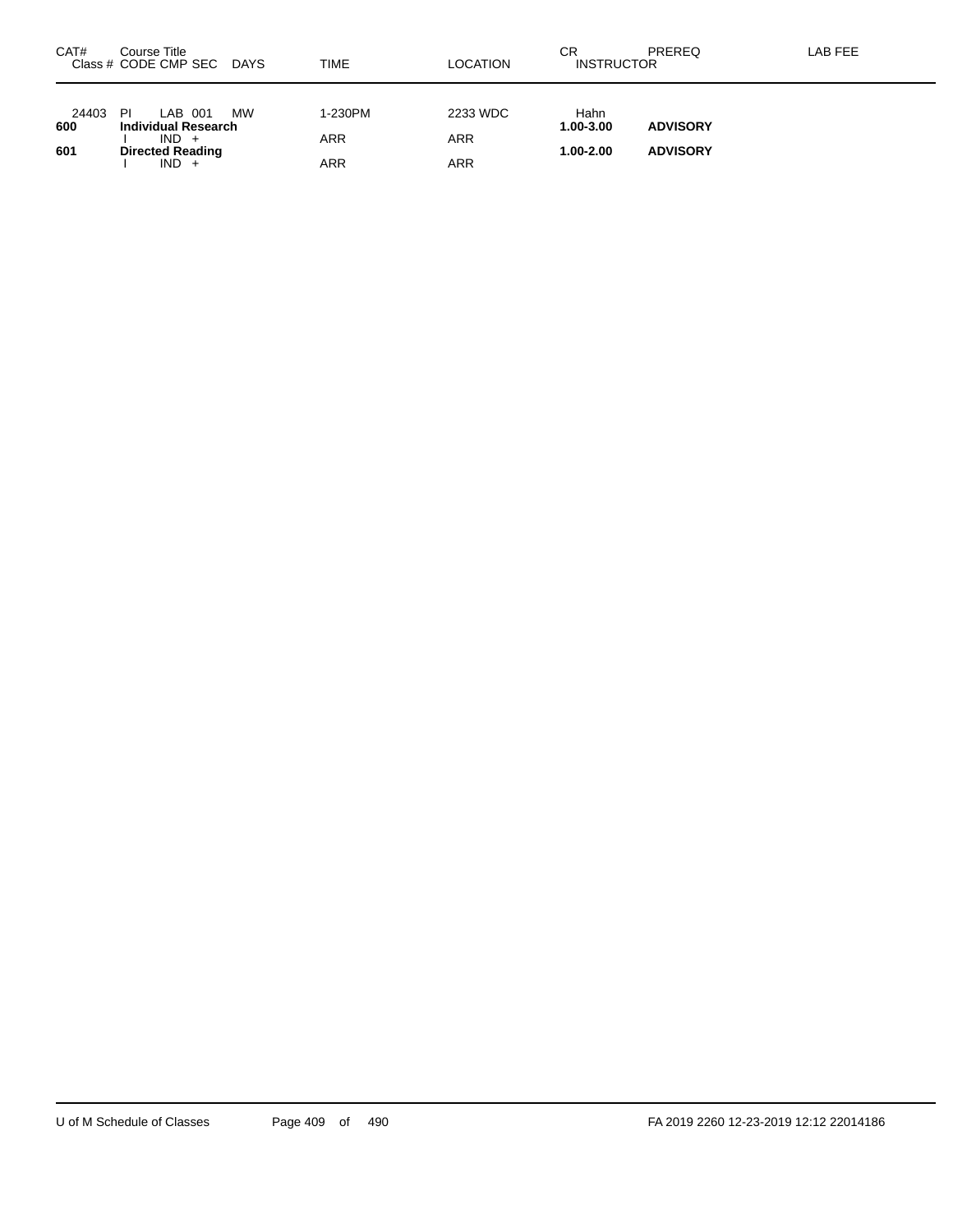### **Nursing School Of Nursing**

|                          | <b>Health Sciences (HS)</b>                                                      |           |                                                                                                                                                                                                                                         |                            |                              |                 |
|--------------------------|----------------------------------------------------------------------------------|-----------|-----------------------------------------------------------------------------------------------------------------------------------------------------------------------------------------------------------------------------------------|----------------------------|------------------------------|-----------------|
| 540<br>33015 PD          | <b>Trauma Basics</b><br><b>SEM 001</b>                                           |           | ARR                                                                                                                                                                                                                                     | ARR                        | 1.00<br>Herrenkohl           |                 |
|                          |                                                                                  |           | For possible permission to register the following form must be submitted: coming soon                                                                                                                                                   |                            |                              |                 |
|                          |                                                                                  |           | This is a hybrid course which means that you will have a combination of web-based class sessions and face to face<br>class sessions. This course will meet in person, in class on October 19 and all pre-learning work must be complete |                            |                              |                 |
|                          | prior to this required session.                                                  |           |                                                                                                                                                                                                                                         |                            |                              |                 |
|                          | Outside of Class Pre-learning Work: 9/9/19 -10/11/19                             |           |                                                                                                                                                                                                                                         |                            |                              |                 |
|                          | All Day Workshop: 10/19/19<br>Outside of Class Post-work: 10/21-10/26/19         |           |                                                                                                                                                                                                                                         |                            |                              |                 |
| 541                      | <b>Trauma Practice</b>                                                           |           |                                                                                                                                                                                                                                         |                            | 1.00                         | <b>ENFORCED</b> |
| 32291 PR<br>Class meets: | <b>SEM 001</b>                                                                   |           | ARR                                                                                                                                                                                                                                     | <b>ARR</b>                 | Saunders                     |                 |
|                          | 1. Outside of Class Pre-learning Work: 10/21/19-11/22/19                         |           |                                                                                                                                                                                                                                         |                            |                              |                 |
|                          | 2. All Day Workshop: 11/23/19<br>3. Outside of Class Post-work: 11/25/19-12/6/19 |           |                                                                                                                                                                                                                                         |                            |                              |                 |
| 612                      | <b>Eval Health Systems</b>                                                       |           |                                                                                                                                                                                                                                         |                            | 3.00                         |                 |
| 24276 P                  | SEM 001                                                                          | F         | 9-12PM<br>HS 612 will meet on September 6, October 4, November 8, and December 6 in 400 NIB 1184.                                                                                                                                       | ARR                        | Harris, Jiang                |                 |
| 650                      | <b>Predictive Analytics</b>                                                      |           |                                                                                                                                                                                                                                         |                            | 4.00                         |                 |
|                          | 28548 AW LEC 001                                                                 | <b>MW</b> | 8-11AM                                                                                                                                                                                                                                  | ARR                        | Dinov                        |                 |
|                          | October 23 and October 28.                                                       |           | HS 650 will meet in 426 NIB 1240 on all dates except October 23 and October 28. HS 650 will meet in 426 NIB 1000 on                                                                                                                     |                            |                              |                 |
|                          | 28549 P W DIS 002                                                                |           | ARR                                                                                                                                                                                                                                     | ARR                        | Dinov                        |                 |
| 700<br>35042 PD          | <b>Biostats CIn Pract</b><br>LEC 001                                             | F         | 9-12PM                                                                                                                                                                                                                                  | ARR                        | 3.00<br>Davis                |                 |
|                          |                                                                                  |           | HS 700 will meet on September 6, October 4, November 8, and December 6 in 426 NIB 2000.                                                                                                                                                 |                            |                              |                 |
| 710<br>24279 P           | <b>Informatic Practicum</b><br><b>SEM 001</b>                                    | F         | 1-4PM                                                                                                                                                                                                                                   | ARR                        | 3.00<br>Abbott               |                 |
|                          |                                                                                  |           | HS 710 will meet on September 6, October 4, November 8, and December 6 in 400 NIB 1180.                                                                                                                                                 |                            |                              |                 |
| 802<br>21893 P           | Epi for Hith Prof<br>SEM 001                                                     | TH        | 1-4PM                                                                                                                                                                                                                                   | ARR                        | 3.00<br>Davis                |                 |
|                          |                                                                                  |           | HS 802 will meet on September 5, October 3, November 7, and December 5 in 1184 400NIB.                                                                                                                                                  |                            |                              |                 |
| 851<br>23493             | <b>Applied Inference</b><br>LEC 001<br>A                                         | м         | 8-11AM                                                                                                                                                                                                                                  |                            | 1.00-4.00                    | <b>ADVISORY</b> |
| 23494                    | P<br>LAB 002                                                                     | м         | 11-12PM                                                                                                                                                                                                                                 | 1184 400NIB<br>1184 400NIB | Liu<br>Liu                   |                 |
| 888                      | <b>Observation Research</b>                                                      |           |                                                                                                                                                                                                                                         |                            | 3.00                         |                 |
| 31803 P                  | <b>SEM 001</b>                                                                   | TH.       | 9-12PM                                                                                                                                                                                                                                  | 1180 400NIB                | Kusunoki                     |                 |
|                          | <b>Nursing (NURS)</b>                                                            |           |                                                                                                                                                                                                                                         |                            |                              |                 |
| 142<br>30031             | Nursing Seminar<br>P R<br>SEM 001                                                | F         | 9-11AM                                                                                                                                                                                                                                  | 2250 426NIB                | 2.00<br>Coleman-Burns, Keune |                 |
| 218                      | <b>Applied Statistics</b>                                                        |           |                                                                                                                                                                                                                                         |                            | 3.00                         |                 |
| 36072 PR<br>220          | LEC 001<br><b>Women's Hith</b>                                                   | МW        | 1130-1PM                                                                                                                                                                                                                                | 1000 426NIB                | Anderson<br>3.00             |                 |
| 13369                    | A W LEC 001                                                                      | W         | 530-730PM                                                                                                                                                                                                                               | AUD 3 MLB                  | Bailey                       |                 |
| 13370 PW                 | OPEN TO C E W STUDENTS.<br>DIS.<br>- 002                                         | F         | 10-11AM                                                                                                                                                                                                                                 | 2022 STB                   |                              |                 |
| 13371                    | P W<br>DIS.<br>003                                                               | F         | 11-12PM                                                                                                                                                                                                                                 | 2022 STB                   |                              |                 |
| 13372<br>13373           | P W<br><b>DIS</b><br>004<br>P W<br><b>DIS</b><br>005                             | F<br>F    | 10-11AM<br>11-12PM                                                                                                                                                                                                                      | 2330 MH<br>130 TAP         |                              |                 |
| 13374                    | P W<br><b>DIS</b><br>006                                                         | TН        | 4-5PM                                                                                                                                                                                                                                   | 2022 STB                   |                              |                 |
| 13375                    | P W<br><b>DIS</b><br>007                                                         | TН<br>F   | 4-5PM                                                                                                                                                                                                                                   | 5521 HH                    |                              |                 |
| 13376<br>13377           | P W<br><b>DIS</b><br>008<br>P W<br><b>DIS</b><br>009                             | F         | 10-11AM<br>11-12PM                                                                                                                                                                                                                      | 2407 MH<br>2330 MH         |                              |                 |
| 13378                    | P W<br>DIS<br>010                                                                | W         | 730-830PM                                                                                                                                                                                                                               | B <sub>103</sub> MLB       | <b>Bailey</b>                |                 |
| 13379<br>13380           | P W<br><b>DIS</b><br>011<br>P W<br>012<br>DIS.                                   | TH<br>W   | 5-6PM<br>730-830PM                                                                                                                                                                                                                      | 2202 MLB<br>B111 MLB       |                              |                 |
| 13381                    | P W<br><b>DIS</b><br>013                                                         | TH        | 5-6PM                                                                                                                                                                                                                                   | <b>B103 MLB</b>            |                              |                 |
| 20517<br>20518           | P W<br>DIS.<br>014<br>015<br>P W<br>DIS.                                         | F.<br>TН  | 9-10AM<br>9-10AM                                                                                                                                                                                                                        | 1105 NQ<br>2114 MLB        |                              |                 |
| 20519                    | P W<br><b>DIS 016</b>                                                            | TН        | 12-1PM                                                                                                                                                                                                                                  | 2212 MLB                   |                              |                 |
| 232<br>31800             | <b>Hith Assessment</b><br>LEC 001<br>P R                                         | т         | 1130-130PM                                                                                                                                                                                                                              | 2250 426NIB                | 2.00<br>Leech                | <b>ENFORCED</b> |
| 233                      | <b>Hith Assessment Lab</b>                                                       |           |                                                                                                                                                                                                                                         |                            | 2.00                         | <b>ENFORCED</b> |
| 31801<br>32810           | P R<br>LAB 001<br><b>PR</b><br>LAB 002                                           | м<br>м    | 7-10AM<br>7-10AM                                                                                                                                                                                                                        | <b>ARR</b>                 | Leech                        |                 |
| 32811                    | P <sub>R</sub><br>LAB 003                                                        | м         | 7-10AM                                                                                                                                                                                                                                  | ARR<br>ARR                 | Hesseltine<br>George         |                 |
| 32812                    | P R<br>LAB 004                                                                   | м         | 7-10AM                                                                                                                                                                                                                                  | <b>ARR</b>                 | Keune                        |                 |
| 32813<br>32814           | LAB 005<br>P R<br><b>PR</b><br>LAB 006                                           | М<br>м    | 1030-130PM<br>1030-130PM                                                                                                                                                                                                                | ARR<br><b>ARR</b>          | Leech<br>Marsack             |                 |
| 32815                    | P R<br>LAB 007                                                                   | М         | 1030-130PM                                                                                                                                                                                                                              | <b>ARR</b>                 | George                       |                 |
| 32816<br>32817           | P R<br>LAB 008<br>PR.<br>LAB 009                                                 | М<br>М    | 1030-130PM<br>2-5PM                                                                                                                                                                                                                     | ARR<br><b>ARR</b>          | Keune<br>Marsack             |                 |
|                          |                                                                                  |           |                                                                                                                                                                                                                                         |                            |                              |                 |

U of M Schedule of Classes Page 410 of 490 FA 2019 2260 12-23-2019 12:12 22014186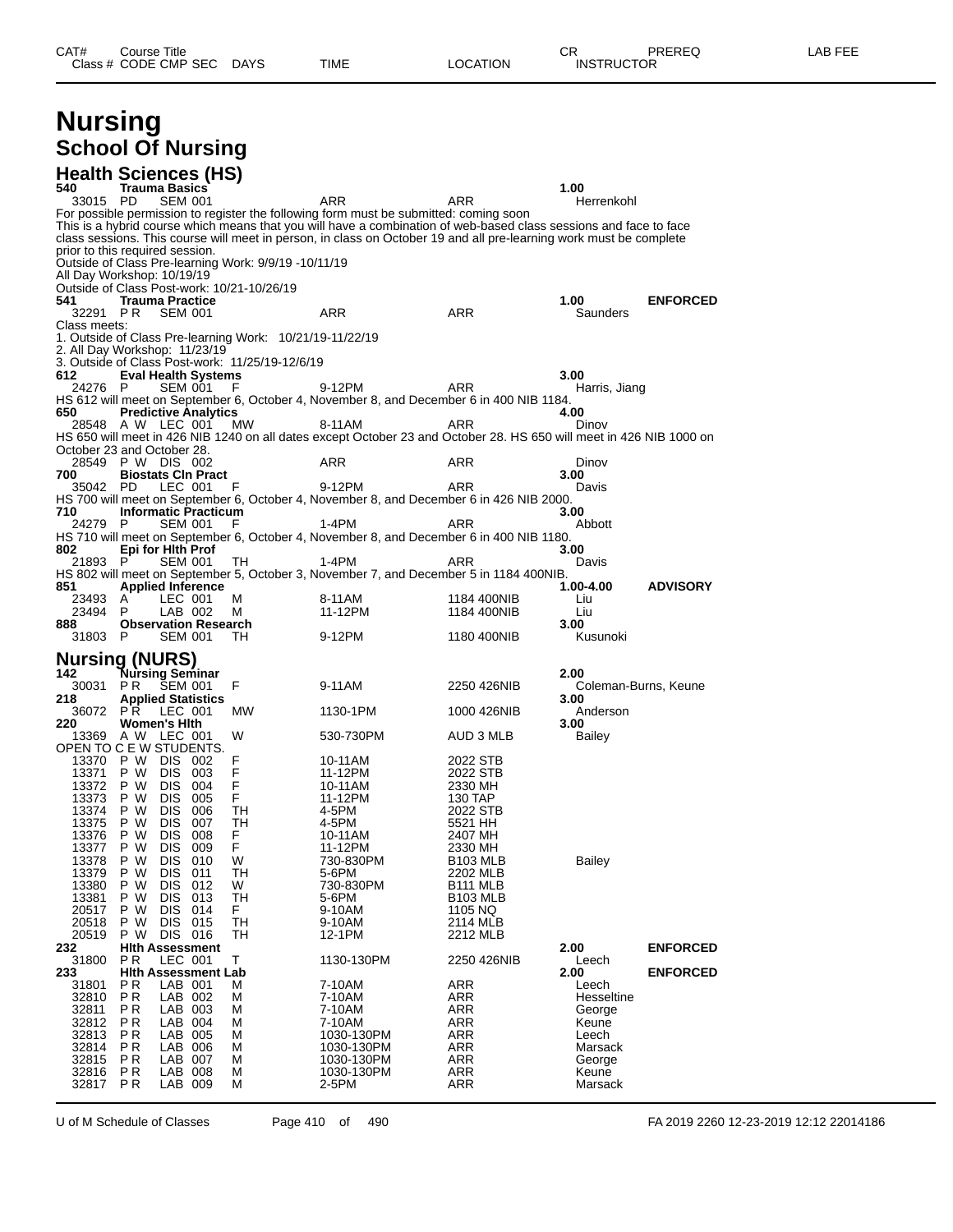| CAT#                    | Course Title<br>Class # CODE CMP SEC                |                               |                                 | <b>DAYS</b>                                          | TIME                                                                                            | <b>LOCATION</b>            | CR<br><b>INSTRUCTOR</b>       | PREREQ                    | LAB FEE |
|-------------------------|-----------------------------------------------------|-------------------------------|---------------------------------|------------------------------------------------------|-------------------------------------------------------------------------------------------------|----------------------------|-------------------------------|---------------------------|---------|
| 32818<br>32819<br>32820 | P <sub>R</sub><br>P R<br><b>PR</b>                  | LAB 010<br>LAB 011<br>LAB 012 |                                 | M<br>M<br>М                                          | 2-5PM<br>2-5PM<br>2-5PM                                                                         | <b>ARR</b><br>ARR<br>ARR   | Burns<br>George<br>Yee        |                           |         |
| 32821<br>32822          | P <sub>R</sub><br>P <sub>R</sub>                    | LAB 013<br>LAB 014            |                                 | TН<br>TН                                             | 8-11AM<br>8-11AM                                                                                | <b>ARR</b><br>ARR          | Tillman-Meakins<br>McCann     |                           |         |
| 32823<br>32824          | <b>PR</b><br>P <sub>R</sub>                         | LAB 015<br>LAB 016            |                                 | TН<br>TН                                             | 8-11AM                                                                                          | ARR<br><b>ARR</b>          | Sara<br>Marsack               |                           |         |
| 32825                   | P <sub>R</sub>                                      | LAB 017                       |                                 | TН                                                   | 8-11AM<br>1130-230PM                                                                            | ARR                        | McCann                        |                           |         |
| 32826<br>32827          | <b>PR</b><br>P <sub>R</sub>                         | LAB 018<br>LAB 019            |                                 | TН<br>F.                                             | 1130-230PM<br>1-4PM                                                                             | ARR<br><b>ARR</b>          | Sara<br>Sara                  |                           |         |
| 32828                   | P R                                                 | LAB 020                       |                                 | TH                                                   | 1130-230PM                                                                                      | ARR                        | Marsack                       |                           |         |
| 32830<br>32831          | <b>PR</b><br>P <sub>R</sub>                         | LAB 022<br>LAB 023            |                                 | F.<br>T                                              | 1-4PM<br>2-5PM                                                                                  | ARR<br><b>ARR</b>          | DeLaney<br>Leech              |                           |         |
| 32832                   | P R                                                 | LAB 024                       |                                 | TН                                                   | 1130-230PM                                                                                      | ARR                        | DeLaney                       |                           |         |
| 234<br>33225            | <b>Intro to Clinical</b><br><b>PR</b>               | LAB 001                       |                                 | TH                                                   | 8-12PM                                                                                          | <b>ARR</b>                 | 2.00<br>Wagner                | <b>ENFORCED</b>           |         |
| 33226                   | <b>PR</b>                                           | LAB 002                       |                                 | TН                                                   | 8-12PM                                                                                          | ARR                        | Shakoor                       |                           |         |
| 33227<br>33228          | <b>PR</b><br>P <sub>R</sub>                         | LAB 003<br>LAB 004            |                                 | TН<br>TН                                             | 8-12PM<br>8-12PM                                                                                | ARR<br><b>ARR</b>          | Meserve<br>Buslawski          |                           |         |
| 33229                   | P <sub>R</sub>                                      | LAB 005                       |                                 | TН                                                   | 8-12PM                                                                                          | ARR                        | Accurso                       |                           |         |
| 33230<br>33231          | <b>PR</b><br>P <sub>R</sub>                         | LAB<br>LAB 007                | 006                             | TН<br>TН                                             | 8-12PM<br>1-5PM                                                                                 | ARR<br><b>ARR</b>          | Binguit<br>Wagner             |                           |         |
| 33232                   | P <sub>R</sub>                                      | LAB 008                       |                                 | TН                                                   | 1-5PM                                                                                           | ARR                        | Accurso                       |                           |         |
| 33233<br>33234          | <b>PR</b><br>P <sub>R</sub>                         | LAB 009<br>LAB 010            |                                 | TН<br>TН                                             | 1-5PM<br>1-5PM                                                                                  | ARR<br><b>ARR</b>          | Meserve<br><b>Buslawski</b>   |                           |         |
| 33235                   | P <sub>R</sub>                                      | LAB 011<br>LAB 012            |                                 | TН                                                   | 1-5PM                                                                                           | ARR                        | <b>Binguit</b>                |                           |         |
| 33236<br>33237          | <b>PR</b><br>P <sub>R</sub>                         | LAB 013                       |                                 | TН<br>F                                              | 1-5PM<br>8-12PM                                                                                 | ARR<br><b>ARR</b>          | Shakoor<br>Darin              |                           |         |
| 33238                   | P R                                                 | LAB 014<br>LAB 015            |                                 | F                                                    | 8-12PM                                                                                          | ARR                        | Jones                         |                           |         |
| 33239<br>33240          | <b>PR</b><br><b>PR</b>                              | LAB 016                       |                                 | F<br>F                                               | 8-12PM<br>8-12PM                                                                                | ARR<br><b>ARR</b>          | Meserve<br>Shakoor            |                           |         |
| 33241<br>33242          | P R<br><b>PR</b>                                    | LAB 017<br>LAB 018            |                                 | F<br>F                                               | 8-12PM<br>8-12PM                                                                                | ARR<br>ARR                 | Sara                          |                           |         |
| 33243                   | P <sub>R</sub>                                      | LAB 019                       |                                 | F                                                    | 1-5PM                                                                                           | <b>ARR</b>                 | Accurso<br>Wintermeyer-Pingel |                           |         |
| 33244<br>33245          | P R<br><b>PR</b>                                    | LAB 020<br>LAB 021            |                                 | F<br>F                                               | 1-5PM<br>1-5PM                                                                                  | ARR<br>ARR                 | <b>Byk</b><br>Meserve         |                           |         |
| 33246                   | P <sub>R</sub>                                      | LAB 022                       |                                 | F                                                    | 1-5PM                                                                                           | ARR                        | Accurso                       |                           |         |
| 33248<br>236            | P R                                                 | LAB 024                       | Microbio&InfDiseases            | F                                                    | 1-5PM                                                                                           | ARR                        | Darin<br>3.00                 | <b>ENFORCED</b>           |         |
| 31802                   | PR                                                  | LEC 001                       |                                 | W                                                    | 1-4PM                                                                                           | 2250 426NIB                | Sharma                        |                           |         |
| 245                     | Class will not meet on 11/27/19.<br>Pathophysiology |                               |                                 |                                                      |                                                                                                 |                            | 6.00                          | <b>ADVISORY, ENFORCED</b> |         |
| 19189                   | P R                                                 | LEC 001                       |                                 | TW                                                   | 8-11AM                                                                                          | 2250 426NIB                | Holden, Sharma                |                           |         |
| 352<br>16138            | PR.                                                 | LEC 001                       | <b>Reproductive Health</b>      | м                                                    | 4-7PM                                                                                           | 2000 426NIB                | 3.00<br>Antilla               | <b>ADVISORY</b>           | 200.00  |
| 354<br>19733            | P R                                                 | LEC 001                       | <b>Child Health&amp;Illness</b> | TН                                                   | 10-3PM                                                                                          | 1000 426NIB                | 5.00<br>Voepel-Lewis, Duffy   |                           | 200.00  |
| 356                     |                                                     |                               | <b>Adult Hith&amp;Illness</b>   |                                                      |                                                                                                 |                            | 5.00                          | <b>ADVISORY</b>           | 200.00  |
| 16139<br>358            | P R                                                 | LEC 001                       | <b>Mental Hith&amp;Illness</b>  | W                                                    | 8-1PM                                                                                           | 2000 426NIB                | Brough, Ferguson<br>3.00      | <b>ADVISORY</b>           |         |
| 16140                   | P R                                                 | LEC 001                       |                                 | W                                                    | 2-5PM                                                                                           | 2000 426NIB                | Strobbe                       |                           |         |
| 420                     | Class will not meet on 11/27/19.                    |                               | Intro to Global Hith            |                                                      |                                                                                                 |                            | 2.00-3.00                     |                           |         |
| 20161                   | P W LEC 001                                         |                               |                                 | TH                                                   | 6-8PM                                                                                           | 2000 426NIB                | Eagle                         |                           |         |
| 454<br>16596            | A R                                                 | LEC 001                       | Leadership&Mngmt                | M                                                    | 9-11AM                                                                                          | 2000 426NIB                | 5.00<br>Shuman                | <b>ADVISORY</b>           |         |
|                         | 16597 PR                                            | CLN 002                       |                                 |                                                      | ARR<br>This is a precepted clinical course. Students will follow the preceptor's work schedule. | ARR                        | Rosemberg                     |                           |         |
|                         | 16598 PR                                            | <b>CLN 003</b>                |                                 |                                                      | ARR                                                                                             | ARR                        | Rosemberg                     |                           |         |
|                         | 16599 PR                                            | CLN 004                       |                                 |                                                      | This is a precepted clinical course. Students will follow the preceptor's work schedule.<br>ARR | ARR                        | Schoville                     |                           |         |
|                         |                                                     |                               |                                 |                                                      | This is a precepted clinical course. Students will follow the preceptor's work schedule.        |                            |                               |                           |         |
|                         | 16600 PR                                            | CLN 005                       |                                 |                                                      | ARR<br>This is a precepted clinical course. Students will follow the preceptor's work schedule. | ARR                        | Robinson-Lane                 |                           |         |
|                         | 25510 PR                                            | CLN 006                       |                                 |                                                      | ARR                                                                                             | ARR                        | Medvec                        |                           |         |
|                         | 25708 PR                                            | CLN 007                       |                                 |                                                      | This is a precepted clinical course. Students will follow the preceptor's work schedule.<br>ARR | ARR                        | <b>Saint Arnault</b>          |                           |         |
|                         |                                                     |                               |                                 |                                                      | This is a precepted clinical course. Students will follow the preceptor's work schedule.        |                            |                               |                           |         |
|                         | 23807 AR<br>24503 AR                                | DIS .<br>DIS 009              | 008                             | м<br>М                                               | 11-12PM<br>12-1PM                                                                               | 2184 400NIB<br>2184 400NIB | Rosemberg<br>Rosemberg        |                           |         |
|                         | 24502 AR                                            | DIS.                          | 010                             | М                                                    | 11-12PM                                                                                         | 3152 400NIB                | Schoville                     |                           |         |
| 24504<br>25503          | AR<br>AR                                            | DIS 011<br>DIS 012            |                                 | М<br>M                                               | 11-12PM<br>11-12PM                                                                              | 3151 400NIB<br>1191 400NIB | Robinson-Lane<br>Medvec       |                           |         |
| 25709                   | AR                                                  | DIS 013                       |                                 | М                                                    | 11-12PM                                                                                         | 3156 400NIB                | <b>Saint Arnault</b><br>2.00  |                           | 75.00   |
| 456<br>16601            | P R                                                 | LEC 001                       | <b>Community Hith Nsg</b>       | т                                                    | 9-11AM                                                                                          | 2000 426NIB                | Stoddard                      | <b>ADVISORY</b>           |         |
| 457<br>20936            | P R                                                 | LEC 001                       | <b>Care- Complex Needs</b>      | TH.                                                  | 8-12PM                                                                                          | 2000 426NIB                | 2.00<br>Price                 | <b>ENFORCED</b>           | 100.00  |
|                         |                                                     |                               |                                 | N457 will be taught the first half of the fall term. |                                                                                                 |                            |                               |                           |         |
|                         |                                                     |                               |                                 |                                                      |                                                                                                 |                            |                               |                           |         |

U of M Schedule of Classes Page 411 of 490 FA 2019 2260 12-23-2019 12:12 22014186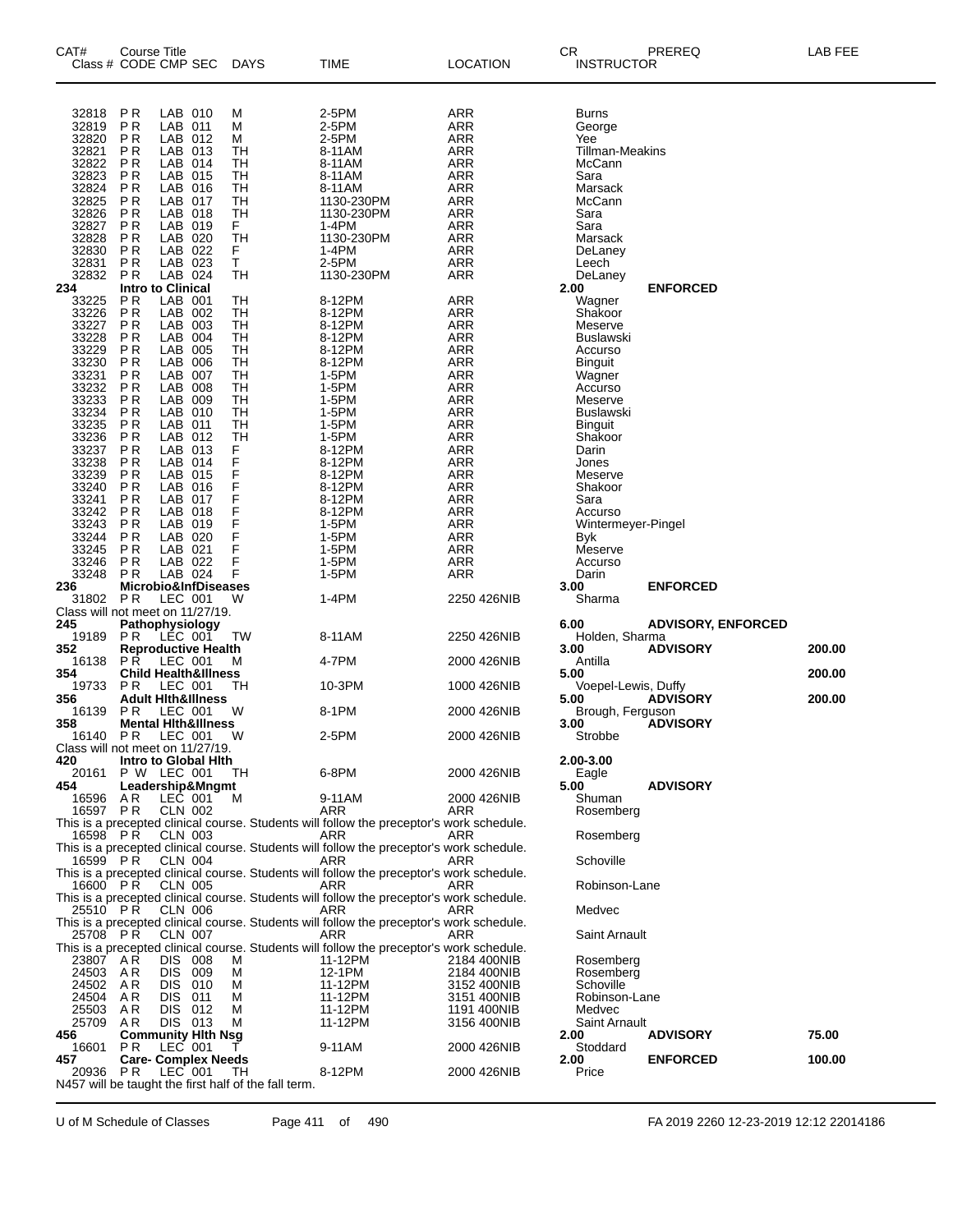| CAT#                           | <b>Course Title</b> | Class # CODE CMP SEC DAYS                                         |                                                              | TIME                                                                                                                                                                                                            | <b>LOCATION</b>   | CR.<br><b>INSTRUCTOR</b> | PREREQ          | LAB FEE |
|--------------------------------|---------------------|-------------------------------------------------------------------|--------------------------------------------------------------|-----------------------------------------------------------------------------------------------------------------------------------------------------------------------------------------------------------------|-------------------|--------------------------|-----------------|---------|
| 459<br>20937 P                 |                     | Care-Complex Needs 2<br>LEC 001                                   | TH<br>N459 will be taught the 2nd half of the fall term.     | 8-12PM                                                                                                                                                                                                          | 2000 426NIB       | 2.00<br>Price            |                 | 50.00   |
| 495                            |                     | <b>Honors Project</b>                                             |                                                              |                                                                                                                                                                                                                 |                   | 1.00-4.00                | <b>ADVISORY</b> |         |
| 499                            | IR.                 | $IND +$<br>Independent Study                                      |                                                              | ARR                                                                                                                                                                                                             | ARR               | 1.00-5.00                | <b>ADVISORY</b> |         |
| 502                            |                     | $IND +$<br><b>Adv Phys&amp;Pathophys</b>                          |                                                              | ARR                                                                                                                                                                                                             | ARR               | 4.00                     |                 |         |
| 19841                          | P                   | LEC 001                                                           |                                                              | <b>ARR</b>                                                                                                                                                                                                      | ARR               | Holden                   |                 |         |
| 503                            |                     | This class is taught completely online.<br><b>Adv Hith Assess</b> |                                                              |                                                                                                                                                                                                                 |                   | 4.00                     | <b>ADVISORY</b> | 230.00  |
| 25505                          | A                   | LEC 001                                                           | TH                                                           | 8-12PM                                                                                                                                                                                                          | 2250 426NIB       | Jones                    |                 |         |
| 25506<br>25507                 | P<br>P              | LAB 002<br>LAB 003                                                | Τ<br>т                                                       | 8-12PM<br>8-12PM                                                                                                                                                                                                | ARR<br><b>ARR</b> | Jones<br>Chapin          |                 |         |
| 25508                          | P                   | LAB 004                                                           | Τ                                                            | 8-12PM                                                                                                                                                                                                          | ARR               | Scanlon                  |                 |         |
| 25509<br>25919                 | P<br>P              | LAB 005<br>LAB 006                                                | W<br>W                                                       | 1-5PM<br>1-5PM                                                                                                                                                                                                  | ARR<br>ARR        | Drummond<br>Drummond     |                 |         |
| 25920                          | P                   | LAB 007                                                           | W                                                            | 1-5PM                                                                                                                                                                                                           | <b>ARR</b>        | Timmerman                |                 |         |
| 25921<br>25922                 | P<br>P              | LAB 008<br>LAB 009                                                | TН<br>TН                                                     | 5-9PM<br>5-9PM                                                                                                                                                                                                  | ARR<br><b>ARR</b> | Artymovich<br>Duffy      |                 |         |
| 25923                          | P                   | LAB 010                                                           | TН                                                           | 5-9PM                                                                                                                                                                                                           | <b>ARR</b>        | Mason                    |                 |         |
| 27417<br>29975                 | P<br>P              | LAB 011<br>LAB 012                                                | TН<br>F                                                      | 5-9PM<br>8-12PM                                                                                                                                                                                                 | ARR<br>ARR        | Williams<br><b>Blush</b> |                 |         |
| 36255                          | P                   | LAB 013                                                           | F                                                            | 8-12PM                                                                                                                                                                                                          | ARR               | Carthron                 |                 |         |
| 36256                          | P                   | LAB 014                                                           | F                                                            | 8-12PM                                                                                                                                                                                                          | ARR               | Chapin                   |                 |         |
| 504<br>35130 P                 |                     | <b>Foundations Ldrshp</b><br>LEC 001                              | TН                                                           | $1-4PM$                                                                                                                                                                                                         | <b>ARR</b>        | 3.00<br>Aebersold        |                 |         |
|                                |                     |                                                                   | N504 will meet on 9/5, 10/3, 11/7, and 12/5 in 400 NIB 3151. |                                                                                                                                                                                                                 |                   |                          |                 |         |
| 509<br>35131 P                 |                     | <b>Foundations Innovat</b><br>LEC 001                             | TH                                                           | 9-12PM                                                                                                                                                                                                          | <b>ARR</b>        | 3.00<br>Schoville        |                 |         |
|                                |                     |                                                                   | N509 will meet on 9/5, 10/3, 11/7, and 12/5 in 400 NIB 3151. |                                                                                                                                                                                                                 |                   |                          |                 |         |
| 521                            |                     | Intro to Glob Hith<br>29366 P W SEM 001                           | TH                                                           | 6-8PM                                                                                                                                                                                                           | 2000 426NIB       | 2.00-3.00<br>Eagle       |                 |         |
|                                |                     |                                                                   |                                                              | N521 will meet together with N420 in 2000 426NIB. N521 will also meet for discussion in 2000 426NIB every other                                                                                                 |                   |                          |                 |         |
| 528                            |                     | Mod, Theor&Methods                                                | week from 4:45pm-5:45pm beginning on September 12.           |                                                                                                                                                                                                                 |                   | 3.00                     |                 |         |
| 23410 P                        |                     | LEC 001                                                           | - F                                                          | $1-4PM$                                                                                                                                                                                                         | ARR               | Kahle                    |                 |         |
| 533                            |                     | Str Res & Ops Ldrshp                                              |                                                              | N528 will meet on September 6, October 4, November 8, and December 6 in 2000 426NIB.                                                                                                                            |                   | 3.00                     |                 |         |
| 23433 P                        |                     | LEC 001                                                           | F                                                            | 9-12PM                                                                                                                                                                                                          | ARR               | Medvec                   |                 |         |
| 552                            |                     |                                                                   |                                                              | N533 will meet on September 6, October 4, November 8, and December 6 in 3156 400NIB.                                                                                                                            |                   | 4.00                     | <b>ENFORCED</b> |         |
| 23427 PR                       |                     | Peds Adv Mgmt II<br>SEM 001                                       | TH.                                                          | 9-12PM                                                                                                                                                                                                          | 2184 400NIB       | Gultekin, Nelson         |                 |         |
|                                |                     |                                                                   |                                                              | In addition to meeting on Thursdays from 9am-12pm, NURS 552 will also meet on 9/26, 10/10, 10/31, and 11/21 from                                                                                                |                   |                          |                 |         |
| 1pm-4pm in 2184 400NIB.<br>577 |                     | <b>AGAPN Clin Pract I</b>                                         |                                                              |                                                                                                                                                                                                                 |                   | 3.00                     | <b>ADVISORY</b> |         |
| 26575                          | A                   | <b>SEM 001</b>                                                    | TH                                                           | 9-11AM                                                                                                                                                                                                          | 1250 426NIB       | Blush                    |                 |         |
| 26576<br>26577                 | P<br>P              | CLN 002<br><b>CLN 003</b>                                         |                                                              | ARR<br>ARR                                                                                                                                                                                                      | ARR<br>ARR        | Mason<br>Franklin        |                 |         |
| 26578                          | P                   | <b>CLN 004</b>                                                    |                                                              | ARR                                                                                                                                                                                                             | ARR               | Lee                      |                 |         |
| 28578<br>617                   | $\mathsf{P}$        | <b>CLN 005</b><br><b>Child Hith: Mult Set</b>                     |                                                              | ARR                                                                                                                                                                                                             | ARR               | <b>Blush</b><br>7.00     | <b>ENFORCED</b> |         |
| 27131                          | AR.                 | LEC 001                                                           | т                                                            | 9-3PM                                                                                                                                                                                                           | ARR               | Marvicsin                |                 |         |
| 1240 426NIB.                   |                     |                                                                   |                                                              | NURS 617 will meet on September 3, September 17, October 1, October 15, November 5, November 19, and December 3 in                                                                                              |                   |                          |                 |         |
| 27132 PR                       |                     | CLN 002                                                           |                                                              | ARR                                                                                                                                                                                                             | ARR               | Marvicsin                |                 |         |
| 27133 PR<br>637                |                     | CLN 003<br><b>Acute Peds Cin I</b>                                |                                                              | <b>ARR</b>                                                                                                                                                                                                      | ARR               | <b>Boucher</b><br>4.00   | <b>ENFORCED</b> |         |
| 28582                          | AIR                 | <b>SEM 001</b>                                                    | TН                                                           | $1-4PM$                                                                                                                                                                                                         | ARR               | Corwin                   |                 |         |
|                                |                     |                                                                   |                                                              | N637 will meet on 9/12, 9/19, 10/24, and 11/14 from 1pm-4pm in 2184 400NIB. N637 will also meet on 10/10 and 10/24<br>from 4pm-7pm in 2184 400NIB. N637 will also meet on 11/4 and 11/18 in the simulation lab. |                   |                          |                 |         |
| 28583                          | PIR                 | CLN 002                                                           |                                                              | ARR                                                                                                                                                                                                             | ARR               | Corwin                   |                 |         |
| 640                            |                     | Nurs-Childbear Fam                                                |                                                              |                                                                                                                                                                                                                 |                   | 2.00                     | <b>ADVISORY</b> |         |
| 26579                          | A                   | <b>SEM 001</b>                                                    | W                                                            | 830-430PM<br>N640 will meet on September 4, September 11, September 18, and September 25 in 3151 400NIB.                                                                                                        | ARR               | Munro-Kramer             |                 |         |
| 26580                          | P                   | LAB 002                                                           |                                                              | ARR                                                                                                                                                                                                             | ARR               | Munro-Kramer             |                 |         |
| 27022<br>674                   | - P                 | LAB 003<br>Adv Nurs Adults&Fam                                    |                                                              | ARR                                                                                                                                                                                                             | ARR               | Munro-Kramer<br>8.00     | <b>ENFORCED</b> |         |
| 27134                          | AR                  | LEC 001                                                           | TН                                                           | 8-4PM                                                                                                                                                                                                           | <b>ARR</b>        | Darling-Fisher, Dahlem   |                 |         |
|                                |                     |                                                                   |                                                              | N674 will meet in 1240 426NIB on the following dates: 9/5 from 8am-12pm; 9/12, 9/19, and 9/26 from 8am-4pm; 10/3<br>from 8am-12pm; 10/10, 10/17, 10/24, and 10/31 from 8am-4pm; and 12/5 from 8am-1pm.          |                   |                          |                 |         |
| 27135                          | P R                 | CLN 002                                                           |                                                              | ARR                                                                                                                                                                                                             | ARR               | Darling-Fisher           |                 |         |
| 27136<br>27137                 | P R<br>P R          | <b>CLN 003</b><br><b>CLN 004</b>                                  |                                                              | ARR<br><b>ARR</b>                                                                                                                                                                                               | ARR<br><b>ARR</b> | Curtis<br><b>Bigelow</b> |                 |         |
| 33018                          | P R                 | <b>CLN 005</b>                                                    |                                                              | ARR                                                                                                                                                                                                             | ARR               | Joiner                   |                 |         |
| 676                            |                     | Intrapar, Postpart<br><b>SEM 001</b>                              | F                                                            | 9-4PM                                                                                                                                                                                                           | 3152 400NIB       | 7.00<br>Zielinski        | <b>ADVISORY</b> | 150.00  |
| 13384                          | A                   |                                                                   |                                                              | N676 will also meet from 9am-4pm on the following dates: 9/4/19 (2184 400NIB), 9/5/19 (3156 400NIB), 9/11/19 (3156                                                                                              |                   |                          |                 |         |
|                                |                     |                                                                   |                                                              | 400NIB), 9/12/19 (3152 400NIB), and 10/3 (3156 400NIB). The class will meet in 1240 426NIB on Friday, 11/8 instead                                                                                              |                   |                          |                 |         |

U of M Schedule of Classes Page 412 of 490 FA 2019 2260 12-23-2019 12:12 22014186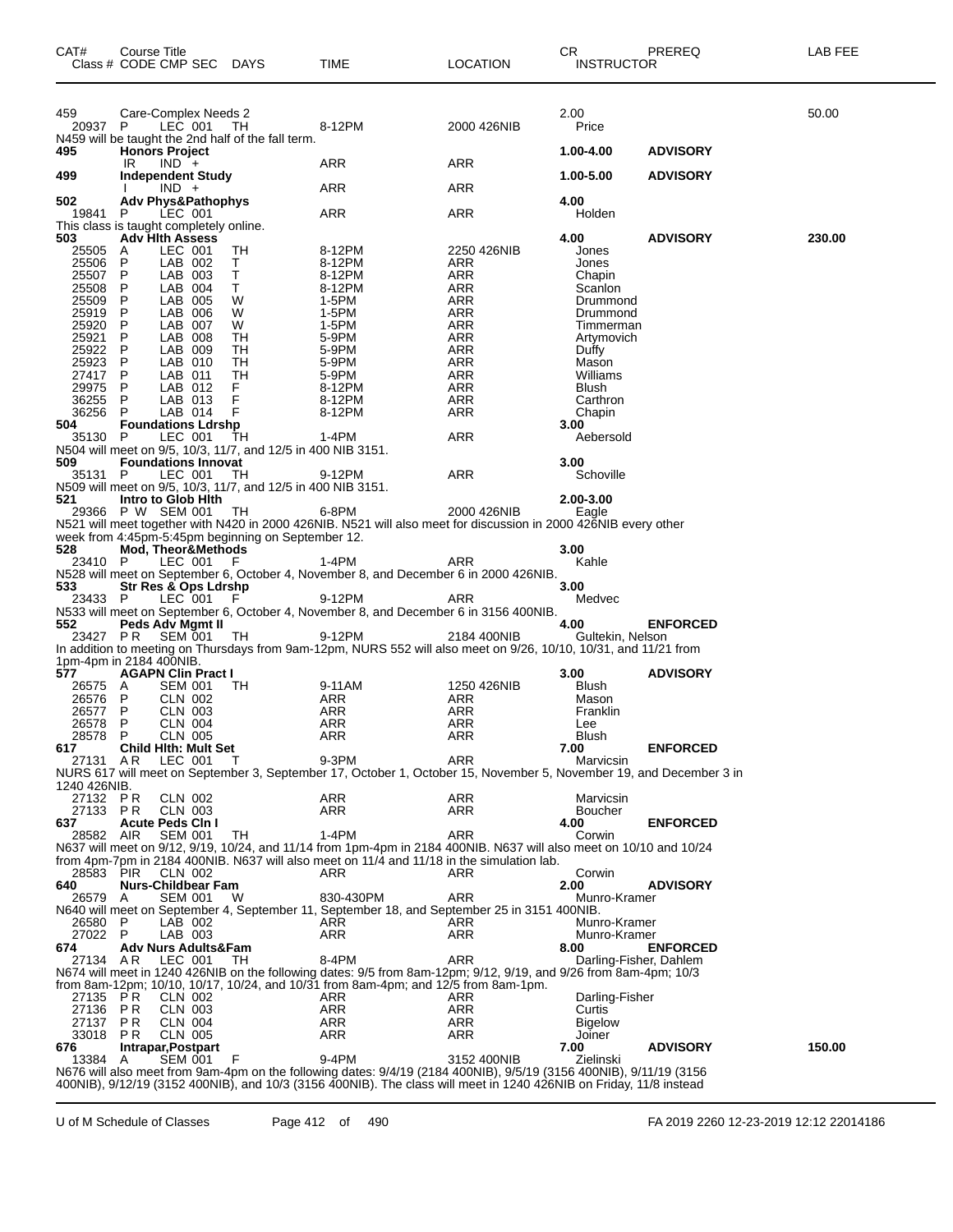| CAT#                     | Course Title     |                                       | Class # CODE CMP SEC DAYS                   | TIME       | LOCATION                                                                                                    | CR.<br><b>INSTRUCTOR</b> | PREREQ                    | LAB FEE |
|--------------------------|------------------|---------------------------------------|---------------------------------------------|------------|-------------------------------------------------------------------------------------------------------------|--------------------------|---------------------------|---------|
| of 3152 400NIB.          |                  |                                       |                                             |            |                                                                                                             |                          |                           |         |
| 13385                    | P                | <b>CLN 002</b>                        |                                             | ARR        | ARR                                                                                                         | Drummond                 |                           |         |
| 27023                    | P                | <b>CLN 003</b>                        |                                             | ARR        | ARR                                                                                                         | Roosevelt                |                           |         |
| 681<br>24277             | PR.              | Dec Sci Complex Syst<br>LEC 001       | TH                                          | 8-11AM     | ARR                                                                                                         | 3.00<br>Rosemberg        | <b>ADVISORY, ENFORCED</b> |         |
|                          |                  |                                       |                                             |            | N681 will meet on September 5, October 3, November 7, and December 5 in 1191 400NIB.                        |                          |                           |         |
| 682                      |                  |                                       | <b>Syst Assmt&amp;Leadershp</b>             |            |                                                                                                             | 4.00                     | <b>ENFORCED</b>           |         |
| 24278 AR                 |                  | SEM 001                               | TH.                                         | 12-2PM     | ARR                                                                                                         | Robinson-Lane            |                           |         |
|                          |                  |                                       |                                             |            | N682 will meet on September 5, October 3, November 7, and December 5 in 1191 400NIB.                        |                          |                           |         |
| 24280                    |                  | <b>PR</b> CLN 002                     |                                             | ARR        | ARR                                                                                                         | Robinson-Lane            |                           |         |
| 695                      |                  | <b>Selected Topics</b>                |                                             |            |                                                                                                             | $0.50 - 4.00$            |                           |         |
| 697                      |                  | $IND +$                               |                                             | ARR        | ARR                                                                                                         | 1.00-4.00                |                           |         |
|                          |                  | <b>Independent Studies</b><br>$IND +$ |                                             | ARR        | ARR                                                                                                         |                          |                           |         |
| 699                      |                  | <b>Nrs Scholarly Proj</b>             |                                             |            |                                                                                                             | 1.00-8.00                |                           |         |
|                          |                  | $IND +$                               |                                             | ARR        | ARR                                                                                                         |                          |                           |         |
| 781                      |                  | Leadership Immersion                  |                                             |            |                                                                                                             | 2.00                     |                           |         |
| 30655                    | P.               | CLN 001                               | TH                                          | 2-4PM      | ARR                                                                                                         | Harris                   |                           |         |
|                          |                  |                                       |                                             |            | N781 will meet on September 5, October 3, November 7, and December 5 in 1191 400NIB.                        |                          |                           |         |
| 795                      |                  | <b>Spec Topics Nursing</b>            |                                             |            |                                                                                                             | 1.00-3.00                | <b>ADVISORY</b>           |         |
|                          |                  | $IND +$                               |                                             | ARR        | ARR                                                                                                         |                          |                           |         |
| 797                      |                  | <b>Independent Study</b><br>$IND +$   |                                             | ARR        | ARR                                                                                                         | 1.00-3.00                | <b>ADVISORY</b>           |         |
| 803                      | <b>RCRS</b>      |                                       |                                             |            |                                                                                                             | 1.00                     |                           |         |
| 23394                    | P.               | LEC 001                               | TH                                          | 4-6PM      | ARR                                                                                                         | Kahle                    |                           |         |
|                          |                  |                                       |                                             |            | N803 will meet on September 5, October 3, November 7, and December 5 in 1000 426NIB.                        |                          |                           |         |
| 806                      | <b>Prep Pubs</b> |                                       |                                             |            |                                                                                                             | 2.00                     |                           |         |
| 24281                    | P                | <b>SEM 001</b>                        | TH                                          | 130-330PM  | 1180 400NIB                                                                                                 | Yakusheva                |                           |         |
| 811                      |                  | <b>Health Informatics</b>             |                                             |            |                                                                                                             | 3.00                     | <b>ADVISORY</b>           |         |
| 21554 P                  |                  | LEC 001                               | TH                                          | 8-11AM     | ARR                                                                                                         | Jiang                    |                           |         |
|                          |                  |                                       |                                             |            | N811 will meet on September 5, October 3, November 7, and December 5 in 1184 400NIB.                        |                          |                           |         |
| 815<br>21121             | P                | <b>Quality and Safety</b><br>SEM 001  | <b>TH</b>                                   | 1-4PM      | ARR                                                                                                         | 3.00<br>Medvec           | <b>ADVISORY</b>           |         |
|                          |                  |                                       |                                             |            | N815 will meet on September 5, October 3, November 7, and December 5 in 2000 426NIB.                        |                          |                           |         |
| 856                      |                  | Res & Prof Dev Sem I                  |                                             |            |                                                                                                             | 1.00                     | <b>ADVISORY</b>           |         |
| 30071                    | P.               | SEM 001                               | т                                           | 1-2PM      | 2184 400NIB                                                                                                 | Saint Arnault            |                           |         |
| 880                      |                  | <b>Phil Inf&amp;Theory Sci</b>        |                                             |            |                                                                                                             | 3.00                     |                           |         |
| 23492                    | P.               | <b>SEM 001</b>                        | W                                           | 9-12PM     | 3152 400NIB                                                                                                 | Titler                   |                           |         |
| 883                      |                  | <b>Topics Bio-Behavior</b>            |                                             |            |                                                                                                             | 3.00                     | <b>ADVISORY</b>           |         |
|                          |                  | $IND +$                               |                                             | ARR        | ARR                                                                                                         |                          |                           |         |
| 884                      |                  | <b>Topic HIt Promotion</b>            |                                             | ARR        |                                                                                                             | 3.00                     | <b>ADVISORY</b>           |         |
| 885                      |                  | $IND +$<br><b>Topics in Nurs Sys</b>  |                                             |            | ARR                                                                                                         | 3.00                     | <b>ADVISORY</b>           |         |
|                          |                  | $IND +$                               |                                             | ARR        | ARR                                                                                                         |                          |                           |         |
| 890                      |                  | <b>Research Focus I</b>               |                                             |            |                                                                                                             | 3.00                     |                           |         |
| 30652                    | P                | <b>SEM 001</b>                        |                                             | ARR        | ARR                                                                                                         | Seng                     |                           |         |
| 38442                    | P                | <b>SEM 002</b>                        |                                             | ARR        | ARR                                                                                                         | Titler                   |                           |         |
| 891                      |                  | <b>Research Focus II</b>              |                                             |            |                                                                                                             | 3.00                     |                           |         |
| 30653                    | P.               | <b>SEM 001</b>                        |                                             | ARR        | ARR                                                                                                         |                          |                           |         |
| 950<br>24862             | P.               | <b>DNP Residency</b><br>LAB 029       | F                                           | 9-12PM     | ARR                                                                                                         | 1.00-6.00<br>Pardee      | <b>ADVISORY</b>           |         |
|                          |                  |                                       |                                             |            | N950 will meet on September 6, October 4, November 8, and December 6 in 1191 400NIB.                        |                          |                           |         |
| 955                      |                  | <b>Scholarly Project</b>              |                                             |            |                                                                                                             | 1.00-6.00                | <b>ADVISORY</b>           |         |
|                          | D                | $IND +$                               |                                             | <b>ARR</b> | ARR                                                                                                         |                          |                           |         |
| 960                      |                  | Capstone Res & Sem I                  |                                             |            |                                                                                                             | 4.00                     |                           |         |
| 27327 A                  |                  | LEC 001                               | F.                                          | 9-11AM     | <b>ARR</b>                                                                                                  | Pardee                   |                           |         |
|                          |                  |                                       |                                             |            | NURS 960 will meet in 1000 426NIB on all dates except October 4. NURS 960 will meet in the 300NIB Nursing   |                          |                           |         |
| Auditorium on October 4. |                  |                                       |                                             | ARR        |                                                                                                             |                          |                           |         |
| 27328<br>28636           | P<br>P           | CLN 002<br><b>CLN 003</b>             |                                             | ARR        | ARR<br>ARR                                                                                                  | Arring<br>Anderson       |                           |         |
| 28637                    | P.               | <b>CLN 004</b>                        |                                             | <b>ARR</b> | ARR                                                                                                         | Blush                    |                           |         |
| 32972                    | P.               | CLN 005                               |                                             | ARR        | ARR                                                                                                         | Duffy                    |                           |         |
| 990                      |                  | Diss-Precand                          |                                             |            |                                                                                                             | 1.00-8.00                | <b>ADVISORY</b>           |         |
|                          |                  | $IND +$                               |                                             | ARR        | ARR                                                                                                         |                          |                           |         |
| 995                      | Diss-Cand        |                                       |                                             |            |                                                                                                             | 8.00                     | <b>ENFORCED</b>           |         |
|                          | R.               | $IND +$                               |                                             | ARR        | ARR                                                                                                         |                          |                           |         |
|                          |                  |                                       |                                             |            |                                                                                                             |                          |                           |         |
|                          |                  |                                       | <b>Professional Nursing Education (PNE)</b> |            |                                                                                                             |                          |                           |         |
| 301<br>23511             | P.               | <b>Repr Health Cin</b><br>CLN 001     | F                                           | 7-3PM      | WOMEN'S HOSP                                                                                                | 4.00<br>Antilla          |                           | 200.00  |
|                          |                  |                                       |                                             |            | PNE 301 will meet during the first half of the term. Students will attend SIMS on Wednesdays from 8am-2pm.  |                          |                           |         |
| 302                      |                  | Repr Health Cln                       |                                             |            |                                                                                                             | 4.00                     |                           | 200.00  |
| 23512 P                  |                  | CLN 001                               | F                                           | 7-3PM      | <b>WOMEN'S HOSP</b>                                                                                         | Antilla                  |                           |         |
|                          |                  |                                       |                                             |            | PNE 302 will meet during the second half of the term. Students will attend SIMS on Wednesdays from 8am-2pm. |                          |                           |         |
| 303                      |                  | <b>Repr Health Cin</b>                |                                             |            |                                                                                                             | 4.00                     |                           | 200.00  |
| 23513 P                  |                  | <b>CLN 001</b>                        | Т                                           | 7-3PM      | <b>WOMEN'S HOSP</b>                                                                                         | Murtha                   |                           |         |
|                          |                  |                                       |                                             |            | PNE 303 will meet during the first half of the term. Students will attend SIMS on Mondays from 8am-2pm.     |                          |                           |         |
| 304<br>23514             | P.               | <b>Repr Health Cin</b><br>CLN 001     | Т                                           | 7-3PM      | <b>WOMEN'S HOSP</b>                                                                                         | 4.00<br>Murtha           |                           | 200.00  |
|                          |                  |                                       |                                             |            | PNE 304 will meet during the second half of the term. Students will attend SIMS on Mondays from 8am-2pm.    |                          |                           |         |

U of M Schedule of Classes Page 413 of 490 FA 2019 2260 12-23-2019 12:12 22014186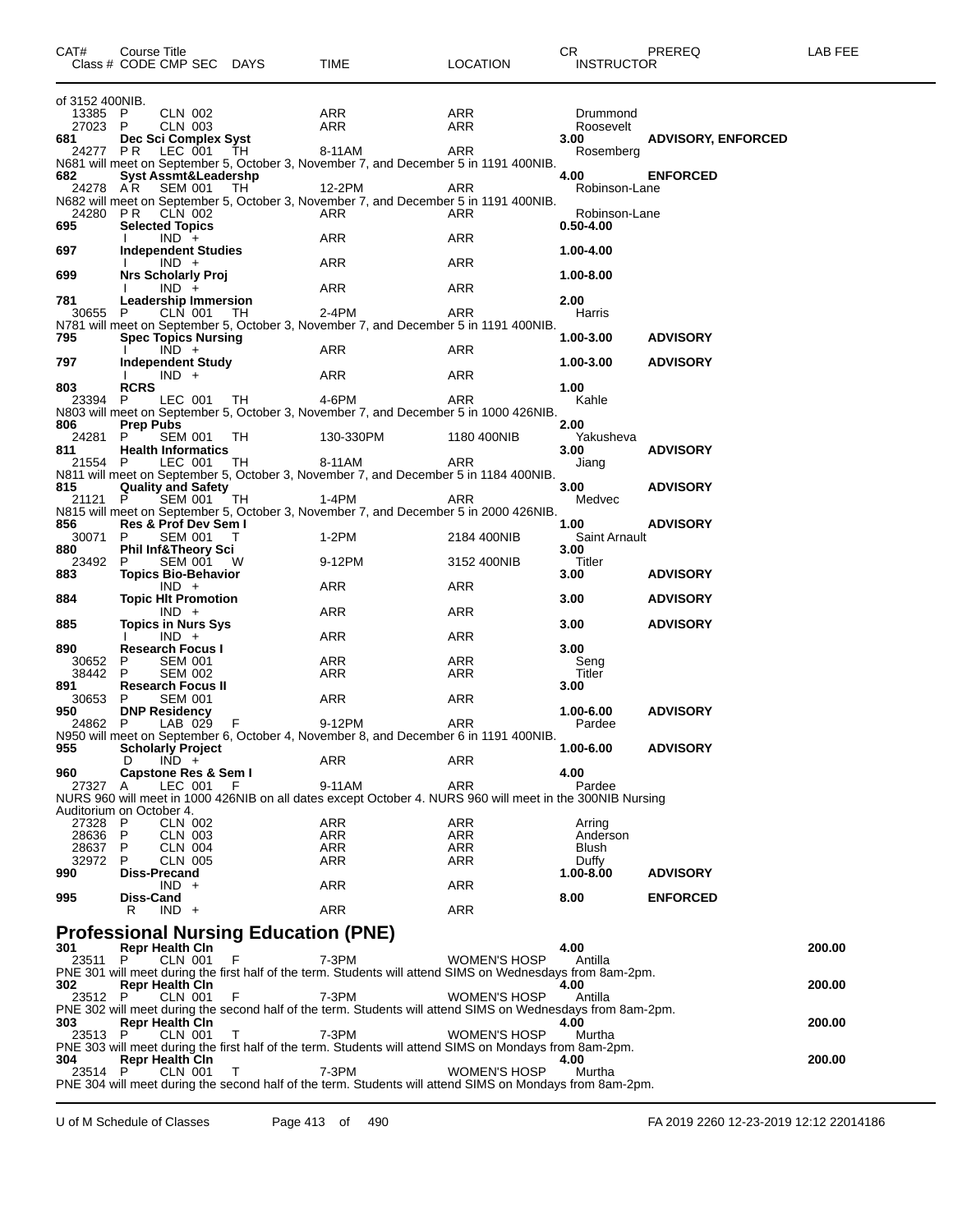| CAT#                        | <b>Course Title</b><br>Class # CODE CMP SEC DAYS                                            |            | <b>TIME</b>                                                                                                                                                                                                                       | <b>LOCATION</b>     | CR<br>PREREQ<br><b>INSTRUCTOR</b>                                                                                                                                                                                                               | LAB FEE |
|-----------------------------|---------------------------------------------------------------------------------------------|------------|-----------------------------------------------------------------------------------------------------------------------------------------------------------------------------------------------------------------------------------|---------------------|-------------------------------------------------------------------------------------------------------------------------------------------------------------------------------------------------------------------------------------------------|---------|
|                             |                                                                                             |            |                                                                                                                                                                                                                                   |                     |                                                                                                                                                                                                                                                 |         |
| 305<br>23515 P              | Repr Health Cln<br>CLN 001                                                                  | W          | 7-3PM                                                                                                                                                                                                                             | <b>WOMEN'S HOSP</b> | 4.00<br>Bradshaw                                                                                                                                                                                                                                | 200.00  |
| 306                         | <b>Repr Health Cin</b><br><b>CLN 001</b>                                                    | W          | PNE 305 will meet during the first half of the term. Students will attend SIMS on Tuesdays from 8am-2pm.<br>7-3PM                                                                                                                 | <b>WOMEN'S HOSP</b> | 4.00                                                                                                                                                                                                                                            | 200.00  |
| 23516 P<br>307              | <b>Repr Health Cln</b>                                                                      |            | PNE 306 will meet during the second half of the term. Students will attend SIMS on Tuesdays from 8am-2pm.                                                                                                                         |                     | <b>Bradshaw</b><br>4.00                                                                                                                                                                                                                         | 200.00  |
| 23517 P                     | CLN 001                                                                                     | м          | 7-3PM<br>PNE 307 will meet during the first half of the term. Students will attend SIMS on Tuesdays from 8am-2pm.                                                                                                                 | <b>WOMEN'S HOSP</b> | Buslawski                                                                                                                                                                                                                                       |         |
| 308<br>24505                | <b>Repr Health Cln</b><br>P<br>CLN 001                                                      | м          | 7-3PM                                                                                                                                                                                                                             | <b>WOMEN'S HOSP</b> | 4.00<br><b>Buslawski</b>                                                                                                                                                                                                                        | 200.00  |
| 309                         | <b>Repr Health Cln</b>                                                                      |            | PNE 308 will meet during the second half of the term. Students will attend SIMS on Tuesdays from 8am-2pm.                                                                                                                         |                     | 4.00                                                                                                                                                                                                                                            |         |
| 24571                       | P<br>CLN 001                                                                                | T.         | 2-10PM<br>PNE 309 will meet during the first half of the term. Students will attend SIMS on Fridays from 8am-2pm.                                                                                                                 | WOMEN'S HOSP        | Hicks                                                                                                                                                                                                                                           |         |
| 310<br>24572 P              | <b>Repr Health Cin</b><br><b>CLN 001</b>                                                    | T          | 2-10PM<br>PNE 310 will meet during the second half of the term. Students will attend SIMS on Fridays from 8am-2pm.                                                                                                                | WOMEN'S HOSP        | 4.00<br>Hicks                                                                                                                                                                                                                                   |         |
| 326<br>23532 P              | <b>Child Hith&amp;Illn Cin</b><br>CLN 001                                                   | $\top$     | 7-730PM                                                                                                                                                                                                                           | UM HOSP             | 4.00<br>Russell                                                                                                                                                                                                                                 | 200.00  |
|                             |                                                                                             |            | PNE 326 will meet during the first half of the term. The clinical location for PNE 326 will be 11W Mott. Students                                                                                                                 |                     | will attend SIMS on Wednesdays 8:00am to 4:00pm. Students will attend Howell schools for one Friday, date TBD.                                                                                                                                  |         |
| 327<br>23533 P              | <b>Child Hith&amp;illn Cin</b><br>CLN 001                                                   | $\top$     | 7-730PM                                                                                                                                                                                                                           | UM HOSP             | 4.00<br>Russell                                                                                                                                                                                                                                 | 200.00  |
|                             |                                                                                             |            |                                                                                                                                                                                                                                   |                     | PNE 327 will meet during the second half of the term. The clinical location for PNE 327 will be 11W Mott. Students<br>will attend SIMS on Wednesdays 8:00am to 4:00pm. Students will attend Howell schools for one Friday, date TBD.            |         |
| 328<br>23534 P              | <b>Child Hith&amp;illn Cin</b><br>CLN 001                                                   | W          | 7-730PM<br>PNE 328 will meet during the first half of the term. The clinical location for PNE 328 will be 11W Mott. Students                                                                                                      | UM HOSP             | 4.00<br><b>DiClemente</b>                                                                                                                                                                                                                       | 200.00  |
| 329                         | <b>Child Hith&amp;illn Cin</b>                                                              |            | will attend SIMS on Tuesdays 8:00am to 4:00pm. Students will attend Howell schools for one Friday, date TBD.                                                                                                                      |                     | 4.00                                                                                                                                                                                                                                            | 200.00  |
| 23535 P                     | <b>CLN 001</b>                                                                              | W          | 7-730PM<br>PNE 329 will meet during the second half of the term. The clinical location for PNE 329 will be a combination of                                                                                                       | UM HOSP             | Ursuy                                                                                                                                                                                                                                           |         |
|                             |                                                                                             |            | Tuesdays 8:00am to 4:00pm. Students will attend Howell schools for one Friday, date TBD.                                                                                                                                          |                     | inpatient on 12E Mott and outpatient pediatric locations on Tuesdays and Wednesdays. Students will attend SIMS on                                                                                                                               |         |
| 330<br>23536 P              | <b>Child Hith&amp;illn Cin</b><br>CLN 001                                                   | W          | 7-730PM                                                                                                                                                                                                                           | UM HOSP             | 4.00<br>Ursuy                                                                                                                                                                                                                                   | 200.00  |
| 331                         | <b>Child Hith&amp;illn Cin</b>                                                              |            | PNE 330 will meet during the first half of the term. The clinical location for PNE 330 will be 12E Mott. Students<br>will attend SIMS on Tuesdays 8:00am to 4:00pm. Students will attend Howell schools for one Friday, date TBD. |                     | 4.00                                                                                                                                                                                                                                            | 200.00  |
| 23537 P                     | CLN 001                                                                                     | W          | 7-730PM<br>PNE 331 will meet during the second half of the term. The clinical location for PNE 331 will be a combination of                                                                                                       | UM HOSP             | <b>DiClemente</b>                                                                                                                                                                                                                               |         |
|                             |                                                                                             |            | Tuesdays 8:00am to 4:00pm. Students will attend Howell schools for one Friday, date TBD.                                                                                                                                          |                     | inpatient on 12E Mott and outpatient pediatric locations on Tuesdays and Wednesdays. Students will attend SIMS on                                                                                                                               |         |
| 332<br>23538 P              | <b>Child Hith&amp;Illn Cin</b><br><b>CLN 001</b>                                            | W          | 7-730PM                                                                                                                                                                                                                           | UM HOSP             | 4.00<br>Pruett                                                                                                                                                                                                                                  | 200.00  |
| 333                         | <b>Child Hith&amp;illn Cin</b>                                                              |            | PNE 332 will meet during the first half of the term. The clinical location for PNE 332 will be 12W Mott. Students<br>will attend SIMS on Tuesdays 8:00am to 4:00pm. Students will attend Howell schools for one Friday, date TBD. |                     | 4.00                                                                                                                                                                                                                                            | 200.00  |
| 24506 P                     | CLN 001                                                                                     | W          | 7-730PM                                                                                                                                                                                                                           | UM HOSP             | Pruett<br>PNE 333 will meet during the second half of the term. The clinical location for PNE 333 will be 12W Mott. Students                                                                                                                    |         |
| 334                         | <b>Child Hith&amp;III Cin</b>                                                               |            | will attend SIMS on Tuesdays 8:00am to 4:00pm. Students will attend Howell schools for one Friday, date TBD.                                                                                                                      |                     | 4.00                                                                                                                                                                                                                                            |         |
| 24573 P                     | CLN 001                                                                                     | T          | 7-730PM<br>PNE 334 will meet during the first half of the term. The clinical location for PNE 334 will be 12W Mott. Students                                                                                                      | UM HOSP             | Ratliff                                                                                                                                                                                                                                         |         |
| 335                         | <b>Child Hith&amp;IllCin</b>                                                                |            |                                                                                                                                                                                                                                   |                     | will attend SIMS on Wednesdays 8:00am to 4:00pm. Students will attend Howell schools for one Friday, date TBD.<br>4.00                                                                                                                          |         |
| 24574 P                     | CLN 001                                                                                     | T          | 7-730PM                                                                                                                                                                                                                           | UM HOSP             | Ratliff<br>PNE 335 will meet during the second half of the term. The clinical location for PNE 335 will be 12W Mott. Students<br>will attend SIMS on Wednesdays 8:00am to 4:00pm. Students will attend Howell schools for one Friday, date TBD. |         |
| 351<br>23527 P              | <b>Adult Hith&amp;illn Cin</b><br>CLN 001                                                   | <b>TTH</b> | 630-430PM                                                                                                                                                                                                                         | 4A UM HOSP          | 4.00<br>Goff                                                                                                                                                                                                                                    |         |
| will be on 9/10/19.         |                                                                                             |            | PNE 351 will meet during the first half of the term. Students will attend two SIMS on Fridays, dates TBD. Blitz                                                                                                                   |                     |                                                                                                                                                                                                                                                 |         |
| 353<br>23529 P              | <b>Adult Hith&amp;Illn Cin</b><br>CLN 001                                                   | TTH        | 630-430PM                                                                                                                                                                                                                         | 4A UM HOSP          | 4.00<br>Goff                                                                                                                                                                                                                                    |         |
| will be on 10/29/19.<br>355 | <b>Adult Hith&amp;illn Cin</b>                                                              |            | PNE 353 will meet during the second half of the term. Students will attend two SIMS on Fridays, dates TBD. Blitz                                                                                                                  |                     | 4.00                                                                                                                                                                                                                                            |         |
| 23530 P                     | CLN 001                                                                                     | TTH        | 630-430PM<br>PNE 355 will meet during the first half of the term. Clinical location will be UM Hospital 4B. Students will attend                                                                                                  | UM HOSP             | Harden, Lopes                                                                                                                                                                                                                                   |         |
| 357                         | two SIMS on Fridays, dates TBD. Blitz will be on 9/10/19.<br><b>Adult Hith&amp;IIIn Cin</b> |            |                                                                                                                                                                                                                                   |                     | 4.00                                                                                                                                                                                                                                            |         |
| 23531 P                     | CLN 001                                                                                     | TTH        | 630-430PM<br>PNE 357 will meet during the second half of the term. Clinical location will be UM Hospital 4B. Students will                                                                                                        | UM HOSP             | Harden, Lopes                                                                                                                                                                                                                                   |         |
| 359                         | <b>Adult Hith&amp;Illn Cin</b>                                                              |            | attend two SIMS on Fridays, dates TBD. Blitz will be on 10/29/19.                                                                                                                                                                 |                     | 4.00                                                                                                                                                                                                                                            |         |
| 23612 P                     | CLN 001                                                                                     | <b>TTH</b> | 630-430PM<br>PNE 359 will meet during the first half of the term. Clinical location will be UM Hospital 7B. Students will attend                                                                                                  | UM HOSP             | Prochnow, Ferguson                                                                                                                                                                                                                              |         |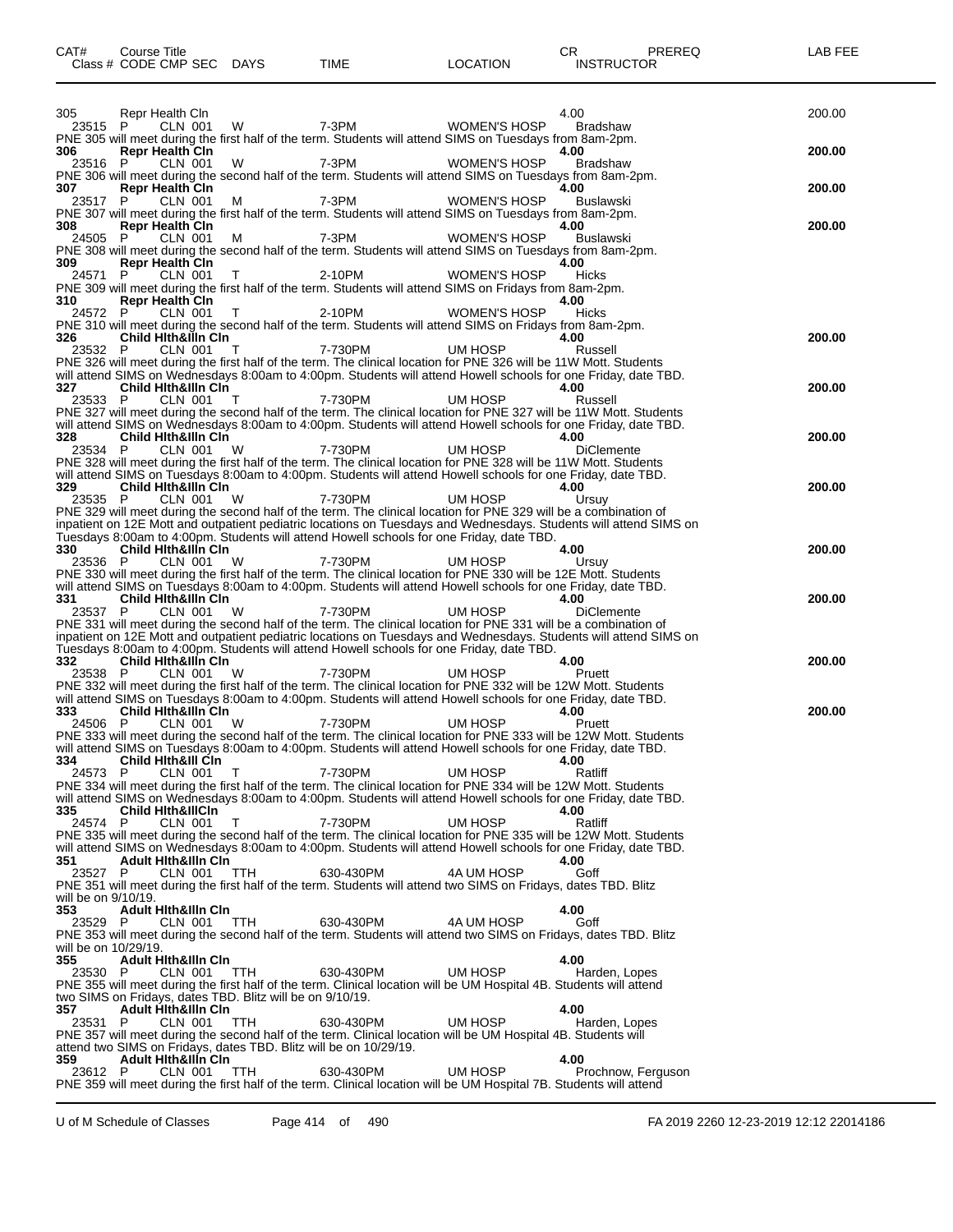|                             | two SIMS on Fridays, dates TBD. Blitz will be on 9/10/19.                                                                                                                                                                           |           |             |                                |       |
|-----------------------------|-------------------------------------------------------------------------------------------------------------------------------------------------------------------------------------------------------------------------------------|-----------|-------------|--------------------------------|-------|
| 360<br>23613 P              | <b>Adult Hith&amp;Illn Cin</b><br>CLN 001<br>TTH.                                                                                                                                                                                   | 630-430PM | UM HOSP     | 4.00<br>Ferguson, Prochnow     |       |
|                             | PNE 360 will meet during the second half of the term. Clinical location will be UM Hospital 7B. Students will                                                                                                                       |           |             |                                |       |
| 361                         | attend two SIMS on Fridays, dates TBD. Blitz will be on 10/29/19.<br><b>Adult Hith&amp;Illn Cin</b>                                                                                                                                 |           |             | 4.00                           |       |
| 23614 P                     | CLN 001<br>- ттн                                                                                                                                                                                                                    | 630-430PM | 8B UM HOSP  | George                         |       |
| will be on 9/10/19.         | PNE 361 will meet during the first half of the term. Students will attend two SIMS on Fridays, dates TBD. Blitz                                                                                                                     |           |             |                                |       |
| 362                         | <b>Adult Hith&amp;Illn Cin</b>                                                                                                                                                                                                      | 630-430PM | 8B UM HOSP  | 4.00                           |       |
| 24575 P                     | CLN 001<br>TTH<br>PNE 362 will meet during the second half of the term. Students will attend two SIMS on Fridays, dates TBD. Blitz                                                                                                  |           |             | George                         |       |
| will be on 10/29/19.<br>363 | <b>Adult Hith&amp;Illn Cin</b>                                                                                                                                                                                                      |           |             | 4.00                           |       |
| 24577 P                     | CLN 001 TTH                                                                                                                                                                                                                         | 630-430PM | 5C UM HOSP  | Brough, Prochnow               |       |
| will be on 9/10/19.         | PNE 363 will meet during the first half of the term. Students will attend two SIMS on Fridays, dates TBD. Blitz                                                                                                                     |           |             |                                |       |
| 364                         | <b>Adult Hith&amp;Illn Cin</b>                                                                                                                                                                                                      |           |             | 4.00                           |       |
| 24578 P                     | CLN 001 TTH<br>PNE 364 will meet during the second half of the term. Students will attend two SIMS on Fridays, dates TBD. Blitz                                                                                                     | 630-430PM | 5C UM HOSP  | Chiampi                        |       |
| will be on 10/29/19.        |                                                                                                                                                                                                                                     |           |             |                                |       |
| 376<br>23519 P              | <b>Mental Hith&amp;Illn Cin</b><br>CLN 001 MT                                                                                                                                                                                       | 630-330PM | UM HOSP     | 4.00<br>Sullivan               |       |
|                             | PNE 376 will meet during the first half of the term. The clinical location will be UM HOSP 9C/8ECAP. Students will<br>attend SIMS on Mondays from 2pm-6pm. Orientation will be on Monday, 9/9/19 from 8am-2:30pm.                   |           |             |                                |       |
| 377                         | <b>Mental Hith&amp;ilin Cin</b>                                                                                                                                                                                                     |           |             | 4.00                           |       |
| 23520 P                     | CLN 001<br>MТ<br>PNE 377 will meet during the second half of the term. The clinical location will be UM HOSP 9C/8ECAP. Students will                                                                                                | 630-330PM | UM HOSP     | Sullivan                       |       |
|                             | attend SIMS on Mondays from 2pm-6pm. Orientation will be on Thursday, 10/24/19 from 8am-2:30pm.                                                                                                                                     |           |             |                                |       |
| 378<br>23521 P              | <b>Mental Hith&amp;Illn Cin</b><br>CLN 001<br>THF                                                                                                                                                                                   | 630-330PM | UM HOSP     | 4.00<br>Hortsch                |       |
|                             | PNE 378 will meet during the first half of the term. The clinical location will be UM HOSP 9C/8ECAP. Students will                                                                                                                  |           |             |                                |       |
| 379.                        | attend SIMS on Thursdays from 2pm-6pm. Orientation will be on Monday, 9/9/19 from 8am-2:30pm.<br><b>Mental Hith&amp;Illn Cin</b>                                                                                                    |           |             | 4.00                           |       |
| 23522 P                     | CLN 001<br>- F                                                                                                                                                                                                                      | 630-330PM | UM HOSP     | Hortsch                        |       |
|                             | PNE 379 will meet during the second half of the term. The clinical location will be a combination of UM HOSP<br>9C/8ECAP and clinical time spent in the community, mainly on Thursdays. Students will attend SIMS on Thursdays from |           |             |                                |       |
|                             | 2pm-6pm. Orientation will be on Thursday, 10/24/19 from 8am-2:30pm.                                                                                                                                                                 |           |             | 4.00                           |       |
| 380<br>23523 P              | <b>Mental Hith&amp;illn Cin</b><br>CLN 001<br>м                                                                                                                                                                                     | 7-3PM     | ARR         | Charania                       |       |
|                             | PNE 380 will meet during the first half of the term. The clinical location will be a combination of inpatient and<br>outpatient psych experiences (with the outpatient days/times TBD). Students will attend SIMS on Tuesdays from  |           |             |                                |       |
| 8am-12pm.                   |                                                                                                                                                                                                                                     |           |             |                                |       |
| 381<br>23524 P              | Mental Hith&illn Cin<br>CLN 001<br>TH.                                                                                                                                                                                              | 630-330PM | UM HOSP     | 4.00<br>Strobbe                |       |
|                             | PNE 381 will meet during the second half of the term. The clinical location will be a combination of inpatient UM                                                                                                                   |           |             |                                |       |
| 382                         | HOSP 9C/8ECAP and outpatient psych (days and times TBD).<br><b>Mental Hith&amp;illn Cin</b>                                                                                                                                         |           |             | 4.00                           |       |
| 23525 P                     | CLN 001<br>THF                                                                                                                                                                                                                      | 2-11PM    | UM HOSP     | Edick                          |       |
|                             | PNE 382 will meet during the first half of the term. The clinical location will be UM HOSP 9C/8ECAP. Students will<br>attend SIMS on Thursdays from 8am-12pm. Orientation will be on Monday, 9/9/19 from 8am-2:30pm.                |           |             |                                |       |
| 383<br>24599 P              | Mental Hith&III Cin<br><b>CLN 001</b><br>THF                                                                                                                                                                                        | 2-11PM    | UM HOSP     | 4.00<br>Edick                  |       |
|                             | PNE 383 will meet during the second half of the term. The clinical location will be UM HOSP 9C/8ECAP. Students will                                                                                                                 |           |             |                                |       |
|                             | attend SIMS on Thursdays from 8am-12pm. Orientation will be on Thursday, 10/24/19 from 8am-2:30pm.<br>384 Mental Hith&illn Cin                                                                                                      |           |             |                                |       |
| 24600 P                     | CLN 001<br>МT                                                                                                                                                                                                                       | 2-11PM    | UM HOSP     | Massarelli                     |       |
|                             | PNE 384 will meet during the first half of the term. The clinical location will be UM HOSP 9C/8ECAP. Students will<br>attend SIMS on Mondays from 8am-12pm. Orientation will be on Monday, 9/9/19 from 8am-2:30pm.                  |           |             |                                |       |
| 385                         | <b>Mental Hith&amp;Illn Cin</b>                                                                                                                                                                                                     |           |             | 4.00                           |       |
| 24601 P                     | CLN 001<br>МT<br>PNE 385 will meet during the second half of the term. The clinical location will be UM HOSP 9C/8ECAP. Students will                                                                                                | 2-11PM    | UM HOSP     | Massarelli                     |       |
|                             | attend SIMS on Mondays from 8am-12pm. Orientation will be on Thursday, 10/24/19 from 8am-2:30pm.                                                                                                                                    |           |             |                                | 75.00 |
| 401<br>P<br>25574           | <b>Community Nurse Cln</b><br>CLN 001<br>T                                                                                                                                                                                          | 1130-5PM  | 1180 400NIB | 6.00<br>Gallagher, Policicchio |       |
| 401                         | <b>Community Nurse Cln</b><br>CLN 001<br>TН                                                                                                                                                                                         | 8-5PM     | ARR         | 6.00                           | 75.00 |
|                             | Orientation will be held on 9/5/19 from 9am-4pm. The clinical locations for PNE 401 include Ann Arbor, Plymouth,                                                                                                                    |           |             |                                |       |
| Brighton, and MVN.<br>402   | <b>Community Nurse Cln</b>                                                                                                                                                                                                          |           |             | 6.00                           | 75.00 |
| 23604<br>P.                 | CLN 001<br>м                                                                                                                                                                                                                        | 12-5PM    | 1191 400NIB | Policicchio                    |       |
| 402                         | <b>Community Nurse Cln</b><br>CLN 001<br>W                                                                                                                                                                                          | 8-5PM     | ARR         | 6.00                           | 75.00 |
|                             | Orientation will be held on 9/4/19 from 9am-4pm. The clinical locations for PNE 402 include Project Healthy                                                                                                                         |           |             |                                |       |
| Schools.<br>403             | <b>Community Nurse Cln</b>                                                                                                                                                                                                          |           |             | 6.00                           |       |
| 24608<br>403                | CLN 001<br>P<br>$\top$<br><b>Community Nurse Cln</b>                                                                                                                                                                                | 12-5PM    | 1191 400NIB | Foley<br>6.00                  |       |
|                             | CLN 001<br>TН                                                                                                                                                                                                                       | 8-5PM     | ARR         |                                |       |
|                             | Orientation will be held on 9/5/19 from 9am-4pm. The clinical locations for PNE 403 include Washtenaw County Health                                                                                                                 |           |             |                                |       |

CAT# Course Title Case CR PREREQ LAB FEE

Class # CODE CMP SEC DAYS TIME LOCATION INSTRUCTOR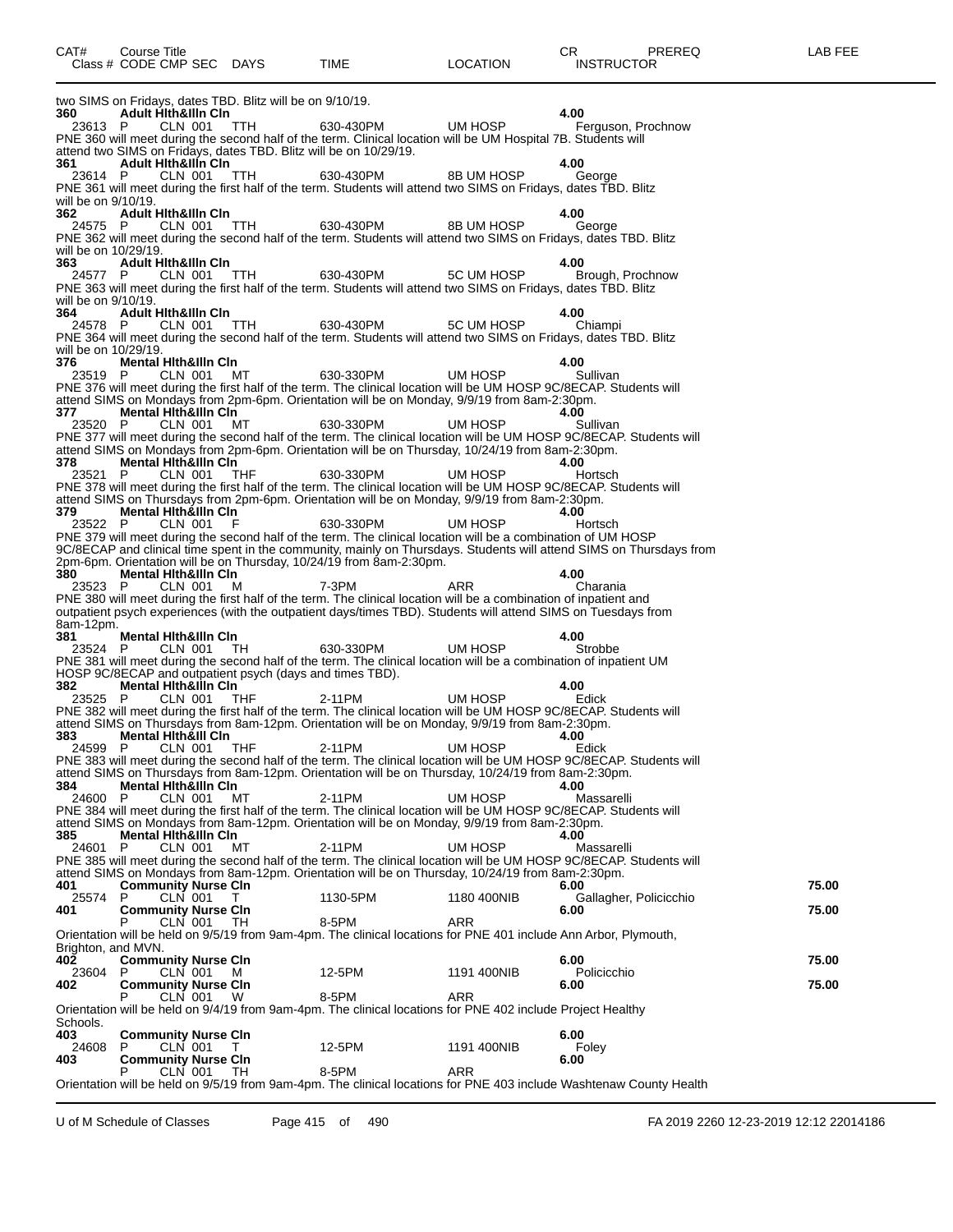| CAT#               | Course Title<br>Class # CODE CMP SEC DAYS         |                                               | <b>TIME</b>                                                                                                                                                                      | <b>LOCATION</b> | CR.<br>PREREQ<br><b>INSTRUCTOR</b>                                                                                  | LAB FEE |
|--------------------|---------------------------------------------------|-----------------------------------------------|----------------------------------------------------------------------------------------------------------------------------------------------------------------------------------|-----------------|---------------------------------------------------------------------------------------------------------------------|---------|
|                    |                                                   | Department and a video conference with Haiti. |                                                                                                                                                                                  |                 |                                                                                                                     |         |
| 404<br>23605       | <b>Community Nurse CIn</b><br>CLN 001<br>P        | M                                             | 12-5PM                                                                                                                                                                           | 1184 400NIB     | 6.00<br>Young Miller                                                                                                | 75.00   |
| 404                | <b>Community Nurse Cln</b>                        |                                               |                                                                                                                                                                                  |                 | 6.00                                                                                                                | 75.00   |
|                    | CLN 001<br>P                                      | W                                             | 8-5PM                                                                                                                                                                            | <b>ARR</b>      | Orientation will be held on 9/4/19 from 9am-4pm. The clinical locations for PNE 404 include the Wayne County Health |         |
| Department.        |                                                   |                                               |                                                                                                                                                                                  |                 |                                                                                                                     |         |
| 406<br>23606       | <b>Community Nurse Cln</b><br>CLN 001<br>P        | M                                             | 12-5PM                                                                                                                                                                           | 3152 400NIB     | 6.00<br><b>Tillman-Meakins</b>                                                                                      | 75.00   |
| 406                | <b>Community Nurse Cln</b>                        |                                               |                                                                                                                                                                                  |                 | 6.00                                                                                                                | 75.00   |
|                    | CLN 001                                           | W                                             | 8-5PM<br>Orientation will be held on 9/4/19 from 9am-4pm. The clinical locations for PNE 406 include Ypsilanti Head Start                                                        | <b>ARR</b>      |                                                                                                                     |         |
|                    | and Ypsilanti Meals on Wheels.                    |                                               |                                                                                                                                                                                  |                 |                                                                                                                     |         |
| 407<br>23607       | <b>Community Nurse CIn</b><br><b>CLN 001</b><br>P | T.                                            | 12-5PM                                                                                                                                                                           | 3152 400NIB     | 6.00<br>Doman                                                                                                       | 75.00   |
| 407                | <b>Community Nurse Cln</b>                        |                                               |                                                                                                                                                                                  |                 | 6.00                                                                                                                | 75.00   |
|                    | <b>CLN 001</b><br>P                               | TH.                                           | 8-5PM<br>Orientation will be held on 9/5/19 from 9am-4pm. The clinical locations for PNE 407 include CCRC and PACE.                                                              | <b>ARR</b>      |                                                                                                                     |         |
| 408                | <b>Community Nurse Cin</b>                        |                                               |                                                                                                                                                                                  |                 | 6.00                                                                                                                | 75.00   |
| 24610              | CLN 001<br>P<br><b>Community Nurse CIn</b>        | M                                             | 12-5PM                                                                                                                                                                           | 3156 400NIB     | Doman                                                                                                               | 75.00   |
| 408                | CLN 001                                           | W                                             | 8-5PM                                                                                                                                                                            | ARR             | 6.00                                                                                                                |         |
|                    |                                                   |                                               | Orientation will be held on 9/4/19 from 9am-4pm. The clinical locations for PNE 408 include GL Hospice CCRC                                                                      |                 |                                                                                                                     |         |
| Glazier.<br>409    | <b>Community Nurse Cln</b>                        |                                               |                                                                                                                                                                                  |                 | 6.00                                                                                                                | 75.00   |
| 24609              | CLN 001<br>P                                      | T                                             | 12-5PM                                                                                                                                                                           | 3156 400NIB     | Young Miller                                                                                                        |         |
| 409                | <b>Community Nurse CIn</b><br>CLN 001             | TH                                            | 8-5PM                                                                                                                                                                            | ARR             | 6.00                                                                                                                | 75.00   |
|                    |                                                   |                                               | Orientation will be held on 9/5/19 from 9am-4pm. The clinical locations for PNE 409 include Hamilton Clinic and the                                                              |                 |                                                                                                                     |         |
| Flint Area.<br>410 | <b>Community Nurse Cln</b>                        |                                               |                                                                                                                                                                                  |                 | 6.00                                                                                                                | 75.00   |
| 25707              | P<br>CLN 001                                      | T                                             | 12-5PM                                                                                                                                                                           | 3151 400NIB     | McCullagh                                                                                                           |         |
| 410                | <b>Community Nurse CIn</b>                        |                                               |                                                                                                                                                                                  |                 | 6.00                                                                                                                | 75.00   |
|                    | CLN 001                                           | TH                                            | 8-5PM<br>Orientation will be held on 9/5/19 from 9am-4pm. The clinical locations for PNE 410 include the Jackson County                                                          | ARR             |                                                                                                                     |         |
|                    | Area, CFH, and CAA.                               |                                               |                                                                                                                                                                                  |                 |                                                                                                                     |         |
| 426<br>23541 P     | <b>Care-Complex Cin I</b><br><b>CLN 001</b>       |                                               | <b>ARR</b>                                                                                                                                                                       | <b>ARR</b>      | 4.00<br>Mason                                                                                                       | 100.00  |
|                    |                                                   |                                               | This is a precepted clinical course. Students will follow the preceptor's work schedule. Students will meet for                                                                  |                 |                                                                                                                     |         |
| 427                | <b>Care-Complex Cin I</b>                         |                                               | SIMS on one Monday for four hours. The date and time are TBD.                                                                                                                    |                 | 4.00                                                                                                                | 100.00  |
| 23542 P            | CLN 001                                           |                                               | ARR                                                                                                                                                                              | <b>ARR</b>      | Shakoor                                                                                                             |         |
|                    |                                                   |                                               | This is a precepted clinical course. Students will follow the preceptor's work schedule. Students will meet for<br>SIMS on one Monday for four hours. The date and time are TBD. |                 |                                                                                                                     |         |
| 428                | <b>Care-Complex Cin I</b>                         |                                               |                                                                                                                                                                                  |                 | 4.00                                                                                                                | 100.00  |
| 23543 P            | CLN 001                                           |                                               | ARR<br>This is a precepted clinical course. Students will follow the preceptor's work schedule. Students will meet for                                                           | ARR             | Price                                                                                                               |         |
|                    |                                                   |                                               | SIMS on one Monday for four hours. The date and time are TBD.                                                                                                                    |                 |                                                                                                                     |         |
| 429                | <b>Care-Complex Cin I</b>                         |                                               |                                                                                                                                                                                  |                 | 4.00                                                                                                                | 100.00  |
| 23544 P            | CLN 001                                           |                                               | ARR<br>This is a precepted clinical course. Students will follow the preceptor's work schedule. Students will meet for                                                           | <b>ARR</b>      | Goff                                                                                                                |         |
|                    |                                                   |                                               | SIMS on one Monday for four hours. The date and time are TBD.                                                                                                                    |                 |                                                                                                                     |         |
| 430<br>23545       | <b>Care-Complex Cin I</b><br>P<br>CLN 001         |                                               | ARR                                                                                                                                                                              | ARR             | 4.00<br>Accurso                                                                                                     | 100.00  |
|                    |                                                   |                                               | This is a precepted clinical course. Students will follow the preceptor's work schedule. Students will meet for                                                                  |                 |                                                                                                                     |         |
| 431                | <b>Care-Complex Cin I</b>                         |                                               | SIMS on one Monday for four hours. The date and time are TBD.                                                                                                                    |                 | 4.00                                                                                                                | 100.00  |
| 23546              | CLN 001<br>-P                                     |                                               | ARR                                                                                                                                                                              | ARR             | Harden                                                                                                              |         |
|                    |                                                   |                                               | This is a precepted clinical course. Students will follow the preceptor's work schedule. Students will meet for<br>SIMS on one Monday for four hours. The date and time are TBD. |                 |                                                                                                                     |         |
| 432                | <b>Care-Complex Cin I</b>                         |                                               |                                                                                                                                                                                  |                 | 4.00                                                                                                                | 100.00  |
| 23547 P            | <b>CLN 001</b>                                    |                                               | ARR<br>This is a precepted clinical course. Students will follow the preceptor's work schedule. Students will meet for                                                           | ARR             | Brough                                                                                                              |         |
|                    |                                                   |                                               | SIMS on one Monday for four hours. The date and time are TBD.                                                                                                                    |                 |                                                                                                                     |         |
| 433                | <b>Care-Complex Cin I</b>                         |                                               |                                                                                                                                                                                  |                 | 4.00                                                                                                                | 100.00  |
| 23548 P            | CLN 001                                           |                                               | ARR<br>This is a precepted clinical course. Students will follow the preceptor's work schedule. Students will meet for                                                           | ARR             | Prochnow                                                                                                            |         |
|                    |                                                   |                                               | SIMS on one Monday for four hours. The date and time are TBD.                                                                                                                    |                 |                                                                                                                     |         |
| 434<br>23549 P     | <b>Care-Complex Cin I</b><br>CLN 001              |                                               | ARR                                                                                                                                                                              | ARR             | 4.00<br>Brough                                                                                                      | 100.00  |
|                    |                                                   |                                               | This is a precepted clinical course. Students will follow the preceptor's work schedule. Students will meet for                                                                  |                 |                                                                                                                     |         |
| 437                | <b>Care-Complex Cin I</b>                         |                                               | SIMS on one Monday for four hours. The date and time are TBD.                                                                                                                    |                 | 4.00                                                                                                                | 100.00  |
| 23552 P            | <b>CLN 001</b>                                    |                                               | ARR                                                                                                                                                                              | ARR             | <b>Bathish</b>                                                                                                      |         |
|                    |                                                   |                                               | This is a precepted clinical course. Students will follow the preceptor's work schedule. Students will meet for                                                                  |                 |                                                                                                                     |         |
| 438                | <b>Care-Complex Cin I</b>                         |                                               | SIMS on one Monday for four hours. The date and time are TBD.                                                                                                                    |                 | 4.00                                                                                                                | 100.00  |
| 23553              | CLN 001<br>- P                                    |                                               | ARR                                                                                                                                                                              | ARR             | Russell                                                                                                             |         |
|                    |                                                   |                                               | This is a precepted clinical course. Students will follow the preceptor's work schedule. Students will meet for<br>SIMS on one Monday for four hours. The date and time are TBD. |                 |                                                                                                                     |         |

U of M Schedule of Classes Page 416 of 490 FA 2019 2260 12-23-2019 12:12 22014186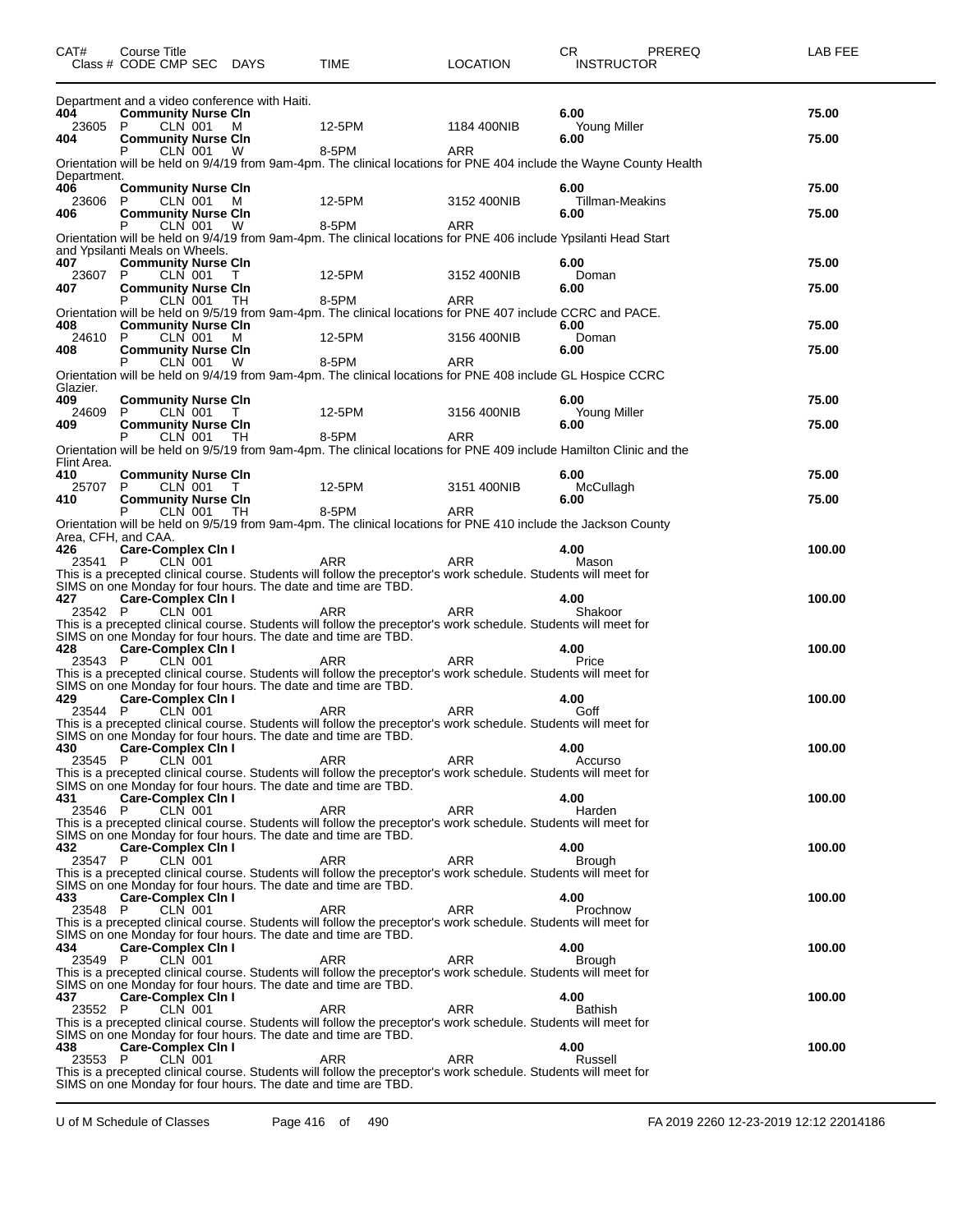| CAT#           | Course Title<br>Class # CODE CMP SEC DAYS |                | <b>TIME</b>                                                                                                                                                                      | <b>LOCATION</b> | CR<br><b>INSTRUCTOR</b> | PREREQ | LAB FEE |
|----------------|-------------------------------------------|----------------|----------------------------------------------------------------------------------------------------------------------------------------------------------------------------------|-----------------|-------------------------|--------|---------|
| 439            | Care-Complex Cln I                        |                |                                                                                                                                                                                  |                 | 4.00                    |        | 100.00  |
| 23554 P        |                                           | CLN 001        | ARR<br>This is a precepted clinical course. Students will follow the preceptor's work schedule. Students will meet for                                                           | ARR             | Duffy                   |        |         |
| 441            | <b>Care-Complex Cin I</b>                 |                | SIMS on one Monday for four hours. The date and time are TBD.                                                                                                                    |                 | 4.00                    |        | 100.00  |
| 30044 P        |                                           | CLN 001        | ARR<br>This is a precepted clinical course. Students will follow the preceptor's work schedule. Students will meet for                                                           | <b>ARR</b>      | Ursuy                   |        |         |
| 442            | <b>Care-Complex Cin I</b>                 |                | SIMS on one Monday for four hours. The date and time are TBD.                                                                                                                    |                 | 4.00                    |        | 100.00  |
| 30045 P        |                                           | <b>CLN 001</b> | ARR<br>This is a precepted clinical course. Students will follow the preceptor's work schedule. Students will meet for                                                           | <b>ARR</b>      | <b>DiClemente</b>       |        |         |
| 444            | <b>Care-Complex Cin I</b>                 |                | SIMS on one Monday for four hours. The date and time are TBD.                                                                                                                    |                 | 4.00                    |        | 100.00  |
| 36775 P        |                                           | CLN 001        | ARR<br>This is a precepted clinical course. Students will follow the preceptor's work schedule. Students will meet for                                                           | ARR             | Ratliff                 |        |         |
| 451            | <b>Care-Complex Cin II</b>                |                | SIMS on one Monday for four hours. The date and time are TBD.                                                                                                                    |                 | 5.00                    |        | 50.00   |
| 23556 P        |                                           | CLN 001        | ARR<br>This is a precepted clinical course. Students will follow the preceptor's work schedule. Students will meet for                                                           | <b>ARR</b>      | Mason                   |        |         |
| 452            | Care-Complex Cin II                       |                | SIMS on one Monday for four hours. The date and time are TBD.                                                                                                                    |                 | 5.00                    |        | 50.00   |
| 23557 P        |                                           | <b>CLN 001</b> | ARR<br>This is a precepted clinical course. Students will follow the preceptor's work schedule. Students will meet for                                                           | <b>ARR</b>      | Shakoor                 |        |         |
|                |                                           |                | SIMS on one Monday for four hours. The date and time are TBD.                                                                                                                    |                 |                         |        |         |
| 453<br>23558 P | <b>Care-Complex Cin II</b>                | CLN 001        | ARR                                                                                                                                                                              | ARR             | 5.00<br>Price           |        | 50.00   |
|                |                                           |                | This is a precepted clinical course. Students will follow the preceptor's work schedule. Students will meet for<br>SIMS on one Monday for four hours. The date and time are TBD. |                 |                         |        |         |
| 455<br>30068 P | <b>Care-Complex Cin II</b>                | CLN 001        | ARR                                                                                                                                                                              | <b>ARR</b>      | 5.00<br>Goff            |        | 50.00   |
|                |                                           |                | This is a precepted clinical course. Students will follow the preceptor's work schedule. Students will meet for<br>SIMS on one Monday for four hours. The date and time are TBD. |                 |                         |        |         |
| 458<br>23559 P | Care-Complex Cin II                       | <b>CLN 001</b> | ARR                                                                                                                                                                              | <b>ARR</b>      | 5.00<br>Chiampi         |        | 50.00   |
|                |                                           |                | This is a precepted clinical course. Students will follow the preceptor's work schedule. Students will meet for<br>SIMS on one Monday for four hours. The date and time are TBD. |                 |                         |        |         |
| 460<br>23560 P | <b>Care-Complex Cin II</b>                | CLN 001        | ARR                                                                                                                                                                              | ARR             | 5.00<br>Harden          |        | 50.00   |
|                |                                           |                | This is a precepted clinical course. Students will follow the preceptor's work schedule. Students will meet for<br>SIMS on one Monday for four hours. The date and time are TBD. |                 |                         |        |         |
| 461<br>23561 P | <b>Care-Complex Cin II</b>                | CLN 001        | ARR                                                                                                                                                                              | <b>ARR</b>      | 5.00<br>Brough          |        | 50.00   |
|                |                                           |                | This is a precepted clinical course. Students will follow the preceptor's work schedule. Students will meet for<br>SIMS on one Monday for four hours. The date and time are TBD. |                 |                         |        |         |
| 462<br>23562 P | <b>Care-Complex Cin II</b>                | <b>CLN 001</b> | ARR                                                                                                                                                                              | <b>ARR</b>      | 5.00<br>Prochnow        |        | 50.00   |
|                |                                           |                | This is a precepted clinical course. Students will follow the preceptor's work schedule. Students will meet for<br>SIMS on one Monday for four hours. The date and time are TBD. |                 |                         |        |         |
| 463<br>23563 P | <b>Care-Complex Cin II</b>                | CLN 001        | ARR                                                                                                                                                                              | ARR             | 5.00<br>Brough          |        | 50.00   |
|                |                                           |                | This is a precepted clinical course. Students will follow the preceptor's work schedule. Students will meet for                                                                  |                 |                         |        |         |
| 464            | <b>Care-Complex Cin II</b>                |                | SIMS on one Monday for four hours. The date and time are TBD.                                                                                                                    |                 | 5.00                    |        | 50.00   |
| 23564          | P                                         | CLN 001        | ARR<br>This is a precepted clinical course. Students will follow the preceptor's work schedule. Students will meet for                                                           | ARR             | Accurso                 |        |         |
| 465            | <b>Care-Complex Cin II</b>                |                | SIMS on one Monday for four hours. The date and time are TBD.                                                                                                                    |                 | 5.00                    |        | 50.00   |
| 23566          | P                                         | <b>CLN 001</b> | ARR<br>This is a precepted clinical course. Students will follow the preceptor's work schedule. Students will meet for                                                           | <b>ARR</b>      | Ratliff                 |        |         |
| 466            | <b>Care-Complex Cin II</b>                |                | SIMS on one Monday for four hours. The date and time are TBD.                                                                                                                    |                 | 5.00                    |        | 50.00   |
| 23567          | P                                         | CLN 001        | ARR<br>This is a precepted clinical course. Students will follow the preceptor's work schedule. Students will meet for                                                           | ARR             | <b>Bathish</b>          |        |         |
| 467            | <b>Care-Complex Cin II</b>                |                | SIMS on one Monday for four hours. The date and time are TBD.                                                                                                                    |                 | 5.00                    |        | 50.00   |
| 23568          | P                                         | CLN 001        | ARR<br>This is a precepted clinical course. Students will follow the preceptor's work schedule. Students will meet for                                                           | <b>ARR</b>      | Russell                 |        |         |
| 468            | <b>Care-Complex Cin II</b>                |                | SIMS on one Monday for four hours. The date and time are TBD.                                                                                                                    |                 | 5.00                    |        | 50.00   |
| 23569          | P                                         | CLN 001        | ARR<br>This is a precepted clinical course. Students will follow the preceptor's work schedule. Students will meet for                                                           | ARR             | Duffy                   |        |         |
| 470            | <b>Care-Complex Cin II</b>                |                | SIMS on one Monday for four hours. The date and time are TBD.                                                                                                                    |                 | 5.00                    |        | 50.00   |
| 30069 P        |                                           | CLN 001        | ARR<br>This is a precepted clinical course. Students will follow the preceptor's work schedule. Students will meet for                                                           | ARR             | Ursuy                   |        |         |
| 471            | <b>Care-Complex Cin II</b>                |                | SIMS on one Monday for four hours. The date and time are TBD.                                                                                                                    |                 | 5.00                    |        | 50.00   |
| 30070          | P                                         | CLN 001        | ARR<br>This is a precepted clinical course. Students will follow the preceptor's work schedule. Students will meet for                                                           | <b>ARR</b>      | <b>DiClemente</b>       |        |         |
|                |                                           |                |                                                                                                                                                                                  |                 |                         |        |         |

U of M Schedule of Classes Page 417 of 490 FA 2019 2260 12-23-2019 12:12 22014186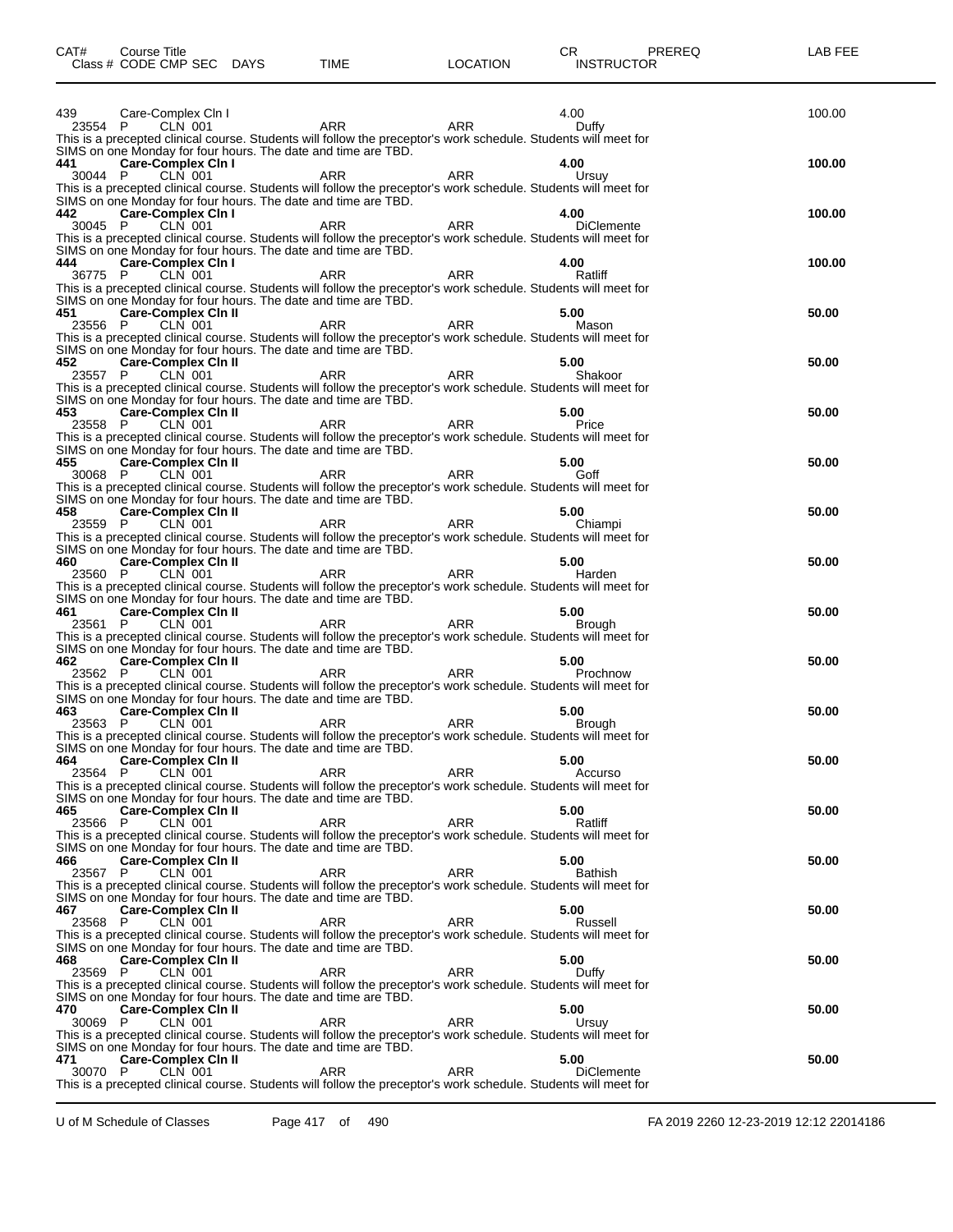SIMS on one Monday for four hours. The date and time are TBD.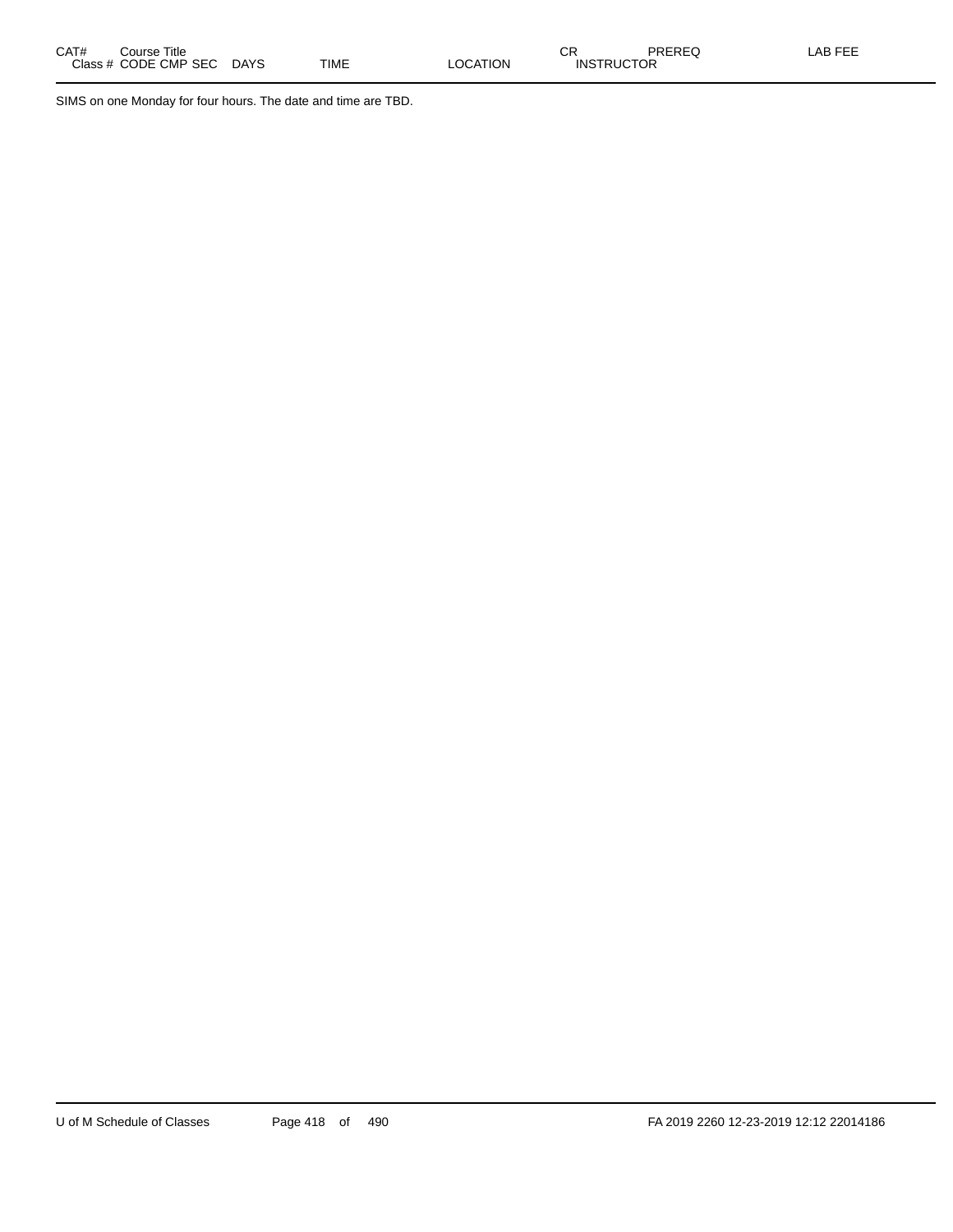#### **Officer Education Programs Air Force Officer Education Pg**

|                              |                     |                   | Air Force Officer Education Program (AERO)                                                                      |           |           |                 |
|------------------------------|---------------------|-------------------|-----------------------------------------------------------------------------------------------------------------|-----------|-----------|-----------------|
| 101 USAF Heritage I          |                     |                   |                                                                                                                 |           | 1.00      |                 |
|                              |                     |                   | 13614 P LEC 001 W 9-10AM 1636 CHEM                                                                              |           | Wilkinson |                 |
|                              |                     |                   | Students participating in Air Force ROTC need to register for the lab section. Please contact the department at |           |           |                 |
| 734-764-2403 with questions. |                     |                   |                                                                                                                 |           |           |                 |
|                              |                     |                   |                                                                                                                 |           | Wilkinson |                 |
|                              |                     |                   | Students participating in Air Force ROTC need to register for the lab section. Please contact the department at |           |           |                 |
| 734-764-2403 with questions. |                     |                   |                                                                                                                 |           |           |                 |
|                              | 13615 S LAB 004 TH  |                   | $6 - 8$ AM                                                                                                      | ARR       | Penry     |                 |
|                              |                     |                   | Students participating in Air Force ROTC need to register for the lab section. Please contact the department at |           |           |                 |
| 734-764-2403 with questions. |                     |                   |                                                                                                                 |           |           |                 |
| 201 Team&Ldrshp Basics I     |                     |                   |                                                                                                                 |           | 1.00      | <b>ADVISORY</b> |
|                              |                     |                   | 32976 P LEC 001 TH 11-12PM 2346 SEB                                                                             |           | Wilkinson |                 |
|                              |                     | 32977 P LEC 002 W | $1-2PM$                                                                                                         | ARR       | Wilkinson |                 |
|                              |                     |                   | Class will be meeting in 1080 Chemistry. Please contact kshelto@umich.edu with questions.                       |           |           |                 |
| 32978 S                      |                     | LÀB 004 TH        | 6-8AM                                                                                                           | 1300 CHEM | Penry     |                 |
|                              |                     |                   | Students participating in Air Force ROTC need to register for the lab section. Please contact the department at |           |           |                 |
| 734-764-2403 with questions. |                     |                   |                                                                                                                 |           |           |                 |
| 310 Leadership & Comm I      |                     |                   |                                                                                                                 |           | 3.00      |                 |
|                              |                     |                   |                                                                                                                 | 806 BMT   | Penry     |                 |
|                              |                     |                   |                                                                                                                 | 3359 MH   | Penry     |                 |
|                              |                     |                   | 30575 P SEM 001 TH 12-3PM<br>30577 P SEM 002 W 5-8PM<br>30578 S LAB 004 TH 6-8AM                                | ARR       | Penry     |                 |
| 410 Prep for Active Duty     |                     |                   |                                                                                                                 |           | 3.00      | <b>ENFORCED</b> |
|                              | 13618 PRW SEM 001 F |                   |                                                                                                                 |           | Graham    |                 |
|                              |                     |                   | Students participating in Air Force ROTC need to register for the lab section. Please contact the department at |           |           |                 |
| 734-764-2403 with questions. |                     |                   |                                                                                                                 |           |           |                 |
|                              |                     |                   |                                                                                                                 |           | Graham    |                 |
|                              |                     |                   | Students participating in Air Force ROTC need to register for the lab section. Please contact the department at |           |           |                 |
| 734-764-2403 with questions. |                     |                   |                                                                                                                 |           |           |                 |
|                              |                     |                   |                                                                                                                 |           | Penry     |                 |
|                              |                     |                   | Students participating in Air Force ROTC need to register for the lab section. Please contact the department at |           |           |                 |
| 734-764-2403 with questions. |                     |                   |                                                                                                                 |           |           |                 |

U of M Schedule of Classes Page 419 of 490 FA 2019 2260 12-23-2019 12:12 22014186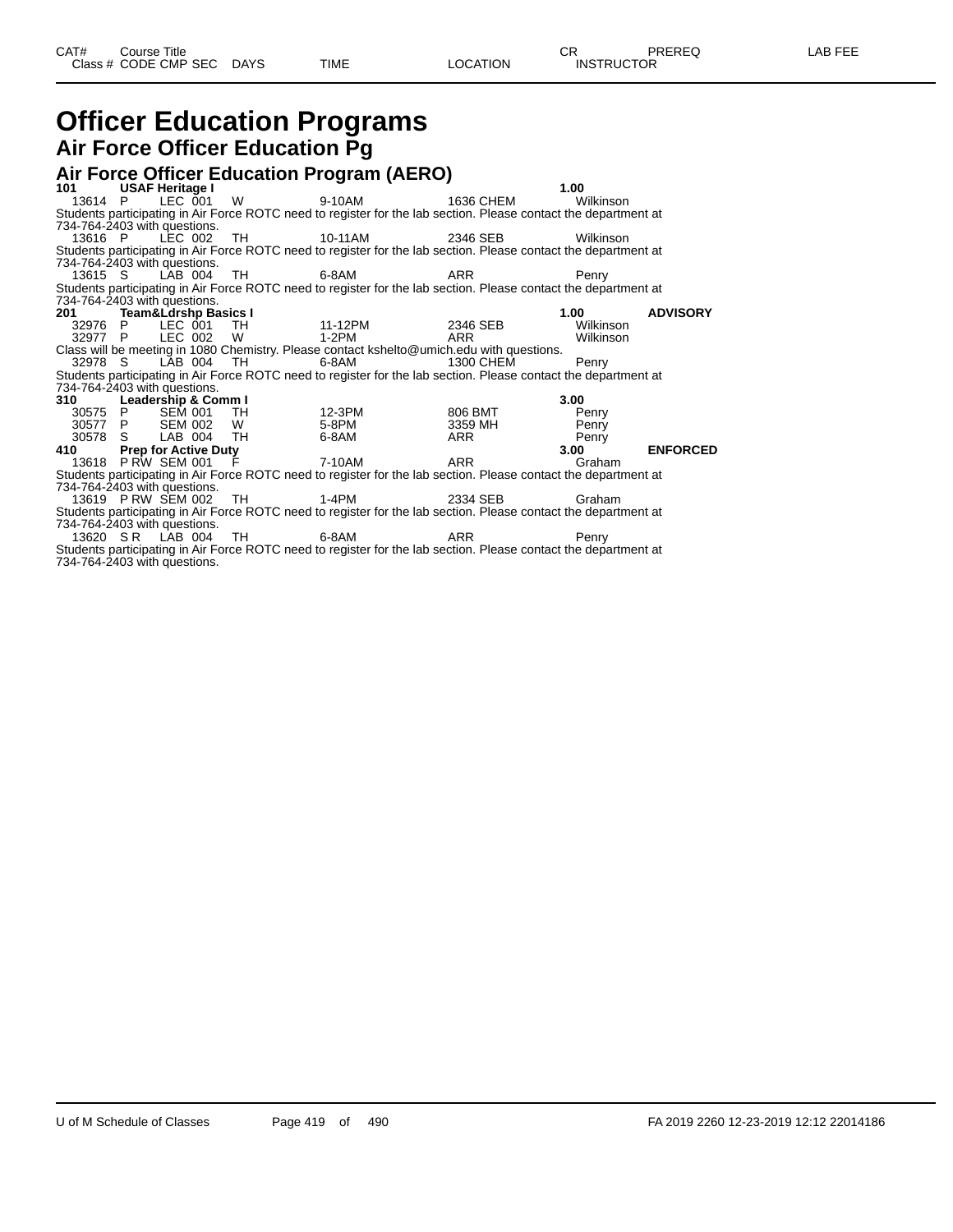| CAT# | Course Title         |             |             |         | $\sim$ $\sim$     | PREREQ | _AB<br>---- |
|------|----------------------|-------------|-------------|---------|-------------------|--------|-------------|
|      | Class # CODE CMP SEC | <b>DAYS</b> | <b>TIME</b> | OCATION | <b>INSTRUCTOR</b> |        |             |

# **Army Officer Education Program**

#### **Military Science (MILSCI)**

| 101   |                | Intro Officership          |       |    |            |                  | 1.00             |                           |
|-------|----------------|----------------------------|-------|----|------------|------------------|------------------|---------------------------|
| 18779 | S              | LEC 001                    |       |    | 8-9AM      | 1624 CHEM        | Heyboer, Huggins |                           |
| 13621 | S              | LEC 002                    |       | TН | $1-1AM$    | <b>ARR</b>       |                  |                           |
| 13622 | P              | LAB                        | 003   | TH | 4-6PM      | 1300 CHEM        |                  |                           |
| 201   |                | <b>Military Leadership</b> |       |    |            |                  | 1.00             |                           |
| 13623 | S              | LEC 001                    |       | тн | 8-10AM     | 1624 CHEM        | Groller, Heyboer |                           |
| 13624 |                | LEC 002                    |       | W  | 10-12PM    | <b>ARR</b>       | <b>Trusty</b>    |                           |
| 13625 | Р              | LAB                        | 003   | тн | 4-6PM      | <b>ARR</b>       | Trusty           |                           |
| 23404 | S              | LEC 004                    |       | F  | 10-12PM    | <b>ARR</b>       | Trusty           |                           |
| 301   |                | <b>Lead Small Org I</b>    |       |    |            |                  | 2.00             | <b>ADVISORY</b>           |
| 18780 | P              | <b>DIS</b>                 | 001   |    | 8-10AM     | <b>1518 NUB</b>  | Groller          |                           |
| 13626 |                | <b>DIS</b>                 | 002   | W  | 1-3PM      | <b>ARR</b>       | Eshelman         |                           |
| 13627 | S              | LAB                        | 003   | тн | 4-6PM      | <b>ARR</b>       | Eshelman         |                           |
| 401   |                | Ldrshp & Mgt               |       |    |            |                  | 2.00             | <b>ADVISORY, ENFORCED</b> |
| 13628 | P <sub>R</sub> | <b>DIS</b>                 | 001   | TН | 8-10AM     | <b>2062 PALM</b> | Dye              |                           |
| 22178 | P <sub>R</sub> | <b>DIS</b>                 | 002   |    | 1-3PM      | <b>ARR</b>       | Cummings         |                           |
| 13629 | A R            | <b>LAB</b>                 | 003   | TН | 4-6PM      | <b>ARR</b>       | Cummings         |                           |
| 499   |                | Ind Stdy-Dir Rdg           |       |    |            |                  | 1.00-4.00        |                           |
|       |                | IND.                       | $\pm$ |    | <b>ARR</b> | <b>ARR</b>       |                  |                           |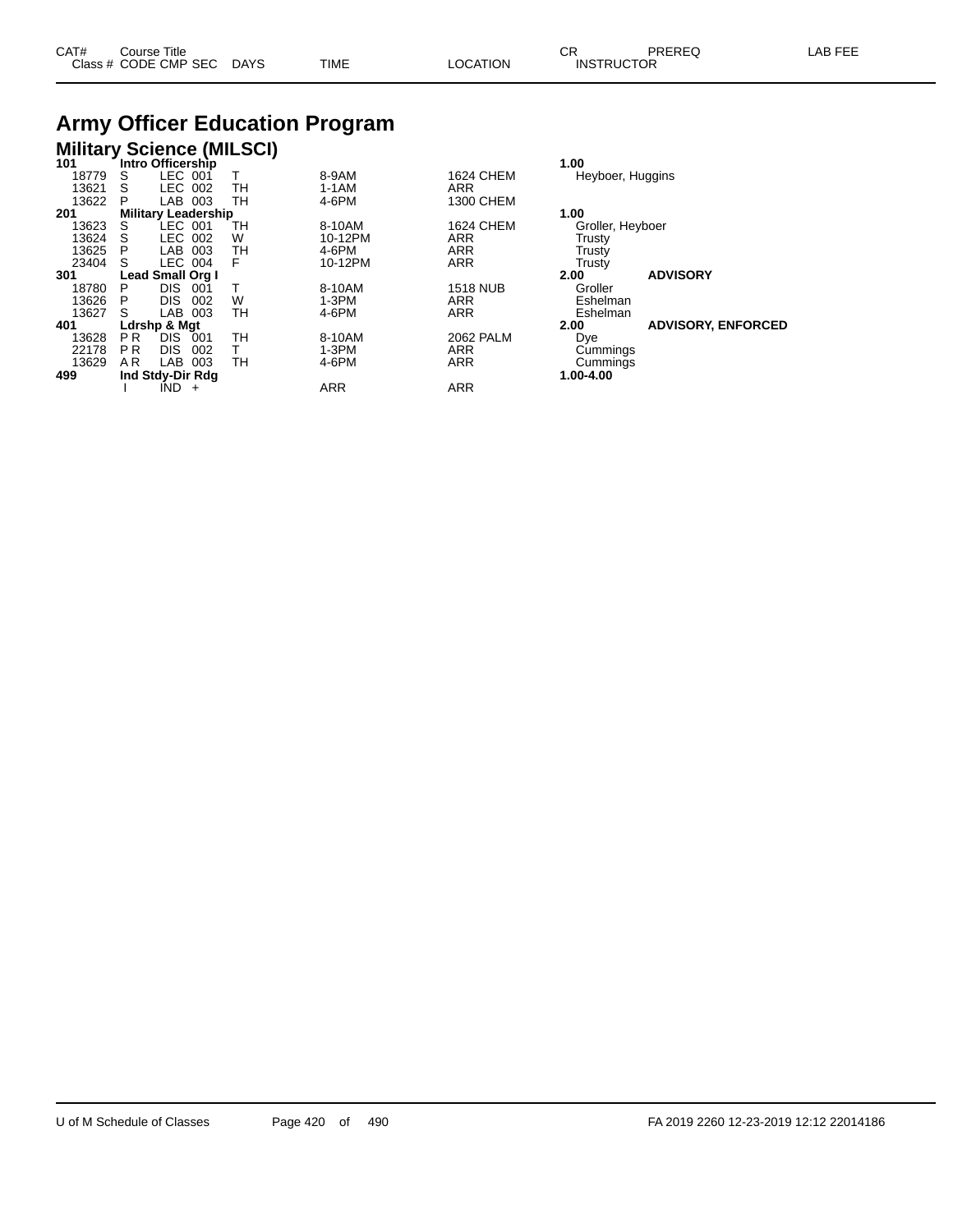| CAT# | Title<br>Course      |      |      |          | $\cap$<br>- UN    | PREREQ | . EEF<br>A <sub>R</sub> |
|------|----------------------|------|------|----------|-------------------|--------|-------------------------|
|      | Class # CODE CMP SEC | DAYS | TIME | LOCATION | <b>INSTRUCTOR</b> |        |                         |

#### **Navy Officer Education Program**

| <b>Naval Science (NAVSCI)</b>             |           |                            |           |                 |
|-------------------------------------------|-----------|----------------------------|-----------|-----------------|
| Intro to Nav`Sci<br>101                   |           |                            | 2.00      |                 |
| Non-ROTC students do not attend the labs. |           |                            |           |                 |
| LEC 001<br>13630 P<br>MW                  | 3-4PM     | ARR                        | Larson    |                 |
| LEC 002<br>13631 P<br><b>MW</b>           | 830-930AM | <b>1567 NUB</b>            | Larson    |                 |
| Non-ROTC students do not attend the labs. |           |                            |           |                 |
| LAB 003 W<br>13632 A                      | 530-730AM | <b>1200 CHEM</b>           | Larson    |                 |
| Non-ROTC students do not attend the labs. |           |                            |           |                 |
| 201<br>Int Ship Sys                       |           |                            | 3.00      |                 |
| LEC 001<br>17910 P<br><b>MW</b>           | 10-1130AM | 2011 MLB                   | Arsenault |                 |
| Non-ROTC students do not attend the labs. |           |                            |           |                 |
| LAB 003<br>17911 S<br>W                   | 530-730AM | 1400 CHEM                  | Arsenault |                 |
| Non-ROTC students do not attend the labs. |           |                            |           |                 |
| Leadership and Mgmt<br>203 —              |           |                            | 3.00      | <b>ADVISORY</b> |
| LEC 001<br>17414 P<br>MW                  | 830-10AM  | 4151 USB                   | Jackson   |                 |
| Non-ROTC students do not attend the labs. |           |                            |           |                 |
| LEC 002<br>17415 P<br>MW                  | 1-230PM   | 4152 USB                   | Jackson   |                 |
| Non-ROTC students do not attend the labs. |           |                            |           |                 |
| LAB 003<br>17416 S<br>- W                 | 530-730AM | <b>ARR</b>                 | Jackson   |                 |
| Non-ROTC students do not attend the labs. |           |                            |           |                 |
| <b>Naval Operations</b><br>302            |           |                            | 3.00      | <b>ADVISORY</b> |
| LEC 001<br>29130 P<br>TTH                 | 830-10AM  | 3021 PALM-PLAZA RONDOMITIS |           |                 |
| LAB 003<br>W<br>17423 A                   | 530-730AM | ARR                        | Norris    |                 |
| Non-ROTC students do not attend the labs. |           |                            |           |                 |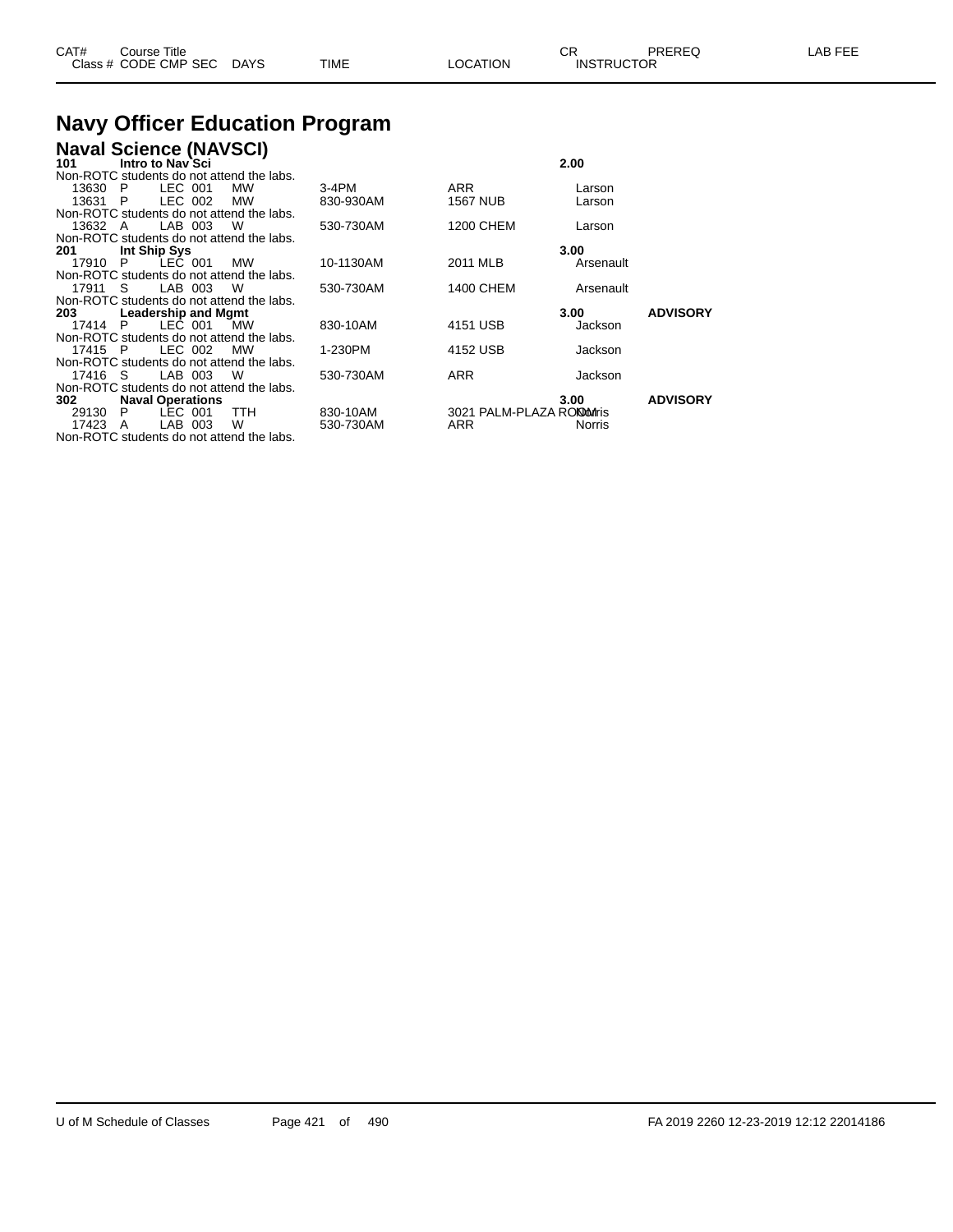| CAT# | Course Title              |      |                 | ∼⊏<br>◡⊓          | PREREQ | _AB FEE |
|------|---------------------------|------|-----------------|-------------------|--------|---------|
|      | Class # CODE CMP SEC DAYS | TIME | <b>LOCATION</b> | <b>INSTRUCTOR</b> |        |         |

## **Pharmacy College Of Pharmacy**

## **Clinical Pharmacy Translational Science (CPTS)**

| 801            | <b>Grant Proposal I</b>          |                    |                                                              |                                                                                                                     |                                | 2.00             | <b>ADVISORY</b>          |
|----------------|----------------------------------|--------------------|--------------------------------------------------------------|---------------------------------------------------------------------------------------------------------------------|--------------------------------|------------------|--------------------------|
| 30095          | - P                              | LEC 001            | т                                                            | 230-430PM                                                                                                           | ARR                            | Farris, Hertz    |                          |
|                |                                  |                    | Graduate standing or permission of the instructor.           |                                                                                                                     |                                |                  |                          |
| 803            | <b>Grant Proposal III</b>        |                    |                                                              | This class will meet in Room 2560I, Located in the Clinical Pharmacy Suite, 2nd Floor College of Pharmacy.          |                                | 2.00             | <b>ADVISORY</b>          |
| 32260 P        |                                  | LEC 001            | т                                                            | 10-12PM                                                                                                             | ARR                            | Stringer, Farris |                          |
|                |                                  |                    | Graduate standing or permission of the instructor.           |                                                                                                                     |                                |                  |                          |
|                |                                  |                    |                                                              | This class will meet in Room 2560I, Located in the Clinical Pharmacy Suite, 2nd Floor College of Pharmacy.          |                                |                  |                          |
| 824            | <b>Metabol &amp; Proteomics</b>  |                    |                                                              |                                                                                                                     |                                | 3.00             | <b>ADVISORY</b>          |
| 32390          | $\mathsf{P}$                     | LEC 001            | TH.                                                          | 230-530PM                                                                                                           | ARR                            | Zhu, Stringer    |                          |
|                |                                  |                    | Graduate standing or permission of the instructor.           |                                                                                                                     |                                |                  |                          |
|                |                                  |                    |                                                              | This Class will meet in the College of Pharmacy Building Room B022.                                                 |                                |                  |                          |
| 834<br>32261   | <b>Patient Rep Outcomes</b><br>P | <b>SEM 001</b>     | TH.                                                          | 8-10AM                                                                                                              | <b>ARR</b>                     | 2.00<br>Erickson | <b>ADVISORY</b>          |
|                |                                  |                    | Graduate standing or permission of the instructor.           |                                                                                                                     |                                |                  |                          |
|                |                                  |                    |                                                              | This class will meet in Room 2560I, Located in the Clinical Pharmacy Suite, 2nd Floor College of Pharmacy.          |                                |                  |                          |
| 850            | <b>Clin Pharm Seminar</b>        |                    |                                                              |                                                                                                                     |                                | 1.00             | <b>ADVISORY</b>          |
| 30098          | P                                | <b>SEM 001</b>     | м                                                            | 12-130PM                                                                                                            | 1567 NUB                       | Luzum            |                          |
| 990            | <b>Diss-Precand</b>              |                    |                                                              |                                                                                                                     |                                | 1.00-8.00        | <b>ADVISORY</b>          |
|                | S                                | $IND +$            |                                                              | ARR                                                                                                                 | ARR                            |                  |                          |
| 995            | Diss-Cand<br>S R                 | $IND +$            |                                                              | ARR                                                                                                                 | ARR                            | 8.00             | <b>ENFORCED</b>          |
|                |                                  |                    |                                                              |                                                                                                                     |                                |                  |                          |
|                |                                  |                    | <b>Medicinal Chemistry (MEDCHEM)</b>                         |                                                                                                                     |                                |                  |                          |
| 447            | <b>Drugs from Algae</b>          |                    |                                                              |                                                                                                                     |                                | 3.00             | <b>ENFORCED</b>          |
| 31970 PR       |                                  | LAB 001            |                                                              | ARR                                                                                                                 | <b>ARR</b>                     | Sherman          |                          |
|                |                                  |                    | Prerequisites: Chem 130 or equivalent; BIO171 or equivalent. |                                                                                                                     |                                |                  |                          |
|                |                                  |                    |                                                              | This field-based class is taught in-residence at the University of Michigan Biological Station (UMBS) in Pellston,  |                                |                  |                          |
|                | UG Research Med Chem             |                    |                                                              | Michigan August 2-17, 2019. Students will continue working in the CORT lab during the fall term.                    |                                |                  |                          |
| 470            | SD                               | $IND +$            |                                                              | ARR                                                                                                                 | ARR                            | 1.00-6.00        |                          |
| 500            | <b>Princ Drug Act I</b>          |                    |                                                              |                                                                                                                     |                                | 3.00             | <b>ADVISORY</b>          |
| 23950          | A                                | LEC 001            | МF                                                           | 1-2PM                                                                                                               | 1544 NUB                       | Scott            |                          |
| 27245 A        |                                  | DIS 002            | W                                                            | 1-3PM                                                                                                               | 1544 NUB                       | Scott            |                          |
| 27411          | - PD                             | LAB 003            | Τ                                                            | 11-12PM                                                                                                             | 1552 NUB                       | Beleh            |                          |
| 27412 PD       |                                  | LAB 004            | т                                                            | 12-1PM                                                                                                              | 1552 NUB                       | Beleh            |                          |
| 27413 PD       |                                  | LAB 005            | т                                                            | 1-2PM                                                                                                               | 1552 NUB                       | Beleh            |                          |
| 27414<br>501   | <b>PD</b>                        | LAB 006            | т                                                            | $2-3PM$                                                                                                             | <b>1552 NUB</b>                | Beleh            |                          |
| 17610          | <b>Chemical Biology I</b><br>PD. | SEM 001            | MWF                                                          | 8-9AM                                                                                                               | 1250 USB                       | 3.00             | Koutmou, Palfey, Koutmos |
| 532            | <b>Bioorg Prin Med Chm</b>       |                    |                                                              |                                                                                                                     |                                | 3.00             | <b>ADVISORY</b>          |
|                |                                  |                    |                                                              | Class will meet in room B022, College of Pharmacy Buidling, on Monday's. Class will meet in 1512 NUB on             |                                |                  |                          |
| Wednesday's.   |                                  |                    |                                                              |                                                                                                                     |                                |                  |                          |
| 14452          | P.                               | LEC 001            | м                                                            | 1-230PM                                                                                                             | ARR                            | Neamati          |                          |
| 532            | <b>Bioorg Prin Med Chm</b>       |                    |                                                              |                                                                                                                     |                                | 3.00             | <b>ADVISORY</b>          |
|                |                                  | LEC 001            | W                                                            | 1-230PM                                                                                                             | 1512 NUB                       |                  |                          |
| 570            | Research<br>SD                   | $IND +$            |                                                              | ARR                                                                                                                 | ARR                            | 1.00-6.00        | <b>ADVISORY</b>          |
| 573            | <b>Investig Med Chem</b>         |                    |                                                              |                                                                                                                     |                                | 1.00-6.00        | <b>ADVISORY</b>          |
|                |                                  | $IND +$            |                                                              | ARR                                                                                                                 | ARR                            |                  |                          |
| 600            | <b>Princ of Drug Act 3</b>       |                    |                                                              |                                                                                                                     |                                | 4.00             | <b>ADVISORY</b>          |
| 20878          | PDR LEC 001                      |                    | <b>MW</b>                                                    | 8-930AM                                                                                                             | 1544 NUB                       | Garner           |                          |
| 30259          | AD                               | DIS 002            | F                                                            | 8-10AM                                                                                                              | 1544 NUB                       | Garner           |                          |
| 621            | Drug Disc & Ther                 |                    |                                                              |                                                                                                                     |                                | 2.00             | <b>ADVISORY</b>          |
| 22824<br>660   | P<br><b>RCRS</b>                 | DIS 001            | TН                                                           | 10-12PM                                                                                                             | ARR                            | Rae<br>0.50      |                          |
|                |                                  |                    |                                                              | *Please note: Permission to enroll in this course will be granted at the College Orientation, and books will be     |                                |                  |                          |
|                |                                  |                    |                                                              | loaned to students for the year. This class meets the first Wednesday of the month during both Fall and Winter      |                                |                  |                          |
|                |                                  |                    |                                                              | terms (with some exceptions). Students must enroll in the course each term. Please consult CANVAS site for complete |                                |                  |                          |
|                |                                  |                    |                                                              | course schedule and assignments. First class meeting, September 4, 2019.                                            |                                |                  |                          |
| 21224 PD       |                                  | REC 001            | W                                                            | 5-7PM                                                                                                               | 1567 NUB                       | Garner           |                          |
| 700            | <b>Princ of Drug Act V</b>       |                    |                                                              |                                                                                                                     |                                | 3.00             | <b>ADVISORY</b>          |
| 21413<br>21415 | PD.<br>AD                        | LEC 001<br>DIS 002 | м<br>F                                                       | 930-1130AM<br>2-4PM                                                                                                 | 110 WEISER-TBL<br>1060 BSB-TBL | Sherman          |                          |
| 740            | <b>Prep Grant Proposal</b>       |                    |                                                              |                                                                                                                     |                                | 1.00             | <b>ADVISORY</b>          |
| 13391          | PD                               | <b>REC 001</b>     | W                                                            | 330-430PM                                                                                                           | <b>ARR</b>                     | Sexton           |                          |
|                |                                  |                    |                                                              | Please note: Course meets in Room 2739 Furstenberg, Medical Sciences II Building (Med Sci II).                      |                                |                  |                          |
| 840            | <b>Seminar-Med Chem</b>          |                    |                                                              |                                                                                                                     |                                | 1.00             | <b>ADVISORY</b>          |
| 25198          | PD.                              | SEM 001            | TH.                                                          | 4-530PM                                                                                                             | <b>2548 NUB</b>                |                  |                          |
| 990            | <b>Diss-Precand</b>              |                    |                                                              |                                                                                                                     |                                | 1.00-8.00        | <b>ADVISORY</b>          |
| 995            | SD<br>Diss-Cand                  | $IND +$            |                                                              | ARR                                                                                                                 | ARR                            | 8.00             | <b>ENFORCED</b>          |
|                | $SDR$ IND +                      |                    |                                                              | ARR                                                                                                                 | ARR                            |                  |                          |
|                |                                  |                    |                                                              |                                                                                                                     |                                |                  |                          |

U of M Schedule of Classes Page 422 of 490 FA 2019 2260 12-23-2019 12:12 22014186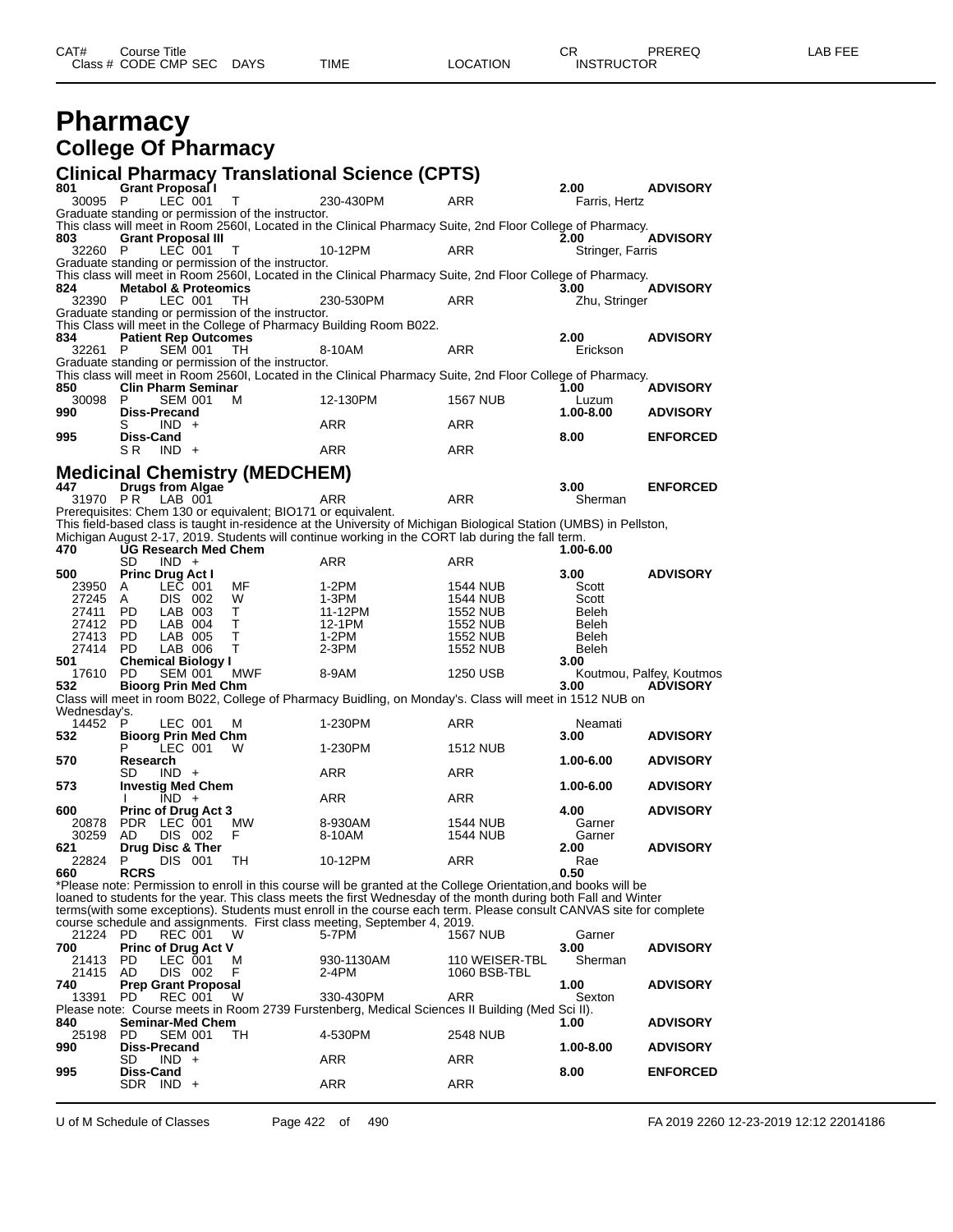|     |                | Pharmacy (PHARMACY)                     |                           |                             |                                                                     |                                                                                                                                                                                                                                  |                             |                                      |                 |
|-----|----------------|-----------------------------------------|---------------------------|-----------------------------|---------------------------------------------------------------------|----------------------------------------------------------------------------------------------------------------------------------------------------------------------------------------------------------------------------------|-----------------------------|--------------------------------------|-----------------|
| 200 |                |                                         |                           | <b>Science of Medicines</b> |                                                                     |                                                                                                                                                                                                                                  |                             | 3.00                                 |                 |
| 202 | 26733          | PRW LEC 001                             |                           | <b>Career Exploration</b>   | TTH                                                                 | 830-10AM                                                                                                                                                                                                                         | 3254 LSA                    | Pai<br>1.00                          |                 |
|     | 26734          | PRW LEC 001                             |                           |                             | м                                                                   | 4-5PM                                                                                                                                                                                                                            | 1544 NUB                    | Klein                                |                 |
| 302 |                |                                         |                           | <b>Personal Development</b> |                                                                     |                                                                                                                                                                                                                                  |                             | 1.00                                 |                 |
|     | 26735          | PRW LEC 001                             |                           |                             | W<br>Class is intended for students with Junior or Senior standing. | 3-4PM                                                                                                                                                                                                                            | 1544 NUB                    | Mueller                              |                 |
| 470 |                |                                         |                           | <b>UG Research Pharmacy</b> |                                                                     |                                                                                                                                                                                                                                  |                             | 1.00-6.00                            |                 |
|     |                | SD                                      | $IND +$                   |                             |                                                                     | ARR                                                                                                                                                                                                                              | ARR                         |                                      |                 |
| 501 | 20041          | Intro to Pharmacy<br>PD                 | REC 001                   |                             | WF                                                                  | 10-12PM                                                                                                                                                                                                                          | 1544 NUB                    | 2.50<br>Carver                       |                 |
| 503 |                |                                         |                           | <b>Service - Hith Prof</b>  |                                                                     |                                                                                                                                                                                                                                  |                             | 2.00                                 |                 |
|     | 20845          | <b>PD</b>                               | <b>REC 001</b>            |                             | W                                                                   | $3-5$ PM                                                                                                                                                                                                                         | 1552 NUB                    | Farris                               |                 |
|     |                |                                         |                           |                             |                                                                     | The course description can be found at: https://pharmacy.umich.edu/service. Note that permission is required to<br>register for this course. Kineslgy 581, MoveSci 481, Pharmacy 503, PubHlth 503, and Social Work 573 are cross |                             |                                      |                 |
|     |                |                                         |                           |                             |                                                                     | listed courses. If you would like to register for Kineslgy 581, MoveSci 481, SW 573 or PubHlth 503 please send a                                                                                                                 |                             |                                      |                 |
|     |                |                                         |                           |                             |                                                                     | request, including your student ID#, to ServiceForHealth@umich.edu.                                                                                                                                                              |                             |                                      |                 |
| 504 |                | <b>PD</b>                               |                           | <b>Pharm Prac Skills I</b>  | т                                                                   |                                                                                                                                                                                                                                  |                             | 3.00                                 | <b>ADVISORY</b> |
|     | 20042<br>20051 | A                                       | LEC 001<br>LAB 002        |                             | т                                                                   | 8-9AM<br>9-11AM                                                                                                                                                                                                                  | 1552 NUB<br>1552 NUB        | Vordenberg<br>Vordenberg             |                 |
|     |                | A                                       | LAB 002                   |                             | TН                                                                  | 8-11AM                                                                                                                                                                                                                           | 1552 NUB                    |                                      |                 |
| 506 |                | <b>Patient Comm</b>                     |                           |                             |                                                                     |                                                                                                                                                                                                                                  |                             | 2.00                                 | <b>ADVISORY</b> |
|     | 20043<br>20050 | PD<br>A                                 | <b>REC 001</b><br>LAB 002 |                             | TН<br>м                                                             | 12-2PM<br>2-5PM                                                                                                                                                                                                                  | 1544 NUB<br><b>1567 NUB</b> | <b>Bostwick</b><br><b>Bostwick</b>   |                 |
| 507 |                | <b>Prof Well-Being</b>                  |                           |                             |                                                                     |                                                                                                                                                                                                                                  |                             | 2.00                                 |                 |
|     | 36318          | PI.                                     | LEC 001                   |                             | TН                                                                  | 2-4PM                                                                                                                                                                                                                            | 1552 NUB                    | Bostwick, Mason                      |                 |
| 511 |                |                                         |                           |                             |                                                                     | Interested students must email Dr. Nancy Mason for permission to enroll. Email: nmason@umich.edu.                                                                                                                                |                             |                                      |                 |
|     | 23470          | PD.                                     | LAB 001                   | <b>Life Long Learning</b>   |                                                                     | ARR                                                                                                                                                                                                                              | ARR                         | 0.50<br>Mason, Bostwick              |                 |
| 570 |                | Research                                |                           |                             |                                                                     |                                                                                                                                                                                                                                  |                             | 1.00-6.00                            | <b>ADVISORY</b> |
|     |                | SI                                      | $IND +$                   |                             |                                                                     | ARR                                                                                                                                                                                                                              | ARR                         |                                      |                 |
| 597 | 15782          | <b>Regulatory Issues</b><br>P W LEC 001 |                           |                             | TН                                                                  | 430-630PM                                                                                                                                                                                                                        | 1552 NUB                    | 2.00<br>Ascione                      | <b>ADVISORY</b> |
| 602 |                |                                         |                           | <b>Therap Prob Solv I</b>   |                                                                     |                                                                                                                                                                                                                                  |                             | 4.00                                 | <b>ADVISORY</b> |
|     | 13397          | PD.                                     | LEC 001                   |                             | МW                                                                  | 930-11AM                                                                                                                                                                                                                         | 1552 NUB                    | Dorsch                               |                 |
| 603 | 21022          | A<br><b>Community IPPE</b>              | LAB 002                   |                             | F                                                                   | 1-4PM                                                                                                                                                                                                                            | 1552 NUB                    | Dorsch<br>2.00                       | <b>ADVISORY</b> |
|     | 18025          | PD.                                     | LAB 001                   |                             | т                                                                   | 8-5PM                                                                                                                                                                                                                            | ARR                         | Walker                               |                 |
|     | 19594          | PD.                                     | LAB 002                   |                             | TН                                                                  | 8-5PM                                                                                                                                                                                                                            | ARR                         | Walker                               |                 |
|     | 27462          | <b>PD</b><br><b>EBM</b>                 | LAB 003                   |                             |                                                                     | ARR                                                                                                                                                                                                                              | ARR                         | Walker                               |                 |
| 604 | 23220          | <b>PD</b>                               | LEC 001                   |                             | МW                                                                  | 1-3PM                                                                                                                                                                                                                            | 2548 NUB                    | 3.00<br>Hertz                        |                 |
| 613 |                |                                         |                           | <b>Ambulatory Care IPPE</b> |                                                                     |                                                                                                                                                                                                                                  |                             | 0.50                                 | <b>ADVISORY</b> |
|     | 29138          | PD                                      | LAB 001                   |                             | Τ                                                                   | 8-12PM                                                                                                                                                                                                                           | ARR                         | Walker, Thompson                     |                 |
|     | 29141<br>29139 | PD<br>PD.                               | LAB 002<br>LAB 003        |                             | TH<br>т                                                             | 8-12PM<br>1-5PM                                                                                                                                                                                                                  | ARR<br>ARR                  | Walker, Thompson<br>Walker, Thompson |                 |
|     | 29140          | PD                                      | LAB 004                   |                             | TН                                                                  | 1-5PM                                                                                                                                                                                                                            | ARR                         | Walker, Thompson                     |                 |
| 620 |                |                                         |                           | Pharmacotherapeu I          |                                                                     |                                                                                                                                                                                                                                  |                             | 4.00                                 | <b>ADVISORY</b> |
|     | 13400          | P                                       | LEC 001                   |                             | TН                                                                  | 1230-430PM                                                                                                                                                                                                                       | 2250 426NIB                 | Walker                               |                 |
| 702 |                |                                         |                           | <b>Therap Prob Solv III</b> |                                                                     | Changes to the meeting day/time of this class will be communicated to enrolled students as soon as possible.                                                                                                                     |                             | 4.00                                 | <b>ADVISORY</b> |
|     | 13398          | PD.                                     | LEC 001                   |                             | МW                                                                  | 8-930AM                                                                                                                                                                                                                          | 110 WEISER-TBL              | Alaniz                               |                 |
| 703 | 21416 A        |                                         |                           | LAB 002 F                   |                                                                     | 8-11AM                                                                                                                                                                                                                           | 110 WEISER-TBL              | Mohammad                             | <b>ADVISORY</b> |
|     | 17476 PD       |                                         | LAB 001                   | <b>Health Sys/Hosp IPPE</b> | Т                                                                   | 8-5PM                                                                                                                                                                                                                            | ARR                         | 2.00<br>Walker                       |                 |
|     | 17477          | <b>PD</b>                               | LAB 002                   |                             | TH                                                                  | 8-5PM                                                                                                                                                                                                                            | <b>ARR</b>                  | Walker                               |                 |
| 704 |                |                                         |                           | <b>EBM/Ethics-Clin Appl</b> |                                                                     |                                                                                                                                                                                                                                  |                             | 2.00                                 | <b>ADVISORY</b> |
| 706 | 21412          | PD                                      | <b>REC 001</b>            | <b>Hith Care Outcomes</b>   | W                                                                   | 930-1130AM                                                                                                                                                                                                                       | 110 WEISER-TBL              | Sweet<br>2.00                        | <b>ADVISORY</b> |
|     | 21414          | PD                                      | LEC 001                   |                             | F                                                                   | 11-1PM                                                                                                                                                                                                                           | 2548 NUB                    | Erickson                             |                 |
| 713 |                | <b>Direct Care IPPE</b>                 |                           |                             |                                                                     |                                                                                                                                                                                                                                  |                             | 1.00                                 | <b>ADVISORY</b> |
|     | 17481<br>19689 | PD.<br>PD.                              | LAB 001<br>LAB 002        |                             | м<br>т                                                              | 1-5PM<br>8-12PM                                                                                                                                                                                                                  | ARR<br>ARR                  | Walker<br>Walker                     |                 |
|     | 19705          | PD.                                     | LAB 003                   |                             | Т                                                                   | 10-230PM                                                                                                                                                                                                                         | <b>ARR</b>                  | Walker                               |                 |
|     | 19704          | PD                                      | LAB 004                   |                             | W                                                                   | 1-5PM                                                                                                                                                                                                                            | <b>ARR</b>                  | Walker                               |                 |
|     | 19706          | PD.                                     | LAB 005                   |                             | TН                                                                  | 8-12PM                                                                                                                                                                                                                           | ARR                         | Walker<br>Walker                     |                 |
|     | 19707<br>28928 | PD.<br>PD                               | LAB 006<br>LAB 007        |                             | TН<br>Т                                                             | 10-230PM<br>1-5PM                                                                                                                                                                                                                | <b>ARR</b><br><b>ARR</b>    | Walker                               |                 |
| 723 |                |                                         |                           | <b>Phar Prac Skills III</b> |                                                                     |                                                                                                                                                                                                                                  |                             | 2.00                                 | <b>ADVISORY</b> |
|     | 19593          | PD                                      | <b>REC 001</b>            |                             | м                                                                   | 3-5PM                                                                                                                                                                                                                            | 1240 426NIB                 | Manzor Mitrzyk                       |                 |
| 730 | 23111          | PD<br><b>Pharm D Sem</b>                | <b>REC 002</b>            |                             | W                                                                   | 3-5PM                                                                                                                                                                                                                            | 1240 426NIB                 | Ashjian<br>1.00                      | <b>ADVISORY</b> |
|     | 13401          | PD                                      | <b>SEM 001</b>            |                             | F                                                                   | 2-5PM                                                                                                                                                                                                                            | 2548 NUB                    | Park                                 |                 |
| 739 |                |                                         |                           | <b>Phrm Inv Rsrch Rprt</b>  |                                                                     |                                                                                                                                                                                                                                  |                             | 1.00                                 | <b>ADVISORY</b> |
|     |                | D                                       | $IND +$                   |                             |                                                                     | ARR                                                                                                                                                                                                                              | ARR                         |                                      |                 |
| 757 | 13399          | <b>The Aging Patient</b><br>P.          | LEC 001                   |                             | ТH                                                                  | 3-5PM                                                                                                                                                                                                                            | 1544 NUB                    | 2.00<br>Regal                        | <b>ADVISORY</b> |
|     |                |                                         |                           |                             |                                                                     |                                                                                                                                                                                                                                  |                             |                                      |                 |

U of M Schedule of Classes Page 423 of 490 FA 2019 2260 12-23-2019 12:12 22014186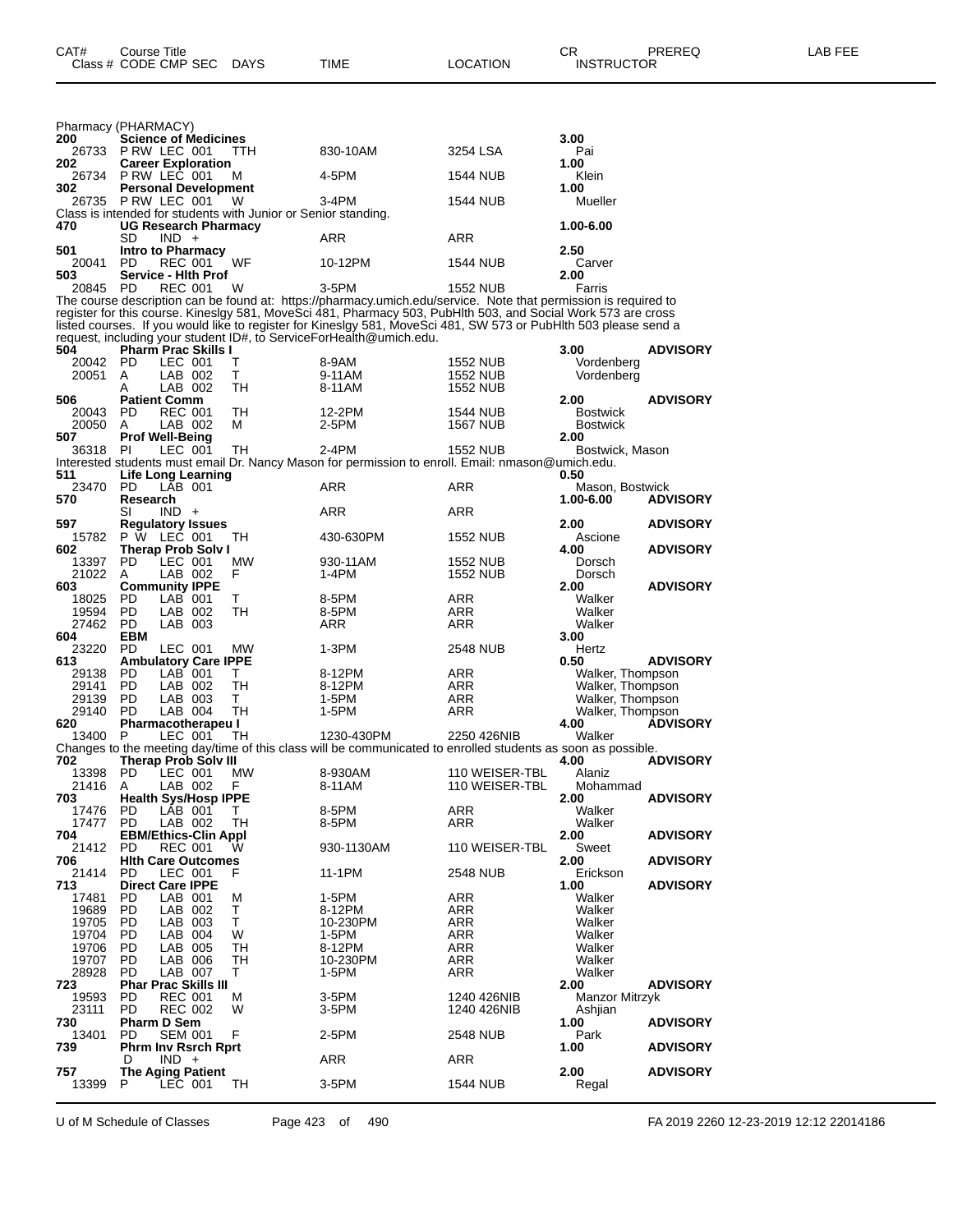| CAT#            | Course Title<br>Class # CODE CMP SEC                                                       | DAYS | TIME              | <b>LOCATION</b>                                                                                                                                                                                                                          | CR.<br><b>INSTRUCTOR</b> | PREREQ                    | LAB FEE |
|-----------------|--------------------------------------------------------------------------------------------|------|-------------------|------------------------------------------------------------------------------------------------------------------------------------------------------------------------------------------------------------------------------------------|--------------------------|---------------------------|---------|
| 790             | 3rd Year Pharmacy students and Nursing students with Pharmacology.<br>Adv Pharm Prac Exp 4 |      |                   |                                                                                                                                                                                                                                          | 4.00                     | <b>ADVISORY</b>           |         |
| 13402 PD        | LAB 001                                                                                    |      | ARR               | ARR                                                                                                                                                                                                                                      | Walker                   |                           |         |
| 791             | Adv Pharm Prac Exp 5                                                                       |      |                   |                                                                                                                                                                                                                                          | 4.00                     | <b>ADVISORY</b>           |         |
| 17798 PD        | LAB 001                                                                                    |      | ARR               | ARR                                                                                                                                                                                                                                      | Walker                   |                           |         |
| 792             | Adv Pharm Prac Exp 6                                                                       |      |                   |                                                                                                                                                                                                                                          | 4.00                     | <b>ADVISORY</b>           |         |
| 21644<br>37630  | LAB 001<br>PD.<br>LAB 002<br>- PD                                                          |      | ARR<br><b>ARR</b> | ARR<br>ARR                                                                                                                                                                                                                               | Walker<br>Walker         |                           |         |
| 799             | <b>Curr Practical Prict</b>                                                                |      |                   |                                                                                                                                                                                                                                          | 1.00                     |                           |         |
| 22626           | - PD<br><b>SEM 001</b>                                                                     |      | ARR               | ARR                                                                                                                                                                                                                                      | Mueller                  |                           |         |
|                 | <b>Pharmaceutical Sciences (PHARMSCI)</b>                                                  |      |                   |                                                                                                                                                                                                                                          |                          |                           |         |
| 300             | <b>Biopharmaceutics</b>                                                                    |      |                   |                                                                                                                                                                                                                                          | 3.00                     | <b>ADVISORY, ENFORCED</b> |         |
|                 | 26736 PRW LEC 001                                                                          | TTH  | 10-1130AM         | 2548 NUB                                                                                                                                                                                                                                 | Lee                      |                           |         |
|                 |                                                                                            |      |                   | Enforced Prerequisite: Completion of General Chemistry. Recommended: Completion of/concurrent enrollment in                                                                                                                              |                          |                           |         |
| Calculus I.     |                                                                                            |      |                   |                                                                                                                                                                                                                                          |                          |                           |         |
| 400<br>29143 PR | <b>Pharmaceutics</b><br>LEC 001                                                            | TTH  | 1130-1PM          | <b>2548 NUB</b>                                                                                                                                                                                                                          | 3.00                     | <b>ENFORCED</b>           |         |
|                 | Prerequisites: General Chemistry and Calculus I                                            |      |                   |                                                                                                                                                                                                                                          | Cheng                    |                           |         |
| 402             | <b>UG Seminar PharmSci</b>                                                                 |      |                   |                                                                                                                                                                                                                                          | 1.00                     |                           |         |
|                 | 29142 PDR SEM 001                                                                          | T    | 4-5PM             | <b>1544 NUB</b>                                                                                                                                                                                                                          | Amidon                   |                           |         |
|                 |                                                                                            |      |                   | This course is open to students entering their final year in the BSPS program. Students will be required to attend                                                                                                                       |                          |                           |         |
|                 |                                                                                            |      |                   | fall term seminars offered by the Department of Clinical Pharmacy, Medicinal Chemistry, or Pharmaceutical Sciences<br>(other program related seminars with permission). Please see Department websites for seminar schedules. Additional |                          |                           |         |
|                 | information will be provided at first class meeting on 9/10/19.                            |      |                   |                                                                                                                                                                                                                                          |                          |                           |         |
| 470             | <b>UG Research PharmSci</b>                                                                |      |                   |                                                                                                                                                                                                                                          | 1.00-6.00                |                           |         |
|                 | $IND +$                                                                                    |      | <b>ARR</b>        | ARR                                                                                                                                                                                                                                      |                          |                           |         |
| 508             | Drug Deliv and Soln                                                                        |      |                   |                                                                                                                                                                                                                                          | 3.00                     | <b>ADVISORY</b>           |         |
| 16578<br>508    | LEC 001<br>PD.<br>Drug Deliv and Soln                                                      | M    | 9-11AM            | 2548 NUB                                                                                                                                                                                                                                 | Lee<br>3.00              | <b>ADVISORY</b>           |         |
|                 | LEC 001                                                                                    | WF   | 9-10AM            | 2548 NUB                                                                                                                                                                                                                                 |                          |                           |         |
| 519             | <b>Pharmaceutical Eng</b>                                                                  |      |                   |                                                                                                                                                                                                                                          | 3.00                     | <b>ADVISORY</b>           |         |
| 33703           | P W LEC 001                                                                                | MTH  | 430-6PM           | 3433 EECS                                                                                                                                                                                                                                | Wang                     |                           |         |
| 568             | <b>Investigations</b>                                                                      |      |                   |                                                                                                                                                                                                                                          | 1.00-6.00                | <b>ADVISORY</b>           |         |
| 570             | $\overline{IND}$ +<br>Research                                                             |      | ARR               | ARR                                                                                                                                                                                                                                      | 1.00-6.00                | <b>ADVISORY</b>           |         |
|                 | $IND +$                                                                                    |      | ARR               | ARR                                                                                                                                                                                                                                      |                          |                           |         |
| 608             | <b>Pharmacokin Concepts</b>                                                                |      |                   |                                                                                                                                                                                                                                          | 4.00                     | <b>ADVISORY</b>           |         |
| 16962           | LEC 001<br>PD                                                                              | MW   | 11-12PM           | <b>1552 NUB</b>                                                                                                                                                                                                                          | Sun                      |                           |         |
| 21572           | LAB 002<br>$\mathsf{A}$                                                                    | F    | 10-12PM           | <b>1552 NUB</b>                                                                                                                                                                                                                          | Sun                      |                           |         |
| 701<br>31773    | <b>Equilibria/Dose Form</b><br>LEC 001<br>P                                                | т    | $1-3PM$           | <b>1544 NUB</b>                                                                                                                                                                                                                          | 2.00<br>Amidon           | <b>ADVISORY</b>           |         |
| 703             | <b>Mass Transport/ChemK</b>                                                                |      |                   |                                                                                                                                                                                                                                          | 2.00                     | <b>ADVISORY</b>           |         |
| 31774           | LEC 001<br>P                                                                               | TH   | 3-5PM             | <b>1567 NUB</b>                                                                                                                                                                                                                          | Schwendeman              |                           |         |
| 704             | <b>Analytical Methods</b>                                                                  |      |                   |                                                                                                                                                                                                                                          | 2.00                     | <b>ADVISORY</b>           |         |
| 31775           | LEC 001<br>P                                                                               | TTH  | 10-11AM           | <b>1508 NUB</b>                                                                                                                                                                                                                          | Cheng                    |                           |         |
| 838<br>13395    | Sem in Pharmsci<br><b>SEM 001</b><br>P                                                     | W    | 4-5PM             | <b>2548 NUB</b>                                                                                                                                                                                                                          | 1.00                     | <b>ADVISORY</b>           |         |
| 990             | <b>Diss-Precand</b>                                                                        |      |                   |                                                                                                                                                                                                                                          | Cheng<br>1.00-8.00       | <b>ADVISORY</b>           |         |
|                 | $IND +$<br>S                                                                               |      | ARR               | ARR                                                                                                                                                                                                                                      |                          |                           |         |
| 995             | Diss-Cand                                                                                  |      |                   |                                                                                                                                                                                                                                          | 8.00                     | <b>ENFORCED</b>           |         |
|                 | S R<br>$IND +$                                                                             |      | ARR               | <b>ARR</b>                                                                                                                                                                                                                               |                          |                           |         |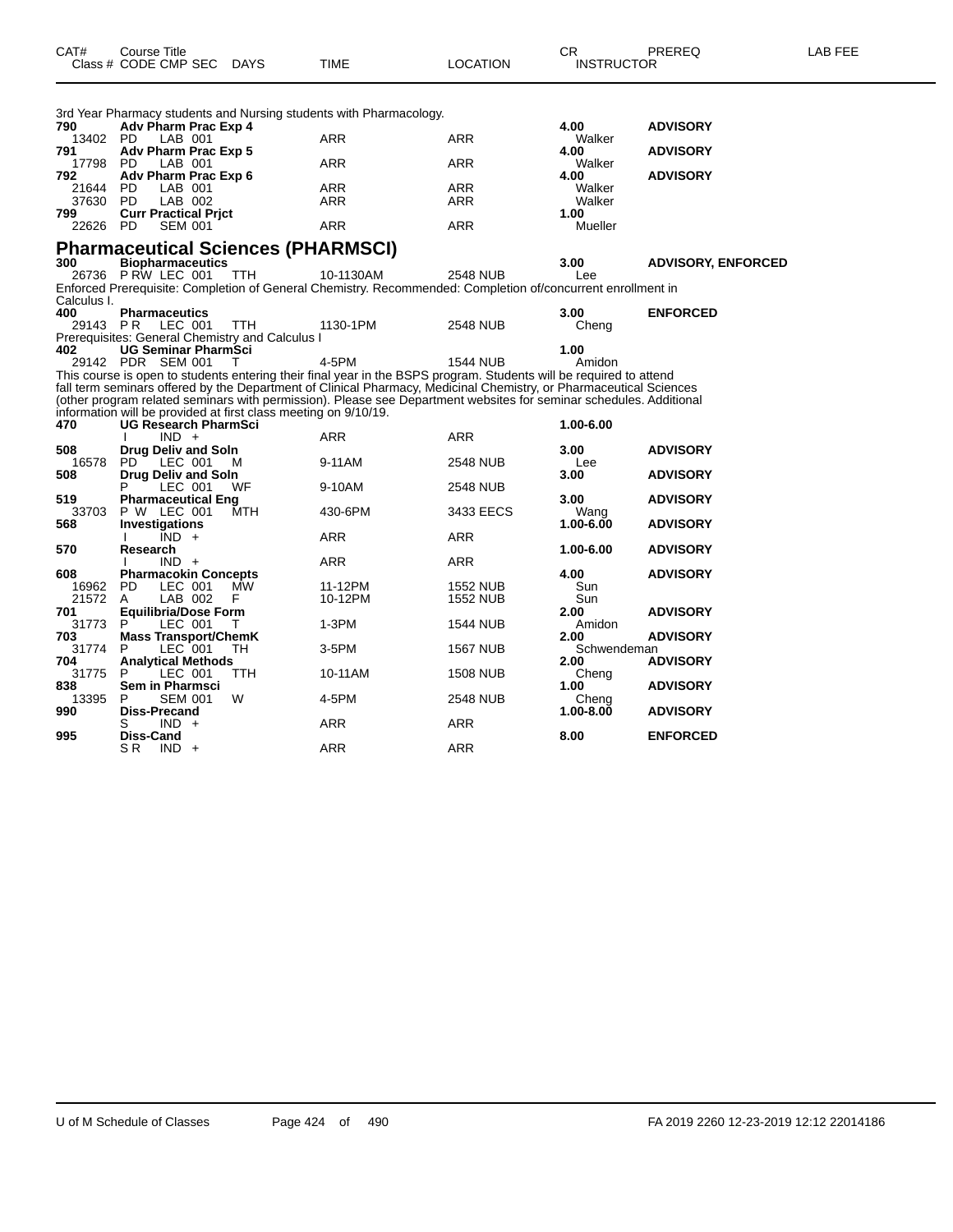### **Public Health Biostatistics Department**

#### **Biostatistics (BIOSTAT)**

| 449                             |                         | Topics in Biostat                   |                                                        |                                                                                                                                                                                                   |                                     | 3.00                               | <b>ADVISORY</b> |
|---------------------------------|-------------------------|-------------------------------------|--------------------------------------------------------|---------------------------------------------------------------------------------------------------------------------------------------------------------------------------------------------------|-------------------------------------|------------------------------------|-----------------|
| 26848<br>501                    |                         | P W LEC 002                         | MW                                                     | 4-530PM                                                                                                                                                                                           | B844 EH                             | Green                              | <b>ADVISORY</b> |
| 13405                           | A                       | <b>Intro to Biostats</b><br>LEC 001 | W                                                      | 10-1130AM                                                                                                                                                                                         | 1020 SPH2                           | 3.00-4.00<br>Braun                 |                 |
|                                 |                         |                                     |                                                        | For questions about overrides, please contact Nicole Fenech at fenechn@umich.edu                                                                                                                  |                                     |                                    |                 |
| 28487                           |                         | PRW DIS 002                         | м                                                      | 10-1130AM                                                                                                                                                                                         | 1112 SPH2                           | <b>Brennan</b>                     |                 |
| 28488                           | P RW DIS                | 003                                 | M                                                      | 10-1130AM                                                                                                                                                                                         | 1152 SPH2                           | Liu                                |                 |
| 28489                           | P RW DIS                | 004                                 | м                                                      | 10-1130AM                                                                                                                                                                                         | G020 SPH2                           | Wank                               |                 |
| 28490                           |                         | PRW DIS 005                         | м                                                      | 10-1130AM                                                                                                                                                                                         | 1170 SPH2                           | Xian, Braun                        |                 |
| 33175                           | P <sub>R</sub>          | <b>LEC 555</b>                      | W                                                      | 7-830PM                                                                                                                                                                                           | ARR                                 | Braun                              |                 |
| 521                             |                         | <b>Appl Biostatistics</b>           | This course meets online and requires proctored exams. |                                                                                                                                                                                                   |                                     | 3.00                               | <b>ADVISORY</b> |
| 13406 A                         |                         | LEC 001                             | ттн                                                    | 10-12PM                                                                                                                                                                                           | 1020 SPH2                           | Zawistowski                        |                 |
|                                 |                         |                                     |                                                        | For questions about overrides, please contact Nicole Fenech at fenechn@umich.edu                                                                                                                  |                                     |                                    |                 |
| 16118                           | P R                     | LAB 002                             | TН                                                     | 3-4PM                                                                                                                                                                                             | SPH2 G442A                          | Choi, Zawistowski                  |                 |
|                                 |                         |                                     | Course will meet in Classroom A. (SPH2G442A)           |                                                                                                                                                                                                   |                                     |                                    |                 |
| 16119 PR                        |                         | LAB 003                             | TН<br>Course will meet in Classroom A. (SPH2G442A)     | 4-5PM                                                                                                                                                                                             | SPH2 G442A                          | Shan, Zawistowski                  |                 |
| 16120 PR                        |                         | LAB 004                             | F                                                      | 10-11AM                                                                                                                                                                                           | 2615 SPH1A                          | Guide, Zawistowski                 |                 |
|                                 |                         |                                     | Course will meet in Classroom A. (SPH2G442A)           |                                                                                                                                                                                                   |                                     |                                    |                 |
| 20595 PR                        |                         | LAB 005                             | F                                                      | 2-3PM                                                                                                                                                                                             | SPH2 G442A                          | Guide, Zawistowski                 |                 |
|                                 |                         |                                     | Course will meet in Classroom A. (SPH2G442A)           |                                                                                                                                                                                                   |                                     |                                    |                 |
| 20681 PR                        |                         | LAB 006                             | TН                                                     | 3-4PM                                                                                                                                                                                             | SPH2 G442C                          | Guide, Zawistowski                 |                 |
| 21127                           | P <sub>R</sub>          | LAB 007                             | Course will meet in Classroom C. (SPH2G442C)<br>TН     | 12-1PM                                                                                                                                                                                            | SPH <sub>2</sub> G442A              | Shan, Zawistowski                  |                 |
|                                 |                         |                                     | Course will meet in Classroom A. (SPH2G442A)           |                                                                                                                                                                                                   |                                     |                                    |                 |
| 21128                           | PR                      | LAB 008                             | F                                                      | 8-9AM                                                                                                                                                                                             | SPH <sub>2</sub> G <sub>442</sub> C | Hu, Zawistowski                    |                 |
|                                 |                         |                                     | Course will meet in Classroom A. (SPH2G442A)           |                                                                                                                                                                                                   |                                     |                                    |                 |
| 21967 PR                        |                         | LAB 009                             | TН                                                     | 12-1PM                                                                                                                                                                                            | SPH2 G442C                          | Choi, Zawistowski                  |                 |
|                                 |                         |                                     | Course will meet in Classroom C. (SPH2G442C)           |                                                                                                                                                                                                   |                                     |                                    |                 |
| 26481<br>26482                  | P R<br>P <sub>R</sub>   | LAB 011<br>LAB 012                  | м<br>М                                                 | 4-5PM<br>5-6PM                                                                                                                                                                                    | SPH2 G442A                          | Hu, Zawistowski<br>Hu, Zawistowski |                 |
| 523                             |                         | <b>EPID Stat Methods</b>            |                                                        |                                                                                                                                                                                                   | SPH2 G442C                          | 4.00                               | <b>ENFORCED</b> |
| 13407                           | A R                     | LEC 001                             | MW                                                     | 8-10AM                                                                                                                                                                                            | 1690 SPH1A                          | Zhou                               |                 |
|                                 |                         | 21310 PRW LAB 002                   | м                                                      | 5-6PM                                                                                                                                                                                             | SPH2 G442A                          | Li, Liao                           |                 |
|                                 |                         |                                     | Course will meet in Classroom A. (SPH2G442A)           |                                                                                                                                                                                                   |                                     |                                    |                 |
| 21311                           |                         | PRW LAB 003                         | т                                                      | 5-6PM                                                                                                                                                                                             | SPH2 G442A                          | Li                                 |                 |
|                                 |                         | 21312 PRW LAB 004                   | Course will meet in Classroom A. (SPH2G442A)<br>W      | 5-6PM                                                                                                                                                                                             | SPH2 G442A                          | Li                                 |                 |
|                                 |                         |                                     | Course will meet in Classroom A. (SPH2G442A)           |                                                                                                                                                                                                   |                                     |                                    |                 |
|                                 |                         | 21313 PRW LAB 005                   | F                                                      | 5-6PM                                                                                                                                                                                             | SPH2 G442A                          | Li, Liao                           |                 |
|                                 |                         |                                     | Course will meet in Classroom A. (SPH2G442A)           |                                                                                                                                                                                                   |                                     |                                    |                 |
| 524                             |                         | <b>Bio-Clin Researcher</b>          |                                                        |                                                                                                                                                                                                   |                                     | 4.00                               | <b>ADVISORY</b> |
|                                 |                         |                                     |                                                        | Section 333 of this course is reserved for students in the On Job On Campus Clinical Research Design and                                                                                          |                                     |                                    |                 |
|                                 |                         |                                     |                                                        | Statistical Analysis Program (OJOC CRDSA) program. At this time, students in the residential Masters (i.e., MPH,<br>MHSA, MHI, and MS) programs are not permitted to register for these sections. |                                     |                                    |                 |
| 22761                           | PD.                     | LEC 333                             |                                                        | ARR                                                                                                                                                                                               | ARR                                 | Zhao                               |                 |
| 578                             |                         | <b>Practical Training</b>           |                                                        |                                                                                                                                                                                                   |                                     | 1.00-4.00                          |                 |
|                                 |                         | $IND +$                             |                                                        | ARR                                                                                                                                                                                               | ARR                                 |                                    |                 |
| 600                             | <b>Intro to Biostat</b> |                                     |                                                        |                                                                                                                                                                                                   |                                     | 1.00                               | <b>ADVISORY</b> |
| 13408                           | P R                     | LEC 001                             |                                                        | ARR                                                                                                                                                                                               | ARR                                 | Jiang, Welch                       |                 |
| $8/26 - 9/6$ Welch & Jiang      |                         | M - 8/26 10:00 - 12:30 3755 Jiang   |                                                        |                                                                                                                                                                                                   |                                     |                                    |                 |
|                                 |                         |                                     | Th - 8/29 4:00 - 6:00 Lab A;C SPH II Welch             |                                                                                                                                                                                                   |                                     |                                    |                 |
|                                 |                         |                                     | F - 8/30 9:00 - 11:30 3755 Jiang(D. Barker)            |                                                                                                                                                                                                   |                                     |                                    |                 |
|                                 |                         |                                     | F - 8/30 12:30 - 2:30 Lab A;C SPH II Welch             |                                                                                                                                                                                                   |                                     |                                    |                 |
| T - 9/3 5:00 - 7:00 1755 Jiang  |                         |                                     |                                                        |                                                                                                                                                                                                   |                                     |                                    |                 |
| Th - 9/5 4:15 - 6:15 1755 Jiang |                         |                                     |                                                        |                                                                                                                                                                                                   |                                     |                                    |                 |
| 601                             |                         | <b>Prob&amp;Distrib Theory</b>      | F - 9/6 10:00 - 12:00 Lab A;C SPH II Welch             |                                                                                                                                                                                                   |                                     | 4.00                               | <b>ADVISORY</b> |
| 13409 PR                        |                         | LEC 001                             | TTH.                                                   | 1-3PM                                                                                                                                                                                             | 1755 SPH1                           | Wang, Wang                         |                 |
|                                 |                         |                                     |                                                        | Non-SPH students seeking overrides should contact fenechn@umich.edu in mid-August.                                                                                                                |                                     |                                    |                 |
| 605                             |                         | Intro SAS Stat Prgrm                |                                                        |                                                                                                                                                                                                   |                                     | 1.00                               | <b>ADVISORY</b> |
| 15943                           | PR.                     | LEC 001                             | W                                                      | 3-430PM                                                                                                                                                                                           | SPH <sub>2</sub> G <sub>442</sub> C | Welch, Salerno                     |                 |
| 10 weeks beginning 9/18/19.     |                         |                                     |                                                        |                                                                                                                                                                                                   |                                     |                                    |                 |
| 606                             |                         | <b>Intro Biocomputing</b>           |                                                        | Class is held two weeks before the Fall semester starts, Monday, through Friday, 9am-4pm.                                                                                                         |                                     | 1.00                               | <b>ENFORCED</b> |
| 24595 PR                        |                         | LEC 001                             | <b>MTWTHF</b>                                          | 9-4PM                                                                                                                                                                                             | 3755 SPH1                           | Mills, Jiang, Kang, Kidd,          |                 |
|                                 |                         |                                     |                                                        |                                                                                                                                                                                                   |                                     | Kitzman                            |                 |
| 607                             |                         | <b>Basic Computing</b>              |                                                        |                                                                                                                                                                                                   |                                     | 1.00                               | <b>ADVISORY</b> |
| 32741 PR                        |                         | LEC 001                             | MW                                                     | 430-6PM                                                                                                                                                                                           | 1690 SPH1A                          | Kang, Chen                         |                 |
| Python                          |                         |                                     |                                                        |                                                                                                                                                                                                   |                                     |                                    |                 |
|                                 |                         | Drop/Add deadline= September 9th    |                                                        |                                                                                                                                                                                                   |                                     |                                    |                 |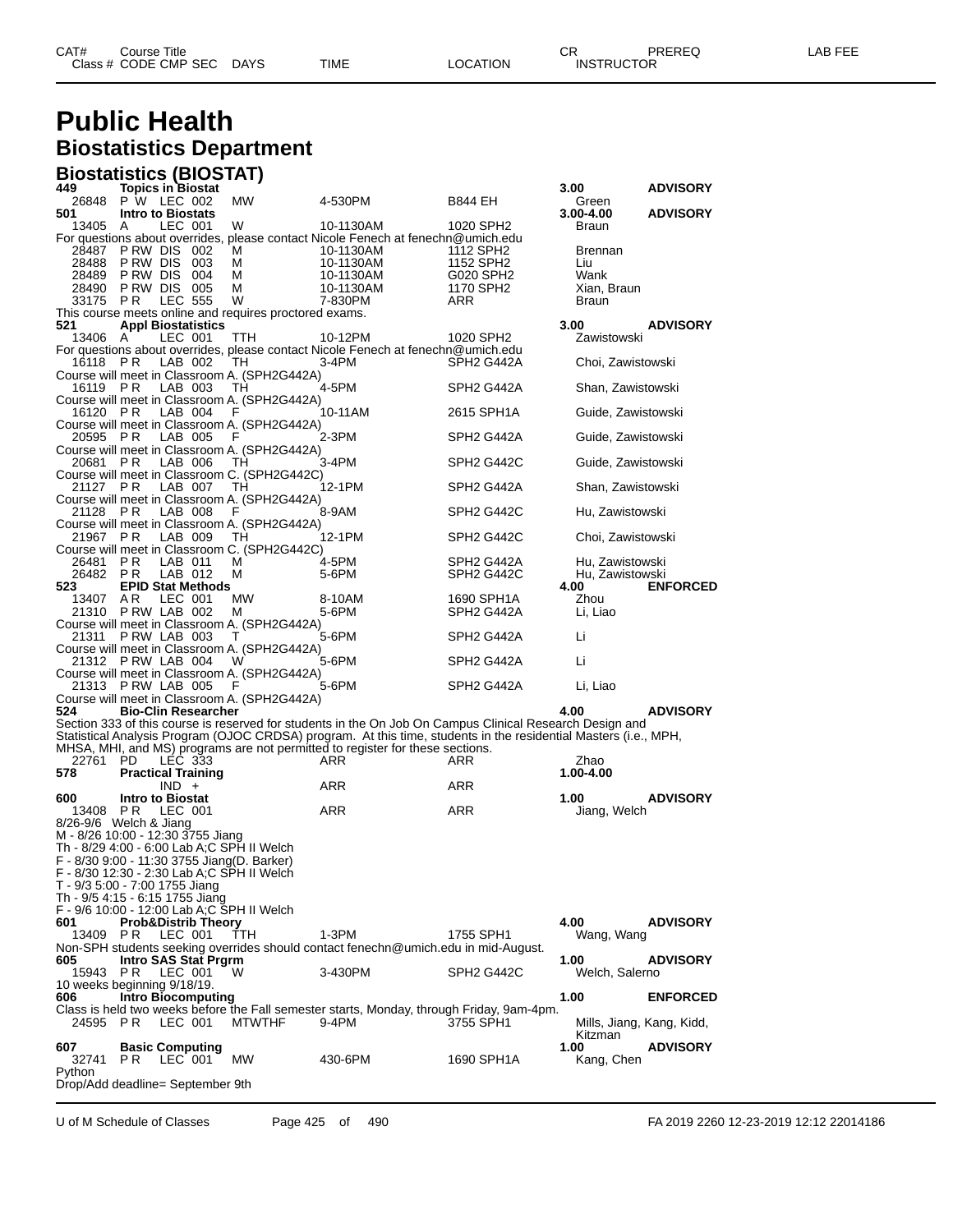| CAT#                           |                 | Course Title<br>Class # CODE CMP SEC DAYS                                          |                                                                   | <b>TIME</b>                                                                                                               | <b>LOCATION</b>          | CR<br><b>INSTRUCTOR</b>                       | PREREQ                                       | LAB FEE |
|--------------------------------|-----------------|------------------------------------------------------------------------------------|-------------------------------------------------------------------|---------------------------------------------------------------------------------------------------------------------------|--------------------------|-----------------------------------------------|----------------------------------------------|---------|
| 32993 PR<br>R<br>32994 PR      |                 | LEC 002<br>Drop/Add deadline= October 13th<br>LEC 003                              | <b>MW</b><br><b>MW</b>                                            | 430-6PM<br>430-615PM                                                                                                      | 1690 SPH1A<br>1690 SPH1A | Kang, Chen<br>Kang, Chen                      |                                              |         |
| C++                            |                 | Drop/Add deadline= November 19th                                                   |                                                                   |                                                                                                                           |                          |                                               |                                              |         |
| 610                            |                 | <b>Readings in Biostat</b><br>$\overline{IND}$ +                                   |                                                                   | ARR                                                                                                                       | <b>ARR</b>               | 1.00-4.00                                     | <b>ADVISORY</b>                              |         |
| 615<br>20927                   |                 | <b>Statistical Comput</b><br>P W LEC 001                                           | <b>TTH</b>                                                        | 830-10AM                                                                                                                  | 1755 SPH1                | 3.00<br>Kang, Xie                             | <b>ADVISORY</b>                              |         |
| 619<br>29519<br>625            |                 | <b>Clinical Trials</b><br>PRW LEC 001<br><b>Comp with Big Data</b>                 | TTH                                                               | 12-130PM                                                                                                                  | 1112 SPH2                | 3.00<br>Kidwell<br>3.00                       | <b>ADVISORY, ENFORCED</b>                    |         |
| 32995<br>625                   |                 | PRW LEC 001<br>Comp with Big Data                                                  |                                                                   | 330-5PM                                                                                                                   | 1755 SPH1                | Jiang, Zhai<br>3.00                           |                                              |         |
| 650                            |                 | PRW LEC 001<br><b>Appl Stat I: Lin Reg</b>                                         | F                                                                 | 330-5PM                                                                                                                   | 3755 SPH1                | 4.00                                          | <b>ADVISORY</b>                              |         |
| 13410<br>653                   | P R             | LEC 001<br><b>Appl Stat III: ANOVA</b>                                             | MW                                                                | 1-3PM                                                                                                                     | 1690 SPH1A               | Banerjee, Ji<br>3.00<br>Wu, Xu<br>3.00<br>Lee | <b>ADVISORY</b>                              |         |
| 25143<br>666<br>20561          | P               | LEC 001<br>Num Meth Hum Gen<br>LEC 001                                             | <b>MW</b><br>МW                                                   | 3-430PM<br>830-10AM                                                                                                       | 1690 SPH1A<br>1112 SPH2  |                                               | <b>ADVISORY</b>                              |         |
| 675<br>13411                   |                 | <b>Survival Time Analy</b><br>P RW LEC 001                                         | TTH                                                               | 10-1130AM                                                                                                                 | 1755 SPH1                | 3.00<br>Li, Xu                                | <b>ADVISORY</b>                              |         |
| 680<br>21486                   |                 | <b>Appl Stoc Proc</b><br>P W LEC 001                                               | <b>MW</b>                                                         | 830-10AM                                                                                                                  | 1152 SPH2                | 3.00<br>Wen                                   | <b>ADVISORY</b>                              |         |
| 682<br>27292                   | P <sub>R</sub>  | Appl Bayesn Inferen<br>LEC 001                                                     | TTH                                                               | 2-330PM                                                                                                                   | 1122 SPH2                | 3.00<br>Zhou                                  | <b>ADVISORY</b>                              |         |
| 698<br>31018<br>800            | PR.             | <b>Stat Meth in Epid</b><br>LEC 001<br><b>Seminar in Biostat</b>                   | TTH                                                               | 830-10AM                                                                                                                  | 2695 SPH1A               | 4.00<br>Park, Mukherjee<br>0.50               | <b>ADVISORY, ENFORCED</b><br><b>ENFORCED</b> |         |
| 26498 PR                       |                 | <b>SEM 001</b>                                                                     | ТH<br>Must attend 2/3 of all seminars in order to receive credit. | 3-5PM                                                                                                                     | 3755 SPH1                | Han                                           |                                              |         |
| 801<br>24405 PR                |                 | <b>Advanced Inference I</b><br>LEC 001                                             | МW                                                                | 10-1130AM<br>Only Biostatistics students should be able to register directly. All non-Biostats students should e-mail the | 4318 SPH2                | 3.00<br>Tsodikov                              | <b>ENFORCED</b>                              |         |
| 803<br>21666 P                 |                 | course instructor for an override.<br><b>Biost in Cancer Sem</b><br><b>SEM 001</b> | F                                                                 | 9-10AM                                                                                                                    | 1170 SPH2                | 1.00<br>Taylor                                | <b>ADVISORY</b>                              |         |
| 810<br>24472<br>820            | P               | <b>Appr to Resp Biostat</b><br>LEC 001<br><b>Readings in Biostat</b>               | Т                                                                 | 9-10AM                                                                                                                    | 4332 SPH2                | 1.00<br>Mc Eachin<br>1.00-4.00                | <b>ADVISORY</b>                              |         |
| 842                            | IR              | $IND +$<br><b>Seminal Statistics</b>                                               |                                                                   | ARR                                                                                                                       | ARR                      | 3.00                                          | <b>ADVISORY, ENFORCED</b>                    |         |
| 32997<br>880                   | P R             | LEC 001<br><b>Stat Analysis</b>                                                    | <b>TTH</b>                                                        | 1-230PM                                                                                                                   | 4318 SPH2                | Little<br>3.00                                |                                              |         |
| 32398<br>"Missing Data"<br>990 |                 | P W LEC 001<br>Diss-Precand                                                        | TTH                                                               | 10-1130AM                                                                                                                 | 1112 SPH2                | Han<br>1.00-8.00                              | <b>ADVISORY</b>                              |         |
| 995                            | IR<br>Diss-Cand | $IND +$                                                                            |                                                                   | ARR                                                                                                                       | ARR                      | 8.00                                          | <b>ENFORCED</b>                              |         |
|                                | IR.             | $IND +$                                                                            |                                                                   | ARR                                                                                                                       | <b>ARR</b>               |                                               |                                              |         |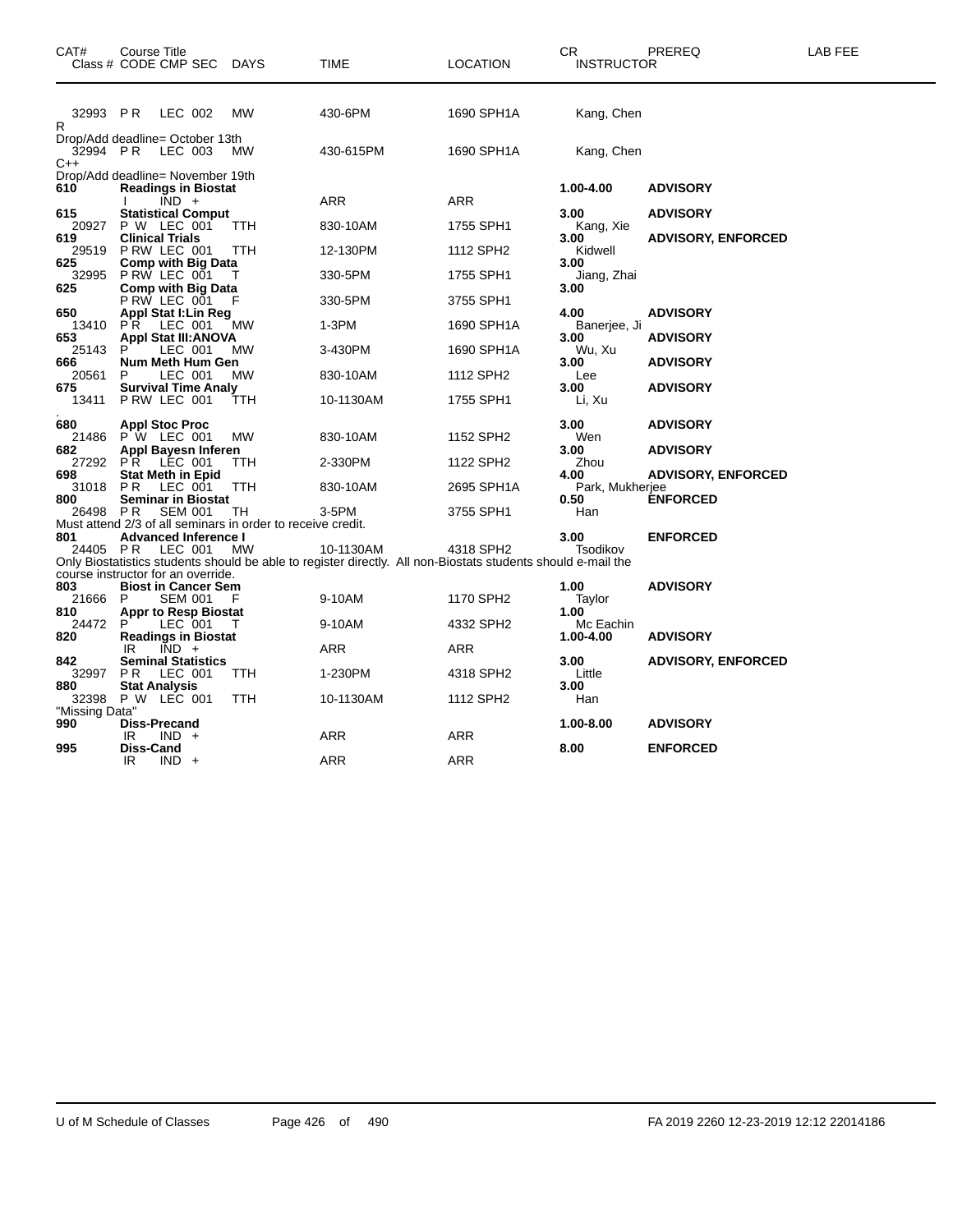| CAT# | ourse Titleٽ         |             |      |          | n.<br>◡⊓          | PREREQ | _AB FEE |
|------|----------------------|-------------|------|----------|-------------------|--------|---------|
|      | Class # CODE CMP SEC | <b>DAYS</b> | TIME | LOCATION | <b>INSTRUCTOR</b> |        |         |

# **Environmental Health Sciences**

|              | <b>Environmental Health Sciences (EHS)</b> |            |            |                       |                  |                 |
|--------------|--------------------------------------------|------------|------------|-----------------------|------------------|-----------------|
| 510          | <b>Responsible Research</b>                |            |            |                       | 1.00             |                 |
| 25289        | P<br><b>SEM 002</b>                        | т          | 12-1PM     | 4318 SPH2             | <b>Batterman</b> |                 |
| 570<br>23937 | <b>Water Quality Mgt</b><br>LEC 001<br>P   | <b>MW</b>  | 830-10AM   | 4332 SPH2             | 3.00<br>Xi       | <b>ADVISORY</b> |
| 572          | <b>Env Imp Asmnt</b>                       |            |            |                       | 2.00             | <b>ADVISORY</b> |
|              | 22860 P W LEC 001                          | Т          | 10-12PM    | 2610 SPH1A            | <b>Batterman</b> |                 |
| 578          | <b>Practical Training</b>                  |            |            |                       | 1.00-4.00        |                 |
|              | <b>SD</b><br>$IND +$                       |            | <b>ARR</b> | <b>ARR</b>            |                  |                 |
| 601          | Exp Sci & Health                           |            |            |                       | 3.00             |                 |
| 21130        | PŔ.<br>LEC 001                             | <b>TTH</b> | 830-10AM   | 1112 SPH2             | Dvonch, Meeker   |                 |
| 602          | <b>Essentials of Tox</b>                   |            |            |                       | 3.00             | <b>ADVISORY</b> |
| 24429        | <b>PR</b><br>LEC 001                       | <b>MW</b>  | 10-1130AM  | 1690 SPH1A            | Colacino         |                 |
| 604          | <b>Prof Perspectives</b>                   |            |            |                       | 2.00             | <b>ADVISORY</b> |
|              | 17353 P RW LEC 001                         | W          | 3-5PM      | 1122 SPH2             | Jolliet          |                 |
| 652          | <b>Eval of Chem Hazard</b>                 |            |            |                       | 3.00             | <b>ADVISORY</b> |
| 31089        | LEC 001<br>P                               | <b>TTH</b> | 3-430PM    | 1112 SPH <sub>2</sub> | <b>Zellers</b>   |                 |
| 658          | <b>Physical Hazards</b>                    |            |            |                       | 2.00             | <b>ENFORCED</b> |
|              | 24378 PR LEC 001                           | W          | $1-3PM$    | 1122 SPH2             | Neitzel, Sayler  |                 |
| 672          | <b>Life Cycl Assessment</b>                | <b>MW</b>  |            |                       | 3.00<br>Jolliet  |                 |
| 22214<br>688 | P W LEC 001<br>Prof Devel EHS I            |            | 1-230PM    | 1170 SPH2             | 0.50             |                 |
| 17535        | <b>SEM 001</b><br>P                        | <b>TH</b>  | 12-1PM     | 1122 SPH2             | Robins           |                 |
| 689          | <b>Prof Devel EHS II</b>                   |            |            |                       | 0.50             | <b>ADVISORY</b> |
| 28293        | <b>SEM 001</b><br>P                        | W          | 12-1PM     | 1170 SPH2             | <b>Robins</b>    |                 |
| 697          | <b>Readings</b>                            |            |            |                       | 1.00-3.00        | <b>ADVISORY</b> |
|              | $\overline{IND}$ +                         |            | <b>ARR</b> | <b>ARR</b>            |                  |                 |
| 698          | Research                                   |            |            |                       | 1.00-6.00        | <b>ADVISORY</b> |
|              | IR<br>$IND +$                              |            | <b>ARR</b> | <b>ARR</b>            |                  |                 |
| 699          | <b>Masters Thesis</b>                      |            |            |                       | 1.00             | <b>ADVISORY</b> |
|              | $IND +$<br>IR.                             |            | <b>ARR</b> | <b>ARR</b>            |                  |                 |
| 757          | Occ Hit Asp Indust                         |            |            |                       | 2.00             | <b>ADVISORY</b> |
| 20129        | $LAB$ 001<br><b>PR</b>                     | F          | 12-5PM     | 2750 SPH1             | Schiller         |                 |
| 796          | <b>Special Topics EHS</b>                  |            |            |                       | 1.00-3.00        |                 |
| 25956 PD     | <b>SEM 001</b>                             | W          | 3-5PM      | 1750 SPH1             | Xi               |                 |
|              | Practice in Global Env Health              |            |            |                       |                  |                 |
| 801          | <b>Res Comm Skills</b>                     |            |            |                       | 2.00             | <b>ADVISORY</b> |
| 31177<br>869 | DIS 001<br>P<br><b>Doctoral Sem</b>        | М          | 10-12PM    | 2690 SPH1A            | Harris<br>1.00   |                 |
| 13424        | <b>SEM 001</b><br><b>PR</b>                | F          | 12-130PM   | 3755 SPH1             | Harris           | <b>ADVISORY</b> |
| 899          | <b>Adv Research</b>                        |            |            |                       | 1.00-6.00        | <b>ADVISORY</b> |
|              | $IND +$<br>IR.                             |            | <b>ARR</b> | <b>ARR</b>            |                  |                 |
| 990          | <b>Diss-Precand</b>                        |            |            |                       | 1.00-8.00        | <b>ADVISORY</b> |
|              | IR<br>$IND +$                              |            | <b>ARR</b> | <b>ARR</b>            |                  |                 |
| 995          | <b>Diss-Cand</b>                           |            |            |                       | 8.00             | <b>ENFORCED</b> |
|              | SDR IND +                                  |            | <b>ARR</b> | <b>ARR</b>            |                  |                 |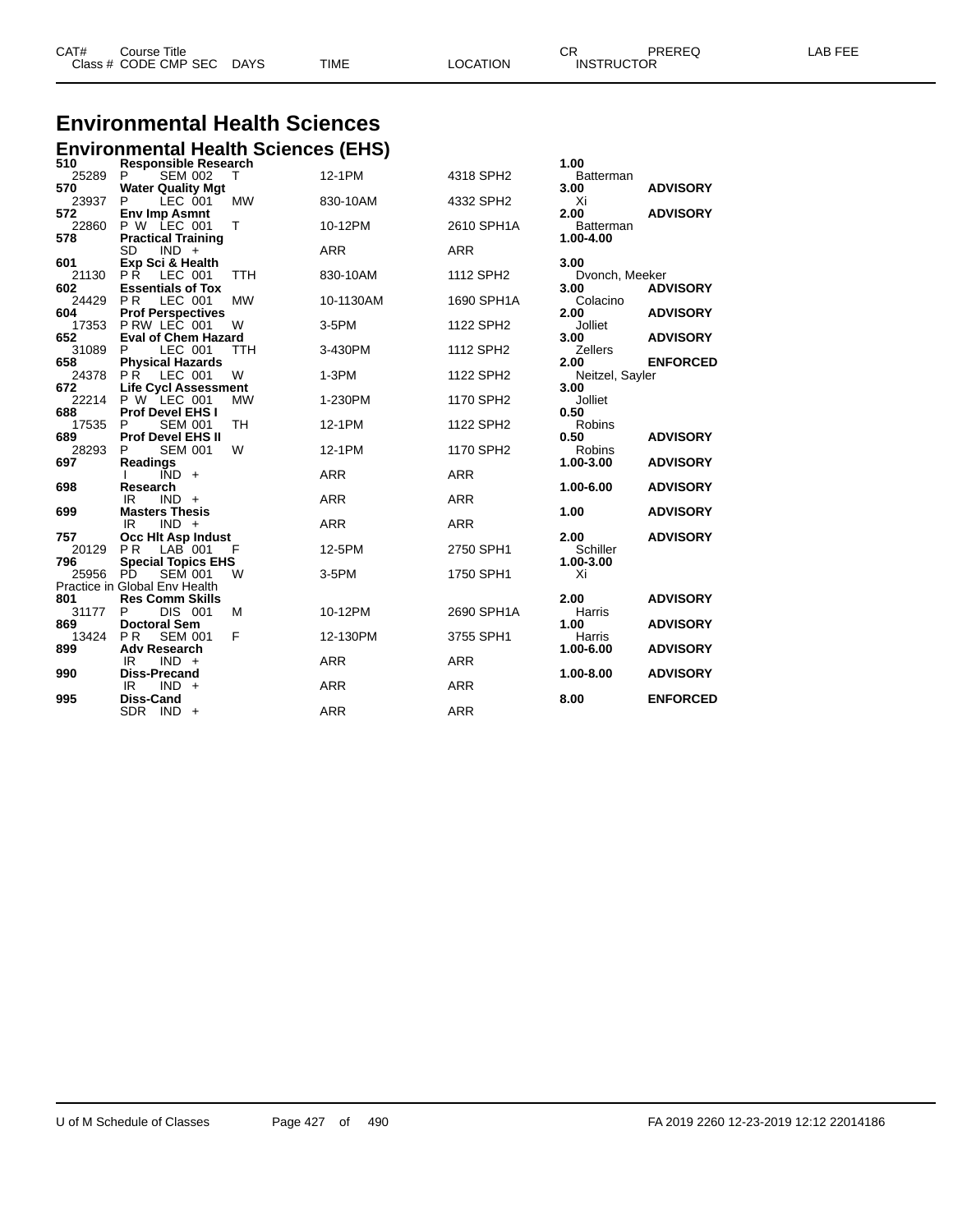| CAT# | Title<br>Course      |             |      |          | ⌒冖<br>◡Ⴡ          | PREREQ | LAB FEE |
|------|----------------------|-------------|------|----------|-------------------|--------|---------|
|      | Class # CODE CMP SEC | <b>DAYS</b> | TIME | LOCATION | <b>INSTRUCTOR</b> |        |         |

#### **Epidemiology Department**

|                 | <b>Epidemiology (EPID)</b>                    |                    |                                                           |                                                                                                                  |                          |                               |                           |
|-----------------|-----------------------------------------------|--------------------|-----------------------------------------------------------|------------------------------------------------------------------------------------------------------------------|--------------------------|-------------------------------|---------------------------|
| 299             | Independent Research<br>$IND +$               |                    |                                                           | ARR                                                                                                              | ARR                      | 1.00-3.00                     |                           |
| 399             | <b>Independent Research</b><br>S R<br>$IND +$ |                    |                                                           | ARR                                                                                                              | ARR                      | 1.00-3.00                     | <b>ADVISORY, ENFORCED</b> |
| 504             | <b>Polymicro Comm Lab</b>                     |                    |                                                           |                                                                                                                  |                          | 3.00                          |                           |
| 25016<br>505    | PIW LAB 001<br><b>Polymicrob Community</b>    |                    | W                                                         | 130-530PM                                                                                                        | 6048 SPH2                | Rickard, Vanek<br>3.00        | <b>ADVISORY</b>           |
| 25015           | P.                                            | LEC 001            | TTH                                                       | 3-430PM                                                                                                          | 4332 SPH2                | Rickard                       |                           |
| 506<br>13427    | Intro Intrnl Hith<br><b>PIR</b>               | LEC 001            | ттн                                                       | 3-430PM                                                                                                          | 1170 SPH2                | 3.00<br>Lee                   | <b>ADVISORY</b>           |
| 511<br>16659    | Intr Pub HI Genetics<br>PRW LEC 001           |                    | ттн                                                       | 830-10AM                                                                                                         | G020 SPH2                | 3.00<br>Marrs                 | <b>ADVISORY</b>           |
| 512             |                                               |                    | Undergraduate students need permission of instructor      |                                                                                                                  |                          | 2.00                          |                           |
| 22577           | <b>Biologic Basis</b><br>PR.                  | LEC 001            | W                                                         | 130-330PM                                                                                                        | 1020 SPH2                | Bakulski, Andrus              |                           |
| 514<br>17951    | <b>Social Epid</b><br><b>P RW SEM 001</b>     |                    | F                                                         | 930-1230PM                                                                                                       | G020 SPH2                | 3.00<br>Needham               | <b>ADVISORY</b>           |
| 515<br>19225    | Genetics in Pub HIth<br>P W LEC 001           |                    | ттн                                                       | 830-10AM                                                                                                         | 1152 SPH2                | 3.00<br>Smith                 |                           |
| 530             | <b>Sci Comm Epid</b>                          |                    |                                                           |                                                                                                                  |                          | 1.00                          |                           |
| 23288<br>23289  | P R<br>P R                                    | LEC 001<br>LEC 002 | F<br>М                                                    | 1230-130PM<br>1-2PM                                                                                              | 1690 SPH1A<br>1655 SPH1A | August<br>August              |                           |
| 23290           | P                                             | LEC 003            | TН                                                        | 3-4PM                                                                                                            | 1690 SPH1A               | August                        |                           |
|                 | Class will be held in M5026 SPH II            |                    |                                                           |                                                                                                                  |                          |                               |                           |
| 543<br>25321    | Virus Disease<br>PRW LEC 001                  |                    | МW                                                        | 10-1130AM                                                                                                        | 1122 SPH2                | 3.00<br>Martin                | <b>ADVISORY, ENFORCED</b> |
| 565             | Res Hosp&Molecular                            |                    |                                                           |                                                                                                                  |                          | 1.00-6.00                     | <b>ADVISORY</b>           |
|                 | $IND +$                                       |                    | т                                                         | 12-130PM                                                                                                         | 1655 SPH1A               |                               |                           |
| 600<br>18038    | Intro to EPID<br>A R                          | LEC 001            | МW                                                        | 1130-1PM                                                                                                         | 1755 SPH1                | 4.00<br>Villamor, Porth, Getz | <b>ADVISORY</b>           |
| 18044           | P R                                           | DIS 002            | м                                                         | 130-230PM                                                                                                        | G020 SPH2                | Villamor                      |                           |
| 18046           | P R                                           | DIS 003            | M                                                         | 130-230PM                                                                                                        | 1122 SPH2                | Villamor                      |                           |
| 23270<br>601    | P R<br><b>Prin &amp; Methods Epid</b>         | DIS 004            | M                                                         | 230-330PM                                                                                                        | 1170 SPH2                | Villamor<br>4.00              | <b>ADVISORY</b>           |
|                 | 19226 P W LEC 001                             |                    | TTH                                                       | 10-12PM                                                                                                          | 1152 SPH2                | Gordon, Phung                 |                           |
|                 |                                               |                    |                                                           | Section 333 of this course is reserved for students in the On Job On Campus Clinical Research Design and         |                          |                               |                           |
|                 |                                               |                    |                                                           | Statistical Analysis Program (OJOC CRDSA) program. At this time, students in the residential Masters (i.e., MPH, |                          |                               |                           |
|                 |                                               |                    |                                                           | MHSA, MHI, and MS) programs are not permitted to register for these sections.                                    |                          |                               |                           |
| 19907<br>603    | PD.<br><b>Prof Development</b>                | LEC 333            |                                                           | ARR                                                                                                              | ARR                      | Sarma<br>1.00                 |                           |
| 27421           | P.                                            | <b>SEM 001</b>     | $\mathbf{I}$                                              | 12-1PM                                                                                                           | 1755 SPH1                | Power, Wilhelmi               |                           |
| 604             | <b>Applications of EPID</b>                   |                    |                                                           |                                                                                                                  |                          | 1.00-4.00                     | <b>ADVISORY</b>           |
|                 | IR<br>$IND +$                                 |                    |                                                           | ARR                                                                                                              | ARR                      |                               |                           |
| 605<br>22305    | <b>Infectious Disease</b><br>P                | LEC 001            | МW                                                        | 1130-1PM                                                                                                         | 1112 SPH2                | 3.00<br>Martin                | <b>ADVISORY</b>           |
| 624             | <b>Readings in Epid</b>                       |                    |                                                           |                                                                                                                  |                          | 1.00-3.00                     | <b>ADVISORY</b>           |
|                 | $IND +$                                       |                    |                                                           | <b>ARR</b>                                                                                                       | ARR                      |                               |                           |
| 633<br>23291    | Intr Math Model Epid<br>P W LEC 001           |                    | МW                                                        | 10-1130AM                                                                                                        | 2615 SPH1A               | 3.00<br>Eisenberg             |                           |
| 640             | <b>SAS for EPID Res</b>                       |                    |                                                           |                                                                                                                  |                          | 3.00                          | <b>ADVISORY</b>           |
| 22861           | A                                             | LEC 001            | F                                                         | 9-10AM                                                                                                           | 1755 SPH1                | Adar                          |                           |
| 22862           | P R<br><b>DIS</b>                             | 002                | F                                                         | 12-2PM                                                                                                           | SPH2 G442C               | Allgood                       |                           |
| 22863<br>22865  | <b>DIS</b><br>P R<br>P R<br>DIS               | 003<br>005         | F<br>F                                                    | 12-2PM<br>10-12PM                                                                                                | SPH2 G442A<br>SPH2 G442A | Pedde<br>Pedde                |                           |
| 30267           | PR<br>DIS                                     | 006                | F                                                         | 10-12PM                                                                                                          | SPH2 G442C               | Allgood                       |                           |
| 643             | <b>Surveillance/Dataset</b>                   |                    |                                                           |                                                                                                                  |                          | 1.00                          | <b>ENFORCED</b>           |
| 24529           | P R                                           | LEC 001            | т                                                         | 3-5PM                                                                                                            | 1152 SPH2                | Mondul                        |                           |
| 24544<br>644    | <b>PR</b><br><b>Contemporary Methods</b>      | LEC 002            | т                                                         | 3-5PM                                                                                                            | 1152 SPH2                | Mondul<br>1.00                | <b>ENFORCED</b>           |
| 24530           | P R                                           | LEC 001            | т                                                         | 3-5PM                                                                                                            | 3755 SPH1                | Wagner                        |                           |
| 24545           | P R                                           | LEC 002            | т                                                         | 3-5PM                                                                                                            | 3755 SPH1                | Wagner                        |                           |
| 663             | <b>Health&amp;Hum Rights</b>                  |                    |                                                           |                                                                                                                  |                          | 3.00                          | <b>ADVISORY</b>           |
| 24200           | P.                                            | LEC 001            | W                                                         | 3-6PM                                                                                                            | 2750 SPH1                | Harlow                        |                           |
| 677<br>24531    | <b>Epid of Aging</b><br>P.                    | LEC 001            | W                                                         | 10-12PM                                                                                                          | 1750 SPH1                | 2.00<br>Mendes de Leon        |                           |
|                 |                                               |                    | This course will meet in 1170 SPH2 on November 20th ONLY. |                                                                                                                  |                          |                               |                           |
| 681             | <b>Hospital Epid II</b>                       |                    |                                                           |                                                                                                                  |                          | 3.00                          | <b>ENFORCED</b>           |
| 21485           | P RW LEC 001                                  |                    | F                                                         | 9-12PM                                                                                                           | 2610 SPH1A               | Chenoweth                     |                           |
| 724<br>37121    | Leadership<br><b>PIR</b>                      | <b>SEM 001</b>     | TН                                                        | 10-12PM                                                                                                          | G020 SPH2                | 1.00<br>Power                 |                           |
|                 |                                               |                    | This class is for Epid MPH second year students only.     |                                                                                                                  |                          |                               |                           |
| 37122 PR        |                                               | <b>SEM 002</b>     | TH                                                        | 10-12PM                                                                                                          | G020 SPH2                | Power                         |                           |
|                 |                                               |                    | This class is for Epid MPH second year students only.     |                                                                                                                  |                          |                               |                           |
| 811<br>24993 PR | <b>Crit Appr Epid Stds</b>                    | LEC 001            | W                                                         | 130-430PM                                                                                                        | G020 SPH2                | 3.00<br>Adar                  | <b>ENFORCED</b>           |
|                 |                                               |                    |                                                           |                                                                                                                  |                          |                               |                           |

U of M Schedule of Classes Page 428 of 490 FA 2019 2260 12-23-2019 12:12 22014186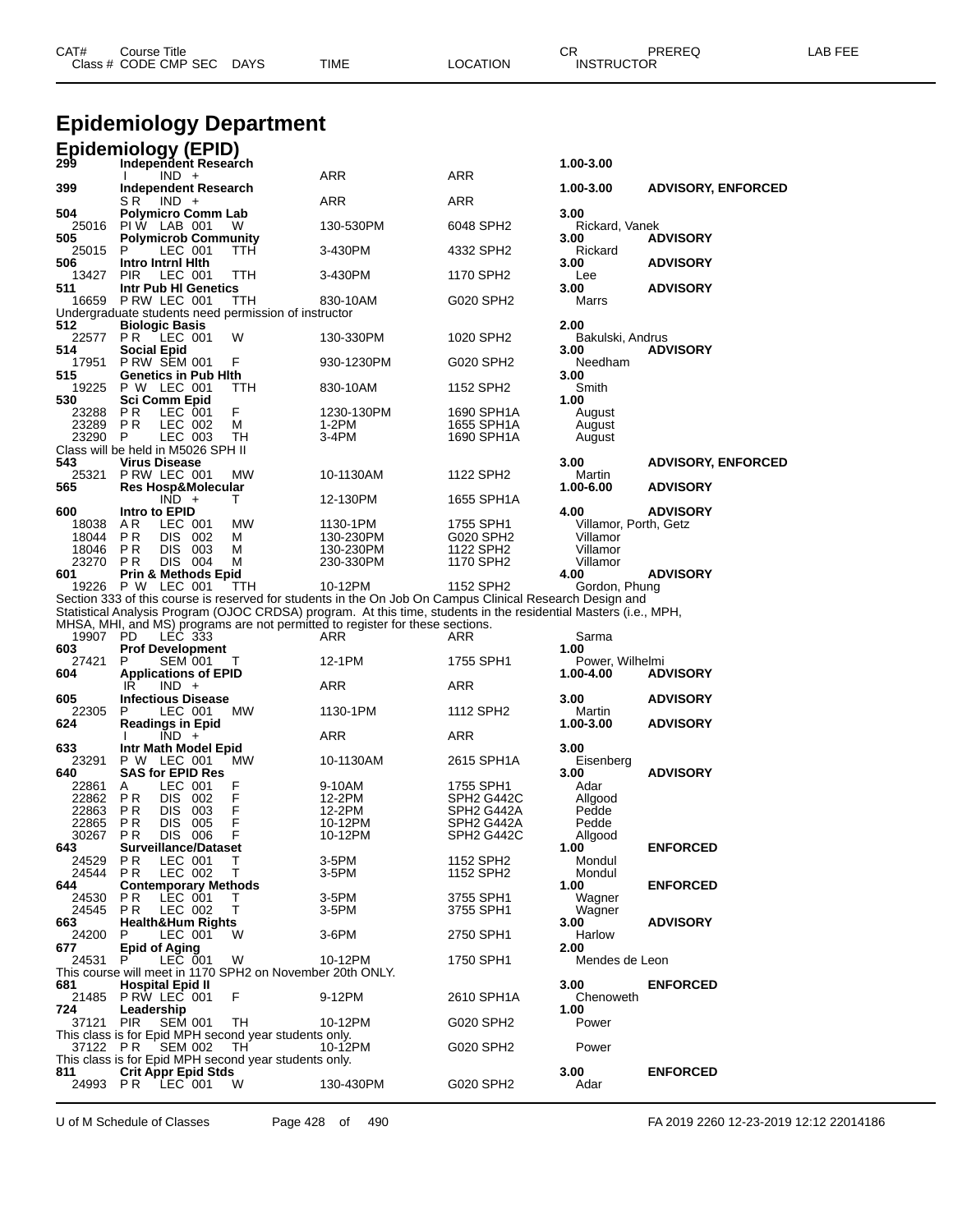| CAT#         | Course Title<br>Class # CODE CMP SEC DAYS        |            | <b>TIME</b> | <b>LOCATION</b> | CR.<br><b>INSTRUCTOR</b> | PREREQ                    | LAB FEE |
|--------------|--------------------------------------------------|------------|-------------|-----------------|--------------------------|---------------------------|---------|
|              | This course will meet in room M5026, SPH2        |            |             |                 |                          |                           |         |
| 813          | <b>Health and Aging</b>                          |            |             |                 | 1.00                     | <b>ADVISORY, ENFORCED</b> |         |
| 23471        | PR SEM 001                                       |            | 3-430PM     | 2758 SPH1       | Mendes de Leon           |                           |         |
| 814          | <b>Topics Epid Analysis</b>                      |            |             |                 | 3.00 <sub>1</sub>        | <b>ADVISORY</b>           |         |
| 31307        | LEC 001<br>P.                                    | MW         | 1-230PM     | 2610 SPH1A      | Eisenberg                |                           |         |
| 815          | <b>Stat Meth in Epid</b>                         |            |             |                 | 4.00                     | <b>ADVISORY</b>           |         |
| 31256        | LEC 001<br>P.                                    | <b>TTH</b> | 830-10AM    | 2695 SPH1A      | Park, Mukherjee          |                           |         |
| 889<br>23989 | <b>RCRS Predoctoral Sem</b><br><b>PR SEM 001</b> | TH         | 12-1PM      | 3755 SPH1       | 1.00<br>Pearce           |                           |         |
| 890          | Doct Sem in Epid                                 |            |             |                 | $1.00 - 2.00$            | <b>ADVISORY</b>           |         |
| Room is TBD  |                                                  |            |             |                 |                          |                           |         |
|              | $IND +$                                          |            | ARR         | <b>ARR</b>      |                          |                           |         |
| 891          | <b>Adv Readings Epid</b>                         |            |             |                 | 2.00                     | <b>ADVISORY</b>           |         |
|              | $IND +$<br>IR                                    |            | <b>ARR</b>  | ARR             |                          |                           |         |
| 970          | <b>Research Epid</b>                             |            |             |                 | 1.00-8.00                | <b>ADVISORY</b>           |         |
|              | $IND +$<br>R.                                    |            | ARR         | ARR             |                          |                           |         |
| 990          | <b>Diss-Precand</b>                              |            |             |                 | 1.00-8.00                | <b>ADVISORY</b>           |         |
|              | $IND +$                                          |            | <b>ARR</b>  | <b>ARR</b>      |                          |                           |         |
| 995          | Diss-Cand                                        |            |             |                 | 8.00                     | <b>ENFORCED</b>           |         |
|              | $IND +$<br>R                                     |            | <b>ARR</b>  | ARR             |                          |                           |         |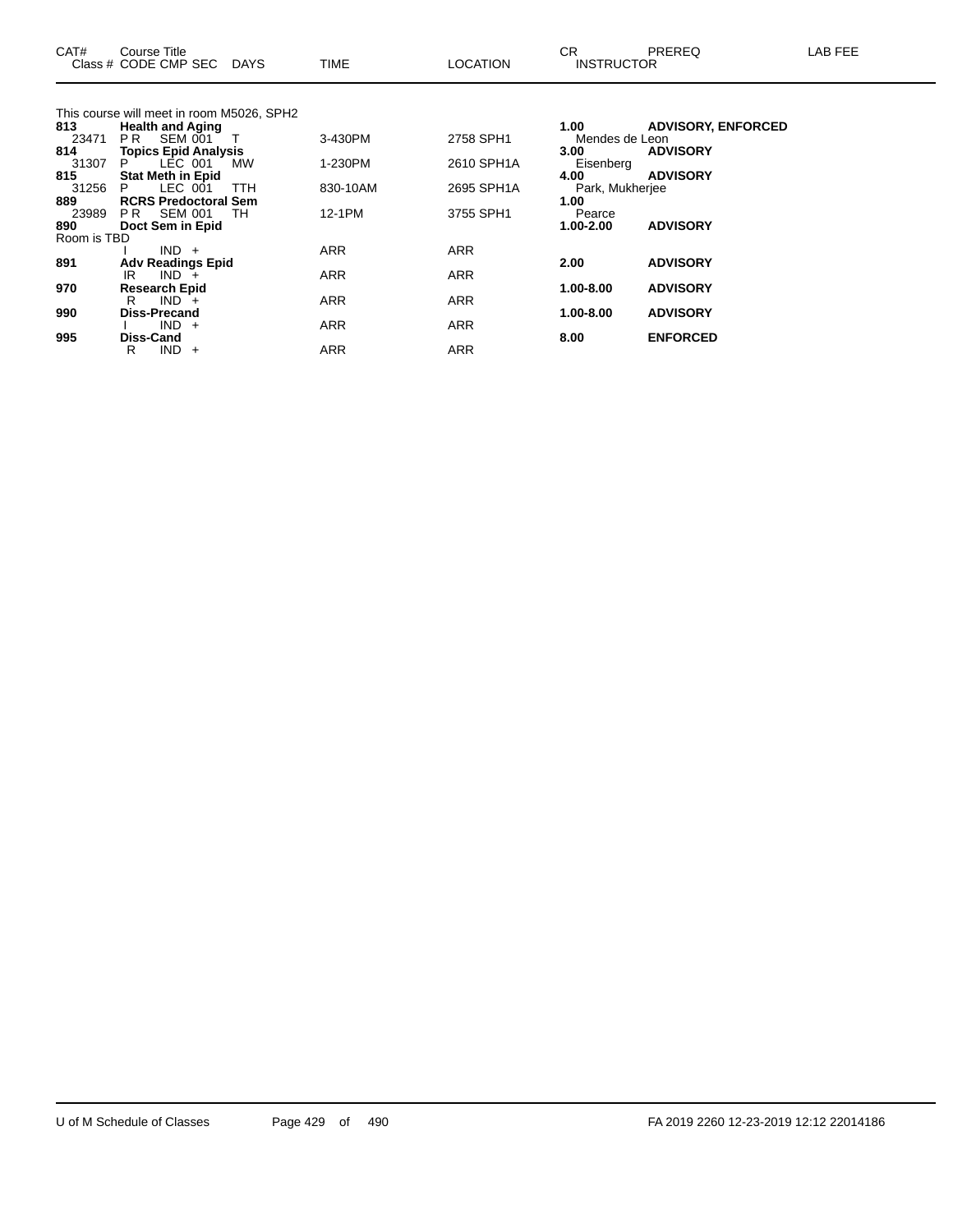# **Health Management And Policy**

|                                |                                            |                           | <b>Health Management And Policy (HMP)</b>                   |                                                                                                                                                                                                                                      |                   |                              |                             |
|--------------------------------|--------------------------------------------|---------------------------|-------------------------------------------------------------|--------------------------------------------------------------------------------------------------------------------------------------------------------------------------------------------------------------------------------------|-------------------|------------------------------|-----------------------------|
| 565                            | <b>Sprdsht Modeling</b>                    |                           |                                                             |                                                                                                                                                                                                                                      |                   | 1.00                         | <b>ADVISORY</b>             |
| 30198<br>27538 PD              | PD                                         | LEC 001<br><b>LEC 777</b> |                                                             | ARR<br>ARR                                                                                                                                                                                                                           | ARR<br>ARR        | Hutton<br>Hutton             |                             |
|                                |                                            |                           |                                                             | This is a course for the students in the HMP Executive Masters program only.                                                                                                                                                         |                   |                              |                             |
| 600                            | <b>Hith Serv Syst I</b>                    |                           |                                                             |                                                                                                                                                                                                                                      |                   | 3.00                         | <b>ADVISORY</b>             |
| 13438<br>36747 PD              | P R                                        | LEC 001<br>LEC 002        | TTH                                                         | 1-230PM<br>ARR                                                                                                                                                                                                                       | 3755 SPH1<br>ARR  | Anthony, Avancena<br>Anthony |                             |
|                                |                                            |                           |                                                             | Section 777 of this course is reserved for students in the Executive Masters program. At this time, students in                                                                                                                      |                   |                              |                             |
|                                |                                            |                           |                                                             | the residential Masters (i.e., MPH, MHSA, MHI, and MS) programs are not permitted to register for these sections.                                                                                                                    |                   |                              |                             |
| 20548<br>601                   | - PD<br><b>Healthcare Quality</b>          | <b>LEC 777</b>            |                                                             | ARR                                                                                                                                                                                                                                  | ARR               | Anthony<br>3.00              | <b>ENFORCED</b>             |
|                                | 27494 PDR LEC 777                          |                           |                                                             | ARR                                                                                                                                                                                                                                  | ARR               | Joshi                        |                             |
|                                |                                            |                           |                                                             | HMP Executive Masters program ONLY. Students in the residential Masters (i.e., MPH, MHSA, MHI, and MS) programs are                                                                                                                  |                   |                              |                             |
| not permitted to register.     |                                            |                           |                                                             |                                                                                                                                                                                                                                      |                   |                              |                             |
| 604                            | <b>Mamt of Hith Nonprof</b>                |                           |                                                             |                                                                                                                                                                                                                                      |                   | 3.00                         | <b>ADVISORY</b>             |
| 607                            | 24904 P W SEM 001<br>Corp Fin H C Admin    |                           | T                                                           | 430-730PM                                                                                                                                                                                                                            | 1170 SPH2         | Des Jardins<br>3.00          | <b>ADVISORY</b>             |
| 28298                          | P.                                         | LEC 001                   | МW                                                          | 1130-1PM                                                                                                                                                                                                                             | 1152 SPH2         | McCullough, Zhou             |                             |
|                                | 33863 PDR LEC 003                          |                           |                                                             | ARR                                                                                                                                                                                                                                  | ARR               | McCullough                   |                             |
|                                |                                            |                           | Section open only to one year MD students in HMP.           |                                                                                                                                                                                                                                      |                   |                              |                             |
| 28374 PD                       |                                            | <b>LEC 777</b>            |                                                             | ARR                                                                                                                                                                                                                                  | ARR               | McCullough                   |                             |
|                                |                                            |                           |                                                             | Section 777 of this course is reserved for students in the Executive Masters program. At this time, students in<br>the residential Masters (i.e., MPH, MHSA, MHI, and MS) programs are not permitted to register for these sections. |                   |                              |                             |
| 608                            | <b>Hith Care Fin Acct</b>                  |                           |                                                             |                                                                                                                                                                                                                                      |                   | 1.00-2.00                    |                             |
| 17264 PR                       | LEC 001                                    |                           | W                                                           | 1-3PM                                                                                                                                                                                                                                | 1655 SPH1A        |                              | Comstock, Rosenblum, Cooper |
| 610                            | <b>Cost-Effectiveness</b>                  |                           |                                                             |                                                                                                                                                                                                                                      |                   | 3.00                         | <b>ADVISORY</b>             |
| 19282                          | P W LEC 001                                |                           | МW                                                          | 10-1130AM                                                                                                                                                                                                                            | 3755 SPH1         | Hutton                       |                             |
| 27939<br>24970                 | PD<br>- PD                                 | LEC 002<br><b>LEC 777</b> |                                                             | ARR<br>ARR                                                                                                                                                                                                                           | ARR<br><b>ARR</b> | Hutton<br>Hutton             |                             |
|                                |                                            |                           |                                                             | This section is reserved for students in the Executive Masters program only.                                                                                                                                                         |                   |                              |                             |
| 615                            | Intro Pub Hith Pol                         |                           |                                                             |                                                                                                                                                                                                                                      |                   | 3.00                         |                             |
| 21784 PR                       | LEC 001                                    |                           | TTH                                                         | 10-1130AM                                                                                                                                                                                                                            | 3755 SPH1         | Greer, Moore-Petinak         |                             |
| 620                            | <b>Professional Develop</b><br>P.          |                           |                                                             |                                                                                                                                                                                                                                      |                   | 1.00                         |                             |
| 21878<br>625                   | Comp H Pol & Mgmnt                         | DIS 001                   | F                                                           | 11-1230PM                                                                                                                                                                                                                            | 1690 SPH1A        | Killaly<br>3.00              |                             |
| 29933                          | P.                                         | DIS 001                   | F                                                           | 9-12PM                                                                                                                                                                                                                               | 1123 SPH2         | Greer                        |                             |
| 630                            | <b>Business of Biology</b>                 |                           |                                                             |                                                                                                                                                                                                                                      |                   | 2.25                         |                             |
| 23151                          | PIRW REC 001                               |                           | МW                                                          | 830-10AM                                                                                                                                                                                                                             | <b>B3570 BUS</b>  | Canter                       |                             |
| 630                            | <b>Business of Biology</b><br>P RW REC 001 |                           |                                                             | 5-7PM                                                                                                                                                                                                                                | <b>B3570 BUS</b>  | 2.25                         |                             |
|                                | <b>P RW REC 001</b>                        |                           | Т                                                           | 5-7PM                                                                                                                                                                                                                                | <b>B3570 BUS</b>  |                              |                             |
|                                |                                            |                           |                                                             | HMP 630 is cross-listed with BE 518, PHRMACOL 620, BIOMEDE 523, & ENGR 523. This class meets on four Thursday                                                                                                                        |                   |                              |                             |
|                                |                                            |                           |                                                             | evenings from 5:30 pm - 8 pm in addition to Monday/Wednesday mornings. The Thursday meeting dates for 2017 are 9/7,                                                                                                                  |                   |                              |                             |
| 9/21, 9/28, and 10/12.         |                                            |                           |                                                             |                                                                                                                                                                                                                                      |                   |                              |                             |
| 648<br>25384                   | Eval Methods in HI<br>P W LEC 001          |                           | F                                                           | 9-12PM                                                                                                                                                                                                                               | 1255 NQ           | 3.00<br>Friedman             | <b>ADVISORY</b>             |
| 652                            | <b>Health Law</b>                          |                           |                                                             |                                                                                                                                                                                                                                      |                   | 3.00                         | <b>ADVISORY</b>             |
| 17560                          | PRW LEC 001                                |                           | TTH                                                         | 130-3PM                                                                                                                                                                                                                              | 1112 SPH2         | Napiewocki                   |                             |
| 654                            | Oper&Control Syst                          |                           |                                                             |                                                                                                                                                                                                                                      |                   | 3.00                         | <b>ADVISORY</b>             |
| 13439<br>36963                 | PRW LEC 001<br>PD.                         | <b>LEC 777</b>            | Τ                                                           | 9-12PM<br>ARR                                                                                                                                                                                                                        | 1655 SPH1A<br>ARR | Divecha                      | Divecha, Moreno-Hernandez   |
| 663                            | <b>Intro Economic Eval</b>                 |                           |                                                             |                                                                                                                                                                                                                                      |                   | 1.00                         | <b>ENFORCED</b>             |
| 32409                          | P <sub>R</sub>                             | <b>SEM 001</b>            | W                                                           | 3-6PM                                                                                                                                                                                                                                | 3755 SPH1         | Maffioli                     |                             |
| 668                            | Intro Health Infor                         |                           |                                                             |                                                                                                                                                                                                                                      |                   | 3.00                         | <b>ADVISORY, ENFORCED</b>   |
| 21484                          | PRW LEC 001                                |                           | MW.                                                         | 430-6PM                                                                                                                                                                                                                              | 2260 USB          | Flynn, Brannon               |                             |
| 674<br>32407                   | <b>Economics of Health</b><br>P R          | LEC 001                   | w                                                           | 3-6PM                                                                                                                                                                                                                                | 3755 SPH1         | 2.00<br>Norton, Parker       | <b>ENFORCED</b>             |
| 680                            | <b>Special Topics HMP</b>                  |                           |                                                             |                                                                                                                                                                                                                                      |                   | 1.00-3.00                    |                             |
|                                | 24662 PRW DIS 001                          |                           |                                                             | ARR                                                                                                                                                                                                                                  | ARR               | Horton                       |                             |
| Transformational Leadership    |                                            |                           |                                                             |                                                                                                                                                                                                                                      |                   |                              |                             |
|                                |                                            |                           | Class will meet Wednesdays and Fridays from 9/25-10/11.     |                                                                                                                                                                                                                                      |                   |                              |                             |
| 25550 PR                       |                                            | <b>SEM 002</b>            | Instructor will provide detailed schedule at first meeting. | ARR                                                                                                                                                                                                                                  | ARR               | Hammett                      |                             |
| Lean Six Sigma Green Belt Hlth |                                            |                           |                                                             |                                                                                                                                                                                                                                      |                   |                              |                             |
| 681                            | <b>Spec Topics in HMP</b>                  |                           |                                                             |                                                                                                                                                                                                                                      |                   | 1.50                         |                             |
| 33781 PR                       |                                            | <b>SEM 001</b>            | <b>TTH</b>                                                  | 330-5PM                                                                                                                                                                                                                              | 1122 SPH2         | Dotson                       |                             |
| Case Analysis and Competition  |                                            |                           |                                                             |                                                                                                                                                                                                                                      |                   |                              |                             |
|                                |                                            |                           |                                                             | Students interested and/or selected to compete in department sponsored case competitions are encouraged to<br>participate in this course. The course will develop skills at analyzing strategically oriented cases in healthcare     |                   |                              |                             |
|                                |                                            |                           |                                                             | management. It is structured to helps the students expertly understand the importance of working in teams, working                                                                                                                   |                   |                              |                             |
|                                |                                            |                           |                                                             | with difficult personalities, and present as a confident and cohesive unit.                                                                                                                                                          |                   |                              |                             |
| 33782 PR                       |                                            | <b>SEM 002</b>            | <b>TTH</b>                                                  | 330-5PM                                                                                                                                                                                                                              | 1122 SPH2         | Dotson                       |                             |
| Mgmt Impli of Hith Equity      |                                            |                           |                                                             |                                                                                                                                                                                                                                      |                   |                              |                             |

While many will agree that health disparities exist, the process to eliminate them and address the inequities in health system access over many decades is still being parsed out in the literature. In this course, we will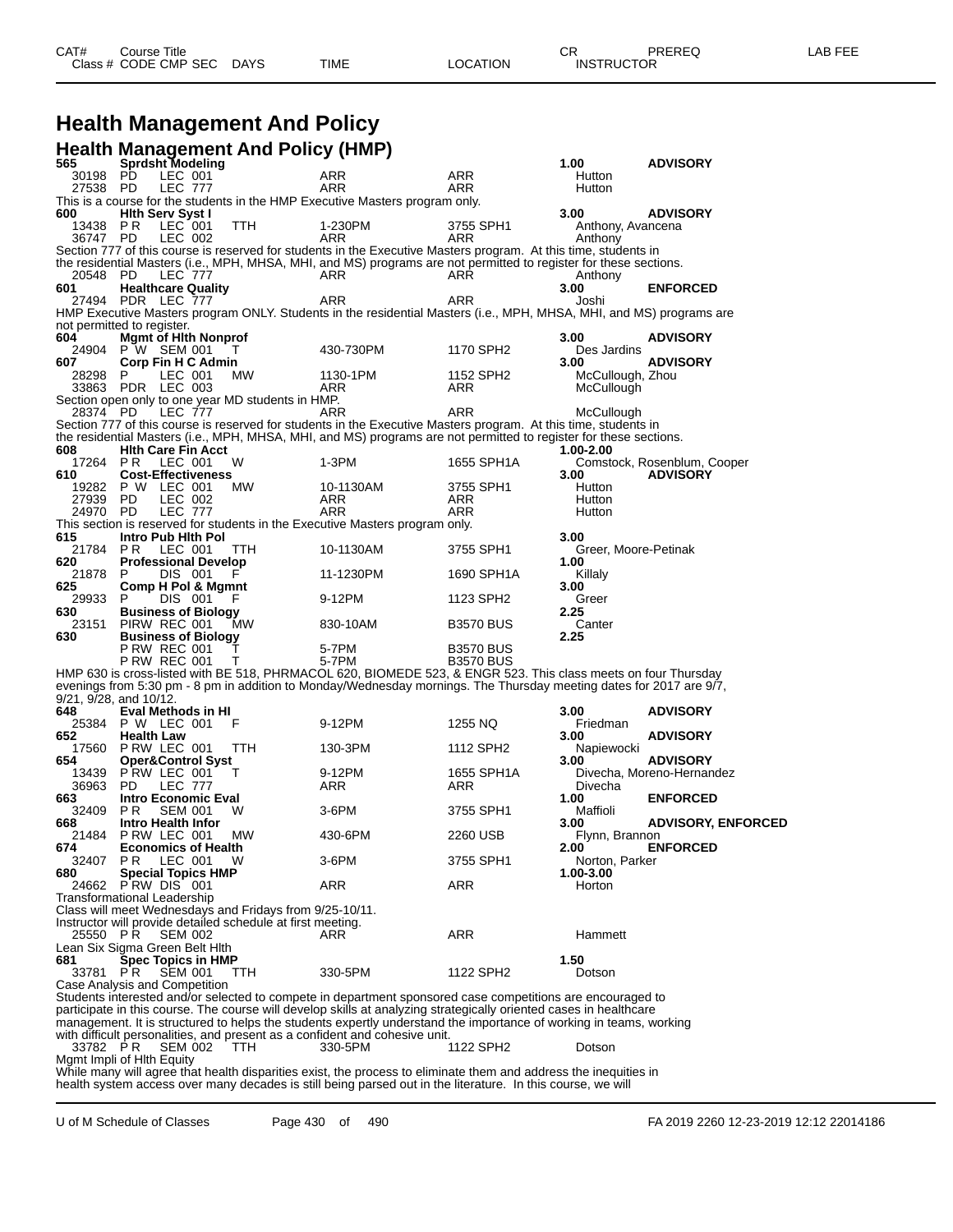| CAT# | Title<br>Course      |             |      |                 | ∼г<br>◡           | PREREQ | LAB FEF |
|------|----------------------|-------------|------|-----------------|-------------------|--------|---------|
|      | Class # CODE CMP SEC | <b>DAYS</b> | TIME | <b>LOCATION</b> | <b>INSTRUCTOR</b> |        |         |

redefine knowledge of health disparities through a health equity lens to explore the implications of managerial solutions as they pertain to health care organizations. We will use systematic, clinical, and social issues of origin to both explain and try to resolve management?s role in addressing health equity.

| Readings                    |                                                                                                                                                                                                                                                                                                                                                                                                                                                   |                                                                                                        |                                                                                                                   | <b>ADVISORY</b>                                                                                                                                                        |
|-----------------------------|---------------------------------------------------------------------------------------------------------------------------------------------------------------------------------------------------------------------------------------------------------------------------------------------------------------------------------------------------------------------------------------------------------------------------------------------------|--------------------------------------------------------------------------------------------------------|-------------------------------------------------------------------------------------------------------------------|------------------------------------------------------------------------------------------------------------------------------------------------------------------------|
| $IND +$                     | <b>ARR</b>                                                                                                                                                                                                                                                                                                                                                                                                                                        | ARR                                                                                                    |                                                                                                                   |                                                                                                                                                                        |
| <b>Seminar Series</b>       |                                                                                                                                                                                                                                                                                                                                                                                                                                                   |                                                                                                        | 1.00                                                                                                              |                                                                                                                                                                        |
| PD.                         |                                                                                                                                                                                                                                                                                                                                                                                                                                                   |                                                                                                        | Wolk                                                                                                              |                                                                                                                                                                        |
| <b>US-Mental HIt Policy</b> |                                                                                                                                                                                                                                                                                                                                                                                                                                                   |                                                                                                        | 3.00 <sub>1</sub>                                                                                                 | <b>ADVISORY, ENFORCED</b>                                                                                                                                              |
| PR.                         |                                                                                                                                                                                                                                                                                                                                                                                                                                                   |                                                                                                        |                                                                                                                   |                                                                                                                                                                        |
|                             |                                                                                                                                                                                                                                                                                                                                                                                                                                                   |                                                                                                        |                                                                                                                   |                                                                                                                                                                        |
|                             |                                                                                                                                                                                                                                                                                                                                                                                                                                                   |                                                                                                        |                                                                                                                   |                                                                                                                                                                        |
|                             |                                                                                                                                                                                                                                                                                                                                                                                                                                                   |                                                                                                        |                                                                                                                   |                                                                                                                                                                        |
|                             |                                                                                                                                                                                                                                                                                                                                                                                                                                                   |                                                                                                        |                                                                                                                   |                                                                                                                                                                        |
|                             |                                                                                                                                                                                                                                                                                                                                                                                                                                                   |                                                                                                        |                                                                                                                   |                                                                                                                                                                        |
|                             |                                                                                                                                                                                                                                                                                                                                                                                                                                                   |                                                                                                        |                                                                                                                   |                                                                                                                                                                        |
|                             |                                                                                                                                                                                                                                                                                                                                                                                                                                                   |                                                                                                        |                                                                                                                   |                                                                                                                                                                        |
|                             |                                                                                                                                                                                                                                                                                                                                                                                                                                                   |                                                                                                        |                                                                                                                   |                                                                                                                                                                        |
|                             |                                                                                                                                                                                                                                                                                                                                                                                                                                                   |                                                                                                        |                                                                                                                   | <b>ADVISORY</b>                                                                                                                                                        |
|                             |                                                                                                                                                                                                                                                                                                                                                                                                                                                   |                                                                                                        |                                                                                                                   |                                                                                                                                                                        |
|                             |                                                                                                                                                                                                                                                                                                                                                                                                                                                   |                                                                                                        |                                                                                                                   | <b>ADVISORY</b>                                                                                                                                                        |
|                             |                                                                                                                                                                                                                                                                                                                                                                                                                                                   |                                                                                                        |                                                                                                                   | <b>ADVISORY</b>                                                                                                                                                        |
|                             |                                                                                                                                                                                                                                                                                                                                                                                                                                                   |                                                                                                        |                                                                                                                   |                                                                                                                                                                        |
|                             |                                                                                                                                                                                                                                                                                                                                                                                                                                                   |                                                                                                        |                                                                                                                   | <b>ADVISORY</b>                                                                                                                                                        |
|                             |                                                                                                                                                                                                                                                                                                                                                                                                                                                   |                                                                                                        |                                                                                                                   |                                                                                                                                                                        |
|                             |                                                                                                                                                                                                                                                                                                                                                                                                                                                   |                                                                                                        |                                                                                                                   | <b>ENFORCED</b>                                                                                                                                                        |
|                             | ARR                                                                                                                                                                                                                                                                                                                                                                                                                                               |                                                                                                        |                                                                                                                   |                                                                                                                                                                        |
|                             | <b>LEC 777</b><br><b>SEM 001</b><br>ŤH<br>Intro Hith Pol Res<br><b>DIS 001</b><br>W<br>PI<br>Seminar in HSSR I<br><b>SEM 001</b><br>PD.<br>F<br>Seminar in HSSR II<br>LEC 001<br>PD.<br>W<br><b>Seminar in HSSR IV</b><br><b>SEM 001</b><br>M<br>P.<br><b>Readings</b><br>$\overline{IND}$ +<br><b>Research Topics</b><br>$IND +$<br><b>Research Practicum</b><br>$IND +$<br><b>Diss-Precand</b><br>$IND +$<br>IR.<br>Diss-Cand<br>$IND +$<br>IR. | ARR<br>4-7PM<br>1130-230PM<br>1-330PM<br>2-430PM<br>1130-2PM<br><b>ARR</b><br>ARR<br><b>ARR</b><br>ARR | <b>ARR</b><br>2695 SPH1A<br>ARR<br>ARR<br>1123 SPH2<br>1750 SPH1<br>ARR<br>ARR<br><b>ARR</b><br>ARR<br><b>ARR</b> | 1.00-4.00<br>Eisenberg<br>3.00<br>Eisenberg, Ryan<br>1.00<br>Lee<br>1.00<br>Greer, Jarman<br>1.00<br>Norton<br>1.00-4.00<br>3.00<br>$3.00 - 6.00$<br>1.00-8.00<br>8.00 |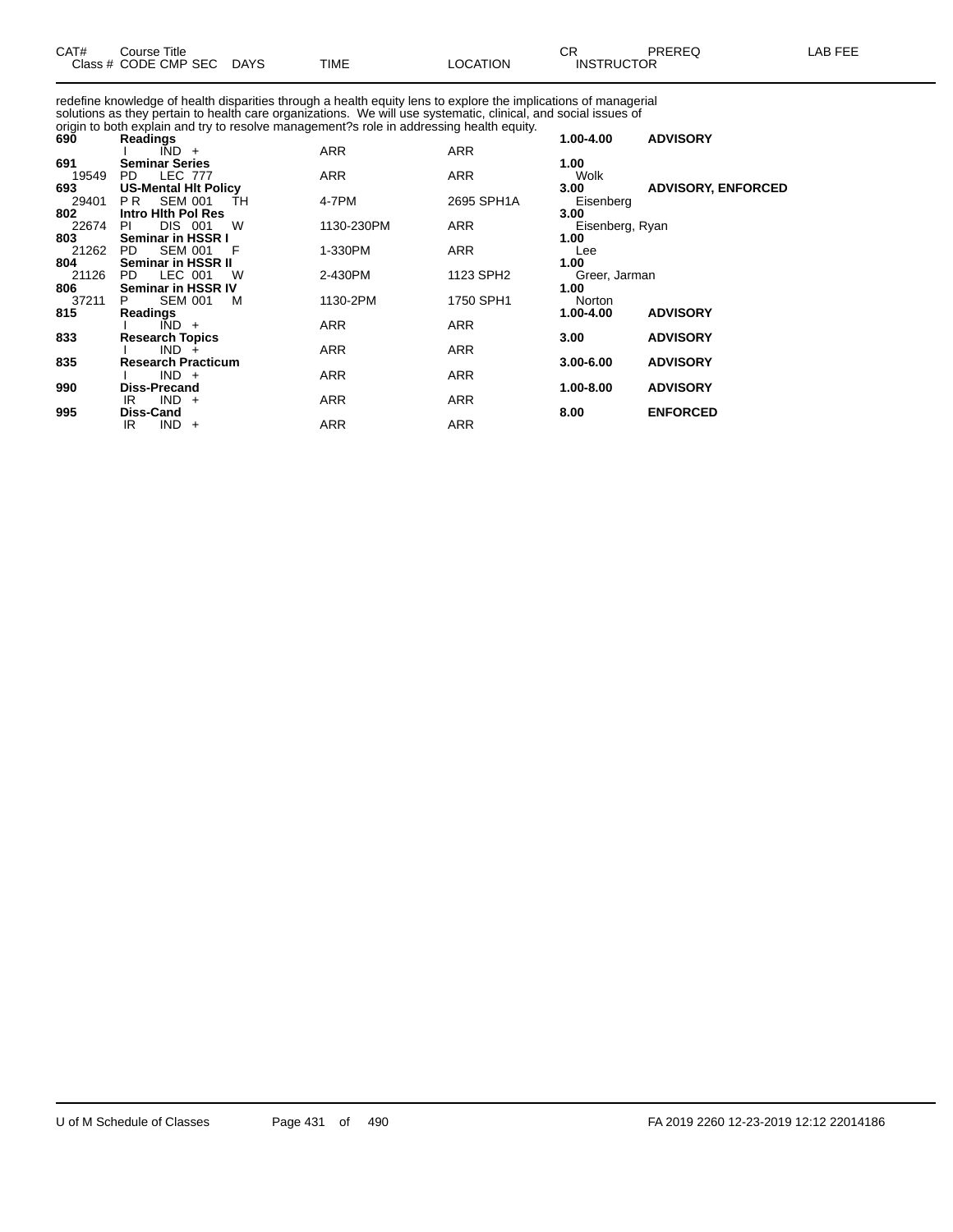| CAT# | Course Title         |             |             |          | ⌒冖<br>◡⊓          | PREREQ | EEE<br>_AB |
|------|----------------------|-------------|-------------|----------|-------------------|--------|------------|
|      | Class # CODE CMP SEC | <b>DAYS</b> | <b>TIME</b> | LOCATION | <b>INSTRUCTOR</b> |        |            |

#### **Health Behavior & Health Education Department Health Behavior And Health Education (HBEHED)**

| 530          | <b>Techniques of Survey</b>                                  |            |            | 3.00                   | <b>ADVISORY</b>           |
|--------------|--------------------------------------------------------------|------------|------------|------------------------|---------------------------|
| 29203<br>540 | PDR LEC 001<br>TН<br><b>Fund Reprod Hith</b>                 | 12-3PM     | 1170 SPH2  | Schmidt<br>3.00        | <b>ADVISORY</b>           |
| 17193        | PRW LEC 001<br>МW                                            | 3-430PM    | 1655 SPH1A | Anderson               |                           |
| 578          | <b>Practical Projects</b>                                    |            |            | 1.00-3.00              |                           |
|              | $IND +$                                                      | <b>ARR</b> | <b>ARR</b> |                        |                           |
| 600          | <b>Psychosocial Factors</b>                                  |            |            | 3.00                   | <b>ADVISORY</b>           |
| 13431        | РŔ<br>LEC 001<br>м                                           | 1130-230PM | 1020 SPH2  | Anderson, Nisbeth      |                           |
| 601          | <b>Foundational Skills</b>                                   |            |            | 3.00                   | <b>ENFORCED</b>           |
| 30053<br>620 | P <sub>R</sub><br>LEC 001<br>т<br><b>Behav Res Method Ph</b> | 3-6PM      | 1690 SPH1A | Amico, Feldman<br>3.00 | <b>ADVISORY</b>           |
| 14683        | LEC 001<br>PD<br>т                                           | 12-3PM     | 2750 SPH1  | Zimmerman              |                           |
| 622          | <b>Prog Eval Hith Ed</b>                                     |            |            | 3.00                   | <b>ADVISORY</b>           |
| 17474        | PRW LEC 001<br>TTH                                           | 10-1130AM  | 1690 SPH1A | Heinze, Doshi          |                           |
| 625          | <b>Research Hith Behav</b>                                   |            |            | 1.00-4.00              | <b>ADVISORY</b>           |
|              | IR<br>$IND +$                                                | ARR        | ARR        |                        |                           |
| 628          | <b>Chron Illness Interv</b>                                  |            |            | 3.00                   | <b>ADVISORY, ENFORCED</b> |
| 26478        | <b>P RW SEM 001</b><br>TН                                    | 3-6PM      | 2750 SPH1  | Ramsay                 |                           |
| 634<br>27125 | <b>Child Health Develop</b><br>P RW LEC 001<br>TTH           | 1130-1PM   | 2695 SPH1A | 3.00<br>Miller         | <b>ADVISORY</b>           |
| 640          | <b>Com Orgztn Hith Ed</b>                                    |            |            | 3.00                   | <b>ADVISORY</b>           |
| 20930        | LEC 001<br>PI<br>W                                           | 230-530PM  | 2695 SPH1A | Israel                 |                           |
| 640          | Com Orgztn Hith Ed                                           |            |            | 3.00                   | <b>ADVISORY</b>           |
|              | P<br>LEC 001<br>W                                            | 230-530PM  | <b>ARR</b> |                        |                           |
|              | P<br>LEC 001<br>W                                            | 230-530PM  | 2758 SPH1  |                        |                           |
|              | Breakout in room 2635                                        |            |            |                        |                           |
| 644          | <b>Readings H Beh-Educ</b>                                   |            |            | 1.00-6.00              | <b>ADVISORY</b>           |
| 662          | $\overline{IND}$ +<br>IR                                     | <b>ARR</b> | <b>ARR</b> | 3.00                   |                           |
| 20116        | <b>Risk Communication</b><br><b>P RW SEM 001</b><br>TTH      | 830-10AM   | 3755 SPH1  | Zikmund-Fisher         |                           |
| 668          | <b>Health Communication</b>                                  |            |            | 3.00                   | <b>ADVISORY</b>           |
| 21169        | PD<br>LEC 001<br>м                                           | 10-1PM     | 2610 SPH1A | Resnicow               |                           |
| 669          | <b>Genetics &amp; Health</b>                                 |            |            | 3.00                   | <b>ADVISORY</b>           |
| 31267        | P W SEM 001<br>MW                                            | 1-230PM    | 2695 SPH1A | Roberts                |                           |
| 675          | <b>Culminat Sem HBHE</b>                                     |            |            | 1.00                   |                           |
| 32743        | P<br><b>SEM 001</b><br>т                                     | 3-4PM      | 1655 SPH1A | <b>Szekeres</b>        |                           |
| 679          | <b>Roots of Inequities</b>                                   |            |            | 3.00                   |                           |
| 32746<br>684 | PRW DIS 001<br>ТH<br><b>Design ConsHith Tech</b>             | 3-6PM      | 2610 SPH1A | Fleming<br>3.00        | <b>ENFORCED</b>           |
| 30136        | P RW SEM 001<br>W                                            | 3-6PM      | 2245 NQ    | Klasnja                |                           |
| 690          | <b>Environmental Health</b>                                  |            |            | 3.00                   |                           |
| 31268        | P W SEM 001<br>F                                             | 9-12PM     | 2750 SPH1  | Schulz                 |                           |
| 710          | <b>Spec Top HBHE Educ</b>                                    |            |            | 1.50-3.00              |                           |
| 31269        | PRW SEM 004<br>W                                             | 1130-230PM | 2750 SPH1  | Chatters               |                           |
|              | Racial&Ethnic Hith Disparities                               |            |            |                        |                           |
| 715          | <b>ELSI Genetics</b>                                         |            |            | 1.50                   | <b>ADVISORY</b>           |
| 32751<br>800 | PI.<br><b>SEM 001</b><br>F<br>Seminar                        | 12-130PM   | 1750 SPH1  | Roberts<br>3.00        | <b>ADVISORY</b>           |
| 16137        | P <sub>R</sub><br><b>SEM 001</b><br>W                        | 9-12PM     | 2758 SPH1  | Miller                 |                           |
| 823          | <b>Structure and Health</b>                                  |            |            | 3.00                   |                           |
| 23945        | <b>PIR</b><br><b>SEM 001</b><br>F                            | 830-1PM    | 2758 SPH1  | Geronimus              |                           |
| 900          | Research                                                     |            |            | 2.00-6.00              | <b>ADVISORY</b>           |
|              | IR<br>$IND +$                                                | <b>ARR</b> | <b>ARR</b> |                        |                           |
| 990          | Diss-Precand                                                 |            |            | 1.00-8.00              | <b>ADVISORY</b>           |
|              | <b>IND</b><br>$\mathbf{I}$<br>$+$                            | ARR        | <b>ARR</b> |                        |                           |
| 995          | Diss-Cand<br>IR<br>$IND +$                                   | <b>ARR</b> | <b>ARR</b> | 8.00                   | <b>ENFORCED</b>           |
|              |                                                              |            |            |                        |                           |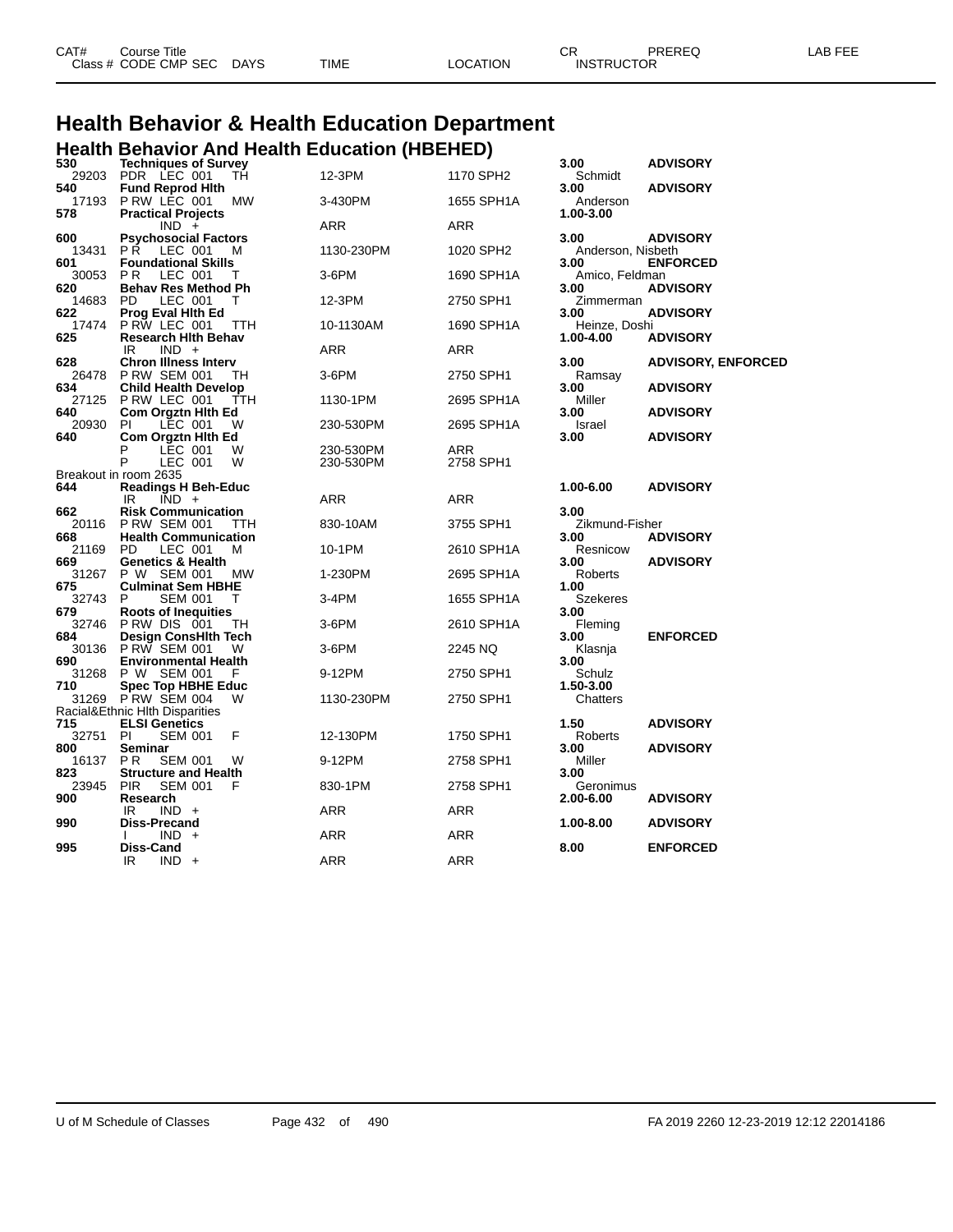| CAT# | Course Title              |      |          | $\cap$<br><b>UN</b> | PREREQ | <b>AB FEE</b> |
|------|---------------------------|------|----------|---------------------|--------|---------------|
|      | Class # CODE CMP SEC DAYS | TIME | LOCATION | <b>INSTRUCTOR</b>   |        |               |

# **Nutritional Sciences**

|              | <b>Nutritional Sciences (NUTR)</b>            |            |            |            |                         |                           |       |
|--------------|-----------------------------------------------|------------|------------|------------|-------------------------|---------------------------|-------|
| 547          | <b>Food Science</b>                           |            |            |            | 2.00                    | <b>ADVISORY</b>           | 50.00 |
| 22513        | PIR LEC 001                                   | W          | 10-12PM    | G020 SPH2  | Aaronson, Zhou          |                           |       |
| 555          | <b>Sust Food Sys</b>                          |            |            |            | 3.00                    |                           |       |
| 23405        | PRW LEC 001                                   | <b>TTH</b> | 1-230PM    | 1024 DANA  | Blesh, Jones, Hoey      |                           |       |
| 578          | <b>Practical Projects</b>                     |            |            |            | 1.00-4.00               |                           |       |
|              | $IND +$                                       |            | ARR        | ARR        |                         |                           |       |
| 600<br>24582 | <b>Prof Devl in NS</b><br>LEC 001<br>P        | F          | 10-12PM    | 3755 SPH1  | 2.00<br>Anderson, Zhou  | <b>ADVISORY</b>           |       |
| 610          | <b>Evolutionary Nutr</b>                      |            |            |            | 2.00                    | <b>ADVISORY</b>           |       |
| 32809        | DIS 001<br>P                                  | м          | 10-12PM    | 4332 SPH2  | Ruiz-Narvaez            |                           |       |
| 621          | <b>Eat Dis Prev Treat</b>                     |            |            |            | 2.00                    | <b>ENFORCED</b>           |       |
| 24969        | P RW LEC 001                                  | M          | 3-5PM      | 3755 SPH1  | Sonneville              |                           |       |
| 624          | <b>Nutr Epidemiology</b>                      |            |            |            | 2.00                    | <b>ADVISORY, ENFORCED</b> |       |
| 25313        | PR<br>LEC 001                                 | - F        | 1-3PM      | 2615 SPH1A | Baylin                  |                           |       |
| 625          | <b>Nutrition/Immune</b>                       |            |            |            | 3.00                    | <b>ADVISORY, ENFORCED</b> |       |
| 28372        | AR.<br>LEC 001                                | ттн        | 1130-1PM   | 4332 SPH2  | Mancuso                 |                           |       |
| 29950        | PR.<br>DIS 002                                |            | ARR        | <b>ARR</b> | Mancuso                 |                           |       |
| 630          | <b>Prin Nutritionl Sci</b>                    |            |            |            | 3.00                    | <b>ADVISORY</b>           |       |
| 13417<br>636 | PR.<br>LEC 001<br><b>Medical Nutrition Th</b> | MW         | 1-230PM    | 3755 SPH1  | Bridges, Carter<br>3.00 | <b>ADVISORY</b>           |       |
| 13418        | PR.<br>LEC 001                                | MW         | 1-230PM    | 1152 SPH2  | Hudson                  |                           |       |
| 640          | <b>Nutrition Assessment</b>                   |            |            |            | 3.00                    | <b>ADVISORY</b>           |       |
| 13419        | PR.<br>LEC 001                                | ттн        | 830-10AM   | 1690 SPH1A | Cole, Fulay             |                           |       |
| 642          | <b>Community Nutrition</b>                    |            |            |            | 3.00                    | <b>ADVISORY</b>           |       |
| 13420        | PR.<br>LEC 001                                | МW         | 10-1130AM  | 1655 SPH1A | Cole                    |                           |       |
| 644          | <b>Glob Food Sys Pol</b>                      |            |            |            | 3.00                    |                           |       |
| 26459        | P<br>LEC 001                                  | ттн        | 3-430PM    | 4318 SPH2  | Jones                   |                           |       |
| 688          | <b>Nutrition Seminar</b>                      |            |            |            | 1.00                    |                           |       |
| 24541        | <b>SEM 001</b><br>P                           | W          | 3-430PM    | 1755 SPH1  | Seo                     |                           |       |
| 697          | <b>Readings in NUTR</b>                       |            | <b>ARR</b> | <b>ARR</b> | 1.00-3.00               |                           |       |
| 698          | $IND +$<br>D<br><b>Research in NUTR</b>       |            |            |            | 1.00-6.00               |                           |       |
|              | IND +<br>D                                    |            | ARR        | ARR        |                         |                           |       |
| 699          | <b>NUTR MS</b>                                |            |            |            | 1.00                    |                           |       |
|              | D<br>IND +                                    |            | <b>ARR</b> | <b>ARR</b> |                         |                           |       |
| 796          | <b>Special Topics in NS</b>                   |            |            |            | 1.00-4.00               |                           |       |
|              | $IND +$<br>D                                  |            | <b>ARR</b> | ARR        |                         |                           |       |
| 803          | <b>Effective Teaching</b>                     |            |            |            | 2.00                    |                           |       |
| 26460        | <b>SEM 001</b><br>P.                          | W          | 8-10AM     | 2690 SPH1A | Anderson                |                           |       |
| 830          | <b>Adv Tpcs Macro Metab</b>                   |            |            |            | 2.00                    | <b>ENFORCED</b>           |       |
| 30150        | PR LEC 001                                    | - F        | 8-10AM     | 2695 SPH1A | <b>Bridges</b>          |                           |       |
| 869<br>24720 | <b>Innovations Nutr Res</b><br>PDR LEC 001    | м          | 4-5PM      | 1170 SPH2  | 1.00<br>Bauer           | <b>ENFORCED</b>           |       |
| 899          | <b>Advanced Research NS</b>                   |            |            |            | 1.00-4.00               | <b>ENFORCED</b>           |       |
|              | $IND +$<br>DR.                                |            | <b>ARR</b> | ARR        |                         |                           |       |
| 990          | <b>PreCand Dis Research</b>                   |            |            |            | 1.00-8.00               | <b>ENFORCED</b>           |       |
|              | $IND +$<br>DR.                                |            | <b>ARR</b> | <b>ARR</b> |                         |                           |       |
| 995          | <b>DissertationResearch</b>                   |            |            |            | 8.00                    | <b>ENFORCED</b>           |       |
|              | $IND +$<br>DR.                                |            | <b>ARR</b> | <b>ARR</b> |                         |                           |       |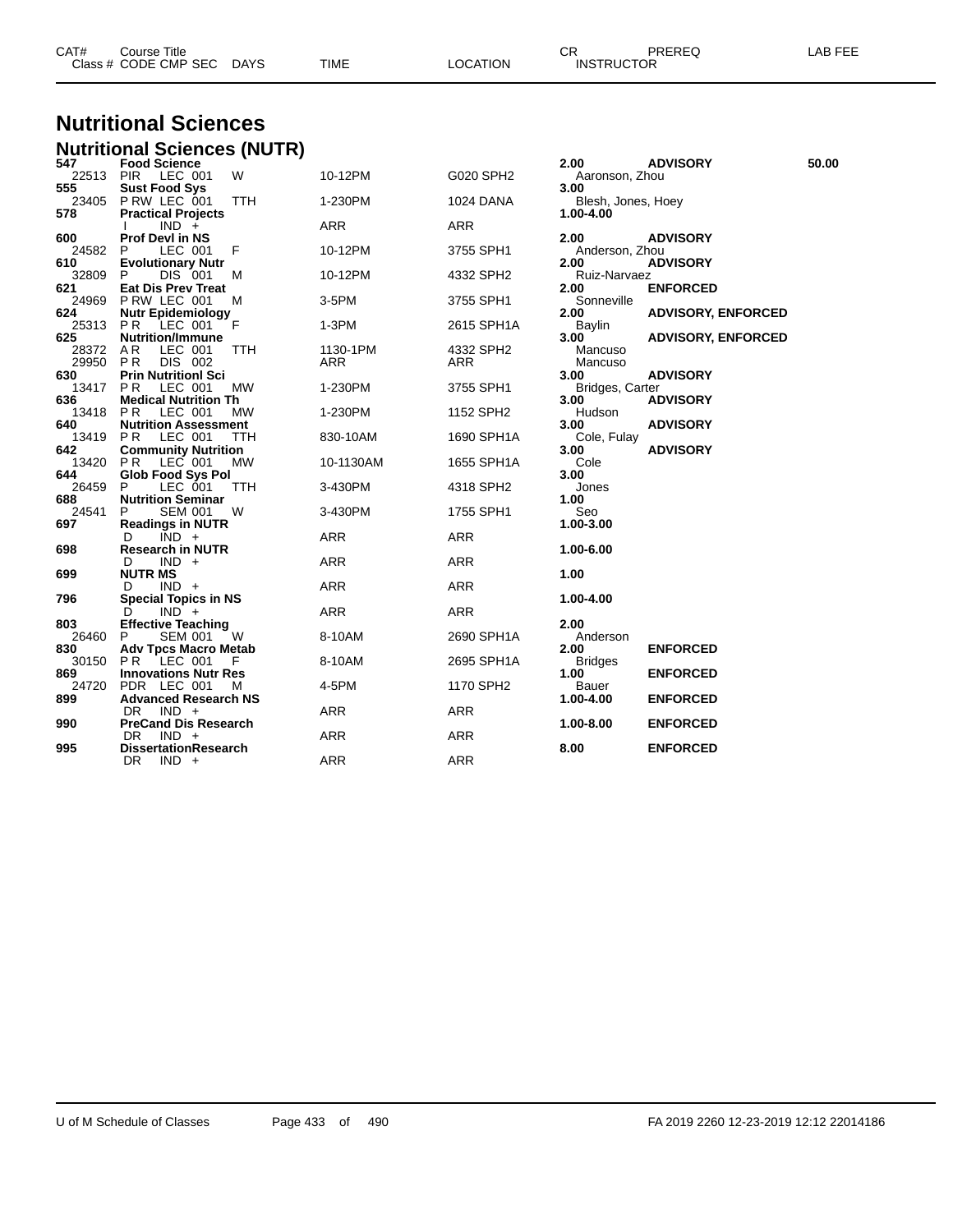| CAT# | Title<br>Course      |             |      |                 | OD.<br>◡∩         | <b>PREREQ</b> | ---<br>ΔR<br>--- |
|------|----------------------|-------------|------|-----------------|-------------------|---------------|------------------|
|      | Class # CODE CMP SEC | <b>DAYS</b> | TIME | <b>LOCATION</b> | <b>INSTRUCTOR</b> |               |                  |
|      |                      |             |      |                 |                   |               |                  |

#### **School Of Public Health Public Health (PUBHLTH)**

| PUDIIC Health (PUBHLIH)<br><b>Health &amp; Society</b><br>200                        |          |            | 4.00              |                           |
|--------------------------------------------------------------------------------------|----------|------------|-------------------|---------------------------|
| LEC 001<br><b>TTH</b><br>20234 A                                                     | 230-4PM  | 1020 SPH2  | Franzblau, Youatt |                           |
| For registration questions, contact Jillian McConville:                              |          |            |                   |                           |
| imcconv@umich.edu                                                                    |          |            |                   |                           |
| 20235 P W DIS 002<br>T<br>For registration questions, contact Jillian McConville:    | 4-5PM    | 1123 SPH2  | Arntson           |                           |
| imcconv@umich.edu                                                                    |          |            |                   |                           |
| 20236 P W DIS 003<br>W                                                               | 9-10AM   | 1123 SPH2  | Raj               |                           |
| For registration questions, contact Jillian McConville:                              |          |            |                   |                           |
| imcconv@umich.edu<br>20237 P W DIS 004<br>W                                          |          |            | Felker            |                           |
| For registration questions, contact Jillian McConville:                              | 10-11AM  | 2690 SPH1A |                   |                           |
| imcconv@umich.edu                                                                    |          |            |                   |                           |
| 20238 P W DIS 005<br>W                                                               | 11-12PM  | 2690 SPH1A | Rajaee            |                           |
| For registration questions, contact Jillian McConville:                              |          |            |                   |                           |
| imcconv@umich.edu<br>20239 P W DIS 006<br>W                                          | 1-2PM    | 2690 SPH1A |                   |                           |
| For registration questions, contact Jillian McConville:                              |          |            | Rajaee            |                           |
| imcconv@umich.edu                                                                    |          |            |                   |                           |
| 20240 P W DIS 007<br><b>W</b>                                                        | $2-3PM$  | 2690 SPH1A | Rajaee            |                           |
| For registration questions, contact Jillian McConville:                              |          |            |                   |                           |
| imcconv@umich.edu<br>20241 P W DIS 008<br>W                                          | 12-1PM   | 2690 SPH1A | Raj               |                           |
| For registration questions, contact Jillian McConville:                              |          |            |                   |                           |
| imcconv@umich.edu                                                                    |          |            |                   |                           |
| 20242 P W DIS 009<br>- W                                                             | 3-4PM    | 2690 SPH1A | Arntson           |                           |
| For registration questions, contact Jillian McConville:<br>imcconv@umich.edu         |          |            |                   |                           |
| 20243 P W DIS 010<br>- тн                                                            | 9-10AM   | 2690 SPH1A | Felker            |                           |
| For registration questions, contact Jillian McConville:                              |          |            |                   |                           |
| imcconv@umich.edu                                                                    |          |            |                   |                           |
| 20263 P W DIS 011<br>TH.                                                             | 11-12PM  | 1123 SPH2  | Carson            |                           |
| For registration questions, contact Jillian McConville:<br>imcconv@umich.edu         |          |            |                   |                           |
| 20832 P W DIS 012<br>- TH                                                            | 12-1PM   | 1123 SPH2  | Carson            |                           |
| For registration questions, contact Jillian McConville:                              |          |            |                   |                           |
| imcconv@umich.edu                                                                    |          |            |                   |                           |
| 20833 P W DIS 013<br>- тн                                                            | 4-5PM    | 1123 SPH2  | Carson            |                           |
| For registration questions, contact Jillian McConville:<br>imcconv@umich.edu         |          |            |                   |                           |
| 20834 P W DIS 014<br>- F                                                             | 10-11AM  | 2690 SPH1A | Raj               |                           |
| For registration questions, contact Jillian McConville:                              |          |            |                   |                           |
| imcconv@umich.edu                                                                    |          |            |                   |                           |
| 20835 P W DIS 015<br>- тн<br>For registration questions, contact Jillian McConville: | 1-2PM    | 2690 SPH1A | Arntson           |                           |
| imcconv@umich.edu                                                                    |          |            |                   |                           |
| 24979 P W DIS 016<br>- F                                                             | 12-1PM   | 1123 SPH2  | Felker            |                           |
| For registration questions, contact Jillian McConville:                              |          |            |                   |                           |
| imcconv@umich.edu                                                                    |          |            |                   |                           |
| 22396 P W DIS 017 T<br>For registration questions, contact Jillian McConville:       | 4-5PM    | 2690 SPH1A | Ward              |                           |
| jmcconv@umich.edu                                                                    |          |            |                   |                           |
| 22397 P W DIS 018<br>- TH                                                            | $1-2PM$  | 1123 SPH2  | Ward              |                           |
| For registration questions, contact Jillian McConville:                              |          |            |                   |                           |
| jmcconv@umich.edu<br>22398 P W DIS 019 TH<br>4-5PM                                   |          | 2690 SPH1A | Ward              |                           |
| For registration questions, contact Jillian McConville:                              |          |            |                   |                           |
| jmcconv@umich.edu                                                                    |          |            |                   |                           |
| <b>Behav Soc HP</b><br>300                                                           |          |            | 4.00              |                           |
| LEC 001<br>МW<br>31340 A<br>For registration questions, contact Jillian McConville:  | 4-530PM  | 1112 SPH2  | Strecher          |                           |
| jmcconv@umich.edu                                                                    |          |            |                   |                           |
| 31341 P W DIS 002<br>TH                                                              | 1-2PM    | 2695 SPH1A | Thacker           |                           |
| 31342 P W DIS 003<br>TH                                                              | 3-4PM    | G020 SPH2  | Thacker           |                           |
| 305<br><b>Environ Health</b>                                                         |          |            | 3.00              |                           |
| 25375 P RW LEC 001<br>TTH<br>For registration questions, contact Jillian McConville: | 1-230PM  | 1152 SPH2  | Rozek             |                           |
| jmcconv@umich.edu                                                                    |          |            |                   |                           |
| 311<br><b>Pub Hith Genetics</b>                                                      |          |            | 3.00              |                           |
| 25275 P W LEC 001<br>TTH                                                             | 830-10AM | G020 SPH2  | Marrs             |                           |
| For registration questions, contact Jillian McConville:<br>imcconv@umich.edu         |          |            |                   |                           |
| 312<br><b>PH Politics</b>                                                            |          |            | 3.00              | <b>ADVISORY, ENFORCED</b> |
| 32624 PRW LEC 001<br><b>MW</b>                                                       | 3-430PM  | 4332 SPH2  | Greer             |                           |
| For registration questions, contact Jillian McConville:                              |          |            |                   |                           |

U of M Schedule of Classes Page 434 of 490 FA 2019 2260 12-23-2019 12:12 22014186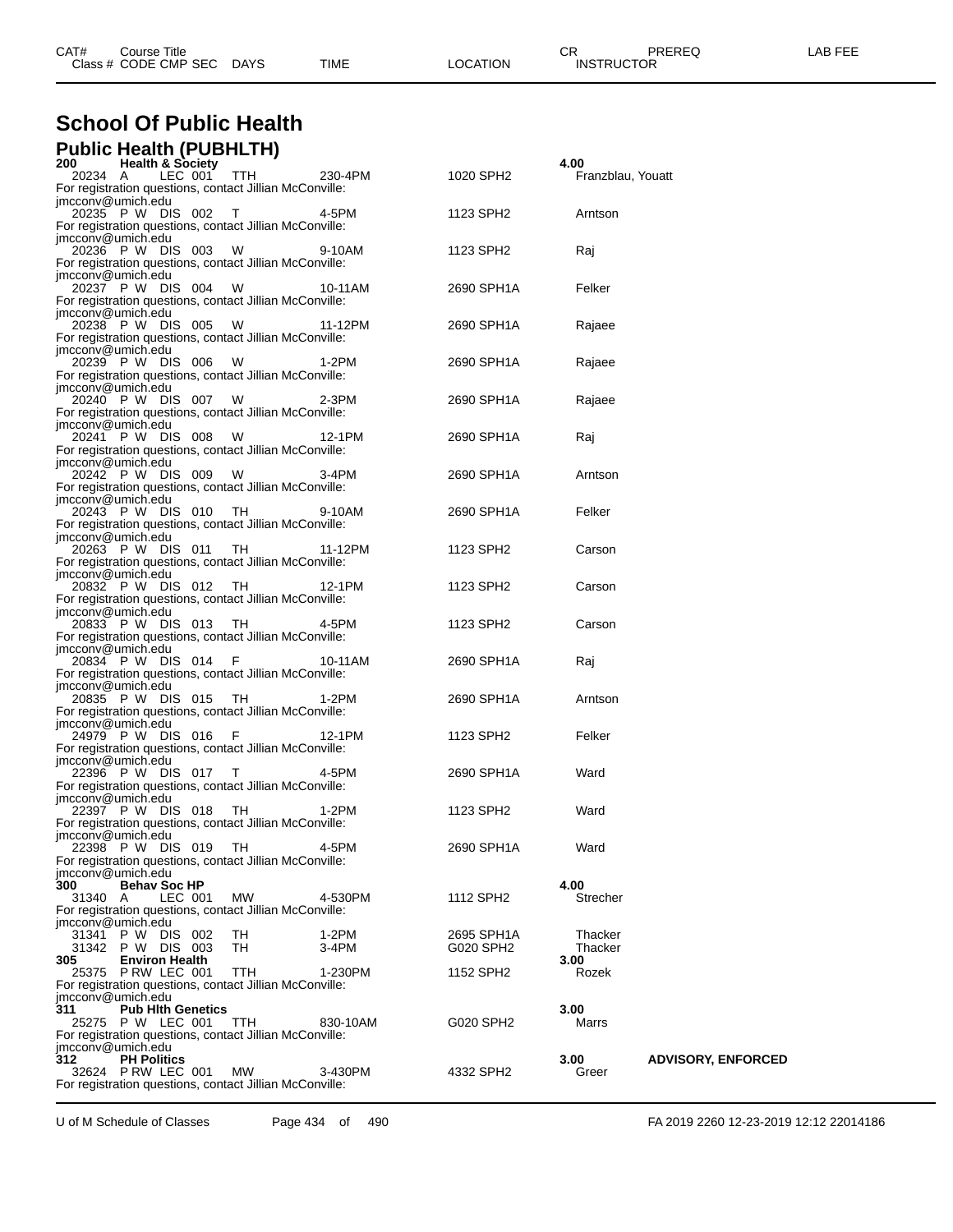| CAT#               | Course Title | Class # CODE CMP SEC DAYS                        |   |                                                               | TIME                                                                                                                       | <b>LOCATION</b>         | CR<br><b>INSTRUCTOR</b>      | PREREQ                                                       | LAB FEE |
|--------------------|--------------|--------------------------------------------------|---|---------------------------------------------------------------|----------------------------------------------------------------------------------------------------------------------------|-------------------------|------------------------------|--------------------------------------------------------------|---------|
| imcconv@umich.edu  |              |                                                  |   |                                                               |                                                                                                                            |                         |                              |                                                              |         |
| 350<br>22394 A     |              | <b>Global Public Health</b><br>LEC 001           |   | MW                                                            | 830-10AM                                                                                                                   | 1655 SPH1A              | 4.00<br><b>Boulton</b>       |                                                              |         |
|                    |              |                                                  |   | For registration questions, contact Jillian McConville:       |                                                                                                                            |                         |                              |                                                              |         |
| jmcconv@umich.edu  |              | 22454 P W DIS 002                                |   | TH                                                            | 10-11AM                                                                                                                    | 2690 SPH1A              | Masters                      |                                                              |         |
| 23230              | P W          | DIS 003                                          |   | TH                                                            | 12-1PM                                                                                                                     | 2690 SPH1A              | Masters                      |                                                              |         |
|                    |              | 23231 P W DIS 004<br>26659 P W DIS 005           |   | TH<br>F.                                                      | 2-3PM<br>12-1PM                                                                                                            | 1138 SPH2<br>2690 SPH1A | Gebremeskel<br>Gebremeskel   |                                                              |         |
| 360                |              | Com, Cult, SJ in PH                              |   |                                                               |                                                                                                                            |                         | 3.00                         | <b>ADVISORY</b>                                              |         |
|                    |              | 26660 PDRW LEC 001                               |   | <b>TTH</b>                                                    | 1130-1PM                                                                                                                   | 1690 SPH1A              | Harper, Borton               |                                                              |         |
| imcconv@umich.edu. |              |                                                  |   | For registration questions, contact Jillian McConville:       |                                                                                                                            |                         |                              |                                                              |         |
|                    |              |                                                  |   |                                                               |                                                                                                                            |                         |                              |                                                              |         |
| 370                |              | <b>Pub Hith Bio Pathphy</b>                      |   |                                                               | Students planning to apply to the public health major should not enroll in this course.                                    |                         | 4.00                         | <b>ADVISORY</b>                                              |         |
|                    |              | 26662 A W LEC 001                                |   | <b>MW</b>                                                     | 1130-1PM                                                                                                                   | 3755 SPH1               | Karvonen-Gutierrez           |                                                              |         |
| jmcconv@umich.edu. |              |                                                  |   | For registration questions, contact Jillian McConville:       |                                                                                                                            |                         |                              |                                                              |         |
|                    |              |                                                  |   |                                                               |                                                                                                                            |                         |                              |                                                              |         |
|                    |              |                                                  |   |                                                               | Students planning to apply to the public health major should not enroll in this course.                                    |                         |                              |                                                              |         |
|                    |              | 32626 P W DIS 002<br>32627 P W DIS 003           |   | W<br>TH                                                       | 9-10AM<br>3-4PM                                                                                                            | 2695 SPH1A<br>1152 SPH2 | Miller<br>Miller             |                                                              |         |
|                    |              | 32628 P W DIS 004                                |   | F.                                                            | 11-12PM                                                                                                                    | 2695 SPH1A              | Miller                       |                                                              |         |
| 381                |              | <b>Pub Hith Systems</b><br>26525 P RW LEC 001    |   | M                                                             | 10-1130AM                                                                                                                  | 1020 SPH2               | 3.00<br>Creary, Khan, Abrams | <b>ENFORCED</b>                                              |         |
| 381                |              | <b>Pub Hith Systems</b>                          |   |                                                               |                                                                                                                            |                         | 3.00                         | <b>ENFORCED</b>                                              |         |
|                    |              | PRW LEC 001                                      |   | W                                                             | 10-1130AM                                                                                                                  | 1755 SPH1               |                              |                                                              |         |
| jmcconv@umich.edu  |              |                                                  |   | For registration questions, contact Jillian McConville:       |                                                                                                                            |                         |                              |                                                              |         |
| 384                |              | <b>Creating Change</b>                           |   |                                                               |                                                                                                                            |                         | 3.00                         | <b>ENFORCED</b>                                              |         |
|                    |              | 30166 PRW LEC 001 MW                             |   | For registration questions, contact Jillian McConville:       | 1130-1PM                                                                                                                   | 1655 SPH1A              |                              | Strecher, McCabe, Thacker                                    |         |
| jmcconv@umich.edu  |              |                                                  |   |                                                               |                                                                                                                            |                         |                              |                                                              |         |
| 401                |              | <b>PUBHLTH Cancer</b>                            |   |                                                               |                                                                                                                            |                         | 3.00                         | <b>ADVISORY</b>                                              |         |
|                    |              | 26687 PRW LEC 001                                |   | MW<br>For registration questions, contact Jillian McConville: | 130-3PM                                                                                                                    | 4318 SPH2               | Mondul                       |                                                              |         |
| jmcconv@umich.edu  |              |                                                  |   |                                                               |                                                                                                                            |                         |                              |                                                              |         |
| 403                |              | <b>Obesity:CellsSociety</b>                      |   |                                                               |                                                                                                                            |                         | 3.00                         | <b>ADVISORY</b>                                              |         |
|                    |              | 26688 P RW LEC 001 TTH                           |   | For registration questions, contact Jillian McConville:       | 230-4PM                                                                                                                    | 2695 SPH1A              | Bauer, Bridges               |                                                              |         |
| jmcconv@umich.edu  |              |                                                  |   |                                                               |                                                                                                                            |                         |                              |                                                              |         |
| 405                |              | <b>Infection History</b>                         |   |                                                               |                                                                                                                            |                         | 3.00                         |                                                              |         |
|                    |              | 29397 PRW LEC 001 TTH                            |   | For registration questions, contact Jillian McConville:       | 12-130PM                                                                                                                   | 2610 SPH1A              | Zelner                       |                                                              |         |
| imcconv@umich.edu  |              |                                                  |   |                                                               |                                                                                                                            |                         |                              |                                                              |         |
| 406                |              | <b>Research Methods</b><br>29398 P RW LEC 001    |   | TTH                                                           | 230-4PM                                                                                                                    | 2690 SPH1A              | 3.00<br>Gamarel              | <b>ADVISORY</b>                                              |         |
|                    |              |                                                  |   | For registration questions, contact Jillian McConville:       |                                                                                                                            |                         |                              |                                                              |         |
| jmcconv@umich.edu  |              |                                                  |   |                                                               |                                                                                                                            |                         |                              |                                                              |         |
| 414                |              | <b>Public Mental Health</b><br>30023 PRW LEC 001 |   | MW.                                                           | 130-3PM                                                                                                                    | 4332 SPH2               | 3.00<br>Mezuk                | <b>ADVISORY</b>                                              |         |
|                    |              |                                                  |   | For registration questions, contact Jillian McConville:       |                                                                                                                            |                         |                              |                                                              |         |
| imcconv@umich.edu  |              | <b>Science of Medicine</b>                       |   |                                                               |                                                                                                                            |                         | 3.00                         |                                                              |         |
| 465<br>27118       | P            | LEC 001                                          |   | TTH                                                           | 11-1230PM                                                                                                                  | 2903 THSL               | Morgenstern                  |                                                              |         |
| 478                |              | <b>PracticalProjects PH</b>                      |   |                                                               |                                                                                                                            |                         | 1.00-3.00                    |                                                              |         |
| 479                |              | $IND +$<br>Indepen Research PH                   |   |                                                               | ARR                                                                                                                        | ARR                     | 1.00-3.00                    |                                                              |         |
|                    | D            | $IND +$                                          |   |                                                               | <b>ARR</b>                                                                                                                 | <b>ARR</b>              |                              |                                                              |         |
| 481                |              | <b>ProfessionalPractice</b>                      |   |                                                               | 4-6PM                                                                                                                      | 1655 SPH1A              | 4.00                         | <b>ADVISORY, ENFORCED</b>                                    |         |
| 29588              |              | ARW LEC 001                                      |   | Τ<br>For registration questions, contact Jillian McConville:  |                                                                                                                            |                         | London                       |                                                              |         |
| jmcconv@umich.edu  |              |                                                  |   |                                                               |                                                                                                                            |                         |                              |                                                              |         |
|                    |              | 31328 PRW DIS 002                                |   | TH<br>For registration questions, contact Jillian McConville: | 4-6PM                                                                                                                      | 1690 SPH1A              | Forte, Mention               |                                                              |         |
| imcconv@umich.edu. |              |                                                  |   |                                                               |                                                                                                                            |                         |                              |                                                              |         |
| 503                |              | Service - Hith Prof                              |   |                                                               |                                                                                                                            |                         | 2.00                         |                                                              |         |
| 29009 PD           |              | REC 001                                          |   | W                                                             | $3-5PM$<br>The course description can be found at: https://pharmacy.umich.edu/service. Note that permission is required to | 1552 NUB                | Farris                       |                                                              |         |
|                    |              |                                                  |   |                                                               | register for this course. Kineslgy 581, MoveSci 481, Pharmacy 503, PubHlth 503, and Social Work 573 are cross              |                         |                              |                                                              |         |
|                    |              |                                                  |   |                                                               | listed courses. If you would like to register for Kineslgy 581, MoveSci 481, SW 573 or PubHlth 503 please send a           |                         |                              |                                                              |         |
| 508                |              | <b>Social Determinants</b>                       |   |                                                               | request, including your student ID#, to ServiceForHealth@umich.edu.                                                        |                         | 1.00                         |                                                              |         |
| 30099              | A            | LEC 001                                          | T |                                                               | $1-2PM$                                                                                                                    | 1020 SPH2               |                              | Caldwell, Lopez, Green, Bess                                 |         |
| 30101              | P R          | DIS 003<br>DIS 005                               |   | W                                                             | 1130-1PM                                                                                                                   | 4318 SPH2               |                              | Caldwell, Lopez, Green, Bess                                 |         |
| 30103<br>30104     | P R<br>P R   | DIS 006                                          |   | W<br>TH                                                       | 3-430PM<br>1-230PM                                                                                                         | 1170 SPH2<br>4332 SPH2  |                              | Caldwell, Lopez, Green, Bess<br>Caldwell, Lopez, Green, Bess |         |
| 30106              | P R          | DIS 008                                          |   | F.                                                            | 1-230PM                                                                                                                    | 4332 SPH2               |                              | Caldwell, Lopez, Bess, Green                                 |         |
| 32334 PR           |              | DIS 010                                          |   | F                                                             | 230-4PM                                                                                                                    | 2695 SPH1A              |                              | Caldwell, Lopez, Green, Bess                                 |         |

U of M Schedule of Classes Page 435 of 490 FA 2019 2260 12-23-2019 12:12 22014186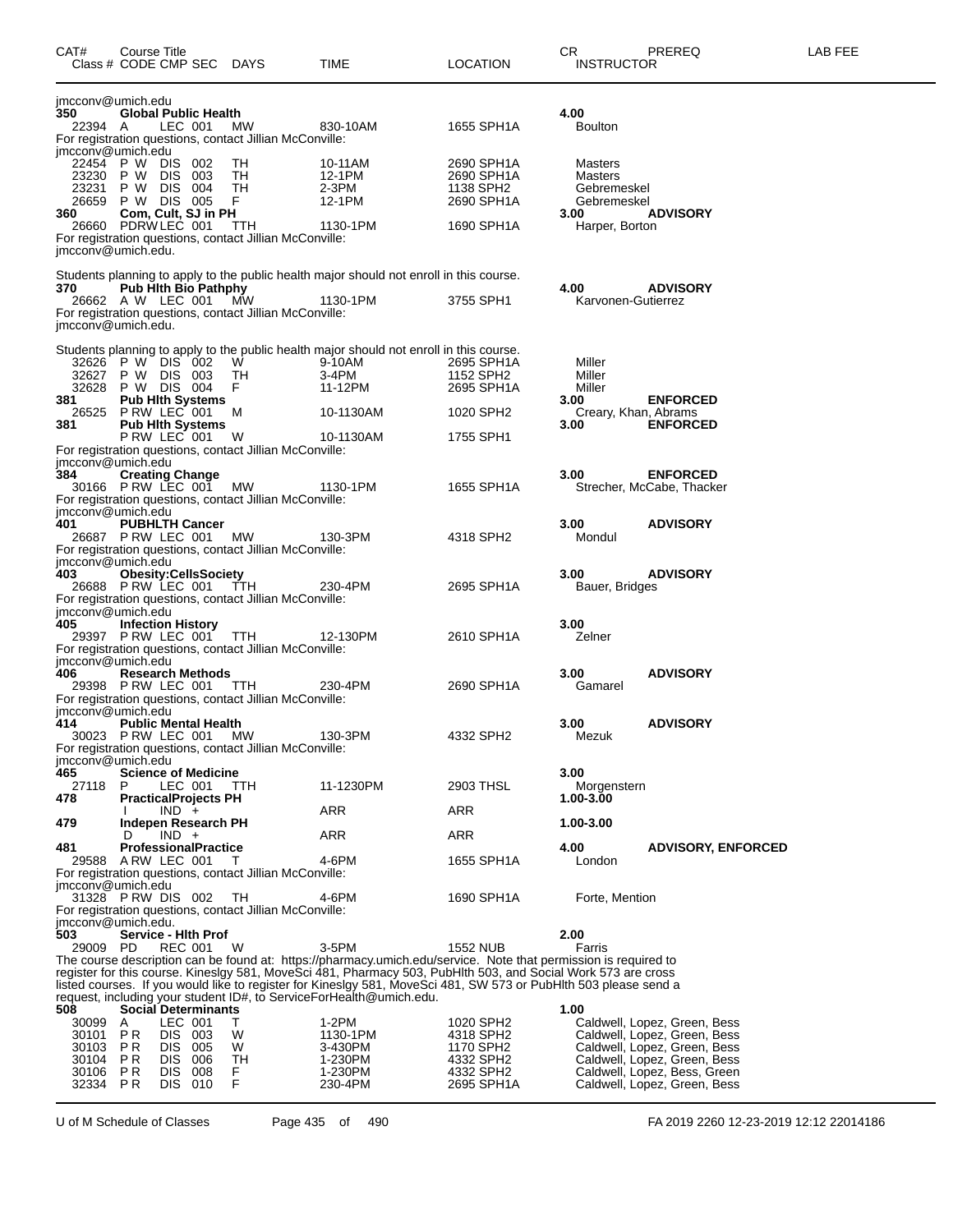| CAT#<br>Class # CODE CMP SEC DAYS            | <b>Course Title</b> |                                          |        | <b>TIME</b>                                                       | <b>LOCATION</b> | <b>CR</b><br><b>PREREQ</b><br><b>INSTRUCTOR</b>                                   | LAB FEE |
|----------------------------------------------|---------------------|------------------------------------------|--------|-------------------------------------------------------------------|-----------------|-----------------------------------------------------------------------------------|---------|
| 33172 PR<br>This course meets online.<br>510 |                     | LEC 555<br>Communication                 | TH     | 7-830PM                                                           | <b>ARR</b>      | Caldwell<br>1.00<br><b>ENFORCED</b>                                               |         |
| 30114                                        | PR                  | LEC 001                                  | T      | $1-2PM$                                                           | 1020 SPH2       | Zikmund-Fisher                                                                    |         |
| 511<br>33174 PR<br>This course meets online. |                     | <b>Nutr Pub Health</b><br><b>LEC 555</b> | W      | 7-830PM                                                           | <b>ARR</b>      | 2.00<br>Leung, Peterson                                                           |         |
| 512<br>32294 A                               |                     | <b>Prin Epid Pub Hith</b><br>LEC 001     | MW     | 9-10AM                                                            | 1020 SPH2       | <b>ADVISORY</b><br>3.00<br>Karvonen-Gutierrez, Pearce,<br>Khoja, Harrison, Barry, |         |
| 32375 PR                                     |                     | DIS 002                                  | м      | $3-4PM$                                                           | 2695 SPH1A      | Ehrmann<br>Karvonen-Gutierrez, Pearce,<br>Ehrmann, Barry, Harrison,               |         |
| 32376 PR                                     |                     | DIS 003                                  | M      | $3-4PM$                                                           | 2750 SPH1       | Khoja<br>Karvonen-Gutierrez, Pearce,<br>Khoja, Harrison, Barry,                   |         |
| 32377                                        | <b>PR</b>           | DIS 004                                  | M      | 4-5PM                                                             | 2750 SPH1       | Ehrmann<br>Karvonen-Gutierrez, Pearce,<br>Khoja, Harrison, Barry,                 |         |
| 32378 PR                                     |                     | DIS 005                                  | M      | 4-5PM                                                             | 2695 SPH1A      | Ehrmann<br>Karvonen-Gutierrez, Pearce,<br>Khoja, Harrison, Barry,                 |         |
| 32381                                        | <b>PR</b>           | <b>DIS 008</b>                           | $\top$ | $3-4PM$                                                           | 2750 SPH1       | Ehrmann<br>Karvonen-Gutierrez, Pearce,<br>Khoja, Harrison, Barry,                 |         |
| 32382 PR                                     |                     | DIS 009                                  | $\top$ | 3-4PM                                                             | G020 SPH2       | Ehrmann<br>Karvonen-Gutierrez, Pearce,<br>Khoja, Harrison, Barry,                 |         |
| 32383 PR                                     |                     | <b>DIS 010</b>                           | W      | 8-9AM                                                             | G020 SPH2       | Ehrmann<br>Karvonen-Gutierrez, Pearce,<br>Khoja, Harrison, Barry,                 |         |
| 32384 PR                                     |                     | DIS 011                                  | W      | 8-9AM                                                             | 2750 SPH1       | Ehrmann<br>Karvonen-Gutierrez, Pearce,<br>Khoja, Harrison, Barry,<br>Ehrmann      |         |
| 33173 PR                                     |                     | <b>LEC 555</b>                           | W      | 7-830PM<br>This course meets online and requires proctored exams. | <b>ARR</b>      | Karvonen-Gutierrez                                                                |         |

**626 Und Imp US Hlth Sys 1.00**

All group sessions will take place at either the School of Public Health or the Taubman Health Sciences Library. You will be notified of your session location a week prior to your scheduled time.

|         | Drop/add deadline for this course is October 18, 2019. |           |               |                         |
|---------|--------------------------------------------------------|-----------|---------------|-------------------------|
| 27409 P | SFM 001                                                | ARR       | ARR           | Wolfe, Goold, Farris    |
| 741     | <b>Interdisc Prob Solv</b>                             |           |               | <b>ADVISORY</b><br>3.00 |
| 32516   | W<br>PD IAB 001                                        | 315-415PM | 1020 JEFFRIES | Carr. Dovle             |
| 741     | <b>Interdisc Prob Solv</b>                             |           |               | <b>ADVISORY</b><br>3.00 |
|         | W<br>LAB 001                                           | 430-630PM | 1020 JEFFRIES |                         |

This class is an interdisciplinary problem solving class offered at the Law School through the Problem Solving Initiative (PSI). Narratives around combatting human trafficking are narrowly construed, with white cisgender girls typically portrayed as the victims of heteronormative sex trafficking. Such narratives, and interventions meant to aid trafficking victims, overlook LGBTQ+ communities and fail to address their needs. In this class, students will work with stakeholders and incorporate insights from law, social work, public policy, health sciences, and other fields to identify interventions designed to help LGBTQ+ trafficking victims.

This class is open to all University of Michigan graduate and professional students. Please note: Non-Law students are responsible for checking with their own schools, colleges, or units to learn if a PSI class will count toward graduation or other departmental requirements.

Non-law graduate/professional students may apply for the course using the PSI application system (https://problemsolving.law.umich.edu/) March 18 - April 1, 2019. After the initial application period, students seeking to apply can contact problemsolving@umich.edu.

| 741 | <b>Interdisc Prob Solv</b> |           |               | <b>ADVISORY</b><br>3.00 |
|-----|----------------------------|-----------|---------------|-------------------------|
|     | 32523 PD LAB 002 W         | 315-415PM | ARR           | Sankaran, Carr, Weiland |
| 741 | <b>Interdisc Prob Solv</b> |           |               | <b>ADVISORY</b><br>3.00 |
|     | W.<br>LAB 002              | 430-630PM | 1025 JEFFRIES |                         |

This class is an interdisciplinary problem solving class offered at the Law School through the Problem Solving Initiative (PSI). In Michigan, many children are subject to formal child abuse and neglect investigations, and those children are at high risk of subsequent maltreatment, poor school performance, foster care placement, and other adverse life outcomes. Multidisciplinary teams of students will develop tools to identify at-risk children, mitigate risks of maltreatment and removal from the home, and engage with at-risk families. Students will incorporate evidence and ideas from education, law, health sciences, public policy, social work, information, and other fields to develop innovative solutions.

This class is open to all University of Michigan graduate and professional students. Please note: Non-Law students are responsible for checking with their own schools, colleges, or units to learn if a PSI class will count toward graduation or other departmental requirements.

Non-law graduate/professional students may apply for the course using the PSI application system (https://problemsolving.law.umich.edu/) March 18 - April 1, 2019. After the initial application period, students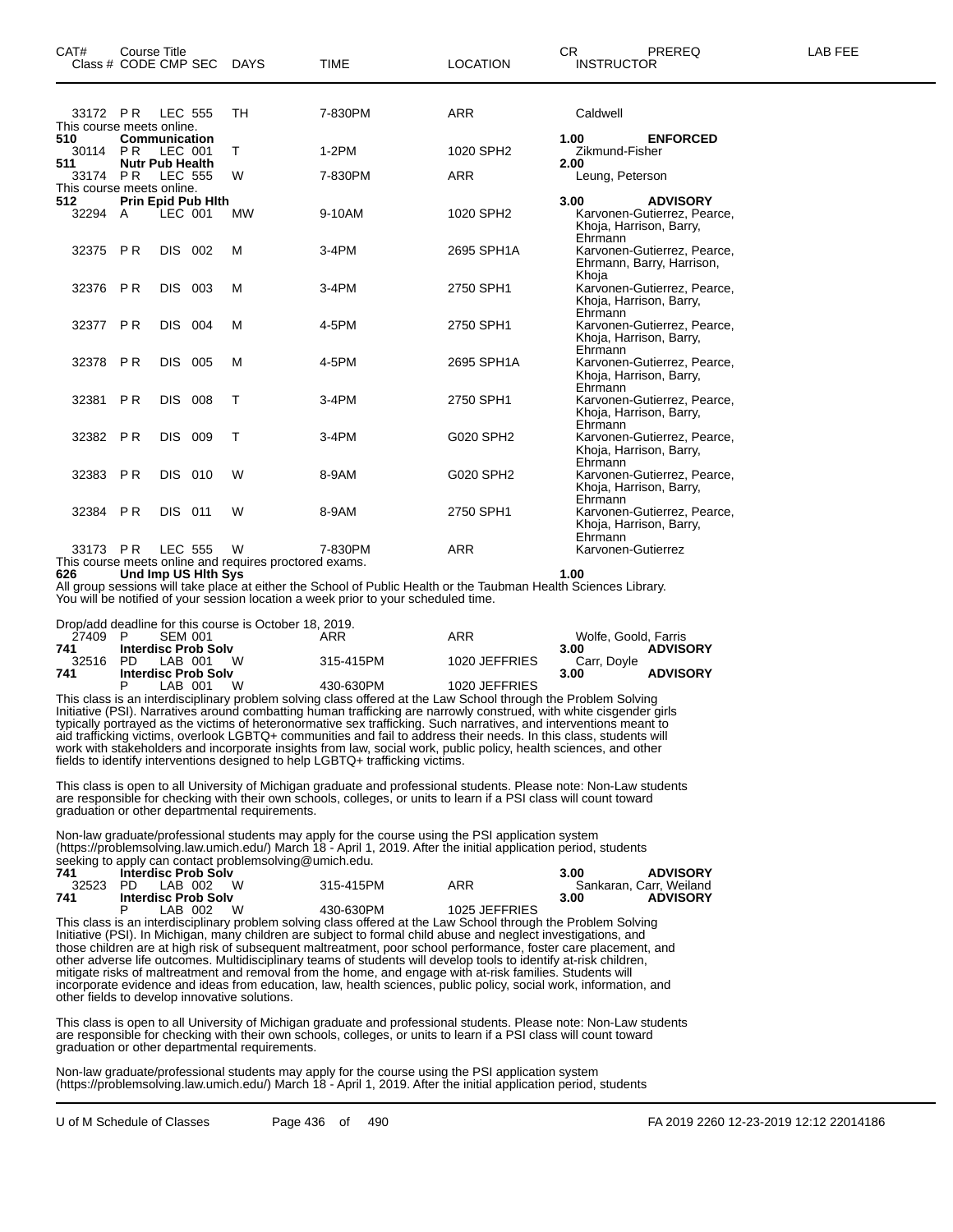| 741                                               |   | <b>Interdisc Prob Solv</b> |                                                                                                                     |               | 3.00          | <b>ADVISORY</b> |
|---------------------------------------------------|---|----------------------------|---------------------------------------------------------------------------------------------------------------------|---------------|---------------|-----------------|
| 32530                                             |   | PD LAB 003 W               | 315-415PM                                                                                                           | 0220 JEFFRIES | Kantor. Mohai |                 |
| 741                                               |   | <b>Interdisc Prob Solv</b> |                                                                                                                     |               | 3.00          | <b>ADVISORY</b> |
|                                                   | P | LAB 003 W                  | 430-630PM                                                                                                           | 0220 JEFFRIES |               |                 |
|                                                   |   |                            | This class is an interdisciplinary problem solving class offered at the Law School through the Problem Solving      |               |               |                 |
|                                                   |   |                            | Initiative (PSI). Some states, including California and Minnesota, reduce toxic airborne emissions and promote      |               |               |                 |
|                                                   |   |                            | better health outcomes for residents by measuring the cumulative impact of hazardous air pollutants. In this class, |               |               |                 |
|                                                   |   |                            | students will determine why Michigan has failed to adopt such a cumulative impact approach. Students will           |               |               |                 |
|                                                   |   |                            | incorporate ideas from environmental studies, law, health sciences, design, social work, and other fields to        |               |               |                 |
|                                                   |   |                            | advance a solution that accounts for multiple, geographically-concentrated pollution sources and promotes           |               |               |                 |
| environmental justice for all Michigan residents. |   |                            |                                                                                                                     |               |               |                 |
|                                                   |   |                            |                                                                                                                     |               |               |                 |
|                                                   |   |                            | This class is open to all University of Michigan graduate and professional students. Please note: Non-Law students  |               |               |                 |
|                                                   |   |                            | are responsible for checking with their own schools, colleges, or units to learn if a PSI class will count toward   |               |               |                 |
| graduation or other departmental requirements.    |   |                            |                                                                                                                     |               |               |                 |
|                                                   |   |                            |                                                                                                                     |               |               |                 |
|                                                   |   |                            | Non-law graduate/professional students may apply for the course using the PSI application system                    |               |               |                 |
|                                                   |   |                            | (https://problemsolving.law.umich.edu/) March 18 - April 1, 2019. After the initial application period, students    |               |               |                 |
|                                                   |   |                            | seeking to apply can contact problemsolving@umich.edu.                                                              |               |               |                 |

seeking to apply can contact problemsolving@umich.edu.

|       | 300MHg to apply can contact problems origing cannon.cuu. |                                                                                                                |                 |                   |  |  |  |  |  |  |
|-------|----------------------------------------------------------|----------------------------------------------------------------------------------------------------------------|-----------------|-------------------|--|--|--|--|--|--|
| 741   | <b>Interdisc Prob Solv</b>                               | 3.00                                                                                                           | <b>ADVISORY</b> |                   |  |  |  |  |  |  |
| 32537 | <b>W</b><br>PD LAB 004                                   | 315-415PM                                                                                                      | ARR             | Kohl, Savas, Carr |  |  |  |  |  |  |
| 741   | <b>Interdisc Prob Solv</b>                               |                                                                                                                | 3.00            | <b>ADVISORY</b>   |  |  |  |  |  |  |
|       | <b>W</b><br>LAB 004                                      | 430-630PM                                                                                                      | 1060 JEFFRIES   |                   |  |  |  |  |  |  |
|       |                                                          | This class is an interdisciplinary problem solving class offered at the Law School through the Problem Solving |                 |                   |  |  |  |  |  |  |

This class is an interdisciplinary problem solving class offered at the Law School through the Problem Solving Initiative (PSI). The U.S.' unemployment insurance (UI) system faces challenges, including outdated eligibility requirements, fallout from the financial crisis, and insufficient funding. Students will study state UI system vulnerabilities and explore novel federal public policy and financing strategies to develop a plan to improve and modernize the UI safety net, drawing on insights from law, public policy, business, social work, economics and other relevant fields.

This class is open to all University of Michigan graduate and professional students. Please note: Non-Law students are responsible for checking with their own schools, colleges, or units to learn if a PSI class will count toward graduation or other departmental requirements.

Non-law graduate/professional students may apply for the course using the PSI application system (https://problemsolving.law.umich.edu/) March 18 - April 1, 2019. After the initial application period, students seeking to apply can contact problemsolving@umich.edu.

|          |                                |   | 796 PH Special Topics |            | 3.00     |
|----------|--------------------------------|---|-----------------------|------------|----------|
| 27506 PI | SEM 003                        |   | ARR                   | ARR        | Carr     |
|          | Adv Problem Solving Initiative |   |                       |            |          |
| 803      | <b>Effective Teaching</b>      |   |                       |            | 2.00     |
| 26469    | <b>SEM 001</b><br>- P          | W | 8-10AM                | 2690 SPH1A | Anderson |
|          |                                |   |                       |            |          |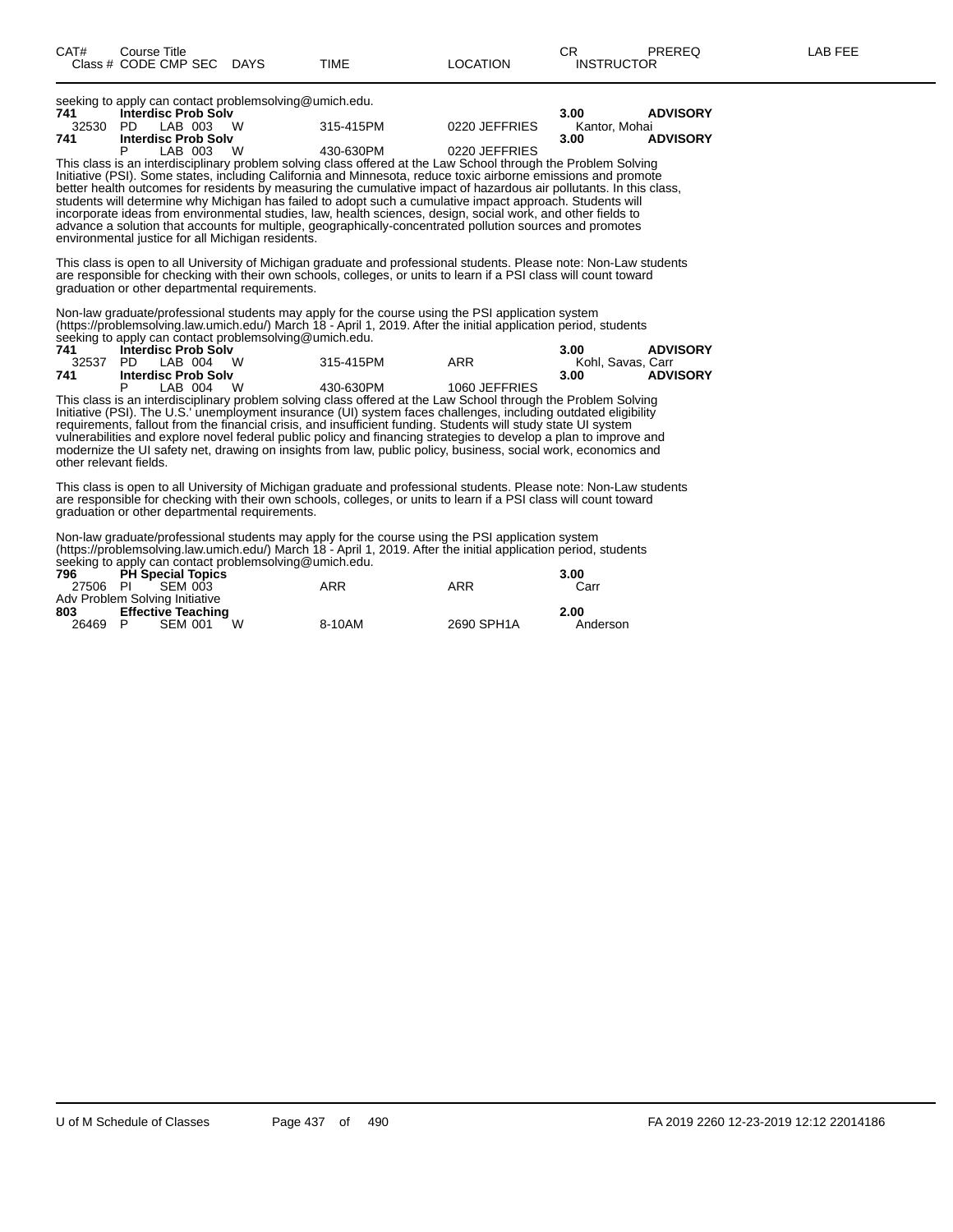# **Public Policy School Of Public Policy**

# **Public Policy (PUBPOL) 201 Systematic Thinking 4.00 ADVISORY**

17957 A W LEC 001 MW 1130-1250PM 1120 WEILL Hall, Reilly, Shapiro The main idea that we want to get across is implicit in the title: Systematic thinking - largely from the social sciences, but with the application of scientific methods and knowledge more generally - can make a significant difference in the way we approach and solve current policy problems. This is a sophomore level course, offered for four credit hours. The class consists of three hours of lecture and one section meeting each week. The course is divided into four or five modules, each of which takes up a different policy topic. For each topic, there will be at least two faculty members who teach the module together. In past years the topics have included strategies for dealing with Bird Flu, the Kyoto accords and policy related to global warming, No Child Left Behind and other national education policy issues, copyright laws and file sharing, electoral college reform, world poverty, and globalization and international trade.

PubPol 201 provides an introduction to the field of public policy. Students who like 201 might want to look into the BA in Public Policy, a junior/senior year liberal arts program that emphasizes multidisciplinary training in the social sciences as a way of thinking about both domestic and international policy problems.

| 17970              | P RW DIS |            | 002                            | F   | 1-150PM | <b>1120 WEILL</b> | Hall, Reilly, Shapiro |
|--------------------|----------|------------|--------------------------------|-----|---------|-------------------|-----------------------|
| 17971              | P RW DIS |            | 003                            | F   | 1-150PM | <b>1210 WEILL</b> | Hall, Reilly, Shapiro |
| $\bullet$<br>17972 | P RW DIS |            | 004                            | F   | 2-250PM | <b>1210 WEILL</b> | Hall, Reilly, Shapiro |
| 17973              | P RW DIS |            | 005                            | F   | 3-350PM | <b>1210 WEILL</b> | Hall, Reilly, Shapiro |
| 210                |          |            | <b>Health &amp; Society</b>    |     |         |                   | 4.00                  |
| 20247              | A        |            | LEC 001                        | TTH | 230-4PM | 1020 SPH2         | Franzblau, Youatt     |
| 20248              | P<br>W   | <b>DIS</b> | 002                            | т   | 4-5PM   | 1123 SPH2         | Arntson               |
| 20249              | P W      | <b>DIS</b> | 003                            | W   | 9-10AM  | 1123 SPH2         | Raj                   |
| 20250              | P W      | <b>DIS</b> | 004                            | W   | 10-11AM | 2690 SPH1A        | Felker                |
| 20251              | P W      | <b>DIS</b> | 005                            | W   | 11-12PM | 2690 SPH1A        | Rajaee                |
| 20252              | P W      | <b>DIS</b> | 006                            | W   | 1-2PM   | 2690 SPH1A        | Rajaee                |
| 20253              | P W      | <b>DIS</b> | 007                            | W   | $2-3PM$ | 2690 SPH1A        | Rajaee                |
| 20254              | P W      | <b>DIS</b> | 008                            | W   | 12-1PM  | 2690 SPH1A        | Raj                   |
| 20255              | P W      | <b>DIS</b> | 009                            | W   | $3-4PM$ | 2690 SPH1A        | Arntson               |
| 20256              | P W      | <b>DIS</b> | 010                            | TH  | 9-10AM  | 2690 SPH1A        | Felker                |
| 20264              | W<br>P.  | <b>DIS</b> | 011                            | TH  | 11-12PM | 1123 SPH2         | Carson                |
| 20836              | P W      | <b>DIS</b> | 012                            | TН  | 12-1PM  | 1123 SPH2         | Carson                |
| 20837              | P W      | <b>DIS</b> | 013                            | TH  | 4-5PM   | 1123 SPH2         | Carson                |
| 20838              | P W      | <b>DIS</b> | 014                            | F.  | 10-11AM | 2690 SPH1A        | Raj                   |
| 20839              | P W      | <b>DIS</b> | 015                            | TН  | 1-2PM   | 2690 SPH1A        | Arntson               |
| 25005              | P W      | <b>DIS</b> | 016                            | F   | 12-1PM  | 1123 SPH2         | Felker                |
| 22403              | P<br>W   | <b>DIS</b> | 017                            | т   | 4-5PM   | 2690 SPH1A        | Ward                  |
| 22404              | P W      | <b>DIS</b> | 018                            | TН  | 1-2PM   | 1123 SPH2         | Ward                  |
| 22405              | P W      | DIS -      | 019                            | TН  | 4-5PM   | 2690 SPH1A        | Ward                  |
| 290                |          |            | <b>Independent Study</b>       |     |         |                   | 1.00-3.00             |
|                    |          | $IND +$    |                                |     | ARR     | ARR               |                       |
| 312                |          |            | <b>Env Politics&amp;Policy</b> |     |         |                   | 3.00                  |

23389 P RW LEC 001 MW 830-950AM 1230 WEILL Rabe This course introduces students to the adoption and implementation of environmental policy, with primary emphasis on the United States. It draws heavily from the discipline of political science in examining environmental politics and how this body of theory translates into public policy. Unlike many policy courses that focus exclusively on either national or international institutions, this course will concentrate on federal, state, and local governance and relations across these levels. In turn, we will frequently compare the respective abilities of state and federal governments to both enact and implement environmental policy, drawing on past experience to consider what the ?next generation? of American environmental policy might entail.

**320 Politics & Pub Pol 4.00** 18336 A W LEC 001 TTH 1-220PM 1120 WEILL Lin, Van Horn This course prepares students to understand the political and institutional environment within which public policy is formulated and implemented. The primary focus will be on policy processes within the United States, but some attention will be paid to the policy process in other countries and/or the international political system.

|            | This is a core course restricted to Ford School students only. |           |                   |                         |  |
|------------|----------------------------------------------------------------|-----------|-------------------|-------------------------|--|
|            | 18337 PRW DIS 002 F 1-150PM                                    |           | <b>1230 WEILL</b> | Van Horn                |  |
|            | This is a core course restricted to Ford School students only  |           |                   |                         |  |
|            | 18338 PRW DIS 003 F 2-250PM                                    |           | <b>1220 WEILL</b> | Van Horn                |  |
|            | This is a core course restricted to Ford School students only  |           |                   |                         |  |
|            | 24705 PRW DIS 004 F 3-350PM                                    |           | <b>1220 WEILL</b> | Van Horn                |  |
|            | This is a core course restricted to Ford School students only  |           |                   |                         |  |
| <b>330</b> | Microeconomics                                                 |           |                   | <b>ADVISORY</b><br>4.00 |  |
|            | 18352 AD W LEC 001 MW                                          | 10-1120AM | 1110 WEILL        | Stevenson, Furmaniuk    |  |
| In Depth   |                                                                |           |                   |                         |  |
|            |                                                                |           |                   |                         |  |

This is a core course restricted to Ford School students only.

This course develops students' abilities to use microeconomic analysis to further our understanding of public policy. Major topics include models of consumer and firm behavior, operation of market systems, public goods and externalities, market failure, benefit-cost analysis, and the impacts of government regulation on economic policy. Advisory Pre-requisite: MATH 115.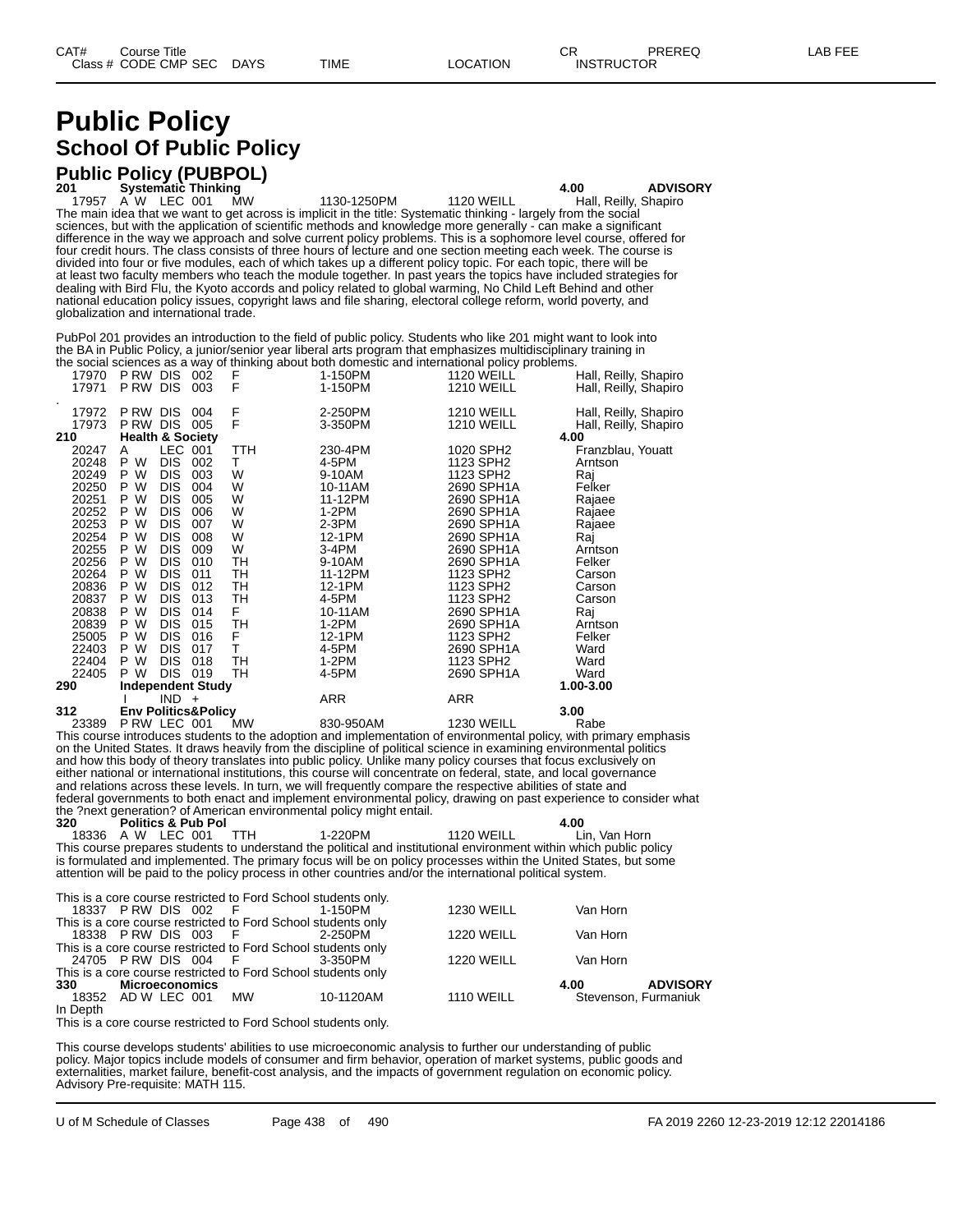| CAT#                  | Course Title<br>Class # CODE CMP SEC DAYS                                                                                                                                                |            | TIME                                                                                                                                                                                                                                                                                                                                                                                                                                                                                                                                                                                                                                                                                                                                                                                                                                                                                                                                                                                                                                                                                                                                                                                                                                                                                                              | LOCATION                               | CR<br>PREREQ<br><b>INSTRUCTOR</b>                                                                                                                                                                                                                     | LAB FEE |
|-----------------------|------------------------------------------------------------------------------------------------------------------------------------------------------------------------------------------|------------|-------------------------------------------------------------------------------------------------------------------------------------------------------------------------------------------------------------------------------------------------------------------------------------------------------------------------------------------------------------------------------------------------------------------------------------------------------------------------------------------------------------------------------------------------------------------------------------------------------------------------------------------------------------------------------------------------------------------------------------------------------------------------------------------------------------------------------------------------------------------------------------------------------------------------------------------------------------------------------------------------------------------------------------------------------------------------------------------------------------------------------------------------------------------------------------------------------------------------------------------------------------------------------------------------------------------|----------------------------------------|-------------------------------------------------------------------------------------------------------------------------------------------------------------------------------------------------------------------------------------------------------|---------|
| In Depth              | 25203 AD W LEC 002<br>This is a core course restricted to Ford School students only.<br>18353 PDRW DIS 003<br>This is a core course restricted to Ford School students only.             | MW<br>F    | 230-350PM<br>11-1150AM                                                                                                                                                                                                                                                                                                                                                                                                                                                                                                                                                                                                                                                                                                                                                                                                                                                                                                                                                                                                                                                                                                                                                                                                                                                                                            | <b>1110 WEILL</b><br><b>1230 WEILL</b> | Stevenson, Bell<br>Furmaniuk                                                                                                                                                                                                                          |         |
|                       | 18354 PDRW DIS 004<br>This is a core course restricted to Ford School students only.                                                                                                     | - F        | This discussion section is for students assigned to 330.001 - In Depth<br>12-1250PM                                                                                                                                                                                                                                                                                                                                                                                                                                                                                                                                                                                                                                                                                                                                                                                                                                                                                                                                                                                                                                                                                                                                                                                                                               | <b>1230 WEILL</b>                      | Bell                                                                                                                                                                                                                                                  |         |
| 422<br>447            | This discussion is for students assigned to 330.002<br><b>Cong&amp;State Legis</b><br>19229 P RW LEC 001<br>"laboratories of democracy"?<br><b>Excel for PubPol</b><br>30496 PRW LAB 001 | TTH<br>МW  | 1130-1250PM<br>Is Congress too partisan? Can Congress fulfill its legislative and oversight functions? Do the executive and<br>judicial branches effectively control public policy formulation? Have the State Legislatures become the true<br>10-1120AM<br>This course is designed to familiarize students with core skills in data access, manipulation, analysis, and                                                                                                                                                                                                                                                                                                                                                                                                                                                                                                                                                                                                                                                                                                                                                                                                                                                                                                                                          | <b>1230 WEILL</b><br>3117 WEILL        | 3.00<br>Schwarz<br>1.50<br>Worthington                                                                                                                                                                                                                |         |
| recommended.          |                                                                                                                                                                                          |            | presentation using Excel (and Excel-like alternatives). Spreadsheet programs remain an important part of<br>professional life, and this course will prepare students for basic and intermediate use of aspects of the program<br>in that setting. Students will learn about data import, formatting, and management. You will also learn about<br>producing tables (including summarization), visualizations, varieties of analysis (ANOVA, regression, etc.), and<br>basic programming. No prior knowledge of Excel is expected, but familiarity with basic concepts of statistics is                                                                                                                                                                                                                                                                                                                                                                                                                                                                                                                                                                                                                                                                                                                            |                                        |                                                                                                                                                                                                                                                       |         |
| 457<br>visualization. | Combined w/ PubPol 647.<br>Data Visual PubPol<br>32154 PRW LAB 001 MW                                                                                                                    |            | 4-520PM<br>Communicating through visual presentation of data is a critical skill in a variety of industries. This course will<br>introduce students to data visualization, from principles to practice. Topics in the course will include:<br>data, dynamic presentation of data, interactive presentation of data, presentation of model results and estimates,<br>and matters of accessibility and style. You will be asked to examine and critique existing work and practice<br>creating visualizations of your own. You will also be introduced to a variety of commonly-used software for data                                                                                                                                                                                                                                                                                                                                                                                                                                                                                                                                                                                                                                                                                                              | 3117 WEILL                             | 3.00<br>Worthington<br>principles of data communication, understanding ?types? of data, grouping and summarization, static presentation of                                                                                                            |         |
| 466                   | Combined w/ PubPol 557.<br><b>Hist&amp;Future Detroit</b>                                                                                                                                |            | The class will be held the following days: 9/17, 9/19, 9/21 Detroit tour, 9/24, 9/26.                                                                                                                                                                                                                                                                                                                                                                                                                                                                                                                                                                                                                                                                                                                                                                                                                                                                                                                                                                                                                                                                                                                                                                                                                             |                                        | 1.00                                                                                                                                                                                                                                                  |         |
| 467                   | 22273 PRW REC 001<br><b>STATA for PubPol</b><br>32157 PIRW LAB 001                                                                                                                       | TTH<br>МW  | Detroit was the nation's most important city in the Twentieth Century because of the the auto industry, the<br>emergence of the blue collar middle class and development of the New Deal. Now it is the most negatively<br>Belt metropolises as they cope with the restructuring of employment.<br>1130-1250PM<br>1-220PM                                                                                                                                                                                                                                                                                                                                                                                                                                                                                                                                                                                                                                                                                                                                                                                                                                                                                                                                                                                         | <b>1120 WEILL</b><br>3117 WEILL        | stereotyped city in the nation. The course describes changes in Detroit and emphasizes policy developments in Rust<br>Farley<br>1.50<br>Worthington                                                                                                   |         |
|                       | *Note: Instructor consent required*                                                                                                                                                      |            | This course is an introduction to programming and working in STATA, a core statistical program in the social<br>sciences. In a variety of fields, STATA remains the baseline program for analysis, data management, and<br>visualization. In this class, students will learn workflow management in STATA, data import, manipulation, and<br>to begin using STATA in their own analysis and to move forward through self-study.                                                                                                                                                                                                                                                                                                                                                                                                                                                                                                                                                                                                                                                                                                                                                                                                                                                                                   |                                        | managements, and fundamentals of analysis in the software environment. At its conclusion, students should be ready                                                                                                                                    |         |
|                       |                                                                                                                                                                                          |            | This course covers basics of STATA?s command, object, memory, and interface fundamentals, data import and<br>management, creation of basic statistical summaries, linear regression and regression diagnostics, analysis for<br>credit (pass/fail), with weekly review ?tasks? in STATA. Students in the class are not expected to have prior<br>knowledge or experience in STATA, but a baseline knowledge of statistical concepts is highly recommended.                                                                                                                                                                                                                                                                                                                                                                                                                                                                                                                                                                                                                                                                                                                                                                                                                                                        |                                        | binary and categorical outcomes, and basics of time series and panel data analysis. The course is graded credit/no                                                                                                                                    |         |
| 474                   | Combined w/ PubPol 567.<br><b>Values &amp; Ethics</b><br>30133 PRW LEC 001<br>Social Justice & Pol Conflict                                                                              | <b>TTH</b> | 10-1120AM<br>This is a course for students interested in social justice and equality, social justice movements, anti-democratic<br>movements and the intersections of public leadership, public policy, and the rule of law in the context of the<br>temporal evolution of the democratic state. It will seek to provide a comparative and global understanding of how<br>social movements have shaped and shapes discourses of human rights over time. It will address the role of civic<br>political, economic and environmental rights) over the last two centuries. It will explore the relations between<br>individual action, collective processes and outcomes as these affect and are shaped by the contexts of system/s,<br>institution/s, law/s and public policy frameworks. It will address how inherent and intersecting relations of<br>resistance. As these are often textured into the context of politics, economics and the environment. It will<br>explore the relationships between public policy, the law, institutional structure, social norms, social<br>conditioning, ideologies, strategic communicative interactions, group engagements and imperial behaviors in the<br>public spheres. It will pay special attention to the consequences social movements, social actors and leaders | <b>1220 WEILL</b>                      | 3.00<br>Henry<br>movements and leaders in transforming social understandings and meanings of the concepts human rights (social,<br>power, systems and structures of dominance are related to the experience of peace, violence, oppression and social |         |

U of M Schedule of Classes Page 439 of 490 FA 2019 2260 12-23-2019 12:12 22014186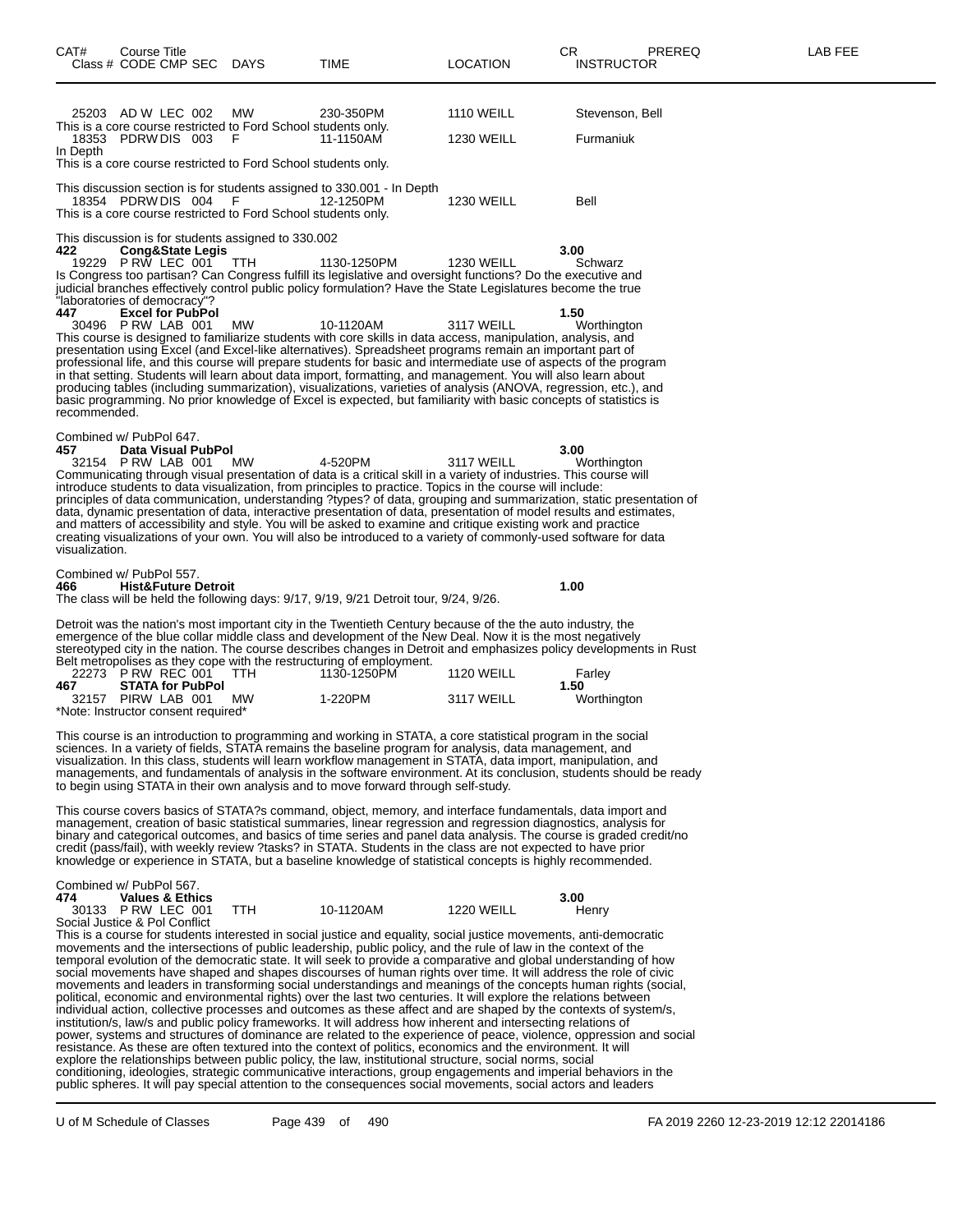| CAT# | Course Title<br>Class # CODE CMP SEC DAYS | TIME | LOCATION | $\cap$<br>U⊾<br><b>INSTRUCTOR</b> | PREREQ | <b>AB FEE</b> |
|------|-------------------------------------------|------|----------|-----------------------------------|--------|---------------|
|      |                                           |      |          |                                   |        |               |

produce for politics, the economy, the environment, justice, equality, human rights and human lives in the everyday. This course will introduce students to the intellectual and technical rigors of democratic, non-violent and effective leadership in the spheres of policy, the law and society. It will explore the social and political endeavors of such leaders and movements to address the difficult questions facing our world and lives today. In this way it will provide an overview of how leaders negotiate, manage and resolve conflicts in organizational and intra-organizational settings. Importantly it will provide students with a theoretical understanding of how trans-generational and social trauma comes to bear on successful institutional, systemic, and programmatic

intervention at the nexus of social justice work, the law and public policy. 30134 P RW LEC 002 TTH 230-350PM 1210 WEILL Silva Inequity at Work

More than 50 years after the passage of the Civil Rights Act, significant gender and ethno-racial inequality in the labor market remains. Why? This course relies on a multidisciplinary literature from sociology, economics, psychology, moral philosophy, and socio-legal studies to examine ethno-racial and gender inequality in the labor market. We will first review and evaluate major explanations of inequality in the labor market, including employer discrimination, human capital differences, sexual harassment, occupational sex segregation, mass incarceration, inflexible workplaces, and segregated social networks. Then, we will discuss public policies and organizational efforts that seek to directly or indirectly ameliorate ethno-racial and/or gender inequality, such as paid family leave, "ban the box," unconscious bias and sexual harassment trainings, and increases to the minimum wage. We will discuss the motivation for these remedies, their effectiveness, and the ethical questions they raise.<br>475 Topics in Pub Pol **175 Topics in Pub Pol** 

| ____         | .<br>20296 PRW SEM 001 | 9-1150AM | 1220 WEILL | --------<br>Vieux |
|--------------|------------------------|----------|------------|-------------------|
| Human Rights |                        |          |            |                   |

This course will explore the legal enforcement of those human rights that are fundamental and are the birthright of all human beings. We will review the international political and legal framework established over the past fifty years to protect human rights. We will home in on how effectively those universally-accepted legal norms are enforced. Conventional legal wisdom holds that where there is a right, there is a remedy. We will explore whether this is, indeed, true in the international human rights context. Specifically, the central inquiry of this course is what needs to be done to give legal effect to the moral norms that embody human rights and fundamental freedoms?

Of those institutions of government charged with the responsibility of enforcing these moral norms, we will explore the particular role of the courts?international and certain domestic ones. In the area of human rights and liberties, the United States has traditionally been a beacon of hope. And so, we will be particularly attentive to the special role of the Supreme Court of the United States in giving meaning to the words of the Constitution and laws that guarantee basic rights.

This course is open to Ford and non-Ford juniors and seniors only.

29316 P RW SEM 002 TTH 230-350PM 1220 WEILL Collins, Levin Policy Design, Strategy and Pr

In this seminar, students will confront major challenges in moving policy initiatives forward. The course will focus on two important policy arenas: U.S. Unemployment Insurance (70+ years of failure to reform), and US-China trade relations (evolving challenges). Drawing in depth from vital experiences on these topics, students will learn about the panoply of efforts involved in designing and implementing policy, including interactions among the clash of policy perspectives, the role of personal relationships, the importance of obstacles to coalition building, and the impact of messaging and public opinion.

The course will be co-taught by an applied economist and a legislator centrally involved in the dynamics of policymaking, enabling students to gain insights about the realities of policy-making, and the role of leadership in complex policy arenas. Students will have opportunities to hone their written and oral presentation skills, and to apply the tools developed in new contexts.

31264 P RW SEM 003 T 10-1120AM 1110 WEILL Ali NSC & Counterterrorism

In the immediate aftermath of the terrorist attacks on September 11, 2001, counterterrorism quickly became the most important national priority for the United States and dominated the security landscape for the rest of the decade. Even after the death of al-Qaida leader Usama bin Laden in 2011, which some experts thought might have signaled the potential demise of that group and the threat it posed to the United States, al-Qaida and other groups remained resilient even when faced with significant counterterrorism pressure. By the middle part of the 2010s, events such as the Arab Spring, the rise of the Islamic State in Iraq and al-Sham (ISIS), competition from China and Russia, and security threats from regimes like North Korea and Iran combined to force hard choices regarding the prioritization of counterterrorism and the U.S. focus on it. Over the last twenty years, key decisions in the National Security Council (NSC) drove U.S. policy on counterterrorism, with different approaches adopted by different administrations.

This class will explore U.S. policy on counterterrorism before and after the September 11, 2001 attacks through the lens of NSC decision-making and some of the key personalities involved. It will first look at the NSC from a historical context and identify its key roles and functions, before transitioning into an examination of terrorist threats, and then the more specific aspects of NSC decisions and policy choices on counterterrorism. The course will also involve guest speakers, writing assignments geared toward NSC style and format, and simulated NSC meetings where students assume different interagency roles and examine potential courses of action on various counterterrorism issues.

The objectives of the course include:

Learning key NSC functions, the organization's evolution since its creation in 1947, and how counterterrorism functions within it.

2. Identifying different terrorist threats the United States has confronted over the last three decades.

3. Evaluating the strengths and weaknesses of counterterrorism policy choices across different administrations.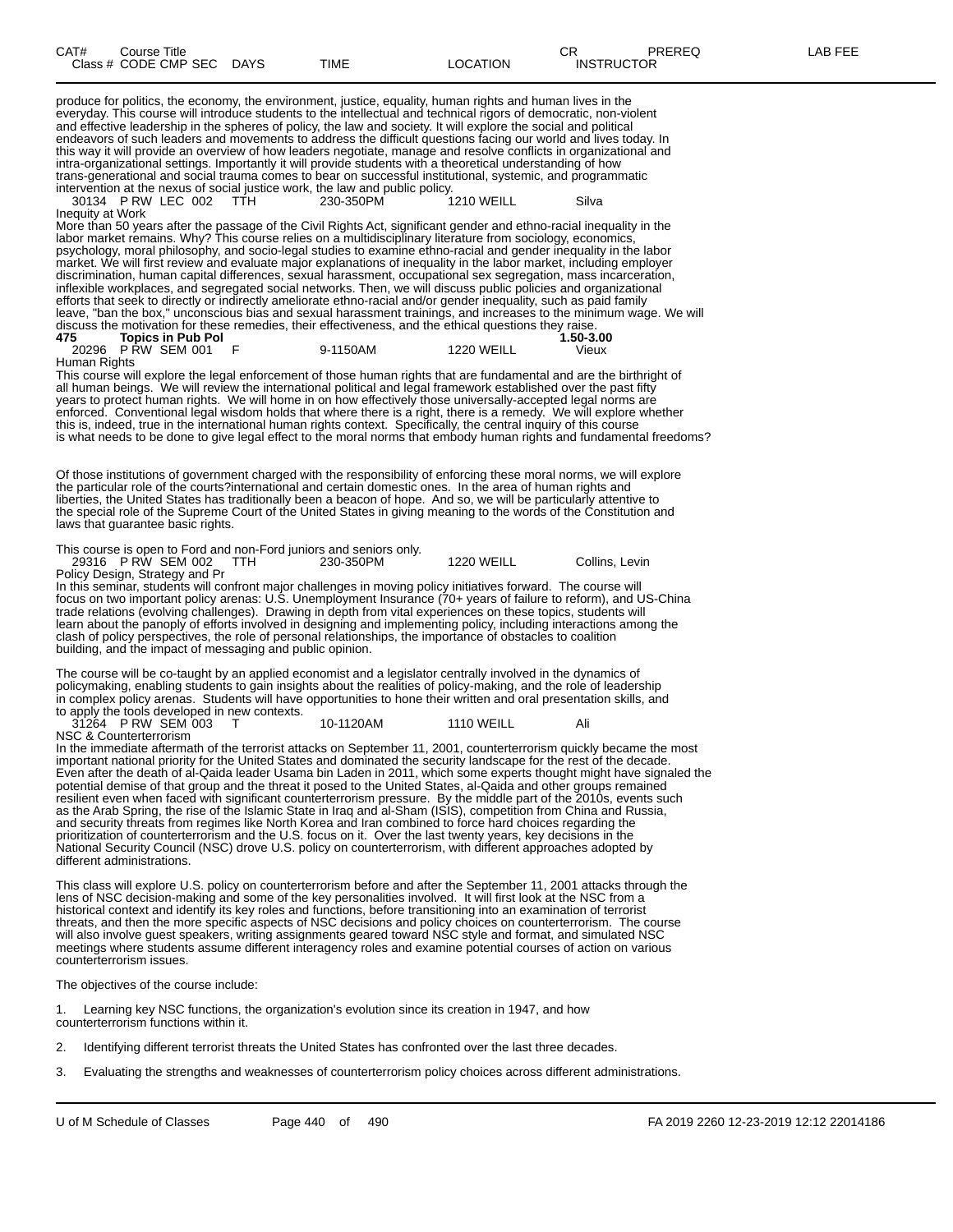4. Developing practical analytic, writing, and oral presentation skills relevant to national security career fields.

|  | 32454 P RW SEM 004             | MW | 230-350PM | 1220 WEILL | Stange |
|--|--------------------------------|----|-----------|------------|--------|
|  | Higher Education Public Policy |    |           |            |        |

This course will examine the higher education sector from several different angles, but with an emphasis placed on the economic issues. Topics include the benefits of higher education, government's interest in promoting it, and various policies that impact access, persistence, affordability, and accountability. Policies examined include financial aid, affirmative action, state and federal funding, regulation of the for-profit sector, and many others.

| Combined with PubPol 611.                               |  |       |          |               |  |  |  |  |  |  |
|---------------------------------------------------------|--|-------|----------|---------------|--|--|--|--|--|--|
| 32644 PRW SEM 005                                       |  | 4-7PM | 1010 DOW | Ali. Landwehr |  |  |  |  |  |  |
| Cybersecurity for Future Lead                           |  |       |          |               |  |  |  |  |  |  |
| Location: 1010 Dow Engineering Building (North Campus). |  |       |          |               |  |  |  |  |  |  |

Co-taught with Dr. Carl Landwehr, Lead Research Scientist, Cyber Security Policy & Research Institute, George Washington University.

Future leaders will need to understand the science, technology, and human considerations behind cybersecurity well enough to make informed decisions when provided advice and options for action. Over the last decade cybersecurity issues have risen in prominence from a U.S. national security perspective, as well as from the perspective of individuals and organizations. There have been near daily reports regarding cyber operations launched by nation states, hacking groups, criminal organizations, and individuals against a variety of targets, using different tools and methods, and with different effects. Technology has accelerated the rate of cyber operations, enabling those intent on using cyber tools for a variety of malign purposes. The U.S. government has also attempted to reorganize and reorient towards this multi-dimensional threat, in addition to private industry, state and local governments, and academia?but there are still a number of gaps and vulnerabilities that deserve technical and policy attention and solutions.

This class will examine the broad landscape of cybersecurity from both a technical and policy perspective. It will introduce fundamental concepts of computing and cyber security, including information theory, computability, cryptography, networking fundamentals, how vulnerabilities arise, and how attacks work. In addition, it will explore foundational ideas including definitions, cyber norms, and ethics; identify existing U.S. laws, authorities and governmental constructs; and frame classic security concepts like deterrence, attribution, offense, defense, and retaliation. The course will also involve guest speakers, short writing assignments designed to capture technical or policy insights, policy papers designed to explore alternative views on different cybersecurity topics, and simulated National Security Council policy meetings where students assume different interagency roles and examine potential courses of action.

The objectives of the course include:

1. Enhancing knowledge on technical and policy aspects of cybersecurity.

2. Sharpening critical thinking, executive briefing, and team collaboration skills.

3. Understanding real-world implications of cyber operations.

| 4. Identifying possible solutions or opportunities to address existing cybersecurity challenges. |                                            |  |         |                   |                |  |  |  |  |  |
|--------------------------------------------------------------------------------------------------|--------------------------------------------|--|---------|-------------------|----------------|--|--|--|--|--|
| 476                                                                                              | <b>Applied Learning</b>                    |  |         |                   | 2.00           |  |  |  |  |  |
|                                                                                                  | 27293 PRW SEM 001                          |  | 4-520PM | <b>1110 WEILL</b> | Sanders, Lantz |  |  |  |  |  |
| Applied Learning Seminar                                                                         |                                            |  |         |                   |                |  |  |  |  |  |
|                                                                                                  | Instructors: Ann Lin and Stephanie Sanders |  |         |                   |                |  |  |  |  |  |

This is a required course open only to current Ford School BA students.

Course Objectives:

1. Students will explore their social identities, values and emotions about a public policy issue (gun control) and examine the factors that have contributed to their beliefs. 2. Students will gain an understanding of the ways their beliefs and emotions are embedded in social networks and shared values. 3. Students will learn to consciously employ effective communication (i.e. reflection, empathy, asking, and listening), as a tool for understanding public policy debates and advancing public policy solutions. 4. Students will practice using narratives, reframing, and dialogue to work across differences.<br>150. 477 R for PubPol **477 R for PubPol 1.50** 32158 PIRW LAB 001 MW 1-220PM 3117 WEILL Worthington

\*Note: Instructor consent required\*

This course is an introduction to programming in the R statistical language. R is a flexible, open-source statistics platform which has gained broad adoption in a variety of fields. Through interacting with R, RStudio, and elements of the ?Tidyverse? (a collection of R packages for data manipulation, analysis, and visualization), students will learn the fundamentals of working in R. By completing this class, students should have the baseline skills necessary to continue their self-study in R on topics suited to their own interests. This course covers fundamentals of programming in R, object types and structure, import and use of packages for

expanding R?s capabilities, data management, and basic analysis. The course is graded credit/no credit (pass/fail), with weekly review ?tasks? in R. Students are not expected to have prior experience in R or other programming, but familiarity with basic concepts in statistics is recommended.

| Combined w/ PubPol 577. |                             |     |  |           |                   |            |  |  |  |  |
|-------------------------|-----------------------------|-----|--|-----------|-------------------|------------|--|--|--|--|
| 479                     | <b>Eval Public Policies</b> |     |  |           |                   | 4.00       |  |  |  |  |
| 26961                   | S W LEC 001                 | ттн |  | 830-950AM | <b>1120 WEILL</b> | Lantz. Lee |  |  |  |  |
|                         |                             |     |  |           |                   |            |  |  |  |  |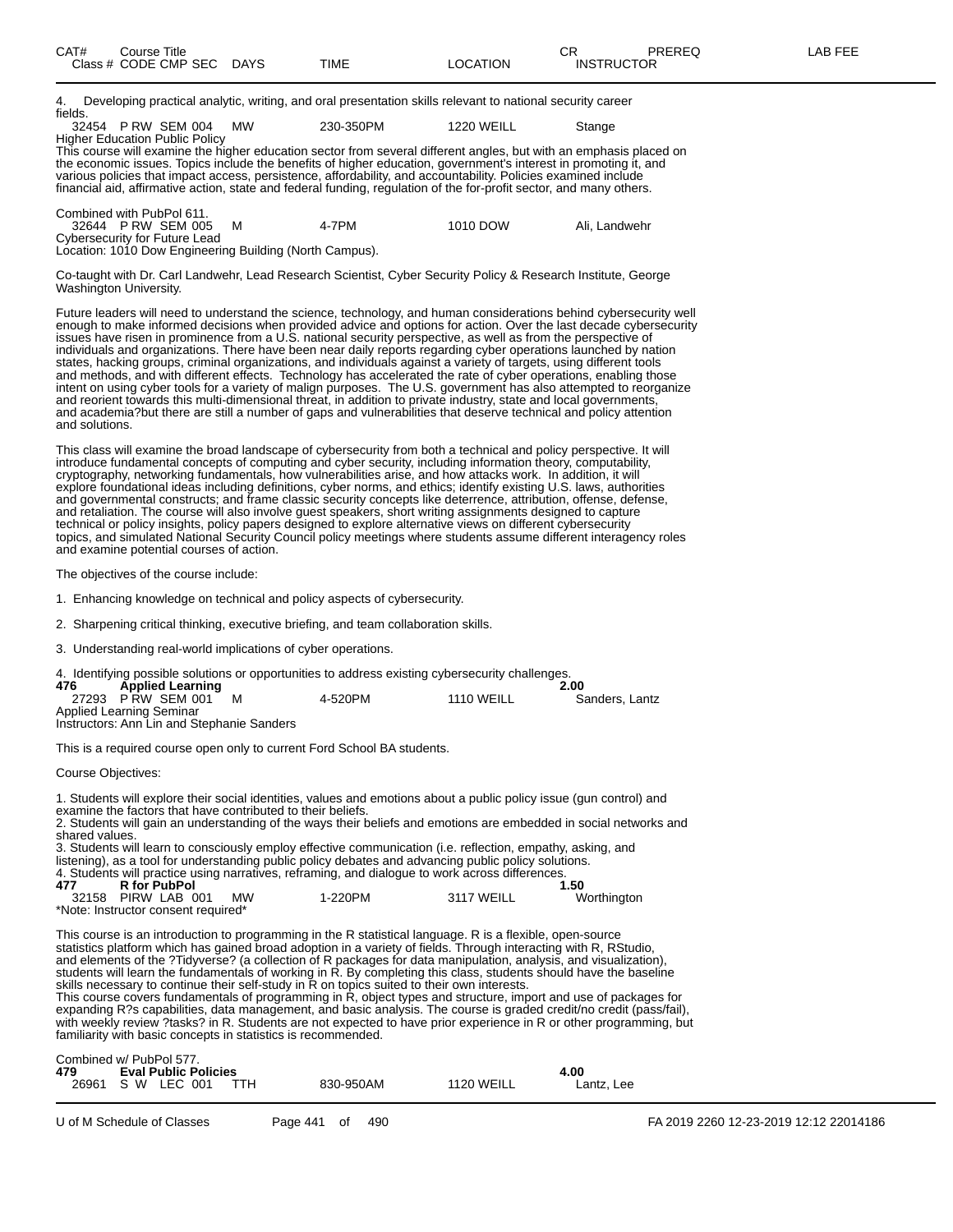This 4-credit course will provide an introduction to the fundamentals of evaluation research design and methods as applied to public policies and programs. The course will cover the role of evaluation in the public policy process, and both process and summative evaluation research, including research designs for establishing causal inference between exposure to public policies/programs and outcomes. Students will gain skills in understanding and crafting research designs common in public policy evaluation, including randomized controlled trials, quasi-experimental designs and time series designs. Students will also gain skills in understanding/critiquing published public policy evaluation literature, measurement/data collection methods, and basic statistical methods for analyzing evaluation data. Class format will include lecture, discussion of case studies, and small group applied exercises.

This course will help build your research/analysis skills

| 29740 PRW DIS 002 F            |                       |         |                            |           | 12-1250PM                                                                           | <b>1120 WEILL</b> | Lee        |
|--------------------------------|-----------------------|---------|----------------------------|-----------|-------------------------------------------------------------------------------------|-------------------|------------|
| 490                            |                       |         | <b>Independent Study</b>   |           |                                                                                     |                   | 1.00-3.00  |
|                                |                       | $IND +$ |                            |           | <b>ARR</b>                                                                          | ARR               |            |
| 491                            | <b>MIW Res Sem</b>    |         |                            |           |                                                                                     |                   | 4.00       |
| 21111                          | PDR SEM 001           |         |                            |           | <b>ARR</b>                                                                          | ARR               | Bednar     |
| 495                            | <b>Policy Seminar</b> |         |                            |           |                                                                                     |                   | 4.00       |
| 18597 PDR SEM 001              |                       |         |                            | MW        | 1-220PM                                                                             | <b>1220 WEILL</b> | Thacher    |
| Crime & Public Policy          |                       |         |                            |           |                                                                                     |                   |            |
|                                |                       |         |                            |           | PubPol 495 is open to students in the Public Policy BA program, by permission only. |                   |            |
| 19119 PDR SEM 002              |                       |         |                            | <b>MW</b> | 830-950AM                                                                           | <b>1210 WEILL</b> | Dominguez  |
| <b>Global Financial Crisis</b> |                       |         |                            |           |                                                                                     |                   |            |
|                                |                       |         |                            |           | PubPol 495 is open to students in the Public Policy BA program, by permission only. |                   |            |
| 19120 PDR SEM 003              |                       |         |                            | <b>MW</b> | 830-950AM                                                                           | <b>1220 WEILL</b> | Pilkauskas |
| Poverty & Inequality           |                       |         |                            |           |                                                                                     |                   |            |
|                                |                       |         |                            |           | PubPol 495 is open to students in the Public Policy BA program, by permission only. |                   |            |
| 24417 PDR SEM 004              |                       |         |                            | МW        | 1-220PM                                                                             | <b>1210 WEILL</b> | Maccini    |
| <b>Behavioral Economics</b>    |                       |         |                            |           |                                                                                     |                   |            |
|                                |                       |         |                            |           | PubPol 495 is open to students in the Public Policy BA program, by permission only. |                   |            |
| 26905 PDR SEM 005              |                       |         |                            | TTH.      | 4-520PM                                                                             | <b>1220 WEILL</b> | Levitsky   |
| Drugs, Crime, Terrorism        |                       |         |                            |           |                                                                                     |                   |            |
|                                |                       |         |                            |           | PubPol 495 is open to students in the Public Policy BA program, by permission only. |                   |            |
| 510                            |                       |         | <b>Politics of Pub Pol</b> |           |                                                                                     |                   | 3.00       |

23015 PDRW REC 001 TTH 1-220PM 1210 WEILL Kabo, Pudimat

This is a core course restricted to Ford School students only. Registration is by permission only.

The primary objective of this core course in the MPP curriculum is to equip students with the knowledge and skills needed for effective political analysis of public policy issues and decisions. The course covers conceptual and analytic frameworks for understanding political processes, institutions, stakeholders, contexts and policy decision making. In addition, the course builds written and verbal communication skills, emphasizing the ability to convey clear and concise political analyses in a variety of formats, including policy memos.

This section of 510 aims to help students better understand policy analysis and the political environment within a context of American domestic politics at the national level. By the end of the course, students will understand the political environment in which policy specialists operate: the participants who shape policy within particular domains; the ways in which they perceive problems and solutions; the information, interests, and ideologies likely to govern their actions; the strategies they use; and the institutional arrangements and processes that shape their behavior and constrain their decisions. A final but important purpose of the course is to build written and oral communication skills.

21024 PDRW REC 004 TTH 830-950AM 1230 WEILL Parthasarathy, Wisner This is a core course restricted to Ford School students only. Registration is by permission only.

The primary objective of this core course in the MPP curriculum is to equip students with the knowledge and skills needed for effective political analysis of public policy issues and decisions. The course covers conceptual and analytic frameworks for understanding political processes, institutions, stakeholders, contexts and policy decision making. In addition, the course builds written and verbal communication skills, emphasizing the ability to convey clear and concise political analyses in a variety of formats, including policy memos.

This section of 510 focuses on political strategy and policy processes in comparative perspective. Students will learn how national and regional contexts shape governing institutions, political cultures, stakeholders and strategies, and will develop tools to inform and influence policymaking given these differences. Overall, the course trains students: a) to analyze critically and in-depth the political dimensions of pressing policy issues; b) to engage in issue advocacy from grassroots mobilization to lobbying across national contexts; c) to develop a nuanced understanding of different including opposing interests in the policy process; d) to understand the policymaking environments of countries in Europe, Asia, and Africa, in comparative perspective with the United States; e) to work in teams; and f) to improve written and communication skills.

30822 PDR REC 007 TTH 1-220PM 1230 WEILL Ciorciari, Lorenzon This is a core course restricted to Ford School students only. Registration is by permission only.

The primary objective of this core course in the MPP curriculum is to equip students with the knowledge and skills needed for effective political analysis of public policy issues and decisions. The course covers conceptual and analytic frameworks for understanding political processes, institutions, stakeholders, contexts and policy decision making. In addition, the course builds written and verbal communication skills, emphasizing the ability to convey clear and concise political analyses in a variety of formats, including policy memos.

In this section of 510, students will analyze the politics that affect foreign policy choices and the policies adopted by international organizations. We will examine the U.S. foreign policy process and compare it to that of other political systems. We also will analyze the politics of the United Nations and some of its key specialized agencies including the World Bank, Human Rights Council, and UN Environment Program. We will consider the dynamics of regional organizations such as the European Union and Association of Southeast Asian Nations. We will apply this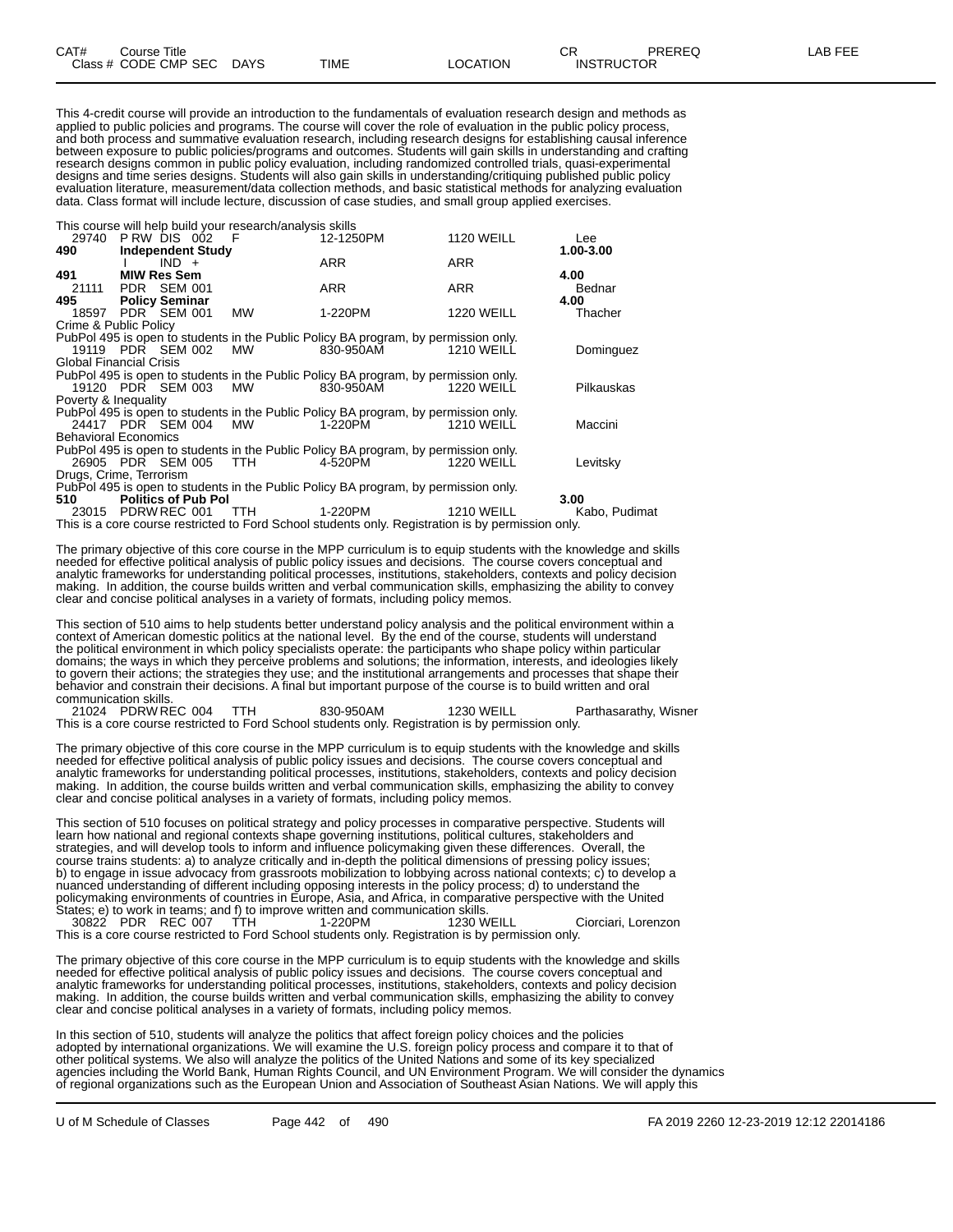| CAT# | Course Title         |             |             |          | ⌒冖<br>◡⊓          | PREREQ | _AB FEE |
|------|----------------------|-------------|-------------|----------|-------------------|--------|---------|
|      | Class # CODE CMP SEC | <b>DAYS</b> | <b>TIME</b> | ∟OCATION | <b>INSTRUCTOR</b> |        |         |

conceptual understanding to a series of complex real-world policy challenges, such as the humanitarian crisis in Syria, migration from Central America, economic development and environmental concerns in Africa, and maritime rivalry in the South China Sea.<br>513 **Calculus** 

**513 Calculus 3.00 ADVISORY** 11440 S W LEC 001 TTH 10-1120AM 1210 WEILL Simon, Anderson This course is designed specifically to provide students in all degree programs at the Ford School with the fundamental mathematical tools necessary for their subsequent coursework. The course covers the algebra of functions (polynomial, exponential, logarithmic), differentiation, optimization, and indefinite and definite integrals. Additional topics include implicit function, partial and total differentiation, and constrained optimization. Applications to policy analysis are emphasized. During the week before fall classes start, the Ford School coordinates a mini-course on algebra to prepare students for PUBPOL 513.

Discussion Section:

513.002 - Fridays, 1:00-2:20pm, 1120 Weill P RW DIS 002 F 1-220PM 1110 WEILL Anderson **Non-Mkt Strat 1.50** 28526 PIW REC 001 T 630-930PM R0230 BUS Lyong Bus Benergy Sys 630-930PM R0230 BUS 3.00 **519 Sus Energy Sys 11441** PRW LEC 001 TTH **230-4PM 1040 DANA Keoleian, Hua, Abrams**<br> **11441** PRW LEC 001 TTH 230-4PM **1040 DANA** Keoleian, Hua, Abrams<br> **1** Let **Intro Policy Writing** (106 ACCON) 2400 WELL **0.50**  P RW LEC 001 TTH 230-4PM 1040 DANA Keoleian, Hua, Abrams **Intro Policy Writing 0.50** P RW SEM 001 T 1130-1250PM 2120 WEILL Chimera

This course teaches the norms of policy writing to 1st year policy students. Through small workshops, students will analyze approaches to different types of policy writing. They will produce a good deal of writing - and receive detailed criticism - in a relatively short time to facilitate their development.

21777 P RW SEM 002 TH 1130-1250PM 2120 WEILL Chimera This course teaches the norms of policy writing to 1st year policy students. Through small workshops, students will analyze approaches to different types of policy writing. They will produce a good deal of writing - and receive detailed criticism - in a relatively short time to facilitate their development.

21778 P RW SEM 003 T 1130-1250PM 2120 WEILL Chimera This course teaches the norms of policy writing to 1st year policy students. Through small workshops, students will analyze approaches to different types of policy writing. They will produce a good deal of writing - and receive detailed criticism - in a relatively short time to facilitate their development.<br>21779 P RW SEM 004 TH 1130-1250PM 2120 WEILL

21779 P RW SEM 004 TH 1130-1250PM 2120 WEILL Chimera This course teaches the norms of policy writing to 1st year policy students. Through small workshops, students will analyze approaches to different types of policy writing. They will produce a good deal of writing - and receive detailed criticism - in a relatively short time to facilitate their development.

21780 P RW SEM 005 W 230-350PM 2120 WEILL Morse This course teaches the norms of policy writing to 1st year policy students. Through small workshops, students will analyze approaches to different types of policy writing. They will produce a good deal of writing - and receive detailed criticism - in a relatively short time to facilitate their development.

21781 P RW SEM 006 W 1130-1250PM 2120 WEILL Spencer This course teaches the norms of policy writing to 1st year policy students. Through small workshops, students will analyze approaches to different types of policy writing. They will produce a good deal of writing - and receive detailed criticism - in a relatively short time to facilitate their development.<br>21782 P RW SEM 007 W 230-350PM 2120 WEILL

21782 P RW SEM 007 W 230-350PM 2120 WEILL Morse This course teaches the norms of policy writing to 1st year policy students. Through small workshops, students will analyze approaches to different types of policy writing. They will produce a good deal of writing - and receive detailed criticism - in a relatively short time to facilitate their development.

21783 P RW SEM 008 W 1130-1250PM 2120 WEILL Spencer This course teaches the norms of policy writing to 1st year policy students. Through small workshops, students will analyze approaches to different types of policy writing. They will produce a good deal of writing - and receive detailed criticism - in a relatively short time to facilitate their development.

22559 P RW SEM 009 F 1130-1250PM ARR Spencer This course teaches the norms of policy writing to 1st year policy students. Through small workshops, students will analyze approaches to different types of policy writing. They will produce a good deal of writing - and receive detailed criticism - in a relatively short time to facilitate their development.

22560 P RW SEM 010 F 1130-1250PM 2120 WEILL Spencer This course teaches the norms of policy writing to 1st year policy students. Through small workshops, students will<br>analyze approaches to different types of policy writing. They will produce a good deal of writing - and re

22561 P RW SEM 011 TH 4-520PM 2120 WEILL Ralph This course teaches the norms of policy writing to 1st year policy students. Through small workshops, students will analyze approaches to different types of policy writing. They will produce a good deal of writing - and receive detailed criticism - in a relatively short time to facilitate their development.

23167 P RW SEM 012 TH 4-520PM 2120 WEILL Ralph This course teaches the norms of policy writing to 1st year policy students. Through small workshops, students will analyze approaches to different types of policy writing. They will produce a good deal of writing - and receive detailed criticism - in a relatively short time to facilitate their development. **522 MPA Writing Seminar 1.00**

31673 P RW SEM 001 F 12-120PM 1220 WEILL Morse In this ten-week course, students will learn to write for a public policy audience. Students will research a policy topic and will write about it in three separate documents (an op-ed and two memos), each of which will undergo extensive revision. Through workshops, class discussion, and instructor feedback, students will finish the course with a strong writing sample and greater confidence in policy writing norms and style.

The class meets once a week and is open only to MPA students.

|  | 31674 PRW SEM 002 F | 12-120PM                                                          | <b>2215 WEILL</b> | Ralph |
|--|---------------------|-------------------------------------------------------------------|-------------------|-------|
|  |                     | *Beginning Nov.1, this section will meet in room 2215 Weill Hall* |                   |       |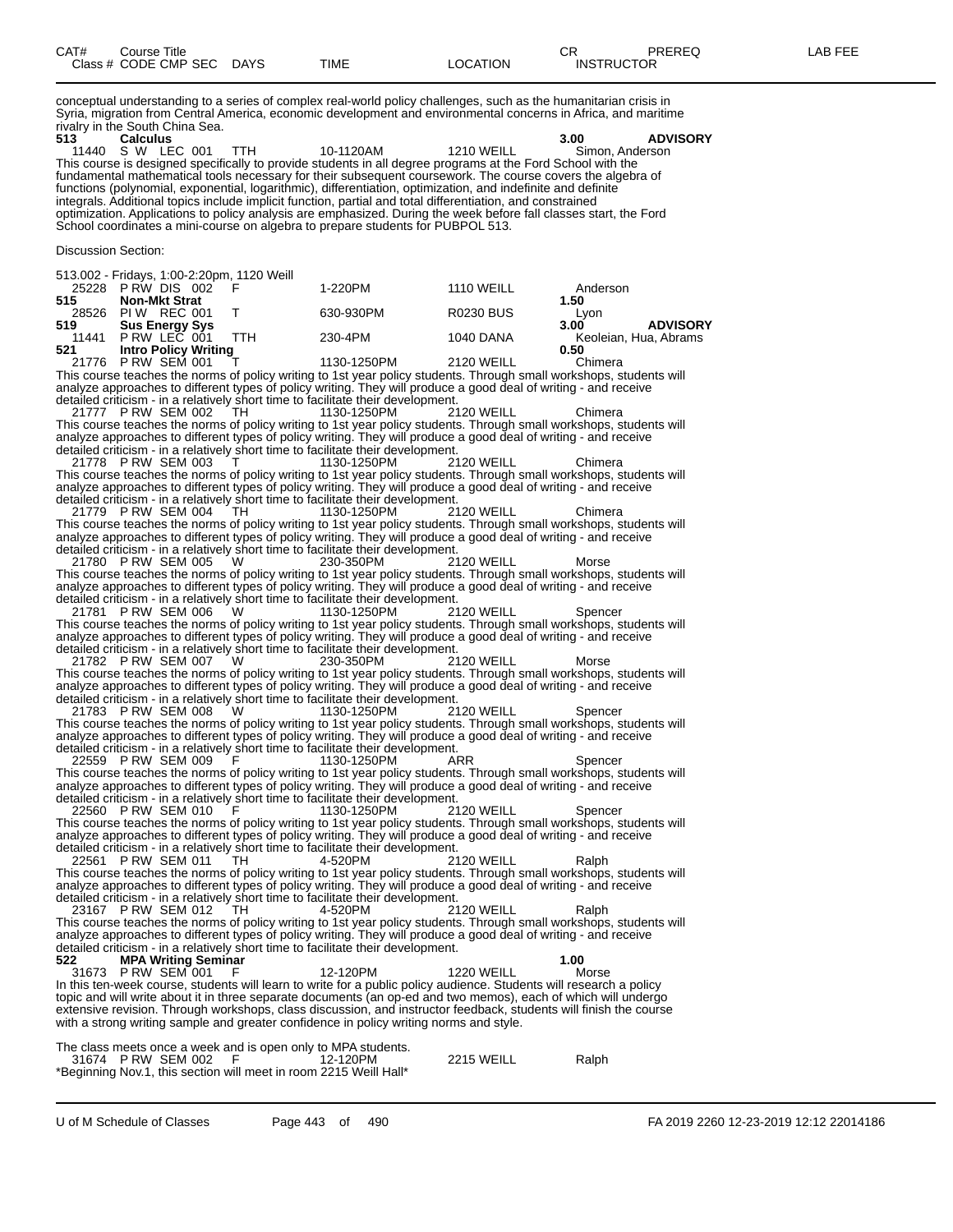| CAT#                                            | Course Title      | Class # CODE CMP SEC DAYS                         |           |                                                                 | TIME                                                                                                                                                                                                                                                                                                                                                                                                                                                                                                                                                                                                                                                                                                                                                                                                                                                                                                                                                                                                                                                                                                                                                                                                                                                                                                                                                                                                                                                                                                                                                  | <b>LOCATION</b>   | CR<br><b>INSTRUCTOR</b> | <b>PREREQ</b>                                   | LAB FEE |
|-------------------------------------------------|-------------------|---------------------------------------------------|-----------|-----------------------------------------------------------------|-------------------------------------------------------------------------------------------------------------------------------------------------------------------------------------------------------------------------------------------------------------------------------------------------------------------------------------------------------------------------------------------------------------------------------------------------------------------------------------------------------------------------------------------------------------------------------------------------------------------------------------------------------------------------------------------------------------------------------------------------------------------------------------------------------------------------------------------------------------------------------------------------------------------------------------------------------------------------------------------------------------------------------------------------------------------------------------------------------------------------------------------------------------------------------------------------------------------------------------------------------------------------------------------------------------------------------------------------------------------------------------------------------------------------------------------------------------------------------------------------------------------------------------------------------|-------------------|-------------------------|-------------------------------------------------|---------|
|                                                 |                   |                                                   |           |                                                                 | In this ten-week course, students will learn to write for a public policy audience. Students will research a policy<br>topic and will write about it in three separate documents (an op-ed and two memos), each of which will undergo<br>extensive revision. Through workshops, class discussion, and instructor feedback, students will finish the course<br>with a strong writing sample and greater confidence in policy writing norms and style.                                                                                                                                                                                                                                                                                                                                                                                                                                                                                                                                                                                                                                                                                                                                                                                                                                                                                                                                                                                                                                                                                                  |                   |                         |                                                 |         |
| 529                                             | <b>Statistics</b> | 11442 A W LEC 001                                 | МW        | This is a core course restricted to Ford School students only.  | The class meets once a week and is open only to MPA students.<br>1-220PM                                                                                                                                                                                                                                                                                                                                                                                                                                                                                                                                                                                                                                                                                                                                                                                                                                                                                                                                                                                                                                                                                                                                                                                                                                                                                                                                                                                                                                                                              | <b>1120 WEILL</b> | 3.00<br>Hausman, Bright | <b>ADVISORY</b>                                 |         |
|                                                 |                   |                                                   |           |                                                                 | This course covers descriptive statistics, probability theory, probability distributions (normal, binomial,<br>chi-squared, F), sampling distributions, confidence intervals, and hypothesis testing. It also includes an<br>introduction to experimental design. The emphasis in the course is on preparing competent users and consumers of<br>basic statistics. A greater emphasis will be placed on interpretation than on mathematical underpinnings. Students                                                                                                                                                                                                                                                                                                                                                                                                                                                                                                                                                                                                                                                                                                                                                                                                                                                                                                                                                                                                                                                                                   |                   |                         |                                                 |         |
|                                                 |                   | 25231 PRW DIS 002                                 |           | will use statistical software, with guidance by the instructor. | 230-350PM                                                                                                                                                                                                                                                                                                                                                                                                                                                                                                                                                                                                                                                                                                                                                                                                                                                                                                                                                                                                                                                                                                                                                                                                                                                                                                                                                                                                                                                                                                                                             | <b>1120 WEILL</b> | <b>Bright</b>           |                                                 |         |
|                                                 |                   | 30756 A W LEC 003                                 | MW        | This is a core course restricted to Ford School students only.  | 1-220PM                                                                                                                                                                                                                                                                                                                                                                                                                                                                                                                                                                                                                                                                                                                                                                                                                                                                                                                                                                                                                                                                                                                                                                                                                                                                                                                                                                                                                                                                                                                                               | <b>1110 WEILL</b> | Hanson, Sims            |                                                 |         |
| Augmented                                       |                   |                                                   |           | This is a core course restricted to Ford School students only.  |                                                                                                                                                                                                                                                                                                                                                                                                                                                                                                                                                                                                                                                                                                                                                                                                                                                                                                                                                                                                                                                                                                                                                                                                                                                                                                                                                                                                                                                                                                                                                       |                   |                         |                                                 |         |
| Augmented                                       |                   | 30757 PRW DIS 004 F                               |           |                                                                 | This course covers descriptive statistics, probability theory, probability distributions (normal, binomial,<br>chi-squared, F), sampling distributions, confidence intervals, and hypothesis testing. It also includes an<br>introduction to experimental design. The emphasis in the course is on preparing students to independently prepare<br>basic statistical analysis. Some attention is paid to the mathematical underpinnings of statistical theory and to<br>more technical aspects of statistical analysis. Students will learn to independently use statistical software.<br>230-350PM                                                                                                                                                                                                                                                                                                                                                                                                                                                                                                                                                                                                                                                                                                                                                                                                                                                                                                                                                    | <b>1110 WEILL</b> | Sims                    |                                                 |         |
|                                                 |                   |                                                   |           | This is a core course restricted to Ford School students only.  |                                                                                                                                                                                                                                                                                                                                                                                                                                                                                                                                                                                                                                                                                                                                                                                                                                                                                                                                                                                                                                                                                                                                                                                                                                                                                                                                                                                                                                                                                                                                                       |                   |                         |                                                 |         |
| 534                                             |                   | <b>Ec of Dev Countries</b><br>29061 P RW SEM 001  | TTH       |                                                                 | 230-350PM                                                                                                                                                                                                                                                                                                                                                                                                                                                                                                                                                                                                                                                                                                                                                                                                                                                                                                                                                                                                                                                                                                                                                                                                                                                                                                                                                                                                                                                                                                                                             | <b>1110 WEILL</b> | 3.00<br>Yang            | <b>ADVISORY</b>                                 |         |
|                                                 |                   |                                                   |           | corruption and governance; and public finance.                  | This course surveys what we do and don't know about economic growth and poverty alleviation in developing<br>countries. We begin by discussing alternative perspectives on the goals of development. The substantive sections of<br>the course address specific topics relevant to developing countries, such as: technology and growth; international<br>trade and investment; international migration and remittances; coping with risk; public health and education;                                                                                                                                                                                                                                                                                                                                                                                                                                                                                                                                                                                                                                                                                                                                                                                                                                                                                                                                                                                                                                                                               |                   |                         |                                                 |         |
| 541                                             |                   | <b>Intl Trade Policy</b><br>28932 P RW LEC 001    | TTH       |                                                                 | 830-950AM                                                                                                                                                                                                                                                                                                                                                                                                                                                                                                                                                                                                                                                                                                                                                                                                                                                                                                                                                                                                                                                                                                                                                                                                                                                                                                                                                                                                                                                                                                                                             | <b>1210 WEILL</b> | 3.00<br>Deardorff       | <b>ADVISORY</b>                                 |         |
|                                                 |                   |                                                   |           | presumes a prior knowledge of intermediate economics.           | This course examines the policy issues of international trade, including trade in both goods and services and also<br>international flows of direct investment and migration. It builds on microeconomic theory, first to examine the<br>basic theories of international trade and factor movements, including the classic Ricardian theory of competitive<br>advantages, the neoclassical factor proportions theory, and the New Trade Theories that incorporate increasing<br>returns to scale, imperfect competition, and product differentiation. These models are then used to examine the<br>major policies and institutions that constrain and influence international trade and factor movements. Special<br>attention is given to the WTO, to various elements of U.S. trade policy, and to the growing number of regional<br>arrangements such as the European Union and NAFTA. Emprical evidence and applications of the theories are<br>addressed, including their applicability for less developed and emerging economies. Although the major emphasis of<br>the course is on the microeconomics of international transactions, a portion of the course will also put this into<br>macroeconomic context. Topics here include the role and determination of exchange rates in the world economy, as<br>well as how international movements of financial capital interact with trade and exchange rates in determining the<br>balance of trade and the vulnerability of a country's macroeconomic variables to events abroad. This course |                   |                         |                                                 |         |
| 554<br>This class is open to MPA students only. |                   | <b>Econ for Pub Affairs</b><br>31672 P RW LEC 001 | <b>MW</b> |                                                                 | 1130-1250PM                                                                                                                                                                                                                                                                                                                                                                                                                                                                                                                                                                                                                                                                                                                                                                                                                                                                                                                                                                                                                                                                                                                                                                                                                                                                                                                                                                                                                                                                                                                                           | <b>1220 WEILL</b> | 3.00<br>Leiser          |                                                 |         |
|                                                 |                   |                                                   |           |                                                                 | This course teaches fundamental concepts in microeconomics that are essential to the study and practice of public<br>policy and public management. Our focus is on real-world applications and answering the question: ?Why do people<br>who care about public policy need to know microeconomics?? The primary learning objective of this course is for<br>students to become comfortable applying economic models to real world policy issues. Careful attention will be<br>paid to understanding key model assumptions and limitations, identifying and manipulating model parameters,<br>adapting models to address novel situations, and using models to evaluate and compare policy options.                                                                                                                                                                                                                                                                                                                                                                                                                                                                                                                                                                                                                                                                                                                                                                                                                                                    |                   |                         |                                                 |         |
| 555                                             |                   | <b>Micro for PubPol</b><br>11443 S W LEC 001      | MW        | This is a core course restricted to Ford School students only.  | 830-950AM                                                                                                                                                                                                                                                                                                                                                                                                                                                                                                                                                                                                                                                                                                                                                                                                                                                                                                                                                                                                                                                                                                                                                                                                                                                                                                                                                                                                                                                                                                                                             | <b>1110 WEILL</b> | 3.00                    | <b>ADVISORY</b><br>Wolfers, Rodriguez, Fletcher |         |
|                                                 |                   |                                                   |           |                                                                 | This course begins a two-term sequence designed to provide students with an understanding of the economic<br>implications of public policies and with analytic tools useful in system design and policy planning. Major topics<br>include production, costs, prices, resource allocation, governmental involvement in economic activity, and the                                                                                                                                                                                                                                                                                                                                                                                                                                                                                                                                                                                                                                                                                                                                                                                                                                                                                                                                                                                                                                                                                                                                                                                                      |                   |                         |                                                 |         |
| operation of market systems.                    |                   | 25229 PRW DIS 002                                 | F         |                                                                 | 10-1120AM                                                                                                                                                                                                                                                                                                                                                                                                                                                                                                                                                                                                                                                                                                                                                                                                                                                                                                                                                                                                                                                                                                                                                                                                                                                                                                                                                                                                                                                                                                                                             | <b>1110 WEILL</b> | Fletcher, Rodriguez     |                                                 |         |
| 556                                             |                   | <b>Macroeconomics</b><br>29274 P RW LEC 001       | TTH       |                                                                 | 10-1120AM<br>This course teaches students the basic tools of macroeconomics and how to apply them to real world economic policy.<br>The goals of the course are for students to (a) understand how to evaluate macroeconomic conditions such as                                                                                                                                                                                                                                                                                                                                                                                                                                                                                                                                                                                                                                                                                                                                                                                                                                                                                                                                                                                                                                                                                                                                                                                                                                                                                                       | <b>1120 WEILL</b> | 3.00<br>Hausman         | <b>ADVISORY</b>                                 |         |
|                                                 |                   |                                                   |           |                                                                 | unemployment, inflation, and growth (b) understand how monetary policy and fiscal policy can be used to influence<br>macroeconomic conditions (c) understand media accounts of macroeconomic events. The course will cover a broad range                                                                                                                                                                                                                                                                                                                                                                                                                                                                                                                                                                                                                                                                                                                                                                                                                                                                                                                                                                                                                                                                                                                                                                                                                                                                                                              |                   |                         |                                                 |         |
|                                                 |                   |                                                   |           |                                                                 | of topics in macroeconomic policy. Examples of issues discussed include the role of fiscal and monetary policies in<br>stabilizing the economy, the relationship between inflation and unemployment, the role of government policy in<br>promoting long-term economic growth, monetary and fiscal policies in an open economy, deficits and debt, and                                                                                                                                                                                                                                                                                                                                                                                                                                                                                                                                                                                                                                                                                                                                                                                                                                                                                                                                                                                                                                                                                                                                                                                                 |                   |                         |                                                 |         |

U of M Schedule of Classes Page 444 of 490 FA 2019 2260 12-23-2019 12:12 22014186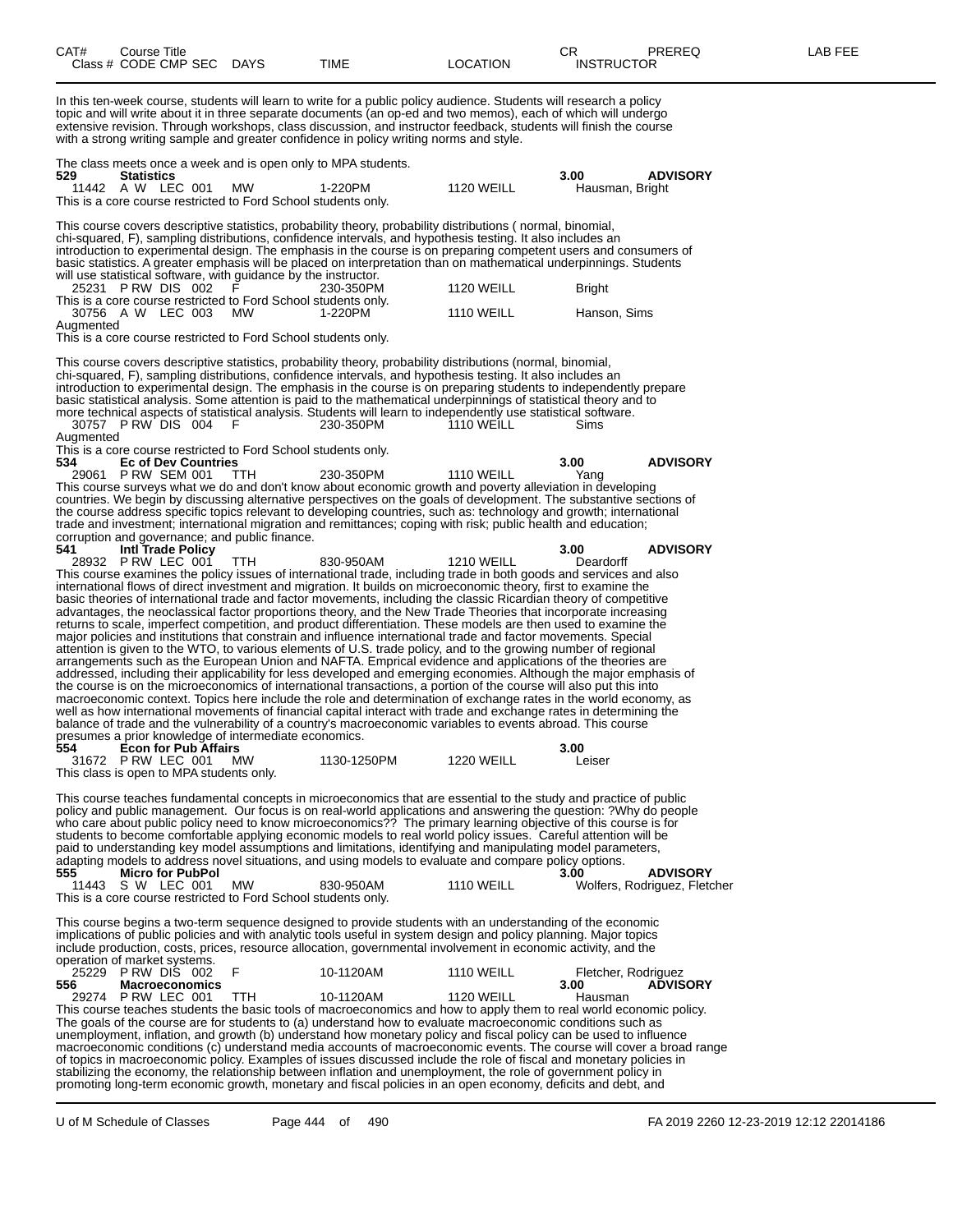European Monetary Union. The course is structured around the tools (models) of macroeconomics, using primarily graphs, and occasionally equations. Examples are taken from current and recent real-world macroeconomics events and conditions. Prerequisite: PUBPOL 555 (Microeconomics) or permission of instructor.<br>557 Data Visualization **557 Data Visualization 3.00**

32153 P RW LAB 001 MW 4-520PM 3117 WEILL Worthington This course will provide students with fundamental principles of and practical experience in presenting data in a visual form for communication and analysis. The class will cover collection of data, management of data for visualization, creating a workflow for visualization, collaboration with designers and coworkers, and examples of visualization which communicates effectively. For students of Public Policy, mastering the skills of persuasive communication with empirical evidence is essential, and visual communication can be a powerful tool in that skillset.

The course is comprised of four core modules: principles/fundamentals of design and visualization and review of visualization programming in Excel, STATA, and R/ggplot. In each of those modules, students will learn how to translate quantitative data (or coded qualitative data) into visualizations for examining patterns which reveal insights about the world. At the end of this class, students should have a baseline understanding of visualization for use in their own work and development of their own skills. The course is graded credit/no credit (pass/fail), with a course-long data visualization portfolio project. Students are not expected to have experience or prior knowledge of software or principles, but a baseline understanding of statistical concepts is recommended.

#### Combined w/ PubPol 457.

**567 STATA Practicum 1.50 ADVISORY** 32156 P RW LAB 001 MW 1-220PM 3117 WEILL Worthington This course is an introduction to programming and working in STATA, a core statistical program in the social sciences. In a variety of fields, STATA remains the baseline program for analysis, data management, and visualization. In this class, students will learn workflow management in STATA, data import, manipulation, and managements, and fundamentals of analysis in the software environment. At its conclusion, students should be ready to begin using STATA in their own analysis and to move forward through self-study. This course covers basics of STATA?s command, object, memory, and interface fundamentals, data import and management, creation of basic statistical summaries, linear regression and regression diagnostics, analysis for binary and categorical outcomes, and basics of time series and panel data analysis. The course is graded credit/no credit (pass/fail), with weekly review ?tasks? in STATA. Students in the class are not expected to have prior knowledge or experience in STATA, but a baseline knowledge of statistical concepts is highly recommended.

Combined w/ PubPol 467.<br>571 **Appl Econom 571 Appl Econometr 3.00 ADVISORY, ENFORCED** 30823 P RW LEC 001 MW 230-350PM 1230 WEILL Hanson Students will understand how to design, execute, and interpret the results from advanced estimation techniques beyond the standard OLS model. Topics will include models for binary and categorical dependent variables, instrumental variables, selection models, regression discontinuity models, survival/duration models, time-series analysis, panel and time-series-cross-sectional models.

#### Advisory prerequisite: A graduate-level course in linear regression.<br>577 R for Pubol

**577 R** for Pubol **1.50**<br> **1.50**<br> **52159** P RW LAB 001 MW **1-220PM** 3117 WEILL Worthington 32159 P RW LAB 001 MW 1-220PM 3117 WEILL Worthington This course is an introduction to programming in the R statistical language. R is a flexible, open-source statistics platform which has gained broad adoption in a variety of fields. Through interacting with R, RStudio, and elements of the ?Tidyverse? (a collection of R packages for data manipulation, analysis, and visualization), students will learn the fundamentals of working in R. By completing this class, students should have the baseline skills necessary to continue their self-study in R on topics suited to their own interests. This course covers fundamentals of programming in R, object types and structure, import and use of packages for expanding R?s capabilities, data management, and basic analysis. The course is graded credit/no credit (pass/fail),

with weekly review ?tasks? in R. Students are not expected to have prior experience in R or other programming, but familiarity with basic concepts in statistics is recommended.

|     | Combined w/ PubPol 477.     |    |         |                                                                                                                     |        |                 |
|-----|-----------------------------|----|---------|---------------------------------------------------------------------------------------------------------------------|--------|-----------------|
| 578 | <b>Strategic Consulting</b> |    |         |                                                                                                                     | 3.00   | <b>ADVISORY</b> |
|     | 19654 P RW SEM 001          | MW | 4-520PM | <b>1210 WEILL</b>                                                                                                   | Gerber |                 |
|     |                             |    |         | Strategic Public Policy Consulting (SPPC) is an opportunity for students to conduct a faculty-supervised consulting |        |                 |
|     |                             |    |         | project for a public, private, or non-profit sector policy organization at the local, state, national or            |        |                 |
|     |                             |    |         | international level. Projects range widely in policy area, level of quantitative analysis required, size, and       |        |                 |
|     |                             |    |         | complexity. All projects culminate in the publication of a final report and an oral presentation to the client.     |        |                 |
|     |                             |    |         |                                                                                                                     |        |                 |

Students must also register for PubPol 778: Project Skills Workshop (1 credit).

| 580 | <b>Values &amp; Ethics</b> |                                                    |           |                                                                                                                     | 3.00 | <b>ADVISORY</b>           |
|-----|----------------------------|----------------------------------------------------|-----------|---------------------------------------------------------------------------------------------------------------------|------|---------------------------|
|     | 25272 PRW LEC 001 TTH      |                                                    | 230-350PM | 1230 WEILL                                                                                                          |      | Tompkins-Stange, Finnegan |
|     |                            |                                                    |           | This course seeks to make students sensitive to and articulate about the ways in which moral and political values   |      |                           |
|     |                            |                                                    |           | come into play in the American policy process, particularly as they affect non-elected public officials who work in |      |                           |
|     |                            |                                                    |           | a world shaped by politics. Topics covered include the tensions between ethics and politics, an introduction to     |      |                           |
|     |                            |                                                    |           | various moral theories that figure in contemporary policy debates, a consideration of the principal values that     |      |                           |
|     |                            |                                                    |           | animate American politics, and issues and dilemmas in professional ethics. The course addresses issues that affect  |      |                           |
|     |                            | international as well as U.S. policy and politics. |           |                                                                                                                     |      |                           |
|     |                            |                                                    |           |                                                                                                                     |      |                           |

| This is a core course restricted to Ford School students only. |           |            |                |
|----------------------------------------------------------------|-----------|------------|----------------|
| 29292 PRW LEC 002 MW                                           | 10-1120AM | 1220 WEILL | Thacher, Graff |
| This is a core course restricted to Ford School students only. |           |            |                |

This course seeks to make students sensitive to and articulate about the ways in which moral and political values come into play in the American policy process, particularly as they affect non-elected public officials who work in a world shaped by politics. Topics covered include the tensions between ethics and politics, an introduction to various moral theories that figure in contemporary policy debates, a consideration of the principal values that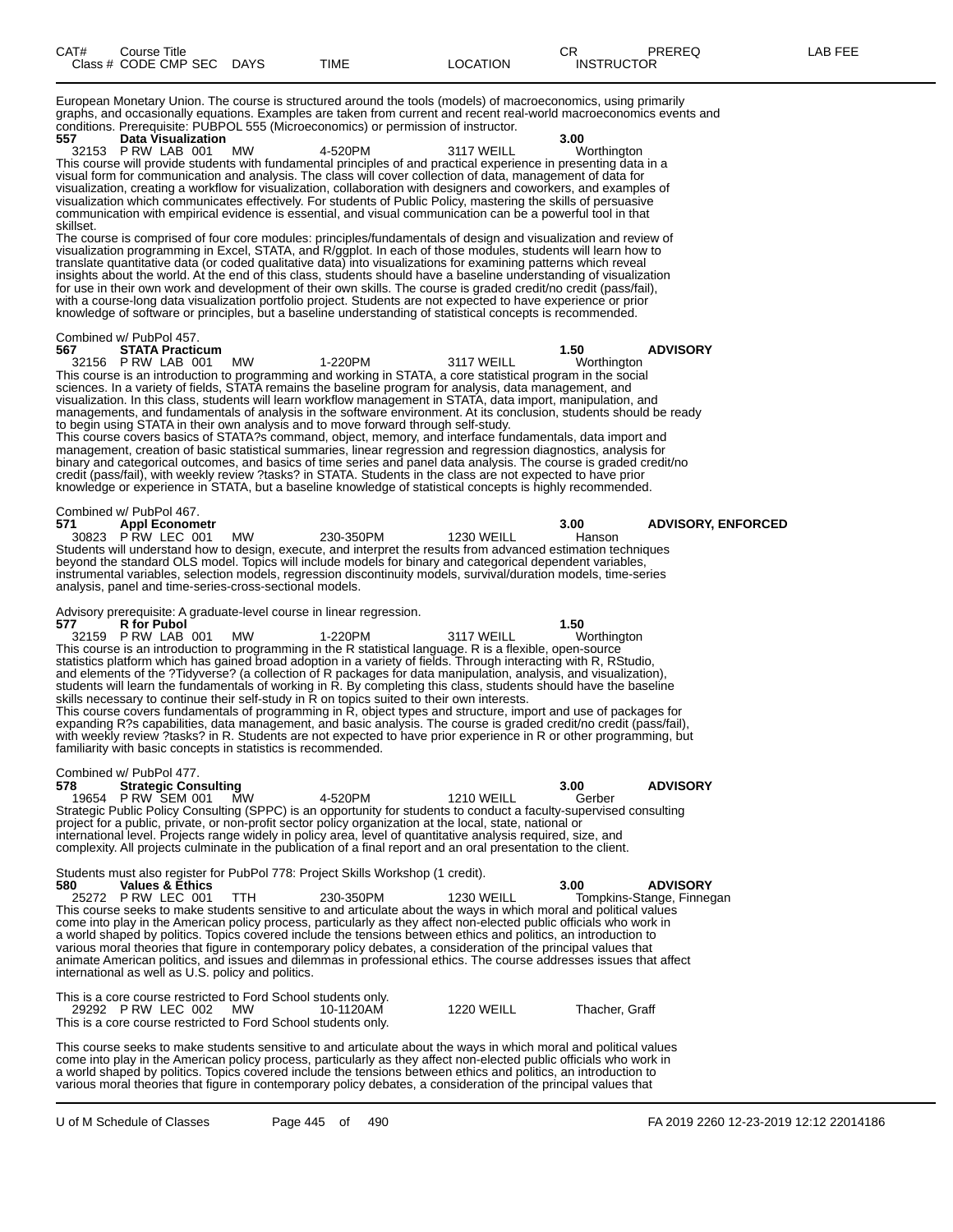| CAT# | ourse Titleٽ         |             |      |          | $\cap$<br>- UN    | PREREQ | _AB FEE |
|------|----------------------|-------------|------|----------|-------------------|--------|---------|
|      | Class # CODE CMP SEC | <b>DAYS</b> | TIME | LOCATION | <b>INSTRUCTOR</b> |        |         |
|      |                      |             |      |          |                   |        |         |

animate American politics, and issues and dilemmas in professional ethics. The course addresses issues that affect international as well as U.S. policy and politics.

**586 Performance Mgmt 1.50** Tompkins-Stange, Squires Performance Management The main objectives of this course are to enhance your ability to think analytically and write clearly about managerial challenges. This includes improving your ability to recognize and define these challenges, to evaluate common approaches to addressing these challenges, and propose your own solutions to these challenges. 29797 P RW SEM 002 MW 1-220PM 1230 WEILL Rabe Performance Management This course will examine issues of performance measurement and management in the context of public sector agencies in the United States. It will focus primarily on the federal level of government but will also consider some state and local government issues and make some occasional reference to cases beyond American borders. This module will be divided into two units. First, it will review the evolution of public management in the United States and consider enduring challenges that frequently lead to management failure. Second, it will consider the lessons from recent decades in which performance management has been prioritized across the federal government and many states, becoming a focal point in American governance. We will consider the wide range of reform initiatives attempted in the U.S. under the broad umbrella of the so-called New Public Management, looking at a number of alternative approaches to public management challenges. This will place particular emphasis on the question of whether or not it is feasible to measure the performance of individual agencies and staff and use those measures to improve government performance. Students will have the opportunity to complete a pair of writing projects, including an independent performance assessment of a federal government unit of their choosing, as well as an oral presentation on their key findings from this analysis. 30821 P RW SEM 003 TTH 10-1120AM 1230 WEILL Tompkins-Stange, Squires The main objectives of this course are to enhance your ability to think analytically and write clearly about managerial challenges. This includes improving your ability to recognize and define these challenges, to evaluate common approaches to addressing these challenges, and propose your own solutions to these challenges.<br>587 Public Management **587 Public Management 1.50** 29269 P RW SEM 001 TH 4-7PM 1210 WEILL Flanagan In today's complex and dynamic world, leadership is in demand at all levels of every organization. Whether you are a senior leader, middle manager, or individual performer, there are leadership skills you can develop to maximize your influence and impact. In this course, we will build those skills in the context of nonprofit and other mission-driven organizations: from mastering and motivating yourself; to organizing and empowering others; to building distinctive workplaces where people feel trusted, supported, and challenged. 29780 P RW SEM 002 W 4-550PM 1230 WEILL Little Org Causes of Tech Failures Gas plants explode, planes crash, and nuclear power plants suffer meltdowns. Human beings make mistakes and complex technologies fail in unexpected ways. Often unrecognized in accidents and disasters are the organizational features that made these disasters possible or likely. This course examines the organizational features, system defects, and bureaucratic dysfunctions that contribute to large technology failures. Organizations affect the occurrence of accidents at every level. Internal characteristics like poor communication, loose coupling, and principal-agent problems lead to accidents. External factors like ineffective regulation and enforcement likewise contributes to disaster. Through case studies, sociological analysis, and organizational study this course will help students think more fully about safety and accident in our technologically complex world. Learning will occur through study of detailed real-world case studies as well as social-scientific analysis of the workings of various organizations and agencies and the actors and to take on a particular accident or failure in order to analyze the incident; identify causes and dysfunctions; and recommend remedies for reducing risk through public policy and corporate organizational change. Examples may include: Katrina disaster relief process, 2011 Mississippi River flooding, the Morandi Bridge collapse in Genoa, Fermi I meltdown, Davis-Besse nuclear power plant near-miss, New England Compounding Center meningitis contamination case, sexual predation scandal at Penn State or **MSU.**<br>600 **600 Directed Reading 0.50-3.00 ADVISORY** I IND + ARR ARR ARR **611 Higher Ed & Pub Pol 3.00 ADVISORY** 30824 P RW SEM 001 MW 230-350PM 1220 WEILL Stange This course will examine the higher education sector from several different angles, but with an emphasis placed on the economic issues. Topics include the benefits of higher education, government's interest in promoting it, and various policies that impact access, persistence, affordability, and accountability. Policies examined include financial aid, affirmative action, state and federal funding, regulation of the for-profit sector, and many others. Combined w/ PubPol 475.004<br>626 Hist & Futr Detro **626 Hist & Futr Detroit 1.00** 21506 P RW REC 001 TTH 1130-1250PM 1120 WEILL Farley The class will be held the following days: 9/17, 9/19, 9/21 Detroit tour, 9/24, 9/26. Detroit was the nation's most important city in the Twentieth Century because of the the auto industry, the emergence of the blue collar middle class and development of the New Deal. Now it is the most negatively stereotyped city in the nation. The course describes changes in Detroit and emphasizes policy developments in Rust Belt metropolises as they cope with the restructuring of employment.<br>639 **Quant Prgm Eval 639 Quant Prgm Eval 3.00 ADVISORY, ENFORCED** 19717 A RW LEC 001 TTH 1-220PM 1110 WEILL Neggers, Tiwari This introduction to program evaluation and multiple regression analysis trains students to critically consume empirical studies and conduct their own empirical research. We use education data and examples to teach course concepts, including class size, education finance and the returns to education in the labor market. This is a core course restricted to Ford School students only.<br>25230 P RW DIS 002 F 230-350PM 25230 P RW DIS 002 F 230-350PM 1230 WEILL Tiwari

.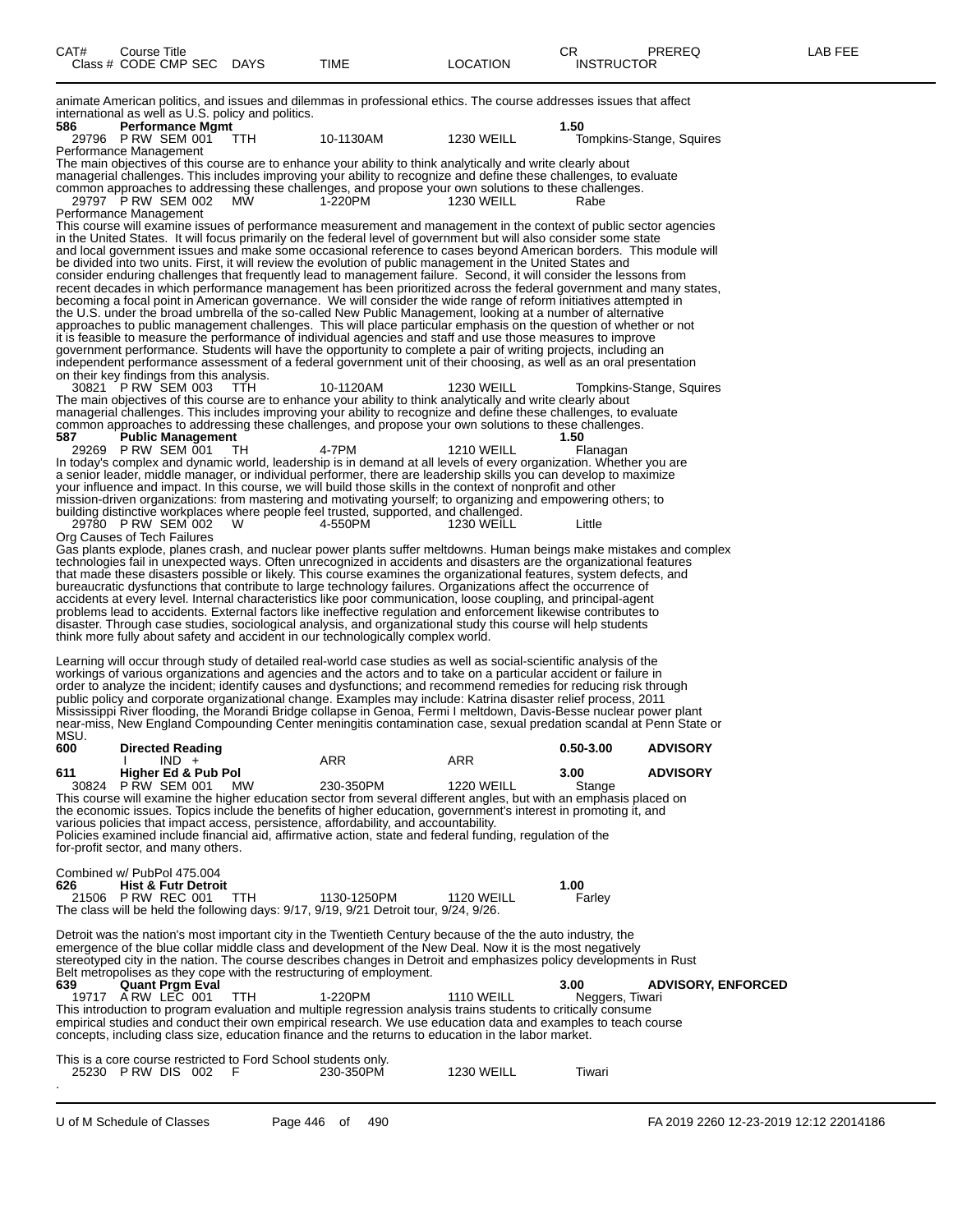647 Excel for PubPol 1.50<br>
32155 P RW LAB 001 MW 10-1120AM 3117 WEILL Worthington 32155 P RW LAB 001

This course is an accelerated introduction to a variety of Public Policy research and analysis-related skills in the Microsoft Excel environment. This course is designed to familiarize students with core skills in data access, manipulation, analysis, and presentation using Excel (and Excel-like alternatives). Spreadsheet programs remain an important part of professional life, and this course will prepare students for basic and intermediate use of aspects of the program in that setting.

This course covers data import, formatting, and management. Analysis topics include: producing tables (including summarization), visualizations, varieties of statistical analysis (ANOVA, regression, etc.). The course is graded credit/no credit (pass/fail), with weekly review ?tasks? in Excel. No prior knowledge of Excel is expected, but familiarity with basic concepts of statistics is recommended.

Combined w/ PubPol 447.

**683 Elect&Camp 3.00 ADVISORY** 19718 P RW LEC 001 W 530-820PM 1220 WEILL Hills II There is no policy without victory. More precisely, well-planned and well-executed political campaigns win elections and make governing possible. Therefore, an understanding of government must first be grounded in an understanding of campaigns and elections. This course will introduce you to the art and science of political campaigning. Topics to be covered will include crafting a message, scheduling and time management, research, issues, polling, speeches, debates, working with the press, identifying, differentiating and targeting voters, coalitions and interest groups, budgeting and fundraising, field organization, crisis management, the political environment, and Get Out The Vote efforts.

| 700   | <b>Directed Research</b>   |           |               | <b>ADVISORY</b><br>1.00-6.00 |
|-------|----------------------------|-----------|---------------|------------------------------|
|       | $IND +$                    | ARR       | ARR           |                              |
| 710   | <b>Interdisc Prob Solv</b> |           |               | <b>ADVISORY</b><br>3.00      |
| 32515 | \N<br>LAB 001<br>PD.       | 315-415PM | 1020 JEFFRIES | Carr. Dovle                  |
| 710   | <b>Interdisc Prob Solv</b> |           |               | <b>ADVISORY</b><br>3.00      |
|       | W<br>IAB 001               | 430-630PM | 1020 JEFFRIES |                              |

This class is an interdisciplinary problem solving class offered at the Law School through the Problem Solving Initiative (PSI). Narratives around combatting human trafficking are narrowly construed, with white cisgender girls typically portrayed as the victims of heteronormative sex trafficking. Such narratives, and interventions meant to aid trafficking victims, overlook LGBTQ+ communities and fail to address their needs. In this class, students will work with stakeholders and incorporate insights from law, social work, public policy, health sciences, and other fields to identify interventions designed to help LGBTQ+ trafficking victims.

This class is open to all University of Michigan graduate and professional students. Please note: Non-Law students are responsible for checking with their own schools, colleges, or units to learn if a PSI class will count toward graduation or other departmental requirements.

Non-law graduate/professional students may apply for the course using the PSI application system (https://problemsolving.law.umich.edu/) March 18 - April 1, 2019. After the initial application period, students seeking to apply can contact problemsolving@umich.edu.

| 710 | <b>Interdisc Prob Solv</b> |           |               | <b>ADVISORY</b><br>3.00 |
|-----|----------------------------|-----------|---------------|-------------------------|
|     | 32522 PD LAB 002 W         | 315-415PM | ARR           | Sankaran, Carr, Weiland |
| 710 | <b>Interdisc Prob Solv</b> |           |               | <b>ADVISORY</b><br>3.00 |
|     | W.<br>LAB 002              | 430-630PM | 1025 JEFFRIES |                         |

This class is an interdisciplinary problem solving class offered at the Law School through the Problem Solving Initiative (PSI). In Michigan, many children are subject to formal child abuse and neglect investigations, and those children are at high risk of subsequent maltreatment, poor school performance, foster care placement, and other adverse life outcomes. Multidisciplinary teams of students will develop tools to identify at-risk children, mitigate risks of maltreatment and removal from the home, and engage with at-risk families. Students will incorporate evidence and ideas from education, law, health sciences, public policy, social work, information, and other fields to develop innovative solutions.

This class is open to all University of Michigan graduate and professional students. Please note: Non-Law students are responsible for checking with their own schools, colleges, or units to learn if a PSI class will count toward graduation or other departmental requirements.

Non-law graduate/professional students may apply for the course using the PSI application system (https://problemsolving.law.umich.edu/) March 18 - April 1, 2019. After the initial application period, students seeking to apply can contact problemsolving@umich.edu.

| 710 | Interdisc Prob Solv        |           |               | <b>ADVISORY</b><br>3.00 |
|-----|----------------------------|-----------|---------------|-------------------------|
|     | 32529 PD LAB 003 W         | 315-415PM | 0220 JEFFRIES | Kantor. Mohai           |
| 710 | <b>Interdisc Prob Solv</b> |           |               | <b>ADVISORY</b><br>3.00 |
|     | W<br>LAB 003               | 430-630PM | 0220 JEFFRIES |                         |

This class is an interdisciplinary problem solving class offered at the Law School through the Problem Solving Initiative (PSI). Some states, including California and Minnesota, reduce toxic airborne emissions and promote better health outcomes for residents by measuring the cumulative impact of hazardous air pollutants. In this class, students will determine why Michigan has failed to adopt such a cumulative impact approach. Students will incorporate ideas from environmental studies, law, health sciences, design, social work, and other fields to advance a solution that accounts for multiple, geographically-concentrated pollution sources and promotes environmental justice for all Michigan residents.

This class is open to all University of Michigan graduate and professional students. Please note: Non-Law students are responsible for checking with their own schools, colleges, or units to learn if a PSI class will count toward graduation or other departmental requirements.

Non-law graduate/professional students may apply for the course using the PSI application system (https://problemsolving.law.umich.edu/) March 18 - April 1, 2019. After the initial application period, students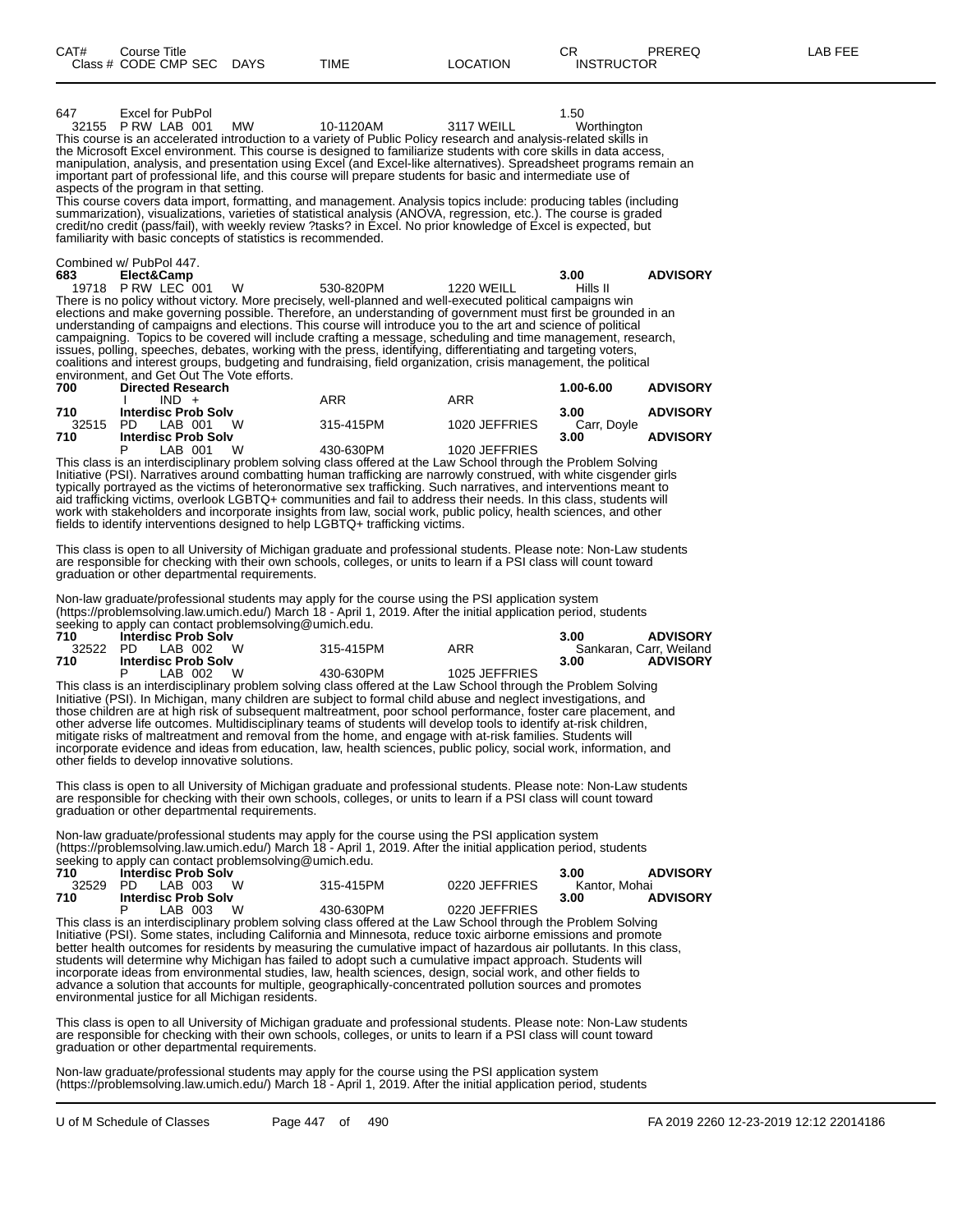seeking to apply can contact problemsolving@umich.edu.<br>710 **Interdisc Prob Solv 710 Interdisc Prob Solv 3.00 ADVISORY** 32536 PD LAB 004 W 315-415PM ARR Kohl, Savas, Carr<br>**710 Interdisc Prob Solv** 3.00 3.00 ADVISORY **710 Interdisc Prob Solv 3.00 ADVISORY** 1060 JEFFRIES This class is an interdisciplinary problem solving class offered at the Law School through the Problem Solving Initiative (PSI). The U.S.' unemployment insurance (UI) system faces challenges, including outdated eligibility requirements, fallout from the financial crisis, and insufficient funding. Students will study state UI system vulnerabilities and explore novel federal public policy and financing strategies to develop a plan to improve and modernize the UI safety net, drawing on insights from law, public policy, business, social work, economics and other relevant fields. This class is open to all University of Michigan graduate and professional students. Please note: Non-Law students are responsible for checking with their own schools, colleges, or units to learn if a PSI class will count toward graduation or other departmental requirements. Non-law graduate/professional students may apply for the course using the PSI application system (https://problemsolving.law.umich.edu/) March 18 - April 1, 2019. After the initial application period, students seeking to apply can contact problemsolving@umich.edu. **712 Causal Infer Ed K-12 3.00 ADVISORY** 25181 P RW SEM 001 MW 10-1120AM 1210 WEILL Jacob This course focuses on rigorous evaluation of policies and interventions intended to support children's early learning and success in K-12. Evaluations will be discussed in the context of the current and historical landscape. Specific topics will include theories across developmental psychology and economics, school accountability, teacher-focused policies, and digital learning. 712 is a pre-requisite to PubPol 713, unless student has permission from the instructor. **717 Social Activism 3.00** 19125 P RW SEM 001 TH 4-650PM 1230 WEILL Henry How are the inherent and intersecting relations of power including inherent structures of dominance related to the experience of violence, oppression and resistance textured into the context of politics and policy making? This course investigates how multifaceted historical relationships of traumatic experience including Colonization, Slavery and Apartheid can be related to the ways in which we think about policy. This course takes a multidisciplinary approach to how the production of culture, ecology, psychology, law, economics and politics frames the sociology and historiography of the policymaking context. This course provides the opportunity for student's to improve their analytical abilities. Whilst the material content used in this course will have a global focus local issues will also be considered.<br>736 Poverty&Inequality **736 Poverty&Inequality 3.00 ADVISORY** 30827 P RW SEM 001 MW 230-350PM 1210 WEILL Pilkauskas This course examines the nature, extent and causes of poverty and inequality in the US relying on a multidisciplinary literature from sociology, political science, economics, and psychology. The large number of anti-poverty programs that have been tried in the last 30 years underscores the extent of disagreement about the causes of poverty, the situation of the poor, and the role of the government in encouraging income redistribution and social change. This course will explore the problem of poverty, theories of poverty and the implications that these theories have for public policies targeting poverty. We will study issues related to topics such as housing and neighborhoods, structural economic changes like wages and inequality, families and social norms, and mass incarceration to consider how these issues generate and reproduce poverty, lack of opportunity, and inequality. **744 Econ of Publ Sect ECON CONSUMISORY**<br> **25206** P RW LEC 001 MW **4-520PM 1220 WEILL** Stevenson 25206 P RW LEC 001 MW 4-520PM 1220 WEILL Stevenson This is a course on how economists think about government revenue and government expenditures ? how governments raise and spend public money. Public Finance is a subfield of microeconomics. In the course, we will begin by delving more deeply into rationales for government intervention in the market (introduced in Micro A/B), including public goods, externalities, and equity. We will then use the tools of economics to analyze a number of important public policy issues, such as public health insurance, social security, and anti-poverty programs. The second part of the course will cover tax policy, and we will explore how the burden of taxation is distributed, how taxes affect the economic behavior of individuals and firms, and options to reform the tax system. The course will cover the theory of public finance in depth, but the ultimate aim will always be to apply the concepts to real world policies and programs. Toward that end, we will spend substantial time both inside and outside of the classroom applying the concepts and reviewing existing empirical evidence. The course focuses on the US, but we will discuss comparisons with other countries from time to time.<br>750 Special Topics **750 Special Topics 1.50-3.00 ADVISORY** 24159 P RW LEC 002 F 9-1150AM 1220 WEILL Vieux Human Rights This course will explore the legal enforcement of those human rights that are fundamental and are the birthright of all human beings. We will review the international political and legal framework established over the past fifty years to protect human rights. We will home in on how effectively those universally-accepted legal norms are enforced. Conventional legal wisdom holds that where there is a right, there is a remedy. We will explore whether this is, indeed, true in the international human rights context. Specifically, the central inquiry of this course is what needs to be done to give legal effect to the moral norms that embody human rights and fundamental freedoms? Of those institutions of government charged with the responsibility of enforcing these moral norms, we will explore the particular role of the courts?international and certain domestic ones. In the area of human rights and liberties, the United States has traditionally been a beacon of hope. And so, we will be particularly attentive to

laws that guarantee basic rights. 31263 P RW LEC 003 T 10-1120AM 1110 WEILL Ali NSC & Counterterrorism In the immediate aftermath of the terrorist attacks on September 11, 2001, counterterrorism quickly became the most

the special role of the Supreme Court of the United States in giving meaning to the words of the Constitution and

important national priority for the United States and dominated the security landscape for the rest of the decade.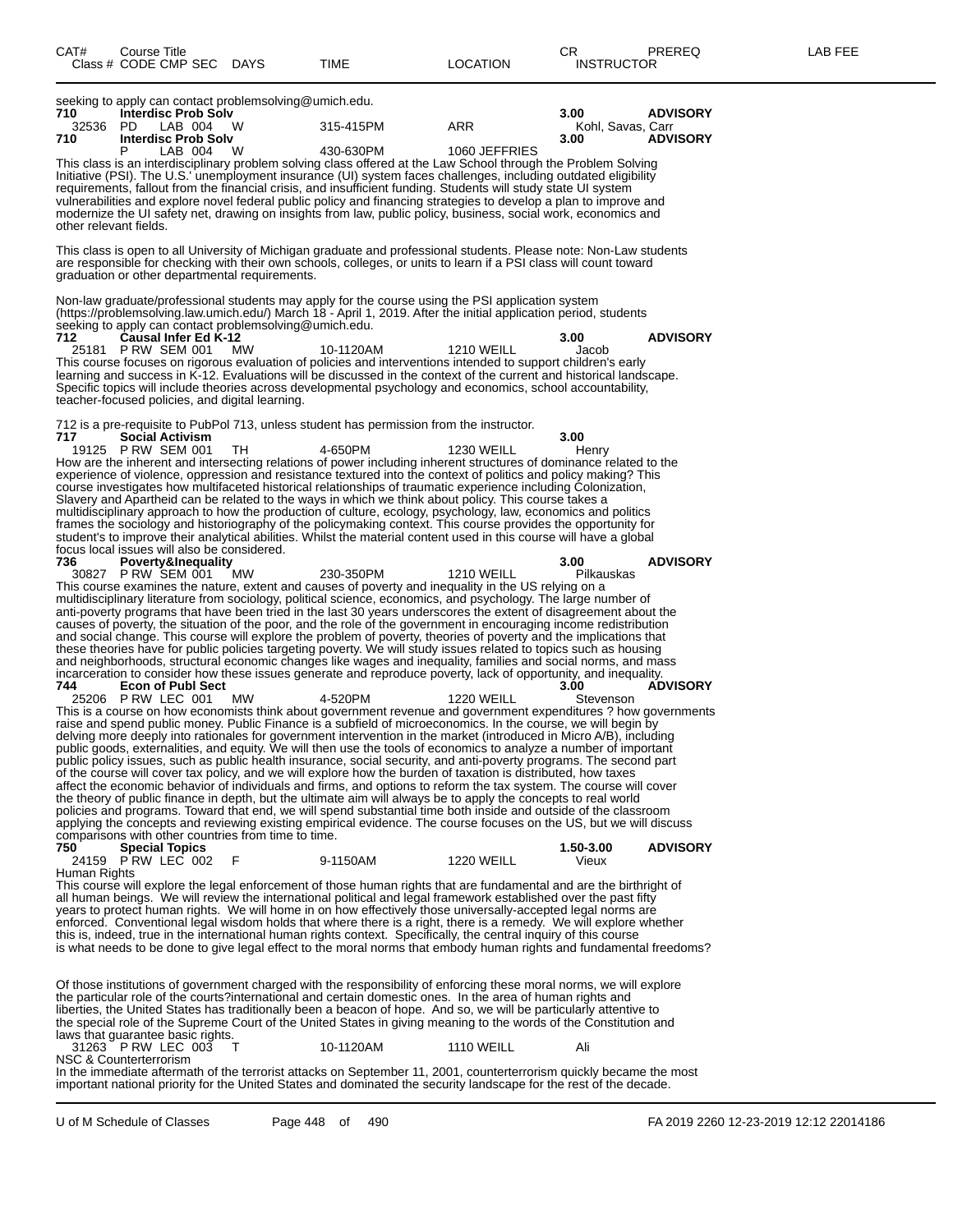Even after the death of al-Qaida leader Usama bin Laden in 2011, which some experts thought might have signaled the potential demise of that group and the threat it posed to the United States, al-Qaida and other groups remained resilient even when faced with significant counterterrorism pressure. By the middle part of the 2010s, events such as the Arab Spring, the rise of the Islamic State in Iraq and al-Sham (ISIS), competition from China and Russia, and security threats from regimes like North Korea and Iran combined to force hard choices regarding the prioritization of counterterrorism and the U.S. focus on it. Over the last twenty years, key decisions in the National Security Council (NSC) drove U.S. policy on counterterrorism, with different approaches adopted by different administrations.

This class will explore U.S. policy on counterterrorism before and after the September 11, 2001 attacks through the lens of NSC decision-making and some of the key personalities involved. It will first look at the NSC from a historical context and identify its key roles and functions, before transitioning into an examination of terrorist threats, and then the more specific aspects of NSC decisions and policy choices on counterterrorism. The course will also involve guest speakers, writing assignments geared toward NSC style and format, and simulated NSC meetings where students assume different interagency roles and examine potential courses of action on various counterterrorism issues.

The objectives of the course include:

1. Learning key NSC functions, the organization's evolution since its creation in 1947, and how counterterrorism functions within it.

2. Identifying different terrorist threats the United States has confronted over the last three decades.

3. Evaluating the strengths and weaknesses of counterterrorism policy choices across different administrations.

4. Developing practical analytic, writing, and oral presentation skills relevant to national security career fields.

| --------- |                              |         |            |       |
|-----------|------------------------------|---------|------------|-------|
|           | 31035 P RW LEC 004 TTH       | 1-220PM | 1220 WEILL | Silva |
|           | Gender, Race, Employment Pol |         |            |       |

More than 50 years after the passage of the Civil Rights Act, significant gender and ethno-racial inequality in the labor market remains. Why? This course relies on a multidisciplinary literature from sociology, economics, psychology, and socio-legal studies to examine ethno-racial and gender inequality in the labor market. We will first review and evaluate major explanations of inequality in the labor market, including employer discrimination, human capital differences, sexual harassment, occupational sex segregation, mass incarceration, inflexible workplaces, and segregated social networks. Then, we will discuss public policies and organizational efforts that seek to directly or indirectly ameliorate ethno-racial and/or gender inequality, such as paid family leave, "ban the box," unconscious bias and sexual harassment trainings, and increases to the minimum wage.<br>31259 P RW LEC 005 TTH 230-350PM 1220 WEILL Collins, Levin

31259 P RW LEC 005 Policy Design, Strategy and Pr

In this seminar, students will confront major challenges in moving policy initiatives forward. The course will focus on two important policy arenas: U.S. Unemployment Insurance (70+ years of failure to reform), and US-China trade relations (evolving challenges). Drawing in depth from vital experiences on these topics, students will learn about the panoply of efforts involved in designing and implementing policy, including interactions among the clash of policy perspectives, the role of personal relationships, the importance of obstacles to coalition building, and the impact of messaging and public opinion.

The course will be co-taught by an applied economist and a legislator centrally involved in the dynamics of policymaking, enabling students to gain insights about the realities of policy-making, and the role of leadership in complex policy arenas. Students will have opportunities to hone their written and oral presentation skills, and to apply the tools developed in new contexts.

32645 P RW LEC 006 M 4-7PM 1010 DOW Ali, Landwehr Cybersecurity for Future Lead

Location: 1010 Dow Engineering Building (North Campus).

Co-taught with Dr. Carl Landwehr, Lead Research Scientist, Cyber Security Policy & Research Institute, George Washington University.

Future leaders will need to understand the science, technology, and human considerations behind cybersecurity well enough to make informed decisions when provided advice and options for action. Over the last decade cybersecurity issues have risen in prominence from a U.S. national security perspective, as well as from the perspective of individuals and organizations. There have been near daily reports regarding cyber operations launched by nation states, hacking groups, criminal organizations, and individuals against a variety of targets, using different tools and methods, and with different effects. Technology has accelerated the rate of cyber operations, enabling those intent on using cyber tools for a variety of malign purposes. The U.S. government has also attempted to reorganize and reorient towards this multi-dimensional threat, in addition to private industry, state and local governments and academia?but there are still a number of gaps and vulnerabilities that deserve technical and policy attention and solutions.

This class will examine the broad landscape of cybersecurity from both a technical and policy perspective. It will introduce fundamental concepts of computing and cyber security, including information theory, computability, cryptography, networking fundamentals, how vulnerabilities arise, and how attacks work. In addition, it will explore foundational ideas including definitions, cyber norms, and ethics; identify existing U.S. laws, authorities and governmental constructs; and frame classic security concepts like deterrence, attribution, offense, defense, and retaliation. The course will also involve guest speakers, short writing assignments designed to capture technical or policy insights, policy papers designed to explore alternative views on different cybersecurity topics, and simulated National Security Council policy meetings where students assume different interagency roles and examine potential courses of action.

The objectives of the course include: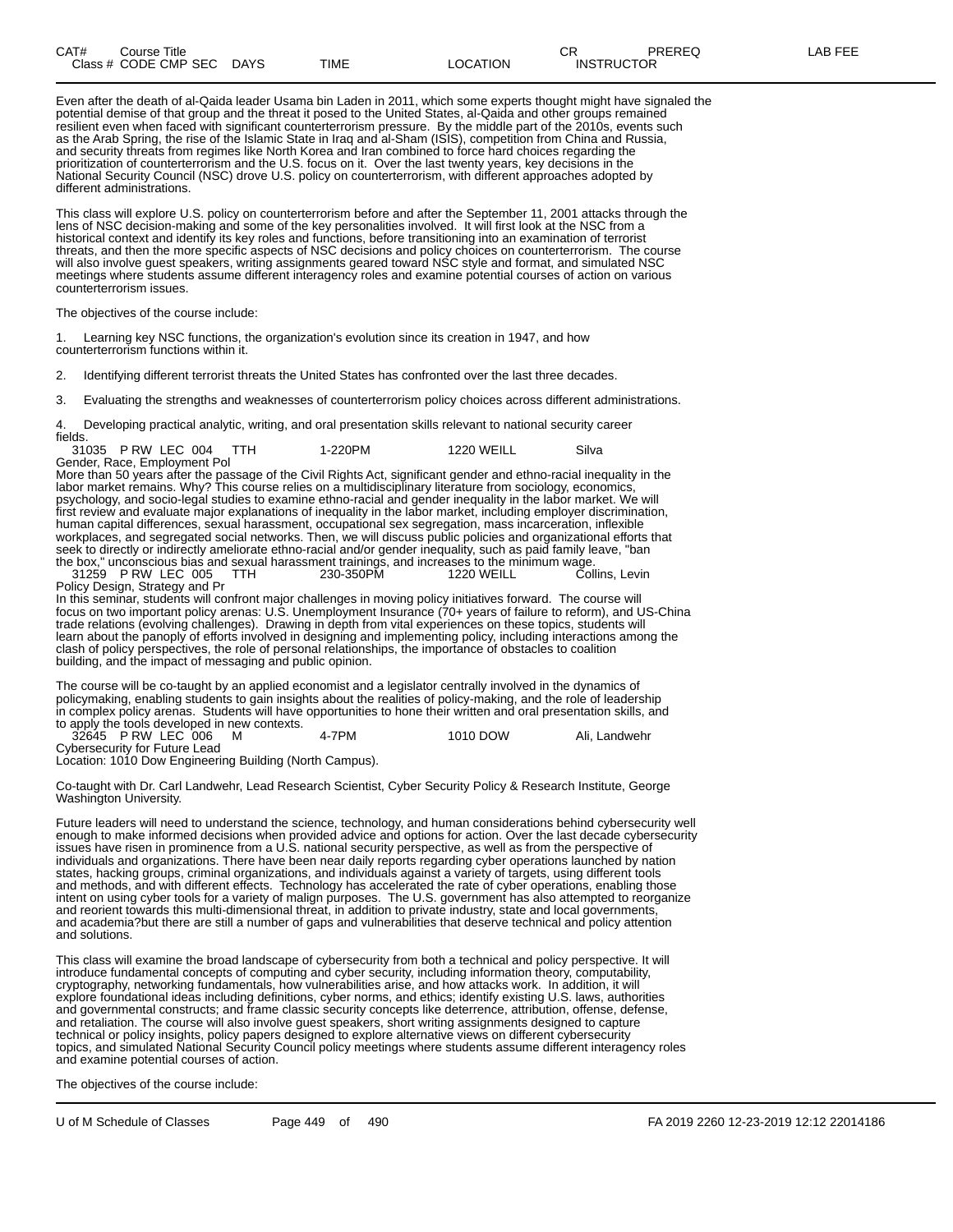1. Enhancing knowledge on technical and policy aspects of cybersecurity.

2. Sharpening critical thinking, executive briefing, and team collaboration skills.

3. Understanding real-world implications of cyber operations.

| 778                |                     |            |                                           |                                                              | 4. Identifying possible solutions or opportunities to address existing cybersecurity challenges.                 |                   |                |                 |
|--------------------|---------------------|------------|-------------------------------------------|--------------------------------------------------------------|------------------------------------------------------------------------------------------------------------------|-------------------|----------------|-----------------|
| 20257              |                     |            | <b>Proj Skills Wkshp</b><br>PRW SEM 001 W |                                                              | 1-220PM                                                                                                          | <b>1230 WEILL</b> | 1.00<br>Gerber |                 |
|                    |                     |            |                                           |                                                              | This is a professional skills workshop that will be required for students enrolled in the Applied Policy Seminar |                   |                |                 |
| 810                |                     |            | <b>Policy Research Sem</b>                |                                                              | (APS, PP578) and open to other MPP/ Master's student. To be offered each semester, concurrent with the APS.      |                   | 1.00           | <b>ADVISORY</b> |
| 16610 P RW SEM 001 |                     |            |                                           | - F                                                          | 1-220PM                                                                                                          | 3240 WEILL        | Leahy          |                 |
|                    |                     |            |                                           |                                                              | This course is open to PhD students in the joint program with Public Policy only.                                |                   |                |                 |
| 830                |                     |            | <b>Immersion Research</b>                 |                                                              |                                                                                                                  |                   | 1.00           |                 |
| 21293              | PRW SEM 001         |            |                                           | - F                                                          | 1-220PM                                                                                                          | <b>ARR</b>        | Leahy          |                 |
|                    |                     |            |                                           | This course is for third-year Ford School PhD students only. |                                                                                                                  |                   |                |                 |
| 990                | <b>Diss-Precand</b> |            |                                           |                                                              |                                                                                                                  |                   | 1.00-8.00      | <b>ADVISORY</b> |
|                    |                     | $IND +$    |                                           |                                                              | <b>ARR</b>                                                                                                       | <b>ARR</b>        |                |                 |
| 995                | Diss-Cand           |            |                                           |                                                              |                                                                                                                  |                   | 8.00           | <b>ENFORCED</b> |
|                    | DR                  | <b>IND</b> |                                           |                                                              | <b>ARR</b>                                                                                                       | ARR               |                |                 |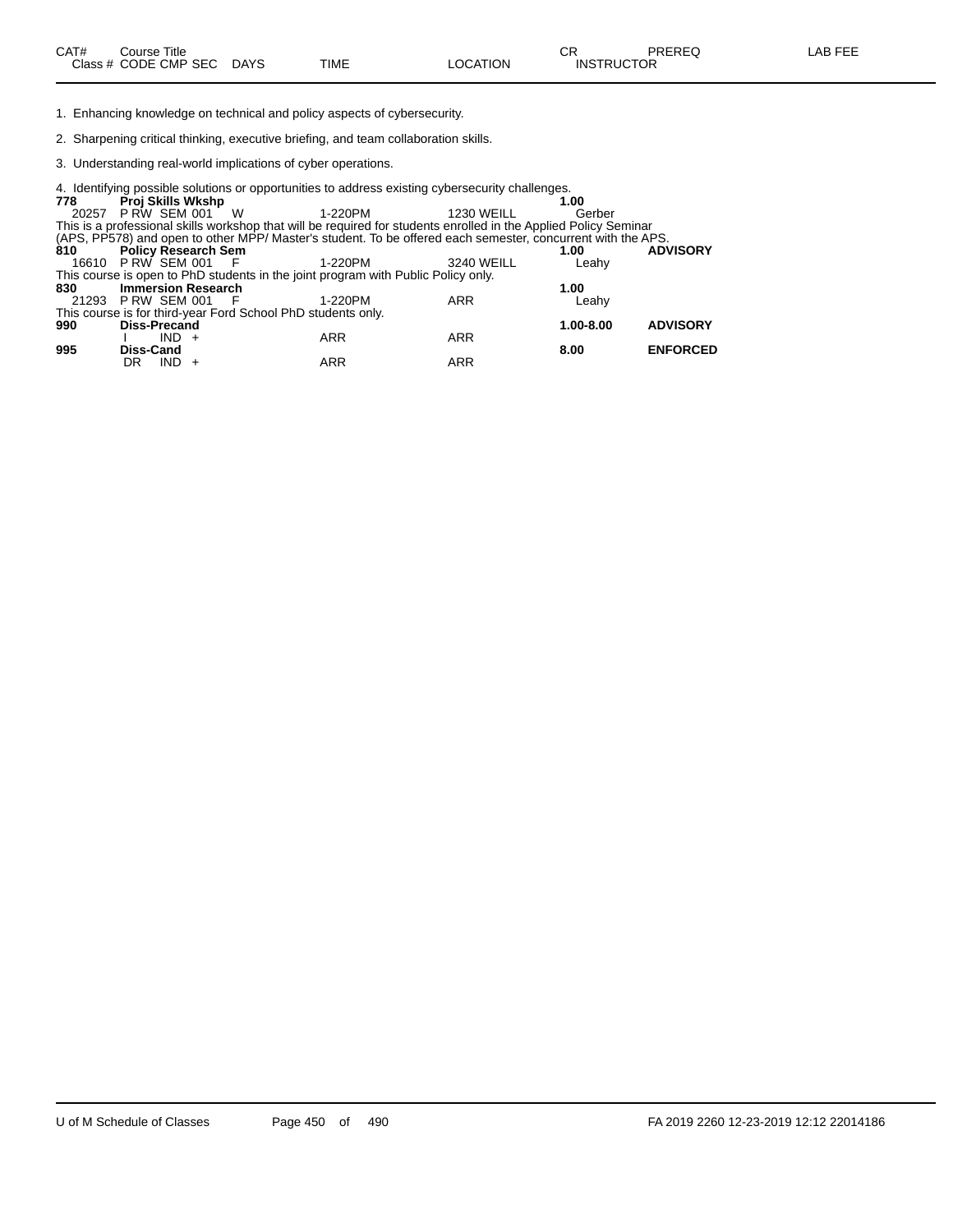# **Rackham Graduate School**

Studying Disability Arts&Cult

**Chemical Biology (CHEMBIO) 501 Chemical Biology I 3.00** 17500 PDR SEM 001 MWF 8-9AM 1250 USB Koutmou, Palfey, Koutmos Contact ChemicalBiology@umich.edu for registration inquiries after July 15th. This course is for PhD students only.<br>511 **511 MS Chem Biol I 5.00 ADVISORY** This course is intended for Chemical Biology MS students only. CHEMBIO 511 lectures will meet together with CHEMBIO 501 in 1250USB on M, W, F 8-9AM. Registering for this lecture section will auto-enroll a discussion section (CHEMBIO 511 002) on F 11-12pm in 1567 North University Bldg 29814 P R LEC 001 MWF 8-9AM ARR Iliff 29815 A DIS 002 F 11-12PM 1567 NUB Iliff **599 Research Rotation 1.00-6.00** 17542 P R LAB 001 ARR ARR Register for section 001 for a full semester rotation. 18822 PDR LAB 002 ARR ARR ARR Register for section 002 for a September- October half semester rotation. 18823 PDR LAB 003 ARR ARR Register for section 003 for a November- December half semester rotation.<br>601 Critical Analysis I **601 Critical Analysis I 1.00-2.00** 29817 P R SEM 001 M 11-12PM 1567 NUB Iliff This course is available to Chemical Biology PhD students only.<br>800 Seminar in Chem Bio **800 Seminar in Chem Bio 1.00** 35442 PD SEM 001 ARR ARR Xu, Iliff **990 Diss-Precand 1.00-8.00** SD IND + ARR ARR ARR **995 Diss-Cand 8.00 ENFORCED** SR IND + ARR ARR ARR **Museum Studies (MSP) 601 Museum Proseminar I 3.00 ADVISORY** 16981 PI SEM 001 MW 6-730PM 049 UMMA Hedstrom 611 MSP Reading/Research **611 611 61211 <b>MSP Reading/Research 1.00-3.00 ADVISORY**<br>  $\begin{array}{ccc}\n\bullet & \bullet & \bullet \\
\bullet & \bullet & \bullet\n\end{array}$  $IND +$ **Rackham Graduate School (RACKHAM) 1700-3100 Enterdisciplin Sem**<br>
PI SEM 005 T 6-9PM 1807 EQ Gould 16724 PI World Performance Studies<br>571 **Interdisc Sem 571 Interdisc Sem 1.00 ADVISORY** 18622 PI SEM 001 M 4-530PM ARR Cowles **580 Disability Studies 1.00-3.00 ADVISORY PI W SEM 001**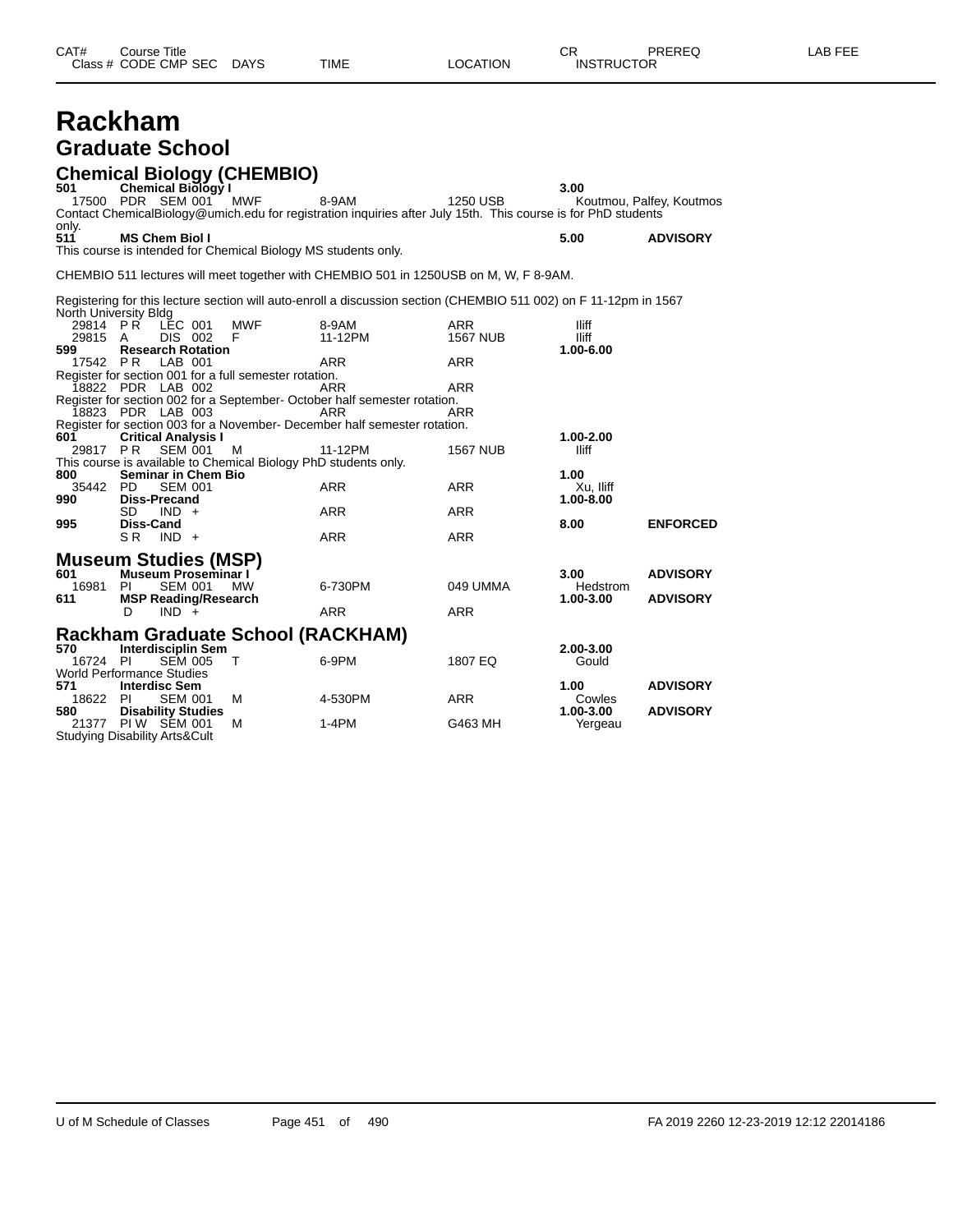# **Ross School of Business**

FRESHMEN MAY NOT ELECT ANY BUSINESS COURSES. 500 LEVEL COURSES OR ABOVE REQUIRE GRADUATE STANDING.

### **School of Business Administration**

|                  | <b>Accounting (ACC)</b>                                                                        |             |                                                                                                                                                                                                                              |                                      |                        |                                        |       |
|------------------|------------------------------------------------------------------------------------------------|-------------|------------------------------------------------------------------------------------------------------------------------------------------------------------------------------------------------------------------------------|--------------------------------------|------------------------|----------------------------------------|-------|
| 300<br>10086 PR  | <b>Financial Acctg</b><br>REC 001                                                              | TTH         | 830-10AM                                                                                                                                                                                                                     | R0220 BUS                            | 3.00<br>Kama           | <b>ADVISORY, ENFORCED</b>              | 63.00 |
|                  | This section of ACC 300 is reserved exclusively for BBA students.<br>10087 PR REC 002          | TTH         | 10-1130AM                                                                                                                                                                                                                    | R0220 BUS                            | Kama                   |                                        |       |
| 10088 PR         | This section of ACC 300 is reserved exclusively for BBA students.<br>REC 003                   | <b>TTH</b>  | 1130-1PM                                                                                                                                                                                                                     | R0220 BUS                            | Kama                   |                                        |       |
|                  | This section of ACC 300 is reserved exclusively for BBA students.<br>19050 PR REC 004          | TTH         | 1-230PM                                                                                                                                                                                                                      | R0220 BUS                            | Packard                |                                        |       |
|                  | This section of ACC 300 is reserved exclusively for BBA students.<br>10089 PR REC 005          | TTH         | 230-4PM                                                                                                                                                                                                                      | R0220 BUS                            | Packard                |                                        |       |
| 10090 PR         | This section of ACC 300 is reserved exclusively for BBA students.<br>REC 006                   | <b>TTH</b>  | 4-530PM                                                                                                                                                                                                                      | R0220 BUS                            | Packard                |                                        |       |
|                  | This section of ACC 300 is reserved exclusively for BBA students.<br>24267 PR REC 007          | TTH         | 830-10AM                                                                                                                                                                                                                     | R0240 BUS                            | Williams               |                                        |       |
|                  | This section of ACC 300 is reserved exclusively for BBA students.<br>24893 PR REC 008          | TTH         | 10-1130AM                                                                                                                                                                                                                    | <b>R0240 BUS</b>                     | Williams               |                                        |       |
|                  | This section of ACC 300 is reserved exclusively for BBA students.<br>23872 PRW REC 009         | МW          | 1-230PM                                                                                                                                                                                                                      | <b>B1580 BUS</b>                     | Krolick                |                                        |       |
| above.           |                                                                                                |             | This section of ACC 300 is reserved exclusively for non-Business students of sophomore standing (25+ CTP) and                                                                                                                |                                      |                        |                                        |       |
|                  | 23870 PRW REC 010                                                                              | МW          | 230-4PM<br>This section of ACC 300 is reserved exclusively for non-Business students of sophomore standing (25+ CTP) and                                                                                                     | <b>B1580 BUS</b>                     | Krolick                |                                        |       |
| above.           | 23871 P RW REC 011                                                                             | МW          | 4-530PM                                                                                                                                                                                                                      | <b>B1580 BUS</b>                     | Krolick                |                                        |       |
| above.           |                                                                                                |             | This section of ACC 300 is reserved exclusively for non-Business students of sophomore standing (25+ CTP) and                                                                                                                |                                      |                        |                                        |       |
|                  | 23873 PRW REC 310                                                                              | МW          | 230-4PM<br>This section of ACC 300 is reserved exclusively for Minor in Business students.                                                                                                                                   | B1580 BUS                            | Krolick                |                                        |       |
|                  | 23874 P RW REC 311                                                                             | <b>MW</b>   | 4-530PM<br>This section of ACC 300 is reserved exclusively for Minor in Business students.                                                                                                                                   | <b>B1580 BUS</b>                     | Krolick                |                                        |       |
|                  | 23875 PRW REC 319                                                                              | <b>MW</b>   | 1-230PM<br>This section of ACC 300 is reserved exclusively for Minor in Business students.                                                                                                                                   | <b>B1580 BUS</b>                     | Krolick                |                                        |       |
| 312.             | <b>Inter Financ Acctg</b><br>10091 P RW REC 001                                                | MW          | 830-10AM                                                                                                                                                                                                                     | <b>B1580 BUS</b>                     | 3.00<br>Mehta          | <b>ADVISORY, ENFORCED</b>              | 63.00 |
|                  | 24246 P RW REC 311                                                                             | MW          | 830-10AM<br>Seats in this section are reserved exclusively for Minor in Business students. If you are not a Minor in Business                                                                                                | <b>B1580 BUS</b>                     | Mehta                  |                                        |       |
| 315              | <b>Cost Accounting</b>                                                                         |             | student, please enroll in (or add yourself to the waitlist of) the section this class is combined with.                                                                                                                      |                                      | 3.00                   | <b>ADVISORY</b>                        | 78.00 |
|                  | 10092 P RW REC 001<br>24247 P RW REC 311                                                       | MW<br>MW    | 1-230PM<br>1-230PM                                                                                                                                                                                                           | <b>B3560 BUS</b><br><b>B3560 BUS</b> | Klemstine<br>Klemstine |                                        |       |
|                  |                                                                                                |             | Seats in this section are reserved exclusively for Minor in Business students. If you are not a Minor in Business<br>student, please enroll in (or add yourself to the waitlist of) the section this class is combined with. |                                      |                        |                                        |       |
| 317              | <b>Tax&amp;Managerial Dec</b><br>16995 PRW REC 001 TTH                                         |             | 230-4PM                                                                                                                                                                                                                      | R <sub>1240</sub> BUS                | 3.00<br>Desimpelare    | <b>ADVISORY</b>                        |       |
| 335.<br>20534 PI | <b>Maize and Blue Fund</b><br>SEM 001 T                                                        |             | 630-930PM                                                                                                                                                                                                                    | <b>R0400 BUS</b>                     | 1.50<br>Dittmar        | <b>ADVISORY</b>                        |       |
| 399              | ACC 335 is cross-listed with FIN 335 and meets with ACC/FIN 725.<br><b>Indep Study Project</b> |             |                                                                                                                                                                                                                              |                                      | 1.00-3.00              | <b>ADVISORY</b>                        |       |
| 471              | $IND +$<br><b>Accounting Principle</b>                                                         |             | ARR                                                                                                                                                                                                                          | ARR                                  | 3.00                   | <b>ADVISORY, ENFORCED</b>              | 63.00 |
|                  | 10094 PIRW REC 001                                                                             | MW          | 830-10AM<br>This section of ACC 471 is reserved for non-Business students with junior (55+ CTP), senior (85+ CTP), or graduate                                                                                               | <b>R2240 BUS</b>                     | Williams               |                                        |       |
| standing.        | 10095 PIRW REC 002                                                                             | МW          | 10-1130AM                                                                                                                                                                                                                    | <b>R2240 BUS</b>                     | Williams               |                                        |       |
| standing.        |                                                                                                |             | This section of ACC 471 is reserved for non-Business students with junior (55+ CTP), senior (85+ CTP), or graduate                                                                                                           |                                      |                        |                                        |       |
|                  | 19609 PIRW REC 003                                                                             | W           | 7-10PM<br>This section of ACC 471 is reserved for non-Business students with junior (55+ CTP), senior (85+ CTP), or graduate                                                                                                 | R0220 BUS                            | Drogt                  |                                        |       |
| standing.        | 23876 PIRW REC 311                                                                             | MW          | 830-10AM                                                                                                                                                                                                                     | <b>R2240 BUS</b>                     | Williams               |                                        |       |
|                  |                                                                                                |             | This section of ACC 471 is reserved exclusively for Minor in Business students.                                                                                                                                              |                                      |                        |                                        |       |
|                  | 23877 PIRW REC 312<br>23878 PIRW REC 313                                                       | МW          | 10-1130AM<br>This section of ACC 471 is reserved exclusively for Minor in Business students.                                                                                                                                 | R2240 BUS                            | Williams               |                                        |       |
|                  |                                                                                                | W           | 7-10PM<br>This section of ACC 471 is reserved exclusively for Minor in Business students.                                                                                                                                    | R0220 BUS                            | Drogt                  |                                        |       |
| 501              | <b>Prin Financial Acct</b><br>10096 PIRW REC 451                                               | W           | 7-10PM                                                                                                                                                                                                                       | <b>R2240 BUS</b>                     | 3.00<br>Indjejikian    | <b>ENFORCED</b>                        |       |
| 501              | <b>Prin Financial Acct</b><br><b>P RW REC 451</b>                                              | W           | 630-930PM                                                                                                                                                                                                                    | <b>R2240 BUS</b>                     | 3.00                   | <b>ENFORCED</b>                        |       |
| 502              | <b>Prin Fin Acc</b>                                                                            |             |                                                                                                                                                                                                                              |                                      | 2.25                   | <b>ENFORCED</b>                        |       |
|                  | U of M Schedule of Classes                                                                     | Page 452 of | 490                                                                                                                                                                                                                          |                                      |                        | FA 2019 2260 12-23-2019 12:12 22014186 |       |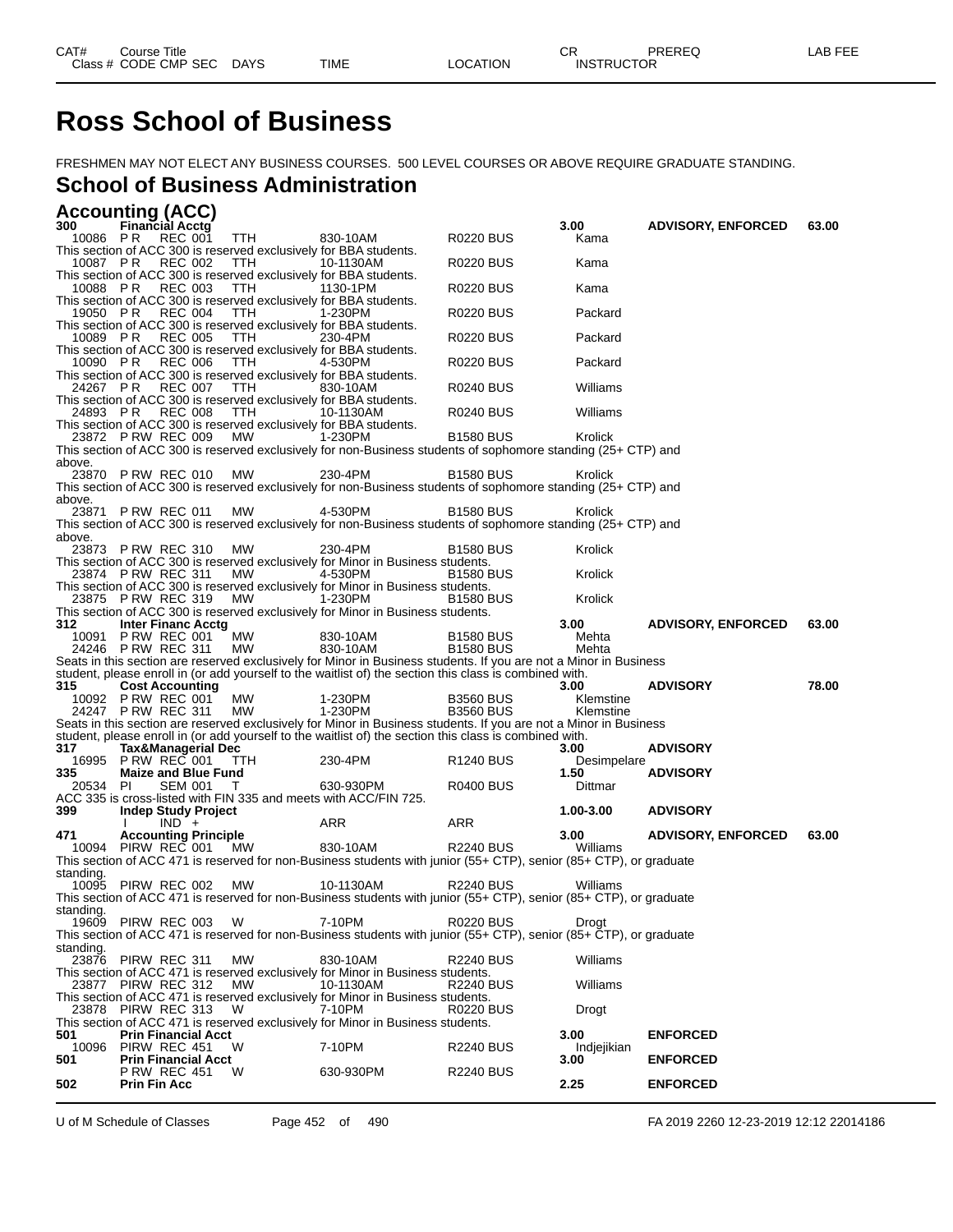| CAT#<br>Class # CODE CMP SEC                                    | Course Title                                                      |                                                                                        |                                 | <b>DAYS</b>                                                   | TIME                                                                                                                            | <b>LOCATION</b>                                                                                  | CR.<br><b>INSTRUCTOR</b>                             | PREREQ          | LAB FEE |
|-----------------------------------------------------------------|-------------------------------------------------------------------|----------------------------------------------------------------------------------------|---------------------------------|---------------------------------------------------------------|---------------------------------------------------------------------------------------------------------------------------------|--------------------------------------------------------------------------------------------------|------------------------------------------------------|-----------------|---------|
| 16996<br>16997<br>16998<br>16999<br>17000                       | <b>PIR</b><br>PIR<br><b>PIR</b><br>PIR<br><b>PIR</b>              | <b>REC 001</b><br><b>REC 002</b><br><b>REC 003</b><br><b>REC 004</b><br><b>REC 005</b> |                                 | <b>MW</b><br><b>MW</b><br><b>MW</b><br><b>MW</b><br><b>MW</b> | 1020-1240PM<br>1020-1240PM<br>8-1020AM<br>210-430PM<br>8-1020AM                                                                 | <b>R0220 BUS</b><br><b>R0230 BUS</b><br><b>R0220 BUS</b><br><b>R0220 BUS</b><br><b>R0230 BUS</b> | Costello<br>Miller<br>Costello<br>Costello<br>Miller |                 |         |
| 533                                                             | <b>Financial Accounting</b><br><b>PIR</b>                         | <b>REC 801</b>                                                                         |                                 | т                                                             |                                                                                                                                 | <b>ARR</b>                                                                                       | 2.25<br>Miller                                       | <b>ENFORCED</b> | 25.00   |
| 35985<br>533                                                    |                                                                   |                                                                                        | <b>Financial Accounting</b>     |                                                               | 6-730PM                                                                                                                         |                                                                                                  | 2.25                                                 | <b>ENFORCED</b> | 25.00   |
|                                                                 | PR<br>P <sub>R</sub><br>P R                                       | <b>REC 801</b><br><b>REC 801</b><br><b>REC 801</b>                                     |                                 | Τ<br>т<br>т                                                   | 6-730PM<br>6-730PM<br>6-730PM                                                                                                   | ARR<br><b>ARR</b><br>ARR                                                                         |                                                      |                 |         |
| 533                                                             | <b>Financial Accounting</b>                                       |                                                                                        |                                 |                                                               |                                                                                                                                 |                                                                                                  | 2.25                                                 | <b>ENFORCED</b> | 25.00   |
| 36062<br>533                                                    | <b>PIR</b>                                                        | <b>REC 802</b>                                                                         | <b>Financial Accounting</b>     |                                                               | 8-930PM                                                                                                                         | <b>ARR</b>                                                                                       | Miller<br>2.25                                       | <b>ENFORCED</b> | 25.00   |
|                                                                 | PR<br>P <sub>R</sub><br>P R                                       | <b>REC 802</b><br><b>REC 802</b><br><b>REC 802</b>                                     |                                 | Τ<br>т<br>т                                                   | 8-930PM<br>8-930PM<br>8-930PM                                                                                                   | <b>ARR</b><br><b>ARR</b><br>ARR                                                                  |                                                      |                 |         |
| 552<br>25175<br>25174<br>27046                                  | <b>Management Acctg</b><br><b>PIR</b><br><b>PIR</b><br><b>PIR</b> | <b>REC 001</b><br><b>REC 002</b><br><b>REC 003</b>                                     |                                 | TTH<br>TTH<br>TTH                                             | 850-1020AM<br>1240-210PM<br>210-340PM                                                                                           | <b>R2240 BUS</b><br><b>R2210 BUS</b><br>R1230 BUS                                                | 1.50<br>Omartian<br>Omartian<br>Indjejikian          | <b>ENFORCED</b> |         |
| 555                                                             |                                                                   |                                                                                        | Corp Fin Res & Rept             |                                                               |                                                                                                                                 |                                                                                                  | 2.25                                                 | <b>ENFORCED</b> |         |
| 22994                                                           | <b>PIR</b>                                                        | <b>REC 001</b>                                                                         |                                 | TTH                                                           | 8-1020AM                                                                                                                        | <b>B1560 BUS</b>                                                                                 | Shakespeare                                          |                 |         |
| 23880                                                           | <b>PIR</b>                                                        | <b>REC 002</b>                                                                         |                                 | ACC 555 is reserved exclusively for MAcc students.<br>TTH     | 1020-1240PM                                                                                                                     | <b>B1560 BUS</b>                                                                                 | Shakespeare                                          |                 |         |
|                                                                 |                                                                   |                                                                                        |                                 | ACC 555 is reserved exclusively for MAcc students.            |                                                                                                                                 |                                                                                                  |                                                      |                 |         |
| 560<br>17412                                                    | Tax&Managerial Dec<br>PIRW REC 001                                |                                                                                        |                                 |                                                               | 7-10PM                                                                                                                          | <b>R1220 BUS</b>                                                                                 | 3.00<br>Desimpelare                                  | <b>ADVISORY</b> |         |
| 560                                                             |                                                                   |                                                                                        | Tax&Managerial Dec              |                                                               |                                                                                                                                 |                                                                                                  | 3.00                                                 | <b>ADVISORY</b> |         |
|                                                                 | <b>P RW REC 001</b>                                               |                                                                                        |                                 | T                                                             | 630-930PM                                                                                                                       | <b>R1220 BUS</b>                                                                                 |                                                      |                 |         |
| ACC 560.001 meets with ACC 560.451.<br>560                      | <b>Tax&amp;Managerial Dec</b>                                     |                                                                                        |                                 |                                                               |                                                                                                                                 |                                                                                                  | 3.00                                                 | <b>ADVISORY</b> |         |
| 17420                                                           | PIRW REC 451                                                      |                                                                                        |                                 |                                                               | 7-10PM                                                                                                                          | R <sub>1220</sub> BUS                                                                            | Desimpelare                                          |                 |         |
| 560                                                             | <b>P RW REC 451</b>                                               |                                                                                        | Tax&Managerial Dec              | T                                                             | 630-930PM                                                                                                                       | R <sub>1220</sub> BUS                                                                            | 3.00                                                 | <b>ADVISORY</b> |         |
| ACC 560.451 meets with ACC 560.001.                             |                                                                   |                                                                                        |                                 |                                                               |                                                                                                                                 |                                                                                                  |                                                      |                 |         |
| 561                                                             |                                                                   |                                                                                        | <b>Federal Taxation I</b>       |                                                               |                                                                                                                                 |                                                                                                  | 3.00                                                 | <b>ADVISORY</b> |         |
| 10097<br>561                                                    | PIRW REC 001<br><b>Federal Taxation I</b>                         |                                                                                        |                                 | МW                                                            | 1240-210PM                                                                                                                      | R <sub>1230</sub> BUS                                                                            | Totte<br>3.00                                        | <b>ADVISORY</b> |         |
|                                                                 | P RW REC 001                                                      |                                                                                        |                                 | МW                                                            | 1240-210PM                                                                                                                      | R <sub>1230</sub> BUS                                                                            |                                                      |                 |         |
| 561<br>23884                                                    | PIRW REC 002                                                      |                                                                                        | <b>Federal Taxation I</b>       | МW                                                            | 210-340PM                                                                                                                       | R <sub>1230</sub> BUS                                                                            | 3.00<br>Totte                                        | <b>ADVISORY</b> |         |
| 561                                                             |                                                                   |                                                                                        | <b>Federal Taxation I</b>       |                                                               |                                                                                                                                 |                                                                                                  | 3.00                                                 | <b>ADVISORY</b> |         |
|                                                                 | <b>P RW REC 002</b>                                               |                                                                                        |                                 | МW                                                            | 210-340PM                                                                                                                       | R <sub>1230</sub> BUS                                                                            |                                                      |                 |         |
| 564<br>17010                                                    | <b>Corp Fin Reporting</b><br>PIRW REC 001                         |                                                                                        |                                 | TTH                                                           | 8-1020AM                                                                                                                        | R <sub>1230</sub> BUS                                                                            | 2.25<br>Gallo                                        | <b>ADVISORY</b> |         |
| 10098                                                           | PIRW REC 002                                                      |                                                                                        |                                 | TTH                                                           | 1020-1240PM                                                                                                                     | R1230 BUS                                                                                        | Gallo                                                |                 |         |
| 10099                                                           | PIRW REC 003                                                      |                                                                                        |                                 | <b>MW</b>                                                     | 8-1020AM                                                                                                                        | R <sub>1210</sub> BUS                                                                            | Gallo                                                |                 |         |
| 10100<br>601                                                    | PIRW REC 004<br><b>Acc Info Sys Design</b>                        |                                                                                        |                                 | <b>MW</b>                                                     | 1020-1240PM                                                                                                                     | R <sub>1210</sub> BUS                                                                            | Gallo<br>1.50                                        |                 |         |
| 18318                                                           | PIRW REC 001                                                      |                                                                                        |                                 | MW                                                            | 210-340PM                                                                                                                       | <b>B0570 BUS</b>                                                                                 | Criste                                               |                 |         |
| This class is reserved for MAcc students.<br>23885 PIRW REC 002 |                                                                   |                                                                                        |                                 | МW                                                            | 1240-210PM                                                                                                                      | <b>B0570 BUS</b>                                                                                 | Criste                                               |                 |         |
| This class is reserved for MAcc students.                       |                                                                   |                                                                                        |                                 |                                                               |                                                                                                                                 |                                                                                                  |                                                      |                 |         |
| 618                                                             |                                                                   |                                                                                        | <b>Fin Comm&amp;Invst Relat</b> |                                                               |                                                                                                                                 |                                                                                                  | 2.25                                                 | <b>ADVISORY</b> |         |
| 22258<br>26780                                                  | PIRW REC 001<br>PIRW REC 002                                      |                                                                                        |                                 | TTH<br>TTH                                                    | 8-1020AM<br>1020-1240PM                                                                                                         | <b>R1230 BUS</b><br>R1230 BUS                                                                    | Miller<br>Miller                                     |                 |         |
| 630                                                             |                                                                   |                                                                                        | Auditing&Assurance              |                                                               |                                                                                                                                 |                                                                                                  | 1.50                                                 | <b>ADVISORY</b> |         |
| 17467                                                           | PIRW REC 001                                                      |                                                                                        |                                 | TTH                                                           | 1020-1150AM<br>Students registering for this course in Fall B will be required to complete the Winter A section to receive full | <b>B0570 BUS</b>                                                                                 | Criste                                               |                 |         |
| course credit.                                                  |                                                                   |                                                                                        |                                 |                                                               |                                                                                                                                 |                                                                                                  |                                                      |                 |         |
| 23886 PIRW REC 002<br>course credit.                            |                                                                   |                                                                                        |                                 | <b>TTH</b>                                                    | 850-1020AM<br>Students registering for this course in Fall B will be required to complete the Winter A section to receive full  | <b>B0570 BUS</b>                                                                                 | Criste                                               |                 |         |
| 651                                                             |                                                                   |                                                                                        | <b>Foundations of Tech</b>      |                                                               |                                                                                                                                 |                                                                                                  | 0.50                                                 |                 |         |
| 30561 P RW REC 001                                              |                                                                   |                                                                                        |                                 | МW                                                            | 430-6PM<br>Section 001 in 2019 will hold class from 4:30pm to 6pm on the following dates:                                       | <b>R2220 BUS</b>                                                                                 | Nagar                                                |                 |         |
| - Monday, October 28th                                          |                                                                   |                                                                                        |                                 |                                                               |                                                                                                                                 |                                                                                                  |                                                      |                 |         |
| - Wednesday, October 30th                                       |                                                                   |                                                                                        |                                 |                                                               |                                                                                                                                 |                                                                                                  |                                                      |                 |         |
| - Monday, November 4th<br>- Wednesday, November 6th             |                                                                   |                                                                                        |                                 |                                                               |                                                                                                                                 |                                                                                                  |                                                      |                 |         |
| 30570 P RW REC 002                                              |                                                                   |                                                                                        |                                 | Т                                                             | 630-930PM                                                                                                                       | <b>R2220 BUS</b>                                                                                 | Nagar                                                |                 |         |
|                                                                 |                                                                   |                                                                                        |                                 |                                                               | Section 002 in 2019 will hold class from 6:30pm - 9:30pm on the following dates:                                                |                                                                                                  |                                                      |                 |         |
| - Tuesday, October 29th<br>- Tuesday, November 5th              |                                                                   |                                                                                        |                                 |                                                               |                                                                                                                                 |                                                                                                  |                                                      |                 |         |
| 30562 PIRW REC 451                                              |                                                                   |                                                                                        |                                 | МW                                                            | 430-6PM                                                                                                                         | <b>R2220 BUS</b>                                                                                 | Nagar                                                |                 |         |
|                                                                 |                                                                   |                                                                                        |                                 |                                                               | Section 451 in 2019 will hold class from 4:30pm to 6pm on the following dates:                                                  |                                                                                                  |                                                      |                 |         |
| - Monday, October 28th<br>- Wednesday, October 30th             |                                                                   |                                                                                        |                                 |                                                               |                                                                                                                                 |                                                                                                  |                                                      |                 |         |
|                                                                 |                                                                   |                                                                                        |                                 |                                                               |                                                                                                                                 |                                                                                                  |                                                      |                 |         |

U of M Schedule of Classes Page 453 of 490 FA 2019 2260 12-23-2019 12:12 22014186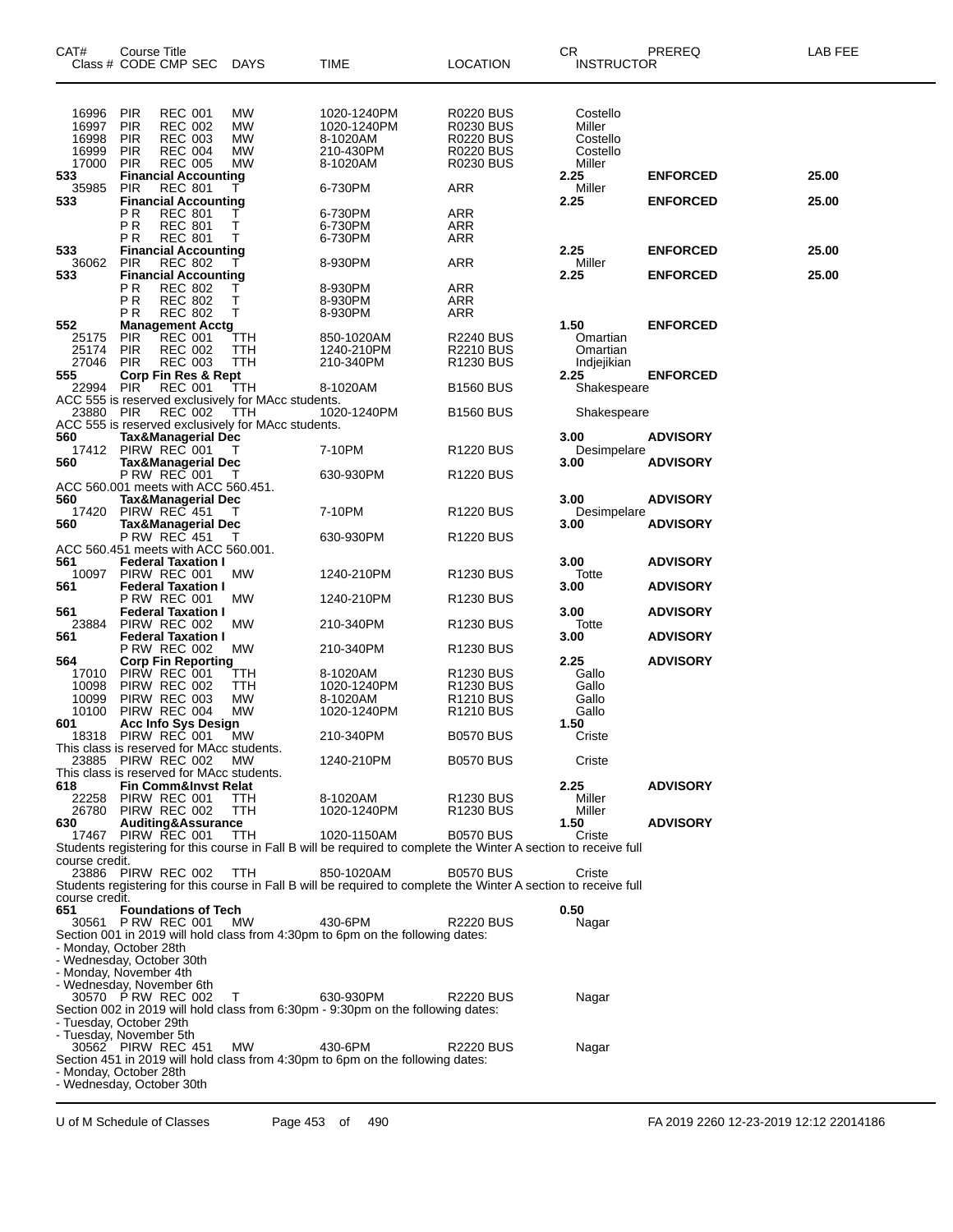| CAT#<br>Class # CODE CMP SEC DAYS                                                                    | Course Title                                                      |                                                                                                                                              |                                               |                                                                            | TIME                                                                                                                                                  | <b>LOCATION</b>                                                                                                                                                                  | CR<br>INSTRUCTOR                                                                                          | PREREQ                    | LAB FEE |
|------------------------------------------------------------------------------------------------------|-------------------------------------------------------------------|----------------------------------------------------------------------------------------------------------------------------------------------|-----------------------------------------------|----------------------------------------------------------------------------|-------------------------------------------------------------------------------------------------------------------------------------------------------|----------------------------------------------------------------------------------------------------------------------------------------------------------------------------------|-----------------------------------------------------------------------------------------------------------|---------------------------|---------|
| - Monday, November 4th<br>- Wednesday, November 6th<br>32241 PIRW REC 452<br>- Tuesday, October 29th |                                                                   |                                                                                                                                              |                                               | T                                                                          | 630-930PM<br>Section 452 in 2019 will hold class from 6:30pm - 9:30pm on the following dates:                                                         | <b>R2220 BUS</b>                                                                                                                                                                 | Nagar                                                                                                     |                           |         |
| - Tuesday, November 5th<br>695<br>26559                                                              | <b>MAcc Grad Res Sem</b><br>P                                     | <b>REC 001</b>                                                                                                                               |                                               | F                                                                          | 10-12PM                                                                                                                                               | <b>B1580 BUS</b>                                                                                                                                                                 | 3.00<br>Mehta                                                                                             |                           | 500.00  |
| 695                                                                                                  | <b>MAcc Grad Res Sem</b><br>P<br>Р<br>P                           | <b>REC 001</b><br><b>REC 001</b><br><b>REC 001</b><br><b>REC 001</b>                                                                         |                                               | F<br>F<br>F<br>F                                                           | 10-12PM<br>10-12PM<br>10-12PM<br>10-12PM                                                                                                              | <b>B1580 BUS</b><br><b>B1580 BUS</b><br><b>B1580 BUS</b><br><b>B1580 BUS</b>                                                                                                     | 3.00                                                                                                      |                           | 500.00  |
| DC Dates: August 27-29 (8am-6pm)                                                                     |                                                                   |                                                                                                                                              |                                               |                                                                            | Section 002 meets with Section 001 in BLAU1580. Exact dates TBA. This course takes a trip to Washington, DC. 2018                                     |                                                                                                                                                                                  |                                                                                                           |                           |         |
| 695<br>26560                                                                                         | <b>MAcc Grad Res Sem</b><br>P                                     | REC 002                                                                                                                                      |                                               | F                                                                          | 8-10AM                                                                                                                                                | <b>B1580 BUS</b>                                                                                                                                                                 | 3.00<br>Mehta                                                                                             |                           | 500.00  |
| 695                                                                                                  | <b>MAcc Grad Res Sem</b><br>P<br>P<br>P                           | <b>REC 002</b><br><b>REC 002</b><br><b>REC 002</b><br><b>REC 002</b>                                                                         |                                               | F<br>F<br>F<br>F                                                           | 8-10AM<br>8-10AM<br>8-10AM<br>8-10AM                                                                                                                  | <b>B1580 BUS</b><br><b>B1580 BUS</b><br><b>B1580 BUS</b><br><b>B1580 BUS</b>                                                                                                     | 3.00                                                                                                      |                           | 500.00  |
| DC Dates: August 27-29 (8am-6pm)                                                                     |                                                                   |                                                                                                                                              |                                               |                                                                            | Section 002 meets with Section 001 in BLAU1580. Exact dates TBA. This course takes a trip to Washington, DC. 2018                                     |                                                                                                                                                                                  |                                                                                                           |                           |         |
| 711<br>19678<br>19817<br>25318 PIRW REC 010                                                          | <b>Fin Stmt Analysis I</b><br>PIRW REC 001<br>PIRW REC 002        |                                                                                                                                              |                                               | МW<br>МW<br><b>MW</b>                                                      | 8-1020AM<br>1020-1240PM<br>8-1020AM                                                                                                                   | R0230 BUS<br><b>R0230 BUS</b><br><b>R0230 BUS</b>                                                                                                                                | 2.25<br>Yu<br>Yu<br>Yu                                                                                    | <b>ADVISORY, ENFORCED</b> |         |
| 25319 PIRW REC 020                                                                                   |                                                                   |                                                                                                                                              |                                               | MW                                                                         | Seats in this section are reserved exclusively for MAcc students.<br>1020-1240PM<br>Seats in this section are reserved exclusively for MAcc students. | <b>R0230 BUS</b>                                                                                                                                                                 | Yu                                                                                                        |                           |         |
| 725<br>20577 PI                                                                                      | <b>Maize and Blue Fund</b>                                        | <b>SEM 001</b>                                                                                                                               |                                               |                                                                            | ARR<br>ACC 725 is cross-listed with FIN 725 and meets with ACC/FIN 335.                                                                               | ARR                                                                                                                                                                              | 1.50<br>Dittmar                                                                                           | <b>ADVISORY</b>           |         |
| 750                                                                                                  | <b>Indep Study Project</b>                                        | $IND +$                                                                                                                                      |                                               |                                                                            | ARR                                                                                                                                                   | ARR                                                                                                                                                                              | 1.00-3.00                                                                                                 | <b>ADVISORY</b>           |         |
| 899<br>30650                                                                                         | <b>P RW SEM 001</b>                                               | Sem Acctg Issues                                                                                                                             |                                               |                                                                            | ARR                                                                                                                                                   | ARR                                                                                                                                                                              | 3.00<br>Indjejikian                                                                                       | <b>ADVISORY</b>           |         |
| 900                                                                                                  |                                                                   | Special Research<br>$IND +$                                                                                                                  |                                               |                                                                            | ARR                                                                                                                                                   | <b>ARR</b>                                                                                                                                                                       | 1.00-6.00                                                                                                 |                           |         |
| 990                                                                                                  |                                                                   | Diss-Precand<br>$IND +$                                                                                                                      |                                               |                                                                            | ARR                                                                                                                                                   | <b>ARR</b>                                                                                                                                                                       | 1.00-8.00                                                                                                 | <b>ADVISORY</b>           |         |
| 995                                                                                                  | Diss-Cand<br>IR.                                                  | $IND +$                                                                                                                                      |                                               |                                                                            | ARR                                                                                                                                                   | <b>ARR</b>                                                                                                                                                                       | 8.00                                                                                                      | <b>ENFORCED</b>           |         |
|                                                                                                      |                                                                   |                                                                                                                                              |                                               | <b>Business Administration (BA)</b>                                        |                                                                                                                                                       |                                                                                                                                                                                  |                                                                                                           |                           |         |
| 100                                                                                                  | Intro to Ross                                                     |                                                                                                                                              |                                               |                                                                            |                                                                                                                                                       |                                                                                                                                                                                  | 1.00                                                                                                      |                           | 47.00   |
| 25698<br>25699<br>26257<br>26258<br>29030<br>29031<br>29032<br>29033<br>101                          | ΡR<br>P R<br>ΡR<br>ΡR<br>P <sub>R</sub><br><b>PR</b><br>PR<br>P R | <b>REC 001</b><br><b>REC 002</b><br><b>REC 003</b><br><b>REC 004</b><br><b>REC 005</b><br><b>REC 006</b><br><b>REC 007</b><br><b>REC 008</b> |                                               | т<br>Τ<br>W<br>W<br>TН<br>TH<br>TН<br>TН                                   | 830-10AM<br>10-1130AM<br>830-10AM<br>10-1130AM<br>830-10AM<br>10-1130AM<br>4-530PM<br>530-7PM                                                         | <b>B1570 BUS</b><br><b>B1570 BUS</b><br><b>B0570 BUS</b><br><b>B0570 BUS</b><br><b>B1570 BUS</b><br><b>B1570 BUS</b><br><b>B0570 BUS</b><br><b>B0570 BUS</b>                     | Killaly<br>Killaly<br>Lafontaine<br>Lafontaine<br>Wooten<br>Wooten<br>Wooten<br>Wooten<br>1.00            | <b>ADVISORY</b>           |         |
| 22595<br>27490                                                                                       | <b>Development Seminar</b><br>ΡI<br>P                             | <b>SEM 001</b><br><b>SEM 003</b>                                                                                                             |                                               | F<br>F                                                                     | 1130-1PM<br>1-230PM                                                                                                                                   | <b>R2240 BUS</b>                                                                                                                                                                 | Wooten<br>Todd                                                                                            |                           |         |
| 102<br>30176                                                                                         | <b>Business Foundations</b>                                       |                                                                                                                                              |                                               |                                                                            | 6-8PM                                                                                                                                                 | <b>R2240 BUS</b>                                                                                                                                                                 | 0.50                                                                                                      |                           |         |
| 102                                                                                                  | P<br><b>Business Foundations</b>                                  | <b>REC 001</b>                                                                                                                               |                                               | W                                                                          |                                                                                                                                                       | ARR                                                                                                                                                                              | Bishara<br>0.50                                                                                           |                           |         |
| 102                                                                                                  | P<br><b>Business Foundations</b>                                  | <b>REC 001</b><br><b>REC 001</b><br><b>REC 001</b>                                                                                           |                                               | TН<br>F.<br>W                                                              | 830-1PM<br>830-4PM<br>530-730PM                                                                                                                       | <b>B1560 BUS</b><br><b>B1560 BUS</b><br>R0210 BUS                                                                                                                                | 0.50                                                                                                      |                           |         |
| 36147<br>102                                                                                         | P<br><b>Business Foundations</b>                                  | <b>REC 002</b>                                                                                                                               |                                               | W                                                                          | 6-8PM                                                                                                                                                 | ARR                                                                                                                                                                              | Wooten<br>0.50                                                                                            |                           |         |
|                                                                                                      | Р<br>P<br>P                                                       | <b>REC 002</b><br><b>REC 002</b><br><b>REC 002</b>                                                                                           |                                               | TН<br>F<br>T.                                                              | 830-1PM<br>830-4PM<br>530-730PM                                                                                                                       | <b>B1570 BUS</b><br><b>B1570 BUS</b><br><b>R0240 BUS</b>                                                                                                                         |                                                                                                           |                           |         |
| 200<br>22912<br>23888<br>22914<br>23890<br>24245<br>22916<br>23892<br>22918<br>23894                 | PR<br>PR<br>P R<br>ΡR<br>P R<br>P R<br>ΡR<br>P R<br>P R           | <b>Bus&amp;Leaders:Pos Diff</b><br>DIS 001<br><b>DIS</b><br><b>DIS</b><br>DIS.<br><b>DIS</b><br><b>DIS</b><br>DIS.<br><b>DIS</b><br>DIS 009  | 002<br>003<br>004<br>005<br>006<br>007<br>008 | MW<br><b>MW</b><br><b>MW</b><br>MW<br>МW<br><b>MW</b><br>TTH<br>TTH<br>TTH | 1-230PM<br>1-230PM<br>230-4PM<br>230-4PM<br>4-530PM<br>4-530PM<br>830-10AM<br>10-1130AM<br>1130-1PM                                                   | <b>B2560 BUS</b><br><b>R0420 BUS</b><br><b>B2560 BUS</b><br><b>R0420 BUS</b><br><b>B2560 BUS</b><br><b>R0420 BUS</b><br><b>R0420 BUS</b><br><b>R0420 BUS</b><br><b>R0420 BUS</b> | 3.00<br>Tasoluk<br>Mueller<br>Shakespeare<br>Mueller<br>Shakespeare<br>Mueller<br>Berdish<br>Yoon<br>Yoon |                           | 48.00   |

U of M Schedule of Classes Page 454 of 490 FA 2019 2260 12-23-2019 12:12 22014186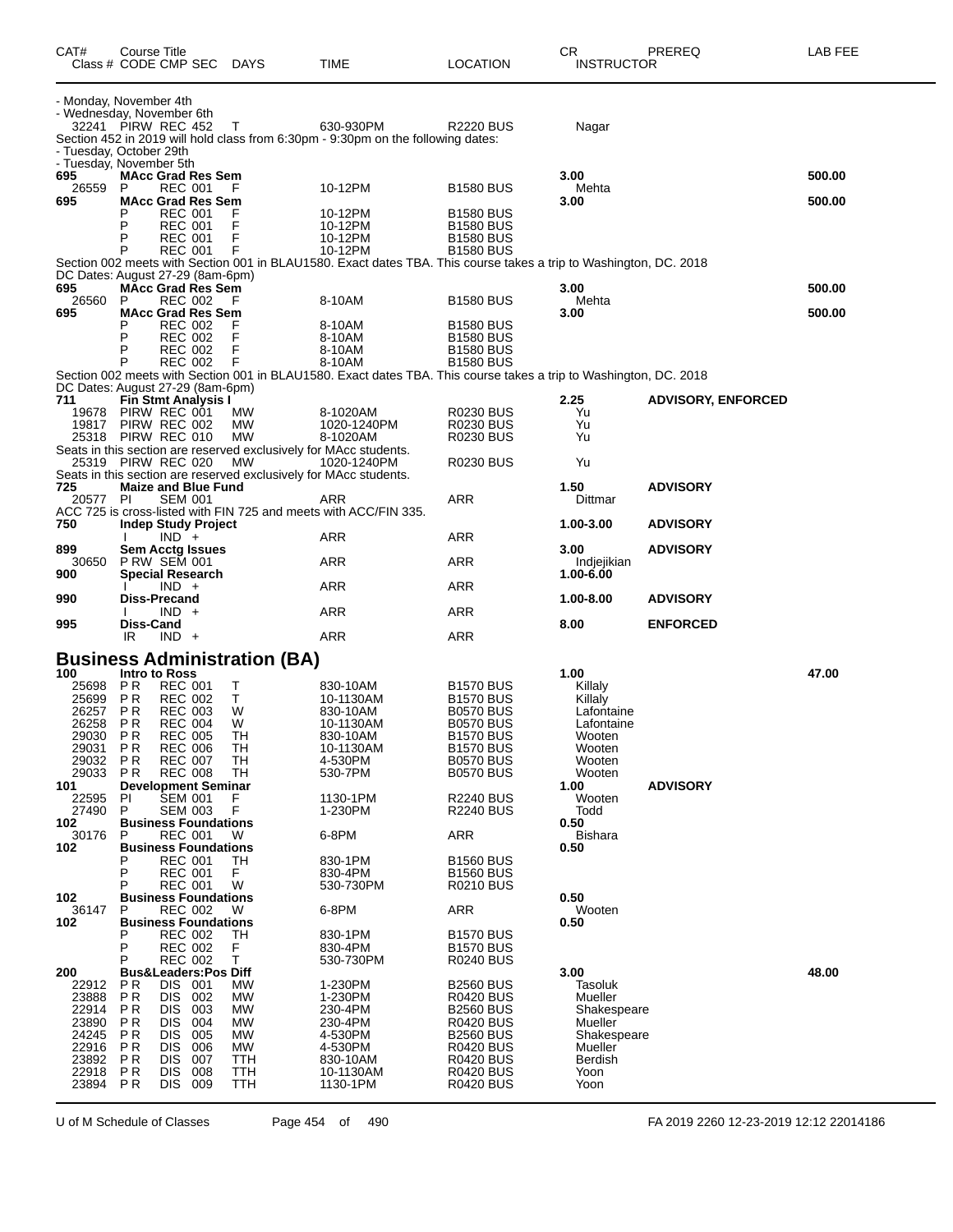| CAT#                                                        | Course Title                                            | Class # CODE CMP SEC                                                                  | DAYS                                                               | TIME                                                                                                                                                                                                                                         | <b>LOCATION</b>                                                                                                                   | CR.<br><b>INSTRUCTOR</b>                                                                | PREREQ          | LAB FEE |
|-------------------------------------------------------------|---------------------------------------------------------|---------------------------------------------------------------------------------------|--------------------------------------------------------------------|----------------------------------------------------------------------------------------------------------------------------------------------------------------------------------------------------------------------------------------------|-----------------------------------------------------------------------------------------------------------------------------------|-----------------------------------------------------------------------------------------|-----------------|---------|
| 23893<br>22921<br>23896<br>23895<br>22920<br>24964<br>22665 | P R<br>ΡR<br>P R<br>P R<br>P R<br>P <sub>R</sub><br>P R | DIS 010<br>DIS.<br>011<br>DIS.<br>012<br>DIS.<br>013<br>DIS 014<br>DIS 015<br>DIS 016 | TTH<br>TTH<br><b>TTH</b><br><b>TTH</b><br>TTH<br><b>TTH</b><br>TTH | 1130-1PM<br>1-230PM<br>230-4PM<br>4-530PM<br>830-10AM<br>10-1130AM<br>1-230PM                                                                                                                                                                | R2310 BUS<br><b>R0420 BUS</b><br><b>R0420 BUS</b><br><b>R0420 BUS</b><br><b>B3560 BUS</b><br><b>R2310 BUS</b><br><b>R2310 BUS</b> | Nyshadham<br>Coolican<br>Yoon<br>Alexander<br>Auer<br><b>Eckhoff Onofre</b><br>Coolican |                 |         |
| 225<br>28723<br>325                                         | ABIS<br>P<br><b>ABIS</b>                                | <b>REC 001</b>                                                                        |                                                                    | ARR                                                                                                                                                                                                                                          | ARR                                                                                                                               | 1.00<br>Shark<br>1.00                                                                   |                 |         |
| 28724<br>399                                                | P                                                       | <b>REC 001</b><br><b>Indep Study Project</b>                                          |                                                                    | ARR                                                                                                                                                                                                                                          | ARR                                                                                                                               | Shark<br>1.00-3.00                                                                      |                 |         |
| 445                                                         |                                                         | $IND +$<br><b>Base of Pyramid</b>                                                     |                                                                    | ARR                                                                                                                                                                                                                                          | ARR                                                                                                                               | 3.00                                                                                    | <b>ADVISORY</b> | 41.00   |
|                                                             |                                                         | 26582 PIRW REC 001                                                                    | М                                                                  | 630-930PM                                                                                                                                                                                                                                    | <b>B3580 BUS</b>                                                                                                                  | London                                                                                  |                 |         |
| 445                                                         |                                                         | <b>Base of Pyramid</b><br>P RW REC 001<br><b>P RW REC 001</b>                         | TН<br>TН                                                           | 630-930PM<br>630-930PM<br>2019: BA 445.001/.321 will meet in B3580 on the following Thursdays in addition to Monday evenings in Fall B: 11/14                                                                                                | <b>B3580 BUS</b><br><b>R0210 BUS</b>                                                                                              | 3.00                                                                                    | <b>ADVISORY</b> | 41.00   |
| and 11/21.                                                  |                                                         |                                                                                       |                                                                    |                                                                                                                                                                                                                                              |                                                                                                                                   |                                                                                         |                 |         |
| 445<br>30599                                                |                                                         | <b>Base of Pyramid</b><br>PIRW REC 002                                                | W                                                                  | 430-730PM                                                                                                                                                                                                                                    | <b>B3580 BUS</b>                                                                                                                  | 3.00<br>London                                                                          | <b>ADVISORY</b> | 41.00   |
| 445                                                         |                                                         | <b>Base of Pyramid</b><br><b>P RW REC 002</b><br><b>P RW REC 002</b>                  | F<br>F                                                             | 9-12PM<br>9-12PM                                                                                                                                                                                                                             | ARR<br>ARR                                                                                                                        | 3.00                                                                                    | <b>ADVISORY</b> | 41.00   |
|                                                             |                                                         |                                                                                       |                                                                    | 2019: BA 445.002/.322 meets with BA 612.001 in R2220 on the following Fridays (9 am - 12 pm) in addition to                                                                                                                                  |                                                                                                                                   |                                                                                         |                 |         |
| 445                                                         |                                                         | <b>Base of Pyramid</b>                                                                | Wednesday evenings in Fall B: 11/15 and 11/22.                     |                                                                                                                                                                                                                                              |                                                                                                                                   | 3.00                                                                                    | <b>ADVISORY</b> | 41.00   |
| 27033<br>445                                                |                                                         | PIRW REC 321<br><b>Base of Pyramid</b>                                                | м                                                                  | 630-930PM                                                                                                                                                                                                                                    | <b>B3580 BUS</b>                                                                                                                  | London<br>3.00                                                                          | <b>ADVISORY</b> | 41.00   |
|                                                             |                                                         | <b>P RW REC 321</b><br>P RW REC 321                                                   | TН<br>TH                                                           | 630-930PM<br>630-930PM                                                                                                                                                                                                                       | <b>B3580 BUS</b><br><b>R0210 BUS</b>                                                                                              |                                                                                         |                 |         |
| students.                                                   |                                                         |                                                                                       |                                                                    | Section 321 meets with Section 001 and is reserved exclusively for Minor in Business and Master of Management                                                                                                                                |                                                                                                                                   |                                                                                         |                 |         |
| and 11/21.<br>445                                           |                                                         | <b>Base of Pyramid</b>                                                                |                                                                    | 2019: BA 445.001/.321 will meet in B3580 on the following Thursdays in addition to Monday evenings in Fall B: 11/14                                                                                                                          |                                                                                                                                   | 3.00                                                                                    | <b>ADVISORY</b> | 41.00   |
| 30600                                                       |                                                         | PIRW REC 322                                                                          | W                                                                  | 430-730PM                                                                                                                                                                                                                                    | <b>B3580 BUS</b>                                                                                                                  | London                                                                                  |                 |         |
| 445                                                         |                                                         | <b>Base of Pyramid</b><br><b>P RW REC 322</b>                                         | F<br>F                                                             | 9-12PM                                                                                                                                                                                                                                       | ARR                                                                                                                               | 3.00                                                                                    | <b>ADVISORY</b> | 41.00   |
| students.                                                   |                                                         | <b>P RW REC 322</b>                                                                   |                                                                    | 9-12PM<br>Section 322 meets with Section 002 and is reserved exclusively for Minor in Business and Master of Management                                                                                                                      | ARR                                                                                                                               |                                                                                         |                 |         |
|                                                             |                                                         |                                                                                       |                                                                    | 2019: BA 445.002/.322 meets with BA 612.001 in R2220 on the following Fridays (9 am - 12 pm) in addition to                                                                                                                                  |                                                                                                                                   |                                                                                         |                 |         |
| 456                                                         | <b>LBLE</b>                                             |                                                                                       | Wednesday evenings in Fall B: 11/15 and 11/22.                     |                                                                                                                                                                                                                                              |                                                                                                                                   | 3.00                                                                                    |                 |         |
| 27658 PI<br>476                                             |                                                         | LAB 001<br><b>Amer Bus History</b>                                                    | TTH                                                                | 830-10AM                                                                                                                                                                                                                                     | R <sub>1220</sub> BUS                                                                                                             | Barger<br>3.00                                                                          | <b>ADVISORY</b> |         |
| 16122                                                       |                                                         | PIRW REC 001                                                                          | <b>TTH</b>                                                         | 1130-1PM                                                                                                                                                                                                                                     | <b>B1570 BUS</b>                                                                                                                  | Hinesly                                                                                 |                 |         |
| 480                                                         |                                                         | <b>Senior Thesis</b>                                                                  | BA 476 is cross-listed with HISTORY 476.                           |                                                                                                                                                                                                                                              |                                                                                                                                   | 3.00                                                                                    | <b>ADVISORY</b> |         |
| 23350 PIR                                                   |                                                         | <b>SEM 001</b>                                                                        | T                                                                  | 1-230PM<br>BA 480 is reserved for BBA Seniors. If you are eligible and interested in enrolling, please send the following                                                                                                                    | <b>R2320 BUS</b>                                                                                                                  | Lafontaine, Tasoluk                                                                     |                 |         |
|                                                             |                                                         |                                                                                       | enrolling in this course and writing a senior thesis.              | documents to Prof. Burcu Tasoluk (btasoluk@umich.edu): 1) Your current resume, 2) A ?Statement of Interest?<br>outlining your broad research area and explaining why you would like to fulfill your Capstone requirement by                  |                                                                                                                                   |                                                                                         |                 |         |
| 518<br>23149                                                |                                                         | <b>Business of Biology</b><br>PIRW REC 001                                            | MW                                                                 | 830-10AM                                                                                                                                                                                                                                     | <b>B3570 BUS</b>                                                                                                                  | 2.25<br>Canter                                                                          |                 |         |
| 518                                                         |                                                         | <b>Business of Biology</b><br>P RW REC 001                                            | T                                                                  | 5-7PM                                                                                                                                                                                                                                        | <b>B3570 BUS</b>                                                                                                                  | 2.25                                                                                    |                 |         |
| 9/24, 10/1, and 10/8.                                       |                                                         | <b>P RW REC 001</b>                                                                   | T.                                                                 | 5-7PM<br>BE 518 is cross-listed with HMP 630, PHRMACOL 620, BIOMEDE 523, & ENGR 523. This class meets on four Tuesday<br>evenings from 5 pm - 7:00 pm in addition to Monday/Wednesday mornings. The Tuesday meeting dates for 2019 are 9/10, | <b>B3570 BUS</b>                                                                                                                  |                                                                                         |                 |         |
| 525                                                         | <b>ABIS</b>                                             |                                                                                       |                                                                    |                                                                                                                                                                                                                                              |                                                                                                                                   | 1.00                                                                                    |                 |         |
| 28725 P<br>525                                              | <b>ABIS</b>                                             | <b>REC 001</b>                                                                        | T                                                                  | 1-2PM                                                                                                                                                                                                                                        | R <sub>1210</sub> BUS                                                                                                             | Shark<br>1.00                                                                           |                 |         |
| 612                                                         | Р                                                       | REC 001<br><b>Bus Strat Base Pyrmd</b>                                                | W                                                                  | 1-2PM                                                                                                                                                                                                                                        | R <sub>1220</sub> BUS                                                                                                             | 2.25                                                                                    |                 | 51.00   |
| 17617                                                       |                                                         | PIRW REC 001                                                                          | TTH                                                                | 1240-210PM                                                                                                                                                                                                                                   | <b>R2240 BUS</b>                                                                                                                  | London                                                                                  |                 |         |
| 612                                                         |                                                         | <b>Bus Strat Base Pyrmd</b><br>P RW REC 001                                           |                                                                    | 9-12PM                                                                                                                                                                                                                                       | <b>R0210 BUS</b>                                                                                                                  | 2.25                                                                                    |                 | 51.00   |
|                                                             |                                                         | <b>P RW REC 001</b>                                                                   | F                                                                  | 9-12PM                                                                                                                                                                                                                                       | <b>R0210 BUS</b>                                                                                                                  |                                                                                         |                 |         |
|                                                             |                                                         | <b>P RW REC 001</b><br><b>P RW REC 001</b>                                            | F.<br>TH                                                           | 9-12PM<br>630-930PM                                                                                                                                                                                                                          | <b>R2220 BUS</b><br><b>R0230 BUS</b>                                                                                              |                                                                                         |                 |         |
| Fall B: 11/15, 11/22, 12/6.                                 |                                                         |                                                                                       |                                                                    | 2019: BA 612.001 meets on the following Fridays (9 am - 12 pm) in addition to Tuesday and Thursday afternoons in                                                                                                                             |                                                                                                                                   |                                                                                         |                 |         |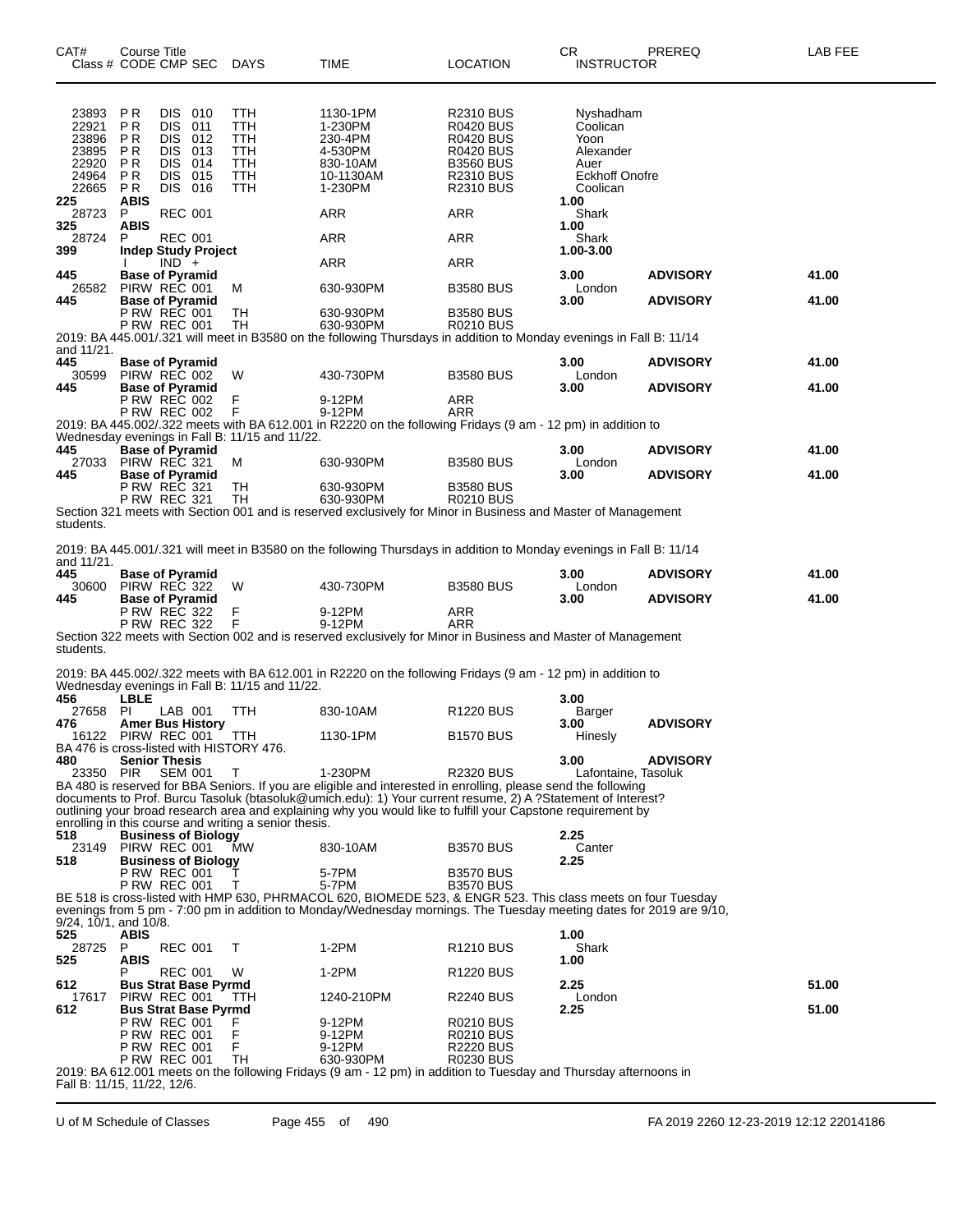| CAT#                | Course Title<br>Class # CODE CMP SEC                                                               | <b>DAYS</b>   | TIME                                                                                                               | <b>LOCATION</b>  | CR<br><b>INSTRUCTOR</b>            | PREREQ                    | LAB FEE |
|---------------------|----------------------------------------------------------------------------------------------------|---------------|--------------------------------------------------------------------------------------------------------------------|------------------|------------------------------------|---------------------------|---------|
| 656<br>27659 PI     | LBLE<br>LAB 001<br>BA 656 meets in R1220 during Fall 2019.                                         | TTH           | 830-10AM                                                                                                           | <b>ARR</b>       | 3.00<br>Barger                     |                           |         |
| 670<br>35448<br>750 | +Impact Studio<br><b>REC 001</b><br>PI.<br><b>Indep Study Project</b>                              | M             | 9-12PM                                                                                                             | <b>R4020 BUS</b> | 4.50<br>Sanchez-Burks<br>1.00-3.00 | <b>ADVISORY</b>           | 47.00   |
| 831                 | IND +<br><b>Teaching Practicum</b>                                                                 |               | ARR                                                                                                                | ARR              | 1.00                               | <b>ADVISORY</b>           |         |
| 17182 P             | <b>SEM 001</b>                                                                                     | <b>MTWTHF</b> | 9-12PM                                                                                                             | <b>ARR</b>       | Jones, Feldman                     |                           |         |
|                     | <b>Business Communication (BCOM)</b>                                                               |               |                                                                                                                    |                  |                                    |                           |         |
| 329<br>22281        | Social Media<br>PIRW REC 001                                                                       | TTH           | 1-230PM                                                                                                            | <b>B1570 BUS</b> | 3.00<br>Hinesly                    |                           | 53.00   |
| 350<br>14507        | <b>Prof Communctn Strat</b><br>P R<br><b>REC 001</b>                                               | W             | 10-1130AM                                                                                                          | <b>R0420 BUS</b> | 1.50<br>Kotzian                    | <b>ADVISORY, ENFORCED</b> | 25.00   |
| 350                 | <b>Prof Communctn Strat</b><br>PR.<br>REC 001                                                      | M             | 10-1130AM<br>BCOM 350 is reserved for BBA students only. Class will not meet the Wednesday prior to Thanksgiving.  | ARR              | 1.50                               | <b>ADVISORY, ENFORCED</b> | 25.00   |
|                     |                                                                                                    |               | It is highly recommended that students keep the TBA time slot open for RIS-related activities and team-based work. |                  |                                    |                           |         |
| 350<br>14508 PR     | <b>Prof Communctn Strat</b><br><b>REC 002</b>                                                      | м             | 10-1130AM                                                                                                          | <b>R2320 BUS</b> | 1.50<br>Pawlik                     | <b>ADVISORY, ENFORCED</b> | 25.00   |
| 350                 | <b>Prof Communctn Strat</b><br>P R<br><b>REC 002</b>                                               |               |                                                                                                                    | <b>ARR</b>       | 1.50                               | <b>ADVISORY, ENFORCED</b> | 25.00   |
|                     | BCOM 350 is reserved for BBA students only.                                                        | W             | 10-1130AM                                                                                                          |                  |                                    |                           |         |
| 350                 | <b>Prof Communctn Strat</b>                                                                        |               | It is highly recommended that students keep the TBA time slot open for RIS-related activities and team-based work. |                  | 1.50                               | <b>ADVISORY, ENFORCED</b> | 25.00   |
| 14509<br>350        | PR<br>REC 003<br><b>Prof Communctn Strat</b>                                                       | W             | 10-1130AM                                                                                                          | <b>R2320 BUS</b> | Klionsky<br>1.50                   | <b>ADVISORY, ENFORCED</b> | 25.00   |
|                     | P R<br><b>REC 003</b>                                                                              | м             | 10-1130AM<br>BCOM 350 is reserved for BBA students only. Class will not meet the Wednesday prior to Thanksgiving.  | ARR              |                                    |                           |         |
| 350                 | <b>Prof Communctn Strat</b>                                                                        |               | It is highly recommended that students keep the TBA time slot open for RIS-related activities and team-based work. |                  | 1.50                               | <b>ADVISORY, ENFORCED</b> | 25.00   |
| 14510 PIR<br>350    | <b>REC 004</b><br><b>Prof Communctn Strat</b>                                                      | M             | 830-10AM                                                                                                           | <b>R2320 BUS</b> | James<br>1.50                      | <b>ADVISORY, ENFORCED</b> | 25.00   |
|                     | PR.<br>REC 004<br>BCOM 350 is reserved for BBA students only.                                      | W             | 830-10AM                                                                                                           | ARR              |                                    |                           |         |
|                     |                                                                                                    |               | It is highly recommended that students keep the TBA time slot open for RIS-related activities and team-based work. |                  |                                    |                           |         |
| 350<br>14511        | <b>Prof Communctn Strat</b><br><b>PIR</b><br><b>REC 005</b>                                        | w             | 830-10AM                                                                                                           | <b>R2320 BUS</b> | 1.50<br>Schantz                    | <b>ADVISORY, ENFORCED</b> | 25.00   |
| 350                 | <b>Prof Communctn Strat</b><br>P R<br><b>REC 005</b>                                               | м             | 830-10AM                                                                                                           | ARR              | 1.50                               | <b>ADVISORY, ENFORCED</b> | 25.00   |
|                     |                                                                                                    |               | BCOM 350 is reserved for BBA students only. Class will not meet the Wednesday prior to Thanksgiving.               |                  |                                    |                           |         |
| 350                 | <b>Prof Communctn Strat</b>                                                                        |               | It is highly recommended that students keep the TBA time slot open for RIS-related activities and team-based work. |                  | 1.50                               | <b>ADVISORY, ENFORCED</b> | 25.00   |
| 14512<br>350        | PR.<br>REC 006<br><b>Prof Communctn Strat</b>                                                      | M             | 10-1130AM                                                                                                          | <b>R2310 BUS</b> | Klionsky                           |                           | 25.00   |
|                     | P <sub>R</sub><br><b>REC 006</b><br>BCOM 350 is reserved for BBA students only.                    | W             | 10-1130AM                                                                                                          | ARR              | 1.50                               | <b>ADVISORY, ENFORCED</b> |         |
|                     |                                                                                                    |               | It is highly recommended that students keep the TBA time slot open for RIS-related activities and team-based work. |                  |                                    |                           |         |
| 350                 | <b>Prof Communctn Strat</b>                                                                        |               |                                                                                                                    |                  | 1.50                               | <b>ADVISORY, ENFORCED</b> | 25.00   |
| 24934<br>350        | <b>REC 007</b><br>P R<br><b>Prof Communctn Strat</b>                                               | M             | 10-1130AM                                                                                                          | <b>R0420 BUS</b> | Kotzian<br>1.50                    | <b>ADVISORY, ENFORCED</b> | 25.00   |
|                     | P R<br>REC 007<br>BCOM 350 is reserved for BBA students only.                                      | - W           | 10-1130AM                                                                                                          | ARR              |                                    |                           |         |
|                     |                                                                                                    |               | It is highly recommended that students keep the TBA time slot open for RIS-related activities and team-based work. |                  |                                    |                           |         |
| 350<br>26261        | <b>Prof Communctn Strat</b><br>P R<br><b>REC 008</b>                                               | W             | 10-1130AM                                                                                                          | <b>R2310 BUS</b> | 1.50<br>Wisner                     | <b>ADVISORY, ENFORCED</b> | 25.00   |
| 350                 | <b>Prof Communctn Strat</b><br>P R<br><b>REC 008</b>                                               | M             | 10-1130AM                                                                                                          | ARR              | 1.50                               | <b>ADVISORY, ENFORCED</b> | 25.00   |
|                     | BCOM 350 is reserved for BBA students only.                                                        |               |                                                                                                                    |                  |                                    |                           |         |
| 350                 | <b>Prof Communctn Strat</b>                                                                        |               | It is highly recommended that students keep the TBA time slot open for RIS-related activities and team-based work. |                  | 1.50                               | <b>ADVISORY, ENFORCED</b> | 25.00   |
| 14513               | PR<br>REC 009                                                                                      | M             | 1130-1PM                                                                                                           | <b>R2320 BUS</b> | Pawlik                             |                           |         |
| 350                 | <b>Prof Communctn Strat</b><br>РR<br><b>REC 009</b><br>BCOM 350 is reserved for BBA students only. | W             | 1130-1PM                                                                                                           | ARR              | 1.50                               | <b>ADVISORY, ENFORCED</b> | 25.00   |
|                     |                                                                                                    |               |                                                                                                                    |                  |                                    |                           |         |
| 350                 | <b>Prof Communctn Strat</b>                                                                        |               | It is highly recommended that students keep the TBA time slot open for RIS-related activities and team-based work. |                  | 1.50                               | <b>ADVISORY, ENFORCED</b> | 25.00   |
| 14514<br>350        | <b>REC 010</b><br>PR.<br><b>Prof Communctn Strat</b>                                               | M             | 1-230PM                                                                                                            | <b>R2320 BUS</b> | Schantz<br>1.50                    | <b>ADVISORY, ENFORCED</b> | 25.00   |

U of M Schedule of Classes Page 456 of 490 FA 2019 2260 12-23-2019 12:12 22014186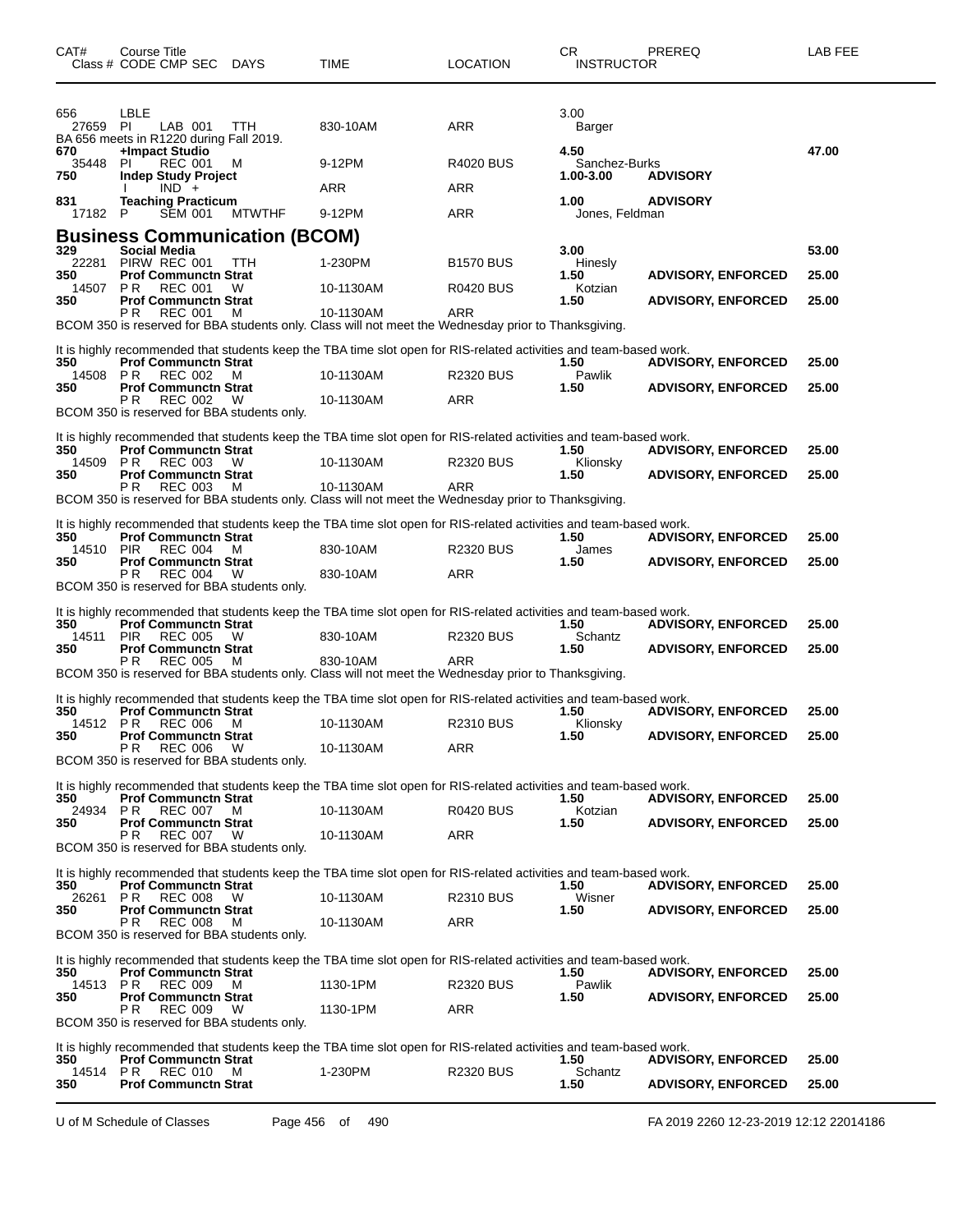| CAT#                   | Course Title<br>Class # CODE CMP SEC                                                                                                                 | DAYS   | <b>TIME</b>                                                                                                                                                                                                                                        | <b>LOCATION</b>                | CR.<br><b>INSTRUCTOR</b>     | PREREQ                                                 | LAB FEE        |
|------------------------|------------------------------------------------------------------------------------------------------------------------------------------------------|--------|----------------------------------------------------------------------------------------------------------------------------------------------------------------------------------------------------------------------------------------------------|--------------------------------|------------------------------|--------------------------------------------------------|----------------|
|                        | P <sub>R</sub><br><b>REC 010</b><br>BCOM 350 is reserved for BBA students only.                                                                      | W      | 1-230PM                                                                                                                                                                                                                                            | <b>ARR</b>                     |                              |                                                        |                |
| 350<br>17845<br>350    | <b>Prof Communctn Strat</b><br>PR<br>REC 011<br><b>Prof Communctn Strat</b><br>P R<br><b>REC 011</b>                                                 | W<br>м | It is highly recommended that students keep the TBA time slot open for RIS-related activities and team-based work.<br>1-230PM<br>1-230PM                                                                                                           | <b>R2320 BUS</b><br>ARR        | 1.50<br>Galifianakis<br>1.50 | <b>ADVISORY, ENFORCED</b><br><b>ADVISORY, ENFORCED</b> | 25.00<br>25.00 |
| 350<br>17846<br>350    | <b>Prof Communctn Strat</b><br>P R<br>REC 012<br><b>Prof Communctn Strat</b><br>P R<br>REC 012                                                       | W<br>M | BCOM 350 is reserved for BBA students only. Class will not meet the Wednesday prior to Thanksgiving.<br>It is highly recommended that students keep the TBA time slot open for RIS-related activities and team-based work.<br>1130-1PM<br>1130-1PM | <b>R2320 BUS</b><br><b>ARR</b> | 1.50<br>Galifianakis<br>1.50 | <b>ADVISORY, ENFORCED</b><br><b>ADVISORY, ENFORCED</b> | 25.00<br>25.00 |
| 350<br>26259 PR<br>350 | <b>Prof Communctn Strat</b><br><b>REC 013</b><br><b>Prof Communctn Strat</b><br>P R<br><b>REC 013</b><br>BCOM 350 is reserved for BBA students only. | W<br>м | BCOM 350 is reserved for BBA students only. Class will not meet the Wednesday prior to Thanksgiving.<br>It is highly recommended that students keep the TBA time slot open for RIS-related activities and team-based work.<br>1-230PM<br>1-230PM   | <b>R2310 BUS</b><br>ARR        | 1.50<br>Kotzian<br>1.50      | <b>ADVISORY, ENFORCED</b><br><b>ADVISORY, ENFORCED</b> | 25.00<br>25.00 |
| 350<br>17848<br>350    | <b>Prof Communctn Strat</b><br>PR<br>REC 014<br><b>Prof Communctn Strat</b><br>P R<br><b>REC 014</b>                                                 | W<br>м | It is highly recommended that students keep the TBA time slot open for RIS-related activities and team-based work.<br>1130-1PM<br>1130-1PM<br>BCOM 350 is reserved for BBA students only. Class will not meet the Wednesday prior to Thanksgiving. | <b>R2310 BUS</b><br>ARR        | 1.50<br>Wisner<br>1.50       | <b>ADVISORY, ENFORCED</b><br><b>ADVISORY, ENFORCED</b> | 25.00<br>25.00 |
| 350<br>17847 PR<br>350 | <b>Prof Communctn Strat</b><br><b>REC 015</b><br><b>Prof Communctn Strat</b><br>P R<br><b>REC 015</b><br>BCOM 350 is reserved for BBA students only. | м<br>W | It is highly recommended that students keep the TBA time slot open for RIS-related activities and team-based work.<br>1130-1PM<br>1130-1PM                                                                                                         | <b>R2310 BUS</b><br><b>ARR</b> | 1.50<br>Kotzian<br>1.50      | <b>ADVISORY, ENFORCED</b><br><b>ADVISORY, ENFORCED</b> | 25.00<br>25.00 |
| 350<br>24935 PR<br>350 | <b>Prof Communctn Strat</b><br><b>REC 016</b><br><b>Prof Communctn Strat</b><br>P R<br><b>REC 016</b><br>BCOM 350 is reserved for BBA students only. | м<br>W | It is highly recommended that students keep the TBA time slot open for RIS-related activities and team-based work.<br>1-230PM<br>1-230PM                                                                                                           | <b>R2310 BUS</b><br>ARR        | 1.50<br>Morrow<br>1.50       | <b>ADVISORY, ENFORCED</b><br><b>ADVISORY, ENFORCED</b> | 25.00<br>25.00 |
| 350<br>20997 PR<br>350 | <b>Prof Communctn Strat</b><br><b>REC 017</b><br><b>Prof Communctn Strat</b><br>P R<br><b>REC 017</b><br>BCOM 350 is reserved for BBA students only. | M<br>W | It is highly recommended that students keep the TBA time slot open for RIS-related activities and team-based work.<br>230-4PM<br>230-4PM                                                                                                           | <b>R2320 BUS</b><br>ARR        | 1.50<br>Galifianakis<br>1.50 | <b>ADVISORY, ENFORCED</b><br><b>ADVISORY, ENFORCED</b> | 25.00<br>25.00 |
| 350<br>21387 PR<br>350 | <b>Prof Communctn Strat</b><br>REC 018<br><b>Prof Communctn Strat</b><br><b>REC 018</b><br>P R                                                       | W<br>M | It is highly recommended that students keep the TBA time slot open for RIS-related activities and team-based work.<br>4-530PM<br>4-530PM<br>BCOM 350 is reserved for BBA students only. Class will not meet the Wednesday prior to Thanksgiving.   | <b>B3570 BUS</b><br><b>ARR</b> | 1.50<br>Crawford<br>1.50     | <b>ADVISORY, ENFORCED</b><br><b>ADVISORY, ENFORCED</b> | 25.00<br>25.00 |
| 350<br>22262 PR<br>350 | <b>Prof Communctn Strat</b><br>REC 019<br><b>Prof Communctn Strat</b><br>P R<br>REC 019<br>BCOM 350 is reserved for BBA students only.               | м<br>W | It is highly recommended that students keep the TBA time slot open for RIS-related activities and team-based work.<br>4-530PM<br>4-530PM                                                                                                           | <b>R2320 BUS</b><br>ARR        | 1.50<br>Schantz<br>1.50      | <b>ADVISORY, ENFORCED</b><br><b>ADVISORY, ENFORCED</b> | 25.00<br>25.00 |
| 350<br>22263<br>350    | <b>Prof Communctn Strat</b><br>P R<br><b>REC 020</b><br><b>Prof Communctn Strat</b><br>P R<br>REC 020                                                | W<br>M | It is highly recommended that students keep the TBA time slot open for RIS-related activities and team-based work.<br>230-4PM<br>230-4PM<br>BCOM 350 is reserved for BBA students only. Class will not meet the Wednesday prior to Thanksgiving.   | <b>R2320 BUS</b><br>ARR        | 1.50<br>Young<br>1.50        | <b>ADVISORY, ENFORCED</b><br><b>ADVISORY, ENFORCED</b> | 25.00<br>25.00 |
| 350<br>22264<br>350    | <b>Prof Communctn Strat</b><br>P R<br>REC 021<br><b>Prof Communctn Strat</b><br>REC 021<br>P R<br>BCOM 350 is reserved for BBA students only.        | M<br>w | It is highly recommended that students keep the TBA time slot open for RIS-related activities and team-based work.<br>230-4PM<br>230-4PM                                                                                                           | <b>R2310 BUS</b><br><b>ARR</b> | 1.50<br>Morrow<br>1.50       | <b>ADVISORY, ENFORCED</b><br><b>ADVISORY, ENFORCED</b> | 25.00<br>25.00 |

U of M Schedule of Classes Page 457 of 490 FA 2019 2260 12-23-2019 12:12 22014186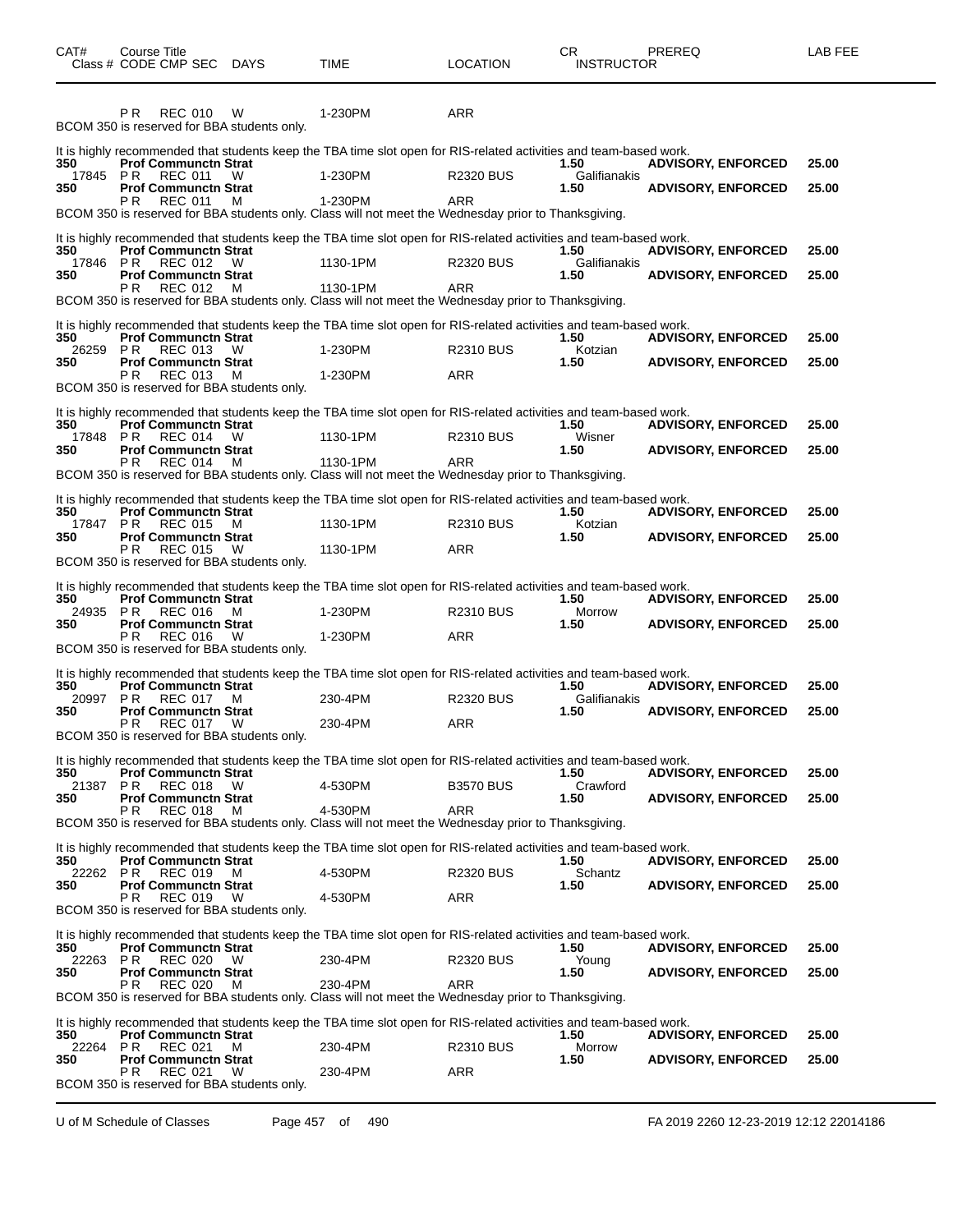| CAT#           | Course Title<br>Class # CODE CMP SEC                            | <b>DAYS</b> | TIME                                                                                                               | <b>LOCATION</b>                      | CR<br><b>INSTRUCTOR</b>  | PREREQ                    | LAB FEE |
|----------------|-----------------------------------------------------------------|-------------|--------------------------------------------------------------------------------------------------------------------|--------------------------------------|--------------------------|---------------------------|---------|
| 350            | <b>Prof Communctn Strat</b>                                     |             | It is highly recommended that students keep the TBA time slot open for RIS-related activities and team-based work. |                                      | 1.50                     | <b>ADVISORY, ENFORCED</b> | 25.00   |
| 26260          | PR.<br>REC 022                                                  | w           | 4-530PM                                                                                                            | <b>R2320 BUS</b>                     | Young                    |                           |         |
| 350            | <b>Prof Communctn Strat</b><br>РR<br><b>REC 022</b>             | м           | 4-530PM                                                                                                            | ARR                                  | 1.50                     | <b>ADVISORY, ENFORCED</b> | 25.00   |
|                | BCOM 350 is reserved for BBA students only.                     |             |                                                                                                                    |                                      |                          |                           |         |
| 350            | <b>Prof Communctn Strat</b>                                     |             | It is highly recommended that students keep the TBA time slot open for RIS-related activities and team-based work. |                                      | 1.50                     | <b>ADVISORY, ENFORCED</b> | 25.00   |
| 24933<br>350   | P R<br>REC 023<br><b>Prof Communctn Strat</b>                   | W           | 230-4PM                                                                                                            | <b>R2310 BUS</b>                     | Klionsky<br>1.50         | <b>ADVISORY, ENFORCED</b> | 25.00   |
|                | PR.<br>REC 023<br>BCOM 350 is reserved for BBA students only.   | M           | 230-4PM                                                                                                            | ARR                                  |                          |                           |         |
| 350            | <b>Prof Communctn Strat</b>                                     |             | It is highly recommended that students keep the TBA time slot open for RIS-related activities and team-based work. |                                      | 1.50                     | <b>ADVISORY, ENFORCED</b> | 25.00   |
| 23899 PR       | REC 024                                                         | W           | 230-4PM                                                                                                            | <b>B3570 BUS</b>                     | Wisner                   |                           |         |
| 350            | <b>Prof Communctn Strat</b><br>P R                              |             |                                                                                                                    | ARR                                  | 1.50                     | <b>ADVISORY, ENFORCED</b> | 25.00   |
|                | REC 024                                                         | M           | 230-4PM<br>BCOM 350 is reserved for BBA students only. Class will not meet the Wednesday prior to Thanksgiving.    |                                      |                          |                           |         |
| 369            | <b>Eff Bus Presentation</b>                                     |             | It is highly recommended that students keep the TBA time slot open for RIS-related activities and team-based work. |                                      | 3.00                     |                           |         |
| 29070          | PIRW REC 001                                                    | TTH         | 10-1130AM                                                                                                          | <b>B3560 BUS</b>                     | Hinesly                  |                           |         |
| 31943<br>399   | PIRW REC 002<br><b>Independent Study</b>                        | <b>TTH</b>  | 4-530PM                                                                                                            | R <sub>1240</sub> BUS                | Young<br>1.00-3.00       |                           |         |
|                | $IND +$                                                         |             | ARR                                                                                                                | ARR                                  |                          |                           |         |
| 430            | <b>Positive Communicatn</b>                                     |             |                                                                                                                    |                                      | 3.00                     |                           |         |
| 27260<br>27287 | PIRW REC 001<br>PIRW REC 321                                    | ттн<br>TTH  | 230-4PM<br>230-4PM                                                                                                 | R2310 BUS<br><b>R2310 BUS</b>        | Young<br>Young           |                           |         |
| 521            | <b>Writing for Entrepr</b>                                      |             |                                                                                                                    |                                      | 1.50                     |                           |         |
|                | 17843 PIRW REC 001                                              | TTH         | 1240-210PM                                                                                                         | <b>B3580 BUS</b>                     | Kotzian                  |                           |         |
|                | Section 001 meets with Section 451.<br>25298 PIRW REC 451       | TTH         | 1240-210PM                                                                                                         | <b>B3580 BUS</b>                     | Kotzian                  |                           |         |
|                |                                                                 |             | Section 001 meets with Section 451. This section is reserved exclusively for Evening MBA students.                 |                                      |                          |                           |         |
| 522            | <b>Managerial Writing</b>                                       |             |                                                                                                                    |                                      | 1.50                     | <b>ENFORCED</b>           | 26.00   |
| 29210          | PIRW REC 001<br>16468 PIRW REC 002                              | МW<br>МW    | 850-1020AM<br>1240-210PM                                                                                           | <b>B3580 BUS</b><br><b>B3580 BUS</b> | Galifianakis<br>Crawford |                           |         |
|                | Section 002 meets with Section 451.                             |             |                                                                                                                    |                                      |                          |                           |         |
|                | 19818 PIRW REC 451                                              | МW          | 1240-210PM                                                                                                         | <b>B3580 BUS</b>                     | Crawford                 |                           |         |
| 524            | <b>Persuasive Mgt Comm</b>                                      |             | Section 002 meets with Section 451. This section is reserved exclusively for Evening MBA students.                 |                                      | 1.50                     |                           |         |
| 22323          | PIRW REC 001                                                    | T.          | 7-10PM                                                                                                             | <b>R2220 BUS</b>                     | Zimmerman                |                           |         |
| 19141          | PIRW REC 002                                                    | МW          | 1240-210PM                                                                                                         | <b>B3580 BUS</b>                     | Zimmerman                |                           |         |
| 20880<br>530   | PIRW REC 451<br><b>Positive Communicatn</b>                     | T.          | 7-10PM                                                                                                             | <b>R2220 BUS</b>                     | Zimmerman<br>3.00        |                           |         |
| 27261          | PIRW REC 001                                                    | TTH         | 230-4PM                                                                                                            | <b>R2310 BUS</b>                     | Young                    |                           |         |
| 561            | <b>Mgmt Presentations</b>                                       |             |                                                                                                                    |                                      | 1.50                     |                           |         |
| 29092          | PIRW REC 001<br>16469 PIRW REC 002                              | TTH<br>TTH  | 850-1020AM<br>1240-210PM                                                                                           | <b>B3580 BUS</b><br><b>B3580 BUS</b> | Kotzian<br>Pawlik        |                           |         |
|                | Section 002 meets with Section 451.                             |             |                                                                                                                    |                                      |                          |                           |         |
| 16488          | PIRW REC 003                                                    | <b>TTH</b>  | 210-340PM                                                                                                          | <b>B3580 BUS</b>                     | Crawford                 |                           |         |
| 25299          | PIRW REC 451                                                    | <b>TTH</b>  | 1240-210PM<br>Section 002 meets with Section 451. This section is reserved exclusively for Evening MBA students.   | <b>B3580 BUS</b>                     | Pawlik                   |                           |         |
| 750            | <b>Independent Study</b>                                        |             |                                                                                                                    |                                      | 1.00-3.00                |                           |         |
|                | $IND +$                                                         |             | ARR                                                                                                                | <b>ARR</b>                           |                          |                           |         |
|                |                                                                 |             | <b>Business Economics And Public Policy (BE)</b>                                                                   |                                      |                          |                           |         |
| 300            | <b>Applied Economics</b>                                        |             |                                                                                                                    |                                      | 3.00                     | <b>ADVISORY</b>           |         |
|                | 23900 PIRW REC 001                                              | TTH         | 10-1130AM<br>Seats in this course are reserved exclusively for BBA Juniors and Seniors.                            | R <sub>1210</sub> BUS                | Handley                  |                           |         |
| 23901          | PIRW REC 002                                                    | TTH         | 1130-1PM                                                                                                           | R <sub>1210</sub> BUS                | Feldman                  |                           |         |
|                |                                                                 |             | Seats in this course are reserved exclusively for BBA Juniors and Seniors.                                         |                                      |                          |                           |         |
|                | 24961 PIRW REC 003                                              | TTH         | 230-4PM<br>Seats in this course are reserved exclusively for BBA Juniors and Seniors.                              | <b>R1220 BUS</b>                     | Handley                  |                           |         |
| 26840          | PIRW REC 004                                                    | TTH         | 4-530PM                                                                                                            | R1220 BUS                            | Kaye                     |                           |         |
| 30627          | <b>PIR</b><br><b>REC 005</b>                                    | TTH         | 230-4PM                                                                                                            | <b>R0230 BUS</b>                     | Organ                    |                           |         |
| 399            | <b>Indep Study Project</b><br>$IND +$                           |             | ARR                                                                                                                | ARR                                  | $1.00 - 3.00$            | <b>ADVISORY</b>           |         |
| 401            | <b>Econ of Sustainabil</b>                                      |             |                                                                                                                    |                                      | 3.00                     | <b>ADVISORY</b>           |         |
| 33559          | PIRW REC 001                                                    | ттн         | 1130-1PM                                                                                                           | <b>B3570 BUS</b>                     | Lyon                     |                           |         |
| 502            | <b>Appl Microecon</b><br><b>PIR</b><br><b>REC 001</b>           |             | 8-1020AM                                                                                                           | <b>R0210 BUS</b>                     | 2.25                     | <b>ENFORCED</b>           |         |
| 17003<br>17004 | <b>PIR</b><br><b>REC 002</b>                                    | TTH<br>ттн  | 210-430PM                                                                                                          | R0210 BUS                            | Shwayder<br>Sivadasan    |                           |         |
| 17005          | <b>PIR</b><br><b>REC 003</b>                                    | TTH         | 1020-1240PM                                                                                                        | R0230 BUS                            | Sivadasan                |                           |         |
| 17006          | <b>PIR</b><br><b>REC 004</b>                                    | ттн         | 210-430PM                                                                                                          | R1210 BUS                            | Shwayder                 |                           |         |
| 17007<br>527   | <b>PIR</b><br><b>REC 005</b><br><b>Energy Mkts&amp;Politics</b> | TTH         | 1020-1240PM                                                                                                        | <b>R0210 BUS</b>                     | Shwayder<br>3.00         |                           |         |
| 27959          | P W DIS 001                                                     | МW          | 4-530PM                                                                                                            | 1028 DANA                            | Lyon, Willis             |                           |         |
|                |                                                                 |             |                                                                                                                    |                                      |                          |                           |         |

U of M Schedule of Classes Page 458 of 490 FA 2019 2260 12-23-2019 12:12 22014186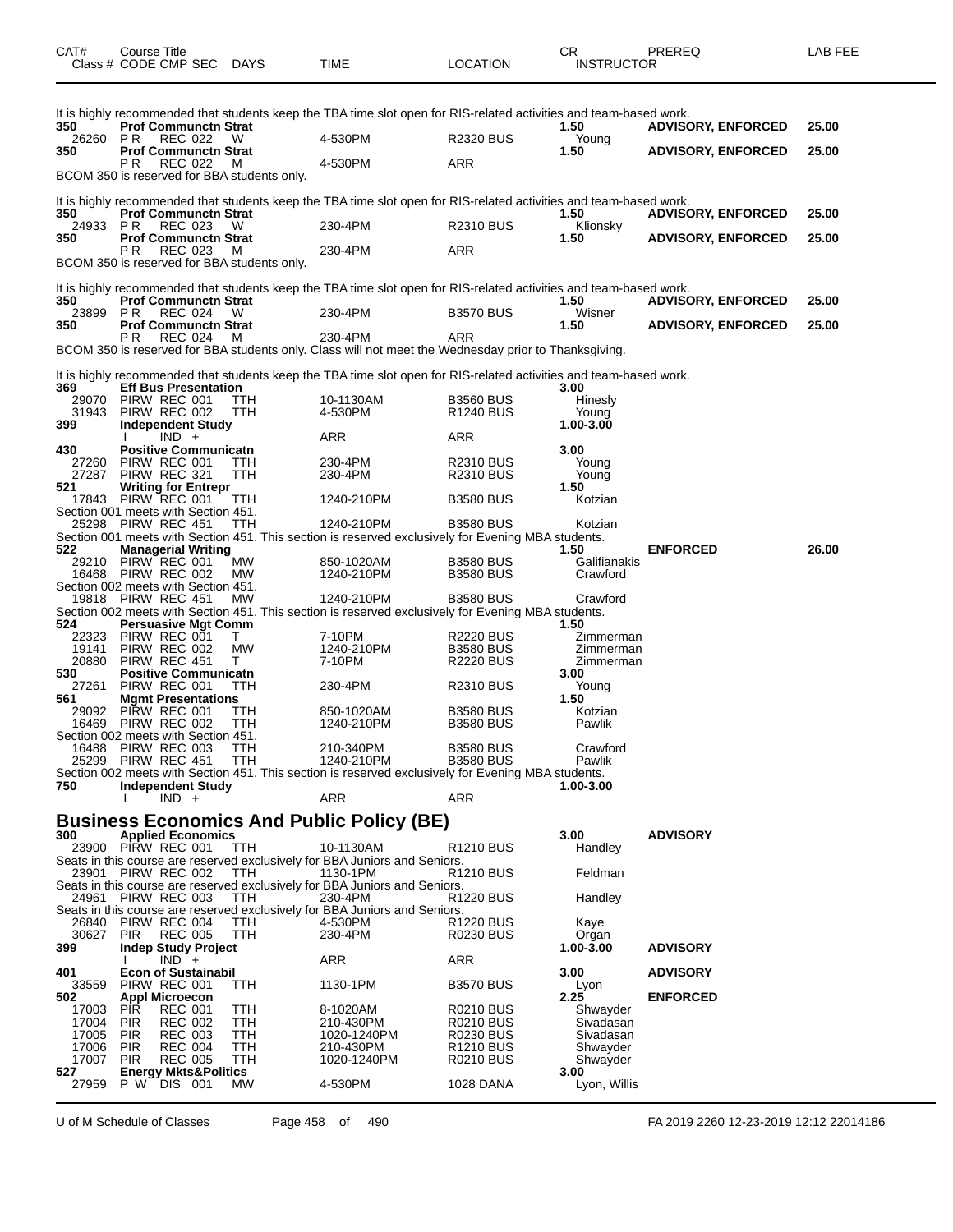| CAT#            | Course Title<br>Class # CODE CMP SEC                                                                                 |                | DAYS                                                                                                                | TIME                                                                                                                                                                                                                                         | LOCATION                                  | CR<br><b>INSTRUCTOR</b> | PREREQ                    | <b>LAB FEE</b> |
|-----------------|----------------------------------------------------------------------------------------------------------------------|----------------|---------------------------------------------------------------------------------------------------------------------|----------------------------------------------------------------------------------------------------------------------------------------------------------------------------------------------------------------------------------------------|-------------------------------------------|-------------------------|---------------------------|----------------|
| 555<br>557      | Non-Mkt Strat<br>28510 PIRW REC 001<br><b>Appl Microeconomics</b>                                                    |                | $\top$                                                                                                              | 630-930PM                                                                                                                                                                                                                                    | <b>R0230 BUS</b>                          | 1.50<br>Lyon<br>2.25    | <b>ENFORCED</b>           |                |
| 23390 PIR       |                                                                                                                      | <b>REC 001</b> | MW                                                                                                                  | 8-1020AM<br>This course is reserved for students in the Master of Management program.                                                                                                                                                        | <b>R0210 BUS</b>                          | Masten                  |                           |                |
| 582<br>32764    | <b>Economic Games</b><br>PIRW REC 001                                                                                |                | M                                                                                                                   | 4-7PM                                                                                                                                                                                                                                        | <b>B3560 BUS</b>                          | 1.50<br>Shwayder        | <b>ENFORCED</b>           |                |
| 608             | <b>Health Care Markets</b><br>24936 PIRW REC 001                                                                     |                | W                                                                                                                   | 630-930PM                                                                                                                                                                                                                                    | <b>B0560 BUS</b>                          | 1.50<br>Miller          | <b>ADVISORY</b>           |                |
|                 | Section 001 meets with Section 451.<br>24937 PIRW REC 451                                                            |                | - W                                                                                                                 | 630-930PM<br>Section 001 meets with Section 451. Section 451 is reserved exclusively for Evening MBA students.                                                                                                                               | <b>B0560 BUS</b>                          | Miller                  |                           |                |
| 750             | <b>Indep Study Project</b><br>$IND +$                                                                                |                |                                                                                                                     | ARR                                                                                                                                                                                                                                          | ARR                                       | 1.00-3.00               | <b>ADVISORY</b>           |                |
| 886<br>18319    | <b>IB-BE Seminar</b><br>PIRW SEM 001                                                                                 |                |                                                                                                                     | ARR                                                                                                                                                                                                                                          | ARR                                       | 1.50<br>Handley         | <b>ADVISORY</b>           |                |
| 887<br>17840    | Topics in IB-BE I<br>PIRW SEM 001                                                                                    |                | W                                                                                                                   | 4-7PM                                                                                                                                                                                                                                        | <b>B3560 BUS</b>                          | 1.50<br>Handley         | <b>ADVISORY</b>           |                |
| 888             | This class will be meeting in BLAU1584.<br>Topics in IB-BE II<br>27458 PIRW SEM 001<br>This class meets with BE 875. |                | W                                                                                                                   | 4-7PM                                                                                                                                                                                                                                        | <b>B3560 BUS</b>                          | 1.50<br>Adhvaryu        | <b>ADVISORY</b>           |                |
| 900             | <b>Special Research</b><br>$IND +$                                                                                   |                |                                                                                                                     | ARR                                                                                                                                                                                                                                          | ARR                                       | 1.00-6.00               | <b>ADVISORY</b>           |                |
| 990             | <b>Diss-Precand</b><br>$IND +$                                                                                       |                |                                                                                                                     | ARR                                                                                                                                                                                                                                          | ARR                                       | 1.00-8.00               | <b>ADVISORY</b>           |                |
| 995             | Diss-Cand<br>$IND +$<br>R                                                                                            |                |                                                                                                                     | ARR                                                                                                                                                                                                                                          | ARR                                       | 8.00                    | <b>ENFORCED</b>           |                |
|                 | <b>Business Law (BL)</b>                                                                                             |                |                                                                                                                     |                                                                                                                                                                                                                                              |                                           |                         |                           |                |
| 300<br>23939 P  | <b>Bus Law &amp; Ethics</b>                                                                                          | <b>REC 001</b> | TTH<br>This course is reserved exclusively for BBA Juniors.                                                         | 1-230PM                                                                                                                                                                                                                                      | <b>R2220 BUS</b>                          | 3.00<br>Rogala          | <b>ADVISORY</b>           |                |
| 26254 P         |                                                                                                                      | <b>REC 002</b> | TTH                                                                                                                 | 1-230PM                                                                                                                                                                                                                                      | <b>R0240 BUS</b>                          | Thomas                  |                           |                |
| 23941 P         |                                                                                                                      | <b>REC 003</b> | This course is reserved exclusively for BBA Juniors.<br>TTH<br>This course is reserved exclusively for BBA Juniors. | 10-1130AM                                                                                                                                                                                                                                    | <b>R2220 BUS</b>                          | Rogala                  |                           |                |
| 23942 P         |                                                                                                                      | <b>REC 004</b> | TTH<br>This course is reserved exclusively for BBA Juniors.                                                         | 1130-1PM                                                                                                                                                                                                                                     | <b>R2220 BUS</b>                          | Rogala                  |                           |                |
| 23943 P         |                                                                                                                      | <b>REC 005</b> | TTH<br>This course is reserved exclusively for BBA Juniors.                                                         | 4-530PM                                                                                                                                                                                                                                      | <b>R2220 BUS</b>                          | Hargrove                |                           |                |
| 23944 P         |                                                                                                                      | <b>REC 006</b> | TŤH<br>This course is reserved exclusively for BBA Juniors.                                                         | 230-4PM                                                                                                                                                                                                                                      | <b>R0240 BUS</b>                          | Thomas                  |                           |                |
| 24891 P         |                                                                                                                      | <b>REC 007</b> | TŤH<br>This course is reserved exclusively for BBA Juniors.                                                         | 230-4PM                                                                                                                                                                                                                                      | <b>R2220 BUS</b>                          | Hargrove                |                           |                |
| 23940 P         |                                                                                                                      | <b>REC 008</b> | TTH<br>This course is reserved exclusively for BBA Juniors.                                                         | 830-10AM                                                                                                                                                                                                                                     | <b>R2230 BUS</b>                          | Hargrove                |                           |                |
| 305             | <b>Legal Envir of Bus</b><br><b>P RW REC 001</b>                                                                     |                |                                                                                                                     |                                                                                                                                                                                                                                              |                                           | 3.00                    | <b>ADVISORY</b>           |                |
| 10129<br>310    | <b>Neg &amp; Dispute Res</b><br>23902 P RW REC 001                                                                   |                | МW<br>MW.                                                                                                           | 10-1130AM<br>230-530PM                                                                                                                                                                                                                       | <b>B3570 BUS</b><br><b>R2240 BUS</b>      | Muir<br>1.50<br>Siedel  | <b>ADVISORY, ENFORCED</b> |                |
|                 | 2019: This course will meet 9/4 - 9/23.                                                                              |                |                                                                                                                     |                                                                                                                                                                                                                                              |                                           |                         |                           |                |
|                 | 24249 PRW REC 311<br>section this class is combined with.                                                            |                | МW                                                                                                                  | 230-530PM<br>2019: This course will meet 9/4 - 9/23. Seats in this section are reserved exclusively for Minor in Business<br>students. If you are not a Minor in Business student, please enroll in (or add yourself to the waitlist of) the | <b>R2240 BUS</b>                          | Siedel                  |                           |                |
| 399             | <b>Independent Study</b><br>$IND +$                                                                                  |                |                                                                                                                     | ARR                                                                                                                                                                                                                                          | <b>ARR</b>                                | 1.00-3.00               |                           |                |
| 509<br>24026    | <b>Intellect Prop Law</b><br>PIRW REC 001                                                                            |                | <b>TTH</b>                                                                                                          | 1020-1240PM                                                                                                                                                                                                                                  | <b>R2240 BUS</b>                          | 2.25<br>Oswald          | <b>ADVISORY</b>           |                |
| 24027           | Section 001 meets with Section 451.<br>PIRW REC 002                                                                  |                | TTH                                                                                                                 | 210-430PM                                                                                                                                                                                                                                    | <b>R2240 BUS</b>                          | Oswald                  |                           |                |
| 24892           | PIRW REC 003<br>25300 PIRW REC 451                                                                                   |                | МW<br>MW                                                                                                            | 8-1020AM<br>8-1020AM                                                                                                                                                                                                                         | R0220 BUS<br><b>R0220 BUS</b>             | Oswald<br>Oswald        |                           |                |
| 510             | <b>Negot&amp;Disp Resolutn</b>                                                                                       |                |                                                                                                                     | Section 001 meets with Section 451. This section is reserved exclusively for Evening MBA students.                                                                                                                                           |                                           | 2.25                    |                           |                |
| 23903<br>24043  | PIRW REC 001<br>PIRW REC 451                                                                                         |                | F<br>F                                                                                                              | 8-5PM<br>8-5PM                                                                                                                                                                                                                               | <b>R1240 BUS</b><br>R <sub>1240</sub> BUS | Siedel<br>Siedel        |                           |                |
| 512             | <b>Foundations Bus Law</b><br>16467 PIRW REC 001                                                                     |                | MW                                                                                                                  | 1240-210PM                                                                                                                                                                                                                                   | <b>B0570 BUS</b>                          | 1.50<br>Rogala          | <b>ADVISORY, ENFORCED</b> |                |
| No JD students. | 25288 PIRW REC 451                                                                                                   |                | МW                                                                                                                  | 1240-210PM<br>Section 451 meets with Section 001. This section is reserved exclusively for Evening MBA students. No JDs.                                                                                                                     | <b>B0570 BUS</b>                          | Rogala                  |                           |                |
| 514<br>24028    | <b>Emplymt Law for Mgrs</b><br>PIRW REC 001                                                                          |                | МW                                                                                                                  | 210-430PM                                                                                                                                                                                                                                    | <b>R0220 BUS</b>                          | 2.25<br>Muir            | <b>ADVISORY</b>           |                |
| 25301           | Section 001 meets with Section 451.<br>PIRW REC 451                                                                  |                | <b>MW</b>                                                                                                           | 210-430PM                                                                                                                                                                                                                                    | <b>R0220 BUS</b>                          | Muir                    |                           |                |
| 688             | <b>Washington Campus</b>                                                                                             |                |                                                                                                                     | Section 001 meets with Section 451. This section is reserved exclusively for Evening MBA students.                                                                                                                                           |                                           | 3.00                    |                           |                |

U of M Schedule of Classes Page 459 of 490 FA 2019 2260 12-23-2019 12:12 22014186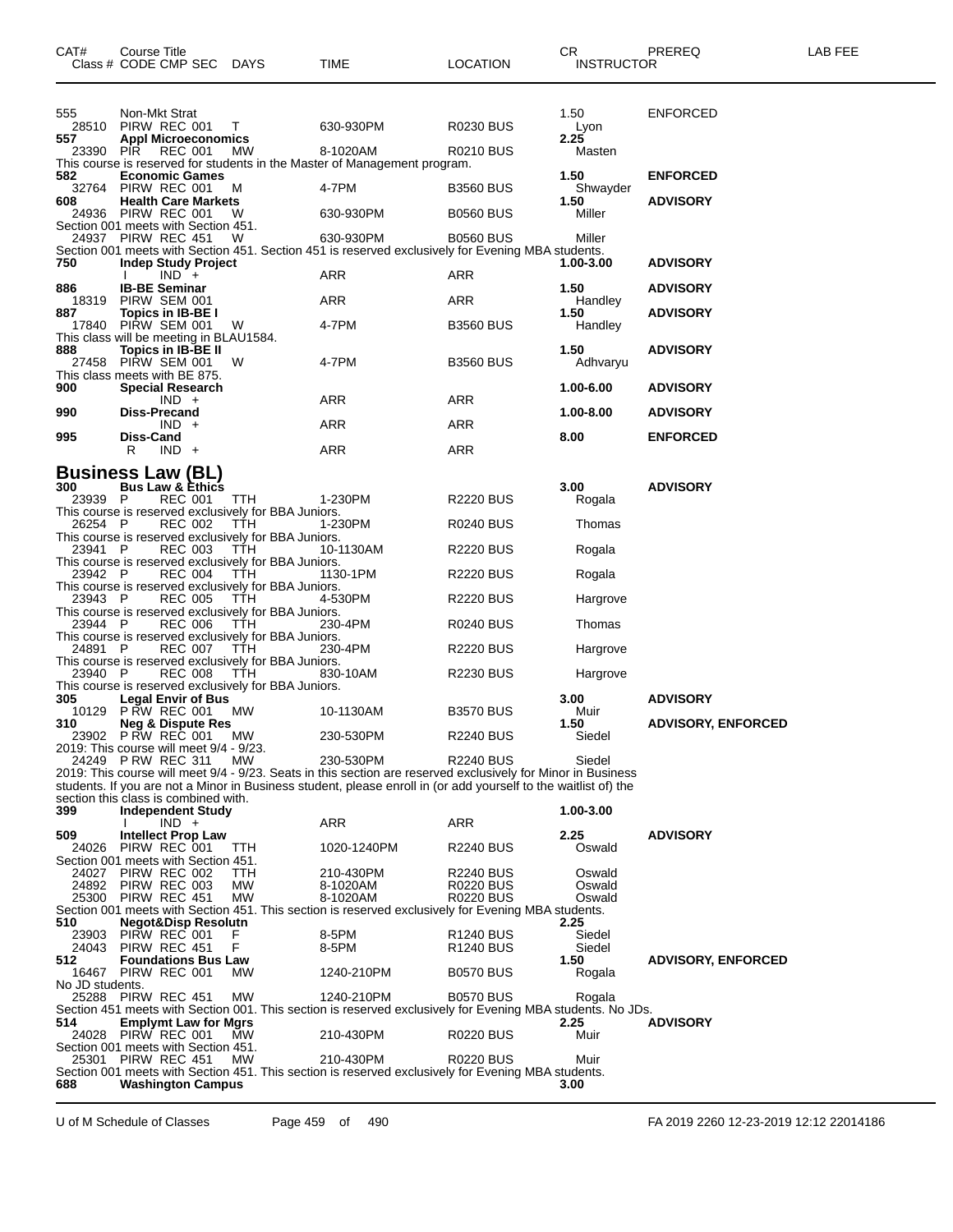| CAT#<br>Class # CODE CMP SEC DAYS                   | Course Title             |                                          |                      | TIME                                                                                                     | <b>LOCATION</b> | CR<br><b>INSTRUCTOR</b>                                                                                                                                                                                                                  | PREREQ          | LAB FEE |
|-----------------------------------------------------|--------------------------|------------------------------------------|----------------------|----------------------------------------------------------------------------------------------------------|-----------------|------------------------------------------------------------------------------------------------------------------------------------------------------------------------------------------------------------------------------------------|-----------------|---------|
| 22319 PD                                            |                          | <b>SEM 001</b>                           |                      | ARR                                                                                                      | ARR             | Kress                                                                                                                                                                                                                                    |                 |         |
| Business and the Public Policy                      |                          |                                          |                      |                                                                                                          |                 | BL 688.001 is an off-site course taught in Washington, D.C. The course requires participation in Washington D.C.,                                                                                                                        |                 |         |
|                                                     |                          |                                          |                      | to register. For more information, contact rossgradacadadvising@umich.edu.                               |                 | followed by a group project and a public policy paper, due in early Fall. Only selected students receive permission                                                                                                                      |                 |         |
| 30151 PD                                            |                          | <b>SEM 002</b>                           |                      | ARR                                                                                                      | ARR             | Kress                                                                                                                                                                                                                                    |                 |         |
| Business and the Public Policy                      |                          |                                          |                      |                                                                                                          |                 | BL 688.001 is an off-site course taught in Washington, D.C. The course requires participation in Washington D.C.,                                                                                                                        |                 |         |
|                                                     |                          |                                          |                      |                                                                                                          |                 | followed by a group project and a public policy paper due in early Fall. Only selected students receive permission                                                                                                                       |                 |         |
| 22320 PD                                            |                          | <b>SEM 451</b>                           |                      | to register. For more information, contact rossgradacadadvising@umich.edu.<br>ARR                        | ARR             | Kress                                                                                                                                                                                                                                    |                 |         |
| Business and the Public Policy                      |                          |                                          |                      |                                                                                                          |                 |                                                                                                                                                                                                                                          |                 |         |
|                                                     |                          |                                          |                      |                                                                                                          |                 | BL 688.451 is an off-site course taught in Washington, D.C. The course requires participation in Washington D.C.,<br>followed by a group project and a public policy paper, due in early Fall. Only selected students receive permission |                 |         |
| 30152 PD                                            |                          | SEM 452                                  |                      | to register. For more information, contact rossgradacadadvising@umich.edu.<br>ARR                        | ARR             | Kress                                                                                                                                                                                                                                    |                 |         |
| Business and the Public Policy                      |                          |                                          |                      |                                                                                                          |                 |                                                                                                                                                                                                                                          |                 |         |
|                                                     |                          |                                          |                      |                                                                                                          |                 | BL 688.001 is an off-site course taught in Washington, D.C. The course requires participation in Washington D.C.,<br>followed by a group project and a public policy paper due in early Fall. Only selected students receive permission  |                 |         |
|                                                     |                          |                                          |                      | to register. For more information, contact rossgradacadadvising@umich.edu.                               |                 |                                                                                                                                                                                                                                          |                 |         |
| 750                                                 | <b>Independent Study</b> | $IND +$                                  |                      | ARR                                                                                                      | ARR             | 1.00-3.00                                                                                                                                                                                                                                |                 |         |
| <b>Business Abroad (BUSABRD)</b>                    |                          |                                          |                      |                                                                                                          |                 |                                                                                                                                                                                                                                          |                 |         |
| 320                                                 |                          | <b>Study Abroad</b>                      |                      |                                                                                                          |                 | 1.50-3.00                                                                                                                                                                                                                                | <b>ADVISORY</b> |         |
| 28511 PD<br>Doing Business in India                 |                          | <b>REC 620</b>                           |                      | ARR                                                                                                      | ARR             | Adhvaryu                                                                                                                                                                                                                                 |                 |         |
| 29679 PD                                            |                          | <b>REC 621</b>                           |                      | ARR                                                                                                      | ARR             | DeRue                                                                                                                                                                                                                                    |                 |         |
| Leadership&Team:Mt.Kilimanjaro                      |                          |                                          |                      | Leadership and Teamwork: Mt. Kilimanjaro. 2018: Travel takes place 8/13-8/27.                            |                 |                                                                                                                                                                                                                                          |                 |         |
| 34315 PD<br>Dec Making Triple-Bottom Line           |                          | REC 622                                  |                      | ARR                                                                                                      | ARR             | Arvai, Wainright                                                                                                                                                                                                                         |                 |         |
| 664                                                 |                          |                                          | Gbl Sem Ex ESADE Spa |                                                                                                          |                 | 1.00-20.00                                                                                                                                                                                                                               |                 |         |
| 29875 PI                                            |                          | <b>REC 601</b>                           |                      | ARR                                                                                                      | ARR             | Patterson                                                                                                                                                                                                                                |                 |         |
| 601                                                 |                          | <b>Eval Fin Perfmc</b>                   |                      | <b>Executive Master of Business Administration (EMBA)</b>                                                |                 | 2.00                                                                                                                                                                                                                                     | <b>ADVISORY</b> |         |
| 21901                                               | P                        | <b>REC 001</b>                           | SA                   | 8-10PM                                                                                                   | ARR             | Wright                                                                                                                                                                                                                                   |                 |         |
| 601                                                 | Р                        | <b>Eval Fin Perfmc</b><br><b>REC 001</b> | SU                   | 8-10PM                                                                                                   | ARR             | 2.00                                                                                                                                                                                                                                     | <b>ADVISORY</b> |         |
|                                                     | Ρ                        | <b>REC 001</b>                           | F.                   | 8-10PM                                                                                                   | ARR             |                                                                                                                                                                                                                                          |                 |         |
|                                                     | P<br>P                   | <b>REC 001</b><br><b>REC 001</b>         | SA<br>F.             | 8-10PM<br>8-10PM                                                                                         | ARR<br>ARR      |                                                                                                                                                                                                                                          |                 |         |
|                                                     | P                        | <b>REC 001</b>                           | SA                   | 8-7PM                                                                                                    | ARR             |                                                                                                                                                                                                                                          |                 |         |
|                                                     | P<br>P                   | <b>REC 001</b><br><b>REC 001</b>         | F.<br>SA             | 7-10PM<br>8-6PM                                                                                          | ARR<br>ARR      |                                                                                                                                                                                                                                          |                 |         |
|                                                     | P                        | <b>REC 001</b>                           | F.                   | 8-10PM                                                                                                   | ARR             |                                                                                                                                                                                                                                          |                 |         |
|                                                     | P                        | <b>REC 001</b>                           | F                    | 7-10PM<br>EMBA 601.001 is reserved for students in the Executive MBA program                             | ARR             |                                                                                                                                                                                                                                          |                 |         |
| 601                                                 |                          | <b>Eval Fin Perfmc</b>                   |                      |                                                                                                          |                 | 2.00                                                                                                                                                                                                                                     | <b>ADVISORY</b> |         |
| 21902 P                                             |                          | REC 812                                  |                      | ARR<br>EMBA 601.812 meets in Los Angeles, CA, and is reserved for students in the Executive MBA program. | ARR             | Wright                                                                                                                                                                                                                                   |                 |         |
| 602                                                 |                          | Cap Allocat&Valuatio                     |                      |                                                                                                          |                 | 2.50                                                                                                                                                                                                                                     | <b>ADVISORY</b> |         |
| 21903                                               | P                        | <b>REC 001</b>                           |                      | ARR<br>EMBA 602.001 is reserved for students in the Executive MBA program                                | ARR             | Narayanan                                                                                                                                                                                                                                |                 |         |
| 21904 P                                             |                          | REC 812                                  |                      | ARR<br>EMBA 602.812 meets in Los Angeles, CA, and is reserved for students in the Executive MBA program. | ARR             | Narayanan                                                                                                                                                                                                                                |                 |         |
| 603                                                 |                          | <b>Bus Analy &amp; Stats</b>             |                      |                                                                                                          |                 | 2.00                                                                                                                                                                                                                                     | <b>ADVISORY</b> |         |
| 21905 P                                             |                          | REC 001                                  | TH                   | 3-6PM<br>EMBA 603.001 is reserved for students in the Executive MBA program.                             | ARR             | Ahn                                                                                                                                                                                                                                      |                 |         |
| 21906 P                                             |                          | <b>REC 812</b>                           |                      | ARR                                                                                                      | ARR             | Ahn                                                                                                                                                                                                                                      |                 |         |
| 604                                                 |                          | <b>Econ of Business</b>                  |                      | EMBA 603.812 meets in Los Angeles and is reserved for students in the Executive MBA program.             |                 | 2.00                                                                                                                                                                                                                                     | <b>ADVISORY</b> |         |
| 21907 P                                             |                          | <b>REC 001</b>                           |                      | ARR<br>EMBA 604.001 is reserved for students in the Executive MBA program.                               | ARR             | Shwayder                                                                                                                                                                                                                                 |                 |         |
| 21551 P                                             |                          | REC 812                                  |                      | ARR                                                                                                      | ARR             | Shwayder                                                                                                                                                                                                                                 |                 |         |
| 621                                                 |                          | <b>Competing on Value</b>                |                      | EMBA 604.812 meets in Los Angeles, CA, and is reserved for students in the Executive MBA program.        |                 | 2.00                                                                                                                                                                                                                                     | <b>ADVISORY</b> |         |
| 21908 P                                             |                          | <b>REC 001</b>                           |                      | ARR                                                                                                      | ARR             | Manchanda                                                                                                                                                                                                                                |                 |         |
| 21552 P                                             |                          | REC 812                                  |                      | EMBA 621.001 is reserved for students in the Executive MBA program.<br>ARR                               | ARR             | Manchanda                                                                                                                                                                                                                                |                 |         |
| 634                                                 |                          | <b>Negotiations</b>                      |                      | EMBA 621.812 meets in Los Angeles, CA, and is reserved for students in the Executive MBA program.        |                 | 1.50                                                                                                                                                                                                                                     | <b>ADVISORY</b> |         |
| 23609                                               | P                        | <b>REC 001</b>                           | TH                   | 7-1PM                                                                                                    | ARR             | Ashford                                                                                                                                                                                                                                  |                 |         |
| 634                                                 |                          | <b>Negotiations</b><br>REC 001           | T                    | 7-6PM                                                                                                    | ARR             | 1.50                                                                                                                                                                                                                                     | <b>ADVISORY</b> |         |
|                                                     |                          | <b>REC 001</b>                           | T.                   | 1-1AM                                                                                                    | ARR             |                                                                                                                                                                                                                                          |                 |         |
| This course is reserved for Executive MBA students. | P                        | REC 001                                  | TH                   | 1-4PM                                                                                                    | ARR             |                                                                                                                                                                                                                                          |                 |         |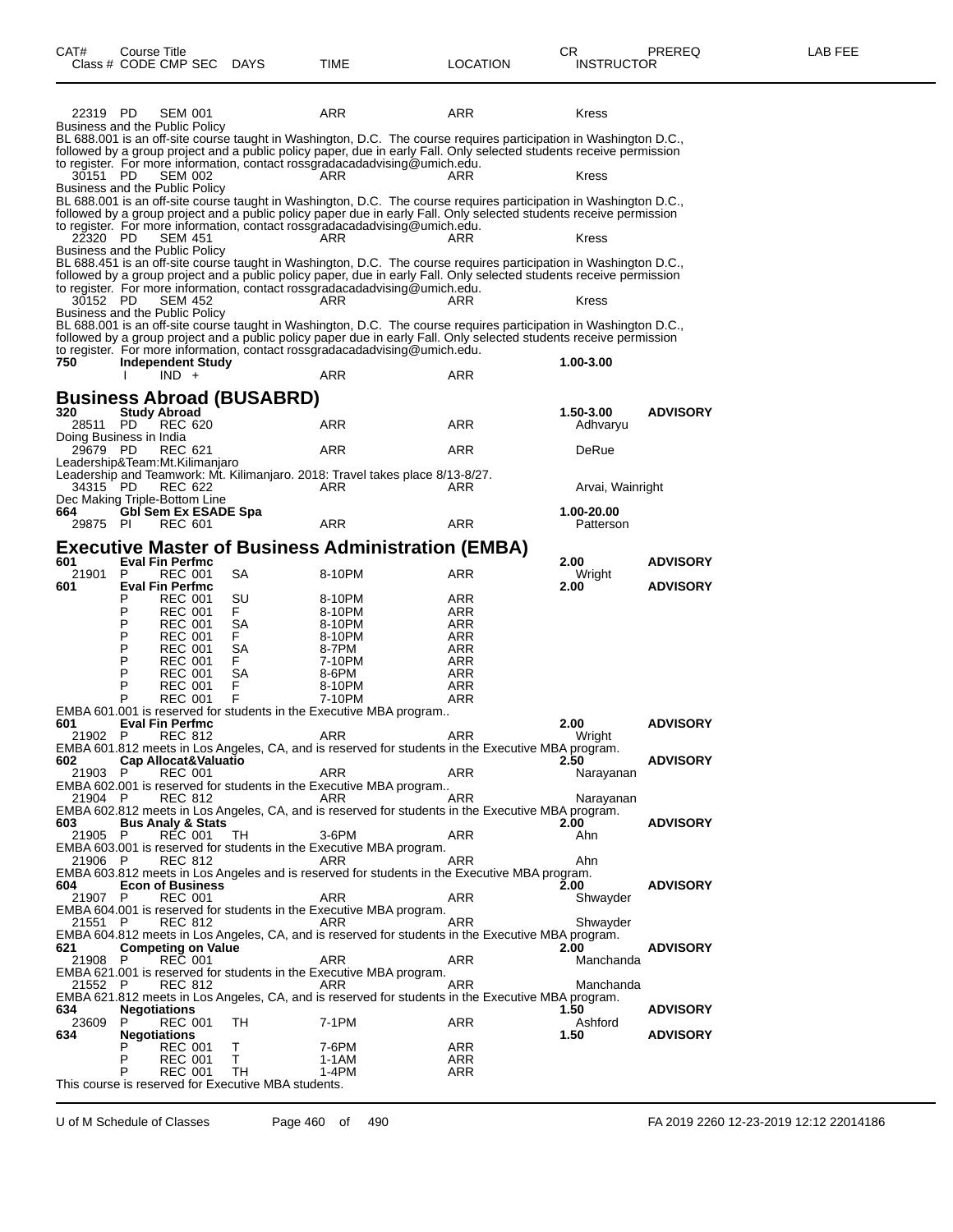| CAT#           | Course Title<br>Class # CODE CMP SEC                                             | <b>DAYS</b> | TIME                                                                                                                           | <b>LOCATION</b>       | CR.<br><b>INSTRUCTOR</b> | PREREQ          | LAB FEE |
|----------------|----------------------------------------------------------------------------------|-------------|--------------------------------------------------------------------------------------------------------------------------------|-----------------------|--------------------------|-----------------|---------|
|                |                                                                                  |             |                                                                                                                                |                       | 1.50                     | <b>ADVISORY</b> |         |
| 634<br>23610 P | Negotiations<br><b>REC 002</b>                                                   |             | ARR                                                                                                                            | ARR                   | Ashford                  |                 |         |
| 23611 P        | This course is reserved for Executive MBA students.<br><b>REC 812</b>            |             | ARR                                                                                                                            | ARR                   | Ashford                  |                 |         |
| 640            | This course is reserved for Executive MBA students.<br><b>Multidisc Act Proj</b> |             |                                                                                                                                |                       | 6.00                     | <b>ADVISORY</b> |         |
| 22282<br>640   | P<br><b>REC 001</b><br><b>Multidisc Act Proj</b>                                 | TН          | 7-930AM                                                                                                                        | ARR                   | Duenyas<br>6.00          | <b>ADVISORY</b> |         |
|                | <b>REC 001</b><br>P<br>P<br><b>REC 001</b>                                       | TН<br>SА    | 7-1PM<br>7-6PM                                                                                                                 | ARR<br>ARR            |                          |                 |         |
|                | P<br><b>REC 001</b><br>P<br><b>REC 001</b>                                       | F.          | 7-10PM                                                                                                                         | ARR                   |                          |                 |         |
|                | P<br><b>REC 001</b>                                                              | SА<br>TН    | 7-6PM<br>7-10PM                                                                                                                | ARR<br>ARR            |                          |                 |         |
|                | <b>REC 001</b><br>P<br>P<br><b>REC 001</b>                                       | TН<br>F.    | 7-10AM<br>7-6PM                                                                                                                | ARR<br><b>ARR</b>     |                          |                 |         |
|                | P<br><b>REC 001</b>                                                              | SА          | 7-6PM                                                                                                                          | ARR                   |                          |                 |         |
| 640            | <b>Multidisc Act Proj</b>                                                        |             | EMBA 640.001 is reserved for students in the Executive MBA program.                                                            |                       | 6.00                     | <b>ADVISORY</b> |         |
| 22283 P        | <b>REC 812</b>                                                                   |             | ARR<br>EMBA 640.812 meets in Los Angeles, CA, and is reserved for students in the Executive MBA program.                       | ARR                   | Lawlor                   |                 |         |
| 651            | <b>Positive Leadership</b>                                                       |             |                                                                                                                                |                       | 1.50                     |                 |         |
| 27435<br>36825 | <b>REC 001</b><br>P<br>P<br><b>REC 002</b>                                       |             | ARR<br>ARR                                                                                                                     | ARR<br>ARR            | Cumming<br>Cumming       |                 |         |
| 27431<br>36826 | P<br><b>REC 812</b><br>P<br><b>REC 813</b>                                       |             | ARR<br>ARR                                                                                                                     | <b>ARR</b><br>ARR     | Cumming<br>Cumming       |                 |         |
| 652            | <b>Strategic HR Plan</b>                                                         |             |                                                                                                                                |                       | 1.50                     |                 |         |
| 27432<br>27949 | P<br><b>REC 001</b><br>P<br><b>REC 812</b>                                       |             | ARR<br>ARR                                                                                                                     | ARR<br>ARR            | Cumming<br>Cumming       |                 |         |
| 653<br>27433   | <b>Strategic Leaders</b><br><b>REC 001</b><br>P                                  |             | ARR                                                                                                                            | ARR                   | 1.50<br>Cumming          |                 |         |
| 30089          | P<br><b>REC 002</b>                                                              |             | ARR                                                                                                                            | ARR                   | Cumming                  |                 |         |
| 27434<br>30090 | P<br><b>REC 812</b><br>P<br><b>REC 813</b>                                       |             | ARR<br>ARR                                                                                                                     | ARR<br>ARR            | Cumming<br>Cumming       |                 |         |
| 654<br>29208   | <b>Strat Mkt Digital</b><br>P<br><b>REC 001</b>                                  |             | ARR                                                                                                                            | ARR                   | 1.50<br>Cumming          |                 |         |
| 29209 P        | <b>REC 812</b>                                                                   |             | ARR                                                                                                                            | ARR                   | Cumming                  |                 |         |
|                | <b>Entrepreneurial Studies (ES)</b>                                              |             |                                                                                                                                |                       |                          |                 |         |
| 212            | <b>Entrep Bus Basics</b><br>24460 PIRW REC 001                                   | F           | 9-12PM                                                                                                                         | <b>R2230 BUS</b>      | 3.00<br>Svaan            |                 | 57.00   |
|                | UC 270.013 meets with ES 212.001.<br>23371 PRW REC 002                           |             | 1230-330PM                                                                                                                     | <b>R2230 BUS</b>      | Svaan                    |                 |         |
|                | This class meets together with UC 270.014.<br>25758 PIRW REC 003                 | TTH         | 1-230PM                                                                                                                        | <b>R0230 BUS</b>      | Johnson                  |                 |         |
| 250            | <b>IntrEntrepreneurship</b>                                                      |             |                                                                                                                                |                       | 3.00                     |                 | 126.00  |
|                | 24250 P RW REC 311                                                               | MW          | 1130-1PM<br>Seats in this section are reserved exclusively for Minor in Business students. If you are not a Minor in Business  | <b>B1580 BUS</b>      | Menon                    |                 |         |
| 329            | <b>Finan Resrch Comcial</b>                                                      |             | student, please enroll in (or add yourself to the waitlist of) the section this class is combined with.                        |                       | 3.00                     |                 |         |
|                | 18454 P RW REC 001                                                               | - W         | 7-10PM                                                                                                                         | ARR                   | <b>Brophy</b>            |                 |         |
|                | of BLAU) from 7-10pm in Fall A and from 6:30-9:30pm in Fall B.                   |             | ES 329 is cross-listed with FIN 329 and meets with FIN/ES 629. This class meets in the BLAU colloquium (5th floor              |                       |                          |                 |         |
|                | 24268 P RW REC 311                                                               | W           | 7-10PM<br>Seats in this section are reserved exclusively for Minor in Business students. If you are not a Minor in Business    | ARR                   | Brophy                   |                 |         |
|                |                                                                                  |             | student, please enroll in (or add yourself to the waitlist of) the section this class is combined with.                        |                       |                          |                 |         |
| 395            | <b>Entrepreneurial Mgt</b><br>10128 P RW REC 001                                 | <b>MW</b>   | 10-1130AM                                                                                                                      | <b>B1580 BUS</b>      | 3.00<br>Middleton        | <b>ADVISORY</b> |         |
|                | 24251 P RW REC 311                                                               | МW          | 10-1130AM<br>Seats in this section are reserved exclusively for Minor in Business students. If you are not a Minor in Business | <b>B1580 BUS</b>      | Middleton                |                 |         |
|                |                                                                                  |             | student, please enroll in (or add yourself to the waitlist of) the section this class is combined with.                        |                       |                          |                 |         |
| 399            | <b>Indep Study Project</b><br>$IND +$<br>D                                       |             | ARR                                                                                                                            | <b>ARR</b>            | 1.00-3.00                | <b>ADVISORY</b> |         |
| 427<br>23808   | <b>Family Business</b><br>PIRW REC 001                                           | м           | 630-930PM                                                                                                                      | R <sub>1230</sub> BUS | 1.50<br>Middleton        |                 |         |
|                | ES 427 meets with ES 627.                                                        |             |                                                                                                                                |                       |                          |                 |         |
| 440<br>32246   | <b>Healthy Business</b><br>PIRW REC 001                                          | ттн         | 230-4PM                                                                                                                        | <b>B3560 BUS</b>      | 1.50<br>Thornhill        |                 |         |
| 32247<br>444   | PIRW REC 321<br><b>Finance for Soc Good</b>                                      | TTH         | 230-4PM                                                                                                                        | <b>B3560 BUS</b>      | Thornhill<br>3.00        |                 |         |
| 24938          | PIRW REC 001                                                                     | <b>MW</b>   | 230-4PM                                                                                                                        | <b>B3580 BUS</b>      | Gordon                   |                 |         |
| 444            | <b>Finance for Soc Good</b><br><b>P RW REC 001</b>                               | T           | 630-9PM                                                                                                                        | ARR                   | 3.00                     |                 |         |
| 516            | <b>Entrpshp Via Acqsts</b>                                                       |             | 2019: ES 444 meets with ES 644 on Tuesdays in Fall B from 6:30-9 pm in BLAU1570.                                               |                       | 1.50                     |                 |         |
|                | 16464 PIRW REC 001                                                               | M           | 7-10PM                                                                                                                         | <b>R0240 BUS</b>      | Hiemstra                 |                 |         |
|                | ES 516.001 meets with ES 516.451.<br>16465 PIRW REC 451                          | M           | 7-10PM                                                                                                                         | <b>R0240 BUS</b>      | Hiemstra                 |                 |         |
| 605            | ES 516.451 meets with ES 516.001.<br><b>New Prod Innov</b>                       |             |                                                                                                                                |                       | 2.25                     | <b>ADVISORY</b> |         |
|                |                                                                                  |             |                                                                                                                                |                       |                          |                 |         |

U of M Schedule of Classes Page 461 of 490 FA 2019 2260 12-23-2019 12:12 22014186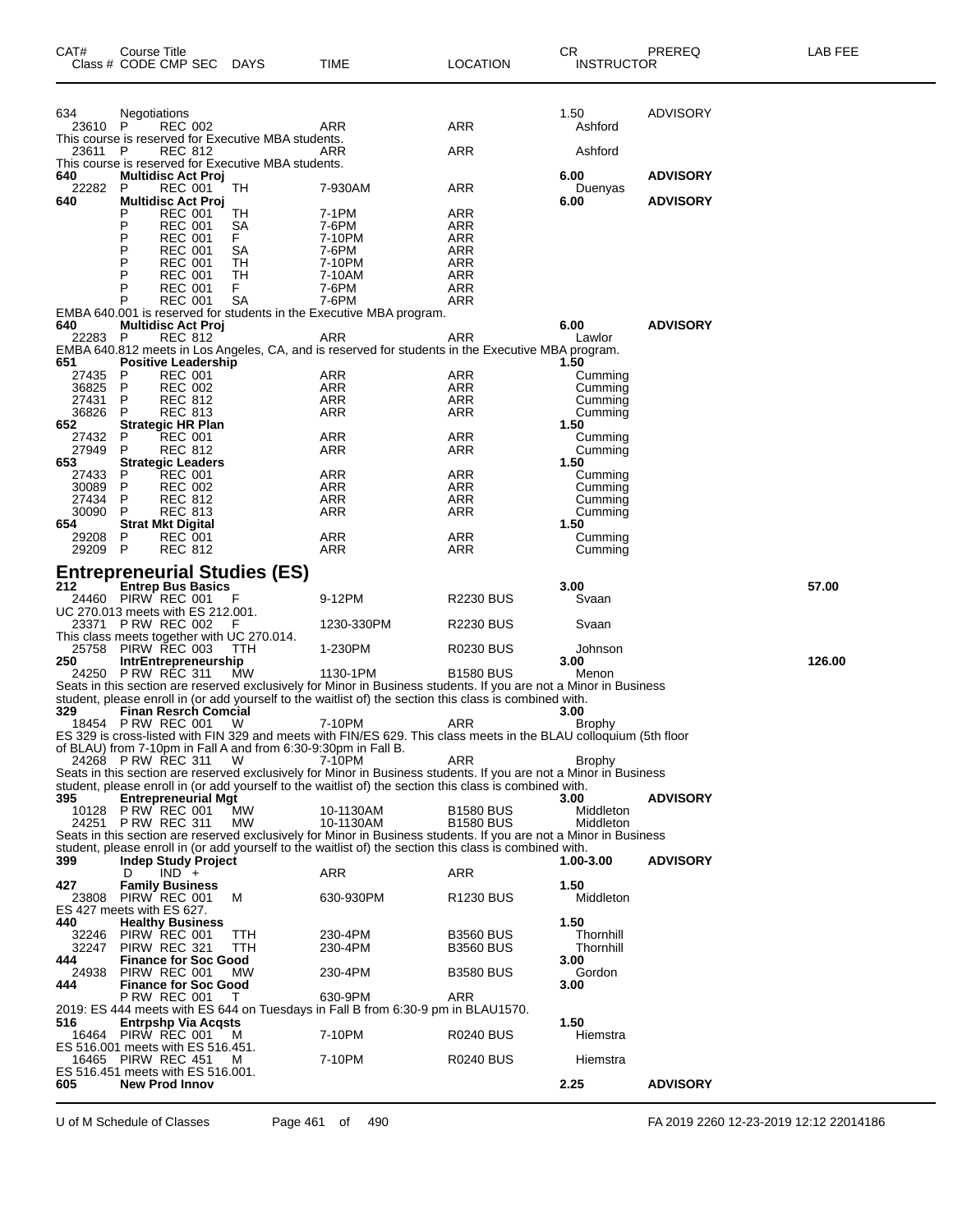| CAT#                 | Course Title<br>Class # CODE CMP SEC DAYS                                            |            | <b>TIME</b>                                                                                                                                                                                    | <b>LOCATION</b>                      | <b>CR</b><br><b>INSTRUCTOR</b> | PREREQ          | LAB FEE |
|----------------------|--------------------------------------------------------------------------------------|------------|------------------------------------------------------------------------------------------------------------------------------------------------------------------------------------------------|--------------------------------------|--------------------------------|-----------------|---------|
| 32404<br>32507       | PIRW REC 001<br>PIRW REC 002                                                         | TTH<br>TTH | 1020-1240PM<br>210-430PM                                                                                                                                                                       | <b>B3580 BUS</b><br><b>B3570 BUS</b> | Sriram<br>Sriram               |                 |         |
| 615<br>17018         | <b>New Venture Creation</b><br>PIRW REC 001                                          | <b>MW</b>  | 1240-210PM                                                                                                                                                                                     | <b>B0560 BUS</b>                     | 3.00<br>Price                  | <b>ENFORCED</b> | 31.00   |
| 615                  | <b>New Venture Creation</b><br><b>P RW REC 001</b>                                   | МW         | 1240-210PM                                                                                                                                                                                     | <b>B0560 BUS</b>                     | 3.00                           | <b>ENFORCED</b> | 31.00   |
|                      | Section 001 meets with Section 451.                                                  |            |                                                                                                                                                                                                |                                      |                                |                 |         |
| 615<br>25302         | <b>New Venture Creation</b><br>PIRW REC 451                                          | <b>MW</b>  | 1240-210PM                                                                                                                                                                                     | <b>B0560 BUS</b>                     | 3.00<br>Price                  | <b>ENFORCED</b> | 31.00   |
| 615                  | <b>New Venture Creation</b><br><b>P RW REC 451</b>                                   | MW         | 1240-210PM                                                                                                                                                                                     | <b>B0560 BUS</b>                     | 3.00                           | <b>ENFORCED</b> | 31.00   |
| 620                  | <b>Healthcare Startups</b>                                                           |            | Section 001 meets with Section 451. This section is reserved exclusively for Evening MBA students.                                                                                             |                                      |                                |                 |         |
| 32297                | PIRW REC 001                                                                         | МW         | 1020-1240PM                                                                                                                                                                                    | <b>B2560 BUS</b>                     | 2.25<br>Johnson                |                 |         |
| 623<br>16466         | <b>Venture Capital Fin</b><br>PIRW REC 001                                           | TTH        | 7-920PM                                                                                                                                                                                        | R0220 BUS                            | 2.25<br>Brophy                 |                 |         |
|                      | 16474 PIRW REC 451                                                                   | TTH        | ES 623.001 is cross-listed with FIN 623 and meets with ES/FIN 623.451.<br>7-920PM                                                                                                              | <b>R0220 BUS</b>                     | <b>Brophy</b>                  |                 |         |
|                      |                                                                                      |            | ES 623.451 is cross-listed with FIN 623 and meets with ES/FIN 623.001.                                                                                                                         |                                      |                                |                 |         |
| 624                  | <b>Private Equity Fin</b><br>16479 PIRW REC 001                                      | TTH        | 630-850PM                                                                                                                                                                                      | R0220 BUS                            | 2.25<br><b>Brophy</b>          | <b>ADVISORY</b> |         |
|                      | 20166 PIRW REC 451                                                                   | TTH        | ES 624.001 is cross-listed with FIN 624.001 and meets with ES 624.451/FIN 624.451<br>630-850PM                                                                                                 | R0220 BUS                            | Brophy                         |                 |         |
|                      |                                                                                      |            | ES 624.451 is cross-listed with FIN 624.451 and meets with ES 624.001/FIN 624.001                                                                                                              |                                      |                                |                 |         |
| 627                  | <b>Family Business</b><br>17183 PIRW REC 001                                         | M          | 630-930PM                                                                                                                                                                                      | R1230 BUS                            | 1.50<br>Middleton              |                 |         |
|                      | ES 627.001 meets with ES 627.451.<br>17184 PIRW REC 451                              | M          | 630-930PM                                                                                                                                                                                      | R <sub>1230</sub> BUS                | Middleton                      |                 |         |
| 629                  | ES 627.451 meets with ES 627.001.<br><b>Finan Resrch Comcial</b>                     |            |                                                                                                                                                                                                |                                      | 3.00                           | <b>ADVISORY</b> |         |
|                      | 17221 PIRW REC 001                                                                   | W          | 7-10PM                                                                                                                                                                                         | ARR                                  | Brophy                         |                 |         |
|                      | of BLAU) from 7-10pm in Fall A and from 6:30-9:30pm in Fall B.                       |            | ES 629 is cross-listed with FIN 629 and meets with FIN/ES 329. This class meets in the BLAU colloquium (5th floor                                                                              |                                      |                                |                 |         |
|                      | 17563 PIRW REC 451                                                                   | - W        | 7-10PM<br>ES 629.451 is cross-listed with FIN 629 and meets with FIN/ES 329. This class meets in the BLAU colloquium (5th                                                                      | ARR                                  | <b>Brophy</b>                  |                 |         |
|                      |                                                                                      |            | floor of BLAU) from 7-10pm in Fall A and from 6:30-9:30pm in Fall B.                                                                                                                           |                                      |                                |                 |         |
| 640<br>32280         | <b>Healthy Business</b><br>PIRW REC 001                                              | TTH        | 1240-210PM                                                                                                                                                                                     | <b>B3560 BUS</b>                     | 1.50<br>Thornhill              |                 |         |
| 32282<br>644         | PIRW REC 451<br><b>Finance for Soc Good</b>                                          | TTH        | 1240-210PM                                                                                                                                                                                     | ARR                                  | Thornhill<br>2.25              |                 |         |
| 24939<br>644         | PIRW REC 001<br><b>Finance for Soc Good</b>                                          |            | 630-9PM                                                                                                                                                                                        | <b>B1570 BUS</b>                     | Gordon<br>2.25                 |                 |         |
|                      | <b>P RW REC 001</b>                                                                  | M          | 4-540PM                                                                                                                                                                                        | <b>B3580 BUS</b>                     |                                |                 |         |
| 644                  | Section 001 meets with Section 451.<br><b>Finance for Soc Good</b>                   |            |                                                                                                                                                                                                |                                      | 2.25                           |                 |         |
| 25303<br>644         | PIRW REC 451<br><b>Finance for Soc Good</b>                                          | Τ          | 630-9PM                                                                                                                                                                                        | <b>B1570 BUS</b>                     | Gordon<br>2.25                 |                 |         |
|                      | <b>P RW REC 451</b>                                                                  | M          | 4-540PM<br>Section 001 meets with Section 451. This section is reserved exclusively for Evening MBA students.                                                                                  | <b>B3580 BUS</b>                     |                                |                 |         |
| 750                  | <b>Indep Study Project</b>                                                           |            |                                                                                                                                                                                                |                                      | 1.00-3.00                      | <b>ADVISORY</b> |         |
|                      | $\mathsf{IND}^+$                                                                     |            | ARR                                                                                                                                                                                            | ARR                                  |                                |                 |         |
| Finance (FIN)<br>300 | Financial Mgt                                                                        |            |                                                                                                                                                                                                |                                      | 3.00                           | <b>ADVISORY</b> | 63.00   |
|                      | 24940 PIRW REC 001                                                                   | <b>TTH</b> | 830-10AM                                                                                                                                                                                       | R1210 BUS                            | Lee                            |                 |         |
|                      | FIN 300 is reserved for BBA juniors and seniors only.<br>10113 PIRW REC 002          | TTH        | 1130-1PM                                                                                                                                                                                       | R <sub>1220</sub> BUS                | Lee                            |                 |         |
|                      | FIN 300 is reserved for BBA juniors and seniors only.<br>10114 PIRW REC 003          | <b>TTH</b> | 1-230PM                                                                                                                                                                                        | <b>R1220 BUS</b>                     | Lee                            |                 |         |
| 302                  | FIN 300 is reserved for BBA juniors and seniors only.<br><b>Making Fin Decisions</b> |            |                                                                                                                                                                                                |                                      | 3.00                           | <b>ENFORCED</b> | 63.00   |
|                      | 21655 AIR LEC 001                                                                    | MW         | 10-11AM                                                                                                                                                                                        | R <sub>1100</sub> BUS                | Lei                            |                 |         |
|                      |                                                                                      |            | STUDENTS ARE AUTO-ENROLLED IN LECTURE WHEN THEY ELECT A DISCUSSION.                                                                                                                            |                                      |                                |                 |         |
|                      | https://leig.bus.umich.edu/docs/Fin302_Enrollment_FAQ.pdf.                           |            | For faculty answers to common questions on enrollment, please read                                                                                                                             |                                      |                                |                 |         |
|                      | 21656 PIRW REC 002 F                                                                 |            | 9-10AM<br>This section of FIN 302 is reserved for Business Minor students. Any remaining Business Minor seats will be                                                                          | <b>B3570 BUS</b>                     | Feng, Lei                      |                 |         |
|                      |                                                                                      |            | released on August 14 (2018) to non-Business students of sophomore standing (25+ CTP) and above. In the meantime,                                                                              |                                      |                                |                 |         |
|                      | 21657 PIRW REC 003                                                                   | F.         | please add yourself to the wait list of Section 003 if one has generated.<br>9-10AM                                                                                                            | <b>B3580 BUS</b>                     | Armstead, Lei                  |                 |         |
|                      | 21658 PIRW REC 004 F                                                                 |            | FIN 302 is reserved for non-Business students of sophomore standing and above.<br>10-11AM                                                                                                      | <b>B3570 BUS</b>                     | Feng, Lei                      |                 |         |
|                      |                                                                                      |            | This section of FIN 302 is reserved for Business Minor students. Any remaining Business Minor seats will be                                                                                    |                                      |                                |                 |         |
|                      |                                                                                      |            | released on August 14 (2018) to non-Business students of sophomore standing (25+ CTP) and above. In the meantime,<br>please add yourself to the wait list of Section 005 if one has generated. |                                      |                                |                 |         |
|                      | 21659 PIRW REC 005                                                                   | F.         | 10-11AM<br>This section of FIN 302 is reserved for non-Business students of sophomore standing and above.                                                                                      | <b>B3580 BUS</b>                     | Woock, Lei                     |                 |         |
|                      | 21660 PIRW REC 006                                                                   | F          | 11-12PM                                                                                                                                                                                        | <b>B3570 BUS</b>                     | Chai, Lei                      |                 |         |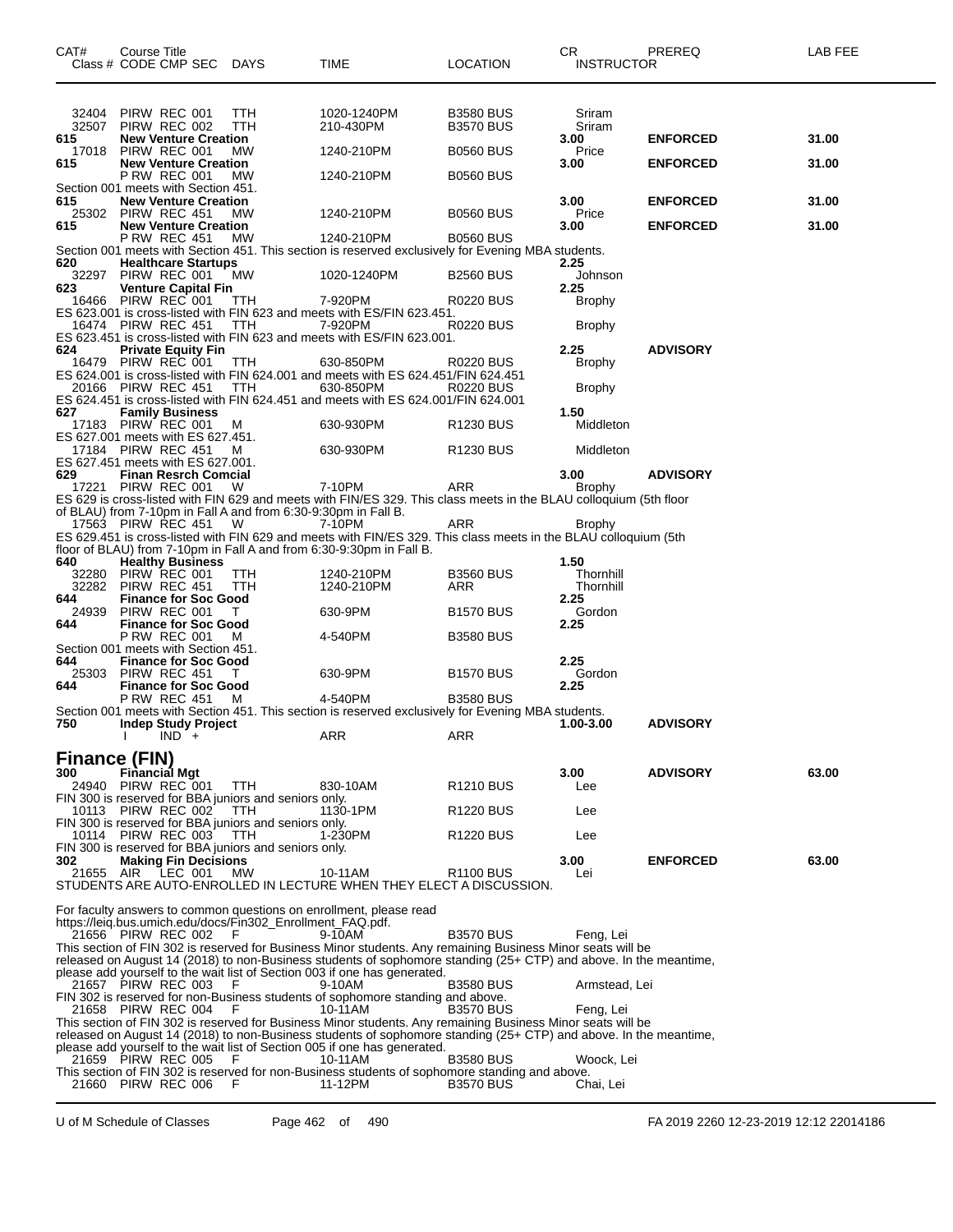|                       |                                  | Class # CODE CMP SEC                           | <b>DAYS</b>                                                    | TIME                                                                                                                                                                                                                                     | LOCATION                           | INSTRUCTOR           |                           |       |
|-----------------------|----------------------------------|------------------------------------------------|----------------------------------------------------------------|------------------------------------------------------------------------------------------------------------------------------------------------------------------------------------------------------------------------------------------|------------------------------------|----------------------|---------------------------|-------|
|                       |                                  |                                                |                                                                |                                                                                                                                                                                                                                          |                                    |                      |                           |       |
|                       |                                  |                                                |                                                                | This section of FIN 302 is reserved for Business Minor students. Any remaining Business Minor seats will be<br>released on August 14 (2018) to non-Business students of sophomore standing (25+ CTP) and above. In the meantime,         |                                    |                      |                           |       |
|                       |                                  |                                                |                                                                | please add yourself to the wait list of Section 007 if one has generated.                                                                                                                                                                |                                    |                      |                           |       |
|                       |                                  | 21661 PIRW REC 007                             | - F                                                            | 11-12PM<br>This section of FIN 302 is reserved for non-Business students of sophomore standing and above.                                                                                                                                | <b>B3580 BUS</b>                   | Mahoney, Lei         |                           |       |
| 317                   |                                  | <b>Corp Financing Dec</b>                      |                                                                |                                                                                                                                                                                                                                          |                                    | 3.00                 | <b>ENFORCED</b>           |       |
|                       |                                  | 10116 PIRW REC 001                             | TTH                                                            | 830-10AM<br>FIN 317 is reserved for BBA Juniors and Seniors with some seats reserved exclusively for Business Minor students.                                                                                                            | <b>B3570 BUS</b>                   | Lakkis               |                           |       |
|                       | 24252 PIRW REC 311               |                                                | TTH                                                            | 830-10AM                                                                                                                                                                                                                                 | <b>B3570 BUS</b>                   | Lakkis               |                           |       |
|                       |                                  |                                                |                                                                | Seats in this section are reserved exclusively for Minor in Business students. If you are not a Minor in Business                                                                                                                        |                                    |                      |                           |       |
| 329                   |                                  | <b>Finan Resrch Comcial</b>                    |                                                                | student, please enroll in (or add yourself to the waitlist of) the section this class is combined with.                                                                                                                                  |                                    | 3.00                 |                           |       |
|                       |                                  | 17222 P RW REC 001                             | W                                                              | 7-10PM                                                                                                                                                                                                                                   | ARR                                | Brophy               |                           |       |
|                       |                                  |                                                | of BLAU) from 7-10pm in Fall A and from 6:30-9:30pm in Fall B. | FIN 329 is cross-listed with ES 329 and meets with FIN/ES 629. This class meets in the BLAU colloquium (5th floor                                                                                                                        |                                    |                      |                           |       |
|                       |                                  | 24253 P RW REC 311                             | W                                                              | 7-10PM                                                                                                                                                                                                                                   | ARR                                | Brophy               |                           |       |
|                       |                                  |                                                |                                                                | Section 311 meets with Section 001. Seats in this section are reserved exclusively for Minor in Business students.<br>If you are not a Minor in Business student, please enroll in (or add yourself to the waitlist of) the section 001. |                                    |                      |                           |       |
| 335                   |                                  | <b>Maize and Blue Fund</b>                     |                                                                |                                                                                                                                                                                                                                          |                                    | 1.50                 | <b>ADVISORY</b>           |       |
| 20540                 | PI                               | <b>SEM 001</b>                                 | FIN 335 is cross-listed with ACC 335, meets with ACC/FIN 725.  | 630-930PM                                                                                                                                                                                                                                | R0400 BUS                          | Dittmar              |                           |       |
| 399                   |                                  | <b>Indep Study Project</b>                     |                                                                |                                                                                                                                                                                                                                          |                                    | 1.00-3.00            | <b>ADVISORY</b>           |       |
|                       |                                  | $IND +$                                        |                                                                | ARR                                                                                                                                                                                                                                      | ARR                                |                      |                           |       |
| 412<br>21006          |                                  | Intl Fin Mngmnt I<br>PIRW REC 001              | <b>MW</b>                                                      | 230-4PM                                                                                                                                                                                                                                  | <b>B0560 BUS</b>                   | 1.50<br>Pasquariello | <b>ADVISORY</b>           |       |
|                       |                                  |                                                |                                                                | This class runs parallel with FIN 612, and as such, will meet on October 15th.                                                                                                                                                           |                                    |                      |                           |       |
|                       |                                  | 24254 PIRW REC 331                             | МW                                                             | 230-4PM<br>Seats in this section are reserved exclusively for Master of Management students.                                                                                                                                             | <b>B0560 BUS</b>                   | Pasquariello         |                           |       |
|                       |                                  |                                                |                                                                |                                                                                                                                                                                                                                          |                                    |                      |                           |       |
| 414                   |                                  | Intl Fin Mngmnt II                             |                                                                | This class runs parallel with FIN 612, and as such, will meet on October 15th.                                                                                                                                                           |                                    | 1.50                 | <b>ADVISORY</b>           |       |
| 21007                 |                                  | PIRW REC 001                                   | MW                                                             | 230-4PM                                                                                                                                                                                                                                  | R0240 BUS                          | Pasquariello         |                           |       |
|                       |                                  | 24255 PIRW REC 331                             | MW                                                             | 230-4PM                                                                                                                                                                                                                                  | <b>R0240 BUS</b>                   | Pasquariello         |                           |       |
| 415                   |                                  | <b>Corp Investment Dec</b>                     |                                                                | Seats in this section are reserved exclusively for Master of Management students.                                                                                                                                                        |                                    | 3.00                 | <b>ADVISORY</b>           |       |
| 10115                 |                                  | <b>P RW REC 001</b>                            | м                                                              | 10-1PM                                                                                                                                                                                                                                   | R <sub>1220</sub> BUS              | Hall                 |                           |       |
| 24256                 | PRW REC 311                      | 14445 P RW REC 002                             | М<br>М                                                         | 1-4PM<br>10-1PM                                                                                                                                                                                                                          | R <sub>1220</sub> BUS<br>R1220 BUS | Hall<br>Hall         |                           |       |
|                       |                                  |                                                |                                                                | Seats in this section are reserved exclusively for Minor in Business students.                                                                                                                                                           |                                    |                      |                           |       |
|                       |                                  | 24257 P RW REC 322                             | м                                                              | $1-4PM$<br>Seats in this section are reserved exclusively for Minor in Business and Master of Management students.                                                                                                                       | R <sub>1220</sub> BUS              | Hall                 |                           |       |
| 463                   |                                  | <b>RE Dev Practice</b>                         |                                                                |                                                                                                                                                                                                                                          |                                    | 3.00                 | <b>ADVISORY, ENFORCED</b> |       |
| 37680                 | P <sub>R</sub><br>P <sub>R</sub> | <b>REC 001</b>                                 | м                                                              | 1-4PM                                                                                                                                                                                                                                    | <b>B3570 BUS</b>                   | Sheinberg            |                           |       |
| 37681<br>503          | <b>Fin Mgmt</b>                  | <b>REC 331</b>                                 | м                                                              | 1-4PM                                                                                                                                                                                                                                    | <b>B3570 BUS</b>                   | Sheinberg<br>2.25    | <b>ENFORCED</b>           |       |
| 17054                 | P R                              | <b>REC 001</b>                                 | <b>MW</b>                                                      | 8-1020AM                                                                                                                                                                                                                                 | R <sub>1240</sub> BUS              | Crosignani           |                           |       |
| 17055<br>17056        | P <sub>R</sub><br>P R            | <b>REC 002</b><br><b>REC 003</b>               | МW<br>MW                                                       | 8-1020AM<br>1020-1240PM                                                                                                                                                                                                                  | R <sub>1230</sub> BUS<br>R1240 BUS | Rajan<br>Crosignani  |                           |       |
| 17057                 | P R                              | <b>REC 004</b>                                 | MW                                                             | 210-430PM                                                                                                                                                                                                                                | <b>R0230 BUS</b>                   | Crosignani           |                           |       |
| 17058<br>513          | P <sub>R</sub>                   | <b>REC 005</b><br><b>Financial Analysis</b>    | <b>MW</b>                                                      | 1020-1240PM                                                                                                                                                                                                                              | R <sub>1230</sub> BUS              | Rajan<br>2.25        | <b>ENFORCED</b>           |       |
| 23003                 | <b>PIR</b>                       | REC 001                                        | МW                                                             | 1020-1240PM                                                                                                                                                                                                                              | <b>B0560 BUS</b>                   | Narayanan            |                           |       |
| 513                   | P R                              | <b>Financial Analysis</b><br><b>REC 001</b>    | F                                                              | 1020-1240PM                                                                                                                                                                                                                              | <b>R0320 BUS</b>                   | 2.25                 | <b>ENFORCED</b>           |       |
|                       | P R                              | <b>REC 001</b>                                 | <b>MW</b>                                                      | 1020-1240PM                                                                                                                                                                                                                              | <b>B0560 BUS</b>                   |                      |                           |       |
| from 10:20AM-12:40PM. |                                  |                                                |                                                                | This class will not be meeting Monday, September 9th. A make-up class will be offered on Saturday, September 13th                                                                                                                        |                                    |                      |                           |       |
| 517                   | <b>Real Est Ess</b>              |                                                |                                                                |                                                                                                                                                                                                                                          |                                    | 3.00                 |                           | 10.00 |
| 551                   |                                  | 10105 PRW LEC 001<br>Finan Mgt & Pol           | м                                                              | 7-10PM                                                                                                                                                                                                                                   | <b>R0230 BUS</b>                   | Allen<br>3.00        | <b>ENFORCED</b>           |       |
| 10118                 |                                  | PIRW REC 451                                   | T.                                                             | 630-930PM                                                                                                                                                                                                                                | <b>R2230 BUS</b>                   | Carmel               |                           |       |
| 551                   |                                  | Finan Mgt & Pol                                |                                                                |                                                                                                                                                                                                                                          |                                    | 3.00                 | <b>ENFORCED</b>           |       |
| 563                   |                                  | <b>P RW REC 451</b><br><b>RE Dev Practice</b>  | т                                                              | 630-930PM                                                                                                                                                                                                                                | <b>R2230 BUS</b>                   | 3.00                 | <b>ENFORCED</b>           |       |
| 34275                 |                                  | PIRW REC 001                                   | М                                                              | 1-4PM                                                                                                                                                                                                                                    | <b>B3570 BUS</b>                   | Sheinberg            |                           |       |
| 34276<br>580          |                                  | PIRW REC 451<br><b>Corp Fin Derivatives</b>    | м                                                              | 1-4PM                                                                                                                                                                                                                                    | <b>B3570 BUS</b>                   | Sheinberg<br>2.25    | <b>ADVISORY</b>           |       |
| 17019                 |                                  | PIRW REC 001                                   | TTH                                                            | 1020-1240PM                                                                                                                                                                                                                              | <b>B0570 BUS</b>                   | Hall                 |                           |       |
| 608<br>16453          |                                  | <b>Captl Mkt&amp;Inv Strat</b><br>PIRW REC 001 | MW                                                             | 630-850PM                                                                                                                                                                                                                                | <b>R2220 BUS</b>                   | 2.25                 | <b>ENFORCED</b>           |       |
|                       |                                  | FIN 608.001 meets with FIN 608.451.            |                                                                |                                                                                                                                                                                                                                          |                                    | Lei                  |                           |       |
|                       |                                  | 25491 PIRW REC 010                             | MW                                                             | 630-850PM                                                                                                                                                                                                                                | R2220 BUS                          | Lei                  |                           |       |
| 20931                 |                                  | PIRW REC 451                                   | МW                                                             | This section is reserved for students in the Quantitative Finance and Risk Management program<br>630-850PM                                                                                                                               | <b>R2220 BUS</b>                   | Lei                  |                           |       |
|                       |                                  | FIN 608.451 meets with FIN 608.001.            |                                                                |                                                                                                                                                                                                                                          |                                    |                      |                           |       |
| 612                   |                                  | Intl Fin Mngmnt I<br>16454 PIRW REC 001        | <b>MW</b>                                                      | 1240-210PM                                                                                                                                                                                                                               | R0230 BUS                          | 1.50<br>Pasquariello | <b>ADVISORY</b>           |       |
|                       |                                  | 17841 PIRW REC 002                             | W                                                              | 7-10PM                                                                                                                                                                                                                                   | R <sub>1220</sub> BUS              | Pasquariello         |                           |       |
|                       |                                  | FIN 612.003 meets with FIN 612.451.            |                                                                |                                                                                                                                                                                                                                          |                                    |                      |                           |       |

U of M Schedule of Classes Page 463 of 490 FA 2019 2260 12-23-2019 12:12 22014186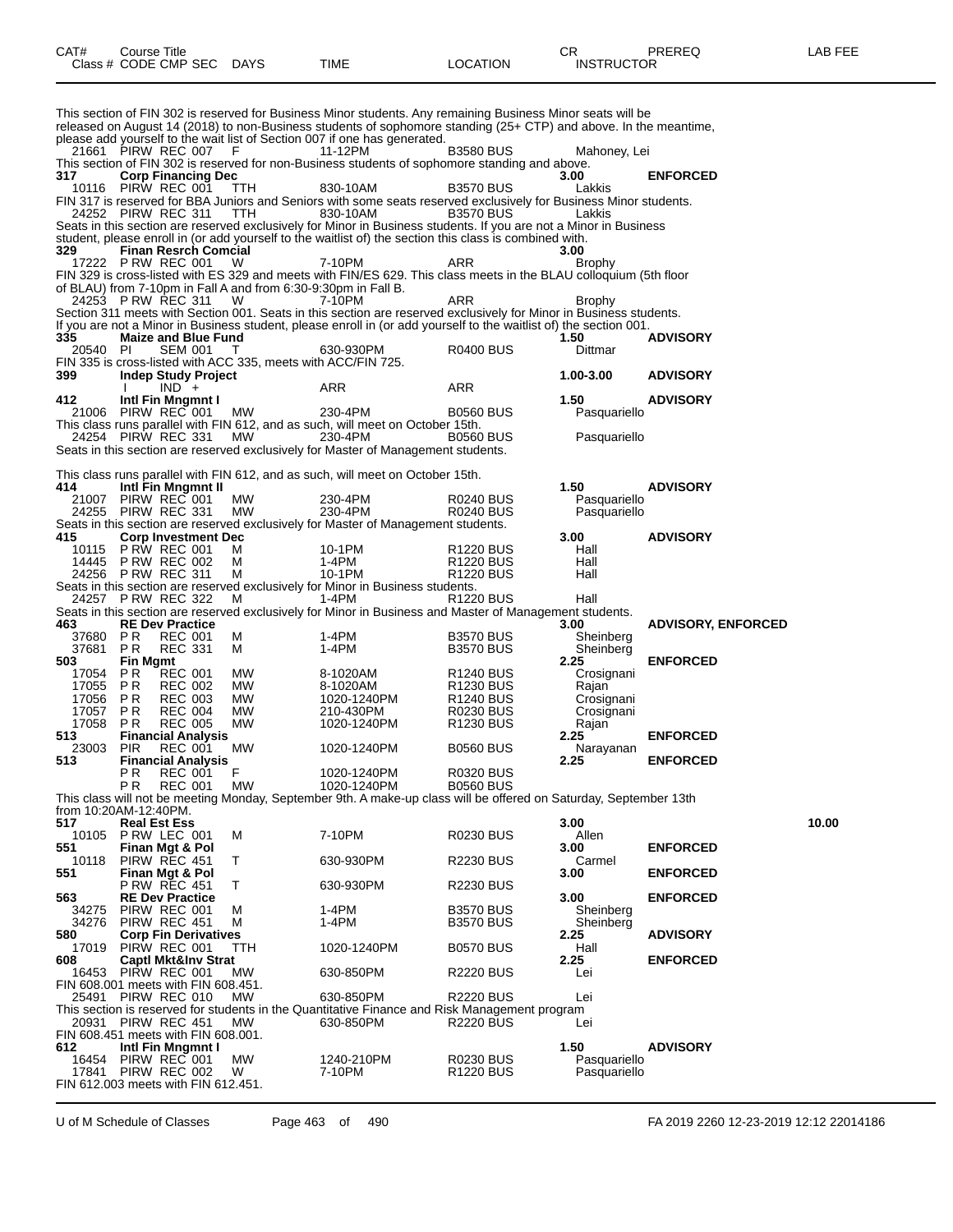| CAT#         | Course Title<br>Class # CODE CMP SEC                                                        | DAYS       | TIME                                                                                                              | <b>LOCATION</b>                      | <b>CR</b><br><b>INSTRUCTOR</b> | PREREQ                    | LAB FEE |
|--------------|---------------------------------------------------------------------------------------------|------------|-------------------------------------------------------------------------------------------------------------------|--------------------------------------|--------------------------------|---------------------------|---------|
|              | 17842 PIRW REC 451                                                                          | W          | 7-10PM                                                                                                            | R <sub>1220</sub> BUS                | Pasquariello                   |                           |         |
|              | FIN 612.451 meets with FIN 612.003.                                                         |            |                                                                                                                   |                                      |                                |                           |         |
| 614          | Intl Fin Mngmnt II<br>16476 PIRW REC 001                                                    | МW         | 1240-210PM                                                                                                        | <b>R0230 BUS</b>                     | 1.50<br>Pasquariello           |                           |         |
|              | Section 001 meets with Section 451.                                                         |            |                                                                                                                   |                                      |                                |                           |         |
|              | 17436 PIRW REC 451                                                                          | MW.        | 1240-210PM<br>Section 001 meets with Section 451. This section is reserved exclusively for Evening MBA students.  | R0230 BUS                            | Pasquariello                   |                           |         |
| 615          | <b>Valuation</b>                                                                            |            | 1020-1240PM                                                                                                       | <b>B0560 BUS</b>                     | 2.25<br>Whited                 | <b>ADVISORY, ENFORCED</b> |         |
| 16456        | 16455 PIRW REC 001<br><b>PIR</b><br><b>REC 002</b>                                          | TTH<br>TTH | 210-430PM                                                                                                         | <b>B0560 BUS</b>                     | Whited                         |                           |         |
|              | 16477 PIRW REC 004                                                                          | МW         | 8-1020AM<br>This section of FIN 615 is reserved exclusively for students in the Fast Track in Finance program.    | <b>B1570 BUS</b>                     | Carmel                         |                           |         |
|              | 17020 PIRW REC 005                                                                          | <b>MW</b>  | 230-450PM                                                                                                         | <b>R2240 BUS</b>                     | Kaul                           |                           |         |
| 621          | <b>Corp Finan Policy</b><br>16457 PIRW REC 001                                              | МW         | 1020-1240PM                                                                                                       | <b>B1570 BUS</b>                     | 2.25<br>Purnanandam            | <b>ADVISORY, ENFORCED</b> |         |
|              | Section 001 meets with Section 451.                                                         |            |                                                                                                                   |                                      |                                |                           |         |
|              | 23014 PIRW REC 002<br>25304 PIRW REC 451                                                    | MW.<br>МW  | 210-430PM<br>1020-1240PM                                                                                          | <b>B1570 BUS</b><br><b>B1570 BUS</b> | Purnanandam<br>Purnanandam     |                           |         |
|              |                                                                                             |            | Section 001 meets with Section 451. This section is reserved exclusively for Evening MBA students.                |                                      |                                |                           |         |
| 623          | <b>Venture Capital Fin</b><br>16458 PIRW REC 001                                            | TTH        | 7-920PM                                                                                                           | R0220 BUS                            | 2.25<br>Brophy                 |                           |         |
|              |                                                                                             |            | FIN 623.001 is cross-listed with ES 623 and meets with ES/FIN 623.451.                                            |                                      |                                |                           |         |
|              | 16472 PIRW REC 451                                                                          | ттн        | 7-920PM<br>FIN 623.451 is cross-listed with ES 623 and meets with ES/FIN 623.001.                                 | R0220 BUS                            | Brophy                         |                           |         |
| 624          | <b>Private Equity Fin</b>                                                                   |            |                                                                                                                   |                                      | 2.25                           | <b>ADVISORY</b>           |         |
|              | 16478 PIRW REC 001                                                                          | TTH        | 630-850PM<br>FIN 624.001 is cross-listed with ES 624.001 and meets with FIN 624.451/ES 624.451.                   | R0220 BUS                            | <b>Brophy</b>                  |                           |         |
|              | 20165 PIRW REC 451                                                                          | TTH        | 630-850PM                                                                                                         | <b>R0220 BUS</b>                     | <b>Brophy</b>                  |                           |         |
| 629          |                                                                                             |            | FIN 624.451 is cross-listed with ES 624.451 and meets with FIN 624.001/ES 624.001.                                |                                      |                                |                           |         |
|              | <b>Finan Resrch Comcial</b><br>17220 PIRW REC 001                                           | W          | 7-10PM                                                                                                            | ARR                                  | 3.00<br><b>Brophy</b>          | <b>ADVISORY</b>           |         |
|              |                                                                                             |            | FIN 629.001 is cross-listed with ES 629 and meets with FIN/ES 329. This class meets in the BLAU colloquium (5th   |                                      |                                |                           |         |
|              | 17562 PIRW REC 451                                                                          | W          | floor of BLAU) from 7-10pm in Fall A and from 6:30-9:30pm in Fall B.<br>7-10PM                                    | ARR                                  | <b>Brophy</b>                  |                           |         |
|              |                                                                                             |            | FIN 629 is cross-listed with ES 629 and meets with FIN/ES 329. This class meets in the BLAU colloquium (5th floor |                                      |                                |                           |         |
| 645          | of BLAU) from 7-10pm in Fall A and from 6:30-9:30pm in Fall B.<br><b>Advanced Valuation</b> |            |                                                                                                                   |                                      | 2.25                           | <b>ADVISORY, ENFORCED</b> |         |
| 32309        | PIRW REC 001                                                                                | <b>MW</b>  | 8-1020AM                                                                                                          | <b>B2560 BUS</b>                     | Narayanan                      |                           |         |
| 645          | <b>Advanced Valuation</b><br><b>P RW REC 001</b>                                            | F          | 8-1020AM                                                                                                          | R0320 BUS                            | 2.25                           | <b>ADVISORY, ENFORCED</b> |         |
| 725          | <b>Maize and Blue Fund</b>                                                                  |            |                                                                                                                   |                                      | 1.50                           | <b>ADVISORY</b>           |         |
| 20592 PI     | <b>SEM 001</b><br>FIN 725 is cross-listed with ACC 725, meets with ACC/FIN 335.             |            | ARR                                                                                                               | ARR                                  | Dittmar                        |                           |         |
| 750          | <b>Indep Study Project</b>                                                                  |            |                                                                                                                   |                                      | 1.00-3.00                      | <b>ADVISORY</b>           |         |
| 855          | $IND +$<br>Inv Dec Symmetr Inf                                                              |            | ARR                                                                                                               | ARR                                  | 3.00                           | <b>ADVISORY</b>           |         |
| 19608        | <b>P RW SEM 001</b>                                                                         |            | 7-10PM                                                                                                            | <b>R2320 BUS</b>                     | Dittmar, Rajan                 |                           |         |
| 855          | Inv Dec Symmetr Inf<br><b>P RW SEM 001</b>                                                  | M          | 7-10PM                                                                                                            | <b>ARR</b>                           | 3.00                           | <b>ADVISORY</b>           |         |
|              | The exact meeting pattern for FIN 855 is TBD.                                               |            |                                                                                                                   |                                      |                                |                           |         |
| 865          | Theor Models Fin I<br>21634 PIR REC 001 M                                                   |            | 7-10PM                                                                                                            | <b>R2320 BUS</b>                     | 1.50<br>Rajan                  | <b>ADVISORY</b>           |         |
| 871          | <b>Corporate Finance</b>                                                                    |            |                                                                                                                   |                                      | 1.50                           | <b>ADVISORY</b>           |         |
| 19051<br>872 | PIRW SEM 001<br><b>Theor Models Fin II</b>                                                  | F          | 130-430PM                                                                                                         | <b>R4020 BUS</b>                     | Purnanandam<br>1.50            | <b>ADVISORY</b>           |         |
|              | 34730 PIRW SEM 001                                                                          | - W        | 630-930PM                                                                                                         | ARR                                  | Pasquariello                   |                           |         |
| 900          | This class will be meeting in B2585.<br><b>Special Research</b>                             |            |                                                                                                                   |                                      | 1.00-6.00                      | <b>ADVISORY</b>           |         |
|              | $IND +$                                                                                     |            | ARR                                                                                                               | ARR                                  |                                |                           |         |
| 990          | <b>Diss-Precand</b><br>$IND +$                                                              |            | ARR                                                                                                               | ARR                                  | 1.00-8.00                      | <b>ADVISORY</b>           |         |
| 995          | Diss-Cand<br>$IND +$<br>IR                                                                  |            | ARR                                                                                                               | ARR                                  | 8.00                           | <b>ENFORCED</b>           |         |
|              |                                                                                             |            |                                                                                                                   |                                      |                                |                           |         |
| 300          | <b>Marketing (MKT)</b><br>Marketing Mgmt I                                                  |            |                                                                                                                   |                                      | 3.00                           |                           | 80.00   |
|              | 10131 P RW REC 001                                                                          | MW         | 10-1130AM                                                                                                         | <b>B1560 BUS</b>                     | Srna                           |                           |         |
|              | 10132 P RW REC 002                                                                          | МW         | This section of MKT 300 is reserved exclusively for BBA juniors and seniors.<br>1130-1PM                          | <b>B1560 BUS</b>                     | Srna                           |                           |         |
|              |                                                                                             |            | This section of MKT 300 is reserved exclusively for BBA juniors and seniors.                                      |                                      |                                |                           |         |
|              | 10130 P RW REC 003                                                                          | <b>MW</b>  | 1-230PM<br>This section of MKT 300 is reserved exclusively for BBA juniors and seniors.                           | <b>B1560 BUS</b>                     | Srna                           |                           |         |
| 302          | <b>Marketing Management</b>                                                                 |            |                                                                                                                   |                                      | 3.00                           |                           | 130.00  |
|              | 27222 PIRW REC 001<br>Section 001 meets with Section 311.                                   | MW.        | 830-10AM                                                                                                          | <b>B0560 BUS</b>                     | Collins                        |                           |         |
|              | 27223 P RW REC 002                                                                          | <b>MW</b>  | 1-230PM                                                                                                           | <b>R2220 BUS</b>                     | Rick                           |                           |         |
|              | Section 002 meets with Section 312.                                                         |            |                                                                                                                   |                                      |                                |                           |         |
|              | 27224 P RW REC 003<br>Section 003 meets with Section 313.                                   | MW.        | 4-530PM                                                                                                           | <b>B1560 BUS</b>                     | Rick                           |                           |         |
|              |                                                                                             |            |                                                                                                                   |                                      |                                |                           |         |

U of M Schedule of Classes Page 464 of 490 FA 2019 2260 12-23-2019 12:12 22014186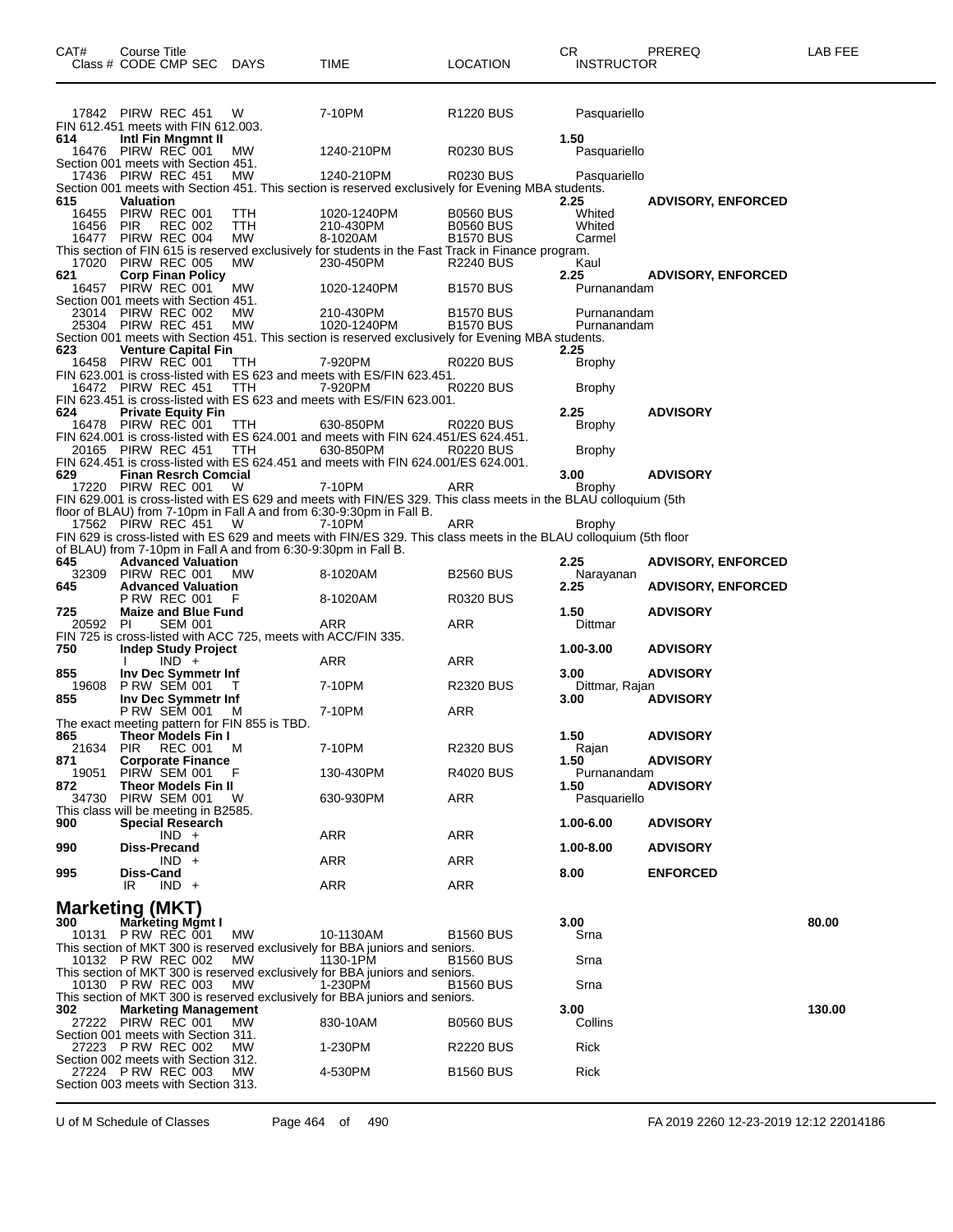| CAT#<br>Class # CODE CMP SEC                              | Course Title                         |                                  |                            | DAYS              | TIME                                                                                                                         | <b>LOCATION</b>                      | CR.<br><b>INSTRUCTOR</b> | PREREQ                    | LAB FEE |
|-----------------------------------------------------------|--------------------------------------|----------------------------------|----------------------------|-------------------|------------------------------------------------------------------------------------------------------------------------------|--------------------------------------|--------------------------|---------------------------|---------|
|                                                           |                                      |                                  |                            |                   |                                                                                                                              |                                      |                          |                           |         |
| 27225 PIRW REC 311                                        |                                      |                                  |                            | МW                | 830-10AM                                                                                                                     | <b>B0560 BUS</b>                     | Collins                  |                           |         |
| 27226 P RW REC 312                                        |                                      |                                  |                            | MW                | Section 001 meets with Section 311. Seats in Section 311 are reserved exclusively for Minor in Business students.<br>1-230PM | <b>R2220 BUS</b>                     | <b>Rick</b>              |                           |         |
|                                                           |                                      |                                  |                            |                   | Section 002 meets with Section 312. Seats in Section 312 are reserved exclusively for Minor in Business students.            |                                      |                          |                           |         |
| 27227 P RW REC 313                                        |                                      |                                  |                            | МW                | 4-530PM<br>Section 003 meets with Section 313. Seats in Section 313 are reserved exclusively for Minor in Business students. | <b>B1560 BUS</b>                     | Rick                     |                           |         |
| 310                                                       |                                      |                                  | <b>Fundmntls Sales Mgt</b> |                   |                                                                                                                              |                                      | 3.00                     |                           |         |
| 17844 PIRW REC 001                                        |                                      |                                  |                            |                   | 7-10PM                                                                                                                       | R <sub>1230</sub> BUS                | Carter                   |                           |         |
| 19614 PIRW REC 002                                        |                                      |                                  |                            | W                 | Instructor monitors waitlist, add yourself to the waitlist to be considered.<br>10-1PM                                       | <b>R1220 BUS</b>                     | Carter                   |                           |         |
|                                                           |                                      |                                  |                            |                   | Instructor monitors waitlist, add yourself to the waitlist to be considered.                                                 |                                      |                          |                           |         |
| 312<br>24941                                              | PIRW REC 001                         |                                  | <b>Retail Market Mgt</b>   | TH                | 630-930PM                                                                                                                    | <b>R2210 BUS</b>                     | 3.00<br>Olson            | <b>ADVISORY</b>           | 82.00   |
| 29710 PIRW REC 002                                        |                                      |                                  |                            | TН                | 230-530PM                                                                                                                    | <b>B1580 BUS</b>                     | Olson                    |                           |         |
| 313<br>23496                                              | <b>P RW REC 001</b>                  |                                  | <b>Consumer Behavior</b>   | МW                | 1130-1PM                                                                                                                     | R0240 BUS                            | 3.00                     | <b>ADVISORY</b>           | 69.00   |
| 27369 PRW REC 002                                         |                                      |                                  |                            | МW                | 230-4PM                                                                                                                      | <b>B1560 BUS</b>                     | Angell<br>Angell         |                           |         |
|                                                           |                                      |                                  |                            |                   | Section 312 meets with Section 002. Seats in Section 312 are reserved exclusively for Minor in Business students.            |                                      |                          |                           |         |
| 24258 P RW REC 311                                        |                                      |                                  |                            | МW                | 1130-1PM<br>Seats in this section are reserved exclusively for Minor in Business students.                                   | <b>R0240 BUS</b>                     | Angell                   |                           |         |
| 27370 P RW REC 312                                        |                                      |                                  |                            | MW                | 230-4PM                                                                                                                      | <b>B1560 BUS</b>                     | Angell                   |                           |         |
| 399                                                       |                                      |                                  | <b>Indep Study Project</b> |                   | Section 312 meets with Section 002. Seats in Section 312 are reserved exclusively for Minor in Business students.            |                                      | 1.00-3.00                | <b>ADVISORY</b>           |         |
|                                                           |                                      | $IND +$                          |                            | TTH               | 1130-1PM                                                                                                                     | <b>R2320 BUS</b>                     |                          |                           |         |
| 407<br>17954 PIRW SEM 001                                 |                                      |                                  | Des Persuasive Comm        | T                 | 4-7PM                                                                                                                        | R <sub>1230</sub> BUS                | 3.00<br>O'Day            | <b>ADVISORY, ENFORCED</b> |         |
|                                                           |                                      |                                  |                            |                   | MKT 407 meets with COMM 462. Students cannot receive credit for both MKT 407 and MKT 311, COMM 468 or 462.                   |                                      |                          |                           |         |
| 409<br>27270 PIRW REC 001                                 |                                      |                                  | Social Media Mrkting       |                   | 4-7PM                                                                                                                        | R <sub>1220</sub> BUS                | 3.00<br>Collins          |                           |         |
|                                                           |                                      |                                  |                            | м                 | Section 001 meets with Section 331. Section 331 is reserved exclusively for Master of Management students.                   |                                      |                          |                           |         |
| 27271                                                     | PIRW REC 331                         |                                  |                            | M                 | 4-7PM                                                                                                                        | R <sub>1220</sub> BUS                | Collins                  |                           |         |
| 411                                                       |                                      |                                  | <b>Advertis Managemt</b>   |                   | Section 001 meets with Section 331. Section 331 is reserved exclusively for Master of Management students.                   |                                      | 3.00                     | <b>ADVISORY, ENFORCED</b> | 33.00   |
| 23908                                                     | PIRW LEC 001                         |                                  |                            | TTH               | 1-230PM                                                                                                                      | <b>B2560 BUS</b>                     | Burson                   |                           |         |
| 23909<br>24259 PIRW LEC 321                               | PIRW LEC 002                         |                                  |                            | TTH<br><b>TTH</b> | 230-4PM<br>1-230PM                                                                                                           | <b>B1570 BUS</b><br><b>B2560 BUS</b> | Burson<br><b>Burson</b>  |                           |         |
|                                                           |                                      |                                  |                            |                   | Seats in this section are reserved exclusively for Minor in Business and Master of Management students.                      |                                      |                          |                           |         |
| 24260 PIRW LEC 322                                        |                                      |                                  |                            | TTH               | 230-4PM<br>Seats in this section are reserved exclusively for Minor in Business and Master of Management students.           | <b>B1570 BUS</b>                     | <b>Burson</b>            |                           |         |
| 418                                                       |                                      |                                  | <b>Marketing Analytics</b> |                   |                                                                                                                              |                                      | 3.00                     | <b>ADVISORY</b>           | 81.00   |
| 22265                                                     | PIRW REC 001                         |                                  |                            | ттн               | 230-4PM                                                                                                                      | <b>B0570 BUS</b>                     | Aribarg                  |                           |         |
| 24261 PIRW REC 321                                        |                                      |                                  |                            | <b>TTH</b>        | 230-4PM<br>Seats in this section are reserved exclusively for Minor in Business and Master of Management students.           | <b>B0570 BUS</b>                     | Aribarg                  |                           |         |
| 503                                                       |                                      |                                  | <b>Marketing Mngmt</b>     |                   |                                                                                                                              |                                      | 2.25                     | <b>ENFORCED</b>           | 71.00   |
| 16480<br>16481                                            | P R<br>P R                           | <b>REC 001</b><br><b>REC 002</b> |                            | МW<br>MW.         | 1020-1240PM<br>210-430PM                                                                                                     | <b>R0210 BUS</b><br><b>R0210 BUS</b> | Orhun<br>Orhun           |                           |         |
| 16482                                                     | P R                                  | <b>REC 003</b>                   |                            | TTH               | 210-430PM                                                                                                                    | <b>R0210 BUS</b>                     | Schwartz                 |                           |         |
| 16483<br>16484                                            | P R<br>P R                           | <b>REC 004</b><br><b>REC 005</b> |                            | TTH<br>TTH        | 1020-1240PM<br>8-1020AM                                                                                                      | <b>R0210 BUS</b><br><b>R0210 BUS</b> | Schwartz<br>Schwartz     |                           |         |
| 601                                                       |                                      |                                  | <b>Strategic Mkt Plan</b>  |                   |                                                                                                                              |                                      | 2.25                     | <b>ADVISORY</b>           | 110.00  |
| 29174 PIRW REC 001                                        |                                      |                                  |                            | ттн               | 8-1020AM                                                                                                                     | <b>R2240 BUS</b>                     | Lenard                   |                           |         |
| 29175 PIRW REC 002<br>603                                 |                                      |                                  | <b>Strategic Brand Mgt</b> | - TTH             | 230-450PM                                                                                                                    | <b>B1560 BUS</b>                     | Lenard<br>2.25           | <b>ADVISORY</b>           |         |
| 17029                                                     | PIRW REC 001                         |                                  |                            | МW                | 1020-1240PM                                                                                                                  | <b>R0220 BUS</b>                     | Batra                    |                           |         |
| 21645 PIRW REC 010                                        |                                      |                                  |                            | MW.               | MKT 603.001 meets with MKT 603.010. Please note that some seats in MKT 603 are reserved for incoming MBA1s.<br>1020-1240PM   | <b>R0220 BUS</b>                     | Batra                    |                           |         |
|                                                           |                                      |                                  |                            |                   | MKT 603.010 meets with MKT 603.001. Please note that some seats in MKT 603 are reserved for incoming MBA1s.                  |                                      |                          |                           |         |
| 17045 PIR<br>611                                          |                                      | <b>REC 451</b>                   | <b>Advertis Managemt</b>   |                   | ARR                                                                                                                          | ARR                                  | 2.25                     | <b>ADVISORY</b>           | 47.00   |
| 23910                                                     | PIRW REC 001                         |                                  |                            | МW                | 210-430PM                                                                                                                    | <b>B0570 BUS</b>                     | Burson                   |                           |         |
| Section 001 meets with Section 451.<br>25305 PIRW REC 451 |                                      |                                  |                            | MW.               | 210-430PM                                                                                                                    | <b>B0570 BUS</b>                     | Burson                   |                           |         |
|                                                           |                                      |                                  |                            |                   | Section 001 meets with Section 451. This section is reserved exclusively for Evening MBA students.                           |                                      |                          |                           |         |
| 618                                                       |                                      |                                  | <b>Marketing Analytics</b> |                   |                                                                                                                              |                                      | 3.00                     | <b>ADVISORY, ENFORCED</b> | 81.00   |
| 19052<br>22371                                            | PIRW REC 001<br>PIRW REC 002         |                                  |                            | TTH<br>W          | 1240-210PM<br>630-930PM                                                                                                      | <b>B0570 BUS</b><br><b>B1560 BUS</b> | Aribarg<br>Aribarg       |                           |         |
|                                                           | <b>P RW REC 002</b>                  |                                  |                            | W                 | 630-930PM                                                                                                                    | <b>B1560 BUS</b>                     |                          |                           |         |
| 22372                                                     | PIRW REC 451<br><b>P RW REC 451</b>  |                                  |                            | W<br>W            | 630-930PM<br>630-930PM                                                                                                       | <b>B1560 BUS</b><br><b>B1560 BUS</b> | Aribarg                  |                           |         |
| 625                                                       | <b>New Prod Innov</b>                |                                  |                            |                   |                                                                                                                              |                                      | 2.25                     | <b>ADVISORY</b>           |         |
| 32401                                                     | PIRW REC 001                         |                                  |                            | ттн               | 1020-1240PM                                                                                                                  | <b>B3580 BUS</b>                     | Sriram                   |                           |         |
| 32487<br>640                                              | PIRW REC 002                         |                                  | Global Sup Chain Mgt       | TTH               | 210-430PM                                                                                                                    | <b>B3570 BUS</b>                     | Sriram<br>2.25           | <b>ADVISORY</b>           | 73.00   |
| 18777                                                     | PIRW REC 001                         |                                  |                            | <b>MW</b>         | 210-430PM                                                                                                                    | <b>R0230 BUS</b>                     | Anupindi                 |                           |         |
| MKT 640 is cross-listed with TO 620.<br>750               |                                      |                                  | <b>Indep Study Project</b> |                   |                                                                                                                              |                                      | 1.00-3.00                | <b>ADVISORY</b>           |         |
|                                                           |                                      | $IND +$                          |                            |                   | ARR                                                                                                                          | ARR                                  |                          |                           |         |
| 896<br>20121                                              | <b>Behav Res Mkt</b><br>PIRW SEM 001 |                                  |                            | F                 | 12-3PM                                                                                                                       | ARR                                  | 1.50<br>Batra            | <b>ADVISORY</b>           |         |
|                                                           |                                      |                                  |                            |                   |                                                                                                                              |                                      |                          |                           |         |

U of M Schedule of Classes Page 465 of 490 FA 2019 2260 12-23-2019 12:12 22014186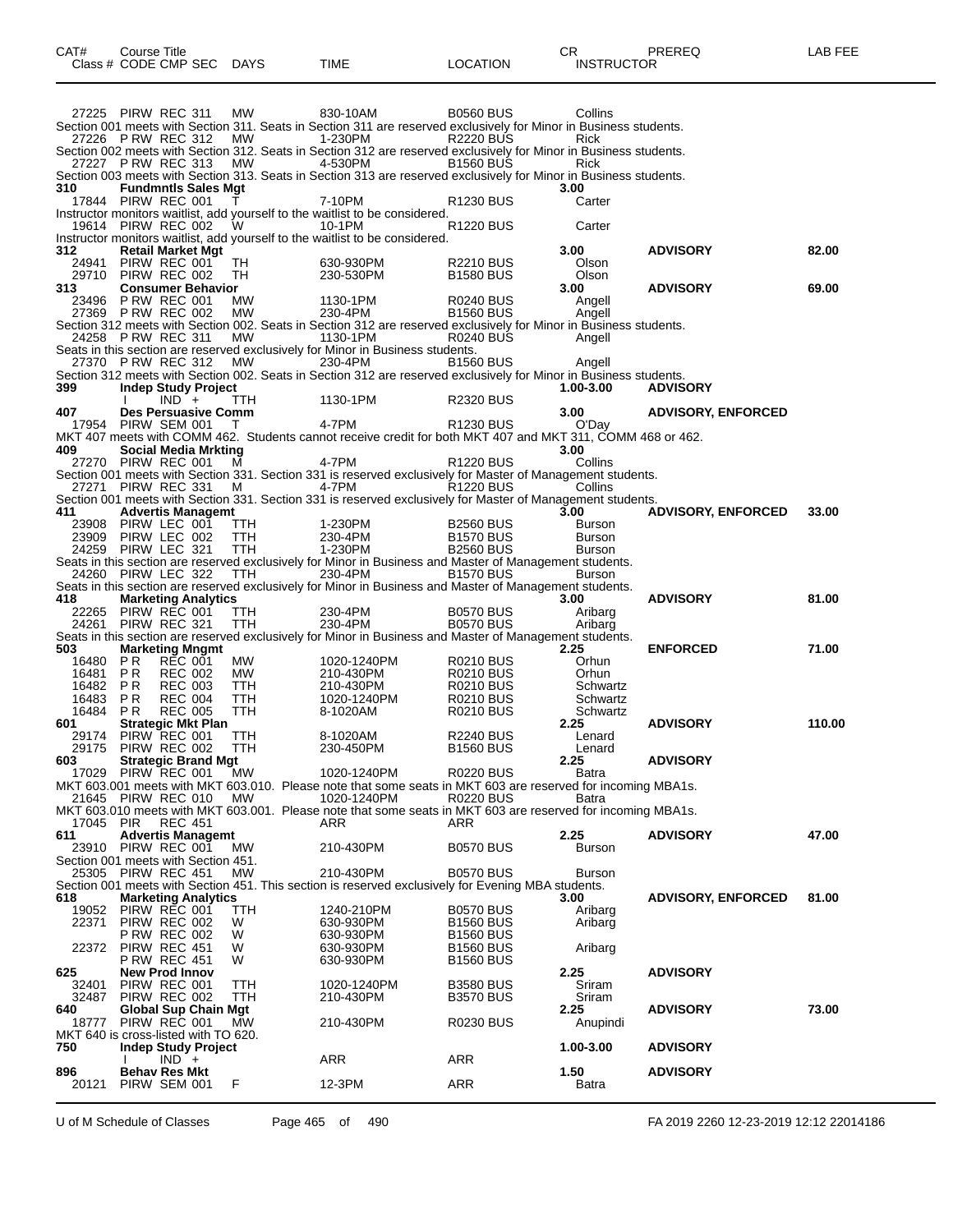| CAT#                    | Course Title | Class # CODE CMP SEC DAYS                                |                                                               | TIME                                                                                                                                                                                                                                    | <b>LOCATION</b>                      | CR<br><b>INSTRUCTOR</b>        | PREREQ                             | LAB FEE |
|-------------------------|--------------|----------------------------------------------------------|---------------------------------------------------------------|-----------------------------------------------------------------------------------------------------------------------------------------------------------------------------------------------------------------------------------------|--------------------------------------|--------------------------------|------------------------------------|---------|
| 897<br>20122<br>900     |              | Quant Res Mkt<br>PIRW SEM 001<br><b>Special Research</b> | F                                                             | 3-6PM                                                                                                                                                                                                                                   | <b>B3570 BUS</b>                     | 1.50<br>Manchanda<br>1.00-6.00 | <b>ADVISORY</b><br><b>ADVISORY</b> |         |
| 990                     | Diss-Precand | $IND +$                                                  |                                                               | ARR                                                                                                                                                                                                                                     | ARR                                  | 1.00-8.00                      | <b>ADVISORY</b>                    |         |
| 995                     | Diss-Cand    | $IND +$                                                  |                                                               | ARR                                                                                                                                                                                                                                     | ARR                                  | 8.00                           | <b>ENFORCED</b>                    |         |
|                         | R            | $IND +$                                                  |                                                               | ARR                                                                                                                                                                                                                                     | ARR                                  |                                |                                    |         |
|                         |              |                                                          | <b>Management and Organizations (MO)</b>                      |                                                                                                                                                                                                                                         |                                      |                                |                                    |         |
| 300<br>23911 P          |              | <b>Behavior Theory Mgt</b><br><b>REC 001</b>             | TTH                                                           | 230-4PM                                                                                                                                                                                                                                 | <b>R2230 BUS</b>                     | 3.00<br>Uribe                  | <b>ADVISORY</b>                    | 170.00  |
| 23912 P                 |              | REC 002                                                  | MO 300 is reserved exclusively for BBA Juniors.<br>TTH        | 10-1130AM                                                                                                                                                                                                                               | <b>R2230 BUS</b>                     | Uribe                          |                                    |         |
| 23913 P                 |              | <b>REC 003</b>                                           | MO 300 is reserved exclusively for BBA Juniors.<br>TTH        | 830-10AM                                                                                                                                                                                                                                | R <sub>1240</sub> BUS                | Case                           |                                    |         |
| 23914 P                 |              | REC 004                                                  | MO 300 is reserved exclusively for BBA Juniors.<br><b>TTH</b> | 4-530PM                                                                                                                                                                                                                                 | R2230 BUS                            | Bae                            |                                    |         |
| 23915 P                 |              | REC 005                                                  | MO 300 is reserved exclusively for BBA Juniors.<br>TTH        | 1-230PM                                                                                                                                                                                                                                 | <b>R2230 BUS</b>                     | Gordon                         |                                    |         |
|                         |              |                                                          | MO 300 is reserved exclusively for BBA Juniors.               |                                                                                                                                                                                                                                         |                                      |                                |                                    |         |
| 23916 P                 |              | <b>REC 006</b>                                           | TTH<br>MO 300 is reserved exclusively for BBA Juniors.        | 1130-1PM                                                                                                                                                                                                                                | <b>R2230 BUS</b>                     | Uribe                          |                                    |         |
| 24901 P                 |              | REC 007                                                  | <b>TTH</b><br>MO 300 is reserved exclusively for BBA Juniors. | 1130-1PM                                                                                                                                                                                                                                | R0240 BUS                            | Hendricks                      |                                    |         |
| 26255 P                 |              | REC 008                                                  | TTH                                                           | 10-1130AM                                                                                                                                                                                                                               | R <sub>1240</sub> BUS                | Case                           |                                    |         |
| 302                     |              | Pos Lead People&Org                                      | MO 300 is reserved exclusively for BBA Juniors.               |                                                                                                                                                                                                                                         |                                      | 3.00                           | <b>ENFORCED</b>                    | 122.00  |
|                         |              | 26852 PIRW REC 001<br>26853 PIRW REC 002                 | <b>TTH</b><br><b>TTH</b>                                      | 830-10AM<br>10-1130AM                                                                                                                                                                                                                   | <b>B1580 BUS</b><br><b>B1580 BUS</b> | Sandelands<br>Sandelands       |                                    |         |
|                         |              | 27044 PIRW REC 311                                       | <b>TTH</b>                                                    | 830-10AM                                                                                                                                                                                                                                | <b>B1580 BUS</b>                     | Sandelands                     |                                    |         |
| 319                     |              | 27045 PIRW REC 312<br>Dev Global Competenc               | TTH                                                           | 10-1130AM                                                                                                                                                                                                                               | <b>B1580 BUS</b>                     | Sandelands<br>1.00             | <b>ADVISORY</b>                    | 35.00   |
| 24356 PIR               |              | REC 001                                                  | MW                                                            | 830-10AM                                                                                                                                                                                                                                | R1230 BUS                            | Lee Cunningham                 |                                    |         |
|                         |              |                                                          |                                                               | Seats in this class are reserved exclusively for students participating in the Semester Abroad exchange program                                                                                                                         |                                      |                                |                                    |         |
| 35012 PR                |              | through Ross Global Initiatives.<br><b>REC 002</b>       | MW                                                            | 10-1130AM                                                                                                                                                                                                                               | R1230 BUS                            | Lee Cunningham                 |                                    |         |
|                         |              | through Ross Global Initiatives.                         |                                                               | Seats in this class are reserved exclusively for students participating in the Semester Abroad exchange program                                                                                                                         |                                      |                                |                                    |         |
| 35013 PR                |              | <b>REC 003</b>                                           | MW                                                            | 1130-1PM                                                                                                                                                                                                                                | <b>B2560 BUS</b>                     | Sonday                         |                                    |         |
|                         |              | through Ross Global Initiatives.                         |                                                               | Seats in this class are reserved exclusively for students participating in the Semester Abroad exchange program                                                                                                                         |                                      |                                |                                    |         |
| 35014 PR                |              | <b>REC 004</b>                                           | MW                                                            | 530-7PM                                                                                                                                                                                                                                 | R <sub>1210</sub> BUS                | Sonday                         |                                    |         |
|                         |              | through Ross Global Initiatives.                         |                                                               | Seats in this class are reserved exclusively for students participating in the Semester Abroad exchange program                                                                                                                         |                                      |                                |                                    |         |
| 35015 PR                |              | REC 005                                                  | MW                                                            | 7-830PM                                                                                                                                                                                                                                 | R <sub>1210</sub> BUS                | Sonday                         |                                    |         |
|                         |              | through Ross Global Initiatives.                         |                                                               | Seats in this class are reserved exclusively for students participating in the Semester Abroad exchange program                                                                                                                         |                                      |                                |                                    |         |
| 324                     |              | <b>Mng Prof Relations</b>                                |                                                               |                                                                                                                                                                                                                                         |                                      | 3.00                           |                                    |         |
| 399                     |              | 23489 PRW REC 001<br><b>Indep Study Project</b>          | MW                                                            | 1130-1PM                                                                                                                                                                                                                                | <b>B3560 BUS</b>                     | Pasick<br>1.00-3.00            | <b>ADVISORY</b>                    |         |
|                         |              | $IND +$                                                  |                                                               | ARR                                                                                                                                                                                                                                     | ARR                                  |                                |                                    |         |
| 414<br>19615            |              | <b>Managing Change</b><br>PIRW REC 001                   | MW.                                                           | 10-1130AM                                                                                                                                                                                                                               | <b>B3560 BUS</b>                     | 3.00<br>Spreitzer              |                                    | 65.00   |
|                         |              | Section 001 meets with Section 321.                      |                                                               |                                                                                                                                                                                                                                         |                                      |                                |                                    |         |
|                         |              | 24262 PIRW REC 311                                       | MW.                                                           | 10-1130AM<br>Section 321 meets with Section 001. Seats in this section are reserved exclusively for Minor in Business and Master                                                                                                        | <b>B3560 BUS</b>                     | Spreitzer                      |                                    |         |
| of Management students. |              |                                                          |                                                               |                                                                                                                                                                                                                                         |                                      |                                |                                    |         |
| 440<br>32249            |              | <b>Healthy Business</b><br>PIRW REC 001                  | TTH                                                           | 230-4PM                                                                                                                                                                                                                                 | <b>B3560 BUS</b>                     | 1.50<br>Thornhill              |                                    |         |
|                         |              | 32250 PIRW REC 321                                       | TTH                                                           | 230-4PM                                                                                                                                                                                                                                 | <b>B3560 BUS</b>                     | Thornhill                      |                                    |         |
| 501<br>17031            |              | Human Behav&Orgzn<br><b>P RW REC 451</b>                 | M                                                             | 7-10PM                                                                                                                                                                                                                                  | R0220 BUS                            | 3.00<br>Baker                  | <b>ENFORCED</b>                    | 148.00  |
| 501                     |              | Human Behav&Orgzn                                        |                                                               |                                                                                                                                                                                                                                         | <b>R0220 BUS</b>                     | 3.00                           | <b>ENFORCED</b>                    | 148.00  |
| 503                     |              | <b>P RW REC 451</b><br>Leading People & Org              | M                                                             | 630-930PM                                                                                                                                                                                                                               |                                      | 2.25                           | <b>ENFORCED</b>                    | 149.00  |
| 17033                   | P R          | <b>REC 001</b><br><b>REC 002</b>                         | TTH                                                           | 210-430PM                                                                                                                                                                                                                               | R1210 BUS                            | Mayer                          |                                    |         |
| 17034<br>17035          | P R<br>P R   | <b>REC 003</b>                                           | ттн<br>TTH                                                    | 1020-1240PM<br>8-1020AM                                                                                                                                                                                                                 | R0230 BUS<br>R2210 BUS               | Sytch<br>Mayer                 |                                    |         |
| 17036                   | P R          | <b>REC 004</b>                                           | TTH                                                           | 8-1020AM                                                                                                                                                                                                                                | R0230 BUS                            | Sytch                          |                                    |         |
| 17037<br>512            | PR.          | <b>REC 005</b><br><b>Bargain&amp;Infl Skills</b>         | <b>TTH</b>                                                    | 210-430PM                                                                                                                                                                                                                               | R2210 BUS                            | Sytch<br>2.25                  |                                    |         |
| 16473                   |              | PIRW REC 001                                             | МW                                                            | 1020-1240PM                                                                                                                                                                                                                             | <b>B3580 BUS</b>                     | Kopelman                       |                                    |         |
|                         |              |                                                          |                                                               | Given the experiential nature of pedagogy, enrollment in each section will be limited and attendance is mandatory.<br>Registered students must be present from the beginning of the first class session to retain their registration in |                                      |                                |                                    |         |
|                         |              |                                                          |                                                               | the class. This course is complementary to BCOM 510 and both can be taken in either order.                                                                                                                                              |                                      |                                |                                    |         |
|                         |              | 16487 PIRW REC 002                                       | <b>MW</b>                                                     | 210-430PM<br>Given the experiential nature of pedagogy, enrollment in each section will be limited and attendance is mandatory.                                                                                                         | <b>B3580 BUS</b>                     | Kopelman                       |                                    |         |
|                         |              |                                                          |                                                               | Registered students must be present from the beginning of the first class session to retain their registration in                                                                                                                       |                                      |                                |                                    |         |

U of M Schedule of Classes Page 466 of 490 FA 2019 2260 12-23-2019 12:12 22014186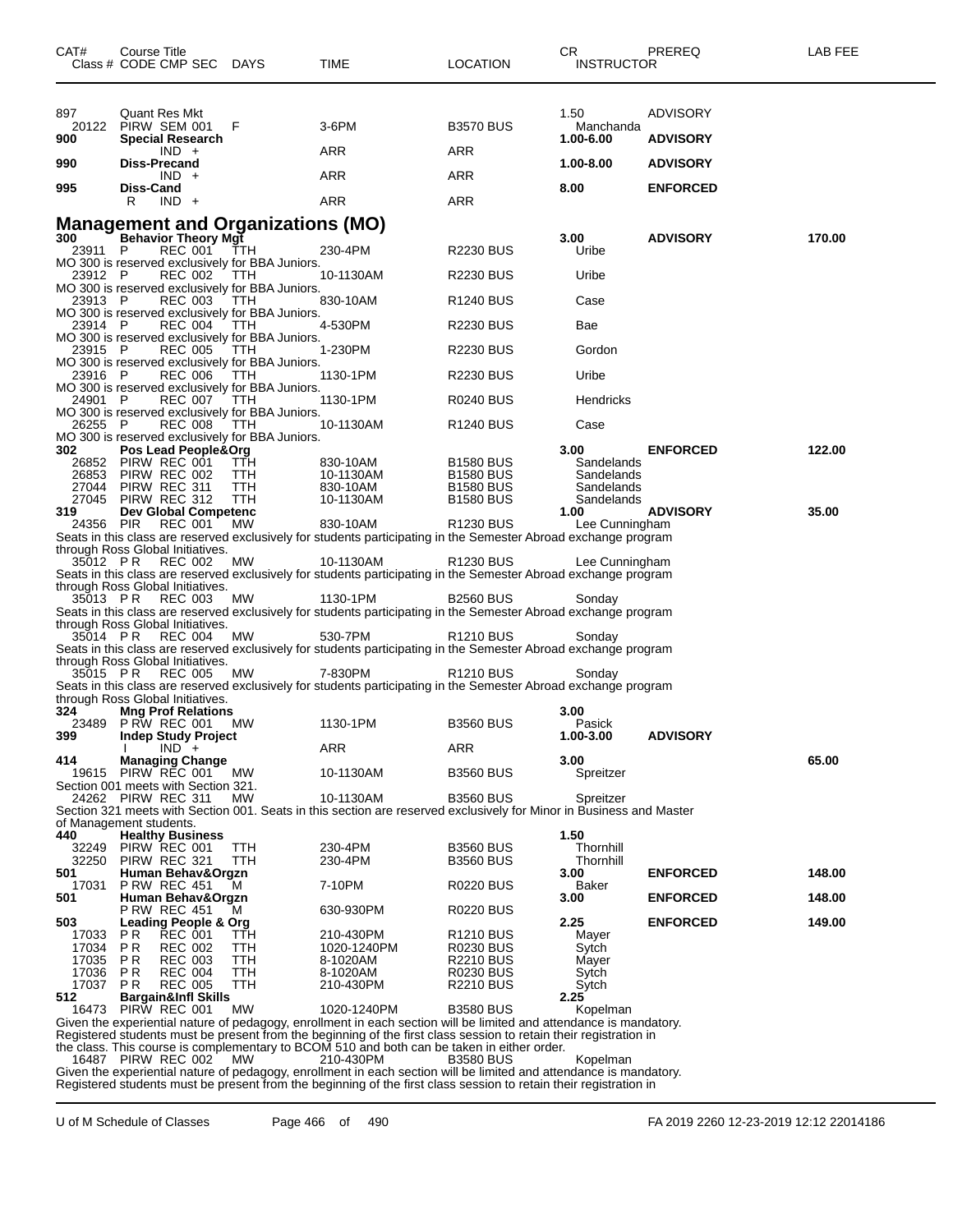| CAT#                                        | Course Title<br>Class # CODE CMP SEC DAYS                                             |                    |                                                                 | <b>TIME</b>                                                                                                                                                                                                                                                                                                                                                                                                                                                           | <b>LOCATION</b>                           | СR<br><b>INSTRUCTOR</b>                     | PREREQ          | LAB FEE          |
|---------------------------------------------|---------------------------------------------------------------------------------------|--------------------|-----------------------------------------------------------------|-----------------------------------------------------------------------------------------------------------------------------------------------------------------------------------------------------------------------------------------------------------------------------------------------------------------------------------------------------------------------------------------------------------------------------------------------------------------------|-------------------------------------------|---------------------------------------------|-----------------|------------------|
|                                             | 17443 PIRW REC 003                                                                    |                    | TTH                                                             | the class. This course is complementary to BCOM 510 and both can be taken in either order.<br>1020-1240PM<br>Section 003 meets with Section 451. Given the experiential nature of pedagogy, enrollment in each section will be<br>limited and attendance is mandatory. Registered students must be present from the beginning of the first class<br>session to retain their registration in the class. This course is complementary to BCOM 510 and both can be taken | <b>B3580 BUS</b>                          | Kopelman                                    |                 |                  |
| in either order.                            | 17468 PIRW REC 004<br>20056 PIRW REC 005                                              |                    | TTH<br><b>MW</b>                                                | 210-430PM<br>Given the experiential nature of pedagogy, enrollment in each section will be limited and attendance is mandatory.<br>Registered students must be present from the beginning of the first class session to retain their registration in<br>the class. This course is complementary to BCOM 510 and both can be taken in either order.<br>1020-1240PM                                                                                                     | <b>B3580 BUS</b><br><b>B3580 BUS</b>      | Kopelman<br>Morgan                          |                 |                  |
|                                             | 17444 PIRW REC 451                                                                    |                    | <b>TTH</b>                                                      | Given the experiential nature of pedagogy, enrollment in each section will be limited and attendance is mandatory.<br>Registered students must be present from the beginning of the first class session to retain their registration in<br>the class. This course is complementary to BCOM 510 and both can be taken in either order.<br>1020-1240PM<br>Section 003 meets with Section 451. This section is reserved exclusively for Evening MBA students. Given the  | <b>B3580 BUS</b>                          | Kopelman                                    |                 |                  |
| 557                                         |                                                                                       |                    |                                                                 | experiential nature of pedagogy, enrollment in each section will be limited and attendance is mandatory. Registered<br>students must be present from the beginning of the first class session to retain their registration in the class.<br>This course is complementary to BCOM 510 and both can be taken in either order.                                                                                                                                           |                                           | 2.25                                        |                 | 102.00           |
| 23233                                       | Pos Leadership & Org<br><b>PIR</b>                                                    | REC 001            | TTH                                                             | 1020-1240PM<br>This course is reserved for students in the Master of Management program.                                                                                                                                                                                                                                                                                                                                                                              | R2210 BUS                                 | Caproni                                     |                 |                  |
| 600<br>32244<br>32245<br>603                | <b>Science of Success</b><br>PIRW REC 001<br>PIRW REC 451<br><b>Navigating Change</b> |                    | TТH<br>ттн                                                      | 8-1020AM<br>8-1020AM                                                                                                                                                                                                                                                                                                                                                                                                                                                  | <b>B0570 BUS</b><br><b>B0570 BUS</b>      | 2.25<br>Caproni<br>Caproni<br>2.25          | <b>ADVISORY</b> |                  |
| 32326<br>611                                | PIRW REC 001<br><b>Bus Ldshp Chg Times</b>                                            |                    | м                                                               | 4-7PM                                                                                                                                                                                                                                                                                                                                                                                                                                                                 | <b>B0560 BUS</b>                          | Degraff<br>1.50                             | <b>ADVISORY</b> |                  |
| 16470<br>16485                              | PIRW REC 001<br>PIRW REC 002                                                          |                    | W<br>W<br>This class will meet in the Ross Colloquium on 11/20. | 210-510PM<br>210-510PM                                                                                                                                                                                                                                                                                                                                                                                                                                                | R <sub>1220</sub> BUS<br><b>R1220 BUS</b> | Barger<br>Barger                            |                 |                  |
| 617<br>19623<br>617                         | <b>Creat&amp;Dev Perf Team</b><br>PIRW REC 001<br><b>Creat&amp;Dev Perf Team</b>      |                    | F                                                               | 830-6PM                                                                                                                                                                                                                                                                                                                                                                                                                                                               | R0320 BUS                                 | 1.50<br>Caproni<br>1.50                     |                 | 132.00<br>132.00 |
|                                             | <b>P RW REC 001</b><br><b>P RW REC 001</b>                                            |                    | F.<br>F                                                         | 830-6PM<br>830-130PM                                                                                                                                                                                                                                                                                                                                                                                                                                                  | R0320 BUS<br>R0320 BUS                    |                                             |                 |                  |
| MO 617.001 meets with MO 617.451.           |                                                                                       |                    | 2018 Dates: 11/2, 11/9, 8:30am-6pm; 12/7, 8:30am-1pm            |                                                                                                                                                                                                                                                                                                                                                                                                                                                                       |                                           |                                             |                 |                  |
| 617<br>19724<br>617                         | <b>Creat&amp;Dev Perf Team</b><br>PIRW REC 451<br><b>Creat&amp;Dev Perf Team</b>      |                    | F                                                               | 830-6PM                                                                                                                                                                                                                                                                                                                                                                                                                                                               | <b>R0320 BUS</b>                          | 1.50<br>Caproni<br>1.50                     |                 | 132.00<br>132.00 |
|                                             | <b>P RW REC 451</b><br><b>P RW REC 451</b>                                            |                    | F<br>F                                                          | 830-6PM<br>830-130PM<br>MO 617.001 meets with MO 617.451. Section 451 is reserved exclusively for Evening MBA students.                                                                                                                                                                                                                                                                                                                                               | R0320 BUS<br>R0320 BUS                    |                                             |                 |                  |
|                                             |                                                                                       |                    | 2018 Dates: 11/2, 11/9, 8:30am-6pm; 12/7, 8:30am-1pm            |                                                                                                                                                                                                                                                                                                                                                                                                                                                                       |                                           |                                             |                 |                  |
| 640<br>32338<br>32449<br>750                | <b>Healthy Business</b><br>PIRW REC 001<br>PIRW REC 451<br><b>Indep Study Project</b> |                    | TTH<br>TTH                                                      | 1240-210PM<br>1240-210PM                                                                                                                                                                                                                                                                                                                                                                                                                                              | <b>B3560 BUS</b><br>ARR                   | 1.50<br>Thornhill<br>Thornhill<br>1.00-3.00 | <b>ADVISORY</b> |                  |
| 840                                         |                                                                                       | $IND +$            |                                                                 | ARR                                                                                                                                                                                                                                                                                                                                                                                                                                                                   | ARR                                       | 1.00-3.00                                   | <b>ADVISORY</b> |                  |
| 10106<br>899                                | <b>Sem Orgnztl St</b><br><b>P RW SEM 001</b><br><b>Doctoral Seminar</b>               |                    | F                                                               | 130-3PM                                                                                                                                                                                                                                                                                                                                                                                                                                                               | <b>R0220 BUS</b>                          | Westphal, Cortina<br>3.00                   | <b>ADVISORY</b> |                  |
| 26893<br>Field Research<br>32766            | <b>P RW SEM 001</b><br>P                                                              | <b>SEM 002</b>     | W<br>M                                                          | 3-6PM<br>10-1PM                                                                                                                                                                                                                                                                                                                                                                                                                                                       | R4020 BUS<br>ARR                          | Baker<br>Mayer                              |                 |                  |
| This class will be held in 215 Hill.<br>900 | P<br><b>Special Research</b>                                                          | SEM 002            | W                                                               | 9-12PM                                                                                                                                                                                                                                                                                                                                                                                                                                                                | <b>R4020 BUS</b>                          | 1.00-6.00                                   | <b>ADVISORY</b> |                  |
| 990                                         | Diss-Precand                                                                          | $IND +$            |                                                                 | ARR                                                                                                                                                                                                                                                                                                                                                                                                                                                                   | ARR                                       | 1.00-8.00                                   | <b>ADVISORY</b> |                  |
| 995                                         | Diss-Cand                                                                             | $IND +$<br>$IND +$ |                                                                 | ARR                                                                                                                                                                                                                                                                                                                                                                                                                                                                   | <b>ARR</b>                                | 8.00                                        | <b>ENFORCED</b> |                  |
|                                             | IR                                                                                    |                    |                                                                 | ARR                                                                                                                                                                                                                                                                                                                                                                                                                                                                   | ARR                                       |                                             |                 |                  |
| Strategy (STRATEGY)<br>302                  | Business Strategy                                                                     |                    |                                                                 |                                                                                                                                                                                                                                                                                                                                                                                                                                                                       |                                           | 3.00                                        | <b>ADVISORY</b> | 85.00            |
| Section 311 meets with Section 001.         | 26555 PIRW REC 001                                                                    |                    | TTH                                                             | 1-230PM                                                                                                                                                                                                                                                                                                                                                                                                                                                               | <b>B1580 BUS</b>                          | Nagarajan                                   |                 |                  |
| Section 312 meets with Section 002.         | 26556 PIRW REC 002                                                                    |                    | TТH                                                             | 1130-1PM                                                                                                                                                                                                                                                                                                                                                                                                                                                              | <b>B1580 BUS</b>                          | Nagarajan                                   |                 |                  |
|                                             | 26557 PIRW REC 311<br>26558 PIRW REC 312                                              |                    | TTH<br>TTH                                                      | 1-230PM<br>Section 311 meets with Section 001. This section is reserved exclusively for Minor in Business students.<br>1130-1PM                                                                                                                                                                                                                                                                                                                                       | <b>B1580 BUS</b><br><b>B1580 BUS</b>      | Nagarajan<br>Nagarajan                      |                 |                  |
| 320                                         | <b>Study Abroad</b>                                                                   |                    |                                                                 | Section 312 meets with Section 002. This section is reserved exclusively for Minor in Business students.                                                                                                                                                                                                                                                                                                                                                              |                                           | 1.50-3.00                                   | <b>ADVISORY</b> |                  |
| 28525 PD<br>Doing Business in India         |                                                                                       | <b>REC 620</b>     |                                                                 | ARR                                                                                                                                                                                                                                                                                                                                                                                                                                                                   | ARR                                       | Adhvaryu                                    |                 |                  |
| 29693 PD<br>Leadership&Team:Mt.Kilimanjaro  |                                                                                       | REC 621            |                                                                 | ARR                                                                                                                                                                                                                                                                                                                                                                                                                                                                   | ARR                                       | DeRue                                       |                 |                  |

U of M Schedule of Classes Page 467 of 490 FA 2019 2260 12-23-2019 12:12 22014186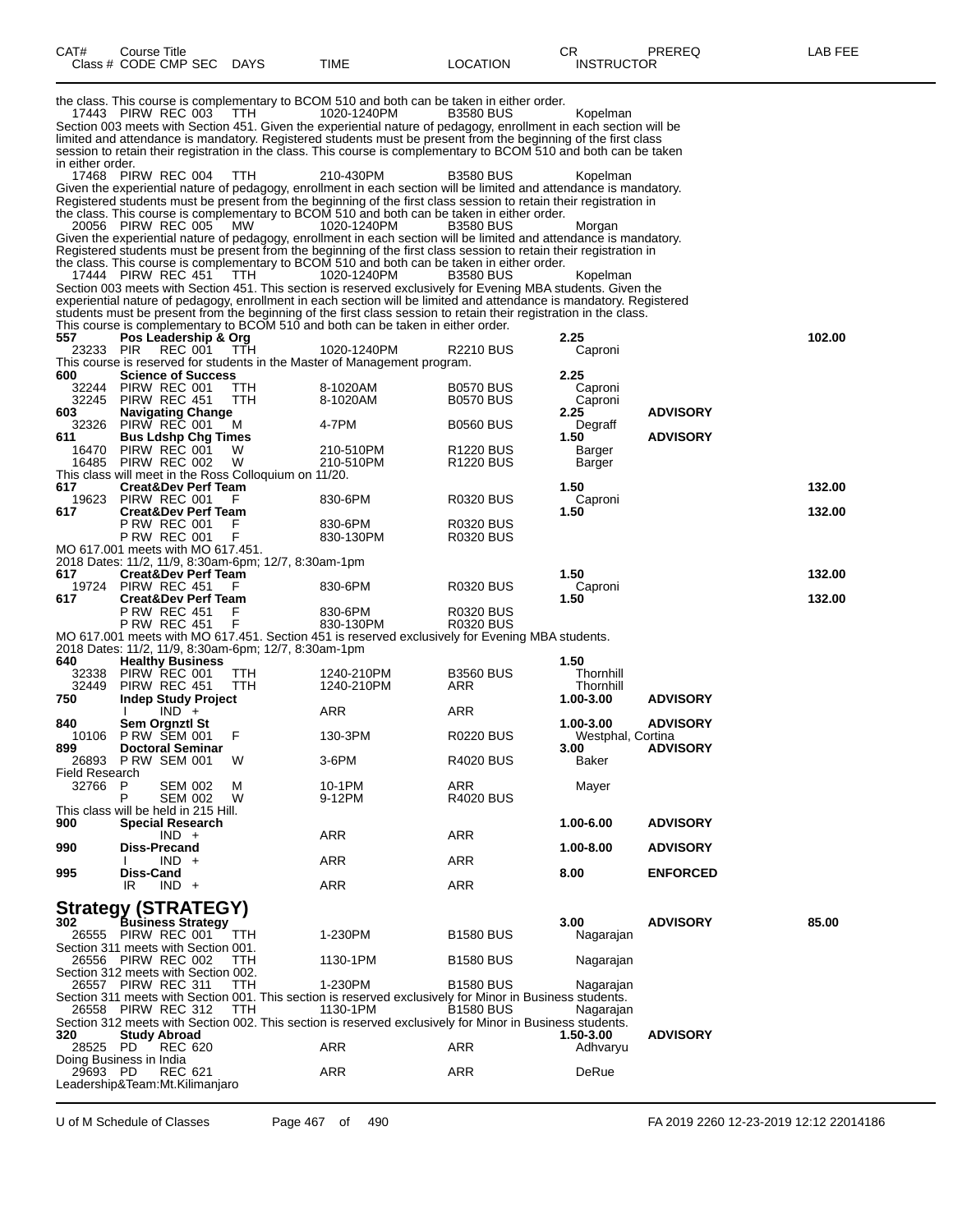| CAT# | Course Title           |             |      |          | ∩⊓<br>◡           | PREREQ | <b>AB FEE</b> |
|------|------------------------|-------------|------|----------|-------------------|--------|---------------|
|      | Class # CODE CMP SEC L | <b>DAYS</b> | TIME | LOCATION | <b>INSTRUCTOR</b> |        |               |

| 34331 PD          | REC 622                                                                       |                   | Leadership and Teamwork: Mt. Kilimanjaro. 2018: Travel takes place 8/13-8/27.<br>ARR                                    | ARR                                  | Arvai, Wainright  |                 |       |
|-------------------|-------------------------------------------------------------------------------|-------------------|-------------------------------------------------------------------------------------------------------------------------|--------------------------------------|-------------------|-----------------|-------|
| 390               | Dec Making Triple-Bottom Line<br>Corporate Strategy                           |                   |                                                                                                                         |                                      | 3.00              | <b>ADVISORY</b> |       |
| 17417 P           | REC 001<br>STRATEGY 390 is reserved for BBA seniors only.                     | МW                | 1-230PM                                                                                                                 | R <sub>1240</sub> BUS                | Frake             |                 |       |
| 17418 P           | <b>REC 002</b><br>STRATEGY 390 is reserved for BBA seniors only.              | MW                | 230-4PM                                                                                                                 | R <sub>1240</sub> BUS                | Frake             |                 |       |
| 17424 P           | <b>REC 003</b><br>STRATEGY 390 is reserved for BBA seniors only.              | MW                | 10-1130AM                                                                                                               | <b>R0240 BUS</b>                     | Nagarajan         |                 |       |
| 17425 P           | <b>REC 004</b>                                                                | TTH               | 10-1130AM                                                                                                               | R <sub>1220</sub> BUS                | Gao               |                 |       |
| 17426 P           | STRATEGY 390 is reserved for BBA seniors only.<br><b>REC 005</b>              | MW                | 4-530PM                                                                                                                 | R <sub>1240</sub> BUS                | Frake             |                 |       |
| 22903 PI          | STRATEGY 390 is reserved for BBA seniors only.<br><b>REC 006</b>              | MW                | 830-10AM                                                                                                                | <b>R0240 BUS</b>                     | Nagarajan         |                 |       |
| 25442 P           | STRATEGY 390 is reserved for BBA seniors only.<br><b>REC 007</b>              | TTH               | 830-10AM                                                                                                                | <b>R2220 BUS</b>                     | Gao               |                 |       |
| 28577 P           | STRATEGY 390 is reserved for BBA seniors only.<br><b>REC 008</b>              | TTH               | 1-230PM                                                                                                                 | R <sub>1240</sub> BUS                | Gao               |                 |       |
| 399               | Indep Study Project<br>$IND +$                                                |                   | ARR                                                                                                                     | ARR                                  | 1.00-3.00         | <b>ADVISORY</b> |       |
| 400               | <b>Stat for Sust Dev</b>                                                      |                   |                                                                                                                         |                                      | 3.00              | <b>ADVISORY</b> |       |
| 33203<br>411      | PIRW REC 001<br><b>Corp in Society</b>                                        | <b>MW</b>         | 830-10AM                                                                                                                | <b>B1560 BUS</b>                     | Hoffman<br>3.00   |                 |       |
| 32310<br>32951    | PIRW REC 001<br>PIRW REC 311                                                  | TTH<br>TTH        | 10-1130AM<br>10-1130AM                                                                                                  | <b>B3570 BUS</b><br><b>B3570 BUS</b> | Walsh<br>Walsh    |                 |       |
| 445<br>26605      | <b>Base of Pyramid</b><br>PIRW REC 001                                        | м                 | 630-930PM                                                                                                               | <b>B3580 BUS</b>                     | 3.00<br>London    | <b>ADVISORY</b> | 41.00 |
| 445               | <b>Base of Pyramid</b>                                                        |                   |                                                                                                                         |                                      | 3.00              | <b>ADVISORY</b> | 41.00 |
|                   | P RW REC 001<br><b>P RW REC 001</b>                                           | TН<br>TН          | 630-930PM<br>630-930PM                                                                                                  | <b>B3580 BUS</b><br><b>R0210 BUS</b> |                   |                 |       |
| and 11/21.        |                                                                               |                   | 2019: STRATEGY 445.001/.321 will meet on the following Thursdays in addition to Monday evenings in Fall B: 11/14        |                                      |                   |                 |       |
| 445<br>30609      | <b>Base of Pyramid</b><br>PIRW REC 002                                        | W                 | 430-730PM                                                                                                               | <b>B3580 BUS</b>                     | 3.00<br>London    | <b>ADVISORY</b> | 41.00 |
| 445               | <b>Base of Pyramid</b>                                                        |                   |                                                                                                                         |                                      | 3.00              | <b>ADVISORY</b> | 41.00 |
|                   | <b>P RW REC 002</b><br><b>P RW REC 002</b>                                    | F<br>F            | 9-12PM<br>9-12PM                                                                                                        | ARR<br>ARR                           |                   |                 |       |
|                   | Wednesday evenings in Fall B: 11/15 and 11/22.                                |                   | 2019: STRATEGY 445.002/.322 meets with BA 612.001 in R2220 on the following Fridays (9 am - 12 pm) in addition to       |                                      |                   |                 |       |
| 445               | <b>Base of Pyramid</b><br>27047 PIRW REC 321                                  | м                 | 630-930PM                                                                                                               | <b>B3580 BUS</b>                     | 3.00<br>London    | <b>ADVISORY</b> | 41.00 |
| 445               | <b>Base of Pyramid</b>                                                        |                   |                                                                                                                         |                                      | 3.00              | <b>ADVISORY</b> | 41.00 |
|                   | <b>P RW REC 321</b><br><b>P RW REC 321</b>                                    | TH<br>TН          | 630-930PM<br>630-930PM                                                                                                  | <b>B3580 BUS</b><br>R0210 BUS        |                   |                 |       |
| students.         |                                                                               |                   | Section 321 meets with Section 001 and is reserved exclusively for Minor in Business and Master of Management           |                                      |                   |                 |       |
|                   |                                                                               |                   | 2019: STRATEGY 445.001/.321 will meet on the following Thursdays in addition to Monday evenings in Fall B: 11/14        |                                      |                   |                 |       |
| and 11/21.<br>445 | <b>Base of Pyramid</b>                                                        |                   |                                                                                                                         |                                      | 3.00              | <b>ADVISORY</b> | 41.00 |
|                   | 30610 PIRW REC 322                                                            | W                 | 430-730PM                                                                                                               | <b>B3580 BUS</b>                     | London            |                 |       |
| 445               | <b>Base of Pyramid</b><br><b>P RW REC 322</b>                                 | F                 | 9-12PM                                                                                                                  | ARR                                  | 3.00              | <b>ADVISORY</b> | 41.00 |
|                   | <b>P RW REC 322</b>                                                           | F                 | 9-12PM<br>Section 322 meets with Section 002 and is reserved exclusively for Minor in Business and Master of Management | ARR                                  |                   |                 |       |
| students.         |                                                                               |                   |                                                                                                                         |                                      |                   |                 |       |
|                   |                                                                               |                   | 2019: STRATEGY 445.002/.322 meets with BA 612.001 in R2220 on the following Fridays (9 am - 12 pm) in addition to       |                                      |                   |                 |       |
| 491               | Wednesday evenings in Fall B: 11/15 and 11/22.<br><b>Bus Model Innovation</b> |                   |                                                                                                                         |                                      | 3.00              |                 |       |
| 28613<br>28614    | PIRW REC 001<br>PIRW REC 331                                                  | TTH<br>ттн        | 1130-1PM<br>1130-1PM                                                                                                    | <b>R1240 BUS</b><br>R1240 BUS        | Afuah<br>Afuah    |                 |       |
| 502<br>16463      | <b>Corporate Strategy</b><br><b>PIR</b><br><b>REC 001</b>                     | <b>TTH</b>        | 1020-1240PM                                                                                                             | R2240 BUS                            | 2.25<br>Harmon    | <b>ENFORCED</b> | 63.00 |
| 16461             | <b>REC 002</b><br><b>PIR</b>                                                  | TTH               | 1020-1240PM                                                                                                             | <b>R2210 BUS</b>                     | Csaszar           |                 |       |
| 16460<br>16462    | <b>PIR</b><br><b>REC 003</b><br><b>PIR</b><br><b>REC 004</b>                  | <b>TTH</b><br>TTH | 210-430PM<br>8-1020AM                                                                                                   | <b>R2210 BUS</b><br>R0230 BUS        | Csaszar<br>Harmon |                 |       |
| 16459<br>503      | <b>REC 005</b><br><b>PIR</b><br><b>Compet Glob Bus Env</b>                    | TTH               | 210-430PM                                                                                                               | <b>R2240 BUS</b>                     | Harmon<br>1.50    |                 |       |
| 19088             | PIRW REC 001                                                                  | TTH               | 1240-210PM                                                                                                              | R1230 BUS                            | Zhou              |                 |       |
|                   | STRATEGY 503.002 is reserved for MBA2s.<br>24942 PIRW REC 002                 | TTH               | 230-4PM                                                                                                                 | R <sub>1230</sub> BUS                | Zhou              |                 |       |
|                   | Section 003 meets with Section 451.<br>19617 PIRW REC 003                     | TH                | 210-510PM                                                                                                               | ARR                                  | Siegel            |                 |       |
|                   | 22517 PIRW REC 004                                                            | TН                | STRATEGY 503.003 meets with STRATEGY 503.030. This course will take place in the Blau Colloquium.<br>630-930PM          | R1210 BUS                            | Siegel            |                 |       |
|                   | STRATEGY 503.006 meets with STRATEGY 503.060/.452.                            |                   |                                                                                                                         |                                      |                   |                 |       |
|                   | 37278 PIRW REC 005                                                            | SA                | 9-12PM                                                                                                                  | <b>ARR</b>                           | Zhou              |                 |       |

U of M Schedule of Classes Page 468 of 490 FA 2019 2260 12-23-2019 12:12 22014186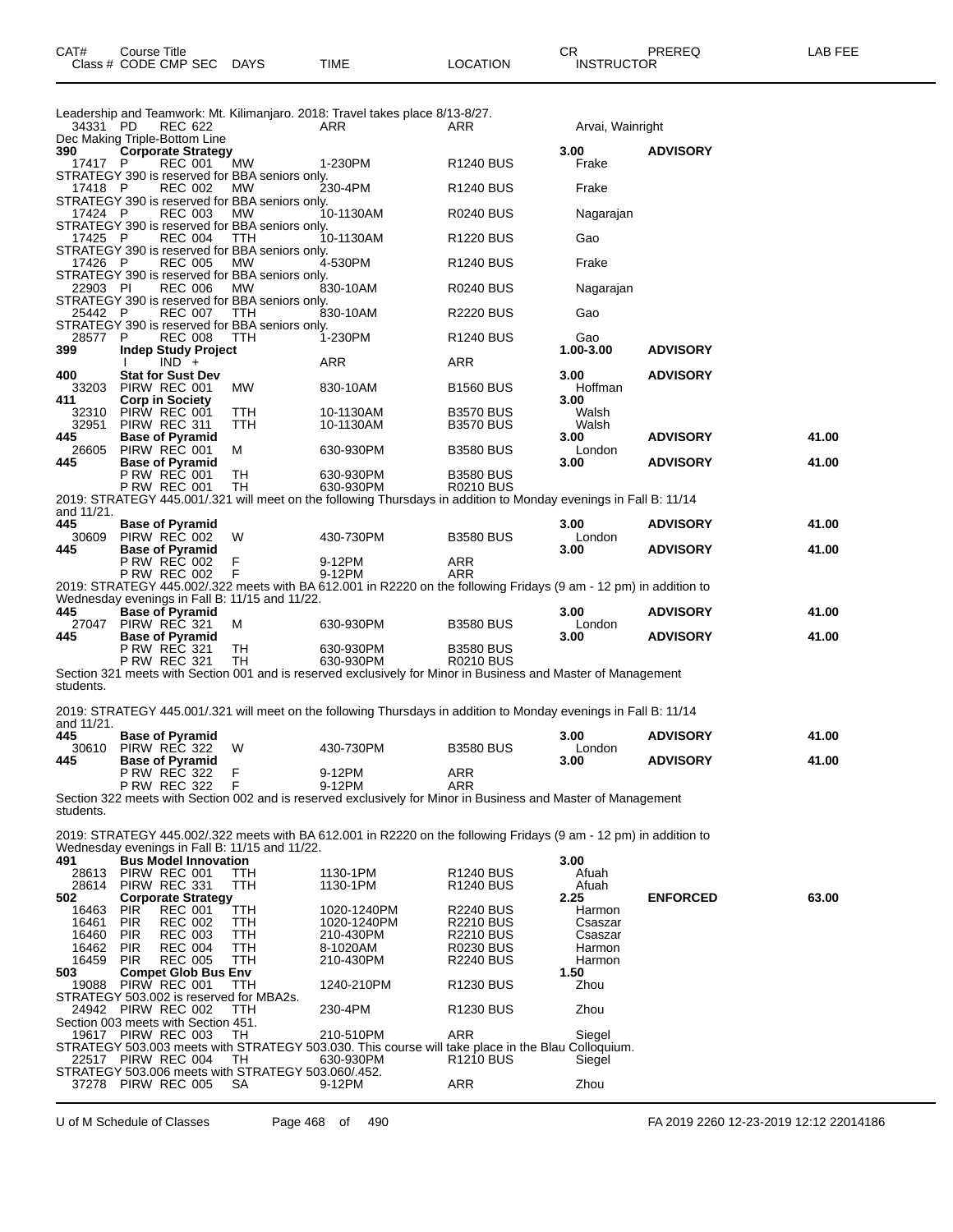|                | 2019: This course will take place in B0560.                                    |                                                                                                                                                                                      |                                                |                           |                           |       |
|----------------|--------------------------------------------------------------------------------|--------------------------------------------------------------------------------------------------------------------------------------------------------------------------------------|------------------------------------------------|---------------------------|---------------------------|-------|
|                | 21025 PIRW REC 030<br>TН                                                       | 210-510PM                                                                                                                                                                            | ARR                                            | Siegel                    |                           |       |
|                |                                                                                | STRATEGY 503.040 meets with STRATEGY 503.004. This section is reserved for MBA1s.                                                                                                    |                                                |                           |                           |       |
|                | 22519 PIRW REC 040<br>TН<br>STRATEGY 503.060 meets with STRATEGY 503.006/.452. | 630-930PM                                                                                                                                                                            | R <sub>1210</sub> BUS                          | Siegel                    |                           |       |
|                | 37279 PIRW REC 050<br>SA                                                       | 9-12PM                                                                                                                                                                               | ARR                                            | Zhou                      |                           |       |
|                | 2019: This course will take place in B0560.                                    |                                                                                                                                                                                      |                                                |                           |                           |       |
|                | 24943 PIRW REC 451<br>TТH                                                      | 230-4PM<br>Section 003 meets with Section 451. Section 451 is reserved exclusively for Evening MBA students.                                                                         | R <sub>1230</sub> BUS                          | Zhou                      |                           |       |
|                | 22518 PIRW REC 452<br>TН                                                       | 630-930PM                                                                                                                                                                            | R <sub>1210</sub> BUS                          | Siegel                    |                           |       |
|                | STRATEGY 503.452 meets with STRATEGY 503.006/060.                              |                                                                                                                                                                                      |                                                |                           |                           |       |
|                | 37280 PIRW REC 453<br>SA                                                       | 9-12PM                                                                                                                                                                               | ARR                                            | Zhou                      |                           |       |
| 525            | 2019: This course will take place in B0560.<br><b>Erb Inst Seminar</b>         |                                                                                                                                                                                      |                                                | 1.50                      |                           |       |
| 17391 PI       | REC 001<br>MW                                                                  | 430-6PM                                                                                                                                                                              | <b>B1570 BUS</b>                               | Nelidov, Keeler           |                           |       |
|                |                                                                                | STRATEGY 525 is cross-listed with NRE 526. This class is reserved for Erb students. Students should contact the Erb                                                                  |                                                |                           |                           |       |
|                | Institute (erbinstitute@umich.edu) for registration.                           |                                                                                                                                                                                      |                                                |                           |                           |       |
| 557<br>23280   | <b>Strategy</b><br>P R<br><b>REC 001</b><br><b>TTH</b>                         | 8-1020AM                                                                                                                                                                             |                                                | 2.25<br>Csaszar           |                           | 46.00 |
|                |                                                                                | This course is reserved for students in the Master of Management program.                                                                                                            | R2210 BUS                                      |                           |                           |       |
| 562            | Global Health Innov                                                            |                                                                                                                                                                                      |                                                | 1.50                      | <b>ADVISORY</b>           |       |
| 26856          | PIRW REC 001<br>w                                                              | 7-10PM                                                                                                                                                                               | <b>R2220 BUS</b>                               | Anupindi                  |                           |       |
| 564            | Sus Dev I: Ent Intgr<br>P W REC 001                                            | 1-230PM                                                                                                                                                                              |                                                | 1.50                      | <b>ADVISORY</b>           |       |
| 27964<br>565   | мw<br>Sus Dev II: Mkt Tran                                                     |                                                                                                                                                                                      | R0240 BUS                                      | Hoffman, Phillips<br>1.50 | <b>ADVISORY</b>           |       |
| 29055          | P W REC 001<br>МW                                                              | 1-230PM                                                                                                                                                                              | R0240 BUS                                      | Hoffman, Phillips         |                           |       |
| 598            | <b>Strat Benchmarking</b>                                                      |                                                                                                                                                                                      |                                                | 1.00                      | <b>ADVISORY, ENFORCED</b> |       |
| 23402 PIR      | <b>REC 001</b>                                                                 | ARR                                                                                                                                                                                  | ARR                                            | Jensen                    |                           |       |
| New York City  |                                                                                | MO 594 is an elective for students in the Global MBA program at the Ross School of Business. Students enrolled in                                                                    |                                                |                           |                           |       |
|                |                                                                                | this course will travel to New York during the week between Fall A and Fall B classes.                                                                                               |                                                |                           |                           |       |
| 630            | <b>New Age of Innovtn</b>                                                      |                                                                                                                                                                                      |                                                | 2.25                      |                           |       |
|                | 22267 PIRW REC 001<br>TTH.                                                     | 1020-1240PM                                                                                                                                                                          | <b>B0560 BUS</b>                               | Krishnan                  |                           |       |
| 672            | STRATEGY 630.001 meets with TO 630.001.<br><b>Strategies-Growth</b>            |                                                                                                                                                                                      |                                                | 3.00                      | <b>ENFORCED</b>           | 96.00 |
| 20843          | PIRW REC 001<br>F                                                              | 9-1230PM                                                                                                                                                                             | <b>R1220 BUS</b>                               | Karnani                   |                           |       |
| 672            | <b>Strategies-Growth</b>                                                       |                                                                                                                                                                                      |                                                | 3.00                      | <b>ENFORCED</b>           | 96.00 |
|                | <b>P RW REC 001</b><br>SА                                                      | 9-1230PM                                                                                                                                                                             | ARR                                            |                           |                           |       |
|                | F<br><b>P RW REC 001</b><br>F<br><b>P RW REC 001</b>                           | 9-1230PM<br>9-1230PM                                                                                                                                                                 | R <sub>1220</sub> BUS<br>R <sub>1220</sub> BUS |                           |                           |       |
|                | F<br><b>P RW REC 001</b>                                                       | 9-1230PM                                                                                                                                                                             | R <sub>1220</sub> BUS                          |                           |                           |       |
|                | Section 001 meets with Section 451.                                            |                                                                                                                                                                                      |                                                |                           |                           |       |
|                |                                                                                | 2018 Meeting Dates: September 7, 14, 21, 22, 28, and 29, and October 5 and 12.                                                                                                       |                                                |                           |                           |       |
| 672<br>20844   | <b>Strategies-Growth</b><br>PIRW REC 002<br>F                                  | 130-5PM                                                                                                                                                                              | R <sub>1220</sub> BUS                          | 3.00<br>Karnani           | <b>ENFORCED</b>           | 96.00 |
| 672            | <b>Strategies-Growth</b>                                                       |                                                                                                                                                                                      |                                                | 3.00                      | <b>ENFORCED</b>           | 96.00 |
|                | <b>P RW REC 002</b><br>SА                                                      | 130-5PM                                                                                                                                                                              | ARR                                            |                           |                           |       |
|                | F<br><b>P RW REC 002</b>                                                       | 130-5PM                                                                                                                                                                              | R <sub>1220</sub> BUS                          |                           |                           |       |
|                | F<br><b>P RW REC 002</b><br>F<br><b>P RW REC 002</b>                           | 130-5PM<br>130-5PM                                                                                                                                                                   | R <sub>1220</sub> BUS<br><b>R1220 BUS</b>      |                           |                           |       |
|                | Section 002 meets with Section 452.                                            |                                                                                                                                                                                      |                                                |                           |                           |       |
|                |                                                                                | 2018 Meeting Dates: September 7, 14, 21, 22, 28, and 29, and October 5 and 12.                                                                                                       |                                                |                           |                           |       |
| 672            | <b>Strategies-Growth</b>                                                       | 9-1230PM                                                                                                                                                                             | <b>R1220 BUS</b>                               | 3.00                      | <b>ENFORCED</b>           | 96.00 |
| 672            | 23998 PIRW REC 451<br><b>Strategies-Growth</b>                                 |                                                                                                                                                                                      |                                                | Karnani<br>3.00           | <b>ENFORCED</b>           | 96.00 |
|                | <b>P RW REC 451</b><br>SА                                                      | 9-1230PM                                                                                                                                                                             | ARR                                            |                           |                           |       |
|                | <b>PRW REC 451</b><br>F.                                                       | 9-1230PM                                                                                                                                                                             | R <sub>1220</sub> BUS                          |                           |                           |       |
|                | F<br><b>P RW REC 451</b><br><b>P RW REC 451</b><br>F                           | 9-1230PM                                                                                                                                                                             | <b>R1220 BUS</b>                               |                           |                           |       |
|                |                                                                                | 9-1230PM<br>Section 001 meets with Section 451. This section is reserved exclusively for Evening MBA students.                                                                       | R <sub>1220</sub> BUS                          |                           |                           |       |
|                |                                                                                | 2018 Meeting Dates: September 7, 14, 21, 22, 28, and 29, and October 5 and 12.                                                                                                       |                                                |                           |                           |       |
| 672            | <b>Strategies-Growth</b>                                                       |                                                                                                                                                                                      |                                                | 3.00                      | <b>ENFORCED</b>           | 96.00 |
| 23999          | PIRW REC 452<br>F                                                              | 130-5PM                                                                                                                                                                              | R <sub>1220</sub> BUS                          | Karnani                   |                           |       |
| 672            | <b>Strategies-Growth</b><br><b>P RW REC 452</b><br>SA                          | 130-5PM                                                                                                                                                                              | ARR                                            | 3.00                      | <b>ENFORCED</b>           | 96.00 |
|                | <b>P RW REC 452</b><br>F.                                                      | 130-5PM                                                                                                                                                                              | <b>R1220 BUS</b>                               |                           |                           |       |
|                | F<br><b>P RW REC 452</b>                                                       | 130-5PM                                                                                                                                                                              | R <sub>1220</sub> BUS                          |                           |                           |       |
|                | <b>P RW REC 452</b><br>F                                                       | 130-5PM                                                                                                                                                                              | R <sub>1220</sub> BUS                          |                           |                           |       |
|                |                                                                                | Section 002 meets with Section 452. This section is reserved exclusively for Evening MBA students.<br>2018 Meeting Dates: September 7, 14, 21, 22, 28, and 29, and October 5 and 12. |                                                |                           |                           |       |
| 675            | <b>Bus Model Innovation</b>                                                    |                                                                                                                                                                                      |                                                | 2.25                      | <b>ADVISORY</b>           |       |
| 28616          | PIRW REC 001<br>TTH                                                            | 210-430PM                                                                                                                                                                            | <b>B0560 BUS</b>                               | Afuah                     |                           |       |
| 680            | <b>Business in Society</b>                                                     |                                                                                                                                                                                      |                                                | 1.50                      |                           | 75.00 |
| 23381<br>23382 | PIRW REC 001<br>т<br>T<br>PIRW REC 002                                         | 230-530PM<br>7-10PM                                                                                                                                                                  | <b>B1580 BUS</b><br><b>B1580 BUS</b>           | Karnani<br>Karnani        |                           |       |
| 23386          | PIRW REC 451<br>T                                                              | 7-10PM                                                                                                                                                                               | <b>B1580 BUS</b>                               | Karnani                   |                           |       |
|                |                                                                                | STRATEGY 680.451 meets with STRATEGY 680.002. Section 451 is reserved exclusively for Evening MBA students.                                                                          |                                                |                           |                           |       |
| 750            | <b>Indep Study Project</b><br>$IND +$                                          |                                                                                                                                                                                      |                                                | 1.00-3.00                 |                           |       |
|                |                                                                                | ARR                                                                                                                                                                                  | ARR                                            |                           |                           |       |

CAT# Course Title Case CR PREREQ LAB FEE

Class # CODE CMP SEC DAYS TIME LOCATION INSTRUCTOR

U of M Schedule of Classes Page 469 of 490 FA 2019 2260 12-23-2019 12:12 22014186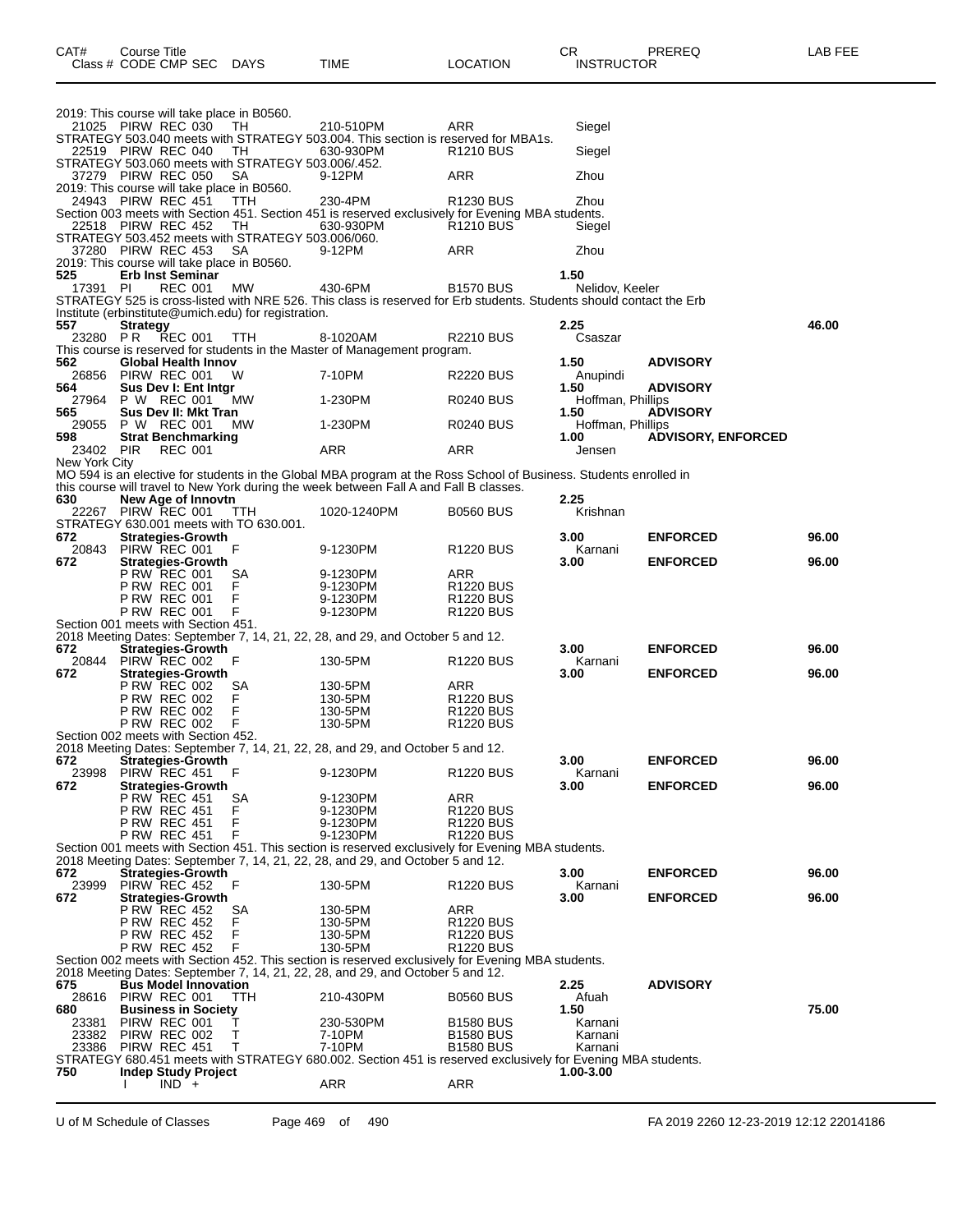| CAT#                | Course Title<br>Class # CODE CMP SEC DAYS                                                                  |                                                | TIME                                                                                                               | <b>LOCATION</b>                                                                                               | CR<br><b>INSTRUCTOR</b>       | PREREQ                             | LAB FEE |
|---------------------|------------------------------------------------------------------------------------------------------------|------------------------------------------------|--------------------------------------------------------------------------------------------------------------------|---------------------------------------------------------------------------------------------------------------|-------------------------------|------------------------------------|---------|
| 897<br>19451<br>897 | Doc Sem Corp Strat<br>PIRW SEM 001<br>Doc Sem Corp Strat                                                   | F                                              | 9-12PM                                                                                                             | <b>R4020 BUS</b>                                                                                              | 1.50<br>Csaszar<br>1.50       | <b>ADVISORY</b><br><b>ADVISORY</b> |         |
|                     | P RW SEM 001<br>P RW SEM 001<br><b>P RW SEM 001</b><br>P RW SEM 001<br>P RW SEM 001<br><b>P RW SEM 001</b> | SА<br><b>SA</b><br>SA<br><b>SA</b><br>SA<br>SA | 9-12PM<br>9-12PM<br>9-12PM<br>9-12PM<br>9-12PM<br>9-12PM                                                           | <b>R4020 BUS</b><br>R4020 BUS<br><b>R4020 BUS</b><br><b>R4020 BUS</b><br><b>R4020 BUS</b><br><b>R4020 BUS</b> |                               |                                    |         |
| 898<br>16489<br>900 | Doc Sem Corp Strat<br>PIRW SEM 001<br><b>Doctoral Research</b>                                             | м                                              | 3-6PM                                                                                                              | ARR                                                                                                           | 1.50<br>Westphal<br>1.00-6.00 | <b>ADVISORY</b>                    |         |
| 990                 | $IND +$<br>Diss-Precand                                                                                    |                                                | ARR                                                                                                                | ARR                                                                                                           | 1.00-8.00                     |                                    |         |
|                     | $IND +$                                                                                                    |                                                | ARR                                                                                                                | ARR                                                                                                           |                               |                                    |         |
| 995                 | Diss-Cand<br>$IND +$<br>IR                                                                                 |                                                | <b>ARR</b>                                                                                                         | ARR                                                                                                           | 8.00                          | <b>ENFORCED</b>                    |         |
|                     |                                                                                                            |                                                |                                                                                                                    |                                                                                                               |                               |                                    |         |
|                     | <b>Technology and Operations (TO)</b><br><sup>300</sup> Bus Info Systems                                   |                                                |                                                                                                                    |                                                                                                               | 1.50                          |                                    |         |
|                     | 23957 PRW REC 001<br>TO 300 is reserved exclusively for BBA juniors.                                       | TTH                                            | 10-1130AM                                                                                                          | <b>B1560 BUS</b>                                                                                              | Pandiarajan                   |                                    |         |
|                     | 23958 PRW REC 002                                                                                          | TTH                                            | 1130-1PM                                                                                                           | <b>B1560 BUS</b>                                                                                              | Pandiarajan                   |                                    |         |
|                     | TO 300 is reserved exclusively for BBA juniors.<br>23959 PRW REC 003 TTH                                   |                                                | 230-4PM                                                                                                            | <b>B1560 BUS</b>                                                                                              | Pandiarajan                   |                                    |         |
|                     | TO 300 is reserved exclusively for BBA juniors.<br>26884 PRW REC 004                                       | ттн                                            | 4-530PM                                                                                                            | <b>B1560 BUS</b>                                                                                              | Pandiarajan                   |                                    |         |
| 301                 | <b>Bus Analytics&amp;Stats</b><br>23204 PR LEC 001                                                         | <b>MW</b>                                      | 11-1PM                                                                                                             | R2230 BUS                                                                                                     | 4.00<br>Astashkina            |                                    |         |
|                     | TO 301 is reserved exclusively for incoming BBA students.<br>23205 PR LEC 002 MW                           |                                                | 230-430PM                                                                                                          | <b>R2230 BUS</b>                                                                                              | Jasin                         |                                    |         |
|                     | TO 301 is reserved exclusively for incoming BBA students.<br>23206 PR LEC 003                              | MW                                             | 9-11AM                                                                                                             | <b>R2220 BUS</b>                                                                                              | Jasin                         |                                    |         |
|                     | TO 301 is reserved exclusively for incoming BBA students.<br>23207 PR LEC 004                              | MW                                             | 230-430PM                                                                                                          | R2220 BUS                                                                                                     | Koksalan                      |                                    |         |
|                     | TO 301 is reserved exclusively for incoming BBA students.<br>23208 PR LEC 005 MW                           |                                                | 4-6PM                                                                                                              | R <sub>1230</sub> BUS                                                                                         | Lenk                          |                                    |         |
|                     | TO 301 is reserved exclusively for incoming BBA students.<br>23209 PR LEC 006                              | MW                                             | 11-1PM                                                                                                             | <b>R2220 BUS</b>                                                                                              | Koksalan                      |                                    |         |
|                     | TO 301 is reserved exclusively for incoming BBA students.<br>23951 PR LEC 007 MW                           |                                                | 9-11AM                                                                                                             | R2230 BUS                                                                                                     | Astashkina                    |                                    |         |
|                     | TO 301 is reserved exclusively for incoming BBA students.<br>24894 PR LEC 008 MW                           |                                                | 8-10AM                                                                                                             | R <sub>1220</sub> BUS                                                                                         | Koksalan                      |                                    |         |
| 302                 | TO 301 is reserved exclusively for incoming BBA students.<br><b>Managing Bus Ops</b>                       |                                                |                                                                                                                    |                                                                                                               | 3.00                          | <b>ENFORCED</b>                    | 95.00   |
|                     | 21654 PIRW REC 001 TTH                                                                                     |                                                | 4-530PM<br>TO 302 is reserved for non Business students of sophomore standing and above.                           | <b>R0230 BUS</b>                                                                                              | Mughal                        |                                    |         |
|                     | 24030 PIRW REC 311                                                                                         | <b>TTH</b>                                     | 4-530PM                                                                                                            | R0230 BUS                                                                                                     | Mughal                        |                                    |         |
| 313<br>23917 P      | <b>Operations Mgmt</b><br>REC 001<br>TO 313 is reserved for BBA Juniors.                                   | MW                                             | 830-10AM                                                                                                           | R2210 BUS                                                                                                     | 3.00<br>Uichanco              | <b>ADVISORY</b>                    | 83.00   |
| 23918 P             | REC 002<br>TO 313 is reserved for BBA Juniors.                                                             | МW                                             | 230-4PM                                                                                                            | <b>R2210 BUS</b>                                                                                              | Aflaki, Uichanco              |                                    |         |
| 23919 P             | REC 003<br>TO 313 is reserved for BBA Juniors.                                                             | <b>MW</b>                                      | 1130-1PM                                                                                                           | <b>R2210 BUS</b>                                                                                              | Uichanco                      |                                    |         |
| 23920 P             | <b>REC 004</b>                                                                                             | <b>MW</b>                                      | 1-230PM                                                                                                            | <b>R2210 BUS</b>                                                                                              | Mughal                        |                                    |         |
| 23921 P             | TO 313 is reserved for BBA Juniors.<br><b>REC 005</b>                                                      | МW                                             | 10-1130AM                                                                                                          | <b>R2210 BUS</b>                                                                                              | Uichanco                      |                                    |         |
| 23922 P             | TO 313 is reserved for BBA Juniors.<br>REC 006                                                             | <b>MW</b>                                      | 1-230PM                                                                                                            | <b>R2230 BUS</b>                                                                                              | Liang                         |                                    |         |
| 24902 P             | TO 313 is reserved for BBA Juniors.<br><b>REC 007</b>                                                      | <b>MW</b>                                      | 4-530PM                                                                                                            | <b>R2210 BUS</b>                                                                                              | Aflaki, Mughal                |                                    |         |
| 26256 P             | TO 313 is reserved for BBA Juniors.<br>REC 008                                                             | <b>MW</b>                                      | 1130-1PM                                                                                                           | <b>R2240 BUS</b>                                                                                              | Aflaki, Mughal                |                                    |         |
| 399                 | TO 313 is reserved for BBA Juniors.<br><b>Independent Study</b>                                            |                                                |                                                                                                                    |                                                                                                               | 1.00-3.00                     |                                    |         |
| 404                 | $IND +$<br>Big Data Mnpln & Viz                                                                            |                                                | ARR                                                                                                                | <b>ARR</b>                                                                                                    | 1.50                          |                                    |         |
| 32853<br>32936      | PIRW REC 001<br><b>REC 331</b><br><b>PIR</b>                                                               | MW.<br>MW                                      | 830-10AM<br>830-10AM                                                                                               | <b>B3570 BUS</b><br>ARR                                                                                       | Kumar                         |                                    |         |
| 411<br>19053        | <b>Support With Excel</b><br>PIRW REC 001                                                                  | TTH                                            | 10-1130AM                                                                                                          | <b>R0320 BUS</b>                                                                                              | 3.00<br>Etzion                | <b>ENFORCED</b>                    |         |
| 22922               | PIRW REC 002                                                                                               | TTH                                            | 1130-1PM                                                                                                           | R0320 BUS                                                                                                     | Etzion                        |                                    |         |
| 23617               | PIRW REC 003<br>24263 PIRW REC 311                                                                         | TTH<br>TTH                                     | 1-230PM<br>10-1130AM                                                                                               | <b>R0320 BUS</b><br><b>R0320 BUS</b>                                                                          | Etzion<br>Etzion              |                                    |         |
|                     | 24264 PIRW REC 312                                                                                         | TTH                                            | Seats in this section are reserved exclusively for Minor in Business students.<br>1130-1PM                         | R0320 BUS                                                                                                     | Etzion                        |                                    |         |
|                     | 24265 PIRW REC 323                                                                                         | TTH                                            | Seats in this section are reserved exclusively for Minor in Business and Master of Management students.<br>1-230PM | R0320 BUS                                                                                                     | Etzion                        |                                    |         |

U of M Schedule of Classes Page 470 of 490 FA 2019 2260 12-23-2019 12:12 22014186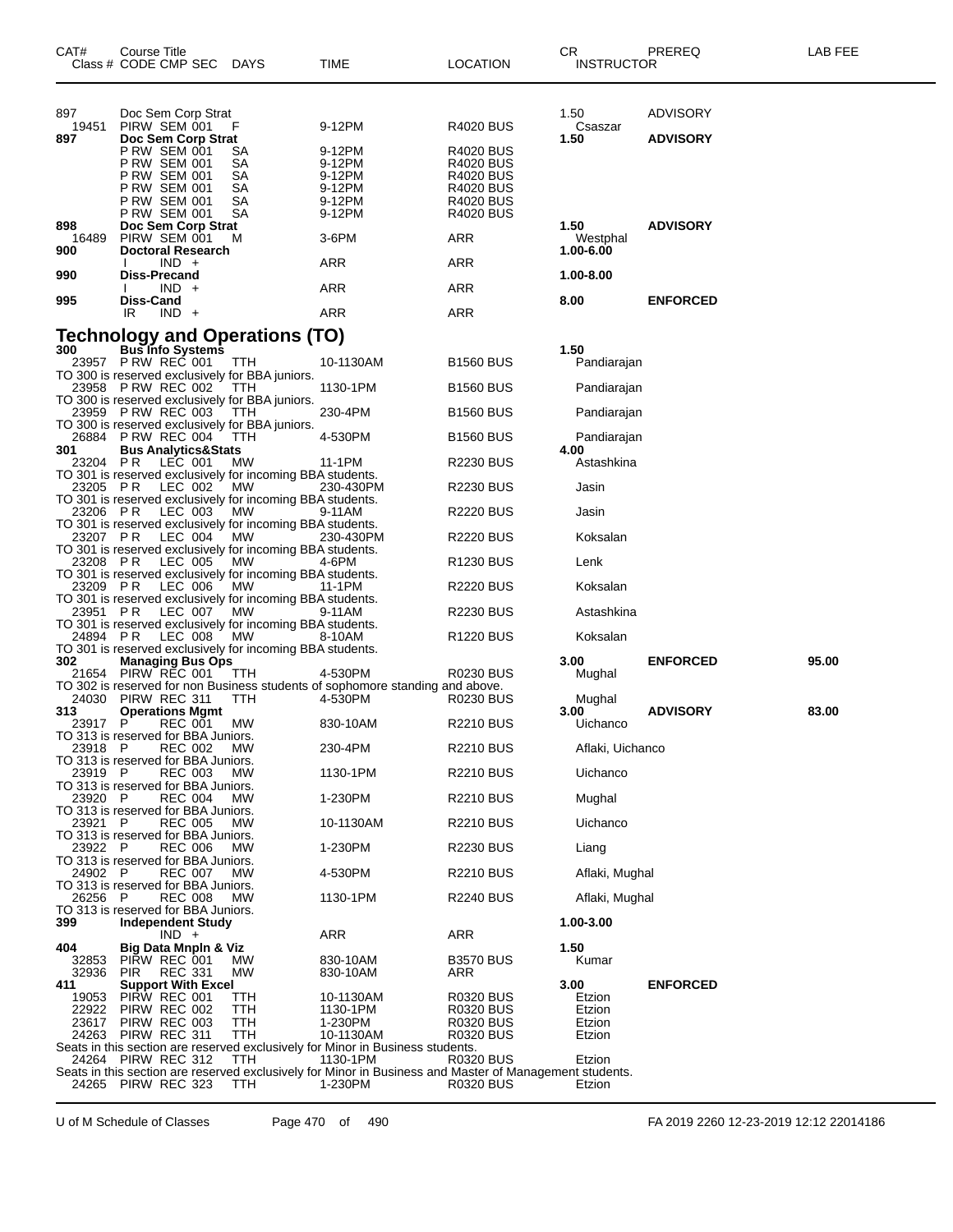| CAT# | Course Title<br>Class # CODE CMP SEC | <b>DAYS</b> | TIME | LOCATION | חה<br>◡<br><b>INSTRUCTOR</b> | PREREQ | AR FFF |
|------|--------------------------------------|-------------|------|----------|------------------------------|--------|--------|
|------|--------------------------------------|-------------|------|----------|------------------------------|--------|--------|

|                 |                                                           |                        | Seats in this section are reserved exclusively for Minor in Business and Master of Management students.                       |                                    |                              |                           |       |
|-----------------|-----------------------------------------------------------|------------------------|-------------------------------------------------------------------------------------------------------------------------------|------------------------------------|------------------------------|---------------------------|-------|
| 414             | <b>Advanced Analytics</b><br>24966 PIRW REC 001           | TTH                    | 4-530PM                                                                                                                       | R0240 BUS                          | 3.00<br>Kumar                | <b>ENFORCED</b>           |       |
|                 |                                                           |                        | Non-Ross students should contact the instructor for permission to join the course.                                            |                                    |                              |                           |       |
|                 | 29958 PIRW REC 331                                        | TTH                    | 4-530PM<br>Seats in this section are reserved for Master of Management students. Other student types should add (or waitlist) | <b>R0240 BUS</b>                   | Kumar                        |                           |       |
| Section 001.    |                                                           |                        |                                                                                                                               |                                    |                              |                           |       |
| 415             | <b>Advan Excel with VBA</b>                               |                        |                                                                                                                               |                                    | 3.00                         | <b>ENFORCED</b>           |       |
|                 | 26789 PIRW REC 001                                        | <b>MW</b>              | 1-230PM                                                                                                                       | <b>R0320 BUS</b>                   | Etzion                       |                           |       |
|                 | Section 311 meets with Section 001.<br>26790 PIRW REC 311 | <b>MW</b>              | 1-230PM                                                                                                                       | <b>R0320 BUS</b>                   | Etzion                       |                           |       |
|                 |                                                           |                        | Section 311 meets with Section 001. This section is reserved exclusively for Minor in Business students.                      |                                    |                              |                           |       |
| 426             | <b>Mobile Innov Develop</b><br>25672 PIRW REC 001         | TTH                    | 1-230PM                                                                                                                       | <b>B1560 BUS</b>                   | 3.00<br>Kumar                | <b>ADVISORY</b>           |       |
|                 |                                                           |                        | Non-Ross students should contact the instructor for permission to join the course.                                            |                                    |                              |                           |       |
|                 | 25673 PIRW REC 331                                        | TTH                    | 1-230PM                                                                                                                       | <b>B1560 BUS</b>                   | Kumar                        |                           |       |
| 470             | <b>Revenue Management</b>                                 |                        | Seats in this section are reserved for Master of Management students.                                                         |                                    | 1.50                         | <b>ENFORCED</b>           |       |
| 37823           | <b>PIR</b><br>REC 001                                     | тн                     | 630-930PM                                                                                                                     | <b>R2240 BUS</b>                   | Jasin                        |                           |       |
| 482.            | <b>Action Learning Proj</b>                               |                        |                                                                                                                               |                                    | 7.50                         | <b>ENFORCED</b>           |       |
| 482             | 20922 PRW REC 001<br><b>Action Learning Proj</b>          | м                      | 7-10PM                                                                                                                        | <b>R2230 BUS</b>                   | Kapuscinski, Duenyas<br>7.50 | <b>ENFORCED</b>           |       |
|                 | P RW REC 001                                              | M                      | 630-930PM                                                                                                                     | <b>R2230 BUS</b>                   |                              |                           |       |
|                 | TO 482 meets with TO 582.                                 |                        |                                                                                                                               |                                    |                              |                           |       |
| 482             | <b>Action Learning Proj</b><br>24266 PRW REC 311          | м                      | 7-10PM                                                                                                                        | <b>R2230 BUS</b>                   | 7.50<br>Kapuscinski, Duenyas | <b>ENFORCED</b>           |       |
| 482             | <b>Action Learning Proj</b>                               |                        |                                                                                                                               |                                    | 7.50                         | <b>ENFORCED</b>           |       |
|                 | P RW REC 311                                              | м                      | 630-930PM                                                                                                                     | <b>R2230 BUS</b>                   |                              |                           |       |
| 502             | <b>Appl Bus Stat</b>                                      |                        | Seats in this section are reserved exclusively for Minor in Business students.                                                |                                    | 2.25                         | <b>ADVISORY, ENFORCED</b> |       |
| 17039           | P R<br><b>REC 001</b>                                     | МW                     | 210-430PM                                                                                                                     | R0210 BUS                          | Silberholz                   |                           |       |
| 17040           | <b>REC 002</b><br>P R                                     | <b>MW</b>              | 8-1020AM                                                                                                                      | R <sub>1240</sub> BUS              | Silberholz                   |                           |       |
| 17041<br>17042  | P R<br><b>REC 003</b><br><b>PR</b><br><b>REC 004</b>      | <b>MW</b><br><b>MW</b> | 210-430PM<br>1020-1240PM                                                                                                      | R <sub>1210</sub> BUS<br>R0210 BUS | Mostagir<br>Mostagir         |                           |       |
| 17043           | <b>REC 005</b><br>P R                                     | <b>MW</b>              | 1020-1240PM                                                                                                                   | <b>R1240 BUS</b>                   | Silberholz                   |                           |       |
| 512             | <b>Decsn Supprt Sprdsh</b>                                |                        |                                                                                                                               |                                    | 1.50                         | <b>ENFORCED</b>           | 88.00 |
| 16451<br>16452  | PIRW REC 001<br>PIRW REC 002                              | TTH<br>т               | 1240-210PM<br>7-10PM                                                                                                          | R2240 BUS<br><b>R0210 BUS</b>      | Mughal<br>Mughal             |                           |       |
|                 | TO 512.002 meets with TO 512.451.                         |                        |                                                                                                                               |                                    |                              |                           |       |
|                 | 16471 PIRW REC 451<br>TO 512.451 meets with TO 512.002.   | T                      | 7-10PM                                                                                                                        | <b>R0210 BUS</b>                   | Mughal                       |                           |       |
| 513             | <b>Applic Devt Sprdsht</b>                                |                        |                                                                                                                               |                                    | 1.50                         | <b>ADVISORY</b>           | 51.00 |
|                 | 16475 PIRW REC 001                                        | W                      | 630-930PM                                                                                                                     | R <sub>1210</sub> BUS              | Mughal                       |                           |       |
|                 | TO 513.001 meets with TO 513.451.<br>16486 PIRW REC 451   | W                      | 630-930PM                                                                                                                     | R <sub>1210</sub> BUS              | Mughal                       |                           |       |
|                 | TO 513.451 meets with TO 513.001.                         |                        |                                                                                                                               |                                    |                              |                           |       |
| 515             | <b>VBA for Excel</b>                                      |                        |                                                                                                                               |                                    | 2.25                         | <b>ADVISORY, ENFORCED</b> |       |
|                 | 28659 PIRW REC 001<br>22928 PIRW REC 002                  | МW<br><b>MW</b>        | 1020-1240PM<br>1020-1240PM                                                                                                    | R0320 BUS<br>R0320 BUS             | Etzion<br>Etzion             |                           |       |
|                 | Section 001 meets with Section 451.                       |                        |                                                                                                                               |                                    |                              |                           |       |
| 25306           | PIRW REC 451                                              | МW                     | 1020-1240PM                                                                                                                   | R0320 BUS                          | Etzion                       |                           |       |
| 518             | Linear Pro I                                              |                        | Section 001 meets with Section 451. This section is reserved exclusively for Evening MBA students.                            |                                    | 3.00                         | <b>ADVISORY</b>           |       |
| 10142           | P<br>LEC 001                                              | МW                     | 9-1030AM                                                                                                                      | 1010 DOW                           | Cohn                         |                           |       |
| 533             | <b>Appl Bus Stats</b>                                     |                        |                                                                                                                               |                                    | 2.25                         | <b>ADVISORY, ENFORCED</b> |       |
| 35986<br>533    | PIR<br><b>REC 801</b><br><b>Appl Bus Stats</b>            | м                      | 6-730PM                                                                                                                       | ARR                                | Lovejoy<br>2.25              | <b>ADVISORY, ENFORCED</b> |       |
|                 | P R<br><b>REC 801</b>                                     | м                      | 6-730PM                                                                                                                       | ARR                                |                              |                           |       |
|                 | ΡR<br><b>REC 801</b><br><b>REC 801</b><br>РR              | м<br>м                 | 6-730PM<br>6-730PM                                                                                                            | ARR<br><b>ARR</b>                  |                              |                           |       |
| 533             | <b>Appl Bus Stats</b>                                     |                        |                                                                                                                               |                                    | 2.25                         | <b>ADVISORY, ENFORCED</b> |       |
| 36063           | <b>PIR</b><br><b>REC 802</b>                              | м                      | 8-930PM                                                                                                                       | <b>ARR</b>                         | Lovejoy                      |                           |       |
| 533             | <b>Appl Bus Stats</b><br>РR<br><b>REC 802</b>             | М                      | 8-930PM                                                                                                                       | ARR                                | 2.25                         | <b>ADVISORY, ENFORCED</b> |       |
|                 | РR<br><b>REC 802</b>                                      | М                      | 8-930PM                                                                                                                       | ARR                                |                              |                           |       |
|                 | <b>REC 802</b><br>РR                                      | м                      | 8-930PM                                                                                                                       | ARR                                |                              |                           |       |
| 548<br>26854    | <b>Integ Product Dev</b><br><b>REC 001</b><br>PI.         | W                      | 6-9PM                                                                                                                         | <b>B1570 BUS</b>                   | 3.00<br>Svaan                | <b>ADVISORY</b>           |       |
| 548             | <b>Integ Product Dev</b>                                  |                        |                                                                                                                               |                                    | 3.00                         | <b>ADVISORY</b>           |       |
|                 | P<br>REC 001                                              | W                      | 6-9PM                                                                                                                         | <b>B1570 BUS</b>                   |                              |                           |       |
|                 | P<br><b>REC 001</b>                                       | W                      | 6-9PM<br>TO 548 meets with IOE 548 and ARTDES 416. Ross students should register for BOTH TO 548 and IOE 548 for a total of   | <b>B1570 BUS</b>                   |                              |                           |       |
| 6 credit hours. |                                                           |                        |                                                                                                                               |                                    |                              |                           |       |
| 557             | <b>Bus Stat &amp; Analytic</b>                            |                        |                                                                                                                               |                                    | 2.25                         |                           |       |
| 23360 PIR       | <b>REC 001</b>                                            | МW                     | 1020-1240PM<br>This course is reserved for students in the Master of Management program.                                      | R1210 BUS                          | Morgan                       |                           |       |
| 563             | Global Health Innov                                       |                        |                                                                                                                               |                                    | 1.50                         | <b>ADVISORY</b>           |       |
| 567             | 26855 PIRW REC 001<br><b>Data Mining</b>                  | W                      | 7-10PM                                                                                                                        | <b>R2220 BUS</b>                   | Anupindi<br>1.50             | <b>ADVISORY</b>           |       |
|                 |                                                           |                        |                                                                                                                               |                                    |                              |                           |       |

U of M Schedule of Classes Page 471 of 490 FA 2019 2260 12-23-2019 12:12 22014186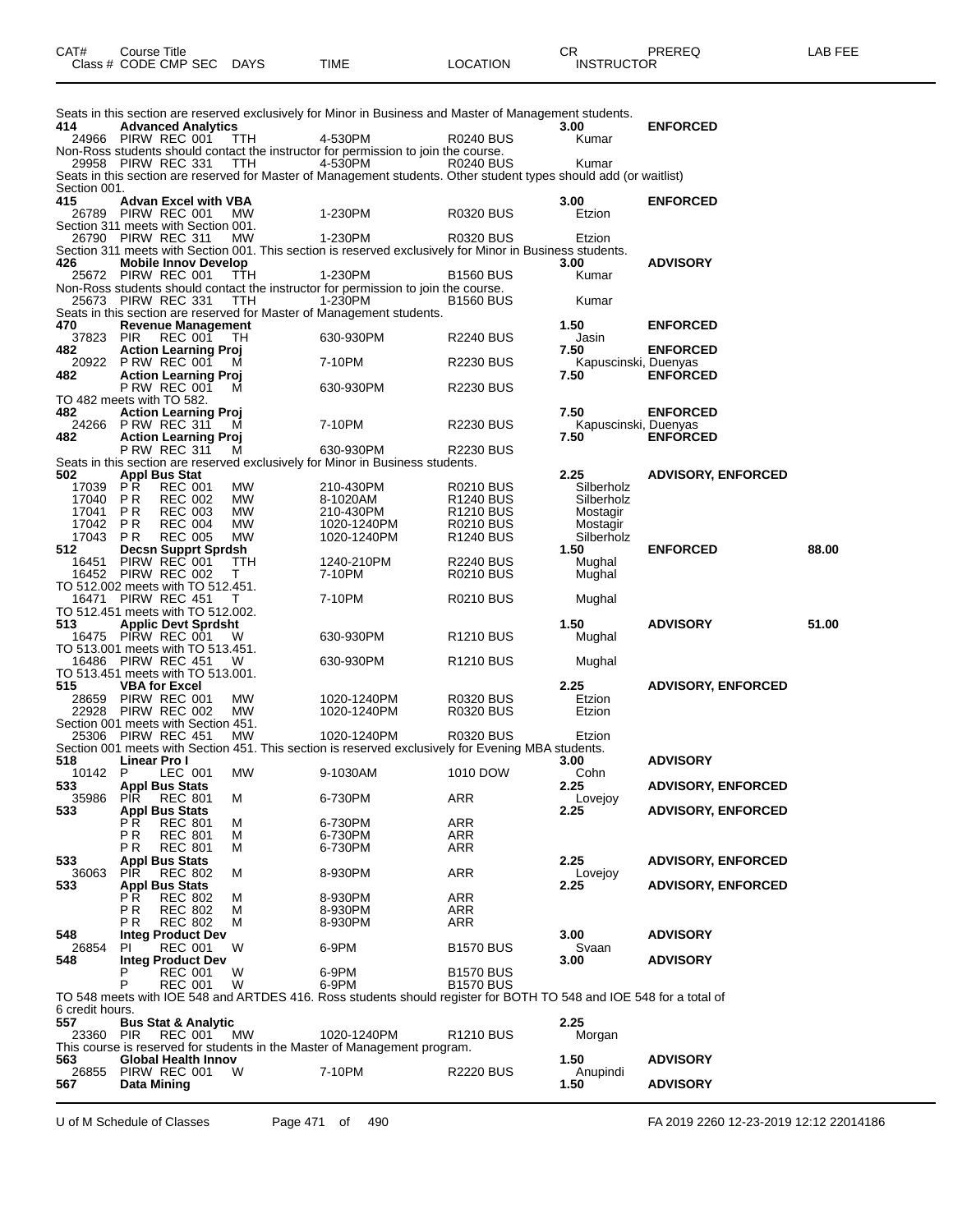| CAT#                | Course Title<br>Class # CODE CMP SEC                                                                    | <b>DAYS</b> | TIME                                                                                                                       | <b>LOCATION</b>                      | CR<br>INSTRUCTOR                     | PREREQ                             | LAB FEE |
|---------------------|---------------------------------------------------------------------------------------------------------|-------------|----------------------------------------------------------------------------------------------------------------------------|--------------------------------------|--------------------------------------|------------------------------------|---------|
| 32631               | PIRW REC 001                                                                                            | M           | 930-1230PM                                                                                                                 | <b>B1570 BUS</b>                     | Ahn                                  |                                    |         |
| 32937<br>572        | PIRW REC 451<br><b>Appl Bus Forecst I</b>                                                               | М           | 930-1230PM                                                                                                                 | <b>B1570 BUS</b>                     | Ahn<br>1.50                          | <b>ADVISORY</b>                    |         |
| 36715<br>36716      | PIRW REC 001<br>PIRW REC 451                                                                            | TН<br>TН    | 630-930PM<br>630-930PM                                                                                                     | <b>R2240 BUS</b><br><b>R2240 BUS</b> | Jasin<br>Jasin                       |                                    |         |
| 582<br>20923<br>582 | <b>Action Learning Proj</b><br><b>P RW REC 001</b><br><b>Action Learning Proj</b>                       | м           | 7-10PM                                                                                                                     | <b>R2230 BUS</b>                     | 7.50<br>Kapuscinski, Duenyas<br>7.50 | <b>ENFORCED</b><br><b>ENFORCED</b> |         |
|                     | P RW REC 001<br>TO 582 meets with TO 482.                                                               | м           | 630-930PM                                                                                                                  | <b>R2230 BUS</b>                     |                                      |                                    |         |
| 601<br>10112        | <b>Information Systems</b><br><b>P RW REC 451</b>                                                       | м           | 7-10PM                                                                                                                     | <b>R2240 BUS</b>                     | 3.00<br>Melville                     | <b>ENFORCED</b>                    | 75.00   |
| 601                 | <b>Information Systems</b><br>P RW REC 451                                                              | м           | 630-930PM                                                                                                                  | <b>R2240 BUS</b>                     | 3.00                                 | <b>ENFORCED</b>                    | 75.00   |
| 605<br>26878        | <b>Mfg&amp;Supply Ops</b><br><b>REC 001</b><br>ΡI                                                       | w           | 230-530PM                                                                                                                  | R0240 BUS                            | 3.00<br>Kapuscinski                  |                                    | 39.00   |
| 605                 | Mfg&Supply Ops<br>P<br>REC 001                                                                          | w           | 230-530PM                                                                                                                  | R <sub>1210</sub> BUS                | 3.00                                 |                                    | 39.00   |
| 605<br>24948        | <b>Mfg&amp;Supply Ops</b><br>ΡI<br>REC 002                                                              | Τ           | 630-930PM                                                                                                                  | R2210 BUS                            | 1.50<br>Kapuscinski                  |                                    | 39.00   |
| 616                 | <b>Project Management</b>                                                                               |             | This class will be offered as 1.5 credits in Fall B and 1.5 credits in Winter A.                                           |                                      | 1.50                                 | <b>ADVISORY</b>                    | 95.00   |
| 26883               | PIRW REC 001<br>Section 451 meets with Section 001.                                                     |             | 630-930PM                                                                                                                  | <b>R2240 BUS</b>                     | Mughal                               |                                    |         |
|                     | 27547 PIRW REC 451                                                                                      | т           | 630-930PM<br>Section 451 meets with Section 001. Seats in this section are reserved for students in the Evening MBA degree | <b>R2240 BUS</b>                     | Mughal                               |                                    |         |
| program.<br>618     | <b>Appl Bus Analytics</b>                                                                               |             |                                                                                                                            |                                      | 3.00                                 |                                    |         |
| 24212<br>618        | PI<br>REC 001<br><b>Appl Bus Analytics</b>                                                              |             | 9-12PM                                                                                                                     | <b>B2560 BUS</b>                     | Ahn<br>3.00                          |                                    |         |
|                     | P<br>REC 001<br>This class is reserved for MSCM students.                                               | - T         | 9-12PM                                                                                                                     | <b>B2560 BUS</b>                     |                                      |                                    |         |
| 618<br>24474        | <b>Appl Bus Analytics</b><br>PIRW REC 002                                                               |             | 230-530PM                                                                                                                  | <b>B2560 BUS</b>                     | 3.00<br>Ahn                          |                                    |         |
| 618                 | <b>Appl Bus Analytics</b><br><b>PRW REC 002</b>                                                         |             | 230-530PM                                                                                                                  | <b>B2560 BUS</b>                     | 3.00                                 |                                    |         |
| 618<br>27392        | <b>Appl Bus Analytics</b><br>PIRW REC 003                                                               |             | 6-9PM                                                                                                                      | <b>B2560 BUS</b>                     | 3.00<br>Ahn                          |                                    |         |
| 618                 | <b>Appl Bus Analytics</b><br><b>P RW REC 003</b>                                                        |             | 6-9PM                                                                                                                      | <b>B2560 BUS</b>                     | 3.00                                 |                                    |         |
| 618<br>24213        | <b>Appl Bus Analytics</b><br>PIRW REC 451                                                               | т           | 9-12PM                                                                                                                     | <b>B2560 BUS</b>                     | 3.00<br>Ahn                          |                                    |         |
| 618                 | <b>Appl Bus Analytics</b><br>PRW REC 451<br>TO 618.451 meets with TO 618.001.                           |             | 9-12PM                                                                                                                     | <b>B2560 BUS</b>                     | 3.00                                 |                                    |         |
| 618                 | <b>Appl Bus Analytics</b>                                                                               |             |                                                                                                                            |                                      | 3.00                                 |                                    |         |
| 27393<br>618        | PIRW REC 452<br><b>Appl Bus Analytics</b>                                                               |             | 6-9PM                                                                                                                      | <b>B2560 BUS</b>                     | Ahn<br>3.00                          |                                    |         |
| 620<br>17044        | <b>P RW REC 452</b><br>Global Sup Chain Mgt<br>PIRW REC 001 MW                                          |             | 6-9PM<br>210-430PM                                                                                                         | <b>B2560 BUS</b><br><b>R0230 BUS</b> | 2.25                                 | <b>ADVISORY</b>                    | 73.00   |
| 624                 | TO 620 is cross-listed with MKT 640.<br><b>Strategic Sourcing</b>                                       |             |                                                                                                                            |                                      | Anupindi<br>2.25                     |                                    |         |
| 27395 PIR<br>628    | <b>REC 002</b><br><b>Big Data Analytics</b>                                                             | TTH         | 430-650PM                                                                                                                  | <b>B0560 BUS</b>                     | Aflaki, Anupindi<br>2.25             | <b>ADVISORY</b>                    |         |
|                     | 32760 PIRW REC 001                                                                                      | MW          | 210-430PM<br>Non-Ross students interested in taking TO 628 should reach out to the instructor for permission to enroll.    | <b>B0560 BUS</b>                     | Kumar                                |                                    |         |
| 630                 | New Age of Innovtn<br>22260 PIRW REC 001                                                                | TTH         | 1020-1240PM                                                                                                                | <b>B0560 BUS</b>                     | 2.25<br>Krishnan                     |                                    |         |
| 701                 | TO 630.001 meets with STRATEGY 630.001.<br><b>Topc Glob Operations</b>                                  |             |                                                                                                                            |                                      | 1.50                                 | <b>ADVISORY</b>                    |         |
|                     | 19148 PIRW SEM 001<br>TO 701 meets with MFG 501.                                                        | <b>TW</b>   | 630-930PM                                                                                                                  | <b>R2210 BUS</b>                     | Beil                                 |                                    |         |
| 703<br>17063 PI     | <b>Tauber Inst Team Prj</b><br><b>REC 001</b>                                                           |             | ARR                                                                                                                        | ARR                                  | 1.50<br>Beil                         | <b>ADVISORY</b>                    |         |
|                     | this Fall A section to receive full course credit.                                                      |             | TO 703 meets Winter B - Fall A. Students who registered for this course in Winter B will be required to complete           |                                      |                                      |                                    |         |
| 750                 | <b>Independent Study</b><br>$IND +$                                                                     |             | ARR                                                                                                                        | ARR                                  | 1.00-3.00                            |                                    |         |
| 899<br>22310 PIR    | <b>Doctoral Seminar-TO</b><br><b>SEM 001</b>                                                            | - F         | 2-5PM                                                                                                                      | ARR                                  | 3.00<br>Baardman                     |                                    |         |
|                     | 2019: This class will meet in the following rooms:<br>K2506 - 9/6, 9/13, 9/20, 10/11, 11/1, 11/22, 12/6 |             |                                                                                                                            |                                      |                                      |                                    |         |
|                     | B5596 - 9/27, 10/25, 11/08<br>B1560 - 10/4, 10/18, 11/15                                                |             |                                                                                                                            |                                      |                                      |                                    |         |
| 990                 | <b>Diss-PreCandidacy</b><br>$IND +$                                                                     |             | ARR                                                                                                                        | <b>ARR</b>                           | 1.00-8.00                            | <b>ADVISORY</b>                    |         |
| 995                 | Diss-Candidacy<br>$IND +$<br>IR.                                                                        |             | ARR                                                                                                                        | <b>ARR</b>                           | 8.00                                 | <b>ADVISORY, ENFORCED</b>          |         |

U of M Schedule of Classes Page 472 of 490 FA 2019 2260 12-23-2019 12:12 22014186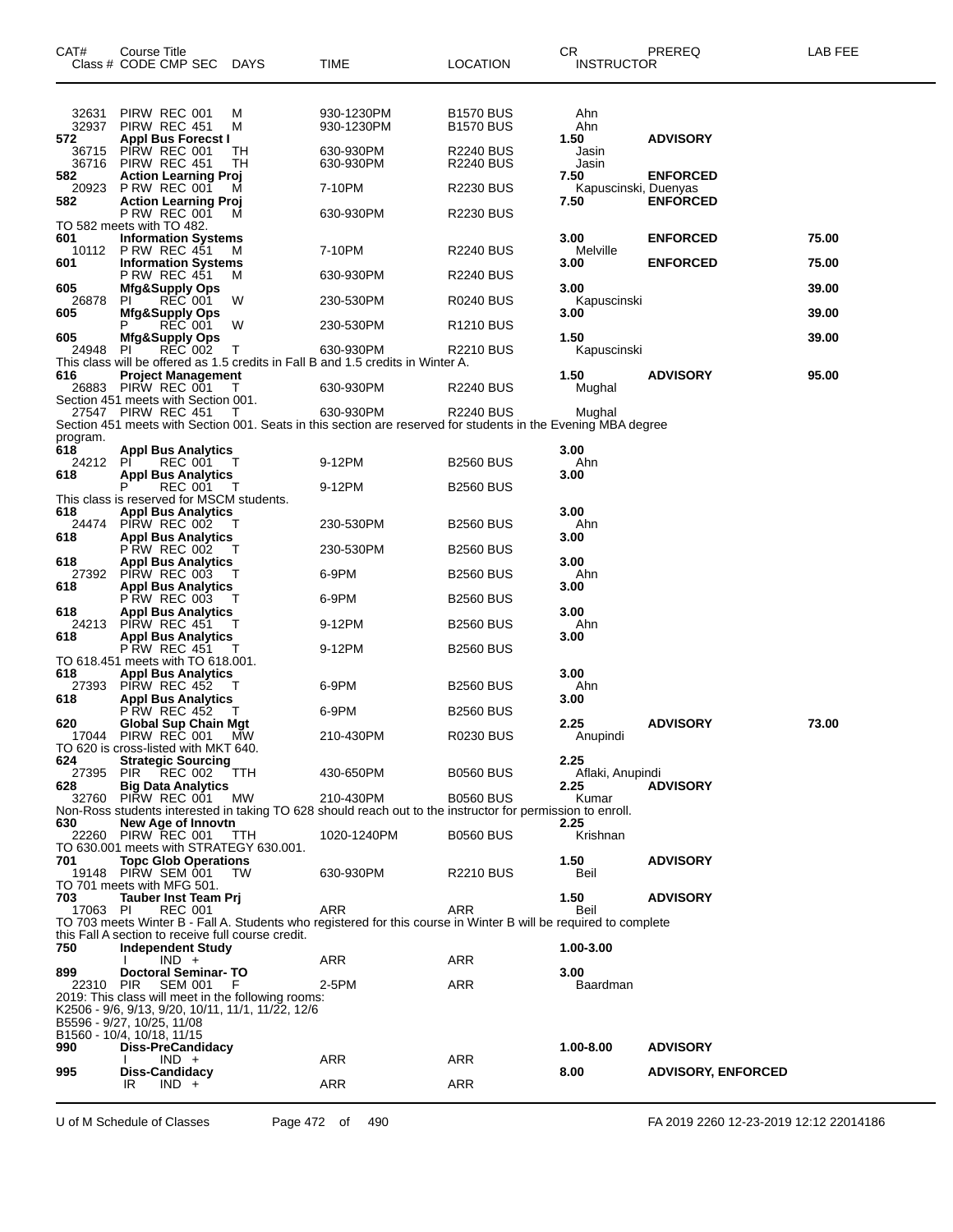| 505          | Weekend Master of Business Administration (WMBA)<br><b>Corporate Strategy</b>                            |                        |                                      | 2.25                   |                 |        |
|--------------|----------------------------------------------------------------------------------------------------------|------------------------|--------------------------------------|------------------------|-----------------|--------|
| 20065<br>505 | - F<br>REC 001<br>P.                                                                                     | 330-940PM              | R2230 BUS                            | Afuah<br>2.25          |                 |        |
|              | <b>Corporate Strategy</b><br><b>SA</b><br>REC 001<br>Р                                                   | 830-540PM              | <b>R2230 BUS</b>                     |                        |                 |        |
|              | P<br><b>REC 001</b><br>F.<br>P<br><b>REC 001</b><br>SА                                                   | 4-940PM<br>830-540PM   | <b>R2240 BUS</b><br><b>R2240 BUS</b> |                        |                 |        |
|              | Ρ<br><b>REC 001</b><br>F.                                                                                | 330-940PM              | <b>R0220 BUS</b>                     |                        |                 |        |
|              | P<br><b>REC 001</b><br>SА<br>P<br><b>REC 001</b><br>F.                                                   | 830-540PM<br>330-940PM | <b>R0220 BUS</b><br><b>R0230 BUS</b> |                        |                 |        |
|              | Р<br><b>REC 001</b><br>SA                                                                                | 8-540PM                | <b>R0230 BUS</b>                     |                        |                 |        |
| 505          | WMBA 505 is reserved for students in the Weekend MBA program.                                            |                        |                                      | 2.25                   |                 |        |
| 26976        | <b>Corporate Strategy</b><br>REC 002<br>P<br>- F                                                         | 330-940PM              | <b>R0210 BUS</b>                     | Afuah                  |                 |        |
| 506          | <b>Fin Mgmt</b>                                                                                          |                        |                                      | 2.25                   |                 |        |
| 20068<br>506 | <b>REC 001</b><br>P.<br>F<br>Fin Mgmt                                                                    | 4-10PM                 | <b>B0570 BUS</b>                     | Carmel<br>2.25         |                 |        |
|              | REC 001<br>SA                                                                                            | 8-6PM                  | <b>B0570 BUS</b>                     |                        |                 |        |
| 506          | WMBA 506 is reserved for students in the Weekend MBA program.<br>Fin Mgmt                                |                        |                                      | 2.25                   |                 |        |
| 26920        | <b>REC 002</b><br>P                                                                                      | ARR                    | ARR                                  | Carmel                 |                 |        |
| 507<br>20066 | <b>Managerial Acct</b><br>REC 001<br>SA<br>P                                                             | 830-540PM              | <b>B0560 BUS</b>                     | 2.25<br>Oswald         |                 |        |
| 507          | <b>Managerial Acct</b>                                                                                   |                        |                                      | 2.25                   |                 |        |
|              | <b>REC 001</b><br>SA<br>WMBA 507 is reserved for students in the Weekend MBA program.                    | 830-540PM              | <b>B1560 BUS</b>                     |                        |                 |        |
| 507          | <b>Managerial Acct</b>                                                                                   |                        |                                      | 2.25                   |                 |        |
| 26919        | P.<br><b>REC 002</b>                                                                                     | ARR                    | ARR                                  | Oswald                 |                 |        |
| 508<br>20067 | <b>Operations Mgmt</b><br><b>REC 001</b><br>- F<br>P.                                                    | 4-10PM                 | <b>B1570 BUS</b>                     | 2.25<br>Aflaki         |                 |        |
| 508          | <b>Operations Mgmt</b>                                                                                   |                        |                                      | 2.25                   |                 |        |
|              | <b>REC 001</b><br><b>SA</b><br>WMBA 508 is reserved for students in the Weekend MBA program.             | 8-6PM                  | <b>B1570 BUS</b>                     |                        |                 |        |
| 508          | <b>Operations Mgmt</b>                                                                                   |                        |                                      | 2.25                   |                 |        |
| 26921<br>526 | <b>REC 002</b><br>P<br><b>Comm to Convince</b>                                                           | ARR                    | ARR                                  | Aflaki<br>0.75         |                 |        |
| 25609 P      | REC 01A                                                                                                  | ARR                    | ARR                                  | Crawford               |                 |        |
| 25606 P      | WMBA classes are reserved exclusively for students in the Weekend MBA program.<br>REC 01B                | ARR                    | ARR                                  | James                  |                 |        |
|              | WMBA classes are reserved exclusively for students in the Weekend MBA program.                           |                        |                                      |                        |                 |        |
| 25610 P      | REC 02A<br>WMBA classes are reserved exclusively for students in the Weekend MBA program.                | ARR                    | ARR                                  | James                  |                 |        |
| 27195 P      | REC 02B                                                                                                  | ARR                    | ARR                                  | Schantz                |                 |        |
| 603          | WMBA classes are reserved exclusively for students in the Weekend MBA program.<br><b>Valuation</b>       |                        |                                      | 2.25                   | <b>ADVISORY</b> |        |
| 23907 P      | <b>REC 001</b>                                                                                           | ARR                    | ARR                                  | Hall                   |                 |        |
| 605          | Seats in this course are reserved exclusively for WMBA students.<br><b>Coaching &amp; Mentoring</b>      |                        |                                      | 0.75                   | <b>ADVISORY</b> | 25.00  |
| 26892 P      | <b>REC 001</b>                                                                                           | ARR                    | ARR                                  | <b>Broucek</b>         |                 |        |
| 26897<br>611 | <b>REC 002</b><br>P.                                                                                     | ARR                    | ARR                                  | <b>Broucek</b><br>2.25 | <b>ADVISORY</b> |        |
| 20961        | Global Sup Chain Mgt<br>P.<br><b>REC 001</b>                                                             | ARR                    | ARR                                  | Anupindi               |                 |        |
|              | WMBA 611.001 is reserved for students in the Weekend MBA program.                                        |                        |                                      |                        |                 |        |
| 612<br>20924 | <b>Bargain&amp;Infl Skills</b><br>P.<br>REC 001 F                                                        | 330-10PM               | <b>B3560 BUS</b>                     | 2.25<br>Kopelman       |                 |        |
| 612          | <b>Bargain&amp;Infl Skills</b>                                                                           |                        |                                      | 2.25                   |                 |        |
|              | F<br>Р<br><b>REC 001</b><br>F<br>P<br><b>REC 001</b>                                                     | 330-10PM<br>330-10PM   | <b>B3560 BUS</b><br><b>B3560 BUS</b> |                        |                 |        |
|              | P<br>SA<br><b>REC 001</b>                                                                                | 12-6PM                 | <b>B3560 BUS</b>                     |                        |                 |        |
| 612          | WMBA 612.001 is reserved for students in the Weekend MBA program.<br>Bargain&Infl Skills                 |                        |                                      | 2.25                   |                 |        |
| 27469        | REC 002<br>F<br>P                                                                                        | 330-10PM               | R <sub>1230</sub> BUS                | <b>Bitterly</b>        |                 |        |
| 612          | <b>Bargain&amp;Infl Skills</b><br>F<br><b>REC 002</b>                                                    | 330-10PM               | R <sub>1230</sub> BUS                | 2.25                   |                 |        |
|              | F<br>P<br><b>REC 002</b>                                                                                 | 330-10PM               | R <sub>1230</sub> BUS                |                        |                 |        |
| 612          | P<br><b>REC 002</b><br>SА<br><b>Bargain&amp;Infl Skills</b>                                              | 12-6PM                 | R <sub>1230</sub> BUS                | 2.25                   |                 |        |
| 29288        | F<br>REC 003<br>P                                                                                        | 330-10PM               | <b>R2220 BUS</b>                     | Morgan                 |                 |        |
| 612          | <b>Bargain&amp;Infl Skills</b><br>F<br><b>REC 003</b>                                                    | 330-10PM               | <b>R2220 BUS</b>                     | 2.25                   |                 |        |
|              | P<br><b>REC 003</b><br>SU                                                                                | 330-10PM               | <b>R2220 BUS</b>                     |                        |                 |        |
| 613          | Р<br><b>REC 003</b><br>SА<br><b>Strat Cost Managemnt</b>                                                 | 12-6PM                 | <b>R2220 BUS</b>                     | 2.25                   | <b>ENFORCED</b> | 30.00  |
| 20932 PR     | REC 001                                                                                                  | ARR                    | ARR                                  | Klemstine              |                 |        |
| 617          | WMBA 613.001 is reserved for students in the Weekend MBA program.                                        |                        |                                      | 2.25                   |                 | 123.00 |
| 23644 P      | <b>Project Management</b><br><b>REC 001</b>                                                              | <b>ARR</b>             | ARR                                  | Chayet                 |                 |        |
|              | Seats in WMBA 617 are reserved exclusively for WMBA students in the Financial Management elective track. |                        |                                      |                        |                 |        |

U of M Schedule of Classes Page 473 of 490 FA 2019 2260 12-23-2019 12:12 22014186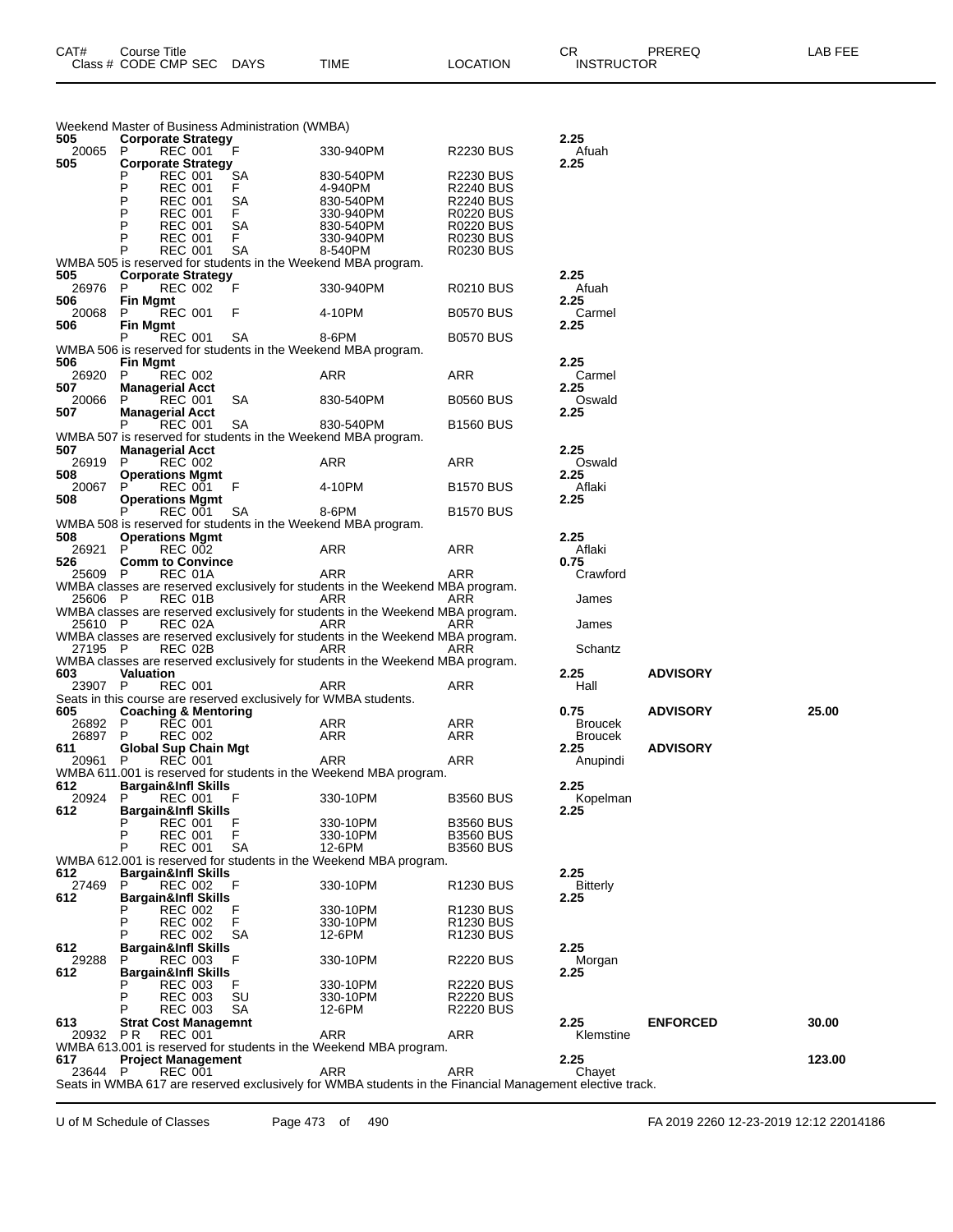| 618<br>Capital Mkts & Strat<br>2.25<br>23383<br>ARR<br>ARR<br>REC 001<br>∟ei                                   |       |
|----------------------------------------------------------------------------------------------------------------|-------|
| This course is reserved for WMBA students in the Financial Management theme.                                   |       |
| <b>ENFORCED</b><br>2.25<br>623<br><b>Analytic&amp;Decisions</b><br>ARR<br>PDR REC 001<br>ARR<br>24947<br>Begen | 74.00 |
| Seats in this class are reserved exclusively for WMBA students.                                                |       |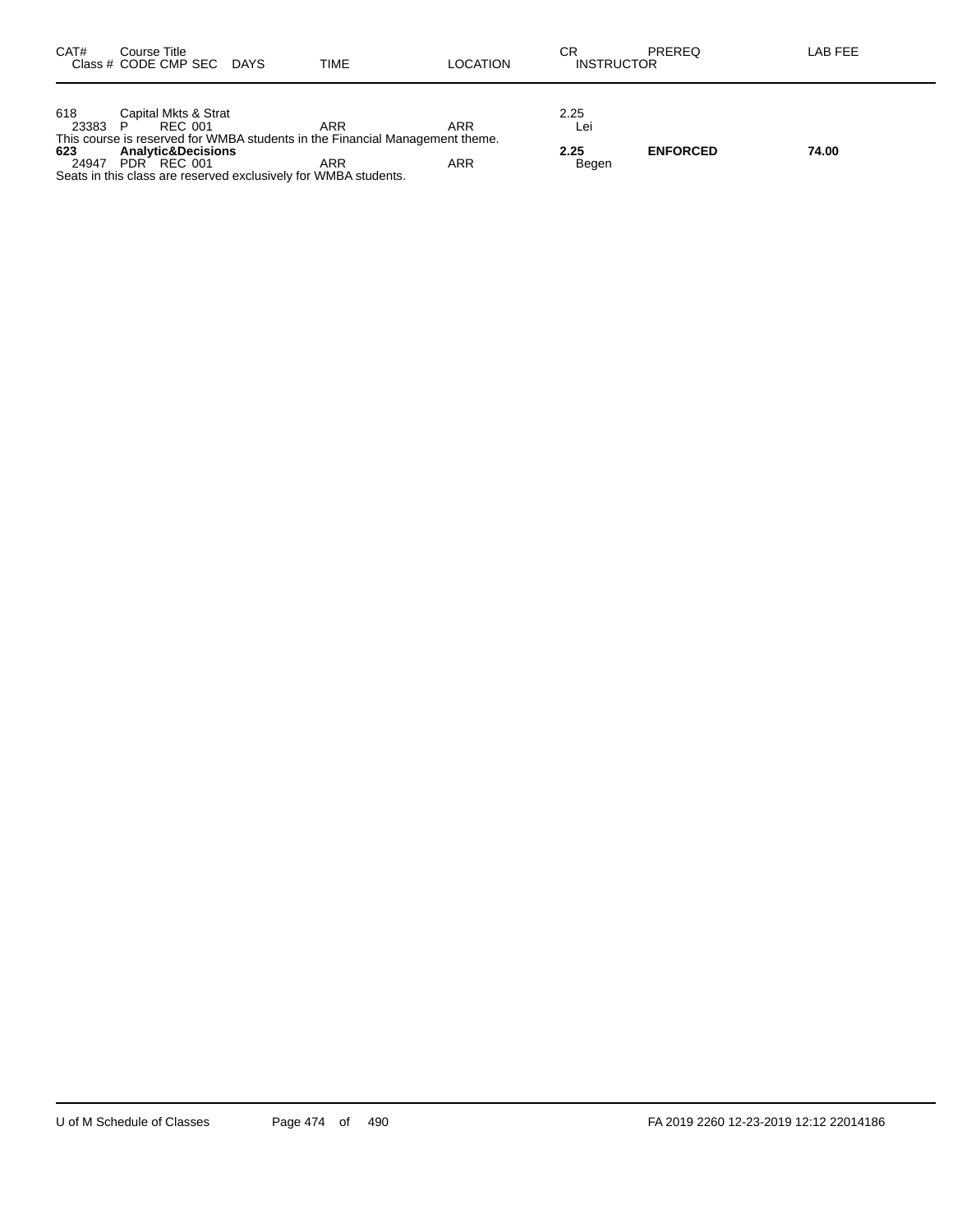## **Social Work School Of Social Work**

| Social Work (SW)                      |                        |                             |      |           |                 |                   |                 |
|---------------------------------------|------------------------|-----------------------------|------|-----------|-----------------|-------------------|-----------------|
| 200                                   |                        | Soc Issu of Our Time        |      |           |                 | 3.00              |                 |
| 29573                                 | PR.                    | <b>SEM 001</b>              | TTH  | 10-1130AM | G027 WQ         | Galura            |                 |
| 300                                   |                        | <b>UG Topics SW Soc Chg</b> |      |           |                 | 1.00              |                 |
| 31782                                 | P                      | <b>SEM 001</b>              | SASU | 9-5PM     | <b>G020 TMC</b> | Williams          |                 |
| <b>DECLARE: A Social Justice</b>      |                        |                             |      |           |                 |                   |                 |
| 305                                   |                        | <b>Comm Action Soc Chg</b>  |      |           |                 | 3.00              | <b>ADVISORY</b> |
| 26969                                 | P.                     | LEC 001                     |      | 2-5PM     | 1033 DENT       | Eiler             |                 |
| 22355                                 | PR.                    | LEC 002                     | TTH  | 1230-2PM  | 1636 SSWB       | Chaney            |                 |
| 23048                                 | P <sub>R</sub>         | LEC 003                     | F    | 9-12PM    | B780 SSWB       | Momper            |                 |
| 31788                                 | PD.                    | LEC 004                     | M    | 1-4PM     | 3629 SSWB       | Richards-Schuster |                 |
| 400                                   |                        | Soc Prob&S W Today          |      |           |                 | 3.00              | <b>ENFORCED</b> |
| 20027                                 | PR.                    | LEC 001                     | TTH  | 1130-1PM  | B798 SSWB       | <b>Hawkins</b>    |                 |
| 401                                   |                        | <b>CASC Capstone Exp</b>    |      |           |                 | 1.00              |                 |
| 23249                                 | PD.                    | LEC 001                     |      | 5-7PM     | B798 SSWB       | Galura            |                 |
| 24437                                 | PD.                    | LEC 002                     | т    | 5-7PM     | B760 SSWB       | Williams          |                 |
| 31847                                 | PD.                    | LEC 003                     | W    | 5-7PM     | B684 SSWB       | Williams          |                 |
| 415                                   | <b>Ind Studies: SW</b> |                             |      |           |                 | 1.00-3.00         | <b>ADVISORY</b> |
|                                       |                        | IND.<br>$+$                 |      | ARR       | ARR             |                   |                 |
| 503                                   |                        | <b>Foundation Topics SW</b> |      |           |                 | 1.00              |                 |
| 32767                                 | P                      | LEC 001                     | - F  | 12-2PM    | B780 SSWB       | Shaefer           |                 |
| <b>Real Wrld Perspc Poverty Solut</b> |                        |                             |      |           |                 |                   |                 |

The first two dates of this class will meet in SSWB B780 and the following sessions will meet in SSWB 1840. Structured as a noon hour lecture series, Real World Perspectives on Poverty Solutions features different guest speakers each week to introduce the key issues regarding the causes and consequences of poverty. The course explores interdisciplinary, real-world poverty solutions from a wide variety of perspectives. By bringing national and global leaders, we aim to ignite new conversations and deepen existing commitments regarding poverty prevention and alleviation strategies and programs.

| and and nation otratogroup and programs.<br>504 | Diver & Soc Jus         |                |                                                        |                                                                                                              |                 | 3.00           |                 |
|-------------------------------------------------|-------------------------|----------------|--------------------------------------------------------|--------------------------------------------------------------------------------------------------------------|-----------------|----------------|-----------------|
| 24181                                           | P <sub>R</sub>          | <b>SEM 001</b> | м                                                      | 6-9PM                                                                                                        | B760 SSWB       | Barinbaum      |                 |
| 24316                                           | <b>PR</b>               | <b>SEM 002</b> | м                                                      | 6-9PM                                                                                                        | 1636 SSWB       | Yakas          |                 |
| 24134                                           | <b>PR</b>               | <b>SEM 003</b> | T                                                      | 9-12PM                                                                                                       | B684 SSWB       | Yakas          |                 |
| 24172                                           | <b>PR</b>               | <b>SEM 004</b> | T.                                                     | 9-12PM                                                                                                       | 3629 SSWB       | Kwesele        |                 |
| 23444                                           | <b>PR</b>               | <b>SEM 005</b> | T                                                      | 9-12PM                                                                                                       | 2752 SSWB       | Cushman        |                 |
| 23445                                           | <b>PR</b>               | <b>SEM 006</b> | T                                                      | 9-12PM                                                                                                       | B760 SSWB       | Lacombe-Duncan |                 |
| 25812                                           | <b>PR</b>               | <b>SEM 007</b> | T                                                      | 9-12PM                                                                                                       | <b>G010 TMC</b> | Schultz        |                 |
| 24176                                           | <b>PR</b>               | <b>SEM 008</b> | T                                                      | 2-5PM                                                                                                        | 2752 SSWB       | Kattari        |                 |
| 24177                                           | <b>PR</b>               | <b>SEM 009</b> | $\top$                                                 | $2-5PM$                                                                                                      | B798 SSWB       | Lacombe-Duncan |                 |
| 24174                                           | <b>PR</b>               | <b>SEM 010</b> | T                                                      | 2-5PM                                                                                                        | 2629 SSWB       | Hawkins        |                 |
| 24175                                           | <b>PR</b>               | <b>SEM 011</b> | T                                                      | $2-5PM$                                                                                                      | B684 SSWB       | Schultz        |                 |
| 24178                                           | <b>PR</b>               | <b>SEM 012</b> | T                                                      | 6-9PM                                                                                                        | B770 SSWB       | Rivera         |                 |
| 24182                                           | <b>PR</b>               | <b>SEM 013</b> | T                                                      | 6-9PM                                                                                                        | 2752 SSWB       | Louise         |                 |
| 24179                                           | P R                     | <b>SEM 014</b> | T.                                                     | 6-9PM                                                                                                        | B780 SSWB       | Kattari        |                 |
| 24173                                           | <b>PR</b>               | <b>SEM 015</b> | W                                                      | 9-12PM                                                                                                       | 2752 SSWB       | Hodge          |                 |
| 24180                                           | <b>PR</b>               | <b>SEM 016</b> | W                                                      | 5-8PM                                                                                                        | 3752 SSWB       | Khang          |                 |
| 29168                                           | <b>PR</b>               | <b>SEM 017</b> | W                                                      | 5-8PM                                                                                                        | B798 SSWB       | Moss           |                 |
| 510                                             | <b>SEED Mini-course</b> |                |                                                        |                                                                                                              |                 | 1.00           | <b>ADVISORY</b> |
| 25677                                           | <b>PD</b>               | <b>SEM 001</b> | $\top$                                                 | 1-5PM                                                                                                        | B684 SSWB       | Davis          |                 |
| 510                                             | <b>SEED Mini-course</b> |                |                                                        |                                                                                                              |                 | 1.00           | <b>ADVISORY</b> |
|                                                 | P                       | <b>SEM 001</b> | W                                                      | 830-12PM                                                                                                     | B684 SSWB       |                |                 |
|                                                 | P                       | <b>SEM 001</b> | TH                                                     | 830-2PM                                                                                                      | B684 SSWB       |                |                 |
| Diversity, Equity & Inclusion                   |                         |                |                                                        |                                                                                                              |                 |                |                 |
|                                                 |                         |                | Only incoming MSW students enroll in this mini course. |                                                                                                              |                 |                |                 |
| 510                                             | <b>SEED Mini-course</b> |                |                                                        |                                                                                                              |                 | 1.00           | <b>ADVISORY</b> |
| 25687                                           | <b>PD</b>               | <b>SEM 002</b> | т                                                      | 1-5PM                                                                                                        | 1636 SSWB       | Crabb          |                 |
| 510                                             | <b>SEED Mini-course</b> |                |                                                        |                                                                                                              |                 | 1.00           | <b>ADVISORY</b> |
|                                                 | P<br>P                  | <b>SEM 002</b> | W                                                      | 830-12PM                                                                                                     | 1636 SSWB       |                |                 |
|                                                 |                         | <b>SEM 002</b> | <b>TH</b>                                              | 830-2PM                                                                                                      | 1636 SSWB       |                |                 |
| Women in Leadership                             |                         |                | Only incoming MSW students enroll in this mini course. |                                                                                                              |                 |                |                 |
| 510                                             | <b>SEED Mini-course</b> |                |                                                        |                                                                                                              |                 | 1.00           | <b>ADVISORY</b> |
| 25688                                           | <b>PD</b>               | <b>SEM 003</b> | $\top$                                                 | 1-5PM                                                                                                        | B770 SSWB       | Savas          |                 |
| 510                                             | <b>SEED Mini-course</b> |                |                                                        |                                                                                                              |                 | 1.00           | <b>ADVISORY</b> |
|                                                 | P                       | <b>SEM 003</b> | W                                                      | 830-12PM                                                                                                     | B770 SSWB       |                |                 |
|                                                 | P                       | <b>SEM 003</b> | TH.                                                    | 830-2PM                                                                                                      | B770 SSWB       |                |                 |
| Prgrm Impact: Cons Comm Agency                  |                         |                |                                                        |                                                                                                              |                 |                |                 |
|                                                 |                         |                | Only incoming MSW students enroll in this mini course. |                                                                                                              |                 |                |                 |
| 510                                             | <b>SEED Mini-course</b> |                |                                                        |                                                                                                              |                 | 1.00           | <b>ADVISORY</b> |
| 25689                                           | PDR SEM 004             |                | т                                                      | 1-5PM                                                                                                        | <b>ARR</b>      | Price, Eiler   |                 |
| 510                                             | <b>SEED Mini-course</b> |                |                                                        |                                                                                                              |                 | 1.00           | <b>ADVISORY</b> |
|                                                 | P <sub>R</sub>          | <b>SEM 004</b> | W                                                      | 830-12PM                                                                                                     | <b>ARR</b>      |                |                 |
|                                                 | <b>PR</b>               | <b>SEM 004</b> | <b>TH</b>                                              | 830-2PM                                                                                                      | <b>ARR</b>      |                |                 |
| SW in the D: Prep Wayne County                  |                         |                |                                                        |                                                                                                              |                 |                |                 |
|                                                 |                         |                |                                                        | Only incoming MSW Detroit Clinical, HRSA, and HRSA-SUD Scholars should enroll in this section. Scholars will |                 |                |                 |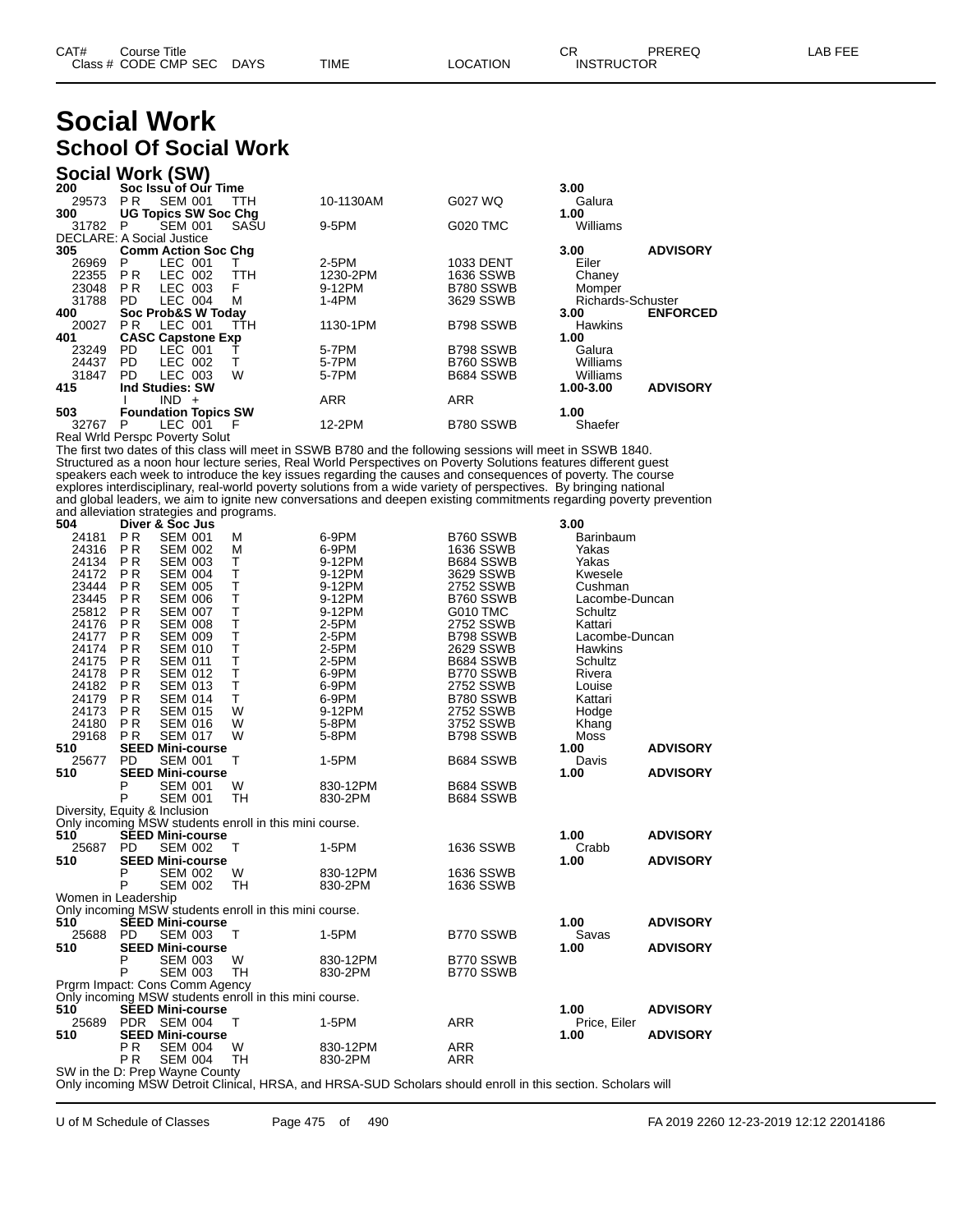| 510<br>25690<br>510<br>P<br>P<br>510<br>25691 PD<br>510<br>Р<br>P | receive an electronic permission prior to registration.<br><b>SEED Mini-course</b><br>PD.<br><b>SEM 005</b><br><b>SEED Mini-course</b><br><b>SEM 005</b><br><b>SEM 005</b><br>Art & Science of Clinical SW<br>Only incoming MSW students enroll in this mini course.<br><b>SEED Mini-course</b><br><b>SEM 006</b><br><b>SEED Mini-course</b><br><b>SEM 006</b><br>SEM 006<br>Exp/Adventure Facilit SW Prac<br>Only incoming MSW students enroll in this mini course. | Τ<br>W<br>TН<br>T<br>W | 1-5PM<br>830-12PM<br>830-2PM<br>1-5PM                                                                             | B798 SSWB<br>B798 SSWB<br>B798 SSWB | 1.00<br>Zhang<br>1.00         | <b>ADVISORY</b><br><b>ADVISORY</b> |
|-------------------------------------------------------------------|----------------------------------------------------------------------------------------------------------------------------------------------------------------------------------------------------------------------------------------------------------------------------------------------------------------------------------------------------------------------------------------------------------------------------------------------------------------------|------------------------|-------------------------------------------------------------------------------------------------------------------|-------------------------------------|-------------------------------|------------------------------------|
|                                                                   |                                                                                                                                                                                                                                                                                                                                                                                                                                                                      |                        |                                                                                                                   |                                     |                               |                                    |
|                                                                   |                                                                                                                                                                                                                                                                                                                                                                                                                                                                      |                        |                                                                                                                   |                                     |                               |                                    |
|                                                                   |                                                                                                                                                                                                                                                                                                                                                                                                                                                                      |                        |                                                                                                                   |                                     |                               |                                    |
|                                                                   |                                                                                                                                                                                                                                                                                                                                                                                                                                                                      |                        |                                                                                                                   |                                     |                               |                                    |
|                                                                   |                                                                                                                                                                                                                                                                                                                                                                                                                                                                      |                        |                                                                                                                   |                                     |                               |                                    |
|                                                                   |                                                                                                                                                                                                                                                                                                                                                                                                                                                                      |                        |                                                                                                                   |                                     | 1.00                          |                                    |
|                                                                   |                                                                                                                                                                                                                                                                                                                                                                                                                                                                      |                        |                                                                                                                   | B760 SSWB                           | Alvarez                       | <b>ADVISORY</b>                    |
|                                                                   |                                                                                                                                                                                                                                                                                                                                                                                                                                                                      |                        | 830-12PM                                                                                                          | B760 SSWB                           | 1.00                          | <b>ADVISORY</b>                    |
|                                                                   |                                                                                                                                                                                                                                                                                                                                                                                                                                                                      | TН                     | 830-2PM                                                                                                           | B760 SSWB                           |                               |                                    |
|                                                                   |                                                                                                                                                                                                                                                                                                                                                                                                                                                                      |                        |                                                                                                                   |                                     |                               |                                    |
| 510                                                               | <b>SEED Mini-course</b>                                                                                                                                                                                                                                                                                                                                                                                                                                              |                        |                                                                                                                   |                                     | 1.00                          | <b>ADVISORY</b>                    |
| 25692 PD<br>510                                                   | <b>SEM 007</b><br><b>SEED Mini-course</b>                                                                                                                                                                                                                                                                                                                                                                                                                            | T                      | 1-5PM                                                                                                             | 3816 SSWB                           | Vanderwill, Clark<br>1.00     | <b>ADVISORY</b>                    |
| P                                                                 | <b>SEM 007</b>                                                                                                                                                                                                                                                                                                                                                                                                                                                       | W                      | 830-12PM                                                                                                          | 3816 SSWB                           |                               |                                    |
| P                                                                 | SEM 007                                                                                                                                                                                                                                                                                                                                                                                                                                                              | TН                     | 830-2PM                                                                                                           | 3816 SSWB                           |                               |                                    |
| Sport Social Work                                                 | Only incoming MSW students enroll in this mini course.                                                                                                                                                                                                                                                                                                                                                                                                               |                        |                                                                                                                   |                                     |                               |                                    |
| 510                                                               | <b>SEED Mini-course</b>                                                                                                                                                                                                                                                                                                                                                                                                                                              |                        |                                                                                                                   |                                     | 1.00                          | <b>ADVISORY</b>                    |
| 25693<br>510                                                      | PD.<br><b>SEM 008</b><br><b>SEED Mini-course</b>                                                                                                                                                                                                                                                                                                                                                                                                                     | T                      | 1-5PM                                                                                                             | 2752 SSWB                           | Ryan<br>1.00                  | <b>ADVISORY</b>                    |
| P                                                                 | <b>SEM 008</b>                                                                                                                                                                                                                                                                                                                                                                                                                                                       | W                      | 830-12PM                                                                                                          | 2752 SSWB                           |                               |                                    |
| P                                                                 | <b>SEM 008</b><br>Child Maltr & Juvenile Crime                                                                                                                                                                                                                                                                                                                                                                                                                       | TН                     | 830-2PM                                                                                                           | 2752 SSWB                           |                               |                                    |
|                                                                   |                                                                                                                                                                                                                                                                                                                                                                                                                                                                      |                        | Only incoming MSW students enroll in this mini course. Priority is given to Child Welfare Scholars. Scholars will |                                     |                               |                                    |
| 510                                                               | <b>SEED Mini-course</b>                                                                                                                                                                                                                                                                                                                                                                                                                                              |                        | receive an electronic permission prior to registration. Others may enter on a space available basis.              |                                     | 1.00                          | <b>ADVISORY</b>                    |
| 25694 PD                                                          | <b>SEM 009</b>                                                                                                                                                                                                                                                                                                                                                                                                                                                       | T                      | 1-5PM                                                                                                             | 3752 SSWB                           | Crane                         |                                    |
| 510<br>P                                                          | <b>SEED Mini-course</b><br>SEM 009                                                                                                                                                                                                                                                                                                                                                                                                                                   | W                      | 830-12PM                                                                                                          | 3752 SSWB                           | 1.00                          | <b>ADVISORY</b>                    |
| P                                                                 | <b>SEM 009</b>                                                                                                                                                                                                                                                                                                                                                                                                                                                       | TН                     | 830-2PM                                                                                                           | 3752 SSWB                           |                               |                                    |
|                                                                   | Self-Reflec Mindfuln Caring<br>Only incoming MSW students enroll in this mini course.                                                                                                                                                                                                                                                                                                                                                                                |                        |                                                                                                                   |                                     |                               |                                    |
| 510                                                               | <b>SEED Mini-course</b>                                                                                                                                                                                                                                                                                                                                                                                                                                              |                        |                                                                                                                   |                                     | 1.00                          | <b>ADVISORY</b>                    |
| 25695<br>510                                                      | PD.<br><b>SEM 010</b><br><b>SEED Mini-course</b>                                                                                                                                                                                                                                                                                                                                                                                                                     | T                      | 1-5PM                                                                                                             | 2629 SSWB                           | Pinto, Lacombe-Duncan<br>1.00 | <b>ADVISORY</b>                    |
| P                                                                 | <b>SEM 010</b>                                                                                                                                                                                                                                                                                                                                                                                                                                                       | W                      | 830-12PM                                                                                                          | 2629 SSWB                           |                               |                                    |
| P                                                                 | <b>SEM 010</b><br>LGBTQ Educ Engage & Empow                                                                                                                                                                                                                                                                                                                                                                                                                          | TH                     | 830-2PM                                                                                                           | 2629 SSWB                           |                               |                                    |
|                                                                   | Only incoming MSW students enroll in this mini course.                                                                                                                                                                                                                                                                                                                                                                                                               |                        |                                                                                                                   |                                     |                               |                                    |
| 510<br>25696 PD                                                   | <b>SEED Mini-course</b><br><b>SEM 011</b>                                                                                                                                                                                                                                                                                                                                                                                                                            | T                      | 5-9PM                                                                                                             | 2752 SSWB                           | 1.00<br>Kattari               | <b>ADVISORY</b>                    |
| 510                                                               | <b>SEED Mini-course</b>                                                                                                                                                                                                                                                                                                                                                                                                                                              |                        |                                                                                                                   |                                     | 1.00                          | <b>ADVISORY</b>                    |
| P                                                                 | <b>SEM 011</b><br>Harry Potter & Social Justice                                                                                                                                                                                                                                                                                                                                                                                                                      | W                      | 6-9PM                                                                                                             | 2752 SSWB                           |                               |                                    |
|                                                                   | Only incoming MSW students enroll in this mini course.                                                                                                                                                                                                                                                                                                                                                                                                               |                        |                                                                                                                   |                                     |                               |                                    |
| 510<br>25697 PD                                                   | <b>SEED Mini-course</b>                                                                                                                                                                                                                                                                                                                                                                                                                                              | T                      | 1-5PM                                                                                                             | B780 SSWB                           | 1.00<br>Wiland                | <b>ADVISORY</b>                    |
| 510                                                               | SEM 012<br><b>SEED Mini-course</b>                                                                                                                                                                                                                                                                                                                                                                                                                                   |                        |                                                                                                                   |                                     | 1.00                          | <b>ADVISORY</b>                    |
| P<br>P                                                            | <b>SEM 012</b>                                                                                                                                                                                                                                                                                                                                                                                                                                                       | W<br>TH                | 830-12PM<br>830-2PM                                                                                               | B780 SSWB<br>B780 SSWB              |                               |                                    |
|                                                                   | SEM 012<br>Understnd & Addres Suicidality                                                                                                                                                                                                                                                                                                                                                                                                                            |                        |                                                                                                                   |                                     |                               |                                    |
| 510                                                               | Only incoming MSW students enroll in this mini course.<br><b>SEED Mini-course</b>                                                                                                                                                                                                                                                                                                                                                                                    |                        |                                                                                                                   |                                     | 1.00                          | <b>ADVISORY</b>                    |
| 27242 PD                                                          | <b>SEM 013</b>                                                                                                                                                                                                                                                                                                                                                                                                                                                       | $\top$                 | 1-5PM                                                                                                             | <b>ARR</b>                          | Gant                          |                                    |
| 510<br>Р                                                          | <b>SEED Mini-course</b>                                                                                                                                                                                                                                                                                                                                                                                                                                              |                        |                                                                                                                   | ARR                                 | 1.00                          | <b>ADVISORY</b>                    |
| P                                                                 | <b>SEM 013</b><br><b>SEM 013</b>                                                                                                                                                                                                                                                                                                                                                                                                                                     | W<br>TН                | 830-12PM<br>830-2PM                                                                                               | ARR                                 |                               |                                    |
|                                                                   | Art & Design for SW, Soc Just<br>Only incoming MSW students enroll in this mini course.                                                                                                                                                                                                                                                                                                                                                                              |                        |                                                                                                                   |                                     |                               |                                    |
|                                                                   | Meets in room B631 in the School of Social Work building.                                                                                                                                                                                                                                                                                                                                                                                                            |                        |                                                                                                                   |                                     |                               |                                    |
| 510                                                               | <b>SEED Mini-course</b>                                                                                                                                                                                                                                                                                                                                                                                                                                              |                        |                                                                                                                   |                                     | 1.00                          | <b>ADVISORY</b>                    |
| 27243 PD<br>510                                                   | SEM 014<br><b>SEED Mini-course</b>                                                                                                                                                                                                                                                                                                                                                                                                                                   | т                      | 1-5PM                                                                                                             | <b>1804 SSWB</b>                    | Landrum, Callan<br>1.00       | <b>ADVISORY</b>                    |
| P<br>P                                                            | SEM 014                                                                                                                                                                                                                                                                                                                                                                                                                                                              | W                      | 830-12PM                                                                                                          | 1804 SSWB                           |                               |                                    |
|                                                                   | SEM 014<br>Comm Conflct Tran Peac Soc Chg                                                                                                                                                                                                                                                                                                                                                                                                                            | TН                     | 830-2PM                                                                                                           | 1804 SSWB                           |                               |                                    |
|                                                                   | Only incoming MSW students enroll in this mini course.                                                                                                                                                                                                                                                                                                                                                                                                               |                        |                                                                                                                   |                                     |                               |                                    |
| 510<br>27244 PD                                                   | <b>SEED Mini-course</b><br><b>SEM 015</b>                                                                                                                                                                                                                                                                                                                                                                                                                            | $\top$                 | 1-5PM                                                                                                             | 1840 SSWB                           | 1.00<br>Sanders               | <b>ADVISORY</b>                    |
| 510                                                               | <b>SEED Mini-course</b>                                                                                                                                                                                                                                                                                                                                                                                                                                              |                        |                                                                                                                   |                                     | 1.00                          | <b>ADVISORY</b>                    |
| Р<br>P                                                            | <b>SEM 015</b><br><b>SEM 015</b>                                                                                                                                                                                                                                                                                                                                                                                                                                     | W<br>TН                | 830-12PM<br>830-2PM                                                                                               | 1840 SSWB<br>1840 SSWB              |                               |                                    |
|                                                                   | Creativ Interven Child & Youth                                                                                                                                                                                                                                                                                                                                                                                                                                       |                        |                                                                                                                   |                                     |                               |                                    |
| 510                                                               | Only incoming MSW students enroll in this mini course.<br><b>SEED Mini-course</b>                                                                                                                                                                                                                                                                                                                                                                                    |                        |                                                                                                                   |                                     | 1.00                          | <b>ADVISORY</b>                    |
|                                                                   |                                                                                                                                                                                                                                                                                                                                                                                                                                                                      |                        |                                                                                                                   |                                     |                               |                                    |

U of M Schedule of Classes Page 476 of 490 FA 2019 2260 12-23-2019 12:12 22014186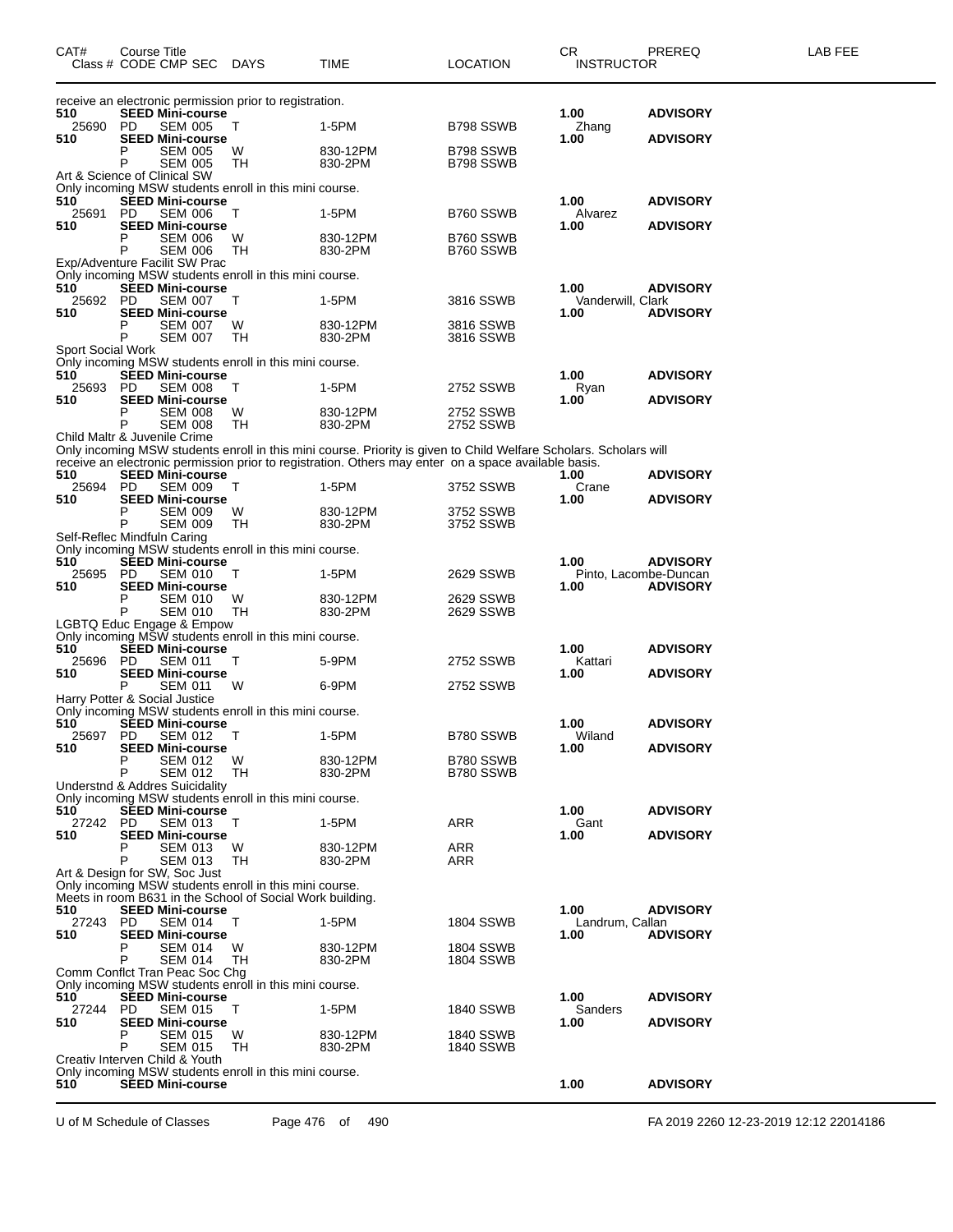| CAT#                    | Course Title<br>Class # CODE CMP SEC DAYS                                                                                                                                     |              | <b>TIME</b>                                                                                                                                                                                                                        | LOCATION               | CR.<br><b>INSTRUCTOR</b> | PREREQ                             | LAB FEE |
|-------------------------|-------------------------------------------------------------------------------------------------------------------------------------------------------------------------------|--------------|------------------------------------------------------------------------------------------------------------------------------------------------------------------------------------------------------------------------------------|------------------------|--------------------------|------------------------------------|---------|
| 30062 PD<br>510         | <b>SEM 016</b><br><b>SEED Mini-course</b>                                                                                                                                     | T            | 1-5PM                                                                                                                                                                                                                              | 3629 SSWB              | Hodge<br>1.00            | <b>ADVISORY</b>                    |         |
|                         | P<br><b>SEM 016</b><br>P<br><b>SEM 016</b>                                                                                                                                    | W.<br>TH.    | 830-12PM<br>830-2PM                                                                                                                                                                                                                | 3629 SSWB<br>3629 SSWB |                          |                                    |         |
|                         | Role of SW in Politic Engagemt<br>Only incoming MSW students enroll in this mini course.                                                                                      |              |                                                                                                                                                                                                                                    |                        |                          |                                    |         |
| 510.<br>30063 PD<br>510 | <b>SEED Mini-course</b><br><b>SEM 017</b><br><b>SEED Mini-course</b>                                                                                                          | T            | 1-5PM                                                                                                                                                                                                                              | ARR                    | 1.00<br>Tropman<br>1.00  | <b>ADVISORY</b><br><b>ADVISORY</b> |         |
|                         | <b>SEM 017</b><br>P<br>P<br><b>SEM 017</b>                                                                                                                                    | W<br>TH      | 830-12PM<br>830-2PM                                                                                                                                                                                                                | ARR<br>ARR             |                          |                                    |         |
| 511                     | Leadership and Management<br>Only incoming MSW students enroll in this mini course.<br>Meets in room 3661 in the School of Social Work building.<br><b>IP Prac Skills Lab</b> |              |                                                                                                                                                                                                                                    |                        | 3.00                     |                                    |         |
|                         | 24170 PDR LEC 001                                                                                                                                                             | M            | 2-5PM                                                                                                                                                                                                                              | B798 SSWB              | Ziglor                   |                                    |         |
|                         |                                                                                                                                                                               |              | Incoming Students - By enrolling in this section you are also committed to enroll in section 001 of SW 521.<br>Detroit Clinical Scholars and New Leaders in African Centered Social Work Scholars with an Interpersonal Practice   |                        |                          |                                    |         |
|                         |                                                                                                                                                                               |              | concentration should enroll in this section (macro concentrators take SW 512). Any other students should select a                                                                                                                  |                        |                          |                                    |         |
|                         |                                                                                                                                                                               |              | different section or will need to submit a Course Enrollment Petition via the School of Social Work web site.                                                                                                                      |                        |                          |                                    |         |
|                         |                                                                                                                                                                               |              | Only students beginning the MSW program in the upcoming Fall term should enroll in this course. Continuing students<br>admitted prior to the Fall 2019 term should not enroll and may be required to drop the class if enrolled.   |                        |                          |                                    |         |
| 24183 PR                | LEC 002                                                                                                                                                                       | M            | 2-5PM                                                                                                                                                                                                                              | 2629 SSWB              | Stein                    |                                    |         |
|                         |                                                                                                                                                                               |              | Incoming Students - By enrolling in this section you are also committed to enroll in section 002 of SW 521.<br>Only students beginning the MSW program in the upcoming Fall term should enroll in this course. Continuing students |                        |                          |                                    |         |
| 24184 PR                | should not enroll and may be required to drop the class if enrolled.<br>LEC 003                                                                                               | M            | 2-5PM                                                                                                                                                                                                                              | B684 SSWB              | Ribaudo                  |                                    |         |
|                         |                                                                                                                                                                               |              | Incoming Students - By enrolling in this section you are also committed to enroll in section 003 of SW 521.<br>Only students beginning the MSW program in the upcoming Fall term should enroll in this course. Continuing students |                        |                          |                                    |         |
| 24185 PR                | should not enroll and may be required to drop the class if enrolled.<br>LEC 004                                                                                               | м            | 2-5PM                                                                                                                                                                                                                              | B760 SSWB              | Tolman                   |                                    |         |
|                         |                                                                                                                                                                               |              | Incoming Students - By enrolling in this section you are also committed to enroll in section 004 of SW 521.                                                                                                                        |                        |                          |                                    |         |
|                         | should not enroll and may be required to drop the class if enrolled.                                                                                                          |              | Only students beginning the MSW program in the upcoming Fall term should enroll in this course. Continuing students                                                                                                                |                        |                          |                                    |         |
| 24186 PR                | LEC 005                                                                                                                                                                       | M            | 2-5PM<br>Incoming Students - By enrolling in this section you are also committed to enroll in section 005 of SW 521.                                                                                                               | B770 SSWB              | Irish                    |                                    |         |
|                         | should not enroll and may be required to drop the class if enrolled.                                                                                                          |              | Only students beginning the MSW program in the upcoming Fall term should enroll in this course. Continuing students                                                                                                                |                        |                          |                                    |         |
| 24187 PR                | LEC 006                                                                                                                                                                       | M            | 2-5PM<br>Incoming Students - By enrolling in this section you are also committed to enroll in section 006 of SW 521.                                                                                                               | 3816 SSWB              | <b>Baldwin Steller</b>   |                                    |         |
|                         | should not enroll and may be required to drop the class if enrolled.                                                                                                          |              | Only students beginning the MSW program in the upcoming Fall term should enroll in this course. Continuing students                                                                                                                |                        |                          |                                    |         |
| 29171 PR                | LEC 007                                                                                                                                                                       | м            | 2-5PM<br>Incoming Students - By enrolling in this section you are also committed to enroll in section 007 of SW 521.                                                                                                               | B780 SSWB              | Cortez                   |                                    |         |
|                         |                                                                                                                                                                               |              | Only students beginning the MSW program in the upcoming Fall term should enroll in this course. Continuing students                                                                                                                |                        |                          |                                    |         |
| 24317 PR                | should not enroll and may be required to drop the class if enrolled.<br>LEC 008                                                                                               | M            | 6-9PM                                                                                                                                                                                                                              | B798 SSWB              | Richardson               |                                    |         |
|                         |                                                                                                                                                                               |              | Incoming Students - By enrolling in this section you are also committed to enroll in section 008 of SW 521.                                                                                                                        |                        |                          |                                    |         |
|                         | should not enroll and may be required to drop the class if enrolled.                                                                                                          |              | Only students beginning the MSW program in the upcoming Fall term should enroll in this course. Continuing students<br>2-5PM                                                                                                       |                        |                          |                                    |         |
| 25779 PR                | LEC 009                                                                                                                                                                       | $\mathbf{I}$ | Incoming Students - By enrolling in this section you are also committed to enroll in section 009 of SW 521.                                                                                                                        | <b>1804 SSWB</b>       | Gumbis                   |                                    |         |
|                         | should not enroll and may be required to drop the class if enrolled.                                                                                                          |              | Only students beginning the MSW program in the upcoming Fall term should enroll in this course. Continuing students                                                                                                                |                        |                          |                                    |         |
| 26958 PR                | LEC 010                                                                                                                                                                       | W            | 5-8PM                                                                                                                                                                                                                              | 3816 SSWB              | Cafferty                 |                                    |         |
|                         |                                                                                                                                                                               |              | Incoming Students - By enrolling in this section you are also committed to enroll in section 010 of SW 521.                                                                                                                        |                        |                          |                                    |         |
|                         | should not enroll and may be required to drop the class if enrolled.                                                                                                          |              | Only students beginning the MSW program in the upcoming Fall term should enroll in this course. Continuing students                                                                                                                |                        |                          |                                    |         |
| 512                     | Mac Prac Skills Lab<br>LEC 001                                                                                                                                                |              |                                                                                                                                                                                                                                    | <b>1804 SSWB</b>       | 3.00                     |                                    |         |
| 24171                   | PR                                                                                                                                                                            | м            | 2-5PM<br>Incoming Students - By enrolling in this section you are also committed to enroll in section 001 of SW 560.                                                                                                               |                        | Doyle                    |                                    |         |
|                         | should not enroll and may be required to drop the class if enrolled.                                                                                                          |              | Only students beginning the MSW program in the upcoming Fall term should enroll in this course. Continuing students                                                                                                                |                        |                          |                                    |         |
| 24188 PR                | LEC 002                                                                                                                                                                       | м            | 2-5PM<br>Incoming Students - By enrolling in this section you are also committed to enroll in section 002 of SW 560.                                                                                                               | 3752 SSWB              | Okasinski                |                                    |         |
|                         | should not enroll and may be required to drop the class if enrolled.                                                                                                          |              | Only students beginning the MSW program in the upcoming Fall term should enroll in this course. Continuing students                                                                                                                |                        |                          |                                    |         |
| 24189 PR                | LEC 003                                                                                                                                                                       | м            | 2-5PM<br>Incoming Students - By enrolling in this section you are also committed to enroll in section 003 of SW 560.                                                                                                               | 2752 SSWB              | Rheingans                |                                    |         |
|                         | should not enroll and may be required to drop the class if enrolled.                                                                                                          |              | Only students beginning the MSW program in the upcoming Fall term should enroll in this course. Continuing students                                                                                                                |                        |                          |                                    |         |
| 26959 PR                | LEC 004                                                                                                                                                                       | м            | 6-9PM                                                                                                                                                                                                                              | 3629 SSWB              | Okasinski                |                                    |         |
|                         |                                                                                                                                                                               |              | Incoming Students - By enrolling in this section you are also committed to enroll in section 004 of SW 560.<br>Only students beginning the MSW program in the upcoming Fall term should enroll in this course. Continuing students |                        |                          |                                    |         |
| 515                     | should not enroll and may be required to drop the class if enrolled.<br><b>Fndtn Field Educ</b>                                                                               |              |                                                                                                                                                                                                                                    |                        | 2.00                     | <b>ENFORCED</b>                    |         |
|                         | IR.<br>$IND +$<br>Enrollment is not permitted in this section. Select another section.                                                                                        |              | ARR                                                                                                                                                                                                                                | ARR                    |                          |                                    |         |
| 517                     | <b>Ind Studies Aging</b>                                                                                                                                                      |              |                                                                                                                                                                                                                                    |                        | 1.00-3.00                | <b>ADVISORY</b>                    |         |

U of M Schedule of Classes Page 477 of 490 FA 2019 2260 12-23-2019 12:12 22014186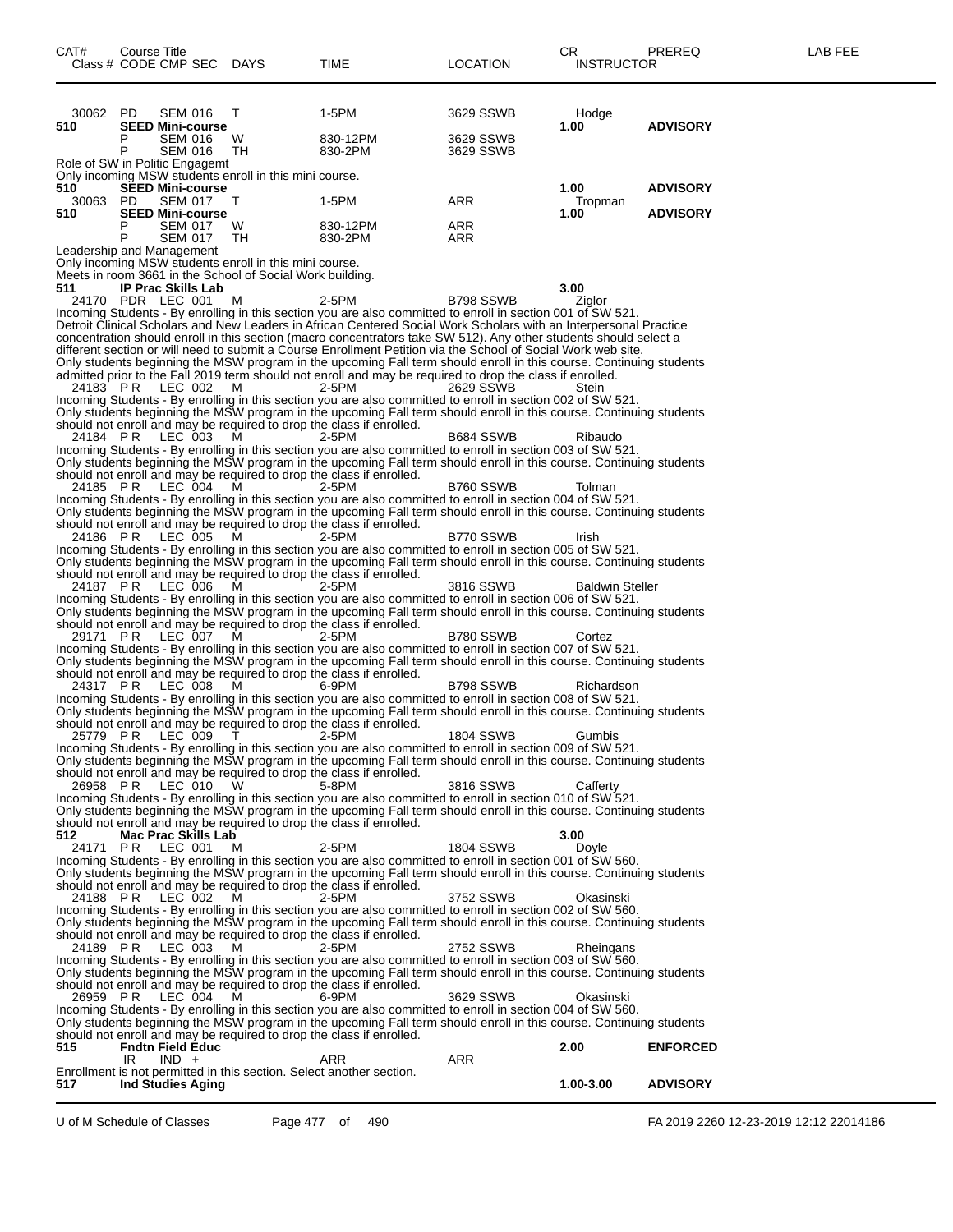| ARR<br>ARR<br>$IND +$<br>518<br><b>Ind Studies Aging</b><br>1.00-3.00<br><b>ADVISORY</b><br>ARR<br>ARR<br>$IND +$<br>519<br>Ind Stds Hum Behav<br>1.00-3.00<br><b>ADVISORY</b><br>ARR<br>ARR<br>$IND +$<br>520<br>Ind Stds Hum Behav<br>1.00-3.00<br><b>ADVISORY</b><br>ARR<br>ARR<br>$IND +$<br><b>IP Indiv Fam Groups</b><br><b>ENFORCED</b><br>521<br>3.00<br>14523 PDR LEC 001<br>9-12PM<br>2752 SSWB<br>Eiler<br>M<br>Incoming Students - By enrolling in this section you are also committed to enroll in section 001 of SW 511.<br>Detroit Clinical Scholars and New Leaders in African Centered Social Work Scholars with an Interpersonal Practice<br>concentration should enroll in this section. You will receive an electronic permission prior to registration to<br>allow for your enrollment. Any other students should select a different section or will need to submit a Course<br>Enrollment Petition via the School of Social Work web site.<br>Only students beginning the MSW program in the upcoming Fall term should enroll in this course. Continuing students<br>admitted prior to the Fall 2019 term should not enroll and may be required to drop the class if enrolled.<br>9-12PM<br>26960 PR<br>LEC 002<br>м<br>2629 SSWB<br>Gonzalez<br>Incoming Students - By enrolling in this section you are also committed to enroll in section 002 of SW 511.<br>Only students beginning the MSW program in the upcoming Fall term should enroll in this course. Continuing students<br>should not enroll and may be required to drop the class if enrolled.<br>14524 PR<br>LEC 003<br>B684 SSWB<br>Ribaudo<br>м<br>9-12PM<br>Incoming Students - By enrolling in this section you are also committed to enroll in section 003 of SW 511.<br>Only students beginning the MSW program in the upcoming Fall term should enroll in this course. Continuing students<br>should not enroll and may be required to drop the class if enrolled.<br>14525 PR<br>LEC 004<br>B760 SSWB<br>9-12PM<br>Tolman<br>м<br>Incoming Students - By enrolling in this section you are also committed to enroll in section 004 of SW 511.<br>Only students beginning the MSW program in the upcoming Fall term should enroll in this course. Continuing students<br>should not enroll and may be required to drop the class if enrolled.<br>B770 SSWB<br>14526 PR<br>LEC 005<br>9-12PM<br>м<br>Larance<br>Incoming Students - By enrolling in this section you are also committed to enroll in section 005 of SW 511.<br>Only students beginning the MSW program in the upcoming Fall term should enroll in this course. Continuing students<br>should not enroll and may be required to drop the class if enrolled.<br>14527 PR<br>LEC 006<br>B780 SSWB<br><b>Baldwin Steller</b><br>м<br>9-12PM<br>Incoming Students - By enrolling in this section you are also committed to enroll in section 006 of SW 511.<br>Only students beginning the MSW program in the upcoming Fall term should enroll in this course. Continuing students<br>should not enroll and may be required to drop the class if enrolled.<br>29170 PR<br>LEC 007<br>B798 SSWB<br>9-12PM<br>Kaplan<br>м<br>Incoming Students - By enrolling in this section you are also committed to enroll in section 007 of SW 511.<br>Only students beginning the MSW program in the upcoming Fall term should enroll in this course. Continuing students<br>should not enroll and may be required to drop the class if enrolled.<br>B780 SSWB<br>19199 PR<br>LEC 008<br>w<br>5-8PM<br>Boussi<br>Incoming Students - By enrolling in this section you are also committed to enroll in section 008 of SW 511.<br>Only students beginning the MSW program in the upcoming Fall term should enroll in this course. Continuing students<br>should not enroll and may be required to drop the class if enrolled.<br>24318 PR<br>LEC 009<br>B770 SSWB<br>9-12PM<br>Truiillo<br>Incoming Students - By enrolling in this section you are also committed to enroll in section 009 of SW 511.<br>Only students beginning the MSW program in the upcoming Fall term should enroll in this course. Continuing students<br>should not enroll and may be required to drop the class if enrolled.<br>24696 PR<br>LEC 010<br>3816 SSWB<br>6-9PM<br>Stern<br>Incoming Students - By enrolling in this section you are also committed to enroll in section 010 of SW 511.<br>Only students beginning the MSW program in the upcoming Fall term should enroll in this course. Continuing students<br>should not enroll and may be required to drop the class if enrolled.<br><b>1804 SSWB</b><br>25377 PR<br>LEC 011<br>W<br>9-12PM<br>Radzilowski<br>25780 PR LEC 012 W<br>5-8PM<br>3629 SSWB<br>Stern<br>This section will be taught as hybrid course which means you will have a combination of web-based class sessions<br>and face to face class sessions. This section will meet in person, in class on the following dates: 9/4, 9/25,<br>10/16, 10/30, 11/20, and 12/4.<br>9-12PM<br>27323 PR LEC 013<br>1804 SSWB<br>Yoshihama<br>Τ<br>523<br>Ind Stds Inperprac<br>1.00-3.00<br><b>ADVISORY</b><br>ARR<br>ARR<br>$IND +$<br>524<br>Ind Stds Inperprac<br>1.00-3.00<br><b>ADVISORY</b><br>ARR<br>ARR<br>$IND +$<br>525<br>Ind Stds Chid&Yth<br>1.00-3.00<br><b>ADVISORY</b><br><b>ARR</b><br>$IND +$<br>ARR<br>526<br>Ind Stds Chid&Yth<br>1.00-3.00<br><b>ADVISORY</b><br>ARR<br>ARR<br>$IND +$<br>527<br>Ind Std Peace Corp<br>1.00-6.00<br><b>ADVISORY</b><br>ARR<br>$IND +$<br>ARR<br>This is for returning MSW PCMI students only.<br>528<br>Ind Stds in Global<br>1.00-3.00<br>ARR<br>SI<br>$IND +$<br>ARR<br>530<br>Soc Welf Pol Serv<br>3.00<br><b>ENFORCED</b><br>P R<br>LEC 001<br>9-12PM<br>1636 SSWB<br>Fedina<br>13496<br>т<br>13497<br>P R<br>LEC 002<br>т<br>9-12PM<br>3752 SSWB<br>Seefeldt<br>LEC 003<br>19834<br>P R<br>т<br>9-12PM<br>B780 SSWB<br>Staller<br>24703<br>P R<br>LEC 004<br>т<br>9-12PM<br>3816 SSWB<br>Li<br>Li<br>13499<br>P R<br>LEC 005<br>Т<br>2-5PM<br>3752 SSWB<br>13498<br>P R<br>LEC 006<br>т<br>2-5PM<br>B760 SSWB<br>Jackson<br>20979<br>P R<br>LEC 007<br>W<br>9-12PM<br>3816 SSWB<br>Weaver |  |  |  |  |
|------------------------------------------------------------------------------------------------------------------------------------------------------------------------------------------------------------------------------------------------------------------------------------------------------------------------------------------------------------------------------------------------------------------------------------------------------------------------------------------------------------------------------------------------------------------------------------------------------------------------------------------------------------------------------------------------------------------------------------------------------------------------------------------------------------------------------------------------------------------------------------------------------------------------------------------------------------------------------------------------------------------------------------------------------------------------------------------------------------------------------------------------------------------------------------------------------------------------------------------------------------------------------------------------------------------------------------------------------------------------------------------------------------------------------------------------------------------------------------------------------------------------------------------------------------------------------------------------------------------------------------------------------------------------------------------------------------------------------------------------------------------------------------------------------------------------------------------------------------------------------------------------------------------------------------------------------------------------------------------------------------------------------------------------------------------------------------------------------------------------------------------------------------------------------------------------------------------------------------------------------------------------------------------------------------------------------------------------------------------------------------------------------------------------------------------------------------------------------------------------------------------------------------------------------------------------------------------------------------------------------------------------------------------------------------------------------------------------------------------------------------------------------------------------------------------------------------------------------------------------------------------------------------------------------------------------------------------------------------------------------------------------------------------------------------------------------------------------------------------------------------------------------------------------------------------------------------------------------------------------------------------------------------------------------------------------------------------------------------------------------------------------------------------------------------------------------------------------------------------------------------------------------------------------------------------------------------------------------------------------------------------------------------------------------------------------------------------------------------------------------------------------------------------------------------------------------------------------------------------------------------------------------------------------------------------------------------------------------------------------------------------------------------------------------------------------------------------------------------------------------------------------------------------------------------------------------------------------------------------------------------------------------------------------------------------------------------------------------------------------------------------------------------------------------------------------------------------------------------------------------------------------------------------------------------------------------------------------------------------------------------------------------------------------------------------------------------------------------------------------------------------------------------------------------------------------------------------------------------------------------------------------------------------------------------------------------------------------------------------------------------------------------------------------------------------------------------------------------------------------------------------------------------------------------------------------------------------------------------------------------------------------------------------------------------------------------------------------------------------------------------------------------------------------------------------------------------------------------------------------------------------------------------------------------------------------------------------------------------------------------------------------------------------------------------------------------------------------------------------------------------------------------------------------------------------------------------------------------------------------------------------------------------------------------------------------------------------------------------------------------------------------------------------------------------------------------------------------------------------------------------------------------------------------------------------|--|--|--|--|
|                                                                                                                                                                                                                                                                                                                                                                                                                                                                                                                                                                                                                                                                                                                                                                                                                                                                                                                                                                                                                                                                                                                                                                                                                                                                                                                                                                                                                                                                                                                                                                                                                                                                                                                                                                                                                                                                                                                                                                                                                                                                                                                                                                                                                                                                                                                                                                                                                                                                                                                                                                                                                                                                                                                                                                                                                                                                                                                                                                                                                                                                                                                                                                                                                                                                                                                                                                                                                                                                                                                                                                                                                                                                                                                                                                                                                                                                                                                                                                                                                                                                                                                                                                                                                                                                                                                                                                                                                                                                                                                                                                                                                                                                                                                                                                                                                                                                                                                                                                                                                                                                                                                                                                                                                                                                                                                                                                                                                                                                                                                                                                                                                                                                                                                                                                                                                                                                                                                                                                                                                                                                                                                                                                                          |  |  |  |  |
|                                                                                                                                                                                                                                                                                                                                                                                                                                                                                                                                                                                                                                                                                                                                                                                                                                                                                                                                                                                                                                                                                                                                                                                                                                                                                                                                                                                                                                                                                                                                                                                                                                                                                                                                                                                                                                                                                                                                                                                                                                                                                                                                                                                                                                                                                                                                                                                                                                                                                                                                                                                                                                                                                                                                                                                                                                                                                                                                                                                                                                                                                                                                                                                                                                                                                                                                                                                                                                                                                                                                                                                                                                                                                                                                                                                                                                                                                                                                                                                                                                                                                                                                                                                                                                                                                                                                                                                                                                                                                                                                                                                                                                                                                                                                                                                                                                                                                                                                                                                                                                                                                                                                                                                                                                                                                                                                                                                                                                                                                                                                                                                                                                                                                                                                                                                                                                                                                                                                                                                                                                                                                                                                                                                          |  |  |  |  |
|                                                                                                                                                                                                                                                                                                                                                                                                                                                                                                                                                                                                                                                                                                                                                                                                                                                                                                                                                                                                                                                                                                                                                                                                                                                                                                                                                                                                                                                                                                                                                                                                                                                                                                                                                                                                                                                                                                                                                                                                                                                                                                                                                                                                                                                                                                                                                                                                                                                                                                                                                                                                                                                                                                                                                                                                                                                                                                                                                                                                                                                                                                                                                                                                                                                                                                                                                                                                                                                                                                                                                                                                                                                                                                                                                                                                                                                                                                                                                                                                                                                                                                                                                                                                                                                                                                                                                                                                                                                                                                                                                                                                                                                                                                                                                                                                                                                                                                                                                                                                                                                                                                                                                                                                                                                                                                                                                                                                                                                                                                                                                                                                                                                                                                                                                                                                                                                                                                                                                                                                                                                                                                                                                                                          |  |  |  |  |
|                                                                                                                                                                                                                                                                                                                                                                                                                                                                                                                                                                                                                                                                                                                                                                                                                                                                                                                                                                                                                                                                                                                                                                                                                                                                                                                                                                                                                                                                                                                                                                                                                                                                                                                                                                                                                                                                                                                                                                                                                                                                                                                                                                                                                                                                                                                                                                                                                                                                                                                                                                                                                                                                                                                                                                                                                                                                                                                                                                                                                                                                                                                                                                                                                                                                                                                                                                                                                                                                                                                                                                                                                                                                                                                                                                                                                                                                                                                                                                                                                                                                                                                                                                                                                                                                                                                                                                                                                                                                                                                                                                                                                                                                                                                                                                                                                                                                                                                                                                                                                                                                                                                                                                                                                                                                                                                                                                                                                                                                                                                                                                                                                                                                                                                                                                                                                                                                                                                                                                                                                                                                                                                                                                                          |  |  |  |  |
|                                                                                                                                                                                                                                                                                                                                                                                                                                                                                                                                                                                                                                                                                                                                                                                                                                                                                                                                                                                                                                                                                                                                                                                                                                                                                                                                                                                                                                                                                                                                                                                                                                                                                                                                                                                                                                                                                                                                                                                                                                                                                                                                                                                                                                                                                                                                                                                                                                                                                                                                                                                                                                                                                                                                                                                                                                                                                                                                                                                                                                                                                                                                                                                                                                                                                                                                                                                                                                                                                                                                                                                                                                                                                                                                                                                                                                                                                                                                                                                                                                                                                                                                                                                                                                                                                                                                                                                                                                                                                                                                                                                                                                                                                                                                                                                                                                                                                                                                                                                                                                                                                                                                                                                                                                                                                                                                                                                                                                                                                                                                                                                                                                                                                                                                                                                                                                                                                                                                                                                                                                                                                                                                                                                          |  |  |  |  |
|                                                                                                                                                                                                                                                                                                                                                                                                                                                                                                                                                                                                                                                                                                                                                                                                                                                                                                                                                                                                                                                                                                                                                                                                                                                                                                                                                                                                                                                                                                                                                                                                                                                                                                                                                                                                                                                                                                                                                                                                                                                                                                                                                                                                                                                                                                                                                                                                                                                                                                                                                                                                                                                                                                                                                                                                                                                                                                                                                                                                                                                                                                                                                                                                                                                                                                                                                                                                                                                                                                                                                                                                                                                                                                                                                                                                                                                                                                                                                                                                                                                                                                                                                                                                                                                                                                                                                                                                                                                                                                                                                                                                                                                                                                                                                                                                                                                                                                                                                                                                                                                                                                                                                                                                                                                                                                                                                                                                                                                                                                                                                                                                                                                                                                                                                                                                                                                                                                                                                                                                                                                                                                                                                                                          |  |  |  |  |
|                                                                                                                                                                                                                                                                                                                                                                                                                                                                                                                                                                                                                                                                                                                                                                                                                                                                                                                                                                                                                                                                                                                                                                                                                                                                                                                                                                                                                                                                                                                                                                                                                                                                                                                                                                                                                                                                                                                                                                                                                                                                                                                                                                                                                                                                                                                                                                                                                                                                                                                                                                                                                                                                                                                                                                                                                                                                                                                                                                                                                                                                                                                                                                                                                                                                                                                                                                                                                                                                                                                                                                                                                                                                                                                                                                                                                                                                                                                                                                                                                                                                                                                                                                                                                                                                                                                                                                                                                                                                                                                                                                                                                                                                                                                                                                                                                                                                                                                                                                                                                                                                                                                                                                                                                                                                                                                                                                                                                                                                                                                                                                                                                                                                                                                                                                                                                                                                                                                                                                                                                                                                                                                                                                                          |  |  |  |  |
|                                                                                                                                                                                                                                                                                                                                                                                                                                                                                                                                                                                                                                                                                                                                                                                                                                                                                                                                                                                                                                                                                                                                                                                                                                                                                                                                                                                                                                                                                                                                                                                                                                                                                                                                                                                                                                                                                                                                                                                                                                                                                                                                                                                                                                                                                                                                                                                                                                                                                                                                                                                                                                                                                                                                                                                                                                                                                                                                                                                                                                                                                                                                                                                                                                                                                                                                                                                                                                                                                                                                                                                                                                                                                                                                                                                                                                                                                                                                                                                                                                                                                                                                                                                                                                                                                                                                                                                                                                                                                                                                                                                                                                                                                                                                                                                                                                                                                                                                                                                                                                                                                                                                                                                                                                                                                                                                                                                                                                                                                                                                                                                                                                                                                                                                                                                                                                                                                                                                                                                                                                                                                                                                                                                          |  |  |  |  |
|                                                                                                                                                                                                                                                                                                                                                                                                                                                                                                                                                                                                                                                                                                                                                                                                                                                                                                                                                                                                                                                                                                                                                                                                                                                                                                                                                                                                                                                                                                                                                                                                                                                                                                                                                                                                                                                                                                                                                                                                                                                                                                                                                                                                                                                                                                                                                                                                                                                                                                                                                                                                                                                                                                                                                                                                                                                                                                                                                                                                                                                                                                                                                                                                                                                                                                                                                                                                                                                                                                                                                                                                                                                                                                                                                                                                                                                                                                                                                                                                                                                                                                                                                                                                                                                                                                                                                                                                                                                                                                                                                                                                                                                                                                                                                                                                                                                                                                                                                                                                                                                                                                                                                                                                                                                                                                                                                                                                                                                                                                                                                                                                                                                                                                                                                                                                                                                                                                                                                                                                                                                                                                                                                                                          |  |  |  |  |
|                                                                                                                                                                                                                                                                                                                                                                                                                                                                                                                                                                                                                                                                                                                                                                                                                                                                                                                                                                                                                                                                                                                                                                                                                                                                                                                                                                                                                                                                                                                                                                                                                                                                                                                                                                                                                                                                                                                                                                                                                                                                                                                                                                                                                                                                                                                                                                                                                                                                                                                                                                                                                                                                                                                                                                                                                                                                                                                                                                                                                                                                                                                                                                                                                                                                                                                                                                                                                                                                                                                                                                                                                                                                                                                                                                                                                                                                                                                                                                                                                                                                                                                                                                                                                                                                                                                                                                                                                                                                                                                                                                                                                                                                                                                                                                                                                                                                                                                                                                                                                                                                                                                                                                                                                                                                                                                                                                                                                                                                                                                                                                                                                                                                                                                                                                                                                                                                                                                                                                                                                                                                                                                                                                                          |  |  |  |  |
|                                                                                                                                                                                                                                                                                                                                                                                                                                                                                                                                                                                                                                                                                                                                                                                                                                                                                                                                                                                                                                                                                                                                                                                                                                                                                                                                                                                                                                                                                                                                                                                                                                                                                                                                                                                                                                                                                                                                                                                                                                                                                                                                                                                                                                                                                                                                                                                                                                                                                                                                                                                                                                                                                                                                                                                                                                                                                                                                                                                                                                                                                                                                                                                                                                                                                                                                                                                                                                                                                                                                                                                                                                                                                                                                                                                                                                                                                                                                                                                                                                                                                                                                                                                                                                                                                                                                                                                                                                                                                                                                                                                                                                                                                                                                                                                                                                                                                                                                                                                                                                                                                                                                                                                                                                                                                                                                                                                                                                                                                                                                                                                                                                                                                                                                                                                                                                                                                                                                                                                                                                                                                                                                                                                          |  |  |  |  |
|                                                                                                                                                                                                                                                                                                                                                                                                                                                                                                                                                                                                                                                                                                                                                                                                                                                                                                                                                                                                                                                                                                                                                                                                                                                                                                                                                                                                                                                                                                                                                                                                                                                                                                                                                                                                                                                                                                                                                                                                                                                                                                                                                                                                                                                                                                                                                                                                                                                                                                                                                                                                                                                                                                                                                                                                                                                                                                                                                                                                                                                                                                                                                                                                                                                                                                                                                                                                                                                                                                                                                                                                                                                                                                                                                                                                                                                                                                                                                                                                                                                                                                                                                                                                                                                                                                                                                                                                                                                                                                                                                                                                                                                                                                                                                                                                                                                                                                                                                                                                                                                                                                                                                                                                                                                                                                                                                                                                                                                                                                                                                                                                                                                                                                                                                                                                                                                                                                                                                                                                                                                                                                                                                                                          |  |  |  |  |
|                                                                                                                                                                                                                                                                                                                                                                                                                                                                                                                                                                                                                                                                                                                                                                                                                                                                                                                                                                                                                                                                                                                                                                                                                                                                                                                                                                                                                                                                                                                                                                                                                                                                                                                                                                                                                                                                                                                                                                                                                                                                                                                                                                                                                                                                                                                                                                                                                                                                                                                                                                                                                                                                                                                                                                                                                                                                                                                                                                                                                                                                                                                                                                                                                                                                                                                                                                                                                                                                                                                                                                                                                                                                                                                                                                                                                                                                                                                                                                                                                                                                                                                                                                                                                                                                                                                                                                                                                                                                                                                                                                                                                                                                                                                                                                                                                                                                                                                                                                                                                                                                                                                                                                                                                                                                                                                                                                                                                                                                                                                                                                                                                                                                                                                                                                                                                                                                                                                                                                                                                                                                                                                                                                                          |  |  |  |  |
|                                                                                                                                                                                                                                                                                                                                                                                                                                                                                                                                                                                                                                                                                                                                                                                                                                                                                                                                                                                                                                                                                                                                                                                                                                                                                                                                                                                                                                                                                                                                                                                                                                                                                                                                                                                                                                                                                                                                                                                                                                                                                                                                                                                                                                                                                                                                                                                                                                                                                                                                                                                                                                                                                                                                                                                                                                                                                                                                                                                                                                                                                                                                                                                                                                                                                                                                                                                                                                                                                                                                                                                                                                                                                                                                                                                                                                                                                                                                                                                                                                                                                                                                                                                                                                                                                                                                                                                                                                                                                                                                                                                                                                                                                                                                                                                                                                                                                                                                                                                                                                                                                                                                                                                                                                                                                                                                                                                                                                                                                                                                                                                                                                                                                                                                                                                                                                                                                                                                                                                                                                                                                                                                                                                          |  |  |  |  |
|                                                                                                                                                                                                                                                                                                                                                                                                                                                                                                                                                                                                                                                                                                                                                                                                                                                                                                                                                                                                                                                                                                                                                                                                                                                                                                                                                                                                                                                                                                                                                                                                                                                                                                                                                                                                                                                                                                                                                                                                                                                                                                                                                                                                                                                                                                                                                                                                                                                                                                                                                                                                                                                                                                                                                                                                                                                                                                                                                                                                                                                                                                                                                                                                                                                                                                                                                                                                                                                                                                                                                                                                                                                                                                                                                                                                                                                                                                                                                                                                                                                                                                                                                                                                                                                                                                                                                                                                                                                                                                                                                                                                                                                                                                                                                                                                                                                                                                                                                                                                                                                                                                                                                                                                                                                                                                                                                                                                                                                                                                                                                                                                                                                                                                                                                                                                                                                                                                                                                                                                                                                                                                                                                                                          |  |  |  |  |
|                                                                                                                                                                                                                                                                                                                                                                                                                                                                                                                                                                                                                                                                                                                                                                                                                                                                                                                                                                                                                                                                                                                                                                                                                                                                                                                                                                                                                                                                                                                                                                                                                                                                                                                                                                                                                                                                                                                                                                                                                                                                                                                                                                                                                                                                                                                                                                                                                                                                                                                                                                                                                                                                                                                                                                                                                                                                                                                                                                                                                                                                                                                                                                                                                                                                                                                                                                                                                                                                                                                                                                                                                                                                                                                                                                                                                                                                                                                                                                                                                                                                                                                                                                                                                                                                                                                                                                                                                                                                                                                                                                                                                                                                                                                                                                                                                                                                                                                                                                                                                                                                                                                                                                                                                                                                                                                                                                                                                                                                                                                                                                                                                                                                                                                                                                                                                                                                                                                                                                                                                                                                                                                                                                                          |  |  |  |  |
|                                                                                                                                                                                                                                                                                                                                                                                                                                                                                                                                                                                                                                                                                                                                                                                                                                                                                                                                                                                                                                                                                                                                                                                                                                                                                                                                                                                                                                                                                                                                                                                                                                                                                                                                                                                                                                                                                                                                                                                                                                                                                                                                                                                                                                                                                                                                                                                                                                                                                                                                                                                                                                                                                                                                                                                                                                                                                                                                                                                                                                                                                                                                                                                                                                                                                                                                                                                                                                                                                                                                                                                                                                                                                                                                                                                                                                                                                                                                                                                                                                                                                                                                                                                                                                                                                                                                                                                                                                                                                                                                                                                                                                                                                                                                                                                                                                                                                                                                                                                                                                                                                                                                                                                                                                                                                                                                                                                                                                                                                                                                                                                                                                                                                                                                                                                                                                                                                                                                                                                                                                                                                                                                                                                          |  |  |  |  |
|                                                                                                                                                                                                                                                                                                                                                                                                                                                                                                                                                                                                                                                                                                                                                                                                                                                                                                                                                                                                                                                                                                                                                                                                                                                                                                                                                                                                                                                                                                                                                                                                                                                                                                                                                                                                                                                                                                                                                                                                                                                                                                                                                                                                                                                                                                                                                                                                                                                                                                                                                                                                                                                                                                                                                                                                                                                                                                                                                                                                                                                                                                                                                                                                                                                                                                                                                                                                                                                                                                                                                                                                                                                                                                                                                                                                                                                                                                                                                                                                                                                                                                                                                                                                                                                                                                                                                                                                                                                                                                                                                                                                                                                                                                                                                                                                                                                                                                                                                                                                                                                                                                                                                                                                                                                                                                                                                                                                                                                                                                                                                                                                                                                                                                                                                                                                                                                                                                                                                                                                                                                                                                                                                                                          |  |  |  |  |
|                                                                                                                                                                                                                                                                                                                                                                                                                                                                                                                                                                                                                                                                                                                                                                                                                                                                                                                                                                                                                                                                                                                                                                                                                                                                                                                                                                                                                                                                                                                                                                                                                                                                                                                                                                                                                                                                                                                                                                                                                                                                                                                                                                                                                                                                                                                                                                                                                                                                                                                                                                                                                                                                                                                                                                                                                                                                                                                                                                                                                                                                                                                                                                                                                                                                                                                                                                                                                                                                                                                                                                                                                                                                                                                                                                                                                                                                                                                                                                                                                                                                                                                                                                                                                                                                                                                                                                                                                                                                                                                                                                                                                                                                                                                                                                                                                                                                                                                                                                                                                                                                                                                                                                                                                                                                                                                                                                                                                                                                                                                                                                                                                                                                                                                                                                                                                                                                                                                                                                                                                                                                                                                                                                                          |  |  |  |  |
|                                                                                                                                                                                                                                                                                                                                                                                                                                                                                                                                                                                                                                                                                                                                                                                                                                                                                                                                                                                                                                                                                                                                                                                                                                                                                                                                                                                                                                                                                                                                                                                                                                                                                                                                                                                                                                                                                                                                                                                                                                                                                                                                                                                                                                                                                                                                                                                                                                                                                                                                                                                                                                                                                                                                                                                                                                                                                                                                                                                                                                                                                                                                                                                                                                                                                                                                                                                                                                                                                                                                                                                                                                                                                                                                                                                                                                                                                                                                                                                                                                                                                                                                                                                                                                                                                                                                                                                                                                                                                                                                                                                                                                                                                                                                                                                                                                                                                                                                                                                                                                                                                                                                                                                                                                                                                                                                                                                                                                                                                                                                                                                                                                                                                                                                                                                                                                                                                                                                                                                                                                                                                                                                                                                          |  |  |  |  |
|                                                                                                                                                                                                                                                                                                                                                                                                                                                                                                                                                                                                                                                                                                                                                                                                                                                                                                                                                                                                                                                                                                                                                                                                                                                                                                                                                                                                                                                                                                                                                                                                                                                                                                                                                                                                                                                                                                                                                                                                                                                                                                                                                                                                                                                                                                                                                                                                                                                                                                                                                                                                                                                                                                                                                                                                                                                                                                                                                                                                                                                                                                                                                                                                                                                                                                                                                                                                                                                                                                                                                                                                                                                                                                                                                                                                                                                                                                                                                                                                                                                                                                                                                                                                                                                                                                                                                                                                                                                                                                                                                                                                                                                                                                                                                                                                                                                                                                                                                                                                                                                                                                                                                                                                                                                                                                                                                                                                                                                                                                                                                                                                                                                                                                                                                                                                                                                                                                                                                                                                                                                                                                                                                                                          |  |  |  |  |
|                                                                                                                                                                                                                                                                                                                                                                                                                                                                                                                                                                                                                                                                                                                                                                                                                                                                                                                                                                                                                                                                                                                                                                                                                                                                                                                                                                                                                                                                                                                                                                                                                                                                                                                                                                                                                                                                                                                                                                                                                                                                                                                                                                                                                                                                                                                                                                                                                                                                                                                                                                                                                                                                                                                                                                                                                                                                                                                                                                                                                                                                                                                                                                                                                                                                                                                                                                                                                                                                                                                                                                                                                                                                                                                                                                                                                                                                                                                                                                                                                                                                                                                                                                                                                                                                                                                                                                                                                                                                                                                                                                                                                                                                                                                                                                                                                                                                                                                                                                                                                                                                                                                                                                                                                                                                                                                                                                                                                                                                                                                                                                                                                                                                                                                                                                                                                                                                                                                                                                                                                                                                                                                                                                                          |  |  |  |  |
|                                                                                                                                                                                                                                                                                                                                                                                                                                                                                                                                                                                                                                                                                                                                                                                                                                                                                                                                                                                                                                                                                                                                                                                                                                                                                                                                                                                                                                                                                                                                                                                                                                                                                                                                                                                                                                                                                                                                                                                                                                                                                                                                                                                                                                                                                                                                                                                                                                                                                                                                                                                                                                                                                                                                                                                                                                                                                                                                                                                                                                                                                                                                                                                                                                                                                                                                                                                                                                                                                                                                                                                                                                                                                                                                                                                                                                                                                                                                                                                                                                                                                                                                                                                                                                                                                                                                                                                                                                                                                                                                                                                                                                                                                                                                                                                                                                                                                                                                                                                                                                                                                                                                                                                                                                                                                                                                                                                                                                                                                                                                                                                                                                                                                                                                                                                                                                                                                                                                                                                                                                                                                                                                                                                          |  |  |  |  |
|                                                                                                                                                                                                                                                                                                                                                                                                                                                                                                                                                                                                                                                                                                                                                                                                                                                                                                                                                                                                                                                                                                                                                                                                                                                                                                                                                                                                                                                                                                                                                                                                                                                                                                                                                                                                                                                                                                                                                                                                                                                                                                                                                                                                                                                                                                                                                                                                                                                                                                                                                                                                                                                                                                                                                                                                                                                                                                                                                                                                                                                                                                                                                                                                                                                                                                                                                                                                                                                                                                                                                                                                                                                                                                                                                                                                                                                                                                                                                                                                                                                                                                                                                                                                                                                                                                                                                                                                                                                                                                                                                                                                                                                                                                                                                                                                                                                                                                                                                                                                                                                                                                                                                                                                                                                                                                                                                                                                                                                                                                                                                                                                                                                                                                                                                                                                                                                                                                                                                                                                                                                                                                                                                                                          |  |  |  |  |
|                                                                                                                                                                                                                                                                                                                                                                                                                                                                                                                                                                                                                                                                                                                                                                                                                                                                                                                                                                                                                                                                                                                                                                                                                                                                                                                                                                                                                                                                                                                                                                                                                                                                                                                                                                                                                                                                                                                                                                                                                                                                                                                                                                                                                                                                                                                                                                                                                                                                                                                                                                                                                                                                                                                                                                                                                                                                                                                                                                                                                                                                                                                                                                                                                                                                                                                                                                                                                                                                                                                                                                                                                                                                                                                                                                                                                                                                                                                                                                                                                                                                                                                                                                                                                                                                                                                                                                                                                                                                                                                                                                                                                                                                                                                                                                                                                                                                                                                                                                                                                                                                                                                                                                                                                                                                                                                                                                                                                                                                                                                                                                                                                                                                                                                                                                                                                                                                                                                                                                                                                                                                                                                                                                                          |  |  |  |  |
|                                                                                                                                                                                                                                                                                                                                                                                                                                                                                                                                                                                                                                                                                                                                                                                                                                                                                                                                                                                                                                                                                                                                                                                                                                                                                                                                                                                                                                                                                                                                                                                                                                                                                                                                                                                                                                                                                                                                                                                                                                                                                                                                                                                                                                                                                                                                                                                                                                                                                                                                                                                                                                                                                                                                                                                                                                                                                                                                                                                                                                                                                                                                                                                                                                                                                                                                                                                                                                                                                                                                                                                                                                                                                                                                                                                                                                                                                                                                                                                                                                                                                                                                                                                                                                                                                                                                                                                                                                                                                                                                                                                                                                                                                                                                                                                                                                                                                                                                                                                                                                                                                                                                                                                                                                                                                                                                                                                                                                                                                                                                                                                                                                                                                                                                                                                                                                                                                                                                                                                                                                                                                                                                                                                          |  |  |  |  |
|                                                                                                                                                                                                                                                                                                                                                                                                                                                                                                                                                                                                                                                                                                                                                                                                                                                                                                                                                                                                                                                                                                                                                                                                                                                                                                                                                                                                                                                                                                                                                                                                                                                                                                                                                                                                                                                                                                                                                                                                                                                                                                                                                                                                                                                                                                                                                                                                                                                                                                                                                                                                                                                                                                                                                                                                                                                                                                                                                                                                                                                                                                                                                                                                                                                                                                                                                                                                                                                                                                                                                                                                                                                                                                                                                                                                                                                                                                                                                                                                                                                                                                                                                                                                                                                                                                                                                                                                                                                                                                                                                                                                                                                                                                                                                                                                                                                                                                                                                                                                                                                                                                                                                                                                                                                                                                                                                                                                                                                                                                                                                                                                                                                                                                                                                                                                                                                                                                                                                                                                                                                                                                                                                                                          |  |  |  |  |
|                                                                                                                                                                                                                                                                                                                                                                                                                                                                                                                                                                                                                                                                                                                                                                                                                                                                                                                                                                                                                                                                                                                                                                                                                                                                                                                                                                                                                                                                                                                                                                                                                                                                                                                                                                                                                                                                                                                                                                                                                                                                                                                                                                                                                                                                                                                                                                                                                                                                                                                                                                                                                                                                                                                                                                                                                                                                                                                                                                                                                                                                                                                                                                                                                                                                                                                                                                                                                                                                                                                                                                                                                                                                                                                                                                                                                                                                                                                                                                                                                                                                                                                                                                                                                                                                                                                                                                                                                                                                                                                                                                                                                                                                                                                                                                                                                                                                                                                                                                                                                                                                                                                                                                                                                                                                                                                                                                                                                                                                                                                                                                                                                                                                                                                                                                                                                                                                                                                                                                                                                                                                                                                                                                                          |  |  |  |  |
|                                                                                                                                                                                                                                                                                                                                                                                                                                                                                                                                                                                                                                                                                                                                                                                                                                                                                                                                                                                                                                                                                                                                                                                                                                                                                                                                                                                                                                                                                                                                                                                                                                                                                                                                                                                                                                                                                                                                                                                                                                                                                                                                                                                                                                                                                                                                                                                                                                                                                                                                                                                                                                                                                                                                                                                                                                                                                                                                                                                                                                                                                                                                                                                                                                                                                                                                                                                                                                                                                                                                                                                                                                                                                                                                                                                                                                                                                                                                                                                                                                                                                                                                                                                                                                                                                                                                                                                                                                                                                                                                                                                                                                                                                                                                                                                                                                                                                                                                                                                                                                                                                                                                                                                                                                                                                                                                                                                                                                                                                                                                                                                                                                                                                                                                                                                                                                                                                                                                                                                                                                                                                                                                                                                          |  |  |  |  |
|                                                                                                                                                                                                                                                                                                                                                                                                                                                                                                                                                                                                                                                                                                                                                                                                                                                                                                                                                                                                                                                                                                                                                                                                                                                                                                                                                                                                                                                                                                                                                                                                                                                                                                                                                                                                                                                                                                                                                                                                                                                                                                                                                                                                                                                                                                                                                                                                                                                                                                                                                                                                                                                                                                                                                                                                                                                                                                                                                                                                                                                                                                                                                                                                                                                                                                                                                                                                                                                                                                                                                                                                                                                                                                                                                                                                                                                                                                                                                                                                                                                                                                                                                                                                                                                                                                                                                                                                                                                                                                                                                                                                                                                                                                                                                                                                                                                                                                                                                                                                                                                                                                                                                                                                                                                                                                                                                                                                                                                                                                                                                                                                                                                                                                                                                                                                                                                                                                                                                                                                                                                                                                                                                                                          |  |  |  |  |
|                                                                                                                                                                                                                                                                                                                                                                                                                                                                                                                                                                                                                                                                                                                                                                                                                                                                                                                                                                                                                                                                                                                                                                                                                                                                                                                                                                                                                                                                                                                                                                                                                                                                                                                                                                                                                                                                                                                                                                                                                                                                                                                                                                                                                                                                                                                                                                                                                                                                                                                                                                                                                                                                                                                                                                                                                                                                                                                                                                                                                                                                                                                                                                                                                                                                                                                                                                                                                                                                                                                                                                                                                                                                                                                                                                                                                                                                                                                                                                                                                                                                                                                                                                                                                                                                                                                                                                                                                                                                                                                                                                                                                                                                                                                                                                                                                                                                                                                                                                                                                                                                                                                                                                                                                                                                                                                                                                                                                                                                                                                                                                                                                                                                                                                                                                                                                                                                                                                                                                                                                                                                                                                                                                                          |  |  |  |  |
|                                                                                                                                                                                                                                                                                                                                                                                                                                                                                                                                                                                                                                                                                                                                                                                                                                                                                                                                                                                                                                                                                                                                                                                                                                                                                                                                                                                                                                                                                                                                                                                                                                                                                                                                                                                                                                                                                                                                                                                                                                                                                                                                                                                                                                                                                                                                                                                                                                                                                                                                                                                                                                                                                                                                                                                                                                                                                                                                                                                                                                                                                                                                                                                                                                                                                                                                                                                                                                                                                                                                                                                                                                                                                                                                                                                                                                                                                                                                                                                                                                                                                                                                                                                                                                                                                                                                                                                                                                                                                                                                                                                                                                                                                                                                                                                                                                                                                                                                                                                                                                                                                                                                                                                                                                                                                                                                                                                                                                                                                                                                                                                                                                                                                                                                                                                                                                                                                                                                                                                                                                                                                                                                                                                          |  |  |  |  |
|                                                                                                                                                                                                                                                                                                                                                                                                                                                                                                                                                                                                                                                                                                                                                                                                                                                                                                                                                                                                                                                                                                                                                                                                                                                                                                                                                                                                                                                                                                                                                                                                                                                                                                                                                                                                                                                                                                                                                                                                                                                                                                                                                                                                                                                                                                                                                                                                                                                                                                                                                                                                                                                                                                                                                                                                                                                                                                                                                                                                                                                                                                                                                                                                                                                                                                                                                                                                                                                                                                                                                                                                                                                                                                                                                                                                                                                                                                                                                                                                                                                                                                                                                                                                                                                                                                                                                                                                                                                                                                                                                                                                                                                                                                                                                                                                                                                                                                                                                                                                                                                                                                                                                                                                                                                                                                                                                                                                                                                                                                                                                                                                                                                                                                                                                                                                                                                                                                                                                                                                                                                                                                                                                                                          |  |  |  |  |
|                                                                                                                                                                                                                                                                                                                                                                                                                                                                                                                                                                                                                                                                                                                                                                                                                                                                                                                                                                                                                                                                                                                                                                                                                                                                                                                                                                                                                                                                                                                                                                                                                                                                                                                                                                                                                                                                                                                                                                                                                                                                                                                                                                                                                                                                                                                                                                                                                                                                                                                                                                                                                                                                                                                                                                                                                                                                                                                                                                                                                                                                                                                                                                                                                                                                                                                                                                                                                                                                                                                                                                                                                                                                                                                                                                                                                                                                                                                                                                                                                                                                                                                                                                                                                                                                                                                                                                                                                                                                                                                                                                                                                                                                                                                                                                                                                                                                                                                                                                                                                                                                                                                                                                                                                                                                                                                                                                                                                                                                                                                                                                                                                                                                                                                                                                                                                                                                                                                                                                                                                                                                                                                                                                                          |  |  |  |  |
|                                                                                                                                                                                                                                                                                                                                                                                                                                                                                                                                                                                                                                                                                                                                                                                                                                                                                                                                                                                                                                                                                                                                                                                                                                                                                                                                                                                                                                                                                                                                                                                                                                                                                                                                                                                                                                                                                                                                                                                                                                                                                                                                                                                                                                                                                                                                                                                                                                                                                                                                                                                                                                                                                                                                                                                                                                                                                                                                                                                                                                                                                                                                                                                                                                                                                                                                                                                                                                                                                                                                                                                                                                                                                                                                                                                                                                                                                                                                                                                                                                                                                                                                                                                                                                                                                                                                                                                                                                                                                                                                                                                                                                                                                                                                                                                                                                                                                                                                                                                                                                                                                                                                                                                                                                                                                                                                                                                                                                                                                                                                                                                                                                                                                                                                                                                                                                                                                                                                                                                                                                                                                                                                                                                          |  |  |  |  |
|                                                                                                                                                                                                                                                                                                                                                                                                                                                                                                                                                                                                                                                                                                                                                                                                                                                                                                                                                                                                                                                                                                                                                                                                                                                                                                                                                                                                                                                                                                                                                                                                                                                                                                                                                                                                                                                                                                                                                                                                                                                                                                                                                                                                                                                                                                                                                                                                                                                                                                                                                                                                                                                                                                                                                                                                                                                                                                                                                                                                                                                                                                                                                                                                                                                                                                                                                                                                                                                                                                                                                                                                                                                                                                                                                                                                                                                                                                                                                                                                                                                                                                                                                                                                                                                                                                                                                                                                                                                                                                                                                                                                                                                                                                                                                                                                                                                                                                                                                                                                                                                                                                                                                                                                                                                                                                                                                                                                                                                                                                                                                                                                                                                                                                                                                                                                                                                                                                                                                                                                                                                                                                                                                                                          |  |  |  |  |
|                                                                                                                                                                                                                                                                                                                                                                                                                                                                                                                                                                                                                                                                                                                                                                                                                                                                                                                                                                                                                                                                                                                                                                                                                                                                                                                                                                                                                                                                                                                                                                                                                                                                                                                                                                                                                                                                                                                                                                                                                                                                                                                                                                                                                                                                                                                                                                                                                                                                                                                                                                                                                                                                                                                                                                                                                                                                                                                                                                                                                                                                                                                                                                                                                                                                                                                                                                                                                                                                                                                                                                                                                                                                                                                                                                                                                                                                                                                                                                                                                                                                                                                                                                                                                                                                                                                                                                                                                                                                                                                                                                                                                                                                                                                                                                                                                                                                                                                                                                                                                                                                                                                                                                                                                                                                                                                                                                                                                                                                                                                                                                                                                                                                                                                                                                                                                                                                                                                                                                                                                                                                                                                                                                                          |  |  |  |  |
|                                                                                                                                                                                                                                                                                                                                                                                                                                                                                                                                                                                                                                                                                                                                                                                                                                                                                                                                                                                                                                                                                                                                                                                                                                                                                                                                                                                                                                                                                                                                                                                                                                                                                                                                                                                                                                                                                                                                                                                                                                                                                                                                                                                                                                                                                                                                                                                                                                                                                                                                                                                                                                                                                                                                                                                                                                                                                                                                                                                                                                                                                                                                                                                                                                                                                                                                                                                                                                                                                                                                                                                                                                                                                                                                                                                                                                                                                                                                                                                                                                                                                                                                                                                                                                                                                                                                                                                                                                                                                                                                                                                                                                                                                                                                                                                                                                                                                                                                                                                                                                                                                                                                                                                                                                                                                                                                                                                                                                                                                                                                                                                                                                                                                                                                                                                                                                                                                                                                                                                                                                                                                                                                                                                          |  |  |  |  |
|                                                                                                                                                                                                                                                                                                                                                                                                                                                                                                                                                                                                                                                                                                                                                                                                                                                                                                                                                                                                                                                                                                                                                                                                                                                                                                                                                                                                                                                                                                                                                                                                                                                                                                                                                                                                                                                                                                                                                                                                                                                                                                                                                                                                                                                                                                                                                                                                                                                                                                                                                                                                                                                                                                                                                                                                                                                                                                                                                                                                                                                                                                                                                                                                                                                                                                                                                                                                                                                                                                                                                                                                                                                                                                                                                                                                                                                                                                                                                                                                                                                                                                                                                                                                                                                                                                                                                                                                                                                                                                                                                                                                                                                                                                                                                                                                                                                                                                                                                                                                                                                                                                                                                                                                                                                                                                                                                                                                                                                                                                                                                                                                                                                                                                                                                                                                                                                                                                                                                                                                                                                                                                                                                                                          |  |  |  |  |
|                                                                                                                                                                                                                                                                                                                                                                                                                                                                                                                                                                                                                                                                                                                                                                                                                                                                                                                                                                                                                                                                                                                                                                                                                                                                                                                                                                                                                                                                                                                                                                                                                                                                                                                                                                                                                                                                                                                                                                                                                                                                                                                                                                                                                                                                                                                                                                                                                                                                                                                                                                                                                                                                                                                                                                                                                                                                                                                                                                                                                                                                                                                                                                                                                                                                                                                                                                                                                                                                                                                                                                                                                                                                                                                                                                                                                                                                                                                                                                                                                                                                                                                                                                                                                                                                                                                                                                                                                                                                                                                                                                                                                                                                                                                                                                                                                                                                                                                                                                                                                                                                                                                                                                                                                                                                                                                                                                                                                                                                                                                                                                                                                                                                                                                                                                                                                                                                                                                                                                                                                                                                                                                                                                                          |  |  |  |  |
|                                                                                                                                                                                                                                                                                                                                                                                                                                                                                                                                                                                                                                                                                                                                                                                                                                                                                                                                                                                                                                                                                                                                                                                                                                                                                                                                                                                                                                                                                                                                                                                                                                                                                                                                                                                                                                                                                                                                                                                                                                                                                                                                                                                                                                                                                                                                                                                                                                                                                                                                                                                                                                                                                                                                                                                                                                                                                                                                                                                                                                                                                                                                                                                                                                                                                                                                                                                                                                                                                                                                                                                                                                                                                                                                                                                                                                                                                                                                                                                                                                                                                                                                                                                                                                                                                                                                                                                                                                                                                                                                                                                                                                                                                                                                                                                                                                                                                                                                                                                                                                                                                                                                                                                                                                                                                                                                                                                                                                                                                                                                                                                                                                                                                                                                                                                                                                                                                                                                                                                                                                                                                                                                                                                          |  |  |  |  |
|                                                                                                                                                                                                                                                                                                                                                                                                                                                                                                                                                                                                                                                                                                                                                                                                                                                                                                                                                                                                                                                                                                                                                                                                                                                                                                                                                                                                                                                                                                                                                                                                                                                                                                                                                                                                                                                                                                                                                                                                                                                                                                                                                                                                                                                                                                                                                                                                                                                                                                                                                                                                                                                                                                                                                                                                                                                                                                                                                                                                                                                                                                                                                                                                                                                                                                                                                                                                                                                                                                                                                                                                                                                                                                                                                                                                                                                                                                                                                                                                                                                                                                                                                                                                                                                                                                                                                                                                                                                                                                                                                                                                                                                                                                                                                                                                                                                                                                                                                                                                                                                                                                                                                                                                                                                                                                                                                                                                                                                                                                                                                                                                                                                                                                                                                                                                                                                                                                                                                                                                                                                                                                                                                                                          |  |  |  |  |
|                                                                                                                                                                                                                                                                                                                                                                                                                                                                                                                                                                                                                                                                                                                                                                                                                                                                                                                                                                                                                                                                                                                                                                                                                                                                                                                                                                                                                                                                                                                                                                                                                                                                                                                                                                                                                                                                                                                                                                                                                                                                                                                                                                                                                                                                                                                                                                                                                                                                                                                                                                                                                                                                                                                                                                                                                                                                                                                                                                                                                                                                                                                                                                                                                                                                                                                                                                                                                                                                                                                                                                                                                                                                                                                                                                                                                                                                                                                                                                                                                                                                                                                                                                                                                                                                                                                                                                                                                                                                                                                                                                                                                                                                                                                                                                                                                                                                                                                                                                                                                                                                                                                                                                                                                                                                                                                                                                                                                                                                                                                                                                                                                                                                                                                                                                                                                                                                                                                                                                                                                                                                                                                                                                                          |  |  |  |  |
|                                                                                                                                                                                                                                                                                                                                                                                                                                                                                                                                                                                                                                                                                                                                                                                                                                                                                                                                                                                                                                                                                                                                                                                                                                                                                                                                                                                                                                                                                                                                                                                                                                                                                                                                                                                                                                                                                                                                                                                                                                                                                                                                                                                                                                                                                                                                                                                                                                                                                                                                                                                                                                                                                                                                                                                                                                                                                                                                                                                                                                                                                                                                                                                                                                                                                                                                                                                                                                                                                                                                                                                                                                                                                                                                                                                                                                                                                                                                                                                                                                                                                                                                                                                                                                                                                                                                                                                                                                                                                                                                                                                                                                                                                                                                                                                                                                                                                                                                                                                                                                                                                                                                                                                                                                                                                                                                                                                                                                                                                                                                                                                                                                                                                                                                                                                                                                                                                                                                                                                                                                                                                                                                                                                          |  |  |  |  |
|                                                                                                                                                                                                                                                                                                                                                                                                                                                                                                                                                                                                                                                                                                                                                                                                                                                                                                                                                                                                                                                                                                                                                                                                                                                                                                                                                                                                                                                                                                                                                                                                                                                                                                                                                                                                                                                                                                                                                                                                                                                                                                                                                                                                                                                                                                                                                                                                                                                                                                                                                                                                                                                                                                                                                                                                                                                                                                                                                                                                                                                                                                                                                                                                                                                                                                                                                                                                                                                                                                                                                                                                                                                                                                                                                                                                                                                                                                                                                                                                                                                                                                                                                                                                                                                                                                                                                                                                                                                                                                                                                                                                                                                                                                                                                                                                                                                                                                                                                                                                                                                                                                                                                                                                                                                                                                                                                                                                                                                                                                                                                                                                                                                                                                                                                                                                                                                                                                                                                                                                                                                                                                                                                                                          |  |  |  |  |
|                                                                                                                                                                                                                                                                                                                                                                                                                                                                                                                                                                                                                                                                                                                                                                                                                                                                                                                                                                                                                                                                                                                                                                                                                                                                                                                                                                                                                                                                                                                                                                                                                                                                                                                                                                                                                                                                                                                                                                                                                                                                                                                                                                                                                                                                                                                                                                                                                                                                                                                                                                                                                                                                                                                                                                                                                                                                                                                                                                                                                                                                                                                                                                                                                                                                                                                                                                                                                                                                                                                                                                                                                                                                                                                                                                                                                                                                                                                                                                                                                                                                                                                                                                                                                                                                                                                                                                                                                                                                                                                                                                                                                                                                                                                                                                                                                                                                                                                                                                                                                                                                                                                                                                                                                                                                                                                                                                                                                                                                                                                                                                                                                                                                                                                                                                                                                                                                                                                                                                                                                                                                                                                                                                                          |  |  |  |  |
|                                                                                                                                                                                                                                                                                                                                                                                                                                                                                                                                                                                                                                                                                                                                                                                                                                                                                                                                                                                                                                                                                                                                                                                                                                                                                                                                                                                                                                                                                                                                                                                                                                                                                                                                                                                                                                                                                                                                                                                                                                                                                                                                                                                                                                                                                                                                                                                                                                                                                                                                                                                                                                                                                                                                                                                                                                                                                                                                                                                                                                                                                                                                                                                                                                                                                                                                                                                                                                                                                                                                                                                                                                                                                                                                                                                                                                                                                                                                                                                                                                                                                                                                                                                                                                                                                                                                                                                                                                                                                                                                                                                                                                                                                                                                                                                                                                                                                                                                                                                                                                                                                                                                                                                                                                                                                                                                                                                                                                                                                                                                                                                                                                                                                                                                                                                                                                                                                                                                                                                                                                                                                                                                                                                          |  |  |  |  |
|                                                                                                                                                                                                                                                                                                                                                                                                                                                                                                                                                                                                                                                                                                                                                                                                                                                                                                                                                                                                                                                                                                                                                                                                                                                                                                                                                                                                                                                                                                                                                                                                                                                                                                                                                                                                                                                                                                                                                                                                                                                                                                                                                                                                                                                                                                                                                                                                                                                                                                                                                                                                                                                                                                                                                                                                                                                                                                                                                                                                                                                                                                                                                                                                                                                                                                                                                                                                                                                                                                                                                                                                                                                                                                                                                                                                                                                                                                                                                                                                                                                                                                                                                                                                                                                                                                                                                                                                                                                                                                                                                                                                                                                                                                                                                                                                                                                                                                                                                                                                                                                                                                                                                                                                                                                                                                                                                                                                                                                                                                                                                                                                                                                                                                                                                                                                                                                                                                                                                                                                                                                                                                                                                                                          |  |  |  |  |
|                                                                                                                                                                                                                                                                                                                                                                                                                                                                                                                                                                                                                                                                                                                                                                                                                                                                                                                                                                                                                                                                                                                                                                                                                                                                                                                                                                                                                                                                                                                                                                                                                                                                                                                                                                                                                                                                                                                                                                                                                                                                                                                                                                                                                                                                                                                                                                                                                                                                                                                                                                                                                                                                                                                                                                                                                                                                                                                                                                                                                                                                                                                                                                                                                                                                                                                                                                                                                                                                                                                                                                                                                                                                                                                                                                                                                                                                                                                                                                                                                                                                                                                                                                                                                                                                                                                                                                                                                                                                                                                                                                                                                                                                                                                                                                                                                                                                                                                                                                                                                                                                                                                                                                                                                                                                                                                                                                                                                                                                                                                                                                                                                                                                                                                                                                                                                                                                                                                                                                                                                                                                                                                                                                                          |  |  |  |  |
|                                                                                                                                                                                                                                                                                                                                                                                                                                                                                                                                                                                                                                                                                                                                                                                                                                                                                                                                                                                                                                                                                                                                                                                                                                                                                                                                                                                                                                                                                                                                                                                                                                                                                                                                                                                                                                                                                                                                                                                                                                                                                                                                                                                                                                                                                                                                                                                                                                                                                                                                                                                                                                                                                                                                                                                                                                                                                                                                                                                                                                                                                                                                                                                                                                                                                                                                                                                                                                                                                                                                                                                                                                                                                                                                                                                                                                                                                                                                                                                                                                                                                                                                                                                                                                                                                                                                                                                                                                                                                                                                                                                                                                                                                                                                                                                                                                                                                                                                                                                                                                                                                                                                                                                                                                                                                                                                                                                                                                                                                                                                                                                                                                                                                                                                                                                                                                                                                                                                                                                                                                                                                                                                                                                          |  |  |  |  |
|                                                                                                                                                                                                                                                                                                                                                                                                                                                                                                                                                                                                                                                                                                                                                                                                                                                                                                                                                                                                                                                                                                                                                                                                                                                                                                                                                                                                                                                                                                                                                                                                                                                                                                                                                                                                                                                                                                                                                                                                                                                                                                                                                                                                                                                                                                                                                                                                                                                                                                                                                                                                                                                                                                                                                                                                                                                                                                                                                                                                                                                                                                                                                                                                                                                                                                                                                                                                                                                                                                                                                                                                                                                                                                                                                                                                                                                                                                                                                                                                                                                                                                                                                                                                                                                                                                                                                                                                                                                                                                                                                                                                                                                                                                                                                                                                                                                                                                                                                                                                                                                                                                                                                                                                                                                                                                                                                                                                                                                                                                                                                                                                                                                                                                                                                                                                                                                                                                                                                                                                                                                                                                                                                                                          |  |  |  |  |
|                                                                                                                                                                                                                                                                                                                                                                                                                                                                                                                                                                                                                                                                                                                                                                                                                                                                                                                                                                                                                                                                                                                                                                                                                                                                                                                                                                                                                                                                                                                                                                                                                                                                                                                                                                                                                                                                                                                                                                                                                                                                                                                                                                                                                                                                                                                                                                                                                                                                                                                                                                                                                                                                                                                                                                                                                                                                                                                                                                                                                                                                                                                                                                                                                                                                                                                                                                                                                                                                                                                                                                                                                                                                                                                                                                                                                                                                                                                                                                                                                                                                                                                                                                                                                                                                                                                                                                                                                                                                                                                                                                                                                                                                                                                                                                                                                                                                                                                                                                                                                                                                                                                                                                                                                                                                                                                                                                                                                                                                                                                                                                                                                                                                                                                                                                                                                                                                                                                                                                                                                                                                                                                                                                                          |  |  |  |  |
|                                                                                                                                                                                                                                                                                                                                                                                                                                                                                                                                                                                                                                                                                                                                                                                                                                                                                                                                                                                                                                                                                                                                                                                                                                                                                                                                                                                                                                                                                                                                                                                                                                                                                                                                                                                                                                                                                                                                                                                                                                                                                                                                                                                                                                                                                                                                                                                                                                                                                                                                                                                                                                                                                                                                                                                                                                                                                                                                                                                                                                                                                                                                                                                                                                                                                                                                                                                                                                                                                                                                                                                                                                                                                                                                                                                                                                                                                                                                                                                                                                                                                                                                                                                                                                                                                                                                                                                                                                                                                                                                                                                                                                                                                                                                                                                                                                                                                                                                                                                                                                                                                                                                                                                                                                                                                                                                                                                                                                                                                                                                                                                                                                                                                                                                                                                                                                                                                                                                                                                                                                                                                                                                                                                          |  |  |  |  |
|                                                                                                                                                                                                                                                                                                                                                                                                                                                                                                                                                                                                                                                                                                                                                                                                                                                                                                                                                                                                                                                                                                                                                                                                                                                                                                                                                                                                                                                                                                                                                                                                                                                                                                                                                                                                                                                                                                                                                                                                                                                                                                                                                                                                                                                                                                                                                                                                                                                                                                                                                                                                                                                                                                                                                                                                                                                                                                                                                                                                                                                                                                                                                                                                                                                                                                                                                                                                                                                                                                                                                                                                                                                                                                                                                                                                                                                                                                                                                                                                                                                                                                                                                                                                                                                                                                                                                                                                                                                                                                                                                                                                                                                                                                                                                                                                                                                                                                                                                                                                                                                                                                                                                                                                                                                                                                                                                                                                                                                                                                                                                                                                                                                                                                                                                                                                                                                                                                                                                                                                                                                                                                                                                                                          |  |  |  |  |

U of M Schedule of Classes Page 478 of 490 FA 2019 2260 12-23-2019 12:12 22014186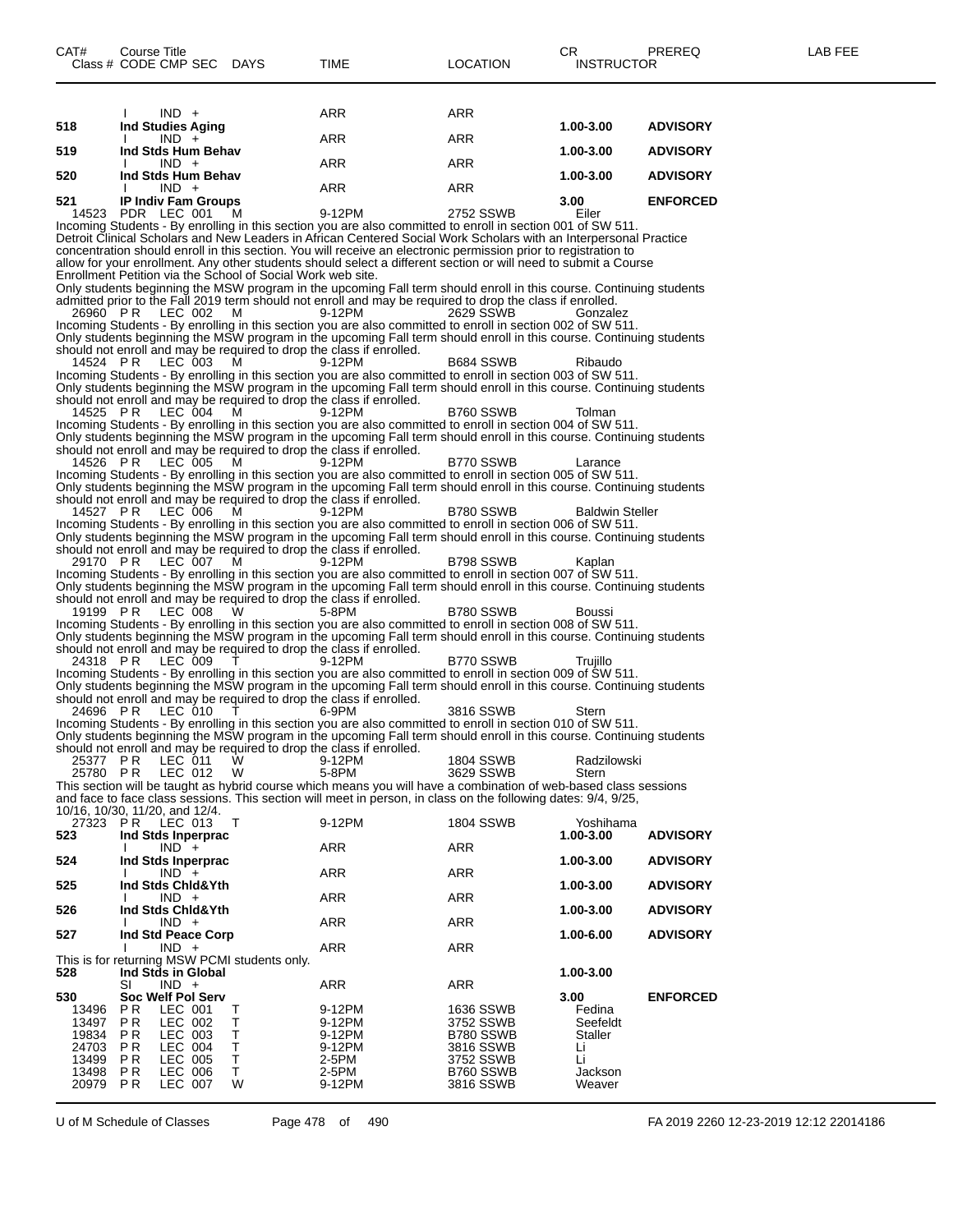This section will be taught as hybrid course which means that sometimes you will have a combination of web-based class sessions and face to face class sessions. This section will meet in person, in class on the following dates:

| Sept 4, 18, 25, Oct 9, 23, Nov 6, 13, Dec 11.                                    |                             |                                  |        |                                                          |                                                                           |                                                                                                                                                                                                                                         |                  |                 |
|----------------------------------------------------------------------------------|-----------------------------|----------------------------------|--------|----------------------------------------------------------|---------------------------------------------------------------------------|-----------------------------------------------------------------------------------------------------------------------------------------------------------------------------------------------------------------------------------------|------------------|-----------------|
| 19174 PR<br>24704 PR                                                             |                             | LEC 008<br>LEC 009               | W<br>W | 9-12PM<br>9-12PM                                         |                                                                           | B760 SSWB<br>B770 SSWB                                                                                                                                                                                                                  | De Four<br>Crane |                 |
| 25759 PR                                                                         |                             | LEC 010                          | W      | 9-12PM                                                   |                                                                           | B684 SSWB                                                                                                                                                                                                                               | Knauer           |                 |
| 30074 PR                                                                         |                             | LEC 011                          | W      | 9-12PM                                                   |                                                                           | 3629 SSWB                                                                                                                                                                                                                               | Pace             |                 |
| 531                                                                              | <b>Fndtn Field Educ Sem</b> |                                  |        |                                                          |                                                                           |                                                                                                                                                                                                                                         | 1.00             | <b>ENFORCED</b> |
| 22609 PR                                                                         |                             | <b>SEM 001</b>                   | т      | 12-2PM                                                   |                                                                           | B780 SSWB                                                                                                                                                                                                                               | Crabb            |                 |
| may be changed.                                                                  |                             |                                  |        |                                                          |                                                                           | Enrollment in this section does not guarantee you will be assigned to this Field faculty member and your section                                                                                                                        |                  |                 |
| 37877 PR                                                                         |                             | <b>SEM 002</b>                   | т      | 12-2PM                                                   |                                                                           | ARR                                                                                                                                                                                                                                     | Crabb            |                 |
|                                                                                  |                             |                                  |        |                                                          |                                                                           | Enrollment in this section does not guarantee you will be assigned to this Field faculty member and your section                                                                                                                        |                  |                 |
| may be changed.                                                                  |                             |                                  |        |                                                          |                                                                           |                                                                                                                                                                                                                                         |                  |                 |
| 22611 PR                                                                         |                             | <b>SEM 003</b>                   | т      | 12-2PM                                                   |                                                                           | 2752 SSWB<br>Enrollment in this section does not guarantee you will be assigned to this Field faculty member and your section                                                                                                           | Eldredge         |                 |
| may be changed.                                                                  |                             |                                  |        |                                                          |                                                                           |                                                                                                                                                                                                                                         |                  |                 |
| 22612 PR                                                                         |                             | <b>SEM 005</b>                   | т      | 12-2PM                                                   |                                                                           | 2629 SSWB                                                                                                                                                                                                                               | Naasko           |                 |
|                                                                                  |                             |                                  |        |                                                          |                                                                           | Enrollment in this section does not guarantee you will be assigned to this Field faculty member and your section                                                                                                                        |                  |                 |
| may be changed.<br>22613 PR                                                      |                             | <b>SEM 007</b>                   | т      | 12-2PM                                                   |                                                                           | 3752 SSWB                                                                                                                                                                                                                               | Peterson         |                 |
|                                                                                  |                             |                                  |        |                                                          |                                                                           | Enrollment in this section does not guarantee you will be assigned to this Field faculty member and your section                                                                                                                        |                  |                 |
| may be changed.                                                                  |                             |                                  |        |                                                          |                                                                           |                                                                                                                                                                                                                                         |                  |                 |
| 25351 PR                                                                         |                             | <b>SEM 011</b>                   | т      | 12-2PM                                                   |                                                                           | B770 SSWB                                                                                                                                                                                                                               | Robertson        |                 |
| may be changed.                                                                  |                             |                                  |        |                                                          |                                                                           | Enrollment in this section does not guarantee you will be assigned to this Field faculty member and your section                                                                                                                        |                  |                 |
| 25352 PR                                                                         |                             | <b>SEM 013</b>                   | т      | 12-2PM                                                   |                                                                           | B684 SSWB                                                                                                                                                                                                                               | Vanderwill       |                 |
|                                                                                  |                             |                                  |        |                                                          |                                                                           | Enrollment in this section does not guarantee you will be assigned to this Field faculty member and your section                                                                                                                        |                  |                 |
| may be changed.                                                                  |                             |                                  |        |                                                          |                                                                           |                                                                                                                                                                                                                                         |                  |                 |
| 32602 PR<br>21557 PR                                                             |                             | <b>SEM 015</b><br><b>SEM 888</b> | т<br>т | 12-2PM<br>12-2PM                                         |                                                                           | 3629 SSWB<br>ARR                                                                                                                                                                                                                        | Robinson         |                 |
| 532                                                                              | Ind Stds Health             |                                  |        |                                                          |                                                                           |                                                                                                                                                                                                                                         | 1.00-3.00        | <b>ADVISORY</b> |
|                                                                                  | I.                          | $IND +$                          |        | ARR                                                      |                                                                           | ARR                                                                                                                                                                                                                                     |                  |                 |
| 533                                                                              | Ind Stds Health             |                                  |        |                                                          |                                                                           |                                                                                                                                                                                                                                         | 1.00-3.00        | <b>ADVISORY</b> |
| 534                                                                              | Ind Internship Stds         | $IND +$                          |        | ARR                                                      |                                                                           | ARR                                                                                                                                                                                                                                     | 1.00-6.00        |                 |
|                                                                                  |                             | $IND +$                          |        | ARR                                                      |                                                                           | ARR                                                                                                                                                                                                                                     |                  |                 |
| 540                                                                              | <b>Trauma Basics</b>        |                                  |        |                                                          |                                                                           |                                                                                                                                                                                                                                         | 1.00             |                 |
| 33012 PD                                                                         |                             | <b>SEM 001</b>                   |        | ARR                                                      |                                                                           | ARR                                                                                                                                                                                                                                     | Herrenkohl       |                 |
| In person session will meet in North Ingalls Bldg, NIB1000.                      |                             |                                  |        |                                                          |                                                                           |                                                                                                                                                                                                                                         |                  |                 |
|                                                                                  |                             |                                  |        |                                                          |                                                                           |                                                                                                                                                                                                                                         |                  |                 |
|                                                                                  |                             |                                  |        |                                                          | For possible permission to register the following form must be submitted: |                                                                                                                                                                                                                                         |                  |                 |
| https://ssw.umich.edu/r/sw-540-course-petition                                   |                             |                                  |        |                                                          |                                                                           |                                                                                                                                                                                                                                         |                  |                 |
|                                                                                  |                             |                                  |        |                                                          |                                                                           | This is a hybrid course which means that you will have a combination of web-based class sessions and face to face<br>class sessions. This course will meet in person, in class on October 19 and all pre-learning work must be complete |                  |                 |
| prior to this required session.                                                  |                             |                                  |        |                                                          |                                                                           |                                                                                                                                                                                                                                         |                  |                 |
| Outside of Class Pre-learning Work: 9/9/19 -10/11/19                             |                             |                                  |        |                                                          |                                                                           |                                                                                                                                                                                                                                         |                  |                 |
| All Day Workshop: 10/19/19                                                       |                             |                                  |        |                                                          |                                                                           |                                                                                                                                                                                                                                         |                  |                 |
| Outside of Class Post-work: 10/21-10/26/19<br>541                                | <b>Trauma Practice</b>      |                                  |        |                                                          |                                                                           |                                                                                                                                                                                                                                         | 1.00             | <b>ENFORCED</b> |
| 32290 PR                                                                         |                             | <b>SEM 001</b>                   |        | <b>ARR</b>                                               |                                                                           | <b>ARR</b>                                                                                                                                                                                                                              | Saunders         |                 |
| Class meets:                                                                     |                             |                                  |        |                                                          |                                                                           |                                                                                                                                                                                                                                         |                  |                 |
|                                                                                  |                             |                                  |        | 1. Outside of Class Pre-learning Work: 10/21/19-11/22/19 |                                                                           |                                                                                                                                                                                                                                         |                  |                 |
| 2. All Day Workshop: 11/23/19<br>3. Outside of Class Post-work: 11/25/19-12/6/19 |                             |                                  |        |                                                          |                                                                           |                                                                                                                                                                                                                                         |                  |                 |
| 546                                                                              | Ind Stds SWPS               |                                  |        |                                                          |                                                                           |                                                                                                                                                                                                                                         | 1.00-3.00        | <b>ADVISORY</b> |
|                                                                                  |                             | $IND +$                          |        | ARR                                                      |                                                                           | ARR                                                                                                                                                                                                                                     |                  |                 |
| 547                                                                              | Ind Stds SWPS<br>T          |                                  |        | <b>ARR</b>                                               |                                                                           |                                                                                                                                                                                                                                         | 1.00-3.00        | <b>ADVISORY</b> |
| 553                                                                              | Ind Stds Comm Org           | $IND +$                          |        |                                                          |                                                                           | ARR                                                                                                                                                                                                                                     | 1.00-3.00        | <b>ADVISORY</b> |
|                                                                                  | I.                          | $IND +$                          |        | ARR                                                      |                                                                           | ARR                                                                                                                                                                                                                                     |                  |                 |
| 554                                                                              | Ind Stds Comm Ora           |                                  |        |                                                          |                                                                           |                                                                                                                                                                                                                                         | 1.00-3.00        | <b>ADVISORY</b> |
|                                                                                  |                             | $IND +$                          |        | ARR                                                      |                                                                           | ARR                                                                                                                                                                                                                                     |                  |                 |
| 555                                                                              | Ind Stds Comm & SS          | $IND +$                          |        | ARR                                                      |                                                                           | ARR                                                                                                                                                                                                                                     | 1.00-3.00        | <b>ADVISORY</b> |
| 556                                                                              | Ind Stds Comm & SS          |                                  |        |                                                          |                                                                           |                                                                                                                                                                                                                                         | 1.00-3.00        | <b>ADVISORY</b> |
|                                                                                  |                             | $IND +$                          |        | ARR                                                      |                                                                           | ARR                                                                                                                                                                                                                                     |                  |                 |
| 560                                                                              | <b>CO Mgt Pol Eval Prac</b> |                                  |        |                                                          |                                                                           |                                                                                                                                                                                                                                         | 3.00             | <b>ENFORCED</b> |
| 14678                                                                            | PR                          | LEC 001                          | м      | 9-12PM                                                   |                                                                           | 1804 SSWB<br>Incoming Students - By enrolling in this section you are also committed to enroll in section 001 of SW 512.                                                                                                                | Park             |                 |
|                                                                                  |                             |                                  |        |                                                          |                                                                           | Continuing students that need to enroll in SW 560 and not in SW 512 need to choose a section other than 001-004.                                                                                                                        |                  |                 |
| 14679 PR                                                                         |                             | LEC 002                          | м      | 9-12PM                                                   |                                                                           | 3752 SSWB                                                                                                                                                                                                                               | Blackburn        |                 |
|                                                                                  |                             |                                  |        |                                                          |                                                                           | Incoming Students - By enrolling in this section you are also committed to enroll in section 002 of SW 512.                                                                                                                             |                  |                 |
| 14680 PR                                                                         |                             | LEC 003                          | м      | 9-12PM                                                   |                                                                           | Continuing students that need to enroll in SW 560 and not in SW 512 need to choose a section other than 001-004.<br>3629 SSWB                                                                                                           | Ghazi            |                 |
|                                                                                  |                             |                                  |        |                                                          |                                                                           | Incoming Students - By enrolling in this section you are also committed to enroll in section 003 of SW 512.                                                                                                                             |                  |                 |
|                                                                                  |                             |                                  |        |                                                          |                                                                           | Continuing students that need to enroll in SW 560 and not in SW 512 need to choose a section other than 001-004.                                                                                                                        |                  |                 |
| 20028 PR                                                                         |                             | LEC 004                          | Т      | 6-9PM                                                    |                                                                           | <b>1804 SSWB</b><br>Incoming Students - By enrolling in this section you are also committed to enroll in section 004 of SW 512.                                                                                                         | Brydon           |                 |

Continuing students that need to enroll in SW 560 and not in SW 512 need to choose a section other than 001-004.

U of M Schedule of Classes Page 479 of 490 FA 2019 2260 12-23-2019 12:12 22014186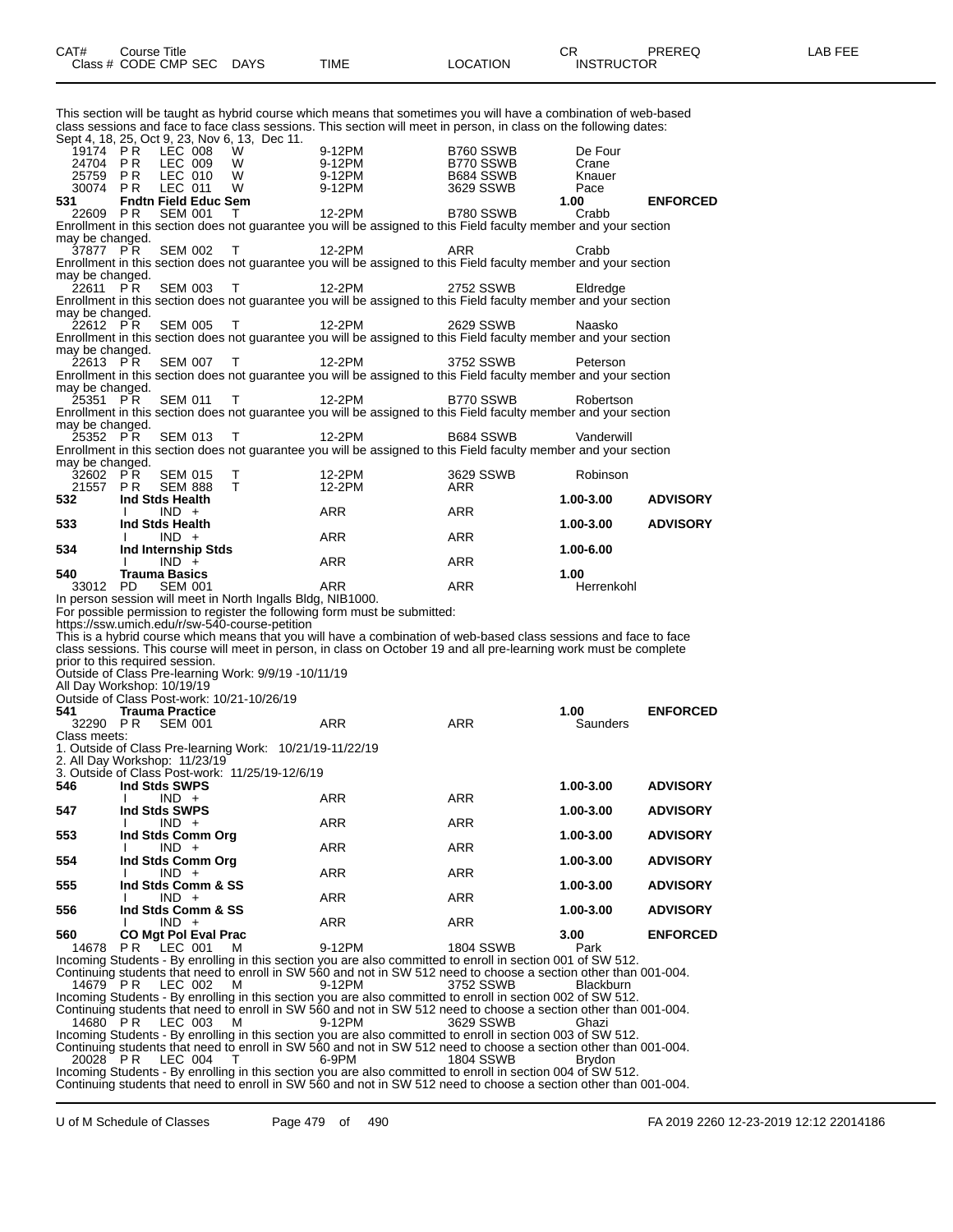|              | Class # CODE CMP SEC                                                  | <b>DAYS</b> | TIME                                                                                                                                                                                                                              | LOCATION        | <b>INSTRUCTOR</b>    |                           |
|--------------|-----------------------------------------------------------------------|-------------|-----------------------------------------------------------------------------------------------------------------------------------------------------------------------------------------------------------------------------------|-----------------|----------------------|---------------------------|
|              |                                                                       |             |                                                                                                                                                                                                                                   |                 |                      |                           |
|              | 14681 PR LEC 005                                                      | м           | 6-9PM                                                                                                                                                                                                                             | 2752 SSWB       | Gant                 |                           |
|              |                                                                       |             | This section will be taught as hybrid course which means that you will have a combination of web-based class<br>sessions and face to face class sessions. This section will meet in person, in class on the following dates: Sept |                 |                      |                           |
|              | 9, 23, Oct 28, Nov 11, Dec 9.                                         |             |                                                                                                                                                                                                                                   |                 |                      |                           |
| 14682 PR     | LEC 006                                                               | м           | 6-9PM                                                                                                                                                                                                                             | 2629 SSWB       | <b>Brewster</b>      |                           |
|              |                                                                       |             | This section will be taught as hybrid course which means that sometimes you will have a combination of web-based                                                                                                                  |                 |                      |                           |
|              |                                                                       |             | class sessions and face to face class sessions. This section is tentatively scheduled to meet in person, in class                                                                                                                 |                 |                      |                           |
| 19175 PR     | on the following dates: Sept 9, 23, Oct 28, Nov 11, Dec 9.<br>LEC 007 | м           | 6-9PM                                                                                                                                                                                                                             | 3816 SSWB       | Landeros             |                           |
| 25765 PR     | LEC 008                                                               | м           | 6-9PM                                                                                                                                                                                                                             | B780 SSWB       | Subbian              |                           |
| 25794 PR     | LEC 009                                                               | т           | 2-5PM                                                                                                                                                                                                                             | 5521 HH         | Gant                 |                           |
| 25813 PR     | LEC 010                                                               | T           | 2-5PM                                                                                                                                                                                                                             | 1636 SSWB       | Blackburn            |                           |
| 27522 PR     | LEC 011                                                               | T<br>Т      | 2-5PM                                                                                                                                                                                                                             | 3629 SSWB       | Bakko                |                           |
| 27524<br>566 | PR.<br>LEC 012<br>Ind Stds Mgt Hum S                                  |             | 2-5PM                                                                                                                                                                                                                             | B780 SSWB       | Subbian<br>1.00-3.00 | <b>ADVISORY</b>           |
|              | $IND +$<br>I.                                                         |             | ARR                                                                                                                                                                                                                               | <b>ARR</b>      |                      |                           |
| 567          | Ind Stds Mgt Hum S                                                    |             |                                                                                                                                                                                                                                   |                 | 1.00-3.00            | <b>ADVISORY</b>           |
| 572          | $IND +$<br><b>Disability Studies</b>                                  |             | ARR                                                                                                                                                                                                                               | <b>ARR</b>      | 1.00-3.00            | <b>ADVISORY</b>           |
| 21383        | PIW SEM 001                                                           | м           | 1-4PM                                                                                                                                                                                                                             | G463 MH         | Yergeau              |                           |
|              | <b>Studying Disability Arts&amp;Cult</b>                              |             |                                                                                                                                                                                                                                   |                 |                      |                           |
| 573          | Service - Hith Prof                                                   |             |                                                                                                                                                                                                                                   |                 | 2.00                 |                           |
| 29008 PD     | <b>REC 001</b>                                                        | W           | $3-5PM$<br>The course description can be found at: https://pharmacy.umich.edu/service. Note that permission is required to                                                                                                        | <b>1552 NUB</b> | Farris               |                           |
|              |                                                                       |             | register for this course. Kineslgy 581, MoveSci 481, Pharmacy 503, PubHlth 503, and Social Work 573 are cross                                                                                                                     |                 |                      |                           |
|              |                                                                       |             | listed courses. If you would like to register for Kineslgy 581, MoveSci 481, SW 573 or PubHlth 503 please send a                                                                                                                  |                 |                      |                           |
|              |                                                                       |             | request, including your student ID#, to ServiceForHealth@umich.edu.                                                                                                                                                               |                 |                      |                           |
| 576          | Ind Stds Pol&Eval<br>$IND +$                                          |             | ARR                                                                                                                                                                                                                               | <b>ARR</b>      | 1.00-3.00            | <b>ADVISORY</b>           |
| 577          | Ind Stds Pol&Eval                                                     |             |                                                                                                                                                                                                                                   |                 | 1.00-3.00            | <b>ADVISORY</b>           |
|              | $IND +$                                                               |             | ARR                                                                                                                                                                                                                               | <b>ARR</b>      |                      |                           |
| 581          | Ind Stds Mntl Hith                                                    |             |                                                                                                                                                                                                                                   |                 | 1.00-3.00            | <b>ADVISORY</b>           |
| 582          | $IND +$<br>Ind Stds Mntl Hith                                         |             | ARR                                                                                                                                                                                                                               | <b>ARR</b>      | 1.00-3.00            | <b>ADVISORY</b>           |
|              | $IND +$                                                               |             | ARR                                                                                                                                                                                                                               | <b>ARR</b>      |                      |                           |
| 583          | Ind Std Research                                                      |             |                                                                                                                                                                                                                                   |                 | 1.00-3.00            | <b>ADVISORY</b>           |
| 584          | $IND +$<br>Ind Stds Research                                          |             | <b>ARR</b>                                                                                                                                                                                                                        | ARR             | 1.00-3.00            | <b>ADVISORY</b>           |
|              | $IND +$                                                               |             | ARR                                                                                                                                                                                                                               | <b>ARR</b>      |                      |                           |
| 586          | <b>Ind Studies Eval</b>                                               |             |                                                                                                                                                                                                                                   |                 | 1.00-3.00            | <b>ADVISORY</b>           |
|              | $IND +$                                                               |             | ARR                                                                                                                                                                                                                               | ARR             |                      |                           |
| 587          | <b>Ind Studies Eval</b><br>$IND +$                                    |             | <b>ARR</b>                                                                                                                                                                                                                        | ARR             | 1.00-3.00            | <b>ADVISORY</b>           |
| 598          | Ind Stds Soc Work                                                     |             |                                                                                                                                                                                                                                   |                 | 1.00-3.00            | <b>ADVISORY</b>           |
|              | $IND +$                                                               |             | ARR                                                                                                                                                                                                                               | <b>ARR</b>      |                      |                           |
| 599          | Ind Stds Soc Work<br>$IND +$                                          |             | ARR                                                                                                                                                                                                                               | ARR             | 1.00-3.00            | <b>ADVISORY</b>           |
| 606          | <b>MHIth/Mtl DisorAdult</b>                                           |             |                                                                                                                                                                                                                                   |                 | 3.00                 | <b>ENFORCED</b>           |
| 28649        | LEC 001<br>PR.                                                        | TH.         | 9-12PM                                                                                                                                                                                                                            | 3816 SSWB       | Crane                |                           |
| 611          | <b>Soc Chng Theories</b>                                              |             |                                                                                                                                                                                                                                   |                 | 3.00                 | <b>ENFORCED</b>           |
| 27209<br>612 | LEC 001<br>PR.<br><b>Mentl Hit&amp;Disor Chl</b>                      | F           | 9-12PM                                                                                                                                                                                                                            | B760 SSWB       | Reed<br>3.00         | <b>ENFORCED</b>           |
| 13469 PR     | <b>REC 001</b>                                                        | <b>VV</b>   | 5-8PM                                                                                                                                                                                                                             | B760 SSWB       | Sherman              |                           |
| 13470 PR     | REC 002                                                               | F           | 2-5PM                                                                                                                                                                                                                             | 2752 SSWB       | Fischer              |                           |
| 21201 PR     | <b>REC 003</b>                                                        | F           | 2-5PM                                                                                                                                                                                                                             | B684 SSWB       | Sherman              |                           |
| 617          | Death, Loss& Grief                                                    |             | 3-6PM                                                                                                                                                                                                                             |                 | 3.00                 | <b>ENFORCED</b>           |
| 13471 PR     | <b>REC 001</b>                                                        | т           | This particular section of SW617 will have an Interprofessional Education (IPE) focus with students from Pharmacy                                                                                                                 | 3816 SSWB       | Mattison             |                           |
|              |                                                                       |             | and Genetic Counseling, along with Social Work. This section will provide students with the opportunity to explore                                                                                                                |                 |                      |                           |
|              |                                                                       |             | the course context by learning with, from and about students from another discipline. Please consider this when                                                                                                                   |                 |                      |                           |
| 13472 PR     | choosing this section of SW617.                                       |             |                                                                                                                                                                                                                                   | 3816 SSWB       | Mattison             |                           |
| 21027 PR     | LEC 002<br><b>REC 003</b>                                             | TН<br>TH    | 2-5PM<br>6-9PM                                                                                                                                                                                                                    | 3816 SSWB       | Mattison             |                           |
| 618          | Sub Abu Rac Eth Adol                                                  |             |                                                                                                                                                                                                                                   |                 | 3.00                 |                           |
| 22399 PD     | LEC 001                                                               | F           | 2-5PM                                                                                                                                                                                                                             | B780 SSWB       | Cordova Jr           |                           |
|              |                                                                       |             | Priority is given to Detroit Clinical Scholars (required) and to HRSA-sud scholars who choose to take this course.                                                                                                                |                 |                      |                           |
|              | Others will need to submit a Course Enrollment Petition.              |             | Detroit Clinical Scholars will receive an electronic permission to enroll in this course prior to registration.                                                                                                                   |                 |                      |                           |
| 619          | <b>Beh Psy Hit MHIt Dis</b>                                           |             |                                                                                                                                                                                                                                   |                 | 3.00                 |                           |
|              | 23441 PR LEC 001                                                      | TH          | 9-12PM                                                                                                                                                                                                                            | 2629 SSWB       | Zebrack              |                           |
|              | registration. Others may be permitted as space allows.                |             | First term Integrated Health Scholars will receive permission to enroll in the summer prior to incoming                                                                                                                           |                 |                      |                           |
| 620          | Contemp Cult U.S.                                                     |             |                                                                                                                                                                                                                                   |                 | 3.00                 | <b>ENFORCED</b>           |
| 22337 PR     | LEC 001                                                               | TH          | 2-5PM                                                                                                                                                                                                                             | 3752 SSWB       | Taylor               |                           |
| 622          | Orien Sem Com Schol                                                   |             |                                                                                                                                                                                                                                   |                 | 1.00                 |                           |
|              | 22402 PDR SEM 001                                                     | F           | 2-5PM<br>This is the appropriate course for incoming Community Scholars (both CBI & NCS).                                                                                                                                         | 3752 SSWB       | Gant                 |                           |
| 623          | <b>Pract with Families</b>                                            |             |                                                                                                                                                                                                                                   |                 | 3.00                 | <b>ADVISORY, ENFORCED</b> |
|              | 13475 PR LEC 001                                                      | W           | 9-12PM                                                                                                                                                                                                                            | B798 SSWB       | Sampson              |                           |

U of M Schedule of Classes Page 480 of 490 FA 2019 2260 12-23-2019 12:12 22014186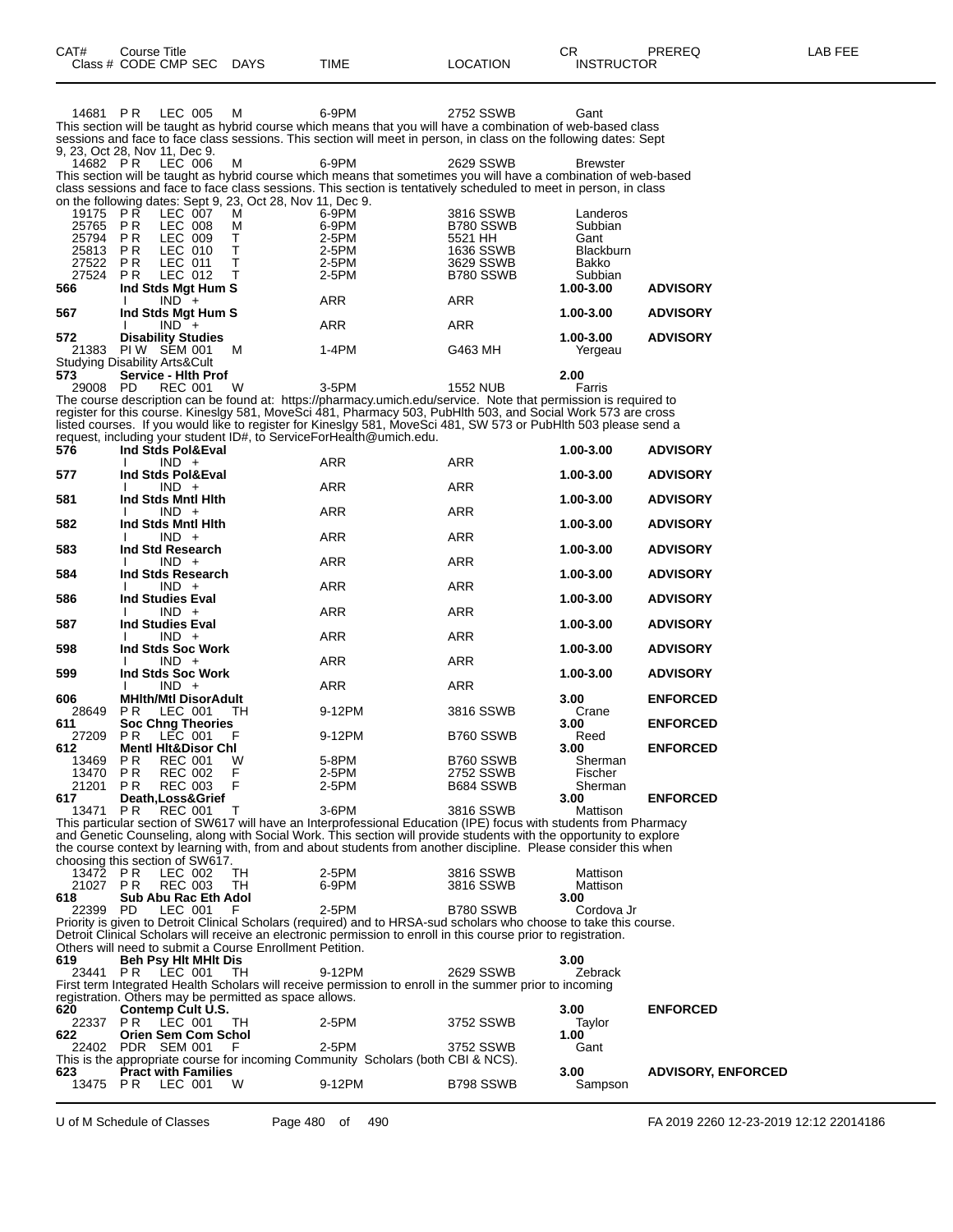| CAT#                                               | Course Title<br>Class # CODE CMP SEC                                                                                       | <b>DAYS</b>                    | TIME                                                                                                                        | LOCATION                                                                   | CR<br><b>INSTRUCTOR</b>                                    | PREREQ                                                 | LAB FEE |
|----------------------------------------------------|----------------------------------------------------------------------------------------------------------------------------|--------------------------------|-----------------------------------------------------------------------------------------------------------------------------|----------------------------------------------------------------------------|------------------------------------------------------------|--------------------------------------------------------|---------|
| 13476<br>15835<br>19795                            | P R<br>LEC 002<br>P <sub>R</sub><br>LEC 003<br><b>LEC 004</b><br>P R                                                       | TН<br>F<br>F                   | 6-9PM<br>9-12PM<br>2-5PM                                                                                                    | 2629 SSWB<br>3816 SSWB<br>3816 SSWB                                        | Ziglor<br>Chute<br>Chute                                   |                                                        |         |
| 624<br>13477<br>13478<br>30073                     | <b>Inperprac-Groups</b><br>PR.<br>LEC 001<br>P <sub>R</sub><br>LEC 002<br>P <sub>R</sub><br>LEC 003                        | TН<br>TН<br>F                  | 9-12PM<br>2-5PM<br>9-12PM                                                                                                   | B780 SSWB<br>1636 SSWB<br>B798 SSWB                                        | 3.00<br>Heap<br>Crane<br>laderosa                          | <b>ADVISORY, ENFORCED</b>                              |         |
| 625<br>13479<br>17946<br>628                       | <b>Child &amp; Youth</b><br>LEC 001<br>P R<br>P <sub>R</sub><br>LEC 002<br><b>IP - Adult Indiv</b>                         | W<br>F                         | 9-12PM<br>9-12PM                                                                                                            | 3752 SSWB<br>2752 SSWB                                                     | 3.00<br>Sanders<br>Sanders<br>3.00                         | <b>ADVISORY, ENFORCED</b><br><b>ADVISORY, ENFORCED</b> |         |
| 13480<br>19176<br>27446                            | ΡR<br>LEC 001<br>P <sub>R</sub><br>LEC 002<br>P <sub>R</sub><br>LEC 003                                                    | M<br>W<br>TН                   | 6-9PM<br>5-8PM<br>9-12PM                                                                                                    | 1804 SSWB<br>B770 SSWB<br>1636 SSWB                                        | Heckendorn<br>Heckendorn<br>Martinez-Gilliard              |                                                        |         |
| 629<br>22958<br>22959<br>642                       | <b>Schl SWorker Interv</b><br>P <sub>R</sub><br>LEC 001<br>P <sub>R</sub><br>LEC 002<br><b>Sch SWorker Pol Serv</b>        | т<br>F                         | 6-9PM<br>9-12PM                                                                                                             | 3752 SSWB<br>3752 SSWB                                                     | 3.00<br>Fitzgerald<br>Sherman<br>3.00                      | <b>ADVISORY</b><br><b>ADVISORY, ENFORCED</b>           |         |
| 13502<br>650                                       | LEC 001<br>P R<br><b>Community Developmt</b>                                                                               | W                              | 9-12PM                                                                                                                      | 2629 SSWB                                                                  | Sherman<br>3.00                                            | <b>ADVISORY, ENFORCED</b>                              |         |
| 24351<br>651                                       | P R<br>LEC 001<br><b>Plan Org&amp;Com Chg</b>                                                                              | w                              | 9-12PM                                                                                                                      | 1636 SSWB                                                                  | Checkoway<br>3.00                                          | <b>ADVISORY, ENFORCED</b>                              |         |
| 29318<br>652<br>16975                              | P R<br>LEC 001<br><b>Org Soc&amp;Pol Action</b>                                                                            | TН                             | 2-5PM                                                                                                                       | B760 SSWB                                                                  | Checkoway<br>3.00                                          | <b>ADVISORY, ENFORCED</b>                              |         |
| 658<br>32643                                       | P <sub>R</sub><br>LEC 001<br><b>Women&amp;Community Org</b><br>LEC 001<br>P R                                              | ТH<br>TН                       | 9-12PM<br>6-9PM                                                                                                             | B770 SSWB<br>3752 SSWB                                                     | Friedline<br>3.00<br>Reed                                  | <b>ADVISORY, ENFORCED</b>                              |         |
| 659<br>25197                                       | <b>Prac in Afr Amer Com</b><br><b>SEM 001</b><br>P                                                                         | TН                             | 6-9PM                                                                                                                       | 1636 SSWB                                                                  | 1.00<br>Robinson                                           |                                                        |         |
| 659                                                | <b>Prac in Afr Amer Com</b><br><b>SEM 001</b><br>P<br><b>SEM 001</b><br>P<br><b>SEM 001</b><br>P<br><b>SEM 001</b>         | TН<br>TН<br>TН<br>TН           | 6-9PM<br>6-9PM<br>6-9PM<br>6-9PM                                                                                            | 1636 SSWB<br>1636 SSWB<br>1636 SSWB<br>1636 SSWB                           | 1.00                                                       |                                                        |         |
| 660                                                | <b>Mng Progr&amp;Projects</b>                                                                                              |                                | This course will meet on the following dates: Sept 19, Oct 3, 17, Nov 14, Dec 5.                                            |                                                                            | 3.00                                                       | <b>ADVISORY, ENFORCED</b>                              |         |
| 19178<br>661                                       | P <sub>R</sub><br>LEC 001<br><b>Budget&amp;Fiscal Mgt</b>                                                                  | ТH                             | 9-12PM                                                                                                                      | 3752 SSWB                                                                  | Doyle<br>3.00                                              | <b>ADVISORY, ENFORCED</b>                              |         |
| 24352<br>663<br>13484                              | P <sub>R</sub><br><b>REC 001</b><br><b>Fundr&amp;Grant Writing</b><br>P R<br>LEC 001                                       | TН                             | 2-5PM<br>2-5PM                                                                                                              | B760 SSWB<br>B770 SSWB                                                     | Dockham<br>3.00<br>Doyle                                   | <b>ADVISORY, ENFORCED</b>                              |         |
| 16169<br>671                                       | LEC 002<br>P R<br><b>Soc Pol Dev&amp;Enactmt</b>                                                                           | F                              | 9-12PM                                                                                                                      | 2629 SSWB                                                                  | Cushman<br>3.00                                            | <b>ADVISORY, ENFORCED</b>                              |         |
| 21440<br>673                                       | P R<br>LEC 001<br><b>Stat Pol Analy&amp;Eval</b>                                                                           | TН                             | 9-12PM                                                                                                                      | B684 SSWB                                                                  | Hodge<br>3.00                                              | <b>ADVISORY, ENFORCED</b>                              |         |
| 13491<br>25331<br>16288                            | P R<br>LEC 001<br>P R<br>LEC 002<br>P R<br>LEC 003                                                                         | W<br>TН<br>F                   | 9-12PM<br>2-5PM<br>9-12PM                                                                                                   | B780 SSWB<br>B684 SSWB<br>1636 SSWB                                        | Grogan-Kaylor<br>Perry<br>Perron                           |                                                        |         |
| 674<br>20854<br>683                                | <b>Com-Based Pol Advoc</b><br>P R<br>LEC 001<br>Eval In Social Work                                                        | W                              | 5-8PM                                                                                                                       | 1804 SSWB                                                                  | 3.00<br>Hodge<br>3.UU                                      | <b>ADVISORY, ENFORCED</b><br><b>ADVISORY, ENFORCED</b> |         |
| 13487<br>13488<br>17127<br>18464<br>24319<br>20980 | LEC 001<br>P R<br>LEC 002<br>P R<br>LEC 003<br>P R<br>P <sub>R</sub><br><b>LEC 004</b><br>LEC 005<br>P R<br>LEC 006<br>P R | м<br>W<br>TН<br>TН<br>TН<br>F. | 6-9PM<br>5-8PM<br>9-12PM<br>2-5PM<br>6-9PM<br>9-12PM                                                                        | B770 SSWB<br>2629 SSWB<br>2752 SSWB<br>B780 SSWB<br>B798 SSWB<br>B770 SSWB | Glenn<br>Ellis<br>Savas<br>Herrenkohl<br>Klumpner<br>Savas |                                                        |         |
| 26906<br>685                                       | LEC 007<br>PR.<br><b>Meth Prog Eval</b>                                                                                    | F                              | 2-5PM                                                                                                                       | B770 SSWB                                                                  | Herrenkohl<br>3.00                                         | <b>ADVISORY, ENFORCED</b>                              |         |
| 28645<br>691                                       | P R<br>LEC 001<br><b>Adv Field Education</b><br>$IND +$                                                                    | F                              | 2-5PM<br>ARR                                                                                                                | <b>1804 SSWB</b><br>ARR                                                    | Savas<br>1.00-12.00                                        | <b>ADVISORY</b>                                        |         |
| 692                                                | Enrollment is not permitted in this section. Select another section.<br>Sem Jewsh Com Ldrshp                               |                                |                                                                                                                             |                                                                            | 2.00                                                       |                                                        |         |
| 20573 PD                                           | <b>SEM 001</b><br>enrollment in the course.                                                                                | W                              | 5-8PM<br>This course is for JCLP students only who will receive an electronic permission prior to registration to allow for | 1794 SSWB                                                                  | Goldman                                                    |                                                        |         |
| 693<br>14453                                       | <b>Geriatric Integ Sem</b><br>P <sub>R</sub><br>LEC 001                                                                    | TH                             | 9-12PM                                                                                                                      | 1804 SSWB                                                                  | 3.00<br>Dubin                                              | <b>ENFORCED</b>                                        |         |
| 694<br>16035<br>696                                | <b>SW with Older Adults</b><br>P R<br>LEC 001<br><b>Practice Child&amp;Yth</b>                                             | TН                             | 2-5PM                                                                                                                       | 2752 SSWB                                                                  | 3.00<br>Dubin<br>3.00                                      | <b>ADVISORY, ENFORCED</b><br><b>ADVISORY, ENFORCED</b> |         |
| 16036<br>698<br>16048                              | LEC 001<br>PR.<br><b>Pract Mental Health</b><br>P R<br>LEC 001                                                             | TН<br>т                        | 9-12PM<br>6-9PM                                                                                                             | B760 SSWB<br>3629 SSWB                                                     | Cordova Jr<br>3.00<br>Glenn                                | <b>ADVISORY, ENFORCED</b>                              |         |
| 16219<br>22338<br>699                              | PR.<br>LEC 002<br>P R<br>LEC 003<br><b>SW Prac Health Promo</b>                                                            | TН<br>TН                       | 2-5PM<br>2-5PM                                                                                                              | B798 SSWB<br>1804 SSWB                                                     | Wiland<br>Glenn<br>3.00                                    | <b>ADVISORY, ENFORCED</b>                              |         |
| 18451                                              | P R<br>LEC 001                                                                                                             | TН                             | 2-5PM                                                                                                                       | 2629 SSWB                                                                  | Mitchell                                                   |                                                        |         |

U of M Schedule of Classes Page 481 of 490 FA 2019 2260 12-23-2019 12:12 22014186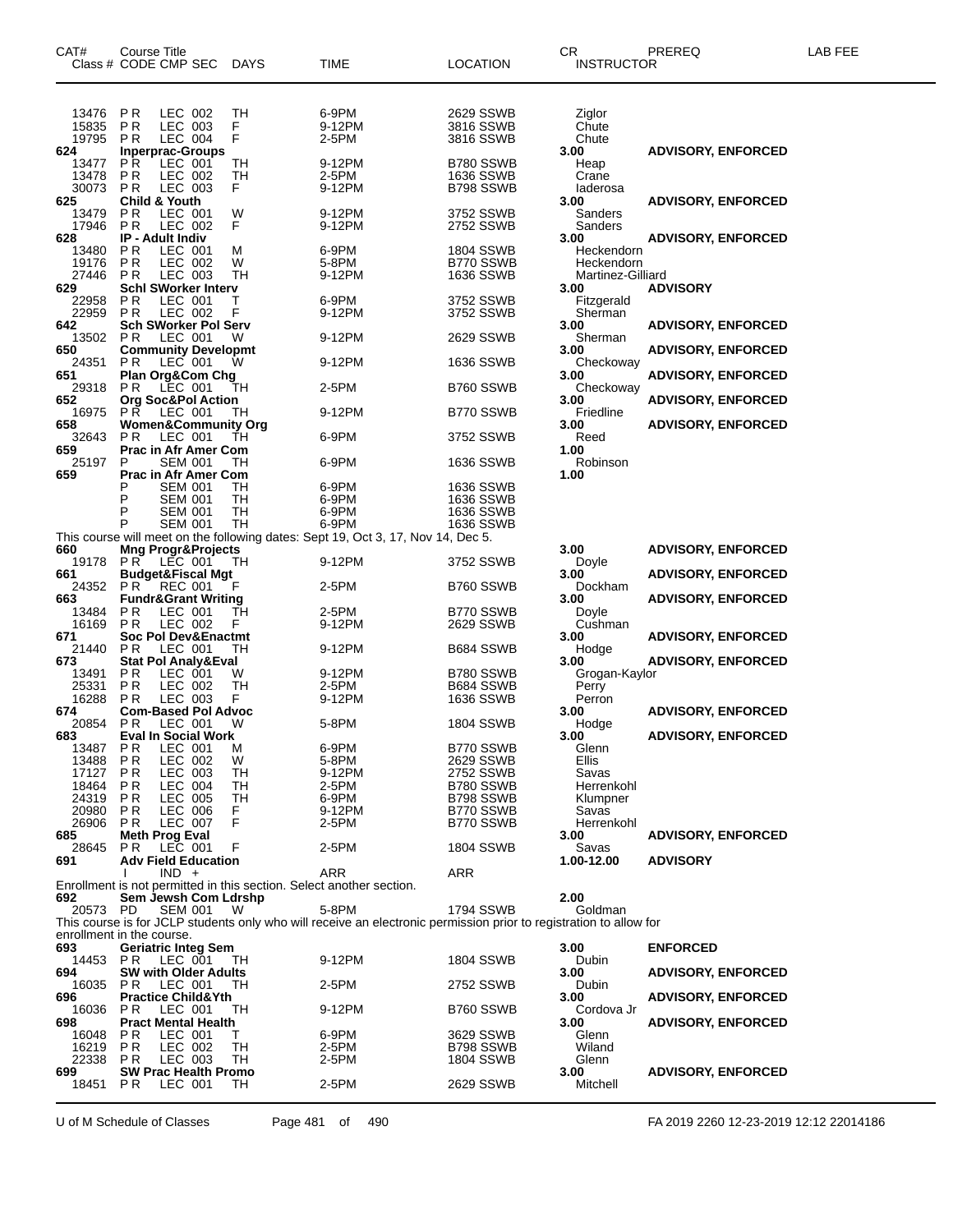| CAT#                   | Course Title<br>Class # CODE CMP SEC                                           | <b>DAYS</b> | <b>TIME</b>                                                                                                                                                                                                                                                                                                                                          | LOCATION               | CR.<br><b>INSTRUCTOR</b>       | PREREQ                     | LAB FEE |
|------------------------|--------------------------------------------------------------------------------|-------------|------------------------------------------------------------------------------------------------------------------------------------------------------------------------------------------------------------------------------------------------------------------------------------------------------------------------------------------------------|------------------------|--------------------------------|----------------------------|---------|
| 700                    | <b>Trtmt Strat Sex Dysf</b>                                                    |             |                                                                                                                                                                                                                                                                                                                                                      |                        | 3.00                           | ADVISORY, ENFORCED         |         |
| 20160<br>701           | PR<br>LEC 001<br><b>Pract Inthl SW</b>                                         | ТH          | 6-9PM                                                                                                                                                                                                                                                                                                                                                | B780 SSWB              | Martinez-Gilliard<br>3.00      | <b>ADVISORY, ENFORCED</b>  |         |
| 28646<br>705           | PR.<br>LEC 001<br><b>Ethical Dil Hith SW</b>                                   | F           | 2-5PM                                                                                                                                                                                                                                                                                                                                                | B798 SSWB              | 3.00                           | Gonzalez Benson, Yoshihama |         |
| 27042 PR               | LEC 001                                                                        | W           | 3-6PM<br>This course will have an Interprofessional Education (IPE) focus. Graduate students from pharmacy, dentistry,                                                                                                                                                                                                                               | 2752 SSWB              | Vantine                        |                            |         |
| 708                    | <b>Iss:Interpers Viol</b>                                                      |             | medicine, nursing, public health, kinesiology, and social work are eligible to enroll in this course.                                                                                                                                                                                                                                                |                        | 3.00                           | <b>ENFORCED</b>            |         |
| 23049 PR<br>710        | LEC 001<br><b>Behavior&amp;Environmt</b>                                       | т           | 6-9PM                                                                                                                                                                                                                                                                                                                                                | B684 SSWB              | Yoshihama<br>3.00              |                            |         |
| 24206                  | LEC 001<br>A                                                                   | MW          | 1-230PM                                                                                                                                                                                                                                                                                                                                              | 1040 DANA              | De Young                       |                            |         |
| 24242<br>24244         | P W DIS 002<br>P W DIS 003                                                     | TH<br>F.    | 1-2PM<br>12-1PM                                                                                                                                                                                                                                                                                                                                      | 1006 DANA<br>1006 DANA | Lasoff-Santos<br>Lasoff-Santos |                            |         |
| 713                    | <b>Adv Topics in Soc Wk</b>                                                    |             |                                                                                                                                                                                                                                                                                                                                                      |                        | 1.00-3.00                      |                            |         |
| 27041                  | LEC 001<br>P<br>Relig, Spiritual, Mntl Hith & SW                               | T.          | 2-5PM                                                                                                                                                                                                                                                                                                                                                | B770 SSWB              | Taylor                         |                            |         |
| 32838 P                | LEC 002<br>Sexuality and Social Work                                           | M           | 6-9PM                                                                                                                                                                                                                                                                                                                                                | 3752 SSWB              | Kattari                        |                            |         |
| 36058 PD               | LEC 003<br>Interprofes Educ Exper Seminar                                      | F           | 12-1PM                                                                                                                                                                                                                                                                                                                                               | 2752 SSWB              | Barinbaum                      |                            |         |
|                        |                                                                                |             | This course is available to 16 month and advanced standing students but enrollment is limited and a Course<br>Enrollment Petition will need to be submitted via the SSW web site.                                                                                                                                                                    |                        |                                |                            |         |
|                        |                                                                                |             |                                                                                                                                                                                                                                                                                                                                                      |                        |                                |                            |         |
|                        |                                                                                |             | In addition to the one hour meeting dates, in this course, students will participate on an interprofessional team<br>at the student-run health clinic in Pinckney, MI a minimum of 3 times in the term. They will also meet for<br>individual and group supervision meetings with the course instructor throughout the term (Sept 6, 13, Oct 11, Nov |                        |                                |                            |         |
| 37214 PD               | LEC 004<br>National Comm Scholar Capstone                                      | TH.         | 8, Dec 6). Students will gain skills in interprofessional teamwork and communication.<br>12-1PM                                                                                                                                                                                                                                                      | ARR                    | Crabb                          |                            |         |
|                        |                                                                                |             | Class will meet on September 19, October 17, November 21, December 12.                                                                                                                                                                                                                                                                               |                        |                                |                            |         |
| 718<br>30037 PD        | <b>MicroMasters Lab</b><br>LAB 001                                             | м           | 5-8PM                                                                                                                                                                                                                                                                                                                                                | 1794 SSWB              | 3.00<br>Hiltz, Ruffolo         | <b>ADVISORY</b>            |         |
|                        |                                                                                |             | Only students in the MicroMasters curriculum track will enroll in this course.                                                                                                                                                                                                                                                                       |                        |                                |                            |         |
|                        |                                                                                |             | This class will be taught as a hybrid course which means that you will have a combination of web-based class<br>sessions and face to face class sessions. This class will meet as follows:                                                                                                                                                           |                        |                                |                            |         |
| Sept 16                |                                                                                |             |                                                                                                                                                                                                                                                                                                                                                      |                        |                                |                            |         |
| Sept 23<br>Oct 7       |                                                                                |             |                                                                                                                                                                                                                                                                                                                                                      |                        |                                |                            |         |
| Oct 21                 |                                                                                |             |                                                                                                                                                                                                                                                                                                                                                      |                        |                                |                            |         |
| <b>Nov 11</b><br>Dec 9 |                                                                                |             |                                                                                                                                                                                                                                                                                                                                                      |                        |                                |                            |         |
| 722<br>27011           | Integ Sem Com Schol<br>SEM 001<br>PD.                                          | - F         | 2-5PM                                                                                                                                                                                                                                                                                                                                                | 3752 SSWB              | 1.00<br>Gutierrez              | <b>ADVISORY</b>            |         |
|                        |                                                                                |             | This is the capstone course for the Community Scholars. Scholars will receive an electronic permission to enroll in                                                                                                                                                                                                                                  |                        |                                |                            |         |
| 726                    | Integr Hith Capstone                                                           |             | this course prior to registration. All others must submit a Course Enrollment Petition.                                                                                                                                                                                                                                                              |                        | 1.00                           | <b>ADVISORY</b>            |         |
| 29413 PD               | <b>SEM 001</b>                                                                 | F           | 12-2PM                                                                                                                                                                                                                                                                                                                                               | <b>1804 SSWB</b>       | Mattison                       |                            |         |
|                        | enroll. This class meets the following dates:                                  |             | This is the capstone course for Integrated Health Scholars. Scholars will receive an electronic permission to                                                                                                                                                                                                                                        |                        |                                |                            |         |
|                        | Sept 6, 20, Oct 4, 18, Nov 1, 15, Dec 6.                                       |             |                                                                                                                                                                                                                                                                                                                                                      |                        |                                |                            |         |
| 730<br>13481           | <b>Child Maltreatment</b><br>PD.<br>LEC 001                                    | M           | 9-12PM                                                                                                                                                                                                                                                                                                                                               | 1636 SSWB              | 3.00<br>Ortega                 |                            |         |
|                        |                                                                                |             | Incoming Child Welfare students will be issued a permission to enroll prior to registration.<br>Continuing Child Welfare students should already have taken this class. If needed submit a Course Enrollment                                                                                                                                         |                        |                                |                            |         |
|                        | Petition via the SSW web site.                                                 |             |                                                                                                                                                                                                                                                                                                                                                      |                        |                                |                            |         |
| 731<br>36258 PD        | <b>Sem Interprof Educ</b><br><b>SEM 001</b>                                    | TH          | 1-1AM                                                                                                                                                                                                                                                                                                                                                | ARR                    | 1.00<br>Price                  |                            |         |
|                        |                                                                                |             | Only 16 month HRSA and HRSA-SUD scholars enroll in this course.                                                                                                                                                                                                                                                                                      |                        |                                |                            |         |
|                        | Permissions will be issued prior to registration.                              |             | The first class will be on campus Sept. 12 8:30am -5:00pm. Training session details to be determined by community                                                                                                                                                                                                                                    |                        |                                |                            |         |
|                        |                                                                                |             | partners throughout the term. Sessions will be held in Wayne County. Scholars must be available on Thursdays from                                                                                                                                                                                                                                    |                        |                                |                            |         |
| 732                    | 8:30-5 throughout their time in the MSW program.<br><b>Integrative Seminar</b> |             |                                                                                                                                                                                                                                                                                                                                                      |                        | 1.00                           | <b>ADVISORY</b>            |         |
| 22400 PD               | <b>SEM 001</b>                                                                 | TH          | 9-12PM                                                                                                                                                                                                                                                                                                                                               | ARR                    | Price                          |                            |         |
|                        |                                                                                |             | This course is for Detroit Clinical and HRSA Scholars only. Scholars will receive an electronic permission to<br>enroll in this course prior to registration. This class will meet in Wayne county on the following dates: Sept 12,                                                                                                                  |                        |                                |                            |         |
|                        | 26, Oct 3, 17, 31, Nov 14, 28, Dec 5.                                          |             |                                                                                                                                                                                                                                                                                                                                                      |                        |                                |                            |         |
| 739                    | Integ Sem Chi Maltr<br>13503 PDR SEM 001                                       | м           | 2-5PM                                                                                                                                                                                                                                                                                                                                                | <b>1636 SSWB</b>       | 3.00<br>Ryan                   | <b>ADVISORY, ENFORCED</b>  |         |
|                        |                                                                                |             | Priority given to Child Welfare Scholars. Second year continuing student and first year advanced standing student<br>scholars will receive an electronic permission to enroll in this course prior to registration. All others must                                                                                                                  |                        |                                |                            |         |
|                        | submit a Course Enrollment Petition.                                           |             |                                                                                                                                                                                                                                                                                                                                                      |                        |                                |                            |         |
| 741<br>32518           | <b>Interdisc Prob Solv</b><br>PD.<br>LAB 001                                   | W           | 315-415PM                                                                                                                                                                                                                                                                                                                                            | 1020 JEFFRIES          | 3.00<br>Carr, Doyle            | <b>ADVISORY</b>            |         |
| 741                    | <b>Interdisc Prob Solv</b>                                                     |             |                                                                                                                                                                                                                                                                                                                                                      |                        | 3.00                           | <b>ADVISORY</b>            |         |
|                        | Р<br>LAB 001                                                                   | W           | 430-630PM<br>This class is an interdisciplinary problem solving class offered at the Law School through the Problem Solving                                                                                                                                                                                                                          | 1020 JEFFRIES          |                                |                            |         |
|                        |                                                                                |             | Initiative (PSI). Narratives around combatting human trafficking are narrowly construed, with white cisgender girls                                                                                                                                                                                                                                  |                        |                                |                            |         |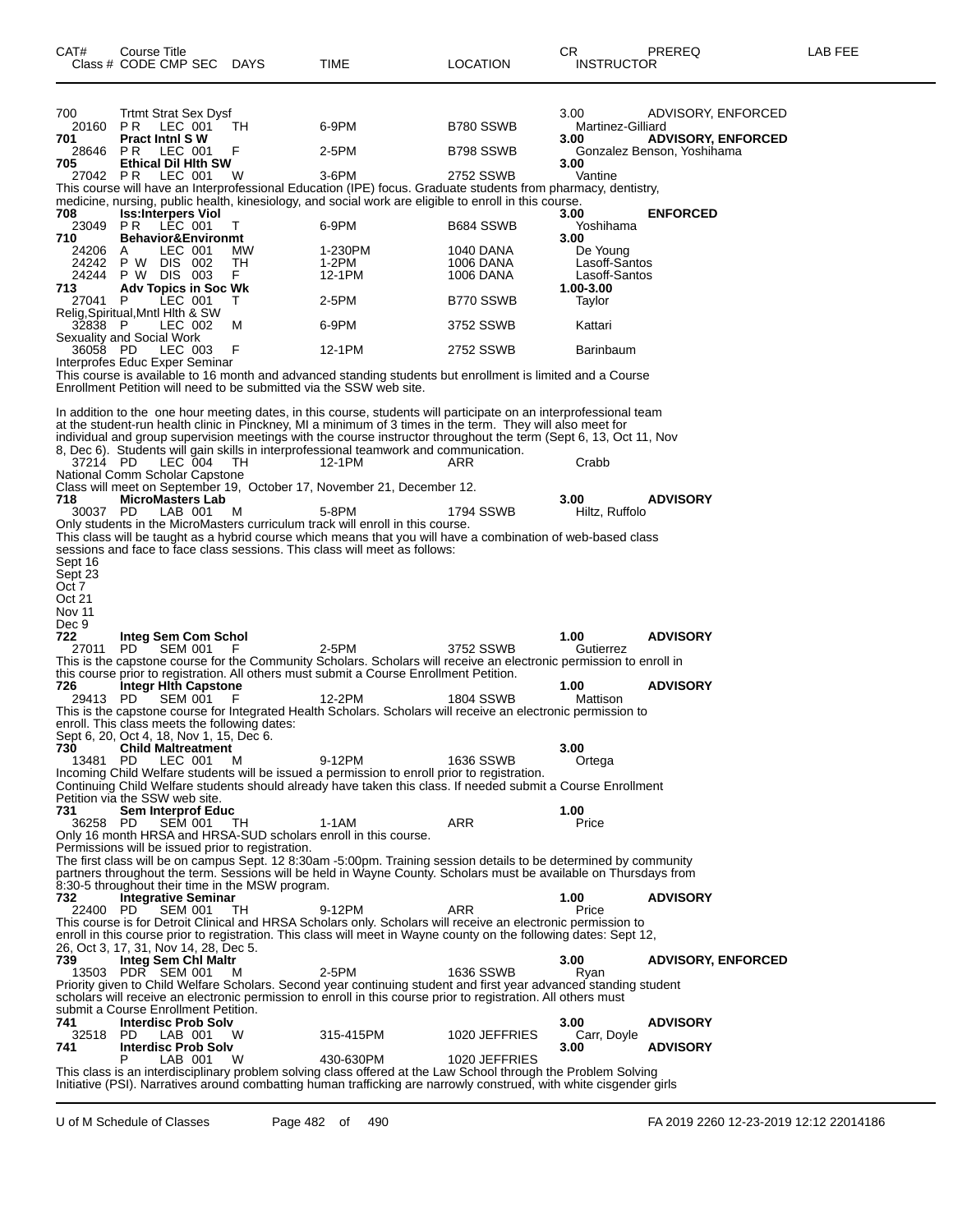| CAT# | Title<br>Course      |             |      |          | ∼⊏<br>◡⊓          | PREREQ | AR FEF |
|------|----------------------|-------------|------|----------|-------------------|--------|--------|
|      | Class # CODE CMP SEC | <b>DAYS</b> | TIME | LOCATION | <b>INSTRUCTOR</b> |        |        |

typically portrayed as the victims of heteronormative sex trafficking. Such narratives, and interventions meant to aid trafficking victims, overlook LGBTQ+ communities and fail to address their needs. In this class, students will work with stakeholders and incorporate insights from law, social work, public policy, health sciences, and other fields to identify interventions designed to help LGBTQ+ trafficking victims.

This class is open to all University of Michigan graduate and professional students. Please note: Non-Law students are responsible for checking with their own schools, colleges, or units to learn if a PSI class will count toward graduation or other departmental requirements.

Non-law graduate/professional students may apply for the course using the PSI application system (https://problemsolving.law.umich.edu/) March 18 - April 1, 2019. After the initial application period, students seeking to apply can contact problemsolving@umich.edu.

| 741 | <b>Interdisc Prob Solv</b>   |           |               | <b>ADVISORY</b><br>3.00 |
|-----|------------------------------|-----------|---------------|-------------------------|
|     | 32525 PD LAB 002<br><b>W</b> | 315-415PM | ARR           | Sankaran, Carr, Weiland |
| 741 | <b>Interdisc Prob Solv</b>   |           |               | <b>ADVISORY</b><br>3.00 |
|     | W<br>LAB 002                 | 430-630PM | 1025 JEFFRIES |                         |

This class is an interdisciplinary problem solving class offered at the Law School through the Problem Solving Initiative (PSI). In Michigan, many children are subject to formal child abuse and neglect investigations, and those children are at high risk of subsequent maltreatment, poor school performance, foster care placement, and other adverse life outcomes. Multidisciplinary teams of students will develop tools to identify at-risk children, mitigate risks of maltreatment and removal from the home, and engage with at-risk families. Students will incorporate evidence and ideas from education, law, health sciences, public policy, social work, information, and other fields to develop innovative solutions.

This class is open to all University of Michigan graduate and professional students. Please note: Non-Law students are responsible for checking with their own schools, colleges, or units to learn if a PSI class will count toward graduation or other departmental requirements.

Non-law graduate/professional students may apply for the course using the PSI application system (https://problemsolving.law.umich.edu/) March 18 - April 1, 2019. After the initial application period, students seeking to apply can contact problemsolving@umich.edu.

| 741 | <b>Interdisc Prob Solv</b>                                                                                                                             | <b>ADVISORY</b><br>3.00 |               |                         |  |
|-----|--------------------------------------------------------------------------------------------------------------------------------------------------------|-------------------------|---------------|-------------------------|--|
|     | 32532 PD LAB 003 W                                                                                                                                     | Kantor, Mohai           |               |                         |  |
| 741 | <b>Interdisc Prob Solv</b>                                                                                                                             |                         |               | <b>ADVISORY</b><br>3.00 |  |
|     | LAB 003 W                                                                                                                                              | 430-630PM               | 0220 JEFFRIES |                         |  |
|     | $\blacksquare$ . The set of the set of the second less set to set of set of the declines $\bigcap$ should be set of $\bigcap$ . It is set of $\bigcap$ |                         |               |                         |  |

This class is an interdisciplinary problem solving class offered at the Law School through the Problem Solving Initiative (PSI). Some states, including California and Minnesota, reduce toxic airborne emissions and promote better health outcomes for residents by measuring the cumulative impact of hazardous air pollutants. In this class, students will determine why Michigan has failed to adopt such a cumulative impact approach. Students will incorporate ideas from environmental studies, law, health sciences, design, social work, and other fields to advance a solution that accounts for multiple, geographically-concentrated pollution sources and promotes environmental justice for all Michigan residents.

This class is open to all University of Michigan graduate and professional students. Please note: Non-Law students are responsible for checking with their own schools, colleges, or units to learn if a PSI class will count toward graduation or other departmental requirements.

Non-law graduate/professional students may apply for the course using the PSI application system (https://problemsolving.law.umich.edu/) March 18 - April 1, 2019. After the initial application period, students seeking to apply can contact problemsolving@umich.edu.

| 741   | <b>Interdisc Prob Solv</b> |           |               | <b>ADVISORY</b><br>3.00 |  |
|-------|----------------------------|-----------|---------------|-------------------------|--|
| 32539 | <b>W</b><br>PD LAB 004     | 315-415PM | ARR           | Kohl, Savas, Carr       |  |
| 741   | <b>Interdisc Prob Solv</b> |           |               | <b>ADVISORY</b><br>3.00 |  |
|       | W<br>LAB 004               | 430-630PM | 1060 JEFFRIES |                         |  |

This class is an interdisciplinary problem solving class offered at the Law School through the Problem Solving Initiative (PSI). The U.S.' unemployment insurance (UI) system faces challenges, including outdated eligibility requirements, fallout from the financial crisis, and insufficient funding. Students will study state UI system vulnerabilities and explore novel federal public policy and financing strategies to develop a plan to improve and modernize the UI safety net, drawing on insights from law, public policy, business, social work, economics and other relevant fields.

This class is open to all University of Michigan graduate and professional students. Please note: Non-Law students are responsible for checking with their own schools, colleges, or units to learn if a PSI class will count toward graduation or other departmental requirements.

Non-law graduate/professional students may apply for the course using the PSI application system (https://problemsolving.law.umich.edu/) March 18 - April 1, 2019. After the initial application period, students seeking to apply can contact problemsolving@umich.edu.

| 748      |       | <b>Global SW Re-Entry</b>            |    |                                                                                         |                                                                                                                    | 1.00   | <b>ADVISORY</b> |
|----------|-------|--------------------------------------|----|-----------------------------------------------------------------------------------------|--------------------------------------------------------------------------------------------------------------------|--------|-----------------|
| 22401 PD |       | <b>SEM 001</b>                       | TН | 12-2PM                                                                                  | <b>1804 SSWB</b>                                                                                                   | Lopez  |                 |
|          |       | This class does not meet every week. |    |                                                                                         |                                                                                                                    |        |                 |
|          |       |                                      |    |                                                                                         | Global Scholars and Certificate students, as well as Masters Int'l (Peace Corps) students will be permitted to     |        |                 |
|          |       |                                      |    |                                                                                         | enroll in this course by way of an electronic permission which will be issued prior to registration. If you do not |        |                 |
|          |       |                                      |    |                                                                                         | fall into this category but have completed a global field placement or a global independent studies contact the    |        |                 |
|          |       |                                      |    |                                                                                         | Office of Global Activities to arrange for permission to gain entry to the class. Any questions as to whether this |        |                 |
|          |       |                                      |    | is an appropriate course for you should be directed to the Office of Global Activities. |                                                                                                                    |        |                 |
| 759      |       | New Leadr African SW                 |    |                                                                                         |                                                                                                                    | 1.00   | <b>ADVISORY</b> |
| 26616    | - PD. | SEM 001                              | тн | 6-9PM                                                                                   | 1636 SSWB                                                                                                          | Shanks |                 |
| 759      |       | <b>New Leadr African SW</b>          |    |                                                                                         |                                                                                                                    | 1.00   | <b>ADVISORY</b> |

P SEM 001 TH 6-9PM 1636 SSWB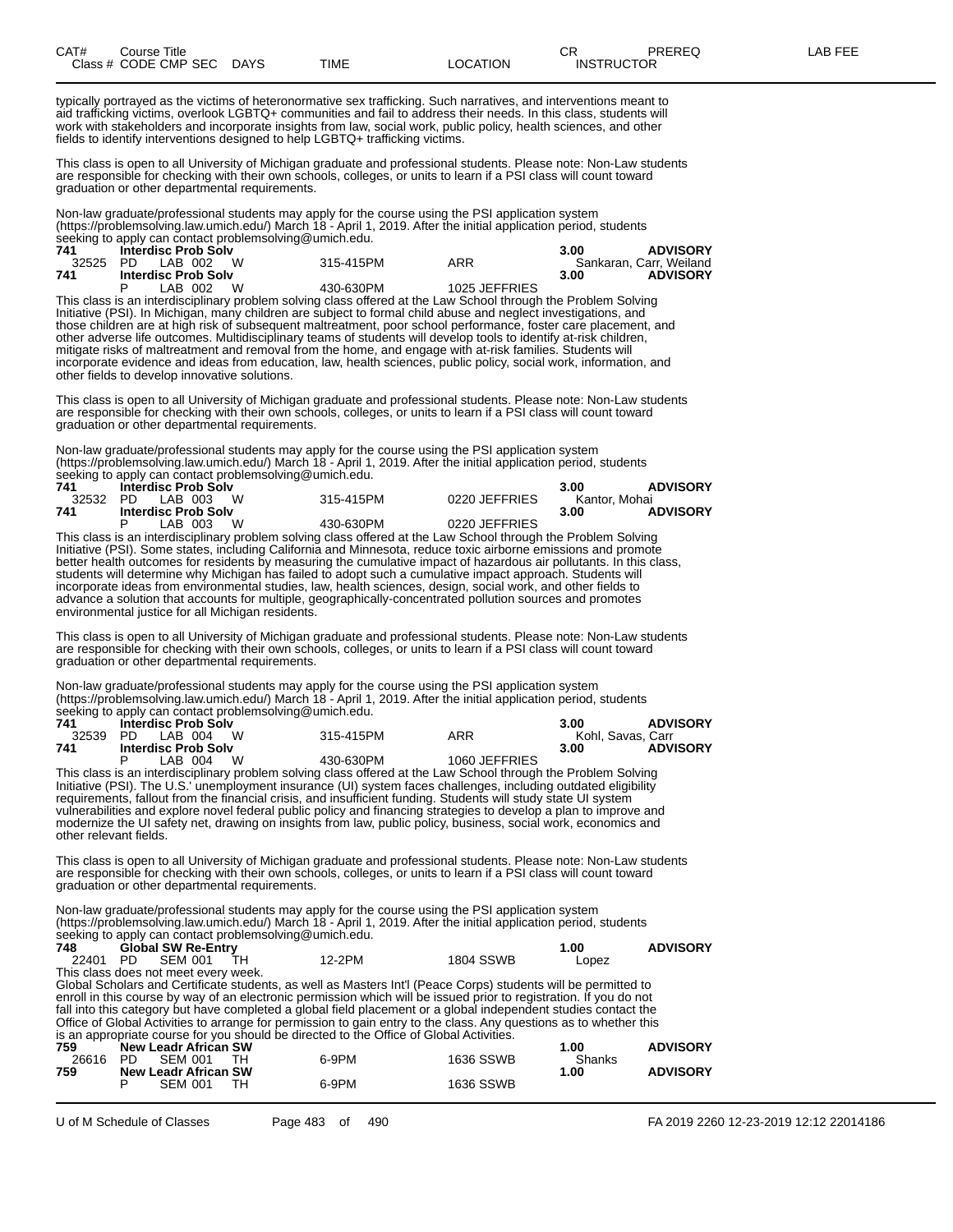| CAT#            | <b>Course Title</b><br>Class # CODE CMP SEC                                     | <b>DAYS</b> | TIME                                                                                                                                                                                                                                   | LOCATION                      | CR<br><b>INSTRUCTOR</b> | PREREQ                  | LAB FEE |
|-----------------|---------------------------------------------------------------------------------|-------------|----------------------------------------------------------------------------------------------------------------------------------------------------------------------------------------------------------------------------------------|-------------------------------|-------------------------|-------------------------|---------|
|                 | P<br><b>SEM 001</b>                                                             | TН          | 6-9PM                                                                                                                                                                                                                                  | 1636 SSWB                     |                         |                         |         |
|                 | P<br><b>SEM 001</b><br>P<br><b>SEM 001</b>                                      | TН<br>TH    | 6-9PM<br>6-9PM                                                                                                                                                                                                                         | 1636 SSWB<br>1636 SSWB        |                         |                         |         |
|                 | Oct 10, 24, 31, Nov 21.                                                         |             | This course is for New Leaders in African-Centered Social Work Scholars only. Scholars will receive an electronic<br>permission to enroll in this course prior to registration. This course will meet on the following dates: Sept 26, |                               |                         |                         |         |
| 788<br>28648    | Immigr Soc Just & SW<br>P<br>LEC 001                                            | T.          | 6-9PM                                                                                                                                                                                                                                  | 1636 SSWB                     | 3.00<br>Gonzalez Benson |                         |         |
| 790<br>19690    | Adv Topics in IP<br>P R<br><b>SEM 001</b>                                       | SA          | 9-5PM                                                                                                                                                                                                                                  | B760 SSWB                     | 1.00<br>Svensson        |                         |         |
| 790             | Adv Topics in IP<br>P R<br><b>SEM 001</b>                                       | SA          | 9-5PM                                                                                                                                                                                                                                  | ARR                           | 1.00                    |                         |         |
| 790<br>19694 PR | Fam Psycoed-Support Networks<br>Adv Topics in IP<br><b>SEM 002</b>              | SA          | 1-4PM                                                                                                                                                                                                                                  | B760 SSWB                     | 1.00<br>Wiland          |                         |         |
| 25333           | Motivatnl Intervwng Soc Wrkrs<br>P R<br><b>SEM 003</b><br>P R<br><b>SEM 003</b> | SA<br>SA    | 9-5PM<br>9-5PM                                                                                                                                                                                                                         | <b>1804 SSWB</b><br>1804 SSWB | Alvarez                 |                         |         |
| 21758 PR        | Adven/Experientl-Based Therapy<br><b>SEM 004</b>                                | SА          | 9-5PM                                                                                                                                                                                                                                  | B760 SSWB                     | Carey                   |                         |         |
| 27113 PR        | <b>Psychopharm For Social Workers</b><br><b>SEM 005</b>                         | SА          | 9-5PM                                                                                                                                                                                                                                  | B798 SSWB                     |                         |                         |         |
| 27210 PR        | <b>Psychopharm For Social Workers</b><br>SEM 006                                | SASU        | 9-5PM                                                                                                                                                                                                                                  | B760 SSWB                     | Carey<br>Sanders        |                         |         |
|                 | Counseling & Advocacy w/LGBTQ                                                   |             |                                                                                                                                                                                                                                        | 2752 SSWB                     |                         |                         |         |
| 27235 PR        | <b>SEM 008</b><br>Working w/Couples in Therapy                                  | TH          | 5-8PM                                                                                                                                                                                                                                  |                               | Nitzberg                |                         |         |
| 27445 PR        | <b>SEM 009</b><br>Theory & Prac Infant Mntl Hith                                | SA          | 9-5PM                                                                                                                                                                                                                                  | B798 SSWB                     | Ribaudo                 |                         |         |
| 27950 PR        | SEM 010<br>Attach Thry Clin Prac Life Spn                                       | SA          | 9-5PM                                                                                                                                                                                                                                  | B798 SSWB                     | Ribaudo                 |                         |         |
|                 | 32610 PDR SEM 011<br>Substance Use and Neuroscience                             | SA          | 9-5PM                                                                                                                                                                                                                                  | B780 SSWB                     | Cordova Jr              |                         |         |
|                 |                                                                                 |             | Priority is given to HRSA-sud Scholars. Others will need to submit a Course Enrollment Petition. Scholars will<br>receive an electronic permission to enroll in this course prior to registration.                                     |                               |                         |                         |         |
| 35938           | PDR SEM 012<br>P R<br>SEM 012<br>Animal Assisted Therapy Interv                 | F<br>SASU   | 5-8PM<br>930-430PM                                                                                                                                                                                                                     | 2752 SSWB<br>ARR              | Sanders                 |                         |         |
|                 |                                                                                 |             | The Saturday and Sunday sessions will be held at 11774 Quigley Rd, Dexter MI 48130                                                                                                                                                     |                               |                         |                         |         |
| 796<br>25334 PR | <b>Adv Top Micr/Macr SW</b><br><b>SEM 001</b>                                   | TH.         | 5-8PM                                                                                                                                                                                                                                  | B760 SSWB                     | 1.00<br>Cafferty        |                         |         |
| 30140 PR        | SW Militar Serv Memb Vet & Fam<br><b>SEM 002</b>                                | w           | 5-8PM                                                                                                                                                                                                                                  | 1636 SSWB                     | Nichols                 |                         |         |
| 30565 PR        | SW Pract in Era of Fake News<br>SEM 003                                         | SASU        | 9-5PM                                                                                                                                                                                                                                  | B760 SSWB                     |                         | Thompkins-Jones, Ormsby |         |
| 799             | Dialogue for Equity & Soc Jus<br><b>Adv Topics Macro SW</b>                     |             |                                                                                                                                                                                                                                        |                               | 1.00                    |                         |         |
| 19691 PR        | SEM 001<br>Managerial Superv in Hum Serv                                        | SA          | 9-5PM                                                                                                                                                                                                                                  | B780 SSWB                     | Tropman                 |                         |         |
| 23790 PR        | <b>SEM 003</b><br>Immi Enfor Hum Rights&Soc Just                                | SASU        | 9-5PM                                                                                                                                                                                                                                  | B684 SSWB                     | Sanders                 |                         |         |
|                 | 27112 PR SEM 004<br><b>Engaged Policy Development</b>                           | SASU        | 9-5PM                                                                                                                                                                                                                                  | B780 SSWB                     | Hodge                   |                         |         |
| 27236 PR        | <b>SEM 005</b><br>Grassroots Com Org Env Just                                   | SASU        | 10-6PM                                                                                                                                                                                                                                 | B780 SSWB                     | Copeland                |                         |         |
| 27362 PR        | <b>SEM 006</b><br>Philanthropy&Eval,&Perf Mgmt                                  | SA          | 9-5PM                                                                                                                                                                                                                                  | B798 SSWB                     | Savas                   |                         |         |
| 800<br>17060    | Posem in SW&Soc Sci<br><b>SEM 001</b>                                           | TH.         | 130-330PM                                                                                                                                                                                                                              | 1794 SSWB                     | 2.00<br>Elliott         | <b>ADVISORY</b>         |         |
| 800             | Posem in SW&Soc Sci<br><b>SEM 001</b><br>P                                      | TH          | 130-330PM                                                                                                                                                                                                                              | 1794 SSWB                     | 2.00                    | <b>ADVISORY</b>         |         |
|                 |                                                                                 |             | Students must be at the doctoral level to enroll in this class. Those with less than doctoral standing must seek<br>permission of the course instructor. Students with less than doctoral standing may be dropped if appropriate       |                               |                         |                         |         |
| 801             | approval was not sought.<br>Research Internship                                 |             |                                                                                                                                                                                                                                        |                               | 1.00-8.00               | <b>ADVISORY</b>         |         |
| 802             | $IND +$<br><b>Research Internship</b>                                           |             | ARR                                                                                                                                                                                                                                    | ARR                           | 1.00-8.00               | <b>ADVISORY</b>         |         |
| 803             | $IND +$<br><b>Research Internship</b>                                           |             | ARR                                                                                                                                                                                                                                    | ARR                           | 1.00-8.00               | <b>ADVISORY</b>         |         |
| 825             | $IND +$<br><b>Hist/Contem SW&amp;SWELF</b>                                      |             | ARR                                                                                                                                                                                                                                    | ARR                           | 3.00                    | <b>ADVISORY</b>         |         |
| 32147           | P<br><b>SEM 001</b>                                                             | $\top$      | 2-5PM<br>Students must be at the doctoral level to enroll in this class. Those with less than doctoral standing must seek                                                                                                              | 1794 SSWB                     | Staller                 |                         |         |
|                 | approval was not sought.                                                        |             | permission of the course instructor. Students with less than doctoral standing may be dropped if appropriate                                                                                                                           |                               |                         |                         |         |
| 858<br>30861    | Poverty&Inequality<br>P W SEM 001                                               | <b>MW</b>   | 230-350PM                                                                                                                                                                                                                              | <b>1210 WEILL</b>             | 3.00<br>Pilkauskas      | <b>ADVISORY</b>         |         |
| 861<br>32239 PD | <b>Mixed Methods Resear</b><br><b>SEM 001</b>                                   | TH.         | 9-12PM                                                                                                                                                                                                                                 | ARR                           | 3.00<br>Watkins         | <b>ADVISORY</b>         |         |
|                 |                                                                                 |             |                                                                                                                                                                                                                                        |                               |                         |                         |         |

U of M Schedule of Classes Page 484 of 490 FA 2019 2260 12-23-2019 12:12 22014186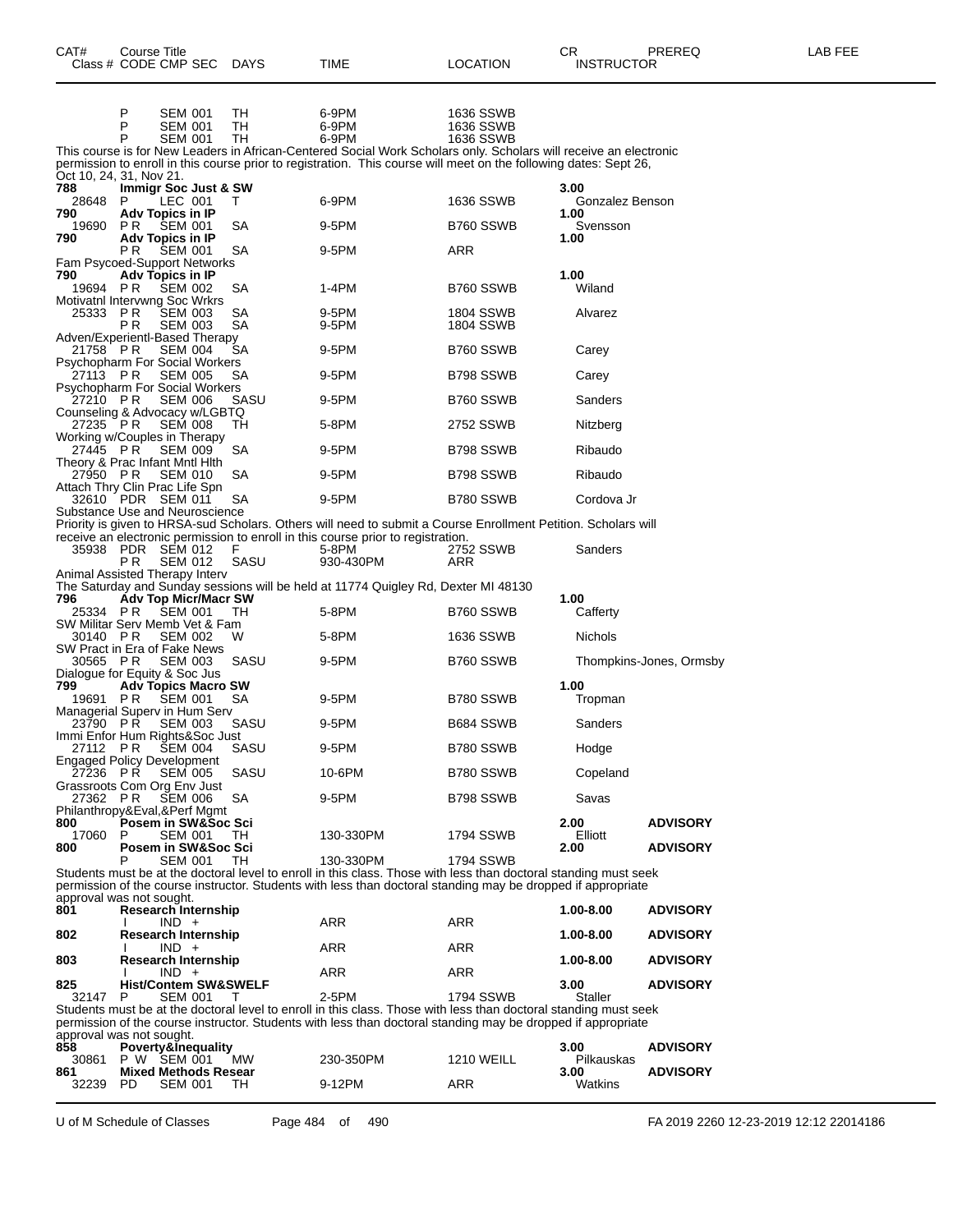| CAT# | Course Title<br>Class # CODE CMP SEC DAYS | TIME | LOCATION | rπ<br><b>UN</b><br><b>INSTRUCTOR</b> | PREREQ | LAB FEE |
|------|-------------------------------------------|------|----------|--------------------------------------|--------|---------|
|      |                                           |      |          |                                      |        |         |

Class will meet in room 3661 SSWB.

Students must be at the doctoral level to enroll in this class. Those with less than doctoral standing must seek permission of the course instructor. Students with less than doctoral standing may be dropped if appropriate approval was not sought.

**862 Categorical Data Ana 3.00 ADVISORY** 32240 P SEM 001 M 9-12PM 2328 SEB Grogan-Kaylor Students must be at the doctoral level to enroll in this class. Those with less than doctoral standing must seek permission of the course instructor. Students with less than doctoral standing may be dropped if appropriate approval was not sought.

| 863   | <b>Appl Struct Eq Model</b> |       |         |                                                                                                                                                                                                                               |       | <b>ADVISORY</b> |
|-------|-----------------------------|-------|---------|-------------------------------------------------------------------------------------------------------------------------------------------------------------------------------------------------------------------------------|-------|-----------------|
| 32388 | <b>SEM 001</b>              | FSASU | $9-4PM$ | <b>1794 SSWB</b>                                                                                                                                                                                                              | Zhang |                 |
| 863   | Appl Struct Eq Model        |       |         |                                                                                                                                                                                                                               | 3.00  | <b>ADVISORY</b> |
|       | SEM 001                     |       | 2-5PM   | <b>1794 SSWB</b>                                                                                                                                                                                                              |       |                 |
|       | SEM 001                     | FSASU | 9-4PM   | <b>1794 SSWB</b>                                                                                                                                                                                                              |       |                 |
|       |                             |       |         | △ Accelerate concerts of the description of the concell for the state. ★books and the description of the format of the second second second second second second second second second second second second second second seco |       |                 |

Students must be at the doctoral level to enroll in this class. Those with less than doctoral standing must seek permission of the course instructor. Students with less than doctoral standing may be dropped if appropriate approval was not sought.

This class will be meeting over two weekends that will include a Thursday and two Fridays. Here are the date details:

|     | October 11, 12, 13 9am-4pm, October 17 2-5pm, October 18, 19, 20 9am-4pm. |            |            |           |                 |
|-----|---------------------------------------------------------------------------|------------|------------|-----------|-----------------|
| 900 | <b>Prep Candidacy Eval</b>                                                |            |            | 1.00-8.00 | <b>ADVISORY</b> |
|     | $IND +$                                                                   | ARR        | <b>ARR</b> |           |                 |
| 971 | <b>Directed Reading</b>                                                   |            |            | 1.00-4.00 | <b>ADVISORY</b> |
|     | $IND +$                                                                   | ARR        | <b>ARR</b> |           |                 |
| 972 | <b>Directed Reading</b>                                                   |            |            | 1.00-4.00 | <b>ADVISORY</b> |
|     | $IND +$                                                                   | <b>ARR</b> | <b>ARR</b> |           |                 |
| 973 | <b>Directed Reading</b>                                                   |            |            | 1.00-4.00 | <b>ADVISORY</b> |
|     | $IND +$                                                                   | ARR        | <b>ARR</b> |           |                 |
| 974 | <b>Directed Reading</b>                                                   |            |            | 1.00-4.00 | <b>ADVISORY</b> |
|     | $IND +$                                                                   | ARR        | <b>ARR</b> |           |                 |
| 975 | <b>Directed Research</b>                                                  |            |            | 1.00-4.00 | <b>ADVISORY</b> |
|     | $IND +$<br><b>Directed Research</b>                                       | ARR        | <b>ARR</b> |           |                 |
| 976 | $IND +$                                                                   | ARR        | <b>ARR</b> | 1.00-4.00 | <b>ADVISORY</b> |
| 977 | <b>Directed Research</b>                                                  |            |            | 1.00-4.00 | <b>ADVISORY</b> |
|     | $IND +$                                                                   | <b>ARR</b> | <b>ARR</b> |           |                 |
| 978 | <b>Directed Research</b>                                                  |            |            | 1.00-4.00 | <b>ADVISORY</b> |
|     | $IND +$                                                                   | ARR        | <b>ARR</b> |           |                 |
| 990 | Diss-Precand                                                              |            |            | 1.00-8.00 | <b>ADVISORY</b> |
|     | $IND +$                                                                   | ARR        | <b>ARR</b> |           |                 |
| 995 | Diss-Cand                                                                 |            |            | 8.00      | <b>ENFORCED</b> |
|     | $IND +$<br>IR                                                             | <b>ARR</b> | <b>ARR</b> |           |                 |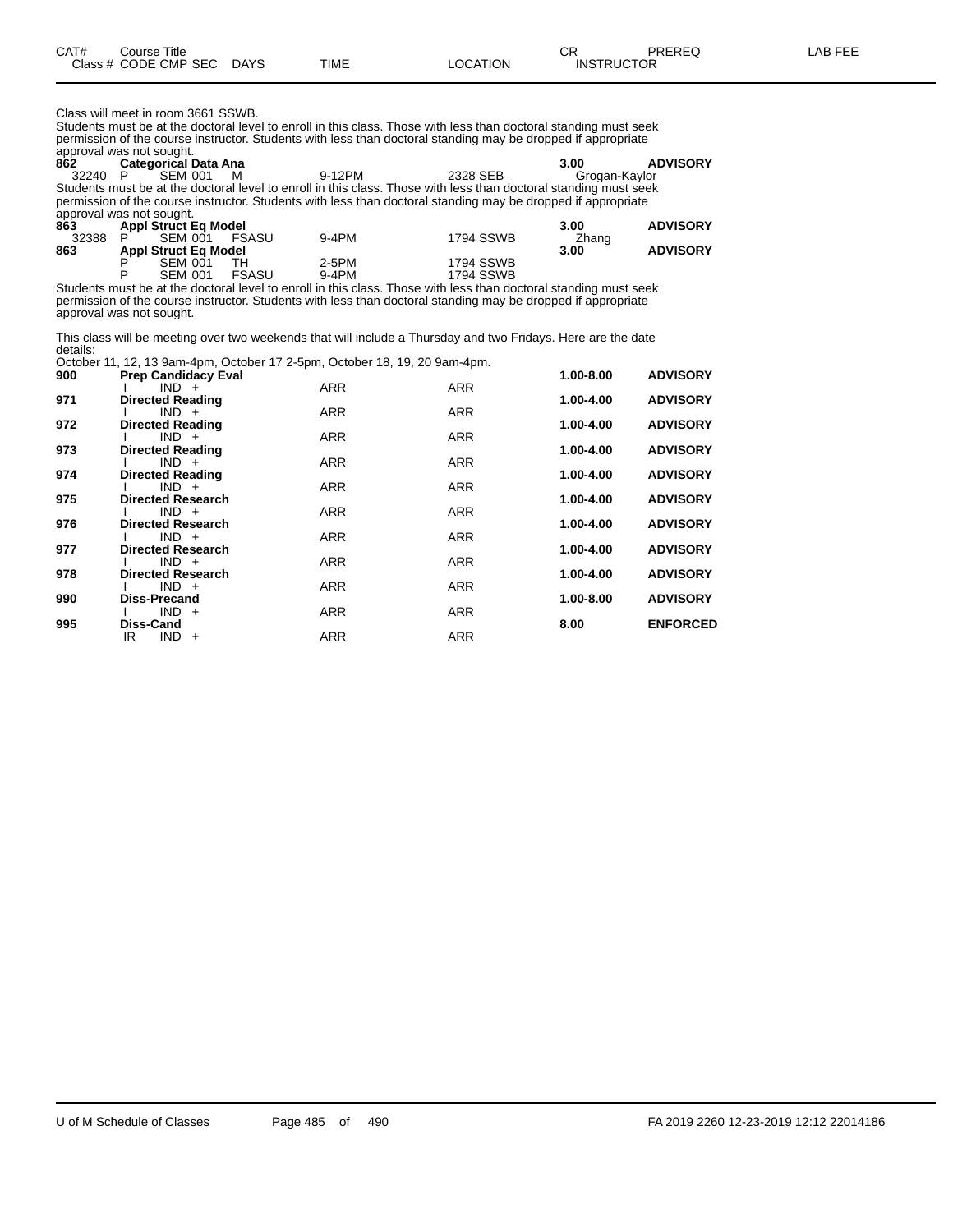| CAT# | Course Title<br>Class # CODE CMP SEC | <b>DAYS</b> | <b>TIME</b> | <b>_OCATION</b> | СR<br><b>INSTRUCTOR</b> | PREREQ | LAB FEE |
|------|--------------------------------------|-------------|-------------|-----------------|-------------------------|--------|---------|
|      |                                      |             |             |                 |                         |        |         |

## **Stamps School of Art & Design School Of Art And Design**

## **Art and Design Study Abroad (ADABRD) 320 Burren 1.00-18.00**

| .<br>29831     | ----<br>PD.<br>LAB 001                           |            | ARR                      | ARR                    |                      |        |
|----------------|--------------------------------------------------|------------|--------------------------|------------------------|----------------------|--------|
| 321            | <b>Danish Institute</b>                          |            |                          |                        | 1.00-18.00           |        |
| 23400<br>322   | PD<br>LAB 601<br><b>SACI</b>                     |            | ARR                      | <b>ARR</b>             | 1.00-18.00           |        |
| 32744          | PI.<br>LAB 001                                   |            | ARR                      | ARR                    |                      |        |
| 330            | <b>U Arts London</b>                             |            |                          |                        | 3.00-18.00           |        |
| 32745<br>334   | LEC 001<br>PD.<br>Loughborough                   |            | ARR                      | ARR                    | 12.00-18.00          |        |
| 32747          | PD.<br>LEC 001                                   |            | ARR                      | ARR                    |                      |        |
| 335<br>32748   | Srishti<br>PD<br>LEC 001                         |            | ARR                      | ARR                    | 12.00-18.00          |        |
| 339            | Kyoto-Seika                                      |            |                          |                        | 12.00-18.00          |        |
| 24542          | LAB 601<br>PD.                                   |            | ARR                      | ARR                    |                      |        |
| 347<br>32749   | Taipei<br>PD.<br>LEC 001                         |            | ARR                      | ARR                    | 12.00-18.00          |        |
| 349            | San Jose                                         |            |                          |                        | 12.00-18.00          |        |
| 32750          | PD<br>LEC 001                                    |            | ARR                      | ARR                    |                      |        |
| 352<br>23215   | Spain, Altea<br>LAB 601<br>PD                    |            | ARR                      | ARR                    | 1.00-16.00           |        |
| 354            | Ravensburg                                       |            |                          |                        | 1.00-18.00           |        |
| 32752          | P<br>LAB 001                                     |            | ARR                      | ARR                    |                      |        |
|                | <b>Art and Design (ARTDES)</b>                   |            |                          |                        |                      |        |
| 100            | Drawing: Observation                             |            |                          |                        | 3.00                 | 60.00  |
| 20175<br>20176 | PRW LAB 001<br>PRW LAB 002                       | МW<br>MW   | 830-1045AM<br>830-1045AM | 2044 A&AB<br>2062 A&AB | Deva<br>Marinaro     |        |
| 31688          | PRW LAB 003                                      | МW         | 2-415PM                  | 2044 A&AB              | Guilmet              |        |
| 20177          | P RW LAB 004                                     | MW         | 2-415PM                  | 2063 A&AB              | Frelinghuysen        |        |
| 20178          | P RW LAB 005                                     | МW         | 11-115PM                 | 2044 A&AB              | Deva                 |        |
| 23183          | PRW LAB 006<br>PRW LAB 007                       | МW<br>TTH  | 530-745PM                | 2062 A&AB              | Burgard              |        |
| 22390<br>23292 | PRW LAB 008                                      | TTH        | 830-1045AM<br>830-1045AM | 2062 A&AB<br>2063 A&AB | Barry<br>Cogswell Jr |        |
| 23293          | PRW LAB 009                                      | TTH        | 2-415PM                  | 2063 A&AB              | Burgard              |        |
| 23294          | PRW LAB 010                                      | TTH        | 2-415PM                  | 2062 A&AB              | Chung                |        |
| 35453          | PRW LAB 011                                      | TTH        | 2-415PM                  | 2044 A&AB              | Barry                |        |
| 105<br>24360   | Drawing: Visualizatn<br>PRW LAB 001              | TTH        | 830-1045AM               | 2044 A&AB              | 3.00<br>Beals        | 75.00  |
| 115            | Studio: 2D                                       |            |                          |                        | 3.00                 | 250.00 |
| 22356          | PRW LAB 001                                      | MW         | 830-1045AM               | 2040 A&AB              | Poskovic             |        |
| 22360          | PRW LAB 002                                      | МW         | 830-1045AM               | 2043 A&AB              | Beattie              |        |
| 22361          | PRW LAB 003                                      | МW         | 11-115PM                 | 2043 A&AB              | <b>Beattie</b>       |        |
| 22362<br>22363 | PRW LAB 004<br>P RW LAB 005                      | MW<br>МW   | 2-415PM<br>2-415PM       | 2043 A&AB<br>2040 A&AB | Russell<br>Manos     |        |
| 22364          | PRW LAB 006                                      | МW         | 530-745PM                | 2420 A&AB              | Russell              |        |
| 22365          | PRW LAB 007                                      | ттн        | 830-1045AM               | 2030 A&AB              | Sosa-Tzec            |        |
| 24210          | PRW LAB 008                                      | TTH        | 830-1045AM               | 2043 A&AB              | Hay                  |        |
| 31697<br>24400 | PRW LAB 009                                      | TTH        | 2-415PM                  | 2043 A&AB              | Hay                  |        |
| 35454          | PRW LAB 010<br>PRW LAB 011                       | ттн<br>MW  | 2-415PM<br>11-115PM      | 2030 A&AB<br>2440 A&AB | Deva<br>Marchalonis  |        |
| 120            | Studio: 3D                                       |            |                          |                        | 3.00                 | 250.00 |
| 16184          | PRW LAB 001                                      | МW         | 830-1045AM               | 1258 A&AB              | Frelinghuysen        |        |
| 16185<br>31702 | PRW LAB 002<br>P RW LAB 003                      | MW<br>МW   | 11-115PM<br>2-415PM      | 1258 A&AB<br>2216 A&AB | Rubin                |        |
| 18461          | PRW LAB 004                                      | МW         | 11-115PM                 | 2216 A&AB              | Thompson<br>Thompson |        |
| 18462          | PRW LAB 005                                      | MW         | 530-745PM                | 1108 A&AB              | Hoge                 |        |
| 18678          | PRW LAB 006                                      | MW         | 530-745PM                | 1258 A&AB              | Frelinghuysen        |        |
| 21131          | P RW LAB 007                                     | <b>TTH</b> | 830-1045AM               | 2023 A&AB              | Hoge                 |        |
| 24208<br>24209 | PRW LAB 008<br>PRW LAB 009                       | TTH<br>TTH | 830-1045AM<br>2-415PM    | 1108 A&AB<br>1108 A&AB | Hiraga<br>Thompson   |        |
| 35104          | PRW LAB 010                                      | МW         | 830-1045AM               | 1420 A&AB              | Mondro               |        |
| 125            | Studio: 4D                                       |            |                          |                        | 3.00                 | 150.00 |
| 24211          | P RW LAB 001                                     | МW         | 2-415PM                  | 2440 A&AB              | Pachikara            |        |
| 129<br>29500   | <b>First Year Writing</b><br><b>P RW REC 001</b> | <b>MW</b>  | 11-1230PM                | 2147 A&AB              | 4.00<br>Shapiro      |        |
| 29661          | <b>P RW REC 002</b>                              | <b>MW</b>  | 230-4PM                  | 2147 A&AB              | Shapiro              |        |
| 130            | <b>Methods of Inquiry</b>                        |            |                          |                        | 3.00                 | 100.00 |
| 29432          | PRW LAB 001                                      | <b>MW</b>  | 830-1045AM               | 2023 A&AB              | Hughes               |        |
| 150<br>31716   | <b>Art&amp;Des in Context</b><br>S W LEC 001     | МW         | 5-6PM                    | STAMPS                 | 3.00<br>Funkenstein  | 50.00  |
| 32313          | P RW DIS<br>002                                  | Т          | 1230-130PM               | 2410 A&AB              | Thompson             |        |
| 31717          | P RW DIS<br>003                                  | Τ          | 1230-130PM               | 2420 A&AB              | Funkenstein          |        |
| 32314          | P RW DIS<br>004                                  | Τ          | 1230-130PM               | 2440 A&AB              | Hirsch               |        |

U of M Schedule of Classes Page 486 of 490 FA 2019 2260 12-23-2019 12:12 22014186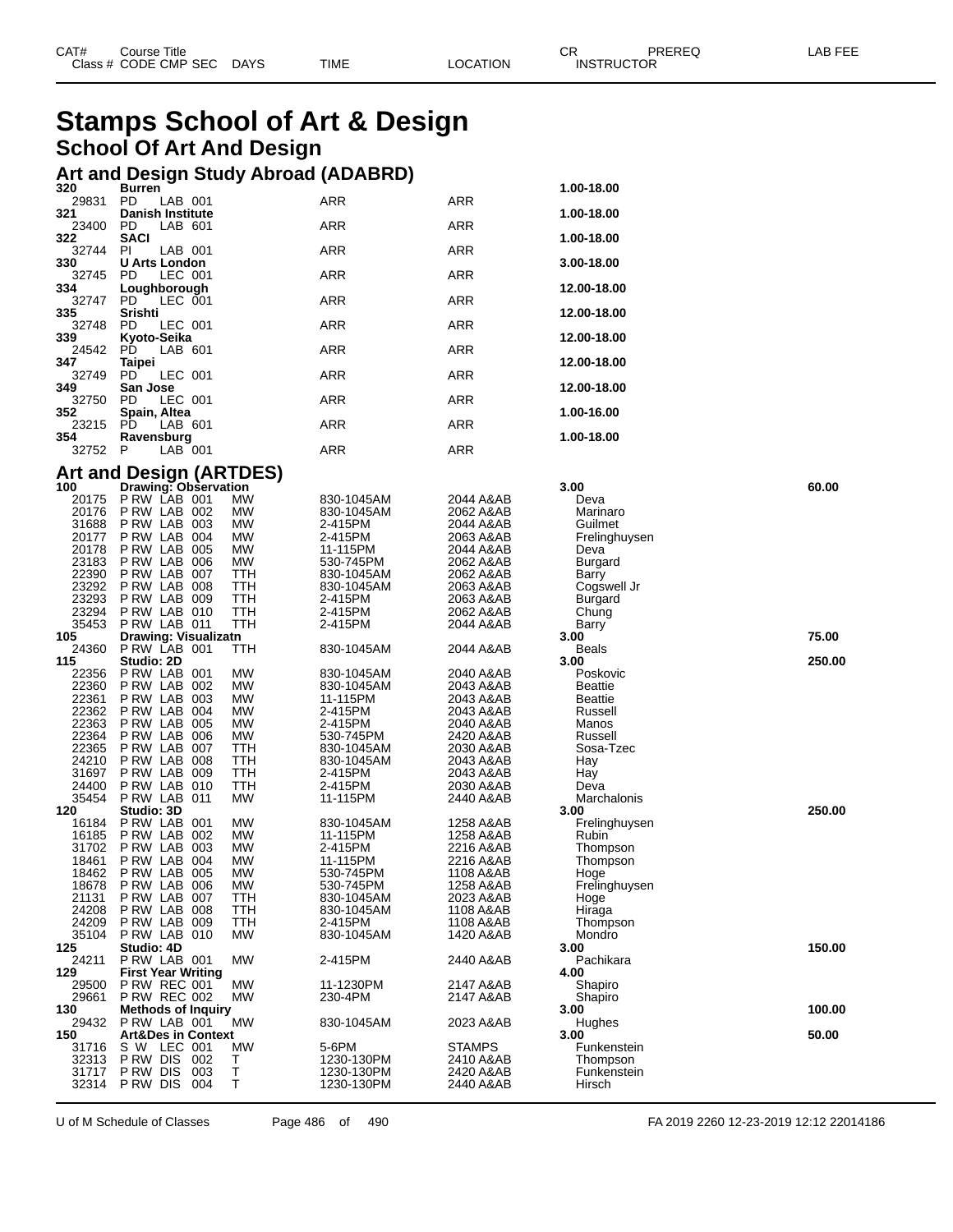| CAT#                                      | Course Title<br>Class # CODE CMP SEC                                                    | <b>DAYS</b>                  | TIME                                                                 | <b>LOCATION</b>                                               | <b>CR</b><br>PREREQ<br><b>INSTRUCTOR</b>              | LAB FEE          |
|-------------------------------------------|-----------------------------------------------------------------------------------------|------------------------------|----------------------------------------------------------------------|---------------------------------------------------------------|-------------------------------------------------------|------------------|
| 32315<br>32316<br>32317<br>32318<br>32319 | PRW DIS 005<br>P RW DIS<br>006<br>P RW DIS<br>007<br>P RW DIS<br>008<br>P RW DIS<br>009 | Τ<br>М<br>TН<br>TН<br>TН     | 1130-1230PM<br>630-730PM<br>1130-1230PM<br>1230-130PM<br>1130-1230PM | 2440 A&AB<br>2147 A&AB<br>2420 A&AB<br>2410 A&AB<br>2126 A&AB | Hirsch<br>Hirsch<br>Hirsch<br>Funkenstein<br>Thompson |                  |
| 32320<br>32321<br>160                     | P RW DIS<br>010<br>P RW DIS<br>011<br><b>Lecture Series I</b>                           | TН<br>TН                     | 1230-130PM<br>1230-130PM                                             | 2126 A&AB<br>2420 A&AB                                        | Thompson<br>Hirsch<br>1.00                            |                  |
| 16188 PR                                  | LEC 001<br>Penny Stamps Visiting Artist Series                                          | TH                           | 5-630PM                                                              | MICH THTR                                                     | Burgard                                               |                  |
| 170<br>27300                              | Drawing<br>PRW LAB 001                                                                  | ттн                          | 530-745PM                                                            | 2062 A&AB                                                     | 3.00<br>Flaugher                                      | 50.00            |
| 172<br>23455<br>32552                     | Painting<br>PRW LAB 001<br>PRW LAB 002                                                  | TTH<br><b>MW</b>             | 530-745PM<br>530-745PM                                               | 2023 A&AB<br>1410 A&AB                                        | 3.00<br>Guilmet<br>Guilmet                            | 60.00            |
| 173<br>27062<br>27063<br>32554            | <b>Digital Photo</b><br><b>P RW LAB 001</b><br>PRW LAB 002<br>PRW LAB 003               | МW<br>TTH<br><b>MW</b>       | 11-115PM<br>530-745PM<br>530-745PM                                   | 2126 A&AB<br>2040 A&AB<br>2040 A&AB                           | 3.00<br>Steichmann<br>Steichmann<br>Steichmann        | 75.00            |
| 174<br>23456                              | Watercolor<br>PRW LAB 001                                                               | MW                           | 530-745PM                                                            | 2044 A&AB                                                     | 3.00<br><b>Beattie</b>                                | 100.00           |
| 175<br>24269                              | <b>Life Drawing</b><br>PRW LAB 001                                                      | TTH                          | 530-745PM                                                            | 2063 A&AB                                                     | 3.00<br>Venturelli                                    | 100.00           |
| 176<br>24271<br>25094<br>29479            | Graphic Design<br>PRW LAB 002<br>PRW LAB 003<br>P RW LAB 004                            | TTH<br>MW<br><b>MW</b>       | 530-745PM<br>11-115PM<br>530-745PM                                   | ARR<br>2023 A&AB<br>2030 A&AB                                 | 3.00<br>McGowan<br>Edin<br>Greene                     | 100.00           |
| 178<br>27291                              | <b>Animation</b><br>PRW LAB 001                                                         | МW                           | 2-415PM                                                              | 1108 A&AB                                                     | 3.00<br>White                                         | 100.00           |
| 181<br>24272                              | Clay<br>P RW LAB 001                                                                    | TTH                          | 530-745PM                                                            | 1269 A&AB                                                     | 3.00<br>Teague                                        | 150.00           |
| 190<br>23457                              | Photoshop<br><b>P RW REC 001</b>                                                        | М                            | 530-745PM                                                            | 2135 NQ                                                       | 1.00<br>Yang                                          |                  |
| 29481<br>29482                            | <b>P RW REC 002</b><br><b>P RW REC 003</b>                                              | м<br>W                       | 530-745PM<br>530-745PM                                               | 2135 NQ<br>2135 NQ                                            | Yang<br>Manos                                         |                  |
| 29483<br>191                              | <b>P RW REC 004</b><br>In Design                                                        | W                            | 530-745PM                                                            | 2135 NQ                                                       | Manos<br>1.00                                         |                  |
| 23458<br>23459<br>192                     | <b>P RW REC 001</b><br><b>P RW REC 002</b><br><b>Illustrator</b>                        | т<br>т                       | 530-745PM<br>530-745PM                                               | 130 TAP<br>130 TAP                                            | White<br>White<br>1.00                                |                  |
| 23460<br>23461<br>193                     | <b>P RW REC 001</b><br><b>P RW REC 002</b><br><b>Web Design</b>                         | М<br>М                       | 530-745PM<br>530-745PM                                               | 2126 A&AB<br>2126 A&AB                                        | Manos<br>Manos<br>1.00                                |                  |
| 23462<br>23463<br>195                     | <b>P RW REC 001</b><br><b>P RW REC 002</b><br><b>Aug&amp;Virtual Reality</b>            | т<br>т                       | 530-745PM<br>530-745PM                                               | 3315 MH<br>180 TAP                                            | Yang<br>Yang<br>1.00                                  | 225.00           |
| 32332<br><b>Tools and Processes</b>       | PRW LAB 001                                                                             | w                            | 330-530PM                                                            | ARR                                                           | O'Malley                                              |                  |
| 197                                       | 32333 P RW LAB 002<br>Programming for Interactions                                      | W                            | 330-530PM                                                            | <b>ARR</b>                                                    | Eskandari<br>1.00                                     | 200.00           |
| Stitched Assemblage                       | Sewing<br>25373 PRW LAB 001                                                             | т                            | 11-115PM                                                             | 1076 A&AB                                                     | Cuppetelli                                            |                  |
| Wearables                                 | 25374 PRW LAB 002                                                                       | т                            | 11-115PM                                                             | 1076 A&AB                                                     | Cuppetelli                                            |                  |
| Stitched Assemblage                       | 30014 P RW LAB 003                                                                      | T                            | 2-415PM                                                              | 1076 A&AB                                                     | Cuppetelli                                            |                  |
| Wearables                                 | 30015 P RW LAB 004                                                                      | T                            | 2-415PM                                                              | 1076 A&AB                                                     | Cuppetelli                                            |                  |
| 202<br>24229<br>203                       | <b>Intro to Ceramics</b><br>PRW LAB 001<br>Social Spaces                                | MW                           | 11-115PM                                                             | 1269 A&AB                                                     | 3.00<br><b>ENFORCED</b><br>Tremel<br>3.00             | 200.00<br>200.00 |
| 32299<br>32300<br>204                     | PRW LAB 001<br>PRW LAB 002<br>Design Drawing                                            | TTH<br>TTH                   | 830-1045AM<br>830-1045AM                                             | 2410 A&AB<br>2420 A&AB                                        | Porter<br>Mondro<br><b>ENFORCED</b><br>3.00           |                  |
| 32301<br>205                              | PRW LAB 001<br>Intro to Painting                                                        | MW                           | 830-1045AM                                                           | 2440 A&AB                                                     | Hiraga<br><b>ENFORCED</b><br>3.00                     | 100.00           |
|                                           | 22357 P RW LAB 001<br><b>Organizing Visual Space</b>                                    | MW                           | 11-115PM                                                             | 2094 A&AB                                                     | Platt                                                 |                  |
| 210                                       | 34731 P RW LAB 002<br>Typography                                                        | MW                           | 2-415PM                                                              | 2094 A&AB                                                     | VanVoorhis<br>3.00<br><b>ENFORCED</b>                 | 240.00           |
| 22409<br>23310<br>29852                   | $P$ RW LAB 001<br>PRW LAB 002<br>PRW LAB 003                                            | ттн<br><b>MW</b><br>F.<br>F. | 830-1045AM<br>2-415PM<br>11-115PM                                    | 2040 A&AB<br>2420 A&AB<br>2040 A&AB                           | Greene<br><b>Bennett</b><br>Greene                    |                  |
| 211<br>29433                              | PRW LAB 003<br><b>Sign and Symbol</b><br>PRW LAB 001                                    | MW                           | 2-415PM<br>11-115PM                                                  | 2040 A&AB<br>2040 A&AB                                        | <b>ENFORCED</b><br>3.00<br>White                      | 150.00           |
| 32308<br>215                              | PRW LAB 002<br>Fab: Wood & Metal                                                        | TTH                          | 2-415PM                                                              | 2420 A&AB                                                     | Sosa-Tzec<br><b>ENFORCED</b><br>3.00                  | 250.00           |

U of M Schedule of Classes Page 487 of 490 FA 2019 2260 12-23-2019 12:12 22014186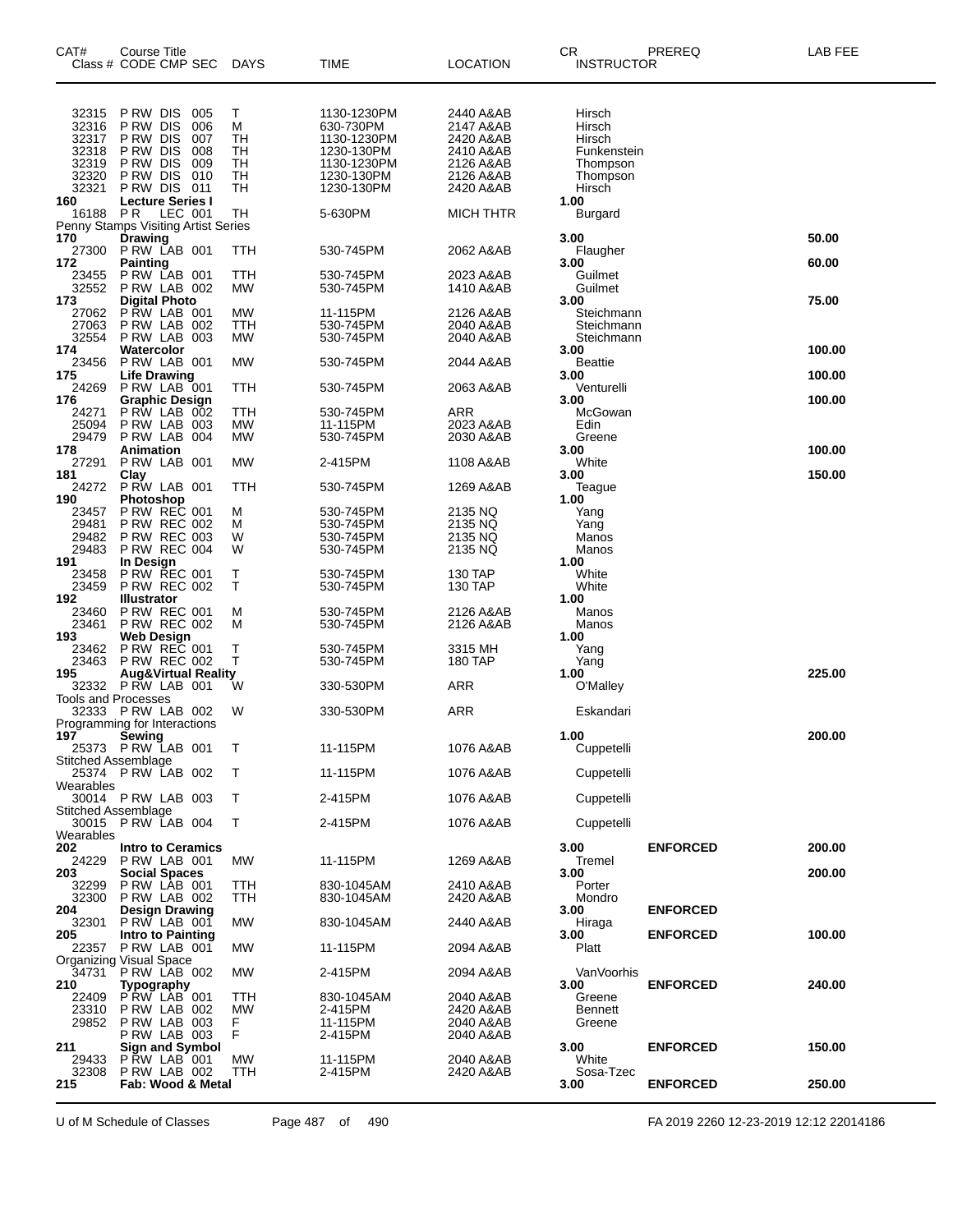| CAT#                  | Course Title<br>Class # CODE CMP SEC                                  | <b>DAYS</b> | TIME                  | <b>LOCATION</b>        | CR.<br><b>INSTRUCTOR</b>   | PREREQ                             | LAB FEE          |
|-----------------------|-----------------------------------------------------------------------|-------------|-----------------------|------------------------|----------------------------|------------------------------------|------------------|
| 29437                 | PRW LAB 001                                                           | F           | 11-115PM              | 1258 A&AB              | Rubin                      |                                    |                  |
| 215                   | Fab: Wood & Metal<br>PRW LAB 001                                      | F           | 2-415PM               | 1258 A&AB              | 3.00                       | <b>ENFORCED</b>                    | 250.00           |
| 217<br>24216          | <b>Fab: Bits and Atoms</b><br>PRW LAB 001                             | <b>MW</b>   | 11-115PM              | 1410 A&AB              | 3.00<br>Brueckner          | <b>ENFORCED</b>                    | 250.00           |
| 225                   | <b>Entanglement</b>                                                   |             |                       |                        | 3.00                       | <b>ENFORCED</b>                    | 200.00           |
| 22358<br>34732<br>235 | PRW LAB 001<br>PRW LAB 002<br><b>Intro Printmaking</b>                | МW<br>MW    | 830-1045AM<br>2-415PM | 1076 A&AB<br>1076 A&AB | Hess<br>Hess<br>3.00       | <b>ENFORCED</b>                    | 275.00           |
| 22359<br>34733        | PRW LAB 001<br>PRW LAB 002                                            | MW<br>MW    | 2-415PM<br>830-1045AM | 2143 A&AB<br>2143 A&AB | Marchalonis<br>Marchalonis |                                    |                  |
| 239<br>24231          | <b>Creative Programming</b><br>PRW LAB 001                            | ттн         | 2-415PM               | 2410 A&AB              | 3.00<br>Narula             | <b>ENFORCED</b>                    | 200.00           |
| 241<br>24230          | <b>Product Design</b><br>PRW LAB 001                                  | МW          | 2-415PM               | 1420 A&AB              | 3.00<br>Hiraga             | <b>ENFORCED</b>                    | 150.00           |
| 243<br>24361          | <b>Intro to Animation</b><br>PRW LAB 001                              | МW          | 830-1045AM            | 2410 A&AB              | 3.00<br>White              | <b>ADVISORY, ENFORCED</b>          | 55.00            |
| 245<br>23186          | <b>Build Web Interfaces</b><br>PRW LAB 001                            | MW          | 11-115PM              | 2030 A&AB              | 3.00<br>Yang               | <b>ENFORCED</b>                    |                  |
| 252<br>24228          | Intr to Metals/Jewel<br>P RW LAB 001                                  | TTH         | 2-415PM               | 1069 A&AB              | 3.00<br>Hoge               | <b>ENFORCED</b>                    | 250.00           |
| 255<br>25343          | Intro to Photo<br>PRW LAB 001                                         | ттн         | 2-415PM               | 2126 A&AB              | 3.00<br>Jacobsen           | <b>ENFORCED</b>                    | 150.00           |
| 260<br>22383          | Intro to Sculpture<br>PRW LAB 001                                     | МW          | 2-415PM               | 1258 A&AB              | 3.00<br>Marinaro           | <b>ENFORCED</b>                    | 200.00           |
| 265<br>23185          | Intro to Video<br>P RW LAB 001                                        | TTH         | 2-415PM               | 2114 A&AB              | 3.00<br>Pachikara          | <b>ENFORCED</b>                    | 175.00           |
| 269                   | Digital Cinematography&Editing<br><b>Figure Drawing</b>               |             |                       |                        | 3.00                       | <b>ENFORCED</b>                    | 200.00           |
| 29439                 | PRW LAB 001<br>PRW LAB 002                                            | МW          | 11-115PM              | 2063 A&AB              | Venturelli<br>Venturelli   |                                    |                  |
| 34734<br>270          | Visualize&Depicting                                                   | MW          | 630-845PM             | 2063 A&AB              | 3.00                       | <b>ENFORCED</b>                    | 100.00           |
| 33178<br>34736        | PRW LAB 001<br>PRW LAB 002                                            | MW<br>МW    | 2-415PM<br>630-845PM  | 2062 A&AB<br>2043 A&AB | Beals<br>Beals             |                                    |                  |
| 275<br>23193          | Color<br>PRW LAB 001                                                  | MW          | 11-115PM              | 2062 A&AB              | 3.00<br>VanVoorhis         | <b>ENFORCED</b>                    | 275.00           |
| 23296                 | PRW LAB 002                                                           | F           | 830-1045AM            | 2062 A&AB              | VanVoorhis                 |                                    |                  |
| 300                   | PRW LAB 002<br><b>Special Topics</b>                                  | F           | 1130-145PM            | 2062 A&AB              | 3.00                       |                                    | 250.00           |
| 27058                 | PIRW LAB 001<br>Impossible Worlds: Film Imagina                       | ттн         | 830-1045AM            | 2114 A&AB              | Kirshner                   |                                    |                  |
|                       | 29486 PRW LAB 002<br>Japanese Papermaking&WaterPrnt                   | МW          | 11-115PM              | 2143 A&AB              | Poskovic                   |                                    |                  |
| Marking Memory        | 29487 PRW LAB 003                                                     | TTH         | 2-415PM               | 1420 A&AB              | Porter                     |                                    |                  |
| 308                   | <b>Directions in Fibers</b>                                           |             |                       |                        | 3.00                       | <b>ENFORCED</b>                    | 125.00           |
| 32400<br>309          | PRW LAB 001<br><b>Figure Painting</b>                                 | TTH         | 830-1045AM            | 1076 A&AB              | Cuppetelli<br>3.00         | <b>ADVISORY, ENFORCED</b>          | 125.00           |
| 32302<br>314          | PRW LAB 001<br><b>Change by Design</b>                                | ттн         | 2-415PM               | 2094 A&AB              | Cogswell Jr<br>3.00        | <b>ENFORCED</b>                    | 125.00           |
| 29441<br>314          | PRW LAB 001 T<br><b>Change by Design</b>                              |             | 145-445PM             | 1258 A&AB              | Tobier, Byrne<br>3.00      | <b>ENFORCED</b>                    | 125.00           |
| 328                   | PRW LAB 001 TH<br><b>Experimental Animatn</b>                         |             | 145-315PM             | 1258 A&AB              | 3.00                       | <b>ADVISORY, ENFORCED</b>          | 50.00            |
| 32303                 | PRW LAB 001<br>Doc Photography                                        | MW.         | 2-415PM               | 2114 A&AB              | Chung<br>3.00              |                                    | 50.00            |
| 330<br>25422          | P RW LAB 001                                                          | TTH         | 830-1045AM            | 2126 A&AB              | Turnley                    | <b>ENFORCED</b><br><b>ENFORCED</b> |                  |
| 342.<br>32304<br>343. | <b>Discursive Design</b><br>PRW LAB 001<br><b>Interactive Objects</b> | TTH         | 830-1045AM            | 1420 A&AB              | 3.00<br>Tharp<br>3.00      | <b>ENFORCED</b>                    | 125.00<br>150.00 |
| 32305                 | PRW LAB 001<br><b>Interaction Design</b>                              | <b>TTH</b>  | 830-1045AM            | 2216 A&AB              | Rodemer                    |                                    |                  |
| 345<br>24232          | PRW LAB 001                                                           | <b>TTH</b>  | 2-415PM               | 1410 A&AB              | 3.00<br>Park               | <b>ADVISORY, ENFORCED</b>          | 75.00            |
| 350                   | <b>Independent Study</b><br>$IND +$<br>D                              |             | ARR                   | ARR                    | 1.00-3.00                  | <b>ADVISORY</b>                    |                  |
| 351                   | Internship<br>$IND +$<br>D                                            |             | ARR                   | ARR                    | 1.00-3.00                  | <b>ADVISORY</b>                    | 70.00            |
| 352<br>32306          | <b>Florilegium: Plants</b><br>PDRWLAB 001                             |             | 830-1045AM            | 2043 A&AB              | 3.00<br>Barry              | <b>ENFORCED</b>                    |                  |
| 352                   | <b>Florilegium: Plants</b><br>PRW LAB 001                             |             | 11-115PM              | 2043 A&AB              | 3.00                       | <b>ENFORCED</b>                    |                  |
| 353<br>32307          | <b>Florilegium (UMBS)</b><br>PDRWLAB 001                              |             | ARR                   | ARR                    | 2.00<br>Barry              | <b>ENFORCED</b>                    |                  |
| 358<br>23199          | <b>Print Publications</b><br>PRW LAB 001                              | MW.         | 830-1045AM            | 2420 A&AB              | 3.00<br>Greene             | <b>ENFORCED</b>                    | 200.00           |
| 34740<br>377          | PRW LAB 002<br><b>GenRaceSxualityPhoto</b>                            | МW          | 11-115PM              | 2410 A&AB              | Greene<br>3.00             | <b>ENFORCED</b>                    | 150.00           |
| 29445<br>391          | PRW LAB 001<br><b>Professn'l Practice</b>                             | TTH         | 7-915PM               | 2126 A&AB              | Jacobsen<br>3.00           | <b>ENFORCED</b>                    | 150.00           |
|                       |                                                                       |             |                       |                        |                            |                                    |                  |

U of M Schedule of Classes Page 488 of 490 FA 2019 2260 12-23-2019 12:12 22014186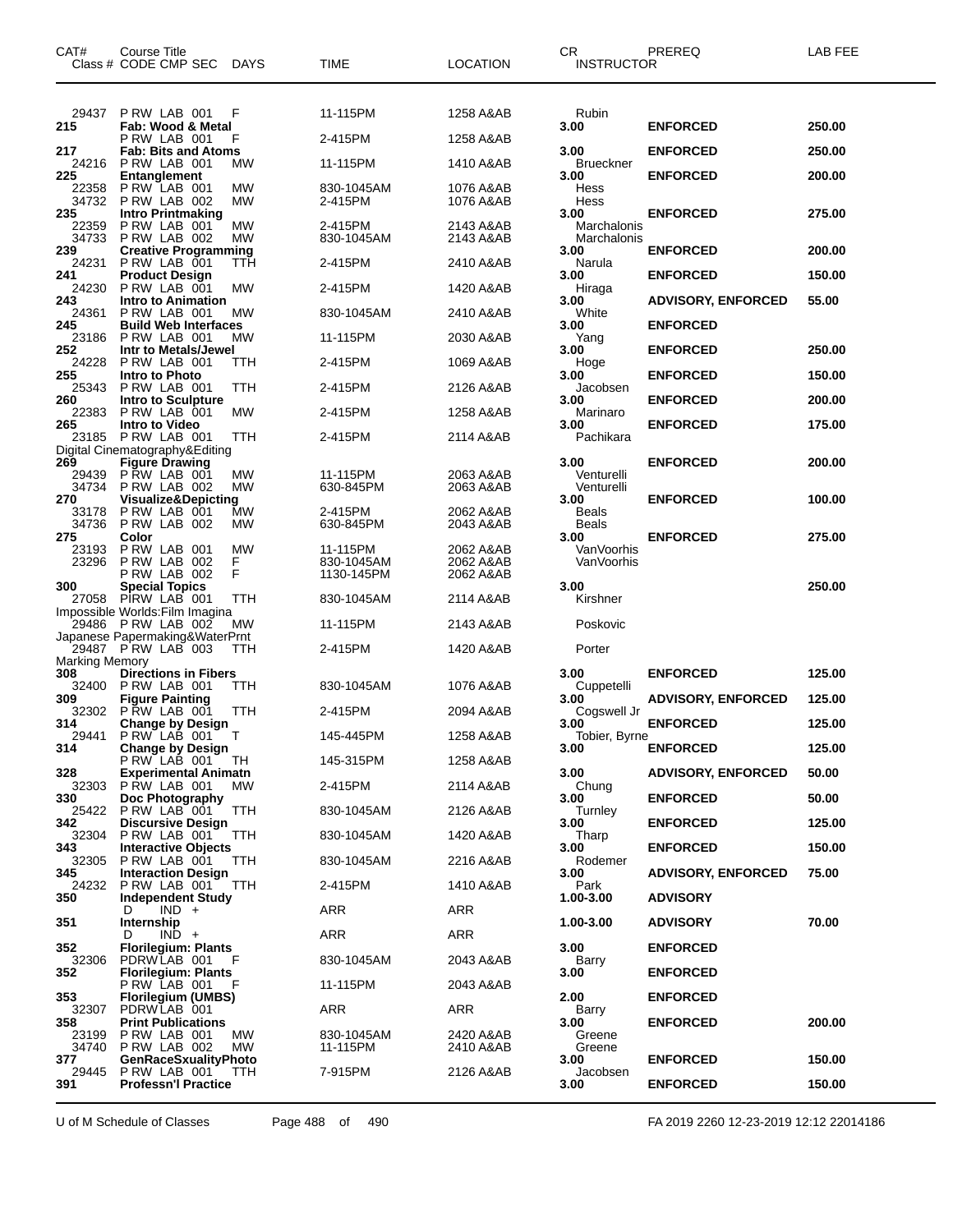| CAT#                                             | Course Title<br>Class # CODE CMP SEC                                                             | DAYS                                 | TIME                                                       | <b>LOCATION</b>                     | CR.<br><b>INSTRUCTOR</b>                                                                       | PREREQ                    | LAB FEE |
|--------------------------------------------------|--------------------------------------------------------------------------------------------------|--------------------------------------|------------------------------------------------------------|-------------------------------------|------------------------------------------------------------------------------------------------|---------------------------|---------|
| Creating Life in A&D                             | 25346 PRW LAB 001                                                                                | МW                                   | 11-115PM                                                   | 1420 A&AB                           | Rowden                                                                                         |                           |         |
| 398<br>25347<br>Art Theory                       | <b>Academic Seminar</b><br><b>PRW SEM 001</b>                                                    | м                                    | 530-830PM                                                  | 2440 A&AB                           | 3.00<br>Aristarkhova                                                                           |                           | 100.00  |
| Sexual Objects                                   | 32804 PRW SEM 002                                                                                | м                                    | 130-430PM                                                  | 2030 A&AB                           | Aristarkhova                                                                                   |                           |         |
| 399<br>21020<br>32555                            | Writing in A&D<br><b>P RW REC 001</b><br><b>P RW REC 002</b><br>34752 PRW REC 003                | МW<br>МW<br>ттн                      | 430-6PM<br>1230-2PM<br>1230-2PM                            | 2147 A&AB<br>2147 A&AB<br>2147 A&AB | 3.00<br>Metsker<br>Hirsch<br>Metsker                                                           | <b>ENFORCED</b>           |         |
| 400<br><b>Narrative Forms</b>                    | <b>Advanced Studios</b><br>25344 P RW LAB 001                                                    | МW                                   | 11-115PM                                                   | 2114 A&AB                           | 3.00<br>Hughes                                                                                 |                           |         |
| Unfashionable                                    | 25345 PRW LAB 002                                                                                | МW                                   | 11-115PM                                                   | 1076 A&AB                           | Modrak                                                                                         |                           |         |
|                                                  | 34496 PRW LAB 003<br>Design Studio: D.N.E.P                                                      | ттн                                  | 2-415PM                                                    | 2040 A&AB                           | Greene                                                                                         |                           |         |
| 401<br>416                                       | <b>BA Senior Studio</b><br>32503 PRW LAB 001<br><b>IPD</b>                                       | МW                                   | 830-1045AM                                                 | 1410 A&AB                           | 3.00<br>Rodemer, Clegg<br>3.00                                                                 |                           | 50.00   |
| 27060<br>416                                     | PDRWLAB 001<br><b>IPD</b>                                                                        | м                                    | 4-6PM                                                      | 2023 A&AB                           | Tharp<br>3.00                                                                                  |                           |         |
| 420                                              | PRW LAB 001<br>SciFi Prototype                                                                   | W                                    | 6-9PM                                                      | ARR                                 | 3.00                                                                                           | <b>ADVISORY, ENFORCED</b> | 250.00  |
| 29494<br>422                                     | PRW LAB 001<br>Adv Typography                                                                    | МW                                   | 2-415PM                                                    | 2410 A&AB                           | <b>Brueckner</b><br>3.00                                                                       | <b>ADVISORY, ENFORCED</b> | 200.00  |
| 29453<br>423                                     | PRW LAB 001<br><b>Packaging Design</b>                                                           | МW                                   | 11-115PM                                                   | 2420 A&AB                           | Nunoo-Quarcoo<br>3.00                                                                          | <b>ENFORCED</b>           | 250.00  |
| 32505<br>431                                     | PRW LAB 001<br><b>Advanced Comics</b>                                                            | TTH                                  | 830-1045AM                                                 | 2440 A&AB                           | Nunoo-Quarcoo<br>3.00                                                                          | <b>ADVISORY, ENFORCED</b> | 175.00  |
| 33143<br>Translation                             | PRW LAB 001                                                                                      | TTH                                  | 2-415PM                                                    | 2440 A&AB                           | Gloeckner                                                                                      |                           |         |
| 498<br>10072<br>17497<br>17498<br>17921<br>34865 | Int Project I<br>PRW LAB 001<br>PRW LAB 002<br>PRW LAB 003<br>PRW LAB 004<br><b>P RW LAB 005</b> | ттн<br>МW<br><b>MW</b><br>ттн<br>ттн | 830-1045AM<br>11-115PM<br>2-415PM<br>2-415PM<br>830-1045AM | ARR<br>ARR<br>ARR<br>ARR<br>ARR     | 3.00<br>Rowden, Freund<br>Tharp, McKenna<br>Platt, Moon<br>Tharp, Balasubramaniam<br>Park, Low |                           | 250.00  |
| 500                                              | <b>Independent Studio</b><br>$IND +$<br>D                                                        |                                      | ARR                                                        | ARR                                 | 1.00-6.00                                                                                      |                           |         |
| 501<br>29502                                     | <b>Topic Seminar</b><br>P W SEM 001                                                              | М                                    | 530-830PM                                                  | 2440 A&AB                           | 1.00-4.00<br>Aristarkhova                                                                      |                           |         |
| Art Theory<br>32805<br>Sexual Objects            | P W<br><b>SEM 002</b>                                                                            | м                                    | 130-430PM                                                  | 2030 A&AB                           | Aristarkhova                                                                                   |                           |         |
| 516<br>27145<br>516                              | IPD<br>P RW LAB 001<br>IPD                                                                       | м                                    | 4-6PM                                                      | ARR                                 | 3.00<br>Tharp<br>3.00                                                                          |                           |         |
| 600                                              | PRW LAB 001<br><b>MFA Research Methods</b>                                                       | W                                    | 6-9PM                                                      | ARR                                 | 3.00                                                                                           | <b>ADVISORY</b>           | 100.00  |
| 605                                              | 10073 PD W SEM 001<br><b>MFA Critique</b>                                                        | W                                    | 530-830PM                                                  | 1450 A&AB                           | Khan<br>2.00-4.00                                                                              |                           |         |
| 24551<br>610                                     | PD W LAB 001<br><b>Directed Studio</b>                                                           | F                                    | 1-4PM                                                      | <b>ARR</b>                          | Khan<br>3.00-9.00                                                                              |                           |         |
| 16772<br>610                                     | PDR LAB 001<br><b>Directed Studio</b>                                                            |                                      | ARR                                                        | ARR                                 | Aristarkhova<br>3.00-9.00                                                                      |                           |         |
| 610                                              | LAB 001<br>P R<br><b>Directed Studio</b>                                                         | F                                    | 9-12PM                                                     | <b>ARR</b>                          | 3.00-9.00                                                                                      |                           |         |
| 23619<br>610                                     | PD.<br>LAB 002<br><b>Directed Studio</b>                                                         |                                      | ARR                                                        | <b>ARR</b>                          | Khan<br>3.00-9.00                                                                              |                           |         |
| 610                                              | LAB 002<br><b>Directed Studio</b>                                                                | F                                    | 9-12PM                                                     | ARR                                 | $3.00 - 9.00$                                                                                  |                           |         |
| 23620<br>610                                     | LAB 003<br>PD.<br><b>Directed Studio</b>                                                         |                                      | ARR                                                        | <b>ARR</b>                          | Jacobsen<br>3.00-9.00                                                                          |                           |         |
| 610                                              | LAB 003<br><b>Directed Studio</b>                                                                | F                                    | 9-12PM                                                     | <b>ARR</b>                          | 3.00-9.00                                                                                      |                           |         |
| 25348<br>610                                     | LAB 004<br>PD.<br><b>Directed Studio</b>                                                         |                                      | ARR                                                        | ARR                                 | Platt<br>3.00-9.00                                                                             |                           |         |
| 610                                              | LAB 004<br>Р<br><b>Directed Studio</b>                                                           | F                                    | 9-12PM                                                     | <b>ARR</b>                          | $3.00 - 9.00$                                                                                  |                           |         |
| 32606<br>610                                     | P<br>LAB 005<br><b>Directed Studio</b>                                                           |                                      | ARR                                                        | <b>ARR</b>                          | Poskovic<br>3.00-9.00                                                                          |                           |         |
| 650                                              | LAB 005<br><b>MDes Resrch Methods</b>                                                            | F                                    | 9-12PM                                                     | ARR                                 | 3.00                                                                                           | <b>ADVISORY</b>           | 150.00  |
| 24549<br>651                                     | PD W SEM 001<br>Design Studio 1B                                                                 | W                                    | 930-1230PM                                                 | 2430 A&AB                           | <b>Bennett</b><br>3.00                                                                         |                           | 150.00  |
| 24553<br>651                                     | PD W SEM 001<br>Design Studio 1B                                                                 | W                                    | 2-3PM                                                      | <b>ARR</b>                          | Trumpey<br>3.00                                                                                |                           | 150.00  |

U of M Schedule of Classes Page 489 of 490 FA 2019 2260 12-23-2019 12:12 22014186